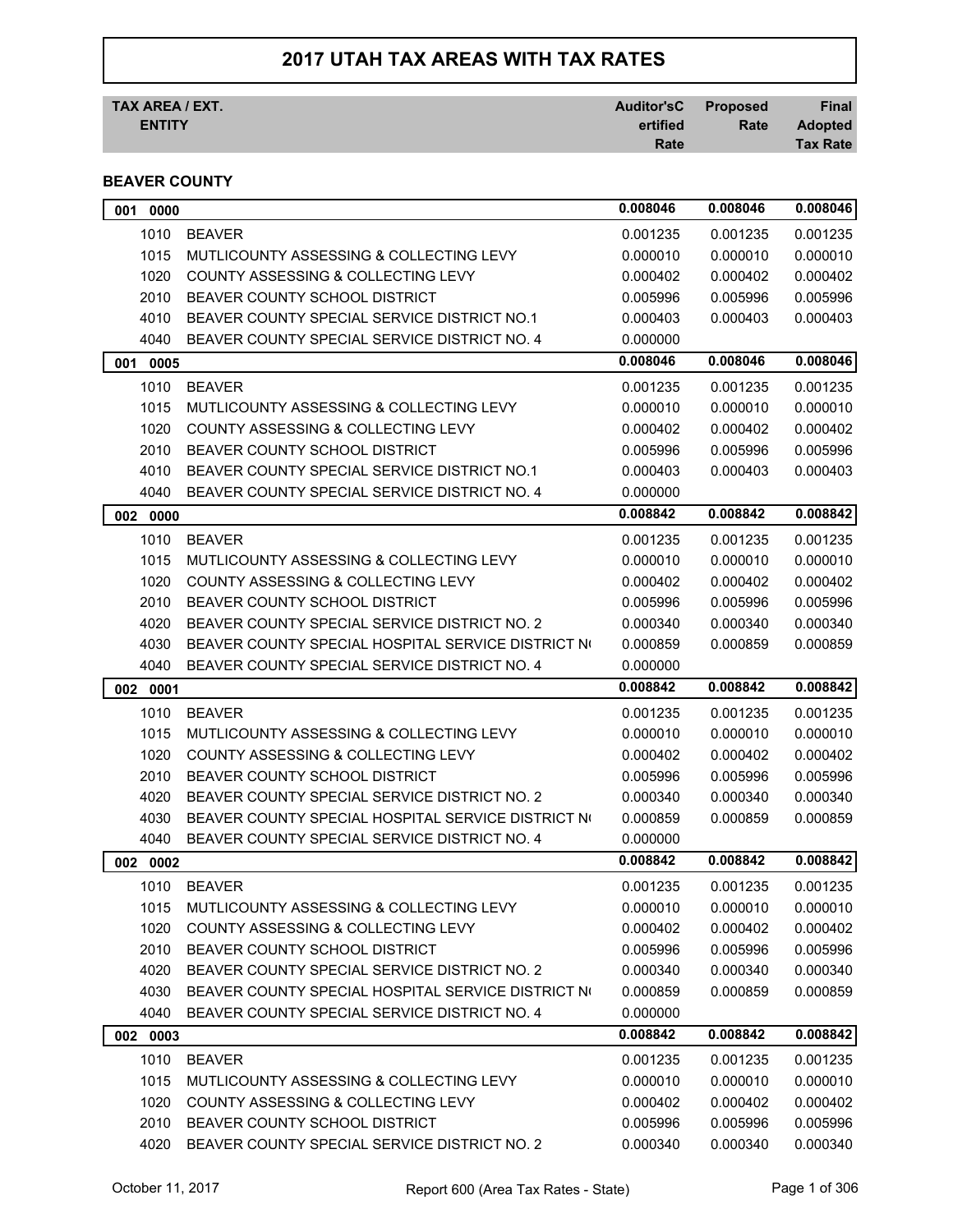| TAX AREA / EXT.<br><b>ENTITY</b> |                                                                                                    | <b>Auditor'sC</b><br>ertified<br>Rate | <b>Proposed</b><br>Rate | <b>Final</b><br><b>Adopted</b><br><b>Tax Rate</b> |
|----------------------------------|----------------------------------------------------------------------------------------------------|---------------------------------------|-------------------------|---------------------------------------------------|
| 4030<br>4040                     | BEAVER COUNTY SPECIAL HOSPITAL SERVICE DISTRICT NO<br>BEAVER COUNTY SPECIAL SERVICE DISTRICT NO. 4 | 0.000859<br>0.000000                  | 0.000859                | 0.000859                                          |
| 002 0004                         |                                                                                                    | 0.008842                              | 0.008842                | 0.008842                                          |
| 1010                             | <b>BEAVER</b>                                                                                      | 0.001235                              | 0.001235                | 0.001235                                          |
| 1015                             | MUTLICOUNTY ASSESSING & COLLECTING LEVY                                                            | 0.000010                              | 0.000010                | 0.000010                                          |
| 1020                             | COUNTY ASSESSING & COLLECTING LEVY                                                                 | 0.000402                              | 0.000402                | 0.000402                                          |
| 2010                             | BEAVER COUNTY SCHOOL DISTRICT                                                                      | 0.005996                              | 0.005996                | 0.005996                                          |
| 4020                             | BEAVER COUNTY SPECIAL SERVICE DISTRICT NO. 2                                                       | 0.000340                              | 0.000340                | 0.000340                                          |
| 4030                             | BEAVER COUNTY SPECIAL HOSPITAL SERVICE DISTRICT NO                                                 | 0.000859                              | 0.000859                | 0.000859                                          |
| 4040                             | BEAVER COUNTY SPECIAL SERVICE DISTRICT NO. 4                                                       | 0.000000                              |                         |                                                   |
| 002 0006                         |                                                                                                    | 0.008842                              | 0.008842                | 0.008842                                          |
| 1010                             | <b>BEAVER</b>                                                                                      | 0.001235                              | 0.001235                | 0.001235                                          |
| 1015                             | MUTLICOUNTY ASSESSING & COLLECTING LEVY                                                            | 0.000010                              | 0.000010                | 0.000010                                          |
| 1020                             | COUNTY ASSESSING & COLLECTING LEVY                                                                 | 0.000402                              | 0.000402                | 0.000402                                          |
| 2010                             | BEAVER COUNTY SCHOOL DISTRICT                                                                      | 0.005996                              | 0.005996                | 0.005996                                          |
| 4020                             | BEAVER COUNTY SPECIAL SERVICE DISTRICT NO. 2                                                       | 0.000340                              | 0.000340                | 0.000340                                          |
| 4030                             | BEAVER COUNTY SPECIAL HOSPITAL SERVICE DISTRICT NO                                                 | 0.000859                              | 0.000859                | 0.000859                                          |
| 4040                             | BEAVER COUNTY SPECIAL SERVICE DISTRICT NO. 4                                                       | 0.000000                              |                         |                                                   |
| 0007<br>002                      |                                                                                                    | 0.008842                              | 0.008842                | 0.008842                                          |
| 1010                             | <b>BEAVER</b>                                                                                      | 0.001235                              | 0.001235                | 0.001235                                          |
| 1015                             | MUTLICOUNTY ASSESSING & COLLECTING LEVY                                                            | 0.000010                              | 0.000010                | 0.000010                                          |
| 1020                             | COUNTY ASSESSING & COLLECTING LEVY                                                                 | 0.000402                              | 0.000402                | 0.000402                                          |
| 2010                             | BEAVER COUNTY SCHOOL DISTRICT                                                                      | 0.005996                              | 0.005996                | 0.005996                                          |
| 4020                             | BEAVER COUNTY SPECIAL SERVICE DISTRICT NO. 2                                                       | 0.000340                              | 0.000340                | 0.000340                                          |
| 4030                             | BEAVER COUNTY SPECIAL HOSPITAL SERVICE DISTRICT NO                                                 | 0.000859                              | 0.000859                | 0.000859                                          |
| 4040                             | BEAVER COUNTY SPECIAL SERVICE DISTRICT NO. 4                                                       | 0.000000                              |                         |                                                   |
| 002 0008                         |                                                                                                    | 0.008842                              | 0.008842                | 0.008842                                          |
| 1010                             | <b>BEAVER</b>                                                                                      | 0.001235                              | 0.001235                | 0.001235                                          |
| 1015                             | MUTLICOUNTY ASSESSING & COLLECTING LEVY                                                            | 0.000010                              | 0.000010                | 0.000010                                          |
| 1020                             | COUNTY ASSESSING & COLLECTING LEVY                                                                 | 0.000402                              | 0.000402                | 0.000402                                          |
| 2010                             | BEAVER COUNTY SCHOOL DISTRICT                                                                      | 0.005996                              | 0.005996                | 0.005996                                          |
| 4020                             | BEAVER COUNTY SPECIAL SERVICE DISTRICT NO. 2                                                       | 0.000340                              | 0.000340                | 0.000340                                          |
| 4030                             | BEAVER COUNTY SPECIAL HOSPITAL SERVICE DISTRICT NO                                                 | 0.000859                              | 0.000859                | 0.000859                                          |
| 4040                             | BEAVER COUNTY SPECIAL SERVICE DISTRICT NO. 4                                                       | 0.000000                              |                         |                                                   |
| 003 0000                         |                                                                                                    | 0.008769                              | 0.008769                | 0.008769                                          |
| 1010                             | <b>BEAVER</b>                                                                                      | 0.001235                              | 0.001235                | 0.001235                                          |
| 1015                             | MUTLICOUNTY ASSESSING & COLLECTING LEVY                                                            | 0.000010                              | 0.000010                | 0.000010                                          |
| 1020                             | COUNTY ASSESSING & COLLECTING LEVY                                                                 | 0.000402                              | 0.000402                | 0.000402                                          |
| 2010                             | BEAVER COUNTY SCHOOL DISTRICT                                                                      | 0.005996                              | 0.005996                | 0.005996                                          |
| 3010                             | <b>BEAVER CITY</b>                                                                                 | 0.000723                              | 0.000723                | 0.000723                                          |
| 4010                             | BEAVER COUNTY SPECIAL SERVICE DISTRICT NO.1                                                        | 0.000403                              | 0.000403                | 0.000403                                          |
| 4040                             | BEAVER COUNTY SPECIAL SERVICE DISTRICT NO. 4                                                       | 0.000000                              |                         |                                                   |
| 004 0000                         |                                                                                                    | 0.010257                              | 0.010257                | 0.010257                                          |
| 1010                             | <b>BEAVER</b>                                                                                      | 0.001235                              | 0.001235                | 0.001235                                          |
| 1015                             | MUTLICOUNTY ASSESSING & COLLECTING LEVY                                                            | 0.000010                              | 0.000010                | 0.000010                                          |
| 1020                             | <b>COUNTY ASSESSING &amp; COLLECTING LEVY</b>                                                      | 0.000402                              | 0.000402                | 0.000402                                          |
| 2010                             | BEAVER COUNTY SCHOOL DISTRICT                                                                      | 0.005996                              | 0.005996                | 0.005996                                          |
| 3030                             | MINERSVILLE TOWN                                                                                   | 0.001415                              | 0.001415                | 0.001415                                          |
| 4020                             | BEAVER COUNTY SPECIAL SERVICE DISTRICT NO. 2                                                       | 0.000340                              | 0.000340                | 0.000340                                          |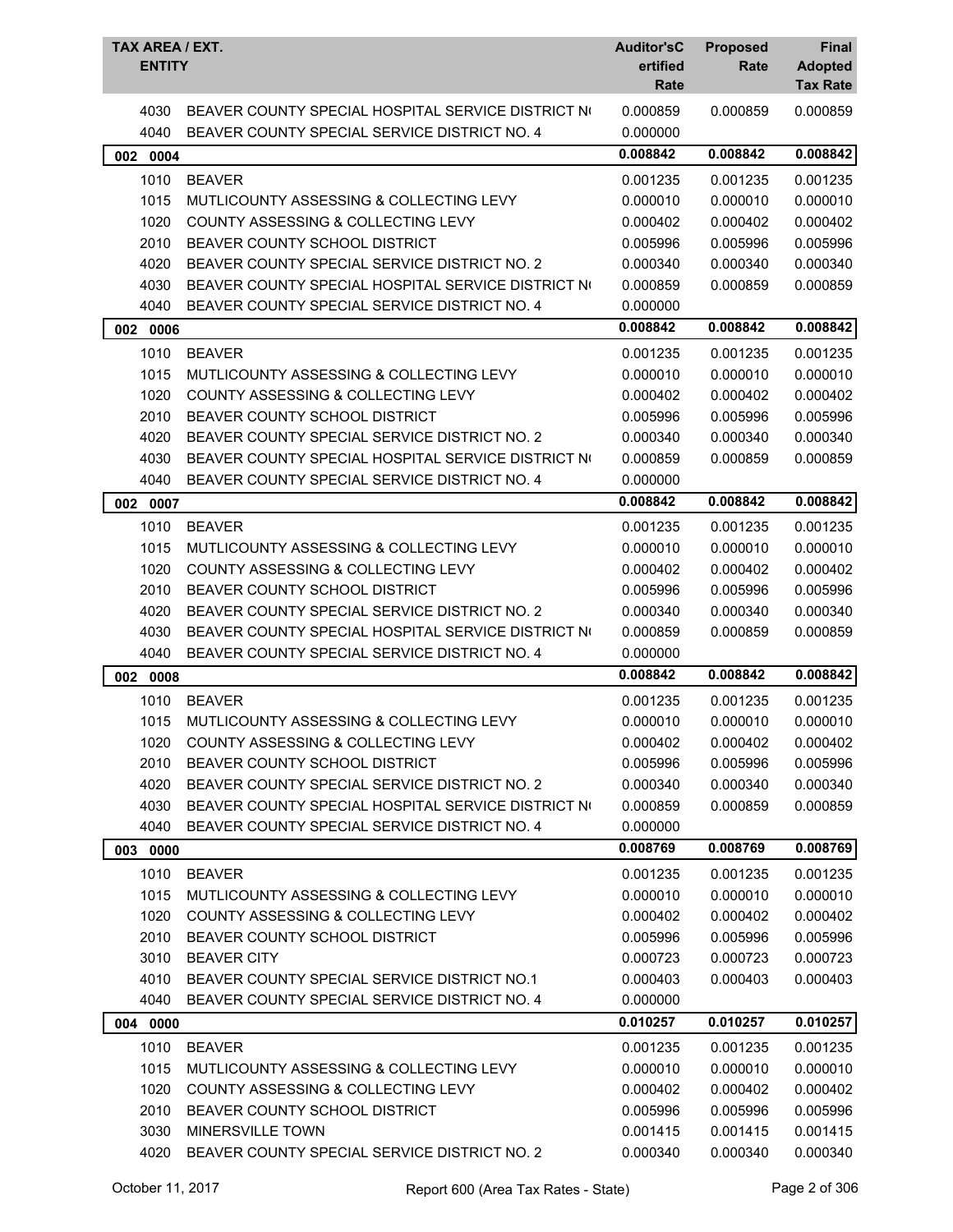| TAX AREA / EXT.<br><b>ENTITY</b> |                                                    | <b>Auditor'sC</b><br>ertified<br>Rate | <b>Proposed</b><br>Rate | <b>Final</b><br><b>Adopted</b><br><b>Tax Rate</b> |
|----------------------------------|----------------------------------------------------|---------------------------------------|-------------------------|---------------------------------------------------|
| 4030                             | BEAVER COUNTY SPECIAL HOSPITAL SERVICE DISTRICT NO | 0.000859                              | 0.000859                | 0.000859                                          |
| 4040                             | BEAVER COUNTY SPECIAL SERVICE DISTRICT NO. 4       | 0.000000                              |                         |                                                   |
| 005<br>0000                      |                                                    | 0.010885                              | 0.010885                | 0.010885                                          |
| 1010                             | <b>BEAVER</b>                                      | 0.001235                              | 0.001235                | 0.001235                                          |
| 1015                             | MUTLICOUNTY ASSESSING & COLLECTING LEVY            | 0.000010                              | 0.000010                | 0.000010                                          |
| 1020                             | <b>COUNTY ASSESSING &amp; COLLECTING LEVY</b>      | 0.000402                              | 0.000402                | 0.000402                                          |
| 2010                             | BEAVER COUNTY SCHOOL DISTRICT                      | 0.005996                              | 0.005996                | 0.005996                                          |
| 3020                             | <b>MILFORD CITY</b>                                | 0.002043                              | 0.002043                | 0.002043                                          |
| 4020                             | BEAVER COUNTY SPECIAL SERVICE DISTRICT NO. 2       | 0.000340                              | 0.000340                | 0.000340                                          |
| 4030                             | BEAVER COUNTY SPECIAL HOSPITAL SERVICE DISTRICT NO | 0.000859                              | 0.000859                | 0.000859                                          |
| 4040                             | BEAVER COUNTY SPECIAL SERVICE DISTRICT NO. 4       | 0.000000                              |                         |                                                   |
| 006<br>0000                      |                                                    | 0.008046                              | 0.008046                | 0.008046                                          |
| 1010                             | <b>BEAVER</b>                                      | 0.001235                              | 0.001235                | 0.001235                                          |
| 1015                             | MUTLICOUNTY ASSESSING & COLLECTING LEVY            | 0.000010                              | 0.000010                | 0.000010                                          |
| 1020                             | COUNTY ASSESSING & COLLECTING LEVY                 | 0.000402                              | 0.000402                | 0.000402                                          |
| 2010                             | BEAVER COUNTY SCHOOL DISTRICT                      | 0.005996                              | 0.005996                | 0.005996                                          |
| 4010                             | BEAVER COUNTY SPECIAL SERVICE DISTRICT NO.1        | 0.000403                              | 0.000403                | 0.000403                                          |
| 4040                             | BEAVER COUNTY SPECIAL SERVICE DISTRICT NO. 4       | 0.000000                              |                         |                                                   |
| 4050                             | BEAVER COUNTY MOSQUITO ABATEMENT DISTRICT NO. 1    | 0.000000                              |                         |                                                   |
| 0000<br>007                      |                                                    | 0.008204                              | 0.008204                | 0.008204                                          |
| 1010                             | <b>BEAVER</b>                                      | 0.001235                              | 0.001235                | 0.001235                                          |
| 1015                             | MUTLICOUNTY ASSESSING & COLLECTING LEVY            | 0.000010                              | 0.000010                | 0.000010                                          |
| 1020                             | COUNTY ASSESSING & COLLECTING LEVY                 | 0.000402                              | 0.000402                | 0.000402                                          |
| 2010                             | BEAVER COUNTY SCHOOL DISTRICT                      | 0.005996                              | 0.005996                | 0.005996                                          |
| 4040                             | BEAVER COUNTY SPECIAL SERVICE DISTRICT NO. 4       | 0.000000                              |                         |                                                   |
| 4055                             | ELK MEADOWS SPECIAL SERVICE DISTRICT               | 0.000561                              | 0.000561                | 0.000561                                          |

#### **BOX ELDER COUNTY**

| 0000<br>101 |                                               | 0.010419 | 0.011429 | 0.011429 |
|-------------|-----------------------------------------------|----------|----------|----------|
| 1010        | <b>BOX ELDER</b>                              | 0.001944 | 0.001944 | 0.001944 |
| 1015        | MULTICOUNTY ASSESSING & COLLECTING LEVY       | 0.000010 | 0.000010 | 0.000010 |
| 1020        | <b>COUNTY ASSESSING &amp; COLLECTING LEVY</b> | 0.000350 | 0.000350 | 0.000350 |
| 2010        | <b>BOX ELDER SCHOOL DISTRICT</b>              | 0.007461 | 0.008082 | 0.008082 |
| 4010        | BOX ELDER MOSQUITO ABATEMENT DISTRICT         | 0.000232 | 0.000232 | 0.000232 |
| 4190        | BEAR RIVER WATER CONSERVANCY DISTRICT         | 0.000281 | 0.000281 | 0.000281 |
| 6010        | <b>BOX ELDER COUNTY LIBRARY</b>               | 0.000141 | 0.000141 | 0.000141 |
| 6020        | MUNIPICAL TYPE SERVICE FUND                   | 0.000000 | 0.000389 | 0.000389 |
| 102<br>0000 |                                               | 0.011458 | 0.012079 | 0.012079 |
| 1010        | <b>BOX ELDER</b>                              | 0.001944 | 0.001944 | 0.001944 |
| 1015        | MULTICOUNTY ASSESSING & COLLECTING LEVY       | 0.000010 | 0.000010 | 0.000010 |
| 1020        | <b>COUNTY ASSESSING &amp; COLLECTING LEVY</b> | 0.000350 | 0.000350 | 0.000350 |
| 2010        | BOX FLDER SCHOOL DISTRICT                     | 0.007461 | 0.008082 | 0.008082 |
| 3010        | <b>BEAR RIVER CITY</b>                        | 0.001039 | 0.001039 | 0.001039 |
| 4010        | <b>BOX ELDER MOSQUITO ABATEMENT DISTRICT</b>  | 0.000232 | 0.000232 | 0.000232 |
| 4190        | BEAR RIVER WATER CONSERVANCY DISTRICT         | 0.000281 | 0.000281 | 0.000281 |
| 6010        | BOX ELDER COUNTY LIBRARY                      | 0.000141 | 0.000141 | 0.000141 |
| 0000<br>103 |                                               | 0.011596 | 0.012217 | 0.012217 |
| 1010        | <b>BOX ELDER</b>                              | 0.001944 | 0.001944 | 0.001944 |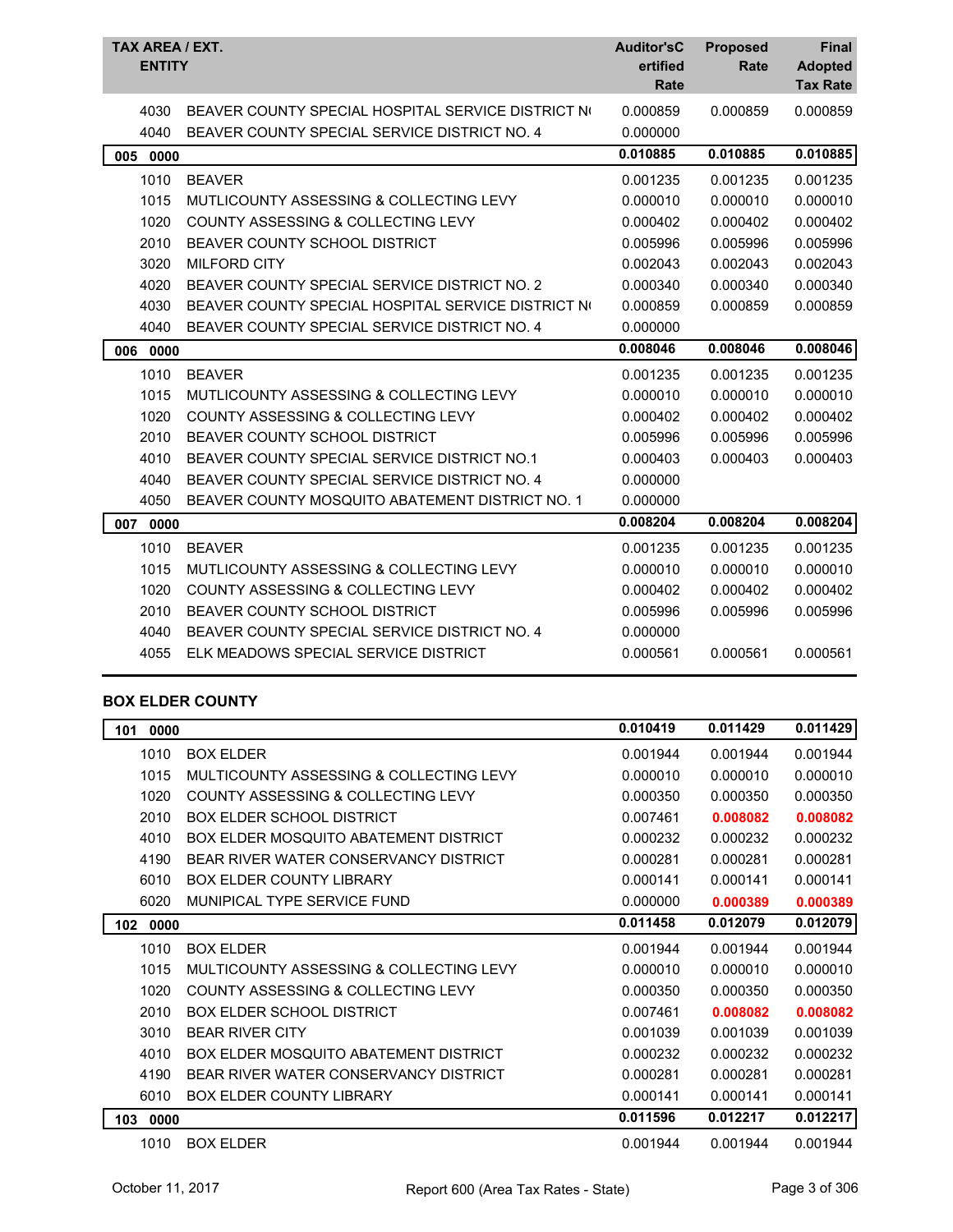|     | TAX AREA / EXT.<br><b>ENTITY</b> |                                               | <b>Auditor'sC</b><br>ertified | <b>Proposed</b><br>Rate | Final<br><b>Adopted</b> |
|-----|----------------------------------|-----------------------------------------------|-------------------------------|-------------------------|-------------------------|
|     |                                  |                                               | Rate                          |                         | <b>Tax Rate</b>         |
|     | 1015                             | MULTICOUNTY ASSESSING & COLLECTING LEVY       | 0.000010                      | 0.000010                | 0.000010                |
|     | 1020                             | COUNTY ASSESSING & COLLECTING LEVY            | 0.000350                      | 0.000350                | 0.000350                |
|     | 2010                             | <b>BOX ELDER SCHOOL DISTRICT</b>              | 0.007461                      | 0.008082                | 0.008082                |
|     | 3020                             | <b>BRIGHAM CITY</b>                           | 0.001318                      | 0.001318                | 0.001318                |
|     | 4010                             | <b>BOX ELDER MOSQUITO ABATEMENT DISTRICT</b>  | 0.000232                      | 0.000232                | 0.000232                |
|     | 4190                             | BEAR RIVER WATER CONSERVANCY DISTRICT         | 0.000281                      | 0.000281                | 0.000281                |
|     | 104 0000                         |                                               | 0.012801                      | 0.013422                | 0.013422                |
|     | 1010                             | <b>BOX ELDER</b>                              | 0.001944                      | 0.001944                | 0.001944                |
|     | 1015                             | MULTICOUNTY ASSESSING & COLLECTING LEVY       | 0.000010                      | 0.000010                | 0.000010                |
|     | 1020                             | <b>COUNTY ASSESSING &amp; COLLECTING LEVY</b> | 0.000350                      | 0.000350                | 0.000350                |
|     | 2010                             | <b>BOX ELDER SCHOOL DISTRICT</b>              | 0.007461                      | 0.008082                | 0.008082                |
|     | 3030                             | <b>CORINNE CITY</b>                           | 0.002204                      | 0.002204                | 0.002204                |
|     | 4010                             | <b>BOX ELDER MOSQUITO ABATEMENT DISTRICT</b>  | 0.000232                      | 0.000232                | 0.000232                |
|     | 4100                             | CORINNE CEMETERY MAINTENANCE DISTRICT         | 0.000178                      | 0.000178                | 0.000178                |
|     | 4190                             | BEAR RIVER WATER CONSERVANCY DISTRICT         | 0.000281                      | 0.000281                | 0.000281                |
|     | 6010                             | <b>BOX ELDER COUNTY LIBRARY</b>               | 0.000141                      | 0.000141                | 0.000141                |
|     | 105 0000                         |                                               | 0.010597                      | 0.011607                | 0.011607                |
|     | 1010                             | <b>BOX ELDER</b>                              | 0.001944                      | 0.001944                | 0.001944                |
|     | 1015                             | MULTICOUNTY ASSESSING & COLLECTING LEVY       | 0.000010                      | 0.000010                | 0.000010                |
|     | 1020                             | COUNTY ASSESSING & COLLECTING LEVY            | 0.000350                      | 0.000350                | 0.000350                |
|     | 2010                             | <b>BOX ELDER SCHOOL DISTRICT</b>              | 0.007461                      | 0.008082                | 0.008082                |
|     | 4010                             | BOX ELDER MOSQUITO ABATEMENT DISTRICT         | 0.000232                      | 0.000232                | 0.000232                |
|     | 4100                             | CORINNE CEMETERY MAINTENANCE DISTRICT         | 0.000178                      | 0.000178                | 0.000178                |
|     | 4190                             | BEAR RIVER WATER CONSERVANCY DISTRICT         | 0.000281                      | 0.000281                | 0.000281                |
|     | 6010                             | <b>BOX ELDER COUNTY LIBRARY</b>               | 0.000141                      | 0.000141                | 0.000141                |
|     | 6020                             | MUNIPICAL TYPE SERVICE FUND                   | 0.000000                      | 0.000389                | 0.000389                |
| 106 | 0000                             |                                               | 0.011087                      | 0.011708                | 0.011708                |
|     | 1010                             | <b>BOX ELDER</b>                              | 0.001944                      | 0.001944                | 0.001944                |
|     | 1015                             | MULTICOUNTY ASSESSING & COLLECTING LEVY       | 0.000010                      | 0.000010                | 0.000010                |
|     |                                  | 1020 COUNTY ASSESSING & COLLECTING LEVY       | 0.000350                      | 0.000350                | 0.000350                |
|     | 2010                             | <b>BOX ELDER SCHOOL DISTRICT</b>              | 0.007461                      | 0.008082                | 0.008082                |
|     | 3040                             | DEWEYVILLE TOWN                               | 0.000668                      | 0.000668                | 0.000668                |
|     | 4010                             | BOX ELDER MOSQUITO ABATEMENT DISTRICT         | 0.000232                      | 0.000232                | 0.000232                |
|     | 4190                             | BEAR RIVER WATER CONSERVANCY DISTRICT         | 0.000281                      | 0.000281                | 0.000281                |
|     | 6010                             | <b>BOX ELDER COUNTY LIBRARY</b>               | 0.000141                      | 0.000141                | 0.000141                |
|     | 107 0000                         |                                               | 0.010580                      | 0.011590                | 0.011590                |
|     | 1010                             | <b>BOX ELDER</b>                              | 0.001944                      | 0.001944                | 0.001944                |
|     | 1015                             | MULTICOUNTY ASSESSING & COLLECTING LEVY       | 0.000010                      | 0.000010                | 0.000010                |
|     | 1020                             | <b>COUNTY ASSESSING &amp; COLLECTING LEVY</b> | 0.000350                      | 0.000350                | 0.000350                |
|     | 2010                             | <b>BOX ELDER SCHOOL DISTRICT</b>              | 0.007461                      | 0.008082                | 0.008082                |
|     | 4010                             | <b>BOX ELDER MOSQUITO ABATEMENT DISTRICT</b>  | 0.000232                      | 0.000232                | 0.000232                |
|     | 4130                             | EAST GARLAND CEMETERY MAINTENANCE DISTRICT    | 0.000161                      | 0.000161                | 0.000161                |
|     | 4190                             | BEAR RIVER WATER CONSERVANCY DISTRICT         | 0.000281                      | 0.000281                | 0.000281                |
|     | 6010                             | <b>BOX ELDER COUNTY LIBRARY</b>               | 0.000141                      | 0.000141                | 0.000141                |
|     | 6020                             | MUNIPICAL TYPE SERVICE FUND                   | 0.000000                      | 0.000389                | 0.000389                |
|     | 108 0000                         |                                               | 0.011617                      | 0.012238                | 0.012238                |
|     | 1010                             | <b>BOX ELDER</b>                              | 0.001944                      | 0.001944                | 0.001944                |
|     | 1015                             | MULTICOUNTY ASSESSING & COLLECTING LEVY       | 0.000010                      | 0.000010                | 0.000010                |
|     | 1020                             | COUNTY ASSESSING & COLLECTING LEVY            | 0.000350                      | 0.000350                | 0.000350                |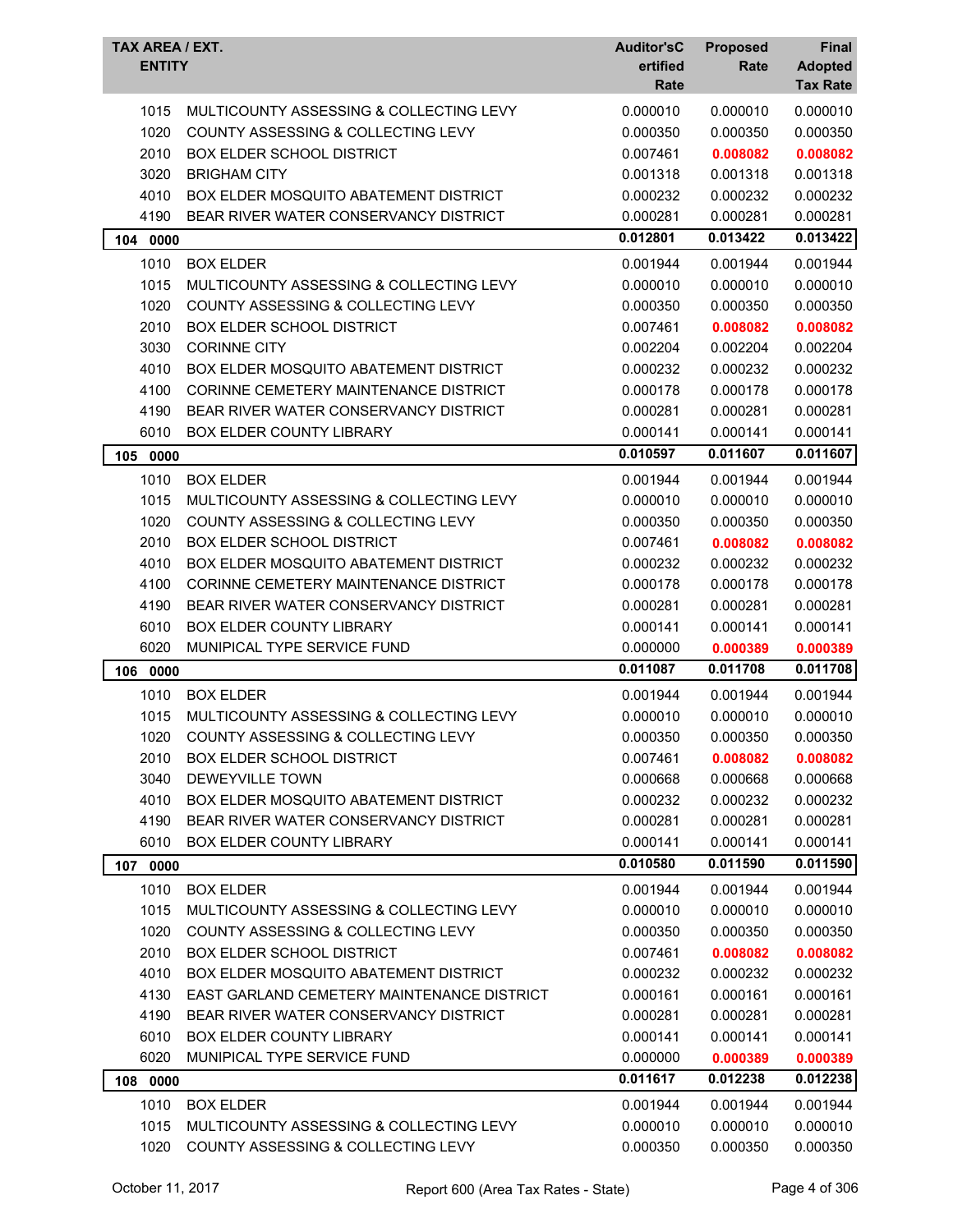| TAX AREA / EXT.<br><b>ENTITY</b> |                                               | <b>Auditor'sC</b><br>ertified<br>Rate | <b>Proposed</b><br>Rate | Final<br><b>Adopted</b><br><b>Tax Rate</b> |
|----------------------------------|-----------------------------------------------|---------------------------------------|-------------------------|--------------------------------------------|
| 2010                             | <b>BOX ELDER SCHOOL DISTRICT</b>              | 0.007461                              | 0.008082                | 0.008082                                   |
| 3050                             | <b>ELWOOD TOWN</b>                            | 0.001198                              | 0.001198                | 0.001198                                   |
| 4010                             | <b>BOX ELDER MOSQUITO ABATEMENT DISTRICT</b>  | 0.000232                              | 0.000232                | 0.000232                                   |
| 4190                             | BEAR RIVER WATER CONSERVANCY DISTRICT         | 0.000281                              | 0.000281                | 0.000281                                   |
| 6010                             | <b>BOX ELDER COUNTY LIBRARY</b>               | 0.000141                              | 0.000141                | 0.000141                                   |
| 0000<br>111                      |                                               | 0.011504                              | 0.012125                | 0.012125                                   |
| 1010                             | <b>BOX ELDER</b>                              | 0.001944                              | 0.001944                | 0.001944                                   |
| 1015                             | MULTICOUNTY ASSESSING & COLLECTING LEVY       | 0.000010                              | 0.000010                | 0.000010                                   |
| 1020                             | COUNTY ASSESSING & COLLECTING LEVY            | 0.000350                              | 0.000350                | 0.000350                                   |
| 2010                             | <b>BOX ELDER SCHOOL DISTRICT</b>              | 0.007461                              | 0.008082                | 0.008082                                   |
| 3060                             | <b>FIELDING TOWN</b>                          | 0.000751                              | 0.000751                | 0.000751                                   |
| 4010                             | BOX ELDER MOSQUITO ABATEMENT DISTRICT         | 0.000232                              | 0.000232                | 0.000232                                   |
| 4030                             | FIELDING CEMETERY MAINTENANCE DISTRICT        | 0.000334                              | 0.000334                | 0.000334                                   |
| 4190                             | BEAR RIVER WATER CONSERVANCY DISTRICT         | 0.000281                              | 0.000281                | 0.000281                                   |
| 6010                             | BOX ELDER COUNTY LIBRARY                      | 0.000141                              | 0.000141                | 0.000141                                   |
| 112 0000                         |                                               | 0.010753                              | 0.011763                | 0.011763                                   |
| 1010                             | <b>BOX ELDER</b>                              | 0.001944                              | 0.001944                | 0.001944                                   |
| 1015                             | MULTICOUNTY ASSESSING & COLLECTING LEVY       | 0.000010                              | 0.000010                | 0.000010                                   |
| 1020                             | <b>COUNTY ASSESSING &amp; COLLECTING LEVY</b> | 0.000350                              | 0.000350                | 0.000350                                   |
| 2010                             | <b>BOX ELDER SCHOOL DISTRICT</b>              | 0.007461                              | 0.008082                | 0.008082                                   |
| 4010                             | BOX ELDER MOSQUITO ABATEMENT DISTRICT         | 0.000232                              | 0.000232                | 0.000232                                   |
| 4030                             | FIELDING CEMETERY MAINTENANCE DISTRICT        | 0.000334                              | 0.000334                | 0.000334                                   |
| 4190                             | BEAR RIVER WATER CONSERVANCY DISTRICT         | 0.000281                              | 0.000281                | 0.000281                                   |
| 6010                             | <b>BOX ELDER COUNTY LIBRARY</b>               | 0.000141                              | 0.000141                | 0.000141                                   |
| 6020                             | MUNIPICAL TYPE SERVICE FUND                   | 0.000000                              | 0.000389                | 0.000389                                   |
| 113 0000                         |                                               | 0.013515                              | 0.014850                | 0.014850                                   |
| 1010                             | <b>BOX ELDER</b>                              | 0.001944                              | 0.001944                | 0.001944                                   |
| 1015                             | MULTICOUNTY ASSESSING & COLLECTING LEVY       | 0.000010                              | 0.000010                | 0.000010                                   |
| 1020                             | COUNTY ASSESSING & COLLECTING LEVY            | 0.000350                              | 0.000350                | 0.000350                                   |
| 2010                             | BOX ELDER SCHOOL DISTRICT                     | 0.007461                              | 0.008082                | 0.008082                                   |
| 3070                             | <b>GARLAND CITY</b>                           | 0.003090                              | 0.003804                | 0.003804                                   |
| 4010                             | <b>BOX ELDER MOSQUITO ABATEMENT DISTRICT</b>  | 0.000232                              | 0.000232                | 0.000232                                   |
| 4040                             | <b>GARLAND CEMETERY MAINTENANCE DISTRICT</b>  | 0.000147                              | 0.000147                | 0.000147                                   |
| 4190                             | BEAR RIVER WATER CONSERVANCY DISTRICT         | 0.000281                              | 0.000281                | 0.000281                                   |
| 114 0000                         |                                               | 0.010566                              | 0.011576                | 0.011576                                   |
| 1010                             | <b>BOX ELDER</b>                              | 0.001944                              | 0.001944                | 0.001944                                   |
| 1015                             | MULTICOUNTY ASSESSING & COLLECTING LEVY       | 0.000010                              | 0.000010                | 0.000010                                   |
| 1020                             | COUNTY ASSESSING & COLLECTING LEVY            | 0.000350                              | 0.000350                | 0.000350                                   |
| 2010                             | <b>BOX ELDER SCHOOL DISTRICT</b>              | 0.007461                              | 0.008082                | 0.008082                                   |
| 4010                             | <b>BOX ELDER MOSQUITO ABATEMENT DISTRICT</b>  | 0.000232                              | 0.000232                | 0.000232                                   |
| 4040                             | <b>GARLAND CEMETERY MAINTENANCE DISTRICT</b>  | 0.000147                              | 0.000147                | 0.000147                                   |
| 4190                             | BEAR RIVER WATER CONSERVANCY DISTRICT         | 0.000281                              | 0.000281                | 0.000281                                   |
| 6010                             | <b>BOX ELDER COUNTY LIBRARY</b>               | 0.000141                              | 0.000141                | 0.000141                                   |
| 6020                             | MUNIPICAL TYPE SERVICE FUND                   | 0.000000                              | 0.000389                | 0.000389                                   |
| 116 0000                         |                                               | 0.010600                              | 0.011610                | 0.011610                                   |
| 1010                             | <b>BOX ELDER</b>                              | 0.001944                              | 0.001944                | 0.001944                                   |
| 1015                             | MULTICOUNTY ASSESSING & COLLECTING LEVY       | 0.000010                              | 0.000010                | 0.000010                                   |
| 1020                             | <b>COUNTY ASSESSING &amp; COLLECTING LEVY</b> | 0.000350                              | 0.000350                | 0.000350                                   |
| 2010                             | <b>BOX ELDER SCHOOL DISTRICT</b>              | 0.007461                              | 0.008082                | 0.008082                                   |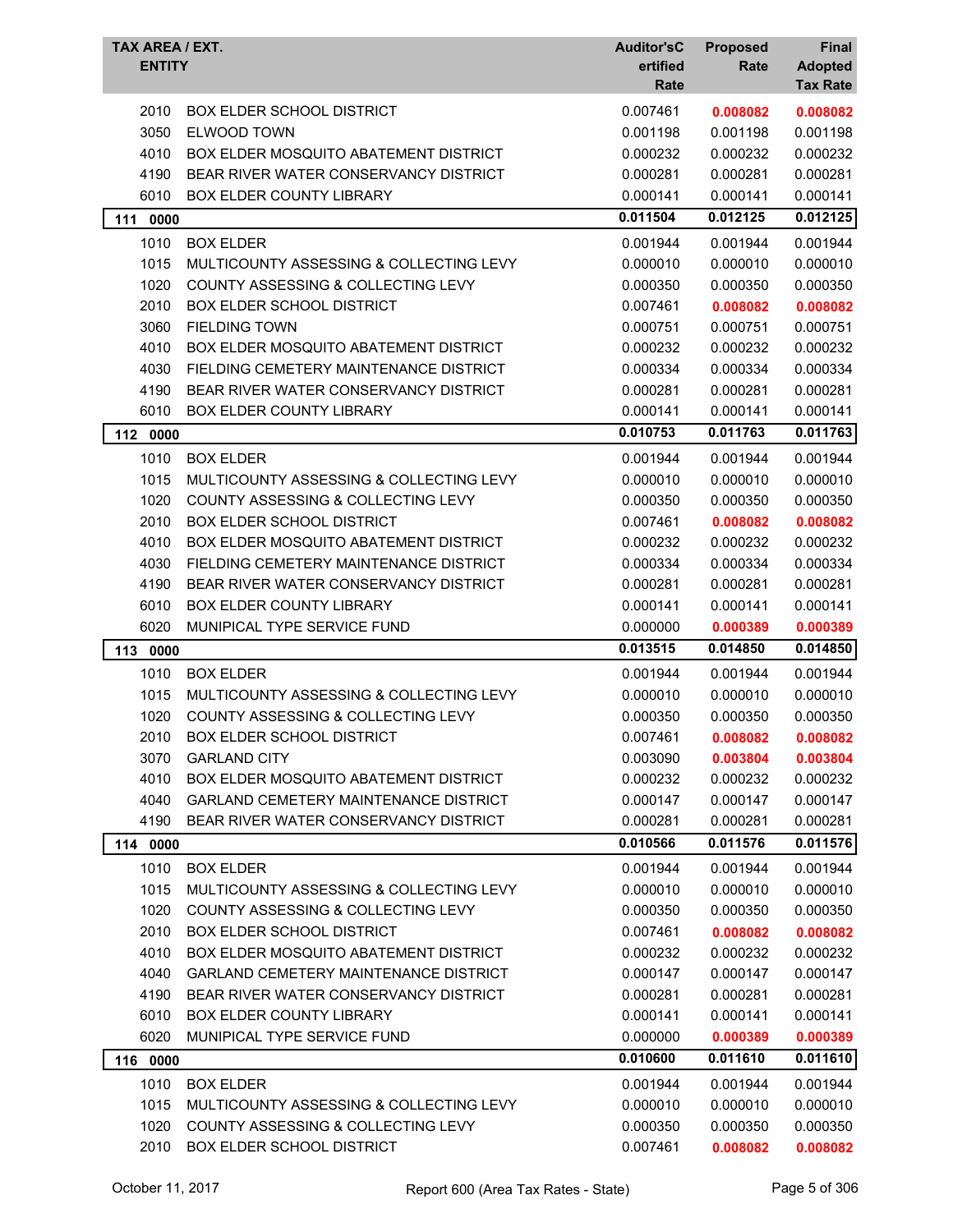| TAX AREA / EXT.<br><b>ENTITY</b> |                                                 | <b>Auditor'sC</b><br>ertified<br>Rate | <b>Proposed</b><br>Rate | Final<br><b>Adopted</b><br><b>Tax Rate</b> |
|----------------------------------|-------------------------------------------------|---------------------------------------|-------------------------|--------------------------------------------|
| 4010                             | <b>BOX ELDER MOSQUITO ABATEMENT DISTRICT</b>    | 0.000232                              | 0.000232                | 0.000232                                   |
| 4120                             | HANSEL VALLEY WATERSHED DISTRICT                | 0.000181                              | 0.000181                | 0.000181                                   |
| 4190                             | BEAR RIVER WATER CONSERVANCY DISTRICT           | 0.000281                              | 0.000281                | 0.000281                                   |
| 6010                             | BOX ELDER COUNTY LIBRARY                        | 0.000141                              | 0.000141                | 0.000141                                   |
| 6020                             | MUNIPICAL TYPE SERVICE FUND                     | 0.000000                              | 0.000389                | 0.000389                                   |
| 0000<br>118                      |                                                 | 0.010859                              | 0.011480                | 0.011480                                   |
| 1010                             | <b>BOX ELDER</b>                                | 0.001944                              | 0.001944                | 0.001944                                   |
| 1015                             | MULTICOUNTY ASSESSING & COLLECTING LEVY         | 0.000010                              | 0.000010                | 0.000010                                   |
| 1020                             | COUNTY ASSESSING & COLLECTING LEVY              | 0.000350                              | 0.000350                | 0.000350                                   |
| 2010                             | <b>BOX ELDER SCHOOL DISTRICT</b>                | 0.007461                              | 0.008082                | 0.008082                                   |
| 3090                             | <b>HOWELL CITY</b>                              | 0.000440                              | 0.000440                | 0.000440                                   |
| 4010                             | <b>BOX ELDER MOSQUITO ABATEMENT DISTRICT</b>    | 0.000232                              | 0.000232                | 0.000232                                   |
| 4020                             | BOX ELDER COUNTY SPECIAL SERVICE DISTRICT NO. 1 | 0.000000                              |                         |                                            |
| 4190                             | BEAR RIVER WATER CONSERVANCY DISTRICT           | 0.000281                              | 0.000281                | 0.000281                                   |
| 6010                             | <b>BOX ELDER COUNTY LIBRARY</b>                 | 0.000141                              | 0.000141                | 0.000141                                   |
| 0000<br>119                      |                                                 | 0.013671                              | 0.014292                | 0.014292                                   |
| 1010                             | <b>BOX ELDER</b>                                | 0.001944                              | 0.001944                | 0.001944                                   |
| 1015                             | MULTICOUNTY ASSESSING & COLLECTING LEVY         | 0.000010                              | 0.000010                | 0.000010                                   |
| 1020                             | <b>COUNTY ASSESSING &amp; COLLECTING LEVY</b>   | 0.000350                              | 0.000350                | 0.000350                                   |
| 2010                             | <b>BOX ELDER SCHOOL DISTRICT</b>                | 0.007461                              | 0.008082                | 0.008082                                   |
| 3100                             | <b>MANTUA TOWN</b>                              | 0.003252                              | 0.003252                | 0.003252                                   |
| 4010                             | <b>BOX ELDER MOSQUITO ABATEMENT DISTRICT</b>    | 0.000232                              | 0.000232                | 0.000232                                   |
| 4190                             | BEAR RIVER WATER CONSERVANCY DISTRICT           | 0.000281                              | 0.000281                | 0.000281                                   |
| 6010                             | BOX ELDER COUNTY LIBRARY                        | 0.000141                              | 0.000141                | 0.000141                                   |
| 121<br>0000                      |                                                 | 0.010633                              | 0.011643                | 0.011643                                   |
| 1010                             | <b>BOX ELDER</b>                                | 0.001944                              | 0.001944                | 0.001944                                   |
| 1015                             | MULTICOUNTY ASSESSING & COLLECTING LEVY         | 0.000010                              | 0.000010                | 0.000010                                   |
| 1020                             | COUNTY ASSESSING & COLLECTING LEVY              | 0.000350                              | 0.000350                | 0.000350                                   |
| 2010                             | <b>BOX ELDER SCHOOL DISTRICT</b>                | 0.007461                              | 0.008082                | 0.008082                                   |
| 4010                             | BOX ELDER MOSQUITO ABATEMENT DISTRICT           | 0.000232                              | 0.000232                | 0.000232                                   |
| 4050                             | PENROSE CEMETERY MAINTENANCE DISTRICT           | 0.000214                              | 0.000214                | 0.000214                                   |
| 4190                             | BEAR RIVER WATER CONSERVANCY DISTRICT           | 0.000281                              | 0.000281                | 0.000281                                   |
| 6010                             | <b>BOX ELDER COUNTY LIBRARY</b>                 | 0.000141                              | 0.000141                | 0.000141                                   |
| 6020                             | MUNIPICAL TYPE SERVICE FUND                     | 0.000000                              | 0.000389                | 0.000389                                   |
| 122 0000                         |                                                 | 0.012796                              | 0.013417                | 0.013417                                   |
| 1010                             | <b>BOX ELDER</b>                                | 0.001944                              | 0.001944                | 0.001944                                   |
| 1015                             | MULTICOUNTY ASSESSING & COLLECTING LEVY         | 0.000010                              | 0.000010                | 0.000010                                   |
| 1020                             | COUNTY ASSESSING & COLLECTING LEVY              | 0.000350                              | 0.000350                | 0.000350                                   |
| 2010                             | <b>BOX ELDER SCHOOL DISTRICT</b>                | 0.007461                              | 0.008082                | 0.008082                                   |
| 3110                             | PERRY CITY                                      | 0.002377                              | 0.002377                | 0.002377                                   |
| 4010                             | BOX ELDER MOSQUITO ABATEMENT DISTRICT           | 0.000232                              | 0.000232                | 0.000232                                   |
| 4190                             | BEAR RIVER WATER CONSERVANCY DISTRICT           | 0.000281                              | 0.000281                | 0.000281                                   |
| 6010                             | <b>BOX ELDER COUNTY LIBRARY</b>                 | 0.000141                              | 0.000141                | 0.000141                                   |
| 123 0000                         |                                                 | 0.010821                              | 0.011442                | 0.011442                                   |
| 1010                             | <b>BOX ELDER</b>                                | 0.001944                              | 0.001944                | 0.001944                                   |
| 1015                             | MULTICOUNTY ASSESSING & COLLECTING LEVY         | 0.000010                              | 0.000010                | 0.000010                                   |
| 1020                             | <b>COUNTY ASSESSING &amp; COLLECTING LEVY</b>   | 0.000350                              | 0.000350                | 0.000350                                   |
| 2010                             | <b>BOX ELDER SCHOOL DISTRICT</b>                | 0.007461                              | 0.008082                | 0.008082                                   |
| 3120                             | PLYMOUTH TOWN                                   | 0.000192                              | 0.000192                | 0.000192                                   |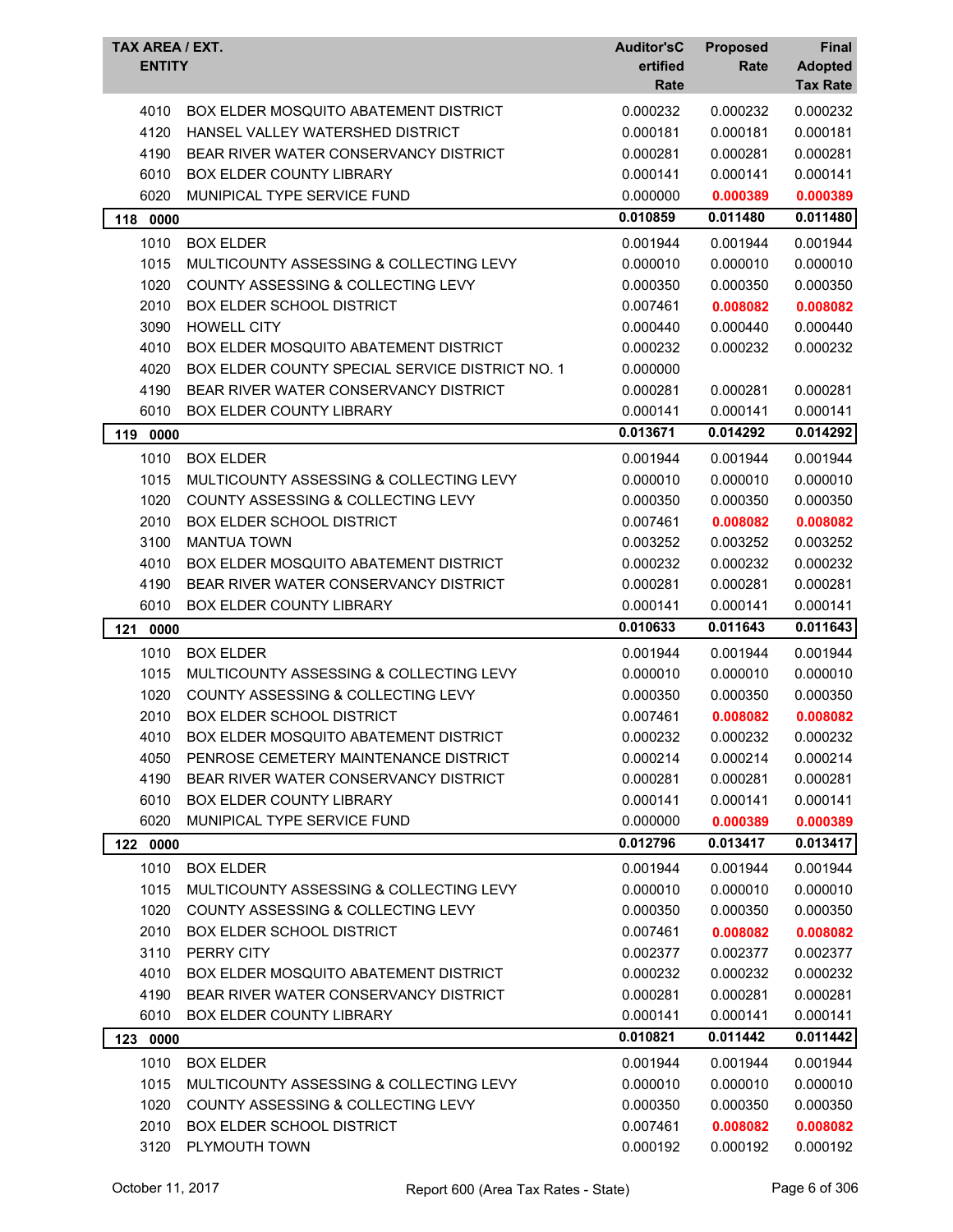| TAX AREA / EXT.<br><b>ENTITY</b> |                                                | <b>Auditor'sC</b><br>ertified<br>Rate | <b>Proposed</b><br>Rate | Final<br><b>Adopted</b><br><b>Tax Rate</b> |
|----------------------------------|------------------------------------------------|---------------------------------------|-------------------------|--------------------------------------------|
| 4010                             | BOX ELDER MOSQUITO ABATEMENT DISTRICT          | 0.000232                              | 0.000232                | 0.000232                                   |
| 4090                             | PLYMOUTH CEMETERY MAINTENANCE DISTRICT         | 0.000210                              | 0.000210                | 0.000210                                   |
| 4190                             | BEAR RIVER WATER CONSERVANCY DISTRICT          | 0.000281                              | 0.000281                | 0.000281                                   |
| 6010                             | BOX ELDER COUNTY LIBRARY                       | 0.000141                              | 0.000141                | 0.000141                                   |
| 124 0000                         |                                                | 0.010629                              | 0.011639                | 0.011639                                   |
| 1010                             | <b>BOX ELDER</b>                               | 0.001944                              | 0.001944                | 0.001944                                   |
| 1015                             | MULTICOUNTY ASSESSING & COLLECTING LEVY        | 0.000010                              | 0.000010                | 0.000010                                   |
| 1020                             | COUNTY ASSESSING & COLLECTING LEVY             | 0.000350                              | 0.000350                | 0.000350                                   |
| 2010                             | <b>BOX ELDER SCHOOL DISTRICT</b>               | 0.007461                              | 0.008082                | 0.008082                                   |
| 4010                             | BOX ELDER MOSQUITO ABATEMENT DISTRICT          | 0.000232                              | 0.000232                | 0.000232                                   |
| 4090                             | PLYMOUTH CEMETERY MAINTENANCE DISTRICT         | 0.000210                              | 0.000210                | 0.000210                                   |
| 4190                             | BEAR RIVER WATER CONSERVANCY DISTRICT          | 0.000281                              | 0.000281                | 0.000281                                   |
| 6010                             | <b>BOX ELDER COUNTY LIBRARY</b>                | 0.000141                              | 0.000141                | 0.000141                                   |
| 6020                             | MUNIPICAL TYPE SERVICE FUND                    | 0.000000                              | 0.000389                | 0.000389                                   |
| 125<br>0000                      |                                                | 0.012055                              | 0.012676                | 0.012676                                   |
| 1010                             | <b>BOX ELDER</b>                               | 0.001944                              | 0.001944                | 0.001944                                   |
| 1015                             | MULTICOUNTY ASSESSING & COLLECTING LEVY        | 0.000010                              | 0.000010                | 0.000010                                   |
| 1020                             | COUNTY ASSESSING & COLLECTING LEVY             | 0.000350                              | 0.000350                | 0.000350                                   |
| 2010                             | <b>BOX ELDER SCHOOL DISTRICT</b>               | 0.007461                              | 0.008082                | 0.008082                                   |
| 3130                             | PORTAGE TOWN                                   | 0.001258                              | 0.001258                | 0.001258                                   |
| 4010                             | BOX ELDER MOSQUITO ABATEMENT DISTRICT          | 0.000232                              | 0.000232                | 0.000232                                   |
| 4060                             | PORTAGE PRECINCT CEMETERY MAINTENANCE DISTRICT | 0.000378                              | 0.000378                | 0.000378                                   |
| 4190                             | BEAR RIVER WATER CONSERVANCY DISTRICT          | 0.000281                              | 0.000281                | 0.000281                                   |
| 6010                             | BOX ELDER COUNTY LIBRARY                       | 0.000141                              | 0.000141                | 0.000141                                   |
| 126<br>0000                      |                                                | 0.010797                              | 0.011807                | 0.011807                                   |
| 1010                             | <b>BOX ELDER</b>                               | 0.001944                              | 0.001944                | 0.001944                                   |
| 1015                             | MULTICOUNTY ASSESSING & COLLECTING LEVY        | 0.000010                              | 0.000010                | 0.000010                                   |
| 1020                             | COUNTY ASSESSING & COLLECTING LEVY             | 0.000350                              | 0.000350                | 0.000350                                   |
| 2010                             | <b>BOX ELDER SCHOOL DISTRICT</b>               | 0.007461                              | 0.008082                | 0.008082                                   |
| 4010                             | BOX ELDER MOSQUITO ABATEMENT DISTRICT          | 0.000232                              | 0.000232                | 0.000232                                   |
| 4060                             | PORTAGE PRECINCT CEMETERY MAINTENANCE DISTRICT | 0.000378                              | 0.000378                | 0.000378                                   |
| 4190                             | BEAR RIVER WATER CONSERVANCY DISTRICT          | 0.000281                              | 0.000281                | 0.000281                                   |
| 6010                             | BOX ELDER COUNTY LIBRARY                       | 0.000141                              | 0.000141                | 0.000141                                   |
| 6020                             | MUNIPICAL TYPE SERVICE FUND                    | 0.000000                              | 0.000389                | 0.000389                                   |
| 127<br>0000                      |                                                | 0.011056                              | 0.012066                | 0.012066                                   |
| 1010                             | <b>BOX ELDER</b>                               | 0.001944                              | 0.001944                | 0.001944                                   |
| 1015                             | MULTICOUNTY ASSESSING & COLLECTING LEVY        | 0.000010                              | 0.000010                | 0.000010                                   |
| 1020                             | COUNTY ASSESSING & COLLECTING LEVY             | 0.000350                              | 0.000350                | 0.000350                                   |
| 2010                             | <b>BOX ELDER SCHOOL DISTRICT</b>               | 0.007461                              | 0.008082                | 0.008082                                   |
| 4010                             | BOX ELDER MOSQUITO ABATEMENT DISTRICT          | 0.000232                              | 0.000232                | 0.000232                                   |
| 4070                             | RIVERSIDE CEMETERY MAINTENANCE DISTRICT        | 0.000637                              | 0.000637                | 0.000637                                   |
| 4190                             | BEAR RIVER WATER CONSERVANCY DISTRICT          | 0.000281                              | 0.000281                | 0.000281                                   |
| 6010                             | <b>BOX ELDER COUNTY LIBRARY</b>                | 0.000141                              | 0.000141                | 0.000141                                   |
| 6020                             | MUNIPICAL TYPE SERVICE FUND                    | 0.000000                              | 0.000389                | 0.000389                                   |
| 128<br>0000                      |                                                | 0.010419                              | 0.011429                | 0.011429                                   |
| 1010                             | <b>BOX ELDER</b>                               | 0.001944                              | 0.001944                | 0.001944                                   |
| 1015                             | MULTICOUNTY ASSESSING & COLLECTING LEVY        | 0.000010                              | 0.000010                | 0.000010                                   |
| 1020                             | COUNTY ASSESSING & COLLECTING LEVY             | 0.000350                              | 0.000350                | 0.000350                                   |
| 2010                             | BOX ELDER SCHOOL DISTRICT                      | 0.007461                              | 0.008082                | 0.008082                                   |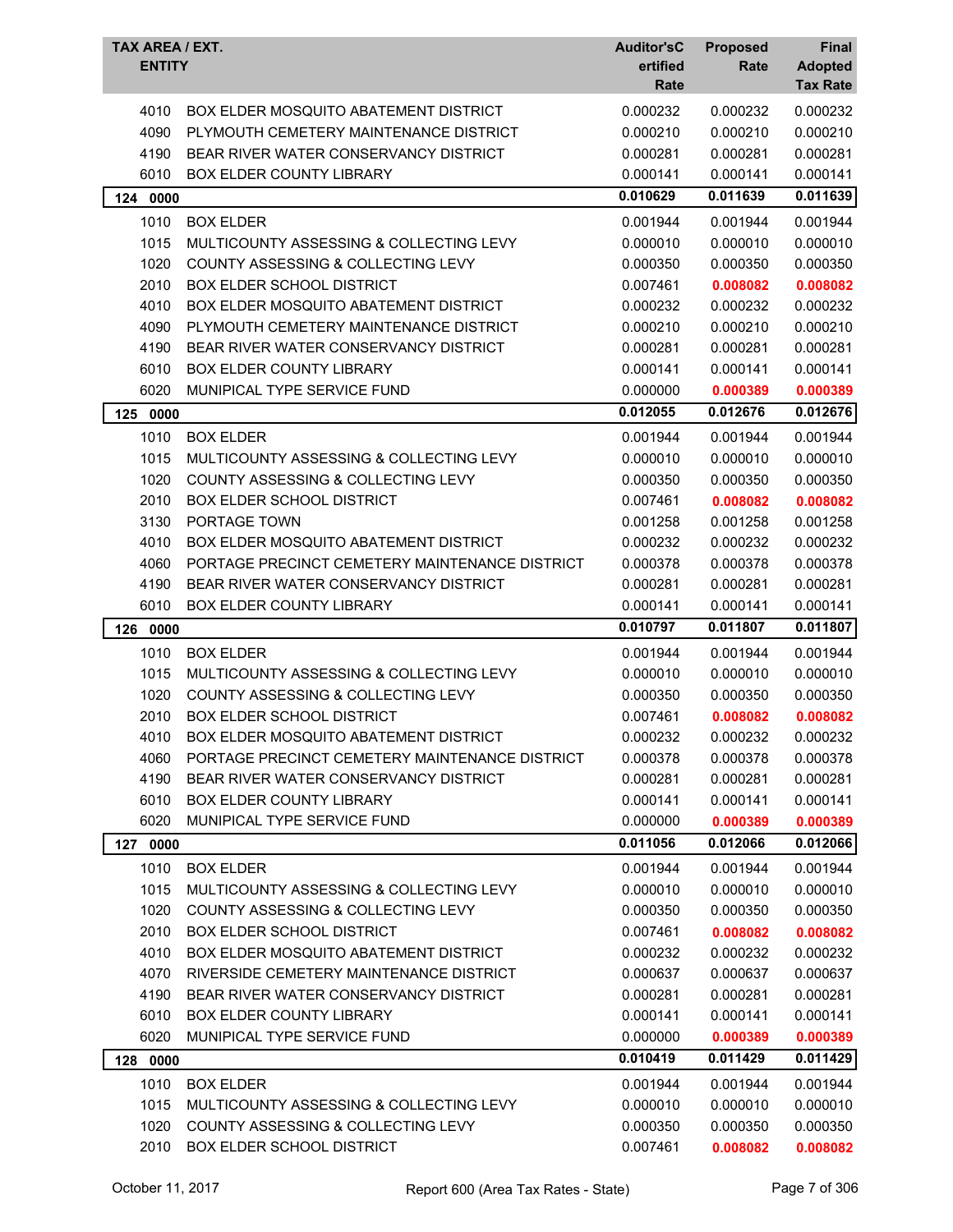| TAX AREA / EXT.<br><b>ENTITY</b> |                                                 | <b>Auditor'sC</b><br>ertified<br>Rate | <b>Proposed</b><br>Rate | Final<br><b>Adopted</b><br><b>Tax Rate</b> |
|----------------------------------|-------------------------------------------------|---------------------------------------|-------------------------|--------------------------------------------|
| 4010                             | <b>BOX ELDER MOSQUITO ABATEMENT DISTRICT</b>    | 0.000232                              | 0.000232                | 0.000232                                   |
| 4020                             | BOX ELDER COUNTY SPECIAL SERVICE DISTRICT NO. 1 | 0.000000                              |                         |                                            |
| 4190                             | BEAR RIVER WATER CONSERVANCY DISTRICT           | 0.000281                              | 0.000281                | 0.000281                                   |
| 6010                             | BOX ELDER COUNTY LIBRARY                        | 0.000141                              | 0.000141                | 0.000141                                   |
| 6020                             | MUNIPICAL TYPE SERVICE FUND                     | 0.000000                              | 0.000389                | 0.000389                                   |
| 129<br>0000                      |                                                 | 0.011953                              | 0.012574                | 0.012574                                   |
| 1010                             | <b>BOX ELDER</b>                                | 0.001944                              | 0.001944                | 0.001944                                   |
| 1015                             | MULTICOUNTY ASSESSING & COLLECTING LEVY         | 0.000010                              | 0.000010                | 0.000010                                   |
| 1020                             | COUNTY ASSESSING & COLLECTING LEVY              | 0.000350                              | 0.000350                | 0.000350                                   |
| 2010                             | <b>BOX ELDER SCHOOL DISTRICT</b>                | 0.007461                              | 0.008082                | 0.008082                                   |
| 3140                             | SNOWVILLE TOWN                                  | 0.001534                              | 0.001534                | 0.001534                                   |
| 4010                             | BOX ELDER MOSQUITO ABATEMENT DISTRICT           | 0.000232                              | 0.000232                | 0.000232                                   |
| 4190                             | BEAR RIVER WATER CONSERVANCY DISTRICT           | 0.000281                              | 0.000281                | 0.000281                                   |
| 6010                             | <b>BOX ELDER COUNTY LIBRARY</b>                 | 0.000141                              | 0.000141                | 0.000141                                   |
| 130<br>0000                      |                                                 | 0.013145                              | 0.013766                | 0.013766                                   |
| 1010                             | <b>BOX ELDER</b>                                | 0.001944                              | 0.001944                | 0.001944                                   |
| 1015                             | MULTICOUNTY ASSESSING & COLLECTING LEVY         | 0.000010                              | 0.000010                | 0.000010                                   |
| 1020                             | <b>COUNTY ASSESSING &amp; COLLECTING LEVY</b>   | 0.000350                              | 0.000350                | 0.000350                                   |
| 2010                             | <b>BOX ELDER SCHOOL DISTRICT</b>                | 0.007461                              | 0.008082                | 0.008082                                   |
| 3150                             | <b>TREMONTON CITY</b>                           | 0.002867                              | 0.002867                | 0.002867                                   |
| 4010                             | BOX ELDER MOSQUITO ABATEMENT DISTRICT           | 0.000232                              | 0.000232                | 0.000232                                   |
| 4190                             | BEAR RIVER WATER CONSERVANCY DISTRICT           | 0.000281                              | 0.000281                | 0.000281                                   |
| 131<br>0000                      |                                                 | 0.010593                              | 0.011603                | 0.011603                                   |
| 1010                             | <b>BOX ELDER</b>                                | 0.001944                              | 0.001944                | 0.001944                                   |
| 1015                             | MULTICOUNTY ASSESSING & COLLECTING LEVY         | 0.000010                              | 0.000010                | 0.000010                                   |
| 1020                             | <b>COUNTY ASSESSING &amp; COLLECTING LEVY</b>   | 0.000350                              | 0.000350                | 0.000350                                   |
| 2010                             | <b>BOX ELDER SCHOOL DISTRICT</b>                | 0.007461                              | 0.008082                | 0.008082                                   |
| 4010                             | BOX ELDER MOSQUITO ABATEMENT DISTRICT           | 0.000232                              | 0.000232                | 0.000232                                   |
| 4095                             | WEBER BASIN WATER CONSERVANCY DISTRICT          | 0.000174                              | 0.000174                | 0.000174                                   |
| 4190                             | BEAR RIVER WATER CONSERVANCY DISTRICT           | 0.000281                              | 0.000281                | 0.000281                                   |
| 6010                             | <b>BOX ELDER COUNTY LIBRARY</b>                 | 0.000141                              | 0.000141                | 0.000141                                   |
| 6020                             | MUNIPICAL TYPE SERVICE FUND                     | 0.000000                              | 0.000389                | 0.000389                                   |
| 132 0000                         |                                                 | 0.012229                              | 0.012850                | 0.012850                                   |
| 1010                             | <b>BOX ELDER</b>                                | 0.001944                              | 0.001944                | 0.001944                                   |
| 1015                             | MULTICOUNTY ASSESSING & COLLECTING LEVY         | 0.000010                              | 0.000010                | 0.000010                                   |
| 1020                             | COUNTY ASSESSING & COLLECTING LEVY              | 0.000350                              | 0.000350                | 0.000350                                   |
| 2010                             | <b>BOX ELDER SCHOOL DISTRICT</b>                | 0.007461                              | 0.008082                | 0.008082                                   |
| 3160                             | <b>WILLARD CITY</b>                             | 0.001416                              | 0.001416                | 0.001416                                   |
| 4010                             | <b>BOX ELDER MOSQUITO ABATEMENT DISTRICT</b>    | 0.000232                              | 0.000232                | 0.000232                                   |
| 4080                             | WILLARD PRECINCT CEMETERY MAINTENANCE DISTRICT  | 0.000152                              | 0.000152                | 0.000152                                   |
| 4150                             | BOX ELDER COUNTY AND WILLARD CITY FLOOD CONTROL | 0.000242                              | 0.000242                | 0.000242                                   |
| 4190                             | BEAR RIVER WATER CONSERVANCY DISTRICT           | 0.000281                              | 0.000281                | 0.000281                                   |
| 6010                             | <b>BOX ELDER COUNTY LIBRARY</b>                 | 0.000141                              | 0.000141                | 0.000141                                   |
| 133<br>0000                      |                                                 | 0.010571                              | 0.011581                | 0.011581                                   |
| 1010                             | <b>BOX ELDER</b>                                | 0.001944                              | 0.001944                | 0.001944                                   |
| 1015                             | MULTICOUNTY ASSESSING & COLLECTING LEVY         | 0.000010                              | 0.000010                | 0.000010                                   |
| 1020                             | COUNTY ASSESSING & COLLECTING LEVY              | 0.000350                              | 0.000350                | 0.000350                                   |
| 2010                             | <b>BOX ELDER SCHOOL DISTRICT</b>                | 0.007461                              | 0.008082                | 0.008082                                   |
| 4010                             | <b>BOX ELDER MOSQUITO ABATEMENT DISTRICT</b>    | 0.000232                              | 0.000232                | 0.000232                                   |
|                                  |                                                 |                                       |                         |                                            |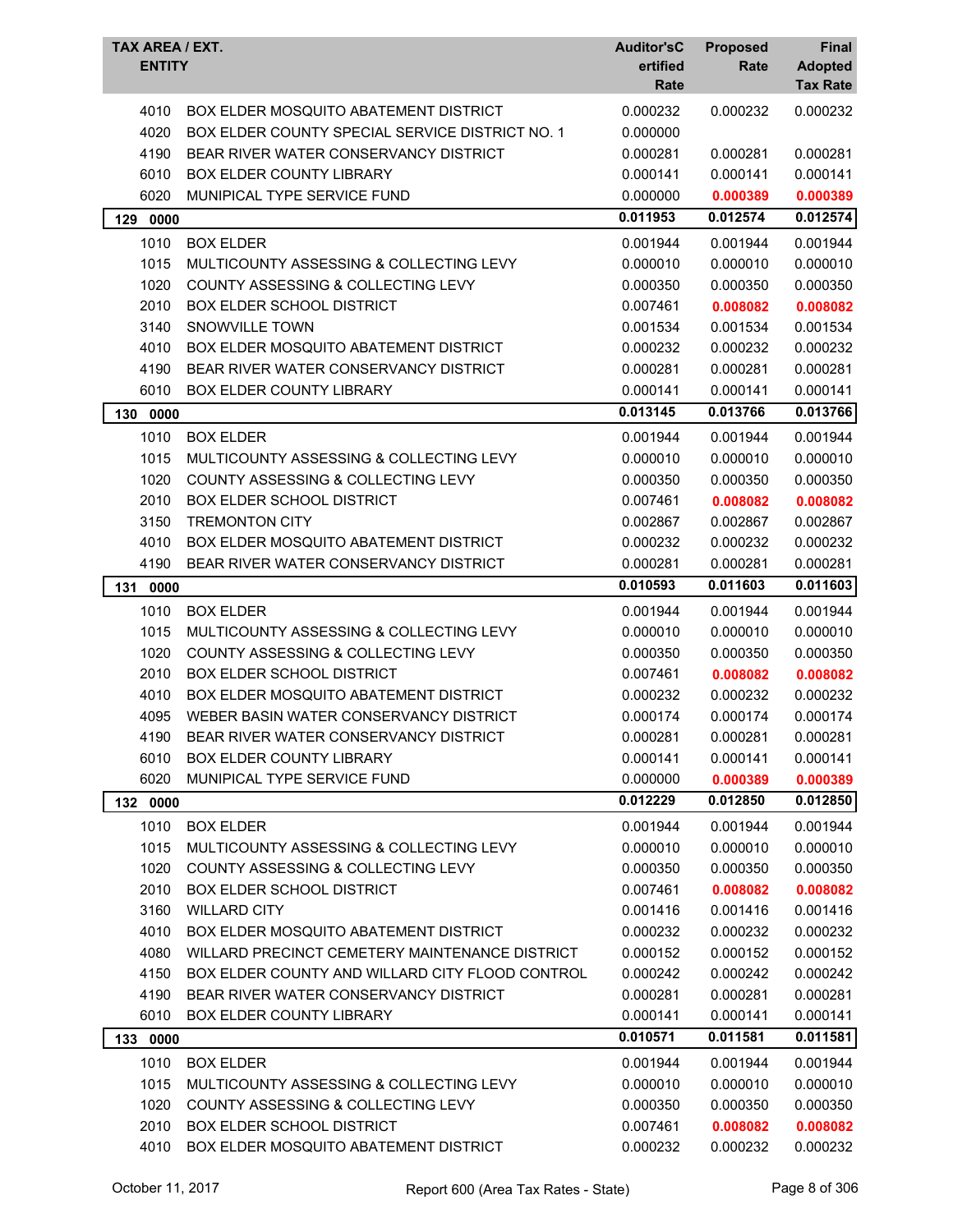| TAX AREA / EXT.<br><b>ENTITY</b> |                                                 | <b>Auditor'sC</b><br>ertified<br>Rate | <b>Proposed</b><br>Rate | Final<br><b>Adopted</b><br><b>Tax Rate</b> |
|----------------------------------|-------------------------------------------------|---------------------------------------|-------------------------|--------------------------------------------|
| 4080                             | WILLARD PRECINCT CEMETERY MAINTENANCE DISTRICT  | 0.000152                              | 0.000152                | 0.000152                                   |
| 4190                             | BEAR RIVER WATER CONSERVANCY DISTRICT           | 0.000281                              | 0.000281                | 0.000281                                   |
| 6010                             | <b>BOX ELDER COUNTY LIBRARY</b>                 | 0.000141                              | 0.000141                | 0.000141                                   |
| 6020                             | MUNIPICAL TYPE SERVICE FUND                     | 0.000000                              | 0.000389                | 0.000389                                   |
| 134 0000                         |                                                 | 0.012403                              | 0.013024                | 0.013024                                   |
| 1010                             | <b>BOX ELDER</b>                                | 0.001944                              | 0.001944                | 0.001944                                   |
| 1015                             | MULTICOUNTY ASSESSING & COLLECTING LEVY         | 0.000010                              | 0.000010                | 0.000010                                   |
| 1020                             | COUNTY ASSESSING & COLLECTING LEVY              | 0.000350                              | 0.000350                | 0.000350                                   |
| 2010                             | <b>BOX ELDER SCHOOL DISTRICT</b>                | 0.007461                              | 0.008082                | 0.008082                                   |
| 3160                             | <b>WILLARD CITY</b>                             | 0.001416                              | 0.001416                | 0.001416                                   |
| 4010                             | BOX ELDER MOSQUITO ABATEMENT DISTRICT           | 0.000232                              | 0.000232                | 0.000232                                   |
| 4080                             | WILLARD PRECINCT CEMETERY MAINTENANCE DISTRICT  | 0.000152                              | 0.000152                | 0.000152                                   |
| 4095                             | WEBER BASIN WATER CONSERVANCY DISTRICT          | 0.000174                              | 0.000174                | 0.000174                                   |
| 4150                             | BOX ELDER COUNTY AND WILLARD CITY FLOOD CONTROL | 0.000242                              | 0.000242                | 0.000242                                   |
| 4190                             | BEAR RIVER WATER CONSERVANCY DISTRICT           | 0.000281                              | 0.000281                | 0.000281                                   |
| 6010                             | BOX ELDER COUNTY LIBRARY                        | 0.000141                              | 0.000141                | 0.000141                                   |
| 135<br>0000                      |                                                 | 0.010987                              | 0.011997                | 0.011997                                   |
| 1010                             | <b>BOX ELDER</b>                                | 0.001944                              | 0.001944                | 0.001944                                   |
| 1015                             | MULTICOUNTY ASSESSING & COLLECTING LEVY         | 0.000010                              | 0.000010                | 0.000010                                   |
| 1020                             | COUNTY ASSESSING & COLLECTING LEVY              | 0.000350                              | 0.000350                | 0.000350                                   |
| 2010                             | <b>BOX ELDER SCHOOL DISTRICT</b>                | 0.007461                              | 0.008082                | 0.008082                                   |
| 4010                             | BOX ELDER MOSQUITO ABATEMENT DISTRICT           | 0.000232                              | 0.000232                | 0.000232                                   |
| 4080                             | WILLARD PRECINCT CEMETERY MAINTENANCE DISTRICT  | 0.000152                              | 0.000152                | 0.000152                                   |
| 4095                             | WEBER BASIN WATER CONSERVANCY DISTRICT          | 0.000174                              | 0.000174                | 0.000174                                   |
| 4150                             | BOX ELDER COUNTY AND WILLARD CITY FLOOD CONTROL | 0.000242                              | 0.000242                | 0.000242                                   |
| 4190                             | BEAR RIVER WATER CONSERVANCY DISTRICT           | 0.000281                              | 0.000281                | 0.000281                                   |
| 6010                             | <b>BOX ELDER COUNTY LIBRARY</b>                 | 0.000141                              | 0.000141                | 0.000141                                   |
| 6020                             | MUNIPICAL TYPE SERVICE FUND                     | 0.000000                              | 0.000389                | 0.000389                                   |
| 136<br>0000                      |                                                 | 0.011244                              | 0.012254                | 0.012254                                   |
| 1010                             | <b>BOX ELDER</b>                                | 0.001944                              | 0.001944                | 0.001944                                   |
| 1015                             | MULTICOUNTY ASSESSING & COLLECTING LEVY         | 0.000010                              | 0.000010                | 0.000010                                   |
| 1020                             | <b>COUNTY ASSESSING &amp; COLLECTING LEVY</b>   | 0.000350                              | 0.000350                | 0.000350                                   |
| 2010                             | <b>BOX ELDER SCHOOL DISTRICT</b>                | 0.007461                              | 0.008082                | 0.008082                                   |
| 4010                             | <b>BOX ELDER MOSQUITO ABATEMENT DISTRICT</b>    | 0.000232                              | 0.000232                | 0.000232                                   |
| 4080                             | WILLARD PRECINCT CEMETERY MAINTENANCE DISTRICT  | 0.000152                              | 0.000152                | 0.000152                                   |
| 4095                             | WEBER BASIN WATER CONSERVANCY DISTRICT          | 0.000174                              | 0.000174                | 0.000174                                   |
| 4150                             | BOX ELDER COUNTY AND WILLARD CITY FLOOD CONTROL | 0.000242                              | 0.000242                | 0.000242                                   |
| 4190                             | BEAR RIVER WATER CONSERVANCY DISTRICT           | 0.000281                              | 0.000281                | 0.000281                                   |
| 4200                             | BONA VISTA WATER IMPROVEMENT DISTRICT           | 0.000257                              | 0.000257                | 0.000257                                   |
| 6010                             | BOX ELDER COUNTY LIBRARY                        | 0.000141                              | 0.000141                | 0.000141                                   |
| 6020                             | MUNIPICAL TYPE SERVICE FUND                     | 0.000000                              | 0.000389                | 0.000389                                   |
| 139 0000                         |                                                 | 0.011656                              | 0.012666                | 0.012666                                   |
| 1010                             | <b>BOX ELDER</b>                                | 0.001944                              | 0.001944                | 0.001944                                   |
| 1015                             | MULTICOUNTY ASSESSING & COLLECTING LEVY         | 0.000010                              | 0.000010                | 0.000010                                   |
| 1020                             | COUNTY ASSESSING & COLLECTING LEVY              | 0.000350                              | 0.000350                | 0.000350                                   |
| 2010                             | <b>BOX ELDER SCHOOL DISTRICT</b>                | 0.007461                              | 0.008082                | 0.008082                                   |
| 4010                             | BOX ELDER MOSQUITO ABATEMENT DISTRICT           | 0.000232                              | 0.000232                | 0.000232                                   |
| 4160                             | <b>BOX ELDER COUNTY SERVICE AREA NO. 2</b>      | 0.000068                              | 0.000068                | 0.000068                                   |
| 4190                             | BEAR RIVER WATER CONSERVANCY DISTRICT           | 0.000281                              | 0.000281                | 0.000281                                   |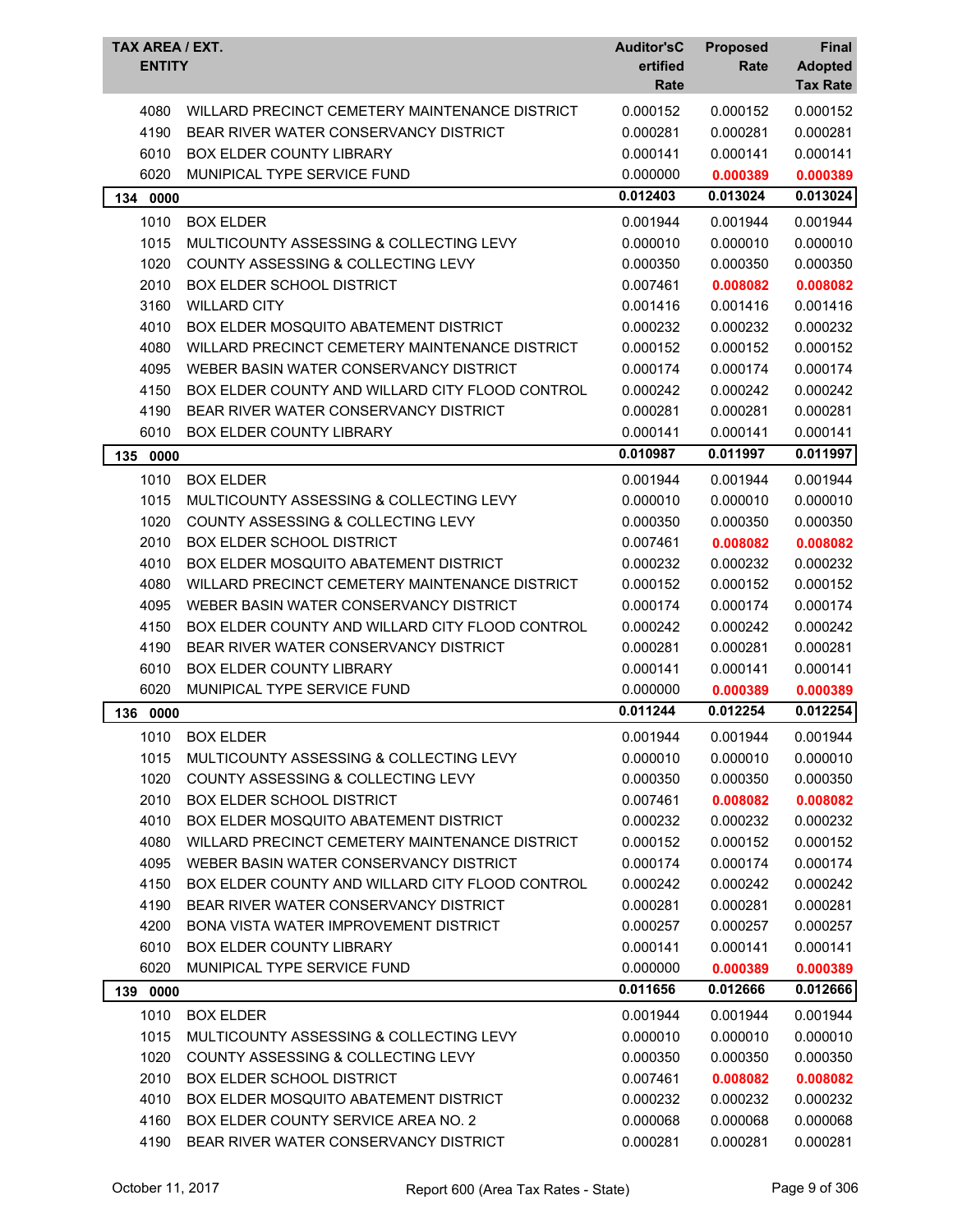| TAX AREA / EXT.<br><b>ENTITY</b> |                                                                               | <b>Auditor'sC</b><br>ertified | <b>Proposed</b><br>Rate | Final<br><b>Adopted</b> |
|----------------------------------|-------------------------------------------------------------------------------|-------------------------------|-------------------------|-------------------------|
|                                  |                                                                               | Rate                          |                         | <b>Tax Rate</b>         |
| 4220                             | <b>GROUSE CREEK SPECIAL SERVICE DISTRICT</b>                                  | 0.001169                      | 0.001169                | 0.001169                |
| 6010                             | <b>BOX ELDER COUNTY LIBRARY</b>                                               | 0.000141                      | 0.000141                | 0.000141                |
| 6020                             | MUNIPICAL TYPE SERVICE FUND                                                   | 0.000000                      | 0.000389                | 0.000389                |
| 0000<br>140                      |                                                                               | 0.011588                      | 0.012598                | 0.012598                |
| 1010                             | <b>BOX ELDER</b>                                                              | 0.001944                      | 0.001944                | 0.001944                |
| 1015                             | MULTICOUNTY ASSESSING & COLLECTING LEVY                                       | 0.000010                      | 0.000010                | 0.000010                |
| 1020                             | COUNTY ASSESSING & COLLECTING LEVY                                            | 0.000350                      | 0.000350                | 0.000350                |
| 2010                             | <b>BOX ELDER SCHOOL DISTRICT</b>                                              | 0.007461                      | 0.008082                | 0.008082                |
| 4010                             | BOX ELDER MOSQUITO ABATEMENT DISTRICT                                         | 0.000232                      | 0.000232                | 0.000232                |
| 4190                             | BEAR RIVER WATER CONSERVANCY DISTRICT                                         | 0.000281                      | 0.000281                | 0.000281                |
| 4220                             | <b>GROUSE CREEK SPECIAL SERVICE DISTRICT</b>                                  | 0.001169                      | 0.001169                | 0.001169                |
| 6010                             | <b>BOX ELDER COUNTY LIBRARY</b>                                               | 0.000141                      | 0.000141                | 0.000141                |
| 6020                             | MUNIPICAL TYPE SERVICE FUND                                                   | 0.000000                      | 0.000389                | 0.000389                |
| 141<br>0000                      |                                                                               | 0.011588                      | 0.012598                | 0.012598                |
| 1010                             | <b>BOX ELDER</b>                                                              | 0.001944                      | 0.001944                | 0.001944                |
| 1015                             | MULTICOUNTY ASSESSING & COLLECTING LEVY                                       | 0.000010                      | 0.000010                | 0.000010                |
| 1020                             | <b>COUNTY ASSESSING &amp; COLLECTING LEVY</b>                                 | 0.000350                      | 0.000350                | 0.000350                |
| 2010                             | <b>BOX ELDER SCHOOL DISTRICT</b>                                              | 0.007461                      | 0.008082                | 0.008082                |
| 4010                             | BOX ELDER MOSQUITO ABATEMENT DISTRICT                                         | 0.000232                      | 0.000232                | 0.000232                |
| 4190                             | BEAR RIVER WATER CONSERVANCY DISTRICT                                         | 0.000281                      | 0.000281                | 0.000281                |
| 4210                             | GROUSE CREEK CEMETERY MAINTENANCE DISTRICT                                    | 0.000000                      |                         |                         |
| 4220                             | <b>GROUSE CREEK SPECIAL SERVICE DISTRICT</b>                                  | 0.001169                      | 0.001169                | 0.001169                |
| 6010                             | BOX ELDER COUNTY LIBRARY                                                      | 0.000141                      | 0.000141                | 0.000141                |
| 6020                             | MUNIPICAL TYPE SERVICE FUND                                                   | 0.000000                      | 0.000389                | 0.000389                |
| 143 0000                         |                                                                               | 0.011377                      | 0.012387                | 0.012387                |
| 1010                             | <b>BOX ELDER</b>                                                              | 0.001944                      | 0.001944                | 0.001944                |
| 1015                             | MULTICOUNTY ASSESSING & COLLECTING LEVY                                       | 0.000010                      | 0.000010                | 0.000010                |
| 1020                             | COUNTY ASSESSING & COLLECTING LEVY                                            | 0.000350                      | 0.000350                | 0.000350                |
| 2010                             | <b>BOX ELDER SCHOOL DISTRICT</b>                                              | 0.007461                      | 0.008082                | 0.008082                |
| 4010                             | BOX ELDER MOSQUITO ABATEMENT DISTRICT                                         | 0.000232                      | 0.000232                | 0.000232                |
| 4070                             | RIVERSIDE CEMETERY MAINTENANCE DISTRICT                                       | 0.000637                      | 0.000637                | 0.000637                |
| 4170                             | RIVERSIDE COMMUNITY SPECIAL SERVICE DISTRICT                                  | 0.000321                      | 0.000321                | 0.000321                |
| 4190                             | BEAR RIVER WATER CONSERVANCY DISTRICT                                         | 0.000281                      | 0.000281                | 0.000281                |
| 6010                             | BOX ELDER COUNTY LIBRARY                                                      | 0.000141                      | 0.000141                | 0.000141                |
| 6020                             | MUNIPICAL TYPE SERVICE FUND                                                   | 0.000000                      | 0.000389                | 0.000389                |
| 146<br>0000                      |                                                                               | 0.010487                      | 0.011497                | 0.011497                |
| 1010                             | <b>BOX ELDER</b>                                                              | 0.001944                      | 0.001944                | 0.001944                |
| 1015                             | MULTICOUNTY ASSESSING & COLLECTING LEVY                                       | 0.000010                      | 0.000010                | 0.000010                |
| 1020                             | <b>COUNTY ASSESSING &amp; COLLECTING LEVY</b>                                 | 0.000350                      | 0.000350                | 0.000350                |
| 2010                             | <b>BOX ELDER SCHOOL DISTRICT</b>                                              | 0.007461                      | 0.008082                | 0.008082                |
| 4010                             | BOX ELDER MOSQUITO ABATEMENT DISTRICT                                         | 0.000232                      | 0.000232                | 0.000232                |
| 4160                             | BOX ELDER COUNTY SERVICE AREA NO. 2                                           | 0.000068                      | 0.000068                | 0.000068                |
| 4190                             | BEAR RIVER WATER CONSERVANCY DISTRICT                                         | 0.000281                      | 0.000281                | 0.000281                |
| 6010                             | BOX ELDER COUNTY LIBRARY                                                      | 0.000141                      | 0.000141                | 0.000141                |
| 6020                             | MUNIPICAL TYPE SERVICE FUND                                                   | 0.000000                      | 0.000389                | 0.000389                |
| 147 0000                         |                                                                               | 0.010813                      | 0.011823                | 0.011823                |
| 1010                             | <b>BOX ELDER</b>                                                              | 0.001944                      | 0.001944                | 0.001944                |
| 1015<br>1020                     | MULTICOUNTY ASSESSING & COLLECTING LEVY<br>COUNTY ASSESSING & COLLECTING LEVY | 0.000010<br>0.000350          | 0.000010<br>0.000350    | 0.000010<br>0.000350    |
|                                  |                                                                               |                               |                         |                         |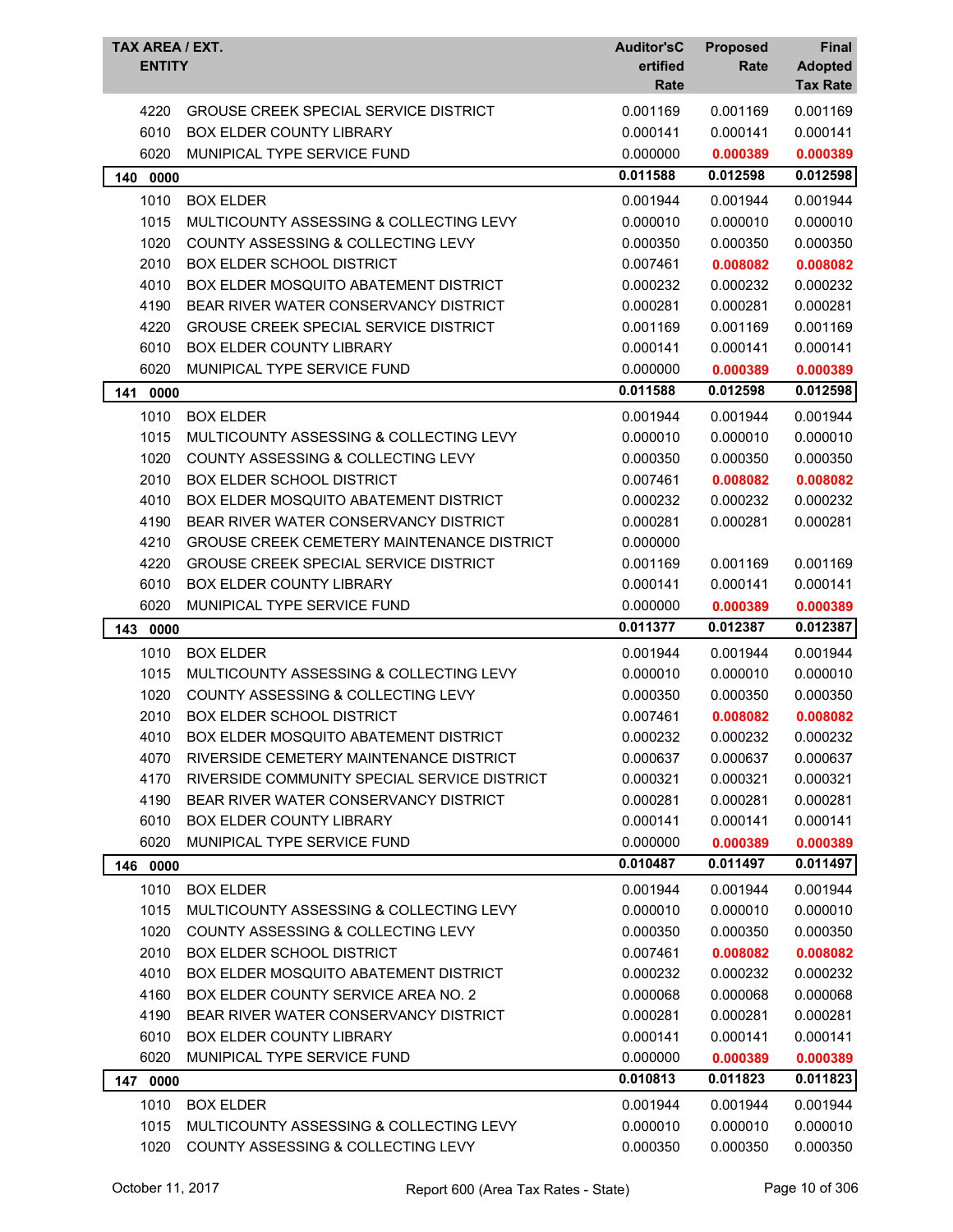| TAX AREA / EXT.<br><b>ENTITY</b> |                                                 | <b>Auditor'sC</b><br>ertified<br>Rate | <b>Proposed</b><br>Rate | Final<br><b>Adopted</b><br><b>Tax Rate</b> |
|----------------------------------|-------------------------------------------------|---------------------------------------|-------------------------|--------------------------------------------|
| 2010                             | BOX ELDER SCHOOL DISTRICT                       | 0.007461                              | 0.008082                | 0.008082                                   |
| 4010                             | BOX ELDER MOSQUITO ABATEMENT DISTRICT           | 0.000232                              | 0.000232                | 0.000232                                   |
| 4080                             | WILLARD PRECINCT CEMETERY MAINTENANCE DISTRICT  | 0.000152                              | 0.000152                | 0.000152                                   |
| 4150                             | BOX ELDER COUNTY AND WILLARD CITY FLOOD CONTROL | 0.000242                              | 0.000242                | 0.000242                                   |
| 4190                             | BEAR RIVER WATER CONSERVANCY DISTRICT           | 0.000281                              | 0.000281                | 0.000281                                   |
| 6010                             | <b>BOX ELDER COUNTY LIBRARY</b>                 | 0.000141                              | 0.000141                | 0.000141                                   |
| 6020                             | MUNIPICAL TYPE SERVICE FUND                     | 0.000000                              | 0.000389                | 0.000389                                   |
| 151<br>0000                      |                                                 | 0.013292                              | 0.013913                | 0.013913                                   |
| 1010                             | <b>BOX ELDER</b>                                | 0.001944                              | 0.001944                | 0.001944                                   |
| 1015                             | MULTICOUNTY ASSESSING & COLLECTING LEVY         | 0.000010                              | 0.000010                | 0.000010                                   |
| 1020                             | COUNTY ASSESSING & COLLECTING LEVY              | 0.000350                              | 0.000350                | 0.000350                                   |
| 2010                             | <b>BOX ELDER SCHOOL DISTRICT</b>                | 0.007461                              | 0.008082                | 0.008082                                   |
| 3150                             | <b>TREMONTON CITY</b>                           | 0.002867                              | 0.002867                | 0.002867                                   |
| 4010                             | BOX ELDER MOSQUITO ABATEMENT DISTRICT           | 0.000232                              | 0.000232                | 0.000232                                   |
| 4040                             | <b>GARLAND CEMETERY MAINTENANCE DISTRICT</b>    | 0.000147                              | 0.000147                | 0.000147                                   |
| 4190                             | BEAR RIVER WATER CONSERVANCY DISTRICT           | 0.000281                              | 0.000281                | 0.000281                                   |
| 152<br>0000                      |                                                 | 0.010745                              | 0.011755                | 0.011755                                   |
| 1010                             | <b>BOX ELDER</b>                                | 0.001944                              | 0.001944                | 0.001944                                   |
| 1015                             | MULTICOUNTY ASSESSING & COLLECTING LEVY         | 0.000010                              | 0.000010                | 0.000010                                   |
| 1020                             | <b>COUNTY ASSESSING &amp; COLLECTING LEVY</b>   | 0.000350                              | 0.000350                | 0.000350                                   |
| 2010                             | <b>BOX ELDER SCHOOL DISTRICT</b>                | 0.007461                              | 0.008082                | 0.008082                                   |
| 4010                             | BOX ELDER MOSQUITO ABATEMENT DISTRICT           | 0.000232                              | 0.000232                | 0.000232                                   |
| 4080                             | WILLARD PRECINCT CEMETERY MAINTENANCE DISTRICT  | 0.000152                              | 0.000152                | 0.000152                                   |
| 4095                             | WEBER BASIN WATER CONSERVANCY DISTRICT          | 0.000174                              | 0.000174                | 0.000174                                   |
| 4190                             | BEAR RIVER WATER CONSERVANCY DISTRICT           | 0.000281                              | 0.000281                | 0.000281                                   |
| 6010                             | <b>BOX ELDER COUNTY LIBRARY</b>                 | 0.000141                              | 0.000141                | 0.000141                                   |
| 6020                             | MUNIPICAL TYPE SERVICE FUND                     | 0.000000                              | 0.000389                | 0.000389                                   |
| 0000<br>156                      |                                                 | 0.013368                              | 0.014703                | 0.014703                                   |
| 1010                             | <b>BOX ELDER</b>                                | 0.001944                              | 0.001944                | 0.001944                                   |
| 1015                             | MULTICOUNTY ASSESSING & COLLECTING LEVY         | 0.000010                              | 0.000010                | 0.000010                                   |
| 1020                             | COUNTY ASSESSING & COLLECTING LEVY              | 0.000350                              | 0.000350                | 0.000350                                   |
| 2010                             | <b>BOX ELDER SCHOOL DISTRICT</b>                | 0.007461                              | 0.008082                | 0.008082                                   |
| 3070                             | <b>GARLAND CITY</b>                             | 0.003090                              | 0.003804                | 0.003804                                   |
| 4010                             | <b>BOX ELDER MOSQUITO ABATEMENT DISTRICT</b>    | 0.000232                              | 0.000232                | 0.000232                                   |
| 4190                             | BEAR RIVER WATER CONSERVANCY DISTRICT           | 0.000281                              | 0.000281                | 0.000281                                   |
| 157 0000                         |                                                 | 0.013068                              | 0.013689                | 0.013689                                   |
| 1010                             | <b>BOX ELDER</b>                                | 0.001944                              | 0.001944                | 0.001944                                   |
| 1015                             | MULTICOUNTY ASSESSING & COLLECTING LEVY         | 0.000010                              | 0.000010                | 0.000010                                   |
| 1020                             | <b>COUNTY ASSESSING &amp; COLLECTING LEVY</b>   | 0.000350                              | 0.000350                | 0.000350                                   |
| 2010                             | <b>BOX ELDER SCHOOL DISTRICT</b>                | 0.007461                              | 0.008082                | 0.008082                                   |
| 3110                             | PERRY CITY                                      | 0.002377                              | 0.002377                | 0.002377                                   |
| 4010                             | BOX ELDER MOSQUITO ABATEMENT DISTRICT           | 0.000232                              | 0.000232                | 0.000232                                   |
| 4180                             | BOX ELDER COUNTY & PERRY CITY FLOOD CONTROL     | 0.000272                              | 0.000272                | 0.000272                                   |
| 4190                             | BEAR RIVER WATER CONSERVANCY DISTRICT           | 0.000281                              | 0.000281                | 0.000281                                   |
| 6010                             | <b>BOX ELDER COUNTY LIBRARY</b>                 | 0.000141                              | 0.000141                | 0.000141                                   |
| 158 0000                         |                                                 | 0.010691                              | 0.011701                | 0.011701                                   |
| 1010                             | <b>BOX ELDER</b>                                | 0.001944                              | 0.001944                | 0.001944                                   |
| 1015                             | MULTICOUNTY ASSESSING & COLLECTING LEVY         | 0.000010                              | 0.000010                | 0.000010                                   |
| 1020                             | COUNTY ASSESSING & COLLECTING LEVY              | 0.000350                              | 0.000350                | 0.000350                                   |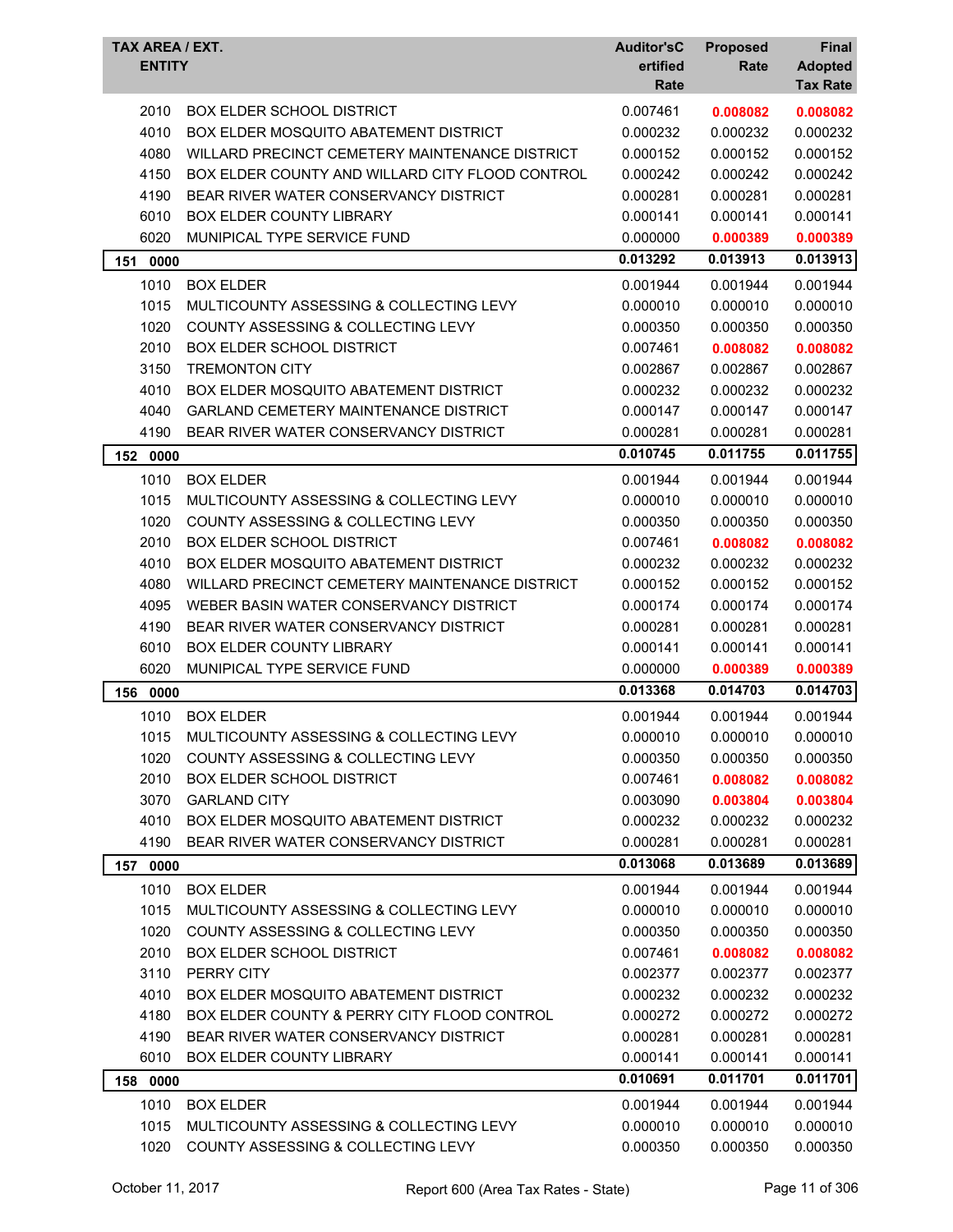| TAX AREA / EXT.<br><b>ENTITY</b> |                                                | <b>Auditor'sC</b><br>ertified<br>Rate | <b>Proposed</b><br>Rate | Final<br><b>Adopted</b><br><b>Tax Rate</b> |
|----------------------------------|------------------------------------------------|---------------------------------------|-------------------------|--------------------------------------------|
| 2010                             | <b>BOX ELDER SCHOOL DISTRICT</b>               | 0.007461                              | 0.008082                | 0.008082                                   |
| 4010                             | <b>BOX ELDER MOSQUITO ABATEMENT DISTRICT</b>   | 0.000232                              | 0.000232                | 0.000232                                   |
| 4180                             | BOX ELDER COUNTY & PERRY CITY FLOOD CONTROL    | 0.000272                              | 0.000272                | 0.000272                                   |
| 4190                             | BEAR RIVER WATER CONSERVANCY DISTRICT          | 0.000281                              | 0.000281                | 0.000281                                   |
| 6010                             | <b>BOX ELDER COUNTY LIBRARY</b>                | 0.000141                              | 0.000141                | 0.000141                                   |
| 6020                             | MUNIPICAL TYPE SERVICE FUND                    | 0.000000                              | 0.000389                | 0.000389                                   |
| 159<br>0000                      |                                                | 0.010843                              | 0.011853                | 0.011853                                   |
| 1010                             | <b>BOX ELDER</b>                               | 0.001944                              | 0.001944                | 0.001944                                   |
| 1015                             | MULTICOUNTY ASSESSING & COLLECTING LEVY        | 0.000010                              | 0.000010                | 0.000010                                   |
| 1020                             | COUNTY ASSESSING & COLLECTING LEVY             | 0.000350                              | 0.000350                | 0.000350                                   |
| 2010                             | <b>BOX ELDER SCHOOL DISTRICT</b>               | 0.007461                              | 0.008082                | 0.008082                                   |
| 4010                             | <b>BOX ELDER MOSQUITO ABATEMENT DISTRICT</b>   | 0.000232                              | 0.000232                | 0.000232                                   |
| 4080                             | WILLARD PRECINCT CEMETERY MAINTENANCE DISTRICT | 0.000152                              | 0.000152                | 0.000152                                   |
| 4180                             | BOX ELDER COUNTY & PERRY CITY FLOOD CONTROL    | 0.000272                              | 0.000272                | 0.000272                                   |
| 4190                             | BEAR RIVER WATER CONSERVANCY DISTRICT          | 0.000281                              | 0.000281                | 0.000281                                   |
| 6010                             | BOX ELDER COUNTY LIBRARY                       | 0.000141                              | 0.000141                | 0.000141                                   |
| 6020                             | MUNIPICAL TYPE SERVICE FUND                    | 0.000000                              | 0.000389                | 0.000389                                   |
| 0000<br>162                      |                                                | 0.013220                              | 0.013841                | 0.013841                                   |
| 1010                             | <b>BOX ELDER</b>                               | 0.001944                              | 0.001944                | 0.001944                                   |
| 1015                             | MULTICOUNTY ASSESSING & COLLECTING LEVY        | 0.000010                              | 0.000010                | 0.000010                                   |
| 1020                             | COUNTY ASSESSING & COLLECTING LEVY             | 0.000350                              | 0.000350                | 0.000350                                   |
| 2010                             | <b>BOX ELDER SCHOOL DISTRICT</b>               | 0.007461                              | 0.008082                | 0.008082                                   |
| 3110                             | PERRY CITY                                     | 0.002377                              | 0.002377                | 0.002377                                   |
| 4010                             | <b>BOX ELDER MOSQUITO ABATEMENT DISTRICT</b>   | 0.000232                              | 0.000232                | 0.000232                                   |
| 4080                             | WILLARD PRECINCT CEMETERY MAINTENANCE DISTRICT | 0.000152                              | 0.000152                | 0.000152                                   |
| 4180                             | BOX ELDER COUNTY & PERRY CITY FLOOD CONTROL    | 0.000272                              | 0.000272                | 0.000272                                   |
| 4190                             | BEAR RIVER WATER CONSERVANCY DISTRICT          | 0.000281                              | 0.000281                | 0.000281                                   |
| 6010                             | BOX ELDER COUNTY LIBRARY                       | 0.000141                              | 0.000141                | 0.000141                                   |
|                                  |                                                | 0.011868                              | 0.012489                | 0.012489                                   |
| 163<br>0000                      |                                                |                                       |                         |                                            |
| 1010                             | <b>BOX ELDER</b>                               | 0.001944                              | 0.001944                | 0.001944                                   |
| 1015                             | MULTICOUNTY ASSESSING & COLLECTING LEVY        | 0.000010                              | 0.000010                | 0.000010                                   |
| 1020                             | <b>COUNTY ASSESSING &amp; COLLECTING LEVY</b>  | 0.000350                              | 0.000350                | 0.000350                                   |
| 2010                             | <b>BOX ELDER SCHOOL DISTRICT</b>               | 0.007461                              | 0.008082                | 0.008082                                   |
| 3020                             | <b>BRIGHAM CITY</b>                            | 0.001318                              | 0.001318                | 0.001318                                   |
| 4010                             | <b>BOX ELDER MOSQUITO ABATEMENT DISTRICT</b>   | 0.000232                              | 0.000232                | 0.000232                                   |
| 4180                             | BOX ELDER COUNTY & PERRY CITY FLOOD CONTROL    | 0.000272                              | 0.000272                | 0.000272                                   |
| 4190                             | BEAR RIVER WATER CONSERVANCY DISTRICT          | 0.000281                              | 0.000281                | 0.000281                                   |
| 166 0000                         |                                                | 0.013515                              | 0.014850                | 0.014850                                   |
| 1010                             | <b>BOX ELDER</b>                               | 0.001944                              | 0.001944                | 0.001944                                   |
| 1015                             | MULTICOUNTY ASSESSING & COLLECTING LEVY        | 0.000010                              | 0.000010                | 0.000010                                   |
| 1020                             | COUNTY ASSESSING & COLLECTING LEVY             | 0.000350                              | 0.000350                | 0.000350                                   |
| 2010                             | <b>BOX ELDER SCHOOL DISTRICT</b>               | 0.007461                              | 0.008082                | 0.008082                                   |
| 3070                             | <b>GARLAND CITY</b>                            | 0.003090                              | 0.003804                | 0.003804                                   |
| 4010                             | <b>BOX ELDER MOSQUITO ABATEMENT DISTRICT</b>   | 0.000232                              | 0.000232                | 0.000232                                   |
| 4040                             | <b>GARLAND CEMETERY MAINTENANCE DISTRICT</b>   | 0.000147                              | 0.000147                | 0.000147                                   |
| 4190                             | BEAR RIVER WATER CONSERVANCY DISTRICT          | 0.000281                              | 0.000281                | 0.000281                                   |
| 167<br>0000                      |                                                | 0.013515                              | 0.014850                | 0.014850                                   |
| 1010                             | <b>BOX ELDER</b>                               | 0.001944                              | 0.001944                | 0.001944                                   |
| 1015                             | MULTICOUNTY ASSESSING & COLLECTING LEVY        | 0.000010                              | 0.000010                | 0.000010                                   |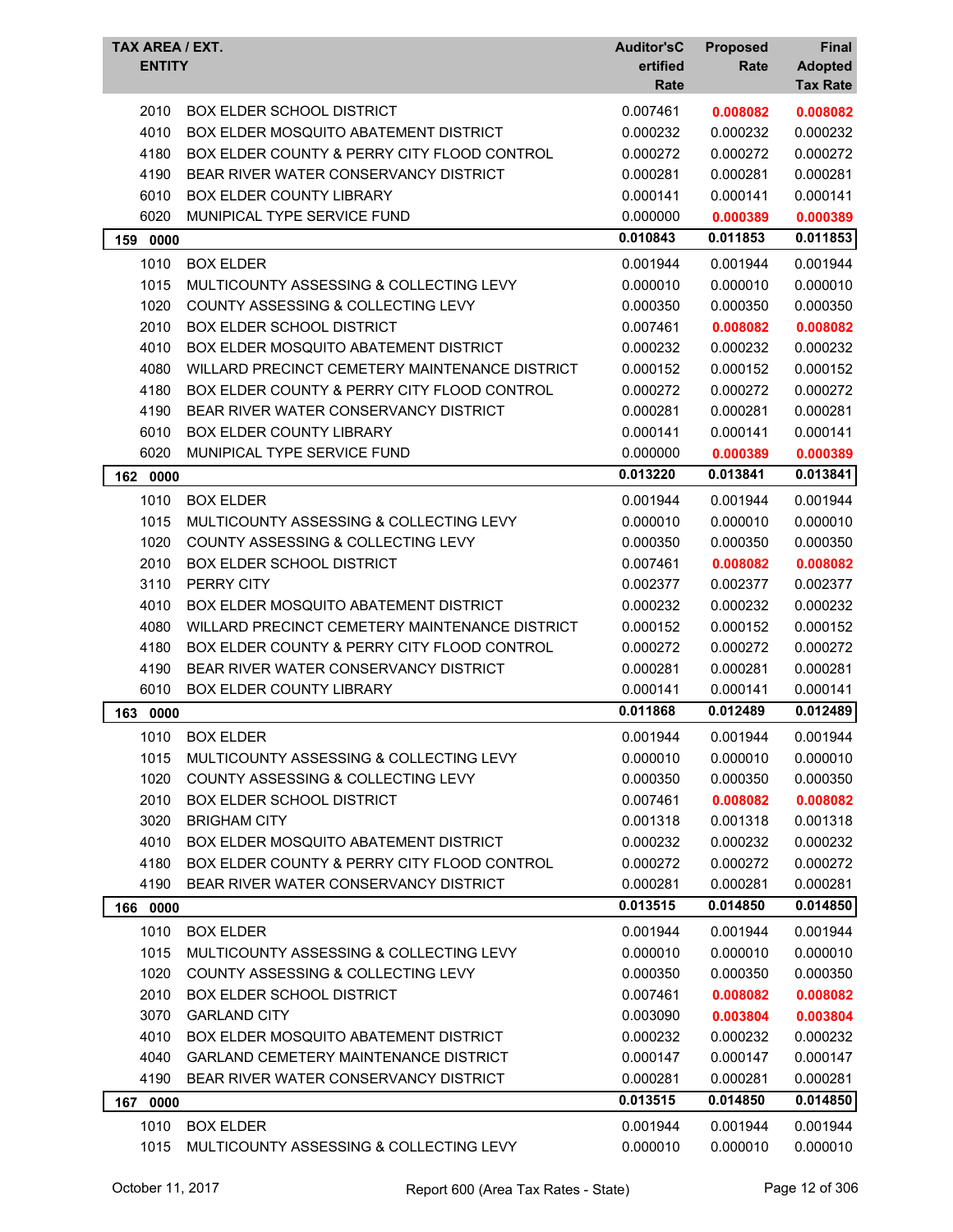| TAX AREA / EXT.<br><b>ENTITY</b> |                                               | <b>Auditor'sC</b><br>ertified<br>Rate | <b>Proposed</b><br>Rate | <b>Final</b><br><b>Adopted</b><br><b>Tax Rate</b> |
|----------------------------------|-----------------------------------------------|---------------------------------------|-------------------------|---------------------------------------------------|
| 1020                             | <b>COUNTY ASSESSING &amp; COLLECTING LEVY</b> | 0.000350                              | 0.000350                | 0.000350                                          |
| 2010                             | <b>BOX ELDER SCHOOL DISTRICT</b>              | 0.007461                              | 0.008082                | 0.008082                                          |
| 3070                             | <b>GARLAND CITY</b>                           | 0.003090                              | 0.003804                | 0.003804                                          |
| 4010                             | <b>BOX ELDER MOSQUITO ABATEMENT DISTRICT</b>  | 0.000232                              | 0.000232                | 0.000232                                          |
| 4040                             | <b>GARLAND CEMETERY MAINTENANCE DISTRICT</b>  | 0.000147                              | 0.000147                | 0.000147                                          |
| 4190                             | BEAR RIVER WATER CONSERVANCY DISTRICT         | 0.000281                              | 0.000281                | 0.000281                                          |
| 169 0000                         |                                               | 0.012801                              | 0.013422                | 0.013422                                          |
| 1010                             | <b>BOX ELDER</b>                              | 0.001944                              | 0.001944                | 0.001944                                          |
| 1015                             | MULTICOUNTY ASSESSING & COLLECTING LEVY       | 0.000010                              | 0.000010                | 0.000010                                          |
| 1020                             | COUNTY ASSESSING & COLLECTING LEVY            | 0.000350                              | 0.000350                | 0.000350                                          |
| 2010                             | <b>BOX ELDER SCHOOL DISTRICT</b>              | 0.007461                              | 0.008082                | 0.008082                                          |
| 3030                             | <b>CORINNE CITY</b>                           | 0.002204                              | 0.002204                | 0.002204                                          |
| 4010                             | BOX ELDER MOSQUITO ABATEMENT DISTRICT         | 0.000232                              | 0.000232                | 0.000232                                          |
| 4100                             | CORINNE CEMETERY MAINTENANCE DISTRICT         | 0.000178                              | 0.000178                | 0.000178                                          |
| 4190                             | BEAR RIVER WATER CONSERVANCY DISTRICT         | 0.000281                              | 0.000281                | 0.000281                                          |
| 6010                             | BOX ELDER COUNTY LIBRARY                      | 0.000141                              | 0.000141                | 0.000141                                          |
| 171<br>0000                      |                                               | 0.011596                              | 0.012217                | 0.012217                                          |
| 1010                             | <b>BOX ELDER</b>                              | 0.001944                              | 0.001944                | 0.001944                                          |
| 1015                             | MULTICOUNTY ASSESSING & COLLECTING LEVY       | 0.000010                              | 0.000010                | 0.000010                                          |
| 1020                             | COUNTY ASSESSING & COLLECTING LEVY            | 0.000350                              | 0.000350                | 0.000350                                          |
| 2010                             | <b>BOX ELDER SCHOOL DISTRICT</b>              | 0.007461                              | 0.008082                | 0.008082                                          |
| 3020                             | <b>BRIGHAM CITY</b>                           | 0.001318                              | 0.001318                | 0.001318                                          |
| 4010                             | BOX ELDER MOSQUITO ABATEMENT DISTRICT         | 0.000232                              | 0.000232                | 0.000232                                          |
| 4190                             | BEAR RIVER WATER CONSERVANCY DISTRICT         | 0.000281                              | 0.000281                | 0.000281                                          |
| 172 0000                         |                                               | 0.013145                              | 0.013766                | 0.013766                                          |
| 1010                             | <b>BOX ELDER</b>                              | 0.001944                              | 0.001944                | 0.001944                                          |
| 1015                             | MULTICOUNTY ASSESSING & COLLECTING LEVY       | 0.000010                              | 0.000010                | 0.000010                                          |
| 1020                             | <b>COUNTY ASSESSING &amp; COLLECTING LEVY</b> | 0.000350                              | 0.000350                | 0.000350                                          |
| 2010                             | <b>BOX ELDER SCHOOL DISTRICT</b>              | 0.007461                              | 0.008082                | 0.008082                                          |
| 3150                             | <b>TREMONTON CITY</b>                         | 0.002867                              | 0.002867                | 0.002867                                          |
| 4010                             | <b>BOX ELDER MOSQUITO ABATEMENT DISTRICT</b>  | 0.000232                              | 0.000232                | 0.000232                                          |
| 4190                             | BEAR RIVER WATER CONSERVANCY DISTRICT         | 0.000281                              | 0.000281                | 0.000281                                          |
| 174 0000                         |                                               | 0.011596                              | 0.012217                | 0.012217                                          |
| 1010                             | <b>BOX ELDER</b>                              | 0.001944                              | 0.001944                | 0.001944                                          |
| 1015                             | MULTICOUNTY ASSESSING & COLLECTING LEVY       | 0.000010                              | 0.000010                | 0.000010                                          |
| 1020                             | COUNTY ASSESSING & COLLECTING LEVY            | 0.000350                              | 0.000350                | 0.000350                                          |
| 2010                             | <b>BOX ELDER SCHOOL DISTRICT</b>              | 0.007461                              | 0.008082                | 0.008082                                          |
| 3020                             | <b>BRIGHAM CITY</b>                           | 0.001318                              | 0.001318                | 0.001318                                          |
| 4010                             | <b>BOX ELDER MOSQUITO ABATEMENT DISTRICT</b>  | 0.000232                              | 0.000232                | 0.000232                                          |
| 4190                             | BEAR RIVER WATER CONSERVANCY DISTRICT         | 0.000281                              | 0.000281                | 0.000281                                          |
| 175 0000                         |                                               | 0.011596                              | 0.012217                | 0.012217                                          |
| 1010                             | <b>BOX ELDER</b>                              | 0.001944                              | 0.001944                | 0.001944                                          |
| 1015                             | MULTICOUNTY ASSESSING & COLLECTING LEVY       | 0.000010                              | 0.000010                | 0.000010                                          |
| 1020                             | COUNTY ASSESSING & COLLECTING LEVY            | 0.000350                              | 0.000350                | 0.000350                                          |
| 2010                             | <b>BOX ELDER SCHOOL DISTRICT</b>              | 0.007461                              | 0.008082                | 0.008082                                          |
| 3020                             | <b>BRIGHAM CITY</b>                           | 0.001318                              | 0.001318                | 0.001318                                          |
| 4010                             | <b>BOX ELDER MOSQUITO ABATEMENT DISTRICT</b>  | 0.000232                              | 0.000232                | 0.000232                                          |
| 4190                             | BEAR RIVER WATER CONSERVANCY DISTRICT         | 0.000281                              | 0.000281                | 0.000281                                          |
| 177 0000                         |                                               | 0.010813                              | 0.011823                | 0.011823                                          |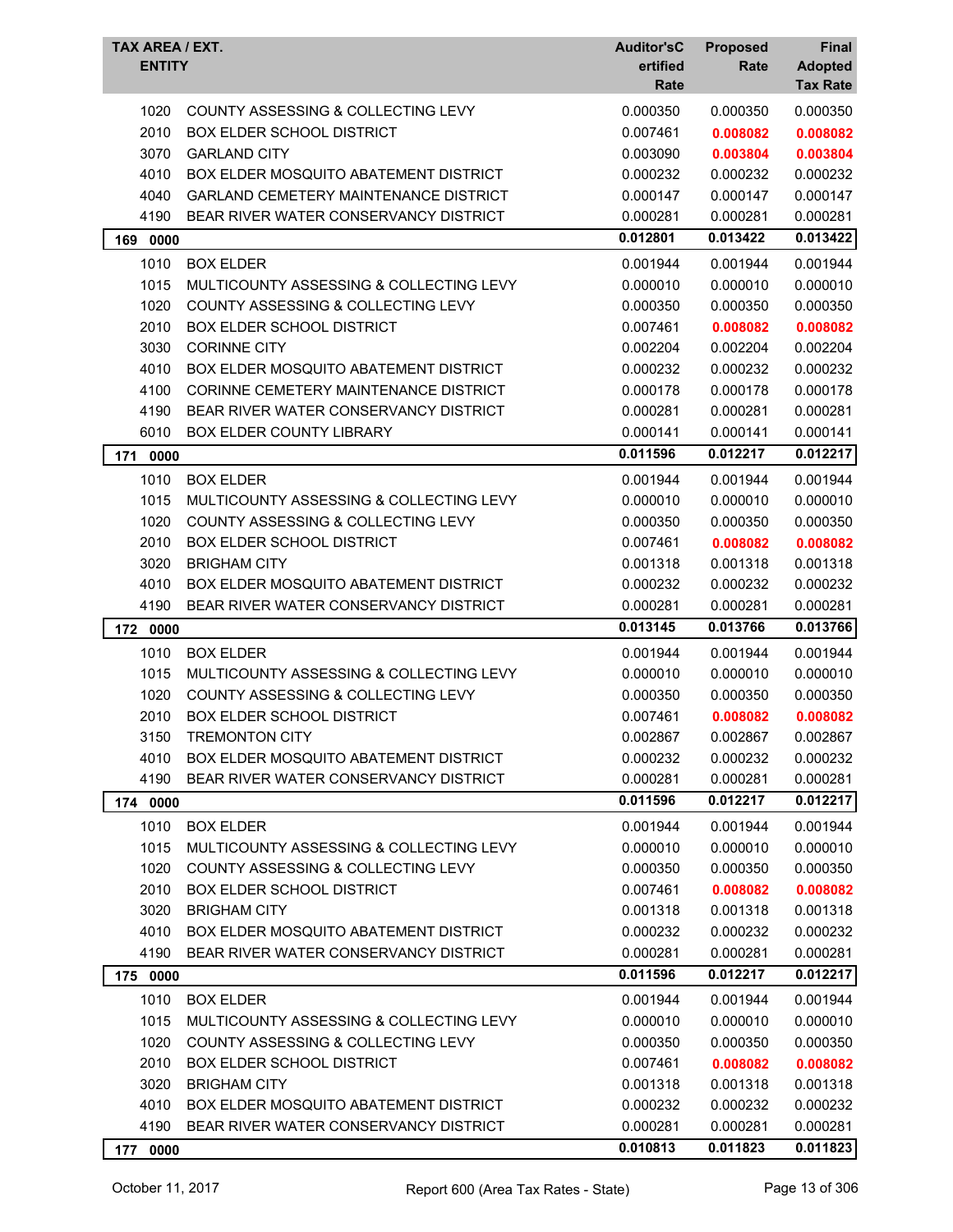| <b>TAX AREA / EXT.</b><br><b>ENTITY</b> |                                                 | <b>Auditor'sC</b><br>ertified<br>Rate | <b>Proposed</b><br>Rate | Final<br><b>Adopted</b><br><b>Tax Rate</b> |
|-----------------------------------------|-------------------------------------------------|---------------------------------------|-------------------------|--------------------------------------------|
| 1010                                    | <b>BOX ELDER</b>                                | 0.001944                              | 0.001944                | 0.001944                                   |
| 1015                                    | MULTICOUNTY ASSESSING & COLLECTING LEVY         | 0.000010                              | 0.000010                | 0.000010                                   |
| 1020                                    | COUNTY ASSESSING & COLLECTING LEVY              | 0.000350                              | 0.000350                | 0.000350                                   |
| 2010                                    | <b>BOX ELDER SCHOOL DISTRICT</b>                | 0.007461                              | 0.008082                | 0.008082                                   |
| 4010                                    | BOX ELDER MOSQUITO ABATEMENT DISTRICT           | 0.000232                              | 0.000232                | 0.000232                                   |
| 4080                                    | WILLARD PRECINCT CEMETERY MAINTENANCE DISTRICT  | 0.000152                              | 0.000152                | 0.000152                                   |
| 4150                                    | BOX ELDER COUNTY AND WILLARD CITY FLOOD CONTROL | 0.000242                              | 0.000242                | 0.000242                                   |
| 4190                                    | BEAR RIVER WATER CONSERVANCY DISTRICT           | 0.000281                              | 0.000281                | 0.000281                                   |
| 6010                                    | <b>BOX ELDER COUNTY LIBRARY</b>                 | 0.000141                              | 0.000141                | 0.000141                                   |
| 6020                                    | MUNIPICAL TYPE SERVICE FUND                     | 0.000000                              | 0.000389                | 0.000389                                   |
| 178<br>0000                             |                                                 | 0.012796                              | 0.013417                | 0.013417                                   |
| 1010                                    | <b>BOX ELDER</b>                                | 0.001944                              | 0.001944                | 0.001944                                   |
| 1015                                    | MULTICOUNTY ASSESSING & COLLECTING LEVY         | 0.000010                              | 0.000010                | 0.000010                                   |
| 1020                                    | COUNTY ASSESSING & COLLECTING LEVY              | 0.000350                              | 0.000350                | 0.000350                                   |
| 2010                                    | <b>BOX ELDER SCHOOL DISTRICT</b>                | 0.007461                              | 0.008082                | 0.008082                                   |
| 3110                                    | PERRY CITY                                      | 0.002377                              | 0.002377                | 0.002377                                   |
| 4010                                    | <b>BOX ELDER MOSQUITO ABATEMENT DISTRICT</b>    | 0.000232                              | 0.000232                | 0.000232                                   |
| 4190                                    | BEAR RIVER WATER CONSERVANCY DISTRICT           | 0.000281                              | 0.000281                | 0.000281                                   |
| 6010                                    | BOX ELDER COUNTY LIBRARY                        | 0.000141                              | 0.000141                | 0.000141                                   |
| 179<br>0000                             |                                                 | 0.010419                              | 0.011429                | 0.011429                                   |
| 1010                                    | <b>BOX ELDER</b>                                | 0.001944                              | 0.001944                | 0.001944                                   |
| 1015                                    | MULTICOUNTY ASSESSING & COLLECTING LEVY         | 0.000010                              | 0.000010                | 0.000010                                   |
| 1020                                    | <b>COUNTY ASSESSING &amp; COLLECTING LEVY</b>   | 0.000350                              | 0.000350                | 0.000350                                   |
| 2010                                    | <b>BOX ELDER SCHOOL DISTRICT</b>                | 0.007461                              | 0.008082                | 0.008082                                   |
| 4010                                    | <b>BOX ELDER MOSQUITO ABATEMENT DISTRICT</b>    | 0.000232                              | 0.000232                | 0.000232                                   |
| 4190                                    | BEAR RIVER WATER CONSERVANCY DISTRICT           | 0.000281                              | 0.000281                | 0.000281                                   |
| 6010                                    | <b>BOX ELDER COUNTY LIBRARY</b>                 | 0.000141                              | 0.000141                | 0.000141                                   |
| 6020                                    | MUNIPICAL TYPE SERVICE FUND                     | 0.000000                              | 0.000389                | 0.000389                                   |
| 180 0000                                |                                                 | 0.011087                              | 0.011708                | 0.011708                                   |
|                                         | 1010 BOX ELDER                                  | 0.001944                              | 0.001944                | 0.001944                                   |
| 1015                                    | MULTICOUNTY ASSESSING & COLLECTING LEVY         | 0.000010                              | 0.000010                | 0.000010                                   |
| 1020                                    | COUNTY ASSESSING & COLLECTING LEVY              | 0.000350                              | 0.000350                | 0.000350                                   |
| 2010                                    | <b>BOX ELDER SCHOOL DISTRICT</b>                | 0.007461                              | 0.008082                | 0.008082                                   |
| 3040                                    | DEWEYVILLE TOWN                                 | 0.000668                              | 0.000668                | 0.000668                                   |
| 4010                                    | BOX ELDER MOSQUITO ABATEMENT DISTRICT           | 0.000232                              | 0.000232                | 0.000232                                   |
| 4190                                    | BEAR RIVER WATER CONSERVANCY DISTRICT           | 0.000281                              | 0.000281                | 0.000281                                   |
| 6010                                    | <b>BOX ELDER COUNTY LIBRARY</b>                 | 0.000141                              | 0.000141                | 0.000141                                   |
| 182 0000                                |                                                 | 0.011163                              | 0.011784                | 0.011784                                   |
| 1010                                    | <b>BOX ELDER</b>                                | 0.001944                              | 0.001944                | 0.001944                                   |
| 1015                                    | MULTICOUNTY ASSESSING & COLLECTING LEVY         | 0.000010                              | 0.000010                | 0.000010                                   |
| 1020                                    | COUNTY ASSESSING & COLLECTING LEVY              | 0.000350                              | 0.000350                | 0.000350                                   |
| 2010                                    | <b>BOX ELDER SCHOOL DISTRICT</b>                | 0.007461                              | 0.008082                | 0.008082                                   |
| 3080                                    | HONEYVILLE CITY                                 | 0.000744                              | 0.000744                | 0.000744                                   |
| 4010                                    | <b>BOX ELDER MOSQUITO ABATEMENT DISTRICT</b>    | 0.000232                              | 0.000232                | 0.000232                                   |
| 4190                                    | BEAR RIVER WATER CONSERVANCY DISTRICT           | 0.000281                              | 0.000281                | 0.000281                                   |
| 6010                                    | <b>BOX ELDER COUNTY LIBRARY</b>                 | 0.000141                              | 0.000141                | 0.000141                                   |
| 184 0000                                |                                                 | 0.010419                              | 0.011429                | 0.011429                                   |
| 1010                                    | <b>BOX ELDER</b>                                | 0.001944                              | 0.001944                | 0.001944                                   |
| 1015                                    | MULTICOUNTY ASSESSING & COLLECTING LEVY         | 0.000010                              | 0.000010                | 0.000010                                   |
|                                         |                                                 |                                       |                         |                                            |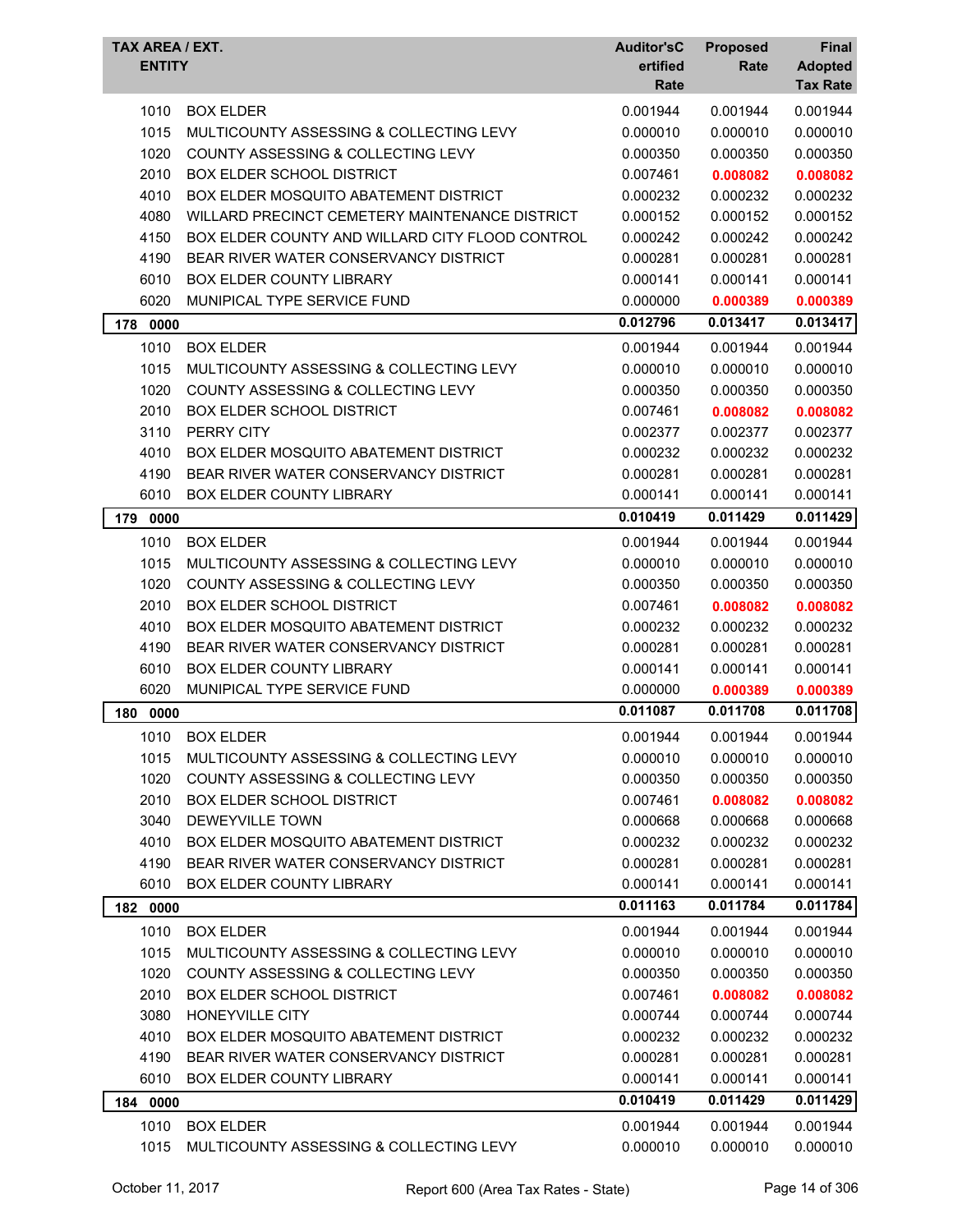| <b>COUNTY ASSESSING &amp; COLLECTING LEVY</b><br>0.000350<br>0.000350<br>1020<br>0.000350<br>2010<br><b>BOX ELDER SCHOOL DISTRICT</b><br>0.007461<br>0.008082<br>0.008082<br>0.000232<br>4010<br><b>BOX ELDER MOSQUITO ABATEMENT DISTRICT</b><br>0.000232<br>0.000232<br>4190<br>BEAR RIVER WATER CONSERVANCY DISTRICT<br>0.000281<br>0.000281<br>0.000281<br>6010<br><b>BOX ELDER COUNTY LIBRARY</b><br>0.000141<br>0.000141<br>0.000141<br>6020<br>MUNIPICAL TYPE SERVICE FUND<br>0.000000<br>0.000389<br>0.000389<br>0.011607<br>0.010597<br>0.011607<br>186 0000<br>1010<br><b>BOX ELDER</b><br>0.001944<br>0.001944<br>0.001944<br>0.000010<br>1015<br>MULTICOUNTY ASSESSING & COLLECTING LEVY<br>0.000010<br>0.000010<br>1020<br>COUNTY ASSESSING & COLLECTING LEVY<br>0.000350<br>0.000350<br>0.000350<br>2010<br><b>BOX ELDER SCHOOL DISTRICT</b><br>0.007461<br>0.008082<br>0.008082<br>4010<br>BOX ELDER MOSQUITO ABATEMENT DISTRICT<br>0.000232<br>0.000232<br>0.000232<br>4100<br>CORINNE CEMETERY MAINTENANCE DISTRICT<br>0.000178<br>0.000178<br>0.000178<br>4190<br>BEAR RIVER WATER CONSERVANCY DISTRICT<br>0.000281<br>0.000281<br>0.000281<br>6010<br>BOX ELDER COUNTY LIBRARY<br>0.000141<br>0.000141<br>0.000141<br>6020<br>MUNIPICAL TYPE SERVICE FUND<br>0.000000<br>0.000389<br>0.000389<br>0.010419<br>0.011429<br>0.011429<br>187<br>0000<br>1010<br>0.001944<br><b>BOX ELDER</b><br>0.001944<br>0.001944<br>1015<br>MULTICOUNTY ASSESSING & COLLECTING LEVY<br>0.000010<br>0.000010<br>0.000010<br>1020<br>COUNTY ASSESSING & COLLECTING LEVY<br>0.000350<br>0.000350<br>0.000350<br>2010<br><b>BOX ELDER SCHOOL DISTRICT</b><br>0.007461<br>0.008082<br>0.008082<br>4010<br>BOX ELDER MOSQUITO ABATEMENT DISTRICT<br>0.000232<br>0.000232<br>0.000232<br>4190<br>BEAR RIVER WATER CONSERVANCY DISTRICT<br>0.000281<br>0.000281<br>0.000281<br>6010<br>BOX ELDER COUNTY LIBRARY<br>0.000141<br>0.000141<br>0.000141<br>6020<br>MUNIPICAL TYPE SERVICE FUND<br>0.000000<br>0.000389<br>0.000389<br>0.013068<br>0.013689<br>0.013689<br>188 0000<br><b>BOX ELDER</b><br>0.001944<br>1010<br>0.001944<br>0.001944<br>0.000010<br>1015<br>MULTICOUNTY ASSESSING & COLLECTING LEVY<br>0.000010<br>0.000010<br>1020<br>COUNTY ASSESSING & COLLECTING LEVY<br>0.000350<br>0.000350<br>0.000350<br>2010<br>BOX ELDER SCHOOL DISTRICT<br>0.007461<br>0.008082<br>0.008082<br>3110<br>PERRY CITY<br>0.002377<br>0.002377<br>0.002377<br>4010<br><b>BOX ELDER MOSQUITO ABATEMENT DISTRICT</b><br>0.000232<br>0.000232<br>0.000232<br>4180<br>BOX ELDER COUNTY & PERRY CITY FLOOD CONTROL<br>0.000272<br>0.000272<br>0.000272<br>BEAR RIVER WATER CONSERVANCY DISTRICT<br>4190<br>0.000281<br>0.000281<br>0.000281<br>6010<br><b>BOX ELDER COUNTY LIBRARY</b><br>0.000141<br>0.000141<br>0.000141<br>0.011596<br>0.012217<br>0.012217<br>189 0000<br>1010<br>0.001944<br><b>BOX ELDER</b><br>0.001944<br>0.001944<br>1015<br>0.000010<br>0.000010<br>MULTICOUNTY ASSESSING & COLLECTING LEVY<br>0.000010<br>1020<br>COUNTY ASSESSING & COLLECTING LEVY<br>0.000350<br>0.000350<br>0.000350<br>2010<br>BOX ELDER SCHOOL DISTRICT<br>0.007461<br>0.008082<br>0.008082<br>3020<br><b>BRIGHAM CITY</b><br>0.001318<br>0.001318<br>0.001318<br>4010<br><b>BOX ELDER MOSQUITO ABATEMENT DISTRICT</b><br>0.000232<br>0.000232<br>0.000232<br>4190<br>BEAR RIVER WATER CONSERVANCY DISTRICT<br>0.000281<br>0.000281<br>0.000281<br>0.010629<br>0.011639<br>0.011639<br>0000<br>190<br>1010<br><b>BOX ELDER</b><br>0.001944<br>0.001944<br>0.001944 | TAX AREA / EXT.<br><b>ENTITY</b> |                                         | <b>Auditor'sC</b><br>ertified<br>Rate | <b>Proposed</b><br>Rate | Final<br><b>Adopted</b><br><b>Tax Rate</b> |
|----------------------------------------------------------------------------------------------------------------------------------------------------------------------------------------------------------------------------------------------------------------------------------------------------------------------------------------------------------------------------------------------------------------------------------------------------------------------------------------------------------------------------------------------------------------------------------------------------------------------------------------------------------------------------------------------------------------------------------------------------------------------------------------------------------------------------------------------------------------------------------------------------------------------------------------------------------------------------------------------------------------------------------------------------------------------------------------------------------------------------------------------------------------------------------------------------------------------------------------------------------------------------------------------------------------------------------------------------------------------------------------------------------------------------------------------------------------------------------------------------------------------------------------------------------------------------------------------------------------------------------------------------------------------------------------------------------------------------------------------------------------------------------------------------------------------------------------------------------------------------------------------------------------------------------------------------------------------------------------------------------------------------------------------------------------------------------------------------------------------------------------------------------------------------------------------------------------------------------------------------------------------------------------------------------------------------------------------------------------------------------------------------------------------------------------------------------------------------------------------------------------------------------------------------------------------------------------------------------------------------------------------------------------------------------------------------------------------------------------------------------------------------------------------------------------------------------------------------------------------------------------------------------------------------------------------------------------------------------------------------------------------------------------------------------------------------------------------------------------------------------------------------------------------------------------------------------------------------------------------------------------------------------------------------------------------------------------------------------------------------------------------------------------------------------------------------------------------------------------------------------------------------------------------------------|----------------------------------|-----------------------------------------|---------------------------------------|-------------------------|--------------------------------------------|
|                                                                                                                                                                                                                                                                                                                                                                                                                                                                                                                                                                                                                                                                                                                                                                                                                                                                                                                                                                                                                                                                                                                                                                                                                                                                                                                                                                                                                                                                                                                                                                                                                                                                                                                                                                                                                                                                                                                                                                                                                                                                                                                                                                                                                                                                                                                                                                                                                                                                                                                                                                                                                                                                                                                                                                                                                                                                                                                                                                                                                                                                                                                                                                                                                                                                                                                                                                                                                                                                                                                                                          |                                  |                                         |                                       |                         |                                            |
|                                                                                                                                                                                                                                                                                                                                                                                                                                                                                                                                                                                                                                                                                                                                                                                                                                                                                                                                                                                                                                                                                                                                                                                                                                                                                                                                                                                                                                                                                                                                                                                                                                                                                                                                                                                                                                                                                                                                                                                                                                                                                                                                                                                                                                                                                                                                                                                                                                                                                                                                                                                                                                                                                                                                                                                                                                                                                                                                                                                                                                                                                                                                                                                                                                                                                                                                                                                                                                                                                                                                                          |                                  |                                         |                                       |                         |                                            |
|                                                                                                                                                                                                                                                                                                                                                                                                                                                                                                                                                                                                                                                                                                                                                                                                                                                                                                                                                                                                                                                                                                                                                                                                                                                                                                                                                                                                                                                                                                                                                                                                                                                                                                                                                                                                                                                                                                                                                                                                                                                                                                                                                                                                                                                                                                                                                                                                                                                                                                                                                                                                                                                                                                                                                                                                                                                                                                                                                                                                                                                                                                                                                                                                                                                                                                                                                                                                                                                                                                                                                          |                                  |                                         |                                       |                         |                                            |
|                                                                                                                                                                                                                                                                                                                                                                                                                                                                                                                                                                                                                                                                                                                                                                                                                                                                                                                                                                                                                                                                                                                                                                                                                                                                                                                                                                                                                                                                                                                                                                                                                                                                                                                                                                                                                                                                                                                                                                                                                                                                                                                                                                                                                                                                                                                                                                                                                                                                                                                                                                                                                                                                                                                                                                                                                                                                                                                                                                                                                                                                                                                                                                                                                                                                                                                                                                                                                                                                                                                                                          |                                  |                                         |                                       |                         |                                            |
|                                                                                                                                                                                                                                                                                                                                                                                                                                                                                                                                                                                                                                                                                                                                                                                                                                                                                                                                                                                                                                                                                                                                                                                                                                                                                                                                                                                                                                                                                                                                                                                                                                                                                                                                                                                                                                                                                                                                                                                                                                                                                                                                                                                                                                                                                                                                                                                                                                                                                                                                                                                                                                                                                                                                                                                                                                                                                                                                                                                                                                                                                                                                                                                                                                                                                                                                                                                                                                                                                                                                                          |                                  |                                         |                                       |                         |                                            |
|                                                                                                                                                                                                                                                                                                                                                                                                                                                                                                                                                                                                                                                                                                                                                                                                                                                                                                                                                                                                                                                                                                                                                                                                                                                                                                                                                                                                                                                                                                                                                                                                                                                                                                                                                                                                                                                                                                                                                                                                                                                                                                                                                                                                                                                                                                                                                                                                                                                                                                                                                                                                                                                                                                                                                                                                                                                                                                                                                                                                                                                                                                                                                                                                                                                                                                                                                                                                                                                                                                                                                          |                                  |                                         |                                       |                         |                                            |
|                                                                                                                                                                                                                                                                                                                                                                                                                                                                                                                                                                                                                                                                                                                                                                                                                                                                                                                                                                                                                                                                                                                                                                                                                                                                                                                                                                                                                                                                                                                                                                                                                                                                                                                                                                                                                                                                                                                                                                                                                                                                                                                                                                                                                                                                                                                                                                                                                                                                                                                                                                                                                                                                                                                                                                                                                                                                                                                                                                                                                                                                                                                                                                                                                                                                                                                                                                                                                                                                                                                                                          |                                  |                                         |                                       |                         |                                            |
|                                                                                                                                                                                                                                                                                                                                                                                                                                                                                                                                                                                                                                                                                                                                                                                                                                                                                                                                                                                                                                                                                                                                                                                                                                                                                                                                                                                                                                                                                                                                                                                                                                                                                                                                                                                                                                                                                                                                                                                                                                                                                                                                                                                                                                                                                                                                                                                                                                                                                                                                                                                                                                                                                                                                                                                                                                                                                                                                                                                                                                                                                                                                                                                                                                                                                                                                                                                                                                                                                                                                                          |                                  |                                         |                                       |                         |                                            |
|                                                                                                                                                                                                                                                                                                                                                                                                                                                                                                                                                                                                                                                                                                                                                                                                                                                                                                                                                                                                                                                                                                                                                                                                                                                                                                                                                                                                                                                                                                                                                                                                                                                                                                                                                                                                                                                                                                                                                                                                                                                                                                                                                                                                                                                                                                                                                                                                                                                                                                                                                                                                                                                                                                                                                                                                                                                                                                                                                                                                                                                                                                                                                                                                                                                                                                                                                                                                                                                                                                                                                          |                                  |                                         |                                       |                         |                                            |
|                                                                                                                                                                                                                                                                                                                                                                                                                                                                                                                                                                                                                                                                                                                                                                                                                                                                                                                                                                                                                                                                                                                                                                                                                                                                                                                                                                                                                                                                                                                                                                                                                                                                                                                                                                                                                                                                                                                                                                                                                                                                                                                                                                                                                                                                                                                                                                                                                                                                                                                                                                                                                                                                                                                                                                                                                                                                                                                                                                                                                                                                                                                                                                                                                                                                                                                                                                                                                                                                                                                                                          |                                  |                                         |                                       |                         |                                            |
|                                                                                                                                                                                                                                                                                                                                                                                                                                                                                                                                                                                                                                                                                                                                                                                                                                                                                                                                                                                                                                                                                                                                                                                                                                                                                                                                                                                                                                                                                                                                                                                                                                                                                                                                                                                                                                                                                                                                                                                                                                                                                                                                                                                                                                                                                                                                                                                                                                                                                                                                                                                                                                                                                                                                                                                                                                                                                                                                                                                                                                                                                                                                                                                                                                                                                                                                                                                                                                                                                                                                                          |                                  |                                         |                                       |                         |                                            |
|                                                                                                                                                                                                                                                                                                                                                                                                                                                                                                                                                                                                                                                                                                                                                                                                                                                                                                                                                                                                                                                                                                                                                                                                                                                                                                                                                                                                                                                                                                                                                                                                                                                                                                                                                                                                                                                                                                                                                                                                                                                                                                                                                                                                                                                                                                                                                                                                                                                                                                                                                                                                                                                                                                                                                                                                                                                                                                                                                                                                                                                                                                                                                                                                                                                                                                                                                                                                                                                                                                                                                          |                                  |                                         |                                       |                         |                                            |
|                                                                                                                                                                                                                                                                                                                                                                                                                                                                                                                                                                                                                                                                                                                                                                                                                                                                                                                                                                                                                                                                                                                                                                                                                                                                                                                                                                                                                                                                                                                                                                                                                                                                                                                                                                                                                                                                                                                                                                                                                                                                                                                                                                                                                                                                                                                                                                                                                                                                                                                                                                                                                                                                                                                                                                                                                                                                                                                                                                                                                                                                                                                                                                                                                                                                                                                                                                                                                                                                                                                                                          |                                  |                                         |                                       |                         |                                            |
|                                                                                                                                                                                                                                                                                                                                                                                                                                                                                                                                                                                                                                                                                                                                                                                                                                                                                                                                                                                                                                                                                                                                                                                                                                                                                                                                                                                                                                                                                                                                                                                                                                                                                                                                                                                                                                                                                                                                                                                                                                                                                                                                                                                                                                                                                                                                                                                                                                                                                                                                                                                                                                                                                                                                                                                                                                                                                                                                                                                                                                                                                                                                                                                                                                                                                                                                                                                                                                                                                                                                                          |                                  |                                         |                                       |                         |                                            |
|                                                                                                                                                                                                                                                                                                                                                                                                                                                                                                                                                                                                                                                                                                                                                                                                                                                                                                                                                                                                                                                                                                                                                                                                                                                                                                                                                                                                                                                                                                                                                                                                                                                                                                                                                                                                                                                                                                                                                                                                                                                                                                                                                                                                                                                                                                                                                                                                                                                                                                                                                                                                                                                                                                                                                                                                                                                                                                                                                                                                                                                                                                                                                                                                                                                                                                                                                                                                                                                                                                                                                          |                                  |                                         |                                       |                         |                                            |
|                                                                                                                                                                                                                                                                                                                                                                                                                                                                                                                                                                                                                                                                                                                                                                                                                                                                                                                                                                                                                                                                                                                                                                                                                                                                                                                                                                                                                                                                                                                                                                                                                                                                                                                                                                                                                                                                                                                                                                                                                                                                                                                                                                                                                                                                                                                                                                                                                                                                                                                                                                                                                                                                                                                                                                                                                                                                                                                                                                                                                                                                                                                                                                                                                                                                                                                                                                                                                                                                                                                                                          |                                  |                                         |                                       |                         |                                            |
|                                                                                                                                                                                                                                                                                                                                                                                                                                                                                                                                                                                                                                                                                                                                                                                                                                                                                                                                                                                                                                                                                                                                                                                                                                                                                                                                                                                                                                                                                                                                                                                                                                                                                                                                                                                                                                                                                                                                                                                                                                                                                                                                                                                                                                                                                                                                                                                                                                                                                                                                                                                                                                                                                                                                                                                                                                                                                                                                                                                                                                                                                                                                                                                                                                                                                                                                                                                                                                                                                                                                                          |                                  |                                         |                                       |                         |                                            |
|                                                                                                                                                                                                                                                                                                                                                                                                                                                                                                                                                                                                                                                                                                                                                                                                                                                                                                                                                                                                                                                                                                                                                                                                                                                                                                                                                                                                                                                                                                                                                                                                                                                                                                                                                                                                                                                                                                                                                                                                                                                                                                                                                                                                                                                                                                                                                                                                                                                                                                                                                                                                                                                                                                                                                                                                                                                                                                                                                                                                                                                                                                                                                                                                                                                                                                                                                                                                                                                                                                                                                          |                                  |                                         |                                       |                         |                                            |
|                                                                                                                                                                                                                                                                                                                                                                                                                                                                                                                                                                                                                                                                                                                                                                                                                                                                                                                                                                                                                                                                                                                                                                                                                                                                                                                                                                                                                                                                                                                                                                                                                                                                                                                                                                                                                                                                                                                                                                                                                                                                                                                                                                                                                                                                                                                                                                                                                                                                                                                                                                                                                                                                                                                                                                                                                                                                                                                                                                                                                                                                                                                                                                                                                                                                                                                                                                                                                                                                                                                                                          |                                  |                                         |                                       |                         |                                            |
|                                                                                                                                                                                                                                                                                                                                                                                                                                                                                                                                                                                                                                                                                                                                                                                                                                                                                                                                                                                                                                                                                                                                                                                                                                                                                                                                                                                                                                                                                                                                                                                                                                                                                                                                                                                                                                                                                                                                                                                                                                                                                                                                                                                                                                                                                                                                                                                                                                                                                                                                                                                                                                                                                                                                                                                                                                                                                                                                                                                                                                                                                                                                                                                                                                                                                                                                                                                                                                                                                                                                                          |                                  |                                         |                                       |                         |                                            |
|                                                                                                                                                                                                                                                                                                                                                                                                                                                                                                                                                                                                                                                                                                                                                                                                                                                                                                                                                                                                                                                                                                                                                                                                                                                                                                                                                                                                                                                                                                                                                                                                                                                                                                                                                                                                                                                                                                                                                                                                                                                                                                                                                                                                                                                                                                                                                                                                                                                                                                                                                                                                                                                                                                                                                                                                                                                                                                                                                                                                                                                                                                                                                                                                                                                                                                                                                                                                                                                                                                                                                          |                                  |                                         |                                       |                         |                                            |
|                                                                                                                                                                                                                                                                                                                                                                                                                                                                                                                                                                                                                                                                                                                                                                                                                                                                                                                                                                                                                                                                                                                                                                                                                                                                                                                                                                                                                                                                                                                                                                                                                                                                                                                                                                                                                                                                                                                                                                                                                                                                                                                                                                                                                                                                                                                                                                                                                                                                                                                                                                                                                                                                                                                                                                                                                                                                                                                                                                                                                                                                                                                                                                                                                                                                                                                                                                                                                                                                                                                                                          |                                  |                                         |                                       |                         |                                            |
|                                                                                                                                                                                                                                                                                                                                                                                                                                                                                                                                                                                                                                                                                                                                                                                                                                                                                                                                                                                                                                                                                                                                                                                                                                                                                                                                                                                                                                                                                                                                                                                                                                                                                                                                                                                                                                                                                                                                                                                                                                                                                                                                                                                                                                                                                                                                                                                                                                                                                                                                                                                                                                                                                                                                                                                                                                                                                                                                                                                                                                                                                                                                                                                                                                                                                                                                                                                                                                                                                                                                                          |                                  |                                         |                                       |                         |                                            |
|                                                                                                                                                                                                                                                                                                                                                                                                                                                                                                                                                                                                                                                                                                                                                                                                                                                                                                                                                                                                                                                                                                                                                                                                                                                                                                                                                                                                                                                                                                                                                                                                                                                                                                                                                                                                                                                                                                                                                                                                                                                                                                                                                                                                                                                                                                                                                                                                                                                                                                                                                                                                                                                                                                                                                                                                                                                                                                                                                                                                                                                                                                                                                                                                                                                                                                                                                                                                                                                                                                                                                          |                                  |                                         |                                       |                         |                                            |
|                                                                                                                                                                                                                                                                                                                                                                                                                                                                                                                                                                                                                                                                                                                                                                                                                                                                                                                                                                                                                                                                                                                                                                                                                                                                                                                                                                                                                                                                                                                                                                                                                                                                                                                                                                                                                                                                                                                                                                                                                                                                                                                                                                                                                                                                                                                                                                                                                                                                                                                                                                                                                                                                                                                                                                                                                                                                                                                                                                                                                                                                                                                                                                                                                                                                                                                                                                                                                                                                                                                                                          |                                  |                                         |                                       |                         |                                            |
|                                                                                                                                                                                                                                                                                                                                                                                                                                                                                                                                                                                                                                                                                                                                                                                                                                                                                                                                                                                                                                                                                                                                                                                                                                                                                                                                                                                                                                                                                                                                                                                                                                                                                                                                                                                                                                                                                                                                                                                                                                                                                                                                                                                                                                                                                                                                                                                                                                                                                                                                                                                                                                                                                                                                                                                                                                                                                                                                                                                                                                                                                                                                                                                                                                                                                                                                                                                                                                                                                                                                                          |                                  |                                         |                                       |                         |                                            |
|                                                                                                                                                                                                                                                                                                                                                                                                                                                                                                                                                                                                                                                                                                                                                                                                                                                                                                                                                                                                                                                                                                                                                                                                                                                                                                                                                                                                                                                                                                                                                                                                                                                                                                                                                                                                                                                                                                                                                                                                                                                                                                                                                                                                                                                                                                                                                                                                                                                                                                                                                                                                                                                                                                                                                                                                                                                                                                                                                                                                                                                                                                                                                                                                                                                                                                                                                                                                                                                                                                                                                          |                                  |                                         |                                       |                         |                                            |
|                                                                                                                                                                                                                                                                                                                                                                                                                                                                                                                                                                                                                                                                                                                                                                                                                                                                                                                                                                                                                                                                                                                                                                                                                                                                                                                                                                                                                                                                                                                                                                                                                                                                                                                                                                                                                                                                                                                                                                                                                                                                                                                                                                                                                                                                                                                                                                                                                                                                                                                                                                                                                                                                                                                                                                                                                                                                                                                                                                                                                                                                                                                                                                                                                                                                                                                                                                                                                                                                                                                                                          |                                  |                                         |                                       |                         |                                            |
|                                                                                                                                                                                                                                                                                                                                                                                                                                                                                                                                                                                                                                                                                                                                                                                                                                                                                                                                                                                                                                                                                                                                                                                                                                                                                                                                                                                                                                                                                                                                                                                                                                                                                                                                                                                                                                                                                                                                                                                                                                                                                                                                                                                                                                                                                                                                                                                                                                                                                                                                                                                                                                                                                                                                                                                                                                                                                                                                                                                                                                                                                                                                                                                                                                                                                                                                                                                                                                                                                                                                                          |                                  |                                         |                                       |                         |                                            |
|                                                                                                                                                                                                                                                                                                                                                                                                                                                                                                                                                                                                                                                                                                                                                                                                                                                                                                                                                                                                                                                                                                                                                                                                                                                                                                                                                                                                                                                                                                                                                                                                                                                                                                                                                                                                                                                                                                                                                                                                                                                                                                                                                                                                                                                                                                                                                                                                                                                                                                                                                                                                                                                                                                                                                                                                                                                                                                                                                                                                                                                                                                                                                                                                                                                                                                                                                                                                                                                                                                                                                          |                                  |                                         |                                       |                         |                                            |
|                                                                                                                                                                                                                                                                                                                                                                                                                                                                                                                                                                                                                                                                                                                                                                                                                                                                                                                                                                                                                                                                                                                                                                                                                                                                                                                                                                                                                                                                                                                                                                                                                                                                                                                                                                                                                                                                                                                                                                                                                                                                                                                                                                                                                                                                                                                                                                                                                                                                                                                                                                                                                                                                                                                                                                                                                                                                                                                                                                                                                                                                                                                                                                                                                                                                                                                                                                                                                                                                                                                                                          |                                  |                                         |                                       |                         |                                            |
|                                                                                                                                                                                                                                                                                                                                                                                                                                                                                                                                                                                                                                                                                                                                                                                                                                                                                                                                                                                                                                                                                                                                                                                                                                                                                                                                                                                                                                                                                                                                                                                                                                                                                                                                                                                                                                                                                                                                                                                                                                                                                                                                                                                                                                                                                                                                                                                                                                                                                                                                                                                                                                                                                                                                                                                                                                                                                                                                                                                                                                                                                                                                                                                                                                                                                                                                                                                                                                                                                                                                                          |                                  |                                         |                                       |                         |                                            |
|                                                                                                                                                                                                                                                                                                                                                                                                                                                                                                                                                                                                                                                                                                                                                                                                                                                                                                                                                                                                                                                                                                                                                                                                                                                                                                                                                                                                                                                                                                                                                                                                                                                                                                                                                                                                                                                                                                                                                                                                                                                                                                                                                                                                                                                                                                                                                                                                                                                                                                                                                                                                                                                                                                                                                                                                                                                                                                                                                                                                                                                                                                                                                                                                                                                                                                                                                                                                                                                                                                                                                          |                                  |                                         |                                       |                         |                                            |
|                                                                                                                                                                                                                                                                                                                                                                                                                                                                                                                                                                                                                                                                                                                                                                                                                                                                                                                                                                                                                                                                                                                                                                                                                                                                                                                                                                                                                                                                                                                                                                                                                                                                                                                                                                                                                                                                                                                                                                                                                                                                                                                                                                                                                                                                                                                                                                                                                                                                                                                                                                                                                                                                                                                                                                                                                                                                                                                                                                                                                                                                                                                                                                                                                                                                                                                                                                                                                                                                                                                                                          |                                  |                                         |                                       |                         |                                            |
|                                                                                                                                                                                                                                                                                                                                                                                                                                                                                                                                                                                                                                                                                                                                                                                                                                                                                                                                                                                                                                                                                                                                                                                                                                                                                                                                                                                                                                                                                                                                                                                                                                                                                                                                                                                                                                                                                                                                                                                                                                                                                                                                                                                                                                                                                                                                                                                                                                                                                                                                                                                                                                                                                                                                                                                                                                                                                                                                                                                                                                                                                                                                                                                                                                                                                                                                                                                                                                                                                                                                                          |                                  |                                         |                                       |                         |                                            |
|                                                                                                                                                                                                                                                                                                                                                                                                                                                                                                                                                                                                                                                                                                                                                                                                                                                                                                                                                                                                                                                                                                                                                                                                                                                                                                                                                                                                                                                                                                                                                                                                                                                                                                                                                                                                                                                                                                                                                                                                                                                                                                                                                                                                                                                                                                                                                                                                                                                                                                                                                                                                                                                                                                                                                                                                                                                                                                                                                                                                                                                                                                                                                                                                                                                                                                                                                                                                                                                                                                                                                          |                                  |                                         |                                       |                         |                                            |
|                                                                                                                                                                                                                                                                                                                                                                                                                                                                                                                                                                                                                                                                                                                                                                                                                                                                                                                                                                                                                                                                                                                                                                                                                                                                                                                                                                                                                                                                                                                                                                                                                                                                                                                                                                                                                                                                                                                                                                                                                                                                                                                                                                                                                                                                                                                                                                                                                                                                                                                                                                                                                                                                                                                                                                                                                                                                                                                                                                                                                                                                                                                                                                                                                                                                                                                                                                                                                                                                                                                                                          |                                  |                                         |                                       |                         |                                            |
|                                                                                                                                                                                                                                                                                                                                                                                                                                                                                                                                                                                                                                                                                                                                                                                                                                                                                                                                                                                                                                                                                                                                                                                                                                                                                                                                                                                                                                                                                                                                                                                                                                                                                                                                                                                                                                                                                                                                                                                                                                                                                                                                                                                                                                                                                                                                                                                                                                                                                                                                                                                                                                                                                                                                                                                                                                                                                                                                                                                                                                                                                                                                                                                                                                                                                                                                                                                                                                                                                                                                                          |                                  |                                         |                                       |                         |                                            |
|                                                                                                                                                                                                                                                                                                                                                                                                                                                                                                                                                                                                                                                                                                                                                                                                                                                                                                                                                                                                                                                                                                                                                                                                                                                                                                                                                                                                                                                                                                                                                                                                                                                                                                                                                                                                                                                                                                                                                                                                                                                                                                                                                                                                                                                                                                                                                                                                                                                                                                                                                                                                                                                                                                                                                                                                                                                                                                                                                                                                                                                                                                                                                                                                                                                                                                                                                                                                                                                                                                                                                          |                                  |                                         |                                       |                         |                                            |
|                                                                                                                                                                                                                                                                                                                                                                                                                                                                                                                                                                                                                                                                                                                                                                                                                                                                                                                                                                                                                                                                                                                                                                                                                                                                                                                                                                                                                                                                                                                                                                                                                                                                                                                                                                                                                                                                                                                                                                                                                                                                                                                                                                                                                                                                                                                                                                                                                                                                                                                                                                                                                                                                                                                                                                                                                                                                                                                                                                                                                                                                                                                                                                                                                                                                                                                                                                                                                                                                                                                                                          |                                  |                                         |                                       |                         |                                            |
|                                                                                                                                                                                                                                                                                                                                                                                                                                                                                                                                                                                                                                                                                                                                                                                                                                                                                                                                                                                                                                                                                                                                                                                                                                                                                                                                                                                                                                                                                                                                                                                                                                                                                                                                                                                                                                                                                                                                                                                                                                                                                                                                                                                                                                                                                                                                                                                                                                                                                                                                                                                                                                                                                                                                                                                                                                                                                                                                                                                                                                                                                                                                                                                                                                                                                                                                                                                                                                                                                                                                                          |                                  |                                         |                                       |                         |                                            |
|                                                                                                                                                                                                                                                                                                                                                                                                                                                                                                                                                                                                                                                                                                                                                                                                                                                                                                                                                                                                                                                                                                                                                                                                                                                                                                                                                                                                                                                                                                                                                                                                                                                                                                                                                                                                                                                                                                                                                                                                                                                                                                                                                                                                                                                                                                                                                                                                                                                                                                                                                                                                                                                                                                                                                                                                                                                                                                                                                                                                                                                                                                                                                                                                                                                                                                                                                                                                                                                                                                                                                          |                                  |                                         |                                       |                         |                                            |
|                                                                                                                                                                                                                                                                                                                                                                                                                                                                                                                                                                                                                                                                                                                                                                                                                                                                                                                                                                                                                                                                                                                                                                                                                                                                                                                                                                                                                                                                                                                                                                                                                                                                                                                                                                                                                                                                                                                                                                                                                                                                                                                                                                                                                                                                                                                                                                                                                                                                                                                                                                                                                                                                                                                                                                                                                                                                                                                                                                                                                                                                                                                                                                                                                                                                                                                                                                                                                                                                                                                                                          |                                  |                                         |                                       |                         |                                            |
|                                                                                                                                                                                                                                                                                                                                                                                                                                                                                                                                                                                                                                                                                                                                                                                                                                                                                                                                                                                                                                                                                                                                                                                                                                                                                                                                                                                                                                                                                                                                                                                                                                                                                                                                                                                                                                                                                                                                                                                                                                                                                                                                                                                                                                                                                                                                                                                                                                                                                                                                                                                                                                                                                                                                                                                                                                                                                                                                                                                                                                                                                                                                                                                                                                                                                                                                                                                                                                                                                                                                                          |                                  |                                         |                                       |                         |                                            |
|                                                                                                                                                                                                                                                                                                                                                                                                                                                                                                                                                                                                                                                                                                                                                                                                                                                                                                                                                                                                                                                                                                                                                                                                                                                                                                                                                                                                                                                                                                                                                                                                                                                                                                                                                                                                                                                                                                                                                                                                                                                                                                                                                                                                                                                                                                                                                                                                                                                                                                                                                                                                                                                                                                                                                                                                                                                                                                                                                                                                                                                                                                                                                                                                                                                                                                                                                                                                                                                                                                                                                          |                                  |                                         |                                       |                         |                                            |
|                                                                                                                                                                                                                                                                                                                                                                                                                                                                                                                                                                                                                                                                                                                                                                                                                                                                                                                                                                                                                                                                                                                                                                                                                                                                                                                                                                                                                                                                                                                                                                                                                                                                                                                                                                                                                                                                                                                                                                                                                                                                                                                                                                                                                                                                                                                                                                                                                                                                                                                                                                                                                                                                                                                                                                                                                                                                                                                                                                                                                                                                                                                                                                                                                                                                                                                                                                                                                                                                                                                                                          | 1015                             | MULTICOUNTY ASSESSING & COLLECTING LEVY | 0.000010                              | 0.000010                | 0.000010                                   |
| 1020<br><b>COUNTY ASSESSING &amp; COLLECTING LEVY</b><br>0.000350<br>0.000350<br>0.000350                                                                                                                                                                                                                                                                                                                                                                                                                                                                                                                                                                                                                                                                                                                                                                                                                                                                                                                                                                                                                                                                                                                                                                                                                                                                                                                                                                                                                                                                                                                                                                                                                                                                                                                                                                                                                                                                                                                                                                                                                                                                                                                                                                                                                                                                                                                                                                                                                                                                                                                                                                                                                                                                                                                                                                                                                                                                                                                                                                                                                                                                                                                                                                                                                                                                                                                                                                                                                                                                |                                  |                                         |                                       |                         |                                            |
| 2010<br><b>BOX ELDER SCHOOL DISTRICT</b><br>0.007461<br>0.008082<br>0.008082                                                                                                                                                                                                                                                                                                                                                                                                                                                                                                                                                                                                                                                                                                                                                                                                                                                                                                                                                                                                                                                                                                                                                                                                                                                                                                                                                                                                                                                                                                                                                                                                                                                                                                                                                                                                                                                                                                                                                                                                                                                                                                                                                                                                                                                                                                                                                                                                                                                                                                                                                                                                                                                                                                                                                                                                                                                                                                                                                                                                                                                                                                                                                                                                                                                                                                                                                                                                                                                                             |                                  |                                         |                                       |                         |                                            |
| 4010<br>BOX ELDER MOSQUITO ABATEMENT DISTRICT<br>0.000232<br>0.000232<br>0.000232                                                                                                                                                                                                                                                                                                                                                                                                                                                                                                                                                                                                                                                                                                                                                                                                                                                                                                                                                                                                                                                                                                                                                                                                                                                                                                                                                                                                                                                                                                                                                                                                                                                                                                                                                                                                                                                                                                                                                                                                                                                                                                                                                                                                                                                                                                                                                                                                                                                                                                                                                                                                                                                                                                                                                                                                                                                                                                                                                                                                                                                                                                                                                                                                                                                                                                                                                                                                                                                                        |                                  |                                         |                                       |                         |                                            |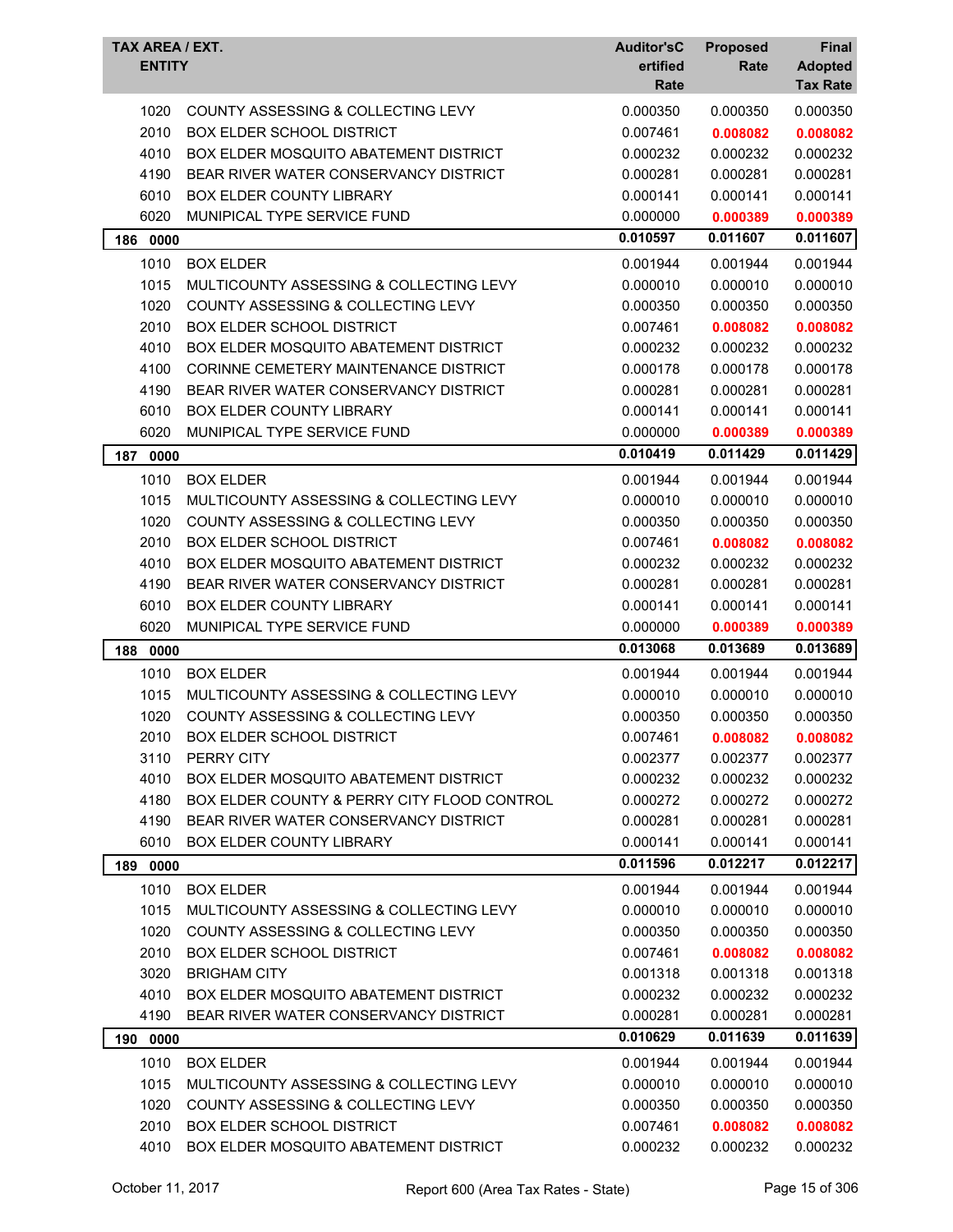| <b>TAX AREA / EXT.</b><br><b>ENTITY</b> |                                                | <b>Auditor'sC</b><br>ertified<br>Rate | <b>Proposed</b><br>Rate | <b>Final</b><br><b>Adopted</b><br><b>Tax Rate</b> |
|-----------------------------------------|------------------------------------------------|---------------------------------------|-------------------------|---------------------------------------------------|
| 4090                                    | PLYMOUTH CEMETERY MAINTENANCE DISTRICT         | 0.000210                              | 0.000210                | 0.000210                                          |
| 4190                                    | BEAR RIVER WATER CONSERVANCY DISTRICT          | 0.000281                              | 0.000281                | 0.000281                                          |
| 6010                                    | <b>BOX ELDER COUNTY LIBRARY</b>                | 0.000141                              | 0.000141                | 0.000141                                          |
| 6020                                    | MUNIPICAL TYPE SERVICE FUND                    | 0.000000                              | 0.000389                | 0.000389                                          |
| 191<br>0000                             |                                                | 0.011596                              | 0.012217                | 0.012217                                          |
| 1010                                    | <b>BOX ELDER</b>                               | 0.001944                              | 0.001944                | 0.001944                                          |
| 1015                                    | MULTICOUNTY ASSESSING & COLLECTING LEVY        | 0.000010                              | 0.000010                | 0.000010                                          |
| 1020                                    | COUNTY ASSESSING & COLLECTING LEVY             | 0.000350                              | 0.000350                | 0.000350                                          |
| 2010                                    | <b>BOX ELDER SCHOOL DISTRICT</b>               | 0.007461                              | 0.008082                | 0.008082                                          |
| 3020                                    | <b>BRIGHAM CITY</b>                            | 0.001318                              | 0.001318                | 0.001318                                          |
| 4010                                    | <b>BOX ELDER MOSQUITO ABATEMENT DISTRICT</b>   | 0.000232                              | 0.000232                | 0.000232                                          |
| 4190                                    | BEAR RIVER WATER CONSERVANCY DISTRICT          | 0.000281                              | 0.000281                | 0.000281                                          |
| 192 0000                                |                                                | 0.010797                              | 0.011807                | 0.011807                                          |
| 1010                                    | <b>BOX ELDER</b>                               | 0.001944                              | 0.001944                | 0.001944                                          |
| 1015                                    | MULTICOUNTY ASSESSING & COLLECTING LEVY        | 0.000010                              | 0.000010                | 0.000010                                          |
| 1020                                    | COUNTY ASSESSING & COLLECTING LEVY             | 0.000350                              | 0.000350                | 0.000350                                          |
| 2010                                    | <b>BOX ELDER SCHOOL DISTRICT</b>               | 0.007461                              | 0.008082                | 0.008082                                          |
| 4010                                    | <b>BOX ELDER MOSQUITO ABATEMENT DISTRICT</b>   | 0.000232                              | 0.000232                | 0.000232                                          |
| 4060                                    | PORTAGE PRECINCT CEMETERY MAINTENANCE DISTRICT | 0.000378                              | 0.000378                | 0.000378                                          |
| 4190                                    | BEAR RIVER WATER CONSERVANCY DISTRICT          | 0.000281                              | 0.000281                | 0.000281                                          |
| 6010                                    | <b>BOX ELDER COUNTY LIBRARY</b>                | 0.000141                              | 0.000141                | 0.000141                                          |
| 6020                                    | MUNIPICAL TYPE SERVICE FUND                    | 0.000000                              | 0.000389                | 0.000389                                          |
| 193 0000                                |                                                | 0.011596                              | 0.012217                | 0.012217                                          |
| 1010                                    | <b>BOX ELDER</b>                               | 0.001944                              | 0.001944                | 0.001944                                          |
| 1015                                    | MULTICOUNTY ASSESSING & COLLECTING LEVY        | 0.000010                              | 0.000010                | 0.000010                                          |
| 1020                                    | COUNTY ASSESSING & COLLECTING LEVY             | 0.000350                              | 0.000350                | 0.000350                                          |
| 2010                                    | <b>BOX ELDER SCHOOL DISTRICT</b>               | 0.007461                              | 0.008082                | 0.008082                                          |
| 3020                                    | <b>BRIGHAM CITY</b>                            | 0.001318                              | 0.001318                | 0.001318                                          |
| 4010                                    | BOX ELDER MOSQUITO ABATEMENT DISTRICT          | 0.000232                              | 0.000232                | 0.000232                                          |
| 4190                                    | BEAR RIVER WATER CONSERVANCY DISTRICT          | 0.000281                              | 0.000281                | 0.000281                                          |
| 199<br>0000                             |                                                | 0.010419                              | 0.011429                | 0.011429                                          |
| 1010                                    | <b>BOX ELDER</b>                               | 0.001944                              | 0.001944                | 0.001944                                          |
| 1015                                    | MULTICOUNTY ASSESSING & COLLECTING LEVY        | 0.000010                              | 0.000010                | 0.000010                                          |
| 1020                                    | COUNTY ASSESSING & COLLECTING LEVY             | 0.000350                              | 0.000350                | 0.000350                                          |
| 2010                                    | <b>BOX ELDER SCHOOL DISTRICT</b>               | 0.007461                              | 0.008082                | 0.008082                                          |
| 4010                                    | <b>BOX ELDER MOSQUITO ABATEMENT DISTRICT</b>   | 0.000232                              | 0.000232                | 0.000232                                          |
| 4190                                    | BEAR RIVER WATER CONSERVANCY DISTRICT          | 0.000281                              | 0.000281                | 0.000281                                          |
| 6010                                    | BOX ELDER COUNTY LIBRARY                       | 0.000141                              | 0.000141                | 0.000141                                          |
| 6020                                    | MUNIPICAL TYPE SERVICE FUND                    | 0.000000                              | 0.000389                | 0.000389                                          |
| 0000<br>200                             |                                                | 0.013145                              | 0.013766                | 0.013766                                          |
| 1010                                    | <b>BOX ELDER</b>                               | 0.001944                              | 0.001944                | 0.001944                                          |
| 1015                                    | MULTICOUNTY ASSESSING & COLLECTING LEVY        | 0.000010                              | 0.000010                | 0.000010                                          |
| 1020                                    | COUNTY ASSESSING & COLLECTING LEVY             | 0.000350                              | 0.000350                | 0.000350                                          |
| 2010                                    | <b>BOX ELDER SCHOOL DISTRICT</b>               | 0.007461                              | 0.008082                | 0.008082                                          |
| 3150                                    | <b>TREMONTON CITY</b>                          | 0.002867                              | 0.002867                | 0.002867                                          |
| 4010                                    | <b>BOX ELDER MOSQUITO ABATEMENT DISTRICT</b>   | 0.000232                              | 0.000232                | 0.000232                                          |
| 4190                                    | BEAR RIVER WATER CONSERVANCY DISTRICT          | 0.000281                              | 0.000281                | 0.000281                                          |
| 201 0000                                |                                                | 0.010419                              | 0.011429                | 0.011429                                          |
| 1010                                    | <b>BOX ELDER</b>                               | 0.001944                              | 0.001944                | 0.001944                                          |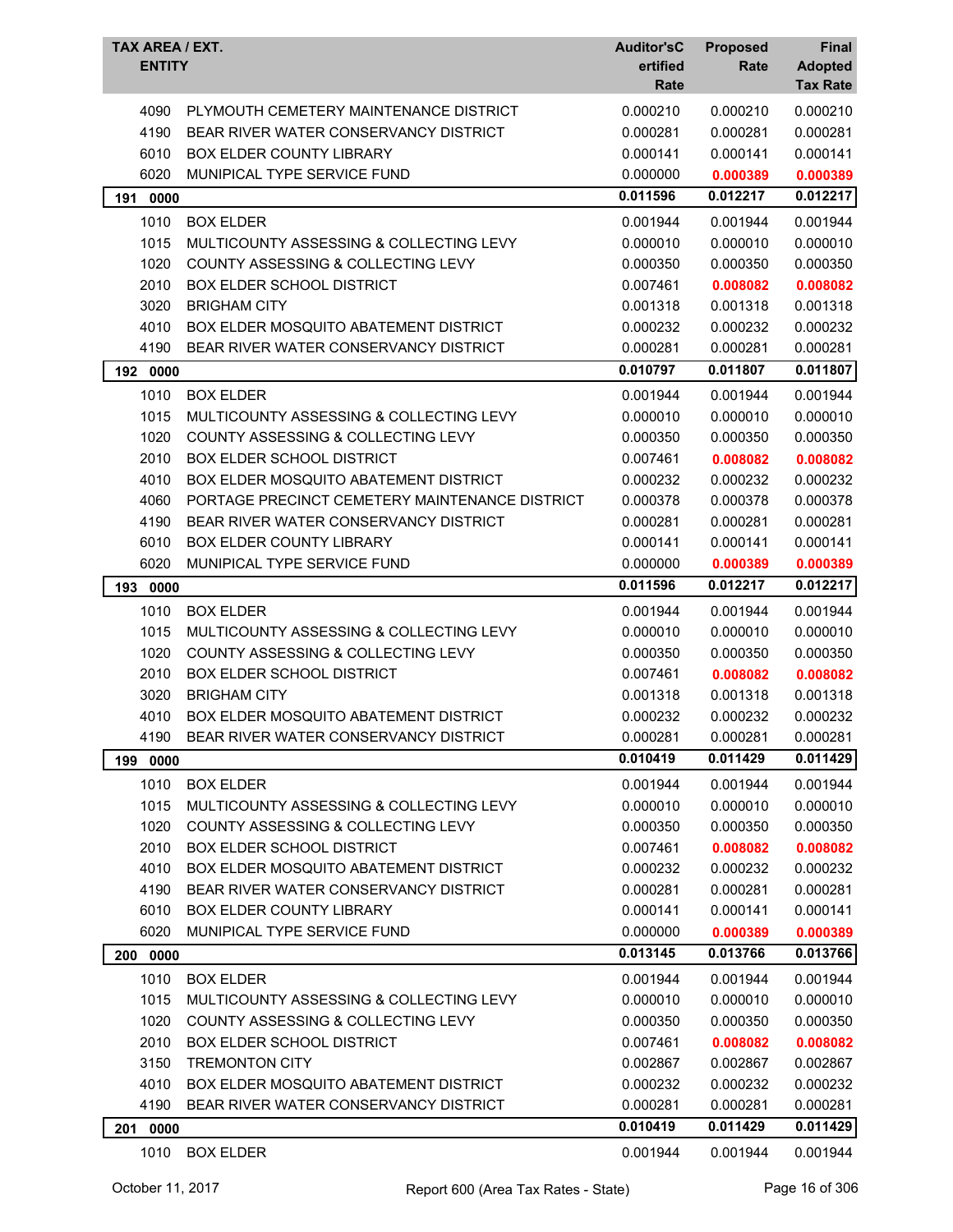| TAX AREA / EXT.<br><b>ENTITY</b> |                                                 | <b>Auditor'sC</b><br>ertified<br>Rate | <b>Proposed</b><br>Rate | Final<br><b>Adopted</b><br><b>Tax Rate</b> |
|----------------------------------|-------------------------------------------------|---------------------------------------|-------------------------|--------------------------------------------|
| 1015                             | MULTICOUNTY ASSESSING & COLLECTING LEVY         | 0.000010                              | 0.000010                | 0.000010                                   |
| 1020                             | COUNTY ASSESSING & COLLECTING LEVY              | 0.000350                              | 0.000350                | 0.000350                                   |
| 2010                             | <b>BOX ELDER SCHOOL DISTRICT</b>                | 0.007461                              | 0.008082                | 0.008082                                   |
| 4010                             | BOX ELDER MOSQUITO ABATEMENT DISTRICT           | 0.000232                              | 0.000232                | 0.000232                                   |
| 4190                             | BEAR RIVER WATER CONSERVANCY DISTRICT           | 0.000281                              | 0.000281                | 0.000281                                   |
| 6010                             | <b>BOX ELDER COUNTY LIBRARY</b>                 | 0.000141                              | 0.000141                | 0.000141                                   |
| 6020                             | MUNIPICAL TYPE SERVICE FUND                     | 0.000000                              | 0.000389                | 0.000389                                   |
| 0000<br>202                      |                                                 | 0.011596                              | 0.012217                | 0.012217                                   |
| 1010                             | <b>BOX ELDER</b>                                | 0.001944                              | 0.001944                | 0.001944                                   |
| 1015                             | MULTICOUNTY ASSESSING & COLLECTING LEVY         | 0.000010                              | 0.000010                | 0.000010                                   |
| 1020                             | <b>COUNTY ASSESSING &amp; COLLECTING LEVY</b>   | 0.000350                              | 0.000350                | 0.000350                                   |
| 2010                             | <b>BOX ELDER SCHOOL DISTRICT</b>                | 0.007461                              | 0.008082                | 0.008082                                   |
| 3020                             | <b>BRIGHAM CITY</b>                             | 0.001318                              | 0.001318                | 0.001318                                   |
| 4010                             | <b>BOX ELDER MOSQUITO ABATEMENT DISTRICT</b>    | 0.000232                              | 0.000232                | 0.000232                                   |
| 4190                             | BEAR RIVER WATER CONSERVANCY DISTRICT           | 0.000281                              | 0.000281                | 0.000281                                   |
| 203<br>0000                      |                                                 | 0.010813                              | 0.011823                | 0.011823                                   |
| 1010                             | <b>BOX ELDER</b>                                | 0.001944                              | 0.001944                | 0.001944                                   |
| 1015                             | MULTICOUNTY ASSESSING & COLLECTING LEVY         | 0.000010                              | 0.000010                | 0.000010                                   |
| 1020                             | COUNTY ASSESSING & COLLECTING LEVY              | 0.000350                              | 0.000350                | 0.000350                                   |
| 2010                             | <b>BOX ELDER SCHOOL DISTRICT</b>                | 0.007461                              | 0.008082                | 0.008082                                   |
| 4010                             | BOX ELDER MOSQUITO ABATEMENT DISTRICT           | 0.000232                              | 0.000232                | 0.000232                                   |
| 4080                             | WILLARD PRECINCT CEMETERY MAINTENANCE DISTRICT  | 0.000152                              | 0.000152                | 0.000152                                   |
| 4140                             | SOUTH WILLARD SPECIAL SERVICE DISTRICT          | 0.000000                              |                         |                                            |
| 4150                             | BOX ELDER COUNTY AND WILLARD CITY FLOOD CONTROL | 0.000242                              | 0.000242                | 0.000242                                   |
| 4190                             | BEAR RIVER WATER CONSERVANCY DISTRICT           | 0.000281                              | 0.000281                | 0.000281                                   |
| 6010                             | <b>BOX ELDER COUNTY LIBRARY</b>                 | 0.000141                              | 0.000141                | 0.000141                                   |
| 6020                             | MUNIPICAL TYPE SERVICE FUND                     | 0.000000                              | 0.000389                | 0.000389                                   |

## **CACHE COUNTY**

| 001<br>0000 |                                        | 0.010218 | 0.010589 | 0.010589 |
|-------------|----------------------------------------|----------|----------|----------|
| 1010        | <b>CACHE</b>                           | 0.001828 | 0.001865 | 0.001865 |
| 1015        | MULTICOUNTY ASSESSING & COLLECTING     | 0.000010 | 0.000010 | 0.000010 |
| 1020        | COUNTY ASSESSING & COLLECTING          | 0.000408 | 0.000408 | 0.000408 |
| 2020        | CACHE COUNTY SCHOOL DISTRICT           | 0.007804 | 0.008138 | 0.008138 |
| 4050        | PARADISE CEMETERY MAINTENANCE DISTRICT | 0.000089 | 0.000089 | 0.000089 |
| 4090        | CACHE MOSQUITO ABATEMENT DISTRICT      | 0.000079 | 0.000079 | 0.000079 |
| 6011        | MUNICIPAL TYPE SERVICE FUND            |          |          |          |
| 002<br>0000 |                                        | 0.011365 | 0.011736 | 0.011736 |
| 1010        | <b>CACHE</b>                           | 0.001828 | 0.001865 | 0.001865 |
| 1015        | MULTICOUNTY ASSESSING & COLLECTING     | 0.000010 | 0.000010 | 0.000010 |
| 1020        | COUNTY ASSESSING & COLLECTING          | 0.000408 | 0.000408 | 0.000408 |
| 2020        | CACHE COUNTY SCHOOL DISTRICT           | 0.007804 | 0.008138 | 0.008138 |
| 3130        | <b>PARADISE TOWN</b>                   | 0.001226 | 0.001226 | 0.001226 |
| 4050        | PARADISE CEMETERY MAINTENANCE DISTRICT | 0.000089 | 0.000089 | 0.000089 |
| 003<br>0000 |                                        | 0.011560 | 0.011931 | 0.011931 |
| 1010        | <b>CACHE</b>                           | 0.001828 | 0.001865 | 0.001865 |
| 1015        | MULTICOUNTY ASSESSING & COLLECTING     | 0.000010 | 0.000010 | 0.000010 |
| 1020        | COUNTY ASSESSING & COLLECTING          | 0.000408 | 0.000408 | 0.000408 |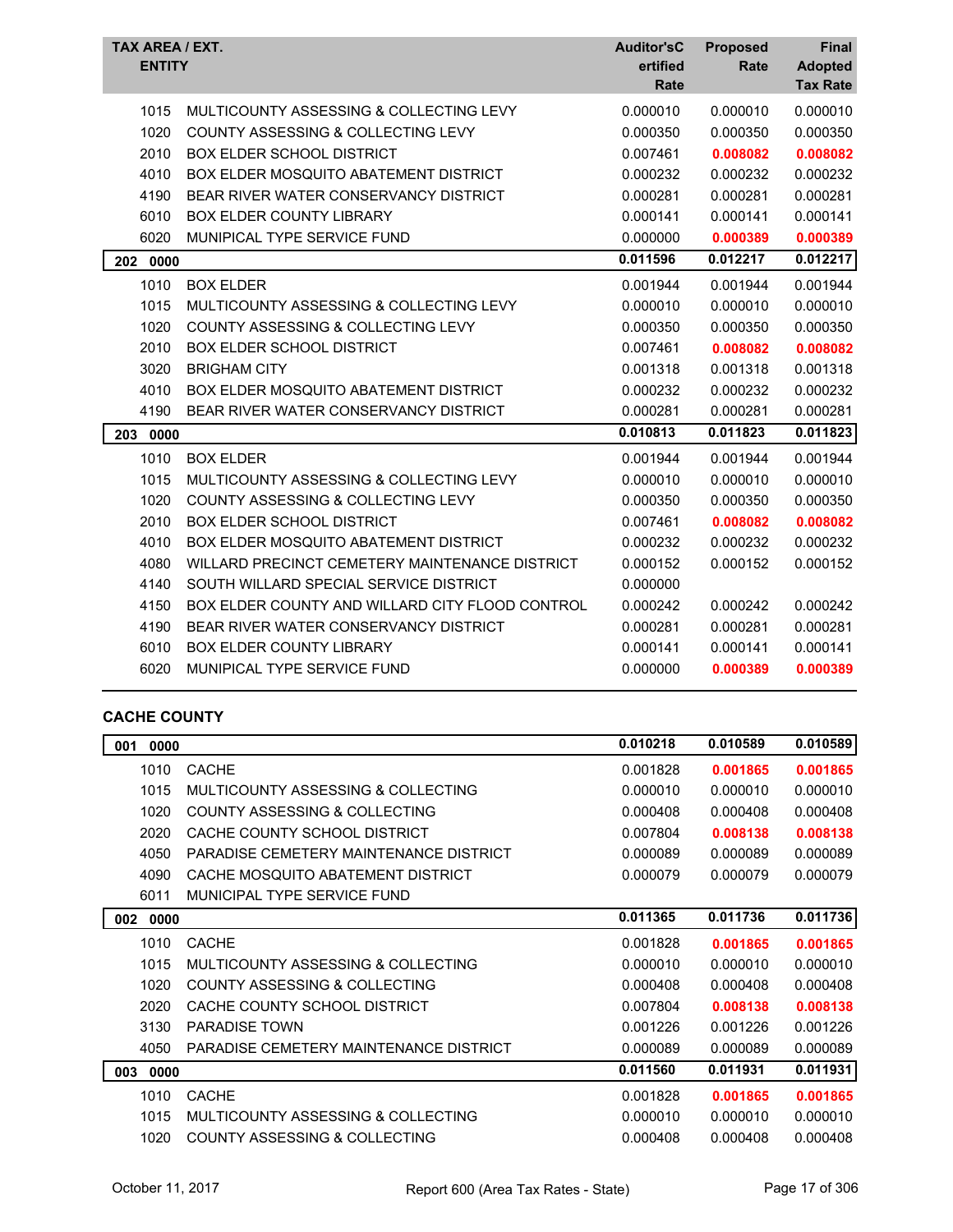| TAX AREA / EXT.<br><b>ENTITY</b> |                                                | <b>Auditor'sC</b><br>ertified<br>Rate | <b>Proposed</b><br>Rate | <b>Final</b><br><b>Adopted</b><br><b>Tax Rate</b> |
|----------------------------------|------------------------------------------------|---------------------------------------|-------------------------|---------------------------------------------------|
| 2020                             | CACHE COUNTY SCHOOL DISTRICT                   | 0.007804                              | 0.008138                | 0.008138                                          |
| 3050                             | <b>HYRUM CITY</b>                              | 0.001431                              | 0.001431                | 0.001431                                          |
| 4090                             | CACHE MOSQUITO ABATEMENT DISTRICT              | 0.000079                              | 0.000079                | 0.000079                                          |
| 004 0000                         |                                                | 0.011136                              | 0.011507                | 0.011507                                          |
| 1010                             | <b>CACHE</b>                                   | 0.001828                              | 0.001865                | 0.001865                                          |
| 1015                             | MULTICOUNTY ASSESSING & COLLECTING             | 0.000010                              | 0.000010                | 0.000010                                          |
| 1020                             | COUNTY ASSESSING & COLLECTING                  | 0.000408                              | 0.000408                | 0.000408                                          |
| 2020                             | CACHE COUNTY SCHOOL DISTRICT                   | 0.007804                              | 0.008138                | 0.008138                                          |
| 3190                             | WELLSVILLE                                     | 0.001007                              | 0.001007                | 0.001007                                          |
| 4090                             | CACHE MOSQUITO ABATEMENT DISTRICT              | 0.000079                              | 0.000079                | 0.000079                                          |
| 0000<br>005                      |                                                | 0.011631                              | 0.012408                | 0.012408                                          |
| 1010                             | <b>CACHE</b>                                   | 0.001828                              | 0.001865                | 0.001865                                          |
| 1015                             | MULTICOUNTY ASSESSING & COLLECTING             | 0.000010                              | 0.000010                | 0.000010                                          |
| 1020                             | <b>COUNTY ASSESSING &amp; COLLECTING</b>       | 0.000408                              | 0.000408                | 0.000408                                          |
| 2020                             | CACHE COUNTY SCHOOL DISTRICT                   | 0.007804                              | 0.008138                | 0.008138                                          |
| 3080                             | <b>MENDON CITY</b>                             | 0.001502                              | 0.001908                | 0.001908                                          |
| 4090                             | CACHE MOSQUITO ABATEMENT DISTRICT              | 0.000079                              | 0.000079                | 0.000079                                          |
| 006 0000                         |                                                | 0.010223                              | 0.010594                | 0.010594                                          |
| 1010                             | <b>CACHE</b>                                   | 0.001828                              | 0.001865                | 0.001865                                          |
| 1015                             | MULTICOUNTY ASSESSING & COLLECTING             | 0.000010                              | 0.000010                | 0.000010                                          |
| 1020                             | COUNTY ASSESSING & COLLECTING                  | 0.000408                              | 0.000408                | 0.000408                                          |
| 2020                             | CACHE COUNTY SCHOOL DISTRICT                   | 0.007804                              | 0.008138                | 0.008138                                          |
| 4030                             | MILLVILLE-NIBLEY CEMETERY MAINTENANCE DISTRICT | 0.000094                              | 0.000094                | 0.000094                                          |
| 4090                             | CACHE MOSQUITO ABATEMENT DISTRICT              | 0.000079                              | 0.000079                | 0.000079                                          |
| 6011                             | MUNICIPAL TYPE SERVICE FUND                    |                                       |                         |                                                   |
| 007 0000                         |                                                | 0.010816                              | 0.011187                | 0.011187                                          |
| 1010                             | <b>CACHE</b>                                   | 0.001828                              | 0.001865                | 0.001865                                          |
| 1015                             | MULTICOUNTY ASSESSING & COLLECTING             | 0.000010                              | 0.000010                | 0.000010                                          |
| 1020                             | <b>COUNTY ASSESSING &amp; COLLECTING</b>       | 0.000408                              | 0.000408                | 0.000408                                          |
| 2020                             | CACHE COUNTY SCHOOL DISTRICT                   | 0.007804                              | 0.008138                | 0.008138                                          |
| 3090                             | <b>MILLVILLE CITY</b>                          | 0.000593                              | 0.000593                | 0.000593                                          |
| 4030                             | MILLVILLE-NIBLEY CEMETERY MAINTENANCE DISTRICT | 0.000094                              | 0.000094                | 0.000094                                          |
| 4090                             | CACHE MOSQUITO ABATEMENT DISTRICT              | 0.000079                              | 0.000079                | 0.000079                                          |
| 008 0000                         |                                                | 0.011741                              | 0.012261                | 0.012261                                          |
| 1010                             | <b>CACHE</b>                                   | 0.001828                              | 0.001865                | 0.001865                                          |
| 1015                             | MULTICOUNTY ASSESSING & COLLECTING             | 0.000010                              | 0.000010                | 0.000010                                          |
| 1020                             | <b>COUNTY ASSESSING &amp; COLLECTING</b>       | 0.000408                              | 0.000408                | 0.000408                                          |
| 2020                             | CACHE COUNTY SCHOOL DISTRICT                   | 0.007804                              | 0.008138                | 0.008138                                          |
| 3110                             | <b>NIBLEY CITY</b>                             | 0.001518                              | 0.001667                | 0.001667                                          |
| 4030                             | MILLVILLE-NIBLEY CEMETERY MAINTENANCE DISTRICT | 0.000094                              | 0.000094                | 0.000094                                          |
| 4090                             | CACHE MOSQUITO ABATEMENT DISTRICT              | 0.000079                              | 0.000079                | 0.000079                                          |
| 009<br>0000                      |                                                | 0.011426                              | 0.011851                | 0.011851                                          |
| 1010                             | <b>CACHE</b>                                   | 0.001828                              | 0.001865                | 0.001865                                          |
| 1015                             | MULTICOUNTY ASSESSING & COLLECTING             | 0.000010                              | 0.000010                | 0.000010                                          |
| 1020                             | COUNTY ASSESSING & COLLECTING                  | 0.000408                              | 0.000408                | 0.000408                                          |
| 2020                             | CACHE COUNTY SCHOOL DISTRICT                   | 0.007804                              | 0.008138                | 0.008138                                          |
| 3140                             | PROVIDENCE CITY                                | 0.001297                              | 0.001351                | 0.001351                                          |
| 4090                             | CACHE MOSQUITO ABATEMENT DISTRICT              | 0.000079                              | 0.000079                | 0.000079                                          |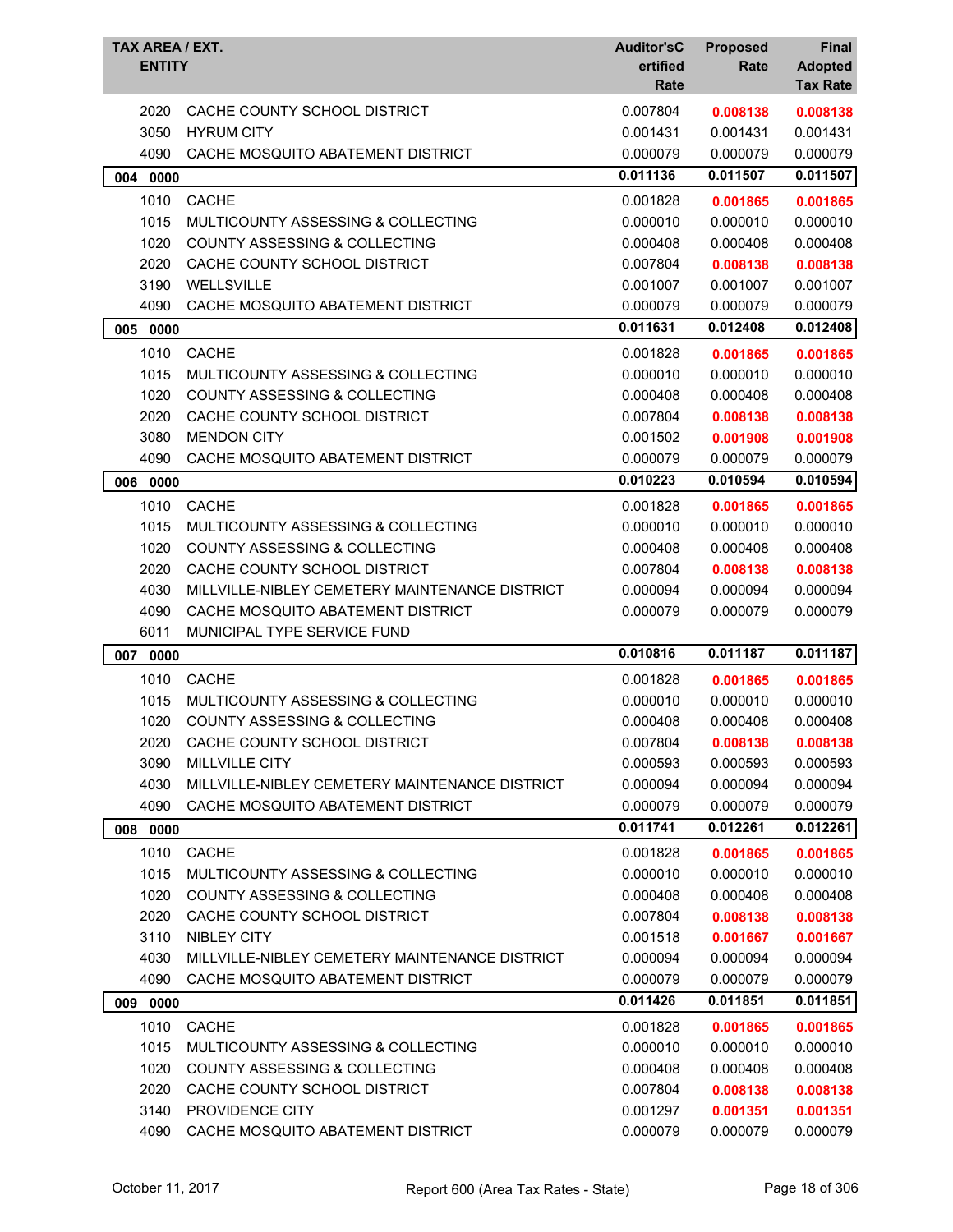| TAX AREA / EXT.<br><b>ENTITY</b> |                                          | <b>Auditor'sC</b><br>ertified<br>Rate | <b>Proposed</b><br>Rate | <b>Final</b><br><b>Adopted</b><br><b>Tax Rate</b> |
|----------------------------------|------------------------------------------|---------------------------------------|-------------------------|---------------------------------------------------|
| 0000<br>010                      |                                          | 0.011152                              | 0.011523                | 0.011523                                          |
| 1010                             | <b>CACHE</b>                             | 0.001828                              | 0.001865                | 0.001865                                          |
| 1015                             | MULTICOUNTY ASSESSING & COLLECTING       | 0.000010                              | 0.000010                | 0.000010                                          |
| 1020                             | <b>COUNTY ASSESSING &amp; COLLECTING</b> | 0.000408                              | 0.000408                | 0.000408                                          |
| 2020                             | CACHE COUNTY SCHOOL DISTRICT             | 0.007804                              | 0.008138                | 0.008138                                          |
| 3160                             | <b>RIVER HEIGHTS CITY</b>                | 0.001102                              | 0.001102                | 0.001102                                          |
| 011<br>0000                      |                                          | 0.011746                              | 0.012117                | 0.012117                                          |
| 1010                             | <b>CACHE</b>                             | 0.001828                              | 0.001865                | 0.001865                                          |
| 1015                             | MULTICOUNTY ASSESSING & COLLECTING       | 0.000010                              | 0.000010                | 0.000010                                          |
| 1020                             | COUNTY ASSESSING & COLLECTING            | 0.000408                              | 0.000408                | 0.000408                                          |
| 2020                             | CACHE COUNTY SCHOOL DISTRICT             | 0.007804                              | 0.008138                | 0.008138                                          |
| 3120                             | NORTH LOGAN CITY                         | 0.001617                              | 0.001617                | 0.001617                                          |
| 4090                             | CACHE MOSQUITO ABATEMENT DISTRICT        | 0.000079                              | 0.000079                | 0.000079                                          |
| 012 0000                         |                                          | 0.010316                              | 0.010687                | 0.010687                                          |
| 1010                             | <b>CACHE</b>                             | 0.001828                              | 0.001865                | 0.001865                                          |
| 1015                             | MULTICOUNTY ASSESSING & COLLECTING       | 0.000010                              | 0.000010                | 0.000010                                          |
| 1020                             | <b>COUNTY ASSESSING &amp; COLLECTING</b> | 0.000408                              | 0.000408                | 0.000408                                          |
| 2020                             | CACHE COUNTY SCHOOL DISTRICT             | 0.007804                              | 0.008138                | 0.008138                                          |
| 4020                             | HYDE PARK CEMETERY MAINTENANCE DISTRICT  | 0.000187                              | 0.000187                | 0.000187                                          |
| 4090                             | CACHE MOSQUITO ABATEMENT DISTRICT        | 0.000079                              | 0.000079                | 0.000079                                          |
| 6011                             | MUNICIPAL TYPE SERVICE FUND              |                                       |                         |                                                   |
| 013<br>0000                      |                                          | 0.011933                              | 0.012304                | 0.012304                                          |
| 1010                             | <b>CACHE</b>                             | 0.001828                              | 0.001865                | 0.001865                                          |
| 1015                             | MULTICOUNTY ASSESSING & COLLECTING       | 0.000010                              | 0.000010                | 0.000010                                          |
| 1020                             | <b>COUNTY ASSESSING &amp; COLLECTING</b> | 0.000408                              | 0.000408                | 0.000408                                          |
| 2020                             | CACHE COUNTY SCHOOL DISTRICT             | 0.007804                              | 0.008138                | 0.008138                                          |
| 3120                             | <b>NORTH LOGAN CITY</b>                  | 0.001617                              | 0.001617                | 0.001617                                          |
| 4020                             | HYDE PARK CEMETERY MAINTENANCE DISTRICT  | 0.000187                              | 0.000187                | 0.000187                                          |
| 4090                             | CACHE MOSQUITO ABATEMENT DISTRICT        | 0.000079                              | 0.000079                | 0.000079                                          |
| 014 0000                         |                                          | 0.011381                              | 0.011752                | 0.011752                                          |
| 1010                             | <b>CACHE</b>                             | 0.001828                              | 0.001865                | 0.001865                                          |
| 1015                             | MULTICOUNTY ASSESSING & COLLECTING       | 0.000010                              | 0.000010                | 0.000010                                          |
| 1020                             | COUNTY ASSESSING & COLLECTING            | 0.000408                              | 0.000408                | 0.000408                                          |
| 2020                             | CACHE COUNTY SCHOOL DISTRICT             | 0.007804                              | 0.008138                | 0.008138                                          |
| 3040                             | <b>HYDE PARK CITY</b>                    | 0.001065                              | 0.001065                | 0.001065                                          |
| 4020                             | HYDE PARK CEMETERY MAINTENANCE DISTRICT  | 0.000187                              | 0.000187                | 0.000187                                          |
| 4090                             | CACHE MOSQUITO ABATEMENT DISTRICT        | 0.000079                              | 0.000079                | 0.000079                                          |
| 015 0000                         |                                          | 0.011553                              | 0.011924                | 0.011924                                          |
| 1010                             | <b>CACHE</b>                             | 0.001828                              | 0.001865                | 0.001865                                          |
| 1015                             | MULTICOUNTY ASSESSING & COLLECTING       | 0.000010                              | 0.000010                | 0.000010                                          |
| 1020                             | COUNTY ASSESSING & COLLECTING            | 0.000408                              | 0.000408                | 0.000408                                          |
| 2020                             | CACHE COUNTY SCHOOL DISTRICT             | 0.007804                              | 0.008138                | 0.008138                                          |
| 3170                             | <b>SMITHFIELD</b>                        | 0.001424                              | 0.001424                | 0.001424                                          |
| 4090                             | CACHE MOSQUITO ABATEMENT DISTRICT        | 0.000079                              | 0.000079                | 0.000079                                          |
| 016 0000                         |                                          | 0.010870                              | 0.011241                | 0.011241                                          |
| 1010                             | <b>CACHE</b>                             | 0.001828                              | 0.001865                | 0.001865                                          |
| 1015                             | MULTICOUNTY ASSESSING & COLLECTING       | 0.000010                              | 0.000010                | 0.000010                                          |
| 1020                             | COUNTY ASSESSING & COLLECTING            | 0.000408                              | 0.000408                | 0.000408                                          |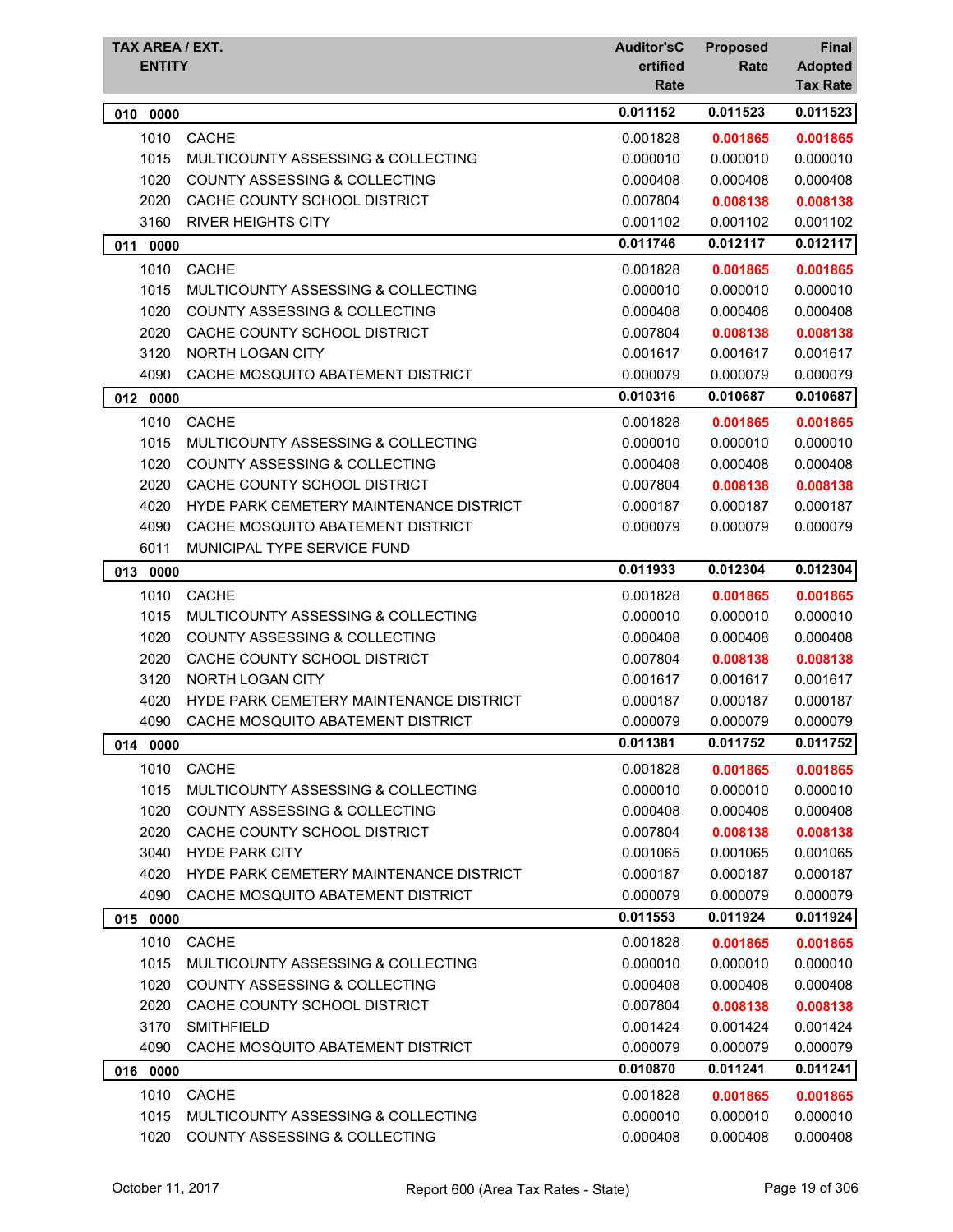| TAX AREA / EXT.<br><b>ENTITY</b> |                                          | <b>Auditor'sC</b><br>ertified<br>Rate | <b>Proposed</b><br>Rate | <b>Final</b><br><b>Adopted</b><br><b>Tax Rate</b> |
|----------------------------------|------------------------------------------|---------------------------------------|-------------------------|---------------------------------------------------|
| 2020                             | CACHE COUNTY SCHOOL DISTRICT             | 0.007804                              | 0.008138                | 0.008138                                          |
| 3010                             | <b>AMALGA TOWN</b>                       | 0.000741                              | 0.000741                | 0.000741                                          |
| 4090                             | CACHE MOSQUITO ABATEMENT DISTRICT        | 0.000079                              | 0.000079                | 0.000079                                          |
| 017 0000                         |                                          | 0.010396                              | 0.010767                | 0.010767                                          |
| 1010                             | <b>CACHE</b>                             | 0.001828                              | 0.001865                | 0.001865                                          |
| 1015                             | MULTICOUNTY ASSESSING & COLLECTING       | 0.000010                              | 0.000010                | 0.000010                                          |
| 1020                             | COUNTY ASSESSING & COLLECTING            | 0.000408                              | 0.000408                | 0.000408                                          |
| 2020                             | CACHE COUNTY SCHOOL DISTRICT             | 0.007804                              | 0.008138                | 0.008138                                          |
| 4070                             | RICHMOND CEMETERY MAINTENANCE DISTRICT   | 0.000267                              | 0.000267                | 0.000267                                          |
| 4090                             | CACHE MOSQUITO ABATEMENT DISTRICT        | 0.000079                              | 0.000079                | 0.000079                                          |
| 6011                             | MUNICIPAL TYPE SERVICE FUND              |                                       |                         |                                                   |
| 018<br>0000                      |                                          | 0.011391                              | 0.011762                | 0.011762                                          |
| 1010                             | <b>CACHE</b>                             | 0.001828                              | 0.001865                | 0.001865                                          |
| 1015                             | MULTICOUNTY ASSESSING & COLLECTING       | 0.000010                              | 0.000010                | 0.000010                                          |
| 1020                             | COUNTY ASSESSING & COLLECTING            | 0.000408                              | 0.000408                | 0.000408                                          |
| 2020                             | CACHE COUNTY SCHOOL DISTRICT             | 0.007804                              | 0.008138                | 0.008138                                          |
| 3150                             | <b>RICHMOND CITY</b>                     | 0.000995                              | 0.000995                | 0.000995                                          |
| 4070                             | RICHMOND CEMETERY MAINTENANCE DISTRICT   | 0.000267                              | 0.000267                | 0.000267                                          |
| 4090                             | CACHE MOSQUITO ABATEMENT DISTRICT        | 0.000079                              | 0.000079                | 0.000079                                          |
| 019<br>0000                      |                                          | 0.012397                              | 0.012788                | 0.012788                                          |
| 1010                             | <b>CACHE</b>                             | 0.001828                              | 0.001865                | 0.001865                                          |
| 1015                             | MULTICOUNTY ASSESSING & COLLECTING       | 0.000010                              | 0.000010                | 0.000010                                          |
| 1020                             | <b>COUNTY ASSESSING &amp; COLLECTING</b> | 0.000408                              | 0.000408                | 0.000408                                          |
| 2020                             | CACHE COUNTY SCHOOL DISTRICT             | 0.007804                              | 0.008138                | 0.008138                                          |
| 3060                             | <b>LEWISTON CITY</b>                     | 0.002268                              | 0.002288                | 0.002288                                          |
| 4090                             | CACHE MOSQUITO ABATEMENT DISTRICT        | 0.000079                              | 0.000079                | 0.000079                                          |
| 020 0000                         |                                          | 0.012664                              | 0.013055                | 0.013055                                          |
| 1010                             | <b>CACHE</b>                             | 0.001828                              | 0.001865                | 0.001865                                          |
| 1015                             | MULTICOUNTY ASSESSING & COLLECTING       | 0.000010                              | 0.000010                | 0.000010                                          |
| 1020                             | COUNTY ASSESSING & COLLECTING            | 0.000408                              | 0.000408                | 0.000408                                          |
| 2020                             | CACHE COUNTY SCHOOL DISTRICT             | 0.007804                              | 0.008138                | 0.008138                                          |
| 3060                             | <b>LEWISTON CITY</b>                     | 0.002268                              | 0.002288                | 0.002288                                          |
| 4070                             | RICHMOND CEMETERY MAINTENANCE DISTRICT   | 0.000267                              | 0.000267                | 0.000267                                          |
| 4090                             | CACHE MOSQUITO ABATEMENT DISTRICT        | 0.000079                              | 0.000079                | 0.000079                                          |
| 0000<br>021                      |                                          | 0.010546                              | 0.010917                | 0.010917                                          |
| 1010                             | <b>CACHE</b>                             | 0.001828                              | 0.001865                | 0.001865                                          |
| 1015                             | MULTICOUNTY ASSESSING & COLLECTING       | 0.000010                              | 0.000010                | 0.000010                                          |
| 1020                             | <b>COUNTY ASSESSING &amp; COLLECTING</b> | 0.000408                              | 0.000408                | 0.000408                                          |
| 2020                             | CACHE COUNTY SCHOOL DISTRICT             | 0.007804                              | 0.008138                | 0.008138                                          |
| 4010                             | CORNISH CEMETERY MAINTENANCE DISTRICT    | 0.000417                              | 0.000417                | 0.000417                                          |
| 4090                             | CACHE MOSQUITO ABATEMENT DISTRICT        | 0.000079                              | 0.000079                | 0.000079                                          |
| 6011                             | MUNICIPAL TYPE SERVICE FUND              |                                       |                         |                                                   |
| 022 0000                         |                                          | 0.012657                              | 0.013028                | 0.013028                                          |
| 1010                             | <b>CACHE</b>                             | 0.001828                              | 0.001865                | 0.001865                                          |
| 1015                             | MULTICOUNTY ASSESSING & COLLECTING       | 0.000010                              | 0.000010                | 0.000010                                          |
| 1020                             | <b>COUNTY ASSESSING &amp; COLLECTING</b> | 0.000408                              | 0.000408                | 0.000408                                          |
| 2020                             | CACHE COUNTY SCHOOL DISTRICT             | 0.007804                              | 0.008138                | 0.008138                                          |
| 3030                             | <b>CORNISH TOWN</b>                      | 0.002111                              | 0.002111                | 0.002111                                          |
| 4010                             | CORNISH CEMETERY MAINTENANCE DISTRICT    | 0.000417                              | 0.000417                | 0.000417                                          |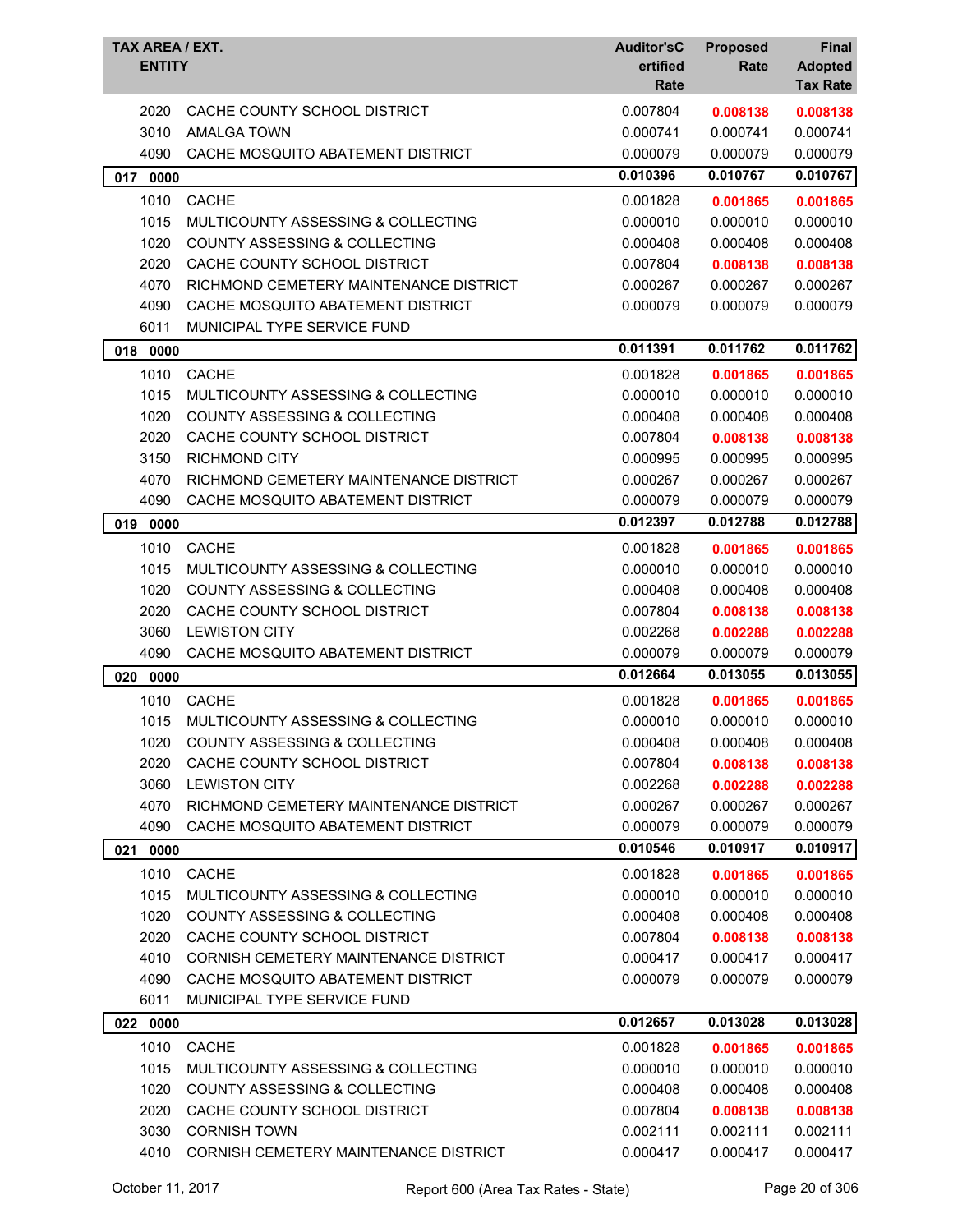| TAX AREA / EXT.<br><b>ENTITY</b> |                                          | <b>Auditor'sC</b><br>ertified<br>Rate | <b>Proposed</b><br>Rate | Final<br><b>Adopted</b><br><b>Tax Rate</b> |
|----------------------------------|------------------------------------------|---------------------------------------|-------------------------|--------------------------------------------|
| 4090                             | CACHE MOSQUITO ABATEMENT DISTRICT        | 0.000079                              | 0.000079                | 0.000079                                   |
| 023<br>0000                      |                                          | 0.010879                              | 0.011250                | 0.011250                                   |
| 1010                             | <b>CACHE</b>                             | 0.001828                              | 0.001865                | 0.001865                                   |
| 1015                             | MULTICOUNTY ASSESSING & COLLECTING       | 0.000010                              | 0.000010                | 0.000010                                   |
| 1020                             | COUNTY ASSESSING & COLLECTING            | 0.000408                              | 0.000408                | 0.000408                                   |
| 2020                             | CACHE COUNTY SCHOOL DISTRICT             | 0.007804                              | 0.008138                | 0.008138                                   |
| 3180                             | <b>TRENTON</b>                           | 0.000750                              | 0.000750                | 0.000750                                   |
| 4090                             | CACHE MOSQUITO ABATEMENT DISTRICT        | 0.000079                              | 0.000079                | 0.000079                                   |
| 0000<br>024                      |                                          | 0.011734                              | 0.012105                | 0.012105                                   |
| 1010                             | <b>CACHE</b>                             | 0.001828                              | 0.001865                | 0.001865                                   |
| 1015                             | MULTICOUNTY ASSESSING & COLLECTING       | 0.000010                              | 0.000010                | 0.000010                                   |
| 1020                             | COUNTY ASSESSING & COLLECTING            | 0.000408                              | 0.000408                | 0.000408                                   |
| 2020                             | CACHE COUNTY SCHOOL DISTRICT             | 0.007804                              | 0.008138                | 0.008138                                   |
| 3020                             | <b>CLARKSTON TOWN</b>                    | 0.001605                              | 0.001605                | 0.001605                                   |
| 4090                             | CACHE MOSQUITO ABATEMENT DISTRICT        | 0.000079                              | 0.000079                | 0.000079                                   |
| 025<br>0000                      |                                          | 0.010322                              | 0.010693                | 0.010693                                   |
| 1010                             | <b>CACHE</b>                             | 0.001828                              | 0.001865                | 0.001865                                   |
| 1015                             | MULTICOUNTY ASSESSING & COLLECTING       | 0.000010                              | 0.000010                | 0.000010                                   |
| 1020                             | COUNTY ASSESSING & COLLECTING            | 0.000408                              | 0.000408                | 0.000408                                   |
| 2020                             | CACHE COUNTY SCHOOL DISTRICT             | 0.007804                              | 0.008138                | 0.008138                                   |
| 4040                             | NEWTON CEMETERY MAINTENANCE DISTRICT     | 0.000193                              | 0.000193                | 0.000193                                   |
| 4090                             | CACHE MOSQUITO ABATEMENT DISTRICT        | 0.000079                              | 0.000079                | 0.000079                                   |
| 6011                             | MUNICIPAL TYPE SERVICE FUND              |                                       |                         |                                            |
| 0000<br>026                      |                                          | 0.011498                              | 0.011869                | 0.011869                                   |
| 1010                             | <b>CACHE</b>                             | 0.001828                              | 0.001865                | 0.001865                                   |
| 1015                             | MULTICOUNTY ASSESSING & COLLECTING       | 0.000010                              | 0.000010                | 0.000010                                   |
| 1020                             | <b>COUNTY ASSESSING &amp; COLLECTING</b> | 0.000408                              | 0.000408                | 0.000408                                   |
| 2020                             | CACHE COUNTY SCHOOL DISTRICT             | 0.007804                              | 0.008138                | 0.008138                                   |
| 3100                             | <b>NEWTON TOWN</b>                       | 0.001176                              | 0.001176                | 0.001176                                   |
| 4040                             | NEWTON CEMETERY MAINTENANCE DISTRICT     | 0.000193                              | 0.000193                | 0.000193                                   |
| 4090                             | CACHE MOSQUITO ABATEMENT DISTRICT        | 0.000079                              | 0.000079                | 0.000079                                   |
| 027 0000                         |                                          | 0.013489                              | 0.013966                | 0.013966                                   |
| 1010                             | <b>CACHE</b>                             | 0.001828                              | 0.001865                | 0.001865                                   |
| 1015                             | MULTICOUNTY ASSESSING & COLLECTING       | 0.000010                              | 0.000010                | 0.000010                                   |
| 1020                             | COUNTY ASSESSING & COLLECTING            | 0.000408                              | 0.000408                | 0.000408                                   |
| 2010                             | LOGAN CITY SCHOOL DISTRICT               | 0.009127                              | 0.009567                | 0.009567                                   |
| 3070                             | <b>LOGAN CITY</b>                        | 0.002116                              | 0.002116                | 0.002116                                   |
| 028 0000                         |                                          | 0.010129                              | 0.010500                | 0.010500                                   |
| 1010                             | <b>CACHE</b>                             | 0.001828                              | 0.001865                | 0.001865                                   |
| 1015                             | MULTICOUNTY ASSESSING & COLLECTING       | 0.000010                              | 0.000010                | 0.000010                                   |
| 1020                             | COUNTY ASSESSING & COLLECTING            | 0.000408                              | 0.000408                | 0.000408                                   |
| 2020                             | CACHE COUNTY SCHOOL DISTRICT             | 0.007804                              | 0.008138                | 0.008138                                   |
| 4090                             | CACHE MOSQUITO ABATEMENT DISTRICT        | 0.000079                              | 0.000079                | 0.000079                                   |
| 6011                             | MUNICIPAL TYPE SERVICE FUND              |                                       |                         |                                            |
| 031<br>0000                      |                                          | 0.010267                              | 0.010638                | 0.010638                                   |
| 1010                             | <b>CACHE</b>                             | 0.001828                              | 0.001865                | 0.001865                                   |
| 1015                             | MULTICOUNTY ASSESSING & COLLECTING       | 0.000010                              | 0.000010                | 0.000010                                   |
| 1020                             | COUNTY ASSESSING & COLLECTING            | 0.000408                              | 0.000408                | 0.000408                                   |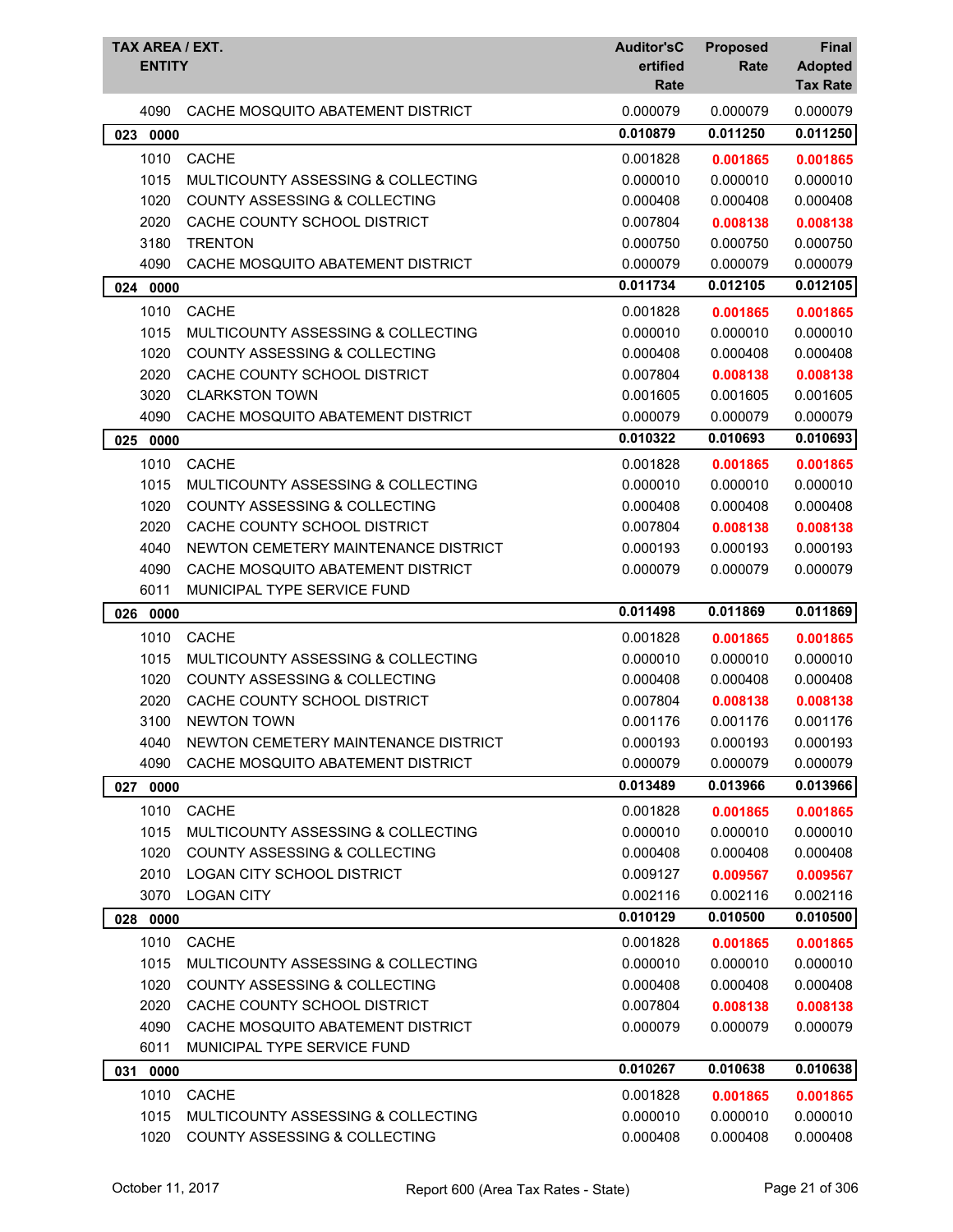| TAX AREA / EXT.<br><b>ENTITY</b> |                                                | <b>Auditor'sC</b><br>ertified<br>Rate | <b>Proposed</b><br>Rate | <b>Final</b><br><b>Adopted</b><br><b>Tax Rate</b> |
|----------------------------------|------------------------------------------------|---------------------------------------|-------------------------|---------------------------------------------------|
| 2020                             | CACHE COUNTY SCHOOL DISTRICT                   | 0.007804                              | 0.008138                | 0.008138                                          |
| 4060                             | AVON CEMETERY MAINTENANCE DISTRICT             | 0.000138                              | 0.000138                | 0.000138                                          |
| 4090                             | CACHE MOSQUITO ABATEMENT DISTRICT              | 0.000079                              | 0.000079                | 0.000079                                          |
| 6011                             | MUNICIPAL TYPE SERVICE FUND                    |                                       |                         |                                                   |
| 032 0000                         |                                                | 0.010592                              | 0.010963                | 0.010963                                          |
| 1010                             | <b>CACHE</b>                                   | 0.001828                              | 0.001865                | 0.001865                                          |
| 1015                             | MULTICOUNTY ASSESSING & COLLECTING             | 0.000010                              | 0.000010                | 0.000010                                          |
| 1020                             | COUNTY ASSESSING & COLLECTING                  | 0.000408                              | 0.000408                | 0.000408                                          |
| 2020                             | CACHE COUNTY SCHOOL DISTRICT                   | 0.007804                              | 0.008138                | 0.008138                                          |
| 4060                             | AVON CEMETERY MAINTENANCE DISTRICT             | 0.000138                              | 0.000138                | 0.000138                                          |
| 4080                             | POWDER MOUNTAIN WATER AND SEWER IMPROVEMENT D  | 0.000325                              | 0.000325                | 0.000325                                          |
| 4090                             | CACHE MOSQUITO ABATEMENT DISTRICT              | 0.000079                              | 0.000079                | 0.000079                                          |
| 6011                             | MUNICIPAL TYPE SERVICE FUND                    |                                       |                         |                                                   |
| 033<br>0000                      |                                                | 0.010722                              | 0.011093                | 0.011093                                          |
| 1010                             | <b>CACHE</b>                                   | 0.001828                              | 0.001865                | 0.001865                                          |
| 1015                             | MULTICOUNTY ASSESSING & COLLECTING             | 0.000010                              | 0.000010                | 0.000010                                          |
| 1020                             | <b>COUNTY ASSESSING &amp; COLLECTING</b>       | 0.000408                              | 0.000408                | 0.000408                                          |
| 2020                             | CACHE COUNTY SCHOOL DISTRICT                   | 0.007804                              | 0.008138                | 0.008138                                          |
| 3090                             | <b>MILLVILLE CITY</b>                          | 0.000593                              | 0.000593                | 0.000593                                          |
| 4090                             | CACHE MOSQUITO ABATEMENT DISTRICT              | 0.000079                              | 0.000079                | 0.000079                                          |
| 034<br>0000                      |                                                | 0.011647                              | 0.012167                | 0.012167                                          |
| 1010                             | <b>CACHE</b>                                   | 0.001828                              | 0.001865                | 0.001865                                          |
| 1015                             | MULTICOUNTY ASSESSING & COLLECTING             | 0.000010                              | 0.000010                | 0.000010                                          |
| 1020                             | <b>COUNTY ASSESSING &amp; COLLECTING</b>       | 0.000408                              | 0.000408                | 0.000408                                          |
| 2020                             | CACHE COUNTY SCHOOL DISTRICT                   | 0.007804                              | 0.008138                | 0.008138                                          |
| 3110                             | <b>NIBLEY CITY</b>                             | 0.001518                              | 0.001667                | 0.001667                                          |
| 4090                             | CACHE MOSQUITO ABATEMENT DISTRICT              | 0.000079                              | 0.000079                | 0.000079                                          |
| 0000<br>036                      |                                                | 0.011194                              | 0.011565                | 0.011565                                          |
| 1010                             | <b>CACHE</b>                                   | 0.001828                              | 0.001865                | 0.001865                                          |
| 1015                             | MULTICOUNTY ASSESSING & COLLECTING             | 0.000010                              | 0.000010                | 0.000010                                          |
| 1020                             | COUNTY ASSESSING & COLLECTING                  | 0.000408                              | 0.000408                | 0.000408                                          |
| 2020                             | CACHE COUNTY SCHOOL DISTRICT                   | 0.007804                              | 0.008138                | 0.008138                                          |
| 3040                             | <b>HYDE PARK CITY</b>                          | 0.001065                              | 0.001065                | 0.001065                                          |
| 4090                             | CACHE MOSQUITO ABATEMENT DISTRICT              | 0.000079                              | 0.000079                | 0.000079                                          |
| 037<br>0000                      |                                                | 0.011520                              | 0.011945                | 0.011945                                          |
| 1010                             | <b>CACHE</b>                                   | 0.001828                              | 0.001865                | 0.001865                                          |
| 1015                             | MULTICOUNTY ASSESSING & COLLECTING             | 0.000010                              | 0.000010                | 0.000010                                          |
| 1020                             | COUNTY ASSESSING & COLLECTING                  | 0.000408                              | 0.000408                | 0.000408                                          |
| 2020                             | CACHE COUNTY SCHOOL DISTRICT                   | 0.007804                              | 0.008138                | 0.008138                                          |
| 3140                             | PROVIDENCE CITY                                | 0.001297                              | 0.001351                | 0.001351                                          |
| 4030                             | MILLVILLE-NIBLEY CEMETERY MAINTENANCE DISTRICT | 0.000094                              | 0.000094                | 0.000094                                          |
| 4090                             | CACHE MOSQUITO ABATEMENT DISTRICT              | 0.000079                              | 0.000079                | 0.000079                                          |
| 106 0000                         |                                                | 0.010356                              | 0.010727                | 0.010727                                          |
| 1010                             | <b>CACHE</b>                                   | 0.001828                              | 0.001865                | 0.001865                                          |
| 1015                             | MULTICOUNTY ASSESSING & COLLECTING             | 0.000010                              | 0.000010                | 0.000010                                          |
| 1020                             | COUNTY ASSESSING & COLLECTING                  | 0.000408                              | 0.000408                | 0.000408                                          |
| 2020                             | CACHE COUNTY SCHOOL DISTRICT                   | 0.007804                              | 0.008138                | 0.008138                                          |
| 4030                             | MILLVILLE-NIBLEY CEMETERY MAINTENANCE DISTRICT | 0.000094                              | 0.000094                | 0.000094                                          |
| 4075                             | COLLEGE-YOUNG MOSQUITO ABATEMENT DISTRICT #1   | 0.000212                              | 0.000212                | 0.000212                                          |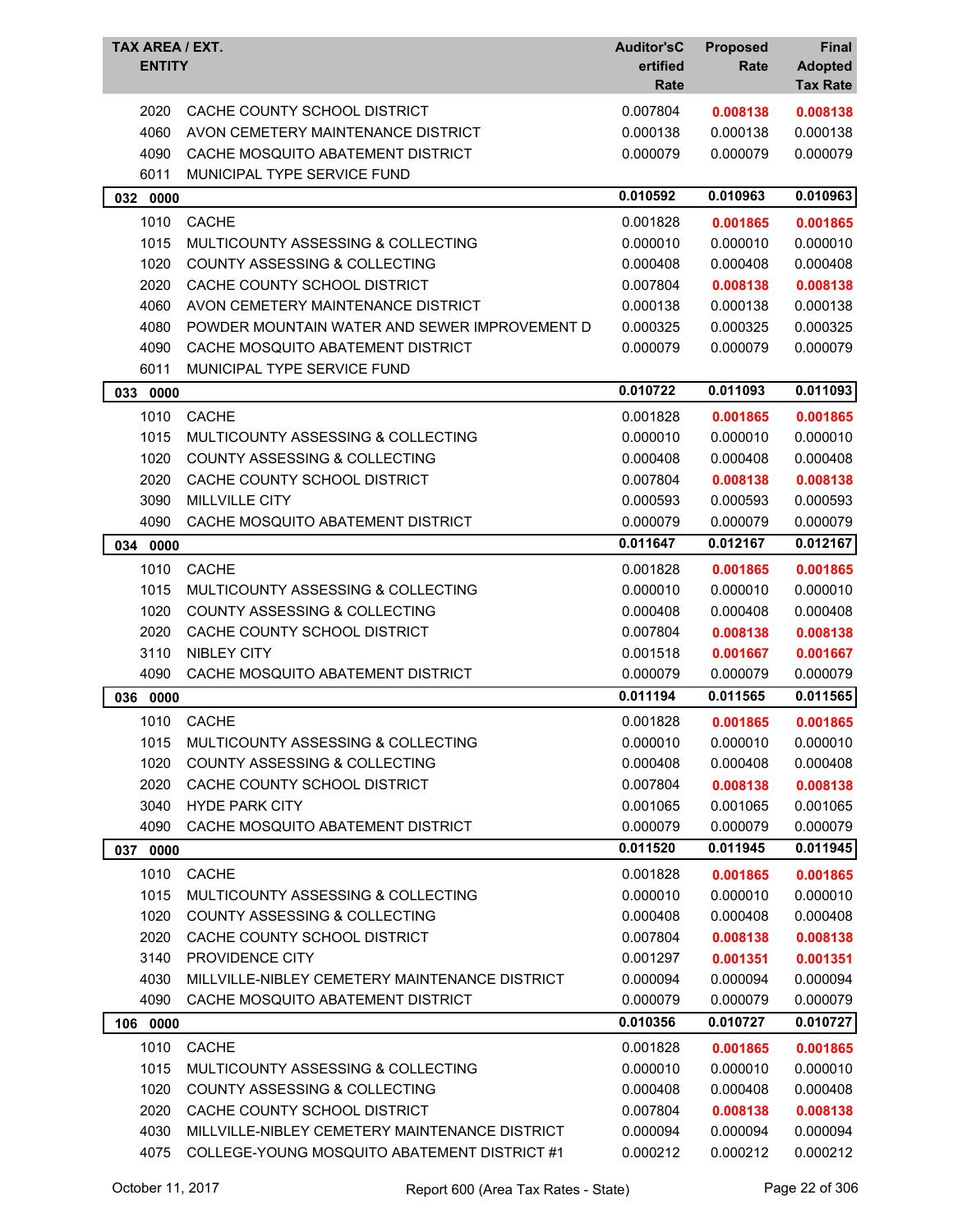| TAX AREA / EXT.<br><b>ENTITY</b> |                                                | <b>Auditor'sC</b><br>ertified<br>Rate | <b>Proposed</b><br>Rate | Final<br><b>Adopted</b><br><b>Tax Rate</b> |
|----------------------------------|------------------------------------------------|---------------------------------------|-------------------------|--------------------------------------------|
| 6011                             | MUNICIPAL TYPE SERVICE FUND                    |                                       |                         |                                            |
| 0000<br>108                      |                                                | 0.011874                              | 0.012394                | 0.012394                                   |
| 1010                             | CACHE                                          | 0.001828                              | 0.001865                | 0.001865                                   |
| 1015                             | MULTICOUNTY ASSESSING & COLLECTING             | 0.000010                              | 0.000010                | 0.000010                                   |
| 1020                             | <b>COUNTY ASSESSING &amp; COLLECTING</b>       | 0.000408                              | 0.000408                | 0.000408                                   |
| 2020                             | CACHE COUNTY SCHOOL DISTRICT                   | 0.007804                              | 0.008138                | 0.008138                                   |
| 3110                             | <b>NIBLEY CITY</b>                             | 0.001518                              | 0.001667                | 0.001667                                   |
| 4030                             | MILLVILLE-NIBLEY CEMETERY MAINTENANCE DISTRICT | 0.000094                              | 0.000094                | 0.000094                                   |
| 4075                             | COLLEGE-YOUNG MOSQUITO ABATEMENT DISTRICT #1   | 0.000212                              | 0.000212                | 0.000212                                   |
| 115 0000                         |                                                | 0.011553                              | 0.011924                | 0.011924                                   |
| 1010                             | <b>CACHE</b>                                   | 0.001828                              | 0.001865                | 0.001865                                   |
| 1015                             | MULTICOUNTY ASSESSING & COLLECTING             | 0.000010                              | 0.000010                | 0.000010                                   |
| 1020                             | <b>COUNTY ASSESSING &amp; COLLECTING</b>       | 0.000408                              | 0.000408                | 0.000408                                   |
| 2020                             | CACHE COUNTY SCHOOL DISTRICT                   | 0.007804                              | 0.008138                | 0.008138                                   |
| 3170                             | <b>SMITHFIELD</b>                              | 0.001424                              | 0.001424                | 0.001424                                   |
| 4090                             | CACHE MOSQUITO ABATEMENT DISTRICT              | 0.000079                              | 0.000079                | 0.000079                                   |
| 128<br>0000                      |                                                | 0.010262                              | 0.010633                | 0.010633                                   |
| 1010                             | <b>CACHE</b>                                   | 0.001828                              | 0.001865                | 0.001865                                   |
| 1015                             | MULTICOUNTY ASSESSING & COLLECTING             | 0.000010                              | 0.000010                | 0.000010                                   |
| 1020                             | <b>COUNTY ASSESSING &amp; COLLECTING</b>       | 0.000408                              | 0.000408                | 0.000408                                   |
| 2020                             | CACHE COUNTY SCHOOL DISTRICT                   | 0.007804                              | 0.008138                | 0.008138                                   |
| 4075                             | COLLEGE-YOUNG MOSQUITO ABATEMENT DISTRICT #1   | 0.000212                              | 0.000212                | 0.000212                                   |
| 6011                             | MUNICIPAL TYPE SERVICE FUND                    |                                       |                         |                                            |
| 0000<br>209                      |                                                | 0.013489                              | 0.013966                | 0.013966                                   |
| 1010                             | <b>CACHE</b>                                   | 0.001828                              | 0.001865                | 0.001865                                   |
| 1015                             | MULTICOUNTY ASSESSING & COLLECTING             | 0.000010                              | 0.000010                | 0.000010                                   |
| 1020                             | <b>COUNTY ASSESSING &amp; COLLECTING</b>       | 0.000408                              | 0.000408                | 0.000408                                   |
| 2010                             | <b>LOGAN CITY SCHOOL DISTRICT</b>              | 0.009127                              | 0.009567                | 0.009567                                   |
| 3070                             | <b>LOGAN CITY</b>                              | 0.002116                              | 0.002116                | 0.002116                                   |
| 225 0000                         |                                                | 0.010322                              | 0.010693                | 0.010693                                   |
| 1010                             | <b>CACHE</b>                                   | 0.001828                              | 0.001865                | 0.001865                                   |
| 1015                             | MULTICOUNTY ASSESSING & COLLECTING             | 0.000010                              | 0.000010                | 0.000010                                   |
| 1020                             | COUNTY ASSESSING & COLLECTING                  | 0.000408                              | 0.000408                | 0.000408                                   |
| 2020                             | CACHE COUNTY SCHOOL DISTRICT                   | 0.007804                              | 0.008138                | 0.008138                                   |
| 4040                             | NEWTON CEMETERY MAINTENANCE DISTRICT           | 0.000193                              | 0.000193                | 0.000193                                   |
| 4076                             | BENSON CULINARY WATER IMPROVEMENT DISTRICT     | 0.000000                              | 0.000000                | 0.000000                                   |
| 4090                             | CACHE MOSQUITO ABATEMENT DISTRICT              | 0.000079                              | 0.000079                | 0.000079                                   |
| 6011                             | MUNICIPAL TYPE SERVICE FUND                    |                                       |                         |                                            |
| 0000<br>228                      |                                                | 0.010129                              | 0.010500                | 0.010500                                   |
| 1010                             | <b>CACHE</b>                                   | 0.001828                              | 0.001865                | 0.001865                                   |
| 1015                             | MULTICOUNTY ASSESSING & COLLECTING             | 0.000010                              | 0.000010                | 0.000010                                   |
| 1020                             | <b>COUNTY ASSESSING &amp; COLLECTING</b>       | 0.000408                              | 0.000408                | 0.000408                                   |
| 2020                             | CACHE COUNTY SCHOOL DISTRICT                   | 0.007804                              | 0.008138                | 0.008138                                   |
| 4076                             | BENSON CULINARY WATER IMPROVEMENT DISTRICT     | 0.000000                              | 0.000000                | 0.000000                                   |
| 4090                             | CACHE MOSQUITO ABATEMENT DISTRICT              | 0.000079                              | 0.000079                | 0.000079                                   |
| 6011                             | MUNICIPAL TYPE SERVICE FUND                    |                                       |                         |                                            |
| 0000<br>279                      |                                                | 0.013489                              | 0.013966                | 0.013966                                   |
| 1010                             | <b>CACHE</b>                                   | 0.001828                              | 0.001865                | 0.001865                                   |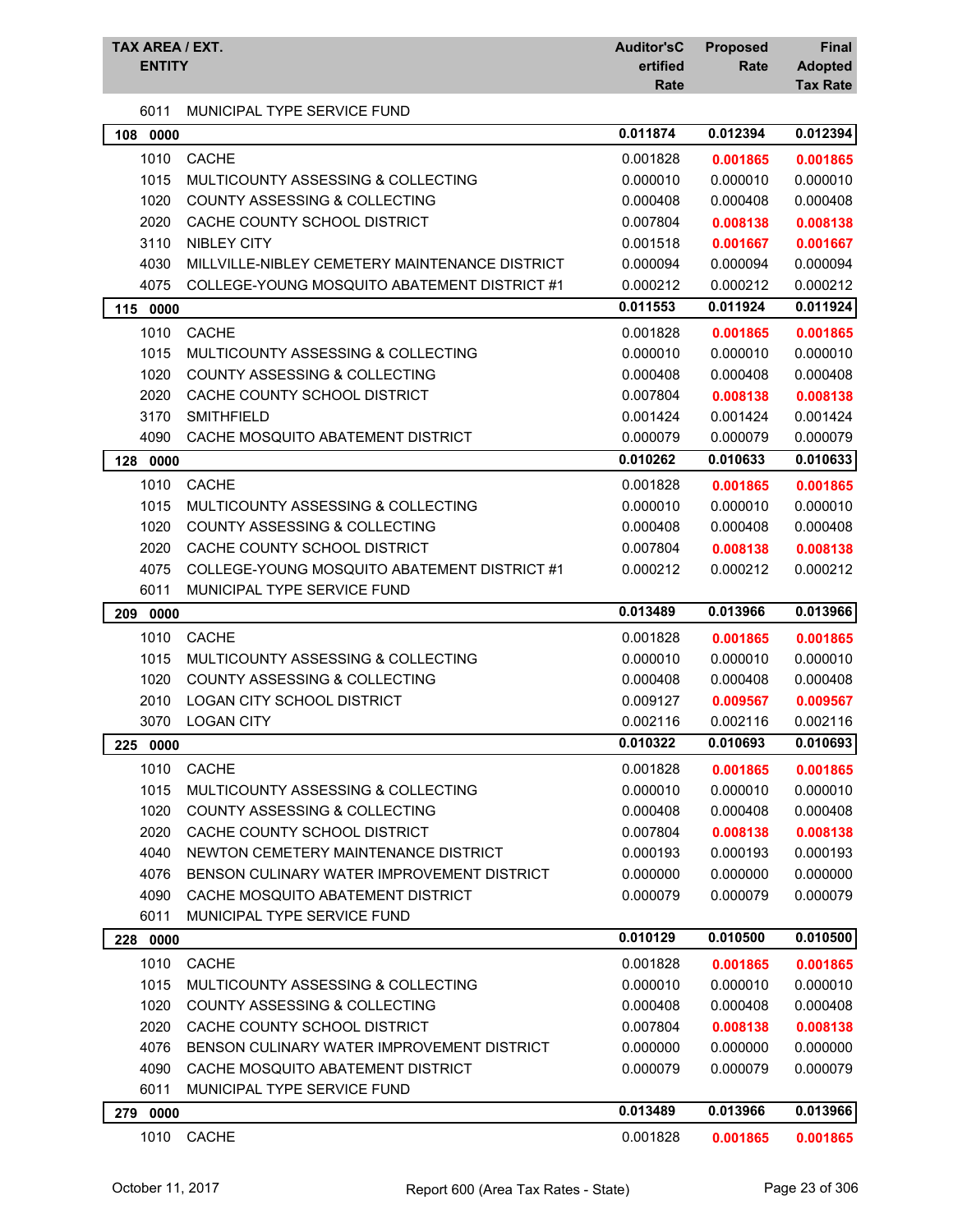| TAX AREA / EXT.<br><b>ENTITY</b> |                                          | <b>Auditor'sC</b><br>ertified<br>Rate | <b>Proposed</b><br>Rate | Final<br><b>Adopted</b><br><b>Tax Rate</b> |
|----------------------------------|------------------------------------------|---------------------------------------|-------------------------|--------------------------------------------|
| 1015                             | MULTICOUNTY ASSESSING & COLLECTING       | 0.000010                              | 0.000010                | 0.000010                                   |
| 1020                             | COUNTY ASSESSING & COLLECTING            | 0.000408                              | 0.000408                | 0.000408                                   |
| 2010                             | LOGAN CITY SCHOOL DISTRICT               | 0.009127                              | 0.009567                | 0.009567                                   |
| 3070                             | <b>LOGAN CITY</b>                        | 0.002116                              | 0.002116                | 0.002116                                   |
| 0000<br>280                      |                                          | 0.013489                              | 0.013966                | 0.013966                                   |
| 1010                             | <b>CACHE</b>                             | 0.001828                              | 0.001865                | 0.001865                                   |
| 1015                             | MULTICOUNTY ASSESSING & COLLECTING       | 0.000010                              | 0.000010                | 0.000010                                   |
| 1020                             | <b>COUNTY ASSESSING &amp; COLLECTING</b> | 0.000408                              | 0.000408                | 0.000408                                   |
| 2010                             | LOGAN CITY SCHOOL DISTRICT               | 0.009127                              | 0.009567                | 0.009567                                   |
| 3070                             | <b>LOGAN CITY</b>                        | 0.002116                              | 0.002116                | 0.002116                                   |
| 301<br>0000                      |                                          | 0.013489                              | 0.013966                | 0.013966                                   |
| 1010                             | <b>CACHE</b>                             | 0.001828                              | 0.001865                | 0.001865                                   |
| 1015                             | MULTICOUNTY ASSESSING & COLLECTING       | 0.000010                              | 0.000010                | 0.000010                                   |
| 1020                             | COUNTY ASSESSING & COLLECTING            | 0.000408                              | 0.000408                | 0.000408                                   |
| 2010                             | LOGAN CITY SCHOOL DISTRICT               | 0.009127                              | 0.009567                | 0.009567                                   |
| 3070                             | <b>LOGAN CITY</b>                        | 0.002116                              | 0.002116                | 0.002116                                   |
| 302 0000                         |                                          | 0.012166                              | 0.012537                | 0.012537                                   |
| 1010                             | <b>CACHE</b>                             | 0.001828                              | 0.001865                | 0.001865                                   |
| 1015                             | MULTICOUNTY ASSESSING & COLLECTING       | 0.000010                              | 0.000010                | 0.000010                                   |
| 1020                             | COUNTY ASSESSING & COLLECTING            | 0.000408                              | 0.000408                | 0.000408                                   |
| 2020                             | CACHE COUNTY SCHOOL DISTRICT             | 0.007804                              | 0.008138                | 0.008138                                   |
| 3070                             | <b>LOGAN CITY</b>                        | 0.002116                              | 0.002116                | 0.002116                                   |
| 327<br>0000                      |                                          | 0.013489                              | 0.013966                | 0.013966                                   |
| 1010                             | <b>CACHE</b>                             | 0.001828                              | 0.001865                | 0.001865                                   |
| 1015                             | MULTICOUNTY ASSESSING & COLLECTING       | 0.000010                              | 0.000010                | 0.000010                                   |
| 1020                             | <b>COUNTY ASSESSING &amp; COLLECTING</b> | 0.000408                              | 0.000408                | 0.000408                                   |
| 2010                             | <b>LOGAN CITY SCHOOL DISTRICT</b>        | 0.009127                              | 0.009567                | 0.009567                                   |
| 3070                             | <b>LOGAN CITY</b>                        | 0.002116                              | 0.002116                | 0.002116                                   |
| 328 0000                         |                                          | 0.012166                              | 0.012537                | 0.012537                                   |
| 1010                             | <b>CACHE</b>                             | 0.001828                              | 0.001865                | 0.001865                                   |
| 1015                             | MULTICOUNTY ASSESSING & COLLECTING       | 0.000010                              | 0.000010                | 0.000010                                   |
| 1020                             | COUNTY ASSESSING & COLLECTING            | 0.000408                              | 0.000408                | 0.000408                                   |
| 2020                             | CACHE COUNTY SCHOOL DISTRICT             | 0.007804                              | 0.008138                | 0.008138                                   |
| 3070                             | <b>LOGAN CITY</b>                        | 0.002116                              | 0.002116                | 0.002116                                   |
| 0000<br>427                      |                                          | 0.013489                              | 0.013966                | 0.013966                                   |
| 1010                             | <b>CACHE</b>                             | 0.001828                              | 0.001865                | 0.001865                                   |
| 1015                             | MULTICOUNTY ASSESSING & COLLECTING       | 0.000010                              | 0.000010                | 0.000010                                   |
| 1020                             | <b>COUNTY ASSESSING &amp; COLLECTING</b> | 0.000408                              | 0.000408                | 0.000408                                   |
| 2010                             | <b>LOGAN CITY SCHOOL DISTRICT</b>        | 0.009127                              | 0.009567                | 0.009567                                   |
| 3070                             | <b>LOGAN CITY</b>                        | 0.002116                              | 0.002116                | 0.002116                                   |
| 428<br>0000                      |                                          | 0.010396                              | 0.010767                | 0.010767                                   |
| 1010                             | <b>CACHE</b>                             | 0.001828                              | 0.001865                | 0.001865                                   |
| 1015                             | MULTICOUNTY ASSESSING & COLLECTING       | 0.000010                              | 0.000010                | 0.000010                                   |
| 1020                             | <b>COUNTY ASSESSING &amp; COLLECTING</b> | 0.000408                              | 0.000408                | 0.000408                                   |
| 2020                             | CACHE COUNTY SCHOOL DISTRICT             | 0.007804                              | 0.008138                | 0.008138                                   |
| 4070                             | RICHMOND CEMETERY MAINTENANCE DISTRICT   | 0.000267                              | 0.000267                | 0.000267                                   |
| 4090                             | CACHE MOSQUITO ABATEMENT DISTRICT        | 0.000079                              | 0.000079                | 0.000079                                   |
| 6011                             | MUNICIPAL TYPE SERVICE FUND              |                                       |                         |                                            |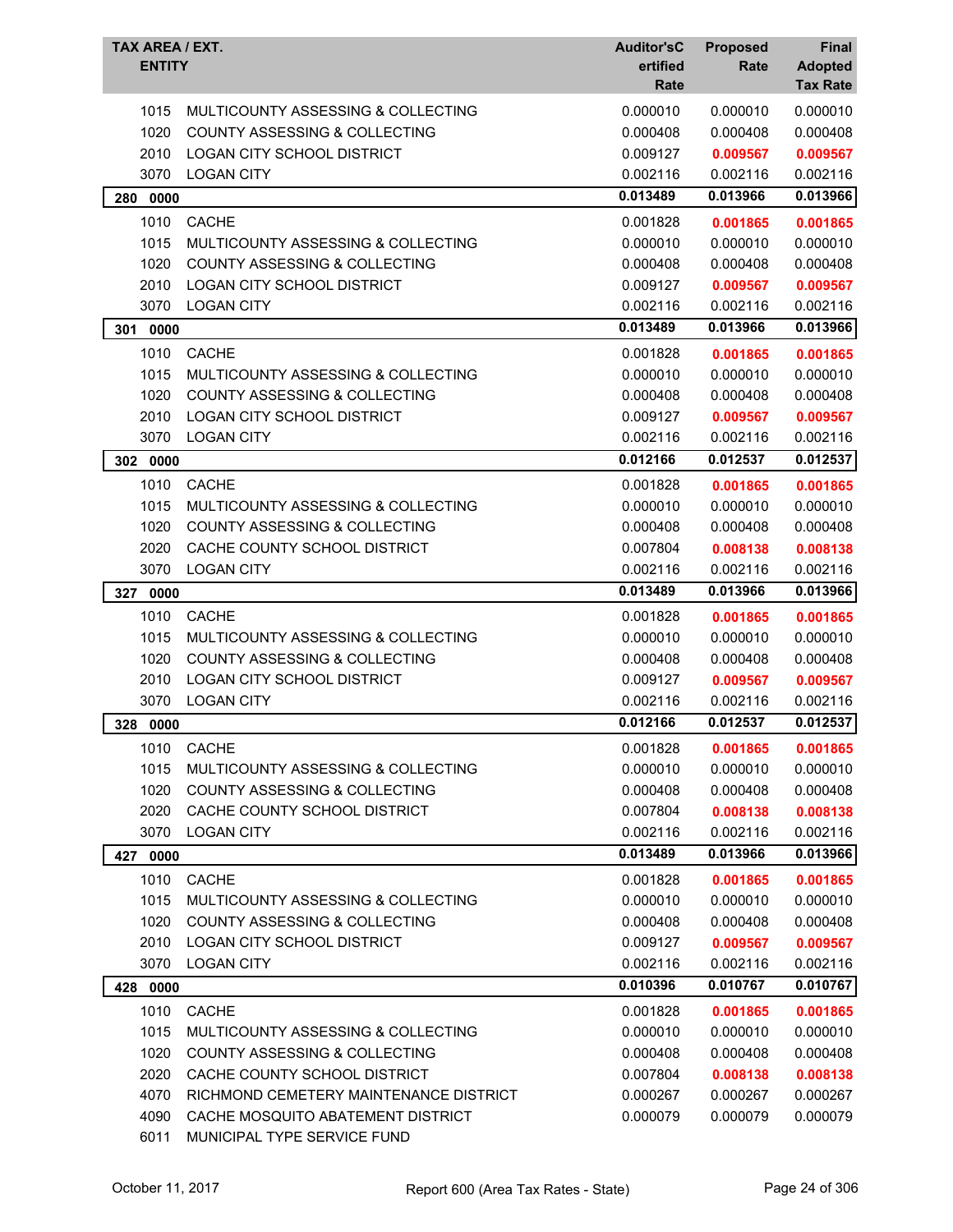| TAX AREA / EXT.<br><b>ENTITY</b> |                                                                                | <b>Auditor'sC</b><br>ertified<br>Rate | <b>Proposed</b><br>Rate | Final<br><b>Adopted</b><br><b>Tax Rate</b> |
|----------------------------------|--------------------------------------------------------------------------------|---------------------------------------|-------------------------|--------------------------------------------|
| 627<br>0000                      |                                                                                | 0.013489                              | 0.013966                | 0.013966                                   |
| 1010                             | <b>CACHE</b>                                                                   | 0.001828                              | 0.001865                | 0.001865                                   |
| 1015                             | MULTICOUNTY ASSESSING & COLLECTING                                             | 0.000010                              | 0.000010                | 0.000010                                   |
| 1020                             | <b>COUNTY ASSESSING &amp; COLLECTING</b>                                       | 0.000408                              | 0.000408                | 0.000408                                   |
| 2010                             | <b>LOGAN CITY SCHOOL DISTRICT</b>                                              | 0.009127                              | 0.009567                | 0.009567                                   |
| 3070                             | <b>LOGAN CITY</b>                                                              | 0.002116                              | 0.002116                | 0.002116                                   |
| 811<br>0000                      |                                                                                | 0.011746                              | 0.012117                | 0.012117                                   |
| 1010                             | <b>CACHE</b>                                                                   | 0.001828                              | 0.001865                | 0.001865                                   |
| 1015                             | MULTICOUNTY ASSESSING & COLLECTING                                             | 0.000010                              | 0.000010                | 0.000010                                   |
| 1020                             | <b>COUNTY ASSESSING &amp; COLLECTING</b>                                       | 0.000408                              | 0.000408                | 0.000408                                   |
| 2020                             | CACHE COUNTY SCHOOL DISTRICT                                                   | 0.007804                              | 0.008138                | 0.008138                                   |
| 3120                             | <b>NORTH LOGAN CITY</b>                                                        | 0.001617                              | 0.001617                | 0.001617                                   |
| 4090                             | CACHE MOSQUITO ABATEMENT DISTRICT                                              | 0.000079                              | 0.000079                | 0.000079                                   |
| 827<br>0000                      |                                                                                | 0.013489                              | 0.013966                | 0.013966                                   |
| 1010                             | <b>CACHE</b>                                                                   | 0.001828                              | 0.001865                | 0.001865                                   |
| 1015                             | MULTICOUNTY ASSESSING & COLLECTING                                             | 0.000010                              | 0.000010                | 0.000010                                   |
| 1020                             | COUNTY ASSESSING & COLLECTING                                                  | 0.000408                              | 0.000408                | 0.000408                                   |
| 2010                             | <b>LOGAN CITY SCHOOL DISTRICT</b>                                              | 0.009127                              | 0.009567                | 0.009567                                   |
| 3070                             | <b>LOGAN CITY</b>                                                              | 0.002116                              | 0.002116                | 0.002116                                   |
| 828<br>0000                      |                                                                                | 0.012166                              | 0.012537                | 0.012537                                   |
| 1010                             | <b>CACHE</b>                                                                   | 0.001828                              | 0.001865                | 0.001865                                   |
| 1015                             | MULTICOUNTY ASSESSING & COLLECTING                                             | 0.000010                              | 0.000010                | 0.000010                                   |
| 1020                             | <b>COUNTY ASSESSING &amp; COLLECTING</b>                                       | 0.000408                              | 0.000408                | 0.000408                                   |
| 2020                             | CACHE COUNTY SCHOOL DISTRICT                                                   | 0.007804                              | 0.008138                | 0.008138                                   |
| 3070<br>4076                     | <b>LOGAN CITY</b><br>BENSON CULINARY WATER IMPROVEMENT DISTRICT                | 0.002116<br>0.000000                  | 0.002116<br>0.000000    | 0.002116<br>0.000000                       |
|                                  |                                                                                | 0.011933                              | 0.012304                | 0.012304                                   |
| 911<br>0000                      | CACHE                                                                          |                                       |                         |                                            |
| 1010<br>1015                     |                                                                                | 0.001828<br>0.000010                  | 0.001865<br>0.000010    | 0.001865<br>0.000010                       |
| 1020                             | MULTICOUNTY ASSESSING & COLLECTING<br><b>COUNTY ASSESSING &amp; COLLECTING</b> | 0.000408                              | 0.000408                | 0.000408                                   |
| 2020                             | CACHE COUNTY SCHOOL DISTRICT                                                   | 0.007804                              | 0.008138                | 0.008138                                   |
| 3120                             | NORTH LOGAN CITY                                                               | 0.001617                              | 0.001617                | 0.001617                                   |
| 4020                             | HYDE PARK CEMETERY MAINTENANCE DISTRICT                                        | 0.000187                              | 0.000187                | 0.000187                                   |
| 4090                             | CACHE MOSQUITO ABATEMENT DISTRICT                                              | 0.000079                              | 0.000079                | 0.000079                                   |
| 912 0000                         |                                                                                | 0.011746                              | 0.012117                | 0.012117                                   |
| 1010                             | <b>CACHE</b>                                                                   | 0.001828                              | 0.001865                | 0.001865                                   |
| 1015                             | MULTICOUNTY ASSESSING & COLLECTING                                             | 0.000010                              | 0.000010                | 0.000010                                   |
| 1020                             | COUNTY ASSESSING & COLLECTING                                                  | 0.000408                              | 0.000408                | 0.000408                                   |
| 2020                             | CACHE COUNTY SCHOOL DISTRICT                                                   | 0.007804                              | 0.008138                | 0.008138                                   |
| 3120                             | NORTH LOGAN CITY                                                               | 0.001617                              | 0.001617                | 0.001617                                   |
| 4090                             | CACHE MOSQUITO ABATEMENT DISTRICT                                              | 0.000079                              | 0.000079                | 0.000079                                   |
| 0000<br>927                      |                                                                                | 0.013069                              | 0.013546                | 0.013546                                   |
| 1010                             | <b>CACHE</b>                                                                   | 0.001828                              | 0.001865                | 0.001865                                   |
| 1015                             | MULTICOUNTY ASSESSING & COLLECTING                                             | 0.000010                              | 0.000010                | 0.000010                                   |
| 1020                             | COUNTY ASSESSING & COLLECTING                                                  | 0.000408                              | 0.000408                | 0.000408                                   |
| 2010                             | LOGAN CITY SCHOOL DISTRICT                                                     | 0.009127                              | 0.009567                | 0.009567                                   |
| 3120                             | NORTH LOGAN CITY                                                               | 0.001617                              | 0.001617                | 0.001617                                   |
| 4090                             | CACHE MOSQUITO ABATEMENT DISTRICT                                              | 0.000079                              | 0.000079                | 0.000079                                   |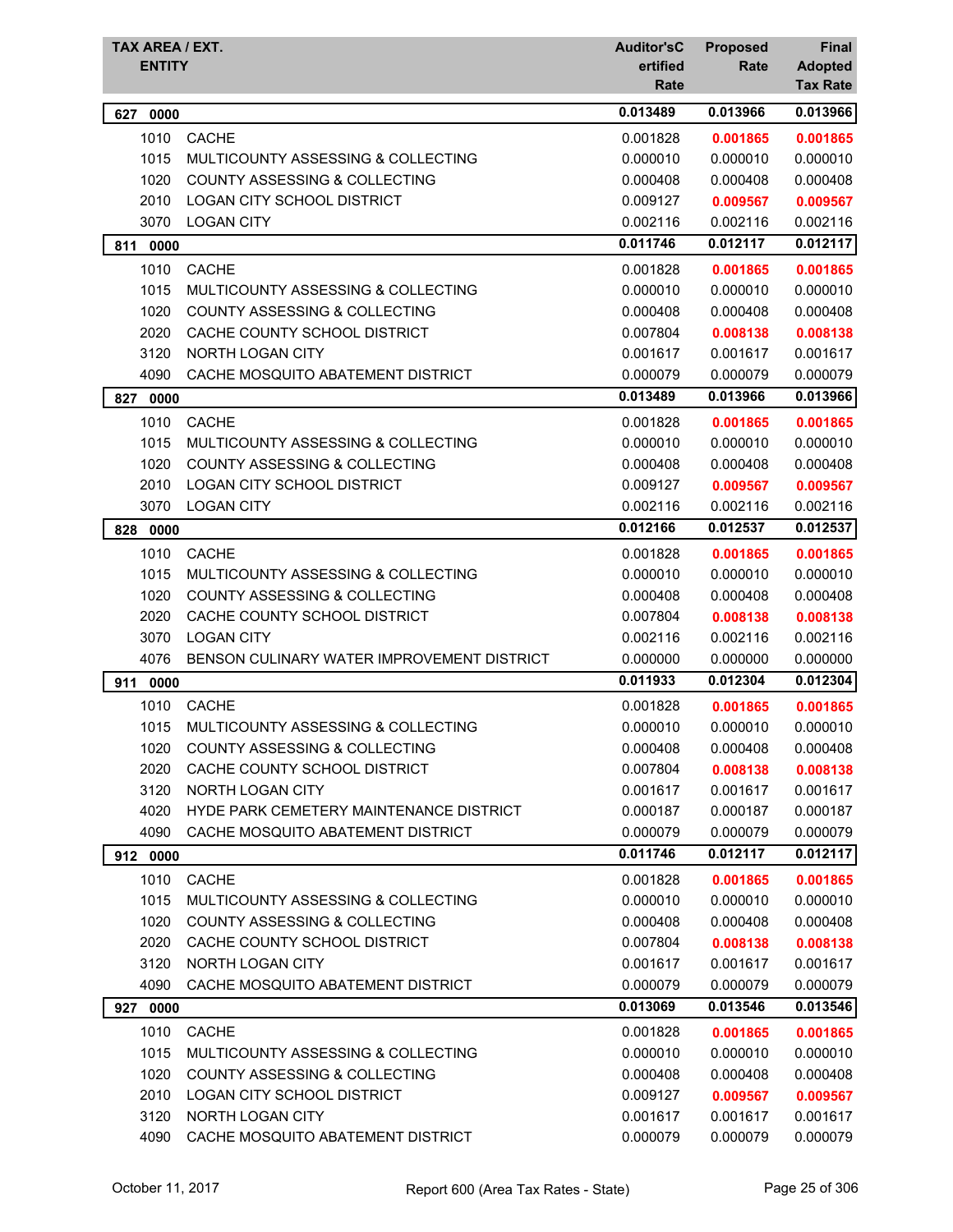| TAX AREA / EXT.<br><b>ENTITY</b> |                                    | <b>Auditor'sC</b><br>ertified<br>Rate | <b>Proposed</b><br>Rate | <b>Final</b><br><b>Adopted</b><br><b>Tax Rate</b> |
|----------------------------------|------------------------------------|---------------------------------------|-------------------------|---------------------------------------------------|
| 0000<br>928                      |                                    | 0.012166                              | 0.012537                | 0.012537                                          |
| 1010                             | <b>CACHE</b>                       | 0.001828                              | 0.001865                | 0.001865                                          |
| 1015                             | MULTICOUNTY ASSESSING & COLLECTING | 0.000010                              | 0.000010                | 0.000010                                          |
| 1020                             | COUNTY ASSESSING & COLLECTING      | 0.000408                              | 0.000408                | 0.000408                                          |
| 2020                             | CACHE COUNTY SCHOOL DISTRICT       | 0.007804                              | 0.008138                | 0.008138                                          |
| 3070                             | <b>LOGAN CITY</b>                  | 0.002116                              | 0.002116                | 0.002116                                          |

### **CARBON COUNTY**

| 001 0000 |                                         | 0.014605 | 0.014882 | 0.014882 |
|----------|-----------------------------------------|----------|----------|----------|
| 1010     | <b>CARBON</b>                           | 0.003078 | 0.003355 | 0.003355 |
| 1015     | MULTICOUNTY ASSESSING & COLLECTING LEVY | 0.000010 | 0.000010 | 0.000010 |
| 1020     | COUNTY ASSESSING & COLLECTING LEVY      | 0.000543 | 0.000543 | 0.000543 |
| 2010     | CARBON COUNTY SCHOOL DISTRICT           | 0.007930 | 0.007930 | 0.007930 |
| 3030     | PRICE CITY                              | 0.002091 | 0.002091 | 0.002091 |
| 4010     | CARBON WATER CONSERVANCY DISTRICT       | 0.000158 | 0.000158 | 0.000158 |
| 4020     | PRICE RIVER WATER IMPROVEMENT DISTRICT  | 0.000795 | 0.000795 | 0.000795 |
| 002 0000 |                                         | 0.015565 | 0.015842 | 0.015842 |
| 1010     | <b>CARBON</b>                           | 0.003078 | 0.003355 | 0.003355 |
| 1015     | MULTICOUNTY ASSESSING & COLLECTING LEVY | 0.000010 | 0.000010 | 0.000010 |
| 1020     | COUNTY ASSESSING & COLLECTING LEVY      | 0.000543 | 0.000543 | 0.000543 |
| 2010     | CARBON COUNTY SCHOOL DISTRICT           | 0.007930 | 0.007930 | 0.007930 |
| 3020     | <b>HELPER CITY</b>                      | 0.003051 | 0.003051 | 0.003051 |
| 4010     | CARBON WATER CONSERVANCY DISTRICT       | 0.000158 | 0.000158 | 0.000158 |
| 4020     | PRICE RIVER WATER IMPROVEMENT DISTRICT  | 0.000795 | 0.000795 | 0.000795 |
| 002 0001 |                                         | 0.015565 | 0.015842 | 0.015842 |
| 1010     | <b>CARBON</b>                           | 0.003078 | 0.003355 | 0.003355 |
| 1015     | MULTICOUNTY ASSESSING & COLLECTING LEVY | 0.000010 | 0.000010 | 0.000010 |
| 1020     | COUNTY ASSESSING & COLLECTING LEVY      | 0.000543 | 0.000543 | 0.000543 |
| 2010     | CARBON COUNTY SCHOOL DISTRICT           | 0.007930 | 0.007930 | 0.007930 |
| 3020     | <b>HELPER CITY</b>                      | 0.003051 | 0.003051 | 0.003051 |
| 4010     | CARBON WATER CONSERVANCY DISTRICT       | 0.000158 | 0.000158 | 0.000158 |
| 4020     | PRICE RIVER WATER IMPROVEMENT DISTRICT  | 0.000795 | 0.000795 | 0.000795 |
| 003 0000 |                                         | 0.014444 | 0.015584 | 0.015584 |
| 1010     | <b>CARBON</b>                           | 0.003078 | 0.003355 | 0.003355 |
| 1015     | MULTICOUNTY ASSESSING & COLLECTING LEVY | 0.000010 | 0.000010 | 0.000010 |
| 1020     | COUNTY ASSESSING & COLLECTING LEVY      | 0.000543 | 0.000543 | 0.000543 |
| 2010     | CARBON COUNTY SCHOOL DISTRICT           | 0.007930 | 0.007930 | 0.007930 |
| 3060     | <b>WELLINGTON CITY</b>                  | 0.001930 | 0.002793 | 0.002793 |
| 4010     | CARBON WATER CONSERVANCY DISTRICT       | 0.000158 | 0.000158 | 0.000158 |
| 4020     | PRICE RIVER WATER IMPROVEMENT DISTRICT  | 0.000795 | 0.000795 | 0.000795 |
| 006 0000 |                                         | 0.012542 | 0.013170 | 0.013170 |
| 1010     | CARBON                                  | 0.003078 | 0.003355 | 0.003355 |
| 1015     | MULTICOUNTY ASSESSING & COLLECTING LEVY | 0.000010 | 0.000010 | 0.000010 |
| 1020     | COUNTY ASSESSING & COLLECTING LEVY      | 0.000543 | 0.000543 | 0.000543 |
| 2010     | CARBON COUNTY SCHOOL DISTRICT           | 0.007930 | 0.007930 | 0.007930 |
| 3040     | <b>SCOFIELD TOWN</b>                    | 0.000823 | 0.001174 | 0.001174 |
| 4010     | CARBON WATER CONSERVANCY DISTRICT       | 0.000158 | 0.000158 | 0.000158 |
| 007 0000 |                                         | 0.019120 | 0.019397 | 0.019397 |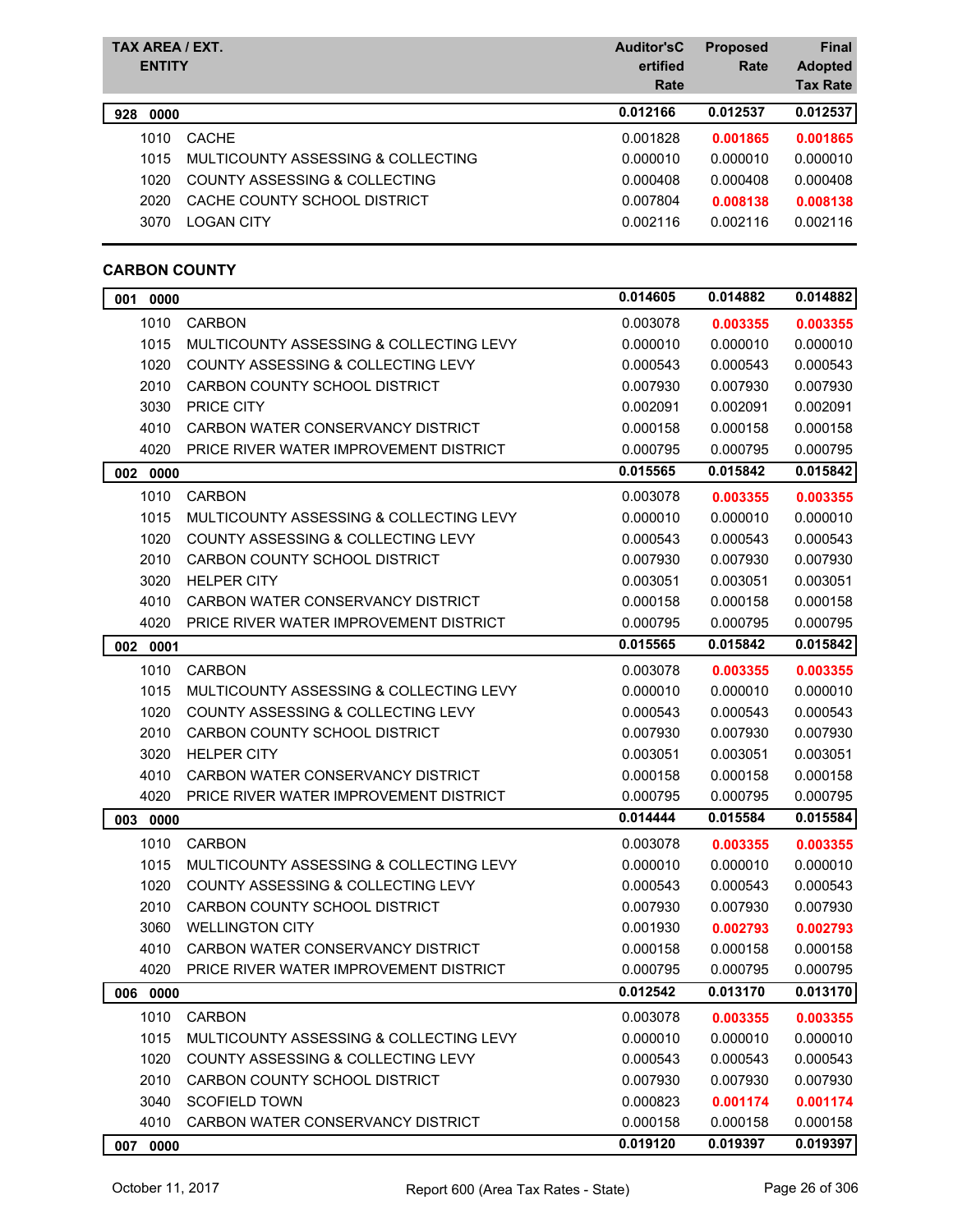| TAX AREA / EXT.<br><b>ENTITY</b> |                                               | <b>Auditor'sC</b><br>ertified<br>Rate | <b>Proposed</b><br>Rate | <b>Final</b><br><b>Adopted</b><br><b>Tax Rate</b> |
|----------------------------------|-----------------------------------------------|---------------------------------------|-------------------------|---------------------------------------------------|
| 1010                             | <b>CARBON</b>                                 | 0.003078                              | 0.003355                | 0.003355                                          |
| 1015                             | MULTICOUNTY ASSESSING & COLLECTING LEVY       | 0.000010                              | 0.000010                | 0.000010                                          |
| 1020                             | COUNTY ASSESSING & COLLECTING LEVY            | 0.000543                              | 0.000543                | 0.000543                                          |
| 2010                             | CARBON COUNTY SCHOOL DISTRICT                 | 0.007930                              | 0.007930                | 0.007930                                          |
| 3015                             | EAST CARBON - SUNNYSIDE                       | 0.007401                              | 0.007401                | 0.007401                                          |
| 4010                             | CARBON WATER CONSERVANCY DISTRICT             | 0.000158                              | 0.000158                | 0.000158                                          |
| 008 0000                         |                                               | 0.012794                              | 0.013080                | 0.013080                                          |
| 1010                             | <b>CARBON</b>                                 | 0.003078                              | 0.003355                | 0.003355                                          |
| 1015                             | MULTICOUNTY ASSESSING & COLLECTING LEVY       | 0.000010                              | 0.000010                | 0.000010                                          |
| 1020                             | <b>COUNTY ASSESSING &amp; COLLECTING LEVY</b> | 0.000543                              | 0.000543                | 0.000543                                          |
| 2010                             | CARBON COUNTY SCHOOL DISTRICT                 | 0.007930                              | 0.007930                | 0.007930                                          |
| 4010                             | CARBON WATER CONSERVANCY DISTRICT             | 0.000158                              | 0.000158                | 0.000158                                          |
| 4020                             | PRICE RIVER WATER IMPROVEMENT DISTRICT        | 0.000795                              | 0.000795                | 0.000795                                          |
| 6010                             | MUNICIPAL SERVICES FUND                       | 0.000280                              | 0.000289                | 0.000289                                          |
| 009<br>0000                      |                                               | 0.011999                              | 0.012285                | 0.012285                                          |
| 1010                             | <b>CARBON</b>                                 | 0.003078                              | 0.003355                | 0.003355                                          |
| 1015                             | MULTICOUNTY ASSESSING & COLLECTING LEVY       | 0.000010                              | 0.000010                | 0.000010                                          |
| 1020                             | <b>COUNTY ASSESSING &amp; COLLECTING LEVY</b> | 0.000543                              | 0.000543                | 0.000543                                          |
| 2010                             | CARBON COUNTY SCHOOL DISTRICT                 | 0.007930                              | 0.007930                | 0.007930                                          |
| 4010                             | CARBON WATER CONSERVANCY DISTRICT             | 0.000158                              | 0.000158                | 0.000158                                          |
| 6010                             | <b>MUNICIPAL SERVICES FUND</b>                | 0.000280                              | 0.000289                | 0.000289                                          |
| 0000<br>011                      |                                               | 0.012794                              | 0.013080                | 0.013080                                          |
| 1010                             | <b>CARBON</b>                                 | 0.003078                              | 0.003355                | 0.003355                                          |
| 1015                             | MULTICOUNTY ASSESSING & COLLECTING LEVY       | 0.000010                              | 0.000010                | 0.000010                                          |
| 1020                             | COUNTY ASSESSING & COLLECTING LEVY            | 0.000543                              | 0.000543                | 0.000543                                          |
| 2010                             | CARBON COUNTY SCHOOL DISTRICT                 | 0.007930                              | 0.007930                | 0.007930                                          |
| 4010                             | CARBON WATER CONSERVANCY DISTRICT             | 0.000158                              | 0.000158                | 0.000158                                          |
| 4020                             | PRICE RIVER WATER IMPROVEMENT DISTRICT        | 0.000795                              | 0.000795                | 0.000795                                          |
| 6010                             | MUNICIPAL SERVICES FUND                       | 0.000280                              | 0.000289                | 0.000289                                          |
| 012 0000                         |                                               | 0.011999                              | 0.012285                | 0.012285                                          |
| 1010                             | <b>CARBON</b>                                 | 0.003078                              | 0.003355                | 0.003355                                          |
| 1015                             | MULTICOUNTY ASSESSING & COLLECTING LEVY       | 0.000010                              | 0.000010                | 0.000010                                          |
| 1020                             | <b>COUNTY ASSESSING &amp; COLLECTING LEVY</b> | 0.000543                              | 0.000543                | 0.000543                                          |
| 2010                             | CARBON COUNTY SCHOOL DISTRICT                 | 0.007930                              | 0.007930                | 0.007930                                          |
| 4010                             | CARBON WATER CONSERVANCY DISTRICT             | 0.000158                              | 0.000158                | 0.000158                                          |
| 4040                             | SCOFIELD RESERVOIR SPECIAL SERVICE DISTRICT   | 0.000000                              |                         |                                                   |
| 6010                             | MUNICIPAL SERVICES FUND                       | 0.000280                              | 0.000289                | 0.000289                                          |
| 091<br>0000                      |                                               | 0.014605                              | 0.014882                | 0.014882                                          |
|                                  |                                               |                                       |                         |                                                   |
| 1010                             | <b>CARBON</b>                                 | 0.003078                              | 0.003355                | 0.003355                                          |
| 1015                             | MULTICOUNTY ASSESSING & COLLECTING LEVY       | 0.000010                              | 0.000010                | 0.000010                                          |
| 1020                             | COUNTY ASSESSING & COLLECTING LEVY            | 0.000543                              | 0.000543                | 0.000543                                          |
| 2010                             | CARBON COUNTY SCHOOL DISTRICT                 | 0.007930                              | 0.007930                | 0.007930                                          |
| 3030                             | PRICE CITY                                    | 0.002091                              | 0.002091                | 0.002091                                          |
| 4010                             | CARBON WATER CONSERVANCY DISTRICT             | 0.000158                              | 0.000158                | 0.000158                                          |
| 4020                             | PRICE RIVER WATER IMPROVEMENT DISTRICT        | 0.000795                              | 0.000795                | 0.000795                                          |
| 092 0000                         |                                               | 0.012794                              | 0.013080                | 0.013080                                          |
| 1010                             | <b>CARBON</b>                                 | 0.003078                              | 0.003355                | 0.003355                                          |
| 1015                             | MULTICOUNTY ASSESSING & COLLECTING LEVY       | 0.000010                              | 0.000010                | 0.000010                                          |
| 1020                             | COUNTY ASSESSING & COLLECTING LEVY            | 0.000543                              | 0.000543                | 0.000543                                          |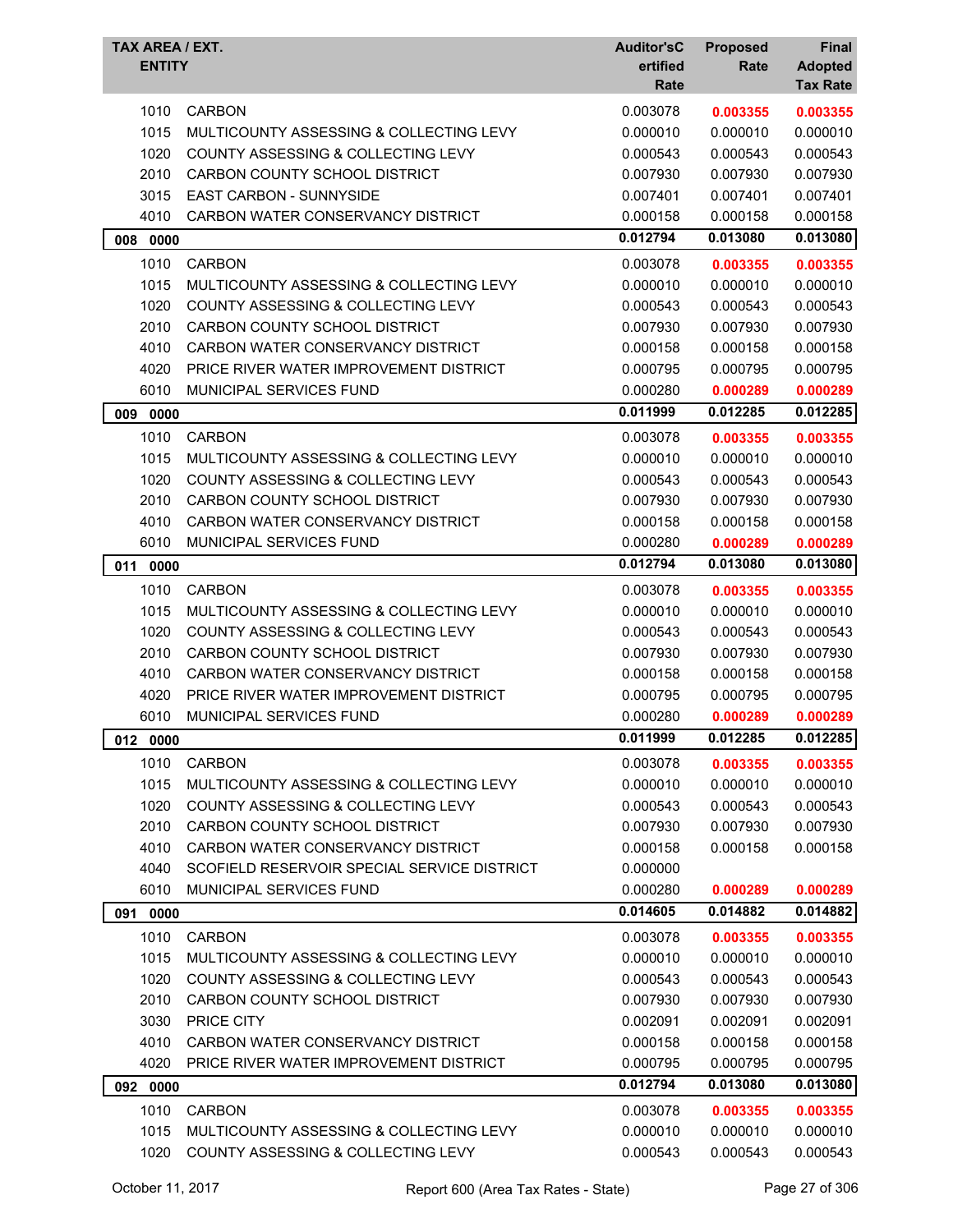| TAX AREA / EXT.<br><b>ENTITY</b> |                                               | <b>Auditor'sC</b><br>ertified<br>Rate | <b>Proposed</b><br>Rate | <b>Final</b><br><b>Adopted</b><br><b>Tax Rate</b> |
|----------------------------------|-----------------------------------------------|---------------------------------------|-------------------------|---------------------------------------------------|
| 2010                             | CARBON COUNTY SCHOOL DISTRICT                 | 0.007930                              | 0.007930                | 0.007930                                          |
| 4010                             | CARBON WATER CONSERVANCY DISTRICT             | 0.000158                              | 0.000158                | 0.000158                                          |
| 4020                             | PRICE RIVER WATER IMPROVEMENT DISTRICT        | 0.000795                              | 0.000795                | 0.000795                                          |
| 6010                             | <b>MUNICIPAL SERVICES FUND</b>                | 0.000280                              | 0.000289                | 0.000289                                          |
| 0000<br>093                      |                                               | 0.014444                              | 0.015584                | 0.015584                                          |
| 1010                             | <b>CARBON</b>                                 | 0.003078                              | 0.003355                | 0.003355                                          |
| 1015                             | MULTICOUNTY ASSESSING & COLLECTING LEVY       | 0.000010                              | 0.000010                | 0.000010                                          |
| 1020                             | COUNTY ASSESSING & COLLECTING LEVY            | 0.000543                              | 0.000543                | 0.000543                                          |
| 2010                             | CARBON COUNTY SCHOOL DISTRICT                 | 0.007930                              | 0.007930                | 0.007930                                          |
| 3060                             | <b>WELLINGTON CITY</b>                        | 0.001930                              | 0.002793                | 0.002793                                          |
| 4010                             | CARBON WATER CONSERVANCY DISTRICT             | 0.000158                              | 0.000158                | 0.000158                                          |
| 4020                             | PRICE RIVER WATER IMPROVEMENT DISTRICT        | 0.000795                              | 0.000795                | 0.000795                                          |
| 095<br>0000                      |                                               | 0.012794                              | 0.013080                | 0.013080                                          |
| 1010                             | <b>CARBON</b>                                 | 0.003078                              | 0.003355                | 0.003355                                          |
| 1015                             | MULTICOUNTY ASSESSING & COLLECTING LEVY       | 0.000010                              | 0.000010                | 0.000010                                          |
| 1020                             | COUNTY ASSESSING & COLLECTING LEVY            | 0.000543                              | 0.000543                | 0.000543                                          |
| 2010                             | CARBON COUNTY SCHOOL DISTRICT                 | 0.007930                              | 0.007930                | 0.007930                                          |
| 4010                             | CARBON WATER CONSERVANCY DISTRICT             | 0.000158                              | 0.000158                | 0.000158                                          |
| 4020                             | PRICE RIVER WATER IMPROVEMENT DISTRICT        | 0.000795                              | 0.000795                | 0.000795                                          |
| 6010                             | <b>MUNICIPAL SERVICES FUND</b>                | 0.000280                              | 0.000289                | 0.000289                                          |
| 096<br>0000                      |                                               | 0.011999                              | 0.012285                | 0.012285                                          |
| 1010                             | <b>CARBON</b>                                 | 0.003078                              | 0.003355                | 0.003355                                          |
| 1015                             | MULTICOUNTY ASSESSING & COLLECTING LEVY       | 0.000010                              | 0.000010                | 0.000010                                          |
| 1020                             | <b>COUNTY ASSESSING &amp; COLLECTING LEVY</b> | 0.000543                              | 0.000543                | 0.000543                                          |
| 2010                             | CARBON COUNTY SCHOOL DISTRICT                 | 0.007930                              | 0.007930                | 0.007930                                          |
| 4010                             | CARBON WATER CONSERVANCY DISTRICT             | 0.000158                              | 0.000158                | 0.000158                                          |
| 6010                             | MUNICIPAL SERVICES FUND                       | 0.000280                              | 0.000289                | 0.000289                                          |
| 098<br>0000                      |                                               | 0.014605                              | 0.014882                | 0.014882                                          |
| 1010                             | <b>CARBON</b>                                 | 0.003078                              | 0.003355                | 0.003355                                          |
| 1015                             | MULTICOUNTY ASSESSING & COLLECTING LEVY       | 0.000010                              | 0.000010                | 0.000010                                          |
| 1020                             | <b>COUNTY ASSESSING &amp; COLLECTING LEVY</b> | 0.000543                              | 0.000543                | 0.000543                                          |
| 2010                             | CARBON COUNTY SCHOOL DISTRICT                 | 0.007930                              | 0.007930                | 0.007930                                          |
| 3030                             | PRICE CITY                                    | 0.002091                              | 0.002091                | 0.002091                                          |
| 4010                             | CARBON WATER CONSERVANCY DISTRICT             | 0.000158                              | 0.000158                | 0.000158                                          |
| 4020                             | PRICE RIVER WATER IMPROVEMENT DISTRICT        | 0.000795                              | 0.000795                | 0.000795                                          |
| 099<br>0000                      |                                               | 0.012794                              | 0.013080                | 0.013080                                          |
| 1010                             | <b>CARBON</b>                                 | 0.003078                              | 0.003355                | 0.003355                                          |
| 1015                             | MULTICOUNTY ASSESSING & COLLECTING LEVY       | 0.000010                              | 0.000010                | 0.000010                                          |
| 1020                             | COUNTY ASSESSING & COLLECTING LEVY            | 0.000543                              | 0.000543                | 0.000543                                          |
| 2010                             | CARBON COUNTY SCHOOL DISTRICT                 | 0.007930                              | 0.007930                | 0.007930                                          |
| 4010                             | CARBON WATER CONSERVANCY DISTRICT             | 0.000158                              | 0.000158                | 0.000158                                          |
| 4020                             | PRICE RIVER WATER IMPROVEMENT DISTRICT        | 0.000795                              | 0.000795                | 0.000795                                          |
| 6010                             | MUNICIPAL SERVICES FUND                       | 0.000280                              | 0.000289                | 0.000289                                          |
| 099 0001                         |                                               | 0.012794                              | 0.013080                | 0.013080                                          |
| 1010                             | <b>CARBON</b>                                 | 0.003078                              | 0.003355                | 0.003355                                          |
| 1015                             | MULTICOUNTY ASSESSING & COLLECTING LEVY       | 0.000010                              | 0.000010                | 0.000010                                          |
| 1020                             | COUNTY ASSESSING & COLLECTING LEVY            | 0.000543                              | 0.000543                | 0.000543                                          |
| 2010                             | CARBON COUNTY SCHOOL DISTRICT                 | 0.007930                              | 0.007930                | 0.007930                                          |
| 4010                             | CARBON WATER CONSERVANCY DISTRICT             | 0.000158                              | 0.000158                | 0.000158                                          |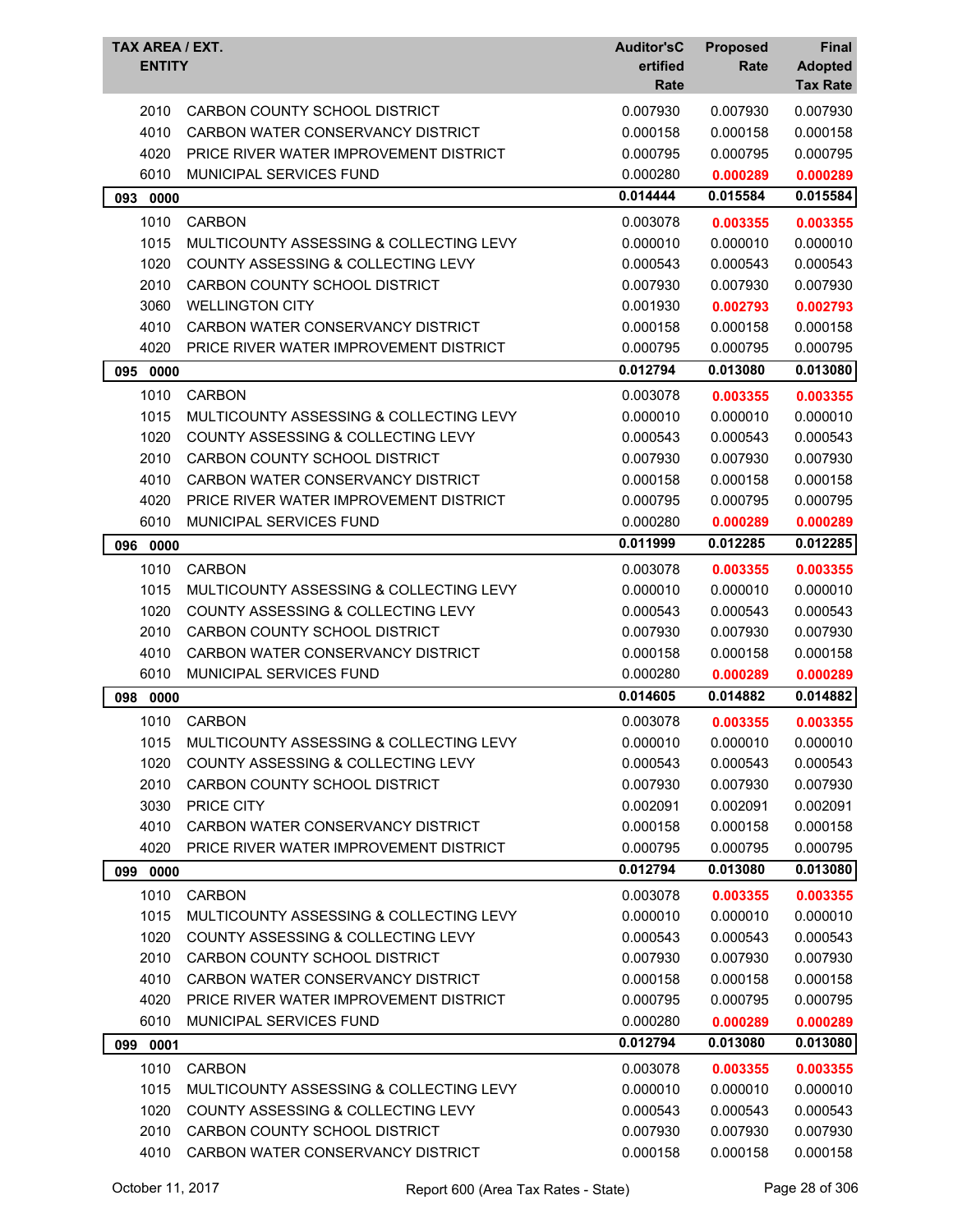| TAX AREA / EXT.<br><b>ENTITY</b> |                                         | <b>Auditor'sC</b><br>ertified<br>Rate | <b>Proposed</b><br>Rate | <b>Final</b><br><b>Adopted</b><br><b>Tax Rate</b> |
|----------------------------------|-----------------------------------------|---------------------------------------|-------------------------|---------------------------------------------------|
| 4020                             | PRICE RIVER WATER IMPROVEMENT DISTRICT  | 0.000795                              | 0.000795                | 0.000795                                          |
| 6010                             | MUNICIPAL SERVICES FUND                 | 0.000280                              | 0.000289                | 0.000289                                          |
| 0002<br>099                      |                                         | 0.011999                              | 0.012285                | 0.012285                                          |
| 1010                             | <b>CARBON</b>                           | 0.003078                              | 0.003355                | 0.003355                                          |
| 1015                             | MULTICOUNTY ASSESSING & COLLECTING LEVY | 0.000010                              | 0.000010                | 0.000010                                          |
| 1020                             | COUNTY ASSESSING & COLLECTING LEVY      | 0.000543                              | 0.000543                | 0.000543                                          |
| 2010                             | CARBON COUNTY SCHOOL DISTRICT           | 0.007930                              | 0.007930                | 0.007930                                          |
| 4010                             | CARBON WATER CONSERVANCY DISTRICT       | 0.000158                              | 0.000158                | 0.000158                                          |
| 6010                             | MUNICIPAL SERVICES FUND                 | 0.000280                              | 0.000289                | 0.000289                                          |

# **DAGGETT COUNTY**

| 001<br>0000 |                                                | 0.009148 | 0.009148 | 0.009148 |
|-------------|------------------------------------------------|----------|----------|----------|
| 1010        | <b>DAGGETT</b>                                 | 0.004454 | 0.004454 | 0.004454 |
| 2010        | DAGGETT COUNTY SCHOOL DISTRICT                 | 0.004694 | 0.004694 | 0.004694 |
| 002 0000    |                                                | 0.009997 | 0.009995 | 0.009995 |
| 1010        | <b>DAGGETT</b>                                 | 0.004454 | 0.004454 | 0.004454 |
| 2010        | DAGGETT COUNTY SCHOOL DISTRICT                 | 0.004694 | 0.004694 | 0.004694 |
| 4010        | DAGGETT COUNTY WATER DISTRICT                  | 0.000447 | 0.000447 | 0.000447 |
| 4020        | DAGGETT COUNTY MOSQUITO ABATEMENT DISTRICT     | 0.000402 | 0.000400 | 0.000400 |
| 003 0000    |                                                | 0.011197 | 0.011195 | 0.011195 |
| 1010        | <b>DAGGETT</b>                                 | 0.004454 | 0.004454 | 0.004454 |
| 2010        | DAGGETT COUNTY SCHOOL DISTRICT                 | 0.004694 | 0.004694 | 0.004694 |
| 3010        | <b>MANILA TOWN</b>                             | 0.001647 | 0.001647 | 0.001647 |
| 4020        | DAGGETT COUNTY MOSQUITO ABATEMENT DISTRICT     | 0.000402 | 0.000400 | 0.000400 |
| 004<br>0000 |                                                | 0.009550 | 0.009548 | 0.009548 |
| 1010        | <b>DAGGETT</b>                                 | 0.004454 | 0.004454 | 0.004454 |
| 2010        | DAGGETT COUNTY SCHOOL DISTRICT                 | 0.004694 | 0.004694 | 0.004694 |
| 4020        | DAGGETT COUNTY MOSQUITO ABATEMENT DISTRICT     | 0.000402 | 0.000400 | 0.000400 |
| 005<br>0000 |                                                | 0.010742 | 0.010740 | 0.010740 |
| 1010        | <b>DAGGETT</b>                                 | 0.004454 | 0.004454 | 0.004454 |
| 2010        | DAGGETT COUNTY SCHOOL DISTRICT                 | 0.004694 | 0.004694 | 0.004694 |
| 4010        | DAGGETT COUNTY WATER DISTRICT                  | 0.000447 | 0.000447 | 0.000447 |
| 4020        | DAGGETT COUNTY MOSQUITO ABATEMENT DISTRICT     | 0.000402 | 0.000400 | 0.000400 |
| 4025        | DAGGETT COUNTY SERVICE AREA NO 1               | 0.000745 | 0.000745 | 0.000745 |
| 006 0000    |                                                | 0.011197 | 0.011195 | 0.011195 |
| 1010        | <b>DAGGETT</b>                                 | 0.004454 | 0.004454 | 0.004454 |
| 2010        | DAGGETT COUNTY SCHOOL DISTRICT                 | 0.004694 | 0.004694 | 0.004694 |
| 3010        | <b>MANILA TOWN</b>                             | 0.001647 | 0.001647 | 0.001647 |
| 4020        | DAGGETT COUNTY MOSQUITO ABATEMENT DISTRICT     | 0.000402 | 0.000400 | 0.000400 |
| 6010        | AREA WITHDRAWN FROM DAGGETT CO WATER & SEWER B |          |          |          |
| 007 0000    |                                                | 0.009148 | 0.009148 | 0.009148 |
| 1010        | <b>DAGGETT</b>                                 | 0.004454 | 0.004454 | 0.004454 |
| 2010        | DAGGETT COUNTY SCHOOL DISTRICT                 | 0.004694 | 0.004694 | 0.004694 |
| 099 0000    |                                                | 0.009595 | 0.009595 | 0.009595 |
| 1010        | <b>DAGGETT</b>                                 | 0.004454 | 0.004454 | 0.004454 |
| 2010        | DAGGETT COUNTY SCHOOL DISTRICT                 | 0.004694 | 0.004694 | 0.004694 |
| 4010        | DAGGETT COUNTY WATER DISTRICT                  | 0.000447 | 0.000447 | 0.000447 |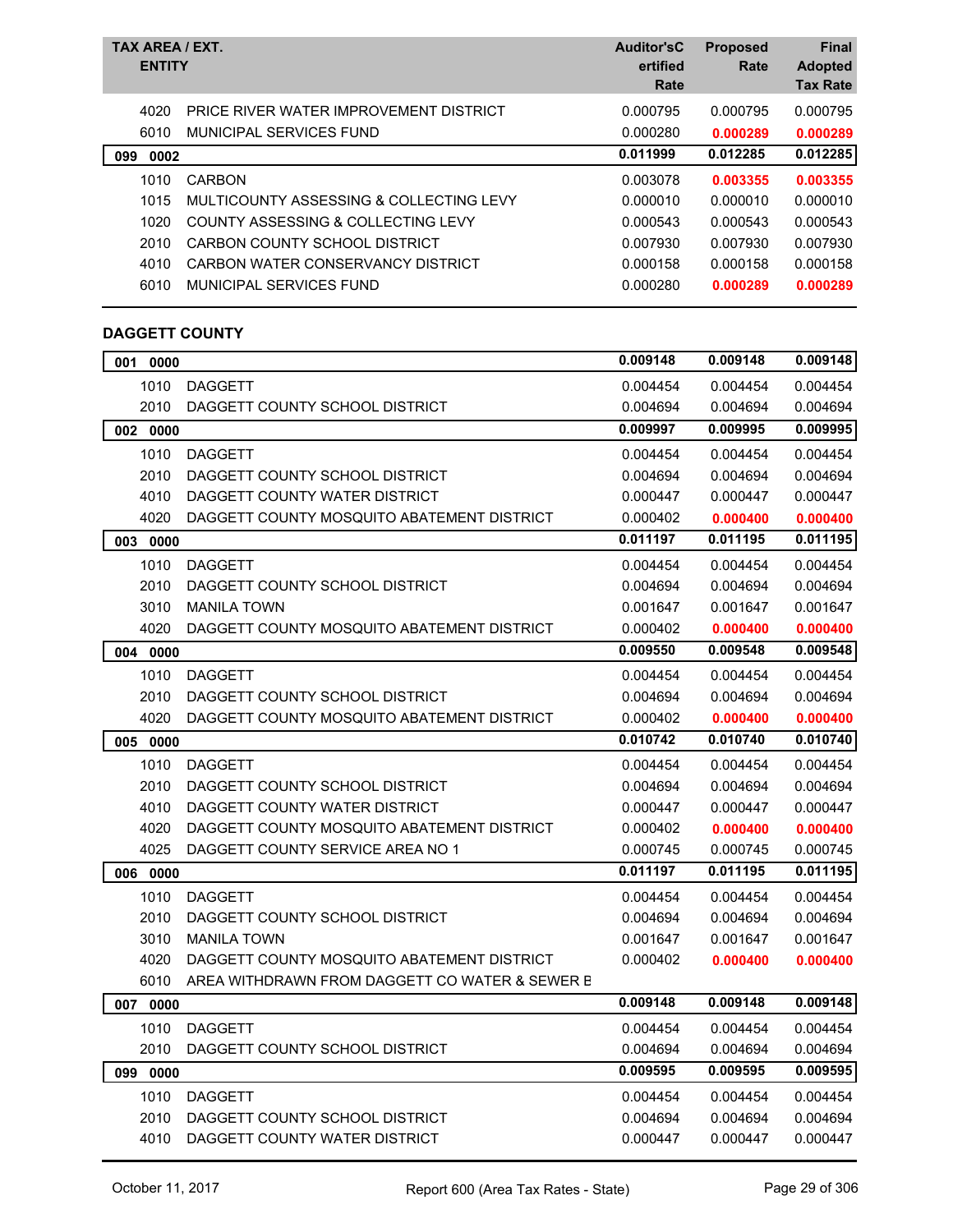| <b>TAX AREA / EXT.</b> | Auditor'sC Proposed |      | <b>Final</b>    |
|------------------------|---------------------|------|-----------------|
| <b>ENTITY</b>          | ertified            | Rate | <b>Adopted</b>  |
|                        | Rate                |      | <b>Tax Rate</b> |

## **DAVIS COUNTY**

| 001<br>0000 |                                               | 0.011414 | 0.012185             | 0.012185 |
|-------------|-----------------------------------------------|----------|----------------------|----------|
| 1010        | <b>DAVIS</b>                                  | 0.001643 | 0.001993             | 0.001993 |
| 1015        | MULTICOUNTY ASSESSING & COLLECTING LEVY       | 0.000010 | 0.000010             | 0.000010 |
| 1020        | COUNTY ASSESSING & COLLECTING LEVY            | 0.000207 | 0.000207             | 0.000207 |
| 2010        | DAVIS COUNTY SCHOOL DISTRICT                  | 0.007575 | 0.007575             | 0.007575 |
| 3010        | <b>BOUNTIFUL</b>                              | 0.000832 | 0.000832             | 0.000832 |
| 4005        | WEBER BASIN WATER CONSERVANCY DISTRICT        | 0.000174 | 0.000174             | 0.000174 |
| 4010        | DAVIS COUNTY MOSQUITO ABATEMENT DISTRICT      | 0.000107 | 0.000107             | 0.000107 |
| 4055        | SOUTH DAVIS SEWER DISTRICT                    | 0.000264 | 0.000264             | 0.000264 |
| 4100        | SOUTH DAVIS RECREATION DISTRICT               | 0.000279 | 0.000279             | 0.000279 |
| 4120        | SOUTH DAVIS METRO FIRE SERVICE AREA           | 0.000009 | 0.000368             | 0.000368 |
| 6030        | <b>COUNTY LIBRARY</b>                         | 0.000314 | 0.000376             | 0.000376 |
| 003<br>0000 |                                               | 0.011517 | 0.012288             | 0.012288 |
| 1010        | <b>DAVIS</b>                                  | 0.001643 | 0.001993             | 0.001993 |
| 1015        | MULTICOUNTY ASSESSING & COLLECTING LEVY       | 0.000010 | 0.000010             | 0.000010 |
| 1020        | COUNTY ASSESSING & COLLECTING LEVY            | 0.000207 | 0.000207             | 0.000207 |
| 2010        | DAVIS COUNTY SCHOOL DISTRICT                  | 0.007575 | 0.007575             | 0.007575 |
| 3010        | <b>BOUNTIFUL</b>                              | 0.000832 | 0.000832             | 0.000832 |
| 4005        | WEBER BASIN WATER CONSERVANCY DISTRICT        | 0.000174 | 0.000174             | 0.000174 |
| 4010        | DAVIS COUNTY MOSQUITO ABATEMENT DISTRICT      | 0.000107 | 0.000107             | 0.000107 |
| 4020        | <b>BOUNTIFUL IRRIGATION DISTRICT</b>          | 0.000103 | 0.000103             | 0.000103 |
| 4055        | SOUTH DAVIS SEWER DISTRICT                    | 0.000264 | 0.000264             | 0.000264 |
| 4100        | SOUTH DAVIS RECREATION DISTRICT               | 0.000279 | 0.000279             | 0.000279 |
| 4120        | SOUTH DAVIS METRO FIRE SERVICE AREA           | 0.000009 | 0.000368             | 0.000368 |
| 6030        | <b>COUNTY LIBRARY</b>                         | 0.000314 | 0.000376             | 0.000376 |
| 004 0000    |                                               | 0.011731 | 0.012502             | 0.012502 |
| 1010        | <b>DAVIS</b>                                  | 0.001643 | 0.001993             | 0.001993 |
| 1015        | MULTICOUNTY ASSESSING & COLLECTING LEVY       | 0.000010 | 0.000010             | 0.000010 |
| 1020        | COUNTY ASSESSING & COLLECTING LEVY            | 0.000207 | 0.000207             | 0.000207 |
| 2010        | DAVIS COUNTY SCHOOL DISTRICT                  | 0.007575 | 0.007575             | 0.007575 |
| 3010        | <b>BOUNTIFUL</b>                              | 0.000832 | 0.000832             | 0.000832 |
| 4005        | WEBER BASIN WATER CONSERVANCY DISTRICT        | 0.000174 | 0.000174             | 0.000174 |
|             | 4010 DAVIS COUNTY MOSQUITO ABATEMENT DISTRICT | 0.000107 | 0.000107             | 0.000107 |
| 4020        | <b>BOUNTIFUL IRRIGATION DISTRICT</b>          | 0.000103 | 0.000103             | 0.000103 |
| 4030        | SOUTH DAVIS WATER DISTRICT                    | 0.000214 | 0.000214             | 0.000214 |
| 4055        | SOUTH DAVIS SEWER DISTRICT                    | 0.000264 | 0.000264             | 0.000264 |
| 4100        | SOUTH DAVIS RECREATION DISTRICT               | 0.000279 | 0.000279             | 0.000279 |
| 4120        | SOUTH DAVIS METRO FIRE SERVICE AREA           | 0.000009 | 0.000368             | 0.000368 |
| 6030        | <b>COUNTY LIBRARY</b>                         | 0.000314 | 0.000376             | 0.000376 |
| 005 0000    |                                               | 0.011628 | 0.012399             | 0.012399 |
| 1010        | <b>DAVIS</b>                                  | 0.001643 |                      | 0.001993 |
| 1015        | MULTICOUNTY ASSESSING & COLLECTING LEVY       | 0.000010 | 0.001993<br>0.000010 | 0.000010 |
| 1020        | COUNTY ASSESSING & COLLECTING LEVY            | 0.000207 | 0.000207             | 0.000207 |
| 2010        | DAVIS COUNTY SCHOOL DISTRICT                  | 0.007575 | 0.007575             | 0.007575 |
| 3010        | <b>BOUNTIFUL</b>                              | 0.000832 | 0.000832             | 0.000832 |
| 4005        | WEBER BASIN WATER CONSERVANCY DISTRICT        | 0.000174 | 0.000174             | 0.000174 |
|             | 4010 DAVIS COUNTY MOSQUITO ABATEMENT DISTRICT | 0.000107 | 0.000107             | 0.000107 |
|             |                                               |          |                      |          |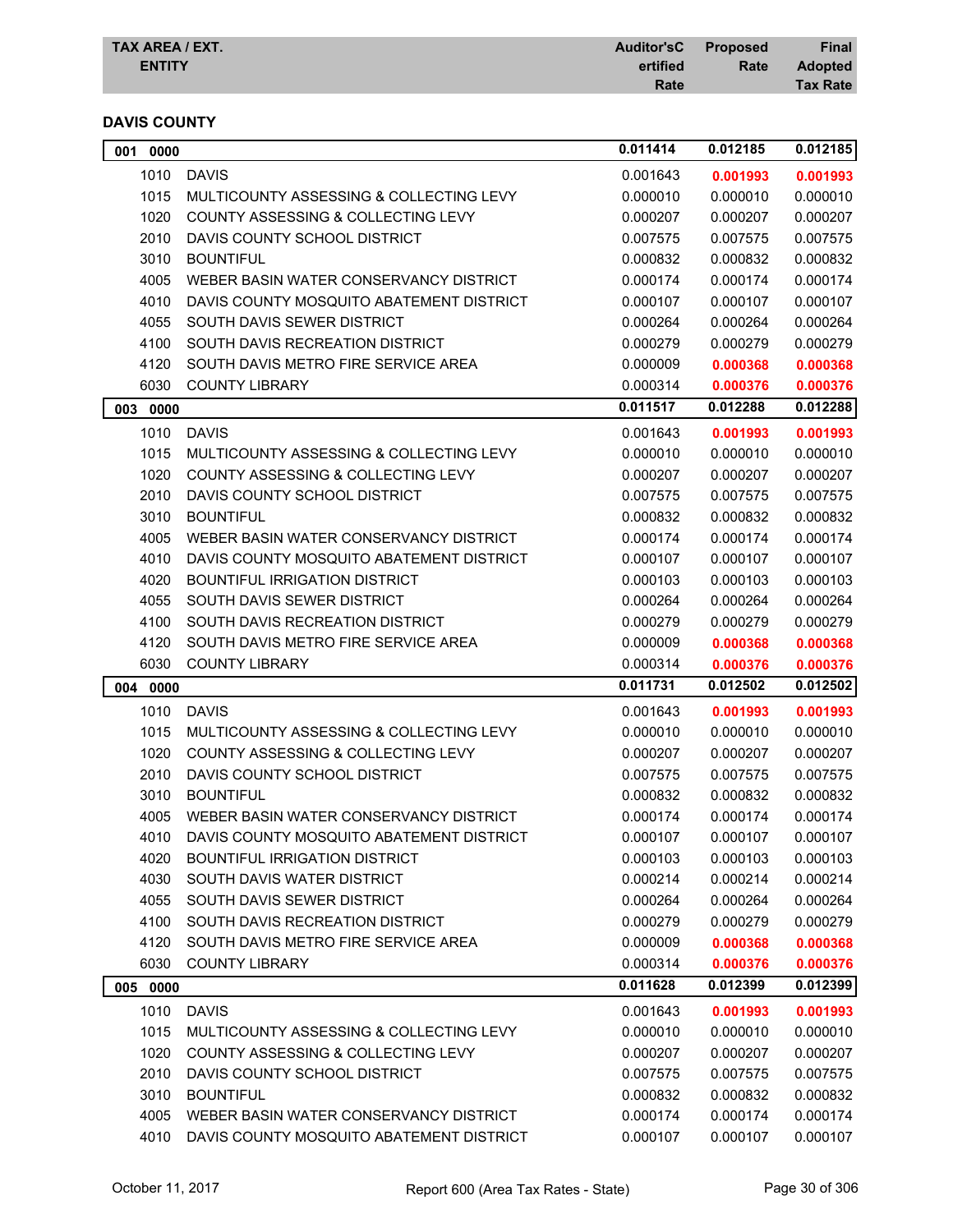| TAX AREA / EXT. |                                                   | <b>Auditor'sC</b> | <b>Proposed</b> | <b>Final</b>    |
|-----------------|---------------------------------------------------|-------------------|-----------------|-----------------|
| <b>ENTITY</b>   |                                                   | ertified          | Rate            | <b>Adopted</b>  |
|                 |                                                   | Rate              |                 | <b>Tax Rate</b> |
| 4030            | SOUTH DAVIS WATER DISTRICT                        | 0.000214          | 0.000214        | 0.000214        |
| 4055            | SOUTH DAVIS SEWER DISTRICT                        | 0.000264          | 0.000264        | 0.000264        |
| 4100            | SOUTH DAVIS RECREATION DISTRICT                   | 0.000279          | 0.000279        | 0.000279        |
| 4120            | SOUTH DAVIS METRO FIRE SERVICE AREA               | 0.000009          | 0.000368        | 0.000368        |
| 6030            | <b>COUNTY LIBRARY</b>                             | 0.000314          | 0.000376        | 0.000376        |
| 008<br>0000     |                                                   | 0.011549          | 0.012707        | 0.012707        |
| 1010            | <b>DAVIS</b>                                      | 0.001643          | 0.001993        | 0.001993        |
| 1015            | MULTICOUNTY ASSESSING & COLLECTING LEVY           | 0.000010          | 0.000010        | 0.000010        |
| 1020            | COUNTY ASSESSING & COLLECTING LEVY                | 0.000207          | 0.000207        | 0.000207        |
| 2010            | DAVIS COUNTY SCHOOL DISTRICT                      | 0.007575          | 0.007575        | 0.007575        |
| 3020            | <b>CENTERVILLE</b>                                | 0.000967          | 0.001354        | 0.001354        |
| 4005            | WEBER BASIN WATER CONSERVANCY DISTRICT            | 0.000174          | 0.000174        | 0.000174        |
| 4010            | DAVIS COUNTY MOSQUITO ABATEMENT DISTRICT          | 0.000107          | 0.000107        | 0.000107        |
| 4055            | SOUTH DAVIS SEWER DISTRICT                        | 0.000264          | 0.000264        | 0.000264        |
| 4100            | SOUTH DAVIS RECREATION DISTRICT                   | 0.000279          | 0.000279        | 0.000279        |
| 4120            | SOUTH DAVIS METRO FIRE SERVICE AREA               | 0.000009          | 0.000368        | 0.000368        |
| 6030            | <b>COUNTY LIBRARY</b>                             | 0.000314          | 0.000376        | 0.000376        |
| 0000<br>009     |                                                   | 0.011652          | 0.012810        | 0.012810        |
| 1010            | <b>DAVIS</b>                                      | 0.001643          | 0.001993        | 0.001993        |
| 1015            | MULTICOUNTY ASSESSING & COLLECTING LEVY           | 0.000010          | 0.000010        | 0.000010        |
| 1020            | COUNTY ASSESSING & COLLECTING LEVY                | 0.000207          | 0.000207        | 0.000207        |
| 2010            | DAVIS COUNTY SCHOOL DISTRICT                      | 0.007575          | 0.007575        | 0.007575        |
| 3020            | <b>CENTERVILLE</b>                                | 0.000967          | 0.001354        | 0.001354        |
| 4005            | WEBER BASIN WATER CONSERVANCY DISTRICT            | 0.000174          | 0.000174        | 0.000174        |
| 4010            | DAVIS COUNTY MOSQUITO ABATEMENT DISTRICT          | 0.000107          | 0.000107        | 0.000107        |
| 4020            | <b>BOUNTIFUL IRRIGATION DISTRICT</b>              | 0.000103          | 0.000103        | 0.000103        |
| 4055            | SOUTH DAVIS SEWER DISTRICT                        | 0.000264          | 0.000264        | 0.000264        |
| 4100            | SOUTH DAVIS RECREATION DISTRICT                   | 0.000279          | 0.000279        | 0.000279        |
| 4120            | SOUTH DAVIS METRO FIRE SERVICE AREA               | 0.000009          | 0.000368        | 0.000368        |
| 6030            | <b>COUNTY LIBRARY</b>                             | 0.000314          | 0.000376        | 0.000376        |
| 010<br>0000     |                                                   | 0.011549          | 0.012707        | 0.012707        |
| 1010            | <b>DAVIS</b>                                      | 0.001643          | 0.001993        | 0.001993        |
| 1015            | MULTICOUNTY ASSESSING & COLLECTING LEVY           | 0.000010          | 0.000010        | 0.000010        |
| 1020            | COUNTY ASSESSING & COLLECTING LEVY                | 0.000207          | 0.000207        | 0.000207        |
| 2010            | DAVIS COUNTY SCHOOL DISTRICT                      | 0.007575          | 0.007575        | 0.007575        |
| 3020            | <b>CENTERVILLE</b>                                | 0.000967          | 0.001354        | 0.001354        |
| 4005            | WEBER BASIN WATER CONSERVANCY DISTRICT            | 0.000174          | 0.000174        | 0.000174        |
| 4010            | DAVIS COUNTY MOSQUITO ABATEMENT DISTRICT          | 0.000107          | 0.000107        | 0.000107        |
| 4055            | SOUTH DAVIS SEWER DISTRICT                        | 0.000264          | 0.000264        | 0.000264        |
| 4072            | CHASE LANE ESTATES/CASA LOMA SPECIAL SERVICE DIST | 0.000000          |                 |                 |
| 4100            | SOUTH DAVIS RECREATION DISTRICT                   | 0.000279          | 0.000279        | 0.000279        |
| 4120            | SOUTH DAVIS METRO FIRE SERVICE AREA               | 0.000009          | 0.000368        | 0.000368        |
| 6030            | <b>COUNTY LIBRARY</b>                             | 0.000314          | 0.000376        | 0.000376        |
| 011 0000        |                                                   | 0.011851          | 0.013009        | 0.013009        |
| 1010            | <b>DAVIS</b>                                      | 0.001643          | 0.001993        | 0.001993        |
| 1015            | MULTICOUNTY ASSESSING & COLLECTING LEVY           | 0.000010          | 0.000010        | 0.000010        |
| 1020            | COUNTY ASSESSING & COLLECTING LEVY                | 0.000207          | 0.000207        | 0.000207        |
| 2010            | DAVIS COUNTY SCHOOL DISTRICT                      | 0.007575          | 0.007575        | 0.007575        |
| 3020            | <b>CENTERVILLE</b>                                | 0.000967          | 0.001354        | 0.001354        |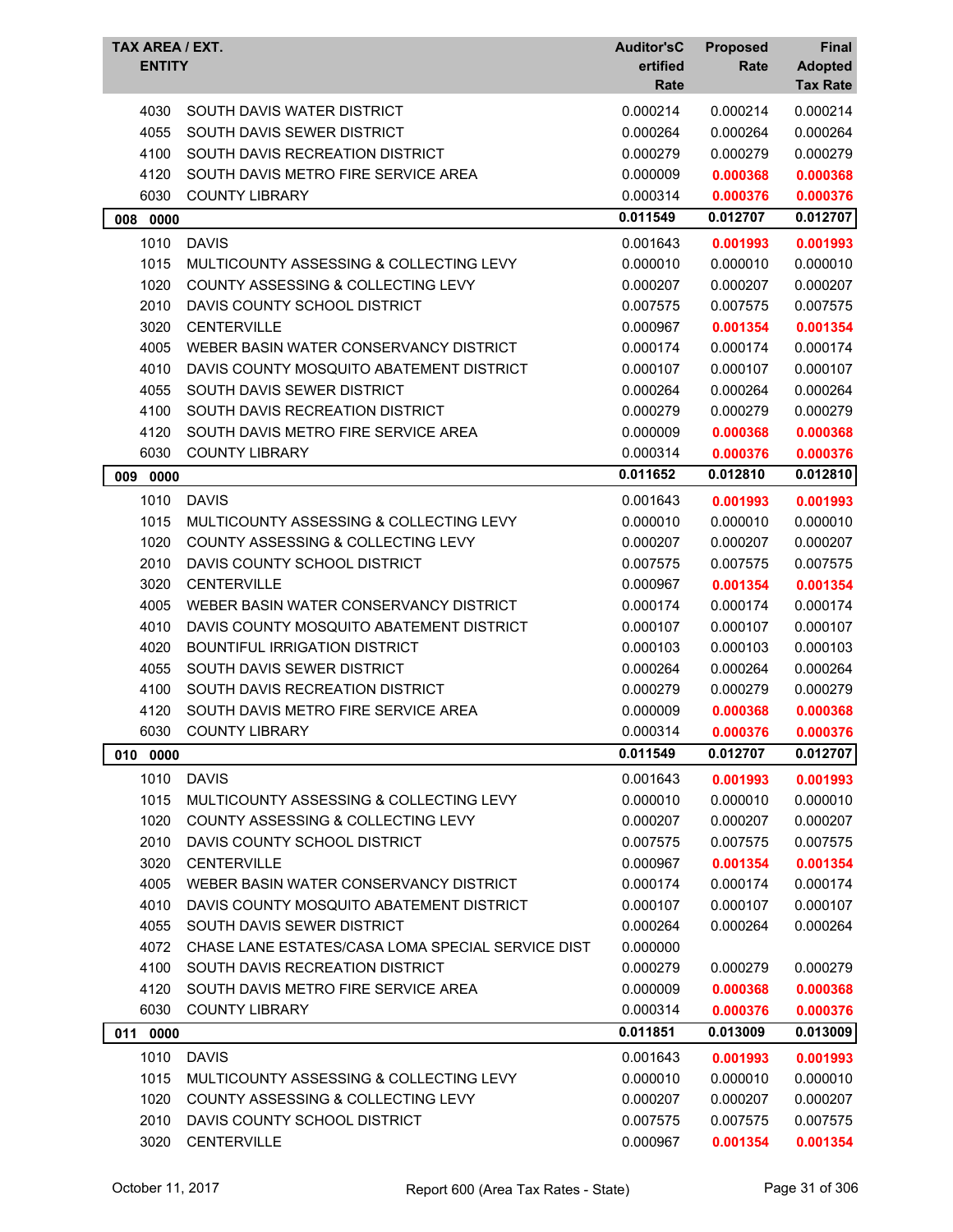| TAX AREA / EXT.<br><b>ENTITY</b> |                                               | <b>Auditor'sC</b><br>ertified<br>Rate | <b>Proposed</b><br>Rate | Final<br><b>Adopted</b><br><b>Tax Rate</b> |
|----------------------------------|-----------------------------------------------|---------------------------------------|-------------------------|--------------------------------------------|
| 4005                             | WEBER BASIN WATER CONSERVANCY DISTRICT        | 0.000174                              | 0.000174                | 0.000174                                   |
| 4010                             | DAVIS COUNTY MOSQUITO ABATEMENT DISTRICT      | 0.000107                              | 0.000107                | 0.000107                                   |
| 4050                             | CENTRAL DAVIS COUNTY SEWER DISTRICT           | 0.000191                              | 0.000191                | 0.000191                                   |
| 4070                             | BENCHLAND WATER DISTRICT                      | 0.000375                              | 0.000375                | 0.000375                                   |
| 4100                             | SOUTH DAVIS RECREATION DISTRICT               | 0.000279                              | 0.000279                | 0.000279                                   |
| 4120                             | SOUTH DAVIS METRO FIRE SERVICE AREA           | 0.000009                              | 0.000368                | 0.000368                                   |
| 6030                             | <b>COUNTY LIBRARY</b>                         | 0.000314                              | 0.000376                | 0.000376                                   |
| 012 0000                         |                                               | 0.011476                              | 0.012634                | 0.012634                                   |
| 1010                             | <b>DAVIS</b>                                  | 0.001643                              | 0.001993                | 0.001993                                   |
| 1015                             | MULTICOUNTY ASSESSING & COLLECTING LEVY       | 0.000010                              | 0.000010                | 0.000010                                   |
| 1020                             | COUNTY ASSESSING & COLLECTING LEVY            | 0.000207                              | 0.000207                | 0.000207                                   |
| 2010                             | DAVIS COUNTY SCHOOL DISTRICT                  | 0.007575                              | 0.007575                | 0.007575                                   |
| 3020                             | <b>CENTERVILLE</b>                            | 0.000967                              | 0.001354                | 0.001354                                   |
| 4005                             | WEBER BASIN WATER CONSERVANCY DISTRICT        | 0.000174                              | 0.000174                | 0.000174                                   |
| 4010                             | DAVIS COUNTY MOSQUITO ABATEMENT DISTRICT      | 0.000107                              | 0.000107                | 0.000107                                   |
| 4050                             | CENTRAL DAVIS COUNTY SEWER DISTRICT           | 0.000191                              | 0.000191                | 0.000191                                   |
| 4100                             | SOUTH DAVIS RECREATION DISTRICT               | 0.000279                              | 0.000279                | 0.000279                                   |
| 4120                             | SOUTH DAVIS METRO FIRE SERVICE AREA           | 0.000009                              | 0.000368                | 0.000368                                   |
| 6030                             | <b>COUNTY LIBRARY</b>                         | 0.000314                              | 0.000376                | 0.000376                                   |
| 013<br>0000                      |                                               | 0.013835                              | 0.014318                | 0.014318                                   |
| 1010                             | <b>DAVIS</b>                                  | 0.001643                              | 0.001993                | 0.001993                                   |
| 1015                             | MULTICOUNTY ASSESSING & COLLECTING LEVY       | 0.000010                              | 0.000010                | 0.000010                                   |
| 1020                             | <b>COUNTY ASSESSING &amp; COLLECTING LEVY</b> | 0.000207                              | 0.000207                | 0.000207                                   |
| 2010                             | DAVIS COUNTY SCHOOL DISTRICT                  | 0.007575                              | 0.007575                | 0.007575                                   |
| 3030                             | <b>CLEARFIELD</b>                             | 0.001745                              | 0.001745                | 0.001745                                   |
| 4005                             | WEBER BASIN WATER CONSERVANCY DISTRICT        | 0.000174                              | 0.000174                | 0.000174                                   |
| 4010                             | DAVIS COUNTY MOSQUITO ABATEMENT DISTRICT      | 0.000107                              | 0.000107                | 0.000107                                   |
| 4015                             | NORTH DAVIS SEWER DISTRICT                    | 0.000949                              | 0.000949                | 0.000949                                   |
| 4110                             | NORTH DAVIS FIRE DISTRICT                     | 0.001111                              | 0.001182                | 0.001182                                   |
| 6030                             | <b>COUNTY LIBRARY</b>                         | 0.000314                              | 0.000376                | 0.000376                                   |
| 014 0000                         |                                               | 0.013835                              | 0.014318                | 0.014318                                   |
|                                  |                                               |                                       |                         |                                            |
| 1010                             | <b>DAVIS</b>                                  | 0.001643                              | 0.001993                | 0.001993                                   |
| 1015                             | MULTICOUNTY ASSESSING & COLLECTING LEVY       | 0.000010                              | 0.000010                | 0.000010                                   |
| 1020                             | COUNTY ASSESSING & COLLECTING LEVY            | 0.000207                              | 0.000207                | 0.000207                                   |
| 2010                             | DAVIS COUNTY SCHOOL DISTRICT                  | 0.007575                              | 0.007575                | 0.007575                                   |
| 3030                             | <b>CLEARFIELD</b>                             | 0.001745                              | 0.001745                | 0.001745                                   |
| 4005                             | WEBER BASIN WATER CONSERVANCY DISTRICT        | 0.000174                              | 0.000174                | 0.000174                                   |
| 4010                             | DAVIS COUNTY MOSQUITO ABATEMENT DISTRICT      | 0.000107                              | 0.000107                | 0.000107                                   |
| 4015                             | NORTH DAVIS SEWER DISTRICT                    | 0.000949                              | 0.000949                | 0.000949                                   |
| 4110                             | NORTH DAVIS FIRE DISTRICT                     | 0.001111                              | 0.001182                | 0.001182                                   |
| 6030                             | <b>COUNTY LIBRARY</b>                         | 0.000314                              | 0.000376                | 0.000376                                   |
| 016 0000                         |                                               | 0.011955                              | 0.012367                | 0.012367                                   |
| 1010                             | <b>DAVIS</b>                                  | 0.001643                              | 0.001993                | 0.001993                                   |
| 1015                             | MULTICOUNTY ASSESSING & COLLECTING LEVY       | 0.000010                              | 0.000010                | 0.000010                                   |
| 1020                             | COUNTY ASSESSING & COLLECTING LEVY            | 0.000207                              | 0.000207                | 0.000207                                   |
| 2010                             | DAVIS COUNTY SCHOOL DISTRICT                  | 0.007575                              | 0.007575                | 0.007575                                   |
| 3040                             | <b>CLINTON</b>                                | 0.001925                              | 0.001925                | 0.001925                                   |
| 4005                             | WEBER BASIN WATER CONSERVANCY DISTRICT        | 0.000174                              | 0.000174                | 0.000174                                   |
| 4010                             | DAVIS COUNTY MOSQUITO ABATEMENT DISTRICT      | 0.000107                              | 0.000107                | 0.000107                                   |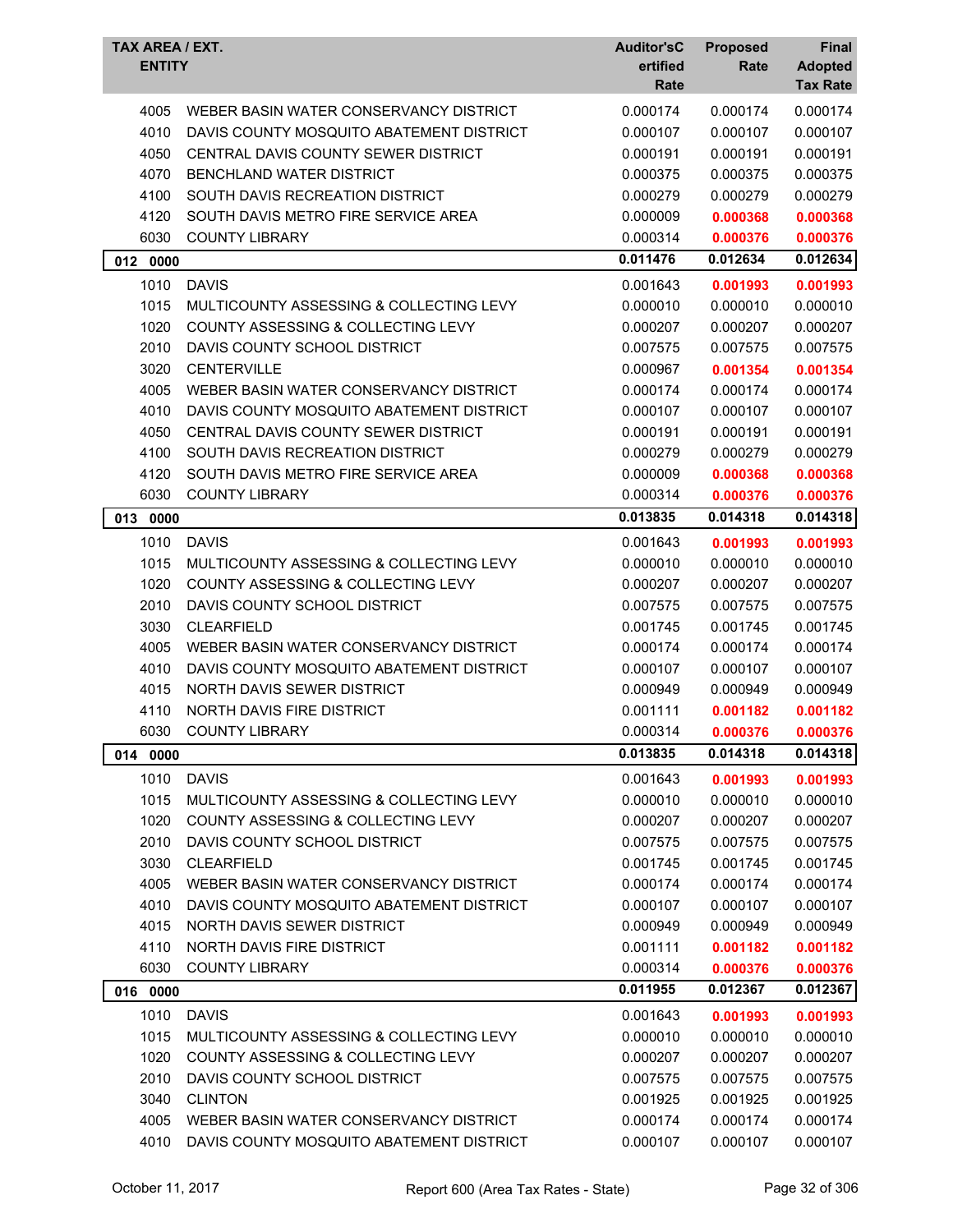| TAX AREA / EXT.<br><b>ENTITY</b> |                                          | <b>Auditor'sC</b><br>ertified<br>Rate | <b>Proposed</b><br>Rate | Final<br><b>Adopted</b><br><b>Tax Rate</b> |
|----------------------------------|------------------------------------------|---------------------------------------|-------------------------|--------------------------------------------|
| 6030                             | <b>COUNTY LIBRARY</b>                    | 0.000314                              | 0.000376                | 0.000376                                   |
| 017<br>0000                      |                                          | 0.012904                              | 0.013316                | 0.013316                                   |
| 1010                             | <b>DAVIS</b>                             | 0.001643                              | 0.001993                | 0.001993                                   |
| 1015                             | MULTICOUNTY ASSESSING & COLLECTING LEVY  | 0.000010                              | 0.000010                | 0.000010                                   |
| 1020                             | COUNTY ASSESSING & COLLECTING LEVY       | 0.000207                              | 0.000207                | 0.000207                                   |
| 2010                             | DAVIS COUNTY SCHOOL DISTRICT             | 0.007575                              | 0.007575                | 0.007575                                   |
| 3040                             | <b>CLINTON</b>                           | 0.001925                              | 0.001925                | 0.001925                                   |
| 4005                             | WEBER BASIN WATER CONSERVANCY DISTRICT   | 0.000174                              | 0.000174                | 0.000174                                   |
| 4010                             | DAVIS COUNTY MOSQUITO ABATEMENT DISTRICT | 0.000107                              | 0.000107                | 0.000107                                   |
| 4015                             | NORTH DAVIS SEWER DISTRICT               | 0.000949                              | 0.000949                | 0.000949                                   |
| 6030                             | <b>COUNTY LIBRARY</b>                    | 0.000314                              | 0.000376                | 0.000376                                   |
| 018 0000                         |                                          | 0.013249                              | 0.013661                | 0.013661                                   |
| 1010                             | <b>DAVIS</b>                             | 0.001643                              | 0.001993                | 0.001993                                   |
| 1015                             | MULTICOUNTY ASSESSING & COLLECTING LEVY  | 0.000010                              | 0.000010                | 0.000010                                   |
| 1020                             | COUNTY ASSESSING & COLLECTING LEVY       | 0.000207                              | 0.000207                | 0.000207                                   |
| 2010                             | DAVIS COUNTY SCHOOL DISTRICT             | 0.007575                              | 0.007575                | 0.007575                                   |
| 3040                             | <b>CLINTON</b>                           | 0.001925                              | 0.001925                | 0.001925                                   |
| 4005                             | WEBER BASIN WATER CONSERVANCY DISTRICT   | 0.000174                              | 0.000174                | 0.000174                                   |
| 4010                             | DAVIS COUNTY MOSQUITO ABATEMENT DISTRICT | 0.000107                              | 0.000107                | 0.000107                                   |
| 4015                             | NORTH DAVIS SEWER DISTRICT               | 0.000949                              | 0.000949                | 0.000949                                   |
| 4075                             | HOOPER WATER IMPROVEMENT DISTRICT        | 0.000345                              | 0.000345                | 0.000345                                   |
| 6030                             | <b>COUNTY LIBRARY</b>                    | 0.000314                              | 0.000376                | 0.000376                                   |
| 023 0000                         |                                          | 0.012163                              | 0.012575                | 0.012575                                   |
| 1010                             | <b>DAVIS</b>                             | 0.001643                              | 0.001993                | 0.001993                                   |
| 1015                             | MULTICOUNTY ASSESSING & COLLECTING LEVY  | 0.000010                              | 0.000010                | 0.000010                                   |
| 1020                             | COUNTY ASSESSING & COLLECTING LEVY       | 0.000207                              | 0.000207                | 0.000207                                   |
| 2010                             | DAVIS COUNTY SCHOOL DISTRICT             | 0.007575                              | 0.007575                | 0.007575                                   |
| 3050                             | <b>FARMINGTON</b>                        | 0.001942                              | 0.001942                | 0.001942                                   |
| 4005                             | WEBER BASIN WATER CONSERVANCY DISTRICT   | 0.000174                              | 0.000174                | 0.000174                                   |
| 4010                             | DAVIS COUNTY MOSQUITO ABATEMENT DISTRICT | 0.000107                              | 0.000107                | 0.000107                                   |
| 4050                             | CENTRAL DAVIS COUNTY SEWER DISTRICT      | 0.000191                              | 0.000191                | 0.000191                                   |
| 6030                             | <b>COUNTY LIBRARY</b>                    | 0.000314                              | 0.000376                | 0.000376                                   |
| 024 0000                         |                                          | 0.012538                              | 0.012950                | 0.012950                                   |
| 1010                             | <b>DAVIS</b>                             | 0.001643                              | 0.001993                | 0.001993                                   |
| 1015                             | MULTICOUNTY ASSESSING & COLLECTING LEVY  | 0.000010                              | 0.000010                | 0.000010                                   |
| 1020                             | COUNTY ASSESSING & COLLECTING LEVY       | 0.000207                              | 0.000207                | 0.000207                                   |
| 2010                             | DAVIS COUNTY SCHOOL DISTRICT             | 0.007575                              | 0.007575                | 0.007575                                   |
| 3050                             | <b>FARMINGTON</b>                        | 0.001942                              | 0.001942                | 0.001942                                   |
| 4005                             | WEBER BASIN WATER CONSERVANCY DISTRICT   | 0.000174                              | 0.000174                | 0.000174                                   |
| 4010                             | DAVIS COUNTY MOSQUITO ABATEMENT DISTRICT | 0.000107                              | 0.000107                | 0.000107                                   |
| 4050                             | CENTRAL DAVIS COUNTY SEWER DISTRICT      | 0.000191                              | 0.000191                | 0.000191                                   |
| 4070                             | BENCHLAND WATER DISTRICT                 | 0.000375                              | 0.000375                | 0.000375                                   |
| 6030                             | <b>COUNTY LIBRARY</b>                    | 0.000314                              | 0.000376                | 0.000376                                   |
| 0000<br>027                      |                                          | 0.013096                              | 0.013508                | 0.013508                                   |
| 1010                             | <b>DAVIS</b>                             | 0.001643                              | 0.001993                | 0.001993                                   |
| 1015                             | MULTICOUNTY ASSESSING & COLLECTING LEVY  | 0.000010                              | 0.000010                | 0.000010                                   |
| 1020                             | COUNTY ASSESSING & COLLECTING LEVY       | 0.000207                              | 0.000207                | 0.000207                                   |
| 2010                             | DAVIS COUNTY SCHOOL DISTRICT             | 0.007575                              | 0.007575                | 0.007575                                   |
| 3060                             | FRUIT HEIGHTS CITY                       | 0.002117                              | 0.002117                | 0.002117                                   |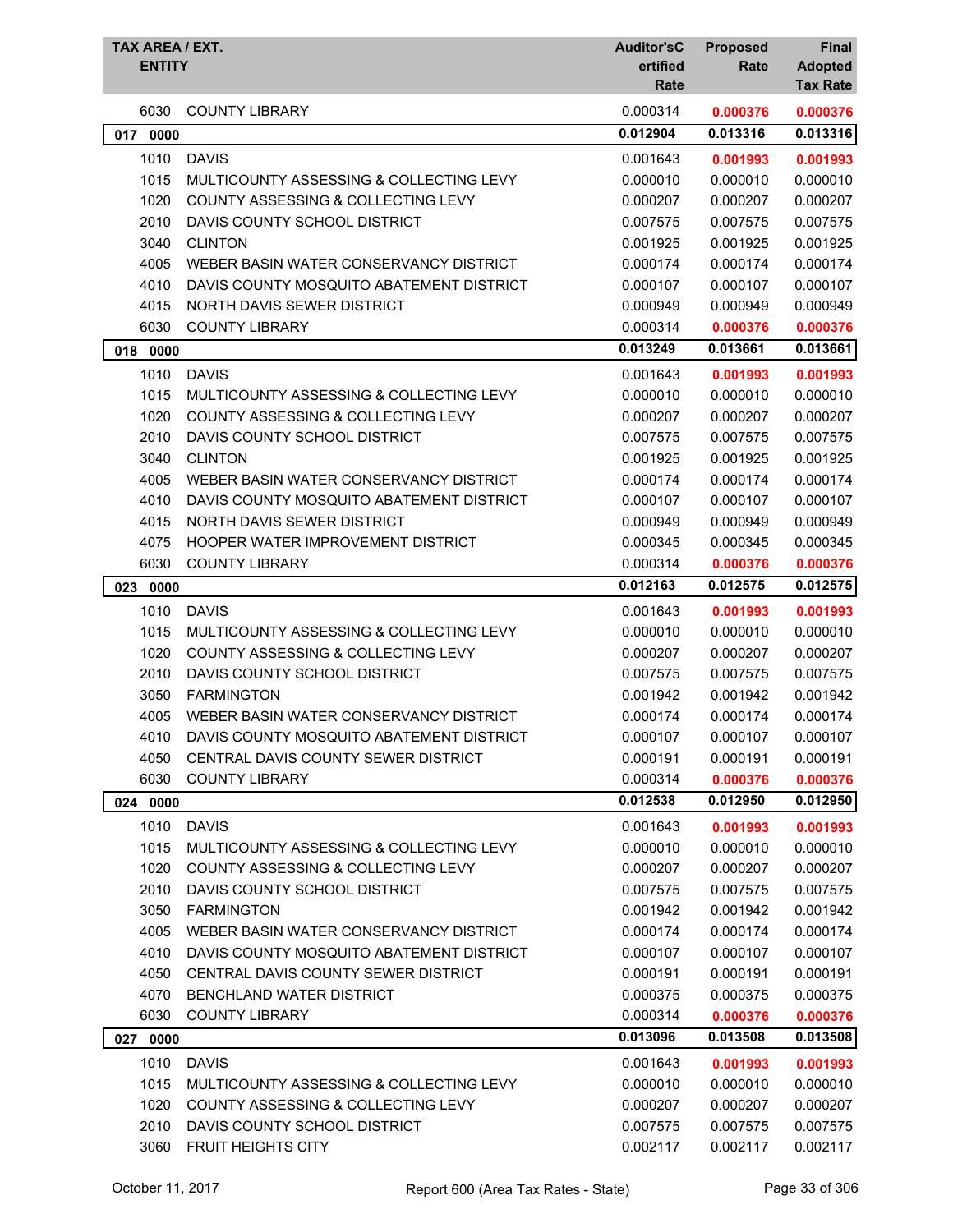| 0.000174<br>0.000174<br>4005<br>WEBER BASIN WATER CONSERVANCY DISTRICT<br>0.000174<br>4010<br>DAVIS COUNTY MOSQUITO ABATEMENT DISTRICT<br>0.000107<br>0.000107<br>0.000107<br>4015<br>NORTH DAVIS SEWER DISTRICT<br>0.000949<br>0.000949<br>0.000949<br>6030<br><b>COUNTY LIBRARY</b><br>0.000314<br>0.000376<br>0.000376<br>0.012338<br>0.012750<br>0.012750<br>028 0000<br>1010<br><b>DAVIS</b><br>0.001643<br>0.001993<br>0.001993<br>1015<br>MULTICOUNTY ASSESSING & COLLECTING LEVY<br>0.000010<br>0.000010<br>0.000010<br>1020<br>COUNTY ASSESSING & COLLECTING LEVY<br>0.000207<br>0.000207<br>0.000207<br>2010<br>DAVIS COUNTY SCHOOL DISTRICT<br>0.007575<br>0.007575<br>0.007575<br>3060<br><b>FRUIT HEIGHTS CITY</b><br>0.002117<br>0.002117<br>0.002117<br>4005<br>WEBER BASIN WATER CONSERVANCY DISTRICT<br>0.000174<br>0.000174<br>0.000174<br>4010<br>DAVIS COUNTY MOSQUITO ABATEMENT DISTRICT<br>0.000107<br>0.000107<br>0.000107<br>4050<br>CENTRAL DAVIS COUNTY SEWER DISTRICT<br>0.000191<br>0.000191<br>0.000191<br>6030<br><b>COUNTY LIBRARY</b><br>0.000314<br>0.000376<br>0.000376<br>0.012713<br>0.013125<br>0.013125<br>029<br>0000<br>1010<br><b>DAVIS</b><br>0.001643<br>0.001993<br>0.001993<br>1015<br>0.000010<br>MULTICOUNTY ASSESSING & COLLECTING LEVY<br>0.000010<br>0.000010<br>1020<br><b>COUNTY ASSESSING &amp; COLLECTING LEVY</b><br>0.000207<br>0.000207<br>0.000207<br>2010<br>DAVIS COUNTY SCHOOL DISTRICT<br>0.007575<br>0.007575<br>0.007575<br>3060<br><b>FRUIT HEIGHTS CITY</b><br>0.002117<br>0.002117<br>0.002117<br>4005<br>WEBER BASIN WATER CONSERVANCY DISTRICT<br>0.000174<br>0.000174<br>0.000174<br>0.000107<br>4010<br>DAVIS COUNTY MOSQUITO ABATEMENT DISTRICT<br>0.000107<br>0.000107<br>4050<br>CENTRAL DAVIS COUNTY SEWER DISTRICT<br>0.000191<br>0.000191<br>0.000191<br>4070<br><b>BENCHLAND WATER DISTRICT</b><br>0.000375<br>0.000375<br>0.000375<br>6030<br><b>COUNTY LIBRARY</b><br>0.000314<br>0.000376<br>0.000376<br>0.012980<br>0.012568<br>0.012980<br>033 0000<br>1010<br><b>DAVIS</b><br>0.001643<br>0.001993<br>0.001993<br>0.000010<br>1015<br>MULTICOUNTY ASSESSING & COLLECTING LEVY<br>0.000010<br>0.000010<br>1020<br>COUNTY ASSESSING & COLLECTING LEVY<br>0.000207<br>0.000207<br>0.000207<br>DAVIS COUNTY SCHOOL DISTRICT<br>2010<br>0.007575<br>0.007575<br>0.007575<br>3070<br><b>KAYSVILLE</b><br>0.001589<br>0.001589<br>0.001589<br>4005<br>WEBER BASIN WATER CONSERVANCY DISTRICT<br>0.000174<br>0.000174<br>0.000174<br>4010<br>DAVIS COUNTY MOSQUITO ABATEMENT DISTRICT<br>0.000107<br>0.000107<br>0.000107<br>4015<br>NORTH DAVIS SEWER DISTRICT<br>0.000949<br>0.000949<br>0.000949<br>6030<br><b>COUNTY LIBRARY</b><br>0.000314<br>0.000376<br>0.000376<br>0.011810<br>0.012222<br>0.012222<br>034 0000<br>1010<br><b>DAVIS</b><br>0.001643<br>0.001993<br>0.001993<br>1015<br>0.000010<br>0.000010<br>MULTICOUNTY ASSESSING & COLLECTING LEVY<br>0.000010<br>1020<br>COUNTY ASSESSING & COLLECTING LEVY<br>0.000207<br>0.000207<br>0.000207<br>2010<br>DAVIS COUNTY SCHOOL DISTRICT<br>0.007575<br>0.007575<br>0.007575<br>3070<br><b>KAYSVILLE</b><br>0.001589<br>0.001589<br>0.001589<br>4005<br>WEBER BASIN WATER CONSERVANCY DISTRICT<br>0.000174<br>0.000174<br>0.000174<br>4010<br>DAVIS COUNTY MOSQUITO ABATEMENT DISTRICT<br>0.000107<br>0.000107<br>0.000107<br>4050<br>0.000191<br>CENTRAL DAVIS COUNTY SEWER DISTRICT<br>0.000191<br>0.000191<br>6030<br><b>COUNTY LIBRARY</b><br>0.000314<br>0.000376<br>0.000376<br>0.012185<br>0.012597<br>0.012597<br>035 0000<br>1010<br><b>DAVIS</b><br>0.001643<br>0.001993<br>0.001993<br>MULTICOUNTY ASSESSING & COLLECTING LEVY<br>1015<br>0.000010<br>0.000010<br>0.000010<br>1020<br>COUNTY ASSESSING & COLLECTING LEVY<br>0.000207<br>0.000207<br>0.000207 | TAX AREA / EXT.<br><b>ENTITY</b> | <b>Auditor'sC</b><br>ertified<br>Rate | <b>Proposed</b><br>Rate | Final<br><b>Adopted</b><br><b>Tax Rate</b> |
|------------------------------------------------------------------------------------------------------------------------------------------------------------------------------------------------------------------------------------------------------------------------------------------------------------------------------------------------------------------------------------------------------------------------------------------------------------------------------------------------------------------------------------------------------------------------------------------------------------------------------------------------------------------------------------------------------------------------------------------------------------------------------------------------------------------------------------------------------------------------------------------------------------------------------------------------------------------------------------------------------------------------------------------------------------------------------------------------------------------------------------------------------------------------------------------------------------------------------------------------------------------------------------------------------------------------------------------------------------------------------------------------------------------------------------------------------------------------------------------------------------------------------------------------------------------------------------------------------------------------------------------------------------------------------------------------------------------------------------------------------------------------------------------------------------------------------------------------------------------------------------------------------------------------------------------------------------------------------------------------------------------------------------------------------------------------------------------------------------------------------------------------------------------------------------------------------------------------------------------------------------------------------------------------------------------------------------------------------------------------------------------------------------------------------------------------------------------------------------------------------------------------------------------------------------------------------------------------------------------------------------------------------------------------------------------------------------------------------------------------------------------------------------------------------------------------------------------------------------------------------------------------------------------------------------------------------------------------------------------------------------------------------------------------------------------------------------------------------------------------------------------------------------------------------------------------------------------------------------------------------------------------------------------------------------------------------------------------------------------------------------------------------------------------------------------------------------------------------------------------------------------------------------------------------------------------------------------------------------------------------------------------------------------------------------------------------------------------------------------------------------------------------------------------------------------|----------------------------------|---------------------------------------|-------------------------|--------------------------------------------|
|                                                                                                                                                                                                                                                                                                                                                                                                                                                                                                                                                                                                                                                                                                                                                                                                                                                                                                                                                                                                                                                                                                                                                                                                                                                                                                                                                                                                                                                                                                                                                                                                                                                                                                                                                                                                                                                                                                                                                                                                                                                                                                                                                                                                                                                                                                                                                                                                                                                                                                                                                                                                                                                                                                                                                                                                                                                                                                                                                                                                                                                                                                                                                                                                                                                                                                                                                                                                                                                                                                                                                                                                                                                                                                                                                                                                                  |                                  |                                       |                         |                                            |
|                                                                                                                                                                                                                                                                                                                                                                                                                                                                                                                                                                                                                                                                                                                                                                                                                                                                                                                                                                                                                                                                                                                                                                                                                                                                                                                                                                                                                                                                                                                                                                                                                                                                                                                                                                                                                                                                                                                                                                                                                                                                                                                                                                                                                                                                                                                                                                                                                                                                                                                                                                                                                                                                                                                                                                                                                                                                                                                                                                                                                                                                                                                                                                                                                                                                                                                                                                                                                                                                                                                                                                                                                                                                                                                                                                                                                  |                                  |                                       |                         |                                            |
|                                                                                                                                                                                                                                                                                                                                                                                                                                                                                                                                                                                                                                                                                                                                                                                                                                                                                                                                                                                                                                                                                                                                                                                                                                                                                                                                                                                                                                                                                                                                                                                                                                                                                                                                                                                                                                                                                                                                                                                                                                                                                                                                                                                                                                                                                                                                                                                                                                                                                                                                                                                                                                                                                                                                                                                                                                                                                                                                                                                                                                                                                                                                                                                                                                                                                                                                                                                                                                                                                                                                                                                                                                                                                                                                                                                                                  |                                  |                                       |                         |                                            |
|                                                                                                                                                                                                                                                                                                                                                                                                                                                                                                                                                                                                                                                                                                                                                                                                                                                                                                                                                                                                                                                                                                                                                                                                                                                                                                                                                                                                                                                                                                                                                                                                                                                                                                                                                                                                                                                                                                                                                                                                                                                                                                                                                                                                                                                                                                                                                                                                                                                                                                                                                                                                                                                                                                                                                                                                                                                                                                                                                                                                                                                                                                                                                                                                                                                                                                                                                                                                                                                                                                                                                                                                                                                                                                                                                                                                                  |                                  |                                       |                         |                                            |
|                                                                                                                                                                                                                                                                                                                                                                                                                                                                                                                                                                                                                                                                                                                                                                                                                                                                                                                                                                                                                                                                                                                                                                                                                                                                                                                                                                                                                                                                                                                                                                                                                                                                                                                                                                                                                                                                                                                                                                                                                                                                                                                                                                                                                                                                                                                                                                                                                                                                                                                                                                                                                                                                                                                                                                                                                                                                                                                                                                                                                                                                                                                                                                                                                                                                                                                                                                                                                                                                                                                                                                                                                                                                                                                                                                                                                  |                                  |                                       |                         |                                            |
|                                                                                                                                                                                                                                                                                                                                                                                                                                                                                                                                                                                                                                                                                                                                                                                                                                                                                                                                                                                                                                                                                                                                                                                                                                                                                                                                                                                                                                                                                                                                                                                                                                                                                                                                                                                                                                                                                                                                                                                                                                                                                                                                                                                                                                                                                                                                                                                                                                                                                                                                                                                                                                                                                                                                                                                                                                                                                                                                                                                                                                                                                                                                                                                                                                                                                                                                                                                                                                                                                                                                                                                                                                                                                                                                                                                                                  |                                  |                                       |                         |                                            |
|                                                                                                                                                                                                                                                                                                                                                                                                                                                                                                                                                                                                                                                                                                                                                                                                                                                                                                                                                                                                                                                                                                                                                                                                                                                                                                                                                                                                                                                                                                                                                                                                                                                                                                                                                                                                                                                                                                                                                                                                                                                                                                                                                                                                                                                                                                                                                                                                                                                                                                                                                                                                                                                                                                                                                                                                                                                                                                                                                                                                                                                                                                                                                                                                                                                                                                                                                                                                                                                                                                                                                                                                                                                                                                                                                                                                                  |                                  |                                       |                         |                                            |
|                                                                                                                                                                                                                                                                                                                                                                                                                                                                                                                                                                                                                                                                                                                                                                                                                                                                                                                                                                                                                                                                                                                                                                                                                                                                                                                                                                                                                                                                                                                                                                                                                                                                                                                                                                                                                                                                                                                                                                                                                                                                                                                                                                                                                                                                                                                                                                                                                                                                                                                                                                                                                                                                                                                                                                                                                                                                                                                                                                                                                                                                                                                                                                                                                                                                                                                                                                                                                                                                                                                                                                                                                                                                                                                                                                                                                  |                                  |                                       |                         |                                            |
|                                                                                                                                                                                                                                                                                                                                                                                                                                                                                                                                                                                                                                                                                                                                                                                                                                                                                                                                                                                                                                                                                                                                                                                                                                                                                                                                                                                                                                                                                                                                                                                                                                                                                                                                                                                                                                                                                                                                                                                                                                                                                                                                                                                                                                                                                                                                                                                                                                                                                                                                                                                                                                                                                                                                                                                                                                                                                                                                                                                                                                                                                                                                                                                                                                                                                                                                                                                                                                                                                                                                                                                                                                                                                                                                                                                                                  |                                  |                                       |                         |                                            |
|                                                                                                                                                                                                                                                                                                                                                                                                                                                                                                                                                                                                                                                                                                                                                                                                                                                                                                                                                                                                                                                                                                                                                                                                                                                                                                                                                                                                                                                                                                                                                                                                                                                                                                                                                                                                                                                                                                                                                                                                                                                                                                                                                                                                                                                                                                                                                                                                                                                                                                                                                                                                                                                                                                                                                                                                                                                                                                                                                                                                                                                                                                                                                                                                                                                                                                                                                                                                                                                                                                                                                                                                                                                                                                                                                                                                                  |                                  |                                       |                         |                                            |
|                                                                                                                                                                                                                                                                                                                                                                                                                                                                                                                                                                                                                                                                                                                                                                                                                                                                                                                                                                                                                                                                                                                                                                                                                                                                                                                                                                                                                                                                                                                                                                                                                                                                                                                                                                                                                                                                                                                                                                                                                                                                                                                                                                                                                                                                                                                                                                                                                                                                                                                                                                                                                                                                                                                                                                                                                                                                                                                                                                                                                                                                                                                                                                                                                                                                                                                                                                                                                                                                                                                                                                                                                                                                                                                                                                                                                  |                                  |                                       |                         |                                            |
|                                                                                                                                                                                                                                                                                                                                                                                                                                                                                                                                                                                                                                                                                                                                                                                                                                                                                                                                                                                                                                                                                                                                                                                                                                                                                                                                                                                                                                                                                                                                                                                                                                                                                                                                                                                                                                                                                                                                                                                                                                                                                                                                                                                                                                                                                                                                                                                                                                                                                                                                                                                                                                                                                                                                                                                                                                                                                                                                                                                                                                                                                                                                                                                                                                                                                                                                                                                                                                                                                                                                                                                                                                                                                                                                                                                                                  |                                  |                                       |                         |                                            |
|                                                                                                                                                                                                                                                                                                                                                                                                                                                                                                                                                                                                                                                                                                                                                                                                                                                                                                                                                                                                                                                                                                                                                                                                                                                                                                                                                                                                                                                                                                                                                                                                                                                                                                                                                                                                                                                                                                                                                                                                                                                                                                                                                                                                                                                                                                                                                                                                                                                                                                                                                                                                                                                                                                                                                                                                                                                                                                                                                                                                                                                                                                                                                                                                                                                                                                                                                                                                                                                                                                                                                                                                                                                                                                                                                                                                                  |                                  |                                       |                         |                                            |
|                                                                                                                                                                                                                                                                                                                                                                                                                                                                                                                                                                                                                                                                                                                                                                                                                                                                                                                                                                                                                                                                                                                                                                                                                                                                                                                                                                                                                                                                                                                                                                                                                                                                                                                                                                                                                                                                                                                                                                                                                                                                                                                                                                                                                                                                                                                                                                                                                                                                                                                                                                                                                                                                                                                                                                                                                                                                                                                                                                                                                                                                                                                                                                                                                                                                                                                                                                                                                                                                                                                                                                                                                                                                                                                                                                                                                  |                                  |                                       |                         |                                            |
|                                                                                                                                                                                                                                                                                                                                                                                                                                                                                                                                                                                                                                                                                                                                                                                                                                                                                                                                                                                                                                                                                                                                                                                                                                                                                                                                                                                                                                                                                                                                                                                                                                                                                                                                                                                                                                                                                                                                                                                                                                                                                                                                                                                                                                                                                                                                                                                                                                                                                                                                                                                                                                                                                                                                                                                                                                                                                                                                                                                                                                                                                                                                                                                                                                                                                                                                                                                                                                                                                                                                                                                                                                                                                                                                                                                                                  |                                  |                                       |                         |                                            |
|                                                                                                                                                                                                                                                                                                                                                                                                                                                                                                                                                                                                                                                                                                                                                                                                                                                                                                                                                                                                                                                                                                                                                                                                                                                                                                                                                                                                                                                                                                                                                                                                                                                                                                                                                                                                                                                                                                                                                                                                                                                                                                                                                                                                                                                                                                                                                                                                                                                                                                                                                                                                                                                                                                                                                                                                                                                                                                                                                                                                                                                                                                                                                                                                                                                                                                                                                                                                                                                                                                                                                                                                                                                                                                                                                                                                                  |                                  |                                       |                         |                                            |
|                                                                                                                                                                                                                                                                                                                                                                                                                                                                                                                                                                                                                                                                                                                                                                                                                                                                                                                                                                                                                                                                                                                                                                                                                                                                                                                                                                                                                                                                                                                                                                                                                                                                                                                                                                                                                                                                                                                                                                                                                                                                                                                                                                                                                                                                                                                                                                                                                                                                                                                                                                                                                                                                                                                                                                                                                                                                                                                                                                                                                                                                                                                                                                                                                                                                                                                                                                                                                                                                                                                                                                                                                                                                                                                                                                                                                  |                                  |                                       |                         |                                            |
|                                                                                                                                                                                                                                                                                                                                                                                                                                                                                                                                                                                                                                                                                                                                                                                                                                                                                                                                                                                                                                                                                                                                                                                                                                                                                                                                                                                                                                                                                                                                                                                                                                                                                                                                                                                                                                                                                                                                                                                                                                                                                                                                                                                                                                                                                                                                                                                                                                                                                                                                                                                                                                                                                                                                                                                                                                                                                                                                                                                                                                                                                                                                                                                                                                                                                                                                                                                                                                                                                                                                                                                                                                                                                                                                                                                                                  |                                  |                                       |                         |                                            |
|                                                                                                                                                                                                                                                                                                                                                                                                                                                                                                                                                                                                                                                                                                                                                                                                                                                                                                                                                                                                                                                                                                                                                                                                                                                                                                                                                                                                                                                                                                                                                                                                                                                                                                                                                                                                                                                                                                                                                                                                                                                                                                                                                                                                                                                                                                                                                                                                                                                                                                                                                                                                                                                                                                                                                                                                                                                                                                                                                                                                                                                                                                                                                                                                                                                                                                                                                                                                                                                                                                                                                                                                                                                                                                                                                                                                                  |                                  |                                       |                         |                                            |
|                                                                                                                                                                                                                                                                                                                                                                                                                                                                                                                                                                                                                                                                                                                                                                                                                                                                                                                                                                                                                                                                                                                                                                                                                                                                                                                                                                                                                                                                                                                                                                                                                                                                                                                                                                                                                                                                                                                                                                                                                                                                                                                                                                                                                                                                                                                                                                                                                                                                                                                                                                                                                                                                                                                                                                                                                                                                                                                                                                                                                                                                                                                                                                                                                                                                                                                                                                                                                                                                                                                                                                                                                                                                                                                                                                                                                  |                                  |                                       |                         |                                            |
|                                                                                                                                                                                                                                                                                                                                                                                                                                                                                                                                                                                                                                                                                                                                                                                                                                                                                                                                                                                                                                                                                                                                                                                                                                                                                                                                                                                                                                                                                                                                                                                                                                                                                                                                                                                                                                                                                                                                                                                                                                                                                                                                                                                                                                                                                                                                                                                                                                                                                                                                                                                                                                                                                                                                                                                                                                                                                                                                                                                                                                                                                                                                                                                                                                                                                                                                                                                                                                                                                                                                                                                                                                                                                                                                                                                                                  |                                  |                                       |                         |                                            |
|                                                                                                                                                                                                                                                                                                                                                                                                                                                                                                                                                                                                                                                                                                                                                                                                                                                                                                                                                                                                                                                                                                                                                                                                                                                                                                                                                                                                                                                                                                                                                                                                                                                                                                                                                                                                                                                                                                                                                                                                                                                                                                                                                                                                                                                                                                                                                                                                                                                                                                                                                                                                                                                                                                                                                                                                                                                                                                                                                                                                                                                                                                                                                                                                                                                                                                                                                                                                                                                                                                                                                                                                                                                                                                                                                                                                                  |                                  |                                       |                         |                                            |
|                                                                                                                                                                                                                                                                                                                                                                                                                                                                                                                                                                                                                                                                                                                                                                                                                                                                                                                                                                                                                                                                                                                                                                                                                                                                                                                                                                                                                                                                                                                                                                                                                                                                                                                                                                                                                                                                                                                                                                                                                                                                                                                                                                                                                                                                                                                                                                                                                                                                                                                                                                                                                                                                                                                                                                                                                                                                                                                                                                                                                                                                                                                                                                                                                                                                                                                                                                                                                                                                                                                                                                                                                                                                                                                                                                                                                  |                                  |                                       |                         |                                            |
|                                                                                                                                                                                                                                                                                                                                                                                                                                                                                                                                                                                                                                                                                                                                                                                                                                                                                                                                                                                                                                                                                                                                                                                                                                                                                                                                                                                                                                                                                                                                                                                                                                                                                                                                                                                                                                                                                                                                                                                                                                                                                                                                                                                                                                                                                                                                                                                                                                                                                                                                                                                                                                                                                                                                                                                                                                                                                                                                                                                                                                                                                                                                                                                                                                                                                                                                                                                                                                                                                                                                                                                                                                                                                                                                                                                                                  |                                  |                                       |                         |                                            |
|                                                                                                                                                                                                                                                                                                                                                                                                                                                                                                                                                                                                                                                                                                                                                                                                                                                                                                                                                                                                                                                                                                                                                                                                                                                                                                                                                                                                                                                                                                                                                                                                                                                                                                                                                                                                                                                                                                                                                                                                                                                                                                                                                                                                                                                                                                                                                                                                                                                                                                                                                                                                                                                                                                                                                                                                                                                                                                                                                                                                                                                                                                                                                                                                                                                                                                                                                                                                                                                                                                                                                                                                                                                                                                                                                                                                                  |                                  |                                       |                         |                                            |
|                                                                                                                                                                                                                                                                                                                                                                                                                                                                                                                                                                                                                                                                                                                                                                                                                                                                                                                                                                                                                                                                                                                                                                                                                                                                                                                                                                                                                                                                                                                                                                                                                                                                                                                                                                                                                                                                                                                                                                                                                                                                                                                                                                                                                                                                                                                                                                                                                                                                                                                                                                                                                                                                                                                                                                                                                                                                                                                                                                                                                                                                                                                                                                                                                                                                                                                                                                                                                                                                                                                                                                                                                                                                                                                                                                                                                  |                                  |                                       |                         |                                            |
|                                                                                                                                                                                                                                                                                                                                                                                                                                                                                                                                                                                                                                                                                                                                                                                                                                                                                                                                                                                                                                                                                                                                                                                                                                                                                                                                                                                                                                                                                                                                                                                                                                                                                                                                                                                                                                                                                                                                                                                                                                                                                                                                                                                                                                                                                                                                                                                                                                                                                                                                                                                                                                                                                                                                                                                                                                                                                                                                                                                                                                                                                                                                                                                                                                                                                                                                                                                                                                                                                                                                                                                                                                                                                                                                                                                                                  |                                  |                                       |                         |                                            |
|                                                                                                                                                                                                                                                                                                                                                                                                                                                                                                                                                                                                                                                                                                                                                                                                                                                                                                                                                                                                                                                                                                                                                                                                                                                                                                                                                                                                                                                                                                                                                                                                                                                                                                                                                                                                                                                                                                                                                                                                                                                                                                                                                                                                                                                                                                                                                                                                                                                                                                                                                                                                                                                                                                                                                                                                                                                                                                                                                                                                                                                                                                                                                                                                                                                                                                                                                                                                                                                                                                                                                                                                                                                                                                                                                                                                                  |                                  |                                       |                         |                                            |
|                                                                                                                                                                                                                                                                                                                                                                                                                                                                                                                                                                                                                                                                                                                                                                                                                                                                                                                                                                                                                                                                                                                                                                                                                                                                                                                                                                                                                                                                                                                                                                                                                                                                                                                                                                                                                                                                                                                                                                                                                                                                                                                                                                                                                                                                                                                                                                                                                                                                                                                                                                                                                                                                                                                                                                                                                                                                                                                                                                                                                                                                                                                                                                                                                                                                                                                                                                                                                                                                                                                                                                                                                                                                                                                                                                                                                  |                                  |                                       |                         |                                            |
|                                                                                                                                                                                                                                                                                                                                                                                                                                                                                                                                                                                                                                                                                                                                                                                                                                                                                                                                                                                                                                                                                                                                                                                                                                                                                                                                                                                                                                                                                                                                                                                                                                                                                                                                                                                                                                                                                                                                                                                                                                                                                                                                                                                                                                                                                                                                                                                                                                                                                                                                                                                                                                                                                                                                                                                                                                                                                                                                                                                                                                                                                                                                                                                                                                                                                                                                                                                                                                                                                                                                                                                                                                                                                                                                                                                                                  |                                  |                                       |                         |                                            |
|                                                                                                                                                                                                                                                                                                                                                                                                                                                                                                                                                                                                                                                                                                                                                                                                                                                                                                                                                                                                                                                                                                                                                                                                                                                                                                                                                                                                                                                                                                                                                                                                                                                                                                                                                                                                                                                                                                                                                                                                                                                                                                                                                                                                                                                                                                                                                                                                                                                                                                                                                                                                                                                                                                                                                                                                                                                                                                                                                                                                                                                                                                                                                                                                                                                                                                                                                                                                                                                                                                                                                                                                                                                                                                                                                                                                                  |                                  |                                       |                         |                                            |
|                                                                                                                                                                                                                                                                                                                                                                                                                                                                                                                                                                                                                                                                                                                                                                                                                                                                                                                                                                                                                                                                                                                                                                                                                                                                                                                                                                                                                                                                                                                                                                                                                                                                                                                                                                                                                                                                                                                                                                                                                                                                                                                                                                                                                                                                                                                                                                                                                                                                                                                                                                                                                                                                                                                                                                                                                                                                                                                                                                                                                                                                                                                                                                                                                                                                                                                                                                                                                                                                                                                                                                                                                                                                                                                                                                                                                  |                                  |                                       |                         |                                            |
|                                                                                                                                                                                                                                                                                                                                                                                                                                                                                                                                                                                                                                                                                                                                                                                                                                                                                                                                                                                                                                                                                                                                                                                                                                                                                                                                                                                                                                                                                                                                                                                                                                                                                                                                                                                                                                                                                                                                                                                                                                                                                                                                                                                                                                                                                                                                                                                                                                                                                                                                                                                                                                                                                                                                                                                                                                                                                                                                                                                                                                                                                                                                                                                                                                                                                                                                                                                                                                                                                                                                                                                                                                                                                                                                                                                                                  |                                  |                                       |                         |                                            |
|                                                                                                                                                                                                                                                                                                                                                                                                                                                                                                                                                                                                                                                                                                                                                                                                                                                                                                                                                                                                                                                                                                                                                                                                                                                                                                                                                                                                                                                                                                                                                                                                                                                                                                                                                                                                                                                                                                                                                                                                                                                                                                                                                                                                                                                                                                                                                                                                                                                                                                                                                                                                                                                                                                                                                                                                                                                                                                                                                                                                                                                                                                                                                                                                                                                                                                                                                                                                                                                                                                                                                                                                                                                                                                                                                                                                                  |                                  |                                       |                         |                                            |
|                                                                                                                                                                                                                                                                                                                                                                                                                                                                                                                                                                                                                                                                                                                                                                                                                                                                                                                                                                                                                                                                                                                                                                                                                                                                                                                                                                                                                                                                                                                                                                                                                                                                                                                                                                                                                                                                                                                                                                                                                                                                                                                                                                                                                                                                                                                                                                                                                                                                                                                                                                                                                                                                                                                                                                                                                                                                                                                                                                                                                                                                                                                                                                                                                                                                                                                                                                                                                                                                                                                                                                                                                                                                                                                                                                                                                  |                                  |                                       |                         |                                            |
|                                                                                                                                                                                                                                                                                                                                                                                                                                                                                                                                                                                                                                                                                                                                                                                                                                                                                                                                                                                                                                                                                                                                                                                                                                                                                                                                                                                                                                                                                                                                                                                                                                                                                                                                                                                                                                                                                                                                                                                                                                                                                                                                                                                                                                                                                                                                                                                                                                                                                                                                                                                                                                                                                                                                                                                                                                                                                                                                                                                                                                                                                                                                                                                                                                                                                                                                                                                                                                                                                                                                                                                                                                                                                                                                                                                                                  |                                  |                                       |                         |                                            |
|                                                                                                                                                                                                                                                                                                                                                                                                                                                                                                                                                                                                                                                                                                                                                                                                                                                                                                                                                                                                                                                                                                                                                                                                                                                                                                                                                                                                                                                                                                                                                                                                                                                                                                                                                                                                                                                                                                                                                                                                                                                                                                                                                                                                                                                                                                                                                                                                                                                                                                                                                                                                                                                                                                                                                                                                                                                                                                                                                                                                                                                                                                                                                                                                                                                                                                                                                                                                                                                                                                                                                                                                                                                                                                                                                                                                                  |                                  |                                       |                         |                                            |
|                                                                                                                                                                                                                                                                                                                                                                                                                                                                                                                                                                                                                                                                                                                                                                                                                                                                                                                                                                                                                                                                                                                                                                                                                                                                                                                                                                                                                                                                                                                                                                                                                                                                                                                                                                                                                                                                                                                                                                                                                                                                                                                                                                                                                                                                                                                                                                                                                                                                                                                                                                                                                                                                                                                                                                                                                                                                                                                                                                                                                                                                                                                                                                                                                                                                                                                                                                                                                                                                                                                                                                                                                                                                                                                                                                                                                  |                                  |                                       |                         |                                            |
|                                                                                                                                                                                                                                                                                                                                                                                                                                                                                                                                                                                                                                                                                                                                                                                                                                                                                                                                                                                                                                                                                                                                                                                                                                                                                                                                                                                                                                                                                                                                                                                                                                                                                                                                                                                                                                                                                                                                                                                                                                                                                                                                                                                                                                                                                                                                                                                                                                                                                                                                                                                                                                                                                                                                                                                                                                                                                                                                                                                                                                                                                                                                                                                                                                                                                                                                                                                                                                                                                                                                                                                                                                                                                                                                                                                                                  |                                  |                                       |                         |                                            |
|                                                                                                                                                                                                                                                                                                                                                                                                                                                                                                                                                                                                                                                                                                                                                                                                                                                                                                                                                                                                                                                                                                                                                                                                                                                                                                                                                                                                                                                                                                                                                                                                                                                                                                                                                                                                                                                                                                                                                                                                                                                                                                                                                                                                                                                                                                                                                                                                                                                                                                                                                                                                                                                                                                                                                                                                                                                                                                                                                                                                                                                                                                                                                                                                                                                                                                                                                                                                                                                                                                                                                                                                                                                                                                                                                                                                                  |                                  |                                       |                         |                                            |
|                                                                                                                                                                                                                                                                                                                                                                                                                                                                                                                                                                                                                                                                                                                                                                                                                                                                                                                                                                                                                                                                                                                                                                                                                                                                                                                                                                                                                                                                                                                                                                                                                                                                                                                                                                                                                                                                                                                                                                                                                                                                                                                                                                                                                                                                                                                                                                                                                                                                                                                                                                                                                                                                                                                                                                                                                                                                                                                                                                                                                                                                                                                                                                                                                                                                                                                                                                                                                                                                                                                                                                                                                                                                                                                                                                                                                  |                                  |                                       |                         |                                            |
|                                                                                                                                                                                                                                                                                                                                                                                                                                                                                                                                                                                                                                                                                                                                                                                                                                                                                                                                                                                                                                                                                                                                                                                                                                                                                                                                                                                                                                                                                                                                                                                                                                                                                                                                                                                                                                                                                                                                                                                                                                                                                                                                                                                                                                                                                                                                                                                                                                                                                                                                                                                                                                                                                                                                                                                                                                                                                                                                                                                                                                                                                                                                                                                                                                                                                                                                                                                                                                                                                                                                                                                                                                                                                                                                                                                                                  |                                  |                                       |                         |                                            |
|                                                                                                                                                                                                                                                                                                                                                                                                                                                                                                                                                                                                                                                                                                                                                                                                                                                                                                                                                                                                                                                                                                                                                                                                                                                                                                                                                                                                                                                                                                                                                                                                                                                                                                                                                                                                                                                                                                                                                                                                                                                                                                                                                                                                                                                                                                                                                                                                                                                                                                                                                                                                                                                                                                                                                                                                                                                                                                                                                                                                                                                                                                                                                                                                                                                                                                                                                                                                                                                                                                                                                                                                                                                                                                                                                                                                                  |                                  |                                       |                         |                                            |
|                                                                                                                                                                                                                                                                                                                                                                                                                                                                                                                                                                                                                                                                                                                                                                                                                                                                                                                                                                                                                                                                                                                                                                                                                                                                                                                                                                                                                                                                                                                                                                                                                                                                                                                                                                                                                                                                                                                                                                                                                                                                                                                                                                                                                                                                                                                                                                                                                                                                                                                                                                                                                                                                                                                                                                                                                                                                                                                                                                                                                                                                                                                                                                                                                                                                                                                                                                                                                                                                                                                                                                                                                                                                                                                                                                                                                  |                                  |                                       |                         |                                            |
|                                                                                                                                                                                                                                                                                                                                                                                                                                                                                                                                                                                                                                                                                                                                                                                                                                                                                                                                                                                                                                                                                                                                                                                                                                                                                                                                                                                                                                                                                                                                                                                                                                                                                                                                                                                                                                                                                                                                                                                                                                                                                                                                                                                                                                                                                                                                                                                                                                                                                                                                                                                                                                                                                                                                                                                                                                                                                                                                                                                                                                                                                                                                                                                                                                                                                                                                                                                                                                                                                                                                                                                                                                                                                                                                                                                                                  |                                  |                                       |                         |                                            |
|                                                                                                                                                                                                                                                                                                                                                                                                                                                                                                                                                                                                                                                                                                                                                                                                                                                                                                                                                                                                                                                                                                                                                                                                                                                                                                                                                                                                                                                                                                                                                                                                                                                                                                                                                                                                                                                                                                                                                                                                                                                                                                                                                                                                                                                                                                                                                                                                                                                                                                                                                                                                                                                                                                                                                                                                                                                                                                                                                                                                                                                                                                                                                                                                                                                                                                                                                                                                                                                                                                                                                                                                                                                                                                                                                                                                                  |                                  |                                       |                         |                                            |
|                                                                                                                                                                                                                                                                                                                                                                                                                                                                                                                                                                                                                                                                                                                                                                                                                                                                                                                                                                                                                                                                                                                                                                                                                                                                                                                                                                                                                                                                                                                                                                                                                                                                                                                                                                                                                                                                                                                                                                                                                                                                                                                                                                                                                                                                                                                                                                                                                                                                                                                                                                                                                                                                                                                                                                                                                                                                                                                                                                                                                                                                                                                                                                                                                                                                                                                                                                                                                                                                                                                                                                                                                                                                                                                                                                                                                  |                                  |                                       |                         |                                            |
|                                                                                                                                                                                                                                                                                                                                                                                                                                                                                                                                                                                                                                                                                                                                                                                                                                                                                                                                                                                                                                                                                                                                                                                                                                                                                                                                                                                                                                                                                                                                                                                                                                                                                                                                                                                                                                                                                                                                                                                                                                                                                                                                                                                                                                                                                                                                                                                                                                                                                                                                                                                                                                                                                                                                                                                                                                                                                                                                                                                                                                                                                                                                                                                                                                                                                                                                                                                                                                                                                                                                                                                                                                                                                                                                                                                                                  |                                  |                                       |                         |                                            |
|                                                                                                                                                                                                                                                                                                                                                                                                                                                                                                                                                                                                                                                                                                                                                                                                                                                                                                                                                                                                                                                                                                                                                                                                                                                                                                                                                                                                                                                                                                                                                                                                                                                                                                                                                                                                                                                                                                                                                                                                                                                                                                                                                                                                                                                                                                                                                                                                                                                                                                                                                                                                                                                                                                                                                                                                                                                                                                                                                                                                                                                                                                                                                                                                                                                                                                                                                                                                                                                                                                                                                                                                                                                                                                                                                                                                                  |                                  |                                       |                         |                                            |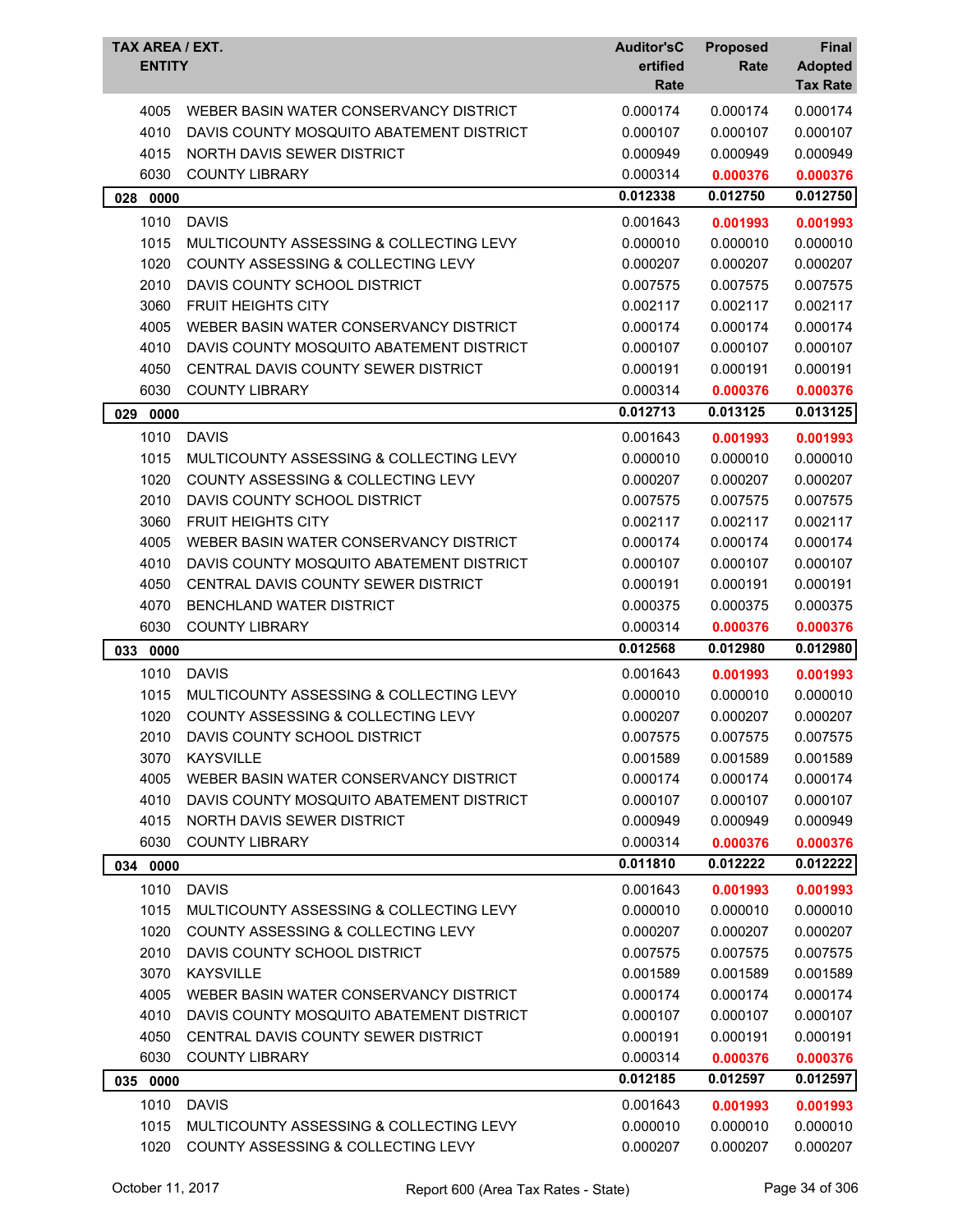| TAX AREA / EXT.<br><b>ENTITY</b> |                                               | <b>Auditor'sC</b><br>ertified<br>Rate | <b>Proposed</b><br>Rate | Final<br><b>Adopted</b><br><b>Tax Rate</b> |
|----------------------------------|-----------------------------------------------|---------------------------------------|-------------------------|--------------------------------------------|
| 2010                             | DAVIS COUNTY SCHOOL DISTRICT                  | 0.007575                              | 0.007575                | 0.007575                                   |
| 3070                             | <b>KAYSVILLE</b>                              | 0.001589                              | 0.001589                | 0.001589                                   |
| 4005                             | WEBER BASIN WATER CONSERVANCY DISTRICT        | 0.000174                              | 0.000174                | 0.000174                                   |
| 4010                             | DAVIS COUNTY MOSQUITO ABATEMENT DISTRICT      | 0.000107                              | 0.000107                | 0.000107                                   |
| 4050                             | CENTRAL DAVIS COUNTY SEWER DISTRICT           | 0.000191                              | 0.000191                | 0.000191                                   |
| 4070                             | <b>BENCHLAND WATER DISTRICT</b>               | 0.000375                              | 0.000375                | 0.000375                                   |
| 6030                             | <b>COUNTY LIBRARY</b>                         | 0.000314                              | 0.000376                | 0.000376                                   |
| 036<br>0000                      |                                               | 0.012568                              | 0.012980                | 0.012980                                   |
| 1010                             | <b>DAVIS</b>                                  | 0.001643                              | 0.001993                | 0.001993                                   |
| 1015                             | MULTICOUNTY ASSESSING & COLLECTING LEVY       | 0.000010                              | 0.000010                | 0.000010                                   |
| 1020                             | COUNTY ASSESSING & COLLECTING LEVY            | 0.000207                              | 0.000207                | 0.000207                                   |
| 2010                             | DAVIS COUNTY SCHOOL DISTRICT                  | 0.007575                              | 0.007575                | 0.007575                                   |
| 3070                             | <b>KAYSVILLE</b>                              | 0.001589                              | 0.001589                | 0.001589                                   |
| 4005                             | WEBER BASIN WATER CONSERVANCY DISTRICT        | 0.000174                              | 0.000174                | 0.000174                                   |
| 4010                             | DAVIS COUNTY MOSQUITO ABATEMENT DISTRICT      | 0.000107                              | 0.000107                | 0.000107                                   |
| 4015                             | NORTH DAVIS SEWER DISTRICT                    | 0.000949                              | 0.000949                | 0.000949                                   |
| 4060                             | MUTTON HOLLOW IMPROVEMENT DISTRICT            | 0.000000                              |                         |                                            |
| 6030                             | <b>COUNTY LIBRARY</b>                         | 0.000314                              | 0.000376                | 0.000376                                   |
| 0000<br>039                      |                                               | 0.012647                              | 0.013026                | 0.013026                                   |
| 1010                             | <b>DAVIS</b>                                  | 0.001643                              | 0.001993                | 0.001993                                   |
| 1015                             | MULTICOUNTY ASSESSING & COLLECTING LEVY       | 0.000010                              | 0.000010                | 0.000010                                   |
| 1020                             | COUNTY ASSESSING & COLLECTING LEVY            | 0.000207                              | 0.000207                | 0.000207                                   |
| 2010                             | DAVIS COUNTY SCHOOL DISTRICT                  | 0.007575                              | 0.007575                | 0.007575                                   |
| 3080                             | <b>LAYTON</b>                                 | 0.001668                              | 0.001635                | 0.001635                                   |
| 4005                             | WEBER BASIN WATER CONSERVANCY DISTRICT        | 0.000174                              | 0.000174                | 0.000174                                   |
| 4010                             | DAVIS COUNTY MOSQUITO ABATEMENT DISTRICT      | 0.000107                              | 0.000107                | 0.000107                                   |
| 4015                             | NORTH DAVIS SEWER DISTRICT                    | 0.000949                              | 0.000949                | 0.000949                                   |
| 6030                             | <b>COUNTY LIBRARY</b>                         | 0.000314                              | 0.000376                | 0.000376                                   |
| 040<br>0000                      |                                               | 0.012647                              | 0.013026                | 0.013026                                   |
| 1010                             | <b>DAVIS</b>                                  | 0.001643                              | 0.001993                | 0.001993                                   |
| 1015                             | MULTICOUNTY ASSESSING & COLLECTING LEVY       | 0.000010                              | 0.000010                | 0.000010                                   |
| 1020                             | <b>COUNTY ASSESSING &amp; COLLECTING LEVY</b> | 0.000207                              | 0.000207                | 0.000207                                   |
| 2010                             | DAVIS COUNTY SCHOOL DISTRICT                  | 0.007575                              | 0.007575                | 0.007575                                   |
| 3080                             | <b>LAYTON</b>                                 | 0.001668                              | 0.001635                | 0.001635                                   |
| 4005                             | WEBER BASIN WATER CONSERVANCY DISTRICT        | 0.000174                              | 0.000174                | 0.000174                                   |
| 4010                             | DAVIS COUNTY MOSQUITO ABATEMENT DISTRICT      | 0.000107                              | 0.000107                | 0.000107                                   |
| 4015                             | NORTH DAVIS SEWER DISTRICT                    | 0.000949                              | 0.000949                | 0.000949                                   |
| 4060                             | MUTTON HOLLOW IMPROVEMENT DISTRICT            | 0.000000                              |                         |                                            |
| 6030                             | <b>COUNTY LIBRARY</b>                         | 0.000314                              | 0.000376                | 0.000376                                   |
| 041<br>0000                      |                                               | 0.011889                              | 0.012268                | 0.012268                                   |
| 1010                             | <b>DAVIS</b>                                  | 0.001643                              | 0.001993                | 0.001993                                   |
| 1015                             | MULTICOUNTY ASSESSING & COLLECTING LEVY       | 0.000010                              | 0.000010                | 0.000010                                   |
| 1020                             | COUNTY ASSESSING & COLLECTING LEVY            | 0.000207                              | 0.000207                | 0.000207                                   |
| 2010                             | DAVIS COUNTY SCHOOL DISTRICT                  | 0.007575                              | 0.007575                | 0.007575                                   |
| 3080                             | <b>LAYTON</b>                                 | 0.001668                              | 0.001635                | 0.001635                                   |
| 4005                             | WEBER BASIN WATER CONSERVANCY DISTRICT        | 0.000174                              | 0.000174                | 0.000174                                   |
| 4010                             | DAVIS COUNTY MOSQUITO ABATEMENT DISTRICT      | 0.000107                              | 0.000107                | 0.000107                                   |
| 4050                             | CENTRAL DAVIS COUNTY SEWER DISTRICT           | 0.000191                              | 0.000191                | 0.000191                                   |
| 6030                             | <b>COUNTY LIBRARY</b>                         | 0.000314                              | 0.000376                | 0.000376                                   |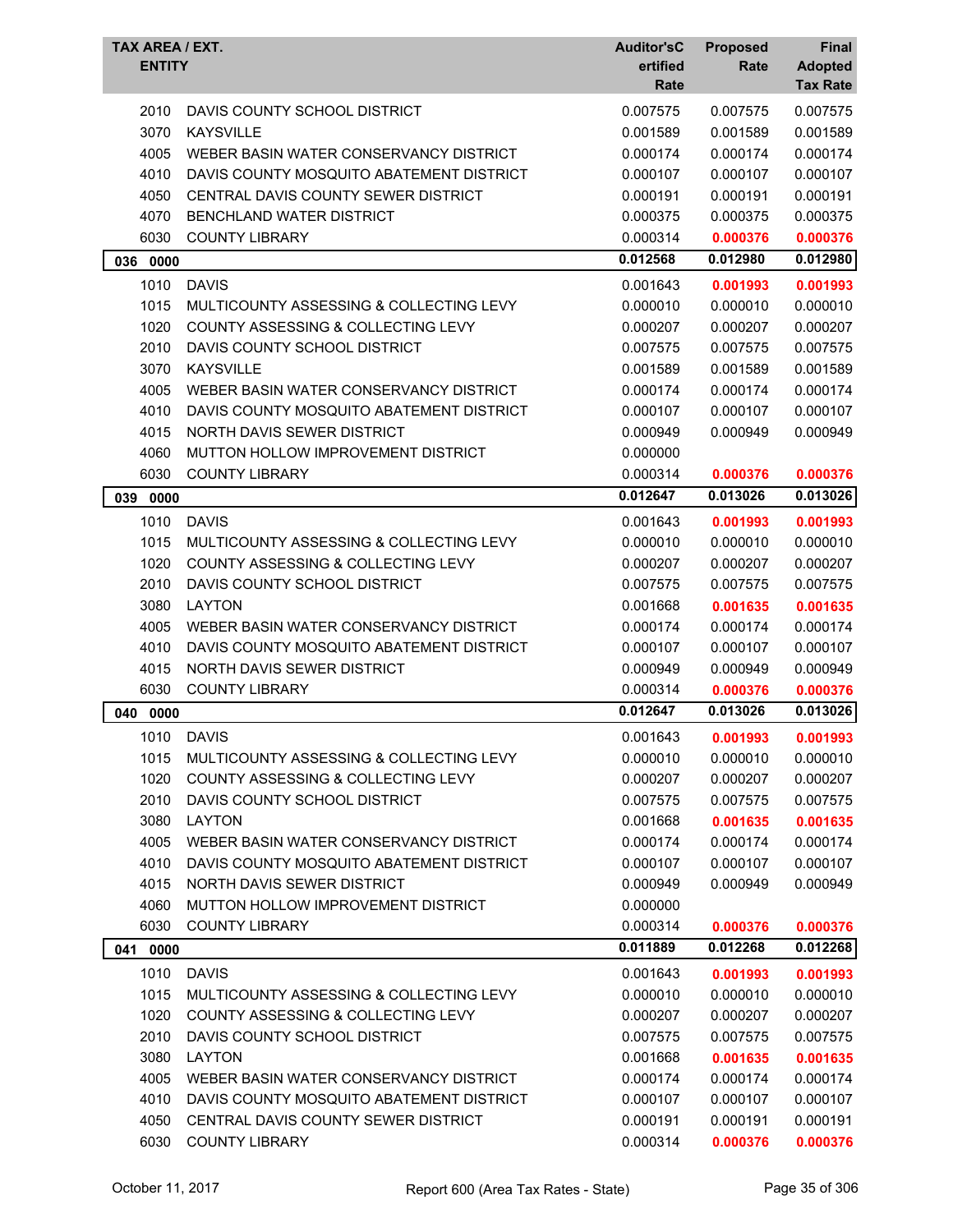| TAX AREA / EXT.<br><b>ENTITY</b> |                                                  | <b>Auditor'sC</b><br>ertified<br>Rate | <b>Proposed</b><br>Rate | Final<br><b>Adopted</b><br><b>Tax Rate</b> |
|----------------------------------|--------------------------------------------------|---------------------------------------|-------------------------|--------------------------------------------|
| 044 0000                         |                                                  | 0.012032                              | 0.012803                | 0.012803                                   |
| 1010                             | <b>DAVIS</b>                                     | 0.001643                              | 0.001993                | 0.001993                                   |
| 1015                             | MULTICOUNTY ASSESSING & COLLECTING LEVY          | 0.000010                              | 0.000010                | 0.000010                                   |
| 1020                             | COUNTY ASSESSING & COLLECTING LEVY               | 0.000207                              | 0.000207                | 0.000207                                   |
| 2010                             | DAVIS COUNTY SCHOOL DISTRICT                     | 0.007575                              | 0.007575                | 0.007575                                   |
| 3090                             | CITY OF NORTH SALT LAKE                          | 0.001450                              | 0.001450                | 0.001450                                   |
| 4005                             | WEBER BASIN WATER CONSERVANCY DISTRICT           | 0.000174                              | 0.000174                | 0.000174                                   |
| 4010                             | DAVIS COUNTY MOSQUITO ABATEMENT DISTRICT         | 0.000107                              | 0.000107                | 0.000107                                   |
| 4055                             | SOUTH DAVIS SEWER DISTRICT                       | 0.000264                              | 0.000264                | 0.000264                                   |
| 4100                             | SOUTH DAVIS RECREATION DISTRICT                  | 0.000279                              | 0.000279                | 0.000279                                   |
| 4120                             | SOUTH DAVIS METRO FIRE SERVICE AREA              | 0.000009                              | 0.000368                | 0.000368                                   |
| 6021                             | WEBER BASIN WATER CONSERVANCY DISTRICT (NSL ONLY | 0.000000                              |                         |                                            |
| 6030                             | <b>COUNTY LIBRARY</b>                            | 0.000314                              | 0.000376                | 0.000376                                   |
| 0000<br>045                      |                                                  | 0.012246                              | 0.013017                | 0.013017                                   |
| 1010                             | <b>DAVIS</b>                                     | 0.001643                              | 0.001993                | 0.001993                                   |
| 1015                             | MULTICOUNTY ASSESSING & COLLECTING LEVY          | 0.000010                              | 0.000010                | 0.000010                                   |
| 1020                             | <b>COUNTY ASSESSING &amp; COLLECTING LEVY</b>    | 0.000207                              | 0.000207                | 0.000207                                   |
| 2010                             | DAVIS COUNTY SCHOOL DISTRICT                     | 0.007575                              | 0.007575                | 0.007575                                   |
| 3090                             | CITY OF NORTH SALT LAKE                          | 0.001450                              | 0.001450                | 0.001450                                   |
| 4005                             | WEBER BASIN WATER CONSERVANCY DISTRICT           | 0.000174                              | 0.000174                | 0.000174                                   |
| 4010                             | DAVIS COUNTY MOSQUITO ABATEMENT DISTRICT         | 0.000107                              | 0.000107                | 0.000107                                   |
| 4030                             | SOUTH DAVIS WATER DISTRICT                       | 0.000214                              | 0.000214                | 0.000214                                   |
| 4055                             | SOUTH DAVIS SEWER DISTRICT                       | 0.000264                              | 0.000264                | 0.000264                                   |
| 4100                             | SOUTH DAVIS RECREATION DISTRICT                  | 0.000279                              | 0.000279                | 0.000279                                   |
| 4120                             | SOUTH DAVIS METRO FIRE SERVICE AREA              | 0.000009                              | 0.000368                | 0.000368                                   |
| 6021                             | WEBER BASIN WATER CONSERVANCY DISTRICT (NSL ONLY | 0.000000                              |                         |                                            |
| 6030                             | <b>COUNTY LIBRARY</b>                            | 0.000314                              | 0.000376                | 0.000376                                   |
| 046 0000                         |                                                  | 0.011554                              | 0.011966                | 0.011966                                   |
| 1010                             | <b>DAVIS</b>                                     | 0.001643                              | 0.001993                | 0.001993                                   |
| 1015                             | MULTICOUNTY ASSESSING & COLLECTING LEVY          | 0.000010                              | 0.000010                | 0.000010                                   |
| 1020                             | COUNTY ASSESSING & COLLECTING LEVY               | 0.000207                              | 0.000207                | 0.000207                                   |
| 2010                             | DAVIS COUNTY SCHOOL DISTRICT                     | 0.007575                              | 0.007575                | 0.007575                                   |
| 3100                             | <b>SOUTH WEBER</b>                               | 0.000815                              | 0.000815                | 0.000815                                   |
| 4005                             | WEBER BASIN WATER CONSERVANCY DISTRICT           | 0.000174                              | 0.000174                | 0.000174                                   |
| 4010                             | DAVIS COUNTY MOSQUITO ABATEMENT DISTRICT         | 0.000107                              | 0.000107                | 0.000107                                   |
| 4073                             | CENTRAL WEBER SEWER IMPROVEMENT DISTRICT         | 0.000709                              | 0.000709                | 0.000709                                   |
| 6030                             | <b>COUNTY LIBRARY</b>                            | 0.000314                              | 0.000376                | 0.000376                                   |
| 047 0000                         |                                                  | 0.011554                              | 0.011966                | 0.011966                                   |
| 1010                             | <b>DAVIS</b>                                     | 0.001643                              | 0.001993                | 0.001993                                   |
| 1015                             | MULTICOUNTY ASSESSING & COLLECTING LEVY          | 0.000010                              | 0.000010                | 0.000010                                   |
| 1020                             | <b>COUNTY ASSESSING &amp; COLLECTING LEVY</b>    | 0.000207                              | 0.000207                | 0.000207                                   |
| 2010                             | DAVIS COUNTY SCHOOL DISTRICT                     | 0.007575                              | 0.007575                | 0.007575                                   |
| 3100                             | <b>SOUTH WEBER</b>                               | 0.000815                              | 0.000815                | 0.000815                                   |
| 4005                             | WEBER BASIN WATER CONSERVANCY DISTRICT           | 0.000174                              | 0.000174                | 0.000174                                   |
| 4010                             | DAVIS COUNTY MOSQUITO ABATEMENT DISTRICT         | 0.000107                              | 0.000107                | 0.000107                                   |
| 4073                             | CENTRAL WEBER SEWER IMPROVEMENT DISTRICT         | 0.000709                              | 0.000709                | 0.000709                                   |
| 4080                             | SOUTH WEBER WATER IMPROVEMENT DISTRICT           | 0.000000                              |                         |                                            |
| 6030                             | <b>COUNTY LIBRARY</b>                            | 0.000314                              | 0.000376                | 0.000376                                   |
| 048 0000                         |                                                  | 0.010845                              | 0.011257                | 0.011257                                   |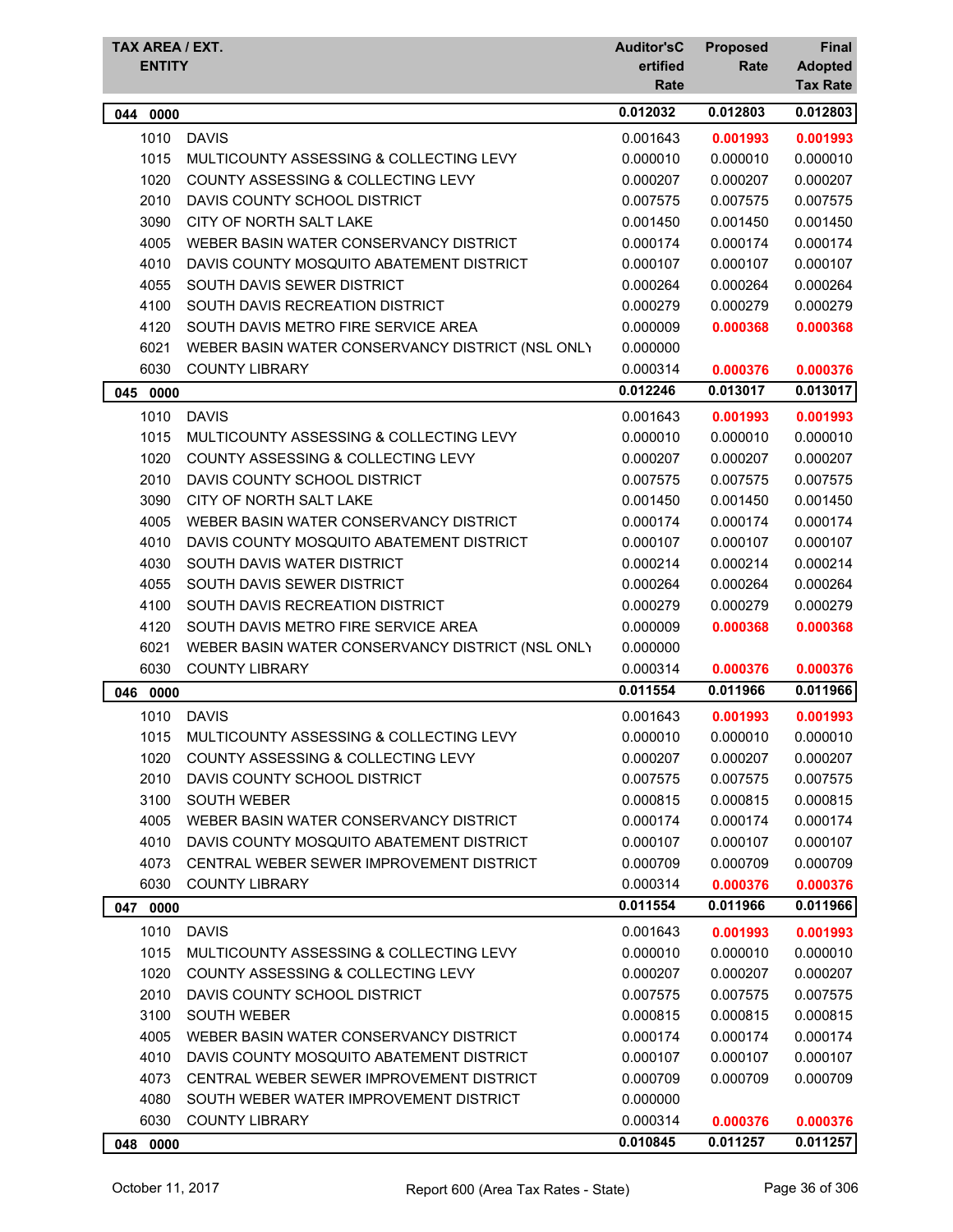| TAX AREA / EXT.<br><b>ENTITY</b> |                                                           | <b>Auditor'sC</b><br>ertified<br>Rate | <b>Proposed</b><br>Rate | Final<br><b>Adopted</b><br><b>Tax Rate</b> |
|----------------------------------|-----------------------------------------------------------|---------------------------------------|-------------------------|--------------------------------------------|
| 1010                             | <b>DAVIS</b>                                              | 0.001643                              | 0.001993                | 0.001993                                   |
| 1015                             | MULTICOUNTY ASSESSING & COLLECTING LEVY                   | 0.000010                              | 0.000010                | 0.000010                                   |
| 1020                             | COUNTY ASSESSING & COLLECTING LEVY                        | 0.000207                              | 0.000207                | 0.000207                                   |
| 2010                             | DAVIS COUNTY SCHOOL DISTRICT                              | 0.007575                              | 0.007575                | 0.007575                                   |
| 3100                             | <b>SOUTH WEBER</b>                                        | 0.000815                              | 0.000815                | 0.000815                                   |
| 4005                             | WEBER BASIN WATER CONSERVANCY DISTRICT                    | 0.000174                              | 0.000174                | 0.000174                                   |
| 4010                             | DAVIS COUNTY MOSQUITO ABATEMENT DISTRICT                  | 0.000107                              | 0.000107                | 0.000107                                   |
| 6030                             | <b>COUNTY LIBRARY</b>                                     | 0.000314                              | 0.000376                | 0.000376                                   |
| 050<br>0000                      |                                                           | 0.010845                              | 0.011257                | 0.011257                                   |
| 1010                             | <b>DAVIS</b>                                              | 0.001643                              | 0.001993                | 0.001993                                   |
| 1015                             | MULTICOUNTY ASSESSING & COLLECTING LEVY                   | 0.000010                              | 0.000010                | 0.000010                                   |
| 1020                             | COUNTY ASSESSING & COLLECTING LEVY                        | 0.000207                              | 0.000207                | 0.000207                                   |
| 2010                             | DAVIS COUNTY SCHOOL DISTRICT                              | 0.007575                              | 0.007575                | 0.007575                                   |
| 3100                             | <b>SOUTH WEBER</b>                                        | 0.000815                              | 0.000815                | 0.000815                                   |
| 4005                             | WEBER BASIN WATER CONSERVANCY DISTRICT                    | 0.000174                              | 0.000174                | 0.000174                                   |
| 4010                             | DAVIS COUNTY MOSQUITO ABATEMENT DISTRICT                  | 0.000107                              | 0.000107                | 0.000107                                   |
| 4080                             | SOUTH WEBER WATER IMPROVEMENT DISTRICT                    | 0.000000                              |                         |                                            |
| 6030                             | <b>COUNTY LIBRARY</b>                                     | 0.000314                              | 0.000376                | 0.000376                                   |
| 051<br>0000                      |                                                           | 0.012929                              | 0.013341                | 0.013341                                   |
| 1010                             | <b>DAVIS</b>                                              | 0.001643                              | 0.001993                | 0.001993                                   |
| 1015                             | MULTICOUNTY ASSESSING & COLLECTING LEVY                   | 0.000010                              | 0.000010                | 0.000010                                   |
| 1020                             | COUNTY ASSESSING & COLLECTING LEVY                        | 0.000207                              | 0.000207                | 0.000207                                   |
| 2010                             | DAVIS COUNTY SCHOOL DISTRICT                              | 0.007575                              | 0.007575                | 0.007575                                   |
| 3110                             | <b>SUNSET</b>                                             | 0.001950                              | 0.001950                | 0.001950                                   |
| 4005                             | WEBER BASIN WATER CONSERVANCY DISTRICT                    | 0.000174                              | 0.000174                | 0.000174                                   |
| 4010                             | DAVIS COUNTY MOSQUITO ABATEMENT DISTRICT                  | 0.000107                              | 0.000107                | 0.000107                                   |
| 4015                             | NORTH DAVIS SEWER DISTRICT                                | 0.000949                              | 0.000949                | 0.000949                                   |
| 6020                             | WEBER BASIN WATER CONSERVANCY DISTRICT (SUNSET (          | 0.000000                              |                         |                                            |
| 6030                             | <b>COUNTY LIBRARY</b>                                     | 0.000314                              | 0.000376                | 0.000376                                   |
| 053 0000                         |                                                           | 0.011477                              | 0.012015                | 0.012015                                   |
| 1010                             | <b>DAVIS</b>                                              | 0.001643                              | 0.001993                | 0.001993                                   |
| 1015                             | MULTICOUNTY ASSESSING & COLLECTING LEVY                   | 0.000010                              | 0.000010                | 0.000010                                   |
| 1020                             | COUNTY ASSESSING & COLLECTING LEVY                        | 0.000207                              | 0.000207                | 0.000207                                   |
| 2010                             | DAVIS COUNTY SCHOOL DISTRICT                              | 0.007575                              | 0.007575                | 0.007575                                   |
| 3120                             | <b>SYRACUSE</b>                                           | 0.001447                              | 0.001573                | 0.001573                                   |
| 4005                             | WEBER BASIN WATER CONSERVANCY DISTRICT                    | 0.000174                              | 0.000174                | 0.000174                                   |
| 4010                             | DAVIS COUNTY MOSQUITO ABATEMENT DISTRICT                  | 0.000107                              | 0.000107                | 0.000107                                   |
| 6030                             | <b>COUNTY LIBRARY</b>                                     | 0.000314                              | 0.000376                | 0.000376                                   |
| 054 0000                         |                                                           | 0.012426                              | 0.012964                | 0.012964                                   |
|                                  |                                                           |                                       |                         |                                            |
| 1010                             | <b>DAVIS</b>                                              | 0.001643                              | 0.001993                | 0.001993                                   |
| 1015                             | MULTICOUNTY ASSESSING & COLLECTING LEVY                   | 0.000010                              | 0.000010                | 0.000010                                   |
| 1020                             | COUNTY ASSESSING & COLLECTING LEVY                        | 0.000207                              | 0.000207                | 0.000207                                   |
| 2010                             | DAVIS COUNTY SCHOOL DISTRICT                              | 0.007575                              | 0.007575                | 0.007575                                   |
| 3120                             | <b>SYRACUSE</b><br>WEBER BASIN WATER CONSERVANCY DISTRICT | 0.001447                              | 0.001573                | 0.001573                                   |
| 4005<br>4010                     | DAVIS COUNTY MOSQUITO ABATEMENT DISTRICT                  | 0.000174<br>0.000107                  | 0.000174<br>0.000107    | 0.000174                                   |
| 4015                             | NORTH DAVIS SEWER DISTRICT                                | 0.000949                              | 0.000949                | 0.000107<br>0.000949                       |
| 6030                             | <b>COUNTY LIBRARY</b>                                     | 0.000314                              | 0.000376                | 0.000376                                   |
|                                  |                                                           | 0.011941                              | 0.012919                | 0.012919                                   |
| 057 0000                         |                                                           |                                       |                         |                                            |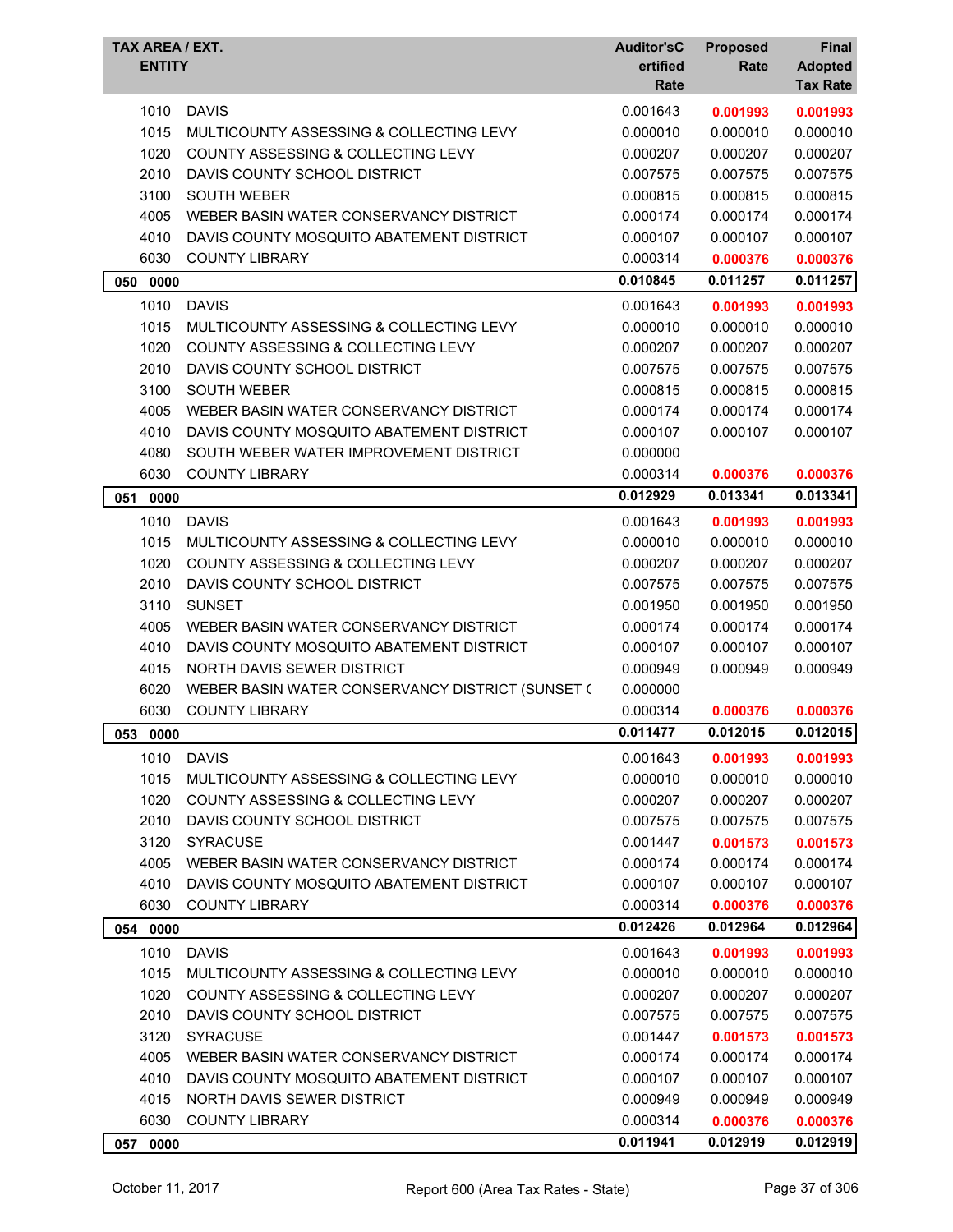| TAX AREA / EXT.<br><b>ENTITY</b> |                                               | <b>Auditor'sC</b><br>ertified<br>Rate | <b>Proposed</b><br>Rate | <b>Final</b><br><b>Adopted</b><br><b>Tax Rate</b> |
|----------------------------------|-----------------------------------------------|---------------------------------------|-------------------------|---------------------------------------------------|
| 1010                             | <b>DAVIS</b>                                  | 0.001643                              | 0.001993                | 0.001993                                          |
| 1015                             | MULTICOUNTY ASSESSING & COLLECTING LEVY       | 0.000010                              | 0.000010                | 0.000010                                          |
| 1020                             | COUNTY ASSESSING & COLLECTING LEVY            | 0.000207                              | 0.000207                | 0.000207                                          |
| 2010                             | DAVIS COUNTY SCHOOL DISTRICT                  | 0.007575                              | 0.007575                | 0.007575                                          |
| 3130                             | <b>WEST BOUNTIFUL</b>                         | 0.001359                              | 0.001566                | 0.001566                                          |
| 4005                             | WEBER BASIN WATER CONSERVANCY DISTRICT        | 0.000174                              | 0.000174                | 0.000174                                          |
| 4010                             | DAVIS COUNTY MOSQUITO ABATEMENT DISTRICT      | 0.000107                              | 0.000107                | 0.000107                                          |
| 4055                             | SOUTH DAVIS SEWER DISTRICT                    | 0.000264                              | 0.000264                | 0.000264                                          |
| 4100                             | SOUTH DAVIS RECREATION DISTRICT               | 0.000279                              | 0.000279                | 0.000279                                          |
| 4120                             | SOUTH DAVIS METRO FIRE SERVICE AREA           | 0.000009                              | 0.000368                | 0.000368                                          |
| 6030                             | <b>COUNTY LIBRARY</b>                         | 0.000314                              | 0.000376                | 0.000376                                          |
| 058 0000                         |                                               | 0.012044                              | 0.013022                | 0.013022                                          |
| 1010                             | <b>DAVIS</b>                                  | 0.001643                              | 0.001993                | 0.001993                                          |
| 1015                             | MULTICOUNTY ASSESSING & COLLECTING LEVY       | 0.000010                              | 0.000010                | 0.000010                                          |
| 1020                             | COUNTY ASSESSING & COLLECTING LEVY            | 0.000207                              | 0.000207                | 0.000207                                          |
| 2010                             | DAVIS COUNTY SCHOOL DISTRICT                  | 0.007575                              | 0.007575                | 0.007575                                          |
| 3130                             | <b>WEST BOUNTIFUL</b>                         | 0.001359                              | 0.001566                | 0.001566                                          |
| 4005                             | WEBER BASIN WATER CONSERVANCY DISTRICT        | 0.000174                              | 0.000174                | 0.000174                                          |
| 4010                             | DAVIS COUNTY MOSQUITO ABATEMENT DISTRICT      | 0.000107                              | 0.000107                | 0.000107                                          |
| 4020                             | <b>BOUNTIFUL IRRIGATION DISTRICT</b>          | 0.000103                              | 0.000103                | 0.000103                                          |
| 4055                             | SOUTH DAVIS SEWER DISTRICT                    | 0.000264                              | 0.000264                | 0.000264                                          |
| 4100                             | SOUTH DAVIS RECREATION DISTRICT               | 0.000279                              | 0.000279                | 0.000279                                          |
| 4120                             | SOUTH DAVIS METRO FIRE SERVICE AREA           | 0.000009                              | 0.000368                | 0.000368                                          |
| 6030                             | <b>COUNTY LIBRARY</b>                         | 0.000314                              | 0.000376                | 0.000376                                          |
| 063<br>0000                      |                                               | 0.012992                              | 0.013557                | 0.013518                                          |
| 1010                             | <b>DAVIS</b>                                  | 0.001643                              | 0.001993                | 0.001993                                          |
| 1015                             | MULTICOUNTY ASSESSING & COLLECTING LEVY       | 0.000010                              | 0.000010                | 0.000010                                          |
| 1020                             | <b>COUNTY ASSESSING &amp; COLLECTING LEVY</b> | 0.000207                              | 0.000207                | 0.000207                                          |
| 2010                             | DAVIS COUNTY SCHOOL DISTRICT                  | 0.007575                              | 0.007575                | 0.007575                                          |
| 3140                             | WEST POINT                                    | 0.000902                              | 0.000984                | 0.000945                                          |
| 4005                             | WEBER BASIN WATER CONSERVANCY DISTRICT        | 0.000174                              | 0.000174                | 0.000174                                          |
| 4010                             | DAVIS COUNTY MOSQUITO ABATEMENT DISTRICT      | 0.000107                              | 0.000107                | 0.000107                                          |
| 4015                             | NORTH DAVIS SEWER DISTRICT                    | 0.000949                              | 0.000949                | 0.000949                                          |
| 4110                             | NORTH DAVIS FIRE DISTRICT                     | 0.001111                              | 0.001182                | 0.001182                                          |
| 6030                             | <b>COUNTY LIBRARY</b>                         | 0.000314                              | 0.000376                | 0.000376                                          |
| 064 0000                         |                                               | 0.013337                              | 0.013902                | 0.013863                                          |
| 1010                             | <b>DAVIS</b>                                  | 0.001643                              | 0.001993                | 0.001993                                          |
| 1015                             | MULTICOUNTY ASSESSING & COLLECTING LEVY       | 0.000010                              | 0.000010                | 0.000010                                          |
| 1020                             | COUNTY ASSESSING & COLLECTING LEVY            | 0.000207                              | 0.000207                | 0.000207                                          |
| 2010                             | DAVIS COUNTY SCHOOL DISTRICT                  | 0.007575                              | 0.007575                | 0.007575                                          |
| 3140                             | <b>WEST POINT</b>                             | 0.000902                              | 0.000984                | 0.000945                                          |
| 4005                             | WEBER BASIN WATER CONSERVANCY DISTRICT        | 0.000174                              | 0.000174                | 0.000174                                          |
| 4010                             | DAVIS COUNTY MOSQUITO ABATEMENT DISTRICT      | 0.000107                              | 0.000107                | 0.000107                                          |
| 4015                             | NORTH DAVIS SEWER DISTRICT                    | 0.000949                              | 0.000949                | 0.000949                                          |
| 4075                             | HOOPER WATER IMPROVEMENT DISTRICT             | 0.000345                              | 0.000345                | 0.000345                                          |
| 4110                             | NORTH DAVIS FIRE DISTRICT                     | 0.001111                              | 0.001182                | 0.001182                                          |
| 6030                             | <b>COUNTY LIBRARY</b>                         | 0.000314                              | 0.000376                | 0.000376                                          |
| 065 0000                         |                                               | 0.012043                              | 0.012608                | 0.012569                                          |
|                                  |                                               |                                       |                         |                                                   |
|                                  | 1010 DAVIS                                    | 0.001643                              | 0.001993                | 0.001993                                          |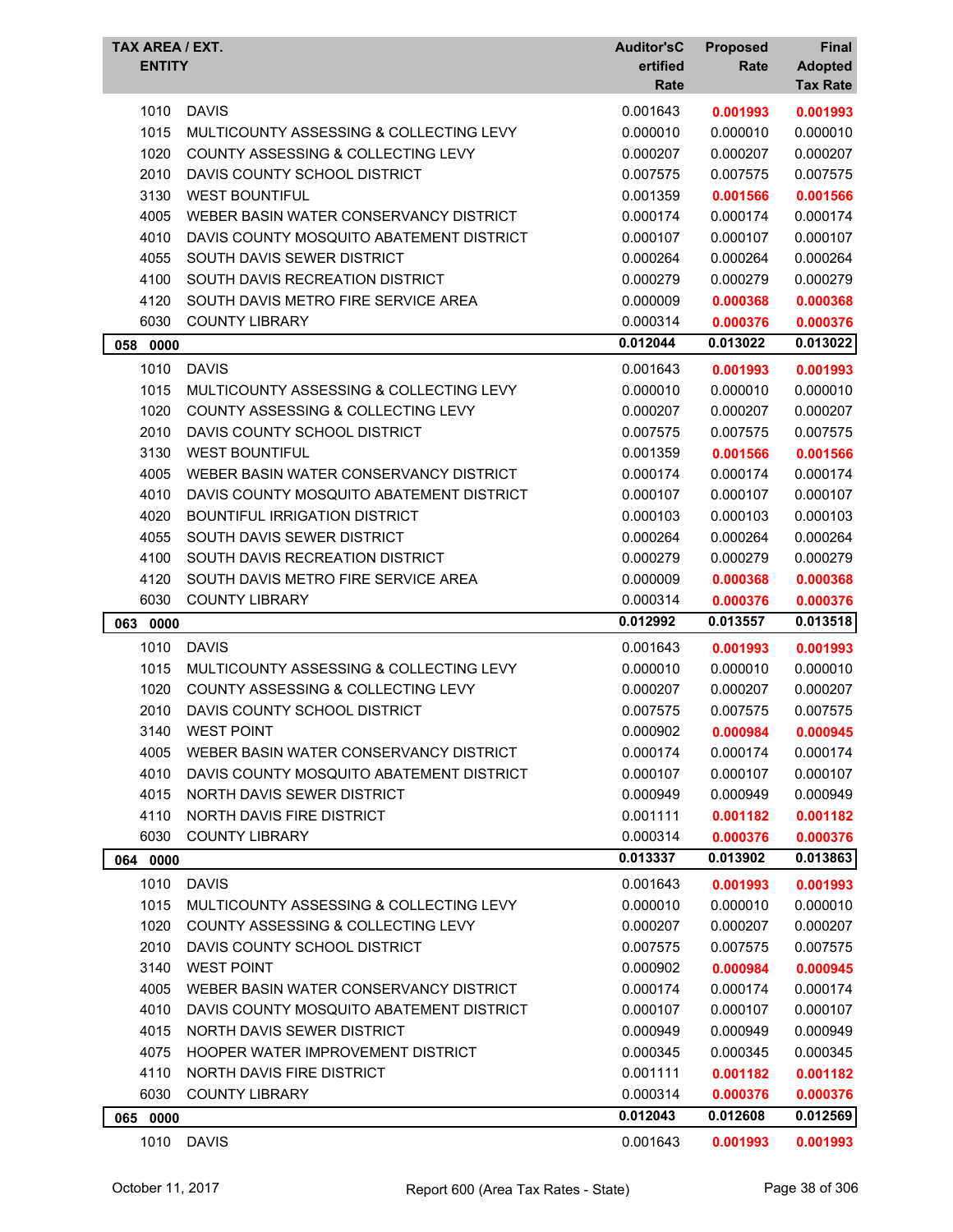| TAX AREA / EXT.<br><b>ENTITY</b> |                                                                                          | <b>Auditor'sC</b><br>ertified<br>Rate | <b>Proposed</b><br>Rate | <b>Final</b><br><b>Adopted</b><br><b>Tax Rate</b> |
|----------------------------------|------------------------------------------------------------------------------------------|---------------------------------------|-------------------------|---------------------------------------------------|
| 1015                             | MULTICOUNTY ASSESSING & COLLECTING LEVY                                                  | 0.000010                              | 0.000010                | 0.000010                                          |
| 1020                             | <b>COUNTY ASSESSING &amp; COLLECTING LEVY</b>                                            | 0.000207                              | 0.000207                | 0.000207                                          |
| 2010                             | DAVIS COUNTY SCHOOL DISTRICT                                                             | 0.007575                              | 0.007575                | 0.007575                                          |
| 3140                             | <b>WEST POINT</b>                                                                        | 0.000902                              | 0.000984                | 0.000945                                          |
| 4005                             | WEBER BASIN WATER CONSERVANCY DISTRICT                                                   | 0.000174                              | 0.000174                | 0.000174                                          |
| 4010                             | DAVIS COUNTY MOSQUITO ABATEMENT DISTRICT                                                 | 0.000107                              | 0.000107                | 0.000107                                          |
| 4110                             | NORTH DAVIS FIRE DISTRICT                                                                | 0.001111                              | 0.001182                | 0.001182                                          |
| 6030                             | <b>COUNTY LIBRARY</b>                                                                    | 0.000314                              | 0.000376                | 0.000376                                          |
| 066<br>0000                      |                                                                                          | 0.012388                              | 0.012953                | 0.012914                                          |
| 1010                             | <b>DAVIS</b>                                                                             | 0.001643                              | 0.001993                | 0.001993                                          |
| 1015                             | MULTICOUNTY ASSESSING & COLLECTING LEVY                                                  | 0.000010                              | 0.000010                | 0.000010                                          |
| 1020                             | <b>COUNTY ASSESSING &amp; COLLECTING LEVY</b>                                            | 0.000207                              | 0.000207                | 0.000207                                          |
| 2010                             | DAVIS COUNTY SCHOOL DISTRICT                                                             | 0.007575                              | 0.007575                | 0.007575                                          |
| 3140                             | <b>WEST POINT</b>                                                                        | 0.000902                              | 0.000984                | 0.000945                                          |
| 4005                             | WEBER BASIN WATER CONSERVANCY DISTRICT                                                   | 0.000174                              | 0.000174                | 0.000174                                          |
| 4010                             | DAVIS COUNTY MOSQUITO ABATEMENT DISTRICT                                                 | 0.000107                              | 0.000107                | 0.000107                                          |
| 4075                             | <b>HOOPER WATER IMPROVEMENT DISTRICT</b>                                                 | 0.000345                              | 0.000345                | 0.000345                                          |
| 4110                             | <b>NORTH DAVIS FIRE DISTRICT</b>                                                         | 0.001111                              | 0.001182                | 0.001182                                          |
| 6030                             | <b>COUNTY LIBRARY</b>                                                                    | 0.000314                              | 0.000376                | 0.000376                                          |
| 070 0000                         |                                                                                          | 0.011585                              | 0.012356                | 0.012356                                          |
| 1010                             | <b>DAVIS</b>                                                                             | 0.001643                              | 0.001993                | 0.001993                                          |
| 1015                             | MULTICOUNTY ASSESSING & COLLECTING LEVY                                                  | 0.000010                              | 0.000010                | 0.000010                                          |
| 1020                             | COUNTY ASSESSING & COLLECTING LEVY                                                       | 0.000207                              | 0.000207                | 0.000207                                          |
| 2010                             | DAVIS COUNTY SCHOOL DISTRICT                                                             | 0.007575                              | 0.007575                | 0.007575                                          |
| 3150                             | <b>WOODS CROSS CITY</b>                                                                  | 0.001003                              | 0.001003                | 0.001003                                          |
| 4005                             | WEBER BASIN WATER CONSERVANCY DISTRICT                                                   | 0.000174                              | 0.000174                | 0.000174                                          |
| 4010                             | DAVIS COUNTY MOSQUITO ABATEMENT DISTRICT                                                 | 0.000107                              | 0.000107                | 0.000107                                          |
| 4055                             | SOUTH DAVIS SEWER DISTRICT                                                               | 0.000264                              | 0.000264                | 0.000264                                          |
| 4100                             | SOUTH DAVIS RECREATION DISTRICT                                                          | 0.000279                              | 0.000279                | 0.000279                                          |
| 4120                             | SOUTH DAVIS METRO FIRE SERVICE AREA                                                      | 0.000009                              | 0.000368                | 0.000368                                          |
| 6030                             | <b>COUNTY LIBRARY</b>                                                                    | 0.000314                              | 0.000376                | 0.000376                                          |
| 071<br>0000                      |                                                                                          | 0.011688                              | 0.012459                | 0.012459                                          |
|                                  |                                                                                          |                                       |                         |                                                   |
| 1010<br>1015                     | <b>DAVIS</b>                                                                             | 0.001643                              | 0.001993                | 0.001993                                          |
| 1020                             | MULTICOUNTY ASSESSING & COLLECTING LEVY<br><b>COUNTY ASSESSING &amp; COLLECTING LEVY</b> | 0.000010<br>0.000207                  | 0.000010                | 0.000010                                          |
|                                  |                                                                                          |                                       | 0.000207<br>0.007575    | 0.000207<br>0.007575                              |
| 2010                             | DAVIS COUNTY SCHOOL DISTRICT                                                             | 0.007575                              |                         |                                                   |
| 3150                             | WOODS CROSS CITY<br>WEBER BASIN WATER CONSERVANCY DISTRICT                               | 0.001003<br>0.000174                  | 0.001003                | 0.001003                                          |
| 4005                             |                                                                                          |                                       | 0.000174                | 0.000174                                          |
| 4010                             | DAVIS COUNTY MOSQUITO ABATEMENT DISTRICT                                                 | 0.000107                              | 0.000107                | 0.000107                                          |
| 4020                             | <b>BOUNTIFUL IRRIGATION DISTRICT</b>                                                     | 0.000103                              | 0.000103                | 0.000103                                          |
| 4055                             | SOUTH DAVIS SEWER DISTRICT                                                               | 0.000264                              | 0.000264                | 0.000264                                          |
| 4100                             | SOUTH DAVIS RECREATION DISTRICT                                                          | 0.000279                              | 0.000279                | 0.000279                                          |
| 4120                             | SOUTH DAVIS METRO FIRE SERVICE AREA                                                      | 0.000009                              | 0.000368                | 0.000368                                          |
| 6030                             | <b>COUNTY LIBRARY</b>                                                                    | 0.000314                              | 0.000376                | 0.000376                                          |
| 072 0000                         |                                                                                          | 0.011902                              | 0.012673                | 0.012673                                          |
| 1010                             | <b>DAVIS</b>                                                                             | 0.001643                              | 0.001993                | 0.001993                                          |
| 1015                             | MULTICOUNTY ASSESSING & COLLECTING LEVY                                                  | 0.000010                              | 0.000010                | 0.000010                                          |
| 1020                             | COUNTY ASSESSING & COLLECTING LEVY                                                       | 0.000207                              | 0.000207                | 0.000207                                          |
| 2010                             | DAVIS COUNTY SCHOOL DISTRICT                                                             | 0.007575                              | 0.007575                | 0.007575                                          |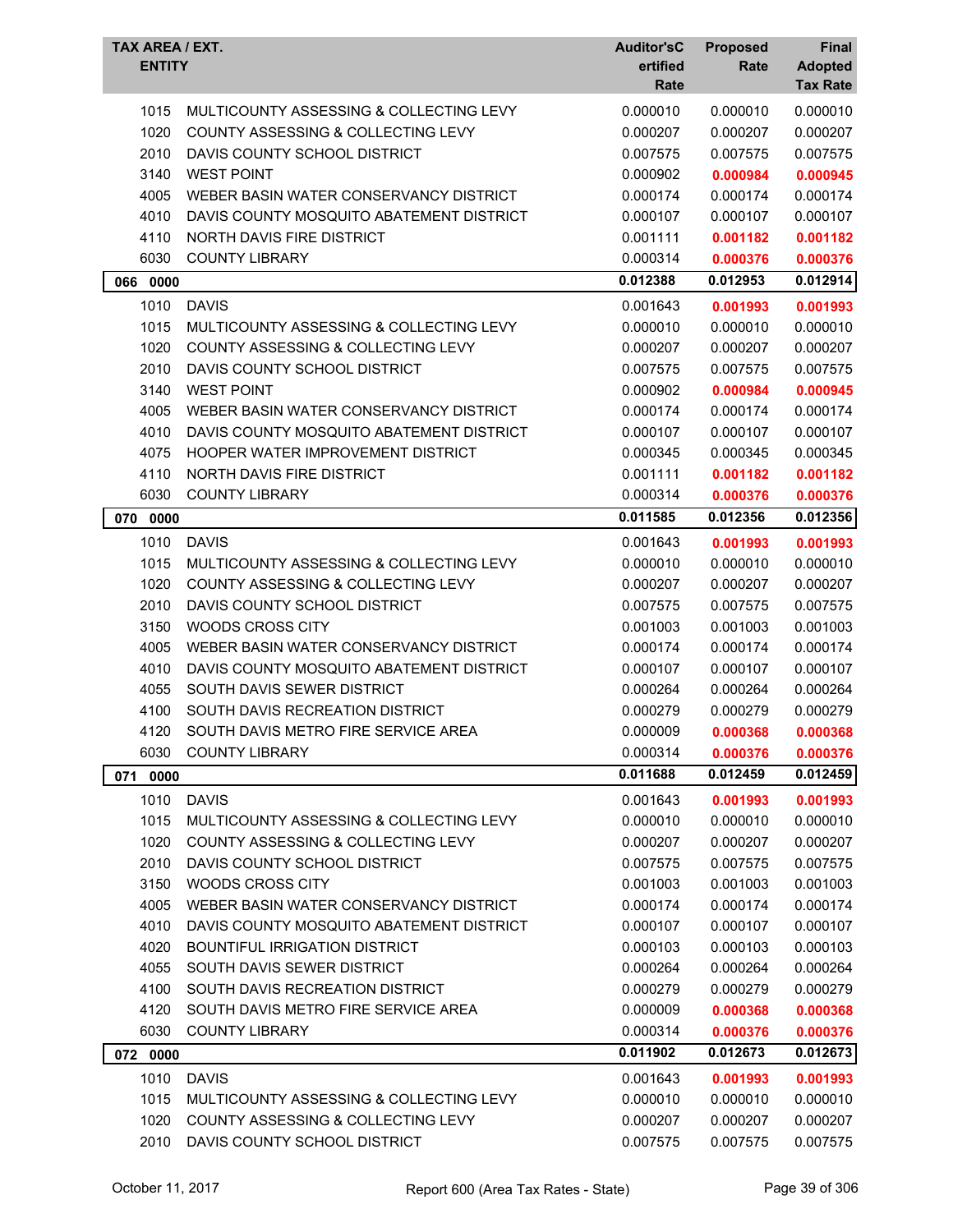| TAX AREA / EXT.<br><b>ENTITY</b> |                                                                                    | <b>Auditor'sC</b><br>ertified | <b>Proposed</b><br>Rate | Final<br><b>Adopted</b> |
|----------------------------------|------------------------------------------------------------------------------------|-------------------------------|-------------------------|-------------------------|
|                                  |                                                                                    | Rate                          |                         | <b>Tax Rate</b>         |
| 3150                             | WOODS CROSS CITY                                                                   | 0.001003                      | 0.001003                | 0.001003                |
| 4005                             | WEBER BASIN WATER CONSERVANCY DISTRICT                                             | 0.000174                      | 0.000174                | 0.000174                |
| 4010                             | DAVIS COUNTY MOSQUITO ABATEMENT DISTRICT                                           | 0.000107                      | 0.000107                | 0.000107                |
| 4020                             | <b>BOUNTIFUL IRRIGATION DISTRICT</b>                                               | 0.000103                      | 0.000103                | 0.000103                |
| 4030                             | SOUTH DAVIS WATER DISTRICT                                                         | 0.000214                      | 0.000214                | 0.000214                |
| 4055                             | SOUTH DAVIS SEWER DISTRICT                                                         | 0.000264                      | 0.000264                | 0.000264                |
| 4100                             | SOUTH DAVIS RECREATION DISTRICT                                                    | 0.000279                      | 0.000279                | 0.000279                |
| 4120                             | SOUTH DAVIS METRO FIRE SERVICE AREA                                                | 0.000009                      | 0.000368                | 0.000368                |
| 6030                             | <b>COUNTY LIBRARY</b>                                                              | 0.000314                      | 0.000376                | 0.000376                |
| 073<br>0000                      |                                                                                    | 0.011799                      | 0.012570                | 0.012570                |
| 1010                             | <b>DAVIS</b>                                                                       | 0.001643                      | 0.001993                | 0.001993                |
| 1015                             | MULTICOUNTY ASSESSING & COLLECTING LEVY                                            | 0.000010                      | 0.000010                | 0.000010                |
| 1020                             | COUNTY ASSESSING & COLLECTING LEVY                                                 | 0.000207                      | 0.000207                | 0.000207                |
| 2010                             | DAVIS COUNTY SCHOOL DISTRICT                                                       | 0.007575                      | 0.007575                | 0.007575                |
| 3150                             | <b>WOODS CROSS CITY</b>                                                            | 0.001003                      | 0.001003                | 0.001003                |
| 4005                             | WEBER BASIN WATER CONSERVANCY DISTRICT                                             | 0.000174                      | 0.000174                | 0.000174                |
| 4010                             | DAVIS COUNTY MOSQUITO ABATEMENT DISTRICT                                           | 0.000107                      | 0.000107                | 0.000107                |
| 4030                             | SOUTH DAVIS WATER DISTRICT                                                         | 0.000214                      | 0.000214                | 0.000214                |
| 4055                             | SOUTH DAVIS SEWER DISTRICT                                                         | 0.000264                      | 0.000264                | 0.000264                |
| 4100                             | SOUTH DAVIS RECREATION DISTRICT                                                    | 0.000279                      | 0.000279                | 0.000279                |
| 4120                             | SOUTH DAVIS METRO FIRE SERVICE AREA                                                | 0.000009                      | 0.000368                | 0.000368                |
| 6030                             | <b>COUNTY LIBRARY</b>                                                              | 0.000314                      | 0.000376                | 0.000376                |
| 077<br>0000                      |                                                                                    | 0.011183                      | 0.011595                | 0.011595                |
| 1010                             | <b>DAVIS</b>                                                                       | 0.001643                      |                         |                         |
| 1015                             | MULTICOUNTY ASSESSING & COLLECTING LEVY                                            | 0.000010                      | 0.001993<br>0.000010    | 0.001993<br>0.000010    |
| 1020                             | <b>COUNTY ASSESSING &amp; COLLECTING LEVY</b>                                      | 0.000207                      | 0.000207                | 0.000207                |
| 2010                             | DAVIS COUNTY SCHOOL DISTRICT                                                       | 0.007575                      | 0.007575                | 0.007575                |
| 4005                             | WEBER BASIN WATER CONSERVANCY DISTRICT                                             | 0.000174                      | 0.000174                | 0.000174                |
| 4010                             | DAVIS COUNTY MOSQUITO ABATEMENT DISTRICT                                           | 0.000107                      | 0.000107                | 0.000107                |
| 4040                             | DAVIS COUNTY SERVICE AREA #1                                                       | 0.000962                      | 0.000962                | 0.000962                |
| 4050                             | CENTRAL DAVIS COUNTY SEWER DISTRICT                                                | 0.000191                      | 0.000191                | 0.000191                |
| 6030                             | <b>COUNTY LIBRARY</b>                                                              | 0.000314                      | 0.000376                | 0.000376                |
|                                  |                                                                                    | 0.011192                      | 0.011963                | 0.011963                |
| 077 0001                         |                                                                                    |                               |                         |                         |
| 1010                             | <b>DAVIS</b>                                                                       | 0.001643                      | 0.001993                | 0.001993                |
| 1015                             | MULTICOUNTY ASSESSING & COLLECTING LEVY<br>COUNTY ASSESSING & COLLECTING LEVY      | 0.000010                      | 0.000010                | 0.000010                |
| 1020                             |                                                                                    | 0.000207                      | 0.000207                | 0.000207                |
| 2010                             | DAVIS COUNTY SCHOOL DISTRICT                                                       | 0.007575                      | 0.007575                | 0.007575                |
| 4005<br>4010                     | WEBER BASIN WATER CONSERVANCY DISTRICT<br>DAVIS COUNTY MOSQUITO ABATEMENT DISTRICT | 0.000174                      | 0.000174<br>0.000107    | 0.000174<br>0.000107    |
| 4040                             | DAVIS COUNTY SERVICE AREA #1                                                       | 0.000107                      | 0.000962                | 0.000962                |
|                                  |                                                                                    | 0.000962                      |                         |                         |
| 4050<br>4120                     | CENTRAL DAVIS COUNTY SEWER DISTRICT<br>SOUTH DAVIS METRO FIRE SERVICE AREA         | 0.000191                      | 0.000191                | 0.000191                |
| 6030                             | <b>COUNTY LIBRARY</b>                                                              | 0.000009                      | 0.000368                | 0.000368                |
|                                  |                                                                                    | 0.000314                      | 0.000376                | 0.000376                |
| 078 0000                         |                                                                                    | 0.011256                      | 0.011668                | 0.011668                |
| 1010                             | <b>DAVIS</b>                                                                       | 0.001643                      | 0.001993                | 0.001993                |
| 1015                             | MULTICOUNTY ASSESSING & COLLECTING LEVY                                            | 0.000010                      | 0.000010                | 0.000010                |
| 1020                             | COUNTY ASSESSING & COLLECTING LEVY                                                 | 0.000207                      | 0.000207                | 0.000207                |
| 2010                             | DAVIS COUNTY SCHOOL DISTRICT                                                       | 0.007575                      | 0.007575                | 0.007575                |
| 4005                             | WEBER BASIN WATER CONSERVANCY DISTRICT                                             | 0.000174                      | 0.000174                | 0.000174                |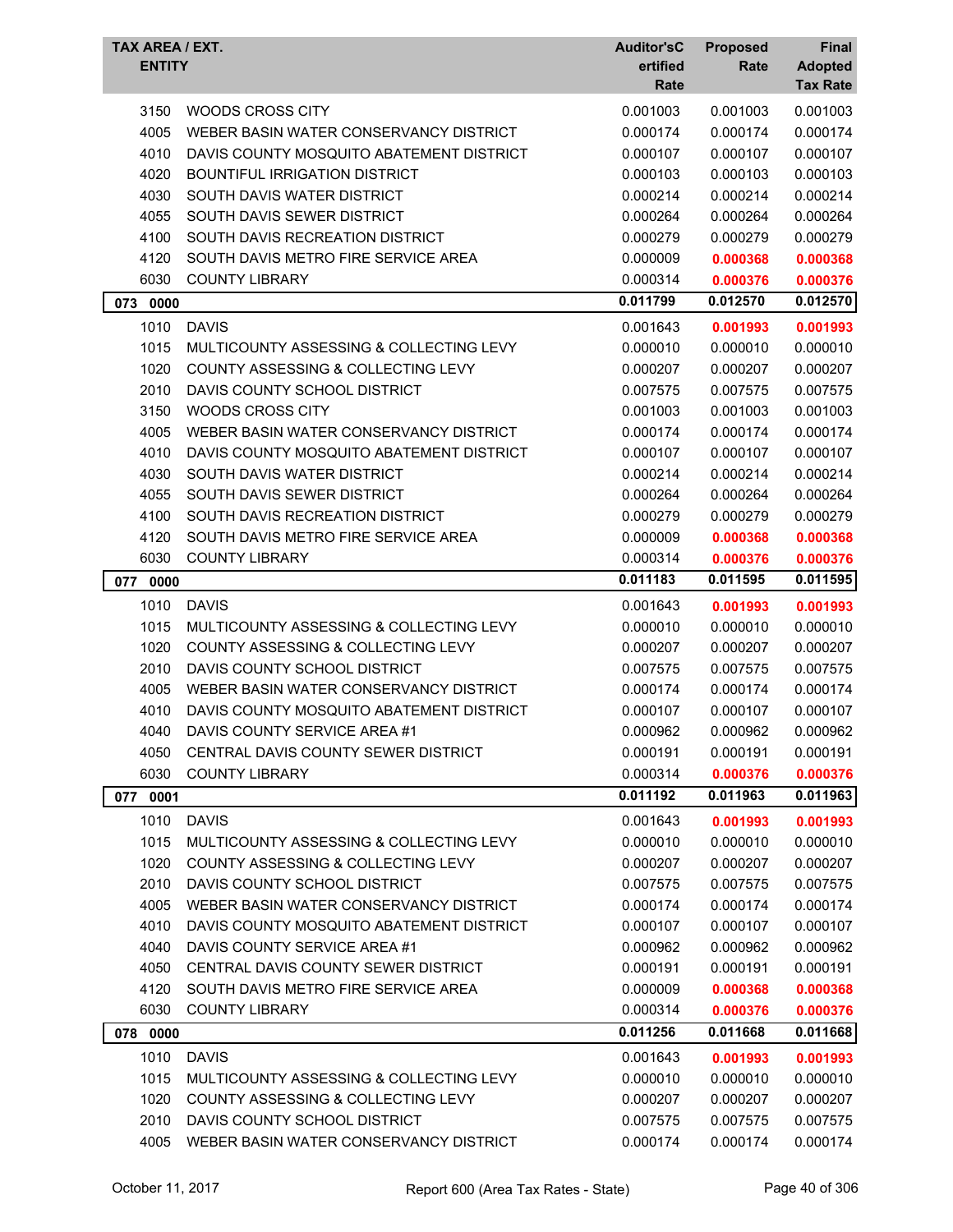| TAX AREA / EXT.<br><b>ENTITY</b> |                                               | <b>Auditor'sC</b><br>ertified<br>Rate | <b>Proposed</b><br>Rate | <b>Final</b><br><b>Adopted</b><br><b>Tax Rate</b> |
|----------------------------------|-----------------------------------------------|---------------------------------------|-------------------------|---------------------------------------------------|
| 4010                             | DAVIS COUNTY MOSQUITO ABATEMENT DISTRICT      | 0.000107                              | 0.000107                | 0.000107                                          |
| 4040                             | DAVIS COUNTY SERVICE AREA #1                  | 0.000962                              | 0.000962                | 0.000962                                          |
| 4055                             | SOUTH DAVIS SEWER DISTRICT                    | 0.000264                              | 0.000264                | 0.000264                                          |
| 6030                             | <b>COUNTY LIBRARY</b>                         | 0.000314                              | 0.000376                | 0.000376                                          |
| 078 0001                         |                                               | 0.011265                              | 0.012036                | 0.012036                                          |
| 1010                             | <b>DAVIS</b>                                  | 0.001643                              | 0.001993                | 0.001993                                          |
| 1015                             | MULTICOUNTY ASSESSING & COLLECTING LEVY       | 0.000010                              | 0.000010                | 0.000010                                          |
| 1020                             | COUNTY ASSESSING & COLLECTING LEVY            | 0.000207                              | 0.000207                | 0.000207                                          |
| 2010                             | DAVIS COUNTY SCHOOL DISTRICT                  | 0.007575                              | 0.007575                | 0.007575                                          |
| 4005                             | WEBER BASIN WATER CONSERVANCY DISTRICT        | 0.000174                              | 0.000174                | 0.000174                                          |
| 4010                             | DAVIS COUNTY MOSQUITO ABATEMENT DISTRICT      | 0.000107                              | 0.000107                | 0.000107                                          |
| 4040                             | DAVIS COUNTY SERVICE AREA #1                  | 0.000962                              | 0.000962                | 0.000962                                          |
| 4055                             | SOUTH DAVIS SEWER DISTRICT                    | 0.000264                              | 0.000264                | 0.000264                                          |
| 4120                             | SOUTH DAVIS METRO FIRE SERVICE AREA           | 0.000009                              | 0.000368                | 0.000368                                          |
| 6030                             | <b>COUNTY LIBRARY</b>                         | 0.000314                              | 0.000376                | 0.000376                                          |
| 079<br>0000                      |                                               | 0.010582                              | 0.011353                | 0.011353                                          |
| 1010                             | <b>DAVIS</b>                                  | 0.001643                              | 0.001993                | 0.001993                                          |
| 1015                             | MULTICOUNTY ASSESSING & COLLECTING LEVY       | 0.000010                              | 0.000010                | 0.000010                                          |
| 1020                             | <b>COUNTY ASSESSING &amp; COLLECTING LEVY</b> | 0.000207                              | 0.000207                | 0.000207                                          |
| 2010                             | DAVIS COUNTY SCHOOL DISTRICT                  | 0.007575                              | 0.007575                | 0.007575                                          |
| 4005                             | WEBER BASIN WATER CONSERVANCY DISTRICT        | 0.000174                              | 0.000174                | 0.000174                                          |
| 4010                             | DAVIS COUNTY MOSQUITO ABATEMENT DISTRICT      | 0.000107                              | 0.000107                | 0.000107                                          |
| 4055                             | SOUTH DAVIS SEWER DISTRICT                    | 0.000264                              | 0.000264                | 0.000264                                          |
| 4100                             | SOUTH DAVIS RECREATION DISTRICT               | 0.000279                              | 0.000279                | 0.000279                                          |
| 4120                             | SOUTH DAVIS METRO FIRE SERVICE AREA           | 0.000009                              | 0.000368                | 0.000368                                          |
| 6030                             | <b>COUNTY LIBRARY</b>                         | 0.000314                              | 0.000376                | 0.000376                                          |
| 0000<br>080                      |                                               | 0.011337                              | 0.011749                | 0.011749                                          |
| 1010                             | <b>DAVIS</b>                                  | 0.001643                              | 0.001993                | 0.001993                                          |
| 1015                             | MULTICOUNTY ASSESSING & COLLECTING LEVY       | 0.000010                              | 0.000010                | 0.000010                                          |
| 1020                             | COUNTY ASSESSING & COLLECTING LEVY            | 0.000207                              | 0.000207                | 0.000207                                          |
| 2010                             | DAVIS COUNTY SCHOOL DISTRICT                  | 0.007575                              | 0.007575                | 0.007575                                          |
| 4005                             | WEBER BASIN WATER CONSERVANCY DISTRICT        | 0.000174                              | 0.000174                | 0.000174                                          |
| 4010                             | DAVIS COUNTY MOSQUITO ABATEMENT DISTRICT      | 0.000107                              | 0.000107                | 0.000107                                          |
| 4040                             | DAVIS COUNTY SERVICE AREA #1                  | 0.000962                              | 0.000962                | 0.000962                                          |
| 4075                             | HOOPER WATER IMPROVEMENT DISTRICT             | 0.000345                              | 0.000345                | 0.000345                                          |
| 6030                             | <b>COUNTY LIBRARY</b>                         | 0.000314                              | 0.000376                | 0.000376                                          |
| 0000<br>081                      |                                               | 0.011941                              | 0.012353                | 0.012353                                          |
| 1010                             | <b>DAVIS</b>                                  | 0.001643                              | 0.001993                | 0.001993                                          |
| 1015                             | MULTICOUNTY ASSESSING & COLLECTING LEVY       | 0.000010                              | 0.000010                | 0.000010                                          |
| 1020                             | <b>COUNTY ASSESSING &amp; COLLECTING LEVY</b> | 0.000207                              | 0.000207                | 0.000207                                          |
| 2010                             | DAVIS COUNTY SCHOOL DISTRICT                  | 0.007575                              | 0.007575                | 0.007575                                          |
| 4005                             | WEBER BASIN WATER CONSERVANCY DISTRICT        | 0.000174                              | 0.000174                | 0.000174                                          |
| 4010                             | DAVIS COUNTY MOSQUITO ABATEMENT DISTRICT      | 0.000107                              | 0.000107                | 0.000107                                          |
| 4015                             | NORTH DAVIS SEWER DISTRICT                    | 0.000949                              | 0.000949                | 0.000949                                          |
| 4040                             | DAVIS COUNTY SERVICE AREA #1                  | 0.000962                              | 0.000962                | 0.000962                                          |
| 6030                             | <b>COUNTY LIBRARY</b>                         | 0.000314                              | 0.000376                | 0.000376                                          |
| 0001<br>081                      |                                               | 0.011941                              | 0.012353                | 0.012353                                          |
| 1010                             | <b>DAVIS</b>                                  | 0.001643                              | 0.001993                | 0.001993                                          |
| 1015                             | MULTICOUNTY ASSESSING & COLLECTING LEVY       | 0.000010                              | 0.000010                | 0.000010                                          |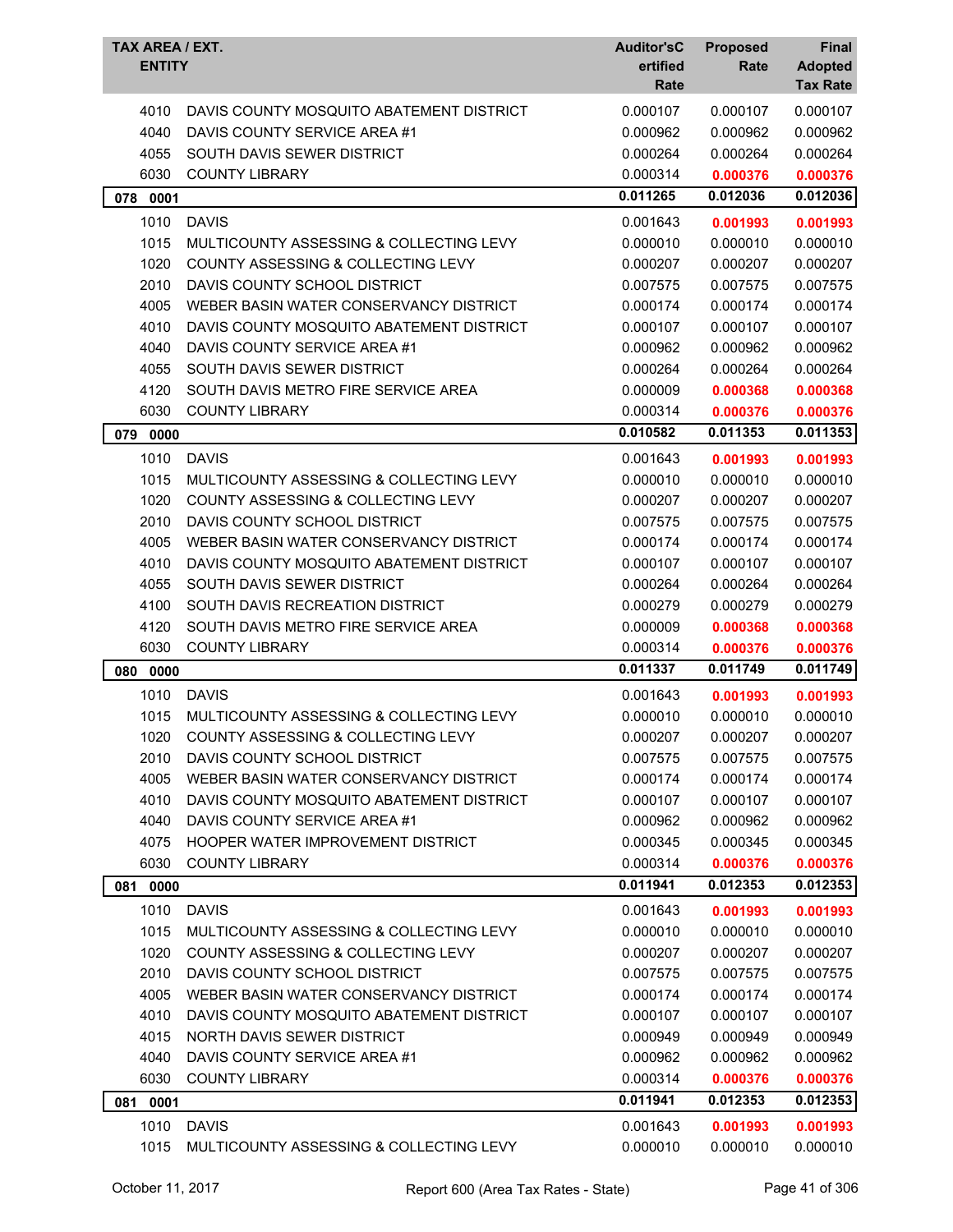| TAX AREA / EXT.<br><b>ENTITY</b> |                                               | <b>Auditor'sC</b><br>ertified<br>Rate | <b>Proposed</b><br>Rate | Final<br><b>Adopted</b><br><b>Tax Rate</b> |
|----------------------------------|-----------------------------------------------|---------------------------------------|-------------------------|--------------------------------------------|
| 1020                             | COUNTY ASSESSING & COLLECTING LEVY            | 0.000207                              | 0.000207                | 0.000207                                   |
| 2010                             | DAVIS COUNTY SCHOOL DISTRICT                  | 0.007575                              | 0.007575                | 0.007575                                   |
| 4005                             | WEBER BASIN WATER CONSERVANCY DISTRICT        | 0.000174                              | 0.000174                | 0.000174                                   |
| 4010                             | DAVIS COUNTY MOSQUITO ABATEMENT DISTRICT      | 0.000107                              | 0.000107                | 0.000107                                   |
| 4015                             | NORTH DAVIS SEWER DISTRICT                    | 0.000949                              | 0.000949                | 0.000949                                   |
| 4040                             | DAVIS COUNTY SERVICE AREA #1                  | 0.000962                              | 0.000962                | 0.000962                                   |
| 6030                             | <b>COUNTY LIBRARY</b>                         | 0.000314                              | 0.000376                | 0.000376                                   |
| 082 0000                         |                                               | 0.011941                              | 0.012353                | 0.012353                                   |
| 1010                             | <b>DAVIS</b>                                  | 0.001643                              | 0.001993                | 0.001993                                   |
| 1015                             | MULTICOUNTY ASSESSING & COLLECTING LEVY       | 0.000010                              | 0.000010                | 0.000010                                   |
| 1020                             | COUNTY ASSESSING & COLLECTING LEVY            | 0.000207                              | 0.000207                | 0.000207                                   |
| 2010                             | DAVIS COUNTY SCHOOL DISTRICT                  | 0.007575                              | 0.007575                | 0.007575                                   |
| 4005                             | WEBER BASIN WATER CONSERVANCY DISTRICT        | 0.000174                              | 0.000174                | 0.000174                                   |
| 4010                             | DAVIS COUNTY MOSQUITO ABATEMENT DISTRICT      | 0.000107                              | 0.000107                | 0.000107                                   |
| 4015                             | NORTH DAVIS SEWER DISTRICT                    | 0.000949                              | 0.000949                | 0.000949                                   |
| 4040                             | DAVIS COUNTY SERVICE AREA #1                  | 0.000962                              | 0.000962                | 0.000962                                   |
| 4060                             | MUTTON HOLLOW IMPROVEMENT DISTRICT            | 0.000000                              |                         |                                            |
| 6030                             | <b>COUNTY LIBRARY</b>                         | 0.000314                              | 0.000376                | 0.000376                                   |
| 084 0000                         |                                               | 0.011544                              | 0.012315                | 0.012315                                   |
| 1010                             | <b>DAVIS</b>                                  | 0.001643                              | 0.001993                | 0.001993                                   |
| 1015                             | MULTICOUNTY ASSESSING & COLLECTING LEVY       | 0.000010                              | 0.000010                | 0.000010                                   |
| 1020                             | <b>COUNTY ASSESSING &amp; COLLECTING LEVY</b> | 0.000207                              | 0.000207                | 0.000207                                   |
| 2010                             | DAVIS COUNTY SCHOOL DISTRICT                  | 0.007575                              | 0.007575                | 0.007575                                   |
| 4005                             | WEBER BASIN WATER CONSERVANCY DISTRICT        | 0.000174                              | 0.000174                | 0.000174                                   |
| 4010                             | DAVIS COUNTY MOSQUITO ABATEMENT DISTRICT      | 0.000107                              | 0.000107                | 0.000107                                   |
| 4040                             | DAVIS COUNTY SERVICE AREA #1                  | 0.000962                              | 0.000962                | 0.000962                                   |
| 4055                             | SOUTH DAVIS SEWER DISTRICT                    | 0.000264                              | 0.000264                | 0.000264                                   |
| 4100                             | SOUTH DAVIS RECREATION DISTRICT               | 0.000279                              | 0.000279                | 0.000279                                   |
| 4120                             | SOUTH DAVIS METRO FIRE SERVICE AREA           | 0.000009                              | 0.000368                | 0.000368                                   |
| 6030                             | <b>COUNTY LIBRARY</b>                         | 0.000314                              | 0.000376                | 0.000376                                   |
| 085 0000                         |                                               | 0.011359                              | 0.011771                | 0.011771                                   |
| 1010                             | <b>DAVIS</b>                                  | 0.001643                              | 0.001993                | 0.001993                                   |
| 1015                             | MULTICOUNTY ASSESSING & COLLECTING LEVY       | 0.000010                              | 0.000010                | 0.000010                                   |
| 1020                             | COUNTY ASSESSING & COLLECTING LEVY            | 0.000207                              | 0.000207                | 0.000207                                   |
| 2010                             | DAVIS COUNTY SCHOOL DISTRICT                  | 0.007575                              | 0.007575                | 0.007575                                   |
| 4005                             | WEBER BASIN WATER CONSERVANCY DISTRICT        | 0.000174                              | 0.000174                | 0.000174                                   |
| 4010                             | DAVIS COUNTY MOSQUITO ABATEMENT DISTRICT      | 0.000107                              | 0.000107                | 0.000107                                   |
| 4020                             | <b>BOUNTIFUL IRRIGATION DISTRICT</b>          | 0.000103                              | 0.000103                | 0.000103                                   |
| 4040                             | DAVIS COUNTY SERVICE AREA #1                  | 0.000962                              | 0.000962                | 0.000962                                   |
| 4055                             | SOUTH DAVIS SEWER DISTRICT                    | 0.000264                              | 0.000264                | 0.000264                                   |
| 6030                             | <b>COUNTY LIBRARY</b>                         | 0.000314                              | 0.000376                | 0.000376                                   |
| 086 0000                         |                                               | 0.011535                              | 0.011947                | 0.011947                                   |
| 1010                             | <b>DAVIS</b>                                  | 0.001643                              | 0.001993                | 0.001993                                   |
| 1015                             | MULTICOUNTY ASSESSING & COLLECTING LEVY       | 0.000010                              | 0.000010                | 0.000010                                   |
| 1020                             | COUNTY ASSESSING & COLLECTING LEVY            | 0.000207                              | 0.000207                | 0.000207                                   |
| 2010                             | DAVIS COUNTY SCHOOL DISTRICT                  | 0.007575                              | 0.007575                | 0.007575                                   |
| 4005                             | WEBER BASIN WATER CONSERVANCY DISTRICT        | 0.000174                              | 0.000174                | 0.000174                                   |
| 4010                             | DAVIS COUNTY MOSQUITO ABATEMENT DISTRICT      | 0.000107                              | 0.000107                | 0.000107                                   |
| 4040                             | DAVIS COUNTY SERVICE AREA #1                  | 0.000962                              | 0.000962                | 0.000962                                   |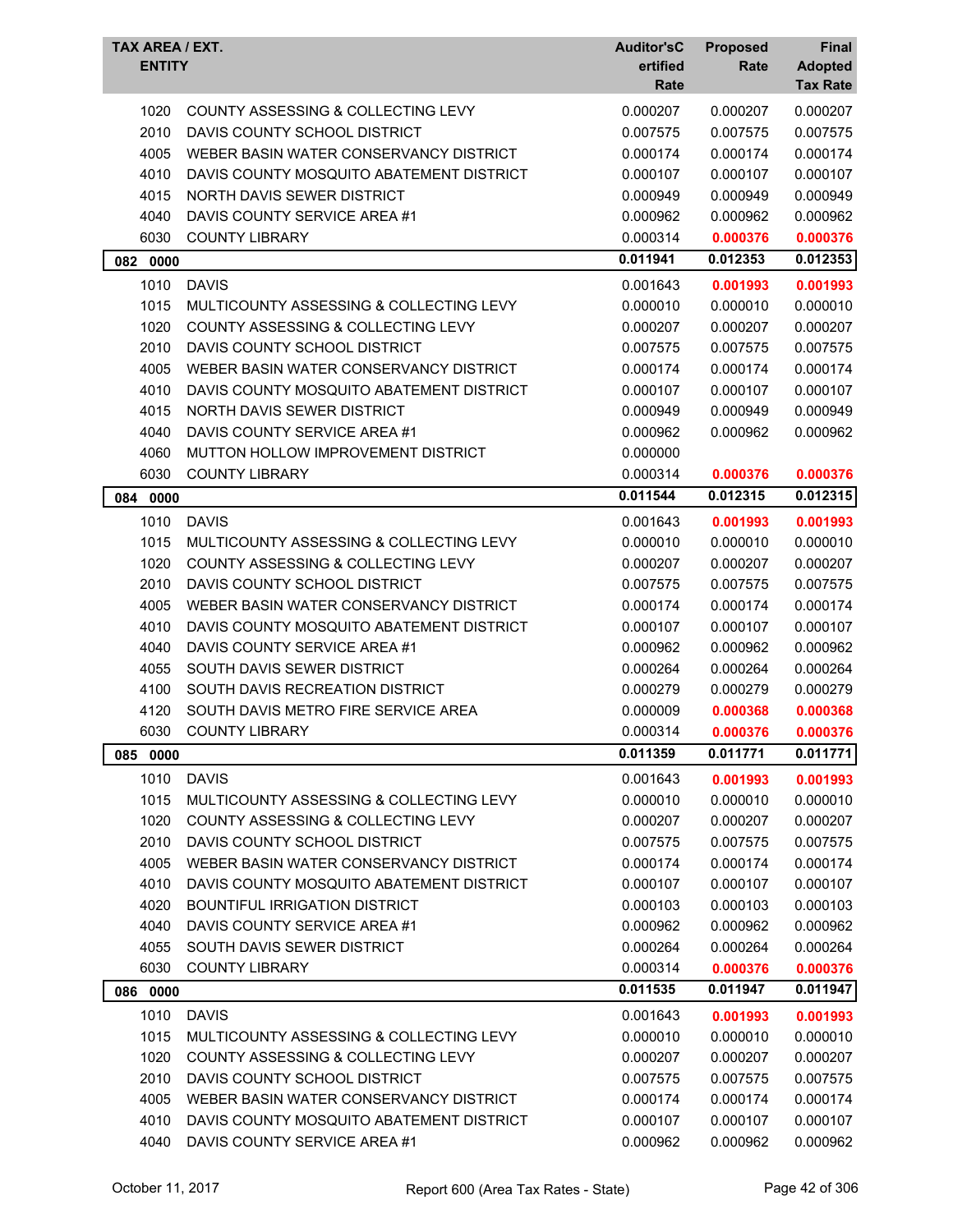| TAX AREA / EXT.<br><b>ENTITY</b> |                                               | <b>Auditor'sC</b><br>ertified<br>Rate | <b>Proposed</b><br>Rate | Final<br><b>Adopted</b><br><b>Tax Rate</b> |
|----------------------------------|-----------------------------------------------|---------------------------------------|-------------------------|--------------------------------------------|
| 4055                             | SOUTH DAVIS SEWER DISTRICT                    | 0.000264                              | 0.000264                | 0.000264                                   |
| 4100                             | SOUTH DAVIS RECREATION DISTRICT               | 0.000279                              | 0.000279                | 0.000279                                   |
| 6030                             | <b>COUNTY LIBRARY</b>                         | 0.000314                              | 0.000376                | 0.000376                                   |
| 087<br>0000                      |                                               | 0.011758                              | 0.012529                | 0.012529                                   |
| 1010                             | <b>DAVIS</b>                                  | 0.001643                              | 0.001993                | 0.001993                                   |
| 1015                             | MULTICOUNTY ASSESSING & COLLECTING LEVY       | 0.000010                              | 0.000010                | 0.000010                                   |
| 1020                             | COUNTY ASSESSING & COLLECTING LEVY            | 0.000207                              | 0.000207                | 0.000207                                   |
| 2010                             | DAVIS COUNTY SCHOOL DISTRICT                  | 0.007575                              | 0.007575                | 0.007575                                   |
| 4005                             | WEBER BASIN WATER CONSERVANCY DISTRICT        | 0.000174                              | 0.000174                | 0.000174                                   |
| 4010                             | DAVIS COUNTY MOSQUITO ABATEMENT DISTRICT      | 0.000107                              | 0.000107                | 0.000107                                   |
| 4030                             | SOUTH DAVIS WATER DISTRICT                    | 0.000214                              | 0.000214                | 0.000214                                   |
| 4040                             | DAVIS COUNTY SERVICE AREA #1                  | 0.000962                              | 0.000962                | 0.000962                                   |
| 4055                             | SOUTH DAVIS SEWER DISTRICT                    | 0.000264                              | 0.000264                | 0.000264                                   |
| 4100                             | SOUTH DAVIS RECREATION DISTRICT               | 0.000279                              | 0.000279                | 0.000279                                   |
| 4120                             | SOUTH DAVIS METRO FIRE SERVICE AREA           | 0.000009                              | 0.000368                | 0.000368                                   |
| 6030                             | <b>COUNTY LIBRARY</b>                         | 0.000314                              | 0.000376                | 0.000376                                   |
| 088 0000                         |                                               | 0.010992                              | 0.011404                | 0.011404                                   |
| 1010                             | <b>DAVIS</b>                                  | 0.001643                              | 0.001993                | 0.001993                                   |
| 1015                             | MULTICOUNTY ASSESSING & COLLECTING LEVY       | 0.000010                              | 0.000010                | 0.000010                                   |
| 1020                             | <b>COUNTY ASSESSING &amp; COLLECTING LEVY</b> | 0.000207                              | 0.000207                | 0.000207                                   |
| 2010                             | DAVIS COUNTY SCHOOL DISTRICT                  | 0.007575                              | 0.007575                | 0.007575                                   |
| 4005                             | WEBER BASIN WATER CONSERVANCY DISTRICT        | 0.000174                              | 0.000174                | 0.000174                                   |
| 4010                             | DAVIS COUNTY MOSQUITO ABATEMENT DISTRICT      | 0.000107                              | 0.000107                | 0.000107                                   |
| 4040                             | DAVIS COUNTY SERVICE AREA #1                  | 0.000962                              | 0.000962                | 0.000962                                   |
| 6030                             | <b>COUNTY LIBRARY</b>                         | 0.000314                              | 0.000376                | 0.000376                                   |
| 089<br>0000                      |                                               | 0.011280                              | 0.012051                | 0.012051                                   |
| 1010                             | <b>DAVIS</b>                                  | 0.001643                              | 0.001993                | 0.001993                                   |
| 1015                             | MULTICOUNTY ASSESSING & COLLECTING LEVY       | 0.000010                              | 0.000010                | 0.000010                                   |
| 1020                             | COUNTY ASSESSING & COLLECTING LEVY            | 0.000207                              | 0.000207                | 0.000207                                   |
| 2010                             | DAVIS COUNTY SCHOOL DISTRICT                  | 0.007575                              | 0.007575                | 0.007575                                   |
| 4005                             | WEBER BASIN WATER CONSERVANCY DISTRICT        | 0.000174                              | 0.000174                | 0.000174                                   |
| 4010                             | DAVIS COUNTY MOSQUITO ABATEMENT DISTRICT      | 0.000107                              | 0.000107                | 0.000107                                   |
| 4040                             | DAVIS COUNTY SERVICE AREA #1                  | 0.000962                              | 0.000962                | 0.000962                                   |
| 4100                             | SOUTH DAVIS RECREATION DISTRICT               | 0.000279                              | 0.000279                | 0.000279                                   |
| 4120                             | SOUTH DAVIS METRO FIRE SERVICE AREA           | 0.000009                              | 0.000368                | 0.000368                                   |
| 6030                             | <b>COUNTY LIBRARY</b>                         | 0.000314                              | 0.000376                | 0.000376                                   |
| 090 0000                         |                                               | 0.011558                              | 0.011970                | 0.011970                                   |
| 1010                             | <b>DAVIS</b>                                  | 0.001643                              | 0.001993                | 0.001993                                   |
| 1015                             | MULTICOUNTY ASSESSING & COLLECTING LEVY       | 0.000010                              | 0.000010                | 0.000010                                   |
| 1020                             | COUNTY ASSESSING & COLLECTING LEVY            | 0.000207                              | 0.000207                | 0.000207                                   |
| 2010                             | DAVIS COUNTY SCHOOL DISTRICT                  | 0.007575                              | 0.007575                | 0.007575                                   |
| 4005                             | WEBER BASIN WATER CONSERVANCY DISTRICT        | 0.000174                              | 0.000174                | 0.000174                                   |
| 4010                             | DAVIS COUNTY MOSQUITO ABATEMENT DISTRICT      | 0.000107                              | 0.000107                | 0.000107                                   |
| 4040                             | DAVIS COUNTY SERVICE AREA #1                  | 0.000962                              | 0.000962                | 0.000962                                   |
| 4050                             | CENTRAL DAVIS COUNTY SEWER DISTRICT           | 0.000191                              | 0.000191                | 0.000191                                   |
| 4070                             | BENCHLAND WATER DISTRICT                      | 0.000375                              | 0.000375                | 0.000375                                   |
| 6030                             | <b>COUNTY LIBRARY</b>                         | 0.000314                              | 0.000376                | 0.000376                                   |
| 091 0000                         |                                               | 0.009749                              | 0.010161                | 0.010161                                   |
| 1010                             | <b>DAVIS</b>                                  | 0.001643                              | 0.001993                | 0.001993                                   |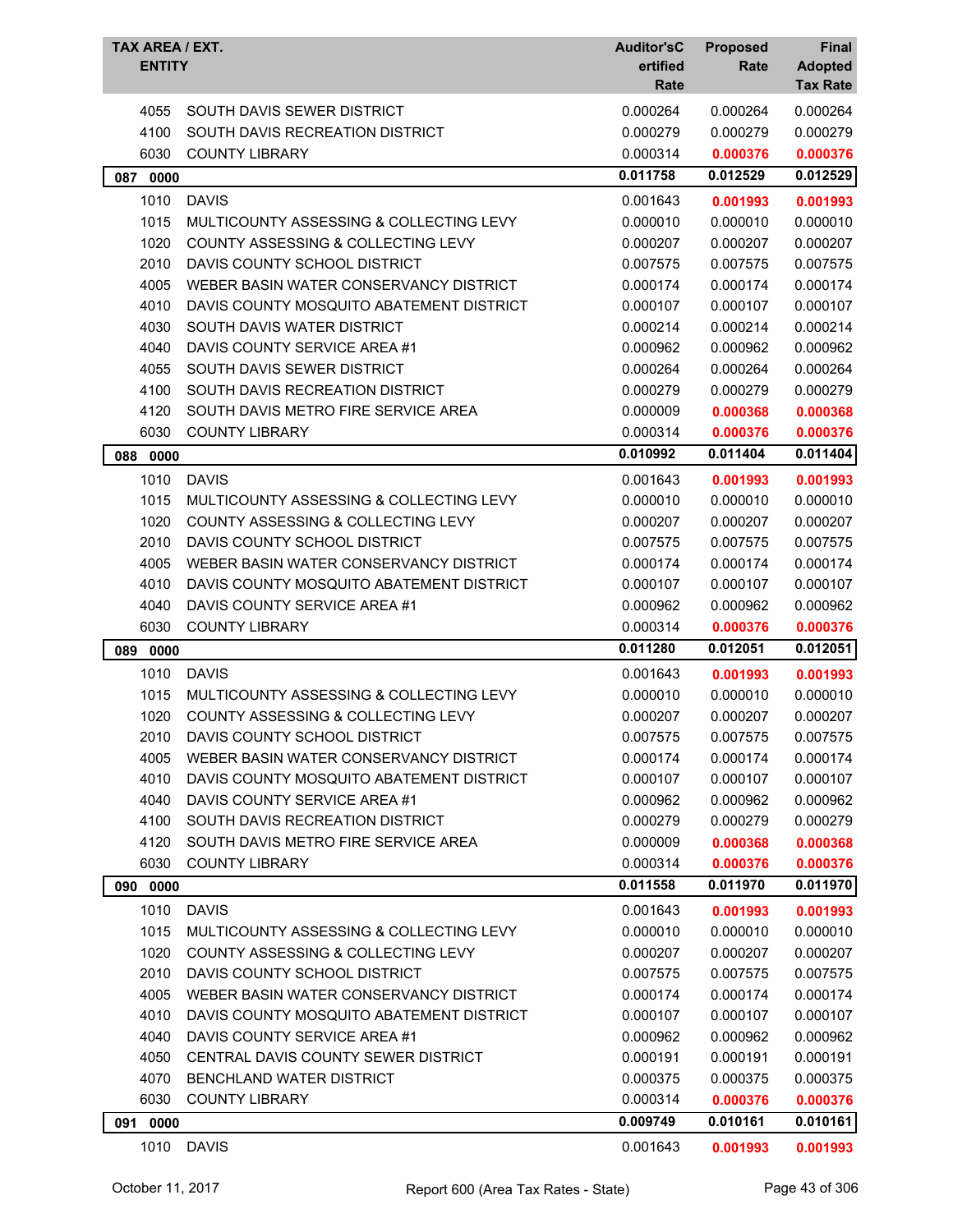| TAX AREA / EXT.<br><b>ENTITY</b> |                                               | <b>Auditor'sC</b><br>ertified<br>Rate | <b>Proposed</b><br>Rate | Final<br><b>Adopted</b><br><b>Tax Rate</b> |
|----------------------------------|-----------------------------------------------|---------------------------------------|-------------------------|--------------------------------------------|
| 1015                             | MULTICOUNTY ASSESSING & COLLECTING LEVY       | 0.000010                              | 0.000010                | 0.000010                                   |
| 1020                             | COUNTY ASSESSING & COLLECTING LEVY            | 0.000207                              | 0.000207                | 0.000207                                   |
| 2010                             | DAVIS COUNTY SCHOOL DISTRICT                  | 0.007575                              | 0.007575                | 0.007575                                   |
| 6030                             | <b>COUNTY LIBRARY</b>                         | 0.000314                              | 0.000376                | 0.000376                                   |
| 092 0000                         |                                               | 0.011701                              | 0.012113                | 0.012113                                   |
| 1010                             | <b>DAVIS</b>                                  | 0.001643                              | 0.001993                | 0.001993                                   |
| 1015                             | MULTICOUNTY ASSESSING & COLLECTING LEVY       | 0.000010                              | 0.000010                | 0.000010                                   |
| 1020                             | COUNTY ASSESSING & COLLECTING LEVY            | 0.000207                              | 0.000207                | 0.000207                                   |
| 2010                             | DAVIS COUNTY SCHOOL DISTRICT                  | 0.007575                              | 0.007575                | 0.007575                                   |
| 4005                             | WEBER BASIN WATER CONSERVANCY DISTRICT        | 0.000174                              | 0.000174                | 0.000174                                   |
| 4010                             | DAVIS COUNTY MOSQUITO ABATEMENT DISTRICT      | 0.000107                              | 0.000107                | 0.000107                                   |
| 4040                             | DAVIS COUNTY SERVICE AREA #1                  | 0.000962                              | 0.000962                | 0.000962                                   |
| 4073                             | CENTRAL WEBER SEWER IMPROVEMENT DISTRICT      | 0.000709                              | 0.000709                | 0.000709                                   |
| 6030                             | <b>COUNTY LIBRARY</b>                         | 0.000314                              | 0.000376                | 0.000376                                   |
| 095<br>0000                      |                                               | 0.011001                              | 0.011772                | 0.011772                                   |
| 1010                             | <b>DAVIS</b>                                  | 0.001643                              | 0.001993                | 0.001993                                   |
| 1015                             | MULTICOUNTY ASSESSING & COLLECTING LEVY       | 0.000010                              | 0.000010                | 0.000010                                   |
| 1020                             | <b>COUNTY ASSESSING &amp; COLLECTING LEVY</b> | 0.000207                              | 0.000207                | 0.000207                                   |
| 2010                             | DAVIS COUNTY SCHOOL DISTRICT                  | 0.007575                              | 0.007575                | 0.007575                                   |
| 4005                             | WEBER BASIN WATER CONSERVANCY DISTRICT        | 0.000174                              | 0.000174                | 0.000174                                   |
| 4010                             | DAVIS COUNTY MOSQUITO ABATEMENT DISTRICT      | 0.000107                              | 0.000107                | 0.000107                                   |
| 4040                             | DAVIS COUNTY SERVICE AREA #1                  | 0.000962                              | 0.000962                | 0.000962                                   |
| 4120                             | SOUTH DAVIS METRO FIRE SERVICE AREA           | 0.000009                              | 0.000368                | 0.000368                                   |
| 6030                             | <b>COUNTY LIBRARY</b>                         | 0.000314                              | 0.000376                | 0.000376                                   |
| 096<br>0000                      |                                               | 0.011368                              | 0.012139                | 0.012139                                   |
| 1010                             | <b>DAVIS</b>                                  | 0.001643                              | 0.001993                | 0.001993                                   |
| 1015                             | MULTICOUNTY ASSESSING & COLLECTING LEVY       | 0.000010                              | 0.000010                | 0.000010                                   |
| 1020                             | <b>COUNTY ASSESSING &amp; COLLECTING LEVY</b> | 0.000207                              | 0.000207                | 0.000207                                   |
| 2010                             | DAVIS COUNTY SCHOOL DISTRICT                  |                                       |                         |                                            |
| 4005                             |                                               | 0.007575                              | 0.007575                | 0.007575                                   |
|                                  | WEBER BASIN WATER CONSERVANCY DISTRICT        | 0.000174                              | 0.000174                | 0.000174                                   |
| 4010                             | DAVIS COUNTY MOSQUITO ABATEMENT DISTRICT      | 0.000107                              | 0.000107                | 0.000107                                   |
| 4020                             | <b>BOUNTIFUL IRRIGATION DISTRICT</b>          | 0.000103                              | 0.000103                | 0.000103                                   |
| 4040                             | DAVIS COUNTY SERVICE AREA #1                  | 0.000962                              | 0.000962                | 0.000962                                   |
| 4055                             | SOUTH DAVIS SEWER DISTRICT                    | 0.000264                              | 0.000264                | 0.000264                                   |
| 4120                             | SOUTH DAVIS METRO FIRE SERVICE AREA           | 0.000009                              | 0.000368                | 0.000368                                   |
| 6030                             | <b>COUNTY LIBRARY</b>                         | 0.000314                              | 0.000376                | 0.000376                                   |
| 1013 0000                        |                                               | 0.013835                              | 0.014318                | 0.014318                                   |
| 1010                             | <b>DAVIS</b>                                  | 0.001643                              | 0.001993                | 0.001993                                   |
| 1015                             | MULTICOUNTY ASSESSING & COLLECTING LEVY       | 0.000010                              | 0.000010                | 0.000010                                   |
| 1020                             | COUNTY ASSESSING & COLLECTING LEVY            | 0.000207                              | 0.000207                | 0.000207                                   |
| 2010                             | DAVIS COUNTY SCHOOL DISTRICT                  | 0.007575                              | 0.007575                | 0.007575                                   |
| 3030                             | <b>CLEARFIELD</b>                             | 0.001745                              | 0.001745                | 0.001745                                   |
| 4005                             | WEBER BASIN WATER CONSERVANCY DISTRICT        | 0.000174                              | 0.000174                | 0.000174                                   |
| 4010                             | DAVIS COUNTY MOSQUITO ABATEMENT DISTRICT      | 0.000107                              | 0.000107                | 0.000107                                   |
| 4015                             | NORTH DAVIS SEWER DISTRICT                    | 0.000949                              | 0.000949                | 0.000949                                   |
| 4110                             | NORTH DAVIS FIRE DISTRICT                     | 0.001111                              | 0.001182                | 0.001182                                   |
| 6030                             | <b>COUNTY LIBRARY</b>                         | 0.000314                              | 0.000376                | 0.000376                                   |
| 108 0000                         |                                               | 0.011549                              | 0.012707                | 0.012707                                   |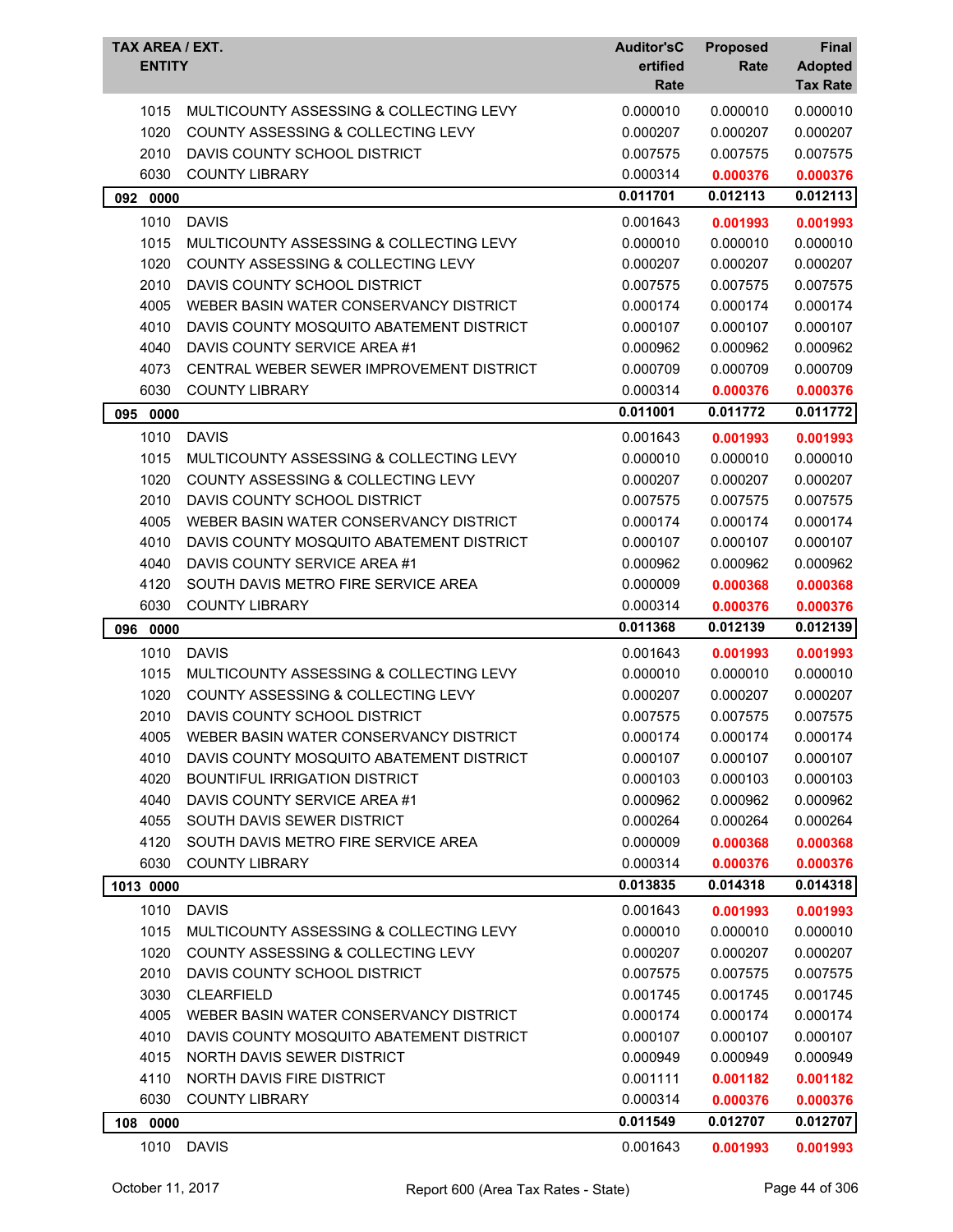| TAX AREA / EXT.<br><b>ENTITY</b> |                                               | <b>Auditor'sC</b><br>ertified<br>Rate | <b>Proposed</b><br>Rate | Final<br><b>Adopted</b><br><b>Tax Rate</b> |
|----------------------------------|-----------------------------------------------|---------------------------------------|-------------------------|--------------------------------------------|
| 1015                             | MULTICOUNTY ASSESSING & COLLECTING LEVY       | 0.000010                              | 0.000010                | 0.000010                                   |
| 1020                             | COUNTY ASSESSING & COLLECTING LEVY            | 0.000207                              | 0.000207                | 0.000207                                   |
| 2010                             | DAVIS COUNTY SCHOOL DISTRICT                  | 0.007575                              | 0.007575                | 0.007575                                   |
| 3020                             | <b>CENTERVILLE</b>                            | 0.000967                              |                         |                                            |
| 4005                             | WEBER BASIN WATER CONSERVANCY DISTRICT        | 0.000174                              | 0.001354<br>0.000174    | 0.001354<br>0.000174                       |
| 4010                             | DAVIS COUNTY MOSQUITO ABATEMENT DISTRICT      | 0.000107                              | 0.000107                | 0.000107                                   |
| 4055                             | SOUTH DAVIS SEWER DISTRICT                    | 0.000264                              | 0.000264                | 0.000264                                   |
| 4100                             | SOUTH DAVIS RECREATION DISTRICT               | 0.000279                              | 0.000279                | 0.000279                                   |
| 4120                             | SOUTH DAVIS METRO FIRE SERVICE AREA           | 0.000009                              |                         |                                            |
| 6030                             | <b>COUNTY LIBRARY</b>                         | 0.000314                              | 0.000368                | 0.000368                                   |
|                                  |                                               |                                       | 0.000376                | 0.000376                                   |
| 113 0000                         |                                               | 0.013835                              | 0.014318                | 0.014318                                   |
| 1010                             | <b>DAVIS</b>                                  | 0.001643                              | 0.001993                | 0.001993                                   |
| 1015                             | MULTICOUNTY ASSESSING & COLLECTING LEVY       | 0.000010                              | 0.000010                | 0.000010                                   |
| 1020                             | COUNTY ASSESSING & COLLECTING LEVY            | 0.000207                              | 0.000207                | 0.000207                                   |
| 2010                             | DAVIS COUNTY SCHOOL DISTRICT                  | 0.007575                              | 0.007575                | 0.007575                                   |
| 3030                             | <b>CLEARFIELD</b>                             | 0.001745                              | 0.001745                | 0.001745                                   |
| 4005                             | WEBER BASIN WATER CONSERVANCY DISTRICT        | 0.000174                              | 0.000174                | 0.000174                                   |
| 4010                             | DAVIS COUNTY MOSQUITO ABATEMENT DISTRICT      | 0.000107                              | 0.000107                | 0.000107                                   |
| 4015                             | NORTH DAVIS SEWER DISTRICT                    | 0.000949                              | 0.000949                | 0.000949                                   |
| 4110                             | <b>NORTH DAVIS FIRE DISTRICT</b>              | 0.001111                              | 0.001182                | 0.001182                                   |
| 6030                             | <b>COUNTY LIBRARY</b>                         | 0.000314                              | 0.000376                | 0.000376                                   |
| 1213 0000                        |                                               | 0.013835                              | 0.014318                | 0.014318                                   |
| 1010                             | <b>DAVIS</b>                                  | 0.001643                              | 0.001993                | 0.001993                                   |
| 1015                             | MULTICOUNTY ASSESSING & COLLECTING LEVY       | 0.000010                              | 0.000010                | 0.000010                                   |
| 1020                             | <b>COUNTY ASSESSING &amp; COLLECTING LEVY</b> | 0.000207                              | 0.000207                | 0.000207                                   |
| 2010                             | DAVIS COUNTY SCHOOL DISTRICT                  | 0.007575                              | 0.007575                | 0.007575                                   |
| 3030                             | <b>CLEARFIELD</b>                             | 0.001745                              | 0.001745                | 0.001745                                   |
| 4005                             | WEBER BASIN WATER CONSERVANCY DISTRICT        | 0.000174                              | 0.000174                | 0.000174                                   |
| 4010                             | DAVIS COUNTY MOSQUITO ABATEMENT DISTRICT      | 0.000107                              | 0.000107                | 0.000107                                   |
| 4015                             | NORTH DAVIS SEWER DISTRICT                    | 0.000949                              | 0.000949                | 0.000949                                   |
| 4110                             | NORTH DAVIS FIRE DISTRICT                     | 0.001111                              | 0.001182                | 0.001182                                   |
| 6030                             | <b>COUNTY LIBRARY</b>                         | 0.000314                              | 0.000376                | 0.000376                                   |
| 1313 0000                        |                                               | 0.013835                              | 0.014318                | 0.014318                                   |
| 1010                             | <b>DAVIS</b>                                  | 0.001643                              | 0.001993                | 0.001993                                   |
| 1015                             | MULTICOUNTY ASSESSING & COLLECTING LEVY       | 0.000010                              | 0.000010                | 0.000010                                   |
| 1020                             | COUNTY ASSESSING & COLLECTING LEVY            | 0.000207                              | 0.000207                | 0.000207                                   |
| 2010                             | DAVIS COUNTY SCHOOL DISTRICT                  | 0.007575                              | 0.007575                | 0.007575                                   |
| 3030                             | <b>CLEARFIELD</b>                             | 0.001745                              | 0.001745                | 0.001745                                   |
| 4005                             | WEBER BASIN WATER CONSERVANCY DISTRICT        | 0.000174                              | 0.000174                | 0.000174                                   |
| 4010                             | DAVIS COUNTY MOSQUITO ABATEMENT DISTRICT      | 0.000107                              | 0.000107                | 0.000107                                   |
| 4015                             | NORTH DAVIS SEWER DISTRICT                    | 0.000949                              | 0.000949                | 0.000949                                   |
| 4110                             | NORTH DAVIS FIRE DISTRICT                     | 0.001111                              | 0.001182                | 0.001182                                   |
| 6030                             | <b>COUNTY LIBRARY</b>                         | 0.000314                              | 0.000376                | 0.000376                                   |
| 134 0000                         |                                               | 0.011810                              | 0.012222                | 0.012222                                   |
|                                  |                                               |                                       |                         |                                            |
| 1010                             | <b>DAVIS</b>                                  | 0.001643                              | 0.001993                | 0.001993                                   |
| 1015                             | MULTICOUNTY ASSESSING & COLLECTING LEVY       | 0.000010                              | 0.000010                | 0.000010                                   |
| 1020                             | COUNTY ASSESSING & COLLECTING LEVY            | 0.000207                              | 0.000207                | 0.000207                                   |
| 2010<br>3070                     | DAVIS COUNTY SCHOOL DISTRICT                  | 0.007575                              | 0.007575                | 0.007575                                   |
|                                  | <b>KAYSVILLE</b>                              | 0.001589                              | 0.001589                | 0.001589                                   |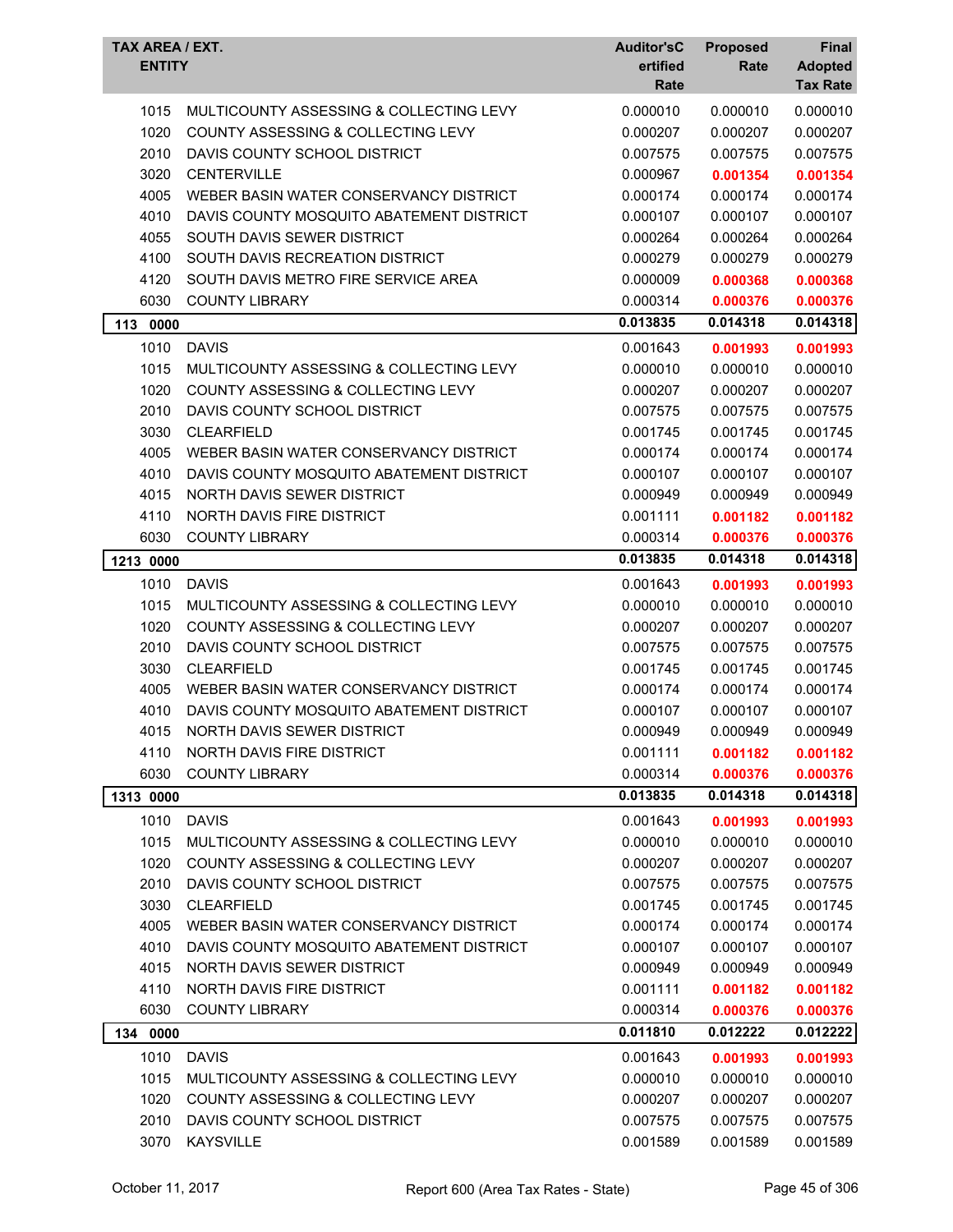| TAX AREA / EXT.<br><b>ENTITY</b> |                                                  | <b>Auditor'sC</b><br>ertified<br>Rate | <b>Proposed</b><br>Rate | Final<br><b>Adopted</b><br><b>Tax Rate</b> |
|----------------------------------|--------------------------------------------------|---------------------------------------|-------------------------|--------------------------------------------|
| 4005                             | WEBER BASIN WATER CONSERVANCY DISTRICT           | 0.000174                              | 0.000174                | 0.000174                                   |
| 4010                             | DAVIS COUNTY MOSQUITO ABATEMENT DISTRICT         | 0.000107                              | 0.000107                | 0.000107                                   |
| 4050                             | CENTRAL DAVIS COUNTY SEWER DISTRICT              | 0.000191                              | 0.000191                | 0.000191                                   |
| 6030                             | <b>COUNTY LIBRARY</b>                            | 0.000314                              | 0.000376                | 0.000376                                   |
| 144 0000                         |                                                  | 0.012032                              | 0.012803                | 0.012803                                   |
| 1010                             | <b>DAVIS</b>                                     | 0.001643                              | 0.001993                | 0.001993                                   |
| 1015                             | MULTICOUNTY ASSESSING & COLLECTING LEVY          | 0.000010                              | 0.000010                | 0.000010                                   |
| 1020                             | COUNTY ASSESSING & COLLECTING LEVY               | 0.000207                              | 0.000207                | 0.000207                                   |
| 2010                             | DAVIS COUNTY SCHOOL DISTRICT                     | 0.007575                              | 0.007575                | 0.007575                                   |
| 3090                             | CITY OF NORTH SALT LAKE                          | 0.001450                              | 0.001450                | 0.001450                                   |
| 4005                             | WEBER BASIN WATER CONSERVANCY DISTRICT           | 0.000174                              | 0.000174                | 0.000174                                   |
| 4010                             | DAVIS COUNTY MOSQUITO ABATEMENT DISTRICT         | 0.000107                              | 0.000107                | 0.000107                                   |
| 4055                             | SOUTH DAVIS SEWER DISTRICT                       | 0.000264                              | 0.000264                | 0.000264                                   |
| 4100                             | SOUTH DAVIS RECREATION DISTRICT                  | 0.000279                              | 0.000279                | 0.000279                                   |
| 4120                             | SOUTH DAVIS METRO FIRE SERVICE AREA              | 0.000009                              | 0.000368                | 0.000368                                   |
| 6021                             | WEBER BASIN WATER CONSERVANCY DISTRICT (NSL ONLY | 0.000000                              |                         |                                            |
| 6030                             | <b>COUNTY LIBRARY</b>                            | 0.000314                              | 0.000376                | 0.000376                                   |
| 145 0000                         |                                                  | 0.012032                              | 0.012803                | 0.012803                                   |
| 1010                             | <b>DAVIS</b>                                     | 0.001643                              | 0.001993                | 0.001993                                   |
| 1015                             | MULTICOUNTY ASSESSING & COLLECTING LEVY          | 0.000010                              | 0.000010                | 0.000010                                   |
| 1020                             | COUNTY ASSESSING & COLLECTING LEVY               | 0.000207                              | 0.000207                | 0.000207                                   |
| 2010                             | DAVIS COUNTY SCHOOL DISTRICT                     | 0.007575                              | 0.007575                | 0.007575                                   |
| 3090                             | CITY OF NORTH SALT LAKE                          | 0.001450                              | 0.001450                | 0.001450                                   |
| 4005                             | WEBER BASIN WATER CONSERVANCY DISTRICT           | 0.000174                              | 0.000174                | 0.000174                                   |
| 4010                             | DAVIS COUNTY MOSQUITO ABATEMENT DISTRICT         | 0.000107                              | 0.000107                | 0.000107                                   |
| 4055                             | SOUTH DAVIS SEWER DISTRICT                       | 0.000264                              | 0.000264                | 0.000264                                   |
| 4100                             | SOUTH DAVIS RECREATION DISTRICT                  | 0.000279                              | 0.000279                | 0.000279                                   |
| 4120                             | SOUTH DAVIS METRO FIRE SERVICE AREA              | 0.000009                              | 0.000368                | 0.000368                                   |
| 6021                             | WEBER BASIN WATER CONSERVANCY DISTRICT (NSL ONLY | 0.000000                              |                         |                                            |
| 6030                             | <b>COUNTY LIBRARY</b>                            | 0.000314                              | 0.000376                | 0.000376                                   |
| 154<br>0000                      |                                                  | 0.012426                              | 0.012964                | 0.012964                                   |
| 1010                             | <b>DAVIS</b>                                     | 0.001643                              | 0.001993                | 0.001993                                   |
| 1015                             | MULTICOUNTY ASSESSING & COLLECTING LEVY          | 0.000010                              | 0.000010                | 0.000010                                   |
| 1020                             | COUNTY ASSESSING & COLLECTING LEVY               | 0.000207                              | 0.000207                | 0.000207                                   |
| 2010                             | DAVIS COUNTY SCHOOL DISTRICT                     | 0.007575                              | 0.007575                | 0.007575                                   |
| 3120                             | <b>SYRACUSE</b>                                  | 0.001447                              | 0.001573                | 0.001573                                   |
| 4005                             | WEBER BASIN WATER CONSERVANCY DISTRICT           | 0.000174                              | 0.000174                | 0.000174                                   |
| 4010                             | DAVIS COUNTY MOSQUITO ABATEMENT DISTRICT         | 0.000107                              | 0.000107                | 0.000107                                   |
| 4015                             | NORTH DAVIS SEWER DISTRICT                       | 0.000949                              | 0.000949                | 0.000949                                   |
| 6030                             | <b>COUNTY LIBRARY</b>                            | 0.000314                              | 0.000376                | 0.000376                                   |
| 157 0000                         |                                                  | 0.011941                              | 0.012919                | 0.012919                                   |
| 1010                             | <b>DAVIS</b>                                     | 0.001643                              | 0.001993                | 0.001993                                   |
| 1015                             | MULTICOUNTY ASSESSING & COLLECTING LEVY          | 0.000010                              | 0.000010                | 0.000010                                   |
| 1020                             | COUNTY ASSESSING & COLLECTING LEVY               | 0.000207                              | 0.000207                | 0.000207                                   |
| 2010                             | DAVIS COUNTY SCHOOL DISTRICT                     | 0.007575                              | 0.007575                | 0.007575                                   |
| 3130                             | <b>WEST BOUNTIFUL</b>                            | 0.001359                              | 0.001566                | 0.001566                                   |
| 4005                             | WEBER BASIN WATER CONSERVANCY DISTRICT           | 0.000174                              | 0.000174                | 0.000174                                   |
| 4010                             | DAVIS COUNTY MOSQUITO ABATEMENT DISTRICT         | 0.000107                              | 0.000107                | 0.000107                                   |
| 4055                             | SOUTH DAVIS SEWER DISTRICT                       | 0.000264                              | 0.000264                | 0.000264                                   |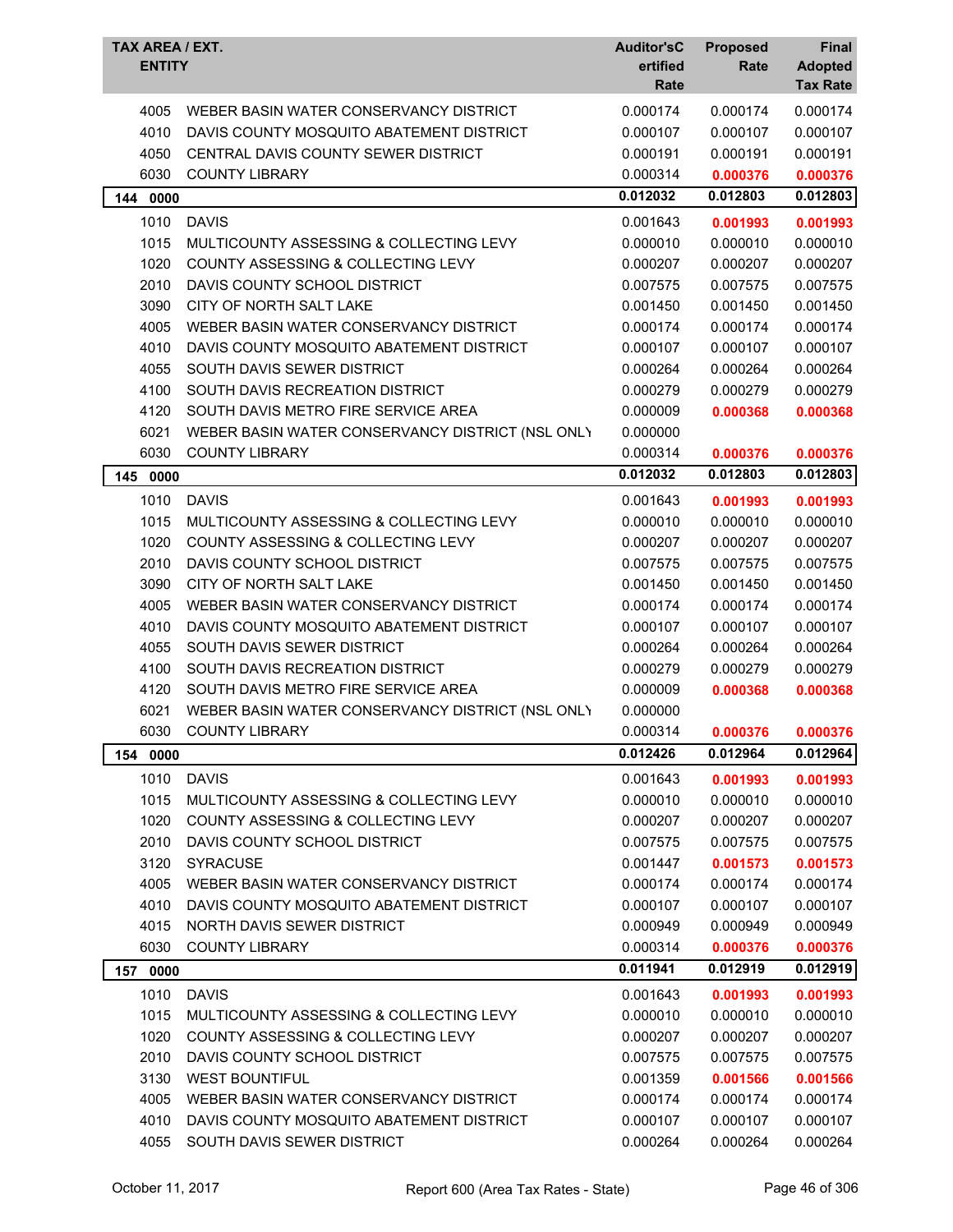| TAX AREA / EXT.<br><b>ENTITY</b> |                                                                               | <b>Auditor'sC</b><br>ertified<br>Rate | <b>Proposed</b><br>Rate | Final<br><b>Adopted</b><br><b>Tax Rate</b> |
|----------------------------------|-------------------------------------------------------------------------------|---------------------------------------|-------------------------|--------------------------------------------|
| 4100                             | SOUTH DAVIS RECREATION DISTRICT                                               | 0.000279                              | 0.000279                | 0.000279                                   |
| 4120                             | SOUTH DAVIS METRO FIRE SERVICE AREA                                           | 0.000009                              | 0.000368                | 0.000368                                   |
| 6030                             | <b>COUNTY LIBRARY</b>                                                         | 0.000314                              | 0.000376                | 0.000376                                   |
| 163 0000                         |                                                                               | 0.012992                              | 0.013557                | 0.013518                                   |
| 1010                             | <b>DAVIS</b>                                                                  | 0.001643                              | 0.001993                | 0.001993                                   |
| 1015                             | MULTICOUNTY ASSESSING & COLLECTING LEVY                                       | 0.000010                              | 0.000010                | 0.000010                                   |
| 1020                             | COUNTY ASSESSING & COLLECTING LEVY                                            | 0.000207                              | 0.000207                | 0.000207                                   |
| 2010                             | DAVIS COUNTY SCHOOL DISTRICT                                                  | 0.007575                              | 0.007575                | 0.007575                                   |
| 3140                             | <b>WEST POINT</b>                                                             | 0.000902                              | 0.000984                | 0.000945                                   |
| 4005                             | WEBER BASIN WATER CONSERVANCY DISTRICT                                        | 0.000174                              | 0.000174                | 0.000174                                   |
| 4010                             | DAVIS COUNTY MOSQUITO ABATEMENT DISTRICT                                      | 0.000107                              | 0.000107                | 0.000107                                   |
| 4015                             | NORTH DAVIS SEWER DISTRICT                                                    | 0.000949                              | 0.000949                | 0.000949                                   |
| 4110                             | NORTH DAVIS FIRE DISTRICT                                                     | 0.001111                              | 0.001182                | 0.001182                                   |
| 6030                             | <b>COUNTY LIBRARY</b>                                                         | 0.000314                              | 0.000376                | 0.000376                                   |
| 181<br>0000                      |                                                                               | 0.011941                              | 0.012353                | 0.012353                                   |
| 1010                             | <b>DAVIS</b>                                                                  | 0.001643                              | 0.001993                | 0.001993                                   |
| 1015                             | MULTICOUNTY ASSESSING & COLLECTING LEVY                                       | 0.000010                              | 0.000010                | 0.000010                                   |
| 1020                             | <b>COUNTY ASSESSING &amp; COLLECTING LEVY</b>                                 | 0.000207                              | 0.000207                | 0.000207                                   |
| 2010                             | DAVIS COUNTY SCHOOL DISTRICT                                                  | 0.007575                              | 0.007575                | 0.007575                                   |
| 4005                             | WEBER BASIN WATER CONSERVANCY DISTRICT                                        | 0.000174                              | 0.000174                | 0.000174                                   |
| 4010                             | DAVIS COUNTY MOSQUITO ABATEMENT DISTRICT                                      | 0.000107                              | 0.000107                | 0.000107                                   |
| 4015                             | NORTH DAVIS SEWER DISTRICT                                                    | 0.000949                              | 0.000949                | 0.000949                                   |
| 4040                             | DAVIS COUNTY SERVICE AREA #1                                                  | 0.000962                              | 0.000962                | 0.000962                                   |
| 6030                             | <b>COUNTY LIBRARY</b>                                                         | 0.000314                              | 0.000376                | 0.000376                                   |
| 184 0000                         |                                                                               | 0.011544                              | 0.012315                | 0.012315                                   |
| 1010                             | <b>DAVIS</b>                                                                  | 0.001643                              | 0.001993                | 0.001993                                   |
| 1015                             | MULTICOUNTY ASSESSING & COLLECTING LEVY                                       | 0.000010                              | 0.000010                | 0.000010                                   |
| 1020                             | COUNTY ASSESSING & COLLECTING LEVY                                            | 0.000207                              | 0.000207                | 0.000207                                   |
| 2010                             | DAVIS COUNTY SCHOOL DISTRICT                                                  | 0.007575                              | 0.007575                | 0.007575                                   |
| 4005                             | WEBER BASIN WATER CONSERVANCY DISTRICT                                        | 0.000174                              | 0.000174                | 0.000174                                   |
| 4010                             | DAVIS COUNTY MOSQUITO ABATEMENT DISTRICT                                      | 0.000107                              | 0.000107                | 0.000107                                   |
| 4040                             | DAVIS COUNTY SERVICE AREA #1                                                  | 0.000962                              | 0.000962                | 0.000962                                   |
| 4055                             | SOUTH DAVIS SEWER DISTRICT                                                    | 0.000264                              | 0.000264                | 0.000264                                   |
| 4100                             | SOUTH DAVIS RECREATION DISTRICT                                               | 0.000279                              | 0.000279                | 0.000279                                   |
| 4120                             | SOUTH DAVIS METRO FIRE SERVICE AREA                                           | 0.000009                              | 0.000368                | 0.000368                                   |
| 6030                             | <b>COUNTY LIBRARY</b>                                                         | 0.000314                              | 0.000376                | 0.000376                                   |
| 0000<br>188                      |                                                                               | 0.010992                              | 0.011404                | 0.011404                                   |
| 1010                             | <b>DAVIS</b>                                                                  | 0.001643                              | 0.001993                | 0.001993                                   |
| 1015                             | MULTICOUNTY ASSESSING & COLLECTING LEVY                                       | 0.000010                              | 0.000010                | 0.000010                                   |
| 1020                             | <b>COUNTY ASSESSING &amp; COLLECTING LEVY</b>                                 | 0.000207                              | 0.000207                | 0.000207                                   |
| 2010                             | DAVIS COUNTY SCHOOL DISTRICT                                                  | 0.007575                              | 0.007575                | 0.007575                                   |
| 4005                             | WEBER BASIN WATER CONSERVANCY DISTRICT                                        | 0.000174                              | 0.000174                | 0.000174                                   |
| 4010                             |                                                                               |                                       |                         |                                            |
|                                  | DAVIS COUNTY MOSQUITO ABATEMENT DISTRICT                                      | 0.000107                              | 0.000107                | 0.000107                                   |
| 4040                             | DAVIS COUNTY SERVICE AREA #1                                                  | 0.000962                              | 0.000962                | 0.000962                                   |
| 6030                             | <b>COUNTY LIBRARY</b>                                                         | 0.000314                              | 0.000376                | 0.000376                                   |
| 0000<br>208                      |                                                                               | 0.011549                              | 0.012707                | 0.012707                                   |
| 1010                             | <b>DAVIS</b>                                                                  | 0.001643                              | 0.001993                | 0.001993                                   |
| 1015<br>1020                     | MULTICOUNTY ASSESSING & COLLECTING LEVY<br>COUNTY ASSESSING & COLLECTING LEVY | 0.000010<br>0.000207                  | 0.000010<br>0.000207    | 0.000010<br>0.000207                       |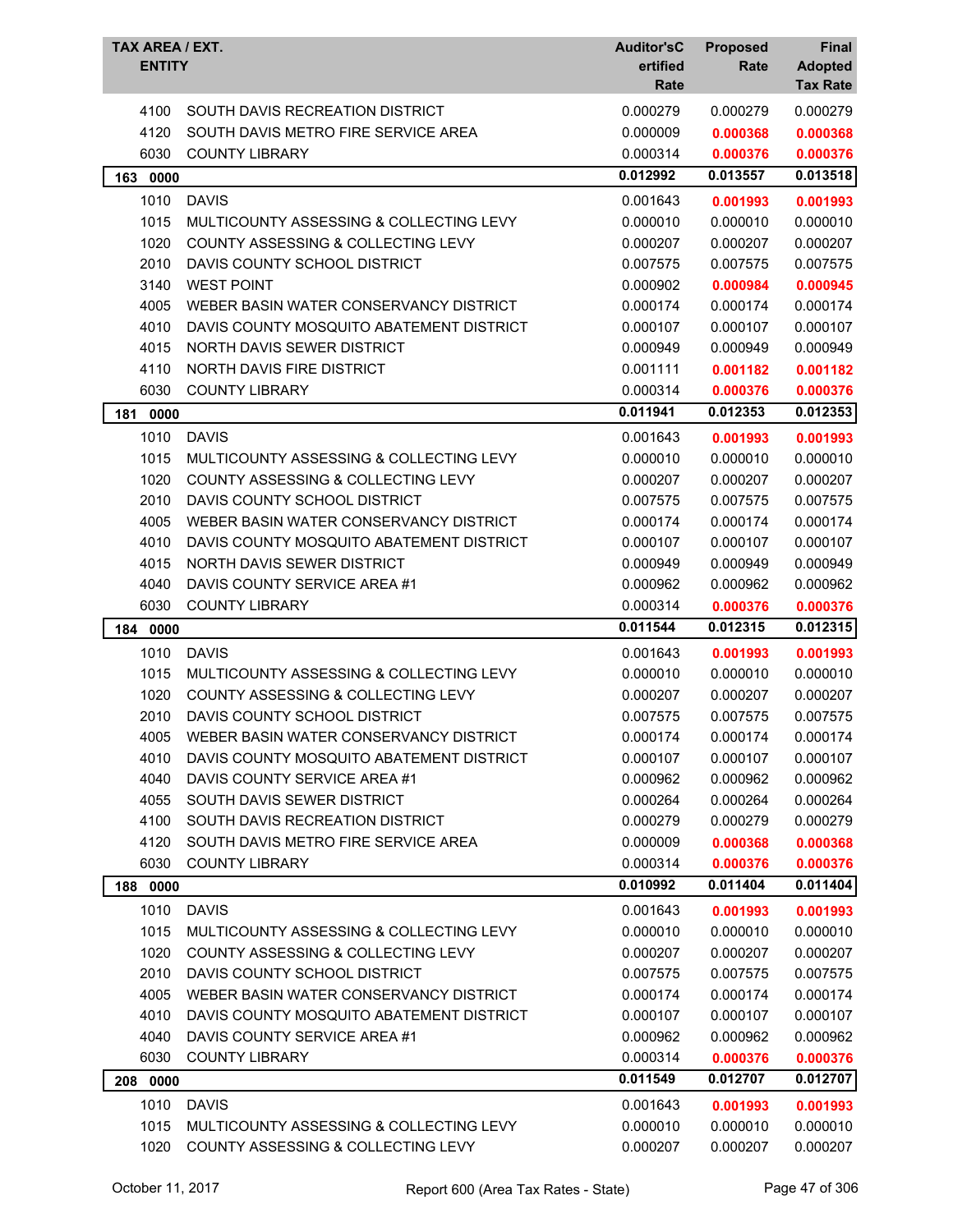| TAX AREA / EXT.<br><b>ENTITY</b> |                                                  | <b>Auditor'sC</b><br>ertified<br>Rate | <b>Proposed</b><br>Rate | Final<br><b>Adopted</b><br><b>Tax Rate</b> |
|----------------------------------|--------------------------------------------------|---------------------------------------|-------------------------|--------------------------------------------|
|                                  |                                                  |                                       |                         |                                            |
| 2010                             | DAVIS COUNTY SCHOOL DISTRICT                     | 0.007575                              | 0.007575                | 0.007575                                   |
| 3020                             | <b>CENTERVILLE</b>                               | 0.000967                              | 0.001354                | 0.001354                                   |
| 4005                             | WEBER BASIN WATER CONSERVANCY DISTRICT           | 0.000174                              | 0.000174                | 0.000174                                   |
| 4010                             | DAVIS COUNTY MOSQUITO ABATEMENT DISTRICT         | 0.000107                              | 0.000107                | 0.000107                                   |
| 4055                             | SOUTH DAVIS SEWER DISTRICT                       | 0.000264                              | 0.000264                | 0.000264                                   |
| 4100                             | SOUTH DAVIS RECREATION DISTRICT                  | 0.000279                              | 0.000279                | 0.000279                                   |
| 4120                             | SOUTH DAVIS METRO FIRE SERVICE AREA              | 0.000009                              | 0.000368                | 0.000368                                   |
| 6030                             | <b>COUNTY LIBRARY</b>                            | 0.000314<br>0.013835                  | 0.000376<br>0.014318    | 0.000376                                   |
| 213 0000                         |                                                  |                                       |                         | 0.014318                                   |
| 1010                             | <b>DAVIS</b>                                     | 0.001643                              | 0.001993                | 0.001993                                   |
| 1015                             | MULTICOUNTY ASSESSING & COLLECTING LEVY          | 0.000010                              | 0.000010                | 0.000010                                   |
| 1020                             | <b>COUNTY ASSESSING &amp; COLLECTING LEVY</b>    | 0.000207                              | 0.000207                | 0.000207                                   |
| 2010                             | DAVIS COUNTY SCHOOL DISTRICT                     | 0.007575                              | 0.007575                | 0.007575                                   |
| 3030                             | <b>CLEARFIELD</b>                                | 0.001745                              | 0.001745                | 0.001745                                   |
| 4005                             | WEBER BASIN WATER CONSERVANCY DISTRICT           | 0.000174                              | 0.000174                | 0.000174                                   |
| 4010                             | DAVIS COUNTY MOSQUITO ABATEMENT DISTRICT         | 0.000107                              | 0.000107                | 0.000107                                   |
| 4015                             | NORTH DAVIS SEWER DISTRICT                       | 0.000949                              | 0.000949                | 0.000949                                   |
| 4110                             | <b>NORTH DAVIS FIRE DISTRICT</b>                 | 0.001111                              | 0.001182                | 0.001182                                   |
| 6030                             | <b>COUNTY LIBRARY</b>                            | 0.000314                              | 0.000376                | 0.000376                                   |
| 0000<br>234                      |                                                  | 0.011810                              | 0.012222                | 0.012222                                   |
| 1010                             | <b>DAVIS</b>                                     | 0.001643                              | 0.001993                | 0.001993                                   |
| 1015                             | MULTICOUNTY ASSESSING & COLLECTING LEVY          | 0.000010                              | 0.000010                | 0.000010                                   |
| 1020                             | <b>COUNTY ASSESSING &amp; COLLECTING LEVY</b>    | 0.000207                              | 0.000207                | 0.000207                                   |
| 2010                             | DAVIS COUNTY SCHOOL DISTRICT                     | 0.007575                              | 0.007575                | 0.007575                                   |
| 3070                             | <b>KAYSVILLE</b>                                 | 0.001589                              | 0.001589                | 0.001589                                   |
| 4005                             | WEBER BASIN WATER CONSERVANCY DISTRICT           | 0.000174                              | 0.000174                | 0.000174                                   |
| 4010                             | DAVIS COUNTY MOSQUITO ABATEMENT DISTRICT         | 0.000107                              | 0.000107                | 0.000107                                   |
| 4050                             | CENTRAL DAVIS COUNTY SEWER DISTRICT              | 0.000191                              | 0.000191                | 0.000191                                   |
| 6030                             | <b>COUNTY LIBRARY</b>                            | 0.000314                              | 0.000376                | 0.000376                                   |
| 244 0000                         |                                                  | 0.012032                              | 0.012803                | 0.012803                                   |
| 1010                             | <b>DAVIS</b>                                     | 0.001643                              | 0.001993                | 0.001993                                   |
| 1015                             | MULTICOUNTY ASSESSING & COLLECTING LEVY          | 0.000010                              | 0.000010                | 0.000010                                   |
| 1020                             | COUNTY ASSESSING & COLLECTING LEVY               | 0.000207                              | 0.000207                | 0.000207                                   |
| 2010                             | DAVIS COUNTY SCHOOL DISTRICT                     | 0.007575                              | 0.007575                | 0.007575                                   |
| 3090                             | CITY OF NORTH SALT LAKE                          | 0.001450                              | 0.001450                | 0.001450                                   |
| 4005                             | WEBER BASIN WATER CONSERVANCY DISTRICT           | 0.000174                              | 0.000174                | 0.000174                                   |
| 4010                             | DAVIS COUNTY MOSQUITO ABATEMENT DISTRICT         | 0.000107                              | 0.000107                | 0.000107                                   |
| 4055                             | SOUTH DAVIS SEWER DISTRICT                       | 0.000264                              | 0.000264                | 0.000264                                   |
| 4100                             | SOUTH DAVIS RECREATION DISTRICT                  | 0.000279                              | 0.000279                | 0.000279                                   |
| 4120                             | SOUTH DAVIS METRO FIRE SERVICE AREA              | 0.000009                              | 0.000368                | 0.000368                                   |
| 6021                             | WEBER BASIN WATER CONSERVANCY DISTRICT (NSL ONLY | 0.000000                              |                         |                                            |
| 6030                             | <b>COUNTY LIBRARY</b>                            | 0.000314                              | 0.000376                | 0.000376                                   |
| 254 0000                         |                                                  | 0.012426                              | 0.012964                | 0.012964                                   |
|                                  |                                                  |                                       |                         |                                            |
| 1010                             | <b>DAVIS</b>                                     | 0.001643                              | 0.001993                | 0.001993                                   |
| 1015                             | MULTICOUNTY ASSESSING & COLLECTING LEVY          | 0.000010                              | 0.000010                | 0.000010                                   |
| 1020                             | COUNTY ASSESSING & COLLECTING LEVY               | 0.000207                              | 0.000207                | 0.000207                                   |
| 2010                             | DAVIS COUNTY SCHOOL DISTRICT                     | 0.007575                              | 0.007575                | 0.007575                                   |
| 3120                             | <b>SYRACUSE</b>                                  | 0.001447                              | 0.001573                | 0.001573                                   |
| 4005                             | WEBER BASIN WATER CONSERVANCY DISTRICT           | 0.000174                              | 0.000174                | 0.000174                                   |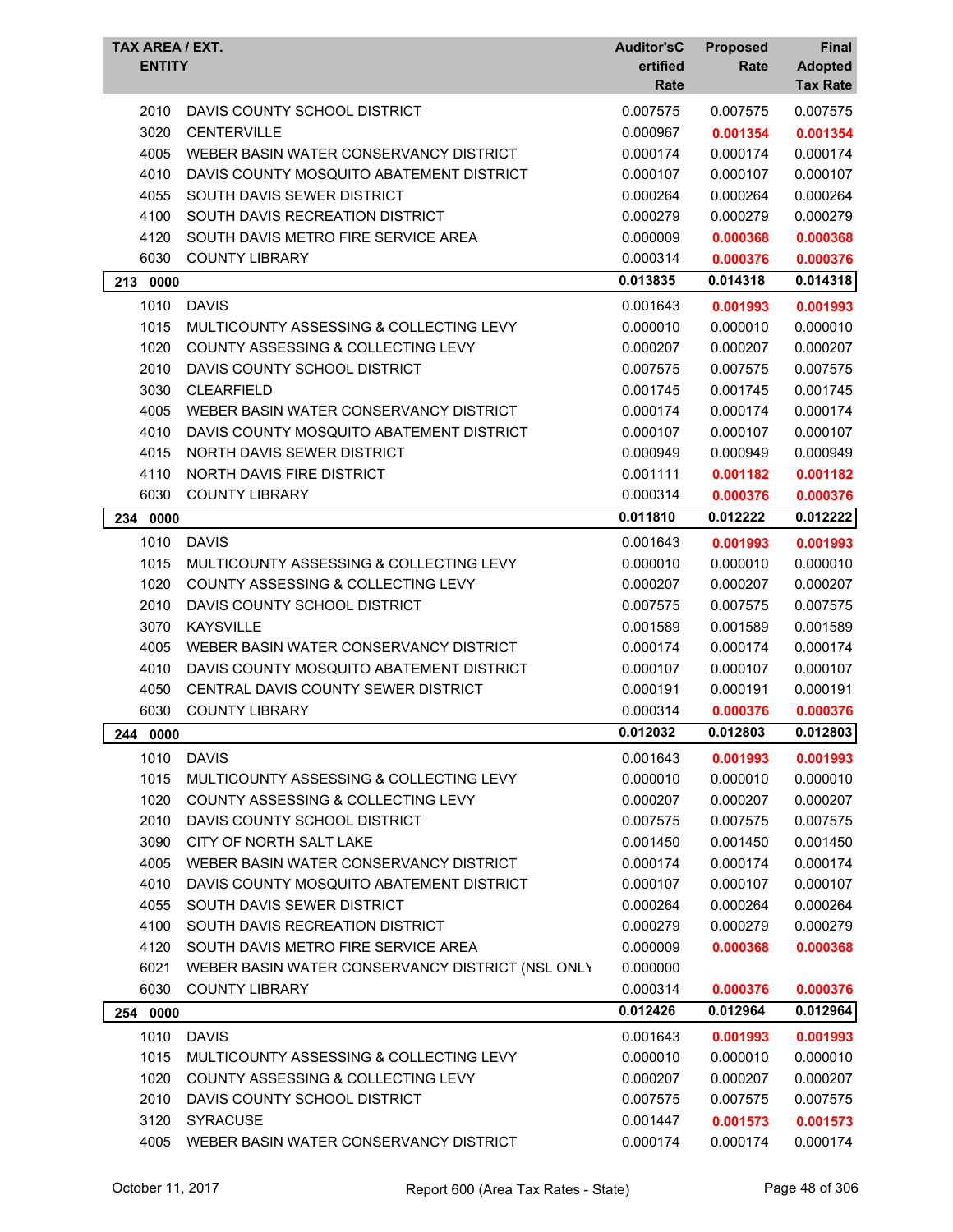| TAX AREA / EXT.<br><b>ENTITY</b> |                                                         | <b>Auditor'sC</b><br>ertified<br>Rate | <b>Proposed</b><br>Rate | Final<br><b>Adopted</b><br><b>Tax Rate</b> |
|----------------------------------|---------------------------------------------------------|---------------------------------------|-------------------------|--------------------------------------------|
| 4010                             | DAVIS COUNTY MOSQUITO ABATEMENT DISTRICT                | 0.000107                              | 0.000107                | 0.000107                                   |
| 4015                             | NORTH DAVIS SEWER DISTRICT                              | 0.000949                              | 0.000949                | 0.000949                                   |
| 6030                             | <b>COUNTY LIBRARY</b>                                   | 0.000314                              | 0.000376                | 0.000376                                   |
| 0000<br>270                      |                                                         | 0.011585                              | 0.012356                | 0.012356                                   |
| 1010                             | <b>DAVIS</b>                                            | 0.001643                              | 0.001993                | 0.001993                                   |
| 1015                             | MULTICOUNTY ASSESSING & COLLECTING LEVY                 | 0.000010                              | 0.000010                | 0.000010                                   |
| 1020                             | COUNTY ASSESSING & COLLECTING LEVY                      | 0.000207                              | 0.000207                | 0.000207                                   |
| 2010                             | DAVIS COUNTY SCHOOL DISTRICT                            | 0.007575                              | 0.007575                | 0.007575                                   |
| 3150                             | <b>WOODS CROSS CITY</b>                                 | 0.001003                              | 0.001003                | 0.001003                                   |
| 4005                             | WEBER BASIN WATER CONSERVANCY DISTRICT                  | 0.000174                              | 0.000174                | 0.000174                                   |
| 4010                             | DAVIS COUNTY MOSQUITO ABATEMENT DISTRICT                | 0.000107                              | 0.000107                | 0.000107                                   |
| 4055                             | SOUTH DAVIS SEWER DISTRICT                              | 0.000264                              | 0.000264                | 0.000264                                   |
| 4100                             | SOUTH DAVIS RECREATION DISTRICT                         | 0.000279                              | 0.000279                | 0.000279                                   |
| 4120                             | SOUTH DAVIS METRO FIRE SERVICE AREA                     | 0.000009                              | 0.000368                | 0.000368                                   |
| 6030                             | <b>COUNTY LIBRARY</b>                                   | 0.000314                              | 0.000376                | 0.000376                                   |
| 0000<br>284                      |                                                         | 0.011544                              | 0.012315                | 0.012315                                   |
| 1010                             | <b>DAVIS</b>                                            | 0.001643                              |                         | 0.001993                                   |
| 1015                             | MULTICOUNTY ASSESSING & COLLECTING LEVY                 | 0.000010                              | 0.001993<br>0.000010    | 0.000010                                   |
| 1020                             | <b>COUNTY ASSESSING &amp; COLLECTING LEVY</b>           | 0.000207                              | 0.000207                | 0.000207                                   |
| 2010                             | DAVIS COUNTY SCHOOL DISTRICT                            | 0.007575                              | 0.007575                | 0.007575                                   |
| 4005                             | WEBER BASIN WATER CONSERVANCY DISTRICT                  | 0.000174                              | 0.000174                | 0.000174                                   |
| 4010                             | DAVIS COUNTY MOSQUITO ABATEMENT DISTRICT                | 0.000107                              | 0.000107                | 0.000107                                   |
| 4040                             | DAVIS COUNTY SERVICE AREA #1                            | 0.000962                              | 0.000962                | 0.000962                                   |
| 4055                             | SOUTH DAVIS SEWER DISTRICT                              | 0.000264                              | 0.000264                | 0.000264                                   |
| 4100                             | SOUTH DAVIS RECREATION DISTRICT                         | 0.000279                              | 0.000279                | 0.000279                                   |
| 4120                             | SOUTH DAVIS METRO FIRE SERVICE AREA                     | 0.000009                              | 0.000368                | 0.000368                                   |
| 6030                             | <b>COUNTY LIBRARY</b>                                   | 0.000314                              | 0.000376                | 0.000376                                   |
| 0000                             |                                                         | 0.012246                              | 0.013017                | 0.013017                                   |
| 344                              |                                                         |                                       |                         |                                            |
| 1010                             | <b>DAVIS</b><br>MULTICOUNTY ASSESSING & COLLECTING LEVY | 0.001643                              | 0.001993                | 0.001993                                   |
| 1015                             |                                                         | 0.000010                              | 0.000010                | 0.000010                                   |
| 1020                             | <b>COUNTY ASSESSING &amp; COLLECTING LEVY</b>           | 0.000207                              | 0.000207                | 0.000207                                   |
| 2010                             | DAVIS COUNTY SCHOOL DISTRICT<br>CITY OF NORTH SALT LAKE | 0.007575                              | 0.007575                | 0.007575                                   |
| 3090                             | WEBER BASIN WATER CONSERVANCY DISTRICT                  | 0.001450                              | 0.001450                | 0.001450                                   |
| 4005                             | DAVIS COUNTY MOSQUITO ABATEMENT DISTRICT                | 0.000174                              | 0.000174                | 0.000174                                   |
| 4010<br>4030                     | SOUTH DAVIS WATER DISTRICT                              | 0.000107                              | 0.000107<br>0.000214    | 0.000107<br>0.000214                       |
| 4055                             | SOUTH DAVIS SEWER DISTRICT                              | 0.000214                              |                         | 0.000264                                   |
| 4100                             | SOUTH DAVIS RECREATION DISTRICT                         | 0.000264<br>0.000279                  | 0.000264                |                                            |
| 4120                             | SOUTH DAVIS METRO FIRE SERVICE AREA                     |                                       | 0.000279                | 0.000279                                   |
| 6021                             | WEBER BASIN WATER CONSERVANCY DISTRICT (NSL ONLY        | 0.000009                              | 0.000368                | 0.000368                                   |
| 6030                             | <b>COUNTY LIBRARY</b>                                   | 0.000000<br>0.000314                  |                         |                                            |
|                                  |                                                         | 0.012032                              | 0.000376<br>0.012803    | 0.000376<br>0.012803                       |
| 345 0000                         |                                                         |                                       |                         |                                            |
| 1010                             | <b>DAVIS</b>                                            | 0.001643                              | 0.001993                | 0.001993                                   |
| 1015                             | MULTICOUNTY ASSESSING & COLLECTING LEVY                 | 0.000010                              | 0.000010                | 0.000010                                   |
| 1020                             | COUNTY ASSESSING & COLLECTING LEVY                      | 0.000207                              | 0.000207                | 0.000207                                   |
| 2010                             | DAVIS COUNTY SCHOOL DISTRICT                            | 0.007575                              | 0.007575                | 0.007575                                   |
| 3090                             | CITY OF NORTH SALT LAKE                                 | 0.001450                              | 0.001450                | 0.001450                                   |
| 4005                             | WEBER BASIN WATER CONSERVANCY DISTRICT                  | 0.000174                              | 0.000174                | 0.000174                                   |
| 4010                             | DAVIS COUNTY MOSQUITO ABATEMENT DISTRICT                | 0.000107                              | 0.000107                | 0.000107                                   |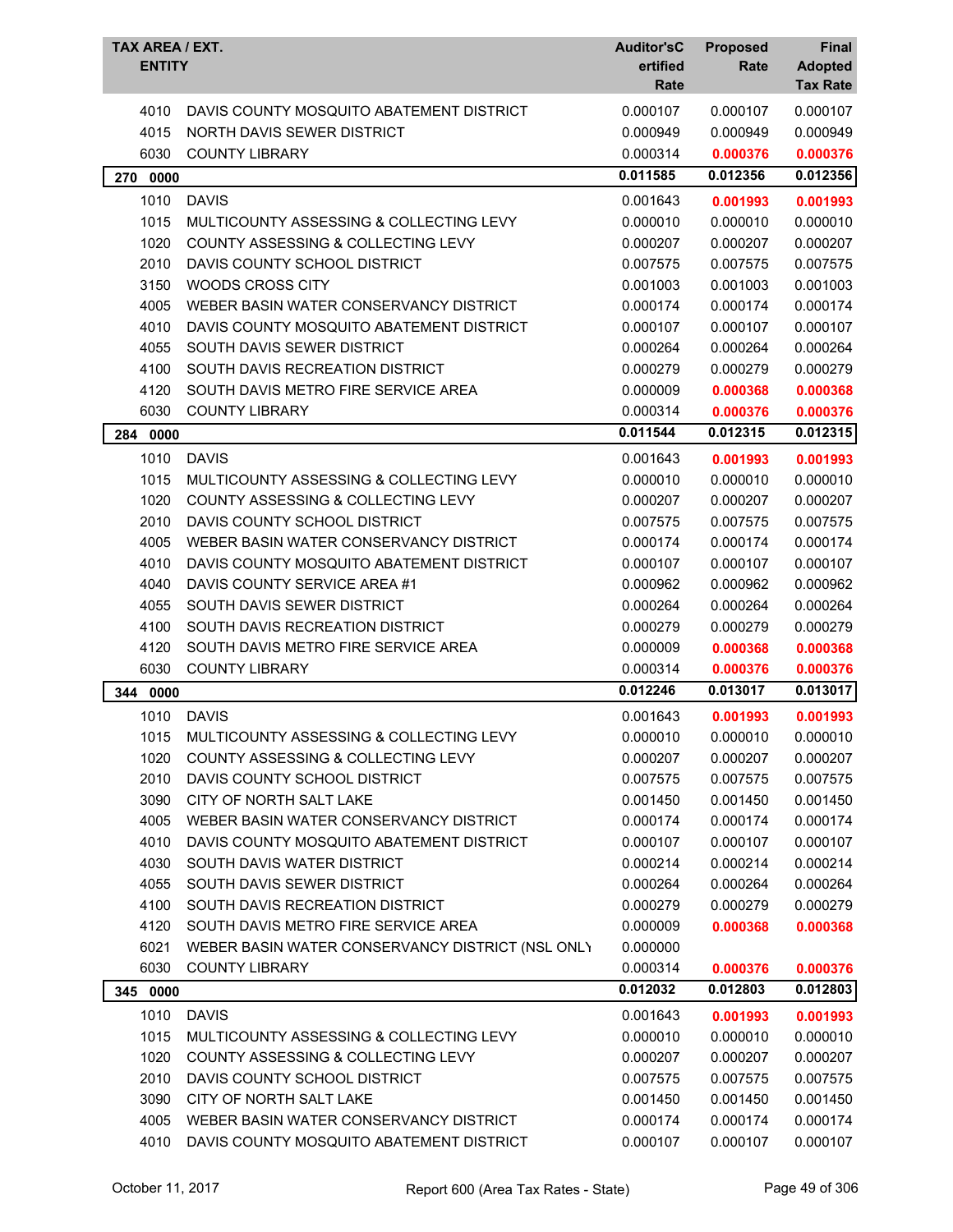| TAX AREA / EXT.<br><b>ENTITY</b> |                                                  | <b>Auditor'sC</b><br>ertified<br>Rate | <b>Proposed</b><br>Rate | Final<br><b>Adopted</b><br><b>Tax Rate</b> |
|----------------------------------|--------------------------------------------------|---------------------------------------|-------------------------|--------------------------------------------|
| 4055                             | SOUTH DAVIS SEWER DISTRICT                       | 0.000264                              | 0.000264                | 0.000264                                   |
| 4100                             | SOUTH DAVIS RECREATION DISTRICT                  | 0.000279                              | 0.000279                | 0.000279                                   |
| 4120                             | SOUTH DAVIS METRO FIRE SERVICE AREA              | 0.000009                              | 0.000368                | 0.000368                                   |
| 6021                             | WEBER BASIN WATER CONSERVANCY DISTRICT (NSL ONLY | 0.000000                              |                         |                                            |
| 6030                             | <b>COUNTY LIBRARY</b>                            | 0.000314                              | 0.000376                | 0.000376                                   |
| 354<br>0000                      |                                                  | 0.012426                              | 0.012964                | 0.012964                                   |
| 1010                             | <b>DAVIS</b>                                     | 0.001643                              | 0.001993                | 0.001993                                   |
| 1015                             | MULTICOUNTY ASSESSING & COLLECTING LEVY          | 0.000010                              | 0.000010                | 0.000010                                   |
| 1020                             | COUNTY ASSESSING & COLLECTING LEVY               | 0.000207                              | 0.000207                | 0.000207                                   |
| 2010                             | DAVIS COUNTY SCHOOL DISTRICT                     | 0.007575                              | 0.007575                | 0.007575                                   |
| 3120                             | <b>SYRACUSE</b>                                  | 0.001447                              | 0.001573                | 0.001573                                   |
| 4005                             | WEBER BASIN WATER CONSERVANCY DISTRICT           | 0.000174                              | 0.000174                | 0.000174                                   |
| 4010                             | DAVIS COUNTY MOSQUITO ABATEMENT DISTRICT         | 0.000107                              | 0.000107                | 0.000107                                   |
| 4015                             | NORTH DAVIS SEWER DISTRICT                       | 0.000949                              | 0.000949                | 0.000949                                   |
| 6030                             | <b>COUNTY LIBRARY</b>                            | 0.000314                              | 0.000376                | 0.000376                                   |
| 370<br>0000                      |                                                  | 0.011585                              | 0.012356                | 0.012356                                   |
| 1010                             | <b>DAVIS</b>                                     | 0.001643                              | 0.001993                | 0.001993                                   |
| 1015                             | MULTICOUNTY ASSESSING & COLLECTING LEVY          | 0.000010                              | 0.000010                | 0.000010                                   |
| 1020                             | COUNTY ASSESSING & COLLECTING LEVY               | 0.000207                              | 0.000207                | 0.000207                                   |
| 2010                             | DAVIS COUNTY SCHOOL DISTRICT                     | 0.007575                              | 0.007575                | 0.007575                                   |
| 3150                             | <b>WOODS CROSS CITY</b>                          | 0.001003                              | 0.001003                | 0.001003                                   |
| 4005                             | WEBER BASIN WATER CONSERVANCY DISTRICT           | 0.000174                              | 0.000174                | 0.000174                                   |
| 4010                             | DAVIS COUNTY MOSQUITO ABATEMENT DISTRICT         | 0.000107                              | 0.000107                | 0.000107                                   |
| 4055                             | SOUTH DAVIS SEWER DISTRICT                       | 0.000264                              | 0.000264                | 0.000264                                   |
| 4100                             | SOUTH DAVIS RECREATION DISTRICT                  | 0.000279                              | 0.000279                | 0.000279                                   |
| 4120                             | SOUTH DAVIS METRO FIRE SERVICE AREA              | 0.000009                              | 0.000368                | 0.000368                                   |
| 6030                             | <b>COUNTY LIBRARY</b>                            | 0.000314                              | 0.000376                | 0.000376                                   |
| 454<br>0000                      |                                                  | 0.012426                              | 0.012964                | 0.012964                                   |
| 1010                             | <b>DAVIS</b>                                     | 0.001643                              | 0.001993                | 0.001993                                   |
| 1015                             | MULTICOUNTY ASSESSING & COLLECTING LEVY          | 0.000010                              | 0.000010                | 0.000010                                   |
| 1020                             | COUNTY ASSESSING & COLLECTING LEVY               | 0.000207                              | 0.000207                | 0.000207                                   |
| 2010                             | DAVIS COUNTY SCHOOL DISTRICT                     | 0.007575                              | 0.007575                | 0.007575                                   |
| 3120                             | <b>SYRACUSE</b>                                  | 0.001447                              | 0.001573                | 0.001573                                   |
| 4005                             | WEBER BASIN WATER CONSERVANCY DISTRICT           | 0.000174                              | 0.000174                | 0.000174                                   |
| 4010                             | DAVIS COUNTY MOSQUITO ABATEMENT DISTRICT         | 0.000107                              | 0.000107                | 0.000107                                   |
| 4015                             | NORTH DAVIS SEWER DISTRICT                       | 0.000949                              | 0.000949                | 0.000949                                   |
| 6030                             | <b>COUNTY LIBRARY</b>                            | 0.000314                              | 0.000376                | 0.000376                                   |
| 470<br>0000                      |                                                  | 0.011585                              | 0.012356                | 0.012356                                   |
| 1010                             | <b>DAVIS</b>                                     | 0.001643                              | 0.001993                | 0.001993                                   |
| 1015                             | MULTICOUNTY ASSESSING & COLLECTING LEVY          | 0.000010                              | 0.000010                | 0.000010                                   |
| 1020                             | <b>COUNTY ASSESSING &amp; COLLECTING LEVY</b>    | 0.000207                              | 0.000207                | 0.000207                                   |
| 2010                             | DAVIS COUNTY SCHOOL DISTRICT                     | 0.007575                              | 0.007575                | 0.007575                                   |
| 3150                             | WOODS CROSS CITY                                 | 0.001003                              | 0.001003                | 0.001003                                   |
| 4005                             | WEBER BASIN WATER CONSERVANCY DISTRICT           | 0.000174                              | 0.000174                | 0.000174                                   |
| 4010                             | DAVIS COUNTY MOSQUITO ABATEMENT DISTRICT         | 0.000107                              | 0.000107                | 0.000107                                   |
| 4055                             | SOUTH DAVIS SEWER DISTRICT                       | 0.000264                              | 0.000264                | 0.000264                                   |
| 4100                             | SOUTH DAVIS RECREATION DISTRICT                  | 0.000279                              | 0.000279                | 0.000279                                   |
| 4120                             | SOUTH DAVIS METRO FIRE SERVICE AREA              | 0.000009                              | 0.000368                | 0.000368                                   |
| 6030                             | <b>COUNTY LIBRARY</b>                            | 0.000314                              | 0.000376                | 0.000376                                   |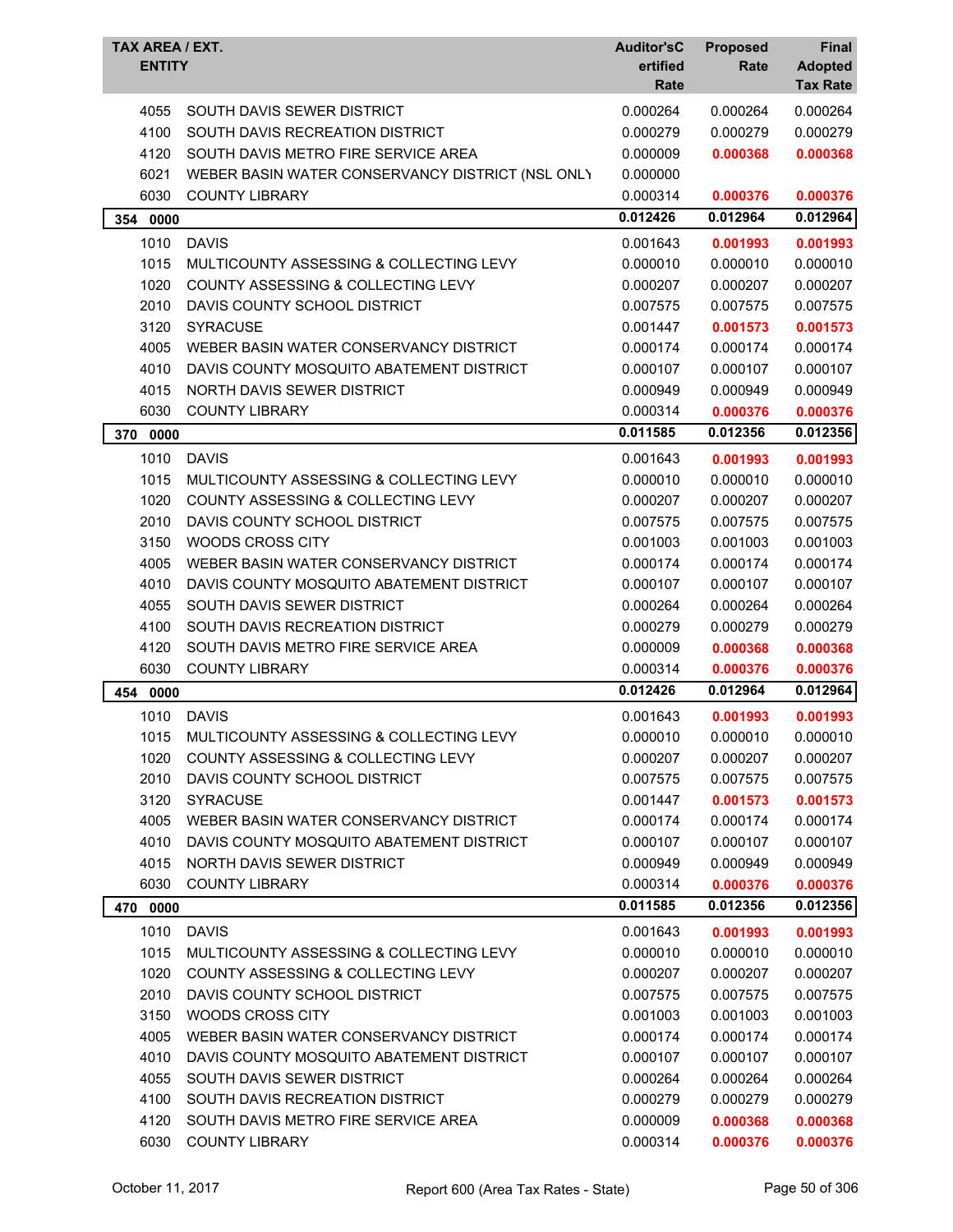| TAX AREA / EXT. |                                               | <b>Auditor'sC</b> | <b>Proposed</b> | Final                             |
|-----------------|-----------------------------------------------|-------------------|-----------------|-----------------------------------|
| <b>ENTITY</b>   |                                               | ertified<br>Rate  | Rate            | <b>Adopted</b><br><b>Tax Rate</b> |
| 0000<br>471     |                                               | 0.011688          | 0.012459        | 0.012459                          |
| 1010            | <b>DAVIS</b>                                  | 0.001643          | 0.001993        | 0.001993                          |
| 1015            | MULTICOUNTY ASSESSING & COLLECTING LEVY       | 0.000010          | 0.000010        | 0.000010                          |
| 1020            | <b>COUNTY ASSESSING &amp; COLLECTING LEVY</b> | 0.000207          | 0.000207        | 0.000207                          |
| 2010            | DAVIS COUNTY SCHOOL DISTRICT                  | 0.007575          | 0.007575        | 0.007575                          |
| 3150            | <b>WOODS CROSS CITY</b>                       | 0.001003          | 0.001003        | 0.001003                          |
| 4005            | WEBER BASIN WATER CONSERVANCY DISTRICT        | 0.000174          | 0.000174        | 0.000174                          |
| 4010            | DAVIS COUNTY MOSQUITO ABATEMENT DISTRICT      | 0.000107          | 0.000107        | 0.000107                          |
| 4020            | <b>BOUNTIFUL IRRIGATION DISTRICT</b>          | 0.000103          | 0.000103        | 0.000103                          |
| 4055            | SOUTH DAVIS SEWER DISTRICT                    | 0.000264          | 0.000264        | 0.000264                          |
| 4100            | SOUTH DAVIS RECREATION DISTRICT               | 0.000279          | 0.000279        | 0.000279                          |
| 4120            | SOUTH DAVIS METRO FIRE SERVICE AREA           | 0.000009          | 0.000368        | 0.000368                          |
| 6030            | <b>COUNTY LIBRARY</b>                         | 0.000314          | 0.000376        | 0.000376                          |
| 472<br>0000     |                                               | 0.011902          | 0.012673        | 0.012673                          |
| 1010            | <b>DAVIS</b>                                  | 0.001643          | 0.001993        | 0.001993                          |
| 1015            | MULTICOUNTY ASSESSING & COLLECTING LEVY       | 0.000010          | 0.000010        | 0.000010                          |
| 1020            | <b>COUNTY ASSESSING &amp; COLLECTING LEVY</b> | 0.000207          | 0.000207        | 0.000207                          |
| 2010            | DAVIS COUNTY SCHOOL DISTRICT                  | 0.007575          | 0.007575        | 0.007575                          |
| 3150            | WOODS CROSS CITY                              | 0.001003          | 0.001003        | 0.001003                          |
| 4005            | WEBER BASIN WATER CONSERVANCY DISTRICT        | 0.000174          | 0.000174        | 0.000174                          |
| 4010            | DAVIS COUNTY MOSQUITO ABATEMENT DISTRICT      | 0.000107          | 0.000107        | 0.000107                          |
| 4020            | <b>BOUNTIFUL IRRIGATION DISTRICT</b>          | 0.000103          | 0.000103        | 0.000103                          |
| 4030            | SOUTH DAVIS WATER DISTRICT                    | 0.000214          | 0.000214        | 0.000214                          |
| 4055            | SOUTH DAVIS SEWER DISTRICT                    | 0.000264          | 0.000264        | 0.000264                          |
| 4100            | SOUTH DAVIS RECREATION DISTRICT               | 0.000279          | 0.000279        | 0.000279                          |
| 4120            | SOUTH DAVIS METRO FIRE SERVICE AREA           | 0.000009          | 0.000368        | 0.000368                          |
| 6030            | <b>COUNTY LIBRARY</b>                         | 0.000314          | 0.000376        | 0.000376                          |
| 0000<br>473     |                                               | 0.011799          | 0.012570        | 0.012570                          |
| 1010            | <b>DAVIS</b>                                  | 0.001643          | 0.001993        | 0.001993                          |
| 1015            | MULTICOUNTY ASSESSING & COLLECTING LEVY       | 0.000010          | 0.000010        | 0.000010                          |
| 1020            | <b>COUNTY ASSESSING &amp; COLLECTING LEVY</b> | 0.000207          | 0.000207        | 0.000207                          |
| 2010            | DAVIS COUNTY SCHOOL DISTRICT                  | 0.007575          | 0.007575        | 0.007575                          |
| 3150            | WOODS CROSS CITY                              | 0.001003          | 0.001003        | 0.001003                          |
| 4005            | WEBER BASIN WATER CONSERVANCY DISTRICT        | 0.000174          | 0.000174        | 0.000174                          |
| 4010            | DAVIS COUNTY MOSQUITO ABATEMENT DISTRICT      | 0.000107          | 0.000107        | 0.000107                          |
| 4030            | SOUTH DAVIS WATER DISTRICT                    | 0.000214          | 0.000214        | 0.000214                          |
| 4055            | SOUTH DAVIS SEWER DISTRICT                    | 0.000264          | 0.000264        | 0.000264                          |
| 4100            | SOUTH DAVIS RECREATION DISTRICT               | 0.000279          | 0.000279        | 0.000279                          |
| 4120            | SOUTH DAVIS METRO FIRE SERVICE AREA           | 0.000009          | 0.000368        | 0.000368                          |
| 6030            | <b>COUNTY LIBRARY</b>                         | 0.000314          | 0.000376        | 0.000376                          |
| 503 0000        |                                               | 0.011517          | 0.012288        | 0.012288                          |
| 1010            | <b>DAVIS</b>                                  | 0.001643          | 0.001993        | 0.001993                          |
| 1015            | MULTICOUNTY ASSESSING & COLLECTING LEVY       | 0.000010          | 0.000010        | 0.000010                          |
| 1020            | COUNTY ASSESSING & COLLECTING LEVY            | 0.000207          | 0.000207        | 0.000207                          |
| 2010            | DAVIS COUNTY SCHOOL DISTRICT                  | 0.007575          | 0.007575        | 0.007575                          |
| 3010            | <b>BOUNTIFUL</b>                              | 0.000832          | 0.000832        | 0.000832                          |
| 4005            | WEBER BASIN WATER CONSERVANCY DISTRICT        | 0.000174          | 0.000174        | 0.000174                          |
| 4010            | DAVIS COUNTY MOSQUITO ABATEMENT DISTRICT      | 0.000107          | 0.000107        | 0.000107                          |
| 4020            | BOUNTIFUL IRRIGATION DISTRICT                 | 0.000103          | 0.000103        | 0.000103                          |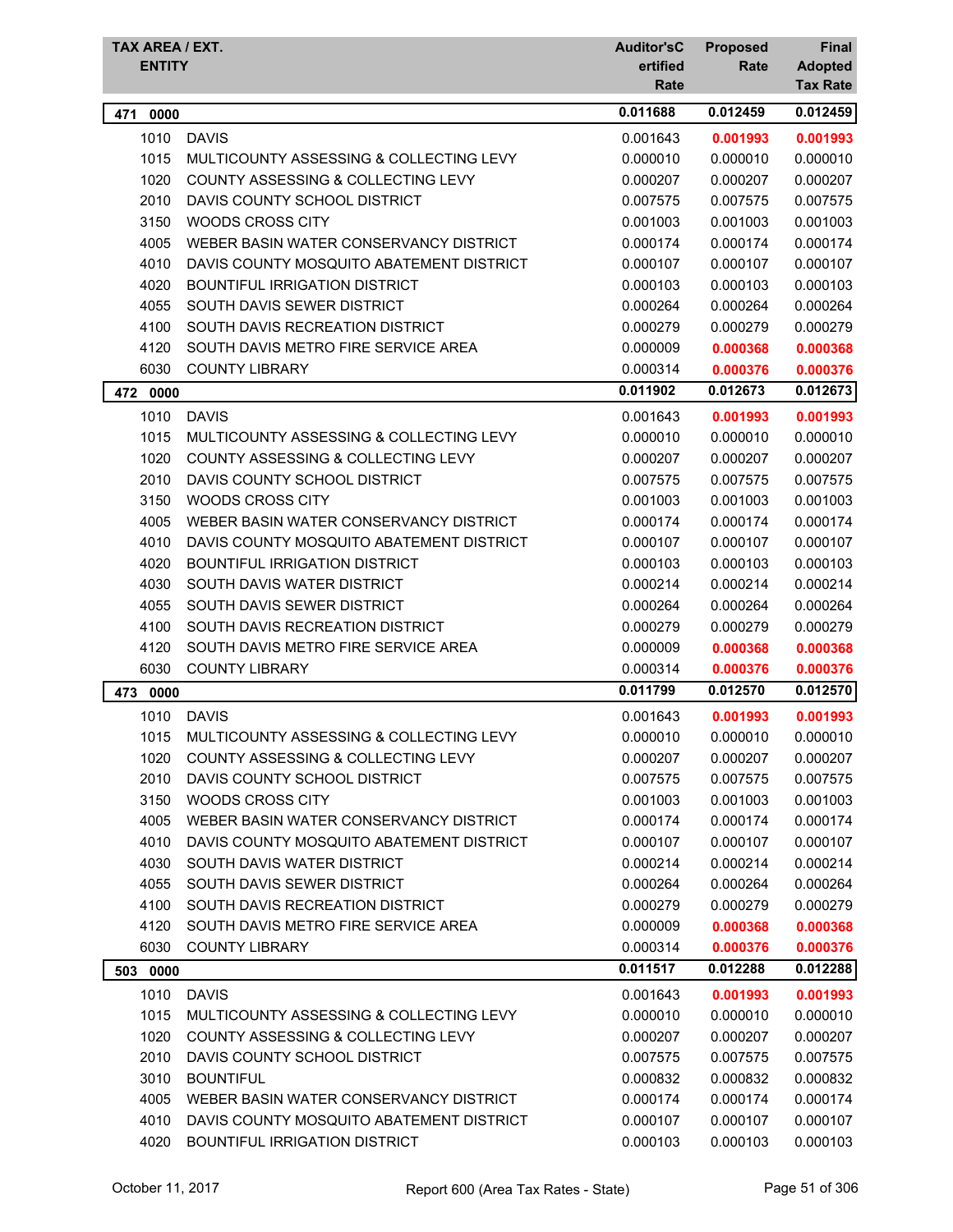| TAX AREA / EXT.<br><b>ENTITY</b> |                                               | <b>Auditor'sC</b><br>ertified<br>Rate | <b>Proposed</b><br>Rate | Final<br><b>Adopted</b><br><b>Tax Rate</b> |
|----------------------------------|-----------------------------------------------|---------------------------------------|-------------------------|--------------------------------------------|
| 4055                             | SOUTH DAVIS SEWER DISTRICT                    | 0.000264                              | 0.000264                | 0.000264                                   |
| 4100                             | SOUTH DAVIS RECREATION DISTRICT               | 0.000279                              | 0.000279                | 0.000279                                   |
| 4120                             | SOUTH DAVIS METRO FIRE SERVICE AREA           | 0.000009                              | 0.000368                | 0.000368                                   |
| 6030                             | <b>COUNTY LIBRARY</b>                         | 0.000314                              | 0.000376                | 0.000376                                   |
| 0000<br>505                      |                                               | 0.011628                              | 0.012399                | 0.012399                                   |
| 1010                             | <b>DAVIS</b>                                  | 0.001643                              | 0.001993                | 0.001993                                   |
| 1015                             | MULTICOUNTY ASSESSING & COLLECTING LEVY       | 0.000010                              | 0.000010                | 0.000010                                   |
| 1020                             | <b>COUNTY ASSESSING &amp; COLLECTING LEVY</b> | 0.000207                              | 0.000207                | 0.000207                                   |
| 2010                             | DAVIS COUNTY SCHOOL DISTRICT                  | 0.007575                              | 0.007575                | 0.007575                                   |
| 3010                             | <b>BOUNTIFUL</b>                              | 0.000832                              | 0.000832                | 0.000832                                   |
| 4005                             | WEBER BASIN WATER CONSERVANCY DISTRICT        | 0.000174                              | 0.000174                | 0.000174                                   |
| 4010                             | DAVIS COUNTY MOSQUITO ABATEMENT DISTRICT      | 0.000107                              | 0.000107                | 0.000107                                   |
| 4030                             | SOUTH DAVIS WATER DISTRICT                    | 0.000214                              | 0.000214                | 0.000214                                   |
| 4055                             | SOUTH DAVIS SEWER DISTRICT                    | 0.000264                              | 0.000264                | 0.000264                                   |
| 4100                             | SOUTH DAVIS RECREATION DISTRICT               | 0.000279                              | 0.000279                | 0.000279                                   |
| 4120                             | SOUTH DAVIS METRO FIRE SERVICE AREA           | 0.000009                              | 0.000368                | 0.000368                                   |
| 6030                             | <b>COUNTY LIBRARY</b>                         | 0.000314                              | 0.000376                | 0.000376                                   |
| 508 0000                         |                                               | 0.011549                              | 0.012707                | 0.012707                                   |
| 1010                             | <b>DAVIS</b>                                  | 0.001643                              | 0.001993                | 0.001993                                   |
| 1015                             | MULTICOUNTY ASSESSING & COLLECTING LEVY       | 0.000010                              | 0.000010                | 0.000010                                   |
| 1020                             | COUNTY ASSESSING & COLLECTING LEVY            | 0.000207                              | 0.000207                | 0.000207                                   |
| 2010                             | DAVIS COUNTY SCHOOL DISTRICT                  | 0.007575                              | 0.007575                | 0.007575                                   |
| 3020                             | <b>CENTERVILLE</b>                            | 0.000967                              | 0.001354                | 0.001354                                   |
| 4005                             | WEBER BASIN WATER CONSERVANCY DISTRICT        | 0.000174                              | 0.000174                | 0.000174                                   |
| 4010                             | DAVIS COUNTY MOSQUITO ABATEMENT DISTRICT      | 0.000107                              | 0.000107                | 0.000107                                   |
| 4055                             | SOUTH DAVIS SEWER DISTRICT                    | 0.000264                              | 0.000264                | 0.000264                                   |
| 4100                             | SOUTH DAVIS RECREATION DISTRICT               | 0.000279                              | 0.000279                | 0.000279                                   |
| 4120                             | SOUTH DAVIS METRO FIRE SERVICE AREA           | 0.000009                              | 0.000368                | 0.000368                                   |
| 6030                             | <b>COUNTY LIBRARY</b>                         | 0.000314                              | 0.000376                | 0.000376                                   |
| 517 0000                         |                                               | 0.012904                              | 0.013316                | 0.013316                                   |
| 1010                             | <b>DAVIS</b>                                  | 0.001643                              | 0.001993                | 0.001993                                   |
| 1015                             | MULTICOUNTY ASSESSING & COLLECTING LEVY       | 0.000010                              | 0.000010                | 0.000010                                   |
| 1020                             | COUNTY ASSESSING & COLLECTING LEVY            | 0.000207                              | 0.000207                | 0.000207                                   |
| 2010                             | DAVIS COUNTY SCHOOL DISTRICT                  | 0.007575                              | 0.007575                | 0.007575                                   |
| 3040                             | <b>CLINTON</b>                                | 0.001925                              | 0.001925                | 0.001925                                   |
| 4005                             | WEBER BASIN WATER CONSERVANCY DISTRICT        | 0.000174                              | 0.000174                | 0.000174                                   |
| 4010                             | DAVIS COUNTY MOSQUITO ABATEMENT DISTRICT      | 0.000107                              | 0.000107                | 0.000107                                   |
| 4015                             | NORTH DAVIS SEWER DISTRICT                    | 0.000949                              | 0.000949                | 0.000949                                   |
| 6030                             | <b>COUNTY LIBRARY</b>                         | 0.000314                              | 0.000376                | 0.000376                                   |
| 523 0000                         |                                               | 0.012163                              | 0.012575                | 0.012575                                   |
| 1010                             | <b>DAVIS</b>                                  | 0.001643                              | 0.001993                | 0.001993                                   |
| 1015                             | MULTICOUNTY ASSESSING & COLLECTING LEVY       | 0.000010                              | 0.000010                | 0.000010                                   |
| 1020                             | COUNTY ASSESSING & COLLECTING LEVY            | 0.000207                              | 0.000207                | 0.000207                                   |
| 2010                             | DAVIS COUNTY SCHOOL DISTRICT                  | 0.007575                              | 0.007575                | 0.007575                                   |
| 3050                             | <b>FARMINGTON</b>                             | 0.001942                              | 0.001942                | 0.001942                                   |
| 4005                             | WEBER BASIN WATER CONSERVANCY DISTRICT        | 0.000174                              | 0.000174                | 0.000174                                   |
| 4010                             | DAVIS COUNTY MOSQUITO ABATEMENT DISTRICT      | 0.000107                              | 0.000107                | 0.000107                                   |
| 4050                             | CENTRAL DAVIS COUNTY SEWER DISTRICT           | 0.000191                              | 0.000191                | 0.000191                                   |
| 6030                             | <b>COUNTY LIBRARY</b>                         | 0.000314                              | 0.000376                | 0.000376                                   |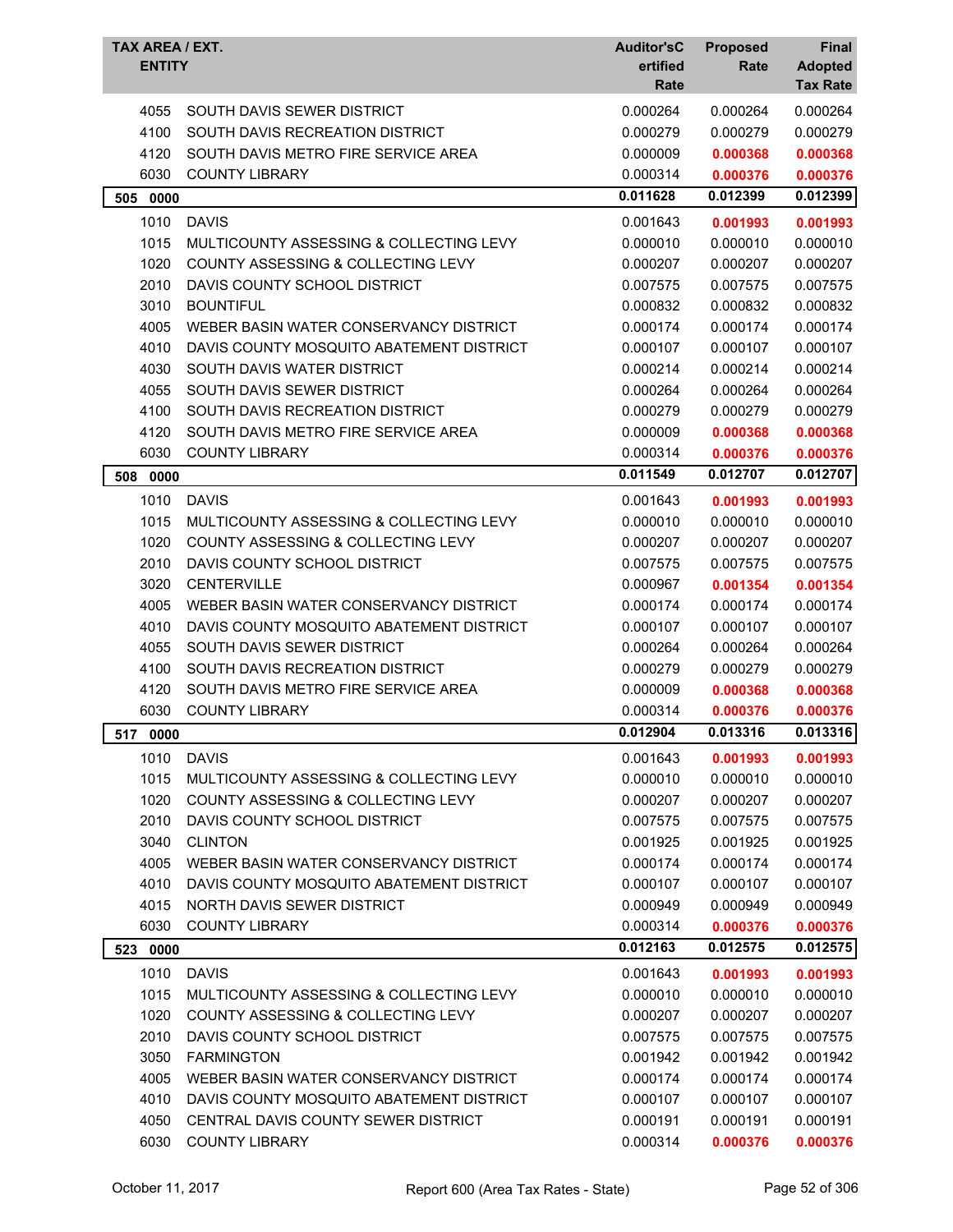| TAX AREA / EXT.<br><b>ENTITY</b> |                                                  | <b>Auditor'sC</b><br>ertified<br>Rate | <b>Proposed</b><br>Rate | <b>Final</b><br><b>Adopted</b><br><b>Tax Rate</b> |
|----------------------------------|--------------------------------------------------|---------------------------------------|-------------------------|---------------------------------------------------|
| 524<br>0000                      |                                                  | 0.012538                              | 0.012950                | 0.012950                                          |
| 1010                             | <b>DAVIS</b>                                     | 0.001643                              | 0.001993                | 0.001993                                          |
| 1015                             | MULTICOUNTY ASSESSING & COLLECTING LEVY          | 0.000010                              | 0.000010                | 0.000010                                          |
| 1020                             | <b>COUNTY ASSESSING &amp; COLLECTING LEVY</b>    | 0.000207                              | 0.000207                | 0.000207                                          |
| 2010                             | DAVIS COUNTY SCHOOL DISTRICT                     | 0.007575                              | 0.007575                | 0.007575                                          |
| 3050                             | <b>FARMINGTON</b>                                | 0.001942                              | 0.001942                | 0.001942                                          |
| 4005                             | WEBER BASIN WATER CONSERVANCY DISTRICT           | 0.000174                              | 0.000174                | 0.000174                                          |
| 4010                             | DAVIS COUNTY MOSQUITO ABATEMENT DISTRICT         | 0.000107                              | 0.000107                | 0.000107                                          |
| 4050                             | CENTRAL DAVIS COUNTY SEWER DISTRICT              | 0.000191                              | 0.000191                | 0.000191                                          |
| 4070                             | <b>BENCHLAND WATER DISTRICT</b>                  | 0.000375                              | 0.000375                | 0.000375                                          |
| 6030                             | <b>COUNTY LIBRARY</b>                            | 0.000314                              | 0.000376                | 0.000376                                          |
| 0000<br>539                      |                                                  | 0.012647                              | 0.013026                | 0.013026                                          |
| 1010                             | <b>DAVIS</b>                                     | 0.001643                              | 0.001993                | 0.001993                                          |
| 1015                             | MULTICOUNTY ASSESSING & COLLECTING LEVY          | 0.000010                              | 0.000010                | 0.000010                                          |
| 1020                             | COUNTY ASSESSING & COLLECTING LEVY               | 0.000207                              | 0.000207                | 0.000207                                          |
| 2010                             | DAVIS COUNTY SCHOOL DISTRICT                     | 0.007575                              | 0.007575                | 0.007575                                          |
| 3080                             | <b>LAYTON</b>                                    | 0.001668                              | 0.001635                | 0.001635                                          |
| 4005                             | WEBER BASIN WATER CONSERVANCY DISTRICT           | 0.000174                              | 0.000174                | 0.000174                                          |
| 4010                             | DAVIS COUNTY MOSQUITO ABATEMENT DISTRICT         | 0.000107                              | 0.000107                | 0.000107                                          |
| 4015                             | NORTH DAVIS SEWER DISTRICT                       | 0.000949                              | 0.000949                | 0.000949                                          |
| 6030                             | <b>COUNTY LIBRARY</b>                            | 0.000314                              | 0.000376                | 0.000376                                          |
| 544<br>0000                      |                                                  | 0.012032                              | 0.012803                | 0.012803                                          |
| 1010                             | <b>DAVIS</b>                                     | 0.001643                              | 0.001993                | 0.001993                                          |
| 1015                             | MULTICOUNTY ASSESSING & COLLECTING LEVY          | 0.000010                              | 0.000010                | 0.000010                                          |
| 1020                             | <b>COUNTY ASSESSING &amp; COLLECTING LEVY</b>    | 0.000207                              | 0.000207                | 0.000207                                          |
| 2010                             | DAVIS COUNTY SCHOOL DISTRICT                     | 0.007575                              | 0.007575                | 0.007575                                          |
| 3090                             | CITY OF NORTH SALT LAKE                          | 0.001450                              | 0.001450                | 0.001450                                          |
| 4005                             | WEBER BASIN WATER CONSERVANCY DISTRICT           | 0.000174                              | 0.000174                | 0.000174                                          |
| 4010                             | DAVIS COUNTY MOSQUITO ABATEMENT DISTRICT         | 0.000107                              | 0.000107                | 0.000107                                          |
| 4055                             | SOUTH DAVIS SEWER DISTRICT                       | 0.000264                              | 0.000264                | 0.000264                                          |
| 4100                             | SOUTH DAVIS RECREATION DISTRICT                  | 0.000279                              | 0.000279                | 0.000279                                          |
| 4120                             | SOUTH DAVIS METRO FIRE SERVICE AREA              | 0.000009                              | 0.000368                | 0.000368                                          |
| 6021                             | WEBER BASIN WATER CONSERVANCY DISTRICT (NSL ONLY | 0.000000                              |                         |                                                   |
| 6030                             | <b>COUNTY LIBRARY</b>                            | 0.000314                              | 0.000376                | 0.000376                                          |
| 557<br>0000                      |                                                  | 0.011941                              | 0.012919                | 0.012919                                          |
| 1010                             | <b>DAVIS</b>                                     | 0.001643                              | 0.001993                | 0.001993                                          |
| 1015                             | MULTICOUNTY ASSESSING & COLLECTING LEVY          | 0.000010                              | 0.000010                | 0.000010                                          |
| 1020                             | COUNTY ASSESSING & COLLECTING LEVY               | 0.000207                              | 0.000207                | 0.000207                                          |
| 2010                             | DAVIS COUNTY SCHOOL DISTRICT                     | 0.007575                              | 0.007575                | 0.007575                                          |
| 3130                             | <b>WEST BOUNTIFUL</b>                            | 0.001359                              | 0.001566                | 0.001566                                          |
| 4005                             | WEBER BASIN WATER CONSERVANCY DISTRICT           | 0.000174                              | 0.000174                | 0.000174                                          |
| 4010                             | DAVIS COUNTY MOSQUITO ABATEMENT DISTRICT         | 0.000107                              | 0.000107                | 0.000107                                          |
| 4055                             | SOUTH DAVIS SEWER DISTRICT                       | 0.000264                              | 0.000264                | 0.000264                                          |
| 4100                             | SOUTH DAVIS RECREATION DISTRICT                  | 0.000279                              | 0.000279                | 0.000279                                          |
| 4120                             | SOUTH DAVIS METRO FIRE SERVICE AREA              | 0.000009                              | 0.000368                | 0.000368                                          |
| 6030                             | <b>COUNTY LIBRARY</b>                            | 0.000314                              | 0.000376                | 0.000376                                          |
| 558 0000                         |                                                  | 0.012044                              | 0.013022                | 0.013022                                          |
| 1010                             | <b>DAVIS</b>                                     | 0.001643                              | 0.001993                | 0.001993                                          |
| 1015                             | MULTICOUNTY ASSESSING & COLLECTING LEVY          | 0.000010                              | 0.000010                | 0.000010                                          |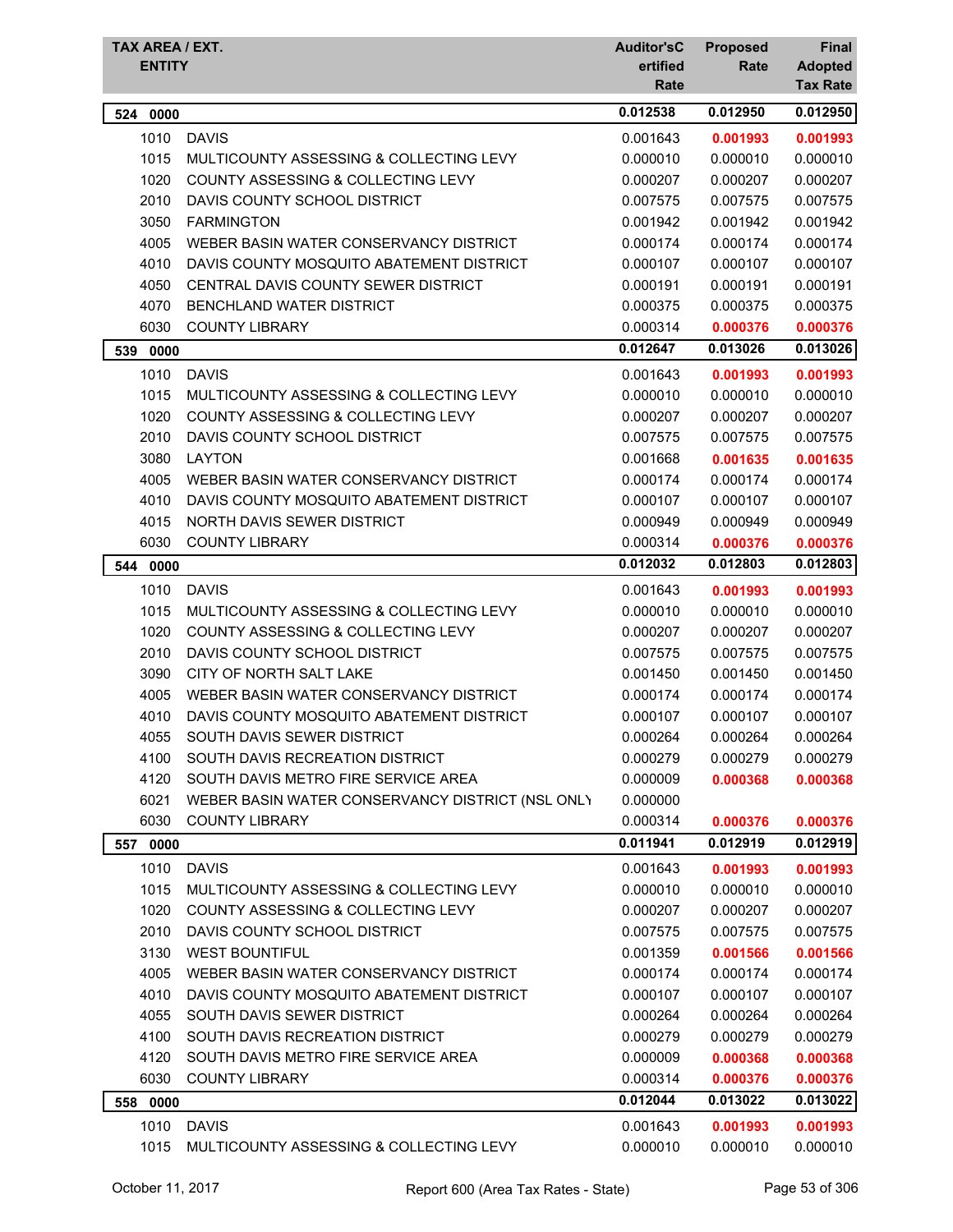| TAX AREA / EXT.<br><b>ENTITY</b> |                                               | <b>Auditor'sC</b><br>ertified<br>Rate | <b>Proposed</b><br>Rate | Final<br><b>Adopted</b><br><b>Tax Rate</b> |
|----------------------------------|-----------------------------------------------|---------------------------------------|-------------------------|--------------------------------------------|
| 1020                             | COUNTY ASSESSING & COLLECTING LEVY            | 0.000207                              | 0.000207                | 0.000207                                   |
| 2010                             | DAVIS COUNTY SCHOOL DISTRICT                  | 0.007575                              | 0.007575                | 0.007575                                   |
| 3130                             | <b>WEST BOUNTIFUL</b>                         | 0.001359                              | 0.001566                | 0.001566                                   |
| 4005                             | WEBER BASIN WATER CONSERVANCY DISTRICT        | 0.000174                              | 0.000174                | 0.000174                                   |
| 4010                             | DAVIS COUNTY MOSQUITO ABATEMENT DISTRICT      | 0.000107                              | 0.000107                | 0.000107                                   |
| 4020                             | <b>BOUNTIFUL IRRIGATION DISTRICT</b>          | 0.000103                              | 0.000103                | 0.000103                                   |
| 4055                             | SOUTH DAVIS SEWER DISTRICT                    | 0.000264                              | 0.000264                | 0.000264                                   |
| 4100                             | SOUTH DAVIS RECREATION DISTRICT               | 0.000279                              | 0.000279                | 0.000279                                   |
| 4120                             | SOUTH DAVIS METRO FIRE SERVICE AREA           | 0.000009                              | 0.000368                | 0.000368                                   |
| 6030                             | <b>COUNTY LIBRARY</b>                         | 0.000314                              | 0.000376                | 0.000376                                   |
| 570 0000                         |                                               | 0.011585                              | 0.012356                | 0.012356                                   |
| 1010                             | <b>DAVIS</b>                                  | 0.001643                              | 0.001993                | 0.001993                                   |
| 1015                             | MULTICOUNTY ASSESSING & COLLECTING LEVY       | 0.000010                              | 0.000010                | 0.000010                                   |
| 1020                             | <b>COUNTY ASSESSING &amp; COLLECTING LEVY</b> | 0.000207                              | 0.000207                | 0.000207                                   |
| 2010                             | DAVIS COUNTY SCHOOL DISTRICT                  | 0.007575                              | 0.007575                | 0.007575                                   |
| 3150                             | <b>WOODS CROSS CITY</b>                       | 0.001003                              | 0.001003                | 0.001003                                   |
| 4005                             | WEBER BASIN WATER CONSERVANCY DISTRICT        | 0.000174                              | 0.000174                | 0.000174                                   |
| 4010                             | DAVIS COUNTY MOSQUITO ABATEMENT DISTRICT      | 0.000107                              | 0.000107                | 0.000107                                   |
| 4055                             | SOUTH DAVIS SEWER DISTRICT                    | 0.000264                              | 0.000264                | 0.000264                                   |
| 4100                             | SOUTH DAVIS RECREATION DISTRICT               | 0.000279                              | 0.000279                | 0.000279                                   |
| 4120                             | SOUTH DAVIS METRO FIRE SERVICE AREA           | 0.000009                              | 0.000368                | 0.000368                                   |
| 6030                             | <b>COUNTY LIBRARY</b>                         | 0.000314                              | 0.000376                | 0.000376                                   |
| 571<br>0000                      |                                               | 0.011688                              | 0.012459                | 0.012459                                   |
| 1010                             | <b>DAVIS</b>                                  | 0.001643                              | 0.001993                | 0.001993                                   |
| 1015                             | MULTICOUNTY ASSESSING & COLLECTING LEVY       | 0.000010                              | 0.000010                | 0.000010                                   |
| 1020                             | COUNTY ASSESSING & COLLECTING LEVY            | 0.000207                              | 0.000207                | 0.000207                                   |
| 2010                             | DAVIS COUNTY SCHOOL DISTRICT                  | 0.007575                              | 0.007575                | 0.007575                                   |
| 3150                             | <b>WOODS CROSS CITY</b>                       | 0.001003                              | 0.001003                | 0.001003                                   |
| 4005                             | WEBER BASIN WATER CONSERVANCY DISTRICT        | 0.000174                              | 0.000174                | 0.000174                                   |
| 4010                             | DAVIS COUNTY MOSQUITO ABATEMENT DISTRICT      | 0.000107                              | 0.000107                | 0.000107                                   |
| 4020                             | <b>BOUNTIFUL IRRIGATION DISTRICT</b>          | 0.000103                              | 0.000103                | 0.000103                                   |
| 4055                             | SOUTH DAVIS SEWER DISTRICT                    | 0.000264                              | 0.000264                | 0.000264                                   |
| 4100                             | SOUTH DAVIS RECREATION DISTRICT               | 0.000279                              | 0.000279                | 0.000279                                   |
| 4120                             | SOUTH DAVIS METRO FIRE SERVICE AREA           | 0.000009                              | 0.000368                | 0.000368                                   |
| 6030                             | <b>COUNTY LIBRARY</b>                         | 0.000314                              | 0.000376                | 0.000376                                   |
| 573 0000                         |                                               | 0.011799                              | 0.012570                | 0.012570                                   |
| 1010                             | <b>DAVIS</b>                                  | 0.001643                              | 0.001993                | 0.001993                                   |
| 1015                             | MULTICOUNTY ASSESSING & COLLECTING LEVY       | 0.000010                              | 0.000010                | 0.000010                                   |
| 1020                             | COUNTY ASSESSING & COLLECTING LEVY            | 0.000207                              | 0.000207                | 0.000207                                   |
| 2010                             | DAVIS COUNTY SCHOOL DISTRICT                  | 0.007575                              | 0.007575                | 0.007575                                   |
| 3150                             | WOODS CROSS CITY                              | 0.001003                              | 0.001003                | 0.001003                                   |
| 4005                             | WEBER BASIN WATER CONSERVANCY DISTRICT        | 0.000174                              | 0.000174                | 0.000174                                   |
| 4010                             | DAVIS COUNTY MOSQUITO ABATEMENT DISTRICT      | 0.000107                              | 0.000107                | 0.000107                                   |
| 4030                             | SOUTH DAVIS WATER DISTRICT                    | 0.000214                              | 0.000214                | 0.000214                                   |
| 4055                             | SOUTH DAVIS SEWER DISTRICT                    | 0.000264                              | 0.000264                | 0.000264                                   |
| 4100                             | SOUTH DAVIS RECREATION DISTRICT               | 0.000279                              | 0.000279                | 0.000279                                   |
| 4120                             | SOUTH DAVIS METRO FIRE SERVICE AREA           | 0.000009                              | 0.000368                | 0.000368                                   |
| 6030                             | <b>COUNTY LIBRARY</b>                         | 0.000314                              | 0.000376                | 0.000376                                   |
| 584 0000                         |                                               | 0.011544                              | 0.012315                | 0.012315                                   |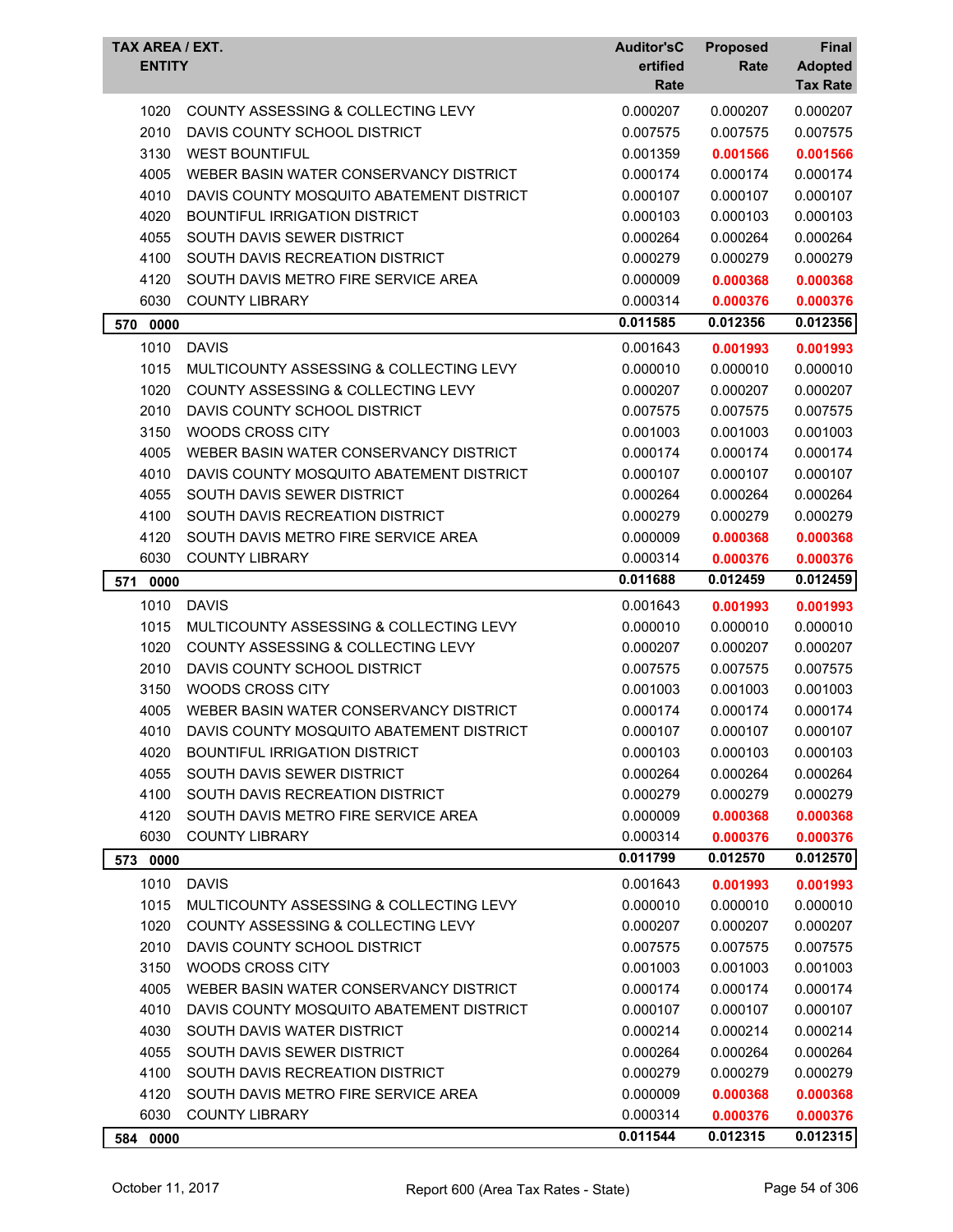| TAX AREA / EXT.<br><b>ENTITY</b> |                                                             | <b>Auditor'sC</b><br>ertified<br>Rate | <b>Proposed</b><br>Rate | <b>Final</b><br><b>Adopted</b><br><b>Tax Rate</b> |
|----------------------------------|-------------------------------------------------------------|---------------------------------------|-------------------------|---------------------------------------------------|
| 1010                             | <b>DAVIS</b>                                                | 0.001643                              | 0.001993                | 0.001993                                          |
| 1015                             | MULTICOUNTY ASSESSING & COLLECTING LEVY                     | 0.000010                              | 0.000010                | 0.000010                                          |
| 1020                             | <b>COUNTY ASSESSING &amp; COLLECTING LEVY</b>               | 0.000207                              | 0.000207                | 0.000207                                          |
| 2010                             | DAVIS COUNTY SCHOOL DISTRICT                                | 0.007575                              | 0.007575                | 0.007575                                          |
| 4005                             | WEBER BASIN WATER CONSERVANCY DISTRICT                      | 0.000174                              | 0.000174                | 0.000174                                          |
| 4010                             | DAVIS COUNTY MOSQUITO ABATEMENT DISTRICT                    | 0.000107                              | 0.000107                | 0.000107                                          |
| 4040                             | DAVIS COUNTY SERVICE AREA #1                                | 0.000962                              | 0.000962                | 0.000962                                          |
| 4055                             | SOUTH DAVIS SEWER DISTRICT                                  | 0.000264                              | 0.000264                | 0.000264                                          |
| 4100                             | SOUTH DAVIS RECREATION DISTRICT                             | 0.000279                              | 0.000279                | 0.000279                                          |
| 4120                             | SOUTH DAVIS METRO FIRE SERVICE AREA                         | 0.000009                              | 0.000368                | 0.000368                                          |
| 6030                             | <b>COUNTY LIBRARY</b>                                       | 0.000314                              | 0.000376                | 0.000376                                          |
| 603 0000                         |                                                             | 0.011517                              | 0.012288                | 0.012288                                          |
| 1010                             | <b>DAVIS</b>                                                | 0.001643                              | 0.001993                | 0.001993                                          |
| 1015                             | MULTICOUNTY ASSESSING & COLLECTING LEVY                     | 0.000010                              | 0.000010                | 0.000010                                          |
| 1020                             | COUNTY ASSESSING & COLLECTING LEVY                          | 0.000207                              | 0.000207                | 0.000207                                          |
| 2010                             | DAVIS COUNTY SCHOOL DISTRICT                                | 0.007575                              | 0.007575                | 0.007575                                          |
| 3010                             | <b>BOUNTIFUL</b>                                            | 0.000832                              | 0.000832                | 0.000832                                          |
| 4005                             | WEBER BASIN WATER CONSERVANCY DISTRICT                      | 0.000174                              | 0.000174                | 0.000174                                          |
| 4010                             | DAVIS COUNTY MOSQUITO ABATEMENT DISTRICT                    | 0.000107                              | 0.000107                | 0.000107                                          |
| 4020                             | <b>BOUNTIFUL IRRIGATION DISTRICT</b>                        | 0.000103                              | 0.000103                | 0.000103                                          |
| 4055                             | SOUTH DAVIS SEWER DISTRICT                                  | 0.000264                              | 0.000264                | 0.000264                                          |
| 4100                             | SOUTH DAVIS RECREATION DISTRICT                             | 0.000279                              | 0.000279                | 0.000279                                          |
| 4120                             | SOUTH DAVIS METRO FIRE SERVICE AREA                         | 0.000009                              | 0.000368                | 0.000368                                          |
| 6030                             | <b>COUNTY LIBRARY</b>                                       | 0.000314                              | 0.000376                | 0.000376                                          |
| 613 0000                         |                                                             | 0.013835                              | 0.014318                | 0.014318                                          |
| 1010                             | <b>DAVIS</b>                                                | 0.001643                              | 0.001993                | 0.001993                                          |
| 1015                             | MULTICOUNTY ASSESSING & COLLECTING LEVY                     | 0.000010                              | 0.000010                | 0.000010                                          |
| 1020                             | <b>COUNTY ASSESSING &amp; COLLECTING LEVY</b>               | 0.000207                              | 0.000207                | 0.000207                                          |
| 2010                             | DAVIS COUNTY SCHOOL DISTRICT                                | 0.007575                              | 0.007575                | 0.007575                                          |
| 3030                             | CLEARFIFLD                                                  | 0.001745                              | 0.001745                | 0.001745                                          |
| 4005                             | WEBER BASIN WATER CONSERVANCY DISTRICT                      | 0.000174                              | 0.000174                | 0.000174                                          |
| 4010                             | DAVIS COUNTY MOSQUITO ABATEMENT DISTRICT                    | 0.000107                              | 0.000107                | 0.000107                                          |
| 4015                             | NORTH DAVIS SEWER DISTRICT                                  | 0.000949                              | 0.000949                | 0.000949                                          |
| 4110                             | NORTH DAVIS FIRE DISTRICT                                   | 0.001111                              | 0.001182                | 0.001182                                          |
| 6030                             | <b>COUNTY LIBRARY</b>                                       | 0.000314                              | 0.000376                | 0.000376                                          |
| 623 0000                         |                                                             |                                       |                         |                                                   |
| 1010                             |                                                             | 0.012163                              | 0.012575                | 0.012575                                          |
|                                  |                                                             |                                       |                         |                                                   |
|                                  | <b>DAVIS</b>                                                | 0.001643                              | 0.001993                | 0.001993                                          |
| 1015                             | MULTICOUNTY ASSESSING & COLLECTING LEVY                     | 0.000010                              | 0.000010                | 0.000010                                          |
| 1020                             | COUNTY ASSESSING & COLLECTING LEVY                          | 0.000207                              | 0.000207                | 0.000207                                          |
| 2010                             | DAVIS COUNTY SCHOOL DISTRICT                                | 0.007575                              | 0.007575                | 0.007575                                          |
| 3050<br>4005                     | <b>FARMINGTON</b><br>WEBER BASIN WATER CONSERVANCY DISTRICT | 0.001942<br>0.000174                  | 0.001942<br>0.000174    | 0.001942<br>0.000174                              |
| 4010                             | DAVIS COUNTY MOSQUITO ABATEMENT DISTRICT                    | 0.000107                              | 0.000107                | 0.000107                                          |
| 4050                             | CENTRAL DAVIS COUNTY SEWER DISTRICT                         | 0.000191                              | 0.000191                | 0.000191                                          |
| 6030                             | <b>COUNTY LIBRARY</b>                                       | 0.000314                              | 0.000376                | 0.000376                                          |
|                                  |                                                             | 0.012538                              | 0.012950                | 0.012950                                          |
| 624 0000                         |                                                             |                                       |                         |                                                   |
| 1010<br>1015                     | <b>DAVIS</b><br>MULTICOUNTY ASSESSING & COLLECTING LEVY     | 0.001643<br>0.000010                  | 0.001993<br>0.000010    | 0.001993<br>0.000010                              |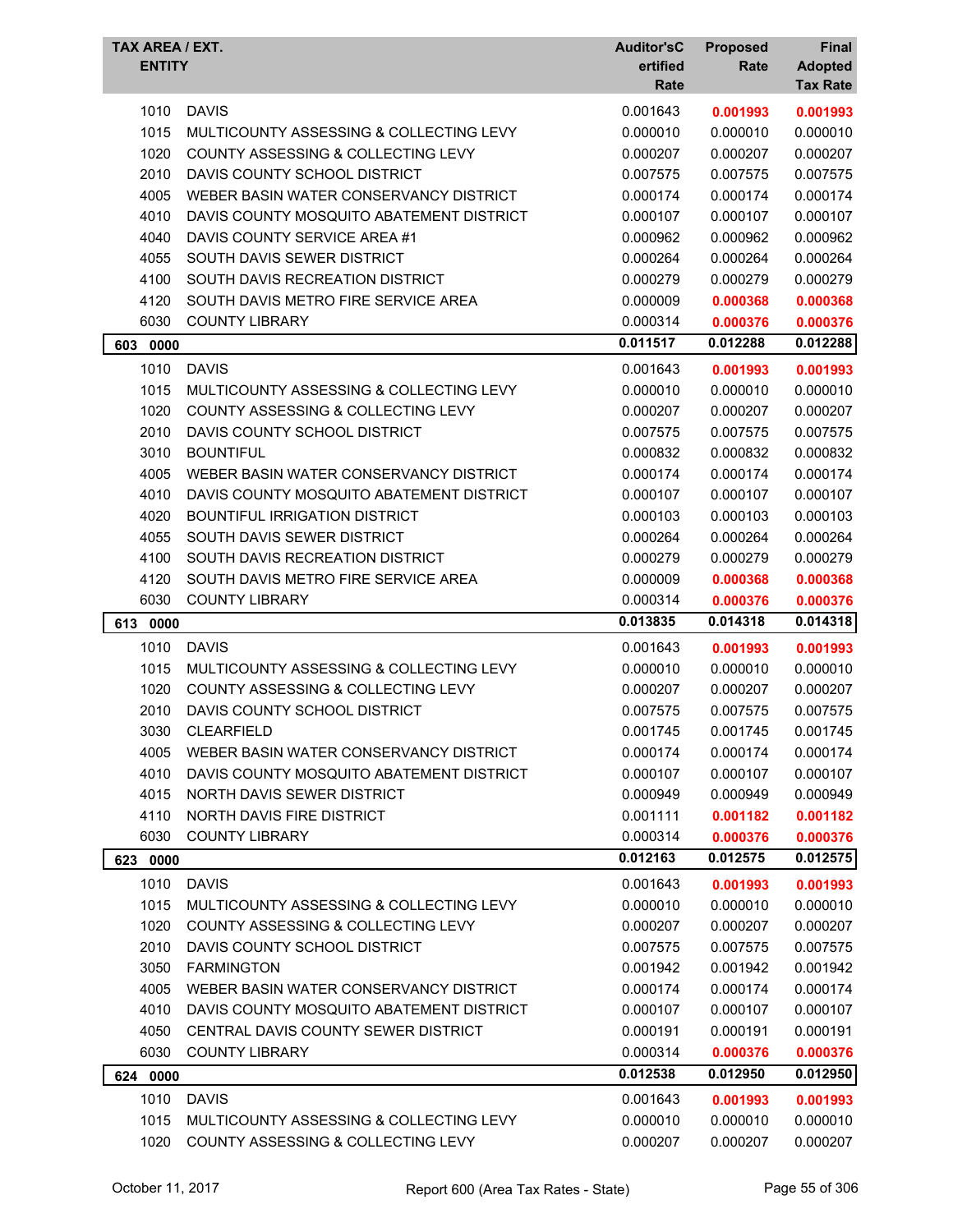| TAX AREA / EXT.<br><b>ENTITY</b> |                                               | <b>Auditor'sC</b><br>ertified | <b>Proposed</b><br>Rate | Final<br><b>Adopted</b> |
|----------------------------------|-----------------------------------------------|-------------------------------|-------------------------|-------------------------|
|                                  |                                               | Rate                          |                         | <b>Tax Rate</b>         |
| 2010                             | DAVIS COUNTY SCHOOL DISTRICT                  | 0.007575                      | 0.007575                | 0.007575                |
| 3050                             | <b>FARMINGTON</b>                             | 0.001942                      | 0.001942                | 0.001942                |
| 4005                             | WEBER BASIN WATER CONSERVANCY DISTRICT        | 0.000174                      | 0.000174                | 0.000174                |
| 4010                             | DAVIS COUNTY MOSQUITO ABATEMENT DISTRICT      | 0.000107                      | 0.000107                | 0.000107                |
| 4050                             | CENTRAL DAVIS COUNTY SEWER DISTRICT           | 0.000191                      | 0.000191                | 0.000191                |
| 4070                             | <b>BENCHLAND WATER DISTRICT</b>               | 0.000375                      | 0.000375                | 0.000375                |
| 6030                             | <b>COUNTY LIBRARY</b>                         | 0.000314                      | 0.000376                | 0.000376                |
| 0000<br>639                      |                                               | 0.012647                      | 0.013026                | 0.013026                |
| 1010                             | <b>DAVIS</b>                                  | 0.001643                      | 0.001993                | 0.001993                |
| 1015                             | MULTICOUNTY ASSESSING & COLLECTING LEVY       | 0.000010                      | 0.000010                | 0.000010                |
| 1020                             | COUNTY ASSESSING & COLLECTING LEVY            | 0.000207                      | 0.000207                | 0.000207                |
| 2010                             | DAVIS COUNTY SCHOOL DISTRICT                  | 0.007575                      | 0.007575                | 0.007575                |
| 3080                             | <b>LAYTON</b>                                 | 0.001668                      | 0.001635                | 0.001635                |
| 4005                             | WEBER BASIN WATER CONSERVANCY DISTRICT        | 0.000174                      | 0.000174                | 0.000174                |
| 4010                             | DAVIS COUNTY MOSQUITO ABATEMENT DISTRICT      | 0.000107                      | 0.000107                | 0.000107                |
| 4015                             | <b>NORTH DAVIS SEWER DISTRICT</b>             | 0.000949                      | 0.000949                | 0.000949                |
| 6030                             | <b>COUNTY LIBRARY</b>                         | 0.000314                      | 0.000376                | 0.000376                |
| 0000<br>658                      |                                               | 0.012044                      | 0.013022                | 0.013022                |
| 1010                             | <b>DAVIS</b>                                  | 0.001643                      | 0.001993                | 0.001993                |
| 1015                             | MULTICOUNTY ASSESSING & COLLECTING LEVY       | 0.000010                      | 0.000010                | 0.000010                |
| 1020                             | <b>COUNTY ASSESSING &amp; COLLECTING LEVY</b> | 0.000207                      | 0.000207                | 0.000207                |
| 2010                             | DAVIS COUNTY SCHOOL DISTRICT                  | 0.007575                      | 0.007575                | 0.007575                |
| 3130                             | <b>WEST BOUNTIFUL</b>                         | 0.001359                      | 0.001566                | 0.001566                |
| 4005                             | WEBER BASIN WATER CONSERVANCY DISTRICT        | 0.000174                      | 0.000174                | 0.000174                |
| 4010                             | DAVIS COUNTY MOSQUITO ABATEMENT DISTRICT      | 0.000107                      | 0.000107                | 0.000107                |
| 4020                             | <b>BOUNTIFUL IRRIGATION DISTRICT</b>          | 0.000103                      | 0.000103                | 0.000103                |
| 4055                             | SOUTH DAVIS SEWER DISTRICT                    | 0.000264                      | 0.000264                | 0.000264                |
| 4100                             | SOUTH DAVIS RECREATION DISTRICT               | 0.000279                      | 0.000279                | 0.000279                |
| 4120                             | SOUTH DAVIS METRO FIRE SERVICE AREA           | 0.000009                      | 0.000368                | 0.000368                |
| 6030                             | <b>COUNTY LIBRARY</b>                         | 0.000314                      | 0.000376                | 0.000376                |
| 658<br>0001                      |                                               | 0.011517                      | 0.012288                | 0.012288                |
| 1010                             | <b>DAVIS</b>                                  | 0.001643                      | 0.001993                | 0.001993                |
| 1015                             | MULTICOUNTY ASSESSING & COLLECTING LEVY       | 0.000010                      | 0.000010                | 0.000010                |
| 1020                             | COUNTY ASSESSING & COLLECTING LEVY            | 0.000207                      | 0.000207                | 0.000207                |
| 2010                             | DAVIS COUNTY SCHOOL DISTRICT                  | 0.007575                      | 0.007575                | 0.007575                |
| 3010                             | <b>BOUNTIFUL</b>                              | 0.000832                      | 0.000832                | 0.000832                |
| 4005                             | WEBER BASIN WATER CONSERVANCY DISTRICT        | 0.000174                      | 0.000174                | 0.000174                |
| 4010                             | DAVIS COUNTY MOSQUITO ABATEMENT DISTRICT      | 0.000107                      | 0.000107                | 0.000107                |
| 4020                             | BOUNTIFUL IRRIGATION DISTRICT                 | 0.000103                      | 0.000103                | 0.000103                |
| 4055                             | SOUTH DAVIS SEWER DISTRICT                    | 0.000264                      | 0.000264                | 0.000264                |
| 4100                             | SOUTH DAVIS RECREATION DISTRICT               | 0.000279                      | 0.000279                | 0.000279                |
| 4120                             | SOUTH DAVIS METRO FIRE SERVICE AREA           | 0.000009                      | 0.000368                | 0.000368                |
| 6030                             | <b>COUNTY LIBRARY</b>                         | 0.000314                      | 0.000376                | 0.000376                |
| 670 0000                         |                                               | 0.011585                      | 0.012356                | 0.012356                |
| 1010                             | <b>DAVIS</b>                                  | 0.001643                      | 0.001993                | 0.001993                |
| 1015                             | MULTICOUNTY ASSESSING & COLLECTING LEVY       | 0.000010                      | 0.000010                | 0.000010                |
| 1020                             | COUNTY ASSESSING & COLLECTING LEVY            | 0.000207                      | 0.000207                | 0.000207                |
| 2010                             | DAVIS COUNTY SCHOOL DISTRICT                  | 0.007575                      | 0.007575                | 0.007575                |
| 3150                             | WOODS CROSS CITY                              | 0.001003                      | 0.001003                | 0.001003                |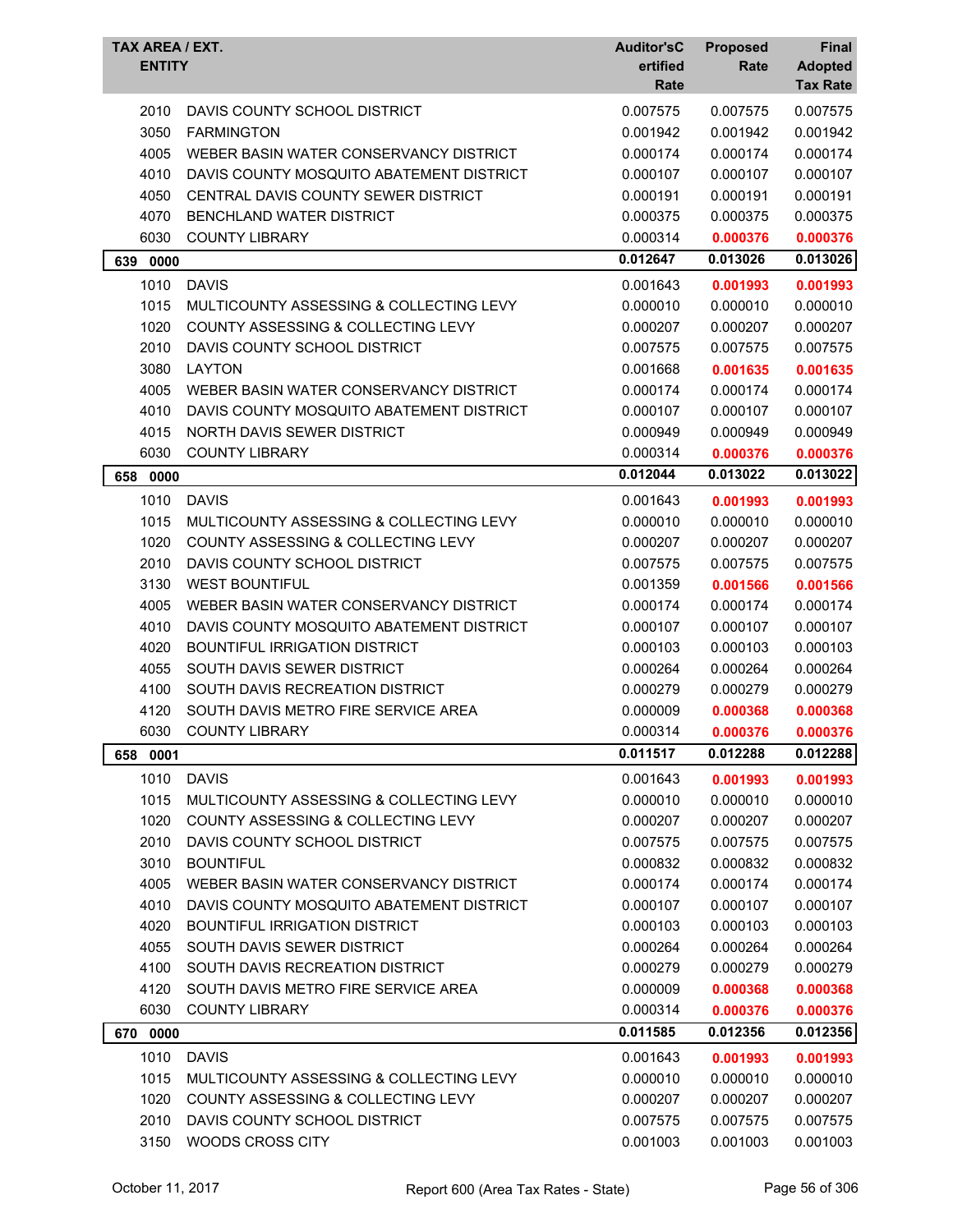|     | <b>ENTITY</b> | TAX AREA / EXT.                               | <b>Auditor'sC</b><br>ertified<br>Rate | <b>Proposed</b><br>Rate | Final<br><b>Adopted</b><br><b>Tax Rate</b> |
|-----|---------------|-----------------------------------------------|---------------------------------------|-------------------------|--------------------------------------------|
|     | 4005          | WEBER BASIN WATER CONSERVANCY DISTRICT        | 0.000174                              | 0.000174                | 0.000174                                   |
|     | 4010          | DAVIS COUNTY MOSQUITO ABATEMENT DISTRICT      | 0.000107                              | 0.000107                | 0.000107                                   |
|     | 4055          | SOUTH DAVIS SEWER DISTRICT                    | 0.000264                              | 0.000264                | 0.000264                                   |
|     | 4100          | SOUTH DAVIS RECREATION DISTRICT               | 0.000279                              | 0.000279                | 0.000279                                   |
|     | 4120          | SOUTH DAVIS METRO FIRE SERVICE AREA           | 0.000009                              | 0.000368                | 0.000368                                   |
|     | 6030          | <b>COUNTY LIBRARY</b>                         | 0.000314                              | 0.000376                | 0.000376                                   |
| 671 | 0000          |                                               | 0.011688                              | 0.012459                | 0.012459                                   |
|     | 1010          | <b>DAVIS</b>                                  | 0.001643                              | 0.001993                | 0.001993                                   |
|     | 1015          | MULTICOUNTY ASSESSING & COLLECTING LEVY       | 0.000010                              | 0.000010                | 0.000010                                   |
|     | 1020          | COUNTY ASSESSING & COLLECTING LEVY            | 0.000207                              | 0.000207                | 0.000207                                   |
|     | 2010          | DAVIS COUNTY SCHOOL DISTRICT                  | 0.007575                              | 0.007575                | 0.007575                                   |
|     | 3150          | <b>WOODS CROSS CITY</b>                       | 0.001003                              | 0.001003                | 0.001003                                   |
|     | 4005          | WEBER BASIN WATER CONSERVANCY DISTRICT        | 0.000174                              | 0.000174                | 0.000174                                   |
|     | 4010          | DAVIS COUNTY MOSQUITO ABATEMENT DISTRICT      | 0.000107                              | 0.000107                | 0.000107                                   |
|     | 4020          | <b>BOUNTIFUL IRRIGATION DISTRICT</b>          | 0.000103                              | 0.000103                | 0.000103                                   |
|     | 4055          | SOUTH DAVIS SEWER DISTRICT                    | 0.000264                              | 0.000264                | 0.000264                                   |
|     | 4100          | SOUTH DAVIS RECREATION DISTRICT               | 0.000279                              | 0.000279                | 0.000279                                   |
|     | 4120          | SOUTH DAVIS METRO FIRE SERVICE AREA           | 0.000009                              | 0.000368                | 0.000368                                   |
|     | 6030          | <b>COUNTY LIBRARY</b>                         | 0.000314                              | 0.000376                | 0.000376                                   |
| 703 | 0000          |                                               | 0.011517                              | 0.012288                | 0.012288                                   |
|     | 1010          | <b>DAVIS</b>                                  | 0.001643                              | 0.001993                | 0.001993                                   |
|     | 1015          | MULTICOUNTY ASSESSING & COLLECTING LEVY       | 0.000010                              | 0.000010                | 0.000010                                   |
|     | 1020          | <b>COUNTY ASSESSING &amp; COLLECTING LEVY</b> | 0.000207                              | 0.000207                | 0.000207                                   |
|     | 2010          | DAVIS COUNTY SCHOOL DISTRICT                  | 0.007575                              | 0.007575                | 0.007575                                   |
|     | 3010          | <b>BOUNTIFUL</b>                              | 0.000832                              | 0.000832                | 0.000832                                   |
|     | 4005          | WEBER BASIN WATER CONSERVANCY DISTRICT        | 0.000174                              | 0.000174                | 0.000174                                   |
|     | 4010          | DAVIS COUNTY MOSQUITO ABATEMENT DISTRICT      | 0.000107                              | 0.000107                | 0.000107                                   |
|     | 4020          | <b>BOUNTIFUL IRRIGATION DISTRICT</b>          | 0.000103                              | 0.000103                | 0.000103                                   |
|     | 4055          | SOUTH DAVIS SEWER DISTRICT                    | 0.000264                              | 0.000264                | 0.000264                                   |
|     | 4100          | SOUTH DAVIS RECREATION DISTRICT               | 0.000279                              | 0.000279                | 0.000279                                   |
|     | 4120          | SOUTH DAVIS METRO FIRE SERVICE AREA           | 0.000009                              | 0.000368                | 0.000368                                   |
|     | 6030          | <b>COUNTY LIBRARY</b>                         | 0.000314                              | 0.000376                | 0.000376                                   |
|     | 713 0000      |                                               | 0.013835                              | 0.014318                | 0.014318                                   |
|     | 1010          | <b>DAVIS</b>                                  | 0.001643                              | 0.001993                | 0.001993                                   |
|     | 1015          | MULTICOUNTY ASSESSING & COLLECTING LEVY       | 0.000010                              | 0.000010                | 0.000010                                   |
|     | 1020          | COUNTY ASSESSING & COLLECTING LEVY            | 0.000207                              | 0.000207                | 0.000207                                   |
|     | 2010          | DAVIS COUNTY SCHOOL DISTRICT                  | 0.007575                              | 0.007575                | 0.007575                                   |
|     | 3030          | <b>CLEARFIELD</b>                             | 0.001745                              | 0.001745                | 0.001745                                   |
|     | 4005          | WEBER BASIN WATER CONSERVANCY DISTRICT        | 0.000174                              | 0.000174                | 0.000174                                   |
|     | 4010          | DAVIS COUNTY MOSQUITO ABATEMENT DISTRICT      | 0.000107                              | 0.000107                | 0.000107                                   |
|     | 4015          | NORTH DAVIS SEWER DISTRICT                    | 0.000949                              | 0.000949                | 0.000949                                   |
|     | 4110          | <b>NORTH DAVIS FIRE DISTRICT</b>              | 0.001111                              | 0.001182                | 0.001182                                   |
|     | 6030          | <b>COUNTY LIBRARY</b>                         | 0.000314                              | 0.000376                | 0.000376                                   |
|     | 744 0000      |                                               | 0.012032                              | 0.012803                | 0.012803                                   |
|     | 1010          | <b>DAVIS</b>                                  | 0.001643                              | 0.001993                | 0.001993                                   |
|     | 1015          | MULTICOUNTY ASSESSING & COLLECTING LEVY       | 0.000010                              | 0.000010                | 0.000010                                   |
|     |               | COUNTY ASSESSING & COLLECTING LEVY            |                                       |                         |                                            |
|     | 1020<br>2010  | DAVIS COUNTY SCHOOL DISTRICT                  | 0.000207<br>0.007575                  | 0.000207                | 0.000207                                   |
|     | 3090          | CITY OF NORTH SALT LAKE                       | 0.001450                              | 0.007575<br>0.001450    | 0.007575<br>0.001450                       |
|     |               |                                               |                                       |                         |                                            |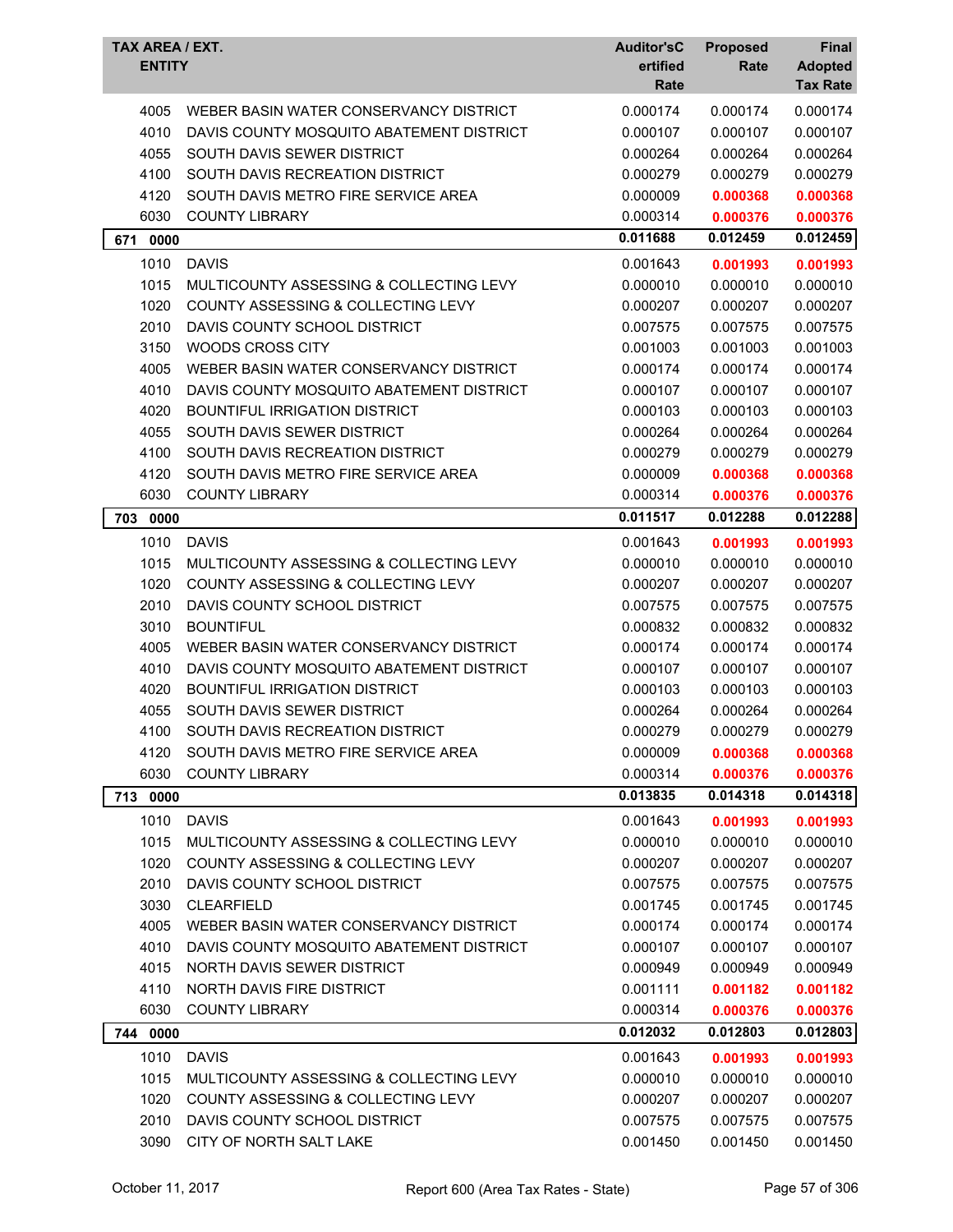| <b>TAX AREA / EXT.</b><br><b>ENTITY</b> |                                                  | <b>Auditor'sC</b><br>ertified<br>Rate | <b>Proposed</b><br>Rate | Final<br><b>Adopted</b><br><b>Tax Rate</b> |
|-----------------------------------------|--------------------------------------------------|---------------------------------------|-------------------------|--------------------------------------------|
| 4005                                    | WEBER BASIN WATER CONSERVANCY DISTRICT           | 0.000174                              | 0.000174                | 0.000174                                   |
| 4010                                    | DAVIS COUNTY MOSQUITO ABATEMENT DISTRICT         | 0.000107                              | 0.000107                | 0.000107                                   |
| 4055                                    | SOUTH DAVIS SEWER DISTRICT                       | 0.000264                              | 0.000264                | 0.000264                                   |
| 4100                                    | SOUTH DAVIS RECREATION DISTRICT                  | 0.000279                              | 0.000279                | 0.000279                                   |
| 4120                                    | SOUTH DAVIS METRO FIRE SERVICE AREA              | 0.000009                              | 0.000368                | 0.000368                                   |
| 6021                                    | WEBER BASIN WATER CONSERVANCY DISTRICT (NSL ONLY | 0.000000                              |                         |                                            |
| 6030                                    | <b>COUNTY LIBRARY</b>                            | 0.000314                              | 0.000376                | 0.000376                                   |
| 745<br>0000                             |                                                  | 0.012246                              | 0.013017                | 0.013017                                   |
| 1010                                    | <b>DAVIS</b>                                     | 0.001643                              | 0.001993                | 0.001993                                   |
| 1015                                    | MULTICOUNTY ASSESSING & COLLECTING LEVY          | 0.000010                              | 0.000010                | 0.000010                                   |
| 1020                                    | COUNTY ASSESSING & COLLECTING LEVY               | 0.000207                              | 0.000207                | 0.000207                                   |
| 2010                                    | DAVIS COUNTY SCHOOL DISTRICT                     | 0.007575                              | 0.007575                | 0.007575                                   |
| 3090                                    | CITY OF NORTH SALT LAKE                          | 0.001450                              | 0.001450                | 0.001450                                   |
| 4005                                    | WEBER BASIN WATER CONSERVANCY DISTRICT           | 0.000174                              | 0.000174                | 0.000174                                   |
| 4010                                    | DAVIS COUNTY MOSQUITO ABATEMENT DISTRICT         | 0.000107                              | 0.000107                | 0.000107                                   |
| 4030                                    | SOUTH DAVIS WATER DISTRICT                       | 0.000214                              | 0.000214                | 0.000214                                   |
| 4055                                    | SOUTH DAVIS SEWER DISTRICT                       | 0.000264                              | 0.000264                | 0.000264                                   |
| 4100                                    | SOUTH DAVIS RECREATION DISTRICT                  | 0.000279                              | 0.000279                | 0.000279                                   |
| 4120                                    | SOUTH DAVIS METRO FIRE SERVICE AREA              | 0.000009                              | 0.000368                | 0.000368                                   |
| 6021                                    | WEBER BASIN WATER CONSERVANCY DISTRICT (NSL ONLY | 0.000000                              |                         |                                            |
| 6030                                    | <b>COUNTY LIBRARY</b>                            | 0.000314                              | 0.000376                | 0.000376                                   |
| 770<br>0000                             |                                                  | 0.011585                              | 0.012356                | 0.012356                                   |
| 1010                                    | <b>DAVIS</b>                                     | 0.001643                              | 0.001993                | 0.001993                                   |
| 1015                                    | MULTICOUNTY ASSESSING & COLLECTING LEVY          | 0.000010                              | 0.000010                | 0.000010                                   |
| 1020                                    | COUNTY ASSESSING & COLLECTING LEVY               | 0.000207                              | 0.000207                | 0.000207                                   |
| 2010                                    | DAVIS COUNTY SCHOOL DISTRICT                     | 0.007575                              | 0.007575                | 0.007575                                   |
| 3150                                    | <b>WOODS CROSS CITY</b>                          | 0.001003                              | 0.001003                | 0.001003                                   |
| 4005                                    | WEBER BASIN WATER CONSERVANCY DISTRICT           | 0.000174                              | 0.000174                | 0.000174                                   |
| 4010                                    | DAVIS COUNTY MOSQUITO ABATEMENT DISTRICT         | 0.000107                              | 0.000107                | 0.000107                                   |
| 4055                                    | SOUTH DAVIS SEWER DISTRICT                       | 0.000264                              | 0.000264                | 0.000264                                   |
| 4100                                    | SOUTH DAVIS RECREATION DISTRICT                  | 0.000279                              | 0.000279                | 0.000279                                   |
| 4120                                    | SOUTH DAVIS METRO FIRE SERVICE AREA              | 0.000009                              | 0.000368                | 0.000368                                   |
| 6030                                    | <b>COUNTY LIBRARY</b>                            | 0.000314                              | 0.000376                | 0.000376                                   |
| 771 0000                                |                                                  | 0.011688                              | 0.012459                | 0.012459                                   |
|                                         |                                                  |                                       |                         |                                            |
| 1010                                    | <b>DAVIS</b>                                     | 0.001643                              | 0.001993                | 0.001993                                   |
| 1015                                    | MULTICOUNTY ASSESSING & COLLECTING LEVY          | 0.000010                              | 0.000010                | 0.000010                                   |
| 1020                                    | COUNTY ASSESSING & COLLECTING LEVY               | 0.000207                              | 0.000207                | 0.000207                                   |
| 2010                                    | DAVIS COUNTY SCHOOL DISTRICT                     | 0.007575                              | 0.007575                | 0.007575                                   |
| 3150                                    | WOODS CROSS CITY                                 | 0.001003                              | 0.001003                | 0.001003                                   |
| 4005                                    | WEBER BASIN WATER CONSERVANCY DISTRICT           | 0.000174                              | 0.000174                | 0.000174                                   |
| 4010                                    | DAVIS COUNTY MOSQUITO ABATEMENT DISTRICT         | 0.000107                              | 0.000107                | 0.000107                                   |
| 4020                                    | <b>BOUNTIFUL IRRIGATION DISTRICT</b>             | 0.000103                              | 0.000103                | 0.000103                                   |
| 4055                                    | SOUTH DAVIS SEWER DISTRICT                       | 0.000264                              | 0.000264                | 0.000264                                   |
| 4100                                    | SOUTH DAVIS RECREATION DISTRICT                  | 0.000279                              | 0.000279                | 0.000279                                   |
| 4120                                    | SOUTH DAVIS METRO FIRE SERVICE AREA              | 0.000009                              | 0.000368                | 0.000368                                   |
| 6030                                    | <b>COUNTY LIBRARY</b>                            | 0.000314                              | 0.000376                | 0.000376                                   |
| 813 0000                                |                                                  | 0.013835                              | 0.014318                | 0.014318                                   |
| 1010                                    | <b>DAVIS</b>                                     | 0.001643                              | 0.001993                | 0.001993                                   |
| 1015                                    | MULTICOUNTY ASSESSING & COLLECTING LEVY          | 0.000010                              | 0.000010                | 0.000010                                   |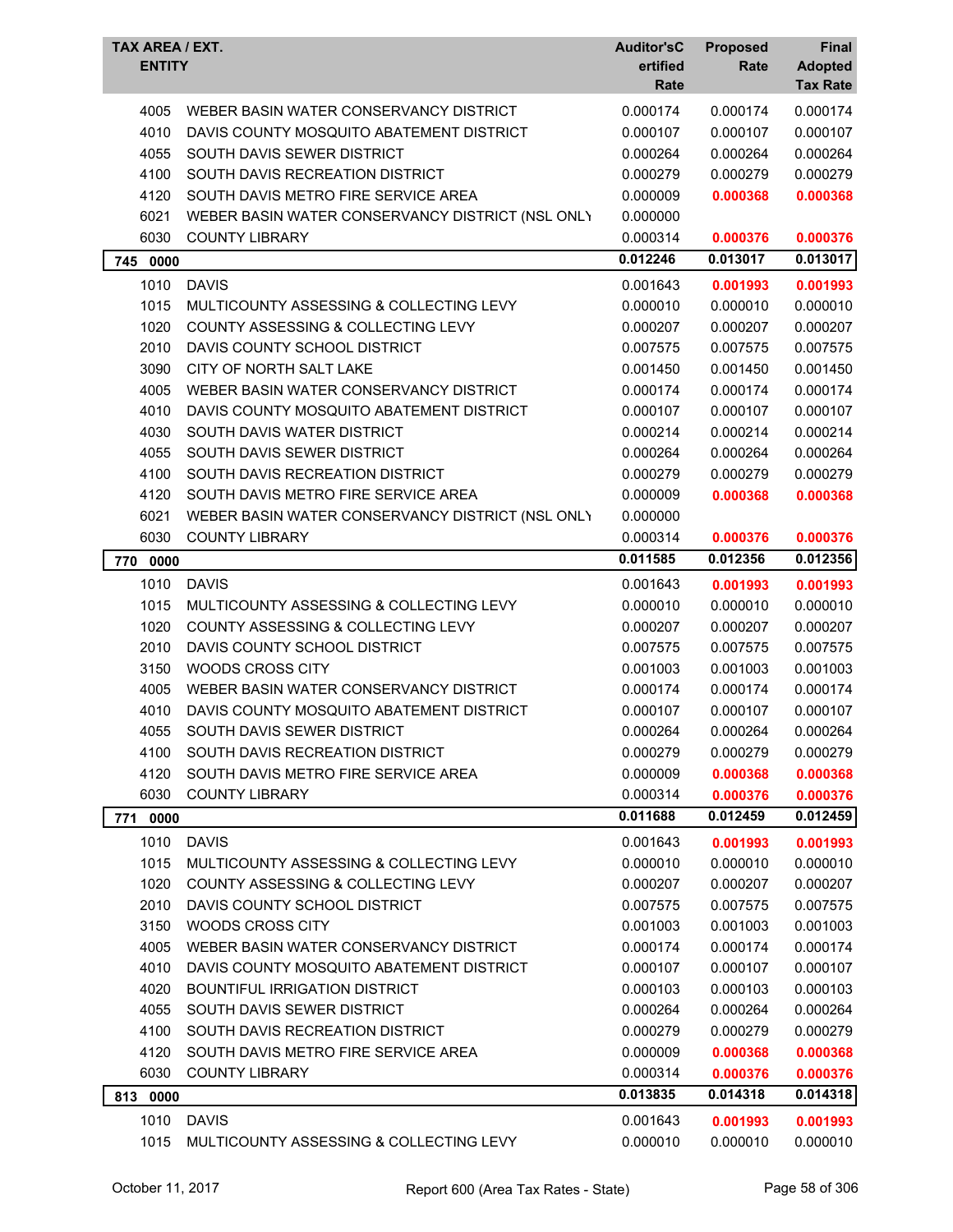| TAX AREA / EXT.<br><b>ENTITY</b> |                                          | <b>Auditor'sC</b><br>ertified<br>Rate | <b>Proposed</b><br>Rate | <b>Final</b><br><b>Adopted</b><br><b>Tax Rate</b> |
|----------------------------------|------------------------------------------|---------------------------------------|-------------------------|---------------------------------------------------|
| 1020                             | COUNTY ASSESSING & COLLECTING LEVY       | 0.000207                              | 0.000207                | 0.000207                                          |
| 2010                             | DAVIS COUNTY SCHOOL DISTRICT             | 0.007575                              | 0.007575                | 0.007575                                          |
| 3030                             | <b>CLEARFIELD</b>                        | 0.001745                              | 0.001745                | 0.001745                                          |
| 4005                             | WEBER BASIN WATER CONSERVANCY DISTRICT   | 0.000174                              | 0.000174                | 0.000174                                          |
| 4010                             | DAVIS COUNTY MOSQUITO ABATEMENT DISTRICT | 0.000107                              | 0.000107                | 0.000107                                          |
| 4015                             | NORTH DAVIS SEWER DISTRICT               | 0.000949                              | 0.000949                | 0.000949                                          |
| 4110                             | NORTH DAVIS FIRE DISTRICT                | 0.001111                              | 0.001182                | 0.001182                                          |
| 6030                             | <b>COUNTY LIBRARY</b>                    | 0.000314                              | 0.000376                | 0.000376                                          |
| 913<br>0000                      |                                          | 0.013835                              | 0.014318                | 0.014318                                          |
|                                  |                                          |                                       |                         |                                                   |
| 1010                             | <b>DAVIS</b>                             | 0.001643                              | 0.001993                | 0.001993                                          |
| 1015                             | MULTICOUNTY ASSESSING & COLLECTING LEVY  | 0.000010                              | 0.000010                | 0.000010                                          |
| 1020                             | COUNTY ASSESSING & COLLECTING LEVY       | 0.000207                              | 0.000207                | 0.000207                                          |
| 2010                             | DAVIS COUNTY SCHOOL DISTRICT             | 0.007575                              | 0.007575                | 0.007575                                          |
| 3030                             | <b>CLEARFIELD</b>                        | 0.001745                              | 0.001745                | 0.001745                                          |
| 4005                             | WEBER BASIN WATER CONSERVANCY DISTRICT   | 0.000174                              | 0.000174                | 0.000174                                          |
| 4010                             | DAVIS COUNTY MOSQUITO ABATEMENT DISTRICT | 0.000107                              | 0.000107                | 0.000107                                          |
| 4015                             | NORTH DAVIS SEWER DISTRICT               | 0.000949                              | 0.000949                | 0.000949                                          |
| 4110                             | NORTH DAVIS FIRE DISTRICT                | 0.001111                              | 0.001182                | 0.001182                                          |
| 6030                             | <b>COUNTY LIBRARY</b>                    | 0.000314                              | 0.000376                | 0.000376                                          |

## **DUCHESNE COUNTY**

| 0000<br>001 |                                             | 0.014534 | 0.014556 | 0.014556 |
|-------------|---------------------------------------------|----------|----------|----------|
| 1010        | <b>DUCHESNE</b>                             | 0.003447 | 0.003447 | 0.003447 |
| 2010        | DUCHESNE COUNTY SCHOOL DISTRICT             | 0.008334 | 0.008334 | 0.008334 |
| 3010        | <b>ALTAMONT TOWN</b>                        | 0.001649 | 0.001649 | 0.001649 |
| 4010        | DUCHESNE COUNTY MOSQUITO ABATEMENT DISTRICT | 0.000131 | 0.000131 | 0.000131 |
| 4060        | UPPER COUNTRY WATER IMPROVEMENT DISTRICT    | 0.000316 | 0.000316 | 0.000316 |
| 4080        | DUCHESNE COUNTY WATER CONSERVANCY DISTRICT  | 0.000279 | 0.000279 | 0.000279 |
| 4220        | CENTRAL UTAH WATER CONSERVANCY DISTRICT     | 0.000378 | 0.000400 | 0.000400 |
| 002 0000    |                                             | 0.014125 | 0.014147 | 0.014147 |
| 1010        | <b>DUCHESNE</b>                             | 0.003447 | 0.003447 | 0.003447 |
| 2010        | DUCHESNE COUNTY SCHOOL DISTRICT             | 0.008334 | 0.008334 | 0.008334 |
| 3020        | <b>DUCHESNE CITY</b>                        | 0.001556 | 0.001556 | 0.001556 |
| 4010        | DUCHESNE COUNTY MOSQUITO ABATEMENT DISTRICT | 0.000131 | 0.000131 | 0.000131 |
| 4080        | DUCHESNE COUNTY WATER CONSERVANCY DISTRICT  | 0.000279 | 0.000279 | 0.000279 |
| 4220        | CENTRAL UTAH WATER CONSERVANCY DISTRICT     | 0.000378 | 0.000400 | 0.000400 |
| 003 0000    |                                             | 0.014310 | 0.014332 | 0.014332 |
| 1010        | <b>DUCHESNE</b>                             | 0.003447 | 0.003447 | 0.003447 |
| 2010        | DUCHESNE COUNTY SCHOOL DISTRICT             | 0.008334 | 0.008334 | 0.008334 |
| 3030        | <b>MYTON TOWN</b>                           | 0.001741 | 0.001741 | 0.001741 |
| 4010        | DUCHESNE COUNTY MOSQUITO ABATEMENT DISTRICT | 0.000131 | 0.000131 | 0.000131 |
| 4080        | DUCHESNE COUNTY WATER CONSERVANCY DISTRICT  | 0.000279 | 0.000279 | 0.000279 |
| 4220        | CENTRAL UTAH WATER CONSERVANCY DISTRICT     | 0.000378 | 0.000400 | 0.000400 |
| 0000<br>004 |                                             | 0.015235 | 0.015257 | 0.015257 |
| 1010        | <b>DUCHESNE</b>                             | 0.003447 | 0.003447 | 0.003447 |
| 2010        | DUCHESNE COUNTY SCHOOL DISTRICT             | 0.008334 | 0.008334 | 0.008334 |
| 3040        | ROOSEVELT CITY                              | 0.002666 | 0.002666 | 0.002666 |
| 4010        | DUCHESNE COUNTY MOSQUITO ABATEMENT DISTRICT | 0.000131 | 0.000131 | 0.000131 |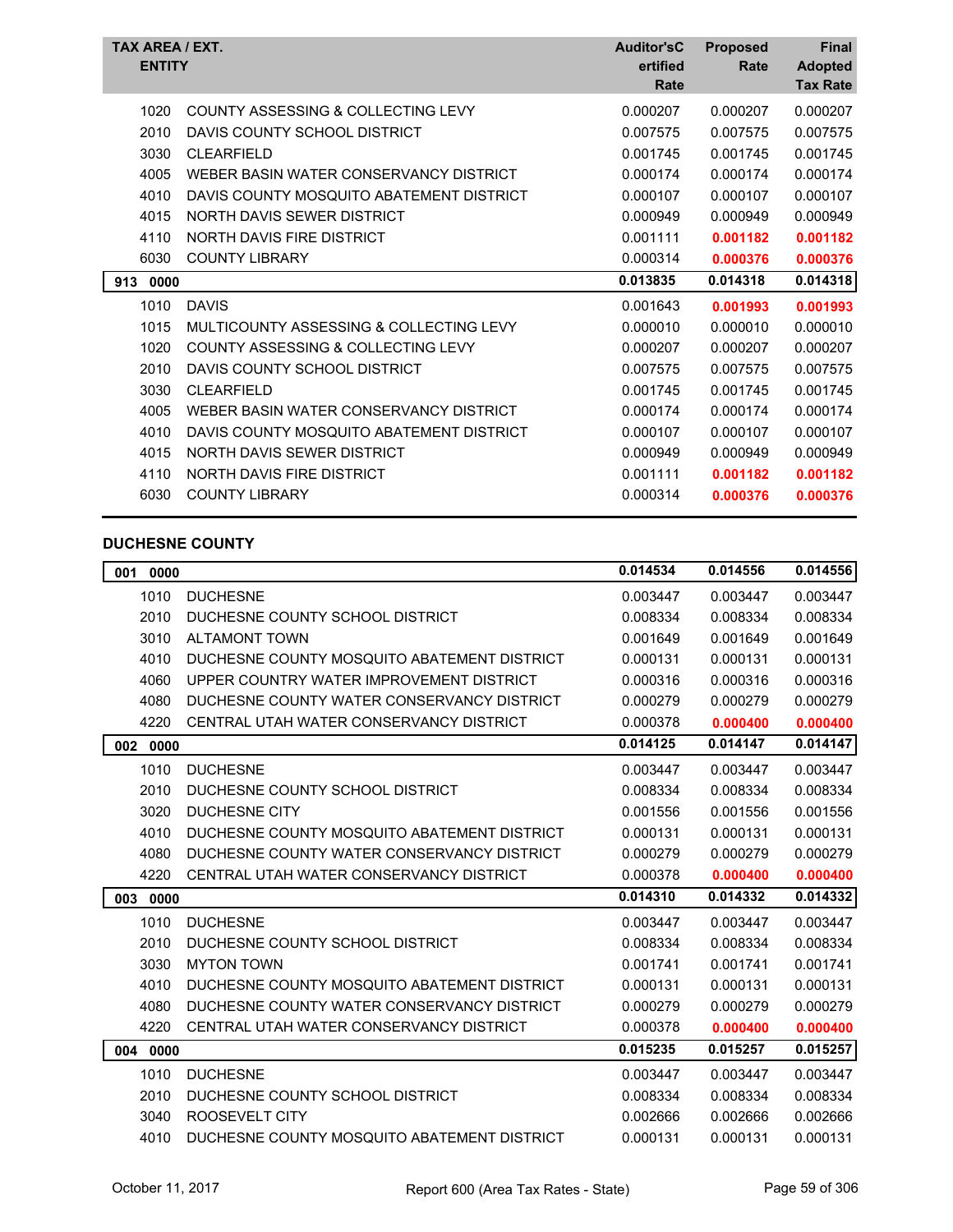| TAX AREA / EXT.<br><b>ENTITY</b> |                                                   | <b>Auditor'sC</b><br>ertified<br>Rate | <b>Proposed</b><br>Rate | <b>Final</b><br><b>Adopted</b><br><b>Tax Rate</b> |
|----------------------------------|---------------------------------------------------|---------------------------------------|-------------------------|---------------------------------------------------|
| 4080                             | DUCHESNE COUNTY WATER CONSERVANCY DISTRICT        | 0.000279                              | 0.000279                | 0.000279                                          |
| 4220                             | CENTRAL UTAH WATER CONSERVANCY DISTRICT           | 0.000378                              | 0.000400                | 0.000400                                          |
| 005 0000                         |                                                   | 0.014684                              | 0.014706                | 0.014706                                          |
| 1010                             | <b>DUCHESNE</b>                                   | 0.003447                              | 0.003447                | 0.003447                                          |
| 2010                             | DUCHESNE COUNTY SCHOOL DISTRICT                   | 0.008334                              | 0.008334                | 0.008334                                          |
| 3050                             | <b>TABIONA TOWN</b>                               | 0.001311                              | 0.001311                | 0.001311                                          |
| 4010                             | DUCHESNE COUNTY MOSQUITO ABATEMENT DISTRICT       | 0.000131                              | 0.000131                | 0.000131                                          |
| 4080                             | DUCHESNE COUNTY WATER CONSERVANCY DISTRICT        | 0.000279                              | 0.000279                | 0.000279                                          |
| 4085                             | TABBY VALLEY PARKS & RECREATION SPECIAL SERVICE D | 0.000804                              | 0.000804                | 0.000804                                          |
| 4220                             | CENTRAL UTAH WATER CONSERVANCY DISTRICT           | 0.000378                              | 0.000400                | 0.000400                                          |
| 0000<br>007                      |                                                   | 0.013373                              | 0.013395                | 0.013395                                          |
| 1010                             | <b>DUCHESNE</b>                                   | 0.003447                              | 0.003447                | 0.003447                                          |
| 2010                             | DUCHESNE COUNTY SCHOOL DISTRICT                   | 0.008334                              | 0.008334                | 0.008334                                          |
| 4010                             | DUCHESNE COUNTY MOSQUITO ABATEMENT DISTRICT       | 0.000131                              | 0.000131                | 0.000131                                          |
| 4080                             | DUCHESNE COUNTY WATER CONSERVANCY DISTRICT        | 0.000279                              | 0.000279                | 0.000279                                          |
| 4085                             | TABBY VALLEY PARKS & RECREATION SPECIAL SERVICE D | 0.000804                              | 0.000804                | 0.000804                                          |
| 4220                             | CENTRAL UTAH WATER CONSERVANCY DISTRICT           | 0.000378                              | 0.000400                | 0.000400                                          |
| 008<br>0000                      |                                                   | 0.013839                              | 0.013861                | 0.013861                                          |
| 1010                             | <b>DUCHESNE</b>                                   | 0.003447                              | 0.003447                | 0.003447                                          |
| 2010                             | DUCHESNE COUNTY SCHOOL DISTRICT                   | 0.008334                              | 0.008334                | 0.008334                                          |
| 4010                             | DUCHESNE COUNTY MOSQUITO ABATEMENT DISTRICT       | 0.000131                              | 0.000131                | 0.000131                                          |
| 4020                             | HANNA WATER AND SEWER DISTRICT                    | 0.000466                              | 0.000466                | 0.000466                                          |
| 4080                             | DUCHESNE COUNTY WATER CONSERVANCY DISTRICT        | 0.000279                              | 0.000279                | 0.000279                                          |
| 4085                             | TABBY VALLEY PARKS & RECREATION SPECIAL SERVICE D | 0.000804                              | 0.000804                | 0.000804                                          |
| 4220                             | CENTRAL UTAH WATER CONSERVANCY DISTRICT           | 0.000378                              | 0.000400                | 0.000400                                          |
| 0000<br>009                      |                                                   | 0.013373                              | 0.013395                | 0.013395                                          |
| 1010                             | <b>DUCHESNE</b>                                   | 0.003447                              | 0.003447                | 0.003447                                          |
| 2010                             | DUCHESNE COUNTY SCHOOL DISTRICT                   | 0.008334                              | 0.008334                | 0.008334                                          |
| 4010                             | DUCHESNE COUNTY MOSQUITO ABATEMENT DISTRICT       | 0.000131                              | 0.000131                | 0.000131                                          |
| 4050                             | FRUITLAND WATER IMPROVEMENT DISTRICT              | 0.000000                              |                         |                                                   |
| 4080                             | DUCHESNE COUNTY WATER CONSERVANCY DISTRICT        | 0.000279                              | 0.000279                | 0.000279                                          |
| 4085                             | TABBY VALLEY PARKS & RECREATION SPECIAL SERVICE D | 0.000804                              | 0.000804                | 0.000804                                          |
| 4220                             | CENTRAL UTAH WATER CONSERVANCY DISTRICT           | 0.000378                              | 0.000400                | 0.000400                                          |
| 010 0000                         |                                                   | 0.013680                              | 0.013702                | 0.013702                                          |
| 1010                             | <b>DUCHESNE</b>                                   | 0.003447                              | 0.003447                | 0.003447                                          |
| 2010                             | DUCHESNE COUNTY SCHOOL DISTRICT                   | 0.008334                              | 0.008334                | 0.008334                                          |
| 4010                             | DUCHESNE COUNTY MOSQUITO ABATEMENT DISTRICT       | 0.000131                              | 0.000131                | 0.000131                                          |
| 4075                             | PINON FOREST SPECIAL SERVICE DISTRICT             | 0.000307                              | 0.000307                | 0.000307                                          |
| 4080                             | DUCHESNE COUNTY WATER CONSERVANCY DISTRICT        | 0.000279                              | 0.000279                | 0.000279                                          |
| 4085                             | TABBY VALLEY PARKS & RECREATION SPECIAL SERVICE D | 0.000804                              | 0.000804                | 0.000804                                          |
| 4220                             | CENTRAL UTAH WATER CONSERVANCY DISTRICT           | 0.000378                              | 0.000400                | 0.000400                                          |
| 014 0000                         |                                                   | 0.015235                              | 0.015257                | 0.015257                                          |
| 1010                             | <b>DUCHESNE</b>                                   | 0.003447                              | 0.003447                | 0.003447                                          |
| 2010                             | DUCHESNE COUNTY SCHOOL DISTRICT                   | 0.008334                              | 0.008334                | 0.008334                                          |
| 3040                             | ROOSEVELT CITY                                    | 0.002666                              | 0.002666                | 0.002666                                          |
| 4010                             | DUCHESNE COUNTY MOSQUITO ABATEMENT DISTRICT       | 0.000131                              | 0.000131                | 0.000131                                          |
| 4080                             | DUCHESNE COUNTY WATER CONSERVANCY DISTRICT        | 0.000279                              | 0.000279                | 0.000279                                          |
| 4220                             | CENTRAL UTAH WATER CONSERVANCY DISTRICT           | 0.000378                              | 0.000400                | 0.000400                                          |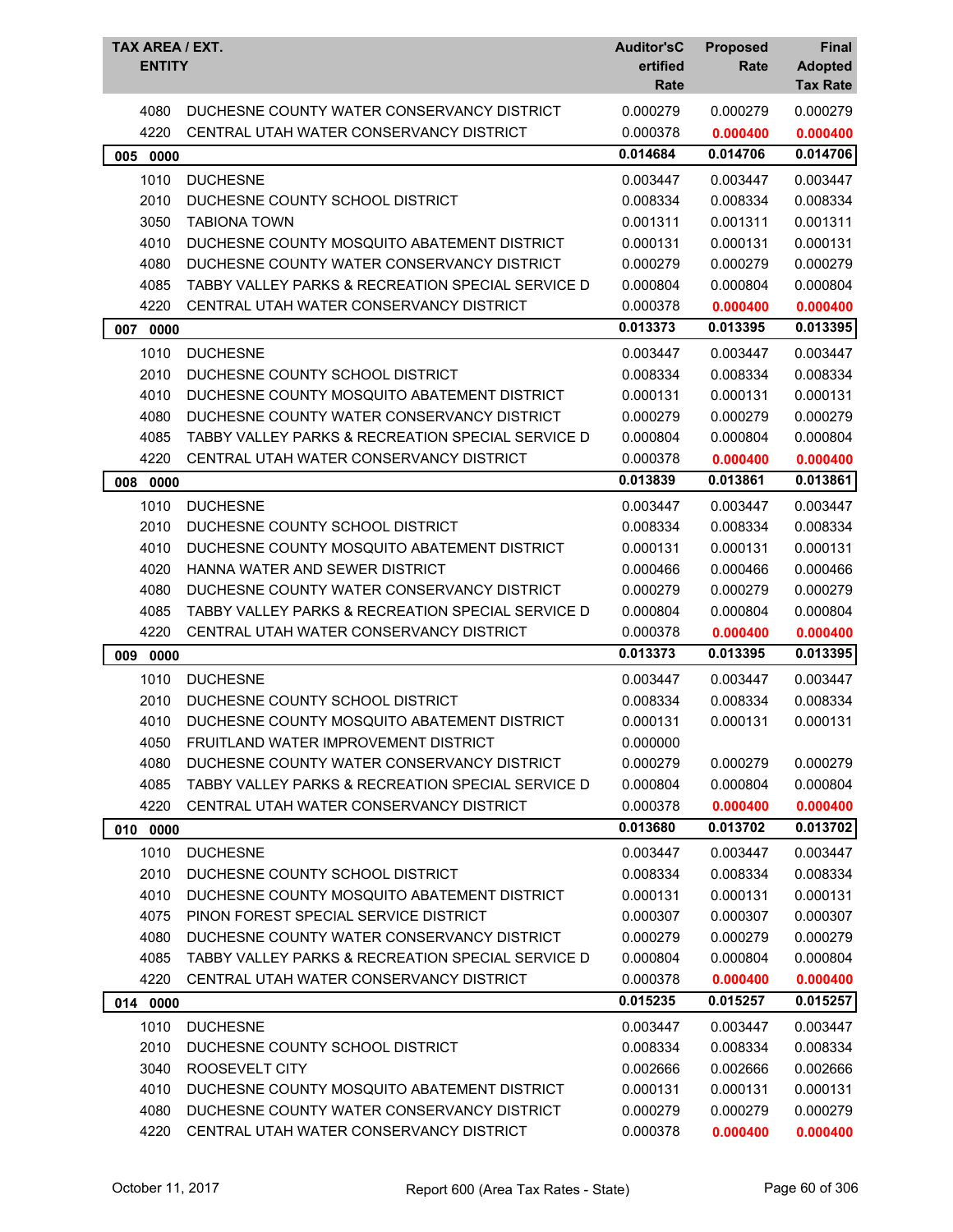| TAX AREA / EXT.<br><b>ENTITY</b> |                                                                                       | <b>Auditor'sC</b><br>ertified<br>Rate | <b>Proposed</b><br>Rate | <b>Final</b><br><b>Adopted</b><br><b>Tax Rate</b> |
|----------------------------------|---------------------------------------------------------------------------------------|---------------------------------------|-------------------------|---------------------------------------------------|
| 014 0001                         |                                                                                       | 0.015235                              | 0.015257                | 0.015257                                          |
| 1010                             | <b>DUCHESNE</b>                                                                       | 0.003447                              | 0.003447                | 0.003447                                          |
| 2010                             | DUCHESNE COUNTY SCHOOL DISTRICT                                                       | 0.008334                              | 0.008334                | 0.008334                                          |
| 3040                             | ROOSEVELT CITY                                                                        | 0.002666                              | 0.002666                | 0.002666                                          |
| 4010                             | DUCHESNE COUNTY MOSQUITO ABATEMENT DISTRICT                                           | 0.000131                              | 0.000131                | 0.000131                                          |
| 4080                             | DUCHESNE COUNTY WATER CONSERVANCY DISTRICT                                            | 0.000279                              | 0.000279                | 0.000279                                          |
| 4220                             | CENTRAL UTAH WATER CONSERVANCY DISTRICT                                               | 0.000378                              | 0.000400                | 0.000400                                          |
| 015<br>0000                      |                                                                                       | 0.015235                              | 0.015257                | 0.015257                                          |
| 1010                             | <b>DUCHESNE</b>                                                                       | 0.003447                              | 0.003447                | 0.003447                                          |
| 2010                             | DUCHESNE COUNTY SCHOOL DISTRICT                                                       | 0.008334                              | 0.008334                | 0.008334                                          |
| 3040                             | ROOSEVELT CITY                                                                        | 0.002666                              | 0.002666                | 0.002666                                          |
| 4010                             | DUCHESNE COUNTY MOSQUITO ABATEMENT DISTRICT                                           | 0.000131                              | 0.000131                | 0.000131                                          |
| 4080                             | DUCHESNE COUNTY WATER CONSERVANCY DISTRICT                                            | 0.000279                              | 0.000279                | 0.000279                                          |
| 4220                             | CENTRAL UTAH WATER CONSERVANCY DISTRICT                                               | 0.000378                              | 0.000400                | 0.000400                                          |
| 4240                             | <b>JOHNSON WATER DISTRICT</b>                                                         |                                       |                         |                                                   |
| 016 0000                         |                                                                                       | 0.012569                              | 0.012591                | 0.012591                                          |
| 1010                             | <b>DUCHESNE</b>                                                                       | 0.003447                              | 0.003447                | 0.003447                                          |
| 2010                             | DUCHESNE COUNTY SCHOOL DISTRICT                                                       | 0.008334                              | 0.008334                | 0.008334                                          |
| 4010                             | DUCHESNE COUNTY MOSQUITO ABATEMENT DISTRICT                                           | 0.000131                              | 0.000131                | 0.000131                                          |
| 4080                             | DUCHESNE COUNTY WATER CONSERVANCY DISTRICT                                            | 0.000279                              | 0.000279                | 0.000279                                          |
| 4220                             | CENTRAL UTAH WATER CONSERVANCY DISTRICT                                               | 0.000378                              | 0.000400                | 0.000400                                          |
| 4240                             | <b>JOHNSON WATER DISTRICT</b>                                                         |                                       |                         |                                                   |
| 0000<br>017                      |                                                                                       | 0.014310                              | 0.014332                | 0.014332                                          |
| 1010                             | <b>DUCHESNE</b>                                                                       | 0.003447                              | 0.003447                | 0.003447                                          |
| 2010                             | DUCHESNE COUNTY SCHOOL DISTRICT                                                       | 0.008334                              | 0.008334                | 0.008334                                          |
| 3030                             | <b>MYTON TOWN</b>                                                                     | 0.001741                              | 0.001741                | 0.001741                                          |
| 4010                             | DUCHESNE COUNTY MOSQUITO ABATEMENT DISTRICT                                           | 0.000131                              | 0.000131                | 0.000131                                          |
| 4080                             | DUCHESNE COUNTY WATER CONSERVANCY DISTRICT                                            | 0.000279                              | 0.000279                | 0.000279                                          |
| 4220                             | CENTRAL UTAH WATER CONSERVANCY DISTRICT                                               | 0.000378                              | 0.000400                | 0.000400                                          |
| 4240                             | JOHNSON WATER DISTRICT                                                                |                                       |                         |                                                   |
| 018 0000                         |                                                                                       | 0.014179                              | 0.014201                | 0.014201                                          |
| 1010                             | <b>DUCHESNE</b>                                                                       | 0.003447                              | 0.003447                | 0.003447                                          |
| 2010                             | DUCHESNE COUNTY SCHOOL DISTRICT                                                       | 0.008334                              | 0.008334                | 0.008334                                          |
| 4010                             | DUCHESNE COUNTY MOSQUITO ABATEMENT DISTRICT                                           | 0.000131                              | 0.000131                | 0.000131                                          |
| 4040                             | NEOLA WATER & SEWER IMPROVEMENT DISTRICT                                              | 0.001195                              | 0.001195                | 0.001195                                          |
| 4070                             | NEOLA COMMUNITY PARK DISTRICT                                                         | 0.000415                              | 0.000415                | 0.000415                                          |
| 4080                             | DUCHESNE COUNTY WATER CONSERVANCY DISTRICT<br>CENTRAL UTAH WATER CONSERVANCY DISTRICT | 0.000279                              | 0.000279                | 0.000279                                          |
| 4220                             |                                                                                       | 0.000378                              | 0.000400                | 0.000400                                          |
| 019 0000                         |                                                                                       | 0.012984                              | 0.013006                | 0.013006                                          |
| 1010                             | <b>DUCHESNE</b>                                                                       | 0.003447                              | 0.003447                | 0.003447                                          |
| 2010                             | DUCHESNE COUNTY SCHOOL DISTRICT                                                       | 0.008334                              | 0.008334                | 0.008334                                          |
| 4010                             | DUCHESNE COUNTY MOSQUITO ABATEMENT DISTRICT                                           | 0.000131                              | 0.000131                | 0.000131                                          |
| 4070                             | NEOLA COMMUNITY PARK DISTRICT                                                         | 0.000415                              | 0.000415                | 0.000415                                          |
| 4080<br>4220                     | DUCHESNE COUNTY WATER CONSERVANCY DISTRICT<br>CENTRAL UTAH WATER CONSERVANCY DISTRICT | 0.000279<br>0.000378                  | 0.000279                | 0.000279                                          |
|                                  |                                                                                       | 0.012569                              | 0.000400<br>0.012591    | 0.000400<br>0.012591                              |
| 020<br>0000                      |                                                                                       |                                       |                         |                                                   |
| 1010                             | <b>DUCHESNE</b>                                                                       | 0.003447                              | 0.003447                | 0.003447                                          |
| 2010                             | DUCHESNE COUNTY SCHOOL DISTRICT                                                       | 0.008334                              | 0.008334                | 0.008334                                          |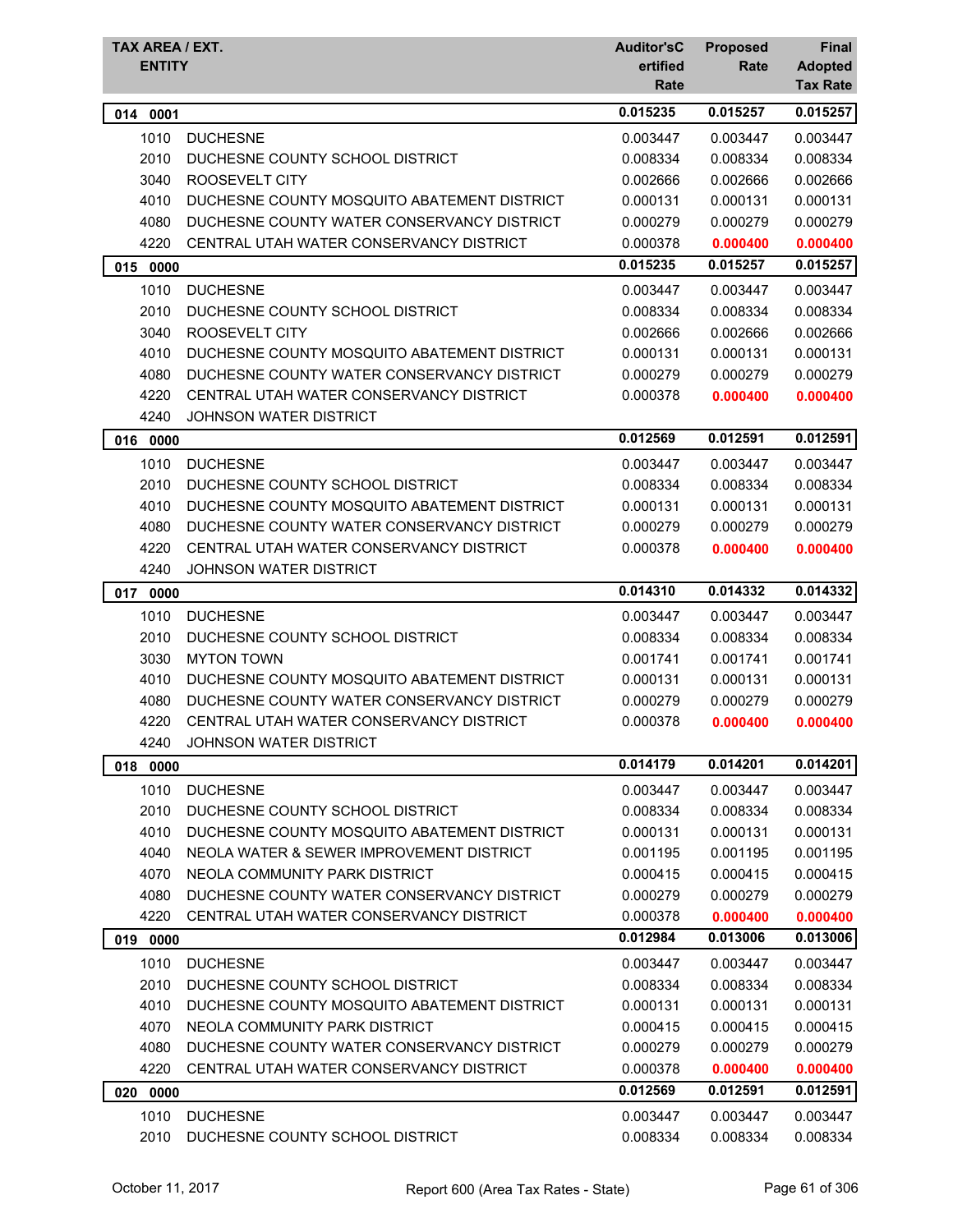| TAX AREA / EXT.<br><b>ENTITY</b> |                                                                                        | <b>Auditor'sC</b><br>ertified<br>Rate | <b>Proposed</b><br>Rate | Final<br><b>Adopted</b><br><b>Tax Rate</b> |
|----------------------------------|----------------------------------------------------------------------------------------|---------------------------------------|-------------------------|--------------------------------------------|
|                                  |                                                                                        |                                       |                         |                                            |
| 4010                             | DUCHESNE COUNTY MOSQUITO ABATEMENT DISTRICT                                            | 0.000131                              | 0.000131                | 0.000131                                   |
| 4030<br>4080                     | EAST DUCHESNE WATER IMPROVEMENT DISTRICT<br>DUCHESNE COUNTY WATER CONSERVANCY DISTRICT | 0.000000<br>0.000279                  | 0.000279                | 0.000279                                   |
| 4220                             | CENTRAL UTAH WATER CONSERVANCY DISTRICT                                                | 0.000378                              | 0.000400                | 0.000400                                   |
|                                  |                                                                                        | 0.012569                              | 0.012591                | 0.012591                                   |
| 0000<br>021                      |                                                                                        |                                       |                         |                                            |
| 1010                             | <b>DUCHESNE</b>                                                                        | 0.003447                              | 0.003447                | 0.003447                                   |
| 2010                             | DUCHESNE COUNTY SCHOOL DISTRICT                                                        | 0.008334                              | 0.008334                | 0.008334                                   |
| 4010                             | DUCHESNE COUNTY MOSQUITO ABATEMENT DISTRICT                                            | 0.000131                              | 0.000131                | 0.000131                                   |
| 4050                             | FRUITLAND WATER IMPROVEMENT DISTRICT                                                   | 0.000000                              |                         |                                            |
| 4080                             | DUCHESNE COUNTY WATER CONSERVANCY DISTRICT                                             | 0.000279                              | 0.000279                | 0.000279                                   |
| 4220                             | CENTRAL UTAH WATER CONSERVANCY DISTRICT                                                | 0.000378                              | 0.000400                | 0.000400                                   |
| 022<br>0000                      |                                                                                        | 0.012885                              | 0.012907                | 0.012907                                   |
| 1010                             | <b>DUCHESNE</b>                                                                        | 0.003447                              | 0.003447                | 0.003447                                   |
| 2010                             | DUCHESNE COUNTY SCHOOL DISTRICT                                                        | 0.008334                              | 0.008334                | 0.008334                                   |
| 4010                             | DUCHESNE COUNTY MOSQUITO ABATEMENT DISTRICT                                            | 0.000131                              | 0.000131                | 0.000131                                   |
| 4060                             | UPPER COUNTRY WATER IMPROVEMENT DISTRICT                                               | 0.000316                              | 0.000316                | 0.000316                                   |
| 4080                             | DUCHESNE COUNTY WATER CONSERVANCY DISTRICT                                             | 0.000279                              | 0.000279                | 0.000279                                   |
| 4220                             | CENTRAL UTAH WATER CONSERVANCY DISTRICT                                                | 0.000378                              | 0.000400                | 0.000400                                   |
| 023<br>0000                      |                                                                                        | 0.012876                              | 0.012898                | 0.012898                                   |
| 1010                             | <b>DUCHESNE</b>                                                                        | 0.003447                              | 0.003447                | 0.003447                                   |
| 2010                             | DUCHESNE COUNTY SCHOOL DISTRICT                                                        | 0.008334                              | 0.008334                | 0.008334                                   |
| 4010                             | DUCHESNE COUNTY MOSQUITO ABATEMENT DISTRICT                                            | 0.000131                              | 0.000131                | 0.000131                                   |
| 4075                             | PINON FOREST SPECIAL SERVICE DISTRICT                                                  | 0.000307                              | 0.000307                | 0.000307                                   |
| 4080                             | DUCHESNE COUNTY WATER CONSERVANCY DISTRICT                                             | 0.000279                              | 0.000279                | 0.000279                                   |
| 4220                             | CENTRAL UTAH WATER CONSERVANCY DISTRICT                                                | 0.000378                              | 0.000400                | 0.000400                                   |
| 0000<br>024                      |                                                                                        | 0.013378                              | 0.013400                | 0.013400                                   |
| 1010                             | <b>DUCHESNE</b>                                                                        | 0.003447                              | 0.003447                | 0.003447                                   |
| 2010                             | DUCHESNE COUNTY SCHOOL DISTRICT                                                        | 0.008334                              | 0.008334                | 0.008334                                   |
| 4010                             | DUCHESNE COUNTY MOSQUITO ABATEMENT DISTRICT                                            | 0.000131                              | 0.000131                | 0.000131                                   |
| 4080                             | DUCHESNE COUNTY WATER CONSERVANCY DISTRICT                                             | 0.000279                              | 0.000279                | 0.000279                                   |
| 4090                             | CEDARVIEW-MONTWELL SPECIAL SERVICE DISTRICT                                            | 0.000809                              | 0.000809                | 0.000809                                   |
| 4220                             | CENTRAL UTAH WATER CONSERVANCY DISTRICT                                                | 0.000378                              | 0.000400                | 0.000400                                   |
| 026 0000                         |                                                                                        | 0.013793                              | 0.013815                | 0.013815                                   |
| 1010                             | <b>DUCHESNE</b>                                                                        | 0.003447                              | 0.003447                | 0.003447                                   |
| 2010                             | DUCHESNE COUNTY SCHOOL DISTRICT                                                        | 0.008334                              | 0.008334                | 0.008334                                   |
| 4010                             | DUCHESNE COUNTY MOSQUITO ABATEMENT DISTRICT                                            | 0.000131                              | 0.000131                | 0.000131                                   |
| 4070                             | NEOLA COMMUNITY PARK DISTRICT                                                          | 0.000415                              | 0.000415                | 0.000415                                   |
| 4080                             | DUCHESNE COUNTY WATER CONSERVANCY DISTRICT                                             | 0.000279                              | 0.000279                | 0.000279                                   |
| 4090                             | CEDARVIEW-MONTWELL SPECIAL SERVICE DISTRICT                                            | 0.000809                              | 0.000809                | 0.000809                                   |
| 4220                             | CENTRAL UTAH WATER CONSERVANCY DISTRICT                                                | 0.000378                              | 0.000400                | 0.000400                                   |
| 0000<br>091                      |                                                                                        | 0.012569                              | 0.012591                | 0.012591                                   |
| 1010                             | <b>DUCHESNE</b>                                                                        | 0.003447                              | 0.003447                | 0.003447                                   |
| 2010                             | DUCHESNE COUNTY SCHOOL DISTRICT                                                        | 0.008334                              | 0.008334                | 0.008334                                   |
| 4010                             | DUCHESNE COUNTY MOSQUITO ABATEMENT DISTRICT                                            | 0.000131                              | 0.000131                | 0.000131                                   |
| 4080                             | DUCHESNE COUNTY WATER CONSERVANCY DISTRICT                                             | 0.000279                              | 0.000279                | 0.000279                                   |
| 4220                             | CENTRAL UTAH WATER CONSERVANCY DISTRICT                                                | 0.000378                              | 0.000400                | 0.000400                                   |
| 107 0000                         |                                                                                        | 0.013035                              | 0.013057                | 0.013057                                   |
| 1010                             | <b>DUCHESNE</b>                                                                        | 0.003447                              | 0.003447                | 0.003447                                   |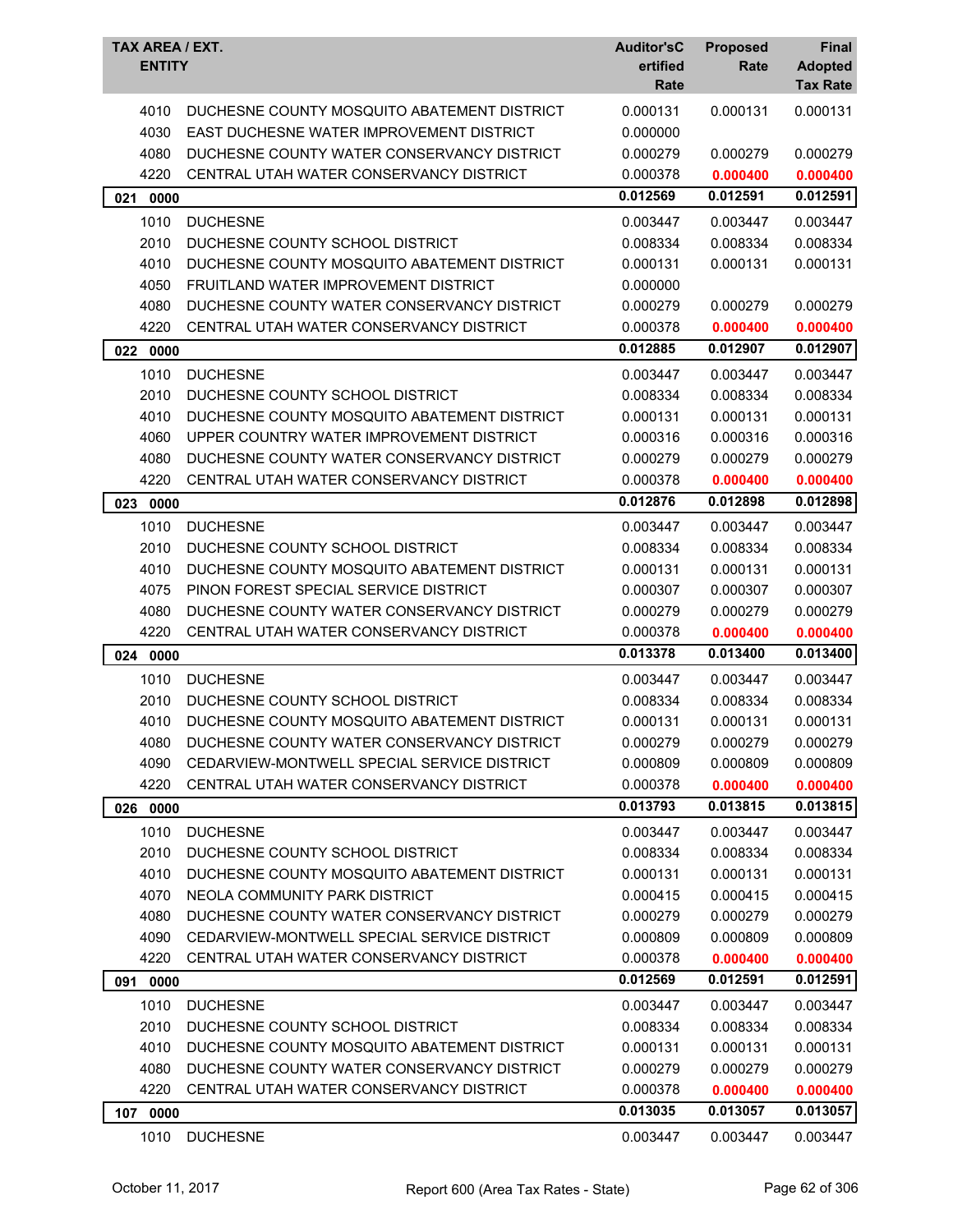| TAX AREA / EXT.<br><b>ENTITY</b> |                                             | <b>Auditor'sC</b><br>ertified<br>Rate | <b>Proposed</b><br>Rate | Final<br><b>Adopted</b><br><b>Tax Rate</b> |
|----------------------------------|---------------------------------------------|---------------------------------------|-------------------------|--------------------------------------------|
| 2010                             | DUCHESNE COUNTY SCHOOL DISTRICT             | 0.008334                              | 0.008334                | 0.008334                                   |
| 4010                             | DUCHESNE COUNTY MOSQUITO ABATEMENT DISTRICT | 0.000131                              | 0.000131                | 0.000131                                   |
| 4020                             | HANNA WATER AND SEWER DISTRICT              | 0.000466                              | 0.000466                | 0.000466                                   |
| 4080                             | DUCHESNE COUNTY WATER CONSERVANCY DISTRICT  | 0.000279                              | 0.000279                | 0.000279                                   |
| 4220                             | CENTRAL UTAH WATER CONSERVANCY DISTRICT     | 0.000378                              | 0.000400                | 0.000400                                   |
| 116<br>0000                      |                                             | 0.012569                              | 0.012591                | 0.012591                                   |
| 1010                             | <b>DUCHESNE</b>                             | 0.003447                              | 0.003447                | 0.003447                                   |
| 2010                             | DUCHESNE COUNTY SCHOOL DISTRICT             | 0.008334                              | 0.008334                | 0.008334                                   |
| 4010                             | DUCHESNE COUNTY MOSQUITO ABATEMENT DISTRICT | 0.000131                              | 0.000131                | 0.000131                                   |
| 4080                             | DUCHESNE COUNTY WATER CONSERVANCY DISTRICT  | 0.000279                              | 0.000279                | 0.000279                                   |
| 4220                             | CENTRAL UTAH WATER CONSERVANCY DISTRICT     | 0.000378                              | 0.000400                | 0.000400                                   |
| 4240                             | <b>JOHNSON WATER DISTRICT</b>               |                                       |                         |                                            |
| 120<br>0000                      |                                             | 0.012569                              | 0.012591                | 0.012591                                   |
| 1010                             | <b>DUCHESNE</b>                             | 0.003447                              | 0.003447                | 0.003447                                   |
| 2010                             | DUCHESNE COUNTY SCHOOL DISTRICT             | 0.008334                              | 0.008334                | 0.008334                                   |
| 4010                             | DUCHESNE COUNTY MOSQUITO ABATEMENT DISTRICT | 0.000131                              | 0.000131                | 0.000131                                   |
| 4030                             | EAST DUCHESNE WATER IMPROVEMENT DISTRICT    | 0.000000                              |                         |                                            |
| 4080                             | DUCHESNE COUNTY WATER CONSERVANCY DISTRICT  | 0.000279                              | 0.000279                | 0.000279                                   |
| 4220                             | CENTRAL UTAH WATER CONSERVANCY DISTRICT     | 0.000378                              | 0.000400                | 0.000400                                   |
| 122<br>0000                      |                                             | 0.012569                              | 0.012591                | 0.012591                                   |
| 1010                             | <b>DUCHESNE</b>                             | 0.003447                              | 0.003447                | 0.003447                                   |
| 2010                             | DUCHESNE COUNTY SCHOOL DISTRICT             | 0.008334                              | 0.008334                | 0.008334                                   |
| 4010                             | DUCHESNE COUNTY MOSQUITO ABATEMENT DISTRICT | 0.000131                              | 0.000131                | 0.000131                                   |
| 4080                             | DUCHESNE COUNTY WATER CONSERVANCY DISTRICT  | 0.000279                              | 0.000279                | 0.000279                                   |
| 4220                             | CENTRAL UTAH WATER CONSERVANCY DISTRICT     | 0.000378                              | 0.000400                | 0.000400                                   |
| 124<br>0000                      |                                             | 0.013378                              | 0.013400                | 0.013400                                   |
| 1010                             | <b>DUCHESNE</b>                             | 0.003447                              | 0.003447                | 0.003447                                   |
| 2010                             | DUCHESNE COUNTY SCHOOL DISTRICT             | 0.008334                              | 0.008334                | 0.008334                                   |
| 4010                             | DUCHESNE COUNTY MOSQUITO ABATEMENT DISTRICT | 0.000131                              | 0.000131                | 0.000131                                   |
| 4080                             | DUCHESNE COUNTY WATER CONSERVANCY DISTRICT  | 0.000279                              | 0.000279                | 0.000279                                   |
| 4090                             | CEDARVIEW-MONTWELL SPECIAL SERVICE DISTRICT | 0.000809                              | 0.000809                | 0.000809                                   |
| 4220                             | CENTRAL UTAH WATER CONSERVANCY DISTRICT     | 0.000378                              | 0.000400                | 0.000400                                   |

### **EMERY COUNTY**

| 001<br>0000 |                                                   | 0.014782 | 0.014782 | 0.014782 |
|-------------|---------------------------------------------------|----------|----------|----------|
| 1010        | <b>EMERY COUNTY</b>                               | 0.004949 | 0.004949 | 0.004949 |
| 2010        | EMERY COUNTY SCHOOL DISTRICT                      | 0.006053 | 0.006053 | 0.006053 |
| 3010        | CASTLE DALE CITY                                  | 0.001481 | 0.001481 | 0.001481 |
| 4010        | EMERY WATER CONSERVANCY DISTRICT                  | 0.000413 | 0.000413 | 0.000413 |
| 4020        | CASTLE VALLEY SPECIAL SERVICE DISTRICT            | 0.001886 | 0.001886 | 0.001886 |
| 4050        | EMERY COUNTY RECREATION SPECIAL SERVICE DISTRICT  | 0.000000 |          |          |
| 4060        | EMERY COUNTY FIRE PROTECTION SPECIAL SERVICE DIST | 0.000000 |          |          |
| 0000<br>002 |                                                   | 0.014185 | 0.014185 | 0.014185 |
| 1010        | <b>EMERY COUNTY</b>                               | 0.004949 | 0.004949 | 0.004949 |
| 2010        | EMERY COUNTY SCHOOL DISTRICT                      | 0.006053 | 0.006053 | 0.006053 |
| 3030        | CLEVELAND TOWN                                    | 0.000884 | 0.000884 | 0.000884 |
| 4010        | EMERY WATER CONSERVANCY DISTRICT                  | 0.000413 | 0.000413 | 0.000413 |
| 4020        | CASTLE VALLEY SPECIAL SERVICE DISTRICT            | 0.001886 | 0.001886 | 0.001886 |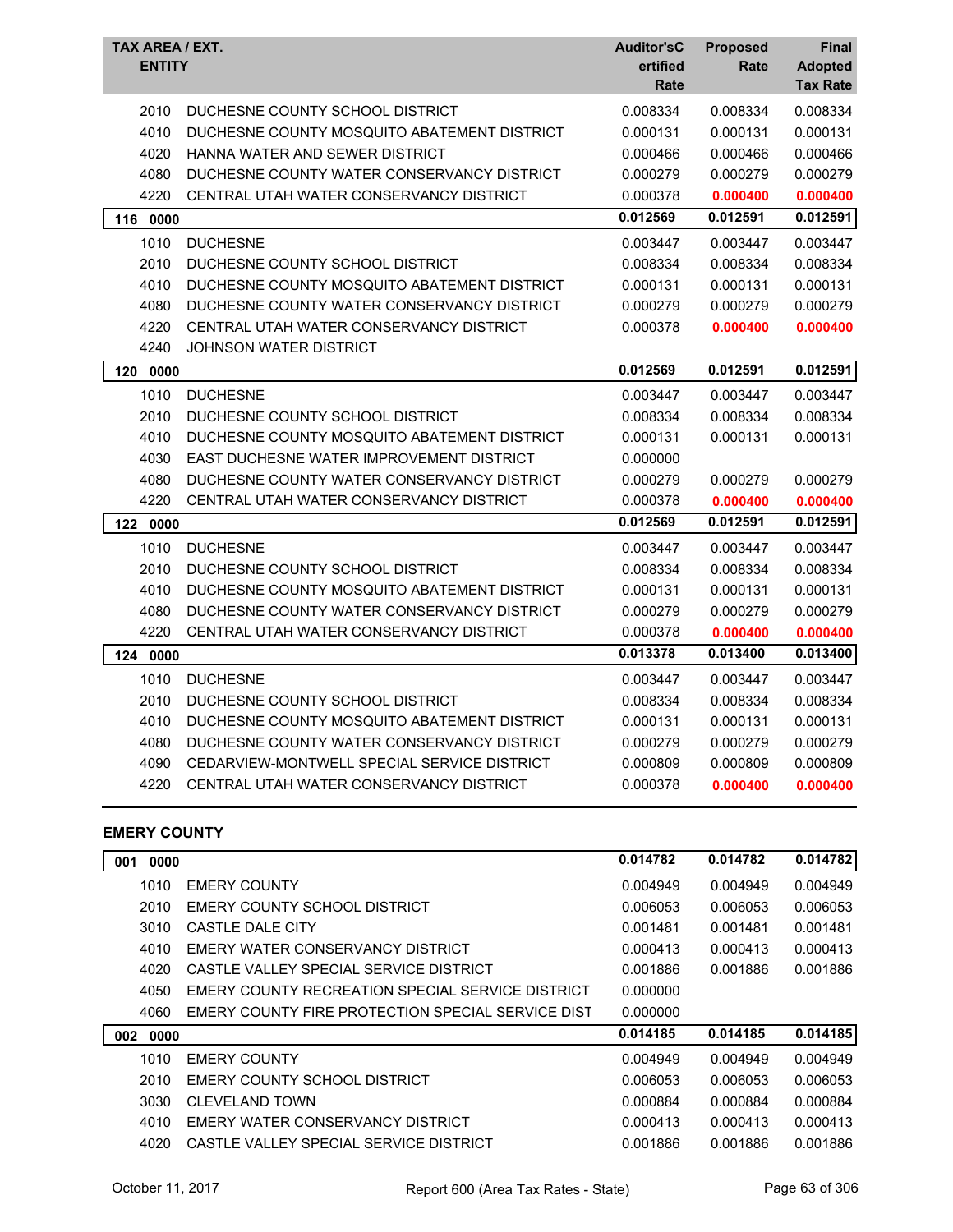| TAX AREA / EXT.<br><b>ENTITY</b> |                                                   | <b>Auditor'sC</b><br>ertified<br>Rate | <b>Proposed</b><br>Rate | <b>Final</b><br><b>Adopted</b><br><b>Tax Rate</b> |
|----------------------------------|---------------------------------------------------|---------------------------------------|-------------------------|---------------------------------------------------|
| 4050                             | EMERY COUNTY RECREATION SPECIAL SERVICE DISTRICT  | 0.000000                              |                         |                                                   |
| 4060                             | EMERY COUNTY FIRE PROTECTION SPECIAL SERVICE DIST | 0.000000                              |                         |                                                   |
| 003<br>0000                      |                                                   | 0.015465                              | 0.015465                | 0.015465                                          |
| 1010                             | <b>EMERY COUNTY</b>                               | 0.004949                              | 0.004949                | 0.004949                                          |
| 2010                             | EMERY COUNTY SCHOOL DISTRICT                      | 0.006053                              | 0.006053                | 0.006053                                          |
| 3040                             | <b>ELMO TOWN</b>                                  | 0.002164                              | 0.002164                | 0.002164                                          |
| 4010                             | EMERY WATER CONSERVANCY DISTRICT                  | 0.000413                              | 0.000413                | 0.000413                                          |
| 4020                             | CASTLE VALLEY SPECIAL SERVICE DISTRICT            | 0.001886                              | 0.001886                | 0.001886                                          |
| 4050                             | EMERY COUNTY RECREATION SPECIAL SERVICE DISTRICT  | 0.000000                              |                         |                                                   |
| 4060                             | EMERY COUNTY FIRE PROTECTION SPECIAL SERVICE DIST | 0.000000                              |                         |                                                   |
| 004 0000                         |                                                   | 0.014992                              | 0.014992                | 0.014992                                          |
| 1010                             | <b>EMERY COUNTY</b>                               | 0.004949                              | 0.004949                | 0.004949                                          |
| 2010                             | <b>EMERY COUNTY SCHOOL DISTRICT</b>               | 0.006053                              | 0.006053                | 0.006053                                          |
| 3050                             | <b>EMERY TOWN</b>                                 | 0.001691                              | 0.001691                | 0.001691                                          |
| 4010                             | EMERY WATER CONSERVANCY DISTRICT                  | 0.000413                              | 0.000413                | 0.000413                                          |
| 4020                             | CASTLE VALLEY SPECIAL SERVICE DISTRICT            | 0.001886                              | 0.001886                | 0.001886                                          |
| 4030                             | SOUTH EMERY WATER CONSERVANCY DISTRICT            | 0.000000                              |                         |                                                   |
| 4050                             | EMERY COUNTY RECREATION SPECIAL SERVICE DISTRICT  | 0.000000                              |                         |                                                   |
| 4060                             | EMERY COUNTY FIRE PROTECTION SPECIAL SERVICE DIST | 0.000000                              |                         |                                                   |
| 005 0000                         |                                                   | 0.014878                              | 0.014878                | 0.014878                                          |
| 1010                             | <b>EMERY COUNTY</b>                               | 0.004949                              | 0.004949                | 0.004949                                          |
| 2010                             | <b>EMERY COUNTY SCHOOL DISTRICT</b>               | 0.006053                              | 0.006053                | 0.006053                                          |
| 3060                             | <b>FERRON CITY</b>                                | 0.001577                              | 0.001577                | 0.001577                                          |
| 4010                             | EMERY WATER CONSERVANCY DISTRICT                  | 0.000413                              | 0.000413                | 0.000413                                          |
| 4020                             | CASTLE VALLEY SPECIAL SERVICE DISTRICT            | 0.001886                              | 0.001886                | 0.001886                                          |
| 4050                             | EMERY COUNTY RECREATION SPECIAL SERVICE DISTRICT  | 0.000000                              |                         |                                                   |
| 4060                             | EMERY COUNTY FIRE PROTECTION SPECIAL SERVICE DIST | 0.000000                              |                         |                                                   |
| 0000<br>006                      |                                                   | 0.015120                              | 0.015120                | 0.015120                                          |
| 1010                             | <b>EMERY COUNTY</b>                               | 0.004949                              | 0.004949                | 0.004949                                          |
| 2010                             | EMERY COUNTY SCHOOL DISTRICT                      | 0.006053                              | 0.006053                | 0.006053                                          |
| 3062                             | <b>GREEN RIVER CITY</b>                           | 0.004118                              | 0.004118                | 0.004118                                          |
| 4050                             | EMERY COUNTY RECREATION SPECIAL SERVICE DISTRICT  | 0.000000                              |                         |                                                   |
| 4060                             | EMERY COUNTY FIRE PROTECTION SPECIAL SERVICE DIST | 0.000000                              |                         |                                                   |
| 0000<br>007                      |                                                   | 0.014608                              | 0.014608                | 0.014608                                          |
| 1010                             | <b>EMERY COUNTY</b>                               | 0.004949                              | 0.004949                | 0.004949                                          |
| 2010                             | EMERY COUNTY SCHOOL DISTRICT                      | 0.006053                              | 0.006053                | 0.006053                                          |
| 3070                             | <b>HUNTINGTON CITY</b>                            | 0.001307                              | 0.001307                | 0.001307                                          |
| 4010                             | EMERY WATER CONSERVANCY DISTRICT                  | 0.000413                              | 0.000413                | 0.000413                                          |
| 4020                             | CASTLE VALLEY SPECIAL SERVICE DISTRICT            | 0.001886                              | 0.001886                | 0.001886                                          |
| 4050                             | EMERY COUNTY RECREATION SPECIAL SERVICE DISTRICT  | 0.000000                              |                         |                                                   |
| 4060                             | EMERY COUNTY FIRE PROTECTION SPECIAL SERVICE DIST | 0.000000                              |                         |                                                   |
| 008 0000                         |                                                   | 0.014971                              | 0.014971                | 0.014971                                          |
| 1010                             | <b>EMERY COUNTY</b>                               | 0.004949                              | 0.004949                | 0.004949                                          |
| 2010                             | EMERY COUNTY SCHOOL DISTRICT                      | 0.006053                              | 0.006053                | 0.006053                                          |
| 3080                             | ORANGEVILLE CITY                                  | 0.001670                              | 0.001670                | 0.001670                                          |
| 4010                             | EMERY WATER CONSERVANCY DISTRICT                  | 0.000413                              | 0.000413                | 0.000413                                          |
| 4020                             | CASTLE VALLEY SPECIAL SERVICE DISTRICT            | 0.001886                              | 0.001886                | 0.001886                                          |
| 4050                             | EMERY COUNTY RECREATION SPECIAL SERVICE DISTRICT  | 0.000000                              |                         |                                                   |
| 4060                             | EMERY COUNTY FIRE PROTECTION SPECIAL SERVICE DIST | 0.000000                              |                         |                                                   |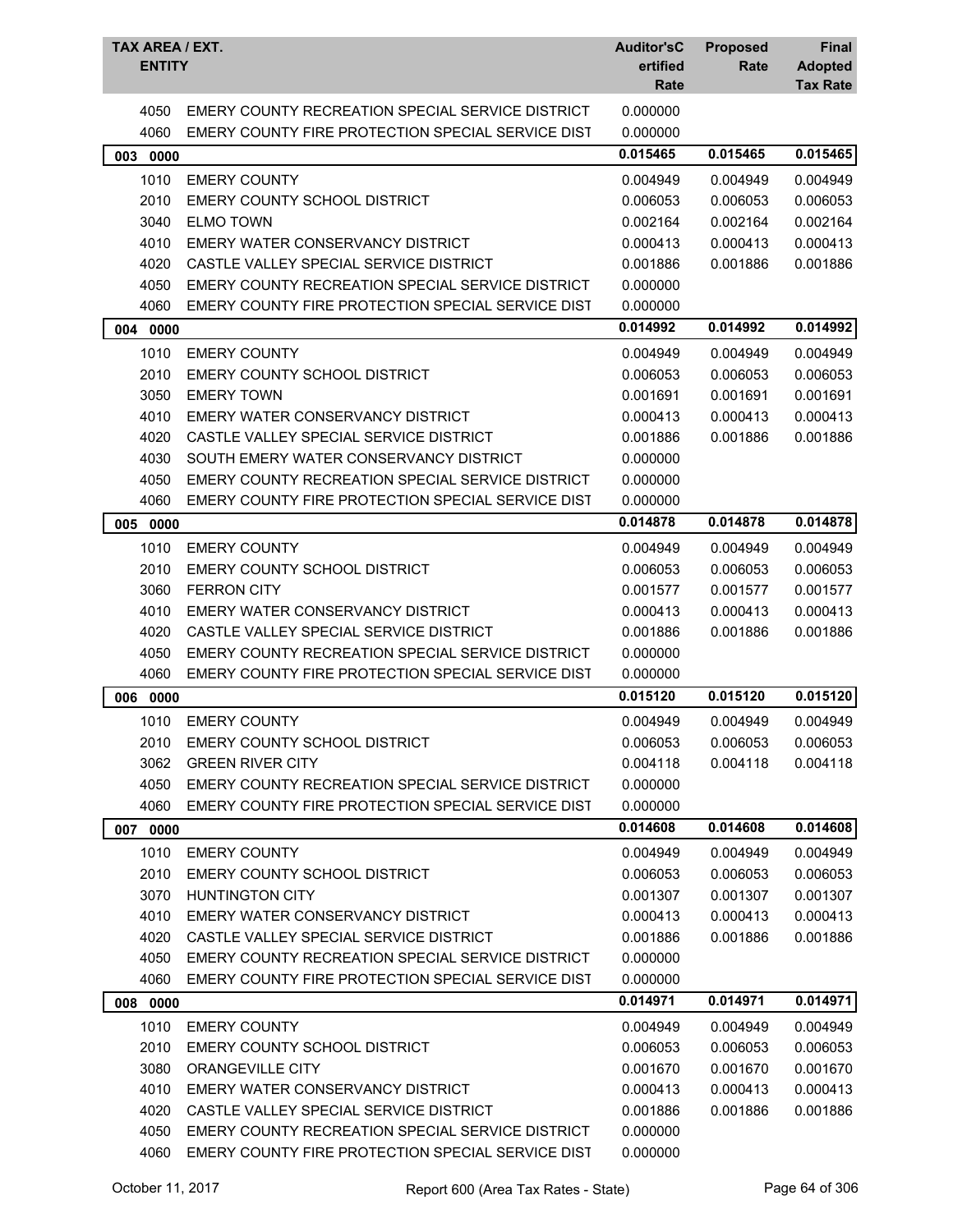| <b>TAX AREA / EXT.</b><br><b>ENTITY</b> |                                                   | <b>Auditor'sC</b><br>ertified<br>Rate | <b>Proposed</b><br>Rate | Final<br><b>Adopted</b><br><b>Tax Rate</b> |
|-----------------------------------------|---------------------------------------------------|---------------------------------------|-------------------------|--------------------------------------------|
| 009<br>0000                             |                                                   | 0.011415                              | 0.011415                | 0.011415                                   |
| 1010                                    | <b>EMERY COUNTY</b>                               | 0.004949                              | 0.004949                | 0.004949                                   |
| 2010                                    | EMERY COUNTY SCHOOL DISTRICT                      | 0.006053                              | 0.006053                | 0.006053                                   |
| 4010                                    | EMERY WATER CONSERVANCY DISTRICT                  | 0.000413                              | 0.000413                | 0.000413                                   |
| 4040                                    | EMERY COUNTY SPECIAL SERVICE DISTRICT NO. 1       | 0.000000                              |                         |                                            |
| 4050                                    | EMERY COUNTY RECREATION SPECIAL SERVICE DISTRICT  | 0.000000                              |                         |                                            |
| 4060                                    | EMERY COUNTY FIRE PROTECTION SPECIAL SERVICE DIST | 0.000000                              |                         |                                            |
| 011<br>0000                             |                                                   | 0.012896                              | 0.012896                | 0.012896                                   |
| 1010                                    | <b>EMERY COUNTY</b>                               | 0.004949                              | 0.004949                | 0.004949                                   |
| 2010                                    | EMERY COUNTY SCHOOL DISTRICT                      | 0.006053                              | 0.006053                | 0.006053                                   |
| 3010                                    | CASTLE DALE CITY                                  | 0.001481                              | 0.001481                | 0.001481                                   |
| 4010                                    | EMERY WATER CONSERVANCY DISTRICT                  | 0.000413                              | 0.000413                | 0.000413                                   |
| 4050                                    | EMERY COUNTY RECREATION SPECIAL SERVICE DISTRICT  | 0.000000                              |                         |                                            |
| 4060                                    | EMERY COUNTY FIRE PROTECTION SPECIAL SERVICE DIST | 0.000000                              |                         |                                            |
| 013 0000                                |                                                   | 0.013579                              | 0.013579                | 0.013579                                   |
| 1010                                    | <b>EMERY COUNTY</b>                               | 0.004949                              | 0.004949                | 0.004949                                   |
| 2010                                    | <b>EMERY COUNTY SCHOOL DISTRICT</b>               | 0.006053                              | 0.006053                | 0.006053                                   |
| 3040                                    | <b>ELMO TOWN</b>                                  | 0.002164                              | 0.002164                | 0.002164                                   |
| 4010                                    | EMERY WATER CONSERVANCY DISTRICT                  | 0.000413                              | 0.000413                | 0.000413                                   |
| 4040                                    | EMERY COUNTY SPECIAL SERVICE DISTRICT NO. 1       | 0.000000                              |                         |                                            |
| 4050                                    | EMERY COUNTY RECREATION SPECIAL SERVICE DISTRICT  | 0.000000                              |                         |                                            |
| 4060                                    | EMERY COUNTY FIRE PROTECTION SPECIAL SERVICE DIST | 0.000000                              |                         |                                            |
| 015<br>0000                             |                                                   | 0.012992                              | 0.012992                | 0.012992                                   |
| 1010                                    | <b>EMERY COUNTY</b>                               | 0.004949                              | 0.004949                | 0.004949                                   |
| 2010                                    | EMERY COUNTY SCHOOL DISTRICT                      | 0.006053                              | 0.006053                | 0.006053                                   |
| 3060                                    | <b>FERRON CITY</b>                                | 0.001577                              | 0.001577                | 0.001577                                   |
| 4010                                    | EMERY WATER CONSERVANCY DISTRICT                  | 0.000413                              | 0.000413                | 0.000413                                   |
| 4050                                    | EMERY COUNTY RECREATION SPECIAL SERVICE DISTRICT  | 0.000000                              |                         |                                            |
| 4060                                    | EMERY COUNTY FIRE PROTECTION SPECIAL SERVICE DIST | 0.000000                              |                         |                                            |
| 017<br>0000                             |                                                   | 0.012722                              | 0.012722                | 0.012722                                   |
| 1010                                    | <b>EMERY COUNTY</b>                               | 0.004949                              | 0.004949                | 0.004949                                   |
| 2010                                    | EMERY COUNTY SCHOOL DISTRICT                      | 0.006053                              | 0.006053                | 0.006053                                   |
| 3070                                    | <b>HUNTINGTON CITY</b>                            | 0.001307                              | 0.001307                | 0.001307                                   |
| 4010                                    | EMERY WATER CONSERVANCY DISTRICT                  | 0.000413                              | 0.000413                | 0.000413                                   |
| 4050                                    | EMERY COUNTY RECREATION SPECIAL SERVICE DISTRICT  | 0.000000                              |                         |                                            |
| 4060                                    | EMERY COUNTY FIRE PROTECTION SPECIAL SERVICE DIST | 0.000000                              |                         |                                            |
| 018 0000                                |                                                   | 0.013085                              | 0.013085                | 0.013085                                   |
| 1010                                    | <b>EMERY COUNTY</b>                               | 0.004949                              | 0.004949                | 0.004949                                   |
| 2010                                    | EMERY COUNTY SCHOOL DISTRICT                      | 0.006053                              | 0.006053                | 0.006053                                   |
| 3080                                    | ORANGEVILLE CITY                                  | 0.001670                              | 0.001670                | 0.001670                                   |
| 4010                                    | EMERY WATER CONSERVANCY DISTRICT                  | 0.000413                              | 0.000413                | 0.000413                                   |
| 4050                                    | EMERY COUNTY RECREATION SPECIAL SERVICE DISTRICT  | 0.000000                              |                         |                                            |
| 4060                                    | EMERY COUNTY FIRE PROTECTION SPECIAL SERVICE DIST | 0.000000                              |                         |                                            |
| 019 0000                                |                                                   | 0.011002                              | 0.011002                | 0.011002                                   |
| 1010                                    | <b>EMERY COUNTY</b>                               | 0.004949                              | 0.004949                | 0.004949                                   |
| 2010                                    | EMERY COUNTY SCHOOL DISTRICT                      | 0.006053                              | 0.006053                | 0.006053                                   |
| 4040                                    | EMERY COUNTY SPECIAL SERVICE DISTRICT NO. 1       | 0.000000                              |                         |                                            |
| 4050                                    | EMERY COUNTY RECREATION SPECIAL SERVICE DISTRICT  | 0.000000                              |                         |                                            |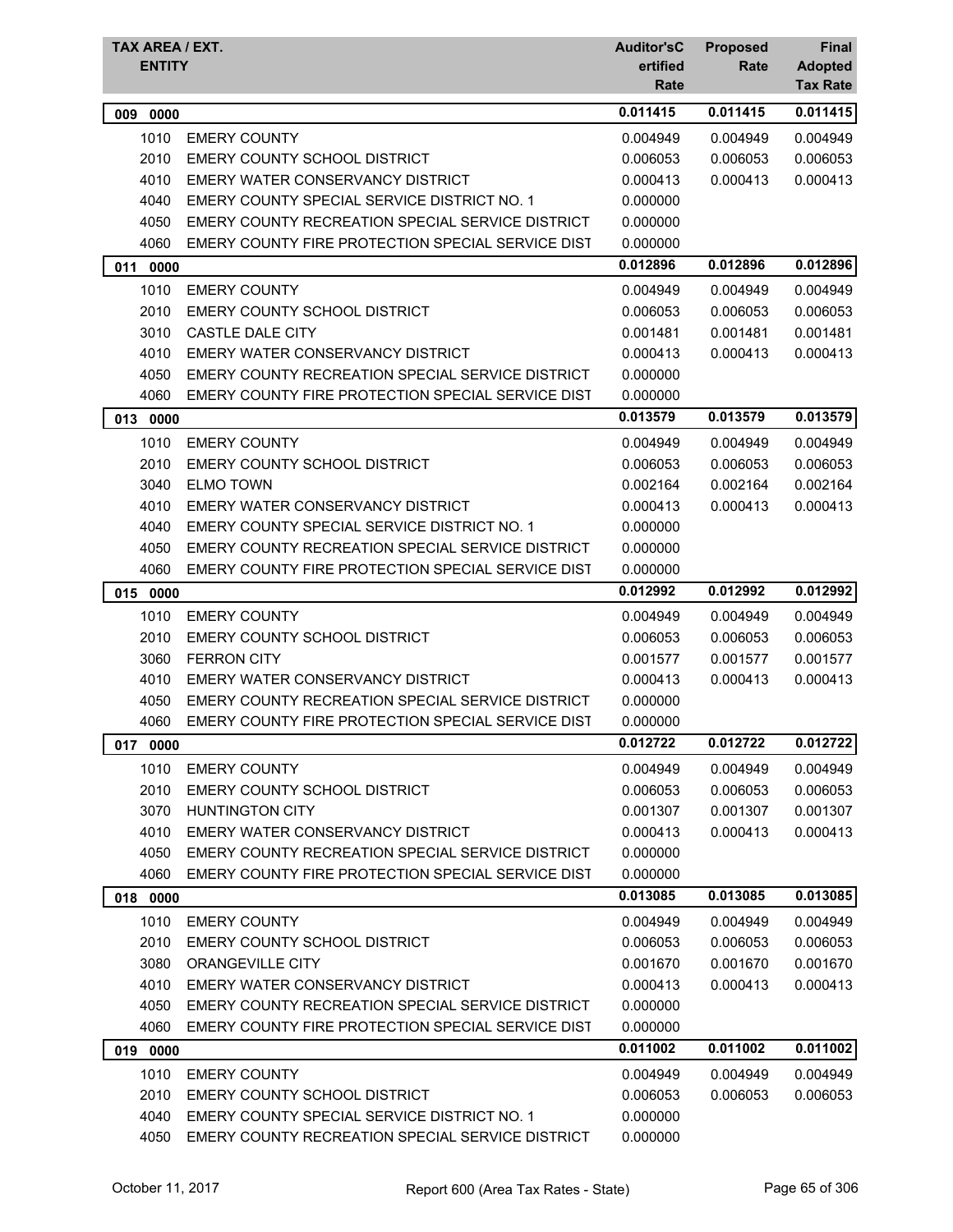| TAX AREA / EXT.<br><b>ENTITY</b> |                                                         | <b>Auditor'sC</b><br>ertified<br>Rate | <b>Proposed</b><br>Rate | <b>Final</b><br><b>Adopted</b><br><b>Tax Rate</b> |
|----------------------------------|---------------------------------------------------------|---------------------------------------|-------------------------|---------------------------------------------------|
| 4060                             | EMERY COUNTY FIRE PROTECTION SPECIAL SERVICE DIST       | 0.000000                              |                         |                                                   |
| 0000<br>020                      |                                                         | 0.013301                              | 0.013301                | 0.013301                                          |
| 1010                             | <b>EMERY COUNTY</b>                                     | 0.004949                              | 0.004949                | 0.004949                                          |
| 2010                             | EMERY COUNTY SCHOOL DISTRICT                            | 0.006053                              | 0.006053                | 0.006053                                          |
| 4010                             | EMERY WATER CONSERVANCY DISTRICT                        | 0.000413                              | 0.000413                | 0.000413                                          |
| 4020                             | CASTLE VALLEY SPECIAL SERVICE DISTRICT                  | 0.001886                              | 0.001886                | 0.001886                                          |
| 4050                             | EMERY COUNTY RECREATION SPECIAL SERVICE DISTRICT        | 0.000000                              |                         |                                                   |
| 4060                             | EMERY COUNTY FIRE PROTECTION SPECIAL SERVICE DIST       | 0.000000                              |                         |                                                   |
| 0000<br>030                      |                                                         | 0.013770                              | 0.013770                | 0.013770                                          |
| 1010                             | <b>EMERY COUNTY</b>                                     | 0.004949                              | 0.004949                | 0.004949                                          |
| 2010                             | <b>EMERY COUNTY SCHOOL DISTRICT</b>                     | 0.006053                              | 0.006053                | 0.006053                                          |
| 3020                             | <b>CLAWSON TOWN</b>                                     | 0.000469                              | 0.000469                | 0.000469                                          |
| 4010                             | EMERY WATER CONSERVANCY DISTRICT                        | 0.000413                              | 0.000413                | 0.000413                                          |
| 4020                             | CASTLE VALLEY SPECIAL SERVICE DISTRICT                  | 0.001886                              | 0.001886                | 0.001886                                          |
| 4050                             | EMERY COUNTY RECREATION SPECIAL SERVICE DISTRICT        | 0.000000                              |                         |                                                   |
| 4060                             | EMERY COUNTY FIRE PROTECTION SPECIAL SERVICE DIST       | 0.000000                              |                         |                                                   |
| 031<br>0000                      |                                                         | 0.011884                              | 0.011884                | 0.011884                                          |
| 1010                             | <b>EMERY COUNTY</b>                                     | 0.004949                              | 0.004949                | 0.004949                                          |
| 2010                             | EMERY COUNTY SCHOOL DISTRICT                            | 0.006053                              | 0.006053                | 0.006053                                          |
| 3020                             | <b>CLAWSON TOWN</b>                                     | 0.000469                              | 0.000469                | 0.000469                                          |
| 4010                             | EMERY WATER CONSERVANCY DISTRICT                        | 0.000413                              | 0.000413                | 0.000413                                          |
| 4050                             | EMERY COUNTY RECREATION SPECIAL SERVICE DISTRICT        | 0.000000                              |                         |                                                   |
| 4060                             | EMERY COUNTY FIRE PROTECTION SPECIAL SERVICE DIST       | 0.000000                              |                         |                                                   |
| 049<br>0000                      |                                                         | 0.011415                              | 0.011415                | 0.011415                                          |
| 1010                             | <b>EMERY COUNTY</b>                                     | 0.004949                              | 0.004949                | 0.004949                                          |
| 2010                             | EMERY COUNTY SCHOOL DISTRICT                            | 0.006053                              | 0.006053                | 0.006053                                          |
| 4010                             | EMERY WATER CONSERVANCY DISTRICT                        | 0.000413                              | 0.000413                | 0.000413                                          |
| 4030                             | SOUTH EMERY WATER CONSERVANCY DISTRICT                  | 0.000000                              |                         |                                                   |
| 4040                             | EMERY COUNTY SPECIAL SERVICE DISTRICT NO. 1             | 0.000000                              |                         |                                                   |
| 4050                             | EMERY COUNTY RECREATION SPECIAL SERVICE DISTRICT        | 0.000000                              |                         |                                                   |
| 4060                             | EMERY COUNTY FIRE PROTECTION SPECIAL SERVICE DIST       | 0.000000                              |                         |                                                   |
| 066 0000                         |                                                         | 0.015309                              | 0.015309                | 0.015309                                          |
| 1010                             | <b>EMERY COUNTY</b>                                     | 0.004949                              | 0.004949                | 0.004949                                          |
| 2010                             | EMERY COUNTY SCHOOL DISTRICT                            | 0.006053                              | 0.006053                | 0.006053                                          |
| 3062                             | <b>GREEN RIVER CITY</b>                                 | 0.004118                              | 0.004118                | 0.004118                                          |
| 4050                             | EMERY COUNTY RECREATION SPECIAL SERVICE DISTRICT        | 0.000000                              |                         |                                                   |
| 4060                             | EMERY COUNTY FIRE PROTECTION SPECIAL SERVICE DIST       | 0.000000                              |                         |                                                   |
| 6010                             | <b>GRAND COUNTY WATER CONSERVANCY DISTRICT BONDS</b>    | 0.000064                              | 0.000064                | 0.000064                                          |
| 6020                             | <b>GRAND COUNTY SPECIAL SERVICE WATER DISTRICT BONE</b> |                                       |                         |                                                   |
| 6030                             | <b>GRAND COUNTY BONDS</b>                               | 0.000125                              | 0.000125                | 0.000125                                          |

## **GARFIELD COUNTY**

| 0000<br>001 |                                               | 0.008079 | 0.008425 | 0.008425 |
|-------------|-----------------------------------------------|----------|----------|----------|
| 1010        | GARFIFI D                                     | 0.001508 | 0.001508 | 0.001508 |
| 2010        | <b>GARFIELD COUNTY SCHOOL DISTRICT</b>        | 0.005520 | 0.005866 | 0.005866 |
| 3010        | ANTIMONY TOWN                                 | 0.000698 | 0.000698 | 0.000698 |
| 4010        | ANTIMONY CEMETERY IMPROVEMENT DISTRICT        | 0.000161 | 0.000161 | 0.000161 |
| 4100        | UPPER SEVIER RIVER WATER CONSERVANCY DISTRICT | 0.000192 | 0.000192 | 0.000192 |
|             |                                               |          |          |          |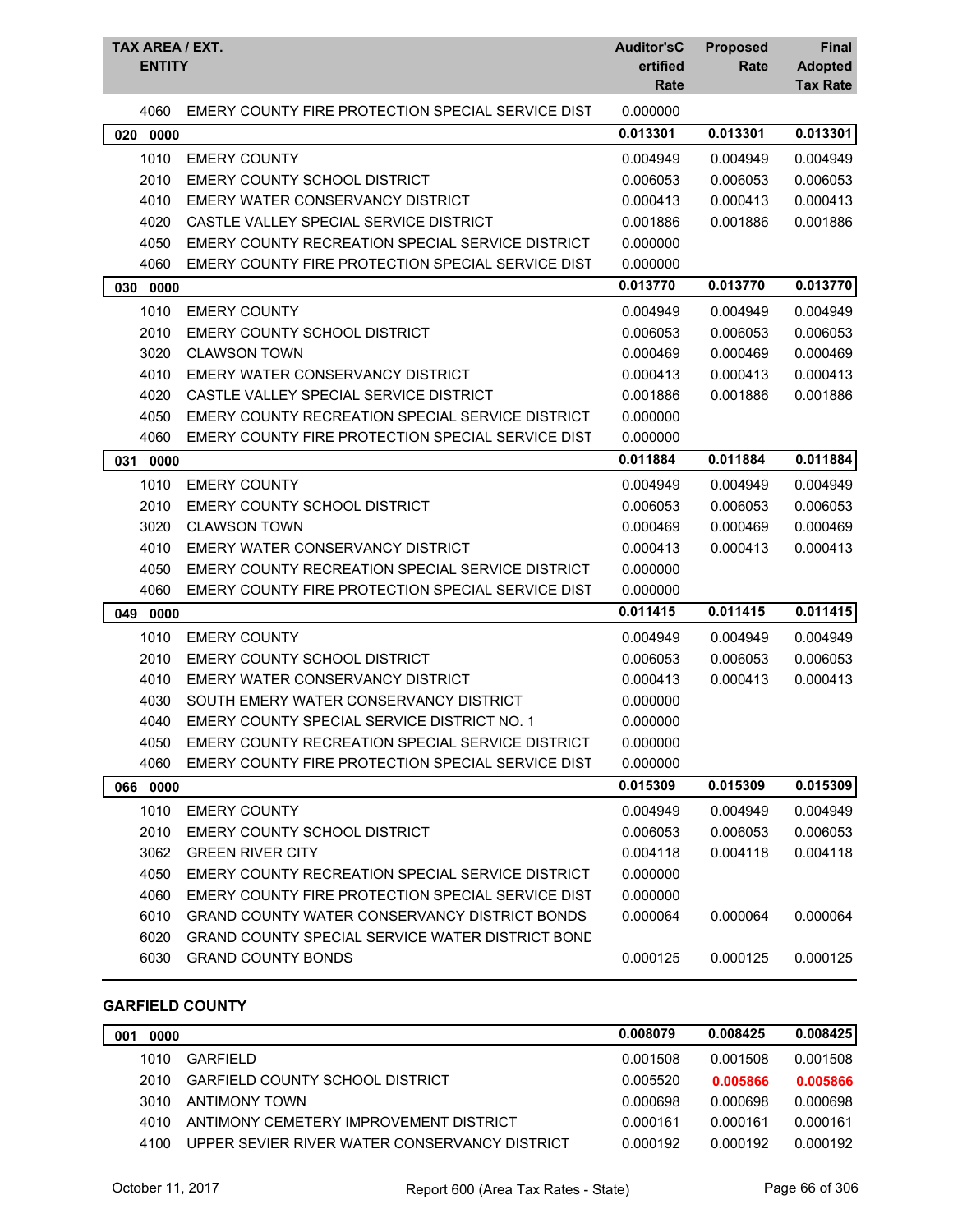| 0.007275<br>0.007621<br>0000<br>002<br>1010<br><b>GARFIELD</b><br>0.001508<br>0.001508<br>2010<br>GARFIELD COUNTY SCHOOL DISTRICT<br>0.005520<br>0.005866<br>3020<br><b>BOULDER TOWN</b><br>0.000247<br>0.000247<br>0.010253<br>0.009907<br>0000<br>003<br>1010<br><b>GARFIELD</b><br>0.001508<br>0.001508<br>2010<br><b>GARFIELD COUNTY SCHOOL DISTRICT</b><br>0.005520<br>0.005866<br>3030<br><b>CANNONVILLE TOWN</b><br>0.002569<br>0.002569<br>4060<br>CANNONVILLE CEMETERY MAINTENANCE DISTRICT<br>0.000310<br>0.000310<br>0.009359<br>0.009705<br>0000<br>004<br>1010<br><b>GARFIELD</b><br>0.001508<br>0.001508<br>2010<br><b>GARFIELD COUNTY SCHOOL DISTRICT</b><br>0.005520<br>0.005866<br>3040<br><b>ESCALANTE CITY</b><br>0.002126<br>0.002126<br>4080<br>ESCALANTE CEMETERY MAINTENANCE DISTRICT<br>0.000205<br>0.000205<br>4090<br>WIDE HOLLOW WATER CONSERVANCY DISTRICT<br>0.000000<br>0.009460<br>0.009806<br>005<br>0000<br>1010<br><b>GARFIELD</b><br>0.001508<br>0.001508<br>2010<br><b>GARFIELD COUNTY SCHOOL DISTRICT</b><br>0.005520<br>0.005866<br>3050<br><b>HATCH TOWN</b><br>0.002104<br>0.002104<br>4030<br>HATCH TOWN CEMETERY MAINTENANCE DISTRICT<br>0.000136<br>0.000136<br>4100<br>UPPER SEVIER RIVER WATER CONSERVANCY DISTRICT<br>0.000192<br>0.000192<br>0.008176<br>0.007830<br>0.008176<br>006<br>0000<br>1010<br><b>GARFIELD</b><br>0.001508<br>0.001508<br>2010<br><b>GARFIELD COUNTY SCHOOL DISTRICT</b><br>0.005520<br>0.005866<br>3060<br><b>HENRIEVILLE TOWN</b><br>0.000681<br>0.000681<br>0.000681<br>4070<br>HENRIEVILLE CEMETERY MAINTENANCE DISTRICT<br>0.000121<br>0.000121<br>0.000121<br>0.009106<br>0.009452<br>0.009452<br>007<br>0000<br>1010<br><b>GARFIELD</b><br>0.001508<br>0.001508<br>2010 GARFIELD COUNTY SCHOOL DISTRICT<br>0.005520<br>0.005866<br><b>PANGUITCH TOWN</b><br>3070<br>0.001733<br>0.001733<br>4020<br>PANGUITCH CEMETERY MAINTENANCE DISTRICT<br>0.000153<br>0.000153<br>UPPER SEVIER RIVER WATER CONSERVANCY DISTRICT<br>0.000192<br>0.000192<br>4100<br>0.000192<br>0.008269<br>0.007923<br>0.008269<br>008<br>0000<br>1010<br><b>GARFIELD</b><br>0.001508<br>0.001508<br>2010<br><b>GARFIELD COUNTY SCHOOL DISTRICT</b><br>0.005520<br>0.005866<br>3080<br><b>TROPIC TOWN</b><br>0.000582<br>0.000582<br>0.000582<br>TROPIC CEMETERY MAINTENANCE DISTRICT<br>4050<br>0.000121<br>0.000121<br>0.000121<br>4100<br>UPPER SEVIER RIVER WATER CONSERVANCY DISTRICT<br>0.000192<br>0.000192<br>0.000192<br>0.007381<br>0.007727<br>0.007727<br>009<br>0000<br>1010<br><b>GARFIELD</b><br>0.001508<br>0.001508<br>0.001508<br>2010<br><b>GARFIELD COUNTY SCHOOL DISTRICT</b><br>0.005520<br>0.005866<br>0.005866<br>4010<br>ANTIMONY CEMETERY IMPROVEMENT DISTRICT<br>0.000161<br>0.000161<br>0.000161<br>4100<br>UPPER SEVIER RIVER WATER CONSERVANCY DISTRICT<br>0.000192<br>0.000192<br>0.000192<br>0.007338<br>0.007684<br>0.007684<br>0000<br>010<br>1010<br><b>GARFIELD</b><br>0.001508<br>0.001508<br>0.001508<br>2010<br><b>GARFIELD COUNTY SCHOOL DISTRICT</b><br>0.005520<br>0.005866<br>0.005866<br>4060<br>CANNONVILLE CEMETERY MAINTENANCE DISTRICT<br>0.000310<br>0.000310<br>0.000310<br>0.007233<br>0.007579<br>0.007579<br>0000<br>011 | <b>TAX AREA / EXT.</b><br><b>ENTITY</b> | <b>Auditor'sC</b><br>ertified<br>Rate | <b>Proposed</b><br>Rate | Final<br><b>Adopted</b><br><b>Tax Rate</b> |
|-----------------------------------------------------------------------------------------------------------------------------------------------------------------------------------------------------------------------------------------------------------------------------------------------------------------------------------------------------------------------------------------------------------------------------------------------------------------------------------------------------------------------------------------------------------------------------------------------------------------------------------------------------------------------------------------------------------------------------------------------------------------------------------------------------------------------------------------------------------------------------------------------------------------------------------------------------------------------------------------------------------------------------------------------------------------------------------------------------------------------------------------------------------------------------------------------------------------------------------------------------------------------------------------------------------------------------------------------------------------------------------------------------------------------------------------------------------------------------------------------------------------------------------------------------------------------------------------------------------------------------------------------------------------------------------------------------------------------------------------------------------------------------------------------------------------------------------------------------------------------------------------------------------------------------------------------------------------------------------------------------------------------------------------------------------------------------------------------------------------------------------------------------------------------------------------------------------------------------------------------------------------------------------------------------------------------------------------------------------------------------------------------------------------------------------------------------------------------------------------------------------------------------------------------------------------------------------------------------------------------------------------------------------------------------------------------------------------------------------------------------------------------------------------------------------------------------------------------------------------------------------------------------------------------------------------------------------------------------------------------------------------------------------------------------------------------------------------------------------------------------------------------------------------------------------------------------------------------------------|-----------------------------------------|---------------------------------------|-------------------------|--------------------------------------------|
|                                                                                                                                                                                                                                                                                                                                                                                                                                                                                                                                                                                                                                                                                                                                                                                                                                                                                                                                                                                                                                                                                                                                                                                                                                                                                                                                                                                                                                                                                                                                                                                                                                                                                                                                                                                                                                                                                                                                                                                                                                                                                                                                                                                                                                                                                                                                                                                                                                                                                                                                                                                                                                                                                                                                                                                                                                                                                                                                                                                                                                                                                                                                                                                                                                   |                                         |                                       |                         | 0.007621                                   |
|                                                                                                                                                                                                                                                                                                                                                                                                                                                                                                                                                                                                                                                                                                                                                                                                                                                                                                                                                                                                                                                                                                                                                                                                                                                                                                                                                                                                                                                                                                                                                                                                                                                                                                                                                                                                                                                                                                                                                                                                                                                                                                                                                                                                                                                                                                                                                                                                                                                                                                                                                                                                                                                                                                                                                                                                                                                                                                                                                                                                                                                                                                                                                                                                                                   |                                         |                                       |                         | 0.001508                                   |
|                                                                                                                                                                                                                                                                                                                                                                                                                                                                                                                                                                                                                                                                                                                                                                                                                                                                                                                                                                                                                                                                                                                                                                                                                                                                                                                                                                                                                                                                                                                                                                                                                                                                                                                                                                                                                                                                                                                                                                                                                                                                                                                                                                                                                                                                                                                                                                                                                                                                                                                                                                                                                                                                                                                                                                                                                                                                                                                                                                                                                                                                                                                                                                                                                                   |                                         |                                       |                         | 0.005866                                   |
|                                                                                                                                                                                                                                                                                                                                                                                                                                                                                                                                                                                                                                                                                                                                                                                                                                                                                                                                                                                                                                                                                                                                                                                                                                                                                                                                                                                                                                                                                                                                                                                                                                                                                                                                                                                                                                                                                                                                                                                                                                                                                                                                                                                                                                                                                                                                                                                                                                                                                                                                                                                                                                                                                                                                                                                                                                                                                                                                                                                                                                                                                                                                                                                                                                   |                                         |                                       |                         | 0.000247                                   |
|                                                                                                                                                                                                                                                                                                                                                                                                                                                                                                                                                                                                                                                                                                                                                                                                                                                                                                                                                                                                                                                                                                                                                                                                                                                                                                                                                                                                                                                                                                                                                                                                                                                                                                                                                                                                                                                                                                                                                                                                                                                                                                                                                                                                                                                                                                                                                                                                                                                                                                                                                                                                                                                                                                                                                                                                                                                                                                                                                                                                                                                                                                                                                                                                                                   |                                         |                                       |                         | 0.010253                                   |
|                                                                                                                                                                                                                                                                                                                                                                                                                                                                                                                                                                                                                                                                                                                                                                                                                                                                                                                                                                                                                                                                                                                                                                                                                                                                                                                                                                                                                                                                                                                                                                                                                                                                                                                                                                                                                                                                                                                                                                                                                                                                                                                                                                                                                                                                                                                                                                                                                                                                                                                                                                                                                                                                                                                                                                                                                                                                                                                                                                                                                                                                                                                                                                                                                                   |                                         |                                       |                         | 0.001508                                   |
|                                                                                                                                                                                                                                                                                                                                                                                                                                                                                                                                                                                                                                                                                                                                                                                                                                                                                                                                                                                                                                                                                                                                                                                                                                                                                                                                                                                                                                                                                                                                                                                                                                                                                                                                                                                                                                                                                                                                                                                                                                                                                                                                                                                                                                                                                                                                                                                                                                                                                                                                                                                                                                                                                                                                                                                                                                                                                                                                                                                                                                                                                                                                                                                                                                   |                                         |                                       |                         | 0.005866                                   |
|                                                                                                                                                                                                                                                                                                                                                                                                                                                                                                                                                                                                                                                                                                                                                                                                                                                                                                                                                                                                                                                                                                                                                                                                                                                                                                                                                                                                                                                                                                                                                                                                                                                                                                                                                                                                                                                                                                                                                                                                                                                                                                                                                                                                                                                                                                                                                                                                                                                                                                                                                                                                                                                                                                                                                                                                                                                                                                                                                                                                                                                                                                                                                                                                                                   |                                         |                                       |                         | 0.002569                                   |
|                                                                                                                                                                                                                                                                                                                                                                                                                                                                                                                                                                                                                                                                                                                                                                                                                                                                                                                                                                                                                                                                                                                                                                                                                                                                                                                                                                                                                                                                                                                                                                                                                                                                                                                                                                                                                                                                                                                                                                                                                                                                                                                                                                                                                                                                                                                                                                                                                                                                                                                                                                                                                                                                                                                                                                                                                                                                                                                                                                                                                                                                                                                                                                                                                                   |                                         |                                       |                         | 0.000310                                   |
|                                                                                                                                                                                                                                                                                                                                                                                                                                                                                                                                                                                                                                                                                                                                                                                                                                                                                                                                                                                                                                                                                                                                                                                                                                                                                                                                                                                                                                                                                                                                                                                                                                                                                                                                                                                                                                                                                                                                                                                                                                                                                                                                                                                                                                                                                                                                                                                                                                                                                                                                                                                                                                                                                                                                                                                                                                                                                                                                                                                                                                                                                                                                                                                                                                   |                                         |                                       |                         | 0.009705                                   |
|                                                                                                                                                                                                                                                                                                                                                                                                                                                                                                                                                                                                                                                                                                                                                                                                                                                                                                                                                                                                                                                                                                                                                                                                                                                                                                                                                                                                                                                                                                                                                                                                                                                                                                                                                                                                                                                                                                                                                                                                                                                                                                                                                                                                                                                                                                                                                                                                                                                                                                                                                                                                                                                                                                                                                                                                                                                                                                                                                                                                                                                                                                                                                                                                                                   |                                         |                                       |                         | 0.001508                                   |
|                                                                                                                                                                                                                                                                                                                                                                                                                                                                                                                                                                                                                                                                                                                                                                                                                                                                                                                                                                                                                                                                                                                                                                                                                                                                                                                                                                                                                                                                                                                                                                                                                                                                                                                                                                                                                                                                                                                                                                                                                                                                                                                                                                                                                                                                                                                                                                                                                                                                                                                                                                                                                                                                                                                                                                                                                                                                                                                                                                                                                                                                                                                                                                                                                                   |                                         |                                       |                         | 0.005866                                   |
|                                                                                                                                                                                                                                                                                                                                                                                                                                                                                                                                                                                                                                                                                                                                                                                                                                                                                                                                                                                                                                                                                                                                                                                                                                                                                                                                                                                                                                                                                                                                                                                                                                                                                                                                                                                                                                                                                                                                                                                                                                                                                                                                                                                                                                                                                                                                                                                                                                                                                                                                                                                                                                                                                                                                                                                                                                                                                                                                                                                                                                                                                                                                                                                                                                   |                                         |                                       |                         | 0.002126                                   |
|                                                                                                                                                                                                                                                                                                                                                                                                                                                                                                                                                                                                                                                                                                                                                                                                                                                                                                                                                                                                                                                                                                                                                                                                                                                                                                                                                                                                                                                                                                                                                                                                                                                                                                                                                                                                                                                                                                                                                                                                                                                                                                                                                                                                                                                                                                                                                                                                                                                                                                                                                                                                                                                                                                                                                                                                                                                                                                                                                                                                                                                                                                                                                                                                                                   |                                         |                                       |                         | 0.000205                                   |
|                                                                                                                                                                                                                                                                                                                                                                                                                                                                                                                                                                                                                                                                                                                                                                                                                                                                                                                                                                                                                                                                                                                                                                                                                                                                                                                                                                                                                                                                                                                                                                                                                                                                                                                                                                                                                                                                                                                                                                                                                                                                                                                                                                                                                                                                                                                                                                                                                                                                                                                                                                                                                                                                                                                                                                                                                                                                                                                                                                                                                                                                                                                                                                                                                                   |                                         |                                       |                         |                                            |
|                                                                                                                                                                                                                                                                                                                                                                                                                                                                                                                                                                                                                                                                                                                                                                                                                                                                                                                                                                                                                                                                                                                                                                                                                                                                                                                                                                                                                                                                                                                                                                                                                                                                                                                                                                                                                                                                                                                                                                                                                                                                                                                                                                                                                                                                                                                                                                                                                                                                                                                                                                                                                                                                                                                                                                                                                                                                                                                                                                                                                                                                                                                                                                                                                                   |                                         |                                       |                         | 0.009806                                   |
|                                                                                                                                                                                                                                                                                                                                                                                                                                                                                                                                                                                                                                                                                                                                                                                                                                                                                                                                                                                                                                                                                                                                                                                                                                                                                                                                                                                                                                                                                                                                                                                                                                                                                                                                                                                                                                                                                                                                                                                                                                                                                                                                                                                                                                                                                                                                                                                                                                                                                                                                                                                                                                                                                                                                                                                                                                                                                                                                                                                                                                                                                                                                                                                                                                   |                                         |                                       |                         | 0.001508                                   |
|                                                                                                                                                                                                                                                                                                                                                                                                                                                                                                                                                                                                                                                                                                                                                                                                                                                                                                                                                                                                                                                                                                                                                                                                                                                                                                                                                                                                                                                                                                                                                                                                                                                                                                                                                                                                                                                                                                                                                                                                                                                                                                                                                                                                                                                                                                                                                                                                                                                                                                                                                                                                                                                                                                                                                                                                                                                                                                                                                                                                                                                                                                                                                                                                                                   |                                         |                                       |                         | 0.005866                                   |
|                                                                                                                                                                                                                                                                                                                                                                                                                                                                                                                                                                                                                                                                                                                                                                                                                                                                                                                                                                                                                                                                                                                                                                                                                                                                                                                                                                                                                                                                                                                                                                                                                                                                                                                                                                                                                                                                                                                                                                                                                                                                                                                                                                                                                                                                                                                                                                                                                                                                                                                                                                                                                                                                                                                                                                                                                                                                                                                                                                                                                                                                                                                                                                                                                                   |                                         |                                       |                         | 0.002104                                   |
|                                                                                                                                                                                                                                                                                                                                                                                                                                                                                                                                                                                                                                                                                                                                                                                                                                                                                                                                                                                                                                                                                                                                                                                                                                                                                                                                                                                                                                                                                                                                                                                                                                                                                                                                                                                                                                                                                                                                                                                                                                                                                                                                                                                                                                                                                                                                                                                                                                                                                                                                                                                                                                                                                                                                                                                                                                                                                                                                                                                                                                                                                                                                                                                                                                   |                                         |                                       |                         | 0.000136                                   |
|                                                                                                                                                                                                                                                                                                                                                                                                                                                                                                                                                                                                                                                                                                                                                                                                                                                                                                                                                                                                                                                                                                                                                                                                                                                                                                                                                                                                                                                                                                                                                                                                                                                                                                                                                                                                                                                                                                                                                                                                                                                                                                                                                                                                                                                                                                                                                                                                                                                                                                                                                                                                                                                                                                                                                                                                                                                                                                                                                                                                                                                                                                                                                                                                                                   |                                         |                                       |                         | 0.000192                                   |
|                                                                                                                                                                                                                                                                                                                                                                                                                                                                                                                                                                                                                                                                                                                                                                                                                                                                                                                                                                                                                                                                                                                                                                                                                                                                                                                                                                                                                                                                                                                                                                                                                                                                                                                                                                                                                                                                                                                                                                                                                                                                                                                                                                                                                                                                                                                                                                                                                                                                                                                                                                                                                                                                                                                                                                                                                                                                                                                                                                                                                                                                                                                                                                                                                                   |                                         |                                       |                         |                                            |
|                                                                                                                                                                                                                                                                                                                                                                                                                                                                                                                                                                                                                                                                                                                                                                                                                                                                                                                                                                                                                                                                                                                                                                                                                                                                                                                                                                                                                                                                                                                                                                                                                                                                                                                                                                                                                                                                                                                                                                                                                                                                                                                                                                                                                                                                                                                                                                                                                                                                                                                                                                                                                                                                                                                                                                                                                                                                                                                                                                                                                                                                                                                                                                                                                                   |                                         |                                       |                         | 0.001508                                   |
|                                                                                                                                                                                                                                                                                                                                                                                                                                                                                                                                                                                                                                                                                                                                                                                                                                                                                                                                                                                                                                                                                                                                                                                                                                                                                                                                                                                                                                                                                                                                                                                                                                                                                                                                                                                                                                                                                                                                                                                                                                                                                                                                                                                                                                                                                                                                                                                                                                                                                                                                                                                                                                                                                                                                                                                                                                                                                                                                                                                                                                                                                                                                                                                                                                   |                                         |                                       |                         | 0.005866                                   |
|                                                                                                                                                                                                                                                                                                                                                                                                                                                                                                                                                                                                                                                                                                                                                                                                                                                                                                                                                                                                                                                                                                                                                                                                                                                                                                                                                                                                                                                                                                                                                                                                                                                                                                                                                                                                                                                                                                                                                                                                                                                                                                                                                                                                                                                                                                                                                                                                                                                                                                                                                                                                                                                                                                                                                                                                                                                                                                                                                                                                                                                                                                                                                                                                                                   |                                         |                                       |                         |                                            |
|                                                                                                                                                                                                                                                                                                                                                                                                                                                                                                                                                                                                                                                                                                                                                                                                                                                                                                                                                                                                                                                                                                                                                                                                                                                                                                                                                                                                                                                                                                                                                                                                                                                                                                                                                                                                                                                                                                                                                                                                                                                                                                                                                                                                                                                                                                                                                                                                                                                                                                                                                                                                                                                                                                                                                                                                                                                                                                                                                                                                                                                                                                                                                                                                                                   |                                         |                                       |                         |                                            |
|                                                                                                                                                                                                                                                                                                                                                                                                                                                                                                                                                                                                                                                                                                                                                                                                                                                                                                                                                                                                                                                                                                                                                                                                                                                                                                                                                                                                                                                                                                                                                                                                                                                                                                                                                                                                                                                                                                                                                                                                                                                                                                                                                                                                                                                                                                                                                                                                                                                                                                                                                                                                                                                                                                                                                                                                                                                                                                                                                                                                                                                                                                                                                                                                                                   |                                         |                                       |                         |                                            |
|                                                                                                                                                                                                                                                                                                                                                                                                                                                                                                                                                                                                                                                                                                                                                                                                                                                                                                                                                                                                                                                                                                                                                                                                                                                                                                                                                                                                                                                                                                                                                                                                                                                                                                                                                                                                                                                                                                                                                                                                                                                                                                                                                                                                                                                                                                                                                                                                                                                                                                                                                                                                                                                                                                                                                                                                                                                                                                                                                                                                                                                                                                                                                                                                                                   |                                         |                                       |                         | 0.001508                                   |
|                                                                                                                                                                                                                                                                                                                                                                                                                                                                                                                                                                                                                                                                                                                                                                                                                                                                                                                                                                                                                                                                                                                                                                                                                                                                                                                                                                                                                                                                                                                                                                                                                                                                                                                                                                                                                                                                                                                                                                                                                                                                                                                                                                                                                                                                                                                                                                                                                                                                                                                                                                                                                                                                                                                                                                                                                                                                                                                                                                                                                                                                                                                                                                                                                                   |                                         |                                       |                         | 0.005866                                   |
|                                                                                                                                                                                                                                                                                                                                                                                                                                                                                                                                                                                                                                                                                                                                                                                                                                                                                                                                                                                                                                                                                                                                                                                                                                                                                                                                                                                                                                                                                                                                                                                                                                                                                                                                                                                                                                                                                                                                                                                                                                                                                                                                                                                                                                                                                                                                                                                                                                                                                                                                                                                                                                                                                                                                                                                                                                                                                                                                                                                                                                                                                                                                                                                                                                   |                                         |                                       |                         | 0.001733                                   |
|                                                                                                                                                                                                                                                                                                                                                                                                                                                                                                                                                                                                                                                                                                                                                                                                                                                                                                                                                                                                                                                                                                                                                                                                                                                                                                                                                                                                                                                                                                                                                                                                                                                                                                                                                                                                                                                                                                                                                                                                                                                                                                                                                                                                                                                                                                                                                                                                                                                                                                                                                                                                                                                                                                                                                                                                                                                                                                                                                                                                                                                                                                                                                                                                                                   |                                         |                                       |                         | 0.000153                                   |
|                                                                                                                                                                                                                                                                                                                                                                                                                                                                                                                                                                                                                                                                                                                                                                                                                                                                                                                                                                                                                                                                                                                                                                                                                                                                                                                                                                                                                                                                                                                                                                                                                                                                                                                                                                                                                                                                                                                                                                                                                                                                                                                                                                                                                                                                                                                                                                                                                                                                                                                                                                                                                                                                                                                                                                                                                                                                                                                                                                                                                                                                                                                                                                                                                                   |                                         |                                       |                         |                                            |
|                                                                                                                                                                                                                                                                                                                                                                                                                                                                                                                                                                                                                                                                                                                                                                                                                                                                                                                                                                                                                                                                                                                                                                                                                                                                                                                                                                                                                                                                                                                                                                                                                                                                                                                                                                                                                                                                                                                                                                                                                                                                                                                                                                                                                                                                                                                                                                                                                                                                                                                                                                                                                                                                                                                                                                                                                                                                                                                                                                                                                                                                                                                                                                                                                                   |                                         |                                       |                         |                                            |
|                                                                                                                                                                                                                                                                                                                                                                                                                                                                                                                                                                                                                                                                                                                                                                                                                                                                                                                                                                                                                                                                                                                                                                                                                                                                                                                                                                                                                                                                                                                                                                                                                                                                                                                                                                                                                                                                                                                                                                                                                                                                                                                                                                                                                                                                                                                                                                                                                                                                                                                                                                                                                                                                                                                                                                                                                                                                                                                                                                                                                                                                                                                                                                                                                                   |                                         |                                       |                         | 0.001508                                   |
|                                                                                                                                                                                                                                                                                                                                                                                                                                                                                                                                                                                                                                                                                                                                                                                                                                                                                                                                                                                                                                                                                                                                                                                                                                                                                                                                                                                                                                                                                                                                                                                                                                                                                                                                                                                                                                                                                                                                                                                                                                                                                                                                                                                                                                                                                                                                                                                                                                                                                                                                                                                                                                                                                                                                                                                                                                                                                                                                                                                                                                                                                                                                                                                                                                   |                                         |                                       |                         | 0.005866                                   |
|                                                                                                                                                                                                                                                                                                                                                                                                                                                                                                                                                                                                                                                                                                                                                                                                                                                                                                                                                                                                                                                                                                                                                                                                                                                                                                                                                                                                                                                                                                                                                                                                                                                                                                                                                                                                                                                                                                                                                                                                                                                                                                                                                                                                                                                                                                                                                                                                                                                                                                                                                                                                                                                                                                                                                                                                                                                                                                                                                                                                                                                                                                                                                                                                                                   |                                         |                                       |                         |                                            |
|                                                                                                                                                                                                                                                                                                                                                                                                                                                                                                                                                                                                                                                                                                                                                                                                                                                                                                                                                                                                                                                                                                                                                                                                                                                                                                                                                                                                                                                                                                                                                                                                                                                                                                                                                                                                                                                                                                                                                                                                                                                                                                                                                                                                                                                                                                                                                                                                                                                                                                                                                                                                                                                                                                                                                                                                                                                                                                                                                                                                                                                                                                                                                                                                                                   |                                         |                                       |                         |                                            |
|                                                                                                                                                                                                                                                                                                                                                                                                                                                                                                                                                                                                                                                                                                                                                                                                                                                                                                                                                                                                                                                                                                                                                                                                                                                                                                                                                                                                                                                                                                                                                                                                                                                                                                                                                                                                                                                                                                                                                                                                                                                                                                                                                                                                                                                                                                                                                                                                                                                                                                                                                                                                                                                                                                                                                                                                                                                                                                                                                                                                                                                                                                                                                                                                                                   |                                         |                                       |                         |                                            |
|                                                                                                                                                                                                                                                                                                                                                                                                                                                                                                                                                                                                                                                                                                                                                                                                                                                                                                                                                                                                                                                                                                                                                                                                                                                                                                                                                                                                                                                                                                                                                                                                                                                                                                                                                                                                                                                                                                                                                                                                                                                                                                                                                                                                                                                                                                                                                                                                                                                                                                                                                                                                                                                                                                                                                                                                                                                                                                                                                                                                                                                                                                                                                                                                                                   |                                         |                                       |                         |                                            |
|                                                                                                                                                                                                                                                                                                                                                                                                                                                                                                                                                                                                                                                                                                                                                                                                                                                                                                                                                                                                                                                                                                                                                                                                                                                                                                                                                                                                                                                                                                                                                                                                                                                                                                                                                                                                                                                                                                                                                                                                                                                                                                                                                                                                                                                                                                                                                                                                                                                                                                                                                                                                                                                                                                                                                                                                                                                                                                                                                                                                                                                                                                                                                                                                                                   |                                         |                                       |                         |                                            |
|                                                                                                                                                                                                                                                                                                                                                                                                                                                                                                                                                                                                                                                                                                                                                                                                                                                                                                                                                                                                                                                                                                                                                                                                                                                                                                                                                                                                                                                                                                                                                                                                                                                                                                                                                                                                                                                                                                                                                                                                                                                                                                                                                                                                                                                                                                                                                                                                                                                                                                                                                                                                                                                                                                                                                                                                                                                                                                                                                                                                                                                                                                                                                                                                                                   |                                         |                                       |                         |                                            |
|                                                                                                                                                                                                                                                                                                                                                                                                                                                                                                                                                                                                                                                                                                                                                                                                                                                                                                                                                                                                                                                                                                                                                                                                                                                                                                                                                                                                                                                                                                                                                                                                                                                                                                                                                                                                                                                                                                                                                                                                                                                                                                                                                                                                                                                                                                                                                                                                                                                                                                                                                                                                                                                                                                                                                                                                                                                                                                                                                                                                                                                                                                                                                                                                                                   |                                         |                                       |                         |                                            |
|                                                                                                                                                                                                                                                                                                                                                                                                                                                                                                                                                                                                                                                                                                                                                                                                                                                                                                                                                                                                                                                                                                                                                                                                                                                                                                                                                                                                                                                                                                                                                                                                                                                                                                                                                                                                                                                                                                                                                                                                                                                                                                                                                                                                                                                                                                                                                                                                                                                                                                                                                                                                                                                                                                                                                                                                                                                                                                                                                                                                                                                                                                                                                                                                                                   |                                         |                                       |                         |                                            |
|                                                                                                                                                                                                                                                                                                                                                                                                                                                                                                                                                                                                                                                                                                                                                                                                                                                                                                                                                                                                                                                                                                                                                                                                                                                                                                                                                                                                                                                                                                                                                                                                                                                                                                                                                                                                                                                                                                                                                                                                                                                                                                                                                                                                                                                                                                                                                                                                                                                                                                                                                                                                                                                                                                                                                                                                                                                                                                                                                                                                                                                                                                                                                                                                                                   |                                         |                                       |                         |                                            |
|                                                                                                                                                                                                                                                                                                                                                                                                                                                                                                                                                                                                                                                                                                                                                                                                                                                                                                                                                                                                                                                                                                                                                                                                                                                                                                                                                                                                                                                                                                                                                                                                                                                                                                                                                                                                                                                                                                                                                                                                                                                                                                                                                                                                                                                                                                                                                                                                                                                                                                                                                                                                                                                                                                                                                                                                                                                                                                                                                                                                                                                                                                                                                                                                                                   |                                         |                                       |                         |                                            |
|                                                                                                                                                                                                                                                                                                                                                                                                                                                                                                                                                                                                                                                                                                                                                                                                                                                                                                                                                                                                                                                                                                                                                                                                                                                                                                                                                                                                                                                                                                                                                                                                                                                                                                                                                                                                                                                                                                                                                                                                                                                                                                                                                                                                                                                                                                                                                                                                                                                                                                                                                                                                                                                                                                                                                                                                                                                                                                                                                                                                                                                                                                                                                                                                                                   |                                         |                                       |                         |                                            |
|                                                                                                                                                                                                                                                                                                                                                                                                                                                                                                                                                                                                                                                                                                                                                                                                                                                                                                                                                                                                                                                                                                                                                                                                                                                                                                                                                                                                                                                                                                                                                                                                                                                                                                                                                                                                                                                                                                                                                                                                                                                                                                                                                                                                                                                                                                                                                                                                                                                                                                                                                                                                                                                                                                                                                                                                                                                                                                                                                                                                                                                                                                                                                                                                                                   |                                         |                                       |                         |                                            |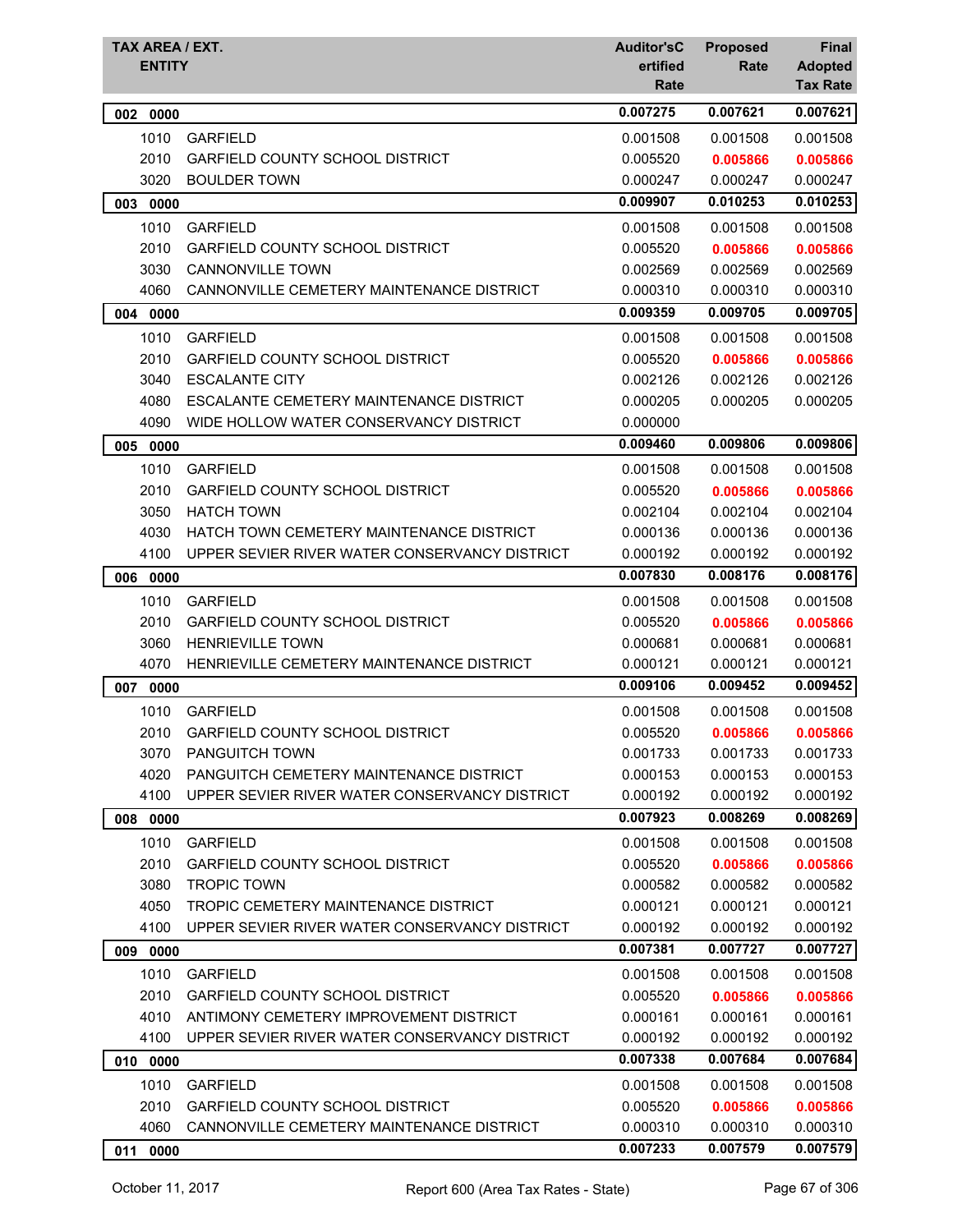| TAX AREA / EXT.<br><b>ENTITY</b> |                                               | <b>Auditor'sC</b><br>ertified<br>Rate | <b>Proposed</b><br>Rate | Final<br><b>Adopted</b><br><b>Tax Rate</b> |
|----------------------------------|-----------------------------------------------|---------------------------------------|-------------------------|--------------------------------------------|
| 1010                             | <b>GARFIELD</b>                               | 0.001508                              | 0.001508                | 0.001508                                   |
| 2010                             | <b>GARFIELD COUNTY SCHOOL DISTRICT</b>        | 0.005520                              | 0.005866                | 0.005866                                   |
| 4080                             | ESCALANTE CEMETERY MAINTENANCE DISTRICT       | 0.000205                              | 0.000205                | 0.000205                                   |
| 4090                             | WIDE HOLLOW WATER CONSERVANCY DISTRICT        | 0.000000                              |                         |                                            |
| 012 0000                         |                                               | 0.007356                              | 0.007702                | 0.007702                                   |
| 1010                             | <b>GARFIELD</b>                               | 0.001508                              | 0.001508                | 0.001508                                   |
| 2010                             | <b>GARFIELD COUNTY SCHOOL DISTRICT</b>        | 0.005520                              | 0.005866                | 0.005866                                   |
| 4030                             | HATCH TOWN CEMETERY MAINTENANCE DISTRICT      | 0.000136                              | 0.000136                | 0.000136                                   |
| 4100                             | UPPER SEVIER RIVER WATER CONSERVANCY DISTRICT | 0.000192                              | 0.000192                | 0.000192                                   |
| 013 0000                         |                                               | 0.007149                              | 0.007495                | 0.007495                                   |
| 1010                             | <b>GARFIELD</b>                               | 0.001508                              | 0.001508                | 0.001508                                   |
| 2010                             | <b>GARFIELD COUNTY SCHOOL DISTRICT</b>        | 0.005520                              | 0.005866                | 0.005866                                   |
| 4070                             | HENRIEVILLE CEMETERY MAINTENANCE DISTRICT     | 0.000121                              | 0.000121                | 0.000121                                   |
| 014 0000                         |                                               | 0.007373                              | 0.007719                | 0.007719                                   |
| 1010                             | <b>GARFIELD</b>                               | 0.001508                              | 0.001508                | 0.001508                                   |
| 2010                             | <b>GARFIELD COUNTY SCHOOL DISTRICT</b>        | 0.005520                              | 0.005866                | 0.005866                                   |
| 4020                             | PANGUITCH CEMETERY MAINTENANCE DISTRICT       | 0.000153                              | 0.000153                | 0.000153                                   |
| 4100                             | UPPER SEVIER RIVER WATER CONSERVANCY DISTRICT | 0.000192                              | 0.000192                | 0.000192                                   |
| 015<br>0000                      |                                               | 0.007341                              | 0.007687                | 0.007687                                   |
| 1010                             | <b>GARFIELD</b>                               | 0.001508                              | 0.001508                | 0.001508                                   |
| 2010                             | <b>GARFIELD COUNTY SCHOOL DISTRICT</b>        | 0.005520                              | 0.005866                | 0.005866                                   |
| 4050                             | TROPIC CEMETERY MAINTENANCE DISTRICT          | 0.000121                              | 0.000121                | 0.000121                                   |
| 4100                             | UPPER SEVIER RIVER WATER CONSERVANCY DISTRICT | 0.000192                              | 0.000192                | 0.000192                                   |
| 016 0000                         |                                               | 0.007220                              | 0.007566                | 0.007566                                   |
| 1010                             | <b>GARFIELD</b>                               | 0.001508                              | 0.001508                | 0.001508                                   |
| 2010                             | <b>GARFIELD COUNTY SCHOOL DISTRICT</b>        | 0.005520                              | 0.005866                | 0.005866                                   |
| 4100                             | UPPER SEVIER RIVER WATER CONSERVANCY DISTRICT | 0.000192                              | 0.000192                | 0.000192                                   |
| 017<br>0000                      |                                               | 0.007028                              | 0.007374                | 0.007374                                   |
|                                  | 1010 GARFIELD                                 | 0.001508                              | 0.001508                | 0.001508                                   |
| 2010                             | <b>GARFIELD COUNTY SCHOOL DISTRICT</b>        | 0.005520                              | 0.005866                | 0.005866                                   |
| 018 0000                         |                                               | 0.007028                              | 0.007374                | 0.007374                                   |
| 1010                             | <b>GARFIELD</b>                               | 0.001508                              | 0.001508                | 0.001508                                   |
| 2010                             | <b>GARFIELD COUNTY SCHOOL DISTRICT</b>        | 0.005520                              | 0.005866                | 0.005866                                   |
| 4090                             | WIDE HOLLOW WATER CONSERVANCY DISTRICT        | 0.000000                              |                         |                                            |
| 019 0000                         |                                               | 0.007233                              | 0.007579                | 0.007579                                   |
| 1010                             | <b>GARFIELD</b>                               | 0.001508                              | 0.001508                | 0.001508                                   |
| 2010                             | <b>GARFIELD COUNTY SCHOOL DISTRICT</b>        | 0.005520                              | 0.005866                | 0.005866                                   |
| 4080                             | ESCALANTE CEMETERY MAINTENANCE DISTRICT       | 0.000205                              | 0.000205                | 0.000205                                   |
| 020 0000                         |                                               | 0.007028                              | 0.007374                | 0.007374                                   |
| 1010                             | <b>GARFIELD</b>                               | 0.001508                              | 0.001508                | 0.001508                                   |
| 2010                             | <b>GARFIELD COUNTY SCHOOL DISTRICT</b>        | 0.005520                              | 0.005866                | 0.005866                                   |
| 021 0000                         |                                               | 0.007149                              | 0.007495                | 0.007495                                   |
| 1010                             | <b>GARFIELD</b>                               | 0.001508                              | 0.001508                | 0.001508                                   |
| 2010                             | <b>GARFIELD COUNTY SCHOOL DISTRICT</b>        | 0.005520                              | 0.005866                | 0.005866                                   |
| 4050                             | TROPIC CEMETERY MAINTENANCE DISTRICT          | 0.000121                              | 0.000121                | 0.000121                                   |
| 022 0000                         |                                               | 0.007341                              | 0.007687                | 0.007687                                   |
|                                  |                                               |                                       |                         |                                            |
| 1010                             | <b>GARFIELD</b>                               | 0.001508                              | 0.001508                | 0.001508                                   |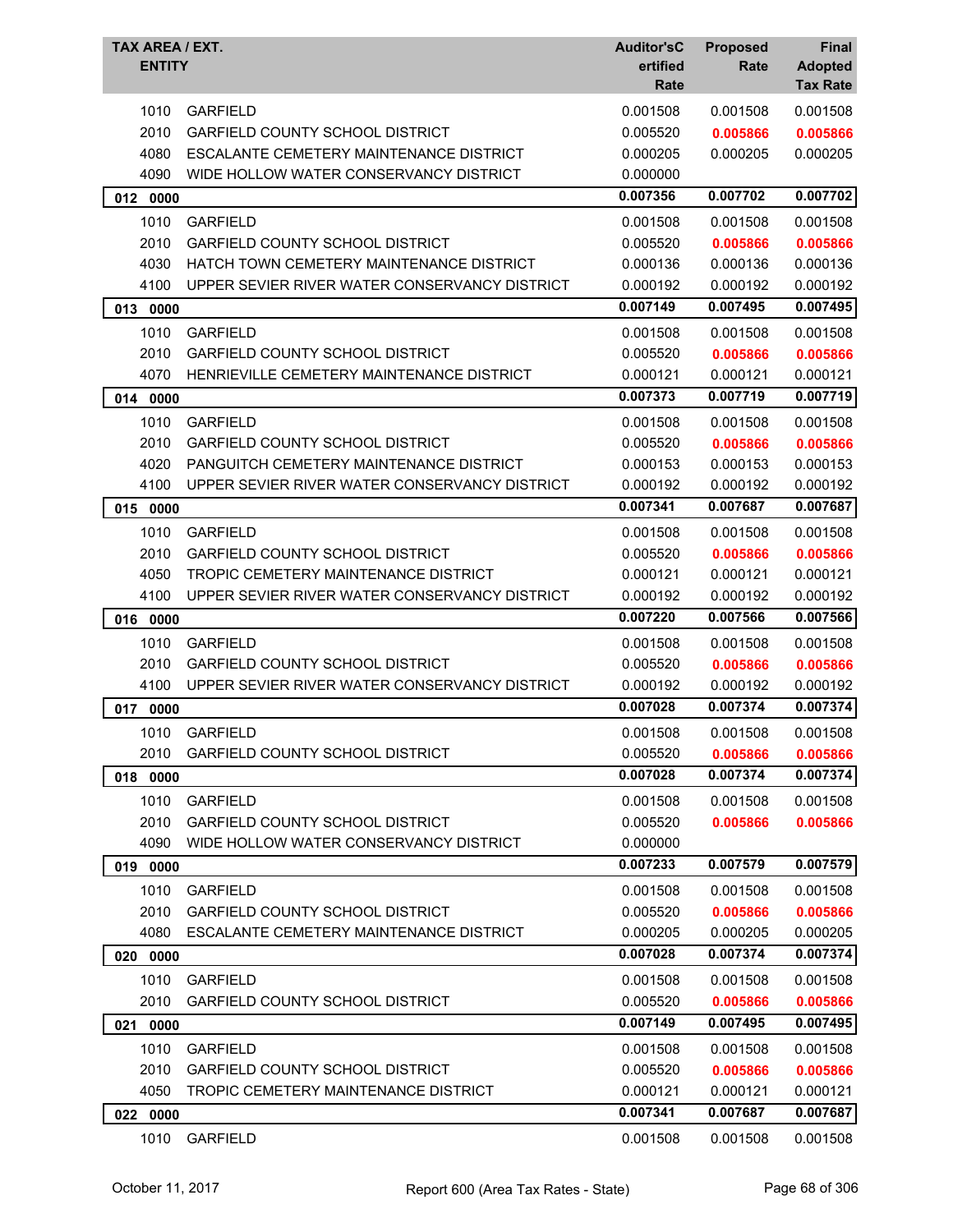| TAX AREA / EXT.<br><b>ENTITY</b> |                                                   | <b>Auditor'sC</b><br>ertified<br>Rate | <b>Proposed</b><br>Rate | <b>Final</b><br><b>Adopted</b><br><b>Tax Rate</b> |
|----------------------------------|---------------------------------------------------|---------------------------------------|-------------------------|---------------------------------------------------|
| 2010                             | <b>GARFIELD COUNTY SCHOOL DISTRICT</b>            | 0.005520                              | 0.005866                | 0.005866                                          |
| 4050                             | TROPIC CEMETERY MAINTENANCE DISTRICT              | 0.000121                              | 0.000121                | 0.000121                                          |
| 4100                             | UPPER SEVIER RIVER WATER CONSERVANCY DISTRICT     | 0.000192                              | 0.000192                | 0.000192                                          |
| 4110                             | BRISTLECONE WATER IMPROVEMENT DISTRICT            | 0.000000                              |                         |                                                   |
| 023 0000                         |                                                   | 0.007826                              | 0.008280                | 0.008280                                          |
| 1010                             | <b>GARFIELD</b>                                   | 0.001508                              | 0.001508                | 0.001508                                          |
| 2010                             | <b>GARFIELD COUNTY SCHOOL DISTRICT</b>            | 0.005520                              | 0.005866                | 0.005866                                          |
| 4100                             | UPPER SEVIER RIVER WATER CONSERVANCY DISTRICT     | 0.000192                              | 0.000192                | 0.000192                                          |
| 4120                             | <b>PANGUITCH LAKE FIRE PROTECTION DISTRICT</b>    | 0.000606                              | 0.000714                | 0.000714                                          |
| 024<br>0000                      |                                                   | 0.009910                              | 0.010256                | 0.010256                                          |
| 1010                             | <b>GARFIELD</b>                                   | 0.001508                              | 0.001508                | 0.001508                                          |
| 2010                             | GARFIELD COUNTY SCHOOL DISTRICT                   | 0.005520                              | 0.005866                | 0.005866                                          |
| 3030                             | <b>CANNONVILLE TOWN</b>                           | 0.002569                              | 0.002569                | 0.002569                                          |
| 4050                             | TROPIC CEMETERY MAINTENANCE DISTRICT              | 0.000121                              | 0.000121                | 0.000121                                          |
| 4100                             | UPPER SEVIER RIVER WATER CONSERVANCY DISTRICT     | 0.000192                              | 0.000192                | 0.000192                                          |
| 025<br>0000                      |                                                   | 0.007957                              | 0.008303                | 0.008303                                          |
| 1010                             | <b>GARFIELD</b>                                   | 0.001508                              | 0.001508                | 0.001508                                          |
| 2010                             | <b>GARFIELD COUNTY SCHOOL DISTRICT</b>            | 0.005520                              | 0.005866                | 0.005866                                          |
| 4100                             | UPPER SEVIER RIVER WATER CONSERVANCY DISTRICT     | 0.000192                              | 0.000192                | 0.000192                                          |
| 4130                             | MAMMOTH CREEK SPECIAL SERVICE DISTRICT FOR FIRE P | 0.000737                              | 0.000737                | 0.000737                                          |
| 026 0000                         |                                                   | 0.007826                              | 0.008280                | 0.008280                                          |
| 1010                             | <b>GARFIELD</b>                                   | 0.001508                              | 0.001508                | 0.001508                                          |
| 2010                             | <b>GARFIELD COUNTY SCHOOL DISTRICT</b>            | 0.005520                              | 0.005866                | 0.005866                                          |
| 4100                             | UPPER SEVIER RIVER WATER CONSERVANCY DISTRICT     | 0.000192                              | 0.000192                | 0.000192                                          |
| 4120                             | PANGUITCH LAKE FIRE PROTECTION DISTRICT           | 0.000606                              | 0.000714                | 0.000714                                          |
| 027<br>0000                      |                                                   | 0.007341                              | 0.007687                | 0.007687                                          |
| 1010                             | <b>GARFIELD</b>                                   | 0.001508                              | 0.001508                | 0.001508                                          |
| 2010                             | <b>GARFIELD COUNTY SCHOOL DISTRICT</b>            | 0.005520                              | 0.005866                | 0.005866                                          |
| 4050                             | TROPIC CEMETERY MAINTENANCE DISTRICT              | 0.000121                              | 0.000121                | 0.000121                                          |
| 4100                             | UPPER SEVIER RIVER WATER CONSERVANCY DISTRICT     | 0.000192                              | 0.000192                | 0.000192                                          |
| TP001 0000                       |                                                   | 0.007826                              | 0.008280                | 0.008280                                          |
| 1010                             | <b>GARFIELD</b>                                   | 0.001508                              | 0.001508                | 0.001508                                          |
| 2010                             | <b>GARFIELD COUNTY SCHOOL DISTRICT</b>            | 0.005520                              | 0.005866                | 0.005866                                          |
| 4100                             | UPPER SEVIER RIVER WATER CONSERVANCY DISTRICT     | 0.000192                              | 0.000192                | 0.000192                                          |
| 4120                             | PANGUITCH LAKE FIRE PROTECTION DISTRICT           | 0.000606                              | 0.000714                | 0.000714                                          |

#### **GRAND COUNTY**

| 0000<br>001 |                                                       | 0.010709 | 0.010909 | 0.010909 |
|-------------|-------------------------------------------------------|----------|----------|----------|
| 1010        | GRAND                                                 | 0.002807 | 0.002807 | 0.002807 |
| 2010        | <b>GRAND COUNTY SCHOOL DISTRICT</b>                   | 0.006745 | 0.006945 | 0.006945 |
| 3020        | <b>MOAR CITY</b>                                      | 0.000000 |          |          |
| 4010        | MOAB MOSQUITO ABATEMENT DISTRICT                      | 0.000216 | 0.000216 | 0.000216 |
| 4030        | <b>GRAND COUNTY CEMETERY MAINTENANCE DISTRICT</b>     | 0.000221 | 0.000221 | 0.000221 |
| 4040        | MOAB VALLEY FIRE PROTECTION DISTRICT                  | 0.000531 | 0.000531 | 0.000531 |
| 4050        | GRAND COUNTY WATER CONSERVANCY DISTRICT               | 0.000064 | 0.000064 | 0.000064 |
| 4100        | THE GRAND COUNTY HOSPITAL SERVICE DISTRICT            | 0.000000 |          |          |
| 4115        | <b>GRAND COUNTY RECREATION SERVICE DISTRICT NO. 1</b> | 0.000000 |          |          |
| 4120        | SOLID WASTE SPECIAL SERVICE DISTRICT #1               | 0.000000 |          |          |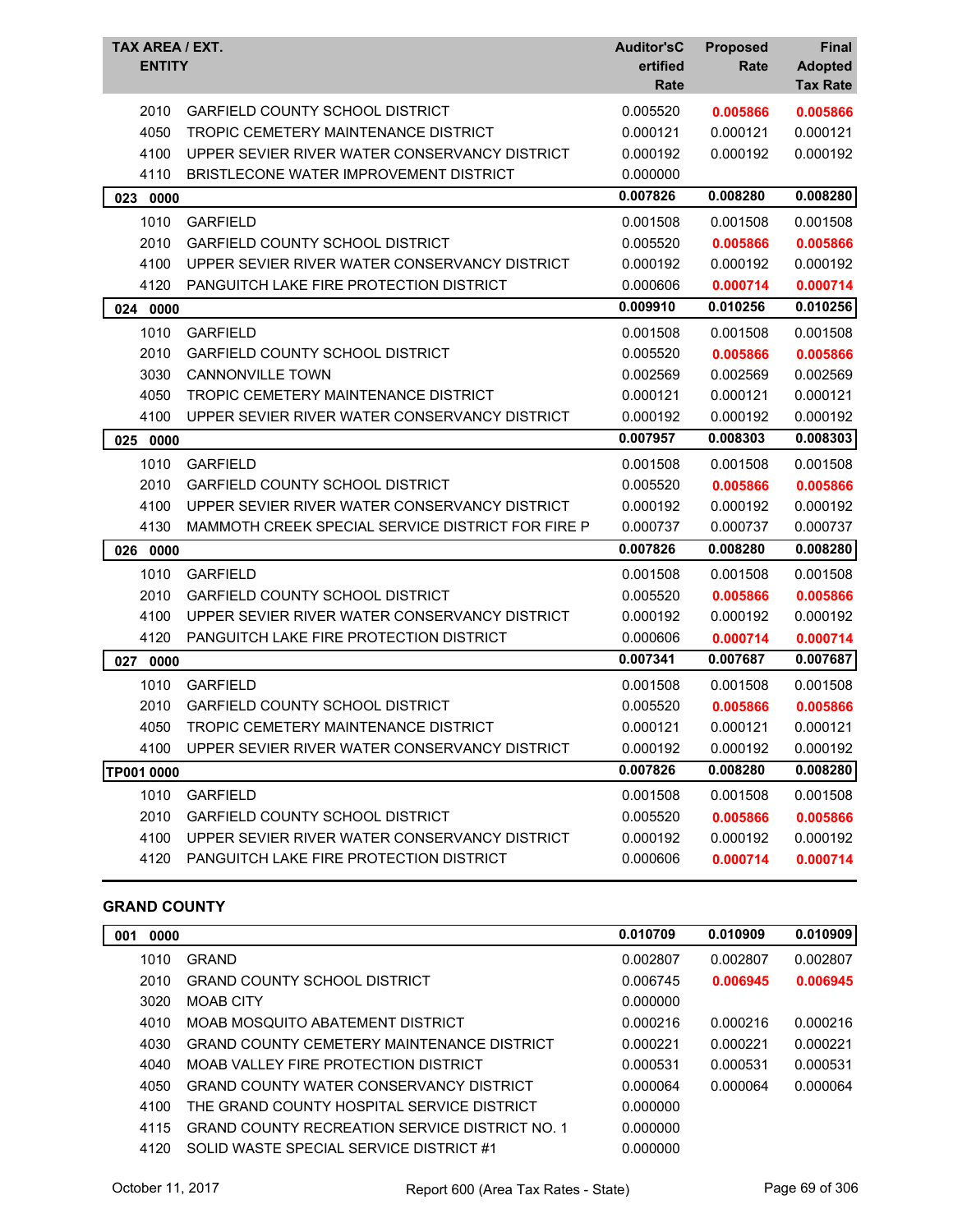| TAX AREA / EXT.<br><b>ENTITY</b> |                                                       | <b>Auditor'sC</b><br>ertified<br>Rate | <b>Proposed</b><br>Rate | <b>Final</b><br><b>Adopted</b><br><b>Tax Rate</b> |
|----------------------------------|-------------------------------------------------------|---------------------------------------|-------------------------|---------------------------------------------------|
| 4130                             | <b>GRAND COUNTY MULTI-PURPOSE SSD #1</b>              | 0.000000                              |                         |                                                   |
| 6030                             | <b>GRAND COUNTY BOND</b>                              | 0.000125                              | 0.000125                | 0.000125                                          |
| 002<br>0000                      |                                                       | 0.010709                              | 0.010909                | 0.010909                                          |
| 1010                             | <b>GRAND</b>                                          | 0.002807                              | 0.002807                | 0.002807                                          |
| 2010                             | <b>GRAND COUNTY SCHOOL DISTRICT</b>                   | 0.006745                              | 0.006945                | 0.006945                                          |
| 4010                             | MOAB MOSQUITO ABATEMENT DISTRICT                      | 0.000216                              | 0.000216                | 0.000216                                          |
| 4030                             | <b>GRAND COUNTY CEMETERY MAINTENANCE DISTRICT</b>     | 0.000221                              | 0.000221                | 0.000221                                          |
| 4040                             | MOAB VALLEY FIRE PROTECTION DISTRICT                  | 0.000531                              | 0.000531                | 0.000531                                          |
| 4050                             | GRAND COUNTY WATER CONSERVANCY DISTRICT               | 0.000064                              | 0.000064                | 0.000064                                          |
| 4060                             | SPANISH VALLEY WATER AND SEWER IMPROVEMENT DIST       | 0.000000                              |                         |                                                   |
| 4100                             | THE GRAND COUNTY HOSPITAL SERVICE DISTRICT            | 0.000000                              |                         |                                                   |
| 4115                             | <b>GRAND COUNTY RECREATION SERVICE DISTRICT NO. 1</b> | 0.000000                              |                         |                                                   |
| 4120                             | SOLID WASTE SPECIAL SERVICE DISTRICT #1               | 0.000000                              |                         |                                                   |
| 4130                             | <b>GRAND COUNTY MULTI-PURPOSE SSD #1</b>              | 0.000000                              |                         |                                                   |
| 6030                             | <b>GRAND COUNTY BOND</b>                              | 0.000125                              | 0.000125                | 0.000125                                          |
| 002 0001                         |                                                       | 0.010709                              | 0.010909                | 0.010909                                          |
| 1010                             | <b>GRAND</b>                                          |                                       |                         |                                                   |
|                                  |                                                       | 0.002807                              | 0.002807                | 0.002807                                          |
| 2010                             | <b>GRAND COUNTY SCHOOL DISTRICT</b>                   | 0.006745                              | 0.006945                | 0.006945                                          |
| 4010                             | MOAB MOSQUITO ABATEMENT DISTRICT                      | 0.000216                              | 0.000216                | 0.000216                                          |
| 4030                             | <b>GRAND COUNTY CEMETERY MAINTENANCE DISTRICT</b>     | 0.000221                              | 0.000221                | 0.000221                                          |
| 4040                             | MOAB VALLEY FIRE PROTECTION DISTRICT                  | 0.000531                              | 0.000531                | 0.000531                                          |
| 4050                             | GRAND COUNTY WATER CONSERVANCY DISTRICT               | 0.000064                              | 0.000064                | 0.000064                                          |
| 4060                             | SPANISH VALLEY WATER AND SEWER IMPROVEMENT DIST       | 0.000000                              |                         |                                                   |
| 4100                             | THE GRAND COUNTY HOSPITAL SERVICE DISTRICT            | 0.000000                              |                         |                                                   |
| 4115                             | <b>GRAND COUNTY RECREATION SERVICE DISTRICT NO. 1</b> | 0.000000                              |                         |                                                   |
| 4120                             | SOLID WASTE SPECIAL SERVICE DISTRICT #1               | 0.000000                              |                         |                                                   |
| 4130                             | <b>GRAND COUNTY MULTI-PURPOSE SSD #1</b>              | 0.000000                              |                         | 0.000125                                          |
| 6030                             | <b>GRAND COUNTY BOND</b>                              | 0.000125<br>0.010709                  | 0.000125<br>0.010909    | 0.010909                                          |
| 003 0000                         |                                                       |                                       |                         |                                                   |
| 1010                             | <b>GRAND</b>                                          | 0.002807                              | 0.002807                | 0.002807                                          |
| 2010                             | <b>GRAND COUNTY SCHOOL DISTRICT</b>                   | 0.006745                              | 0.006945                | 0.006945                                          |
| 4010                             | MOAB MOSQUITO ABATEMENT DISTRICT                      | 0.000216                              | 0.000216                | 0.000216                                          |
| 4030                             | <b>GRAND COUNTY CEMETERY MAINTENANCE DISTRICT</b>     | 0.000221                              | 0.000221                | 0.000221                                          |
| 4040                             | MOAB VALLEY FIRE PROTECTION DISTRICT                  | 0.000531                              | 0.000531                | 0.000531                                          |
| 4050                             | <b>GRAND COUNTY WATER CONSERVANCY DISTRICT</b>        | 0.000064                              | 0.000064                | 0.000064                                          |
| 4100                             | THE GRAND COUNTY HOSPITAL SERVICE DISTRICT            | 0.000000                              |                         |                                                   |
| 4115                             | <b>GRAND COUNTY RECREATION SERVICE DISTRICT NO. 1</b> | 0.000000                              |                         |                                                   |
| 4120                             | SOLID WASTE SPECIAL SERVICE DISTRICT #1               | 0.000000                              |                         |                                                   |
| 4130                             | <b>GRAND COUNTY MULTI-PURPOSE SSD #1</b>              | 0.000000                              |                         |                                                   |
| 6030                             | <b>GRAND COUNTY BOND</b>                              | 0.000125                              | 0.000125                | 0.000125                                          |
| 0001<br>003                      |                                                       | 0.010709                              | 0.010909                | 0.010909                                          |
| 1010                             | <b>GRAND</b>                                          | 0.002807                              | 0.002807                | 0.002807                                          |
| 2010                             | <b>GRAND COUNTY SCHOOL DISTRICT</b>                   | 0.006745                              | 0.006945                | 0.006945                                          |
| 4010                             | MOAB MOSQUITO ABATEMENT DISTRICT                      | 0.000216                              | 0.000216                | 0.000216                                          |
| 4030                             | <b>GRAND COUNTY CEMETERY MAINTENANCE DISTRICT</b>     | 0.000221                              | 0.000221                | 0.000221                                          |
| 4040                             | MOAB VALLEY FIRE PROTECTION DISTRICT                  | 0.000531                              | 0.000531                | 0.000531                                          |
| 4050                             | GRAND COUNTY WATER CONSERVANCY DISTRICT               | 0.000064                              | 0.000064                | 0.000064                                          |
| 4100                             | THE GRAND COUNTY HOSPITAL SERVICE DISTRICT            | 0.000000                              |                         |                                                   |
| 4115                             | GRAND COUNTY RECREATION SERVICE DISTRICT NO. 1        | 0.000000                              |                         |                                                   |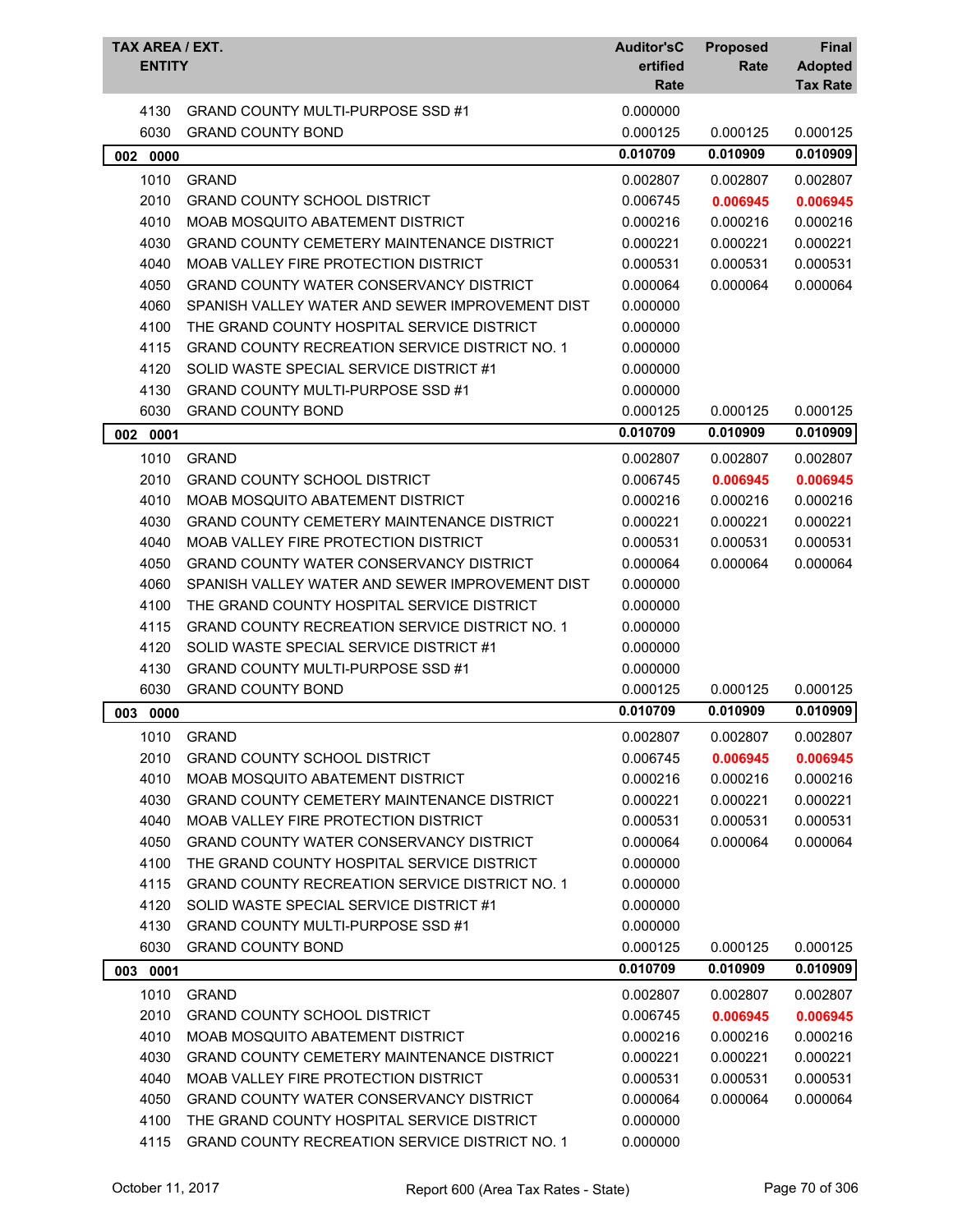| TAX AREA / EXT.<br><b>ENTITY</b> |                                                       | <b>Auditor'sC</b><br>ertified<br>Rate | <b>Proposed</b><br>Rate | Final<br><b>Adopted</b><br><b>Tax Rate</b> |
|----------------------------------|-------------------------------------------------------|---------------------------------------|-------------------------|--------------------------------------------|
| 4120                             | SOLID WASTE SPECIAL SERVICE DISTRICT #1               | 0.000000                              |                         |                                            |
| 4130                             | <b>GRAND COUNTY MULTI-PURPOSE SSD #1</b>              | 0.000000                              |                         |                                            |
| 6030                             | <b>GRAND COUNTY BOND</b>                              | 0.000125                              | 0.000125                | 0.000125                                   |
| 004 0000                         |                                                       | 0.009962                              | 0.010162                | 0.010162                                   |
| 1010                             | <b>GRAND</b>                                          | 0.002807                              | 0.002807                | 0.002807                                   |
| 2010                             | <b>GRAND COUNTY SCHOOL DISTRICT</b>                   | 0.006745                              | 0.006945                | 0.006945                                   |
| 4030                             | <b>GRAND COUNTY CEMETERY MAINTENANCE DISTRICT</b>     | 0.000221                              | 0.000221                | 0.000221                                   |
| 4050                             | <b>GRAND COUNTY WATER CONSERVANCY DISTRICT</b>        | 0.000064                              | 0.000064                | 0.000064                                   |
| 4100                             | THE GRAND COUNTY HOSPITAL SERVICE DISTRICT            | 0.000000                              |                         |                                            |
| 4115                             | <b>GRAND COUNTY RECREATION SERVICE DISTRICT NO. 1</b> | 0.000000                              |                         |                                            |
| 4120                             | SOLID WASTE SPECIAL SERVICE DISTRICT #1               | 0.000000                              |                         |                                            |
| 4130                             | <b>GRAND COUNTY MULTI-PURPOSE SSD #1</b>              | 0.000000                              |                         |                                            |
| 6030                             | <b>GRAND COUNTY BOND</b>                              | 0.000125                              | 0.000125                | 0.000125                                   |
| 004 0001                         |                                                       | 0.009962                              | 0.010162                | 0.010162                                   |
| 1010                             | <b>GRAND</b>                                          | 0.002807                              | 0.002807                | 0.002807                                   |
| 2010                             | <b>GRAND COUNTY SCHOOL DISTRICT</b>                   | 0.006745                              | 0.006945                | 0.006945                                   |
| 4030                             | <b>GRAND COUNTY CEMETERY MAINTENANCE DISTRICT</b>     | 0.000221                              | 0.000221                | 0.000221                                   |
| 4050                             | <b>GRAND COUNTY WATER CONSERVANCY DISTRICT</b>        | 0.000064                              | 0.000064                | 0.000064                                   |
| 4100                             | THE GRAND COUNTY HOSPITAL SERVICE DISTRICT            | 0.000000                              |                         |                                            |
| 4115                             | <b>GRAND COUNTY RECREATION SERVICE DISTRICT NO. 1</b> | 0.000000                              |                         |                                            |
| 4120                             | SOLID WASTE SPECIAL SERVICE DISTRICT #1               | 0.000000                              |                         |                                            |
| 4130                             | <b>GRAND COUNTY MULTI-PURPOSE SSD #1</b>              | 0.000000                              |                         |                                            |
| 6030                             | <b>GRAND COUNTY BOND</b>                              | 0.000125                              | 0.000125                | 0.000125                                   |
| 005 0000                         |                                                       | 0.009962                              | 0.010162                | 0.010162                                   |
| 1010                             | <b>GRAND</b>                                          | 0.002807                              | 0.002807                | 0.002807                                   |
| 2010                             | <b>GRAND COUNTY SCHOOL DISTRICT</b>                   | 0.006745                              | 0.006945                | 0.006945                                   |
| 4020                             | ELGIN MOSQUITO ABATEMENT DISTRICT                     | 0.000000                              |                         |                                            |
| 4030                             | <b>GRAND COUNTY CEMETERY MAINTENANCE DISTRICT</b>     | 0.000221                              | 0.000221                | 0.000221                                   |
| 4050                             | <b>GRAND COUNTY WATER CONSERVANCY DISTRICT</b>        | 0.000064                              | 0.000064                | 0.000064                                   |
| 4100                             | THE GRAND COUNTY HOSPITAL SERVICE DISTRICT            | 0.000000                              |                         |                                            |
| 4115                             | <b>GRAND COUNTY RECREATION SERVICE DISTRICT NO. 1</b> | 0.000000                              |                         |                                            |
| 4120                             | SOLID WASTE SPECIAL SERVICE DISTRICT #1               | 0.000000                              |                         |                                            |
| 4130                             | <b>GRAND COUNTY MULTI-PURPOSE SSD #1</b>              | 0.000000                              |                         |                                            |
| 6030                             | <b>GRAND COUNTY BOND</b>                              | 0.000125                              | 0.000125                | 0.000125                                   |
| 006 0000                         |                                                       | 0.010394                              | 0.010594                | 0.010594                                   |
| 1010                             | <b>GRAND</b>                                          | 0.002807                              | 0.002807                | 0.002807                                   |
| 2010                             | <b>GRAND COUNTY SCHOOL DISTRICT</b>                   | 0.006745                              | 0.006945                | 0.006945                                   |
| 4030                             | GRAND COUNTY CEMETERY MAINTENANCE DISTRICT            | 0.000221                              | 0.000221                | 0.000221                                   |
| 4050                             | <b>GRAND COUNTY WATER CONSERVANCY DISTRICT</b>        | 0.000064                              | 0.000064                | 0.000064                                   |
| 4090                             | GRAND COUNTY SERVICE AREA FOR THE CASTLE VALLEY       | 0.000432                              | 0.000432                | 0.000432                                   |
| 4100                             | THE GRAND COUNTY HOSPITAL SERVICE DISTRICT            | 0.000000                              |                         |                                            |
| 4115                             | GRAND COUNTY RECREATION SERVICE DISTRICT NO. 1        | 0.000000                              |                         |                                            |
| 4120                             | SOLID WASTE SPECIAL SERVICE DISTRICT #1               | 0.000000                              |                         |                                            |
| 4130                             | <b>GRAND COUNTY MULTI-PURPOSE SSD #1</b>              | 0.000000                              |                         |                                            |
| 6030                             | <b>GRAND COUNTY BOND</b>                              | 0.000125                              | 0.000125                | 0.000125                                   |
| 007 0000                         |                                                       | 0.009962                              | 0.010162                | 0.010162                                   |
| 1010                             | <b>GRAND</b>                                          | 0.002807                              | 0.002807                | 0.002807                                   |
| 2010                             | <b>GRAND COUNTY SCHOOL DISTRICT</b>                   | 0.006745                              | 0.006945                | 0.006945                                   |
| 4030                             | GRAND COUNTY CEMETERY MAINTENANCE DISTRICT            | 0.000221                              | 0.000221                | 0.000221                                   |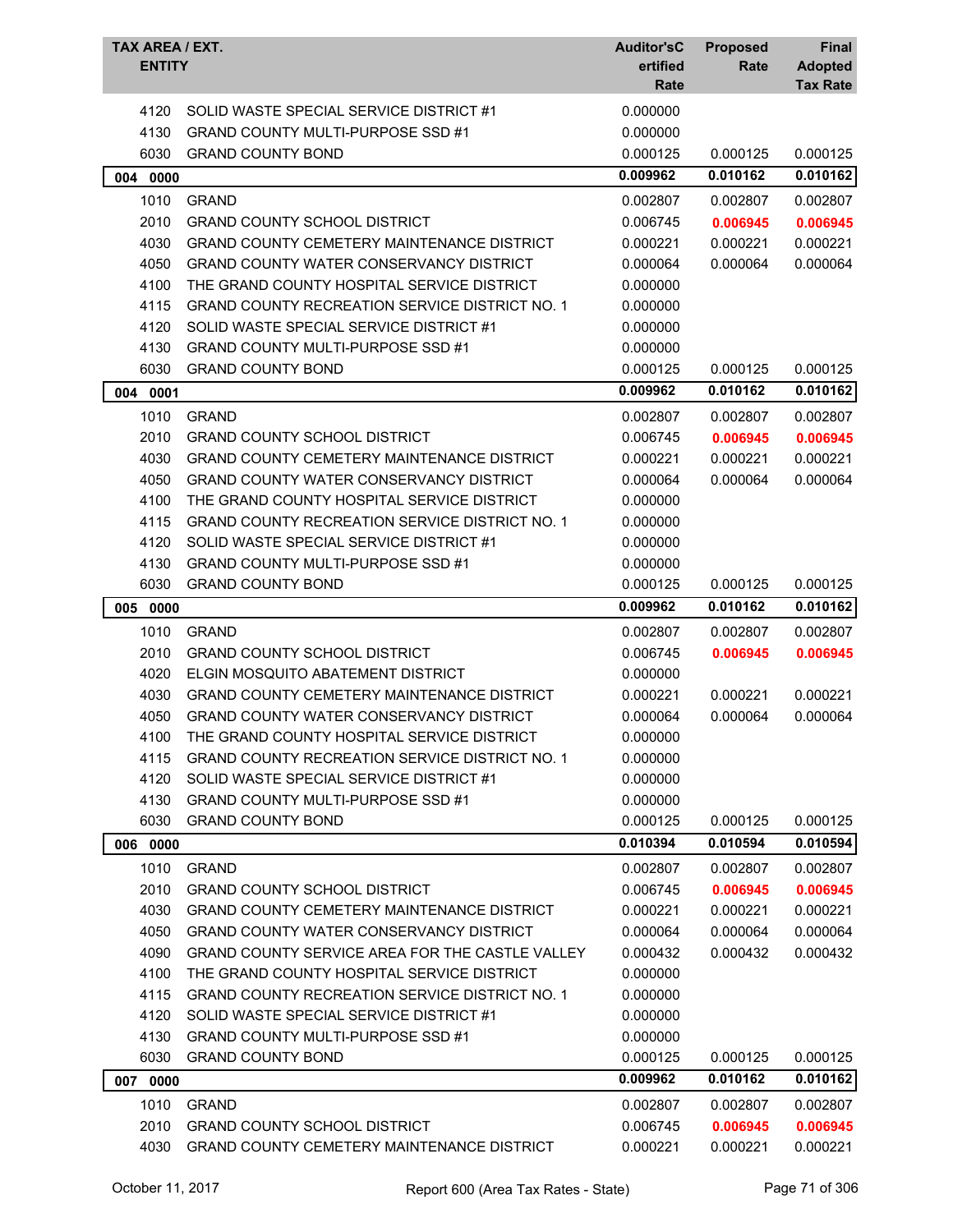| TAX AREA / EXT.<br><b>ENTITY</b> |                                                       | <b>Auditor'sC</b><br>ertified<br>Rate | <b>Proposed</b><br>Rate | <b>Final</b><br><b>Adopted</b><br><b>Tax Rate</b> |
|----------------------------------|-------------------------------------------------------|---------------------------------------|-------------------------|---------------------------------------------------|
| 4050                             | GRAND COUNTY WATER CONSERVANCY DISTRICT               | 0.000064                              | 0.000064                | 0.000064                                          |
| 4080                             | THOMPSON SPECIAL SERVICE DISTRICT                     | 0.000000                              |                         |                                                   |
| 4100                             | THE GRAND COUNTY HOSPITAL SERVICE DISTRICT            | 0.000000                              |                         |                                                   |
| 4115                             | <b>GRAND COUNTY RECREATION SERVICE DISTRICT NO. 1</b> | 0.000000                              |                         |                                                   |
| 4120                             | SOLID WASTE SPECIAL SERVICE DISTRICT #1               | 0.000000                              |                         |                                                   |
| 4130                             | <b>GRAND COUNTY MULTI-PURPOSE SSD #1</b>              | 0.000000                              |                         |                                                   |
| 6030                             | <b>GRAND COUNTY BOND</b>                              | 0.000125                              | 0.000125                | 0.000125                                          |
| 009<br>0000                      |                                                       | 0.012476                              | 0.012676                | 0.012676                                          |
| 1010                             | <b>GRAND</b>                                          | 0.002807                              | 0.002807                | 0.002807                                          |
| 2010                             | <b>GRAND COUNTY SCHOOL DISTRICT</b>                   | 0.006745                              | 0.006945                | 0.006945                                          |
| 3010                             | <b>CASTLE VALLEY TOWN</b>                             | 0.002082                              | 0.002082                | 0.002082                                          |
| 4030                             | <b>GRAND COUNTY CEMETERY MAINTENANCE DISTRICT</b>     | 0.000221                              | 0.000221                | 0.000221                                          |
| 4050                             | <b>GRAND COUNTY WATER CONSERVANCY DISTRICT</b>        | 0.000064                              | 0.000064                | 0.000064                                          |
| 4090                             | GRAND COUNTY SERVICE AREA FOR THE CASTLE VALLEY       | 0.000432                              | 0.000432                | 0.000432                                          |
| 4100                             | THE GRAND COUNTY HOSPITAL SERVICE DISTRICT            | 0.000000                              |                         |                                                   |
| 4115                             | <b>GRAND COUNTY RECREATION SERVICE DISTRICT NO. 1</b> | 0.000000                              |                         |                                                   |
| 4120                             | SOLID WASTE SPECIAL SERVICE DISTRICT #1               | 0.000000                              |                         |                                                   |
| 4130                             | <b>GRAND COUNTY MULTI-PURPOSE SSD #1</b>              | 0.000000                              |                         |                                                   |
| 6030                             | <b>GRAND COUNTY BOND</b>                              | 0.000125                              | 0.000125                | 0.000125                                          |
| 011<br>0000                      |                                                       | 0.010709                              | 0.010909                | 0.010909                                          |
| 1010                             | <b>GRAND</b>                                          | 0.002807                              | 0.002807                | 0.002807                                          |
| 2010                             | <b>GRAND COUNTY SCHOOL DISTRICT</b>                   | 0.006745                              | 0.006945                | 0.006945                                          |
| 3020                             | <b>MOAB CITY</b>                                      | 0.000000                              |                         |                                                   |
| 4010                             | MOAB MOSQUITO ABATEMENT DISTRICT                      | 0.000216                              | 0.000216                | 0.000216                                          |
| 4030                             | GRAND COUNTY CEMETERY MAINTENANCE DISTRICT            | 0.000221                              | 0.000221                | 0.000221                                          |
| 4040                             | MOAB VALLEY FIRE PROTECTION DISTRICT                  | 0.000531                              | 0.000531                | 0.000531                                          |
| 4050                             | GRAND COUNTY WATER CONSERVANCY DISTRICT               | 0.000064                              | 0.000064                | 0.000064                                          |
| 4060                             | SPANISH VALLEY WATER AND SEWER IMPROVEMENT DIST       | 0.000000                              |                         |                                                   |
| 4100                             | THE GRAND COUNTY HOSPITAL SERVICE DISTRICT            | 0.000000                              |                         |                                                   |
| 4115                             | <b>GRAND COUNTY RECREATION SERVICE DISTRICT NO. 1</b> | 0.000000                              |                         |                                                   |
| 4120                             | SOLID WASTE SPECIAL SERVICE DISTRICT #1               | 0.000000                              |                         |                                                   |
| 4130                             | <b>GRAND COUNTY MULTI-PURPOSE SSD #1</b>              | 0.000000                              |                         |                                                   |
| 6030                             | <b>GRAND COUNTY BOND</b>                              | 0.000125                              | 0.000125                | 0.000125                                          |
| 012 0000                         |                                                       | 0.009962                              | 0.010162                | 0.010162                                          |
| 1010                             | <b>GRAND</b>                                          | 0.002807                              | 0.002807                | 0.002807                                          |
| 2010                             | <b>GRAND COUNTY SCHOOL DISTRICT</b>                   | 0.006745                              | 0.006945                | 0.006945                                          |
| 4030                             | <b>GRAND COUNTY CEMETERY MAINTENANCE DISTRICT</b>     | 0.000221                              | 0.000221                | 0.000221                                          |
| 4050                             | <b>GRAND COUNTY WATER CONSERVANCY DISTRICT</b>        | 0.000064                              | 0.000064                | 0.000064                                          |
| 4060                             | SPANISH VALLEY WATER AND SEWER IMPROVEMENT DIST       | 0.000000                              |                         |                                                   |
| 4100                             | THE GRAND COUNTY HOSPITAL SERVICE DISTRICT            | 0.000000                              |                         |                                                   |
| 4115                             | <b>GRAND COUNTY RECREATION SERVICE DISTRICT NO. 1</b> | 0.000000                              |                         |                                                   |
| 4120                             | SOLID WASTE SPECIAL SERVICE DISTRICT #1               | 0.000000                              |                         |                                                   |
| 4130                             | <b>GRAND COUNTY MULTI-PURPOSE SSD #1</b>              | 0.000000                              |                         |                                                   |
| 6030                             | <b>GRAND COUNTY BOND</b>                              | 0.000125                              | 0.000125                | 0.000125                                          |

# **IRON COUNTY**

| 001  | 0000                                    | 0.011592 | 0.011897 | 0.011897 |
|------|-----------------------------------------|----------|----------|----------|
| 1010 | <b>IRON</b>                             | 0.001261 | 0.001261 | 0.001261 |
| 1015 | MULTICOUNTY ASSESSING & COLLECTING LEVY | 0.000010 | 0.000010 | 0.000010 |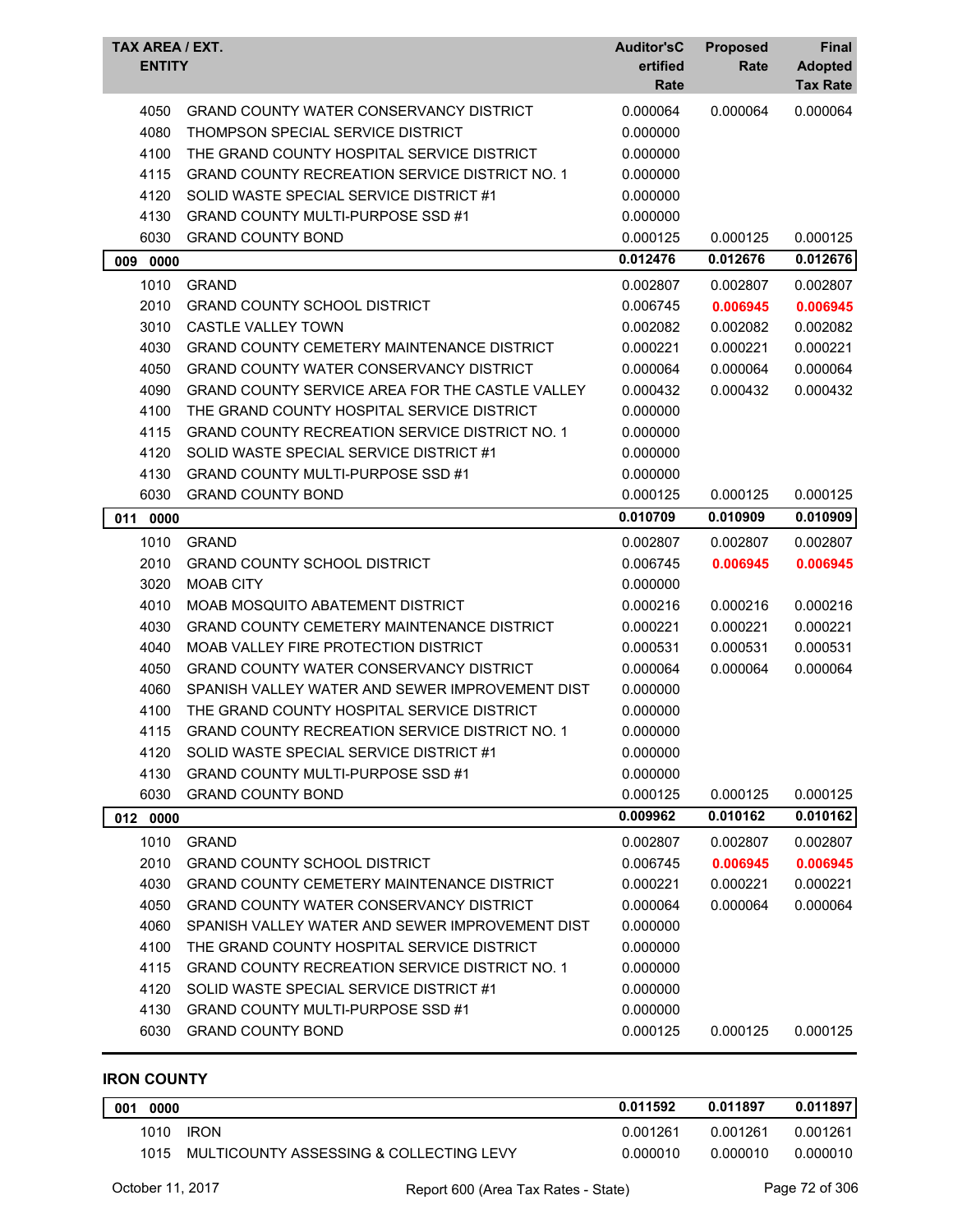| TAX AREA / EXT.<br><b>ENTITY</b> |                                                                               | <b>Auditor'sC</b><br>ertified<br>Rate | <b>Proposed</b><br>Rate | <b>Final</b><br><b>Adopted</b><br><b>Tax Rate</b> |
|----------------------------------|-------------------------------------------------------------------------------|---------------------------------------|-------------------------|---------------------------------------------------|
| 1020                             | COUNTY ASSESSING & COLLECTING LEVY                                            | 0.000452                              | 0.000452                | 0.000452                                          |
| 2010                             | <b>IRON COUNTY SCHOOL DISTRICT</b>                                            | 0.006000                              | 0.006305                | 0.006305                                          |
| 3060                             | PAROWAN TOWN                                                                  | 0.003869                              | 0.003869                | 0.003869                                          |
| 002 0000                         |                                                                               | 0.009445                              | 0.009750                | 0.009750                                          |
| 1010                             | <b>IRON</b>                                                                   | 0.001261                              | 0.001261                | 0.001261                                          |
| 1015                             | MULTICOUNTY ASSESSING & COLLECTING LEVY                                       | 0.000010                              | 0.000010                | 0.000010                                          |
| 1020                             | COUNTY ASSESSING & COLLECTING LEVY                                            | 0.000452                              | 0.000452                | 0.000452                                          |
| 2010                             | <b>IRON COUNTY SCHOOL DISTRICT</b>                                            | 0.006000                              | 0.006305                | 0.006305                                          |
| 3050                             | PARAGONAH TOWN                                                                | 0.001722                              | 0.001722                | 0.001722                                          |
| 003 0000                         |                                                                               | 0.010488                              | 0.010793                | 0.010793                                          |
| 1010                             | <b>IRON</b>                                                                   | 0.001261                              | 0.001261                | 0.001261                                          |
| 1015                             | MULTICOUNTY ASSESSING & COLLECTING LEVY                                       | 0.000010                              | 0.000010                | 0.000010                                          |
| 1020                             | COUNTY ASSESSING & COLLECTING LEVY                                            | 0.000452                              | 0.000452                | 0.000452                                          |
| 2010                             | <b>IRON COUNTY SCHOOL DISTRICT</b>                                            | 0.006000                              | 0.006305                | 0.006305                                          |
| 3040                             | KANARRAVILLE TOWN                                                             | 0.002189                              | 0.002189                | 0.002189                                          |
| 4015                             | CENTRAL IRON COUNTY WATER CONSERVANCY DISTRICT                                | 0.000576                              | 0.000576                | 0.000576                                          |
| 004 0000                         |                                                                               | 0.009753                              | 0.010058                | 0.010058                                          |
| 1010                             | <b>IRON</b>                                                                   | 0.001261                              |                         | 0.001261                                          |
| 1015                             | MULTICOUNTY ASSESSING & COLLECTING LEVY                                       | 0.000010                              | 0.001261<br>0.000010    | 0.000010                                          |
| 1020                             | COUNTY ASSESSING & COLLECTING LEVY                                            | 0.000452                              | 0.000452                | 0.000452                                          |
| 2010                             | <b>IRON COUNTY SCHOOL DISTRICT</b>                                            | 0.006000                              | 0.006305                | 0.006305                                          |
| 3030                             | <b>ENOCH CITY</b>                                                             | 0.001454                              | 0.001454                | 0.001454                                          |
| 4015                             | CENTRAL IRON COUNTY WATER CONSERVANCY DISTRICT                                | 0.000576                              | 0.000576                | 0.000576                                          |
| 005 0000                         |                                                                               | 0.011909                              | 0.012214                | 0.012214                                          |
| 1010                             | <b>IRON</b>                                                                   | 0.001261                              | 0.001261                | 0.001261                                          |
| 1015                             | MULTICOUNTY ASSESSING & COLLECTING LEVY                                       | 0.000010                              | 0.000010                | 0.000010                                          |
| 1020                             | COUNTY ASSESSING & COLLECTING LEVY                                            | 0.000452                              | 0.000452                | 0.000452                                          |
| 2010                             | <b>IRON COUNTY SCHOOL DISTRICT</b>                                            | 0.006000                              | 0.006305                | 0.006305                                          |
| 3010                             | <b>BRIAN HEAD TOWN</b>                                                        | 0.004186                              | 0.004186                | 0.004186                                          |
| 005<br>0001                      |                                                                               | 0.011909                              | 0.012214                | 0.012214                                          |
| 1010                             | <b>IRON</b>                                                                   | 0.001261                              | 0.001261                | 0.001261                                          |
| 1015                             | MULTICOUNTY ASSESSING & COLLECTING LEVY                                       | 0.000010                              | 0.000010                | 0.000010                                          |
| 1020                             | <b>COUNTY ASSESSING &amp; COLLECTING LEVY</b>                                 | 0.000452                              | 0.000452                | 0.000452                                          |
| 2010                             | <b>IRON COUNTY SCHOOL DISTRICT</b>                                            | 0.006000                              | 0.006305                | 0.006305                                          |
| 3010                             | <b>BRIAN HEAD TOWN</b>                                                        | 0.004186                              | 0.004186                | 0.004186                                          |
| 006 0000                         |                                                                               | 0.011076                              | 0.011381                | 0.011381                                          |
|                                  |                                                                               |                                       |                         |                                                   |
| 1010                             | <b>IRON</b><br>MULTICOUNTY ASSESSING & COLLECTING LEVY                        | 0.001261                              | 0.001261                | 0.001261                                          |
| 1015                             |                                                                               | 0.000010                              | 0.000010                | 0.000010                                          |
| 1020<br>2010                     | COUNTY ASSESSING & COLLECTING LEVY<br><b>IRON COUNTY SCHOOL DISTRICT</b>      | 0.000452<br>0.006000                  | 0.000452<br>0.006305    | 0.000452<br>0.006305                              |
| 3020                             | <b>CEDAR CITY</b>                                                             | 0.002777                              | 0.002777                | 0.002777                                          |
| 4015                             | CENTRAL IRON COUNTY WATER CONSERVANCY DISTRICT                                | 0.000576                              | 0.000576                | 0.000576                                          |
|                                  |                                                                               | 0.011076                              | 0.011381                | 0.011381                                          |
| 006 0001                         |                                                                               |                                       |                         |                                                   |
| 1010                             | <b>IRON</b>                                                                   | 0.001261                              | 0.001261                | 0.001261                                          |
| 1015<br>1020                     | MULTICOUNTY ASSESSING & COLLECTING LEVY<br>COUNTY ASSESSING & COLLECTING LEVY | 0.000010<br>0.000452                  | 0.000010<br>0.000452    | 0.000010<br>0.000452                              |
| 2010                             | <b>IRON COUNTY SCHOOL DISTRICT</b>                                            | 0.006000                              | 0.006305                | 0.006305                                          |
| 3020                             | CEDAR CITY                                                                    | 0.002777                              | 0.002777                | 0.002777                                          |
|                                  |                                                                               |                                       |                         |                                                   |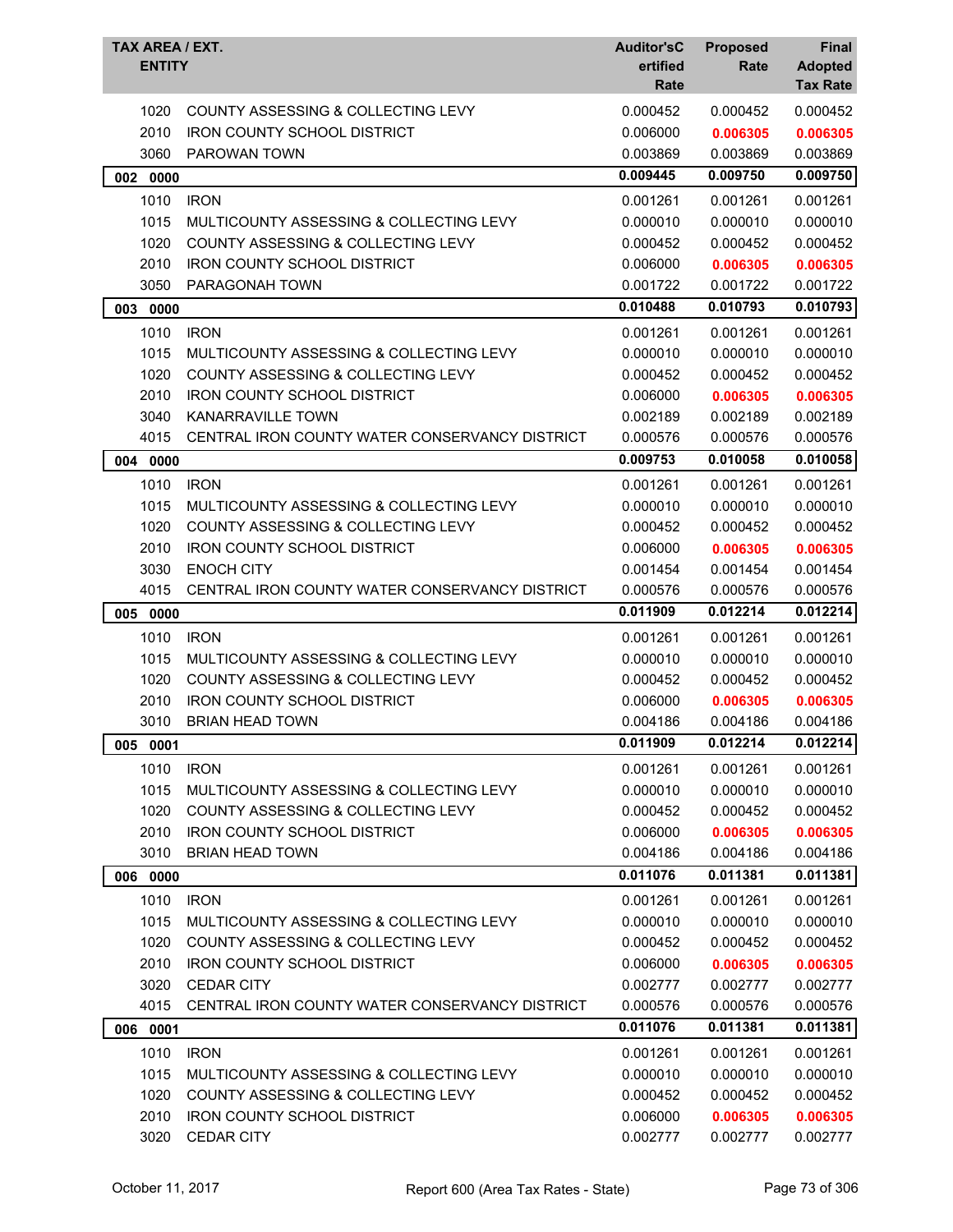| TAX AREA / EXT.<br><b>ENTITY</b> |                                                        | <b>Auditor'sC</b><br>ertified<br>Rate | <b>Proposed</b><br>Rate | <b>Final</b><br><b>Adopted</b><br><b>Tax Rate</b> |
|----------------------------------|--------------------------------------------------------|---------------------------------------|-------------------------|---------------------------------------------------|
| 4015                             | CENTRAL IRON COUNTY WATER CONSERVANCY DISTRICT         | 0.000576                              | 0.000576                | 0.000576                                          |
| 007 0000                         |                                                        | 0.009881                              | 0.010186                | 0.010186                                          |
| 1010                             | <b>IRON</b>                                            | 0.001261                              | 0.001261                | 0.001261                                          |
| 1015                             | MULTICOUNTY ASSESSING & COLLECTING LEVY                | 0.000010                              | 0.000010                | 0.000010                                          |
| 1020                             | COUNTY ASSESSING & COLLECTING LEVY                     | 0.000452                              | 0.000452                | 0.000452                                          |
| 2010                             | <b>IRON COUNTY SCHOOL DISTRICT</b>                     | 0.006000                              | 0.006305                | 0.006305                                          |
| 4020                             | <b>IRON COUNTY MUNICIPAL TYPE SERVICES DISTRICT #2</b> | 0.002158                              | 0.002158                | 0.002158                                          |
| 0000<br>010                      |                                                        | 0.010457                              | 0.010762                | 0.010762                                          |
| 1010                             | <b>IRON</b>                                            | 0.001261                              | 0.001261                | 0.001261                                          |
| 1015                             | MULTICOUNTY ASSESSING & COLLECTING LEVY                | 0.000010                              | 0.000010                | 0.000010                                          |
| 1020                             | <b>COUNTY ASSESSING &amp; COLLECTING LEVY</b>          | 0.000452                              | 0.000452                | 0.000452                                          |
| 2010                             | <b>IRON COUNTY SCHOOL DISTRICT</b>                     | 0.006000                              | 0.006305                | 0.006305                                          |
| 4010                             | <b>IRON COUNTY SERVICE AREA NO. 2</b>                  | 0.000000                              |                         |                                                   |
| 4015                             | CENTRAL IRON COUNTY WATER CONSERVANCY DISTRICT         | 0.000576                              | 0.000576                | 0.000576                                          |
| 4020                             | <b>IRON COUNTY MUNICIPAL TYPE SERVICES DISTRICT #2</b> | 0.002158                              | 0.002158                | 0.002158                                          |
| 0001<br>010                      |                                                        | 0.010457                              | 0.010762                | 0.010762                                          |
| 1010                             | <b>IRON</b>                                            | 0.001261                              | 0.001261                | 0.001261                                          |
| 1015                             | MULTICOUNTY ASSESSING & COLLECTING LEVY                | 0.000010                              | 0.000010                | 0.000010                                          |
| 1020                             | COUNTY ASSESSING & COLLECTING LEVY                     | 0.000452                              | 0.000452                | 0.000452                                          |
| 2010                             | <b>IRON COUNTY SCHOOL DISTRICT</b>                     | 0.006000                              | 0.006305                | 0.006305                                          |
| 4015                             | CENTRAL IRON COUNTY WATER CONSERVANCY DISTRICT         | 0.000576                              | 0.000576                | 0.000576                                          |
| 4020                             | <b>IRON COUNTY MUNICIPAL TYPE SERVICES DISTRICT #2</b> | 0.002158                              | 0.002158                | 0.002158                                          |
| 011<br>0000                      |                                                        | 0.011909                              | 0.012214                | 0.012214                                          |
| 1010                             | <b>IRON</b>                                            | 0.001261                              | 0.001261                | 0.001261                                          |
| 1015                             | MULTICOUNTY ASSESSING & COLLECTING LEVY                | 0.000010                              | 0.000010                | 0.000010                                          |
| 1020                             | <b>COUNTY ASSESSING &amp; COLLECTING LEVY</b>          | 0.000452                              | 0.000452                | 0.000452                                          |
| 2010                             | <b>IRON COUNTY SCHOOL DISTRICT</b>                     | 0.006000                              | 0.006305                | 0.006305                                          |
| 3010                             | <b>BRIAN HEAD TOWN</b>                                 | 0.004186                              | 0.004186                | 0.004186                                          |
| 012 0000                         |                                                        | 0.011909                              | 0.012214                | 0.012214                                          |
| 1010                             | <b>IRON</b>                                            | 0.001261                              | 0.001261                | 0.001261                                          |
| 1015                             | MULTICOUNTY ASSESSING & COLLECTING LEVY                | 0.000010                              | 0.000010                | 0.000010                                          |
| 1020                             | COUNTY ASSESSING & COLLECTING LEVY                     | 0.000452                              | 0.000452                | 0.000452                                          |
| 2010                             | <b>IRON COUNTY SCHOOL DISTRICT</b>                     | 0.006000                              | 0.006305                | 0.006305                                          |
| 3010                             | <b>BRIAN HEAD TOWN</b>                                 | 0.004186                              | 0.004186                | 0.004186                                          |
| 013 0000                         |                                                        | 0.011076                              | 0.011381                | 0.011381                                          |
| 1010                             | <b>IRON</b>                                            | 0.001261                              | 0.001261                | 0.001261                                          |
| 1015                             | MULTICOUNTY ASSESSING & COLLECTING LEVY                | 0.000010                              | 0.000010                | 0.000010                                          |
| 1020                             | COUNTY ASSESSING & COLLECTING LEVY                     | 0.000452                              | 0.000452                | 0.000452                                          |
| 2010                             | <b>IRON COUNTY SCHOOL DISTRICT</b>                     | 0.006000                              | 0.006305                | 0.006305                                          |
| 3020                             | <b>CEDAR CITY</b>                                      | 0.002777                              | 0.002777                | 0.002777                                          |
| 4015                             | CENTRAL IRON COUNTY WATER CONSERVANCY DISTRICT         | 0.000576                              | 0.000576                | 0.000576                                          |
| 013 0001                         |                                                        | 0.011076                              | 0.011381                | 0.011381                                          |
| 1010                             | <b>IRON</b>                                            | 0.001261                              | 0.001261                | 0.001261                                          |
| 1015                             | MULTICOUNTY ASSESSING & COLLECTING LEVY                | 0.000010                              | 0.000010                | 0.000010                                          |
| 1020                             | COUNTY ASSESSING & COLLECTING LEVY                     | 0.000452                              | 0.000452                | 0.000452                                          |
| 2010                             | <b>IRON COUNTY SCHOOL DISTRICT</b>                     | 0.006000                              | 0.006305                | 0.006305                                          |
| 3020                             | <b>CEDAR CITY</b>                                      | 0.002777                              | 0.002777                | 0.002777                                          |
| 4015                             | CENTRAL IRON COUNTY WATER CONSERVANCY DISTRICT         | 0.000576                              | 0.000576                | 0.000576                                          |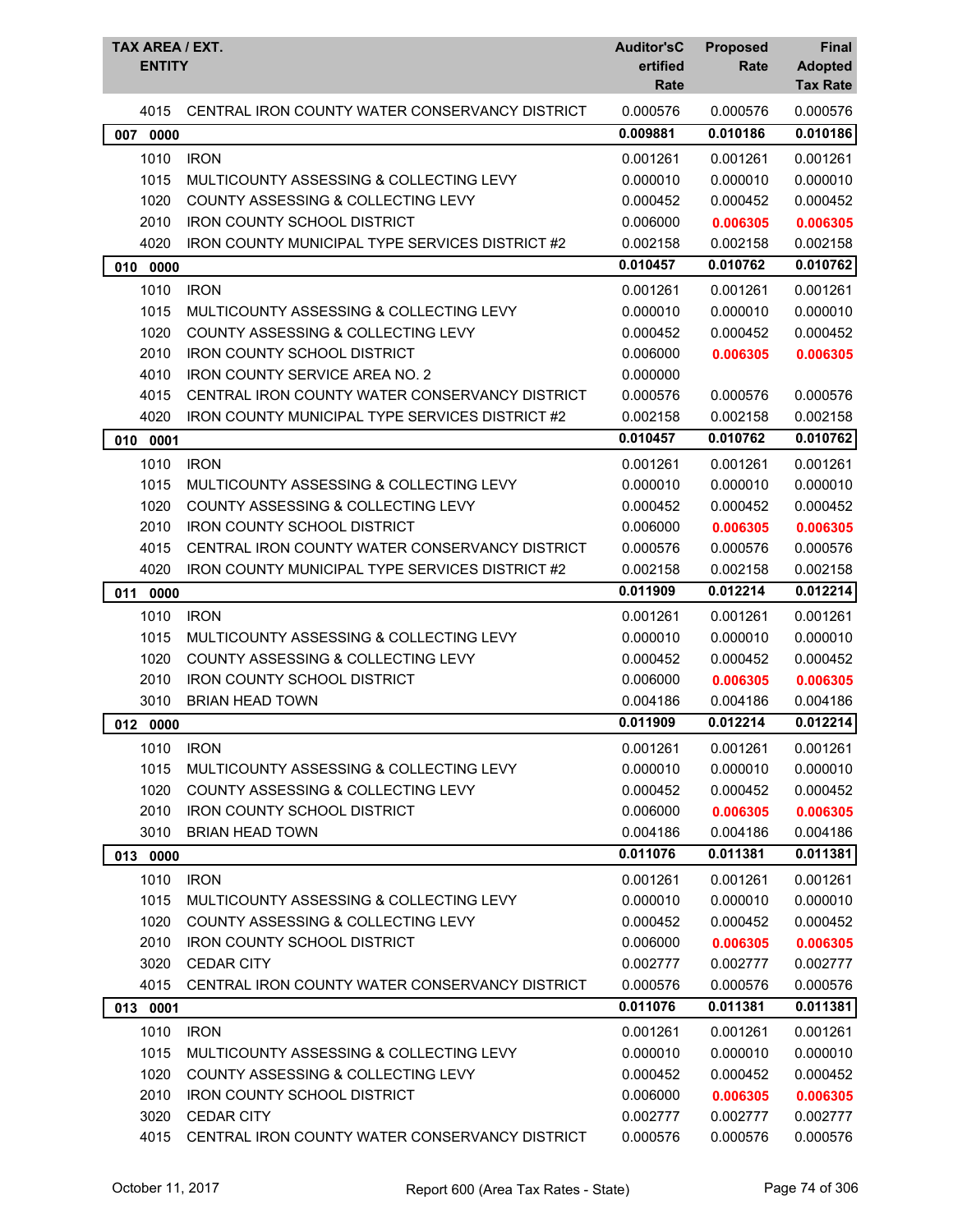|             | TAX AREA / EXT.<br><b>ENTITY</b>                       |          | <b>Proposed</b><br><b>Rate</b> | <b>Final</b><br><b>Adopted</b><br><b>Tax Rate</b> |
|-------------|--------------------------------------------------------|----------|--------------------------------|---------------------------------------------------|
| 014 0000    |                                                        | 0.009881 | 0.010186                       | 0.010186                                          |
| 1010        | <b>IRON</b>                                            | 0.001261 | 0.001261                       | 0.001261                                          |
| 1015        | MULTICOUNTY ASSESSING & COLLECTING LEVY                | 0.000010 | 0.000010                       | 0.000010                                          |
| 1020        | COUNTY ASSESSING & COLLECTING LEVY                     | 0.000452 | 0.000452                       | 0.000452                                          |
| 2010        | <b>IRON COUNTY SCHOOL DISTRICT</b>                     | 0.006000 | 0.006305                       | 0.006305                                          |
| 4020        | IRON COUNTY MUNICIPAL TYPE SERVICES DISTRICT #2        | 0.002158 | 0.002158                       | 0.002158                                          |
| 015<br>0000 |                                                        | 0.009881 | 0.010186                       | 0.010186                                          |
| 1010        | <b>IRON</b>                                            | 0.001261 | 0.001261                       | 0.001261                                          |
| 1015        | MULTICOUNTY ASSESSING & COLLECTING LEVY                | 0.000010 | 0.000010                       | 0.000010                                          |
| 1020        | <b>COUNTY ASSESSING &amp; COLLECTING LEVY</b>          | 0.000452 | 0.000452                       | 0.000452                                          |
| 2010        | <b>IRON COUNTY SCHOOL DISTRICT</b>                     | 0.006000 | 0.006305                       | 0.006305                                          |
| 4020        | <b>IRON COUNTY MUNICIPAL TYPE SERVICES DISTRICT #2</b> | 0.002158 | 0.002158                       | 0.002158                                          |
| 016 0000    |                                                        | 0.009881 | 0.010186                       | 0.010186                                          |
| 1010        | <b>IRON</b>                                            | 0.001261 | 0.001261                       | 0.001261                                          |
| 1015        | MULTICOUNTY ASSESSING & COLLECTING LEVY                | 0.000010 | 0.000010                       | 0.000010                                          |
| 1020        | <b>COUNTY ASSESSING &amp; COLLECTING LEVY</b>          | 0.000452 | 0.000452                       | 0.000452                                          |
| 2010        | <b>IRON COUNTY SCHOOL DISTRICT</b>                     | 0.006000 | 0.006305                       | 0.006305                                          |
| 4020        | <b>IRON COUNTY MUNICIPAL TYPE SERVICES DISTRICT #2</b> | 0.002158 | 0.002158                       | 0.002158                                          |
| 017 0000    |                                                        | 0.010457 | 0.010762                       | 0.010762                                          |
| 1010        | <b>IRON</b>                                            | 0.001261 | 0.001261                       | 0.001261                                          |
| 1015        | MULTICOUNTY ASSESSING & COLLECTING LEVY                | 0.000010 | 0.000010                       | 0.000010                                          |
| 1020        | <b>COUNTY ASSESSING &amp; COLLECTING LEVY</b>          | 0.000452 | 0.000452                       | 0.000452                                          |
| 2010        | <b>IRON COUNTY SCHOOL DISTRICT</b>                     | 0.006000 | 0.006305                       | 0.006305                                          |
| 4015        | CENTRAL IRON COUNTY WATER CONSERVANCY DISTRICT         | 0.000576 | 0.000576                       | 0.000576                                          |
| 4020        | <b>IRON COUNTY MUNICIPAL TYPE SERVICES DISTRICT #2</b> | 0.002158 | 0.002158                       | 0.002158                                          |
| 018 0000    |                                                        | 0.010457 | 0.010762                       | 0.010762                                          |
| 1010        | <b>IRON</b>                                            | 0.001261 | 0.001261                       | 0.001261                                          |
| 1015        | MULTICOUNTY ASSESSING & COLLECTING LEVY                | 0.000010 | 0.000010                       | 0.000010                                          |
| 1020        | COUNTY ASSESSING & COLLECTING LEVY                     | 0.000452 | 0.000452                       | 0.000452                                          |
| 2010        | <b>IRON COUNTY SCHOOL DISTRICT</b>                     | 0.006000 | 0.006305                       | 0.006305                                          |
| 4015        | CENTRAL IRON COUNTY WATER CONSERVANCY DISTRICT         | 0.000576 | 0.000576                       | 0.000576                                          |
| 4020        | <b>IRON COUNTY MUNICIPAL TYPE SERVICES DISTRICT #2</b> | 0.002158 | 0.002158                       | 0.002158                                          |
| 019 0000    |                                                        | 0.010457 | 0.010762                       | 0.010762                                          |
| 1010        | <b>IRON</b>                                            | 0.001261 | 0.001261                       | 0.001261                                          |
| 1015        | MULTICOUNTY ASSESSING & COLLECTING LEVY                | 0.000010 | 0.000010                       | 0.000010                                          |
| 1020        | COUNTY ASSESSING & COLLECTING LEVY                     | 0.000452 | 0.000452                       | 0.000452                                          |
| 2010        | <b>IRON COUNTY SCHOOL DISTRICT</b>                     | 0.006000 | 0.006305                       | 0.006305                                          |
| 4015        | CENTRAL IRON COUNTY WATER CONSERVANCY DISTRICT         | 0.000576 | 0.000576                       | 0.000576                                          |
| 4020        | <b>IRON COUNTY MUNICIPAL TYPE SERVICES DISTRICT #2</b> | 0.002158 | 0.002158                       | 0.002158                                          |
| 0000<br>020 |                                                        | 0.010457 | 0.010762                       | 0.010762                                          |
| 1010        | <b>IRON</b>                                            | 0.001261 | 0.001261                       | 0.001261                                          |
| 1015        | MULTICOUNTY ASSESSING & COLLECTING LEVY                | 0.000010 | 0.000010                       | 0.000010                                          |
| 1020        | <b>COUNTY ASSESSING &amp; COLLECTING LEVY</b>          | 0.000452 | 0.000452                       | 0.000452                                          |
| 2010        | <b>IRON COUNTY SCHOOL DISTRICT</b>                     | 0.006000 | 0.006305                       | 0.006305                                          |
| 4015        | CENTRAL IRON COUNTY WATER CONSERVANCY DISTRICT         | 0.000576 | 0.000576                       | 0.000576                                          |
| 4020        | IRON COUNTY MUNICIPAL TYPE SERVICES DISTRICT #2        | 0.002158 | 0.002158                       | 0.002158                                          |
| 021 0000    |                                                        | 0.009881 | 0.010186                       | 0.010186                                          |
| 1010        | <b>IRON</b>                                            | 0.001261 | 0.001261                       | 0.001261                                          |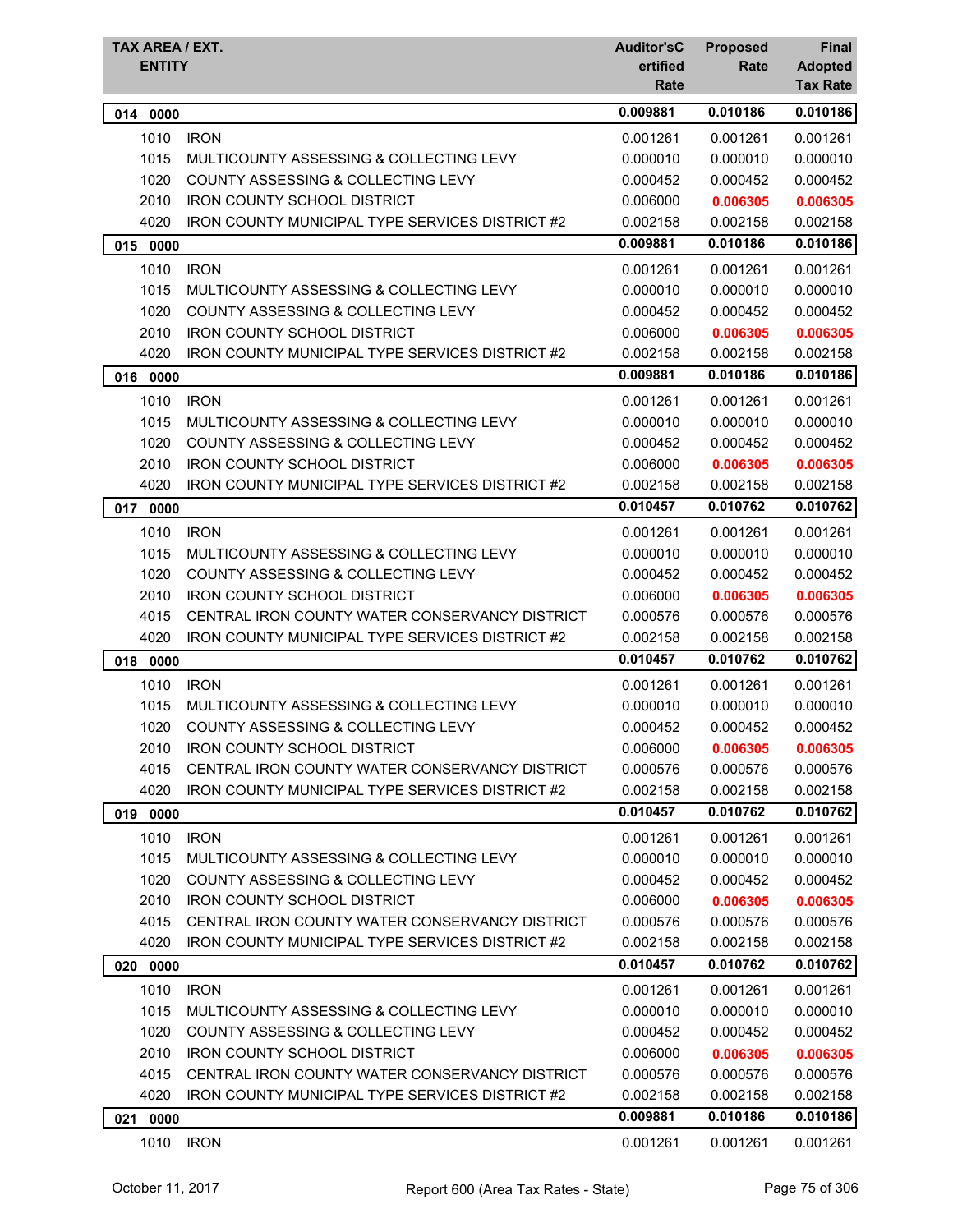| TAX AREA / EXT.<br><b>ENTITY</b> |                                                        | <b>Auditor'sC</b><br>ertified<br>Rate | <b>Proposed</b><br>Rate | <b>Final</b><br><b>Adopted</b><br><b>Tax Rate</b> |
|----------------------------------|--------------------------------------------------------|---------------------------------------|-------------------------|---------------------------------------------------|
| 1015                             | MULTICOUNTY ASSESSING & COLLECTING LEVY                | 0.000010                              | 0.000010                | 0.000010                                          |
| 1020                             | <b>COUNTY ASSESSING &amp; COLLECTING LEVY</b>          | 0.000452                              | 0.000452                | 0.000452                                          |
| 2010                             | <b>IRON COUNTY SCHOOL DISTRICT</b>                     | 0.006000                              | 0.006305                | 0.006305                                          |
| 4020                             | <b>IRON COUNTY MUNICIPAL TYPE SERVICES DISTRICT #2</b> | 0.002158                              | 0.002158                | 0.002158                                          |
| 025<br>0000                      |                                                        | 0.010457                              | 0.010762                | 0.010762                                          |
| 1010                             | <b>IRON</b>                                            | 0.001261                              | 0.001261                | 0.001261                                          |
| 1015                             | MULTICOUNTY ASSESSING & COLLECTING LEVY                | 0.000010                              | 0.000010                | 0.000010                                          |
| 1020                             | COUNTY ASSESSING & COLLECTING LEVY                     | 0.000452                              | 0.000452                | 0.000452                                          |
| 2010                             | <b>IRON COUNTY SCHOOL DISTRICT</b>                     | 0.006000                              | 0.006305                | 0.006305                                          |
| 4015                             | CENTRAL IRON COUNTY WATER CONSERVANCY DISTRICT         | 0.000576                              | 0.000576                | 0.000576                                          |
| 4020                             | IRON COUNTY MUNICIPAL TYPE SERVICES DISTRICT #2        | 0.002158                              | 0.002158                | 0.002158                                          |
| 029<br>0000                      |                                                        | 0.010457                              | 0.010762                | 0.010762                                          |
| 1010                             | <b>IRON</b>                                            | 0.001261                              | 0.001261                | 0.001261                                          |
| 1015                             | MULTICOUNTY ASSESSING & COLLECTING LEVY                | 0.000010                              | 0.000010                | 0.000010                                          |
| 1020                             | <b>COUNTY ASSESSING &amp; COLLECTING LEVY</b>          | 0.000452                              | 0.000452                | 0.000452                                          |
| 2010                             | <b>IRON COUNTY SCHOOL DISTRICT</b>                     | 0.006000                              | 0.006305                | 0.006305                                          |
| 4015                             | CENTRAL IRON COUNTY WATER CONSERVANCY DISTRICT         | 0.000576                              | 0.000576                | 0.000576                                          |
| 4020                             | IRON COUNTY MUNICIPAL TYPE SERVICES DISTRICT #2        | 0.002158                              | 0.002158                | 0.002158                                          |
| 030<br>0000                      |                                                        | 0.009881                              | 0.010186                | 0.010186                                          |
| 1010                             | <b>IRON</b>                                            | 0.001261                              | 0.001261                | 0.001261                                          |
| 1015                             | MULTICOUNTY ASSESSING & COLLECTING LEVY                | 0.000010                              | 0.000010                | 0.000010                                          |
| 1020                             | <b>COUNTY ASSESSING &amp; COLLECTING LEVY</b>          | 0.000452                              | 0.000452                | 0.000452                                          |
| 2010                             | <b>IRON COUNTY SCHOOL DISTRICT</b>                     | 0.006000                              | 0.006305                | 0.006305                                          |
| 4020                             | IRON COUNTY MUNICIPAL TYPE SERVICES DISTRICT #2        | 0.002158                              | 0.002158                | 0.002158                                          |
| 031<br>0000                      |                                                        | 0.010457                              | 0.010762                | 0.010762                                          |
| 1010                             | <b>IRON</b>                                            | 0.001261                              | 0.001261                | 0.001261                                          |
| 1015                             | MULTICOUNTY ASSESSING & COLLECTING LEVY                | 0.000010                              | 0.000010                | 0.000010                                          |
| 1020                             | COUNTY ASSESSING & COLLECTING LEVY                     | 0.000452                              | 0.000452                | 0.000452                                          |
| 2010                             | <b>IRON COUNTY SCHOOL DISTRICT</b>                     | 0.006000                              | 0.006305                | 0.006305                                          |
| 4015                             | CENTRAL IRON COUNTY WATER CONSERVANCY DISTRICT         | 0.000576                              | 0.000576                | 0.000576                                          |
| 4020                             | <b>IRON COUNTY MUNICIPAL TYPE SERVICES DISTRICT #2</b> | 0.002158                              | 0.002158                | 0.002158                                          |
| 032 0000                         |                                                        | 0.010457                              | 0.010762                | 0.010762                                          |
| 1010                             | <b>IRON</b>                                            | 0.001261                              | 0.001261                | 0.001261                                          |
| 1015                             | MULTICOUNTY ASSESSING & COLLECTING LEVY                | 0.000010                              | 0.000010                | 0.000010                                          |
| 1020                             | COUNTY ASSESSING & COLLECTING LEVY                     | 0.000452                              | 0.000452                | 0.000452                                          |
| 2010                             | <b>IRON COUNTY SCHOOL DISTRICT</b>                     | 0.006000                              | 0.006305                | 0.006305                                          |
| 4015                             | CENTRAL IRON COUNTY WATER CONSERVANCY DISTRICT         | 0.000576                              | 0.000576                | 0.000576                                          |
| 4020                             | IRON COUNTY MUNICIPAL TYPE SERVICES DISTRICT #2        | 0.002158                              | 0.002158                | 0.002158                                          |

### **JUAB COUNTY**

| 0000<br>001 |                                                           | 0.012721 | 0.013831 | 0.013811 |
|-------------|-----------------------------------------------------------|----------|----------|----------|
| 1010        | <b>JUAB</b>                                               | 0.002691 | 0.003059 | 0.003059 |
| 2010        | <b>JUAB COUNTY SCHOOL DISTRICT</b>                        | 0.007459 | 0.008179 | 0.008159 |
| 3040        | NFPHI CITY                                                | 0.001247 | 0.001247 | 0.001247 |
| 4010        | EAST JUAB COUNTY WATER CONSERVANCY DISTRICT               | 0.000214 | 0.000214 | 0.000214 |
| 4015        | <b>JUAB COUNTY FIRE PROTECTION SPECIAL SERVICE DISTRI</b> | 0.000732 | 0.000732 | 0.000732 |
| 4270        | CENTRAL UTAH WATER CONSERVANCY DISTRICT                   | 0.000378 | 0.000400 | 0.000400 |
| 0000<br>002 |                                                           | 0.012290 | 0.013400 | 0.013380 |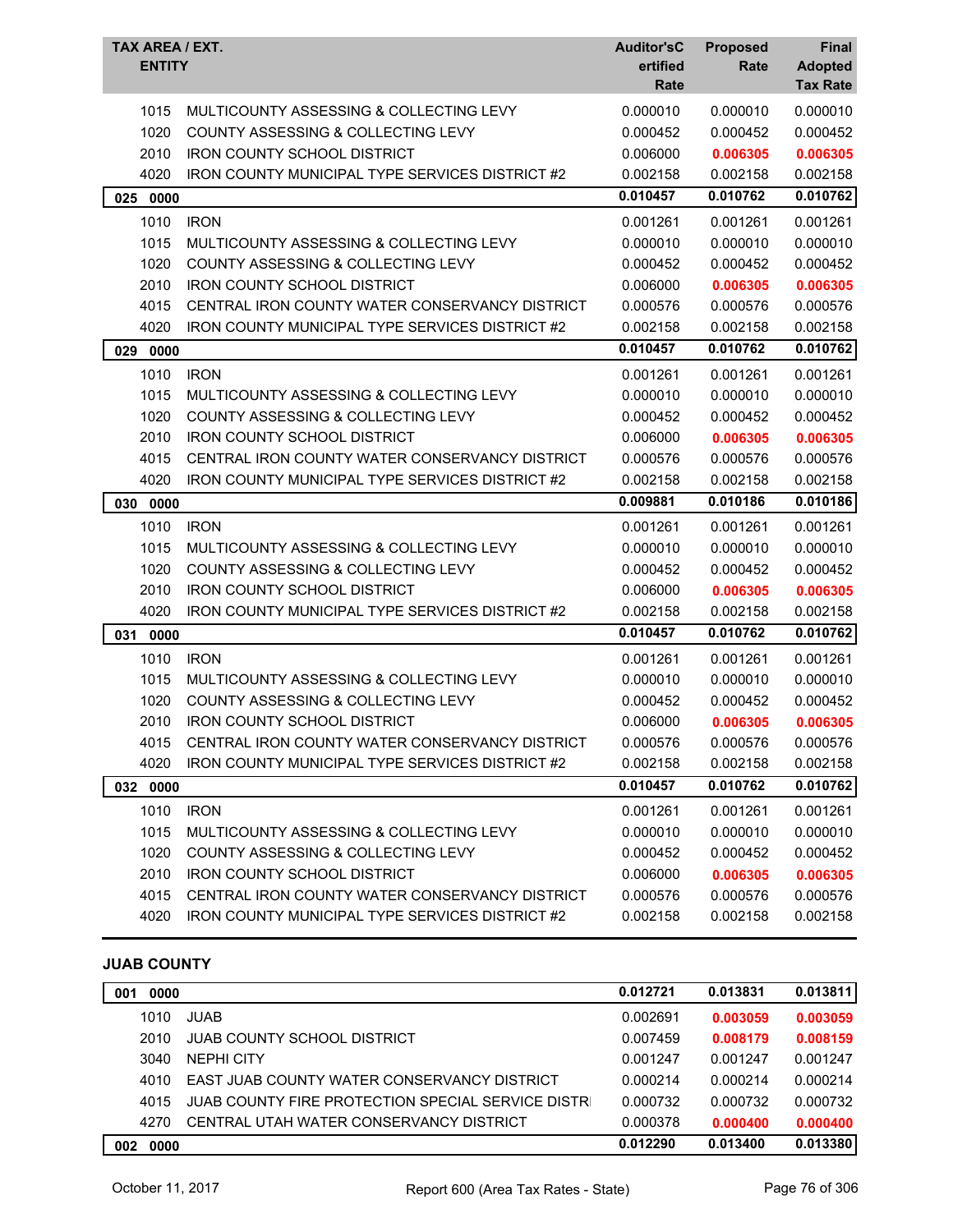| <b>TAX AREA / EXT.</b><br><b>ENTITY</b> |                                                           | <b>Auditor'sC</b><br>ertified<br>Rate | <b>Proposed</b><br>Rate | Final<br><b>Adopted</b><br><b>Tax Rate</b> |
|-----------------------------------------|-----------------------------------------------------------|---------------------------------------|-------------------------|--------------------------------------------|
| 1010                                    | <b>JUAB</b>                                               | 0.002691                              | 0.003059                | 0.003059                                   |
| 2010                                    | JUAB COUNTY SCHOOL DISTRICT                               | 0.007459                              | 0.008179                | 0.008159                                   |
| 3020                                    | <b>LEVAN TOWN</b>                                         | 0.001030                              | 0.001030                | 0.001030                                   |
| 4015                                    | JUAB COUNTY FIRE PROTECTION SPECIAL SERVICE DISTRI        | 0.000732                              | 0.000732                | 0.000732                                   |
| 4270                                    | CENTRAL UTAH WATER CONSERVANCY DISTRICT                   | 0.000378                              | 0.000400                | 0.000400                                   |
| 003<br>0000                             |                                                           | 0.012329                              | 0.013439                | 0.013419                                   |
| 1010                                    | <b>JUAB</b>                                               | 0.002691                              | 0.003059                | 0.003059                                   |
| 2010                                    | JUAB COUNTY SCHOOL DISTRICT                               | 0.007459                              | 0.008179                | 0.008159                                   |
| 3030                                    | <b>MONA CITY</b>                                          | 0.000855                              | 0.000855                | 0.000855                                   |
| 4010                                    | EAST JUAB COUNTY WATER CONSERVANCY DISTRICT               | 0.000214                              | 0.000214                | 0.000214                                   |
| 4015                                    | JUAB COUNTY FIRE PROTECTION SPECIAL SERVICE DISTRI        | 0.000732                              | 0.000732                | 0.000732                                   |
| 4270                                    | CENTRAL UTAH WATER CONSERVANCY DISTRICT                   | 0.000378                              | 0.000400                | 0.000400                                   |
| 0000<br>004                             |                                                           | 0.011474                              | 0.012584                | 0.012564                                   |
| 1010                                    | <b>JUAB</b>                                               | 0.002691                              | 0.003059                | 0.003059                                   |
| 2010                                    | <b>JUAB COUNTY SCHOOL DISTRICT</b>                        | 0.007459                              | 0.008179                | 0.008159                                   |
| 4010                                    | EAST JUAB COUNTY WATER CONSERVANCY DISTRICT               | 0.000214                              | 0.000214                | 0.000214                                   |
| 4015                                    | <b>JUAB COUNTY FIRE PROTECTION SPECIAL SERVICE DISTRI</b> | 0.000732                              | 0.000732                | 0.000732                                   |
| 4270                                    | CENTRAL UTAH WATER CONSERVANCY DISTRICT                   | 0.000378                              | 0.000400                | 0.000400                                   |
| 0000<br>005                             |                                                           | 0.011260                              | 0.012370                | 0.012350                                   |
| 1010                                    | <b>JUAB</b>                                               | 0.002691                              | 0.003059                | 0.003059                                   |
| 2010                                    | <b>JUAB COUNTY SCHOOL DISTRICT</b>                        | 0.007459                              | 0.008179                | 0.008159                                   |
| 4015                                    | JUAB COUNTY FIRE PROTECTION SPECIAL SERVICE DISTRI        | 0.000732                              | 0.000732                | 0.000732                                   |
| 4270                                    | CENTRAL UTAH WATER CONSERVANCY DISTRICT                   | 0.000378                              | 0.000400                | 0.000400                                   |
| 0000<br>006                             |                                                           | 0.011260                              | 0.012370                | 0.012350                                   |
| 1010                                    | <b>JUAB</b>                                               | 0.002691                              | 0.003059                | 0.003059                                   |
| 2010                                    | <b>JUAB COUNTY SCHOOL DISTRICT</b>                        | 0.007459                              | 0.008179                | 0.008159                                   |
| 4015                                    | JUAB COUNTY FIRE PROTECTION SPECIAL SERVICE DISTRI        | 0.000732                              | 0.000732                | 0.000732                                   |
| 4270                                    | CENTRAL UTAH WATER CONSERVANCY DISTRICT                   | 0.000378                              | 0.000400                | 0.000400                                   |
| 007<br>0000                             |                                                           | 0.010882                              | 0.011970                | 0.011950                                   |
| 1010                                    | <b>JUAB</b>                                               | 0.002691                              | 0.003059                | 0.003059                                   |
| 2010                                    | <b>JUAB COUNTY SCHOOL DISTRICT</b>                        | 0.007459                              | 0.008179                | 0.008159                                   |
| 4015                                    | JUAB COUNTY FIRE PROTECTION SPECIAL SERVICE DISTRI        | 0.000732                              | 0.000732                | 0.000732                                   |
| 008 0000                                |                                                           | 0.012889                              | 0.014270                | 0.014270                                   |
| 1010                                    | <b>JUAB</b>                                               | 0.002691                              | 0.003059                | 0.003059                                   |
| 2020                                    | TINTIC SCHOOL DISTRICT                                    | 0.007121                              | 0.008112                | 0.008112                                   |
| 3010                                    | <b>EUREKA CITY</b>                                        | 0.001967                              | 0.001967                | 0.001967                                   |
| 4015                                    | JUAB COUNTY FIRE PROTECTION SPECIAL SERVICE DISTRI        | 0.000732                              | 0.000732                | 0.000732                                   |
| 4270                                    | CENTRAL UTAH WATER CONSERVANCY DISTRICT                   | 0.000378                              | 0.000400                | 0.000400                                   |
| 0000<br>009                             |                                                           | 0.010922                              | 0.012303                | 0.012303                                   |
| 1010                                    | <b>JUAB</b>                                               | 0.002691                              | 0.003059                | 0.003059                                   |
| 2020                                    | TINTIC SCHOOL DISTRICT                                    | 0.007121                              | 0.008112                | 0.008112                                   |
| 4015                                    | JUAB COUNTY FIRE PROTECTION SPECIAL SERVICE DISTRI        | 0.000732                              | 0.000732                | 0.000732                                   |
| 4270                                    | CENTRAL UTAH WATER CONSERVANCY DISTRICT                   | 0.000378                              | 0.000400                | 0.000400                                   |
|                                         |                                                           | 0.010544                              | 0.011903                | 0.011903                                   |
| 010<br>0000                             |                                                           |                                       |                         |                                            |
| 1010                                    | <b>JUAB</b>                                               | 0.002691                              | 0.003059                | 0.003059                                   |
| 2020<br>4015                            | TINTIC SCHOOL DISTRICT                                    | 0.007121                              | 0.008112                | 0.008112                                   |
|                                         | JUAB COUNTY FIRE PROTECTION SPECIAL SERVICE DISTRI        | 0.000732                              | 0.000732                | 0.000732                                   |
| 0000<br>011                             |                                                           | 0.011260                              | 0.012370                | 0.012350                                   |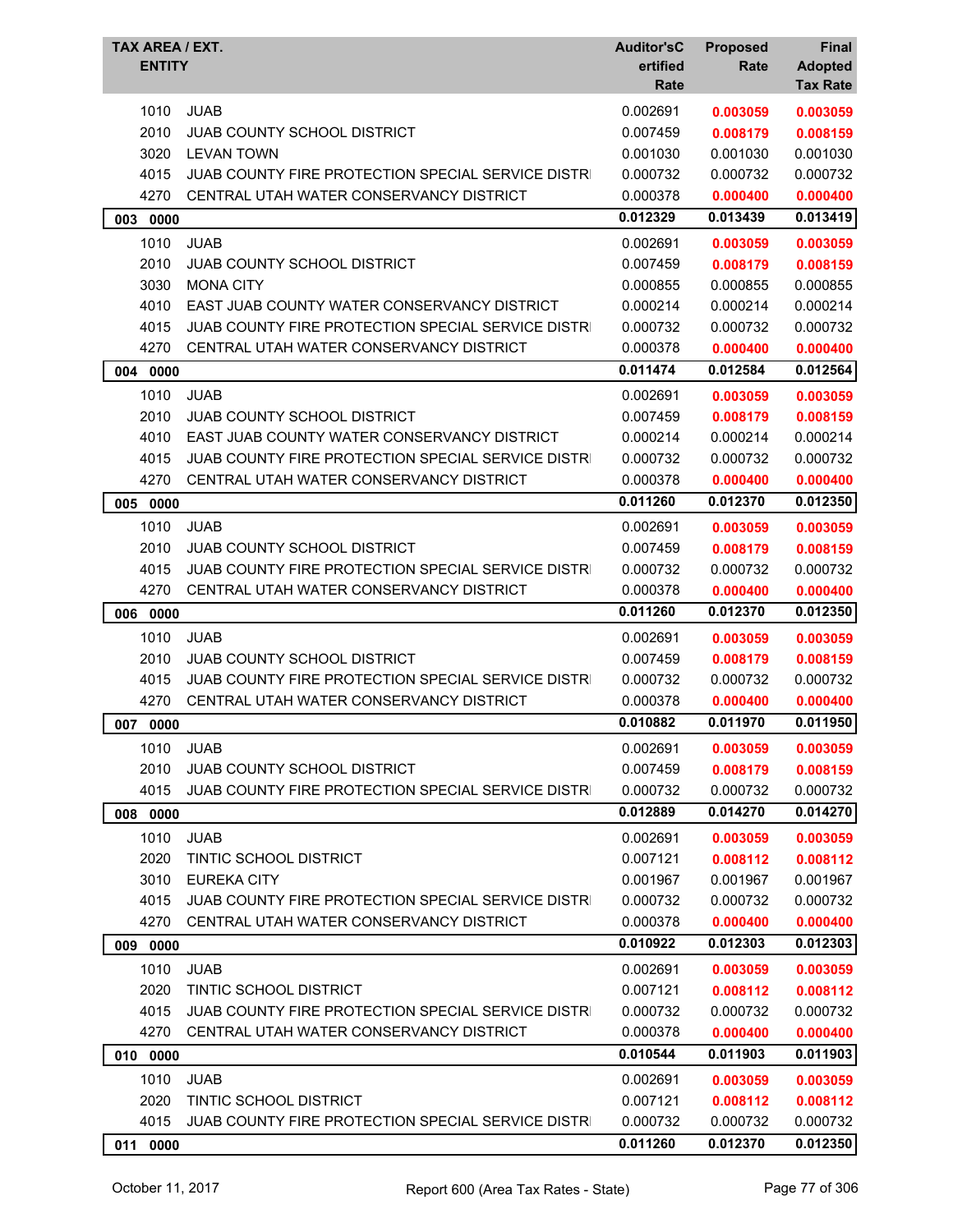| TAX AREA / EXT.<br><b>ENTITY</b> |                                                           | <b>Auditor'sC</b><br>ertified<br><b>Rate</b> | <b>Proposed</b><br>Rate | <b>Final</b><br><b>Adopted</b><br><b>Tax Rate</b> |
|----------------------------------|-----------------------------------------------------------|----------------------------------------------|-------------------------|---------------------------------------------------|
| 1010                             | <b>JUAB</b>                                               | 0.002691                                     | 0.003059                | 0.003059                                          |
| 2010                             | <b>JUAB COUNTY SCHOOL DISTRICT</b>                        | 0.007459                                     | 0.008179                | 0.008159                                          |
| 4015                             | JUAB COUNTY FIRE PROTECTION SPECIAL SERVICE DISTRI        | 0.000732                                     | 0.000732                | 0.000732                                          |
| 4270                             | CENTRAL UTAH WATER CONSERVANCY DISTRICT                   | 0.000378                                     | 0.000400                | 0.000400                                          |
| 012<br>0000                      |                                                           | 0.011474                                     | 0.012584                | 0.012564                                          |
| 1010                             | <b>JUAB</b>                                               | 0.002691                                     | 0.003059                | 0.003059                                          |
| 2010                             | <b>JUAB COUNTY SCHOOL DISTRICT</b>                        | 0.007459                                     | 0.008179                | 0.008159                                          |
| 4010                             | EAST JUAB COUNTY WATER CONSERVANCY DISTRICT               | 0.000214                                     | 0.000214                | 0.000214                                          |
| 4015                             | JUAB COUNTY FIRE PROTECTION SPECIAL SERVICE DISTRI        | 0.000732                                     | 0.000732                | 0.000732                                          |
| 4270                             | CENTRAL UTAH WATER CONSERVANCY DISTRICT                   | 0.000378                                     | 0.000400                | 0.000400                                          |
| 013<br>0000                      |                                                           | 0.014153                                     | 0.015263                | 0.015243                                          |
| 1010                             | <b>JUAB</b>                                               | 0.002691                                     | 0.003059                | 0.003059                                          |
| 2010                             | <b>JUAB COUNTY SCHOOL DISTRICT</b>                        | 0.007459                                     | 0.008179                | 0.008159                                          |
| 3080                             | <b>ROCKY RIDGE TOWN</b>                                   | 0.002679                                     | 0.002679                | 0.002679                                          |
| 4010                             | EAST JUAB COUNTY WATER CONSERVANCY DISTRICT               | 0.000214                                     | 0.000214                | 0.000214                                          |
| 4015                             | <b>JUAB COUNTY FIRE PROTECTION SPECIAL SERVICE DISTRI</b> | 0.000732                                     | 0.000732                | 0.000732                                          |
| 4270                             | CENTRAL UTAH WATER CONSERVANCY DISTRICT                   | 0.000378                                     | 0.000400                | 0.000400                                          |
| 0000<br>014                      |                                                           | 0.013208                                     | 0.014318                | 0.014298                                          |
| 1010                             | <b>JUAB</b>                                               | 0.002691                                     | 0.003059                | 0.003059                                          |
| 2010                             | <b>JUAB COUNTY SCHOOL DISTRICT</b>                        | 0.007459                                     | 0.008179                | 0.008159                                          |
| 3090                             | SANTAQUIN CITY                                            | 0.001734                                     | 0.001734                | 0.001734                                          |
| 4010                             | EAST JUAB COUNTY WATER CONSERVANCY DISTRICT               | 0.000214                                     | 0.000214                | 0.000214                                          |
| 4015                             | JUAB COUNTY FIRE PROTECTION SPECIAL SERVICE DISTRI        | 0.000732                                     | 0.000732                | 0.000732                                          |
| 4270                             | CENTRAL UTAH WATER CONSERVANCY DISTRICT                   | 0.000378                                     | 0.000400                | 0.000400                                          |

### **KANE COUNTY**

| 0000<br>001 |                                                  | 0.010038 | 0.010038 | 0.010038 |
|-------------|--------------------------------------------------|----------|----------|----------|
| 1010        | <b>KANE</b>                                      | 0.004095 | 0.004095 | 0.004095 |
| 2010        | KANE COUNTY SCHOOL DISTRICT                      | 0.005304 | 0.005304 | 0.005304 |
| 4050        | KANE COUNTY WATER CONSERVANCY DISTRICT           | 0.000639 | 0.000639 | 0.000639 |
| 4060        | KANE COUNTY HUMAN RESOURCES SPECIAL SERVICE DIST | 0.000000 |          |          |
| 4065        | KANE COUNTY RECREATION AND TRANSPORTATION SPEC   | 0.000000 |          |          |
| 002<br>0000 |                                                  | 0.011480 | 0.011480 | 0.011480 |
| 1010        | <b>KANE</b>                                      | 0.004095 | 0.004095 | 0.004095 |
| 2010        | KANE COUNTY SCHOOL DISTRICT                      | 0.005304 | 0.005304 | 0.005304 |
| 3040        | <b>KANAB CITY</b>                                | 0.001442 | 0.001442 | 0.001442 |
| 4030        | WESTERN KANE COUNTY SPECIAL SERVICE DISTRICT #1  | 0.000000 |          |          |
| 4050        | KANE COUNTY WATER CONSERVANCY DISTRICT           | 0.000639 | 0.000639 | 0.000639 |
| 4060        | KANE COUNTY HUMAN RESOURCES SPECIAL SERVICE DIST | 0.000000 |          |          |
| 4065        | KANE COUNTY RECREATION AND TRANSPORTATION SPEC   | 0.000000 |          |          |
| 003<br>0000 |                                                  | 0.012155 | 0.012155 | 0.012155 |
| 1010        | <b>KANE</b>                                      | 0.004095 | 0.004095 | 0.004095 |
| 2010        | KANE COUNTY SCHOOL DISTRICT                      | 0.005304 | 0.005304 | 0.005304 |
| 3050        | <b>ORDERVILLE TOWN</b>                           | 0.002117 | 0.002117 | 0.002117 |
| 4020        | LONG VALLEY SEWER IMPROVEMENT DISTRICT           | 0.000000 |          |          |
| 4030        | WESTERN KANE COUNTY SPECIAL SERVICE DISTRICT #1  | 0.000000 |          |          |
| 4050        | KANE COUNTY WATER CONSERVANCY DISTRICT           | 0.000639 | 0.000639 | 0.000639 |
| 4060        | KANE COUNTY HUMAN RESOURCES SPECIAL SERVICE DIST | 0.000000 |          |          |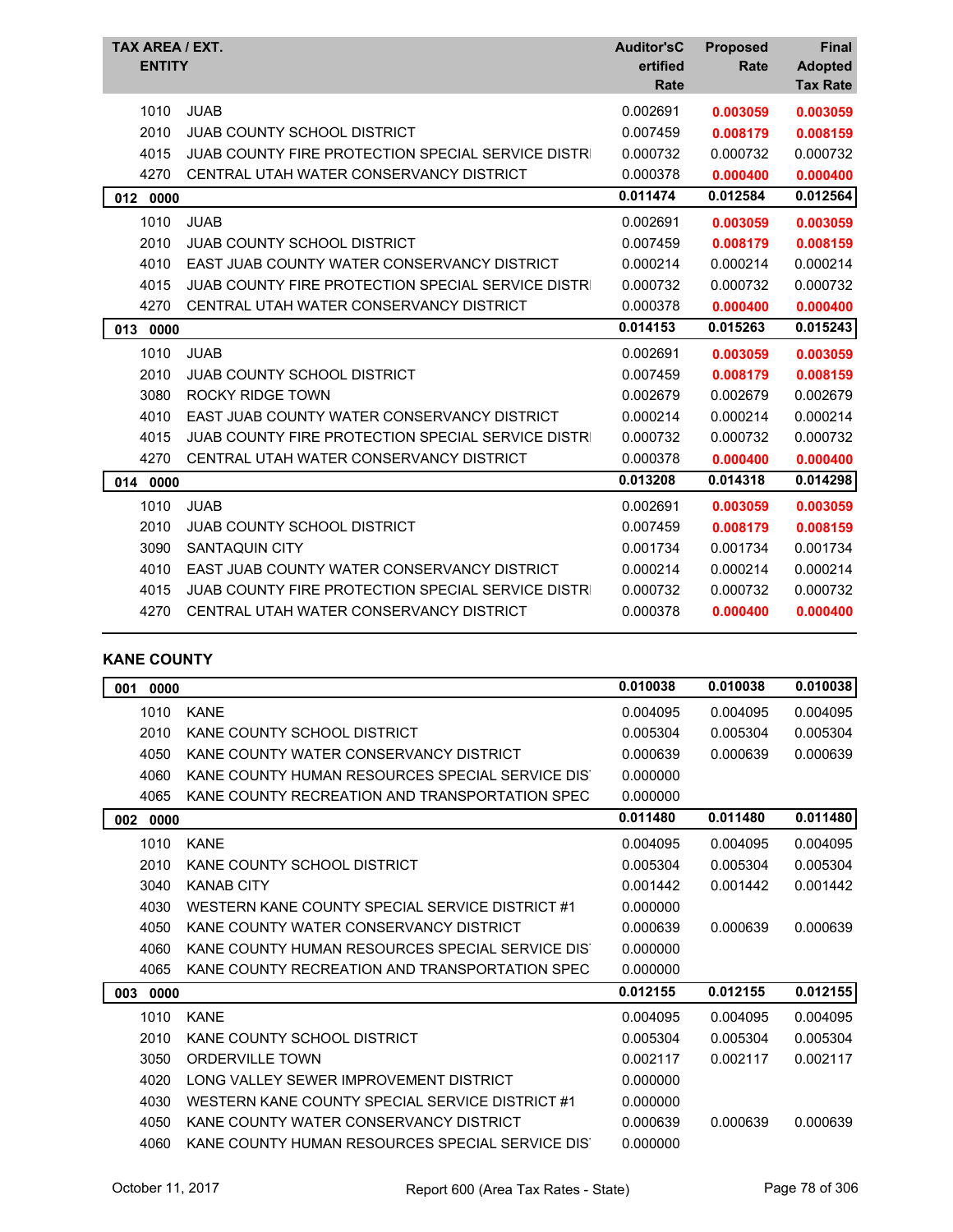|             | <b>TAX AREA / EXT.</b><br><b>Auditor'sC</b><br><b>ENTITY</b> |          | <b>Proposed</b><br>Rate | <b>Final</b><br><b>Adopted</b><br><b>Tax Rate</b> |
|-------------|--------------------------------------------------------------|----------|-------------------------|---------------------------------------------------|
| 4065        | KANE COUNTY RECREATION AND TRANSPORTATION SPEC               | 0.000000 |                         |                                                   |
| 003<br>0001 |                                                              | 0.012155 | 0.012155                | 0.012155                                          |
| 1010        | <b>KANE</b>                                                  | 0.004095 | 0.004095                | 0.004095                                          |
| 2010        | KANE COUNTY SCHOOL DISTRICT                                  | 0.005304 | 0.005304                | 0.005304                                          |
| 3050        | <b>ORDERVILLE TOWN</b>                                       | 0.002117 | 0.002117                | 0.002117                                          |
| 4030        | WESTERN KANE COUNTY SPECIAL SERVICE DISTRICT #1              | 0.000000 |                         |                                                   |
| 4050        | KANE COUNTY WATER CONSERVANCY DISTRICT                       | 0.000639 | 0.000639                | 0.000639                                          |
| 4060        | KANE COUNTY HUMAN RESOURCES SPECIAL SERVICE DIST             | 0.000000 |                         |                                                   |
| 4065        | KANE COUNTY RECREATION AND TRANSPORTATION SPEC               | 0.000000 |                         |                                                   |
| 004 0000    |                                                              | 0.011828 | 0.011828                | 0.011828                                          |
| 1010        | <b>KANE</b>                                                  | 0.004095 | 0.004095                | 0.004095                                          |
| 2010        | KANE COUNTY SCHOOL DISTRICT                                  | 0.005304 | 0.005304                | 0.005304                                          |
| 3030        | <b>GLENDALE TOWN</b>                                         | 0.001790 | 0.001790                | 0.001790                                          |
| 4020        | LONG VALLEY SEWER IMPROVEMENT DISTRICT                       | 0.000000 |                         |                                                   |
| 4030        | WESTERN KANE COUNTY SPECIAL SERVICE DISTRICT #1              | 0.000000 |                         |                                                   |
| 4050        | KANE COUNTY WATER CONSERVANCY DISTRICT                       | 0.000639 | 0.000639                | 0.000639                                          |
| 4060        | KANE COUNTY HUMAN RESOURCES SPECIAL SERVICE DIST             | 0.000000 |                         |                                                   |
| 4065        | KANE COUNTY RECREATION AND TRANSPORTATION SPEC               | 0.000000 |                         |                                                   |
| 004<br>0001 |                                                              | 0.011828 | 0.011828                | 0.011828                                          |
| 1010        | <b>KANE</b>                                                  | 0.004095 | 0.004095                | 0.004095                                          |
| 2010        | KANE COUNTY SCHOOL DISTRICT                                  | 0.005304 | 0.005304                | 0.005304                                          |
| 3030        | <b>GLENDALE TOWN</b>                                         | 0.001790 | 0.001790                | 0.001790                                          |
| 4030        | WESTERN KANE COUNTY SPECIAL SERVICE DISTRICT #1              | 0.000000 |                         |                                                   |
| 4050        | KANE COUNTY WATER CONSERVANCY DISTRICT                       | 0.000639 | 0.000639                | 0.000639                                          |
| 4060        | KANE COUNTY HUMAN RESOURCES SPECIAL SERVICE DIST             | 0.000000 |                         |                                                   |
| 4065        | KANE COUNTY RECREATION AND TRANSPORTATION SPEC               | 0.000000 |                         |                                                   |
| 005 0000    |                                                              | 0.013730 | 0.013730                | 0.013730                                          |
| 1010        | <b>KANE</b>                                                  | 0.004095 | 0.004095                | 0.004095                                          |
| 2010        | KANE COUNTY SCHOOL DISTRICT                                  | 0.005304 | 0.005304                | 0.005304                                          |
| 3010        | <b>ALTON TOWN</b>                                            | 0.003692 | 0.003692                | 0.003692                                          |
| 4030        | WESTERN KANE COUNTY SPECIAL SERVICE DISTRICT #1              | 0.000000 |                         |                                                   |
| 4050        | KANE COUNTY WATER CONSERVANCY DISTRICT                       | 0.000639 | 0.000639                | 0.000639                                          |
| 4060        | KANE COUNTY HUMAN RESOURCES SPECIAL SERVICE DIST             | 0.000000 |                         |                                                   |
| 4065        | KANE COUNTY RECREATION AND TRANSPORTATION SPEC               | 0.000000 |                         |                                                   |
| 0000<br>006 |                                                              | 0.010038 | 0.010038                | 0.010038                                          |
| 1010        | <b>KANE</b>                                                  | 0.004095 | 0.004095                | 0.004095                                          |
| 2010        | KANE COUNTY SCHOOL DISTRICT                                  | 0.005304 | 0.005304                | 0.005304                                          |
| 4020        | LONG VALLEY SEWER IMPROVEMENT DISTRICT                       | 0.000000 |                         |                                                   |
| 4030        | WESTERN KANE COUNTY SPECIAL SERVICE DISTRICT #1              | 0.000000 |                         |                                                   |
| 4050        | KANE COUNTY WATER CONSERVANCY DISTRICT                       | 0.000639 | 0.000639                | 0.000639                                          |
| 4060        | KANE COUNTY HUMAN RESOURCES SPECIAL SERVICE DIST             | 0.000000 |                         |                                                   |
| 4065        | KANE COUNTY RECREATION AND TRANSPORTATION SPEC               | 0.000000 |                         |                                                   |
| 007 0000    |                                                              | 0.010038 | 0.010038                | 0.010038                                          |
| 1010        | <b>KANE</b>                                                  | 0.004095 | 0.004095                | 0.004095                                          |
| 2010        | KANE COUNTY SCHOOL DISTRICT                                  | 0.005304 | 0.005304                | 0.005304                                          |
| 4030        | WESTERN KANE COUNTY SPECIAL SERVICE DISTRICT #1              | 0.000000 |                         |                                                   |
| 4050        | KANE COUNTY WATER CONSERVANCY DISTRICT                       | 0.000639 | 0.000639                | 0.000639                                          |
| 4060        | KANE COUNTY HUMAN RESOURCES SPECIAL SERVICE DIST             | 0.000000 |                         |                                                   |
| 4065        | KANE COUNTY RECREATION AND TRANSPORTATION SPEC               | 0.000000 |                         |                                                   |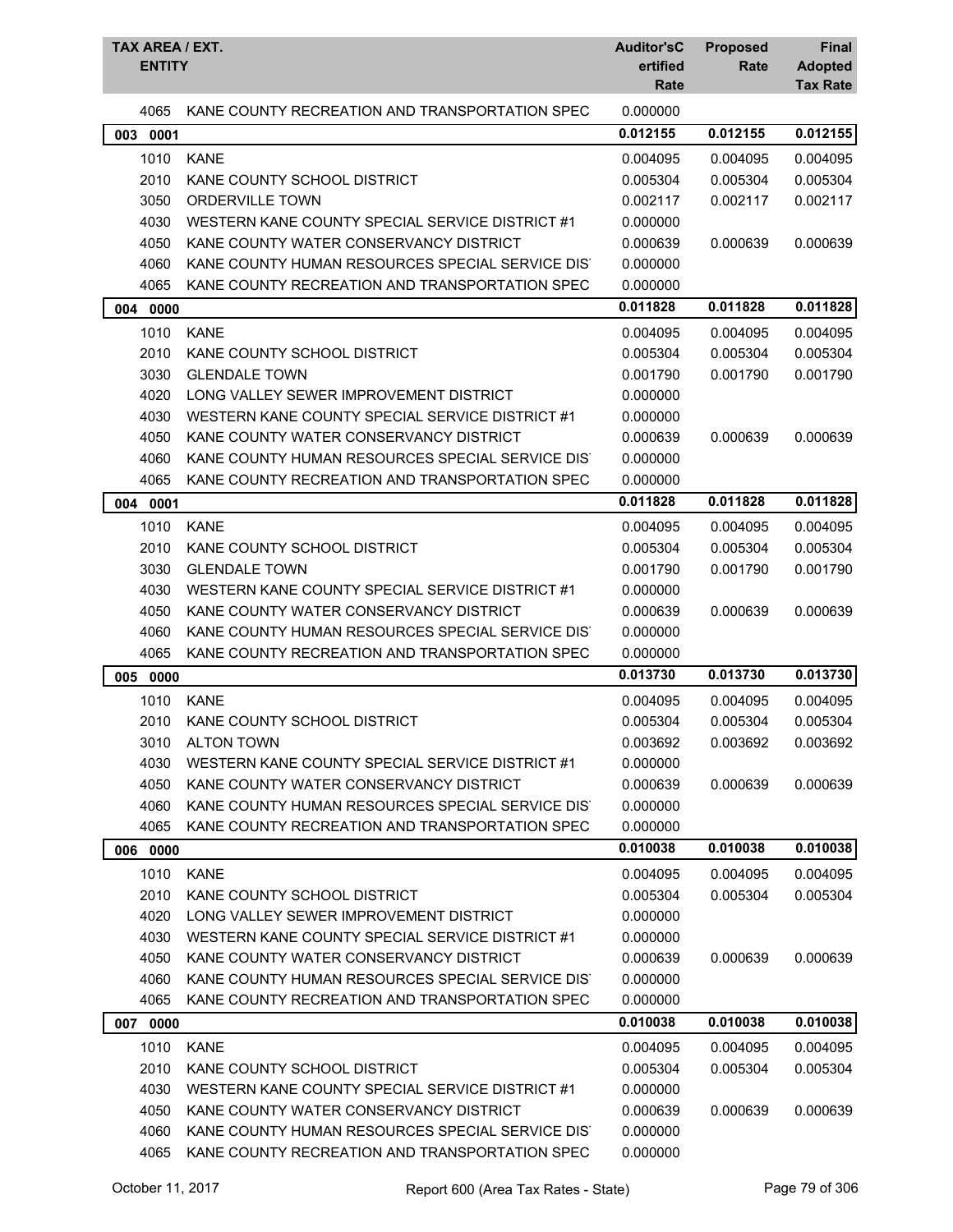| TAX AREA / EXT.<br><b>ENTITY</b> |                                                  | <b>Auditor'sC</b><br>ertified<br>Rate | <b>Proposed</b><br>Rate | Final<br><b>Adopted</b><br><b>Tax Rate</b> |
|----------------------------------|--------------------------------------------------|---------------------------------------|-------------------------|--------------------------------------------|
| 010 0000                         |                                                  | 0.014200                              | 0.014200                | 0.014200                                   |
| 1010                             | <b>KANE</b>                                      | 0.004095                              | 0.004095                | 0.004095                                   |
| 2010                             | KANE COUNTY SCHOOL DISTRICT                      | 0.005304                              | 0.005304                | 0.005304                                   |
| 3020                             | <b>BIG WATER TOWN</b>                            | 0.004162                              | 0.004162                | 0.004162                                   |
| 4010                             | GLEN CANYON CITY SPECIAL SERVICE DISTRICT NO. 1  | 0.000000                              |                         |                                            |
| 4050                             | KANE COUNTY WATER CONSERVANCY DISTRICT           | 0.000639                              | 0.000639                | 0.000639                                   |
| 4065                             | KANE COUNTY RECREATION AND TRANSPORTATION SPEC   | 0.000000                              |                         |                                            |
| 011<br>0000                      |                                                  | 0.010038                              | 0.010038                | 0.010038                                   |
| 1010                             | <b>KANE</b>                                      | 0.004095                              | 0.004095                | 0.004095                                   |
| 2010                             | KANE COUNTY SCHOOL DISTRICT                      | 0.005304                              | 0.005304                | 0.005304                                   |
| 4040                             | CHURCH WELLS SPECIAL SERVICE DISTRICT            |                                       |                         |                                            |
| 4050                             | KANE COUNTY WATER CONSERVANCY DISTRICT           | 0.000639                              | 0.000639                | 0.000639                                   |
| 4060                             | KANE COUNTY HUMAN RESOURCES SPECIAL SERVICE DIST | 0.000000                              |                         |                                            |
| 4065                             | KANE COUNTY RECREATION AND TRANSPORTATION SPEC   | 0.000000                              |                         |                                            |
| 012 0000                         |                                                  | 0.010038                              | 0.010038                | 0.010038                                   |
| 1010                             | <b>KANE</b>                                      | 0.004095                              | 0.004095                | 0.004095                                   |
| 2010                             | KANE COUNTY SCHOOL DISTRICT                      | 0.005304                              | 0.005304                | 0.005304                                   |
| 4030                             | WESTERN KANE COUNTY SPECIAL SERVICE DISTRICT #1  | 0.000000                              |                         |                                            |
| 4050                             | KANE COUNTY WATER CONSERVANCY DISTRICT           | 0.000639                              | 0.000639                | 0.000639                                   |
| 4060                             | KANE COUNTY HUMAN RESOURCES SPECIAL SERVICE DIST | 0.000000                              |                         |                                            |
| 4065                             | KANE COUNTY RECREATION AND TRANSPORTATION SPEC   | 0.000000                              |                         |                                            |
| 4070                             | <b>EAST ZION SPECIAL SERVICE DISTRICT</b>        |                                       |                         |                                            |
| 013 0000                         |                                                  | 0.010038                              | 0.010038                | 0.010038                                   |
| 1010                             | <b>KANE</b>                                      | 0.004095                              | 0.004095                | 0.004095                                   |
| 2010                             | KANE COUNTY SCHOOL DISTRICT                      | 0.005304                              | 0.005304                | 0.005304                                   |
| 4050                             | KANE COUNTY WATER CONSERVANCY DISTRICT           | 0.000639                              | 0.000639                | 0.000639                                   |
| 4060                             | KANE COUNTY HUMAN RESOURCES SPECIAL SERVICE DIST | 0.000000                              |                         |                                            |
| 4065                             | KANE COUNTY RECREATION AND TRANSPORTATION SPEC   | 0.000000                              |                         |                                            |
| 4090                             | CANYON LAND COUNTY IMPROVEMENT DISTRICT          | 0.000000                              |                         |                                            |
| 013 0001                         |                                                  | 0.010038                              | 0.010038                | 0.010038                                   |
| 1010                             | <b>KANE</b>                                      | 0.004095                              | 0.004095                | 0.004095                                   |
| 2010                             | KANE COUNTY SCHOOL DISTRICT                      | 0.005304                              | 0.005304                | 0.005304                                   |
| 4050                             | KANE COUNTY WATER CONSERVANCY DISTRICT           | 0.000639                              | 0.000639                | 0.000639                                   |
| 4060                             | KANE COUNTY HUMAN RESOURCES SPECIAL SERVICE DIST | 0.000000                              |                         |                                            |
| 4065                             | KANE COUNTY RECREATION AND TRANSPORTATION SPEC   | 0.000000                              |                         |                                            |
| 015 0000                         |                                                  | 0.010038                              | 0.010038                | 0.010038                                   |
| 1010                             | <b>KANE</b>                                      | 0.004095                              | 0.004095                | 0.004095                                   |
| 2010                             | KANE COUNTY SCHOOL DISTRICT                      | 0.005304                              | 0.005304                | 0.005304                                   |
| 4030                             | WESTERN KANE COUNTY SPECIAL SERVICE DISTRICT #1  | 0.000000                              |                         |                                            |
| 4050                             | KANE COUNTY WATER CONSERVANCY DISTRICT           | 0.000639                              | 0.000639                | 0.000639                                   |
| 4060                             | KANE COUNTY HUMAN RESOURCES SPECIAL SERVICE DIS  | 0.000000                              |                         |                                            |
| 4065                             | KANE COUNTY RECREATION AND TRANSPORTATION SPEC   | 0.000000                              |                         |                                            |

# **MILLARD COUNTY**

| 001<br>0000 |                                | 0.011212 | 0.011815 | 0.011815 |
|-------------|--------------------------------|----------|----------|----------|
| 1010        | MILLARD                        | 0.003697 | 0.003697 | 0.003697 |
| 2010        | MILLARD COUNTY SCHOOL DISTRICT | 0.006186 | 0.006789 | 0.006789 |
| 3020        | <b>FILLMORE CITY</b>           | 0.001003 | 0.001003 | 0.001003 |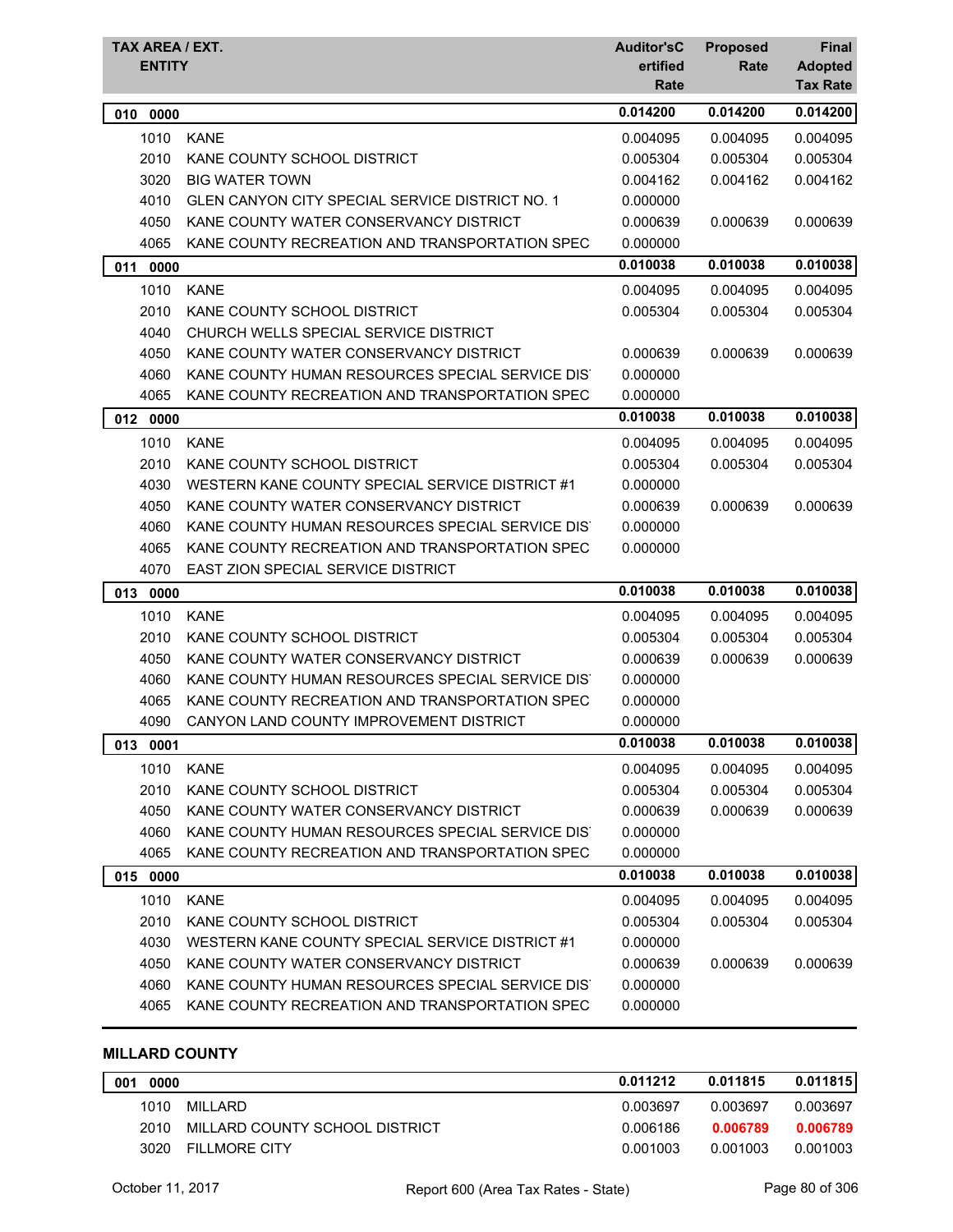| TAX AREA / EXT.<br><b>ENTITY</b> |                                                   | <b>Auditor'sC</b><br>ertified<br>Rate | <b>Proposed</b><br>Rate | <b>Final</b><br><b>Adopted</b><br><b>Tax Rate</b> |
|----------------------------------|---------------------------------------------------|---------------------------------------|-------------------------|---------------------------------------------------|
| 4050                             | MILLARD COUNTY WATER CONSERVANCY DISTRICT         | 0.000000                              |                         |                                                   |
| 4090                             | MILLARD COUNTY FIRE SERVICE DISTRICT              | 0.000326                              | 0.000326                | 0.000326                                          |
| 002 0000                         |                                                   | 0.010882                              | 0.011485                | 0.011485                                          |
| 1010                             | <b>MILLARD</b>                                    | 0.003697                              | 0.003697                | 0.003697                                          |
| 2010                             | MILLARD COUNTY SCHOOL DISTRICT                    | 0.006186                              | 0.006789                | 0.006789                                          |
| 3040                             | <b>HOLDEN TOWN</b>                                | 0.000673                              | 0.000673                | 0.000673                                          |
| 4050                             | MILLARD COUNTY WATER CONSERVANCY DISTRICT         | 0.000000                              |                         |                                                   |
| 4090                             | MILLARD COUNTY FIRE SERVICE DISTRICT              | 0.000326                              | 0.000326                | 0.000326                                          |
| 003 0000                         |                                                   | 0.010490                              | 0.011093                | 0.011093                                          |
| 1010                             | <b>MILLARD</b>                                    | 0.003697                              | 0.003697                | 0.003697                                          |
| 2010                             | MILLARD COUNTY SCHOOL DISTRICT                    | 0.006186                              | 0.006789                | 0.006789                                          |
| 3050                             | <b>KANOSH TOWN</b>                                | 0.000281                              | 0.000281                | 0.000281                                          |
| 4050                             | MILLARD COUNTY WATER CONSERVANCY DISTRICT         | 0.000000                              |                         |                                                   |
| 4090                             | MILLARD COUNTY FIRE SERVICE DISTRICT              | 0.000326                              | 0.000326                | 0.000326                                          |
| 004 0000                         |                                                   | 0.010861                              | 0.011464                | 0.011464                                          |
| 1010                             | <b>MILLARD</b>                                    | 0.003697                              | 0.003697                | 0.003697                                          |
| 2010                             | MILLARD COUNTY SCHOOL DISTRICT                    | 0.006186                              | 0.006789                | 0.006789                                          |
| 3080                             | <b>MEADOW TOWN</b>                                | 0.000652                              | 0.000652                | 0.000652                                          |
| 4050                             | MILLARD COUNTY WATER CONSERVANCY DISTRICT         | 0.000000                              |                         |                                                   |
| 4090                             | MILLARD COUNTY FIRE SERVICE DISTRICT              | 0.000326                              | 0.000326                | 0.000326                                          |
| 0000<br>005                      |                                                   | 0.010879                              | 0.011482                | 0.011482                                          |
| 1010                             | <b>MILLARD</b>                                    | 0.003697                              | 0.003697                | 0.003697                                          |
| 2010                             | MILLARD COUNTY SCHOOL DISTRICT                    | 0.006186                              | 0.006789                | 0.006789                                          |
| 3100                             | <b>SCIPIO TOWN</b>                                | 0.000670                              | 0.000670                | 0.000670                                          |
| 4050                             | MILLARD COUNTY WATER CONSERVANCY DISTRICT         | 0.000000                              |                         |                                                   |
| 4090                             | MILLARD COUNTY FIRE SERVICE DISTRICT              | 0.000326                              | 0.000326                | 0.000326                                          |
| 006 0000                         |                                                   | 0.010209                              | 0.010812                | 0.010812                                          |
| 1010                             | <b>MILLARD</b>                                    | 0.003697                              | 0.003697                | 0.003697                                          |
| 2010                             | MILLARD COUNTY SCHOOL DISTRICT                    | 0.006186                              | 0.006789                | 0.006789                                          |
| 4050                             | MILLARD COUNTY WATER CONSERVANCY DISTRICT         | 0.000000                              |                         |                                                   |
| 4090                             | MILLARD COUNTY FIRE SERVICE DISTRICT              | 0.000326                              | 0.000326                | 0.000326                                          |
| 006 0001                         |                                                   | 0.010209                              | 0.010812                | 0.010812                                          |
| 1010                             | <b>MILLARD</b>                                    | 0.003697                              | 0.003697                | 0.003697                                          |
| 2010                             | MILLARD COUNTY SCHOOL DISTRICT                    | 0.006186                              | 0.006789                | 0.006789                                          |
| 4050                             | MILLARD COUNTY WATER CONSERVANCY DISTRICT         | 0.000000                              |                         |                                                   |
| 4090                             | MILLARD COUNTY FIRE SERVICE DISTRICT              | 0.000326                              | 0.000326                | 0.000326                                          |
| 006 0002                         |                                                   | 0.010209                              | 0.010812                | 0.010812                                          |
| 1010                             | <b>MILLARD</b>                                    | 0.003697                              | 0.003697                | 0.003697                                          |
| 2010                             | MILLARD COUNTY SCHOOL DISTRICT                    | 0.006186                              | 0.006789                | 0.006789                                          |
| 4050                             | MILLARD COUNTY WATER CONSERVANCY DISTRICT         | 0.000000                              |                         |                                                   |
| 4090                             | MILLARD COUNTY FIRE SERVICE DISTRICT              | 0.000326                              | 0.000326                | 0.000326                                          |
| 007 0000                         |                                                   | 0.013785                              | 0.014388                | 0.014388                                          |
| 1010                             | <b>MILLARD</b>                                    | 0.003697                              | 0.003697                | 0.003697                                          |
| 2010                             | MILLARD COUNTY SCHOOL DISTRICT                    | 0.006186                              | 0.006789                | 0.006789                                          |
| 3010                             | <b>DELTA CITY</b>                                 | 0.002698                              | 0.002698                | 0.002698                                          |
| 4010                             | DELTA, SUTHERLAND, OASIS CEMETERY MAINTENANCE DI: | 0.000386                              | 0.000386                | 0.000386                                          |
| 4040                             | WEST MILLARD MOSQUITO ABATEMENT DISTRICT          | 0.000492                              | 0.000492                | 0.000492                                          |
| 4050                             | MILLARD COUNTY WATER CONSERVANCY DISTRICT         | 0.000000                              |                         |                                                   |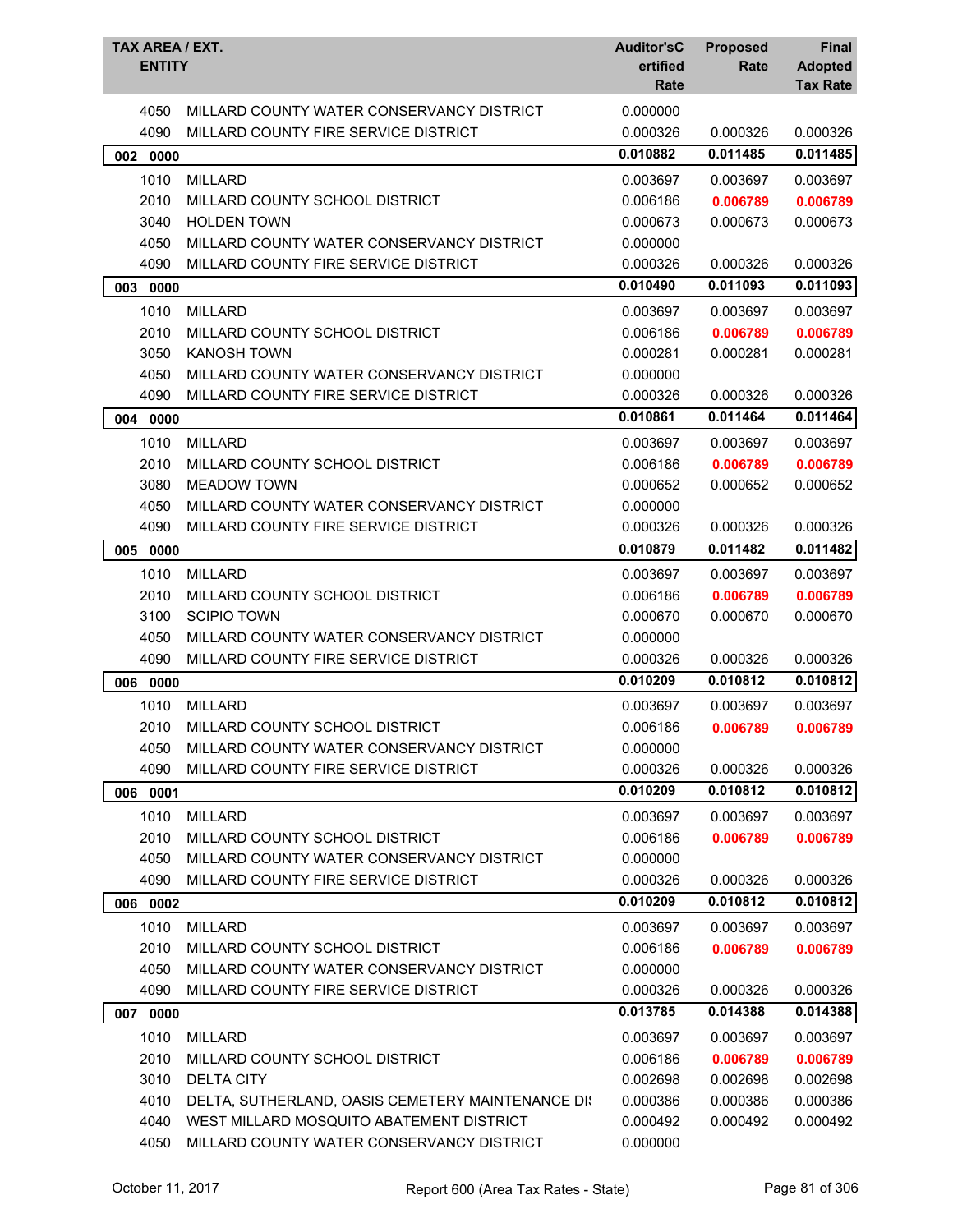| TAX AREA / EXT.<br><b>ENTITY</b> |                                                   | <b>Auditor'sC</b><br>ertified<br>Rate | <b>Proposed</b><br>Rate | Final<br><b>Adopted</b><br><b>Tax Rate</b> |
|----------------------------------|---------------------------------------------------|---------------------------------------|-------------------------|--------------------------------------------|
| 4090                             | MILLARD COUNTY FIRE SERVICE DISTRICT              | 0.000326                              | 0.000326                | 0.000326                                   |
| 0000<br>008                      |                                                   | 0.011830                              | 0.012433                | 0.012433                                   |
| 1010                             | <b>MILLARD</b>                                    | 0.003697                              | 0.003697                | 0.003697                                   |
| 2010                             | MILLARD COUNTY SCHOOL DISTRICT                    | 0.006186                              | 0.006789                | 0.006789                                   |
| 3030                             | <b>HINCKLEY TOWN</b>                              | 0.000734                              | 0.000734                | 0.000734                                   |
| 4020                             | HINCKLEY-DESERET CEMETERY MAINTENANCE DISTRICT    | 0.000395                              | 0.000395                | 0.000395                                   |
| 4040                             | WEST MILLARD MOSQUITO ABATEMENT DISTRICT          | 0.000492                              | 0.000492                | 0.000492                                   |
| 4050                             | MILLARD COUNTY WATER CONSERVANCY DISTRICT         | 0.000000                              |                         |                                            |
| 4090                             | MILLARD COUNTY FIRE SERVICE DISTRICT              | 0.000326                              | 0.000326                | 0.000326                                   |
| 009 0000                         |                                                   | 0.011019                              | 0.011622                | 0.011622                                   |
| 1010                             | <b>MILLARD</b>                                    | 0.003697                              | 0.003697                | 0.003697                                   |
| 2010                             | MILLARD COUNTY SCHOOL DISTRICT                    | 0.006186                              | 0.006789                | 0.006789                                   |
| 3090                             | OAK CITY TOWN                                     | 0.000810                              | 0.000810                | 0.000810                                   |
| 4050                             | MILLARD COUNTY WATER CONSERVANCY DISTRICT         | 0.000000                              |                         |                                            |
| 4090                             | MILLARD COUNTY FIRE SERVICE DISTRICT              | 0.000326                              | 0.000326                | 0.000326                                   |
| 010 0000                         |                                                   | 0.012519                              | 0.013122                | 0.013122                                   |
| 1010                             | <b>MILLARD</b>                                    | 0.003697                              | 0.003697                | 0.003697                                   |
| 2010                             | MILLARD COUNTY SCHOOL DISTRICT                    | 0.006186                              | 0.006789                | 0.006789                                   |
| 3070                             | <b>LYNNDYL TOWN</b>                               | 0.001818                              | 0.001818                | 0.001818                                   |
| 4040                             | WEST MILLARD MOSQUITO ABATEMENT DISTRICT          | 0.000492                              | 0.000492                | 0.000492                                   |
| 4050                             | MILLARD COUNTY WATER CONSERVANCY DISTRICT         | 0.000000                              |                         |                                            |
| 4090                             | MILLARD COUNTY FIRE SERVICE DISTRICT              | 0.000326                              | 0.000326                | 0.000326                                   |
| 011<br>0000                      |                                                   | 0.011474                              | 0.012077                | 0.012077                                   |
| 1010                             | <b>MILLARD</b>                                    | 0.003697                              | 0.003697                | 0.003697                                   |
| 2010                             | MILLARD COUNTY SCHOOL DISTRICT                    | 0.006186                              | 0.006789                | 0.006789                                   |
| 3060                             | <b>LEAMINGTON TOWN</b>                            | 0.000773                              | 0.000773                | 0.000773                                   |
| 4040                             | WEST MILLARD MOSQUITO ABATEMENT DISTRICT          | 0.000492                              | 0.000492                | 0.000492                                   |
| 4050                             | MILLARD COUNTY WATER CONSERVANCY DISTRICT         | 0.000000                              |                         |                                            |
| 4090                             | MILLARD COUNTY FIRE SERVICE DISTRICT              | 0.000326                              | 0.000326                | 0.000326                                   |
| 012 0000                         |                                                   | 0.011087                              | 0.011690                | 0.011690                                   |
| 1010                             | <b>MILLARD</b>                                    | 0.003697                              | 0.003697                | 0.003697                                   |
| 2010                             | MILLARD COUNTY SCHOOL DISTRICT                    | 0.006186                              | 0.006789                | 0.006789                                   |
| 4010                             | DELTA, SUTHERLAND, OASIS CEMETERY MAINTENANCE DI: | 0.000386                              | 0.000386                | 0.000386                                   |
| 4040                             | WEST MILLARD MOSQUITO ABATEMENT DISTRICT          | 0.000492                              | 0.000492                | 0.000492                                   |
| 4050                             | MILLARD COUNTY WATER CONSERVANCY DISTRICT         | 0.000000                              |                         |                                            |
| 4090                             | MILLARD COUNTY FIRE SERVICE DISTRICT              | 0.000326                              | 0.000326                | 0.000326                                   |
| 012 0001                         |                                                   | 0.011087                              | 0.011690                | 0.011690                                   |
| 1010                             | <b>MILLARD</b>                                    | 0.003697                              | 0.003697                | 0.003697                                   |
| 2010                             | MILLARD COUNTY SCHOOL DISTRICT                    | 0.006186                              | 0.006789                | 0.006789                                   |
| 4010                             | DELTA, SUTHERLAND, OASIS CEMETERY MAINTENANCE DI: | 0.000386                              | 0.000386                | 0.000386                                   |
| 4040                             | WEST MILLARD MOSQUITO ABATEMENT DISTRICT          | 0.000492                              | 0.000492                | 0.000492                                   |
| 4050                             | MILLARD COUNTY WATER CONSERVANCY DISTRICT         | 0.000000                              |                         |                                            |
| 4090                             | MILLARD COUNTY FIRE SERVICE DISTRICT              | 0.000326                              | 0.000326                | 0.000326                                   |
| 013 0000                         |                                                   | 0.011096                              | 0.011699                | 0.011699                                   |
| 1010                             | <b>MILLARD</b>                                    | 0.003697                              | 0.003697                | 0.003697                                   |
| 2010                             | MILLARD COUNTY SCHOOL DISTRICT                    | 0.006186                              | 0.006789                | 0.006789                                   |
| 4020                             | HINCKLEY-DESERET CEMETERY MAINTENANCE DISTRICT    | 0.000395                              | 0.000395                | 0.000395                                   |
| 4040                             | WEST MILLARD MOSQUITO ABATEMENT DISTRICT          | 0.000492                              | 0.000492                | 0.000492                                   |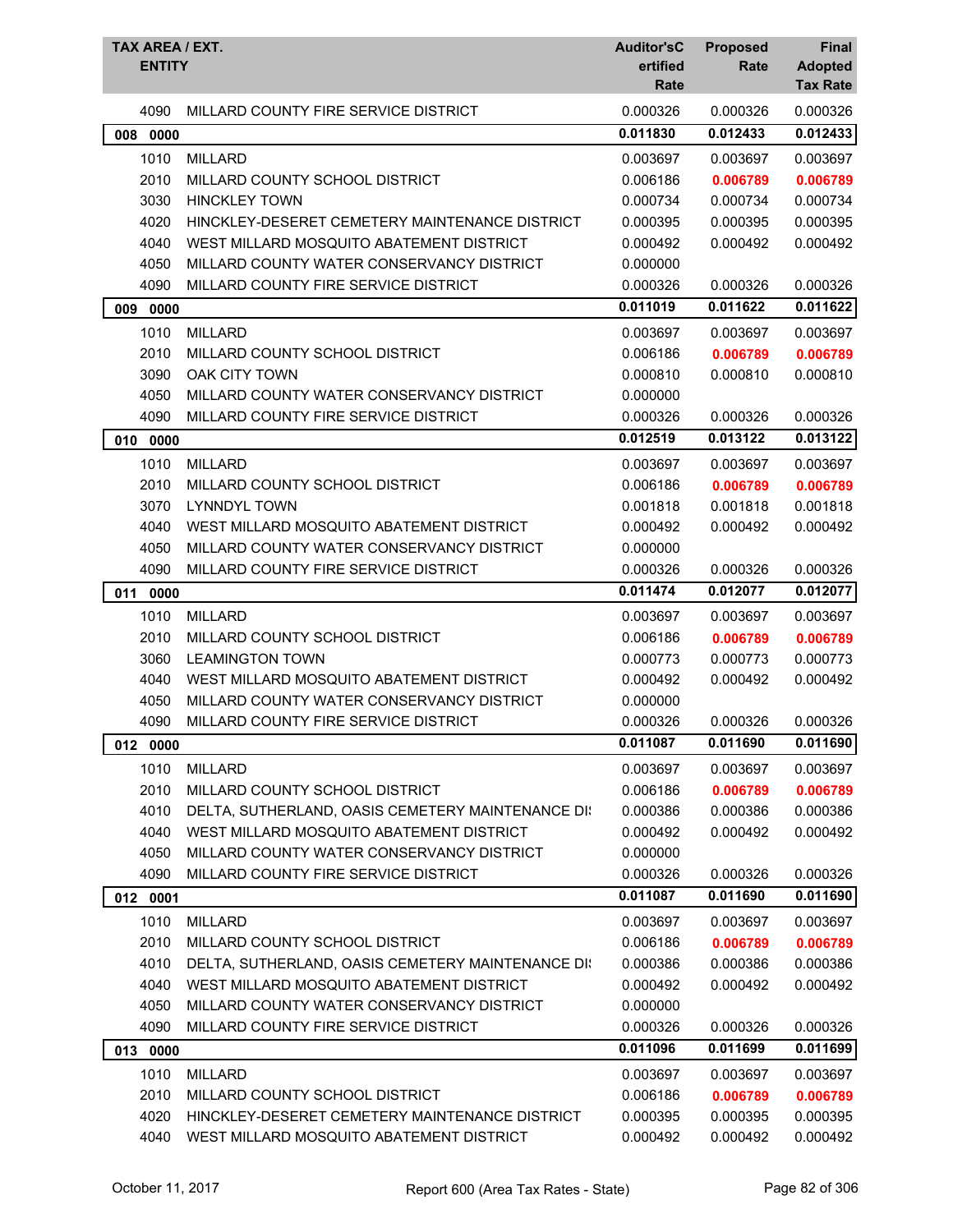| TAX AREA / EXT.<br><b>ENTITY</b> |                                           | <b>Auditor'sC</b><br>ertified<br>Rate | <b>Proposed</b><br>Rate | <b>Final</b><br><b>Adopted</b><br><b>Tax Rate</b> |
|----------------------------------|-------------------------------------------|---------------------------------------|-------------------------|---------------------------------------------------|
| 4050                             | MILLARD COUNTY WATER CONSERVANCY DISTRICT | 0.000000                              |                         |                                                   |
| 4090                             | MILLARD COUNTY FIRE SERVICE DISTRICT      | 0.000326                              | 0.000326                | 0.000326                                          |
| 015<br>0000                      |                                           | 0.010701                              | 0.011304                | 0.011304                                          |
| 1010                             | <b>MILLARD</b>                            | 0.003697                              | 0.003697                | 0.003697                                          |
| 2010                             | MILLARD COUNTY SCHOOL DISTRICT            | 0.006186                              | 0.006789                | 0.006789                                          |
| 4040                             | WEST MILLARD MOSQUITO ABATEMENT DISTRICT  | 0.000492                              | 0.000492                | 0.000492                                          |
| 4050                             | MILLARD COUNTY WATER CONSERVANCY DISTRICT | 0.000000                              |                         |                                                   |
| 4090                             | MILLARD COUNTY FIRE SERVICE DISTRICT      | 0.000326                              | 0.000326                | 0.000326                                          |
| 015<br>0001                      |                                           | 0.010701                              | 0.011304                | 0.011304                                          |
| 1010                             | <b>MILLARD</b>                            | 0.003697                              | 0.003697                | 0.003697                                          |
| 2010                             | MILLARD COUNTY SCHOOL DISTRICT            | 0.006186                              | 0.006789                | 0.006789                                          |
| 4040                             | WEST MILLARD MOSQUITO ABATEMENT DISTRICT  | 0.000492                              | 0.000492                | 0.000492                                          |
| 4050                             | MILLARD COUNTY WATER CONSERVANCY DISTRICT | 0.000000                              |                         |                                                   |
| 4090                             | MILLARD COUNTY FIRE SERVICE DISTRICT      | 0.000326                              | 0.000326                | 0.000326                                          |
|                                  |                                           |                                       |                         |                                                   |

### **MORGAN COUNTY**

| 001 0000    |                                                | 0.009800 | 0.010305 | 0.010305 |
|-------------|------------------------------------------------|----------|----------|----------|
| 1010        | <b>MORGAN</b>                                  | 0.002100 | 0.002100 | 0.002100 |
| 1015        | MULTICOUNTY ASSESSING & COLLECTING LEVY        | 0.000010 | 0.000010 | 0.000010 |
| 1020        | COUNTY ASSESSING & COLLECTING LEVY             | 0.000425 | 0.000425 | 0.000425 |
| 2010        | <b>MORGAN COUNTY SCHOOL DISTRICT</b>           | 0.007091 | 0.007596 | 0.007596 |
| 4005        | WEBER BASIN WATER CONSERVANCY DISTRICT         | 0.000174 | 0.000174 | 0.000174 |
| 002 0000    |                                                | 0.010259 | 0.010764 | 0.010764 |
| 1010        | <b>MORGAN</b>                                  | 0.002100 | 0.002100 | 0.002100 |
| 1015        | MULTICOUNTY ASSESSING & COLLECTING LEVY        | 0.000010 | 0.000010 | 0.000010 |
| 1020        | <b>COUNTY ASSESSING &amp; COLLECTING LEVY</b>  | 0.000425 | 0.000425 | 0.000425 |
| 2010        | <b>MORGAN COUNTY SCHOOL DISTRICT</b>           | 0.007091 | 0.007596 | 0.007596 |
| 4005        | WEBER BASIN WATER CONSERVANCY DISTRICT         | 0.000174 | 0.000174 | 0.000174 |
| 4010        | <b>MOUNTAIN GREEN FIRE PROTECTION DISTRICT</b> | 0.000459 | 0.000459 | 0.000459 |
| 003<br>0000 |                                                | 0.010435 | 0.010940 | 0.010940 |
| 1010        | <b>MORGAN</b>                                  | 0.002100 | 0.002100 | 0.002100 |
| 1015        | MULTICOUNTY ASSESSING & COLLECTING LEVY        | 0.000010 | 0.000010 | 0.000010 |
| 1020        | <b>COUNTY ASSESSING &amp; COLLECTING LEVY</b>  | 0.000425 | 0.000425 | 0.000425 |
| 2010        | MORGAN COUNTY SCHOOL DISTRICT                  | 0.007091 | 0.007596 | 0.007596 |
| 4005        | WEBER BASIN WATER CONSERVANCY DISTRICT         | 0.000174 | 0.000174 | 0.000174 |
| 4010        | MOUNTAIN GREEN FIRE PROTECTION DISTRICT        | 0.000459 | 0.000459 | 0.000459 |
| 4020        | MOUNTAIN GREEN SEWER IMPROVEMENT DISTRICT      | 0.000176 | 0.000176 | 0.000176 |
| 004<br>0000 |                                                | 0.011520 | 0.012025 | 0.012025 |
| 1010        | <b>MORGAN</b>                                  | 0.002100 | 0.002100 | 0.002100 |
| 1015        | MULTICOUNTY ASSESSING & COLLECTING LEVY        | 0.000010 | 0.000010 | 0.000010 |
| 1020        | <b>COUNTY ASSESSING &amp; COLLECTING LEVY</b>  | 0.000425 | 0.000425 | 0.000425 |
| 2010        | MORGAN COUNTY SCHOOL DISTRICT                  | 0.007091 | 0.007596 | 0.007596 |
| 3010        | <b>MORGAN CITY</b>                             | 0.001720 | 0.001720 | 0.001720 |
| 4005        | WEBER BASIN WATER CONSERVANCY DISTRICT         | 0.000174 | 0.000174 | 0.000174 |
| 005 0000    |                                                | 0.011520 | 0.012025 | 0.012025 |
| 1010        | <b>MORGAN</b>                                  | 0.002100 | 0.002100 | 0.002100 |
| 1015        | MULTICOUNTY ASSESSING & COLLECTING LEVY        | 0.000010 | 0.000010 | 0.000010 |
| 1020        | COUNTY ASSESSING & COLLECTING LEVY             | 0.000425 | 0.000425 | 0.000425 |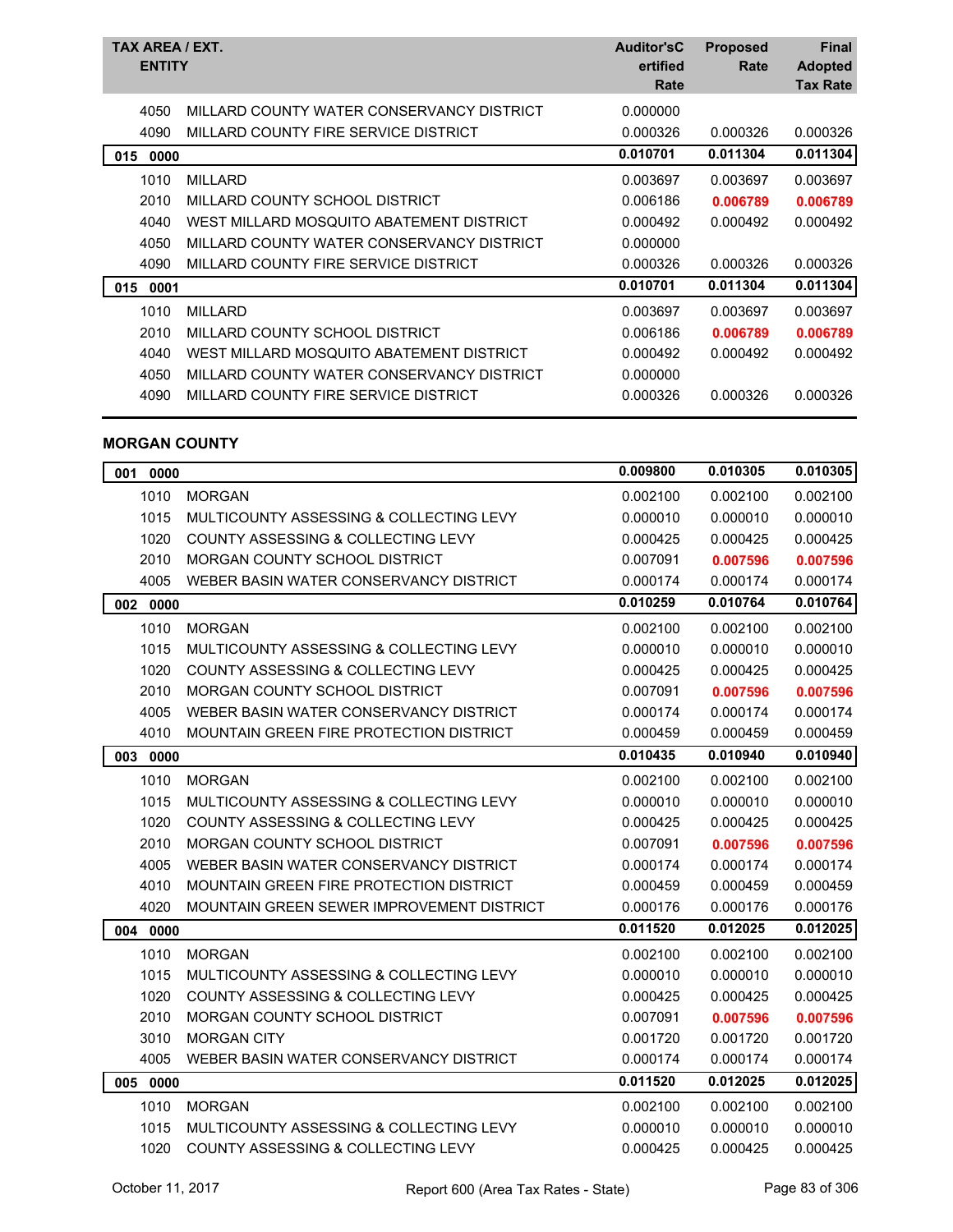|     | <b>ENTITY</b> | TAX AREA / EXT.                               | <b>Auditor'sC</b><br>ertified | <b>Proposed</b><br>Rate | <b>Final</b><br><b>Adopted</b> |
|-----|---------------|-----------------------------------------------|-------------------------------|-------------------------|--------------------------------|
|     |               |                                               | Rate                          |                         | <b>Tax Rate</b>                |
|     | 2010          | MORGAN COUNTY SCHOOL DISTRICT                 | 0.007091                      | 0.007596                | 0.007596                       |
|     | 3010          | <b>MORGAN CITY</b>                            | 0.001720                      | 0.001720                | 0.001720                       |
|     | 4005          | WEBER BASIN WATER CONSERVANCY DISTRICT        | 0.000174                      | 0.000174                | 0.000174                       |
| 007 | 0000          |                                               | 0.009976                      | 0.010481                | 0.010481                       |
|     | 1010          | <b>MORGAN</b>                                 | 0.002100                      | 0.002100                | 0.002100                       |
|     | 1015          | MULTICOUNTY ASSESSING & COLLECTING LEVY       | 0.000010                      | 0.000010                | 0.000010                       |
|     | 1020          | <b>COUNTY ASSESSING &amp; COLLECTING LEVY</b> | 0.000425                      | 0.000425                | 0.000425                       |
|     | 2010          | <b>MORGAN COUNTY SCHOOL DISTRICT</b>          | 0.007091                      | 0.007596                | 0.007596                       |
|     | 4005          | WEBER BASIN WATER CONSERVANCY DISTRICT        | 0.000174                      | 0.000174                | 0.000174                       |
|     | 4020          | MOUNTAIN GREEN SEWER IMPROVEMENT DISTRICT     | 0.000176                      | 0.000176                | 0.000176                       |
| 008 | 0000          |                                               | 0.011520                      | 0.012025                | 0.012025                       |
|     | 1010          | <b>MORGAN</b>                                 | 0.002100                      | 0.002100                | 0.002100                       |
|     | 1015          | MULTICOUNTY ASSESSING & COLLECTING LEVY       | 0.000010                      | 0.000010                | 0.000010                       |
|     | 1020          | <b>COUNTY ASSESSING &amp; COLLECTING LEVY</b> | 0.000425                      | 0.000425                | 0.000425                       |
|     | 2010          | <b>MORGAN COUNTY SCHOOL DISTRICT</b>          | 0.007091                      | 0.007596                | 0.007596                       |
|     | 3010          | <b>MORGAN CITY</b>                            | 0.001720                      | 0.001720                | 0.001720                       |
|     | 4005          | WEBER BASIN WATER CONSERVANCY DISTRICT        | 0.000174                      | 0.000174                | 0.000174                       |
|     |               |                                               |                               |                         |                                |

#### **PIUTE COUNTY**

| 001<br>0000 |                                               | 0.011779 | 0.011779 | 0.011779 |
|-------------|-----------------------------------------------|----------|----------|----------|
| 1010        | <b>PIUTE</b>                                  | 0.003666 | 0.003666 | 0.003666 |
| 2010        | PIUTE COUNTY SCHOOL DISTRICT                  | 0.005688 | 0.005688 | 0.005688 |
| 3010        | <b>CIRCLEVILLE TOWN</b>                       | 0.002425 | 0.002425 | 0.002425 |
| 002<br>0000 |                                               | 0.011890 | 0.011890 | 0.011890 |
| 1010        | <b>PIUTE</b>                                  | 0.003666 | 0.003666 | 0.003666 |
| 2010        | PIUTE COUNTY SCHOOL DISTRICT                  | 0.005688 | 0.005688 | 0.005688 |
| 3020        | <b>JUNCTION TOWN</b>                          | 0.002152 | 0.002152 | 0.002152 |
| 4010        | UPPER SEVIER RIVER WATER CONSERVANCY DISTRICT | 0.000384 | 0.000384 | 0.000384 |
| 003<br>0000 |                                               | 0.010794 | 0.010794 | 0.010794 |
| 1010        | <b>PIUTE</b>                                  | 0.003666 | 0.003666 | 0.003666 |
| 2010        | PIUTE COUNTY SCHOOL DISTRICT                  | 0.005688 | 0.005688 | 0.005688 |
| 3030        | <b>KINGSTON TOWN</b>                          | 0.001248 | 0.001248 | 0.001248 |
| 4010        | UPPER SEVIER RIVER WATER CONSERVANCY DISTRICT | 0.000192 | 0.000192 | 0.000192 |
| 0000<br>004 |                                               | 0.011505 | 0.011505 | 0.011505 |
| 1010        | <b>PIUTE</b>                                  | 0.003666 | 0.003666 | 0.003666 |
| 2010        | PIUTE COUNTY SCHOOL DISTRICT                  | 0.005688 | 0.005688 | 0.005688 |
| 3040        | <b>MARYSVALE TOWN</b>                         | 0.001959 | 0.001959 | 0.001959 |
| 4010        | UPPER SEVIER RIVER WATER CONSERVANCY DISTRICT | 0.000192 | 0.000192 | 0.000192 |
| 0000<br>005 |                                               | 0.009546 | 0.009546 | 0.009546 |
| 1010        | <b>PIUTE</b>                                  | 0.003666 | 0.003666 | 0.003666 |
| 2010        | PIUTE COUNTY SCHOOL DISTRICT                  | 0.005688 | 0.005688 | 0.005688 |
| 4010        | UPPER SEVIER RIVER WATER CONSERVANCY DISTRICT | 0.000192 | 0.000192 | 0.000192 |

# **RICH COUNTY**

| 011<br>0000 |                                         | 0.008210 | 0.008502 | 0.008502 |
|-------------|-----------------------------------------|----------|----------|----------|
| 1010        | <b>RICH</b>                             | 0.001267 | 0.001267 | 0.001267 |
| 1015        | MULTICOUNTY ASSESSING & COLLECTING LEVY | 0.000010 | 0.000010 | 0.000010 |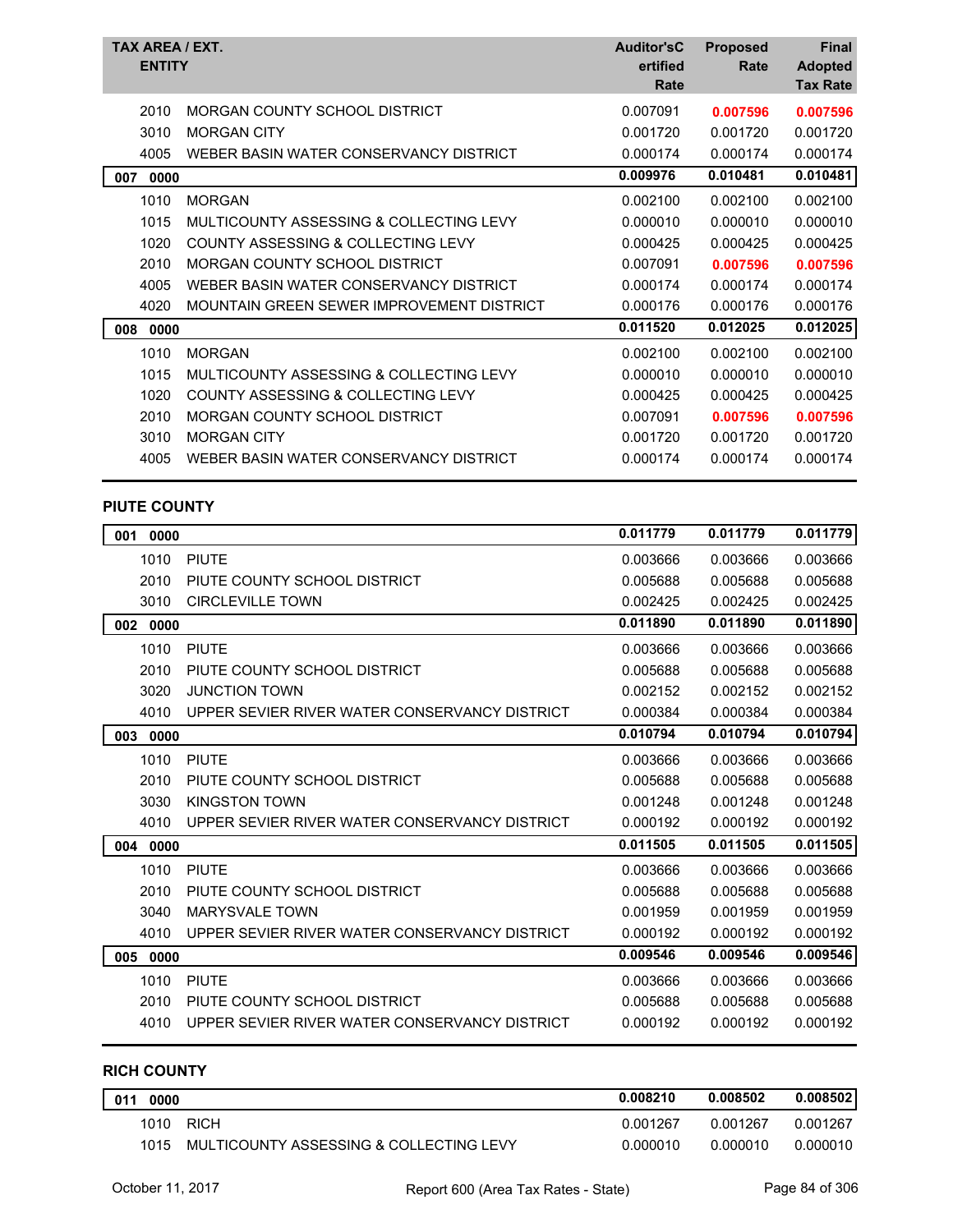| TAX AREA / EXT.<br><b>ENTITY</b> |                                                                                   | <b>Auditor'sC</b><br>ertified<br>Rate | <b>Proposed</b><br>Rate | Final<br><b>Adopted</b><br><b>Tax Rate</b> |
|----------------------------------|-----------------------------------------------------------------------------------|---------------------------------------|-------------------------|--------------------------------------------|
| 1020                             | COUNTY ASSESSING & COLLECTING LEVY                                                | 0.000516                              | 0.000516                | 0.000516                                   |
| 2010                             | RICH COUNTY SCHOOL DISTRICT                                                       | 0.004658                              | 0.004950                | 0.004950                                   |
| 3040                             | <b>WOODRUFF TOWN</b>                                                              | 0.000827                              | 0.000827                | 0.000827                                   |
| 4040                             | WOODRUFF CEMETERY MAINTENANCE DISTRICT                                            | 0.000331                              | 0.000331                | 0.000331                                   |
| 4080                             | <b>WOODRUFF FIRE DISTRICT</b>                                                     | 0.000601                              | 0.000601                | 0.000601                                   |
| 012<br>0000                      |                                                                                   | 0.008687                              | 0.008979                | 0.008979                                   |
| 1010                             | <b>RICH</b>                                                                       | 0.001267                              | 0.001267                | 0.001267                                   |
| 1015                             | MULTICOUNTY ASSESSING & COLLECTING LEVY                                           | 0.000010                              | 0.000010                | 0.000010                                   |
| 1020                             | COUNTY ASSESSING & COLLECTING LEVY                                                | 0.000516                              | 0.000516                | 0.000516                                   |
| 2010                             | RICH COUNTY SCHOOL DISTRICT                                                       | 0.004658                              | 0.004950                | 0.004950                                   |
| 3030                             | <b>RANDOLPH TOWN</b>                                                              | 0.001110                              | 0.001110                | 0.001110                                   |
| 4020                             | RANDOLPH CEMETERY MAINTENANCE DISTRICT                                            | 0.000338                              | 0.000338                | 0.000338                                   |
| 4060                             | <b>RANDOLPH FIRE DISTRICT</b>                                                     | 0.000788                              | 0.000788                | 0.000788                                   |
| 013<br>0000                      |                                                                                   | 0.007483                              | 0.007775                | 0.007775                                   |
| 1010                             | <b>RICH</b>                                                                       | 0.001267                              | 0.001267                | 0.001267                                   |
| 1015                             | MULTICOUNTY ASSESSING & COLLECTING LEVY                                           | 0.000010                              | 0.000010                | 0.000010                                   |
| 1020                             | COUNTY ASSESSING & COLLECTING LEVY                                                | 0.000516                              | 0.000516                | 0.000516                                   |
| 2010                             | RICH COUNTY SCHOOL DISTRICT                                                       | 0.004658                              | 0.004950                | 0.004950                                   |
| 3020                             | <b>LAKETOWN</b>                                                                   | 0.000499                              | 0.000499                | 0.000499                                   |
| 4030                             | LAKETOWN CEMETERY MAINTENANCE DISTRICT                                            | 0.000141                              | 0.000141                | 0.000141                                   |
| 4070                             | <b>LAKETOWN FIRE DISTRICT</b>                                                     | 0.000392                              | 0.000392                | 0.000392                                   |
| 014<br>0000                      |                                                                                   | 0.007472                              | 0.007764                | 0.007764                                   |
|                                  |                                                                                   |                                       |                         |                                            |
| 1010<br>1015                     | <b>RICH</b>                                                                       | 0.001267<br>0.000010                  | 0.001267                | 0.001267                                   |
| 1020                             | MULTICOUNTY ASSESSING & COLLECTING LEVY<br>COUNTY ASSESSING & COLLECTING LEVY     | 0.000516                              | 0.000010<br>0.000516    | 0.000010<br>0.000516                       |
| 2010                             | RICH COUNTY SCHOOL DISTRICT                                                       | 0.004658                              | 0.004950                |                                            |
| 3010                             | <b>GARDEN CITY</b>                                                                | 0.000568                              | 0.000568                | 0.004950<br>0.000568                       |
| 4010                             | <b>GARDEN CITY-PICKELVILLE CEMETERY DISTRICT</b>                                  | 0.000069                              | 0.000069                | 0.000069                                   |
| 4050                             | <b>GARDEN CITY PICKELVILLE FIRE DISTRICT</b>                                      | 0.000384                              | 0.000384                | 0.000384                                   |
|                                  |                                                                                   | 0.007472                              | 0.007764                | 0.007764                                   |
| 015<br>0000                      |                                                                                   |                                       |                         |                                            |
| 1010                             | <b>RICH</b>                                                                       | 0.001267                              | 0.001267                | 0.001267                                   |
| 1015                             | MULTICOUNTY ASSESSING & COLLECTING LEVY                                           | 0.000010                              | 0.000010                | 0.000010                                   |
| 1020                             | COUNTY ASSESSING & COLLECTING LEVY                                                | 0.000516                              | 0.000516                | 0.000516                                   |
| 2010                             | RICH COUNTY SCHOOL DISTRICT                                                       | 0.004658                              | 0.004950                | 0.004950                                   |
| 3010                             | <b>GARDEN CITY</b>                                                                | 0.000568                              | 0.000568                | 0.000568                                   |
| 4010                             | <b>GARDEN CITY-PICKELVILLE CEMETERY DISTRICT</b>                                  | 0.000069                              | 0.000069                | 0.000069                                   |
| 4050                             | <b>GARDEN CITY PICKELVILLE FIRE DISTRICT</b><br><b>BEAR LAKE SPECIAL DISTRICT</b> | 0.000384                              | 0.000384                | 0.000384                                   |
| 4100                             |                                                                                   | 0.000000                              |                         |                                            |
| 025 0000                         |                                                                                   | 0.007472                              | 0.007764                | 0.007764                                   |
| 1010                             | <b>RICH</b>                                                                       | 0.001267                              | 0.001267                | 0.001267                                   |
| 1015                             | MULTICOUNTY ASSESSING & COLLECTING LEVY                                           | 0.000010                              | 0.000010                | 0.000010                                   |
| 1020                             | COUNTY ASSESSING & COLLECTING LEVY                                                | 0.000516                              | 0.000516                | 0.000516                                   |
| 2010                             | RICH COUNTY SCHOOL DISTRICT                                                       | 0.004658                              | 0.004950                | 0.004950                                   |
| 3010                             | <b>GARDEN CITY</b>                                                                | 0.000568                              | 0.000568                | 0.000568                                   |
| 4010                             | <b>GARDEN CITY-PICKELVILLE CEMETERY DISTRICT</b>                                  | 0.000069                              | 0.000069                | 0.000069                                   |
| 4050                             | <b>GARDEN CITY PICKELVILLE FIRE DISTRICT</b>                                      | 0.000384                              | 0.000384                | 0.000384                                   |
| 4100                             | <b>BEAR LAKE SPECIAL DISTRICT</b>                                                 | 0.000000                              |                         |                                            |
| 0000<br>035                      |                                                                                   | 0.007472                              | 0.007764                | 0.007764                                   |
| 1010                             | <b>RICH</b>                                                                       | 0.001267                              | 0.001267                | 0.001267                                   |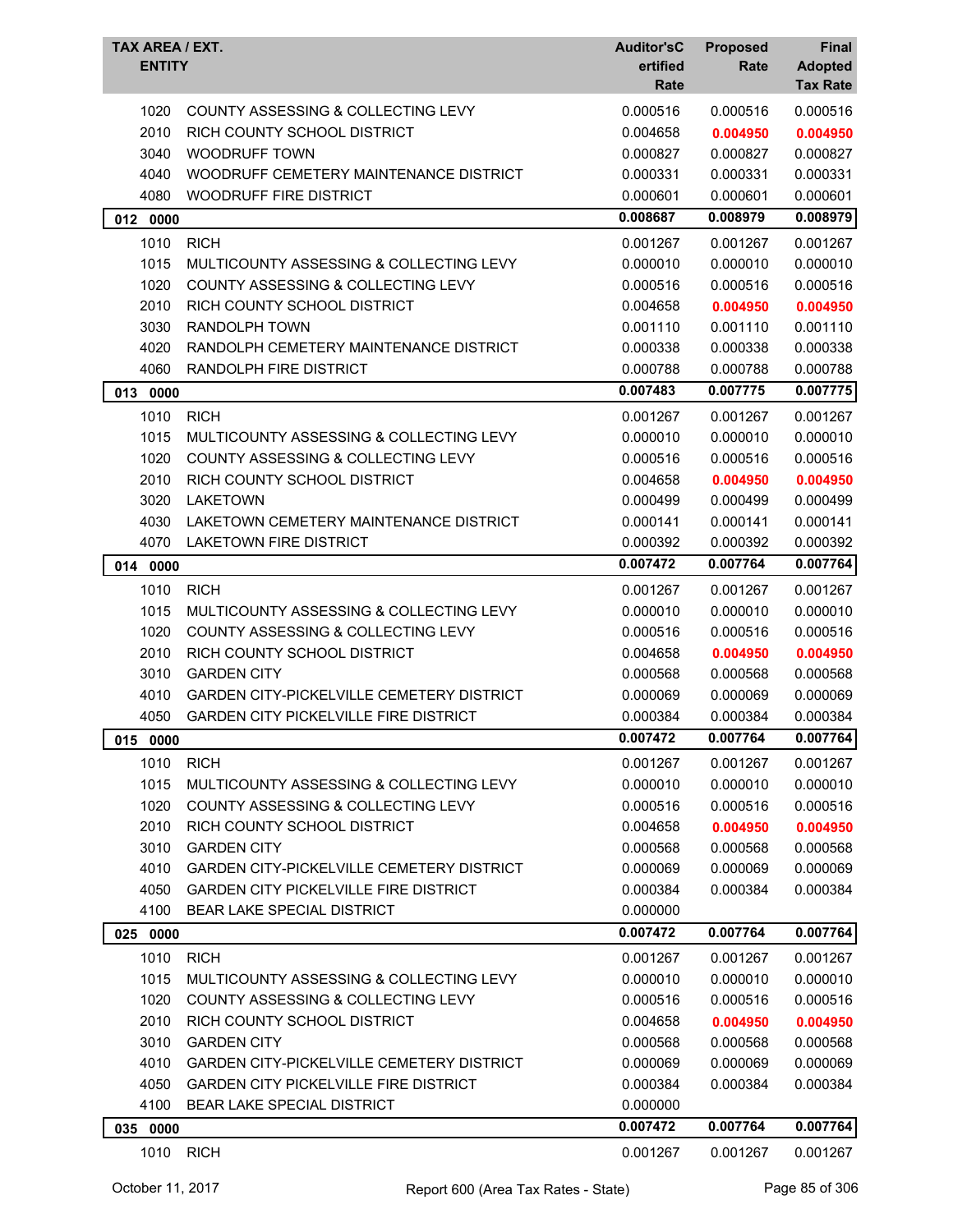| TAX AREA / EXT.<br><b>ENTITY</b> |                                                  | <b>Auditor'sC</b><br>ertified<br>Rate | <b>Proposed</b><br>Rate | <b>Final</b><br><b>Adopted</b><br><b>Tax Rate</b> |
|----------------------------------|--------------------------------------------------|---------------------------------------|-------------------------|---------------------------------------------------|
| 1015                             | MULTICOUNTY ASSESSING & COLLECTING LEVY          | 0.000010                              | 0.000010                | 0.000010                                          |
| 1020                             | COUNTY ASSESSING & COLLECTING LEVY               | 0.000516                              | 0.000516                | 0.000516                                          |
| 2010                             | RICH COUNTY SCHOOL DISTRICT                      | 0.004658                              | 0.004950                | 0.004950                                          |
| 3010                             | <b>GARDEN CITY</b>                               | 0.000568                              | 0.000568                | 0.000568                                          |
| 4010                             | <b>GARDEN CITY-PICKELVILLE CEMETERY DISTRICT</b> | 0.000069                              | 0.000069                | 0.000069                                          |
| 4050                             | <b>GARDEN CITY PICKELVILLE FIRE DISTRICT</b>     | 0.000384                              | 0.000384                | 0.000384                                          |
| 4100                             | <b>BEAR LAKE SPECIAL DISTRICT</b>                | 0.000000                              |                         |                                                   |
| 111<br>0000                      |                                                  | 0.007383                              | 0.007675                | 0.007675                                          |
| 1010                             | <b>RICH</b>                                      | 0.001267                              | 0.001267                | 0.001267                                          |
| 1015                             | MULTICOUNTY ASSESSING & COLLECTING LEVY          | 0.000010                              | 0.000010                | 0.000010                                          |
| 1020                             | COUNTY ASSESSING & COLLECTING LEVY               | 0.000516                              | 0.000516                | 0.000516                                          |
| 2010                             | RICH COUNTY SCHOOL DISTRICT                      | 0.004658                              | 0.004950                | 0.004950                                          |
| 4040                             | WOODRUFF CEMETERY MAINTENANCE DISTRICT           | 0.000331                              | 0.000331                | 0.000331                                          |
| 4080                             | WOODRUFF FIRE DISTRICT                           | 0.000601                              | 0.000601                | 0.000601                                          |
| 112<br>0000                      |                                                  | 0.007577                              | 0.007869                | 0.007869                                          |
| 1010                             | <b>RICH</b>                                      | 0.001267                              | 0.001267                | 0.001267                                          |
| 1015                             | MULTICOUNTY ASSESSING & COLLECTING LEVY          | 0.000010                              | 0.000010                | 0.000010                                          |
| 1020                             | <b>COUNTY ASSESSING &amp; COLLECTING LEVY</b>    | 0.000516                              | 0.000516                | 0.000516                                          |
| 2010                             | RICH COUNTY SCHOOL DISTRICT                      | 0.004658                              | 0.004950                | 0.004950                                          |
| 4020                             | RANDOLPH CEMETERY MAINTENANCE DISTRICT           | 0.000338                              | 0.000338                | 0.000338                                          |
| 4060                             | RANDOLPH FIRE DISTRICT                           | 0.000788                              | 0.000788                | 0.000788                                          |
| 0000<br>113                      |                                                  | 0.006984                              | 0.007276                | 0.007276                                          |
| 1010                             | <b>RICH</b>                                      | 0.001267                              | 0.001267                | 0.001267                                          |
| 1015                             | MULTICOUNTY ASSESSING & COLLECTING LEVY          | 0.000010                              | 0.000010                | 0.000010                                          |
| 1020                             | COUNTY ASSESSING & COLLECTING LEVY               | 0.000516                              | 0.000516                | 0.000516                                          |
| 2010                             | RICH COUNTY SCHOOL DISTRICT                      | 0.004658                              | 0.004950                | 0.004950                                          |
| 4030                             | LAKETOWN CEMETERY MAINTENANCE DISTRICT           | 0.000141                              | 0.000141                | 0.000141                                          |
| 4070                             | <b>LAKETOWN FIRE DISTRICT</b>                    | 0.000392                              | 0.000392                | 0.000392                                          |
| 114 0000                         |                                                  | 0.006904                              | 0.007196                | 0.007196                                          |
| 1010                             | <b>RICH</b>                                      | 0.001267                              | 0.001267                | 0.001267                                          |
| 1015                             | MULTICOUNTY ASSESSING & COLLECTING LEVY          | 0.000010                              | 0.000010                | 0.000010                                          |
| 1020                             | COUNTY ASSESSING & COLLECTING LEVY               | 0.000516                              | 0.000516                | 0.000516                                          |
| 2010                             | RICH COUNTY SCHOOL DISTRICT                      | 0.004658                              | 0.004950                | 0.004950                                          |
| 4010                             | GARDEN CITY-PICKELVILLE CEMETERY DISTRICT        | 0.000069                              | 0.000069                | 0.000069                                          |
| 4050                             | <b>GARDEN CITY PICKELVILLE FIRE DISTRICT</b>     | 0.000384                              | 0.000384                | 0.000384                                          |
| 115 0000                         |                                                  | 0.006904                              | 0.007196                | 0.007196                                          |
| 1010                             | <b>RICH</b>                                      | 0.001267                              | 0.001267                | 0.001267                                          |
| 1015                             | MULTICOUNTY ASSESSING & COLLECTING LEVY          | 0.000010                              | 0.000010                | 0.000010                                          |
| 1020                             | <b>COUNTY ASSESSING &amp; COLLECTING LEVY</b>    | 0.000516                              | 0.000516                | 0.000516                                          |
| 2010                             | RICH COUNTY SCHOOL DISTRICT                      | 0.004658                              | 0.004950                | 0.004950                                          |
| 4010                             | GARDEN CITY-PICKELVILLE CEMETERY DISTRICT        | 0.000069                              | 0.000069                | 0.000069                                          |
| 4050                             | <b>GARDEN CITY PICKELVILLE FIRE DISTRICT</b>     | 0.000384                              | 0.000384                | 0.000384                                          |
| 4100                             | <b>BEAR LAKE SPECIAL DISTRICT</b>                | 0.000000                              |                         |                                                   |
| 117 0000                         |                                                  | 0.006984                              | 0.007276                | 0.007276                                          |
| 1010                             | <b>RICH</b>                                      | 0.001267                              | 0.001267                | 0.001267                                          |
| 1015                             | MULTICOUNTY ASSESSING & COLLECTING LEVY          | 0.000010                              | 0.000010                | 0.000010                                          |
| 1020                             | COUNTY ASSESSING & COLLECTING LEVY               | 0.000516                              | 0.000516                | 0.000516                                          |
| 2010                             | RICH COUNTY SCHOOL DISTRICT                      | 0.004658                              | 0.004950                | 0.004950                                          |
| 4030                             | LAKETOWN CEMETERY MAINTENANCE DISTRICT           | 0.000141                              | 0.000141                | 0.000141                                          |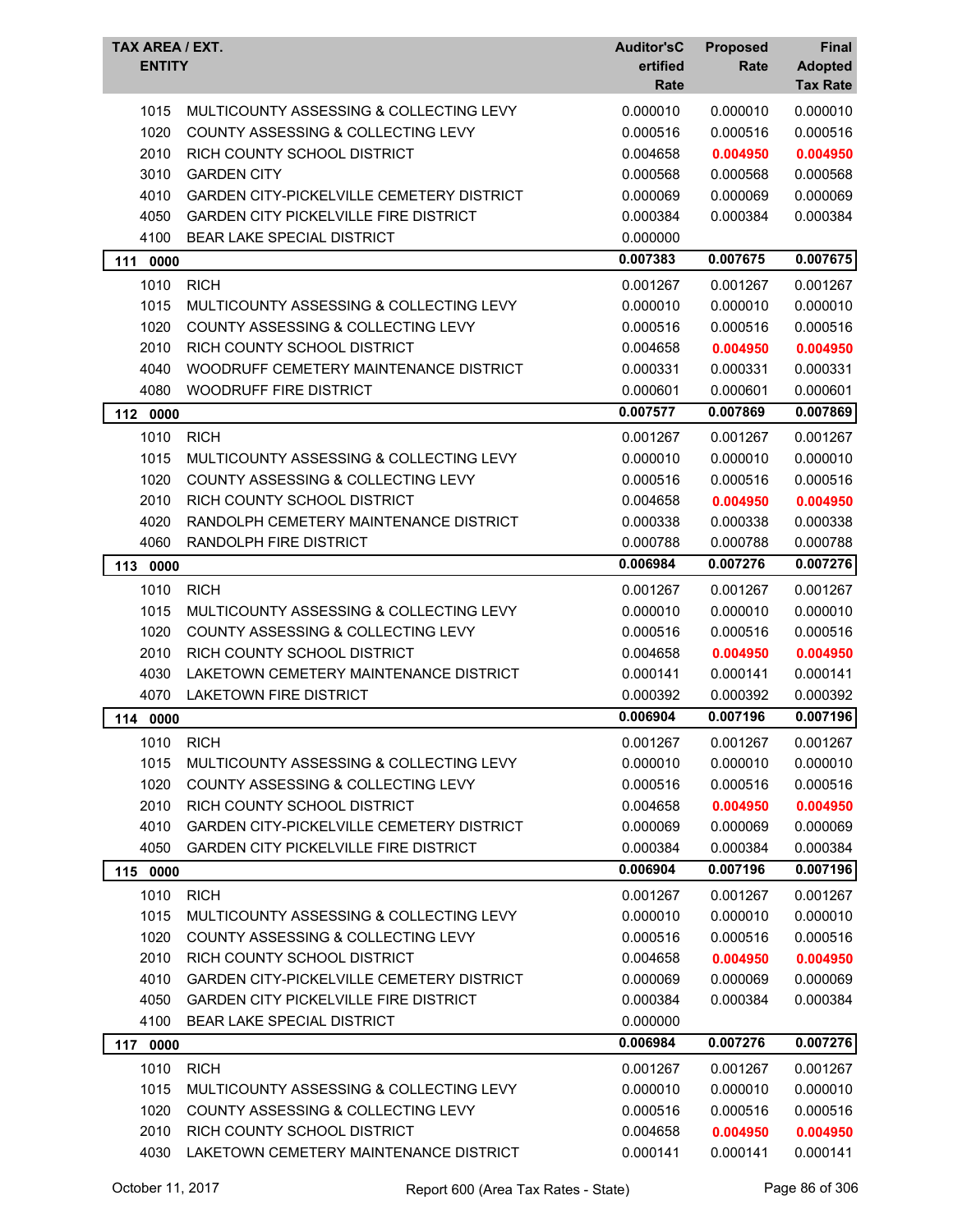| TAX AREA / EXT.<br><b>ENTITY</b> |                                               | <b>Auditor'sC</b><br>ertified<br>Rate | <b>Proposed</b><br>Rate | <b>Final</b><br><b>Adopted</b><br><b>Tax Rate</b> |
|----------------------------------|-----------------------------------------------|---------------------------------------|-------------------------|---------------------------------------------------|
| 4070                             | <b>LAKETOWN FIRE DISTRICT</b>                 | 0.000392                              | 0.000392                | 0.000392                                          |
| 118<br>0000                      |                                               | 0.007383                              | 0.007675                | 0.007675                                          |
| 1010                             | <b>RICH</b>                                   | 0.001267                              | 0.001267                | 0.001267                                          |
| 1015                             | MULTICOUNTY ASSESSING & COLLECTING LEVY       | 0.000010                              | 0.000010                | 0.000010                                          |
| 1020                             | <b>COUNTY ASSESSING &amp; COLLECTING LEVY</b> | 0.000516                              | 0.000516                | 0.000516                                          |
| 2010                             | RICH COUNTY SCHOOL DISTRICT                   | 0.004658                              | 0.004950                | 0.004950                                          |
| 4040                             | WOODRUFF CEMETERY MAINTENANCE DISTRICT        | 0.000331                              | 0.000331                | 0.000331                                          |
| 4080                             | WOODRUFF FIRE DISTRICT                        | 0.000601                              | 0.000601                | 0.000601                                          |
| 4090                             | EAGLE SPRINGS SPECIAL SERVICE DISTRICT        | 0.000000                              |                         |                                                   |
| 119<br>0000                      |                                               | 0.007577                              | 0.007869                | 0.007869                                          |
| 1010                             | <b>RICH</b>                                   | 0.001267                              | 0.001267                | 0.001267                                          |
| 1015                             | MULTICOUNTY ASSESSING & COLLECTING LEVY       | 0.000010                              | 0.000010                | 0.000010                                          |
| 1020                             | COUNTY ASSESSING & COLLECTING LEVY            | 0.000516                              | 0.000516                | 0.000516                                          |
| 2010                             | RICH COUNTY SCHOOL DISTRICT                   | 0.004658                              | 0.004950                | 0.004950                                          |
| 4020                             | RANDOLPH CEMETERY MAINTENANCE DISTRICT        | 0.000338                              | 0.000338                | 0.000338                                          |
| 4060                             | RANDOLPH FIRE DISTRICT                        | 0.000788                              | 0.000788                | 0.000788                                          |
| 4110                             | MOUNTAIN MEADOW IMPROVEMENT DISTRICT          | 0.000000                              |                         |                                                   |
| 123<br>0000                      |                                               | 0.006984                              | 0.007276                | 0.007276                                          |
| 1010                             | <b>RICH</b>                                   | 0.001267                              | 0.001267                | 0.001267                                          |
| 1015                             | MULTICOUNTY ASSESSING & COLLECTING LEVY       | 0.000010                              | 0.000010                | 0.000010                                          |
| 1020                             | COUNTY ASSESSING & COLLECTING LEVY            | 0.000516                              | 0.000516                | 0.000516                                          |
| 2010                             | RICH COUNTY SCHOOL DISTRICT                   | 0.004658                              | 0.004950                | 0.004950                                          |
| 4030                             | LAKETOWN CEMETERY MAINTENANCE DISTRICT        | 0.000141                              | 0.000141                | 0.000141                                          |
| 4070                             | <b>LAKETOWN FIRE DISTRICT</b>                 | 0.000392                              | 0.000392                | 0.000392                                          |
| 4100                             | <b>BEAR LAKE SPECIAL DISTRICT</b>             | 0.000000                              |                         |                                                   |
| <b>LAKE 0000</b>                 |                                               | 0.006451                              | 0.006743                | 0.006743                                          |
| 1010                             | <b>RICH</b>                                   | 0.001267                              | 0.001267                | 0.001267                                          |
| 1015                             | MULTICOUNTY ASSESSING & COLLECTING LEVY       | 0.000010                              | 0.000010                | 0.000010                                          |
| 1020                             | <b>COUNTY ASSESSING &amp; COLLECTING LEVY</b> | 0.000516                              | 0.000516                | 0.000516                                          |
| 2010                             | RICH COUNTY SCHOOL DISTRICT                   | 0.004658                              | 0.004950                | 0.004950                                          |
|                                  |                                               |                                       |                         |                                                   |

## **SALT LAKE COUNTY**

|             | <b>ASSESSING &amp; COLLECTING</b>               | 0.000000 |          |          |
|-------------|-------------------------------------------------|----------|----------|----------|
| 4360        | RIVERTON LAW ENFORCEMENT SERVICE AREA           | 0.000000 |          |          |
| 6020        | AREA EXCLUDED FROM SALT LAKE COUNTY WATER CONSI |          |          |          |
| 6025        | AREA EXCLUDED FROM TAYLORSVILLE-BENNION IMPROVE |          |          |          |
| 6026        | AREA EXCLUDED FROM SALT LAKE COUNTY WATER CONSI |          |          |          |
| 013<br>0000 |                                                 | 0.013539 | 0.014245 | 0.014245 |
| 1010        | <b>SALT LAKE</b>                                | 0.002219 | 0.002238 | 0.002238 |
| 1015        | MULTICOUNTY ASSESSING & COLLECTING LEVY         | 0.000010 | 0.000010 | 0.000010 |
| 1020        | COUNTY ASSESSING & COLLECTING LEVY              | 0.000242 | 0.000244 | 0.000244 |
| 2010        | SALT LAKE CITY SCHOOL DISTRICT                  | 0.005410 | 0.005748 | 0.005748 |
| 3070        | SALT LAKE CITY                                  | 0.004142 | 0.004286 | 0.004286 |
| 3071        | SALT LAKE CITY LIBRARY                          | 0.000653 | 0.000834 | 0.000834 |
| 4010        | METROPOLITAN WATER DISTRICT - SALT LAKE         | 0.000325 | 0.000325 | 0.000325 |
| 4020        | SALT LAKE CITY MOSQUITO ABATEMENT DISTRICT      | 0.000160 | 0.000160 | 0.000160 |
| 4185        | CENTRAL UTAH WATER CONSERVANCY DISTRICT         | 0.000378 | 0.000400 | 0.000400 |
| 0000<br>014 |                                                 | 0.011625 | 0.012332 | 0.012332 |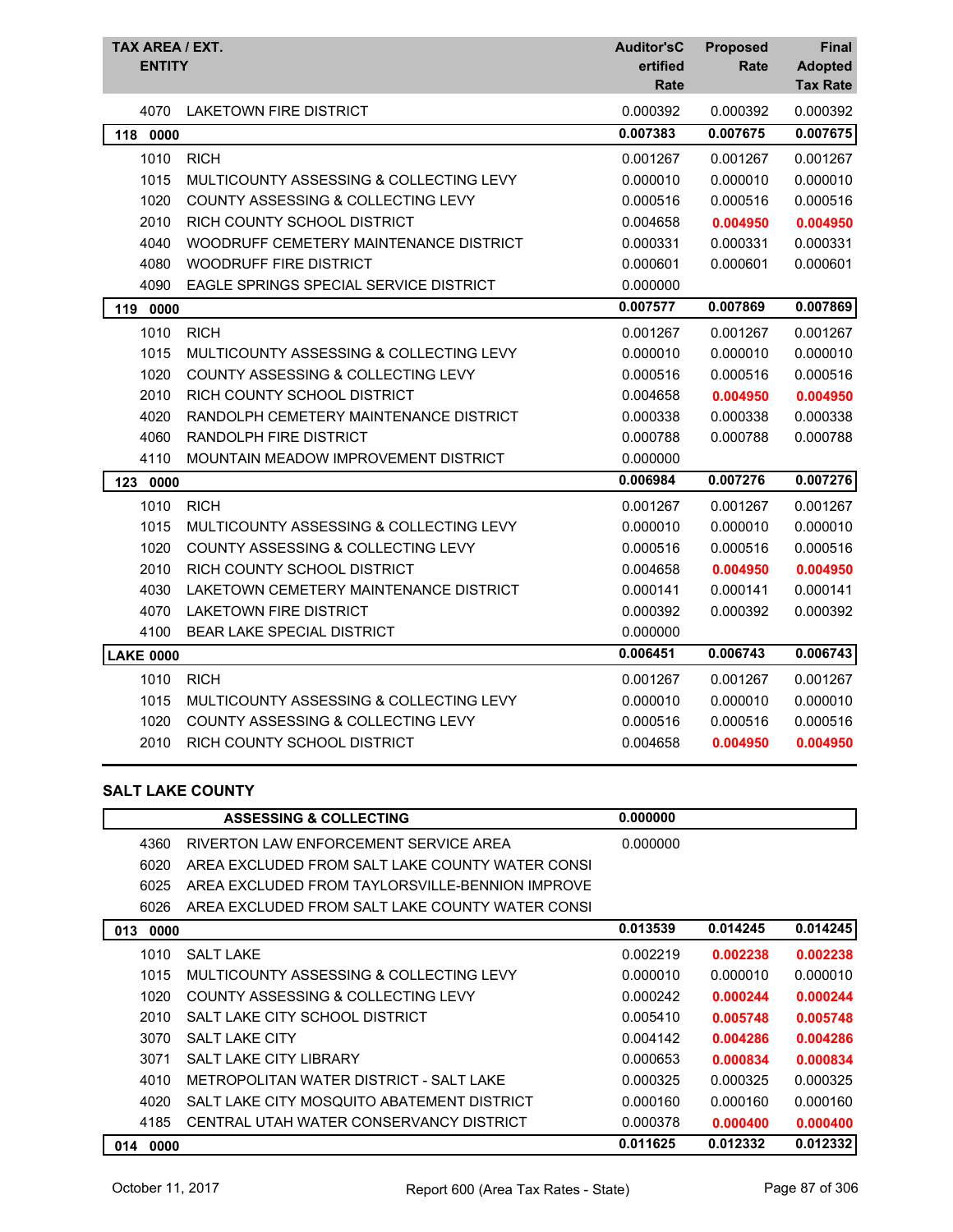| TAX AREA / EXT.<br><b>ENTITY</b> |                                                   | <b>Auditor'sC</b><br>ertified<br>Rate | <b>Proposed</b><br>Rate | <b>Final</b><br><b>Adopted</b><br><b>Tax Rate</b> |
|----------------------------------|---------------------------------------------------|---------------------------------------|-------------------------|---------------------------------------------------|
| 1010                             | <b>SALT LAKE</b>                                  | 0.002219                              | 0.002238                | 0.002238                                          |
| 1015                             | MULTICOUNTY ASSESSING & COLLECTING LEVY           | 0.000010                              | 0.000010                | 0.000010                                          |
| 1020                             | <b>COUNTY ASSESSING &amp; COLLECTING LEVY</b>     | 0.000242                              | 0.000244                | 0.000244                                          |
| 2030                             | <b>GRANITE SCHOOL DISTRICT</b>                    | 0.006122                              | 0.006779                | 0.006779                                          |
| 3100                             | SOUTH SALT LAKE CITY                              | 0.002032                              | 0.002032                | 0.002032                                          |
| 4040                             | SOUTH SALT LAKE VALLEY MOSQUITO ABATEMENT DISTRIC | 0.000017                              | 0.000017                | 0.000017                                          |
| 4185                             | CENTRAL UTAH WATER CONSERVANCY DISTRICT           | 0.000378                              | 0.000400                | 0.000400                                          |
| 6030                             | <b>SALT LAKE COUNTY LIBRARY</b>                   | 0.000605                              | 0.000612                | 0.000612                                          |
| 019<br>0000                      |                                                   | 0.013623                              | 0.014507                | 0.014507                                          |
| 1010                             | <b>SALT LAKE</b>                                  | 0.002219                              | 0.002238                | 0.002238                                          |
| 1015                             | MULTICOUNTY ASSESSING & COLLECTING LEVY           | 0.000010                              | 0.000010                | 0.000010                                          |
| 1020                             | <b>COUNTY ASSESSING &amp; COLLECTING LEVY</b>     | 0.000242                              | 0.000244                | 0.000244                                          |
| 2030                             | <b>GRANITE SCHOOL DISTRICT</b>                    | 0.006122                              | 0.006779                | 0.006779                                          |
| 4040                             | SOUTH SALT LAKE VALLEY MOSQUITO ABATEMENT DISTRIC | 0.000017                              | 0.000017                | 0.000017                                          |
| 4060                             | MT. OLYMPUS IMPROVEMENT DISTRICT                  | 0.000297                              | 0.000297                | 0.000297                                          |
| 4185                             | CENTRAL UTAH WATER CONSERVANCY DISTRICT           | 0.000378                              | 0.000400                | 0.000400                                          |
| 4210                             | WASATCH FRONT WASTER AND RECYCLING DISTRICT       |                                       |                         |                                                   |
| 4220                             | SALT LAKE COUNTY MUNICIPAL-TYPE SERVICES          | 0.000065                              | 0.000065                | 0.000065                                          |
| 4320                             | UNIFIED FIRE SERVICE AREA                         | 0.001809                              | 0.001812                | 0.001812                                          |
| 4340                             | SALT LAKE VALLEY LAW ENFORCEMENT SERVICE AREA     | 0.001859                              | 0.002033                | 0.002033                                          |
| 6030                             | SALT LAKE COUNTY LIBRARY                          | 0.000605                              | 0.000612                | 0.000612                                          |
| 01A 0000                         |                                                   | 0.013539                              | 0.014245                | 0.014245                                          |
| 1010                             | <b>SALT LAKE</b>                                  | 0.002219                              | 0.002238                | 0.002238                                          |
| 1015                             | MULTICOUNTY ASSESSING & COLLECTING LEVY           | 0.000010                              | 0.000010                | 0.000010                                          |
| 1020                             | <b>COUNTY ASSESSING &amp; COLLECTING LEVY</b>     | 0.000242                              | 0.000244                | 0.000244                                          |
| 2010                             | SALT LAKE CITY SCHOOL DISTRICT                    | 0.005410                              | 0.005748                | 0.005748                                          |
| 3070                             | <b>SALT LAKE CITY</b>                             | 0.004142                              | 0.004286                | 0.004286                                          |
| 3071                             | SALT LAKE CITY LIBRARY                            | 0.000653                              | 0.000834                | 0.000834                                          |
| 4010                             | METROPOLITAN WATER DISTRICT - SALT LAKE           | 0.000325                              | 0.000325                | 0.000325                                          |
| 4020                             | SALT LAKE CITY MOSQUITO ABATEMENT DISTRICT        | 0.000160                              | 0.000160                | 0.000160                                          |
| 4185                             | CENTRAL UTAH WATER CONSERVANCY DISTRICT           | 0.000378                              | 0.000400                | 0.000400                                          |
| 01B 0000                         |                                                   | 0.013539                              | 0.014245                | 0.014245                                          |
| 1010                             | <b>SALT LAKE</b>                                  | 0.002219                              | 0.002238                | 0.002238                                          |
| 1015                             | MULTICOUNTY ASSESSING & COLLECTING LEVY           | 0.000010                              | 0.000010                | 0.000010                                          |
| 1020                             | COUNTY ASSESSING & COLLECTING LEVY                | 0.000242                              | 0.000244                | 0.000244                                          |
| 2010                             | SALT LAKE CITY SCHOOL DISTRICT                    | 0.005410                              | 0.005748                | 0.005748                                          |
| 3070                             | SALT LAKE CITY                                    | 0.004142                              | 0.004286                | 0.004286                                          |
| 3071                             | SALT LAKE CITY LIBRARY                            | 0.000653                              | 0.000834                | 0.000834                                          |
| 4010                             | METROPOLITAN WATER DISTRICT - SALT LAKE           | 0.000325                              | 0.000325                | 0.000325                                          |
| 4020                             | SALT LAKE CITY MOSQUITO ABATEMENT DISTRICT        | 0.000160                              | 0.000160                | 0.000160                                          |
| 4185                             | CENTRAL UTAH WATER CONSERVANCY DISTRICT           | 0.000378                              | 0.000400                | 0.000400                                          |
| 01C 0000                         |                                                   | 0.013539                              | 0.014245                | 0.014245                                          |
| 1010                             | <b>SALT LAKE</b>                                  | 0.002219                              | 0.002238                | 0.002238                                          |
| 1015                             | MULTICOUNTY ASSESSING & COLLECTING LEVY           | 0.000010                              | 0.000010                | 0.000010                                          |
| 1020                             | COUNTY ASSESSING & COLLECTING LEVY                | 0.000242                              | 0.000244                | 0.000244                                          |
| 2010                             | SALT LAKE CITY SCHOOL DISTRICT                    | 0.005410                              | 0.005748                | 0.005748                                          |
| 3070                             | SALT LAKE CITY                                    | 0.004142                              | 0.004286                | 0.004286                                          |
| 3071                             | <b>SALT LAKE CITY LIBRARY</b>                     | 0.000653                              | 0.000834                | 0.000834                                          |
| 4010                             | METROPOLITAN WATER DISTRICT - SALT LAKE           | 0.000325                              | 0.000325                | 0.000325                                          |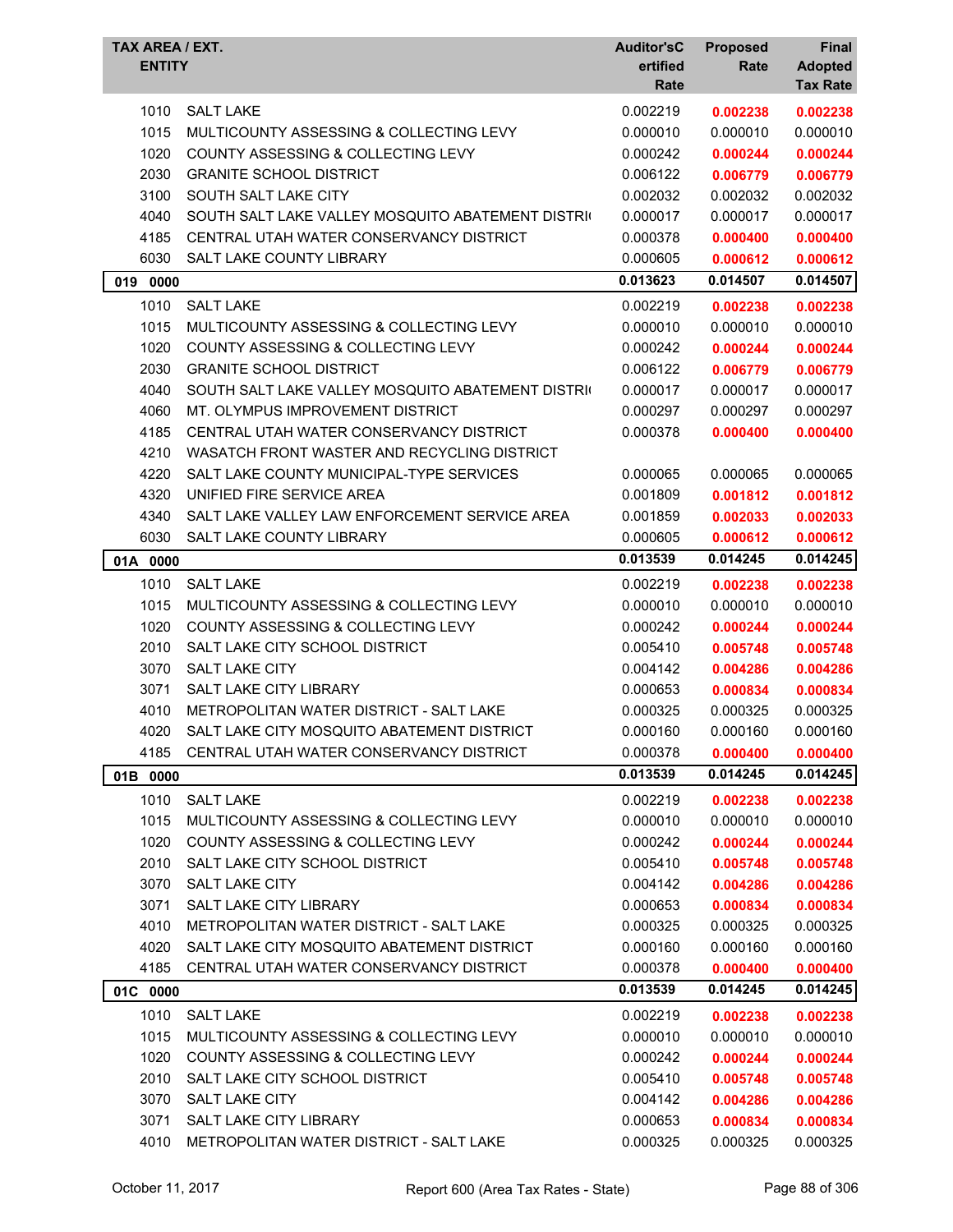| TAX AREA / EXT.<br><b>ENTITY</b> |                                               | <b>Auditor'sC</b><br>ertified<br>Rate | <b>Proposed</b><br>Rate | <b>Final</b><br><b>Adopted</b><br><b>Tax Rate</b> |
|----------------------------------|-----------------------------------------------|---------------------------------------|-------------------------|---------------------------------------------------|
| 4020                             | SALT LAKE CITY MOSQUITO ABATEMENT DISTRICT    | 0.000160                              | 0.000160                | 0.000160                                          |
| 4185                             | CENTRAL UTAH WATER CONSERVANCY DISTRICT       | 0.000378                              | 0.000400                | 0.000400                                          |
| 01D<br>0000                      |                                               | 0.013539                              | 0.014245                | 0.014245                                          |
| 1010                             | <b>SALT LAKE</b>                              | 0.002219                              | 0.002238                | 0.002238                                          |
| 1015                             | MULTICOUNTY ASSESSING & COLLECTING LEVY       | 0.000010                              | 0.000010                | 0.000010                                          |
| 1020                             | <b>COUNTY ASSESSING &amp; COLLECTING LEVY</b> | 0.000242                              | 0.000244                | 0.000244                                          |
| 2010                             | SALT LAKE CITY SCHOOL DISTRICT                | 0.005410                              | 0.005748                | 0.005748                                          |
| 3070                             | <b>SALT LAKE CITY</b>                         | 0.004142                              | 0.004286                | 0.004286                                          |
| 3071                             | SALT LAKE CITY LIBRARY                        | 0.000653                              | 0.000834                | 0.000834                                          |
| 4010                             | METROPOLITAN WATER DISTRICT - SALT LAKE       | 0.000325                              | 0.000325                | 0.000325                                          |
| 4020                             | SALT LAKE CITY MOSQUITO ABATEMENT DISTRICT    | 0.000160                              | 0.000160                | 0.000160                                          |
| 4185                             | CENTRAL UTAH WATER CONSERVANCY DISTRICT       | 0.000378                              | 0.000400                | 0.000400                                          |
| 01E 0000                         |                                               | 0.013539                              | 0.014245                | 0.014245                                          |
| 1010                             | <b>SALT LAKE</b>                              | 0.002219                              | 0.002238                | 0.002238                                          |
| 1015                             | MULTICOUNTY ASSESSING & COLLECTING LEVY       | 0.000010                              | 0.000010                | 0.000010                                          |
| 1020                             | COUNTY ASSESSING & COLLECTING LEVY            | 0.000242                              | 0.000244                | 0.000244                                          |
| 2010                             | SALT LAKE CITY SCHOOL DISTRICT                | 0.005410                              | 0.005748                | 0.005748                                          |
| 3070                             | <b>SALT LAKE CITY</b>                         | 0.004142                              | 0.004286                | 0.004286                                          |
| 3071                             | <b>SALT LAKE CITY LIBRARY</b>                 | 0.000653                              | 0.000834                | 0.000834                                          |
| 4010                             | METROPOLITAN WATER DISTRICT - SALT LAKE       | 0.000325                              | 0.000325                | 0.000325                                          |
| 4020                             | SALT LAKE CITY MOSQUITO ABATEMENT DISTRICT    | 0.000160                              | 0.000160                | 0.000160                                          |
| 4185                             | CENTRAL UTAH WATER CONSERVANCY DISTRICT       | 0.000378                              | 0.000400                | 0.000400                                          |
| 01F<br>0000                      |                                               | 0.013539                              | 0.014245                | 0.014245                                          |
| 1010                             | <b>SALT LAKE</b>                              | 0.002219                              | 0.002238                | 0.002238                                          |
| 1015                             | MULTICOUNTY ASSESSING & COLLECTING LEVY       | 0.000010                              | 0.000010                | 0.000010                                          |
| 1020                             | COUNTY ASSESSING & COLLECTING LEVY            | 0.000242                              | 0.000244                | 0.000244                                          |
| 2010                             | SALT LAKE CITY SCHOOL DISTRICT                | 0.005410                              | 0.005748                | 0.005748                                          |
| 3070                             | <b>SALT LAKE CITY</b>                         | 0.004142                              | 0.004286                | 0.004286                                          |
| 3071                             | SALT LAKE CITY LIBRARY                        | 0.000653                              | 0.000834                | 0.000834                                          |
| 4010                             | METROPOLITAN WATER DISTRICT - SALT LAKE       | 0.000325                              | 0.000325                | 0.000325                                          |
| 4020                             | SALT LAKE CITY MOSQUITO ABATEMENT DISTRICT    | 0.000160                              | 0.000160                | 0.000160                                          |
| 4185                             | CENTRAL UTAH WATER CONSERVANCY DISTRICT       | 0.000378                              | 0.000400                | 0.000400                                          |
| 01G 0000                         |                                               | 0.013539                              | 0.014245                | 0.014245                                          |
| 1010                             | <b>SALT LAKE</b>                              | 0.002219                              | 0.002238                | 0.002238                                          |
| 1015                             | MULTICOUNTY ASSESSING & COLLECTING LEVY       | 0.000010                              | 0.000010                | 0.000010                                          |
| 1020                             | COUNTY ASSESSING & COLLECTING LEVY            | 0.000242                              | 0.000244                | 0.000244                                          |
| 2010                             | SALT LAKE CITY SCHOOL DISTRICT                | 0.005410                              | 0.005748                | 0.005748                                          |
| 3070                             | SALT LAKE CITY                                | 0.004142                              | 0.004286                | 0.004286                                          |
| 3071                             | SALT LAKE CITY LIBRARY                        | 0.000653                              | 0.000834                | 0.000834                                          |
| 4010                             | METROPOLITAN WATER DISTRICT - SALT LAKE       | 0.000325                              | 0.000325                | 0.000325                                          |
| 4020                             | SALT LAKE CITY MOSQUITO ABATEMENT DISTRICT    | 0.000160                              | 0.000160                | 0.000160                                          |
| 4185                             | CENTRAL UTAH WATER CONSERVANCY DISTRICT       | 0.000378                              | 0.000400                | 0.000400                                          |
| 01H 0000                         |                                               | 0.013539                              | 0.014245                | 0.014245                                          |
| 1010                             | <b>SALT LAKE</b>                              | 0.002219                              | 0.002238                | 0.002238                                          |
| 1015                             | MULTICOUNTY ASSESSING & COLLECTING LEVY       | 0.000010                              | 0.000010                | 0.000010                                          |
| 1020                             | <b>COUNTY ASSESSING &amp; COLLECTING LEVY</b> | 0.000242                              | 0.000244                | 0.000244                                          |
| 2010                             | SALT LAKE CITY SCHOOL DISTRICT                | 0.005410                              | 0.005748                | 0.005748                                          |
| 3070                             | <b>SALT LAKE CITY</b>                         | 0.004142                              | 0.004286                | 0.004286                                          |
| 3071                             | SALT LAKE CITY LIBRARY                        | 0.000653                              | 0.000834                | 0.000834                                          |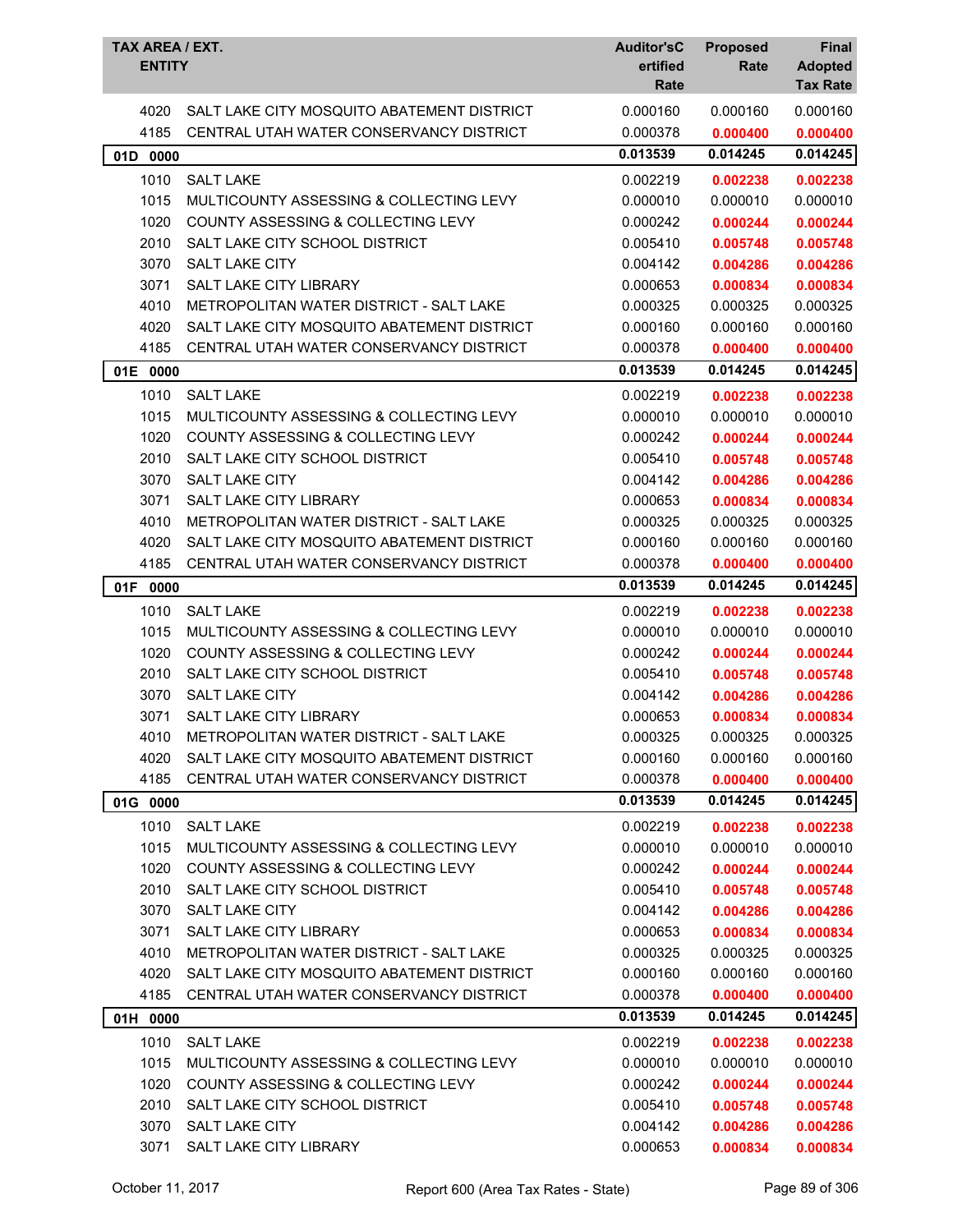| <b>TAX AREA / EXT.</b><br><b>ENTITY</b> |                                                | <b>Auditor'sC</b><br>ertified<br>Rate | <b>Proposed</b><br>Rate | <b>Final</b><br><b>Adopted</b><br><b>Tax Rate</b> |
|-----------------------------------------|------------------------------------------------|---------------------------------------|-------------------------|---------------------------------------------------|
| 4010                                    | METROPOLITAN WATER DISTRICT - SALT LAKE        | 0.000325                              | 0.000325                | 0.000325                                          |
| 4020                                    | SALT LAKE CITY MOSQUITO ABATEMENT DISTRICT     | 0.000160                              | 0.000160                | 0.000160                                          |
| 4185                                    | CENTRAL UTAH WATER CONSERVANCY DISTRICT        | 0.000378                              | 0.000400                | 0.000400                                          |
| 01J<br>0000                             |                                                | 0.013539                              | 0.014245                | 0.014245                                          |
| 1010                                    | <b>SALT LAKE</b>                               | 0.002219                              | 0.002238                | 0.002238                                          |
| 1015                                    | MULTICOUNTY ASSESSING & COLLECTING LEVY        | 0.000010                              | 0.000010                | 0.000010                                          |
| 1020                                    | COUNTY ASSESSING & COLLECTING LEVY             | 0.000242                              | 0.000244                | 0.000244                                          |
| 2010                                    | SALT LAKE CITY SCHOOL DISTRICT                 | 0.005410                              | 0.005748                | 0.005748                                          |
| 3070                                    | <b>SALT LAKE CITY</b>                          | 0.004142                              | 0.004286                | 0.004286                                          |
| 3071                                    | SALT LAKE CITY LIBRARY                         | 0.000653                              | 0.000834                | 0.000834                                          |
| 4010                                    | <b>METROPOLITAN WATER DISTRICT - SALT LAKE</b> | 0.000325                              | 0.000325                | 0.000325                                          |
| 4020                                    | SALT LAKE CITY MOSQUITO ABATEMENT DISTRICT     | 0.000160                              | 0.000160                | 0.000160                                          |
| 4185                                    | CENTRAL UTAH WATER CONSERVANCY DISTRICT        | 0.000378                              | 0.000400                | 0.000400                                          |
| 01K 0000                                |                                                | 0.013539                              | 0.014245                | 0.014245                                          |
| 1010                                    | <b>SALT LAKE</b>                               | 0.002219                              | 0.002238                | 0.002238                                          |
| 1015                                    | MULTICOUNTY ASSESSING & COLLECTING LEVY        | 0.000010                              | 0.000010                | 0.000010                                          |
| 1020                                    | <b>COUNTY ASSESSING &amp; COLLECTING LEVY</b>  | 0.000242                              | 0.000244                | 0.000244                                          |
| 2010                                    | SALT LAKE CITY SCHOOL DISTRICT                 | 0.005410                              | 0.005748                | 0.005748                                          |
| 3070                                    | <b>SALT LAKE CITY</b>                          | 0.004142                              | 0.004286                | 0.004286                                          |
| 3071                                    | <b>SALT LAKE CITY LIBRARY</b>                  | 0.000653                              | 0.000834                | 0.000834                                          |
| 4010                                    | <b>METROPOLITAN WATER DISTRICT - SALT LAKE</b> | 0.000325                              | 0.000325                | 0.000325                                          |
| 4020                                    | SALT LAKE CITY MOSQUITO ABATEMENT DISTRICT     | 0.000160                              | 0.000160                | 0.000160                                          |
| 4185                                    | CENTRAL UTAH WATER CONSERVANCY DISTRICT        | 0.000378                              | 0.000400                | 0.000400                                          |
| 01M 0000                                |                                                | 0.013539                              | 0.014245                | 0.014245                                          |
| 1010                                    | <b>SALT LAKE</b>                               | 0.002219                              | 0.002238                | 0.002238                                          |
| 1015                                    | MULTICOUNTY ASSESSING & COLLECTING LEVY        | 0.000010                              | 0.000010                | 0.000010                                          |
| 1020                                    | COUNTY ASSESSING & COLLECTING LEVY             | 0.000242                              | 0.000244                | 0.000244                                          |
| 2010                                    | SALT LAKE CITY SCHOOL DISTRICT                 | 0.005410                              | 0.005748                | 0.005748                                          |
| 3070                                    | <b>SALT LAKE CITY</b>                          | 0.004142                              | 0.004286                | 0.004286                                          |
| 3071                                    |                                                |                                       |                         |                                                   |
|                                         | SALT LAKE CITY LIBRARY                         | 0.000653                              | 0.000834                | 0.000834                                          |
| 4010                                    | METROPOLITAN WATER DISTRICT - SALT LAKE        | 0.000325                              | 0.000325                | 0.000325                                          |
| 4020                                    | SALT LAKE CITY MOSQUITO ABATEMENT DISTRICT     | 0.000160                              | 0.000160                | 0.000160                                          |
| 4185                                    | CENTRAL UTAH WATER CONSERVANCY DISTRICT        | 0.000378                              | 0.000400                | 0.000400                                          |
| 01N 0000                                |                                                | 0.013539                              | 0.014245                | 0.014245                                          |
| 1010                                    | <b>SALT LAKE</b>                               | 0.002219                              | 0.002238                | 0.002238                                          |
| 1015                                    | MULTICOUNTY ASSESSING & COLLECTING LEVY        | 0.000010                              | 0.000010                | 0.000010                                          |
| 1020                                    | COUNTY ASSESSING & COLLECTING LEVY             | 0.000242                              | 0.000244                | 0.000244                                          |
| 2010                                    | SALT LAKE CITY SCHOOL DISTRICT                 | 0.005410                              | 0.005748                | 0.005748                                          |
| 3070                                    | <b>SALT LAKE CITY</b>                          | 0.004142                              | 0.004286                | 0.004286                                          |
| 3071                                    | <b>SALT LAKE CITY LIBRARY</b>                  | 0.000653                              | 0.000834                | 0.000834                                          |
| 4010                                    | <b>METROPOLITAN WATER DISTRICT - SALT LAKE</b> | 0.000325                              | 0.000325                | 0.000325                                          |
| 4020                                    | SALT LAKE CITY MOSQUITO ABATEMENT DISTRICT     | 0.000160                              | 0.000160                | 0.000160                                          |
| 4185                                    | CENTRAL UTAH WATER CONSERVANCY DISTRICT        | 0.000378                              | 0.000400                | 0.000400                                          |
| 01P<br>0000                             |                                                | 0.013539                              | 0.014245                | 0.014245                                          |
| 1010                                    | <b>SALT LAKE</b>                               | 0.002219                              | 0.002238                | 0.002238                                          |
| 1015                                    | MULTICOUNTY ASSESSING & COLLECTING LEVY        | 0.000010                              | 0.000010                | 0.000010                                          |
| 1020                                    | <b>COUNTY ASSESSING &amp; COLLECTING LEVY</b>  | 0.000242                              | 0.000244                | 0.000244                                          |
| 2010                                    | SALT LAKE CITY SCHOOL DISTRICT                 | 0.005410                              | 0.005748                | 0.005748                                          |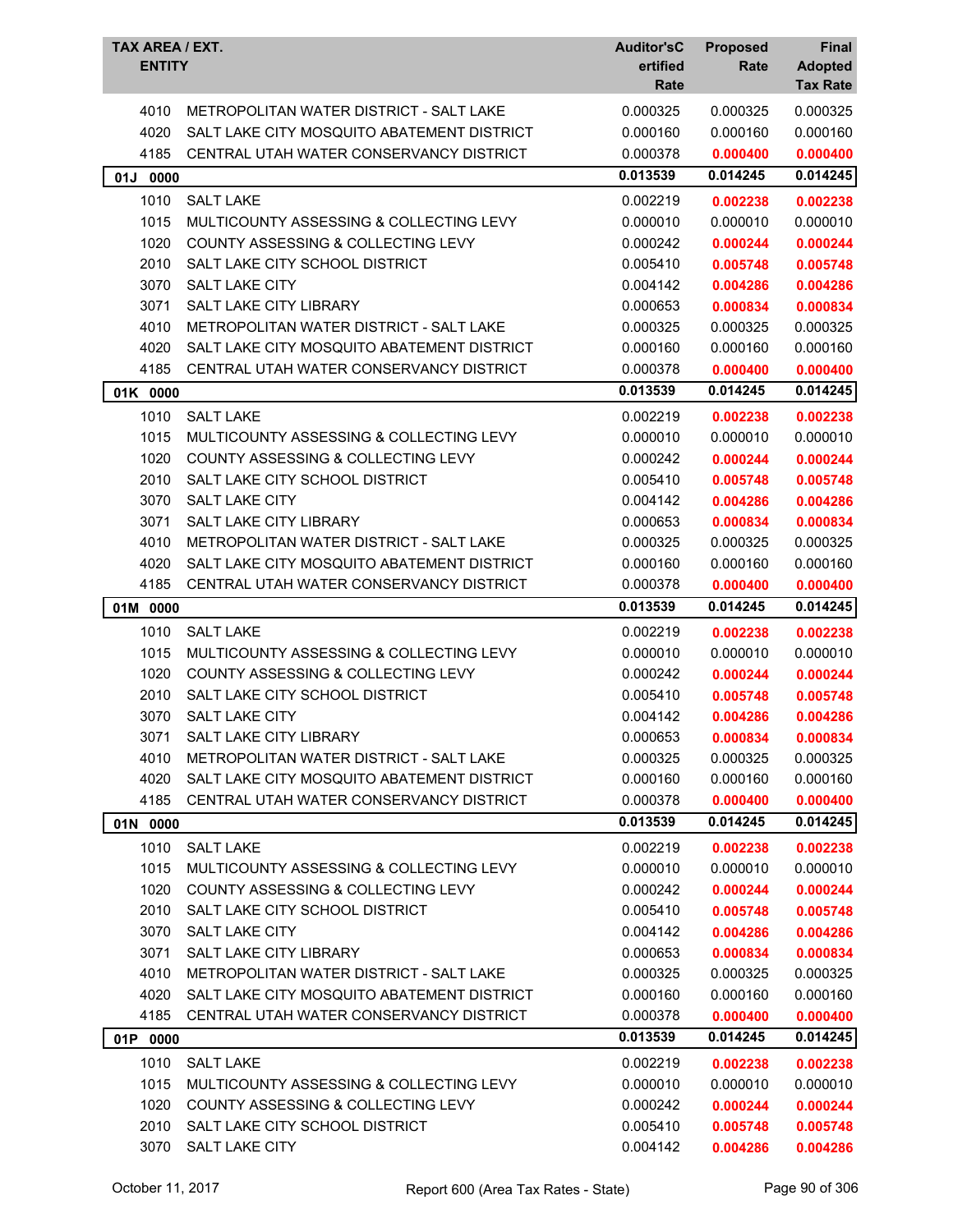| <b>SALT LAKE CITY LIBRARY</b><br>0.000653<br>3071<br>0.000834<br>0.000834<br>4010<br><b>METROPOLITAN WATER DISTRICT - SALT LAKE</b><br>0.000325<br>0.000325<br>0.000325<br>4020<br>SALT LAKE CITY MOSQUITO ABATEMENT DISTRICT<br>0.000160<br>0.000160<br>0.000160<br>4185<br>CENTRAL UTAH WATER CONSERVANCY DISTRICT<br>0.000378<br>0.000400<br>0.000400<br>0.013539<br>0.014245<br>0.014245<br>01Q 0000<br>1010<br><b>SALT LAKE</b><br>0.002219<br>0.002238<br>0.002238<br>1015<br>MULTICOUNTY ASSESSING & COLLECTING LEVY<br>0.000010<br>0.000010<br>0.000010<br>1020<br>COUNTY ASSESSING & COLLECTING LEVY<br>0.000242<br>0.000244<br>0.000244<br>2010<br>SALT LAKE CITY SCHOOL DISTRICT<br>0.005410<br>0.005748<br>0.005748<br>3070<br>SALT LAKE CITY<br>0.004142<br>0.004286<br>0.004286<br>3071<br>SALT LAKE CITY LIBRARY<br>0.000653<br>0.000834<br>0.000834<br>4010<br>METROPOLITAN WATER DISTRICT - SALT LAKE<br>0.000325<br>0.000325<br>0.000325<br>4020<br>SALT LAKE CITY MOSQUITO ABATEMENT DISTRICT<br>0.000160<br>0.000160<br>0.000160<br>4185<br>CENTRAL UTAH WATER CONSERVANCY DISTRICT<br>0.000378<br>0.000400<br>0.000400<br>0.014245<br>0.013539<br>0.014245<br>01R 0000<br>1010<br><b>SALT LAKE</b><br>0.002219<br>0.002238<br>0.002238<br>1015<br>0.000010<br>MULTICOUNTY ASSESSING & COLLECTING LEVY<br>0.000010<br>0.000010<br>1020<br>COUNTY ASSESSING & COLLECTING LEVY<br>0.000242<br>0.000244<br>0.000244<br>2010<br>SALT LAKE CITY SCHOOL DISTRICT<br>0.005410<br>0.005748<br>0.005748<br>3070<br><b>SALT LAKE CITY</b><br>0.004142<br>0.004286<br>0.004286<br>SALT LAKE CITY LIBRARY<br>3071<br>0.000653<br>0.000834<br>0.000834<br>METROPOLITAN WATER DISTRICT - SALT LAKE<br>4010<br>0.000325<br>0.000325<br>0.000325<br>4020<br>SALT LAKE CITY MOSQUITO ABATEMENT DISTRICT<br>0.000160<br>0.000160<br>0.000160<br>4185<br>CENTRAL UTAH WATER CONSERVANCY DISTRICT<br>0.000378<br>0.000400<br>0.000400<br>0.014193<br>0.013309<br>0.014193<br>020<br>0000<br>1010<br><b>SALT LAKE</b><br>0.002219<br>0.002238<br>0.002238<br>1015<br>MULTICOUNTY ASSESSING & COLLECTING LEVY<br>0.000010<br>0.000010<br>0.000010<br>1020<br>COUNTY ASSESSING & COLLECTING LEVY<br>0.000242<br>0.000244<br>0.000244<br>2030<br><b>GRANITE SCHOOL DISTRICT</b><br>0.006122<br>0.006779<br>0.006779<br>4185<br>CENTRAL UTAH WATER CONSERVANCY DISTRICT<br>0.000378<br>0.000400<br>0.000400<br>4210<br>WASATCH FRONT WASTER AND RECYCLING DISTRICT<br>4220<br>SALT LAKE COUNTY MUNICIPAL-TYPE SERVICES<br>0.000065<br>0.000065<br>0.000065<br>4320<br>UNIFIED FIRE SERVICE AREA<br>0.001809<br>0.001812<br>0.001812<br>4340<br>SALT LAKE VALLEY LAW ENFORCEMENT SERVICE AREA<br>0.001859<br>0.002033<br>0.002033<br>6030<br>SALT LAKE COUNTY LIBRARY<br>0.000605<br>0.000612<br>0.000612<br>0.010810<br>0.010853<br>0.010853<br>0000<br>021<br>1010<br><b>SALT LAKE</b><br>0.002219<br>0.002238<br>0.002238<br>1015<br>MULTICOUNTY ASSESSING & COLLECTING LEVY<br>0.000010<br>0.000010<br>0.000010<br>1020<br>COUNTY ASSESSING & COLLECTING LEVY<br>0.000242<br>0.000244<br>0.000244<br>2020<br>MURRAY CITY SCHOOL DISTRICT<br>0.006185<br>0.006185<br>0.006185<br>3050<br><b>MURRAY CITY</b><br>0.001759<br>0.001759<br>0.001759<br>4040<br>SOUTH SALT LAKE VALLEY MOSQUITO ABATEMENT DISTRIC<br>0.000017<br>0.000017<br>0.000017<br>4185<br>CENTRAL UTAH WATER CONSERVANCY DISTRICT<br>0.000378<br>0.000400<br>0.000400<br>0.014389<br>0.015413<br>0.015413<br>024<br>0000<br>1010<br><b>SALT LAKE</b><br>0.002219<br>0.002238<br>0.002238<br>1015<br>MULTICOUNTY ASSESSING & COLLECTING LEVY<br>0.000010<br>0.000010<br>0.000010<br>1020<br><b>COUNTY ASSESSING &amp; COLLECTING LEVY</b><br>0.000242<br>0.000244<br>0.000244<br>2030<br><b>GRANITE SCHOOL DISTRICT</b><br>0.006122<br>0.006779<br>0.006779 | TAX AREA / EXT.<br><b>ENTITY</b> |                  | <b>Auditor'sC</b><br>ertified | <b>Proposed</b><br>Rate | Final<br><b>Adopted</b> |
|---------------------------------------------------------------------------------------------------------------------------------------------------------------------------------------------------------------------------------------------------------------------------------------------------------------------------------------------------------------------------------------------------------------------------------------------------------------------------------------------------------------------------------------------------------------------------------------------------------------------------------------------------------------------------------------------------------------------------------------------------------------------------------------------------------------------------------------------------------------------------------------------------------------------------------------------------------------------------------------------------------------------------------------------------------------------------------------------------------------------------------------------------------------------------------------------------------------------------------------------------------------------------------------------------------------------------------------------------------------------------------------------------------------------------------------------------------------------------------------------------------------------------------------------------------------------------------------------------------------------------------------------------------------------------------------------------------------------------------------------------------------------------------------------------------------------------------------------------------------------------------------------------------------------------------------------------------------------------------------------------------------------------------------------------------------------------------------------------------------------------------------------------------------------------------------------------------------------------------------------------------------------------------------------------------------------------------------------------------------------------------------------------------------------------------------------------------------------------------------------------------------------------------------------------------------------------------------------------------------------------------------------------------------------------------------------------------------------------------------------------------------------------------------------------------------------------------------------------------------------------------------------------------------------------------------------------------------------------------------------------------------------------------------------------------------------------------------------------------------------------------------------------------------------------------------------------------------------------------------------------------------------------------------------------------------------------------------------------------------------------------------------------------------------------------------------------------------------------------------------------------------------------------------------------------------------------------------------------------------------------------------------------------------------------------------------------------------------------------------------------------------------------------------------------------------------------|----------------------------------|------------------|-------------------------------|-------------------------|-------------------------|
|                                                                                                                                                                                                                                                                                                                                                                                                                                                                                                                                                                                                                                                                                                                                                                                                                                                                                                                                                                                                                                                                                                                                                                                                                                                                                                                                                                                                                                                                                                                                                                                                                                                                                                                                                                                                                                                                                                                                                                                                                                                                                                                                                                                                                                                                                                                                                                                                                                                                                                                                                                                                                                                                                                                                                                                                                                                                                                                                                                                                                                                                                                                                                                                                                                                                                                                                                                                                                                                                                                                                                                                                                                                                                                                                                                                                                           |                                  |                  | Rate                          |                         | <b>Tax Rate</b>         |
|                                                                                                                                                                                                                                                                                                                                                                                                                                                                                                                                                                                                                                                                                                                                                                                                                                                                                                                                                                                                                                                                                                                                                                                                                                                                                                                                                                                                                                                                                                                                                                                                                                                                                                                                                                                                                                                                                                                                                                                                                                                                                                                                                                                                                                                                                                                                                                                                                                                                                                                                                                                                                                                                                                                                                                                                                                                                                                                                                                                                                                                                                                                                                                                                                                                                                                                                                                                                                                                                                                                                                                                                                                                                                                                                                                                                                           |                                  |                  |                               |                         |                         |
|                                                                                                                                                                                                                                                                                                                                                                                                                                                                                                                                                                                                                                                                                                                                                                                                                                                                                                                                                                                                                                                                                                                                                                                                                                                                                                                                                                                                                                                                                                                                                                                                                                                                                                                                                                                                                                                                                                                                                                                                                                                                                                                                                                                                                                                                                                                                                                                                                                                                                                                                                                                                                                                                                                                                                                                                                                                                                                                                                                                                                                                                                                                                                                                                                                                                                                                                                                                                                                                                                                                                                                                                                                                                                                                                                                                                                           |                                  |                  |                               |                         |                         |
|                                                                                                                                                                                                                                                                                                                                                                                                                                                                                                                                                                                                                                                                                                                                                                                                                                                                                                                                                                                                                                                                                                                                                                                                                                                                                                                                                                                                                                                                                                                                                                                                                                                                                                                                                                                                                                                                                                                                                                                                                                                                                                                                                                                                                                                                                                                                                                                                                                                                                                                                                                                                                                                                                                                                                                                                                                                                                                                                                                                                                                                                                                                                                                                                                                                                                                                                                                                                                                                                                                                                                                                                                                                                                                                                                                                                                           |                                  |                  |                               |                         |                         |
|                                                                                                                                                                                                                                                                                                                                                                                                                                                                                                                                                                                                                                                                                                                                                                                                                                                                                                                                                                                                                                                                                                                                                                                                                                                                                                                                                                                                                                                                                                                                                                                                                                                                                                                                                                                                                                                                                                                                                                                                                                                                                                                                                                                                                                                                                                                                                                                                                                                                                                                                                                                                                                                                                                                                                                                                                                                                                                                                                                                                                                                                                                                                                                                                                                                                                                                                                                                                                                                                                                                                                                                                                                                                                                                                                                                                                           |                                  |                  |                               |                         |                         |
|                                                                                                                                                                                                                                                                                                                                                                                                                                                                                                                                                                                                                                                                                                                                                                                                                                                                                                                                                                                                                                                                                                                                                                                                                                                                                                                                                                                                                                                                                                                                                                                                                                                                                                                                                                                                                                                                                                                                                                                                                                                                                                                                                                                                                                                                                                                                                                                                                                                                                                                                                                                                                                                                                                                                                                                                                                                                                                                                                                                                                                                                                                                                                                                                                                                                                                                                                                                                                                                                                                                                                                                                                                                                                                                                                                                                                           |                                  |                  |                               |                         |                         |
|                                                                                                                                                                                                                                                                                                                                                                                                                                                                                                                                                                                                                                                                                                                                                                                                                                                                                                                                                                                                                                                                                                                                                                                                                                                                                                                                                                                                                                                                                                                                                                                                                                                                                                                                                                                                                                                                                                                                                                                                                                                                                                                                                                                                                                                                                                                                                                                                                                                                                                                                                                                                                                                                                                                                                                                                                                                                                                                                                                                                                                                                                                                                                                                                                                                                                                                                                                                                                                                                                                                                                                                                                                                                                                                                                                                                                           |                                  |                  |                               |                         |                         |
|                                                                                                                                                                                                                                                                                                                                                                                                                                                                                                                                                                                                                                                                                                                                                                                                                                                                                                                                                                                                                                                                                                                                                                                                                                                                                                                                                                                                                                                                                                                                                                                                                                                                                                                                                                                                                                                                                                                                                                                                                                                                                                                                                                                                                                                                                                                                                                                                                                                                                                                                                                                                                                                                                                                                                                                                                                                                                                                                                                                                                                                                                                                                                                                                                                                                                                                                                                                                                                                                                                                                                                                                                                                                                                                                                                                                                           |                                  |                  |                               |                         |                         |
|                                                                                                                                                                                                                                                                                                                                                                                                                                                                                                                                                                                                                                                                                                                                                                                                                                                                                                                                                                                                                                                                                                                                                                                                                                                                                                                                                                                                                                                                                                                                                                                                                                                                                                                                                                                                                                                                                                                                                                                                                                                                                                                                                                                                                                                                                                                                                                                                                                                                                                                                                                                                                                                                                                                                                                                                                                                                                                                                                                                                                                                                                                                                                                                                                                                                                                                                                                                                                                                                                                                                                                                                                                                                                                                                                                                                                           |                                  |                  |                               |                         |                         |
|                                                                                                                                                                                                                                                                                                                                                                                                                                                                                                                                                                                                                                                                                                                                                                                                                                                                                                                                                                                                                                                                                                                                                                                                                                                                                                                                                                                                                                                                                                                                                                                                                                                                                                                                                                                                                                                                                                                                                                                                                                                                                                                                                                                                                                                                                                                                                                                                                                                                                                                                                                                                                                                                                                                                                                                                                                                                                                                                                                                                                                                                                                                                                                                                                                                                                                                                                                                                                                                                                                                                                                                                                                                                                                                                                                                                                           |                                  |                  |                               |                         |                         |
|                                                                                                                                                                                                                                                                                                                                                                                                                                                                                                                                                                                                                                                                                                                                                                                                                                                                                                                                                                                                                                                                                                                                                                                                                                                                                                                                                                                                                                                                                                                                                                                                                                                                                                                                                                                                                                                                                                                                                                                                                                                                                                                                                                                                                                                                                                                                                                                                                                                                                                                                                                                                                                                                                                                                                                                                                                                                                                                                                                                                                                                                                                                                                                                                                                                                                                                                                                                                                                                                                                                                                                                                                                                                                                                                                                                                                           |                                  |                  |                               |                         |                         |
|                                                                                                                                                                                                                                                                                                                                                                                                                                                                                                                                                                                                                                                                                                                                                                                                                                                                                                                                                                                                                                                                                                                                                                                                                                                                                                                                                                                                                                                                                                                                                                                                                                                                                                                                                                                                                                                                                                                                                                                                                                                                                                                                                                                                                                                                                                                                                                                                                                                                                                                                                                                                                                                                                                                                                                                                                                                                                                                                                                                                                                                                                                                                                                                                                                                                                                                                                                                                                                                                                                                                                                                                                                                                                                                                                                                                                           |                                  |                  |                               |                         |                         |
|                                                                                                                                                                                                                                                                                                                                                                                                                                                                                                                                                                                                                                                                                                                                                                                                                                                                                                                                                                                                                                                                                                                                                                                                                                                                                                                                                                                                                                                                                                                                                                                                                                                                                                                                                                                                                                                                                                                                                                                                                                                                                                                                                                                                                                                                                                                                                                                                                                                                                                                                                                                                                                                                                                                                                                                                                                                                                                                                                                                                                                                                                                                                                                                                                                                                                                                                                                                                                                                                                                                                                                                                                                                                                                                                                                                                                           |                                  |                  |                               |                         |                         |
|                                                                                                                                                                                                                                                                                                                                                                                                                                                                                                                                                                                                                                                                                                                                                                                                                                                                                                                                                                                                                                                                                                                                                                                                                                                                                                                                                                                                                                                                                                                                                                                                                                                                                                                                                                                                                                                                                                                                                                                                                                                                                                                                                                                                                                                                                                                                                                                                                                                                                                                                                                                                                                                                                                                                                                                                                                                                                                                                                                                                                                                                                                                                                                                                                                                                                                                                                                                                                                                                                                                                                                                                                                                                                                                                                                                                                           |                                  |                  |                               |                         |                         |
|                                                                                                                                                                                                                                                                                                                                                                                                                                                                                                                                                                                                                                                                                                                                                                                                                                                                                                                                                                                                                                                                                                                                                                                                                                                                                                                                                                                                                                                                                                                                                                                                                                                                                                                                                                                                                                                                                                                                                                                                                                                                                                                                                                                                                                                                                                                                                                                                                                                                                                                                                                                                                                                                                                                                                                                                                                                                                                                                                                                                                                                                                                                                                                                                                                                                                                                                                                                                                                                                                                                                                                                                                                                                                                                                                                                                                           |                                  |                  |                               |                         |                         |
|                                                                                                                                                                                                                                                                                                                                                                                                                                                                                                                                                                                                                                                                                                                                                                                                                                                                                                                                                                                                                                                                                                                                                                                                                                                                                                                                                                                                                                                                                                                                                                                                                                                                                                                                                                                                                                                                                                                                                                                                                                                                                                                                                                                                                                                                                                                                                                                                                                                                                                                                                                                                                                                                                                                                                                                                                                                                                                                                                                                                                                                                                                                                                                                                                                                                                                                                                                                                                                                                                                                                                                                                                                                                                                                                                                                                                           |                                  |                  |                               |                         |                         |
|                                                                                                                                                                                                                                                                                                                                                                                                                                                                                                                                                                                                                                                                                                                                                                                                                                                                                                                                                                                                                                                                                                                                                                                                                                                                                                                                                                                                                                                                                                                                                                                                                                                                                                                                                                                                                                                                                                                                                                                                                                                                                                                                                                                                                                                                                                                                                                                                                                                                                                                                                                                                                                                                                                                                                                                                                                                                                                                                                                                                                                                                                                                                                                                                                                                                                                                                                                                                                                                                                                                                                                                                                                                                                                                                                                                                                           |                                  |                  |                               |                         |                         |
|                                                                                                                                                                                                                                                                                                                                                                                                                                                                                                                                                                                                                                                                                                                                                                                                                                                                                                                                                                                                                                                                                                                                                                                                                                                                                                                                                                                                                                                                                                                                                                                                                                                                                                                                                                                                                                                                                                                                                                                                                                                                                                                                                                                                                                                                                                                                                                                                                                                                                                                                                                                                                                                                                                                                                                                                                                                                                                                                                                                                                                                                                                                                                                                                                                                                                                                                                                                                                                                                                                                                                                                                                                                                                                                                                                                                                           |                                  |                  |                               |                         |                         |
|                                                                                                                                                                                                                                                                                                                                                                                                                                                                                                                                                                                                                                                                                                                                                                                                                                                                                                                                                                                                                                                                                                                                                                                                                                                                                                                                                                                                                                                                                                                                                                                                                                                                                                                                                                                                                                                                                                                                                                                                                                                                                                                                                                                                                                                                                                                                                                                                                                                                                                                                                                                                                                                                                                                                                                                                                                                                                                                                                                                                                                                                                                                                                                                                                                                                                                                                                                                                                                                                                                                                                                                                                                                                                                                                                                                                                           |                                  |                  |                               |                         |                         |
|                                                                                                                                                                                                                                                                                                                                                                                                                                                                                                                                                                                                                                                                                                                                                                                                                                                                                                                                                                                                                                                                                                                                                                                                                                                                                                                                                                                                                                                                                                                                                                                                                                                                                                                                                                                                                                                                                                                                                                                                                                                                                                                                                                                                                                                                                                                                                                                                                                                                                                                                                                                                                                                                                                                                                                                                                                                                                                                                                                                                                                                                                                                                                                                                                                                                                                                                                                                                                                                                                                                                                                                                                                                                                                                                                                                                                           |                                  |                  |                               |                         |                         |
|                                                                                                                                                                                                                                                                                                                                                                                                                                                                                                                                                                                                                                                                                                                                                                                                                                                                                                                                                                                                                                                                                                                                                                                                                                                                                                                                                                                                                                                                                                                                                                                                                                                                                                                                                                                                                                                                                                                                                                                                                                                                                                                                                                                                                                                                                                                                                                                                                                                                                                                                                                                                                                                                                                                                                                                                                                                                                                                                                                                                                                                                                                                                                                                                                                                                                                                                                                                                                                                                                                                                                                                                                                                                                                                                                                                                                           |                                  |                  |                               |                         |                         |
|                                                                                                                                                                                                                                                                                                                                                                                                                                                                                                                                                                                                                                                                                                                                                                                                                                                                                                                                                                                                                                                                                                                                                                                                                                                                                                                                                                                                                                                                                                                                                                                                                                                                                                                                                                                                                                                                                                                                                                                                                                                                                                                                                                                                                                                                                                                                                                                                                                                                                                                                                                                                                                                                                                                                                                                                                                                                                                                                                                                                                                                                                                                                                                                                                                                                                                                                                                                                                                                                                                                                                                                                                                                                                                                                                                                                                           |                                  |                  |                               |                         |                         |
|                                                                                                                                                                                                                                                                                                                                                                                                                                                                                                                                                                                                                                                                                                                                                                                                                                                                                                                                                                                                                                                                                                                                                                                                                                                                                                                                                                                                                                                                                                                                                                                                                                                                                                                                                                                                                                                                                                                                                                                                                                                                                                                                                                                                                                                                                                                                                                                                                                                                                                                                                                                                                                                                                                                                                                                                                                                                                                                                                                                                                                                                                                                                                                                                                                                                                                                                                                                                                                                                                                                                                                                                                                                                                                                                                                                                                           |                                  |                  |                               |                         |                         |
|                                                                                                                                                                                                                                                                                                                                                                                                                                                                                                                                                                                                                                                                                                                                                                                                                                                                                                                                                                                                                                                                                                                                                                                                                                                                                                                                                                                                                                                                                                                                                                                                                                                                                                                                                                                                                                                                                                                                                                                                                                                                                                                                                                                                                                                                                                                                                                                                                                                                                                                                                                                                                                                                                                                                                                                                                                                                                                                                                                                                                                                                                                                                                                                                                                                                                                                                                                                                                                                                                                                                                                                                                                                                                                                                                                                                                           |                                  |                  |                               |                         |                         |
|                                                                                                                                                                                                                                                                                                                                                                                                                                                                                                                                                                                                                                                                                                                                                                                                                                                                                                                                                                                                                                                                                                                                                                                                                                                                                                                                                                                                                                                                                                                                                                                                                                                                                                                                                                                                                                                                                                                                                                                                                                                                                                                                                                                                                                                                                                                                                                                                                                                                                                                                                                                                                                                                                                                                                                                                                                                                                                                                                                                                                                                                                                                                                                                                                                                                                                                                                                                                                                                                                                                                                                                                                                                                                                                                                                                                                           |                                  |                  |                               |                         |                         |
|                                                                                                                                                                                                                                                                                                                                                                                                                                                                                                                                                                                                                                                                                                                                                                                                                                                                                                                                                                                                                                                                                                                                                                                                                                                                                                                                                                                                                                                                                                                                                                                                                                                                                                                                                                                                                                                                                                                                                                                                                                                                                                                                                                                                                                                                                                                                                                                                                                                                                                                                                                                                                                                                                                                                                                                                                                                                                                                                                                                                                                                                                                                                                                                                                                                                                                                                                                                                                                                                                                                                                                                                                                                                                                                                                                                                                           |                                  |                  |                               |                         |                         |
|                                                                                                                                                                                                                                                                                                                                                                                                                                                                                                                                                                                                                                                                                                                                                                                                                                                                                                                                                                                                                                                                                                                                                                                                                                                                                                                                                                                                                                                                                                                                                                                                                                                                                                                                                                                                                                                                                                                                                                                                                                                                                                                                                                                                                                                                                                                                                                                                                                                                                                                                                                                                                                                                                                                                                                                                                                                                                                                                                                                                                                                                                                                                                                                                                                                                                                                                                                                                                                                                                                                                                                                                                                                                                                                                                                                                                           |                                  |                  |                               |                         |                         |
|                                                                                                                                                                                                                                                                                                                                                                                                                                                                                                                                                                                                                                                                                                                                                                                                                                                                                                                                                                                                                                                                                                                                                                                                                                                                                                                                                                                                                                                                                                                                                                                                                                                                                                                                                                                                                                                                                                                                                                                                                                                                                                                                                                                                                                                                                                                                                                                                                                                                                                                                                                                                                                                                                                                                                                                                                                                                                                                                                                                                                                                                                                                                                                                                                                                                                                                                                                                                                                                                                                                                                                                                                                                                                                                                                                                                                           |                                  |                  |                               |                         |                         |
|                                                                                                                                                                                                                                                                                                                                                                                                                                                                                                                                                                                                                                                                                                                                                                                                                                                                                                                                                                                                                                                                                                                                                                                                                                                                                                                                                                                                                                                                                                                                                                                                                                                                                                                                                                                                                                                                                                                                                                                                                                                                                                                                                                                                                                                                                                                                                                                                                                                                                                                                                                                                                                                                                                                                                                                                                                                                                                                                                                                                                                                                                                                                                                                                                                                                                                                                                                                                                                                                                                                                                                                                                                                                                                                                                                                                                           |                                  |                  |                               |                         |                         |
|                                                                                                                                                                                                                                                                                                                                                                                                                                                                                                                                                                                                                                                                                                                                                                                                                                                                                                                                                                                                                                                                                                                                                                                                                                                                                                                                                                                                                                                                                                                                                                                                                                                                                                                                                                                                                                                                                                                                                                                                                                                                                                                                                                                                                                                                                                                                                                                                                                                                                                                                                                                                                                                                                                                                                                                                                                                                                                                                                                                                                                                                                                                                                                                                                                                                                                                                                                                                                                                                                                                                                                                                                                                                                                                                                                                                                           |                                  |                  |                               |                         |                         |
|                                                                                                                                                                                                                                                                                                                                                                                                                                                                                                                                                                                                                                                                                                                                                                                                                                                                                                                                                                                                                                                                                                                                                                                                                                                                                                                                                                                                                                                                                                                                                                                                                                                                                                                                                                                                                                                                                                                                                                                                                                                                                                                                                                                                                                                                                                                                                                                                                                                                                                                                                                                                                                                                                                                                                                                                                                                                                                                                                                                                                                                                                                                                                                                                                                                                                                                                                                                                                                                                                                                                                                                                                                                                                                                                                                                                                           |                                  |                  |                               |                         |                         |
|                                                                                                                                                                                                                                                                                                                                                                                                                                                                                                                                                                                                                                                                                                                                                                                                                                                                                                                                                                                                                                                                                                                                                                                                                                                                                                                                                                                                                                                                                                                                                                                                                                                                                                                                                                                                                                                                                                                                                                                                                                                                                                                                                                                                                                                                                                                                                                                                                                                                                                                                                                                                                                                                                                                                                                                                                                                                                                                                                                                                                                                                                                                                                                                                                                                                                                                                                                                                                                                                                                                                                                                                                                                                                                                                                                                                                           |                                  |                  |                               |                         |                         |
|                                                                                                                                                                                                                                                                                                                                                                                                                                                                                                                                                                                                                                                                                                                                                                                                                                                                                                                                                                                                                                                                                                                                                                                                                                                                                                                                                                                                                                                                                                                                                                                                                                                                                                                                                                                                                                                                                                                                                                                                                                                                                                                                                                                                                                                                                                                                                                                                                                                                                                                                                                                                                                                                                                                                                                                                                                                                                                                                                                                                                                                                                                                                                                                                                                                                                                                                                                                                                                                                                                                                                                                                                                                                                                                                                                                                                           |                                  |                  |                               |                         |                         |
|                                                                                                                                                                                                                                                                                                                                                                                                                                                                                                                                                                                                                                                                                                                                                                                                                                                                                                                                                                                                                                                                                                                                                                                                                                                                                                                                                                                                                                                                                                                                                                                                                                                                                                                                                                                                                                                                                                                                                                                                                                                                                                                                                                                                                                                                                                                                                                                                                                                                                                                                                                                                                                                                                                                                                                                                                                                                                                                                                                                                                                                                                                                                                                                                                                                                                                                                                                                                                                                                                                                                                                                                                                                                                                                                                                                                                           |                                  |                  |                               |                         |                         |
|                                                                                                                                                                                                                                                                                                                                                                                                                                                                                                                                                                                                                                                                                                                                                                                                                                                                                                                                                                                                                                                                                                                                                                                                                                                                                                                                                                                                                                                                                                                                                                                                                                                                                                                                                                                                                                                                                                                                                                                                                                                                                                                                                                                                                                                                                                                                                                                                                                                                                                                                                                                                                                                                                                                                                                                                                                                                                                                                                                                                                                                                                                                                                                                                                                                                                                                                                                                                                                                                                                                                                                                                                                                                                                                                                                                                                           |                                  |                  |                               |                         |                         |
|                                                                                                                                                                                                                                                                                                                                                                                                                                                                                                                                                                                                                                                                                                                                                                                                                                                                                                                                                                                                                                                                                                                                                                                                                                                                                                                                                                                                                                                                                                                                                                                                                                                                                                                                                                                                                                                                                                                                                                                                                                                                                                                                                                                                                                                                                                                                                                                                                                                                                                                                                                                                                                                                                                                                                                                                                                                                                                                                                                                                                                                                                                                                                                                                                                                                                                                                                                                                                                                                                                                                                                                                                                                                                                                                                                                                                           |                                  |                  |                               |                         |                         |
|                                                                                                                                                                                                                                                                                                                                                                                                                                                                                                                                                                                                                                                                                                                                                                                                                                                                                                                                                                                                                                                                                                                                                                                                                                                                                                                                                                                                                                                                                                                                                                                                                                                                                                                                                                                                                                                                                                                                                                                                                                                                                                                                                                                                                                                                                                                                                                                                                                                                                                                                                                                                                                                                                                                                                                                                                                                                                                                                                                                                                                                                                                                                                                                                                                                                                                                                                                                                                                                                                                                                                                                                                                                                                                                                                                                                                           |                                  |                  |                               |                         |                         |
|                                                                                                                                                                                                                                                                                                                                                                                                                                                                                                                                                                                                                                                                                                                                                                                                                                                                                                                                                                                                                                                                                                                                                                                                                                                                                                                                                                                                                                                                                                                                                                                                                                                                                                                                                                                                                                                                                                                                                                                                                                                                                                                                                                                                                                                                                                                                                                                                                                                                                                                                                                                                                                                                                                                                                                                                                                                                                                                                                                                                                                                                                                                                                                                                                                                                                                                                                                                                                                                                                                                                                                                                                                                                                                                                                                                                                           |                                  |                  |                               |                         |                         |
|                                                                                                                                                                                                                                                                                                                                                                                                                                                                                                                                                                                                                                                                                                                                                                                                                                                                                                                                                                                                                                                                                                                                                                                                                                                                                                                                                                                                                                                                                                                                                                                                                                                                                                                                                                                                                                                                                                                                                                                                                                                                                                                                                                                                                                                                                                                                                                                                                                                                                                                                                                                                                                                                                                                                                                                                                                                                                                                                                                                                                                                                                                                                                                                                                                                                                                                                                                                                                                                                                                                                                                                                                                                                                                                                                                                                                           |                                  |                  |                               |                         |                         |
|                                                                                                                                                                                                                                                                                                                                                                                                                                                                                                                                                                                                                                                                                                                                                                                                                                                                                                                                                                                                                                                                                                                                                                                                                                                                                                                                                                                                                                                                                                                                                                                                                                                                                                                                                                                                                                                                                                                                                                                                                                                                                                                                                                                                                                                                                                                                                                                                                                                                                                                                                                                                                                                                                                                                                                                                                                                                                                                                                                                                                                                                                                                                                                                                                                                                                                                                                                                                                                                                                                                                                                                                                                                                                                                                                                                                                           |                                  |                  |                               |                         |                         |
|                                                                                                                                                                                                                                                                                                                                                                                                                                                                                                                                                                                                                                                                                                                                                                                                                                                                                                                                                                                                                                                                                                                                                                                                                                                                                                                                                                                                                                                                                                                                                                                                                                                                                                                                                                                                                                                                                                                                                                                                                                                                                                                                                                                                                                                                                                                                                                                                                                                                                                                                                                                                                                                                                                                                                                                                                                                                                                                                                                                                                                                                                                                                                                                                                                                                                                                                                                                                                                                                                                                                                                                                                                                                                                                                                                                                                           |                                  |                  |                               |                         |                         |
|                                                                                                                                                                                                                                                                                                                                                                                                                                                                                                                                                                                                                                                                                                                                                                                                                                                                                                                                                                                                                                                                                                                                                                                                                                                                                                                                                                                                                                                                                                                                                                                                                                                                                                                                                                                                                                                                                                                                                                                                                                                                                                                                                                                                                                                                                                                                                                                                                                                                                                                                                                                                                                                                                                                                                                                                                                                                                                                                                                                                                                                                                                                                                                                                                                                                                                                                                                                                                                                                                                                                                                                                                                                                                                                                                                                                                           |                                  |                  |                               |                         |                         |
|                                                                                                                                                                                                                                                                                                                                                                                                                                                                                                                                                                                                                                                                                                                                                                                                                                                                                                                                                                                                                                                                                                                                                                                                                                                                                                                                                                                                                                                                                                                                                                                                                                                                                                                                                                                                                                                                                                                                                                                                                                                                                                                                                                                                                                                                                                                                                                                                                                                                                                                                                                                                                                                                                                                                                                                                                                                                                                                                                                                                                                                                                                                                                                                                                                                                                                                                                                                                                                                                                                                                                                                                                                                                                                                                                                                                                           |                                  |                  |                               |                         |                         |
|                                                                                                                                                                                                                                                                                                                                                                                                                                                                                                                                                                                                                                                                                                                                                                                                                                                                                                                                                                                                                                                                                                                                                                                                                                                                                                                                                                                                                                                                                                                                                                                                                                                                                                                                                                                                                                                                                                                                                                                                                                                                                                                                                                                                                                                                                                                                                                                                                                                                                                                                                                                                                                                                                                                                                                                                                                                                                                                                                                                                                                                                                                                                                                                                                                                                                                                                                                                                                                                                                                                                                                                                                                                                                                                                                                                                                           |                                  |                  |                               |                         |                         |
|                                                                                                                                                                                                                                                                                                                                                                                                                                                                                                                                                                                                                                                                                                                                                                                                                                                                                                                                                                                                                                                                                                                                                                                                                                                                                                                                                                                                                                                                                                                                                                                                                                                                                                                                                                                                                                                                                                                                                                                                                                                                                                                                                                                                                                                                                                                                                                                                                                                                                                                                                                                                                                                                                                                                                                                                                                                                                                                                                                                                                                                                                                                                                                                                                                                                                                                                                                                                                                                                                                                                                                                                                                                                                                                                                                                                                           |                                  |                  |                               |                         |                         |
|                                                                                                                                                                                                                                                                                                                                                                                                                                                                                                                                                                                                                                                                                                                                                                                                                                                                                                                                                                                                                                                                                                                                                                                                                                                                                                                                                                                                                                                                                                                                                                                                                                                                                                                                                                                                                                                                                                                                                                                                                                                                                                                                                                                                                                                                                                                                                                                                                                                                                                                                                                                                                                                                                                                                                                                                                                                                                                                                                                                                                                                                                                                                                                                                                                                                                                                                                                                                                                                                                                                                                                                                                                                                                                                                                                                                                           |                                  |                  |                               |                         |                         |
|                                                                                                                                                                                                                                                                                                                                                                                                                                                                                                                                                                                                                                                                                                                                                                                                                                                                                                                                                                                                                                                                                                                                                                                                                                                                                                                                                                                                                                                                                                                                                                                                                                                                                                                                                                                                                                                                                                                                                                                                                                                                                                                                                                                                                                                                                                                                                                                                                                                                                                                                                                                                                                                                                                                                                                                                                                                                                                                                                                                                                                                                                                                                                                                                                                                                                                                                                                                                                                                                                                                                                                                                                                                                                                                                                                                                                           |                                  |                  |                               |                         |                         |
|                                                                                                                                                                                                                                                                                                                                                                                                                                                                                                                                                                                                                                                                                                                                                                                                                                                                                                                                                                                                                                                                                                                                                                                                                                                                                                                                                                                                                                                                                                                                                                                                                                                                                                                                                                                                                                                                                                                                                                                                                                                                                                                                                                                                                                                                                                                                                                                                                                                                                                                                                                                                                                                                                                                                                                                                                                                                                                                                                                                                                                                                                                                                                                                                                                                                                                                                                                                                                                                                                                                                                                                                                                                                                                                                                                                                                           |                                  |                  |                               |                         |                         |
|                                                                                                                                                                                                                                                                                                                                                                                                                                                                                                                                                                                                                                                                                                                                                                                                                                                                                                                                                                                                                                                                                                                                                                                                                                                                                                                                                                                                                                                                                                                                                                                                                                                                                                                                                                                                                                                                                                                                                                                                                                                                                                                                                                                                                                                                                                                                                                                                                                                                                                                                                                                                                                                                                                                                                                                                                                                                                                                                                                                                                                                                                                                                                                                                                                                                                                                                                                                                                                                                                                                                                                                                                                                                                                                                                                                                                           |                                  |                  |                               |                         |                         |
|                                                                                                                                                                                                                                                                                                                                                                                                                                                                                                                                                                                                                                                                                                                                                                                                                                                                                                                                                                                                                                                                                                                                                                                                                                                                                                                                                                                                                                                                                                                                                                                                                                                                                                                                                                                                                                                                                                                                                                                                                                                                                                                                                                                                                                                                                                                                                                                                                                                                                                                                                                                                                                                                                                                                                                                                                                                                                                                                                                                                                                                                                                                                                                                                                                                                                                                                                                                                                                                                                                                                                                                                                                                                                                                                                                                                                           | 3120                             | WEST VALLEY CITY | 0.003885                      | 0.004151                | 0.004151                |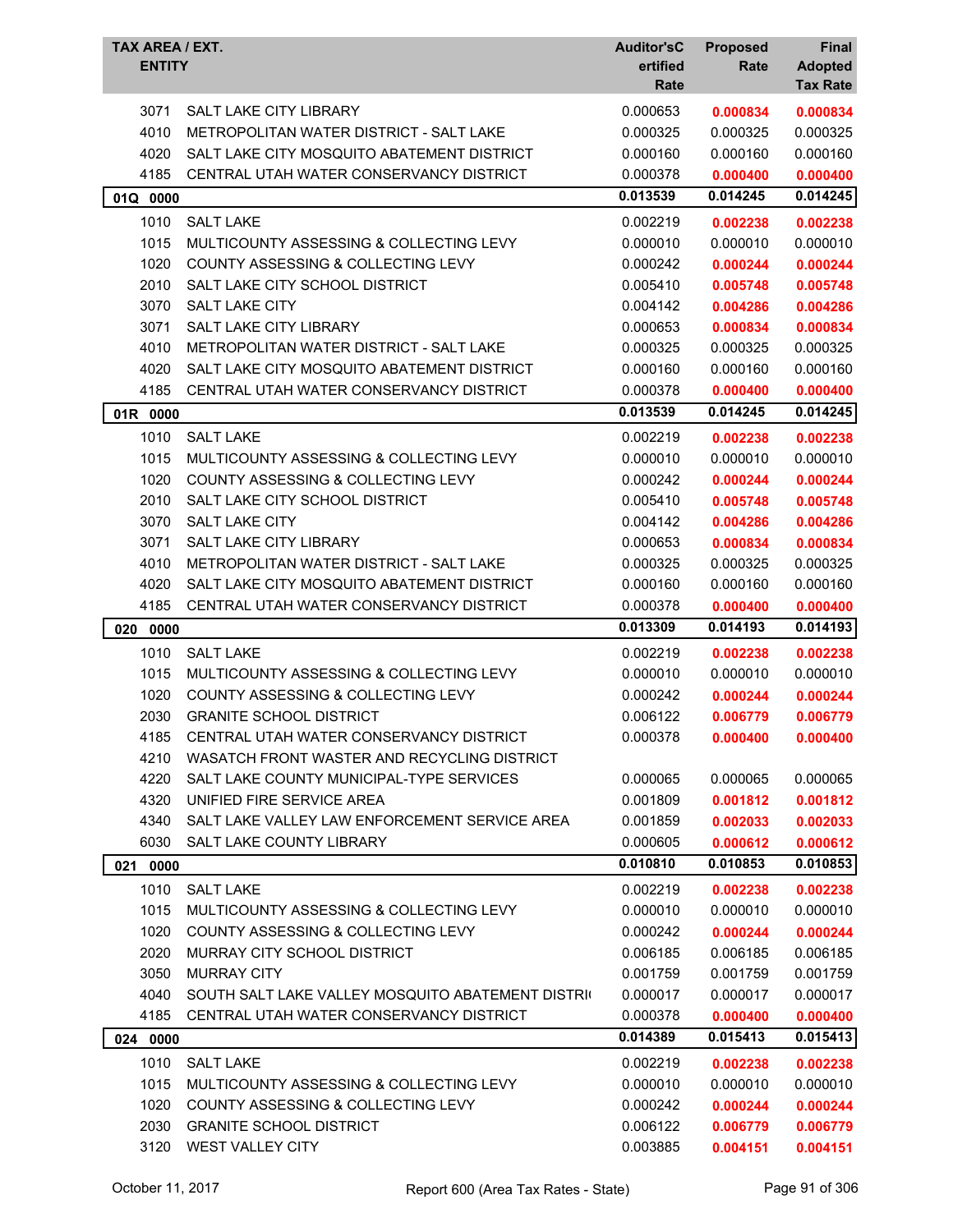| TAX AREA / EXT.<br><b>ENTITY</b> |                                                   | <b>Auditor'sC</b><br>ertified<br>Rate | <b>Proposed</b><br>Rate | Final<br><b>Adopted</b><br><b>Tax Rate</b> |
|----------------------------------|---------------------------------------------------|---------------------------------------|-------------------------|--------------------------------------------|
| 4040                             | SOUTH SALT LAKE VALLEY MOSQUITO ABATEMENT DISTRIC | 0.000017                              | 0.000017                | 0.000017                                   |
| 4045                             | JORDAN VALLEY WATER CONSERVANCY DISTRICT          | 0.000349                              | 0.000400                | 0.000400                                   |
| 4050                             | <b>GRANGER - HUNTER IMPROVEMENT DISTRICT</b>      | 0.000562                              | 0.000562                | 0.000562                                   |
| 4185                             | CENTRAL UTAH WATER CONSERVANCY DISTRICT           | 0.000378                              | 0.000400                | 0.000400                                   |
| 6030                             | SALT LAKE COUNTY LIBRARY                          | 0.000605                              | 0.000612                | 0.000612                                   |
| 026 0000                         |                                                   | 0.015992                              | 0.016931                | 0.016931                                   |
| 1010                             | <b>SALT LAKE</b>                                  | 0.002219                              | 0.002238                | 0.002238                                   |
| 1015                             | MULTICOUNTY ASSESSING & COLLECTING LEVY           | 0.000010                              | 0.000010                | 0.000010                                   |
| 1020                             | COUNTY ASSESSING & COLLECTING LEVY                | 0.000242                              | 0.000244                | 0.000244                                   |
| 2030                             | <b>GRANITE SCHOOL DISTRICT</b>                    | 0.006122                              | 0.006779                | 0.006779                                   |
| 4030                             | MAGNA MOSQUITO ABATEMENT DISTRICT                 | 0.000046                              | 0.000050                | 0.000050                                   |
| 4045                             | JORDAN VALLEY WATER CONSERVANCY DISTRICT          | 0.000349                              | 0.000400                | 0.000400                                   |
| 4080                             | <b>MAGNA WATER DISTRICT</b>                       | 0.002288                              | 0.002288                | 0.002288                                   |
| 4185                             | CENTRAL UTAH WATER CONSERVANCY DISTRICT           | 0.000378                              | 0.000400                | 0.000400                                   |
| 4210                             | WASATCH FRONT WASTER AND RECYCLING DISTRICT       |                                       |                         |                                            |
| 4220                             | SALT LAKE COUNTY MUNICIPAL-TYPE SERVICES          | 0.000065                              | 0.000065                | 0.000065                                   |
| 4320                             | UNIFIED FIRE SERVICE AREA                         | 0.001809                              | 0.001812                | 0.001812                                   |
| 4340                             | SALT LAKE VALLEY LAW ENFORCEMENT SERVICE AREA     | 0.001859                              | 0.002033                | 0.002033                                   |
| 6030                             | SALT LAKE COUNTY LIBRARY                          | 0.000605                              | 0.000612                | 0.000612                                   |
| 027<br>0000                      |                                                   | 0.013355                              | 0.014243                | 0.014243                                   |
| 1010                             | <b>SALT LAKE</b>                                  | 0.002219                              | 0.002238                | 0.002238                                   |
| 1015                             | MULTICOUNTY ASSESSING & COLLECTING LEVY           | 0.000010                              | 0.000010                | 0.000010                                   |
| 1020                             | <b>COUNTY ASSESSING &amp; COLLECTING LEVY</b>     | 0.000242                              | 0.000244                | 0.000244                                   |
| 2030                             | <b>GRANITE SCHOOL DISTRICT</b>                    | 0.006122                              | 0.006779                | 0.006779                                   |
| 4030                             | MAGNA MOSQUITO ABATEMENT DISTRICT                 | 0.000046                              | 0.000050                | 0.000050                                   |
| 4185                             | CENTRAL UTAH WATER CONSERVANCY DISTRICT           | 0.000378                              | 0.000400                | 0.000400                                   |
| 4210                             | WASATCH FRONT WASTER AND RECYCLING DISTRICT       |                                       |                         |                                            |
| 4220                             | SALT LAKE COUNTY MUNICIPAL-TYPE SERVICES          | 0.000065                              | 0.000065                | 0.000065                                   |
| 4320                             | UNIFIED FIRE SERVICE AREA                         | 0.001809                              | 0.001812                | 0.001812                                   |
| 4340                             | SALT LAKE VALLEY LAW ENFORCEMENT SERVICE AREA     | 0.001859                              | 0.002033                | 0.002033                                   |
| 6030                             | SALT LAKE COUNTY LIBRARY                          | 0.000605                              | 0.000612                | 0.000612                                   |
| 028 0000                         |                                                   | 0.013704                              | 0.014643                | 0.014643                                   |
| 1010                             | <b>SALT LAKE</b>                                  | 0.002219                              | 0.002238                | 0.002238                                   |
| 1015                             | MULTICOUNTY ASSESSING & COLLECTING LEVY           | 0.000010                              | 0.000010                | 0.000010                                   |
| 1020                             | COUNTY ASSESSING & COLLECTING LEVY                | 0.000242                              | 0.000244                | 0.000244                                   |
| 2030                             | <b>GRANITE SCHOOL DISTRICT</b>                    | 0.006122                              | 0.006779                | 0.006779                                   |
| 4030                             | MAGNA MOSQUITO ABATEMENT DISTRICT                 | 0.000046                              | 0.000050                | 0.000050                                   |
| 4045                             | JORDAN VALLEY WATER CONSERVANCY DISTRICT          | 0.000349                              | 0.000400                | 0.000400                                   |
| 4185                             | CENTRAL UTAH WATER CONSERVANCY DISTRICT           | 0.000378                              | 0.000400                | 0.000400                                   |
| 4210                             | WASATCH FRONT WASTER AND RECYCLING DISTRICT       |                                       |                         |                                            |
| 4220                             | SALT LAKE COUNTY MUNICIPAL-TYPE SERVICES          | 0.000065                              | 0.000065                | 0.000065                                   |
| 4320                             | UNIFIED FIRE SERVICE AREA                         | 0.001809                              | 0.001812                | 0.001812                                   |
| 4340                             | SALT LAKE VALLEY LAW ENFORCEMENT SERVICE AREA     | 0.001859                              | 0.002033                | 0.002033                                   |
| 6030                             | SALT LAKE COUNTY LIBRARY                          | 0.000605                              | 0.000612                | 0.000612                                   |
| 029 0000                         |                                                   | 0.014418                              | 0.015446                | 0.015446                                   |
| 1010                             | <b>SALT LAKE</b>                                  | 0.002219                              | 0.002238                | 0.002238                                   |
| 1015                             | MULTICOUNTY ASSESSING & COLLECTING LEVY           | 0.000010                              | 0.000010                | 0.000010                                   |
| 1020                             | COUNTY ASSESSING & COLLECTING LEVY                | 0.000242                              | 0.000244                | 0.000244                                   |
| 2030                             | <b>GRANITE SCHOOL DISTRICT</b>                    | 0.006122                              | 0.006779                | 0.006779                                   |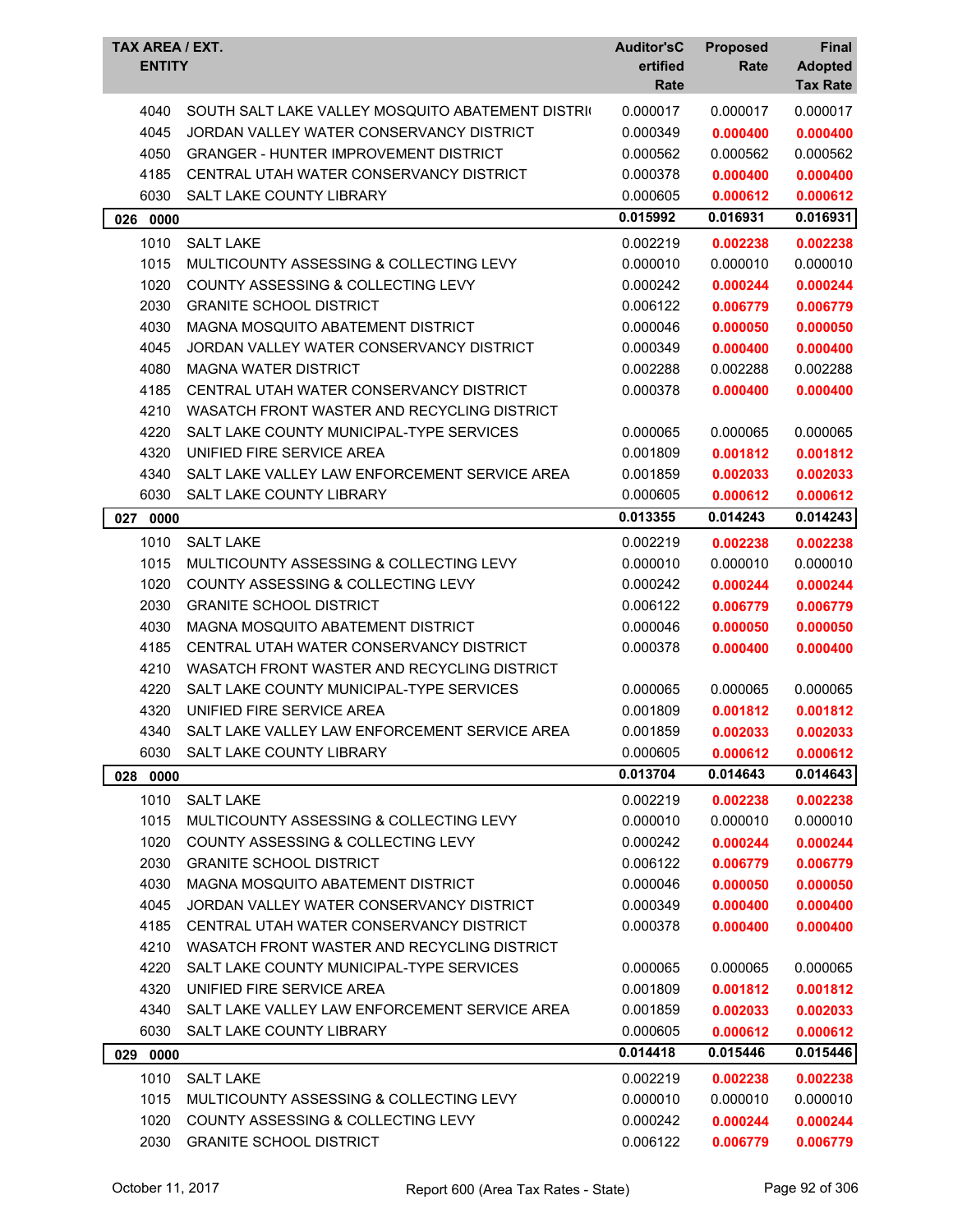| TAX AREA / EXT.<br><b>ENTITY</b> |                                                   | <b>Auditor'sC</b><br>ertified<br>Rate | <b>Proposed</b><br>Rate | Final<br><b>Adopted</b><br><b>Tax Rate</b> |
|----------------------------------|---------------------------------------------------|---------------------------------------|-------------------------|--------------------------------------------|
| 3120                             | <b>WEST VALLEY CITY</b>                           | 0.003885                              | 0.004151                | 0.004151                                   |
| 4030                             | MAGNA MOSQUITO ABATEMENT DISTRICT                 | 0.000046                              | 0.000050                | 0.000050                                   |
| 4045                             | JORDAN VALLEY WATER CONSERVANCY DISTRICT          | 0.000349                              | 0.000400                | 0.000400                                   |
| 4050                             | <b>GRANGER - HUNTER IMPROVEMENT DISTRICT</b>      | 0.000562                              | 0.000562                | 0.000562                                   |
| 4185                             | CENTRAL UTAH WATER CONSERVANCY DISTRICT           | 0.000378                              | 0.000400                | 0.000400                                   |
| 6030                             | SALT LAKE COUNTY LIBRARY                          | 0.000605                              | 0.000612                | 0.000612                                   |
| 02A 0000                         |                                                   | 0.013539                              | 0.014245                | 0.014245                                   |
| 1010                             | <b>SALT LAKE</b>                                  | 0.002219                              | 0.002238                | 0.002238                                   |
| 1015                             | MULTICOUNTY ASSESSING & COLLECTING LEVY           | 0.000010                              | 0.000010                | 0.000010                                   |
| 1020                             | <b>COUNTY ASSESSING &amp; COLLECTING LEVY</b>     | 0.000242                              | 0.000244                | 0.000244                                   |
| 2010                             | SALT LAKE CITY SCHOOL DISTRICT                    | 0.005410                              | 0.005748                | 0.005748                                   |
| 3070                             | <b>SALT LAKE CITY</b>                             | 0.004142                              | 0.004286                | 0.004286                                   |
| 3071                             | SALT LAKE CITY LIBRARY                            | 0.000653                              | 0.000834                | 0.000834                                   |
| 4010                             | METROPOLITAN WATER DISTRICT - SALT LAKE           | 0.000325                              | 0.000325                | 0.000325                                   |
| 4020                             | SALT LAKE CITY MOSQUITO ABATEMENT DISTRICT        | 0.000160                              | 0.000160                | 0.000160                                   |
| 4185                             | CENTRAL UTAH WATER CONSERVANCY DISTRICT           | 0.000378                              | 0.000400                | 0.000400                                   |
| 02B 0000                         |                                                   | 0.013539                              | 0.014245                | 0.014245                                   |
|                                  |                                                   |                                       |                         |                                            |
| 1010                             | <b>SALT LAKE</b>                                  | 0.002219                              | 0.002238                | 0.002238                                   |
| 1015                             | MULTICOUNTY ASSESSING & COLLECTING LEVY           | 0.000010                              | 0.000010                | 0.000010                                   |
| 1020                             | <b>COUNTY ASSESSING &amp; COLLECTING LEVY</b>     | 0.000242                              | 0.000244                | 0.000244                                   |
| 2010                             | SALT LAKE CITY SCHOOL DISTRICT                    | 0.005410                              | 0.005748                | 0.005748                                   |
| 3070                             | <b>SALT LAKE CITY</b>                             | 0.004142                              | 0.004286                | 0.004286                                   |
| 3071                             | <b>SALT LAKE CITY LIBRARY</b>                     | 0.000653                              | 0.000834                | 0.000834                                   |
| 4010                             | METROPOLITAN WATER DISTRICT - SALT LAKE           | 0.000325                              | 0.000325                | 0.000325                                   |
| 4020                             | SALT LAKE CITY MOSQUITO ABATEMENT DISTRICT        | 0.000160                              | 0.000160                | 0.000160                                   |
| 4185                             | CENTRAL UTAH WATER CONSERVANCY DISTRICT           | 0.000378                              | 0.000400                | 0.000400                                   |
| 0000<br>030                      |                                                   | 0.014055                              | 0.014159                | 0.014159                                   |
| 1010                             | <b>SALT LAKE</b>                                  | 0.002219                              | 0.002238                | 0.002238                                   |
| 1015                             | MULTICOUNTY ASSESSING & COLLECTING LEVY           | 0.000010                              | 0.000010                | 0.000010                                   |
| 1020                             | COUNTY ASSESSING & COLLECTING LEVY                | 0.000242                              | 0.000244                | 0.000244                                   |
| 2045                             | CANYONS SCHOOL DISTRICT                           | 0.006439                              | 0.006439                | 0.006439                                   |
| 3040                             | MIDVALE CITY                                      | 0.001309                              | 0.001309                | 0.001309                                   |
| 4040                             | SOUTH SALT LAKE VALLEY MOSQUITO ABATEMENT DISTRIC | 0.000017                              | 0.000017                | 0.000017                                   |
| 4045                             | JORDAN VALLEY WATER CONSERVANCY DISTRICT          | 0.000349                              | 0.000400                | 0.000400                                   |
| 4185                             | CENTRAL UTAH WATER CONSERVANCY DISTRICT           | 0.000378                              | 0.000400                | 0.000400                                   |
| 4320                             | UNIFIED FIRE SERVICE AREA                         | 0.001809                              | 0.001812                | 0.001812                                   |
| 6030                             | SALT LAKE COUNTY LIBRARY                          | 0.000605                              | 0.000612                | 0.000612                                   |
| 6060                             | JORDAN/CANYON SCHOOL DISTRICT DEBT SERVICE AREA   | 0.000678                              | 0.000678                | 0.000678                                   |
| 031<br>0000                      |                                                   | 0.015575                              | 0.015802                | 0.015802                                   |
| 1010                             | <b>SALT LAKE</b>                                  | 0.002219                              | 0.002238                | 0.002238                                   |
| 1015                             | MULTICOUNTY ASSESSING & COLLECTING LEVY           | 0.000010                              | 0.000010                | 0.000010                                   |
| 1020                             | COUNTY ASSESSING & COLLECTING LEVY                | 0.000242                              | 0.000244                | 0.000244                                   |
| 2045                             | CANYONS SCHOOL DISTRICT                           | 0.006439                              | 0.006439                | 0.006439                                   |
| 4040                             | SOUTH SALT LAKE VALLEY MOSQUITO ABATEMENT DISTRIC | 0.000017                              | 0.000017                | 0.000017                                   |
| 4090                             | COTTONWOOD IMPROVEMENT DISTRICT                   | 0.000189                              | 0.000189                | 0.000189                                   |
| 4185                             | CENTRAL UTAH WATER CONSERVANCY DISTRICT           | 0.000378                              | 0.000400                | 0.000400                                   |
| 4200                             | COTTONWOOD HEIGHTS PARKS AND RECREATION SERVIC    | 0.001065                              | 0.001065                | 0.001065                                   |
| 4210                             | WASATCH FRONT WASTER AND RECYCLING DISTRICT       |                                       |                         |                                            |
| 4220                             | SALT LAKE COUNTY MUNICIPAL-TYPE SERVICES          | 0.000065                              | 0.000065                | 0.000065                                   |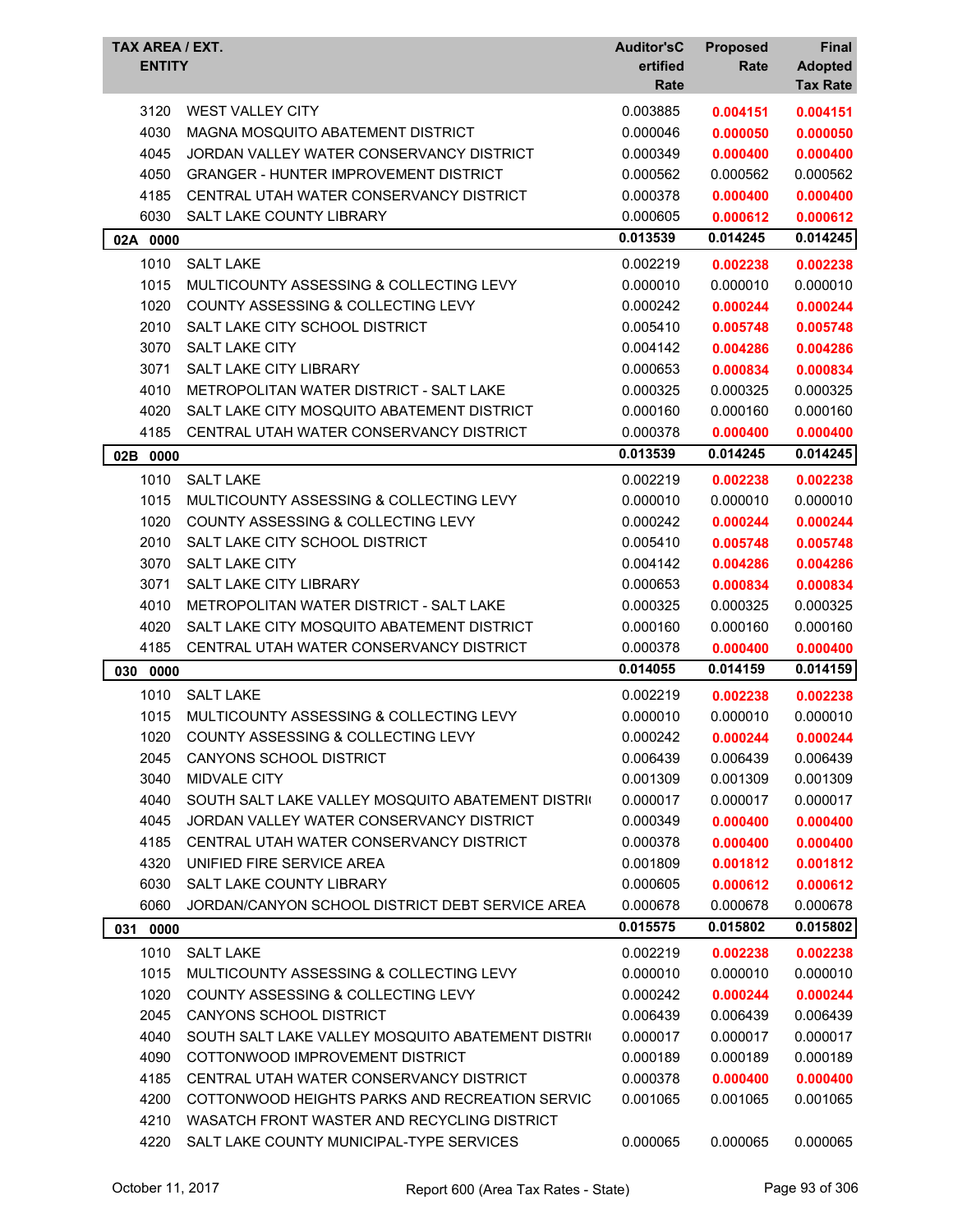| TAX AREA / EXT.<br><b>ENTITY</b> |                                                   | <b>Auditor'sC</b><br>ertified<br>Rate | <b>Proposed</b><br>Rate | <b>Final</b><br><b>Adopted</b><br><b>Tax Rate</b> |
|----------------------------------|---------------------------------------------------|---------------------------------------|-------------------------|---------------------------------------------------|
| 4320                             | UNIFIED FIRE SERVICE AREA                         | 0.001809                              | 0.001812                | 0.001812                                          |
| 4340                             | SALT LAKE VALLEY LAW ENFORCEMENT SERVICE AREA     | 0.001859                              | 0.002033                | 0.002033                                          |
| 6030                             | <b>SALT LAKE COUNTY LIBRARY</b>                   | 0.000605                              | 0.000612                | 0.000612                                          |
| 6060                             | JORDAN/CANYON SCHOOL DISTRICT DEBT SERVICE AREA   | 0.000678                              | 0.000678                | 0.000678                                          |
| 032 0000                         |                                                   | 0.015443                              | 0.015721                | 0.015721                                          |
| 1010                             | <b>SALT LAKE</b>                                  | 0.002219                              | 0.002238                | 0.002238                                          |
| 1015                             | MULTICOUNTY ASSESSING & COLLECTING LEVY           | 0.000010                              | 0.000010                | 0.000010                                          |
| 1020                             | COUNTY ASSESSING & COLLECTING LEVY                | 0.000242                              | 0.000244                | 0.000244                                          |
| 2045                             | <b>CANYONS SCHOOL DISTRICT</b>                    | 0.006439                              | 0.006439                | 0.006439                                          |
| 4040                             | SOUTH SALT LAKE VALLEY MOSQUITO ABATEMENT DISTRIC | 0.000017                              | 0.000017                | 0.000017                                          |
| 4045                             | JORDAN VALLEY WATER CONSERVANCY DISTRICT          | 0.000349                              | 0.000400                | 0.000400                                          |
| 4070                             | MIDVALLEY IMPROVEMENT DISTRICT                    | 0.000773                              | 0.000773                | 0.000773                                          |
| 4185                             | CENTRAL UTAH WATER CONSERVANCY DISTRICT           | 0.000378                              | 0.000400                | 0.000400                                          |
| 4210                             | WASATCH FRONT WASTER AND RECYCLING DISTRICT       |                                       |                         |                                                   |
| 4220                             | SALT LAKE COUNTY MUNICIPAL-TYPE SERVICES          | 0.000065                              | 0.000065                | 0.000065                                          |
| 4320                             | UNIFIED FIRE SERVICE AREA                         | 0.001809                              | 0.001812                | 0.001812                                          |
| 4340                             | SALT LAKE VALLEY LAW ENFORCEMENT SERVICE AREA     | 0.001859                              | 0.002033                | 0.002033                                          |
| 6030                             | <b>SALT LAKE COUNTY LIBRARY</b>                   | 0.000605                              | 0.000612                | 0.000612                                          |
| 6060                             | JORDAN/CANYON SCHOOL DISTRICT DEBT SERVICE AREA   | 0.000678                              | 0.000678                | 0.000678                                          |
| 033<br>0000                      |                                                   | 0.015924                              | 0.016202                | 0.016202                                          |
| 1010                             | <b>SALT LAKE</b>                                  | 0.002219                              | 0.002238                | 0.002238                                          |
| 1015                             | MULTICOUNTY ASSESSING & COLLECTING LEVY           | 0.000010                              | 0.000010                | 0.000010                                          |
| 1020                             | <b>COUNTY ASSESSING &amp; COLLECTING LEVY</b>     | 0.000242                              | 0.000244                | 0.000244                                          |
| 2045                             | <b>CANYONS SCHOOL DISTRICT</b>                    | 0.006439                              | 0.006439                | 0.006439                                          |
| 4040                             | SOUTH SALT LAKE VALLEY MOSQUITO ABATEMENT DISTRIC | 0.000017                              | 0.000017                | 0.000017                                          |
| 4045                             | JORDAN VALLEY WATER CONSERVANCY DISTRICT          | 0.000349                              | 0.000400                | 0.000400                                          |
| 4090                             | COTTONWOOD IMPROVEMENT DISTRICT                   | 0.000189                              | 0.000189                | 0.000189                                          |
| 4185                             | CENTRAL UTAH WATER CONSERVANCY DISTRICT           | 0.000378                              | 0.000400                | 0.000400                                          |
| 4200                             | COTTONWOOD HEIGHTS PARKS AND RECREATION SERVIC    | 0.001065                              | 0.001065                | 0.001065                                          |
| 4210                             | WASATCH FRONT WASTER AND RECYCLING DISTRICT       |                                       |                         |                                                   |
| 4220                             | SALT LAKE COUNTY MUNICIPAL-TYPE SERVICES          | 0.000065                              | 0.000065                | 0.000065                                          |
| 4320                             | UNIFIED FIRE SERVICE AREA                         | 0.001809                              | 0.001812                | 0.001812                                          |
| 4340                             | SALT LAKE VALLEY LAW ENFORCEMENT SERVICE AREA     | 0.001859                              | 0.002033                | 0.002033                                          |
| 6030                             | <b>SALT LAKE COUNTY LIBRARY</b>                   | 0.000605                              | 0.000612                | 0.000612                                          |
| 6060                             | JORDAN/CANYON SCHOOL DISTRICT DEBT SERVICE AREA   | 0.000678                              | 0.000678                | 0.000678                                          |
| 034 0000                         |                                                   | 0.014859                              | 0.015137                | 0.015137                                          |
| 1010                             | <b>SALT LAKE</b>                                  | 0.002219                              | 0.002238                | 0.002238                                          |
| 1015                             | MULTICOUNTY ASSESSING & COLLECTING LEVY           | 0.000010                              | 0.000010                | 0.000010                                          |
| 1020                             | <b>COUNTY ASSESSING &amp; COLLECTING LEVY</b>     | 0.000242                              | 0.000244                | 0.000244                                          |
| 2045                             | <b>CANYONS SCHOOL DISTRICT</b>                    | 0.006439                              | 0.006439                | 0.006439                                          |
| 4040                             | SOUTH SALT LAKE VALLEY MOSQUITO ABATEMENT DISTRIC | 0.000017                              | 0.000017                | 0.000017                                          |
| 4045                             | JORDAN VALLEY WATER CONSERVANCY DISTRICT          | 0.000349                              | 0.000400                | 0.000400                                          |
| 4090                             | COTTONWOOD IMPROVEMENT DISTRICT                   | 0.000189                              | 0.000189                | 0.000189                                          |
| 4185                             | CENTRAL UTAH WATER CONSERVANCY DISTRICT           | 0.000378                              | 0.000400                | 0.000400                                          |
| 4210                             | WASATCH FRONT WASTER AND RECYCLING DISTRICT       |                                       |                         |                                                   |
| 4220                             | SALT LAKE COUNTY MUNICIPAL-TYPE SERVICES          | 0.000065                              | 0.000065                | 0.000065                                          |
| 4320                             | UNIFIED FIRE SERVICE AREA                         | 0.001809                              | 0.001812                | 0.001812                                          |
| 4340                             | SALT LAKE VALLEY LAW ENFORCEMENT SERVICE AREA     | 0.001859                              | 0.002033                | 0.002033                                          |
| 6030                             | SALT LAKE COUNTY LIBRARY                          | 0.000605                              | 0.000612                | 0.000612                                          |
| 6060                             | JORDAN/CANYON SCHOOL DISTRICT DEBT SERVICE AREA   | 0.000678                              | 0.000678                | 0.000678                                          |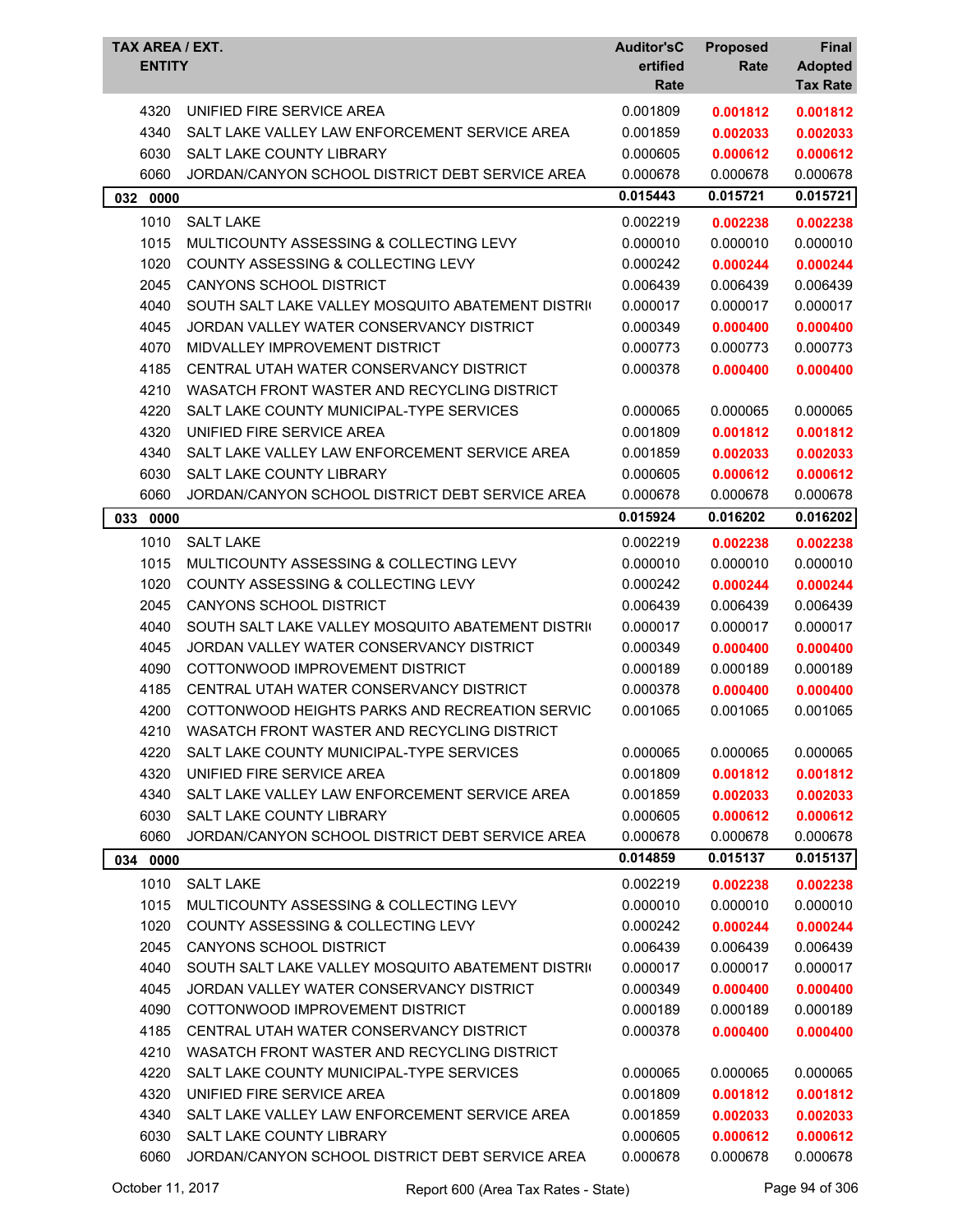| TAX AREA / EXT.<br><b>ENTITY</b> |                                                   | <b>Auditor'sC</b><br>ertified<br>Rate | <b>Proposed</b><br>Rate | <b>Final</b><br><b>Adopted</b><br><b>Tax Rate</b> |
|----------------------------------|---------------------------------------------------|---------------------------------------|-------------------------|---------------------------------------------------|
| 035<br>0000                      |                                                   | 0.012922                              | 0.012972                | 0.012972                                          |
| 1010                             | <b>SALT LAKE</b>                                  | 0.002219                              | 0.002238                | 0.002238                                          |
| 1015                             | MULTICOUNTY ASSESSING & COLLECTING LEVY           | 0.000010                              | 0.000010                | 0.000010                                          |
| 1020                             | <b>COUNTY ASSESSING &amp; COLLECTING LEVY</b>     | 0.000242                              | 0.000244                | 0.000244                                          |
| 2045                             | CANYONS SCHOOL DISTRICT                           | 0.006439                              | 0.006439                | 0.006439                                          |
| 3080                             | <b>SANDY CITY</b>                                 | 0.001229                              | 0.001229                | 0.001229                                          |
| 4040                             | SOUTH SALT LAKE VALLEY MOSQUITO ABATEMENT DISTRIC | 0.000017                              | 0.000017                | 0.000017                                          |
| 4140                             | SANDY SUBURBAN IMPROVEMENT DISTRICT               | 0.000758                              | 0.000758                | 0.000758                                          |
| 4185                             | CENTRAL UTAH WATER CONSERVANCY DISTRICT           | 0.000378                              | 0.000400                | 0.000400                                          |
| 4290                             | METROPOLITAN WATER DISTRICT - SANDY CITY          | 0.000347                              | 0.000347                | 0.000347                                          |
| 6030                             | SALT LAKE COUNTY LIBRARY                          | 0.000605                              | 0.000612                | 0.000612                                          |
| 6060                             | JORDAN/CANYON SCHOOL DISTRICT DEBT SERVICE AREA   | 0.000678                              | 0.000678                | 0.000678                                          |
| 036 0000                         |                                                   | 0.014003                              | 0.014255                | 0.014255                                          |
| 1010                             | <b>SALT LAKE</b>                                  | 0.002219                              | 0.002238                | 0.002238                                          |
| 1015                             | MULTICOUNTY ASSESSING & COLLECTING LEVY           | 0.000010                              | 0.000010                | 0.000010                                          |
| 1020                             | COUNTY ASSESSING & COLLECTING LEVY                | 0.000242                              | 0.000244                | 0.000244                                          |
| 2040                             | <b>JORDAN SCHOOL DISTRICT</b>                     | 0.006450                              | 0.006424                | 0.006424                                          |
| 4040                             | SOUTH SALT LAKE VALLEY MOSQUITO ABATEMENT DISTRIC | 0.000017                              | 0.000017                | 0.000017                                          |
| 4045                             | JORDAN VALLEY WATER CONSERVANCY DISTRICT          | 0.000349                              | 0.000400                | 0.000400                                          |
| 4185                             | CENTRAL UTAH WATER CONSERVANCY DISTRICT           | 0.000378                              | 0.000400                | 0.000400                                          |
| 4210                             | WASATCH FRONT WASTER AND RECYCLING DISTRICT       |                                       |                         |                                                   |
| 4220                             | SALT LAKE COUNTY MUNICIPAL-TYPE SERVICES          | 0.000065                              | 0.000065                | 0.000065                                          |
| 4320                             | UNIFIED FIRE SERVICE AREA                         | 0.001809                              | 0.001812                | 0.001812                                          |
| 4340                             | SALT LAKE VALLEY LAW ENFORCEMENT SERVICE AREA     | 0.001859                              | 0.002033                | 0.002033                                          |
| 6030                             | SALT LAKE COUNTY LIBRARY                          | 0.000605                              | 0.000612                | 0.000612                                          |
| 037 0000                         |                                                   | 0.012245                              | 0.012320                | 0.012320                                          |
| 1010                             | <b>SALT LAKE</b>                                  | 0.002219                              | 0.002238                | 0.002238                                          |
| 1015                             | MULTICOUNTY ASSESSING & COLLECTING LEVY           | 0.000010                              | 0.000010                | 0.000010                                          |
| 1020                             | <b>COUNTY ASSESSING &amp; COLLECTING LEVY</b>     | 0.000242                              | 0.000244                | 0.000244                                          |
| 2040                             | JORDAN SCHOOL DISTRICT                            | 0.006450                              | 0.006424                | 0.006424                                          |
| 3110                             | <b>WEST JORDAN CITY</b>                           | 0.001975                              | 0.001975                | 0.001975                                          |
| 4040                             | SOUTH SALT LAKE VALLEY MOSQUITO ABATEMENT DISTRIC | 0.000017                              | 0.000017                | 0.000017                                          |
| 4045                             | JORDAN VALLEY WATER CONSERVANCY DISTRICT          | 0.000349                              | 0.000400                | 0.000400                                          |
| 4185                             | CENTRAL UTAH WATER CONSERVANCY DISTRICT           | 0.000378                              | 0.000400                | 0.000400                                          |
| 6030                             | SALT LAKE COUNTY LIBRARY                          | 0.000605                              | 0.000612                | 0.000612                                          |
| 038 0000                         |                                                   | 0.012486                              | 0.012561                | 0.012561                                          |
| 1010                             | <b>SALT LAKE</b>                                  | 0.002219                              | 0.002238                | 0.002238                                          |
| 1015                             | MULTICOUNTY ASSESSING & COLLECTING LEVY           | 0.000010                              | 0.000010                | 0.000010                                          |
| 1020                             | COUNTY ASSESSING & COLLECTING LEVY                | 0.000242                              | 0.000244                | 0.000244                                          |
| 2040                             | <b>JORDAN SCHOOL DISTRICT</b>                     | 0.006450                              | 0.006424                | 0.006424                                          |
| 3090                             | SOUTH JORDAN CITY                                 | 0.001900                              | 0.001900                | 0.001900                                          |
| 4040                             | SOUTH SALT LAKE VALLEY MOSQUITO ABATEMENT DISTRIC | 0.000017                              | 0.000017                | 0.000017                                          |
| 4045                             | JORDAN VALLEY WATER CONSERVANCY DISTRICT          | 0.000349                              | 0.000400                | 0.000400                                          |
| 4150                             | SOUTH VALLEY SEWER DISTRICT                       | 0.000316                              | 0.000316                | 0.000316                                          |
| 4185                             | CENTRAL UTAH WATER CONSERVANCY DISTRICT           | 0.000378                              | 0.000400                | 0.000400                                          |
| 6030                             | SALT LAKE COUNTY LIBRARY                          | 0.000605                              | 0.000612                | 0.000612                                          |
|                                  |                                                   | 0.012137                              | 0.012161                | 0.012161                                          |
| 039<br>0000                      |                                                   |                                       |                         |                                                   |
| 1010                             | <b>SALT LAKE</b>                                  | 0.002219                              | 0.002238                | 0.002238                                          |
| 1015                             | MULTICOUNTY ASSESSING & COLLECTING LEVY           | 0.000010                              | 0.000010                | 0.000010                                          |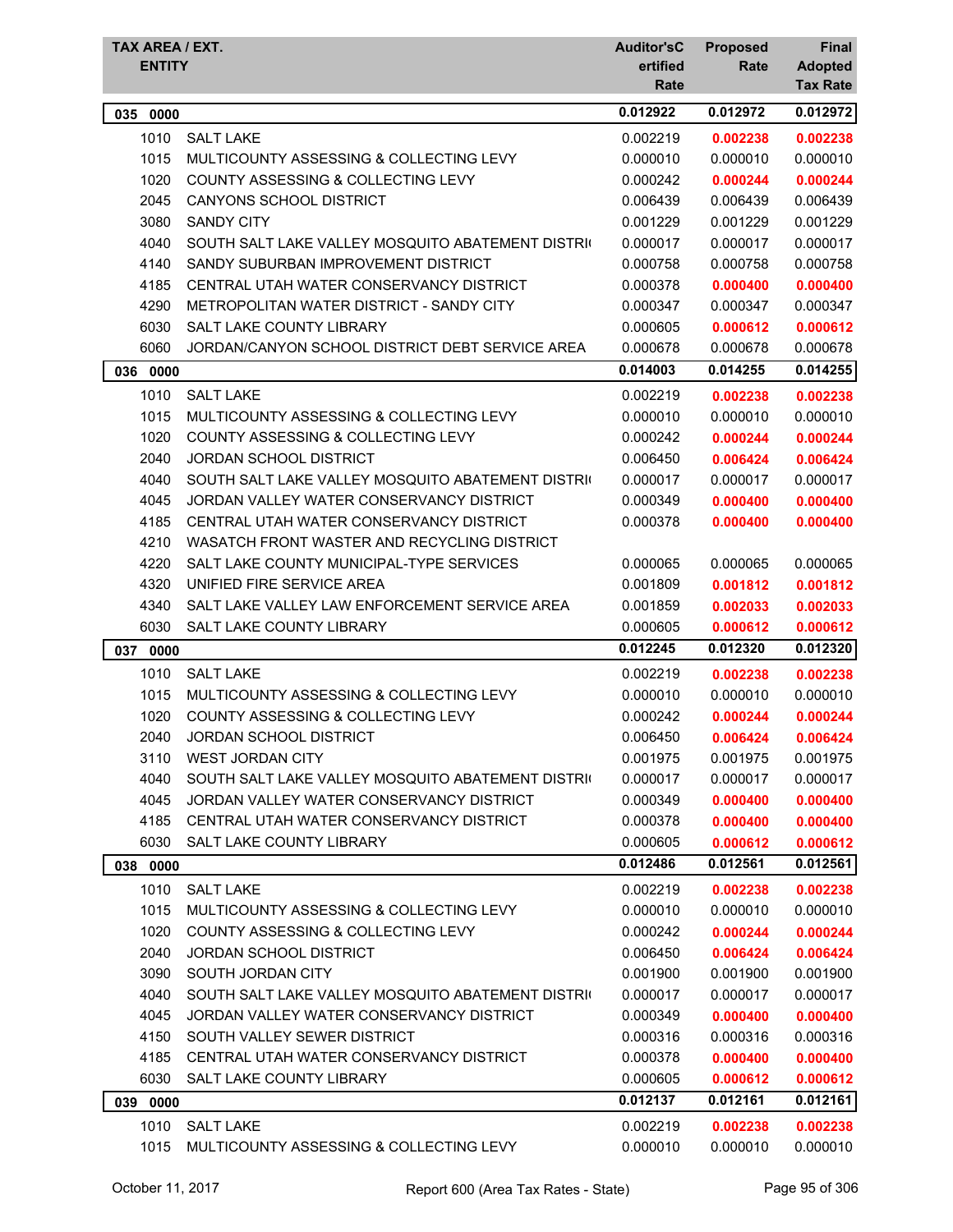| TAX AREA / EXT.<br><b>ENTITY</b> |                                                   | <b>Auditor'sC</b><br>ertified<br>Rate | <b>Proposed</b><br>Rate | Final<br><b>Adopted</b><br><b>Tax Rate</b> |
|----------------------------------|---------------------------------------------------|---------------------------------------|-------------------------|--------------------------------------------|
| 1020                             | COUNTY ASSESSING & COLLECTING LEVY                | 0.000242                              | 0.000244                | 0.000244                                   |
| 2040                             | JORDAN SCHOOL DISTRICT                            | 0.006450                              | 0.006424                | 0.006424                                   |
| 3090                             | SOUTH JORDAN CITY                                 | 0.001900                              | 0.001900                | 0.001900                                   |
| 4040                             | SOUTH SALT LAKE VALLEY MOSQUITO ABATEMENT DISTRIC | 0.000017                              | 0.000017                | 0.000017                                   |
| 4150                             | SOUTH VALLEY SEWER DISTRICT                       | 0.000316                              | 0.000316                | 0.000316                                   |
| 4185                             | CENTRAL UTAH WATER CONSERVANCY DISTRICT           | 0.000378                              | 0.000400                | 0.000400                                   |
| 6030                             | SALT LAKE COUNTY LIBRARY                          | 0.000605                              | 0.000612                | 0.000612                                   |
| 040 0000                         |                                                   | 0.014321                              | 0.014548                | 0.014548                                   |
| 1010                             | <b>SALT LAKE</b>                                  | 0.002219                              | 0.002238                | 0.002238                                   |
| 1015                             | MULTICOUNTY ASSESSING & COLLECTING LEVY           | 0.000010                              | 0.000010                | 0.000010                                   |
| 1020                             | COUNTY ASSESSING & COLLECTING LEVY                | 0.000242                              | 0.000244                | 0.000244                                   |
| 2045                             | <b>CANYONS SCHOOL DISTRICT</b>                    | 0.006439                              | 0.006439                | 0.006439                                   |
| 4040                             | SOUTH SALT LAKE VALLEY MOSQUITO ABATEMENT DISTRIC | 0.000017                              | 0.000017                | 0.000017                                   |
| 4185                             | CENTRAL UTAH WATER CONSERVANCY DISTRICT           | 0.000378                              | 0.000400                | 0.000400                                   |
| 4210                             | WASATCH FRONT WASTER AND RECYCLING DISTRICT       |                                       |                         |                                            |
| 4220                             | SALT LAKE COUNTY MUNICIPAL-TYPE SERVICES          | 0.000065                              | 0.000065                | 0.000065                                   |
| 4320                             | UNIFIED FIRE SERVICE AREA                         | 0.001809                              | 0.001812                | 0.001812                                   |
| 4340                             | SALT LAKE VALLEY LAW ENFORCEMENT SERVICE AREA     | 0.001859                              | 0.002033                | 0.002033                                   |
| 6030                             | <b>SALT LAKE COUNTY LIBRARY</b>                   | 0.000605                              | 0.000612                | 0.000612                                   |
| 6060                             | JORDAN/CANYON SCHOOL DISTRICT DEBT SERVICE AREA   | 0.000678                              | 0.000678                | 0.000678                                   |
| 042 0000                         |                                                   | 0.014254                              | 0.014506                | 0.014506                                   |
| 1010                             | <b>SALT LAKE</b>                                  | 0.002219                              | 0.002238                | 0.002238                                   |
| 1015                             | MULTICOUNTY ASSESSING & COLLECTING LEVY           | 0.000010                              | 0.000010                | 0.000010                                   |
| 1020                             | <b>COUNTY ASSESSING &amp; COLLECTING LEVY</b>     | 0.000242                              | 0.000244                | 0.000244                                   |
| 2040                             | <b>JORDAN SCHOOL DISTRICT</b>                     | 0.006450                              | 0.006424                | 0.006424                                   |
| 3060                             | <b>RIVERTON CITY</b>                              | 0.000000                              | 0.000000                |                                            |
| 4040                             | SOUTH SALT LAKE VALLEY MOSQUITO ABATEMENT DISTRIC | 0.000017                              | 0.000017                | 0.000017                                   |
| 4045                             | JORDAN VALLEY WATER CONSERVANCY DISTRICT          | 0.000349                              | 0.000400                | 0.000400                                   |
| 4150                             | SOUTH VALLEY SEWER DISTRICT                       | 0.000316                              | 0.000316                | 0.000316                                   |
| 4185                             | CENTRAL UTAH WATER CONSERVANCY DISTRICT           | 0.000378                              | 0.000400                | 0.000400                                   |
| 4320                             | UNIFIED FIRE SERVICE AREA                         | 0.001809                              | 0.001812                | 0.001812                                   |
| 4340                             | SALT LAKE VALLEY LAW ENFORCEMENT SERVICE AREA     | 0.001859                              | 0.002033                | 0.002033                                   |
| 6030                             | SALT LAKE COUNTY LIBRARY                          | 0.000605                              | 0.000612                | 0.000612                                   |
| 043 0000                         |                                                   | 0.015079                              | 0.015306                | 0.015306                                   |
| 1010                             | <b>SALT LAKE</b>                                  | 0.002219                              | 0.002238                | 0.002238                                   |
| 1015                             | MULTICOUNTY ASSESSING & COLLECTING LEVY           | 0.000010                              | 0.000010                | 0.000010                                   |
| 1020                             | COUNTY ASSESSING & COLLECTING LEVY                | 0.000242                              | 0.000244                | 0.000244                                   |
| 2045                             | CANYONS SCHOOL DISTRICT                           | 0.006439                              | 0.006439                | 0.006439                                   |
| 4040                             | SOUTH SALT LAKE VALLEY MOSQUITO ABATEMENT DISTRIC | 0.000017                              | 0.000017                | 0.000017                                   |
| 4140                             | SANDY SUBURBAN IMPROVEMENT DISTRICT               | 0.000758                              | 0.000758                | 0.000758                                   |
| 4185                             | CENTRAL UTAH WATER CONSERVANCY DISTRICT           | 0.000378                              | 0.000400                | 0.000400                                   |
| 4210                             | WASATCH FRONT WASTER AND RECYCLING DISTRICT       |                                       |                         |                                            |
| 4220                             | SALT LAKE COUNTY MUNICIPAL-TYPE SERVICES          | 0.000065                              | 0.000065                | 0.000065                                   |
| 4300                             | WHITE CITY WATER IMPROVEMENT DISTRICT             |                                       |                         |                                            |
| 4320                             | UNIFIED FIRE SERVICE AREA                         | 0.001809                              | 0.001812                | 0.001812                                   |
| 4340                             | SALT LAKE VALLEY LAW ENFORCEMENT SERVICE AREA     | 0.001859                              | 0.002033                | 0.002033                                   |
| 6030                             | SALT LAKE COUNTY LIBRARY                          | 0.000605                              | 0.000612                | 0.000612                                   |
| 6060                             | JORDAN/CANYON SCHOOL DISTRICT DEBT SERVICE AREA   | 0.000678                              | 0.000678                | 0.000678                                   |
| 044 0000                         |                                                   | 0.013970                              | 0.014171                | 0.014171                                   |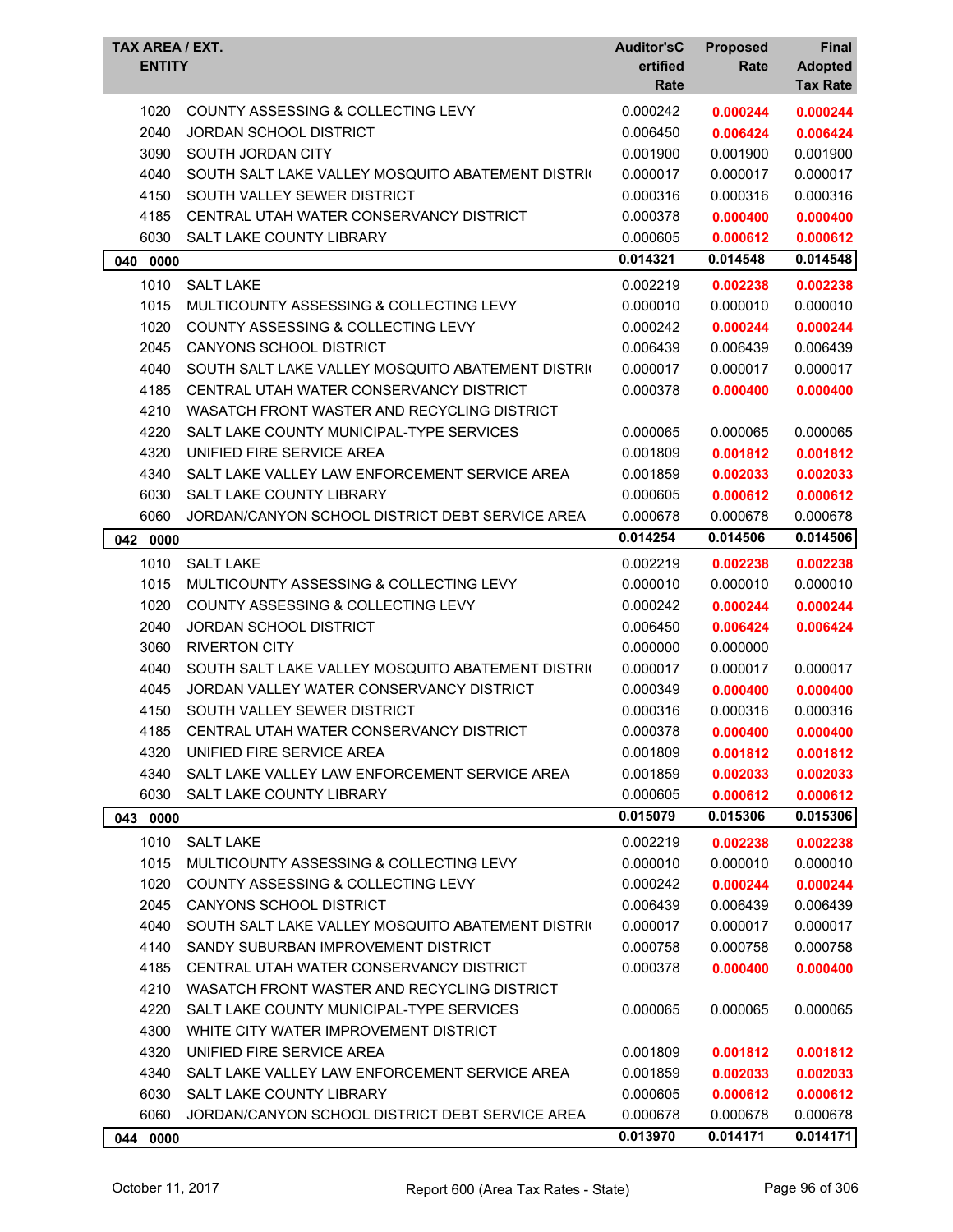| TAX AREA / EXT.<br><b>ENTITY</b> |                                                   | <b>Auditor'sC</b><br>ertified<br>Rate | <b>Proposed</b><br>Rate | Final<br><b>Adopted</b><br><b>Tax Rate</b> |
|----------------------------------|---------------------------------------------------|---------------------------------------|-------------------------|--------------------------------------------|
| 1010                             | <b>SALT LAKE</b>                                  | 0.002219                              | 0.002238                | 0.002238                                   |
| 1015                             | MULTICOUNTY ASSESSING & COLLECTING LEVY           | 0.000010                              | 0.000010                | 0.000010                                   |
| 1020                             | COUNTY ASSESSING & COLLECTING LEVY                | 0.000242                              | 0.000244                | 0.000244                                   |
| 2040                             | <b>JORDAN SCHOOL DISTRICT</b>                     | 0.006450                              | 0.006424                | 0.006424                                   |
| 4040                             | SOUTH SALT LAKE VALLEY MOSQUITO ABATEMENT DISTRIC | 0.000017                              | 0.000017                | 0.000017                                   |
| 4150                             | SOUTH VALLEY SEWER DISTRICT                       | 0.000316                              | 0.000316                | 0.000316                                   |
| 4185                             | CENTRAL UTAH WATER CONSERVANCY DISTRICT           | 0.000378                              | 0.000400                | 0.000400                                   |
| 4210                             | WASATCH FRONT WASTER AND RECYCLING DISTRICT       |                                       |                         |                                            |
| 4220                             | SALT LAKE COUNTY MUNICIPAL-TYPE SERVICES          | 0.000065                              | 0.000065                | 0.000065                                   |
| 4320                             | UNIFIED FIRE SERVICE AREA                         | 0.001809                              | 0.001812                | 0.001812                                   |
| 4340                             | SALT LAKE VALLEY LAW ENFORCEMENT SERVICE AREA     | 0.001859                              | 0.002033                | 0.002033                                   |
| 6030                             | <b>SALT LAKE COUNTY LIBRARY</b>                   | 0.000605                              | 0.000612                | 0.000612                                   |
| 045 0000                         |                                                   | 0.011777                              | 0.012412                | 0.012412                                   |
| 1010                             | <b>SALT LAKE</b>                                  | 0.002219                              | 0.002238                | 0.002238                                   |
| 1015                             | MULTICOUNTY ASSESSING & COLLECTING LEVY           | 0.000010                              | 0.000010                | 0.000010                                   |
| 1020                             | COUNTY ASSESSING & COLLECTING LEVY                | 0.000242                              | 0.000244                | 0.000244                                   |
| 2040                             | <b>JORDAN SCHOOL DISTRICT</b>                     | 0.006450                              | 0.006424                | 0.006424                                   |
| 3020                             | <b>BLUFFDALE CITY</b>                             | 0.001191                              | 0.001751                | 0.001751                                   |
| 4040                             | SOUTH SALT LAKE VALLEY MOSQUITO ABATEMENT DISTRIC | 0.000017                              | 0.000017                | 0.000017                                   |
| 4045                             | JORDAN VALLEY WATER CONSERVANCY DISTRICT          | 0.000349                              | 0.000400                | 0.000400                                   |
| 4150                             | SOUTH VALLEY SEWER DISTRICT                       | 0.000316                              | 0.000316                | 0.000316                                   |
| 4185                             | CENTRAL UTAH WATER CONSERVANCY DISTRICT           | 0.000378                              | 0.000400                | 0.000400                                   |
| 6030                             | SALT LAKE COUNTY LIBRARY                          | 0.000605                              | 0.000612                | 0.000612                                   |
| 051 0000                         |                                                   | 0.012748                              | 0.012849                | 0.012849                                   |
| 1010                             | <b>SALT LAKE</b>                                  | 0.002219                              | 0.002238                | 0.002238                                   |
| 1015                             | MULTICOUNTY ASSESSING & COLLECTING LEVY           | 0.000010                              | 0.000010                | 0.000010                                   |
| 1020                             | COUNTY ASSESSING & COLLECTING LEVY                | 0.000242                              | 0.000244                | 0.000244                                   |
| 2045                             | CANYONS SCHOOL DISTRICT                           | 0.006439                              | 0.006439                | 0.006439                                   |
| 3030                             | <b>DRAPER CITY</b>                                | 0.001460                              | 0.001460                | 0.001460                                   |
| 4040                             | SOUTH SALT LAKE VALLEY MOSQUITO ABATEMENT DISTRIC | 0.000017                              | 0.000017                | 0.000017                                   |
| 4045                             | JORDAN VALLEY WATER CONSERVANCY DISTRICT          | 0.000349                              | 0.000400                | 0.000400                                   |
| 4150                             | SOUTH VALLEY SEWER DISTRICT                       | 0.000316                              | 0.000316                | 0.000316                                   |
| 4160                             | CRESCENT CEMETERY MAINTENANCE DISTRICT            | 0.000035                              | 0.000035                | 0.000035                                   |
| 4185                             | CENTRAL UTAH WATER CONSERVANCY DISTRICT           | 0.000378                              | 0.000400                | 0.000400                                   |
| 6030                             | SALT LAKE COUNTY LIBRARY                          | 0.000605                              | 0.000612                | 0.000612                                   |
| 6060                             | JORDAN/CANYON SCHOOL DISTRICT DEBT SERVICE AREA   | 0.000678                              | 0.000678                | 0.000678                                   |
| 055 0000                         |                                                   | 0.012713                              | 0.012814                | 0.012814                                   |
|                                  |                                                   |                                       |                         |                                            |
| 1010                             | <b>SALT LAKE</b>                                  | 0.002219                              | 0.002238<br>0.000010    | 0.002238                                   |
| 1015                             | MULTICOUNTY ASSESSING & COLLECTING LEVY           | 0.000010                              |                         | 0.000010                                   |
| 1020                             | COUNTY ASSESSING & COLLECTING LEVY                | 0.000242                              | 0.000244                | 0.000244                                   |
| 2045                             | <b>CANYONS SCHOOL DISTRICT</b>                    | 0.006439                              | 0.006439                | 0.006439                                   |
| 3030                             | DRAPER CITY                                       | 0.001460                              | 0.001460                | 0.001460                                   |
| 4040                             | SOUTH SALT LAKE VALLEY MOSQUITO ABATEMENT DISTRIC | 0.000017                              | 0.000017                | 0.000017                                   |
| 4045                             | JORDAN VALLEY WATER CONSERVANCY DISTRICT          | 0.000349                              | 0.000400                | 0.000400                                   |
| 4150                             | SOUTH VALLEY SEWER DISTRICT                       | 0.000316                              | 0.000316                | 0.000316                                   |
| 4185                             | CENTRAL UTAH WATER CONSERVANCY DISTRICT           | 0.000378                              | 0.000400                | 0.000400                                   |
| 6030                             | SALT LAKE COUNTY LIBRARY                          | 0.000605                              | 0.000612                | 0.000612                                   |
| 6060                             | JORDAN/CANYON SCHOOL DISTRICT DEBT SERVICE AREA   | 0.000678                              | 0.000678                | 0.000678                                   |
| 056 0000                         |                                                   | 0.012397                              | 0.012498                | 0.012498                                   |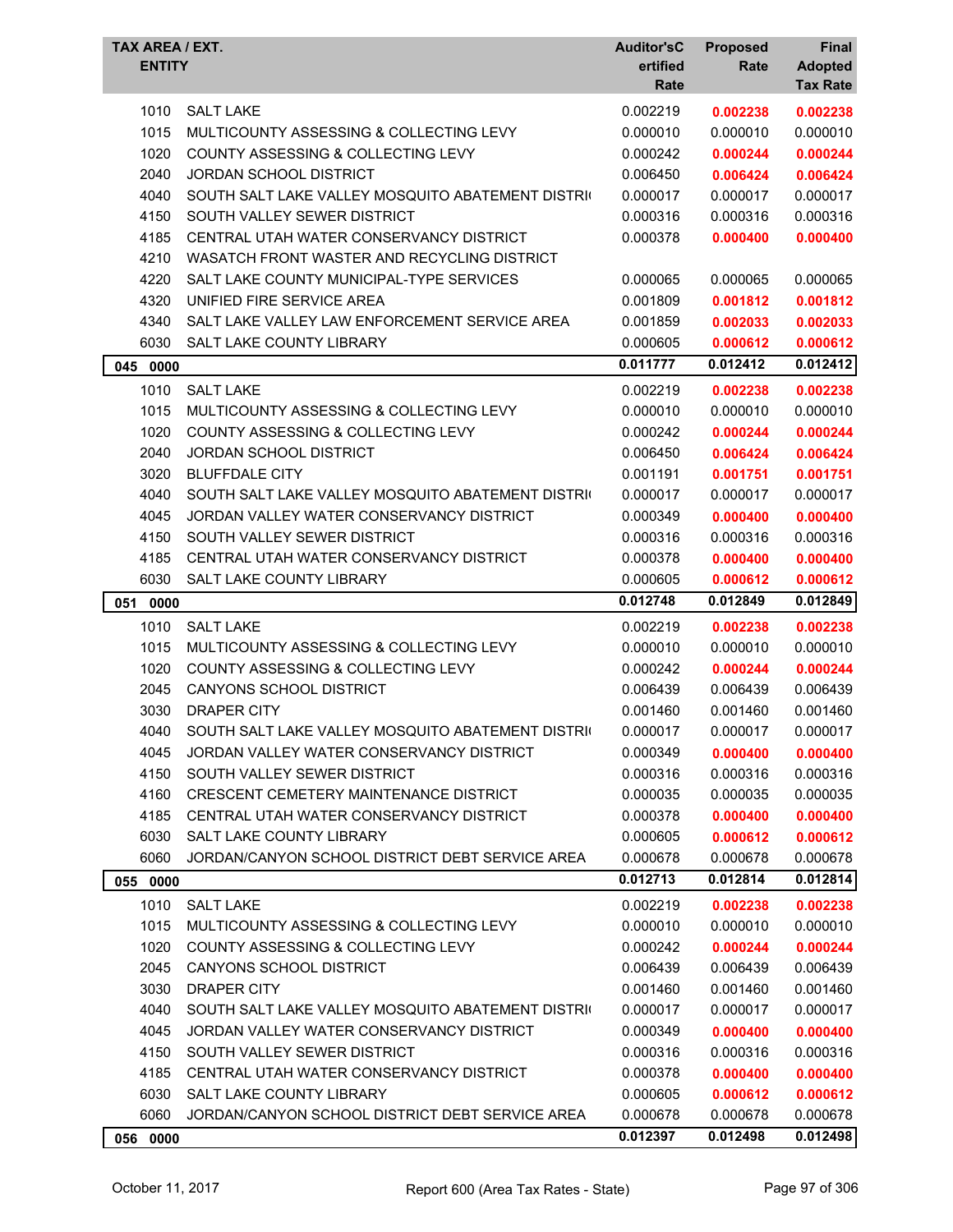| TAX AREA / EXT.<br><b>ENTITY</b> |                                                   | <b>Auditor'sC</b><br>ertified<br>Rate | <b>Proposed</b><br>Rate | <b>Final</b><br><b>Adopted</b><br><b>Tax Rate</b> |
|----------------------------------|---------------------------------------------------|---------------------------------------|-------------------------|---------------------------------------------------|
| 1010                             | <b>SALT LAKE</b>                                  | 0.002219                              | 0.002238                | 0.002238                                          |
| 1015                             | MULTICOUNTY ASSESSING & COLLECTING LEVY           | 0.000010                              | 0.000010                | 0.000010                                          |
| 1020                             | COUNTY ASSESSING & COLLECTING LEVY                | 0.000242                              | 0.000244                | 0.000244                                          |
| 2045                             | CANYONS SCHOOL DISTRICT                           | 0.006439                              | 0.006439                | 0.006439                                          |
| 3030                             | <b>DRAPER CITY</b>                                | 0.001460                              | 0.001460                | 0.001460                                          |
| 4040                             | SOUTH SALT LAKE VALLEY MOSQUITO ABATEMENT DISTRIC | 0.000017                              | 0.000017                | 0.000017                                          |
| 4045                             | JORDAN VALLEY WATER CONSERVANCY DISTRICT          | 0.000349                              | 0.000400                | 0.000400                                          |
| 4185                             | CENTRAL UTAH WATER CONSERVANCY DISTRICT           | 0.000378                              | 0.000400                | 0.000400                                          |
| 6030                             | SALT LAKE COUNTY LIBRARY                          | 0.000605                              | 0.000612                | 0.000612                                          |
| 6060                             | JORDAN/CANYON SCHOOL DISTRICT DEBT SERVICE AREA   | 0.000678                              | 0.000678                | 0.000678                                          |
| 061<br>0000                      |                                                   | 0.012977                              | 0.013738                | 0.013738                                          |
| 1010                             | <b>SALT LAKE</b>                                  | 0.002219                              | 0.002238                | 0.002238                                          |
| 1015                             | MULTICOUNTY ASSESSING & COLLECTING LEVY           | 0.000010                              | 0.000010                | 0.000010                                          |
| 1020                             | <b>COUNTY ASSESSING &amp; COLLECTING LEVY</b>     | 0.000242                              | 0.000244                | 0.000244                                          |
| 2030                             | <b>GRANITE SCHOOL DISTRICT</b>                    | 0.006122                              | 0.006779                | 0.006779                                          |
| 3105                             | <b>TAYLORSVILLE CITY</b>                          | 0.001090                              | 0.001090                | 0.001090                                          |
| 4040                             | SOUTH SALT LAKE VALLEY MOSQUITO ABATEMENT DISTRIC | 0.000017                              | 0.000017                | 0.000017                                          |
| 4045                             | JORDAN VALLEY WATER CONSERVANCY DISTRICT          | 0.000349                              | 0.000400                | 0.000400                                          |
| 4110                             | TAYLORSVILLE-BENNION IMPROVEMENT DISTRICT         | 0.000136                              | 0.000136                | 0.000136                                          |
| 4185                             | CENTRAL UTAH WATER CONSERVANCY DISTRICT           | 0.000378                              | 0.000400                | 0.000400                                          |
| 4320                             | UNIFIED FIRE SERVICE AREA                         | 0.001809                              | 0.001812                | 0.001812                                          |
| 6030                             | SALT LAKE COUNTY LIBRARY                          | 0.000605                              | 0.000612                | 0.000612                                          |
| 062 0000                         |                                                   | 0.013403                              | 0.014164                | 0.014164                                          |
| 1010                             | <b>SALT LAKE</b>                                  | 0.002219                              | 0.002238                | 0.002238                                          |
| 1015                             | MULTICOUNTY ASSESSING & COLLECTING LEVY           | 0.000010                              | 0.000010                | 0.000010                                          |
| 1020                             | <b>COUNTY ASSESSING &amp; COLLECTING LEVY</b>     | 0.000242                              | 0.000244                | 0.000244                                          |
| 2030                             | <b>GRANITE SCHOOL DISTRICT</b>                    | 0.006122                              | 0.006779                | 0.006779                                          |
| 3105                             | <b>TAYLORSVILLE CITY</b>                          | 0.001090                              | 0.001090                | 0.001090                                          |
| 4040                             | SOUTH SALT LAKE VALLEY MOSQUITO ABATEMENT DISTRIC | 0.000017                              | 0.000017                | 0.000017                                          |
| 4045                             | JORDAN VALLEY WATER CONSERVANCY DISTRICT          | 0.000349                              | 0.000400                | 0.000400                                          |
| 4050                             | <b>GRANGER - HUNTER IMPROVEMENT DISTRICT</b>      | 0.000562                              | 0.000562                | 0.000562                                          |
| 4185                             | CENTRAL UTAH WATER CONSERVANCY DISTRICT           | 0.000378                              | 0.000400                | 0.000400                                          |
| 4320                             | UNIFIED FIRE SERVICE AREA                         | 0.001809                              | 0.001812                | 0.001812                                          |
| 6030                             | SALT LAKE COUNTY LIBRARY                          | 0.000605                              | 0.000612                | 0.000612                                          |
| 063 0000                         |                                                   | 0.013982                              | 0.014743                | 0.014743                                          |
| 1010                             | <b>SALT LAKE</b>                                  | 0.002219                              | 0.002238                | 0.002238                                          |
| 1015                             | MULTICOUNTY ASSESSING & COLLECTING LEVY           | 0.000010                              | 0.000010                | 0.000010                                          |
| 1020                             | COUNTY ASSESSING & COLLECTING LEVY                | 0.000242                              | 0.000244                | 0.000244                                          |
| 2030                             | <b>GRANITE SCHOOL DISTRICT</b>                    | 0.006122                              | 0.006779                | 0.006779                                          |
| 3105                             | <b>TAYLORSVILLE CITY</b>                          | 0.001090                              | 0.001090                | 0.001090                                          |
| 4040                             | SOUTH SALT LAKE VALLEY MOSQUITO ABATEMENT DISTRIC | 0.000017                              | 0.000017                | 0.000017                                          |
| 4045                             | JORDAN VALLEY WATER CONSERVANCY DISTRICT          | 0.000349                              | 0.000400                | 0.000400                                          |
| 4110                             | TAYLORSVILLE-BENNION IMPROVEMENT DISTRICT         | 0.000136                              | 0.000136                | 0.000136                                          |
| 4180                             | OQUIRRH RECREATION AND PARKS DISTRICT             | 0.001005                              | 0.001005                | 0.001005                                          |
| 4185                             | CENTRAL UTAH WATER CONSERVANCY DISTRICT           | 0.000378                              | 0.000400                | 0.000400                                          |
| 4320                             | UNIFIED FIRE SERVICE AREA                         | 0.001809                              | 0.001812                | 0.001812                                          |
| 6030                             | SALT LAKE COUNTY LIBRARY                          | 0.000605                              | 0.000612                | 0.000612                                          |
| 064 0000                         |                                                   | 0.014487                              | 0.015248                | 0.015248                                          |
| 1010                             | <b>SALT LAKE</b>                                  | 0.002219                              | 0.002238                | 0.002238                                          |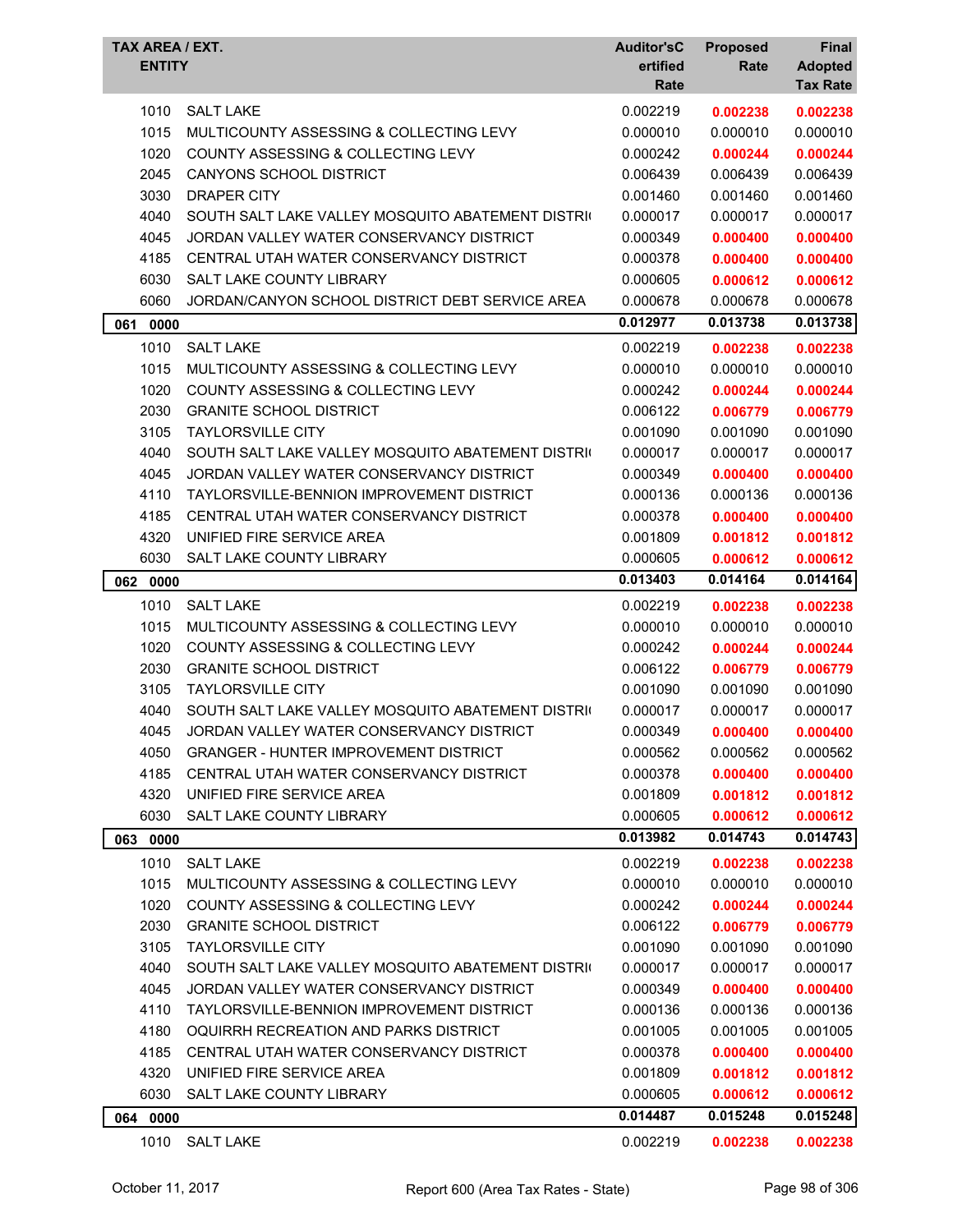| <b>TAX AREA / EXT.</b><br><b>ENTITY</b> |                                                   | <b>Auditor'sC</b><br>ertified<br>Rate | <b>Proposed</b><br>Rate | <b>Final</b><br><b>Adopted</b><br><b>Tax Rate</b> |
|-----------------------------------------|---------------------------------------------------|---------------------------------------|-------------------------|---------------------------------------------------|
| 1015                                    | MULTICOUNTY ASSESSING & COLLECTING LEVY           | 0.000010                              | 0.000010                | 0.000010                                          |
| 1020                                    | COUNTY ASSESSING & COLLECTING LEVY                | 0.000242                              | 0.000244                | 0.000244                                          |
| 2030                                    | <b>GRANITE SCHOOL DISTRICT</b>                    | 0.006122                              | 0.006779                | 0.006779                                          |
| 3105                                    | <b>TAYLORSVILLE CITY</b>                          | 0.001090                              | 0.001090                | 0.001090                                          |
| 4040                                    | SOUTH SALT LAKE VALLEY MOSQUITO ABATEMENT DISTRIC | 0.000017                              | 0.000017                | 0.000017                                          |
| 4045                                    | JORDAN VALLEY WATER CONSERVANCY DISTRICT          | 0.000349                              | 0.000400                | 0.000400                                          |
| 4120                                    | <b>KEARNS IMPROVEMENT DISTRICT</b>                | 0.000641                              | 0.000641                | 0.000641                                          |
| 4180                                    | OQUIRRH RECREATION AND PARKS DISTRICT             | 0.001005                              | 0.001005                | 0.001005                                          |
| 4185                                    | CENTRAL UTAH WATER CONSERVANCY DISTRICT           | 0.000378                              | 0.000400                | 0.000400                                          |
| 4320                                    | UNIFIED FIRE SERVICE AREA                         | 0.001809                              | 0.001812                | 0.001812                                          |
| 6030                                    | SALT LAKE COUNTY LIBRARY                          | 0.000605                              | 0.000612                | 0.000612                                          |
| 065 0000                                |                                                   | 0.013169                              | 0.013247                | 0.013247                                          |
| 1010                                    | <b>SALT LAKE</b>                                  | 0.002219                              | 0.002238                | 0.002238                                          |
| 1015                                    | MULTICOUNTY ASSESSING & COLLECTING LEVY           | 0.000010                              | 0.000010                | 0.000010                                          |
| 1020                                    | <b>COUNTY ASSESSING &amp; COLLECTING LEVY</b>     | 0.000242                              | 0.000244                | 0.000244                                          |
| 2040                                    | <b>JORDAN SCHOOL DISTRICT</b>                     | 0.006450                              | 0.006424                | 0.006424                                          |
| 3105                                    | <b>TAYLORSVILLE CITY</b>                          | 0.001090                              | 0.001090                | 0.001090                                          |
| 4040                                    | SOUTH SALT LAKE VALLEY MOSQUITO ABATEMENT DISTRIC | 0.000017                              | 0.000017                | 0.000017                                          |
| 4045                                    | JORDAN VALLEY WATER CONSERVANCY DISTRICT          | 0.000349                              | 0.000400                | 0.000400                                          |
| 4185                                    | CENTRAL UTAH WATER CONSERVANCY DISTRICT           | 0.000378                              | 0.000400                | 0.000400                                          |
| 4320                                    | UNIFIED FIRE SERVICE AREA                         | 0.001809                              | 0.001812                | 0.001812                                          |
| 6030                                    | SALT LAKE COUNTY LIBRARY                          | 0.000605                              | 0.000612                | 0.000612                                          |
| 066<br>0000                             |                                                   | 0.013305                              | 0.013383                | 0.013383                                          |
| 1010                                    | <b>SALT LAKE</b>                                  | 0.002219                              | 0.002238                | 0.002238                                          |
| 1015                                    | MULTICOUNTY ASSESSING & COLLECTING LEVY           | 0.000010                              | 0.000010                | 0.000010                                          |
| 1020                                    | COUNTY ASSESSING & COLLECTING LEVY                | 0.000242                              | 0.000244                | 0.000244                                          |
| 2040                                    | <b>JORDAN SCHOOL DISTRICT</b>                     | 0.006450                              | 0.006424                | 0.006424                                          |
| 3105                                    | <b>TAYLORSVILLE CITY</b>                          | 0.001090                              | 0.001090                | 0.001090                                          |
| 4040                                    | SOUTH SALT LAKE VALLEY MOSQUITO ABATEMENT DISTRIC | 0.000017                              | 0.000017                | 0.000017                                          |
| 4045                                    | JORDAN VALLEY WATER CONSERVANCY DISTRICT          | 0.000349                              | 0.000400                | 0.000400                                          |
| 4110                                    | TAYLORSVILLE-BENNION IMPROVEMENT DISTRICT         | 0.000136                              | 0.000136                | 0.000136                                          |
| 4185                                    | CENTRAL UTAH WATER CONSERVANCY DISTRICT           | 0.000378                              | 0.000400                | 0.000400                                          |
| 4320                                    | UNIFIED FIRE SERVICE AREA                         | 0.001809                              | 0.001812                | 0.001812                                          |
| 6030                                    | SALT LAKE COUNTY LIBRARY                          | 0.000605                              | 0.000612                | 0.000612                                          |
| 070 0000                                |                                                   | 0.014580                              | 0.014832                | 0.014832                                          |
| 1010                                    | <b>SALT LAKE</b>                                  | 0.002219                              | 0.002238                | 0.002238                                          |
| 1015                                    | MULTICOUNTY ASSESSING & COLLECTING LEVY           | 0.000010                              | 0.000010                | 0.000010                                          |
| 1020                                    | COUNTY ASSESSING & COLLECTING LEVY                | 0.000242                              | 0.000244                | 0.000244                                          |
| 2040                                    | JORDAN SCHOOL DISTRICT                            | 0.006450                              | 0.006424                | 0.006424                                          |
| 3035                                    | <b>HERRIMAN CITY</b>                              | 0.000326                              | 0.000326                | 0.000326                                          |
| 4040                                    | SOUTH SALT LAKE VALLEY MOSQUITO ABATEMENT DISTRIC | 0.000017                              | 0.000017                | 0.000017                                          |
| 4045                                    | JORDAN VALLEY WATER CONSERVANCY DISTRICT          | 0.000349                              | 0.000400                | 0.000400                                          |
| 4150                                    | SOUTH VALLEY SEWER DISTRICT                       | 0.000316                              | 0.000316                | 0.000316                                          |
| 4185                                    | CENTRAL UTAH WATER CONSERVANCY DISTRICT           | 0.000378                              | 0.000400                | 0.000400                                          |
| 4320                                    | UNIFIED FIRE SERVICE AREA                         | 0.001809                              | 0.001812                | 0.001812                                          |
| 4340                                    | SALT LAKE VALLEY LAW ENFORCEMENT SERVICE AREA     | 0.001859                              | 0.002033                | 0.002033                                          |
| 6030                                    | SALT LAKE COUNTY LIBRARY                          | 0.000605                              | 0.000612                | 0.000612                                          |
| 080 0000                                |                                                   | 0.011619                              | 0.012377                | 0.012377                                          |
| 1010                                    | <b>SALT LAKE</b>                                  | 0.002219                              | 0.002238                | 0.002238                                          |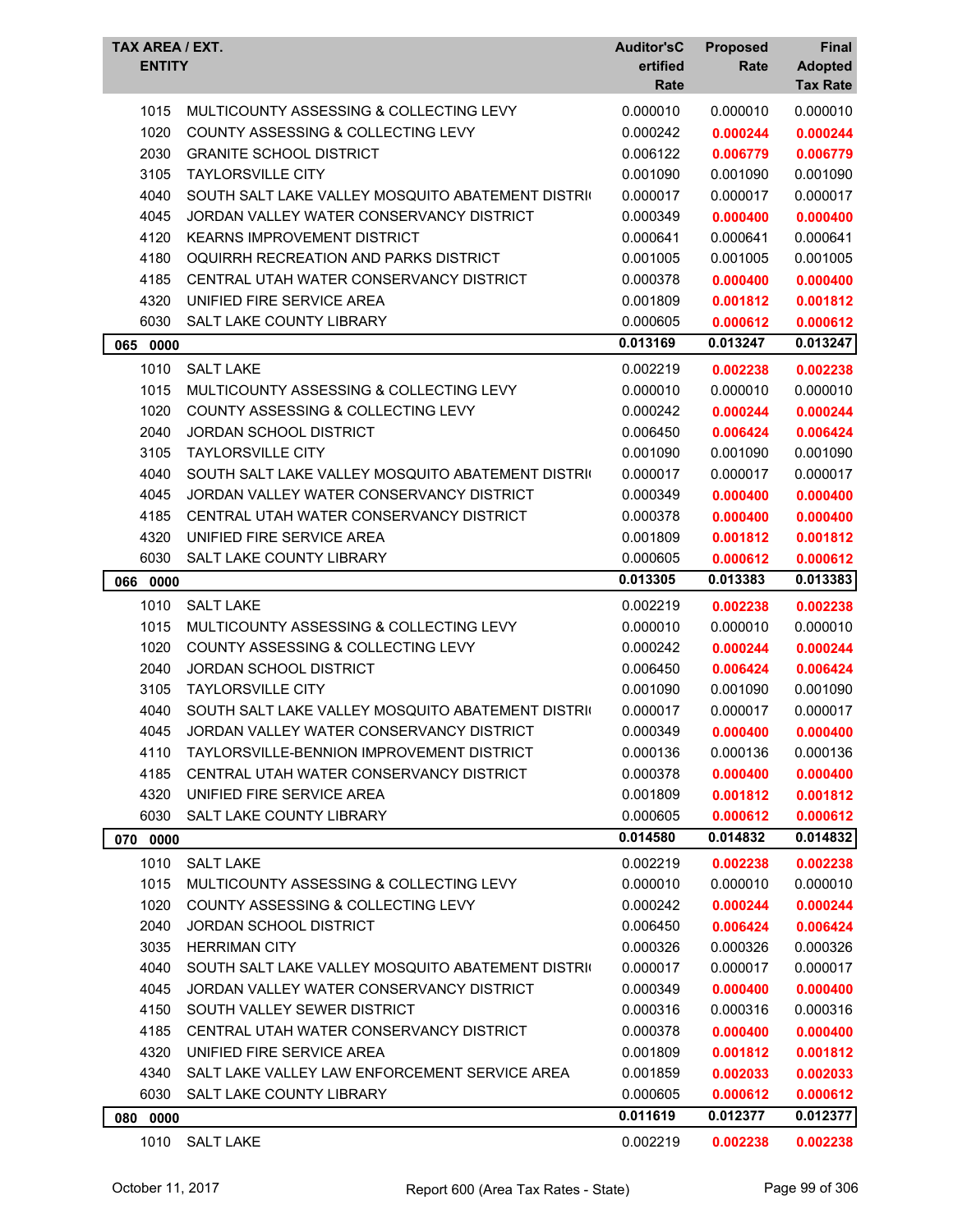| TAX AREA / EXT.<br><b>ENTITY</b> |                                                   | <b>Auditor'sC</b><br>ertified<br>Rate | <b>Proposed</b><br>Rate | Final<br><b>Adopted</b><br><b>Tax Rate</b> |
|----------------------------------|---------------------------------------------------|---------------------------------------|-------------------------|--------------------------------------------|
| 1015                             | MULTICOUNTY ASSESSING & COLLECTING LEVY           | 0.000010                              | 0.000010                | 0.000010                                   |
| 1020                             | COUNTY ASSESSING & COLLECTING LEVY                | 0.000242                              | 0.000244                | 0.000244                                   |
| 2030                             | <b>GRANITE SCHOOL DISTRICT</b>                    | 0.006122                              | 0.006779                | 0.006779                                   |
| 3036                             | <b>HOLLADAY CITY</b>                              | 0.001380                              | 0.001380                | 0.001380                                   |
| 4040                             | SOUTH SALT LAKE VALLEY MOSQUITO ABATEMENT DISTRIC | 0.000017                              | 0.000017                | 0.000017                                   |
| 4045                             | JORDAN VALLEY WATER CONSERVANCY DISTRICT          | 0.000349                              | 0.000400                | 0.000400                                   |
| 4060                             | MT. OLYMPUS IMPROVEMENT DISTRICT                  | 0.000297                              | 0.000297                | 0.000297                                   |
| 4185                             | CENTRAL UTAH WATER CONSERVANCY DISTRICT           | 0.000378                              | 0.000400                | 0.000400                                   |
| 6030                             | SALT LAKE COUNTY LIBRARY                          | 0.000605                              | 0.000612                | 0.000612                                   |
| 082<br>0000                      |                                                   | 0.011270                              | 0.011977                | 0.011977                                   |
| 1010                             | <b>SALT LAKE</b>                                  | 0.002219                              | 0.002238                | 0.002238                                   |
| 1015                             | MULTICOUNTY ASSESSING & COLLECTING LEVY           | 0.000010                              | 0.000010                | 0.000010                                   |
| 1020                             | COUNTY ASSESSING & COLLECTING LEVY                | 0.000242                              | 0.000244                | 0.000244                                   |
| 2030                             | <b>GRANITE SCHOOL DISTRICT</b>                    | 0.006122                              | 0.006779                | 0.006779                                   |
| 3036                             | <b>HOLLADAY CITY</b>                              | 0.001380                              | 0.001380                | 0.001380                                   |
| 4040                             | SOUTH SALT LAKE VALLEY MOSQUITO ABATEMENT DISTRIC | 0.000017                              | 0.000017                | 0.000017                                   |
| 4060                             | MT. OLYMPUS IMPROVEMENT DISTRICT                  | 0.000297                              | 0.000297                | 0.000297                                   |
| 4185                             | CENTRAL UTAH WATER CONSERVANCY DISTRICT           | 0.000378                              | 0.000400                | 0.000400                                   |
| 6030                             | SALT LAKE COUNTY LIBRARY                          | 0.000605                              | 0.000612                | 0.000612                                   |
| 0000<br>083                      |                                                   | 0.011162                              | 0.011869                | 0.011869                                   |
| 1010                             | <b>SALT LAKE</b>                                  | 0.002219                              | 0.002238                | 0.002238                                   |
| 1015                             | MULTICOUNTY ASSESSING & COLLECTING LEVY           | 0.000010                              | 0.000010                | 0.000010                                   |
| 1020                             | COUNTY ASSESSING & COLLECTING LEVY                | 0.000242                              | 0.000244                | 0.000244                                   |
| 2030                             | <b>GRANITE SCHOOL DISTRICT</b>                    | 0.006122                              | 0.006779                | 0.006779                                   |
| 3036                             | <b>HOLLADAY CITY</b>                              | 0.001380                              | 0.001380                | 0.001380                                   |
| 4040                             | SOUTH SALT LAKE VALLEY MOSQUITO ABATEMENT DISTRIC | 0.000017                              | 0.000017                | 0.000017                                   |
| 4090                             | COTTONWOOD IMPROVEMENT DISTRICT                   | 0.000189                              | 0.000189                | 0.000189                                   |
| 4185                             | CENTRAL UTAH WATER CONSERVANCY DISTRICT           | 0.000378                              | 0.000400                | 0.000400                                   |
| 6030                             | SALT LAKE COUNTY LIBRARY                          | 0.000605                              | 0.000612                | 0.000612                                   |
| 084 0000                         |                                                   | 0.012227                              | 0.012934                | 0.012934                                   |
| 1010                             | <b>SALT LAKE</b>                                  | 0.002219                              | 0.002238                | 0.002238                                   |
| 1015                             | MULTICOUNTY ASSESSING & COLLECTING LEVY           | 0.000010                              | 0.000010                | 0.000010                                   |
| 1020                             | COUNTY ASSESSING & COLLECTING LEVY                | 0.000242                              | 0.000244                | 0.000244                                   |
| 2030                             | <b>GRANITE SCHOOL DISTRICT</b>                    | 0.006122                              | 0.006779                | 0.006779                                   |
| 3036                             | <b>HOLLADAY CITY</b>                              | 0.001380                              | 0.001380                | 0.001380                                   |
| 4040                             | SOUTH SALT LAKE VALLEY MOSQUITO ABATEMENT DISTRIC | 0.000017                              | 0.000017                | 0.000017                                   |
| 4090                             | COTTONWOOD IMPROVEMENT DISTRICT                   | 0.000189                              | 0.000189                | 0.000189                                   |
| 4185                             | CENTRAL UTAH WATER CONSERVANCY DISTRICT           | 0.000378                              | 0.000400                | 0.000400                                   |
| 4200                             | COTTONWOOD HEIGHTS PARKS AND RECREATION SERVIC    | 0.001065                              | 0.001065                | 0.001065                                   |
| 6030                             | SALT LAKE COUNTY LIBRARY                          | 0.000605                              | 0.000612                | 0.000612                                   |
| 085 0000                         |                                                   | 0.011511                              | 0.012269                | 0.012269                                   |
| 1010                             | <b>SALT LAKE</b>                                  | 0.002219                              | 0.002238                | 0.002238                                   |
| 1015                             | MULTICOUNTY ASSESSING & COLLECTING LEVY           | 0.000010                              | 0.000010                | 0.000010                                   |
| 1020                             | COUNTY ASSESSING & COLLECTING LEVY                | 0.000242                              | 0.000244                | 0.000244                                   |
| 2030                             | <b>GRANITE SCHOOL DISTRICT</b>                    | 0.006122                              | 0.006779                | 0.006779                                   |
| 3036                             | <b>HOLLADAY CITY</b>                              | 0.001380                              | 0.001380                | 0.001380                                   |
| 4040                             | SOUTH SALT LAKE VALLEY MOSQUITO ABATEMENT DISTRIC | 0.000017                              | 0.000017                | 0.000017                                   |
| 4045                             | JORDAN VALLEY WATER CONSERVANCY DISTRICT          | 0.000349                              | 0.000400                | 0.000400                                   |
| 4090                             | COTTONWOOD IMPROVEMENT DISTRICT                   | 0.000189                              | 0.000189                | 0.000189                                   |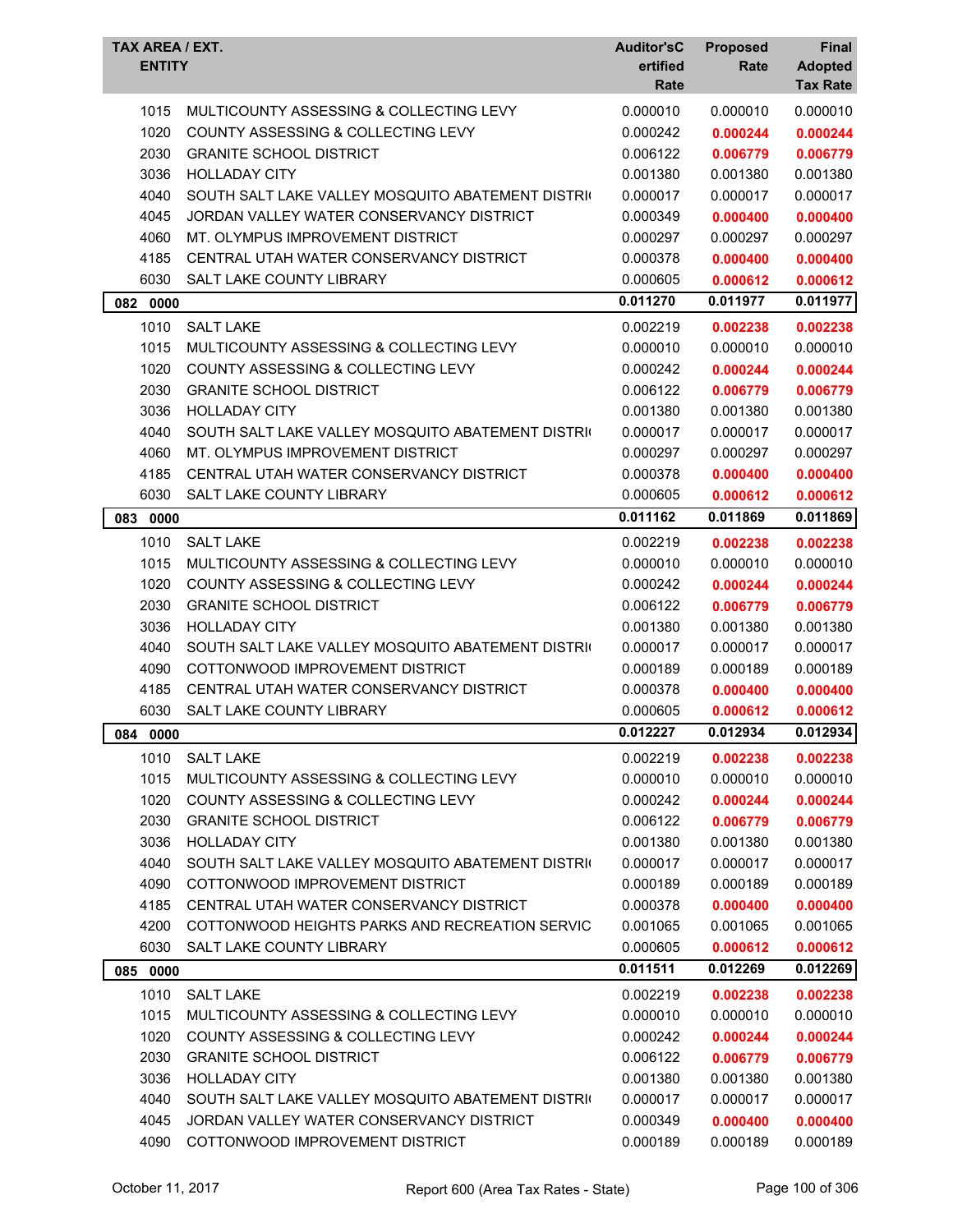| TAX AREA / EXT.<br><b>ENTITY</b> |                                                   | <b>Auditor'sC</b><br>ertified<br>Rate | <b>Proposed</b><br>Rate | Final<br><b>Adopted</b><br><b>Tax Rate</b> |
|----------------------------------|---------------------------------------------------|---------------------------------------|-------------------------|--------------------------------------------|
| 4185                             | CENTRAL UTAH WATER CONSERVANCY DISTRICT           | 0.000378                              | 0.000400                | 0.000400                                   |
| 6030                             | SALT LAKE COUNTY LIBRARY                          | 0.000605                              | 0.000612                | 0.000612                                   |
| 13A 0000                         |                                                   | 0.013396                              | 0.014102                | 0.014102                                   |
| 1010                             | <b>SALT LAKE</b>                                  | 0.002219                              | 0.002238                | 0.002238                                   |
| 1015                             | MULTICOUNTY ASSESSING & COLLECTING LEVY           | 0.000010                              | 0.000010                | 0.000010                                   |
| 1020                             | COUNTY ASSESSING & COLLECTING LEVY                | 0.000242                              | 0.000244                | 0.000244                                   |
| 2010                             | SALT LAKE CITY SCHOOL DISTRICT                    | 0.005410                              | 0.005748                | 0.005748                                   |
| 3070                             | SALT LAKE CITY                                    | 0.004142                              | 0.004286                | 0.004286                                   |
| 3071                             | SALT LAKE CITY LIBRARY                            | 0.000653                              | 0.000834                | 0.000834                                   |
| 4010                             | METROPOLITAN WATER DISTRICT - SALT LAKE           | 0.000325                              | 0.000325                | 0.000325                                   |
| 4040                             | SOUTH SALT LAKE VALLEY MOSQUITO ABATEMENT DISTRIC | 0.000017                              | 0.000017                | 0.000017                                   |
| 4185                             | CENTRAL UTAH WATER CONSERVANCY DISTRICT           | 0.000378                              | 0.000400                | 0.000400                                   |
| 13B 0000                         |                                                   | 0.013693                              | 0.014399                | 0.014399                                   |
| 1010                             | <b>SALT LAKE</b>                                  | 0.002219                              | 0.002238                | 0.002238                                   |
| 1015                             | MULTICOUNTY ASSESSING & COLLECTING LEVY           | 0.000010                              | 0.000010                | 0.000010                                   |
| 1020                             | <b>COUNTY ASSESSING &amp; COLLECTING LEVY</b>     | 0.000242                              | 0.000244                | 0.000244                                   |
| 2010                             | SALT LAKE CITY SCHOOL DISTRICT                    | 0.005410                              | 0.005748                | 0.005748                                   |
| 3070                             | <b>SALT LAKE CITY</b>                             | 0.004142                              | 0.004286                | 0.004286                                   |
| 3071                             | <b>SALT LAKE CITY LIBRARY</b>                     | 0.000653                              | 0.000834                | 0.000834                                   |
| 4010                             | METROPOLITAN WATER DISTRICT - SALT LAKE           | 0.000325                              | 0.000325                | 0.000325                                   |
| 4040                             | SOUTH SALT LAKE VALLEY MOSQUITO ABATEMENT DISTRIC | 0.000017                              | 0.000017                | 0.000017                                   |
| 4060                             | MT. OLYMPUS IMPROVEMENT DISTRICT                  | 0.000297                              | 0.000297                | 0.000297                                   |
| 4185                             | CENTRAL UTAH WATER CONSERVANCY DISTRICT           | 0.000378                              | 0.000400                | 0.000400                                   |
| 13C 0000                         |                                                   | 0.013539                              | 0.014245                | 0.014245                                   |
| 1010                             | <b>SALT LAKE</b>                                  | 0.002219                              | 0.002238                | 0.002238                                   |
| 1015                             | MULTICOUNTY ASSESSING & COLLECTING LEVY           | 0.000010                              | 0.000010                | 0.000010                                   |
| 1020                             | <b>COUNTY ASSESSING &amp; COLLECTING LEVY</b>     | 0.000242                              | 0.000244                | 0.000244                                   |
| 2010                             | SALT LAKE CITY SCHOOL DISTRICT                    | 0.005410                              | 0.005748                | 0.005748                                   |
| 3070                             | <b>SALT LAKE CITY</b>                             | 0.004142                              | 0.004286                | 0.004286                                   |
| 3071                             | SALT LAKE CITY LIBRARY                            | 0.000653                              | 0.000834                | 0.000834                                   |
| 4010                             | METROPOLITAN WATER DISTRICT - SALT LAKE           | 0.000325                              | 0.000325                | 0.000325                                   |
| 4020                             | SALT LAKE CITY MOSQUITO ABATEMENT DISTRICT        | 0.000160                              | 0.000160                | 0.000160                                   |
| 4145                             | SOUTH DAVIS SEWER DISTRICT                        |                                       |                         |                                            |
| 4185                             | CENTRAL UTAH WATER CONSERVANCY DISTRICT           | 0.000378                              | 0.000400                | 0.000400                                   |
| 13E 0000                         |                                                   | 0.013425                              | 0.014135                | 0.014135                                   |
| 1010                             | <b>SALT LAKE</b>                                  | 0.002219                              | 0.002238                | 0.002238                                   |
| 1015                             | MULTICOUNTY ASSESSING & COLLECTING LEVY           | 0.000010                              | 0.000010                | 0.000010                                   |
| 1020                             | COUNTY ASSESSING & COLLECTING LEVY                | 0.000242                              | 0.000244                | 0.000244                                   |
| 2010                             | SALT LAKE CITY SCHOOL DISTRICT                    | 0.005410                              | 0.005748                | 0.005748                                   |
| 3070                             | <b>SALT LAKE CITY</b>                             | 0.004142                              | 0.004286                | 0.004286                                   |
| 3071                             | <b>SALT LAKE CITY LIBRARY</b>                     | 0.000653                              | 0.000834                | 0.000834                                   |
| 4010                             | METROPOLITAN WATER DISTRICT - SALT LAKE           | 0.000325                              | 0.000325                | 0.000325                                   |
| 4030                             | MAGNA MOSQUITO ABATEMENT DISTRICT                 | 0.000046                              | 0.000050                | 0.000050                                   |
| 4185                             | CENTRAL UTAH WATER CONSERVANCY DISTRICT           | 0.000378                              | 0.000400                | 0.000400                                   |
| 13F<br>0000                      |                                                   | 0.013379                              | 0.014085                | 0.014085                                   |
| 1010                             | <b>SALT LAKE</b>                                  | 0.002219                              | 0.002238                | 0.002238                                   |
| 1015                             | MULTICOUNTY ASSESSING & COLLECTING LEVY           | 0.000010                              | 0.000010                | 0.000010                                   |
|                                  |                                                   |                                       |                         |                                            |
| 1020                             | <b>COUNTY ASSESSING &amp; COLLECTING LEVY</b>     | 0.000242                              | 0.000244                | 0.000244                                   |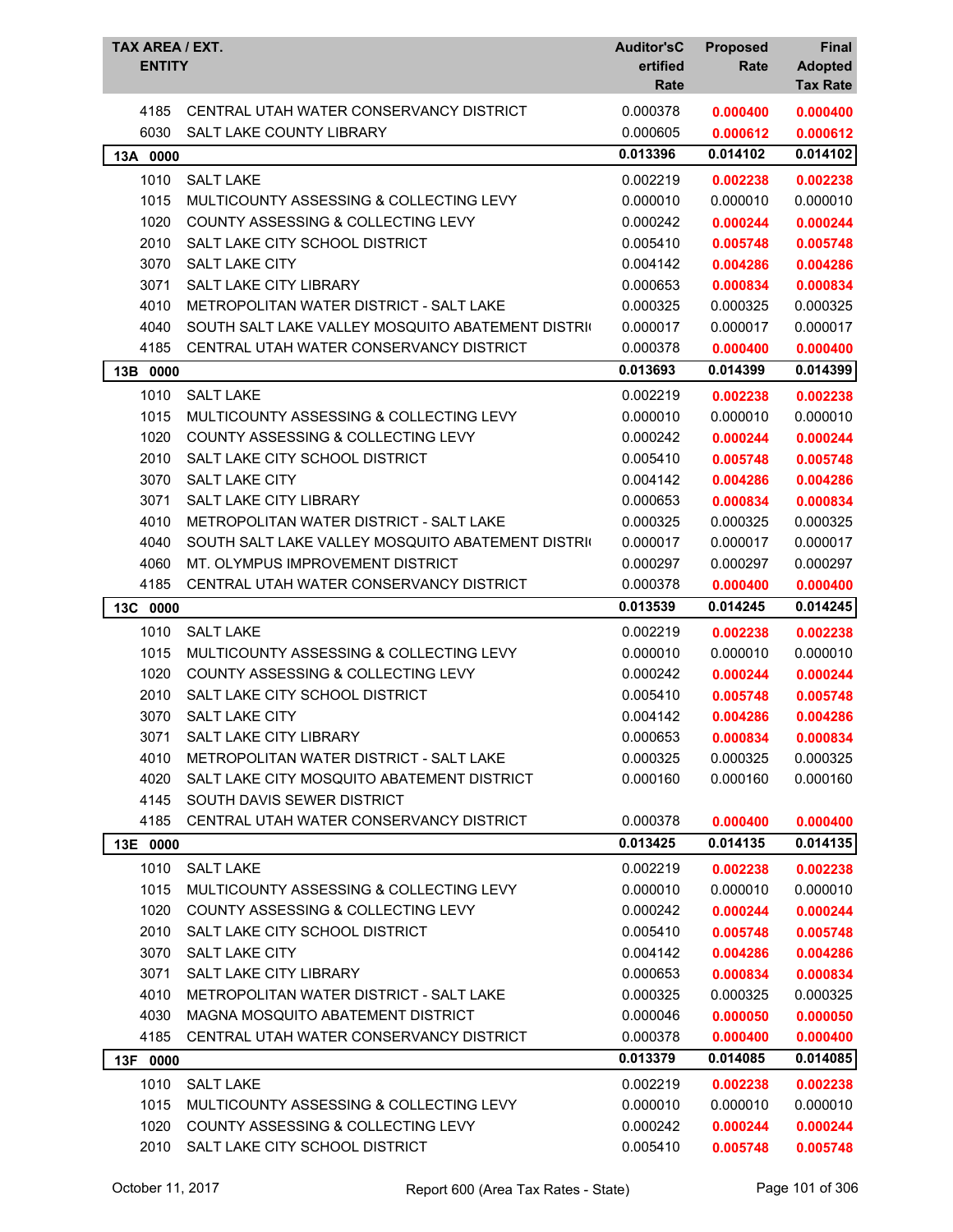| 3070<br><b>SALT LAKE CITY</b><br>0.004142<br>0.004286<br>0.004286<br>3071<br><b>SALT LAKE CITY LIBRARY</b><br>0.000653<br>0.000834<br>0.000834<br>4010<br>METROPOLITAN WATER DISTRICT - SALT LAKE<br>0.000325<br>0.000325<br>0.000325<br>4185<br>CENTRAL UTAH WATER CONSERVANCY DISTRICT<br>0.000378<br>0.000400<br>0.000400<br>0.014245<br>0.013539<br>0.014245<br>13H 0000<br>1010<br><b>SALT LAKE</b><br>0.002219<br>0.002238<br>0.002238<br>1015<br>MULTICOUNTY ASSESSING & COLLECTING LEVY<br>0.000010<br>0.000010<br>0.000010<br>1020<br>COUNTY ASSESSING & COLLECTING LEVY<br>0.000242<br>0.000244<br>0.000244<br>2010<br>SALT LAKE CITY SCHOOL DISTRICT<br>0.005410<br>0.005748<br>0.005748<br>3070<br><b>SALT LAKE CITY</b><br>0.004142<br>0.004286<br>0.004286<br>3071<br>SALT LAKE CITY LIBRARY<br>0.000653<br>0.000834<br>0.000834<br>4010<br>METROPOLITAN WATER DISTRICT - SALT LAKE<br>0.000325<br>0.000325<br>0.000325<br>4020<br>SALT LAKE CITY MOSQUITO ABATEMENT DISTRICT<br>0.000160<br>0.000160<br>0.000160<br>4185<br>CENTRAL UTAH WATER CONSERVANCY DISTRICT<br>0.000378<br>0.000400<br>0.000400<br>0.015116<br>0.014091<br>0.015116<br>13I<br>0000<br><b>SALT LAKE</b><br>1010<br>0.002219<br>0.002238<br>0.002238<br>1015<br>0.000010<br>MULTICOUNTY ASSESSING & COLLECTING LEVY<br>0.000010<br>0.000010<br>1020<br><b>COUNTY ASSESSING &amp; COLLECTING LEVY</b><br>0.000242<br>0.000244<br>0.000244<br>2030<br><b>GRANITE SCHOOL DISTRICT</b><br>0.006122<br>0.006779<br>0.006779<br>3070<br><b>SALT LAKE CITY</b><br>0.004142<br>0.004286<br>0.004286<br>3071<br><b>SALT LAKE CITY LIBRARY</b><br>0.000653<br>0.000834<br>0.000834<br>4010<br>METROPOLITAN WATER DISTRICT - SALT LAKE<br>0.000325<br>0.000325<br>0.000325<br>4185<br>CENTRAL UTAH WATER CONSERVANCY DISTRICT<br>0.000378<br>0.000400<br>0.000400<br>0.013438<br>0.014282<br>0.014282<br>13I<br>0001<br>1010<br><b>SALT LAKE</b><br>0.002219<br>0.002238<br>0.002238<br>MULTICOUNTY ASSESSING & COLLECTING LEVY<br>0.000010<br>1015<br>0.000010<br>0.000010<br>1020<br>COUNTY ASSESSING & COLLECTING LEVY<br>0.000242<br>0.000244<br>0.000244<br>2030<br><b>GRANITE SCHOOL DISTRICT</b><br>0.006122<br>0.006779<br>0.006779<br>3070<br><b>SALT LAKE CITY</b><br>0.004142<br>0.004286<br>0.004286<br>METROPOLITAN WATER DISTRICT - SALT LAKE<br>4010<br>0.000325<br>0.000325<br>0.000325<br>4185<br>CENTRAL UTAH WATER CONSERVANCY DISTRICT<br>0.000378<br>0.000400<br>0.000400<br>0.014405<br>0.015430<br>0.015430<br>13K 0000<br>1010<br><b>SALT LAKE</b><br>0.002219<br>0.002238<br>0.002238<br>MULTICOUNTY ASSESSING & COLLECTING LEVY<br>1015<br>0.000010<br>0.000010<br>0.000010<br>1020<br>COUNTY ASSESSING & COLLECTING LEVY<br>0.000242<br>0.000244<br>0.000244<br>2030<br><b>GRANITE SCHOOL DISTRICT</b><br>0.006122<br>0.006779<br>0.006779<br>3070<br><b>SALT LAKE CITY</b><br>0.004142<br>0.004286<br>0.004286<br>3071<br><b>SALT LAKE CITY LIBRARY</b><br>0.000653<br>0.000834<br>0.000834<br>4010<br>METROPOLITAN WATER DISTRICT - SALT LAKE<br>0.000325<br>0.000325<br>0.000325<br>4040<br>SOUTH SALT LAKE VALLEY MOSQUITO ABATEMENT DISTRIC<br>0.000017<br>0.000017<br>0.000017<br>MT. OLYMPUS IMPROVEMENT DISTRICT<br>4060<br>0.000297<br>0.000297<br>0.000297<br>4185<br>CENTRAL UTAH WATER CONSERVANCY DISTRICT<br>0.000378<br>0.000400<br>0.000400<br>0.013888<br>0.014645<br>0.014645<br>13L 0000<br>1010<br><b>SALT LAKE</b><br>0.002219<br>0.002238<br>0.002238<br>1015<br>MULTICOUNTY ASSESSING & COLLECTING LEVY<br>0.000010<br>0.000010<br>0.000010<br>1020<br>COUNTY ASSESSING & COLLECTING LEVY<br>0.000242<br>0.000244<br>0.000244<br>2010<br>SALT LAKE CITY SCHOOL DISTRICT<br>0.005410<br>0.005748<br>0.005748<br>3070<br>SALT LAKE CITY<br>0.004142<br>0.004286<br>0.004286<br>3071<br><b>SALT LAKE CITY LIBRARY</b><br>0.000653<br>0.000834<br>0.000834 | TAX AREA / EXT.<br><b>ENTITY</b> | <b>Auditor'sC</b><br>ertified<br>Rate | <b>Proposed</b><br>Rate | Final<br><b>Adopted</b><br><b>Tax Rate</b> |
|------------------------------------------------------------------------------------------------------------------------------------------------------------------------------------------------------------------------------------------------------------------------------------------------------------------------------------------------------------------------------------------------------------------------------------------------------------------------------------------------------------------------------------------------------------------------------------------------------------------------------------------------------------------------------------------------------------------------------------------------------------------------------------------------------------------------------------------------------------------------------------------------------------------------------------------------------------------------------------------------------------------------------------------------------------------------------------------------------------------------------------------------------------------------------------------------------------------------------------------------------------------------------------------------------------------------------------------------------------------------------------------------------------------------------------------------------------------------------------------------------------------------------------------------------------------------------------------------------------------------------------------------------------------------------------------------------------------------------------------------------------------------------------------------------------------------------------------------------------------------------------------------------------------------------------------------------------------------------------------------------------------------------------------------------------------------------------------------------------------------------------------------------------------------------------------------------------------------------------------------------------------------------------------------------------------------------------------------------------------------------------------------------------------------------------------------------------------------------------------------------------------------------------------------------------------------------------------------------------------------------------------------------------------------------------------------------------------------------------------------------------------------------------------------------------------------------------------------------------------------------------------------------------------------------------------------------------------------------------------------------------------------------------------------------------------------------------------------------------------------------------------------------------------------------------------------------------------------------------------------------------------------------------------------------------------------------------------------------------------------------------------------------------------------------------------------------------------------------------------------------------------------------------------------------------------------------------------------------------------------------------------------------------------------------------------------------------------------------------------------------------------------------------------------------------------------------------------------------------------------------------|----------------------------------|---------------------------------------|-------------------------|--------------------------------------------|
|                                                                                                                                                                                                                                                                                                                                                                                                                                                                                                                                                                                                                                                                                                                                                                                                                                                                                                                                                                                                                                                                                                                                                                                                                                                                                                                                                                                                                                                                                                                                                                                                                                                                                                                                                                                                                                                                                                                                                                                                                                                                                                                                                                                                                                                                                                                                                                                                                                                                                                                                                                                                                                                                                                                                                                                                                                                                                                                                                                                                                                                                                                                                                                                                                                                                                                                                                                                                                                                                                                                                                                                                                                                                                                                                                                                                                                                                                    |                                  |                                       |                         |                                            |
|                                                                                                                                                                                                                                                                                                                                                                                                                                                                                                                                                                                                                                                                                                                                                                                                                                                                                                                                                                                                                                                                                                                                                                                                                                                                                                                                                                                                                                                                                                                                                                                                                                                                                                                                                                                                                                                                                                                                                                                                                                                                                                                                                                                                                                                                                                                                                                                                                                                                                                                                                                                                                                                                                                                                                                                                                                                                                                                                                                                                                                                                                                                                                                                                                                                                                                                                                                                                                                                                                                                                                                                                                                                                                                                                                                                                                                                                                    |                                  |                                       |                         |                                            |
|                                                                                                                                                                                                                                                                                                                                                                                                                                                                                                                                                                                                                                                                                                                                                                                                                                                                                                                                                                                                                                                                                                                                                                                                                                                                                                                                                                                                                                                                                                                                                                                                                                                                                                                                                                                                                                                                                                                                                                                                                                                                                                                                                                                                                                                                                                                                                                                                                                                                                                                                                                                                                                                                                                                                                                                                                                                                                                                                                                                                                                                                                                                                                                                                                                                                                                                                                                                                                                                                                                                                                                                                                                                                                                                                                                                                                                                                                    |                                  |                                       |                         |                                            |
|                                                                                                                                                                                                                                                                                                                                                                                                                                                                                                                                                                                                                                                                                                                                                                                                                                                                                                                                                                                                                                                                                                                                                                                                                                                                                                                                                                                                                                                                                                                                                                                                                                                                                                                                                                                                                                                                                                                                                                                                                                                                                                                                                                                                                                                                                                                                                                                                                                                                                                                                                                                                                                                                                                                                                                                                                                                                                                                                                                                                                                                                                                                                                                                                                                                                                                                                                                                                                                                                                                                                                                                                                                                                                                                                                                                                                                                                                    |                                  |                                       |                         |                                            |
|                                                                                                                                                                                                                                                                                                                                                                                                                                                                                                                                                                                                                                                                                                                                                                                                                                                                                                                                                                                                                                                                                                                                                                                                                                                                                                                                                                                                                                                                                                                                                                                                                                                                                                                                                                                                                                                                                                                                                                                                                                                                                                                                                                                                                                                                                                                                                                                                                                                                                                                                                                                                                                                                                                                                                                                                                                                                                                                                                                                                                                                                                                                                                                                                                                                                                                                                                                                                                                                                                                                                                                                                                                                                                                                                                                                                                                                                                    |                                  |                                       |                         |                                            |
|                                                                                                                                                                                                                                                                                                                                                                                                                                                                                                                                                                                                                                                                                                                                                                                                                                                                                                                                                                                                                                                                                                                                                                                                                                                                                                                                                                                                                                                                                                                                                                                                                                                                                                                                                                                                                                                                                                                                                                                                                                                                                                                                                                                                                                                                                                                                                                                                                                                                                                                                                                                                                                                                                                                                                                                                                                                                                                                                                                                                                                                                                                                                                                                                                                                                                                                                                                                                                                                                                                                                                                                                                                                                                                                                                                                                                                                                                    |                                  |                                       |                         |                                            |
|                                                                                                                                                                                                                                                                                                                                                                                                                                                                                                                                                                                                                                                                                                                                                                                                                                                                                                                                                                                                                                                                                                                                                                                                                                                                                                                                                                                                                                                                                                                                                                                                                                                                                                                                                                                                                                                                                                                                                                                                                                                                                                                                                                                                                                                                                                                                                                                                                                                                                                                                                                                                                                                                                                                                                                                                                                                                                                                                                                                                                                                                                                                                                                                                                                                                                                                                                                                                                                                                                                                                                                                                                                                                                                                                                                                                                                                                                    |                                  |                                       |                         |                                            |
|                                                                                                                                                                                                                                                                                                                                                                                                                                                                                                                                                                                                                                                                                                                                                                                                                                                                                                                                                                                                                                                                                                                                                                                                                                                                                                                                                                                                                                                                                                                                                                                                                                                                                                                                                                                                                                                                                                                                                                                                                                                                                                                                                                                                                                                                                                                                                                                                                                                                                                                                                                                                                                                                                                                                                                                                                                                                                                                                                                                                                                                                                                                                                                                                                                                                                                                                                                                                                                                                                                                                                                                                                                                                                                                                                                                                                                                                                    |                                  |                                       |                         |                                            |
|                                                                                                                                                                                                                                                                                                                                                                                                                                                                                                                                                                                                                                                                                                                                                                                                                                                                                                                                                                                                                                                                                                                                                                                                                                                                                                                                                                                                                                                                                                                                                                                                                                                                                                                                                                                                                                                                                                                                                                                                                                                                                                                                                                                                                                                                                                                                                                                                                                                                                                                                                                                                                                                                                                                                                                                                                                                                                                                                                                                                                                                                                                                                                                                                                                                                                                                                                                                                                                                                                                                                                                                                                                                                                                                                                                                                                                                                                    |                                  |                                       |                         |                                            |
|                                                                                                                                                                                                                                                                                                                                                                                                                                                                                                                                                                                                                                                                                                                                                                                                                                                                                                                                                                                                                                                                                                                                                                                                                                                                                                                                                                                                                                                                                                                                                                                                                                                                                                                                                                                                                                                                                                                                                                                                                                                                                                                                                                                                                                                                                                                                                                                                                                                                                                                                                                                                                                                                                                                                                                                                                                                                                                                                                                                                                                                                                                                                                                                                                                                                                                                                                                                                                                                                                                                                                                                                                                                                                                                                                                                                                                                                                    |                                  |                                       |                         |                                            |
|                                                                                                                                                                                                                                                                                                                                                                                                                                                                                                                                                                                                                                                                                                                                                                                                                                                                                                                                                                                                                                                                                                                                                                                                                                                                                                                                                                                                                                                                                                                                                                                                                                                                                                                                                                                                                                                                                                                                                                                                                                                                                                                                                                                                                                                                                                                                                                                                                                                                                                                                                                                                                                                                                                                                                                                                                                                                                                                                                                                                                                                                                                                                                                                                                                                                                                                                                                                                                                                                                                                                                                                                                                                                                                                                                                                                                                                                                    |                                  |                                       |                         |                                            |
|                                                                                                                                                                                                                                                                                                                                                                                                                                                                                                                                                                                                                                                                                                                                                                                                                                                                                                                                                                                                                                                                                                                                                                                                                                                                                                                                                                                                                                                                                                                                                                                                                                                                                                                                                                                                                                                                                                                                                                                                                                                                                                                                                                                                                                                                                                                                                                                                                                                                                                                                                                                                                                                                                                                                                                                                                                                                                                                                                                                                                                                                                                                                                                                                                                                                                                                                                                                                                                                                                                                                                                                                                                                                                                                                                                                                                                                                                    |                                  |                                       |                         |                                            |
|                                                                                                                                                                                                                                                                                                                                                                                                                                                                                                                                                                                                                                                                                                                                                                                                                                                                                                                                                                                                                                                                                                                                                                                                                                                                                                                                                                                                                                                                                                                                                                                                                                                                                                                                                                                                                                                                                                                                                                                                                                                                                                                                                                                                                                                                                                                                                                                                                                                                                                                                                                                                                                                                                                                                                                                                                                                                                                                                                                                                                                                                                                                                                                                                                                                                                                                                                                                                                                                                                                                                                                                                                                                                                                                                                                                                                                                                                    |                                  |                                       |                         |                                            |
|                                                                                                                                                                                                                                                                                                                                                                                                                                                                                                                                                                                                                                                                                                                                                                                                                                                                                                                                                                                                                                                                                                                                                                                                                                                                                                                                                                                                                                                                                                                                                                                                                                                                                                                                                                                                                                                                                                                                                                                                                                                                                                                                                                                                                                                                                                                                                                                                                                                                                                                                                                                                                                                                                                                                                                                                                                                                                                                                                                                                                                                                                                                                                                                                                                                                                                                                                                                                                                                                                                                                                                                                                                                                                                                                                                                                                                                                                    |                                  |                                       |                         |                                            |
|                                                                                                                                                                                                                                                                                                                                                                                                                                                                                                                                                                                                                                                                                                                                                                                                                                                                                                                                                                                                                                                                                                                                                                                                                                                                                                                                                                                                                                                                                                                                                                                                                                                                                                                                                                                                                                                                                                                                                                                                                                                                                                                                                                                                                                                                                                                                                                                                                                                                                                                                                                                                                                                                                                                                                                                                                                                                                                                                                                                                                                                                                                                                                                                                                                                                                                                                                                                                                                                                                                                                                                                                                                                                                                                                                                                                                                                                                    |                                  |                                       |                         |                                            |
|                                                                                                                                                                                                                                                                                                                                                                                                                                                                                                                                                                                                                                                                                                                                                                                                                                                                                                                                                                                                                                                                                                                                                                                                                                                                                                                                                                                                                                                                                                                                                                                                                                                                                                                                                                                                                                                                                                                                                                                                                                                                                                                                                                                                                                                                                                                                                                                                                                                                                                                                                                                                                                                                                                                                                                                                                                                                                                                                                                                                                                                                                                                                                                                                                                                                                                                                                                                                                                                                                                                                                                                                                                                                                                                                                                                                                                                                                    |                                  |                                       |                         |                                            |
|                                                                                                                                                                                                                                                                                                                                                                                                                                                                                                                                                                                                                                                                                                                                                                                                                                                                                                                                                                                                                                                                                                                                                                                                                                                                                                                                                                                                                                                                                                                                                                                                                                                                                                                                                                                                                                                                                                                                                                                                                                                                                                                                                                                                                                                                                                                                                                                                                                                                                                                                                                                                                                                                                                                                                                                                                                                                                                                                                                                                                                                                                                                                                                                                                                                                                                                                                                                                                                                                                                                                                                                                                                                                                                                                                                                                                                                                                    |                                  |                                       |                         |                                            |
|                                                                                                                                                                                                                                                                                                                                                                                                                                                                                                                                                                                                                                                                                                                                                                                                                                                                                                                                                                                                                                                                                                                                                                                                                                                                                                                                                                                                                                                                                                                                                                                                                                                                                                                                                                                                                                                                                                                                                                                                                                                                                                                                                                                                                                                                                                                                                                                                                                                                                                                                                                                                                                                                                                                                                                                                                                                                                                                                                                                                                                                                                                                                                                                                                                                                                                                                                                                                                                                                                                                                                                                                                                                                                                                                                                                                                                                                                    |                                  |                                       |                         |                                            |
|                                                                                                                                                                                                                                                                                                                                                                                                                                                                                                                                                                                                                                                                                                                                                                                                                                                                                                                                                                                                                                                                                                                                                                                                                                                                                                                                                                                                                                                                                                                                                                                                                                                                                                                                                                                                                                                                                                                                                                                                                                                                                                                                                                                                                                                                                                                                                                                                                                                                                                                                                                                                                                                                                                                                                                                                                                                                                                                                                                                                                                                                                                                                                                                                                                                                                                                                                                                                                                                                                                                                                                                                                                                                                                                                                                                                                                                                                    |                                  |                                       |                         |                                            |
|                                                                                                                                                                                                                                                                                                                                                                                                                                                                                                                                                                                                                                                                                                                                                                                                                                                                                                                                                                                                                                                                                                                                                                                                                                                                                                                                                                                                                                                                                                                                                                                                                                                                                                                                                                                                                                                                                                                                                                                                                                                                                                                                                                                                                                                                                                                                                                                                                                                                                                                                                                                                                                                                                                                                                                                                                                                                                                                                                                                                                                                                                                                                                                                                                                                                                                                                                                                                                                                                                                                                                                                                                                                                                                                                                                                                                                                                                    |                                  |                                       |                         |                                            |
|                                                                                                                                                                                                                                                                                                                                                                                                                                                                                                                                                                                                                                                                                                                                                                                                                                                                                                                                                                                                                                                                                                                                                                                                                                                                                                                                                                                                                                                                                                                                                                                                                                                                                                                                                                                                                                                                                                                                                                                                                                                                                                                                                                                                                                                                                                                                                                                                                                                                                                                                                                                                                                                                                                                                                                                                                                                                                                                                                                                                                                                                                                                                                                                                                                                                                                                                                                                                                                                                                                                                                                                                                                                                                                                                                                                                                                                                                    |                                  |                                       |                         |                                            |
|                                                                                                                                                                                                                                                                                                                                                                                                                                                                                                                                                                                                                                                                                                                                                                                                                                                                                                                                                                                                                                                                                                                                                                                                                                                                                                                                                                                                                                                                                                                                                                                                                                                                                                                                                                                                                                                                                                                                                                                                                                                                                                                                                                                                                                                                                                                                                                                                                                                                                                                                                                                                                                                                                                                                                                                                                                                                                                                                                                                                                                                                                                                                                                                                                                                                                                                                                                                                                                                                                                                                                                                                                                                                                                                                                                                                                                                                                    |                                  |                                       |                         |                                            |
|                                                                                                                                                                                                                                                                                                                                                                                                                                                                                                                                                                                                                                                                                                                                                                                                                                                                                                                                                                                                                                                                                                                                                                                                                                                                                                                                                                                                                                                                                                                                                                                                                                                                                                                                                                                                                                                                                                                                                                                                                                                                                                                                                                                                                                                                                                                                                                                                                                                                                                                                                                                                                                                                                                                                                                                                                                                                                                                                                                                                                                                                                                                                                                                                                                                                                                                                                                                                                                                                                                                                                                                                                                                                                                                                                                                                                                                                                    |                                  |                                       |                         |                                            |
|                                                                                                                                                                                                                                                                                                                                                                                                                                                                                                                                                                                                                                                                                                                                                                                                                                                                                                                                                                                                                                                                                                                                                                                                                                                                                                                                                                                                                                                                                                                                                                                                                                                                                                                                                                                                                                                                                                                                                                                                                                                                                                                                                                                                                                                                                                                                                                                                                                                                                                                                                                                                                                                                                                                                                                                                                                                                                                                                                                                                                                                                                                                                                                                                                                                                                                                                                                                                                                                                                                                                                                                                                                                                                                                                                                                                                                                                                    |                                  |                                       |                         |                                            |
|                                                                                                                                                                                                                                                                                                                                                                                                                                                                                                                                                                                                                                                                                                                                                                                                                                                                                                                                                                                                                                                                                                                                                                                                                                                                                                                                                                                                                                                                                                                                                                                                                                                                                                                                                                                                                                                                                                                                                                                                                                                                                                                                                                                                                                                                                                                                                                                                                                                                                                                                                                                                                                                                                                                                                                                                                                                                                                                                                                                                                                                                                                                                                                                                                                                                                                                                                                                                                                                                                                                                                                                                                                                                                                                                                                                                                                                                                    |                                  |                                       |                         |                                            |
|                                                                                                                                                                                                                                                                                                                                                                                                                                                                                                                                                                                                                                                                                                                                                                                                                                                                                                                                                                                                                                                                                                                                                                                                                                                                                                                                                                                                                                                                                                                                                                                                                                                                                                                                                                                                                                                                                                                                                                                                                                                                                                                                                                                                                                                                                                                                                                                                                                                                                                                                                                                                                                                                                                                                                                                                                                                                                                                                                                                                                                                                                                                                                                                                                                                                                                                                                                                                                                                                                                                                                                                                                                                                                                                                                                                                                                                                                    |                                  |                                       |                         |                                            |
|                                                                                                                                                                                                                                                                                                                                                                                                                                                                                                                                                                                                                                                                                                                                                                                                                                                                                                                                                                                                                                                                                                                                                                                                                                                                                                                                                                                                                                                                                                                                                                                                                                                                                                                                                                                                                                                                                                                                                                                                                                                                                                                                                                                                                                                                                                                                                                                                                                                                                                                                                                                                                                                                                                                                                                                                                                                                                                                                                                                                                                                                                                                                                                                                                                                                                                                                                                                                                                                                                                                                                                                                                                                                                                                                                                                                                                                                                    |                                  |                                       |                         |                                            |
|                                                                                                                                                                                                                                                                                                                                                                                                                                                                                                                                                                                                                                                                                                                                                                                                                                                                                                                                                                                                                                                                                                                                                                                                                                                                                                                                                                                                                                                                                                                                                                                                                                                                                                                                                                                                                                                                                                                                                                                                                                                                                                                                                                                                                                                                                                                                                                                                                                                                                                                                                                                                                                                                                                                                                                                                                                                                                                                                                                                                                                                                                                                                                                                                                                                                                                                                                                                                                                                                                                                                                                                                                                                                                                                                                                                                                                                                                    |                                  |                                       |                         |                                            |
|                                                                                                                                                                                                                                                                                                                                                                                                                                                                                                                                                                                                                                                                                                                                                                                                                                                                                                                                                                                                                                                                                                                                                                                                                                                                                                                                                                                                                                                                                                                                                                                                                                                                                                                                                                                                                                                                                                                                                                                                                                                                                                                                                                                                                                                                                                                                                                                                                                                                                                                                                                                                                                                                                                                                                                                                                                                                                                                                                                                                                                                                                                                                                                                                                                                                                                                                                                                                                                                                                                                                                                                                                                                                                                                                                                                                                                                                                    |                                  |                                       |                         |                                            |
|                                                                                                                                                                                                                                                                                                                                                                                                                                                                                                                                                                                                                                                                                                                                                                                                                                                                                                                                                                                                                                                                                                                                                                                                                                                                                                                                                                                                                                                                                                                                                                                                                                                                                                                                                                                                                                                                                                                                                                                                                                                                                                                                                                                                                                                                                                                                                                                                                                                                                                                                                                                                                                                                                                                                                                                                                                                                                                                                                                                                                                                                                                                                                                                                                                                                                                                                                                                                                                                                                                                                                                                                                                                                                                                                                                                                                                                                                    |                                  |                                       |                         |                                            |
|                                                                                                                                                                                                                                                                                                                                                                                                                                                                                                                                                                                                                                                                                                                                                                                                                                                                                                                                                                                                                                                                                                                                                                                                                                                                                                                                                                                                                                                                                                                                                                                                                                                                                                                                                                                                                                                                                                                                                                                                                                                                                                                                                                                                                                                                                                                                                                                                                                                                                                                                                                                                                                                                                                                                                                                                                                                                                                                                                                                                                                                                                                                                                                                                                                                                                                                                                                                                                                                                                                                                                                                                                                                                                                                                                                                                                                                                                    |                                  |                                       |                         |                                            |
|                                                                                                                                                                                                                                                                                                                                                                                                                                                                                                                                                                                                                                                                                                                                                                                                                                                                                                                                                                                                                                                                                                                                                                                                                                                                                                                                                                                                                                                                                                                                                                                                                                                                                                                                                                                                                                                                                                                                                                                                                                                                                                                                                                                                                                                                                                                                                                                                                                                                                                                                                                                                                                                                                                                                                                                                                                                                                                                                                                                                                                                                                                                                                                                                                                                                                                                                                                                                                                                                                                                                                                                                                                                                                                                                                                                                                                                                                    |                                  |                                       |                         |                                            |
|                                                                                                                                                                                                                                                                                                                                                                                                                                                                                                                                                                                                                                                                                                                                                                                                                                                                                                                                                                                                                                                                                                                                                                                                                                                                                                                                                                                                                                                                                                                                                                                                                                                                                                                                                                                                                                                                                                                                                                                                                                                                                                                                                                                                                                                                                                                                                                                                                                                                                                                                                                                                                                                                                                                                                                                                                                                                                                                                                                                                                                                                                                                                                                                                                                                                                                                                                                                                                                                                                                                                                                                                                                                                                                                                                                                                                                                                                    |                                  |                                       |                         |                                            |
|                                                                                                                                                                                                                                                                                                                                                                                                                                                                                                                                                                                                                                                                                                                                                                                                                                                                                                                                                                                                                                                                                                                                                                                                                                                                                                                                                                                                                                                                                                                                                                                                                                                                                                                                                                                                                                                                                                                                                                                                                                                                                                                                                                                                                                                                                                                                                                                                                                                                                                                                                                                                                                                                                                                                                                                                                                                                                                                                                                                                                                                                                                                                                                                                                                                                                                                                                                                                                                                                                                                                                                                                                                                                                                                                                                                                                                                                                    |                                  |                                       |                         |                                            |
|                                                                                                                                                                                                                                                                                                                                                                                                                                                                                                                                                                                                                                                                                                                                                                                                                                                                                                                                                                                                                                                                                                                                                                                                                                                                                                                                                                                                                                                                                                                                                                                                                                                                                                                                                                                                                                                                                                                                                                                                                                                                                                                                                                                                                                                                                                                                                                                                                                                                                                                                                                                                                                                                                                                                                                                                                                                                                                                                                                                                                                                                                                                                                                                                                                                                                                                                                                                                                                                                                                                                                                                                                                                                                                                                                                                                                                                                                    |                                  |                                       |                         |                                            |
|                                                                                                                                                                                                                                                                                                                                                                                                                                                                                                                                                                                                                                                                                                                                                                                                                                                                                                                                                                                                                                                                                                                                                                                                                                                                                                                                                                                                                                                                                                                                                                                                                                                                                                                                                                                                                                                                                                                                                                                                                                                                                                                                                                                                                                                                                                                                                                                                                                                                                                                                                                                                                                                                                                                                                                                                                                                                                                                                                                                                                                                                                                                                                                                                                                                                                                                                                                                                                                                                                                                                                                                                                                                                                                                                                                                                                                                                                    |                                  |                                       |                         |                                            |
|                                                                                                                                                                                                                                                                                                                                                                                                                                                                                                                                                                                                                                                                                                                                                                                                                                                                                                                                                                                                                                                                                                                                                                                                                                                                                                                                                                                                                                                                                                                                                                                                                                                                                                                                                                                                                                                                                                                                                                                                                                                                                                                                                                                                                                                                                                                                                                                                                                                                                                                                                                                                                                                                                                                                                                                                                                                                                                                                                                                                                                                                                                                                                                                                                                                                                                                                                                                                                                                                                                                                                                                                                                                                                                                                                                                                                                                                                    |                                  |                                       |                         |                                            |
|                                                                                                                                                                                                                                                                                                                                                                                                                                                                                                                                                                                                                                                                                                                                                                                                                                                                                                                                                                                                                                                                                                                                                                                                                                                                                                                                                                                                                                                                                                                                                                                                                                                                                                                                                                                                                                                                                                                                                                                                                                                                                                                                                                                                                                                                                                                                                                                                                                                                                                                                                                                                                                                                                                                                                                                                                                                                                                                                                                                                                                                                                                                                                                                                                                                                                                                                                                                                                                                                                                                                                                                                                                                                                                                                                                                                                                                                                    |                                  |                                       |                         |                                            |
|                                                                                                                                                                                                                                                                                                                                                                                                                                                                                                                                                                                                                                                                                                                                                                                                                                                                                                                                                                                                                                                                                                                                                                                                                                                                                                                                                                                                                                                                                                                                                                                                                                                                                                                                                                                                                                                                                                                                                                                                                                                                                                                                                                                                                                                                                                                                                                                                                                                                                                                                                                                                                                                                                                                                                                                                                                                                                                                                                                                                                                                                                                                                                                                                                                                                                                                                                                                                                                                                                                                                                                                                                                                                                                                                                                                                                                                                                    |                                  |                                       |                         |                                            |
|                                                                                                                                                                                                                                                                                                                                                                                                                                                                                                                                                                                                                                                                                                                                                                                                                                                                                                                                                                                                                                                                                                                                                                                                                                                                                                                                                                                                                                                                                                                                                                                                                                                                                                                                                                                                                                                                                                                                                                                                                                                                                                                                                                                                                                                                                                                                                                                                                                                                                                                                                                                                                                                                                                                                                                                                                                                                                                                                                                                                                                                                                                                                                                                                                                                                                                                                                                                                                                                                                                                                                                                                                                                                                                                                                                                                                                                                                    |                                  |                                       |                         |                                            |
|                                                                                                                                                                                                                                                                                                                                                                                                                                                                                                                                                                                                                                                                                                                                                                                                                                                                                                                                                                                                                                                                                                                                                                                                                                                                                                                                                                                                                                                                                                                                                                                                                                                                                                                                                                                                                                                                                                                                                                                                                                                                                                                                                                                                                                                                                                                                                                                                                                                                                                                                                                                                                                                                                                                                                                                                                                                                                                                                                                                                                                                                                                                                                                                                                                                                                                                                                                                                                                                                                                                                                                                                                                                                                                                                                                                                                                                                                    |                                  |                                       |                         |                                            |
|                                                                                                                                                                                                                                                                                                                                                                                                                                                                                                                                                                                                                                                                                                                                                                                                                                                                                                                                                                                                                                                                                                                                                                                                                                                                                                                                                                                                                                                                                                                                                                                                                                                                                                                                                                                                                                                                                                                                                                                                                                                                                                                                                                                                                                                                                                                                                                                                                                                                                                                                                                                                                                                                                                                                                                                                                                                                                                                                                                                                                                                                                                                                                                                                                                                                                                                                                                                                                                                                                                                                                                                                                                                                                                                                                                                                                                                                                    |                                  |                                       |                         |                                            |
|                                                                                                                                                                                                                                                                                                                                                                                                                                                                                                                                                                                                                                                                                                                                                                                                                                                                                                                                                                                                                                                                                                                                                                                                                                                                                                                                                                                                                                                                                                                                                                                                                                                                                                                                                                                                                                                                                                                                                                                                                                                                                                                                                                                                                                                                                                                                                                                                                                                                                                                                                                                                                                                                                                                                                                                                                                                                                                                                                                                                                                                                                                                                                                                                                                                                                                                                                                                                                                                                                                                                                                                                                                                                                                                                                                                                                                                                                    |                                  |                                       |                         |                                            |
|                                                                                                                                                                                                                                                                                                                                                                                                                                                                                                                                                                                                                                                                                                                                                                                                                                                                                                                                                                                                                                                                                                                                                                                                                                                                                                                                                                                                                                                                                                                                                                                                                                                                                                                                                                                                                                                                                                                                                                                                                                                                                                                                                                                                                                                                                                                                                                                                                                                                                                                                                                                                                                                                                                                                                                                                                                                                                                                                                                                                                                                                                                                                                                                                                                                                                                                                                                                                                                                                                                                                                                                                                                                                                                                                                                                                                                                                                    |                                  |                                       |                         |                                            |
|                                                                                                                                                                                                                                                                                                                                                                                                                                                                                                                                                                                                                                                                                                                                                                                                                                                                                                                                                                                                                                                                                                                                                                                                                                                                                                                                                                                                                                                                                                                                                                                                                                                                                                                                                                                                                                                                                                                                                                                                                                                                                                                                                                                                                                                                                                                                                                                                                                                                                                                                                                                                                                                                                                                                                                                                                                                                                                                                                                                                                                                                                                                                                                                                                                                                                                                                                                                                                                                                                                                                                                                                                                                                                                                                                                                                                                                                                    |                                  |                                       |                         |                                            |
|                                                                                                                                                                                                                                                                                                                                                                                                                                                                                                                                                                                                                                                                                                                                                                                                                                                                                                                                                                                                                                                                                                                                                                                                                                                                                                                                                                                                                                                                                                                                                                                                                                                                                                                                                                                                                                                                                                                                                                                                                                                                                                                                                                                                                                                                                                                                                                                                                                                                                                                                                                                                                                                                                                                                                                                                                                                                                                                                                                                                                                                                                                                                                                                                                                                                                                                                                                                                                                                                                                                                                                                                                                                                                                                                                                                                                                                                                    |                                  |                                       |                         |                                            |
|                                                                                                                                                                                                                                                                                                                                                                                                                                                                                                                                                                                                                                                                                                                                                                                                                                                                                                                                                                                                                                                                                                                                                                                                                                                                                                                                                                                                                                                                                                                                                                                                                                                                                                                                                                                                                                                                                                                                                                                                                                                                                                                                                                                                                                                                                                                                                                                                                                                                                                                                                                                                                                                                                                                                                                                                                                                                                                                                                                                                                                                                                                                                                                                                                                                                                                                                                                                                                                                                                                                                                                                                                                                                                                                                                                                                                                                                                    |                                  |                                       |                         |                                            |
|                                                                                                                                                                                                                                                                                                                                                                                                                                                                                                                                                                                                                                                                                                                                                                                                                                                                                                                                                                                                                                                                                                                                                                                                                                                                                                                                                                                                                                                                                                                                                                                                                                                                                                                                                                                                                                                                                                                                                                                                                                                                                                                                                                                                                                                                                                                                                                                                                                                                                                                                                                                                                                                                                                                                                                                                                                                                                                                                                                                                                                                                                                                                                                                                                                                                                                                                                                                                                                                                                                                                                                                                                                                                                                                                                                                                                                                                                    |                                  |                                       |                         |                                            |
|                                                                                                                                                                                                                                                                                                                                                                                                                                                                                                                                                                                                                                                                                                                                                                                                                                                                                                                                                                                                                                                                                                                                                                                                                                                                                                                                                                                                                                                                                                                                                                                                                                                                                                                                                                                                                                                                                                                                                                                                                                                                                                                                                                                                                                                                                                                                                                                                                                                                                                                                                                                                                                                                                                                                                                                                                                                                                                                                                                                                                                                                                                                                                                                                                                                                                                                                                                                                                                                                                                                                                                                                                                                                                                                                                                                                                                                                                    |                                  |                                       |                         |                                            |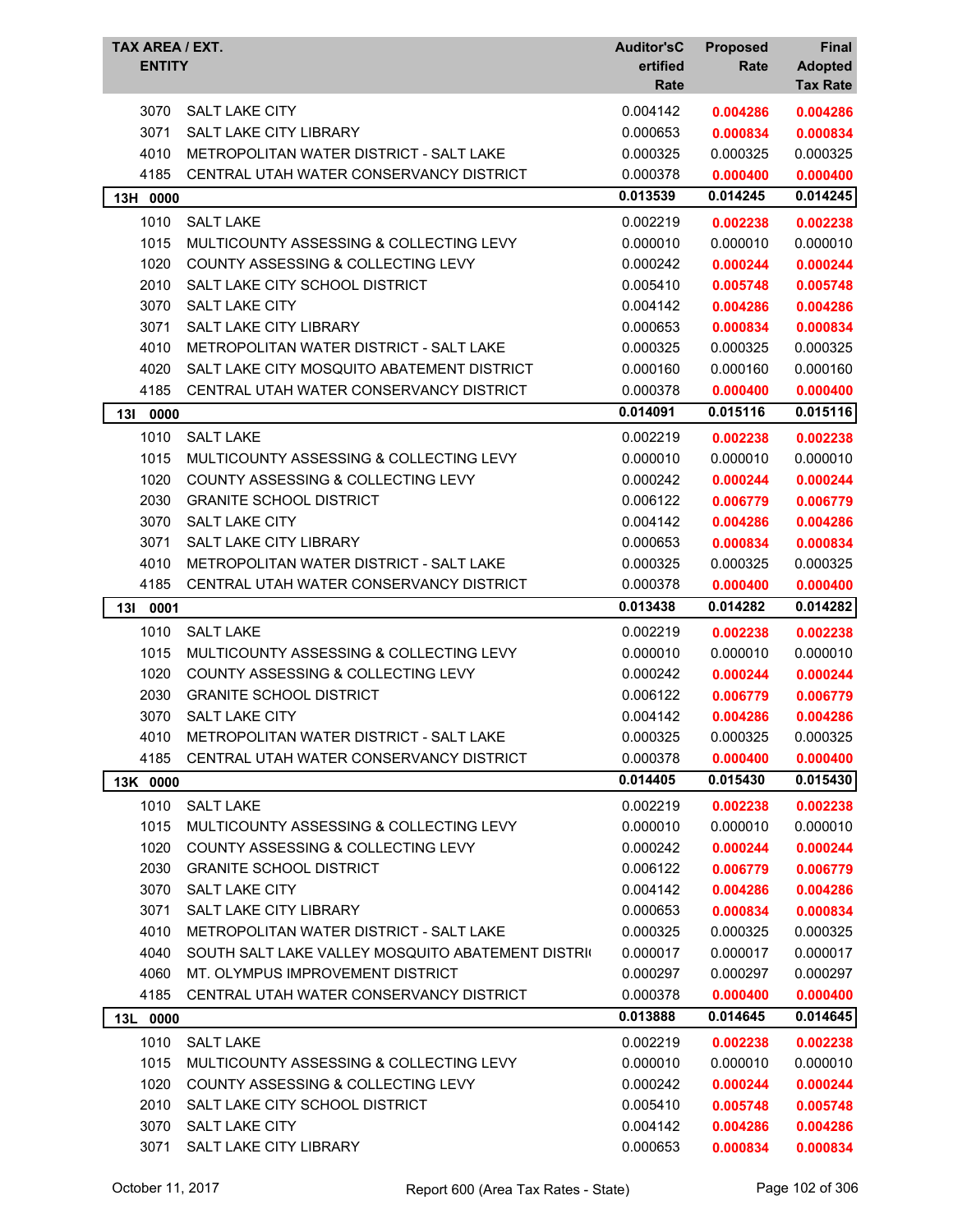| TAX AREA / EXT.<br><b>ENTITY</b> |                                                   | <b>Auditor'sC</b><br>ertified<br>Rate | <b>Proposed</b><br>Rate | Final<br><b>Adopted</b><br><b>Tax Rate</b> |
|----------------------------------|---------------------------------------------------|---------------------------------------|-------------------------|--------------------------------------------|
| 4010                             | METROPOLITAN WATER DISTRICT - SALT LAKE           | 0.000325                              | 0.000325                | 0.000325                                   |
| 4020                             | SALT LAKE CITY MOSQUITO ABATEMENT DISTRICT        | 0.000160                              | 0.000160                | 0.000160                                   |
| 4045                             | JORDAN VALLEY WATER CONSERVANCY DISTRICT          | 0.000349                              | 0.000400                | 0.000400                                   |
| 4185                             | CENTRAL UTAH WATER CONSERVANCY DISTRICT           | 0.000378                              | 0.000400                | 0.000400                                   |
| 13M 0000                         |                                                   | 0.015713                              | 0.016423                | 0.016423                                   |
| 1010                             | <b>SALT LAKE</b>                                  | 0.002219                              | 0.002238                | 0.002238                                   |
| 1015                             | MULTICOUNTY ASSESSING & COLLECTING LEVY           | 0.000010                              | 0.000010                | 0.000010                                   |
| 1020                             | COUNTY ASSESSING & COLLECTING LEVY                | 0.000242                              | 0.000244                | 0.000244                                   |
| 2010                             | SALT LAKE CITY SCHOOL DISTRICT                    | 0.005410                              | 0.005748                | 0.005748                                   |
| 3070                             | <b>SALT LAKE CITY</b>                             | 0.004142                              | 0.004286                | 0.004286                                   |
| 3071                             | <b>SALT LAKE CITY LIBRARY</b>                     | 0.000653                              | 0.000834                | 0.000834                                   |
| 4010                             | METROPOLITAN WATER DISTRICT - SALT LAKE           | 0.000325                              | 0.000325                | 0.000325                                   |
| 4030                             | MAGNA MOSQUITO ABATEMENT DISTRICT                 | 0.000046                              | 0.000050                | 0.000050                                   |
| 4080                             | <b>MAGNA WATER DISTRICT</b>                       | 0.002288                              | 0.002288                | 0.002288                                   |
| 4185                             | CENTRAL UTAH WATER CONSERVANCY DISTRICT           | 0.000378                              | 0.000400                | 0.000400                                   |
| 13N 0000                         |                                                   | 0.014101                              | 0.014807                | 0.014807                                   |
| 1010                             | <b>SALT LAKE</b>                                  | 0.002219                              | 0.002238                | 0.002238                                   |
| 1015                             | MULTICOUNTY ASSESSING & COLLECTING LEVY           | 0.000010                              | 0.000010                | 0.000010                                   |
| 1020                             | COUNTY ASSESSING & COLLECTING LEVY                | 0.000242                              | 0.000244                | 0.000244                                   |
| 2010                             | SALT LAKE CITY SCHOOL DISTRICT                    | 0.005410                              | 0.005748                | 0.005748                                   |
| 3070                             | <b>SALT LAKE CITY</b>                             | 0.004142                              | 0.004286                | 0.004286                                   |
| 3071                             | <b>SALT LAKE CITY LIBRARY</b>                     | 0.000653                              | 0.000834                | 0.000834                                   |
| 4010                             | METROPOLITAN WATER DISTRICT - SALT LAKE           | 0.000325                              | 0.000325                | 0.000325                                   |
| 4020                             | SALT LAKE CITY MOSQUITO ABATEMENT DISTRICT        | 0.000160                              | 0.000160                | 0.000160                                   |
| 4050                             | <b>GRANGER - HUNTER IMPROVEMENT DISTRICT</b>      | 0.000562                              | 0.000562                | 0.000562                                   |
| 4185                             | CENTRAL UTAH WATER CONSERVANCY DISTRICT           | 0.000378                              | 0.000400                | 0.000400                                   |
| 0000<br>14A                      |                                                   | 0.011974                              | 0.012732                | 0.012732                                   |
| 1010                             | <b>SALT LAKE</b>                                  | 0.002219                              | 0.002238                | 0.002238                                   |
| 1015                             | MULTICOUNTY ASSESSING & COLLECTING LEVY           | 0.000010                              | 0.000010                | 0.000010                                   |
| 1020                             | COUNTY ASSESSING & COLLECTING LEVY                | 0.000242                              | 0.000244                | 0.000244                                   |
| 2030                             | <b>GRANITE SCHOOL DISTRICT</b>                    | 0.006122                              | 0.006779                | 0.006779                                   |
| 3100                             | SOUTH SALT LAKE CITY                              | 0.002032                              | 0.002032                | 0.002032                                   |
| 4040                             | SOUTH SALT LAKE VALLEY MOSQUITO ABATEMENT DISTRIC | 0.000017                              | 0.000017                | 0.000017                                   |
| 4045                             | JORDAN VALLEY WATER CONSERVANCY DISTRICT          | 0.000349                              | 0.000400                | 0.000400                                   |
| 4185                             | CENTRAL UTAH WATER CONSERVANCY DISTRICT           | 0.000378                              | 0.000400                | 0.000400                                   |
| 6030                             | SALT LAKE COUNTY LIBRARY                          | 0.000605                              | 0.000612                | 0.000612                                   |
| 14B 0000                         |                                                   | 0.012271                              | 0.013029                | 0.013029                                   |
| 1010                             | <b>SALT LAKE</b>                                  | 0.002219                              | 0.002238                | 0.002238                                   |
| 1015                             | MULTICOUNTY ASSESSING & COLLECTING LEVY           | 0.000010                              | 0.000010                | 0.000010                                   |
| 1020                             | COUNTY ASSESSING & COLLECTING LEVY                | 0.000242                              | 0.000244                | 0.000244                                   |
| 2030                             | <b>GRANITE SCHOOL DISTRICT</b>                    | 0.006122                              | 0.006779                | 0.006779                                   |
| 3100                             | SOUTH SALT LAKE CITY                              | 0.002032                              | 0.002032                | 0.002032                                   |
| 4040                             | SOUTH SALT LAKE VALLEY MOSQUITO ABATEMENT DISTRIC | 0.000017                              | 0.000017                | 0.000017                                   |
| 4045                             | JORDAN VALLEY WATER CONSERVANCY DISTRICT          | 0.000349                              | 0.000400                | 0.000400                                   |
| 4060                             | MT. OLYMPUS IMPROVEMENT DISTRICT                  | 0.000297                              | 0.000297                | 0.000297                                   |
| 4185                             | CENTRAL UTAH WATER CONSERVANCY DISTRICT           | 0.000378                              | 0.000400                |                                            |
| 6030                             | SALT LAKE COUNTY LIBRARY                          | 0.000605                              |                         | 0.000400                                   |
|                                  |                                                   | 0.011922                              | 0.000612<br>0.012629    | 0.000612<br>0.012629                       |
| 14D 0000                         |                                                   |                                       |                         |                                            |
| 1010                             | <b>SALT LAKE</b>                                  | 0.002219                              | 0.002238                | 0.002238                                   |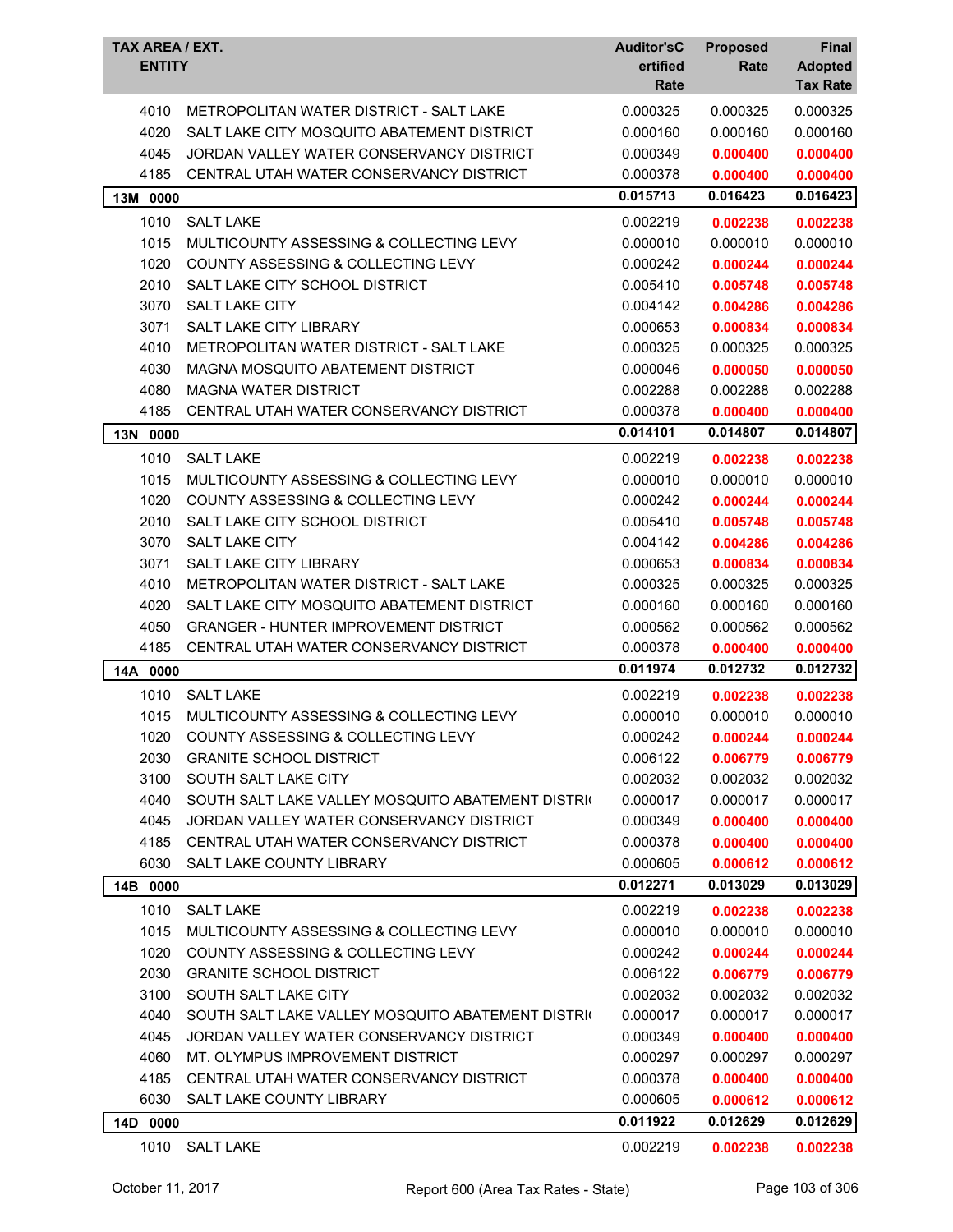| TAX AREA / EXT.<br><b>ENTITY</b> |                                                   | <b>Auditor'sC</b><br>ertified<br>Rate | <b>Proposed</b><br>Rate | Final<br><b>Adopted</b><br><b>Tax Rate</b> |
|----------------------------------|---------------------------------------------------|---------------------------------------|-------------------------|--------------------------------------------|
| 1015                             | MULTICOUNTY ASSESSING & COLLECTING LEVY           | 0.000010                              | 0.000010                | 0.000010                                   |
| 1020                             | <b>COUNTY ASSESSING &amp; COLLECTING LEVY</b>     | 0.000242                              | 0.000244                | 0.000244                                   |
| 2030                             | <b>GRANITE SCHOOL DISTRICT</b>                    | 0.006122                              | 0.006779                | 0.006779                                   |
| 3100                             | SOUTH SALT LAKE CITY                              | 0.002032                              | 0.002032                | 0.002032                                   |
| 4040                             | SOUTH SALT LAKE VALLEY MOSQUITO ABATEMENT DISTRIC | 0.000017                              | 0.000017                | 0.000017                                   |
| 4060                             | MT. OLYMPUS IMPROVEMENT DISTRICT                  | 0.000297                              | 0.000297                | 0.000297                                   |
| 4185                             | CENTRAL UTAH WATER CONSERVANCY DISTRICT           | 0.000378                              | 0.000400                | 0.000400                                   |
| 6030                             | SALT LAKE COUNTY LIBRARY                          | 0.000605                              | 0.000612                | 0.000612                                   |
| 14E 0000                         |                                                   | 0.011625                              | 0.012332                | 0.012332                                   |
| 1010                             | <b>SALT LAKE</b>                                  | 0.002219                              | 0.002238                | 0.002238                                   |
| 1015                             | MULTICOUNTY ASSESSING & COLLECTING LEVY           | 0.000010                              | 0.000010                | 0.000010                                   |
| 1020                             | <b>COUNTY ASSESSING &amp; COLLECTING LEVY</b>     | 0.000242                              | 0.000244                | 0.000244                                   |
| 2030                             | <b>GRANITE SCHOOL DISTRICT</b>                    | 0.006122                              | 0.006779                | 0.006779                                   |
| 3100                             | SOUTH SALT LAKE CITY                              | 0.002032                              | 0.002032                | 0.002032                                   |
| 4040                             | SOUTH SALT LAKE VALLEY MOSQUITO ABATEMENT DISTRIC | 0.000017                              | 0.000017                | 0.000017                                   |
| 4185                             | CENTRAL UTAH WATER CONSERVANCY DISTRICT           | 0.000378                              | 0.000400                | 0.000400                                   |
| 6030                             | SALT LAKE COUNTY LIBRARY                          | 0.000605                              | 0.000612                | 0.000612                                   |
| 14F 0000                         |                                                   | 0.011625                              | 0.012332                | 0.012332                                   |
| 1010                             | <b>SALT LAKE</b>                                  | 0.002219                              | 0.002238                | 0.002238                                   |
| 1015                             | MULTICOUNTY ASSESSING & COLLECTING LEVY           | 0.000010                              | 0.000010                | 0.000010                                   |
| 1020                             | <b>COUNTY ASSESSING &amp; COLLECTING LEVY</b>     | 0.000242                              | 0.000244                | 0.000244                                   |
| 2030                             | <b>GRANITE SCHOOL DISTRICT</b>                    | 0.006122                              | 0.006779                | 0.006779                                   |
| 3100                             | SOUTH SALT LAKE CITY                              | 0.002032                              | 0.002032                | 0.002032                                   |
| 4040                             | SOUTH SALT LAKE VALLEY MOSQUITO ABATEMENT DISTRIC | 0.000017                              | 0.000017                | 0.000017                                   |
| 4185                             | CENTRAL UTAH WATER CONSERVANCY DISTRICT           | 0.000378                              | 0.000400                | 0.000400                                   |
| 6030                             | SALT LAKE COUNTY LIBRARY                          | 0.000605                              | 0.000612                | 0.000612                                   |
| 14H 0000                         |                                                   | 0.012271                              | 0.013029                | 0.013029                                   |
| 1010                             | <b>SALT LAKE</b>                                  | 0.002219                              | 0.002238                | 0.002238                                   |
| 1015                             | MULTICOUNTY ASSESSING & COLLECTING LEVY           | 0.000010                              | 0.000010                | 0.000010                                   |
| 1020                             | COUNTY ASSESSING & COLLECTING LEVY                | 0.000242                              | 0.000244                | 0.000244                                   |
| 2030                             | <b>GRANITE SCHOOL DISTRICT</b>                    | 0.006122                              | 0.006779                | 0.006779                                   |
| 3100                             | SOUTH SALT LAKE CITY                              | 0.002032                              | 0.002032                | 0.002032                                   |
| 4040                             | SOUTH SALT LAKE VALLEY MOSQUITO ABATEMENT DISTRIC | 0.000017                              | 0.000017                | 0.000017                                   |
| 4045                             | JORDAN VALLEY WATER CONSERVANCY DISTRICT          | 0.000349                              | 0.000400                | 0.000400                                   |
| 4060                             | MT. OLYMPUS IMPROVEMENT DISTRICT                  | 0.000297                              | 0.000297                | 0.000297                                   |
| 4185                             | CENTRAL UTAH WATER CONSERVANCY DISTRICT           | 0.000378                              | 0.000400                | 0.000400                                   |
| 6030                             | SALT LAKE COUNTY LIBRARY                          | 0.000605                              | 0.000612                | 0.000612                                   |
| 14 <sup>1</sup><br>0000          |                                                   | 0.012271                              | 0.013029                | 0.013029                                   |
| 1010                             | <b>SALT LAKE</b>                                  | 0.002219                              | 0.002238                | 0.002238                                   |
| 1015                             | MULTICOUNTY ASSESSING & COLLECTING LEVY           | 0.000010                              | 0.000010                | 0.000010                                   |
| 1020                             | <b>COUNTY ASSESSING &amp; COLLECTING LEVY</b>     | 0.000242                              | 0.000244                | 0.000244                                   |
| 2030                             | <b>GRANITE SCHOOL DISTRICT</b>                    | 0.006122                              | 0.006779                | 0.006779                                   |
| 3100                             | SOUTH SALT LAKE CITY                              | 0.002032                              | 0.002032                | 0.002032                                   |
| 4040                             | SOUTH SALT LAKE VALLEY MOSQUITO ABATEMENT DISTRIC | 0.000017                              | 0.000017                | 0.000017                                   |
| 4045                             | JORDAN VALLEY WATER CONSERVANCY DISTRICT          | 0.000349                              | 0.000400                | 0.000400                                   |
| 4060                             | MT. OLYMPUS IMPROVEMENT DISTRICT                  | 0.000297                              | 0.000297                | 0.000297                                   |
| 4185                             | CENTRAL UTAH WATER CONSERVANCY DISTRICT           | 0.000378                              | 0.000400                | 0.000400                                   |
| 6030                             | SALT LAKE COUNTY LIBRARY                          | 0.000605                              | 0.000612                | 0.000612                                   |
| 14J 0000                         |                                                   | 0.011922                              | 0.012629                | 0.012629                                   |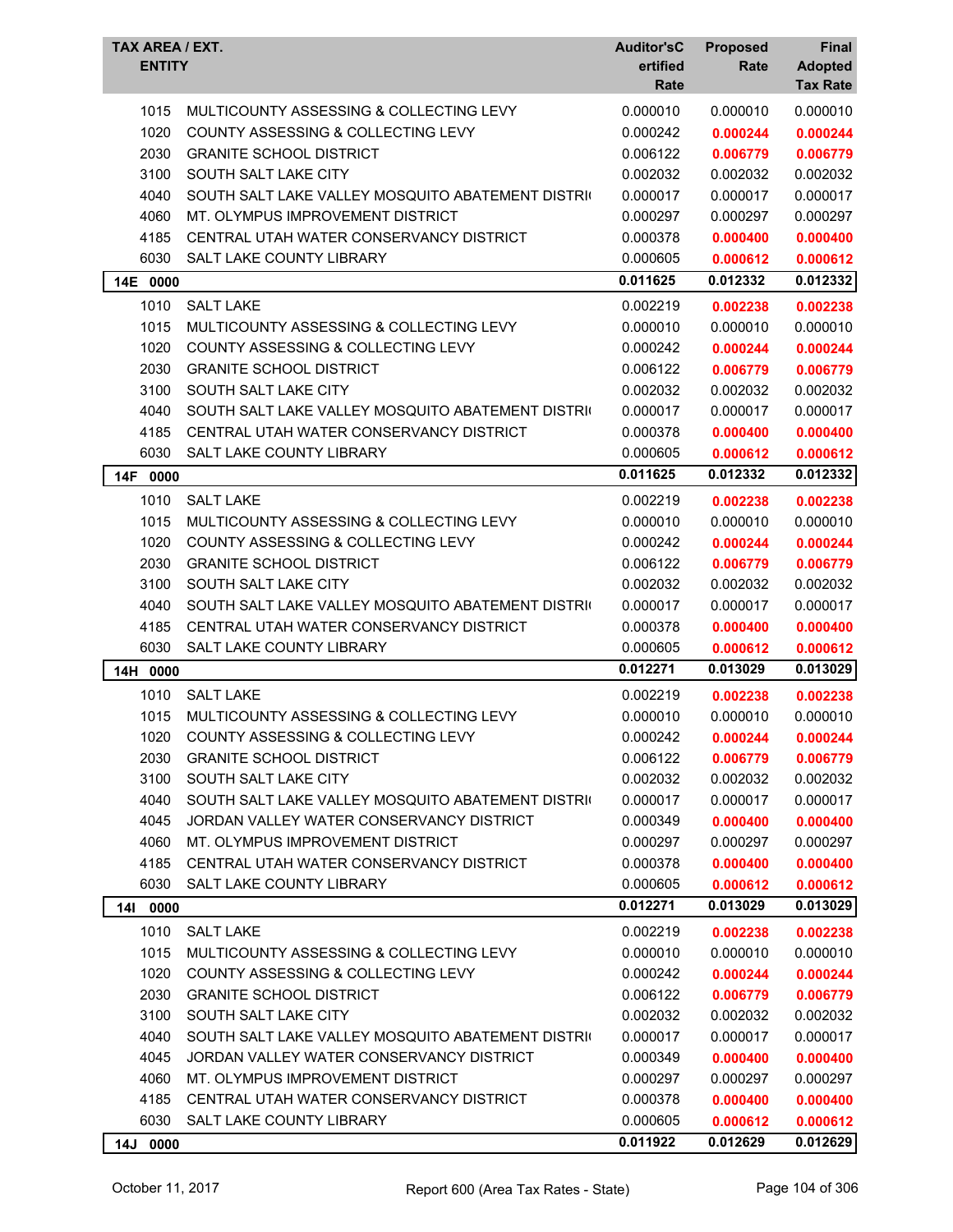| TAX AREA / EXT.<br><b>ENTITY</b> |                                                   | <b>Auditor'sC</b><br>ertified<br>Rate | <b>Proposed</b><br>Rate | Final<br><b>Adopted</b><br><b>Tax Rate</b> |
|----------------------------------|---------------------------------------------------|---------------------------------------|-------------------------|--------------------------------------------|
| 1010                             | <b>SALT LAKE</b>                                  | 0.002219                              | 0.002238                | 0.002238                                   |
| 1015                             | MULTICOUNTY ASSESSING & COLLECTING LEVY           | 0.000010                              | 0.000010                | 0.000010                                   |
| 1020                             | COUNTY ASSESSING & COLLECTING LEVY                | 0.000242                              | 0.000244                | 0.000244                                   |
| 2030                             | <b>GRANITE SCHOOL DISTRICT</b>                    | 0.006122                              | 0.006779                | 0.006779                                   |
| 3100                             | SOUTH SALT LAKE CITY                              | 0.002032                              | 0.002032                | 0.002032                                   |
| 4040                             | SOUTH SALT LAKE VALLEY MOSQUITO ABATEMENT DISTRIC | 0.000017                              | 0.000017                | 0.000017                                   |
| 4060                             | MT. OLYMPUS IMPROVEMENT DISTRICT                  | 0.000297                              | 0.000297                | 0.000297                                   |
| 4185                             | CENTRAL UTAH WATER CONSERVANCY DISTRICT           | 0.000378                              | 0.000400                | 0.000400                                   |
| 6030                             | SALT LAKE COUNTY LIBRARY                          | 0.000605                              | 0.000612                | 0.000612                                   |
| 14K 0000                         |                                                   | 0.011625                              | 0.012332                | 0.012332                                   |
| 1010                             | <b>SALT LAKE</b>                                  | 0.002219                              | 0.002238                | 0.002238                                   |
| 1015                             | MULTICOUNTY ASSESSING & COLLECTING LEVY           | 0.000010                              | 0.000010                | 0.000010                                   |
| 1020                             | <b>COUNTY ASSESSING &amp; COLLECTING LEVY</b>     | 0.000242                              | 0.000244                | 0.000244                                   |
| 2030                             | <b>GRANITE SCHOOL DISTRICT</b>                    | 0.006122                              | 0.006779                | 0.006779                                   |
| 3100                             | SOUTH SALT LAKE CITY                              | 0.002032                              | 0.002032                | 0.002032                                   |
| 4040                             | SOUTH SALT LAKE VALLEY MOSQUITO ABATEMENT DISTRIC | 0.000017                              | 0.000017                | 0.000017                                   |
| 4185                             | CENTRAL UTAH WATER CONSERVANCY DISTRICT           | 0.000378                              | 0.000400                | 0.000400                                   |
| 6030                             | SALT LAKE COUNTY LIBRARY                          | 0.000605                              | 0.000612                | 0.000612                                   |
| <b>14L</b><br>0000               |                                                   | 0.012271                              | 0.013029                | 0.013029                                   |
| 1010                             | <b>SALT LAKE</b>                                  | 0.002219                              | 0.002238                | 0.002238                                   |
| 1015                             | MULTICOUNTY ASSESSING & COLLECTING LEVY           | 0.000010                              | 0.000010                | 0.000010                                   |
| 1020                             | <b>COUNTY ASSESSING &amp; COLLECTING LEVY</b>     | 0.000242                              | 0.000244                | 0.000244                                   |
| 2030                             | <b>GRANITE SCHOOL DISTRICT</b>                    | 0.006122                              | 0.006779                | 0.006779                                   |
| 3100                             | SOUTH SALT LAKE CITY                              | 0.002032                              | 0.002032                | 0.002032                                   |
| 4040                             | SOUTH SALT LAKE VALLEY MOSQUITO ABATEMENT DISTRIC | 0.000017                              | 0.000017                | 0.000017                                   |
| 4045                             | JORDAN VALLEY WATER CONSERVANCY DISTRICT          | 0.000349                              | 0.000400                | 0.000400                                   |
| 4060                             | MT. OLYMPUS IMPROVEMENT DISTRICT                  | 0.000297                              | 0.000297                | 0.000297                                   |
| 4185                             | CENTRAL UTAH WATER CONSERVANCY DISTRICT           | 0.000378                              | 0.000400                | 0.000400                                   |
| 6030                             | SALT LAKE COUNTY LIBRARY                          | 0.000605                              | 0.000612                | 0.000612                                   |
| 14M 0000                         |                                                   | 0.011625                              | 0.012332                | 0.012332                                   |
| 1010                             | <b>SALT LAKE</b>                                  | 0.002219                              | 0.002238                | 0.002238                                   |
| 1015                             | MULTICOUNTY ASSESSING & COLLECTING LEVY           | 0.000010                              | 0.000010                | 0.000010                                   |
| 1020                             | COUNTY ASSESSING & COLLECTING LEVY                | 0.000242                              | 0.000244                | 0.000244                                   |
| 2030                             | <b>GRANITE SCHOOL DISTRICT</b>                    | 0.006122                              | 0.006779                | 0.006779                                   |
| 3100                             | SOUTH SALT LAKE CITY                              | 0.002032                              | 0.002032                | 0.002032                                   |
| 4040                             | SOUTH SALT LAKE VALLEY MOSQUITO ABATEMENT DISTRIC | 0.000017                              | 0.000017                | 0.000017                                   |
| 4185                             | CENTRAL UTAH WATER CONSERVANCY DISTRICT           | 0.000378                              | 0.000400                | 0.000400                                   |
| 6030                             | SALT LAKE COUNTY LIBRARY                          | 0.000605                              | 0.000612                | 0.000612                                   |
| 14N 0000                         |                                                   | 0.011625                              | 0.012332                | 0.012332                                   |
| 1010                             | <b>SALT LAKE</b>                                  | 0.002219                              | 0.002238                | 0.002238                                   |
| 1015                             | MULTICOUNTY ASSESSING & COLLECTING LEVY           | 0.000010                              | 0.000010                | 0.000010                                   |
| 1020                             | COUNTY ASSESSING & COLLECTING LEVY                | 0.000242                              | 0.000244                | 0.000244                                   |
| 2030                             | <b>GRANITE SCHOOL DISTRICT</b>                    | 0.006122                              | 0.006779                | 0.006779                                   |
| 3100                             | SOUTH SALT LAKE CITY                              | 0.002032                              | 0.002032                | 0.002032                                   |
| 4040                             | SOUTH SALT LAKE VALLEY MOSQUITO ABATEMENT DISTRIC | 0.000017                              | 0.000017                | 0.000017                                   |
| 4185                             | CENTRAL UTAH WATER CONSERVANCY DISTRICT           | 0.000378                              | 0.000400                | 0.000400                                   |
| 6030                             | SALT LAKE COUNTY LIBRARY                          | 0.000605                              | 0.000612                | 0.000612                                   |
| 14P 0000                         |                                                   | 0.011625                              | 0.012332                | 0.012332                                   |
| 1010                             | SALT LAKE                                         | 0.002219                              | 0.002238                | 0.002238                                   |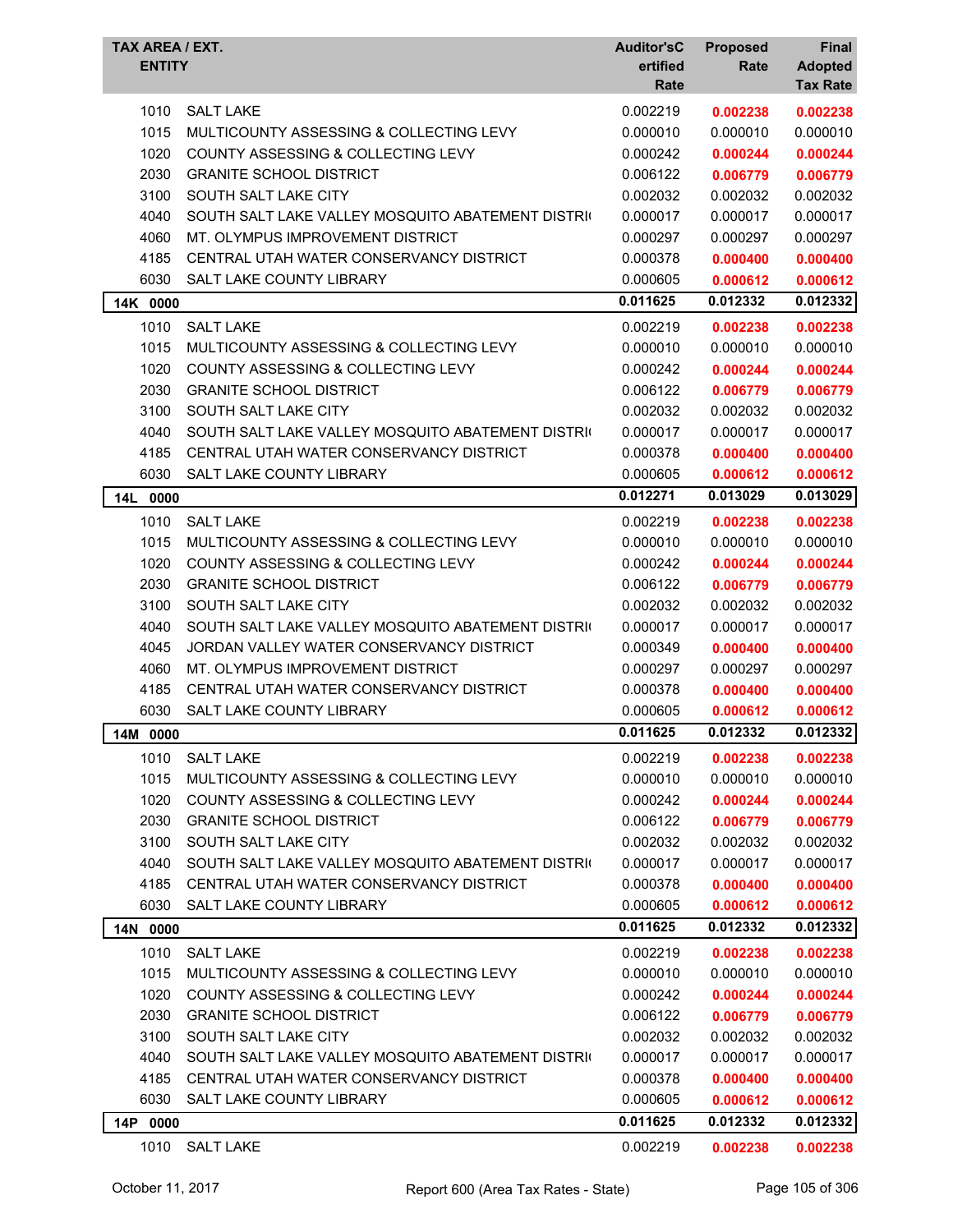| TAX AREA / EXT.<br><b>ENTITY</b> |                                                   | <b>Auditor'sC</b><br>ertified<br>Rate | <b>Proposed</b><br>Rate | Final<br><b>Adopted</b><br><b>Tax Rate</b> |
|----------------------------------|---------------------------------------------------|---------------------------------------|-------------------------|--------------------------------------------|
| 1015                             | MULTICOUNTY ASSESSING & COLLECTING LEVY           | 0.000010                              | 0.000010                | 0.000010                                   |
| 1020                             | <b>COUNTY ASSESSING &amp; COLLECTING LEVY</b>     | 0.000242                              | 0.000244                | 0.000244                                   |
| 2030                             | <b>GRANITE SCHOOL DISTRICT</b>                    | 0.006122                              | 0.006779                | 0.006779                                   |
| 3100                             | SOUTH SALT LAKE CITY                              | 0.002032                              | 0.002032                | 0.002032                                   |
| 4040                             | SOUTH SALT LAKE VALLEY MOSQUITO ABATEMENT DISTRIC | 0.000017                              | 0.000017                | 0.000017                                   |
| 4185                             | CENTRAL UTAH WATER CONSERVANCY DISTRICT           | 0.000378                              | 0.000400                | 0.000400                                   |
| 6030                             | <b>SALT LAKE COUNTY LIBRARY</b>                   | 0.000605                              | 0.000612                | 0.000612                                   |
| 14Q 0000                         |                                                   | 0.011625                              | 0.012332                | 0.012332                                   |
| 1010                             | <b>SALT LAKE</b>                                  | 0.002219                              | 0.002238                | 0.002238                                   |
| 1015                             | MULTICOUNTY ASSESSING & COLLECTING LEVY           | 0.000010                              | 0.000010                | 0.000010                                   |
| 1020                             | <b>COUNTY ASSESSING &amp; COLLECTING LEVY</b>     | 0.000242                              | 0.000244                | 0.000244                                   |
| 2030                             | <b>GRANITE SCHOOL DISTRICT</b>                    | 0.006122                              | 0.006779                | 0.006779                                   |
| 3100                             | SOUTH SALT LAKE CITY                              | 0.002032                              | 0.002032                | 0.002032                                   |
| 4040                             | SOUTH SALT LAKE VALLEY MOSQUITO ABATEMENT DISTRIC | 0.000017                              | 0.000017                | 0.000017                                   |
| 4185                             | CENTRAL UTAH WATER CONSERVANCY DISTRICT           | 0.000378                              | 0.000400                | 0.000400                                   |
| 6030                             | <b>SALT LAKE COUNTY LIBRARY</b>                   | 0.000605                              | 0.000612                | 0.000612                                   |
| 14R 0000                         |                                                   | 0.011625                              | 0.012332                | 0.012332                                   |
| 1010                             | <b>SALT LAKE</b>                                  | 0.002219                              | 0.002238                | 0.002238                                   |
| 1015                             | MULTICOUNTY ASSESSING & COLLECTING LEVY           | 0.000010                              | 0.000010                | 0.000010                                   |
| 1020                             | <b>COUNTY ASSESSING &amp; COLLECTING LEVY</b>     | 0.000242                              | 0.000244                | 0.000244                                   |
| 2030                             | <b>GRANITE SCHOOL DISTRICT</b>                    | 0.006122                              | 0.006779                | 0.006779                                   |
| 3100                             | SOUTH SALT LAKE CITY                              | 0.002032                              | 0.002032                | 0.002032                                   |
| 4040                             | SOUTH SALT LAKE VALLEY MOSQUITO ABATEMENT DISTRIC | 0.000017                              | 0.000017                | 0.000017                                   |
| 4185                             | CENTRAL UTAH WATER CONSERVANCY DISTRICT           | 0.000378                              | 0.000400                | 0.000400                                   |
| 6030                             | SALT LAKE COUNTY LIBRARY                          | 0.000605                              | 0.000612                | 0.000612                                   |
| 14S 0000                         |                                                   | 0.011625                              | 0.012332                | 0.012332                                   |
| 1010                             | <b>SALT LAKE</b>                                  | 0.002219                              | 0.002238                | 0.002238                                   |
| 1015                             | MULTICOUNTY ASSESSING & COLLECTING LEVY           | 0.000010                              | 0.000010                | 0.000010                                   |
| 1020                             | COUNTY ASSESSING & COLLECTING LEVY                | 0.000242                              | 0.000244                | 0.000244                                   |
| 2030                             | <b>GRANITE SCHOOL DISTRICT</b>                    | 0.006122                              | 0.006779                | 0.006779                                   |
| 3100                             | SOUTH SALT LAKE CITY                              | 0.002032                              | 0.002032                | 0.002032                                   |
| 4040                             | SOUTH SALT LAKE VALLEY MOSQUITO ABATEMENT DISTRIC | 0.000017                              | 0.000017                | 0.000017                                   |
| 4185                             | CENTRAL UTAH WATER CONSERVANCY DISTRICT           | 0.000378                              | 0.000400                | 0.000400                                   |
| 6030                             | SALT LAKE COUNTY LIBRARY                          | 0.000605                              | 0.000612                | 0.000612                                   |
| 14T 0000                         |                                                   | 0.012271                              | 0.013029                | 0.013029                                   |
| 1010                             | <b>SALT LAKE</b>                                  | 0.002219                              | 0.002238                | 0.002238                                   |
| 1015                             | MULTICOUNTY ASSESSING & COLLECTING LEVY           | 0.000010                              | 0.000010                | 0.000010                                   |
| 1020                             | COUNTY ASSESSING & COLLECTING LEVY                | 0.000242                              | 0.000244                | 0.000244                                   |
| 2030                             | <b>GRANITE SCHOOL DISTRICT</b>                    | 0.006122                              | 0.006779                | 0.006779                                   |
| 3100                             | SOUTH SALT LAKE CITY                              | 0.002032                              | 0.002032                | 0.002032                                   |
| 4040                             | SOUTH SALT LAKE VALLEY MOSQUITO ABATEMENT DISTRIC | 0.000017                              | 0.000017                | 0.000017                                   |
| 4045                             | JORDAN VALLEY WATER CONSERVANCY DISTRICT          | 0.000349                              | 0.000400                | 0.000400                                   |
| 4060                             | MT. OLYMPUS IMPROVEMENT DISTRICT                  | 0.000297                              | 0.000297                | 0.000297                                   |
| 4185                             | CENTRAL UTAH WATER CONSERVANCY DISTRICT           | 0.000378                              | 0.000400                | 0.000400                                   |
| 6030                             | SALT LAKE COUNTY LIBRARY                          | 0.000605                              | 0.000612                | 0.000612                                   |
| 14U 0000                         |                                                   | 0.011625                              | 0.012332                | 0.012332                                   |
| 1010                             | <b>SALT LAKE</b>                                  | 0.002219                              | 0.002238                | 0.002238                                   |
| 1015                             | MULTICOUNTY ASSESSING & COLLECTING LEVY           | 0.000010                              | 0.000010                | 0.000010                                   |
| 1020                             | COUNTY ASSESSING & COLLECTING LEVY                | 0.000242                              | 0.000244                | 0.000244                                   |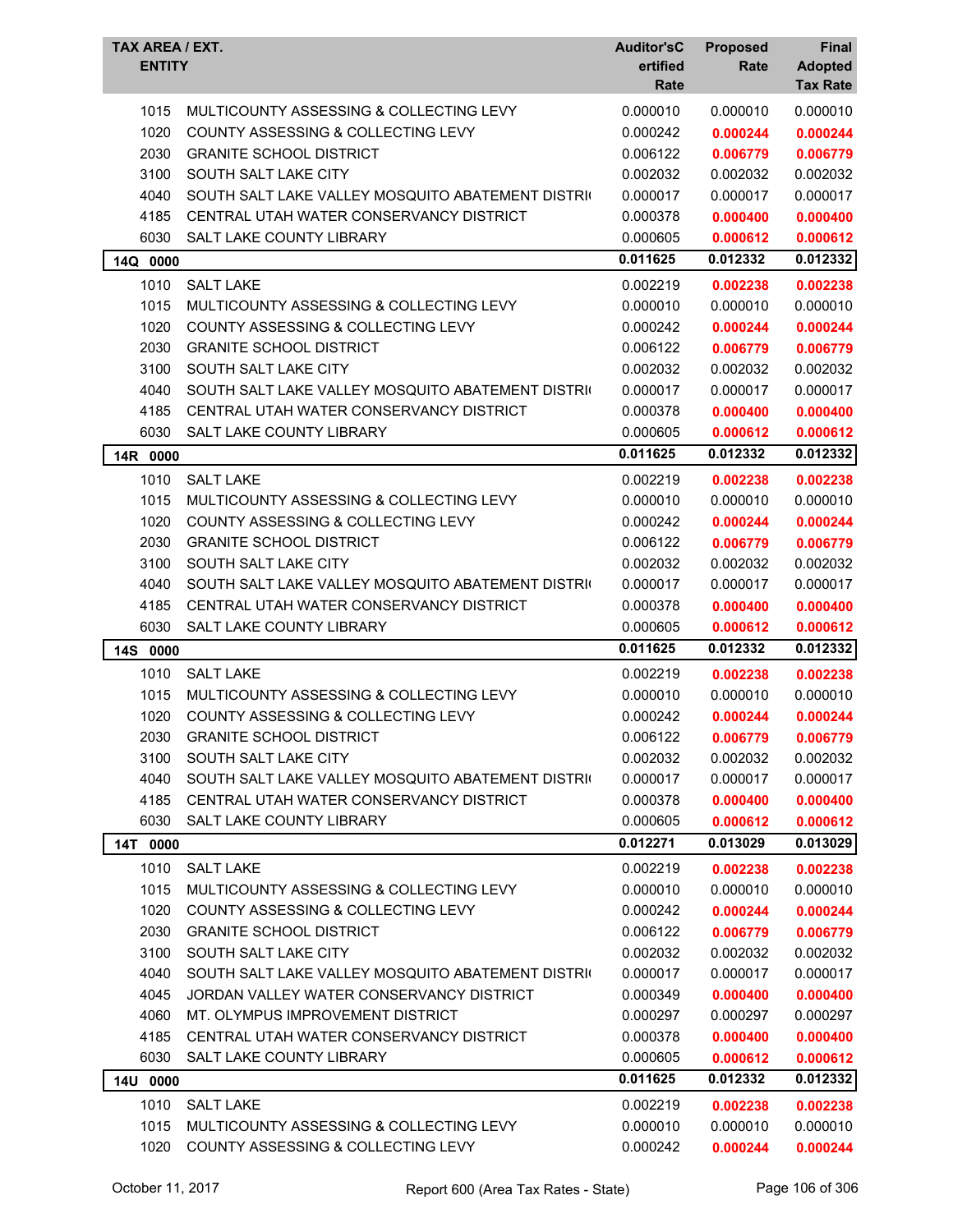| <b>TAX AREA / EXT.</b><br><b>ENTITY</b> |                                                   | <b>Auditor'sC</b><br>ertified<br>Rate | <b>Proposed</b><br>Rate | Final<br><b>Adopted</b><br><b>Tax Rate</b> |
|-----------------------------------------|---------------------------------------------------|---------------------------------------|-------------------------|--------------------------------------------|
| 2030                                    | <b>GRANITE SCHOOL DISTRICT</b>                    | 0.006122                              | 0.006779                | 0.006779                                   |
| 3100                                    | SOUTH SALT LAKE CITY                              | 0.002032                              | 0.002032                | 0.002032                                   |
| 4040                                    | SOUTH SALT LAKE VALLEY MOSQUITO ABATEMENT DISTRIC | 0.000017                              | 0.000017                | 0.000017                                   |
| 4185                                    | CENTRAL UTAH WATER CONSERVANCY DISTRICT           | 0.000378                              | 0.000400                | 0.000400                                   |
| 6030                                    | SALT LAKE COUNTY LIBRARY                          | 0.000605                              | 0.000612                | 0.000612                                   |
| 14W 0000                                |                                                   | 0.012271                              | 0.013029                | 0.013029                                   |
| 1010                                    | <b>SALT LAKE</b>                                  | 0.002219                              | 0.002238                | 0.002238                                   |
| 1015                                    | MULTICOUNTY ASSESSING & COLLECTING LEVY           | 0.000010                              | 0.000010                | 0.000010                                   |
| 1020                                    | COUNTY ASSESSING & COLLECTING LEVY                | 0.000242                              | 0.000244                | 0.000244                                   |
| 2030                                    | <b>GRANITE SCHOOL DISTRICT</b>                    | 0.006122                              | 0.006779                | 0.006779                                   |
| 3100                                    | SOUTH SALT LAKE CITY                              | 0.002032                              | 0.002032                | 0.002032                                   |
| 4040                                    | SOUTH SALT LAKE VALLEY MOSQUITO ABATEMENT DISTRIC | 0.000017                              | 0.000017                | 0.000017                                   |
| 4045                                    | JORDAN VALLEY WATER CONSERVANCY DISTRICT          | 0.000349                              | 0.000400                | 0.000400                                   |
| 4060                                    | MT. OLYMPUS IMPROVEMENT DISTRICT                  | 0.000297                              | 0.000297                | 0.000297                                   |
| 4185                                    | CENTRAL UTAH WATER CONSERVANCY DISTRICT           | 0.000378                              | 0.000400                | 0.000400                                   |
| 6030                                    | SALT LAKE COUNTY LIBRARY                          | 0.000605                              | 0.000612                | 0.000612                                   |
| 14X 0000                                |                                                   | 0.011922                              | 0.012629                | 0.012629                                   |
| 1010                                    | <b>SALT LAKE</b>                                  | 0.002219                              | 0.002238                | 0.002238                                   |
| 1015                                    | MULTICOUNTY ASSESSING & COLLECTING LEVY           | 0.000010                              | 0.000010                | 0.000010                                   |
| 1020                                    | <b>COUNTY ASSESSING &amp; COLLECTING LEVY</b>     | 0.000242                              | 0.000244                | 0.000244                                   |
| 2030                                    | <b>GRANITE SCHOOL DISTRICT</b>                    | 0.006122                              | 0.006779                | 0.006779                                   |
| 3100                                    | SOUTH SALT LAKE CITY                              | 0.002032                              | 0.002032                | 0.002032                                   |
| 4040                                    | SOUTH SALT LAKE VALLEY MOSQUITO ABATEMENT DISTRIC | 0.000017                              | 0.000017                | 0.000017                                   |
| 4060                                    | MT. OLYMPUS IMPROVEMENT DISTRICT                  | 0.000297                              | 0.000297                | 0.000297                                   |
| 4185                                    | CENTRAL UTAH WATER CONSERVANCY DISTRICT           | 0.000378                              | 0.000400                | 0.000400                                   |
| 6030                                    | SALT LAKE COUNTY LIBRARY                          | 0.000605                              | 0.000612                | 0.000612                                   |
| 14Y 0000                                |                                                   | 0.012271                              | 0.013029                | 0.013029                                   |
| 1010                                    | <b>SALT LAKE</b>                                  | 0.002219                              | 0.002238                | 0.002238                                   |
| 1015                                    | MULTICOUNTY ASSESSING & COLLECTING LEVY           | 0.000010                              | 0.000010                | 0.000010                                   |
| 1020                                    | COUNTY ASSESSING & COLLECTING LEVY                | 0.000242                              | 0.000244                | 0.000244                                   |
| 2030                                    | <b>GRANITE SCHOOL DISTRICT</b>                    | 0.006122                              | 0.006779                | 0.006779                                   |
| 3100                                    | SOUTH SALT LAKE CITY                              | 0.002032                              | 0.002032                | 0.002032                                   |
| 4040                                    | SOUTH SALT LAKE VALLEY MOSQUITO ABATEMENT DISTRIC | 0.000017                              | 0.000017                | 0.000017                                   |
| 4045                                    | JORDAN VALLEY WATER CONSERVANCY DISTRICT          | 0.000349                              | 0.000400                | 0.000400                                   |
| 4060                                    | MT. OLYMPUS IMPROVEMENT DISTRICT                  | 0.000297                              | 0.000297                | 0.000297                                   |
| 4185                                    | CENTRAL UTAH WATER CONSERVANCY DISTRICT           | 0.000378                              | 0.000400                | 0.000400                                   |
| 6030                                    | SALT LAKE COUNTY LIBRARY                          | 0.000605                              | 0.000612                | 0.000612                                   |
| 15A 0000                                |                                                   | 0.013864                              | 0.014799                | 0.014799                                   |
| 1010                                    | <b>SALT LAKE</b>                                  | 0.002219                              | 0.002238                | 0.002238                                   |
| 1015                                    | MULTICOUNTY ASSESSING & COLLECTING LEVY           | 0.000010                              | 0.000010                | 0.000010                                   |
| 1020                                    | COUNTY ASSESSING & COLLECTING LEVY                | 0.000242                              | 0.000244                | 0.000244                                   |
| 2030                                    | <b>GRANITE SCHOOL DISTRICT</b>                    | 0.006122                              | 0.006779                | 0.006779                                   |
| 4040                                    | SOUTH SALT LAKE VALLEY MOSQUITO ABATEMENT DISTRIC | 0.000017                              | 0.000017                | 0.000017                                   |
| 4045                                    | JORDAN VALLEY WATER CONSERVANCY DISTRICT          | 0.000349                              | 0.000400                | 0.000400                                   |
| 4090                                    | COTTONWOOD IMPROVEMENT DISTRICT                   | 0.000189                              | 0.000189                | 0.000189                                   |
| 4185                                    | CENTRAL UTAH WATER CONSERVANCY DISTRICT           | 0.000378                              | 0.000400                | 0.000400                                   |
| 4210                                    | WASATCH FRONT WASTER AND RECYCLING DISTRICT       |                                       |                         |                                            |
| 4220                                    | SALT LAKE COUNTY MUNICIPAL-TYPE SERVICES          | 0.000065                              | 0.000065                | 0.000065                                   |
| 4320                                    | UNIFIED FIRE SERVICE AREA                         | 0.001809                              | 0.001812                | 0.001812                                   |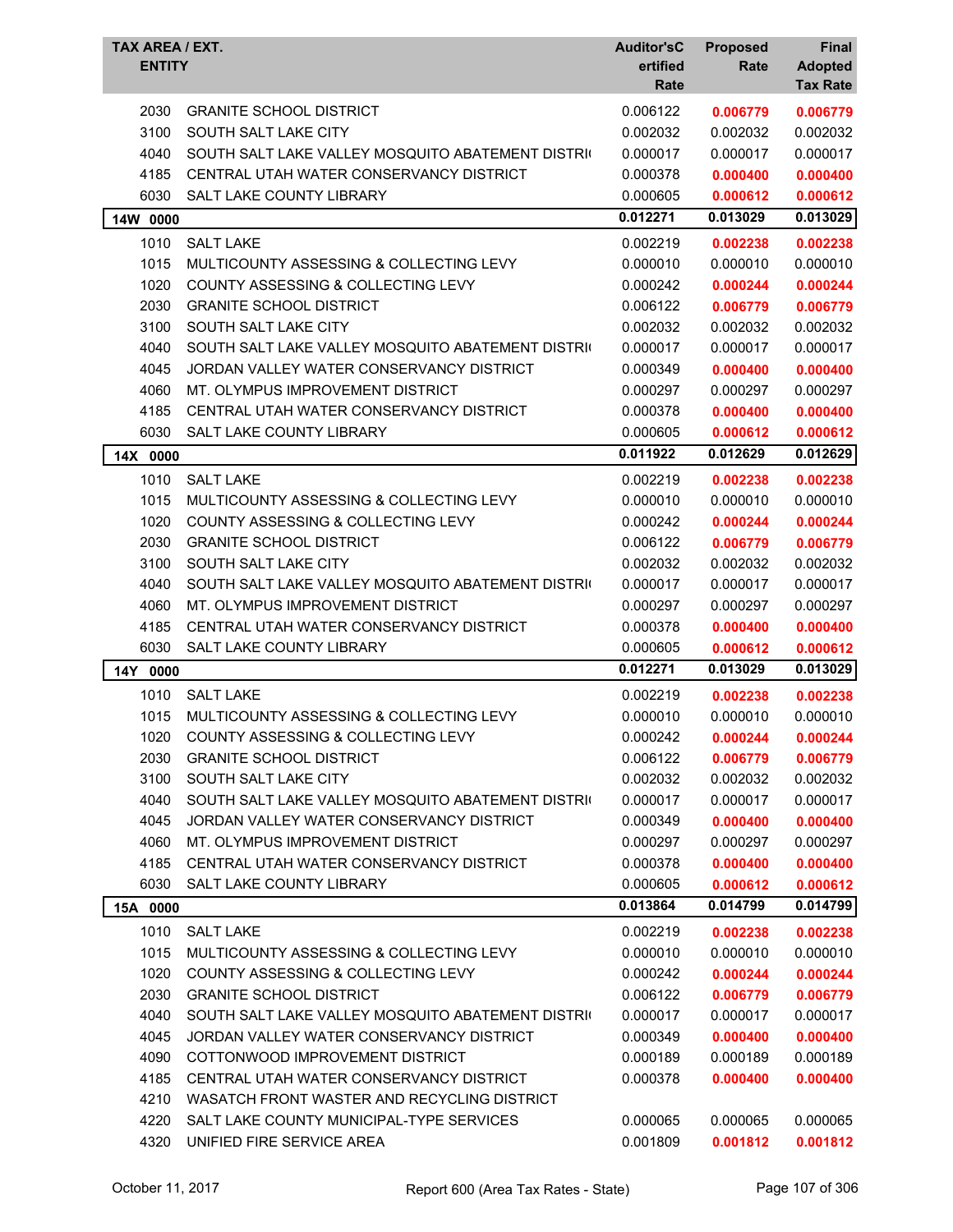| TAX AREA / EXT.<br><b>ENTITY</b> |                                                                            | <b>Auditor'sC</b><br>ertified<br>Rate | <b>Proposed</b><br>Rate | <b>Final</b><br><b>Adopted</b><br><b>Tax Rate</b> |
|----------------------------------|----------------------------------------------------------------------------|---------------------------------------|-------------------------|---------------------------------------------------|
|                                  |                                                                            |                                       |                         |                                                   |
| 4340                             | SALT LAKE VALLEY LAW ENFORCEMENT SERVICE AREA                              | 0.001859                              | 0.002033                | 0.002033                                          |
| 6030                             | <b>SALT LAKE COUNTY LIBRARY</b>                                            | 0.000605                              | 0.000612                | 0.000612                                          |
| 15C<br>0000                      |                                                                            | 0.013515                              | 0.014399                | 0.014399                                          |
| 1010                             | <b>SALT LAKE</b>                                                           | 0.002219                              | 0.002238                | 0.002238                                          |
| 1015                             | MULTICOUNTY ASSESSING & COLLECTING LEVY                                    | 0.000010                              | 0.000010                | 0.000010                                          |
| 1020                             | <b>COUNTY ASSESSING &amp; COLLECTING LEVY</b>                              | 0.000242                              | 0.000244                | 0.000244                                          |
| 2030                             | <b>GRANITE SCHOOL DISTRICT</b>                                             | 0.006122                              | 0.006779                | 0.006779                                          |
| 4040                             | SOUTH SALT LAKE VALLEY MOSQUITO ABATEMENT DISTRIC                          | 0.000017                              | 0.000017                | 0.000017                                          |
| 4090<br>4185                     | COTTONWOOD IMPROVEMENT DISTRICT<br>CENTRAL UTAH WATER CONSERVANCY DISTRICT | 0.000189<br>0.000378                  | 0.000189                | 0.000189                                          |
| 4210                             | WASATCH FRONT WASTER AND RECYCLING DISTRICT                                |                                       | 0.000400                | 0.000400                                          |
| 4220                             | SALT LAKE COUNTY MUNICIPAL-TYPE SERVICES                                   | 0.000065                              | 0.000065                | 0.000065                                          |
| 4320                             | UNIFIED FIRE SERVICE AREA                                                  | 0.001809                              | 0.001812                | 0.001812                                          |
| 4340                             | SALT LAKE VALLEY LAW ENFORCEMENT SERVICE AREA                              | 0.001859                              | 0.002033                | 0.002033                                          |
| 6030                             | <b>SALT LAKE COUNTY LIBRARY</b>                                            | 0.000605                              | 0.000612                | 0.000612                                          |
| 21A 0000                         |                                                                            | 0.011348                              | 0.011442                | 0.011442                                          |
| 1010                             | <b>SALT LAKE</b>                                                           | 0.002219                              | 0.002238                |                                                   |
| 1015                             | MULTICOUNTY ASSESSING & COLLECTING LEVY                                    | 0.000010                              | 0.000010                | 0.002238<br>0.000010                              |
| 1020                             | COUNTY ASSESSING & COLLECTING LEVY                                         | 0.000242                              | 0.000244                | 0.000244                                          |
| 2020                             | MURRAY CITY SCHOOL DISTRICT                                                | 0.006185                              | 0.006185                | 0.006185                                          |
| 3050                             | <b>MURRAY CITY</b>                                                         | 0.001759                              | 0.001759                | 0.001759                                          |
| 4040                             | SOUTH SALT LAKE VALLEY MOSQUITO ABATEMENT DISTRIC                          | 0.000017                              | 0.000017                | 0.000017                                          |
| 4045                             | JORDAN VALLEY WATER CONSERVANCY DISTRICT                                   | 0.000349                              | 0.000400                | 0.000400                                          |
| 4090                             | COTTONWOOD IMPROVEMENT DISTRICT                                            | 0.000189                              | 0.000189                | 0.000189                                          |
| 4185                             | CENTRAL UTAH WATER CONSERVANCY DISTRICT                                    | 0.000378                              | 0.000400                | 0.000400                                          |
| 21C 0000                         |                                                                            | 0.011159                              | 0.011253                | 0.011253                                          |
| 1010                             | <b>SALT LAKE</b>                                                           | 0.002219                              | 0.002238                | 0.002238                                          |
| 1015                             | MULTICOUNTY ASSESSING & COLLECTING LEVY                                    | 0.000010                              | 0.000010                | 0.000010                                          |
| 1020                             | COUNTY ASSESSING & COLLECTING LEVY                                         | 0.000242                              | 0.000244                | 0.000244                                          |
| 2020                             | MURRAY CITY SCHOOL DISTRICT                                                | 0.006185                              | 0.006185                | 0.006185                                          |
| 3050                             | <b>MURRAY CITY</b>                                                         | 0.001759                              | 0.001759                | 0.001759                                          |
| 4040                             | SOUTH SALT LAKE VALLEY MOSQUITO ABATEMENT DISTRIC                          | 0.000017                              | 0.000017                | 0.000017                                          |
| 4045                             | JORDAN VALLEY WATER CONSERVANCY DISTRICT                                   | 0.000349                              | 0.000400                | 0.000400                                          |
| 4185                             | CENTRAL UTAH WATER CONSERVANCY DISTRICT                                    | 0.000378                              | 0.000400                | 0.000400                                          |
| 21D 0000                         |                                                                            | 0.011456                              | 0.011550                | 0.011550                                          |
| 1010                             | <b>SALT LAKE</b>                                                           | 0.002219                              | 0.002238                | 0.002238                                          |
| 1015                             | MULTICOUNTY ASSESSING & COLLECTING LEVY                                    | 0.000010                              | 0.000010                | 0.000010                                          |
| 1020                             | COUNTY ASSESSING & COLLECTING LEVY                                         | 0.000242                              | 0.000244                | 0.000244                                          |
| 2020                             | MURRAY CITY SCHOOL DISTRICT                                                | 0.006185                              | 0.006185                | 0.006185                                          |
| 3050                             | <b>MURRAY CITY</b>                                                         | 0.001759                              | 0.001759                | 0.001759                                          |
| 4040                             | SOUTH SALT LAKE VALLEY MOSQUITO ABATEMENT DISTRIC                          | 0.000017                              | 0.000017                | 0.000017                                          |
| 4045                             | JORDAN VALLEY WATER CONSERVANCY DISTRICT                                   | 0.000349                              | 0.000400                | 0.000400                                          |
| 4060                             | MT. OLYMPUS IMPROVEMENT DISTRICT                                           | 0.000297                              | 0.000297                | 0.000297                                          |
| 4185                             | CENTRAL UTAH WATER CONSERVANCY DISTRICT                                    | 0.000378                              | 0.000400                | 0.000400                                          |
| 21F 0000                         |                                                                            | 0.011295                              | 0.011389                | 0.011389                                          |
| 1010                             | <b>SALT LAKE</b>                                                           | 0.002219                              | 0.002238                | 0.002238                                          |
| 1015                             | MULTICOUNTY ASSESSING & COLLECTING LEVY                                    | 0.000010                              | 0.000010                | 0.000010                                          |
| 1020                             | COUNTY ASSESSING & COLLECTING LEVY                                         | 0.000242                              | 0.000244                | 0.000244                                          |
| 2020                             | MURRAY CITY SCHOOL DISTRICT                                                | 0.006185                              | 0.006185                | 0.006185                                          |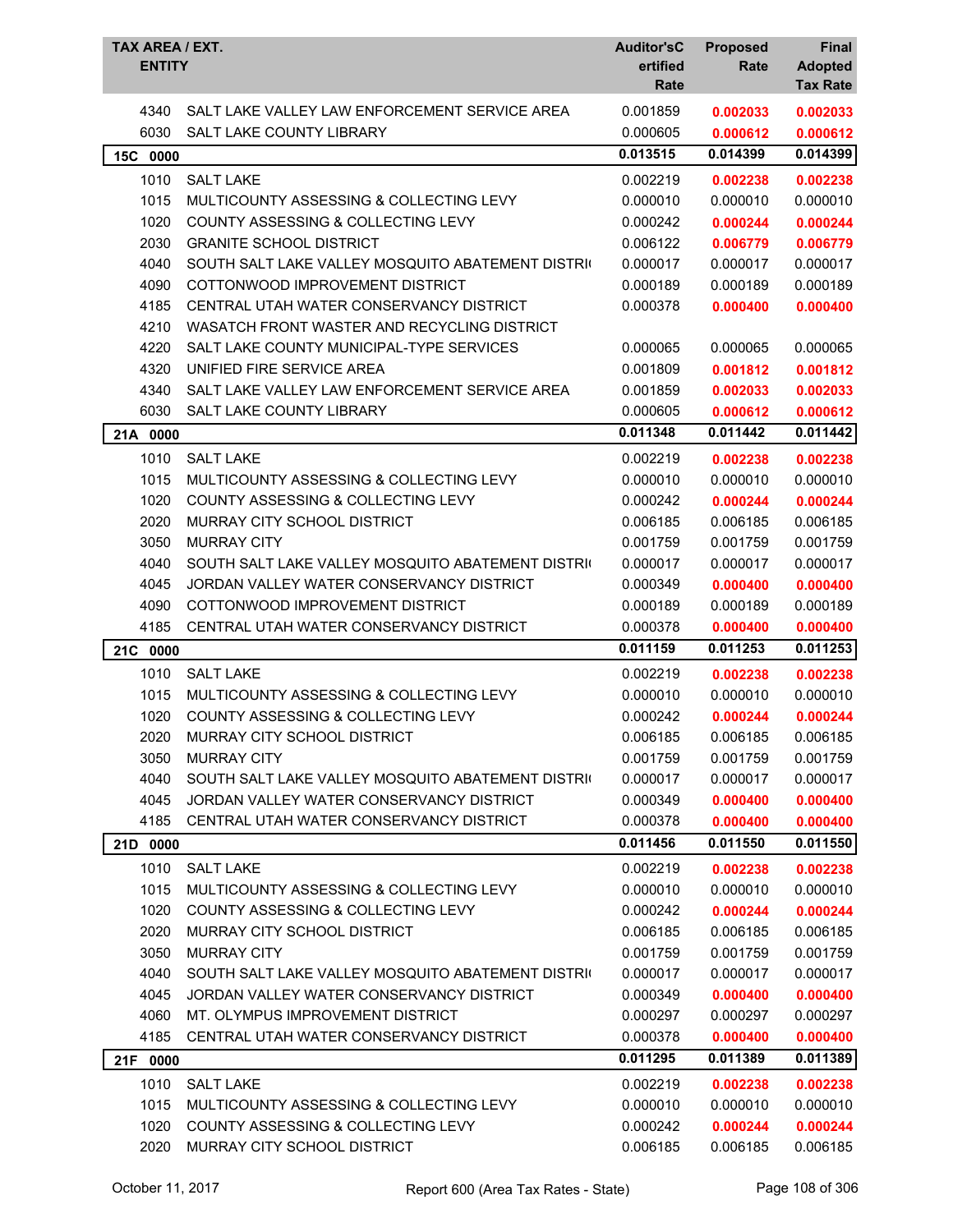|     | <b>TAX AREA / EXT.</b><br><b>ENTITY</b> |                                                   | <b>Auditor'sC</b><br>ertified<br>Rate | <b>Proposed</b><br>Rate | <b>Final</b><br><b>Adopted</b><br><b>Tax Rate</b> |
|-----|-----------------------------------------|---------------------------------------------------|---------------------------------------|-------------------------|---------------------------------------------------|
|     | 3050                                    | <b>MURRAY CITY</b>                                | 0.001759                              | 0.001759                | 0.001759                                          |
|     | 4040                                    | SOUTH SALT LAKE VALLEY MOSQUITO ABATEMENT DISTRIC | 0.000017                              | 0.000017                | 0.000017                                          |
|     | 4045                                    | JORDAN VALLEY WATER CONSERVANCY DISTRICT          | 0.000349                              | 0.000400                | 0.000400                                          |
|     | 4110                                    | TAYLORSVILLE-BENNION IMPROVEMENT DISTRICT         | 0.000136                              | 0.000136                | 0.000136                                          |
|     | 4185                                    | CENTRAL UTAH WATER CONSERVANCY DISTRICT           | 0.000378                              | 0.000400                | 0.000400                                          |
|     | 21G 0000                                |                                                   | 0.010810                              | 0.010853                | 0.010853                                          |
|     | 1010                                    | <b>SALT LAKE</b>                                  | 0.002219                              | 0.002238                | 0.002238                                          |
|     | 1015                                    | MULTICOUNTY ASSESSING & COLLECTING LEVY           | 0.000010                              | 0.000010                | 0.000010                                          |
|     | 1020                                    | COUNTY ASSESSING & COLLECTING LEVY                | 0.000242                              | 0.000244                | 0.000244                                          |
|     | 2020                                    | MURRAY CITY SCHOOL DISTRICT                       | 0.006185                              | 0.006185                | 0.006185                                          |
|     | 3050                                    | <b>MURRAY CITY</b>                                | 0.001759                              | 0.001759                | 0.001759                                          |
|     | 4040                                    | SOUTH SALT LAKE VALLEY MOSQUITO ABATEMENT DISTRIC | 0.000017                              | 0.000017                | 0.000017                                          |
|     | 4185                                    | CENTRAL UTAH WATER CONSERVANCY DISTRICT           | 0.000378                              | 0.000400                | 0.000400                                          |
| 211 | 0000                                    |                                                   | 0.010810                              | 0.010853                | 0.010853                                          |
|     | 1010                                    | <b>SALT LAKE</b>                                  | 0.002219                              | 0.002238                | 0.002238                                          |
|     | 1015                                    | MULTICOUNTY ASSESSING & COLLECTING LEVY           | 0.000010                              | 0.000010                | 0.000010                                          |
|     | 1020                                    | COUNTY ASSESSING & COLLECTING LEVY                | 0.000242                              | 0.000244                | 0.000244                                          |
|     | 2020                                    | MURRAY CITY SCHOOL DISTRICT                       | 0.006185                              | 0.006185                | 0.006185                                          |
|     | 3050                                    | <b>MURRAY CITY</b>                                | 0.001759                              | 0.001759                | 0.001759                                          |
|     | 4040                                    | SOUTH SALT LAKE VALLEY MOSQUITO ABATEMENT DISTRIC | 0.000017                              | 0.000017                | 0.000017                                          |
|     | 4185                                    | CENTRAL UTAH WATER CONSERVANCY DISTRICT           | 0.000378                              | 0.000400                | 0.000400                                          |
|     | 21K 0000                                |                                                   | 0.010810                              | 0.010853                | 0.010853                                          |
|     | 1010                                    | <b>SALT LAKE</b>                                  | 0.002219                              | 0.002238                | 0.002238                                          |
|     | 1015                                    | MULTICOUNTY ASSESSING & COLLECTING LEVY           | 0.000010                              | 0.000010                | 0.000010                                          |
|     | 1020                                    | COUNTY ASSESSING & COLLECTING LEVY                | 0.000242                              | 0.000244                | 0.000244                                          |
|     | 2020                                    | MURRAY CITY SCHOOL DISTRICT                       | 0.006185                              | 0.006185                | 0.006185                                          |
|     | 3050                                    | <b>MURRAY CITY</b>                                | 0.001759                              | 0.001759                | 0.001759                                          |
|     | 4040                                    | SOUTH SALT LAKE VALLEY MOSQUITO ABATEMENT DISTRIC | 0.000017                              | 0.000017                | 0.000017                                          |
|     | 4185                                    | CENTRAL UTAH WATER CONSERVANCY DISTRICT           | 0.000378                              | 0.000400                | 0.000400                                          |
| 21L | 0000                                    |                                                   | 0.010810                              | 0.010853                | 0.010853                                          |
|     | 1010                                    | <b>SALT LAKE</b>                                  | 0.002219                              | 0.002238                | 0.002238                                          |
|     | 1015                                    | MULTICOUNTY ASSESSING & COLLECTING LEVY           | 0.000010                              | 0.000010                | 0.000010                                          |
|     | 1020                                    | <b>COUNTY ASSESSING &amp; COLLECTING LEVY</b>     | 0.000242                              | 0.000244                | 0.000244                                          |
|     | 2020                                    | MURRAY CITY SCHOOL DISTRICT                       | 0.006185                              | 0.006185                | 0.006185                                          |
|     | 3050                                    | <b>MURRAY CITY</b>                                | 0.001759                              | 0.001759                | 0.001759                                          |
|     | 4040                                    | SOUTH SALT LAKE VALLEY MOSQUITO ABATEMENT DISTRIC | 0.000017                              | 0.000017                | 0.000017                                          |
|     | 4185                                    | CENTRAL UTAH WATER CONSERVANCY DISTRICT           | 0.000378                              | 0.000400                | 0.000400                                          |
|     | 21N 0000                                |                                                   | 0.010810                              | 0.010853                | 0.010853                                          |
|     | 1010                                    | <b>SALT LAKE</b>                                  | 0.002219                              | 0.002238                | 0.002238                                          |
|     | 1015                                    | MULTICOUNTY ASSESSING & COLLECTING LEVY           | 0.000010                              | 0.000010                | 0.000010                                          |
|     | 1020                                    | COUNTY ASSESSING & COLLECTING LEVY                | 0.000242                              | 0.000244                | 0.000244                                          |
|     | 2020                                    | MURRAY CITY SCHOOL DISTRICT                       | 0.006185                              | 0.006185                | 0.006185                                          |
|     | 3050                                    | <b>MURRAY CITY</b>                                | 0.001759                              | 0.001759                | 0.001759                                          |
|     | 4040                                    | SOUTH SALT LAKE VALLEY MOSQUITO ABATEMENT DISTRIC | 0.000017                              | 0.000017                | 0.000017                                          |
|     | 4185                                    | CENTRAL UTAH WATER CONSERVANCY DISTRICT           | 0.000378                              | 0.000400                | 0.000400                                          |
|     | 21P 0000                                |                                                   | 0.010999                              | 0.011042                | 0.011042                                          |
|     | 1010                                    | <b>SALT LAKE</b>                                  | 0.002219                              | 0.002238                | 0.002238                                          |
|     | 1015                                    | MULTICOUNTY ASSESSING & COLLECTING LEVY           | 0.000010                              | 0.000010                | 0.000010                                          |
|     | 1020                                    | COUNTY ASSESSING & COLLECTING LEVY                | 0.000242                              | 0.000244                | 0.000244                                          |
|     |                                         |                                                   |                                       |                         |                                                   |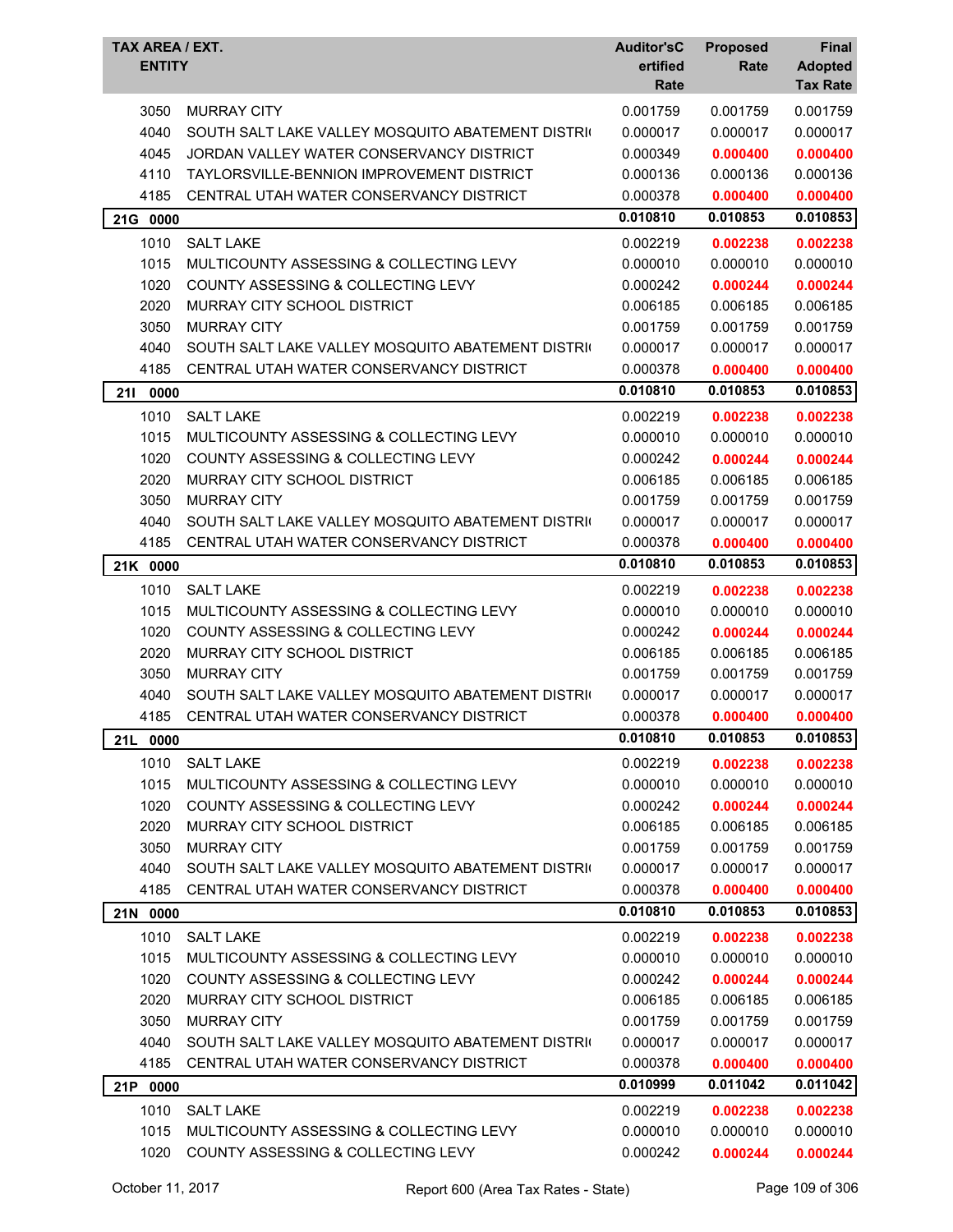| TAX AREA / EXT.<br><b>ENTITY</b> |                                                   | <b>Auditor'sC</b><br>ertified<br>Rate | <b>Proposed</b><br>Rate | Final<br><b>Adopted</b><br><b>Tax Rate</b> |
|----------------------------------|---------------------------------------------------|---------------------------------------|-------------------------|--------------------------------------------|
| 2020                             | MURRAY CITY SCHOOL DISTRICT                       | 0.006185                              | 0.006185                | 0.006185                                   |
| 3050                             | <b>MURRAY CITY</b>                                | 0.001759                              | 0.001759                | 0.001759                                   |
| 4040                             | SOUTH SALT LAKE VALLEY MOSQUITO ABATEMENT DISTRIC | 0.000017                              | 0.000017                | 0.000017                                   |
| 4090                             | COTTONWOOD IMPROVEMENT DISTRICT                   | 0.000189                              | 0.000189                | 0.000189                                   |
| 4185                             | CENTRAL UTAH WATER CONSERVANCY DISTRICT           | 0.000378                              | 0.000400                | 0.000400                                   |
| 21R 0000                         |                                                   | 0.011583                              | 0.011626                | 0.011626                                   |
| 1010                             | <b>SALT LAKE</b>                                  | 0.002219                              | 0.002238                | 0.002238                                   |
| 1015                             | MULTICOUNTY ASSESSING & COLLECTING LEVY           | 0.000010                              | 0.000010                | 0.000010                                   |
| 1020                             | COUNTY ASSESSING & COLLECTING LEVY                | 0.000242                              | 0.000244                | 0.000244                                   |
| 2020                             | MURRAY CITY SCHOOL DISTRICT                       | 0.006185                              | 0.006185                | 0.006185                                   |
| 3050                             | <b>MURRAY CITY</b>                                | 0.001759                              | 0.001759                | 0.001759                                   |
| 4040                             | SOUTH SALT LAKE VALLEY MOSQUITO ABATEMENT DISTRIC | 0.000017                              | 0.000017                | 0.000017                                   |
| 4070                             | MIDVALLEY IMPROVEMENT DISTRICT                    | 0.000773                              | 0.000773                | 0.000773                                   |
| 4185                             | CENTRAL UTAH WATER CONSERVANCY DISTRICT           | 0.000378                              | 0.000400                | 0.000400                                   |
| 21T<br>0000                      |                                                   | 0.010999                              | 0.011042                | 0.011042                                   |
| 1010                             | <b>SALT LAKE</b>                                  | 0.002219                              | 0.002238                | 0.002238                                   |
| 1015                             | MULTICOUNTY ASSESSING & COLLECTING LEVY           | 0.000010                              | 0.000010                | 0.000010                                   |
| 1020                             | <b>COUNTY ASSESSING &amp; COLLECTING LEVY</b>     | 0.000242                              | 0.000244                | 0.000244                                   |
| 2020                             | MURRAY CITY SCHOOL DISTRICT                       | 0.006185                              | 0.006185                | 0.006185                                   |
| 3050                             | <b>MURRAY CITY</b>                                | 0.001759                              | 0.001759                | 0.001759                                   |
| 4040                             | SOUTH SALT LAKE VALLEY MOSQUITO ABATEMENT DISTRIC | 0.000017                              | 0.000017                | 0.000017                                   |
| 4090                             | COTTONWOOD IMPROVEMENT DISTRICT                   | 0.000189                              | 0.000189                | 0.000189                                   |
| 4185                             | CENTRAL UTAH WATER CONSERVANCY DISTRICT           | 0.000378                              | 0.000400                | 0.000400                                   |
| 21U 0000                         |                                                   | 0.011107                              | 0.011150                | 0.011150                                   |
| 1010                             | <b>SALT LAKE</b>                                  | 0.002219                              | 0.002238                | 0.002238                                   |
| 1015                             | MULTICOUNTY ASSESSING & COLLECTING LEVY           | 0.000010                              | 0.000010                | 0.000010                                   |
| 1020                             | COUNTY ASSESSING & COLLECTING LEVY                | 0.000242                              | 0.000244                | 0.000244                                   |
| 2020                             | MURRAY CITY SCHOOL DISTRICT                       | 0.006185                              | 0.006185                | 0.006185                                   |
| 3050                             | <b>MURRAY CITY</b>                                | 0.001759                              | 0.001759                | 0.001759                                   |
| 4040                             | SOUTH SALT LAKE VALLEY MOSQUITO ABATEMENT DISTRIC | 0.000017                              | 0.000017                | 0.000017                                   |
| 4060                             | MT. OLYMPUS IMPROVEMENT DISTRICT                  | 0.000297                              | 0.000297                | 0.000297                                   |
| 4185                             | CENTRAL UTAH WATER CONSERVANCY DISTRICT           | 0.000378                              | 0.000400                | 0.000400                                   |
| 21V 0000                         |                                                   | 0.011096                              | 0.011847                | 0.011847                                   |
| 1010                             | <b>SALT LAKE</b>                                  | 0.002219                              | 0.002238                | 0.002238                                   |
| 1015                             | MULTICOUNTY ASSESSING & COLLECTING LEVY           | 0.000010                              | 0.000010                | 0.000010                                   |
| 1020                             | COUNTY ASSESSING & COLLECTING LEVY                | 0.000242                              | 0.000244                | 0.000244                                   |
| 2030                             | <b>GRANITE SCHOOL DISTRICT</b>                    | 0.006122                              | 0.006779                | 0.006779                                   |
| 3050                             | <b>MURRAY CITY</b>                                | 0.001759                              | 0.001759                | 0.001759                                   |
| 4040                             | SOUTH SALT LAKE VALLEY MOSQUITO ABATEMENT DISTRIC | 0.000017                              | 0.000017                | 0.000017                                   |
| 4045                             | JORDAN VALLEY WATER CONSERVANCY DISTRICT          | 0.000349                              | 0.000400                | 0.000400                                   |
| 4185                             | CENTRAL UTAH WATER CONSERVANCY DISTRICT           | 0.000378                              | 0.000400                | 0.000400                                   |
| 21W 0000                         |                                                   | 0.011393                              | 0.012144                | 0.012144                                   |
| 1010                             | <b>SALT LAKE</b>                                  | 0.002219                              | 0.002238                | 0.002238                                   |
| 1015                             | MULTICOUNTY ASSESSING & COLLECTING LEVY           | 0.000010                              | 0.000010                | 0.000010                                   |
| 1020                             | COUNTY ASSESSING & COLLECTING LEVY                | 0.000242                              | 0.000244                | 0.000244                                   |
| 2030                             | <b>GRANITE SCHOOL DISTRICT</b>                    | 0.006122                              | 0.006779                | 0.006779                                   |
| 3050                             | <b>MURRAY CITY</b>                                | 0.001759                              | 0.001759                | 0.001759                                   |
| 4040                             | SOUTH SALT LAKE VALLEY MOSQUITO ABATEMENT DISTRI  | 0.000017                              | 0.000017                | 0.000017                                   |
| 4045                             | JORDAN VALLEY WATER CONSERVANCY DISTRICT          | 0.000349                              | 0.000400                | 0.000400                                   |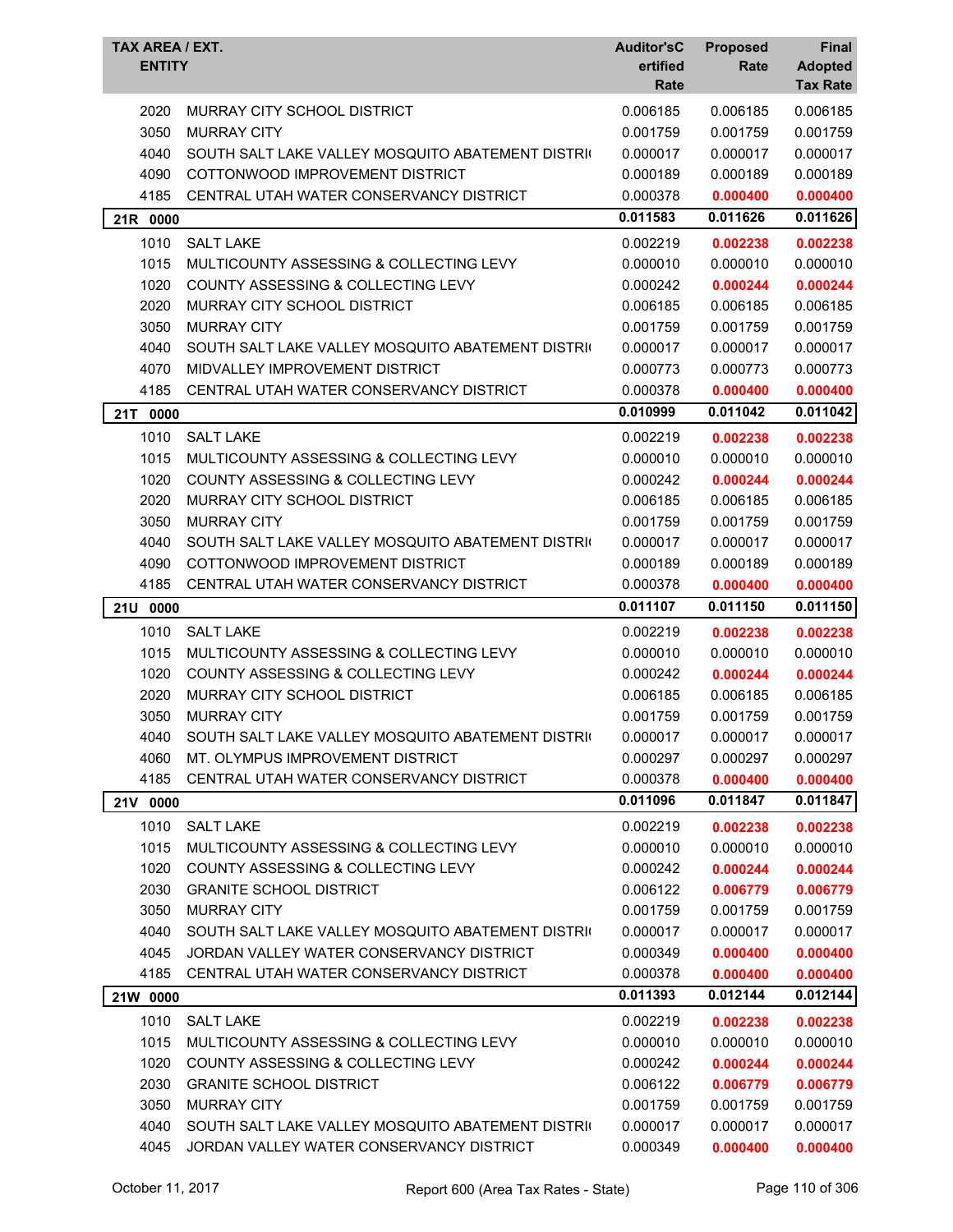| TAX AREA / EXT.<br><b>ENTITY</b> |                                                                                              | <b>Auditor'sC</b><br>ertified<br>Rate | <b>Proposed</b><br>Rate | <b>Final</b><br><b>Adopted</b><br><b>Tax Rate</b> |
|----------------------------------|----------------------------------------------------------------------------------------------|---------------------------------------|-------------------------|---------------------------------------------------|
| 4060<br>4185                     | MT. OLYMPUS IMPROVEMENT DISTRICT<br>CENTRAL UTAH WATER CONSERVANCY DISTRICT                  | 0.000297<br>0.000378                  | 0.000297<br>0.000400    | 0.000297<br>0.000400                              |
| 21X 0000                         |                                                                                              | 0.011424                              | 0.011492                | 0.011492                                          |
| 1010                             | <b>SALT LAKE</b>                                                                             | 0.002219                              | 0.002238                | 0.002238                                          |
| 1015                             | MULTICOUNTY ASSESSING & COLLECTING LEVY                                                      | 0.000010                              | 0.000010                | 0.000010                                          |
| 1020                             | COUNTY ASSESSING & COLLECTING LEVY                                                           | 0.000242                              | 0.000244                | 0.000244                                          |
| 2040                             | <b>JORDAN SCHOOL DISTRICT</b>                                                                | 0.006450                              | 0.006424                | 0.006424                                          |
| 3050                             | <b>MURRAY CITY</b>                                                                           | 0.001759                              | 0.001759                | 0.001759                                          |
| 4040                             | SOUTH SALT LAKE VALLEY MOSQUITO ABATEMENT DISTRIC                                            | 0.000017                              | 0.000017                | 0.000017                                          |
| 4045                             | JORDAN VALLEY WATER CONSERVANCY DISTRICT                                                     | 0.000349                              | 0.000400                | 0.000400                                          |
| 4185                             | CENTRAL UTAH WATER CONSERVANCY DISTRICT                                                      | 0.000378                              | 0.000400                | 0.000400                                          |
| 21Y 0000                         |                                                                                              | 0.011285                              | 0.012036                | 0.012036                                          |
|                                  |                                                                                              |                                       |                         |                                                   |
| 1010<br>1015                     | <b>SALT LAKE</b><br>MULTICOUNTY ASSESSING & COLLECTING LEVY                                  | 0.002219                              | 0.002238                | 0.002238                                          |
|                                  |                                                                                              | 0.000010                              | 0.000010                | 0.000010                                          |
| 1020                             | COUNTY ASSESSING & COLLECTING LEVY                                                           | 0.000242                              | 0.000244                | 0.000244                                          |
| 2030<br>3050                     | <b>GRANITE SCHOOL DISTRICT</b><br><b>MURRAY CITY</b>                                         | 0.006122<br>0.001759                  | 0.006779<br>0.001759    | 0.006779<br>0.001759                              |
| 4040                             | SOUTH SALT LAKE VALLEY MOSQUITO ABATEMENT DISTRIC                                            | 0.000017                              | 0.000017                | 0.000017                                          |
| 4045                             | JORDAN VALLEY WATER CONSERVANCY DISTRICT                                                     | 0.000349                              | 0.000400                | 0.000400                                          |
| 4090                             | COTTONWOOD IMPROVEMENT DISTRICT                                                              | 0.000189                              | 0.000189                | 0.000189                                          |
| 4185                             | CENTRAL UTAH WATER CONSERVANCY DISTRICT                                                      | 0.000378                              | 0.000400                | 0.000400                                          |
| 21Z 0000                         |                                                                                              | 0.010936                              | 0.011636                | 0.011636                                          |
| 1010                             |                                                                                              |                                       |                         |                                                   |
| 1015                             | <b>SALT LAKE</b>                                                                             | 0.002219                              | 0.002238                | 0.002238                                          |
|                                  | MULTICOUNTY ASSESSING & COLLECTING LEVY<br><b>COUNTY ASSESSING &amp; COLLECTING LEVY</b>     | 0.000010                              | 0.000010                | 0.000010                                          |
| 1020<br>2030                     | <b>GRANITE SCHOOL DISTRICT</b>                                                               | 0.000242<br>0.006122                  | 0.000244                | 0.000244                                          |
| 3050                             | <b>MURRAY CITY</b>                                                                           | 0.001759                              | 0.006779<br>0.001759    | 0.006779<br>0.001759                              |
| 4040                             | SOUTH SALT LAKE VALLEY MOSQUITO ABATEMENT DISTRIC                                            | 0.000017                              | 0.000017                | 0.000017                                          |
| 4090                             | COTTONWOOD IMPROVEMENT DISTRICT                                                              | 0.000189                              | 0.000189                | 0.000189                                          |
| 4185                             | CENTRAL UTAH WATER CONSERVANCY DISTRICT                                                      | 0.000378                              | 0.000400                | 0.000400                                          |
|                                  |                                                                                              | 0.013326                              | 0.014210                | 0.014210                                          |
| 22C 0000                         |                                                                                              |                                       |                         |                                                   |
| 1010                             | <b>SALT LAKE</b>                                                                             | 0.002219                              | 0.002238                | 0.002238                                          |
| 1015                             | MULTICOUNTY ASSESSING & COLLECTING LEVY                                                      | 0.000010                              | 0.000010                | 0.000010                                          |
| 1020                             | COUNTY ASSESSING & COLLECTING LEVY                                                           | 0.000242                              | 0.000244                | 0.000244                                          |
| 2030                             | <b>GRANITE SCHOOL DISTRICT</b>                                                               | 0.006122                              | 0.006779                | 0.006779                                          |
| 4040                             | SOUTH SALT LAKE VALLEY MOSQUITO ABATEMENT DISTRIC<br>CENTRAL UTAH WATER CONSERVANCY DISTRICT | 0.000017                              | 0.000017                | 0.000017                                          |
| 4185<br>4210                     | WASATCH FRONT WASTER AND RECYCLING DISTRICT                                                  | 0.000378                              | 0.000400                | 0.000400                                          |
| 4220                             | SALT LAKE COUNTY MUNICIPAL-TYPE SERVICES                                                     | 0.000065                              | 0.000065                | 0.000065                                          |
| 4320                             | UNIFIED FIRE SERVICE AREA                                                                    | 0.001809                              | 0.001812                | 0.001812                                          |
| 4340                             | SALT LAKE VALLEY LAW ENFORCEMENT SERVICE AREA                                                | 0.001859                              | 0.002033                | 0.002033                                          |
| 6030                             | SALT LAKE COUNTY LIBRARY                                                                     | 0.000605                              | 0.000612                | 0.000612                                          |
| 23A 0000                         |                                                                                              | 0.014389                              | 0.015413                | 0.015413                                          |
| 1010                             | <b>SALT LAKE</b>                                                                             | 0.002219                              |                         |                                                   |
| 1015                             | MULTICOUNTY ASSESSING & COLLECTING LEVY                                                      | 0.000010                              | 0.002238<br>0.000010    | 0.002238<br>0.000010                              |
| 1020                             | COUNTY ASSESSING & COLLECTING LEVY                                                           | 0.000242                              | 0.000244                | 0.000244                                          |
| 2030                             | <b>GRANITE SCHOOL DISTRICT</b>                                                               | 0.006122                              | 0.006779                | 0.006779                                          |
| 3120                             | <b>WEST VALLEY CITY</b>                                                                      | 0.003885                              | 0.004151                | 0.004151                                          |
| 4040                             | SOUTH SALT LAKE VALLEY MOSQUITO ABATEMENT DISTRIC                                            | 0.000017                              | 0.000017                | 0.000017                                          |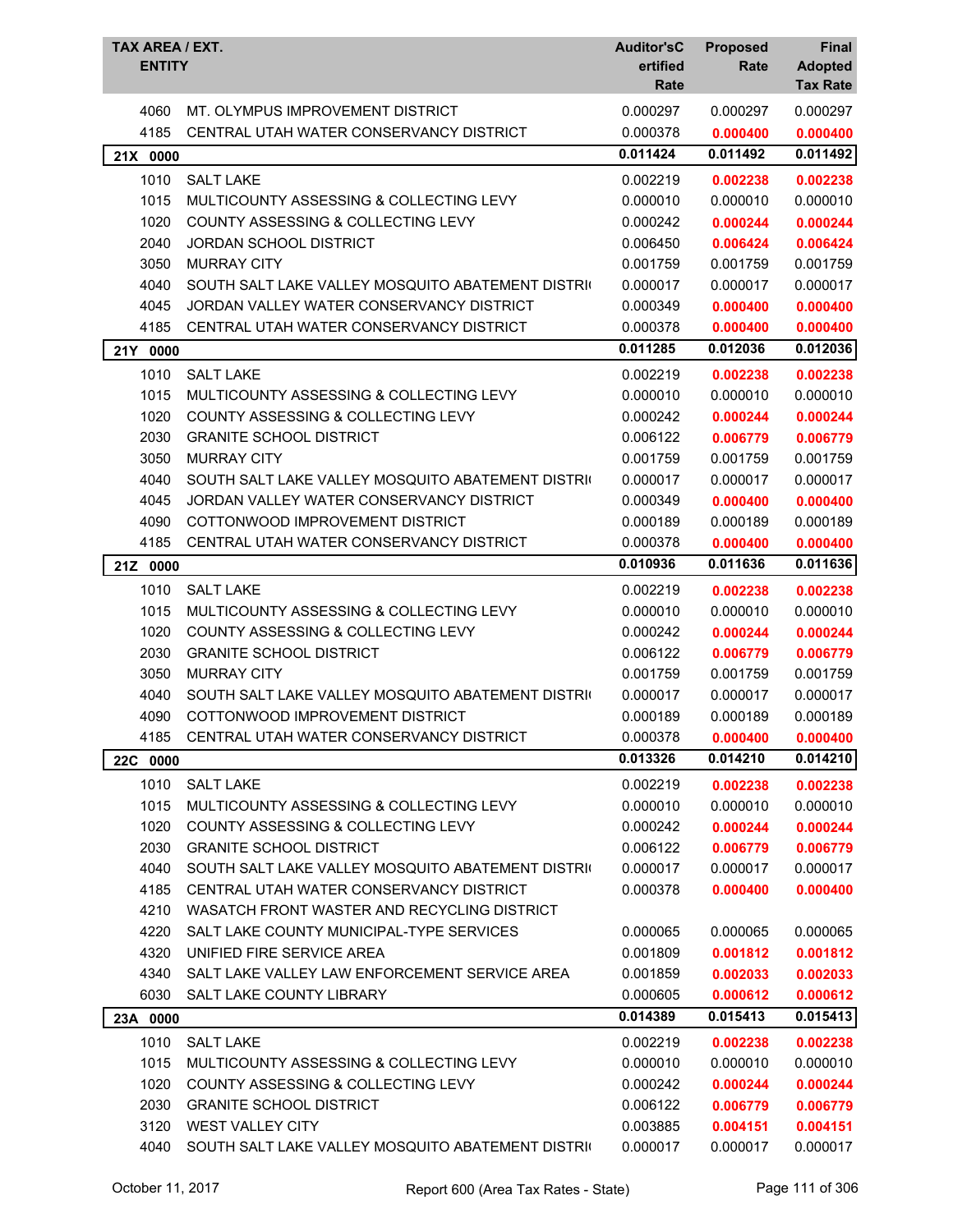| TAX AREA / EXT.<br><b>ENTITY</b> |                                                   | <b>Auditor'sC</b><br>ertified<br>Rate | <b>Proposed</b><br>Rate | <b>Final</b><br><b>Adopted</b><br><b>Tax Rate</b> |
|----------------------------------|---------------------------------------------------|---------------------------------------|-------------------------|---------------------------------------------------|
| 4045                             | JORDAN VALLEY WATER CONSERVANCY DISTRICT          | 0.000349                              | 0.000400                | 0.000400                                          |
| 4050                             | <b>GRANGER - HUNTER IMPROVEMENT DISTRICT</b>      | 0.000562                              | 0.000562                | 0.000562                                          |
| 4185                             | CENTRAL UTAH WATER CONSERVANCY DISTRICT           | 0.000378                              | 0.000400                | 0.000400                                          |
| 6030                             | SALT LAKE COUNTY LIBRARY                          | 0.000605                              | 0.000612                | 0.000612                                          |
| 23B 0000                         |                                                   | 0.014389                              | 0.015413                | 0.015413                                          |
| 1010                             | <b>SALT LAKE</b>                                  | 0.002219                              | 0.002238                | 0.002238                                          |
| 1015                             | MULTICOUNTY ASSESSING & COLLECTING LEVY           | 0.000010                              | 0.000010                | 0.000010                                          |
| 1020                             | COUNTY ASSESSING & COLLECTING LEVY                | 0.000242                              | 0.000244                | 0.000244                                          |
| 2030                             | <b>GRANITE SCHOOL DISTRICT</b>                    | 0.006122                              | 0.006779                | 0.006779                                          |
| 3120                             | <b>WEST VALLEY CITY</b>                           | 0.003885                              | 0.004151                | 0.004151                                          |
| 4040                             | SOUTH SALT LAKE VALLEY MOSQUITO ABATEMENT DISTRIC | 0.000017                              | 0.000017                | 0.000017                                          |
| 4045                             | JORDAN VALLEY WATER CONSERVANCY DISTRICT          | 0.000349                              | 0.000400                | 0.000400                                          |
| 4050                             | <b>GRANGER - HUNTER IMPROVEMENT DISTRICT</b>      | 0.000562                              | 0.000562                | 0.000562                                          |
| 4185                             | CENTRAL UTAH WATER CONSERVANCY DISTRICT           | 0.000378                              | 0.000400                | 0.000400                                          |
| 6030                             | <b>SALT LAKE COUNTY LIBRARY</b>                   | 0.000605                              | 0.000612                | 0.000612                                          |
| 23C 0000                         |                                                   | 0.014389                              | 0.015413                | 0.015413                                          |
| 1010                             | <b>SALT LAKE</b>                                  | 0.002219                              | 0.002238                | 0.002238                                          |
| 1015                             | MULTICOUNTY ASSESSING & COLLECTING LEVY           | 0.000010                              | 0.000010                | 0.000010                                          |
| 1020                             | COUNTY ASSESSING & COLLECTING LEVY                | 0.000242                              | 0.000244                | 0.000244                                          |
| 2030                             | <b>GRANITE SCHOOL DISTRICT</b>                    | 0.006122                              | 0.006779                | 0.006779                                          |
| 3120                             | <b>WEST VALLEY CITY</b>                           | 0.003885                              | 0.004151                | 0.004151                                          |
| 4040                             | SOUTH SALT LAKE VALLEY MOSQUITO ABATEMENT DISTRIC | 0.000017                              | 0.000017                | 0.000017                                          |
| 4045                             | JORDAN VALLEY WATER CONSERVANCY DISTRICT          | 0.000349                              | 0.000400                | 0.000400                                          |
| 4050                             | <b>GRANGER - HUNTER IMPROVEMENT DISTRICT</b>      | 0.000562                              | 0.000562                | 0.000562                                          |
| 4185                             | CENTRAL UTAH WATER CONSERVANCY DISTRICT           | 0.000378                              | 0.000400                | 0.000400                                          |
| 6030                             | SALT LAKE COUNTY LIBRARY                          | 0.000605                              | 0.000612                | 0.000612                                          |
| 0000<br>23D                      |                                                   | 0.014389                              | 0.015413                | 0.015413                                          |
| 1010                             | <b>SALT LAKE</b>                                  | 0.002219                              | 0.002238                | 0.002238                                          |
| 1015                             | MULTICOUNTY ASSESSING & COLLECTING LEVY           | 0.000010                              | 0.000010                | 0.000010                                          |
| 1020                             | COUNTY ASSESSING & COLLECTING LEVY                | 0.000242                              | 0.000244                | 0.000244                                          |
| 2030                             | <b>GRANITE SCHOOL DISTRICT</b>                    | 0.006122                              | 0.006779                | 0.006779                                          |
| 3120                             | <b>WEST VALLEY CITY</b>                           | 0.003885                              | 0.004151                | 0.004151                                          |
| 4040                             | SOUTH SALT LAKE VALLEY MOSQUITO ABATEMENT DISTRIC | 0.000017                              | 0.000017                | 0.000017                                          |
| 4045                             | JORDAN VALLEY WATER CONSERVANCY DISTRICT          | 0.000349                              | 0.000400                | 0.000400                                          |
| 4050                             | <b>GRANGER - HUNTER IMPROVEMENT DISTRICT</b>      | 0.000562                              | 0.000562                | 0.000562                                          |
| 4185                             | CENTRAL UTAH WATER CONSERVANCY DISTRICT           | 0.000378                              | 0.000400                | 0.000400                                          |
| 6030                             | SALT LAKE COUNTY LIBRARY                          | 0.000605                              | 0.000612                | 0.000612                                          |
| 23E 0000                         |                                                   | 0.014389                              | 0.015413                | 0.015413                                          |
| 1010                             | <b>SALT LAKE</b>                                  | 0.002219                              | 0.002238                | 0.002238                                          |
| 1015                             | MULTICOUNTY ASSESSING & COLLECTING LEVY           | 0.000010                              | 0.000010                | 0.000010                                          |
| 1020                             | <b>COUNTY ASSESSING &amp; COLLECTING LEVY</b>     | 0.000242                              | 0.000244                | 0.000244                                          |
| 2030                             | <b>GRANITE SCHOOL DISTRICT</b>                    | 0.006122                              | 0.006779                | 0.006779                                          |
| 3120                             | <b>WEST VALLEY CITY</b>                           | 0.003885                              | 0.004151                | 0.004151                                          |
| 4040                             | SOUTH SALT LAKE VALLEY MOSQUITO ABATEMENT DISTRIC | 0.000017                              | 0.000017                | 0.000017                                          |
| 4045                             | JORDAN VALLEY WATER CONSERVANCY DISTRICT          | 0.000349                              | 0.000400                | 0.000400                                          |
| 4050                             | <b>GRANGER - HUNTER IMPROVEMENT DISTRICT</b>      | 0.000562                              | 0.000562                | 0.000562                                          |
| 4185                             | CENTRAL UTAH WATER CONSERVANCY DISTRICT           | 0.000378                              | 0.000400                | 0.000400                                          |
| 6030                             | SALT LAKE COUNTY LIBRARY                          | 0.000605                              | 0.000612                | 0.000612                                          |
| 24A 0000                         |                                                   | 0.012053                              | 0.012811                | 0.012811                                          |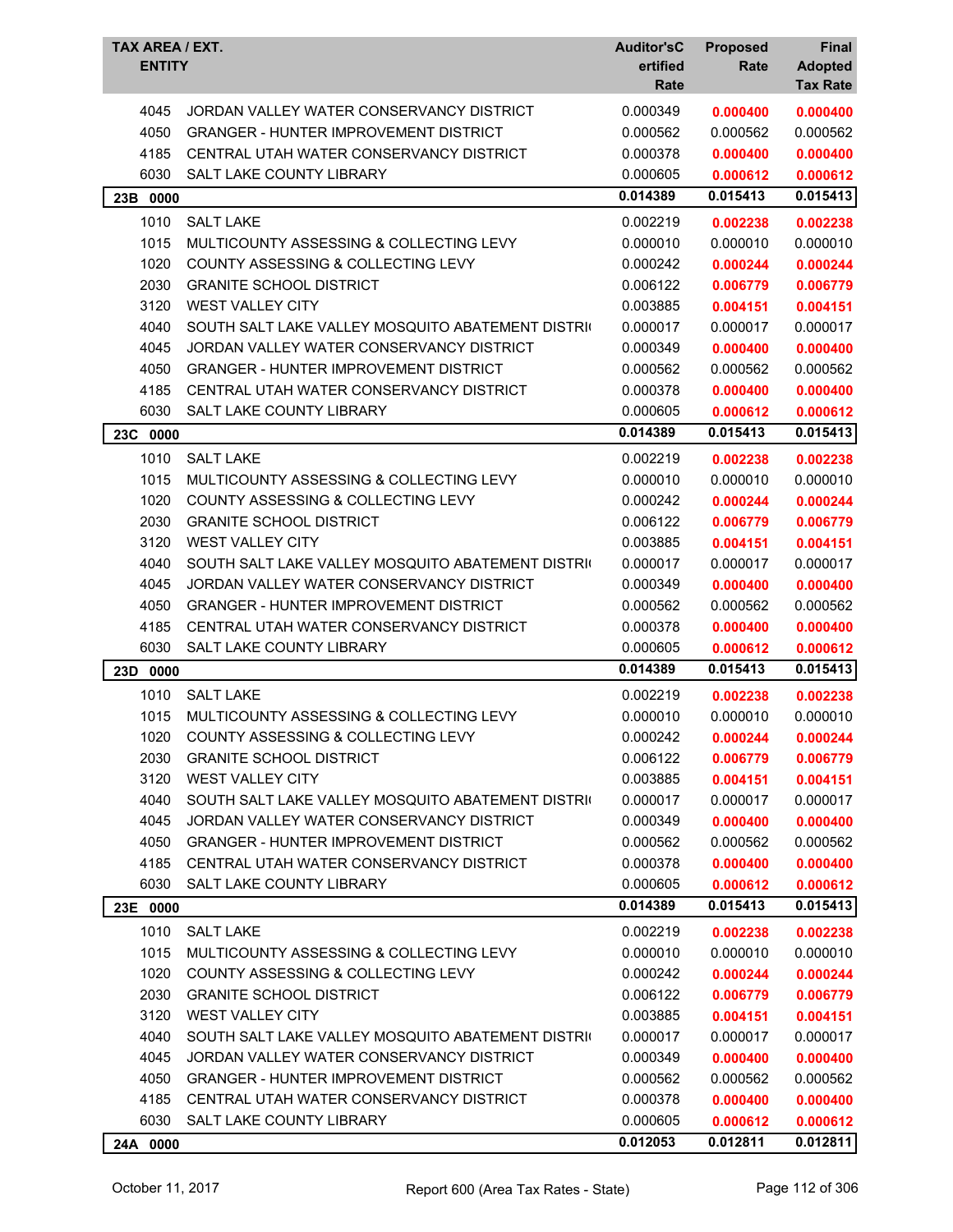| TAX AREA / EXT.<br><b>ENTITY</b> |                                                   | <b>Auditor'sC</b><br>ertified<br>Rate | <b>Proposed</b><br>Rate | Final<br><b>Adopted</b><br><b>Tax Rate</b> |
|----------------------------------|---------------------------------------------------|---------------------------------------|-------------------------|--------------------------------------------|
| 1010                             | <b>SALT LAKE</b>                                  | 0.002219                              | 0.002238                | 0.002238                                   |
| 1015                             | MULTICOUNTY ASSESSING & COLLECTING LEVY           | 0.000010                              | 0.000010                | 0.000010                                   |
| 1020                             | COUNTY ASSESSING & COLLECTING LEVY                | 0.000242                              | 0.000244                | 0.000244                                   |
| 2030                             | <b>GRANITE SCHOOL DISTRICT</b>                    | 0.006122                              | 0.006779                | 0.006779                                   |
| 3110                             | <b>WEST JORDAN CITY</b>                           | 0.001975                              | 0.001975                | 0.001975                                   |
| 4040                             | SOUTH SALT LAKE VALLEY MOSQUITO ABATEMENT DISTRIC | 0.000017                              | 0.000017                | 0.000017                                   |
| 4045                             | JORDAN VALLEY WATER CONSERVANCY DISTRICT          | 0.000349                              | 0.000400                | 0.000400                                   |
| 4110                             | TAYLORSVILLE-BENNION IMPROVEMENT DISTRICT         | 0.000136                              | 0.000136                | 0.000136                                   |
| 4185                             | CENTRAL UTAH WATER CONSERVANCY DISTRICT           | 0.000378                              | 0.000400                | 0.000400                                   |
| 6030                             | SALT LAKE COUNTY LIBRARY                          | 0.000605                              | 0.000612                | 0.000612                                   |
| 24E 0000                         |                                                   | 0.013963                              | 0.014987                | 0.014987                                   |
| 1010                             | <b>SALT LAKE</b>                                  | 0.002219                              | 0.002238                | 0.002238                                   |
| 1015                             | MULTICOUNTY ASSESSING & COLLECTING LEVY           | 0.000010                              | 0.000010                | 0.000010                                   |
| 1020                             | <b>COUNTY ASSESSING &amp; COLLECTING LEVY</b>     | 0.000242                              | 0.000244                | 0.000244                                   |
| 2030                             | <b>GRANITE SCHOOL DISTRICT</b>                    | 0.006122                              | 0.006779                | 0.006779                                   |
| 3120                             | <b>WEST VALLEY CITY</b>                           | 0.003885                              | 0.004151                | 0.004151                                   |
| 4040                             | SOUTH SALT LAKE VALLEY MOSQUITO ABATEMENT DISTRIC | 0.000017                              | 0.000017                | 0.000017                                   |
| 4045                             | JORDAN VALLEY WATER CONSERVANCY DISTRICT          | 0.000349                              | 0.000400                | 0.000400                                   |
| 4110                             | TAYLORSVILLE-BENNION IMPROVEMENT DISTRICT         | 0.000136                              | 0.000136                | 0.000136                                   |
| 4185                             | CENTRAL UTAH WATER CONSERVANCY DISTRICT           | 0.000378                              | 0.000400                | 0.000400                                   |
| 6030                             | SALT LAKE COUNTY LIBRARY                          | 0.000605                              | 0.000612                | 0.000612                                   |
| <b>241</b><br>0000               |                                                   | 0.015473                              | 0.016497                | 0.016497                                   |
| 1010                             | <b>SALT LAKE</b>                                  | 0.002219                              | 0.002238                | 0.002238                                   |
| 1015                             | MULTICOUNTY ASSESSING & COLLECTING LEVY           | 0.000010                              | 0.000010                | 0.000010                                   |
| 1020                             | <b>COUNTY ASSESSING &amp; COLLECTING LEVY</b>     | 0.000242                              | 0.000244                | 0.000244                                   |
| 2030                             | <b>GRANITE SCHOOL DISTRICT</b>                    | 0.006122                              | 0.006779                | 0.006779                                   |
| 3120                             | <b>WEST VALLEY CITY</b>                           | 0.003885                              | 0.004151                | 0.004151                                   |
| 4040                             | SOUTH SALT LAKE VALLEY MOSQUITO ABATEMENT DISTRIC | 0.000017                              | 0.000017                | 0.000017                                   |
| 4045                             | JORDAN VALLEY WATER CONSERVANCY DISTRICT          | 0.000349                              | 0.000400                | 0.000400                                   |
| 4120                             | KEARNS IMPROVEMENT DISTRICT                       | 0.000641                              | 0.000641                | 0.000641                                   |
| 4180                             | OQUIRRH RECREATION AND PARKS DISTRICT             | 0.001005                              | 0.001005                | 0.001005                                   |
| 4185                             | CENTRAL UTAH WATER CONSERVANCY DISTRICT           | 0.000378                              | 0.000400                | 0.000400                                   |
| 6030                             | SALT LAKE COUNTY LIBRARY                          | 0.000605                              | 0.000612                | 0.000612                                   |
| 24K 0000                         |                                                   | 0.014389                              | 0.015413                | 0.015413                                   |
| 1010                             | <b>SALT LAKE</b>                                  | 0.002219                              | 0.002238                | 0.002238                                   |
| 1015                             | MULTICOUNTY ASSESSING & COLLECTING LEVY           | 0.000010                              | 0.000010                | 0.000010                                   |
| 1020                             | <b>COUNTY ASSESSING &amp; COLLECTING LEVY</b>     | 0.000242                              | 0.000244                | 0.000244                                   |
| 2030                             | <b>GRANITE SCHOOL DISTRICT</b>                    | 0.006122                              | 0.006779                | 0.006779                                   |
| 3120                             | <b>WEST VALLEY CITY</b>                           | 0.003885                              | 0.004151                | 0.004151                                   |
| 4040                             | SOUTH SALT LAKE VALLEY MOSQUITO ABATEMENT DISTRIC | 0.000017                              | 0.000017                | 0.000017                                   |
| 4045                             | JORDAN VALLEY WATER CONSERVANCY DISTRICT          | 0.000349                              | 0.000400                | 0.000400                                   |
| 4050                             | <b>GRANGER - HUNTER IMPROVEMENT DISTRICT</b>      | 0.000562                              | 0.000562                | 0.000562                                   |
| 4185                             | CENTRAL UTAH WATER CONSERVANCY DISTRICT           | 0.000378                              | 0.000400                | 0.000400                                   |
| 6030                             | SALT LAKE COUNTY LIBRARY                          | 0.000605                              | 0.000612                | 0.000612                                   |
| 24L 0000                         |                                                   | 0.014389                              | 0.015413                | 0.015413                                   |
| 1010                             | <b>SALT LAKE</b>                                  | 0.002219                              | 0.002238                | 0.002238                                   |
| 1015                             | MULTICOUNTY ASSESSING & COLLECTING LEVY           | 0.000010                              | 0.000010                | 0.000010                                   |
| 1020                             | COUNTY ASSESSING & COLLECTING LEVY                | 0.000242                              | 0.000244                | 0.000244                                   |
| 2030                             | <b>GRANITE SCHOOL DISTRICT</b>                    | 0.006122                              | 0.006779                | 0.006779                                   |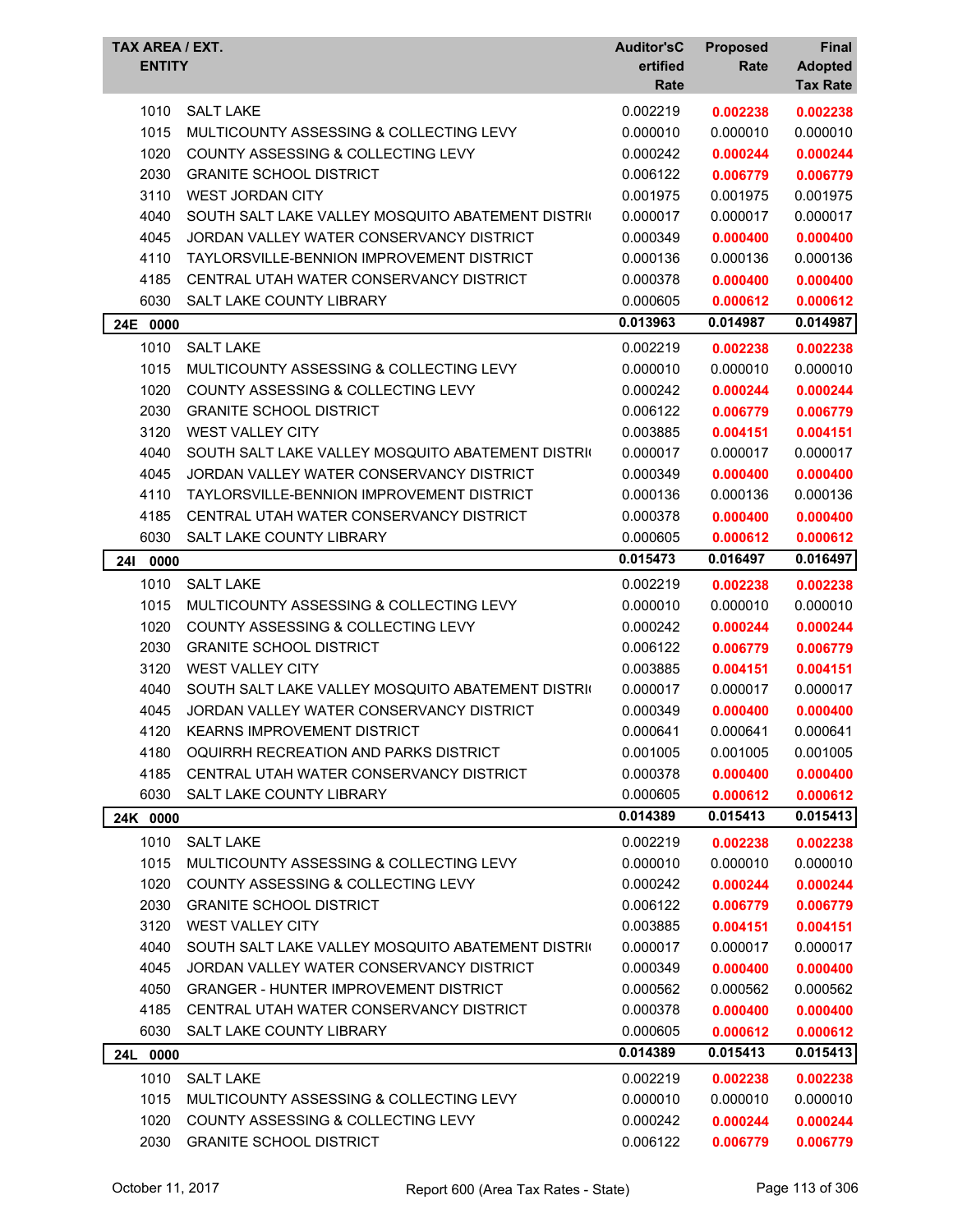| TAX AREA / EXT.<br><b>ENTITY</b> |                                                   | <b>Auditor'sC</b><br>ertified<br>Rate | <b>Proposed</b><br>Rate | <b>Final</b><br><b>Adopted</b><br><b>Tax Rate</b> |
|----------------------------------|---------------------------------------------------|---------------------------------------|-------------------------|---------------------------------------------------|
| 3120                             | <b>WEST VALLEY CITY</b>                           | 0.003885                              | 0.004151                | 0.004151                                          |
| 4040                             | SOUTH SALT LAKE VALLEY MOSQUITO ABATEMENT DISTRIC | 0.000017                              | 0.000017                | 0.000017                                          |
| 4045                             | JORDAN VALLEY WATER CONSERVANCY DISTRICT          | 0.000349                              | 0.000400                | 0.000400                                          |
| 4050                             | <b>GRANGER - HUNTER IMPROVEMENT DISTRICT</b>      | 0.000562                              | 0.000562                | 0.000562                                          |
| 4185                             | CENTRAL UTAH WATER CONSERVANCY DISTRICT           | 0.000378                              | 0.000400                | 0.000400                                          |
| 6030                             | SALT LAKE COUNTY LIBRARY                          | 0.000605                              | 0.000612                | 0.000612                                          |
| 24N 0000                         |                                                   | 0.013563                              | 0.014321                | 0.014321                                          |
| 1010                             | <b>SALT LAKE</b>                                  | 0.002219                              | 0.002238                | 0.002238                                          |
| 1015                             | MULTICOUNTY ASSESSING & COLLECTING LEVY           | 0.000010                              | 0.000010                | 0.000010                                          |
| 1020                             | <b>COUNTY ASSESSING &amp; COLLECTING LEVY</b>     | 0.000242                              | 0.000244                | 0.000244                                          |
| 2030                             | <b>GRANITE SCHOOL DISTRICT</b>                    | 0.006122                              | 0.006779                | 0.006779                                          |
| 3110                             | <b>WEST JORDAN CITY</b>                           | 0.001975                              | 0.001975                | 0.001975                                          |
| 4040                             | SOUTH SALT LAKE VALLEY MOSQUITO ABATEMENT DISTRIC | 0.000017                              | 0.000017                | 0.000017                                          |
| 4045                             | JORDAN VALLEY WATER CONSERVANCY DISTRICT          | 0.000349                              | 0.000400                | 0.000400                                          |
| 4120                             | <b>KEARNS IMPROVEMENT DISTRICT</b>                | 0.000641                              | 0.000641                | 0.000641                                          |
| 4180                             | OQUIRRH RECREATION AND PARKS DISTRICT             | 0.001005                              | 0.001005                | 0.001005                                          |
| 4185                             | CENTRAL UTAH WATER CONSERVANCY DISTRICT           | 0.000378                              | 0.000400                | 0.000400                                          |
| 6030                             | SALT LAKE COUNTY LIBRARY                          | 0.000605                              | 0.000612                | 0.000612                                          |
| 24P<br>0000                      |                                                   | 0.013058                              | 0.013816                | 0.013816                                          |
| 1010                             | <b>SALT LAKE</b>                                  | 0.002219                              | 0.002238                | 0.002238                                          |
| 1015                             | MULTICOUNTY ASSESSING & COLLECTING LEVY           | 0.000010                              | 0.000010                | 0.000010                                          |
| 1020                             | COUNTY ASSESSING & COLLECTING LEVY                | 0.000242                              | 0.000244                | 0.000244                                          |
| 2030                             | <b>GRANITE SCHOOL DISTRICT</b>                    | 0.006122                              | 0.006779                | 0.006779                                          |
| 3110                             | <b>WEST JORDAN CITY</b>                           | 0.001975                              | 0.001975                | 0.001975                                          |
| 4040                             | SOUTH SALT LAKE VALLEY MOSQUITO ABATEMENT DISTRIC | 0.000017                              | 0.000017                | 0.000017                                          |
| 4045                             | JORDAN VALLEY WATER CONSERVANCY DISTRICT          | 0.000349                              | 0.000400                | 0.000400                                          |
| 4110                             | TAYLORSVILLE-BENNION IMPROVEMENT DISTRICT         | 0.000136                              | 0.000136                | 0.000136                                          |
| 4180                             | OQUIRRH RECREATION AND PARKS DISTRICT             | 0.001005                              | 0.001005                | 0.001005                                          |
| 4185                             | CENTRAL UTAH WATER CONSERVANCY DISTRICT           | 0.000378                              | 0.000400                | 0.000400                                          |
| 6030                             | SALT LAKE COUNTY LIBRARY                          | 0.000605                              | 0.000612                | 0.000612                                          |
| 24Q 0000                         |                                                   | 0.013592                              | 0.014354                | 0.014354                                          |
| 1010                             | <b>SALT LAKE</b>                                  | 0.002219                              | 0.002238                | 0.002238                                          |
| 1015                             | MULTICOUNTY ASSESSING & COLLECTING LEVY           | 0.000010                              | 0.000010                | 0.000010                                          |
| 1020                             | COUNTY ASSESSING & COLLECTING LEVY                | 0.000242                              | 0.000244                | 0.000244                                          |
| 2030                             | <b>GRANITE SCHOOL DISTRICT</b>                    | 0.006122                              | 0.006779                | 0.006779                                          |
| 3110                             | WEST JORDAN CITY                                  | 0.001975                              | 0.001975                | 0.001975                                          |
| 4030                             | MAGNA MOSQUITO ABATEMENT DISTRICT                 | 0.000046                              | 0.000050                | 0.000050                                          |
| 4045                             | JORDAN VALLEY WATER CONSERVANCY DISTRICT          | 0.000349                              | 0.000400                | 0.000400                                          |
| 4120                             | KEARNS IMPROVEMENT DISTRICT                       | 0.000641                              | 0.000641                | 0.000641                                          |
| 4180                             | OQUIRRH RECREATION AND PARKS DISTRICT             | 0.001005                              | 0.001005                | 0.001005                                          |
| 4185                             | CENTRAL UTAH WATER CONSERVANCY DISTRICT           | 0.000378                              | 0.000400                | 0.000400                                          |
| 6030                             | SALT LAKE COUNTY LIBRARY                          | 0.000605                              | 0.000612                | 0.000612                                          |
| 24R 0000                         |                                                   | 0.014389                              | 0.015413                | 0.015413                                          |
| 1010                             | <b>SALT LAKE</b>                                  | 0.002219                              | 0.002238                | 0.002238                                          |
| 1015                             | MULTICOUNTY ASSESSING & COLLECTING LEVY           | 0.000010                              | 0.000010                | 0.000010                                          |
| 1020                             | COUNTY ASSESSING & COLLECTING LEVY                | 0.000242                              | 0.000244                | 0.000244                                          |
| 2030                             | <b>GRANITE SCHOOL DISTRICT</b>                    | 0.006122                              | 0.006779                | 0.006779                                          |
| 3120                             | <b>WEST VALLEY CITY</b>                           | 0.003885                              | 0.004151                | 0.004151                                          |
| 4040                             | SOUTH SALT LAKE VALLEY MOSQUITO ABATEMENT DISTRIC | 0.000017                              | 0.000017                | 0.000017                                          |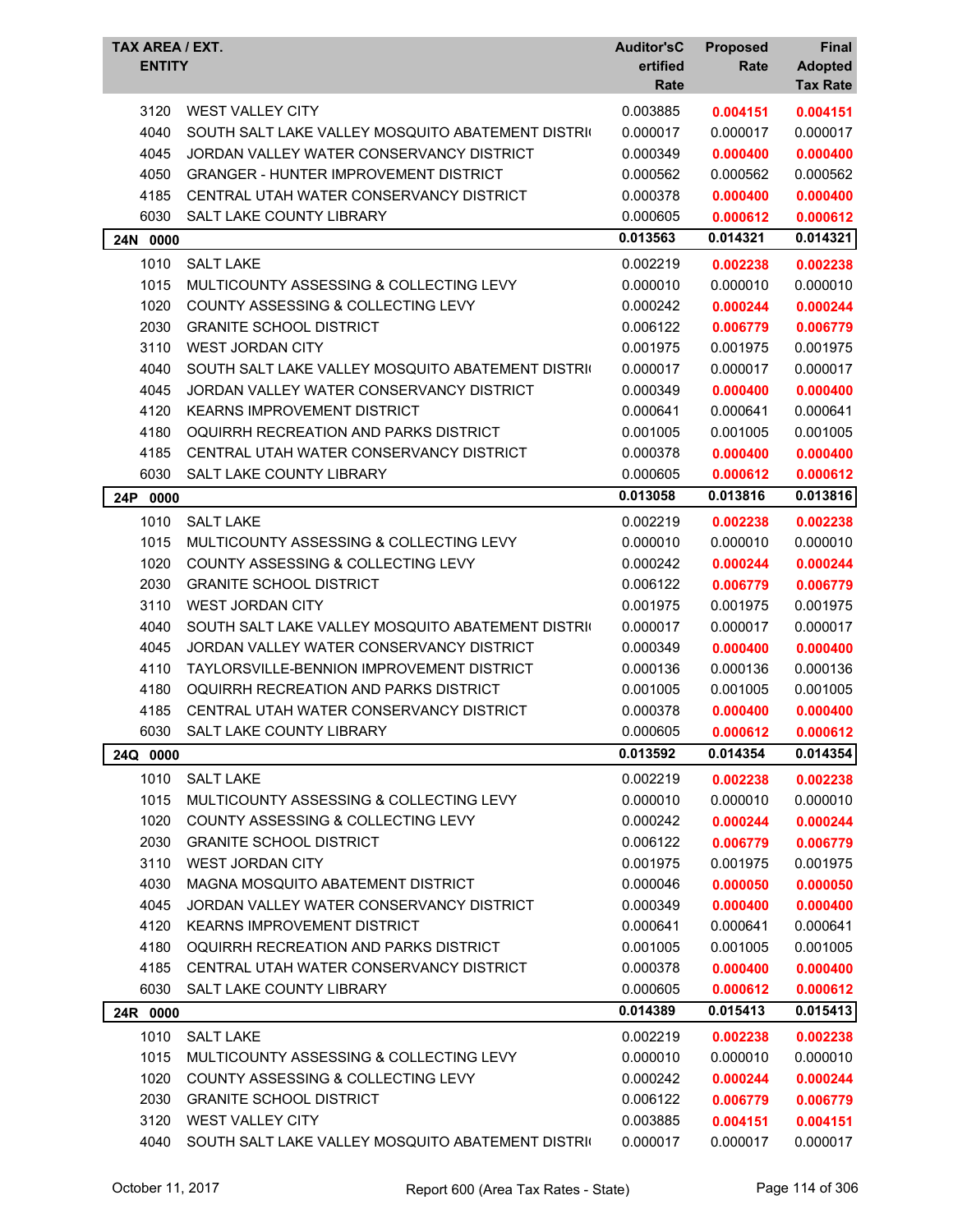| 4045<br>JORDAN VALLEY WATER CONSERVANCY DISTRICT<br>0.000349<br>0.000400<br>0.000400<br>4050<br><b>GRANGER - HUNTER IMPROVEMENT DISTRICT</b><br>0.000562<br>0.000562<br>0.000562<br>4185<br>CENTRAL UTAH WATER CONSERVANCY DISTRICT<br>0.000378<br>0.000400<br>0.000400<br>6030<br>SALT LAKE COUNTY LIBRARY<br>0.000605<br>0.000612<br>0.000612<br>0.011917<br>0.012675<br>0.012675<br>24S 0000<br>1010<br><b>SALT LAKE</b><br>0.002219<br>0.002238<br>0.002238<br>1015<br>MULTICOUNTY ASSESSING & COLLECTING LEVY<br>0.000010<br>0.000010<br>0.000010<br>1020<br><b>COUNTY ASSESSING &amp; COLLECTING LEVY</b><br>0.000242<br>0.000244<br>0.000244<br>2030<br><b>GRANITE SCHOOL DISTRICT</b><br>0.006122<br>0.006779<br>0.006779<br>3110<br><b>WEST JORDAN CITY</b><br>0.001975<br>0.001975<br>0.001975<br>4040<br>0.000017<br>SOUTH SALT LAKE VALLEY MOSQUITO ABATEMENT DISTRIC<br>0.000017<br>0.000017<br>4045<br>JORDAN VALLEY WATER CONSERVANCY DISTRICT<br>0.000349<br>0.000400<br>0.000400<br>4185<br>CENTRAL UTAH WATER CONSERVANCY DISTRICT<br>0.000378<br>0.000400<br>0.000400<br>6030<br><b>SALT LAKE COUNTY LIBRARY</b><br>0.000605<br>0.000612<br>0.000612<br>0.014389<br>0.015413<br>0.015413<br>24T<br>0000<br>1010<br><b>SALT LAKE</b><br>0.002219<br>0.002238<br>0.002238<br>1015<br>MULTICOUNTY ASSESSING & COLLECTING LEVY<br>0.000010<br>0.000010<br>0.000010<br>1020<br>COUNTY ASSESSING & COLLECTING LEVY<br>0.000242<br>0.000244<br>0.000244<br>2030<br><b>GRANITE SCHOOL DISTRICT</b><br>0.006122<br>0.006779<br>0.006779<br>3120<br><b>WEST VALLEY CITY</b><br>0.003885<br>0.004151<br>0.004151<br>4040<br>SOUTH SALT LAKE VALLEY MOSQUITO ABATEMENT DISTRIC<br>0.000017<br>0.000017<br>0.000017<br>4045<br>JORDAN VALLEY WATER CONSERVANCY DISTRICT<br>0.000349<br>0.000400<br>0.000400<br>4050<br><b>GRANGER - HUNTER IMPROVEMENT DISTRICT</b><br>0.000562<br>0.000562<br>0.000562<br>4185<br>CENTRAL UTAH WATER CONSERVANCY DISTRICT<br>0.000378<br>0.000400<br>0.000400<br>6030<br>SALT LAKE COUNTY LIBRARY<br>0.000605<br>0.000612<br>0.000612<br>0.015413<br>0.014389<br>0.015413<br><b>24U</b><br>0000<br>1010<br><b>SALT LAKE</b><br>0.002219<br>0.002238<br>0.002238<br>1015<br>MULTICOUNTY ASSESSING & COLLECTING LEVY<br>0.000010<br>0.000010<br>0.000010<br>1020<br><b>COUNTY ASSESSING &amp; COLLECTING LEVY</b><br>0.000242<br>0.000244<br>0.000244<br><b>GRANITE SCHOOL DISTRICT</b><br>0.006122<br>2030<br>0.006779<br>0.006779<br>3120<br><b>WEST VALLEY CITY</b><br>0.003885<br>0.004151<br>0.004151<br>4040<br>SOUTH SALT LAKE VALLEY MOSQUITO ABATEMENT DISTRIC<br>0.000017<br>0.000017<br>0.000017<br>4045<br>JORDAN VALLEY WATER CONSERVANCY DISTRICT<br>0.000349<br>0.000400<br>0.000400<br>4050<br><b>GRANGER - HUNTER IMPROVEMENT DISTRICT</b><br>0.000562<br>0.000562<br>0.000562<br>4185<br>CENTRAL UTAH WATER CONSERVANCY DISTRICT<br>0.000378<br>0.000400<br>0.000400<br>6030<br>SALT LAKE COUNTY LIBRARY<br>0.000605<br>0.000612<br>0.000612<br>0.014345<br>0.015284<br>0.015284<br>25C 0000<br>1010<br><b>SALT LAKE</b><br>0.002219<br>0.002238<br>0.002238<br>1015<br>MULTICOUNTY ASSESSING & COLLECTING LEVY<br>0.000010<br>0.000010<br>0.000010<br>1020<br>COUNTY ASSESSING & COLLECTING LEVY<br>0.000242<br>0.000244<br>0.000244<br>2030<br><b>GRANITE SCHOOL DISTRICT</b><br>0.006122<br>0.006779<br>0.006779<br>4030<br>MAGNA MOSQUITO ABATEMENT DISTRICT<br>0.000046<br>0.000050<br>0.000050<br>JORDAN VALLEY WATER CONSERVANCY DISTRICT<br>4045<br>0.000349<br>0.000400<br>0.000400<br><b>KEARNS IMPROVEMENT DISTRICT</b><br>4120<br>0.000641<br>0.000641<br>0.000641<br>4185<br>CENTRAL UTAH WATER CONSERVANCY DISTRICT<br>0.000378<br>0.000400<br>0.000400<br>4210<br>WASATCH FRONT WASTER AND RECYCLING DISTRICT<br>4220<br>SALT LAKE COUNTY MUNICIPAL-TYPE SERVICES<br>0.000065<br>0.000065<br>0.000065<br>4320<br>UNIFIED FIRE SERVICE AREA<br>0.001809<br>0.001812<br>0.001812<br>4340<br>SALT LAKE VALLEY LAW ENFORCEMENT SERVICE AREA<br>0.001859<br>0.002033<br>0.002033 | TAX AREA / EXT.<br><b>ENTITY</b> | <b>Auditor'sC</b><br>ertified<br>Rate | <b>Proposed</b><br>Rate | Final<br><b>Adopted</b><br><b>Tax Rate</b> |
|---------------------------------------------------------------------------------------------------------------------------------------------------------------------------------------------------------------------------------------------------------------------------------------------------------------------------------------------------------------------------------------------------------------------------------------------------------------------------------------------------------------------------------------------------------------------------------------------------------------------------------------------------------------------------------------------------------------------------------------------------------------------------------------------------------------------------------------------------------------------------------------------------------------------------------------------------------------------------------------------------------------------------------------------------------------------------------------------------------------------------------------------------------------------------------------------------------------------------------------------------------------------------------------------------------------------------------------------------------------------------------------------------------------------------------------------------------------------------------------------------------------------------------------------------------------------------------------------------------------------------------------------------------------------------------------------------------------------------------------------------------------------------------------------------------------------------------------------------------------------------------------------------------------------------------------------------------------------------------------------------------------------------------------------------------------------------------------------------------------------------------------------------------------------------------------------------------------------------------------------------------------------------------------------------------------------------------------------------------------------------------------------------------------------------------------------------------------------------------------------------------------------------------------------------------------------------------------------------------------------------------------------------------------------------------------------------------------------------------------------------------------------------------------------------------------------------------------------------------------------------------------------------------------------------------------------------------------------------------------------------------------------------------------------------------------------------------------------------------------------------------------------------------------------------------------------------------------------------------------------------------------------------------------------------------------------------------------------------------------------------------------------------------------------------------------------------------------------------------------------------------------------------------------------------------------------------------------------------------------------------------------------------------------------------------------------------------------------------------------------------------------------------------------------------------------------------------------------------------------------------------------------------------------------------------------------------------------------------------------------------------------------------------------------------|----------------------------------|---------------------------------------|-------------------------|--------------------------------------------|
|                                                                                                                                                                                                                                                                                                                                                                                                                                                                                                                                                                                                                                                                                                                                                                                                                                                                                                                                                                                                                                                                                                                                                                                                                                                                                                                                                                                                                                                                                                                                                                                                                                                                                                                                                                                                                                                                                                                                                                                                                                                                                                                                                                                                                                                                                                                                                                                                                                                                                                                                                                                                                                                                                                                                                                                                                                                                                                                                                                                                                                                                                                                                                                                                                                                                                                                                                                                                                                                                                                                                                                                                                                                                                                                                                                                                                                                                                                                                                                                                                                                   |                                  |                                       |                         |                                            |
|                                                                                                                                                                                                                                                                                                                                                                                                                                                                                                                                                                                                                                                                                                                                                                                                                                                                                                                                                                                                                                                                                                                                                                                                                                                                                                                                                                                                                                                                                                                                                                                                                                                                                                                                                                                                                                                                                                                                                                                                                                                                                                                                                                                                                                                                                                                                                                                                                                                                                                                                                                                                                                                                                                                                                                                                                                                                                                                                                                                                                                                                                                                                                                                                                                                                                                                                                                                                                                                                                                                                                                                                                                                                                                                                                                                                                                                                                                                                                                                                                                                   |                                  |                                       |                         |                                            |
|                                                                                                                                                                                                                                                                                                                                                                                                                                                                                                                                                                                                                                                                                                                                                                                                                                                                                                                                                                                                                                                                                                                                                                                                                                                                                                                                                                                                                                                                                                                                                                                                                                                                                                                                                                                                                                                                                                                                                                                                                                                                                                                                                                                                                                                                                                                                                                                                                                                                                                                                                                                                                                                                                                                                                                                                                                                                                                                                                                                                                                                                                                                                                                                                                                                                                                                                                                                                                                                                                                                                                                                                                                                                                                                                                                                                                                                                                                                                                                                                                                                   |                                  |                                       |                         |                                            |
|                                                                                                                                                                                                                                                                                                                                                                                                                                                                                                                                                                                                                                                                                                                                                                                                                                                                                                                                                                                                                                                                                                                                                                                                                                                                                                                                                                                                                                                                                                                                                                                                                                                                                                                                                                                                                                                                                                                                                                                                                                                                                                                                                                                                                                                                                                                                                                                                                                                                                                                                                                                                                                                                                                                                                                                                                                                                                                                                                                                                                                                                                                                                                                                                                                                                                                                                                                                                                                                                                                                                                                                                                                                                                                                                                                                                                                                                                                                                                                                                                                                   |                                  |                                       |                         |                                            |
|                                                                                                                                                                                                                                                                                                                                                                                                                                                                                                                                                                                                                                                                                                                                                                                                                                                                                                                                                                                                                                                                                                                                                                                                                                                                                                                                                                                                                                                                                                                                                                                                                                                                                                                                                                                                                                                                                                                                                                                                                                                                                                                                                                                                                                                                                                                                                                                                                                                                                                                                                                                                                                                                                                                                                                                                                                                                                                                                                                                                                                                                                                                                                                                                                                                                                                                                                                                                                                                                                                                                                                                                                                                                                                                                                                                                                                                                                                                                                                                                                                                   |                                  |                                       |                         |                                            |
|                                                                                                                                                                                                                                                                                                                                                                                                                                                                                                                                                                                                                                                                                                                                                                                                                                                                                                                                                                                                                                                                                                                                                                                                                                                                                                                                                                                                                                                                                                                                                                                                                                                                                                                                                                                                                                                                                                                                                                                                                                                                                                                                                                                                                                                                                                                                                                                                                                                                                                                                                                                                                                                                                                                                                                                                                                                                                                                                                                                                                                                                                                                                                                                                                                                                                                                                                                                                                                                                                                                                                                                                                                                                                                                                                                                                                                                                                                                                                                                                                                                   |                                  |                                       |                         |                                            |
|                                                                                                                                                                                                                                                                                                                                                                                                                                                                                                                                                                                                                                                                                                                                                                                                                                                                                                                                                                                                                                                                                                                                                                                                                                                                                                                                                                                                                                                                                                                                                                                                                                                                                                                                                                                                                                                                                                                                                                                                                                                                                                                                                                                                                                                                                                                                                                                                                                                                                                                                                                                                                                                                                                                                                                                                                                                                                                                                                                                                                                                                                                                                                                                                                                                                                                                                                                                                                                                                                                                                                                                                                                                                                                                                                                                                                                                                                                                                                                                                                                                   |                                  |                                       |                         |                                            |
|                                                                                                                                                                                                                                                                                                                                                                                                                                                                                                                                                                                                                                                                                                                                                                                                                                                                                                                                                                                                                                                                                                                                                                                                                                                                                                                                                                                                                                                                                                                                                                                                                                                                                                                                                                                                                                                                                                                                                                                                                                                                                                                                                                                                                                                                                                                                                                                                                                                                                                                                                                                                                                                                                                                                                                                                                                                                                                                                                                                                                                                                                                                                                                                                                                                                                                                                                                                                                                                                                                                                                                                                                                                                                                                                                                                                                                                                                                                                                                                                                                                   |                                  |                                       |                         |                                            |
|                                                                                                                                                                                                                                                                                                                                                                                                                                                                                                                                                                                                                                                                                                                                                                                                                                                                                                                                                                                                                                                                                                                                                                                                                                                                                                                                                                                                                                                                                                                                                                                                                                                                                                                                                                                                                                                                                                                                                                                                                                                                                                                                                                                                                                                                                                                                                                                                                                                                                                                                                                                                                                                                                                                                                                                                                                                                                                                                                                                                                                                                                                                                                                                                                                                                                                                                                                                                                                                                                                                                                                                                                                                                                                                                                                                                                                                                                                                                                                                                                                                   |                                  |                                       |                         |                                            |
|                                                                                                                                                                                                                                                                                                                                                                                                                                                                                                                                                                                                                                                                                                                                                                                                                                                                                                                                                                                                                                                                                                                                                                                                                                                                                                                                                                                                                                                                                                                                                                                                                                                                                                                                                                                                                                                                                                                                                                                                                                                                                                                                                                                                                                                                                                                                                                                                                                                                                                                                                                                                                                                                                                                                                                                                                                                                                                                                                                                                                                                                                                                                                                                                                                                                                                                                                                                                                                                                                                                                                                                                                                                                                                                                                                                                                                                                                                                                                                                                                                                   |                                  |                                       |                         |                                            |
|                                                                                                                                                                                                                                                                                                                                                                                                                                                                                                                                                                                                                                                                                                                                                                                                                                                                                                                                                                                                                                                                                                                                                                                                                                                                                                                                                                                                                                                                                                                                                                                                                                                                                                                                                                                                                                                                                                                                                                                                                                                                                                                                                                                                                                                                                                                                                                                                                                                                                                                                                                                                                                                                                                                                                                                                                                                                                                                                                                                                                                                                                                                                                                                                                                                                                                                                                                                                                                                                                                                                                                                                                                                                                                                                                                                                                                                                                                                                                                                                                                                   |                                  |                                       |                         |                                            |
|                                                                                                                                                                                                                                                                                                                                                                                                                                                                                                                                                                                                                                                                                                                                                                                                                                                                                                                                                                                                                                                                                                                                                                                                                                                                                                                                                                                                                                                                                                                                                                                                                                                                                                                                                                                                                                                                                                                                                                                                                                                                                                                                                                                                                                                                                                                                                                                                                                                                                                                                                                                                                                                                                                                                                                                                                                                                                                                                                                                                                                                                                                                                                                                                                                                                                                                                                                                                                                                                                                                                                                                                                                                                                                                                                                                                                                                                                                                                                                                                                                                   |                                  |                                       |                         |                                            |
|                                                                                                                                                                                                                                                                                                                                                                                                                                                                                                                                                                                                                                                                                                                                                                                                                                                                                                                                                                                                                                                                                                                                                                                                                                                                                                                                                                                                                                                                                                                                                                                                                                                                                                                                                                                                                                                                                                                                                                                                                                                                                                                                                                                                                                                                                                                                                                                                                                                                                                                                                                                                                                                                                                                                                                                                                                                                                                                                                                                                                                                                                                                                                                                                                                                                                                                                                                                                                                                                                                                                                                                                                                                                                                                                                                                                                                                                                                                                                                                                                                                   |                                  |                                       |                         |                                            |
|                                                                                                                                                                                                                                                                                                                                                                                                                                                                                                                                                                                                                                                                                                                                                                                                                                                                                                                                                                                                                                                                                                                                                                                                                                                                                                                                                                                                                                                                                                                                                                                                                                                                                                                                                                                                                                                                                                                                                                                                                                                                                                                                                                                                                                                                                                                                                                                                                                                                                                                                                                                                                                                                                                                                                                                                                                                                                                                                                                                                                                                                                                                                                                                                                                                                                                                                                                                                                                                                                                                                                                                                                                                                                                                                                                                                                                                                                                                                                                                                                                                   |                                  |                                       |                         |                                            |
|                                                                                                                                                                                                                                                                                                                                                                                                                                                                                                                                                                                                                                                                                                                                                                                                                                                                                                                                                                                                                                                                                                                                                                                                                                                                                                                                                                                                                                                                                                                                                                                                                                                                                                                                                                                                                                                                                                                                                                                                                                                                                                                                                                                                                                                                                                                                                                                                                                                                                                                                                                                                                                                                                                                                                                                                                                                                                                                                                                                                                                                                                                                                                                                                                                                                                                                                                                                                                                                                                                                                                                                                                                                                                                                                                                                                                                                                                                                                                                                                                                                   |                                  |                                       |                         |                                            |
|                                                                                                                                                                                                                                                                                                                                                                                                                                                                                                                                                                                                                                                                                                                                                                                                                                                                                                                                                                                                                                                                                                                                                                                                                                                                                                                                                                                                                                                                                                                                                                                                                                                                                                                                                                                                                                                                                                                                                                                                                                                                                                                                                                                                                                                                                                                                                                                                                                                                                                                                                                                                                                                                                                                                                                                                                                                                                                                                                                                                                                                                                                                                                                                                                                                                                                                                                                                                                                                                                                                                                                                                                                                                                                                                                                                                                                                                                                                                                                                                                                                   |                                  |                                       |                         |                                            |
|                                                                                                                                                                                                                                                                                                                                                                                                                                                                                                                                                                                                                                                                                                                                                                                                                                                                                                                                                                                                                                                                                                                                                                                                                                                                                                                                                                                                                                                                                                                                                                                                                                                                                                                                                                                                                                                                                                                                                                                                                                                                                                                                                                                                                                                                                                                                                                                                                                                                                                                                                                                                                                                                                                                                                                                                                                                                                                                                                                                                                                                                                                                                                                                                                                                                                                                                                                                                                                                                                                                                                                                                                                                                                                                                                                                                                                                                                                                                                                                                                                                   |                                  |                                       |                         |                                            |
|                                                                                                                                                                                                                                                                                                                                                                                                                                                                                                                                                                                                                                                                                                                                                                                                                                                                                                                                                                                                                                                                                                                                                                                                                                                                                                                                                                                                                                                                                                                                                                                                                                                                                                                                                                                                                                                                                                                                                                                                                                                                                                                                                                                                                                                                                                                                                                                                                                                                                                                                                                                                                                                                                                                                                                                                                                                                                                                                                                                                                                                                                                                                                                                                                                                                                                                                                                                                                                                                                                                                                                                                                                                                                                                                                                                                                                                                                                                                                                                                                                                   |                                  |                                       |                         |                                            |
|                                                                                                                                                                                                                                                                                                                                                                                                                                                                                                                                                                                                                                                                                                                                                                                                                                                                                                                                                                                                                                                                                                                                                                                                                                                                                                                                                                                                                                                                                                                                                                                                                                                                                                                                                                                                                                                                                                                                                                                                                                                                                                                                                                                                                                                                                                                                                                                                                                                                                                                                                                                                                                                                                                                                                                                                                                                                                                                                                                                                                                                                                                                                                                                                                                                                                                                                                                                                                                                                                                                                                                                                                                                                                                                                                                                                                                                                                                                                                                                                                                                   |                                  |                                       |                         |                                            |
|                                                                                                                                                                                                                                                                                                                                                                                                                                                                                                                                                                                                                                                                                                                                                                                                                                                                                                                                                                                                                                                                                                                                                                                                                                                                                                                                                                                                                                                                                                                                                                                                                                                                                                                                                                                                                                                                                                                                                                                                                                                                                                                                                                                                                                                                                                                                                                                                                                                                                                                                                                                                                                                                                                                                                                                                                                                                                                                                                                                                                                                                                                                                                                                                                                                                                                                                                                                                                                                                                                                                                                                                                                                                                                                                                                                                                                                                                                                                                                                                                                                   |                                  |                                       |                         |                                            |
|                                                                                                                                                                                                                                                                                                                                                                                                                                                                                                                                                                                                                                                                                                                                                                                                                                                                                                                                                                                                                                                                                                                                                                                                                                                                                                                                                                                                                                                                                                                                                                                                                                                                                                                                                                                                                                                                                                                                                                                                                                                                                                                                                                                                                                                                                                                                                                                                                                                                                                                                                                                                                                                                                                                                                                                                                                                                                                                                                                                                                                                                                                                                                                                                                                                                                                                                                                                                                                                                                                                                                                                                                                                                                                                                                                                                                                                                                                                                                                                                                                                   |                                  |                                       |                         |                                            |
|                                                                                                                                                                                                                                                                                                                                                                                                                                                                                                                                                                                                                                                                                                                                                                                                                                                                                                                                                                                                                                                                                                                                                                                                                                                                                                                                                                                                                                                                                                                                                                                                                                                                                                                                                                                                                                                                                                                                                                                                                                                                                                                                                                                                                                                                                                                                                                                                                                                                                                                                                                                                                                                                                                                                                                                                                                                                                                                                                                                                                                                                                                                                                                                                                                                                                                                                                                                                                                                                                                                                                                                                                                                                                                                                                                                                                                                                                                                                                                                                                                                   |                                  |                                       |                         |                                            |
|                                                                                                                                                                                                                                                                                                                                                                                                                                                                                                                                                                                                                                                                                                                                                                                                                                                                                                                                                                                                                                                                                                                                                                                                                                                                                                                                                                                                                                                                                                                                                                                                                                                                                                                                                                                                                                                                                                                                                                                                                                                                                                                                                                                                                                                                                                                                                                                                                                                                                                                                                                                                                                                                                                                                                                                                                                                                                                                                                                                                                                                                                                                                                                                                                                                                                                                                                                                                                                                                                                                                                                                                                                                                                                                                                                                                                                                                                                                                                                                                                                                   |                                  |                                       |                         |                                            |
|                                                                                                                                                                                                                                                                                                                                                                                                                                                                                                                                                                                                                                                                                                                                                                                                                                                                                                                                                                                                                                                                                                                                                                                                                                                                                                                                                                                                                                                                                                                                                                                                                                                                                                                                                                                                                                                                                                                                                                                                                                                                                                                                                                                                                                                                                                                                                                                                                                                                                                                                                                                                                                                                                                                                                                                                                                                                                                                                                                                                                                                                                                                                                                                                                                                                                                                                                                                                                                                                                                                                                                                                                                                                                                                                                                                                                                                                                                                                                                                                                                                   |                                  |                                       |                         |                                            |
|                                                                                                                                                                                                                                                                                                                                                                                                                                                                                                                                                                                                                                                                                                                                                                                                                                                                                                                                                                                                                                                                                                                                                                                                                                                                                                                                                                                                                                                                                                                                                                                                                                                                                                                                                                                                                                                                                                                                                                                                                                                                                                                                                                                                                                                                                                                                                                                                                                                                                                                                                                                                                                                                                                                                                                                                                                                                                                                                                                                                                                                                                                                                                                                                                                                                                                                                                                                                                                                                                                                                                                                                                                                                                                                                                                                                                                                                                                                                                                                                                                                   |                                  |                                       |                         |                                            |
|                                                                                                                                                                                                                                                                                                                                                                                                                                                                                                                                                                                                                                                                                                                                                                                                                                                                                                                                                                                                                                                                                                                                                                                                                                                                                                                                                                                                                                                                                                                                                                                                                                                                                                                                                                                                                                                                                                                                                                                                                                                                                                                                                                                                                                                                                                                                                                                                                                                                                                                                                                                                                                                                                                                                                                                                                                                                                                                                                                                                                                                                                                                                                                                                                                                                                                                                                                                                                                                                                                                                                                                                                                                                                                                                                                                                                                                                                                                                                                                                                                                   |                                  |                                       |                         |                                            |
|                                                                                                                                                                                                                                                                                                                                                                                                                                                                                                                                                                                                                                                                                                                                                                                                                                                                                                                                                                                                                                                                                                                                                                                                                                                                                                                                                                                                                                                                                                                                                                                                                                                                                                                                                                                                                                                                                                                                                                                                                                                                                                                                                                                                                                                                                                                                                                                                                                                                                                                                                                                                                                                                                                                                                                                                                                                                                                                                                                                                                                                                                                                                                                                                                                                                                                                                                                                                                                                                                                                                                                                                                                                                                                                                                                                                                                                                                                                                                                                                                                                   |                                  |                                       |                         |                                            |
|                                                                                                                                                                                                                                                                                                                                                                                                                                                                                                                                                                                                                                                                                                                                                                                                                                                                                                                                                                                                                                                                                                                                                                                                                                                                                                                                                                                                                                                                                                                                                                                                                                                                                                                                                                                                                                                                                                                                                                                                                                                                                                                                                                                                                                                                                                                                                                                                                                                                                                                                                                                                                                                                                                                                                                                                                                                                                                                                                                                                                                                                                                                                                                                                                                                                                                                                                                                                                                                                                                                                                                                                                                                                                                                                                                                                                                                                                                                                                                                                                                                   |                                  |                                       |                         |                                            |
|                                                                                                                                                                                                                                                                                                                                                                                                                                                                                                                                                                                                                                                                                                                                                                                                                                                                                                                                                                                                                                                                                                                                                                                                                                                                                                                                                                                                                                                                                                                                                                                                                                                                                                                                                                                                                                                                                                                                                                                                                                                                                                                                                                                                                                                                                                                                                                                                                                                                                                                                                                                                                                                                                                                                                                                                                                                                                                                                                                                                                                                                                                                                                                                                                                                                                                                                                                                                                                                                                                                                                                                                                                                                                                                                                                                                                                                                                                                                                                                                                                                   |                                  |                                       |                         |                                            |
|                                                                                                                                                                                                                                                                                                                                                                                                                                                                                                                                                                                                                                                                                                                                                                                                                                                                                                                                                                                                                                                                                                                                                                                                                                                                                                                                                                                                                                                                                                                                                                                                                                                                                                                                                                                                                                                                                                                                                                                                                                                                                                                                                                                                                                                                                                                                                                                                                                                                                                                                                                                                                                                                                                                                                                                                                                                                                                                                                                                                                                                                                                                                                                                                                                                                                                                                                                                                                                                                                                                                                                                                                                                                                                                                                                                                                                                                                                                                                                                                                                                   |                                  |                                       |                         |                                            |
|                                                                                                                                                                                                                                                                                                                                                                                                                                                                                                                                                                                                                                                                                                                                                                                                                                                                                                                                                                                                                                                                                                                                                                                                                                                                                                                                                                                                                                                                                                                                                                                                                                                                                                                                                                                                                                                                                                                                                                                                                                                                                                                                                                                                                                                                                                                                                                                                                                                                                                                                                                                                                                                                                                                                                                                                                                                                                                                                                                                                                                                                                                                                                                                                                                                                                                                                                                                                                                                                                                                                                                                                                                                                                                                                                                                                                                                                                                                                                                                                                                                   |                                  |                                       |                         |                                            |
|                                                                                                                                                                                                                                                                                                                                                                                                                                                                                                                                                                                                                                                                                                                                                                                                                                                                                                                                                                                                                                                                                                                                                                                                                                                                                                                                                                                                                                                                                                                                                                                                                                                                                                                                                                                                                                                                                                                                                                                                                                                                                                                                                                                                                                                                                                                                                                                                                                                                                                                                                                                                                                                                                                                                                                                                                                                                                                                                                                                                                                                                                                                                                                                                                                                                                                                                                                                                                                                                                                                                                                                                                                                                                                                                                                                                                                                                                                                                                                                                                                                   |                                  |                                       |                         |                                            |
|                                                                                                                                                                                                                                                                                                                                                                                                                                                                                                                                                                                                                                                                                                                                                                                                                                                                                                                                                                                                                                                                                                                                                                                                                                                                                                                                                                                                                                                                                                                                                                                                                                                                                                                                                                                                                                                                                                                                                                                                                                                                                                                                                                                                                                                                                                                                                                                                                                                                                                                                                                                                                                                                                                                                                                                                                                                                                                                                                                                                                                                                                                                                                                                                                                                                                                                                                                                                                                                                                                                                                                                                                                                                                                                                                                                                                                                                                                                                                                                                                                                   |                                  |                                       |                         |                                            |
|                                                                                                                                                                                                                                                                                                                                                                                                                                                                                                                                                                                                                                                                                                                                                                                                                                                                                                                                                                                                                                                                                                                                                                                                                                                                                                                                                                                                                                                                                                                                                                                                                                                                                                                                                                                                                                                                                                                                                                                                                                                                                                                                                                                                                                                                                                                                                                                                                                                                                                                                                                                                                                                                                                                                                                                                                                                                                                                                                                                                                                                                                                                                                                                                                                                                                                                                                                                                                                                                                                                                                                                                                                                                                                                                                                                                                                                                                                                                                                                                                                                   |                                  |                                       |                         |                                            |
|                                                                                                                                                                                                                                                                                                                                                                                                                                                                                                                                                                                                                                                                                                                                                                                                                                                                                                                                                                                                                                                                                                                                                                                                                                                                                                                                                                                                                                                                                                                                                                                                                                                                                                                                                                                                                                                                                                                                                                                                                                                                                                                                                                                                                                                                                                                                                                                                                                                                                                                                                                                                                                                                                                                                                                                                                                                                                                                                                                                                                                                                                                                                                                                                                                                                                                                                                                                                                                                                                                                                                                                                                                                                                                                                                                                                                                                                                                                                                                                                                                                   |                                  |                                       |                         |                                            |
|                                                                                                                                                                                                                                                                                                                                                                                                                                                                                                                                                                                                                                                                                                                                                                                                                                                                                                                                                                                                                                                                                                                                                                                                                                                                                                                                                                                                                                                                                                                                                                                                                                                                                                                                                                                                                                                                                                                                                                                                                                                                                                                                                                                                                                                                                                                                                                                                                                                                                                                                                                                                                                                                                                                                                                                                                                                                                                                                                                                                                                                                                                                                                                                                                                                                                                                                                                                                                                                                                                                                                                                                                                                                                                                                                                                                                                                                                                                                                                                                                                                   |                                  |                                       |                         |                                            |
|                                                                                                                                                                                                                                                                                                                                                                                                                                                                                                                                                                                                                                                                                                                                                                                                                                                                                                                                                                                                                                                                                                                                                                                                                                                                                                                                                                                                                                                                                                                                                                                                                                                                                                                                                                                                                                                                                                                                                                                                                                                                                                                                                                                                                                                                                                                                                                                                                                                                                                                                                                                                                                                                                                                                                                                                                                                                                                                                                                                                                                                                                                                                                                                                                                                                                                                                                                                                                                                                                                                                                                                                                                                                                                                                                                                                                                                                                                                                                                                                                                                   |                                  |                                       |                         |                                            |
|                                                                                                                                                                                                                                                                                                                                                                                                                                                                                                                                                                                                                                                                                                                                                                                                                                                                                                                                                                                                                                                                                                                                                                                                                                                                                                                                                                                                                                                                                                                                                                                                                                                                                                                                                                                                                                                                                                                                                                                                                                                                                                                                                                                                                                                                                                                                                                                                                                                                                                                                                                                                                                                                                                                                                                                                                                                                                                                                                                                                                                                                                                                                                                                                                                                                                                                                                                                                                                                                                                                                                                                                                                                                                                                                                                                                                                                                                                                                                                                                                                                   |                                  |                                       |                         |                                            |
|                                                                                                                                                                                                                                                                                                                                                                                                                                                                                                                                                                                                                                                                                                                                                                                                                                                                                                                                                                                                                                                                                                                                                                                                                                                                                                                                                                                                                                                                                                                                                                                                                                                                                                                                                                                                                                                                                                                                                                                                                                                                                                                                                                                                                                                                                                                                                                                                                                                                                                                                                                                                                                                                                                                                                                                                                                                                                                                                                                                                                                                                                                                                                                                                                                                                                                                                                                                                                                                                                                                                                                                                                                                                                                                                                                                                                                                                                                                                                                                                                                                   |                                  |                                       |                         |                                            |
|                                                                                                                                                                                                                                                                                                                                                                                                                                                                                                                                                                                                                                                                                                                                                                                                                                                                                                                                                                                                                                                                                                                                                                                                                                                                                                                                                                                                                                                                                                                                                                                                                                                                                                                                                                                                                                                                                                                                                                                                                                                                                                                                                                                                                                                                                                                                                                                                                                                                                                                                                                                                                                                                                                                                                                                                                                                                                                                                                                                                                                                                                                                                                                                                                                                                                                                                                                                                                                                                                                                                                                                                                                                                                                                                                                                                                                                                                                                                                                                                                                                   |                                  |                                       |                         |                                            |
|                                                                                                                                                                                                                                                                                                                                                                                                                                                                                                                                                                                                                                                                                                                                                                                                                                                                                                                                                                                                                                                                                                                                                                                                                                                                                                                                                                                                                                                                                                                                                                                                                                                                                                                                                                                                                                                                                                                                                                                                                                                                                                                                                                                                                                                                                                                                                                                                                                                                                                                                                                                                                                                                                                                                                                                                                                                                                                                                                                                                                                                                                                                                                                                                                                                                                                                                                                                                                                                                                                                                                                                                                                                                                                                                                                                                                                                                                                                                                                                                                                                   |                                  |                                       |                         |                                            |
|                                                                                                                                                                                                                                                                                                                                                                                                                                                                                                                                                                                                                                                                                                                                                                                                                                                                                                                                                                                                                                                                                                                                                                                                                                                                                                                                                                                                                                                                                                                                                                                                                                                                                                                                                                                                                                                                                                                                                                                                                                                                                                                                                                                                                                                                                                                                                                                                                                                                                                                                                                                                                                                                                                                                                                                                                                                                                                                                                                                                                                                                                                                                                                                                                                                                                                                                                                                                                                                                                                                                                                                                                                                                                                                                                                                                                                                                                                                                                                                                                                                   |                                  |                                       |                         |                                            |
|                                                                                                                                                                                                                                                                                                                                                                                                                                                                                                                                                                                                                                                                                                                                                                                                                                                                                                                                                                                                                                                                                                                                                                                                                                                                                                                                                                                                                                                                                                                                                                                                                                                                                                                                                                                                                                                                                                                                                                                                                                                                                                                                                                                                                                                                                                                                                                                                                                                                                                                                                                                                                                                                                                                                                                                                                                                                                                                                                                                                                                                                                                                                                                                                                                                                                                                                                                                                                                                                                                                                                                                                                                                                                                                                                                                                                                                                                                                                                                                                                                                   |                                  |                                       |                         |                                            |
|                                                                                                                                                                                                                                                                                                                                                                                                                                                                                                                                                                                                                                                                                                                                                                                                                                                                                                                                                                                                                                                                                                                                                                                                                                                                                                                                                                                                                                                                                                                                                                                                                                                                                                                                                                                                                                                                                                                                                                                                                                                                                                                                                                                                                                                                                                                                                                                                                                                                                                                                                                                                                                                                                                                                                                                                                                                                                                                                                                                                                                                                                                                                                                                                                                                                                                                                                                                                                                                                                                                                                                                                                                                                                                                                                                                                                                                                                                                                                                                                                                                   |                                  |                                       |                         |                                            |
|                                                                                                                                                                                                                                                                                                                                                                                                                                                                                                                                                                                                                                                                                                                                                                                                                                                                                                                                                                                                                                                                                                                                                                                                                                                                                                                                                                                                                                                                                                                                                                                                                                                                                                                                                                                                                                                                                                                                                                                                                                                                                                                                                                                                                                                                                                                                                                                                                                                                                                                                                                                                                                                                                                                                                                                                                                                                                                                                                                                                                                                                                                                                                                                                                                                                                                                                                                                                                                                                                                                                                                                                                                                                                                                                                                                                                                                                                                                                                                                                                                                   |                                  |                                       |                         |                                            |
|                                                                                                                                                                                                                                                                                                                                                                                                                                                                                                                                                                                                                                                                                                                                                                                                                                                                                                                                                                                                                                                                                                                                                                                                                                                                                                                                                                                                                                                                                                                                                                                                                                                                                                                                                                                                                                                                                                                                                                                                                                                                                                                                                                                                                                                                                                                                                                                                                                                                                                                                                                                                                                                                                                                                                                                                                                                                                                                                                                                                                                                                                                                                                                                                                                                                                                                                                                                                                                                                                                                                                                                                                                                                                                                                                                                                                                                                                                                                                                                                                                                   |                                  |                                       |                         |                                            |
|                                                                                                                                                                                                                                                                                                                                                                                                                                                                                                                                                                                                                                                                                                                                                                                                                                                                                                                                                                                                                                                                                                                                                                                                                                                                                                                                                                                                                                                                                                                                                                                                                                                                                                                                                                                                                                                                                                                                                                                                                                                                                                                                                                                                                                                                                                                                                                                                                                                                                                                                                                                                                                                                                                                                                                                                                                                                                                                                                                                                                                                                                                                                                                                                                                                                                                                                                                                                                                                                                                                                                                                                                                                                                                                                                                                                                                                                                                                                                                                                                                                   |                                  |                                       |                         |                                            |
|                                                                                                                                                                                                                                                                                                                                                                                                                                                                                                                                                                                                                                                                                                                                                                                                                                                                                                                                                                                                                                                                                                                                                                                                                                                                                                                                                                                                                                                                                                                                                                                                                                                                                                                                                                                                                                                                                                                                                                                                                                                                                                                                                                                                                                                                                                                                                                                                                                                                                                                                                                                                                                                                                                                                                                                                                                                                                                                                                                                                                                                                                                                                                                                                                                                                                                                                                                                                                                                                                                                                                                                                                                                                                                                                                                                                                                                                                                                                                                                                                                                   |                                  |                                       |                         |                                            |
|                                                                                                                                                                                                                                                                                                                                                                                                                                                                                                                                                                                                                                                                                                                                                                                                                                                                                                                                                                                                                                                                                                                                                                                                                                                                                                                                                                                                                                                                                                                                                                                                                                                                                                                                                                                                                                                                                                                                                                                                                                                                                                                                                                                                                                                                                                                                                                                                                                                                                                                                                                                                                                                                                                                                                                                                                                                                                                                                                                                                                                                                                                                                                                                                                                                                                                                                                                                                                                                                                                                                                                                                                                                                                                                                                                                                                                                                                                                                                                                                                                                   |                                  |                                       |                         |                                            |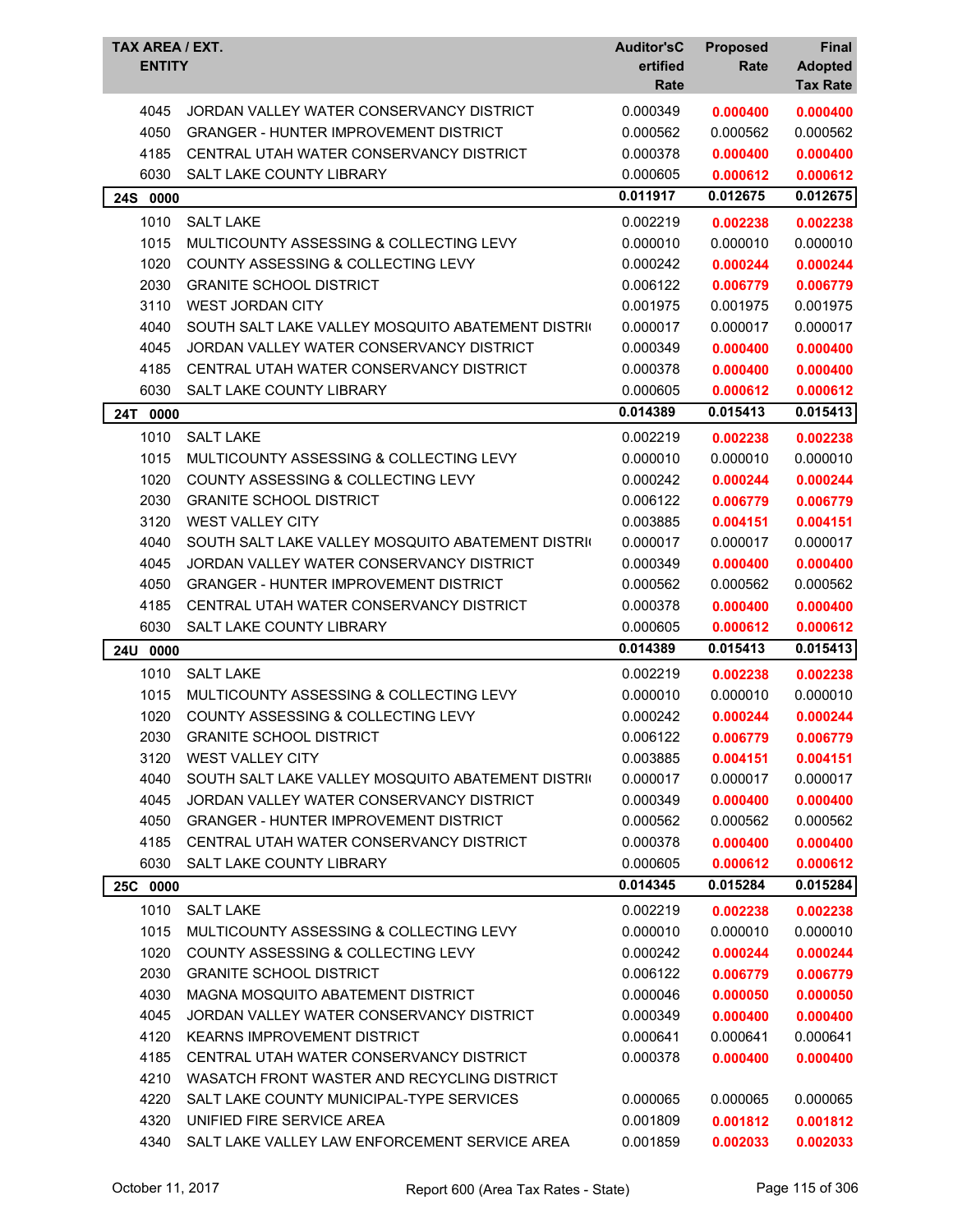| TAX AREA / EXT.<br><b>ENTITY</b> |                                                   | <b>Auditor'sC</b><br>ertified<br>Rate | <b>Proposed</b><br>Rate | Final<br><b>Adopted</b><br><b>Tax Rate</b> |
|----------------------------------|---------------------------------------------------|---------------------------------------|-------------------------|--------------------------------------------|
| 6030                             | <b>SALT LAKE COUNTY LIBRARY</b>                   | 0.000605                              | 0.000612                | 0.000612                                   |
| 27A 0000                         |                                                   | 0.013996                              | 0.014884                | 0.014884                                   |
| 1010                             | <b>SALT LAKE</b>                                  | 0.002219                              | 0.002238                | 0.002238                                   |
| 1015                             | MULTICOUNTY ASSESSING & COLLECTING LEVY           | 0.000010                              | 0.000010                | 0.000010                                   |
| 1020                             | <b>COUNTY ASSESSING &amp; COLLECTING LEVY</b>     | 0.000242                              | 0.000244                | 0.000244                                   |
| 2030                             | <b>GRANITE SCHOOL DISTRICT</b>                    | 0.006122                              | 0.006779                | 0.006779                                   |
| 4030                             | MAGNA MOSQUITO ABATEMENT DISTRICT                 | 0.000046                              | 0.000050                | 0.000050                                   |
| 4120                             | <b>KEARNS IMPROVEMENT DISTRICT</b>                | 0.000641                              | 0.000641                | 0.000641                                   |
| 4185                             | CENTRAL UTAH WATER CONSERVANCY DISTRICT           | 0.000378                              | 0.000400                | 0.000400                                   |
| 4210                             | WASATCH FRONT WASTER AND RECYCLING DISTRICT       |                                       |                         |                                            |
| 4220                             | SALT LAKE COUNTY MUNICIPAL-TYPE SERVICES          | 0.000065                              | 0.000065                | 0.000065                                   |
| 4320                             | UNIFIED FIRE SERVICE AREA                         | 0.001809                              | 0.001812                | 0.001812                                   |
| 4340                             | SALT LAKE VALLEY LAW ENFORCEMENT SERVICE AREA     | 0.001859                              | 0.002033                | 0.002033                                   |
| 6030                             | SALT LAKE COUNTY LIBRARY                          | 0.000605                              | 0.000612                | 0.000612                                   |
| 29A 0000                         |                                                   | 0.013856                              | 0.014884                | 0.014884                                   |
| 1010                             | <b>SALT LAKE</b>                                  | 0.002219                              | 0.002238                | 0.002238                                   |
| 1015                             | MULTICOUNTY ASSESSING & COLLECTING LEVY           | 0.000010                              | 0.000010                | 0.000010                                   |
| 1020                             | <b>COUNTY ASSESSING &amp; COLLECTING LEVY</b>     | 0.000242                              | 0.000244                | 0.000244                                   |
| 2030                             | <b>GRANITE SCHOOL DISTRICT</b>                    | 0.006122                              | 0.006779                | 0.006779                                   |
| 3120                             | <b>WEST VALLEY CITY</b>                           | 0.003885                              | 0.004151                | 0.004151                                   |
| 4030                             | MAGNA MOSQUITO ABATEMENT DISTRICT                 | 0.000046                              | 0.000050                | 0.000050                                   |
| 4045                             | JORDAN VALLEY WATER CONSERVANCY DISTRICT          | 0.000349                              | 0.000400                | 0.000400                                   |
| 4185                             | CENTRAL UTAH WATER CONSERVANCY DISTRICT           | 0.000378                              | 0.000400                | 0.000400                                   |
| 6030                             | SALT LAKE COUNTY LIBRARY                          | 0.000605                              | 0.000612                | 0.000612                                   |
| 29B 0000                         |                                                   | 0.016144                              | 0.017172                | 0.017172                                   |
| 1010                             | <b>SALT LAKE</b>                                  | 0.002219                              | 0.002238                | 0.002238                                   |
| 1015                             | MULTICOUNTY ASSESSING & COLLECTING LEVY           | 0.000010                              | 0.000010                | 0.000010                                   |
| 1020                             | <b>COUNTY ASSESSING &amp; COLLECTING LEVY</b>     | 0.000242                              | 0.000244                | 0.000244                                   |
| 2030                             | <b>GRANITE SCHOOL DISTRICT</b>                    | 0.006122                              | 0.006779                | 0.006779                                   |
| 3120                             | <b>WEST VALLEY CITY</b>                           | 0.003885                              | 0.004151                | 0.004151                                   |
| 4030                             | MAGNA MOSQUITO ABATEMENT DISTRICT                 | 0.000046                              | 0.000050                | 0.000050                                   |
| 4045                             | JORDAN VALLEY WATER CONSERVANCY DISTRICT          | 0.000349                              | 0.000400                | 0.000400                                   |
| 4080                             | MAGNA WATER DISTRICT                              | 0.002288                              | 0.002288                | 0.002288                                   |
| 4185                             | CENTRAL UTAH WATER CONSERVANCY DISTRICT           | 0.000378                              | 0.000400                | 0.000400                                   |
| 6030                             | SALT LAKE COUNTY LIBRARY                          | 0.000605                              | 0.000612                | 0.000612                                   |
| 29C 0000                         |                                                   | 0.014389                              | 0.015413                | 0.015413                                   |
| 1010                             | <b>SALT LAKE</b>                                  | 0.002219                              | 0.002238                | 0.002238                                   |
| 1015                             | MULTICOUNTY ASSESSING & COLLECTING LEVY           | 0.000010                              | 0.000010                | 0.000010                                   |
| 1020                             | COUNTY ASSESSING & COLLECTING LEVY                | 0.000242                              | 0.000244                | 0.000244                                   |
| 2030                             | <b>GRANITE SCHOOL DISTRICT</b>                    | 0.006122                              | 0.006779                | 0.006779                                   |
| 3120                             | <b>WEST VALLEY CITY</b>                           | 0.003885                              | 0.004151                | 0.004151                                   |
| 4040                             | SOUTH SALT LAKE VALLEY MOSQUITO ABATEMENT DISTRIC | 0.000017                              | 0.000017                | 0.000017                                   |
| 4045                             | JORDAN VALLEY WATER CONSERVANCY DISTRICT          | 0.000349                              | 0.000400                | 0.000400                                   |
| 4050                             | <b>GRANGER - HUNTER IMPROVEMENT DISTRICT</b>      | 0.000562                              | 0.000562                | 0.000562                                   |
| 4185                             | CENTRAL UTAH WATER CONSERVANCY DISTRICT           | 0.000378                              | 0.000400                | 0.000400                                   |
| 6030                             | SALT LAKE COUNTY LIBRARY                          | 0.000605                              | 0.000612                | 0.000612                                   |
| 29D 0000                         |                                                   | 0.013507                              | 0.014484                | 0.014484                                   |
| 1010                             | <b>SALT LAKE</b>                                  | 0.002219                              | 0.002238                | 0.002238                                   |
| 1015                             | MULTICOUNTY ASSESSING & COLLECTING LEVY           | 0.000010                              | 0.000010                | 0.000010                                   |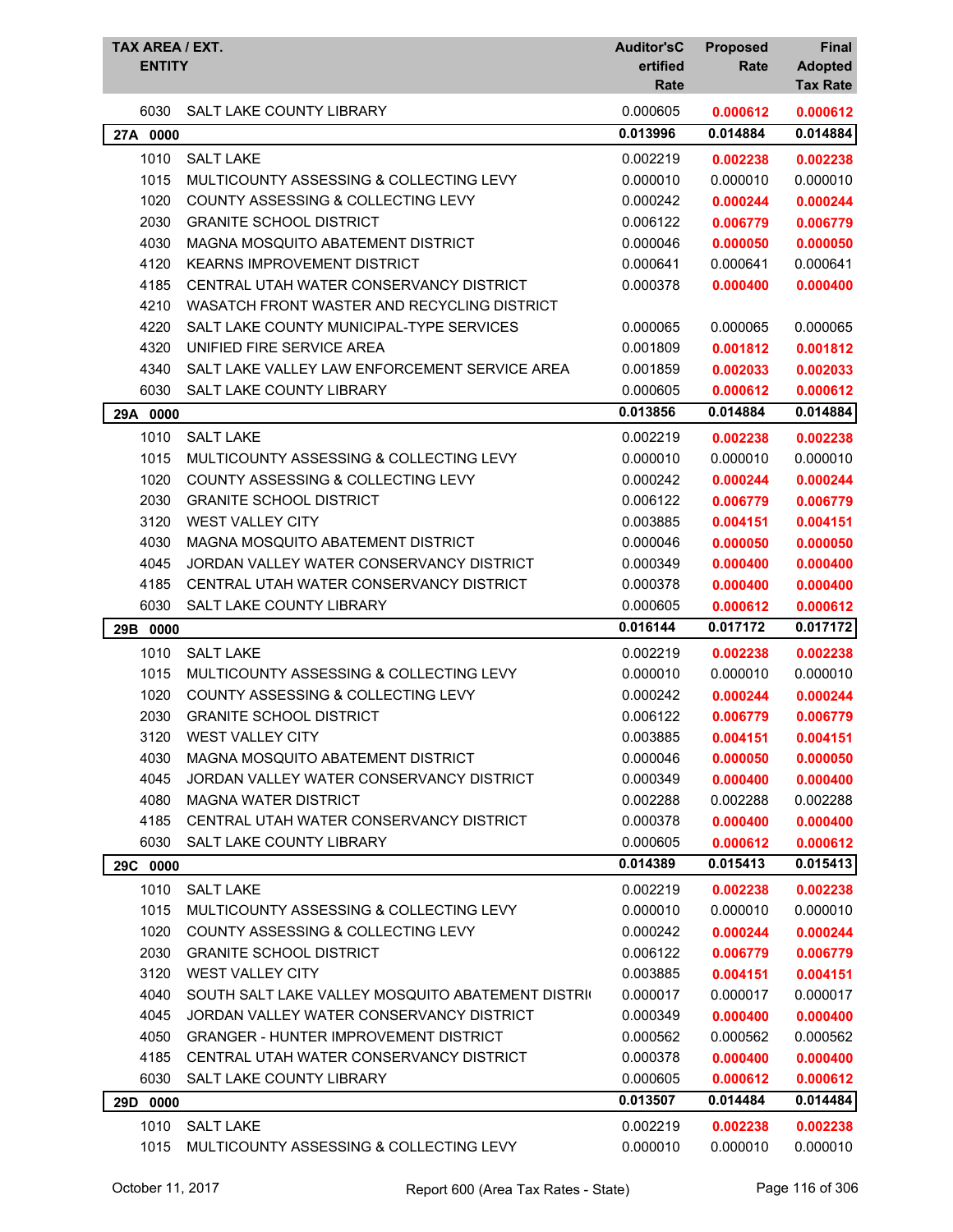| TAX AREA / EXT.<br><b>ENTITY</b> |                                                                      | <b>Auditor'sC</b><br>ertified<br>Rate | <b>Proposed</b><br>Rate | <b>Final</b><br><b>Adopted</b><br><b>Tax Rate</b> |
|----------------------------------|----------------------------------------------------------------------|---------------------------------------|-------------------------|---------------------------------------------------|
|                                  |                                                                      |                                       |                         |                                                   |
| 1020<br>2030                     | COUNTY ASSESSING & COLLECTING LEVY<br><b>GRANITE SCHOOL DISTRICT</b> | 0.000242<br>0.006122                  | 0.000244<br>0.006779    | 0.000244<br>0.006779                              |
| 3120                             | <b>WEST VALLEY CITY</b>                                              | 0.003885                              | 0.004151                | 0.004151                                          |
| 4030                             | MAGNA MOSQUITO ABATEMENT DISTRICT                                    | 0.000046                              |                         |                                                   |
| 4185                             | CENTRAL UTAH WATER CONSERVANCY DISTRICT                              | 0.000378                              | 0.000050<br>0.000400    | 0.000050                                          |
| 6030                             | SALT LAKE COUNTY LIBRARY                                             | 0.000605                              | 0.000612                | 0.000400<br>0.000612                              |
|                                  |                                                                      | 0.015502                              | 0.016530                | 0.016530                                          |
| 29E 0000                         |                                                                      |                                       |                         |                                                   |
| 1010                             | <b>SALT LAKE</b>                                                     | 0.002219                              | 0.002238                | 0.002238                                          |
| 1015                             | MULTICOUNTY ASSESSING & COLLECTING LEVY                              | 0.000010                              | 0.000010                | 0.000010                                          |
| 1020                             | COUNTY ASSESSING & COLLECTING LEVY                                   | 0.000242                              | 0.000244                | 0.000244                                          |
| 2030                             | <b>GRANITE SCHOOL DISTRICT</b>                                       | 0.006122                              | 0.006779                | 0.006779                                          |
| 3120                             | <b>WEST VALLEY CITY</b>                                              | 0.003885                              | 0.004151                | 0.004151                                          |
| 4030                             | MAGNA MOSQUITO ABATEMENT DISTRICT                                    | 0.000046                              | 0.000050                | 0.000050                                          |
| 4045                             | JORDAN VALLEY WATER CONSERVANCY DISTRICT                             | 0.000349                              | 0.000400                | 0.000400                                          |
| 4120                             | <b>KEARNS IMPROVEMENT DISTRICT</b>                                   | 0.000641                              | 0.000641                | 0.000641                                          |
| 4180                             | OQUIRRH RECREATION AND PARKS DISTRICT                                | 0.001005                              | 0.001005                | 0.001005                                          |
| 4185                             | CENTRAL UTAH WATER CONSERVANCY DISTRICT                              | 0.000378                              | 0.000400                | 0.000400                                          |
| 6030                             | SALT LAKE COUNTY LIBRARY                                             | 0.000605                              | 0.000612                | 0.000612                                          |
| 29F<br>0000                      |                                                                      | 0.015153                              | 0.016130                | 0.016130                                          |
| 1010                             | <b>SALT LAKE</b>                                                     | 0.002219                              | 0.002238                | 0.002238                                          |
| 1015                             | MULTICOUNTY ASSESSING & COLLECTING LEVY                              | 0.000010                              | 0.000010                | 0.000010                                          |
| 1020                             | <b>COUNTY ASSESSING &amp; COLLECTING LEVY</b>                        | 0.000242                              | 0.000244                | 0.000244                                          |
| 2030                             | <b>GRANITE SCHOOL DISTRICT</b>                                       | 0.006122                              | 0.006779                | 0.006779                                          |
| 3120                             | <b>WEST VALLEY CITY</b>                                              | 0.003885                              | 0.004151                | 0.004151                                          |
| 4030                             | MAGNA MOSQUITO ABATEMENT DISTRICT                                    | 0.000046                              | 0.000050                | 0.000050                                          |
| 4120                             | <b>KEARNS IMPROVEMENT DISTRICT</b>                                   | 0.000641                              | 0.000641                | 0.000641                                          |
| 4180                             | OQUIRRH RECREATION AND PARKS DISTRICT                                | 0.001005                              | 0.001005                | 0.001005                                          |
| 4185                             | CENTRAL UTAH WATER CONSERVANCY DISTRICT                              | 0.000378                              | 0.000400                | 0.000400                                          |
| 6030                             | SALT LAKE COUNTY LIBRARY                                             | 0.000605                              | 0.000612                | 0.000612                                          |
| 29G 0000                         |                                                                      | 0.015502                              | 0.016530                | 0.016530                                          |
| 1010                             | <b>SALT LAKE</b>                                                     | 0.002219                              | 0.002238                | 0.002238                                          |
| 1015                             | MULTICOUNTY ASSESSING & COLLECTING LEVY                              | 0.000010                              | 0.000010                | 0.000010                                          |
| 1020                             | COUNTY ASSESSING & COLLECTING LEVY                                   | 0.000242                              | 0.000244                | 0.000244                                          |
| 2030                             | <b>GRANITE SCHOOL DISTRICT</b>                                       | 0.006122                              | 0.006779                | 0.006779                                          |
| 3120                             | <b>WEST VALLEY CITY</b>                                              | 0.003885                              | 0.004151                | 0.004151                                          |
| 4030                             | MAGNA MOSQUITO ABATEMENT DISTRICT                                    | 0.000046                              | 0.000050                | 0.000050                                          |
| 4045                             | JORDAN VALLEY WATER CONSERVANCY DISTRICT                             | 0.000349                              | 0.000400                | 0.000400                                          |
| 4120                             | <b>KEARNS IMPROVEMENT DISTRICT</b>                                   | 0.000641                              | 0.000641                | 0.000641                                          |
| 4180                             | OQUIRRH RECREATION AND PARKS DISTRICT                                | 0.001005                              | 0.001005                | 0.001005                                          |
| 4185                             | CENTRAL UTAH WATER CONSERVANCY DISTRICT                              | 0.000378                              | 0.000400                | 0.000400                                          |
| 6030                             | SALT LAKE COUNTY LIBRARY                                             | 0.000605                              | 0.000612                | 0.000612                                          |
| 29H 0000                         |                                                                      | 0.015502                              | 0.016530                | 0.016530                                          |
| 1010                             | <b>SALT LAKE</b>                                                     | 0.002219                              | 0.002238                | 0.002238                                          |
| 1015                             | MULTICOUNTY ASSESSING & COLLECTING LEVY                              | 0.000010                              | 0.000010                | 0.000010                                          |
| 1020                             | COUNTY ASSESSING & COLLECTING LEVY                                   | 0.000242                              | 0.000244                | 0.000244                                          |
| 2030                             | <b>GRANITE SCHOOL DISTRICT</b>                                       | 0.006122                              | 0.006779                | 0.006779                                          |
| 3120                             | <b>WEST VALLEY CITY</b>                                              | 0.003885                              | 0.004151                | 0.004151                                          |
| 4030                             | MAGNA MOSQUITO ABATEMENT DISTRICT                                    | 0.000046                              | 0.000050                | 0.000050                                          |
| 4045                             | JORDAN VALLEY WATER CONSERVANCY DISTRICT                             | 0.000349                              | 0.000400                | 0.000400                                          |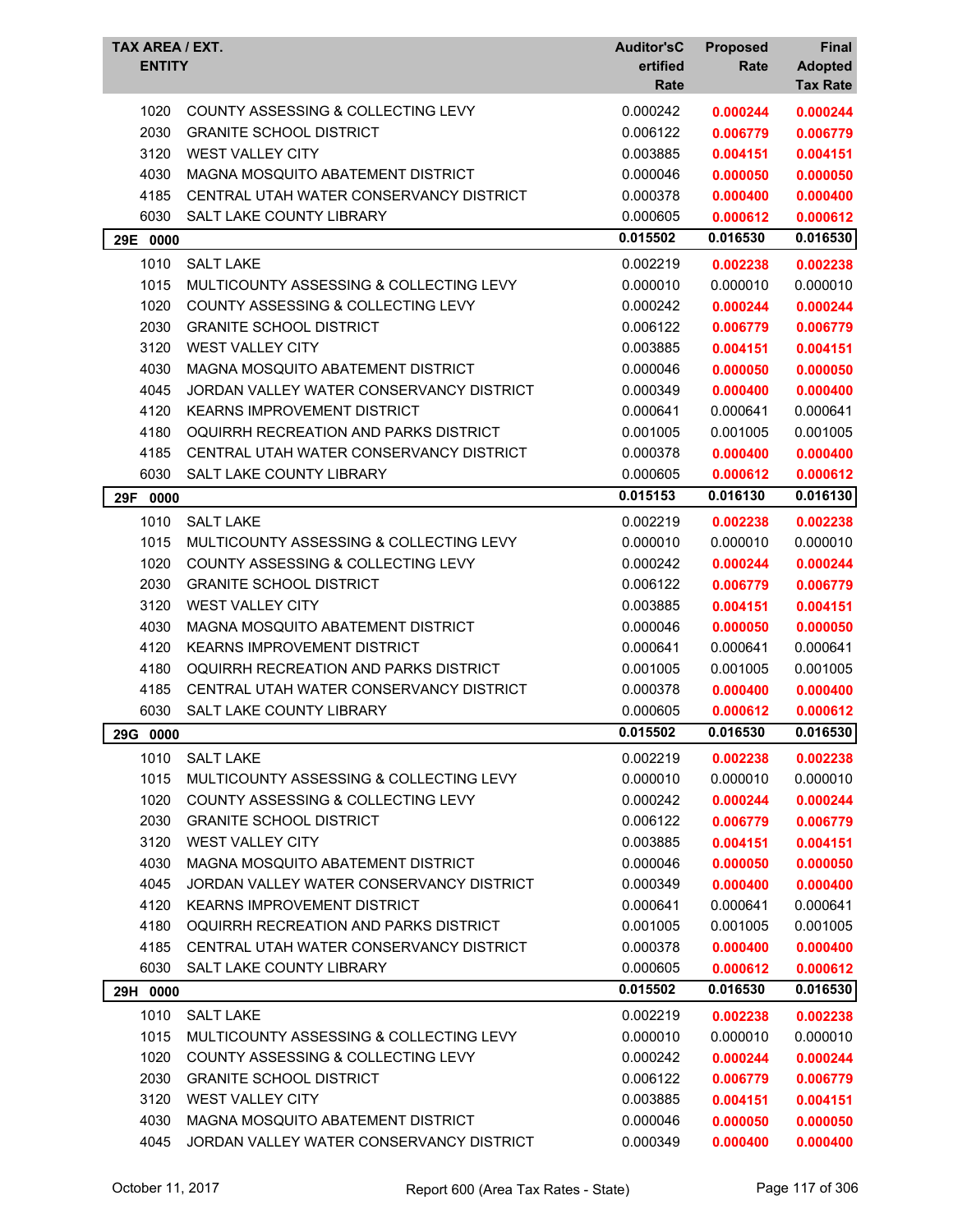| TAX AREA / EXT.<br><b>ENTITY</b> |                                                   | <b>Auditor'sC</b><br>ertified<br>Rate | <b>Proposed</b><br>Rate | Final<br><b>Adopted</b><br><b>Tax Rate</b> |
|----------------------------------|---------------------------------------------------|---------------------------------------|-------------------------|--------------------------------------------|
| 4120                             | <b>KEARNS IMPROVEMENT DISTRICT</b>                | 0.000641                              | 0.000641                | 0.000641                                   |
| 4180                             | OQUIRRH RECREATION AND PARKS DISTRICT             | 0.001005                              | 0.001005                | 0.001005                                   |
| 4185                             | CENTRAL UTAH WATER CONSERVANCY DISTRICT           | 0.000378                              | 0.000400                | 0.000400                                   |
| 6030                             | SALT LAKE COUNTY LIBRARY                          | 0.000605                              | 0.000612                | 0.000612                                   |
| 29J 0000                         |                                                   | 0.016144                              | 0.017172                | 0.017172                                   |
| 1010                             | <b>SALT LAKE</b>                                  | 0.002219                              | 0.002238                | 0.002238                                   |
| 1015                             | MULTICOUNTY ASSESSING & COLLECTING LEVY           | 0.000010                              | 0.000010                | 0.000010                                   |
| 1020                             | COUNTY ASSESSING & COLLECTING LEVY                | 0.000242                              | 0.000244                | 0.000244                                   |
| 2030                             | <b>GRANITE SCHOOL DISTRICT</b>                    | 0.006122                              | 0.006779                | 0.006779                                   |
| 3120                             | <b>WEST VALLEY CITY</b>                           | 0.003885                              | 0.004151                | 0.004151                                   |
| 4030                             | MAGNA MOSQUITO ABATEMENT DISTRICT                 | 0.000046                              | 0.000050                | 0.000050                                   |
| 4045                             | JORDAN VALLEY WATER CONSERVANCY DISTRICT          | 0.000349                              | 0.000400                | 0.000400                                   |
| 4080                             | <b>MAGNA WATER DISTRICT</b>                       | 0.002288                              | 0.002288                | 0.002288                                   |
| 4185                             | CENTRAL UTAH WATER CONSERVANCY DISTRICT           | 0.000378                              | 0.000400                | 0.000400                                   |
| 6030                             | SALT LAKE COUNTY LIBRARY                          | 0.000605                              | 0.000612                | 0.000612                                   |
| 29K 0000                         |                                                   | 0.014148                              | 0.015125                | 0.015125                                   |
| 1010                             | <b>SALT LAKE</b>                                  | 0.002219                              | 0.002238                | 0.002238                                   |
| 1015                             | MULTICOUNTY ASSESSING & COLLECTING LEVY           | 0.000010                              | 0.000010                | 0.000010                                   |
| 1020                             | <b>COUNTY ASSESSING &amp; COLLECTING LEVY</b>     | 0.000242                              | 0.000244                | 0.000244                                   |
| 2030                             | <b>GRANITE SCHOOL DISTRICT</b>                    | 0.006122                              | 0.006779                | 0.006779                                   |
| 3120                             | <b>WEST VALLEY CITY</b>                           | 0.003885                              | 0.004151                | 0.004151                                   |
| 4030                             | MAGNA MOSQUITO ABATEMENT DISTRICT                 | 0.000046                              | 0.000050                | 0.000050                                   |
| 4120                             | <b>KEARNS IMPROVEMENT DISTRICT</b>                | 0.000641                              | 0.000641                | 0.000641                                   |
| 4185                             | CENTRAL UTAH WATER CONSERVANCY DISTRICT           | 0.000378                              | 0.000400                | 0.000400                                   |
| 6030                             | <b>SALT LAKE COUNTY LIBRARY</b>                   | 0.000605                              | 0.000612                | 0.000612                                   |
| 0000<br>29L                      |                                                   | 0.014389                              | 0.015413                | 0.015413                                   |
| 1010                             | <b>SALT LAKE</b>                                  | 0.002219                              | 0.002238                | 0.002238                                   |
| 1015                             | MULTICOUNTY ASSESSING & COLLECTING LEVY           | 0.000010                              | 0.000010                | 0.000010                                   |
| 1020                             | COUNTY ASSESSING & COLLECTING LEVY                | 0.000242                              | 0.000244                | 0.000244                                   |
| 2030                             | <b>GRANITE SCHOOL DISTRICT</b>                    | 0.006122                              | 0.006779                | 0.006779                                   |
| 3120                             | <b>WEST VALLEY CITY</b>                           | 0.003885                              | 0.004151                | 0.004151                                   |
| 4040                             | SOUTH SALT LAKE VALLEY MOSQUITO ABATEMENT DISTRIC | 0.000017                              | 0.000017                | 0.000017                                   |
| 4045                             | JORDAN VALLEY WATER CONSERVANCY DISTRICT          | 0.000349                              | 0.000400                | 0.000400                                   |
| 4050                             | <b>GRANGER - HUNTER IMPROVEMENT DISTRICT</b>      | 0.000562                              | 0.000562                | 0.000562                                   |
| 4185                             | CENTRAL UTAH WATER CONSERVANCY DISTRICT           | 0.000378                              | 0.000400                | 0.000400                                   |
| 6030                             | SALT LAKE COUNTY LIBRARY                          | 0.000605                              | 0.000612                | 0.000612                                   |
| 29M 0000                         |                                                   | 0.014389                              | 0.015413                | 0.015413                                   |
| 1010                             | <b>SALT LAKE</b>                                  | 0.002219                              | 0.002238                | 0.002238                                   |
| 1015                             | MULTICOUNTY ASSESSING & COLLECTING LEVY           | 0.000010                              | 0.000010                | 0.000010                                   |
| 1020                             | COUNTY ASSESSING & COLLECTING LEVY                | 0.000242                              | 0.000244                | 0.000244                                   |
| 2030                             | <b>GRANITE SCHOOL DISTRICT</b>                    | 0.006122                              | 0.006779                | 0.006779                                   |
| 3120                             | <b>WEST VALLEY CITY</b>                           | 0.003885                              | 0.004151                | 0.004151                                   |
| 4040                             | SOUTH SALT LAKE VALLEY MOSQUITO ABATEMENT DISTRIC | 0.000017                              | 0.000017                | 0.000017                                   |
| 4045                             | JORDAN VALLEY WATER CONSERVANCY DISTRICT          | 0.000349                              | 0.000400                | 0.000400                                   |
| 4050                             | <b>GRANGER - HUNTER IMPROVEMENT DISTRICT</b>      | 0.000562                              | 0.000562                | 0.000562                                   |
| 4185                             | CENTRAL UTAH WATER CONSERVANCY DISTRICT           | 0.000378                              | 0.000400                | 0.000400                                   |
| 6030                             | SALT LAKE COUNTY LIBRARY                          | 0.000605                              | 0.000612                | 0.000612                                   |
| 29N 0000                         |                                                   | 0.014389                              | 0.015413                | 0.015413                                   |
| 1010                             | <b>SALT LAKE</b>                                  | 0.002219                              | 0.002238                | 0.002238                                   |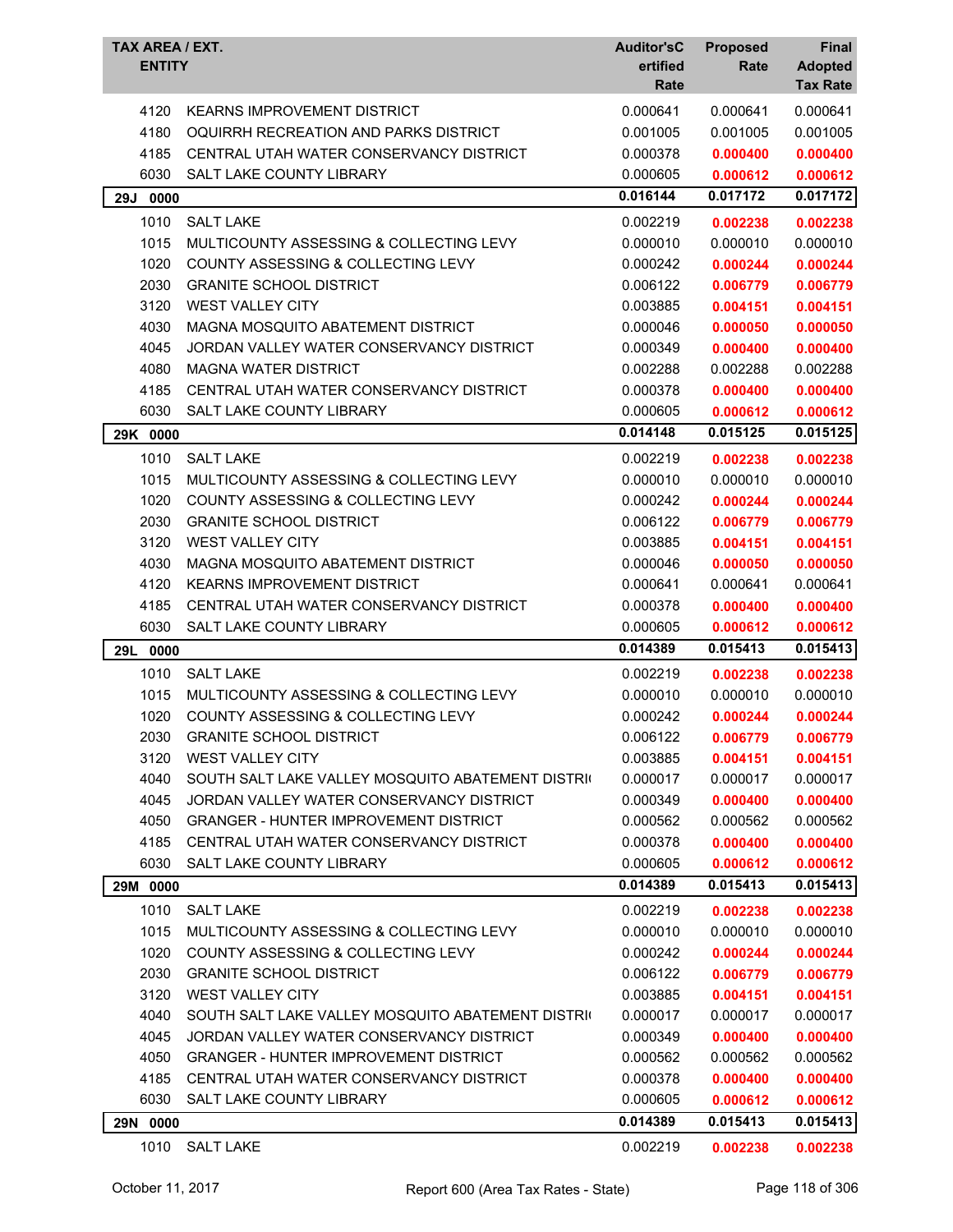| TAX AREA / EXT.<br><b>ENTITY</b> |                                                   | <b>Auditor'sC</b><br>ertified<br>Rate | <b>Proposed</b><br>Rate | <b>Final</b><br><b>Adopted</b><br><b>Tax Rate</b> |
|----------------------------------|---------------------------------------------------|---------------------------------------|-------------------------|---------------------------------------------------|
| 1015                             | MULTICOUNTY ASSESSING & COLLECTING LEVY           | 0.000010                              | 0.000010                | 0.000010                                          |
| 1020                             | <b>COUNTY ASSESSING &amp; COLLECTING LEVY</b>     | 0.000242                              | 0.000244                | 0.000244                                          |
| 2030                             | <b>GRANITE SCHOOL DISTRICT</b>                    | 0.006122                              | 0.006779                | 0.006779                                          |
| 3120                             | <b>WEST VALLEY CITY</b>                           | 0.003885                              | 0.004151                | 0.004151                                          |
| 4040                             | SOUTH SALT LAKE VALLEY MOSQUITO ABATEMENT DISTRIC | 0.000017                              | 0.000017                | 0.000017                                          |
| 4045                             | JORDAN VALLEY WATER CONSERVANCY DISTRICT          | 0.000349                              | 0.000400                | 0.000400                                          |
| 4050                             | <b>GRANGER - HUNTER IMPROVEMENT DISTRICT</b>      | 0.000562                              | 0.000562                | 0.000562                                          |
| 4185                             | CENTRAL UTAH WATER CONSERVANCY DISTRICT           | 0.000378                              | 0.000400                | 0.000400                                          |
| 6030                             | <b>SALT LAKE COUNTY LIBRARY</b>                   | 0.000605                              | 0.000612                | 0.000612                                          |
| 29P<br>0000                      |                                                   | 0.014497                              | 0.015525                | 0.015525                                          |
| 1010                             | <b>SALT LAKE</b>                                  | 0.002219                              | 0.002238                | 0.002238                                          |
| 1015                             | MULTICOUNTY ASSESSING & COLLECTING LEVY           | 0.000010                              | 0.000010                | 0.000010                                          |
| 1020                             | <b>COUNTY ASSESSING &amp; COLLECTING LEVY</b>     | 0.000242                              | 0.000244                | 0.000244                                          |
| 2030                             | <b>GRANITE SCHOOL DISTRICT</b>                    | 0.006122                              | 0.006779                | 0.006779                                          |
| 3120                             | <b>WEST VALLEY CITY</b>                           | 0.003885                              | 0.004151                | 0.004151                                          |
| 4030                             | MAGNA MOSQUITO ABATEMENT DISTRICT                 | 0.000046                              | 0.000050                | 0.000050                                          |
| 4045                             | JORDAN VALLEY WATER CONSERVANCY DISTRICT          | 0.000349                              | 0.000400                | 0.000400                                          |
| 4120                             | <b>KEARNS IMPROVEMENT DISTRICT</b>                | 0.000641                              | 0.000641                | 0.000641                                          |
| 4185                             | CENTRAL UTAH WATER CONSERVANCY DISTRICT           | 0.000378                              | 0.000400                | 0.000400                                          |
| 6030                             | <b>SALT LAKE COUNTY LIBRARY</b>                   | 0.000605                              | 0.000612                | 0.000612                                          |
| 29Q<br>0000                      |                                                   | 0.013856                              | 0.014884                | 0.014884                                          |
| 1010                             | <b>SALT LAKE</b>                                  | 0.002219                              | 0.002238                | 0.002238                                          |
| 1015                             | MULTICOUNTY ASSESSING & COLLECTING LEVY           | 0.000010                              | 0.000010                | 0.000010                                          |
| 1020                             | COUNTY ASSESSING & COLLECTING LEVY                | 0.000242                              | 0.000244                | 0.000244                                          |
| 2030                             | <b>GRANITE SCHOOL DISTRICT</b>                    | 0.006122                              | 0.006779                | 0.006779                                          |
| 3120                             | WEST VALLEY CITY                                  | 0.003885                              | 0.004151                | 0.004151                                          |
| 4030                             | MAGNA MOSQUITO ABATEMENT DISTRICT                 | 0.000046                              | 0.000050                | 0.000050                                          |
| 4045                             | JORDAN VALLEY WATER CONSERVANCY DISTRICT          | 0.000349                              | 0.000400                | 0.000400                                          |
| 4185                             | CENTRAL UTAH WATER CONSERVANCY DISTRICT           | 0.000378                              | 0.000400                | 0.000400                                          |
| 6030                             | SALT LAKE COUNTY LIBRARY                          | 0.000605                              | 0.000612                | 0.000612                                          |
| 29R 0000                         |                                                   | 0.015502                              | 0.016530                | 0.016530                                          |
| 1010                             | <b>SALT LAKE</b>                                  | 0.002219                              | 0.002238                | 0.002238                                          |
| 1015                             | MULTICOUNTY ASSESSING & COLLECTING LEVY           | 0.000010                              | 0.000010                | 0.000010                                          |
| 1020                             | <b>COUNTY ASSESSING &amp; COLLECTING LEVY</b>     | 0.000242                              | 0.000244                | 0.000244                                          |
| 2030                             | <b>GRANITE SCHOOL DISTRICT</b>                    | 0.006122                              | 0.006779                | 0.006779                                          |
| 3120                             | <b>WEST VALLEY CITY</b>                           | 0.003885                              | 0.004151                | 0.004151                                          |
| 4030                             | MAGNA MOSQUITO ABATEMENT DISTRICT                 | 0.000046                              | 0.000050                | 0.000050                                          |
| 4045                             | JORDAN VALLEY WATER CONSERVANCY DISTRICT          | 0.000349                              | 0.000400                | 0.000400                                          |
| 4120                             | <b>KEARNS IMPROVEMENT DISTRICT</b>                | 0.000641                              | 0.000641                | 0.000641                                          |
| 4180                             | OQUIRRH RECREATION AND PARKS DISTRICT             | 0.001005                              | 0.001005                | 0.001005                                          |
| 4185                             | CENTRAL UTAH WATER CONSERVANCY DISTRICT           | 0.000378                              | 0.000400                | 0.000400                                          |
| 6030                             | SALT LAKE COUNTY LIBRARY                          | 0.000605                              | 0.000612                | 0.000612                                          |
| 29S 0000                         |                                                   | 0.014148                              | 0.015125                | 0.015125                                          |
| 1010                             | <b>SALT LAKE</b>                                  | 0.002219                              | 0.002238                | 0.002238                                          |
| 1015                             | MULTICOUNTY ASSESSING & COLLECTING LEVY           | 0.000010                              | 0.000010                | 0.000010                                          |
| 1020                             | COUNTY ASSESSING & COLLECTING LEVY                | 0.000242                              | 0.000244                | 0.000244                                          |
| 2030                             | <b>GRANITE SCHOOL DISTRICT</b>                    | 0.006122                              | 0.006779                | 0.006779                                          |
| 3120                             | WEST VALLEY CITY                                  | 0.003885                              | 0.004151                | 0.004151                                          |
| 4030                             | MAGNA MOSQUITO ABATEMENT DISTRICT                 | 0.000046                              | 0.000050                | 0.000050                                          |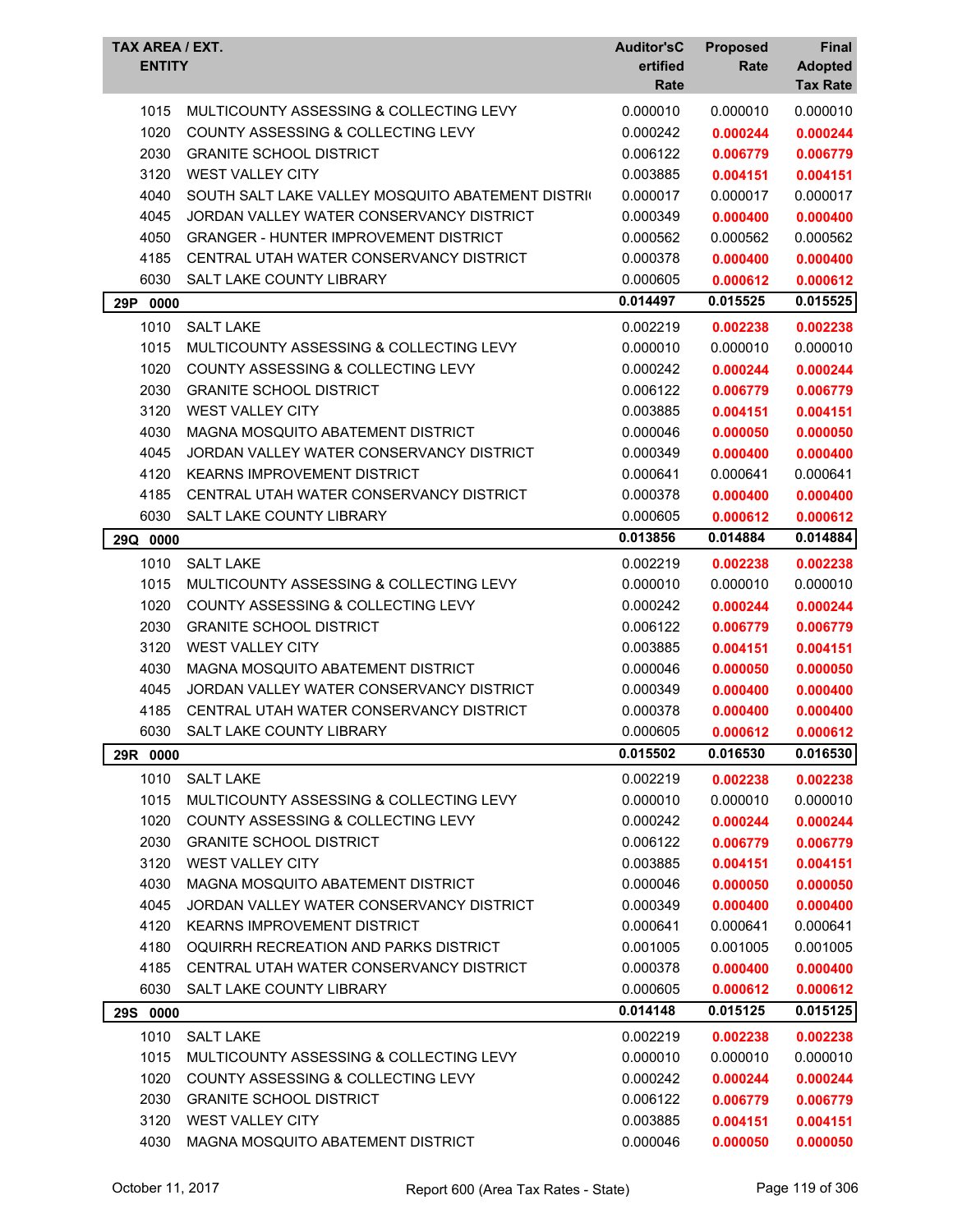| TAX AREA / EXT.<br><b>ENTITY</b> |                                                   | <b>Auditor'sC</b><br>ertified<br>Rate | <b>Proposed</b><br>Rate | <b>Final</b><br><b>Adopted</b><br><b>Tax Rate</b> |
|----------------------------------|---------------------------------------------------|---------------------------------------|-------------------------|---------------------------------------------------|
| 4120                             | <b>KEARNS IMPROVEMENT DISTRICT</b>                | 0.000641                              | 0.000641                | 0.000641                                          |
| 4185                             | CENTRAL UTAH WATER CONSERVANCY DISTRICT           | 0.000378                              | 0.000400                | 0.000400                                          |
| 6030                             | SALT LAKE COUNTY LIBRARY                          | 0.000605                              | 0.000612                | 0.000612                                          |
| 29T<br>0000                      |                                                   | 0.016144                              | 0.017172                | 0.017172                                          |
| 1010                             | <b>SALT LAKE</b>                                  | 0.002219                              | 0.002238                | 0.002238                                          |
| 1015                             | MULTICOUNTY ASSESSING & COLLECTING LEVY           | 0.000010                              | 0.000010                | 0.000010                                          |
| 1020                             | <b>COUNTY ASSESSING &amp; COLLECTING LEVY</b>     | 0.000242                              | 0.000244                | 0.000244                                          |
| 2030                             | <b>GRANITE SCHOOL DISTRICT</b>                    | 0.006122                              | 0.006779                | 0.006779                                          |
| 3120                             | <b>WEST VALLEY CITY</b>                           | 0.003885                              | 0.004151                | 0.004151                                          |
| 4030                             | MAGNA MOSQUITO ABATEMENT DISTRICT                 | 0.000046                              | 0.000050                | 0.000050                                          |
| 4045                             | JORDAN VALLEY WATER CONSERVANCY DISTRICT          | 0.000349                              | 0.000400                | 0.000400                                          |
| 4080                             | <b>MAGNA WATER DISTRICT</b>                       | 0.002288                              | 0.002288                | 0.002288                                          |
| 4185                             | CENTRAL UTAH WATER CONSERVANCY DISTRICT           | 0.000378                              | 0.000400                | 0.000400                                          |
| 6030                             | SALT LAKE COUNTY LIBRARY                          | 0.000605                              | 0.000612                | 0.000612                                          |
| 29U 0000                         |                                                   | 0.014418                              | 0.015446                | 0.015446                                          |
| 1010                             | <b>SALT LAKE</b>                                  | 0.002219                              | 0.002238                | 0.002238                                          |
| 1015                             | MULTICOUNTY ASSESSING & COLLECTING LEVY           | 0.000010                              | 0.000010                | 0.000010                                          |
| 1020                             | <b>COUNTY ASSESSING &amp; COLLECTING LEVY</b>     | 0.000242                              | 0.000244                | 0.000244                                          |
| 2030                             | <b>GRANITE SCHOOL DISTRICT</b>                    | 0.006122                              | 0.006779                | 0.006779                                          |
| 3120                             | <b>WEST VALLEY CITY</b>                           | 0.003885                              | 0.004151                | 0.004151                                          |
| 4030                             | MAGNA MOSQUITO ABATEMENT DISTRICT                 | 0.000046                              | 0.000050                | 0.000050                                          |
| 4045                             | JORDAN VALLEY WATER CONSERVANCY DISTRICT          | 0.000349                              | 0.000400                | 0.000400                                          |
| 4050                             | <b>GRANGER - HUNTER IMPROVEMENT DISTRICT</b>      | 0.000562                              | 0.000562                | 0.000562                                          |
| 4185                             | CENTRAL UTAH WATER CONSERVANCY DISTRICT           | 0.000378                              | 0.000400                | 0.000400                                          |
| 6030                             | SALT LAKE COUNTY LIBRARY                          | 0.000605                              | 0.000612                | 0.000612                                          |
| 30A 0000                         |                                                   | 0.014828                              | 0.014932                | 0.014932                                          |
| 1010                             | <b>SALT LAKE</b>                                  | 0.002219                              | 0.002238                | 0.002238                                          |
| 1015                             | MULTICOUNTY ASSESSING & COLLECTING LEVY           | 0.000010                              | 0.000010                | 0.000010                                          |
| 1020                             | COUNTY ASSESSING & COLLECTING LEVY                | 0.000242                              | 0.000244                | 0.000244                                          |
| 2045                             | <b>CANYONS SCHOOL DISTRICT</b>                    | 0.006439                              | 0.006439                | 0.006439                                          |
| 3040                             | <b>MIDVALE CITY</b>                               | 0.001309                              | 0.001309                | 0.001309                                          |
| 4040                             | SOUTH SALT LAKE VALLEY MOSQUITO ABATEMENT DISTRIC | 0.000017                              | 0.000017                | 0.000017                                          |
| 4045                             | JORDAN VALLEY WATER CONSERVANCY DISTRICT          | 0.000349                              | 0.000400                | 0.000400                                          |
| 4070                             | MIDVALLEY IMPROVEMENT DISTRICT                    | 0.000773                              | 0.000773                | 0.000773                                          |
| 4185                             | CENTRAL UTAH WATER CONSERVANCY DISTRICT           | 0.000378                              | 0.000400                | 0.000400                                          |
| 4320                             | UNIFIED FIRE SERVICE AREA                         | 0.001809                              | 0.001812                | 0.001812                                          |
| 6030                             | SALT LAKE COUNTY LIBRARY                          | 0.000605                              | 0.000612                | 0.000612                                          |
| 6060                             | JORDAN/CANYON SCHOOL DISTRICT DEBT SERVICE AREA   | 0.000678                              | 0.000678                | 0.000678                                          |
| 30B 0000                         |                                                   | 0.014813                              | 0.014917                | 0.014917                                          |
| 1010                             | <b>SALT LAKE</b>                                  | 0.002219                              | 0.002238                | 0.002238                                          |
| 1015                             | MULTICOUNTY ASSESSING & COLLECTING LEVY           | 0.000010                              | 0.000010                | 0.000010                                          |
| 1020                             | COUNTY ASSESSING & COLLECTING LEVY                | 0.000242                              | 0.000244                | 0.000244                                          |
| 2045                             | <b>CANYONS SCHOOL DISTRICT</b>                    | 0.006439                              | 0.006439                | 0.006439                                          |
| 3040                             | MIDVALE CITY                                      | 0.001309                              | 0.001309                | 0.001309                                          |
| 4040                             | SOUTH SALT LAKE VALLEY MOSQUITO ABATEMENT DISTRIC | 0.000017                              | 0.000017                | 0.000017                                          |
| 4045                             | JORDAN VALLEY WATER CONSERVANCY DISTRICT          | 0.000349                              | 0.000400                | 0.000400                                          |
| 4140                             | SANDY SUBURBAN IMPROVEMENT DISTRICT               | 0.000758                              | 0.000758                | 0.000758                                          |
| 4185                             | CENTRAL UTAH WATER CONSERVANCY DISTRICT           | 0.000378                              | 0.000400                | 0.000400                                          |
| 4320                             | UNIFIED FIRE SERVICE AREA                         | 0.001809                              | 0.001812                | 0.001812                                          |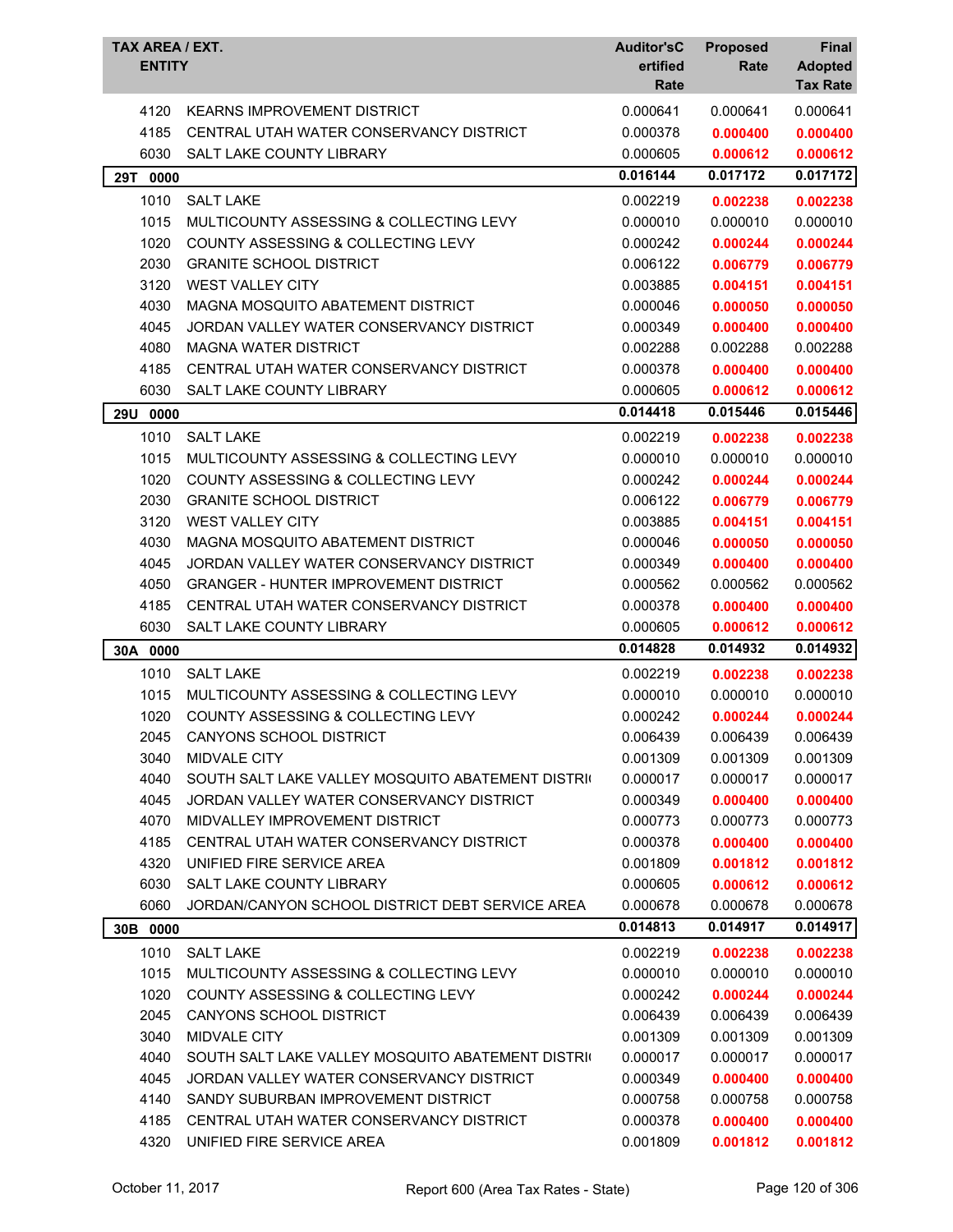| TAX AREA / EXT.<br><b>ENTITY</b> |                                                   | <b>Auditor'sC</b><br>ertified<br>Rate | <b>Proposed</b><br>Rate | <b>Final</b><br><b>Adopted</b><br><b>Tax Rate</b> |
|----------------------------------|---------------------------------------------------|---------------------------------------|-------------------------|---------------------------------------------------|
| 6030                             | SALT LAKE COUNTY LIBRARY                          | 0.000605                              | 0.000612                | 0.000612                                          |
| 6060                             | JORDAN/CANYON SCHOOL DISTRICT DEBT SERVICE AREA   | 0.000678                              | 0.000678                | 0.000678                                          |
| 30D 0000                         |                                                   | 0.013706                              | 0.013759                | 0.013759                                          |
| 1010                             | <b>SALT LAKE</b>                                  | 0.002219                              | 0.002238                | 0.002238                                          |
| 1015                             | MULTICOUNTY ASSESSING & COLLECTING LEVY           | 0.000010                              | 0.000010                | 0.000010                                          |
| 1020                             | <b>COUNTY ASSESSING &amp; COLLECTING LEVY</b>     | 0.000242                              | 0.000244                | 0.000244                                          |
| 2045                             | CANYONS SCHOOL DISTRICT                           | 0.006439                              | 0.006439                | 0.006439                                          |
| 3040                             | <b>MIDVALE CITY</b>                               | 0.001309                              | 0.001309                | 0.001309                                          |
| 4040                             | SOUTH SALT LAKE VALLEY MOSQUITO ABATEMENT DISTRIC | 0.000017                              | 0.000017                | 0.000017                                          |
| 4185                             | CENTRAL UTAH WATER CONSERVANCY DISTRICT           | 0.000378                              | 0.000400                | 0.000400                                          |
| 4320                             | UNIFIED FIRE SERVICE AREA                         | 0.001809                              | 0.001812                | 0.001812                                          |
| 6030                             | <b>SALT LAKE COUNTY LIBRARY</b>                   | 0.000605                              | 0.000612                | 0.000612                                          |
| 6060                             | JORDAN/CANYON SCHOOL DISTRICT DEBT SERVICE AREA   | 0.000678                              | 0.000678                | 0.000678                                          |
| 30E<br>0000                      |                                                   | 0.014244                              | 0.014348                | 0.014348                                          |
| 1010                             | <b>SALT LAKE</b>                                  | 0.002219                              | 0.002238                | 0.002238                                          |
| 1015                             | MULTICOUNTY ASSESSING & COLLECTING LEVY           | 0.000010                              | 0.000010                | 0.000010                                          |
| 1020                             | <b>COUNTY ASSESSING &amp; COLLECTING LEVY</b>     | 0.000242                              | 0.000244                | 0.000244                                          |
| 2045                             | <b>CANYONS SCHOOL DISTRICT</b>                    | 0.006439                              | 0.006439                | 0.006439                                          |
| 3040                             | <b>MIDVALE CITY</b>                               | 0.001309                              | 0.001309                | 0.001309                                          |
| 4040                             | SOUTH SALT LAKE VALLEY MOSQUITO ABATEMENT DISTRIC | 0.000017                              | 0.000017                | 0.000017                                          |
| 4045                             | JORDAN VALLEY WATER CONSERVANCY DISTRICT          | 0.000349                              | 0.000400                | 0.000400                                          |
| 4090                             | COTTONWOOD IMPROVEMENT DISTRICT                   | 0.000189                              | 0.000189                | 0.000189                                          |
| 4185                             | CENTRAL UTAH WATER CONSERVANCY DISTRICT           | 0.000378                              | 0.000400                | 0.000400                                          |
| 4320                             | UNIFIED FIRE SERVICE AREA                         | 0.001809                              | 0.001812                | 0.001812                                          |
| 6030                             | <b>SALT LAKE COUNTY LIBRARY</b>                   | 0.000605                              | 0.000612                | 0.000612                                          |
| 6060                             | JORDAN/CANYON SCHOOL DISTRICT DEBT SERVICE AREA   | 0.000678                              | 0.000678                | 0.000678                                          |
| 30H 0000                         |                                                   | 0.014055                              | 0.014159                | 0.014159                                          |
| 1010                             | <b>SALT LAKE</b>                                  | 0.002219                              | 0.002238                | 0.002238                                          |
| 1015                             | MULTICOUNTY ASSESSING & COLLECTING LEVY           | 0.000010                              | 0.000010                | 0.000010                                          |
| 1020                             | COUNTY ASSESSING & COLLECTING LEVY                | 0.000242                              | 0.000244                | 0.000244                                          |
| 2045                             | CANYONS SCHOOL DISTRICT                           | 0.006439                              | 0.006439                | 0.006439                                          |
| 3040                             | MIDVALE CITY                                      | 0.001309                              | 0.001309                | 0.001309                                          |
| 4040                             | SOUTH SALT LAKE VALLEY MOSQUITO ABATEMENT DISTRIC | 0.000017                              | 0.000017                | 0.000017                                          |
| 4045                             | JORDAN VALLEY WATER CONSERVANCY DISTRICT          | 0.000349                              | 0.000400                | 0.000400                                          |
| 4185                             | CENTRAL UTAH WATER CONSERVANCY DISTRICT           | 0.000378                              | 0.000400                | 0.000400                                          |
| 4320                             | UNIFIED FIRE SERVICE AREA                         | 0.001809                              | 0.001812                | 0.001812                                          |
| 6030                             | SALT LAKE COUNTY LIBRARY                          | 0.000605                              | 0.000612                | 0.000612                                          |
| 6060                             | JORDAN/CANYON SCHOOL DISTRICT DEBT SERVICE AREA   | 0.000678                              | 0.000678                | 0.000678                                          |
| 30J 0000                         |                                                   | 0.014055                              | 0.014159                | 0.014159                                          |
| 1010                             | <b>SALT LAKE</b>                                  | 0.002219                              | 0.002238                | 0.002238                                          |
| 1015                             | MULTICOUNTY ASSESSING & COLLECTING LEVY           | 0.000010                              | 0.000010                | 0.000010                                          |
| 1020                             | COUNTY ASSESSING & COLLECTING LEVY                | 0.000242                              | 0.000244                | 0.000244                                          |
| 2045                             | CANYONS SCHOOL DISTRICT                           | 0.006439                              | 0.006439                | 0.006439                                          |
| 3040                             | MIDVALE CITY                                      | 0.001309                              | 0.001309                | 0.001309                                          |
| 4040                             | SOUTH SALT LAKE VALLEY MOSQUITO ABATEMENT DISTRIC | 0.000017                              | 0.000017                | 0.000017                                          |
| 4045                             | JORDAN VALLEY WATER CONSERVANCY DISTRICT          | 0.000349                              | 0.000400                | 0.000400                                          |
| 4185                             | CENTRAL UTAH WATER CONSERVANCY DISTRICT           | 0.000378                              | 0.000400                | 0.000400                                          |
| 4320                             | UNIFIED FIRE SERVICE AREA                         | 0.001809                              | 0.001812                | 0.001812                                          |
| 6030                             | SALT LAKE COUNTY LIBRARY                          | 0.000605                              | 0.000612                | 0.000612                                          |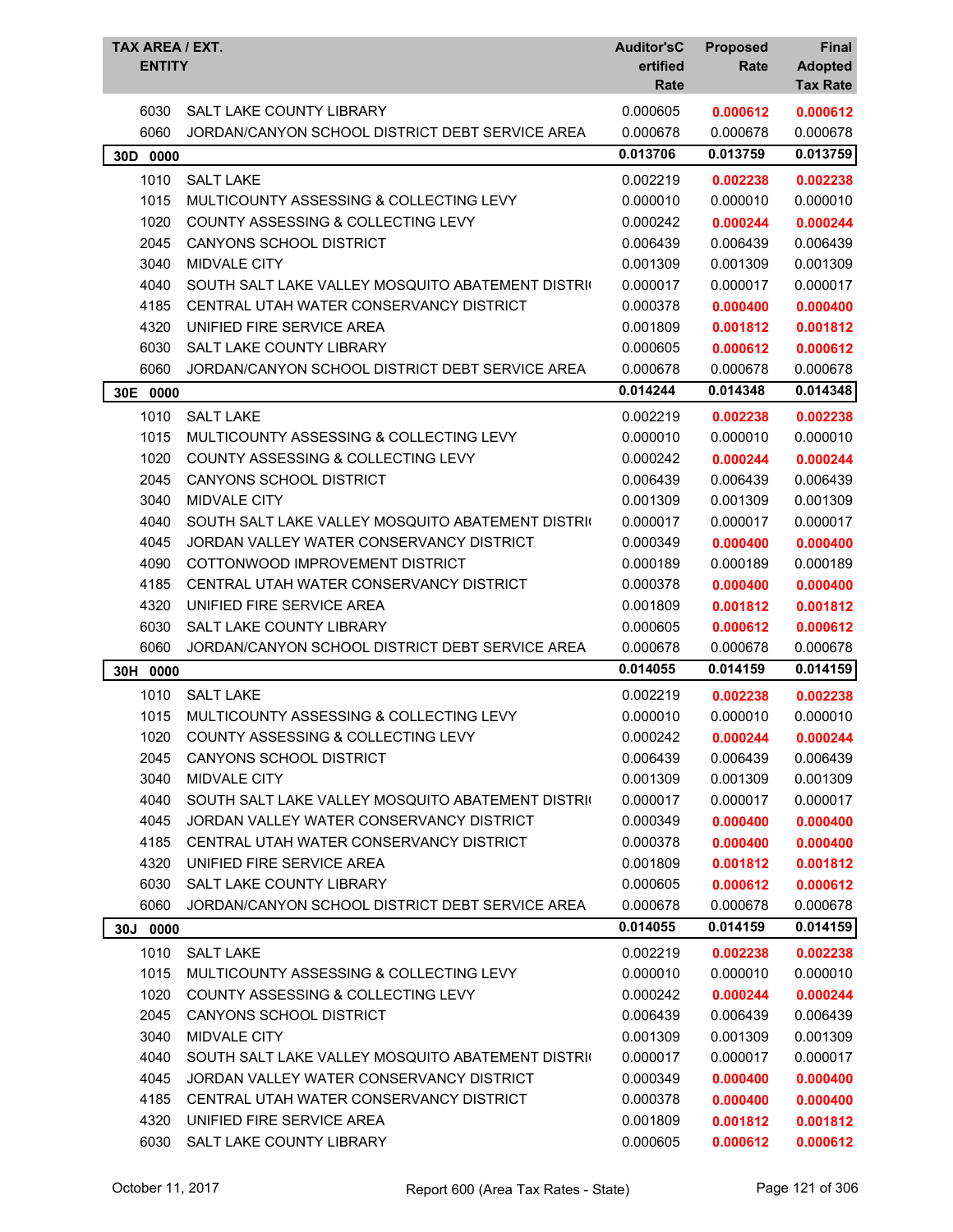| TAX AREA / EXT.<br><b>ENTITY</b> |                                                   | <b>Auditor'sC</b><br>ertified<br>Rate | <b>Proposed</b><br>Rate | <b>Final</b><br><b>Adopted</b><br><b>Tax Rate</b> |
|----------------------------------|---------------------------------------------------|---------------------------------------|-------------------------|---------------------------------------------------|
| 6060                             | JORDAN/CANYON SCHOOL DISTRICT DEBT SERVICE AREA   | 0.000678                              | 0.000678                | 0.000678                                          |
| 30K 0000                         |                                                   | 0.014055                              | 0.014159                | 0.014159                                          |
| 1010                             | <b>SALT LAKE</b>                                  | 0.002219                              | 0.002238                | 0.002238                                          |
| 1015                             | MULTICOUNTY ASSESSING & COLLECTING LEVY           | 0.000010                              | 0.000010                | 0.000010                                          |
| 1020                             | <b>COUNTY ASSESSING &amp; COLLECTING LEVY</b>     | 0.000242                              | 0.000244                | 0.000244                                          |
| 2045                             | CANYONS SCHOOL DISTRICT                           | 0.006439                              | 0.006439                | 0.006439                                          |
| 3040                             | <b>MIDVALE CITY</b>                               | 0.001309                              | 0.001309                | 0.001309                                          |
| 4040                             | SOUTH SALT LAKE VALLEY MOSQUITO ABATEMENT DISTRIC | 0.000017                              | 0.000017                | 0.000017                                          |
| 4045                             | JORDAN VALLEY WATER CONSERVANCY DISTRICT          | 0.000349                              | 0.000400                | 0.000400                                          |
| 4185                             | CENTRAL UTAH WATER CONSERVANCY DISTRICT           | 0.000378                              | 0.000400                | 0.000400                                          |
| 4320                             | UNIFIED FIRE SERVICE AREA                         | 0.001809                              | 0.001812                | 0.001812                                          |
| 6030                             | <b>SALT LAKE COUNTY LIBRARY</b>                   | 0.000605                              | 0.000612                | 0.000612                                          |
| 6060                             | JORDAN/CANYON SCHOOL DISTRICT DEBT SERVICE AREA   | 0.000678                              | 0.000678                | 0.000678                                          |
| 30L<br>0000                      |                                                   | 0.014813                              | 0.014917                | 0.014917                                          |
| 1010                             | <b>SALT LAKE</b>                                  | 0.002219                              | 0.002238                | 0.002238                                          |
| 1015                             | MULTICOUNTY ASSESSING & COLLECTING LEVY           | 0.000010                              | 0.000010                | 0.000010                                          |
| 1020                             | <b>COUNTY ASSESSING &amp; COLLECTING LEVY</b>     | 0.000242                              | 0.000244                | 0.000244                                          |
| 2045                             | <b>CANYONS SCHOOL DISTRICT</b>                    | 0.006439                              | 0.006439                | 0.006439                                          |
| 3040                             | <b>MIDVALE CITY</b>                               | 0.001309                              | 0.001309                | 0.001309                                          |
| 4040                             | SOUTH SALT LAKE VALLEY MOSQUITO ABATEMENT DISTRIC | 0.000017                              | 0.000017                | 0.000017                                          |
| 4045                             | JORDAN VALLEY WATER CONSERVANCY DISTRICT          | 0.000349                              | 0.000400                | 0.000400                                          |
| 4140                             | SANDY SUBURBAN IMPROVEMENT DISTRICT               | 0.000758                              | 0.000758                | 0.000758                                          |
| 4185                             | CENTRAL UTAH WATER CONSERVANCY DISTRICT           | 0.000378                              | 0.000400                | 0.000400                                          |
| 4320                             | UNIFIED FIRE SERVICE AREA                         | 0.001809                              | 0.001812                | 0.001812                                          |
| 6030                             | <b>SALT LAKE COUNTY LIBRARY</b>                   | 0.000605                              | 0.000612                | 0.000612                                          |
| 6060                             | JORDAN/CANYON SCHOOL DISTRICT DEBT SERVICE AREA   | 0.000678                              | 0.000678                | 0.000678                                          |
| 30M 0000                         |                                                   | 0.014055                              | 0.014159                | 0.014159                                          |
| 1010                             | <b>SALT LAKE</b>                                  | 0.002219                              | 0.002238                | 0.002238                                          |
| 1015                             | MULTICOUNTY ASSESSING & COLLECTING LEVY           | 0.000010                              | 0.000010                | 0.000010                                          |
| 1020                             | COUNTY ASSESSING & COLLECTING LEVY                | 0.000242                              | 0.000244                | 0.000244                                          |
| 2045                             | <b>CANYONS SCHOOL DISTRICT</b>                    | 0.006439                              | 0.006439                | 0.006439                                          |
| 3040                             | <b>MIDVALE CITY</b>                               | 0.001309                              | 0.001309                | 0.001309                                          |
| 4040                             | SOUTH SALT LAKE VALLEY MOSQUITO ABATEMENT DISTRIC | 0.000017                              | 0.000017                | 0.000017                                          |
| 4045                             | JORDAN VALLEY WATER CONSERVANCY DISTRICT          | 0.000349                              | 0.000400                | 0.000400                                          |
| 4185                             | CENTRAL UTAH WATER CONSERVANCY DISTRICT           | 0.000378                              | 0.000400                | 0.000400                                          |
| 4320                             | UNIFIED FIRE SERVICE AREA                         | 0.001809                              | 0.001812                | 0.001812                                          |
| 6030                             | SALT LAKE COUNTY LIBRARY                          | 0.000605                              | 0.000612                | 0.000612                                          |
| 6060                             | JORDAN/CANYON SCHOOL DISTRICT DEBT SERVICE AREA   | 0.000678                              | 0.000678                | 0.000678                                          |
| 32B 0000                         |                                                   | 0.012245                              | 0.012320                | 0.012320                                          |
| 1010                             | <b>SALT LAKE</b>                                  | 0.002219                              | 0.002238                | 0.002238                                          |
| 1015                             | MULTICOUNTY ASSESSING & COLLECTING LEVY           | 0.000010                              | 0.000010                | 0.000010                                          |
| 1020                             | COUNTY ASSESSING & COLLECTING LEVY                | 0.000242                              | 0.000244                | 0.000244                                          |
| 2040                             | JORDAN SCHOOL DISTRICT                            | 0.006450                              | 0.006424                | 0.006424                                          |
| 3110                             | <b>WEST JORDAN CITY</b>                           | 0.001975                              | 0.001975                | 0.001975                                          |
| 4040                             | SOUTH SALT LAKE VALLEY MOSQUITO ABATEMENT DISTRIC | 0.000017                              | 0.000017                | 0.000017                                          |
| 4045                             | JORDAN VALLEY WATER CONSERVANCY DISTRICT          | 0.000349                              | 0.000400                | 0.000400                                          |
| 4185                             | CENTRAL UTAH WATER CONSERVANCY DISTRICT           | 0.000378                              | 0.000400                | 0.000400                                          |
| 6030                             | SALT LAKE COUNTY LIBRARY                          | 0.000605                              | 0.000612                | 0.000612                                          |
| 33C 0000                         |                                                   | 0.014510                              | 0.014737                | 0.014737                                          |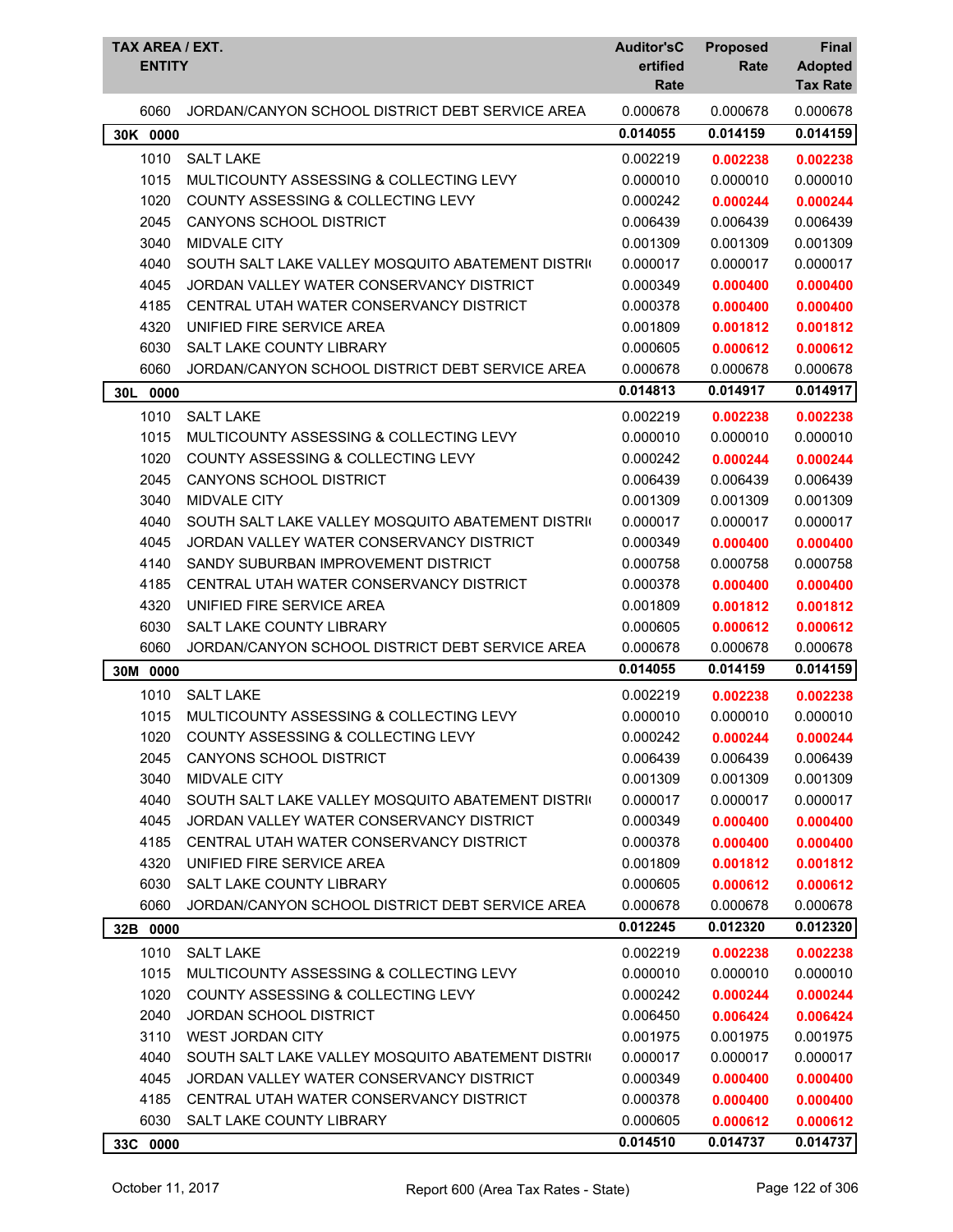| TAX AREA / EXT.<br><b>ENTITY</b> |                                                   | <b>Auditor'sC</b><br>ertified | <b>Proposed</b><br>Rate | <b>Final</b><br><b>Adopted</b> |
|----------------------------------|---------------------------------------------------|-------------------------------|-------------------------|--------------------------------|
|                                  |                                                   | Rate                          |                         | <b>Tax Rate</b>                |
| 1010                             | <b>SALT LAKE</b>                                  | 0.002219                      | 0.002238                | 0.002238                       |
| 1015                             | MULTICOUNTY ASSESSING & COLLECTING LEVY           | 0.000010                      | 0.000010                | 0.000010                       |
| 1020                             | COUNTY ASSESSING & COLLECTING LEVY                | 0.000242                      | 0.000244                | 0.000244                       |
| 2045                             | CANYONS SCHOOL DISTRICT                           | 0.006439                      | 0.006439                | 0.006439                       |
| 4040                             | SOUTH SALT LAKE VALLEY MOSQUITO ABATEMENT DISTRIC | 0.000017                      | 0.000017                | 0.000017                       |
| 4090                             | COTTONWOOD IMPROVEMENT DISTRICT                   | 0.000189                      | 0.000189                | 0.000189                       |
| 4185                             | CENTRAL UTAH WATER CONSERVANCY DISTRICT           | 0.000378                      | 0.000400                | 0.000400                       |
| 4210                             | WASATCH FRONT WASTER AND RECYCLING DISTRICT       |                               |                         |                                |
| 4220                             | SALT LAKE COUNTY MUNICIPAL-TYPE SERVICES          | 0.000065                      | 0.000065                | 0.000065                       |
| 4320                             | UNIFIED FIRE SERVICE AREA                         | 0.001809                      | 0.001812                | 0.001812                       |
| 4340                             | SALT LAKE VALLEY LAW ENFORCEMENT SERVICE AREA     | 0.001859                      | 0.002033                | 0.002033                       |
| 6030                             | SALT LAKE COUNTY LIBRARY                          | 0.000605                      | 0.000612                | 0.000612                       |
| 6060                             | JORDAN/CANYON SCHOOL DISTRICT DEBT SERVICE AREA   | 0.000678                      | 0.000678                | 0.000678                       |
| 34E 0000                         |                                                   | 0.014859                      | 0.015137                | 0.015137                       |
| 1010                             | <b>SALT LAKE</b>                                  | 0.002219                      | 0.002238                | 0.002238                       |
| 1015                             | MULTICOUNTY ASSESSING & COLLECTING LEVY           | 0.000010                      | 0.000010                | 0.000010                       |
| 1020                             | COUNTY ASSESSING & COLLECTING LEVY                | 0.000242                      | 0.000244                | 0.000244                       |
| 2045                             | <b>CANYONS SCHOOL DISTRICT</b>                    | 0.006439                      | 0.006439                | 0.006439                       |
| 4040                             | SOUTH SALT LAKE VALLEY MOSQUITO ABATEMENT DISTRIC | 0.000017                      | 0.000017                | 0.000017                       |
| 4045                             | JORDAN VALLEY WATER CONSERVANCY DISTRICT          | 0.000349                      | 0.000400                | 0.000400                       |
| 4090                             | COTTONWOOD IMPROVEMENT DISTRICT                   | 0.000189                      | 0.000189                | 0.000189                       |
| 4185                             | CENTRAL UTAH WATER CONSERVANCY DISTRICT           | 0.000378                      | 0.000400                | 0.000400                       |
| 4210                             | WASATCH FRONT WASTER AND RECYCLING DISTRICT       |                               |                         |                                |
| 4220                             | SALT LAKE COUNTY MUNICIPAL-TYPE SERVICES          | 0.000065                      | 0.000065                | 0.000065                       |
| 4300                             | WHITE CITY WATER IMPROVEMENT DISTRICT             |                               |                         |                                |
| 4320                             | UNIFIED FIRE SERVICE AREA                         | 0.001809                      | 0.001812                | 0.001812                       |
| 4340                             | SALT LAKE VALLEY LAW ENFORCEMENT SERVICE AREA     | 0.001859                      | 0.002033                | 0.002033                       |
| 6030                             | SALT LAKE COUNTY LIBRARY                          | 0.000605                      | 0.000612                | 0.000612                       |
| 6060                             | JORDAN/CANYON SCHOOL DISTRICT DEBT SERVICE AREA   | 0.000678                      | 0.000678                | 0.000678                       |
| 35B<br>0000                      |                                                   | 0.012937                      | 0.012987                | 0.012987                       |
| 1010                             | <b>SALT LAKE</b>                                  | 0.002219                      | 0.002238                | 0.002238                       |
| 1015                             | MULTICOUNTY ASSESSING & COLLECTING LEVY           | 0.000010                      | 0.000010                | 0.000010                       |
| 1020                             | COUNTY ASSESSING & COLLECTING LEVY                | 0.000242                      | 0.000244                | 0.000244                       |
| 2045                             | CANYONS SCHOOL DISTRICT                           | 0.006439                      | 0.006439                | 0.006439                       |
| 3080                             | <b>SANDY CITY</b>                                 | 0.001229                      | 0.001229                | 0.001229                       |
| 4040                             | SOUTH SALT LAKE VALLEY MOSQUITO ABATEMENT DISTRIC | 0.000017                      | 0.000017                | 0.000017                       |
| 4070                             | MIDVALLEY IMPROVEMENT DISTRICT                    | 0.000773                      | 0.000773                | 0.000773                       |
| 4185                             | CENTRAL UTAH WATER CONSERVANCY DISTRICT           | 0.000378                      | 0.000400                | 0.000400                       |
| 4290                             | METROPOLITAN WATER DISTRICT - SANDY CITY          | 0.000347                      | 0.000347                | 0.000347                       |
| 6030                             | SALT LAKE COUNTY LIBRARY                          | 0.000605                      | 0.000612                | 0.000612                       |
| 6060                             | JORDAN/CANYON SCHOOL DISTRICT DEBT SERVICE AREA   | 0.000678                      | 0.000678                | 0.000678                       |
| 35D 0000                         |                                                   | 0.012353                      | 0.012403                | 0.012403                       |
| 1010                             | <b>SALT LAKE</b>                                  | 0.002219                      | 0.002238                | 0.002238                       |
| 1015                             | MULTICOUNTY ASSESSING & COLLECTING LEVY           | 0.000010                      | 0.000010                | 0.000010                       |
| 1020                             | COUNTY ASSESSING & COLLECTING LEVY                | 0.000242                      | 0.000244                | 0.000244                       |
| 2045                             | CANYONS SCHOOL DISTRICT                           | 0.006439                      | 0.006439                | 0.006439                       |
| 3080                             | <b>SANDY CITY</b>                                 | 0.001229                      | 0.001229                | 0.001229                       |
| 4040                             | SOUTH SALT LAKE VALLEY MOSQUITO ABATEMENT DISTRIC | 0.000017                      | 0.000017                | 0.000017                       |
| 4090                             | COTTONWOOD IMPROVEMENT DISTRICT                   | 0.000189                      | 0.000189                | 0.000189                       |
| 4185                             | CENTRAL UTAH WATER CONSERVANCY DISTRICT           | 0.000378                      | 0.000400                | 0.000400                       |
|                                  |                                                   |                               |                         |                                |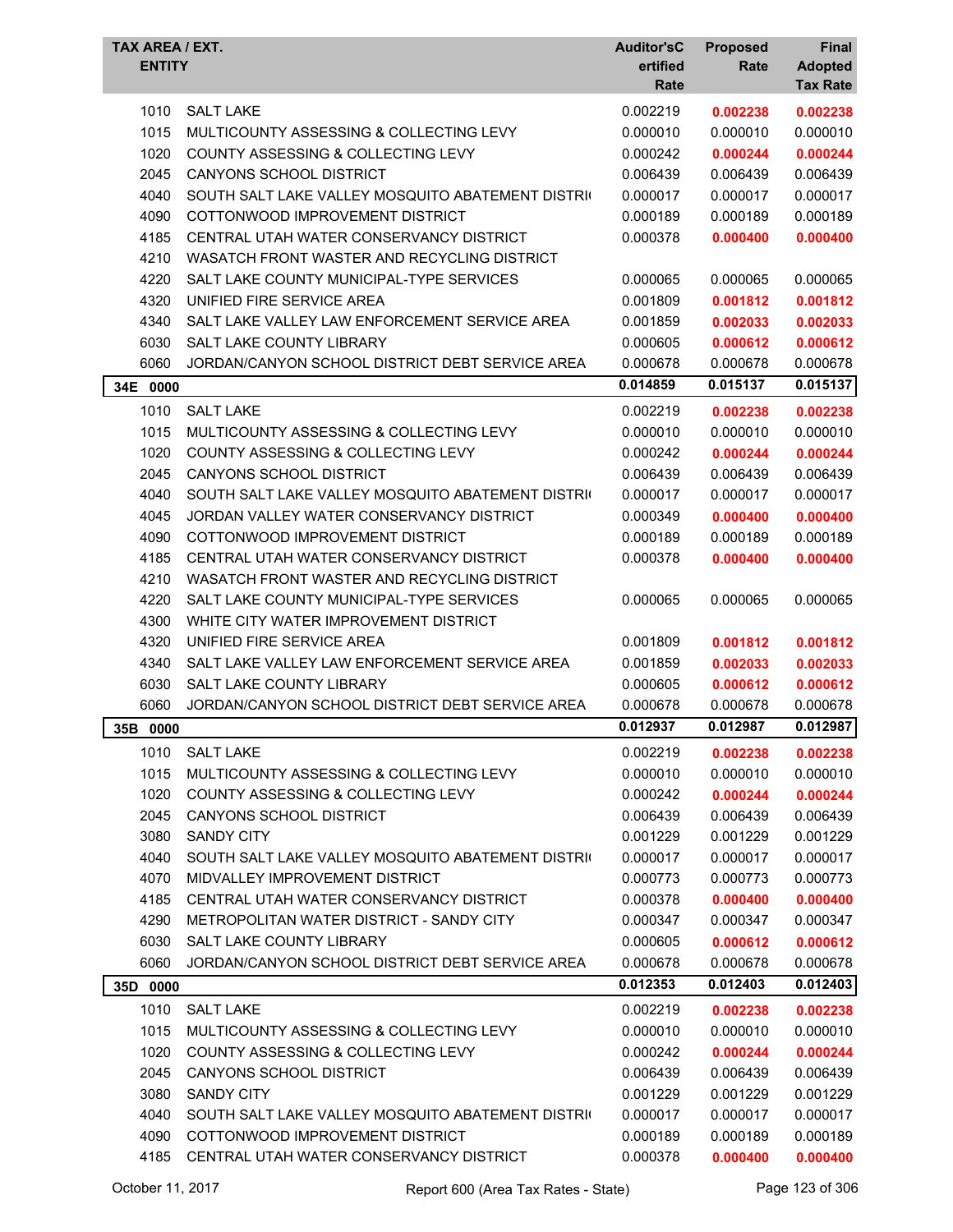| 4290<br>0.000347<br>0.000347<br>METROPOLITAN WATER DISTRICT - SANDY CITY<br>0.000347<br>6030<br>SALT LAKE COUNTY LIBRARY<br>0.000605<br>0.000612<br>0.000612<br>6060<br>JORDAN/CANYON SCHOOL DISTRICT DEBT SERVICE AREA<br>0.000678<br>0.000678<br>0.000678<br>0.012547<br>0.012597<br>0.012597<br>35E 0000<br>1010<br><b>SALT LAKE</b><br>0.002219<br>0.002238<br>0.002238<br>1015<br>MULTICOUNTY ASSESSING & COLLECTING LEVY<br>0.000010<br>0.000010<br>0.000010<br>1020<br>COUNTY ASSESSING & COLLECTING LEVY<br>0.000242<br>0.000244<br>0.000244<br>2045<br>CANYONS SCHOOL DISTRICT<br>0.006439<br>0.006439<br>0.006439<br>3080<br><b>SANDY CITY</b><br>0.001229<br>0.001229<br>0.001229<br>4040<br>0.000017<br>SOUTH SALT LAKE VALLEY MOSQUITO ABATEMENT DISTRIC<br>0.000017<br>0.000017<br>4090<br>COTTONWOOD IMPROVEMENT DISTRICT<br>0.000189<br>0.000189<br>0.000189<br>4185<br>CENTRAL UTAH WATER CONSERVANCY DISTRICT<br>0.000378<br>0.000400<br>0.000400<br>4240<br>ALTA CANYON RECREATION SPECIAL SERVICE DISTRICT<br>0.000194<br>0.000194<br>0.000194<br>4290<br>METROPOLITAN WATER DISTRICT - SANDY CITY<br>0.000347<br>0.000347<br>0.000347<br>6030<br>SALT LAKE COUNTY LIBRARY<br>0.000605<br>0.000612<br>0.000612<br>6060<br>JORDAN/CANYON SCHOOL DISTRICT DEBT SERVICE AREA<br>0.000678<br>0.000678<br>0.000678<br>0.013007<br>0.013007<br>0.012957<br>35F<br>0000<br>1010<br>0.002219<br><b>SALT LAKE</b><br>0.002238<br>0.002238<br>0.000010<br>1015<br>MULTICOUNTY ASSESSING & COLLECTING LEVY<br>0.000010<br>0.000010<br>1020<br>COUNTY ASSESSING & COLLECTING LEVY<br>0.000242<br>0.000244<br>0.000244<br>2045<br>CANYONS SCHOOL DISTRICT<br>0.006439<br>0.006439<br>0.006439<br>3080<br><b>SANDY CITY</b><br>0.001229<br>0.001229<br>0.001229<br>4040<br>0.000017<br>SOUTH SALT LAKE VALLEY MOSQUITO ABATEMENT DISTRIC<br>0.000017<br>0.000017<br>4140<br>SANDY SUBURBAN IMPROVEMENT DISTRICT<br>0.000758<br>0.000758<br>0.000758<br>4160<br>CRESCENT CEMETERY MAINTENANCE DISTRICT<br>0.000035<br>0.000035<br>0.000035 |
|-------------------------------------------------------------------------------------------------------------------------------------------------------------------------------------------------------------------------------------------------------------------------------------------------------------------------------------------------------------------------------------------------------------------------------------------------------------------------------------------------------------------------------------------------------------------------------------------------------------------------------------------------------------------------------------------------------------------------------------------------------------------------------------------------------------------------------------------------------------------------------------------------------------------------------------------------------------------------------------------------------------------------------------------------------------------------------------------------------------------------------------------------------------------------------------------------------------------------------------------------------------------------------------------------------------------------------------------------------------------------------------------------------------------------------------------------------------------------------------------------------------------------------------------------------------------------------------------------------------------------------------------------------------------------------------------------------------------------------------------------------------------------------------------------------------------------------------------------------------------------------------------------------------------------------------------------------------------------------------------------------------------------------------------------|
|                                                                                                                                                                                                                                                                                                                                                                                                                                                                                                                                                                                                                                                                                                                                                                                                                                                                                                                                                                                                                                                                                                                                                                                                                                                                                                                                                                                                                                                                                                                                                                                                                                                                                                                                                                                                                                                                                                                                                                                                                                                 |
|                                                                                                                                                                                                                                                                                                                                                                                                                                                                                                                                                                                                                                                                                                                                                                                                                                                                                                                                                                                                                                                                                                                                                                                                                                                                                                                                                                                                                                                                                                                                                                                                                                                                                                                                                                                                                                                                                                                                                                                                                                                 |
|                                                                                                                                                                                                                                                                                                                                                                                                                                                                                                                                                                                                                                                                                                                                                                                                                                                                                                                                                                                                                                                                                                                                                                                                                                                                                                                                                                                                                                                                                                                                                                                                                                                                                                                                                                                                                                                                                                                                                                                                                                                 |
|                                                                                                                                                                                                                                                                                                                                                                                                                                                                                                                                                                                                                                                                                                                                                                                                                                                                                                                                                                                                                                                                                                                                                                                                                                                                                                                                                                                                                                                                                                                                                                                                                                                                                                                                                                                                                                                                                                                                                                                                                                                 |
|                                                                                                                                                                                                                                                                                                                                                                                                                                                                                                                                                                                                                                                                                                                                                                                                                                                                                                                                                                                                                                                                                                                                                                                                                                                                                                                                                                                                                                                                                                                                                                                                                                                                                                                                                                                                                                                                                                                                                                                                                                                 |
|                                                                                                                                                                                                                                                                                                                                                                                                                                                                                                                                                                                                                                                                                                                                                                                                                                                                                                                                                                                                                                                                                                                                                                                                                                                                                                                                                                                                                                                                                                                                                                                                                                                                                                                                                                                                                                                                                                                                                                                                                                                 |
|                                                                                                                                                                                                                                                                                                                                                                                                                                                                                                                                                                                                                                                                                                                                                                                                                                                                                                                                                                                                                                                                                                                                                                                                                                                                                                                                                                                                                                                                                                                                                                                                                                                                                                                                                                                                                                                                                                                                                                                                                                                 |
|                                                                                                                                                                                                                                                                                                                                                                                                                                                                                                                                                                                                                                                                                                                                                                                                                                                                                                                                                                                                                                                                                                                                                                                                                                                                                                                                                                                                                                                                                                                                                                                                                                                                                                                                                                                                                                                                                                                                                                                                                                                 |
|                                                                                                                                                                                                                                                                                                                                                                                                                                                                                                                                                                                                                                                                                                                                                                                                                                                                                                                                                                                                                                                                                                                                                                                                                                                                                                                                                                                                                                                                                                                                                                                                                                                                                                                                                                                                                                                                                                                                                                                                                                                 |
|                                                                                                                                                                                                                                                                                                                                                                                                                                                                                                                                                                                                                                                                                                                                                                                                                                                                                                                                                                                                                                                                                                                                                                                                                                                                                                                                                                                                                                                                                                                                                                                                                                                                                                                                                                                                                                                                                                                                                                                                                                                 |
|                                                                                                                                                                                                                                                                                                                                                                                                                                                                                                                                                                                                                                                                                                                                                                                                                                                                                                                                                                                                                                                                                                                                                                                                                                                                                                                                                                                                                                                                                                                                                                                                                                                                                                                                                                                                                                                                                                                                                                                                                                                 |
|                                                                                                                                                                                                                                                                                                                                                                                                                                                                                                                                                                                                                                                                                                                                                                                                                                                                                                                                                                                                                                                                                                                                                                                                                                                                                                                                                                                                                                                                                                                                                                                                                                                                                                                                                                                                                                                                                                                                                                                                                                                 |
|                                                                                                                                                                                                                                                                                                                                                                                                                                                                                                                                                                                                                                                                                                                                                                                                                                                                                                                                                                                                                                                                                                                                                                                                                                                                                                                                                                                                                                                                                                                                                                                                                                                                                                                                                                                                                                                                                                                                                                                                                                                 |
|                                                                                                                                                                                                                                                                                                                                                                                                                                                                                                                                                                                                                                                                                                                                                                                                                                                                                                                                                                                                                                                                                                                                                                                                                                                                                                                                                                                                                                                                                                                                                                                                                                                                                                                                                                                                                                                                                                                                                                                                                                                 |
|                                                                                                                                                                                                                                                                                                                                                                                                                                                                                                                                                                                                                                                                                                                                                                                                                                                                                                                                                                                                                                                                                                                                                                                                                                                                                                                                                                                                                                                                                                                                                                                                                                                                                                                                                                                                                                                                                                                                                                                                                                                 |
|                                                                                                                                                                                                                                                                                                                                                                                                                                                                                                                                                                                                                                                                                                                                                                                                                                                                                                                                                                                                                                                                                                                                                                                                                                                                                                                                                                                                                                                                                                                                                                                                                                                                                                                                                                                                                                                                                                                                                                                                                                                 |
|                                                                                                                                                                                                                                                                                                                                                                                                                                                                                                                                                                                                                                                                                                                                                                                                                                                                                                                                                                                                                                                                                                                                                                                                                                                                                                                                                                                                                                                                                                                                                                                                                                                                                                                                                                                                                                                                                                                                                                                                                                                 |
|                                                                                                                                                                                                                                                                                                                                                                                                                                                                                                                                                                                                                                                                                                                                                                                                                                                                                                                                                                                                                                                                                                                                                                                                                                                                                                                                                                                                                                                                                                                                                                                                                                                                                                                                                                                                                                                                                                                                                                                                                                                 |
|                                                                                                                                                                                                                                                                                                                                                                                                                                                                                                                                                                                                                                                                                                                                                                                                                                                                                                                                                                                                                                                                                                                                                                                                                                                                                                                                                                                                                                                                                                                                                                                                                                                                                                                                                                                                                                                                                                                                                                                                                                                 |
|                                                                                                                                                                                                                                                                                                                                                                                                                                                                                                                                                                                                                                                                                                                                                                                                                                                                                                                                                                                                                                                                                                                                                                                                                                                                                                                                                                                                                                                                                                                                                                                                                                                                                                                                                                                                                                                                                                                                                                                                                                                 |
|                                                                                                                                                                                                                                                                                                                                                                                                                                                                                                                                                                                                                                                                                                                                                                                                                                                                                                                                                                                                                                                                                                                                                                                                                                                                                                                                                                                                                                                                                                                                                                                                                                                                                                                                                                                                                                                                                                                                                                                                                                                 |
|                                                                                                                                                                                                                                                                                                                                                                                                                                                                                                                                                                                                                                                                                                                                                                                                                                                                                                                                                                                                                                                                                                                                                                                                                                                                                                                                                                                                                                                                                                                                                                                                                                                                                                                                                                                                                                                                                                                                                                                                                                                 |
|                                                                                                                                                                                                                                                                                                                                                                                                                                                                                                                                                                                                                                                                                                                                                                                                                                                                                                                                                                                                                                                                                                                                                                                                                                                                                                                                                                                                                                                                                                                                                                                                                                                                                                                                                                                                                                                                                                                                                                                                                                                 |
|                                                                                                                                                                                                                                                                                                                                                                                                                                                                                                                                                                                                                                                                                                                                                                                                                                                                                                                                                                                                                                                                                                                                                                                                                                                                                                                                                                                                                                                                                                                                                                                                                                                                                                                                                                                                                                                                                                                                                                                                                                                 |
|                                                                                                                                                                                                                                                                                                                                                                                                                                                                                                                                                                                                                                                                                                                                                                                                                                                                                                                                                                                                                                                                                                                                                                                                                                                                                                                                                                                                                                                                                                                                                                                                                                                                                                                                                                                                                                                                                                                                                                                                                                                 |
| 4185<br>CENTRAL UTAH WATER CONSERVANCY DISTRICT<br>0.000378<br>0.000400<br>0.000400                                                                                                                                                                                                                                                                                                                                                                                                                                                                                                                                                                                                                                                                                                                                                                                                                                                                                                                                                                                                                                                                                                                                                                                                                                                                                                                                                                                                                                                                                                                                                                                                                                                                                                                                                                                                                                                                                                                                                             |
| 4290<br>METROPOLITAN WATER DISTRICT - SANDY CITY<br>0.000347<br>0.000347<br>0.000347                                                                                                                                                                                                                                                                                                                                                                                                                                                                                                                                                                                                                                                                                                                                                                                                                                                                                                                                                                                                                                                                                                                                                                                                                                                                                                                                                                                                                                                                                                                                                                                                                                                                                                                                                                                                                                                                                                                                                            |
| 6030<br>SALT LAKE COUNTY LIBRARY<br>0.000605<br>0.000612<br>0.000612                                                                                                                                                                                                                                                                                                                                                                                                                                                                                                                                                                                                                                                                                                                                                                                                                                                                                                                                                                                                                                                                                                                                                                                                                                                                                                                                                                                                                                                                                                                                                                                                                                                                                                                                                                                                                                                                                                                                                                            |
| 6060<br>JORDAN/CANYON SCHOOL DISTRICT DEBT SERVICE AREA<br>0.000678<br>0.000678<br>0.000678                                                                                                                                                                                                                                                                                                                                                                                                                                                                                                                                                                                                                                                                                                                                                                                                                                                                                                                                                                                                                                                                                                                                                                                                                                                                                                                                                                                                                                                                                                                                                                                                                                                                                                                                                                                                                                                                                                                                                     |
| 0.012214<br>0.012164<br>0.012214<br>35G 0000                                                                                                                                                                                                                                                                                                                                                                                                                                                                                                                                                                                                                                                                                                                                                                                                                                                                                                                                                                                                                                                                                                                                                                                                                                                                                                                                                                                                                                                                                                                                                                                                                                                                                                                                                                                                                                                                                                                                                                                                    |
| 1010<br><b>SALT LAKE</b><br>0.002219<br>0.002238<br>0.002238                                                                                                                                                                                                                                                                                                                                                                                                                                                                                                                                                                                                                                                                                                                                                                                                                                                                                                                                                                                                                                                                                                                                                                                                                                                                                                                                                                                                                                                                                                                                                                                                                                                                                                                                                                                                                                                                                                                                                                                    |
| 1015<br>MULTICOUNTY ASSESSING & COLLECTING LEVY<br>0.000010<br>0.000010<br>0.000010                                                                                                                                                                                                                                                                                                                                                                                                                                                                                                                                                                                                                                                                                                                                                                                                                                                                                                                                                                                                                                                                                                                                                                                                                                                                                                                                                                                                                                                                                                                                                                                                                                                                                                                                                                                                                                                                                                                                                             |
| 1020<br>COUNTY ASSESSING & COLLECTING LEVY<br>0.000242<br>0.000244<br>0.000244                                                                                                                                                                                                                                                                                                                                                                                                                                                                                                                                                                                                                                                                                                                                                                                                                                                                                                                                                                                                                                                                                                                                                                                                                                                                                                                                                                                                                                                                                                                                                                                                                                                                                                                                                                                                                                                                                                                                                                  |
| 2045<br><b>CANYONS SCHOOL DISTRICT</b><br>0.006439<br>0.006439<br>0.006439                                                                                                                                                                                                                                                                                                                                                                                                                                                                                                                                                                                                                                                                                                                                                                                                                                                                                                                                                                                                                                                                                                                                                                                                                                                                                                                                                                                                                                                                                                                                                                                                                                                                                                                                                                                                                                                                                                                                                                      |
| 3080<br><b>SANDY CITY</b><br>0.001229<br>0.001229<br>0.001229                                                                                                                                                                                                                                                                                                                                                                                                                                                                                                                                                                                                                                                                                                                                                                                                                                                                                                                                                                                                                                                                                                                                                                                                                                                                                                                                                                                                                                                                                                                                                                                                                                                                                                                                                                                                                                                                                                                                                                                   |
| 4040<br>SOUTH SALT LAKE VALLEY MOSQUITO ABATEMENT DISTRIC<br>0.000017<br>0.000017<br>0.000017                                                                                                                                                                                                                                                                                                                                                                                                                                                                                                                                                                                                                                                                                                                                                                                                                                                                                                                                                                                                                                                                                                                                                                                                                                                                                                                                                                                                                                                                                                                                                                                                                                                                                                                                                                                                                                                                                                                                                   |
| 4185<br>CENTRAL UTAH WATER CONSERVANCY DISTRICT<br>0.000378<br>0.000400<br>0.000400                                                                                                                                                                                                                                                                                                                                                                                                                                                                                                                                                                                                                                                                                                                                                                                                                                                                                                                                                                                                                                                                                                                                                                                                                                                                                                                                                                                                                                                                                                                                                                                                                                                                                                                                                                                                                                                                                                                                                             |
| 4290<br>METROPOLITAN WATER DISTRICT - SANDY CITY<br>0.000347<br>0.000347<br>0.000347                                                                                                                                                                                                                                                                                                                                                                                                                                                                                                                                                                                                                                                                                                                                                                                                                                                                                                                                                                                                                                                                                                                                                                                                                                                                                                                                                                                                                                                                                                                                                                                                                                                                                                                                                                                                                                                                                                                                                            |
| SALT LAKE COUNTY LIBRARY<br>6030<br>0.000605<br>0.000612<br>0.000612                                                                                                                                                                                                                                                                                                                                                                                                                                                                                                                                                                                                                                                                                                                                                                                                                                                                                                                                                                                                                                                                                                                                                                                                                                                                                                                                                                                                                                                                                                                                                                                                                                                                                                                                                                                                                                                                                                                                                                            |
| 6060<br>JORDAN/CANYON SCHOOL DISTRICT DEBT SERVICE AREA<br>0.000678<br>0.000678<br>0.000678                                                                                                                                                                                                                                                                                                                                                                                                                                                                                                                                                                                                                                                                                                                                                                                                                                                                                                                                                                                                                                                                                                                                                                                                                                                                                                                                                                                                                                                                                                                                                                                                                                                                                                                                                                                                                                                                                                                                                     |
| 0.012957<br>0.013007<br>0.013007<br>35K 0000                                                                                                                                                                                                                                                                                                                                                                                                                                                                                                                                                                                                                                                                                                                                                                                                                                                                                                                                                                                                                                                                                                                                                                                                                                                                                                                                                                                                                                                                                                                                                                                                                                                                                                                                                                                                                                                                                                                                                                                                    |
| 1010<br><b>SALT LAKE</b><br>0.002219                                                                                                                                                                                                                                                                                                                                                                                                                                                                                                                                                                                                                                                                                                                                                                                                                                                                                                                                                                                                                                                                                                                                                                                                                                                                                                                                                                                                                                                                                                                                                                                                                                                                                                                                                                                                                                                                                                                                                                                                            |
| 0.002238<br>0.002238<br>1015<br>MULTICOUNTY ASSESSING & COLLECTING LEVY<br>0.000010<br>0.000010<br>0.000010                                                                                                                                                                                                                                                                                                                                                                                                                                                                                                                                                                                                                                                                                                                                                                                                                                                                                                                                                                                                                                                                                                                                                                                                                                                                                                                                                                                                                                                                                                                                                                                                                                                                                                                                                                                                                                                                                                                                     |
| COUNTY ASSESSING & COLLECTING LEVY<br>1020<br>0.000242<br>0.000244<br>0.000244                                                                                                                                                                                                                                                                                                                                                                                                                                                                                                                                                                                                                                                                                                                                                                                                                                                                                                                                                                                                                                                                                                                                                                                                                                                                                                                                                                                                                                                                                                                                                                                                                                                                                                                                                                                                                                                                                                                                                                  |
| 2045<br>CANYONS SCHOOL DISTRICT<br>0.006439<br>0.006439<br>0.006439                                                                                                                                                                                                                                                                                                                                                                                                                                                                                                                                                                                                                                                                                                                                                                                                                                                                                                                                                                                                                                                                                                                                                                                                                                                                                                                                                                                                                                                                                                                                                                                                                                                                                                                                                                                                                                                                                                                                                                             |
| 3080<br><b>SANDY CITY</b><br>0.001229<br>0.001229<br>0.001229                                                                                                                                                                                                                                                                                                                                                                                                                                                                                                                                                                                                                                                                                                                                                                                                                                                                                                                                                                                                                                                                                                                                                                                                                                                                                                                                                                                                                                                                                                                                                                                                                                                                                                                                                                                                                                                                                                                                                                                   |
| 4040<br>SOUTH SALT LAKE VALLEY MOSQUITO ABATEMENT DISTRIC<br>0.000017<br>0.000017<br>0.000017                                                                                                                                                                                                                                                                                                                                                                                                                                                                                                                                                                                                                                                                                                                                                                                                                                                                                                                                                                                                                                                                                                                                                                                                                                                                                                                                                                                                                                                                                                                                                                                                                                                                                                                                                                                                                                                                                                                                                   |
| 4140<br>SANDY SUBURBAN IMPROVEMENT DISTRICT<br>0.000758<br>0.000758<br>0.000758                                                                                                                                                                                                                                                                                                                                                                                                                                                                                                                                                                                                                                                                                                                                                                                                                                                                                                                                                                                                                                                                                                                                                                                                                                                                                                                                                                                                                                                                                                                                                                                                                                                                                                                                                                                                                                                                                                                                                                 |
|                                                                                                                                                                                                                                                                                                                                                                                                                                                                                                                                                                                                                                                                                                                                                                                                                                                                                                                                                                                                                                                                                                                                                                                                                                                                                                                                                                                                                                                                                                                                                                                                                                                                                                                                                                                                                                                                                                                                                                                                                                                 |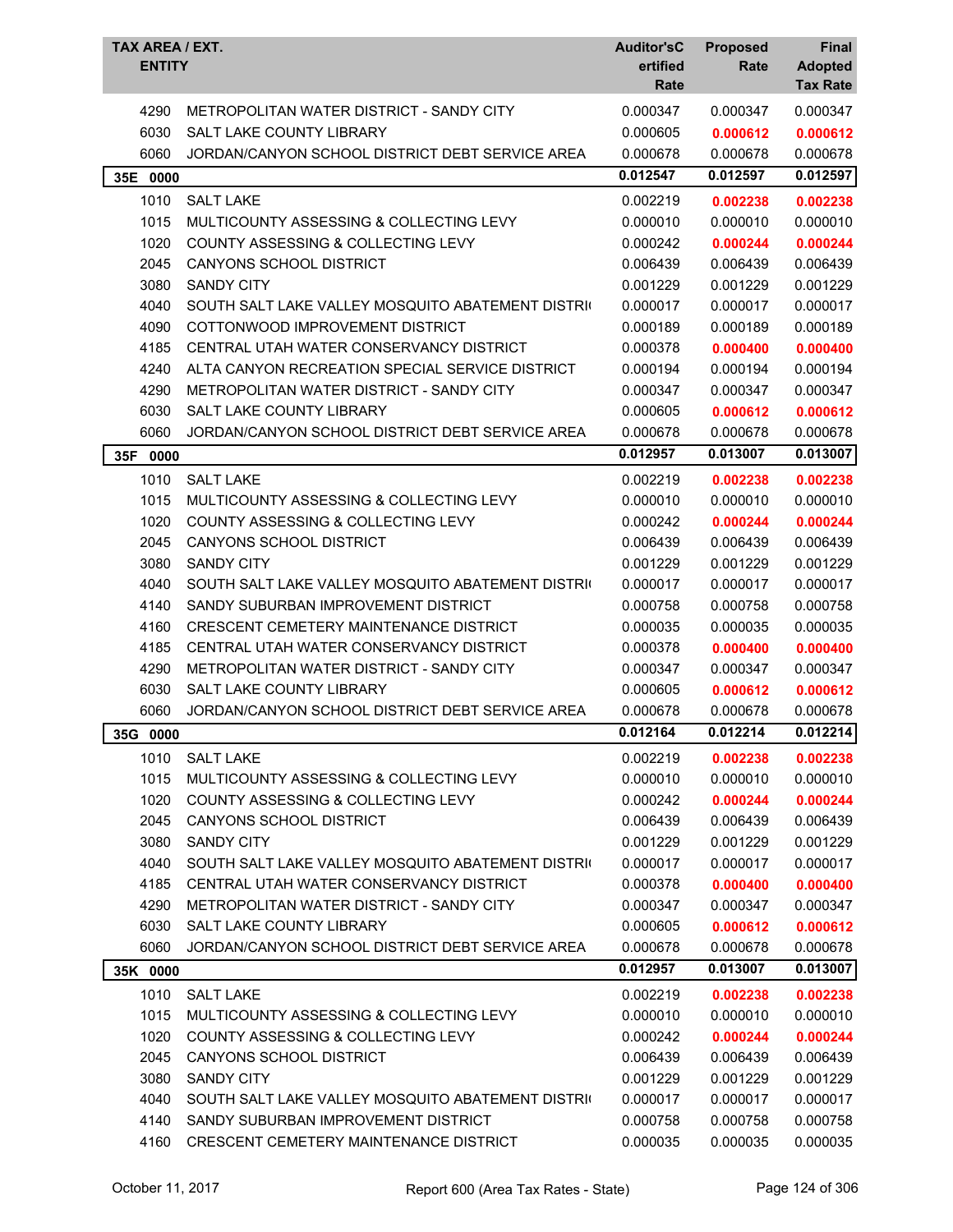| TAX AREA / EXT.<br><b>ENTITY</b> |                                                   | <b>Auditor'sC</b><br>ertified<br>Rate | <b>Proposed</b><br>Rate | <b>Final</b><br><b>Adopted</b><br><b>Tax Rate</b> |
|----------------------------------|---------------------------------------------------|---------------------------------------|-------------------------|---------------------------------------------------|
| 4185                             | CENTRAL UTAH WATER CONSERVANCY DISTRICT           | 0.000378                              | 0.000400                | 0.000400                                          |
| 4290                             | METROPOLITAN WATER DISTRICT - SANDY CITY          | 0.000347                              | 0.000347                | 0.000347                                          |
| 6030                             | SALT LAKE COUNTY LIBRARY                          | 0.000605                              | 0.000612                | 0.000612                                          |
| 6060                             | JORDAN/CANYON SCHOOL DISTRICT DEBT SERVICE AREA   | 0.000678                              | 0.000678                | 0.000678                                          |
| 35L<br>0000                      |                                                   | 0.012547                              | 0.012597                | 0.012597                                          |
| 1010                             | <b>SALT LAKE</b>                                  | 0.002219                              | 0.002238                | 0.002238                                          |
| 1015                             | MULTICOUNTY ASSESSING & COLLECTING LEVY           | 0.000010                              | 0.000010                | 0.000010                                          |
| 1020                             | <b>COUNTY ASSESSING &amp; COLLECTING LEVY</b>     | 0.000242                              | 0.000244                | 0.000244                                          |
| 2045                             | CANYONS SCHOOL DISTRICT                           | 0.006439                              | 0.006439                | 0.006439                                          |
| 3080                             | <b>SANDY CITY</b>                                 | 0.001229                              | 0.001229                | 0.001229                                          |
| 4040                             | SOUTH SALT LAKE VALLEY MOSQUITO ABATEMENT DISTRIC | 0.000017                              | 0.000017                | 0.000017                                          |
| 4090                             | COTTONWOOD IMPROVEMENT DISTRICT                   | 0.000189                              | 0.000189                | 0.000189                                          |
| 4185                             | CENTRAL UTAH WATER CONSERVANCY DISTRICT           | 0.000378                              | 0.000400                | 0.000400                                          |
| 4240                             | ALTA CANYON RECREATION SPECIAL SERVICE DISTRICT   | 0.000194                              | 0.000194                | 0.000194                                          |
| 4290                             | METROPOLITAN WATER DISTRICT - SANDY CITY          | 0.000347                              | 0.000347                | 0.000347                                          |
| 4300                             | WHITE CITY WATER IMPROVEMENT DISTRICT             |                                       |                         |                                                   |
| 6030                             | SALT LAKE COUNTY LIBRARY                          | 0.000605                              | 0.000612                | 0.000612                                          |
| 6060                             | JORDAN/CANYON SCHOOL DISTRICT DEBT SERVICE AREA   | 0.000678                              | 0.000678                | 0.000678                                          |
| 35M 0000                         |                                                   | 0.012957                              | 0.013007                | 0.013007                                          |
| 1010                             | <b>SALT LAKE</b>                                  | 0.002219                              | 0.002238                | 0.002238                                          |
| 1015                             | MULTICOUNTY ASSESSING & COLLECTING LEVY           | 0.000010                              | 0.000010                | 0.000010                                          |
| 1020                             | COUNTY ASSESSING & COLLECTING LEVY                | 0.000242                              | 0.000244                | 0.000244                                          |
| 2045                             | CANYONS SCHOOL DISTRICT                           | 0.006439                              | 0.006439                | 0.006439                                          |
| 3080                             | <b>SANDY CITY</b>                                 | 0.001229                              | 0.001229                | 0.001229                                          |
| 4040                             | SOUTH SALT LAKE VALLEY MOSQUITO ABATEMENT DISTRIC | 0.000017                              | 0.000017                | 0.000017                                          |
| 4140                             | SANDY SUBURBAN IMPROVEMENT DISTRICT               | 0.000758                              | 0.000758                | 0.000758                                          |
| 4160                             | CRESCENT CEMETERY MAINTENANCE DISTRICT            | 0.000035                              | 0.000035                | 0.000035                                          |
| 4185                             | CENTRAL UTAH WATER CONSERVANCY DISTRICT           | 0.000378                              | 0.000400                | 0.000400                                          |
| 4290                             | METROPOLITAN WATER DISTRICT - SANDY CITY          | 0.000347                              | 0.000347                | 0.000347                                          |
| 4300                             | WHITE CITY WATER IMPROVEMENT DISTRICT             |                                       |                         |                                                   |
| 6030                             | SALT LAKE COUNTY LIBRARY                          | 0.000605                              | 0.000612                | 0.000612                                          |
| 6060                             | JORDAN/CANYON SCHOOL DISTRICT DEBT SERVICE AREA   | 0.000678                              | 0.000678                | 0.000678                                          |
| 35R 0000                         |                                                   | 0.012513                              | 0.012614                | 0.012614                                          |
| 1010                             | <b>SALT LAKE</b>                                  | 0.002219                              | 0.002238                | 0.002238                                          |
| 1015                             | MULTICOUNTY ASSESSING & COLLECTING LEVY           | 0.000010                              | 0.000010                | 0.000010                                          |
| 1020                             | COUNTY ASSESSING & COLLECTING LEVY                | 0.000242                              | 0.000244                | 0.000244                                          |
| 2045                             | CANYONS SCHOOL DISTRICT                           | 0.006439                              | 0.006439                | 0.006439                                          |
| 3080                             | <b>SANDY CITY</b>                                 | 0.001229                              | 0.001229                | 0.001229                                          |
| 4040                             | SOUTH SALT LAKE VALLEY MOSQUITO ABATEMENT DISTRIC | 0.000017                              | 0.000017                | 0.000017                                          |
| 4045                             | JORDAN VALLEY WATER CONSERVANCY DISTRICT          | 0.000349                              | 0.000400                | 0.000400                                          |
| 4185                             | CENTRAL UTAH WATER CONSERVANCY DISTRICT           | 0.000378                              | 0.000400                | 0.000400                                          |
| 4290                             | METROPOLITAN WATER DISTRICT - SANDY CITY          | 0.000347                              | 0.000347                | 0.000347                                          |
| 6030                             | SALT LAKE COUNTY LIBRARY                          | 0.000605                              | 0.000612                | 0.000612                                          |
| 6060                             | JORDAN/CANYON SCHOOL DISTRICT DEBT SERVICE AREA   | 0.000678                              | 0.000678                | 0.000678                                          |
| 35S 0000                         |                                                   | 0.012922                              | 0.012972                | 0.012972                                          |
| 1010                             | <b>SALT LAKE</b>                                  | 0.002219                              | 0.002238                | 0.002238                                          |
| 1015                             | MULTICOUNTY ASSESSING & COLLECTING LEVY           | 0.000010                              | 0.000010                | 0.000010                                          |
| 1020                             | COUNTY ASSESSING & COLLECTING LEVY                | 0.000242                              | 0.000244                | 0.000244                                          |
| 2045                             | CANYONS SCHOOL DISTRICT                           | 0.006439                              | 0.006439                | 0.006439                                          |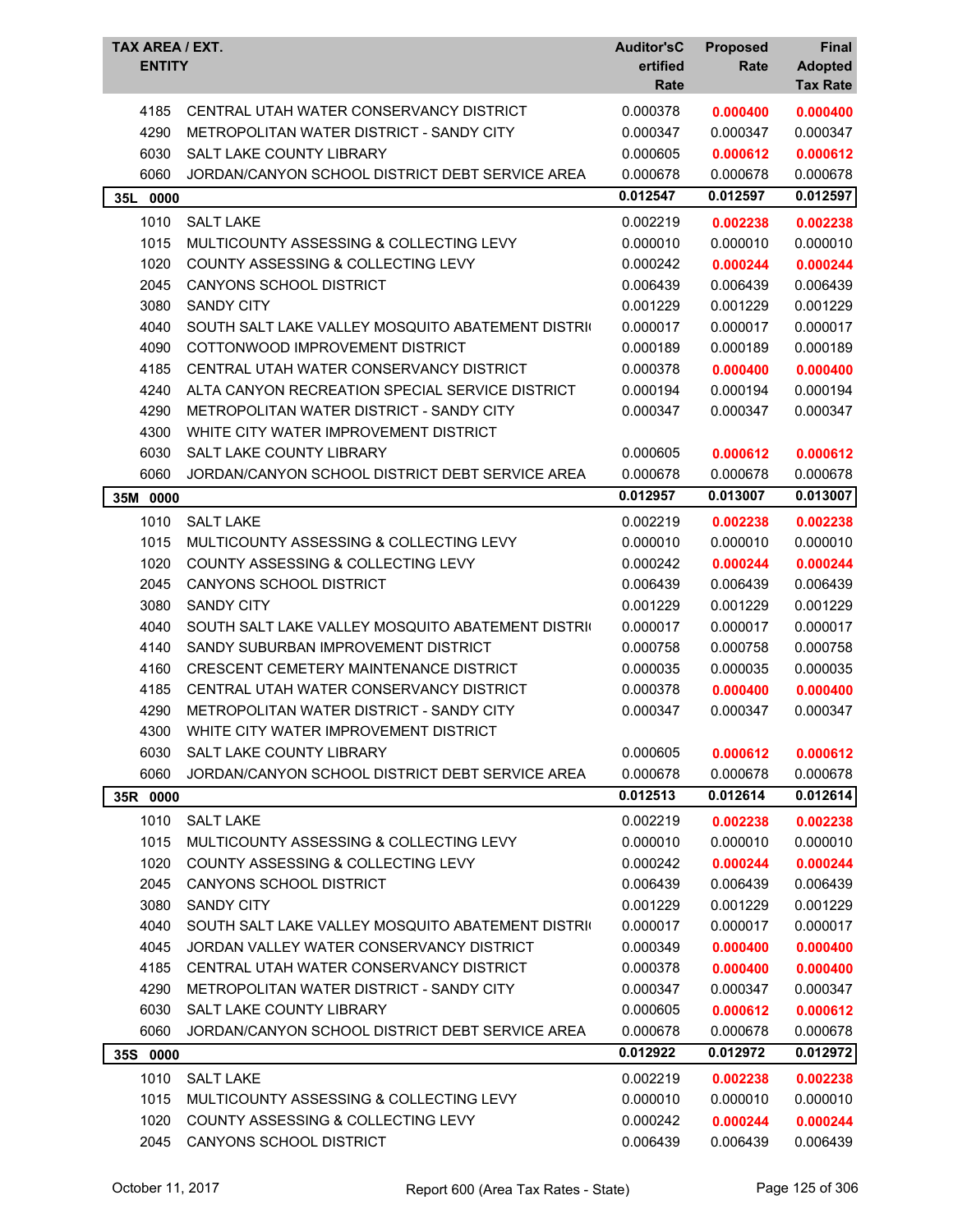| TAX AREA / EXT.<br><b>ENTITY</b> |                                                             | <b>Auditor'sC</b><br>ertified<br>Rate | <b>Proposed</b><br>Rate | Final<br><b>Adopted</b><br><b>Tax Rate</b> |
|----------------------------------|-------------------------------------------------------------|---------------------------------------|-------------------------|--------------------------------------------|
| 3080                             | <b>SANDY CITY</b>                                           | 0.001229                              | 0.001229                | 0.001229                                   |
| 4040                             | SOUTH SALT LAKE VALLEY MOSQUITO ABATEMENT DISTRIC           | 0.000017                              | 0.000017                | 0.000017                                   |
| 4140                             | SANDY SUBURBAN IMPROVEMENT DISTRICT                         | 0.000758                              | 0.000758                | 0.000758                                   |
| 4185                             | CENTRAL UTAH WATER CONSERVANCY DISTRICT                     | 0.000378                              | 0.000400                | 0.000400                                   |
| 4290                             | METROPOLITAN WATER DISTRICT - SANDY CITY                    | 0.000347                              | 0.000347                | 0.000347                                   |
| 6030                             | SALT LAKE COUNTY LIBRARY                                    | 0.000605                              | 0.000612                | 0.000612                                   |
| 6060                             | JORDAN/CANYON SCHOOL DISTRICT DEBT SERVICE AREA             | 0.000678                              | 0.000678                | 0.000678                                   |
| 35U 0000                         |                                                             | 0.012353                              | 0.012403                | 0.012403                                   |
| 1010                             | <b>SALT LAKE</b>                                            | 0.002219                              | 0.002238                | 0.002238                                   |
| 1015                             | MULTICOUNTY ASSESSING & COLLECTING LEVY                     | 0.000010                              | 0.000010                | 0.000010                                   |
| 1020                             | COUNTY ASSESSING & COLLECTING LEVY                          | 0.000242                              | 0.000244                | 0.000244                                   |
| 2045                             | CANYONS SCHOOL DISTRICT                                     | 0.006439                              | 0.006439                | 0.006439                                   |
| 3080                             | <b>SANDY CITY</b>                                           | 0.001229                              | 0.001229                | 0.001229                                   |
| 4040                             | SOUTH SALT LAKE VALLEY MOSQUITO ABATEMENT DISTRIC           | 0.000017                              | 0.000017                | 0.000017                                   |
| 4090                             | COTTONWOOD IMPROVEMENT DISTRICT                             | 0.000189                              | 0.000189                | 0.000189                                   |
| 4185                             | CENTRAL UTAH WATER CONSERVANCY DISTRICT                     | 0.000378                              | 0.000400                | 0.000400                                   |
| 4290                             | METROPOLITAN WATER DISTRICT - SANDY CITY                    | 0.000347                              | 0.000347                | 0.000347                                   |
| 6030                             | <b>SALT LAKE COUNTY LIBRARY</b>                             | 0.000605                              | 0.000612                | 0.000612                                   |
| 6060                             | JORDAN/CANYON SCHOOL DISTRICT DEBT SERVICE AREA             | 0.000678                              | 0.000678                | 0.000678                                   |
| 35V 0000                         |                                                             | 0.012006                              | 0.012056                | 0.012056                                   |
| 1010                             | <b>SALT LAKE</b>                                            | 0.002219                              | 0.002238                | 0.002238                                   |
| 1015                             | MULTICOUNTY ASSESSING & COLLECTING LEVY                     | 0.000010                              | 0.000010                | 0.000010                                   |
| 1020                             | COUNTY ASSESSING & COLLECTING LEVY                          | 0.000242                              | 0.000244                | 0.000244                                   |
| 2045                             | <b>CANYONS SCHOOL DISTRICT</b>                              | 0.006439                              | 0.006439                | 0.006439                                   |
| 3080                             | <b>SANDY CITY</b>                                           | 0.001229                              | 0.001229                | 0.001229                                   |
| 4040                             | SOUTH SALT LAKE VALLEY MOSQUITO ABATEMENT DISTRIC           | 0.000017                              | 0.000017                | 0.000017                                   |
| 4090                             | COTTONWOOD IMPROVEMENT DISTRICT                             | 0.000189                              | 0.000189                | 0.000189                                   |
| 4185                             | CENTRAL UTAH WATER CONSERVANCY DISTRICT                     | 0.000378                              | 0.000400                | 0.000400                                   |
| 6030                             | SALT LAKE COUNTY LIBRARY                                    | 0.000605                              | 0.000612                | 0.000612                                   |
| 6060                             | JORDAN/CANYON SCHOOL DISTRICT DEBT SERVICE AREA             | 0.000678                              | 0.000678                | 0.000678                                   |
| 35W 0000                         |                                                             | 0.012575                              | 0.012625                | 0.012625                                   |
| 1010                             | <b>SALT LAKE</b>                                            | 0.002219                              | 0.002238                | 0.002238                                   |
| 1015                             | MULTICOUNTY ASSESSING & COLLECTING LEVY                     | 0.000010                              | 0.000010                | 0.000010                                   |
| 1020                             | COUNTY ASSESSING & COLLECTING LEVY                          | 0.000242                              | 0.000244                | 0.000244                                   |
| 2045                             | CANYONS SCHOOL DISTRICT                                     | 0.006439                              | 0.006439                | 0.006439                                   |
| 3080                             | <b>SANDY CITY</b>                                           | 0.001229                              | 0.001229                | 0.001229                                   |
| 4040                             | SOUTH SALT LAKE VALLEY MOSQUITO ABATEMENT DISTRIC           | 0.000017                              | 0.000017                | 0.000017                                   |
| 4140                             | SANDY SUBURBAN IMPROVEMENT DISTRICT                         | 0.000758                              | 0.000758                | 0.000758                                   |
| 4185                             | CENTRAL UTAH WATER CONSERVANCY DISTRICT                     | 0.000378                              | 0.000400                | 0.000400                                   |
| 6030                             | SALT LAKE COUNTY LIBRARY                                    | 0.000605                              | 0.000612                | 0.000612                                   |
| 6060                             | JORDAN/CANYON SCHOOL DISTRICT DEBT SERVICE AREA             | 0.000678                              | 0.000678                | 0.000678                                   |
| 36B 0000                         |                                                             | 0.014319                              | 0.014571                | 0.014571                                   |
|                                  |                                                             |                                       |                         |                                            |
| 1010<br>1015                     | <b>SALT LAKE</b><br>MULTICOUNTY ASSESSING & COLLECTING LEVY | 0.002219                              | 0.002238                | 0.002238                                   |
| 1020                             | COUNTY ASSESSING & COLLECTING LEVY                          | 0.000010<br>0.000242                  | 0.000010                | 0.000010                                   |
| 2040                             | <b>JORDAN SCHOOL DISTRICT</b>                               | 0.006450                              | 0.000244<br>0.006424    | 0.000244<br>0.006424                       |
| 4040                             | SOUTH SALT LAKE VALLEY MOSQUITO ABATEMENT DISTRIC           | 0.000017                              | 0.000017                |                                            |
| 4045                             | JORDAN VALLEY WATER CONSERVANCY DISTRICT                    | 0.000349                              | 0.000400                | 0.000017<br>0.000400                       |
| 4150                             | SOUTH VALLEY SEWER DISTRICT                                 | 0.000316                              | 0.000316                | 0.000316                                   |
|                                  |                                                             |                                       |                         |                                            |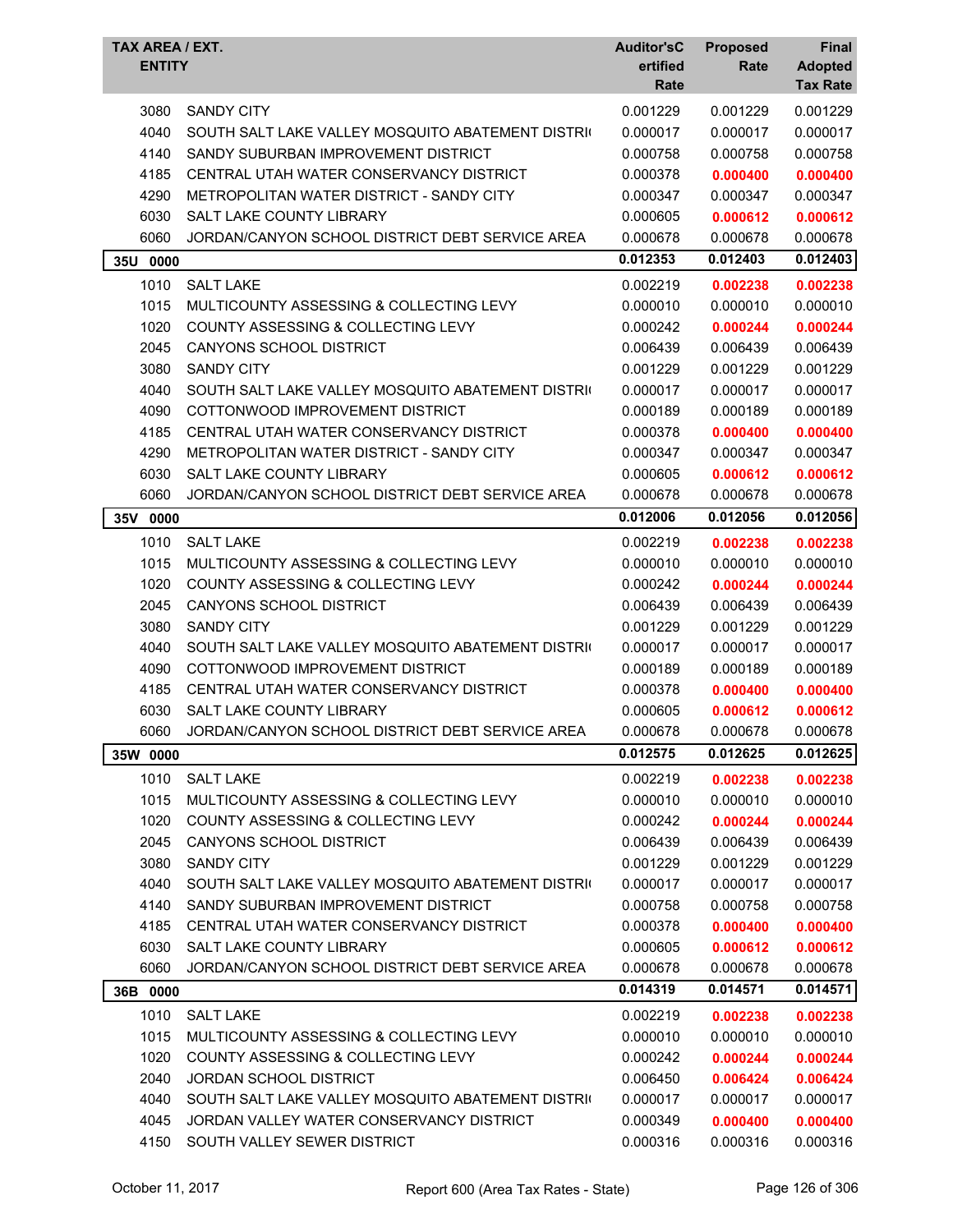| TAX AREA / EXT.<br><b>ENTITY</b> |                                                                                        | <b>Auditor'sC</b><br>ertified<br>Rate | <b>Proposed</b><br>Rate | <b>Final</b><br><b>Adopted</b><br><b>Tax Rate</b> |
|----------------------------------|----------------------------------------------------------------------------------------|---------------------------------------|-------------------------|---------------------------------------------------|
| 4185<br>4210                     | CENTRAL UTAH WATER CONSERVANCY DISTRICT<br>WASATCH FRONT WASTER AND RECYCLING DISTRICT | 0.000378                              | 0.000400                | 0.000400                                          |
| 4220                             | SALT LAKE COUNTY MUNICIPAL-TYPE SERVICES                                               | 0.000065                              | 0.000065                | 0.000065                                          |
| 4320                             | UNIFIED FIRE SERVICE AREA                                                              | 0.001809                              | 0.001812                | 0.001812                                          |
| 4340                             | SALT LAKE VALLEY LAW ENFORCEMENT SERVICE AREA                                          | 0.001859                              | 0.002033                | 0.002033                                          |
| 6030                             | SALT LAKE COUNTY LIBRARY                                                               | 0.000605                              | 0.000612                | 0.000612                                          |
| 36D<br>0000                      |                                                                                        | 0.012515                              | 0.012565                | 0.012565                                          |
| 1010                             | <b>SALT LAKE</b>                                                                       | 0.002219                              | 0.002238                | 0.002238                                          |
| 1015                             | MULTICOUNTY ASSESSING & COLLECTING LEVY                                                | 0.000010                              | 0.000010                | 0.000010                                          |
| 1020                             | <b>COUNTY ASSESSING &amp; COLLECTING LEVY</b>                                          | 0.000242                              | 0.000244                | 0.000244                                          |
| 2045                             | <b>CANYONS SCHOOL DISTRICT</b>                                                         | 0.006439                              | 0.006439                | 0.006439                                          |
| 3080                             | <b>SANDY CITY</b>                                                                      | 0.001229                              | 0.001229                | 0.001229                                          |
| 4040                             | SOUTH SALT LAKE VALLEY MOSQUITO ABATEMENT DISTRIC                                      | 0.000017                              | 0.000017                | 0.000017                                          |
| 4150                             | SOUTH VALLEY SEWER DISTRICT                                                            | 0.000316                              | 0.000316                | 0.000316                                          |
| 4160                             | CRESCENT CEMETERY MAINTENANCE DISTRICT                                                 | 0.000035                              | 0.000035                | 0.000035                                          |
| 4185                             | CENTRAL UTAH WATER CONSERVANCY DISTRICT                                                | 0.000378                              | 0.000400                | 0.000400                                          |
| 4290                             | METROPOLITAN WATER DISTRICT - SANDY CITY                                               | 0.000347                              | 0.000347                | 0.000347                                          |
| 6030                             | <b>SALT LAKE COUNTY LIBRARY</b>                                                        | 0.000605                              | 0.000612                | 0.000612                                          |
| 6060                             | JORDAN/CANYON SCHOOL DISTRICT DEBT SERVICE AREA                                        | 0.000678                              | 0.000678                | 0.000678                                          |
| 36E 0000                         |                                                                                        | 0.012480                              | 0.012530                | 0.012530                                          |
| 1010                             | <b>SALT LAKE</b>                                                                       | 0.002219                              | 0.002238                | 0.002238                                          |
| 1015                             | MULTICOUNTY ASSESSING & COLLECTING LEVY                                                | 0.000010                              | 0.000010                | 0.000010                                          |
| 1020                             | COUNTY ASSESSING & COLLECTING LEVY                                                     | 0.000242                              | 0.000244                | 0.000244                                          |
| 2045                             | CANYONS SCHOOL DISTRICT                                                                | 0.006439                              | 0.006439                | 0.006439                                          |
| 3080                             | <b>SANDY CITY</b>                                                                      | 0.001229                              | 0.001229                | 0.001229                                          |
| 4040                             | SOUTH SALT LAKE VALLEY MOSQUITO ABATEMENT DISTRIC                                      | 0.000017                              | 0.000017                | 0.000017                                          |
| 4150                             | SOUTH VALLEY SEWER DISTRICT                                                            | 0.000316                              | 0.000316                | 0.000316                                          |
| 4185                             | CENTRAL UTAH WATER CONSERVANCY DISTRICT                                                | 0.000378                              | 0.000400                | 0.000400                                          |
| 4290                             | METROPOLITAN WATER DISTRICT - SANDY CITY                                               | 0.000347                              | 0.000347                | 0.000347                                          |
| 6030                             | SALT LAKE COUNTY LIBRARY                                                               | 0.000605                              | 0.000612                | 0.000612                                          |
| 6060                             | JORDAN/CANYON SCHOOL DISTRICT DEBT SERVICE AREA                                        | 0.000678                              | 0.000678                | 0.000678                                          |
| 36F 0000                         |                                                                                        | 0.012515                              | 0.012565                | 0.012565                                          |
| 1010                             | <b>SALT LAKE</b>                                                                       | 0.002219                              | 0.002238                | 0.002238                                          |
| 1015                             | MULTICOUNTY ASSESSING & COLLECTING LEVY                                                | 0.000010                              | 0.000010                | 0.000010                                          |
| 1020                             | COUNTY ASSESSING & COLLECTING LEVY                                                     | 0.000242                              | 0.000244                | 0.000244                                          |
| 2045                             | CANYONS SCHOOL DISTRICT                                                                | 0.006439                              | 0.006439                | 0.006439                                          |
| 3080                             | <b>SANDY CITY</b>                                                                      | 0.001229                              | 0.001229                | 0.001229                                          |
| 4040                             | SOUTH SALT LAKE VALLEY MOSQUITO ABATEMENT DISTRIC                                      | 0.000017                              | 0.000017                | 0.000017                                          |
| 4150                             | SOUTH VALLEY SEWER DISTRICT                                                            | 0.000316                              | 0.000316                | 0.000316                                          |
| 4160                             | CRESCENT CEMETERY MAINTENANCE DISTRICT                                                 | 0.000035                              | 0.000035                | 0.000035                                          |
| 4185                             | CENTRAL UTAH WATER CONSERVANCY DISTRICT                                                | 0.000378                              | 0.000400                | 0.000400                                          |
| 4290                             | METROPOLITAN WATER DISTRICT - SANDY CITY                                               | 0.000347                              | 0.000347                | 0.000347                                          |
| 6030                             | SALT LAKE COUNTY LIBRARY                                                               | 0.000605                              | 0.000612                | 0.000612                                          |
| 6060                             | JORDAN/CANYON SCHOOL DISTRICT DEBT SERVICE AREA                                        | 0.000678                              | 0.000678                | 0.000678                                          |
| 36G 0000                         |                                                                                        | 0.012515                              | 0.012565                | 0.012565                                          |
|                                  |                                                                                        |                                       |                         |                                                   |
| 1010                             | <b>SALT LAKE</b>                                                                       | 0.002219                              | 0.002238                | 0.002238                                          |
| 1015                             | MULTICOUNTY ASSESSING & COLLECTING LEVY                                                | 0.000010                              | 0.000010                | 0.000010                                          |
| 1020<br>2045                     | COUNTY ASSESSING & COLLECTING LEVY                                                     | 0.000242                              | 0.000244                | 0.000244                                          |
|                                  | CANYONS SCHOOL DISTRICT                                                                | 0.006439                              | 0.006439                | 0.006439                                          |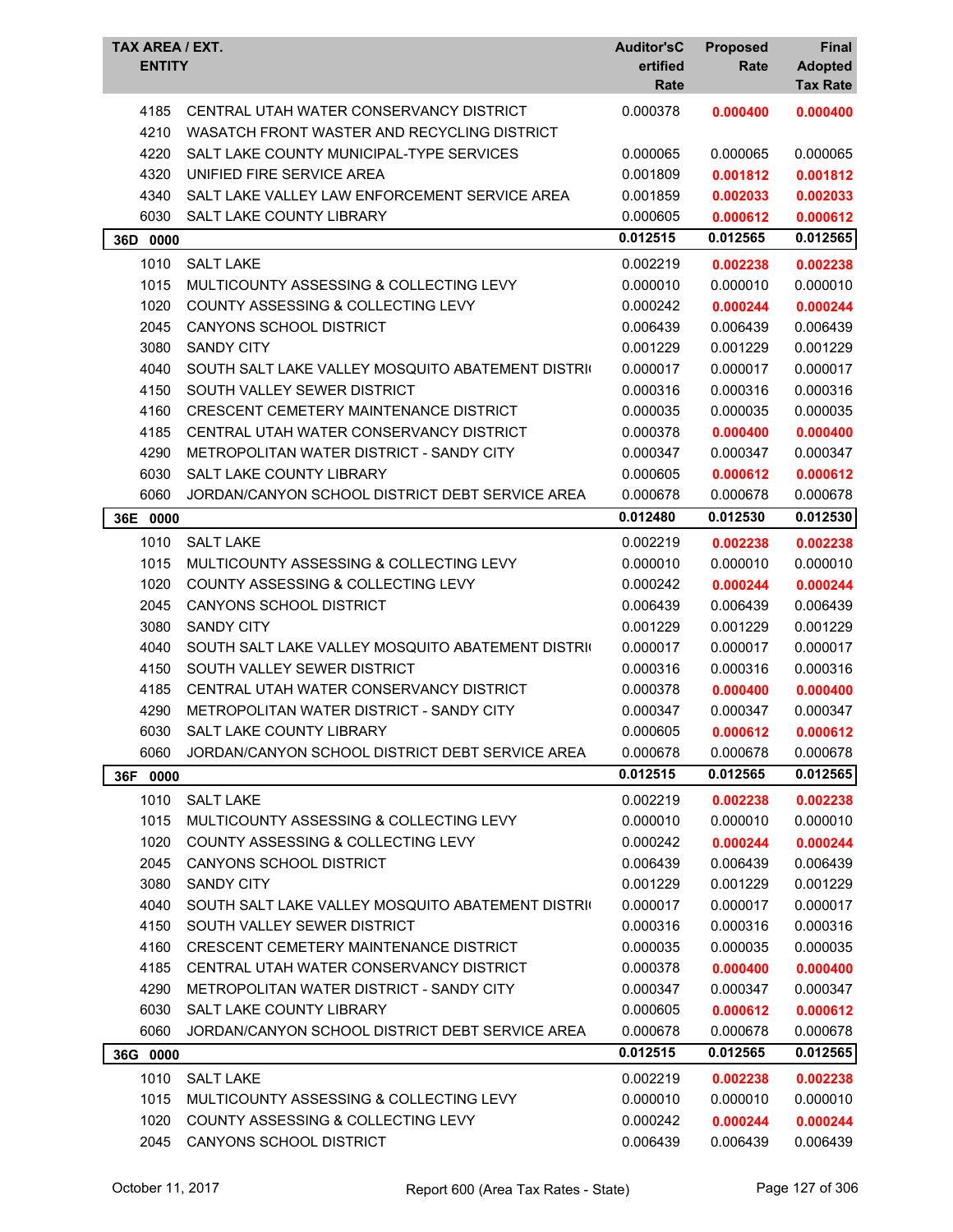| TAX AREA / EXT.<br><b>ENTITY</b> |                                                   | <b>Auditor'sC</b><br>ertified<br>Rate | <b>Proposed</b><br>Rate | Final<br><b>Adopted</b><br><b>Tax Rate</b> |
|----------------------------------|---------------------------------------------------|---------------------------------------|-------------------------|--------------------------------------------|
| 3080                             | <b>SANDY CITY</b>                                 | 0.001229                              | 0.001229                | 0.001229                                   |
| 4040                             | SOUTH SALT LAKE VALLEY MOSQUITO ABATEMENT DISTRIC | 0.000017                              | 0.000017                | 0.000017                                   |
| 4150                             | SOUTH VALLEY SEWER DISTRICT                       | 0.000316                              | 0.000316                | 0.000316                                   |
| 4160                             | <b>CRESCENT CEMETERY MAINTENANCE DISTRICT</b>     | 0.000035                              | 0.000035                | 0.000035                                   |
| 4185                             | CENTRAL UTAH WATER CONSERVANCY DISTRICT           | 0.000378                              | 0.000400                | 0.000400                                   |
| 4290                             | METROPOLITAN WATER DISTRICT - SANDY CITY          | 0.000347                              | 0.000347                | 0.000347                                   |
| 6030                             | SALT LAKE COUNTY LIBRARY                          | 0.000605                              | 0.000612                | 0.000612                                   |
| 6060                             | JORDAN/CANYON SCHOOL DISTRICT DEBT SERVICE AREA   | 0.000678                              | 0.000678                | 0.000678                                   |
| 36H 0000                         |                                                   | 0.012515                              | 0.012565                | 0.012565                                   |
| 1010                             | <b>SALT LAKE</b>                                  | 0.002219                              | 0.002238                | 0.002238                                   |
| 1015                             | MULTICOUNTY ASSESSING & COLLECTING LEVY           | 0.000010                              | 0.000010                | 0.000010                                   |
| 1020                             | <b>COUNTY ASSESSING &amp; COLLECTING LEVY</b>     | 0.000242                              | 0.000244                | 0.000244                                   |
| 2045                             | CANYONS SCHOOL DISTRICT                           | 0.006439                              | 0.006439                | 0.006439                                   |
| 3080                             | <b>SANDY CITY</b>                                 | 0.001229                              | 0.001229                | 0.001229                                   |
| 4040                             | SOUTH SALT LAKE VALLEY MOSQUITO ABATEMENT DISTRIC | 0.000017                              | 0.000017                | 0.000017                                   |
| 4150                             | SOUTH VALLEY SEWER DISTRICT                       | 0.000316                              | 0.000316                | 0.000316                                   |
| 4160                             | CRESCENT CEMETERY MAINTENANCE DISTRICT            | 0.000035                              | 0.000035                | 0.000035                                   |
| 4185                             | CENTRAL UTAH WATER CONSERVANCY DISTRICT           | 0.000378                              | 0.000400                | 0.000400                                   |
| 4290                             | METROPOLITAN WATER DISTRICT - SANDY CITY          | 0.000347                              | 0.000347                | 0.000347                                   |
| 6030                             | SALT LAKE COUNTY LIBRARY                          | 0.000605                              | 0.000612                | 0.000612                                   |
| 6060                             | JORDAN/CANYON SCHOOL DISTRICT DEBT SERVICE AREA   | 0.000678                              | 0.000678                | 0.000678                                   |
| <b>361</b><br>0000               |                                                   | 0.012896                              | 0.012997                | 0.012997                                   |
| 1010                             | <b>SALT LAKE</b>                                  | 0.002219                              | 0.002238                | 0.002238                                   |
| 1015                             | MULTICOUNTY ASSESSING & COLLECTING LEVY           | 0.000010                              | 0.000010                | 0.000010                                   |
| 1020                             | <b>COUNTY ASSESSING &amp; COLLECTING LEVY</b>     | 0.000242                              | 0.000244                | 0.000244                                   |
| 2045                             | CANYONS SCHOOL DISTRICT                           | 0.006439                              | 0.006439                | 0.006439                                   |
| 3080                             | <b>SANDY CITY</b>                                 | 0.001229                              | 0.001229                | 0.001229                                   |
| 4040                             | SOUTH SALT LAKE VALLEY MOSQUITO ABATEMENT DISTRIC | 0.000017                              | 0.000017                | 0.000017                                   |
| 4045                             | JORDAN VALLEY WATER CONSERVANCY DISTRICT          | 0.000349                              | 0.000400                | 0.000400                                   |
| 4090                             | COTTONWOOD IMPROVEMENT DISTRICT                   | 0.000189                              | 0.000189                | 0.000189                                   |
| 4185                             | CENTRAL UTAH WATER CONSERVANCY DISTRICT           | 0.000378                              | 0.000400                | 0.000400                                   |
| 4240                             | ALTA CANYON RECREATION SPECIAL SERVICE DISTRICT   | 0.000194                              | 0.000194                | 0.000194                                   |
| 4290                             | METROPOLITAN WATER DISTRICT - SANDY CITY          | 0.000347                              | 0.000347                | 0.000347                                   |
| 6030                             | <b>SALT LAKE COUNTY LIBRARY</b>                   | 0.000605                              | 0.000612                | 0.000612                                   |
| 6060                             | JORDAN/CANYON SCHOOL DISTRICT DEBT SERVICE AREA   | 0.000678                              | 0.000678                | 0.000678                                   |
| 36J 0000                         |                                                   | 0.013286                              | 0.013387                | 0.013387                                   |
| 1010                             | <b>SALT LAKE</b>                                  | 0.002219                              | 0.002238                | 0.002238                                   |
| 1015                             | MULTICOUNTY ASSESSING & COLLECTING LEVY           | 0.000010                              | 0.000010                | 0.000010                                   |
| 1020                             | COUNTY ASSESSING & COLLECTING LEVY                | 0.000242                              | 0.000244                | 0.000244                                   |
| 2045                             | CANYONS SCHOOL DISTRICT                           | 0.006439                              | 0.006439                | 0.006439                                   |
| 3080                             | <b>SANDY CITY</b>                                 | 0.001229                              | 0.001229                | 0.001229                                   |
| 4040                             | SOUTH SALT LAKE VALLEY MOSQUITO ABATEMENT DISTRIC | 0.000017                              | 0.000017                | 0.000017                                   |
| 4045                             | JORDAN VALLEY WATER CONSERVANCY DISTRICT          | 0.000349                              | 0.000400                | 0.000400                                   |
| 4070                             | MIDVALLEY IMPROVEMENT DISTRICT                    | 0.000773                              | 0.000773                | 0.000773                                   |
| 4185                             | CENTRAL UTAH WATER CONSERVANCY DISTRICT           | 0.000378                              | 0.000400                | 0.000400                                   |
| 4290                             | METROPOLITAN WATER DISTRICT - SANDY CITY          | 0.000347                              | 0.000347                | 0.000347                                   |
| 6030                             | SALT LAKE COUNTY LIBRARY                          | 0.000605                              | 0.000612                | 0.000612                                   |
| 6060                             | JORDAN/CANYON SCHOOL DISTRICT DEBT SERVICE AREA   | 0.000678                              | 0.000678                | 0.000678                                   |
| 36K 0000                         |                                                   | 0.012829                              | 0.012930                | 0.012930                                   |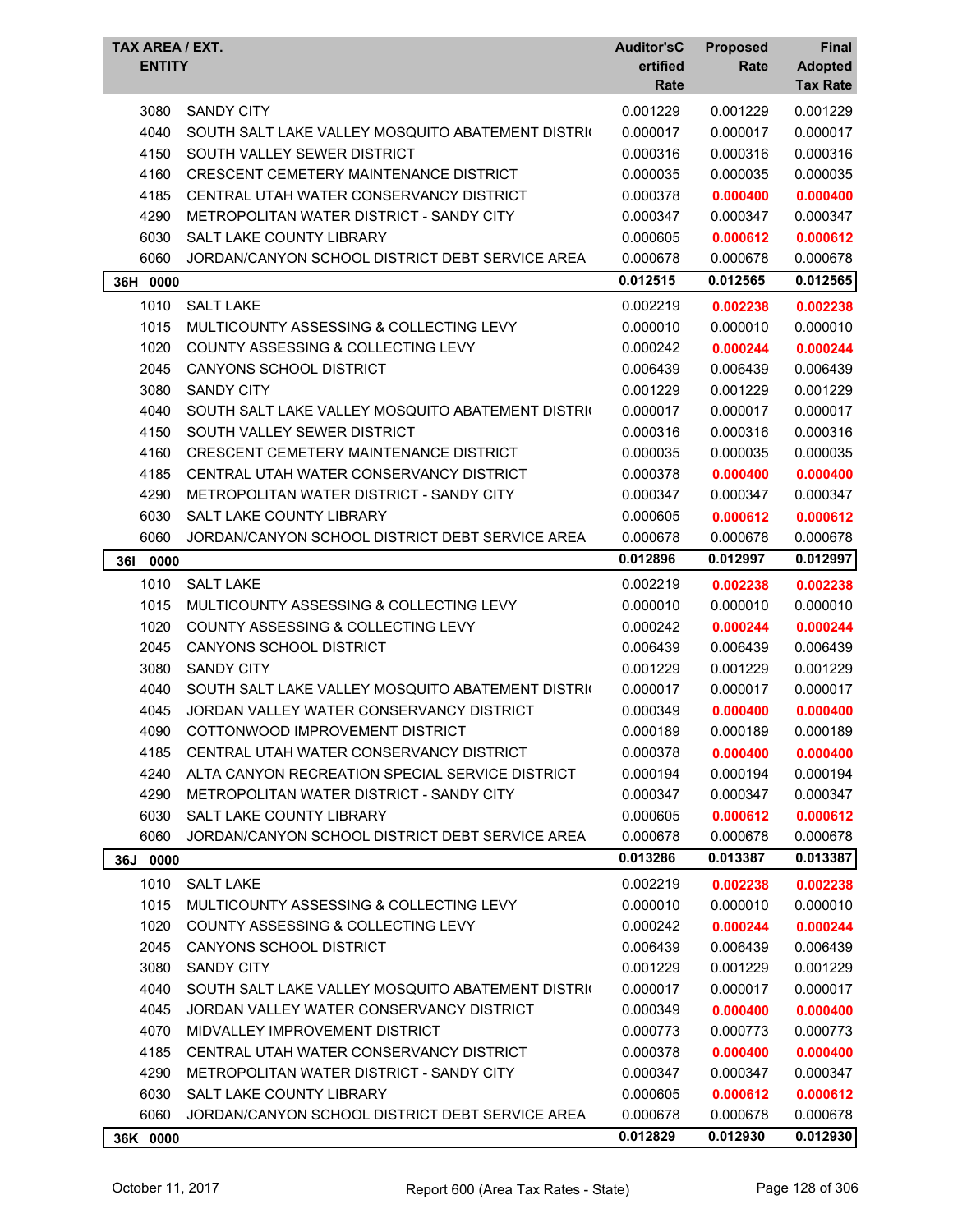| <b>TAX AREA / EXT.</b><br><b>ENTITY</b> |                                                   | <b>Auditor'sC</b><br>ertified<br>Rate | <b>Proposed</b><br>Rate | <b>Final</b><br><b>Adopted</b><br><b>Tax Rate</b> |
|-----------------------------------------|---------------------------------------------------|---------------------------------------|-------------------------|---------------------------------------------------|
| 1010                                    | <b>SALT LAKE</b>                                  | 0.002219                              | 0.002238                | 0.002238                                          |
| 1015                                    | MULTICOUNTY ASSESSING & COLLECTING LEVY           | 0.000010                              | 0.000010                | 0.000010                                          |
| 1020                                    | COUNTY ASSESSING & COLLECTING LEVY                | 0.000242                              | 0.000244                | 0.000244                                          |
| 2045                                    | CANYONS SCHOOL DISTRICT                           | 0.006439                              | 0.006439                | 0.006439                                          |
| 3080                                    | <b>SANDY CITY</b>                                 | 0.001229                              | 0.001229                | 0.001229                                          |
| 4040                                    | SOUTH SALT LAKE VALLEY MOSQUITO ABATEMENT DISTRIC | 0.000017                              | 0.000017                | 0.000017                                          |
| 4045                                    | JORDAN VALLEY WATER CONSERVANCY DISTRICT          | 0.000349                              | 0.000400                | 0.000400                                          |
| 4150                                    | SOUTH VALLEY SEWER DISTRICT                       | 0.000316                              | 0.000316                | 0.000316                                          |
| 4185                                    | CENTRAL UTAH WATER CONSERVANCY DISTRICT           | 0.000378                              | 0.000400                | 0.000400                                          |
| 4290                                    | METROPOLITAN WATER DISTRICT - SANDY CITY          | 0.000347                              | 0.000347                | 0.000347                                          |
| 6030                                    | SALT LAKE COUNTY LIBRARY                          | 0.000605                              | 0.000612                | 0.000612                                          |
| 6060                                    | JORDAN/CANYON SCHOOL DISTRICT DEBT SERVICE AREA   | 0.000678                              | 0.000678                | 0.000678                                          |
| 36L 0000                                |                                                   | 0.013306                              | 0.013407                | 0.013407                                          |
| 1010                                    | <b>SALT LAKE</b>                                  | 0.002219                              | 0.002238                | 0.002238                                          |
| 1015                                    | MULTICOUNTY ASSESSING & COLLECTING LEVY           | 0.000010                              | 0.000010                | 0.000010                                          |
| 1020                                    | COUNTY ASSESSING & COLLECTING LEVY                | 0.000242                              | 0.000244                | 0.000244                                          |
| 2045                                    | CANYONS SCHOOL DISTRICT                           | 0.006439                              | 0.006439                | 0.006439                                          |
| 3080                                    | <b>SANDY CITY</b>                                 | 0.001229                              | 0.001229                | 0.001229                                          |
| 4040                                    | SOUTH SALT LAKE VALLEY MOSQUITO ABATEMENT DISTRIC | 0.000017                              | 0.000017                | 0.000017                                          |
| 4045                                    | JORDAN VALLEY WATER CONSERVANCY DISTRICT          | 0.000349                              | 0.000400                | 0.000400                                          |
| 4140                                    | SANDY SUBURBAN IMPROVEMENT DISTRICT               | 0.000758                              | 0.000758                | 0.000758                                          |
| 4160                                    | CRESCENT CEMETERY MAINTENANCE DISTRICT            | 0.000035                              | 0.000035                | 0.000035                                          |
| 4185                                    | CENTRAL UTAH WATER CONSERVANCY DISTRICT           | 0.000378                              | 0.000400                | 0.000400                                          |
| 4290                                    | METROPOLITAN WATER DISTRICT - SANDY CITY          | 0.000347                              | 0.000347                | 0.000347                                          |
| 6030                                    | SALT LAKE COUNTY LIBRARY                          | 0.000605                              | 0.000612                | 0.000612                                          |
| 6060                                    | JORDAN/CANYON SCHOOL DISTRICT DEBT SERVICE AREA   | 0.000678                              | 0.000678                | 0.000678                                          |
| 36M 0000                                |                                                   | 0.012702                              | 0.012803                | 0.012803                                          |
| 1010                                    | <b>SALT LAKE</b>                                  | 0.002219                              | 0.002238                | 0.002238                                          |
| 1015                                    | MULTICOUNTY ASSESSING & COLLECTING LEVY           | 0.000010                              | 0.000010                | 0.000010                                          |
| 1020                                    | COUNTY ASSESSING & COLLECTING LEVY                | 0.000242                              | 0.000244                | 0.000244                                          |
| 2045                                    | <b>CANYONS SCHOOL DISTRICT</b>                    | 0.006439                              | 0.006439                | 0.006439                                          |
| 3080                                    | <b>SANDY CITY</b>                                 | 0.001229                              | 0.001229                | 0.001229                                          |
| 4040                                    | SOUTH SALT LAKE VALLEY MOSQUITO ABATEMENT DISTRIC | 0.000017                              | 0.000017                | 0.000017                                          |
| 4045                                    | JORDAN VALLEY WATER CONSERVANCY DISTRICT          | 0.000349                              | 0.000400                | 0.000400                                          |
| 4090                                    | COTTONWOOD IMPROVEMENT DISTRICT                   | 0.000189                              | 0.000189                | 0.000189                                          |
| 4185                                    | CENTRAL UTAH WATER CONSERVANCY DISTRICT           | 0.000378                              | 0.000400                | 0.000400                                          |
| 4290                                    | METROPOLITAN WATER DISTRICT - SANDY CITY          | 0.000347                              | 0.000347                | 0.000347                                          |
| 6030                                    | SALT LAKE COUNTY LIBRARY                          | 0.000605                              | 0.000612                | 0.000612                                          |
| 6060                                    | JORDAN/CANYON SCHOOL DISTRICT DEBT SERVICE AREA   | 0.000678                              | 0.000678                | 0.000678                                          |
| 36P 0000                                |                                                   | 0.013271                              | 0.013372                | 0.013372                                          |
| 1010                                    | <b>SALT LAKE</b>                                  | 0.002219                              | 0.002238                | 0.002238                                          |
| 1015                                    | MULTICOUNTY ASSESSING & COLLECTING LEVY           | 0.000010                              | 0.000010                | 0.000010                                          |
| 1020                                    | COUNTY ASSESSING & COLLECTING LEVY                | 0.000242                              | 0.000244                | 0.000244                                          |
| 2045                                    | CANYONS SCHOOL DISTRICT                           | 0.006439                              | 0.006439                | 0.006439                                          |
| 3080                                    | SANDY CITY                                        | 0.001229                              | 0.001229                | 0.001229                                          |
| 4040                                    | SOUTH SALT LAKE VALLEY MOSQUITO ABATEMENT DISTRIC | 0.000017                              | 0.000017                | 0.000017                                          |
| 4045                                    | JORDAN VALLEY WATER CONSERVANCY DISTRICT          | 0.000349                              | 0.000400                | 0.000400                                          |
| 4140                                    | SANDY SUBURBAN IMPROVEMENT DISTRICT               | 0.000758                              | 0.000758                | 0.000758                                          |
| 4185                                    | CENTRAL UTAH WATER CONSERVANCY DISTRICT           | 0.000378                              | 0.000400                | 0.000400                                          |
| 4290                                    | METROPOLITAN WATER DISTRICT - SANDY CITY          | 0.000347                              | 0.000347                | 0.000347                                          |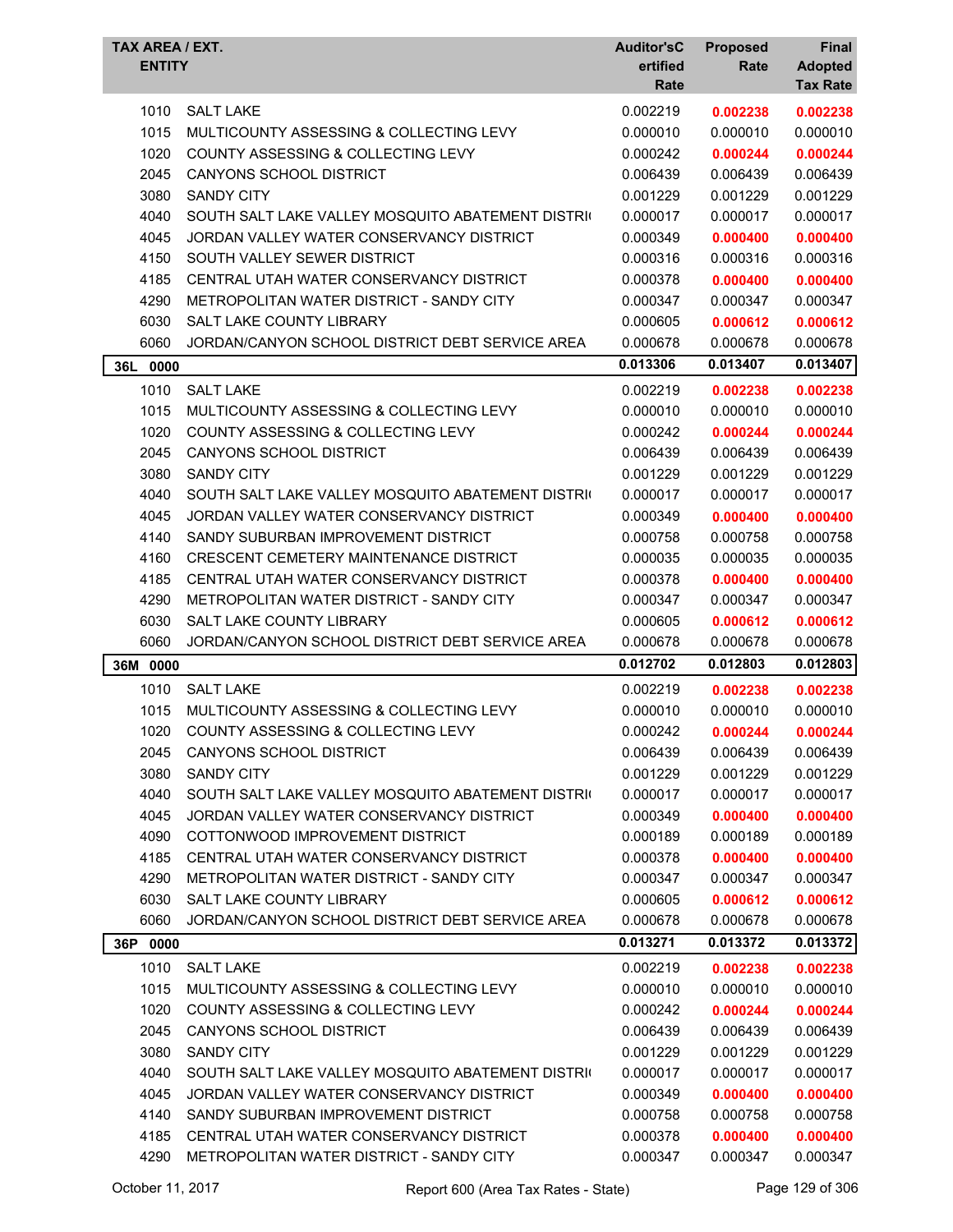| TAX AREA / EXT.<br><b>ENTITY</b> |                                                                                             | <b>Auditor'sC</b><br>ertified<br>Rate | <b>Proposed</b><br>Rate | Final<br><b>Adopted</b><br><b>Tax Rate</b> |
|----------------------------------|---------------------------------------------------------------------------------------------|---------------------------------------|-------------------------|--------------------------------------------|
| 6030                             | SALT LAKE COUNTY LIBRARY                                                                    | 0.000605                              | 0.000612                | 0.000612                                   |
| 6060                             | JORDAN/CANYON SCHOOL DISTRICT DEBT SERVICE AREA                                             | 0.000678<br>0.013480                  | 0.000678<br>0.013581    | 0.000678<br>0.013581                       |
| 36S<br>0000                      |                                                                                             |                                       |                         |                                            |
| 1010                             | <b>SALT LAKE</b>                                                                            | 0.002219                              | 0.002238                | 0.002238                                   |
| 1015                             | MULTICOUNTY ASSESSING & COLLECTING LEVY                                                     | 0.000010                              | 0.000010                | 0.000010                                   |
| 1020                             | <b>COUNTY ASSESSING &amp; COLLECTING LEVY</b>                                               | 0.000242                              | 0.000244                | 0.000244                                   |
| 2045                             | <b>CANYONS SCHOOL DISTRICT</b>                                                              | 0.006439                              | 0.006439                | 0.006439                                   |
| 3080                             | <b>SANDY CITY</b>                                                                           | 0.001229                              | 0.001229                | 0.001229                                   |
| 4040                             | SOUTH SALT LAKE VALLEY MOSQUITO ABATEMENT DISTRIC                                           | 0.000017                              | 0.000017                | 0.000017                                   |
| 4045                             | JORDAN VALLEY WATER CONSERVANCY DISTRICT                                                    | 0.000349                              | 0.000400                | 0.000400                                   |
| 4070                             | MIDVALLEY IMPROVEMENT DISTRICT                                                              | 0.000773<br>0.000378                  | 0.000773                | 0.000773                                   |
| 4185<br>4240                     | CENTRAL UTAH WATER CONSERVANCY DISTRICT                                                     |                                       | 0.000400                | 0.000400                                   |
|                                  | ALTA CANYON RECREATION SPECIAL SERVICE DISTRICT<br>METROPOLITAN WATER DISTRICT - SANDY CITY | 0.000194<br>0.000347                  | 0.000194<br>0.000347    | 0.000194                                   |
| 4290                             | SALT LAKE COUNTY LIBRARY                                                                    |                                       |                         | 0.000347                                   |
| 6030<br>6060                     | JORDAN/CANYON SCHOOL DISTRICT DEBT SERVICE AREA                                             | 0.000605                              | 0.000612                | 0.000612                                   |
|                                  |                                                                                             | 0.000678                              | 0.000678                | 0.000678                                   |
| 36T 0000                         |                                                                                             | 0.013273                              | 0.013323                | 0.013323                                   |
| 1010                             | <b>SALT LAKE</b>                                                                            | 0.002219                              | 0.002238                | 0.002238                                   |
| 1015                             | MULTICOUNTY ASSESSING & COLLECTING LEVY                                                     | 0.000010                              | 0.000010                | 0.000010                                   |
| 1020                             | COUNTY ASSESSING & COLLECTING LEVY                                                          | 0.000242                              | 0.000244                | 0.000244                                   |
| 2045                             | CANYONS SCHOOL DISTRICT                                                                     | 0.006439                              | 0.006439                | 0.006439                                   |
| 3080                             | <b>SANDY CITY</b>                                                                           | 0.001229                              | 0.001229                | 0.001229                                   |
| 4040                             | SOUTH SALT LAKE VALLEY MOSQUITO ABATEMENT DISTRIC                                           | 0.000017                              | 0.000017                | 0.000017                                   |
| 4140                             | SANDY SUBURBAN IMPROVEMENT DISTRICT                                                         | 0.000758                              | 0.000758                | 0.000758                                   |
| 4150                             | SOUTH VALLEY SEWER DISTRICT                                                                 | 0.000316                              | 0.000316                | 0.000316                                   |
| 4160                             | CRESCENT CEMETERY MAINTENANCE DISTRICT                                                      | 0.000035                              | 0.000035                | 0.000035                                   |
| 4185                             | CENTRAL UTAH WATER CONSERVANCY DISTRICT                                                     | 0.000378                              | 0.000400                | 0.000400                                   |
| 4290                             | METROPOLITAN WATER DISTRICT - SANDY CITY                                                    | 0.000347                              | 0.000347                | 0.000347                                   |
| 6030                             | SALT LAKE COUNTY LIBRARY                                                                    | 0.000605                              | 0.000612                | 0.000612                                   |
| 6060                             | JORDAN/CANYON SCHOOL DISTRICT DEBT SERVICE AREA                                             | 0.000678                              | 0.000678                | 0.000678                                   |
| 36V 0000                         |                                                                                             | 0.012549                              | 0.012650                | 0.012650                                   |
| 1010                             | <b>SALT LAKE</b>                                                                            | 0.002219                              | 0.002238                | 0.002238                                   |
| 1015                             | MULTICOUNTY ASSESSING & COLLECTING LEVY                                                     | 0.000010                              | 0.000010                | 0.000010                                   |
| 1020                             | <b>COUNTY ASSESSING &amp; COLLECTING LEVY</b>                                               | 0.000242                              | 0.000244                | 0.000244                                   |
| 2045                             | <b>CANYONS SCHOOL DISTRICT</b>                                                              | 0.006439                              | 0.006439                | 0.006439                                   |
| 3080                             | <b>SANDY CITY</b>                                                                           | 0.001229                              | 0.001229                | 0.001229                                   |
| 4040                             | SOUTH SALT LAKE VALLEY MOSQUITO ABATEMENT DISTRIC                                           | 0.000017                              | 0.000017                | 0.000017                                   |
| 4045                             | JORDAN VALLEY WATER CONSERVANCY DISTRICT                                                    | 0.000349                              | 0.000400                | 0.000400                                   |
| 4090                             | COTTONWOOD IMPROVEMENT DISTRICT                                                             | 0.000189                              | 0.000189                | 0.000189                                   |
| 4185                             | CENTRAL UTAH WATER CONSERVANCY DISTRICT                                                     | 0.000378                              | 0.000400                | 0.000400                                   |
| 4240                             | ALTA CANYON RECREATION SPECIAL SERVICE DISTRICT                                             | 0.000194                              | 0.000194                | 0.000194                                   |
| 6030                             | SALT LAKE COUNTY LIBRARY                                                                    | 0.000605                              | 0.000612                | 0.000612                                   |
| 6060                             | JORDAN/CANYON SCHOOL DISTRICT DEBT SERVICE AREA                                             | 0.000678                              | 0.000678                | 0.000678                                   |
| 36W 0000                         |                                                                                             | 0.012515                              | 0.012565                | 0.012565                                   |
| 1010                             | <b>SALT LAKE</b>                                                                            | 0.002219                              | 0.002238                | 0.002238                                   |
| 1015                             | MULTICOUNTY ASSESSING & COLLECTING LEVY                                                     | 0.000010                              | 0.000010                | 0.000010                                   |
| 1020                             | COUNTY ASSESSING & COLLECTING LEVY                                                          | 0.000242                              | 0.000244                | 0.000244                                   |
| 2045                             | <b>CANYONS SCHOOL DISTRICT</b>                                                              | 0.006439                              | 0.006439                | 0.006439                                   |
| 3080                             | <b>SANDY CITY</b>                                                                           | 0.001229                              | 0.001229                | 0.001229                                   |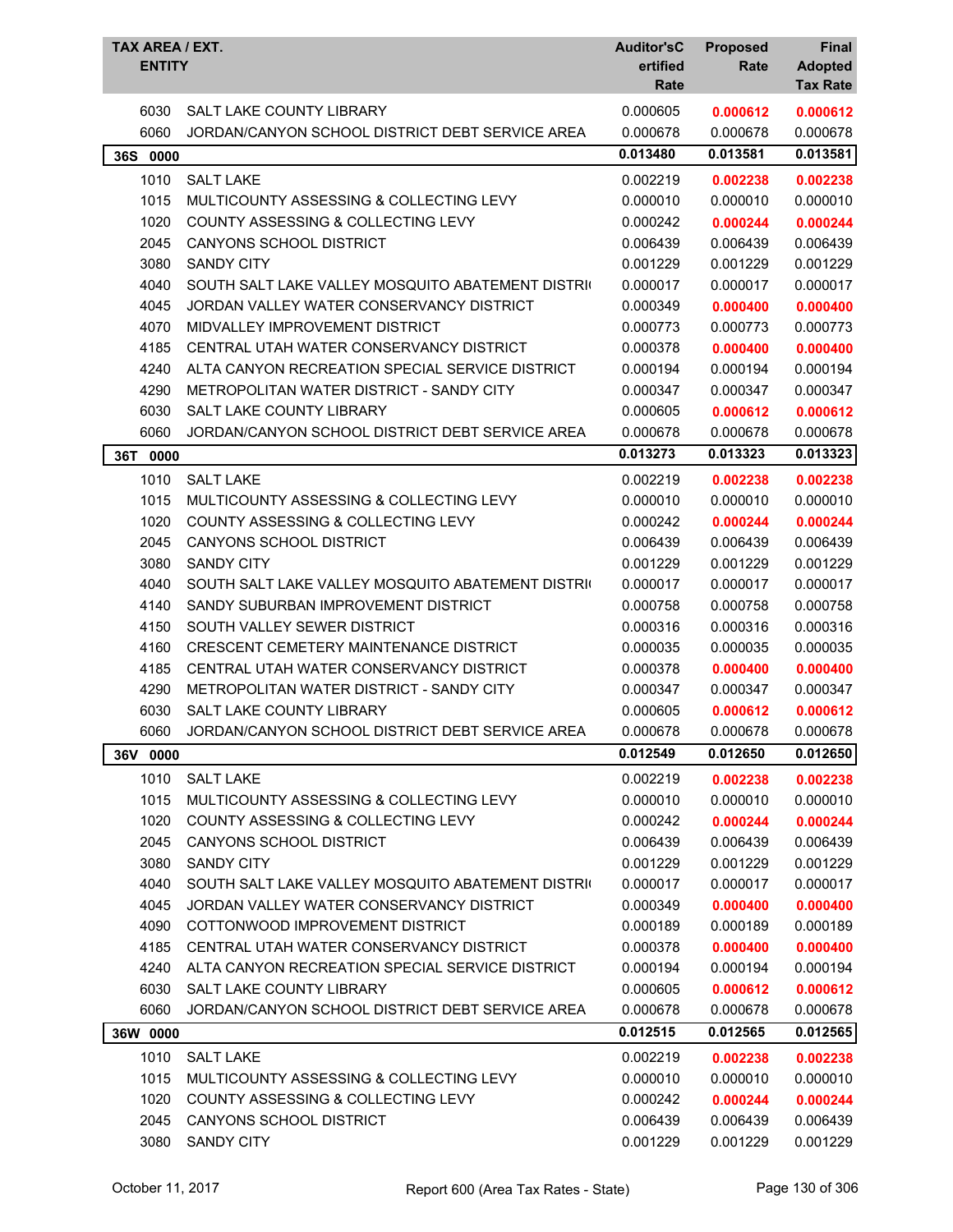| <b>TAX AREA / EXT.</b><br><b>ENTITY</b> |                                                   | <b>Auditor'sC</b><br>ertified<br>Rate | <b>Proposed</b><br>Rate | <b>Final</b><br><b>Adopted</b><br><b>Tax Rate</b> |
|-----------------------------------------|---------------------------------------------------|---------------------------------------|-------------------------|---------------------------------------------------|
| 4040                                    | SOUTH SALT LAKE VALLEY MOSQUITO ABATEMENT DISTRIC | 0.000017                              | 0.000017                | 0.000017                                          |
| 4150                                    | SOUTH VALLEY SEWER DISTRICT                       | 0.000316                              | 0.000316                | 0.000316                                          |
| 4160                                    | <b>CRESCENT CEMETERY MAINTENANCE DISTRICT</b>     | 0.000035                              | 0.000035                | 0.000035                                          |
| 4185                                    | CENTRAL UTAH WATER CONSERVANCY DISTRICT           | 0.000378                              | 0.000400                | 0.000400                                          |
| 4290                                    | METROPOLITAN WATER DISTRICT - SANDY CITY          | 0.000347                              | 0.000347                | 0.000347                                          |
| 6030                                    | SALT LAKE COUNTY LIBRARY                          | 0.000605                              | 0.000612                | 0.000612                                          |
| 6060                                    | JORDAN/CANYON SCHOOL DISTRICT DEBT SERVICE AREA   | 0.000678                              | 0.000678                | 0.000678                                          |
| 36X 0000                                |                                                   | 0.012355                              | 0.012456                | 0.012456                                          |
| 1010                                    | <b>SALT LAKE</b>                                  | 0.002219                              | 0.002238                | 0.002238                                          |
| 1015                                    | MULTICOUNTY ASSESSING & COLLECTING LEVY           | 0.000010                              | 0.000010                | 0.000010                                          |
| 1020                                    | <b>COUNTY ASSESSING &amp; COLLECTING LEVY</b>     | 0.000242                              | 0.000244                | 0.000244                                          |
| 2045                                    | CANYONS SCHOOL DISTRICT                           | 0.006439                              | 0.006439                | 0.006439                                          |
| 3080                                    | <b>SANDY CITY</b>                                 | 0.001229                              | 0.001229                | 0.001229                                          |
| 4040                                    | SOUTH SALT LAKE VALLEY MOSQUITO ABATEMENT DISTRIC | 0.000017                              | 0.000017                | 0.000017                                          |
| 4045                                    | JORDAN VALLEY WATER CONSERVANCY DISTRICT          | 0.000349                              | 0.000400                | 0.000400                                          |
| 4090                                    | COTTONWOOD IMPROVEMENT DISTRICT                   | 0.000189                              | 0.000189                | 0.000189                                          |
| 4185                                    | CENTRAL UTAH WATER CONSERVANCY DISTRICT           | 0.000378                              | 0.000400                | 0.000400                                          |
| 6030                                    | SALT LAKE COUNTY LIBRARY                          | 0.000605                              | 0.000612                | 0.000612                                          |
| 6060                                    | JORDAN/CANYON SCHOOL DISTRICT DEBT SERVICE AREA   | 0.000678                              | 0.000678                | 0.000678                                          |
| 36Y 0000                                |                                                   | 0.012200                              | 0.012250                | 0.012250                                          |
| 1010                                    | <b>SALT LAKE</b>                                  | 0.002219                              | 0.002238                | 0.002238                                          |
| 1015                                    | MULTICOUNTY ASSESSING & COLLECTING LEVY           | 0.000010                              | 0.000010                | 0.000010                                          |
| 1020                                    | <b>COUNTY ASSESSING &amp; COLLECTING LEVY</b>     | 0.000242                              | 0.000244                | 0.000244                                          |
| 2045                                    | CANYONS SCHOOL DISTRICT                           | 0.006439                              | 0.006439                | 0.006439                                          |
| 3080                                    | <b>SANDY CITY</b>                                 | 0.001229                              | 0.001229                | 0.001229                                          |
| 4040                                    | SOUTH SALT LAKE VALLEY MOSQUITO ABATEMENT DISTRIC | 0.000017                              | 0.000017                | 0.000017                                          |
| 4090                                    | COTTONWOOD IMPROVEMENT DISTRICT                   | 0.000189                              | 0.000189                | 0.000189                                          |
| 4185                                    | CENTRAL UTAH WATER CONSERVANCY DISTRICT           | 0.000378                              | 0.000400                | 0.000400                                          |
| 4240                                    | ALTA CANYON RECREATION SPECIAL SERVICE DISTRICT   | 0.000194                              | 0.000194                | 0.000194                                          |
| 6030                                    | SALT LAKE COUNTY LIBRARY                          | 0.000605                              | 0.000612                | 0.000612                                          |
| 6060                                    | JORDAN/CANYON SCHOOL DISTRICT DEBT SERVICE AREA   | 0.000678                              | 0.000678                | 0.000678                                          |
| 37G 0000                                |                                                   | 0.012561                              | 0.012636                | 0.012636                                          |
| 1010                                    | <b>SALT LAKE</b>                                  | 0.002219                              | 0.002238                | 0.002238                                          |
| 1015                                    | MULTICOUNTY ASSESSING & COLLECTING LEVY           | 0.000010                              | 0.000010                | 0.000010                                          |
| 1020                                    | COUNTY ASSESSING & COLLECTING LEVY                | 0.000242                              | 0.000244                | 0.000244                                          |
| 2040                                    | <b>JORDAN SCHOOL DISTRICT</b>                     | 0.006450                              | 0.006424                | 0.006424                                          |
| 3110                                    | WEST JORDAN CITY                                  | 0.001975                              | 0.001975                | 0.001975                                          |
| 4040                                    | SOUTH SALT LAKE VALLEY MOSQUITO ABATEMENT DISTRIC | 0.000017                              | 0.000017                | 0.000017                                          |
| 4045                                    | JORDAN VALLEY WATER CONSERVANCY DISTRICT          | 0.000349                              | 0.000400                | 0.000400                                          |
| 4150                                    | SOUTH VALLEY SEWER DISTRICT                       | 0.000316                              | 0.000316                | 0.000316                                          |
| 4185                                    | CENTRAL UTAH WATER CONSERVANCY DISTRICT           | 0.000378                              | 0.000400                | 0.000400                                          |
| 6030                                    | SALT LAKE COUNTY LIBRARY                          | 0.000605                              | 0.000612                | 0.000612                                          |
| 37J 0000                                |                                                   | 0.013591                              | 0.013666                | 0.013666                                          |
| 1010                                    | <b>SALT LAKE</b>                                  | 0.002219                              | 0.002238                | 0.002238                                          |
| 1015                                    | MULTICOUNTY ASSESSING & COLLECTING LEVY           | 0.000010                              | 0.000010                | 0.000010                                          |
| 1020                                    | COUNTY ASSESSING & COLLECTING LEVY                | 0.000242                              | 0.000244                | 0.000244                                          |
| 2040                                    | <b>JORDAN SCHOOL DISTRICT</b>                     | 0.006450                              | 0.006424                | 0.006424                                          |
| 3110                                    | WEST JORDAN CITY                                  | 0.001975                              | 0.001975                | 0.001975                                          |
| 4040                                    | SOUTH SALT LAKE VALLEY MOSQUITO ABATEMENT DISTRIC | 0.000017                              | 0.000017                | 0.000017                                          |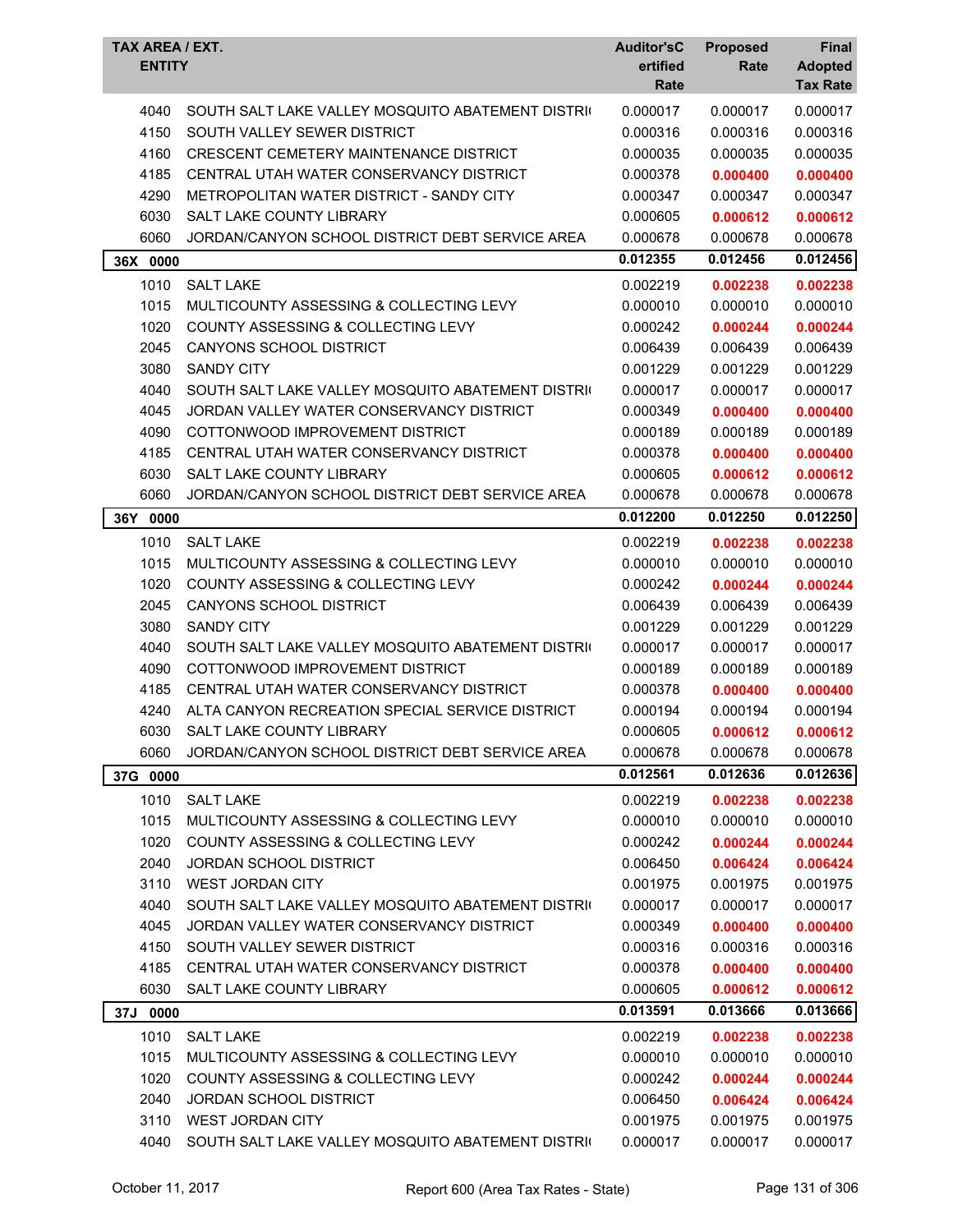| TAX AREA / EXT.<br><b>ENTITY</b> |                                                   | <b>Auditor'sC</b><br>ertified<br>Rate | <b>Proposed</b><br>Rate | Final<br><b>Adopted</b><br><b>Tax Rate</b> |
|----------------------------------|---------------------------------------------------|---------------------------------------|-------------------------|--------------------------------------------|
| 4045                             | JORDAN VALLEY WATER CONSERVANCY DISTRICT          | 0.000349                              | 0.000400                | 0.000400                                   |
| 4185                             | CENTRAL UTAH WATER CONSERVANCY DISTRICT           | 0.000378                              | 0.000400                | 0.000400                                   |
| 4280                             | WEST JORDAN FAIRWAY ESTATES SPECIAL SERVICE DISTF | 0.001346                              | 0.001346                | 0.001346                                   |
| 6030                             | SALT LAKE COUNTY LIBRARY                          | 0.000605                              | 0.000612                | 0.000612                                   |
| 37K 0000                         |                                                   | 0.012245                              | 0.012320                | 0.012320                                   |
| 1010                             | <b>SALT LAKE</b>                                  | 0.002219                              | 0.002238                | 0.002238                                   |
| 1015                             | MULTICOUNTY ASSESSING & COLLECTING LEVY           | 0.000010                              | 0.000010                | 0.000010                                   |
| 1020                             | COUNTY ASSESSING & COLLECTING LEVY                | 0.000242                              | 0.000244                | 0.000244                                   |
| 2040                             | <b>JORDAN SCHOOL DISTRICT</b>                     | 0.006450                              | 0.006424                | 0.006424                                   |
| 3110                             | <b>WEST JORDAN CITY</b>                           | 0.001975                              | 0.001975                | 0.001975                                   |
| 4040                             | SOUTH SALT LAKE VALLEY MOSQUITO ABATEMENT DISTRIC | 0.000017                              | 0.000017                | 0.000017                                   |
| 4045                             | JORDAN VALLEY WATER CONSERVANCY DISTRICT          | 0.000349                              | 0.000400                | 0.000400                                   |
| 4185                             | CENTRAL UTAH WATER CONSERVANCY DISTRICT           | 0.000378                              | 0.000400                | 0.000400                                   |
| 6027                             | AREA EXCLUDED FROM SALT LAKE COUNTY SEWERAGE IN   |                                       |                         |                                            |
| 6030                             | SALT LAKE COUNTY LIBRARY                          | 0.000605                              | 0.000612                | 0.000612                                   |
| 37L<br>0000                      |                                                   | 0.011896                              | 0.011920                | 0.011920                                   |
| 1010                             | <b>SALT LAKE</b>                                  | 0.002219                              | 0.002238                | 0.002238                                   |
| 1015                             | MULTICOUNTY ASSESSING & COLLECTING LEVY           | 0.000010                              | 0.000010                | 0.000010                                   |
| 1020                             | COUNTY ASSESSING & COLLECTING LEVY                | 0.000242                              | 0.000244                | 0.000244                                   |
| 2040                             | <b>JORDAN SCHOOL DISTRICT</b>                     | 0.006450                              | 0.006424                | 0.006424                                   |
| 3110                             | <b>WEST JORDAN CITY</b>                           | 0.001975                              | 0.001975                | 0.001975                                   |
| 4040                             | SOUTH SALT LAKE VALLEY MOSQUITO ABATEMENT DISTRIC | 0.000017                              | 0.000017                | 0.000017                                   |
| 4185                             | CENTRAL UTAH WATER CONSERVANCY DISTRICT           | 0.000378                              | 0.000400                | 0.000400                                   |
| 6027                             | AREA EXCLUDED FROM SALT LAKE COUNTY SEWERAGE IN   |                                       |                         |                                            |
| 6030                             | <b>SALT LAKE COUNTY LIBRARY</b>                   | 0.000605                              | 0.000612                | 0.000612                                   |
| 37M 0000                         |                                                   | 0.012245                              | 0.012320                | 0.012320                                   |
| 1010                             | <b>SALT LAKE</b>                                  | 0.002219                              | 0.002238                | 0.002238                                   |
| 1015                             | MULTICOUNTY ASSESSING & COLLECTING LEVY           | 0.000010                              | 0.000010                | 0.000010                                   |
| 1020                             | COUNTY ASSESSING & COLLECTING LEVY                | 0.000242                              | 0.000244                | 0.000244                                   |
| 2040                             | JORDAN SCHOOL DISTRICT                            | 0.006450                              | 0.006424                | 0.006424                                   |
| 3110                             | <b>WEST JORDAN CITY</b>                           | 0.001975                              | 0.001975                | 0.001975                                   |
| 4040                             | SOUTH SALT LAKE VALLEY MOSQUITO ABATEMENT DISTRIC | 0.000017                              | 0.000017                | 0.000017                                   |
| 4045                             | JORDAN VALLEY WATER CONSERVANCY DISTRICT          | 0.000349                              | 0.000400                | 0.000400                                   |
| 4185                             | CENTRAL UTAH WATER CONSERVANCY DISTRICT           | 0.000378                              | 0.000400                | 0.000400                                   |
| 6030                             | SALT LAKE COUNTY LIBRARY                          | 0.000605                              | 0.000612                | 0.000612                                   |
| 37N 0000                         |                                                   | 0.012245                              | 0.012320                | 0.012320                                   |
| 1010                             | <b>SALT LAKE</b>                                  | 0.002219                              | 0.002238                | 0.002238                                   |
| 1015                             | MULTICOUNTY ASSESSING & COLLECTING LEVY           | 0.000010                              | 0.000010                | 0.000010                                   |
| 1020                             | COUNTY ASSESSING & COLLECTING LEVY                | 0.000242                              | 0.000244                | 0.000244                                   |
| 2040                             | JORDAN SCHOOL DISTRICT                            | 0.006450                              | 0.006424                | 0.006424                                   |
| 3110                             | <b>WEST JORDAN CITY</b>                           | 0.001975                              | 0.001975                | 0.001975                                   |
| 4040                             | SOUTH SALT LAKE VALLEY MOSQUITO ABATEMENT DISTRIC | 0.000017                              | 0.000017                | 0.000017                                   |
| 4045                             | JORDAN VALLEY WATER CONSERVANCY DISTRICT          | 0.000349                              | 0.000400                | 0.000400                                   |
| 4185                             | CENTRAL UTAH WATER CONSERVANCY DISTRICT           | 0.000378                              | 0.000400                | 0.000400                                   |
| 6030                             | SALT LAKE COUNTY LIBRARY                          | 0.000605                              | 0.000612                | 0.000612                                   |
| 0000<br>37P                      |                                                   | 0.012245                              | 0.012320                | 0.012320                                   |
| 1010                             | <b>SALT LAKE</b>                                  | 0.002219                              | 0.002238                | 0.002238                                   |
| 1015                             | MULTICOUNTY ASSESSING & COLLECTING LEVY           | 0.000010                              | 0.000010                | 0.000010                                   |
| 1020                             | COUNTY ASSESSING & COLLECTING LEVY                | 0.000242                              | 0.000244                | 0.000244                                   |
|                                  |                                                   |                                       |                         |                                            |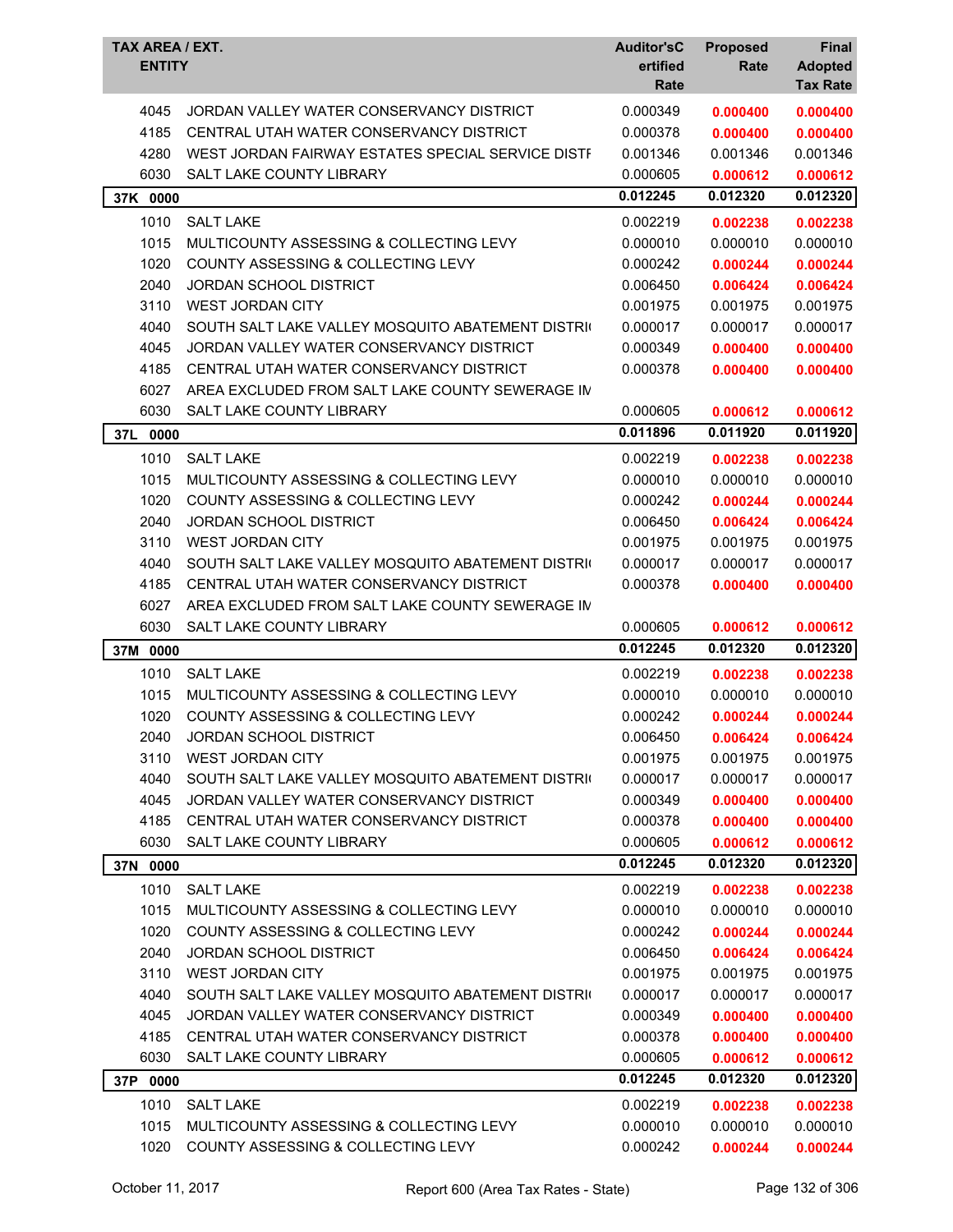| <b>TAX AREA / EXT.</b><br><b>ENTITY</b> |                                                   | <b>Auditor'sC</b><br>ertified<br>Rate | <b>Proposed</b><br>Rate | Final<br><b>Adopted</b><br><b>Tax Rate</b> |
|-----------------------------------------|---------------------------------------------------|---------------------------------------|-------------------------|--------------------------------------------|
| 2040                                    | JORDAN SCHOOL DISTRICT                            | 0.006450                              | 0.006424                | 0.006424                                   |
| 3110                                    | <b>WEST JORDAN CITY</b>                           | 0.001975                              | 0.001975                | 0.001975                                   |
| 4040                                    | SOUTH SALT LAKE VALLEY MOSQUITO ABATEMENT DISTRIC | 0.000017                              | 0.000017                | 0.000017                                   |
| 4045                                    | JORDAN VALLEY WATER CONSERVANCY DISTRICT          | 0.000349                              | 0.000400                | 0.000400                                   |
| 4185                                    | CENTRAL UTAH WATER CONSERVANCY DISTRICT           | 0.000378                              | 0.000400                | 0.000400                                   |
| 6030                                    | <b>SALT LAKE COUNTY LIBRARY</b>                   | 0.000605                              | 0.000612                | 0.000612                                   |
| 37Q 0000                                |                                                   | 0.012245                              | 0.012320                | 0.012320                                   |
| 1010                                    | <b>SALT LAKE</b>                                  | 0.002219                              | 0.002238                | 0.002238                                   |
| 1015                                    | MULTICOUNTY ASSESSING & COLLECTING LEVY           | 0.000010                              | 0.000010                | 0.000010                                   |
| 1020                                    | <b>COUNTY ASSESSING &amp; COLLECTING LEVY</b>     | 0.000242                              | 0.000244                | 0.000244                                   |
| 2040                                    | <b>JORDAN SCHOOL DISTRICT</b>                     | 0.006450                              | 0.006424                | 0.006424                                   |
| 3110                                    | <b>WEST JORDAN CITY</b>                           | 0.001975                              | 0.001975                | 0.001975                                   |
| 4040                                    | SOUTH SALT LAKE VALLEY MOSQUITO ABATEMENT DISTRIC | 0.000017                              | 0.000017                | 0.000017                                   |
| 4045                                    | JORDAN VALLEY WATER CONSERVANCY DISTRICT          | 0.000349                              | 0.000400                | 0.000400                                   |
| 4185                                    | CENTRAL UTAH WATER CONSERVANCY DISTRICT           | 0.000378                              | 0.000400                | 0.000400                                   |
| 6030                                    | <b>SALT LAKE COUNTY LIBRARY</b>                   | 0.000605                              | 0.000612                | 0.000612                                   |
| 37R 0000                                |                                                   | 0.012245                              | 0.012320                | 0.012320                                   |
| 1010                                    | <b>SALT LAKE</b>                                  | 0.002219                              | 0.002238                | 0.002238                                   |
| 1015                                    | MULTICOUNTY ASSESSING & COLLECTING LEVY           | 0.000010                              | 0.000010                | 0.000010                                   |
| 1020                                    | <b>COUNTY ASSESSING &amp; COLLECTING LEVY</b>     | 0.000242                              | 0.000244                | 0.000244                                   |
| 2040                                    | <b>JORDAN SCHOOL DISTRICT</b>                     | 0.006450                              | 0.006424                | 0.006424                                   |
| 3110                                    | <b>WEST JORDAN CITY</b>                           | 0.001975                              | 0.001975                | 0.001975                                   |
| 4040                                    | SOUTH SALT LAKE VALLEY MOSQUITO ABATEMENT DISTRIC | 0.000017                              | 0.000017                | 0.000017                                   |
| 4045                                    | JORDAN VALLEY WATER CONSERVANCY DISTRICT          | 0.000349                              | 0.000400                | 0.000400                                   |
| 4185                                    | CENTRAL UTAH WATER CONSERVANCY DISTRICT           | 0.000378                              | 0.000400                | 0.000400                                   |
| 6030                                    | SALT LAKE COUNTY LIBRARY                          | 0.000605                              | 0.000612                | 0.000612                                   |
| 37S<br>0000                             |                                                   | 0.012245                              | 0.012320                | 0.012320                                   |
| 1010                                    | <b>SALT LAKE</b>                                  | 0.002219                              | 0.002238                | 0.002238                                   |
| 1015                                    | MULTICOUNTY ASSESSING & COLLECTING LEVY           | 0.000010                              | 0.000010                | 0.000010                                   |
| 1020                                    | COUNTY ASSESSING & COLLECTING LEVY                | 0.000242                              | 0.000244                | 0.000244                                   |
| 2040                                    | <b>JORDAN SCHOOL DISTRICT</b>                     | 0.006450                              | 0.006424                | 0.006424                                   |
| 3110                                    | WEST JORDAN CITY                                  | 0.001975                              | 0.001975                | 0.001975                                   |
| 4040                                    | SOUTH SALT LAKE VALLEY MOSQUITO ABATEMENT DISTRIC | 0.000017                              | 0.000017                | 0.000017                                   |
| 4045                                    | JORDAN VALLEY WATER CONSERVANCY DISTRICT          | 0.000349                              | 0.000400                | 0.000400                                   |
| 4185                                    | CENTRAL UTAH WATER CONSERVANCY DISTRICT           | 0.000378                              | 0.000400                | 0.000400                                   |
| 6030                                    | <b>SALT LAKE COUNTY LIBRARY</b>                   | 0.000605                              | 0.000612                | 0.000612                                   |
| 37T 0000                                |                                                   | 0.012245                              | 0.012320                | 0.012320                                   |
| 1010                                    | <b>SALT LAKE</b>                                  | 0.002219                              | 0.002238                | 0.002238                                   |
| 1015                                    | MULTICOUNTY ASSESSING & COLLECTING LEVY           | 0.000010                              | 0.000010                | 0.000010                                   |
| 1020                                    | COUNTY ASSESSING & COLLECTING LEVY                | 0.000242                              | 0.000244                | 0.000244                                   |
| 2040                                    | <b>JORDAN SCHOOL DISTRICT</b>                     | 0.006450                              | 0.006424                | 0.006424                                   |
| 3110                                    | <b>WEST JORDAN CITY</b>                           | 0.001975                              | 0.001975                | 0.001975                                   |
| 4040                                    | SOUTH SALT LAKE VALLEY MOSQUITO ABATEMENT DISTRIC | 0.000017                              | 0.000017                | 0.000017                                   |
| 4045                                    | JORDAN VALLEY WATER CONSERVANCY DISTRICT          | 0.000349                              | 0.000400                | 0.000400                                   |
| 4185                                    | CENTRAL UTAH WATER CONSERVANCY DISTRICT           | 0.000378                              | 0.000400                | 0.000400                                   |
| 6027                                    | AREA EXCLUDED FROM SALT LAKE COUNTY SEWERAGE IN   |                                       |                         |                                            |
| 6030                                    | SALT LAKE COUNTY LIBRARY                          | 0.000605                              | 0.000612                | 0.000612                                   |
| 37V 0000                                |                                                   | 0.012245                              | 0.012320                | 0.012320                                   |
| 1010                                    | SALT LAKE                                         | 0.002219                              | 0.002238                | 0.002238                                   |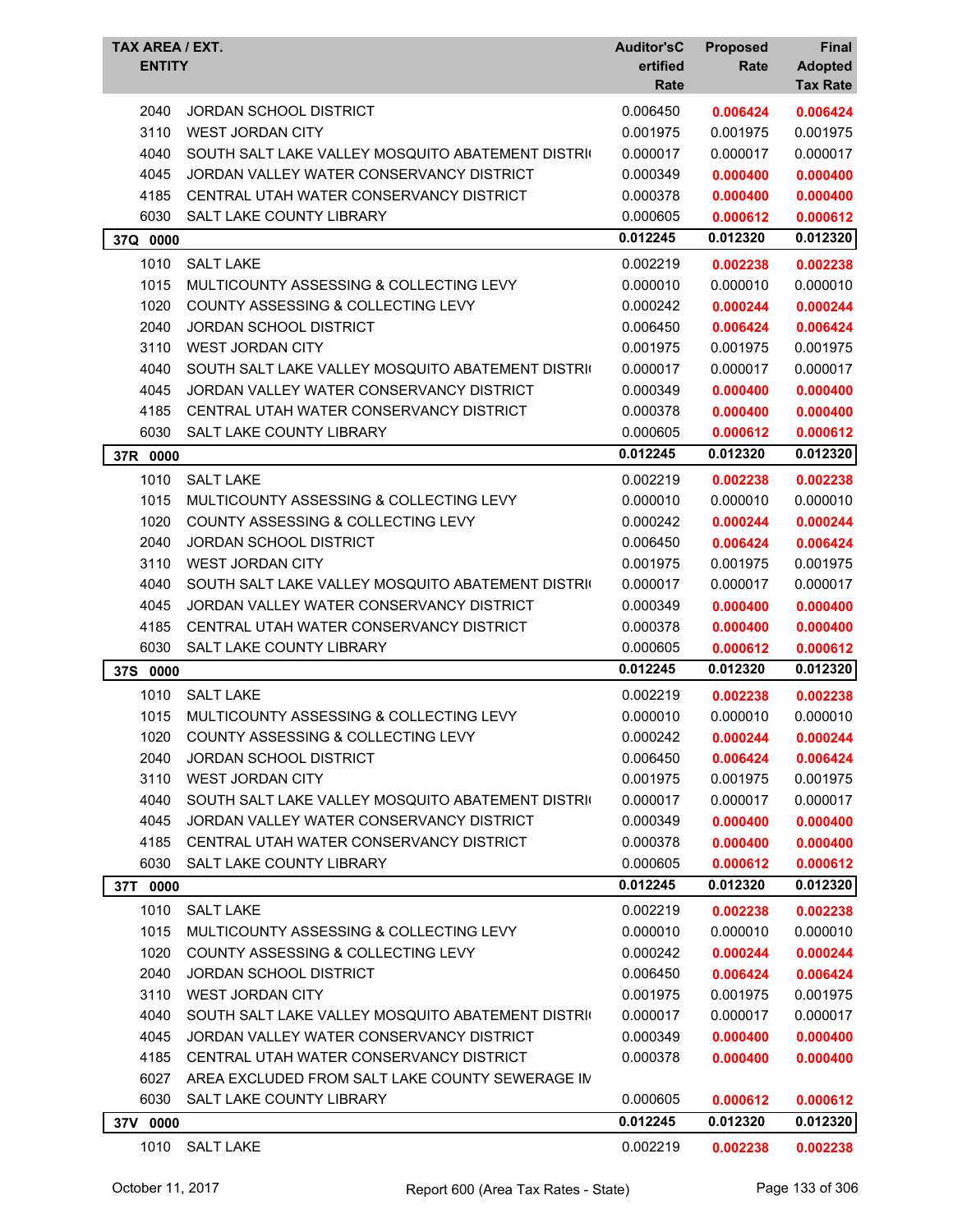| MULTICOUNTY ASSESSING & COLLECTING LEVY<br>0.000010<br>0.000010<br>1015<br>0.000010<br>1020<br><b>COUNTY ASSESSING &amp; COLLECTING LEVY</b><br>0.000242<br>0.000244<br>0.000244<br>2040<br><b>JORDAN SCHOOL DISTRICT</b><br>0.006450<br>0.006424<br>0.006424<br>3110<br><b>WEST JORDAN CITY</b><br>0.001975<br>0.001975<br>0.001975<br>4040<br>0.000017<br>SOUTH SALT LAKE VALLEY MOSQUITO ABATEMENT DISTRIC<br>0.000017<br>0.000017<br>4045<br>JORDAN VALLEY WATER CONSERVANCY DISTRICT<br>0.000349<br>0.000400<br>0.000400<br>4185<br>CENTRAL UTAH WATER CONSERVANCY DISTRICT<br>0.000378<br>0.000400<br>0.000400<br>6030<br>SALT LAKE COUNTY LIBRARY<br>0.000605<br>0.000612<br>0.000612<br>0.013250<br>0.013325<br>0.013325<br>37Y<br>0000<br><b>SALT LAKE</b><br>1010<br>0.002219<br>0.002238<br>0.002238<br>1015<br>0.000010<br>0.000010<br>MULTICOUNTY ASSESSING & COLLECTING LEVY<br>0.000010<br>1020<br><b>COUNTY ASSESSING &amp; COLLECTING LEVY</b><br>0.000242<br>0.000244<br>0.000244<br>2040<br><b>JORDAN SCHOOL DISTRICT</b><br>0.006450<br>0.006424<br>0.006424<br>3110<br><b>WEST JORDAN CITY</b><br>0.001975<br>0.001975<br>0.001975<br>4040<br>SOUTH SALT LAKE VALLEY MOSQUITO ABATEMENT DISTRIC<br>0.000017<br>0.000017<br>0.000017<br>4045<br>JORDAN VALLEY WATER CONSERVANCY DISTRICT<br>0.000349<br>0.000400<br>0.000400<br>4180<br>OQUIRRH RECREATION AND PARKS DISTRICT<br>0.001005<br>0.001005<br>0.001005<br>4185<br>CENTRAL UTAH WATER CONSERVANCY DISTRICT<br>0.000378<br>0.000400<br>0.000400<br>6030<br>SALT LAKE COUNTY LIBRARY<br>0.000605<br>0.000612<br>0.000612<br>0.013966<br>0.013891<br>0.013966<br>37Z 0000<br>1010<br><b>SALT LAKE</b><br>0.002219<br>0.002238<br>0.002238<br>1015<br>MULTICOUNTY ASSESSING & COLLECTING LEVY<br>0.000010<br>0.000010<br>0.000010<br>1020<br><b>COUNTY ASSESSING &amp; COLLECTING LEVY</b><br>0.000242<br>0.000244<br>0.000244<br>2040<br><b>JORDAN SCHOOL DISTRICT</b><br>0.006450<br>0.006424<br>0.006424<br>3110<br><b>WEST JORDAN CITY</b><br>0.001975<br>0.001975<br>0.001975<br>4040<br>SOUTH SALT LAKE VALLEY MOSQUITO ABATEMENT DISTRIC<br>0.000017<br>0.000017<br>0.000017<br>JORDAN VALLEY WATER CONSERVANCY DISTRICT<br>4045<br>0.000349<br>0.000400<br>0.000400<br><b>KEARNS IMPROVEMENT DISTRICT</b><br>0.000641<br>4120<br>0.000641<br>0.000641<br>4180<br>OQUIRRH RECREATION AND PARKS DISTRICT<br>0.001005<br>0.001005<br>0.001005<br>CENTRAL UTAH WATER CONSERVANCY DISTRICT<br>4185<br>0.000378<br>0.000400<br>0.000400<br>SALT LAKE COUNTY LIBRARY<br>6030<br>0.000605<br>0.000612<br>0.000612<br>0.012486<br>0.012561<br>0.012561<br>38B 0000<br>1010<br><b>SALT LAKE</b><br>0.002219<br>0.002238<br>0.002238<br>1015<br>MULTICOUNTY ASSESSING & COLLECTING LEVY<br>0.000010<br>0.000010<br>0.000010<br>1020<br>COUNTY ASSESSING & COLLECTING LEVY<br>0.000242<br>0.000244<br>0.000244<br>2040<br><b>JORDAN SCHOOL DISTRICT</b><br>0.006450<br>0.006424<br>0.006424<br>3090<br>SOUTH JORDAN CITY<br>0.001900<br>0.001900<br>0.001900<br>4040<br>SOUTH SALT LAKE VALLEY MOSQUITO ABATEMENT DISTRIC<br>0.000017<br>0.000017<br>0.000017<br>4045<br>JORDAN VALLEY WATER CONSERVANCY DISTRICT<br>0.000349<br>0.000400<br>0.000400<br>4150<br>SOUTH VALLEY SEWER DISTRICT<br>0.000316<br>0.000316<br>0.000316<br>4185<br>CENTRAL UTAH WATER CONSERVANCY DISTRICT<br>0.000378<br>0.000400<br>0.000400<br>6030<br>SALT LAKE COUNTY LIBRARY<br>0.000605<br>0.000612<br>0.000612<br>0.012596<br>0.012521<br>0.012596<br>38C 0000<br>1010<br><b>SALT LAKE</b><br>0.002219<br>0.002238<br>0.002238<br>1015<br>MULTICOUNTY ASSESSING & COLLECTING LEVY<br>0.000010<br>0.000010<br>0.000010<br>1020<br>COUNTY ASSESSING & COLLECTING LEVY<br>0.000242<br>0.000244<br>0.000244<br>2040<br><b>JORDAN SCHOOL DISTRICT</b><br>0.006450<br>0.006424<br>0.006424<br>3090<br>SOUTH JORDAN CITY<br>0.001900<br>0.001900<br>0.001900 | TAX AREA / EXT.<br><b>ENTITY</b> |                                                   | <b>Auditor'sC</b><br>ertified<br>Rate | <b>Proposed</b><br>Rate | <b>Final</b><br><b>Adopted</b><br><b>Tax Rate</b> |
|--------------------------------------------------------------------------------------------------------------------------------------------------------------------------------------------------------------------------------------------------------------------------------------------------------------------------------------------------------------------------------------------------------------------------------------------------------------------------------------------------------------------------------------------------------------------------------------------------------------------------------------------------------------------------------------------------------------------------------------------------------------------------------------------------------------------------------------------------------------------------------------------------------------------------------------------------------------------------------------------------------------------------------------------------------------------------------------------------------------------------------------------------------------------------------------------------------------------------------------------------------------------------------------------------------------------------------------------------------------------------------------------------------------------------------------------------------------------------------------------------------------------------------------------------------------------------------------------------------------------------------------------------------------------------------------------------------------------------------------------------------------------------------------------------------------------------------------------------------------------------------------------------------------------------------------------------------------------------------------------------------------------------------------------------------------------------------------------------------------------------------------------------------------------------------------------------------------------------------------------------------------------------------------------------------------------------------------------------------------------------------------------------------------------------------------------------------------------------------------------------------------------------------------------------------------------------------------------------------------------------------------------------------------------------------------------------------------------------------------------------------------------------------------------------------------------------------------------------------------------------------------------------------------------------------------------------------------------------------------------------------------------------------------------------------------------------------------------------------------------------------------------------------------------------------------------------------------------------------------------------------------------------------------------------------------------------------------------------------------------------------------------------------------------------------------------------------------------------------------------------------------------------------------------------------------------------------------------------------------------------------------------------------------------------------------------------------------------------------------------------------------------------------------------------------------------------------------------------------------------------------------------------------------|----------------------------------|---------------------------------------------------|---------------------------------------|-------------------------|---------------------------------------------------|
|                                                                                                                                                                                                                                                                                                                                                                                                                                                                                                                                                                                                                                                                                                                                                                                                                                                                                                                                                                                                                                                                                                                                                                                                                                                                                                                                                                                                                                                                                                                                                                                                                                                                                                                                                                                                                                                                                                                                                                                                                                                                                                                                                                                                                                                                                                                                                                                                                                                                                                                                                                                                                                                                                                                                                                                                                                                                                                                                                                                                                                                                                                                                                                                                                                                                                                                                                                                                                                                                                                                                                                                                                                                                                                                                                                                                                                                                                                              |                                  |                                                   |                                       |                         |                                                   |
|                                                                                                                                                                                                                                                                                                                                                                                                                                                                                                                                                                                                                                                                                                                                                                                                                                                                                                                                                                                                                                                                                                                                                                                                                                                                                                                                                                                                                                                                                                                                                                                                                                                                                                                                                                                                                                                                                                                                                                                                                                                                                                                                                                                                                                                                                                                                                                                                                                                                                                                                                                                                                                                                                                                                                                                                                                                                                                                                                                                                                                                                                                                                                                                                                                                                                                                                                                                                                                                                                                                                                                                                                                                                                                                                                                                                                                                                                                              |                                  |                                                   |                                       |                         |                                                   |
|                                                                                                                                                                                                                                                                                                                                                                                                                                                                                                                                                                                                                                                                                                                                                                                                                                                                                                                                                                                                                                                                                                                                                                                                                                                                                                                                                                                                                                                                                                                                                                                                                                                                                                                                                                                                                                                                                                                                                                                                                                                                                                                                                                                                                                                                                                                                                                                                                                                                                                                                                                                                                                                                                                                                                                                                                                                                                                                                                                                                                                                                                                                                                                                                                                                                                                                                                                                                                                                                                                                                                                                                                                                                                                                                                                                                                                                                                                              |                                  |                                                   |                                       |                         |                                                   |
|                                                                                                                                                                                                                                                                                                                                                                                                                                                                                                                                                                                                                                                                                                                                                                                                                                                                                                                                                                                                                                                                                                                                                                                                                                                                                                                                                                                                                                                                                                                                                                                                                                                                                                                                                                                                                                                                                                                                                                                                                                                                                                                                                                                                                                                                                                                                                                                                                                                                                                                                                                                                                                                                                                                                                                                                                                                                                                                                                                                                                                                                                                                                                                                                                                                                                                                                                                                                                                                                                                                                                                                                                                                                                                                                                                                                                                                                                                              |                                  |                                                   |                                       |                         |                                                   |
|                                                                                                                                                                                                                                                                                                                                                                                                                                                                                                                                                                                                                                                                                                                                                                                                                                                                                                                                                                                                                                                                                                                                                                                                                                                                                                                                                                                                                                                                                                                                                                                                                                                                                                                                                                                                                                                                                                                                                                                                                                                                                                                                                                                                                                                                                                                                                                                                                                                                                                                                                                                                                                                                                                                                                                                                                                                                                                                                                                                                                                                                                                                                                                                                                                                                                                                                                                                                                                                                                                                                                                                                                                                                                                                                                                                                                                                                                                              |                                  |                                                   |                                       |                         |                                                   |
|                                                                                                                                                                                                                                                                                                                                                                                                                                                                                                                                                                                                                                                                                                                                                                                                                                                                                                                                                                                                                                                                                                                                                                                                                                                                                                                                                                                                                                                                                                                                                                                                                                                                                                                                                                                                                                                                                                                                                                                                                                                                                                                                                                                                                                                                                                                                                                                                                                                                                                                                                                                                                                                                                                                                                                                                                                                                                                                                                                                                                                                                                                                                                                                                                                                                                                                                                                                                                                                                                                                                                                                                                                                                                                                                                                                                                                                                                                              |                                  |                                                   |                                       |                         |                                                   |
|                                                                                                                                                                                                                                                                                                                                                                                                                                                                                                                                                                                                                                                                                                                                                                                                                                                                                                                                                                                                                                                                                                                                                                                                                                                                                                                                                                                                                                                                                                                                                                                                                                                                                                                                                                                                                                                                                                                                                                                                                                                                                                                                                                                                                                                                                                                                                                                                                                                                                                                                                                                                                                                                                                                                                                                                                                                                                                                                                                                                                                                                                                                                                                                                                                                                                                                                                                                                                                                                                                                                                                                                                                                                                                                                                                                                                                                                                                              |                                  |                                                   |                                       |                         |                                                   |
|                                                                                                                                                                                                                                                                                                                                                                                                                                                                                                                                                                                                                                                                                                                                                                                                                                                                                                                                                                                                                                                                                                                                                                                                                                                                                                                                                                                                                                                                                                                                                                                                                                                                                                                                                                                                                                                                                                                                                                                                                                                                                                                                                                                                                                                                                                                                                                                                                                                                                                                                                                                                                                                                                                                                                                                                                                                                                                                                                                                                                                                                                                                                                                                                                                                                                                                                                                                                                                                                                                                                                                                                                                                                                                                                                                                                                                                                                                              |                                  |                                                   |                                       |                         |                                                   |
|                                                                                                                                                                                                                                                                                                                                                                                                                                                                                                                                                                                                                                                                                                                                                                                                                                                                                                                                                                                                                                                                                                                                                                                                                                                                                                                                                                                                                                                                                                                                                                                                                                                                                                                                                                                                                                                                                                                                                                                                                                                                                                                                                                                                                                                                                                                                                                                                                                                                                                                                                                                                                                                                                                                                                                                                                                                                                                                                                                                                                                                                                                                                                                                                                                                                                                                                                                                                                                                                                                                                                                                                                                                                                                                                                                                                                                                                                                              |                                  |                                                   |                                       |                         |                                                   |
|                                                                                                                                                                                                                                                                                                                                                                                                                                                                                                                                                                                                                                                                                                                                                                                                                                                                                                                                                                                                                                                                                                                                                                                                                                                                                                                                                                                                                                                                                                                                                                                                                                                                                                                                                                                                                                                                                                                                                                                                                                                                                                                                                                                                                                                                                                                                                                                                                                                                                                                                                                                                                                                                                                                                                                                                                                                                                                                                                                                                                                                                                                                                                                                                                                                                                                                                                                                                                                                                                                                                                                                                                                                                                                                                                                                                                                                                                                              |                                  |                                                   |                                       |                         |                                                   |
|                                                                                                                                                                                                                                                                                                                                                                                                                                                                                                                                                                                                                                                                                                                                                                                                                                                                                                                                                                                                                                                                                                                                                                                                                                                                                                                                                                                                                                                                                                                                                                                                                                                                                                                                                                                                                                                                                                                                                                                                                                                                                                                                                                                                                                                                                                                                                                                                                                                                                                                                                                                                                                                                                                                                                                                                                                                                                                                                                                                                                                                                                                                                                                                                                                                                                                                                                                                                                                                                                                                                                                                                                                                                                                                                                                                                                                                                                                              |                                  |                                                   |                                       |                         |                                                   |
|                                                                                                                                                                                                                                                                                                                                                                                                                                                                                                                                                                                                                                                                                                                                                                                                                                                                                                                                                                                                                                                                                                                                                                                                                                                                                                                                                                                                                                                                                                                                                                                                                                                                                                                                                                                                                                                                                                                                                                                                                                                                                                                                                                                                                                                                                                                                                                                                                                                                                                                                                                                                                                                                                                                                                                                                                                                                                                                                                                                                                                                                                                                                                                                                                                                                                                                                                                                                                                                                                                                                                                                                                                                                                                                                                                                                                                                                                                              |                                  |                                                   |                                       |                         |                                                   |
|                                                                                                                                                                                                                                                                                                                                                                                                                                                                                                                                                                                                                                                                                                                                                                                                                                                                                                                                                                                                                                                                                                                                                                                                                                                                                                                                                                                                                                                                                                                                                                                                                                                                                                                                                                                                                                                                                                                                                                                                                                                                                                                                                                                                                                                                                                                                                                                                                                                                                                                                                                                                                                                                                                                                                                                                                                                                                                                                                                                                                                                                                                                                                                                                                                                                                                                                                                                                                                                                                                                                                                                                                                                                                                                                                                                                                                                                                                              |                                  |                                                   |                                       |                         |                                                   |
|                                                                                                                                                                                                                                                                                                                                                                                                                                                                                                                                                                                                                                                                                                                                                                                                                                                                                                                                                                                                                                                                                                                                                                                                                                                                                                                                                                                                                                                                                                                                                                                                                                                                                                                                                                                                                                                                                                                                                                                                                                                                                                                                                                                                                                                                                                                                                                                                                                                                                                                                                                                                                                                                                                                                                                                                                                                                                                                                                                                                                                                                                                                                                                                                                                                                                                                                                                                                                                                                                                                                                                                                                                                                                                                                                                                                                                                                                                              |                                  |                                                   |                                       |                         |                                                   |
|                                                                                                                                                                                                                                                                                                                                                                                                                                                                                                                                                                                                                                                                                                                                                                                                                                                                                                                                                                                                                                                                                                                                                                                                                                                                                                                                                                                                                                                                                                                                                                                                                                                                                                                                                                                                                                                                                                                                                                                                                                                                                                                                                                                                                                                                                                                                                                                                                                                                                                                                                                                                                                                                                                                                                                                                                                                                                                                                                                                                                                                                                                                                                                                                                                                                                                                                                                                                                                                                                                                                                                                                                                                                                                                                                                                                                                                                                                              |                                  |                                                   |                                       |                         |                                                   |
|                                                                                                                                                                                                                                                                                                                                                                                                                                                                                                                                                                                                                                                                                                                                                                                                                                                                                                                                                                                                                                                                                                                                                                                                                                                                                                                                                                                                                                                                                                                                                                                                                                                                                                                                                                                                                                                                                                                                                                                                                                                                                                                                                                                                                                                                                                                                                                                                                                                                                                                                                                                                                                                                                                                                                                                                                                                                                                                                                                                                                                                                                                                                                                                                                                                                                                                                                                                                                                                                                                                                                                                                                                                                                                                                                                                                                                                                                                              |                                  |                                                   |                                       |                         |                                                   |
|                                                                                                                                                                                                                                                                                                                                                                                                                                                                                                                                                                                                                                                                                                                                                                                                                                                                                                                                                                                                                                                                                                                                                                                                                                                                                                                                                                                                                                                                                                                                                                                                                                                                                                                                                                                                                                                                                                                                                                                                                                                                                                                                                                                                                                                                                                                                                                                                                                                                                                                                                                                                                                                                                                                                                                                                                                                                                                                                                                                                                                                                                                                                                                                                                                                                                                                                                                                                                                                                                                                                                                                                                                                                                                                                                                                                                                                                                                              |                                  |                                                   |                                       |                         |                                                   |
|                                                                                                                                                                                                                                                                                                                                                                                                                                                                                                                                                                                                                                                                                                                                                                                                                                                                                                                                                                                                                                                                                                                                                                                                                                                                                                                                                                                                                                                                                                                                                                                                                                                                                                                                                                                                                                                                                                                                                                                                                                                                                                                                                                                                                                                                                                                                                                                                                                                                                                                                                                                                                                                                                                                                                                                                                                                                                                                                                                                                                                                                                                                                                                                                                                                                                                                                                                                                                                                                                                                                                                                                                                                                                                                                                                                                                                                                                                              |                                  |                                                   |                                       |                         |                                                   |
|                                                                                                                                                                                                                                                                                                                                                                                                                                                                                                                                                                                                                                                                                                                                                                                                                                                                                                                                                                                                                                                                                                                                                                                                                                                                                                                                                                                                                                                                                                                                                                                                                                                                                                                                                                                                                                                                                                                                                                                                                                                                                                                                                                                                                                                                                                                                                                                                                                                                                                                                                                                                                                                                                                                                                                                                                                                                                                                                                                                                                                                                                                                                                                                                                                                                                                                                                                                                                                                                                                                                                                                                                                                                                                                                                                                                                                                                                                              |                                  |                                                   |                                       |                         |                                                   |
|                                                                                                                                                                                                                                                                                                                                                                                                                                                                                                                                                                                                                                                                                                                                                                                                                                                                                                                                                                                                                                                                                                                                                                                                                                                                                                                                                                                                                                                                                                                                                                                                                                                                                                                                                                                                                                                                                                                                                                                                                                                                                                                                                                                                                                                                                                                                                                                                                                                                                                                                                                                                                                                                                                                                                                                                                                                                                                                                                                                                                                                                                                                                                                                                                                                                                                                                                                                                                                                                                                                                                                                                                                                                                                                                                                                                                                                                                                              |                                  |                                                   |                                       |                         |                                                   |
|                                                                                                                                                                                                                                                                                                                                                                                                                                                                                                                                                                                                                                                                                                                                                                                                                                                                                                                                                                                                                                                                                                                                                                                                                                                                                                                                                                                                                                                                                                                                                                                                                                                                                                                                                                                                                                                                                                                                                                                                                                                                                                                                                                                                                                                                                                                                                                                                                                                                                                                                                                                                                                                                                                                                                                                                                                                                                                                                                                                                                                                                                                                                                                                                                                                                                                                                                                                                                                                                                                                                                                                                                                                                                                                                                                                                                                                                                                              |                                  |                                                   |                                       |                         |                                                   |
|                                                                                                                                                                                                                                                                                                                                                                                                                                                                                                                                                                                                                                                                                                                                                                                                                                                                                                                                                                                                                                                                                                                                                                                                                                                                                                                                                                                                                                                                                                                                                                                                                                                                                                                                                                                                                                                                                                                                                                                                                                                                                                                                                                                                                                                                                                                                                                                                                                                                                                                                                                                                                                                                                                                                                                                                                                                                                                                                                                                                                                                                                                                                                                                                                                                                                                                                                                                                                                                                                                                                                                                                                                                                                                                                                                                                                                                                                                              |                                  |                                                   |                                       |                         |                                                   |
|                                                                                                                                                                                                                                                                                                                                                                                                                                                                                                                                                                                                                                                                                                                                                                                                                                                                                                                                                                                                                                                                                                                                                                                                                                                                                                                                                                                                                                                                                                                                                                                                                                                                                                                                                                                                                                                                                                                                                                                                                                                                                                                                                                                                                                                                                                                                                                                                                                                                                                                                                                                                                                                                                                                                                                                                                                                                                                                                                                                                                                                                                                                                                                                                                                                                                                                                                                                                                                                                                                                                                                                                                                                                                                                                                                                                                                                                                                              |                                  |                                                   |                                       |                         |                                                   |
|                                                                                                                                                                                                                                                                                                                                                                                                                                                                                                                                                                                                                                                                                                                                                                                                                                                                                                                                                                                                                                                                                                                                                                                                                                                                                                                                                                                                                                                                                                                                                                                                                                                                                                                                                                                                                                                                                                                                                                                                                                                                                                                                                                                                                                                                                                                                                                                                                                                                                                                                                                                                                                                                                                                                                                                                                                                                                                                                                                                                                                                                                                                                                                                                                                                                                                                                                                                                                                                                                                                                                                                                                                                                                                                                                                                                                                                                                                              |                                  |                                                   |                                       |                         |                                                   |
|                                                                                                                                                                                                                                                                                                                                                                                                                                                                                                                                                                                                                                                                                                                                                                                                                                                                                                                                                                                                                                                                                                                                                                                                                                                                                                                                                                                                                                                                                                                                                                                                                                                                                                                                                                                                                                                                                                                                                                                                                                                                                                                                                                                                                                                                                                                                                                                                                                                                                                                                                                                                                                                                                                                                                                                                                                                                                                                                                                                                                                                                                                                                                                                                                                                                                                                                                                                                                                                                                                                                                                                                                                                                                                                                                                                                                                                                                                              |                                  |                                                   |                                       |                         |                                                   |
|                                                                                                                                                                                                                                                                                                                                                                                                                                                                                                                                                                                                                                                                                                                                                                                                                                                                                                                                                                                                                                                                                                                                                                                                                                                                                                                                                                                                                                                                                                                                                                                                                                                                                                                                                                                                                                                                                                                                                                                                                                                                                                                                                                                                                                                                                                                                                                                                                                                                                                                                                                                                                                                                                                                                                                                                                                                                                                                                                                                                                                                                                                                                                                                                                                                                                                                                                                                                                                                                                                                                                                                                                                                                                                                                                                                                                                                                                                              |                                  |                                                   |                                       |                         |                                                   |
|                                                                                                                                                                                                                                                                                                                                                                                                                                                                                                                                                                                                                                                                                                                                                                                                                                                                                                                                                                                                                                                                                                                                                                                                                                                                                                                                                                                                                                                                                                                                                                                                                                                                                                                                                                                                                                                                                                                                                                                                                                                                                                                                                                                                                                                                                                                                                                                                                                                                                                                                                                                                                                                                                                                                                                                                                                                                                                                                                                                                                                                                                                                                                                                                                                                                                                                                                                                                                                                                                                                                                                                                                                                                                                                                                                                                                                                                                                              |                                  |                                                   |                                       |                         |                                                   |
|                                                                                                                                                                                                                                                                                                                                                                                                                                                                                                                                                                                                                                                                                                                                                                                                                                                                                                                                                                                                                                                                                                                                                                                                                                                                                                                                                                                                                                                                                                                                                                                                                                                                                                                                                                                                                                                                                                                                                                                                                                                                                                                                                                                                                                                                                                                                                                                                                                                                                                                                                                                                                                                                                                                                                                                                                                                                                                                                                                                                                                                                                                                                                                                                                                                                                                                                                                                                                                                                                                                                                                                                                                                                                                                                                                                                                                                                                                              |                                  |                                                   |                                       |                         |                                                   |
|                                                                                                                                                                                                                                                                                                                                                                                                                                                                                                                                                                                                                                                                                                                                                                                                                                                                                                                                                                                                                                                                                                                                                                                                                                                                                                                                                                                                                                                                                                                                                                                                                                                                                                                                                                                                                                                                                                                                                                                                                                                                                                                                                                                                                                                                                                                                                                                                                                                                                                                                                                                                                                                                                                                                                                                                                                                                                                                                                                                                                                                                                                                                                                                                                                                                                                                                                                                                                                                                                                                                                                                                                                                                                                                                                                                                                                                                                                              |                                  |                                                   |                                       |                         |                                                   |
|                                                                                                                                                                                                                                                                                                                                                                                                                                                                                                                                                                                                                                                                                                                                                                                                                                                                                                                                                                                                                                                                                                                                                                                                                                                                                                                                                                                                                                                                                                                                                                                                                                                                                                                                                                                                                                                                                                                                                                                                                                                                                                                                                                                                                                                                                                                                                                                                                                                                                                                                                                                                                                                                                                                                                                                                                                                                                                                                                                                                                                                                                                                                                                                                                                                                                                                                                                                                                                                                                                                                                                                                                                                                                                                                                                                                                                                                                                              |                                  |                                                   |                                       |                         |                                                   |
|                                                                                                                                                                                                                                                                                                                                                                                                                                                                                                                                                                                                                                                                                                                                                                                                                                                                                                                                                                                                                                                                                                                                                                                                                                                                                                                                                                                                                                                                                                                                                                                                                                                                                                                                                                                                                                                                                                                                                                                                                                                                                                                                                                                                                                                                                                                                                                                                                                                                                                                                                                                                                                                                                                                                                                                                                                                                                                                                                                                                                                                                                                                                                                                                                                                                                                                                                                                                                                                                                                                                                                                                                                                                                                                                                                                                                                                                                                              |                                  |                                                   |                                       |                         |                                                   |
|                                                                                                                                                                                                                                                                                                                                                                                                                                                                                                                                                                                                                                                                                                                                                                                                                                                                                                                                                                                                                                                                                                                                                                                                                                                                                                                                                                                                                                                                                                                                                                                                                                                                                                                                                                                                                                                                                                                                                                                                                                                                                                                                                                                                                                                                                                                                                                                                                                                                                                                                                                                                                                                                                                                                                                                                                                                                                                                                                                                                                                                                                                                                                                                                                                                                                                                                                                                                                                                                                                                                                                                                                                                                                                                                                                                                                                                                                                              |                                  |                                                   |                                       |                         |                                                   |
|                                                                                                                                                                                                                                                                                                                                                                                                                                                                                                                                                                                                                                                                                                                                                                                                                                                                                                                                                                                                                                                                                                                                                                                                                                                                                                                                                                                                                                                                                                                                                                                                                                                                                                                                                                                                                                                                                                                                                                                                                                                                                                                                                                                                                                                                                                                                                                                                                                                                                                                                                                                                                                                                                                                                                                                                                                                                                                                                                                                                                                                                                                                                                                                                                                                                                                                                                                                                                                                                                                                                                                                                                                                                                                                                                                                                                                                                                                              |                                  |                                                   |                                       |                         |                                                   |
|                                                                                                                                                                                                                                                                                                                                                                                                                                                                                                                                                                                                                                                                                                                                                                                                                                                                                                                                                                                                                                                                                                                                                                                                                                                                                                                                                                                                                                                                                                                                                                                                                                                                                                                                                                                                                                                                                                                                                                                                                                                                                                                                                                                                                                                                                                                                                                                                                                                                                                                                                                                                                                                                                                                                                                                                                                                                                                                                                                                                                                                                                                                                                                                                                                                                                                                                                                                                                                                                                                                                                                                                                                                                                                                                                                                                                                                                                                              |                                  |                                                   |                                       |                         |                                                   |
|                                                                                                                                                                                                                                                                                                                                                                                                                                                                                                                                                                                                                                                                                                                                                                                                                                                                                                                                                                                                                                                                                                                                                                                                                                                                                                                                                                                                                                                                                                                                                                                                                                                                                                                                                                                                                                                                                                                                                                                                                                                                                                                                                                                                                                                                                                                                                                                                                                                                                                                                                                                                                                                                                                                                                                                                                                                                                                                                                                                                                                                                                                                                                                                                                                                                                                                                                                                                                                                                                                                                                                                                                                                                                                                                                                                                                                                                                                              |                                  |                                                   |                                       |                         |                                                   |
|                                                                                                                                                                                                                                                                                                                                                                                                                                                                                                                                                                                                                                                                                                                                                                                                                                                                                                                                                                                                                                                                                                                                                                                                                                                                                                                                                                                                                                                                                                                                                                                                                                                                                                                                                                                                                                                                                                                                                                                                                                                                                                                                                                                                                                                                                                                                                                                                                                                                                                                                                                                                                                                                                                                                                                                                                                                                                                                                                                                                                                                                                                                                                                                                                                                                                                                                                                                                                                                                                                                                                                                                                                                                                                                                                                                                                                                                                                              |                                  |                                                   |                                       |                         |                                                   |
|                                                                                                                                                                                                                                                                                                                                                                                                                                                                                                                                                                                                                                                                                                                                                                                                                                                                                                                                                                                                                                                                                                                                                                                                                                                                                                                                                                                                                                                                                                                                                                                                                                                                                                                                                                                                                                                                                                                                                                                                                                                                                                                                                                                                                                                                                                                                                                                                                                                                                                                                                                                                                                                                                                                                                                                                                                                                                                                                                                                                                                                                                                                                                                                                                                                                                                                                                                                                                                                                                                                                                                                                                                                                                                                                                                                                                                                                                                              |                                  |                                                   |                                       |                         |                                                   |
|                                                                                                                                                                                                                                                                                                                                                                                                                                                                                                                                                                                                                                                                                                                                                                                                                                                                                                                                                                                                                                                                                                                                                                                                                                                                                                                                                                                                                                                                                                                                                                                                                                                                                                                                                                                                                                                                                                                                                                                                                                                                                                                                                                                                                                                                                                                                                                                                                                                                                                                                                                                                                                                                                                                                                                                                                                                                                                                                                                                                                                                                                                                                                                                                                                                                                                                                                                                                                                                                                                                                                                                                                                                                                                                                                                                                                                                                                                              |                                  |                                                   |                                       |                         |                                                   |
|                                                                                                                                                                                                                                                                                                                                                                                                                                                                                                                                                                                                                                                                                                                                                                                                                                                                                                                                                                                                                                                                                                                                                                                                                                                                                                                                                                                                                                                                                                                                                                                                                                                                                                                                                                                                                                                                                                                                                                                                                                                                                                                                                                                                                                                                                                                                                                                                                                                                                                                                                                                                                                                                                                                                                                                                                                                                                                                                                                                                                                                                                                                                                                                                                                                                                                                                                                                                                                                                                                                                                                                                                                                                                                                                                                                                                                                                                                              |                                  |                                                   |                                       |                         |                                                   |
|                                                                                                                                                                                                                                                                                                                                                                                                                                                                                                                                                                                                                                                                                                                                                                                                                                                                                                                                                                                                                                                                                                                                                                                                                                                                                                                                                                                                                                                                                                                                                                                                                                                                                                                                                                                                                                                                                                                                                                                                                                                                                                                                                                                                                                                                                                                                                                                                                                                                                                                                                                                                                                                                                                                                                                                                                                                                                                                                                                                                                                                                                                                                                                                                                                                                                                                                                                                                                                                                                                                                                                                                                                                                                                                                                                                                                                                                                                              |                                  |                                                   |                                       |                         |                                                   |
|                                                                                                                                                                                                                                                                                                                                                                                                                                                                                                                                                                                                                                                                                                                                                                                                                                                                                                                                                                                                                                                                                                                                                                                                                                                                                                                                                                                                                                                                                                                                                                                                                                                                                                                                                                                                                                                                                                                                                                                                                                                                                                                                                                                                                                                                                                                                                                                                                                                                                                                                                                                                                                                                                                                                                                                                                                                                                                                                                                                                                                                                                                                                                                                                                                                                                                                                                                                                                                                                                                                                                                                                                                                                                                                                                                                                                                                                                                              |                                  |                                                   |                                       |                         |                                                   |
|                                                                                                                                                                                                                                                                                                                                                                                                                                                                                                                                                                                                                                                                                                                                                                                                                                                                                                                                                                                                                                                                                                                                                                                                                                                                                                                                                                                                                                                                                                                                                                                                                                                                                                                                                                                                                                                                                                                                                                                                                                                                                                                                                                                                                                                                                                                                                                                                                                                                                                                                                                                                                                                                                                                                                                                                                                                                                                                                                                                                                                                                                                                                                                                                                                                                                                                                                                                                                                                                                                                                                                                                                                                                                                                                                                                                                                                                                                              |                                  |                                                   |                                       |                         |                                                   |
|                                                                                                                                                                                                                                                                                                                                                                                                                                                                                                                                                                                                                                                                                                                                                                                                                                                                                                                                                                                                                                                                                                                                                                                                                                                                                                                                                                                                                                                                                                                                                                                                                                                                                                                                                                                                                                                                                                                                                                                                                                                                                                                                                                                                                                                                                                                                                                                                                                                                                                                                                                                                                                                                                                                                                                                                                                                                                                                                                                                                                                                                                                                                                                                                                                                                                                                                                                                                                                                                                                                                                                                                                                                                                                                                                                                                                                                                                                              |                                  |                                                   |                                       |                         |                                                   |
|                                                                                                                                                                                                                                                                                                                                                                                                                                                                                                                                                                                                                                                                                                                                                                                                                                                                                                                                                                                                                                                                                                                                                                                                                                                                                                                                                                                                                                                                                                                                                                                                                                                                                                                                                                                                                                                                                                                                                                                                                                                                                                                                                                                                                                                                                                                                                                                                                                                                                                                                                                                                                                                                                                                                                                                                                                                                                                                                                                                                                                                                                                                                                                                                                                                                                                                                                                                                                                                                                                                                                                                                                                                                                                                                                                                                                                                                                                              |                                  |                                                   |                                       |                         |                                                   |
|                                                                                                                                                                                                                                                                                                                                                                                                                                                                                                                                                                                                                                                                                                                                                                                                                                                                                                                                                                                                                                                                                                                                                                                                                                                                                                                                                                                                                                                                                                                                                                                                                                                                                                                                                                                                                                                                                                                                                                                                                                                                                                                                                                                                                                                                                                                                                                                                                                                                                                                                                                                                                                                                                                                                                                                                                                                                                                                                                                                                                                                                                                                                                                                                                                                                                                                                                                                                                                                                                                                                                                                                                                                                                                                                                                                                                                                                                                              |                                  |                                                   |                                       |                         |                                                   |
|                                                                                                                                                                                                                                                                                                                                                                                                                                                                                                                                                                                                                                                                                                                                                                                                                                                                                                                                                                                                                                                                                                                                                                                                                                                                                                                                                                                                                                                                                                                                                                                                                                                                                                                                                                                                                                                                                                                                                                                                                                                                                                                                                                                                                                                                                                                                                                                                                                                                                                                                                                                                                                                                                                                                                                                                                                                                                                                                                                                                                                                                                                                                                                                                                                                                                                                                                                                                                                                                                                                                                                                                                                                                                                                                                                                                                                                                                                              |                                  |                                                   |                                       |                         |                                                   |
|                                                                                                                                                                                                                                                                                                                                                                                                                                                                                                                                                                                                                                                                                                                                                                                                                                                                                                                                                                                                                                                                                                                                                                                                                                                                                                                                                                                                                                                                                                                                                                                                                                                                                                                                                                                                                                                                                                                                                                                                                                                                                                                                                                                                                                                                                                                                                                                                                                                                                                                                                                                                                                                                                                                                                                                                                                                                                                                                                                                                                                                                                                                                                                                                                                                                                                                                                                                                                                                                                                                                                                                                                                                                                                                                                                                                                                                                                                              |                                  |                                                   |                                       |                         |                                                   |
|                                                                                                                                                                                                                                                                                                                                                                                                                                                                                                                                                                                                                                                                                                                                                                                                                                                                                                                                                                                                                                                                                                                                                                                                                                                                                                                                                                                                                                                                                                                                                                                                                                                                                                                                                                                                                                                                                                                                                                                                                                                                                                                                                                                                                                                                                                                                                                                                                                                                                                                                                                                                                                                                                                                                                                                                                                                                                                                                                                                                                                                                                                                                                                                                                                                                                                                                                                                                                                                                                                                                                                                                                                                                                                                                                                                                                                                                                                              |                                  |                                                   |                                       |                         |                                                   |
|                                                                                                                                                                                                                                                                                                                                                                                                                                                                                                                                                                                                                                                                                                                                                                                                                                                                                                                                                                                                                                                                                                                                                                                                                                                                                                                                                                                                                                                                                                                                                                                                                                                                                                                                                                                                                                                                                                                                                                                                                                                                                                                                                                                                                                                                                                                                                                                                                                                                                                                                                                                                                                                                                                                                                                                                                                                                                                                                                                                                                                                                                                                                                                                                                                                                                                                                                                                                                                                                                                                                                                                                                                                                                                                                                                                                                                                                                                              | 4040                             | SOUTH SALT LAKE VALLEY MOSQUITO ABATEMENT DISTRIC | 0.000017                              | 0.000017                | 0.000017                                          |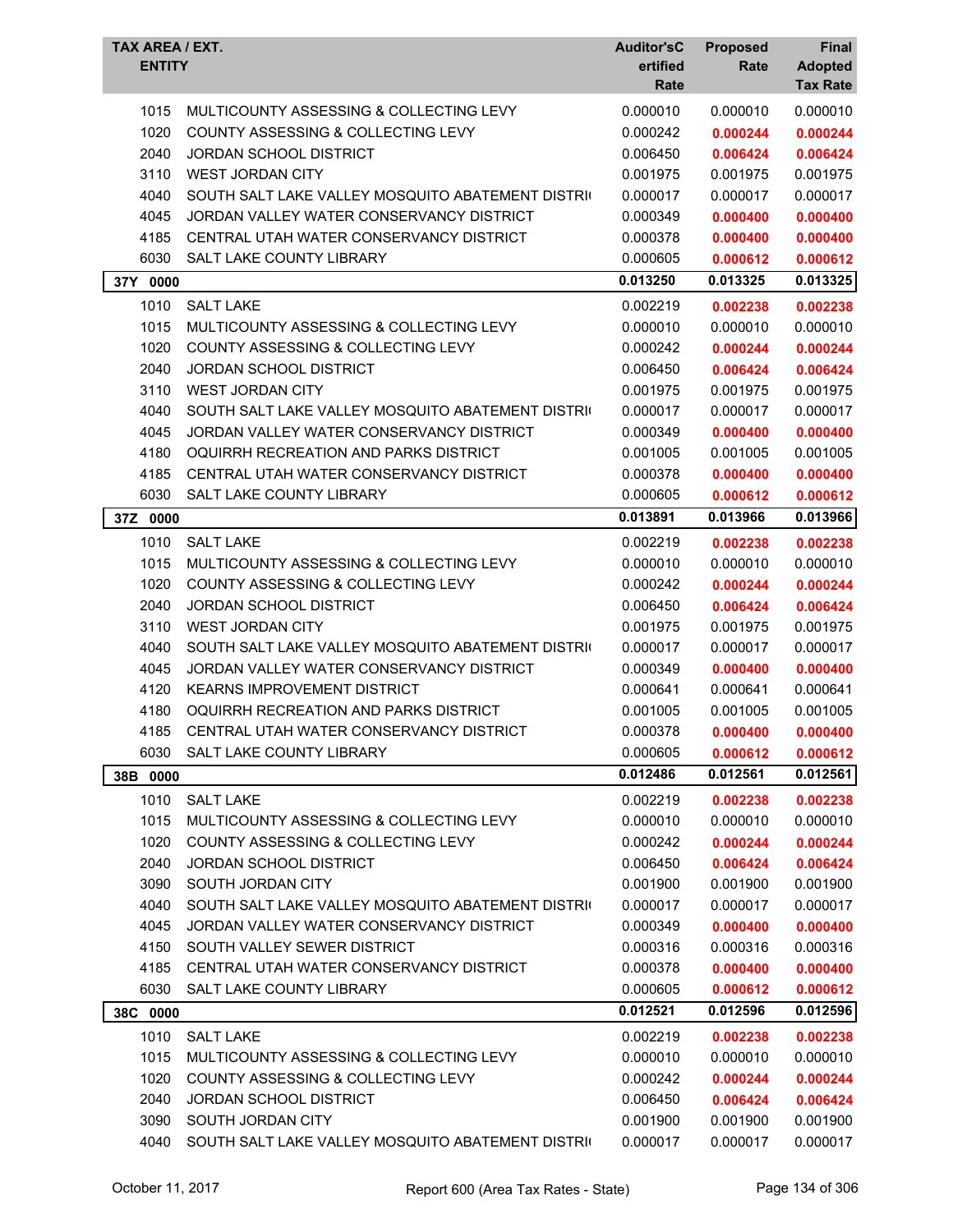| TAX AREA / EXT.<br><b>ENTITY</b> |                                                   | <b>Auditor'sC</b><br>ertified<br>Rate | <b>Proposed</b><br>Rate | Final<br><b>Adopted</b><br><b>Tax Rate</b> |
|----------------------------------|---------------------------------------------------|---------------------------------------|-------------------------|--------------------------------------------|
| 4045                             | JORDAN VALLEY WATER CONSERVANCY DISTRICT          | 0.000349                              | 0.000400                | 0.000400                                   |
| 4150                             | SOUTH VALLEY SEWER DISTRICT                       | 0.000316                              | 0.000316                | 0.000316                                   |
| 4160                             | <b>CRESCENT CEMETERY MAINTENANCE DISTRICT</b>     | 0.000035                              | 0.000035                | 0.000035                                   |
| 4185                             | CENTRAL UTAH WATER CONSERVANCY DISTRICT           | 0.000378                              | 0.000400                | 0.000400                                   |
| 6030                             | SALT LAKE COUNTY LIBRARY                          | 0.000605                              | 0.000612                | 0.000612                                   |
| 38D 0000                         |                                                   | 0.012521                              | 0.012596                | 0.012596                                   |
| 1010                             | <b>SALT LAKE</b>                                  | 0.002219                              | 0.002238                | 0.002238                                   |
| 1015                             | MULTICOUNTY ASSESSING & COLLECTING LEVY           | 0.000010                              | 0.000010                | 0.000010                                   |
| 1020                             | COUNTY ASSESSING & COLLECTING LEVY                | 0.000242                              | 0.000244                | 0.000244                                   |
| 2040                             | <b>JORDAN SCHOOL DISTRICT</b>                     | 0.006450                              | 0.006424                | 0.006424                                   |
| 3090                             | SOUTH JORDAN CITY                                 | 0.001900                              | 0.001900                | 0.001900                                   |
| 4040                             | SOUTH SALT LAKE VALLEY MOSQUITO ABATEMENT DISTRIC | 0.000017                              | 0.000017                | 0.000017                                   |
| 4045                             | JORDAN VALLEY WATER CONSERVANCY DISTRICT          | 0.000349                              | 0.000400                | 0.000400                                   |
| 4150                             | SOUTH VALLEY SEWER DISTRICT                       | 0.000316                              | 0.000316                | 0.000316                                   |
| 4160                             | CRESCENT CEMETERY MAINTENANCE DISTRICT            | 0.000035                              | 0.000035                | 0.000035                                   |
| 4185                             | CENTRAL UTAH WATER CONSERVANCY DISTRICT           | 0.000378                              | 0.000400                | 0.000400                                   |
| 6030                             | SALT LAKE COUNTY LIBRARY                          | 0.000605                              | 0.000612                | 0.000612                                   |
| 38E 0000                         |                                                   | 0.012486                              | 0.012561                | 0.012561                                   |
| 1010                             | <b>SALT LAKE</b>                                  | 0.002219                              | 0.002238                | 0.002238                                   |
| 1015                             | MULTICOUNTY ASSESSING & COLLECTING LEVY           | 0.000010                              | 0.000010                | 0.000010                                   |
| 1020                             | <b>COUNTY ASSESSING &amp; COLLECTING LEVY</b>     | 0.000242                              | 0.000244                | 0.000244                                   |
| 2040                             | JORDAN SCHOOL DISTRICT                            | 0.006450                              | 0.006424                | 0.006424                                   |
| 3090                             | SOUTH JORDAN CITY                                 | 0.001900                              | 0.001900                | 0.001900                                   |
| 4040                             | SOUTH SALT LAKE VALLEY MOSQUITO ABATEMENT DISTRIC | 0.000017                              | 0.000017                | 0.000017                                   |
| 4045                             | JORDAN VALLEY WATER CONSERVANCY DISTRICT          | 0.000349                              | 0.000400                | 0.000400                                   |
| 4150                             | SOUTH VALLEY SEWER DISTRICT                       | 0.000316                              | 0.000316                | 0.000316                                   |
| 4185                             | CENTRAL UTAH WATER CONSERVANCY DISTRICT           | 0.000378                              | 0.000400                | 0.000400                                   |
| 6030                             | SALT LAKE COUNTY LIBRARY                          | 0.000605                              | 0.000612                | 0.000612                                   |
| 38F<br>0000                      |                                                   | 0.012486                              | 0.012561                | 0.012561                                   |
| 1010                             | <b>SALT LAKE</b>                                  | 0.002219                              | 0.002238                | 0.002238                                   |
| 1015                             | MULTICOUNTY ASSESSING & COLLECTING LEVY           | 0.000010                              | 0.000010                | 0.000010                                   |
| 1020                             | COUNTY ASSESSING & COLLECTING LEVY                | 0.000242                              | 0.000244                | 0.000244                                   |
| 2040                             | JORDAN SCHOOL DISTRICT                            | 0.006450                              | 0.006424                | 0.006424                                   |
| 3090                             | SOUTH JORDAN CITY                                 | 0.001900                              | 0.001900                | 0.001900                                   |
| 4040                             | SOUTH SALT LAKE VALLEY MOSQUITO ABATEMENT DISTRIC | 0.000017                              | 0.000017                | 0.000017                                   |
| 4045                             | JORDAN VALLEY WATER CONSERVANCY DISTRICT          | 0.000349                              | 0.000400                | 0.000400                                   |
| 4150                             | SOUTH VALLEY SEWER DISTRICT                       | 0.000316                              | 0.000316                | 0.000316                                   |
| 4185                             | CENTRAL UTAH WATER CONSERVANCY DISTRICT           | 0.000378                              | 0.000400                | 0.000400                                   |
| 6030                             | SALT LAKE COUNTY LIBRARY                          | 0.000605                              | 0.000612                | 0.000612                                   |
| 38G 0000                         |                                                   | 0.012486                              | 0.012561                | 0.012561                                   |
| 1010                             | <b>SALT LAKE</b>                                  | 0.002219                              | 0.002238                | 0.002238                                   |
| 1015                             | MULTICOUNTY ASSESSING & COLLECTING LEVY           | 0.000010                              | 0.000010                | 0.000010                                   |
| 1020                             | COUNTY ASSESSING & COLLECTING LEVY                | 0.000242                              | 0.000244                | 0.000244                                   |
| 2040                             | JORDAN SCHOOL DISTRICT                            | 0.006450                              | 0.006424                | 0.006424                                   |
| 3090                             | SOUTH JORDAN CITY                                 | 0.001900                              | 0.001900                | 0.001900                                   |
| 4040                             | SOUTH SALT LAKE VALLEY MOSQUITO ABATEMENT DISTRIC | 0.000017                              | 0.000017                | 0.000017                                   |
| 4045                             | JORDAN VALLEY WATER CONSERVANCY DISTRICT          | 0.000349                              | 0.000400                | 0.000400                                   |
| 4150                             | SOUTH VALLEY SEWER DISTRICT                       | 0.000316                              | 0.000316                | 0.000316                                   |
| 4185                             | CENTRAL UTAH WATER CONSERVANCY DISTRICT           | 0.000378                              | 0.000400                | 0.000400                                   |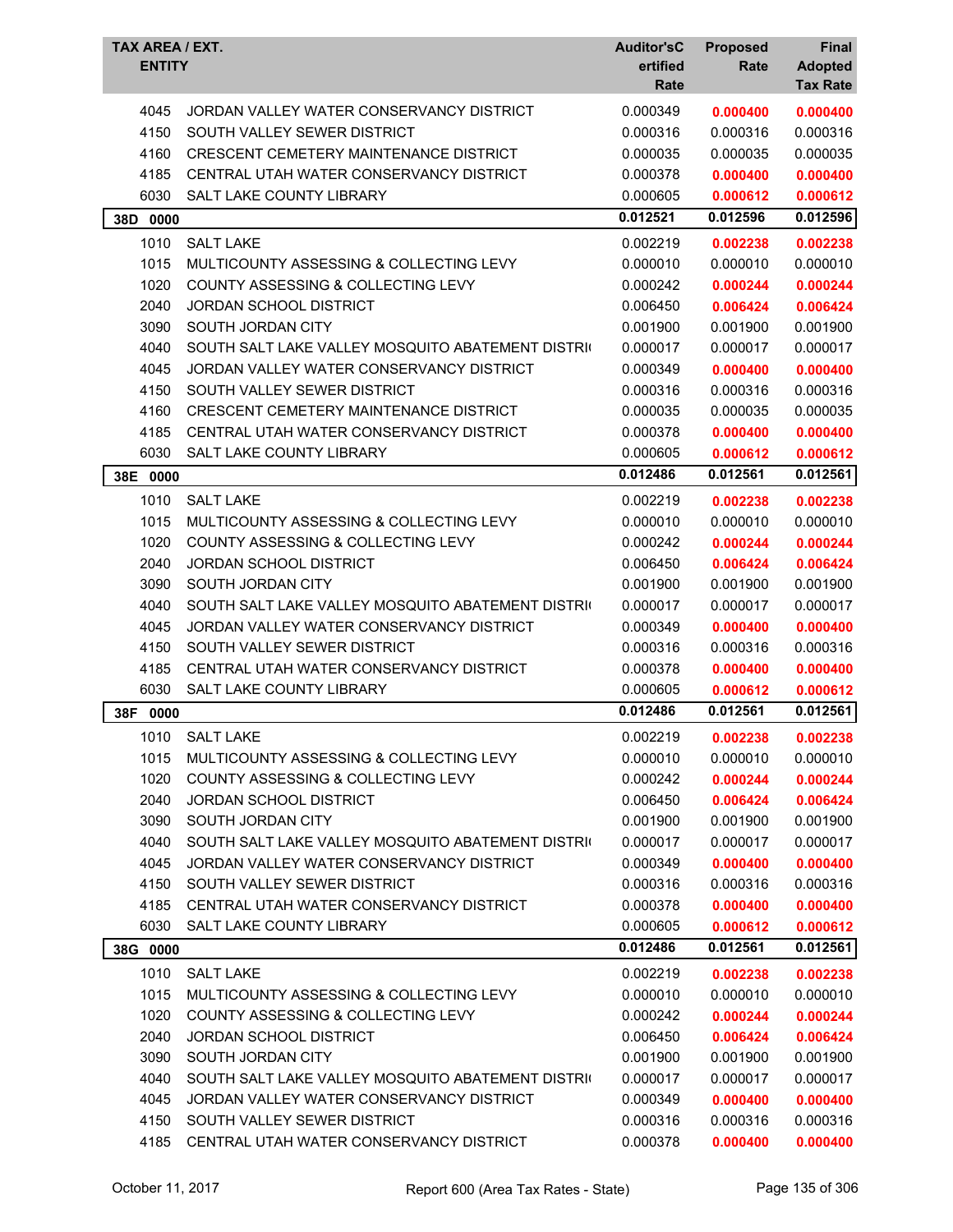| TAX AREA / EXT.<br><b>ENTITY</b> |                                                   | <b>Auditor'sC</b><br>ertified<br>Rate | <b>Proposed</b><br>Rate | <b>Final</b><br><b>Adopted</b><br><b>Tax Rate</b> |
|----------------------------------|---------------------------------------------------|---------------------------------------|-------------------------|---------------------------------------------------|
| 6030                             | <b>SALT LAKE COUNTY LIBRARY</b>                   | 0.000605                              | 0.000612                | 0.000612                                          |
| 38H 0000                         |                                                   | 0.012486                              | 0.012561                | 0.012561                                          |
| 1010                             | <b>SALT LAKE</b>                                  | 0.002219                              | 0.002238                | 0.002238                                          |
| 1015                             | MULTICOUNTY ASSESSING & COLLECTING LEVY           | 0.000010                              | 0.000010                | 0.000010                                          |
| 1020                             | <b>COUNTY ASSESSING &amp; COLLECTING LEVY</b>     | 0.000242                              | 0.000244                | 0.000244                                          |
| 2040                             | JORDAN SCHOOL DISTRICT                            | 0.006450                              | 0.006424                | 0.006424                                          |
| 3090                             | SOUTH JORDAN CITY                                 | 0.001900                              | 0.001900                | 0.001900                                          |
| 4040                             | SOUTH SALT LAKE VALLEY MOSQUITO ABATEMENT DISTRIC | 0.000017                              | 0.000017                | 0.000017                                          |
| 4045                             | JORDAN VALLEY WATER CONSERVANCY DISTRICT          | 0.000349                              | 0.000400                | 0.000400                                          |
| 4150                             | SOUTH VALLEY SEWER DISTRICT                       | 0.000316                              | 0.000316                | 0.000316                                          |
| 4185                             | CENTRAL UTAH WATER CONSERVANCY DISTRICT           | 0.000378                              | 0.000400                | 0.000400                                          |
| 6030                             | SALT LAKE COUNTY LIBRARY                          | 0.000605                              | 0.000612                | 0.000612                                          |
| 381<br>0000                      |                                                   | 0.012486                              | 0.012561                | 0.012561                                          |
| 1010                             | <b>SALT LAKE</b>                                  | 0.002219                              | 0.002238                | 0.002238                                          |
| 1015                             | MULTICOUNTY ASSESSING & COLLECTING LEVY           | 0.000010                              | 0.000010                | 0.000010                                          |
| 1020                             | <b>COUNTY ASSESSING &amp; COLLECTING LEVY</b>     | 0.000242                              | 0.000244                | 0.000244                                          |
| 2040                             | JORDAN SCHOOL DISTRICT                            | 0.006450                              | 0.006424                | 0.006424                                          |
| 3090                             | SOUTH JORDAN CITY                                 | 0.001900                              | 0.001900                | 0.001900                                          |
| 4040                             | SOUTH SALT LAKE VALLEY MOSQUITO ABATEMENT DISTRI  | 0.000017                              | 0.000017                | 0.000017                                          |
| 4045                             | JORDAN VALLEY WATER CONSERVANCY DISTRICT          | 0.000349                              | 0.000400                | 0.000400                                          |
| 4150                             | SOUTH VALLEY SEWER DISTRICT                       | 0.000316                              | 0.000316                | 0.000316                                          |
| 4185                             | CENTRAL UTAH WATER CONSERVANCY DISTRICT           | 0.000378                              | 0.000400                | 0.000400                                          |
| 6030                             | <b>SALT LAKE COUNTY LIBRARY</b>                   | 0.000605                              | 0.000612                | 0.000612                                          |
| 38J<br>0000                      |                                                   | 0.012486                              | 0.012561                | 0.012561                                          |
| 1010                             | <b>SALT LAKE</b>                                  | 0.002219                              | 0.002238                | 0.002238                                          |
| 1015                             | MULTICOUNTY ASSESSING & COLLECTING LEVY           | 0.000010                              | 0.000010                | 0.000010                                          |
| 1020                             | COUNTY ASSESSING & COLLECTING LEVY                | 0.000242                              | 0.000244                | 0.000244                                          |
| 2040                             | <b>JORDAN SCHOOL DISTRICT</b>                     | 0.006450                              | 0.006424                | 0.006424                                          |
| 3090                             | SOUTH JORDAN CITY                                 | 0.001900                              | 0.001900                | 0.001900                                          |
| 4040                             | SOUTH SALT LAKE VALLEY MOSQUITO ABATEMENT DISTRIC | 0.000017                              | 0.000017                | 0.000017                                          |
| 4045                             | JORDAN VALLEY WATER CONSERVANCY DISTRICT          | 0.000349                              | 0.000400                | 0.000400                                          |
| 4150                             | SOUTH VALLEY SEWER DISTRICT                       | 0.000316                              | 0.000316                | 0.000316                                          |
| 4185                             | CENTRAL UTAH WATER CONSERVANCY DISTRICT           | 0.000378                              | 0.000400                | 0.000400                                          |
| 6030                             | SALT LAKE COUNTY LIBRARY                          | 0.000605                              | 0.000612                | 0.000612                                          |
| 38K 0000                         |                                                   | 0.012486                              | 0.012561                | 0.012561                                          |
| 1010                             | <b>SALT LAKE</b>                                  | 0.002219                              | 0.002238                | 0.002238                                          |
| 1015                             | MULTICOUNTY ASSESSING & COLLECTING LEVY           | 0.000010                              | 0.000010                | 0.000010                                          |
| 1020                             | COUNTY ASSESSING & COLLECTING LEVY                | 0.000242                              | 0.000244                | 0.000244                                          |
| 2040                             | <b>JORDAN SCHOOL DISTRICT</b>                     | 0.006450                              | 0.006424                | 0.006424                                          |
| 3090                             | SOUTH JORDAN CITY                                 | 0.001900                              | 0.001900                | 0.001900                                          |
| 4040                             | SOUTH SALT LAKE VALLEY MOSQUITO ABATEMENT DISTRIC | 0.000017                              | 0.000017                | 0.000017                                          |
| 4045                             | JORDAN VALLEY WATER CONSERVANCY DISTRICT          | 0.000349                              | 0.000400                | 0.000400                                          |
| 4150                             | SOUTH VALLEY SEWER DISTRICT                       | 0.000316                              | 0.000316                | 0.000316                                          |
| 4185                             | CENTRAL UTAH WATER CONSERVANCY DISTRICT           | 0.000378                              | 0.000400                | 0.000400                                          |
| 6030                             | SALT LAKE COUNTY LIBRARY                          | 0.000605                              | 0.000612                | 0.000612                                          |
| 38L 0000                         |                                                   | 0.012521                              | 0.012596                | 0.012596                                          |
| 1010                             | <b>SALT LAKE</b>                                  | 0.002219                              | 0.002238                | 0.002238                                          |
| 1015                             | MULTICOUNTY ASSESSING & COLLECTING LEVY           | 0.000010                              | 0.000010                | 0.000010                                          |
| 1020                             | COUNTY ASSESSING & COLLECTING LEVY                | 0.000242                              | 0.000244                | 0.000244                                          |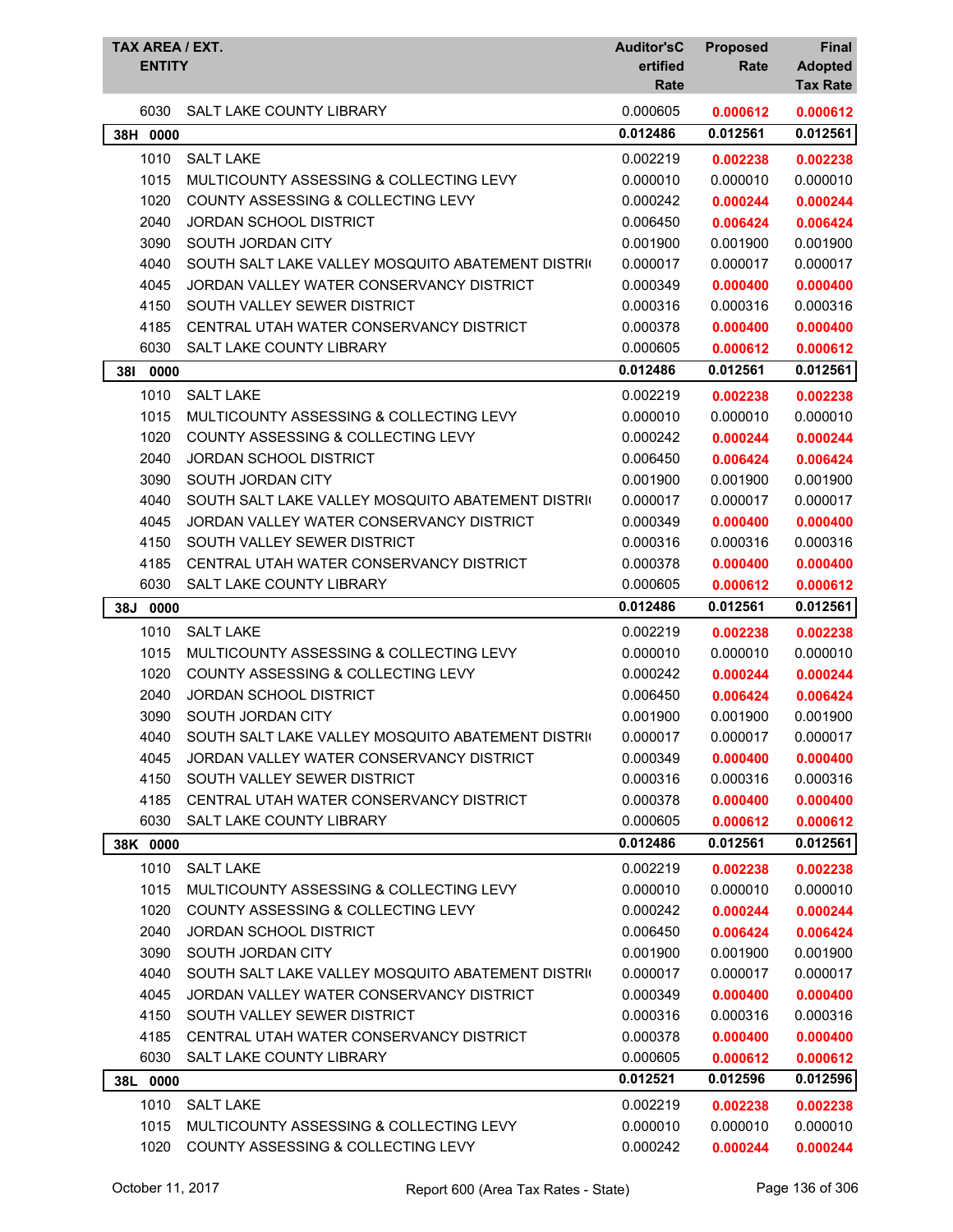| TAX AREA / EXT.<br><b>ENTITY</b> |                                                   | <b>Auditor'sC</b><br>ertified<br>Rate | <b>Proposed</b><br>Rate | Final<br><b>Adopted</b><br><b>Tax Rate</b> |
|----------------------------------|---------------------------------------------------|---------------------------------------|-------------------------|--------------------------------------------|
| 2040                             | JORDAN SCHOOL DISTRICT                            | 0.006450                              | 0.006424                | 0.006424                                   |
| 3090                             | SOUTH JORDAN CITY                                 | 0.001900                              | 0.001900                | 0.001900                                   |
| 4040                             | SOUTH SALT LAKE VALLEY MOSQUITO ABATEMENT DISTRIC | 0.000017                              | 0.000017                | 0.000017                                   |
| 4045                             | JORDAN VALLEY WATER CONSERVANCY DISTRICT          | 0.000349                              | 0.000400                | 0.000400                                   |
| 4150                             | SOUTH VALLEY SEWER DISTRICT                       | 0.000316                              | 0.000316                | 0.000316                                   |
| 4160                             | <b>CRESCENT CEMETERY MAINTENANCE DISTRICT</b>     | 0.000035                              | 0.000035                | 0.000035                                   |
| 4185                             | CENTRAL UTAH WATER CONSERVANCY DISTRICT           | 0.000378                              | 0.000400                | 0.000400                                   |
| 6030                             | SALT LAKE COUNTY LIBRARY                          | 0.000605                              | 0.000612                | 0.000612                                   |
| 39E<br>0000                      |                                                   | 0.012521                              | 0.012596                | 0.012596                                   |
| 1010                             | <b>SALT LAKE</b>                                  | 0.002219                              | 0.002238                | 0.002238                                   |
| 1015                             | MULTICOUNTY ASSESSING & COLLECTING LEVY           | 0.000010                              | 0.000010                | 0.000010                                   |
| 1020                             | <b>COUNTY ASSESSING &amp; COLLECTING LEVY</b>     | 0.000242                              | 0.000244                | 0.000244                                   |
| 2040                             | <b>JORDAN SCHOOL DISTRICT</b>                     | 0.006450                              | 0.006424                | 0.006424                                   |
| 3090                             | SOUTH JORDAN CITY                                 | 0.001900                              | 0.001900                | 0.001900                                   |
| 4040                             | SOUTH SALT LAKE VALLEY MOSQUITO ABATEMENT DISTRIC | 0.000017                              | 0.000017                | 0.000017                                   |
| 4045                             | JORDAN VALLEY WATER CONSERVANCY DISTRICT          | 0.000349                              | 0.000400                | 0.000400                                   |
| 4150                             | SOUTH VALLEY SEWER DISTRICT                       | 0.000316                              | 0.000316                | 0.000316                                   |
| 4160                             | <b>CRESCENT CEMETERY MAINTENANCE DISTRICT</b>     | 0.000035                              | 0.000035                | 0.000035                                   |
| 4185                             | CENTRAL UTAH WATER CONSERVANCY DISTRICT           | 0.000378                              | 0.000400                | 0.000400                                   |
| 6030                             | <b>SALT LAKE COUNTY LIBRARY</b>                   | 0.000605                              | 0.000612                | 0.000612                                   |
| 39G 0000                         |                                                   | 0.012521                              | 0.012596                | 0.012596                                   |
| 1010                             | <b>SALT LAKE</b>                                  | 0.002219                              | 0.002238                | 0.002238                                   |
| 1015                             | MULTICOUNTY ASSESSING & COLLECTING LEVY           | 0.000010                              | 0.000010                | 0.000010                                   |
| 1020                             | COUNTY ASSESSING & COLLECTING LEVY                | 0.000242                              | 0.000244                | 0.000244                                   |
| 2040                             | <b>JORDAN SCHOOL DISTRICT</b>                     | 0.006450                              | 0.006424                | 0.006424                                   |
| 3090                             | SOUTH JORDAN CITY                                 | 0.001900                              | 0.001900                | 0.001900                                   |
| 4040                             | SOUTH SALT LAKE VALLEY MOSQUITO ABATEMENT DISTRIC | 0.000017                              | 0.000017                | 0.000017                                   |
| 4045                             | JORDAN VALLEY WATER CONSERVANCY DISTRICT          | 0.000349                              | 0.000400                | 0.000400                                   |
| 4150                             | SOUTH VALLEY SEWER DISTRICT                       | 0.000316                              | 0.000316                | 0.000316                                   |
| 4160                             | CRESCENT CEMETERY MAINTENANCE DISTRICT            | 0.000035                              | 0.000035                | 0.000035                                   |
| 4185                             | CENTRAL UTAH WATER CONSERVANCY DISTRICT           | 0.000378                              | 0.000400                | 0.000400                                   |
| 6030                             | SALT LAKE COUNTY LIBRARY                          | 0.000605                              | 0.000612                | 0.000612                                   |
| <b>391</b><br>0000               |                                                   | 0.012521                              | 0.012596                | 0.012596                                   |
| 1010                             | <b>SALT LAKE</b>                                  | 0.002219                              | 0.002238                | 0.002238                                   |
| 1015                             | MULTICOUNTY ASSESSING & COLLECTING LEVY           | 0.000010                              | 0.000010                | 0.000010                                   |
| 1020                             | COUNTY ASSESSING & COLLECTING LEVY                | 0.000242                              | 0.000244                | 0.000244                                   |
| 2040                             | <b>JORDAN SCHOOL DISTRICT</b>                     | 0.006450                              | 0.006424                | 0.006424                                   |
| 3090                             | SOUTH JORDAN CITY                                 | 0.001900                              | 0.001900                | 0.001900                                   |
| 4040                             | SOUTH SALT LAKE VALLEY MOSQUITO ABATEMENT DISTRIC | 0.000017                              | 0.000017                | 0.000017                                   |
| 4045                             | JORDAN VALLEY WATER CONSERVANCY DISTRICT          | 0.000349                              | 0.000400                | 0.000400                                   |
| 4150                             | SOUTH VALLEY SEWER DISTRICT                       | 0.000316                              | 0.000316                | 0.000316                                   |
| 4160                             | <b>CRESCENT CEMETERY MAINTENANCE DISTRICT</b>     | 0.000035                              | 0.000035                | 0.000035                                   |
| 4185                             | CENTRAL UTAH WATER CONSERVANCY DISTRICT           | 0.000378                              | 0.000400                | 0.000400                                   |
| 6030                             | SALT LAKE COUNTY LIBRARY                          | 0.000605                              | 0.000612                | 0.000612                                   |
| 39K 0000                         |                                                   | 0.012521                              | 0.012596                | 0.012596                                   |
| 1010                             | <b>SALT LAKE</b>                                  | 0.002219                              | 0.002238                | 0.002238                                   |
| 1015                             | MULTICOUNTY ASSESSING & COLLECTING LEVY           | 0.000010                              | 0.000010                | 0.000010                                   |
| 1020                             | COUNTY ASSESSING & COLLECTING LEVY                | 0.000242                              | 0.000244                | 0.000244                                   |
| 2040                             | <b>JORDAN SCHOOL DISTRICT</b>                     | 0.006450                              | 0.006424                | 0.006424                                   |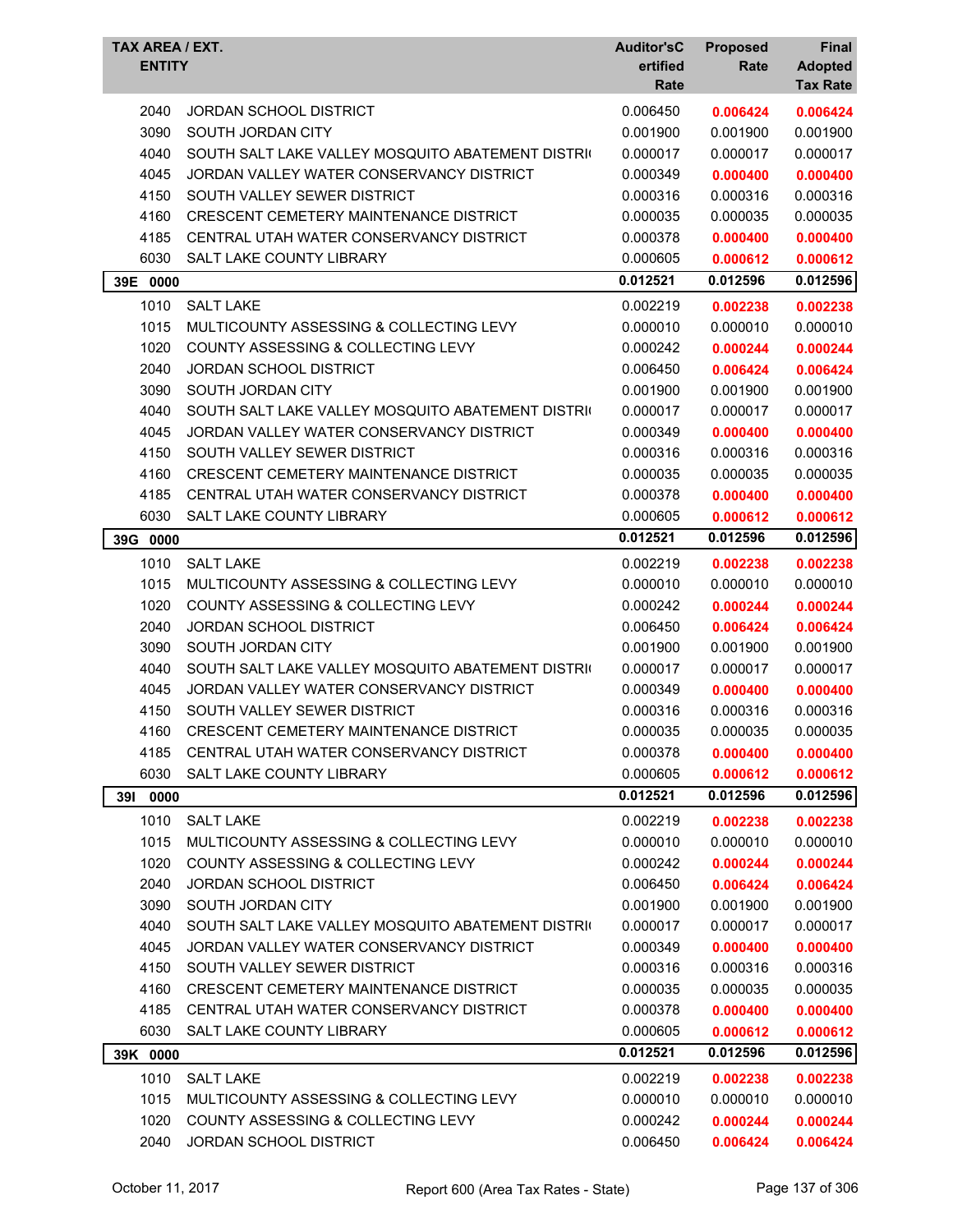| TAX AREA / EXT.<br><b>ENTITY</b> |                                                   | <b>Auditor'sC</b><br>ertified<br>Rate | <b>Proposed</b><br>Rate | Final<br><b>Adopted</b><br><b>Tax Rate</b> |
|----------------------------------|---------------------------------------------------|---------------------------------------|-------------------------|--------------------------------------------|
| 3090                             | SOUTH JORDAN CITY                                 | 0.001900                              | 0.001900                | 0.001900                                   |
| 4040                             | SOUTH SALT LAKE VALLEY MOSQUITO ABATEMENT DISTRIC | 0.000017                              | 0.000017                | 0.000017                                   |
| 4045                             | JORDAN VALLEY WATER CONSERVANCY DISTRICT          | 0.000349                              | 0.000400                | 0.000400                                   |
| 4150                             | SOUTH VALLEY SEWER DISTRICT                       | 0.000316                              | 0.000316                | 0.000316                                   |
| 4160                             | <b>CRESCENT CEMETERY MAINTENANCE DISTRICT</b>     | 0.000035                              | 0.000035                | 0.000035                                   |
| 4185                             | CENTRAL UTAH WATER CONSERVANCY DISTRICT           | 0.000378                              | 0.000400                | 0.000400                                   |
| 6030                             | <b>SALT LAKE COUNTY LIBRARY</b>                   | 0.000605                              | 0.000612                | 0.000612                                   |
| 39M 0000                         |                                                   | 0.012521                              | 0.012596                | 0.012596                                   |
|                                  |                                                   |                                       |                         |                                            |
| 1010                             | <b>SALT LAKE</b>                                  | 0.002219                              | 0.002238                | 0.002238                                   |
| 1015                             | MULTICOUNTY ASSESSING & COLLECTING LEVY           | 0.000010                              | 0.000010                | 0.000010                                   |
| 1020                             | <b>COUNTY ASSESSING &amp; COLLECTING LEVY</b>     | 0.000242                              | 0.000244                | 0.000244                                   |
| 2040                             | <b>JORDAN SCHOOL DISTRICT</b>                     | 0.006450                              | 0.006424                | 0.006424                                   |
| 3090                             | SOUTH JORDAN CITY                                 | 0.001900                              | 0.001900                | 0.001900                                   |
| 4040                             | SOUTH SALT LAKE VALLEY MOSQUITO ABATEMENT DISTRIC | 0.000017                              | 0.000017                | 0.000017                                   |
| 4045                             | JORDAN VALLEY WATER CONSERVANCY DISTRICT          | 0.000349                              | 0.000400                | 0.000400                                   |
| 4150                             | SOUTH VALLEY SEWER DISTRICT                       | 0.000316                              | 0.000316                | 0.000316                                   |
| 4160                             | CRESCENT CEMETERY MAINTENANCE DISTRICT            | 0.000035                              | 0.000035                | 0.000035                                   |
| 4185                             | CENTRAL UTAH WATER CONSERVANCY DISTRICT           | 0.000378                              | 0.000400                | 0.000400                                   |
| 6030                             | SALT LAKE COUNTY LIBRARY                          | 0.000605                              | 0.000612                | 0.000612                                   |
| 40D 0000                         |                                                   | 0.011751                              | 0.011801                | 0.011801                                   |
| 1010                             | <b>SALT LAKE</b>                                  | 0.002219                              | 0.002238                | 0.002238                                   |
| 1015                             | MULTICOUNTY ASSESSING & COLLECTING LEVY           | 0.000010                              | 0.000010                | 0.000010                                   |
| 1020                             | <b>COUNTY ASSESSING &amp; COLLECTING LEVY</b>     | 0.000242                              | 0.000244                | 0.000244                                   |
| 2045                             | <b>CANYONS SCHOOL DISTRICT</b>                    | 0.006439                              | 0.006439                | 0.006439                                   |
| 3010                             | <b>ALTA TOWN</b>                                  | 0.001163                              | 0.001163                | 0.001163                                   |
| 4040                             | SOUTH SALT LAKE VALLEY MOSQUITO ABATEMENT DISTRIC | 0.000017                              | 0.000017                | 0.000017                                   |
| 4185                             | CENTRAL UTAH WATER CONSERVANCY DISTRICT           | 0.000378                              | 0.000400                | 0.000400                                   |
| 4260                             | ALTA SPECIAL SERVICE DISTRICT                     |                                       |                         |                                            |
| 6030                             | SALT LAKE COUNTY LIBRARY                          | 0.000605                              | 0.000612                | 0.000612                                   |
| 6060                             | JORDAN/CANYON SCHOOL DISTRICT DEBT SERVICE AREA   | 0.000678                              | 0.000678                | 0.000678                                   |
| 40G 0000                         |                                                   | 0.014321                              | 0.014548                | 0.014548                                   |
| 1010                             | <b>SALT LAKE</b>                                  | 0.002219                              | 0.002238                | 0.002238                                   |
| 1015                             | MULTICOUNTY ASSESSING & COLLECTING LEVY           | 0.000010                              | 0.000010                | 0.000010                                   |
| 1020                             | COUNTY ASSESSING & COLLECTING LEVY                | 0.000242                              | 0.000244                | 0.000244                                   |
| 2045                             | <b>CANYONS SCHOOL DISTRICT</b>                    | 0.006439                              | 0.006439                | 0.006439                                   |
| 4040                             | SOUTH SALT LAKE VALLEY MOSQUITO ABATEMENT DISTRIC | 0.000017                              | 0.000017                | 0.000017                                   |
| 4130                             | LITTLE COTTONWOOD IMPROVEMENT DISTRICT            |                                       |                         |                                            |
| 4185                             | CENTRAL UTAH WATER CONSERVANCY DISTRICT           | 0.000378                              | 0.000400                | 0.000400                                   |
| 4210                             | WASATCH FRONT WASTER AND RECYCLING DISTRICT       |                                       |                         |                                            |
| 4220                             | SALT LAKE COUNTY MUNICIPAL-TYPE SERVICES          | 0.000065                              | 0.000065                | 0.000065                                   |
| 4320                             | UNIFIED FIRE SERVICE AREA                         | 0.001809                              | 0.001812                | 0.001812                                   |
| 4340                             | SALT LAKE VALLEY LAW ENFORCEMENT SERVICE AREA     | 0.001859                              | 0.002033                | 0.002033                                   |
| 6030                             | SALT LAKE COUNTY LIBRARY                          | 0.000605                              | 0.000612                | 0.000612                                   |
| 6060                             | JORDAN/CANYON SCHOOL DISTRICT DEBT SERVICE AREA   | 0.000678                              | 0.000678                | 0.000678                                   |
| 40I<br>0000                      |                                                   | 0.011849                              | 0.011899                | 0.011899                                   |
| 1010                             | <b>SALT LAKE</b>                                  | 0.002219                              | 0.002238                | 0.002238                                   |
| 1015                             | MULTICOUNTY ASSESSING & COLLECTING LEVY           | 0.000010                              | 0.000010                | 0.000010                                   |
| 1020                             | COUNTY ASSESSING & COLLECTING LEVY                | 0.000242                              | 0.000244                | 0.000244                                   |
| 2045                             | CANYONS SCHOOL DISTRICT                           | 0.006439                              | 0.006439                | 0.006439                                   |
|                                  |                                                   |                                       |                         |                                            |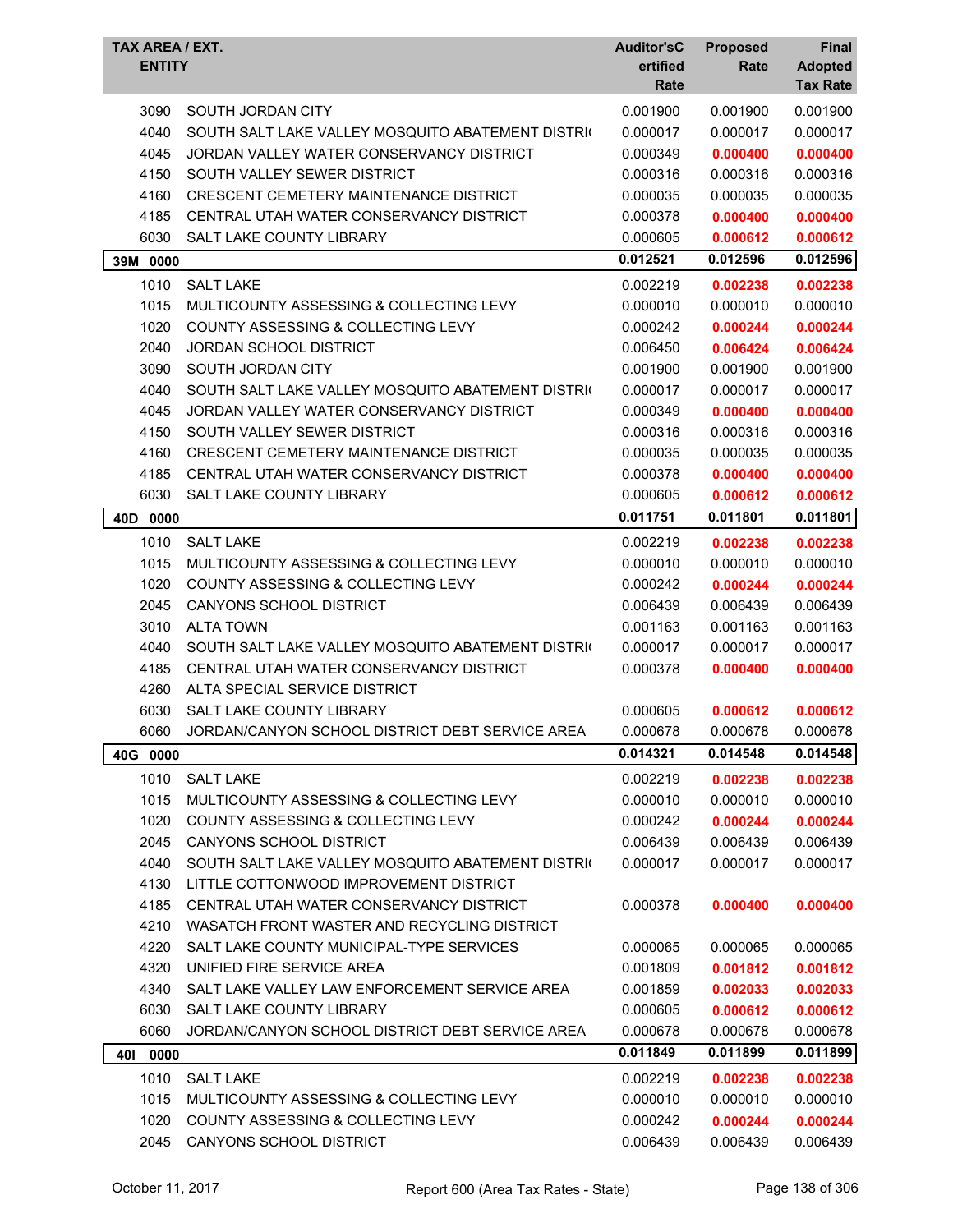| TAX AREA / EXT.<br><b>ENTITY</b> |                                                   | <b>Auditor'sC</b><br>ertified<br>Rate | <b>Proposed</b><br>Rate | Final<br><b>Adopted</b><br><b>Tax Rate</b> |
|----------------------------------|---------------------------------------------------|---------------------------------------|-------------------------|--------------------------------------------|
| 3010                             | <b>ALTA TOWN</b>                                  | 0.001163                              | 0.001163                | 0.001163                                   |
| 4040                             | SOUTH SALT LAKE VALLEY MOSQUITO ABATEMENT DISTRIC | 0.000017                              | 0.000017                | 0.000017                                   |
| 4185                             | CENTRAL UTAH WATER CONSERVANCY DISTRICT           | 0.000378                              | 0.000400                | 0.000400                                   |
| 4190                             | SALT LAKE COUNTY SERVICE AREA 3 - SNOWBIRD        | 0.000098                              | 0.000098                | 0.000098                                   |
| 6030                             | <b>SALT LAKE COUNTY LIBRARY</b>                   | 0.000605                              | 0.000612                | 0.000612                                   |
| 6060                             | JORDAN/CANYON SCHOOL DISTRICT DEBT SERVICE AREA   | 0.000678                              | 0.000678                | 0.000678                                   |
| 40K 0000                         |                                                   | 0.014321                              | 0.014548                | 0.014548                                   |
| 1010                             | <b>SALT LAKE</b>                                  | 0.002219                              | 0.002238                | 0.002238                                   |
| 1015                             | MULTICOUNTY ASSESSING & COLLECTING LEVY           | 0.000010                              | 0.000010                | 0.000010                                   |
| 1020                             | <b>COUNTY ASSESSING &amp; COLLECTING LEVY</b>     | 0.000242                              | 0.000244                | 0.000244                                   |
| 2045                             | <b>CANYONS SCHOOL DISTRICT</b>                    | 0.006439                              | 0.006439                | 0.006439                                   |
| 4040                             | SOUTH SALT LAKE VALLEY MOSQUITO ABATEMENT DISTRIC | 0.000017                              | 0.000017                | 0.000017                                   |
| 4185                             | CENTRAL UTAH WATER CONSERVANCY DISTRICT           | 0.000378                              | 0.000400                | 0.000400                                   |
| 4210                             | WASATCH FRONT WASTER AND RECYCLING DISTRICT       |                                       |                         |                                            |
| 4220                             | SALT LAKE COUNTY MUNICIPAL-TYPE SERVICES          | 0.000065                              | 0.000065                | 0.000065                                   |
| 4230                             | BIG COTTONWOOD CANYON IMPROVEMENT DISTRICT        |                                       |                         |                                            |
| 4320                             | UNIFIED FIRE SERVICE AREA                         | 0.001809                              | 0.001812                | 0.001812                                   |
| 4340                             | SALT LAKE VALLEY LAW ENFORCEMENT SERVICE AREA     | 0.001859                              | 0.002033                | 0.002033                                   |
| 6030                             | SALT LAKE COUNTY LIBRARY                          | 0.000605                              | 0.000612                | 0.000612                                   |
| 6060                             | JORDAN/CANYON SCHOOL DISTRICT DEBT SERVICE AREA   | 0.000678                              | 0.000678                | 0.000678                                   |
| 40L<br>0000                      |                                                   | 0.011849                              | 0.011899                | 0.011899                                   |
| 1010                             | <b>SALT LAKE</b>                                  | 0.002219                              | 0.002238                | 0.002238                                   |
| 1015                             | MULTICOUNTY ASSESSING & COLLECTING LEVY           | 0.000010                              | 0.000010                | 0.000010                                   |
| 1020                             | COUNTY ASSESSING & COLLECTING LEVY                | 0.000242                              | 0.000244                | 0.000244                                   |
| 2045                             | CANYONS SCHOOL DISTRICT                           | 0.006439                              | 0.006439                | 0.006439                                   |
| 3010                             | <b>ALTA TOWN</b>                                  | 0.001163                              | 0.001163                | 0.001163                                   |
| 4040                             | SOUTH SALT LAKE VALLEY MOSQUITO ABATEMENT DISTRIC | 0.000017                              | 0.000017                | 0.000017                                   |
| 4130                             | LITTLE COTTONWOOD IMPROVEMENT DISTRICT            |                                       |                         |                                            |
| 4185                             | CENTRAL UTAH WATER CONSERVANCY DISTRICT           | 0.000378                              | 0.000400                | 0.000400                                   |
| 4190                             | SALT LAKE COUNTY SERVICE AREA 3 - SNOWBIRD        | 0.000098                              | 0.000098                | 0.000098                                   |
| 6030                             | SALT LAKE COUNTY LIBRARY                          | 0.000605                              | 0.000612                | 0.000612                                   |
| 6060                             | JORDAN/CANYON SCHOOL DISTRICT DEBT SERVICE AREA   | 0.000678                              | 0.000678                | 0.000678                                   |
| 40P 0000                         |                                                   | 0.014419                              | 0.014646                | 0.014646                                   |
| 1010                             | <b>SALT LAKE</b>                                  | 0.002219                              | 0.002238                | 0.002238                                   |
| 1015                             | MULTICOUNTY ASSESSING & COLLECTING LEVY           | 0.000010                              | 0.000010                | 0.000010                                   |
| 1020                             | COUNTY ASSESSING & COLLECTING LEVY                | 0.000242                              | 0.000244                | 0.000244                                   |
| 2045                             | <b>CANYONS SCHOOL DISTRICT</b>                    | 0.006439                              | 0.006439                | 0.006439                                   |
| 4040                             | SOUTH SALT LAKE VALLEY MOSQUITO ABATEMENT DISTRIC | 0.000017                              | 0.000017                | 0.000017                                   |
| 4130                             | LITTLE COTTONWOOD IMPROVEMENT DISTRICT            |                                       |                         |                                            |
| 4185                             | CENTRAL UTAH WATER CONSERVANCY DISTRICT           | 0.000378                              | 0.000400                | 0.000400                                   |
| 4190                             | SALT LAKE COUNTY SERVICE AREA 3 - SNOWBIRD        | 0.000098                              | 0.000098                | 0.000098                                   |
| 4210                             | WASATCH FRONT WASTER AND RECYCLING DISTRICT       |                                       |                         |                                            |
| 4220                             | SALT LAKE COUNTY MUNICIPAL-TYPE SERVICES          | 0.000065                              | 0.000065                | 0.000065                                   |
| 4320                             | UNIFIED FIRE SERVICE AREA                         | 0.001809                              | 0.001812                | 0.001812                                   |
| 4340                             | SALT LAKE VALLEY LAW ENFORCEMENT SERVICE AREA     | 0.001859                              | 0.002033                | 0.002033                                   |
| 6030                             | SALT LAKE COUNTY LIBRARY                          | 0.000605                              | 0.000612                | 0.000612                                   |
| 6060                             | JORDAN/CANYON SCHOOL DISTRICT DEBT SERVICE AREA   | 0.000678                              | 0.000678                | 0.000678                                   |
| 40R 0000                         |                                                   | 0.014618                              | 0.014845                | 0.014845                                   |
| 1010                             | SALT LAKE                                         | 0.002219                              | 0.002238                | 0.002238                                   |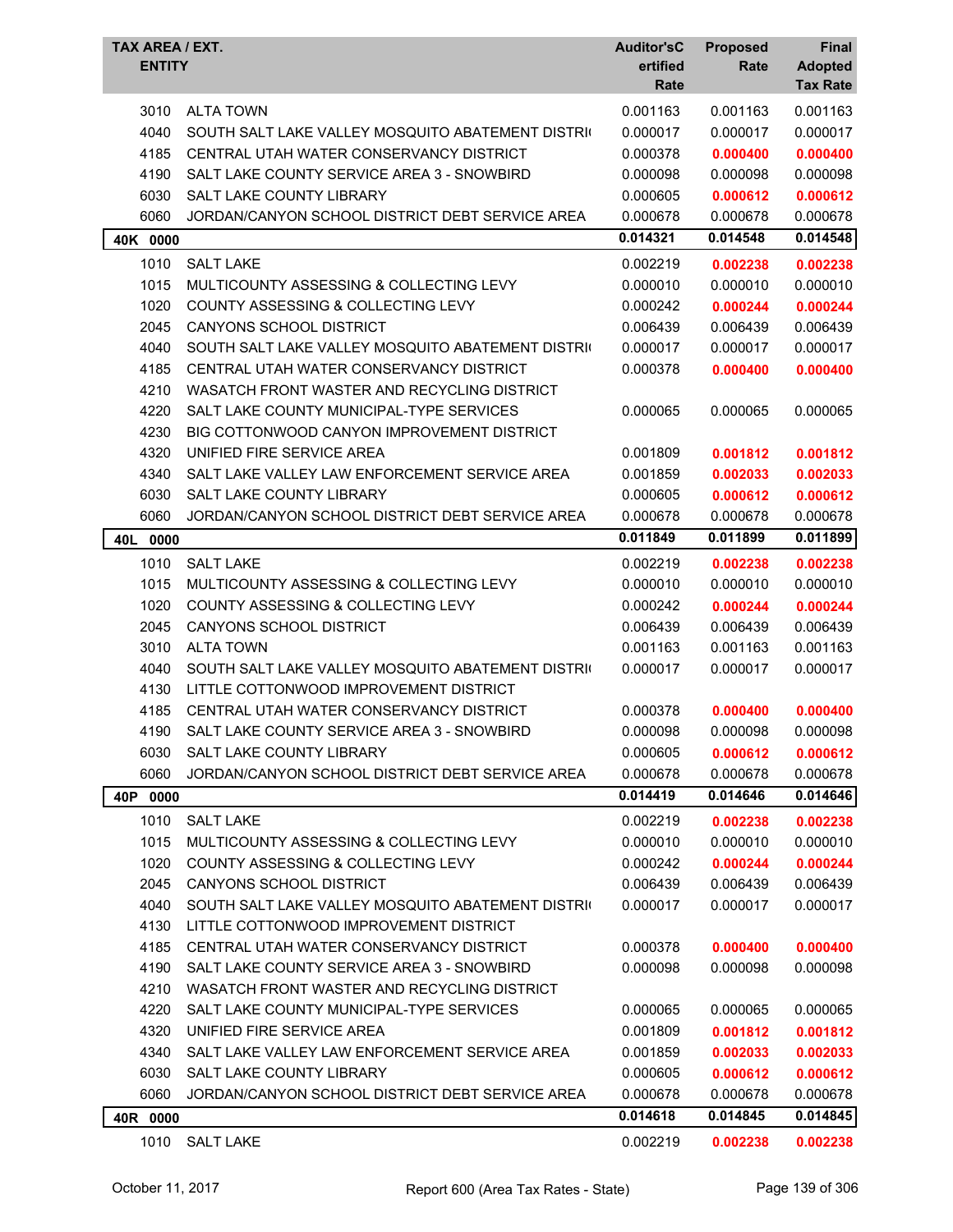| TAX AREA / EXT.<br><b>ENTITY</b> |                                                   | <b>Auditor'sC</b><br>ertified<br>Rate | <b>Proposed</b><br>Rate | Final<br><b>Adopted</b><br><b>Tax Rate</b> |
|----------------------------------|---------------------------------------------------|---------------------------------------|-------------------------|--------------------------------------------|
| 1015                             | MULTICOUNTY ASSESSING & COLLECTING LEVY           | 0.000010                              | 0.000010                | 0.000010                                   |
| 1020                             | COUNTY ASSESSING & COLLECTING LEVY                | 0.000242                              | 0.000244                | 0.000244                                   |
| 2045                             | CANYONS SCHOOL DISTRICT                           | 0.006439                              | 0.006439                | 0.006439                                   |
| 4040                             | SOUTH SALT LAKE VALLEY MOSQUITO ABATEMENT DISTRIC | 0.000017                              | 0.000017                | 0.000017                                   |
| 4060                             | MT. OLYMPUS IMPROVEMENT DISTRICT                  | 0.000297                              | 0.000297                | 0.000297                                   |
| 4185                             | CENTRAL UTAH WATER CONSERVANCY DISTRICT           | 0.000378                              | 0.000400                | 0.000400                                   |
| 4210                             | WASATCH FRONT WASTER AND RECYCLING DISTRICT       |                                       |                         |                                            |
| 4220                             | SALT LAKE COUNTY MUNICIPAL-TYPE SERVICES          | 0.000065                              | 0.000065                | 0.000065                                   |
| 4320                             | UNIFIED FIRE SERVICE AREA                         | 0.001809                              | 0.001812                | 0.001812                                   |
| 4340                             | SALT LAKE VALLEY LAW ENFORCEMENT SERVICE AREA     | 0.001859                              | 0.002033                | 0.002033                                   |
| 6030                             | <b>SALT LAKE COUNTY LIBRARY</b>                   | 0.000605                              | 0.000612                | 0.000612                                   |
| 6060                             | JORDAN/CANYON SCHOOL DISTRICT DEBT SERVICE AREA   | 0.000678                              | 0.000678                | 0.000678                                   |
| 40U 0000                         |                                                   | 0.011751                              | 0.011801                | 0.011801                                   |
| 1010                             | <b>SALT LAKE</b>                                  | 0.002219                              | 0.002238                | 0.002238                                   |
| 1015                             | MULTICOUNTY ASSESSING & COLLECTING LEVY           | 0.000010                              | 0.000010                | 0.000010                                   |
| 1020                             | <b>COUNTY ASSESSING &amp; COLLECTING LEVY</b>     | 0.000242                              | 0.000244                | 0.000244                                   |
| 2045                             | CANYONS SCHOOL DISTRICT                           | 0.006439                              | 0.006439                | 0.006439                                   |
| 3010                             | <b>ALTA TOWN</b>                                  | 0.001163                              | 0.001163                | 0.001163                                   |
| 4040                             | SOUTH SALT LAKE VALLEY MOSQUITO ABATEMENT DISTRIC | 0.000017                              | 0.000017                | 0.000017                                   |
| 4185                             | CENTRAL UTAH WATER CONSERVANCY DISTRICT           | 0.000378                              | 0.000400                | 0.000400                                   |
| 6030                             | <b>SALT LAKE COUNTY LIBRARY</b>                   | 0.000605                              | 0.000612                | 0.000612                                   |
| 6060                             | JORDAN/CANYON SCHOOL DISTRICT DEBT SERVICE AREA   | 0.000678                              | 0.000678                | 0.000678                                   |
| 40W 0000                         |                                                   | 0.011751                              | 0.011801                | 0.011801                                   |
| 1010                             | <b>SALT LAKE</b>                                  | 0.002219                              | 0.002238                | 0.002238                                   |
| 1015                             | MULTICOUNTY ASSESSING & COLLECTING LEVY           | 0.000010                              | 0.000010                | 0.000010                                   |
| 1020                             | <b>COUNTY ASSESSING &amp; COLLECTING LEVY</b>     | 0.000242                              | 0.000244                | 0.000244                                   |
| 2045                             | CANYONS SCHOOL DISTRICT                           | 0.006439                              | 0.006439                | 0.006439                                   |
| 3010                             | <b>ALTA TOWN</b>                                  | 0.001163                              | 0.001163                | 0.001163                                   |
| 4040                             | SOUTH SALT LAKE VALLEY MOSQUITO ABATEMENT DISTRIC | 0.000017                              | 0.000017                | 0.000017                                   |
| 4130                             | LITTLE COTTONWOOD IMPROVEMENT DISTRICT            |                                       |                         |                                            |
| 4185                             | CENTRAL UTAH WATER CONSERVANCY DISTRICT           | 0.000378                              | 0.000400                | 0.000400                                   |
| 6030                             | <b>SALT LAKE COUNTY LIBRARY</b>                   | 0.000605                              | 0.000612                | 0.000612                                   |
| 6060                             | JORDAN/CANYON SCHOOL DISTRICT DEBT SERVICE AREA   | 0.000678                              | 0.000678                | 0.000678                                   |
| 41B 0000                         |                                                   | 0.014319                              | 0.014571                | 0.014571                                   |
| 1010                             | <b>SALT LAKE</b>                                  | 0.002219                              | 0.002238                | 0.002238                                   |
| 1015                             | MULTICOUNTY ASSESSING & COLLECTING LEVY           | 0.000010                              | 0.000010                | 0.000010                                   |
| 1020                             | COUNTY ASSESSING & COLLECTING LEVY                | 0.000242                              | 0.000244                | 0.000244                                   |
| 2040                             | <b>JORDAN SCHOOL DISTRICT</b>                     | 0.006450                              | 0.006424                | 0.006424                                   |
| 4040                             | SOUTH SALT LAKE VALLEY MOSQUITO ABATEMENT DISTRIC | 0.000017                              | 0.000017                | 0.000017                                   |
| 4045                             | JORDAN VALLEY WATER CONSERVANCY DISTRICT          | 0.000349                              | 0.000400                | 0.000400                                   |
| 4150                             | SOUTH VALLEY SEWER DISTRICT                       | 0.000316                              | 0.000316                | 0.000316                                   |
| 4185                             | CENTRAL UTAH WATER CONSERVANCY DISTRICT           | 0.000378                              | 0.000400                | 0.000400                                   |
| 4210                             | WASATCH FRONT WASTER AND RECYCLING DISTRICT       |                                       |                         |                                            |
| 4220                             | SALT LAKE COUNTY MUNICIPAL-TYPE SERVICES          | 0.000065                              | 0.000065                | 0.000065                                   |
| 4320                             | UNIFIED FIRE SERVICE AREA                         | 0.001809                              | 0.001812                | 0.001812                                   |
| 4340                             | SALT LAKE VALLEY LAW ENFORCEMENT SERVICE AREA     | 0.001859                              | 0.002033                | 0.002033                                   |
| 6030                             | SALT LAKE COUNTY LIBRARY                          | 0.000605                              | 0.000612                | 0.000612                                   |
| 41C 0000                         |                                                   | 0.014605                              | 0.014806                | 0.014806                                   |
| 1010                             | <b>SALT LAKE</b>                                  | 0.002219                              | 0.002238                | 0.002238                                   |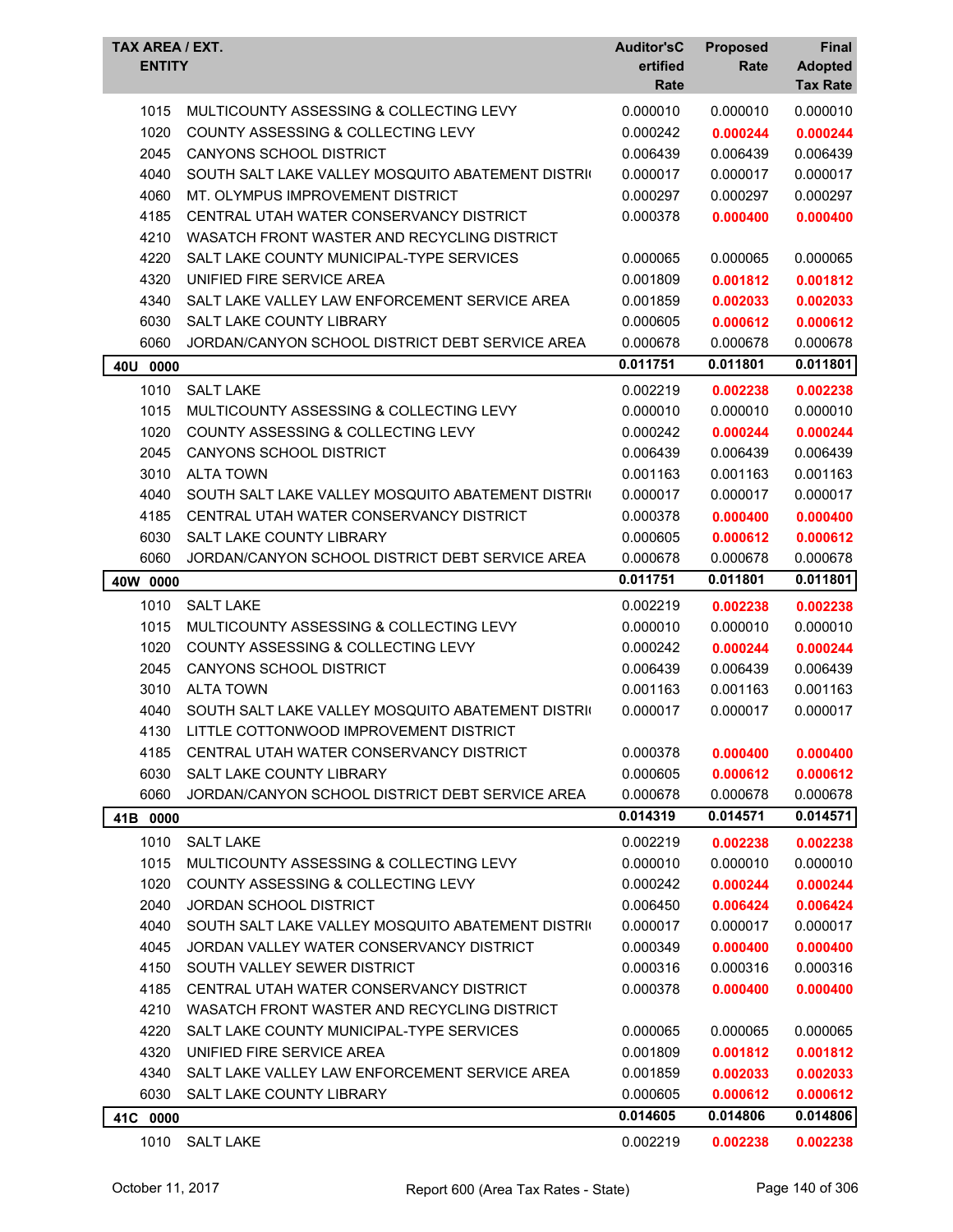| TAX AREA / EXT.<br><b>ENTITY</b> |                                                   | <b>Auditor'sC</b><br>ertified<br>Rate | <b>Proposed</b><br>Rate | Final<br><b>Adopted</b><br><b>Tax Rate</b> |
|----------------------------------|---------------------------------------------------|---------------------------------------|-------------------------|--------------------------------------------|
| 1015                             | MULTICOUNTY ASSESSING & COLLECTING LEVY           | 0.000010                              | 0.000010                | 0.000010                                   |
| 1020                             | COUNTY ASSESSING & COLLECTING LEVY                | 0.000242                              | 0.000244                | 0.000244                                   |
| 2040                             | <b>JORDAN SCHOOL DISTRICT</b>                     | 0.006450                              | 0.006424                | 0.006424                                   |
| 4040                             | SOUTH SALT LAKE VALLEY MOSQUITO ABATEMENT DISTRIC | 0.000017                              | 0.000017                | 0.000017                                   |
| 4100                             | <b>COPPERTON IMPROVEMENT DISTRICT</b>             | 0.000951                              | 0.000951                | 0.000951                                   |
| 4185                             | CENTRAL UTAH WATER CONSERVANCY DISTRICT           | 0.000378                              | 0.000400                | 0.000400                                   |
| 4210                             | WASATCH FRONT WASTER AND RECYCLING DISTRICT       |                                       |                         |                                            |
| 4220                             | SALT LAKE COUNTY MUNICIPAL-TYPE SERVICES          | 0.000065                              | 0.000065                | 0.000065                                   |
| 4320                             | UNIFIED FIRE SERVICE AREA                         | 0.001809                              | 0.001812                | 0.001812                                   |
| 4340                             | SALT LAKE VALLEY LAW ENFORCEMENT SERVICE AREA     | 0.001859                              | 0.002033                | 0.002033                                   |
| 6030                             | SALT LAKE COUNTY LIBRARY                          | 0.000605                              | 0.000612                | 0.000612                                   |
| 41G 0000                         |                                                   | 0.014921                              | 0.015122                | 0.015122                                   |
|                                  |                                                   |                                       |                         |                                            |
| 1010                             | <b>SALT LAKE</b>                                  | 0.002219                              | 0.002238                | 0.002238                                   |
| 1015                             | MULTICOUNTY ASSESSING & COLLECTING LEVY           | 0.000010                              | 0.000010                | 0.000010                                   |
| 1020                             | <b>COUNTY ASSESSING &amp; COLLECTING LEVY</b>     | 0.000242                              | 0.000244                | 0.000244                                   |
| 2040                             | <b>JORDAN SCHOOL DISTRICT</b>                     | 0.006450                              | 0.006424                | 0.006424                                   |
| 4040                             | SOUTH SALT LAKE VALLEY MOSQUITO ABATEMENT DISTRIC | 0.000017                              | 0.000017                | 0.000017                                   |
| 4100                             | <b>COPPERTON IMPROVEMENT DISTRICT</b>             | 0.000951                              | 0.000951                | 0.000951                                   |
| 4150                             | SOUTH VALLEY SEWER DISTRICT                       | 0.000316                              | 0.000316                | 0.000316                                   |
| 4185                             | CENTRAL UTAH WATER CONSERVANCY DISTRICT           | 0.000378                              | 0.000400                | 0.000400                                   |
| 4210                             | WASATCH FRONT WASTER AND RECYCLING DISTRICT       |                                       |                         |                                            |
| 4220                             | SALT LAKE COUNTY MUNICIPAL-TYPE SERVICES          | 0.000065                              | 0.000065                | 0.000065                                   |
| 4320                             | UNIFIED FIRE SERVICE AREA                         | 0.001809                              | 0.001812                | 0.001812                                   |
| 4340                             | SALT LAKE VALLEY LAW ENFORCEMENT SERVICE AREA     | 0.001859                              | 0.002033                | 0.002033                                   |
| 6030                             | SALT LAKE COUNTY LIBRARY                          | 0.000605                              | 0.000612                | 0.000612                                   |
| 42A 0000                         |                                                   | 0.014254                              | 0.014506                | 0.014506                                   |
| 1010                             | <b>SALT LAKE</b>                                  | 0.002219                              | 0.002238                | 0.002238                                   |
| 1015                             | MULTICOUNTY ASSESSING & COLLECTING LEVY           | 0.000010                              | 0.000010                | 0.000010                                   |
| 1020                             | COUNTY ASSESSING & COLLECTING LEVY                | 0.000242                              | 0.000244                | 0.000244                                   |
| 2040                             | JORDAN SCHOOL DISTRICT                            | 0.006450                              | 0.006424                | 0.006424                                   |
| 3060                             | <b>RIVERTON CITY</b>                              | 0.000000                              | 0.000000                |                                            |
| 4040                             | SOUTH SALT LAKE VALLEY MOSQUITO ABATEMENT DISTRIC | 0.000017                              | 0.000017                | 0.000017                                   |
| 4045                             | JORDAN VALLEY WATER CONSERVANCY DISTRICT          | 0.000349                              | 0.000400                | 0.000400                                   |
| 4150                             | SOUTH VALLEY SEWER DISTRICT                       | 0.000316                              | 0.000316                | 0.000316                                   |
| 4185                             | CENTRAL UTAH WATER CONSERVANCY DISTRICT           | 0.000378                              | 0.000400                | 0.000400                                   |
| 4320                             | UNIFIED FIRE SERVICE AREA                         | 0.001809                              | 0.001812                | 0.001812                                   |
| 4340                             | SALT LAKE VALLEY LAW ENFORCEMENT SERVICE AREA     | 0.001859                              | 0.002033                | 0.002033                                   |
| 6030                             | SALT LAKE COUNTY LIBRARY                          | 0.000605                              | 0.000612                | 0.000612                                   |
| 42B 0000                         |                                                   | 0.014254                              | 0.014506                | 0.014506                                   |
| 1010                             | <b>SALT LAKE</b>                                  | 0.002219                              | 0.002238                | 0.002238                                   |
| 1015                             | MULTICOUNTY ASSESSING & COLLECTING LEVY           | 0.000010                              | 0.000010                | 0.000010                                   |
| 1020                             | COUNTY ASSESSING & COLLECTING LEVY                | 0.000242                              | 0.000244                | 0.000244                                   |
| 2040                             | <b>JORDAN SCHOOL DISTRICT</b>                     | 0.006450                              | 0.006424                | 0.006424                                   |
| 3060                             | <b>RIVERTON CITY</b>                              | 0.000000                              | 0.000000                |                                            |
| 4040                             | SOUTH SALT LAKE VALLEY MOSQUITO ABATEMENT DISTRIC | 0.000017                              | 0.000017                | 0.000017                                   |
| 4045                             | JORDAN VALLEY WATER CONSERVANCY DISTRICT          | 0.000349                              | 0.000400                | 0.000400                                   |
| 4150                             | SOUTH VALLEY SEWER DISTRICT                       | 0.000316                              | 0.000316                | 0.000316                                   |
| 4185                             | CENTRAL UTAH WATER CONSERVANCY DISTRICT           | 0.000378                              | 0.000400                | 0.000400                                   |
| 4320                             | UNIFIED FIRE SERVICE AREA                         | 0.001809                              | 0.001812                | 0.001812                                   |
| 4340                             | SALT LAKE VALLEY LAW ENFORCEMENT SERVICE AREA     | 0.001859                              | 0.002033                | 0.002033                                   |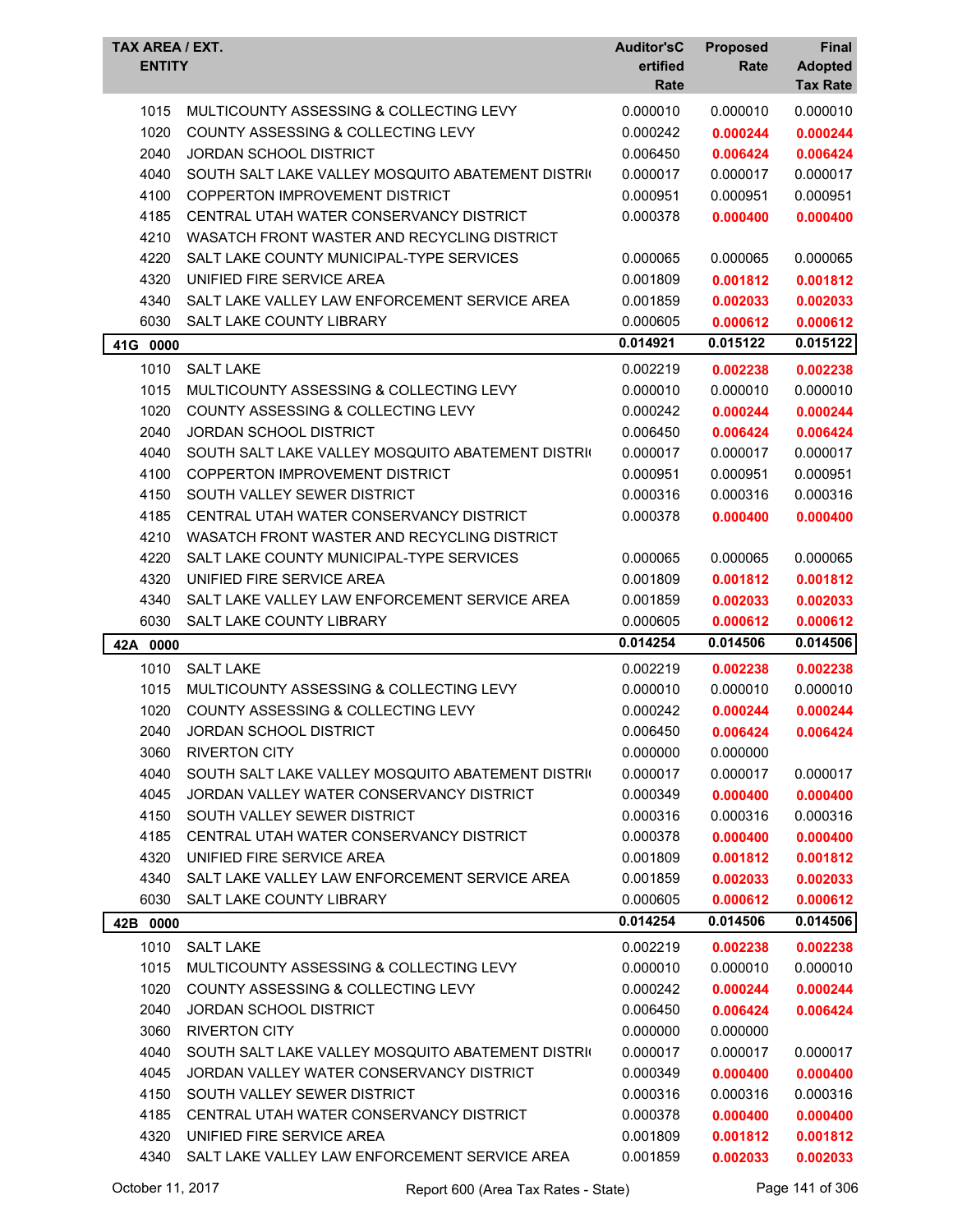| TAX AREA / EXT.<br><b>ENTITY</b> |                                                   | <b>Auditor'sC</b><br>ertified<br>Rate | <b>Proposed</b><br>Rate | <b>Final</b><br><b>Adopted</b><br><b>Tax Rate</b> |
|----------------------------------|---------------------------------------------------|---------------------------------------|-------------------------|---------------------------------------------------|
| 6030                             | <b>SALT LAKE COUNTY LIBRARY</b>                   | 0.000605                              | 0.000612                | 0.000612                                          |
| 43C 0000                         |                                                   | 0.015079                              | 0.015306                | 0.015306                                          |
| 1010                             | <b>SALT LAKE</b>                                  | 0.002219                              | 0.002238                | 0.002238                                          |
| 1015                             | MULTICOUNTY ASSESSING & COLLECTING LEVY           | 0.000010                              | 0.000010                | 0.000010                                          |
| 1020                             | <b>COUNTY ASSESSING &amp; COLLECTING LEVY</b>     | 0.000242                              | 0.000244                | 0.000244                                          |
| 2045                             | <b>CANYONS SCHOOL DISTRICT</b>                    | 0.006439                              | 0.006439                | 0.006439                                          |
| 4040                             | SOUTH SALT LAKE VALLEY MOSQUITO ABATEMENT DISTRIC | 0.000017                              | 0.000017                | 0.000017                                          |
| 4140                             | SANDY SUBURBAN IMPROVEMENT DISTRICT               | 0.000758                              | 0.000758                | 0.000758                                          |
| 4185                             | CENTRAL UTAH WATER CONSERVANCY DISTRICT           | 0.000378                              | 0.000400                | 0.000400                                          |
| 4210                             | WASATCH FRONT WASTER AND RECYCLING DISTRICT       |                                       |                         |                                                   |
| 4220                             | SALT LAKE COUNTY MUNICIPAL-TYPE SERVICES          | 0.000065                              | 0.000065                | 0.000065                                          |
| 4320                             | UNIFIED FIRE SERVICE AREA                         | 0.001809                              | 0.001812                | 0.001812                                          |
| 4340                             | SALT LAKE VALLEY LAW ENFORCEMENT SERVICE AREA     | 0.001859                              | 0.002033                | 0.002033                                          |
| 6030                             | SALT LAKE COUNTY LIBRARY                          | 0.000605                              | 0.000612                | 0.000612                                          |
| 6060                             | JORDAN/CANYON SCHOOL DISTRICT DEBT SERVICE AREA   | 0.000678                              | 0.000678                | 0.000678                                          |
| 43E 0000                         |                                                   | 0.013116                              | 0.013166                | 0.013166                                          |
| 1010                             | <b>SALT LAKE</b>                                  | 0.002219                              | 0.002238                | 0.002238                                          |
| 1015                             | MULTICOUNTY ASSESSING & COLLECTING LEVY           | 0.000010                              | 0.000010                | 0.000010                                          |
| 1020                             | COUNTY ASSESSING & COLLECTING LEVY                | 0.000242                              | 0.000244                | 0.000244                                          |
| 2045                             | CANYONS SCHOOL DISTRICT                           | 0.006439                              | 0.006439                | 0.006439                                          |
| 3080                             | <b>SANDY CITY</b>                                 | 0.001229                              | 0.001229                | 0.001229                                          |
| 4040                             | SOUTH SALT LAKE VALLEY MOSQUITO ABATEMENT DISTRIC | 0.000017                              | 0.000017                | 0.000017                                          |
| 4140                             | SANDY SUBURBAN IMPROVEMENT DISTRICT               | 0.000758                              | 0.000758                | 0.000758                                          |
| 4185                             | CENTRAL UTAH WATER CONSERVANCY DISTRICT           | 0.000378                              | 0.000400                | 0.000400                                          |
| 4240                             | ALTA CANYON RECREATION SPECIAL SERVICE DISTRICT   | 0.000194                              | 0.000194                | 0.000194                                          |
| 4290                             | METROPOLITAN WATER DISTRICT - SANDY CITY          | 0.000347                              | 0.000347                | 0.000347                                          |
| 6030                             | <b>SALT LAKE COUNTY LIBRARY</b>                   | 0.000605                              | 0.000612                | 0.000612                                          |
| 6060                             | JORDAN/CANYON SCHOOL DISTRICT DEBT SERVICE AREA   | 0.000678                              | 0.000678                | 0.000678                                          |
| 43F<br>0000                      |                                                   | 0.013116                              | 0.013166                | 0.013166                                          |
| 1010                             | <b>SALT LAKE</b>                                  | 0.002219                              | 0.002238                | 0.002238                                          |
| 1015                             | MULTICOUNTY ASSESSING & COLLECTING LEVY           | 0.000010                              | 0.000010                | 0.000010                                          |
| 1020                             | COUNTY ASSESSING & COLLECTING LEVY                | 0.000242                              | 0.000244                | 0.000244                                          |
| 2045                             | CANYONS SCHOOL DISTRICT                           | 0.006439                              | 0.006439                | 0.006439                                          |
| 3080                             | <b>SANDY CITY</b>                                 | 0.001229                              | 0.001229                | 0.001229                                          |
| 4040                             | SOUTH SALT LAKE VALLEY MOSQUITO ABATEMENT DISTRIC | 0.000017                              | 0.000017                | 0.000017                                          |
| 4140                             | SANDY SUBURBAN IMPROVEMENT DISTRICT               | 0.000758                              | 0.000758                | 0.000758                                          |
| 4185                             | CENTRAL UTAH WATER CONSERVANCY DISTRICT           | 0.000378                              | 0.000400                | 0.000400                                          |
| 4240                             | ALTA CANYON RECREATION SPECIAL SERVICE DISTRICT   | 0.000194                              | 0.000194                | 0.000194                                          |
| 4290                             | METROPOLITAN WATER DISTRICT - SANDY CITY          | 0.000347                              | 0.000347                | 0.000347                                          |
| 4300                             | WHITE CITY WATER IMPROVEMENT DISTRICT             |                                       |                         |                                                   |
| 6030                             | SALT LAKE COUNTY LIBRARY                          | 0.000605                              | 0.000612                | 0.000612                                          |
| 6060                             | JORDAN/CANYON SCHOOL DISTRICT DEBT SERVICE AREA   | 0.000678                              | 0.000678                | 0.000678                                          |
| 43G 0000                         |                                                   | 0.013271                              | 0.013372                | 0.013372                                          |
| 1010                             | <b>SALT LAKE</b>                                  | 0.002219                              | 0.002238                | 0.002238                                          |
| 1015                             | MULTICOUNTY ASSESSING & COLLECTING LEVY           | 0.000010                              | 0.000010                | 0.000010                                          |
| 1020                             | COUNTY ASSESSING & COLLECTING LEVY                | 0.000242                              | 0.000244                | 0.000244                                          |
| 2045                             | CANYONS SCHOOL DISTRICT                           | 0.006439                              | 0.006439                | 0.006439                                          |
| 3080                             | <b>SANDY CITY</b>                                 | 0.001229                              | 0.001229                | 0.001229                                          |
| 4040                             | SOUTH SALT LAKE VALLEY MOSQUITO ABATEMENT DISTRIC | 0.000017                              | 0.000017                | 0.000017                                          |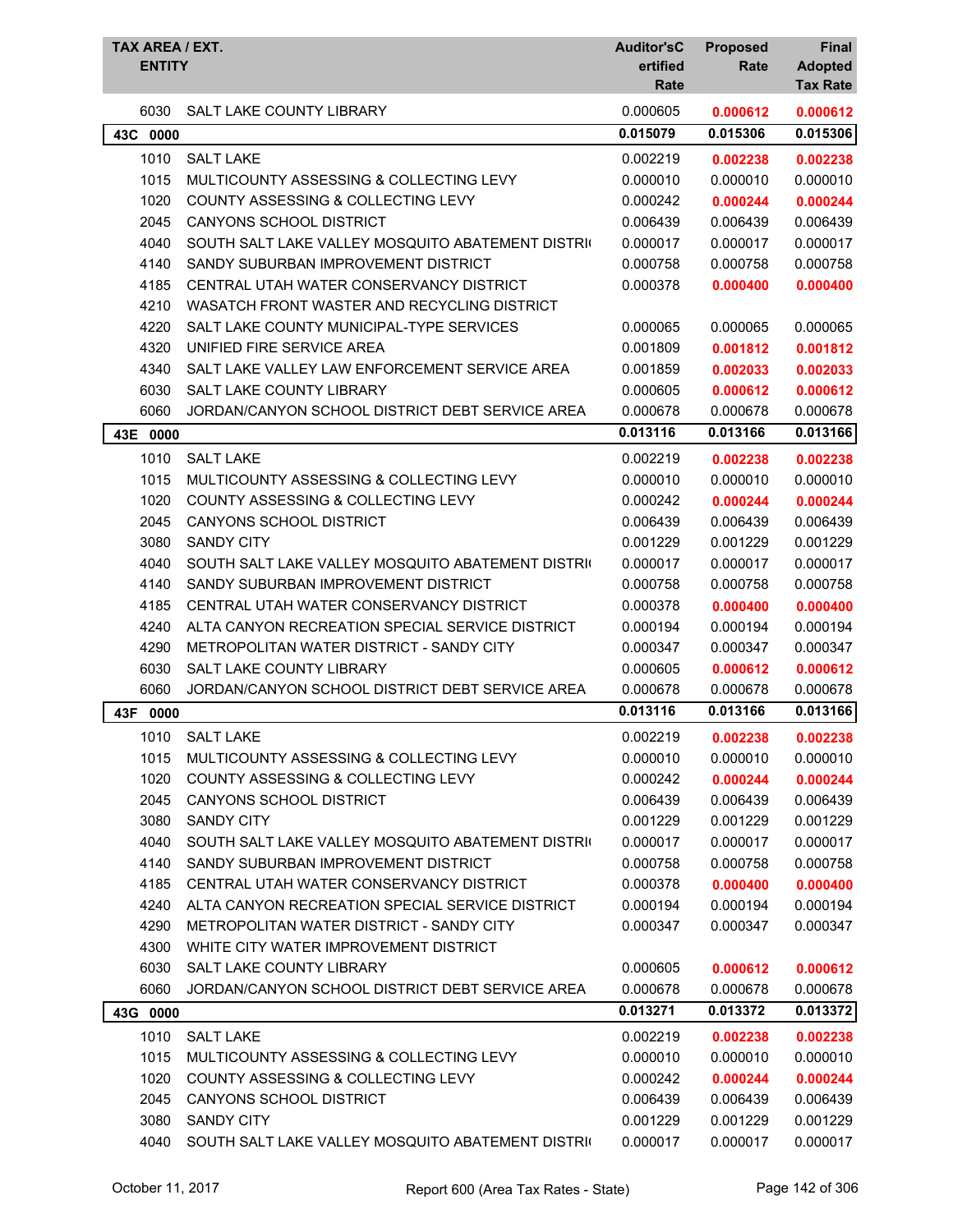| TAX AREA / EXT.<br><b>ENTITY</b> |                                                   | <b>Auditor'sC</b><br>ertified<br>Rate | <b>Proposed</b><br>Rate | Final<br><b>Adopted</b><br><b>Tax Rate</b> |
|----------------------------------|---------------------------------------------------|---------------------------------------|-------------------------|--------------------------------------------|
| 4045                             | JORDAN VALLEY WATER CONSERVANCY DISTRICT          | 0.000349                              | 0.000400                | 0.000400                                   |
| 4140                             | SANDY SUBURBAN IMPROVEMENT DISTRICT               | 0.000758                              | 0.000758                | 0.000758                                   |
| 4185                             | CENTRAL UTAH WATER CONSERVANCY DISTRICT           | 0.000378                              | 0.000400                | 0.000400                                   |
| 4290                             | METROPOLITAN WATER DISTRICT - SANDY CITY          | 0.000347                              | 0.000347                | 0.000347                                   |
| 6030                             | <b>SALT LAKE COUNTY LIBRARY</b>                   | 0.000605                              | 0.000612                | 0.000612                                   |
| 6060                             | JORDAN/CANYON SCHOOL DISTRICT DEBT SERVICE AREA   | 0.000678                              | 0.000678                | 0.000678                                   |
| 43H 0000                         |                                                   | 0.013306                              | 0.013407                | 0.013407                                   |
| 1010                             | <b>SALT LAKE</b>                                  | 0.002219                              | 0.002238                | 0.002238                                   |
| 1015                             | MULTICOUNTY ASSESSING & COLLECTING LEVY           | 0.000010                              | 0.000010                | 0.000010                                   |
| 1020                             | <b>COUNTY ASSESSING &amp; COLLECTING LEVY</b>     | 0.000242                              | 0.000244                | 0.000244                                   |
| 2045                             | <b>CANYONS SCHOOL DISTRICT</b>                    | 0.006439                              | 0.006439                | 0.006439                                   |
| 3080                             | <b>SANDY CITY</b>                                 | 0.001229                              | 0.001229                | 0.001229                                   |
| 4040                             | SOUTH SALT LAKE VALLEY MOSQUITO ABATEMENT DISTRIC | 0.000017                              | 0.000017                | 0.000017                                   |
| 4045                             | JORDAN VALLEY WATER CONSERVANCY DISTRICT          | 0.000349                              | 0.000400                | 0.000400                                   |
| 4140                             | SANDY SUBURBAN IMPROVEMENT DISTRICT               | 0.000758                              | 0.000758                | 0.000758                                   |
| 4160                             | <b>CRESCENT CEMETERY MAINTENANCE DISTRICT</b>     | 0.000035                              | 0.000035                | 0.000035                                   |
| 4185                             | CENTRAL UTAH WATER CONSERVANCY DISTRICT           | 0.000378                              | 0.000400                | 0.000400                                   |
| 4290                             | METROPOLITAN WATER DISTRICT - SANDY CITY          | 0.000347                              | 0.000347                | 0.000347                                   |
| 6030                             | <b>SALT LAKE COUNTY LIBRARY</b>                   | 0.000605                              | 0.000612                | 0.000612                                   |
| 6060                             | JORDAN/CANYON SCHOOL DISTRICT DEBT SERVICE AREA   | 0.000678                              | 0.000678                | 0.000678                                   |
| 431<br>0000                      |                                                   | 0.013238                              | 0.013288                | 0.013288                                   |
| 1010                             | <b>SALT LAKE</b>                                  | 0.002219                              | 0.002238                | 0.002238                                   |
| 1015                             | MULTICOUNTY ASSESSING & COLLECTING LEVY           | 0.000010                              | 0.000010                | 0.000010                                   |
| 1020                             | <b>COUNTY ASSESSING &amp; COLLECTING LEVY</b>     | 0.000242                              | 0.000244                | 0.000244                                   |
| 2045                             | <b>CANYONS SCHOOL DISTRICT</b>                    | 0.006439                              | 0.006439                | 0.006439                                   |
| 3080                             | <b>SANDY CITY</b>                                 | 0.001229                              | 0.001229                | 0.001229                                   |
| 4040                             | SOUTH SALT LAKE VALLEY MOSQUITO ABATEMENT DISTRIC | 0.000017                              | 0.000017                | 0.000017                                   |
| 4140                             | SANDY SUBURBAN IMPROVEMENT DISTRICT               | 0.000758                              | 0.000758                | 0.000758                                   |
| 4150                             | SOUTH VALLEY SEWER DISTRICT                       | 0.000316                              | 0.000316                | 0.000316                                   |
| 4185                             | CENTRAL UTAH WATER CONSERVANCY DISTRICT           | 0.000378                              | 0.000400                | 0.000400                                   |
| 4290                             | METROPOLITAN WATER DISTRICT - SANDY CITY          | 0.000347                              | 0.000347                | 0.000347                                   |
| 6030                             | <b>SALT LAKE COUNTY LIBRARY</b>                   | 0.000605                              | 0.000612                | 0.000612                                   |
| 6060                             | JORDAN/CANYON SCHOOL DISTRICT DEBT SERVICE AREA   | 0.000678                              | 0.000678                | 0.000678                                   |
| 43J 0000                         |                                                   | 0.015079                              | 0.015306                | 0.015306                                   |
| 1010                             | <b>SALT LAKE</b>                                  | 0.002219                              | 0.002238                | 0.002238                                   |
| 1015                             | MULTICOUNTY ASSESSING & COLLECTING LEVY           | 0.000010                              | 0.000010                | 0.000010                                   |
| 1020                             | <b>COUNTY ASSESSING &amp; COLLECTING LEVY</b>     | 0.000242                              | 0.000244                | 0.000244                                   |
| 2045                             | CANYONS SCHOOL DISTRICT                           | 0.006439                              | 0.006439                | 0.006439                                   |
| 4040                             | SOUTH SALT LAKE VALLEY MOSQUITO ABATEMENT DISTRIC | 0.000017                              | 0.000017                | 0.000017                                   |
| 4140                             | SANDY SUBURBAN IMPROVEMENT DISTRICT               | 0.000758                              | 0.000758                | 0.000758                                   |
| 4185                             | CENTRAL UTAH WATER CONSERVANCY DISTRICT           | 0.000378                              | 0.000400                | 0.000400                                   |
| 4210                             | WASATCH FRONT WASTER AND RECYCLING DISTRICT       |                                       |                         |                                            |
| 4220                             | SALT LAKE COUNTY MUNICIPAL-TYPE SERVICES          | 0.000065                              | 0.000065                | 0.000065                                   |
| 4320                             | UNIFIED FIRE SERVICE AREA                         | 0.001809                              | 0.001812                | 0.001812                                   |
| 4340                             | SALT LAKE VALLEY LAW ENFORCEMENT SERVICE AREA     | 0.001859                              | 0.002033                | 0.002033                                   |
| 6030                             | SALT LAKE COUNTY LIBRARY                          | 0.000605                              | 0.000612                | 0.000612                                   |
| 6060                             | JORDAN/CANYON SCHOOL DISTRICT DEBT SERVICE AREA   | 0.000678                              | 0.000678                | 0.000678                                   |
| 44F 0000                         |                                                   | 0.014637                              | 0.014864                | 0.014864                                   |
| 1010                             | <b>SALT LAKE</b>                                  | 0.002219                              | 0.002238                | 0.002238                                   |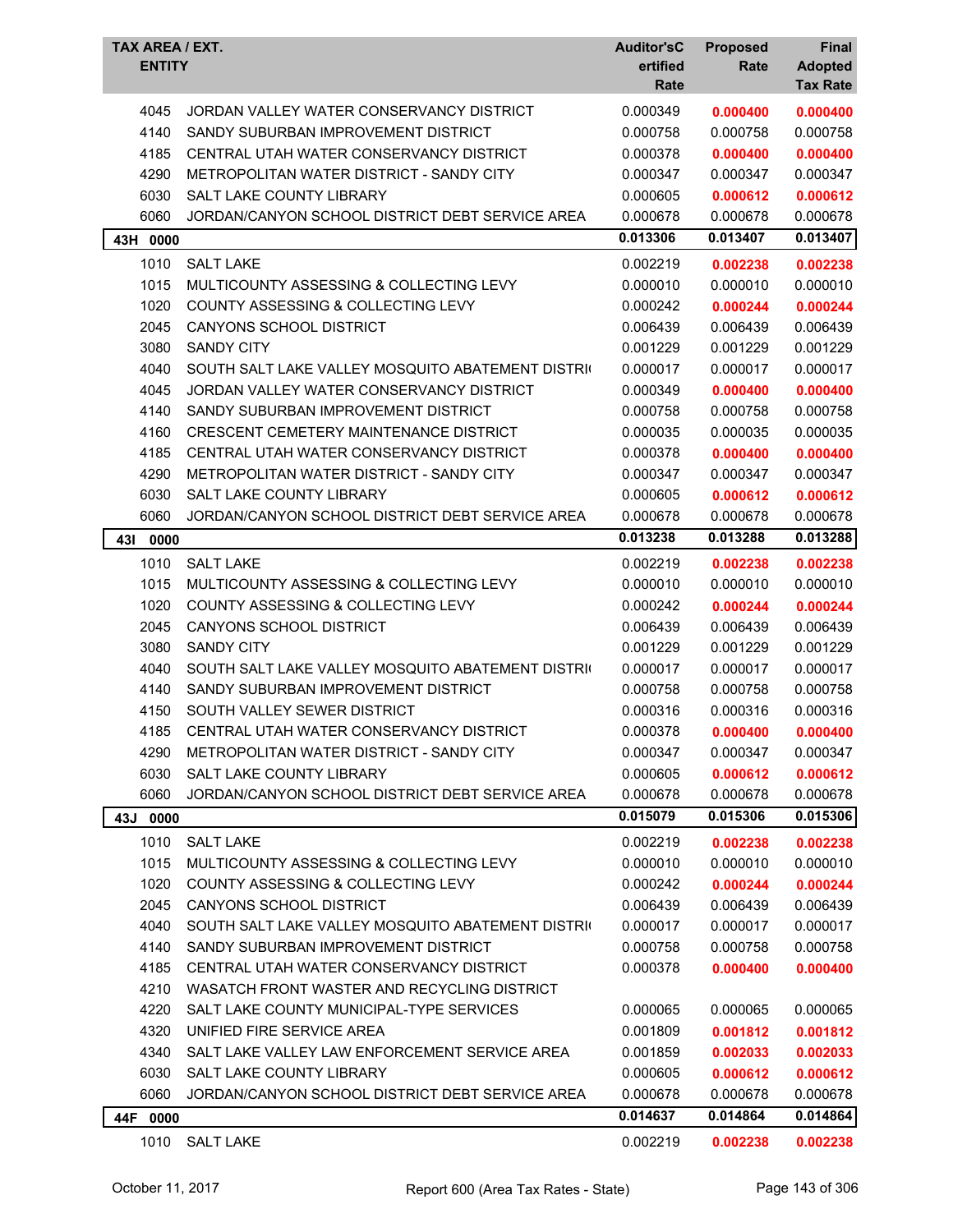| <b>ENTITY</b> | <b>TAX AREA / EXT.</b>                            | <b>Auditor'sC</b><br>ertified<br>Rate | <b>Proposed</b><br>Rate | Final<br><b>Adopted</b><br><b>Tax Rate</b> |
|---------------|---------------------------------------------------|---------------------------------------|-------------------------|--------------------------------------------|
| 1015          | MULTICOUNTY ASSESSING & COLLECTING LEVY           | 0.000010                              | 0.000010                | 0.000010                                   |
| 1020          | COUNTY ASSESSING & COLLECTING LEVY                | 0.000242                              | 0.000244                | 0.000244                                   |
| 2045          | <b>CANYONS SCHOOL DISTRICT</b>                    | 0.006439                              | 0.006439                | 0.006439                                   |
| 4040          | SOUTH SALT LAKE VALLEY MOSQUITO ABATEMENT DISTRIC | 0.000017                              | 0.000017                | 0.000017                                   |
| 4150          | SOUTH VALLEY SEWER DISTRICT                       | 0.000316                              | 0.000316                | 0.000316                                   |
| 4185          | CENTRAL UTAH WATER CONSERVANCY DISTRICT           | 0.000378                              | 0.000400                | 0.000400                                   |
| 4210          | WASATCH FRONT WASTER AND RECYCLING DISTRICT       |                                       |                         |                                            |
| 4220          | SALT LAKE COUNTY MUNICIPAL-TYPE SERVICES          | 0.000065                              | 0.000065                | 0.000065                                   |
| 4320          | UNIFIED FIRE SERVICE AREA                         | 0.001809                              | 0.001812                | 0.001812                                   |
| 4340          | SALT LAKE VALLEY LAW ENFORCEMENT SERVICE AREA     | 0.001859                              | 0.002033                | 0.002033                                   |
| 6030          | <b>SALT LAKE COUNTY LIBRARY</b>                   | 0.000605                              | 0.000612                | 0.000612                                   |
| 6060          | JORDAN/CANYON SCHOOL DISTRICT DEBT SERVICE AREA   | 0.000678                              | 0.000678                | 0.000678                                   |
| 44G 0000      |                                                   | 0.013654                              | 0.013855                | 0.013855                                   |
| 1010          | <b>SALT LAKE</b>                                  | 0.002219                              | 0.002238                | 0.002238                                   |
| 1015          | MULTICOUNTY ASSESSING & COLLECTING LEVY           | 0.000010                              | 0.000010                | 0.000010                                   |
| 1020          | COUNTY ASSESSING & COLLECTING LEVY                | 0.000242                              | 0.000244                | 0.000244                                   |
| 2040          | <b>JORDAN SCHOOL DISTRICT</b>                     | 0.006450                              | 0.006424                | 0.006424                                   |
| 4040          | SOUTH SALT LAKE VALLEY MOSQUITO ABATEMENT DISTRIC | 0.000017                              | 0.000017                | 0.000017                                   |
| 4185          | CENTRAL UTAH WATER CONSERVANCY DISTRICT           | 0.000378                              | 0.000400                | 0.000400                                   |
| 4210          | WASATCH FRONT WASTER AND RECYCLING DISTRICT       |                                       |                         |                                            |
| 4220          | SALT LAKE COUNTY MUNICIPAL-TYPE SERVICES          | 0.000065                              | 0.000065                | 0.000065                                   |
| 4320          | UNIFIED FIRE SERVICE AREA                         | 0.001809                              | 0.001812                | 0.001812                                   |
| 4340          | SALT LAKE VALLEY LAW ENFORCEMENT SERVICE AREA     | 0.001859                              | 0.002033                | 0.002033                                   |
| 6030          | SALT LAKE COUNTY LIBRARY                          | 0.000605                              | 0.000612                | 0.000612                                   |
|               |                                                   |                                       |                         |                                            |
| 44H 0000      |                                                   | 0.014670                              | 0.014948                | 0.014948                                   |
| 1010          | <b>SALT LAKE</b>                                  | 0.002219                              | 0.002238                | 0.002238                                   |
| 1015          | MULTICOUNTY ASSESSING & COLLECTING LEVY           | 0.000010                              | 0.000010                | 0.000010                                   |
| 1020          | <b>COUNTY ASSESSING &amp; COLLECTING LEVY</b>     | 0.000242                              | 0.000244                | 0.000244                                   |
| 2045          | <b>CANYONS SCHOOL DISTRICT</b>                    | 0.006439                              | 0.006439                | 0.006439                                   |
| 4040          | SOUTH SALT LAKE VALLEY MOSQUITO ABATEMENT DISTRIC | 0.000017                              | 0.000017                | 0.000017                                   |
| 4045          | JORDAN VALLEY WATER CONSERVANCY DISTRICT          | 0.000349                              | 0.000400                | 0.000400                                   |
| 4185          | CENTRAL UTAH WATER CONSERVANCY DISTRICT           | 0.000378                              | 0.000400                | 0.000400                                   |
| 4210          | WASATCH FRONT WASTER AND RECYCLING DISTRICT       |                                       |                         |                                            |
| 4220          | SALT LAKE COUNTY MUNICIPAL-TYPE SERVICES          | 0.000065                              | 0.000065                | 0.000065                                   |
| 4320          | UNIFIED FIRE SERVICE AREA                         | 0.001809                              | 0.001812                | 0.001812                                   |
| 4340          | SALT LAKE VALLEY LAW ENFORCEMENT SERVICE AREA     | 0.001859                              | 0.002033                | 0.002033                                   |
| 6030          | <b>SALT LAKE COUNTY LIBRARY</b>                   | 0.000605                              | 0.000612                | 0.000612                                   |
| 6060          | JORDAN/CANYON SCHOOL DISTRICT DEBT SERVICE AREA   | 0.000678                              | 0.000678                | 0.000678                                   |
| 45E 0000      |                                                   | 0.014254                              | 0.014506                | 0.014506                                   |
| 1010          | <b>SALT LAKE</b>                                  | 0.002219                              | 0.002238                | 0.002238                                   |
| 1015          | MULTICOUNTY ASSESSING & COLLECTING LEVY           | 0.000010                              | 0.000010                | 0.000010                                   |
| 1020          | COUNTY ASSESSING & COLLECTING LEVY                | 0.000242                              | 0.000244                | 0.000244                                   |
| 2040          | JORDAN SCHOOL DISTRICT                            | 0.006450                              | 0.006424                | 0.006424                                   |
| 3060          | <b>RIVERTON CITY</b>                              | 0.000000                              | 0.000000                |                                            |
| 4040          | SOUTH SALT LAKE VALLEY MOSQUITO ABATEMENT DISTRIC | 0.000017                              | 0.000017                | 0.000017                                   |
| 4045          | JORDAN VALLEY WATER CONSERVANCY DISTRICT          | 0.000349                              | 0.000400                | 0.000400                                   |
| 4150          | SOUTH VALLEY SEWER DISTRICT                       | 0.000316                              | 0.000316                | 0.000316                                   |
| 4185          | CENTRAL UTAH WATER CONSERVANCY DISTRICT           | 0.000378                              | 0.000400                | 0.000400                                   |
| 4320          | UNIFIED FIRE SERVICE AREA                         | 0.001809                              | 0.001812                | 0.001812                                   |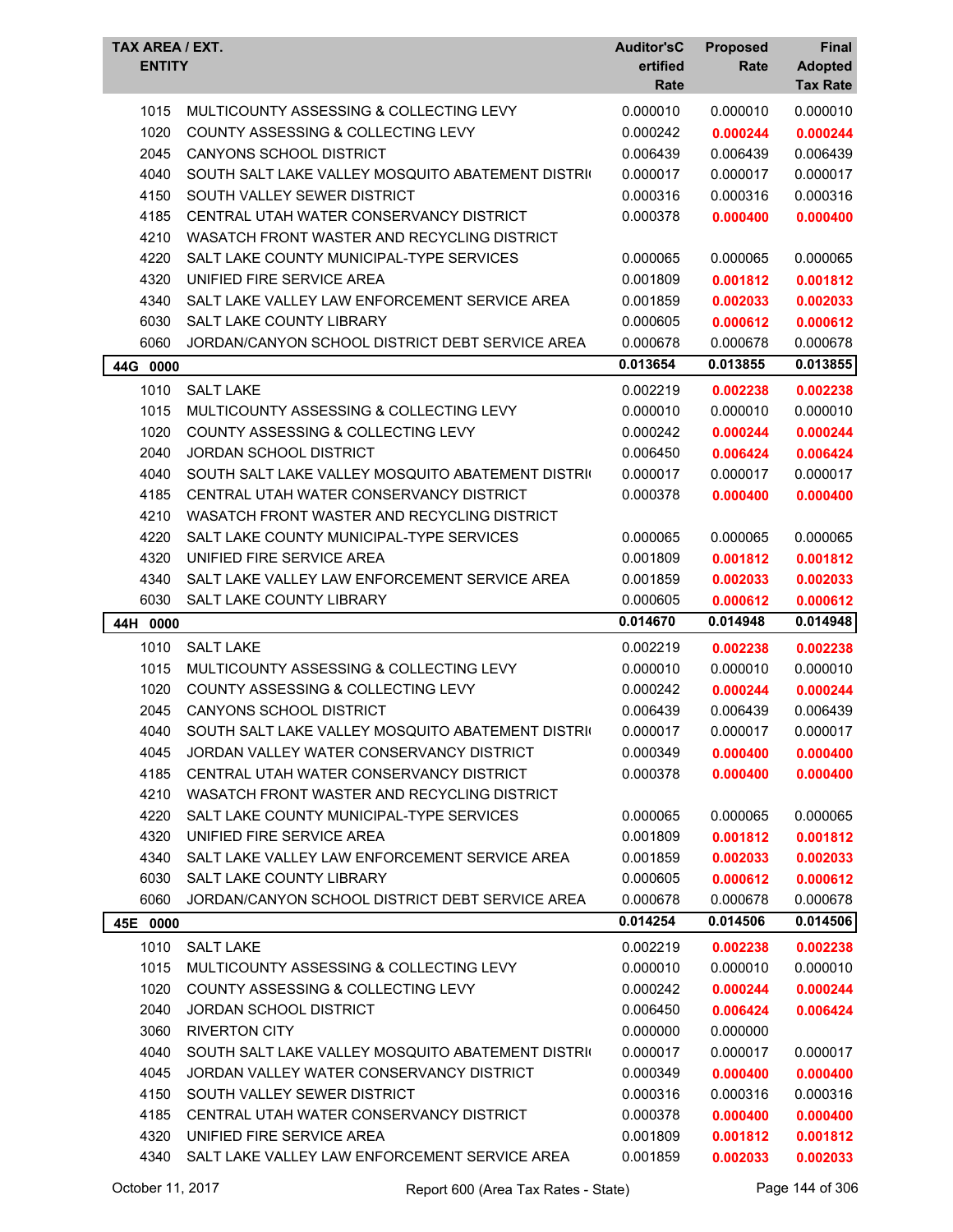| TAX AREA / EXT.<br><b>ENTITY</b> |                                                   | <b>Auditor'sC</b><br>ertified<br>Rate | <b>Proposed</b><br>Rate | <b>Final</b><br><b>Adopted</b><br><b>Tax Rate</b> |
|----------------------------------|---------------------------------------------------|---------------------------------------|-------------------------|---------------------------------------------------|
| 6030                             | SALT LAKE COUNTY LIBRARY                          | 0.000605                              | 0.000612                | 0.000612                                          |
| 45F<br>0000                      |                                                   | 0.011777                              | 0.012412                | 0.012412                                          |
| 1010                             | <b>SALT LAKE</b>                                  | 0.002219                              | 0.002238                | 0.002238                                          |
| 1015                             | MULTICOUNTY ASSESSING & COLLECTING LEVY           | 0.000010                              | 0.000010                | 0.000010                                          |
| 1020                             | <b>COUNTY ASSESSING &amp; COLLECTING LEVY</b>     | 0.000242                              | 0.000244                | 0.000244                                          |
| 2040                             | <b>JORDAN SCHOOL DISTRICT</b>                     | 0.006450                              | 0.006424                | 0.006424                                          |
| 3020                             | <b>BLUFFDALE CITY</b>                             | 0.001191                              | 0.001751                | 0.001751                                          |
| 4040                             | SOUTH SALT LAKE VALLEY MOSQUITO ABATEMENT DISTRIC | 0.000017                              | 0.000017                | 0.000017                                          |
| 4045                             | JORDAN VALLEY WATER CONSERVANCY DISTRICT          | 0.000349                              | 0.000400                | 0.000400                                          |
| 4150                             | SOUTH VALLEY SEWER DISTRICT                       | 0.000316                              | 0.000316                | 0.000316                                          |
| 4185                             | CENTRAL UTAH WATER CONSERVANCY DISTRICT           | 0.000378                              | 0.000400                | 0.000400                                          |
| 6030                             | SALT LAKE COUNTY LIBRARY                          | 0.000605                              | 0.000612                | 0.000612                                          |
| 45G 0000                         |                                                   | 0.011777                              | 0.012412                | 0.012412                                          |
| 1010                             | <b>SALT LAKE</b>                                  | 0.002219                              | 0.002238                | 0.002238                                          |
| 1015                             | MULTICOUNTY ASSESSING & COLLECTING LEVY           | 0.000010                              | 0.000010                | 0.000010                                          |
| 1020                             | <b>COUNTY ASSESSING &amp; COLLECTING LEVY</b>     | 0.000242                              | 0.000244                | 0.000244                                          |
| 2040                             | <b>JORDAN SCHOOL DISTRICT</b>                     | 0.006450                              | 0.006424                | 0.006424                                          |
| 3020                             | <b>BLUFFDALE CITY</b>                             | 0.001191                              | 0.001751                | 0.001751                                          |
| 4040                             | SOUTH SALT LAKE VALLEY MOSQUITO ABATEMENT DISTRIC | 0.000017                              | 0.000017                | 0.000017                                          |
| 4045                             | JORDAN VALLEY WATER CONSERVANCY DISTRICT          | 0.000349                              | 0.000400                | 0.000400                                          |
| 4150                             | SOUTH VALLEY SEWER DISTRICT                       | 0.000316                              | 0.000316                | 0.000316                                          |
| 4185                             | CENTRAL UTAH WATER CONSERVANCY DISTRICT           | 0.000378                              | 0.000400                | 0.000400                                          |
| 6030                             | SALT LAKE COUNTY LIBRARY                          | 0.000605                              | 0.000612                | 0.000612                                          |
| 46B 0000                         |                                                   | 0.011777                              | 0.012412                | 0.012412                                          |
| 1010                             | <b>SALT LAKE</b>                                  | 0.002219                              | 0.002238                | 0.002238                                          |
| 1015                             | MULTICOUNTY ASSESSING & COLLECTING LEVY           | 0.000010                              | 0.000010                | 0.000010                                          |
| 1020                             | COUNTY ASSESSING & COLLECTING LEVY                | 0.000242                              | 0.000244                | 0.000244                                          |
| 2040                             | <b>JORDAN SCHOOL DISTRICT</b>                     | 0.006450                              | 0.006424                | 0.006424                                          |
| 3020                             | <b>BLUFFDALE CITY</b>                             | 0.001191                              | 0.001751                | 0.001751                                          |
| 4040                             | SOUTH SALT LAKE VALLEY MOSQUITO ABATEMENT DISTRIC | 0.000017                              | 0.000017                | 0.000017                                          |
| 4045                             | JORDAN VALLEY WATER CONSERVANCY DISTRICT          | 0.000349                              | 0.000400                | 0.000400                                          |
| 4150                             | SOUTH VALLEY SEWER DISTRICT                       | 0.000316                              | 0.000316                | 0.000316                                          |
| 4185                             | CENTRAL UTAH WATER CONSERVANCY DISTRICT           | 0.000378                              | 0.000400                | 0.000400                                          |
| 6030                             | SALT LAKE COUNTY LIBRARY                          | 0.000605                              | 0.000612                | 0.000612                                          |
| 51A 0000                         |                                                   | 0.012748                              | 0.012849                | 0.012849                                          |
| 1010                             | <b>SALT LAKE</b>                                  | 0.002219                              | 0.002238                | 0.002238                                          |
| 1015                             | MULTICOUNTY ASSESSING & COLLECTING LEVY           | 0.000010                              | 0.000010                | 0.000010                                          |
| 1020                             | COUNTY ASSESSING & COLLECTING LEVY                | 0.000242                              | 0.000244                | 0.000244                                          |
| 2045                             | CANYONS SCHOOL DISTRICT                           | 0.006439                              | 0.006439                | 0.006439                                          |
| 3030                             | <b>DRAPER CITY</b>                                | 0.001460                              | 0.001460                | 0.001460                                          |
| 4040                             | SOUTH SALT LAKE VALLEY MOSQUITO ABATEMENT DISTRIC | 0.000017                              | 0.000017                | 0.000017                                          |
| 4045                             | JORDAN VALLEY WATER CONSERVANCY DISTRICT          | 0.000349                              | 0.000400                | 0.000400                                          |
| 4150                             | SOUTH VALLEY SEWER DISTRICT                       | 0.000316                              | 0.000316                | 0.000316                                          |
| 4160                             | CRESCENT CEMETERY MAINTENANCE DISTRICT            | 0.000035                              | 0.000035                | 0.000035                                          |
| 4185                             | CENTRAL UTAH WATER CONSERVANCY DISTRICT           | 0.000378                              | 0.000400                | 0.000400                                          |
| 6030                             | SALT LAKE COUNTY LIBRARY                          | 0.000605                              | 0.000612                | 0.000612                                          |
| 6060                             | JORDAN/CANYON SCHOOL DISTRICT DEBT SERVICE AREA   | 0.000678                              | 0.000678                | 0.000678                                          |
| 51B 0000                         |                                                   | 0.012081                              | 0.012156                | 0.012156                                          |
| 1010                             | <b>SALT LAKE</b>                                  | 0.002219                              | 0.002238                | 0.002238                                          |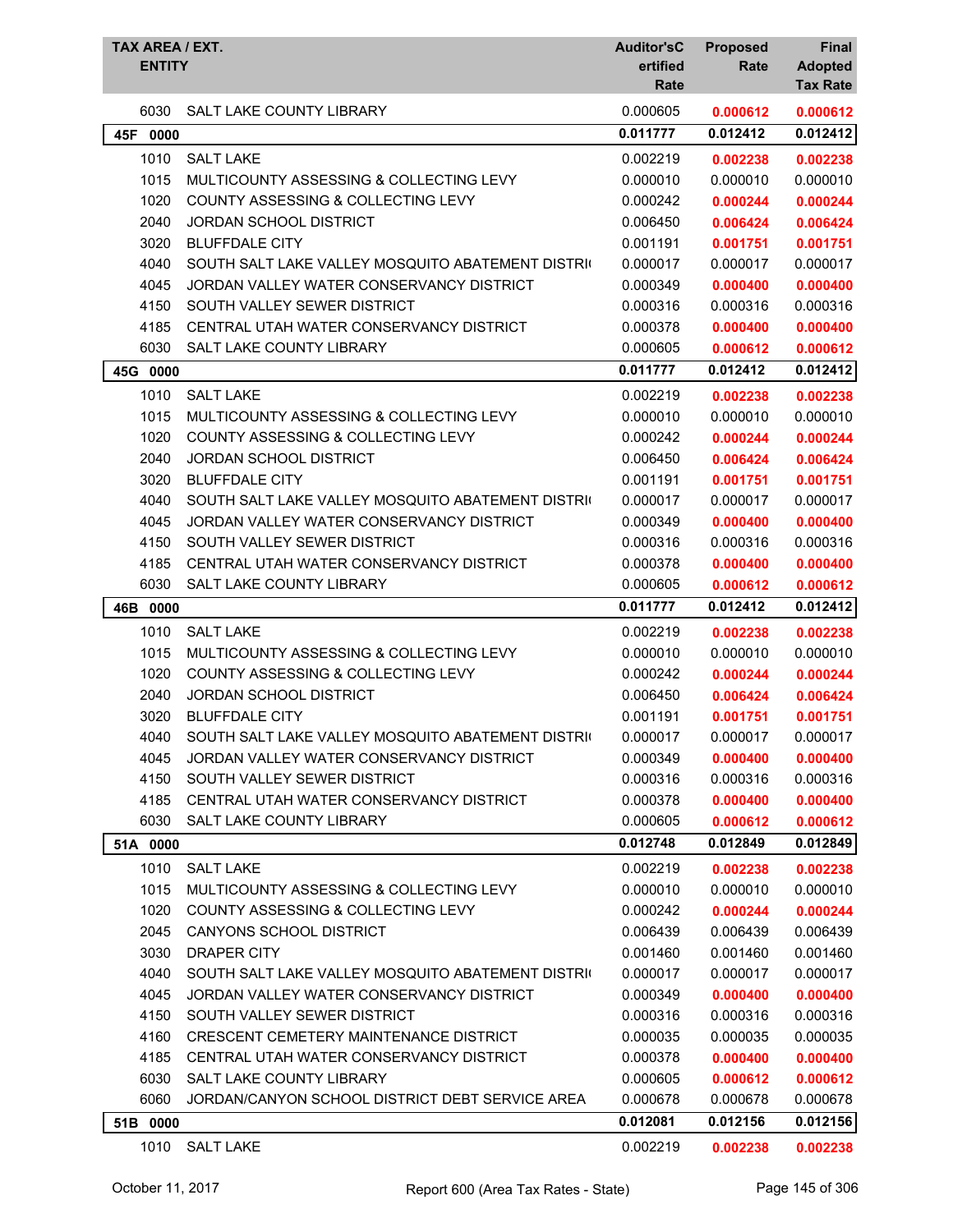| <b>TAX AREA / EXT.</b><br><b>ENTITY</b> |                                                                             | <b>Auditor'sC</b><br>ertified<br>Rate | <b>Proposed</b><br>Rate | <b>Final</b><br><b>Adopted</b><br><b>Tax Rate</b> |
|-----------------------------------------|-----------------------------------------------------------------------------|---------------------------------------|-------------------------|---------------------------------------------------|
| 1015                                    | MULTICOUNTY ASSESSING & COLLECTING LEVY                                     | 0.000010                              | 0.000010                | 0.000010                                          |
| 1020                                    | <b>COUNTY ASSESSING &amp; COLLECTING LEVY</b>                               | 0.000242                              | 0.000244                | 0.000244                                          |
| 2040                                    | <b>JORDAN SCHOOL DISTRICT</b>                                               | 0.006450                              | 0.006424                | 0.006424                                          |
| 3030                                    | <b>DRAPER CITY</b>                                                          | 0.001460                              | 0.001460                | 0.001460                                          |
| 4040                                    | SOUTH SALT LAKE VALLEY MOSQUITO ABATEMENT DISTRIC                           | 0.000017                              | 0.000017                | 0.000017                                          |
| 4045                                    | JORDAN VALLEY WATER CONSERVANCY DISTRICT                                    | 0.000349                              | 0.000400                | 0.000400                                          |
| 4150                                    | SOUTH VALLEY SEWER DISTRICT                                                 | 0.000316                              | 0.000316                | 0.000316                                          |
| 4160                                    | <b>CRESCENT CEMETERY MAINTENANCE DISTRICT</b>                               | 0.000035                              | 0.000035                | 0.000035                                          |
| 4185                                    | CENTRAL UTAH WATER CONSERVANCY DISTRICT                                     | 0.000378                              | 0.000400                | 0.000400                                          |
| 6030                                    | SALT LAKE COUNTY LIBRARY                                                    | 0.000605                              | 0.000612                | 0.000612                                          |
| 52A 0000                                |                                                                             | 0.012713                              | 0.012814                | 0.012814                                          |
| 1010                                    | <b>SALT LAKE</b>                                                            | 0.002219                              | 0.002238                | 0.002238                                          |
| 1015                                    | MULTICOUNTY ASSESSING & COLLECTING LEVY                                     | 0.000010                              | 0.000010                | 0.000010                                          |
| 1020                                    | <b>COUNTY ASSESSING &amp; COLLECTING LEVY</b>                               | 0.000242                              | 0.000244                | 0.000244                                          |
| 2045                                    | <b>CANYONS SCHOOL DISTRICT</b>                                              | 0.006439                              | 0.006439                | 0.006439                                          |
| 3030                                    | <b>DRAPER CITY</b>                                                          | 0.001460                              | 0.001460                | 0.001460                                          |
| 4040                                    | SOUTH SALT LAKE VALLEY MOSQUITO ABATEMENT DISTRIC                           | 0.000017                              | 0.000017                | 0.000017                                          |
| 4045                                    | JORDAN VALLEY WATER CONSERVANCY DISTRICT                                    | 0.000349                              | 0.000400                | 0.000400                                          |
| 4150                                    | SOUTH VALLEY SEWER DISTRICT                                                 | 0.000316                              | 0.000316                | 0.000316                                          |
| 4185                                    | CENTRAL UTAH WATER CONSERVANCY DISTRICT                                     | 0.000378                              | 0.000400                | 0.000400                                          |
| 6030                                    | SALT LAKE COUNTY LIBRARY<br>JORDAN/CANYON SCHOOL DISTRICT DEBT SERVICE AREA | 0.000605                              | 0.000612                | 0.000612                                          |
| 6060                                    |                                                                             | 0.000678<br>0.013298                  | 0.000678<br>0.013399    | 0.000678<br>0.013399                              |
| 54B 0000                                |                                                                             |                                       |                         |                                                   |
| 1010                                    | <b>SALT LAKE</b>                                                            | 0.002219                              | 0.002238                | 0.002238                                          |
| 1015                                    | MULTICOUNTY ASSESSING & COLLECTING LEVY                                     | 0.000010                              | 0.000010                | 0.000010                                          |
| 1020                                    | <b>COUNTY ASSESSING &amp; COLLECTING LEVY</b>                               | 0.000242                              | 0.000244                | 0.000244                                          |
| 2045                                    | <b>CANYONS SCHOOL DISTRICT</b>                                              | 0.006439                              | 0.006439                | 0.006439                                          |
| 3030<br>4040                            | <b>DRAPER CITY</b><br>SOUTH SALT LAKE VALLEY MOSQUITO ABATEMENT DISTRIC     | 0.001460<br>0.000017                  | 0.001460<br>0.000017    | 0.001460<br>0.000017                              |
| 4045                                    | JORDAN VALLEY WATER CONSERVANCY DISTRICT                                    | 0.000349                              | 0.000400                |                                                   |
| 4150                                    | SOUTH VALLEY SEWER DISTRICT                                                 | 0.000316                              | 0.000316                | 0.000400<br>0.000316                              |
| 4185                                    | CENTRAL UTAH WATER CONSERVANCY DISTRICT                                     | 0.000378                              | 0.000400                | 0.000400                                          |
| 4310                                    | TRAVERSE RIDGE SPECIAL SERVICE DISTRICT                                     | 0.000585                              | 0.000585                | 0.000585                                          |
| 6030                                    | SALT LAKE COUNTY LIBRARY                                                    | 0.000605                              | 0.000612                | 0.000612                                          |
| 6060                                    | JORDAN/CANYON SCHOOL DISTRICT DEBT SERVICE AREA                             | 0.000678                              | 0.000678                | 0.000678                                          |
| 55A 0000                                |                                                                             | 0.012713                              | 0.012814                | 0.012814                                          |
| 1010                                    | <b>SALT LAKE</b>                                                            | 0.002219                              | 0.002238                | 0.002238                                          |
| 1015                                    | MULTICOUNTY ASSESSING & COLLECTING LEVY                                     | 0.000010                              | 0.000010                | 0.000010                                          |
| 1020                                    | COUNTY ASSESSING & COLLECTING LEVY                                          | 0.000242                              | 0.000244                | 0.000244                                          |
| 2045                                    | CANYONS SCHOOL DISTRICT                                                     | 0.006439                              | 0.006439                | 0.006439                                          |
| 3030                                    | DRAPER CITY                                                                 | 0.001460                              | 0.001460                | 0.001460                                          |
| 4040                                    | SOUTH SALT LAKE VALLEY MOSQUITO ABATEMENT DISTRIC                           | 0.000017                              | 0.000017                | 0.000017                                          |
| 4045                                    | JORDAN VALLEY WATER CONSERVANCY DISTRICT                                    | 0.000349                              | 0.000400                | 0.000400                                          |
| 4150                                    | SOUTH VALLEY SEWER DISTRICT                                                 | 0.000316                              | 0.000316                | 0.000316                                          |
| 4185                                    | CENTRAL UTAH WATER CONSERVANCY DISTRICT                                     | 0.000378                              | 0.000400                | 0.000400                                          |
| 6030                                    | SALT LAKE COUNTY LIBRARY                                                    | 0.000605                              | 0.000612                | 0.000612                                          |
| 6060                                    | JORDAN/CANYON SCHOOL DISTRICT DEBT SERVICE AREA                             | 0.000678                              | 0.000678                | 0.000678                                          |
| 55B 0000                                |                                                                             | 0.012713                              | 0.012814                | 0.012814                                          |
| 1010                                    | SALT LAKE                                                                   | 0.002219                              | 0.002238                | 0.002238                                          |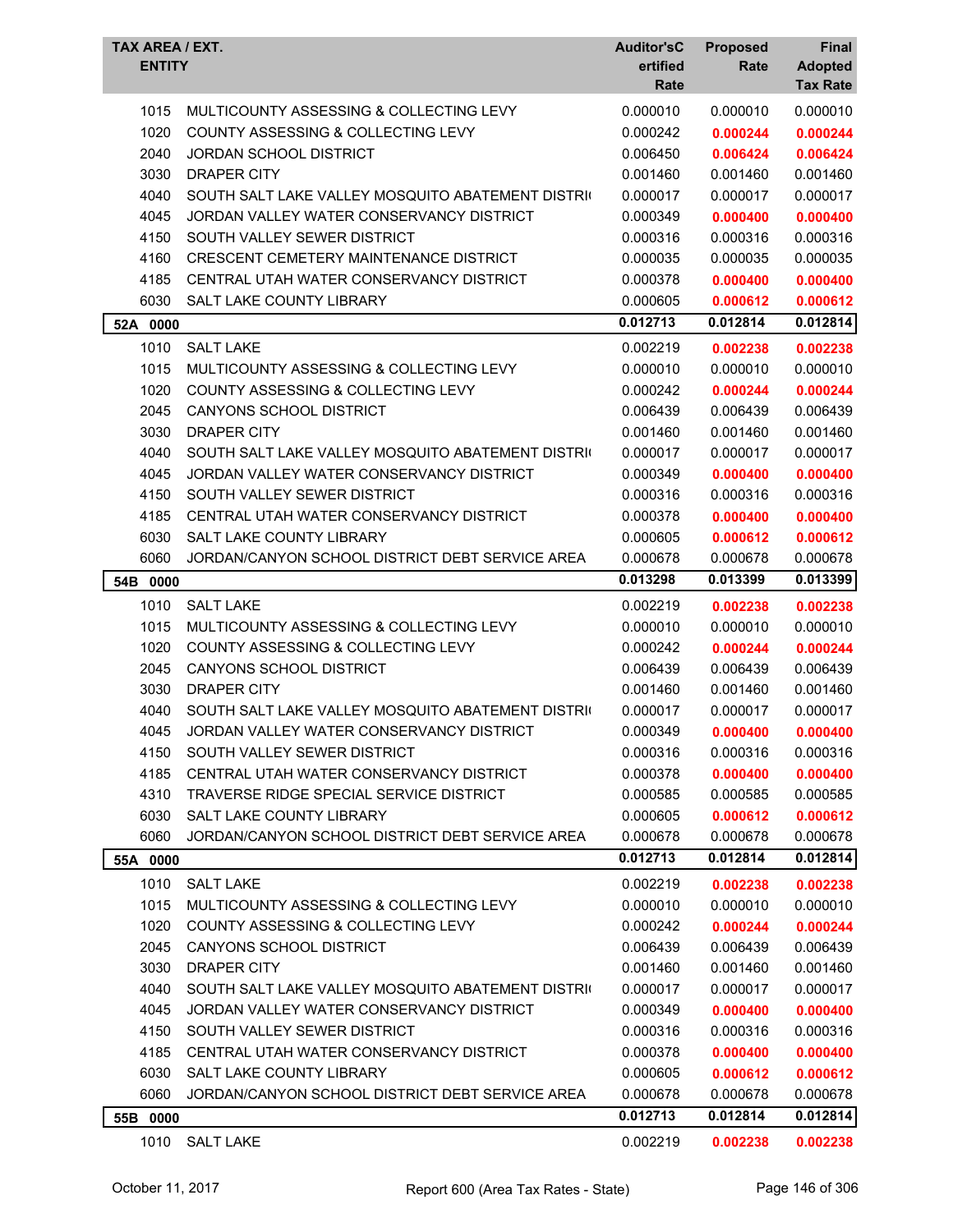| <b>TAX AREA / EXT.</b><br><b>ENTITY</b> |                                                                             | <b>Auditor'sC</b><br>ertified<br>Rate | <b>Proposed</b><br>Rate | Final<br><b>Adopted</b><br><b>Tax Rate</b> |
|-----------------------------------------|-----------------------------------------------------------------------------|---------------------------------------|-------------------------|--------------------------------------------|
| 1015                                    | MULTICOUNTY ASSESSING & COLLECTING LEVY                                     | 0.000010                              | 0.000010                | 0.000010                                   |
| 1020                                    | <b>COUNTY ASSESSING &amp; COLLECTING LEVY</b>                               | 0.000242                              | 0.000244                | 0.000244                                   |
| 2045                                    | <b>CANYONS SCHOOL DISTRICT</b>                                              | 0.006439                              | 0.006439                | 0.006439                                   |
| 3030                                    | <b>DRAPER CITY</b>                                                          | 0.001460                              | 0.001460                | 0.001460                                   |
| 4040                                    | SOUTH SALT LAKE VALLEY MOSQUITO ABATEMENT DISTRIC                           | 0.000017                              | 0.000017                | 0.000017                                   |
| 4045                                    | JORDAN VALLEY WATER CONSERVANCY DISTRICT                                    | 0.000349                              | 0.000400                | 0.000400                                   |
| 4150                                    | SOUTH VALLEY SEWER DISTRICT                                                 | 0.000316                              | 0.000316                | 0.000316                                   |
| 4185                                    | CENTRAL UTAH WATER CONSERVANCY DISTRICT                                     | 0.000378                              | 0.000400                | 0.000400                                   |
| 6030                                    | SALT LAKE COUNTY LIBRARY                                                    | 0.000605                              | 0.000612                | 0.000612                                   |
| 6060                                    | JORDAN/CANYON SCHOOL DISTRICT DEBT SERVICE AREA                             | 0.000678                              | 0.000678                | 0.000678                                   |
| 55C<br>0000                             |                                                                             | 0.012713                              | 0.012814                | 0.012814                                   |
| 1010                                    | <b>SALT LAKE</b>                                                            | 0.002219                              | 0.002238                | 0.002238                                   |
| 1015                                    | MULTICOUNTY ASSESSING & COLLECTING LEVY                                     | 0.000010                              | 0.000010                | 0.000010                                   |
| 1020                                    | <b>COUNTY ASSESSING &amp; COLLECTING LEVY</b>                               | 0.000242                              | 0.000244                | 0.000244                                   |
| 2045                                    | <b>CANYONS SCHOOL DISTRICT</b>                                              | 0.006439                              | 0.006439                | 0.006439                                   |
| 3030                                    | <b>DRAPER CITY</b>                                                          | 0.001460                              | 0.001460                | 0.001460                                   |
| 4040                                    | SOUTH SALT LAKE VALLEY MOSQUITO ABATEMENT DISTRIC                           | 0.000017                              | 0.000017                | 0.000017                                   |
| 4045                                    | JORDAN VALLEY WATER CONSERVANCY DISTRICT                                    | 0.000349                              | 0.000400                | 0.000400                                   |
| 4150                                    | SOUTH VALLEY SEWER DISTRICT                                                 | 0.000316                              | 0.000316                | 0.000316                                   |
| 4185                                    | CENTRAL UTAH WATER CONSERVANCY DISTRICT                                     | 0.000378                              | 0.000400                | 0.000400                                   |
| 6030<br>6060                            | SALT LAKE COUNTY LIBRARY<br>JORDAN/CANYON SCHOOL DISTRICT DEBT SERVICE AREA | 0.000605<br>0.000678                  | 0.000612<br>0.000678    | 0.000612<br>0.000678                       |
|                                         |                                                                             | 0.012713                              | 0.012814                | 0.012814                                   |
| 55D<br>0000                             |                                                                             |                                       |                         |                                            |
| 1010                                    | <b>SALT LAKE</b>                                                            | 0.002219                              | 0.002238                | 0.002238                                   |
| 1015                                    | MULTICOUNTY ASSESSING & COLLECTING LEVY                                     | 0.000010                              | 0.000010                | 0.000010                                   |
| 1020                                    | COUNTY ASSESSING & COLLECTING LEVY                                          | 0.000242                              | 0.000244                | 0.000244                                   |
| 2045                                    | CANYONS SCHOOL DISTRICT<br><b>DRAPER CITY</b>                               | 0.006439                              | 0.006439<br>0.001460    | 0.006439                                   |
| 3030<br>4040                            | SOUTH SALT LAKE VALLEY MOSQUITO ABATEMENT DISTRIC                           | 0.001460<br>0.000017                  | 0.000017                | 0.001460<br>0.000017                       |
| 4045                                    | JORDAN VALLEY WATER CONSERVANCY DISTRICT                                    | 0.000349                              | 0.000400                | 0.000400                                   |
| 4150                                    | SOUTH VALLEY SEWER DISTRICT                                                 | 0.000316                              | 0.000316                | 0.000316                                   |
| 4185                                    | CENTRAL UTAH WATER CONSERVANCY DISTRICT                                     | 0.000378                              | 0.000400                | 0.000400                                   |
| 6030                                    | SALT LAKE COUNTY LIBRARY                                                    | 0.000605                              | 0.000612                | 0.000612                                   |
| 6060                                    | JORDAN/CANYON SCHOOL DISTRICT DEBT SERVICE AREA                             | 0.000678                              | 0.000678                | 0.000678                                   |
| 55E 0000                                |                                                                             | 0.012713                              | 0.012814                | 0.012814                                   |
| 1010                                    | <b>SALT LAKE</b>                                                            | 0.002219                              | 0.002238                | 0.002238                                   |
| 1015                                    | MULTICOUNTY ASSESSING & COLLECTING LEVY                                     | 0.000010                              | 0.000010                | 0.000010                                   |
| 1020                                    | <b>COUNTY ASSESSING &amp; COLLECTING LEVY</b>                               | 0.000242                              | 0.000244                | 0.000244                                   |
| 2045                                    | <b>CANYONS SCHOOL DISTRICT</b>                                              | 0.006439                              | 0.006439                | 0.006439                                   |
| 3030                                    | <b>DRAPER CITY</b>                                                          | 0.001460                              | 0.001460                | 0.001460                                   |
| 4040                                    | SOUTH SALT LAKE VALLEY MOSQUITO ABATEMENT DISTRIC                           | 0.000017                              | 0.000017                | 0.000017                                   |
| 4045                                    | JORDAN VALLEY WATER CONSERVANCY DISTRICT                                    | 0.000349                              | 0.000400                | 0.000400                                   |
| 4150                                    | SOUTH VALLEY SEWER DISTRICT                                                 | 0.000316                              | 0.000316                | 0.000316                                   |
| 4185                                    | CENTRAL UTAH WATER CONSERVANCY DISTRICT                                     | 0.000378                              | 0.000400                | 0.000400                                   |
| 6030                                    | <b>SALT LAKE COUNTY LIBRARY</b>                                             | 0.000605                              | 0.000612                | 0.000612                                   |
| 6060                                    | JORDAN/CANYON SCHOOL DISTRICT DEBT SERVICE AREA                             | 0.000678                              | 0.000678                | 0.000678                                   |
| 55F<br>0000                             |                                                                             | 0.012713                              | 0.012814                | 0.012814                                   |
| 1010                                    | <b>SALT LAKE</b>                                                            | 0.002219                              | 0.002238                | 0.002238                                   |
| 1015                                    | MULTICOUNTY ASSESSING & COLLECTING LEVY                                     | 0.000010                              | 0.000010                | 0.000010                                   |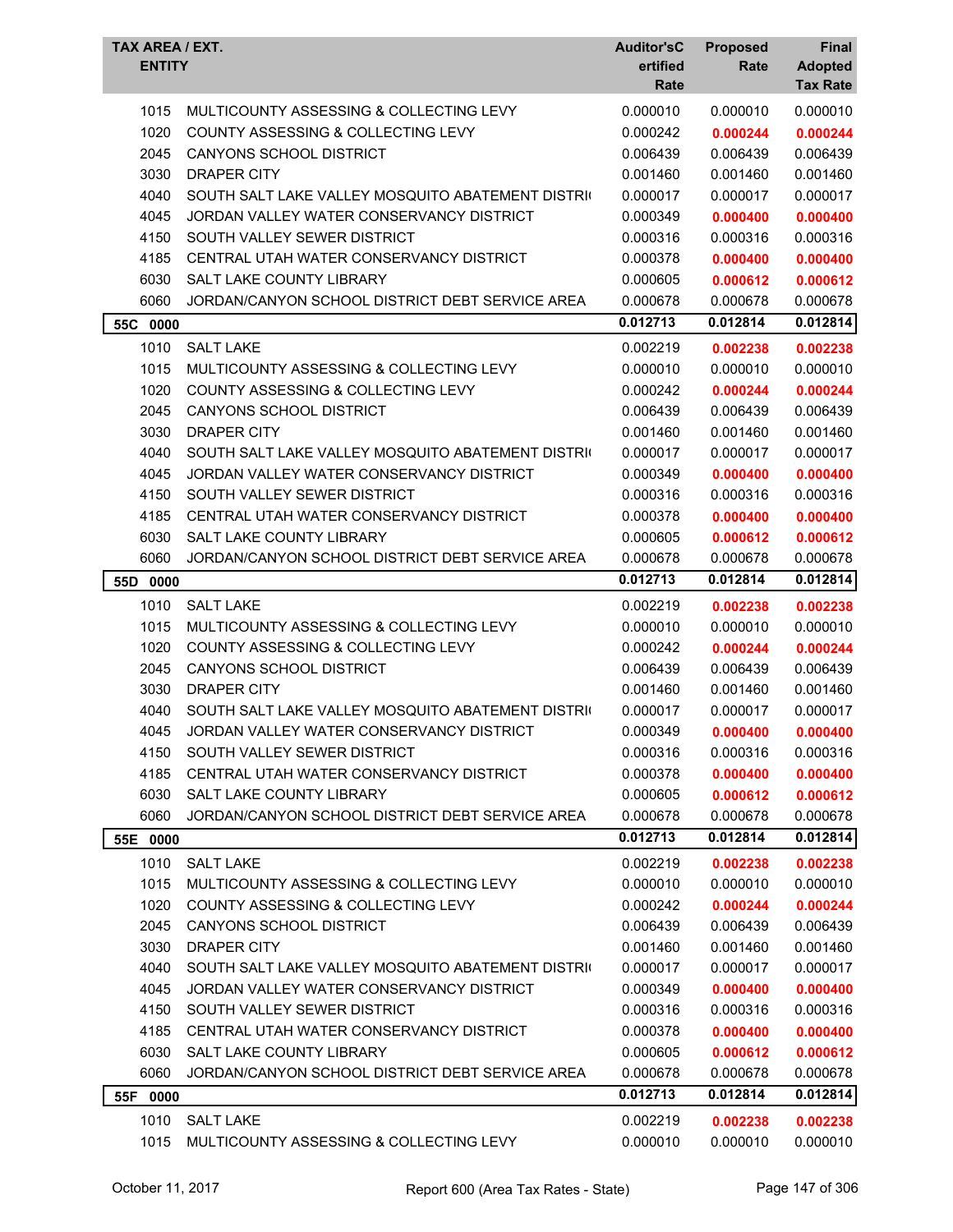| TAX AREA / EXT.<br><b>ENTITY</b> |                                                   | <b>Auditor'sC</b><br>ertified<br>Rate | <b>Proposed</b><br>Rate | Final<br><b>Adopted</b><br><b>Tax Rate</b> |
|----------------------------------|---------------------------------------------------|---------------------------------------|-------------------------|--------------------------------------------|
| 1020                             | COUNTY ASSESSING & COLLECTING LEVY                | 0.000242                              | 0.000244                | 0.000244                                   |
| 2045                             | <b>CANYONS SCHOOL DISTRICT</b>                    | 0.006439                              | 0.006439                | 0.006439                                   |
| 3030                             | <b>DRAPER CITY</b>                                | 0.001460                              | 0.001460                | 0.001460                                   |
| 4040                             | SOUTH SALT LAKE VALLEY MOSQUITO ABATEMENT DISTRIC | 0.000017                              | 0.000017                | 0.000017                                   |
| 4045                             | JORDAN VALLEY WATER CONSERVANCY DISTRICT          | 0.000349                              | 0.000400                | 0.000400                                   |
| 4150                             | SOUTH VALLEY SEWER DISTRICT                       | 0.000316                              | 0.000316                | 0.000316                                   |
| 4185                             | CENTRAL UTAH WATER CONSERVANCY DISTRICT           | 0.000378                              | 0.000400                | 0.000400                                   |
| 6030                             | <b>SALT LAKE COUNTY LIBRARY</b>                   | 0.000605                              | 0.000612                | 0.000612                                   |
| 6060                             | JORDAN/CANYON SCHOOL DISTRICT DEBT SERVICE AREA   | 0.000678                              | 0.000678                | 0.000678                                   |
| 61A 0000                         |                                                   | 0.012977                              | 0.013738                | 0.013738                                   |
| 1010                             | <b>SALT LAKE</b>                                  | 0.002219                              | 0.002238                | 0.002238                                   |
| 1015                             | MULTICOUNTY ASSESSING & COLLECTING LEVY           | 0.000010                              | 0.000010                | 0.000010                                   |
| 1020                             | COUNTY ASSESSING & COLLECTING LEVY                | 0.000242                              | 0.000244                | 0.000244                                   |
| 2030                             | <b>GRANITE SCHOOL DISTRICT</b>                    | 0.006122                              | 0.006779                | 0.006779                                   |
| 3105                             | <b>TAYLORSVILLE CITY</b>                          | 0.001090                              | 0.001090                | 0.001090                                   |
| 4040                             | SOUTH SALT LAKE VALLEY MOSQUITO ABATEMENT DISTRIC | 0.000017                              | 0.000017                | 0.000017                                   |
| 4045                             | JORDAN VALLEY WATER CONSERVANCY DISTRICT          | 0.000349                              | 0.000400                | 0.000400                                   |
| 4110                             | TAYLORSVILLE-BENNION IMPROVEMENT DISTRICT         | 0.000136                              | 0.000136                | 0.000136                                   |
| 4185                             | CENTRAL UTAH WATER CONSERVANCY DISTRICT           | 0.000378                              | 0.000400                | 0.000400                                   |
| 4320                             | UNIFIED FIRE SERVICE AREA                         | 0.001809                              | 0.001812                | 0.001812                                   |
| 6030                             | SALT LAKE COUNTY LIBRARY                          | 0.000605                              | 0.000612                | 0.000612                                   |
| 61B<br>0000                      |                                                   | 0.012977                              | 0.013738                | 0.013738                                   |
| 1010                             | <b>SALT LAKE</b>                                  | 0.002219                              | 0.002238                | 0.002238                                   |
| 1015                             | MULTICOUNTY ASSESSING & COLLECTING LEVY           | 0.000010                              | 0.000010                | 0.000010                                   |
| 1020                             | <b>COUNTY ASSESSING &amp; COLLECTING LEVY</b>     | 0.000242                              | 0.000244                | 0.000244                                   |
| 2030                             | <b>GRANITE SCHOOL DISTRICT</b>                    | 0.006122                              | 0.006779                | 0.006779                                   |
| 3105                             | <b>TAYLORSVILLE CITY</b>                          | 0.001090                              | 0.001090                | 0.001090                                   |
| 4040                             | SOUTH SALT LAKE VALLEY MOSQUITO ABATEMENT DISTRIC | 0.000017                              | 0.000017                | 0.000017                                   |
| 4045                             | JORDAN VALLEY WATER CONSERVANCY DISTRICT          | 0.000349                              | 0.000400                | 0.000400                                   |
| 4110                             | TAYI ORSVILLE-BENNION IMPROVEMENT DISTRICT        | 0.000136                              | 0.000136                | 0.000136                                   |
| 4185                             | CENTRAL UTAH WATER CONSERVANCY DISTRICT           | 0.000378                              | 0.000400                | 0.000400                                   |
| 4320                             | UNIFIED FIRE SERVICE AREA                         | 0.001809                              | 0.001812                | 0.001812                                   |
| 6030                             | SALT LAKE COUNTY LIBRARY                          | 0.000605                              | 0.000612                | 0.000612                                   |
| 61C 0000                         |                                                   | 0.012977                              | 0.013738                | 0.013738                                   |
| 1010                             | <b>SALT LAKE</b>                                  | 0.002219                              | 0.002238                | 0.002238                                   |
| 1015                             | MULTICOUNTY ASSESSING & COLLECTING LEVY           | 0.000010                              | 0.000010                | 0.000010                                   |
| 1020                             | <b>COUNTY ASSESSING &amp; COLLECTING LEVY</b>     | 0.000242                              | 0.000244                | 0.000244                                   |
| 2030                             | <b>GRANITE SCHOOL DISTRICT</b>                    | 0.006122                              | 0.006779                | 0.006779                                   |
| 3105                             | <b>TAYLORSVILLE CITY</b>                          | 0.001090                              | 0.001090                | 0.001090                                   |
| 4040                             | SOUTH SALT LAKE VALLEY MOSQUITO ABATEMENT DISTRIC | 0.000017                              | 0.000017                | 0.000017                                   |
| 4045                             | JORDAN VALLEY WATER CONSERVANCY DISTRICT          | 0.000349                              | 0.000400                | 0.000400                                   |
| 4110                             | TAYLORSVILLE-BENNION IMPROVEMENT DISTRICT         | 0.000136                              | 0.000136                | 0.000136                                   |
| 4185                             | CENTRAL UTAH WATER CONSERVANCY DISTRICT           | 0.000378                              | 0.000400                | 0.000400                                   |
| 4320                             | UNIFIED FIRE SERVICE AREA                         | 0.001809                              | 0.001812                | 0.001812                                   |
| 6030                             | SALT LAKE COUNTY LIBRARY                          | 0.000605                              | 0.000612                | 0.000612                                   |
| 61D 0000                         |                                                   | 0.012977                              | 0.013738                | 0.013738                                   |
| 1010                             | <b>SALT LAKE</b>                                  | 0.002219                              | 0.002238                | 0.002238                                   |
| 1015                             | MULTICOUNTY ASSESSING & COLLECTING LEVY           | 0.000010                              | 0.000010                | 0.000010                                   |
| 1020                             | COUNTY ASSESSING & COLLECTING LEVY                | 0.000242                              | 0.000244                | 0.000244                                   |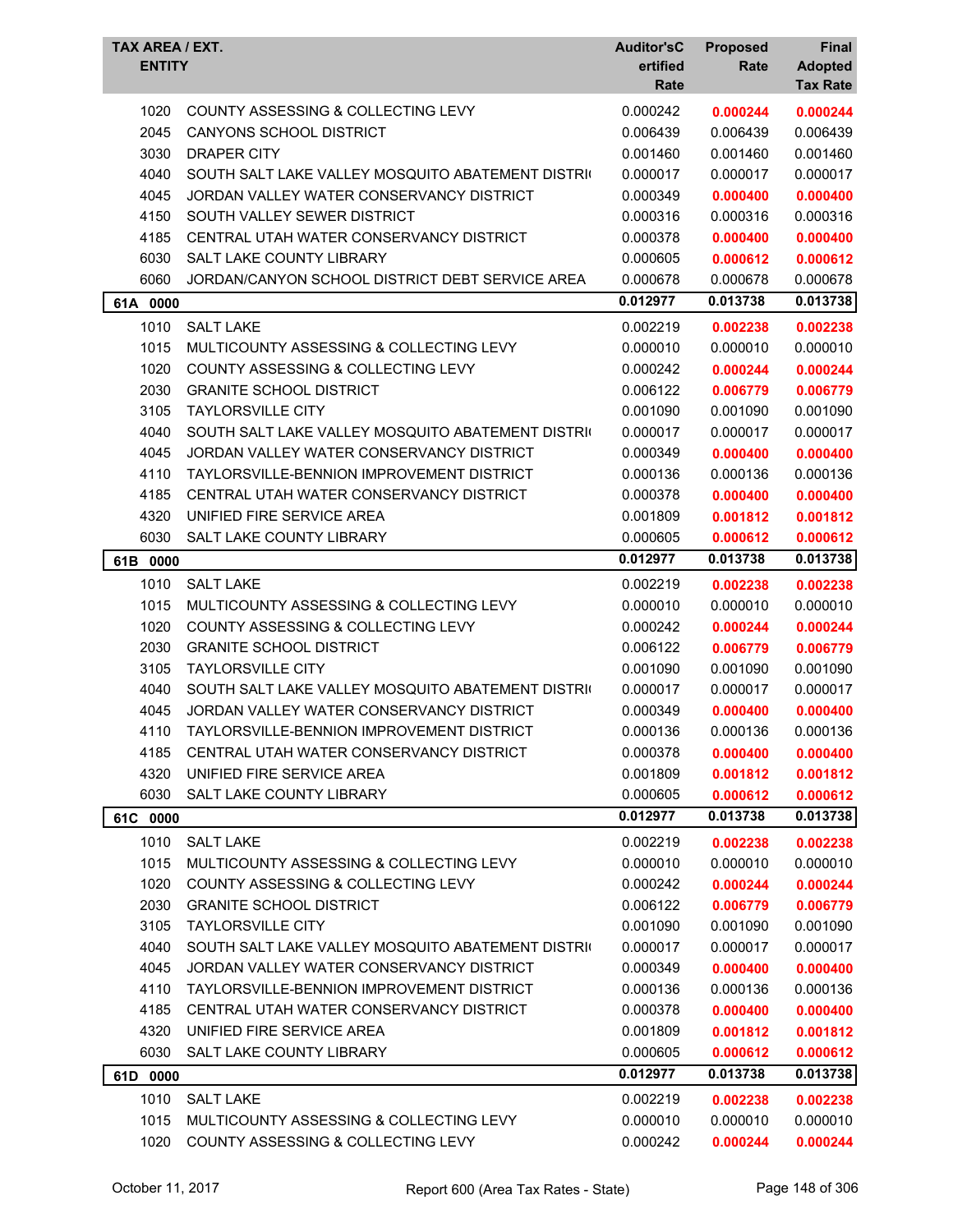| TAX AREA / EXT.<br><b>ENTITY</b> |                                                   | <b>Auditor'sC</b><br>ertified<br>Rate | <b>Proposed</b><br>Rate | Final<br><b>Adopted</b><br><b>Tax Rate</b> |
|----------------------------------|---------------------------------------------------|---------------------------------------|-------------------------|--------------------------------------------|
| 2030                             | <b>GRANITE SCHOOL DISTRICT</b>                    | 0.006122                              | 0.006779                | 0.006779                                   |
| 3105                             | <b>TAYLORSVILLE CITY</b>                          | 0.001090                              | 0.001090                | 0.001090                                   |
| 4040                             | SOUTH SALT LAKE VALLEY MOSQUITO ABATEMENT DISTRIC | 0.000017                              | 0.000017                | 0.000017                                   |
| 4045                             | JORDAN VALLEY WATER CONSERVANCY DISTRICT          | 0.000349                              | 0.000400                | 0.000400                                   |
| 4110                             | <b>TAYLORSVILLE-BENNION IMPROVEMENT DISTRICT</b>  | 0.000136                              | 0.000136                | 0.000136                                   |
| 4185                             | CENTRAL UTAH WATER CONSERVANCY DISTRICT           | 0.000378                              | 0.000400                | 0.000400                                   |
| 4320                             | UNIFIED FIRE SERVICE AREA                         | 0.001809                              | 0.001812                | 0.001812                                   |
| 6030                             | SALT LAKE COUNTY LIBRARY                          | 0.000605                              | 0.000612                | 0.000612                                   |
| 61E 0000                         |                                                   | 0.012977                              | 0.013738                | 0.013738                                   |
| 1010                             | <b>SALT LAKE</b>                                  | 0.002219                              | 0.002238                | 0.002238                                   |
| 1015                             | MULTICOUNTY ASSESSING & COLLECTING LEVY           | 0.000010                              | 0.000010                | 0.000010                                   |
| 1020                             | <b>COUNTY ASSESSING &amp; COLLECTING LEVY</b>     | 0.000242                              | 0.000244                | 0.000244                                   |
| 2030                             | <b>GRANITE SCHOOL DISTRICT</b>                    | 0.006122                              | 0.006779                | 0.006779                                   |
| 3105                             | <b>TAYLORSVILLE CITY</b>                          | 0.001090                              | 0.001090                | 0.001090                                   |
| 4040                             | SOUTH SALT LAKE VALLEY MOSQUITO ABATEMENT DISTRIC | 0.000017                              | 0.000017                | 0.000017                                   |
| 4045                             | JORDAN VALLEY WATER CONSERVANCY DISTRICT          | 0.000349                              | 0.000400                | 0.000400                                   |
| 4110                             | TAYLORSVILLE-BENNION IMPROVEMENT DISTRICT         | 0.000136                              | 0.000136                | 0.000136                                   |
| 4185                             | CENTRAL UTAH WATER CONSERVANCY DISTRICT           | 0.000378                              | 0.000400                | 0.000400                                   |
| 4320                             | UNIFIED FIRE SERVICE AREA                         | 0.001809                              | 0.001812                | 0.001812                                   |
| 6030                             | SALT LAKE COUNTY LIBRARY                          | 0.000605                              | 0.000612                | 0.000612                                   |
| 63A 0000                         |                                                   | 0.013982                              | 0.014743                | 0.014743                                   |
| 1010                             | <b>SALT LAKE</b>                                  | 0.002219                              | 0.002238                | 0.002238                                   |
| 1015                             | MULTICOUNTY ASSESSING & COLLECTING LEVY           | 0.000010                              | 0.000010                | 0.000010                                   |
| 1020                             | COUNTY ASSESSING & COLLECTING LEVY                | 0.000242                              | 0.000244                | 0.000244                                   |
| 2030                             | <b>GRANITE SCHOOL DISTRICT</b>                    | 0.006122                              | 0.006779                | 0.006779                                   |
| 3105                             | <b>TAYLORSVILLE CITY</b>                          | 0.001090                              | 0.001090                | 0.001090                                   |
| 4040                             | SOUTH SALT LAKE VALLEY MOSQUITO ABATEMENT DISTRIC | 0.000017                              | 0.000017                | 0.000017                                   |
| 4045                             | JORDAN VALLEY WATER CONSERVANCY DISTRICT          | 0.000349                              | 0.000400                | 0.000400                                   |
| 4110                             | TAYLORSVILLE-BENNION IMPROVEMENT DISTRICT         | 0.000136                              | 0.000136                | 0.000136                                   |
| 4180                             | OQUIRRH RECREATION AND PARKS DISTRICT             | 0.001005                              | 0.001005                | 0.001005                                   |
| 4185                             | CENTRAL UTAH WATER CONSERVANCY DISTRICT           | 0.000378                              | 0.000400                | 0.000400                                   |
| 4320                             | UNIFIED FIRE SERVICE AREA                         | 0.001809                              | 0.001812                | 0.001812                                   |
| 6030                             | SALT LAKE COUNTY LIBRARY                          | 0.000605                              | 0.000612                | 0.000612                                   |
| 63B 0000                         |                                                   | 0.013982                              | 0.014743                | 0.014743                                   |
| 1010                             | <b>SALT LAKE</b>                                  | 0.002219                              | 0.002238                | 0.002238                                   |
| 1015                             | MULTICOUNTY ASSESSING & COLLECTING LEVY           | 0.000010                              | 0.000010                | 0.000010                                   |
| 1020                             | COUNTY ASSESSING & COLLECTING LEVY                | 0.000242                              | 0.000244                | 0.000244                                   |
| 2030                             | <b>GRANITE SCHOOL DISTRICT</b>                    | 0.006122                              | 0.006779                | 0.006779                                   |
| 3105                             | <b>TAYLORSVILLE CITY</b>                          | 0.001090                              | 0.001090                | 0.001090                                   |
| 4040                             | SOUTH SALT LAKE VALLEY MOSQUITO ABATEMENT DISTRIC | 0.000017                              | 0.000017                | 0.000017                                   |
| 4045                             | JORDAN VALLEY WATER CONSERVANCY DISTRICT          | 0.000349                              | 0.000400                | 0.000400                                   |
| 4110                             | TAYLORSVILLE-BENNION IMPROVEMENT DISTRICT         | 0.000136                              | 0.000136                | 0.000136                                   |
| 4180                             | OQUIRRH RECREATION AND PARKS DISTRICT             | 0.001005                              | 0.001005                | 0.001005                                   |
| 4185                             | CENTRAL UTAH WATER CONSERVANCY DISTRICT           | 0.000378                              | 0.000400                | 0.000400                                   |
| 4320                             | UNIFIED FIRE SERVICE AREA                         | 0.001809                              | 0.001812                | 0.001812                                   |
| 6030                             | SALT LAKE COUNTY LIBRARY                          | 0.000605                              | 0.000612                | 0.000612                                   |
| 63C 0000                         |                                                   | 0.013982                              | 0.014743                | 0.014743                                   |
| 1010                             | <b>SALT LAKE</b>                                  | 0.002219                              | 0.002238                | 0.002238                                   |
| 1015                             | MULTICOUNTY ASSESSING & COLLECTING LEVY           | 0.000010                              | 0.000010                | 0.000010                                   |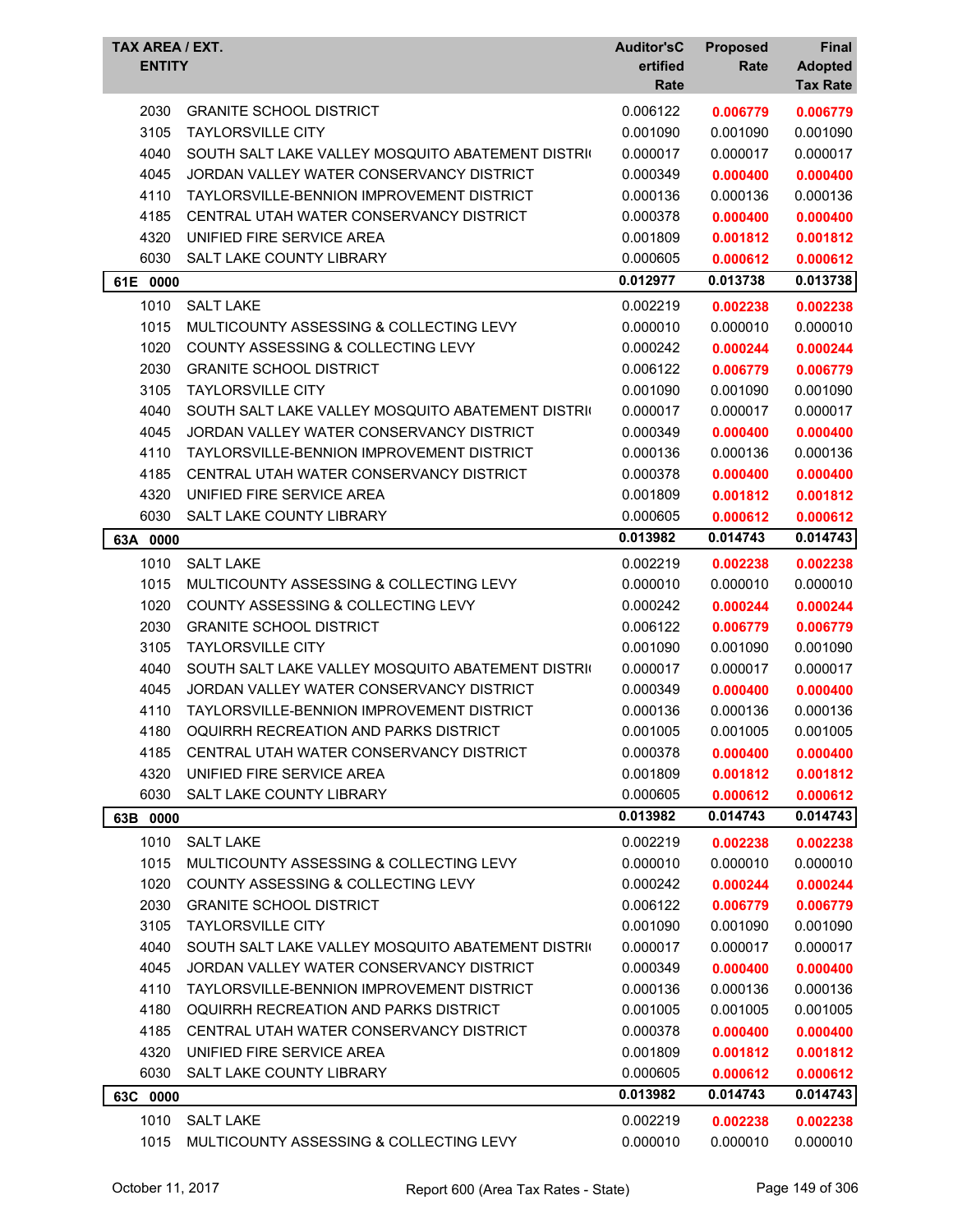| TAX AREA / EXT.<br><b>ENTITY</b> |                                                   | <b>Auditor'sC</b><br>ertified<br>Rate | <b>Proposed</b><br>Rate | Final<br><b>Adopted</b><br><b>Tax Rate</b> |
|----------------------------------|---------------------------------------------------|---------------------------------------|-------------------------|--------------------------------------------|
| 1020                             | COUNTY ASSESSING & COLLECTING LEVY                | 0.000242                              | 0.000244                | 0.000244                                   |
| 2030                             | <b>GRANITE SCHOOL DISTRICT</b>                    | 0.006122                              | 0.006779                | 0.006779                                   |
| 3105                             | <b>TAYLORSVILLE CITY</b>                          | 0.001090                              | 0.001090                | 0.001090                                   |
| 4040                             | SOUTH SALT LAKE VALLEY MOSQUITO ABATEMENT DISTRIC | 0.000017                              | 0.000017                | 0.000017                                   |
| 4045                             | JORDAN VALLEY WATER CONSERVANCY DISTRICT          | 0.000349                              | 0.000400                | 0.000400                                   |
| 4110                             | <b>TAYLORSVILLE-BENNION IMPROVEMENT DISTRICT</b>  | 0.000136                              | 0.000136                | 0.000136                                   |
| 4180                             | OQUIRRH RECREATION AND PARKS DISTRICT             | 0.001005                              | 0.001005                | 0.001005                                   |
| 4185                             | CENTRAL UTAH WATER CONSERVANCY DISTRICT           | 0.000378                              | 0.000400                | 0.000400                                   |
| 4320                             | UNIFIED FIRE SERVICE AREA                         | 0.001809                              | 0.001812                | 0.001812                                   |
| 6030                             | <b>SALT LAKE COUNTY LIBRARY</b>                   | 0.000605                              | 0.000612                | 0.000612                                   |
| 64A 0000                         |                                                   | 0.014487                              | 0.015248                | 0.015248                                   |
| 1010                             | <b>SALT LAKE</b>                                  | 0.002219                              | 0.002238                | 0.002238                                   |
| 1015                             | MULTICOUNTY ASSESSING & COLLECTING LEVY           | 0.000010                              | 0.000010                | 0.000010                                   |
| 1020                             | COUNTY ASSESSING & COLLECTING LEVY                | 0.000242                              | 0.000244                | 0.000244                                   |
| 2030                             | <b>GRANITE SCHOOL DISTRICT</b>                    | 0.006122                              | 0.006779                | 0.006779                                   |
| 3105                             | <b>TAYLORSVILLE CITY</b>                          | 0.001090                              | 0.001090                | 0.001090                                   |
| 4040                             | SOUTH SALT LAKE VALLEY MOSQUITO ABATEMENT DISTRIC | 0.000017                              | 0.000017                | 0.000017                                   |
| 4045                             | JORDAN VALLEY WATER CONSERVANCY DISTRICT          | 0.000349                              | 0.000400                | 0.000400                                   |
| 4120                             | KEARNS IMPROVEMENT DISTRICT                       | 0.000641                              | 0.000641                | 0.000641                                   |
| 4180                             | OQUIRRH RECREATION AND PARKS DISTRICT             | 0.001005                              | 0.001005                | 0.001005                                   |
| 4185                             | CENTRAL UTAH WATER CONSERVANCY DISTRICT           | 0.000378                              | 0.000400                | 0.000400                                   |
| 4320                             | UNIFIED FIRE SERVICE AREA                         | 0.001809                              | 0.001812                | 0.001812                                   |
| 6030                             | SALT LAKE COUNTY LIBRARY                          | 0.000605                              | 0.000612                | 0.000612                                   |
| 67A 0000                         |                                                   | 0.012841                              | 0.013602                | 0.013602                                   |
| 1010                             | <b>SALT LAKE</b>                                  | 0.002219                              | 0.002238                | 0.002238                                   |
| 1015                             | MULTICOUNTY ASSESSING & COLLECTING LEVY           | 0.000010                              | 0.000010                | 0.000010                                   |
| 1020                             | COUNTY ASSESSING & COLLECTING LEVY                | 0.000242                              | 0.000244                | 0.000244                                   |
| 2030                             | <b>GRANITE SCHOOL DISTRICT</b>                    | 0.006122                              | 0.006779                | 0.006779                                   |
| 3105                             | <b>TAYLORSVILLE CITY</b>                          | 0.001090                              | 0.001090                | 0.001090                                   |
| 4040                             | SOUTH SALT LAKE VALLEY MOSOUITO ABATEMENT DISTRIC | 0.000017                              | 0.000017                | 0.000017                                   |
| 4045                             | JORDAN VALLEY WATER CONSERVANCY DISTRICT          | 0.000349                              | 0.000400                | 0.000400                                   |
| 4185                             | CENTRAL UTAH WATER CONSERVANCY DISTRICT           | 0.000378                              | 0.000400                | 0.000400                                   |
| 4320                             | UNIFIED FIRE SERVICE AREA                         | 0.001809                              | 0.001812                | 0.001812                                   |
| 6030                             | SALT LAKE COUNTY LIBRARY                          | 0.000605                              | 0.000612                | 0.000612                                   |
| 70A 0000                         |                                                   | 0.014580                              | 0.014832                | 0.014832                                   |
| 1010                             | <b>SALT LAKE</b>                                  | 0.002219                              | 0.002238                | 0.002238                                   |
| 1015                             | MULTICOUNTY ASSESSING & COLLECTING LEVY           | 0.000010                              | 0.000010                | 0.000010                                   |
| 1020                             | <b>COUNTY ASSESSING &amp; COLLECTING LEVY</b>     | 0.000242                              | 0.000244                | 0.000244                                   |
| 2040                             | <b>JORDAN SCHOOL DISTRICT</b>                     | 0.006450                              | 0.006424                | 0.006424                                   |
| 3035                             | <b>HERRIMAN CITY</b>                              | 0.000326                              | 0.000326                | 0.000326                                   |
| 4040                             | SOUTH SALT LAKE VALLEY MOSQUITO ABATEMENT DISTRIC | 0.000017                              | 0.000017                | 0.000017                                   |
| 4045                             | JORDAN VALLEY WATER CONSERVANCY DISTRICT          | 0.000349                              | 0.000400                | 0.000400                                   |
| 4150                             | SOUTH VALLEY SEWER DISTRICT                       | 0.000316                              | 0.000316                | 0.000316                                   |
| 4185                             | CENTRAL UTAH WATER CONSERVANCY DISTRICT           | 0.000378                              | 0.000400                | 0.000400                                   |
| 4320                             | UNIFIED FIRE SERVICE AREA                         | 0.001809                              | 0.001812                | 0.001812                                   |
| 4340                             | SALT LAKE VALLEY LAW ENFORCEMENT SERVICE AREA     | 0.001859                              | 0.002033                | 0.002033                                   |
| 6030                             | SALT LAKE COUNTY LIBRARY                          | 0.000605                              | 0.000612                | 0.000612                                   |
| 70B 0000                         |                                                   | 0.014580                              | 0.014832                | 0.014832                                   |
| 1010                             | <b>SALT LAKE</b>                                  | 0.002219                              | 0.002238                | 0.002238                                   |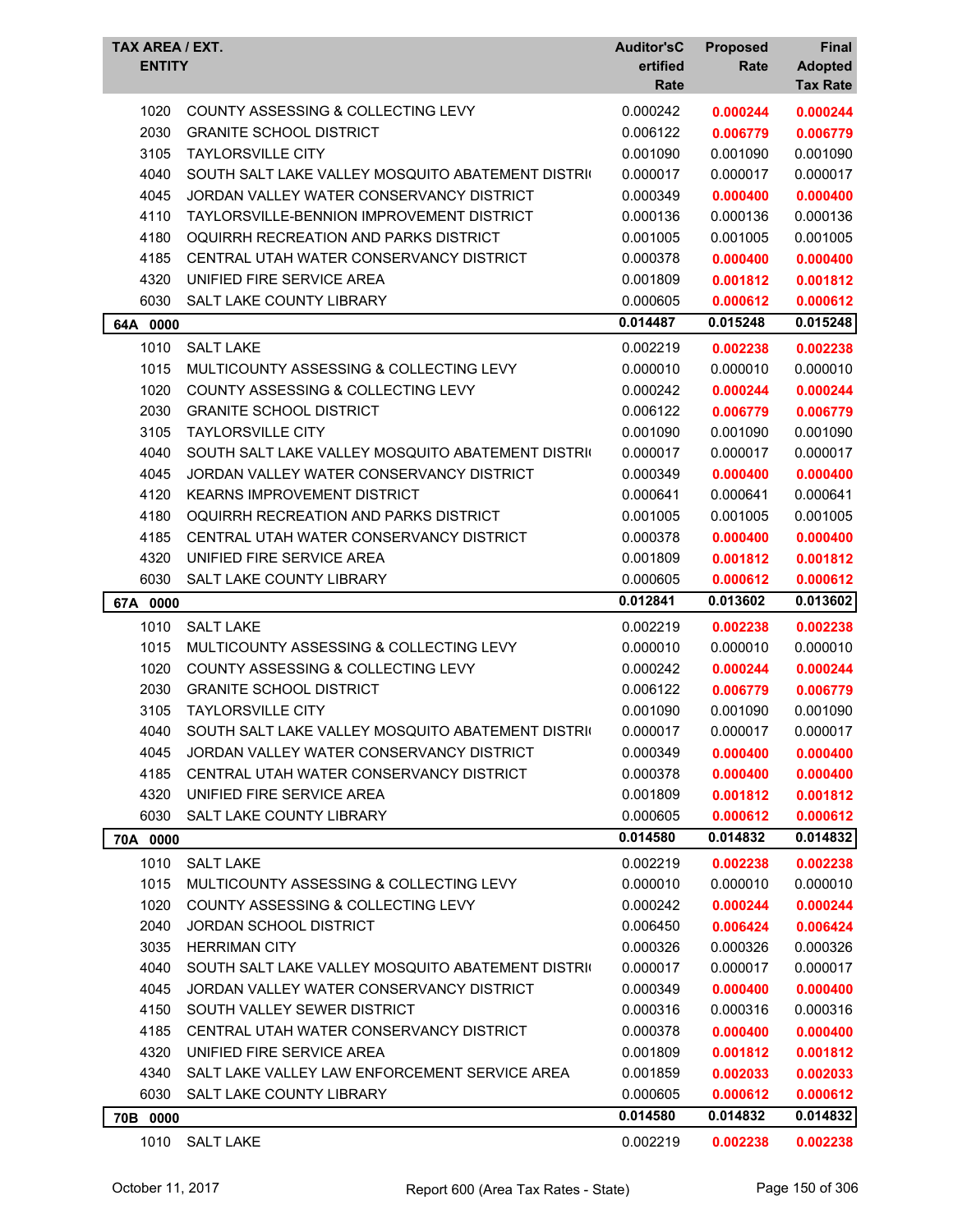| TAX AREA / EXT.<br><b>Auditor'sC</b><br><b>Proposed</b><br><b>ENTITY</b><br>ertified<br>Rate | <b>Final</b><br><b>Adopted</b> |
|----------------------------------------------------------------------------------------------|--------------------------------|
| Rate                                                                                         | <b>Tax Rate</b>                |
| 0.000010<br>1015<br>MULTICOUNTY ASSESSING & COLLECTING LEVY<br>0.000010                      | 0.000010                       |
| 1020<br>COUNTY ASSESSING & COLLECTING LEVY<br>0.000242<br>0.000244                           | 0.000244                       |
| 2040<br><b>JORDAN SCHOOL DISTRICT</b><br>0.006450<br>0.006424                                | 0.006424                       |
| 3035<br><b>HERRIMAN CITY</b><br>0.000326<br>0.000326                                         | 0.000326                       |
| 4040<br>0.000017<br>SOUTH SALT LAKE VALLEY MOSQUITO ABATEMENT DISTRIC<br>0.000017            | 0.000017                       |
| 4045<br>JORDAN VALLEY WATER CONSERVANCY DISTRICT<br>0.000349<br>0.000400                     | 0.000400                       |
| 4150<br>SOUTH VALLEY SEWER DISTRICT<br>0.000316<br>0.000316                                  | 0.000316                       |
| 4185<br>CENTRAL UTAH WATER CONSERVANCY DISTRICT<br>0.000378<br>0.000400                      | 0.000400                       |
| 4320<br>UNIFIED FIRE SERVICE AREA<br>0.001809<br>0.001812                                    | 0.001812                       |
| 4340<br>SALT LAKE VALLEY LAW ENFORCEMENT SERVICE AREA<br>0.001859<br>0.002033                | 0.002033                       |
| 6030<br>SALT LAKE COUNTY LIBRARY<br>0.000605<br>0.000612                                     | 0.000612                       |
| 0.011270<br>0.011977<br>82A 0000                                                             | 0.011977                       |
| 1010<br><b>SALT LAKE</b><br>0.002219<br>0.002238                                             | 0.002238                       |
| MULTICOUNTY ASSESSING & COLLECTING LEVY<br>1015<br>0.000010<br>0.000010                      | 0.000010                       |
| 1020<br>COUNTY ASSESSING & COLLECTING LEVY<br>0.000242<br>0.000244                           | 0.000244                       |
| 2030<br><b>GRANITE SCHOOL DISTRICT</b><br>0.006122<br>0.006779                               | 0.006779                       |
| 3036<br><b>HOLLADAY CITY</b><br>0.001380<br>0.001380                                         | 0.001380                       |
| 4040<br>SOUTH SALT LAKE VALLEY MOSQUITO ABATEMENT DISTRIC<br>0.000017<br>0.000017            | 0.000017                       |
| 4060<br>MT. OLYMPUS IMPROVEMENT DISTRICT<br>0.000297<br>0.000297                             | 0.000297                       |
| 4185<br>CENTRAL UTAH WATER CONSERVANCY DISTRICT<br>0.000378<br>0.000400                      | 0.000400                       |
| 6030<br>SALT LAKE COUNTY LIBRARY<br>0.000605<br>0.000612                                     | 0.000612                       |
| 0.011270<br>0.011977<br>82B<br>0000                                                          | 0.011977                       |
| 1010<br><b>SALT LAKE</b><br>0.002219<br>0.002238                                             | 0.002238                       |
| 1015<br>MULTICOUNTY ASSESSING & COLLECTING LEVY<br>0.000010<br>0.000010                      | 0.000010                       |
| 1020<br><b>COUNTY ASSESSING &amp; COLLECTING LEVY</b><br>0.000242<br>0.000244                | 0.000244                       |
| 2030<br><b>GRANITE SCHOOL DISTRICT</b><br>0.006122<br>0.006779                               | 0.006779                       |
| 3036<br><b>HOLLADAY CITY</b><br>0.001380<br>0.001380                                         | 0.001380                       |
| SOUTH SALT LAKE VALLEY MOSQUITO ABATEMENT DISTRIC<br>4040<br>0.000017<br>0.000017            | 0.000017                       |
| 4060<br>MT. OLYMPUS IMPROVEMENT DISTRICT<br>0.000297<br>0.000297                             | 0.000297                       |
| CENTRAL UTAH WATER CONSERVANCY DISTRICT<br>4185<br>0.000378<br>0.000400                      | 0.000400                       |
| SALT LAKE COUNTY LIBRARY<br>0.000605<br>6030<br>0.000612                                     | 0.000612                       |
| 0.011270<br>0.011977<br>82C 0000                                                             | 0.011977                       |
| 1010<br><b>SALT LAKE</b><br>0.002219<br>0.002238                                             | 0.002238                       |
| 1015<br>MULTICOUNTY ASSESSING & COLLECTING LEVY<br>0.000010<br>0.000010                      | 0.000010                       |
| 1020<br>COUNTY ASSESSING & COLLECTING LEVY<br>0.000242<br>0.000244                           | 0.000244                       |
| 2030<br><b>GRANITE SCHOOL DISTRICT</b><br>0.006122<br>0.006779                               | 0.006779                       |
| 3036<br><b>HOLLADAY CITY</b><br>0.001380<br>0.001380                                         | 0.001380                       |
| 4040<br>SOUTH SALT LAKE VALLEY MOSQUITO ABATEMENT DISTRIC<br>0.000017<br>0.000017            | 0.000017                       |
| MT. OLYMPUS IMPROVEMENT DISTRICT<br>4060<br>0.000297<br>0.000297                             | 0.000297                       |
| 4185<br>CENTRAL UTAH WATER CONSERVANCY DISTRICT<br>0.000378<br>0.000400                      | 0.000400                       |
| 6030<br>SALT LAKE COUNTY LIBRARY<br>0.000605<br>0.000612                                     | 0.000612                       |
| 0.012350<br>0.013101<br>90A 0000                                                             | 0.013101                       |
| 1010<br><b>SALT LAKE</b><br>0.002219<br>0.002238                                             | 0.002238                       |
| 1015<br>MULTICOUNTY ASSESSING & COLLECTING LEVY<br>0.000010<br>0.000010                      | 0.000010                       |
| 1020<br>COUNTY ASSESSING & COLLECTING LEVY<br>0.000242<br>0.000244                           | 0.000244                       |
| 2030<br><b>GRANITE SCHOOL DISTRICT</b><br>0.006122<br>0.006779                               | 0.006779                       |
| 3050<br><b>MURRAY CITY</b><br>0.001759<br>0.001759                                           | 0.001759                       |
| 4040<br>SOUTH SALT LAKE VALLEY MOSQUITO ABATEMENT DISTRIC<br>0.000017<br>0.000017            | 0.000017                       |
| 4045<br>JORDAN VALLEY WATER CONSERVANCY DISTRICT<br>0.000349<br>0.000400                     | 0.000400                       |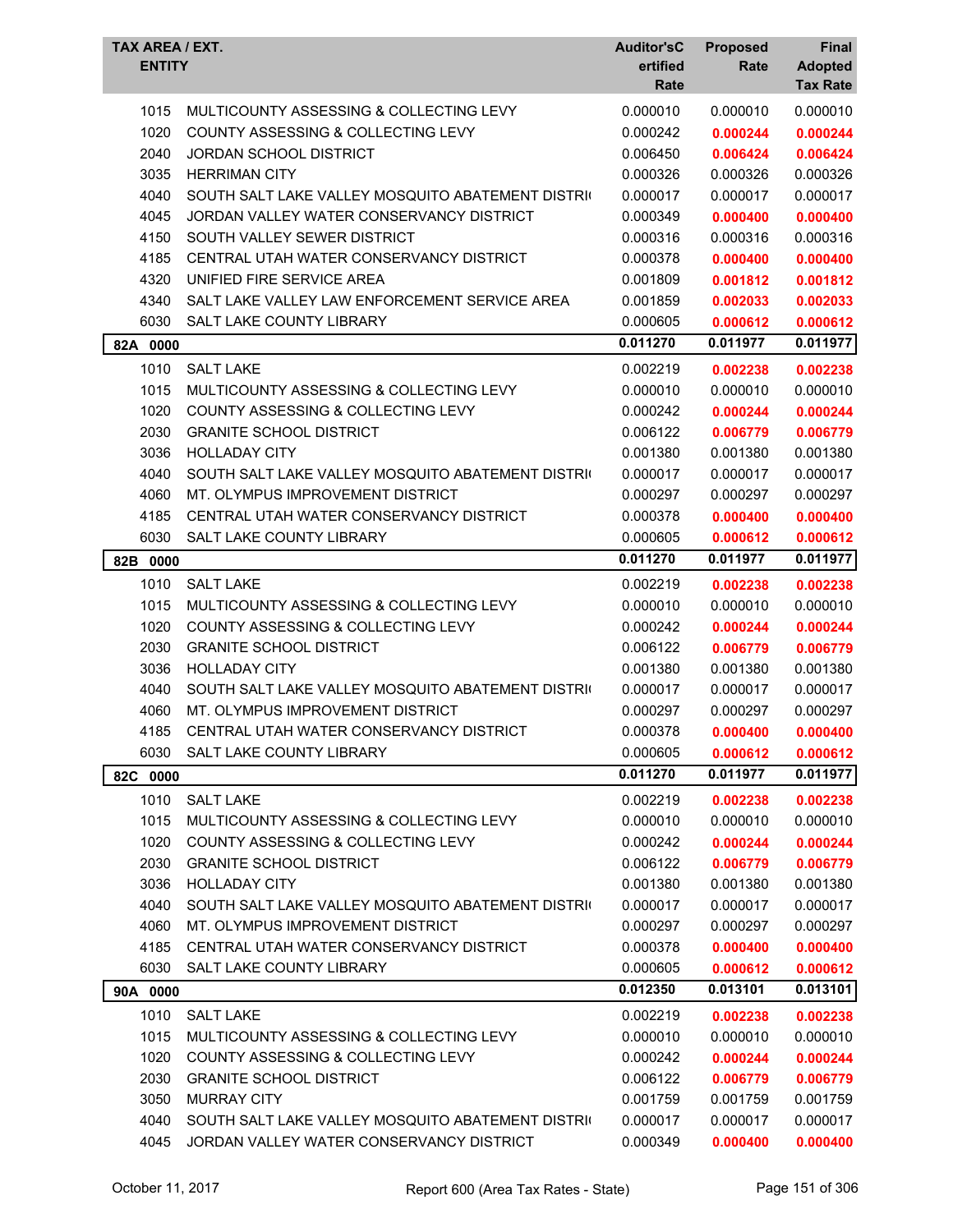| <b>TAX AREA / EXT.</b><br><b>ENTITY</b> |                                                   | <b>Auditor'sC</b><br>ertified<br>Rate | <b>Proposed</b><br>Rate | <b>Final</b><br><b>Adopted</b><br><b>Tax Rate</b> |
|-----------------------------------------|---------------------------------------------------|---------------------------------------|-------------------------|---------------------------------------------------|
| 4090                                    | COTTONWOOD IMPROVEMENT DISTRICT                   | 0.000189                              | 0.000189                | 0.000189                                          |
| 4185                                    | CENTRAL UTAH WATER CONSERVANCY DISTRICT           | 0.000378                              | 0.000400                | 0.000400                                          |
| 4200                                    | COTTONWOOD HEIGHTS PARKS AND RECREATION SERVIC    | 0.001065                              | 0.001065                | 0.001065                                          |
| 90C<br>0000                             |                                                   | 0.011044                              | 0.011744                | 0.011744                                          |
| 1010                                    | <b>SALT LAKE</b>                                  | 0.002219                              | 0.002238                | 0.002238                                          |
| 1015                                    | MULTICOUNTY ASSESSING & COLLECTING LEVY           | 0.000010                              | 0.000010                | 0.000010                                          |
| 1020                                    | COUNTY ASSESSING & COLLECTING LEVY                | 0.000242                              | 0.000244                | 0.000244                                          |
| 2030                                    | <b>GRANITE SCHOOL DISTRICT</b>                    | 0.006122                              | 0.006779                | 0.006779                                          |
| 3050                                    | <b>MURRAY CITY</b>                                | 0.001759                              | 0.001759                | 0.001759                                          |
| 4040                                    | SOUTH SALT LAKE VALLEY MOSQUITO ABATEMENT DISTRIC | 0.000017                              | 0.000017                | 0.000017                                          |
| 4060                                    | MT. OLYMPUS IMPROVEMENT DISTRICT                  | 0.000297                              | 0.000297                | 0.000297                                          |
| 4185                                    | CENTRAL UTAH WATER CONSERVANCY DISTRICT           | 0.000378                              | 0.000400                | 0.000400                                          |
| 90G 0000                                |                                                   | 0.011352                              | 0.012059                | 0.012059                                          |
| 1010                                    | <b>SALT LAKE</b>                                  | 0.002219                              | 0.002238                | 0.002238                                          |
| 1015                                    | MULTICOUNTY ASSESSING & COLLECTING LEVY           | 0.000010                              | 0.000010                | 0.000010                                          |
| 1020                                    | <b>COUNTY ASSESSING &amp; COLLECTING LEVY</b>     | 0.000242                              | 0.000244                | 0.000244                                          |
| 2030                                    | <b>GRANITE SCHOOL DISTRICT</b>                    | 0.006122                              | 0.006779                | 0.006779                                          |
| 3050                                    | <b>MURRAY CITY</b>                                | 0.001759                              | 0.001759                | 0.001759                                          |
| 4040                                    | SOUTH SALT LAKE VALLEY MOSQUITO ABATEMENT DISTRIC | 0.000017                              | 0.000017                | 0.000017                                          |
| 4185                                    | CENTRAL UTAH WATER CONSERVANCY DISTRICT           | 0.000378                              | 0.000400                | 0.000400                                          |
| 6030                                    | SALT LAKE COUNTY LIBRARY                          | 0.000605                              | 0.000612                | 0.000612                                          |
| 90H 0000                                |                                                   | 0.012001                              | 0.012701                | 0.012701                                          |
| 1010                                    | <b>SALT LAKE</b>                                  | 0.002219                              | 0.002238                | 0.002238                                          |
| 1015                                    | MULTICOUNTY ASSESSING & COLLECTING LEVY           | 0.000010                              | 0.000010                | 0.000010                                          |
| 1020                                    | <b>COUNTY ASSESSING &amp; COLLECTING LEVY</b>     | 0.000242                              | 0.000244                | 0.000244                                          |
| 2030                                    | <b>GRANITE SCHOOL DISTRICT</b>                    | 0.006122                              | 0.006779                | 0.006779                                          |
| 3050                                    | <b>MURRAY CITY</b>                                | 0.001759                              | 0.001759                | 0.001759                                          |
| 4040                                    | SOUTH SALT LAKE VALLEY MOSQUITO ABATEMENT DISTRIC | 0.000017                              | 0.000017                | 0.000017                                          |
| 4090                                    | COTTONWOOD IMPROVEMENT DISTRICT                   | 0.000189                              | 0.000189                | 0.000189                                          |
| 4185                                    | CENTRAL UTAH WATER CONSERVANCY DISTRICT           | 0.000378                              | 0.000400                | 0.000400                                          |
| 4200                                    | COTTONWOOD HEIGHTS PARKS AND RECREATION SERVIC    | 0.001065                              | 0.001065                | 0.001065                                          |
| AAA 0000                                |                                                   | 0.012188                              | 0.012238                | 0.012238                                          |
| 1010                                    | <b>SALT LAKE</b>                                  | 0.002219                              | 0.002238                | 0.002238                                          |
| 1015                                    | MULTICOUNTY ASSESSING & COLLECTING LEVY           | 0.000010                              | 0.000010                | 0.000010                                          |
| 1020                                    | COUNTY ASSESSING & COLLECTING LEVY                | 0.000242                              | 0.000244                | 0.000244                                          |
| 2045                                    | CANYONS SCHOOL DISTRICT                           | 0.006439                              | 0.006439                | 0.006439                                          |
| 3025                                    | COTTONWOOD HEIGHTS CITY                           | 0.001981                              | 0.001981                | 0.001981                                          |
| 4040                                    | SOUTH SALT LAKE VALLEY MOSQUITO ABATEMENT DISTRIC | 0.000017                              | 0.000017                | 0.000017                                          |
| 4060                                    | MT. OLYMPUS IMPROVEMENT DISTRICT                  | 0.000297                              | 0.000297                | 0.000297                                          |
| 4185                                    | CENTRAL UTAH WATER CONSERVANCY DISTRICT           | 0.000378                              | 0.000400                | 0.000400                                          |
| 4210                                    | WASATCH FRONT WASTER AND RECYCLING DISTRICT       |                                       |                         |                                                   |
| 6030                                    | SALT LAKE COUNTY LIBRARY                          | 0.000605                              | 0.000612                | 0.000612                                          |
| AAB 0000                                |                                                   | 0.013145                              | 0.013195                | 0.013195                                          |
| 1010                                    | <b>SALT LAKE</b>                                  | 0.002219                              |                         |                                                   |
| 1015                                    | MULTICOUNTY ASSESSING & COLLECTING LEVY           | 0.000010                              | 0.002238<br>0.000010    | 0.002238<br>0.000010                              |
| 1020                                    | <b>COUNTY ASSESSING &amp; COLLECTING LEVY</b>     | 0.000242                              | 0.000244                | 0.000244                                          |
| 2045                                    | CANYONS SCHOOL DISTRICT                           | 0.006439                              | 0.006439                | 0.006439                                          |
| 3025                                    | COTTONWOOD HEIGHTS CITY                           | 0.001981                              | 0.001981                | 0.001981                                          |
| 4040                                    | SOUTH SALT LAKE VALLEY MOSQUITO ABATEMENT DISTRIC | 0.000017                              | 0.000017                | 0.000017                                          |
|                                         |                                                   |                                       |                         |                                                   |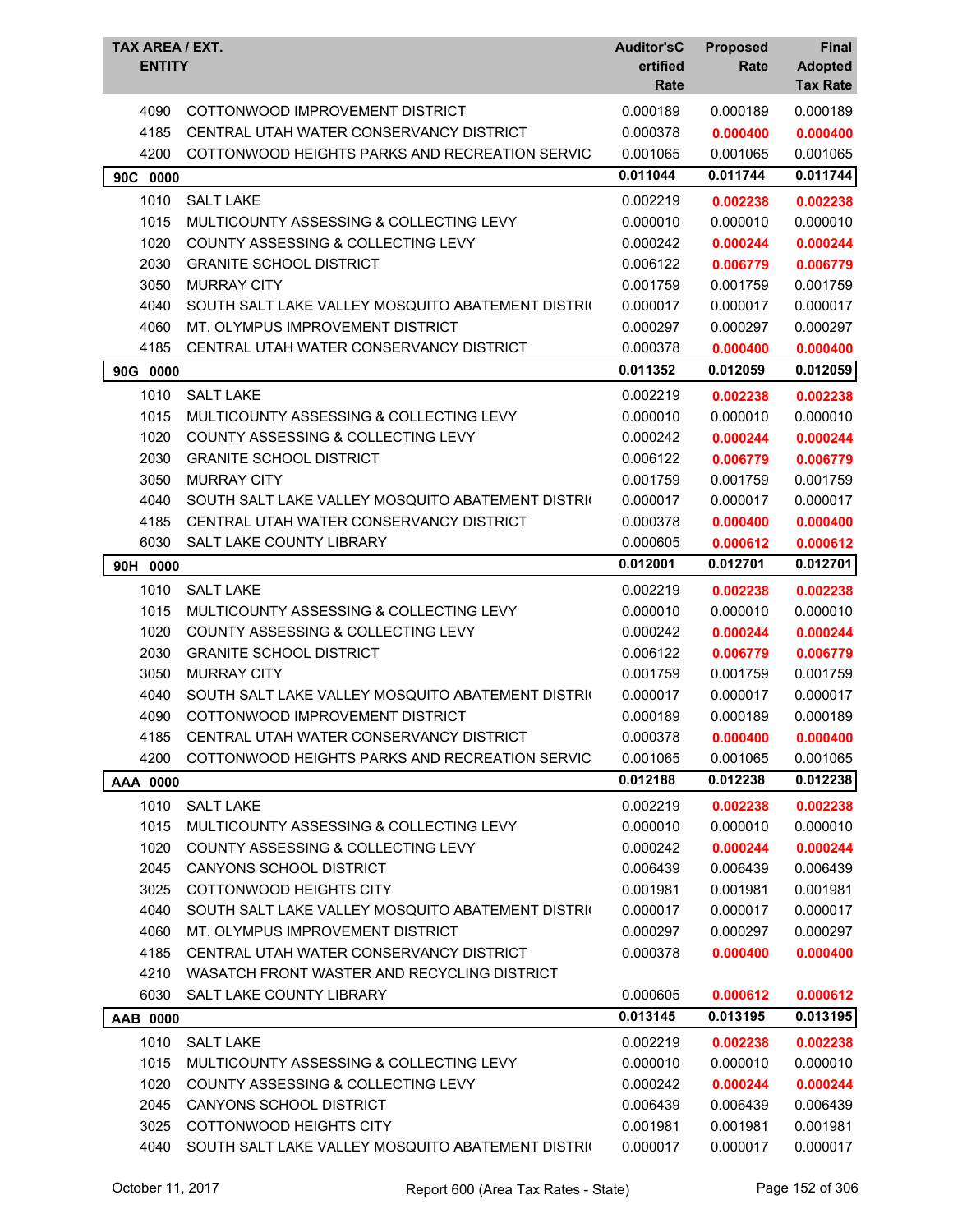| TAX AREA / EXT.<br><b>ENTITY</b> |                                                   | <b>Auditor'sC</b><br>ertified<br>Rate | <b>Proposed</b><br>Rate | <b>Final</b><br><b>Adopted</b><br><b>Tax Rate</b> |
|----------------------------------|---------------------------------------------------|---------------------------------------|-------------------------|---------------------------------------------------|
| 4090                             | COTTONWOOD IMPROVEMENT DISTRICT                   | 0.000189                              | 0.000189                | 0.000189                                          |
| 4185                             | CENTRAL UTAH WATER CONSERVANCY DISTRICT           | 0.000378                              | 0.000400                | 0.000400                                          |
| 4200                             | COTTONWOOD HEIGHTS PARKS AND RECREATION SERVIC    | 0.001065                              | 0.001065                | 0.001065                                          |
| 4210                             | WASATCH FRONT WASTER AND RECYCLING DISTRICT       |                                       |                         |                                                   |
| 6030                             | SALT LAKE COUNTY LIBRARY                          | 0.000605                              | 0.000612                | 0.000612                                          |
| <b>AAC 0000</b>                  |                                                   | 0.012080                              | 0.012130                | 0.012130                                          |
| 1010                             | <b>SALT LAKE</b>                                  | 0.002219                              | 0.002238                | 0.002238                                          |
| 1015                             | MULTICOUNTY ASSESSING & COLLECTING LEVY           | 0.000010                              | 0.000010                | 0.000010                                          |
| 1020                             | COUNTY ASSESSING & COLLECTING LEVY                | 0.000242                              | 0.000244                | 0.000244                                          |
| 2045                             | <b>CANYONS SCHOOL DISTRICT</b>                    | 0.006439                              | 0.006439                | 0.006439                                          |
| 3025                             | <b>COTTONWOOD HEIGHTS CITY</b>                    | 0.001981                              | 0.001981                | 0.001981                                          |
| 4040                             | SOUTH SALT LAKE VALLEY MOSQUITO ABATEMENT DISTRIC | 0.000017                              | 0.000017                | 0.000017                                          |
| 4090                             | COTTONWOOD IMPROVEMENT DISTRICT                   | 0.000189                              | 0.000189                | 0.000189                                          |
| 4185                             | CENTRAL UTAH WATER CONSERVANCY DISTRICT           | 0.000378                              | 0.000400                | 0.000400                                          |
| 4210                             | WASATCH FRONT WASTER AND RECYCLING DISTRICT       |                                       |                         |                                                   |
| 6030                             | SALT LAKE COUNTY LIBRARY                          | 0.000605                              | 0.000612                | 0.000612                                          |
| AAE 0000                         |                                                   | 0.013107                              | 0.013208                | 0.013208                                          |
| 1010                             | <b>SALT LAKE</b>                                  | 0.002219                              | 0.002238                | 0.002238                                          |
| 1015                             | MULTICOUNTY ASSESSING & COLLECTING LEVY           | 0.000010                              | 0.000010                | 0.000010                                          |
| 1020                             | COUNTY ASSESSING & COLLECTING LEVY                | 0.000242                              | 0.000244                | 0.000244                                          |
| 2045                             | CANYONS SCHOOL DISTRICT                           | 0.006439                              | 0.006439                | 0.006439                                          |
| 3025                             | COTTONWOOD HEIGHTS CITY                           | 0.001981                              | 0.001981                | 0.001981                                          |
| 4040                             | SOUTH SALT LAKE VALLEY MOSQUITO ABATEMENT DISTRIC | 0.000017                              | 0.000017                | 0.000017                                          |
| 4045                             | JORDAN VALLEY WATER CONSERVANCY DISTRICT          | 0.000349                              | 0.000400                | 0.000400                                          |
| 4090                             | COTTONWOOD IMPROVEMENT DISTRICT                   | 0.000189                              | 0.000189                | 0.000189                                          |
| 4185                             | CENTRAL UTAH WATER CONSERVANCY DISTRICT           | 0.000378                              | 0.000400                | 0.000400                                          |
| 4210                             | WASATCH FRONT WASTER AND RECYCLING DISTRICT       |                                       |                         |                                                   |
| 6030                             | SALT LAKE COUNTY LIBRARY                          | 0.000605                              | 0.000612                | 0.000612                                          |
| 6060                             | JORDAN/CANYON SCHOOL DISTRICT DEBT SERVICE AREA   | 0.000678                              | 0.000678                | 0.000678                                          |
| AAF 0000                         |                                                   | 0.012188                              | 0.012238                | 0.012238                                          |
| 1010                             | <b>SALT LAKE</b>                                  | 0.002219                              | 0.002238                | 0.002238                                          |
| 1015                             | MULTICOUNTY ASSESSING & COLLECTING LEVY           | 0.000010                              | 0.000010                | 0.000010                                          |
| 1020                             | COUNTY ASSESSING & COLLECTING LEVY                | 0.000242                              | 0.000244                | 0.000244                                          |
| 2045                             | CANYONS SCHOOL DISTRICT                           | 0.006439                              | 0.006439                | 0.006439                                          |
| 3025                             | COTTONWOOD HEIGHTS CITY                           | 0.001981                              | 0.001981                | 0.001981                                          |
| 4040                             | SOUTH SALT LAKE VALLEY MOSQUITO ABATEMENT DISTRIC | 0.000017                              | 0.000017                | 0.000017                                          |
| 4060                             | MT. OLYMPUS IMPROVEMENT DISTRICT                  | 0.000297                              | 0.000297                | 0.000297                                          |
| 4185                             | CENTRAL UTAH WATER CONSERVANCY DISTRICT           | 0.000378                              | 0.000400                | 0.000400                                          |
| 4210                             | WASATCH FRONT WASTER AND RECYCLING DISTRICT       |                                       |                         |                                                   |
| 6030                             | SALT LAKE COUNTY LIBRARY                          | 0.000605                              | 0.000612                | 0.000612                                          |
| AAG 0000                         |                                                   | 0.012080                              | 0.012130                | 0.012130                                          |
| 1010                             | <b>SALT LAKE</b>                                  | 0.002219                              | 0.002238                | 0.002238                                          |
| 1015                             | MULTICOUNTY ASSESSING & COLLECTING LEVY           | 0.000010                              | 0.000010                | 0.000010                                          |
| 1020                             | COUNTY ASSESSING & COLLECTING LEVY                | 0.000242                              | 0.000244                | 0.000244                                          |
| 2045                             | CANYONS SCHOOL DISTRICT                           | 0.006439                              | 0.006439                | 0.006439                                          |
| 3025                             | COTTONWOOD HEIGHTS CITY                           | 0.001981                              | 0.001981                | 0.001981                                          |
| 4040                             | SOUTH SALT LAKE VALLEY MOSQUITO ABATEMENT DISTRIC | 0.000017                              | 0.000017                | 0.000017                                          |
| 4090                             | COTTONWOOD IMPROVEMENT DISTRICT                   | 0.000189                              | 0.000189                | 0.000189                                          |
| 4185                             | CENTRAL UTAH WATER CONSERVANCY DISTRICT           | 0.000378                              | 0.000400                | 0.000400                                          |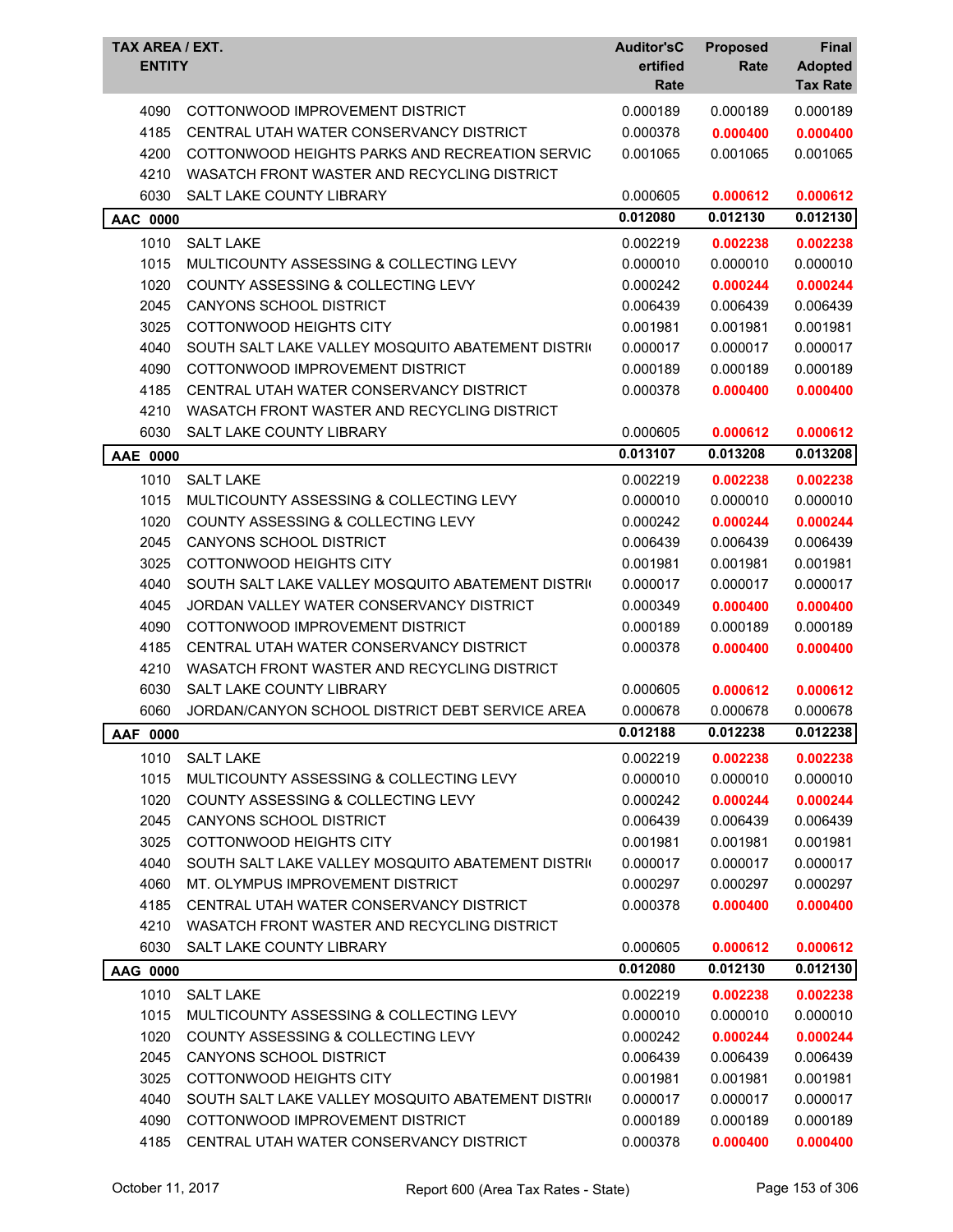| TAX AREA / EXT.<br><b>ENTITY</b> |                                                   | <b>Auditor'sC</b><br>ertified<br>Rate | <b>Proposed</b><br>Rate | <b>Final</b><br><b>Adopted</b><br><b>Tax Rate</b> |
|----------------------------------|---------------------------------------------------|---------------------------------------|-------------------------|---------------------------------------------------|
| 4210                             | WASATCH FRONT WASTER AND RECYCLING DISTRICT       |                                       |                         |                                                   |
| 6030                             | SALT LAKE COUNTY LIBRARY                          | 0.000605                              | 0.000612                | 0.000612                                          |
| <b>AAH 0000</b>                  |                                                   | 0.013823                              | 0.013873                | 0.013873                                          |
| 1010                             | <b>SALT LAKE</b>                                  | 0.002219                              | 0.002238                | 0.002238                                          |
| 1015                             | MULTICOUNTY ASSESSING & COLLECTING LEVY           | 0.000010                              | 0.000010                | 0.000010                                          |
| 1020                             | COUNTY ASSESSING & COLLECTING LEVY                | 0.000242                              | 0.000244                | 0.000244                                          |
| 2045                             | CANYONS SCHOOL DISTRICT                           | 0.006439                              | 0.006439                | 0.006439                                          |
| 3025                             | COTTONWOOD HEIGHTS CITY                           | 0.001981                              | 0.001981                | 0.001981                                          |
| 4040                             | SOUTH SALT LAKE VALLEY MOSQUITO ABATEMENT DISTRIC | 0.000017                              | 0.000017                | 0.000017                                          |
| 4090                             | COTTONWOOD IMPROVEMENT DISTRICT                   | 0.000189                              | 0.000189                | 0.000189                                          |
| 4185                             | CENTRAL UTAH WATER CONSERVANCY DISTRICT           | 0.000378                              | 0.000400                | 0.000400                                          |
| 4200                             | COTTONWOOD HEIGHTS PARKS AND RECREATION SERVIC    | 0.001065                              | 0.001065                | 0.001065                                          |
| 4210                             | WASATCH FRONT WASTER AND RECYCLING DISTRICT       |                                       |                         |                                                   |
| 6030                             | SALT LAKE COUNTY LIBRARY                          | 0.000605                              | 0.000612                | 0.000612                                          |
| 6060                             | JORDAN/CANYON SCHOOL DISTRICT DEBT SERVICE AREA   | 0.000678                              | 0.000678                | 0.000678                                          |
| AAJ 0000                         |                                                   | 0.014172                              | 0.014273                | 0.014273                                          |
| 1010                             | <b>SALT LAKE</b>                                  | 0.002219                              | 0.002238                | 0.002238                                          |
| 1015                             | MULTICOUNTY ASSESSING & COLLECTING LEVY           | 0.000010                              | 0.000010                | 0.000010                                          |
| 1020                             | <b>COUNTY ASSESSING &amp; COLLECTING LEVY</b>     | 0.000242                              | 0.000244                | 0.000244                                          |
| 2045                             | CANYONS SCHOOL DISTRICT                           | 0.006439                              | 0.006439                | 0.006439                                          |
| 3025                             | COTTONWOOD HEIGHTS CITY                           | 0.001981                              | 0.001981                | 0.001981                                          |
| 4040                             | SOUTH SALT LAKE VALLEY MOSQUITO ABATEMENT DISTRIC | 0.000017                              | 0.000017                | 0.000017                                          |
| 4045                             | JORDAN VALLEY WATER CONSERVANCY DISTRICT          | 0.000349                              | 0.000400                | 0.000400                                          |
| 4090                             | COTTONWOOD IMPROVEMENT DISTRICT                   | 0.000189                              | 0.000189                | 0.000189                                          |
| 4185                             | CENTRAL UTAH WATER CONSERVANCY DISTRICT           | 0.000378                              | 0.000400                | 0.000400                                          |
| 4200                             | COTTONWOOD HEIGHTS PARKS AND RECREATION SERVIC    | 0.001065                              | 0.001065                | 0.001065                                          |
| 4210                             | WASATCH FRONT WASTER AND RECYCLING DISTRICT       |                                       |                         |                                                   |
| 6030                             | SALT LAKE COUNTY LIBRARY                          | 0.000605                              | 0.000612                | 0.000612                                          |
| 6060                             | JORDAN/CANYON SCHOOL DISTRICT DEBT SERVICE AREA   | 0.000678                              | 0.000678                | 0.000678                                          |
| <b>AAK 0000</b>                  |                                                   | 0.012758                              | 0.012808                | 0.012808                                          |
| 1010                             | <b>SALT LAKE</b>                                  | 0.002219                              | 0.002238                | 0.002238                                          |
| 1015                             | MULTICOUNTY ASSESSING & COLLECTING LEVY           | 0.000010                              | 0.000010                | 0.000010                                          |
| 1020                             | <b>COUNTY ASSESSING &amp; COLLECTING LEVY</b>     | 0.000242                              | 0.000244                | 0.000244                                          |
| 2045                             | <b>CANYONS SCHOOL DISTRICT</b>                    | 0.006439                              | 0.006439                | 0.006439                                          |
| 3025                             | COTTONWOOD HEIGHTS CITY                           | 0.001981                              | 0.001981                | 0.001981                                          |
| 4040                             | SOUTH SALT LAKE VALLEY MOSQUITO ABATEMENT DISTRIC | 0.000017                              | 0.000017                | 0.000017                                          |
| 4090                             | COTTONWOOD IMPROVEMENT DISTRICT                   | 0.000189                              | 0.000189                | 0.000189                                          |
| 4185                             | CENTRAL UTAH WATER CONSERVANCY DISTRICT           | 0.000378                              | 0.000400                | 0.000400                                          |
| 4210                             | WASATCH FRONT WASTER AND RECYCLING DISTRICT       |                                       |                         |                                                   |
| 6030                             | <b>SALT LAKE COUNTY LIBRARY</b>                   | 0.000605                              | 0.000612                | 0.000612                                          |
| 6060                             | JORDAN/CANYON SCHOOL DISTRICT DEBT SERVICE AREA   | 0.000678                              | 0.000678                | 0.000678                                          |
| <b>AAM 0000</b>                  |                                                   | 0.013107                              | 0.013208                | 0.013208                                          |
| 1010                             | <b>SALT LAKE</b>                                  | 0.002219                              | 0.002238                | 0.002238                                          |
| 1015                             | MULTICOUNTY ASSESSING & COLLECTING LEVY           | 0.000010                              | 0.000010                | 0.000010                                          |
| 1020                             | COUNTY ASSESSING & COLLECTING LEVY                | 0.000242                              | 0.000244                | 0.000244                                          |
| 2045                             | <b>CANYONS SCHOOL DISTRICT</b>                    | 0.006439                              | 0.006439                | 0.006439                                          |
| 3025                             | COTTONWOOD HEIGHTS CITY                           | 0.001981                              | 0.001981                | 0.001981                                          |
| 4040                             | SOUTH SALT LAKE VALLEY MOSQUITO ABATEMENT DISTRIC | 0.000017                              | 0.000017                | 0.000017                                          |
| 4045                             | JORDAN VALLEY WATER CONSERVANCY DISTRICT          | 0.000349                              | 0.000400                | 0.000400                                          |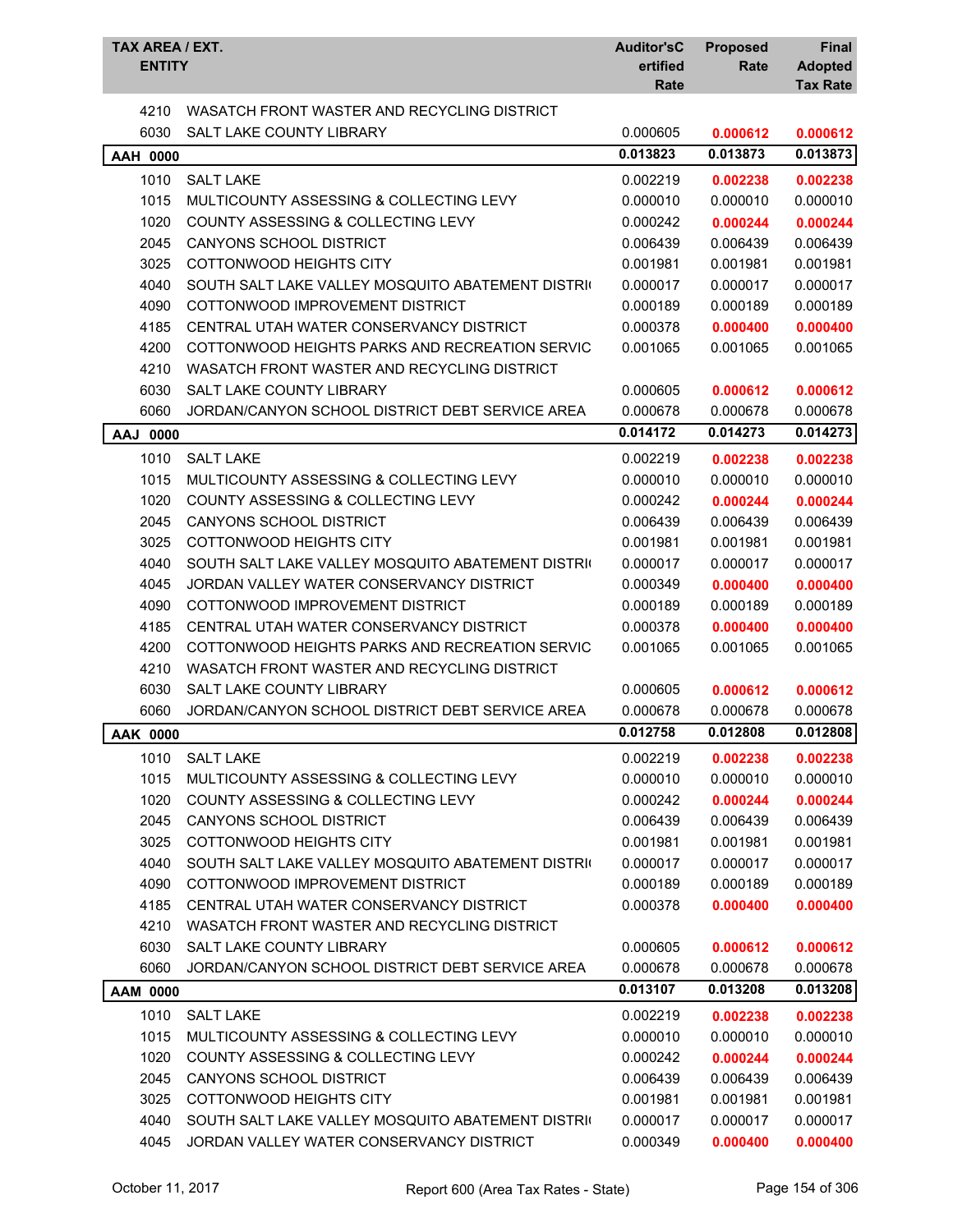| <b>ENTITY</b>   | TAX AREA / EXT.                                   | <b>Auditor'sC</b><br>ertified<br>Rate | <b>Proposed</b><br>Rate | Final<br><b>Adopted</b><br><b>Tax Rate</b> |
|-----------------|---------------------------------------------------|---------------------------------------|-------------------------|--------------------------------------------|
| 4090            | COTTONWOOD IMPROVEMENT DISTRICT                   | 0.000189                              | 0.000189                | 0.000189                                   |
| 4185            | CENTRAL UTAH WATER CONSERVANCY DISTRICT           | 0.000378                              | 0.000400                | 0.000400                                   |
| 4210            | WASATCH FRONT WASTER AND RECYCLING DISTRICT       |                                       |                         |                                            |
| 6030            | SALT LAKE COUNTY LIBRARY                          | 0.000605                              | 0.000612                | 0.000612                                   |
| 6060            | JORDAN/CANYON SCHOOL DISTRICT DEBT SERVICE AREA   | 0.000678                              | 0.000678                | 0.000678                                   |
| <b>AAN 0000</b> |                                                   | 0.012245                              | 0.012320                | 0.012320                                   |
| 1010            | <b>SALT LAKE</b>                                  | 0.002219                              | 0.002238                | 0.002238                                   |
| 1015            | MULTICOUNTY ASSESSING & COLLECTING LEVY           | 0.000010                              | 0.000010                | 0.000010                                   |
| 1020            | COUNTY ASSESSING & COLLECTING LEVY                | 0.000242                              | 0.000244                | 0.000244                                   |
| 2040            | JORDAN SCHOOL DISTRICT                            | 0.006450                              | 0.006424                | 0.006424                                   |
| 3110            | <b>WEST JORDAN CITY</b>                           | 0.001975                              | 0.001975                | 0.001975                                   |
| 4040            | SOUTH SALT LAKE VALLEY MOSQUITO ABATEMENT DISTRIC | 0.000017                              | 0.000017                | 0.000017                                   |
| 4045            | JORDAN VALLEY WATER CONSERVANCY DISTRICT          | 0.000349                              | 0.000400                | 0.000400                                   |
| 4185            | CENTRAL UTAH WATER CONSERVANCY DISTRICT           | 0.000378                              | 0.000400                | 0.000400                                   |
| 6030            | SALT LAKE COUNTY LIBRARY                          | 0.000605                              | 0.000612                | 0.000612                                   |
| AAO 0000        |                                                   | 0.010810                              | 0.010853                | 0.010853                                   |
| 1010            | <b>SALT LAKE</b>                                  | 0.002219                              | 0.002238                | 0.002238                                   |
| 1015            | MULTICOUNTY ASSESSING & COLLECTING LEVY           | 0.000010                              | 0.000010                | 0.000010                                   |
| 1020            | COUNTY ASSESSING & COLLECTING LEVY                | 0.000242                              | 0.000244                | 0.000244                                   |
| 2020            | MURRAY CITY SCHOOL DISTRICT                       | 0.006185                              | 0.006185                | 0.006185                                   |
| 3050            | <b>MURRAY CITY</b>                                | 0.001759                              | 0.001759                | 0.001759                                   |
| 4040            | SOUTH SALT LAKE VALLEY MOSQUITO ABATEMENT DISTRIC | 0.000017                              | 0.000017                | 0.000017                                   |
| 4185            | CENTRAL UTAH WATER CONSERVANCY DISTRICT           | 0.000378                              | 0.000400                | 0.000400                                   |
| AAP 0000        |                                                   | 0.011348                              | 0.011442                | 0.011442                                   |
| 1010            | <b>SALT LAKE</b>                                  | 0.002219                              | 0.002238                | 0.002238                                   |
| 1015            | MULTICOUNTY ASSESSING & COLLECTING LEVY           | 0.000010                              | 0.000010                | 0.000010                                   |
| 1020            | <b>COUNTY ASSESSING &amp; COLLECTING LEVY</b>     | 0.000242                              | 0.000244                | 0.000244                                   |
| 2020            | MURRAY CITY SCHOOL DISTRICT                       | 0.006185                              | 0.006185                | 0.006185                                   |
| 3050            | <b>MURRAY CITY</b>                                | 0.001759                              | 0.001759                | 0.001759                                   |
| 4040            | SOUTH SALT LAKE VALLEY MOSQUITO ABATEMENT DISTRIC | 0.000017                              | 0.000017                | 0.000017                                   |
| 4045            | JORDAN VALLEY WATER CONSERVANCY DISTRICT          | 0.000349                              | 0.000400                | 0.000400                                   |
| 4090            | COTTONWOOD IMPROVEMENT DISTRICT                   | 0.000189                              | 0.000189                | 0.000189                                   |
| 4185            | CENTRAL UTAH WATER CONSERVANCY DISTRICT           | 0.000378                              | 0.000400                | 0.000400                                   |
| AAQ 0000        |                                                   | 0.010999                              | 0.011042                | 0.011042                                   |
| 1010            | <b>SALT LAKE</b>                                  | 0.002219                              | 0.002238                | 0.002238                                   |
| 1015            | MULTICOUNTY ASSESSING & COLLECTING LEVY           | 0.000010                              | 0.000010                | 0.000010                                   |
| 1020            | COUNTY ASSESSING & COLLECTING LEVY                | 0.000242                              | 0.000244                | 0.000244                                   |
| 2020            | MURRAY CITY SCHOOL DISTRICT                       | 0.006185                              | 0.006185                | 0.006185                                   |
| 3050            | <b>MURRAY CITY</b>                                | 0.001759                              | 0.001759                | 0.001759                                   |
| 4040            | SOUTH SALT LAKE VALLEY MOSQUITO ABATEMENT DISTRIC | 0.000017                              | 0.000017                | 0.000017                                   |
| 4090            | COTTONWOOD IMPROVEMENT DISTRICT                   | 0.000189                              | 0.000189                | 0.000189                                   |
| 4185            | CENTRAL UTAH WATER CONSERVANCY DISTRICT           | 0.000378                              | 0.000400                | 0.000400                                   |
| <b>AAT 0000</b> |                                                   | 0.012575                              | 0.012625                | 0.012625                                   |
| 1010            | <b>SALT LAKE</b>                                  | 0.002219                              | 0.002238                | 0.002238                                   |
| 1015            | MULTICOUNTY ASSESSING & COLLECTING LEVY           | 0.000010                              | 0.000010                | 0.000010                                   |
| 1020            | COUNTY ASSESSING & COLLECTING LEVY                | 0.000242                              | 0.000244                | 0.000244                                   |
| 2045            | CANYONS SCHOOL DISTRICT                           | 0.006439                              | 0.006439                | 0.006439                                   |
| 3080            | <b>SANDY CITY</b>                                 | 0.001229                              | 0.001229                | 0.001229                                   |
| 4040            | SOUTH SALT LAKE VALLEY MOSQUITO ABATEMENT DISTRIC | 0.000017                              | 0.000017                | 0.000017                                   |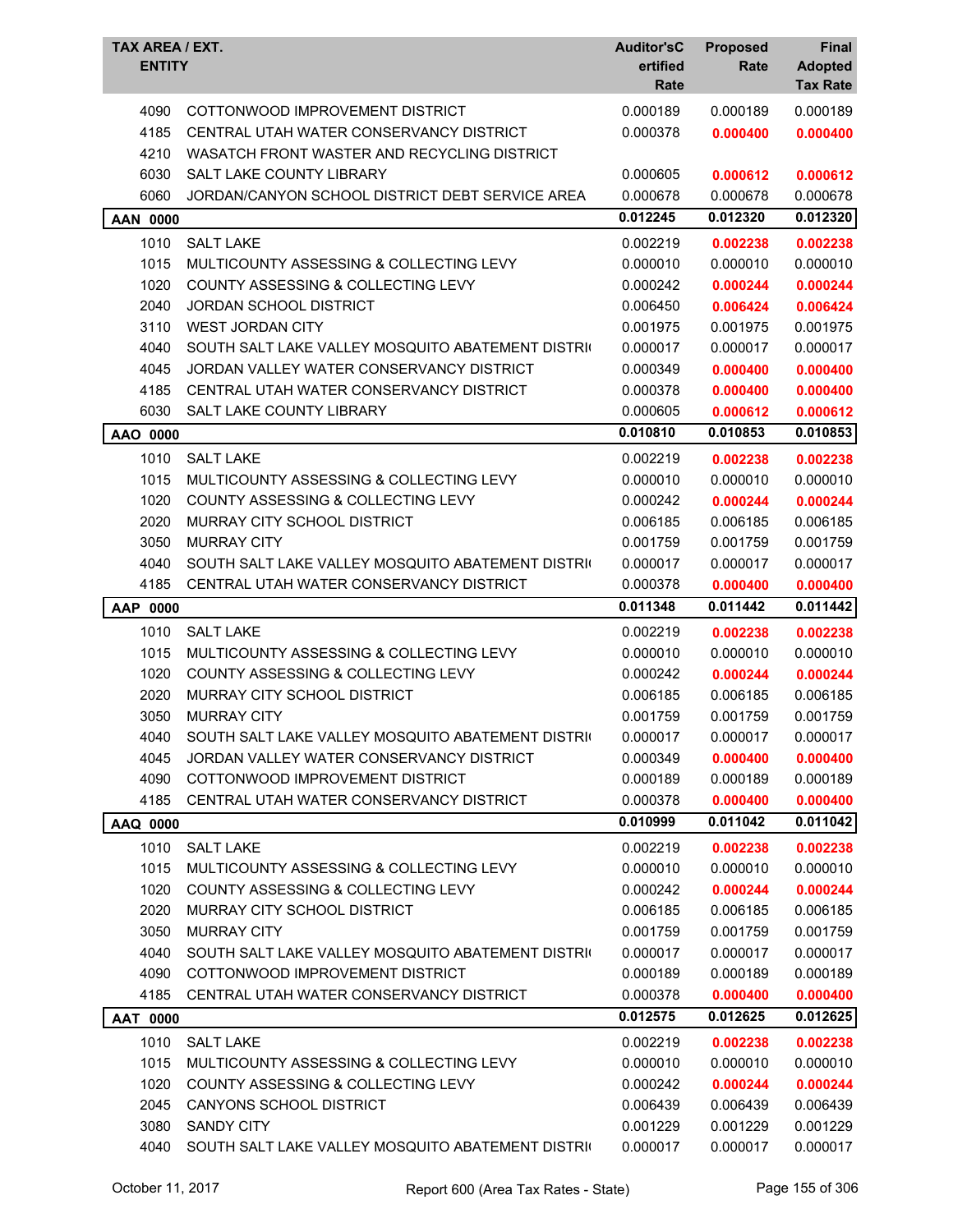| TAX AREA / EXT.<br><b>ENTITY</b> |                                                   | <b>Auditor'sC</b><br>ertified<br>Rate | <b>Proposed</b><br>Rate | <b>Final</b><br><b>Adopted</b><br><b>Tax Rate</b> |
|----------------------------------|---------------------------------------------------|---------------------------------------|-------------------------|---------------------------------------------------|
| 4140                             | SANDY SUBURBAN IMPROVEMENT DISTRICT               | 0.000758                              | 0.000758                | 0.000758                                          |
| 4185                             | CENTRAL UTAH WATER CONSERVANCY DISTRICT           | 0.000378                              | 0.000400                | 0.000400                                          |
| 4300                             | WHITE CITY WATER IMPROVEMENT DISTRICT             |                                       |                         |                                                   |
| 6030                             | <b>SALT LAKE COUNTY LIBRARY</b>                   | 0.000605                              | 0.000612                | 0.000612                                          |
| 6060                             | JORDAN/CANYON SCHOOL DISTRICT DEBT SERVICE AREA   | 0.000678                              | 0.000678                | 0.000678                                          |
| <b>AAU 0000</b>                  |                                                   | 0.012200                              | 0.012250                | 0.012250                                          |
| 1010                             | <b>SALT LAKE</b>                                  | 0.002219                              | 0.002238                | 0.002238                                          |
| 1015                             | MULTICOUNTY ASSESSING & COLLECTING LEVY           | 0.000010                              | 0.000010                | 0.000010                                          |
| 1020                             | COUNTY ASSESSING & COLLECTING LEVY                | 0.000242                              | 0.000244                | 0.000244                                          |
| 2045                             | <b>CANYONS SCHOOL DISTRICT</b>                    | 0.006439                              | 0.006439                | 0.006439                                          |
| 3080                             | <b>SANDY CITY</b>                                 | 0.001229                              | 0.001229                | 0.001229                                          |
| 4040                             | SOUTH SALT LAKE VALLEY MOSQUITO ABATEMENT DISTRIC | 0.000017                              | 0.000017                | 0.000017                                          |
| 4090                             | COTTONWOOD IMPROVEMENT DISTRICT                   | 0.000189                              | 0.000189                | 0.000189                                          |
| 4185                             | CENTRAL UTAH WATER CONSERVANCY DISTRICT           | 0.000378                              | 0.000400                | 0.000400                                          |
| 4240                             | ALTA CANYON RECREATION SPECIAL SERVICE DISTRICT   | 0.000194                              | 0.000194                | 0.000194                                          |
| 4300                             | WHITE CITY WATER IMPROVEMENT DISTRICT             |                                       |                         |                                                   |
| 6030                             | SALT LAKE COUNTY LIBRARY                          | 0.000605                              | 0.000612                | 0.000612                                          |
| 6060                             | JORDAN/CANYON SCHOOL DISTRICT DEBT SERVICE AREA   | 0.000678                              | 0.000678                | 0.000678                                          |
| AAV 0000                         |                                                   | 0.012610                              | 0.012660                | 0.012660                                          |
| 1010                             | <b>SALT LAKE</b>                                  | 0.002219                              | 0.002238                | 0.002238                                          |
| 1015                             | MULTICOUNTY ASSESSING & COLLECTING LEVY           | 0.000010                              | 0.000010                | 0.000010                                          |
| 1020                             | COUNTY ASSESSING & COLLECTING LEVY                | 0.000242                              | 0.000244                | 0.000244                                          |
| 2045                             | CANYONS SCHOOL DISTRICT                           | 0.006439                              | 0.006439                | 0.006439                                          |
| 3080                             | <b>SANDY CITY</b>                                 | 0.001229                              | 0.001229                | 0.001229                                          |
| 4040                             | SOUTH SALT LAKE VALLEY MOSQUITO ABATEMENT DISTRIC | 0.000017                              | 0.000017                | 0.000017                                          |
| 4140                             | SANDY SUBURBAN IMPROVEMENT DISTRICT               | 0.000758                              | 0.000758                | 0.000758                                          |
| 4160                             | <b>CRESCENT CEMETERY MAINTENANCE DISTRICT</b>     | 0.000035                              | 0.000035                | 0.000035                                          |
| 4185                             | CENTRAL UTAH WATER CONSERVANCY DISTRICT           | 0.000378                              | 0.000400                | 0.000400                                          |
| 4300                             | WHITE CITY WATER IMPROVEMENT DISTRICT             |                                       |                         |                                                   |
| 6030                             | SALT LAKE COUNTY LIBRARY                          | 0.000605                              | 0.000612                | 0.000612                                          |
| 6060                             | JORDAN/CANYON SCHOOL DISTRICT DEBT SERVICE AREA   | 0.000678                              | 0.000678                | 0.000678                                          |
| AAW 0000                         |                                                   | 0.012006                              | 0.012056                | 0.012056                                          |
| 1010                             | <b>SALT LAKE</b>                                  | 0.002219                              | 0.002238                | 0.002238                                          |
| 1015                             | MULTICOUNTY ASSESSING & COLLECTING LEVY           | 0.000010                              | 0.000010                | 0.000010                                          |
| 1020                             | COUNTY ASSESSING & COLLECTING LEVY                | 0.000242                              | 0.000244                | 0.000244                                          |
| 2045                             | <b>CANYONS SCHOOL DISTRICT</b>                    | 0.006439                              | 0.006439                | 0.006439                                          |
| 3080                             | <b>SANDY CITY</b>                                 | 0.001229                              | 0.001229                | 0.001229                                          |
| 4040                             | SOUTH SALT LAKE VALLEY MOSQUITO ABATEMENT DISTRIC | 0.000017                              | 0.000017                | 0.000017                                          |
| 4090                             | COTTONWOOD IMPROVEMENT DISTRICT                   | 0.000189                              | 0.000189                | 0.000189                                          |
| 4185                             | CENTRAL UTAH WATER CONSERVANCY DISTRICT           | 0.000378                              | 0.000400                | 0.000400                                          |
| 4300                             | WHITE CITY WATER IMPROVEMENT DISTRICT             |                                       |                         |                                                   |
| 6030                             | SALT LAKE COUNTY LIBRARY                          | 0.000605                              | 0.000612                | 0.000612                                          |
| 6060                             | JORDAN/CANYON SCHOOL DISTRICT DEBT SERVICE AREA   | 0.000678                              | 0.000678                | 0.000678                                          |
| AAX 0000                         |                                                   | 0.012549                              | 0.012650                | 0.012650                                          |
| 1010                             | <b>SALT LAKE</b>                                  | 0.002219                              | 0.002238                | 0.002238                                          |
| 1015                             | MULTICOUNTY ASSESSING & COLLECTING LEVY           | 0.000010                              | 0.000010                | 0.000010                                          |
| 1020                             | COUNTY ASSESSING & COLLECTING LEVY                | 0.000242                              | 0.000244                | 0.000244                                          |
| 2045                             | CANYONS SCHOOL DISTRICT                           | 0.006439                              | 0.006439                | 0.006439                                          |
| 3080                             | <b>SANDY CITY</b>                                 | 0.001229                              | 0.001229                | 0.001229                                          |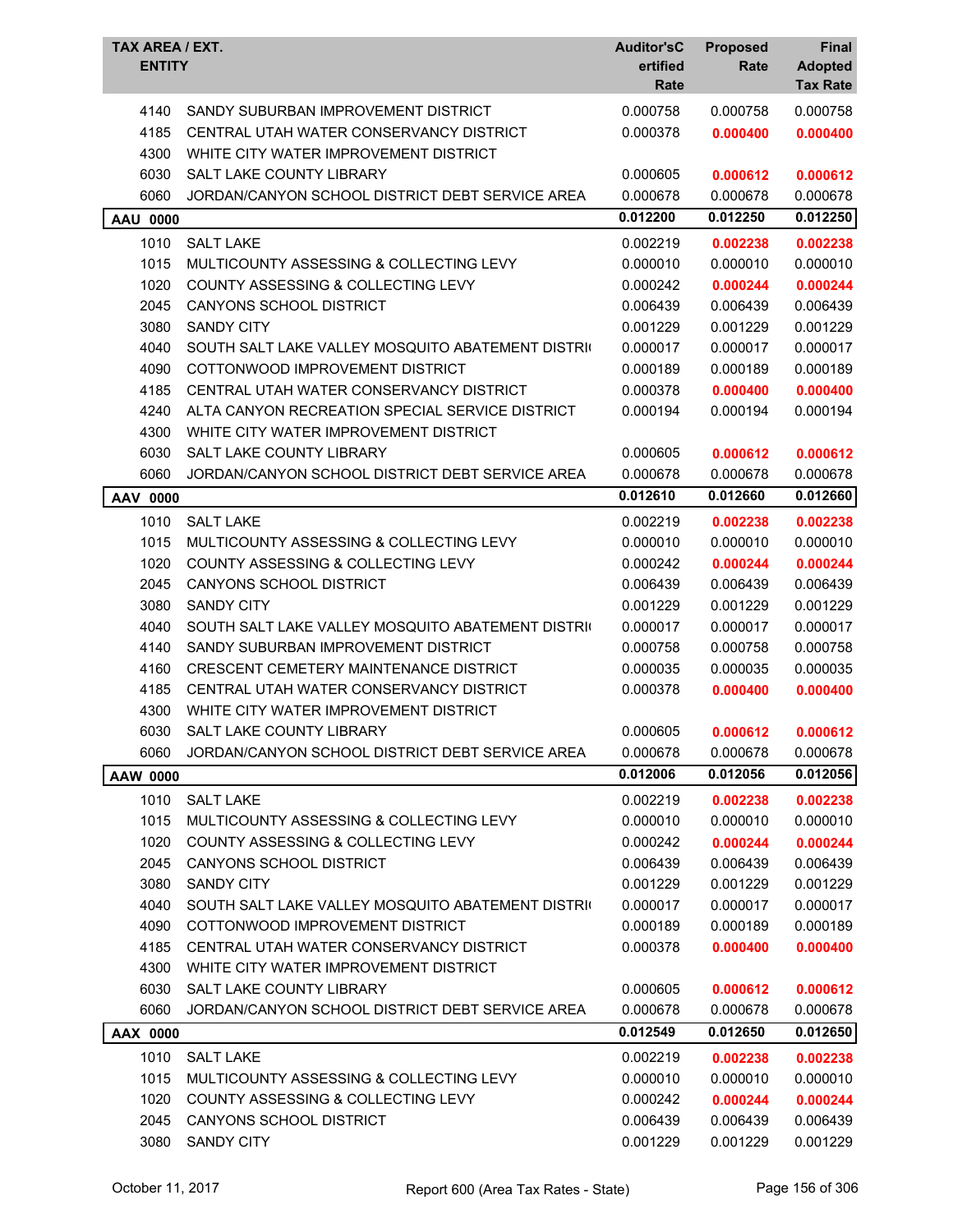| TAX AREA / EXT.<br><b>ENTITY</b> |                                                   | <b>Auditor'sC</b><br>ertified<br>Rate | <b>Proposed</b><br>Rate | <b>Final</b><br><b>Adopted</b><br><b>Tax Rate</b> |
|----------------------------------|---------------------------------------------------|---------------------------------------|-------------------------|---------------------------------------------------|
| 4040                             | SOUTH SALT LAKE VALLEY MOSQUITO ABATEMENT DISTRIC | 0.000017                              | 0.000017                | 0.000017                                          |
| 4045                             | JORDAN VALLEY WATER CONSERVANCY DISTRICT          | 0.000349                              | 0.000400                | 0.000400                                          |
| 4090                             | COTTONWOOD IMPROVEMENT DISTRICT                   | 0.000189                              | 0.000189                | 0.000189                                          |
| 4185                             | CENTRAL UTAH WATER CONSERVANCY DISTRICT           | 0.000378                              | 0.000400                | 0.000400                                          |
| 4240                             | ALTA CANYON RECREATION SPECIAL SERVICE DISTRICT   | 0.000194                              | 0.000194                | 0.000194                                          |
| 4300                             | WHITE CITY WATER IMPROVEMENT DISTRICT             |                                       |                         |                                                   |
| 6030                             | SALT LAKE COUNTY LIBRARY                          | 0.000605                              | 0.000612                | 0.000612                                          |
| 6060                             | JORDAN/CANYON SCHOOL DISTRICT DEBT SERVICE AREA   | 0.000678                              | 0.000678                | 0.000678                                          |
| AAY 0000                         |                                                   | 0.012769                              | 0.012819                | 0.012819                                          |
| 1010                             | <b>SALT LAKE</b>                                  | 0.002219                              | 0.002238                | 0.002238                                          |
| 1015                             | MULTICOUNTY ASSESSING & COLLECTING LEVY           | 0.000010                              | 0.000010                | 0.000010                                          |
| 1020                             | <b>COUNTY ASSESSING &amp; COLLECTING LEVY</b>     | 0.000242                              | 0.000244                | 0.000244                                          |
| 2045                             | <b>CANYONS SCHOOL DISTRICT</b>                    | 0.006439                              | 0.006439                | 0.006439                                          |
| 3080                             | <b>SANDY CITY</b>                                 | 0.001229                              | 0.001229                | 0.001229                                          |
| 4040                             | SOUTH SALT LAKE VALLEY MOSQUITO ABATEMENT DISTRIC | 0.000017                              | 0.000017                | 0.000017                                          |
| 4140                             | SANDY SUBURBAN IMPROVEMENT DISTRICT               | 0.000758                              | 0.000758                | 0.000758                                          |
| 4185                             | CENTRAL UTAH WATER CONSERVANCY DISTRICT           | 0.000378                              | 0.000400                | 0.000400                                          |
| 4240                             | ALTA CANYON RECREATION SPECIAL SERVICE DISTRICT   | 0.000194                              | 0.000194                | 0.000194                                          |
| 4300                             | WHITE CITY WATER IMPROVEMENT DISTRICT             |                                       |                         |                                                   |
| 6030                             | <b>SALT LAKE COUNTY LIBRARY</b>                   | 0.000605                              | 0.000612                | 0.000612                                          |
| 6060                             | JORDAN/CANYON SCHOOL DISTRICT DEBT SERVICE AREA   | 0.000678                              | 0.000678                | 0.000678                                          |
| AAZ 0000                         |                                                   | 0.012924                              | 0.013025                | 0.013025                                          |
| 1010                             | <b>SALT LAKE</b>                                  | 0.002219                              | 0.002238                | 0.002238                                          |
| 1015                             | MULTICOUNTY ASSESSING & COLLECTING LEVY           | 0.000010                              | 0.000010                | 0.000010                                          |
| 1020                             | <b>COUNTY ASSESSING &amp; COLLECTING LEVY</b>     | 0.000242                              | 0.000244                | 0.000244                                          |
| 2045                             | <b>CANYONS SCHOOL DISTRICT</b>                    | 0.006439                              | 0.006439                | 0.006439                                          |
| 3080                             | <b>SANDY CITY</b>                                 | 0.001229                              | 0.001229                | 0.001229                                          |
| 4040                             | SOUTH SALT LAKE VALLEY MOSQUITO ABATEMENT DISTRIC | 0.000017                              | 0.000017                | 0.000017                                          |
| 4045                             | JORDAN VALLEY WATER CONSERVANCY DISTRICT          | 0.000349                              | 0.000400                | 0.000400                                          |
| 4140                             | SANDY SUBURBAN IMPROVEMENT DISTRICT               | 0.000758                              | 0.000758                | 0.000758                                          |
| 4185                             | CENTRAL UTAH WATER CONSERVANCY DISTRICT           | 0.000378                              | 0.000400                | 0.000400                                          |
| 4300                             | WHITE CITY WATER IMPROVEMENT DISTRICT             |                                       |                         |                                                   |
| 6030                             | SALT LAKE COUNTY LIBRARY                          | 0.000605                              | 0.000612                | 0.000612                                          |
| 6060                             | JORDAN/CANYON SCHOOL DISTRICT DEBT SERVICE AREA   | 0.000678                              | 0.000678                | 0.000678                                          |
| <b>ABA 0000</b>                  |                                                   | 0.012959                              | 0.013060                | 0.013060                                          |
| 1010                             | <b>SALT LAKE</b>                                  | 0.002219                              | 0.002238                | 0.002238                                          |
| 1015                             | MULTICOUNTY ASSESSING & COLLECTING LEVY           | 0.000010                              | 0.000010                | 0.000010                                          |
| 1020                             | <b>COUNTY ASSESSING &amp; COLLECTING LEVY</b>     | 0.000242                              | 0.000244                | 0.000244                                          |
| 2045                             | <b>CANYONS SCHOOL DISTRICT</b>                    | 0.006439                              | 0.006439                | 0.006439                                          |
| 3080                             | <b>SANDY CITY</b>                                 | 0.001229                              | 0.001229                | 0.001229                                          |
| 4040                             | SOUTH SALT LAKE VALLEY MOSQUITO ABATEMENT DISTRIC | 0.000017                              | 0.000017                | 0.000017                                          |
| 4045                             | JORDAN VALLEY WATER CONSERVANCY DISTRICT          | 0.000349                              | 0.000400                | 0.000400                                          |
| 4140                             | SANDY SUBURBAN IMPROVEMENT DISTRICT               | 0.000758                              | 0.000758                | 0.000758                                          |
| 4160                             | CRESCENT CEMETERY MAINTENANCE DISTRICT            | 0.000035                              | 0.000035                | 0.000035                                          |
| 4185                             | CENTRAL UTAH WATER CONSERVANCY DISTRICT           | 0.000378                              | 0.000400                | 0.000400                                          |
| 4300                             | WHITE CITY WATER IMPROVEMENT DISTRICT             |                                       |                         |                                                   |
| 6030                             | SALT LAKE COUNTY LIBRARY                          | 0.000605                              | 0.000612                | 0.000612                                          |
| 6060                             | JORDAN/CANYON SCHOOL DISTRICT DEBT SERVICE AREA   | 0.000678                              | 0.000678                | 0.000678                                          |
| ABB 0000                         |                                                   | 0.011270                              | 0.011977                | 0.011977                                          |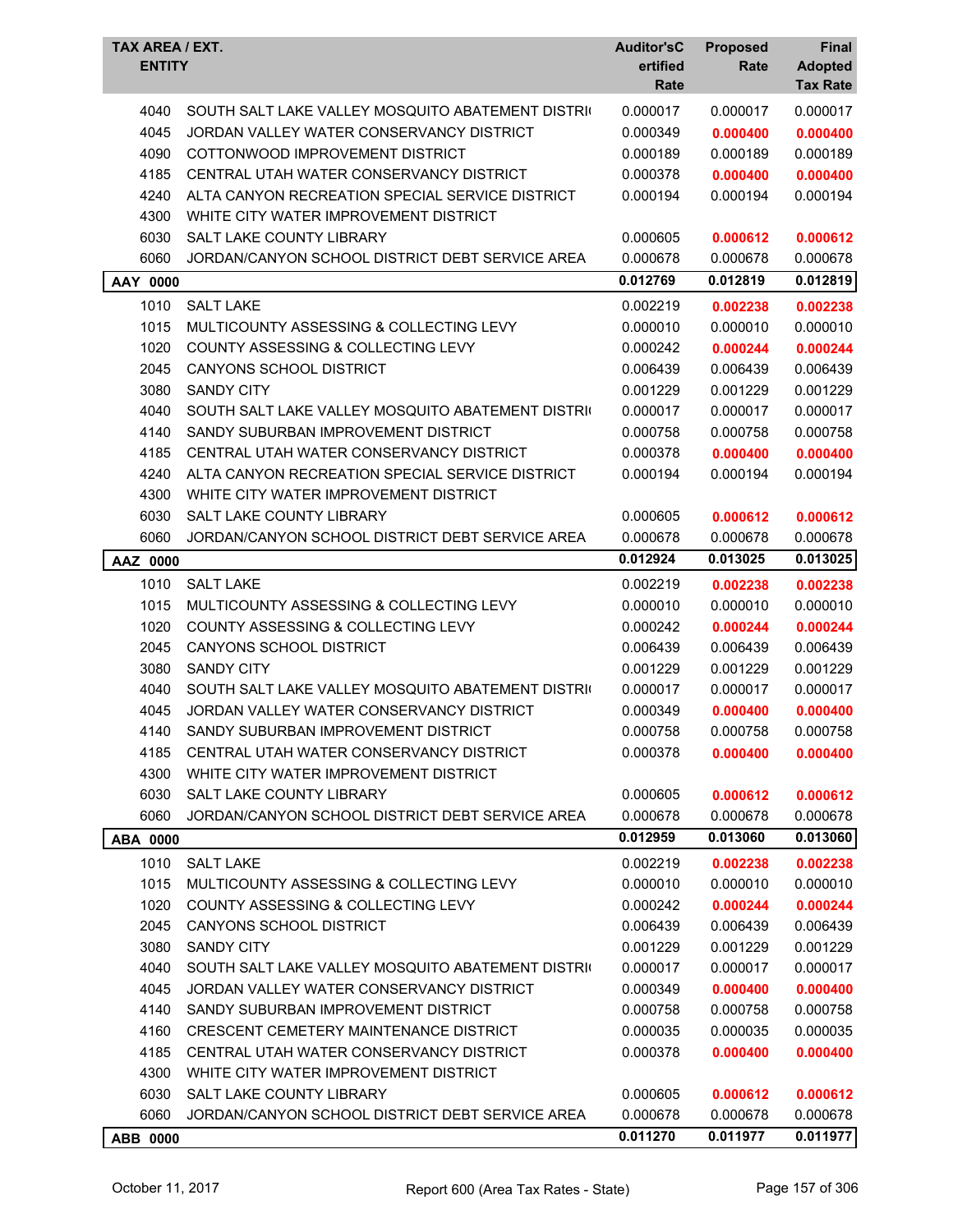| <b>TAX AREA / EXT.</b><br><b>ENTITY</b> |                                                   | <b>Auditor'sC</b><br>ertified<br>Rate | <b>Proposed</b><br>Rate | <b>Final</b><br><b>Adopted</b><br><b>Tax Rate</b> |
|-----------------------------------------|---------------------------------------------------|---------------------------------------|-------------------------|---------------------------------------------------|
| 1010                                    | <b>SALT LAKE</b>                                  | 0.002219                              | 0.002238                | 0.002238                                          |
| 1015                                    | MULTICOUNTY ASSESSING & COLLECTING LEVY           | 0.000010                              | 0.000010                | 0.000010                                          |
| 1020                                    | <b>COUNTY ASSESSING &amp; COLLECTING LEVY</b>     | 0.000242                              | 0.000244                | 0.000244                                          |
| 2030                                    | <b>GRANITE SCHOOL DISTRICT</b>                    | 0.006122                              | 0.006779                | 0.006779                                          |
| 3036                                    | <b>HOLLADAY CITY</b>                              | 0.001380                              | 0.001380                | 0.001380                                          |
| 4040                                    | SOUTH SALT LAKE VALLEY MOSQUITO ABATEMENT DISTRIC | 0.000017                              | 0.000017                | 0.000017                                          |
| 4060                                    | MT. OLYMPUS IMPROVEMENT DISTRICT                  | 0.000297                              | 0.000297                | 0.000297                                          |
| 4185                                    | CENTRAL UTAH WATER CONSERVANCY DISTRICT           | 0.000378                              | 0.000400                | 0.000400                                          |
| 6030                                    | <b>SALT LAKE COUNTY LIBRARY</b>                   | 0.000605                              | 0.000612                | 0.000612                                          |
| <b>ABC 0000</b>                         |                                                   | 0.013542                              | 0.013566                | 0.013566                                          |
| 1010                                    | <b>SALT LAKE</b>                                  | 0.002219                              | 0.002238                | 0.002238                                          |
| 1015                                    | MULTICOUNTY ASSESSING & COLLECTING LEVY           | 0.000010                              | 0.000010                | 0.000010                                          |
| 1020                                    | COUNTY ASSESSING & COLLECTING LEVY                | 0.000242                              | 0.000244                | 0.000244                                          |
| 2040                                    | JORDAN SCHOOL DISTRICT                            | 0.006450                              | 0.006424                | 0.006424                                          |
| 3110                                    | <b>WEST JORDAN CITY</b>                           | 0.001975                              | 0.001975                | 0.001975                                          |
| 4040                                    | SOUTH SALT LAKE VALLEY MOSQUITO ABATEMENT DISTRIC | 0.000017                              | 0.000017                | 0.000017                                          |
| 4120                                    | KEARNS IMPROVEMENT DISTRICT                       | 0.000641                              | 0.000641                | 0.000641                                          |
| 4180                                    | OQUIRRH RECREATION AND PARKS DISTRICT             | 0.001005                              | 0.001005                | 0.001005                                          |
| 4185                                    | CENTRAL UTAH WATER CONSERVANCY DISTRICT           | 0.000378                              | 0.000400                | 0.000400                                          |
| 6030                                    | SALT LAKE COUNTY LIBRARY                          | 0.000605                              | 0.000612                | 0.000612                                          |
| ABD 0000                                |                                                   | 0.012886                              | 0.012961                | 0.012961                                          |
| 1010                                    | <b>SALT LAKE</b>                                  | 0.002219                              | 0.002238                | 0.002238                                          |
| 1015                                    | MULTICOUNTY ASSESSING & COLLECTING LEVY           | 0.000010                              | 0.000010                | 0.000010                                          |
| 1020                                    | <b>COUNTY ASSESSING &amp; COLLECTING LEVY</b>     | 0.000242                              | 0.000244                | 0.000244                                          |
| 2040                                    | JORDAN SCHOOL DISTRICT                            | 0.006450                              | 0.006424                | 0.006424                                          |
| 3110                                    | <b>WEST JORDAN CITY</b>                           | 0.001975                              | 0.001975                | 0.001975                                          |
| 4040                                    | SOUTH SALT LAKE VALLEY MOSQUITO ABATEMENT DISTRIC | 0.000017                              | 0.000017                | 0.000017                                          |
| 4045                                    | JORDAN VALLEY WATER CONSERVANCY DISTRICT          | 0.000349                              | 0.000400                | 0.000400                                          |
| 4120                                    | <b>KEARNS IMPROVEMENT DISTRICT</b>                | 0.000641                              | 0.000641                | 0.000641                                          |
|                                         | 4185 CENTRAL UTAH WATER CONSERVANCY DISTRICT      | 0.000378                              | 0.000400                | 0.000400                                          |
| 6027                                    | AREA EXCLUDED FROM SALT LAKE COUNTY SEWERAGE IN   |                                       |                         |                                                   |
| 6030                                    | SALT LAKE COUNTY LIBRARY                          | 0.000605                              | 0.000612                | 0.000612                                          |
| ABE 0000                                |                                                   | 0.012245                              | 0.012320                | 0.012320                                          |
| 1010                                    | <b>SALT LAKE</b>                                  | 0.002219                              | 0.002238                | 0.002238                                          |
| 1015                                    | MULTICOUNTY ASSESSING & COLLECTING LEVY           | 0.000010                              | 0.000010                | 0.000010                                          |
| 1020                                    | COUNTY ASSESSING & COLLECTING LEVY                | 0.000242                              | 0.000244                | 0.000244                                          |
| 2040                                    | <b>JORDAN SCHOOL DISTRICT</b>                     | 0.006450                              | 0.006424                | 0.006424                                          |
| 3110                                    | WEST JORDAN CITY                                  | 0.001975                              | 0.001975                | 0.001975                                          |
| 4040                                    | SOUTH SALT LAKE VALLEY MOSQUITO ABATEMENT DISTRIC | 0.000017                              | 0.000017                | 0.000017                                          |
| 4045                                    | JORDAN VALLEY WATER CONSERVANCY DISTRICT          | 0.000349                              | 0.000400                | 0.000400                                          |
| 4185                                    | CENTRAL UTAH WATER CONSERVANCY DISTRICT           | 0.000378                              | 0.000400                | 0.000400                                          |
| 6030                                    | SALT LAKE COUNTY LIBRARY                          | 0.000605                              | 0.000612                | 0.000612                                          |
| ABG 0000                                |                                                   | 0.012245                              | 0.012320                | 0.012320                                          |
| 1010                                    | <b>SALT LAKE</b>                                  | 0.002219                              | 0.002238                | 0.002238                                          |
| 1015                                    | MULTICOUNTY ASSESSING & COLLECTING LEVY           | 0.000010                              | 0.000010                | 0.000010                                          |
| 1020                                    | COUNTY ASSESSING & COLLECTING LEVY                | 0.000242                              | 0.000244                | 0.000244                                          |
| 2040                                    | JORDAN SCHOOL DISTRICT                            | 0.006450                              | 0.006424                | 0.006424                                          |
| 3110                                    | <b>WEST JORDAN CITY</b>                           | 0.001975                              | 0.001975                | 0.001975                                          |
| 4040                                    | SOUTH SALT LAKE VALLEY MOSQUITO ABATEMENT DISTRIC | 0.000017                              | 0.000017                | 0.000017                                          |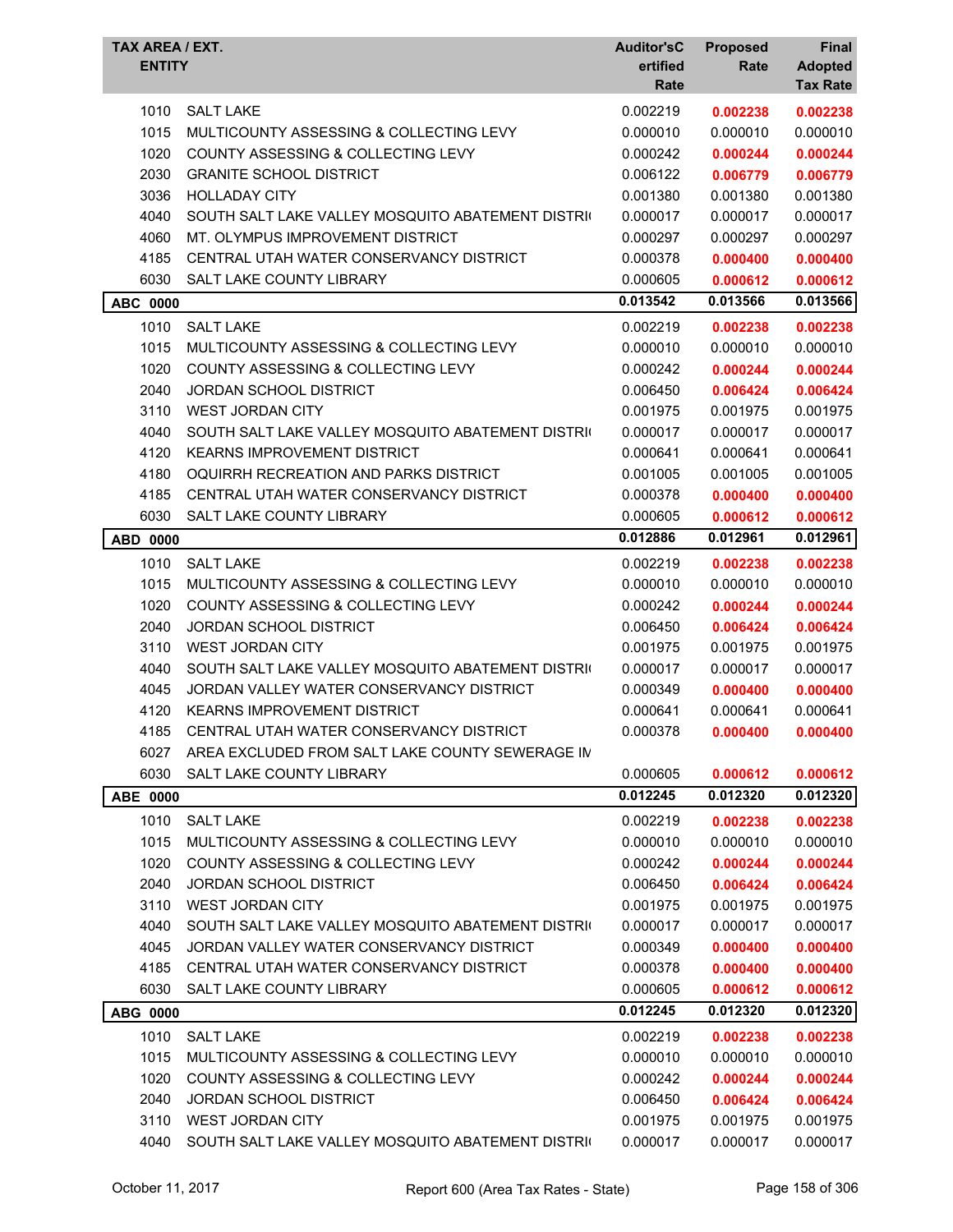| <b>TAX AREA / EXT.</b><br><b>ENTITY</b> |                                                   | <b>Auditor'sC</b><br>ertified<br>Rate | <b>Proposed</b><br>Rate | <b>Final</b><br><b>Adopted</b><br><b>Tax Rate</b> |
|-----------------------------------------|---------------------------------------------------|---------------------------------------|-------------------------|---------------------------------------------------|
|                                         |                                                   |                                       |                         |                                                   |
| 4045                                    | JORDAN VALLEY WATER CONSERVANCY DISTRICT          | 0.000349                              | 0.000400                | 0.000400                                          |
| 4185                                    | CENTRAL UTAH WATER CONSERVANCY DISTRICT           | 0.000378                              | 0.000400                | 0.000400                                          |
| 6030                                    | <b>SALT LAKE COUNTY LIBRARY</b>                   | 0.000605                              | 0.000612                | 0.000612                                          |
| <b>ABH 0000</b>                         |                                                   | 0.013823                              | 0.013873                | 0.013873                                          |
| 1010                                    | <b>SALT LAKE</b>                                  | 0.002219                              | 0.002238                | 0.002238                                          |
| 1015                                    | MULTICOUNTY ASSESSING & COLLECTING LEVY           | 0.000010                              | 0.000010                | 0.000010                                          |
| 1020                                    | COUNTY ASSESSING & COLLECTING LEVY                | 0.000242                              | 0.000244                | 0.000244                                          |
| 2045                                    | CANYONS SCHOOL DISTRICT                           | 0.006439                              | 0.006439                | 0.006439                                          |
| 3025                                    | COTTONWOOD HEIGHTS CITY                           | 0.001981                              | 0.001981                | 0.001981                                          |
| 4040                                    | SOUTH SALT LAKE VALLEY MOSQUITO ABATEMENT DISTRIC | 0.000017                              | 0.000017                | 0.000017                                          |
| 4090                                    | COTTONWOOD IMPROVEMENT DISTRICT                   | 0.000189                              | 0.000189                | 0.000189                                          |
| 4185                                    | CENTRAL UTAH WATER CONSERVANCY DISTRICT           | 0.000378                              | 0.000400                | 0.000400                                          |
| 4200                                    | COTTONWOOD HEIGHTS PARKS AND RECREATION SERVIC    | 0.001065                              | 0.001065                | 0.001065                                          |
| 4210                                    | WASATCH FRONT WASTER AND RECYCLING DISTRICT       |                                       |                         |                                                   |
| 6030                                    | SALT LAKE COUNTY LIBRARY                          | 0.000605                              | 0.000612                | 0.000612                                          |
| 6060                                    | JORDAN/CANYON SCHOOL DISTRICT DEBT SERVICE AREA   | 0.000678                              | 0.000678                | 0.000678                                          |
| ABI 0000                                |                                                   | 0.012515                              | 0.012565                | 0.012565                                          |
| 1010                                    | <b>SALT LAKE</b>                                  | 0.002219                              | 0.002238                | 0.002238                                          |
| 1015                                    | MULTICOUNTY ASSESSING & COLLECTING LEVY           | 0.000010                              | 0.000010                | 0.000010                                          |
| 1020                                    | COUNTY ASSESSING & COLLECTING LEVY                | 0.000242                              | 0.000244                | 0.000244                                          |
| 2045                                    | CANYONS SCHOOL DISTRICT                           | 0.006439                              | 0.006439                | 0.006439                                          |
| 3080                                    | <b>SANDY CITY</b>                                 | 0.001229                              | 0.001229                | 0.001229                                          |
| 4040                                    | SOUTH SALT LAKE VALLEY MOSQUITO ABATEMENT DISTRIC | 0.000017                              | 0.000017                | 0.000017                                          |
| 4150                                    | SOUTH VALLEY SEWER DISTRICT                       | 0.000316                              | 0.000316                | 0.000316                                          |
| 4160                                    | <b>CRESCENT CEMETERY MAINTENANCE DISTRICT</b>     | 0.000035                              | 0.000035                | 0.000035                                          |
| 4185                                    | CENTRAL UTAH WATER CONSERVANCY DISTRICT           | 0.000378                              | 0.000400                | 0.000400                                          |
| 4290                                    | METROPOLITAN WATER DISTRICT - SANDY CITY          | 0.000347                              | 0.000347                | 0.000347                                          |
| 6030                                    | SALT LAKE COUNTY LIBRARY                          | 0.000605                              | 0.000612                | 0.000612                                          |
| 6060                                    | JORDAN/CANYON SCHOOL DISTRICT DEBT SERVICE AREA   | 0.000678                              | 0.000678                | 0.000678                                          |
| ABJ 0000                                |                                                   | 0.012480                              | 0.012530                | 0.012530                                          |
| 1010                                    | <b>SALT LAKE</b>                                  | 0.002219                              | 0.002238                | 0.002238                                          |
| 1015                                    | MULTICOUNTY ASSESSING & COLLECTING LEVY           | 0.000010                              | 0.000010                | 0.000010                                          |
| 1020                                    | COUNTY ASSESSING & COLLECTING LEVY                | 0.000242                              | 0.000244                | 0.000244                                          |
| 2045                                    | CANYONS SCHOOL DISTRICT                           | 0.006439                              | 0.006439                | 0.006439                                          |
| 3080                                    | <b>SANDY CITY</b>                                 | 0.001229                              | 0.001229                | 0.001229                                          |
| 4040                                    | SOUTH SALT LAKE VALLEY MOSQUITO ABATEMENT DISTRIC | 0.000017                              | 0.000017                | 0.000017                                          |
| 4150                                    | SOUTH VALLEY SEWER DISTRICT                       | 0.000316                              | 0.000316                | 0.000316                                          |
| 4185                                    | CENTRAL UTAH WATER CONSERVANCY DISTRICT           | 0.000378                              | 0.000400                | 0.000400                                          |
| 4290                                    | METROPOLITAN WATER DISTRICT - SANDY CITY          | 0.000347                              | 0.000347                | 0.000347                                          |
| 6030                                    | SALT LAKE COUNTY LIBRARY                          | 0.000605                              | 0.000612                | 0.000612                                          |
| 6060                                    | JORDAN/CANYON SCHOOL DISTRICT DEBT SERVICE AREA   | 0.000678                              | 0.000678                | 0.000678                                          |
| <b>ABK 0000</b>                         |                                                   | 0.012245                              | 0.012320                | 0.012320                                          |
| 1010                                    | <b>SALT LAKE</b>                                  | 0.002219                              | 0.002238                | 0.002238                                          |
| 1015                                    | MULTICOUNTY ASSESSING & COLLECTING LEVY           | 0.000010                              | 0.000010                | 0.000010                                          |
| 1020                                    | COUNTY ASSESSING & COLLECTING LEVY                | 0.000242                              | 0.000244                | 0.000244                                          |
| 2040                                    | <b>JORDAN SCHOOL DISTRICT</b>                     | 0.006450                              | 0.006424                | 0.006424                                          |
| 3110                                    | <b>WEST JORDAN CITY</b>                           | 0.001975                              | 0.001975                | 0.001975                                          |
| 4040                                    | SOUTH SALT LAKE VALLEY MOSQUITO ABATEMENT DISTRIC | 0.000017                              | 0.000017                | 0.000017                                          |
| 4045                                    | JORDAN VALLEY WATER CONSERVANCY DISTRICT          | 0.000349                              | 0.000400                | 0.000400                                          |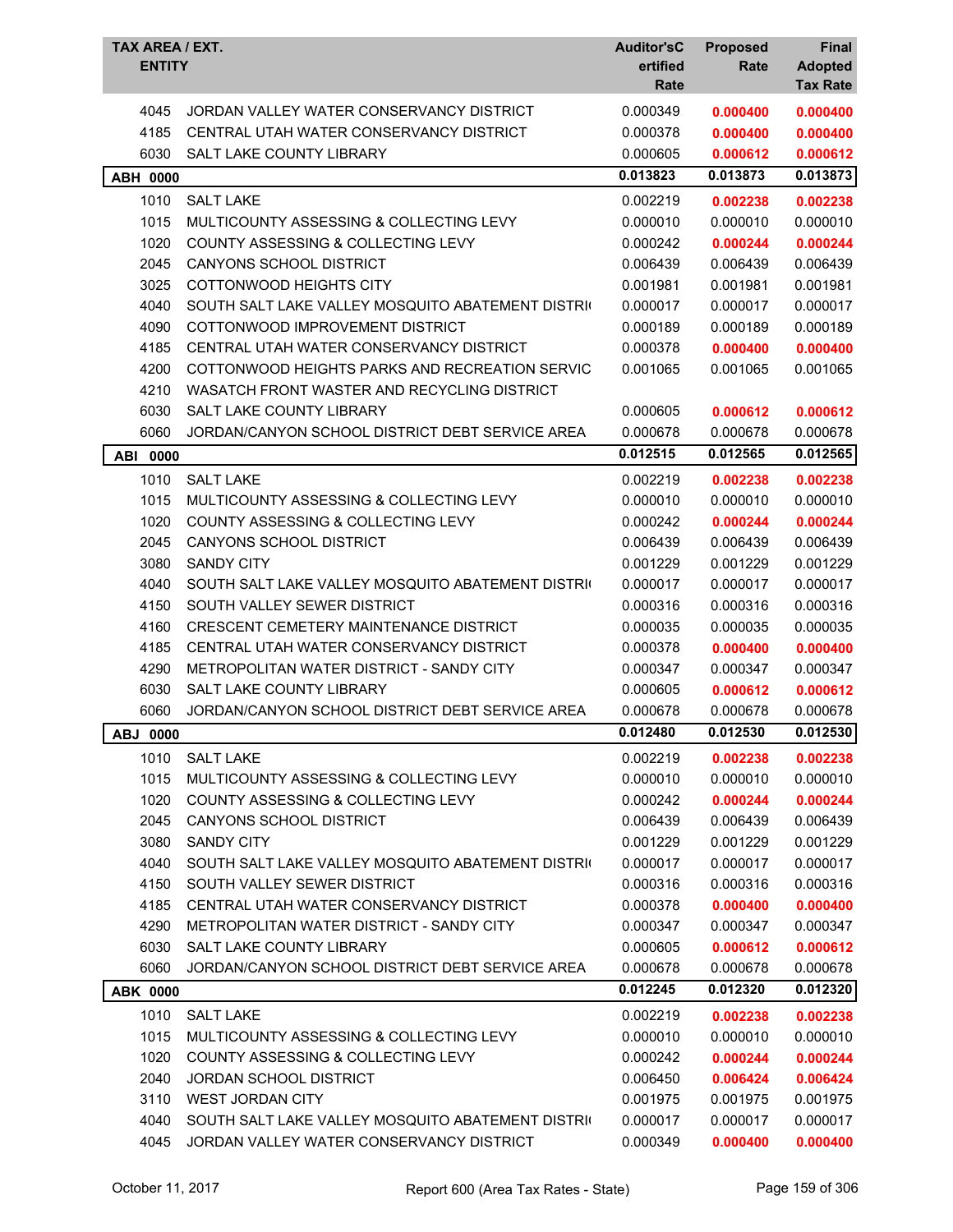| <b>TAX AREA / EXT.</b><br><b>ENTITY</b> |                                                   | <b>Auditor'sC</b><br>ertified<br>Rate | <b>Proposed</b><br>Rate | <b>Final</b><br><b>Adopted</b><br><b>Tax Rate</b> |
|-----------------------------------------|---------------------------------------------------|---------------------------------------|-------------------------|---------------------------------------------------|
| 4185                                    | CENTRAL UTAH WATER CONSERVANCY DISTRICT           | 0.000378                              | 0.000400                | 0.000400                                          |
| 6030                                    | <b>SALT LAKE COUNTY LIBRARY</b>                   | 0.000605                              | 0.000612                | 0.000612                                          |
| <b>ABL 0000</b>                         |                                                   | 0.012245                              | 0.012320                | 0.012320                                          |
| 1010                                    | <b>SALT LAKE</b>                                  | 0.002219                              | 0.002238                | 0.002238                                          |
| 1015                                    | MULTICOUNTY ASSESSING & COLLECTING LEVY           | 0.000010                              | 0.000010                | 0.000010                                          |
| 1020                                    | <b>COUNTY ASSESSING &amp; COLLECTING LEVY</b>     | 0.000242                              | 0.000244                | 0.000244                                          |
| 2040                                    | <b>JORDAN SCHOOL DISTRICT</b>                     | 0.006450                              | 0.006424                | 0.006424                                          |
| 3110                                    | <b>WEST JORDAN CITY</b>                           | 0.001975                              | 0.001975                | 0.001975                                          |
| 4040                                    | SOUTH SALT LAKE VALLEY MOSQUITO ABATEMENT DISTRIC | 0.000017                              | 0.000017                | 0.000017                                          |
| 4045                                    | JORDAN VALLEY WATER CONSERVANCY DISTRICT          | 0.000349                              | 0.000400                | 0.000400                                          |
| 4185                                    | CENTRAL UTAH WATER CONSERVANCY DISTRICT           | 0.000378                              | 0.000400                | 0.000400                                          |
| 6027                                    | AREA EXCLUDED FROM SALT LAKE COUNTY SEWERAGE IN   |                                       |                         |                                                   |
| 6030                                    | SALT LAKE COUNTY LIBRARY                          | 0.000605                              | 0.000612                | 0.000612                                          |
| ABP 0000                                |                                                   | 0.014816                              | 0.015751                | 0.015751                                          |
| 1010                                    | <b>SALT LAKE</b>                                  | 0.002219                              | 0.002238                | 0.002238                                          |
| 1015                                    | MULTICOUNTY ASSESSING & COLLECTING LEVY           | 0.000010                              | 0.000010                | 0.000010                                          |
| 1020                                    | <b>COUNTY ASSESSING &amp; COLLECTING LEVY</b>     | 0.000242                              | 0.000244                | 0.000244                                          |
| 2030                                    | <b>GRANITE SCHOOL DISTRICT</b>                    | 0.006122                              | 0.006779                | 0.006779                                          |
| 4040                                    | SOUTH SALT LAKE VALLEY MOSQUITO ABATEMENT DISTRIC | 0.000017                              | 0.000017                | 0.000017                                          |
| 4045                                    | JORDAN VALLEY WATER CONSERVANCY DISTRICT          | 0.000349                              | 0.000400                | 0.000400                                          |
| 4110                                    | TAYLORSVILLE-BENNION IMPROVEMENT DISTRICT         | 0.000136                              | 0.000136                | 0.000136                                          |
| 4180                                    | OQUIRRH RECREATION AND PARKS DISTRICT             | 0.001005                              | 0.001005                | 0.001005                                          |
| 4185                                    | CENTRAL UTAH WATER CONSERVANCY DISTRICT           | 0.000378                              | 0.000400                | 0.000400                                          |
| 4210                                    | WASATCH FRONT WASTER AND RECYCLING DISTRICT       |                                       |                         |                                                   |
| 4220                                    | SALT LAKE COUNTY MUNICIPAL-TYPE SERVICES          | 0.000065                              | 0.000065                | 0.000065                                          |
| 4320                                    | UNIFIED FIRE SERVICE AREA                         | 0.001809                              | 0.001812                | 0.001812                                          |
| 4340                                    | SALT LAKE VALLEY LAW ENFORCEMENT SERVICE AREA     | 0.001859                              | 0.002033                | 0.002033                                          |
| 6030                                    | SALT LAKE COUNTY LIBRARY                          | 0.000605                              | 0.000612                | 0.000612                                          |
| ABQ 0000                                |                                                   | 0.015321                              | 0.016256                | 0.016256                                          |
| 1010                                    | <b>SALT LAKE</b>                                  | 0.002219                              | 0.002238                | 0.002238                                          |
| 1015                                    | MULTICOUNTY ASSESSING & COLLECTING LEVY           | 0.000010                              | 0.000010                | 0.000010                                          |
| 1020                                    | COUNTY ASSESSING & COLLECTING LEVY                | 0.000242                              | 0.000244                | 0.000244                                          |
| 2030                                    | <b>GRANITE SCHOOL DISTRICT</b>                    | 0.006122                              | 0.006779                | 0.006779                                          |
| 4040                                    | SOUTH SALT LAKE VALLEY MOSQUITO ABATEMENT DISTRIC | 0.000017                              | 0.000017                | 0.000017                                          |
| 4045                                    | JORDAN VALLEY WATER CONSERVANCY DISTRICT          | 0.000349                              | 0.000400                | 0.000400                                          |
| 4120                                    | <b>KEARNS IMPROVEMENT DISTRICT</b>                | 0.000641                              | 0.000641                | 0.000641                                          |
| 4180                                    | OQUIRRH RECREATION AND PARKS DISTRICT             | 0.001005                              | 0.001005                | 0.001005                                          |
| 4185                                    | CENTRAL UTAH WATER CONSERVANCY DISTRICT           | 0.000378                              | 0.000400                | 0.000400                                          |
| 4210                                    | WASATCH FRONT WASTER AND RECYCLING DISTRICT       |                                       |                         |                                                   |
| 4220                                    | SALT LAKE COUNTY MUNICIPAL-TYPE SERVICES          | 0.000065                              | 0.000065                | 0.000065                                          |
| 4320                                    | UNIFIED FIRE SERVICE AREA                         | 0.001809                              | 0.001812                | 0.001812                                          |
| 4340                                    | SALT LAKE VALLEY LAW ENFORCEMENT SERVICE AREA     | 0.001859                              | 0.002033                | 0.002033                                          |
| 6030                                    | SALT LAKE COUNTY LIBRARY                          | 0.000605                              | 0.000612                | 0.000612                                          |
| <b>ABR 0000</b>                         |                                                   | 0.015350                              | 0.016289                | 0.016289                                          |
| 1010                                    | <b>SALT LAKE</b>                                  | 0.002219                              | 0.002238                | 0.002238                                          |
| 1015                                    | MULTICOUNTY ASSESSING & COLLECTING LEVY           | 0.000010                              | 0.000010                | 0.000010                                          |
| 1020                                    | COUNTY ASSESSING & COLLECTING LEVY                | 0.000242                              | 0.000244                | 0.000244                                          |
| 2030                                    | <b>GRANITE SCHOOL DISTRICT</b>                    | 0.006122                              | 0.006779                | 0.006779                                          |
| 4030                                    | MAGNA MOSQUITO ABATEMENT DISTRICT                 | 0.000046                              | 0.000050                | 0.000050                                          |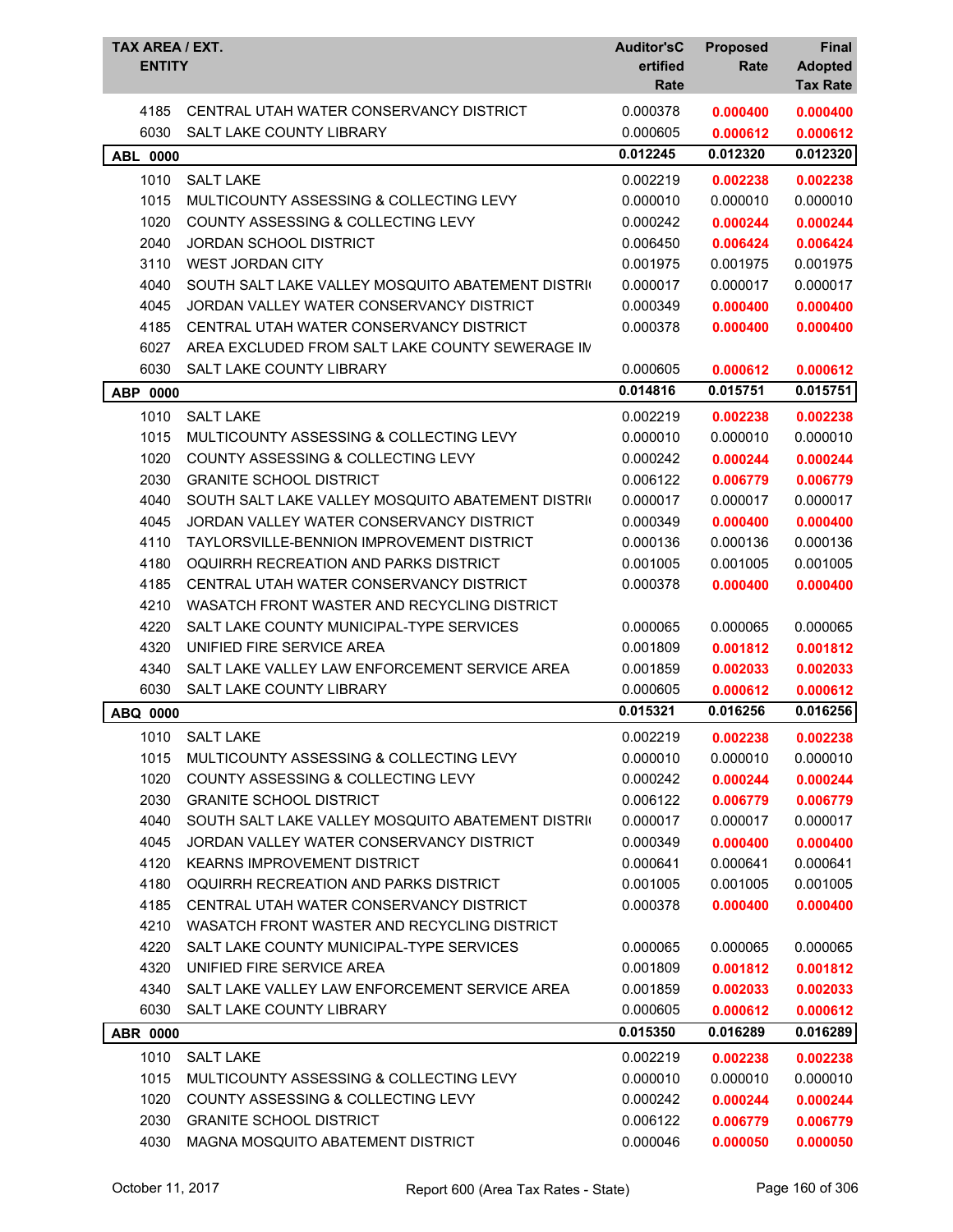| TAX AREA / EXT.<br><b>ENTITY</b> |                                                   | <b>Auditor'sC</b><br>ertified<br>Rate | <b>Proposed</b><br>Rate | <b>Final</b><br><b>Adopted</b><br><b>Tax Rate</b> |
|----------------------------------|---------------------------------------------------|---------------------------------------|-------------------------|---------------------------------------------------|
| 4045                             | JORDAN VALLEY WATER CONSERVANCY DISTRICT          | 0.000349                              | 0.000400                | 0.000400                                          |
| 4120                             | <b>KEARNS IMPROVEMENT DISTRICT</b>                | 0.000641                              | 0.000641                | 0.000641                                          |
| 4180                             | OQUIRRH RECREATION AND PARKS DISTRICT             | 0.001005                              | 0.001005                | 0.001005                                          |
| 4185                             | CENTRAL UTAH WATER CONSERVANCY DISTRICT           | 0.000378                              | 0.000400                | 0.000400                                          |
| 4210                             | WASATCH FRONT WASTER AND RECYCLING DISTRICT       |                                       |                         |                                                   |
| 4220                             | SALT LAKE COUNTY MUNICIPAL-TYPE SERVICES          | 0.000065                              | 0.000065                | 0.000065                                          |
| 4320                             | UNIFIED FIRE SERVICE AREA                         | 0.001809                              | 0.001812                | 0.001812                                          |
| 4340                             | SALT LAKE VALLEY LAW ENFORCEMENT SERVICE AREA     | 0.001859                              | 0.002033                | 0.002033                                          |
| 6030                             | <b>SALT LAKE COUNTY LIBRARY</b>                   | 0.000605                              | 0.000612                | 0.000612                                          |
| <b>ABS 0000</b>                  |                                                   | 0.014921                              | 0.015122                | 0.015122                                          |
| 1010                             | <b>SALT LAKE</b>                                  | 0.002219                              | 0.002238                | 0.002238                                          |
| 1015                             | MULTICOUNTY ASSESSING & COLLECTING LEVY           | 0.000010                              | 0.000010                | 0.000010                                          |
| 1020                             | <b>COUNTY ASSESSING &amp; COLLECTING LEVY</b>     | 0.000242                              | 0.000244                | 0.000244                                          |
| 2040                             | JORDAN SCHOOL DISTRICT                            | 0.006450                              | 0.006424                | 0.006424                                          |
| 4040                             | SOUTH SALT LAKE VALLEY MOSQUITO ABATEMENT DISTRIC | 0.000017                              | 0.000017                | 0.000017                                          |
| 4100                             | COPPERTON IMPROVEMENT DISTRICT                    | 0.000951                              | 0.000951                | 0.000951                                          |
| 4150                             | SOUTH VALLEY SEWER DISTRICT                       | 0.000316                              | 0.000316                | 0.000316                                          |
| 4185                             | CENTRAL UTAH WATER CONSERVANCY DISTRICT           | 0.000378                              | 0.000400                | 0.000400                                          |
| 4210                             | WASATCH FRONT WASTER AND RECYCLING DISTRICT       |                                       |                         |                                                   |
| 4220                             | SALT LAKE COUNTY MUNICIPAL-TYPE SERVICES          | 0.000065                              | 0.000065                | 0.000065                                          |
| 4320                             | UNIFIED FIRE SERVICE AREA                         | 0.001809                              | 0.001812                | 0.001812                                          |
| 4340                             | SALT LAKE VALLEY LAW ENFORCEMENT SERVICE AREA     | 0.001859                              | 0.002033                | 0.002033                                          |
| 6030                             | SALT LAKE COUNTY LIBRARY                          | 0.000605                              | 0.000612                | 0.000612                                          |
| <b>ABT 0000</b>                  |                                                   | 0.013970                              | 0.014171                | 0.014171                                          |
| 1010                             | <b>SALT LAKE</b>                                  | 0.002219                              | 0.002238                | 0.002238                                          |
| 1015                             | MULTICOUNTY ASSESSING & COLLECTING LEVY           | 0.000010                              | 0.000010                | 0.000010                                          |
| 1020                             | COUNTY ASSESSING & COLLECTING LEVY                | 0.000242                              | 0.000244                | 0.000244                                          |
| 2040                             | <b>JORDAN SCHOOL DISTRICT</b>                     | 0.006450                              | 0.006424                | 0.006424                                          |
| 4040                             | SOUTH SALT LAKE VALLEY MOSQUITO ABATEMENT DISTRIC | 0.000017                              | 0.000017                | 0.000017                                          |
| 4150                             | SOUTH VALLEY SEWER DISTRICT                       | 0.000316                              | 0.000316                | 0.000316                                          |
| 4185                             | CENTRAL UTAH WATER CONSERVANCY DISTRICT           | 0.000378                              | 0.000400                | 0.000400                                          |
| 4210                             | WASATCH FRONT WASTER AND RECYCLING DISTRICT       |                                       |                         |                                                   |
| 4220                             | SALT LAKE COUNTY MUNICIPAL-TYPE SERVICES          | 0.000065                              | 0.000065                | 0.000065                                          |
| 4320                             | UNIFIED FIRE SERVICE AREA                         | 0.001809                              | 0.001812                | 0.001812                                          |
| 4340                             | SALT LAKE VALLEY LAW ENFORCEMENT SERVICE AREA     | 0.001859                              | 0.002033                | 0.002033                                          |
| 6030                             | SALT LAKE COUNTY LIBRARY                          | 0.000605                              | 0.000612                | 0.000612                                          |
| <b>ABU 0000</b>                  |                                                   | 0.013654                              | 0.013855                | 0.013855                                          |
| 1010                             | <b>SALT LAKE</b>                                  | 0.002219                              | 0.002238                | 0.002238                                          |
| 1015                             | MULTICOUNTY ASSESSING & COLLECTING LEVY           | 0.000010                              | 0.000010                | 0.000010                                          |
| 1020                             | COUNTY ASSESSING & COLLECTING LEVY                | 0.000242                              | 0.000244                | 0.000244                                          |
| 2040                             | JORDAN SCHOOL DISTRICT                            | 0.006450                              | 0.006424                | 0.006424                                          |
| 4040                             | SOUTH SALT LAKE VALLEY MOSQUITO ABATEMENT DISTRIC | 0.000017                              | 0.000017                | 0.000017                                          |
| 4185                             | CENTRAL UTAH WATER CONSERVANCY DISTRICT           | 0.000378                              | 0.000400                | 0.000400                                          |
| 4210                             | WASATCH FRONT WASTER AND RECYCLING DISTRICT       |                                       |                         |                                                   |
| 4220                             | SALT LAKE COUNTY MUNICIPAL-TYPE SERVICES          | 0.000065                              | 0.000065                | 0.000065                                          |
| 4320                             | UNIFIED FIRE SERVICE AREA                         | 0.001809                              | 0.001812                | 0.001812                                          |
| 4340                             | SALT LAKE VALLEY LAW ENFORCEMENT SERVICE AREA     | 0.001859                              | 0.002033                | 0.002033                                          |
| 6030                             | SALT LAKE COUNTY LIBRARY                          | 0.000605                              | 0.000612                | 0.000612                                          |
| ABV 0000                         |                                                   | 0.014181                              | 0.015065                | 0.015065                                          |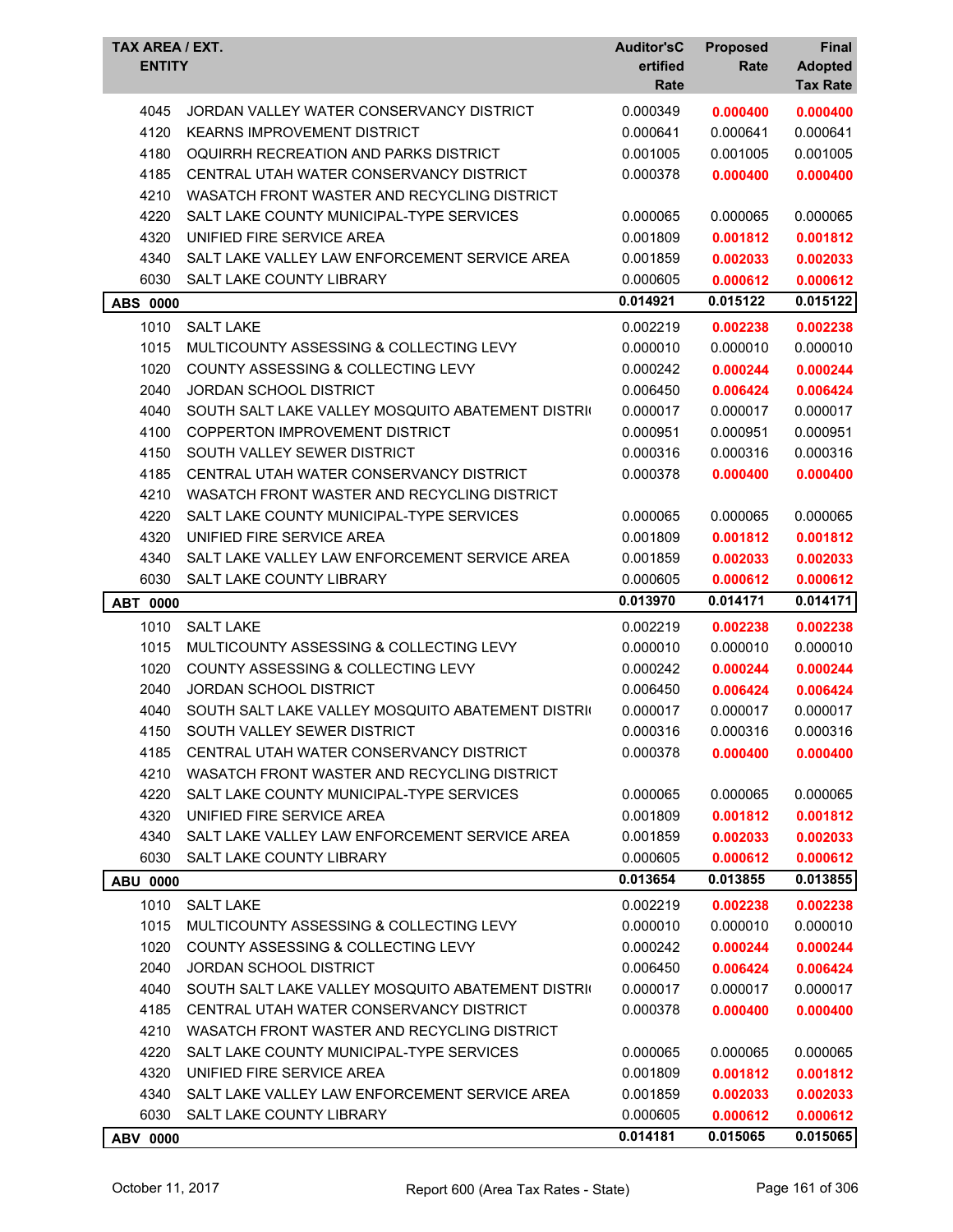| TAX AREA / EXT.<br><b>ENTITY</b> |                                               | <b>Auditor'sC</b><br>ertified<br>Rate | <b>Proposed</b><br>Rate | Final<br><b>Adopted</b><br><b>Tax Rate</b> |
|----------------------------------|-----------------------------------------------|---------------------------------------|-------------------------|--------------------------------------------|
| 1010                             | <b>SALT LAKE</b>                              | 0.002219                              | 0.002238                | 0.002238                                   |
| 1015                             | MULTICOUNTY ASSESSING & COLLECTING LEVY       | 0.000010                              | 0.000010                | 0.000010                                   |
| 1020                             | COUNTY ASSESSING & COLLECTING LEVY            | 0.000242                              | 0.000244                | 0.000244                                   |
| 2030                             | <b>GRANITE SCHOOL DISTRICT</b>                | 0.006122                              | 0.006779                | 0.006779                                   |
| 4170                             | <b>EMIGRATION IMPROVEMENT DISTRICT</b>        | 0.000872                              | 0.000872                | 0.000872                                   |
| 4185                             | CENTRAL UTAH WATER CONSERVANCY DISTRICT       | 0.000378                              | 0.000400                | 0.000400                                   |
| 4210                             | WASATCH FRONT WASTER AND RECYCLING DISTRICT   |                                       |                         |                                            |
| 4220                             | SALT LAKE COUNTY MUNICIPAL-TYPE SERVICES      | 0.000065                              | 0.000065                | 0.000065                                   |
| 4320                             | UNIFIED FIRE SERVICE AREA                     | 0.001809                              | 0.001812                | 0.001812                                   |
| 4340                             | SALT LAKE VALLEY LAW ENFORCEMENT SERVICE AREA | 0.001859                              | 0.002033                | 0.002033                                   |
| 6030                             | <b>SALT LAKE COUNTY LIBRARY</b>               | 0.000605                              | 0.000612                | 0.000612                                   |
| <b>ABX 0000</b>                  |                                               | 0.013309                              | 0.014193                | 0.014193                                   |
| 1010                             | <b>SALT LAKE</b>                              | 0.002219                              | 0.002238                | 0.002238                                   |
| 1015                             | MULTICOUNTY ASSESSING & COLLECTING LEVY       | 0.000010                              | 0.000010                | 0.000010                                   |
| 1020                             | <b>COUNTY ASSESSING &amp; COLLECTING LEVY</b> | 0.000242                              | 0.000244                | 0.000244                                   |
| 2030                             | <b>GRANITE SCHOOL DISTRICT</b>                | 0.006122                              | 0.006779                | 0.006779                                   |
| 4185                             | CENTRAL UTAH WATER CONSERVANCY DISTRICT       | 0.000378                              | 0.000400                | 0.000400                                   |
| 4210                             | WASATCH FRONT WASTER AND RECYCLING DISTRICT   |                                       |                         |                                            |
| 4220                             | SALT LAKE COUNTY MUNICIPAL-TYPE SERVICES      | 0.000065                              | 0.000065                | 0.000065                                   |
| 4320                             | UNIFIED FIRE SERVICE AREA                     | 0.001809                              | 0.001812                | 0.001812                                   |
| 4340                             | SALT LAKE VALLEY LAW ENFORCEMENT SERVICE AREA | 0.001859                              | 0.002033                | 0.002033                                   |
| 6030                             | SALT LAKE COUNTY LIBRARY                      | 0.000605                              | 0.000612                | 0.000612                                   |
|                                  |                                               | 0.015992                              | 0.016931                | 0.016931                                   |
| <b>ABY 0000</b>                  |                                               |                                       |                         |                                            |
| 1010                             | <b>SALT LAKE</b>                              | 0.002219                              | 0.002238                | 0.002238                                   |
| 1015                             | MULTICOUNTY ASSESSING & COLLECTING LEVY       | 0.000010                              | 0.000010                | 0.000010                                   |
| 1020                             | COUNTY ASSESSING & COLLECTING LEVY            | 0.000242                              | 0.000244                | 0.000244                                   |
| 2030                             | <b>GRANITE SCHOOL DISTRICT</b>                | 0.006122                              | 0.006779                | 0.006779                                   |
| 4030                             | MAGNA MOSQUITO ABATEMENT DISTRICT             | 0.000046                              | 0.000050                | 0.000050                                   |
| 4045                             | JORDAN VALLEY WATER CONSERVANCY DISTRICT      | 0.000349                              | 0.000400                | 0.000400                                   |
| 4080                             | <b>MAGNA WATER DISTRICT</b>                   | 0.002288                              | 0.002288                | 0.002288                                   |
| 4185                             | CENTRAL UTAH WATER CONSERVANCY DISTRICT       | 0.000378                              | 0.000400                | 0.000400                                   |
| 4210                             | WASATCH FRONT WASTER AND RECYCLING DISTRICT   |                                       |                         |                                            |
| 4220                             | SALT LAKE COUNTY MUNICIPAL-TYPE SERVICES      | 0.000065                              | 0.000065                | 0.000065                                   |
| 4320                             | UNIFIED FIRE SERVICE AREA                     | 0.001809                              | 0.001812                | 0.001812                                   |
| 4340                             | SALT LAKE VALLEY LAW ENFORCEMENT SERVICE AREA | 0.001859                              | 0.002033                | 0.002033                                   |
| 6030                             | SALT LAKE COUNTY LIBRARY                      | 0.000605                              | 0.000612                | 0.000612                                   |
| ABZ 0000                         |                                               | 0.015992                              | 0.016931                | 0.016931                                   |
| 1010                             | <b>SALT LAKE</b>                              | 0.002219                              | 0.002238                | 0.002238                                   |
| 1015                             | MULTICOUNTY ASSESSING & COLLECTING LEVY       | 0.000010                              | 0.000010                | 0.000010                                   |
| 1020                             | COUNTY ASSESSING & COLLECTING LEVY            | 0.000242                              | 0.000244                | 0.000244                                   |
| 2030                             | <b>GRANITE SCHOOL DISTRICT</b>                | 0.006122                              | 0.006779                | 0.006779                                   |
| 4030                             | MAGNA MOSQUITO ABATEMENT DISTRICT             | 0.000046                              | 0.000050                | 0.000050                                   |
| 4045                             | JORDAN VALLEY WATER CONSERVANCY DISTRICT      | 0.000349                              | 0.000400                | 0.000400                                   |
| 4080                             | <b>MAGNA WATER DISTRICT</b>                   | 0.002288                              | 0.002288                | 0.002288                                   |
| 4185                             | CENTRAL UTAH WATER CONSERVANCY DISTRICT       | 0.000378                              | 0.000400                | 0.000400                                   |
| 4210                             | WASATCH FRONT WASTER AND RECYCLING DISTRICT   |                                       |                         |                                            |
| 4220                             | SALT LAKE COUNTY MUNICIPAL-TYPE SERVICES      | 0.000065                              | 0.000065                | 0.000065                                   |
| 4320                             | UNIFIED FIRE SERVICE AREA                     | 0.001809                              | 0.001812                | 0.001812                                   |
| 4340                             | SALT LAKE VALLEY LAW ENFORCEMENT SERVICE AREA | 0.001859                              | 0.002033                | 0.002033                                   |
| 6030                             | SALT LAKE COUNTY LIBRARY                      | 0.000605                              | 0.000612                | 0.000612                                   |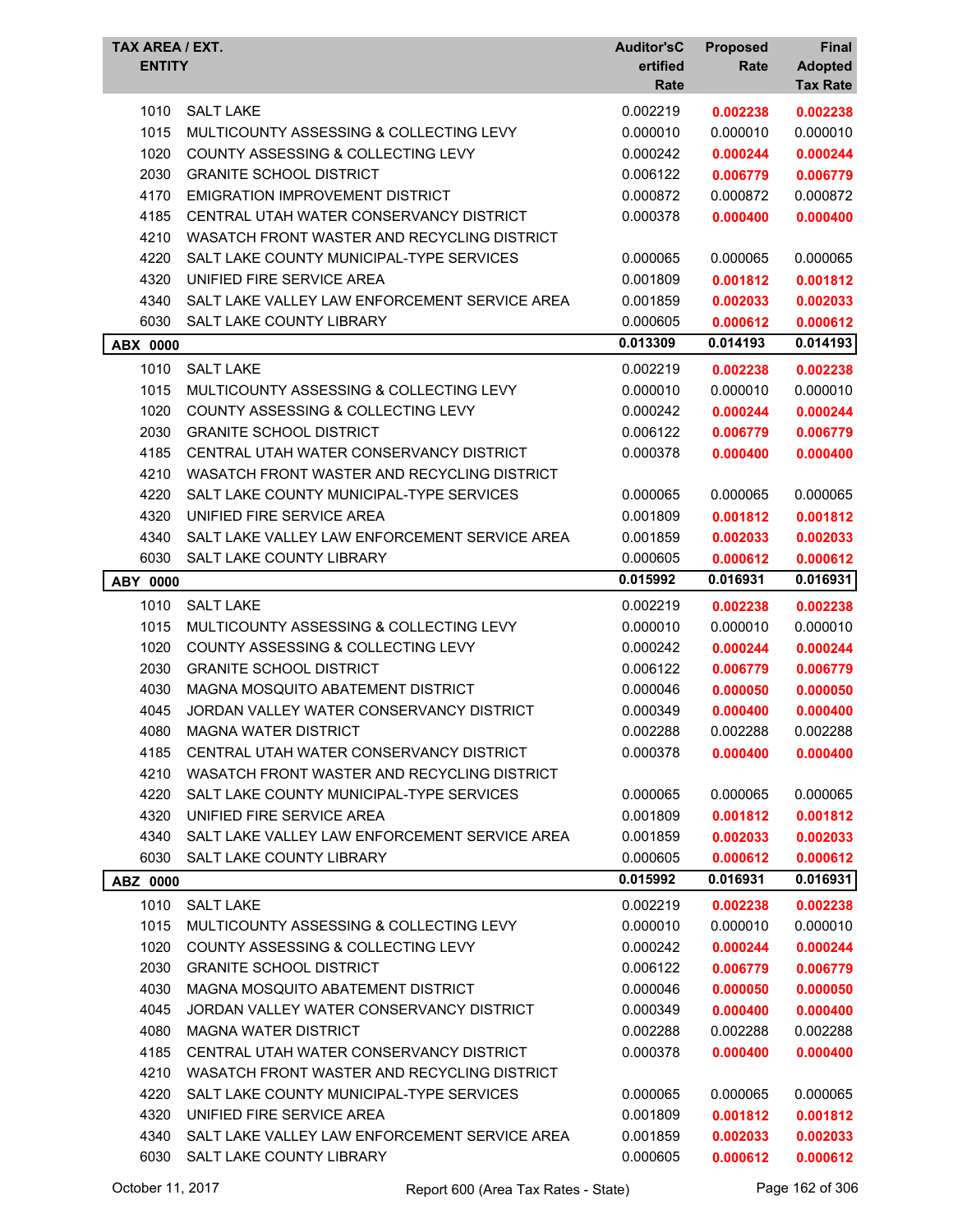| TAX AREA / EXT.<br><b>ENTITY</b> |                                               | <b>Auditor'sC</b><br>ertified | <b>Proposed</b><br>Rate | <b>Final</b>                      |
|----------------------------------|-----------------------------------------------|-------------------------------|-------------------------|-----------------------------------|
|                                  |                                               | Rate                          |                         | <b>Adopted</b><br><b>Tax Rate</b> |
| <b>ACA 0000</b>                  |                                               | 0.015992                      | 0.016931                | 0.016931                          |
| 1010                             | <b>SALT LAKE</b>                              | 0.002219                      | 0.002238                | 0.002238                          |
| 1015                             | MULTICOUNTY ASSESSING & COLLECTING LEVY       | 0.000010                      | 0.000010                | 0.000010                          |
| 1020                             | <b>COUNTY ASSESSING &amp; COLLECTING LEVY</b> | 0.000242                      | 0.000244                | 0.000244                          |
| 2030                             | <b>GRANITE SCHOOL DISTRICT</b>                | 0.006122                      | 0.006779                | 0.006779                          |
| 4030                             | MAGNA MOSQUITO ABATEMENT DISTRICT             | 0.000046                      | 0.000050                | 0.000050                          |
| 4045                             | JORDAN VALLEY WATER CONSERVANCY DISTRICT      | 0.000349                      | 0.000400                | 0.000400                          |
| 4080                             | <b>MAGNA WATER DISTRICT</b>                   | 0.002288                      | 0.002288                | 0.002288                          |
| 4185                             | CENTRAL UTAH WATER CONSERVANCY DISTRICT       | 0.000378                      | 0.000400                | 0.000400                          |
| 4210                             | WASATCH FRONT WASTER AND RECYCLING DISTRICT   |                               |                         |                                   |
| 4220                             | SALT LAKE COUNTY MUNICIPAL-TYPE SERVICES      | 0.000065                      | 0.000065                | 0.000065                          |
| 4320                             | UNIFIED FIRE SERVICE AREA                     | 0.001809                      | 0.001812                | 0.001812                          |
| 4340                             | SALT LAKE VALLEY LAW ENFORCEMENT SERVICE AREA | 0.001859                      | 0.002033                | 0.002033                          |
| 6030                             | <b>SALT LAKE COUNTY LIBRARY</b>               | 0.000605                      | 0.000612                | 0.000612                          |
| <b>ACB 0000</b>                  |                                               | 0.015992                      | 0.016931                | 0.016931                          |
| 1010                             | <b>SALT LAKE</b>                              | 0.002219                      | 0.002238                | 0.002238                          |
| 1015                             | MULTICOUNTY ASSESSING & COLLECTING LEVY       | 0.000010                      | 0.000010                | 0.000010                          |
| 1020                             | <b>COUNTY ASSESSING &amp; COLLECTING LEVY</b> | 0.000242                      | 0.000244                | 0.000244                          |
| 2030                             | <b>GRANITE SCHOOL DISTRICT</b>                | 0.006122                      | 0.006779                | 0.006779                          |
| 4030                             | MAGNA MOSQUITO ABATEMENT DISTRICT             | 0.000046                      | 0.000050                | 0.000050                          |
| 4045                             | JORDAN VALLEY WATER CONSERVANCY DISTRICT      | 0.000349                      | 0.000400                | 0.000400                          |
| 4080                             | <b>MAGNA WATER DISTRICT</b>                   | 0.002288                      | 0.002288                | 0.002288                          |
| 4185                             | CENTRAL UTAH WATER CONSERVANCY DISTRICT       | 0.000378                      | 0.000400                | 0.000400                          |
| 4210                             | WASATCH FRONT WASTER AND RECYCLING DISTRICT   |                               |                         |                                   |
| 4220                             | SALT LAKE COUNTY MUNICIPAL-TYPE SERVICES      | 0.000065                      | 0.000065                | 0.000065                          |
| 4320                             | UNIFIED FIRE SERVICE AREA                     | 0.001809                      | 0.001812                | 0.001812                          |
| 4340                             | SALT LAKE VALLEY LAW ENFORCEMENT SERVICE AREA | 0.001859                      | 0.002033                | 0.002033                          |
| 6030                             | SALT LAKE COUNTY LIBRARY                      | 0.000605                      | 0.000612                | 0.000612                          |
| <b>ACC 0000</b>                  |                                               | 0.013355                      | 0.014243                | 0.014243                          |
| 1010                             | <b>SALT LAKE</b>                              | 0.002219                      | 0.002238                | 0.002238                          |
| 1015                             | MULTICOUNTY ASSESSING & COLLECTING LEVY       | 0.000010                      | 0.000010                | 0.000010                          |
| 1020                             | <b>COUNTY ASSESSING &amp; COLLECTING LEVY</b> | 0.000242                      | 0.000244                | 0.000244                          |
| 2030                             | <b>GRANITE SCHOOL DISTRICT</b>                | 0.006122                      | 0.006779                | 0.006779                          |
| 4030                             | MAGNA MOSQUITO ABATEMENT DISTRICT             | 0.000046                      | 0.000050                | 0.000050                          |
| 4185                             | CENTRAL UTAH WATER CONSERVANCY DISTRICT       | 0.000378                      | 0.000400                | 0.000400                          |
| 4210                             | WASATCH FRONT WASTER AND RECYCLING DISTRICT   |                               |                         |                                   |
| 4220                             | SALT LAKE COUNTY MUNICIPAL-TYPE SERVICES      | 0.000065                      | 0.000065                | 0.000065                          |
| 4320                             | UNIFIED FIRE SERVICE AREA                     | 0.001809                      | 0.001812                | 0.001812                          |
| 4340                             | SALT LAKE VALLEY LAW ENFORCEMENT SERVICE AREA | 0.001859                      | 0.002033                | 0.002033                          |
| 6030                             | SALT LAKE COUNTY LIBRARY                      | 0.000605                      | 0.000612                | 0.000612                          |
| <b>ACD 0000</b>                  |                                               | 0.013704                      | 0.014643                | 0.014643                          |
| 1010                             | <b>SALT LAKE</b>                              | 0.002219                      | 0.002238                | 0.002238                          |
| 1015                             | MULTICOUNTY ASSESSING & COLLECTING LEVY       | 0.000010                      | 0.000010                | 0.000010                          |
| 1020                             | COUNTY ASSESSING & COLLECTING LEVY            | 0.000242                      | 0.000244                | 0.000244                          |
| 2030                             | <b>GRANITE SCHOOL DISTRICT</b>                | 0.006122                      | 0.006779                | 0.006779                          |
| 4030                             | MAGNA MOSQUITO ABATEMENT DISTRICT             | 0.000046                      | 0.000050                | 0.000050                          |
| 4045                             | JORDAN VALLEY WATER CONSERVANCY DISTRICT      | 0.000349                      | 0.000400                | 0.000400                          |
| 4185                             | CENTRAL UTAH WATER CONSERVANCY DISTRICT       | 0.000378                      | 0.000400                | 0.000400                          |
| 4210                             | WASATCH FRONT WASTER AND RECYCLING DISTRICT   |                               |                         |                                   |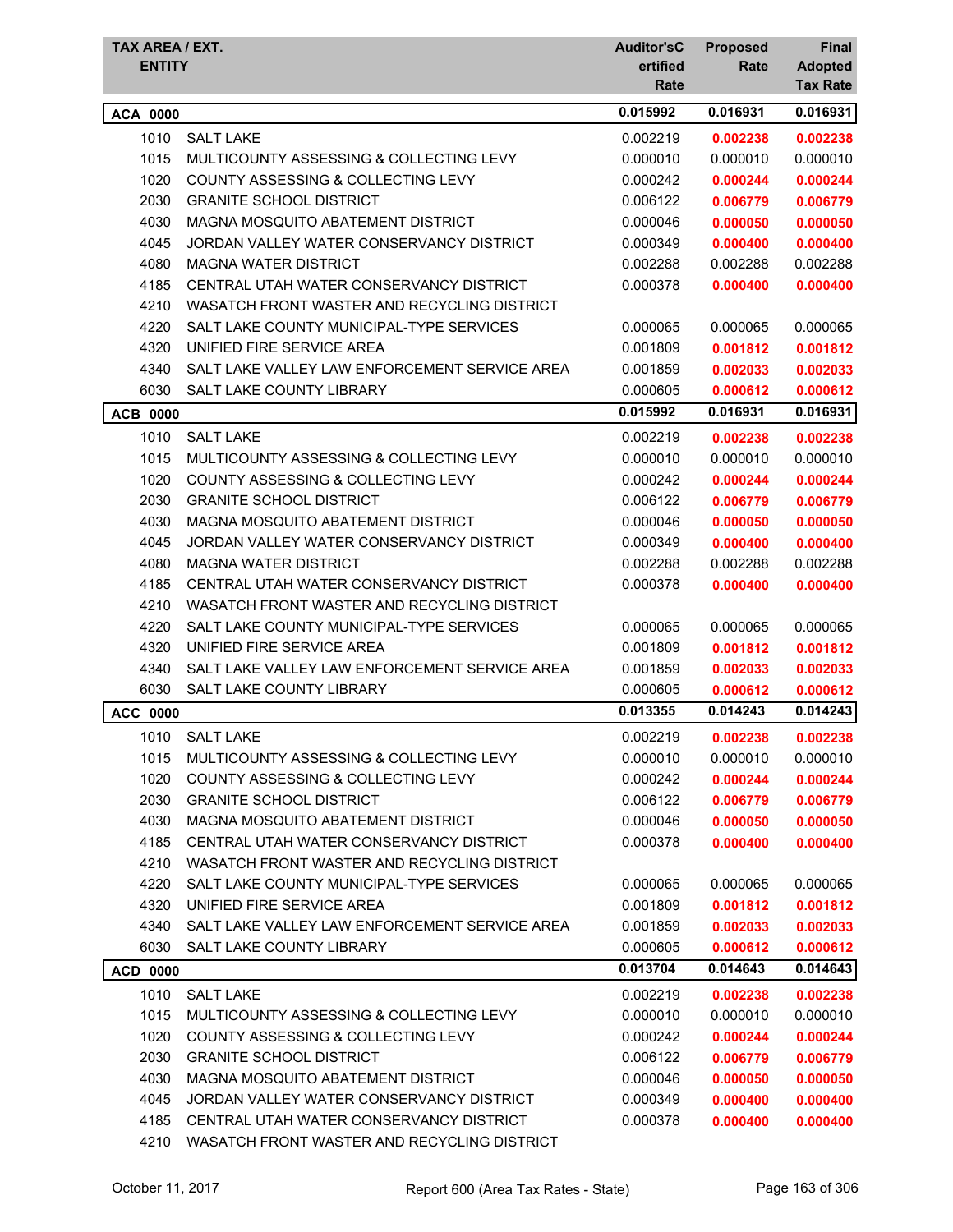| <b>TAX AREA / EXT.</b><br><b>ENTITY</b> |                                                   | <b>Auditor'sC</b><br>ertified<br>Rate | <b>Proposed</b><br>Rate | <b>Final</b><br><b>Adopted</b><br><b>Tax Rate</b> |
|-----------------------------------------|---------------------------------------------------|---------------------------------------|-------------------------|---------------------------------------------------|
| 4220                                    | SALT LAKE COUNTY MUNICIPAL-TYPE SERVICES          | 0.000065                              | 0.000065                | 0.000065                                          |
| 4320                                    | UNIFIED FIRE SERVICE AREA                         | 0.001809                              | 0.001812                | 0.001812                                          |
| 4340                                    | SALT LAKE VALLEY LAW ENFORCEMENT SERVICE AREA     | 0.001859                              | 0.002033                | 0.002033                                          |
| 6030                                    | SALT LAKE COUNTY LIBRARY                          | 0.000605                              | 0.000612                | 0.000612                                          |
| <b>ACE 0000</b>                         |                                                   | 0.015463                              | 0.015741                | 0.015741                                          |
| 1010                                    | <b>SALT LAKE</b>                                  | 0.002219                              | 0.002238                | 0.002238                                          |
| 1015                                    | MULTICOUNTY ASSESSING & COLLECTING LEVY           | 0.000010                              | 0.000010                | 0.000010                                          |
| 1020                                    | COUNTY ASSESSING & COLLECTING LEVY                | 0.000242                              | 0.000244                | 0.000244                                          |
| 2045                                    | <b>CANYONS SCHOOL DISTRICT</b>                    | 0.006439                              | 0.006439                | 0.006439                                          |
| 4040                                    | SOUTH SALT LAKE VALLEY MOSQUITO ABATEMENT DISTRIC | 0.000017                              | 0.000017                | 0.000017                                          |
| 4045                                    | JORDAN VALLEY WATER CONSERVANCY DISTRICT          | 0.000349                              | 0.000400                | 0.000400                                          |
| 4140                                    | SANDY SUBURBAN IMPROVEMENT DISTRICT               | 0.000758                              | 0.000758                | 0.000758                                          |
| 4160                                    | <b>CRESCENT CEMETERY MAINTENANCE DISTRICT</b>     | 0.000035                              | 0.000035                | 0.000035                                          |
| 4185                                    | CENTRAL UTAH WATER CONSERVANCY DISTRICT           | 0.000378                              | 0.000400                | 0.000400                                          |
| 4210                                    | WASATCH FRONT WASTER AND RECYCLING DISTRICT       |                                       |                         |                                                   |
| 4220                                    | SALT LAKE COUNTY MUNICIPAL-TYPE SERVICES          | 0.000065                              | 0.000065                | 0.000065                                          |
| 4320                                    | UNIFIED FIRE SERVICE AREA                         | 0.001809                              | 0.001812                | 0.001812                                          |
| 4340                                    | SALT LAKE VALLEY LAW ENFORCEMENT SERVICE AREA     | 0.001859                              | 0.002033                | 0.002033                                          |
| 6030                                    | <b>SALT LAKE COUNTY LIBRARY</b>                   | 0.000605                              | 0.000612                | 0.000612                                          |
| 6060                                    | JORDAN/CANYON SCHOOL DISTRICT DEBT SERVICE AREA   | 0.000678                              | 0.000678                | 0.000678                                          |
| <b>ACF 0000</b>                         |                                                   | 0.015463                              | 0.015741                | 0.015741                                          |
| 1010                                    | <b>SALT LAKE</b>                                  | 0.002219                              | 0.002238                | 0.002238                                          |
| 1015                                    | MULTICOUNTY ASSESSING & COLLECTING LEVY           | 0.000010                              | 0.000010                | 0.000010                                          |
| 1020                                    | COUNTY ASSESSING & COLLECTING LEVY                | 0.000242                              | 0.000244                | 0.000244                                          |
| 2045                                    | CANYONS SCHOOL DISTRICT                           | 0.006439                              | 0.006439                | 0.006439                                          |
| 4040                                    | SOUTH SALT LAKE VALLEY MOSQUITO ABATEMENT DISTRIC | 0.000017                              | 0.000017                | 0.000017                                          |
| 4045                                    | JORDAN VALLEY WATER CONSERVANCY DISTRICT          | 0.000349                              | 0.000400                | 0.000400                                          |
| 4140                                    | SANDY SUBURBAN IMPROVEMENT DISTRICT               | 0.000758                              | 0.000758                | 0.000758                                          |
| 4160                                    | CRESCENT CEMETERY MAINTENANCE DISTRICT            | 0.000035                              | 0.000035                | 0.000035                                          |
|                                         | 4185 CENTRAL UTAH WATER CONSERVANCY DISTRICT      | 0.000378                              | 0.000400                | 0.000400                                          |
| 4210                                    | WASATCH FRONT WASTER AND RECYCLING DISTRICT       |                                       |                         |                                                   |
| 4220                                    | SALT LAKE COUNTY MUNICIPAL-TYPE SERVICES          | 0.000065                              | 0.000065                | 0.000065                                          |
| 4300                                    | WHITE CITY WATER IMPROVEMENT DISTRICT             |                                       |                         |                                                   |
| 4320                                    | UNIFIED FIRE SERVICE AREA                         | 0.001809                              | 0.001812                | 0.001812                                          |
| 4340                                    | SALT LAKE VALLEY LAW ENFORCEMENT SERVICE AREA     | 0.001859                              | 0.002033                | 0.002033                                          |
| 6030                                    | SALT LAKE COUNTY LIBRARY                          | 0.000605                              | 0.000612                | 0.000612                                          |
| 6060                                    | JORDAN/CANYON SCHOOL DISTRICT DEBT SERVICE AREA   | 0.000678                              | 0.000678                | 0.000678                                          |
| <b>ACG 0000</b>                         |                                                   | 0.015428                              | 0.015706                | 0.015706                                          |
| 1010                                    | <b>SALT LAKE</b>                                  | 0.002219                              | 0.002238                | 0.002238                                          |
| 1015                                    | MULTICOUNTY ASSESSING & COLLECTING LEVY           | 0.000010                              | 0.000010                | 0.000010                                          |
| 1020                                    | COUNTY ASSESSING & COLLECTING LEVY                | 0.000242                              | 0.000244                | 0.000244                                          |
| 2045                                    | <b>CANYONS SCHOOL DISTRICT</b>                    | 0.006439                              | 0.006439                | 0.006439                                          |
| 4040                                    | SOUTH SALT LAKE VALLEY MOSQUITO ABATEMENT DISTRIC | 0.000017                              | 0.000017                | 0.000017                                          |
| 4045                                    | JORDAN VALLEY WATER CONSERVANCY DISTRICT          | 0.000349                              | 0.000400                | 0.000400                                          |
| 4140                                    | SANDY SUBURBAN IMPROVEMENT DISTRICT               | 0.000758                              | 0.000758                | 0.000758                                          |
| 4185                                    | CENTRAL UTAH WATER CONSERVANCY DISTRICT           | 0.000378                              | 0.000400                | 0.000400                                          |
| 4210                                    | WASATCH FRONT WASTER AND RECYCLING DISTRICT       |                                       |                         |                                                   |
| 4220                                    | SALT LAKE COUNTY MUNICIPAL-TYPE SERVICES          | 0.000065                              | 0.000065                | 0.000065                                          |
| 4320                                    | UNIFIED FIRE SERVICE AREA                         | 0.001809                              | 0.001812                | 0.001812                                          |
| 4340                                    | SALT LAKE VALLEY LAW ENFORCEMENT SERVICE AREA     | 0.001859                              | 0.002033                | 0.002033                                          |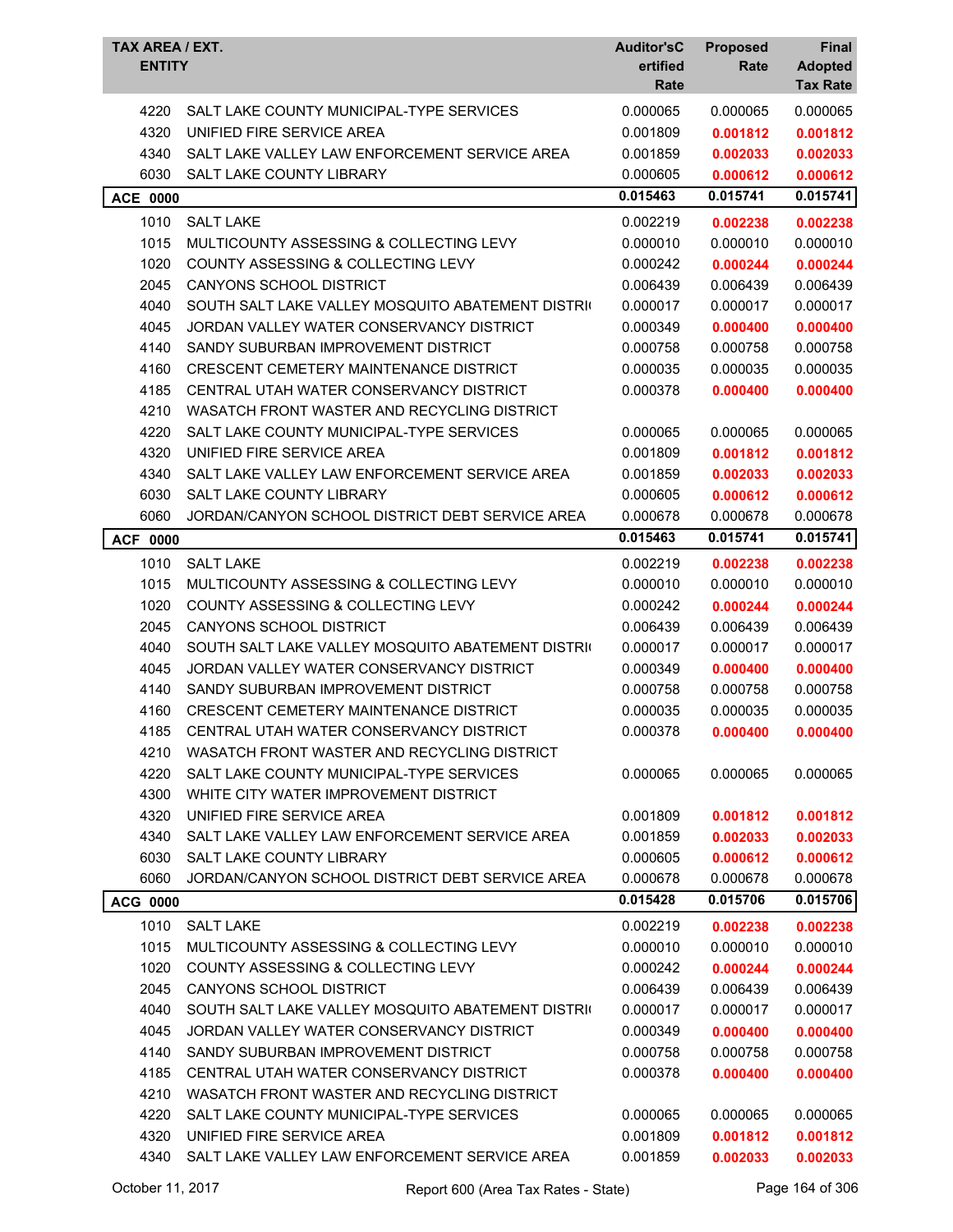| <b>TAX AREA / EXT.</b><br><b>ENTITY</b> |                                                   | <b>Auditor'sC</b><br>ertified<br>Rate | <b>Proposed</b><br>Rate | <b>Final</b><br><b>Adopted</b><br><b>Tax Rate</b> |
|-----------------------------------------|---------------------------------------------------|---------------------------------------|-------------------------|---------------------------------------------------|
| 6030                                    | SALT LAKE COUNTY LIBRARY                          | 0.000605                              | 0.000612                | 0.000612                                          |
| 6060                                    | JORDAN/CANYON SCHOOL DISTRICT DEBT SERVICE AREA   | 0.000678                              | 0.000678                | 0.000678                                          |
| <b>ACH 0000</b>                         |                                                   | 0.015428                              | 0.015706                | 0.015706                                          |
| 1010                                    | <b>SALT LAKE</b>                                  | 0.002219                              | 0.002238                | 0.002238                                          |
| 1015                                    | MULTICOUNTY ASSESSING & COLLECTING LEVY           | 0.000010                              | 0.000010                | 0.000010                                          |
| 1020                                    | COUNTY ASSESSING & COLLECTING LEVY                | 0.000242                              | 0.000244                | 0.000244                                          |
| 2045                                    | CANYONS SCHOOL DISTRICT                           | 0.006439                              | 0.006439                | 0.006439                                          |
| 4040                                    | SOUTH SALT LAKE VALLEY MOSQUITO ABATEMENT DISTRIC | 0.000017                              | 0.000017                | 0.000017                                          |
| 4045                                    | JORDAN VALLEY WATER CONSERVANCY DISTRICT          | 0.000349                              | 0.000400                | 0.000400                                          |
| 4140                                    | SANDY SUBURBAN IMPROVEMENT DISTRICT               | 0.000758                              | 0.000758                | 0.000758                                          |
| 4185                                    | CENTRAL UTAH WATER CONSERVANCY DISTRICT           | 0.000378                              | 0.000400                | 0.000400                                          |
| 4210                                    | WASATCH FRONT WASTER AND RECYCLING DISTRICT       |                                       |                         |                                                   |
| 4220                                    | SALT LAKE COUNTY MUNICIPAL-TYPE SERVICES          | 0.000065                              | 0.000065                | 0.000065                                          |
| 4300                                    | WHITE CITY WATER IMPROVEMENT DISTRICT             |                                       |                         |                                                   |
| 4320                                    | UNIFIED FIRE SERVICE AREA                         | 0.001809                              | 0.001812                | 0.001812                                          |
| 4340                                    | SALT LAKE VALLEY LAW ENFORCEMENT SERVICE AREA     | 0.001859                              | 0.002033                | 0.002033                                          |
| 6030                                    | <b>SALT LAKE COUNTY LIBRARY</b>                   | 0.000605                              | 0.000612                | 0.000612                                          |
| 6060                                    | JORDAN/CANYON SCHOOL DISTRICT DEBT SERVICE AREA   | 0.000678                              | 0.000678                | 0.000678                                          |
| <b>ACI 0000</b>                         |                                                   | 0.014605                              | 0.014806                | 0.014806                                          |
| 1010                                    | <b>SALT LAKE</b>                                  | 0.002219                              | 0.002238                | 0.002238                                          |
| 1015                                    | MULTICOUNTY ASSESSING & COLLECTING LEVY           | 0.000010                              | 0.000010                | 0.000010                                          |
| 1020                                    | <b>COUNTY ASSESSING &amp; COLLECTING LEVY</b>     | 0.000242                              | 0.000244                | 0.000244                                          |
| 2040                                    | <b>JORDAN SCHOOL DISTRICT</b>                     | 0.006450                              | 0.006424                | 0.006424                                          |
| 4040                                    | SOUTH SALT LAKE VALLEY MOSQUITO ABATEMENT DISTRIC | 0.000017                              | 0.000017                | 0.000017                                          |
| 4100                                    | <b>COPPERTON IMPROVEMENT DISTRICT</b>             | 0.000951                              | 0.000951                | 0.000951                                          |
| 4185                                    | CENTRAL UTAH WATER CONSERVANCY DISTRICT           | 0.000378                              | 0.000400                | 0.000400                                          |
| 4210                                    | WASATCH FRONT WASTER AND RECYCLING DISTRICT       |                                       |                         |                                                   |
| 4220                                    | SALT LAKE COUNTY MUNICIPAL-TYPE SERVICES          | 0.000065                              | 0.000065                | 0.000065                                          |
| 4320                                    | UNIFIED FIRE SERVICE AREA                         | 0.001809                              | 0.001812                | 0.001812                                          |
| 4340                                    | SALT LAKE VALLEY LAW ENFORCEMENT SERVICE AREA     | 0.001859                              | 0.002033                | 0.002033                                          |
| 6030                                    | SALT LAKE COUNTY LIBRARY                          | 0.000605                              | 0.000612                | 0.000612                                          |
| <b>ACJ 0000</b>                         |                                                   | 0.013867                              | 0.014802                | 0.014802                                          |
| 1010                                    | <b>SALT LAKE</b>                                  | 0.002219                              | 0.002238                | 0.002238                                          |
| 1015                                    | MULTICOUNTY ASSESSING & COLLECTING LEVY           | 0.000010                              | 0.000010                | 0.000010                                          |
| 1020                                    | <b>COUNTY ASSESSING &amp; COLLECTING LEVY</b>     | 0.000242                              | 0.000244                | 0.000244                                          |
| 2030                                    | <b>GRANITE SCHOOL DISTRICT</b>                    | 0.006122                              | 0.006779                | 0.006779                                          |
| 3045                                    | <b>MILLCREEK</b>                                  | 0.000068                              | 0.000068                | 0.000068                                          |
| 4040                                    | SOUTH SALT LAKE VALLEY MOSQUITO ABATEMENT DISTRIC | 0.000017                              | 0.000017                | 0.000017                                          |
| 4045                                    | JORDAN VALLEY WATER CONSERVANCY DISTRICT          | 0.000349                              | 0.000400                | 0.000400                                          |
| 4090                                    | COTTONWOOD IMPROVEMENT DISTRICT                   | 0.000189                              | 0.000189                | 0.000189                                          |
| 4185                                    | CENTRAL UTAH WATER CONSERVANCY DISTRICT           | 0.000378                              | 0.000400                | 0.000400                                          |
| 4210                                    | WASATCH FRONT WASTER AND RECYCLING DISTRICT       |                                       |                         |                                                   |
| 4320                                    | UNIFIED FIRE SERVICE AREA                         | 0.001809                              | 0.001812                | 0.001812                                          |
| 4340                                    | SALT LAKE VALLEY LAW ENFORCEMENT SERVICE AREA     | 0.001859                              | 0.002033                | 0.002033                                          |
| 6030                                    | SALT LAKE COUNTY LIBRARY                          | 0.000605                              | 0.000612                | 0.000612                                          |
| <b>ACK 0000</b>                         |                                                   | 0.013329                              | 0.014213                | 0.014213                                          |
| 1010                                    | <b>SALT LAKE</b>                                  | 0.002219                              | 0.002238                | 0.002238                                          |
| 1015                                    | MULTICOUNTY ASSESSING & COLLECTING LEVY           | 0.000010                              | 0.000010                | 0.000010                                          |
| 1020                                    | COUNTY ASSESSING & COLLECTING LEVY                | 0.000242                              | 0.000244                | 0.000244                                          |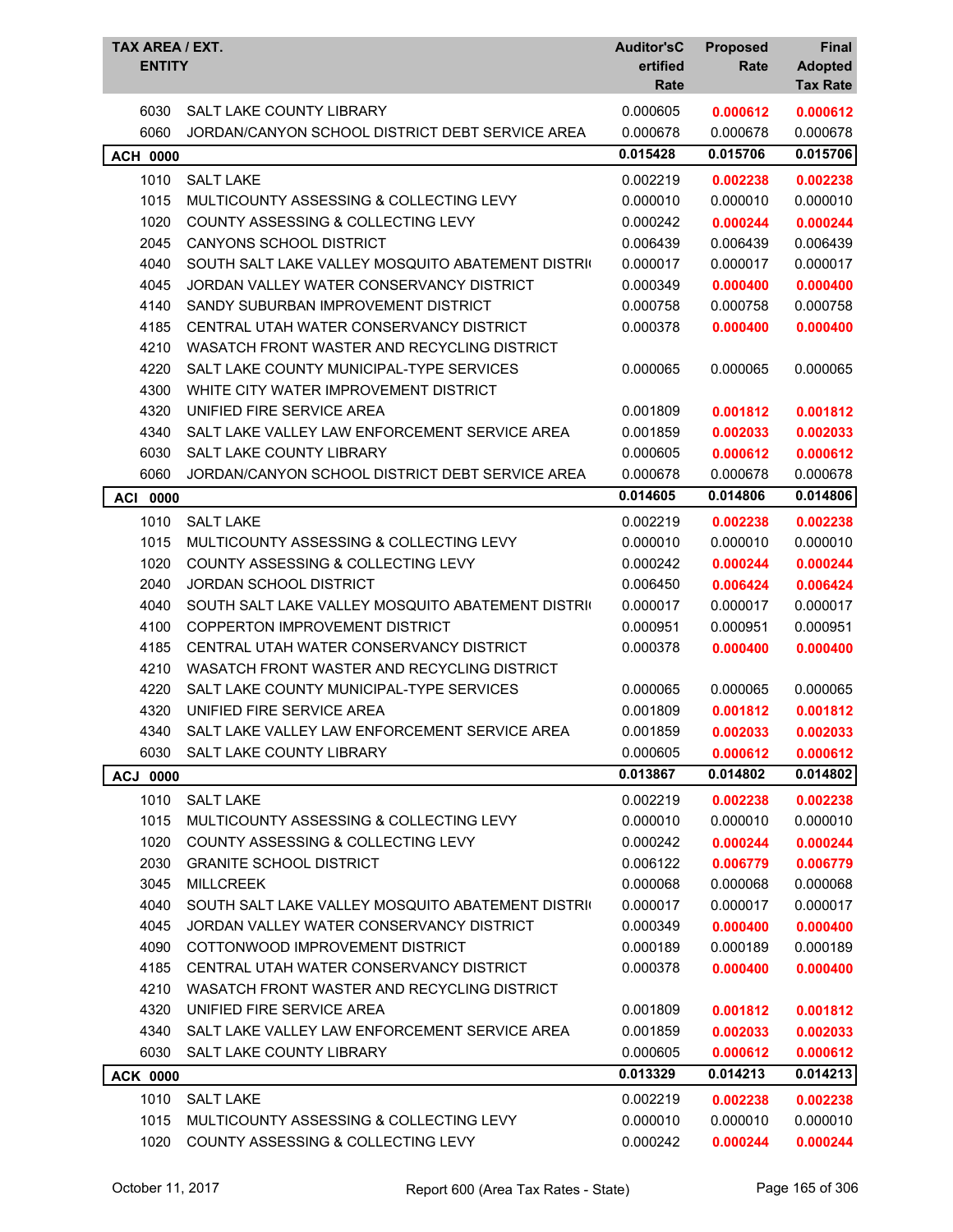| TAX AREA / EXT.<br><b>ENTITY</b> |                                                   | <b>Auditor'sC</b><br>ertified<br>Rate | <b>Proposed</b><br>Rate | Final<br><b>Adopted</b><br><b>Tax Rate</b> |
|----------------------------------|---------------------------------------------------|---------------------------------------|-------------------------|--------------------------------------------|
| 2030                             | <b>GRANITE SCHOOL DISTRICT</b>                    | 0.006122                              | 0.006779                | 0.006779                                   |
| 3045                             | <b>MILLCREEK</b>                                  | 0.000068                              | 0.000068                | 0.000068                                   |
| 4040                             | SOUTH SALT LAKE VALLEY MOSQUITO ABATEMENT DISTRIC | 0.000017                              | 0.000017                | 0.000017                                   |
| 4185                             | CENTRAL UTAH WATER CONSERVANCY DISTRICT           | 0.000378                              | 0.000400                | 0.000400                                   |
| 4210                             | WASATCH FRONT WASTER AND RECYCLING DISTRICT       |                                       |                         |                                            |
| 4320                             | UNIFIED FIRE SERVICE AREA                         | 0.001809                              | 0.001812                | 0.001812                                   |
| 4340                             | SALT LAKE VALLEY LAW ENFORCEMENT SERVICE AREA     | 0.001859                              | 0.002033                | 0.002033                                   |
| 6030                             | SALT LAKE COUNTY LIBRARY                          | 0.000605                              | 0.000612                | 0.000612                                   |
| <b>ACL 0000</b>                  |                                                   | 0.013518                              | 0.014402                | 0.014402                                   |
| 1010                             | <b>SALT LAKE</b>                                  | 0.002219                              | 0.002238                | 0.002238                                   |
| 1015                             | MULTICOUNTY ASSESSING & COLLECTING LEVY           | 0.000010                              | 0.000010                | 0.000010                                   |
| 1020                             | COUNTY ASSESSING & COLLECTING LEVY                | 0.000242                              | 0.000244                | 0.000244                                   |
| 2030                             | <b>GRANITE SCHOOL DISTRICT</b>                    | 0.006122                              | 0.006779                | 0.006779                                   |
| 3045                             | <b>MILLCREEK</b>                                  | 0.000068                              | 0.000068                | 0.000068                                   |
| 4040                             | SOUTH SALT LAKE VALLEY MOSQUITO ABATEMENT DISTRIC | 0.000017                              | 0.000017                | 0.000017                                   |
| 4090                             | COTTONWOOD IMPROVEMENT DISTRICT                   | 0.000189                              | 0.000189                | 0.000189                                   |
| 4185                             | CENTRAL UTAH WATER CONSERVANCY DISTRICT           | 0.000378                              | 0.000400                | 0.000400                                   |
| 4210                             | WASATCH FRONT WASTER AND RECYCLING DISTRICT       |                                       |                         |                                            |
| 4320                             | UNIFIED FIRE SERVICE AREA                         | 0.001809                              | 0.001812                | 0.001812                                   |
| 4340                             | SALT LAKE VALLEY LAW ENFORCEMENT SERVICE AREA     | 0.001859                              | 0.002033                | 0.002033                                   |
| 6030                             | SALT LAKE COUNTY LIBRARY                          | 0.000605                              | 0.000612                | 0.000612                                   |
|                                  |                                                   | 0.013867                              | 0.014802                | 0.014802                                   |
| <b>ACM 0000</b>                  |                                                   |                                       |                         |                                            |
| 1010                             | <b>SALT LAKE</b>                                  | 0.002219                              | 0.002238                | 0.002238                                   |
| 1015                             | MULTICOUNTY ASSESSING & COLLECTING LEVY           | 0.000010                              | 0.000010                | 0.000010                                   |
| 1020                             | <b>COUNTY ASSESSING &amp; COLLECTING LEVY</b>     | 0.000242                              | 0.000244                | 0.000244                                   |
| 2030                             | <b>GRANITE SCHOOL DISTRICT</b>                    | 0.006122                              | 0.006779                | 0.006779                                   |
| 3045                             | <b>MILLCREEK</b>                                  | 0.000068                              | 0.000068                | 0.000068                                   |
| 4040                             | SOUTH SALT LAKE VALLEY MOSQUITO ABATEMENT DISTRIC | 0.000017                              | 0.000017                | 0.000017                                   |
| 4045                             | JORDAN VALLEY WATER CONSERVANCY DISTRICT          | 0.000349                              | 0.000400                | 0.000400                                   |
| 4090                             | COTTONWOOD IMPROVEMENT DISTRICT                   | 0.000189                              | 0.000189                | 0.000189                                   |
| 4185                             | CENTRAL UTAH WATER CONSERVANCY DISTRICT           | 0.000378                              | 0.000400                | 0.000400                                   |
| 4210                             | WASATCH FRONT WASTER AND RECYCLING DISTRICT       |                                       |                         |                                            |
| 4320                             | UNIFIED FIRE SERVICE AREA                         | 0.001809                              | 0.001812                | 0.001812                                   |
| 4340                             | SALT LAKE VALLEY LAW ENFORCEMENT SERVICE AREA     | 0.001859                              | 0.002033                | 0.002033                                   |
| 6030                             | SALT LAKE COUNTY LIBRARY                          | 0.000605                              | 0.000612                | 0.000612                                   |
| <b>ACN 0000</b>                  |                                                   | 0.013975                              | 0.014910                | 0.014910                                   |
| 1010                             | <b>SALT LAKE</b>                                  | 0.002219                              | 0.002238                | 0.002238                                   |
| 1015                             | MULTICOUNTY ASSESSING & COLLECTING LEVY           | 0.000010                              | 0.000010                | 0.000010                                   |
| 1020                             | COUNTY ASSESSING & COLLECTING LEVY                | 0.000242                              | 0.000244                | 0.000244                                   |
| 2030                             | <b>GRANITE SCHOOL DISTRICT</b>                    | 0.006122                              | 0.006779                | 0.006779                                   |
| 3045                             | <b>MILLCREEK</b>                                  | 0.000068                              | 0.000068                | 0.000068                                   |
| 4040                             | SOUTH SALT LAKE VALLEY MOSQUITO ABATEMENT DISTRIC | 0.000017                              | 0.000017                | 0.000017                                   |
| 4045                             | JORDAN VALLEY WATER CONSERVANCY DISTRICT          | 0.000349                              | 0.000400                | 0.000400                                   |
| 4060                             | MT. OLYMPUS IMPROVEMENT DISTRICT                  | 0.000297                              | 0.000297                | 0.000297                                   |
| 4185                             | CENTRAL UTAH WATER CONSERVANCY DISTRICT           | 0.000378                              | 0.000400                | 0.000400                                   |
| 4210                             | WASATCH FRONT WASTER AND RECYCLING DISTRICT       |                                       |                         |                                            |
| 4320                             | UNIFIED FIRE SERVICE AREA                         | 0.001809                              | 0.001812                | 0.001812                                   |
| 4340                             | SALT LAKE VALLEY LAW ENFORCEMENT SERVICE AREA     | 0.001859                              | 0.002033                | 0.002033                                   |
| 6030                             | SALT LAKE COUNTY LIBRARY                          | 0.000605                              | 0.000612                | 0.000612                                   |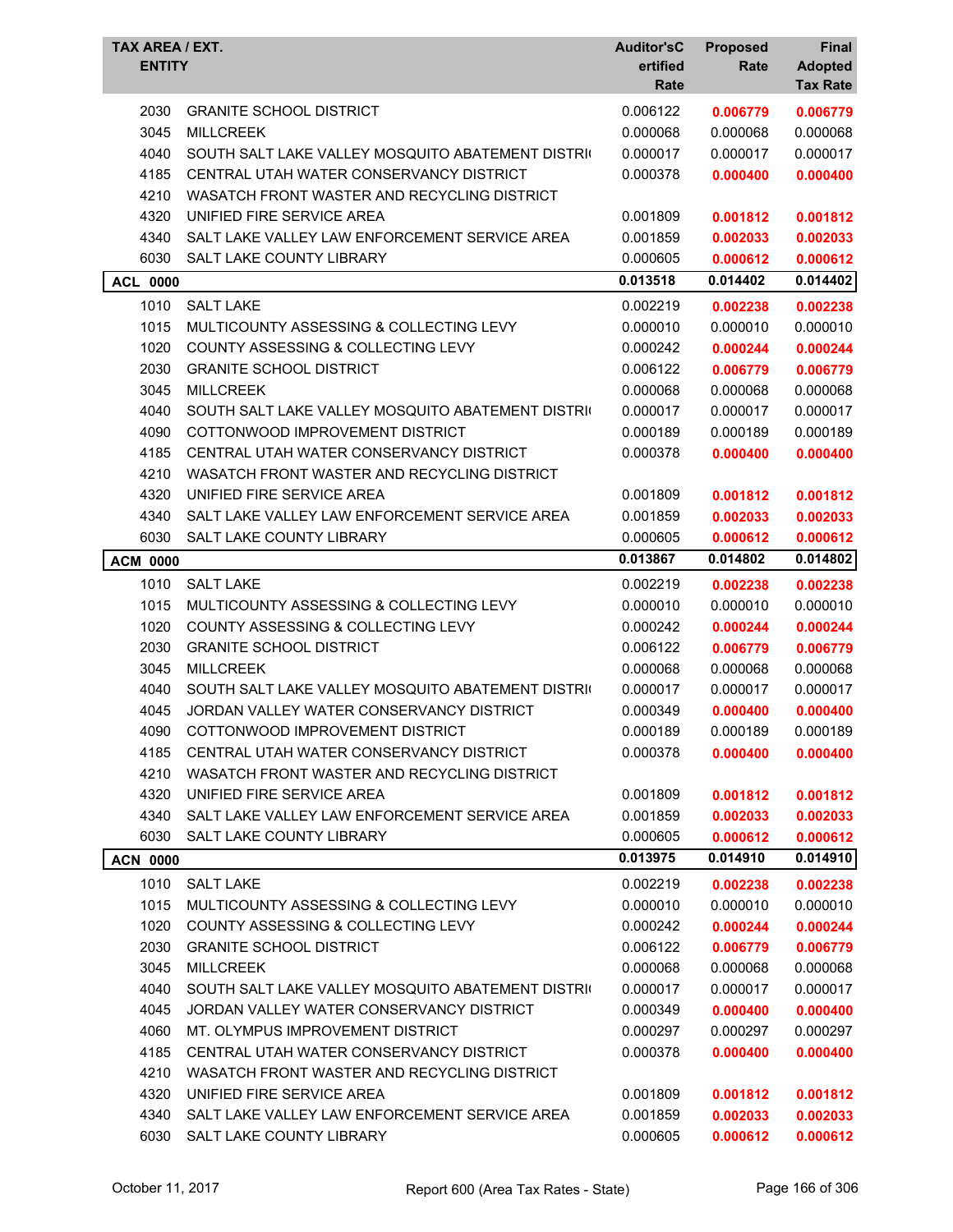| TAX AREA / EXT.<br><b>ENTITY</b> |                                                   | <b>Auditor'sC</b><br>ertified<br>Rate | <b>Proposed</b><br>Rate | <b>Final</b><br><b>Adopted</b><br><b>Tax Rate</b> |
|----------------------------------|---------------------------------------------------|---------------------------------------|-------------------------|---------------------------------------------------|
| ACO 0000                         |                                                   | 0.013975                              | 0.014910                | 0.014910                                          |
| 1010                             | <b>SALT LAKE</b>                                  | 0.002219                              | 0.002238                | 0.002238                                          |
| 1015                             | MULTICOUNTY ASSESSING & COLLECTING LEVY           | 0.000010                              | 0.000010                | 0.000010                                          |
| 1020                             | <b>COUNTY ASSESSING &amp; COLLECTING LEVY</b>     | 0.000242                              | 0.000244                | 0.000244                                          |
| 2030                             | <b>GRANITE SCHOOL DISTRICT</b>                    | 0.006122                              | 0.006779                | 0.006779                                          |
| 3045                             | <b>MILLCREEK</b>                                  | 0.000068                              | 0.000068                | 0.000068                                          |
| 4040                             | SOUTH SALT LAKE VALLEY MOSQUITO ABATEMENT DISTRIC | 0.000017                              | 0.000017                | 0.000017                                          |
| 4045                             | JORDAN VALLEY WATER CONSERVANCY DISTRICT          | 0.000349                              | 0.000400                | 0.000400                                          |
| 4060                             | MT. OLYMPUS IMPROVEMENT DISTRICT                  | 0.000297                              | 0.000297                | 0.000297                                          |
| 4185                             | CENTRAL UTAH WATER CONSERVANCY DISTRICT           | 0.000378                              | 0.000400                | 0.000400                                          |
| 4210                             | WASATCH FRONT WASTER AND RECYCLING DISTRICT       |                                       |                         |                                                   |
| 4320                             | UNIFIED FIRE SERVICE AREA                         | 0.001809                              | 0.001812                | 0.001812                                          |
| 4340                             | SALT LAKE VALLEY LAW ENFORCEMENT SERVICE AREA     | 0.001859                              | 0.002033                | 0.002033                                          |
| 6030                             | SALT LAKE COUNTY LIBRARY                          | 0.000605                              | 0.000612                | 0.000612                                          |
| <b>ACP 0000</b>                  |                                                   | 0.013626                              | 0.014510                | 0.014510                                          |
| 1010                             | <b>SALT LAKE</b>                                  | 0.002219                              | 0.002238                | 0.002238                                          |
| 1015                             | MULTICOUNTY ASSESSING & COLLECTING LEVY           | 0.000010                              | 0.000010                | 0.000010                                          |
| 1020                             | <b>COUNTY ASSESSING &amp; COLLECTING LEVY</b>     | 0.000242                              | 0.000244                | 0.000244                                          |
| 2030                             | <b>GRANITE SCHOOL DISTRICT</b>                    | 0.006122                              | 0.006779                | 0.006779                                          |
| 3045                             | <b>MILLCREEK</b>                                  | 0.000068                              | 0.000068                | 0.000068                                          |
| 4040                             | SOUTH SALT LAKE VALLEY MOSQUITO ABATEMENT DISTRIC | 0.000017                              | 0.000017                | 0.000017                                          |
| 4060                             | MT. OLYMPUS IMPROVEMENT DISTRICT                  | 0.000297                              | 0.000297                | 0.000297                                          |
| 4185                             | CENTRAL UTAH WATER CONSERVANCY DISTRICT           | 0.000378                              | 0.000400                | 0.000400                                          |
| 4210                             | WASATCH FRONT WASTER AND RECYCLING DISTRICT       |                                       |                         |                                                   |
| 4320                             | UNIFIED FIRE SERVICE AREA                         | 0.001809                              | 0.001812                | 0.001812                                          |
| 4340                             | SALT LAKE VALLEY LAW ENFORCEMENT SERVICE AREA     | 0.001859                              | 0.002033                | 0.002033                                          |
| 6030                             | SALT LAKE COUNTY LIBRARY                          | 0.000605                              | 0.000612                | 0.000612                                          |
| <b>ACR 0000</b>                  |                                                   | 0.013312                              | 0.014196                | 0.014196                                          |
| 1010                             | <b>SALT LAKE</b>                                  | 0.002219                              | 0.002238                | 0.002238                                          |
| 1015                             | MULTICOUNTY ASSESSING & COLLECTING LEVY           | 0.000010                              | 0.000010                | 0.000010                                          |
| 1020                             | COUNTY ASSESSING & COLLECTING LEVY                | 0.000242                              | 0.000244                | 0.000244                                          |
| 2030                             | <b>GRANITE SCHOOL DISTRICT</b>                    | 0.006122                              | 0.006779                | 0.006779                                          |
| 3045                             | <b>MILLCREEK</b>                                  | 0.000068                              | 0.000068                | 0.000068                                          |
| 4185                             | CENTRAL UTAH WATER CONSERVANCY DISTRICT           | 0.000378                              | 0.000400                | 0.000400                                          |
| 4210                             | WASATCH FRONT WASTER AND RECYCLING DISTRICT       |                                       |                         |                                                   |
| 4320                             | UNIFIED FIRE SERVICE AREA                         | 0.001809                              | 0.001812                | 0.001812                                          |
| 4340                             | SALT LAKE VALLEY LAW ENFORCEMENT SERVICE AREA     | 0.001859                              | 0.002033                | 0.002033                                          |
| 6030                             | SALT LAKE COUNTY LIBRARY                          | 0.000605                              | 0.000612                | 0.000612                                          |
| <b>ACT 0000</b>                  |                                                   | 0.013309                              | 0.014193                | 0.014193                                          |
| 1010                             | <b>SALT LAKE</b>                                  | 0.002219                              | 0.002238                | 0.002238                                          |
| 1015                             | MULTICOUNTY ASSESSING & COLLECTING LEVY           | 0.000010                              | 0.000010                | 0.000010                                          |
| 1020                             | COUNTY ASSESSING & COLLECTING LEVY                | 0.000242                              | 0.000244                | 0.000244                                          |
| 2030                             | <b>GRANITE SCHOOL DISTRICT</b>                    | 0.006122                              | 0.006779                | 0.006779                                          |
| 4185                             | CENTRAL UTAH WATER CONSERVANCY DISTRICT           | 0.000378                              | 0.000400                | 0.000400                                          |
| 4210                             | WASATCH FRONT WASTER AND RECYCLING DISTRICT       |                                       |                         |                                                   |
| 4220                             | SALT LAKE COUNTY MUNICIPAL-TYPE SERVICES          | 0.000065                              | 0.000065                | 0.000065                                          |
| 4320                             | UNIFIED FIRE SERVICE AREA                         | 0.001809                              | 0.001812                | 0.001812                                          |
| 4340                             | SALT LAKE VALLEY LAW ENFORCEMENT SERVICE AREA     | 0.001859                              | 0.002033                | 0.002033                                          |
| 6030                             | SALT LAKE COUNTY LIBRARY                          | 0.000605                              | 0.000612                | 0.000612                                          |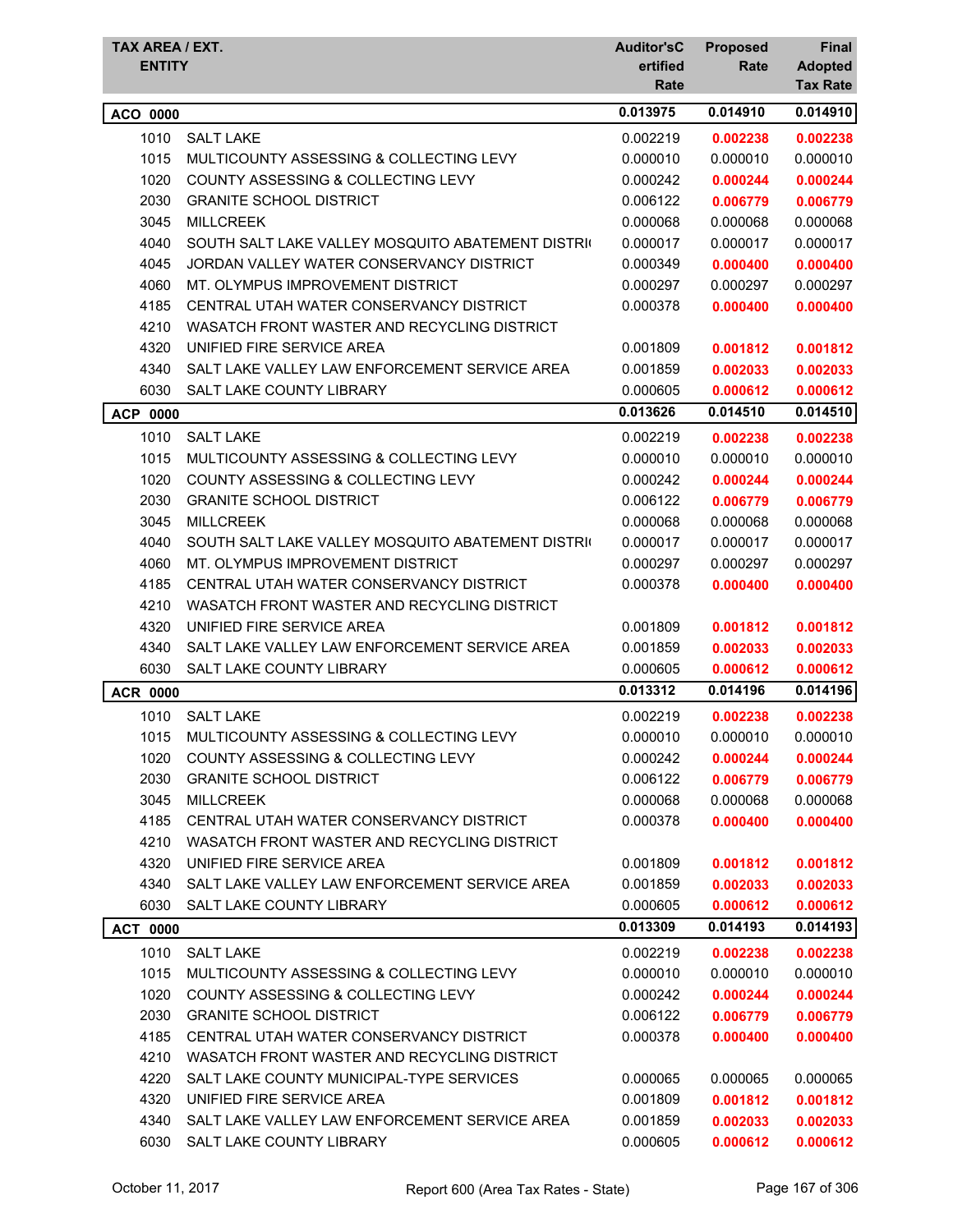| TAX AREA / EXT.<br><b>ENTITY</b> |                                                   | <b>Auditor'sC</b><br>ertified<br>Rate | <b>Proposed</b><br>Rate | Final<br><b>Adopted</b><br><b>Tax Rate</b> |
|----------------------------------|---------------------------------------------------|---------------------------------------|-------------------------|--------------------------------------------|
| <b>ACU 0000</b>                  |                                                   | 0.015992                              | 0.016931                | 0.016931                                   |
| 1010                             | <b>SALT LAKE</b>                                  | 0.002219                              | 0.002238                | 0.002238                                   |
| 1015                             | MULTICOUNTY ASSESSING & COLLECTING LEVY           | 0.000010                              | 0.000010                | 0.000010                                   |
| 1020                             | <b>COUNTY ASSESSING &amp; COLLECTING LEVY</b>     | 0.000242                              | 0.000244                | 0.000244                                   |
| 2030                             | <b>GRANITE SCHOOL DISTRICT</b>                    | 0.006122                              | 0.006779                | 0.006779                                   |
| 4030                             | MAGNA MOSQUITO ABATEMENT DISTRICT                 | 0.000046                              | 0.000050                | 0.000050                                   |
| 4045                             | JORDAN VALLEY WATER CONSERVANCY DISTRICT          | 0.000349                              | 0.000400                | 0.000400                                   |
| 4080                             | <b>MAGNA WATER DISTRICT</b>                       | 0.002288                              | 0.002288                | 0.002288                                   |
| 4185                             | CENTRAL UTAH WATER CONSERVANCY DISTRICT           | 0.000378                              | 0.000400                | 0.000400                                   |
| 4210                             | WASATCH FRONT WASTER AND RECYCLING DISTRICT       |                                       |                         |                                            |
| 4220                             | SALT LAKE COUNTY MUNICIPAL-TYPE SERVICES          | 0.000065                              | 0.000065                | 0.000065                                   |
| 4320                             | UNIFIED FIRE SERVICE AREA                         | 0.001809                              | 0.001812                | 0.001812                                   |
| 4340                             | SALT LAKE VALLEY LAW ENFORCEMENT SERVICE AREA     | 0.001859                              | 0.002033                | 0.002033                                   |
| 6030                             | SALT LAKE COUNTY LIBRARY                          | 0.000605                              | 0.000612                | 0.000612                                   |
| <b>ACV 0000</b>                  |                                                   | 0.013355                              | 0.014243                | 0.014243                                   |
| 1010                             | <b>SALT LAKE</b>                                  | 0.002219                              | 0.002238                | 0.002238                                   |
| 1015                             | MULTICOUNTY ASSESSING & COLLECTING LEVY           | 0.000010                              | 0.000010                | 0.000010                                   |
| 1020                             | <b>COUNTY ASSESSING &amp; COLLECTING LEVY</b>     | 0.000242                              | 0.000244                | 0.000244                                   |
| 2030                             | <b>GRANITE SCHOOL DISTRICT</b>                    | 0.006122                              | 0.006779                | 0.006779                                   |
| 4030                             | MAGNA MOSQUITO ABATEMENT DISTRICT                 | 0.000046                              | 0.000050                | 0.000050                                   |
| 4185                             | CENTRAL UTAH WATER CONSERVANCY DISTRICT           | 0.000378                              | 0.000400                | 0.000400                                   |
| 4210                             | WASATCH FRONT WASTER AND RECYCLING DISTRICT       |                                       |                         |                                            |
| 4220                             | SALT LAKE COUNTY MUNICIPAL-TYPE SERVICES          | 0.000065                              | 0.000065                | 0.000065                                   |
| 4320                             | UNIFIED FIRE SERVICE AREA                         | 0.001809                              | 0.001812                | 0.001812                                   |
| 4340                             | SALT LAKE VALLEY LAW ENFORCEMENT SERVICE AREA     | 0.001859                              | 0.002033                | 0.002033                                   |
| 6030                             | SALT LAKE COUNTY LIBRARY                          | 0.000605                              | 0.000612                | 0.000612                                   |
| <b>ACX 0000</b>                  |                                                   | 0.015649                              | 0.015901                | 0.015901                                   |
| 1010                             | <b>SALT LAKE</b>                                  | 0.002219                              | 0.002238                | 0.002238                                   |
| 1015                             | MULTICOUNTY ASSESSING & COLLECTING LEVY           | 0.000010                              | 0.000010                | 0.000010                                   |
| 1020                             | COUNTY ASSESSING & COLLECTING LEVY                | 0.000242                              | 0.000244                | 0.000244                                   |
| 2040                             | <b>JORDAN SCHOOL DISTRICT</b>                     | 0.006450                              | 0.006424                | 0.006424                                   |
| 4040                             | SOUTH SALT LAKE VALLEY MOSQUITO ABATEMENT DISTRIC | 0.000017                              | 0.000017                | 0.000017                                   |
| 4045                             | JORDAN VALLEY WATER CONSERVANCY DISTRICT          | 0.000349                              | 0.000400                | 0.000400                                   |
| 4120                             | <b>KEARNS IMPROVEMENT DISTRICT</b>                | 0.000641                              | 0.000641                | 0.000641                                   |
| 4180                             | OQUIRRH RECREATION AND PARKS DISTRICT             | 0.001005                              | 0.001005                | 0.001005                                   |
| 4185                             | CENTRAL UTAH WATER CONSERVANCY DISTRICT           | 0.000378                              | 0.000400                | 0.000400                                   |
| 4210                             | WASATCH FRONT WASTER AND RECYCLING DISTRICT       |                                       |                         |                                            |
| 4220                             | SALT LAKE COUNTY MUNICIPAL-TYPE SERVICES          | 0.000065                              | 0.000065                | 0.000065                                   |
| 4320                             | UNIFIED FIRE SERVICE AREA                         | 0.001809                              | 0.001812                | 0.001812                                   |
| 4340                             | SALT LAKE VALLEY LAW ENFORCEMENT SERVICE AREA     | 0.001859                              | 0.002033                | 0.002033                                   |
| 6030                             | SALT LAKE COUNTY LIBRARY                          | 0.000605                              | 0.000612                | 0.000612                                   |
| ADA 0000                         |                                                   | 0.013970                              | 0.014171                | 0.014171                                   |
| 1010                             | <b>SALT LAKE</b>                                  | 0.002219                              | 0.002238                | 0.002238                                   |
| 1015                             | MULTICOUNTY ASSESSING & COLLECTING LEVY           | 0.000010                              | 0.000010                | 0.000010                                   |
| 1020                             | COUNTY ASSESSING & COLLECTING LEVY                | 0.000242                              | 0.000244                | 0.000244                                   |
| 2040                             | <b>JORDAN SCHOOL DISTRICT</b>                     | 0.006450                              | 0.006424                | 0.006424                                   |
| 4040                             | SOUTH SALT LAKE VALLEY MOSQUITO ABATEMENT DISTRIC | 0.000017                              | 0.000017                | 0.000017                                   |
| 4150                             | SOUTH VALLEY SEWER DISTRICT                       | 0.000316                              | 0.000316                | 0.000316                                   |
| 4185                             | CENTRAL UTAH WATER CONSERVANCY DISTRICT           | 0.000378                              | 0.000400                | 0.000400                                   |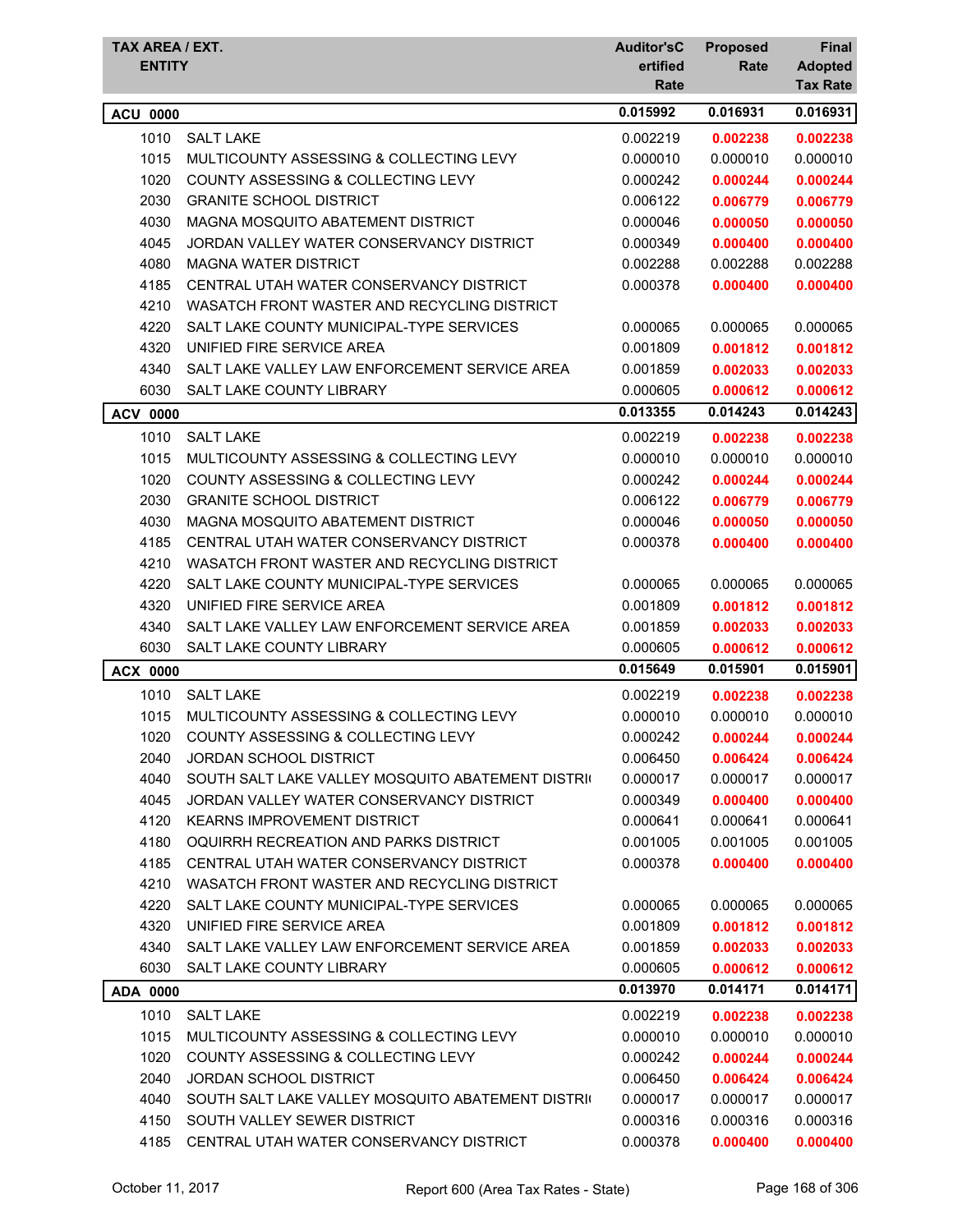| TAX AREA / EXT.<br><b>ENTITY</b> |                                                   | <b>Auditor'sC</b><br>ertified<br>Rate | <b>Proposed</b><br>Rate | <b>Final</b><br><b>Adopted</b><br><b>Tax Rate</b> |
|----------------------------------|---------------------------------------------------|---------------------------------------|-------------------------|---------------------------------------------------|
| 4210                             | WASATCH FRONT WASTER AND RECYCLING DISTRICT       |                                       |                         |                                                   |
| 4220                             | SALT LAKE COUNTY MUNICIPAL-TYPE SERVICES          | 0.000065                              | 0.000065                | 0.000065                                          |
| 4320                             | UNIFIED FIRE SERVICE AREA                         | 0.001809                              | 0.001812                | 0.001812                                          |
| 4340                             | SALT LAKE VALLEY LAW ENFORCEMENT SERVICE AREA     | 0.001859                              | 0.002033                | 0.002033                                          |
| 6030                             | SALT LAKE COUNTY LIBRARY                          | 0.000605                              | 0.000612                | 0.000612                                          |
| <b>ADB 0000</b>                  |                                                   | 0.013654                              | 0.013855                | 0.013855                                          |
| 1010                             | <b>SALT LAKE</b>                                  | 0.002219                              | 0.002238                | 0.002238                                          |
| 1015                             | MULTICOUNTY ASSESSING & COLLECTING LEVY           | 0.000010                              | 0.000010                | 0.000010                                          |
| 1020                             | <b>COUNTY ASSESSING &amp; COLLECTING LEVY</b>     | 0.000242                              | 0.000244                | 0.000244                                          |
| 2040                             | <b>JORDAN SCHOOL DISTRICT</b>                     | 0.006450                              | 0.006424                | 0.006424                                          |
| 4040                             | SOUTH SALT LAKE VALLEY MOSQUITO ABATEMENT DISTRIC | 0.000017                              | 0.000017                | 0.000017                                          |
| 4185                             | CENTRAL UTAH WATER CONSERVANCY DISTRICT           | 0.000378                              | 0.000400                | 0.000400                                          |
| 4210                             | WASATCH FRONT WASTER AND RECYCLING DISTRICT       |                                       |                         |                                                   |
| 4220                             | SALT LAKE COUNTY MUNICIPAL-TYPE SERVICES          | 0.000065                              | 0.000065                | 0.000065                                          |
| 4320                             | UNIFIED FIRE SERVICE AREA                         | 0.001809                              | 0.001812                | 0.001812                                          |
| 4340                             | SALT LAKE VALLEY LAW ENFORCEMENT SERVICE AREA     | 0.001859                              | 0.002033                | 0.002033                                          |
| 6030                             | SALT LAKE COUNTY LIBRARY                          | 0.000605                              | 0.000612                | 0.000612                                          |
| ADC 0000                         |                                                   | 0.012245                              | 0.012320                | 0.012320                                          |
| 1010                             | <b>SALT LAKE</b>                                  | 0.002219                              | 0.002238                | 0.002238                                          |
| 1015                             | MULTICOUNTY ASSESSING & COLLECTING LEVY           | 0.000010                              | 0.000010                | 0.000010                                          |
| 1020                             | COUNTY ASSESSING & COLLECTING LEVY                | 0.000242                              | 0.000244                | 0.000244                                          |
| 2040                             | <b>JORDAN SCHOOL DISTRICT</b>                     | 0.006450                              | 0.006424                | 0.006424                                          |
| 3110                             | <b>WEST JORDAN CITY</b>                           | 0.001975                              | 0.001975                | 0.001975                                          |
| 4040                             | SOUTH SALT LAKE VALLEY MOSQUITO ABATEMENT DISTRIC | 0.000017                              | 0.000017                | 0.000017                                          |
| 4045                             | JORDAN VALLEY WATER CONSERVANCY DISTRICT          | 0.000349                              | 0.000400                | 0.000400                                          |
| 4185                             | CENTRAL UTAH WATER CONSERVANCY DISTRICT           | 0.000378                              | 0.000400                | 0.000400                                          |
| 6030                             | SALT LAKE COUNTY LIBRARY                          | 0.000605                              | 0.000612                | 0.000612                                          |
| ADD 0000                         |                                                   | 0.012245                              | 0.012320                | 0.012320                                          |
| 1010                             | <b>SALT LAKE</b>                                  | 0.002219                              | 0.002238                | 0.002238                                          |
| 1015                             | MULTICOUNTY ASSESSING & COLLECTING LEVY           | 0.000010                              | 0.000010                | 0.000010                                          |
| 1020                             | COUNTY ASSESSING & COLLECTING LEVY                | 0.000242                              | 0.000244                | 0.000244                                          |
| 2040                             | <b>JORDAN SCHOOL DISTRICT</b>                     | 0.006450                              | 0.006424                | 0.006424                                          |
| 3110                             | <b>WEST JORDAN CITY</b>                           | 0.001975                              | 0.001975                | 0.001975                                          |
| 4040                             | SOUTH SALT LAKE VALLEY MOSQUITO ABATEMENT DISTRIC | 0.000017                              | 0.000017                | 0.000017                                          |
| 4045                             | JORDAN VALLEY WATER CONSERVANCY DISTRICT          | 0.000349                              | 0.000400                | 0.000400                                          |
| 4185                             | CENTRAL UTAH WATER CONSERVANCY DISTRICT           | 0.000378                              | 0.000400                | 0.000400                                          |
| 6027                             | AREA EXCLUDED FROM SALT LAKE COUNTY SEWERAGE IN   |                                       |                         |                                                   |
| 6030                             | SALT LAKE COUNTY LIBRARY                          | 0.000605                              | 0.000612                | 0.000612                                          |

# **SAN JUAN COUNTY**

| 001<br>0000 |                                            | 0.012571 | 0.012571 | 0.012571 |
|-------------|--------------------------------------------|----------|----------|----------|
| 1010        | SAN JUAN                                   | 0.003521 | 0.003521 | 0.003521 |
| 2010        | SAN JUAN COUNTY SCHOOL DISTRICT            | 0.007425 | 0.007425 | 0.007425 |
| 4030        | SAN JUAN COUNTY WATER CONSERVANCY DISTRICT | 0.000580 | 0.000580 | 0.000580 |
| 4050        | SAN JUAN COUNTY HEALTH SERVICE DISTRICT    | 0.001045 | 0.001045 | 0.001045 |
| 0000<br>002 |                                            | 0.012731 | 0.012731 | 0.012731 |
| 1010        | SAN JUAN                                   | 0.003521 | 0.003521 | 0.003521 |
| 2010        | SAN JUAN COUNTY SCHOOL DISTRICT            | 0.007425 | 0.007425 | 0.007425 |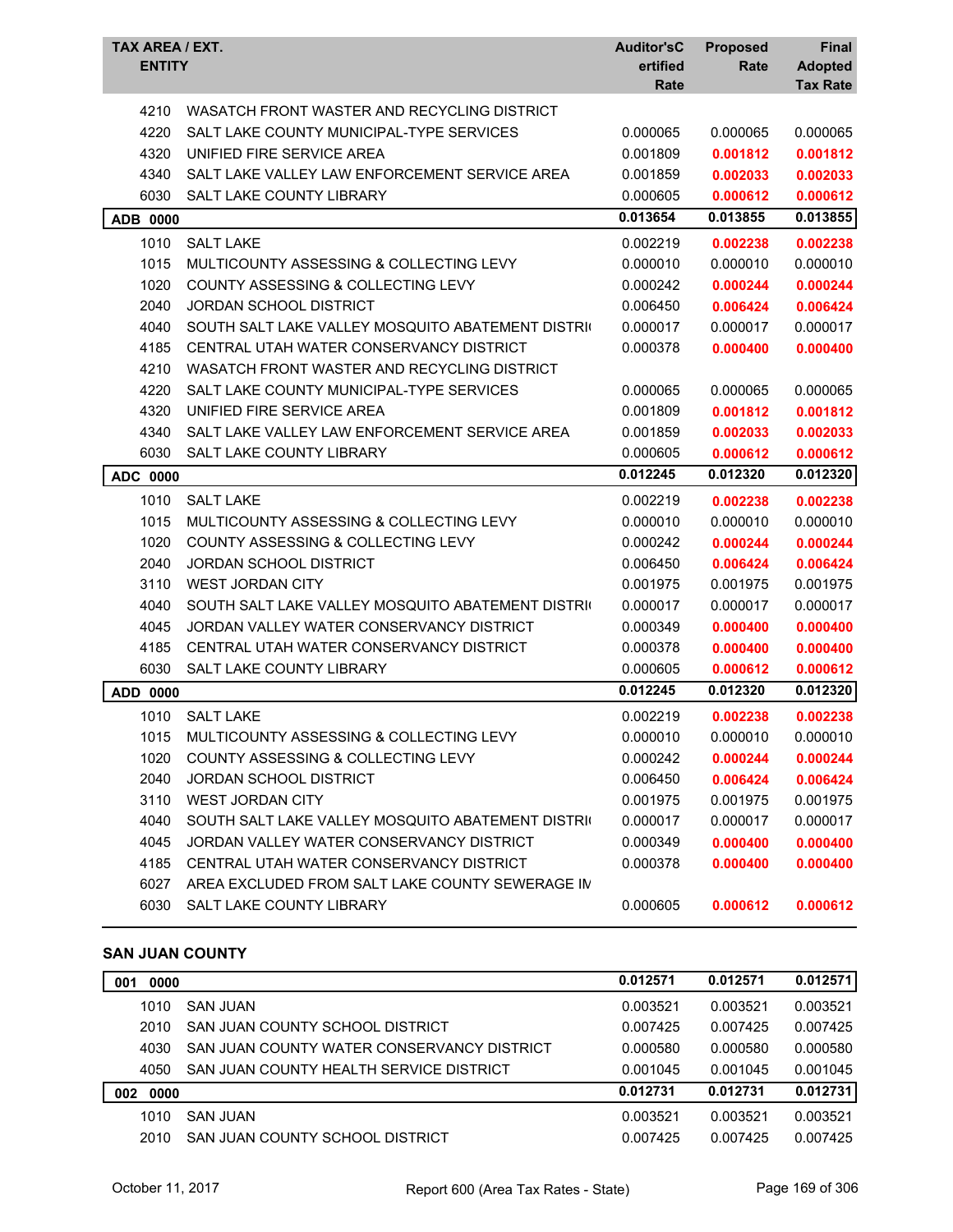| TAX AREA / EXT.<br><b>ENTITY</b> |                                                 | <b>Auditor'sC</b> | <b>Proposed</b> | Final                             |
|----------------------------------|-------------------------------------------------|-------------------|-----------------|-----------------------------------|
|                                  |                                                 | ertified<br>Rate  | Rate            | <b>Adopted</b><br><b>Tax Rate</b> |
| 4010                             | MONTICELLO CEMETERY MAINTENANCE DISTRICT        | 0.000160          | 0.000160        | 0.000160                          |
| 4030                             | SAN JUAN COUNTY WATER CONSERVANCY DISTRICT      | 0.000580          | 0.000580        | 0.000580                          |
| 4050                             | SAN JUAN COUNTY HEALTH SERVICE DISTRICT         | 0.001045          | 0.001045        | 0.001045                          |
| 003<br>0000                      |                                                 | 0.012906          | 0.012906        | 0.012906                          |
| 1010                             | <b>SAN JUAN</b>                                 | 0.003521          | 0.003521        | 0.003521                          |
| 2010                             | SAN JUAN COUNTY SCHOOL DISTRICT                 | 0.007425          | 0.007425        | 0.007425                          |
| 4020                             | BLANDING CEMETERY MAINTENANCE DISTRICT          | 0.000335          | 0.000335        | 0.000335                          |
| 4030                             | SAN JUAN COUNTY WATER CONSERVANCY DISTRICT      | 0.000580          | 0.000580        | 0.000580                          |
| 4050                             | SAN JUAN COUNTY HEALTH SERVICE DISTRICT         | 0.001045          | 0.001045        | 0.001045                          |
| 0000<br>004                      |                                                 | 0.015335          | 0.015335        | 0.015335                          |
| 1010                             | <b>SAN JUAN</b>                                 | 0.003521          | 0.003521        | 0.003521                          |
| 2010                             | SAN JUAN COUNTY SCHOOL DISTRICT                 | 0.007425          | 0.007425        | 0.007425                          |
| 3020                             | MONTICELLO CITY                                 | 0.002604          | 0.002604        | 0.002604                          |
| 4010                             | MONTICELLO CEMETERY MAINTENANCE DISTRICT        | 0.000160          | 0.000160        | 0.000160                          |
| 4030                             | SAN JUAN COUNTY WATER CONSERVANCY DISTRICT      | 0.000580          | 0.000580        | 0.000580                          |
| 4050                             | SAN JUAN COUNTY HEALTH SERVICE DISTRICT         | 0.001045          | 0.001045        | 0.001045                          |
| 005<br>0000                      |                                                 | 0.015355          | 0.015355        | 0.015355                          |
| 1010                             | <b>SAN JUAN</b>                                 | 0.003521          | 0.003521        | 0.003521                          |
| 2010                             | SAN JUAN COUNTY SCHOOL DISTRICT                 | 0.007425          | 0.007425        | 0.007425                          |
| 3010                             | <b>BLANDING CITY</b>                            | 0.002449          | 0.002449        | 0.002449                          |
| 4020                             | <b>BLANDING CEMETERY MAINTENANCE DISTRICT</b>   | 0.000335          | 0.000335        | 0.000335                          |
| 4030                             | SAN JUAN COUNTY WATER CONSERVANCY DISTRICT      | 0.000580          | 0.000580        | 0.000580                          |
| 4050                             | SAN JUAN COUNTY HEALTH SERVICE DISTRICT         | 0.001045          | 0.001045        | 0.001045                          |
| 006<br>0000                      |                                                 | 0.011891          | 0.012091        | 0.012091                          |
| 1010                             | <b>SAN JUAN</b>                                 | 0.003521          | 0.003521        | 0.003521                          |
| 2020                             | GRAND COUNTY SCHOOL DISTRICT IN SAN JUAN COUNTY | 0.006745          | 0.006945        | 0.006945                          |
| 4030                             | SAN JUAN COUNTY WATER CONSERVANCY DISTRICT      | 0.000580          | 0.000580        | 0.000580                          |
| 4050                             | SAN JUAN COUNTY HEALTH SERVICE DISTRICT         | 0.001045          | 0.001045        | 0.001045                          |
| 007<br>0000                      |                                                 | 0.011955          | 0.012155        | 0.012155                          |
| 1010                             | <b>SAN JUAN</b>                                 | 0.003521          | 0.003521        | 0.003521                          |
| 2020                             | GRAND COUNTY SCHOOL DISTRICT IN SAN JUAN COUNTY | 0.006745          | 0.006945        | 0.006945                          |
| 4030                             | SAN JUAN COUNTY WATER CONSERVANCY DISTRICT      | 0.000580          | 0.000580        | 0.000580                          |
| 4050                             | SAN JUAN COUNTY HEALTH SERVICE DISTRICT         | 0.001045          | 0.001045        | 0.001045                          |
| 4060                             | <b>GRAND COUNTY WATER CONSERVANCY DISTRICT</b>  | 0.000064          | 0.000064        | 0.000064                          |
| 008 0000                         |                                                 | 0.011955          | 0.012155        | 0.012155                          |
| 1010                             | <b>SAN JUAN</b>                                 | 0.003521          | 0.003521        | 0.003521                          |
| 2020                             | GRAND COUNTY SCHOOL DISTRICT IN SAN JUAN COUNTY | 0.006745          | 0.006945        | 0.006945                          |
| 4030                             | SAN JUAN COUNTY WATER CONSERVANCY DISTRICT      | 0.000580          | 0.000580        | 0.000580                          |
| 4050                             | SAN JUAN COUNTY HEALTH SERVICE DISTRICT         | 0.001045          | 0.001045        | 0.001045                          |
| 4060                             | <b>GRAND COUNTY WATER CONSERVANCY DISTRICT</b>  | 0.000064          | 0.000064        | 0.000064                          |
| 0000<br>009                      |                                                 | 0.013743          | 0.013971        | 0.013971                          |
| 1010                             | <b>SAN JUAN</b>                                 | 0.003521          | 0.003521        | 0.003521                          |
| 2010                             | SAN JUAN COUNTY SCHOOL DISTRICT                 | 0.007425          | 0.007425        | 0.007425                          |
| 4030                             | SAN JUAN COUNTY WATER CONSERVANCY DISTRICT      | 0.000580          | 0.000580        | 0.000580                          |
| 4050                             | SAN JUAN COUNTY HEALTH SERVICE DISTRICT         | 0.001045          | 0.001045        | 0.001045                          |
| 4070                             | SAN JUAN COUNTY SERVICE AREA NO. 1              | 0.001172          | 0.001400        | 0.001400                          |
| 009 0001                         |                                                 | 0.012571          | 0.012571        | 0.012571                          |
| 1010                             | <b>SAN JUAN</b>                                 | 0.003521          | 0.003521        | 0.003521                          |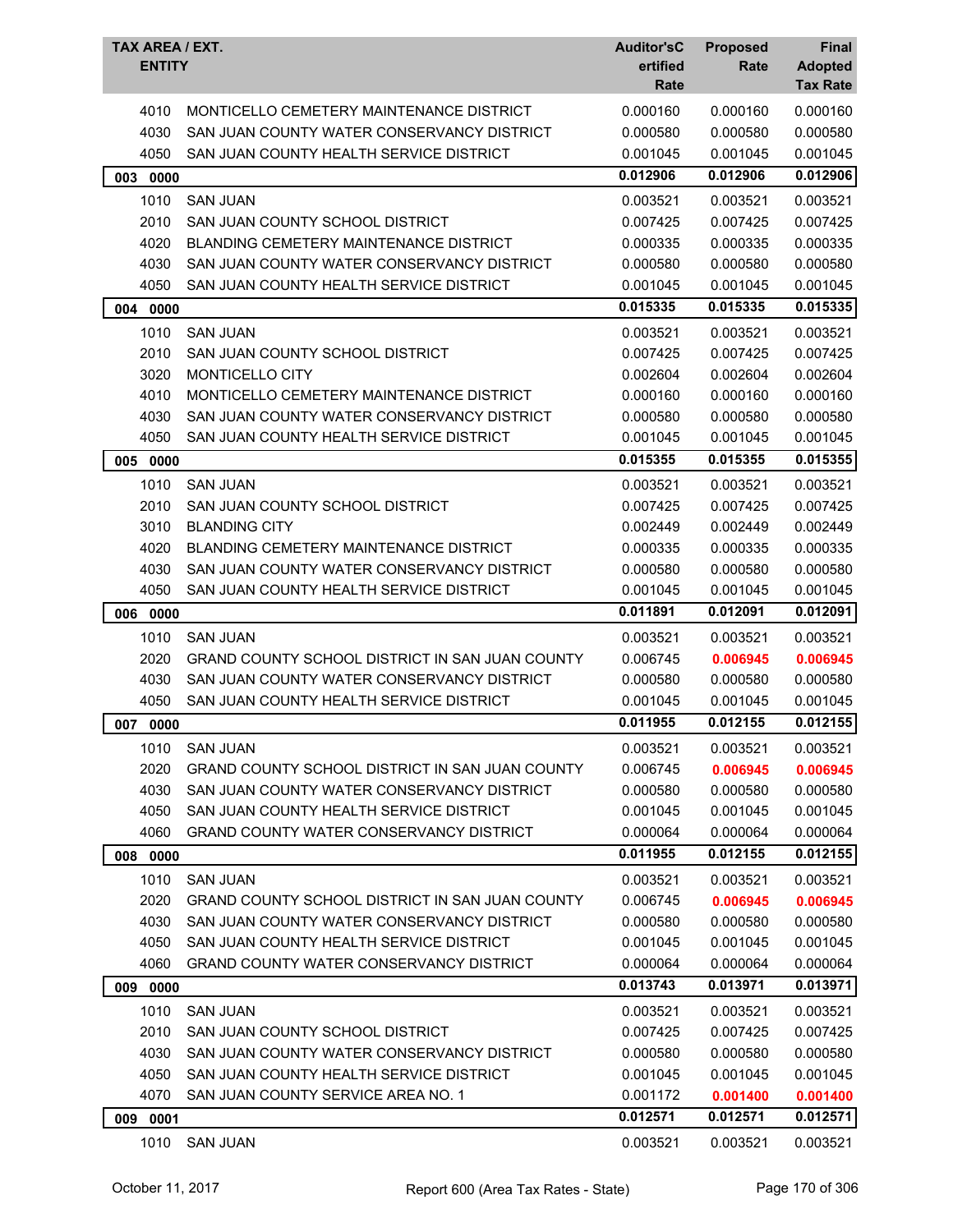| TAX AREA / EXT.<br><b>ENTITY</b> |                                                 | <b>Auditor'sC</b><br>ertified<br>Rate | <b>Proposed</b><br>Rate | <b>Final</b><br><b>Adopted</b><br><b>Tax Rate</b> |
|----------------------------------|-------------------------------------------------|---------------------------------------|-------------------------|---------------------------------------------------|
| 2010                             | SAN JUAN COUNTY SCHOOL DISTRICT                 | 0.007425                              | 0.007425                | 0.007425                                          |
| 4030                             | SAN JUAN COUNTY WATER CONSERVANCY DISTRICT      | 0.000580                              | 0.000580                | 0.000580                                          |
| 4050                             | SAN JUAN COUNTY HEALTH SERVICE DISTRICT         | 0.001045                              | 0.001045                | 0.001045                                          |
| 010<br>0000                      |                                                 | 0.011891                              | 0.012091                | 0.012091                                          |
| 1010                             | <b>SAN JUAN</b>                                 | 0.003521                              | 0.003521                | 0.003521                                          |
| 2020                             | GRAND COUNTY SCHOOL DISTRICT IN SAN JUAN COUNTY | 0.006745                              | 0.006945                | 0.006945                                          |
| 4030                             | SAN JUAN COUNTY WATER CONSERVANCY DISTRICT      | 0.000580                              | 0.000580                | 0.000580                                          |
| 4050                             | SAN JUAN COUNTY HEALTH SERVICE DISTRICT         | 0.001045                              | 0.001045                | 0.001045                                          |
| <b>TP001 0000</b>                |                                                 | 0.012731                              | 0.012731                | 0.012731                                          |
| 1010                             | <b>SAN JUAN</b>                                 | 0.003521                              | 0.003521                | 0.003521                                          |
| 2010                             | SAN JUAN COUNTY SCHOOL DISTRICT                 | 0.007425                              | 0.007425                | 0.007425                                          |
| 4010                             | MONTICELLO CEMETERY MAINTENANCE DISTRICT        | 0.000160                              | 0.000160                | 0.000160                                          |
| 4030                             | SAN JUAN COUNTY WATER CONSERVANCY DISTRICT      | 0.000580                              | 0.000580                | 0.000580                                          |
| 4050                             | SAN JUAN COUNTY HEALTH SERVICE DISTRICT         | 0.001045                              | 0.001045                | 0.001045                                          |
|                                  |                                                 |                                       |                         |                                                   |

## **SANPETE COUNTY**

| 001<br>0000 |                                         | 0.015194 | 0.016475 | 0.016475 |
|-------------|-----------------------------------------|----------|----------|----------|
| 1010        | <b>SANPETE</b>                          | 0.002649 | 0.003908 | 0.003908 |
| 2020        | SOUTH SANPETE SCHOOL DISTRICT           | 0.009642 | 0.009642 | 0.009642 |
| 3020        | <b>EPHRAIM CITY</b>                     | 0.002153 | 0.002153 | 0.002153 |
| 4010        | SANPETE WATER CONSERVANCY DISTRICT      | 0.000372 | 0.000372 | 0.000372 |
| 4270        | CENTRAL UTAH WATER CONSERVANCY DISTRICT | 0.000378 | 0.000400 | 0.000400 |
| 002 0000    |                                         | 0.014595 | 0.015876 | 0.015876 |
| 1010        | <b>SANPETE</b>                          | 0.002649 | 0.003908 | 0.003908 |
| 2020        | SOUTH SANPETE SCHOOL DISTRICT           | 0.009642 | 0.009642 | 0.009642 |
| 3070        | <b>MANTI CITY</b>                       | 0.001554 | 0.001554 | 0.001554 |
| 4010        | SANPETE WATER CONSERVANCY DISTRICT      | 0.000372 | 0.000372 | 0.000372 |
| 4270        | CENTRAL UTAH WATER CONSERVANCY DISTRICT | 0.000378 | 0.000400 | 0.000400 |
| 003<br>0000 |                                         | 0.013950 | 0.015231 | 0.015231 |
| 1010        | <b>SANPETE</b>                          | 0.002649 | 0.003908 | 0.003908 |
| 2020        | SOUTH SANPETE SCHOOL DISTRICT           | 0.009642 | 0.009642 | 0.009642 |
| 3120        | <b>STERLING TOWN</b>                    | 0.000909 | 0.000909 | 0.000909 |
| 4010        | SANPETE WATER CONSERVANCY DISTRICT      | 0.000372 | 0.000372 | 0.000372 |
| 4270        | CENTRAL UTAH WATER CONSERVANCY DISTRICT | 0.000378 | 0.000400 | 0.000400 |
| 0000<br>004 |                                         | 0.015817 | 0.017098 | 0.017098 |
| 1010        | <b>SANPETE</b>                          | 0.002649 | 0.003908 | 0.003908 |
| 2020        | SOUTH SANPETE SCHOOL DISTRICT           | 0.009642 | 0.009642 | 0.009642 |
| 3060        | <b>GUNNISON CITY</b>                    | 0.002776 | 0.002776 | 0.002776 |
| 4010        | SANPETE WATER CONSERVANCY DISTRICT      | 0.000372 | 0.000372 | 0.000372 |
| 4270        | CENTRAL UTAH WATER CONSERVANCY DISTRICT | 0.000378 | 0.000400 | 0.000400 |
| 005 0000    |                                         | 0.013679 | 0.014960 | 0.014960 |
| 1010        | <b>SANPETE</b>                          | 0.002649 | 0.003908 | 0.003908 |
| 2020        | SOUTH SANPETE SCHOOL DISTRICT           | 0.009642 | 0.009642 | 0.009642 |
| 3010        | <b>CENTERFIELD CITY</b>                 | 0.000638 | 0.000638 | 0.000638 |
| 4010        | SANPETE WATER CONSERVANCY DISTRICT      | 0.000372 | 0.000372 | 0.000372 |
| 4270        | CENTRAL UTAH WATER CONSERVANCY DISTRICT | 0.000378 | 0.000400 | 0.000400 |
| 006<br>0000 |                                         | 0.013794 | 0.015075 | 0.015075 |
| 1010        | <b>SANPETE</b>                          | 0.002649 | 0.003908 | 0.003908 |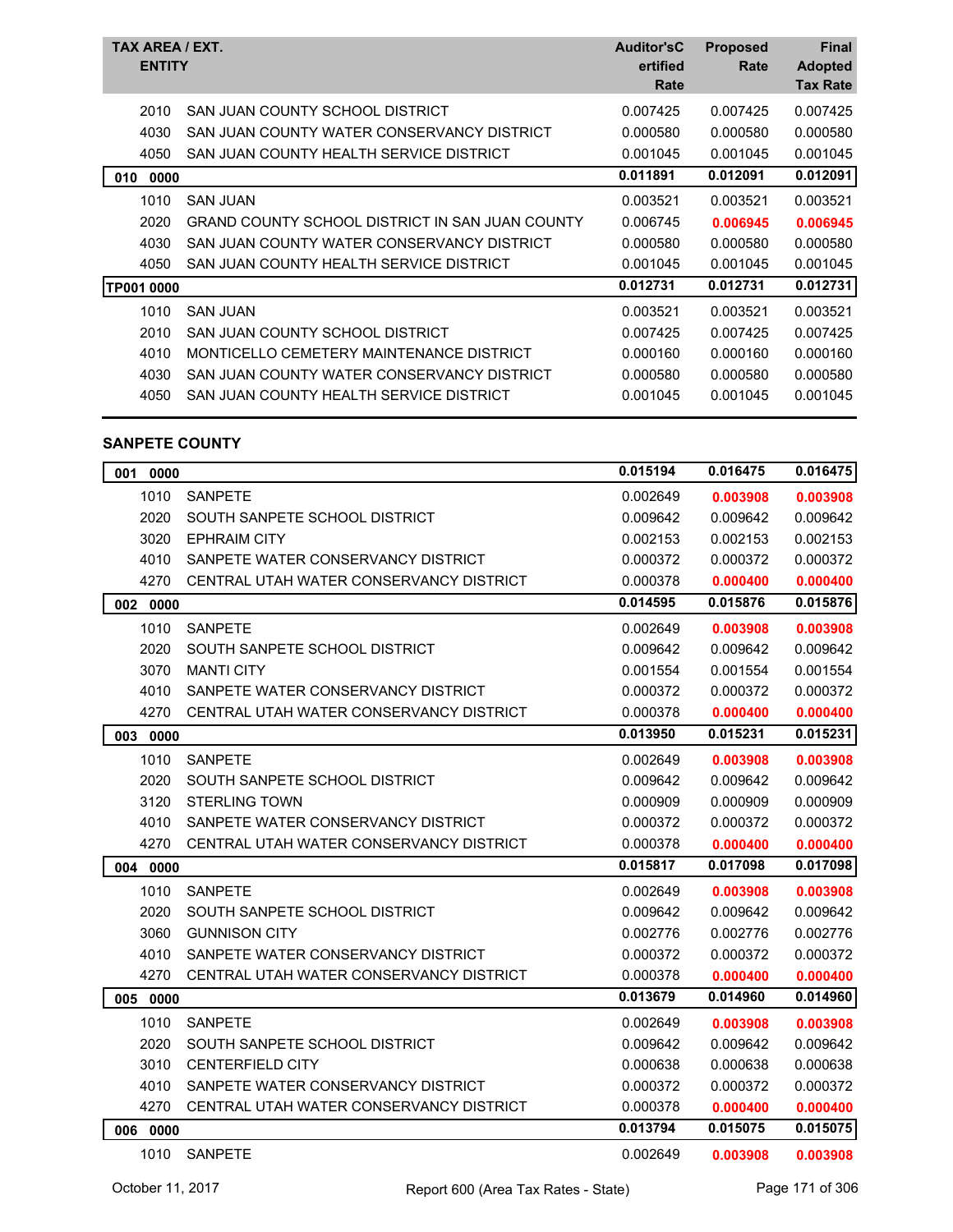| TAX AREA / EXT.<br><b>ENTITY</b> |                                                | <b>Auditor'sC</b><br>ertified<br>Rate | <b>Proposed</b><br>Rate | <b>Final</b><br><b>Adopted</b><br><b>Tax Rate</b> |
|----------------------------------|------------------------------------------------|---------------------------------------|-------------------------|---------------------------------------------------|
| 2020                             | SOUTH SANPETE SCHOOL DISTRICT                  | 0.009642                              | 0.009642                | 0.009642                                          |
| 3080                             | <b>MAYFIELD TOWN</b>                           | 0.000753                              | 0.000753                | 0.000753                                          |
| 4010                             | SANPETE WATER CONSERVANCY DISTRICT             | 0.000372                              | 0.000372                | 0.000372                                          |
| 4270                             | CENTRAL UTAH WATER CONSERVANCY DISTRICT        | 0.000378                              | 0.000400                | 0.000400                                          |
| 007 0000                         |                                                | 0.013752                              | 0.015033                | 0.015033                                          |
| 1010                             | <b>SANPETE</b>                                 | 0.002649                              | 0.003908                | 0.003908                                          |
| 2020                             | SOUTH SANPETE SCHOOL DISTRICT                  | 0.009642                              | 0.009642                | 0.009642                                          |
| 3040                             | <b>FAYETTE TOWN</b>                            | 0.000711                              | 0.000711                | 0.000711                                          |
| 4010                             | SANPETE WATER CONSERVANCY DISTRICT             | 0.000372                              | 0.000372                | 0.000372                                          |
| 4270                             | CENTRAL UTAH WATER CONSERVANCY DISTRICT        | 0.000378                              | 0.000400                | 0.000400                                          |
| 008 0000                         |                                                | 0.013041                              | 0.014322                | 0.014322                                          |
| 1010                             | <b>SANPETE</b>                                 | 0.002649                              | 0.003908                | 0.003908                                          |
| 2020                             | SOUTH SANPETE SCHOOL DISTRICT                  | 0.009642                              | 0.009642                | 0.009642                                          |
| 4010                             | SANPETE WATER CONSERVANCY DISTRICT             | 0.000372                              | 0.000372                | 0.000372                                          |
| 4270                             | CENTRAL UTAH WATER CONSERVANCY DISTRICT        | 0.000378                              | 0.000400                | 0.000400                                          |
| 0000<br>009                      |                                                | 0.011952                              | 0.013431                | 0.013431                                          |
| 1010                             | <b>SANPETE</b>                                 | 0.002649                              | 0.003908                | 0.003908                                          |
| 2010                             | NORTH SANPETE SCHOOL DISTRICT                  | 0.007377                              | 0.007377                | 0.007377                                          |
| 3030                             | <b>FAIRVIEW CITY</b>                           | 0.001176                              | 0.001374                | 0.001374                                          |
| 4010                             | SANPETE WATER CONSERVANCY DISTRICT             | 0.000372                              | 0.000372                | 0.000372                                          |
| 4270                             | CENTRAL UTAH WATER CONSERVANCY DISTRICT        | 0.000378                              | 0.000400                | 0.000400                                          |
| 010 0000                         |                                                | 0.013966                              | 0.015247                | 0.015247                                          |
| 1010                             | <b>SANPETE</b>                                 | 0.002649                              | 0.003908                | 0.003908                                          |
| 2010                             | NORTH SANPETE SCHOOL DISTRICT                  | 0.007377                              | 0.007377                | 0.007377                                          |
| 3100                             | MOUNT PLEASANT CITY                            | 0.003190                              | 0.003190                | 0.003190                                          |
| 4010                             | SANPETE WATER CONSERVANCY DISTRICT             | 0.000372                              | 0.000372                | 0.000372                                          |
| 4020                             | MT. PLEASANT FLOOD CONTROL & DRAINAGE DISTRICT | 0.000000                              |                         |                                                   |
| 4270                             | CENTRAL UTAH WATER CONSERVANCY DISTRICT        | 0.000378                              | 0.000400                | 0.000400                                          |
| 011<br>0000                      |                                                | 0.011693                              | 0.012974                | 0.012974                                          |
| 1010                             | <b>SANPETE</b>                                 | 0.002649                              | 0.003908                | 0.003908                                          |
| 2010                             | NORTH SANPETE SCHOOL DISTRICT                  | 0.007377                              | 0.007377                | 0.007377                                          |
| 3110                             | <b>SPRING CITY</b>                             | 0.000917                              | 0.000917                | 0.000917                                          |
| 4010                             | SANPETE WATER CONSERVANCY DISTRICT             | 0.000372                              | 0.000372                | 0.000372                                          |
| 4270                             | CENTRAL UTAH WATER CONSERVANCY DISTRICT        | 0.000378                              | 0.000400                | 0.000400                                          |
| 012 0000                         |                                                | 0.012427                              | 0.013708                | 0.013708                                          |
| 1010                             | <b>SANPETE</b>                                 | 0.002649                              | 0.003908                | 0.003908                                          |
| 2010                             | NORTH SANPETE SCHOOL DISTRICT                  | 0.007377                              | 0.007377                | 0.007377                                          |
| 3050                             | <b>FOUNTAIN GREEN CITY</b>                     | 0.001651                              | 0.001651                | 0.001651                                          |
| 4010                             | SANPETE WATER CONSERVANCY DISTRICT             | 0.000372                              | 0.000372                | 0.000372                                          |
| 4270                             | CENTRAL UTAH WATER CONSERVANCY DISTRICT        | 0.000378                              | 0.000400                | 0.000400                                          |
| 013 0000                         |                                                | 0.013723                              | 0.015004                | 0.015004                                          |
| 1010                             | <b>SANPETE</b>                                 | 0.002649                              | 0.003908                | 0.003908                                          |
| 2010                             | NORTH SANPETE SCHOOL DISTRICT                  | 0.007377                              | 0.007377                | 0.007377                                          |
| 3090                             | <b>MORONI CITY</b>                             | 0.002947                              | 0.002947                | 0.002947                                          |
| 4010                             | SANPETE WATER CONSERVANCY DISTRICT             | 0.000372                              | 0.000372                | 0.000372                                          |
| 4270                             | CENTRAL UTAH WATER CONSERVANCY DISTRICT        | 0.000378                              | 0.000400                | 0.000400                                          |
| 014 0000                         |                                                | 0.011141                              | 0.012422                | 0.012422                                          |
| 1010                             | <b>SANPETE</b>                                 | 0.002649                              | 0.003908                | 0.003908                                          |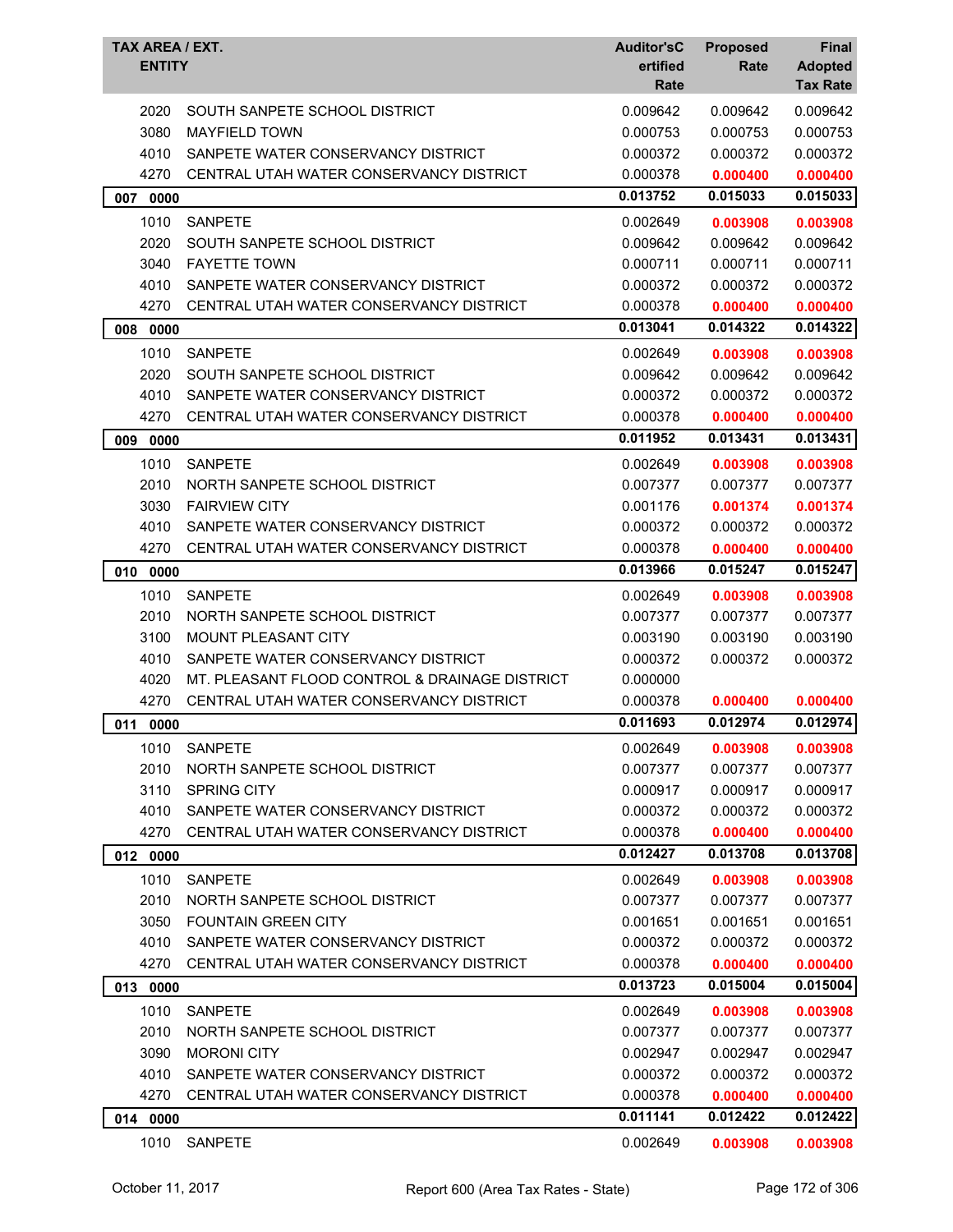| TAX AREA / EXT.<br><b>ENTITY</b> |                                                | <b>Auditor'sC</b><br>ertified<br>Rate | <b>Proposed</b><br>Rate | <b>Final</b><br><b>Adopted</b><br><b>Tax Rate</b> |
|----------------------------------|------------------------------------------------|---------------------------------------|-------------------------|---------------------------------------------------|
| 2010                             | NORTH SANPETE SCHOOL DISTRICT                  | 0.007377                              | 0.007377                | 0.007377                                          |
| 3130                             | <b>WALES TOWN</b>                              | 0.000365                              | 0.000365                | 0.000365                                          |
| 4010                             | SANPETE WATER CONSERVANCY DISTRICT             | 0.000372                              | 0.000372                | 0.000372                                          |
| 4270                             | CENTRAL UTAH WATER CONSERVANCY DISTRICT        | 0.000378                              | 0.000400                | 0.000400                                          |
| 015 0000                         |                                                | 0.010776                              | 0.012057                | 0.012057                                          |
| 1010                             | <b>SANPETE</b>                                 | 0.002649                              | 0.003908                | 0.003908                                          |
| 2010                             | NORTH SANPETE SCHOOL DISTRICT                  | 0.007377                              | 0.007377                | 0.007377                                          |
| 4010                             | SANPETE WATER CONSERVANCY DISTRICT             | 0.000372                              | 0.000372                | 0.000372                                          |
| 4270                             | CENTRAL UTAH WATER CONSERVANCY DISTRICT        | 0.000378                              | 0.000400                | 0.000400                                          |
| 020 0000                         |                                                | 0.010776                              | 0.012057                | 0.012057                                          |
| 1010                             | <b>SANPETE</b>                                 | 0.002649                              | 0.003908                | 0.003908                                          |
| 2010                             | NORTH SANPETE SCHOOL DISTRICT                  | 0.007377                              | 0.007377                | 0.007377                                          |
| 4010                             | SANPETE WATER CONSERVANCY DISTRICT             | 0.000372                              | 0.000372                | 0.000372                                          |
| 4040                             | INDIAN RIDGE WATER CONSERVANCY DISTRICT        | 0.000000                              |                         |                                                   |
| 4270                             | CENTRAL UTAH WATER CONSERVANCY DISTRICT        | 0.000378                              | 0.000400                | 0.000400                                          |
| 021 0000                         |                                                | 0.010776                              | 0.012057                | 0.012057                                          |
| 1010                             | <b>SANPETE</b>                                 | 0.002649                              | 0.003908                | 0.003908                                          |
| 2010                             | NORTH SANPETE SCHOOL DISTRICT                  | 0.007377                              | 0.007377                | 0.007377                                          |
| 4010                             | SANPETE WATER CONSERVANCY DISTRICT             | 0.000372                              | 0.000372                | 0.000372                                          |
| 4030                             | SKYLINE MOUNTAIN SPECIAL SERVICE DISTRICT      |                                       |                         |                                                   |
| 4270                             | CENTRAL UTAH WATER CONSERVANCY DISTRICT        | 0.000378                              | 0.000400                | 0.000400                                          |
| 050<br>0000                      |                                                | 0.015194                              | 0.016475                | 0.016475                                          |
| 1010                             | <b>SANPETE</b>                                 | 0.002649                              | 0.003908                | 0.003908                                          |
| 2020                             | SOUTH SANPETE SCHOOL DISTRICT                  | 0.009642                              | 0.009642                | 0.009642                                          |
| 3020                             | <b>EPHRAIM CITY</b>                            | 0.002153                              | 0.002153                | 0.002153                                          |
| 4010                             | SANPETE WATER CONSERVANCY DISTRICT             | 0.000372                              | 0.000372                | 0.000372                                          |
| 4270                             | CENTRAL UTAH WATER CONSERVANCY DISTRICT        | 0.000378                              | 0.000400                | 0.000400                                          |
| 075<br>0000                      |                                                | 0.013966                              | 0.015247                | 0.015247                                          |
| 1010                             | <b>SANPETE</b>                                 | 0.002649                              | 0.003908                | 0.003908                                          |
| 2010                             | NORTH SANPETE SCHOOL DISTRICT                  | 0.007377                              | 0.007377                | 0.007377                                          |
| 3100                             | <b>MOUNT PLEASANT CITY</b>                     | 0.003190                              | 0.003190                | 0.003190                                          |
| 4010                             | SANPETE WATER CONSERVANCY DISTRICT             | 0.000372                              | 0.000372                | 0.000372                                          |
| 4020                             | MT. PLEASANT FLOOD CONTROL & DRAINAGE DISTRICT | 0.000000                              |                         |                                                   |
| 4270                             | CENTRAL UTAH WATER CONSERVANCY DISTRICT        | 0.000378                              | 0.000400                | 0.000400                                          |
| 076 0000                         |                                                | 0.013966                              | 0.015247                | 0.015247                                          |
| 1010                             | <b>SANPETE</b>                                 | 0.002649                              | 0.003908                | 0.003908                                          |
| 2010                             | NORTH SANPETE SCHOOL DISTRICT                  | 0.007377                              | 0.007377                | 0.007377                                          |
| 3100                             | MOUNT PLEASANT CITY                            | 0.003190                              | 0.003190                | 0.003190                                          |
| 4010                             | SANPETE WATER CONSERVANCY DISTRICT             | 0.000372                              | 0.000372                | 0.000372                                          |
| 4020                             | MT. PLEASANT FLOOD CONTROL & DRAINAGE DISTRICT | 0.000000                              |                         |                                                   |
| 4270                             | CENTRAL UTAH WATER CONSERVANCY DISTRICT        | 0.000378                              | 0.000400                | 0.000400                                          |
| 080 0000                         |                                                | 0.011952                              | 0.013431                | 0.013431                                          |
| 1010                             | <b>SANPETE</b>                                 | 0.002649                              | 0.003908                | 0.003908                                          |
| 2010                             | NORTH SANPETE SCHOOL DISTRICT                  | 0.007377                              | 0.007377                | 0.007377                                          |
| 3030                             | <b>FAIRVIEW CITY</b>                           | 0.001176                              | 0.001374                | 0.001374                                          |
| 4010                             | SANPETE WATER CONSERVANCY DISTRICT             | 0.000372                              | 0.000372                | 0.000372                                          |
| 4270                             | CENTRAL UTAH WATER CONSERVANCY DISTRICT        | 0.000378                              | 0.000400                | 0.000400                                          |
| 085 0000                         |                                                | 0.010776                              | 0.012057                | 0.012057                                          |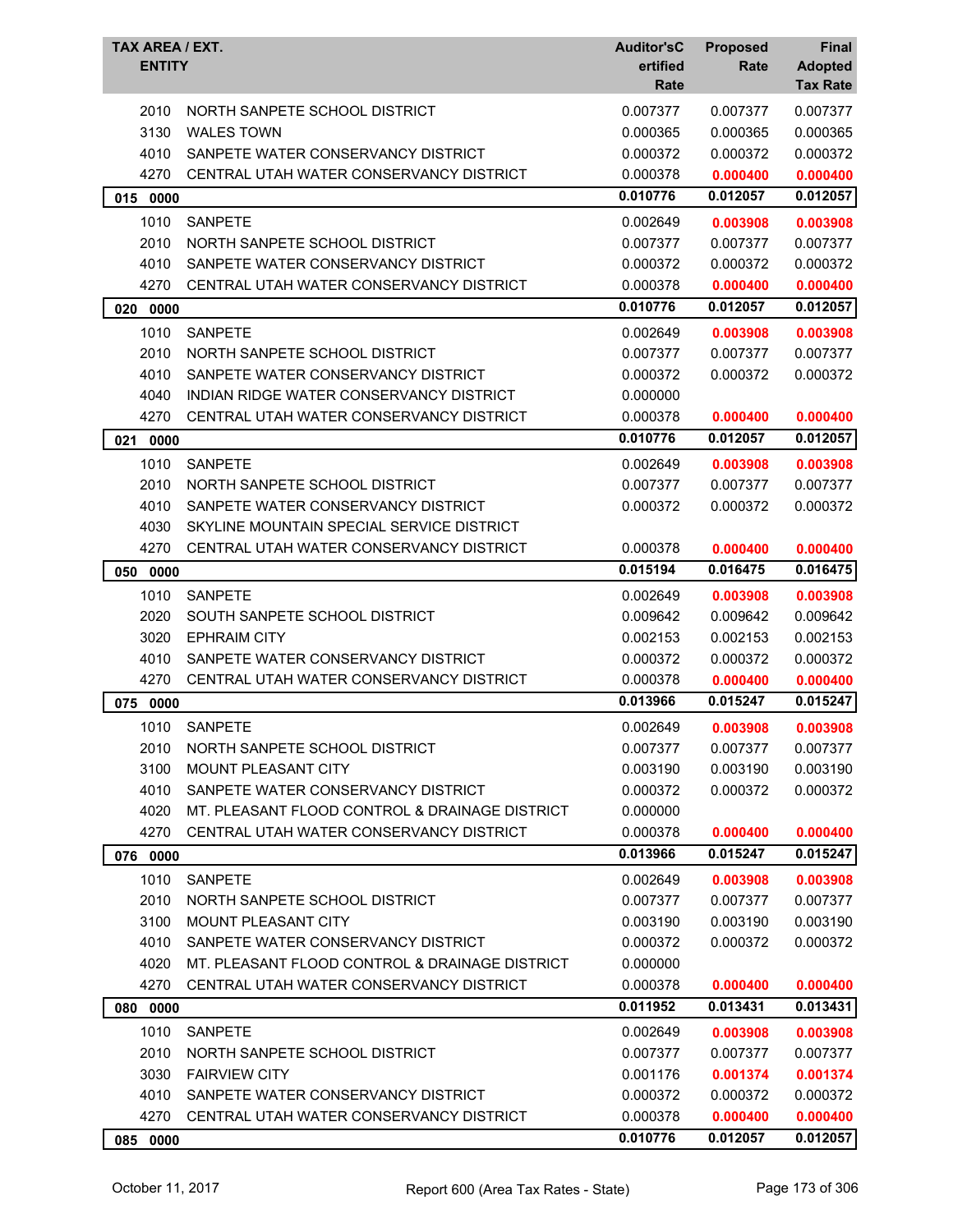| TAX AREA / EXT.<br><b>ENTITY</b> |                                                                                       | <b>Auditor'sC</b><br>ertified<br>Rate | <b>Proposed</b><br>Rate          | <b>Final</b><br><b>Adopted</b><br><b>Tax Rate</b> |
|----------------------------------|---------------------------------------------------------------------------------------|---------------------------------------|----------------------------------|---------------------------------------------------|
| 1010<br>2010<br>4010             | <b>SANPETE</b><br>NORTH SANPETE SCHOOL DISTRICT<br>SANPETE WATER CONSERVANCY DISTRICT | 0.002649<br>0.007377<br>0.000372      | 0.003908<br>0.007377<br>0.000372 | 0.003908<br>0.007377<br>0.000372                  |
| 4050<br>4270                     | TWIN OAKS LOCAL DISTRICT<br>CENTRAL UTAH WATER CONSERVANCY DISTRICT                   | 0.000000<br>0.000378                  | 0.000400                         | 0.000400                                          |

# **SEVIER COUNTY**

| 002 0000    |                                               | 0.013386 | 0.013633 | 0.013633 |
|-------------|-----------------------------------------------|----------|----------|----------|
| 1010        | <b>SEVIER</b>                                 | 0.004365 | 0.004365 | 0.004365 |
| 1015        | MULTICOUNTY ASSESSING & COLLECTIONG           | 0.000010 | 0.000010 | 0.000010 |
| 1020        | COUNTY ASSESSING & COLLECTING LEVY            | 0.000512 | 0.000512 | 0.000512 |
| 2010        | SEVIER COUNTY SCHOOL DISTRICT                 | 0.007710 | 0.007957 | 0.007957 |
| 3010        | ANNABELLA TOWN                                | 0.000789 | 0.000789 | 0.000789 |
| 003 0000    |                                               | 0.013843 | 0.014090 | 0.014090 |
| 1010        | <b>SEVIER</b>                                 | 0.004365 | 0.004365 | 0.004365 |
| 1015        | MULTICOUNTY ASSESSING & COLLECTIONG           | 0.000010 | 0.000010 | 0.000010 |
| 1020        | COUNTY ASSESSING & COLLECTING LEVY            | 0.000512 | 0.000512 | 0.000512 |
| 2010        | SEVIER COUNTY SCHOOL DISTRICT                 | 0.007710 | 0.007957 | 0.007957 |
| 3020        | AURORA CITY                                   | 0.001246 | 0.001246 | 0.001246 |
| 004 0000    |                                               | 0.014170 | 0.014417 | 0.014417 |
| 1010        | <b>SEVIER</b>                                 | 0.004365 | 0.004365 | 0.004365 |
| 1015        | MULTICOUNTY ASSESSING & COLLECTIONG           | 0.000010 | 0.000010 | 0.000010 |
| 1020        | <b>COUNTY ASSESSING &amp; COLLECTING LEVY</b> | 0.000512 | 0.000512 | 0.000512 |
| 2010        | SEVIER COUNTY SCHOOL DISTRICT                 | 0.007710 | 0.007957 | 0.007957 |
| 3030        | <b>ELSINORE TOWN</b>                          | 0.001573 | 0.001573 | 0.001573 |
| 005 0000    |                                               | 0.013798 | 0.014045 | 0.014045 |
| 1010        | <b>SEVIER</b>                                 | 0.004365 | 0.004365 | 0.004365 |
| 1015        | MULTICOUNTY ASSESSING & COLLECTIONG           | 0.000010 | 0.000010 | 0.000010 |
| 1020        | COUNTY ASSESSING & COLLECTING LEVY            | 0.000512 | 0.000512 | 0.000512 |
| 2010        | SEVIER COUNTY SCHOOL DISTRICT                 | 0.007710 | 0.007957 | 0.007957 |
| 3040        | <b>GLENWOOD TOWN</b>                          | 0.001201 | 0.001201 | 0.001201 |
| 006<br>0000 |                                               | 0.013218 | 0.013465 | 0.013465 |
| 1010        | <b>SEVIER</b>                                 | 0.004365 | 0.004365 | 0.004365 |
| 1015        | MULTICOUNTY ASSESSING & COLLECTIONG           | 0.000010 | 0.000010 | 0.000010 |
| 1020        | <b>COUNTY ASSESSING &amp; COLLECTING LEVY</b> | 0.000512 | 0.000512 | 0.000512 |
| 2010        | SEVIER COUNTY SCHOOL DISTRICT                 | 0.007710 | 0.007957 | 0.007957 |
| 3050        | <b>JOSEPH TOWN</b>                            | 0.000621 | 0.000621 | 0.000621 |
| 007<br>0000 |                                               | 0.013094 | 0.013341 | 0.013341 |
|             | 1010 SEVIER                                   | 0.004365 | 0.004365 | 0.004365 |
| 1015        | MULTICOUNTY ASSESSING & COLLECTIONG           | 0.000010 | 0.000010 | 0.000010 |
| 1020        | COUNTY ASSESSING & COLLECTING LEVY            | 0.000512 | 0.000512 | 0.000512 |
| 2010        | SEVIER COUNTY SCHOOL DISTRICT                 | 0.007710 | 0.007957 | 0.007957 |
| 3060        | KOOSHAREM TOWN                                | 0.000497 | 0.000497 | 0.000497 |
| 008 0000    |                                               | 0.013774 | 0.014021 | 0.014021 |
| 1010        | <b>SEVIER</b>                                 | 0.004365 | 0.004365 | 0.004365 |
| 1015        | MULTICOUNTY ASSESSING & COLLECTIONG           | 0.000010 | 0.000010 | 0.000010 |
| 1020        | COUNTY ASSESSING & COLLECTING LEVY            | 0.000512 | 0.000512 | 0.000512 |
| 2010        | SEVIER COUNTY SCHOOL DISTRICT                 | 0.007710 | 0.007957 | 0.007957 |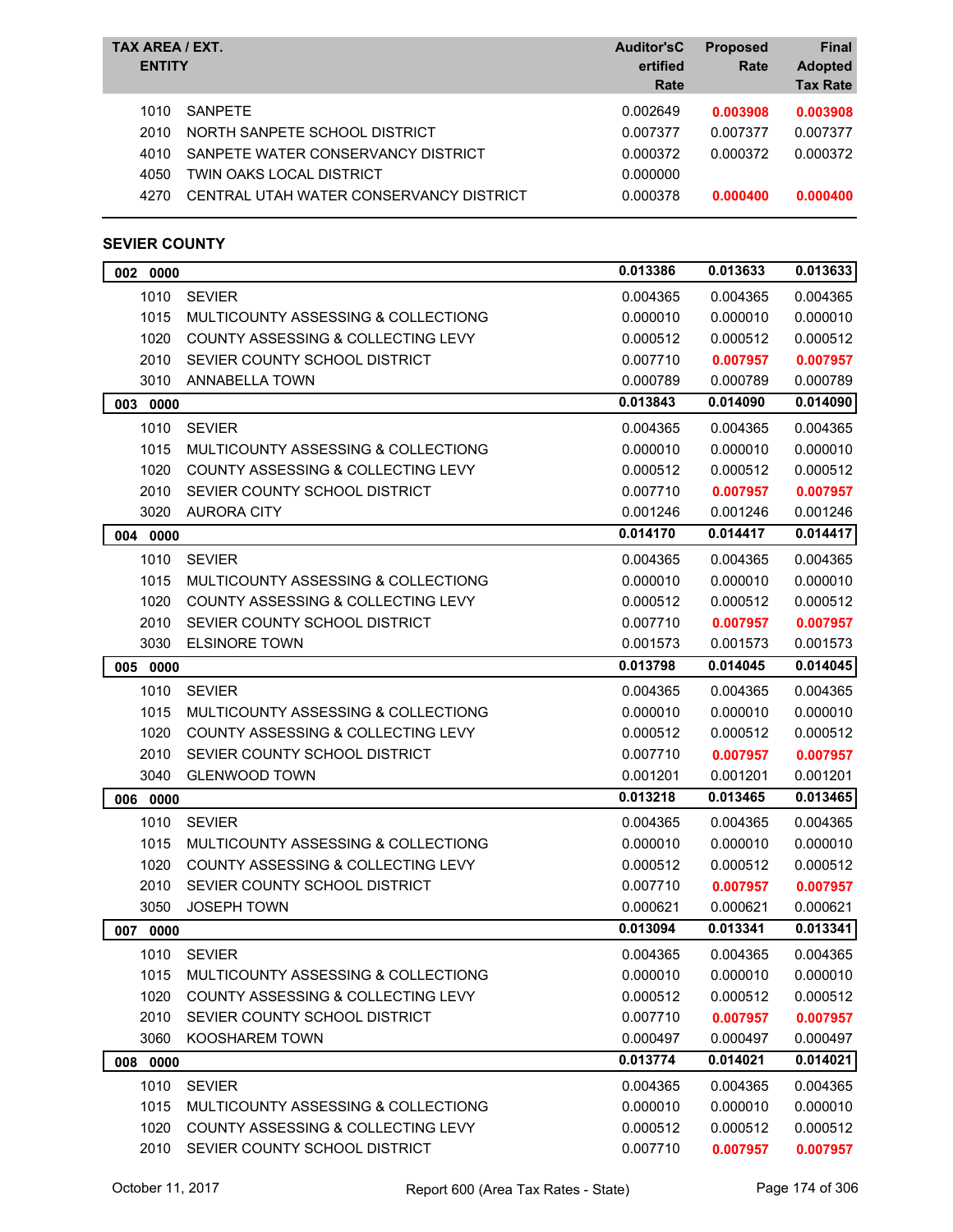| TAX AREA / EXT.<br><b>ENTITY</b> |                                               | <b>Auditor'sC</b><br>ertified<br>Rate | <b>Proposed</b><br>Rate | <b>Final</b><br><b>Adopted</b><br><b>Tax Rate</b> |
|----------------------------------|-----------------------------------------------|---------------------------------------|-------------------------|---------------------------------------------------|
| 3070                             | <b>MONROE CITY</b>                            | 0.001177                              | 0.001177                | 0.001177                                          |
| 009 0000                         |                                               | 0.013880                              | 0.014127                | 0.014127                                          |
| 1010                             | <b>SEVIER</b>                                 | 0.004365                              | 0.004365                | 0.004365                                          |
| 1015                             | MULTICOUNTY ASSESSING & COLLECTIONG           | 0.000010                              | 0.000010                | 0.000010                                          |
| 1020                             | <b>COUNTY ASSESSING &amp; COLLECTING LEVY</b> | 0.000512                              | 0.000512                | 0.000512                                          |
| 2010                             | SEVIER COUNTY SCHOOL DISTRICT                 | 0.007710                              | 0.007957                | 0.007957                                          |
| 3080                             | <b>REDMOND TOWN</b>                           | 0.001283                              | 0.001283                | 0.001283                                          |
| 010 0000                         |                                               | 0.014537                              | 0.014784                | 0.014784                                          |
| 1010                             | <b>SEVIER</b>                                 | 0.004365                              | 0.004365                | 0.004365                                          |
| 1015                             | MULTICOUNTY ASSESSING & COLLECTIONG           | 0.000010                              | 0.000010                | 0.000010                                          |
| 1020                             | <b>COUNTY ASSESSING &amp; COLLECTING LEVY</b> | 0.000512                              | 0.000512                | 0.000512                                          |
| 2010                             | SEVIER COUNTY SCHOOL DISTRICT                 | 0.007710                              | 0.007957                | 0.007957                                          |
| 3090                             | <b>RICHFIELD CITY</b>                         | 0.001940                              | 0.001940                | 0.001940                                          |
| 011 0000                         |                                               | 0.015681                              | 0.015928                | 0.015928                                          |
| 1010                             | <b>SEVIER</b>                                 | 0.004365                              | 0.004365                | 0.004365                                          |
| 1015                             | MULTICOUNTY ASSESSING & COLLECTIONG           | 0.000010                              | 0.000010                | 0.000010                                          |
| 1020                             | COUNTY ASSESSING & COLLECTING LEVY            | 0.000512                              | 0.000512                | 0.000512                                          |
| 2010                             | SEVIER COUNTY SCHOOL DISTRICT                 | 0.007710                              | 0.007957                | 0.007957                                          |
| 3100                             | <b>SALINA CITY</b>                            | 0.003084                              | 0.003084                | 0.003084                                          |
| 012 0000                         |                                               | 0.013791                              | 0.014038                | 0.014038                                          |
| 1010                             | <b>SEVIER</b>                                 | 0.004365                              | 0.004365                | 0.004365                                          |
| 1015                             | MULTICOUNTY ASSESSING & COLLECTIONG           | 0.000010                              | 0.000010                | 0.000010                                          |
| 1020                             | COUNTY ASSESSING & COLLECTING LEVY            | 0.000512                              | 0.000512                | 0.000512                                          |
| 2010                             | SEVIER COUNTY SCHOOL DISTRICT                 | 0.007710                              | 0.007957                | 0.007957                                          |
| 3110                             | <b>SIGURD TOWN</b>                            | 0.001194                              | 0.001194                | 0.001194                                          |
| 013 0000                         |                                               | 0.012597                              | 0.012844                | 0.012844                                          |
| 1010                             | <b>SEVIER</b>                                 | 0.004365                              | 0.004365                | 0.004365                                          |
| 1015                             | MULTICOUNTY ASSESSING & COLLECTIONG           | 0.000010                              | 0.000010                | 0.000010                                          |
| 1020                             | COUNTY ASSESSING & COLLECTING LEVY            | 0.000512                              | 0.000512                | 0.000512                                          |
| 2010                             | SEVIER COUNTY SCHOOL DISTRICT                 | 0.007710                              | 0.007957                | 0.007957                                          |
| 023 0000                         |                                               | 0.014161                              | 0.014408                | 0.014408                                          |
| 1010                             | <b>SEVIER</b>                                 | 0.004365                              | 0.004365                | 0.004365                                          |
| 1015                             | MULTICOUNTY ASSESSING & COLLECTIONG           | 0.000010                              | 0.000010                | 0.000010                                          |
| 1020                             | COUNTY ASSESSING & COLLECTING LEVY            | 0.000512                              | 0.000512                | 0.000512                                          |
| 2010                             | SEVIER COUNTY SCHOOL DISTRICT                 | 0.007710                              | 0.007957                | 0.007957                                          |
| 3015                             | <b>CENTRAL VALLEY TOWN</b>                    | 0.001564                              | 0.001564                | 0.001564                                          |
| 024 0000                         |                                               | 0.015681                              | 0.015928                | 0.015928                                          |
| 1010                             | <b>SEVIER</b>                                 | 0.004365                              | 0.004365                | 0.004365                                          |
| 1015                             | MULTICOUNTY ASSESSING & COLLECTIONG           | 0.000010                              | 0.000010                | 0.000010                                          |
| 1020                             | COUNTY ASSESSING & COLLECTING LEVY            | 0.000512                              | 0.000512                | 0.000512                                          |
| 2010                             | SEVIER COUNTY SCHOOL DISTRICT                 | 0.007710                              | 0.007957                | 0.007957                                          |
| 3100                             | <b>SALINA CITY</b>                            | 0.003084                              | 0.003084                | 0.003084                                          |

### **SUMMIT COUNTY**

#### **ASSESSING & COLLECTING**

SNYDERVILLE BASIN WATER RECLAMATION DISTRICT

SUMMIT PARK WATER SPECIAL SERVICE DISTRICT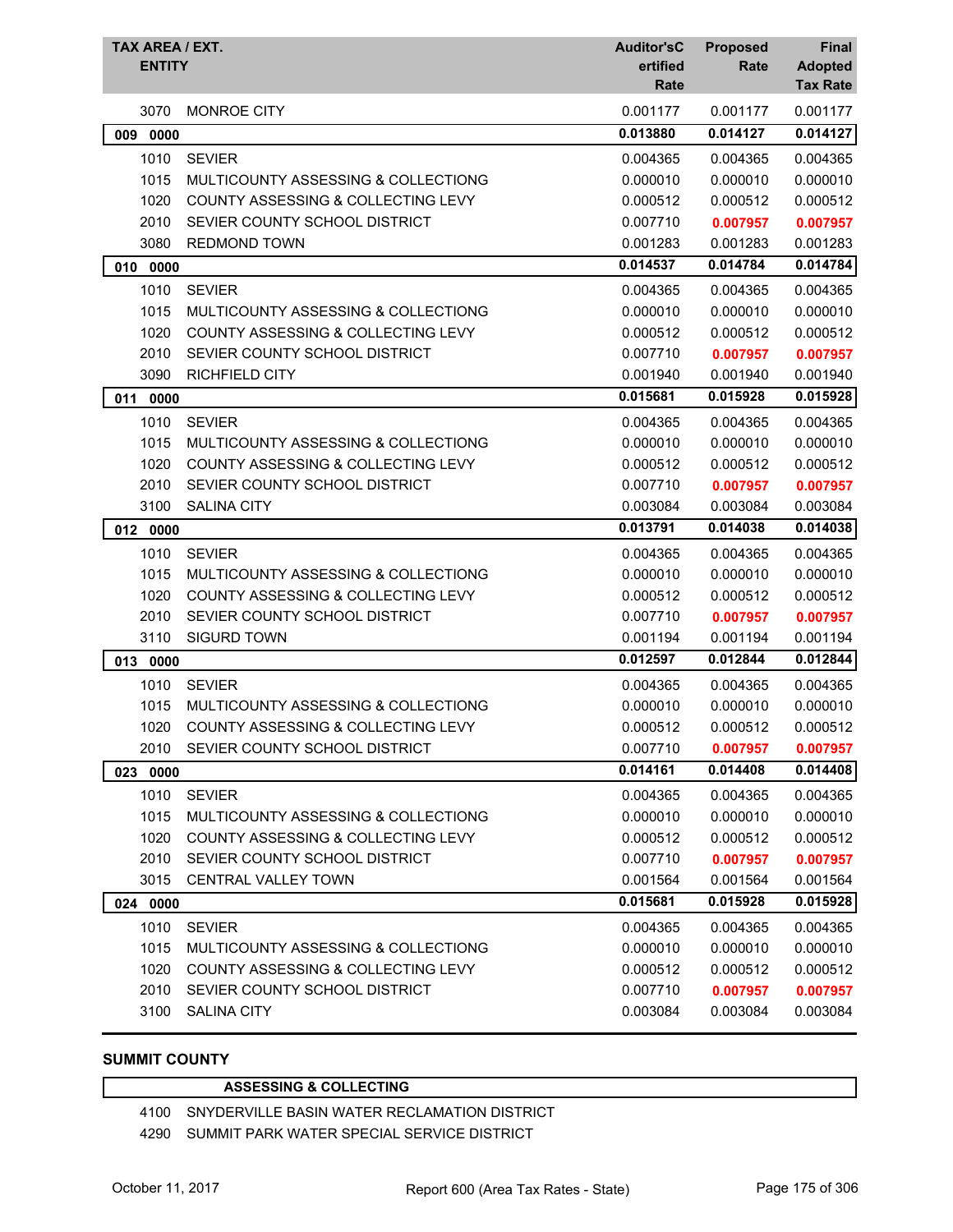| TAX AREA / EXT.<br><b>ENTITY</b> |                                               | <b>Auditor'sC</b><br>ertified<br><b>Rate</b> | <b>Proposed</b><br>Rate | <b>Final</b><br><b>Adopted</b><br><b>Tax Rate</b> |
|----------------------------------|-----------------------------------------------|----------------------------------------------|-------------------------|---------------------------------------------------|
| 0000<br>001                      |                                               | 0.010552                                     | 0.010552                | 0.010552                                          |
| 1010                             | <b>SUMMIT</b>                                 | 0.000680                                     | 0.000680                | 0.000680                                          |
| 1015                             | MULTICOUNTY ASSESSING & COLLECTING LEVY       | 0.000010                                     | 0.000010                | 0.000010                                          |
| 1020                             | COUNTY ASSESSING & COLLECTING LEVY            | 0.000173                                     | 0.000173                | 0.000173                                          |
| 2020                             | NORTH SUMMIT SCHOOL DISTRICT                  | 0.005620                                     | 0.005620                | 0.005620                                          |
| 3010                             | <b>COALVILLE CITY</b>                         | 0.003294                                     | 0.003294                | 0.003294                                          |
| 4005                             | WEBER BASIN WATER CONSERVANCY DISTRICT        | 0.000174                                     | 0.000174                | 0.000174                                          |
| 4030                             | NORTH SUMMIT FIRE PROTECTION DISTRICT         | 0.000570                                     | 0.000570                | 0.000570                                          |
| 4150                             | SUMMIT COUNTY MOSQUITO ABATEMENT DISTRICT     | 0.000031                                     | 0.000031                | 0.000031                                          |
| 0000<br>002                      |                                               | 0.009611                                     | 0.009633                | 0.009633                                          |
| 1010                             | <b>SUMMIT</b>                                 | 0.000680                                     | 0.000680                | 0.000680                                          |
| 1015                             | MULTICOUNTY ASSESSING & COLLECTING LEVY       | 0.000010                                     | 0.000010                | 0.000010                                          |
| 1020                             | COUNTY ASSESSING & COLLECTING LEVY            | 0.000173                                     | 0.000173                | 0.000173                                          |
| 2030                             | SOUTH SUMMIT SCHOOL DISTRICT                  | 0.005905                                     | 0.005905                | 0.005905                                          |
| 3020                             | <b>FRANCIS CITY</b>                           | 0.001975                                     | 0.001975                | 0.001975                                          |
| 4010                             | SOUTH SUMMIT CEMETERY MAINTENANCE DISTRICT    | 0.000181                                     | 0.000181                | 0.000181                                          |
| 4020                             | SOUTH SUMMIT FIRE PROTECTION DISTRICT         | 0.000278                                     | 0.000278                | 0.000278                                          |
| 4150                             | SUMMIT COUNTY MOSQUITO ABATEMENT DISTRICT     | 0.000031                                     | 0.000031                | 0.000031                                          |
| 4270                             | CENTRAL UTAH WATER CONSERVANCY DISTRICT       | 0.000378                                     | 0.000400                | 0.000400                                          |
| 003<br>0000                      |                                               | 0.008262                                     | 0.008262                | 0.008262                                          |
| 1010                             | <b>SUMMIT</b>                                 | 0.000680                                     | 0.000680                | 0.000680                                          |
| 1015                             | MULTICOUNTY ASSESSING & COLLECTING LEVY       | 0.000010                                     | 0.000010                | 0.000010                                          |
| 1020                             | <b>COUNTY ASSESSING &amp; COLLECTING LEVY</b> | 0.000173                                     | 0.000173                | 0.000173                                          |
| 2020                             | NORTH SUMMIT SCHOOL DISTRICT                  | 0.005620                                     | 0.005620                | 0.005620                                          |
| 3030                             | <b>HENEFER TOWN</b>                           | 0.001004                                     | 0.001004                | 0.001004                                          |
| 4005                             | WEBER BASIN WATER CONSERVANCY DISTRICT        | 0.000174                                     | 0.000174                | 0.000174                                          |
| 4030                             | NORTH SUMMIT FIRE PROTECTION DISTRICT         | 0.000570                                     | 0.000570                | 0.000570                                          |
| 4150                             | SUMMIT COUNTY MOSQUITO ABATEMENT DISTRICT     | 0.000031                                     | 0.000031                | 0.000031                                          |
| 004 0000                         |                                               | 0.009197                                     | 0.009197                | 0.009197                                          |
| 1010                             | <b>SUMMIT</b>                                 | 0.000680                                     | 0.000680                | 0.000680                                          |
| 1015                             | MULTICOUNTY ASSESSING & COLLECTING LEVY       | 0.000010                                     | 0.000010                | 0.000010                                          |
| 1020                             | <b>COUNTY ASSESSING &amp; COLLECTING LEVY</b> | 0.000173                                     | 0.000173                | 0.000173                                          |
| 2030                             | SOUTH SUMMIT SCHOOL DISTRICT                  | 0.005905                                     | 0.005905                | 0.005905                                          |
| 3040                             | <b>KAMAS CITY</b>                             | 0.001765                                     | 0.001765                | 0.001765                                          |
| 4005                             | WEBER BASIN WATER CONSERVANCY DISTRICT        | 0.000174                                     | 0.000174                | 0.000174                                          |
| 4010                             | SOUTH SUMMIT CEMETERY MAINTENANCE DISTRICT    | 0.000181                                     | 0.000181                | 0.000181                                          |
| 4020                             | SOUTH SUMMIT FIRE PROTECTION DISTRICT         | 0.000278                                     | 0.000278                | 0.000278                                          |
| 4150                             | SUMMIT COUNTY MOSQUITO ABATEMENT DISTRICT     | 0.000031                                     | 0.000031                | 0.000031                                          |
| 005 0000                         |                                               | 0.008924                                     | 0.008924                | 0.008924                                          |
| 1010                             | <b>SUMMIT</b>                                 | 0.000680                                     | 0.000680                | 0.000680                                          |
| 1015                             | MULTICOUNTY ASSESSING & COLLECTING LEVY       | 0.000010                                     | 0.000010                | 0.000010                                          |
| 1020                             | COUNTY ASSESSING & COLLECTING LEVY            | 0.000173                                     | 0.000173                | 0.000173                                          |
| 2030                             | SOUTH SUMMIT SCHOOL DISTRICT                  | 0.005905                                     | 0.005905                | 0.005905                                          |
| 3050                             | <b>OAKLEY CITY</b>                            | 0.001492                                     | 0.001492                | 0.001492                                          |
| 4005                             | WEBER BASIN WATER CONSERVANCY DISTRICT        | 0.000174                                     | 0.000174                | 0.000174                                          |
| 4010                             | SOUTH SUMMIT CEMETERY MAINTENANCE DISTRICT    | 0.000181                                     | 0.000181                | 0.000181                                          |
| 4020                             | SOUTH SUMMIT FIRE PROTECTION DISTRICT         | 0.000278                                     | 0.000278                | 0.000278                                          |
| 4150                             | SUMMIT COUNTY MOSQUITO ABATEMENT DISTRICT     | 0.000031                                     | 0.000031                | 0.000031                                          |
| 0000<br>006                      |                                               | 0.007820                                     | 0.007820                | 0.007820                                          |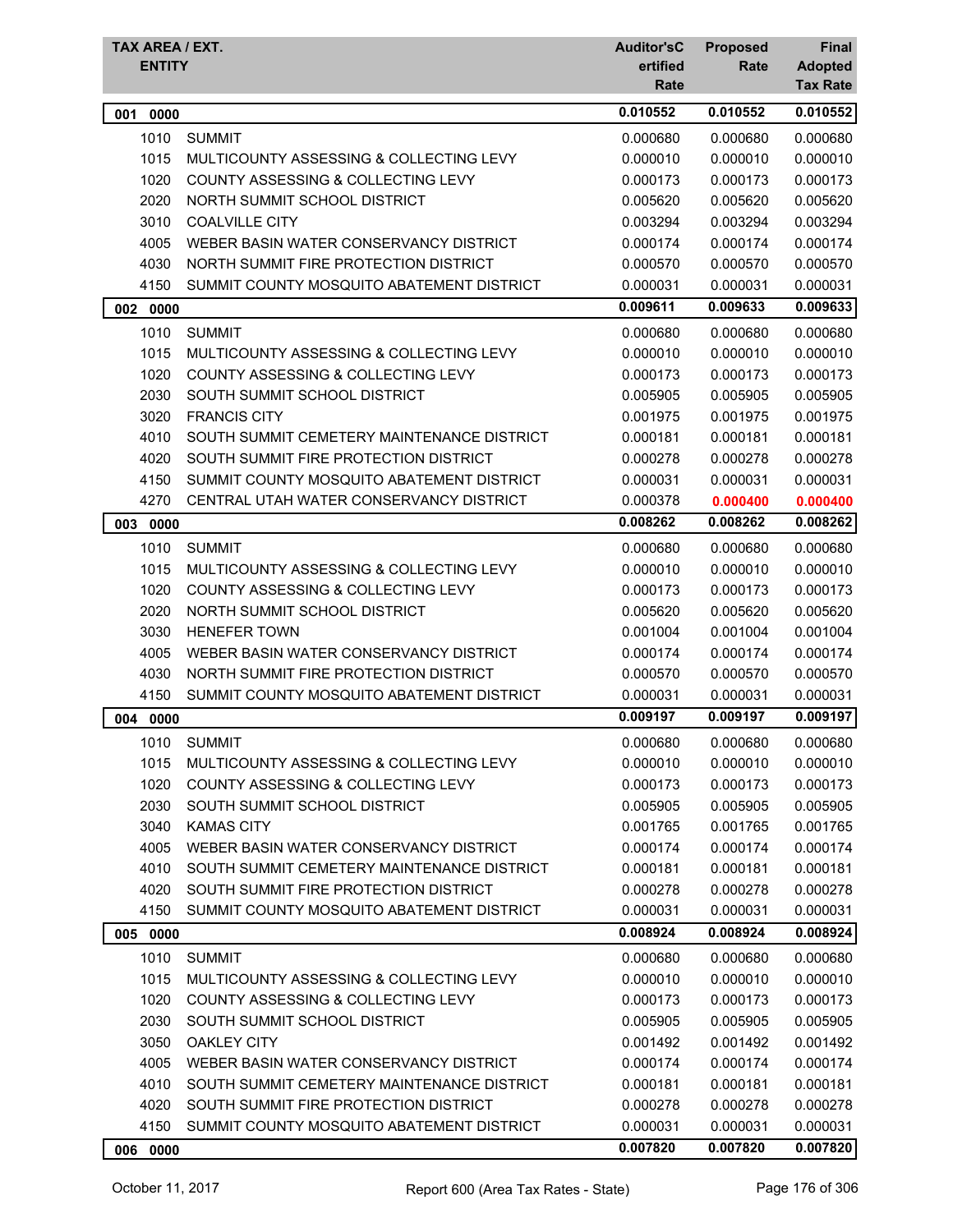| TAX AREA / EXT.<br><b>ENTITY</b> |                                                                               | <b>Auditor'sC</b><br>ertified<br>Rate | <b>Proposed</b><br>Rate | <b>Final</b><br><b>Adopted</b><br><b>Tax Rate</b> |
|----------------------------------|-------------------------------------------------------------------------------|---------------------------------------|-------------------------|---------------------------------------------------|
| 1010                             | <b>SUMMIT</b>                                                                 | 0.000680                              | 0.000680                | 0.000680                                          |
| 1015                             | MULTICOUNTY ASSESSING & COLLECTING LEVY                                       | 0.000010                              | 0.000010                | 0.000010                                          |
| 1020                             | <b>COUNTY ASSESSING &amp; COLLECTING LEVY</b>                                 | 0.000173                              | 0.000173                | 0.000173                                          |
| 2010                             | PARK CITY SCHOOL DISTRICT                                                     | 0.003951                              | 0.003951                | 0.003951                                          |
| 3060                             | <b>PARK CITY</b>                                                              | 0.002059                              | 0.002059                | 0.002059                                          |
| 4005                             | WEBER BASIN WATER CONSERVANCY DISTRICT                                        | 0.000174                              | 0.000174                | 0.000174                                          |
| 4050                             | SNYDERVILLE BASIN WATER RECLAMATION DISTRICT                                  | 0.000000                              |                         |                                                   |
| 4060                             | PARK CITY FIRE SERVICE DISTRICT                                               | 0.000742                              | 0.000742                | 0.000742                                          |
| 4150                             | SUMMIT COUNTY MOSQUITO ABATEMENT DISTRICT                                     | 0.000031                              | 0.000031                | 0.000031                                          |
| 4305                             | <b>PARK CITY WATER SERVICE DISTRICT</b>                                       | 0.000000                              |                         |                                                   |
| 007 0000                         |                                                                               | 0.007820                              | 0.007820                | 0.007820                                          |
| 1010                             | <b>SUMMIT</b>                                                                 | 0.000680                              | 0.000680                | 0.000680                                          |
| 1015                             | MULTICOUNTY ASSESSING & COLLECTING LEVY                                       | 0.000010                              | 0.000010                | 0.000010                                          |
| 1020                             | COUNTY ASSESSING & COLLECTING LEVY                                            | 0.000173                              | 0.000173                | 0.000173                                          |
| 2010                             | PARK CITY SCHOOL DISTRICT                                                     | 0.003951                              | 0.003951                | 0.003951                                          |
| 3060                             | <b>PARK CITY</b>                                                              | 0.002059                              | 0.002059                | 0.002059                                          |
| 4005                             | WEBER BASIN WATER CONSERVANCY DISTRICT                                        | 0.000174                              | 0.000174                | 0.000174                                          |
| 4050                             | SNYDERVILLE BASIN WATER RECLAMATION DISTRICT                                  | 0.000000                              |                         |                                                   |
| 4060                             | PARK CITY FIRE SERVICE DISTRICT                                               | 0.000742                              | 0.000742                | 0.000742                                          |
| 4150                             | SUMMIT COUNTY MOSQUITO ABATEMENT DISTRICT                                     | 0.000031                              | 0.000031                | 0.000031                                          |
| 4305                             | PARK CITY WATER SERVICE DISTRICT                                              | 0.000000                              |                         |                                                   |
| 008<br>0000                      |                                                                               | 0.007820                              | 0.007820                | 0.007820                                          |
| 1010                             | <b>SUMMIT</b>                                                                 | 0.000680                              | 0.000680                | 0.000680                                          |
| 1015                             | MULTICOUNTY ASSESSING & COLLECTING LEVY                                       | 0.000010                              | 0.000010                | 0.000010                                          |
| 1020                             | <b>COUNTY ASSESSING &amp; COLLECTING LEVY</b>                                 | 0.000173                              | 0.000173                | 0.000173                                          |
| 2010                             | PARK CITY SCHOOL DISTRICT                                                     | 0.003951                              | 0.003951                | 0.003951                                          |
| 3060                             | <b>PARK CITY</b>                                                              | 0.002059                              | 0.002059                | 0.002059                                          |
| 4005                             | WEBER BASIN WATER CONSERVANCY DISTRICT                                        | 0.000174                              | 0.000174                | 0.000174                                          |
| 4050                             | SNYDERVILLE BASIN WATER RECLAMATION DISTRICT                                  | 0.000000                              |                         |                                                   |
| 4060                             | <b>PARK CITY FIRE SERVICE DISTRICT</b>                                        | 0.000742                              | 0.000742                | 0.000742                                          |
| 4150                             | SUMMIT COUNTY MOSQUITO ABATEMENT DISTRICT                                     | 0.000031                              | 0.000031                | 0.000031                                          |
| 009 0000                         |                                                                               | 0.007820                              | 0.007820                | 0.007820                                          |
|                                  |                                                                               |                                       |                         |                                                   |
| 1010                             | <b>SUMMIT</b>                                                                 | 0.000680                              | 0.000680                | 0.000680                                          |
| 1015                             | MULTICOUNTY ASSESSING & COLLECTING LEVY<br>COUNTY ASSESSING & COLLECTING LEVY | 0.000010                              | 0.000010                | 0.000010                                          |
| 1020<br>2010                     | PARK CITY SCHOOL DISTRICT                                                     | 0.000173<br>0.003951                  | 0.000173<br>0.003951    | 0.000173<br>0.003951                              |
| 3060                             | <b>PARK CITY</b>                                                              |                                       |                         |                                                   |
| 4005                             | WEBER BASIN WATER CONSERVANCY DISTRICT                                        | 0.002059                              | 0.002059                | 0.002059                                          |
| 4050                             | SNYDERVILLE BASIN WATER RECLAMATION DISTRICT                                  | 0.000174                              | 0.000174                | 0.000174                                          |
| 4060                             | PARK CITY FIRE SERVICE DISTRICT                                               | 0.000000                              | 0.000742                | 0.000742                                          |
| 4150                             | SUMMIT COUNTY MOSQUITO ABATEMENT DISTRICT                                     | 0.000742<br>0.000031                  | 0.000031                | 0.000031                                          |
| 4305                             | PARK CITY WATER SERVICE DISTRICT                                              | 0.000000                              |                         |                                                   |
|                                  |                                                                               | 0.007242                              | 0.007242                | 0.007242                                          |
| 010 0000                         |                                                                               |                                       |                         |                                                   |
| 1010                             | <b>SUMMIT</b>                                                                 | 0.000680                              | 0.000680                | 0.000680                                          |
| 1015                             | MULTICOUNTY ASSESSING & COLLECTING LEVY                                       | 0.000010                              | 0.000010                | 0.000010                                          |
| 1020                             | COUNTY ASSESSING & COLLECTING LEVY                                            | 0.000173                              | 0.000173                | 0.000173                                          |
| 2010                             | PARK CITY SCHOOL DISTRICT                                                     | 0.003951                              | 0.003951                | 0.003951                                          |
| 4005<br>4050                     | WEBER BASIN WATER CONSERVANCY DISTRICT                                        | 0.000174<br>0.000000                  | 0.000174                | 0.000174                                          |
|                                  | SNYDERVILLE BASIN WATER RECLAMATION DISTRICT                                  |                                       |                         |                                                   |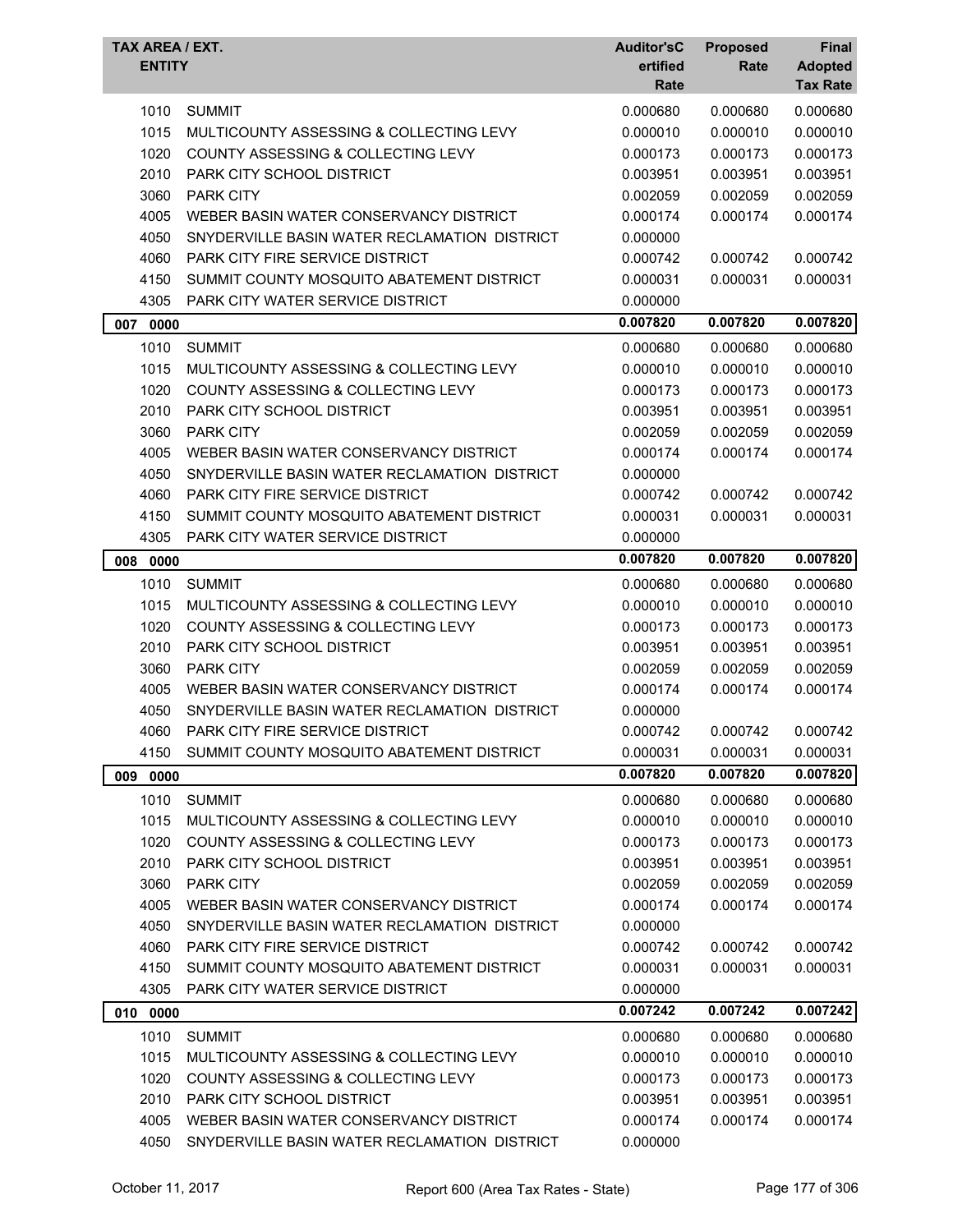| TAX AREA / EXT.<br><b>ENTITY</b> |                                               | <b>Auditor'sC</b><br>ertified<br>Rate | <b>Proposed</b><br>Rate | <b>Final</b><br><b>Adopted</b><br><b>Tax Rate</b> |
|----------------------------------|-----------------------------------------------|---------------------------------------|-------------------------|---------------------------------------------------|
| 4060                             | <b>PARK CITY FIRE SERVICE DISTRICT</b>        | 0.000742                              | 0.000742                | 0.000742                                          |
| 4150                             | SUMMIT COUNTY MOSQUITO ABATEMENT DISTRICT     | 0.000031                              | 0.000031                | 0.000031                                          |
| 4300                             | SUMMIT COUNTY SPECIAL SERVICE DISTRICT NO. 1  | 0.000000                              |                         |                                                   |
| 4310                             | SNYDERVILLE BASIN RECREATION DISTRICT         | 0.000649                              | 0.000649                | 0.000649                                          |
| 6010                             | MUNICIPAL TYPE SERVICE AREA                   | 0.000512                              | 0.000512                | 0.000512                                          |
| 6030                             | SNYDERVILLE RECREATION DISTRICT BOND          | 0.000320                              | 0.000320                | 0.000320                                          |
| 010 0001                         |                                               | 0.007242                              | 0.007242                | 0.007242                                          |
| 1010                             | <b>SUMMIT</b>                                 | 0.000680                              | 0.000680                | 0.000680                                          |
| 1015                             | MULTICOUNTY ASSESSING & COLLECTING LEVY       | 0.000010                              | 0.000010                | 0.000010                                          |
| 1020                             | COUNTY ASSESSING & COLLECTING LEVY            | 0.000173                              | 0.000173                | 0.000173                                          |
| 2010                             | <b>PARK CITY SCHOOL DISTRICT</b>              | 0.003951                              | 0.003951                | 0.003951                                          |
| 4005                             | WEBER BASIN WATER CONSERVANCY DISTRICT        | 0.000174                              | 0.000174                | 0.000174                                          |
| 4050                             | SNYDERVILLE BASIN WATER RECLAMATION DISTRICT  | 0.000000                              |                         |                                                   |
| 4060                             | PARK CITY FIRE SERVICE DISTRICT               | 0.000742                              | 0.000742                | 0.000742                                          |
| 4150                             | SUMMIT COUNTY MOSQUITO ABATEMENT DISTRICT     | 0.000031                              | 0.000031                | 0.000031                                          |
| 4300                             | SUMMIT COUNTY SPECIAL SERVICE DISTRICT NO. 1  | 0.000000                              |                         |                                                   |
| 4305                             | PARK CITY WATER SERVICE DISTRICT              | 0.000000                              |                         |                                                   |
| 4310                             | SNYDERVILLE BASIN RECREATION DISTRICT         | 0.000649                              | 0.000649                | 0.000649                                          |
| 6010                             | MUNICIPAL TYPE SERVICE AREA                   | 0.000512                              | 0.000512                | 0.000512                                          |
| 6030                             | SNYDERVILLE RECREATION DISTRICT BOND          | 0.000320                              | 0.000320                | 0.000320                                          |
| 010<br>0002                      |                                               | 0.007242                              | 0.007242                | 0.007242                                          |
| 1010                             | <b>SUMMIT</b>                                 | 0.000680                              | 0.000680                | 0.000680                                          |
| 1015                             | MULTICOUNTY ASSESSING & COLLECTING LEVY       | 0.000010                              | 0.000010                | 0.000010                                          |
| 1020                             | <b>COUNTY ASSESSING &amp; COLLECTING LEVY</b> | 0.000173                              | 0.000173                | 0.000173                                          |
| 2010                             | <b>PARK CITY SCHOOL DISTRICT</b>              | 0.003951                              | 0.003951                | 0.003951                                          |
| 4005                             | WEBER BASIN WATER CONSERVANCY DISTRICT        | 0.000174                              | 0.000174                | 0.000174                                          |
| 4050                             | SNYDERVILLE BASIN WATER RECLAMATION DISTRICT  | 0.000000                              |                         |                                                   |
| 4060                             | <b>PARK CITY FIRE SERVICE DISTRICT</b>        | 0.000742                              | 0.000742                | 0.000742                                          |
| 4150                             | SUMMIT COUNTY MOSQUITO ABATEMENT DISTRICT     | 0.000031                              | 0.000031                | 0.000031                                          |
| 4300                             | SUMMIT COUNTY SPECIAL SERVICE DISTRICT NO. 1  | 0.000000                              |                         |                                                   |
| 4305                             | PARK CITY WATER SERVICE DISTRICT              | 0.000000                              |                         |                                                   |
| 4310                             | SNYDERVILLE BASIN RECREATION DISTRICT         | 0.000649                              | 0.000649                | 0.000649                                          |
| 6010                             | MUNICIPAL TYPE SERVICE AREA                   | 0.000512                              | 0.000512                | 0.000512                                          |
| 6030                             | SNYDERVILLE RECREATION DISTRICT BOND          | 0.000320                              | 0.000320                | 0.000320                                          |
| 010 0003                         |                                               | 0.007242                              | 0.007242                | 0.007242                                          |
| 1010                             | <b>SUMMIT</b>                                 | 0.000680                              | 0.000680                | 0.000680                                          |
| 1015                             | MULTICOUNTY ASSESSING & COLLECTING LEVY       | 0.000010                              | 0.000010                | 0.000010                                          |
| 1020                             | <b>COUNTY ASSESSING &amp; COLLECTING LEVY</b> | 0.000173                              | 0.000173                | 0.000173                                          |
| 2010                             | PARK CITY SCHOOL DISTRICT                     | 0.003951                              | 0.003951                | 0.003951                                          |
| 4005                             | WEBER BASIN WATER CONSERVANCY DISTRICT        | 0.000174                              | 0.000174                | 0.000174                                          |
| 4050                             | SNYDERVILLE BASIN WATER RECLAMATION DISTRICT  | 0.000000                              |                         |                                                   |
| 4060                             | <b>PARK CITY FIRE SERVICE DISTRICT</b>        | 0.000742                              | 0.000742                | 0.000742                                          |
| 4150                             | SUMMIT COUNTY MOSQUITO ABATEMENT DISTRICT     | 0.000031                              | 0.000031                | 0.000031                                          |
| 4300                             | SUMMIT COUNTY SPECIAL SERVICE DISTRICT NO. 1  | 0.000000                              |                         |                                                   |
| 4310                             | SNYDERVILLE BASIN RECREATION DISTRICT         | 0.000649                              | 0.000649                | 0.000649                                          |
| 6010                             | MUNICIPAL TYPE SERVICE AREA                   | 0.000512                              | 0.000512                | 0.000512                                          |
| 6030                             | SNYDERVILLE RECREATION DISTRICT BOND          | 0.000320                              | 0.000320                | 0.000320                                          |
| 011 0000                         |                                               | 0.007242                              | 0.007242                | 0.007242                                          |
| 1010                             | <b>SUMMIT</b>                                 | 0.000680                              | 0.000680                | 0.000680                                          |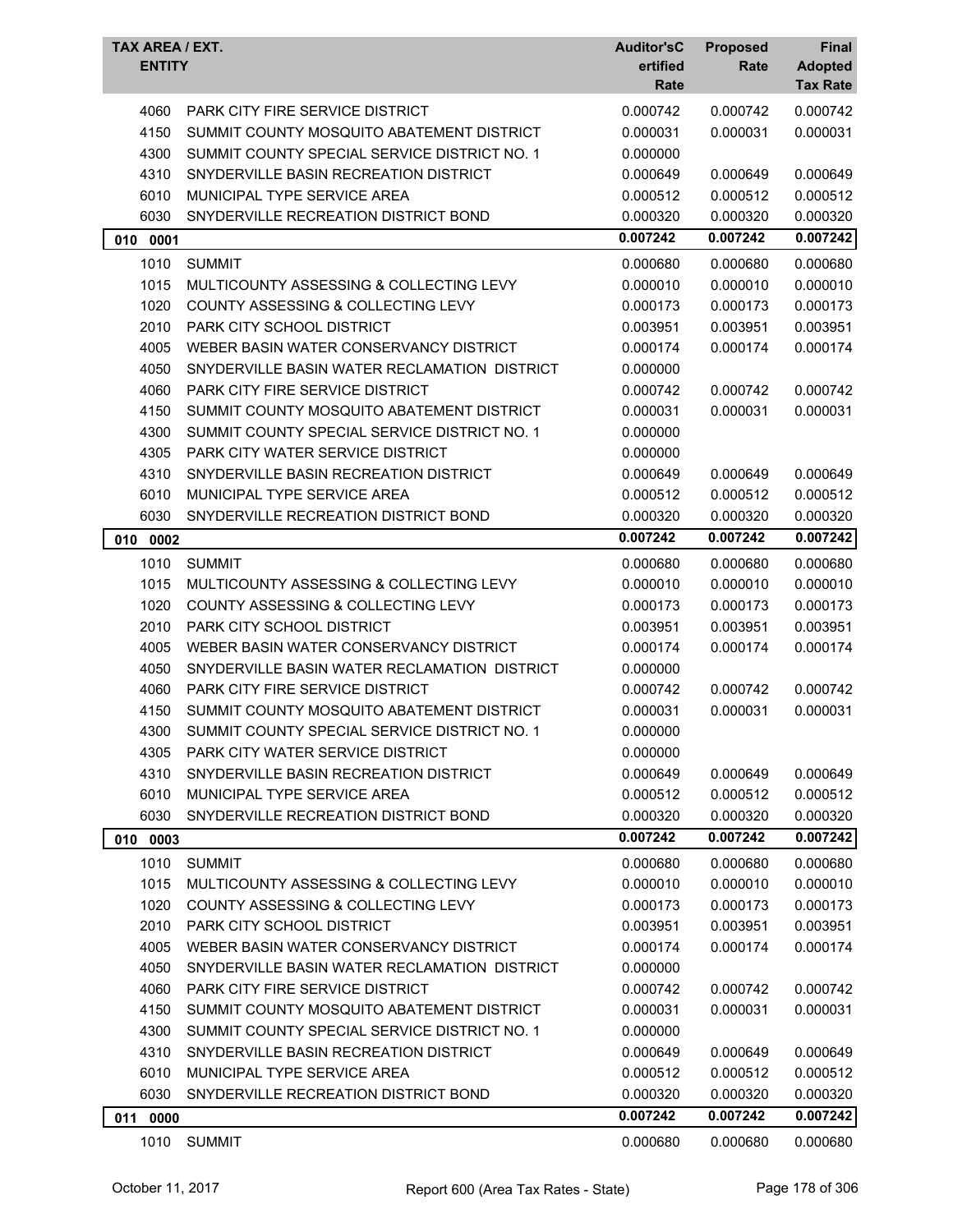| TAX AREA / EXT.<br><b>ENTITY</b> |                                                  | <b>Auditor'sC</b><br>ertified<br>Rate | <b>Proposed</b><br>Rate | <b>Final</b><br><b>Adopted</b><br><b>Tax Rate</b> |
|----------------------------------|--------------------------------------------------|---------------------------------------|-------------------------|---------------------------------------------------|
| 1015                             | MULTICOUNTY ASSESSING & COLLECTING LEVY          | 0.000010                              | 0.000010                | 0.000010                                          |
| 1020                             | <b>COUNTY ASSESSING &amp; COLLECTING LEVY</b>    | 0.000173                              | 0.000173                | 0.000173                                          |
| 2010                             | PARK CITY SCHOOL DISTRICT                        | 0.003951                              | 0.003951                | 0.003951                                          |
| 4005                             | WEBER BASIN WATER CONSERVANCY DISTRICT           | 0.000174                              | 0.000174                | 0.000174                                          |
| 4050                             | SNYDERVILLE BASIN WATER RECLAMATION DISTRICT     | 0.000000                              |                         |                                                   |
| 4060                             | <b>PARK CITY FIRE SERVICE DISTRICT</b>           | 0.000742                              | 0.000742                | 0.000742                                          |
| 4140                             | MOUNTAIN REGIONAL WATER SPECIAL SERVICE DISTRICT | 0.000000                              |                         |                                                   |
| 4150                             | SUMMIT COUNTY MOSQUITO ABATEMENT DISTRICT        | 0.000031                              | 0.000031                | 0.000031                                          |
| 4280                             | TIMBERLINE WATER SERVICE DISTRICT                | 0.000000                              |                         |                                                   |
| 4300                             | SUMMIT COUNTY SPECIAL SERVICE DISTRICT NO. 1     | 0.000000                              |                         |                                                   |
| 4310                             | SNYDERVILLE BASIN RECREATION DISTRICT            | 0.000649                              | 0.000649                | 0.000649                                          |
| 6010                             | MUNICIPAL TYPE SERVICE AREA                      | 0.000512                              | 0.000512                | 0.000512                                          |
| 6030                             | SNYDERVILLE RECREATION DISTRICT BOND             | 0.000320                              | 0.000320                | 0.000320                                          |
| 012 0000                         |                                                  | 0.007068                              | 0.007068                | 0.007068                                          |
| 1010                             | <b>SUMMIT</b>                                    | 0.000680                              | 0.000680                | 0.000680                                          |
| 1015                             | MULTICOUNTY ASSESSING & COLLECTING LEVY          | 0.000010                              | 0.000010                | 0.000010                                          |
| 1020                             | COUNTY ASSESSING & COLLECTING LEVY               | 0.000173                              | 0.000173                | 0.000173                                          |
| 2010                             | <b>PARK CITY SCHOOL DISTRICT</b>                 | 0.003951                              | 0.003951                | 0.003951                                          |
| 4050                             | SNYDERVILLE BASIN WATER RECLAMATION DISTRICT     | 0.000000                              |                         |                                                   |
| 4060                             | <b>PARK CITY FIRE SERVICE DISTRICT</b>           | 0.000742                              | 0.000742                | 0.000742                                          |
| 4150                             | SUMMIT COUNTY MOSQUITO ABATEMENT DISTRICT        | 0.000031                              | 0.000031                | 0.000031                                          |
| 4300                             | SUMMIT COUNTY SPECIAL SERVICE DISTRICT NO. 1     | 0.000000                              |                         |                                                   |
| 4310                             | SNYDERVILLE BASIN RECREATION DISTRICT            | 0.000649                              | 0.000649                | 0.000649                                          |
| 6010                             | MUNICIPAL TYPE SERVICE AREA                      | 0.000512                              | 0.000512                | 0.000512                                          |
| 6030                             | SNYDERVILLE RECREATION DISTRICT BOND             | 0.000320                              | 0.000320                | 0.000320                                          |
| 012 0001                         |                                                  | 0.007068                              | 0.007068                | 0.007068                                          |
| 1010                             | <b>SUMMIT</b>                                    | 0.000680                              | 0.000680                | 0.000680                                          |
| 1015                             | MULTICOUNTY ASSESSING & COLLECTING LEVY          | 0.000010                              | 0.000010                | 0.000010                                          |
| 1020                             | COUNTY ASSESSING & COLLECTING LEVY               | 0.000173                              | 0.000173                | 0.000173                                          |
| 2010                             | PARK CITY SCHOOL DISTRICT                        | 0.003951                              | 0.003951                | 0.003951                                          |
| 4050                             | SNYDERVILLE BASIN WATER RECLAMATION DISTRICT     | 0.000000                              |                         |                                                   |
| 4060                             | PARK CITY FIRE SERVICE DISTRICT                  | 0.000742                              | 0.000742                | 0.000742                                          |
| 4140                             | MOUNTAIN REGIONAL WATER SPECIAL SERVICE DISTRICT | 0.000000                              |                         |                                                   |
| 4150                             | SUMMIT COUNTY MOSQUITO ABATEMENT DISTRICT        | 0.000031                              | 0.000031                | 0.000031                                          |
| 4300                             | SUMMIT COUNTY SPECIAL SERVICE DISTRICT NO. 1     | 0.000000                              |                         |                                                   |
| 4310                             | SNYDERVILLE BASIN RECREATION DISTRICT            | 0.000649                              | 0.000649                | 0.000649                                          |
| 6010                             | MUNICIPAL TYPE SERVICE AREA                      | 0.000512                              | 0.000512                | 0.000512                                          |
| 6030                             | SNYDERVILLE RECREATION DISTRICT BOND             | 0.000320                              | 0.000320                | 0.000320                                          |
| 012 0002                         |                                                  | 0.007068                              | 0.007068                | 0.007068                                          |
| 1010                             | <b>SUMMIT</b>                                    | 0.000680                              | 0.000680                | 0.000680                                          |
| 1015                             | MULTICOUNTY ASSESSING & COLLECTING LEVY          | 0.000010                              | 0.000010                | 0.000010                                          |
| 1020                             | COUNTY ASSESSING & COLLECTING LEVY               | 0.000173                              | 0.000173                | 0.000173                                          |
| 2010                             | PARK CITY SCHOOL DISTRICT                        | 0.003951                              | 0.003951                | 0.003951                                          |
| 4050                             | SNYDERVILLE BASIN WATER RECLAMATION DISTRICT     | 0.000000                              |                         |                                                   |
| 4060                             | PARK CITY FIRE SERVICE DISTRICT                  | 0.000742                              | 0.000742                | 0.000742                                          |
| 4140                             | MOUNTAIN REGIONAL WATER SPECIAL SERVICE DISTRICT | 0.000000                              |                         |                                                   |
| 4150                             | SUMMIT COUNTY MOSQUITO ABATEMENT DISTRICT        | 0.000031                              | 0.000031                | 0.000031                                          |
| 4300                             | SUMMIT COUNTY SPECIAL SERVICE DISTRICT NO. 1     | 0.000000                              |                         |                                                   |
| 4310                             | SNYDERVILLE BASIN RECREATION DISTRICT            | 0.000649                              | 0.000649                | 0.000649                                          |
| 6010                             | MUNICIPAL TYPE SERVICE AREA                      | 0.000512                              | 0.000512                | 0.000512                                          |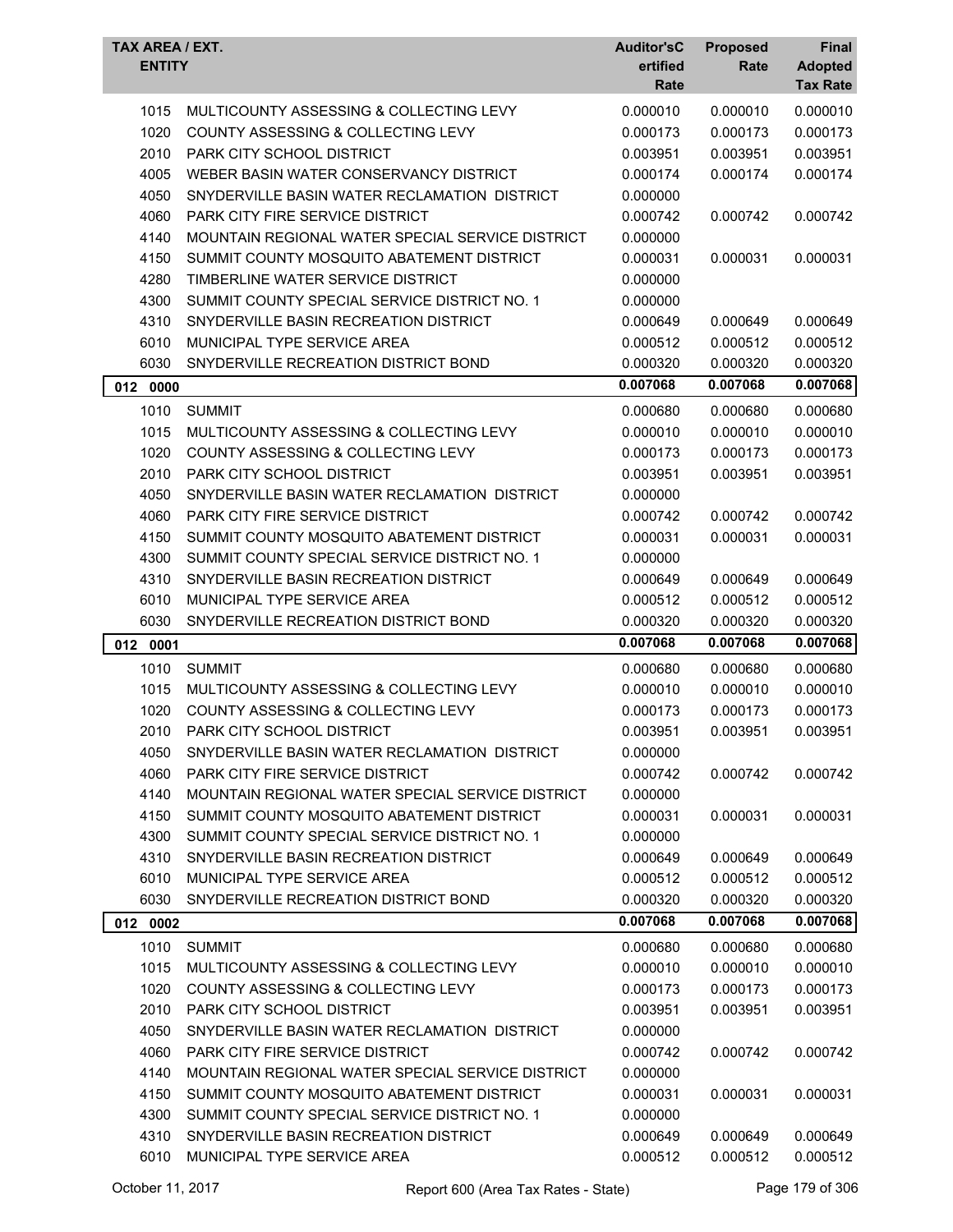| <b>TAX AREA / EXT.</b><br><b>ENTITY</b> |                                               | <b>Auditor'sC</b><br>ertified<br>Rate | <b>Proposed</b><br>Rate | Final<br><b>Adopted</b><br><b>Tax Rate</b> |
|-----------------------------------------|-----------------------------------------------|---------------------------------------|-------------------------|--------------------------------------------|
| 6030                                    | SNYDERVILLE RECREATION DISTRICT BOND          | 0.000320                              | 0.000320                | 0.000320                                   |
| 0003<br>012                             |                                               | 0.007068                              | 0.007068                | 0.007068                                   |
| 1010                                    | <b>SUMMIT</b>                                 | 0.000680                              | 0.000680                | 0.000680                                   |
| 1015                                    | MULTICOUNTY ASSESSING & COLLECTING LEVY       | 0.000010                              | 0.000010                | 0.000010                                   |
| 1020                                    | COUNTY ASSESSING & COLLECTING LEVY            | 0.000173                              | 0.000173                | 0.000173                                   |
| 2010                                    | PARK CITY SCHOOL DISTRICT                     | 0.003951                              | 0.003951                | 0.003951                                   |
| 4050                                    | SNYDERVILLE BASIN WATER RECLAMATION DISTRICT  | 0.000000                              |                         |                                            |
| 4060                                    | PARK CITY FIRE SERVICE DISTRICT               | 0.000742                              | 0.000742                | 0.000742                                   |
| 4150                                    | SUMMIT COUNTY MOSQUITO ABATEMENT DISTRICT     | 0.000031                              | 0.000031                | 0.000031                                   |
| 4300                                    | SUMMIT COUNTY SPECIAL SERVICE DISTRICT NO. 1  | 0.000000                              |                         |                                            |
| 4310                                    | SNYDERVILLE BASIN RECREATION DISTRICT         | 0.000649                              | 0.000649                | 0.000649                                   |
| 6010                                    | MUNICIPAL TYPE SERVICE AREA                   | 0.000512                              | 0.000512                | 0.000512                                   |
| 6030                                    | SNYDERVILLE RECREATION DISTRICT BOND          | 0.000320                              | 0.000320                | 0.000320                                   |
| 012 0004                                |                                               | 0.007068                              | 0.007068                | 0.007068                                   |
| 1010                                    | <b>SUMMIT</b>                                 | 0.000680                              | 0.000680                | 0.000680                                   |
| 1015                                    | MULTICOUNTY ASSESSING & COLLECTING LEVY       | 0.000010                              | 0.000010                | 0.000010                                   |
| 1020                                    | <b>COUNTY ASSESSING &amp; COLLECTING LEVY</b> | 0.000173                              | 0.000173                | 0.000173                                   |
| 2010                                    | PARK CITY SCHOOL DISTRICT                     | 0.003951                              | 0.003951                | 0.003951                                   |
| 4050                                    | SNYDERVILLE BASIN WATER RECLAMATION DISTRICT  | 0.000000                              |                         |                                            |
| 4060                                    | PARK CITY FIRE SERVICE DISTRICT               | 0.000742                              | 0.000742                | 0.000742                                   |
| 4150                                    | SUMMIT COUNTY MOSQUITO ABATEMENT DISTRICT     | 0.000031                              | 0.000031                | 0.000031                                   |
| 4300                                    | SUMMIT COUNTY SPECIAL SERVICE DISTRICT NO. 1  | 0.000000                              |                         |                                            |
| 4310                                    | SNYDERVILLE BASIN RECREATION DISTRICT         | 0.000649                              | 0.000649                | 0.000649                                   |
| 6010                                    | <b>MUNICIPAL TYPE SERVICE AREA</b>            | 0.000512                              | 0.000512                | 0.000512                                   |
| 6030                                    | SNYDERVILLE RECREATION DISTRICT BOND          | 0.000320                              | 0.000320                | 0.000320                                   |
| 013<br>0000                             |                                               | 0.007681                              | 0.007681                | 0.007681                                   |
| 1010                                    | <b>SUMMIT</b>                                 | 0.000680                              | 0.000680                | 0.000680                                   |
| 1015                                    | MULTICOUNTY ASSESSING & COLLECTING LEVY       | 0.000010                              | 0.000010                | 0.000010                                   |
| 1020                                    | <b>COUNTY ASSESSING &amp; COLLECTING LEVY</b> | 0.000173                              | 0.000173                | 0.000173                                   |
| 2010                                    | PARK CITY SCHOOL DISTRICT                     | 0.003951                              | 0.003951                | 0.003951                                   |
| 4005                                    | WEBER BASIN WATER CONSERVANCY DISTRICT        | 0.000174                              | 0.000174                | 0.000174                                   |
| 4050                                    | SNYDERVILLE BASIN WATER RECLAMATION DISTRICT  | 0.000000                              |                         |                                            |
| 4060                                    | PARK CITY FIRE SERVICE DISTRICT               | 0.000742                              | 0.000742                | 0.000742                                   |
| 4090                                    | SUMMIT COUNTY SERVICE AREA #6                 | 0.000439                              | 0.000439                | 0.000439                                   |
| 4150                                    | SUMMIT COUNTY MOSQUITO ABATEMENT DISTRICT     | 0.000031                              | 0.000031                | 0.000031                                   |
| 4300                                    | SUMMIT COUNTY SPECIAL SERVICE DISTRICT NO. 1  | 0.000000                              |                         |                                            |
| 4310                                    | SNYDERVILLE BASIN RECREATION DISTRICT         | 0.000649                              | 0.000649                | 0.000649                                   |
| 6010                                    | MUNICIPAL TYPE SERVICE AREA                   | 0.000512                              | 0.000512                | 0.000512                                   |
| 6030                                    | SNYDERVILLE RECREATION DISTRICT BOND          | 0.000320                              | 0.000320                | 0.000320                                   |
| 013 0001                                |                                               | 0.007681                              | 0.007681                | 0.007681                                   |
| 1010                                    | <b>SUMMIT</b>                                 | 0.000680                              | 0.000680                | 0.000680                                   |
| 1015                                    | MULTICOUNTY ASSESSING & COLLECTING LEVY       | 0.000010                              | 0.000010                | 0.000010                                   |
| 1020                                    | COUNTY ASSESSING & COLLECTING LEVY            | 0.000173                              | 0.000173                | 0.000173                                   |
| 2010                                    | PARK CITY SCHOOL DISTRICT                     | 0.003951                              | 0.003951                | 0.003951                                   |
| 4005                                    | WEBER BASIN WATER CONSERVANCY DISTRICT        | 0.000174                              | 0.000174                | 0.000174                                   |
| 4050                                    | SNYDERVILLE BASIN WATER RECLAMATION DISTRICT  | 0.000000                              |                         |                                            |
| 4060                                    | <b>PARK CITY FIRE SERVICE DISTRICT</b>        | 0.000742                              | 0.000742                | 0.000742                                   |
| 4090                                    | SUMMIT COUNTY SERVICE AREA #6                 | 0.000439                              | 0.000439                | 0.000439                                   |
| 4150                                    | SUMMIT COUNTY MOSQUITO ABATEMENT DISTRICT     | 0.000031                              | 0.000031                | 0.000031                                   |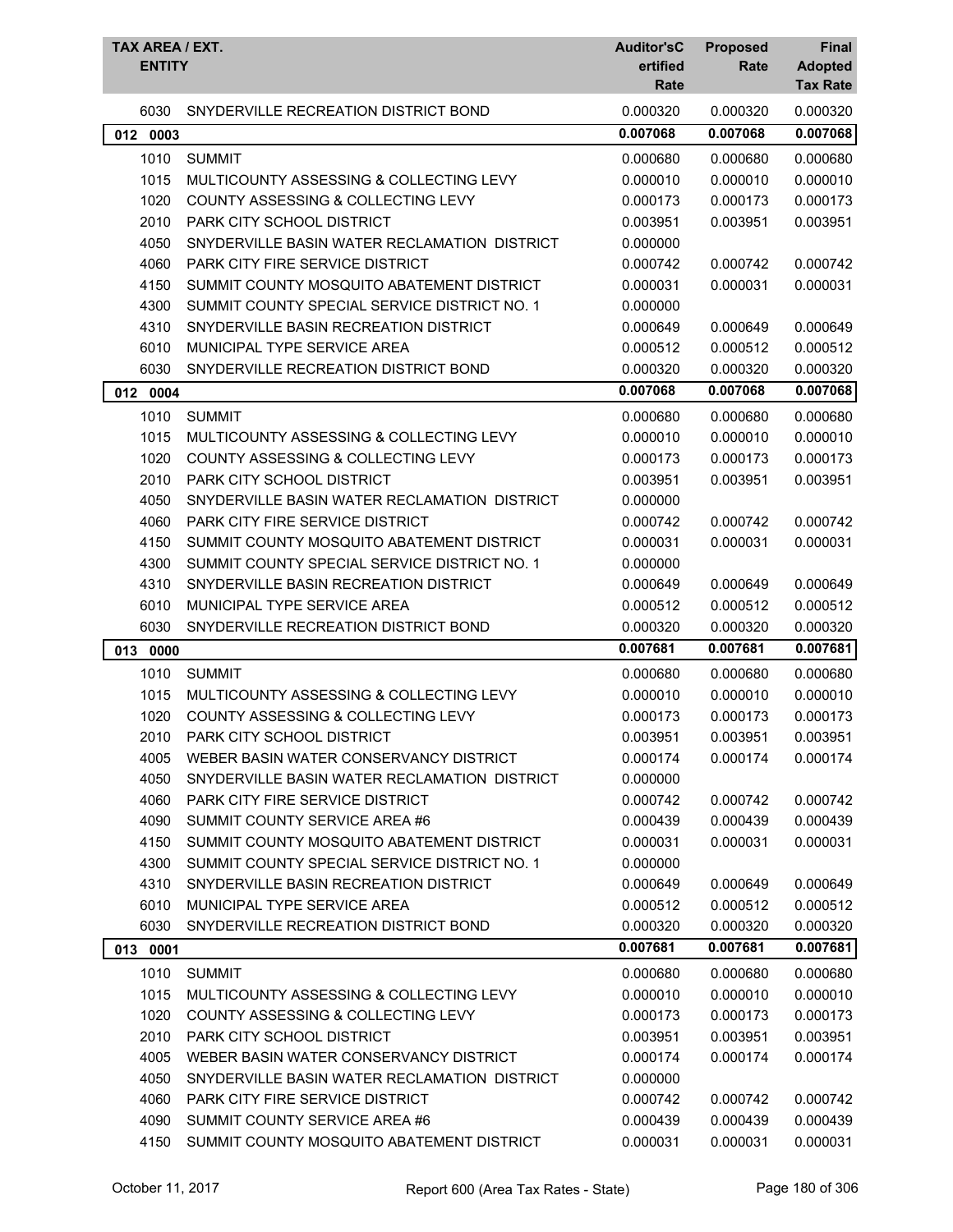| TAX AREA / EXT.<br><b>ENTITY</b> |                                                  | <b>Auditor'sC</b><br>ertified<br>Rate | <b>Proposed</b><br>Rate | Final<br><b>Adopted</b><br><b>Tax Rate</b> |
|----------------------------------|--------------------------------------------------|---------------------------------------|-------------------------|--------------------------------------------|
| 4300                             | SUMMIT COUNTY SPECIAL SERVICE DISTRICT NO. 1     | 0.000000                              |                         |                                            |
| 4310                             | SNYDERVILLE BASIN RECREATION DISTRICT            | 0.000649                              | 0.000649                | 0.000649                                   |
| 6010                             | MUNICIPAL TYPE SERVICE AREA                      | 0.000512                              | 0.000512                | 0.000512                                   |
| 6030                             | SNYDERVILLE RECREATION DISTRICT BOND             | 0.000320                              | 0.000320                | 0.000320                                   |
| 013 0002                         |                                                  | 0.007242                              | 0.007242                | 0.007242                                   |
| 1010                             | <b>SUMMIT</b>                                    | 0.000680                              | 0.000680                | 0.000680                                   |
| 1015                             | MULTICOUNTY ASSESSING & COLLECTING LEVY          | 0.000010                              | 0.000010                | 0.000010                                   |
| 1020                             | COUNTY ASSESSING & COLLECTING LEVY               | 0.000173                              | 0.000173                | 0.000173                                   |
| 2010                             | PARK CITY SCHOOL DISTRICT                        | 0.003951                              | 0.003951                | 0.003951                                   |
| 4005                             | WEBER BASIN WATER CONSERVANCY DISTRICT           | 0.000174                              | 0.000174                | 0.000174                                   |
| 4050                             | SNYDERVILLE BASIN WATER RECLAMATION DISTRICT     | 0.000000                              |                         |                                            |
| 4060                             | <b>PARK CITY FIRE SERVICE DISTRICT</b>           | 0.000742                              | 0.000742                | 0.000742                                   |
| 4140                             | MOUNTAIN REGIONAL WATER SPECIAL SERVICE DISTRICT | 0.000000                              |                         |                                            |
| 4150                             | SUMMIT COUNTY MOSQUITO ABATEMENT DISTRICT        | 0.000031                              | 0.000031                | 0.000031                                   |
| 4300                             | SUMMIT COUNTY SPECIAL SERVICE DISTRICT NO. 1     | 0.000000                              |                         |                                            |
| 4305                             | PARK CITY WATER SERVICE DISTRICT                 | 0.000000                              |                         |                                            |
| 4310                             | SNYDERVILLE BASIN RECREATION DISTRICT            | 0.000649                              | 0.000649                | 0.000649                                   |
| 6010                             | MUNICIPAL TYPE SERVICE AREA                      | 0.000512                              | 0.000512                | 0.000512                                   |
| 6030                             | SNYDERVILLE RECREATION DISTRICT BOND             | 0.000320                              | 0.000320                | 0.000320                                   |
| 013 0003                         |                                                  | 0.007242                              | 0.007242                | 0.007242                                   |
| 1010                             | <b>SUMMIT</b>                                    | 0.000680                              | 0.000680                | 0.000680                                   |
| 1015                             | MULTICOUNTY ASSESSING & COLLECTING LEVY          | 0.000010                              | 0.000010                | 0.000010                                   |
| 1020                             | <b>COUNTY ASSESSING &amp; COLLECTING LEVY</b>    | 0.000173                              | 0.000173                | 0.000173                                   |
| 2010                             | <b>PARK CITY SCHOOL DISTRICT</b>                 | 0.003951                              | 0.003951                | 0.003951                                   |
| 4005                             | WEBER BASIN WATER CONSERVANCY DISTRICT           | 0.000174                              | 0.000174                | 0.000174                                   |
| 4050                             | SNYDERVILLE BASIN WATER RECLAMATION DISTRICT     | 0.000000                              |                         |                                            |
| 4060                             | PARK CITY FIRE SERVICE DISTRICT                  | 0.000742                              | 0.000742                | 0.000742                                   |
| 4140                             | MOUNTAIN REGIONAL WATER SPECIAL SERVICE DISTRICT | 0.000000                              |                         |                                            |
| 4150                             | SUMMIT COUNTY MOSQUITO ABATEMENT DISTRICT        | 0.000031                              | 0.000031                | 0.000031                                   |
| 4300                             | SUMMIT COUNTY SPECIAL SERVICE DISTRICT NO. 1     | 0.000000                              |                         |                                            |
| 4310                             | SNYDERVILLE BASIN RECREATION DISTRICT            | 0.000649                              | 0.000649                | 0.000649                                   |
| 6010                             | MUNICIPAL TYPE SERVICE AREA                      | 0.000512                              | 0.000512                | 0.000512                                   |
| 6030                             | SNYDERVILLE RECREATION DISTRICT BOND             | 0.000320                              | 0.000320                | 0.000320                                   |
| 013 0004                         |                                                  | 0.007681                              | 0.007681                | 0.007681                                   |
| 1010                             | <b>SUMMIT</b>                                    | 0.000680                              | 0.000680                | 0.000680                                   |
| 1015                             | MULTICOUNTY ASSESSING & COLLECTING LEVY          | 0.000010                              | 0.000010                | 0.000010                                   |
| 1020                             | COUNTY ASSESSING & COLLECTING LEVY               | 0.000173                              | 0.000173                | 0.000173                                   |
| 2010                             | PARK CITY SCHOOL DISTRICT                        | 0.003951                              | 0.003951                | 0.003951                                   |
| 4005                             | WEBER BASIN WATER CONSERVANCY DISTRICT           | 0.000174                              | 0.000174                | 0.000174                                   |
| 4050                             | SNYDERVILLE BASIN WATER RECLAMATION DISTRICT     | 0.000000                              |                         |                                            |
| 4060                             | <b>PARK CITY FIRE SERVICE DISTRICT</b>           | 0.000742                              | 0.000742                | 0.000742                                   |
| 4090                             | SUMMIT COUNTY SERVICE AREA #6                    | 0.000439                              | 0.000439                | 0.000439                                   |
| 4140                             | MOUNTAIN REGIONAL WATER SPECIAL SERVICE DISTRICT | 0.000000                              |                         |                                            |
| 4150                             | SUMMIT COUNTY MOSQUITO ABATEMENT DISTRICT        | 0.000031                              | 0.000031                | 0.000031                                   |
| 4300                             | SUMMIT COUNTY SPECIAL SERVICE DISTRICT NO. 1     | 0.000000                              |                         |                                            |
| 4310                             | SNYDERVILLE BASIN RECREATION DISTRICT            | 0.000649                              | 0.000649                | 0.000649                                   |
| 6010                             | MUNICIPAL TYPE SERVICE AREA                      | 0.000512                              | 0.000512                | 0.000512                                   |
| 6030                             | SNYDERVILLE RECREATION DISTRICT BOND             | 0.000320                              | 0.000320                | 0.000320                                   |
| 015 0000                         |                                                  | 0.014427                              | 0.014427                | 0.014427                                   |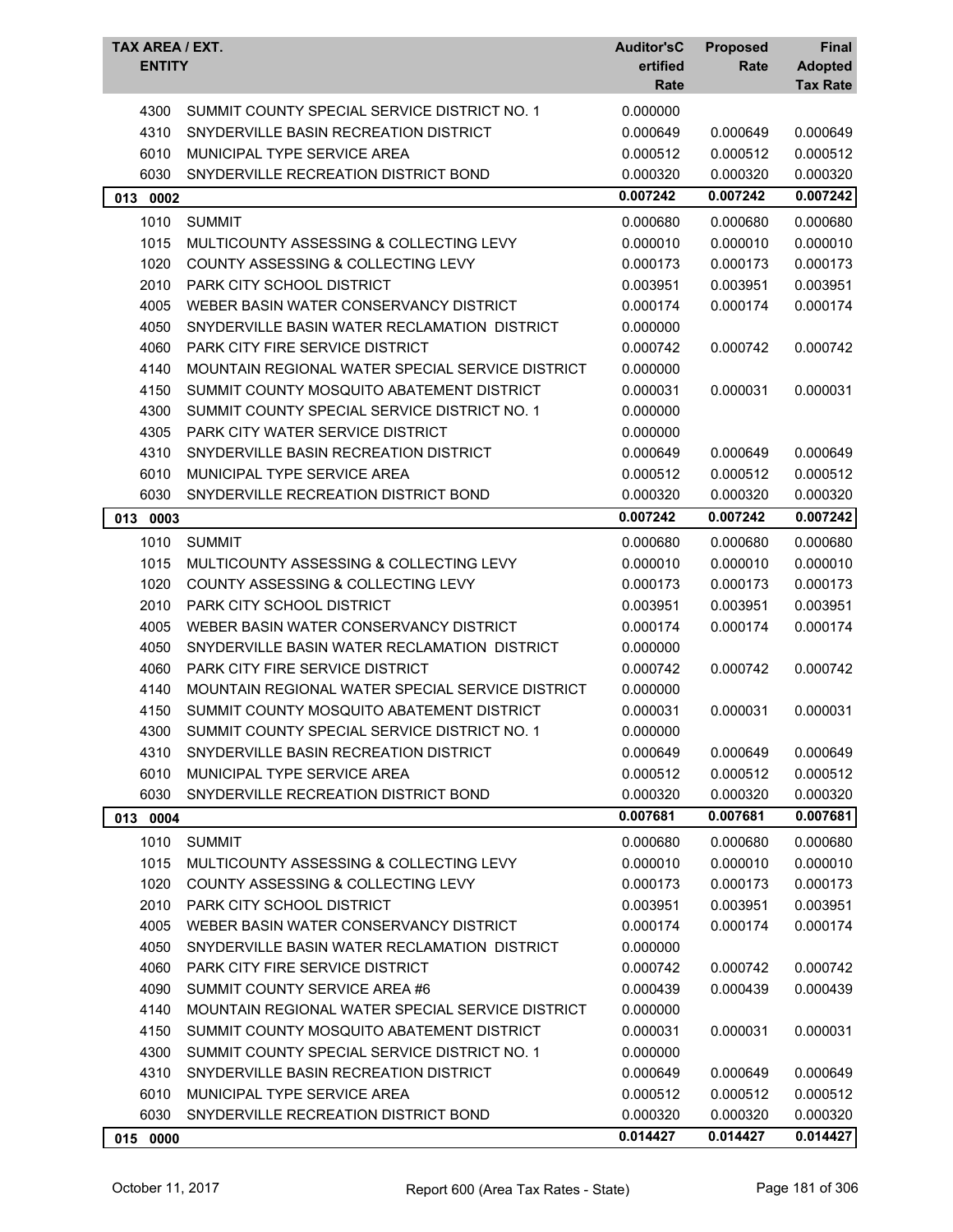| TAX AREA / EXT.<br><b>ENTITY</b> |                                                                        | <b>Auditor'sC</b><br>ertified<br>Rate | <b>Proposed</b><br>Rate | Final<br><b>Adopted</b><br><b>Tax Rate</b> |
|----------------------------------|------------------------------------------------------------------------|---------------------------------------|-------------------------|--------------------------------------------|
| 1010                             | <b>SUMMIT</b>                                                          | 0.000680                              | 0.000680                | 0.000680                                   |
| 1015                             | MULTICOUNTY ASSESSING & COLLECTING LEVY                                | 0.000010                              | 0.000010                | 0.000010                                   |
| 1020                             | <b>COUNTY ASSESSING &amp; COLLECTING LEVY</b>                          | 0.000173                              | 0.000173                | 0.000173                                   |
| 2020                             | NORTH SUMMIT SCHOOL DISTRICT                                           | 0.005620                              | 0.005620                | 0.005620                                   |
| 4005                             | WEBER BASIN WATER CONSERVANCY DISTRICT                                 | 0.000174                              | 0.000174                | 0.000174                                   |
| 4010                             | SOUTH SUMMIT CEMETERY MAINTENANCE DISTRICT                             | 0.000181                              | 0.000181                | 0.000181                                   |
| 4030                             | NORTH SUMMIT FIRE PROTECTION DISTRICT                                  | 0.000570                              | 0.000570                | 0.000570                                   |
| 4130                             | SUMMIT COUNTY SERVICE AREA #8                                          | 0.006476                              | 0.006476                | 0.006476                                   |
| 4150                             | SUMMIT COUNTY MOSQUITO ABATEMENT DISTRICT                              | 0.000031                              | 0.000031                | 0.000031                                   |
| 4300                             | SUMMIT COUNTY SPECIAL SERVICE DISTRICT NO. 1                           | 0.000000                              |                         |                                            |
| 6010                             | MUNICIPAL TYPE SERVICE AREA                                            | 0.000512                              | 0.000512                | 0.000512                                   |
| 016 0000                         |                                                                        | 0.009990                              | 0.009940                | 0.009940                                   |
|                                  |                                                                        |                                       |                         |                                            |
| 1010                             | <b>SUMMIT</b>                                                          | 0.000680                              | 0.000680                | 0.000680                                   |
| 1015                             | MULTICOUNTY ASSESSING & COLLECTING LEVY                                | 0.000010                              | 0.000010                | 0.000010                                   |
| 1020                             | COUNTY ASSESSING & COLLECTING LEVY                                     | 0.000173                              | 0.000173                | 0.000173                                   |
| 2020                             | NORTH SUMMIT SCHOOL DISTRICT<br>WEBER BASIN WATER CONSERVANCY DISTRICT | 0.005620<br>0.000174                  | 0.005620                | 0.005620                                   |
| 4005                             | NORTH SUMMIT FIRE PROTECTION DISTRICT                                  | 0.000570                              | 0.000174                | 0.000174                                   |
| 4030                             |                                                                        |                                       | 0.000570                | 0.000570                                   |
| 4070                             | SUMMIT COUNTY SERVICE AREA #5<br>WANSHIP CEMETERY MAINTENANCE DISTRICT | 0.002153                              | 0.002153                | 0.002153                                   |
| 4120                             |                                                                        | 0.000067                              | 0.000017                | 0.000017                                   |
| 4150                             | SUMMIT COUNTY MOSQUITO ABATEMENT DISTRICT                              | 0.000031                              | 0.000031                | 0.000031                                   |
| 4300                             | SUMMIT COUNTY SPECIAL SERVICE DISTRICT NO. 1                           | 0.000000                              |                         |                                            |
| 6010                             | MUNICIPAL TYPE SERVICE AREA                                            | 0.000512                              | 0.000512                | 0.000512                                   |
| 017 0000                         |                                                                        | 0.007770                              | 0.007770                | 0.007770                                   |
| 1010                             | <b>SUMMIT</b>                                                          | 0.000680                              | 0.000680                | 0.000680                                   |
| 1015                             | MULTICOUNTY ASSESSING & COLLECTING LEVY                                | 0.000010                              | 0.000010                | 0.000010                                   |
| 1020                             | COUNTY ASSESSING & COLLECTING LEVY                                     | 0.000173                              | 0.000173                | 0.000173                                   |
| 2020                             | NORTH SUMMIT SCHOOL DISTRICT                                           | 0.005620                              | 0.005620                | 0.005620                                   |
| 4005                             | WEBER BASIN WATER CONSERVANCY DISTRICT                                 | 0.000174                              | 0.000174                | 0.000174                                   |
| 4030                             | NORTH SUMMIT FIRE PROTECTION DISTRICT                                  | 0.000570                              | 0.000570                | 0.000570                                   |
| 4150                             | SUMMIT COUNTY MOSQUITO ABATEMENT DISTRICT                              | 0.000031                              | 0.000031                | 0.000031                                   |
| 4300                             | SUMMIT COUNTY SPECIAL SERVICE DISTRICT NO. 1                           | 0.000000                              |                         |                                            |
| 6010                             |                                                                        |                                       |                         |                                            |
|                                  | MUNICIPAL TYPE SERVICE AREA                                            | 0.000512                              | 0.000512                | 0.000512                                   |
| 017 0001                         |                                                                        | 0.007770                              | 0.007770                | 0.007770                                   |
| 1010                             | <b>SUMMIT</b>                                                          | 0.000680                              | 0.000680                | 0.000680                                   |
| 1015                             | MULTICOUNTY ASSESSING & COLLECTING LEVY                                | 0.000010                              | 0.000010                | 0.000010                                   |
| 1020                             | <b>COUNTY ASSESSING &amp; COLLECTING LEVY</b>                          | 0.000173                              | 0.000173                | 0.000173                                   |
| 2020                             | NORTH SUMMIT SCHOOL DISTRICT                                           | 0.005620                              | 0.005620                | 0.005620                                   |
| 4005                             | WEBER BASIN WATER CONSERVANCY DISTRICT                                 | 0.000174                              | 0.000174                | 0.000174                                   |
| 4030                             | NORTH SUMMIT FIRE PROTECTION DISTRICT                                  | 0.000570                              | 0.000570                | 0.000570                                   |
| 4150                             | SUMMIT COUNTY MOSQUITO ABATEMENT DISTRICT                              | 0.000031                              | 0.000031                | 0.000031                                   |
| 4300                             | SUMMIT COUNTY SPECIAL SERVICE DISTRICT NO. 1                           | 0.000000                              |                         |                                            |
| 6010                             | MUNICIPAL TYPE SERVICE AREA                                            | 0.000512                              | 0.000512                | 0.000512                                   |
| 018 0000                         |                                                                        | 0.007837                              | 0.007787                | 0.007787                                   |
| 1010                             | <b>SUMMIT</b>                                                          | 0.000680                              |                         | 0.000680                                   |
| 1015                             | MULTICOUNTY ASSESSING & COLLECTING LEVY                                | 0.000010                              | 0.000680<br>0.000010    |                                            |
| 1020                             | COUNTY ASSESSING & COLLECTING LEVY                                     | 0.000173                              | 0.000173                | 0.000010<br>0.000173                       |
| 2020                             | NORTH SUMMIT SCHOOL DISTRICT                                           | 0.005620                              | 0.005620                | 0.005620                                   |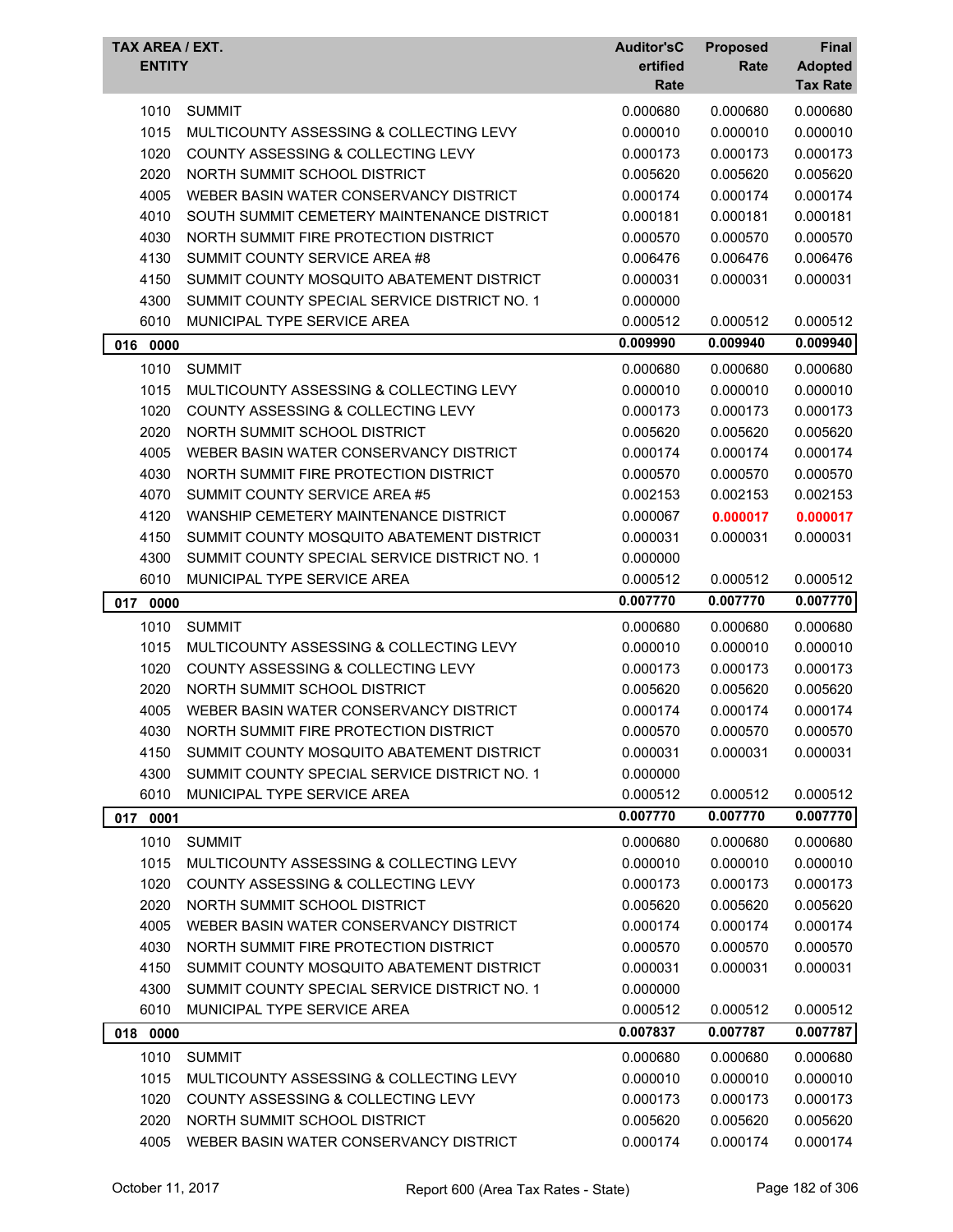| TAX AREA / EXT.<br><b>ENTITY</b> |                                                  | <b>Auditor'sC</b><br>ertified<br>Rate | <b>Proposed</b><br>Rate | <b>Final</b><br><b>Adopted</b><br><b>Tax Rate</b> |
|----------------------------------|--------------------------------------------------|---------------------------------------|-------------------------|---------------------------------------------------|
| 4030                             | NORTH SUMMIT FIRE PROTECTION DISTRICT            | 0.000570                              | 0.000570                | 0.000570                                          |
| 4120                             | WANSHIP CEMETERY MAINTENANCE DISTRICT            | 0.000067                              | 0.000017                | 0.000017                                          |
| 4150                             | SUMMIT COUNTY MOSQUITO ABATEMENT DISTRICT        | 0.000031                              | 0.000031                | 0.000031                                          |
| 4300                             | SUMMIT COUNTY SPECIAL SERVICE DISTRICT NO. 1     | 0.000000                              |                         |                                                   |
| 6010                             | MUNICIPAL TYPE SERVICE AREA                      | 0.000512                              | 0.000512                | 0.000512                                          |
| 018<br>0001                      |                                                  | 0.007837                              | 0.007787                | 0.007787                                          |
| 1010                             | <b>SUMMIT</b>                                    | 0.000680                              | 0.000680                | 0.000680                                          |
| 1015                             | MULTICOUNTY ASSESSING & COLLECTING LEVY          | 0.000010                              | 0.000010                | 0.000010                                          |
| 1020                             | COUNTY ASSESSING & COLLECTING LEVY               | 0.000173                              | 0.000173                | 0.000173                                          |
| 2020                             | NORTH SUMMIT SCHOOL DISTRICT                     | 0.005620                              | 0.005620                | 0.005620                                          |
| 4005                             | WEBER BASIN WATER CONSERVANCY DISTRICT           | 0.000174                              | 0.000174                | 0.000174                                          |
| 4030                             | NORTH SUMMIT FIRE PROTECTION DISTRICT            | 0.000570                              | 0.000570                | 0.000570                                          |
| 4120                             | WANSHIP CEMETERY MAINTENANCE DISTRICT            | 0.000067                              | 0.000017                | 0.000017                                          |
| 4140                             | MOUNTAIN REGIONAL WATER SPECIAL SERVICE DISTRICT | 0.000000                              |                         |                                                   |
| 4150                             | SUMMIT COUNTY MOSQUITO ABATEMENT DISTRICT        | 0.000031                              | 0.000031                | 0.000031                                          |
| 4300                             | SUMMIT COUNTY SPECIAL SERVICE DISTRICT NO. 1     | 0.000000                              |                         |                                                   |
| 6010                             | MUNICIPAL TYPE SERVICE AREA                      | 0.000512                              | 0.000512                | 0.000512                                          |
| 0000<br>019                      |                                                  | 0.014072                              | 0.014072                | 0.014072                                          |
| 1010                             | <b>SUMMIT</b>                                    | 0.000680                              | 0.000680                | 0.000680                                          |
| 1015                             | MULTICOUNTY ASSESSING & COLLECTING LEVY          | 0.000010                              | 0.000010                | 0.000010                                          |
| 1020                             | COUNTY ASSESSING & COLLECTING LEVY               | 0.000173                              | 0.000173                | 0.000173                                          |
| 2020                             | NORTH SUMMIT SCHOOL DISTRICT                     | 0.005620                              | 0.005620                | 0.005620                                          |
| 4030                             | NORTH SUMMIT FIRE PROTECTION DISTRICT            | 0.000570                              | 0.000570                | 0.000570                                          |
| 4130                             | SUMMIT COUNTY SERVICE AREA #8                    | 0.006476                              | 0.006476                | 0.006476                                          |
| 4150                             | SUMMIT COUNTY MOSQUITO ABATEMENT DISTRICT        | 0.000031                              | 0.000031                | 0.000031                                          |
| 4300                             | SUMMIT COUNTY SPECIAL SERVICE DISTRICT NO. 1     | 0.000000                              |                         |                                                   |
| 6010                             | MUNICIPAL TYPE SERVICE AREA                      | 0.000512                              | 0.000512                | 0.000512                                          |
| 0000<br>020                      |                                                  | 0.007770                              | 0.007770                | 0.007770                                          |
| 1010                             | <b>SUMMIT</b>                                    | 0.000680                              | 0.000680                | 0.000680                                          |
| 1015                             | MULTICOUNTY ASSESSING & COLLECTING LEVY          | 0.000010                              | 0.000010                | 0.000010                                          |
| 1020                             | COUNTY ASSESSING & COLLECTING LEVY               | 0.000173                              | 0.000173                | 0.000173                                          |
| 2020                             | NORTH SUMMIT SCHOOL DISTRICT                     | 0.005620                              | 0.005620                | 0.005620                                          |
| 4005                             | WEBER BASIN WATER CONSERVANCY DISTRICT           | 0.000174                              | 0.000174                | 0.000174                                          |
| 4030                             | NORTH SUMMIT FIRE PROTECTION DISTRICT            | 0.000570                              | 0.000570                | 0.000570                                          |
| 4140                             | MOUNTAIN REGIONAL WATER SPECIAL SERVICE DISTRICT | 0.000000                              |                         |                                                   |
| 4150                             | SUMMIT COUNTY MOSQUITO ABATEMENT DISTRICT        | 0.000031                              | 0.000031                | 0.000031                                          |
| 4300                             | SUMMIT COUNTY SPECIAL SERVICE DISTRICT NO. 1     | 0.000000                              |                         |                                                   |
| 6010                             | MUNICIPAL TYPE SERVICE AREA                      | 0.000512                              | 0.000512                | 0.000512                                          |
| 0000<br>021                      |                                                  | 0.014215                              | 0.014215                | 0.014215                                          |
| 1010                             | <b>SUMMIT</b>                                    | 0.000680                              | 0.000680                | 0.000680                                          |
| 1015                             | MULTICOUNTY ASSESSING & COLLECTING LEVY          | 0.000010                              | 0.000010                | 0.000010                                          |
| 1020                             | <b>COUNTY ASSESSING &amp; COLLECTING LEVY</b>    | 0.000173                              | 0.000173                | 0.000173                                          |
| 2020                             | NORTH SUMMIT SCHOOL DISTRICT                     | 0.005620                              | 0.005620                | 0.005620                                          |
| 4005                             | WEBER BASIN WATER CONSERVANCY DISTRICT           | 0.000174                              | 0.000174                | 0.000174                                          |
| 4030                             | NORTH SUMMIT FIRE PROTECTION DISTRICT            | 0.000570                              | 0.000570                | 0.000570                                          |
| 4130                             | SUMMIT COUNTY SERVICE AREA #8                    | 0.006476                              | 0.006476                | 0.006476                                          |
| 4300                             | SUMMIT COUNTY SPECIAL SERVICE DISTRICT NO. 1     | 0.000000                              |                         |                                                   |
| 6010                             | MUNICIPAL TYPE SERVICE AREA                      | 0.000512                              | 0.000512                | 0.000512                                          |
| 023 0000                         |                                                  | 0.007944                              | 0.007944                | 0.007944                                          |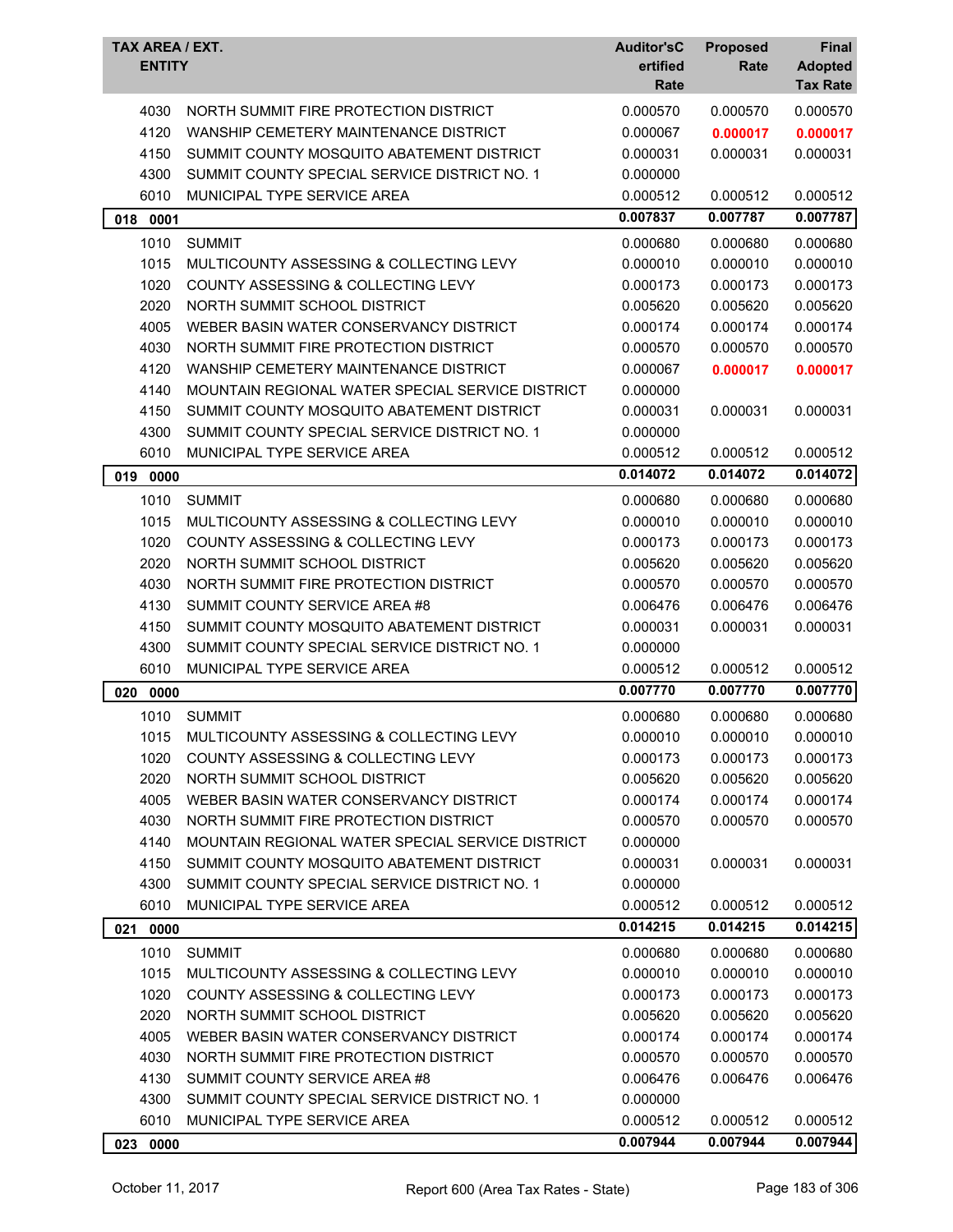| TAX AREA / EXT.<br><b>ENTITY</b> |                                               | <b>Auditor'sC</b><br>ertified<br>Rate | <b>Proposed</b><br>Rate | Final<br><b>Adopted</b><br><b>Tax Rate</b> |
|----------------------------------|-----------------------------------------------|---------------------------------------|-------------------------|--------------------------------------------|
| 1010                             | <b>SUMMIT</b>                                 | 0.000680                              | 0.000680                | 0.000680                                   |
| 1015                             | MULTICOUNTY ASSESSING & COLLECTING LEVY       | 0.000010                              | 0.000010                | 0.000010                                   |
| 1020                             | COUNTY ASSESSING & COLLECTING LEVY            | 0.000173                              | 0.000173                | 0.000173                                   |
| 2030                             | SOUTH SUMMIT SCHOOL DISTRICT                  | 0.005905                              | 0.005905                | 0.005905                                   |
| 4005                             | WEBER BASIN WATER CONSERVANCY DISTRICT        | 0.000174                              | 0.000174                | 0.000174                                   |
| 4010                             | SOUTH SUMMIT CEMETERY MAINTENANCE DISTRICT    | 0.000181                              | 0.000181                | 0.000181                                   |
| 4020                             | SOUTH SUMMIT FIRE PROTECTION DISTRICT         | 0.000278                              | 0.000278                | 0.000278                                   |
| 4150                             | SUMMIT COUNTY MOSQUITO ABATEMENT DISTRICT     | 0.000031                              | 0.000031                | 0.000031                                   |
| 4300                             | SUMMIT COUNTY SPECIAL SERVICE DISTRICT NO. 1  | 0.000000                              |                         |                                            |
| 6010                             | MUNICIPAL TYPE SERVICE AREA                   | 0.000512                              | 0.000512                | 0.000512                                   |
| 023<br>0001                      |                                               | 0.007944                              | 0.007944                | 0.007944                                   |
| 1010                             | <b>SUMMIT</b>                                 | 0.000680                              | 0.000680                | 0.000680                                   |
| 1015                             | MULTICOUNTY ASSESSING & COLLECTING LEVY       | 0.000010                              | 0.000010                | 0.000010                                   |
| 1020                             | <b>COUNTY ASSESSING &amp; COLLECTING LEVY</b> | 0.000173                              | 0.000173                | 0.000173                                   |
| 2030                             | SOUTH SUMMIT SCHOOL DISTRICT                  | 0.005905                              | 0.005905                | 0.005905                                   |
| 4005                             | WEBER BASIN WATER CONSERVANCY DISTRICT        | 0.000174                              | 0.000174                | 0.000174                                   |
| 4010                             | SOUTH SUMMIT CEMETERY MAINTENANCE DISTRICT    | 0.000181                              | 0.000181                | 0.000181                                   |
| 4020                             | SOUTH SUMMIT FIRE PROTECTION DISTRICT         | 0.000278                              | 0.000278                | 0.000278                                   |
| 4150                             | SUMMIT COUNTY MOSQUITO ABATEMENT DISTRICT     | 0.000031                              | 0.000031                | 0.000031                                   |
| 4300                             | SUMMIT COUNTY SPECIAL SERVICE DISTRICT NO. 1  | 0.000000                              |                         |                                            |
| 4315                             | PEOA RECREATION SPECIAL SERVICE DISTRICT      | 0.000000                              |                         |                                            |
| 6010                             | MUNICIPAL TYPE SERVICE AREA                   | 0.000512                              | 0.000512                | 0.000512                                   |
| 023<br>0002                      |                                               | 0.007944                              | 0.007944                | 0.007944                                   |
| 1010                             | <b>SUMMIT</b>                                 | 0.000680                              | 0.000680                | 0.000680                                   |
| 1015                             | MULTICOUNTY ASSESSING & COLLECTING LEVY       | 0.000010                              | 0.000010                | 0.000010                                   |
| 1020                             | <b>COUNTY ASSESSING &amp; COLLECTING LEVY</b> | 0.000173                              | 0.000173                | 0.000173                                   |
| 2030                             | SOUTH SUMMIT SCHOOL DISTRICT                  | 0.005905                              | 0.005905                | 0.005905                                   |
| 4005                             | WEBER BASIN WATER CONSERVANCY DISTRICT        | 0.000174                              | 0.000174                | 0.000174                                   |
| 4010                             | SOUTH SUMMIT CEMETERY MAINTENANCE DISTRICT    | 0.000181                              | 0.000181                | 0.000181                                   |
| 4020                             | SOUTH SUMMIT FIRE PROTECTION DISTRICT         | 0.000278                              | 0.000278                | 0.000278                                   |
| 4150                             | SUMMIT COUNTY MOSQUITO ABATEMENT DISTRICT     | 0.000031                              | 0.000031                | 0.000031                                   |
| 4300                             | SUMMIT COUNTY SPECIAL SERVICE DISTRICT NO. 1  | 0.000000                              |                         |                                            |
| 6010                             | MUNICIPAL TYPE SERVICE AREA                   | 0.000512                              | 0.000512                | 0.000512                                   |
| 024 0000                         |                                               | 0.007889                              | 0.007889                | 0.007889                                   |
| 1010                             | <b>SUMMIT</b>                                 | 0.000680                              | 0.000680                | 0.000680                                   |
| 1015                             | MULTICOUNTY ASSESSING & COLLECTING LEVY       | 0.000010                              | 0.000010                | 0.000010                                   |
| 1020                             | COUNTY ASSESSING & COLLECTING LEVY            | 0.000173                              | 0.000173                | 0.000173                                   |
| 2030                             | SOUTH SUMMIT SCHOOL DISTRICT                  | 0.005905                              | 0.005905                | 0.005905                                   |
| 4005                             | WEBER BASIN WATER CONSERVANCY DISTRICT        | 0.000174                              | 0.000174                | 0.000174                                   |
| 4010                             | SOUTH SUMMIT CEMETERY MAINTENANCE DISTRICT    | 0.000181                              | 0.000181                | 0.000181                                   |
| 4170                             | SUMMIT COUNTY WILDLAND FIRE SERVICE AREA      | 0.000254                              | 0.000254                | 0.000254                                   |
| 4300                             | SUMMIT COUNTY SPECIAL SERVICE DISTRICT NO. 1  | 0.000000                              |                         |                                            |
| 6010                             | MUNICIPAL TYPE SERVICE AREA                   | 0.000512                              | 0.000512                | 0.000512                                   |
| 025 0000                         |                                               | 0.014365                              | 0.014365                | 0.014365                                   |
| 1010                             | <b>SUMMIT</b>                                 | 0.000680                              | 0.000680                | 0.000680                                   |
| 1015                             | MULTICOUNTY ASSESSING & COLLECTING LEVY       | 0.000010                              | 0.000010                | 0.000010                                   |
| 1020                             | COUNTY ASSESSING & COLLECTING LEVY            | 0.000173                              | 0.000173                | 0.000173                                   |
| 2030                             | SOUTH SUMMIT SCHOOL DISTRICT                  | 0.005905                              | 0.005905                | 0.005905                                   |
| 4005                             | WEBER BASIN WATER CONSERVANCY DISTRICT        | 0.000174                              | 0.000174                | 0.000174                                   |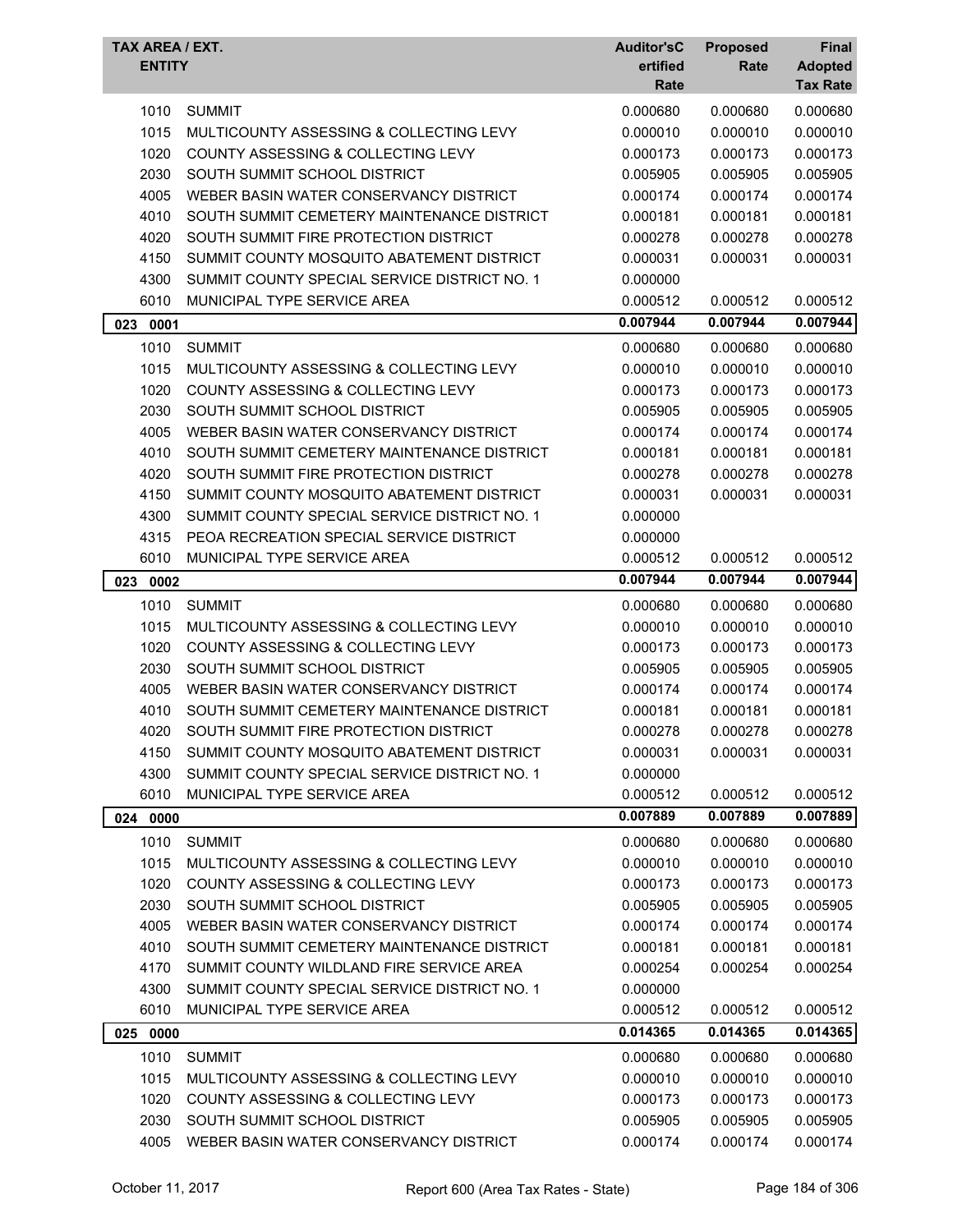| TAX AREA / EXT.<br><b>ENTITY</b> |                                                  | <b>Auditor'sC</b><br>ertified<br>Rate | <b>Proposed</b><br>Rate | <b>Final</b><br><b>Adopted</b><br><b>Tax Rate</b> |
|----------------------------------|--------------------------------------------------|---------------------------------------|-------------------------|---------------------------------------------------|
| 4010                             | SOUTH SUMMIT CEMETERY MAINTENANCE DISTRICT       | 0.000181                              | 0.000181                | 0.000181                                          |
| 4130                             | SUMMIT COUNTY SERVICE AREA #8                    | 0.006476                              | 0.006476                | 0.006476                                          |
| 4170                             | SUMMIT COUNTY WILDLAND FIRE SERVICE AREA         | 0.000254                              | 0.000254                | 0.000254                                          |
| 4300                             | SUMMIT COUNTY SPECIAL SERVICE DISTRICT NO. 1     | 0.000000                              |                         |                                                   |
| 6010                             | MUNICIPAL TYPE SERVICE AREA                      | 0.000512                              | 0.000512                | 0.000512                                          |
| 026 0000                         |                                                  | 0.007763                              | 0.007763                | 0.007763                                          |
| 1010                             | <b>SUMMIT</b>                                    | 0.000680                              | 0.000680                | 0.000680                                          |
| 1015                             | MULTICOUNTY ASSESSING & COLLECTING LEVY          | 0.000010                              | 0.000010                | 0.000010                                          |
| 1020                             | COUNTY ASSESSING & COLLECTING LEVY               | 0.000173                              | 0.000173                | 0.000173                                          |
| 2030                             | SOUTH SUMMIT SCHOOL DISTRICT                     | 0.005905                              | 0.005905                | 0.005905                                          |
| 4005                             | WEBER BASIN WATER CONSERVANCY DISTRICT           | 0.000174                              | 0.000174                | 0.000174                                          |
| 4020                             | SOUTH SUMMIT FIRE PROTECTION DISTRICT            | 0.000278                              | 0.000278                | 0.000278                                          |
| 4150                             | SUMMIT COUNTY MOSQUITO ABATEMENT DISTRICT        | 0.000031                              | 0.000031                | 0.000031                                          |
| 4300                             | SUMMIT COUNTY SPECIAL SERVICE DISTRICT NO. 1     | 0.000000                              |                         |                                                   |
| 6010                             | MUNICIPAL TYPE SERVICE AREA                      | 0.000512                              | 0.000512                | 0.000512                                          |
| 027<br>0000                      |                                                  | 0.008420                              | 0.008420                | 0.008420                                          |
| 1010                             | <b>SUMMIT</b>                                    | 0.000680                              | 0.000680                | 0.000680                                          |
| 1015                             | MULTICOUNTY ASSESSING & COLLECTING LEVY          | 0.000010                              | 0.000010                | 0.000010                                          |
| 1020                             | COUNTY ASSESSING & COLLECTING LEVY               | 0.000173                              | 0.000173                | 0.000173                                          |
| 2010                             | PARK CITY SCHOOL DISTRICT                        | 0.003951                              | 0.003951                | 0.003951                                          |
| 4005                             | WEBER BASIN WATER CONSERVANCY DISTRICT           | 0.000174                              | 0.000174                | 0.000174                                          |
| 4040                             | SUMMIT COUNTY SERVICE AREA NO. 3                 | 0.001178                              | 0.001178                | 0.001178                                          |
| 4050                             | SNYDERVILLE BASIN WATER RECLAMATION DISTRICT     | 0.000000                              |                         |                                                   |
| 4060                             | <b>PARK CITY FIRE SERVICE DISTRICT</b>           | 0.000742                              | 0.000742                | 0.000742                                          |
| 4150                             | SUMMIT COUNTY MOSQUITO ABATEMENT DISTRICT        | 0.000031                              | 0.000031                | 0.000031                                          |
| 4300                             | SUMMIT COUNTY SPECIAL SERVICE DISTRICT NO. 1     | 0.000000                              |                         |                                                   |
| 4310                             | SNYDERVILLE BASIN RECREATION DISTRICT            | 0.000649                              | 0.000649                | 0.000649                                          |
| 6010                             | MUNICIPAL TYPE SERVICE AREA                      | 0.000512                              | 0.000512                | 0.000512                                          |
| 6030                             | SNYDERVILLE RECREATION DISTRICT BOND             | 0.000320                              | 0.000320                | 0.000320                                          |
| 028 0000                         |                                                  | 0.007242                              | 0.007242                | 0.007242                                          |
| 1010                             | <b>SUMMIT</b>                                    | 0.000680                              | 0.000680                | 0.000680                                          |
| 1015                             | MULTICOUNTY ASSESSING & COLLECTING LEVY          | 0.000010                              | 0.000010                | 0.000010                                          |
| 1020                             | COUNTY ASSESSING & COLLECTING LEVY               | 0.000173                              | 0.000173                | 0.000173                                          |
| 2010                             | PARK CITY SCHOOL DISTRICT                        | 0.003951                              | 0.003951                | 0.003951                                          |
| 4005                             | WEBER BASIN WATER CONSERVANCY DISTRICT           | 0.000174                              | 0.000174                | 0.000174                                          |
| 4050                             | SNYDERVILLE BASIN WATER RECLAMATION DISTRICT     | 0.000000                              |                         |                                                   |
| 4060                             | PARK CITY FIRE SERVICE DISTRICT                  | 0.000742                              | 0.000742                | 0.000742                                          |
| 4140                             | MOUNTAIN REGIONAL WATER SPECIAL SERVICE DISTRICT | 0.000000                              |                         |                                                   |
| 4150                             | SUMMIT COUNTY MOSQUITO ABATEMENT DISTRICT        | 0.000031                              | 0.000031                | 0.000031                                          |
| 4300                             | SUMMIT COUNTY SPECIAL SERVICE DISTRICT NO. 1     | 0.000000                              |                         |                                                   |
| 4310                             | SNYDERVILLE BASIN RECREATION DISTRICT            | 0.000649                              | 0.000649                | 0.000649                                          |
| 6010                             | MUNICIPAL TYPE SERVICE AREA                      | 0.000512                              | 0.000512                | 0.000512                                          |
| 6030                             | SNYDERVILLE RECREATION DISTRICT BOND             | 0.000320                              | 0.000320                | 0.000320                                          |
| 030 0000                         |                                                  | 0.007681                              | 0.007681                | 0.007681                                          |
| 1010                             | <b>SUMMIT</b>                                    | 0.000680                              | 0.000680                | 0.000680                                          |
| 1015                             | MULTICOUNTY ASSESSING & COLLECTING LEVY          | 0.000010                              | 0.000010                | 0.000010                                          |
| 1020                             | COUNTY ASSESSING & COLLECTING LEVY               | 0.000173                              | 0.000173                | 0.000173                                          |
| 2010                             | PARK CITY SCHOOL DISTRICT                        | 0.003951                              | 0.003951                | 0.003951                                          |
| 4005                             | WEBER BASIN WATER CONSERVANCY DISTRICT           | 0.000174                              | 0.000174                | 0.000174                                          |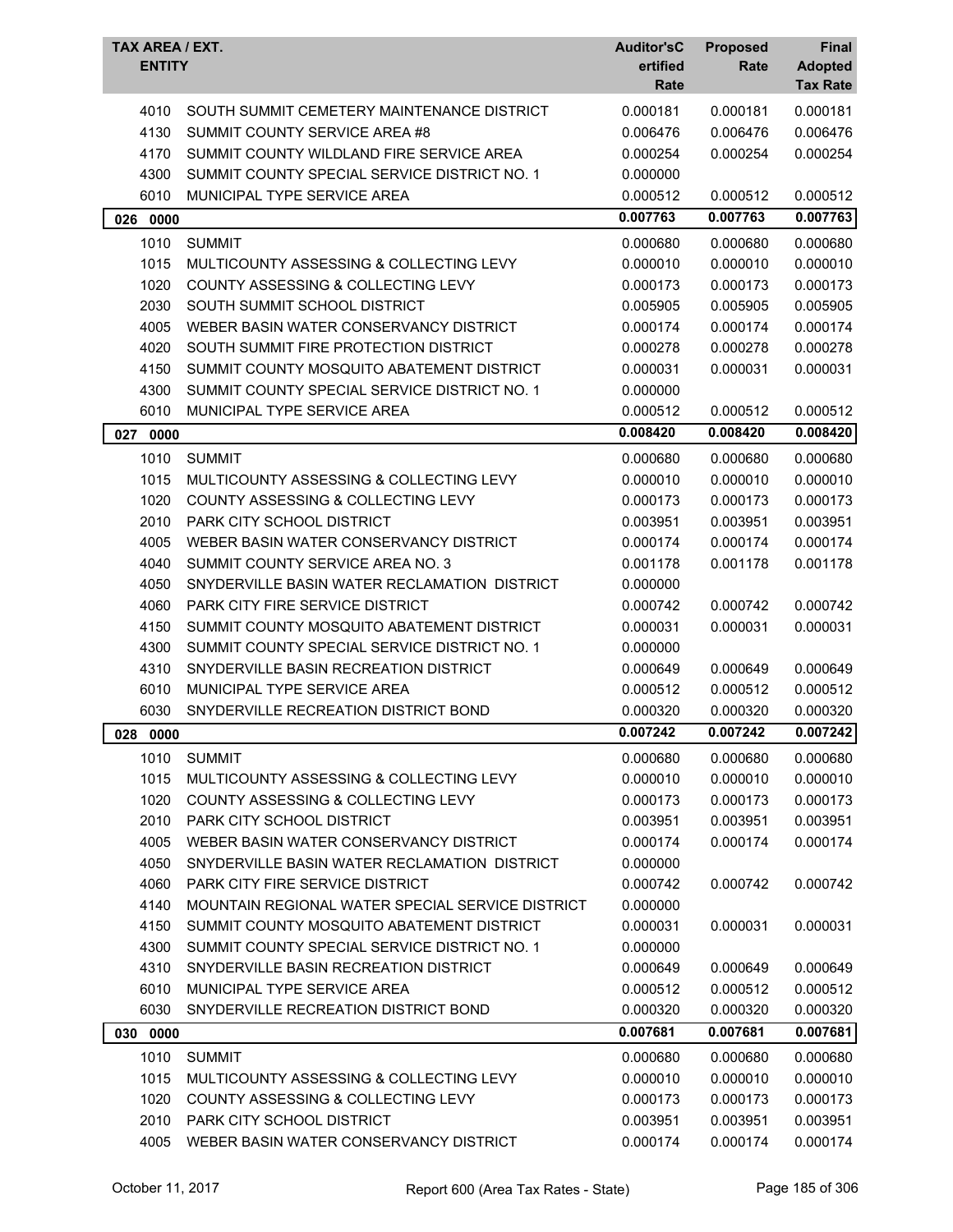| TAX AREA / EXT.<br><b>ENTITY</b> |                                                  | <b>Auditor'sC</b><br>ertified<br>Rate | <b>Proposed</b><br>Rate | Final<br><b>Adopted</b><br><b>Tax Rate</b> |
|----------------------------------|--------------------------------------------------|---------------------------------------|-------------------------|--------------------------------------------|
|                                  |                                                  |                                       |                         |                                            |
| 4050                             | SNYDERVILLE BASIN WATER RECLAMATION DISTRICT     | 0.000000                              |                         |                                            |
| 4060                             | PARK CITY FIRE SERVICE DISTRICT                  | 0.000742                              | 0.000742                | 0.000742                                   |
| 4090                             | SUMMIT COUNTY SERVICE AREA #6                    | 0.000439                              | 0.000439                | 0.000439                                   |
| 4140                             | MOUNTAIN REGIONAL WATER SPECIAL SERVICE DISTRICT | 0.000000                              |                         |                                            |
| 4150                             | SUMMIT COUNTY MOSQUITO ABATEMENT DISTRICT        | 0.000031                              | 0.000031                | 0.000031                                   |
| 4300                             | SUMMIT COUNTY SPECIAL SERVICE DISTRICT NO. 1     | 0.000000                              |                         |                                            |
| 4310                             | SNYDERVILLE BASIN RECREATION DISTRICT            | 0.000649                              | 0.000649                | 0.000649                                   |
| 6010                             | MUNICIPAL TYPE SERVICE AREA                      | 0.000512                              | 0.000512                | 0.000512                                   |
| 6030                             | SNYDERVILLE RECREATION DISTRICT BOND             | 0.000320                              | 0.000320                | 0.000320                                   |
| 031<br>0000                      |                                                  | 0.007708                              | 0.007708                | 0.007708                                   |
| 1010                             | <b>SUMMIT</b>                                    | 0.000680                              | 0.000680                | 0.000680                                   |
| 1015                             | MULTICOUNTY ASSESSING & COLLECTING LEVY          | 0.000010                              | 0.000010                | 0.000010                                   |
| 1020                             | <b>COUNTY ASSESSING &amp; COLLECTING LEVY</b>    | 0.000173                              | 0.000173                | 0.000173                                   |
| 2030                             | SOUTH SUMMIT SCHOOL DISTRICT                     | 0.005905                              | 0.005905                | 0.005905                                   |
| 4005                             | WEBER BASIN WATER CONSERVANCY DISTRICT           | 0.000174                              | 0.000174                | 0.000174                                   |
| 4170                             | SUMMIT COUNTY WILDLAND FIRE SERVICE AREA         | 0.000254                              | 0.000254                | 0.000254                                   |
| 4300                             | SUMMIT COUNTY SPECIAL SERVICE DISTRICT NO. 1     | 0.000000                              |                         |                                            |
| 6010                             | MUNICIPAL TYPE SERVICE AREA                      | 0.000512                              | 0.000512                | 0.000512                                   |
| 032 0000                         |                                                  | 0.014184                              | 0.014184                | 0.014184                                   |
| 1010                             | <b>SUMMIT</b>                                    | 0.000680                              | 0.000680                | 0.000680                                   |
| 1015                             | MULTICOUNTY ASSESSING & COLLECTING LEVY          | 0.000010                              | 0.000010                | 0.000010                                   |
| 1020                             | COUNTY ASSESSING & COLLECTING LEVY               | 0.000173                              | 0.000173                | 0.000173                                   |
| 2030                             | SOUTH SUMMIT SCHOOL DISTRICT                     | 0.005905                              | 0.005905                | 0.005905                                   |
| 4005                             | WEBER BASIN WATER CONSERVANCY DISTRICT           | 0.000174                              | 0.000174                | 0.000174                                   |
| 4130                             | SUMMIT COUNTY SERVICE AREA #8                    | 0.006476                              | 0.006476                | 0.006476                                   |
| 4170                             | SUMMIT COUNTY WILDLAND FIRE SERVICE AREA         | 0.000254                              | 0.000254                | 0.000254                                   |
| 4300                             | SUMMIT COUNTY SPECIAL SERVICE DISTRICT NO. 1     | 0.000000                              |                         |                                            |
| 6010                             | MUNICIPAL TYPE SERVICE AREA                      | 0.000512                              | 0.000512                | 0.000512                                   |
| 033<br>0000                      |                                                  | 0.007770                              | 0.007770                | 0.007770                                   |
| 1010                             | <b>SUMMIT</b>                                    | 0.000680                              | 0.000680                | 0.000680                                   |
| 1015                             | MULTICOUNTY ASSESSING & COLLECTING LEVY          | 0.000010                              | 0.000010                | 0.000010                                   |
| 1020                             | COUNTY ASSESSING & COLLECTING LEVY               | 0.000173                              | 0.000173                | 0.000173                                   |
| 2030                             | SOUTH SUMMIT SCHOOL DISTRICT                     | 0.005905                              | 0.005905                | 0.005905                                   |
| 4010                             | SOUTH SUMMIT CEMETERY MAINTENANCE DISTRICT       | 0.000181                              | 0.000181                | 0.000181                                   |
| 4020                             | SOUTH SUMMIT FIRE PROTECTION DISTRICT            | 0.000278                              | 0.000278                | 0.000278                                   |
| 4150                             | SUMMIT COUNTY MOSQUITO ABATEMENT DISTRICT        | 0.000031                              | 0.000031                | 0.000031                                   |
| 4300                             | SUMMIT COUNTY SPECIAL SERVICE DISTRICT NO. 1     | 0.000000                              |                         |                                            |
| 6010                             | MUNICIPAL TYPE SERVICE AREA                      | 0.000512                              | 0.000512                | 0.000512                                   |
| 034 0000                         |                                                  | 0.008148                              | 0.008170                | 0.008170                                   |
| 1010                             | <b>SUMMIT</b>                                    | 0.000680                              | 0.000680                | 0.000680                                   |
| 1015                             | MULTICOUNTY ASSESSING & COLLECTING LEVY          | 0.000010                              | 0.000010                | 0.000010                                   |
| 1020                             | COUNTY ASSESSING & COLLECTING LEVY               | 0.000173                              | 0.000173                | 0.000173                                   |
| 2030                             | SOUTH SUMMIT SCHOOL DISTRICT                     | 0.005905                              | 0.005905                | 0.005905                                   |
| 4010                             | SOUTH SUMMIT CEMETERY MAINTENANCE DISTRICT       | 0.000181                              | 0.000181                | 0.000181                                   |
| 4020                             | SOUTH SUMMIT FIRE PROTECTION DISTRICT            | 0.000278                              | 0.000278                | 0.000278                                   |
| 4150                             | SUMMIT COUNTY MOSQUITO ABATEMENT DISTRICT        | 0.000031                              | 0.000031                | 0.000031                                   |
| 4270                             | CENTRAL UTAH WATER CONSERVANCY DISTRICT          | 0.000378                              | 0.000400                | 0.000400                                   |
| 4300                             | SUMMIT COUNTY SPECIAL SERVICE DISTRICT NO. 1     | 0.000000                              |                         |                                            |
| 6010                             | MUNICIPAL TYPE SERVICE AREA                      | 0.000512                              | 0.000512                | 0.000512                                   |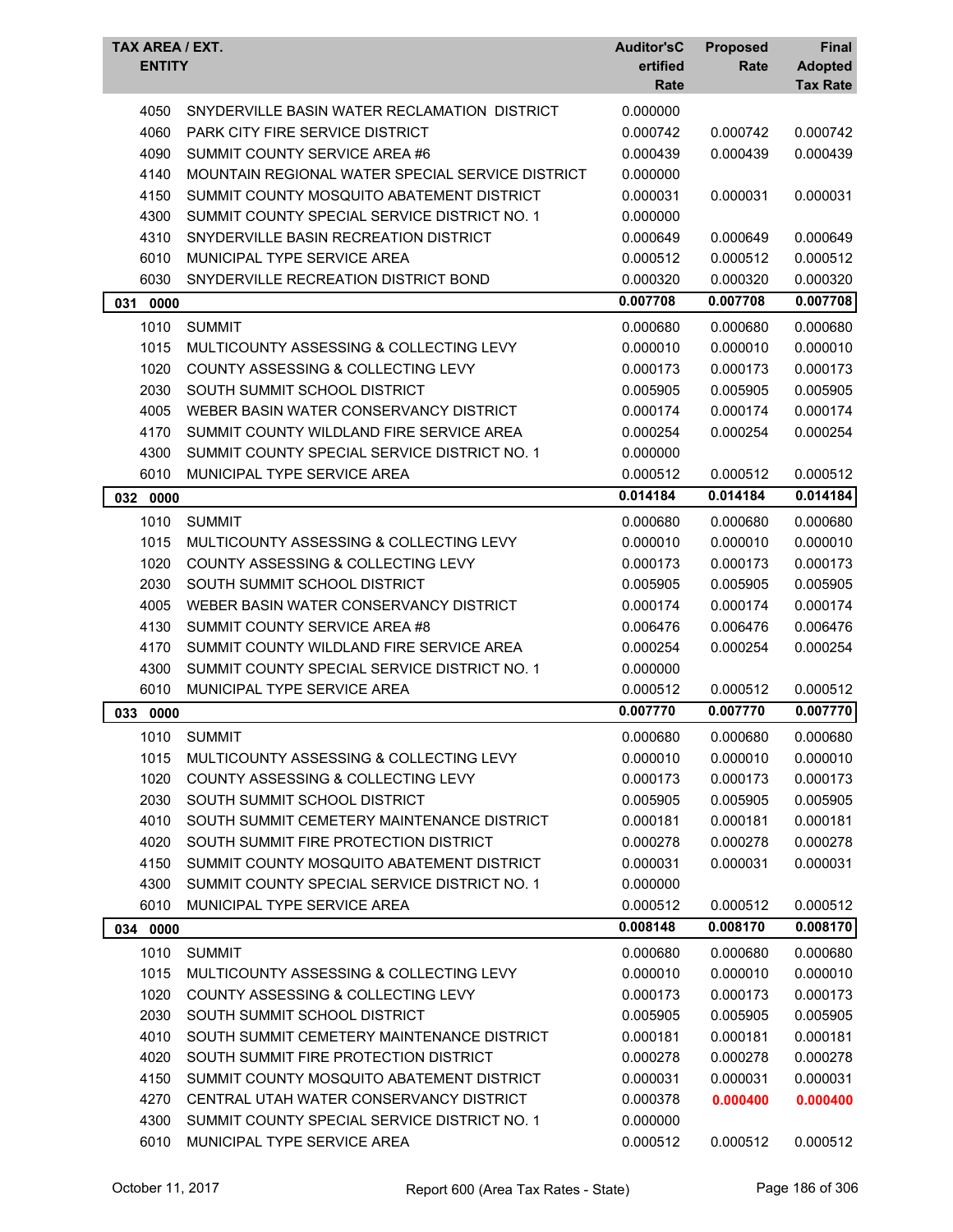| TAX AREA / EXT.<br><b>ENTITY</b> |                                               | <b>Auditor'sC</b><br>ertified<br>Rate | <b>Proposed</b><br>Rate | Final<br><b>Adopted</b><br><b>Tax Rate</b> |
|----------------------------------|-----------------------------------------------|---------------------------------------|-------------------------|--------------------------------------------|
| 0000<br>035                      |                                               | 0.008587                              | 0.008609                | 0.008609                                   |
| 1010                             | <b>SUMMIT</b>                                 | 0.000680                              | 0.000680                | 0.000680                                   |
| 1015                             | MULTICOUNTY ASSESSING & COLLECTING LEVY       | 0.000010                              | 0.000010                | 0.000010                                   |
| 1020                             | <b>COUNTY ASSESSING &amp; COLLECTING LEVY</b> | 0.000173                              | 0.000173                | 0.000173                                   |
| 2030                             | SOUTH SUMMIT SCHOOL DISTRICT                  | 0.005905                              | 0.005905                | 0.005905                                   |
| 4010                             | SOUTH SUMMIT CEMETERY MAINTENANCE DISTRICT    | 0.000181                              | 0.000181                | 0.000181                                   |
| 4020                             | SOUTH SUMMIT FIRE PROTECTION DISTRICT         | 0.000278                              | 0.000278                | 0.000278                                   |
| 4090                             | SUMMIT COUNTY SERVICE AREA #6                 | 0.000439                              | 0.000439                | 0.000439                                   |
| 4150                             | SUMMIT COUNTY MOSQUITO ABATEMENT DISTRICT     | 0.000031                              | 0.000031                | 0.000031                                   |
| 4270                             | CENTRAL UTAH WATER CONSERVANCY DISTRICT       | 0.000378                              | 0.000400                | 0.000400                                   |
| 4300                             | SUMMIT COUNTY SPECIAL SERVICE DISTRICT NO. 1  | 0.000000                              |                         |                                            |
| 6010                             | MUNICIPAL TYPE SERVICE AREA                   | 0.000512                              | 0.000512                | 0.000512                                   |
| 036 0000                         |                                               | 0.007715                              | 0.007715                | 0.007715                                   |
| 1010                             | <b>SUMMIT</b>                                 | 0.000680                              | 0.000680                | 0.000680                                   |
| 1015                             | MULTICOUNTY ASSESSING & COLLECTING LEVY       | 0.000010                              | 0.000010                | 0.000010                                   |
| 1020                             | COUNTY ASSESSING & COLLECTING LEVY            | 0.000173                              | 0.000173                | 0.000173                                   |
| 2030                             | SOUTH SUMMIT SCHOOL DISTRICT                  | 0.005905                              | 0.005905                | 0.005905                                   |
| 4010                             | SOUTH SUMMIT CEMETERY MAINTENANCE DISTRICT    | 0.000181                              | 0.000181                | 0.000181                                   |
| 4170                             | SUMMIT COUNTY WILDLAND FIRE SERVICE AREA      | 0.000254                              | 0.000254                | 0.000254                                   |
| 4300                             | SUMMIT COUNTY SPECIAL SERVICE DISTRICT NO. 1  | 0.000000                              |                         |                                            |
| 6010                             | MUNICIPAL TYPE SERVICE AREA                   | 0.000512                              | 0.000512                | 0.000512                                   |
| 037 0000                         |                                               | 0.014191                              | 0.014191                | 0.014191                                   |
| 1010                             | <b>SUMMIT</b>                                 | 0.000680                              | 0.000680                | 0.000680                                   |
| 1015                             | MULTICOUNTY ASSESSING & COLLECTING LEVY       | 0.000010                              | 0.000010                | 0.000010                                   |
| 1020                             | <b>COUNTY ASSESSING &amp; COLLECTING LEVY</b> | 0.000173                              | 0.000173                | 0.000173                                   |
| 2030                             | SOUTH SUMMIT SCHOOL DISTRICT                  | 0.005905                              | 0.005905                | 0.005905                                   |
| 4010                             | SOUTH SUMMIT CEMETERY MAINTENANCE DISTRICT    | 0.000181                              | 0.000181                | 0.000181                                   |
| 4130                             | SUMMIT COUNTY SERVICE AREA #8                 | 0.006476                              | 0.006476                | 0.006476                                   |
| 4170                             | SUMMIT COUNTY WILDLAND FIRE SERVICE AREA      | 0.000254                              | 0.000254                | 0.000254                                   |
| 4300                             | SUMMIT COUNTY SPECIAL SERVICE DISTRICT NO. 1  | 0.000000                              |                         |                                            |
| 6010                             | MUNICIPAL TYPE SERVICE AREA                   | 0.000512                              | 0.000512                | 0.000512                                   |
| 038<br>0000                      |                                               | 0.007534                              | 0.007534                | 0.007534                                   |
| 1010                             | <b>SUMMIT</b>                                 | 0.000680                              | 0.000680                | 0.000680                                   |
| 1015                             | MULTICOUNTY ASSESSING & COLLECTING LEVY       | 0.000010                              | 0.000010                | 0.000010                                   |
| 1020                             | COUNTY ASSESSING & COLLECTING LEVY            | 0.000173                              | 0.000173                | 0.000173                                   |
| 2030                             | SOUTH SUMMIT SCHOOL DISTRICT                  | 0.005905                              | 0.005905                | 0.005905                                   |
| 4170                             | SUMMIT COUNTY WILDLAND FIRE SERVICE AREA      | 0.000254                              | 0.000254                | 0.000254                                   |
| 4300                             | SUMMIT COUNTY SPECIAL SERVICE DISTRICT NO. 1  | 0.000000                              |                         |                                            |
| 6010                             | MUNICIPAL TYPE SERVICE AREA                   | 0.000512                              | 0.000512                | 0.000512                                   |
| 038 0001                         |                                               | 0.007912                              | 0.007934                | 0.007934                                   |
| 1010                             | <b>SUMMIT</b>                                 | 0.000680                              | 0.000680                | 0.000680                                   |
| 1015                             | MULTICOUNTY ASSESSING & COLLECTING LEVY       | 0.000010                              | 0.000010                | 0.000010                                   |
| 1020                             | <b>COUNTY ASSESSING &amp; COLLECTING LEVY</b> | 0.000173                              | 0.000173                | 0.000173                                   |
| 2030                             | SOUTH SUMMIT SCHOOL DISTRICT                  | 0.005905                              | 0.005905                | 0.005905                                   |
| 4170                             | SUMMIT COUNTY WILDLAND FIRE SERVICE AREA      | 0.000254                              | 0.000254                | 0.000254                                   |
| 4270                             | CENTRAL UTAH WATER CONSERVANCY DISTRICT       | 0.000378                              | 0.000400                | 0.000400                                   |
| 4300                             | SUMMIT COUNTY SPECIAL SERVICE DISTRICT NO. 1  | 0.000000                              |                         |                                            |
| 6010                             | MUNICIPAL TYPE SERVICE AREA                   | 0.000512                              | 0.000512                | 0.000512                                   |
| 039 0000                         |                                               | 0.014010                              | 0.014010                | 0.014010                                   |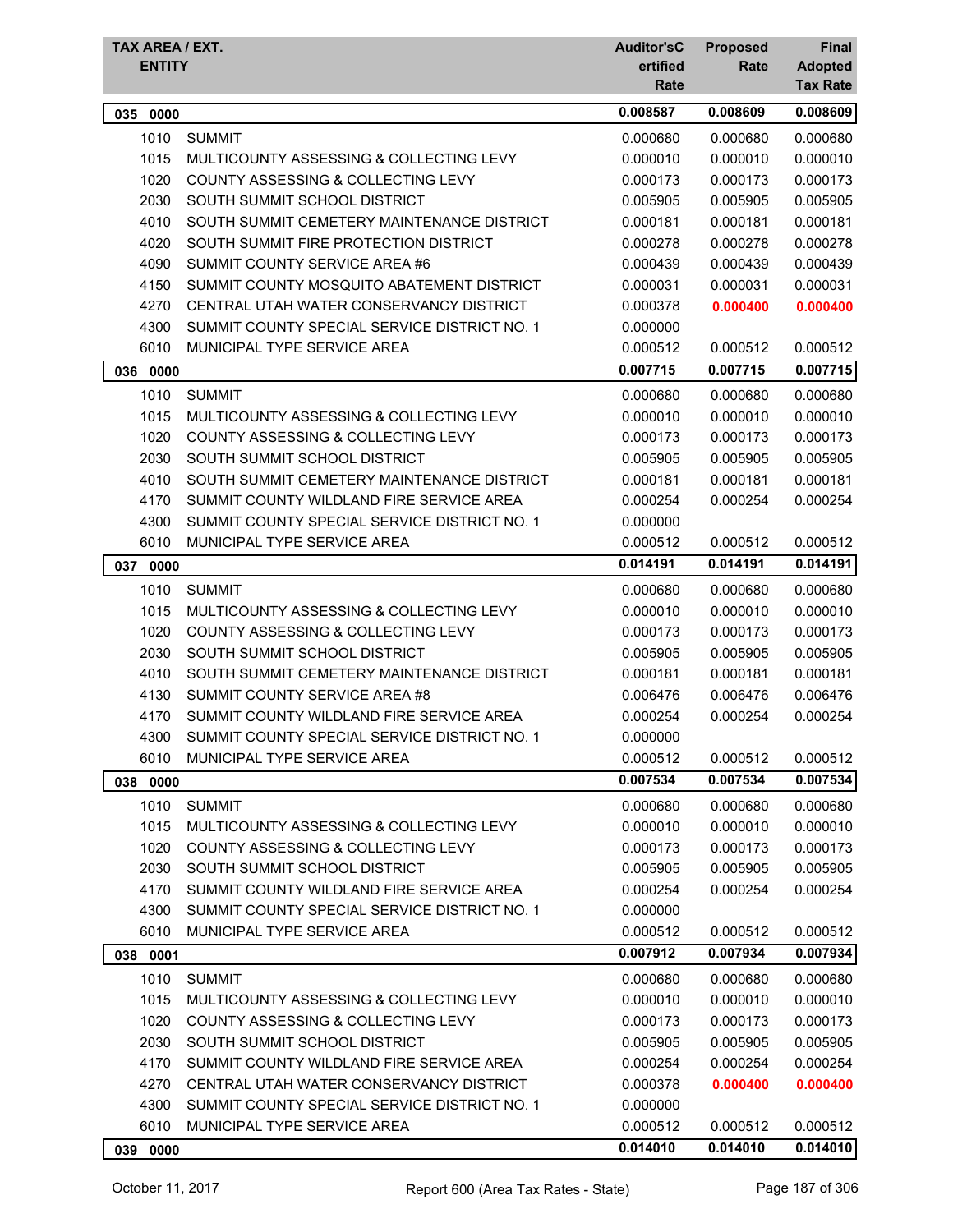| TAX AREA / EXT.<br><b>ENTITY</b> |                                               | <b>Auditor'sC</b><br>ertified<br>Rate | <b>Proposed</b><br>Rate | Final<br><b>Adopted</b><br><b>Tax Rate</b> |
|----------------------------------|-----------------------------------------------|---------------------------------------|-------------------------|--------------------------------------------|
| 1010                             | <b>SUMMIT</b>                                 | 0.000680                              | 0.000680                | 0.000680                                   |
| 1015                             | MULTICOUNTY ASSESSING & COLLECTING LEVY       | 0.000010                              | 0.000010                | 0.000010                                   |
| 1020                             | COUNTY ASSESSING & COLLECTING LEVY            | 0.000173                              | 0.000173                | 0.000173                                   |
| 2030                             | SOUTH SUMMIT SCHOOL DISTRICT                  | 0.005905                              | 0.005905                | 0.005905                                   |
| 4130                             | SUMMIT COUNTY SERVICE AREA #8                 | 0.006476                              | 0.006476                | 0.006476                                   |
| 4170                             | SUMMIT COUNTY WILDLAND FIRE SERVICE AREA      | 0.000254                              | 0.000254                | 0.000254                                   |
| 4300                             | SUMMIT COUNTY SPECIAL SERVICE DISTRICT NO. 1  | 0.000000                              |                         |                                            |
| 6010                             | MUNICIPAL TYPE SERVICE AREA                   | 0.000512                              | 0.000512                | 0.000512                                   |
| 040<br>0000                      |                                               | 0.008383                              | 0.008383                | 0.008383                                   |
| 1010                             | <b>SUMMIT</b>                                 | 0.000680                              | 0.000680                | 0.000680                                   |
| 1015                             | MULTICOUNTY ASSESSING & COLLECTING LEVY       | 0.000010                              | 0.000010                | 0.000010                                   |
| 1020                             | <b>COUNTY ASSESSING &amp; COLLECTING LEVY</b> | 0.000173                              | 0.000173                | 0.000173                                   |
| 2030                             | SOUTH SUMMIT SCHOOL DISTRICT                  | 0.005905                              | 0.005905                | 0.005905                                   |
| 4005                             | WEBER BASIN WATER CONSERVANCY DISTRICT        | 0.000174                              | 0.000174                | 0.000174                                   |
| 4010                             | SOUTH SUMMIT CEMETERY MAINTENANCE DISTRICT    | 0.000181                              | 0.000181                | 0.000181                                   |
| 4020                             | SOUTH SUMMIT FIRE PROTECTION DISTRICT         | 0.000278                              | 0.000278                | 0.000278                                   |
| 4090                             | SUMMIT COUNTY SERVICE AREA #6                 | 0.000439                              | 0.000439                | 0.000439                                   |
| 4150                             | SUMMIT COUNTY MOSQUITO ABATEMENT DISTRICT     | 0.000031                              | 0.000031                | 0.000031                                   |
| 4300                             | SUMMIT COUNTY SPECIAL SERVICE DISTRICT NO. 1  | 0.000000                              |                         |                                            |
| 6010                             | MUNICIPAL TYPE SERVICE AREA                   | 0.000512                              | 0.000512                | 0.000512                                   |
| 041<br>0000                      |                                               | 0.008122                              | 0.008072                | 0.008072                                   |
| 1010                             | <b>SUMMIT</b>                                 | 0.000680                              | 0.000680                | 0.000680                                   |
| 1015                             | MULTICOUNTY ASSESSING & COLLECTING LEVY       | 0.000010                              | 0.000010                | 0.000010                                   |
| 1020                             | <b>COUNTY ASSESSING &amp; COLLECTING LEVY</b> | 0.000173                              | 0.000173                | 0.000173                                   |
| 2030                             | SOUTH SUMMIT SCHOOL DISTRICT                  | 0.005905                              | 0.005905                | 0.005905                                   |
| 4005                             | WEBER BASIN WATER CONSERVANCY DISTRICT        | 0.000174                              | 0.000174                | 0.000174                                   |
| 4030                             | NORTH SUMMIT FIRE PROTECTION DISTRICT         | 0.000570                              | 0.000570                | 0.000570                                   |
| 4120                             | WANSHIP CEMETERY MAINTENANCE DISTRICT         | 0.000067                              | 0.000017                | 0.000017                                   |
| 4150                             | SUMMIT COUNTY MOSQUITO ABATEMENT DISTRICT     | 0.000031                              | 0.000031                | 0.000031                                   |
| 4300                             | SUMMIT COUNTY SPECIAL SERVICE DISTRICT NO. 1  | 0.000000                              |                         |                                            |
| 6010                             | MUNICIPAL TYPE SERVICE AREA                   | 0.000512                              | 0.000512                | 0.000512                                   |
| 041 0001                         |                                               | 0.008055                              | 0.008055                | 0.008055                                   |
| 1010                             | <b>SUMMIT</b>                                 | 0.000680                              | 0.000680                | 0.000680                                   |
| 1015                             | MULTICOUNTY ASSESSING & COLLECTING LEVY       | 0.000010                              | 0.000010                | 0.000010                                   |
| 1020                             | COUNTY ASSESSING & COLLECTING LEVY            | 0.000173                              | 0.000173                | 0.000173                                   |
| 2030                             | SOUTH SUMMIT SCHOOL DISTRICT                  | 0.005905                              | 0.005905                | 0.005905                                   |
| 4005                             | WEBER BASIN WATER CONSERVANCY DISTRICT        | 0.000174                              | 0.000174                | 0.000174                                   |
| 4030                             | NORTH SUMMIT FIRE PROTECTION DISTRICT         | 0.000570                              | 0.000570                | 0.000570                                   |
| 4150                             | SUMMIT COUNTY MOSQUITO ABATEMENT DISTRICT     | 0.000031                              | 0.000031                | 0.000031                                   |
| 4300                             | SUMMIT COUNTY SPECIAL SERVICE DISTRICT NO. 1  | 0.000000                              |                         |                                            |
| 6010                             | MUNICIPAL TYPE SERVICE AREA                   | 0.000512                              | 0.000512                | 0.000512                                   |
| 042 0000                         |                                               | 0.009196                              | 0.009196                | 0.009196                                   |
| 1010                             | <b>SUMMIT</b>                                 | 0.000680                              | 0.000680                | 0.000680                                   |
| 1015                             | MULTICOUNTY ASSESSING & COLLECTING LEVY       | 0.000010                              | 0.000010                | 0.000010                                   |
| 1020                             | COUNTY ASSESSING & COLLECTING LEVY            | 0.000173                              | 0.000173                | 0.000173                                   |
| 2030                             | SOUTH SUMMIT SCHOOL DISTRICT                  | 0.005905                              | 0.005905                | 0.005905                                   |
| 4005                             | WEBER BASIN WATER CONSERVANCY DISTRICT        | 0.000174                              | 0.000174                | 0.000174                                   |
| 4050                             | SNYDERVILLE BASIN WATER RECLAMATION DISTRICT  | 0.000000                              |                         |                                            |
| 4060                             | PARK CITY FIRE SERVICE DISTRICT               | 0.000742                              | 0.000742                | 0.000742                                   |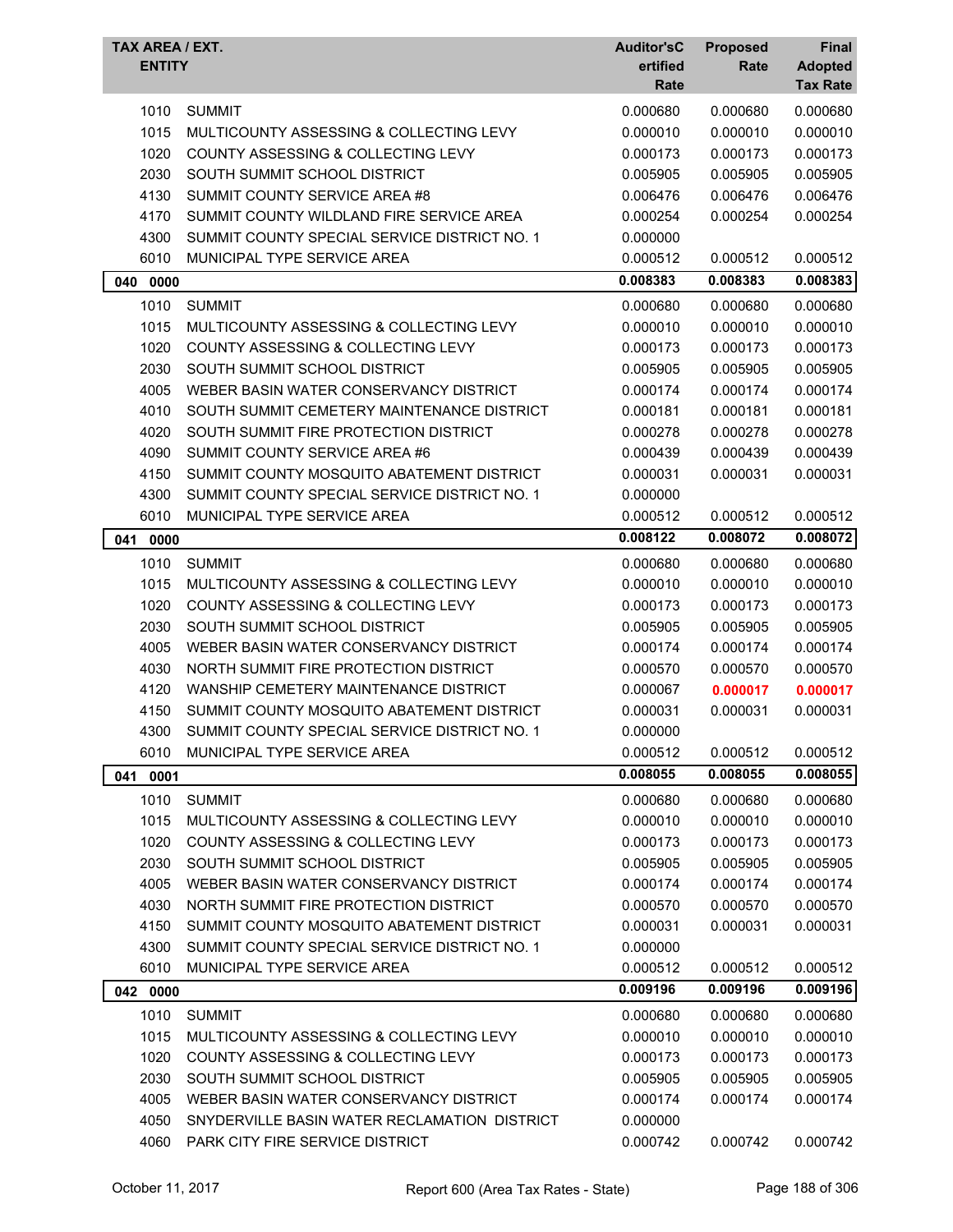| TAX AREA / EXT.<br><b>ENTITY</b> |                                                  | <b>Auditor'sC</b><br>ertified<br>Rate | <b>Proposed</b><br>Rate | Final<br><b>Adopted</b><br><b>Tax Rate</b> |
|----------------------------------|--------------------------------------------------|---------------------------------------|-------------------------|--------------------------------------------|
| 4140                             | MOUNTAIN REGIONAL WATER SPECIAL SERVICE DISTRICT | 0.000000                              |                         |                                            |
| 4150                             | SUMMIT COUNTY MOSQUITO ABATEMENT DISTRICT        | 0.000031                              | 0.000031                | 0.000031                                   |
| 4300                             | SUMMIT COUNTY SPECIAL SERVICE DISTRICT NO. 1     | 0.000000                              |                         |                                            |
| 4310                             | SNYDERVILLE BASIN RECREATION DISTRICT            | 0.000649                              | 0.000649                | 0.000649                                   |
| 6010                             | MUNICIPAL TYPE SERVICE AREA                      | 0.000512                              | 0.000512                | 0.000512                                   |
| 6030                             | SNYDERVILLE RECREATION DISTRICT BOND             | 0.000320                              | 0.000320                | 0.000320                                   |
| 042 0004                         |                                                  | 0.009196                              | 0.009196                | 0.009196                                   |
| 1010                             | <b>SUMMIT</b>                                    | 0.000680                              | 0.000680                | 0.000680                                   |
| 1015                             | MULTICOUNTY ASSESSING & COLLECTING LEVY          | 0.000010                              | 0.000010                | 0.000010                                   |
| 1020                             | COUNTY ASSESSING & COLLECTING LEVY               | 0.000173                              | 0.000173                | 0.000173                                   |
| 2030                             | SOUTH SUMMIT SCHOOL DISTRICT                     | 0.005905                              | 0.005905                | 0.005905                                   |
| 4005                             | WEBER BASIN WATER CONSERVANCY DISTRICT           | 0.000174                              | 0.000174                | 0.000174                                   |
| 4050                             | SNYDERVILLE BASIN WATER RECLAMATION DISTRICT     | 0.000000                              |                         |                                            |
| 4060                             | <b>PARK CITY FIRE SERVICE DISTRICT</b>           | 0.000742                              | 0.000742                | 0.000742                                   |
| 4150                             | SUMMIT COUNTY MOSQUITO ABATEMENT DISTRICT        | 0.000031                              | 0.000031                | 0.000031                                   |
| 4300                             | SUMMIT COUNTY SPECIAL SERVICE DISTRICT NO. 1     | 0.000000                              |                         |                                            |
| 4310                             | SNYDERVILLE BASIN RECREATION DISTRICT            | 0.000649                              | 0.000649                | 0.000649                                   |
| 6010                             | MUNICIPAL TYPE SERVICE AREA                      | 0.000512                              | 0.000512                | 0.000512                                   |
| 6030                             | SNYDERVILLE RECREATION DISTRICT BOND             | 0.000320                              | 0.000320                | 0.000320                                   |
| 044<br>0000                      |                                                  | 0.007739                              | 0.007739                | 0.007739                                   |
| 1010                             | <b>SUMMIT</b>                                    | 0.000680                              | 0.000680                | 0.000680                                   |
| 1015                             | MULTICOUNTY ASSESSING & COLLECTING LEVY          | 0.000010                              | 0.000010                | 0.000010                                   |
| 1020                             | COUNTY ASSESSING & COLLECTING LEVY               | 0.000173                              | 0.000173                | 0.000173                                   |
| 2030                             | SOUTH SUMMIT SCHOOL DISTRICT                     | 0.005905                              | 0.005905                | 0.005905                                   |
| 4005                             | WEBER BASIN WATER CONSERVANCY DISTRICT           | 0.000174                              | 0.000174                | 0.000174                                   |
| 4150                             | SUMMIT COUNTY MOSQUITO ABATEMENT DISTRICT        | 0.000031                              | 0.000031                | 0.000031                                   |
| 4170                             | SUMMIT COUNTY WILDLAND FIRE SERVICE AREA         | 0.000254                              | 0.000254                | 0.000254                                   |
| 4300                             | SUMMIT COUNTY SPECIAL SERVICE DISTRICT NO. 1     | 0.000000                              |                         |                                            |
| 6010                             | MUNICIPAL TYPE SERVICE AREA                      | 0.000512                              | 0.000512                | 0.000512                                   |
| 044<br>0001                      |                                                  | 0.007485                              | 0.007485                | 0.007485                                   |
| 1010                             | <b>SUMMIT</b>                                    | 0.000680                              | 0.000680                | 0.000680                                   |
| 1015                             | MULTICOUNTY ASSESSING & COLLECTING LEVY          | 0.000010                              | 0.000010                | 0.000010                                   |
| 1020                             | COUNTY ASSESSING & COLLECTING LEVY               | 0.000173                              | 0.000173                | 0.000173                                   |
| 2030                             | SOUTH SUMMIT SCHOOL DISTRICT                     | 0.005905                              | 0.005905                | 0.005905                                   |
| 4005                             | WEBER BASIN WATER CONSERVANCY DISTRICT           | 0.000174                              | 0.000174                | 0.000174                                   |
| 4150                             | SUMMIT COUNTY MOSQUITO ABATEMENT DISTRICT        | 0.000031                              | 0.000031                | 0.000031                                   |
| 4300                             | SUMMIT COUNTY SPECIAL SERVICE DISTRICT NO. 1     | 0.000000                              |                         |                                            |
| 6010                             | MUNICIPAL TYPE SERVICE AREA                      | 0.000512                              | 0.000512                | 0.000512                                   |
| 044 0002                         |                                                  | 0.007739                              | 0.007739                | 0.007739                                   |
| 1010                             | <b>SUMMIT</b>                                    | 0.000680                              | 0.000680                | 0.000680                                   |
| 1015                             | MULTICOUNTY ASSESSING & COLLECTING LEVY          | 0.000010                              | 0.000010                | 0.000010                                   |
| 1020                             | COUNTY ASSESSING & COLLECTING LEVY               | 0.000173                              | 0.000173                | 0.000173                                   |
| 2030                             | SOUTH SUMMIT SCHOOL DISTRICT                     | 0.005905                              | 0.005905                | 0.005905                                   |
| 4005                             | WEBER BASIN WATER CONSERVANCY DISTRICT           | 0.000174                              | 0.000174                | 0.000174                                   |
| 4140                             | MOUNTAIN REGIONAL WATER SPECIAL SERVICE DISTRICT | 0.000000                              |                         |                                            |
| 4150                             | SUMMIT COUNTY MOSQUITO ABATEMENT DISTRICT        | 0.000031                              | 0.000031                | 0.000031                                   |
| 4170                             | SUMMIT COUNTY WILDLAND FIRE SERVICE AREA         | 0.000254                              | 0.000254                | 0.000254                                   |
| 4300                             | SUMMIT COUNTY SPECIAL SERVICE DISTRICT NO. 1     | 0.000000                              |                         |                                            |
| 6010                             | MUNICIPAL TYPE SERVICE AREA                      | 0.000512                              | 0.000512                | 0.000512                                   |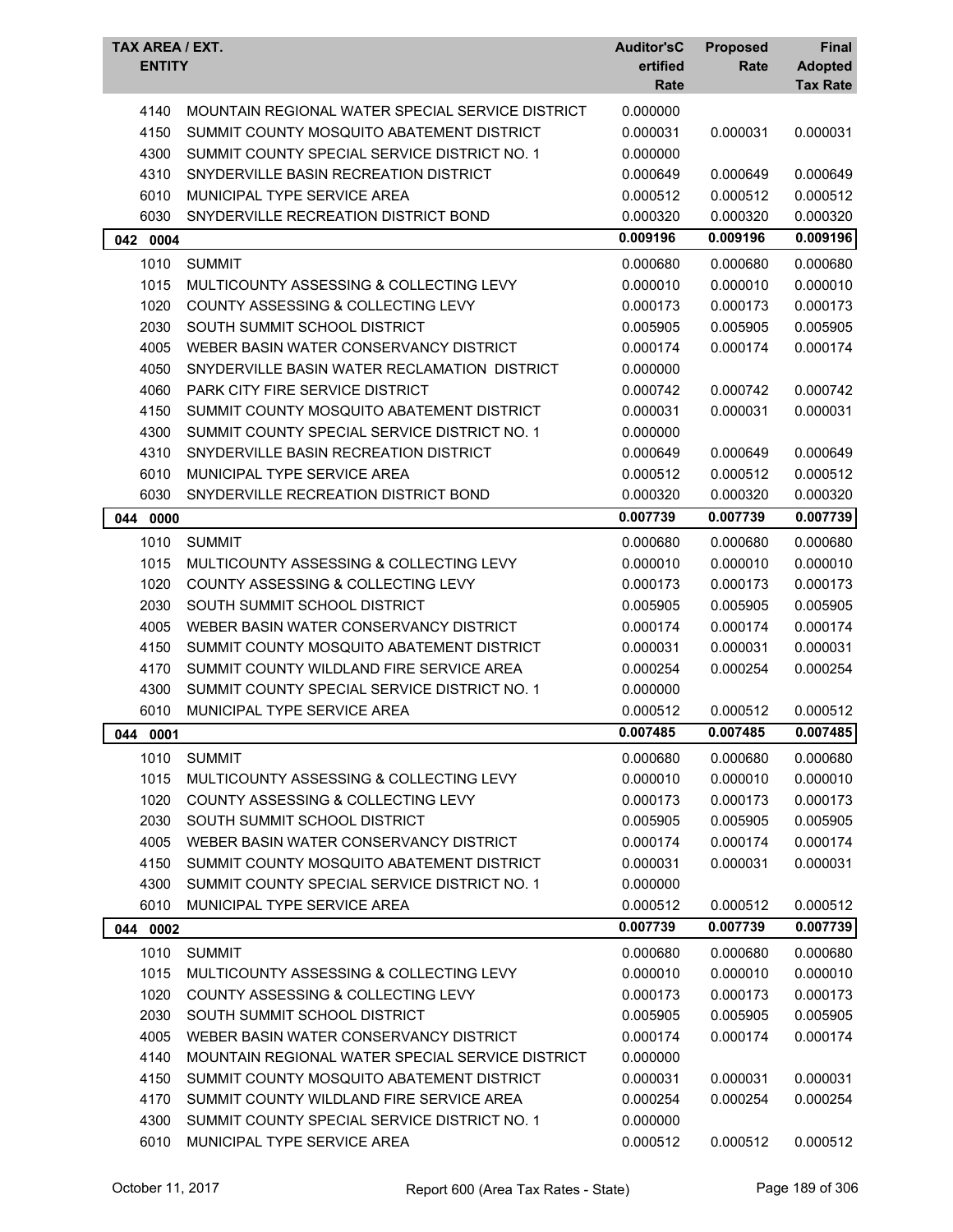| TAX AREA / EXT.<br><b>ENTITY</b> |                                               | <b>Auditor'sC</b><br>ertified<br>Rate | <b>Proposed</b><br>Rate | Final<br><b>Adopted</b><br><b>Tax Rate</b> |
|----------------------------------|-----------------------------------------------|---------------------------------------|-------------------------|--------------------------------------------|
| 045<br>0000                      |                                               | 0.014246                              | 0.014246                | 0.014246                                   |
| 1010                             | <b>SUMMIT</b>                                 | 0.000680                              | 0.000680                | 0.000680                                   |
| 1015                             | MULTICOUNTY ASSESSING & COLLECTING LEVY       | 0.000010                              | 0.000010                | 0.000010                                   |
| 1020                             | <b>COUNTY ASSESSING &amp; COLLECTING LEVY</b> | 0.000173                              | 0.000173                | 0.000173                                   |
| 2020                             | NORTH SUMMIT SCHOOL DISTRICT                  | 0.005620                              | 0.005620                | 0.005620                                   |
| 4005                             | WEBER BASIN WATER CONSERVANCY DISTRICT        | 0.000174                              | 0.000174                | 0.000174                                   |
| 4030                             | NORTH SUMMIT FIRE PROTECTION DISTRICT         | 0.000570                              | 0.000570                | 0.000570                                   |
| 4130                             | SUMMIT COUNTY SERVICE AREA #8                 | 0.006476                              | 0.006476                | 0.006476                                   |
| 4150                             | SUMMIT COUNTY MOSQUITO ABATEMENT DISTRICT     | 0.000031                              | 0.000031                | 0.000031                                   |
| 4300                             | SUMMIT COUNTY SPECIAL SERVICE DISTRICT NO. 1  | 0.000000                              |                         |                                            |
| 6010                             | MUNICIPAL TYPE SERVICE AREA                   | 0.000512                              | 0.000512                | 0.000512                                   |
| 046<br>0000                      |                                               | 0.007831                              | 0.007831                | 0.007831                                   |
| 1010                             | <b>SUMMIT</b>                                 | 0.000680                              | 0.000680                | 0.000680                                   |
| 1015                             | MULTICOUNTY ASSESSING & COLLECTING LEVY       | 0.000010                              | 0.000010                | 0.000010                                   |
| 1020                             | COUNTY ASSESSING & COLLECTING LEVY            | 0.000173                              | 0.000173                | 0.000173                                   |
| 2020                             | NORTH SUMMIT SCHOOL DISTRICT                  | 0.005620                              | 0.005620                | 0.005620                                   |
| 4005                             | WEBER BASIN WATER CONSERVANCY DISTRICT        | 0.000174                              | 0.000174                | 0.000174                                   |
| 4030                             | NORTH SUMMIT FIRE PROTECTION DISTRICT         | 0.000570                              | 0.000570                | 0.000570                                   |
| 4150                             | SUMMIT COUNTY MOSQUITO ABATEMENT DISTRICT     | 0.000031                              | 0.000031                | 0.000031                                   |
| 4160                             | HOYTSVILLE CEMETERY MAINTENANCE DISTRICT      | 0.000061                              | 0.000061                | 0.000061                                   |
| 4300                             | SUMMIT COUNTY SPECIAL SERVICE DISTRICT NO. 1  | 0.000000                              |                         |                                            |
| 6010                             | MUNICIPAL TYPE SERVICE AREA                   | 0.000512                              | 0.000512                | 0.000512                                   |
| 047<br>0000                      |                                               | 0.007770                              | 0.007770                | 0.007770                                   |
| 1010                             | <b>SUMMIT</b>                                 | 0.000680                              | 0.000680                | 0.000680                                   |
| 1015                             | MULTICOUNTY ASSESSING & COLLECTING LEVY       | 0.000010                              | 0.000010                | 0.000010                                   |
| 1020                             | <b>COUNTY ASSESSING &amp; COLLECTING LEVY</b> | 0.000173                              | 0.000173                | 0.000173                                   |
| 2020                             | NORTH SUMMIT SCHOOL DISTRICT                  | 0.005620                              | 0.005620                | 0.005620                                   |
| 4005                             | WEBER BASIN WATER CONSERVANCY DISTRICT        | 0.000174                              | 0.000174                | 0.000174                                   |
| 4030                             | NORTH SUMMIT FIRE PROTECTION DISTRICT         | 0.000570                              | 0.000570                | 0.000570                                   |
| 4150                             | SUMMIT COUNTY MOSQUITO ABATEMENT DISTRICT     | 0.000031                              | 0.000031                | 0.000031                                   |
| 4295                             | ECHO CREEK RANCHES SPECIAL SERVICE DISTRICT   | 0.000000                              |                         |                                            |
| 4300                             | SUMMIT COUNTY SPECIAL SERVICE DISTRICT NO. 1  | 0.000000                              |                         |                                            |
| 6010                             | MUNICIPAL TYPE SERVICE AREA                   | 0.000512                              | 0.000512                | 0.000512                                   |
| 048 0000                         |                                               | 0.007454                              | 0.007454                | 0.007454                                   |
| 1010                             | <b>SUMMIT</b>                                 | 0.000680                              | 0.000680                | 0.000680                                   |
| 1015                             | MULTICOUNTY ASSESSING & COLLECTING LEVY       | 0.000010                              | 0.000010                | 0.000010                                   |
| 1020                             | COUNTY ASSESSING & COLLECTING LEVY            | 0.000173                              | 0.000173                | 0.000173                                   |
| 2020                             | NORTH SUMMIT SCHOOL DISTRICT                  | 0.005620                              | 0.005620                | 0.005620                                   |
| 4005                             | WEBER BASIN WATER CONSERVANCY DISTRICT        | 0.000174                              | 0.000174                | 0.000174                                   |
| 4150                             | SUMMIT COUNTY MOSQUITO ABATEMENT DISTRICT     | 0.000031                              | 0.000031                | 0.000031                                   |
| 4170                             | SUMMIT COUNTY WILDLAND FIRE SERVICE AREA      | 0.000254                              | 0.000254                | 0.000254                                   |
| 4300                             | SUMMIT COUNTY SPECIAL SERVICE DISTRICT NO. 1  | 0.000000                              |                         |                                            |
| 6010                             | MUNICIPAL TYPE SERVICE AREA                   | 0.000512                              | 0.000512                | 0.000512                                   |
| 050 0000                         |                                               | 0.007521                              | 0.007471                | 0.007471                                   |
| 1010                             | <b>SUMMIT</b>                                 | 0.000680                              | 0.000680                | 0.000680                                   |
| 1015                             | MULTICOUNTY ASSESSING & COLLECTING LEVY       | 0.000010                              | 0.000010                | 0.000010                                   |
| 1020                             | <b>COUNTY ASSESSING &amp; COLLECTING LEVY</b> | 0.000173                              | 0.000173                | 0.000173                                   |
| 2020                             | NORTH SUMMIT SCHOOL DISTRICT                  | 0.005620                              | 0.005620                | 0.005620                                   |
| 4005                             | WEBER BASIN WATER CONSERVANCY DISTRICT        | 0.000174                              | 0.000174                | 0.000174                                   |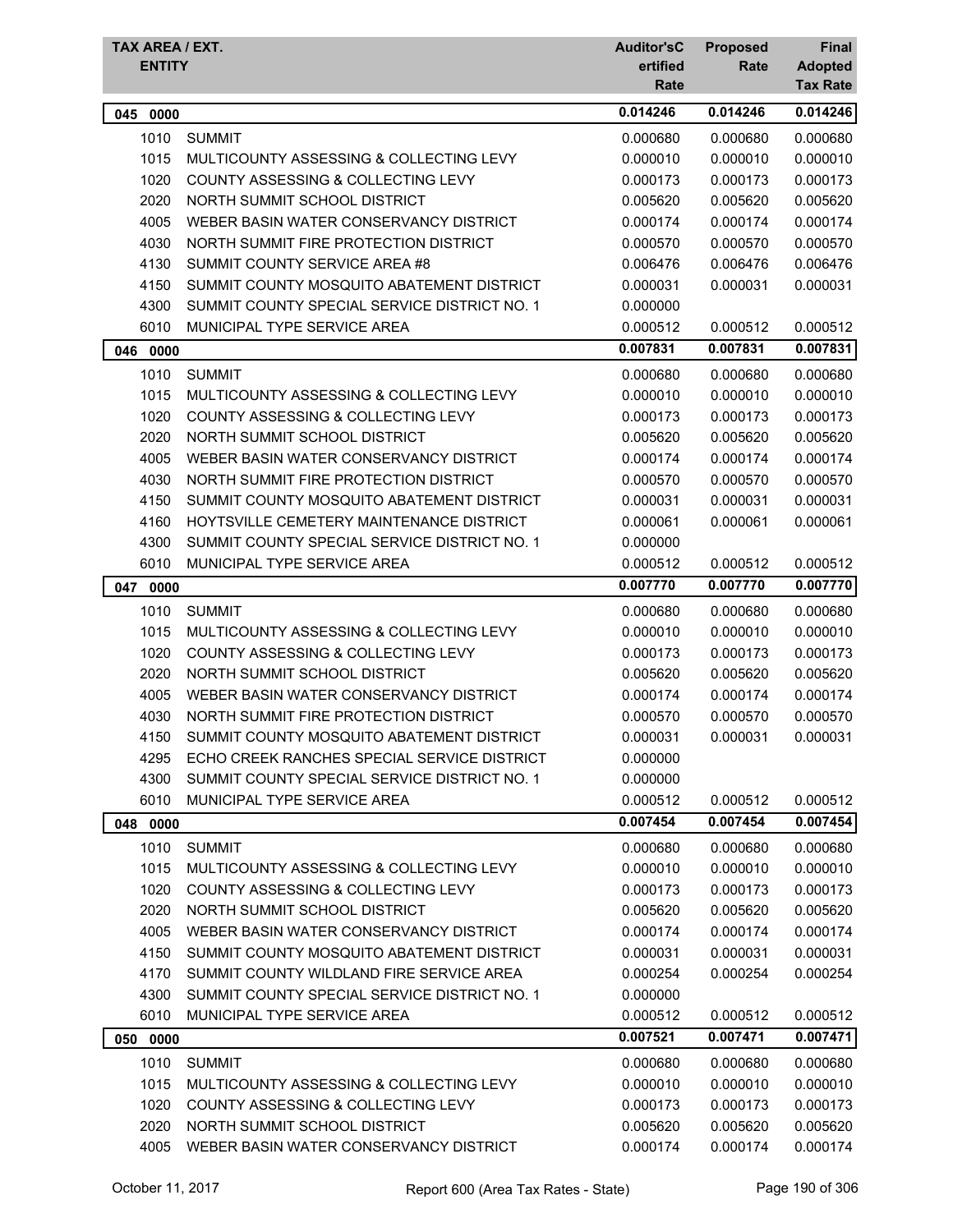| TAX AREA / EXT.<br><b>ENTITY</b> |                                                       | <b>Auditor'sC</b><br>ertified<br>Rate | <b>Proposed</b><br><b>Rate</b> | <b>Final</b><br><b>Adopted</b><br><b>Tax Rate</b> |
|----------------------------------|-------------------------------------------------------|---------------------------------------|--------------------------------|---------------------------------------------------|
| 4120                             | WANSHIP CEMETERY MAINTENANCE DISTRICT                 | 0.000067                              | 0.000017                       | 0.000017                                          |
| 4150                             | SUMMIT COUNTY MOSQUITO ABATEMENT DISTRICT             | 0.000031                              | 0.000031                       | 0.000031                                          |
| 4170                             | SUMMIT COUNTY WILDLAND FIRE SERVICE AREA              | 0.000254                              | 0.000254                       | 0.000254                                          |
| 4300                             | SUMMIT COUNTY SPECIAL SERVICE DISTRICT NO. 1          | 0.000000                              |                                |                                                   |
| 6010                             | MUNICIPAL TYPE SERVICE AREA                           | 0.000512                              | 0.000512                       | 0.000512                                          |
| 0000<br>051                      |                                                       | 0.008978                              | 0.008928                       | 0.008928                                          |
| 1010                             | <b>SUMMIT</b>                                         | 0.000680                              | 0.000680                       | 0.000680                                          |
| 1015                             | MULTICOUNTY ASSESSING & COLLECTING LEVY               | 0.000010                              | 0.000010                       | 0.000010                                          |
| 1020                             | COUNTY ASSESSING & COLLECTING LEVY                    | 0.000173                              | 0.000173                       | 0.000173                                          |
| 2020                             | NORTH SUMMIT SCHOOL DISTRICT                          | 0.005620                              | 0.005620                       | 0.005620                                          |
| 4005                             | WEBER BASIN WATER CONSERVANCY DISTRICT                | 0.000174                              | 0.000174                       | 0.000174                                          |
| 4050                             | SNYDERVILLE BASIN WATER RECLAMATION DISTRICT          | 0.000000                              |                                |                                                   |
| 4060                             | PARK CITY FIRE SERVICE DISTRICT                       | 0.000742                              | 0.000742                       | 0.000742                                          |
| 4120                             | WANSHIP CEMETERY MAINTENANCE DISTRICT                 | 0.000067                              | 0.000017                       | 0.000017                                          |
| 4140                             | MOUNTAIN REGIONAL WATER SPECIAL SERVICE DISTRICT      | 0.000000                              |                                |                                                   |
| 4150                             | SUMMIT COUNTY MOSQUITO ABATEMENT DISTRICT             | 0.000031                              | 0.000031                       | 0.000031                                          |
| 4300                             | SUMMIT COUNTY SPECIAL SERVICE DISTRICT NO. 1          | 0.000000                              |                                |                                                   |
| 4310                             | SNYDERVILLE BASIN RECREATION DISTRICT                 | 0.000649                              | 0.000649                       | 0.000649                                          |
| 6010                             | MUNICIPAL TYPE SERVICE AREA                           | 0.000512                              | 0.000512                       | 0.000512                                          |
| 6030                             | SNYDERVILLE RECREATION DISTRICT BOND                  | 0.000320                              | 0.000320                       | 0.000320                                          |
| 051<br>0001                      |                                                       | 0.008009                              | 0.007959                       | 0.007959                                          |
| 1010                             | <b>SUMMIT</b>                                         | 0.000680                              | 0.000680                       | 0.000680                                          |
| 1015                             | MULTICOUNTY ASSESSING & COLLECTING LEVY               | 0.000010                              | 0.000010                       | 0.000010                                          |
| 1020                             | <b>COUNTY ASSESSING &amp; COLLECTING LEVY</b>         | 0.000173                              | 0.000173                       | 0.000173                                          |
| 2020                             | NORTH SUMMIT SCHOOL DISTRICT                          | 0.005620                              | 0.005620                       | 0.005620                                          |
| 4005                             | WEBER BASIN WATER CONSERVANCY DISTRICT                | 0.000174                              | 0.000174                       | 0.000174                                          |
| 4050                             | SNYDERVILLE BASIN WATER RECLAMATION DISTRICT          | 0.000000                              |                                |                                                   |
| 4060                             | PARK CITY FIRE SERVICE DISTRICT                       | 0.000742                              | 0.000742                       | 0.000742                                          |
| 4120                             | WANSHIP CEMETERY MAINTENANCE DISTRICT                 | 0.000067                              | 0.000017                       | 0.000017                                          |
|                                  | 4140 MOUNTAIN REGIONAL WATER SPECIAL SERVICE DISTRICT | 0.000000                              |                                |                                                   |
| 4150                             | SUMMIT COUNTY MOSQUITO ABATEMENT DISTRICT             | 0.000031                              | 0.000031                       | 0.000031                                          |
| 4300                             | SUMMIT COUNTY SPECIAL SERVICE DISTRICT NO. 1          | 0.000000                              |                                |                                                   |
| 6010                             | MUNICIPAL TYPE SERVICE AREA                           | 0.000512                              | 0.000512                       | 0.000512                                          |
| 054 0000                         |                                                       | 0.007739                              | 0.007739                       | 0.007739                                          |
| 1010                             | <b>SUMMIT</b>                                         | 0.000680                              | 0.000680                       | 0.000680                                          |
| 1015                             | MULTICOUNTY ASSESSING & COLLECTING LEVY               | 0.000010                              | 0.000010                       | 0.000010                                          |
| 1020                             | COUNTY ASSESSING & COLLECTING LEVY                    | 0.000173                              | 0.000173                       | 0.000173                                          |
| 2030                             | SOUTH SUMMIT SCHOOL DISTRICT                          | 0.005905                              | 0.005905                       | 0.005905                                          |
| 4005                             | WEBER BASIN WATER CONSERVANCY DISTRICT                | 0.000174                              | 0.000174                       | 0.000174                                          |
| 4050                             | SNYDERVILLE BASIN WATER RECLAMATION DISTRICT          | 0.000000                              |                                |                                                   |
| 4150                             | SUMMIT COUNTY MOSQUITO ABATEMENT DISTRICT             | 0.000031                              | 0.000031                       | 0.000031                                          |
| 4170                             | SUMMIT COUNTY WILDLAND FIRE SERVICE AREA              | 0.000254                              | 0.000254                       | 0.000254                                          |
| 4300                             | SUMMIT COUNTY SPECIAL SERVICE DISTRICT NO. 1          | 0.000000                              |                                |                                                   |
| 6010                             | MUNICIPAL TYPE SERVICE AREA                           | 0.000512                              | 0.000512                       | 0.000512                                          |
| 055 0000                         |                                                       | 0.009196                              | 0.009196                       | 0.009196                                          |
| 1010                             | <b>SUMMIT</b>                                         | 0.000680                              | 0.000680                       | 0.000680                                          |
| 1015                             | MULTICOUNTY ASSESSING & COLLECTING LEVY               | 0.000010                              | 0.000010                       | 0.000010                                          |
| 1020                             | COUNTY ASSESSING & COLLECTING LEVY                    | 0.000173                              | 0.000173                       | 0.000173                                          |
| 2030                             | SOUTH SUMMIT SCHOOL DISTRICT                          | 0.005905                              | 0.005905                       | 0.005905                                          |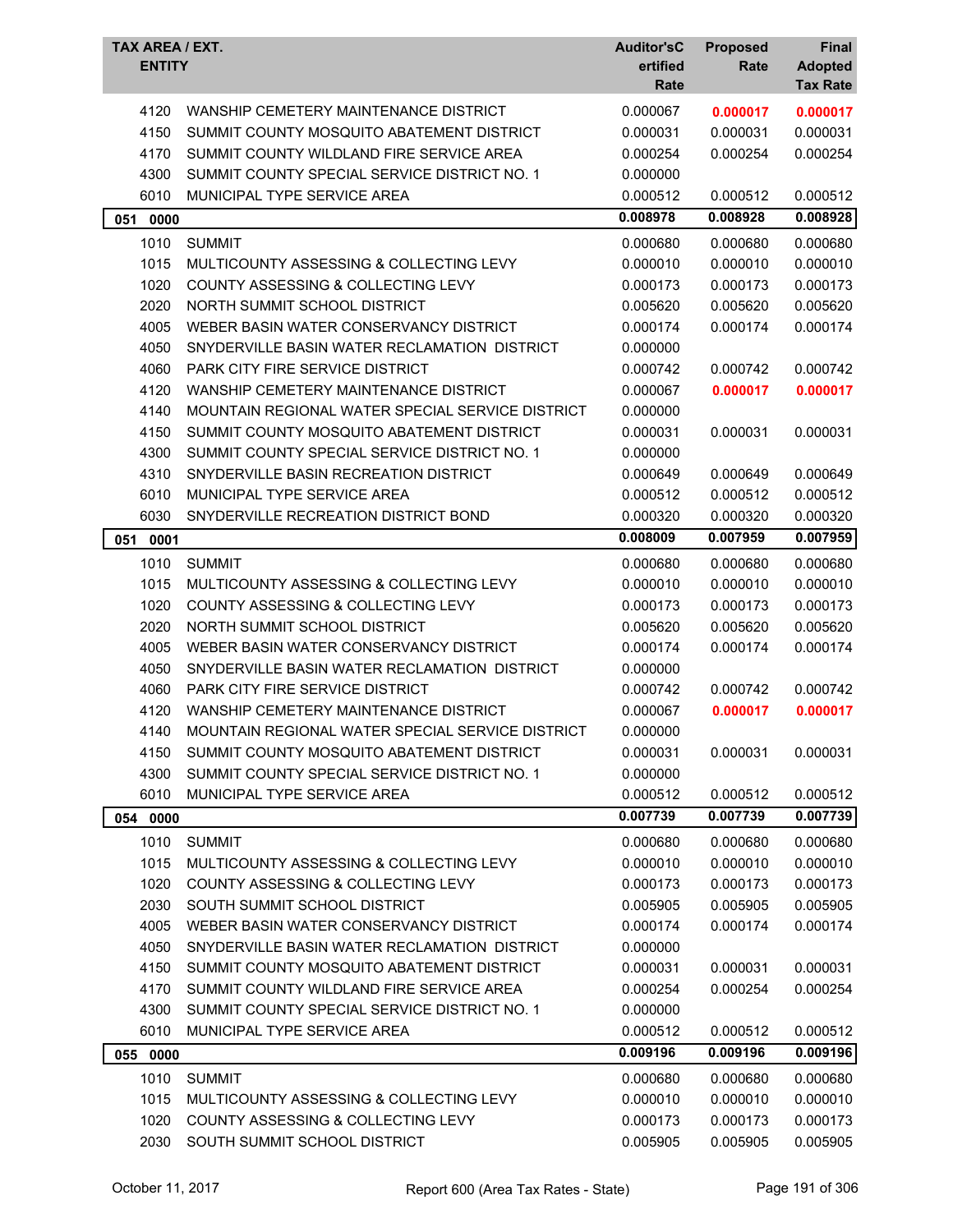| <b>TAX AREA / EXT.</b><br><b>ENTITY</b> |                                                  | <b>Auditor'sC</b><br>ertified<br>Rate | <b>Proposed</b><br>Rate | Final<br><b>Adopted</b><br><b>Tax Rate</b> |
|-----------------------------------------|--------------------------------------------------|---------------------------------------|-------------------------|--------------------------------------------|
| 4005                                    | WEBER BASIN WATER CONSERVANCY DISTRICT           | 0.000174                              | 0.000174                | 0.000174                                   |
| 4050                                    | SNYDERVILLE BASIN WATER RECLAMATION DISTRICT     | 0.000000                              |                         |                                            |
| 4060                                    | <b>PARK CITY FIRE SERVICE DISTRICT</b>           | 0.000742                              | 0.000742                | 0.000742                                   |
| 4140                                    | MOUNTAIN REGIONAL WATER SPECIAL SERVICE DISTRICT | 0.000000                              |                         |                                            |
| 4150                                    | SUMMIT COUNTY MOSQUITO ABATEMENT DISTRICT        | 0.000031                              | 0.000031                | 0.000031                                   |
| 4300                                    | SUMMIT COUNTY SPECIAL SERVICE DISTRICT NO. 1     | 0.000000                              |                         |                                            |
| 4310                                    | SNYDERVILLE BASIN RECREATION DISTRICT            | 0.000649                              | 0.000649                | 0.000649                                   |
| 6010                                    | MUNICIPAL TYPE SERVICE AREA                      | 0.000512                              | 0.000512                | 0.000512                                   |
| 6030                                    | SNYDERVILLE RECREATION DISTRICT BOND             | 0.000320                              | 0.000320                | 0.000320                                   |
| 056 0000                                |                                                  | 0.005785                              | 0.005785                | 0.005785                                   |
| 1010                                    | <b>SUMMIT</b>                                    | 0.000680                              | 0.000680                | 0.000680                                   |
| 1015                                    | MULTICOUNTY ASSESSING & COLLECTING LEVY          | 0.000010                              | 0.000010                | 0.000010                                   |
| 1020                                    | COUNTY ASSESSING & COLLECTING LEVY               | 0.000173                              | 0.000173                | 0.000173                                   |
| 2010                                    | PARK CITY SCHOOL DISTRICT                        | 0.003951                              | 0.003951                | 0.003951                                   |
| 4005                                    | WEBER BASIN WATER CONSERVANCY DISTRICT           | 0.000174                              | 0.000174                | 0.000174                                   |
| 4150                                    | SUMMIT COUNTY MOSQUITO ABATEMENT DISTRICT        | 0.000031                              | 0.000031                | 0.000031                                   |
| 4170                                    | SUMMIT COUNTY WILDLAND FIRE SERVICE AREA         | 0.000254                              | 0.000254                | 0.000254                                   |
| 4300                                    | SUMMIT COUNTY SPECIAL SERVICE DISTRICT NO. 1     | 0.000000                              |                         |                                            |
| 6010                                    | MUNICIPAL TYPE SERVICE AREA                      | 0.000512                              | 0.000512                | 0.000512                                   |
| 060 0000                                |                                                  | 0.007820                              | 0.007820                | 0.007820                                   |
| 1010                                    | <b>SUMMIT</b>                                    | 0.000680                              | 0.000680                | 0.000680                                   |
| 1015                                    | MULTICOUNTY ASSESSING & COLLECTING LEVY          | 0.000010                              | 0.000010                | 0.000010                                   |
| 1020                                    | COUNTY ASSESSING & COLLECTING LEVY               | 0.000173                              | 0.000173                | 0.000173                                   |
| 2010                                    | <b>PARK CITY SCHOOL DISTRICT</b>                 | 0.003951                              | 0.003951                | 0.003951                                   |
| 3060                                    | <b>PARK CITY</b>                                 | 0.002059                              | 0.002059                | 0.002059                                   |
| 4005                                    | WEBER BASIN WATER CONSERVANCY DISTRICT           | 0.000174                              | 0.000174                | 0.000174                                   |
| 4050                                    | SNYDERVILLE BASIN WATER RECLAMATION DISTRICT     | 0.000000                              |                         |                                            |
| 4060                                    | PARK CITY FIRE SERVICE DISTRICT                  | 0.000742                              | 0.000742                | 0.000742                                   |
| 4150                                    | SUMMIT COUNTY MOSQUITO ABATEMENT DISTRICT        | 0.000031                              | 0.000031                | 0.000031                                   |
| 4305                                    | PARK CITY WATER SERVICE DISTRICT                 | 0.000000                              |                         |                                            |
| 062 0000                                |                                                  | 0.007966                              | 0.007966                | 0.007966                                   |
| 1010                                    | <b>SUMMIT</b>                                    | 0.000680                              | 0.000680                | 0.000680                                   |
| 1015                                    | MULTICOUNTY ASSESSING & COLLECTING LEVY          | 0.000010                              | 0.000010                | 0.000010                                   |
| 1020                                    | COUNTY ASSESSING & COLLECTING LEVY               | 0.000173                              | 0.000173                | 0.000173                                   |
| 2010                                    | PARK CITY SCHOOL DISTRICT                        | 0.003951                              | 0.003951                | 0.003951                                   |
| 3060                                    | <b>PARK CITY</b>                                 | 0.002059                              | 0.002059                | 0.002059                                   |
| 4050                                    | SNYDERVILLE BASIN WATER RECLAMATION DISTRICT     | 0.000000                              |                         |                                            |
| 4060                                    | <b>PARK CITY FIRE SERVICE DISTRICT</b>           | 0.000742                              | 0.000742                | 0.000742                                   |
| 4150                                    | SUMMIT COUNTY MOSQUITO ABATEMENT DISTRICT        | 0.000031                              | 0.000031                | 0.000031                                   |
| 4305                                    | PARK CITY WATER SERVICE DISTRICT                 | 0.000000                              |                         |                                            |
| 6030                                    | SNYDERVILLE RECREATION DISTRICT BOND             | 0.000320                              | 0.000320                | 0.000320                                   |
| 063 0000                                |                                                  | 0.008140                              | 0.008140                | 0.008140                                   |
| 1010                                    | <b>SUMMIT</b>                                    | 0.000680                              | 0.000680                | 0.000680                                   |
| 1015                                    | MULTICOUNTY ASSESSING & COLLECTING LEVY          | 0.000010                              | 0.000010                | 0.000010                                   |
| 1020                                    | COUNTY ASSESSING & COLLECTING LEVY               | 0.000173                              | 0.000173                | 0.000173                                   |
| 2010                                    | PARK CITY SCHOOL DISTRICT                        | 0.003951                              | 0.003951                | 0.003951                                   |
| 3060                                    | <b>PARK CITY</b>                                 | 0.002059                              | 0.002059                | 0.002059                                   |
| 4005                                    | WEBER BASIN WATER CONSERVANCY DISTRICT           | 0.000174                              | 0.000174                | 0.000174                                   |
| 4050                                    | SNYDERVILLE BASIN WATER RECLAMATION DISTRICT     | 0.000000                              |                         |                                            |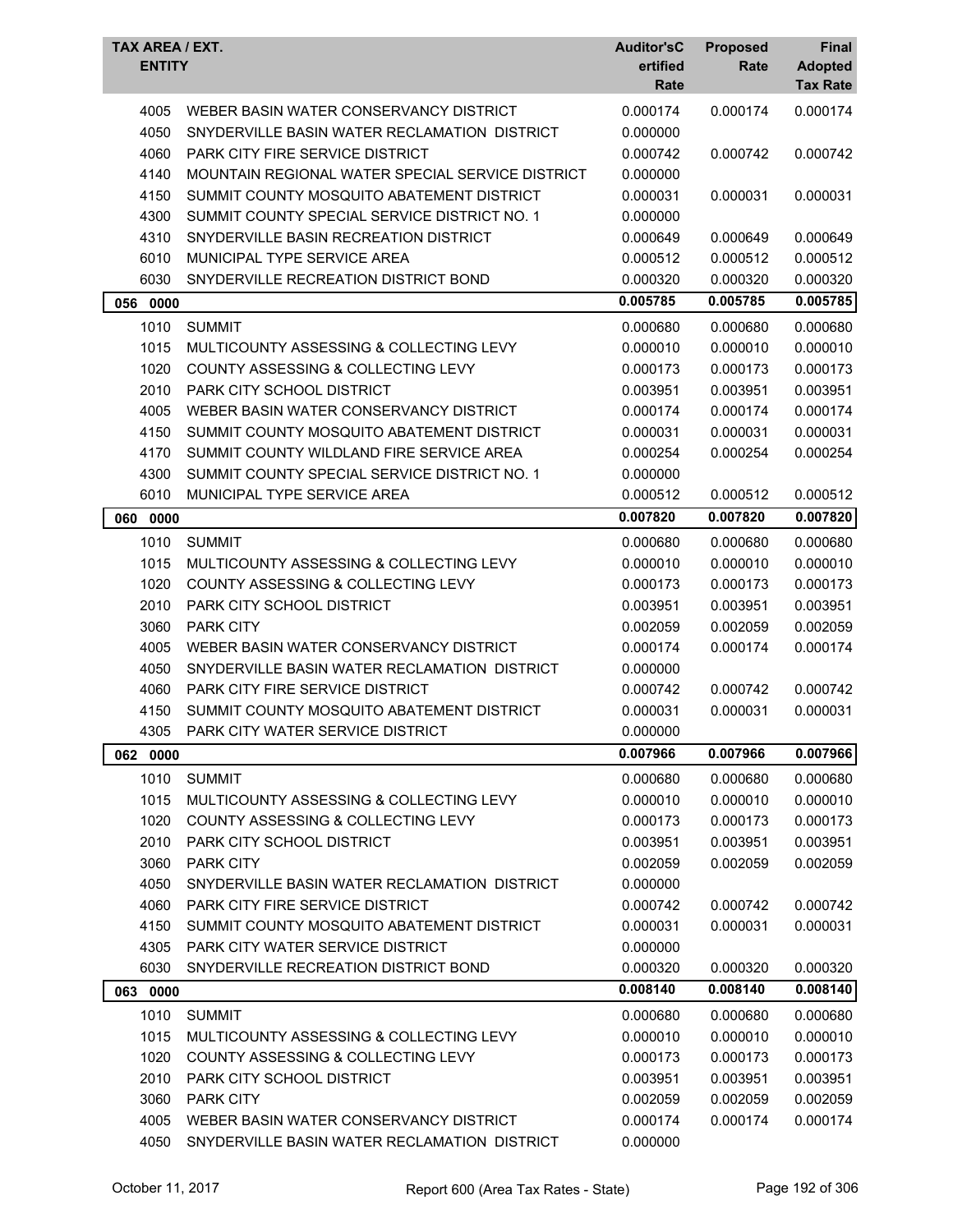| TAX AREA / EXT.<br><b>ENTITY</b> |                                               | <b>Auditor'sC</b><br>ertified<br>Rate | <b>Proposed</b><br>Rate | <b>Final</b><br><b>Adopted</b><br><b>Tax Rate</b> |
|----------------------------------|-----------------------------------------------|---------------------------------------|-------------------------|---------------------------------------------------|
| 4060                             | PARK CITY FIRE SERVICE DISTRICT               | 0.000742                              | 0.000742                | 0.000742                                          |
| 4150                             | SUMMIT COUNTY MOSQUITO ABATEMENT DISTRICT     | 0.000031                              | 0.000031                | 0.000031                                          |
| 6030                             | SNYDERVILLE RECREATION DISTRICT BOND          | 0.000320                              | 0.000320                | 0.000320                                          |
| 0000<br>064                      |                                               | 0.008140                              | 0.008140                | 0.008140                                          |
| 1010                             | <b>SUMMIT</b>                                 | 0.000680                              | 0.000680                | 0.000680                                          |
| 1015                             | MULTICOUNTY ASSESSING & COLLECTING LEVY       | 0.000010                              | 0.000010                | 0.000010                                          |
| 1020                             | <b>COUNTY ASSESSING &amp; COLLECTING LEVY</b> | 0.000173                              | 0.000173                | 0.000173                                          |
| 2010                             | <b>PARK CITY SCHOOL DISTRICT</b>              | 0.003951                              | 0.003951                | 0.003951                                          |
| 3060                             | <b>PARK CITY</b>                              | 0.002059                              | 0.002059                | 0.002059                                          |
| 4005                             | WEBER BASIN WATER CONSERVANCY DISTRICT        | 0.000174                              | 0.000174                | 0.000174                                          |
| 4050                             | SNYDERVILLE BASIN WATER RECLAMATION DISTRICT  | 0.000000                              |                         |                                                   |
| 4060                             | <b>PARK CITY FIRE SERVICE DISTRICT</b>        | 0.000742                              | 0.000742                | 0.000742                                          |
| 4150                             | SUMMIT COUNTY MOSQUITO ABATEMENT DISTRICT     | 0.000031                              | 0.000031                | 0.000031                                          |
| 4305                             | <b>PARK CITY WATER SERVICE DISTRICT</b>       | 0.000000                              |                         |                                                   |
| 6030                             | SNYDERVILLE RECREATION DISTRICT BOND          | 0.000320                              | 0.000320                | 0.000320                                          |
| 070<br>0000                      |                                               | 0.009407                              | 0.009407                | 0.009407                                          |
| 1010                             | <b>SUMMIT</b>                                 | 0.000680                              | 0.000680                | 0.000680                                          |
| 1015                             | MULTICOUNTY ASSESSING & COLLECTING LEVY       | 0.000010                              | 0.000010                | 0.000010                                          |
| 1020                             | <b>COUNTY ASSESSING &amp; COLLECTING LEVY</b> | 0.000173                              | 0.000173                | 0.000173                                          |
| 2030                             | SOUTH SUMMIT SCHOOL DISTRICT                  | 0.005905                              | 0.005905                | 0.005905                                          |
| 3020                             | <b>FRANCIS CITY</b>                           | 0.001975                              | 0.001975                | 0.001975                                          |
| 4005                             | WEBER BASIN WATER CONSERVANCY DISTRICT        | 0.000174                              | 0.000174                | 0.000174                                          |
| 4010                             | SOUTH SUMMIT CEMETERY MAINTENANCE DISTRICT    | 0.000181                              | 0.000181                | 0.000181                                          |
| 4020                             | SOUTH SUMMIT FIRE PROTECTION DISTRICT         | 0.000278                              | 0.000278                | 0.000278                                          |
| 4150                             | SUMMIT COUNTY MOSQUITO ABATEMENT DISTRICT     | 0.000031                              | 0.000031                | 0.000031                                          |
|                                  |                                               |                                       |                         |                                                   |

## **TOOELE COUNTY**

|             | <b>ASSESSING &amp; COLLECTING</b>               | 0.036725 |          | 0.000000 |
|-------------|-------------------------------------------------|----------|----------|----------|
| 3020        | <b>OPHIR TOWN</b>                               | 0.036725 |          | 0.000000 |
| 4080        | TOOELE COUNTY HOSPITAL SPECIAL SERVICE DISTRICT |          |          |          |
| 0000<br>001 |                                                 | 0.013160 | 0.013160 | 0.013160 |
| 1010        | <b>TOOELE</b>                                   | 0.001650 | 0.001650 | 0.001650 |
| 1015        | MULTICOUNTY ASSESSING & COLLECTING LEVY         | 0.000010 | 0.000010 | 0.000010 |
| 1020        | COUNTY ASSESSING & COLLECTING LEVY              | 0.000440 | 0.000440 | 0.000440 |
| 2010        | TOOELE COUNTY SCHOOL DISTRICT                   | 0.009122 | 0.009122 | 0.009122 |
| 3050        | <b>TOOELE CITY</b>                              | 0.001938 | 0.001938 | 0.001938 |
| 0000<br>002 |                                                 | 0.014102 | 0.014102 | 0.014102 |
| 1010        | <b>TOOELE</b>                                   | 0.001650 | 0.001650 | 0.001650 |
| 1015        | MULTICOUNTY ASSESSING & COLLECTING LEVY         | 0.000010 | 0.000010 | 0.000010 |
| 1020        | <b>COUNTY ASSESSING &amp; COLLECTING LEVY</b>   | 0.000440 | 0.000440 | 0.000440 |
| 2010        | TOOELE COUNTY SCHOOL DISTRICT                   | 0.009122 | 0.009122 | 0.009122 |
| 3010        | <b>GRANTSVILLE CITY</b>                         | 0.002542 | 0.002542 | 0.002542 |
| 4030        | TOOELE VALLEY MOSQUITO ABATEMENT DISTRICT       | 0.000338 | 0.000338 | 0.000338 |
| 003<br>0000 |                                                 | 0.014860 | 0.014860 | 0.014860 |
| 1010        | <b>TOOELE</b>                                   | 0.001650 | 0.001650 | 0.001650 |
| 1015        | MULTICOUNTY ASSESSING & COLLECTING LEVY         | 0.000010 | 0.000010 | 0.000010 |
| 1020        | COUNTY ASSESSING & COLLECTING LEVY              | 0.000440 | 0.000440 | 0.000440 |
| 2010        | TOOELE COUNTY SCHOOL DISTRICT                   | 0.009122 | 0.009122 | 0.009122 |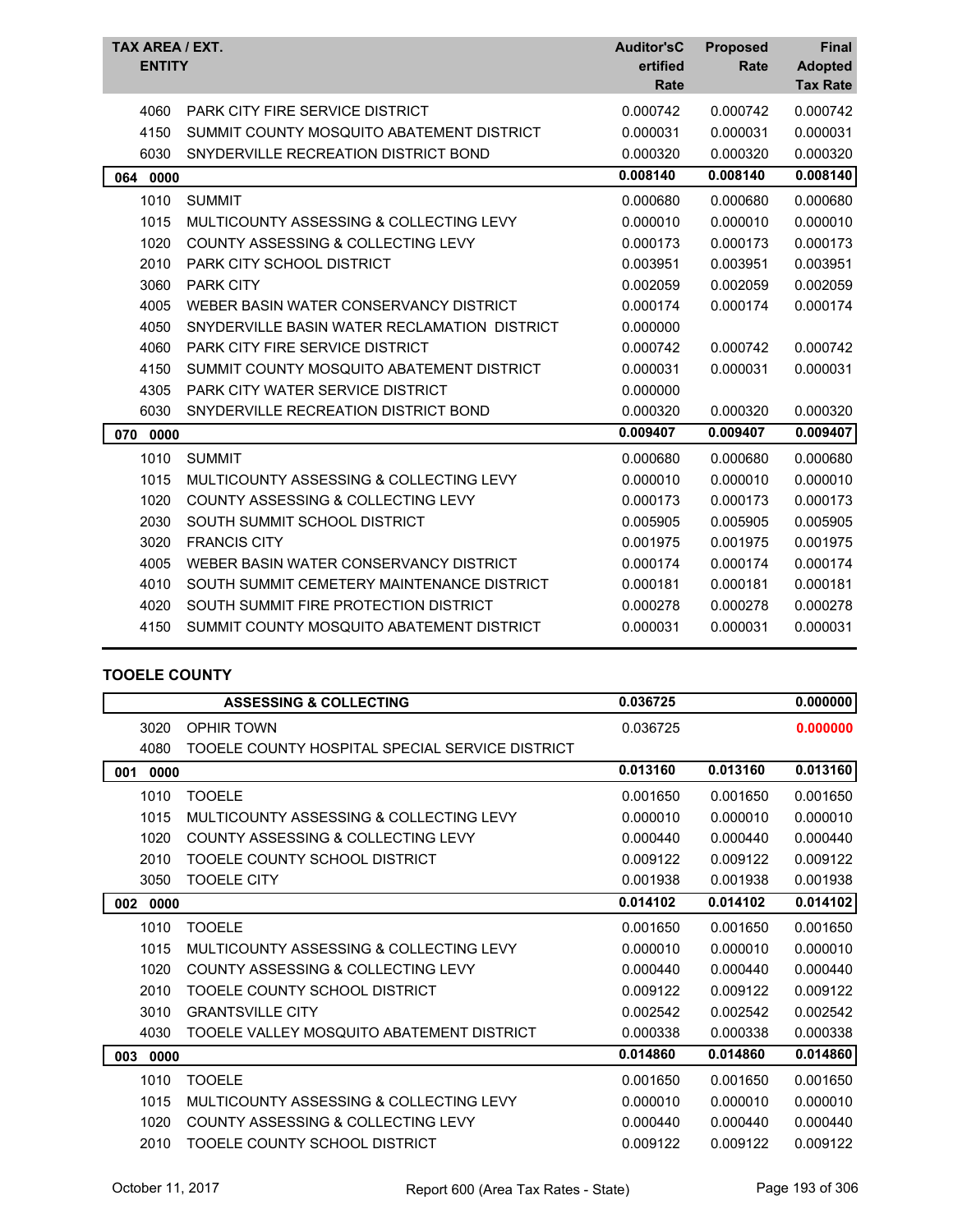| TAX AREA / EXT.<br><b>ENTITY</b> |                                                 | <b>Auditor'sC</b><br>ertified<br>Rate | <b>Proposed</b><br>Rate | <b>Final</b><br><b>Adopted</b><br><b>Tax Rate</b> |
|----------------------------------|-------------------------------------------------|---------------------------------------|-------------------------|---------------------------------------------------|
| 3070                             | <b>WENDOVER CITY</b>                            | 0.003638                              | 0.003638                | 0.003638                                          |
| 0000<br>004                      |                                                 | 0.014326                              | 0.014326                | 0.014326                                          |
| 1010                             | <b>TOOELE</b>                                   | 0.001650                              | 0.001650                | 0.001650                                          |
| 1015                             | MULTICOUNTY ASSESSING & COLLECTING LEVY         | 0.000010                              | 0.000010                | 0.000010                                          |
| 1020                             | COUNTY ASSESSING & COLLECTING LEVY              | 0.000440                              | 0.000440                | 0.000440                                          |
| 2010                             | TOOELE COUNTY SCHOOL DISTRICT                   | 0.009122                              | 0.009122                | 0.009122                                          |
| 3040                             | <b>STOCKTON TOWN</b>                            | 0.002687                              | 0.002687                | 0.002687                                          |
| 4030                             | TOOELE VALLEY MOSQUITO ABATEMENT DISTRICT       | 0.000338                              | 0.000338                | 0.000338                                          |
| 4070                             | RUSH VALLEY WATER CONSERVANCY DISTRICT          | 0.000079                              | 0.000079                | 0.000079                                          |
| 005 0000                         |                                                 | 0.012185                              | 0.012185                | 0.012185                                          |
| 1010                             | <b>TOOELE</b>                                   | 0.001650                              | 0.001650                | 0.001650                                          |
| 1015                             | MULTICOUNTY ASSESSING & COLLECTING LEVY         | 0.000010                              | 0.000010                | 0.000010                                          |
| 1020                             | COUNTY ASSESSING & COLLECTING LEVY              | 0.000440                              | 0.000440                | 0.000440                                          |
| 2010                             | TOOELE COUNTY SCHOOL DISTRICT                   | 0.009122                              | 0.009122                | 0.009122                                          |
| 3060                             | <b>VERNON TOWN</b>                              | 0.000884                              | 0.000884                | 0.000884                                          |
| 4070                             | RUSH VALLEY WATER CONSERVANCY DISTRICT          | 0.000079                              | 0.000079                | 0.000079                                          |
| 006<br>0000                      |                                                 | 0.014023                              | 0.014023                | 0.014023                                          |
| 1010                             | <b>TOOELE</b>                                   | 0.001650                              | 0.001650                | 0.001650                                          |
| 1015                             | MULTICOUNTY ASSESSING & COLLECTING LEVY         | 0.000010                              | 0.000010                | 0.000010                                          |
| 1020                             | COUNTY ASSESSING & COLLECTING LEVY              | 0.000440                              | 0.000440                | 0.000440                                          |
| 2010                             | TOOELE COUNTY SCHOOL DISTRICT                   | 0.009122                              | 0.009122                | 0.009122                                          |
| 4020                             | LAKEPOINT IMPROVEMENT DISTRICT                  | 0.000152                              | 0.000152                | 0.000152                                          |
| 4030                             | TOOELE VALLEY MOSQUITO ABATEMENT DISTRICT       | 0.000338                              | 0.000338                | 0.000338                                          |
| 4090                             | NORTH TOOELE FIRE PROTECTION SERVICE DISTRICT   | 0.000701                              | 0.000701                | 0.000701                                          |
| 4100                             | LAKEPOINT CEMETERY & PARK SERVICE AREA          | 0.000340                              | 0.000340                | 0.000340                                          |
| 6010                             | MUNICIPAL TYPE SERVICE FUND                     | 0.001270                              | 0.001270                | 0.001270                                          |
| 007<br>0000                      |                                                 | 0.015740                              | 0.015740                | 0.015740                                          |
| 1010                             | <b>TOOELE</b>                                   | 0.001650                              | 0.001650                | 0.001650                                          |
| 1015                             | MULTICOUNTY ASSESSING & COLLECTING LEVY         | 0.000010                              | 0.000010                | 0.000010                                          |
| 1020                             | COUNTY ASSESSING & COLLECTING LEVY              | 0.000440                              | 0.000440                | 0.000440                                          |
| 2010                             | TOOELE COUNTY SCHOOL DISTRICT                   | 0.009122                              | 0.009122                | 0.009122                                          |
| 4010                             | STANSBURY PARK IMPROVEMENT DISTRICT             | 0.000104                              | 0.000104                | 0.000104                                          |
| 4030                             | TOOELE VALLEY MOSQUITO ABATEMENT DISTRICT       | 0.000338                              | 0.000338                | 0.000338                                          |
| 4040                             | STANSBURY GREENBELT SERVICE AREA OF TOOELE COUN | 0.001055                              | 0.001055                | 0.001055                                          |
| 4050                             | STANSBURY RECREATION SERVICE AREA OF TOOELE COU | 0.001050                              | 0.001050                | 0.001050                                          |
| 4090                             | NORTH TOOELE FIRE PROTECTION SERVICE DISTRICT   | 0.000701                              | 0.000701                | 0.000701                                          |
| 6010                             | MUNICIPAL TYPE SERVICE FUND                     | 0.001270                              | 0.001270                | 0.001270                                          |
| 009 0000                         |                                                 | 0.012232                              | 0.012232                | 0.012232                                          |
| 1010                             | <b>TOOELE</b>                                   | 0.001650                              | 0.001650                | 0.001650                                          |
| 1015                             | MULTICOUNTY ASSESSING & COLLECTING LEVY         | 0.000010                              | 0.000010                | 0.000010                                          |
| 1020                             | COUNTY ASSESSING & COLLECTING LEVY              | 0.000440                              | 0.000440                | 0.000440                                          |
| 2010                             | TOOELE COUNTY SCHOOL DISTRICT                   | 0.009122                              | 0.009122                | 0.009122                                          |
| 3030                             | RUSH VALLEY TOWN                                | 0.000931                              | 0.000931                | 0.000931                                          |
| 4070                             | RUSH VALLEY WATER CONSERVANCY DISTRICT          | 0.000079                              | 0.000079                | 0.000079                                          |
| 010 0000                         |                                                 | 0.013531                              | 0.013531                | 0.013531                                          |
| 1010                             | <b>TOOELE</b>                                   | 0.001650                              | 0.001650                | 0.001650                                          |
| 1015                             | MULTICOUNTY ASSESSING & COLLECTING LEVY         | 0.000010                              | 0.000010                | 0.000010                                          |
| 1020                             | COUNTY ASSESSING & COLLECTING LEVY              | 0.000440                              | 0.000440                | 0.000440                                          |
| 2010                             | TOOELE COUNTY SCHOOL DISTRICT                   | 0.009122                              | 0.009122                | 0.009122                                          |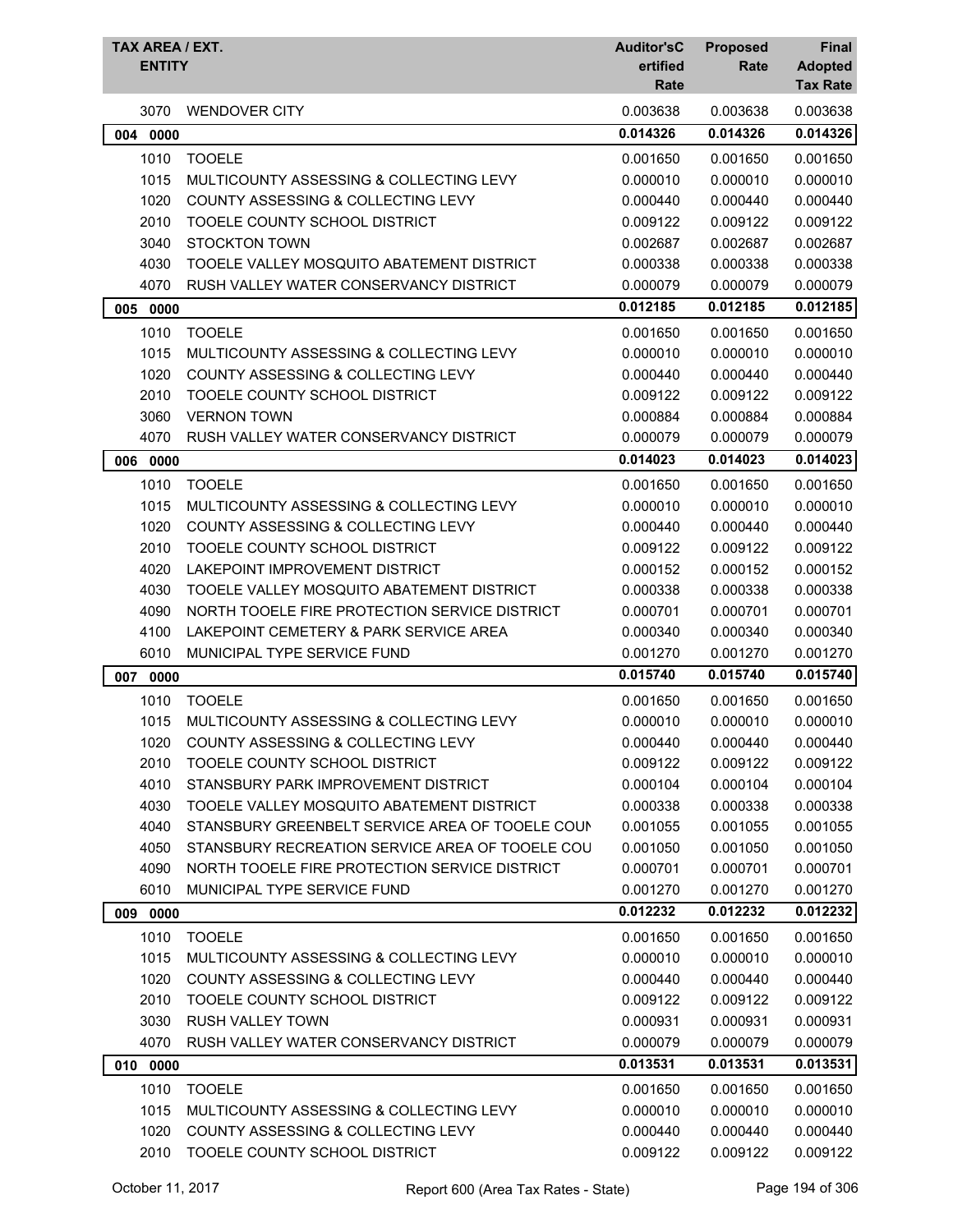| TAX AREA / EXT.<br><b>ENTITY</b> |                                               | <b>Auditor'sC</b><br>ertified<br>Rate | <b>Proposed</b><br>Rate | <b>Final</b><br><b>Adopted</b><br><b>Tax Rate</b> |
|----------------------------------|-----------------------------------------------|---------------------------------------|-------------------------|---------------------------------------------------|
| 4030                             | TOOELE VALLEY MOSQUITO ABATEMENT DISTRICT     | 0.000338                              | 0.000338                | 0.000338                                          |
| 4090                             | NORTH TOOELE FIRE PROTECTION SERVICE DISTRICT | 0.000701                              | 0.000701                | 0.000701                                          |
| 6010                             | MUNICIPAL TYPE SERVICE FUND                   | 0.001270                              | 0.001270                | 0.001270                                          |
| 011 0000                         |                                               | 0.012492                              | 0.012492                | 0.012492                                          |
| 1010                             | <b>TOOELE</b>                                 | 0.001650                              | 0.001650                | 0.001650                                          |
| 1015                             | MULTICOUNTY ASSESSING & COLLECTING LEVY       | 0.000010                              | 0.000010                | 0.000010                                          |
| 1020                             | COUNTY ASSESSING & COLLECTING LEVY            | 0.000440                              | 0.000440                | 0.000440                                          |
| 2010                             | TOOELE COUNTY SCHOOL DISTRICT                 | 0.009122                              | 0.009122                | 0.009122                                          |
| 6010                             | MUNICIPAL TYPE SERVICE FUND                   | 0.001270                              | 0.001270                | 0.001270                                          |
| 013 0000                         |                                               | 0.013635                              | 0.013635                | 0.013635                                          |
| 1010                             | <b>TOOELE</b>                                 | 0.001650                              | 0.001650                | 0.001650                                          |
| 1015                             | MULTICOUNTY ASSESSING & COLLECTING LEVY       | 0.000010                              | 0.000010                | 0.000010                                          |
| 1020                             | COUNTY ASSESSING & COLLECTING LEVY            | 0.000440                              | 0.000440                | 0.000440                                          |
| 2010                             | TOOELE COUNTY SCHOOL DISTRICT                 | 0.009122                              | 0.009122                | 0.009122                                          |
| 4010                             | STANSBURY PARK IMPROVEMENT DISTRICT           | 0.000104                              | 0.000104                | 0.000104                                          |
| 4030                             | TOOELE VALLEY MOSQUITO ABATEMENT DISTRICT     | 0.000338                              | 0.000338                | 0.000338                                          |
| 4090                             | NORTH TOOELE FIRE PROTECTION SERVICE DISTRICT | 0.000701                              | 0.000701                | 0.000701                                          |
| 6010                             | MUNICIPAL TYPE SERVICE FUND                   | 0.001270                              | 0.001270                | 0.001270                                          |
| 015<br>0000                      |                                               | 0.013531                              | 0.013531                | 0.013531                                          |
| 1010                             | <b>TOOELE</b>                                 | 0.001650                              | 0.001650                | 0.001650                                          |
| 1015                             | MULTICOUNTY ASSESSING & COLLECTING LEVY       | 0.000010                              | 0.000010                | 0.000010                                          |
| 1020                             | <b>COUNTY ASSESSING &amp; COLLECTING LEVY</b> | 0.000440                              | 0.000440                | 0.000440                                          |
| 2010                             | TOOELE COUNTY SCHOOL DISTRICT                 | 0.009122                              | 0.009122                | 0.009122                                          |
| 4030                             | TOOELE VALLEY MOSQUITO ABATEMENT DISTRICT     | 0.000338                              | 0.000338                | 0.000338                                          |
| 4060                             | WEST ERDA IMPROVEMENT DISTRICT                |                                       |                         |                                                   |
| 4090                             | NORTH TOOELE FIRE PROTECTION SERVICE DISTRICT | 0.000701                              | 0.000701                | 0.000701                                          |
| 6010                             | MUNICIPAL TYPE SERVICE FUND                   | 0.001270                              | 0.001270                | 0.001270                                          |
| 016 0000                         |                                               | 0.012909                              | 0.012909                | 0.012909                                          |
| 1010                             | <b>TOOELE</b>                                 | 0.001650                              | 0.001650                | 0.001650                                          |
| 1015                             | MULTICOUNTY ASSESSING & COLLECTING LEVY       | 0.000010                              | 0.000010                | 0.000010                                          |
| 1020                             | COUNTY ASSESSING & COLLECTING LEVY            | 0.000440                              | 0.000440                | 0.000440                                          |
| 2010                             | TOOELE COUNTY SCHOOL DISTRICT                 | 0.009122                              | 0.009122                | 0.009122                                          |
| 4030                             | TOOELE VALLEY MOSQUITO ABATEMENT DISTRICT     | 0.000338                              | 0.000338                | 0.000338                                          |
| 4070                             | RUSH VALLEY WATER CONSERVANCY DISTRICT        | 0.000079                              | 0.000079                | 0.000079                                          |
| 6010                             | MUNICIPAL TYPE SERVICE FUND                   | 0.001270                              | 0.001270                | 0.001270                                          |
| 017 0000                         |                                               | 0.012571                              | 0.012571                | 0.012571                                          |
| 1010                             | <b>TOOELE</b>                                 | 0.001650                              | 0.001650                | 0.001650                                          |
| 1015                             | MULTICOUNTY ASSESSING & COLLECTING LEVY       | 0.000010                              | 0.000010                | 0.000010                                          |
| 1020                             | COUNTY ASSESSING & COLLECTING LEVY            | 0.000440                              | 0.000440                | 0.000440                                          |
| 2010                             | TOOELE COUNTY SCHOOL DISTRICT                 | 0.009122                              | 0.009122                | 0.009122                                          |
| 4070                             | RUSH VALLEY WATER CONSERVANCY DISTRICT        | 0.000079                              | 0.000079                | 0.000079                                          |
| 6010                             | MUNICIPAL TYPE SERVICE FUND                   | 0.001270                              | 0.001270                | 0.001270                                          |
| 018 0000                         |                                               | 0.013160                              | 0.013160                | 0.013160                                          |
| 1010                             | <b>TOOELE</b>                                 | 0.001650                              | 0.001650                | 0.001650                                          |
| 1015                             | MULTICOUNTY ASSESSING & COLLECTING LEVY       | 0.000010                              | 0.000010                | 0.000010                                          |
| 1020                             | COUNTY ASSESSING & COLLECTING LEVY            | 0.000440                              | 0.000440                | 0.000440                                          |
| 2010                             | TOOELE COUNTY SCHOOL DISTRICT                 | 0.009122                              | 0.009122                | 0.009122                                          |
| 3050                             | <b>TOOELE CITY</b>                            | 0.001938                              | 0.001938                | 0.001938                                          |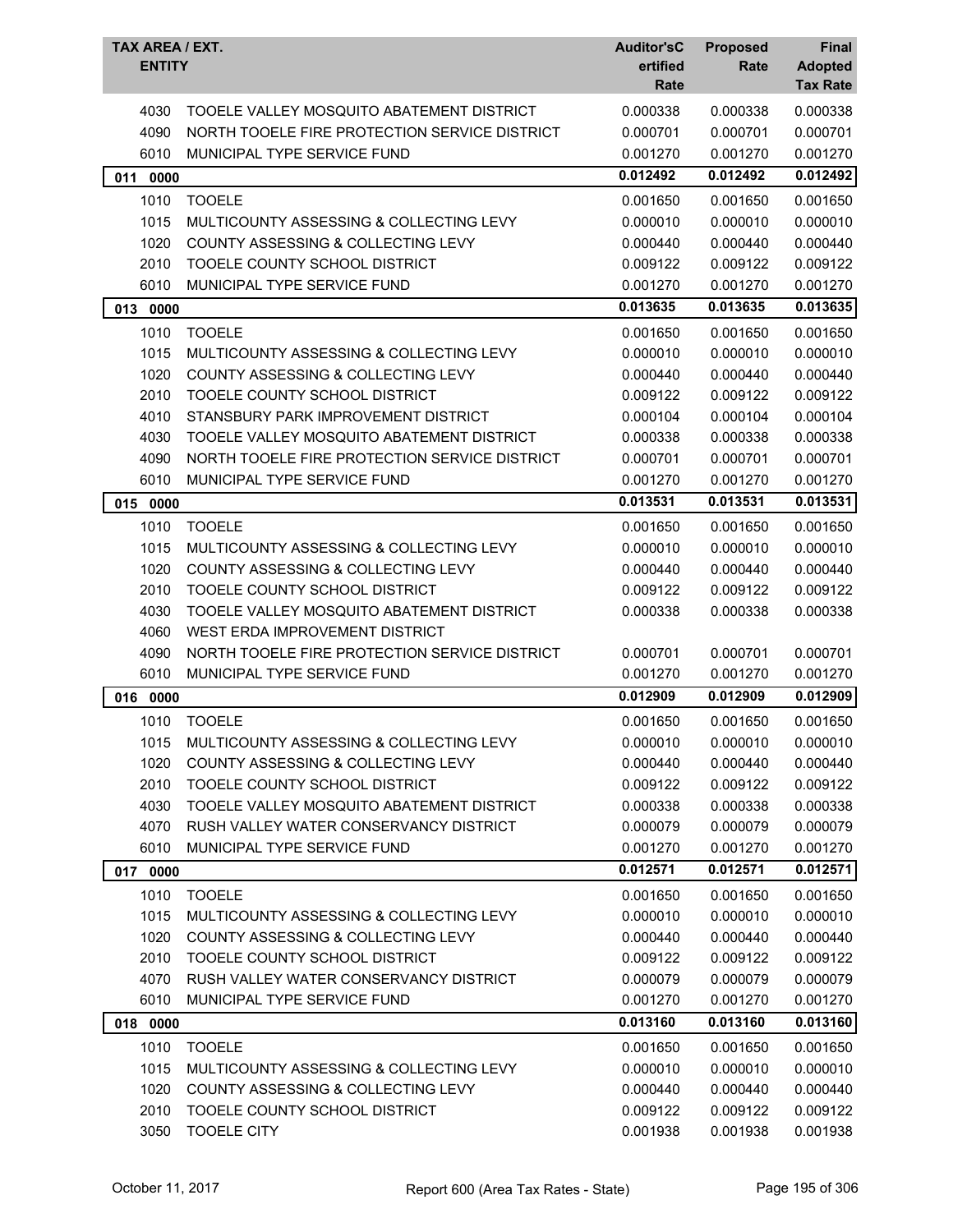| TAX AREA / EXT.<br><b>ENTITY</b> |                                               | <b>Auditor'sC</b><br>ertified<br>Rate | <b>Proposed</b><br>Rate | <b>Final</b><br><b>Adopted</b><br><b>Tax Rate</b> |
|----------------------------------|-----------------------------------------------|---------------------------------------|-------------------------|---------------------------------------------------|
| 0000<br>019                      |                                               | 0.013193                              | 0.013193                | 0.013193                                          |
| 1010                             | <b>TOOELE</b>                                 | 0.001650                              | 0.001650                | 0.001650                                          |
| 1015                             | MULTICOUNTY ASSESSING & COLLECTING LEVY       | 0.000010                              | 0.000010                | 0.000010                                          |
| 1020                             | <b>COUNTY ASSESSING &amp; COLLECTING LEVY</b> | 0.000440                              | 0.000440                | 0.000440                                          |
| 2010                             | TOOELE COUNTY SCHOOL DISTRICT                 | 0.009122                              | 0.009122                | 0.009122                                          |
| 4090                             | NORTH TOOELE FIRE PROTECTION SERVICE DISTRICT | 0.000701                              | 0.000701                | 0.000701                                          |
| 6010                             | MUNICIPAL TYPE SERVICE FUND                   | 0.001270                              | 0.001270                | 0.001270                                          |
| 020 0000                         |                                               | 0.013160                              | 0.013160                | 0.013160                                          |
| 1010                             | <b>TOOELE</b>                                 | 0.001650                              | 0.001650                | 0.001650                                          |
| 1015                             | MULTICOUNTY ASSESSING & COLLECTING LEVY       | 0.000010                              | 0.000010                | 0.000010                                          |
| 1020                             | COUNTY ASSESSING & COLLECTING LEVY            | 0.000440                              | 0.000440                | 0.000440                                          |
| 2010                             | TOOELE COUNTY SCHOOL DISTRICT                 | 0.009122                              | 0.009122                | 0.009122                                          |
| 3050                             | <b>TOOELE CITY</b>                            | 0.001938                              | 0.001938                | 0.001938                                          |
| 0000<br>021                      |                                               | 0.013160                              | 0.013160                | 0.013160                                          |
| 1010                             | <b>TOOELE</b>                                 | 0.001650                              | 0.001650                | 0.001650                                          |
| 1015                             | MULTICOUNTY ASSESSING & COLLECTING LEVY       | 0.000010                              | 0.000010                | 0.000010                                          |
| 1020                             | <b>COUNTY ASSESSING &amp; COLLECTING LEVY</b> | 0.000440                              | 0.000440                | 0.000440                                          |
| 2010                             | TOOELE COUNTY SCHOOL DISTRICT                 | 0.009122                              | 0.009122                | 0.009122                                          |
| 3050                             | <b>TOOELE CITY</b>                            | 0.001938                              | 0.001938                | 0.001938                                          |
| 022 0000                         |                                               | 0.013160                              | 0.013160                | 0.013160                                          |
| 1010                             | <b>TOOELE</b>                                 | 0.001650                              | 0.001650                | 0.001650                                          |
| 1015                             | MULTICOUNTY ASSESSING & COLLECTING LEVY       | 0.000010                              | 0.000010                | 0.000010                                          |
| 1020                             | <b>COUNTY ASSESSING &amp; COLLECTING LEVY</b> | 0.000440                              | 0.000440                | 0.000440                                          |
| 2010                             | TOOELE COUNTY SCHOOL DISTRICT                 | 0.009122                              | 0.009122                | 0.009122                                          |
| 3050                             | <b>TOOELE CITY</b>                            | 0.001938                              | 0.001938                | 0.001938                                          |
| 023<br>0000                      |                                               | 0.013488                              | 0.013488                | 0.013488                                          |
| 1010                             | <b>TOOELE</b>                                 | 0.001650                              | 0.001650                | 0.001650                                          |
| 1015                             | MULTICOUNTY ASSESSING & COLLECTING LEVY       | 0.000010                              | 0.000010                | 0.000010                                          |
| 1020                             | COUNTY ASSESSING & COLLECTING LEVY            | 0.000440                              | 0.000440                | 0.000440                                          |
| 2010                             | TOOELE COUNTY SCHOOL DISTRICT                 | 0.009122                              | 0.009122                | 0.009122                                          |
| 3050                             | <b>TOOELE CITY</b>                            | 0.001938                              | 0.001938                | 0.001938                                          |
| 4110                             | NORTH TOOELE CITY SPECIAL SERVICE DISTRICT    | 0.000328                              | 0.000328                | 0.000328                                          |
| 024 0000                         |                                               | 0.014860                              | 0.014860                | 0.014860                                          |
| 1010                             | <b>TOOELE</b>                                 | 0.001650                              | 0.001650                | 0.001650                                          |
| 1015                             | MULTICOUNTY ASSESSING & COLLECTING LEVY       | 0.000010                              | 0.000010                | 0.000010                                          |
| 1020                             | COUNTY ASSESSING & COLLECTING LEVY            | 0.000440                              | 0.000440                | 0.000440                                          |
| 2010                             | TOOELE COUNTY SCHOOL DISTRICT                 | 0.009122                              | 0.009122                | 0.009122                                          |
| 3070                             | <b>WENDOVER CITY</b>                          | 0.003638                              | 0.003638                | 0.003638                                          |
| 025 0000                         |                                               | 0.014023                              | 0.014023                | 0.014023                                          |
| 1010                             | <b>TOOELE</b>                                 | 0.001650                              | 0.001650                | 0.001650                                          |
| 1015                             | MULTICOUNTY ASSESSING & COLLECTING LEVY       | 0.000010                              | 0.000010                | 0.000010                                          |
| 1020                             | COUNTY ASSESSING & COLLECTING LEVY            | 0.000440                              | 0.000440                | 0.000440                                          |
| 2010                             | TOOELE COUNTY SCHOOL DISTRICT                 | 0.009122                              | 0.009122                | 0.009122                                          |
| 4020                             | LAKEPOINT IMPROVEMENT DISTRICT                | 0.000152                              | 0.000152                | 0.000152                                          |
| 4030                             | TOOELE VALLEY MOSQUITO ABATEMENT DISTRICT     | 0.000338                              | 0.000338                | 0.000338                                          |
| 4090                             | NORTH TOOELE FIRE PROTECTION SERVICE DISTRICT | 0.000701                              | 0.000701                | 0.000701                                          |
| 4100                             | LAKEPOINT CEMETERY & PARK SERVICE AREA        | 0.000340                              | 0.000340                | 0.000340                                          |
| 6010                             | MUNICIPAL TYPE SERVICE FUND                   | 0.001270                              | 0.001270                | 0.001270                                          |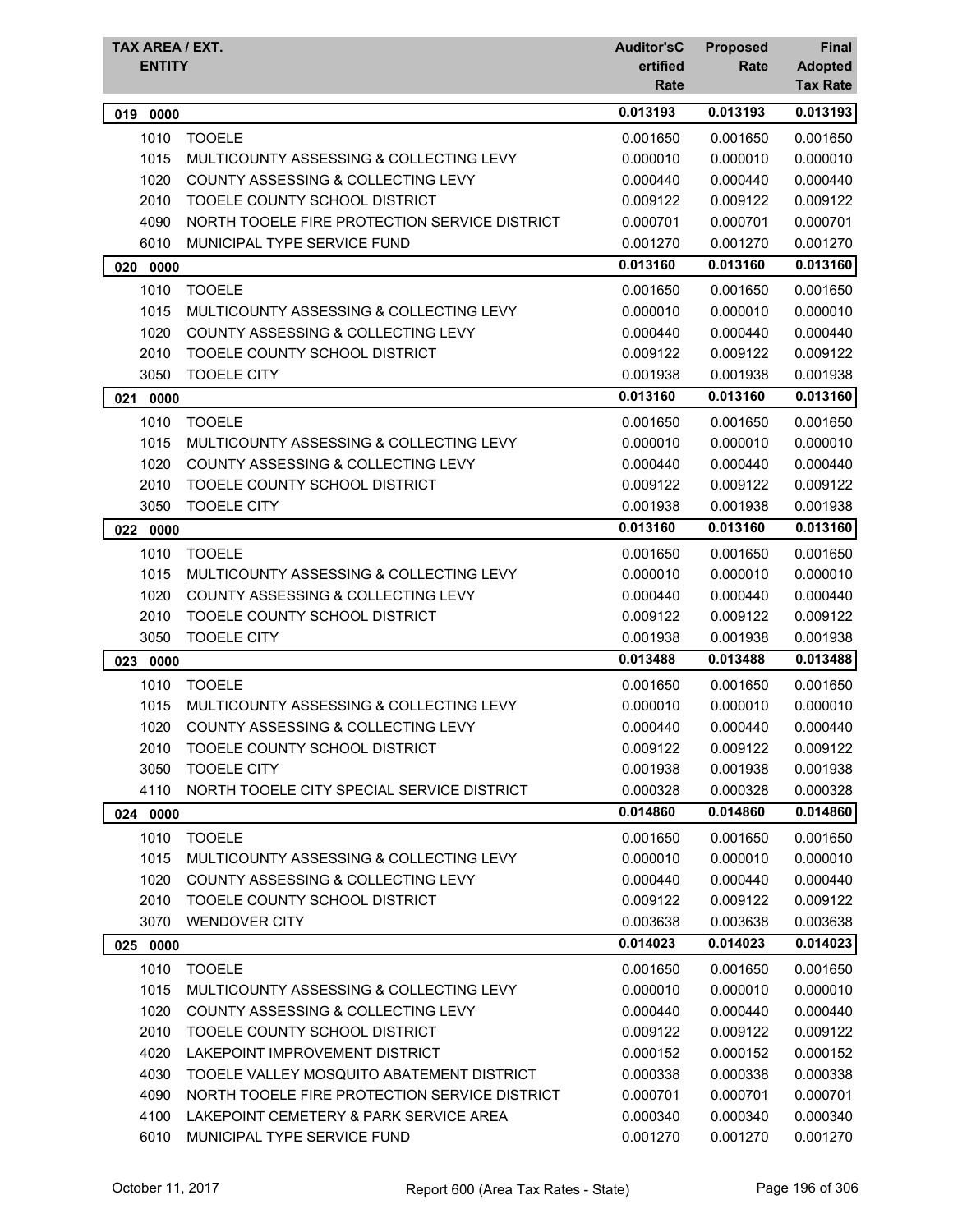| TAX AREA / EXT. |                                               | <b>Auditor'sC</b> | <b>Proposed</b> | <b>Final</b>                      |
|-----------------|-----------------------------------------------|-------------------|-----------------|-----------------------------------|
| <b>ENTITY</b>   |                                               | ertified<br>Rate  | Rate            | <b>Adopted</b><br><b>Tax Rate</b> |
| 026<br>0000     |                                               | 0.013531          | 0.013531        | 0.013531                          |
| 1010            | <b>TOOELE</b>                                 | 0.001650          | 0.001650        | 0.001650                          |
| 1015            | MULTICOUNTY ASSESSING & COLLECTING LEVY       | 0.000010          | 0.000010        | 0.000010                          |
| 1020            | <b>COUNTY ASSESSING &amp; COLLECTING LEVY</b> | 0.000440          | 0.000440        | 0.000440                          |
| 2010            | TOOELE COUNTY SCHOOL DISTRICT                 | 0.009122          | 0.009122        | 0.009122                          |
| 4030            | TOOELE VALLEY MOSQUITO ABATEMENT DISTRICT     | 0.000338          | 0.000338        | 0.000338                          |
| 4090            | NORTH TOOELE FIRE PROTECTION SERVICE DISTRICT | 0.000701          | 0.000701        | 0.000701                          |
| 6010            | MUNICIPAL TYPE SERVICE FUND                   | 0.001270          | 0.001270        | 0.001270                          |
| 027<br>0000     |                                               | 0.013193          | 0.013193        | 0.013193                          |
| 1010            | <b>TOOELE</b>                                 | 0.001650          | 0.001650        | 0.001650                          |
| 1015            | MULTICOUNTY ASSESSING & COLLECTING LEVY       | 0.000010          | 0.000010        | 0.000010                          |
| 1020            | COUNTY ASSESSING & COLLECTING LEVY            | 0.000440          | 0.000440        | 0.000440                          |
| 2010            | TOOELE COUNTY SCHOOL DISTRICT                 | 0.009122          | 0.009122        | 0.009122                          |
| 4090            | NORTH TOOELE FIRE PROTECTION SERVICE DISTRICT | 0.000701          | 0.000701        | 0.000701                          |
| 6010            | MUNICIPAL TYPE SERVICE FUND                   | 0.001270          | 0.001270        | 0.001270                          |
| 028 0000        |                                               | 0.013734          | 0.013734        | 0.013734                          |
| 1010            | <b>TOOELE</b>                                 | 0.001650          | 0.001650        | 0.001650                          |
| 1015            | MULTICOUNTY ASSESSING & COLLECTING LEVY       | 0.000010          | 0.000010        | 0.000010                          |
| 1020            | COUNTY ASSESSING & COLLECTING LEVY            | 0.000440          | 0.000440        | 0.000440                          |
| 2010            | TOOELE COUNTY SCHOOL DISTRICT                 | 0.009122          | 0.009122        | 0.009122                          |
| 4030            | TOOELE VALLEY MOSQUITO ABATEMENT DISTRICT     | 0.000338          | 0.000338        | 0.000338                          |
| 4090            | NORTH TOOELE FIRE PROTECTION SERVICE DISTRICT | 0.000701          | 0.000701        | 0.000701                          |
| 4130            | SOUTH RIM SPECIAL SERVICE DISTRICT            | 0.000203          | 0.000203        | 0.000203                          |
| 6010            | MUNICIPAL TYPE SERVICE FUND                   | 0.001270          | 0.001270        | 0.001270                          |
| 029<br>0000     |                                               | 0.013033          | 0.013033        | 0.013033                          |
| 1010            | <b>TOOELE</b>                                 | 0.001650          | 0.001650        | 0.001650                          |
| 1015            | MULTICOUNTY ASSESSING & COLLECTING LEVY       | 0.000010          | 0.000010        | 0.000010                          |
| 1020            | <b>COUNTY ASSESSING &amp; COLLECTING LEVY</b> | 0.000440          | 0.000440        | 0.000440                          |
| 2010            | TOOELE COUNTY SCHOOL DISTRICT                 | 0.009122          | 0.009122        | 0.009122                          |
| 4030            | TOOELE VALLEY MOSQUITO ABATEMENT DISTRICT     | 0.000338          | 0.000338        | 0.000338                          |
| 4130            | SOUTH RIM SPECIAL SERVICE DISTRICT            | 0.000203          | 0.000203        | 0.000203                          |
| 6010            | MUNICIPAL TYPE SERVICE FUND                   | 0.001270          | 0.001270        | 0.001270                          |
| 030 0000        |                                               | 0.014102          | 0.014102        | 0.014102                          |
| 1010            | <b>TOOELE</b>                                 | 0.001650          | 0.001650        | 0.001650                          |
| 1015            | MULTICOUNTY ASSESSING & COLLECTING LEVY       | 0.000010          | 0.000010        | 0.000010                          |
| 1020            | COUNTY ASSESSING & COLLECTING LEVY            | 0.000440          | 0.000440        | 0.000440                          |
| 2010            | TOOELE COUNTY SCHOOL DISTRICT                 | 0.009122          | 0.009122        | 0.009122                          |
| 3010            | <b>GRANTSVILLE CITY</b>                       | 0.002542          | 0.002542        | 0.002542                          |
| 4030            | TOOELE VALLEY MOSQUITO ABATEMENT DISTRICT     | 0.000338          | 0.000338        | 0.000338                          |
| 031 0000        |                                               | 0.013683          | 0.013683        | 0.013683                          |
| 1010            | <b>TOOELE</b>                                 | 0.001650          | 0.001650        | 0.001650                          |
| 1015            | MULTICOUNTY ASSESSING & COLLECTING LEVY       | 0.000010          | 0.000010        | 0.000010                          |
| 1020            | COUNTY ASSESSING & COLLECTING LEVY            | 0.000440          | 0.000440        | 0.000440                          |
| 2010            | TOOELE COUNTY SCHOOL DISTRICT                 | 0.009122          | 0.009122        | 0.009122                          |
| 4020            | LAKEPOINT IMPROVEMENT DISTRICT                | 0.000152          | 0.000152        | 0.000152                          |
| 4030            | TOOELE VALLEY MOSQUITO ABATEMENT DISTRICT     | 0.000338          | 0.000338        | 0.000338                          |
| 4090            | NORTH TOOELE FIRE PROTECTION SERVICE DISTRICT | 0.000701          | 0.000701        | 0.000701                          |
| 6010            | MUNICIPAL TYPE SERVICE FUND                   | 0.001270          | 0.001270        | 0.001270                          |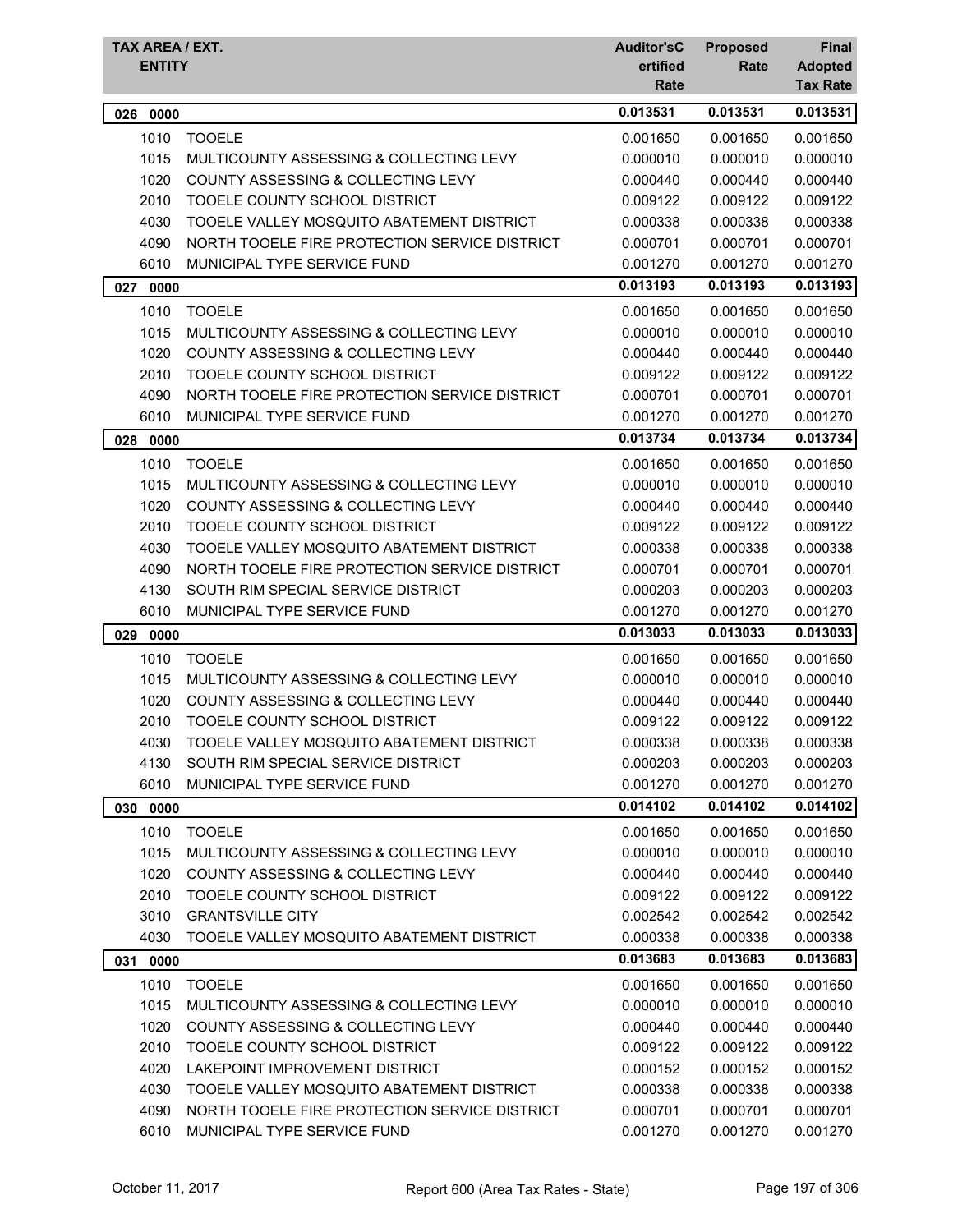| TAX AREA / EXT.<br><b>ENTITY</b> |                                                                                                  | <b>Auditor'sC</b><br>ertified | <b>Proposed</b><br>Rate | <b>Final</b>                      |
|----------------------------------|--------------------------------------------------------------------------------------------------|-------------------------------|-------------------------|-----------------------------------|
|                                  |                                                                                                  | Rate                          |                         | <b>Adopted</b><br><b>Tax Rate</b> |
| 032<br>0000                      |                                                                                                  | 0.012185                      | 0.012185                | 0.012185                          |
| 1010                             | <b>TOOELE</b>                                                                                    | 0.001650                      | 0.001650                | 0.001650                          |
| 1015                             | MULTICOUNTY ASSESSING & COLLECTING LEVY                                                          | 0.000010                      | 0.000010                | 0.000010                          |
| 1020                             | <b>COUNTY ASSESSING &amp; COLLECTING LEVY</b>                                                    | 0.000440                      | 0.000440                | 0.000440                          |
| 2010                             | TOOELE COUNTY SCHOOL DISTRICT                                                                    | 0.009122                      | 0.009122                | 0.009122                          |
| 3060                             | <b>VERNON TOWN</b>                                                                               | 0.000884                      | 0.000884                | 0.000884                          |
| 4070                             | RUSH VALLEY WATER CONSERVANCY DISTRICT                                                           | 0.000079                      | 0.000079                | 0.000079                          |
| 033<br>0000                      |                                                                                                  | 0.014102                      | 0.014102                | 0.014102                          |
| 1010                             | <b>TOOELE</b>                                                                                    | 0.001650                      | 0.001650                | 0.001650                          |
| 1015                             | MULTICOUNTY ASSESSING & COLLECTING LEVY                                                          | 0.000010                      | 0.000010                | 0.000010                          |
| 1020                             | COUNTY ASSESSING & COLLECTING LEVY                                                               | 0.000440                      | 0.000440                | 0.000440                          |
| 2010                             | TOOELE COUNTY SCHOOL DISTRICT                                                                    | 0.009122                      | 0.009122                | 0.009122                          |
| 3010                             | <b>GRANTSVILLE CITY</b>                                                                          | 0.002542                      | 0.002542                | 0.002542                          |
| 4030                             | TOOELE VALLEY MOSQUITO ABATEMENT DISTRICT                                                        | 0.000338                      | 0.000338                | 0.000338                          |
| 0000<br>034                      |                                                                                                  | 0.013531                      | 0.013531                | 0.013531                          |
| 1010                             | <b>TOOELE</b>                                                                                    | 0.001650                      | 0.001650                | 0.001650                          |
| 1015                             | MULTICOUNTY ASSESSING & COLLECTING LEVY                                                          | 0.000010                      | 0.000010                | 0.000010                          |
| 1020                             | COUNTY ASSESSING & COLLECTING LEVY                                                               | 0.000440                      | 0.000440                | 0.000440                          |
| 2010                             | TOOELE COUNTY SCHOOL DISTRICT                                                                    | 0.009122                      | 0.009122                | 0.009122                          |
| 4030                             | TOOELE VALLEY MOSQUITO ABATEMENT DISTRICT                                                        | 0.000338                      | 0.000338                | 0.000338                          |
| 4090                             | NORTH TOOELE FIRE PROTECTION SERVICE DISTRICT                                                    | 0.000701                      | 0.000701                | 0.000701                          |
| 6010                             | MUNICIPAL TYPE SERVICE FUND                                                                      | 0.001270                      | 0.001270                | 0.001270                          |
| 035<br>0000                      |                                                                                                  | 0.013160                      | 0.013160                | 0.013160                          |
| 1010                             | <b>TOOELE</b>                                                                                    | 0.001650                      | 0.001650                | 0.001650                          |
| 1015                             | MULTICOUNTY ASSESSING & COLLECTING LEVY                                                          | 0.000010                      | 0.000010                | 0.000010                          |
| 1020                             | COUNTY ASSESSING & COLLECTING LEVY                                                               | 0.000440                      | 0.000440                | 0.000440                          |
| 2010                             | TOOELE COUNTY SCHOOL DISTRICT                                                                    | 0.009122                      | 0.009122                | 0.009122                          |
| 3050                             | <b>TOOELE CITY</b>                                                                               | 0.001938                      | 0.001938                | 0.001938                          |
| 036 0000                         |                                                                                                  | 0.013531                      | 0.013531                | 0.013531                          |
| 1010                             | <b>TOOELE</b>                                                                                    | 0.001650                      | 0.001650                | 0.001650                          |
| 1015                             | MULTICOUNTY ASSESSING & COLLECTING LEVY                                                          | 0.000010                      | 0.000010                | 0.000010                          |
| 1020                             | COUNTY ASSESSING & COLLECTING LEVY                                                               | 0.000440                      | 0.000440                | 0.000440                          |
| 2010                             | TOOELE COUNTY SCHOOL DISTRICT                                                                    | 0.009122                      | 0.009122                | 0.009122                          |
| 4030                             | TOOELE VALLEY MOSQUITO ABATEMENT DISTRICT                                                        | 0.000338                      | 0.000338                | 0.000338                          |
| 4090                             | NORTH TOOELE FIRE PROTECTION SERVICE DISTRICT                                                    | 0.000701                      | 0.000701                | 0.000701                          |
| 6010                             | MUNICIPAL TYPE SERVICE FUND                                                                      | 0.001270                      | 0.001270                | 0.001270                          |
| 037 0000                         |                                                                                                  | 0.015740                      | 0.015740                | 0.015740                          |
| 1010                             | <b>TOOELE</b>                                                                                    | 0.001650                      | 0.001650                | 0.001650                          |
| 1015                             | MULTICOUNTY ASSESSING & COLLECTING LEVY                                                          | 0.000010                      | 0.000010                | 0.000010                          |
| 1020                             | COUNTY ASSESSING & COLLECTING LEVY                                                               | 0.000440                      | 0.000440                | 0.000440                          |
| 2010                             | TOOELE COUNTY SCHOOL DISTRICT                                                                    | 0.009122                      | 0.009122                | 0.009122                          |
| 4010                             | STANSBURY PARK IMPROVEMENT DISTRICT                                                              | 0.000104                      | 0.000104                | 0.000104                          |
| 4030                             | TOOELE VALLEY MOSQUITO ABATEMENT DISTRICT                                                        | 0.000338                      | 0.000338                | 0.000338                          |
| 4040                             | STANSBURY GREENBELT SERVICE AREA OF TOOELE COUN                                                  | 0.001055                      | 0.001055                | 0.001055                          |
| 4050<br>4090                     | STANSBURY RECREATION SERVICE AREA OF TOOELE COU<br>NORTH TOOELE FIRE PROTECTION SERVICE DISTRICT | 0.001050<br>0.000701          | 0.001050<br>0.000701    | 0.001050<br>0.000701              |
| 6010                             | MUNICIPAL TYPE SERVICE FUND                                                                      | 0.001270                      | 0.001270                | 0.001270                          |
| 0000<br>040                      |                                                                                                  | 0.013683                      | 0.013683                | 0.013683                          |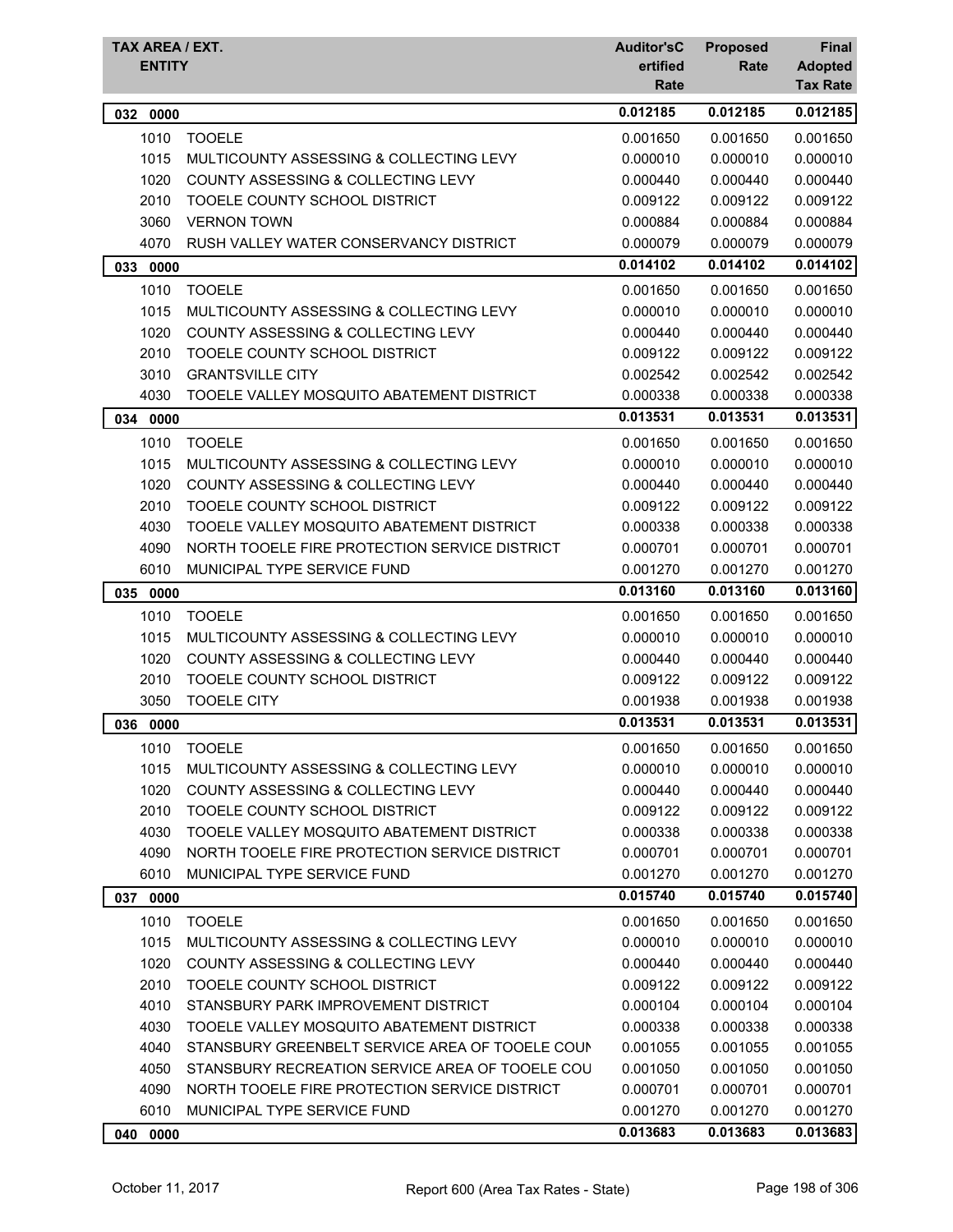| TAX AREA / EXT.<br><b>ENTITY</b> |                                               | <b>Auditor'sC</b><br>ertified<br>Rate | <b>Proposed</b><br>Rate | <b>Final</b><br><b>Adopted</b><br><b>Tax Rate</b> |
|----------------------------------|-----------------------------------------------|---------------------------------------|-------------------------|---------------------------------------------------|
| 1010                             | <b>TOOELE</b>                                 | 0.001650                              | 0.001650                | 0.001650                                          |
| 1015                             | MULTICOUNTY ASSESSING & COLLECTING LEVY       | 0.000010                              | 0.000010                | 0.000010                                          |
| 1020                             | COUNTY ASSESSING & COLLECTING LEVY            | 0.000440                              | 0.000440                | 0.000440                                          |
| 2010                             | TOOELE COUNTY SCHOOL DISTRICT                 | 0.009122                              | 0.009122                | 0.009122                                          |
| 4020                             | LAKEPOINT IMPROVEMENT DISTRICT                | 0.000152                              | 0.000152                | 0.000152                                          |
| 4030                             | TOOELE VALLEY MOSQUITO ABATEMENT DISTRICT     | 0.000338                              | 0.000338                | 0.000338                                          |
| 4090                             | NORTH TOOELE FIRE PROTECTION SERVICE DISTRICT | 0.000701                              | 0.000701                | 0.000701                                          |
| 6010                             | MUNICIPAL TYPE SERVICE FUND                   | 0.001270                              | 0.001270                | 0.001270                                          |
| 041<br>0000                      |                                               | 0.013683                              | 0.013683                | 0.013683                                          |
| 1010                             | <b>TOOELE</b>                                 | 0.001650                              | 0.001650                | 0.001650                                          |
| 1015                             | MULTICOUNTY ASSESSING & COLLECTING LEVY       | 0.000010                              | 0.000010                | 0.000010                                          |
| 1020                             | <b>COUNTY ASSESSING &amp; COLLECTING LEVY</b> | 0.000440                              | 0.000440                | 0.000440                                          |
| 2010                             | TOOELE COUNTY SCHOOL DISTRICT                 | 0.009122                              | 0.009122                | 0.009122                                          |
| 4020                             | LAKEPOINT IMPROVEMENT DISTRICT                | 0.000152                              | 0.000152                | 0.000152                                          |
| 4030                             | TOOELE VALLEY MOSQUITO ABATEMENT DISTRICT     | 0.000338                              | 0.000338                | 0.000338                                          |
| 4090                             | NORTH TOOELE FIRE PROTECTION SERVICE DISTRICT | 0.000701                              | 0.000701                | 0.000701                                          |
| 6010                             | MUNICIPAL TYPE SERVICE FUND                   | 0.001270                              | 0.001270                | 0.001270                                          |
| 0000<br>043                      |                                               | 0.013160                              | 0.013160                | 0.013160                                          |
| 1010                             | <b>TOOELE</b>                                 | 0.001650                              | 0.001650                | 0.001650                                          |
| 1015                             | MULTICOUNTY ASSESSING & COLLECTING LEVY       | 0.000010                              | 0.000010                | 0.000010                                          |
| 1020                             | <b>COUNTY ASSESSING &amp; COLLECTING LEVY</b> | 0.000440                              | 0.000440                | 0.000440                                          |
| 2010                             | TOOELE COUNTY SCHOOL DISTRICT                 | 0.009122                              | 0.009122                | 0.009122                                          |
| 3050                             | <b>TOOELE CITY</b>                            | 0.001938                              | 0.001938                | 0.001938                                          |
| 044 0000                         |                                               | 0.014102                              | 0.014102                | 0.014102                                          |
| 1010                             | <b>TOOELE</b>                                 | 0.001650                              | 0.001650                | 0.001650                                          |
| 1015                             | MULTICOUNTY ASSESSING & COLLECTING LEVY       | 0.000010                              | 0.000010                | 0.000010                                          |
| 1020                             | COUNTY ASSESSING & COLLECTING LEVY            | 0.000440                              | 0.000440                | 0.000440                                          |
| 2010                             | TOOELE COUNTY SCHOOL DISTRICT                 | 0.009122                              | 0.009122                | 0.009122                                          |
| 3010                             | <b>GRANTSVILLE CITY</b>                       | 0.002542                              | 0.002542                | 0.002542                                          |
| 4030                             | TOOELE VALLEY MOSQUITO ABATEMENT DISTRICT     | 0.000338                              | 0.000338                | 0.000338                                          |

## **UINTAH COUNTY**

|             | <b>ASSESSING &amp; COLLECTING</b>          |          |          |          |
|-------------|--------------------------------------------|----------|----------|----------|
| 6040        | AREA WITHDRAWN FROM NAPLES CITY            |          |          |          |
| 0000<br>001 |                                            | 0.012085 | 0.011971 | 0.011971 |
| 1010        | <b>UINTAH</b>                              | 0.002982 | 0.002874 | 0.002874 |
| 1015        | MULTICOUNTY ASSESSING & COLLECTING LEVY    | 0.000010 | 0.000010 | 0.000010 |
| 1020        | COUNTY ASSESSING & COLLECTING LEVY         | 0.000563 | 0.000535 | 0.000535 |
| 2010        | UINTAH COUNTY SCHOOL DISTRICT              | 0.007421 | 0.007421 | 0.007421 |
| 4010        | UINTAH WATER CONSERVANCY DISTRICT          | 0.000486 | 0.000486 | 0.000486 |
| 4080        | UINTAH COUNTY MOSQUITO ABATEMENT DISTRICT  | 0.000245 | 0.000245 | 0.000245 |
| 4095        | UINTAH RECREATION SPECIAL SERVICE DISTRICT |          |          |          |
| 4270        | CENTRAL UTAH WATER CONSERVANCY DISTRICT    | 0.000378 | 0.000400 | 0.000400 |
| 0000<br>002 |                                            | 0.012258 | 0.012141 | 0.012141 |
| 1010        | <b>UINTAH</b>                              | 0.002982 | 0.002874 | 0.002874 |
| 1015        | MULTICOUNTY ASSESSING & COLLECTING LEVY    | 0.000010 | 0.000010 | 0.000010 |
| 1020        | COUNTY ASSESSING & COLLECTING LEVY         | 0.000563 | 0.000535 | 0.000535 |
| 2010        | UINTAH COUNTY SCHOOL DISTRICT              | 0.007421 | 0.007421 | 0.007421 |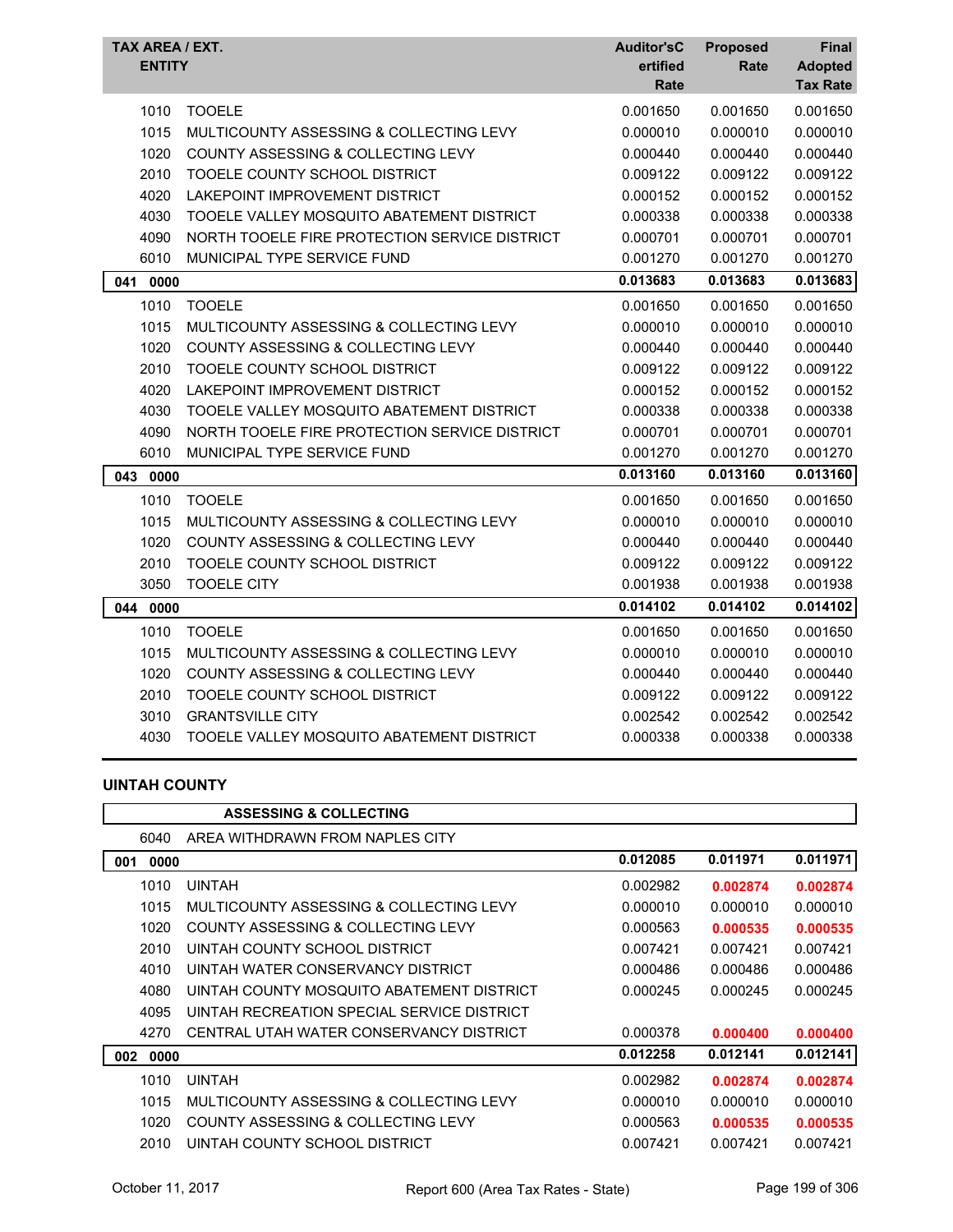| TAX AREA / EXT.<br><b>ENTITY</b> |                                                  | <b>Auditor'sC</b><br>ertified<br>Rate | <b>Proposed</b><br>Rate | Final<br><b>Adopted</b><br><b>Tax Rate</b> |
|----------------------------------|--------------------------------------------------|---------------------------------------|-------------------------|--------------------------------------------|
| 4010                             | UINTAH WATER CONSERVANCY DISTRICT                | 0.000486                              | 0.000486                | 0.000486                                   |
| 4060                             | ASHLEY VALLEY WATER & SEWER IMPROVEMENT DISTRICT | 0.000173                              | 0.000170                | 0.000170                                   |
| 4080                             | UINTAH COUNTY MOSQUITO ABATEMENT DISTRICT        | 0.000245                              | 0.000245                | 0.000245                                   |
| 4095                             | UINTAH RECREATION SPECIAL SERVICE DISTRICT       |                                       |                         |                                            |
| 4270                             | CENTRAL UTAH WATER CONSERVANCY DISTRICT          | 0.000378                              | 0.000400                | 0.000400                                   |
| 003<br>0000                      |                                                  | 0.012553                              | 0.012439                | 0.012439                                   |
| 1010                             | <b>UINTAH</b>                                    | 0.002982                              | 0.002874                | 0.002874                                   |
| 1015                             | MULTICOUNTY ASSESSING & COLLECTING LEVY          | 0.000010                              | 0.000010                | 0.000010                                   |
| 1020                             | COUNTY ASSESSING & COLLECTING LEVY               | 0.000563                              | 0.000535                | 0.000535                                   |
| 2010                             | UINTAH COUNTY SCHOOL DISTRICT                    | 0.007421                              | 0.007421                | 0.007421                                   |
| 4010                             | UINTAH WATER CONSERVANCY DISTRICT                | 0.000486                              | 0.000486                | 0.000486                                   |
| 4020                             | MAESER WATER IMPROVEMENT DISTRICT                | 0.000468                              | 0.000468                | 0.000468                                   |
| 4080                             | UINTAH COUNTY MOSQUITO ABATEMENT DISTRICT        | 0.000245                              | 0.000245                | 0.000245                                   |
| 4095                             | UINTAH RECREATION SPECIAL SERVICE DISTRICT       |                                       |                         |                                            |
| 4270                             | CENTRAL UTAH WATER CONSERVANCY DISTRICT          | 0.000378                              | 0.000400                | 0.000400                                   |
| 004 0000                         |                                                  | 0.012707                              | 0.012593                | 0.012593                                   |
| 1010                             | <b>UINTAH</b>                                    | 0.002982                              | 0.002874                | 0.002874                                   |
| 1015                             | MULTICOUNTY ASSESSING & COLLECTING LEVY          | 0.000010                              | 0.000010                | 0.000010                                   |
| 1020                             | COUNTY ASSESSING & COLLECTING LEVY               | 0.000563                              | 0.000535                | 0.000535                                   |
| 2010                             | UINTAH COUNTY SCHOOL DISTRICT                    | 0.007421                              | 0.007421                | 0.007421                                   |
| 3030                             | <b>VERNAL CITY</b>                               | 0.000622                              | 0.000622                | 0.000622                                   |
| 4010                             | UINTAH WATER CONSERVANCY DISTRICT                | 0.000486                              | 0.000486                | 0.000486                                   |
| 4080                             | UINTAH COUNTY MOSQUITO ABATEMENT DISTRICT        | 0.000245                              | 0.000245                | 0.000245                                   |
| 4095                             | UINTAH RECREATION SPECIAL SERVICE DISTRICT       |                                       |                         |                                            |
| 4270                             | CENTRAL UTAH WATER CONSERVANCY DISTRICT          | 0.000378                              | 0.000400                | 0.000400                                   |
| 005 0000                         |                                                  | 0.012761                              | 0.012647                | 0.012647                                   |
| 1010                             | <b>UINTAH</b>                                    | 0.002982                              | 0.002874                | 0.002874                                   |
| 1015                             | MULTICOUNTY ASSESSING & COLLECTING LEVY          | 0.000010                              | 0.000010                | 0.000010                                   |
| 1020                             | COUNTY ASSESSING & COLLECTING LEVY               | 0.000563                              | 0.000535                | 0.000535                                   |
| 2010                             | UINTAH COUNTY SCHOOL DISTRICT                    | 0.007421                              | 0.007421                | 0.007421                                   |
| 4010                             | UINTAH WATER CONSERVANCY DISTRICT                | 0.000486                              | 0.000486                | 0.000486                                   |
| 4030                             | JENSEN WATER IMPROVEMENT DISTRICT                | 0.000676                              | 0.000676                | 0.000676                                   |
| 4080                             | UINTAH COUNTY MOSQUITO ABATEMENT DISTRICT        | 0.000245                              | 0.000245                | 0.000245                                   |
| 4095                             | UINTAH RECREATION SPECIAL SERVICE DISTRICT       |                                       |                         |                                            |
| 4270                             | CENTRAL UTAH WATER CONSERVANCY DISTRICT          | 0.000378                              | 0.000400                | 0.000400                                   |
| 006<br>0000                      |                                                  | 0.012090                              | 0.011976                | 0.011976                                   |
| 1010                             | <b>UINTAH</b>                                    | 0.002982                              | 0.002874                | 0.002874                                   |
| 1015                             | MULTICOUNTY ASSESSING & COLLECTING LEVY          | 0.000010                              | 0.000010                | 0.000010                                   |
| 1020                             | <b>COUNTY ASSESSING &amp; COLLECTING LEVY</b>    | 0.000563                              | 0.000535                | 0.000535                                   |
| 2010                             | UINTAH COUNTY SCHOOL DISTRICT                    | 0.007421                              | 0.007421                | 0.007421                                   |
| 4040                             | <b>BALLARD WATER IMPROVEMENT DISTRICT</b>        | 0.000491                              | 0.000491                | 0.000491                                   |
| 4080                             | UINTAH COUNTY MOSQUITO ABATEMENT DISTRICT        | 0.000245                              | 0.000245                | 0.000245                                   |
| 4095                             | UINTAH RECREATION SPECIAL SERVICE DISTRICT       |                                       |                         |                                            |
| 4270                             | CENTRAL UTAH WATER CONSERVANCY DISTRICT          | 0.000378                              | 0.000400                | 0.000400                                   |
| 0000<br>007                      |                                                  | 0.012862                              | 0.012748                | 0.012748                                   |
| 1010                             | <b>UINTAH</b>                                    | 0.002982                              | 0.002874                | 0.002874                                   |
| 1015                             | MULTICOUNTY ASSESSING & COLLECTING LEVY          | 0.000010                              | 0.000010                | 0.000010                                   |
| 1020                             | COUNTY ASSESSING & COLLECTING LEVY               | 0.000563                              | 0.000535                | 0.000535                                   |
| 2010                             | UINTAH COUNTY SCHOOL DISTRICT                    | 0.007421                              | 0.007421                | 0.007421                                   |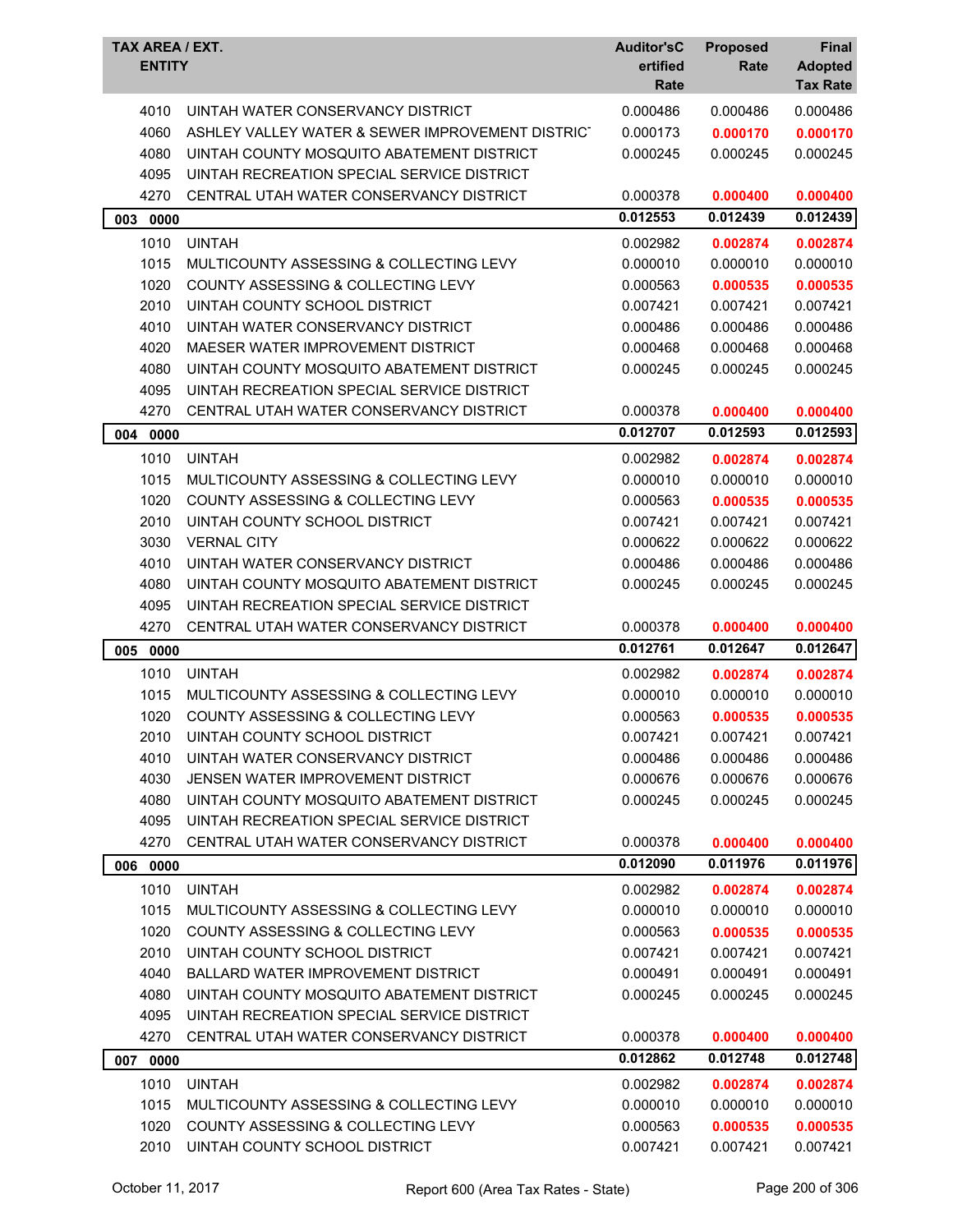| TAX AREA / EXT.<br><b>ENTITY</b> |                                               | <b>Auditor'sC</b><br>ertified<br>Rate | <b>Proposed</b><br>Rate | <b>Final</b><br><b>Adopted</b><br><b>Tax Rate</b> |
|----------------------------------|-----------------------------------------------|---------------------------------------|-------------------------|---------------------------------------------------|
| 4010                             | UINTAH WATER CONSERVANCY DISTRICT             | 0.000486                              | 0.000486                | 0.000486                                          |
| 4050                             | <b>OURAY PARK WATER IMPROVEMENT DISTRICT</b>  | 0.000777                              | 0.000777                | 0.000777                                          |
| 4080                             | UINTAH COUNTY MOSQUITO ABATEMENT DISTRICT     | 0.000245                              | 0.000245                | 0.000245                                          |
| 4095                             | UINTAH RECREATION SPECIAL SERVICE DISTRICT    |                                       |                         |                                                   |
| 4270                             | CENTRAL UTAH WATER CONSERVANCY DISTRICT       | 0.000378                              | 0.000400                | 0.000400                                          |
| 008<br>0000                      |                                               | 0.011599                              | 0.011485                | 0.011485                                          |
| 1010                             | <b>UINTAH</b>                                 | 0.002982                              | 0.002874                | 0.002874                                          |
| 1015                             | MULTICOUNTY ASSESSING & COLLECTING LEVY       | 0.000010                              | 0.000010                | 0.000010                                          |
| 1020                             | COUNTY ASSESSING & COLLECTING LEVY            | 0.000563                              | 0.000535                | 0.000535                                          |
| 2010                             | UINTAH COUNTY SCHOOL DISTRICT                 | 0.007421                              | 0.007421                | 0.007421                                          |
| 4080                             | UINTAH COUNTY MOSQUITO ABATEMENT DISTRICT     | 0.000245                              | 0.000245                | 0.000245                                          |
| 4095                             | UINTAH RECREATION SPECIAL SERVICE DISTRICT    |                                       |                         |                                                   |
| 4270                             | CENTRAL UTAH WATER CONSERVANCY DISTRICT       | 0.000378                              | 0.000400                | 0.000400                                          |
| 009<br>0000                      |                                               | 0.012716                              | 0.012602                | 0.012602                                          |
| 1010                             | <b>UINTAH</b>                                 | 0.002982                              | 0.002874                | 0.002874                                          |
| 1015                             | MULTICOUNTY ASSESSING & COLLECTING LEVY       | 0.000010                              | 0.000010                | 0.000010                                          |
| 1020                             | <b>COUNTY ASSESSING &amp; COLLECTING LEVY</b> | 0.000563                              | 0.000535                | 0.000535                                          |
| 2010                             | UINTAH COUNTY SCHOOL DISTRICT                 | 0.007421                              | 0.007421                | 0.007421                                          |
| 4010                             | UINTAH WATER CONSERVANCY DISTRICT             | 0.000486                              | 0.000486                | 0.000486                                          |
| 4070                             | TRIDELL-LAPOINT WATER IMPROVEMENT DISTRICT    | 0.000631                              | 0.000631                | 0.000631                                          |
| 4080                             | UINTAH COUNTY MOSQUITO ABATEMENT DISTRICT     | 0.000245                              | 0.000245                | 0.000245                                          |
| 4095                             | UINTAH RECREATION SPECIAL SERVICE DISTRICT    |                                       |                         |                                                   |
| 4270                             | CENTRAL UTAH WATER CONSERVANCY DISTRICT       | 0.000378                              | 0.000400                | 0.000400                                          |
| 010 0000                         |                                               | 0.012230                              | 0.012116                | 0.012116                                          |
| 1010                             | <b>UINTAH</b>                                 | 0.002982                              | 0.002874                | 0.002874                                          |
| 1015                             | MULTICOUNTY ASSESSING & COLLECTING LEVY       | 0.000010                              | 0.000010                | 0.000010                                          |
| 1020                             | COUNTY ASSESSING & COLLECTING LEVY            | 0.000563                              | 0.000535                | 0.000535                                          |
| 2010                             | UINTAH COUNTY SCHOOL DISTRICT                 | 0.007421                              | 0.007421                | 0.007421                                          |
| 4070                             | TRIDELL-LAPOINT WATER IMPROVEMENT DISTRICT    | 0.000631                              | 0.000631                | 0.000631                                          |
| 4080                             | UINTAH COUNTY MOSQUITO ABATEMENT DISTRICT     | 0.000245                              | 0.000245                | 0.000245                                          |
| 4095                             | UINTAH RECREATION SPECIAL SERVICE DISTRICT    |                                       |                         |                                                   |
| 4270                             | CENTRAL UTAH WATER CONSERVANCY DISTRICT       | 0.000378                              | 0.000400                | 0.000400                                          |
| 0000<br>011                      |                                               | 0.013911                              | 0.013797                | 0.013797                                          |
| 1010                             | <b>UINTAH</b>                                 | 0.002982                              | 0.002874                | 0.002874                                          |
| 1015                             | MULTICOUNTY ASSESSING & COLLECTING LEVY       | 0.000010                              | 0.000010                | 0.000010                                          |
| 1020                             | COUNTY ASSESSING & COLLECTING LEVY            | 0.000563                              | 0.000535                | 0.000535                                          |
| 2010                             | UINTAH COUNTY SCHOOL DISTRICT                 | 0.007421                              | 0.007421                | 0.007421                                          |
| 3010                             | <b>BALLARD TOWN</b>                           | 0.002312                              | 0.002312                | 0.002312                                          |
| 4080                             | UINTAH COUNTY MOSQUITO ABATEMENT DISTRICT     | 0.000245                              | 0.000245                | 0.000245                                          |
| 4095                             | UINTAH RECREATION SPECIAL SERVICE DISTRICT    |                                       |                         |                                                   |
| 4270                             | CENTRAL UTAH WATER CONSERVANCY DISTRICT       | 0.000378                              | 0.000400                | 0.000400                                          |
| 012 0000                         |                                               | 0.014402                              | 0.014288                | 0.014288                                          |
| 1010                             | <b>UINTAH</b>                                 | 0.002982                              | 0.002874                | 0.002874                                          |
| 1015                             | MULTICOUNTY ASSESSING & COLLECTING LEVY       | 0.000010                              | 0.000010                | 0.000010                                          |
| 1020                             | COUNTY ASSESSING & COLLECTING LEVY            | 0.000563                              | 0.000535                | 0.000535                                          |
| 2010                             | UINTAH COUNTY SCHOOL DISTRICT                 | 0.007421                              | 0.007421                | 0.007421                                          |
| 3010                             | <b>BALLARD TOWN</b>                           | 0.002312                              | 0.002312                | 0.002312                                          |
| 4040                             | BALLARD WATER IMPROVEMENT DISTRICT            | 0.000491                              | 0.000491                | 0.000491                                          |
| 4080                             | UINTAH COUNTY MOSQUITO ABATEMENT DISTRICT     | 0.000245                              | 0.000245                | 0.000245                                          |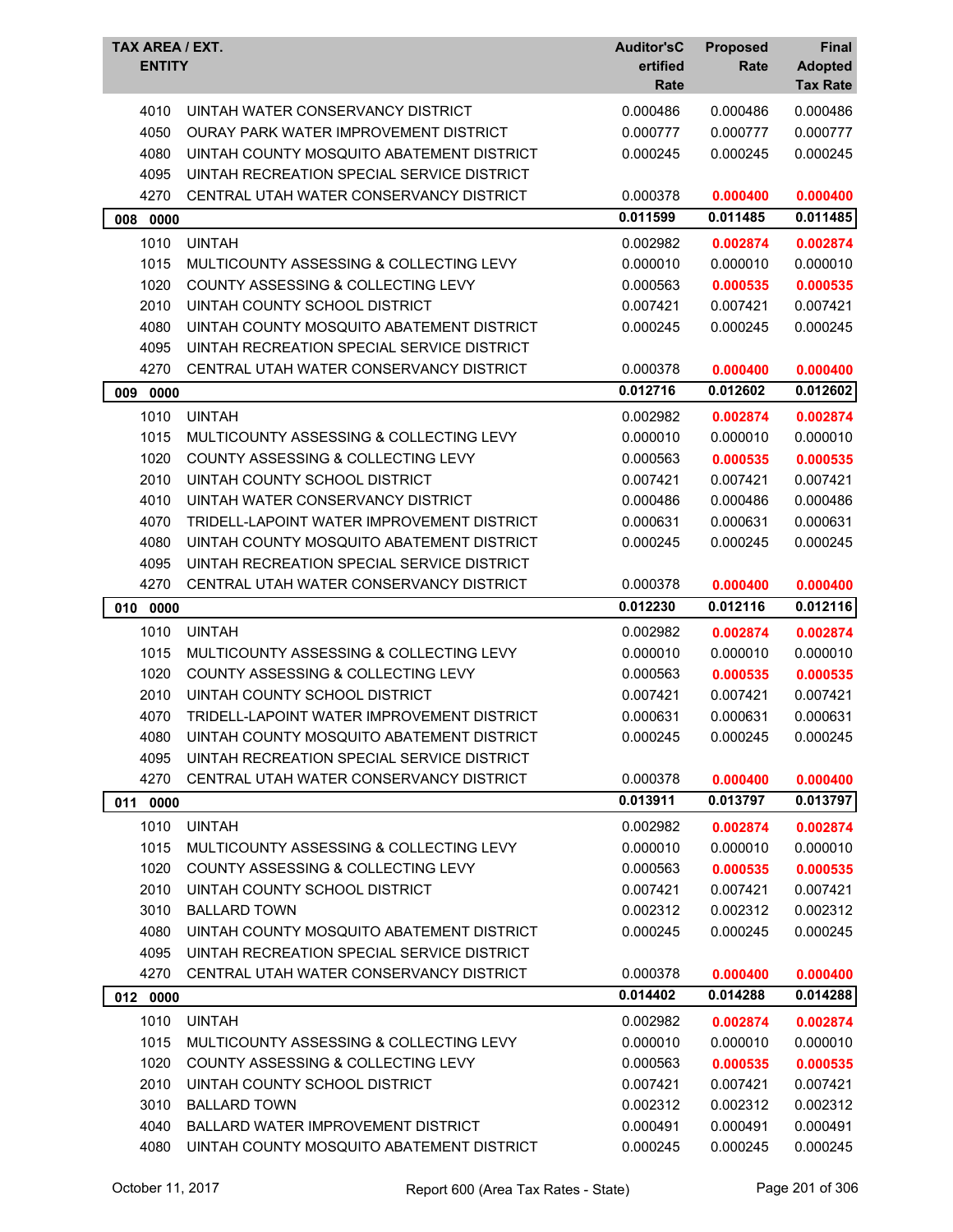| TAX AREA / EXT.<br><b>ENTITY</b> |                                                   | <b>Auditor'sC</b><br>ertified<br>Rate | <b>Proposed</b><br>Rate | <b>Final</b><br><b>Adopted</b><br><b>Tax Rate</b> |
|----------------------------------|---------------------------------------------------|---------------------------------------|-------------------------|---------------------------------------------------|
| 4095                             | UINTAH RECREATION SPECIAL SERVICE DISTRICT        |                                       |                         |                                                   |
| 4270                             | CENTRAL UTAH WATER CONSERVANCY DISTRICT           | 0.000378                              | 0.000400                | 0.000400                                          |
| 014 0000                         |                                                   | 0.012633                              | 0.012469                | 0.012469                                          |
| 1010                             | <b>UINTAH</b>                                     | 0.002982                              | 0.002874                | 0.002874                                          |
| 1015                             | MULTICOUNTY ASSESSING & COLLECTING LEVY           | 0.000010                              | 0.000010                | 0.000010                                          |
| 1020                             | COUNTY ASSESSING & COLLECTING LEVY                | 0.000563                              | 0.000535                | 0.000535                                          |
| 2010                             | UINTAH COUNTY SCHOOL DISTRICT                     | 0.007421                              | 0.007421                | 0.007421                                          |
| 3020                             | <b>NAPLES CITY</b>                                | 0.000375                              | 0.000328                | 0.000328                                          |
| 4010                             | UINTAH WATER CONSERVANCY DISTRICT                 | 0.000486                              | 0.000486                | 0.000486                                          |
| 4060                             | ASHLEY VALLEY WATER & SEWER IMPROVEMENT DISTRICT  | 0.000173                              | 0.000170                | 0.000170                                          |
| 4080                             | UINTAH COUNTY MOSQUITO ABATEMENT DISTRICT         | 0.000245                              | 0.000245                | 0.000245                                          |
| 4095                             | UINTAH RECREATION SPECIAL SERVICE DISTRICT        |                                       |                         |                                                   |
| 4270                             | CENTRAL UTAH WATER CONSERVANCY DISTRICT           | 0.000378                              | 0.000400                | 0.000400                                          |
| 016<br>0000                      |                                                   | 0.012085                              | 0.011971                | 0.011971                                          |
| 1010                             | <b>UINTAH</b>                                     | 0.002982                              | 0.002874                | 0.002874                                          |
| 1015                             | MULTICOUNTY ASSESSING & COLLECTING LEVY           | 0.000010                              | 0.000010                | 0.000010                                          |
| 1020                             | COUNTY ASSESSING & COLLECTING LEVY                | 0.000563                              | 0.000535                | 0.000535                                          |
| 2010                             | UINTAH COUNTY SCHOOL DISTRICT                     | 0.007421                              | 0.007421                | 0.007421                                          |
| 4010                             | UINTAH WATER CONSERVANCY DISTRICT                 | 0.000486                              | 0.000486                | 0.000486                                          |
| 4080                             | UINTAH COUNTY MOSQUITO ABATEMENT DISTRICT         | 0.000245                              | 0.000245                | 0.000245                                          |
| 4095                             | UINTAH RECREATION SPECIAL SERVICE DISTRICT        |                                       |                         |                                                   |
| 4270                             | CENTRAL UTAH WATER CONSERVANCY DISTRICT           | 0.000378                              | 0.000400                | 0.000400                                          |
| 4290                             | <b>JOHNSON WATER DISTRICT</b>                     |                                       |                         |                                                   |
|                                  |                                                   | 0.011599                              | 0.011485                | 0.011485                                          |
| 017<br>0000                      |                                                   |                                       |                         |                                                   |
| 1010                             | <b>UINTAH</b>                                     | 0.002982                              | 0.002874                | 0.002874                                          |
| 1015                             | MULTICOUNTY ASSESSING & COLLECTING LEVY           | 0.000010                              | 0.000010                | 0.000010                                          |
| 1020                             | COUNTY ASSESSING & COLLECTING LEVY                | 0.000563                              | 0.000535                | 0.000535                                          |
| 2010                             | UINTAH COUNTY SCHOOL DISTRICT                     | 0.007421                              | 0.007421                | 0.007421                                          |
| 4080                             | UINTAH COUNTY MOSQUITO ABATEMENT DISTRICT         | 0.000245                              | 0.000245                | 0.000245                                          |
| 4095                             | <b>UINTAH RECREATION SPECIAL SERVICE DISTRICT</b> |                                       |                         |                                                   |
| 4270                             | CENTRAL UTAH WATER CONSERVANCY DISTRICT           | 0.000378                              | 0.000400                | 0.000400                                          |
| 4290                             | JOHNSON WATER DISTRICT                            |                                       |                         |                                                   |
| 021 0000                         |                                                   | 0.012633                              | 0.012469                | 0.012469                                          |
| 1010                             | <b>UINTAH</b>                                     | 0.002982                              | 0.002874                | 0.002874                                          |
| 1015                             | MULTICOUNTY ASSESSING & COLLECTING LEVY           | 0.000010                              | 0.000010                | 0.000010                                          |
| 1020                             | COUNTY ASSESSING & COLLECTING LEVY                | 0.000563                              | 0.000535                | 0.000535                                          |
| 2010                             | UINTAH COUNTY SCHOOL DISTRICT                     | 0.007421                              | 0.007421                | 0.007421                                          |
| 3020                             | <b>NAPLES CITY</b>                                | 0.000375                              | 0.000328                | 0.000328                                          |
| 4010                             | UINTAH WATER CONSERVANCY DISTRICT                 | 0.000486                              | 0.000486                | 0.000486                                          |
| 4060                             | ASHLEY VALLEY WATER & SEWER IMPROVEMENT DISTRICT  | 0.000173                              | 0.000170                | 0.000170                                          |
| 4080                             | UINTAH COUNTY MOSQUITO ABATEMENT DISTRICT         | 0.000245                              | 0.000245                | 0.000245                                          |
| 4095                             | UINTAH RECREATION SPECIAL SERVICE DISTRICT        |                                       |                         |                                                   |
| 4270                             | CENTRAL UTAH WATER CONSERVANCY DISTRICT           | 0.000378                              | 0.000400                | 0.000400                                          |
| 022 0000                         |                                                   | 0.012633                              | 0.012469                | 0.012469                                          |
| 1010                             | <b>UINTAH</b>                                     | 0.002982                              | 0.002874                | 0.002874                                          |
| 1015                             | MULTICOUNTY ASSESSING & COLLECTING LEVY           | 0.000010                              | 0.000010                | 0.000010                                          |
| 1020                             | COUNTY ASSESSING & COLLECTING LEVY                | 0.000563                              | 0.000535                | 0.000535                                          |
| 2010                             | UINTAH COUNTY SCHOOL DISTRICT                     | 0.007421<br>0.000375                  | 0.007421                | 0.007421                                          |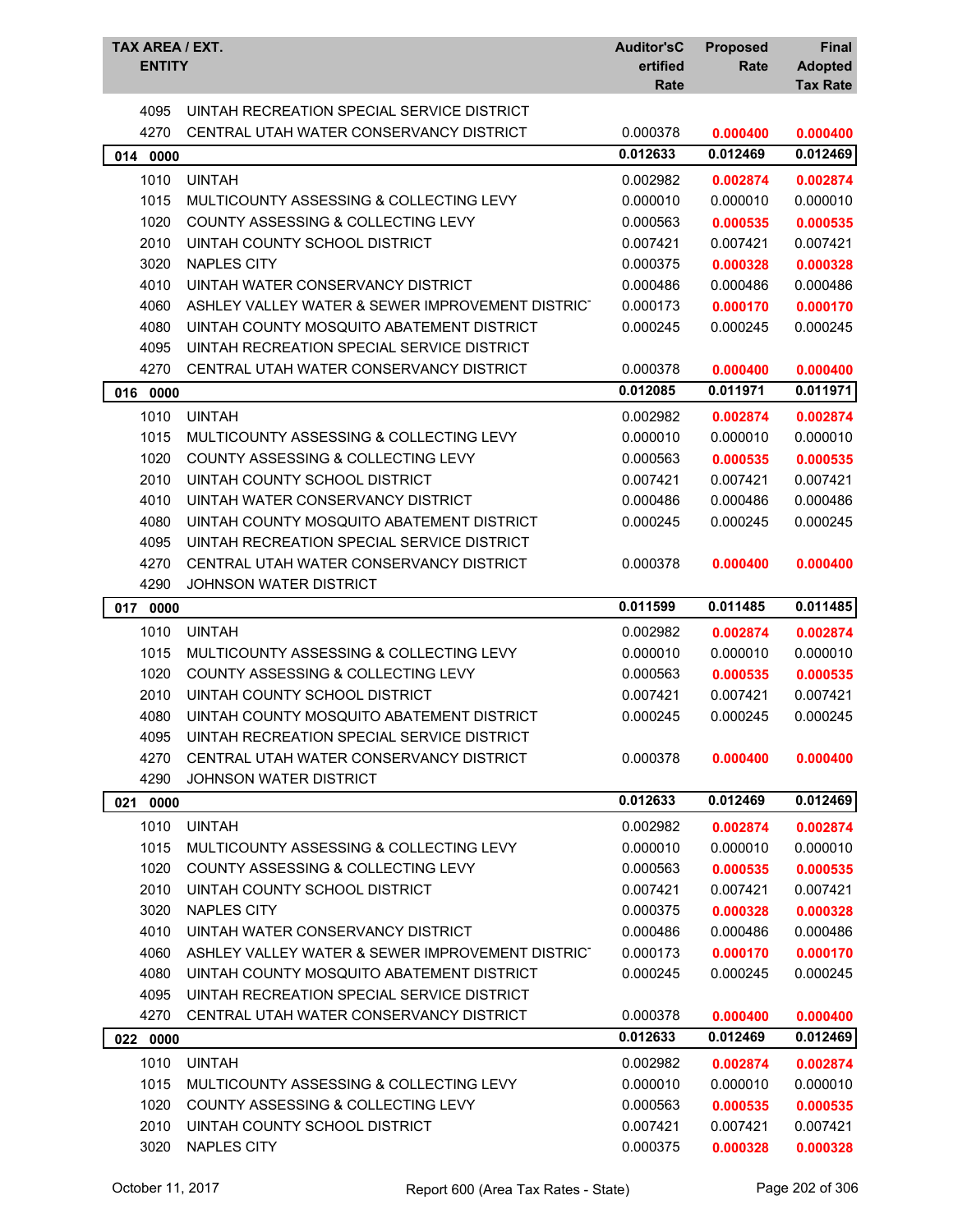| 0.000486<br>0.000486<br>4010<br>UINTAH WATER CONSERVANCY DISTRICT<br>0.000486<br>4060<br>ASHLEY VALLEY WATER & SEWER IMPROVEMENT DISTRICT<br>0.000173<br>0.000170<br>0.000170<br>4080<br>UINTAH COUNTY MOSQUITO ABATEMENT DISTRICT<br>0.000245<br>0.000245<br>0.000245<br>4090<br>HIGH COUNTRY SPECIAL IMPROVEMENT DISTRICT<br>4095<br>UINTAH RECREATION SPECIAL SERVICE DISTRICT<br>4270<br>CENTRAL UTAH WATER CONSERVANCY DISTRICT<br>0.000378<br>0.000400<br>0.000400<br>0.012593<br>0.012707<br>0.012593<br>023<br>0000<br>1010<br><b>UINTAH</b><br>0.002982<br>0.002874<br>0.002874<br>0.000010<br>1015<br>MULTICOUNTY ASSESSING & COLLECTING LEVY<br>0.000010<br>0.000010<br>1020<br>COUNTY ASSESSING & COLLECTING LEVY<br>0.000563<br>0.000535<br>0.000535<br>2010<br>UINTAH COUNTY SCHOOL DISTRICT<br>0.007421<br>0.007421<br>0.007421<br>3030<br><b>VERNAL CITY</b><br>0.000622<br>0.000622<br>0.000622<br>4010<br>UINTAH WATER CONSERVANCY DISTRICT<br>0.000486<br>0.000486<br>0.000486<br>4080<br>UINTAH COUNTY MOSQUITO ABATEMENT DISTRICT<br>0.000245<br>0.000245<br>0.000245<br>4095<br>UINTAH RECREATION SPECIAL SERVICE DISTRICT<br>4270<br>CENTRAL UTAH WATER CONSERVANCY DISTRICT<br>0.000378<br>0.000400<br>0.000400<br>0.012763<br>0.012880<br>0.012763<br>024<br>0000<br>1010<br><b>UINTAH</b><br>0.002982<br>0.002874<br>0.002874<br>1015<br>MULTICOUNTY ASSESSING & COLLECTING LEVY<br>0.000010<br>0.000010<br>0.000010<br>1020<br>COUNTY ASSESSING & COLLECTING LEVY<br>0.000563<br>0.000535<br>0.000535<br>2010<br>UINTAH COUNTY SCHOOL DISTRICT<br>0.007421<br>0.007421<br>0.007421<br>3030<br>0.000622<br><b>VERNAL CITY</b><br>0.000622<br>0.000622<br>4010<br>UINTAH WATER CONSERVANCY DISTRICT<br>0.000486<br>0.000486<br>0.000486<br>4060<br>ASHLEY VALLEY WATER & SEWER IMPROVEMENT DISTRICT<br>0.000173<br>0.000170<br>0.000170<br>4080<br>UINTAH COUNTY MOSQUITO ABATEMENT DISTRICT<br>0.000245<br>0.000245<br>0.000245<br>4095<br>UINTAH RECREATION SPECIAL SERVICE DISTRICT<br>4270<br>CENTRAL UTAH WATER CONSERVANCY DISTRICT<br>0.000378<br>0.000400<br>0.000400<br>0.012763<br>0.012763<br>0.012880<br>026<br>0000<br>1010<br><b>UINTAH</b><br>0.002982<br>0.002874<br>0.002874<br>MULTICOUNTY ASSESSING & COLLECTING LEVY<br>1015<br>0.000010<br>0.000010<br>0.000010<br>1020<br>COUNTY ASSESSING & COLLECTING LEVY<br>0.000563<br>0.000535<br>0.000535<br>2010<br>UINTAH COUNTY SCHOOL DISTRICT<br>0.007421<br>0.007421<br>0.007421<br>3030<br><b>VERNAL CITY</b><br>0.000622<br>0.000622<br>0.000622<br>4010<br>UINTAH WATER CONSERVANCY DISTRICT<br>0.000486<br>0.000486<br>0.000486<br>ASHLEY VALLEY WATER & SEWER IMPROVEMENT DISTRICT<br>4060<br>0.000173<br>0.000170<br>0.000170<br>4080<br>UINTAH COUNTY MOSQUITO ABATEMENT DISTRICT<br>0.000245<br>0.000245<br>0.000245<br>4095<br>UINTAH RECREATION SPECIAL SERVICE DISTRICT<br>4270<br>CENTRAL UTAH WATER CONSERVANCY DISTRICT<br>0.000378<br>0.000400<br>0.000400<br>0.012633<br>0.012469<br>0.012469<br>028<br>0000<br><b>UINTAH</b><br>1010<br>0.002982<br>0.002874<br>0.002874<br>1015<br>MULTICOUNTY ASSESSING & COLLECTING LEVY<br>0.000010<br>0.000010<br>0.000010<br>1020<br>COUNTY ASSESSING & COLLECTING LEVY<br>0.000563<br>0.000535<br>0.000535<br>2010<br>UINTAH COUNTY SCHOOL DISTRICT<br>0.007421<br>0.007421<br>0.007421<br>3020<br><b>NAPLES CITY</b><br>0.000375<br>0.000328<br>0.000328<br>UINTAH WATER CONSERVANCY DISTRICT<br>4010<br>0.000486<br>0.000486<br>0.000486<br>4060<br>ASHLEY VALLEY WATER & SEWER IMPROVEMENT DISTRICT<br>0.000173<br>0.000170<br>0.000170<br>UINTAH COUNTY MOSQUITO ABATEMENT DISTRICT<br>4080<br>0.000245<br>0.000245<br>0.000245<br>4095<br>UINTAH RECREATION SPECIAL SERVICE DISTRICT | TAX AREA / EXT.<br><b>ENTITY</b> |                                         | <b>Auditor'sC</b><br>ertified<br>Rate | <b>Proposed</b><br>Rate | Final<br><b>Adopted</b><br><b>Tax Rate</b> |
|-----------------------------------------------------------------------------------------------------------------------------------------------------------------------------------------------------------------------------------------------------------------------------------------------------------------------------------------------------------------------------------------------------------------------------------------------------------------------------------------------------------------------------------------------------------------------------------------------------------------------------------------------------------------------------------------------------------------------------------------------------------------------------------------------------------------------------------------------------------------------------------------------------------------------------------------------------------------------------------------------------------------------------------------------------------------------------------------------------------------------------------------------------------------------------------------------------------------------------------------------------------------------------------------------------------------------------------------------------------------------------------------------------------------------------------------------------------------------------------------------------------------------------------------------------------------------------------------------------------------------------------------------------------------------------------------------------------------------------------------------------------------------------------------------------------------------------------------------------------------------------------------------------------------------------------------------------------------------------------------------------------------------------------------------------------------------------------------------------------------------------------------------------------------------------------------------------------------------------------------------------------------------------------------------------------------------------------------------------------------------------------------------------------------------------------------------------------------------------------------------------------------------------------------------------------------------------------------------------------------------------------------------------------------------------------------------------------------------------------------------------------------------------------------------------------------------------------------------------------------------------------------------------------------------------------------------------------------------------------------------------------------------------------------------------------------------------------------------------------------------------------------------------------------------------------------------------------------------------------------------------------------------------------------------------------------------------------------------------------------------------------------------------------------------------------------------------------------------------------------------------------------------------------------------------------------------------------------------------------------------------------------------------------------------------------------------------------------------------------------------|----------------------------------|-----------------------------------------|---------------------------------------|-------------------------|--------------------------------------------|
|                                                                                                                                                                                                                                                                                                                                                                                                                                                                                                                                                                                                                                                                                                                                                                                                                                                                                                                                                                                                                                                                                                                                                                                                                                                                                                                                                                                                                                                                                                                                                                                                                                                                                                                                                                                                                                                                                                                                                                                                                                                                                                                                                                                                                                                                                                                                                                                                                                                                                                                                                                                                                                                                                                                                                                                                                                                                                                                                                                                                                                                                                                                                                                                                                                                                                                                                                                                                                                                                                                                                                                                                                                                                                                                                               |                                  |                                         |                                       |                         |                                            |
|                                                                                                                                                                                                                                                                                                                                                                                                                                                                                                                                                                                                                                                                                                                                                                                                                                                                                                                                                                                                                                                                                                                                                                                                                                                                                                                                                                                                                                                                                                                                                                                                                                                                                                                                                                                                                                                                                                                                                                                                                                                                                                                                                                                                                                                                                                                                                                                                                                                                                                                                                                                                                                                                                                                                                                                                                                                                                                                                                                                                                                                                                                                                                                                                                                                                                                                                                                                                                                                                                                                                                                                                                                                                                                                                               |                                  |                                         |                                       |                         |                                            |
|                                                                                                                                                                                                                                                                                                                                                                                                                                                                                                                                                                                                                                                                                                                                                                                                                                                                                                                                                                                                                                                                                                                                                                                                                                                                                                                                                                                                                                                                                                                                                                                                                                                                                                                                                                                                                                                                                                                                                                                                                                                                                                                                                                                                                                                                                                                                                                                                                                                                                                                                                                                                                                                                                                                                                                                                                                                                                                                                                                                                                                                                                                                                                                                                                                                                                                                                                                                                                                                                                                                                                                                                                                                                                                                                               |                                  |                                         |                                       |                         |                                            |
|                                                                                                                                                                                                                                                                                                                                                                                                                                                                                                                                                                                                                                                                                                                                                                                                                                                                                                                                                                                                                                                                                                                                                                                                                                                                                                                                                                                                                                                                                                                                                                                                                                                                                                                                                                                                                                                                                                                                                                                                                                                                                                                                                                                                                                                                                                                                                                                                                                                                                                                                                                                                                                                                                                                                                                                                                                                                                                                                                                                                                                                                                                                                                                                                                                                                                                                                                                                                                                                                                                                                                                                                                                                                                                                                               |                                  |                                         |                                       |                         |                                            |
|                                                                                                                                                                                                                                                                                                                                                                                                                                                                                                                                                                                                                                                                                                                                                                                                                                                                                                                                                                                                                                                                                                                                                                                                                                                                                                                                                                                                                                                                                                                                                                                                                                                                                                                                                                                                                                                                                                                                                                                                                                                                                                                                                                                                                                                                                                                                                                                                                                                                                                                                                                                                                                                                                                                                                                                                                                                                                                                                                                                                                                                                                                                                                                                                                                                                                                                                                                                                                                                                                                                                                                                                                                                                                                                                               |                                  |                                         |                                       |                         |                                            |
|                                                                                                                                                                                                                                                                                                                                                                                                                                                                                                                                                                                                                                                                                                                                                                                                                                                                                                                                                                                                                                                                                                                                                                                                                                                                                                                                                                                                                                                                                                                                                                                                                                                                                                                                                                                                                                                                                                                                                                                                                                                                                                                                                                                                                                                                                                                                                                                                                                                                                                                                                                                                                                                                                                                                                                                                                                                                                                                                                                                                                                                                                                                                                                                                                                                                                                                                                                                                                                                                                                                                                                                                                                                                                                                                               |                                  |                                         |                                       |                         |                                            |
|                                                                                                                                                                                                                                                                                                                                                                                                                                                                                                                                                                                                                                                                                                                                                                                                                                                                                                                                                                                                                                                                                                                                                                                                                                                                                                                                                                                                                                                                                                                                                                                                                                                                                                                                                                                                                                                                                                                                                                                                                                                                                                                                                                                                                                                                                                                                                                                                                                                                                                                                                                                                                                                                                                                                                                                                                                                                                                                                                                                                                                                                                                                                                                                                                                                                                                                                                                                                                                                                                                                                                                                                                                                                                                                                               |                                  |                                         |                                       |                         |                                            |
|                                                                                                                                                                                                                                                                                                                                                                                                                                                                                                                                                                                                                                                                                                                                                                                                                                                                                                                                                                                                                                                                                                                                                                                                                                                                                                                                                                                                                                                                                                                                                                                                                                                                                                                                                                                                                                                                                                                                                                                                                                                                                                                                                                                                                                                                                                                                                                                                                                                                                                                                                                                                                                                                                                                                                                                                                                                                                                                                                                                                                                                                                                                                                                                                                                                                                                                                                                                                                                                                                                                                                                                                                                                                                                                                               |                                  |                                         |                                       |                         |                                            |
|                                                                                                                                                                                                                                                                                                                                                                                                                                                                                                                                                                                                                                                                                                                                                                                                                                                                                                                                                                                                                                                                                                                                                                                                                                                                                                                                                                                                                                                                                                                                                                                                                                                                                                                                                                                                                                                                                                                                                                                                                                                                                                                                                                                                                                                                                                                                                                                                                                                                                                                                                                                                                                                                                                                                                                                                                                                                                                                                                                                                                                                                                                                                                                                                                                                                                                                                                                                                                                                                                                                                                                                                                                                                                                                                               |                                  |                                         |                                       |                         |                                            |
|                                                                                                                                                                                                                                                                                                                                                                                                                                                                                                                                                                                                                                                                                                                                                                                                                                                                                                                                                                                                                                                                                                                                                                                                                                                                                                                                                                                                                                                                                                                                                                                                                                                                                                                                                                                                                                                                                                                                                                                                                                                                                                                                                                                                                                                                                                                                                                                                                                                                                                                                                                                                                                                                                                                                                                                                                                                                                                                                                                                                                                                                                                                                                                                                                                                                                                                                                                                                                                                                                                                                                                                                                                                                                                                                               |                                  |                                         |                                       |                         |                                            |
|                                                                                                                                                                                                                                                                                                                                                                                                                                                                                                                                                                                                                                                                                                                                                                                                                                                                                                                                                                                                                                                                                                                                                                                                                                                                                                                                                                                                                                                                                                                                                                                                                                                                                                                                                                                                                                                                                                                                                                                                                                                                                                                                                                                                                                                                                                                                                                                                                                                                                                                                                                                                                                                                                                                                                                                                                                                                                                                                                                                                                                                                                                                                                                                                                                                                                                                                                                                                                                                                                                                                                                                                                                                                                                                                               |                                  |                                         |                                       |                         |                                            |
|                                                                                                                                                                                                                                                                                                                                                                                                                                                                                                                                                                                                                                                                                                                                                                                                                                                                                                                                                                                                                                                                                                                                                                                                                                                                                                                                                                                                                                                                                                                                                                                                                                                                                                                                                                                                                                                                                                                                                                                                                                                                                                                                                                                                                                                                                                                                                                                                                                                                                                                                                                                                                                                                                                                                                                                                                                                                                                                                                                                                                                                                                                                                                                                                                                                                                                                                                                                                                                                                                                                                                                                                                                                                                                                                               |                                  |                                         |                                       |                         |                                            |
|                                                                                                                                                                                                                                                                                                                                                                                                                                                                                                                                                                                                                                                                                                                                                                                                                                                                                                                                                                                                                                                                                                                                                                                                                                                                                                                                                                                                                                                                                                                                                                                                                                                                                                                                                                                                                                                                                                                                                                                                                                                                                                                                                                                                                                                                                                                                                                                                                                                                                                                                                                                                                                                                                                                                                                                                                                                                                                                                                                                                                                                                                                                                                                                                                                                                                                                                                                                                                                                                                                                                                                                                                                                                                                                                               |                                  |                                         |                                       |                         |                                            |
|                                                                                                                                                                                                                                                                                                                                                                                                                                                                                                                                                                                                                                                                                                                                                                                                                                                                                                                                                                                                                                                                                                                                                                                                                                                                                                                                                                                                                                                                                                                                                                                                                                                                                                                                                                                                                                                                                                                                                                                                                                                                                                                                                                                                                                                                                                                                                                                                                                                                                                                                                                                                                                                                                                                                                                                                                                                                                                                                                                                                                                                                                                                                                                                                                                                                                                                                                                                                                                                                                                                                                                                                                                                                                                                                               |                                  |                                         |                                       |                         |                                            |
|                                                                                                                                                                                                                                                                                                                                                                                                                                                                                                                                                                                                                                                                                                                                                                                                                                                                                                                                                                                                                                                                                                                                                                                                                                                                                                                                                                                                                                                                                                                                                                                                                                                                                                                                                                                                                                                                                                                                                                                                                                                                                                                                                                                                                                                                                                                                                                                                                                                                                                                                                                                                                                                                                                                                                                                                                                                                                                                                                                                                                                                                                                                                                                                                                                                                                                                                                                                                                                                                                                                                                                                                                                                                                                                                               |                                  |                                         |                                       |                         |                                            |
|                                                                                                                                                                                                                                                                                                                                                                                                                                                                                                                                                                                                                                                                                                                                                                                                                                                                                                                                                                                                                                                                                                                                                                                                                                                                                                                                                                                                                                                                                                                                                                                                                                                                                                                                                                                                                                                                                                                                                                                                                                                                                                                                                                                                                                                                                                                                                                                                                                                                                                                                                                                                                                                                                                                                                                                                                                                                                                                                                                                                                                                                                                                                                                                                                                                                                                                                                                                                                                                                                                                                                                                                                                                                                                                                               |                                  |                                         |                                       |                         |                                            |
|                                                                                                                                                                                                                                                                                                                                                                                                                                                                                                                                                                                                                                                                                                                                                                                                                                                                                                                                                                                                                                                                                                                                                                                                                                                                                                                                                                                                                                                                                                                                                                                                                                                                                                                                                                                                                                                                                                                                                                                                                                                                                                                                                                                                                                                                                                                                                                                                                                                                                                                                                                                                                                                                                                                                                                                                                                                                                                                                                                                                                                                                                                                                                                                                                                                                                                                                                                                                                                                                                                                                                                                                                                                                                                                                               |                                  |                                         |                                       |                         |                                            |
|                                                                                                                                                                                                                                                                                                                                                                                                                                                                                                                                                                                                                                                                                                                                                                                                                                                                                                                                                                                                                                                                                                                                                                                                                                                                                                                                                                                                                                                                                                                                                                                                                                                                                                                                                                                                                                                                                                                                                                                                                                                                                                                                                                                                                                                                                                                                                                                                                                                                                                                                                                                                                                                                                                                                                                                                                                                                                                                                                                                                                                                                                                                                                                                                                                                                                                                                                                                                                                                                                                                                                                                                                                                                                                                                               |                                  |                                         |                                       |                         |                                            |
|                                                                                                                                                                                                                                                                                                                                                                                                                                                                                                                                                                                                                                                                                                                                                                                                                                                                                                                                                                                                                                                                                                                                                                                                                                                                                                                                                                                                                                                                                                                                                                                                                                                                                                                                                                                                                                                                                                                                                                                                                                                                                                                                                                                                                                                                                                                                                                                                                                                                                                                                                                                                                                                                                                                                                                                                                                                                                                                                                                                                                                                                                                                                                                                                                                                                                                                                                                                                                                                                                                                                                                                                                                                                                                                                               |                                  |                                         |                                       |                         |                                            |
|                                                                                                                                                                                                                                                                                                                                                                                                                                                                                                                                                                                                                                                                                                                                                                                                                                                                                                                                                                                                                                                                                                                                                                                                                                                                                                                                                                                                                                                                                                                                                                                                                                                                                                                                                                                                                                                                                                                                                                                                                                                                                                                                                                                                                                                                                                                                                                                                                                                                                                                                                                                                                                                                                                                                                                                                                                                                                                                                                                                                                                                                                                                                                                                                                                                                                                                                                                                                                                                                                                                                                                                                                                                                                                                                               |                                  |                                         |                                       |                         |                                            |
|                                                                                                                                                                                                                                                                                                                                                                                                                                                                                                                                                                                                                                                                                                                                                                                                                                                                                                                                                                                                                                                                                                                                                                                                                                                                                                                                                                                                                                                                                                                                                                                                                                                                                                                                                                                                                                                                                                                                                                                                                                                                                                                                                                                                                                                                                                                                                                                                                                                                                                                                                                                                                                                                                                                                                                                                                                                                                                                                                                                                                                                                                                                                                                                                                                                                                                                                                                                                                                                                                                                                                                                                                                                                                                                                               |                                  |                                         |                                       |                         |                                            |
|                                                                                                                                                                                                                                                                                                                                                                                                                                                                                                                                                                                                                                                                                                                                                                                                                                                                                                                                                                                                                                                                                                                                                                                                                                                                                                                                                                                                                                                                                                                                                                                                                                                                                                                                                                                                                                                                                                                                                                                                                                                                                                                                                                                                                                                                                                                                                                                                                                                                                                                                                                                                                                                                                                                                                                                                                                                                                                                                                                                                                                                                                                                                                                                                                                                                                                                                                                                                                                                                                                                                                                                                                                                                                                                                               |                                  |                                         |                                       |                         |                                            |
|                                                                                                                                                                                                                                                                                                                                                                                                                                                                                                                                                                                                                                                                                                                                                                                                                                                                                                                                                                                                                                                                                                                                                                                                                                                                                                                                                                                                                                                                                                                                                                                                                                                                                                                                                                                                                                                                                                                                                                                                                                                                                                                                                                                                                                                                                                                                                                                                                                                                                                                                                                                                                                                                                                                                                                                                                                                                                                                                                                                                                                                                                                                                                                                                                                                                                                                                                                                                                                                                                                                                                                                                                                                                                                                                               |                                  |                                         |                                       |                         |                                            |
|                                                                                                                                                                                                                                                                                                                                                                                                                                                                                                                                                                                                                                                                                                                                                                                                                                                                                                                                                                                                                                                                                                                                                                                                                                                                                                                                                                                                                                                                                                                                                                                                                                                                                                                                                                                                                                                                                                                                                                                                                                                                                                                                                                                                                                                                                                                                                                                                                                                                                                                                                                                                                                                                                                                                                                                                                                                                                                                                                                                                                                                                                                                                                                                                                                                                                                                                                                                                                                                                                                                                                                                                                                                                                                                                               |                                  |                                         |                                       |                         |                                            |
|                                                                                                                                                                                                                                                                                                                                                                                                                                                                                                                                                                                                                                                                                                                                                                                                                                                                                                                                                                                                                                                                                                                                                                                                                                                                                                                                                                                                                                                                                                                                                                                                                                                                                                                                                                                                                                                                                                                                                                                                                                                                                                                                                                                                                                                                                                                                                                                                                                                                                                                                                                                                                                                                                                                                                                                                                                                                                                                                                                                                                                                                                                                                                                                                                                                                                                                                                                                                                                                                                                                                                                                                                                                                                                                                               |                                  |                                         |                                       |                         |                                            |
|                                                                                                                                                                                                                                                                                                                                                                                                                                                                                                                                                                                                                                                                                                                                                                                                                                                                                                                                                                                                                                                                                                                                                                                                                                                                                                                                                                                                                                                                                                                                                                                                                                                                                                                                                                                                                                                                                                                                                                                                                                                                                                                                                                                                                                                                                                                                                                                                                                                                                                                                                                                                                                                                                                                                                                                                                                                                                                                                                                                                                                                                                                                                                                                                                                                                                                                                                                                                                                                                                                                                                                                                                                                                                                                                               |                                  |                                         |                                       |                         |                                            |
|                                                                                                                                                                                                                                                                                                                                                                                                                                                                                                                                                                                                                                                                                                                                                                                                                                                                                                                                                                                                                                                                                                                                                                                                                                                                                                                                                                                                                                                                                                                                                                                                                                                                                                                                                                                                                                                                                                                                                                                                                                                                                                                                                                                                                                                                                                                                                                                                                                                                                                                                                                                                                                                                                                                                                                                                                                                                                                                                                                                                                                                                                                                                                                                                                                                                                                                                                                                                                                                                                                                                                                                                                                                                                                                                               |                                  |                                         |                                       |                         |                                            |
|                                                                                                                                                                                                                                                                                                                                                                                                                                                                                                                                                                                                                                                                                                                                                                                                                                                                                                                                                                                                                                                                                                                                                                                                                                                                                                                                                                                                                                                                                                                                                                                                                                                                                                                                                                                                                                                                                                                                                                                                                                                                                                                                                                                                                                                                                                                                                                                                                                                                                                                                                                                                                                                                                                                                                                                                                                                                                                                                                                                                                                                                                                                                                                                                                                                                                                                                                                                                                                                                                                                                                                                                                                                                                                                                               |                                  |                                         |                                       |                         |                                            |
|                                                                                                                                                                                                                                                                                                                                                                                                                                                                                                                                                                                                                                                                                                                                                                                                                                                                                                                                                                                                                                                                                                                                                                                                                                                                                                                                                                                                                                                                                                                                                                                                                                                                                                                                                                                                                                                                                                                                                                                                                                                                                                                                                                                                                                                                                                                                                                                                                                                                                                                                                                                                                                                                                                                                                                                                                                                                                                                                                                                                                                                                                                                                                                                                                                                                                                                                                                                                                                                                                                                                                                                                                                                                                                                                               |                                  |                                         |                                       |                         |                                            |
|                                                                                                                                                                                                                                                                                                                                                                                                                                                                                                                                                                                                                                                                                                                                                                                                                                                                                                                                                                                                                                                                                                                                                                                                                                                                                                                                                                                                                                                                                                                                                                                                                                                                                                                                                                                                                                                                                                                                                                                                                                                                                                                                                                                                                                                                                                                                                                                                                                                                                                                                                                                                                                                                                                                                                                                                                                                                                                                                                                                                                                                                                                                                                                                                                                                                                                                                                                                                                                                                                                                                                                                                                                                                                                                                               |                                  |                                         |                                       |                         |                                            |
|                                                                                                                                                                                                                                                                                                                                                                                                                                                                                                                                                                                                                                                                                                                                                                                                                                                                                                                                                                                                                                                                                                                                                                                                                                                                                                                                                                                                                                                                                                                                                                                                                                                                                                                                                                                                                                                                                                                                                                                                                                                                                                                                                                                                                                                                                                                                                                                                                                                                                                                                                                                                                                                                                                                                                                                                                                                                                                                                                                                                                                                                                                                                                                                                                                                                                                                                                                                                                                                                                                                                                                                                                                                                                                                                               |                                  |                                         |                                       |                         |                                            |
|                                                                                                                                                                                                                                                                                                                                                                                                                                                                                                                                                                                                                                                                                                                                                                                                                                                                                                                                                                                                                                                                                                                                                                                                                                                                                                                                                                                                                                                                                                                                                                                                                                                                                                                                                                                                                                                                                                                                                                                                                                                                                                                                                                                                                                                                                                                                                                                                                                                                                                                                                                                                                                                                                                                                                                                                                                                                                                                                                                                                                                                                                                                                                                                                                                                                                                                                                                                                                                                                                                                                                                                                                                                                                                                                               |                                  |                                         |                                       |                         |                                            |
|                                                                                                                                                                                                                                                                                                                                                                                                                                                                                                                                                                                                                                                                                                                                                                                                                                                                                                                                                                                                                                                                                                                                                                                                                                                                                                                                                                                                                                                                                                                                                                                                                                                                                                                                                                                                                                                                                                                                                                                                                                                                                                                                                                                                                                                                                                                                                                                                                                                                                                                                                                                                                                                                                                                                                                                                                                                                                                                                                                                                                                                                                                                                                                                                                                                                                                                                                                                                                                                                                                                                                                                                                                                                                                                                               |                                  |                                         |                                       |                         |                                            |
|                                                                                                                                                                                                                                                                                                                                                                                                                                                                                                                                                                                                                                                                                                                                                                                                                                                                                                                                                                                                                                                                                                                                                                                                                                                                                                                                                                                                                                                                                                                                                                                                                                                                                                                                                                                                                                                                                                                                                                                                                                                                                                                                                                                                                                                                                                                                                                                                                                                                                                                                                                                                                                                                                                                                                                                                                                                                                                                                                                                                                                                                                                                                                                                                                                                                                                                                                                                                                                                                                                                                                                                                                                                                                                                                               |                                  |                                         |                                       |                         |                                            |
|                                                                                                                                                                                                                                                                                                                                                                                                                                                                                                                                                                                                                                                                                                                                                                                                                                                                                                                                                                                                                                                                                                                                                                                                                                                                                                                                                                                                                                                                                                                                                                                                                                                                                                                                                                                                                                                                                                                                                                                                                                                                                                                                                                                                                                                                                                                                                                                                                                                                                                                                                                                                                                                                                                                                                                                                                                                                                                                                                                                                                                                                                                                                                                                                                                                                                                                                                                                                                                                                                                                                                                                                                                                                                                                                               |                                  |                                         |                                       |                         |                                            |
|                                                                                                                                                                                                                                                                                                                                                                                                                                                                                                                                                                                                                                                                                                                                                                                                                                                                                                                                                                                                                                                                                                                                                                                                                                                                                                                                                                                                                                                                                                                                                                                                                                                                                                                                                                                                                                                                                                                                                                                                                                                                                                                                                                                                                                                                                                                                                                                                                                                                                                                                                                                                                                                                                                                                                                                                                                                                                                                                                                                                                                                                                                                                                                                                                                                                                                                                                                                                                                                                                                                                                                                                                                                                                                                                               |                                  |                                         |                                       |                         |                                            |
|                                                                                                                                                                                                                                                                                                                                                                                                                                                                                                                                                                                                                                                                                                                                                                                                                                                                                                                                                                                                                                                                                                                                                                                                                                                                                                                                                                                                                                                                                                                                                                                                                                                                                                                                                                                                                                                                                                                                                                                                                                                                                                                                                                                                                                                                                                                                                                                                                                                                                                                                                                                                                                                                                                                                                                                                                                                                                                                                                                                                                                                                                                                                                                                                                                                                                                                                                                                                                                                                                                                                                                                                                                                                                                                                               |                                  |                                         |                                       |                         |                                            |
|                                                                                                                                                                                                                                                                                                                                                                                                                                                                                                                                                                                                                                                                                                                                                                                                                                                                                                                                                                                                                                                                                                                                                                                                                                                                                                                                                                                                                                                                                                                                                                                                                                                                                                                                                                                                                                                                                                                                                                                                                                                                                                                                                                                                                                                                                                                                                                                                                                                                                                                                                                                                                                                                                                                                                                                                                                                                                                                                                                                                                                                                                                                                                                                                                                                                                                                                                                                                                                                                                                                                                                                                                                                                                                                                               |                                  |                                         |                                       |                         |                                            |
|                                                                                                                                                                                                                                                                                                                                                                                                                                                                                                                                                                                                                                                                                                                                                                                                                                                                                                                                                                                                                                                                                                                                                                                                                                                                                                                                                                                                                                                                                                                                                                                                                                                                                                                                                                                                                                                                                                                                                                                                                                                                                                                                                                                                                                                                                                                                                                                                                                                                                                                                                                                                                                                                                                                                                                                                                                                                                                                                                                                                                                                                                                                                                                                                                                                                                                                                                                                                                                                                                                                                                                                                                                                                                                                                               |                                  |                                         |                                       |                         |                                            |
|                                                                                                                                                                                                                                                                                                                                                                                                                                                                                                                                                                                                                                                                                                                                                                                                                                                                                                                                                                                                                                                                                                                                                                                                                                                                                                                                                                                                                                                                                                                                                                                                                                                                                                                                                                                                                                                                                                                                                                                                                                                                                                                                                                                                                                                                                                                                                                                                                                                                                                                                                                                                                                                                                                                                                                                                                                                                                                                                                                                                                                                                                                                                                                                                                                                                                                                                                                                                                                                                                                                                                                                                                                                                                                                                               |                                  |                                         |                                       |                         |                                            |
|                                                                                                                                                                                                                                                                                                                                                                                                                                                                                                                                                                                                                                                                                                                                                                                                                                                                                                                                                                                                                                                                                                                                                                                                                                                                                                                                                                                                                                                                                                                                                                                                                                                                                                                                                                                                                                                                                                                                                                                                                                                                                                                                                                                                                                                                                                                                                                                                                                                                                                                                                                                                                                                                                                                                                                                                                                                                                                                                                                                                                                                                                                                                                                                                                                                                                                                                                                                                                                                                                                                                                                                                                                                                                                                                               |                                  |                                         |                                       |                         |                                            |
|                                                                                                                                                                                                                                                                                                                                                                                                                                                                                                                                                                                                                                                                                                                                                                                                                                                                                                                                                                                                                                                                                                                                                                                                                                                                                                                                                                                                                                                                                                                                                                                                                                                                                                                                                                                                                                                                                                                                                                                                                                                                                                                                                                                                                                                                                                                                                                                                                                                                                                                                                                                                                                                                                                                                                                                                                                                                                                                                                                                                                                                                                                                                                                                                                                                                                                                                                                                                                                                                                                                                                                                                                                                                                                                                               |                                  |                                         |                                       |                         |                                            |
|                                                                                                                                                                                                                                                                                                                                                                                                                                                                                                                                                                                                                                                                                                                                                                                                                                                                                                                                                                                                                                                                                                                                                                                                                                                                                                                                                                                                                                                                                                                                                                                                                                                                                                                                                                                                                                                                                                                                                                                                                                                                                                                                                                                                                                                                                                                                                                                                                                                                                                                                                                                                                                                                                                                                                                                                                                                                                                                                                                                                                                                                                                                                                                                                                                                                                                                                                                                                                                                                                                                                                                                                                                                                                                                                               |                                  |                                         |                                       |                         |                                            |
|                                                                                                                                                                                                                                                                                                                                                                                                                                                                                                                                                                                                                                                                                                                                                                                                                                                                                                                                                                                                                                                                                                                                                                                                                                                                                                                                                                                                                                                                                                                                                                                                                                                                                                                                                                                                                                                                                                                                                                                                                                                                                                                                                                                                                                                                                                                                                                                                                                                                                                                                                                                                                                                                                                                                                                                                                                                                                                                                                                                                                                                                                                                                                                                                                                                                                                                                                                                                                                                                                                                                                                                                                                                                                                                                               |                                  |                                         |                                       |                         |                                            |
|                                                                                                                                                                                                                                                                                                                                                                                                                                                                                                                                                                                                                                                                                                                                                                                                                                                                                                                                                                                                                                                                                                                                                                                                                                                                                                                                                                                                                                                                                                                                                                                                                                                                                                                                                                                                                                                                                                                                                                                                                                                                                                                                                                                                                                                                                                                                                                                                                                                                                                                                                                                                                                                                                                                                                                                                                                                                                                                                                                                                                                                                                                                                                                                                                                                                                                                                                                                                                                                                                                                                                                                                                                                                                                                                               |                                  |                                         |                                       |                         |                                            |
|                                                                                                                                                                                                                                                                                                                                                                                                                                                                                                                                                                                                                                                                                                                                                                                                                                                                                                                                                                                                                                                                                                                                                                                                                                                                                                                                                                                                                                                                                                                                                                                                                                                                                                                                                                                                                                                                                                                                                                                                                                                                                                                                                                                                                                                                                                                                                                                                                                                                                                                                                                                                                                                                                                                                                                                                                                                                                                                                                                                                                                                                                                                                                                                                                                                                                                                                                                                                                                                                                                                                                                                                                                                                                                                                               |                                  |                                         |                                       |                         |                                            |
|                                                                                                                                                                                                                                                                                                                                                                                                                                                                                                                                                                                                                                                                                                                                                                                                                                                                                                                                                                                                                                                                                                                                                                                                                                                                                                                                                                                                                                                                                                                                                                                                                                                                                                                                                                                                                                                                                                                                                                                                                                                                                                                                                                                                                                                                                                                                                                                                                                                                                                                                                                                                                                                                                                                                                                                                                                                                                                                                                                                                                                                                                                                                                                                                                                                                                                                                                                                                                                                                                                                                                                                                                                                                                                                                               |                                  |                                         |                                       |                         |                                            |
|                                                                                                                                                                                                                                                                                                                                                                                                                                                                                                                                                                                                                                                                                                                                                                                                                                                                                                                                                                                                                                                                                                                                                                                                                                                                                                                                                                                                                                                                                                                                                                                                                                                                                                                                                                                                                                                                                                                                                                                                                                                                                                                                                                                                                                                                                                                                                                                                                                                                                                                                                                                                                                                                                                                                                                                                                                                                                                                                                                                                                                                                                                                                                                                                                                                                                                                                                                                                                                                                                                                                                                                                                                                                                                                                               |                                  |                                         |                                       |                         |                                            |
|                                                                                                                                                                                                                                                                                                                                                                                                                                                                                                                                                                                                                                                                                                                                                                                                                                                                                                                                                                                                                                                                                                                                                                                                                                                                                                                                                                                                                                                                                                                                                                                                                                                                                                                                                                                                                                                                                                                                                                                                                                                                                                                                                                                                                                                                                                                                                                                                                                                                                                                                                                                                                                                                                                                                                                                                                                                                                                                                                                                                                                                                                                                                                                                                                                                                                                                                                                                                                                                                                                                                                                                                                                                                                                                                               | 4270                             | CENTRAL UTAH WATER CONSERVANCY DISTRICT | 0.000378                              | 0.000400                | 0.000400                                   |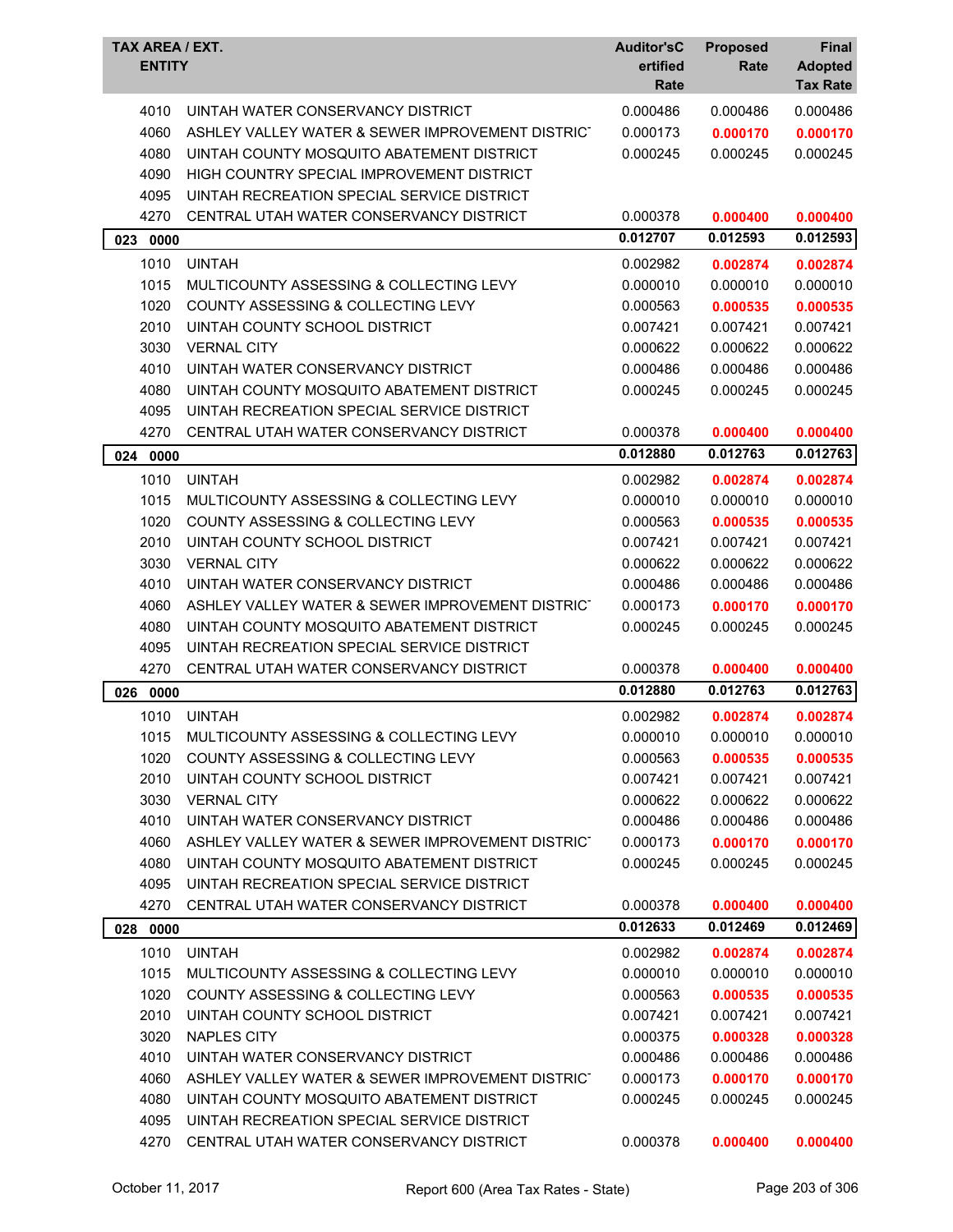## **UTAH COUNTY**

| 0000<br>010 |                                              | 0.010375 | 0.010397 | 0.010397 |
|-------------|----------------------------------------------|----------|----------|----------|
| 1010        | <b>UTAH</b>                                  | 0.000779 | 0.000779 | 0.000779 |
| 1015        | MULTICOUNTY ASSESSING & COLLECTING LEVY      | 0.000010 | 0.000010 | 0.000010 |
| 1020        | COUNTY ASSESSING & COLLECTING LEVY           | 0.000180 | 0.000180 | 0.000180 |
| 2010        | ALPINE SCHOOL DISTRICT                       | 0.007167 | 0.007167 | 0.007167 |
| 3090        | <b>LEHI CITY</b>                             | 0.001830 | 0.001830 | 0.001830 |
| 4020        | LEHI METROPOLITAN WATER DISTRICT             | 0.000010 | 0.000010 | 0.000010 |
| 4080        | NORTH UTAH COUNTY WATER CONSERVANCY DISTRICT | 0.000021 | 0.000021 | 0.000021 |
| 4100        | TIMPANOGAS SPECIAL SERVICE DISTRICT          | 0.000000 |          |          |
| 4250        | CENTRAL UTAH WATER CONSERVANCY DISTRICT      | 0.000378 | 0.000400 | 0.000400 |
| 010<br>0001 |                                              | 0.010375 | 0.010397 | 0.010397 |
| 1010        | <b>UTAH</b>                                  | 0.000779 | 0.000779 | 0.000779 |
| 1015        | MULTICOUNTY ASSESSING & COLLECTING LEVY      | 0.000010 | 0.000010 | 0.000010 |
| 1020        | COUNTY ASSESSING & COLLECTING LEVY           | 0.000180 | 0.000180 | 0.000180 |
| 2010        | ALPINE SCHOOL DISTRICT                       | 0.007167 | 0.007167 | 0.007167 |
| 3090        | <b>LEHI CITY</b>                             | 0.001830 | 0.001830 | 0.001830 |
| 4020        | LEHI METROPOLITAN WATER DISTRICT             | 0.000010 | 0.000010 | 0.000010 |
| 4080        | NORTH UTAH COUNTY WATER CONSERVANCY DISTRICT | 0.000021 | 0.000021 | 0.000021 |
| 4100        | TIMPANOGAS SPECIAL SERVICE DISTRICT          | 0.000000 |          |          |
| 4250        | CENTRAL UTAH WATER CONSERVANCY DISTRICT      | 0.000378 | 0.000400 | 0.000400 |
| 0002<br>010 |                                              | 0.010375 | 0.010397 | 0.010397 |
| 1010        | <b>UTAH</b>                                  | 0.000779 | 0.000779 | 0.000779 |
| 1015        | MULTICOUNTY ASSESSING & COLLECTING LEVY      | 0.000010 | 0.000010 | 0.000010 |
| 1020        | COUNTY ASSESSING & COLLECTING LEVY           | 0.000180 | 0.000180 | 0.000180 |
| 2010        | ALPINE SCHOOL DISTRICT                       | 0.007167 | 0.007167 | 0.007167 |
| 3090        | <b>LEHI CITY</b>                             | 0.001830 | 0.001830 | 0.001830 |
| 4020        | LEHI METROPOLITAN WATER DISTRICT             | 0.000010 | 0.000010 | 0.000010 |
| 4080        | NORTH UTAH COUNTY WATER CONSERVANCY DISTRICT | 0.000021 | 0.000021 | 0.000021 |
| 4100        | TIMPANOGAS SPECIAL SERVICE DISTRICT          | 0.000000 |          |          |
| 4250        | CENTRAL UTAH WATER CONSERVANCY DISTRICT      | 0.000378 | 0.000400 | 0.000400 |
| 0003<br>010 |                                              | 0.010375 | 0.010397 | 0.010397 |
| 1010        | <b>UTAH</b>                                  | 0.000779 | 0.000779 | 0.000779 |
| 1015        | MULTICOUNTY ASSESSING & COLLECTING LEVY      | 0.000010 | 0.000010 | 0.000010 |
| 1020        | COUNTY ASSESSING & COLLECTING LEVY           | 0.000180 | 0.000180 | 0.000180 |
| 2010        | ALPINE SCHOOL DISTRICT                       | 0.007167 | 0.007167 | 0.007167 |
| 3090        | <b>LEHI CITY</b>                             | 0.001830 | 0.001830 | 0.001830 |
| 4020        | LEHI METROPOLITAN WATER DISTRICT             | 0.000010 | 0.000010 | 0.000010 |
| 4080        | NORTH UTAH COUNTY WATER CONSERVANCY DISTRICT | 0.000021 | 0.000021 | 0.000021 |
| 4100        | TIMPANOGAS SPECIAL SERVICE DISTRICT          | 0.000000 |          |          |
| 4250        | CENTRAL UTAH WATER CONSERVANCY DISTRICT      | 0.000378 | 0.000400 | 0.000400 |
| 010 0004    |                                              | 0.010375 | 0.010397 | 0.010397 |
| 1010        | <b>UTAH</b>                                  | 0.000779 | 0.000779 | 0.000779 |
| 1015        | MULTICOUNTY ASSESSING & COLLECTING LEVY      | 0.000010 | 0.000010 | 0.000010 |
| 1020        | COUNTY ASSESSING & COLLECTING LEVY           | 0.000180 | 0.000180 | 0.000180 |
| 2010        | ALPINE SCHOOL DISTRICT                       | 0.007167 | 0.007167 | 0.007167 |
| 3090        | LEHI CITY                                    | 0.001830 | 0.001830 | 0.001830 |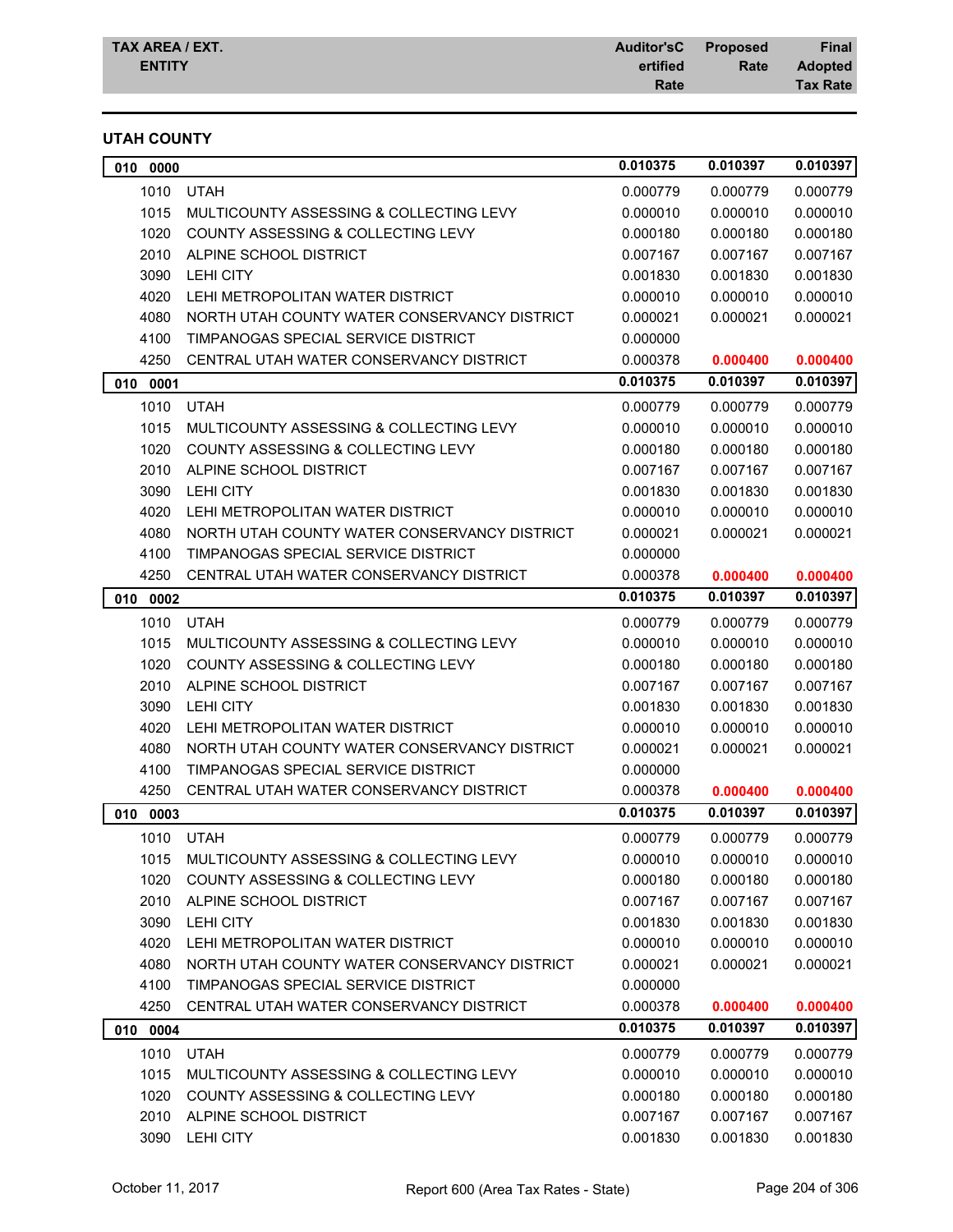| TAX AREA / EXT.<br><b>ENTITY</b> |                                               | <b>Auditor'sC</b><br>ertified<br>Rate | <b>Proposed</b><br>Rate | <b>Final</b><br><b>Adopted</b><br><b>Tax Rate</b> |
|----------------------------------|-----------------------------------------------|---------------------------------------|-------------------------|---------------------------------------------------|
| 4020                             | LEHI METROPOLITAN WATER DISTRICT              | 0.000010                              | 0.000010                | 0.000010                                          |
| 4080                             | NORTH UTAH COUNTY WATER CONSERVANCY DISTRICT  | 0.000021                              | 0.000021                | 0.000021                                          |
| 4100                             | TIMPANOGAS SPECIAL SERVICE DISTRICT           | 0.000000                              |                         |                                                   |
| 4250                             | CENTRAL UTAH WATER CONSERVANCY DISTRICT       | 0.000378                              | 0.000400                | 0.000400                                          |
| 010 0005                         |                                               | 0.010375                              | 0.010397                | 0.010397                                          |
| 1010                             | <b>UTAH</b>                                   | 0.000779                              | 0.000779                | 0.000779                                          |
| 1015                             | MULTICOUNTY ASSESSING & COLLECTING LEVY       | 0.000010                              | 0.000010                | 0.000010                                          |
| 1020                             | COUNTY ASSESSING & COLLECTING LEVY            | 0.000180                              | 0.000180                | 0.000180                                          |
| 2010                             | ALPINE SCHOOL DISTRICT                        | 0.007167                              | 0.007167                | 0.007167                                          |
| 3090                             | <b>LEHI CITY</b>                              | 0.001830                              | 0.001830                | 0.001830                                          |
| 4020                             | LEHI METROPOLITAN WATER DISTRICT              | 0.000010                              | 0.000010                | 0.000010                                          |
| 4080                             | NORTH UTAH COUNTY WATER CONSERVANCY DISTRICT  | 0.000021                              | 0.000021                | 0.000021                                          |
| 4100                             | TIMPANOGAS SPECIAL SERVICE DISTRICT           | 0.000000                              |                         |                                                   |
| 4250                             | CENTRAL UTAH WATER CONSERVANCY DISTRICT       | 0.000378                              | 0.000400                | 0.000400                                          |
| 010<br>0006                      |                                               | 0.010375                              | 0.010397                | 0.010397                                          |
| 1010                             | <b>UTAH</b>                                   | 0.000779                              | 0.000779                | 0.000779                                          |
| 1015                             | MULTICOUNTY ASSESSING & COLLECTING LEVY       | 0.000010                              | 0.000010                | 0.000010                                          |
| 1020                             | <b>COUNTY ASSESSING &amp; COLLECTING LEVY</b> | 0.000180                              | 0.000180                | 0.000180                                          |
| 2010                             | ALPINE SCHOOL DISTRICT                        | 0.007167                              | 0.007167                | 0.007167                                          |
| 3090                             | <b>LEHI CITY</b>                              | 0.001830                              | 0.001830                | 0.001830                                          |
| 4020                             | LEHI METROPOLITAN WATER DISTRICT              | 0.000010                              | 0.000010                | 0.000010                                          |
| 4080                             | NORTH UTAH COUNTY WATER CONSERVANCY DISTRICT  | 0.000021                              | 0.000021                | 0.000021                                          |
| 4100                             | TIMPANOGAS SPECIAL SERVICE DISTRICT           | 0.000000                              |                         |                                                   |
| 4250                             | CENTRAL UTAH WATER CONSERVANCY DISTRICT       | 0.000378                              | 0.000400                | 0.000400                                          |
| 011<br>0000                      |                                               | 0.010354                              | 0.010376                | 0.010376                                          |
| 1010                             | <b>UTAH</b>                                   | 0.000779                              | 0.000779                | 0.000779                                          |
| 1015                             | MULTICOUNTY ASSESSING & COLLECTING LEVY       | 0.000010                              | 0.000010                | 0.000010                                          |
| 1020                             | COUNTY ASSESSING & COLLECTING LEVY            | 0.000180                              | 0.000180                | 0.000180                                          |
| 2010                             | ALPINE SCHOOL DISTRICT                        | 0.007167                              | 0.007167                | 0.007167                                          |
| 3090                             | <b>LEHI CITY</b>                              | 0.001830                              | 0.001830                | 0.001830                                          |
| 4020                             | LEHI METROPOLITAN WATER DISTRICT              | 0.000010                              | 0.000010                | 0.000010                                          |
| 4250                             | CENTRAL UTAH WATER CONSERVANCY DISTRICT       | 0.000378                              | 0.000400                | 0.000400                                          |
| 014 0000                         |                                               | 0.010311                              | 0.010333                | 0.010333                                          |
| 1010                             | <b>UTAH</b>                                   | 0.000779                              | 0.000779                | 0.000779                                          |
| 1015                             | MULTICOUNTY ASSESSING & COLLECTING LEVY       | 0.000010                              | 0.000010                | 0.000010                                          |
| 1020                             | COUNTY ASSESSING & COLLECTING LEVY            |                                       | 0.000180                | 0.000180                                          |
| 2010                             |                                               | 0.000180                              |                         |                                                   |
|                                  | ALPINE SCHOOL DISTRICT                        | 0.007167                              | 0.007167                | 0.007167                                          |
| 3045                             | DRAPER CITY                                   | 0.001460                              | 0.001460                | 0.001460                                          |
| 4080                             | NORTH UTAH COUNTY WATER CONSERVANCY DISTRICT  | 0.000021                              | 0.000021                | 0.000021                                          |
| 4250                             | CENTRAL UTAH WATER CONSERVANCY DISTRICT       | 0.000378                              | 0.000400                | 0.000400                                          |
| 4320                             | SOUTH VALLEY SEWER DISTRICT                   | 0.000316                              | 0.000316                | 0.000316                                          |
| 0000<br>017                      |                                               | 0.009995                              | 0.010017                | 0.010017                                          |
| 1010                             | <b>UTAH</b>                                   | 0.000779                              | 0.000779                | 0.000779                                          |
| 1015                             | MULTICOUNTY ASSESSING & COLLECTING LEVY       | 0.000010                              | 0.000010                | 0.000010                                          |
| 1020                             | <b>COUNTY ASSESSING &amp; COLLECTING LEVY</b> | 0.000180                              | 0.000180                | 0.000180                                          |
| 2010                             | ALPINE SCHOOL DISTRICT                        | 0.007167                              | 0.007167                | 0.007167                                          |
| 3045                             | <b>DRAPER CITY</b>                            | 0.001460                              | 0.001460                | 0.001460                                          |
| 4080                             | NORTH UTAH COUNTY WATER CONSERVANCY DISTRICT  | 0.000021                              | 0.000021                | 0.000021                                          |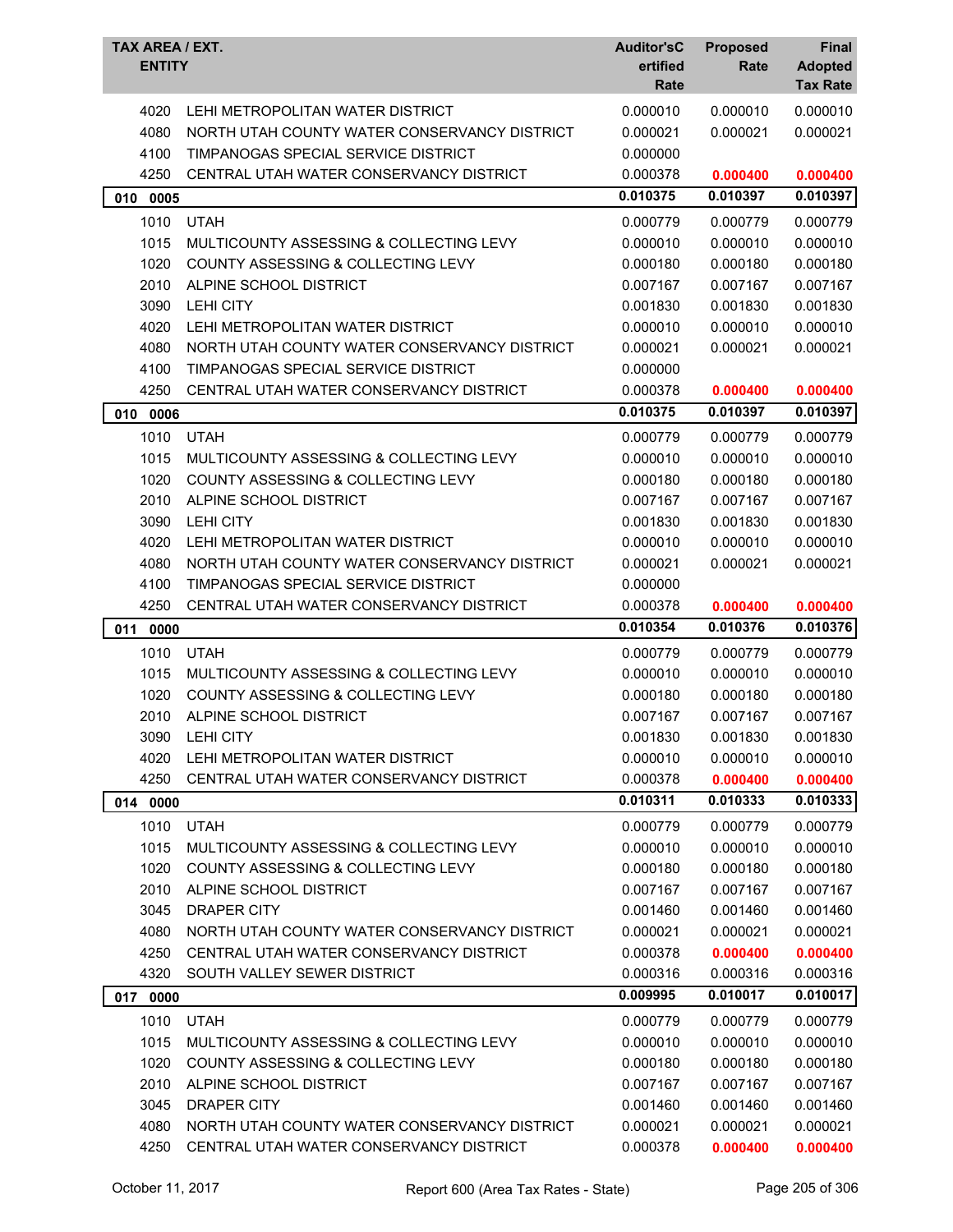| TAX AREA / EXT.<br><b>ENTITY</b> |                                               | <b>Auditor'sC</b><br>ertified<br>Rate | <b>Proposed</b><br>Rate | Final<br><b>Adopted</b><br><b>Tax Rate</b> |
|----------------------------------|-----------------------------------------------|---------------------------------------|-------------------------|--------------------------------------------|
| 0000<br>018                      |                                               | 0.010929                              | 0.011002                | 0.011002                                   |
| 1010                             | <b>UTAH</b>                                   | 0.000779                              | 0.000779                | 0.000779                                   |
| 1015                             | MULTICOUNTY ASSESSING & COLLECTING LEVY       | 0.000010                              | 0.000010                | 0.000010                                   |
| 1020                             | <b>COUNTY ASSESSING &amp; COLLECTING LEVY</b> | 0.000180                              | 0.000180                | 0.000180                                   |
| 2010                             | ALPINE SCHOOL DISTRICT                        | 0.007167                              | 0.007167                | 0.007167                                   |
| 3045                             | <b>DRAPER CITY</b>                            | 0.001460                              | 0.001460                | 0.001460                                   |
| 4080                             | NORTH UTAH COUNTY WATER CONSERVANCY DISTRICT  | 0.000021                              | 0.000021                | 0.000021                                   |
| 4100                             | TIMPANOGAS SPECIAL SERVICE DISTRICT           | 0.000000                              |                         |                                            |
| 4145                             | JORDAN VALLEY WATER CONSERVANCY DISTRICT      | 0.000349                              | 0.000400                | 0.000400                                   |
| 4250                             | CENTRAL UTAH WATER CONSERVANCY DISTRICT       | 0.000378                              | 0.000400                | 0.000400                                   |
| 4305                             | TRAVERSE RIDGE SPECIAL SERVICE DISTRICT       | 0.000585                              | 0.000585                | 0.000585                                   |
| 019<br>0000                      |                                               | 0.011245                              | 0.011318                | 0.011318                                   |
| 1010                             | <b>UTAH</b>                                   | 0.000779                              | 0.000779                | 0.000779                                   |
| 1015                             | MULTICOUNTY ASSESSING & COLLECTING LEVY       | 0.000010                              | 0.000010                | 0.000010                                   |
| 1020                             | COUNTY ASSESSING & COLLECTING LEVY            | 0.000180                              | 0.000180                | 0.000180                                   |
| 2010                             | ALPINE SCHOOL DISTRICT                        | 0.007167                              | 0.007167                | 0.007167                                   |
| 3045                             | <b>DRAPER CITY</b>                            | 0.001460                              | 0.001460                | 0.001460                                   |
| 4080                             | NORTH UTAH COUNTY WATER CONSERVANCY DISTRICT  | 0.000021                              | 0.000021                | 0.000021                                   |
| 4145                             | JORDAN VALLEY WATER CONSERVANCY DISTRICT      | 0.000349                              | 0.000400                | 0.000400                                   |
| 4250                             | CENTRAL UTAH WATER CONSERVANCY DISTRICT       | 0.000378                              | 0.000400                | 0.000400                                   |
| 4305                             | TRAVERSE RIDGE SPECIAL SERVICE DISTRICT       | 0.000585                              | 0.000585                | 0.000585                                   |
| 4320                             | SOUTH VALLEY SEWER DISTRICT                   | 0.000316                              | 0.000316                | 0.000316                                   |
| 020<br>0001                      |                                               | 0.010730                              | 0.010752                | 0.010752                                   |
| 1010                             | <b>UTAH</b>                                   | 0.000779                              | 0.000779                | 0.000779                                   |
| 1015                             | MULTICOUNTY ASSESSING & COLLECTING LEVY       | 0.000010                              | 0.000010                | 0.000010                                   |
| 1020                             | COUNTY ASSESSING & COLLECTING LEVY            | 0.000180                              | 0.000180                | 0.000180                                   |
| 2010                             | ALPINE SCHOOL DISTRICT                        | 0.007167                              | 0.007167                | 0.007167                                   |
| 4080                             | NORTH UTAH COUNTY WATER CONSERVANCY DISTRICT  | 0.000021                              | 0.000021                | 0.000021                                   |
| 4090                             | UTAH COUNTY SERVICE AREA #6                   | 0.001294                              | 0.001294                | 0.001294                                   |
| 4110                             | UTAH COUNTY SERVICE AREA #7                   | 0.000611                              | 0.000611                | 0.000611                                   |
| 4120                             | UTAH COUNTY SERVICE AREA #8                   | 0.000290                              | 0.000290                | 0.000290                                   |
| 4250                             | CENTRAL UTAH WATER CONSERVANCY DISTRICT       | 0.000378                              | 0.000400                | 0.000400                                   |
| 4315                             | ALPINE COVE WATER SPECIAL SERVICE DISTRICT    | 0.000000                              |                         |                                            |
| 020 0002                         |                                               | 0.010730                              | 0.010752                | 0.010752                                   |
| 1010                             | <b>UTAH</b>                                   | 0.000779                              | 0.000779                | 0.000779                                   |
| 1015                             | MULTICOUNTY ASSESSING & COLLECTING LEVY       | 0.000010                              | 0.000010                | 0.000010                                   |
| 1020                             | COUNTY ASSESSING & COLLECTING LEVY            | 0.000180                              | 0.000180                | 0.000180                                   |
| 2010                             | ALPINE SCHOOL DISTRICT                        | 0.007167                              | 0.007167                | 0.007167                                   |
| 4080                             | NORTH UTAH COUNTY WATER CONSERVANCY DISTRICT  | 0.000021                              | 0.000021                | 0.000021                                   |
| 4090                             | UTAH COUNTY SERVICE AREA #6                   | 0.001294                              | 0.001294                | 0.001294                                   |
| 4110                             | UTAH COUNTY SERVICE AREA #7                   | 0.000611                              | 0.000611                | 0.000611                                   |
| 4120                             | UTAH COUNTY SERVICE AREA #8                   | 0.000290                              | 0.000290                | 0.000290                                   |
| 4250                             | CENTRAL UTAH WATER CONSERVANCY DISTRICT       | 0.000378                              | 0.000400                | 0.000400                                   |
| 0003<br>020                      |                                               | 0.010730                              | 0.010752                | 0.010752                                   |
| 1010                             | <b>UTAH</b>                                   | 0.000779                              | 0.000779                | 0.000779                                   |
| 1015                             | MULTICOUNTY ASSESSING & COLLECTING LEVY       | 0.000010                              | 0.000010                | 0.000010                                   |
| 1020                             | <b>COUNTY ASSESSING &amp; COLLECTING LEVY</b> | 0.000180                              | 0.000180                | 0.000180                                   |
| 2010                             | ALPINE SCHOOL DISTRICT                        | 0.007167                              | 0.007167                | 0.007167                                   |
| 4080                             | NORTH UTAH COUNTY WATER CONSERVANCY DISTRICT  | 0.000021                              | 0.000021                | 0.000021                                   |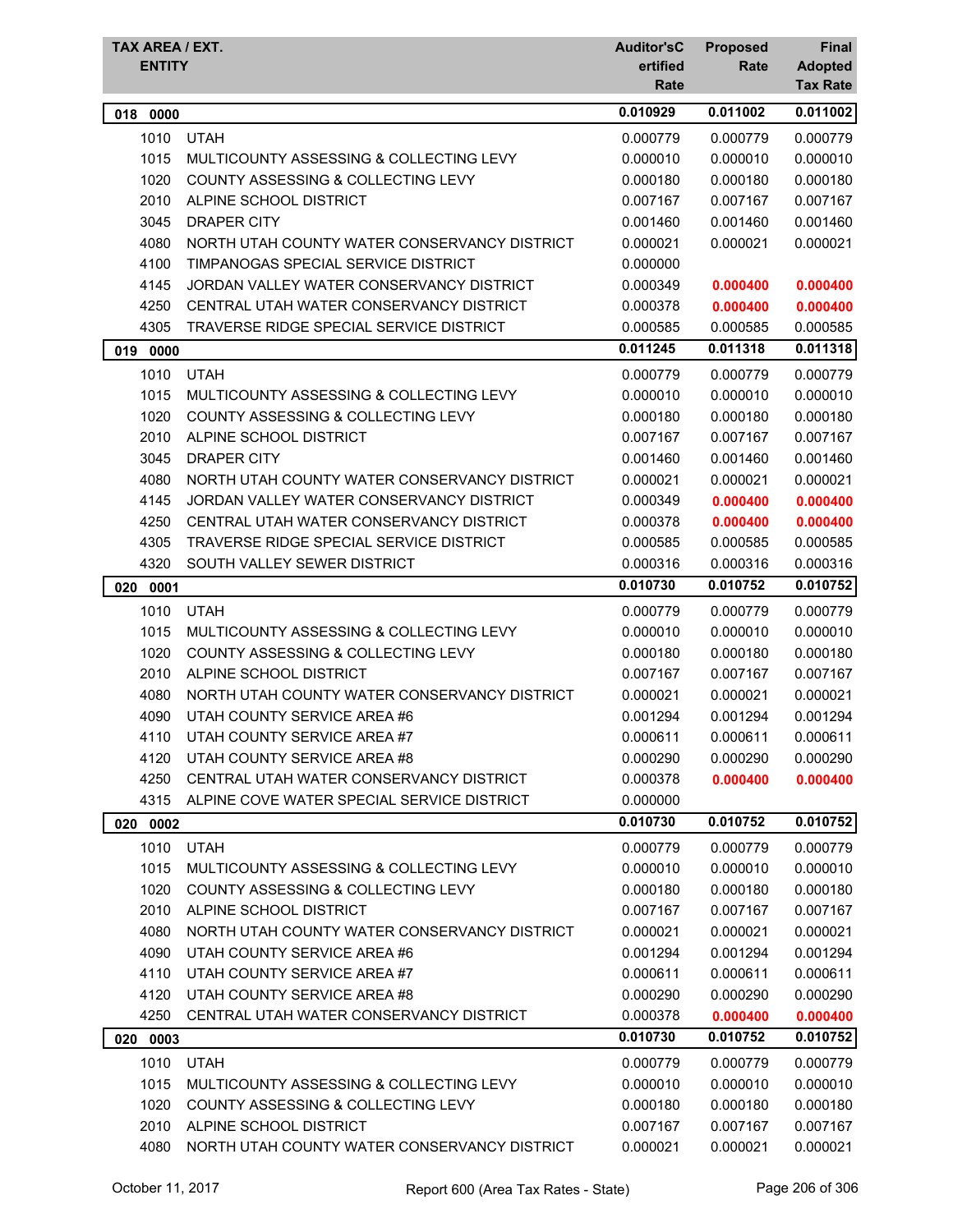| TAX AREA / EXT.<br><b>ENTITY</b> |                                               | <b>Auditor'sC</b><br>ertified<br>Rate | <b>Proposed</b><br>Rate | <b>Final</b><br><b>Adopted</b><br><b>Tax Rate</b> |
|----------------------------------|-----------------------------------------------|---------------------------------------|-------------------------|---------------------------------------------------|
| 4090                             | UTAH COUNTY SERVICE AREA #6                   | 0.001294                              | 0.001294                | 0.001294                                          |
| 4110                             | UTAH COUNTY SERVICE AREA #7                   | 0.000611                              | 0.000611                | 0.000611                                          |
| 4120                             | UTAH COUNTY SERVICE AREA #8                   | 0.000290                              | 0.000290                | 0.000290                                          |
| 4250                             | CENTRAL UTAH WATER CONSERVANCY DISTRICT       | 0.000378                              | 0.000400                | 0.000400                                          |
| 021<br>0000                      |                                               | 0.010559                              | 0.010581                | 0.010581                                          |
| 1010                             | <b>UTAH</b>                                   | 0.000779                              | 0.000779                | 0.000779                                          |
| 1015                             | MULTICOUNTY ASSESSING & COLLECTING LEVY       | 0.000010                              | 0.000010                | 0.000010                                          |
| 1020                             | COUNTY ASSESSING & COLLECTING LEVY            | 0.000180                              | 0.000180                | 0.000180                                          |
| 2010                             | ALPINE SCHOOL DISTRICT                        | 0.007167                              | 0.007167                | 0.007167                                          |
| 3040                             | <b>CEDAR HILLS CITY</b>                       | 0.002024                              | 0.002024                | 0.002024                                          |
| 4080                             | NORTH UTAH COUNTY WATER CONSERVANCY DISTRICT  | 0.000021                              | 0.000021                | 0.000021                                          |
| 4100                             | TIMPANOGAS SPECIAL SERVICE DISTRICT           | 0.000000                              |                         |                                                   |
| 4250                             | CENTRAL UTAH WATER CONSERVANCY DISTRICT       | 0.000378                              | 0.000400                | 0.000400                                          |
| 021<br>0001                      |                                               | 0.010559                              | 0.010581                | 0.010581                                          |
| 1010                             | <b>UTAH</b>                                   | 0.000779                              | 0.000779                | 0.000779                                          |
| 1015                             | MULTICOUNTY ASSESSING & COLLECTING LEVY       | 0.000010                              | 0.000010                | 0.000010                                          |
| 1020                             | <b>COUNTY ASSESSING &amp; COLLECTING LEVY</b> | 0.000180                              | 0.000180                | 0.000180                                          |
| 2010                             | ALPINE SCHOOL DISTRICT                        | 0.007167                              | 0.007167                | 0.007167                                          |
| 3040                             | <b>CEDAR HILLS CITY</b>                       | 0.002024                              | 0.002024                | 0.002024                                          |
| 4080                             | NORTH UTAH COUNTY WATER CONSERVANCY DISTRICT  | 0.000021                              | 0.000021                | 0.000021                                          |
| 4250                             | CENTRAL UTAH WATER CONSERVANCY DISTRICT       | 0.000378                              | 0.000400                | 0.000400                                          |
| 025 0000                         |                                               | 0.010254                              | 0.010276                | 0.010276                                          |
| 1010                             | <b>UTAH</b>                                   | 0.000779                              | 0.000779                | 0.000779                                          |
| 1015                             | MULTICOUNTY ASSESSING & COLLECTING LEVY       | 0.000010                              | 0.000010                | 0.000010                                          |
| 1020                             | COUNTY ASSESSING & COLLECTING LEVY            | 0.000180                              | 0.000180                | 0.000180                                          |
| 2010                             | ALPINE SCHOOL DISTRICT                        | 0.007167                              | 0.007167                | 0.007167                                          |
| 4080                             | NORTH UTAH COUNTY WATER CONSERVANCY DISTRICT  | 0.000021                              | 0.000021                | 0.000021                                          |
| 4090                             | UTAH COUNTY SERVICE AREA #6                   | 0.001294                              | 0.001294                | 0.001294                                          |
| 4120                             | UTAH COUNTY SERVICE AREA #8                   | 0.000290                              | 0.000290                | 0.000290                                          |
| 4130                             | UTAH COUNTY SERVICE AREA #9                   | 0.000135                              | 0.000135                | 0.000135                                          |
| 4250                             | CENTRAL UTAH WATER CONSERVANCY DISTRICT       | 0.000378                              | 0.000400                | 0.000400                                          |
| 0001<br>025                      |                                               | 0.010254                              | 0.010276                | 0.010276                                          |
|                                  | <b>UTAH</b>                                   |                                       |                         | 0.000779                                          |
| 1010<br>1015                     | MULTICOUNTY ASSESSING & COLLECTING LEVY       | 0.000779<br>0.000010                  | 0.000779<br>0.000010    | 0.000010                                          |
| 1020                             | <b>COUNTY ASSESSING &amp; COLLECTING LEVY</b> | 0.000180                              | 0.000180                | 0.000180                                          |
| 2010                             | ALPINE SCHOOL DISTRICT                        | 0.007167                              | 0.007167                | 0.007167                                          |
| 4080                             | NORTH UTAH COUNTY WATER CONSERVANCY DISTRICT  | 0.000021                              | 0.000021                | 0.000021                                          |
| 4090                             | UTAH COUNTY SERVICE AREA #6                   | 0.001294                              | 0.001294                | 0.001294                                          |
| 4120                             | UTAH COUNTY SERVICE AREA #8                   | 0.000290                              | 0.000290                | 0.000290                                          |
| 4130                             | UTAH COUNTY SERVICE AREA #9                   | 0.000135                              | 0.000135                | 0.000135                                          |
| 4250                             | CENTRAL UTAH WATER CONSERVANCY DISTRICT       | 0.000378                              | 0.000400                | 0.000400                                          |
| 0001<br>030                      |                                               | 0.010709                              | 0.010731                | 0.010731                                          |
| 1010                             | <b>UTAH</b>                                   | 0.000779                              | 0.000779                | 0.000779                                          |
| 1015                             | MULTICOUNTY ASSESSING & COLLECTING LEVY       | 0.000010                              | 0.000010                | 0.000010                                          |
| 1020                             | <b>COUNTY ASSESSING &amp; COLLECTING LEVY</b> | 0.000180                              | 0.000180                | 0.000180                                          |
| 2010                             | ALPINE SCHOOL DISTRICT                        | 0.007167                              | 0.007167                | 0.007167                                          |
| 4090                             | UTAH COUNTY SERVICE AREA #6                   | 0.001294                              | 0.001294                | 0.001294                                          |
| 4110                             | UTAH COUNTY SERVICE AREA #7                   | 0.000611                              | 0.000611                | 0.000611                                          |
| 4120                             | UTAH COUNTY SERVICE AREA #8                   | 0.000290                              | 0.000290                | 0.000290                                          |
|                                  |                                               |                                       |                         |                                                   |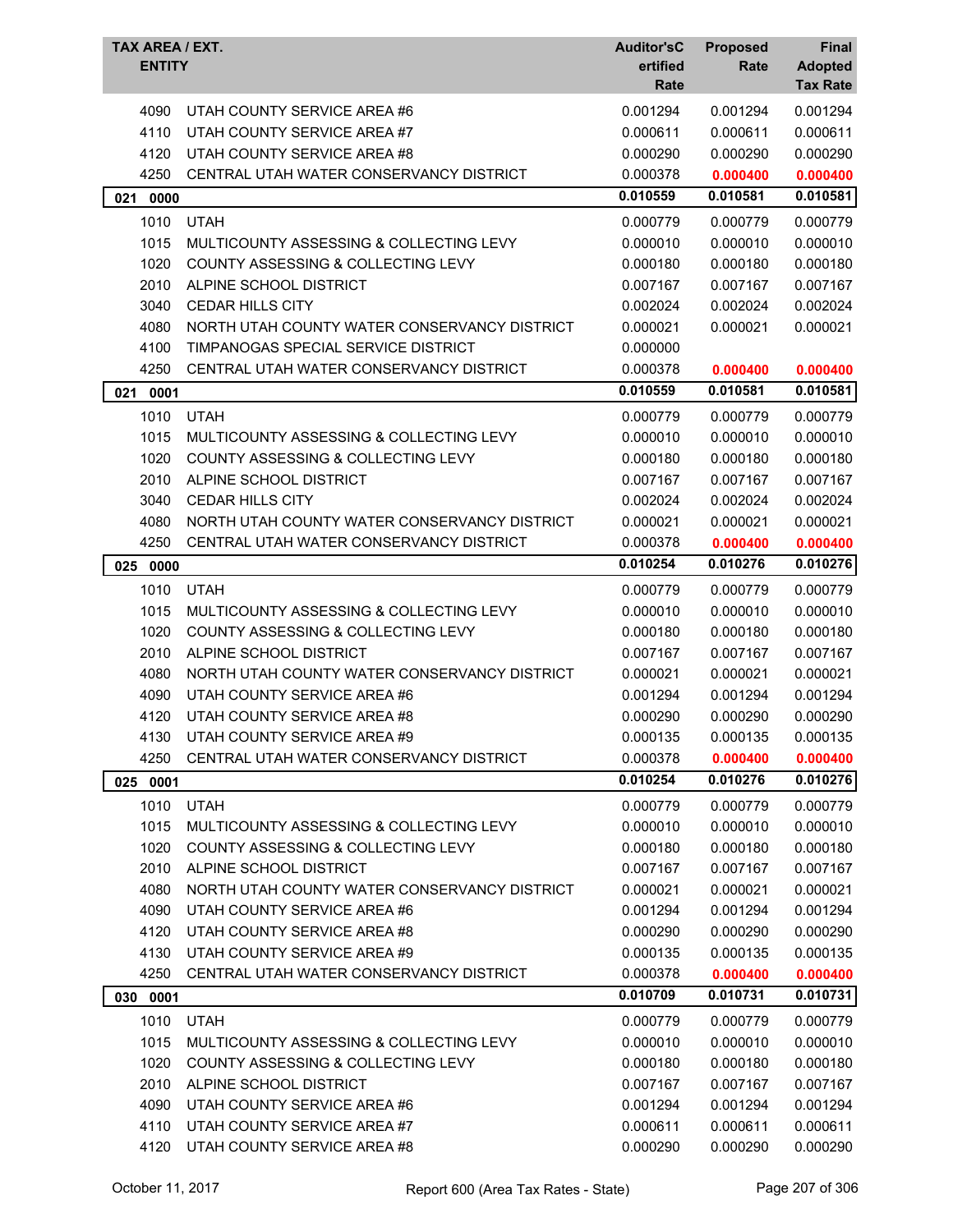| TAX AREA / EXT.<br><b>ENTITY</b> |                                               | <b>Auditor'sC</b><br>ertified<br>Rate | <b>Proposed</b><br>Rate | <b>Final</b><br><b>Adopted</b><br><b>Tax Rate</b> |
|----------------------------------|-----------------------------------------------|---------------------------------------|-------------------------|---------------------------------------------------|
| 4250                             | CENTRAL UTAH WATER CONSERVANCY DISTRICT       | 0.000378                              | 0.000400                | 0.000400                                          |
| 030<br>0002                      |                                               | 0.010709                              | 0.010731                | 0.010731                                          |
| 1010                             | <b>UTAH</b>                                   | 0.000779                              | 0.000779                | 0.000779                                          |
| 1015                             | MULTICOUNTY ASSESSING & COLLECTING LEVY       | 0.000010                              | 0.000010                | 0.000010                                          |
| 1020                             | COUNTY ASSESSING & COLLECTING LEVY            | 0.000180                              | 0.000180                | 0.000180                                          |
| 2010                             | ALPINE SCHOOL DISTRICT                        | 0.007167                              | 0.007167                | 0.007167                                          |
| 4090                             | UTAH COUNTY SERVICE AREA #6                   | 0.001294                              | 0.001294                | 0.001294                                          |
| 4110                             | UTAH COUNTY SERVICE AREA #7                   | 0.000611                              | 0.000611                | 0.000611                                          |
| 4120                             | UTAH COUNTY SERVICE AREA #8                   | 0.000290                              | 0.000290                | 0.000290                                          |
| 4250                             | CENTRAL UTAH WATER CONSERVANCY DISTRICT       | 0.000378                              | 0.000400                | 0.000400                                          |
| 034 0000                         |                                               | 0.010370                              | 0.011003                | 0.011003                                          |
| 1010                             | <b>UTAH</b>                                   | 0.000779                              | 0.000779                | 0.000779                                          |
| 1015                             | MULTICOUNTY ASSESSING & COLLECTING LEVY       | 0.000010                              | 0.000010                | 0.000010                                          |
| 1020                             | COUNTY ASSESSING & COLLECTING LEVY            | 0.000180                              | 0.000180                | 0.000180                                          |
| 2010                             | ALPINE SCHOOL DISTRICT                        | 0.007167                              | 0.007167                | 0.007167                                          |
| 3025                             | <b>BLUFFDALE</b>                              | 0.001191                              | 0.001751                | 0.001751                                          |
| 4145                             | JORDAN VALLEY WATER CONSERVANCY DISTRICT      | 0.000349                              | 0.000400                | 0.000400                                          |
| 4250                             | CENTRAL UTAH WATER CONSERVANCY DISTRICT       | 0.000378                              | 0.000400                | 0.000400                                          |
| 4320                             | SOUTH VALLEY SEWER DISTRICT                   | 0.000316                              | 0.000316                | 0.000316                                          |
| 035 0001                         |                                               | 0.010233                              | 0.010255                | 0.010255                                          |
| 1010                             | <b>UTAH</b>                                   | 0.000779                              | 0.000779                | 0.000779                                          |
| 1015                             | MULTICOUNTY ASSESSING & COLLECTING LEVY       | 0.000010                              | 0.000010                | 0.000010                                          |
| 1020                             | COUNTY ASSESSING & COLLECTING LEVY            | 0.000180                              | 0.000180                | 0.000180                                          |
| 2010                             | ALPINE SCHOOL DISTRICT                        | 0.007167                              | 0.007167                | 0.007167                                          |
| 4090                             | UTAH COUNTY SERVICE AREA #6                   | 0.001294                              | 0.001294                | 0.001294                                          |
| 4120                             | UTAH COUNTY SERVICE AREA #8                   | 0.000290                              | 0.000290                | 0.000290                                          |
| 4130                             | UTAH COUNTY SERVICE AREA #9                   | 0.000135                              | 0.000135                | 0.000135                                          |
| 4250                             | CENTRAL UTAH WATER CONSERVANCY DISTRICT       | 0.000378                              | 0.000400                | 0.000400                                          |
| 035<br>0002                      |                                               | 0.010233                              | 0.010255                | 0.010255                                          |
| 1010                             | <b>UTAH</b>                                   | 0.000779                              | 0.000779                | 0.000779                                          |
| 1015                             | MULTICOUNTY ASSESSING & COLLECTING LEVY       | 0.000010                              | 0.000010                | 0.000010                                          |
| 1020                             | <b>COUNTY ASSESSING &amp; COLLECTING LEVY</b> | 0.000180                              | 0.000180                | 0.000180                                          |
| 2010                             | ALPINE SCHOOL DISTRICT                        | 0.007167                              | 0.007167                | 0.007167                                          |
| 4090                             | UTAH COUNTY SERVICE AREA #6                   | 0.001294                              | 0.001294                | 0.001294                                          |
| 4120                             | UTAH COUNTY SERVICE AREA #8                   | 0.000290                              | 0.000290                | 0.000290                                          |
| 4130                             | UTAH COUNTY SERVICE AREA #9                   | 0.000135                              | 0.000135                | 0.000135                                          |
| 4250                             | CENTRAL UTAH WATER CONSERVANCY DISTRICT       | 0.000378                              | 0.000400                | 0.000400                                          |
| 035 0003                         |                                               | 0.010844                              | 0.010866                | 0.010866                                          |
| 1010                             | <b>UTAH</b>                                   | 0.000779                              | 0.000779                | 0.000779                                          |
| 1015                             | MULTICOUNTY ASSESSING & COLLECTING LEVY       | 0.000010                              | 0.000010                | 0.000010                                          |
| 1020                             | COUNTY ASSESSING & COLLECTING LEVY            | 0.000180                              | 0.000180                | 0.000180                                          |
| 2010                             | ALPINE SCHOOL DISTRICT                        | 0.007167                              | 0.007167                | 0.007167                                          |
| 4090                             | UTAH COUNTY SERVICE AREA #6                   | 0.001294                              | 0.001294                | 0.001294                                          |
| 4110                             | UTAH COUNTY SERVICE AREA #7                   | 0.000611                              | 0.000611                | 0.000611                                          |
| 4120                             | UTAH COUNTY SERVICE AREA #8                   | 0.000290                              | 0.000290                | 0.000290                                          |
| 4130                             | UTAH COUNTY SERVICE AREA #9                   | 0.000135                              | 0.000135                | 0.000135                                          |
| 4250                             | CENTRAL UTAH WATER CONSERVANCY DISTRICT       | 0.000378                              | 0.000400                | 0.000400                                          |
| 038 0000                         |                                               | 0.011334                              | 0.011356                | 0.011356                                          |
| 1010                             | <b>UTAH</b>                                   | 0.000779                              | 0.000779                | 0.000779                                          |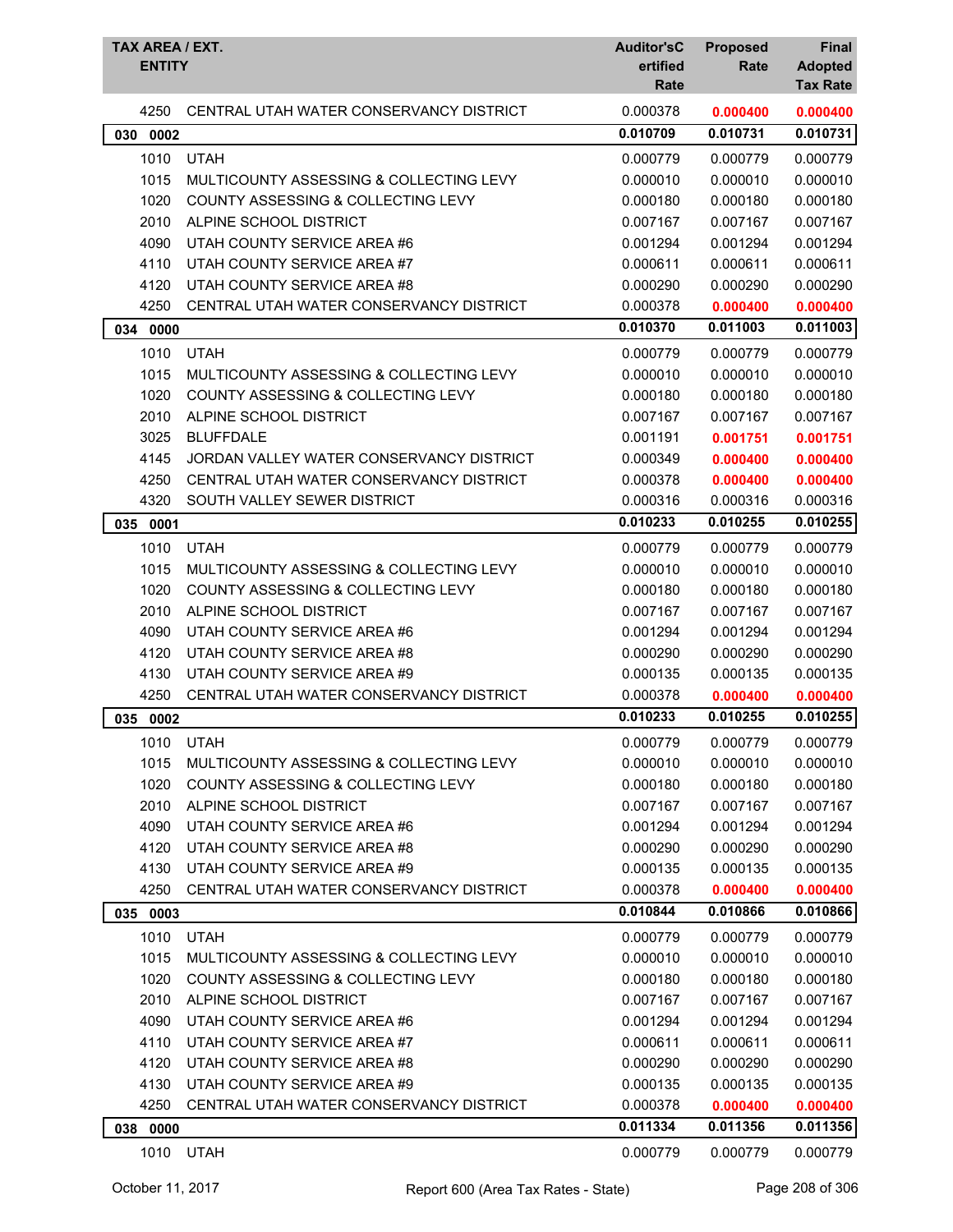| TAX AREA / EXT.<br><b>ENTITY</b> |                                              | <b>Auditor'sC</b><br>ertified<br>Rate | <b>Proposed</b><br>Rate | Final<br><b>Adopted</b><br><b>Tax Rate</b> |
|----------------------------------|----------------------------------------------|---------------------------------------|-------------------------|--------------------------------------------|
| 1015                             | MULTICOUNTY ASSESSING & COLLECTING LEVY      | 0.000010                              | 0.000010                | 0.000010                                   |
| 1020                             | COUNTY ASSESSING & COLLECTING LEVY           | 0.000180                              | 0.000180                | 0.000180                                   |
| 2010                             | ALPINE SCHOOL DISTRICT                       | 0.007167                              | 0.007167                | 0.007167                                   |
| 3047                             | <b>EAGLE MOUNTAIN CITY</b>                   | 0.001011                              | 0.001011                | 0.001011                                   |
| 4100                             | TIMPANOGAS SPECIAL SERVICE DISTRICT          | 0.000000                              |                         |                                            |
| 4250                             | CENTRAL UTAH WATER CONSERVANCY DISTRICT      | 0.000378                              | 0.000400                | 0.000400                                   |
| 4400                             | UNIFIED FIRE SERVICE AREA - SALT LAKE COUNTY | 0.001809                              | 0.001809                | 0.001809                                   |
| 038<br>0001                      |                                              | 0.011334                              | 0.011356                | 0.011356                                   |
| 1010                             | <b>UTAH</b>                                  | 0.000779                              | 0.000779                | 0.000779                                   |
| 1015                             | MULTICOUNTY ASSESSING & COLLECTING LEVY      | 0.000010                              | 0.000010                | 0.000010                                   |
| 1020                             | COUNTY ASSESSING & COLLECTING LEVY           | 0.000180                              | 0.000180                | 0.000180                                   |
| 2010                             | ALPINE SCHOOL DISTRICT                       | 0.007167                              | 0.007167                | 0.007167                                   |
| 3047                             | <b>EAGLE MOUNTAIN CITY</b>                   | 0.001011                              | 0.001011                | 0.001011                                   |
| 4250                             | CENTRAL UTAH WATER CONSERVANCY DISTRICT      | 0.000378                              | 0.000400                | 0.000400                                   |
| 4400                             | UNIFIED FIRE SERVICE AREA - SALT LAKE COUNTY | 0.001809                              | 0.001809                | 0.001809                                   |
| 038<br>0002                      |                                              | 0.011334                              | 0.011356                | 0.011356                                   |
| 1010                             | <b>UTAH</b>                                  | 0.000779                              | 0.000779                | 0.000779                                   |
| 1015                             | MULTICOUNTY ASSESSING & COLLECTING LEVY      | 0.000010                              | 0.000010                | 0.000010                                   |
| 1020                             | COUNTY ASSESSING & COLLECTING LEVY           | 0.000180                              | 0.000180                | 0.000180                                   |
| 2010                             | ALPINE SCHOOL DISTRICT                       | 0.007167                              | 0.007167                | 0.007167                                   |
| 3047                             | <b>EAGLE MOUNTAIN CITY</b>                   | 0.001011                              | 0.001011                | 0.001011                                   |
| 4150                             | WHITE HILLS SPECIAL DISTRICT                 | 0.000000                              |                         |                                            |
| 4250                             | CENTRAL UTAH WATER CONSERVANCY DISTRICT      | 0.000378                              | 0.000400                | 0.000400                                   |
| 4400                             | UNIFIED FIRE SERVICE AREA - SALT LAKE COUNTY | 0.001809                              | 0.001809                | 0.001809                                   |
|                                  |                                              | 0.011334                              | 0.011356                | 0.011356                                   |
| 038<br>0003                      |                                              |                                       |                         |                                            |
| 1010                             | <b>UTAH</b>                                  | 0.000779                              | 0.000779                | 0.000779                                   |
| 1015                             | MULTICOUNTY ASSESSING & COLLECTING LEVY      | 0.000010                              | 0.000010                | 0.000010                                   |
| 1020                             | COUNTY ASSESSING & COLLECTING LEVY           | 0.000180                              | 0.000180                | 0.000180                                   |
| 2010                             | ALPINE SCHOOL DISTRICT                       | 0.007167                              | 0.007167                | 0.007167                                   |
| 3047                             | <b>EAGLE MOUNTAIN CITY</b>                   | 0.001011                              | 0.001011                | 0.001011                                   |
| 4250                             | CENTRAL UTAH WATER CONSERVANCY DISTRICT      | 0.000378                              | 0.000400                | 0.000400                                   |
| 4400                             | UNIFIED FIRE SERVICE AREA - SALT LAKE COUNTY | 0.001809                              | 0.001809                | 0.001809                                   |
| 038 0004                         |                                              | 0.011334                              | 0.011356                | 0.011356                                   |
| 1010                             | <b>UTAH</b>                                  | 0.000779                              | 0.000779                | 0.000779                                   |
| 1015                             | MULTICOUNTY ASSESSING & COLLECTING LEVY      | 0.000010                              | 0.000010                | 0.000010                                   |
| 1020                             | COUNTY ASSESSING & COLLECTING LEVY           | 0.000180                              | 0.000180                | 0.000180                                   |
| 2010                             | ALPINE SCHOOL DISTRICT                       | 0.007167                              | 0.007167                | 0.007167                                   |
| 3047                             | <b>EAGLE MOUNTAIN CITY</b>                   | 0.001011                              | 0.001011                | 0.001011                                   |
| 4100                             | TIMPANOGAS SPECIAL SERVICE DISTRICT          | 0.000000                              |                         |                                            |
| 4250                             | CENTRAL UTAH WATER CONSERVANCY DISTRICT      | 0.000378                              | 0.000400                | 0.000400                                   |
| 4400                             | UNIFIED FIRE SERVICE AREA -SALT LAKE COUNTY  | 0.001809                              | 0.001809                | 0.001809                                   |
| 038 0005                         |                                              | 0.011334                              | 0.011356                | 0.011356                                   |
| 1010                             | <b>UTAH</b>                                  | 0.000779                              | 0.000779                | 0.000779                                   |
| 1015                             | MULTICOUNTY ASSESSING & COLLECTING LEVY      | 0.000010                              | 0.000010                | 0.000010                                   |
| 1020                             | COUNTY ASSESSING & COLLECTING LEVY           | 0.000180                              | 0.000180                | 0.000180                                   |
| 2010                             | ALPINE SCHOOL DISTRICT                       | 0.007167                              | 0.007167                | 0.007167                                   |
| 3047                             | <b>EAGLE MOUNTAIN CITY</b>                   | 0.001011                              | 0.001011                | 0.001011                                   |
| 4250                             | CENTRAL UTAH WATER CONSERVANCY DISTRICT      | 0.000378                              | 0.000400                | 0.000400                                   |
| 4400                             | UNIFIED FIRE SERVICE AREA - SALT LAKE COUNTY | 0.001809                              | 0.001809                | 0.001809                                   |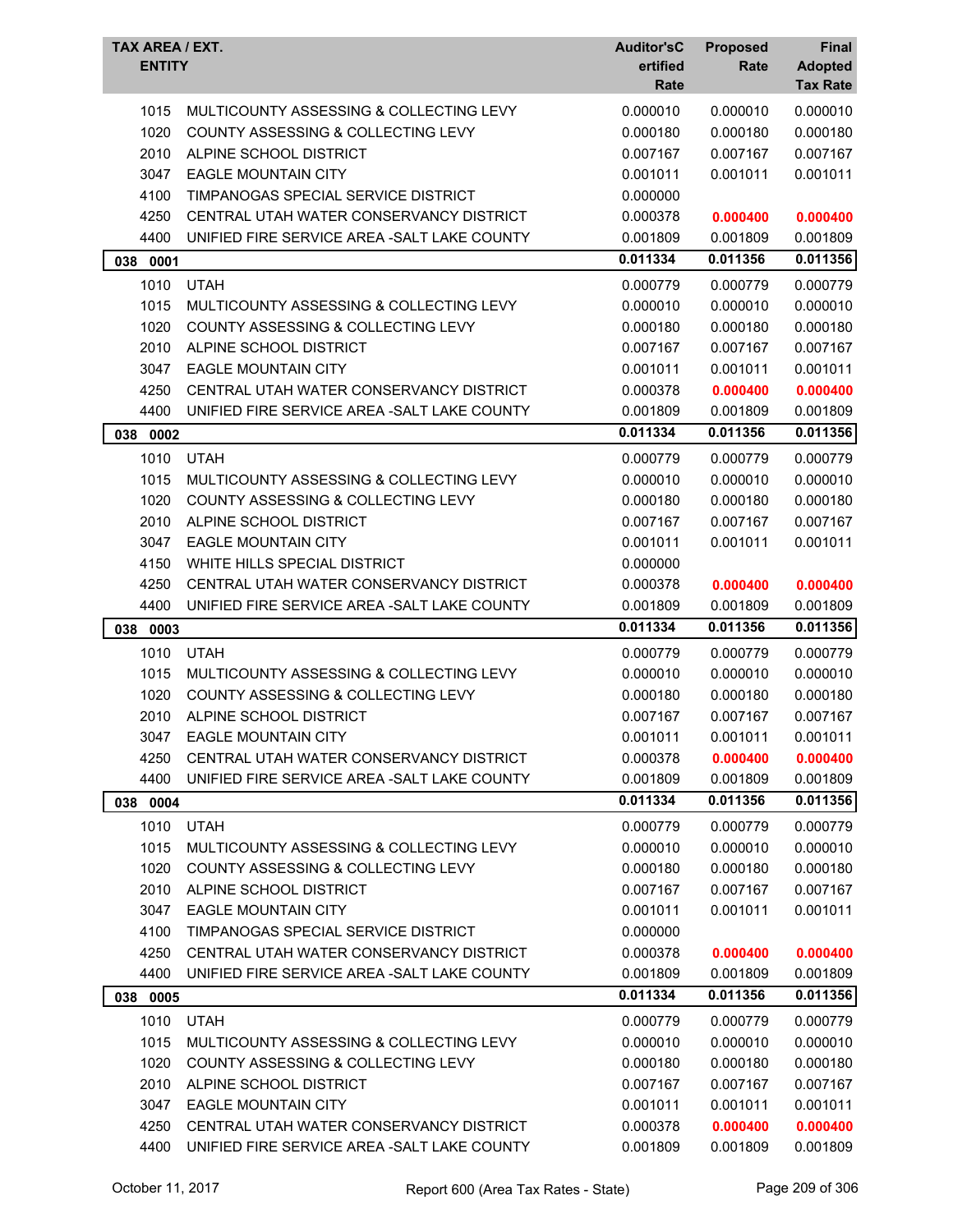| TAX AREA / EXT.<br><b>ENTITY</b> |                                               | <b>Auditor'sC</b><br>ertified<br>Rate | <b>Proposed</b><br>Rate | <b>Final</b><br><b>Adopted</b><br><b>Tax Rate</b> |
|----------------------------------|-----------------------------------------------|---------------------------------------|-------------------------|---------------------------------------------------|
| 0006<br>038                      |                                               | 0.011334                              | 0.011356                | 0.011356                                          |
| 1010                             | <b>UTAH</b>                                   | 0.000779                              | 0.000779                | 0.000779                                          |
| 1015                             | MULTICOUNTY ASSESSING & COLLECTING LEVY       | 0.000010                              | 0.000010                | 0.000010                                          |
| 1020                             | <b>COUNTY ASSESSING &amp; COLLECTING LEVY</b> | 0.000180                              | 0.000180                | 0.000180                                          |
| 2010                             | ALPINE SCHOOL DISTRICT                        | 0.007167                              | 0.007167                | 0.007167                                          |
| 3047                             | <b>EAGLE MOUNTAIN CITY</b>                    | 0.001011                              | 0.001011                | 0.001011                                          |
| 4250                             | CENTRAL UTAH WATER CONSERVANCY DISTRICT       | 0.000378                              | 0.000400                | 0.000400                                          |
| 4400                             | UNIFIED FIRE SERVICE AREA - SALT LAKE COUNTY  | 0.001809                              | 0.001809                | 0.001809                                          |
| 039<br>0000                      |                                               | 0.010336                              | 0.010358                | 0.010358                                          |
| 1010                             | <b>UTAH</b>                                   | 0.000779                              | 0.000779                | 0.000779                                          |
| 1015                             | MULTICOUNTY ASSESSING & COLLECTING LEVY       | 0.000010                              | 0.000010                | 0.000010                                          |
| 1020                             | <b>COUNTY ASSESSING &amp; COLLECTING LEVY</b> | 0.000180                              | 0.000180                | 0.000180                                          |
| 2010                             | ALPINE SCHOOL DISTRICT                        | 0.007167                              | 0.007167                | 0.007167                                          |
| 3075                             | SARATOGA SPRINGS CITY                         | 0.001822                              | 0.001822                | 0.001822                                          |
| 4250                             | CENTRAL UTAH WATER CONSERVANCY DISTRICT       | 0.000378                              | 0.000400                | 0.000400                                          |
| 040<br>0000                      |                                               | 0.009840                              | 0.009862                | 0.009862                                          |
| 1010                             | <b>UTAH</b>                                   | 0.000779                              | 0.000779                | 0.000779                                          |
| 1015                             | MULTICOUNTY ASSESSING & COLLECTING LEVY       | 0.000010                              | 0.000010                | 0.000010                                          |
| 1020                             | COUNTY ASSESSING & COLLECTING LEVY            | 0.000180                              | 0.000180                | 0.000180                                          |
| 2010                             | ALPINE SCHOOL DISTRICT                        | 0.007167                              | 0.007167                | 0.007167                                          |
| 3010                             | <b>ALPINE CITY</b>                            | 0.001305                              | 0.001305                | 0.001305                                          |
| 4080                             | NORTH UTAH COUNTY WATER CONSERVANCY DISTRICT  | 0.000021                              | 0.000021                | 0.000021                                          |
| 4100                             | TIMPANOGAS SPECIAL SERVICE DISTRICT           | 0.000000                              |                         |                                                   |
| 4250                             | CENTRAL UTAH WATER CONSERVANCY DISTRICT       | 0.000378                              | 0.000400                | 0.000400                                          |
| 040<br>0001                      |                                               | 0.009840                              | 0.009862                | 0.009862                                          |
| 1010                             | <b>UTAH</b>                                   | 0.000779                              | 0.000779                | 0.000779                                          |
| 1015                             | MULTICOUNTY ASSESSING & COLLECTING LEVY       | 0.000010                              | 0.000010                | 0.000010                                          |
| 1020                             | <b>COUNTY ASSESSING &amp; COLLECTING LEVY</b> | 0.000180                              | 0.000180                | 0.000180                                          |
| 2010                             | ALPINE SCHOOL DISTRICT                        | 0.007167                              | 0.007167                | 0.007167                                          |
| 3010                             | <b>ALPINE CITY</b>                            | 0.001305                              | 0.001305                | 0.001305                                          |
| 4080                             | NORTH UTAH COUNTY WATER CONSERVANCY DISTRICT  | 0.000021                              | 0.000021                | 0.000021                                          |
| 4250                             | CENTRAL UTAH WATER CONSERVANCY DISTRICT       | 0.000378                              | 0.000400                | 0.000400                                          |
| 042 0001                         |                                               | 0.010357                              | 0.010379                | 0.010379                                          |
| 1010                             | <b>UTAH</b>                                   | 0.000779                              | 0.000779                | 0.000779                                          |
| 1015                             | MULTICOUNTY ASSESSING & COLLECTING LEVY       | 0.000010                              | 0.000010                | 0.000010                                          |
| 1020                             | COUNTY ASSESSING & COLLECTING LEVY            | 0.000180                              | 0.000180                | 0.000180                                          |
| 2010                             | ALPINE SCHOOL DISTRICT                        | 0.007167                              | 0.007167                | 0.007167                                          |
| 3075                             | SARATOGA SPRINGS CITY                         | 0.001822                              | 0.001822                | 0.001822                                          |
| 4080                             | NORTH UTAH COUNTY WATER CONSERVANCY DISTRICT  | 0.000021                              | 0.000021                | 0.000021                                          |
| 4100                             | TIMPANOGAS SPECIAL SERVICE DISTRICT           | 0.000000                              |                         |                                                   |
| 4250                             | CENTRAL UTAH WATER CONSERVANCY DISTRICT       | 0.000378                              | 0.000400                | 0.000400                                          |
| 045<br>0000                      |                                               | 0.009963                              | 0.009985                | 0.009985                                          |
| 1010                             | <b>UTAH</b>                                   | 0.000779                              | 0.000779                | 0.000779                                          |
| 1015                             | MULTICOUNTY ASSESSING & COLLECTING LEVY       | 0.000010                              | 0.000010                | 0.000010                                          |
| 1020                             | COUNTY ASSESSING & COLLECTING LEVY            | 0.000180                              | 0.000180                | 0.000180                                          |
| 2010                             | ALPINE SCHOOL DISTRICT                        | 0.007167                              | 0.007167                | 0.007167                                          |
| 3080                             | <b>HIGHLAND CITY</b>                          | 0.001428                              | 0.001428                | 0.001428                                          |
| 4080                             | NORTH UTAH COUNTY WATER CONSERVANCY DISTRICT  | 0.000021                              | 0.000021                | 0.000021                                          |
| 4100                             | TIMPANOGAS SPECIAL SERVICE DISTRICT           | 0.000000                              |                         |                                                   |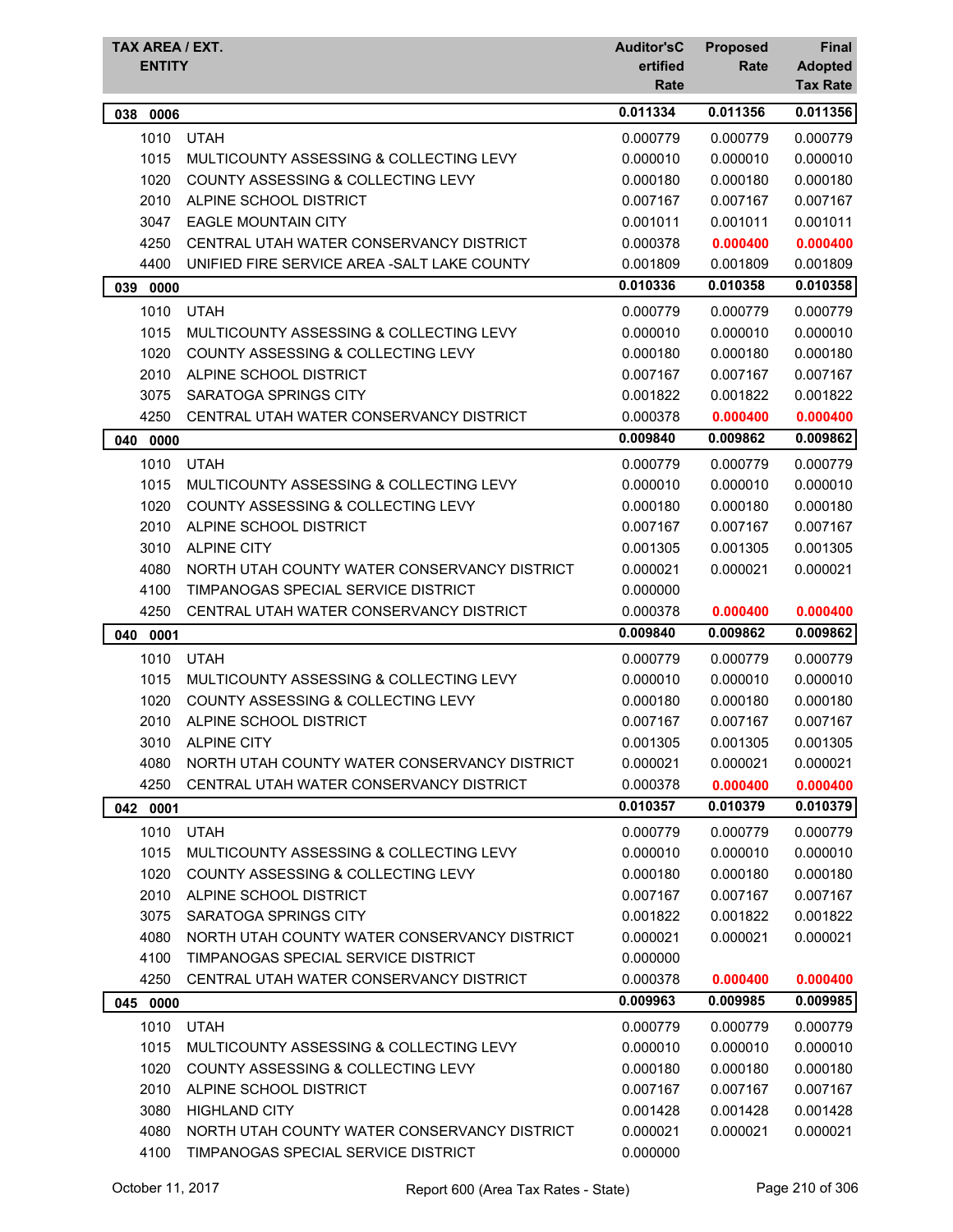| <b>TAX AREA / EXT.</b><br><b>ENTITY</b> |                                              | <b>Auditor'sC</b><br>ertified<br>Rate | <b>Proposed</b><br>Rate | <b>Final</b><br><b>Adopted</b><br><b>Tax Rate</b> |
|-----------------------------------------|----------------------------------------------|---------------------------------------|-------------------------|---------------------------------------------------|
| 4250                                    | CENTRAL UTAH WATER CONSERVANCY DISTRICT      | 0.000378                              | 0.000400                | 0.000400                                          |
| 045<br>0001                             |                                              | 0.009963                              | 0.009985                | 0.009985                                          |
| 1010                                    | <b>UTAH</b>                                  | 0.000779                              | 0.000779                | 0.000779                                          |
| 1015                                    | MULTICOUNTY ASSESSING & COLLECTING LEVY      | 0.000010                              | 0.000010                | 0.000010                                          |
| 1020                                    | COUNTY ASSESSING & COLLECTING LEVY           | 0.000180                              | 0.000180                | 0.000180                                          |
| 2010                                    | ALPINE SCHOOL DISTRICT                       | 0.007167                              | 0.007167                | 0.007167                                          |
| 3080                                    | <b>HIGHLAND CITY</b>                         | 0.001428                              | 0.001428                | 0.001428                                          |
| 4080                                    | NORTH UTAH COUNTY WATER CONSERVANCY DISTRICT | 0.000021                              | 0.000021                | 0.000021                                          |
| 4250                                    | CENTRAL UTAH WATER CONSERVANCY DISTRICT      | 0.000378                              | 0.000400                | 0.000400                                          |
| 050 0000                                |                                              | 0.009438                              | 0.009460                | 0.009460                                          |
| 1010                                    | <b>UTAH</b>                                  | 0.000779                              | 0.000779                | 0.000779                                          |
| 1015                                    | MULTICOUNTY ASSESSING & COLLECTING LEVY      | 0.000010                              | 0.000010                | 0.000010                                          |
| 1020                                    | COUNTY ASSESSING & COLLECTING LEVY           | 0.000180                              | 0.000180                | 0.000180                                          |
| 2010                                    | ALPINE SCHOOL DISTRICT                       | 0.007167                              | 0.007167                | 0.007167                                          |
| 3030                                    | <b>CEDAR FORT TOWN</b>                       | 0.000924                              | 0.000924                | 0.000924                                          |
| 4250                                    | CENTRAL UTAH WATER CONSERVANCY DISTRICT      | 0.000378                              | 0.000400                | 0.000400                                          |
| 053<br>0000                             |                                              | 0.011561                              | 0.011583                | 0.011583                                          |
| 1010                                    | <b>UTAH</b>                                  | 0.000779                              | 0.000779                | 0.000779                                          |
| 1015                                    | MULTICOUNTY ASSESSING & COLLECTING LEVY      | 0.000010                              | 0.000010                | 0.000010                                          |
| 1020                                    | COUNTY ASSESSING & COLLECTING LEVY           | 0.000180                              | 0.000180                | 0.000180                                          |
| 2010                                    | ALPINE SCHOOL DISTRICT                       | 0.007167                              | 0.007167                | 0.007167                                          |
| 3047                                    | <b>EAGLE MOUNTAIN CITY</b>                   | 0.001011                              | 0.001011                | 0.001011                                          |
| 4250                                    | CENTRAL UTAH WATER CONSERVANCY DISTRICT      | 0.000378                              | 0.000400                | 0.000400                                          |
| 4380                                    | POLE CANYON BASIC LOCAL DISTRICT             | 0.000227                              | 0.000227                | 0.000227                                          |
| 4400                                    | UNIFIED FIRE SERVICE AREA - SALT LAKE COUNTY | 0.001809                              | 0.001809                | 0.001809                                          |
| 053<br>0001                             |                                              | 0.011561                              | 0.011583                | 0.011583                                          |
| 1010                                    | <b>UTAH</b>                                  | 0.000779                              | 0.000779                | 0.000779                                          |
| 1015                                    | MULTICOUNTY ASSESSING & COLLECTING LEVY      | 0.000010                              | 0.000010                | 0.000010                                          |
| 1020                                    | COUNTY ASSESSING & COLLECTING LEVY           | 0.000180                              | 0.000180                | 0.000180                                          |
| 2010                                    | ALPINE SCHOOL DISTRICT                       | 0.007167                              | 0.007167                | 0.007167                                          |
| 3047                                    | <b>EAGLE MOUNTAIN CITY</b>                   | 0.001011                              | 0.001011                | 0.001011                                          |
| 4150                                    | WHITE HILLS SPECIAL DISTRICT                 | 0.000000                              |                         |                                                   |
| 4250                                    | CENTRAL UTAH WATER CONSERVANCY DISTRICT      | 0.000378                              | 0.000400                | 0.000400                                          |
| 4380                                    | POLE CANYON BASIC LOCAL DISTRICT             | 0.000227                              | 0.000227                | 0.000227                                          |
| 4400                                    | UNIFIED FIRE SERVICE AREA - SALT LAKE COUNTY | 0.001809                              | 0.001809                | 0.001809                                          |
| 055 0000                                |                                              | 0.009557                              | 0.009579                | 0.009579                                          |
| 1010                                    | <b>UTAH</b>                                  | 0.000779                              | 0.000779                | 0.000779                                          |
| 1015                                    | MULTICOUNTY ASSESSING & COLLECTING LEVY      | 0.000010                              | 0.000010                | 0.000010                                          |
| 1020                                    | COUNTY ASSESSING & COLLECTING LEVY           | 0.000180                              | 0.000180                | 0.000180                                          |
| 2010                                    | ALPINE SCHOOL DISTRICT                       | 0.007167                              | 0.007167                | 0.007167                                          |
| 3055                                    | <b>FAIRFIELD TOWN</b>                        | 0.001043                              | 0.001043                | 0.001043                                          |
| 4250                                    | CENTRAL UTAH WATER CONSERVANCY DISTRICT      | 0.000378                              | 0.000400                | 0.000400                                          |
| 056 0000                                |                                              | 0.009557                              | 0.009579                | 0.009579                                          |
| 1010                                    | <b>UTAH</b>                                  | 0.000779                              | 0.000779                | 0.000779                                          |
| 1015                                    | MULTICOUNTY ASSESSING & COLLECTING LEVY      | 0.000010                              | 0.000010                | 0.000010                                          |
| 1020                                    | COUNTY ASSESSING & COLLECTING LEVY           | 0.000180                              | 0.000180                | 0.000180                                          |
| 2010                                    | ALPINE SCHOOL DISTRICT                       | 0.007167                              | 0.007167                | 0.007167                                          |
| 3055                                    | <b>FAIRFIELD TOWN</b>                        | 0.001043                              | 0.001043                | 0.001043                                          |
| 4250                                    | CENTRAL UTAH WATER CONSERVANCY DISTRICT      | 0.000378                              | 0.000400                | 0.000400                                          |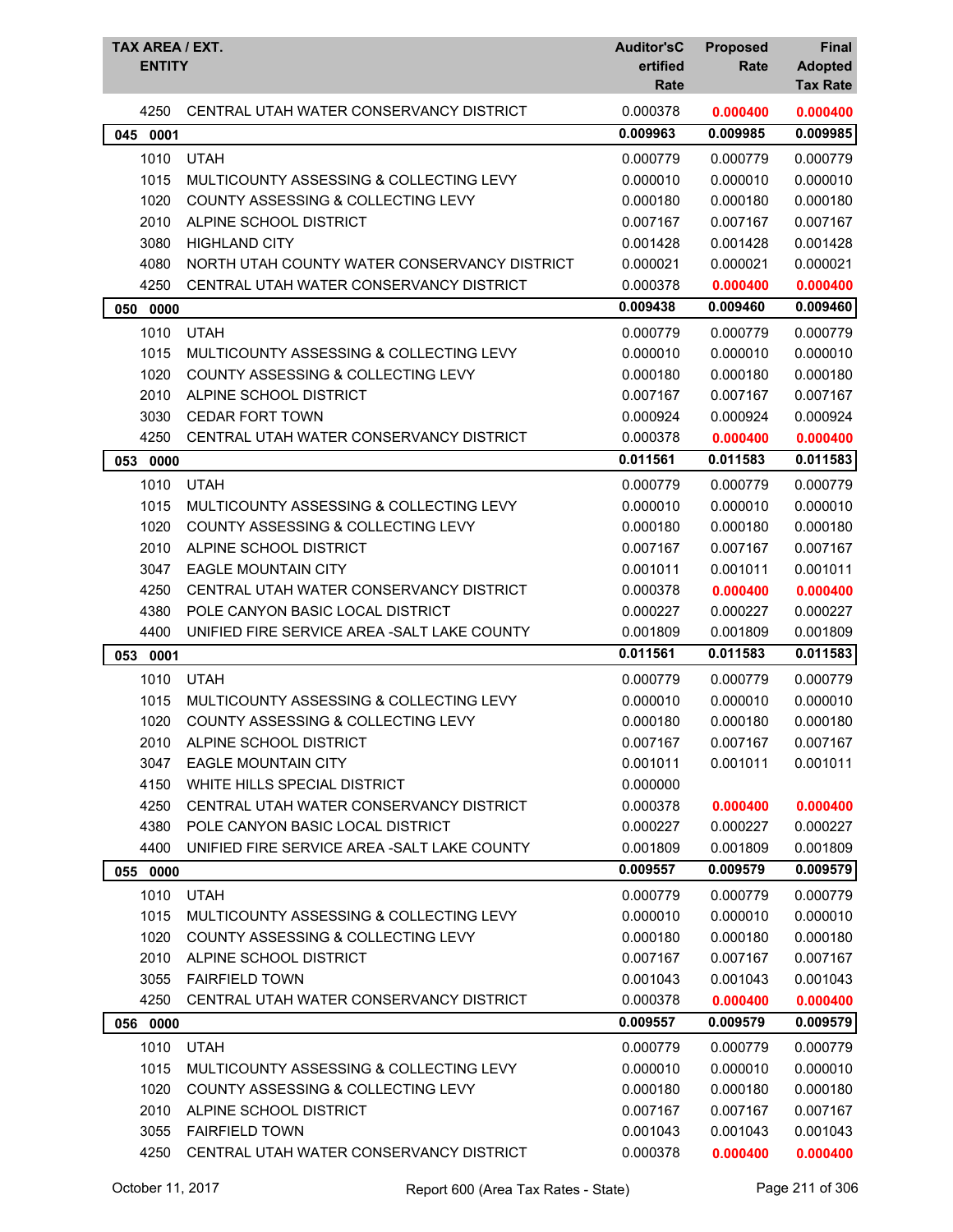| TAX AREA / EXT.<br><b>ENTITY</b> |                                                | <b>Auditor'sC</b><br>ertified<br>Rate | <b>Proposed</b><br>Rate | Final<br><b>Adopted</b><br><b>Tax Rate</b> |
|----------------------------------|------------------------------------------------|---------------------------------------|-------------------------|--------------------------------------------|
| 4300                             | <b>FAIRFIELD CEMETERY MAINTENANCE DISTRICT</b> | 0.000000                              |                         |                                            |
| 060<br>0000                      |                                                | 0.010617                              | 0.010639                | 0.010639                                   |
| 1010                             | <b>UTAH</b>                                    | 0.000779                              | 0.000779                | 0.000779                                   |
| 1015                             | MULTICOUNTY ASSESSING & COLLECTING LEVY        | 0.000010                              | 0.000010                | 0.000010                                   |
| 1020                             | COUNTY ASSESSING & COLLECTING LEVY             | 0.000180                              | 0.000180                | 0.000180                                   |
| 2010                             | ALPINE SCHOOL DISTRICT                         | 0.007167                              | 0.007167                | 0.007167                                   |
| 3020                             | AMERICAN FORK CITY                             | 0.002082                              | 0.002082                | 0.002082                                   |
| 4010                             | AMERICAN FORK METROPOLITAN WATER DISTRICT      | 0.000000                              |                         |                                            |
| 4080                             | NORTH UTAH COUNTY WATER CONSERVANCY DISTRICT   | 0.000021                              | 0.000021                | 0.000021                                   |
| 4250                             | CENTRAL UTAH WATER CONSERVANCY DISTRICT        | 0.000378                              | 0.000400                | 0.000400                                   |
| 060<br>0001                      |                                                | 0.010617                              | 0.010639                | 0.010639                                   |
| 1010                             | <b>UTAH</b>                                    | 0.000779                              | 0.000779                | 0.000779                                   |
| 1015                             | MULTICOUNTY ASSESSING & COLLECTING LEVY        | 0.000010                              | 0.000010                | 0.000010                                   |
| 1020                             | COUNTY ASSESSING & COLLECTING LEVY             | 0.000180                              | 0.000180                | 0.000180                                   |
| 2010                             | ALPINE SCHOOL DISTRICT                         | 0.007167                              | 0.007167                | 0.007167                                   |
| 3020                             | AMERICAN FORK CITY                             | 0.002082                              | 0.002082                | 0.002082                                   |
| 4010                             | AMERICAN FORK METROPOLITAN WATER DISTRICT      | 0.000000                              |                         |                                            |
| 4080                             | NORTH UTAH COUNTY WATER CONSERVANCY DISTRICT   | 0.000021                              | 0.000021                | 0.000021                                   |
| 4100                             | TIMPANOGAS SPECIAL SERVICE DISTRICT            | 0.000000                              |                         |                                            |
| 4250                             | CENTRAL UTAH WATER CONSERVANCY DISTRICT        | 0.000378                              | 0.000400                | 0.000400                                   |
| 060<br>0002                      |                                                | 0.010617                              | 0.010639                | 0.010639                                   |
| 1010                             | <b>UTAH</b>                                    | 0.000779                              | 0.000779                | 0.000779                                   |
| 1015                             | MULTICOUNTY ASSESSING & COLLECTING LEVY        | 0.000010                              | 0.000010                | 0.000010                                   |
| 1020                             | COUNTY ASSESSING & COLLECTING LEVY             | 0.000180                              | 0.000180                | 0.000180                                   |
| 2010                             | ALPINE SCHOOL DISTRICT                         | 0.007167                              | 0.007167                | 0.007167                                   |
| 3020                             | AMERICAN FORK CITY                             | 0.002082                              | 0.002082                | 0.002082                                   |
| 4010                             | AMERICAN FORK METROPOLITAN WATER DISTRICT      | 0.000000                              |                         |                                            |
| 4080                             | NORTH UTAH COUNTY WATER CONSERVANCY DISTRICT   | 0.000021                              | 0.000021                | 0.000021                                   |
| 4100                             | TIMPANOGAS SPECIAL SERVICE DISTRICT            | 0.000000                              |                         |                                            |
| 4250                             | CENTRAL UTAH WATER CONSERVANCY DISTRICT        | 0.000378                              | 0.000400                | 0.000400                                   |
| 0004<br>060                      |                                                | 0.010617                              | 0.010639                | 0.010639                                   |
| 1010                             | <b>UTAH</b>                                    | 0.000779                              | 0.000779                | 0.000779                                   |
| 1015                             | MULTICOUNTY ASSESSING & COLLECTING LEVY        | 0.000010                              | 0.000010                | 0.000010                                   |
| 1020                             | COUNTY ASSESSING & COLLECTING LEVY             | 0.000180                              | 0.000180                | 0.000180                                   |
| 2010                             | ALPINE SCHOOL DISTRICT                         | 0.007167                              | 0.007167                | 0.007167                                   |
| 3020                             | AMERICAN FORK CITY                             | 0.002082                              | 0.002082                | 0.002082                                   |
| 4010                             | AMERICAN FORK METROPOLITAN WATER DISTRICT      | 0.000000                              |                         |                                            |
| 4080                             | NORTH UTAH COUNTY WATER CONSERVANCY DISTRICT   | 0.000021                              | 0.000021                | 0.000021                                   |
| 4100                             | TIMPANOGAS SPECIAL SERVICE DISTRICT            | 0.000000                              |                         |                                            |
| 4250                             | CENTRAL UTAH WATER CONSERVANCY DISTRICT        | 0.000378                              | 0.000400                | 0.000400                                   |
| 060 0005                         |                                                | 0.010617                              | 0.010639                | 0.010639                                   |
| 1010                             | <b>UTAH</b>                                    | 0.000779                              | 0.000779                | 0.000779                                   |
| 1015                             | MULTICOUNTY ASSESSING & COLLECTING LEVY        | 0.000010                              | 0.000010                | 0.000010                                   |
| 1020                             | COUNTY ASSESSING & COLLECTING LEVY             | 0.000180                              | 0.000180                | 0.000180                                   |
| 2010                             | ALPINE SCHOOL DISTRICT                         | 0.007167                              | 0.007167                | 0.007167                                   |
| 3020                             | AMERICAN FORK CITY                             | 0.002082                              | 0.002082                | 0.002082                                   |
| 4010                             | AMERICAN FORK METROPOLITAN WATER DISTRICT      | 0.000000                              |                         |                                            |
| 4080                             | NORTH UTAH COUNTY WATER CONSERVANCY DISTRICT   | 0.000021                              | 0.000021                | 0.000021                                   |
| 4100                             | TIMPANOGAS SPECIAL SERVICE DISTRICT            | 0.000000                              |                         |                                            |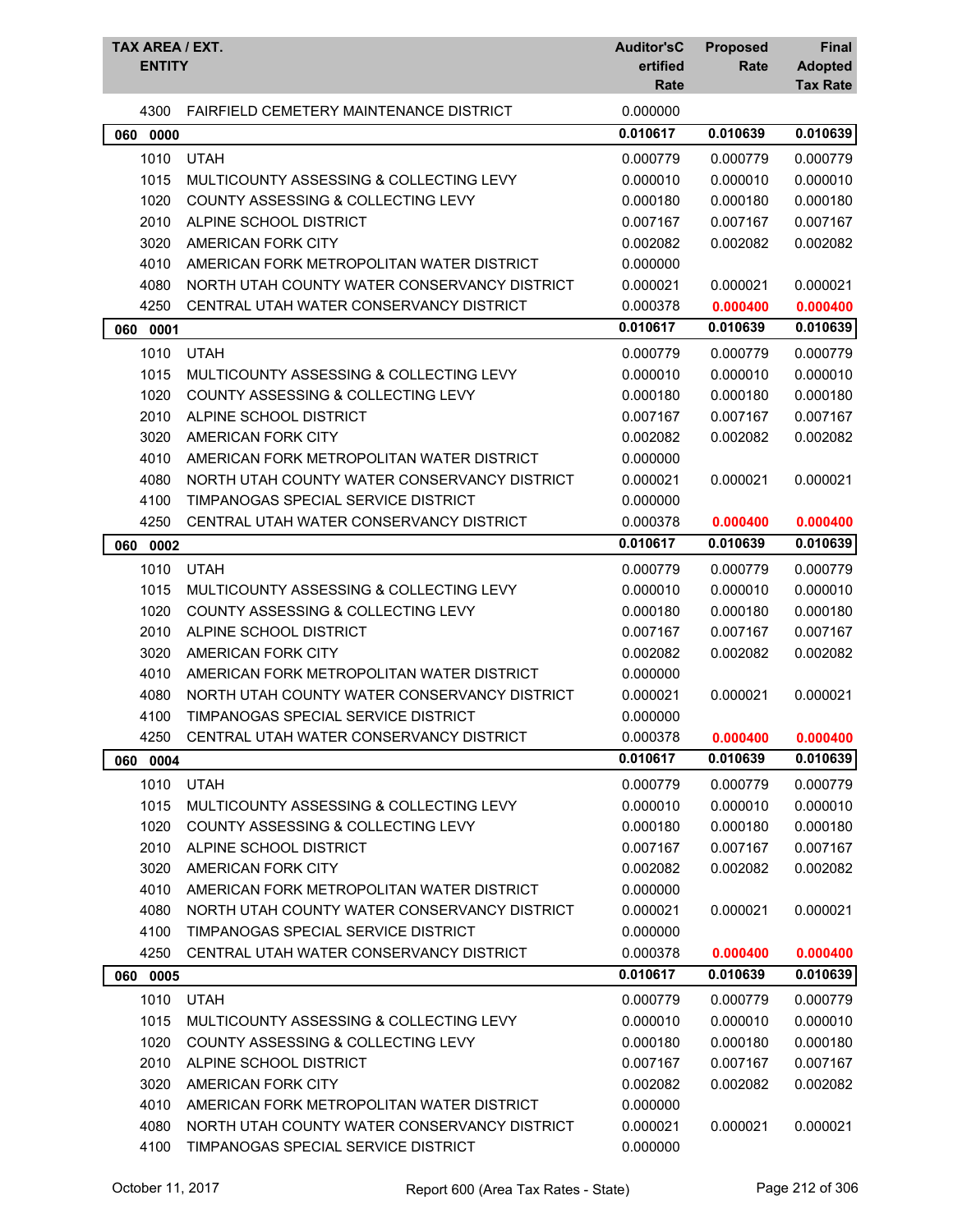| <b>TAX AREA / EXT.</b><br><b>ENTITY</b> |                                               | <b>Auditor'sC</b><br>ertified<br>Rate | <b>Proposed</b><br>Rate | Final<br><b>Adopted</b><br><b>Tax Rate</b> |
|-----------------------------------------|-----------------------------------------------|---------------------------------------|-------------------------|--------------------------------------------|
| 4250                                    | CENTRAL UTAH WATER CONSERVANCY DISTRICT       | 0.000378                              | 0.000400                | 0.000400                                   |
| 070<br>0000                             |                                               | 0.010564                              | 0.010586                | 0.010586                                   |
| 1010                                    | <b>UTAH</b>                                   | 0.000779                              | 0.000779                | 0.000779                                   |
| 1015                                    | MULTICOUNTY ASSESSING & COLLECTING LEVY       | 0.000010                              | 0.000010                | 0.000010                                   |
| 1020                                    | COUNTY ASSESSING & COLLECTING LEVY            | 0.000180                              | 0.000180                | 0.000180                                   |
| 2010                                    | ALPINE SCHOOL DISTRICT                        | 0.007167                              | 0.007167                | 0.007167                                   |
| 3140                                    | PLEASANT GROVE CITY                           | 0.002029                              | 0.002029                | 0.002029                                   |
| 4080                                    | NORTH UTAH COUNTY WATER CONSERVANCY DISTRICT  | 0.000021                              | 0.000021                | 0.000021                                   |
| 4100                                    | TIMPANOGAS SPECIAL SERVICE DISTRICT           | 0.000000                              |                         |                                            |
| 4250                                    | CENTRAL UTAH WATER CONSERVANCY DISTRICT       | 0.000378                              | 0.000400                | 0.000400                                   |
| 0003<br>070                             |                                               | 0.010564                              | 0.010586                | 0.010586                                   |
| 1010                                    | <b>UTAH</b>                                   | 0.000779                              | 0.000779                | 0.000779                                   |
| 1015                                    | MULTICOUNTY ASSESSING & COLLECTING LEVY       | 0.000010                              | 0.000010                | 0.000010                                   |
| 1020                                    | COUNTY ASSESSING & COLLECTING LEVY            | 0.000180                              | 0.000180                | 0.000180                                   |
| 2010                                    | ALPINE SCHOOL DISTRICT                        | 0.007167                              | 0.007167                | 0.007167                                   |
| 3140                                    | PLEASANT GROVE CITY                           | 0.002029                              | 0.002029                | 0.002029                                   |
| 4080                                    | NORTH UTAH COUNTY WATER CONSERVANCY DISTRICT  | 0.000021                              | 0.000021                | 0.000021                                   |
| 4100                                    | TIMPANOGAS SPECIAL SERVICE DISTRICT           | 0.000000                              |                         |                                            |
| 4250                                    | CENTRAL UTAH WATER CONSERVANCY DISTRICT       | 0.000378                              | 0.000400                | 0.000400                                   |
| 070<br>0004                             |                                               | 0.010564                              | 0.010586                | 0.010586                                   |
| 1010                                    | <b>UTAH</b>                                   | 0.000779                              | 0.000779                | 0.000779                                   |
| 1015                                    | MULTICOUNTY ASSESSING & COLLECTING LEVY       | 0.000010                              | 0.000010                | 0.000010                                   |
| 1020                                    | <b>COUNTY ASSESSING &amp; COLLECTING LEVY</b> | 0.000180                              | 0.000180                | 0.000180                                   |
| 2010                                    | ALPINE SCHOOL DISTRICT                        | 0.007167                              | 0.007167                | 0.007167                                   |
| 3140                                    | PLEASANT GROVE CITY                           | 0.002029                              | 0.002029                | 0.002029                                   |
| 4080                                    | NORTH UTAH COUNTY WATER CONSERVANCY DISTRICT  | 0.000021                              | 0.000021                | 0.000021                                   |
| 4100                                    | TIMPANOGAS SPECIAL SERVICE DISTRICT           | 0.000000                              |                         |                                            |
| 4250                                    | CENTRAL UTAH WATER CONSERVANCY DISTRICT       | 0.000378                              | 0.000400                | 0.000400                                   |
| 0000<br>071                             |                                               | 0.010543                              | 0.010565                | 0.010565                                   |
| 1010                                    | <b>UTAH</b>                                   | 0.000779                              | 0.000779                | 0.000779                                   |
| 1015                                    | MULTICOUNTY ASSESSING & COLLECTING LEVY       | 0.000010                              | 0.000010                | 0.000010                                   |
| 1020                                    | COUNTY ASSESSING & COLLECTING LEVY            | 0.000180                              | 0.000180                | 0.000180                                   |
| 2010                                    | ALPINE SCHOOL DISTRICT                        | 0.007167                              | 0.007167                | 0.007167                                   |
| 3140                                    | PLEASANT GROVE CITY                           | 0.002029                              | 0.002029                | 0.002029                                   |
| 4100                                    | TIMPANOGAS SPECIAL SERVICE DISTRICT           | 0.000000                              |                         |                                            |
| 4250                                    | CENTRAL UTAH WATER CONSERVANCY DISTRICT       | 0.000378                              | 0.000400                | 0.000400                                   |
| 0000<br>080                             |                                               | 0.009965                              | 0.009987                | 0.009987                                   |
| 1010                                    | <b>UTAH</b>                                   | 0.000779                              | 0.000779                | 0.000779                                   |
| 1015                                    | MULTICOUNTY ASSESSING & COLLECTING LEVY       | 0.000010                              | 0.000010                | 0.000010                                   |
| 1020                                    | COUNTY ASSESSING & COLLECTING LEVY            | 0.000180                              | 0.000180                | 0.000180                                   |
| 2010                                    | ALPINE SCHOOL DISTRICT                        | 0.007167                              | 0.007167                | 0.007167                                   |
| 3100                                    | <b>LINDON CITY</b>                            | 0.001451                              | 0.001451                | 0.001451                                   |
| 4030                                    | LINDON METROPOLITAN WATER DISTRICT            | 0.000000                              |                         |                                            |
| 4250                                    | CENTRAL UTAH WATER CONSERVANCY DISTRICT       | 0.000378                              | 0.000400                | 0.000400                                   |
| 080 0003                                |                                               | 0.009986                              | 0.010008                | 0.010008                                   |
| 1010                                    | <b>UTAH</b>                                   | 0.000779                              | 0.000779                | 0.000779                                   |
| 1015                                    | MULTICOUNTY ASSESSING & COLLECTING LEVY       | 0.000010                              | 0.000010                | 0.000010                                   |
| 1020                                    | COUNTY ASSESSING & COLLECTING LEVY            | 0.000180                              | 0.000180                | 0.000180                                   |
| 2010                                    | ALPINE SCHOOL DISTRICT                        | 0.007167                              | 0.007167                | 0.007167                                   |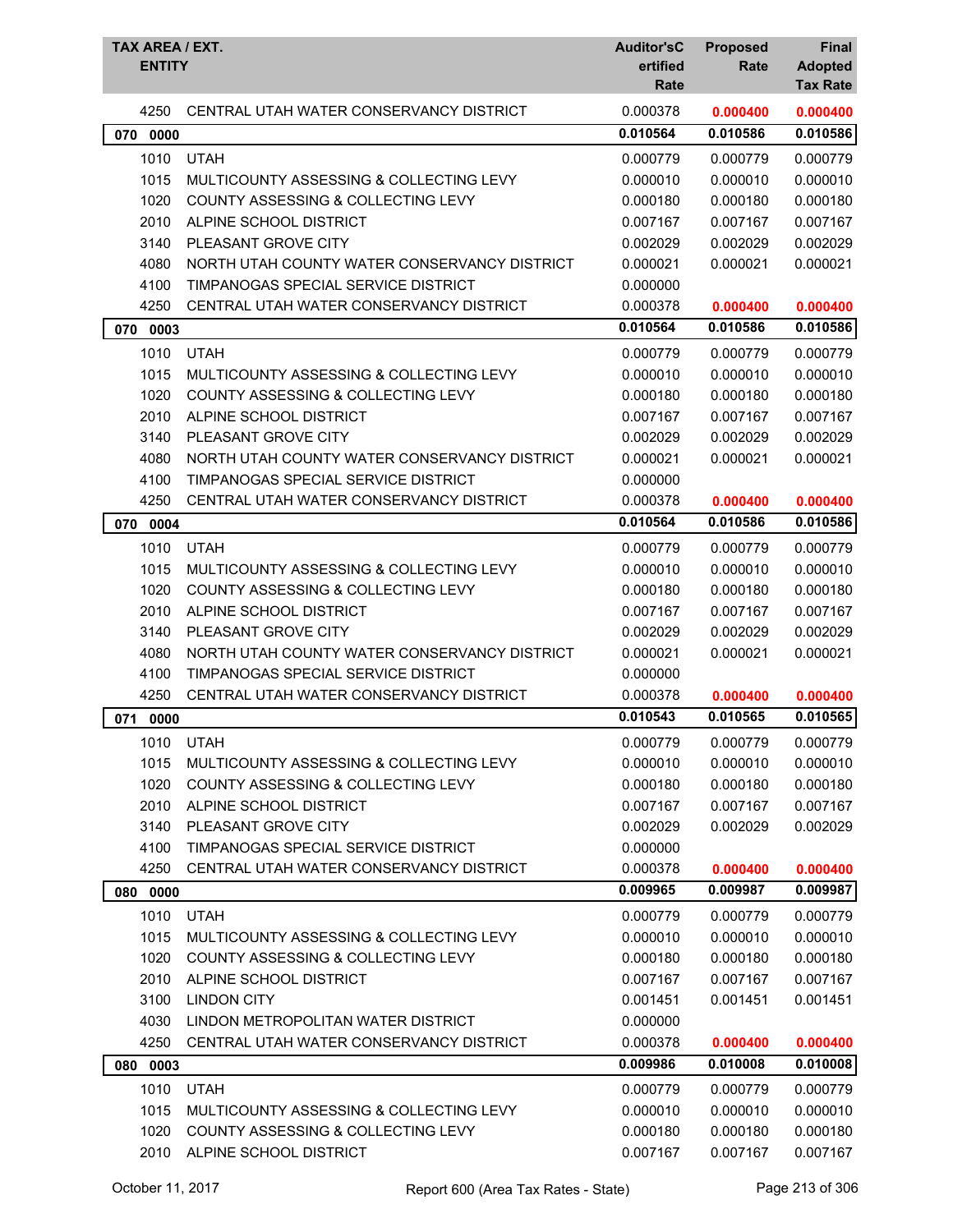| TAX AREA / EXT.<br><b>ENTITY</b> |                                               | <b>Auditor'sC</b><br>ertified<br>Rate | <b>Proposed</b><br>Rate | <b>Final</b><br><b>Adopted</b><br><b>Tax Rate</b> |
|----------------------------------|-----------------------------------------------|---------------------------------------|-------------------------|---------------------------------------------------|
| 3100                             | <b>LINDON CITY</b>                            | 0.001451                              | 0.001451                | 0.001451                                          |
| 4030                             | LINDON METROPOLITAN WATER DISTRICT            | 0.000000                              |                         |                                                   |
| 4080                             | NORTH UTAH COUNTY WATER CONSERVANCY DISTRICT  | 0.000021                              | 0.000021                | 0.000021                                          |
| 4250                             | CENTRAL UTAH WATER CONSERVANCY DISTRICT       | 0.000378                              | 0.000400                | 0.000400                                          |
| 080 0004                         |                                               | 0.009965                              | 0.009987                | 0.009987                                          |
| 1010                             | <b>UTAH</b>                                   | 0.000779                              | 0.000779                | 0.000779                                          |
| 1015                             | MULTICOUNTY ASSESSING & COLLECTING LEVY       | 0.000010                              | 0.000010                | 0.000010                                          |
| 1020                             | COUNTY ASSESSING & COLLECTING LEVY            | 0.000180                              | 0.000180                | 0.000180                                          |
| 2010                             | ALPINE SCHOOL DISTRICT                        | 0.007167                              | 0.007167                | 0.007167                                          |
| 3100                             | <b>LINDON CITY</b>                            | 0.001451                              | 0.001451                | 0.001451                                          |
| 4030                             | LINDON METROPOLITAN WATER DISTRICT            | 0.000000                              |                         |                                                   |
| 4250                             | CENTRAL UTAH WATER CONSERVANCY DISTRICT       | 0.000378                              | 0.000400                | 0.000400                                          |
| 080 0005                         |                                               | 0.009965                              | 0.009987                | 0.009987                                          |
| 1010                             | <b>UTAH</b>                                   | 0.000779                              | 0.000779                | 0.000779                                          |
| 1015                             | MULTICOUNTY ASSESSING & COLLECTING LEVY       | 0.000010                              | 0.000010                | 0.000010                                          |
| 1020                             | COUNTY ASSESSING & COLLECTING LEVY            | 0.000180                              | 0.000180                | 0.000180                                          |
| 2010                             | ALPINE SCHOOL DISTRICT                        | 0.007167                              | 0.007167                | 0.007167                                          |
| 3100                             | <b>LINDON CITY</b>                            | 0.001451                              | 0.001451                | 0.001451                                          |
| 4030                             | LINDON METROPOLITAN WATER DISTRICT            | 0.000000                              |                         |                                                   |
| 4250                             | CENTRAL UTAH WATER CONSERVANCY DISTRICT       | 0.000378                              | 0.000400                | 0.000400                                          |
| 085<br>0000                      |                                               | 0.009986                              | 0.010008                | 0.010008                                          |
| 1010                             | <b>UTAH</b>                                   | 0.000779                              | 0.000779                | 0.000779                                          |
| 1015                             | MULTICOUNTY ASSESSING & COLLECTING LEVY       | 0.000010                              | 0.000010                | 0.000010                                          |
| 1020                             | <b>COUNTY ASSESSING &amp; COLLECTING LEVY</b> | 0.000180                              | 0.000180                | 0.000180                                          |
| 2010                             | ALPINE SCHOOL DISTRICT                        | 0.007167                              | 0.007167                | 0.007167                                          |
| 3100                             | <b>LINDON CITY</b>                            | 0.001451                              | 0.001451                | 0.001451                                          |
| 4030                             | LINDON METROPOLITAN WATER DISTRICT            | 0.000000                              |                         |                                                   |
| 4080                             | NORTH UTAH COUNTY WATER CONSERVANCY DISTRICT  | 0.000021                              | 0.000021                | 0.000021                                          |
| 4250                             | CENTRAL UTAH WATER CONSERVANCY DISTRICT       | 0.000378                              | 0.000400                | 0.000400                                          |
| 085<br>0001                      |                                               | 0.009986                              | 0.010008                | 0.010008                                          |
| 1010                             | <b>UTAH</b>                                   | 0.000779                              | 0.000779                | 0.000779                                          |
| 1015                             | MULTICOUNTY ASSESSING & COLLECTING LEVY       | 0.000010                              | 0.000010                | 0.000010                                          |
| 1020                             | <b>COUNTY ASSESSING &amp; COLLECTING LEVY</b> | 0.000180                              | 0.000180                | 0.000180                                          |
| 2010                             | ALPINE SCHOOL DISTRICT                        | 0.007167                              | 0.007167                | 0.007167                                          |
| 3100                             | <b>LINDON CITY</b>                            | 0.001451                              | 0.001451                | 0.001451                                          |
| 4030                             | LINDON METROPOLITAN WATER DISTRICT            | 0.000000                              |                         |                                                   |
| 4080                             | NORTH UTAH COUNTY WATER CONSERVANCY DISTRICT  | 0.000021                              | 0.000021                | 0.000021                                          |
| 4250                             | CENTRAL UTAH WATER CONSERVANCY DISTRICT       | 0.000378                              | 0.000400                | 0.000400                                          |
| 0000<br>090                      |                                               | 0.009891                              | 0.009913                | 0.009913                                          |
| 1010                             | <b>UTAH</b>                                   | 0.000779                              | 0.000779                | 0.000779                                          |
| 1015                             | MULTICOUNTY ASSESSING & COLLECTING LEVY       | 0.000010                              | 0.000010                | 0.000010                                          |
| 1020                             | COUNTY ASSESSING & COLLECTING LEVY            | 0.000180                              | 0.000180                | 0.000180                                          |
| 2010                             | ALPINE SCHOOL DISTRICT                        | 0.007167                              | 0.007167                | 0.007167                                          |
| 3120                             | <b>OREM CITY</b>                              | 0.001346                              | 0.001346                | 0.001346                                          |
| 4040                             | OREM METROPOLITAN WATER DISTRICT              | 0.000031                              | 0.000031                | 0.000031                                          |
| 4250                             | CENTRAL UTAH WATER CONSERVANCY DISTRICT       | 0.000378                              | 0.000400                | 0.000400                                          |
| 090 0001                         |                                               | 0.009891                              | 0.009913                | 0.009913                                          |
| 1010                             | <b>UTAH</b>                                   | 0.000779                              | 0.000779                | 0.000779                                          |
| 1015                             | MULTICOUNTY ASSESSING & COLLECTING LEVY       | 0.000010                              | 0.000010                | 0.000010                                          |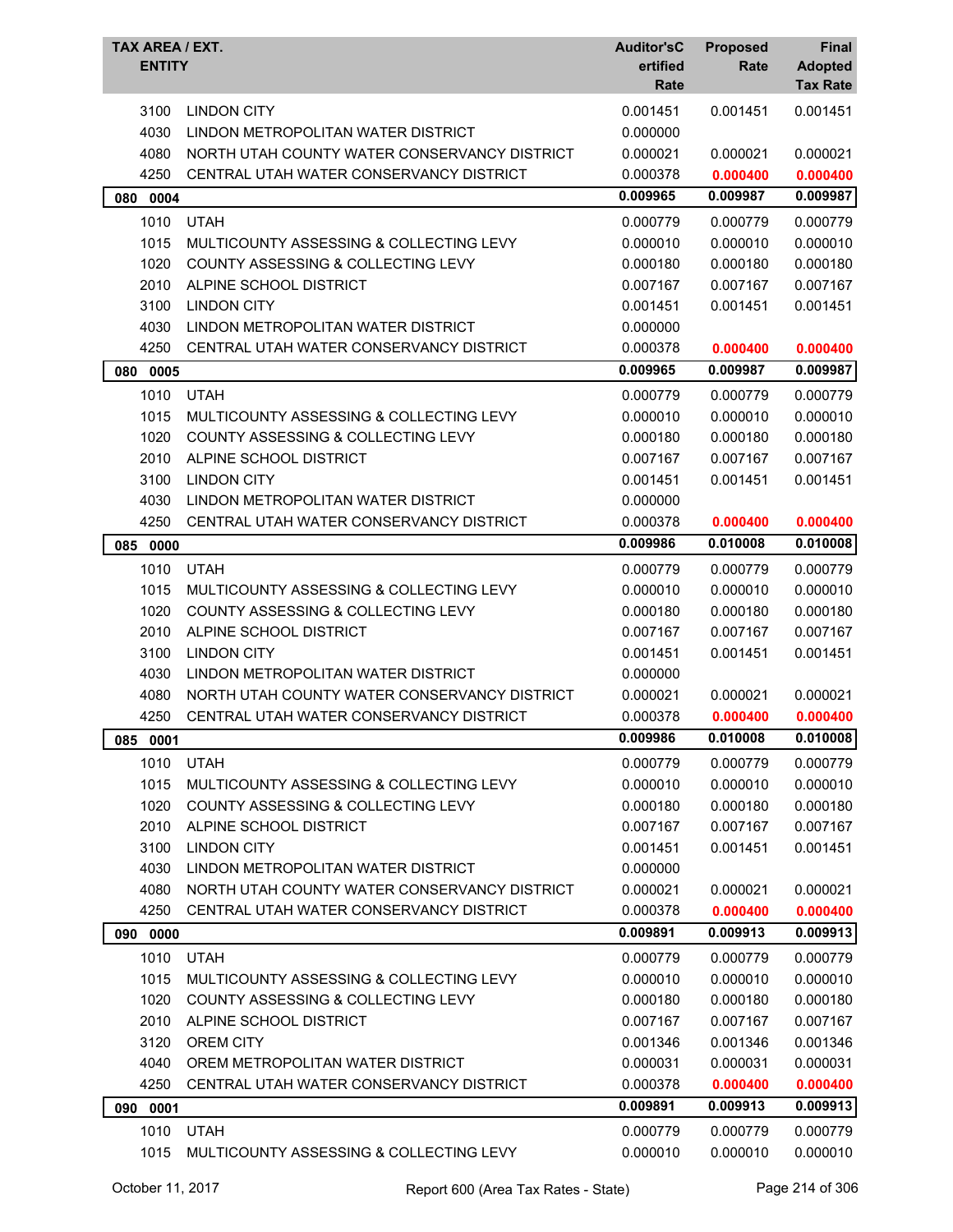| <b>COUNTY ASSESSING &amp; COLLECTING LEVY</b><br>0.000180<br>0.000180<br>1020<br>0.000180<br>2010<br>ALPINE SCHOOL DISTRICT<br>0.007167<br>0.007167<br>0.007167<br>3120<br><b>OREM CITY</b><br>0.001346<br>0.001346<br>0.001346<br>4040<br>0.000031<br>0.000031<br>OREM METROPOLITAN WATER DISTRICT<br>0.000031<br>4250<br>CENTRAL UTAH WATER CONSERVANCY DISTRICT<br>0.000378<br>0.000400<br>0.000400<br>0.009913<br>0.009891<br>0.009913<br>0002<br>090<br>1010<br><b>UTAH</b><br>0.000779<br>0.000779<br>0.000779<br>1015<br>0.000010<br>MULTICOUNTY ASSESSING & COLLECTING LEVY<br>0.000010<br>0.000010<br>1020<br>COUNTY ASSESSING & COLLECTING LEVY<br>0.000180<br>0.000180<br>0.000180<br>2010<br>ALPINE SCHOOL DISTRICT<br>0.007167<br>0.007167<br>0.007167<br>3120<br><b>OREM CITY</b><br>0.001346<br>0.001346<br>0.001346<br>4040<br>0.000031<br>OREM METROPOLITAN WATER DISTRICT<br>0.000031<br>0.000031<br>4250<br>CENTRAL UTAH WATER CONSERVANCY DISTRICT<br>0.000378<br>0.000400<br>0.000400<br>0.009891<br>0.009913<br>0.009913<br>0003<br>090<br>1010<br><b>UTAH</b><br>0.000779<br>0.000779<br>0.000779<br>1015<br>0.000010<br>MULTICOUNTY ASSESSING & COLLECTING LEVY<br>0.000010<br>0.000010<br>1020<br><b>COUNTY ASSESSING &amp; COLLECTING LEVY</b><br>0.000180<br>0.000180<br>0.000180<br>2010<br>ALPINE SCHOOL DISTRICT<br>0.007167<br>0.007167<br>0.007167<br>3120<br><b>OREM CITY</b><br>0.001346<br>0.001346<br>0.001346<br>4040<br>OREM METROPOLITAN WATER DISTRICT<br>0.000031<br>0.000031<br>0.000031<br>4250<br>CENTRAL UTAH WATER CONSERVANCY DISTRICT<br>0.000378<br>0.000400<br>0.000400<br>0.009913<br>0.009891<br>0.009913<br>090 0004<br>1010<br><b>UTAH</b><br>0.000779<br>0.000779<br>0.000779<br>1015<br>0.000010<br>0.000010<br>MULTICOUNTY ASSESSING & COLLECTING LEVY<br>0.000010<br>1020<br>COUNTY ASSESSING & COLLECTING LEVY<br>0.000180<br>0.000180<br>0.000180<br>2010<br>ALPINE SCHOOL DISTRICT<br>0.007167<br>0.007167<br>0.007167<br>3120<br><b>OREM CITY</b><br>0.001346<br>0.001346<br>0.001346<br>4040<br>OREM METROPOLITAN WATER DISTRICT<br>0.000031<br>0.000031<br>0.000031<br>4250<br>CENTRAL UTAH WATER CONSERVANCY DISTRICT<br>0.000378<br>0.000400<br>0.000400<br>0.009891<br>0.009913<br>0.009913<br>090<br>0005<br>1010<br><b>UTAH</b><br>0.000779<br>0.000779<br>0.000779<br>1015<br>0.000010<br>0.000010<br>0.000010<br>MULTICOUNTY ASSESSING & COLLECTING LEVY<br>1020<br><b>COUNTY ASSESSING &amp; COLLECTING LEVY</b><br>0.000180<br>0.000180<br>0.000180<br>2010<br>ALPINE SCHOOL DISTRICT<br>0.007167<br>0.007167<br>0.007167<br>3120<br><b>OREM CITY</b><br>0.001346<br>0.001346<br>0.001346<br>4040<br>0.000031<br>OREM METROPOLITAN WATER DISTRICT<br>0.000031<br>0.000031<br>4250<br>CENTRAL UTAH WATER CONSERVANCY DISTRICT<br>0.000378<br>0.000400<br>0.000400<br>0.009913<br>0.009891<br>0.009913<br>0006<br>090<br>1010<br><b>UTAH</b><br>0.000779<br>0.000779<br>0.000779<br>1015<br>MULTICOUNTY ASSESSING & COLLECTING LEVY<br>0.000010<br>0.000010<br>0.000010<br>1020<br>COUNTY ASSESSING & COLLECTING LEVY<br>0.000180<br>0.000180<br>0.000180<br>2010<br>ALPINE SCHOOL DISTRICT<br>0.007167<br>0.007167<br>0.007167<br>3120<br><b>OREM CITY</b><br>0.001346<br>0.001346<br>0.001346<br>4040<br>0.000031<br>OREM METROPOLITAN WATER DISTRICT<br>0.000031<br>0.000031<br>4250<br>CENTRAL UTAH WATER CONSERVANCY DISTRICT<br>0.000378<br>0.000400<br>0.000400<br>0.009913<br>0.009891<br>0.009913<br>090 0007<br>1010<br><b>UTAH</b><br>0.000779<br>0.000779<br>0.000779<br>1015<br>MULTICOUNTY ASSESSING & COLLECTING LEVY<br>0.000010<br>0.000010<br>0.000010 | <b>Auditor'sC</b><br><b>TAX AREA / EXT.</b><br><b>ENTITY</b><br>ertified<br>Rate |                                    | <b>Proposed</b><br>Rate | <b>Final</b><br><b>Adopted</b><br><b>Tax Rate</b> |          |
|-------------------------------------------------------------------------------------------------------------------------------------------------------------------------------------------------------------------------------------------------------------------------------------------------------------------------------------------------------------------------------------------------------------------------------------------------------------------------------------------------------------------------------------------------------------------------------------------------------------------------------------------------------------------------------------------------------------------------------------------------------------------------------------------------------------------------------------------------------------------------------------------------------------------------------------------------------------------------------------------------------------------------------------------------------------------------------------------------------------------------------------------------------------------------------------------------------------------------------------------------------------------------------------------------------------------------------------------------------------------------------------------------------------------------------------------------------------------------------------------------------------------------------------------------------------------------------------------------------------------------------------------------------------------------------------------------------------------------------------------------------------------------------------------------------------------------------------------------------------------------------------------------------------------------------------------------------------------------------------------------------------------------------------------------------------------------------------------------------------------------------------------------------------------------------------------------------------------------------------------------------------------------------------------------------------------------------------------------------------------------------------------------------------------------------------------------------------------------------------------------------------------------------------------------------------------------------------------------------------------------------------------------------------------------------------------------------------------------------------------------------------------------------------------------------------------------------------------------------------------------------------------------------------------------------------------------------------------------------------------------------------------------------------------------------------------------------------------------------------------------------------------------------------------------------------------------------------------------------------------------------------------------------------------------------------------------------------------------------------------------------------------------------------------------------------------------------------------------------------------------------------------------------------------------------------------------------------------------------------------------------------------------|----------------------------------------------------------------------------------|------------------------------------|-------------------------|---------------------------------------------------|----------|
|                                                                                                                                                                                                                                                                                                                                                                                                                                                                                                                                                                                                                                                                                                                                                                                                                                                                                                                                                                                                                                                                                                                                                                                                                                                                                                                                                                                                                                                                                                                                                                                                                                                                                                                                                                                                                                                                                                                                                                                                                                                                                                                                                                                                                                                                                                                                                                                                                                                                                                                                                                                                                                                                                                                                                                                                                                                                                                                                                                                                                                                                                                                                                                                                                                                                                                                                                                                                                                                                                                                                                                                                                                                 |                                                                                  |                                    |                         |                                                   |          |
|                                                                                                                                                                                                                                                                                                                                                                                                                                                                                                                                                                                                                                                                                                                                                                                                                                                                                                                                                                                                                                                                                                                                                                                                                                                                                                                                                                                                                                                                                                                                                                                                                                                                                                                                                                                                                                                                                                                                                                                                                                                                                                                                                                                                                                                                                                                                                                                                                                                                                                                                                                                                                                                                                                                                                                                                                                                                                                                                                                                                                                                                                                                                                                                                                                                                                                                                                                                                                                                                                                                                                                                                                                                 |                                                                                  |                                    |                         |                                                   |          |
|                                                                                                                                                                                                                                                                                                                                                                                                                                                                                                                                                                                                                                                                                                                                                                                                                                                                                                                                                                                                                                                                                                                                                                                                                                                                                                                                                                                                                                                                                                                                                                                                                                                                                                                                                                                                                                                                                                                                                                                                                                                                                                                                                                                                                                                                                                                                                                                                                                                                                                                                                                                                                                                                                                                                                                                                                                                                                                                                                                                                                                                                                                                                                                                                                                                                                                                                                                                                                                                                                                                                                                                                                                                 |                                                                                  |                                    |                         |                                                   |          |
|                                                                                                                                                                                                                                                                                                                                                                                                                                                                                                                                                                                                                                                                                                                                                                                                                                                                                                                                                                                                                                                                                                                                                                                                                                                                                                                                                                                                                                                                                                                                                                                                                                                                                                                                                                                                                                                                                                                                                                                                                                                                                                                                                                                                                                                                                                                                                                                                                                                                                                                                                                                                                                                                                                                                                                                                                                                                                                                                                                                                                                                                                                                                                                                                                                                                                                                                                                                                                                                                                                                                                                                                                                                 |                                                                                  |                                    |                         |                                                   |          |
|                                                                                                                                                                                                                                                                                                                                                                                                                                                                                                                                                                                                                                                                                                                                                                                                                                                                                                                                                                                                                                                                                                                                                                                                                                                                                                                                                                                                                                                                                                                                                                                                                                                                                                                                                                                                                                                                                                                                                                                                                                                                                                                                                                                                                                                                                                                                                                                                                                                                                                                                                                                                                                                                                                                                                                                                                                                                                                                                                                                                                                                                                                                                                                                                                                                                                                                                                                                                                                                                                                                                                                                                                                                 |                                                                                  |                                    |                         |                                                   |          |
|                                                                                                                                                                                                                                                                                                                                                                                                                                                                                                                                                                                                                                                                                                                                                                                                                                                                                                                                                                                                                                                                                                                                                                                                                                                                                                                                                                                                                                                                                                                                                                                                                                                                                                                                                                                                                                                                                                                                                                                                                                                                                                                                                                                                                                                                                                                                                                                                                                                                                                                                                                                                                                                                                                                                                                                                                                                                                                                                                                                                                                                                                                                                                                                                                                                                                                                                                                                                                                                                                                                                                                                                                                                 |                                                                                  |                                    |                         |                                                   |          |
|                                                                                                                                                                                                                                                                                                                                                                                                                                                                                                                                                                                                                                                                                                                                                                                                                                                                                                                                                                                                                                                                                                                                                                                                                                                                                                                                                                                                                                                                                                                                                                                                                                                                                                                                                                                                                                                                                                                                                                                                                                                                                                                                                                                                                                                                                                                                                                                                                                                                                                                                                                                                                                                                                                                                                                                                                                                                                                                                                                                                                                                                                                                                                                                                                                                                                                                                                                                                                                                                                                                                                                                                                                                 |                                                                                  |                                    |                         |                                                   |          |
|                                                                                                                                                                                                                                                                                                                                                                                                                                                                                                                                                                                                                                                                                                                                                                                                                                                                                                                                                                                                                                                                                                                                                                                                                                                                                                                                                                                                                                                                                                                                                                                                                                                                                                                                                                                                                                                                                                                                                                                                                                                                                                                                                                                                                                                                                                                                                                                                                                                                                                                                                                                                                                                                                                                                                                                                                                                                                                                                                                                                                                                                                                                                                                                                                                                                                                                                                                                                                                                                                                                                                                                                                                                 |                                                                                  |                                    |                         |                                                   |          |
|                                                                                                                                                                                                                                                                                                                                                                                                                                                                                                                                                                                                                                                                                                                                                                                                                                                                                                                                                                                                                                                                                                                                                                                                                                                                                                                                                                                                                                                                                                                                                                                                                                                                                                                                                                                                                                                                                                                                                                                                                                                                                                                                                                                                                                                                                                                                                                                                                                                                                                                                                                                                                                                                                                                                                                                                                                                                                                                                                                                                                                                                                                                                                                                                                                                                                                                                                                                                                                                                                                                                                                                                                                                 |                                                                                  |                                    |                         |                                                   |          |
|                                                                                                                                                                                                                                                                                                                                                                                                                                                                                                                                                                                                                                                                                                                                                                                                                                                                                                                                                                                                                                                                                                                                                                                                                                                                                                                                                                                                                                                                                                                                                                                                                                                                                                                                                                                                                                                                                                                                                                                                                                                                                                                                                                                                                                                                                                                                                                                                                                                                                                                                                                                                                                                                                                                                                                                                                                                                                                                                                                                                                                                                                                                                                                                                                                                                                                                                                                                                                                                                                                                                                                                                                                                 |                                                                                  |                                    |                         |                                                   |          |
|                                                                                                                                                                                                                                                                                                                                                                                                                                                                                                                                                                                                                                                                                                                                                                                                                                                                                                                                                                                                                                                                                                                                                                                                                                                                                                                                                                                                                                                                                                                                                                                                                                                                                                                                                                                                                                                                                                                                                                                                                                                                                                                                                                                                                                                                                                                                                                                                                                                                                                                                                                                                                                                                                                                                                                                                                                                                                                                                                                                                                                                                                                                                                                                                                                                                                                                                                                                                                                                                                                                                                                                                                                                 |                                                                                  |                                    |                         |                                                   |          |
|                                                                                                                                                                                                                                                                                                                                                                                                                                                                                                                                                                                                                                                                                                                                                                                                                                                                                                                                                                                                                                                                                                                                                                                                                                                                                                                                                                                                                                                                                                                                                                                                                                                                                                                                                                                                                                                                                                                                                                                                                                                                                                                                                                                                                                                                                                                                                                                                                                                                                                                                                                                                                                                                                                                                                                                                                                                                                                                                                                                                                                                                                                                                                                                                                                                                                                                                                                                                                                                                                                                                                                                                                                                 |                                                                                  |                                    |                         |                                                   |          |
|                                                                                                                                                                                                                                                                                                                                                                                                                                                                                                                                                                                                                                                                                                                                                                                                                                                                                                                                                                                                                                                                                                                                                                                                                                                                                                                                                                                                                                                                                                                                                                                                                                                                                                                                                                                                                                                                                                                                                                                                                                                                                                                                                                                                                                                                                                                                                                                                                                                                                                                                                                                                                                                                                                                                                                                                                                                                                                                                                                                                                                                                                                                                                                                                                                                                                                                                                                                                                                                                                                                                                                                                                                                 |                                                                                  |                                    |                         |                                                   |          |
|                                                                                                                                                                                                                                                                                                                                                                                                                                                                                                                                                                                                                                                                                                                                                                                                                                                                                                                                                                                                                                                                                                                                                                                                                                                                                                                                                                                                                                                                                                                                                                                                                                                                                                                                                                                                                                                                                                                                                                                                                                                                                                                                                                                                                                                                                                                                                                                                                                                                                                                                                                                                                                                                                                                                                                                                                                                                                                                                                                                                                                                                                                                                                                                                                                                                                                                                                                                                                                                                                                                                                                                                                                                 |                                                                                  |                                    |                         |                                                   |          |
|                                                                                                                                                                                                                                                                                                                                                                                                                                                                                                                                                                                                                                                                                                                                                                                                                                                                                                                                                                                                                                                                                                                                                                                                                                                                                                                                                                                                                                                                                                                                                                                                                                                                                                                                                                                                                                                                                                                                                                                                                                                                                                                                                                                                                                                                                                                                                                                                                                                                                                                                                                                                                                                                                                                                                                                                                                                                                                                                                                                                                                                                                                                                                                                                                                                                                                                                                                                                                                                                                                                                                                                                                                                 |                                                                                  |                                    |                         |                                                   |          |
|                                                                                                                                                                                                                                                                                                                                                                                                                                                                                                                                                                                                                                                                                                                                                                                                                                                                                                                                                                                                                                                                                                                                                                                                                                                                                                                                                                                                                                                                                                                                                                                                                                                                                                                                                                                                                                                                                                                                                                                                                                                                                                                                                                                                                                                                                                                                                                                                                                                                                                                                                                                                                                                                                                                                                                                                                                                                                                                                                                                                                                                                                                                                                                                                                                                                                                                                                                                                                                                                                                                                                                                                                                                 |                                                                                  |                                    |                         |                                                   |          |
|                                                                                                                                                                                                                                                                                                                                                                                                                                                                                                                                                                                                                                                                                                                                                                                                                                                                                                                                                                                                                                                                                                                                                                                                                                                                                                                                                                                                                                                                                                                                                                                                                                                                                                                                                                                                                                                                                                                                                                                                                                                                                                                                                                                                                                                                                                                                                                                                                                                                                                                                                                                                                                                                                                                                                                                                                                                                                                                                                                                                                                                                                                                                                                                                                                                                                                                                                                                                                                                                                                                                                                                                                                                 |                                                                                  |                                    |                         |                                                   |          |
|                                                                                                                                                                                                                                                                                                                                                                                                                                                                                                                                                                                                                                                                                                                                                                                                                                                                                                                                                                                                                                                                                                                                                                                                                                                                                                                                                                                                                                                                                                                                                                                                                                                                                                                                                                                                                                                                                                                                                                                                                                                                                                                                                                                                                                                                                                                                                                                                                                                                                                                                                                                                                                                                                                                                                                                                                                                                                                                                                                                                                                                                                                                                                                                                                                                                                                                                                                                                                                                                                                                                                                                                                                                 |                                                                                  |                                    |                         |                                                   |          |
|                                                                                                                                                                                                                                                                                                                                                                                                                                                                                                                                                                                                                                                                                                                                                                                                                                                                                                                                                                                                                                                                                                                                                                                                                                                                                                                                                                                                                                                                                                                                                                                                                                                                                                                                                                                                                                                                                                                                                                                                                                                                                                                                                                                                                                                                                                                                                                                                                                                                                                                                                                                                                                                                                                                                                                                                                                                                                                                                                                                                                                                                                                                                                                                                                                                                                                                                                                                                                                                                                                                                                                                                                                                 |                                                                                  |                                    |                         |                                                   |          |
|                                                                                                                                                                                                                                                                                                                                                                                                                                                                                                                                                                                                                                                                                                                                                                                                                                                                                                                                                                                                                                                                                                                                                                                                                                                                                                                                                                                                                                                                                                                                                                                                                                                                                                                                                                                                                                                                                                                                                                                                                                                                                                                                                                                                                                                                                                                                                                                                                                                                                                                                                                                                                                                                                                                                                                                                                                                                                                                                                                                                                                                                                                                                                                                                                                                                                                                                                                                                                                                                                                                                                                                                                                                 |                                                                                  |                                    |                         |                                                   |          |
|                                                                                                                                                                                                                                                                                                                                                                                                                                                                                                                                                                                                                                                                                                                                                                                                                                                                                                                                                                                                                                                                                                                                                                                                                                                                                                                                                                                                                                                                                                                                                                                                                                                                                                                                                                                                                                                                                                                                                                                                                                                                                                                                                                                                                                                                                                                                                                                                                                                                                                                                                                                                                                                                                                                                                                                                                                                                                                                                                                                                                                                                                                                                                                                                                                                                                                                                                                                                                                                                                                                                                                                                                                                 |                                                                                  |                                    |                         |                                                   |          |
|                                                                                                                                                                                                                                                                                                                                                                                                                                                                                                                                                                                                                                                                                                                                                                                                                                                                                                                                                                                                                                                                                                                                                                                                                                                                                                                                                                                                                                                                                                                                                                                                                                                                                                                                                                                                                                                                                                                                                                                                                                                                                                                                                                                                                                                                                                                                                                                                                                                                                                                                                                                                                                                                                                                                                                                                                                                                                                                                                                                                                                                                                                                                                                                                                                                                                                                                                                                                                                                                                                                                                                                                                                                 |                                                                                  |                                    |                         |                                                   |          |
|                                                                                                                                                                                                                                                                                                                                                                                                                                                                                                                                                                                                                                                                                                                                                                                                                                                                                                                                                                                                                                                                                                                                                                                                                                                                                                                                                                                                                                                                                                                                                                                                                                                                                                                                                                                                                                                                                                                                                                                                                                                                                                                                                                                                                                                                                                                                                                                                                                                                                                                                                                                                                                                                                                                                                                                                                                                                                                                                                                                                                                                                                                                                                                                                                                                                                                                                                                                                                                                                                                                                                                                                                                                 |                                                                                  |                                    |                         |                                                   |          |
|                                                                                                                                                                                                                                                                                                                                                                                                                                                                                                                                                                                                                                                                                                                                                                                                                                                                                                                                                                                                                                                                                                                                                                                                                                                                                                                                                                                                                                                                                                                                                                                                                                                                                                                                                                                                                                                                                                                                                                                                                                                                                                                                                                                                                                                                                                                                                                                                                                                                                                                                                                                                                                                                                                                                                                                                                                                                                                                                                                                                                                                                                                                                                                                                                                                                                                                                                                                                                                                                                                                                                                                                                                                 |                                                                                  |                                    |                         |                                                   |          |
|                                                                                                                                                                                                                                                                                                                                                                                                                                                                                                                                                                                                                                                                                                                                                                                                                                                                                                                                                                                                                                                                                                                                                                                                                                                                                                                                                                                                                                                                                                                                                                                                                                                                                                                                                                                                                                                                                                                                                                                                                                                                                                                                                                                                                                                                                                                                                                                                                                                                                                                                                                                                                                                                                                                                                                                                                                                                                                                                                                                                                                                                                                                                                                                                                                                                                                                                                                                                                                                                                                                                                                                                                                                 |                                                                                  |                                    |                         |                                                   |          |
|                                                                                                                                                                                                                                                                                                                                                                                                                                                                                                                                                                                                                                                                                                                                                                                                                                                                                                                                                                                                                                                                                                                                                                                                                                                                                                                                                                                                                                                                                                                                                                                                                                                                                                                                                                                                                                                                                                                                                                                                                                                                                                                                                                                                                                                                                                                                                                                                                                                                                                                                                                                                                                                                                                                                                                                                                                                                                                                                                                                                                                                                                                                                                                                                                                                                                                                                                                                                                                                                                                                                                                                                                                                 |                                                                                  |                                    |                         |                                                   |          |
|                                                                                                                                                                                                                                                                                                                                                                                                                                                                                                                                                                                                                                                                                                                                                                                                                                                                                                                                                                                                                                                                                                                                                                                                                                                                                                                                                                                                                                                                                                                                                                                                                                                                                                                                                                                                                                                                                                                                                                                                                                                                                                                                                                                                                                                                                                                                                                                                                                                                                                                                                                                                                                                                                                                                                                                                                                                                                                                                                                                                                                                                                                                                                                                                                                                                                                                                                                                                                                                                                                                                                                                                                                                 |                                                                                  |                                    |                         |                                                   |          |
|                                                                                                                                                                                                                                                                                                                                                                                                                                                                                                                                                                                                                                                                                                                                                                                                                                                                                                                                                                                                                                                                                                                                                                                                                                                                                                                                                                                                                                                                                                                                                                                                                                                                                                                                                                                                                                                                                                                                                                                                                                                                                                                                                                                                                                                                                                                                                                                                                                                                                                                                                                                                                                                                                                                                                                                                                                                                                                                                                                                                                                                                                                                                                                                                                                                                                                                                                                                                                                                                                                                                                                                                                                                 |                                                                                  |                                    |                         |                                                   |          |
|                                                                                                                                                                                                                                                                                                                                                                                                                                                                                                                                                                                                                                                                                                                                                                                                                                                                                                                                                                                                                                                                                                                                                                                                                                                                                                                                                                                                                                                                                                                                                                                                                                                                                                                                                                                                                                                                                                                                                                                                                                                                                                                                                                                                                                                                                                                                                                                                                                                                                                                                                                                                                                                                                                                                                                                                                                                                                                                                                                                                                                                                                                                                                                                                                                                                                                                                                                                                                                                                                                                                                                                                                                                 |                                                                                  |                                    |                         |                                                   |          |
|                                                                                                                                                                                                                                                                                                                                                                                                                                                                                                                                                                                                                                                                                                                                                                                                                                                                                                                                                                                                                                                                                                                                                                                                                                                                                                                                                                                                                                                                                                                                                                                                                                                                                                                                                                                                                                                                                                                                                                                                                                                                                                                                                                                                                                                                                                                                                                                                                                                                                                                                                                                                                                                                                                                                                                                                                                                                                                                                                                                                                                                                                                                                                                                                                                                                                                                                                                                                                                                                                                                                                                                                                                                 |                                                                                  |                                    |                         |                                                   |          |
|                                                                                                                                                                                                                                                                                                                                                                                                                                                                                                                                                                                                                                                                                                                                                                                                                                                                                                                                                                                                                                                                                                                                                                                                                                                                                                                                                                                                                                                                                                                                                                                                                                                                                                                                                                                                                                                                                                                                                                                                                                                                                                                                                                                                                                                                                                                                                                                                                                                                                                                                                                                                                                                                                                                                                                                                                                                                                                                                                                                                                                                                                                                                                                                                                                                                                                                                                                                                                                                                                                                                                                                                                                                 |                                                                                  |                                    |                         |                                                   |          |
|                                                                                                                                                                                                                                                                                                                                                                                                                                                                                                                                                                                                                                                                                                                                                                                                                                                                                                                                                                                                                                                                                                                                                                                                                                                                                                                                                                                                                                                                                                                                                                                                                                                                                                                                                                                                                                                                                                                                                                                                                                                                                                                                                                                                                                                                                                                                                                                                                                                                                                                                                                                                                                                                                                                                                                                                                                                                                                                                                                                                                                                                                                                                                                                                                                                                                                                                                                                                                                                                                                                                                                                                                                                 |                                                                                  |                                    |                         |                                                   |          |
|                                                                                                                                                                                                                                                                                                                                                                                                                                                                                                                                                                                                                                                                                                                                                                                                                                                                                                                                                                                                                                                                                                                                                                                                                                                                                                                                                                                                                                                                                                                                                                                                                                                                                                                                                                                                                                                                                                                                                                                                                                                                                                                                                                                                                                                                                                                                                                                                                                                                                                                                                                                                                                                                                                                                                                                                                                                                                                                                                                                                                                                                                                                                                                                                                                                                                                                                                                                                                                                                                                                                                                                                                                                 |                                                                                  |                                    |                         |                                                   |          |
|                                                                                                                                                                                                                                                                                                                                                                                                                                                                                                                                                                                                                                                                                                                                                                                                                                                                                                                                                                                                                                                                                                                                                                                                                                                                                                                                                                                                                                                                                                                                                                                                                                                                                                                                                                                                                                                                                                                                                                                                                                                                                                                                                                                                                                                                                                                                                                                                                                                                                                                                                                                                                                                                                                                                                                                                                                                                                                                                                                                                                                                                                                                                                                                                                                                                                                                                                                                                                                                                                                                                                                                                                                                 |                                                                                  |                                    |                         |                                                   |          |
|                                                                                                                                                                                                                                                                                                                                                                                                                                                                                                                                                                                                                                                                                                                                                                                                                                                                                                                                                                                                                                                                                                                                                                                                                                                                                                                                                                                                                                                                                                                                                                                                                                                                                                                                                                                                                                                                                                                                                                                                                                                                                                                                                                                                                                                                                                                                                                                                                                                                                                                                                                                                                                                                                                                                                                                                                                                                                                                                                                                                                                                                                                                                                                                                                                                                                                                                                                                                                                                                                                                                                                                                                                                 |                                                                                  |                                    |                         |                                                   |          |
|                                                                                                                                                                                                                                                                                                                                                                                                                                                                                                                                                                                                                                                                                                                                                                                                                                                                                                                                                                                                                                                                                                                                                                                                                                                                                                                                                                                                                                                                                                                                                                                                                                                                                                                                                                                                                                                                                                                                                                                                                                                                                                                                                                                                                                                                                                                                                                                                                                                                                                                                                                                                                                                                                                                                                                                                                                                                                                                                                                                                                                                                                                                                                                                                                                                                                                                                                                                                                                                                                                                                                                                                                                                 |                                                                                  |                                    |                         |                                                   |          |
|                                                                                                                                                                                                                                                                                                                                                                                                                                                                                                                                                                                                                                                                                                                                                                                                                                                                                                                                                                                                                                                                                                                                                                                                                                                                                                                                                                                                                                                                                                                                                                                                                                                                                                                                                                                                                                                                                                                                                                                                                                                                                                                                                                                                                                                                                                                                                                                                                                                                                                                                                                                                                                                                                                                                                                                                                                                                                                                                                                                                                                                                                                                                                                                                                                                                                                                                                                                                                                                                                                                                                                                                                                                 |                                                                                  |                                    |                         |                                                   |          |
|                                                                                                                                                                                                                                                                                                                                                                                                                                                                                                                                                                                                                                                                                                                                                                                                                                                                                                                                                                                                                                                                                                                                                                                                                                                                                                                                                                                                                                                                                                                                                                                                                                                                                                                                                                                                                                                                                                                                                                                                                                                                                                                                                                                                                                                                                                                                                                                                                                                                                                                                                                                                                                                                                                                                                                                                                                                                                                                                                                                                                                                                                                                                                                                                                                                                                                                                                                                                                                                                                                                                                                                                                                                 |                                                                                  |                                    |                         |                                                   |          |
|                                                                                                                                                                                                                                                                                                                                                                                                                                                                                                                                                                                                                                                                                                                                                                                                                                                                                                                                                                                                                                                                                                                                                                                                                                                                                                                                                                                                                                                                                                                                                                                                                                                                                                                                                                                                                                                                                                                                                                                                                                                                                                                                                                                                                                                                                                                                                                                                                                                                                                                                                                                                                                                                                                                                                                                                                                                                                                                                                                                                                                                                                                                                                                                                                                                                                                                                                                                                                                                                                                                                                                                                                                                 |                                                                                  |                                    |                         |                                                   |          |
|                                                                                                                                                                                                                                                                                                                                                                                                                                                                                                                                                                                                                                                                                                                                                                                                                                                                                                                                                                                                                                                                                                                                                                                                                                                                                                                                                                                                                                                                                                                                                                                                                                                                                                                                                                                                                                                                                                                                                                                                                                                                                                                                                                                                                                                                                                                                                                                                                                                                                                                                                                                                                                                                                                                                                                                                                                                                                                                                                                                                                                                                                                                                                                                                                                                                                                                                                                                                                                                                                                                                                                                                                                                 |                                                                                  |                                    |                         |                                                   |          |
|                                                                                                                                                                                                                                                                                                                                                                                                                                                                                                                                                                                                                                                                                                                                                                                                                                                                                                                                                                                                                                                                                                                                                                                                                                                                                                                                                                                                                                                                                                                                                                                                                                                                                                                                                                                                                                                                                                                                                                                                                                                                                                                                                                                                                                                                                                                                                                                                                                                                                                                                                                                                                                                                                                                                                                                                                                                                                                                                                                                                                                                                                                                                                                                                                                                                                                                                                                                                                                                                                                                                                                                                                                                 |                                                                                  |                                    |                         |                                                   |          |
|                                                                                                                                                                                                                                                                                                                                                                                                                                                                                                                                                                                                                                                                                                                                                                                                                                                                                                                                                                                                                                                                                                                                                                                                                                                                                                                                                                                                                                                                                                                                                                                                                                                                                                                                                                                                                                                                                                                                                                                                                                                                                                                                                                                                                                                                                                                                                                                                                                                                                                                                                                                                                                                                                                                                                                                                                                                                                                                                                                                                                                                                                                                                                                                                                                                                                                                                                                                                                                                                                                                                                                                                                                                 |                                                                                  |                                    |                         |                                                   |          |
|                                                                                                                                                                                                                                                                                                                                                                                                                                                                                                                                                                                                                                                                                                                                                                                                                                                                                                                                                                                                                                                                                                                                                                                                                                                                                                                                                                                                                                                                                                                                                                                                                                                                                                                                                                                                                                                                                                                                                                                                                                                                                                                                                                                                                                                                                                                                                                                                                                                                                                                                                                                                                                                                                                                                                                                                                                                                                                                                                                                                                                                                                                                                                                                                                                                                                                                                                                                                                                                                                                                                                                                                                                                 |                                                                                  |                                    |                         |                                                   |          |
|                                                                                                                                                                                                                                                                                                                                                                                                                                                                                                                                                                                                                                                                                                                                                                                                                                                                                                                                                                                                                                                                                                                                                                                                                                                                                                                                                                                                                                                                                                                                                                                                                                                                                                                                                                                                                                                                                                                                                                                                                                                                                                                                                                                                                                                                                                                                                                                                                                                                                                                                                                                                                                                                                                                                                                                                                                                                                                                                                                                                                                                                                                                                                                                                                                                                                                                                                                                                                                                                                                                                                                                                                                                 |                                                                                  |                                    |                         |                                                   |          |
|                                                                                                                                                                                                                                                                                                                                                                                                                                                                                                                                                                                                                                                                                                                                                                                                                                                                                                                                                                                                                                                                                                                                                                                                                                                                                                                                                                                                                                                                                                                                                                                                                                                                                                                                                                                                                                                                                                                                                                                                                                                                                                                                                                                                                                                                                                                                                                                                                                                                                                                                                                                                                                                                                                                                                                                                                                                                                                                                                                                                                                                                                                                                                                                                                                                                                                                                                                                                                                                                                                                                                                                                                                                 |                                                                                  |                                    |                         |                                                   |          |
|                                                                                                                                                                                                                                                                                                                                                                                                                                                                                                                                                                                                                                                                                                                                                                                                                                                                                                                                                                                                                                                                                                                                                                                                                                                                                                                                                                                                                                                                                                                                                                                                                                                                                                                                                                                                                                                                                                                                                                                                                                                                                                                                                                                                                                                                                                                                                                                                                                                                                                                                                                                                                                                                                                                                                                                                                                                                                                                                                                                                                                                                                                                                                                                                                                                                                                                                                                                                                                                                                                                                                                                                                                                 |                                                                                  |                                    |                         |                                                   |          |
|                                                                                                                                                                                                                                                                                                                                                                                                                                                                                                                                                                                                                                                                                                                                                                                                                                                                                                                                                                                                                                                                                                                                                                                                                                                                                                                                                                                                                                                                                                                                                                                                                                                                                                                                                                                                                                                                                                                                                                                                                                                                                                                                                                                                                                                                                                                                                                                                                                                                                                                                                                                                                                                                                                                                                                                                                                                                                                                                                                                                                                                                                                                                                                                                                                                                                                                                                                                                                                                                                                                                                                                                                                                 |                                                                                  |                                    |                         |                                                   |          |
|                                                                                                                                                                                                                                                                                                                                                                                                                                                                                                                                                                                                                                                                                                                                                                                                                                                                                                                                                                                                                                                                                                                                                                                                                                                                                                                                                                                                                                                                                                                                                                                                                                                                                                                                                                                                                                                                                                                                                                                                                                                                                                                                                                                                                                                                                                                                                                                                                                                                                                                                                                                                                                                                                                                                                                                                                                                                                                                                                                                                                                                                                                                                                                                                                                                                                                                                                                                                                                                                                                                                                                                                                                                 |                                                                                  |                                    |                         |                                                   |          |
|                                                                                                                                                                                                                                                                                                                                                                                                                                                                                                                                                                                                                                                                                                                                                                                                                                                                                                                                                                                                                                                                                                                                                                                                                                                                                                                                                                                                                                                                                                                                                                                                                                                                                                                                                                                                                                                                                                                                                                                                                                                                                                                                                                                                                                                                                                                                                                                                                                                                                                                                                                                                                                                                                                                                                                                                                                                                                                                                                                                                                                                                                                                                                                                                                                                                                                                                                                                                                                                                                                                                                                                                                                                 | 1020                                                                             | COUNTY ASSESSING & COLLECTING LEVY | 0.000180                | 0.000180                                          | 0.000180 |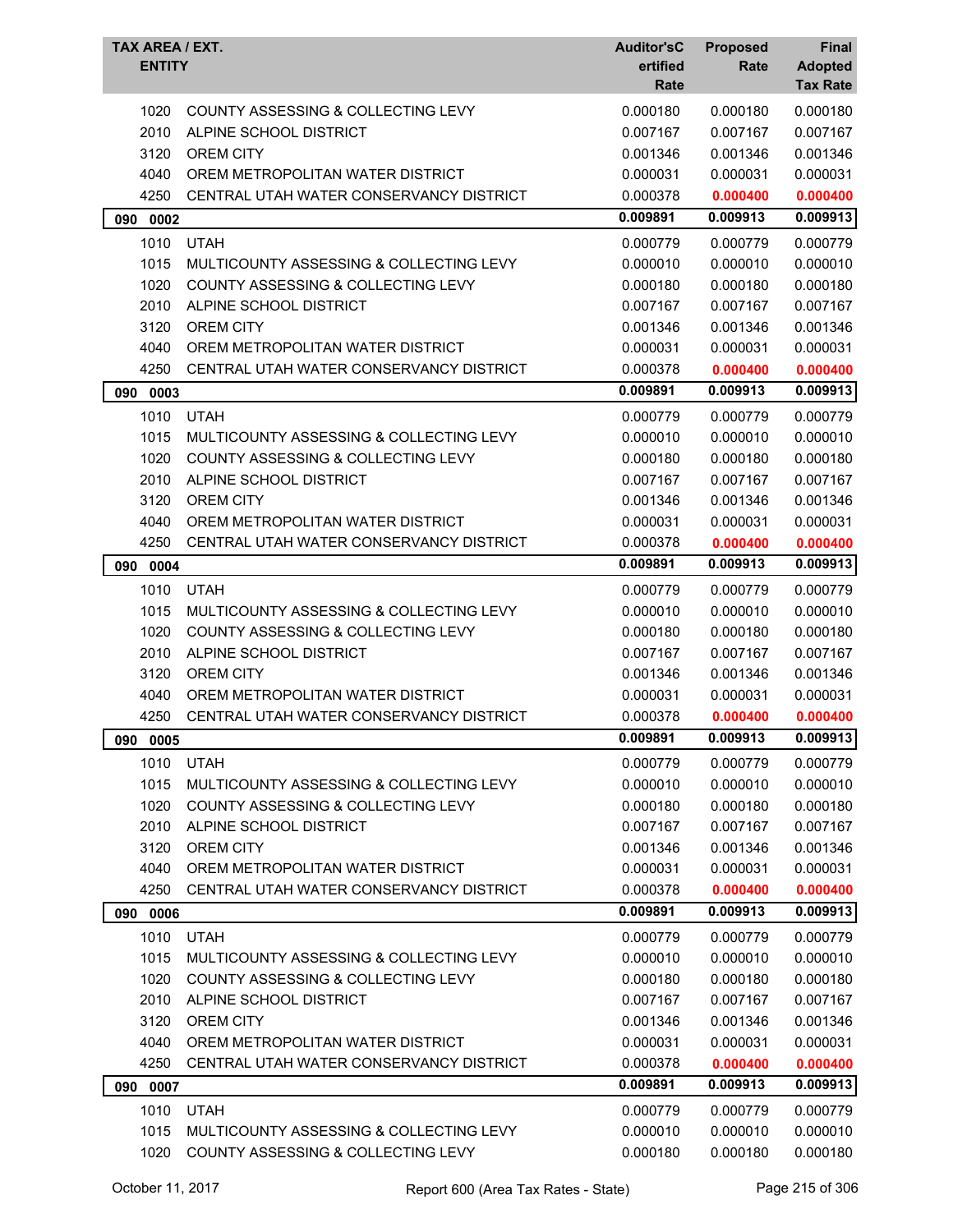| TAX AREA / EXT.<br><b>ENTITY</b> |                                         | <b>Auditor'sC</b><br>ertified<br>Rate | <b>Proposed</b><br>Rate | Final<br><b>Adopted</b><br><b>Tax Rate</b> |
|----------------------------------|-----------------------------------------|---------------------------------------|-------------------------|--------------------------------------------|
| 2010                             | ALPINE SCHOOL DISTRICT                  | 0.007167                              | 0.007167                | 0.007167                                   |
| 3120                             | <b>OREM CITY</b>                        | 0.001346                              | 0.001346                | 0.001346                                   |
| 4040                             | OREM METROPOLITAN WATER DISTRICT        | 0.000031                              | 0.000031                | 0.000031                                   |
| 4250                             | CENTRAL UTAH WATER CONSERVANCY DISTRICT | 0.000378                              | 0.000400                | 0.000400                                   |
| 090<br>0008                      |                                         | 0.009891                              | 0.009913                | 0.009913                                   |
| 1010                             | <b>UTAH</b>                             | 0.000779                              | 0.000779                | 0.000779                                   |
| 1015                             | MULTICOUNTY ASSESSING & COLLECTING LEVY | 0.000010                              | 0.000010                | 0.000010                                   |
| 1020                             | COUNTY ASSESSING & COLLECTING LEVY      | 0.000180                              | 0.000180                | 0.000180                                   |
| 2010                             | ALPINE SCHOOL DISTRICT                  | 0.007167                              | 0.007167                | 0.007167                                   |
| 3120                             | <b>OREM CITY</b>                        | 0.001346                              | 0.001346                | 0.001346                                   |
| 4040                             | OREM METROPOLITAN WATER DISTRICT        | 0.000031                              | 0.000031                | 0.000031                                   |
| 4250                             | CENTRAL UTAH WATER CONSERVANCY DISTRICT | 0.000378                              | 0.000400                | 0.000400                                   |
| 091<br>0000                      |                                         | 0.010051                              | 0.010073                | 0.010073                                   |
| 1010                             | <b>UTAH</b>                             | 0.000779                              | 0.000779                | 0.000779                                   |
| 1015                             | MULTICOUNTY ASSESSING & COLLECTING LEVY | 0.000010                              | 0.000010                | 0.000010                                   |
| 1020                             | COUNTY ASSESSING & COLLECTING LEVY      | 0.000180                              | 0.000180                | 0.000180                                   |
| 2020                             | PROVO CITY SCHOOL DISTRICT              | 0.007327                              | 0.007327                | 0.007327                                   |
| 3120                             | <b>OREM CITY</b>                        | 0.001346                              | 0.001346                | 0.001346                                   |
| 4040                             | OREM METROPOLITAN WATER DISTRICT        | 0.000031                              | 0.000031                | 0.000031                                   |
| 4250                             | CENTRAL UTAH WATER CONSERVANCY DISTRICT | 0.000378                              | 0.000400                | 0.000400                                   |
| 095<br>0000                      |                                         | 0.012529                              | 0.012551                | 0.012551                                   |
| 1010                             | <b>UTAH</b>                             | 0.000779                              | 0.000779                | 0.000779                                   |
| 1015                             | MULTICOUNTY ASSESSING & COLLECTING LEVY | 0.000010                              | 0.000010                | 0.000010                                   |
| 1020                             | COUNTY ASSESSING & COLLECTING LEVY      | 0.000180                              | 0.000180                | 0.000180                                   |
| 2010                             | ALPINE SCHOOL DISTRICT                  | 0.007167                              | 0.007167                | 0.007167                                   |
| 3195                             | <b>VINEYARD TOWN</b>                    | 0.004015                              | 0.004015                | 0.004015                                   |
| 4100                             | TIMPANOGAS SPECIAL SERVICE DISTRICT     | 0.000000                              |                         |                                            |
| 4250                             | CENTRAL UTAH WATER CONSERVANCY DISTRICT | 0.000378                              | 0.000400                | 0.000400                                   |
| 095 0001                         |                                         | 0.012529                              | 0.012551                | 0.012551                                   |
| 1010                             | <b>UTAH</b>                             | 0.000779                              | 0.000779                | 0.000779                                   |
| 1015                             | MULTICOUNTY ASSESSING & COLLECTING LEVY | 0.000010                              | 0.000010                | 0.000010                                   |
| 1020                             | COUNTY ASSESSING & COLLECTING LEVY      | 0.000180                              | 0.000180                | 0.000180                                   |
| 2010                             | ALPINE SCHOOL DISTRICT                  | 0.007167                              | 0.007167                | 0.007167                                   |
| 3195                             | <b>VINEYARD TOWN</b>                    | 0.004015                              | 0.004015                | 0.004015                                   |
| 4100                             | TIMPANOGAS SPECIAL SERVICE DISTRICT     | 0.000000                              |                         |                                            |
| 4250                             | CENTRAL UTAH WATER CONSERVANCY DISTRICT | 0.000378                              | 0.000400                | 0.000400                                   |
| 095 0002                         |                                         | 0.012529                              | 0.012551                | 0.012551                                   |
| 1010                             | <b>UTAH</b>                             | 0.000779                              | 0.000779                | 0.000779                                   |
| 1015                             | MULTICOUNTY ASSESSING & COLLECTING LEVY | 0.000010                              | 0.000010                | 0.000010                                   |
| 1020                             | COUNTY ASSESSING & COLLECTING LEVY      | 0.000180                              | 0.000180                | 0.000180                                   |
| 2010                             | ALPINE SCHOOL DISTRICT                  | 0.007167                              | 0.007167                | 0.007167                                   |
| 3195                             | <b>VINEYARD TOWN</b>                    | 0.004015                              | 0.004015                | 0.004015                                   |
| 4100                             | TIMPANOGAS SPECIAL SERVICE DISTRICT     | 0.000000                              |                         |                                            |
| 4250                             | CENTRAL UTAH WATER CONSERVANCY DISTRICT | 0.000378                              | 0.000400                | 0.000400                                   |
| 095 0003                         |                                         | 0.012529                              | 0.012551                | 0.012551                                   |
| 1010                             | <b>UTAH</b>                             | 0.000779                              | 0.000779                | 0.000779                                   |
| 1015                             | MULTICOUNTY ASSESSING & COLLECTING LEVY | 0.000010                              | 0.000010                | 0.000010                                   |
| 1020                             | COUNTY ASSESSING & COLLECTING LEVY      | 0.000180                              | 0.000180                | 0.000180                                   |
| 2010                             | ALPINE SCHOOL DISTRICT                  | 0.007167                              | 0.007167                | 0.007167                                   |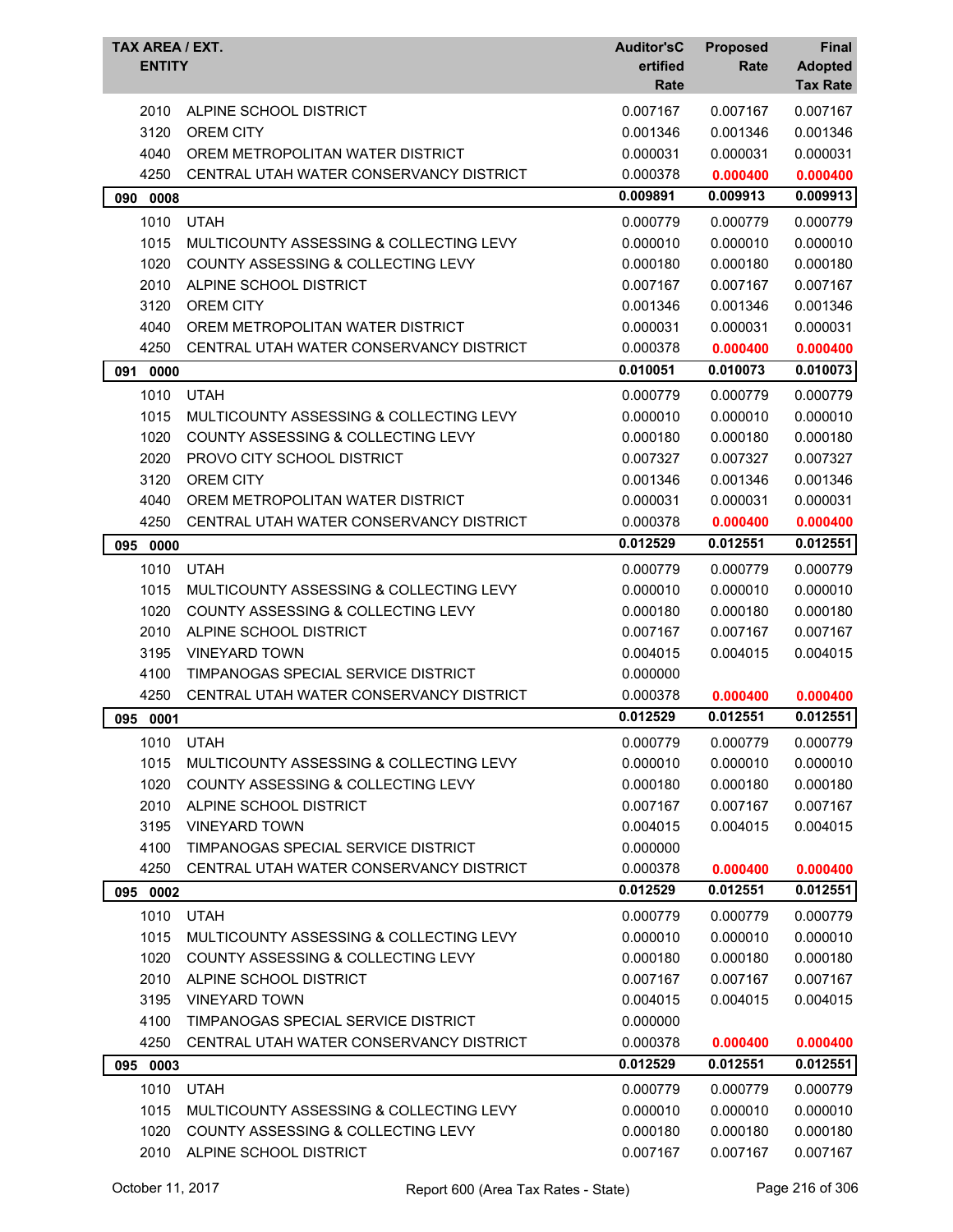| TAX AREA / EXT.<br><b>ENTITY</b> |                                               | <b>Auditor'sC</b><br>ertified<br>Rate | <b>Proposed</b><br>Rate | Final<br><b>Adopted</b><br><b>Tax Rate</b> |
|----------------------------------|-----------------------------------------------|---------------------------------------|-------------------------|--------------------------------------------|
| 3195                             | <b>VINEYARD TOWN</b>                          | 0.004015                              | 0.004015                | 0.004015                                   |
| 4100                             | TIMPANOGAS SPECIAL SERVICE DISTRICT           | 0.000000                              |                         |                                            |
| 4250                             | CENTRAL UTAH WATER CONSERVANCY DISTRICT       | 0.000378                              | 0.000400                | 0.000400                                   |
| 096 0000                         |                                               | 0.012550                              | 0.012572                | 0.012572                                   |
| 1010                             | <b>UTAH</b>                                   | 0.000779                              | 0.000779                | 0.000779                                   |
| 1015                             | MULTICOUNTY ASSESSING & COLLECTING LEVY       | 0.000010                              | 0.000010                | 0.000010                                   |
| 1020                             | <b>COUNTY ASSESSING &amp; COLLECTING LEVY</b> | 0.000180                              | 0.000180                | 0.000180                                   |
| 2010                             | ALPINE SCHOOL DISTRICT                        | 0.007167                              | 0.007167                | 0.007167                                   |
| 3195                             | <b>VINEYARD TOWN</b>                          | 0.004015                              | 0.004015                | 0.004015                                   |
| 4080                             | NORTH UTAH COUNTY WATER CONSERVANCY DISTRICT  | 0.000021                              | 0.000021                | 0.000021                                   |
| 4100                             | TIMPANOGAS SPECIAL SERVICE DISTRICT           | 0.000000                              |                         |                                            |
| 4250                             | CENTRAL UTAH WATER CONSERVANCY DISTRICT       | 0.000378                              | 0.000400                | 0.000400                                   |
| 107<br>0000                      |                                               | 0.010874                              | 0.010896                | 0.010896                                   |
| 1010                             | <b>UTAH</b>                                   | 0.000779                              | 0.000779                | 0.000779                                   |
| 1015                             | MULTICOUNTY ASSESSING & COLLECTING LEVY       | 0.000010                              | 0.000010                | 0.000010                                   |
| 1020                             | <b>COUNTY ASSESSING &amp; COLLECTING LEVY</b> | 0.000180                              | 0.000180                | 0.000180                                   |
| 2010                             | ALPINE SCHOOL DISTRICT                        | 0.007167                              | 0.007167                | 0.007167                                   |
| 4090                             | UTAH COUNTY SERVICE AREA #6                   | 0.001294                              | 0.001294                | 0.001294                                   |
| 4120                             | UTAH COUNTY SERVICE AREA #8                   | 0.000290                              | 0.000290                | 0.000290                                   |
| 4130                             | UTAH COUNTY SERVICE AREA #9                   | 0.000135                              | 0.000135                | 0.000135                                   |
| 4140                             | NORTH FORK SPECIAL SERVICE DISTRICT           | 0.000641                              | 0.000641                | 0.000641                                   |
| 4250                             | CENTRAL UTAH WATER CONSERVANCY DISTRICT       | 0.000378                              | 0.000400                | 0.000400                                   |
| 108 0000                         |                                               | 0.010603                              | 0.010625                | 0.010625                                   |
| 1010                             | <b>UTAH</b>                                   | 0.000779                              | 0.000779                | 0.000779                                   |
| 1015                             | MULTICOUNTY ASSESSING & COLLECTING LEVY       | 0.000010                              | 0.000010                | 0.000010                                   |
| 1020                             | <b>COUNTY ASSESSING &amp; COLLECTING LEVY</b> | 0.000180                              | 0.000180                | 0.000180                                   |
| 2010                             | ALPINE SCHOOL DISTRICT                        | 0.007167                              | 0.007167                | 0.007167                                   |
| 3150                             | PROVO CITY                                    | 0.002089                              | 0.002089                | 0.002089                                   |
| 4060                             | PROVO METROPOLITAN WATER DISTRICT             | 0.000000                              |                         |                                            |
| 4250                             | CENTRAL UTAH WATER CONSERVANCY DISTRICT       | 0.000378                              | 0.000400                | 0.000400                                   |
| 108<br>0001                      |                                               | 0.010603                              | 0.010625                | 0.010625                                   |
| 1010                             | <b>UTAH</b>                                   | 0.000779                              | 0.000779                | 0.000779                                   |
| 1015                             | MULTICOUNTY ASSESSING & COLLECTING LEVY       | 0.000010                              | 0.000010                | 0.000010                                   |
| 1020                             | <b>COUNTY ASSESSING &amp; COLLECTING LEVY</b> | 0.000180                              | 0.000180                | 0.000180                                   |
| 2010                             | ALPINE SCHOOL DISTRICT                        | 0.007167                              | 0.007167                | 0.007167                                   |
| 3150                             | PROVO CITY                                    | 0.002089                              | 0.002089                | 0.002089                                   |
| 4060                             | PROVO METROPOLITAN WATER DISTRICT             | 0.000000                              |                         |                                            |
| 4250                             | CENTRAL UTAH WATER CONSERVANCY DISTRICT       | 0.000378                              | 0.000400                | 0.000400                                   |
| 110 0000                         |                                               | 0.010763                              | 0.010785                | 0.010785                                   |
| 1010                             | <b>UTAH</b>                                   | 0.000779                              | 0.000779                | 0.000779                                   |
| 1015                             | MULTICOUNTY ASSESSING & COLLECTING LEVY       | 0.000010                              | 0.000010                | 0.000010                                   |
| 1020                             | COUNTY ASSESSING & COLLECTING LEVY            | 0.000180                              | 0.000180                | 0.000180                                   |
| 2020                             | PROVO CITY SCHOOL DISTRICT                    | 0.007327                              | 0.007327                | 0.007327                                   |
| 3150                             | PROVO CITY                                    | 0.002089                              | 0.002089                | 0.002089                                   |
| 4060                             | PROVO METROPOLITAN WATER DISTRICT             | 0.000000                              |                         |                                            |
| 4250                             | CENTRAL UTAH WATER CONSERVANCY DISTRICT       | 0.000378                              | 0.000400                | 0.000400                                   |
| 0001<br>110                      |                                               | 0.010763                              | 0.010785                | 0.010785                                   |
| 1010                             | <b>UTAH</b>                                   | 0.000779                              | 0.000779                | 0.000779                                   |
| 1015                             | MULTICOUNTY ASSESSING & COLLECTING LEVY       | 0.000010                              | 0.000010                | 0.000010                                   |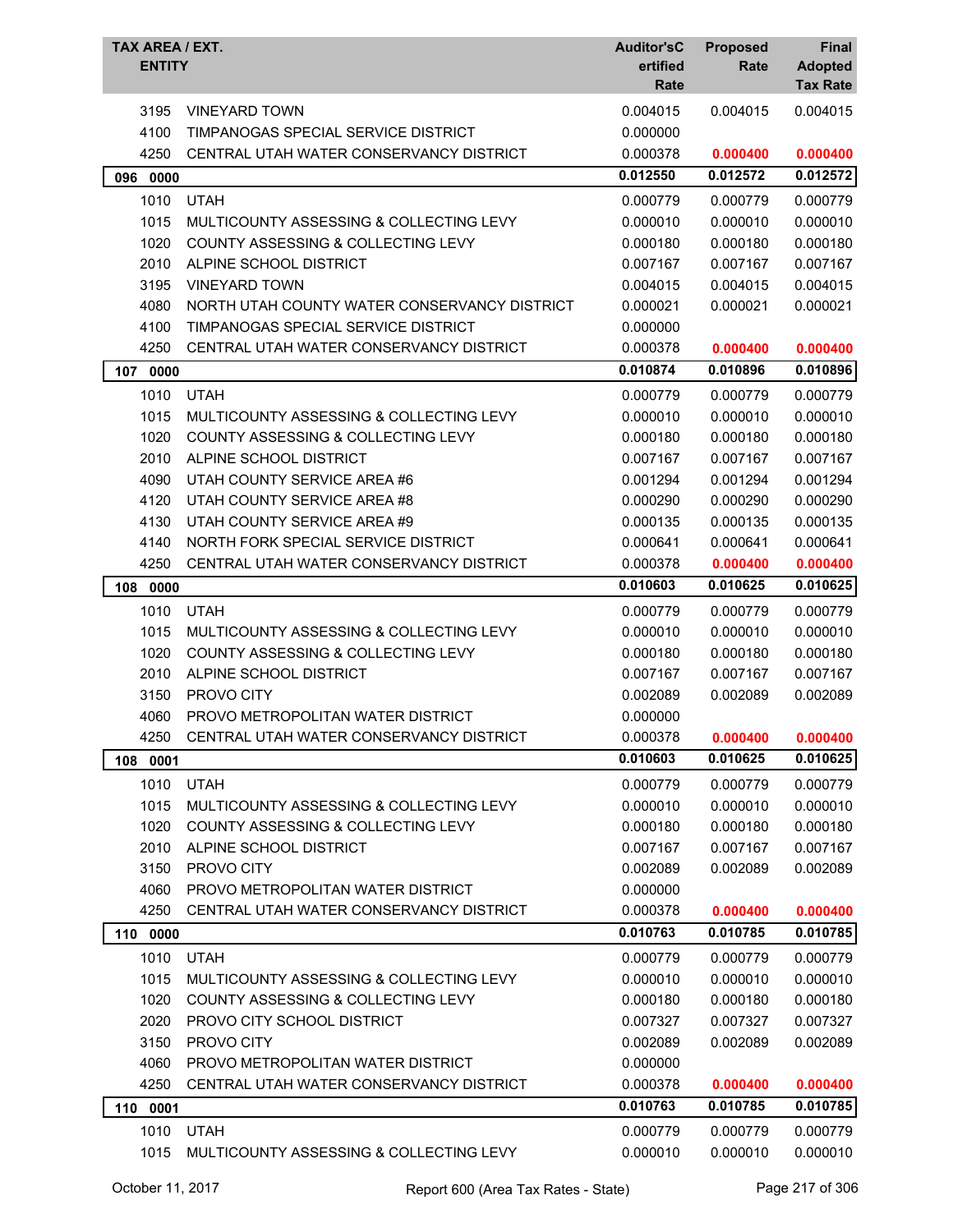| TAX AREA / EXT.<br><b>ENTITY</b> |                                               | <b>Auditor'sC</b><br>ertified<br>Rate | <b>Proposed</b><br>Rate | <b>Final</b><br><b>Adopted</b><br><b>Tax Rate</b> |
|----------------------------------|-----------------------------------------------|---------------------------------------|-------------------------|---------------------------------------------------|
| 1020                             | <b>COUNTY ASSESSING &amp; COLLECTING LEVY</b> | 0.000180                              | 0.000180                | 0.000180                                          |
| 2020                             | PROVO CITY SCHOOL DISTRICT                    | 0.007327                              | 0.007327                | 0.007327                                          |
| 3150                             | PROVO CITY                                    | 0.002089                              | 0.002089                | 0.002089                                          |
| 4060                             | PROVO METROPOLITAN WATER DISTRICT             | 0.000000                              |                         |                                                   |
| 4250                             | CENTRAL UTAH WATER CONSERVANCY DISTRICT       | 0.000378                              | 0.000400                | 0.000400                                          |
| 110 0002                         |                                               | 0.010763                              | 0.010785                | 0.010785                                          |
| 1010                             | <b>UTAH</b>                                   | 0.000779                              | 0.000779                | 0.000779                                          |
| 1015                             | MULTICOUNTY ASSESSING & COLLECTING LEVY       | 0.000010                              | 0.000010                | 0.000010                                          |
| 1020                             | COUNTY ASSESSING & COLLECTING LEVY            | 0.000180                              | 0.000180                | 0.000180                                          |
| 2020                             | PROVO CITY SCHOOL DISTRICT                    | 0.007327                              | 0.007327                | 0.007327                                          |
| 3150                             | PROVO CITY                                    | 0.002089                              | 0.002089                | 0.002089                                          |
| 4060                             | PROVO METROPOLITAN WATER DISTRICT             | 0.000000                              |                         |                                                   |
| 4250                             | CENTRAL UTAH WATER CONSERVANCY DISTRICT       | 0.000378                              | 0.000400                | 0.000400                                          |
| 110<br>0003                      |                                               | 0.010763                              | 0.010785                | 0.010785                                          |
| 1010                             | <b>UTAH</b>                                   | 0.000779                              | 0.000779                | 0.000779                                          |
| 1015                             | MULTICOUNTY ASSESSING & COLLECTING LEVY       | 0.000010                              | 0.000010                | 0.000010                                          |
| 1020                             | COUNTY ASSESSING & COLLECTING LEVY            | 0.000180                              | 0.000180                | 0.000180                                          |
| 2020                             | PROVO CITY SCHOOL DISTRICT                    | 0.007327                              | 0.007327                | 0.007327                                          |
| 3150                             | PROVO CITY                                    | 0.002089                              | 0.002089                | 0.002089                                          |
| 4060                             | PROVO METROPOLITAN WATER DISTRICT             | 0.000000                              |                         |                                                   |
| 4250                             | CENTRAL UTAH WATER CONSERVANCY DISTRICT       | 0.000378                              | 0.000400                | 0.000400                                          |
| 110 0004                         |                                               | 0.010763                              | 0.010785                | 0.010785                                          |
| 1010                             | <b>UTAH</b>                                   | 0.000779                              | 0.000779                | 0.000779                                          |
| 1015                             | MULTICOUNTY ASSESSING & COLLECTING LEVY       | 0.000010                              | 0.000010                | 0.000010                                          |
| 1020                             | COUNTY ASSESSING & COLLECTING LEVY            | 0.000180                              | 0.000180                | 0.000180                                          |
| 2020                             | PROVO CITY SCHOOL DISTRICT                    | 0.007327                              | 0.007327                | 0.007327                                          |
| 3150                             | PROVO CITY                                    | 0.002089                              | 0.002089                | 0.002089                                          |
| 4060                             | PROVO METROPOLITAN WATER DISTRICT             | 0.000000                              |                         |                                                   |
| 4250                             | CENTRAL UTAH WATER CONSERVANCY DISTRICT       | 0.000378                              | 0.000400                | 0.000400                                          |
| 110<br>0005                      |                                               | 0.010763                              | 0.010785                | 0.010785                                          |
| 1010                             | <b>UTAH</b>                                   | 0.000779                              | 0.000779                | 0.000779                                          |
| 1015                             | MULTICOUNTY ASSESSING & COLLECTING LEVY       | 0.000010                              | 0.000010                | 0.000010                                          |
| 1020                             | <b>COUNTY ASSESSING &amp; COLLECTING LEVY</b> | 0.000180                              | 0.000180                | 0.000180                                          |
| 2020                             | PROVO CITY SCHOOL DISTRICT                    | 0.007327                              | 0.007327                | 0.007327                                          |
| 3150                             | PROVO CITY                                    | 0.002089                              | 0.002089                | 0.002089                                          |
| 4060                             | PROVO METROPOLITAN WATER DISTRICT             | 0.000000                              |                         |                                                   |
| 4250                             | CENTRAL UTAH WATER CONSERVANCY DISTRICT       | 0.000378                              | 0.000400                | 0.000400                                          |
| 0006<br>110                      |                                               | 0.010763                              | 0.010785                | 0.010785                                          |
| 1010                             | <b>UTAH</b>                                   | 0.000779                              | 0.000779                | 0.000779                                          |
| 1015                             |                                               |                                       |                         |                                                   |
|                                  | MULTICOUNTY ASSESSING & COLLECTING LEVY       | 0.000010                              | 0.000010                | 0.000010                                          |
| 1020                             | COUNTY ASSESSING & COLLECTING LEVY            | 0.000180                              | 0.000180                | 0.000180                                          |
| 2020                             | PROVO CITY SCHOOL DISTRICT                    | 0.007327                              | 0.007327                | 0.007327                                          |
| 3150                             | PROVO CITY                                    | 0.002089                              | 0.002089                | 0.002089                                          |
| 4060                             | PROVO METROPOLITAN WATER DISTRICT             | 0.000000                              |                         |                                                   |
| 4250                             | CENTRAL UTAH WATER CONSERVANCY DISTRICT       | 0.000378                              | 0.000400                | 0.000400                                          |
| 110 0007                         |                                               | 0.010763                              | 0.010785                | 0.010785                                          |
| 1010                             | <b>UTAH</b>                                   | 0.000779                              | 0.000779                | 0.000779                                          |
| 1015                             | MULTICOUNTY ASSESSING & COLLECTING LEVY       | 0.000010                              | 0.000010                | 0.000010                                          |
| 1020                             | COUNTY ASSESSING & COLLECTING LEVY            | 0.000180                              | 0.000180                | 0.000180                                          |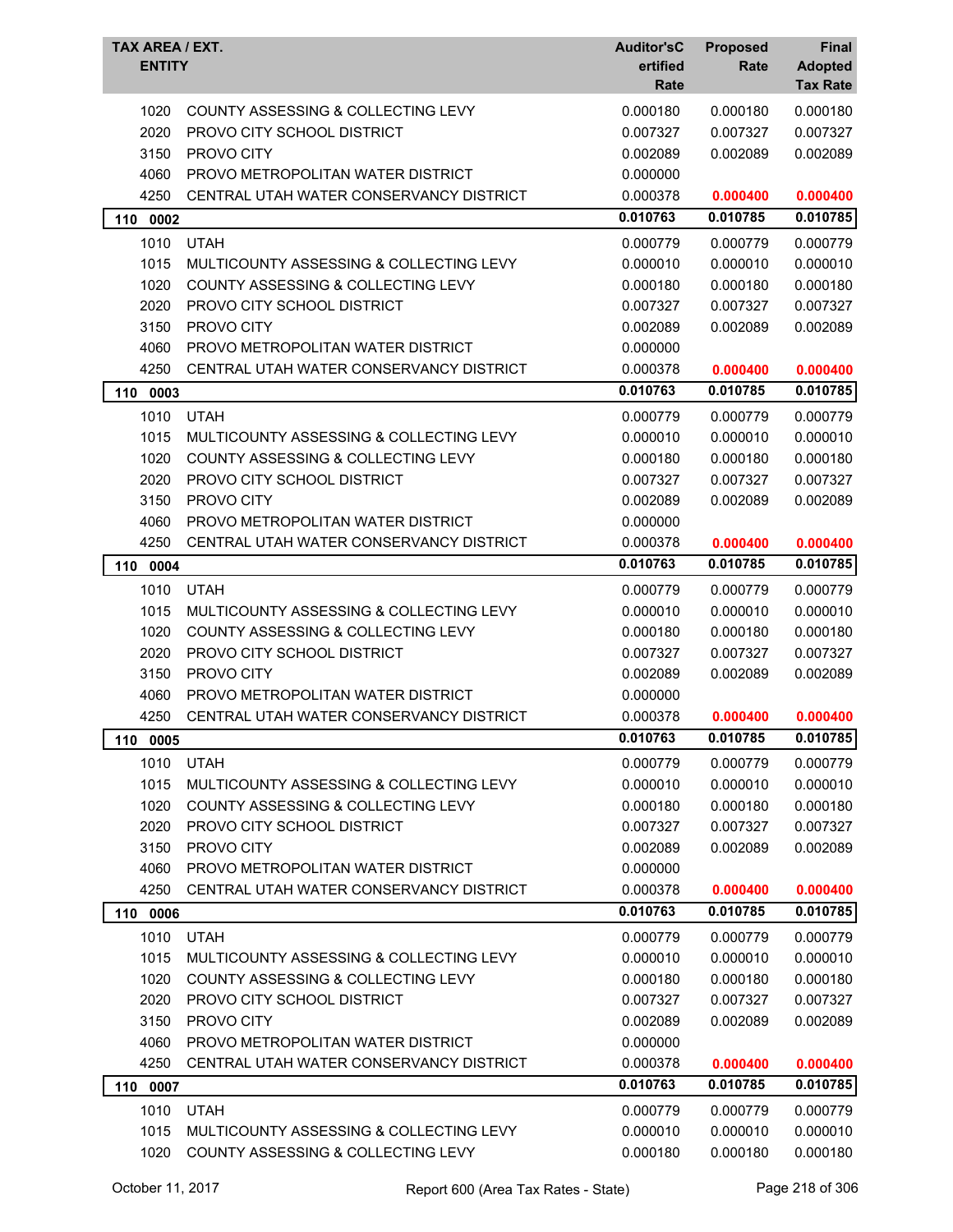| TAX AREA / EXT.<br><b>ENTITY</b> |                                               | <b>Auditor'sC</b><br>ertified<br>Rate | <b>Proposed</b><br>Rate | <b>Final</b><br><b>Adopted</b><br><b>Tax Rate</b> |
|----------------------------------|-----------------------------------------------|---------------------------------------|-------------------------|---------------------------------------------------|
| 2020                             | PROVO CITY SCHOOL DISTRICT                    | 0.007327                              | 0.007327                | 0.007327                                          |
| 3150                             | PROVO CITY                                    | 0.002089                              | 0.002089                | 0.002089                                          |
| 4060                             | PROVO METROPOLITAN WATER DISTRICT             | 0.000000                              |                         |                                                   |
| 4250                             | CENTRAL UTAH WATER CONSERVANCY DISTRICT       | 0.000378                              | 0.000400                | 0.000400                                          |
| 110 0008                         |                                               | 0.010763                              | 0.010785                | 0.010785                                          |
| 1010                             | <b>UTAH</b>                                   | 0.000779                              | 0.000779                | 0.000779                                          |
| 1015                             | MULTICOUNTY ASSESSING & COLLECTING LEVY       | 0.000010                              | 0.000010                | 0.000010                                          |
| 1020                             | COUNTY ASSESSING & COLLECTING LEVY            | 0.000180                              | 0.000180                | 0.000180                                          |
| 2020                             | PROVO CITY SCHOOL DISTRICT                    | 0.007327                              | 0.007327                | 0.007327                                          |
| 3150                             | PROVO CITY                                    | 0.002089                              | 0.002089                | 0.002089                                          |
| 4060                             | PROVO METROPOLITAN WATER DISTRICT             | 0.000000                              |                         |                                                   |
| 4250                             | CENTRAL UTAH WATER CONSERVANCY DISTRICT       | 0.000378                              | 0.000400                | 0.000400                                          |
| 110<br>0009                      |                                               | 0.010763                              | 0.010785                | 0.010785                                          |
| 1010                             | <b>UTAH</b>                                   | 0.000779                              | 0.000779                | 0.000779                                          |
| 1015                             | MULTICOUNTY ASSESSING & COLLECTING LEVY       | 0.000010                              | 0.000010                | 0.000010                                          |
| 1020                             | <b>COUNTY ASSESSING &amp; COLLECTING LEVY</b> | 0.000180                              | 0.000180                | 0.000180                                          |
| 2020                             | PROVO CITY SCHOOL DISTRICT                    | 0.007327                              | 0.007327                | 0.007327                                          |
| 3150                             | PROVO CITY                                    | 0.002089                              | 0.002089                | 0.002089                                          |
| 4060                             | PROVO METROPOLITAN WATER DISTRICT             | 0.000000                              |                         |                                                   |
| 4250                             | CENTRAL UTAH WATER CONSERVANCY DISTRICT       | 0.000378                              | 0.000400                | 0.000400                                          |
| 0010<br>110                      |                                               | 0.010763                              | 0.010785                | 0.010785                                          |
| 1010                             | <b>UTAH</b>                                   | 0.000779                              | 0.000779                | 0.000779                                          |
| 1015                             | MULTICOUNTY ASSESSING & COLLECTING LEVY       | 0.000010                              | 0.000010                | 0.000010                                          |
| 1020                             | COUNTY ASSESSING & COLLECTING LEVY            | 0.000180                              | 0.000180                | 0.000180                                          |
| 2020                             | PROVO CITY SCHOOL DISTRICT                    | 0.007327                              | 0.007327                | 0.007327                                          |
| 3150                             | PROVO CITY                                    | 0.002089                              | 0.002089                | 0.002089                                          |
| 4060                             | PROVO METROPOLITAN WATER DISTRICT             | 0.000000                              |                         |                                                   |
| 4250                             | CENTRAL UTAH WATER CONSERVANCY DISTRICT       | 0.000378                              | 0.000400                | 0.000400                                          |
| 110 0011                         |                                               | 0.010763                              | 0.010785                | 0.010785                                          |
| 1010                             | <b>UTAH</b>                                   | 0.000779                              | 0.000779                | 0.000779                                          |
| 1015                             | MULTICOUNTY ASSESSING & COLLECTING LEVY       | 0.000010                              | 0.000010                | 0.000010                                          |
| 1020                             | COUNTY ASSESSING & COLLECTING LEVY            | 0.000180                              | 0.000180                | 0.000180                                          |
| 2020                             | PROVO CITY SCHOOL DISTRICT                    | 0.007327                              | 0.007327                | 0.007327                                          |
| 3150                             | PROVO CITY                                    | 0.002089                              | 0.002089                | 0.002089                                          |
| 4060                             | PROVO METROPOLITAN WATER DISTRICT             | 0.000000                              |                         |                                                   |
| 4250                             | CENTRAL UTAH WATER CONSERVANCY DISTRICT       | 0.000378                              | 0.000400                | 0.000400                                          |
| 110 0012                         |                                               | 0.010763                              | 0.010785                | 0.010785                                          |
| 1010                             | <b>UTAH</b>                                   | 0.000779                              | 0.000779                | 0.000779                                          |
| 1015                             | MULTICOUNTY ASSESSING & COLLECTING LEVY       | 0.000010                              | 0.000010                | 0.000010                                          |
| 1020                             | <b>COUNTY ASSESSING &amp; COLLECTING LEVY</b> | 0.000180                              | 0.000180                | 0.000180                                          |
| 2020                             | PROVO CITY SCHOOL DISTRICT                    | 0.007327                              | 0.007327                | 0.007327                                          |
| 3150                             | PROVO CITY                                    | 0.002089                              | 0.002089                | 0.002089                                          |
| 4060                             | PROVO METROPOLITAN WATER DISTRICT             | 0.000000                              |                         |                                                   |
| 4250                             | CENTRAL UTAH WATER CONSERVANCY DISTRICT       | 0.000378                              | 0.000400                | 0.000400                                          |
| 110 0013                         |                                               | 0.010763                              | 0.010785                | 0.010785                                          |
| 1010                             | <b>UTAH</b>                                   | 0.000779                              | 0.000779                | 0.000779                                          |
| 1015                             | MULTICOUNTY ASSESSING & COLLECTING LEVY       | 0.000010                              | 0.000010                | 0.000010                                          |
| 1020                             | COUNTY ASSESSING & COLLECTING LEVY            | 0.000180                              | 0.000180                | 0.000180                                          |
| 2020                             | PROVO CITY SCHOOL DISTRICT                    | 0.007327                              | 0.007327                | 0.007327                                          |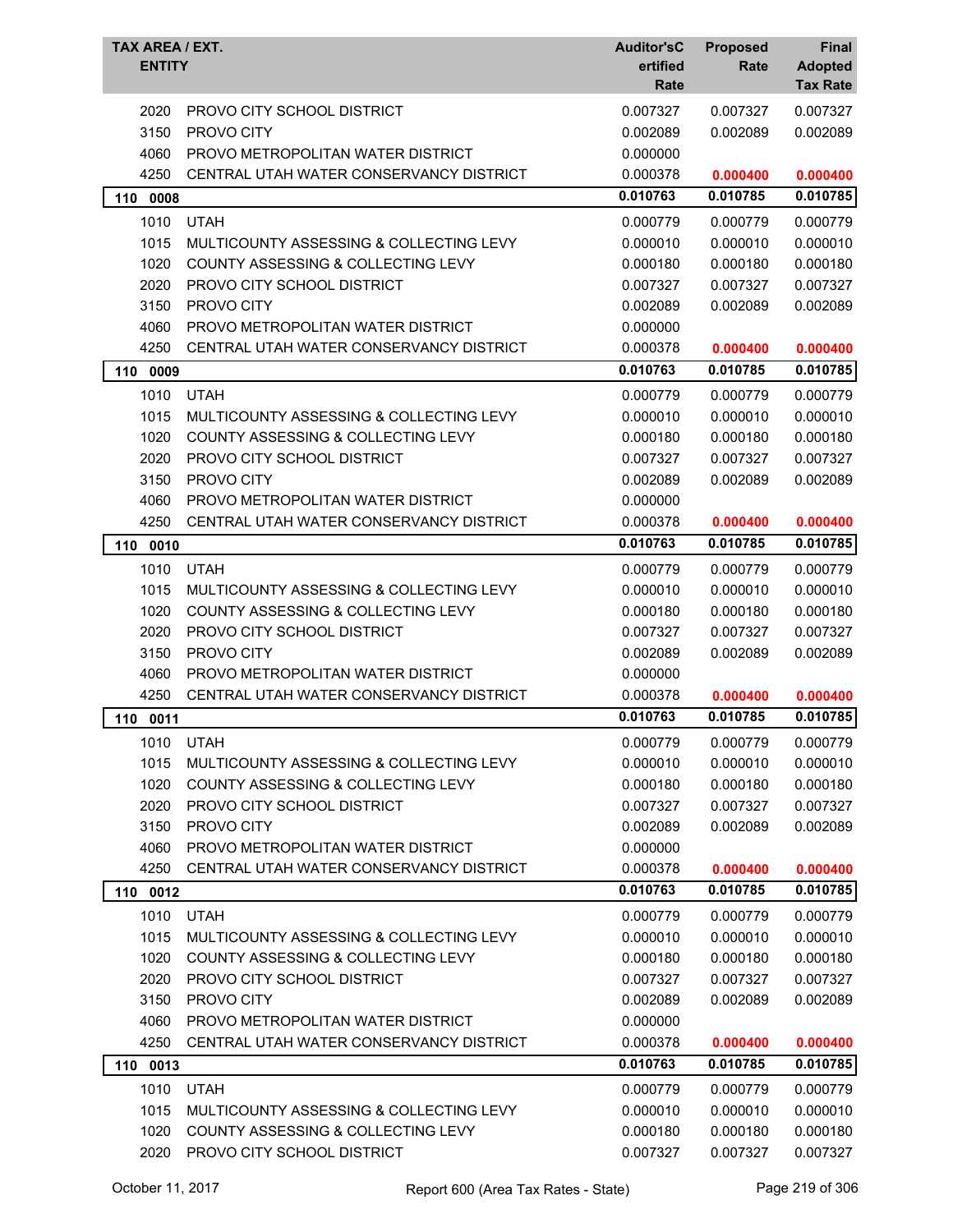| TAX AREA / EXT.<br><b>ENTITY</b> |                                                                        | <b>Auditor'sC</b><br>ertified<br>Rate | <b>Proposed</b><br>Rate | <b>Final</b><br><b>Adopted</b><br><b>Tax Rate</b> |
|----------------------------------|------------------------------------------------------------------------|---------------------------------------|-------------------------|---------------------------------------------------|
| 3150                             | PROVO CITY                                                             | 0.002089                              | 0.002089                | 0.002089                                          |
| 4060                             | PROVO METROPOLITAN WATER DISTRICT                                      | 0.000000                              |                         |                                                   |
| 4250                             | CENTRAL UTAH WATER CONSERVANCY DISTRICT                                | 0.000378                              | 0.000400                | 0.000400                                          |
| 112 0000                         |                                                                        | 0.012321                              | 0.012756                | 0.012756                                          |
| 1010                             | <b>UTAH</b>                                                            | 0.000779                              | 0.000779                | 0.000779                                          |
| 1015                             | MULTICOUNTY ASSESSING & COLLECTING LEVY                                | 0.000010                              | 0.000010                | 0.000010                                          |
| 1020                             | COUNTY ASSESSING & COLLECTING LEVY                                     | 0.000180                              | 0.000180                | 0.000180                                          |
| 2030                             | NEBO SCHOOL DISTRICT                                                   | 0.008885                              | 0.009298                | 0.009298                                          |
| 3150                             | PROVO CITY                                                             | 0.002089                              | 0.002089                | 0.002089                                          |
| 4060                             | PROVO METROPOLITAN WATER DISTRICT                                      | 0.000000                              |                         |                                                   |
| 4250                             | CENTRAL UTAH WATER CONSERVANCY DISTRICT                                | 0.000378                              | 0.000400                | 0.000400                                          |
| 120<br>0000                      |                                                                        | 0.012427                              | 0.012862                | 0.012862                                          |
| 1010                             | <b>UTAH</b>                                                            | 0.000779                              | 0.000779                | 0.000779                                          |
| 1015                             | MULTICOUNTY ASSESSING & COLLECTING LEVY                                | 0.000010                              | 0.000010                | 0.000010                                          |
| 1020                             | COUNTY ASSESSING & COLLECTING LEVY                                     | 0.000180                              | 0.000180                | 0.000180                                          |
| 2030                             | NEBO SCHOOL DISTRICT                                                   | 0.008885                              | 0.009298                | 0.009298                                          |
| 4090                             | UTAH COUNTY SERVICE AREA #6                                            | 0.001294                              | 0.001294                | 0.001294                                          |
| 4110                             | UTAH COUNTY SERVICE AREA #7                                            | 0.000611                              | 0.000611                | 0.000611                                          |
| 4120                             | UTAH COUNTY SERVICE AREA #8                                            | 0.000290                              | 0.000290                | 0.000290                                          |
| 4250                             | CENTRAL UTAH WATER CONSERVANCY DISTRICT                                | 0.000378                              | 0.000400                | 0.000400                                          |
| 120<br>0002                      |                                                                        | 0.011816                              | 0.012251                | 0.012251                                          |
|                                  |                                                                        |                                       |                         |                                                   |
| 1010                             | <b>UTAH</b>                                                            | 0.000779                              | 0.000779                | 0.000779                                          |
| 1015                             | MULTICOUNTY ASSESSING & COLLECTING LEVY                                | 0.000010                              | 0.000010                | 0.000010                                          |
| 1020                             | COUNTY ASSESSING & COLLECTING LEVY                                     | 0.000180                              | 0.000180                | 0.000180                                          |
| 2030                             | NEBO SCHOOL DISTRICT                                                   | 0.008885                              | 0.009298                | 0.009298                                          |
| 4090                             | UTAH COUNTY SERVICE AREA #6                                            | 0.001294                              | 0.001294                | 0.001294                                          |
| 4120<br>4250                     | UTAH COUNTY SERVICE AREA #8<br>CENTRAL UTAH WATER CONSERVANCY DISTRICT | 0.000290                              | 0.000290                | 0.000290                                          |
|                                  |                                                                        | 0.000378<br>0.011951                  | 0.000400<br>0.012386    | 0.000400<br>0.012386                              |
| 125 0000                         |                                                                        |                                       |                         |                                                   |
| 1010                             | <b>UTAH</b>                                                            | 0.000779                              | 0.000779                | 0.000779                                          |
| 1015                             | MULTICOUNTY ASSESSING & COLLECTING LEVY                                | 0.000010                              | 0.000010                | 0.000010                                          |
| 1020                             | COUNTY ASSESSING & COLLECTING LEVY                                     | 0.000180                              | 0.000180                | 0.000180                                          |
| 2030                             | NEBO SCHOOL DISTRICT                                                   | 0.008885                              | 0.009298                | 0.009298                                          |
| 4090                             | UTAH COUNTY SERVICE AREA #6                                            | 0.001294                              | 0.001294                | 0.001294                                          |
| 4120                             | UTAH COUNTY SERVICE AREA #8                                            | 0.000290                              | 0.000290                | 0.000290                                          |
| 4130                             | UTAH COUNTY SERVICE AREA #9                                            | 0.000135                              | 0.000135                | 0.000135                                          |
| 4250                             | CENTRAL UTAH WATER CONSERVANCY DISTRICT                                | 0.000378                              | 0.000400                | 0.000400                                          |
| 125 0001                         |                                                                        | 0.011951                              | 0.012386                | 0.012386                                          |
| 1010                             | <b>UTAH</b>                                                            | 0.000779                              | 0.000779                | 0.000779                                          |
| 1015                             | MULTICOUNTY ASSESSING & COLLECTING LEVY                                | 0.000010                              | 0.000010                | 0.000010                                          |
| 1020                             | COUNTY ASSESSING & COLLECTING LEVY                                     | 0.000180                              | 0.000180                | 0.000180                                          |
| 2030                             | NEBO SCHOOL DISTRICT                                                   | 0.008885                              | 0.009298                | 0.009298                                          |
| 4090                             | UTAH COUNTY SERVICE AREA #6                                            | 0.001294                              | 0.001294                | 0.001294                                          |
| 4120                             | UTAH COUNTY SERVICE AREA #8                                            | 0.000290                              | 0.000290                | 0.000290                                          |
| 4130                             | UTAH COUNTY SERVICE AREA #9                                            | 0.000135                              | 0.000135                | 0.000135                                          |
| 4250                             | CENTRAL UTAH WATER CONSERVANCY DISTRICT                                | 0.000378                              | 0.000400                | 0.000400                                          |
| 4310                             | EAGLES LANDING FIRE PROTECTION SPECIAL SERVICE DIS                     |                                       |                         |                                                   |
| 125 0002                         |                                                                        | 0.012562                              | 0.012997                | 0.012997                                          |
| 1010                             | <b>UTAH</b>                                                            | 0.000779                              | 0.000779                | 0.000779                                          |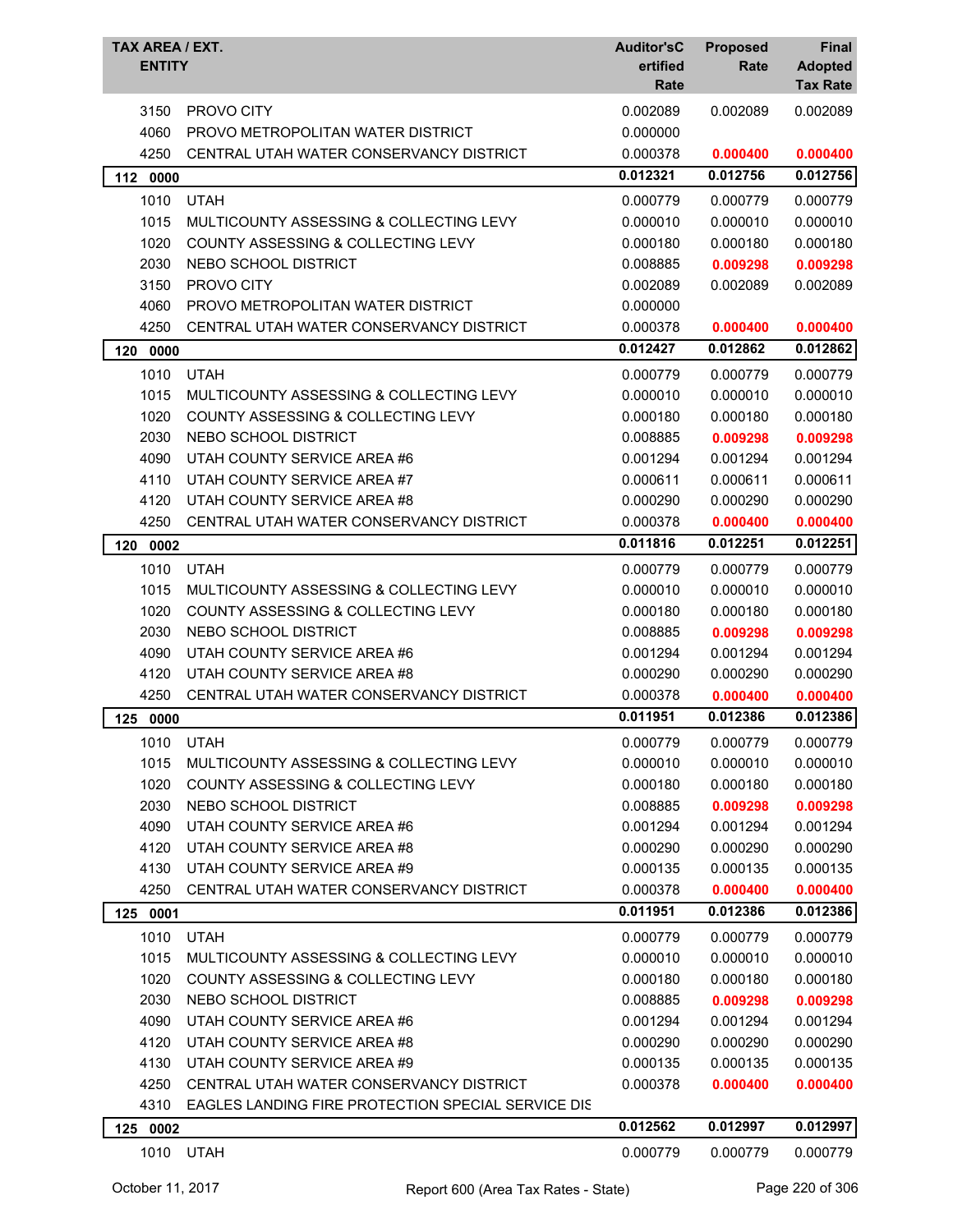| TAX AREA / EXT.<br><b>ENTITY</b> |                                               | <b>Auditor'sC</b><br>ertified | <b>Proposed</b><br>Rate | <b>Final</b><br><b>Adopted</b> |
|----------------------------------|-----------------------------------------------|-------------------------------|-------------------------|--------------------------------|
|                                  |                                               | Rate                          |                         | <b>Tax Rate</b>                |
| 1015                             | MULTICOUNTY ASSESSING & COLLECTING LEVY       | 0.000010                      | 0.000010                | 0.000010                       |
| 1020                             | <b>COUNTY ASSESSING &amp; COLLECTING LEVY</b> | 0.000180                      | 0.000180                | 0.000180                       |
| 2030                             | NEBO SCHOOL DISTRICT                          | 0.008885                      | 0.009298                | 0.009298                       |
| 4090                             | UTAH COUNTY SERVICE AREA #6                   | 0.001294                      | 0.001294                | 0.001294                       |
| 4110                             | UTAH COUNTY SERVICE AREA #7                   | 0.000611                      | 0.000611                | 0.000611                       |
| 4120                             | UTAH COUNTY SERVICE AREA #8                   | 0.000290                      | 0.000290                | 0.000290                       |
| 4130                             | UTAH COUNTY SERVICE AREA #9                   | 0.000135                      | 0.000135                | 0.000135                       |
| 4250                             | CENTRAL UTAH WATER CONSERVANCY DISTRICT       | 0.000378                      | 0.000400                | 0.000400                       |
| 125 0003                         |                                               | 0.011951                      | 0.012386                | 0.012386                       |
| 1010                             | <b>UTAH</b>                                   | 0.000779                      | 0.000779                | 0.000779                       |
| 1015                             | MULTICOUNTY ASSESSING & COLLECTING LEVY       | 0.000010                      | 0.000010                | 0.000010                       |
| 1020                             | COUNTY ASSESSING & COLLECTING LEVY            | 0.000180                      | 0.000180                | 0.000180                       |
| 2030                             | NEBO SCHOOL DISTRICT                          | 0.008885                      | 0.009298                | 0.009298                       |
| 4090                             | UTAH COUNTY SERVICE AREA #6                   | 0.001294                      | 0.001294                | 0.001294                       |
| 4120                             | UTAH COUNTY SERVICE AREA #8                   | 0.000290                      | 0.000290                | 0.000290                       |
| 4130                             | UTAH COUNTY SERVICE AREA #9                   | 0.000135                      | 0.000135                | 0.000135                       |
| 4250                             | CENTRAL UTAH WATER CONSERVANCY DISTRICT       | 0.000378                      | 0.000400                | 0.000400                       |
| 130<br>0000                      |                                               | 0.012319                      | 0.012754                | 0.012754                       |
| 1010                             | <b>UTAH</b>                                   | 0.000779                      | 0.000779                | 0.000779                       |
| 1015                             | MULTICOUNTY ASSESSING & COLLECTING LEVY       | 0.000010                      | 0.000010                | 0.000010                       |
| 1020                             | COUNTY ASSESSING & COLLECTING LEVY            | 0.000180                      | 0.000180                | 0.000180                       |
| 2030                             | NEBO SCHOOL DISTRICT                          | 0.008885                      | 0.009298                | 0.009298                       |
| 3190                             | SPRINGVILLE CITY                              | 0.002087                      | 0.002087                | 0.002087                       |
| 4250                             | CENTRAL UTAH WATER CONSERVANCY DISTRICT       | 0.000378                      | 0.000400                | 0.000400                       |
| 130 0001                         |                                               | 0.012676                      | 0.013111                | 0.013111                       |
| 1010                             | <b>UTAH</b>                                   | 0.000779                      | 0.000779                | 0.000779                       |
| 1015                             | MULTICOUNTY ASSESSING & COLLECTING LEVY       | 0.000010                      | 0.000010                | 0.000010                       |
| 1020                             | COUNTY ASSESSING & COLLECTING LEVY            | 0.000180                      | 0.000180                | 0.000180                       |
| 2030                             | NEBO SCHOOL DISTRICT                          | 0.008885                      | 0.009298                | 0.009298                       |
| 3190                             | SPRINGVILLE CITY                              | 0.002087                      | 0.002087                | 0.002087                       |
| 4250                             | CENTRAL UTAH WATER CONSERVANCY DISTRICT       | 0.000378                      | 0.000400                | 0.000400                       |
| 4355                             | SPRINGVILLE DRAINAGE DISTRICT                 | 0.000357                      | 0.000357                | 0.000357                       |
| 0000<br>131                      |                                               | 0.012676                      | 0.013111                | 0.013111                       |
| 1010                             | <b>UTAH</b>                                   | 0.000779                      | 0.000779                | 0.000779                       |
| 1015                             | MULTICOUNTY ASSESSING & COLLECTING LEVY       | 0.000010                      | 0.000010                | 0.000010                       |
| 1020                             | COUNTY ASSESSING & COLLECTING LEVY            | 0.000180                      | 0.000180                | 0.000180                       |
| 2030                             | NEBO SCHOOL DISTRICT                          | 0.008885                      | 0.009298                | 0.009298                       |
| 3190                             | SPRINGVILLE CITY                              | 0.002087                      | 0.002087                | 0.002087                       |
| 4250                             | CENTRAL UTAH WATER CONSERVANCY DISTRICT       | 0.000378                      | 0.000400                | 0.000400                       |
| 4355                             | SPRINGVILLE DRAINAGE DISTRICT                 | 0.000357                      | 0.000357                | 0.000357                       |
| 131 0001                         |                                               | 0.012319                      | 0.012754                | 0.012754                       |
| 1010                             | <b>UTAH</b>                                   | 0.000779                      | 0.000779                | 0.000779                       |
| 1015                             | MULTICOUNTY ASSESSING & COLLECTING LEVY       | 0.000010                      | 0.000010                | 0.000010                       |
| 1020                             | COUNTY ASSESSING & COLLECTING LEVY            | 0.000180                      | 0.000180                | 0.000180                       |
| 2030                             | NEBO SCHOOL DISTRICT                          | 0.008885                      | 0.009298                | 0.009298                       |
| 3190                             | SPRINGVILLE CITY                              | 0.002087                      | 0.002087                | 0.002087                       |
| 4250                             | CENTRAL UTAH WATER CONSERVANCY DISTRICT       | 0.000378                      | 0.000400                | 0.000400                       |
| 140 0000                         |                                               | 0.012791                      | 0.013396                | 0.013396                       |
| 1010                             | UTAH                                          | 0.000779                      | 0.000779                | 0.000779                       |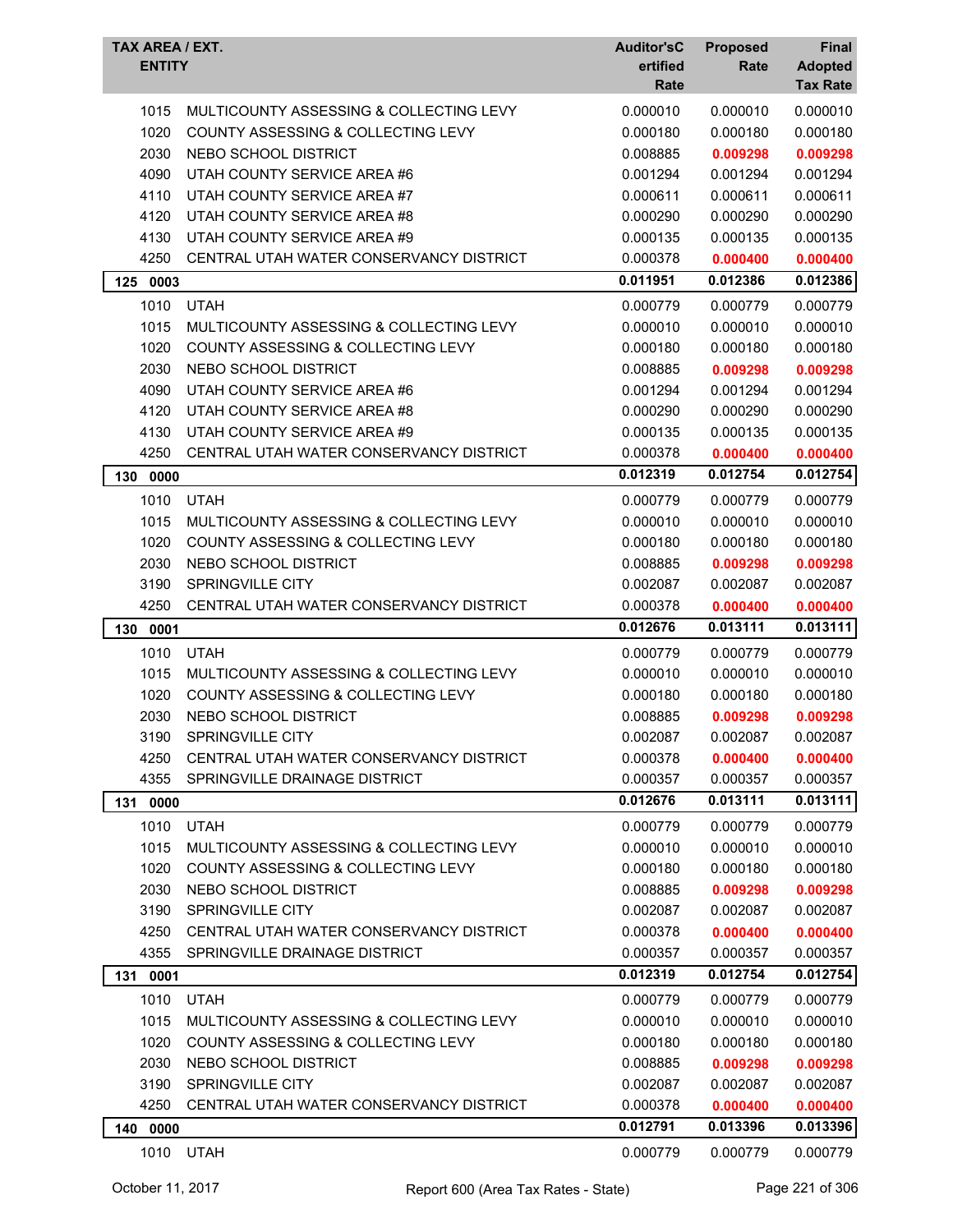| TAX AREA / EXT.<br><b>ENTITY</b> |                                               | <b>Auditor'sC</b><br>ertified<br>Rate | <b>Proposed</b><br>Rate | <b>Final</b><br><b>Adopted</b><br><b>Tax Rate</b> |
|----------------------------------|-----------------------------------------------|---------------------------------------|-------------------------|---------------------------------------------------|
| 1015                             | MULTICOUNTY ASSESSING & COLLECTING LEVY       | 0.000010                              | 0.000010                | 0.000010                                          |
| 1020                             | COUNTY ASSESSING & COLLECTING LEVY            | 0.000180                              | 0.000180                | 0.000180                                          |
| 2030                             | NEBO SCHOOL DISTRICT                          | 0.008885                              | 0.009298                | 0.009298                                          |
| 3110                             | <b>MAPLETON CITY</b>                          | 0.002559                              | 0.002729                | 0.002729                                          |
| 4250                             | CENTRAL UTAH WATER CONSERVANCY DISTRICT       | 0.000378                              | 0.000400                | 0.000400                                          |
| 150<br>0000                      |                                               | 0.011187                              | 0.011622                | 0.011622                                          |
| 1010                             | <b>UTAH</b>                                   | 0.000779                              | 0.000779                | 0.000779                                          |
| 1015                             | MULTICOUNTY ASSESSING & COLLECTING LEVY       | 0.000010                              | 0.000010                | 0.000010                                          |
| 1020                             | COUNTY ASSESSING & COLLECTING LEVY            | 0.000180                              | 0.000180                | 0.000180                                          |
| 2030                             | NEBO SCHOOL DISTRICT                          | 0.008885                              | 0.009298                | 0.009298                                          |
| 3180                             | <b>SPANISH FORK CITY</b>                      | 0.000955                              | 0.000955                | 0.000955                                          |
| 4250                             | CENTRAL UTAH WATER CONSERVANCY DISTRICT       | 0.000378                              | 0.000400                | 0.000400                                          |
| 150<br>0001                      |                                               | 0.011187                              | 0.011622                | 0.011622                                          |
| 1010                             | <b>UTAH</b>                                   | 0.000779                              | 0.000779                | 0.000779                                          |
| 1015                             | MULTICOUNTY ASSESSING & COLLECTING LEVY       | 0.000010                              | 0.000010                | 0.000010                                          |
| 1020                             | COUNTY ASSESSING & COLLECTING LEVY            | 0.000180                              | 0.000180                | 0.000180                                          |
| 2030                             | NEBO SCHOOL DISTRICT                          | 0.008885                              | 0.009298                | 0.009298                                          |
| 3180                             | <b>SPANISH FORK CITY</b>                      | 0.000955                              | 0.000955                | 0.000955                                          |
| 4250                             | CENTRAL UTAH WATER CONSERVANCY DISTRICT       | 0.000378                              | 0.000400                | 0.000400                                          |
| 150<br>0002                      |                                               | 0.011187                              | 0.011622                | 0.011622                                          |
| 1010                             | <b>UTAH</b>                                   | 0.000779                              | 0.000779                | 0.000779                                          |
| 1015                             | MULTICOUNTY ASSESSING & COLLECTING LEVY       | 0.000010                              | 0.000010                | 0.000010                                          |
| 1020                             | COUNTY ASSESSING & COLLECTING LEVY            | 0.000180                              | 0.000180                | 0.000180                                          |
| 2030                             | NEBO SCHOOL DISTRICT                          | 0.008885                              | 0.009298                | 0.009298                                          |
| 3180                             | SPANISH FORK CITY                             | 0.000955                              | 0.000955                | 0.000955                                          |
| 4250                             | CENTRAL UTAH WATER CONSERVANCY DISTRICT       | 0.000378                              | 0.000400                | 0.000400                                          |
| 150<br>0003                      |                                               | 0.011187                              | 0.011622                | 0.011622                                          |
| 1010                             | <b>UTAH</b>                                   | 0.000779                              | 0.000779                | 0.000779                                          |
| 1015                             | MULTICOUNTY ASSESSING & COLLECTING LEVY       | 0.000010                              | 0.000010                | 0.000010                                          |
| 1020                             | COUNTY ASSESSING & COLLECTING LEVY            | 0.000180                              | 0.000180                | 0.000180                                          |
| 2030                             | NEBO SCHOOL DISTRICT                          | 0.008885                              | 0.009298                | 0.009298                                          |
| 3180                             | <b>SPANISH FORK CITY</b>                      | 0.000955                              | 0.000955                | 0.000955                                          |
| 4250                             | CENTRAL UTAH WATER CONSERVANCY DISTRICT       | 0.000378                              | 0.000400                | 0.000400                                          |
| 150 0005                         |                                               | 0.011187                              | 0.011622                | 0.011622                                          |
| 1010                             | <b>UTAH</b>                                   | 0.000779                              | 0.000779                | 0.000779                                          |
| 1015                             | MULTICOUNTY ASSESSING & COLLECTING LEVY       | 0.000010                              | 0.000010                | 0.000010                                          |
| 1020                             | <b>COUNTY ASSESSING &amp; COLLECTING LEVY</b> | 0.000180                              | 0.000180                | 0.000180                                          |
| 2030                             | NEBO SCHOOL DISTRICT                          | 0.008885                              | 0.009298                | 0.009298                                          |
| 3180                             | <b>SPANISH FORK CITY</b>                      | 0.000955                              | 0.000955                | 0.000955                                          |
| 4250                             | CENTRAL UTAH WATER CONSERVANCY DISTRICT       | 0.000378                              | 0.000400                | 0.000400                                          |
| 150 0006                         |                                               | 0.011187                              | 0.011622                | 0.011622                                          |
| 1010                             | <b>UTAH</b>                                   | 0.000779                              | 0.000779                | 0.000779                                          |
| 1015                             | MULTICOUNTY ASSESSING & COLLECTING LEVY       | 0.000010                              | 0.000010                | 0.000010                                          |
| 1020                             | COUNTY ASSESSING & COLLECTING LEVY            | 0.000180                              | 0.000180                | 0.000180                                          |
| 2030                             | NEBO SCHOOL DISTRICT                          | 0.008885                              | 0.009298                | 0.009298                                          |
| 3180                             | <b>SPANISH FORK CITY</b>                      | 0.000955                              | 0.000955                | 0.000955                                          |
| 4250                             | CENTRAL UTAH WATER CONSERVANCY DISTRICT       | 0.000378                              | 0.000400                | 0.000400                                          |
| 150 0007                         |                                               | 0.011187                              | 0.011622                | 0.011622                                          |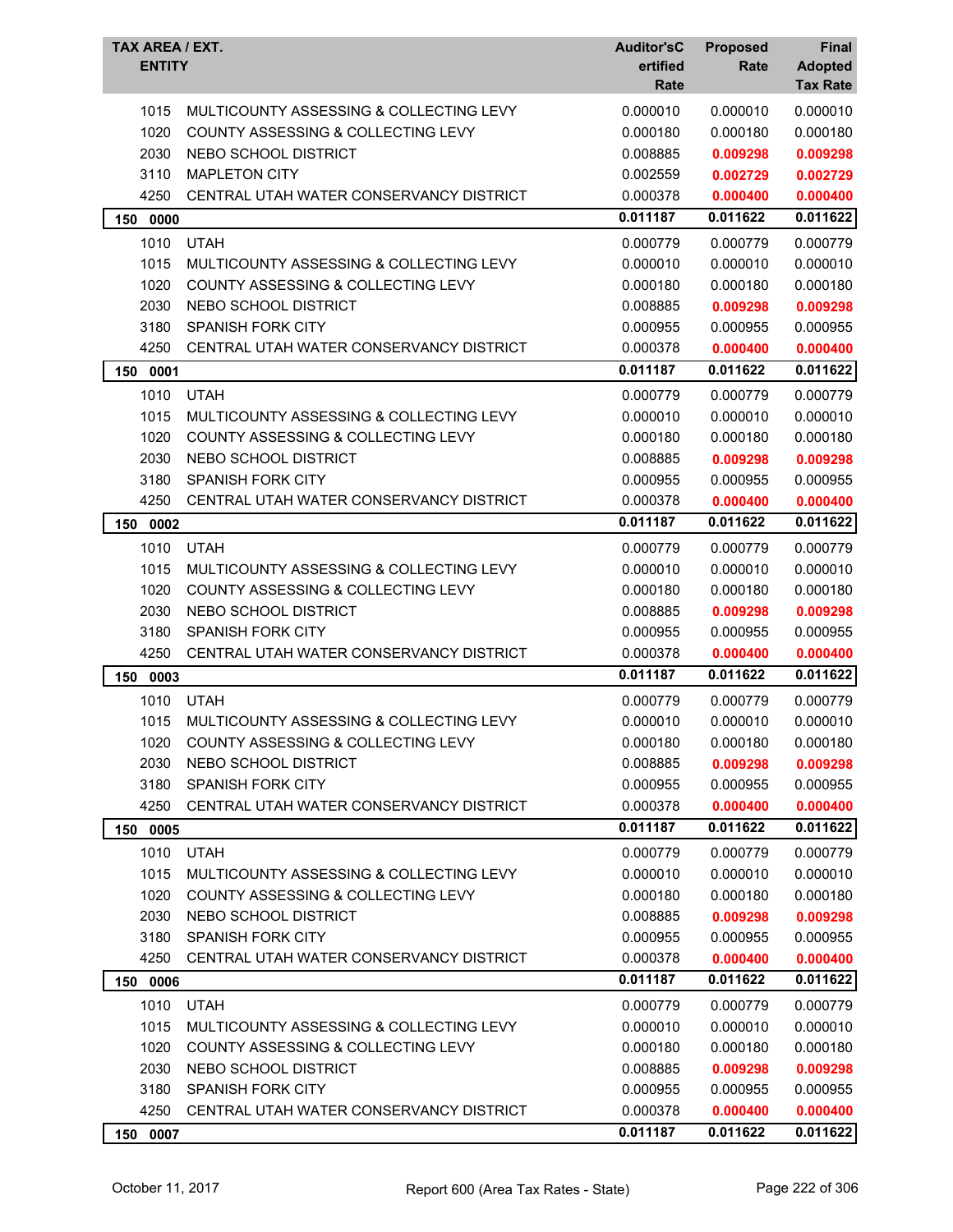| <b>ENTITY</b><br>ertified<br>Rate                                 | <b>Adopted</b><br>Rate<br><b>Tax Rate</b> |
|-------------------------------------------------------------------|-------------------------------------------|
| <b>UTAH</b><br>1010<br>0.000779                                   | 0.000779<br>0.000779                      |
| 1015<br>MULTICOUNTY ASSESSING & COLLECTING LEVY<br>0.000010       | 0.000010<br>0.000010                      |
| 1020<br>COUNTY ASSESSING & COLLECTING LEVY<br>0.000180            | 0.000180<br>0.000180                      |
| 2030<br>NEBO SCHOOL DISTRICT<br>0.008885                          | 0.009298<br>0.009298                      |
| 3180<br><b>SPANISH FORK CITY</b><br>0.000955                      | 0.000955<br>0.000955                      |
| 4250<br>CENTRAL UTAH WATER CONSERVANCY DISTRICT<br>0.000378       | 0.000400<br>0.000400                      |
| 0.011187<br>150 0008                                              | 0.011622<br>0.011622                      |
| 1010<br><b>UTAH</b><br>0.000779                                   | 0.000779<br>0.000779                      |
| 1015<br>MULTICOUNTY ASSESSING & COLLECTING LEVY<br>0.000010       | 0.000010<br>0.000010                      |
| 1020<br><b>COUNTY ASSESSING &amp; COLLECTING LEVY</b><br>0.000180 | 0.000180<br>0.000180                      |
| 2030<br>NEBO SCHOOL DISTRICT<br>0.008885                          | 0.009298<br>0.009298                      |
| 3180<br><b>SPANISH FORK CITY</b><br>0.000955                      | 0.000955<br>0.000955                      |
| 4250<br>CENTRAL UTAH WATER CONSERVANCY DISTRICT<br>0.000378       | 0.000400<br>0.000400                      |
| 0.011544<br>151<br>0000                                           | 0.011979<br>0.011979                      |
| 1010<br><b>UTAH</b><br>0.000779                                   | 0.000779<br>0.000779                      |
| 1015<br>MULTICOUNTY ASSESSING & COLLECTING LEVY<br>0.000010       | 0.000010<br>0.000010                      |
| 1020<br>COUNTY ASSESSING & COLLECTING LEVY<br>0.000180            | 0.000180<br>0.000180                      |
| 2030<br>NEBO SCHOOL DISTRICT<br>0.008885                          | 0.009298<br>0.009298                      |
| 3180<br><b>SPANISH FORK CITY</b><br>0.000955                      | 0.000955<br>0.000955                      |
| 4250<br>CENTRAL UTAH WATER CONSERVANCY DISTRICT<br>0.000378       | 0.000400<br>0.000400                      |
| 4355<br>SPRINGVILLE DRAINAGE DISTRICT<br>0.000357                 | 0.000357<br>0.000357                      |
| 0.011544<br>0001<br>151                                           | 0.011979<br>0.011979                      |
| 1010<br><b>UTAH</b><br>0.000779                                   | 0.000779<br>0.000779                      |
| 1015<br>MULTICOUNTY ASSESSING & COLLECTING LEVY<br>0.000010       | 0.000010<br>0.000010                      |
| 1020<br>COUNTY ASSESSING & COLLECTING LEVY<br>0.000180            | 0.000180<br>0.000180                      |
| 2030<br>NEBO SCHOOL DISTRICT<br>0.008885                          | 0.009298<br>0.009298                      |
| 3180<br><b>SPANISH FORK CITY</b><br>0.000955                      | 0.000955<br>0.000955                      |
| 4250<br>CENTRAL UTAH WATER CONSERVANCY DISTRICT<br>0.000378       | 0.000400<br>0.000400                      |
| 4355<br>SPRINGVILLE DRAINAGE DISTRICT<br>0.000357                 | 0.000357<br>0.000357                      |
| 0.014957<br>155 0000                                              | 0.015392<br>0.015392                      |
| 1010<br><b>UTAH</b><br>0.000779                                   | 0.000779<br>0.000779                      |
| 1015<br>MULTICOUNTY ASSESSING & COLLECTING LEVY<br>0.000010       | 0.000010<br>0.000010                      |
| 1020<br>COUNTY ASSESSING & COLLECTING LEVY<br>0.000180            | 0.000180<br>0.000180                      |
| 2030<br>NEBO SCHOOL DISTRICT<br>0.008885                          | 0.009298<br>0.009298                      |
| UTAH COUNTY SERVICE AREA #6<br>4090<br>0.001294                   | 0.001294<br>0.001294                      |
| 4120<br>UTAH COUNTY SERVICE AREA #8<br>0.000290                   | 0.000290<br>0.000290                      |
| CENTRAL UTAH WATER CONSERVANCY DISTRICT<br>4250<br>0.000378       | 0.000400<br>0.000400                      |
| SOLDIER SUMMIT SPECIAL SERVICE DISTRICT<br>4270<br>0.003141       | 0.003141<br>0.003141                      |
| 0.012577<br>160 0000                                              | 0.013012<br>0.013012                      |
| 1010<br><b>UTAH</b><br>0.000779                                   | 0.000779<br>0.000779                      |
| 1015<br>MULTICOUNTY ASSESSING & COLLECTING LEVY<br>0.000010       | 0.000010<br>0.000010                      |
| 1020<br><b>COUNTY ASSESSING &amp; COLLECTING LEVY</b><br>0.000180 | 0.000180<br>0.000180                      |
| 2030<br>NEBO SCHOOL DISTRICT<br>0.008885                          | 0.009298<br>0.009298                      |
| 4070<br>BENJAMIN CEMETERY MAINTENANCE DISTRICT<br>0.000150        | 0.000150<br>0.000150                      |
| 4090<br>UTAH COUNTY SERVICE AREA #6<br>0.001294                   | 0.001294<br>0.001294                      |
| UTAH COUNTY SERVICE AREA #7<br>4110<br>0.000611                   | 0.000611<br>0.000611                      |
| UTAH COUNTY SERVICE AREA #8<br>4120<br>0.000290                   | 0.000290<br>0.000290                      |
| 4250<br>CENTRAL UTAH WATER CONSERVANCY DISTRICT<br>0.000378       | 0.000400<br>0.000400                      |
| 0.012577<br>0001<br>160                                           | 0.013012<br>0.013012                      |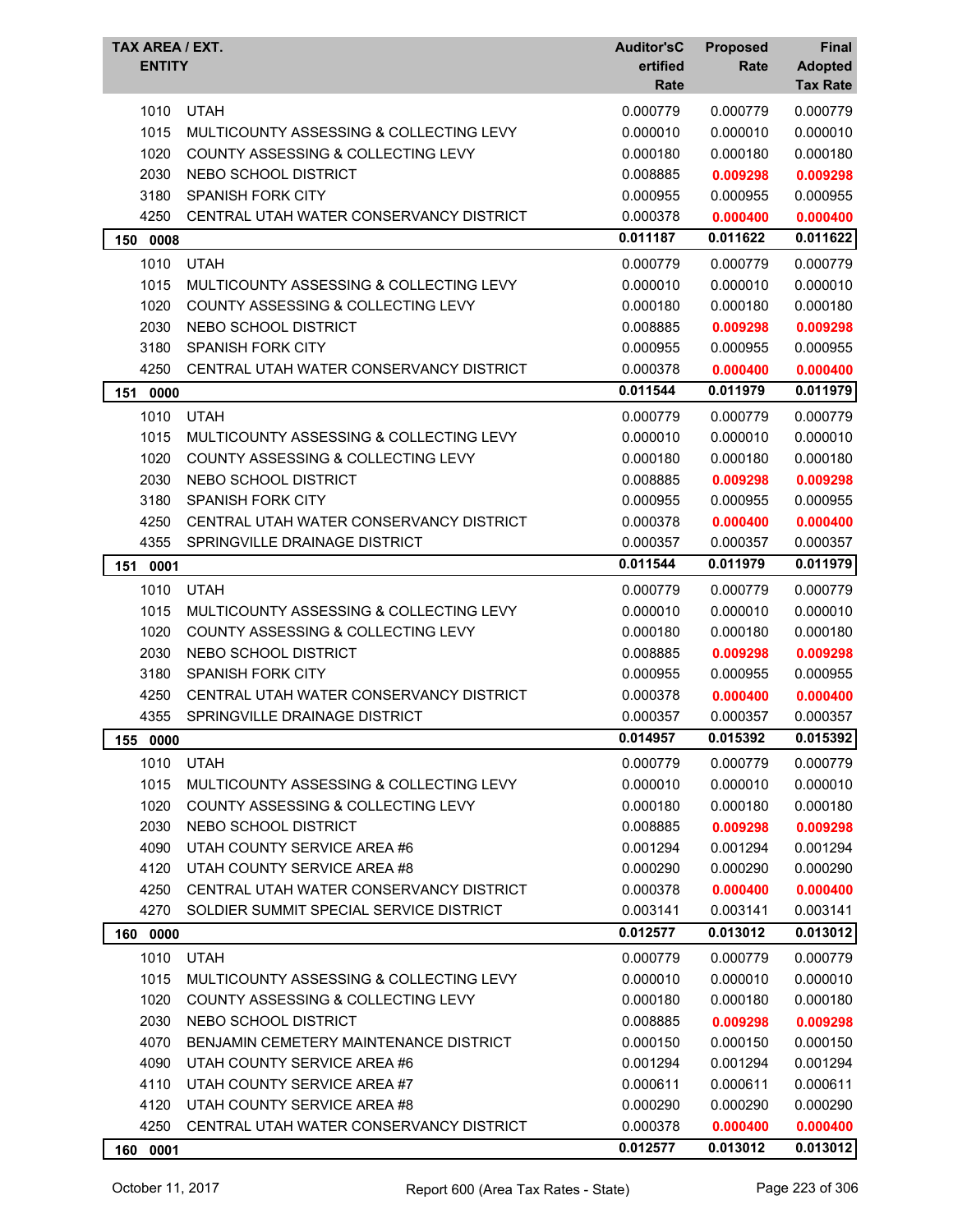| <b>TAX AREA / EXT.</b><br><b>ENTITY</b> |                                               | <b>Auditor'sC</b><br>ertified<br>Rate | <b>Proposed</b><br>Rate | Final<br><b>Adopted</b><br><b>Tax Rate</b> |
|-----------------------------------------|-----------------------------------------------|---------------------------------------|-------------------------|--------------------------------------------|
| 1010                                    | <b>UTAH</b>                                   | 0.000779                              | 0.000779                | 0.000779                                   |
| 1015                                    | MULTICOUNTY ASSESSING & COLLECTING LEVY       | 0.000010                              | 0.000010                | 0.000010                                   |
| 1020                                    | COUNTY ASSESSING & COLLECTING LEVY            | 0.000180                              | 0.000180                | 0.000180                                   |
| 2030                                    | NEBO SCHOOL DISTRICT                          | 0.008885                              | 0.009298                | 0.009298                                   |
| 4070                                    | BENJAMIN CEMETERY MAINTENANCE DISTRICT        | 0.000150                              | 0.000150                | 0.000150                                   |
| 4090                                    | UTAH COUNTY SERVICE AREA #6                   | 0.001294                              | 0.001294                | 0.001294                                   |
| 4110                                    | UTAH COUNTY SERVICE AREA #7                   | 0.000611                              | 0.000611                | 0.000611                                   |
| 4120                                    | UTAH COUNTY SERVICE AREA #8                   | 0.000290                              | 0.000290                | 0.000290                                   |
| 4250                                    | CENTRAL UTAH WATER CONSERVANCY DISTRICT       | 0.000378                              | 0.000400                | 0.000400                                   |
| 165<br>0000                             |                                               | 0.012101                              | 0.012536                | 0.012536                                   |
| 1010                                    | <b>UTAH</b>                                   | 0.000779                              | 0.000779                | 0.000779                                   |
| 1015                                    | MULTICOUNTY ASSESSING & COLLECTING LEVY       | 0.000010                              | 0.000010                | 0.000010                                   |
| 1020                                    | COUNTY ASSESSING & COLLECTING LEVY            | 0.000180                              | 0.000180                | 0.000180                                   |
| 2030                                    | NEBO SCHOOL DISTRICT                          | 0.008885                              | 0.009298                | 0.009298                                   |
| 4070                                    | BENJAMIN CEMETERY MAINTENANCE DISTRICT        | 0.000150                              | 0.000150                | 0.000150                                   |
| 4090                                    | UTAH COUNTY SERVICE AREA #6                   | 0.001294                              | 0.001294                | 0.001294                                   |
| 4120                                    | UTAH COUNTY SERVICE AREA #8                   | 0.000290                              | 0.000290                | 0.000290                                   |
| 4130                                    | UTAH COUNTY SERVICE AREA #9                   | 0.000135                              | 0.000135                | 0.000135                                   |
| 4250                                    | CENTRAL UTAH WATER CONSERVANCY DISTRICT       | 0.000378                              | 0.000400                | 0.000400                                   |
| 170<br>0000                             |                                               | 0.011441                              | 0.011947                | 0.011947                                   |
| 1010                                    | <b>UTAH</b>                                   | 0.000779                              | 0.000779                | 0.000779                                   |
| 1015                                    | MULTICOUNTY ASSESSING & COLLECTING LEVY       | 0.000010                              | 0.000010                | 0.000010                                   |
| 1020                                    | COUNTY ASSESSING & COLLECTING LEVY            | 0.000180                              | 0.000180                | 0.000180                                   |
| 2030                                    | NEBO SCHOOL DISTRICT                          | 0.008885                              | 0.009298                | 0.009298                                   |
| 3130                                    | <b>PAYSON CITY</b>                            | 0.001209                              | 0.001280                | 0.001280                                   |
| 4250                                    | CENTRAL UTAH WATER CONSERVANCY DISTRICT       | 0.000378                              | 0.000400                | 0.000400                                   |
| 179<br>0000                             |                                               | 0.012015                              | 0.012450                | 0.012450                                   |
| 1010                                    | <b>UTAH</b>                                   | 0.000779                              | 0.000779                | 0.000779                                   |
| 1015                                    | MULTICOUNTY ASSESSING & COLLECTING LEVY       | 0.000010                              | 0.000010                | 0.000010                                   |
| 1020                                    | COUNTY ASSESSING & COLLECTING LEVY            | 0.000180                              | 0.000180                | 0.000180                                   |
| 2030                                    | NEBO SCHOOL DISTRICT                          | 0.008885                              | 0.009298                | 0.009298                                   |
| 3160                                    | <b>SALEM CITY</b>                             | 0.001633                              | 0.001633                | 0.001633                                   |
| 4070                                    | <b>BENJAMIN CEMETERY MAINTENANCE DISTRICT</b> | 0.000150                              | 0.000150                | 0.000150                                   |
| 4250                                    | CENTRAL UTAH WATER CONSERVANCY DISTRICT       | 0.000378                              | 0.000400                | 0.000400                                   |
| 180<br>0000                             |                                               | 0.011865                              | 0.012300                | 0.012300                                   |
| 1010                                    | <b>UTAH</b>                                   | 0.000779                              | 0.000779                | 0.000779                                   |
| 1015                                    | MULTICOUNTY ASSESSING & COLLECTING LEVY       | 0.000010                              | 0.000010                | 0.000010                                   |
| 1020                                    | COUNTY ASSESSING & COLLECTING LEVY            | 0.000180                              | 0.000180                | 0.000180                                   |
| 2030                                    | NEBO SCHOOL DISTRICT                          | 0.008885                              | 0.009298                | 0.009298                                   |
| 3160                                    | <b>SALEM CITY</b>                             | 0.001633                              | 0.001633                | 0.001633                                   |
| 4250                                    | CENTRAL UTAH WATER CONSERVANCY DISTRICT       | 0.000378                              | 0.000400                | 0.000400                                   |
| 0001<br>180                             |                                               | 0.011865                              | 0.012300                | 0.012300                                   |
| 1010                                    | <b>UTAH</b>                                   | 0.000779                              | 0.000779                | 0.000779                                   |
| 1015                                    | MULTICOUNTY ASSESSING & COLLECTING LEVY       | 0.000010                              | 0.000010                | 0.000010                                   |
| 1020                                    | COUNTY ASSESSING & COLLECTING LEVY            | 0.000180                              | 0.000180                | 0.000180                                   |
| 2030                                    | NEBO SCHOOL DISTRICT                          | 0.008885                              | 0.009298                | 0.009298                                   |
| 3160                                    | <b>SALEM CITY</b>                             | 0.001633                              | 0.001633                | 0.001633                                   |
| 4250                                    | CENTRAL UTAH WATER CONSERVANCY DISTRICT       | 0.000378                              | 0.000400                | 0.000400                                   |
| 180<br>0002                             |                                               | 0.011865                              | 0.012300                | 0.012300                                   |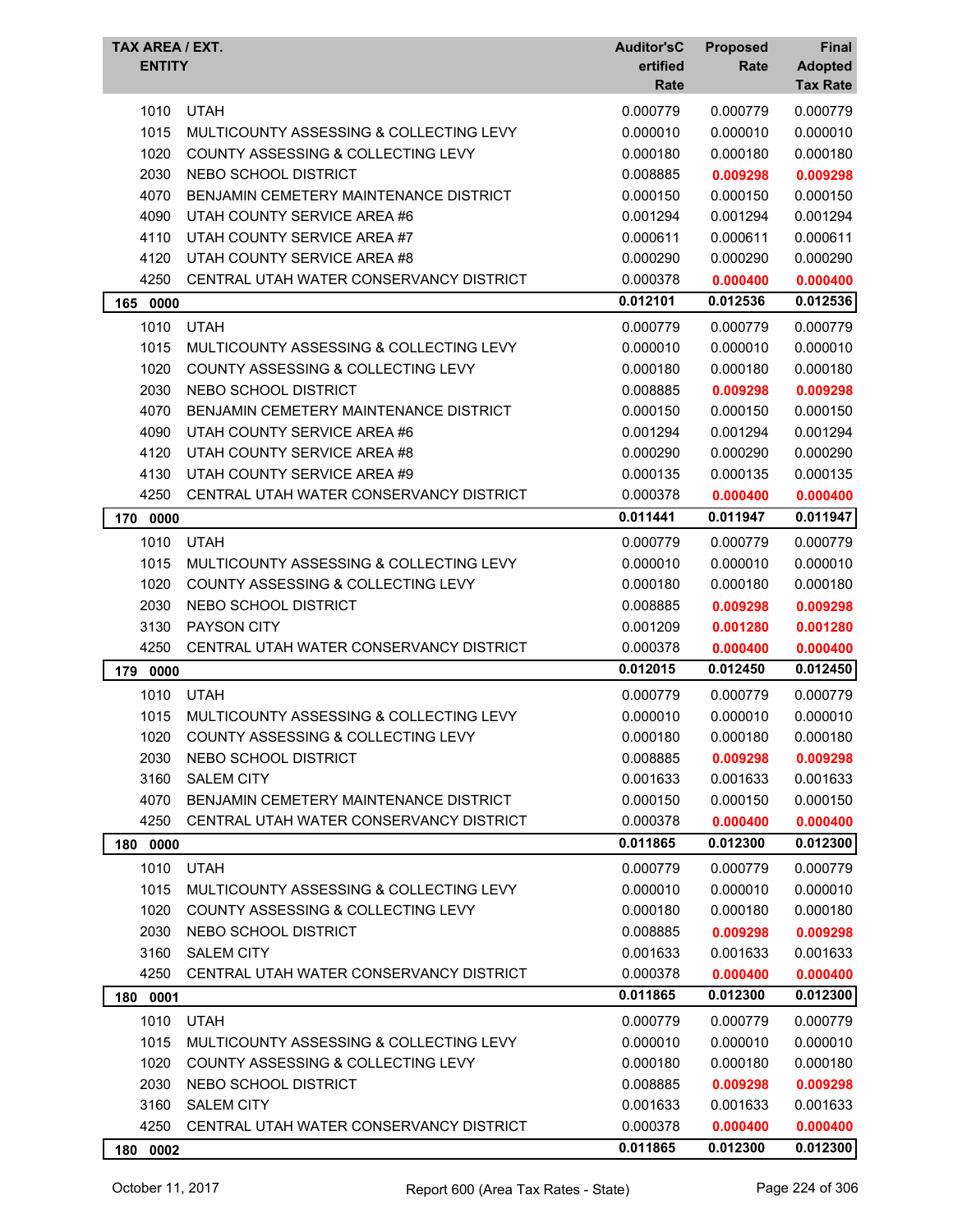| TAX AREA / EXT.<br><b>ENTITY</b> |                                               | <b>Auditor'sC</b><br>ertified<br>Rate | <b>Proposed</b><br>Rate | <b>Final</b><br><b>Adopted</b><br><b>Tax Rate</b> |
|----------------------------------|-----------------------------------------------|---------------------------------------|-------------------------|---------------------------------------------------|
| 1010                             | <b>UTAH</b>                                   | 0.000779                              | 0.000779                | 0.000779                                          |
| 1015                             | MULTICOUNTY ASSESSING & COLLECTING LEVY       | 0.000010                              | 0.000010                | 0.000010                                          |
| 1020                             | COUNTY ASSESSING & COLLECTING LEVY            | 0.000180                              | 0.000180                | 0.000180                                          |
| 2030                             | NEBO SCHOOL DISTRICT                          | 0.008885                              | 0.009298                | 0.009298                                          |
| 3160                             | <b>SALEM CITY</b>                             | 0.001633                              | 0.001633                | 0.001633                                          |
| 4250                             | CENTRAL UTAH WATER CONSERVANCY DISTRICT       | 0.000378                              | 0.000400                | 0.000400                                          |
| 181<br>0000                      |                                               | 0.012181                              | 0.012616                | 0.012616                                          |
| 1010                             | <b>UTAH</b>                                   | 0.000779                              | 0.000779                | 0.000779                                          |
| 1015                             | MULTICOUNTY ASSESSING & COLLECTING LEVY       | 0.000010                              | 0.000010                | 0.000010                                          |
| 1020                             | <b>COUNTY ASSESSING &amp; COLLECTING LEVY</b> | 0.000180                              | 0.000180                | 0.000180                                          |
| 2030                             | NEBO SCHOOL DISTRICT                          | 0.008885                              | 0.009298                | 0.009298                                          |
| 3050                             | <b>ELK RIDGE CITY</b>                         | 0.001949                              | 0.001949                | 0.001949                                          |
| 4250                             | CENTRAL UTAH WATER CONSERVANCY DISTRICT       | 0.000378                              | 0.000400                | 0.000400                                          |
| 182<br>0000                      |                                               | 0.014845                              | 0.015280                | 0.015280                                          |
| 1010                             | <b>UTAH</b>                                   | 0.000779                              | 0.000779                | 0.000779                                          |
| 1015                             | MULTICOUNTY ASSESSING & COLLECTING LEVY       | 0.000010                              | 0.000010                | 0.000010                                          |
| 1020                             | COUNTY ASSESSING & COLLECTING LEVY            | 0.000180                              | 0.000180                | 0.000180                                          |
| 2030                             | NEBO SCHOOL DISTRICT                          | 0.008885                              | 0.009298                | 0.009298                                          |
| 3200                             | WOODLAND HILLS CITY                           | 0.004613                              | 0.004613                | 0.004613                                          |
| 4250                             | CENTRAL UTAH WATER CONSERVANCY DISTRICT       | 0.000378                              | 0.000400                | 0.000400                                          |
| 190<br>0000                      |                                               | 0.011966                              | 0.012401                | 0.012401                                          |
| 1010                             | <b>UTAH</b>                                   | 0.000779                              | 0.000779                | 0.000779                                          |
| 1015                             | MULTICOUNTY ASSESSING & COLLECTING LEVY       | 0.000010                              | 0.000010                | 0.000010                                          |
| 1020                             | COUNTY ASSESSING & COLLECTING LEVY            | 0.000180                              | 0.000180                | 0.000180                                          |
| 2030                             | NEBO SCHOOL DISTRICT                          | 0.008885                              | 0.009298                | 0.009298                                          |
| 3170                             | <b>SANTAQUIN CITY</b>                         | 0.001734                              | 0.001734                | 0.001734                                          |
| 4250                             | CENTRAL UTAH WATER CONSERVANCY DISTRICT       | 0.000378                              | 0.000400                | 0.000400                                          |
| 190<br>0001                      |                                               | 0.011966                              | 0.012401                | 0.012401                                          |
| 1010                             | <b>UTAH</b>                                   | 0.000779                              | 0.000779                | 0.000779                                          |
| 1015                             | MULTICOUNTY ASSESSING & COLLECTING LEVY       | 0.000010                              | 0.000010                | 0.000010                                          |
| 1020                             | <b>COUNTY ASSESSING &amp; COLLECTING LEVY</b> | 0.000180                              | 0.000180                | 0.000180                                          |
| 2030                             | NEBO SCHOOL DISTRICT                          | 0.008885                              | 0.009298                | 0.009298                                          |
| 3170                             | SANTAQUIN CITY                                | 0.001734                              | 0.001734                | 0.001734                                          |
| 4250                             | CENTRAL UTAH WATER CONSERVANCY DISTRICT       | 0.000378                              | 0.000400                | 0.000400                                          |
| 200 0000                         |                                               | 0.011067                              | 0.011712                | 0.011712                                          |
| 1010                             | <b>UTAH</b>                                   | 0.000779                              | 0.000779                | 0.000779                                          |
| 1015                             | MULTICOUNTY ASSESSING & COLLECTING LEVY       | 0.000010                              | 0.000010                | 0.000010                                          |
| 1020                             | COUNTY ASSESSING & COLLECTING LEVY            | 0.000180                              | 0.000180                | 0.000180                                          |
| 2030                             | NEBO SCHOOL DISTRICT                          | 0.008885                              | 0.009298                | 0.009298                                          |
| 3060                             | <b>GENOLA TOWN</b>                            | 0.000835                              | 0.001045                | 0.001045                                          |
| 4250                             | CENTRAL UTAH WATER CONSERVANCY DISTRICT       | 0.000378                              | 0.000400                | 0.000400                                          |
| 210 0000                         |                                               | 0.010910                              | 0.011345                | 0.011345                                          |
| 1010                             | <b>UTAH</b>                                   | 0.000779                              | 0.000779                | 0.000779                                          |
| 1015                             | MULTICOUNTY ASSESSING & COLLECTING LEVY       | 0.000010                              | 0.000010                | 0.000010                                          |
| 1020                             | COUNTY ASSESSING & COLLECTING LEVY            | 0.000180                              | 0.000180                | 0.000180                                          |
| 2030                             | NEBO SCHOOL DISTRICT                          | 0.008885                              | 0.009298                | 0.009298                                          |
| 3070                             | <b>GOSHEN TOWN</b>                            | 0.000678                              | 0.000678                | 0.000678                                          |
| 4250                             | CENTRAL UTAH WATER CONSERVANCY DISTRICT       | 0.000378                              | 0.000400                | 0.000400                                          |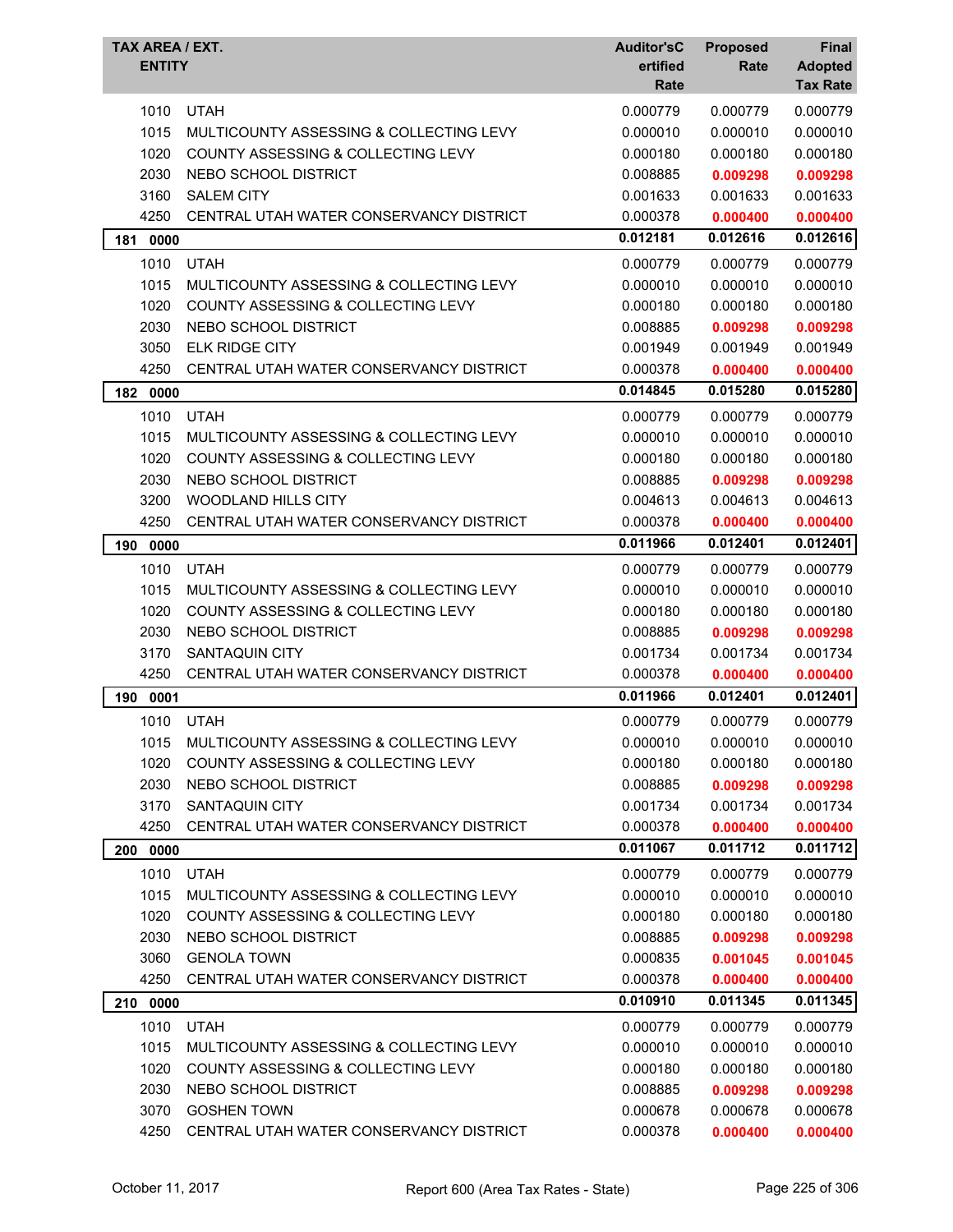| TAX AREA / EXT.<br><b>ENTITY</b> |                                               | <b>Auditor'sC</b><br>ertified<br>Rate | <b>Proposed</b><br><b>Rate</b> | <b>Final</b><br><b>Adopted</b><br><b>Tax Rate</b> |
|----------------------------------|-----------------------------------------------|---------------------------------------|--------------------------------|---------------------------------------------------|
| TP003 0000                       |                                               | 0.009557                              | 0.009579                       | 0.009579                                          |
| 1010                             | <b>UTAH</b>                                   | 0.000779                              | 0.000779                       | 0.000779                                          |
| 1015                             | MULTICOUNTY ASSESSING & COLLECTING LEVY       | 0.000010                              | 0.000010                       | 0.000010                                          |
| 1020                             | COUNTY ASSESSING & COLLECTING LEVY            | 0.000180                              | 0.000180                       | 0.000180                                          |
| 2010                             | ALPINE SCHOOL DISTRICT                        | 0.007167                              | 0.007167                       | 0.007167                                          |
| 3055                             | <b>FAIRFIELD TOWN</b>                         | 0.001043                              | 0.001043                       | 0.001043                                          |
| 4250                             | CENTRAL UTAH WATER CONSERVANCY DISTRICT       | 0.000378                              | 0.000400                       | 0.000400                                          |
| TP004 0000                       |                                               | 0.010564                              | 0.010586                       | 0.010586                                          |
| 1010                             | <b>UTAH</b>                                   | 0.000779                              | 0.000779                       | 0.000779                                          |
| 1015                             | MULTICOUNTY ASSESSING & COLLECTING LEVY       | 0.000010                              | 0.000010                       | 0.000010                                          |
| 1020                             | <b>COUNTY ASSESSING &amp; COLLECTING LEVY</b> | 0.000180                              | 0.000180                       | 0.000180                                          |
| 2010                             | ALPINE SCHOOL DISTRICT                        | 0.007167                              | 0.007167                       | 0.007167                                          |
| 3140                             | PLEASANT GROVE CITY                           | 0.002029                              | 0.002029                       | 0.002029                                          |
| 4080                             | NORTH UTAH COUNTY WATER CONSERVANCY DISTRICT  | 0.000021                              | 0.000021                       | 0.000021                                          |
| 4250                             | CENTRAL UTAH WATER CONSERVANCY DISTRICT       | 0.000378                              | 0.000400                       | 0.000400                                          |
| TP012 0000                       |                                               | 0.010596                              | 0.010618                       | 0.010618                                          |
| 1010                             | <b>UTAH</b>                                   | 0.000779                              | 0.000779                       | 0.000779                                          |
| 1015                             | MULTICOUNTY ASSESSING & COLLECTING LEVY       | 0.000010                              | 0.000010                       | 0.000010                                          |
| 1020                             | COUNTY ASSESSING & COLLECTING LEVY            | 0.000180                              | 0.000180                       | 0.000180                                          |
| 2010                             | ALPINE SCHOOL DISTRICT                        | 0.007167                              | 0.007167                       | 0.007167                                          |
| 3020                             | AMERICAN FORK CITY                            | 0.002082                              | 0.002082                       | 0.002082                                          |
| 4010                             | AMERICAN FORK METROPOLITAN WATER DISTRICT     | 0.000000                              |                                |                                                   |
| 4250                             | CENTRAL UTAH WATER CONSERVANCY DISTRICT       | 0.000378                              | 0.000400                       | 0.000400                                          |

## **WASATCH COUNTY**

| 0000<br>001 |                                                  | 0.011480 | 0.012269 | 0.012269 |
|-------------|--------------------------------------------------|----------|----------|----------|
| 1010        | <b>WASATCH</b>                                   | 0.002019 | 0.002197 | 0.002197 |
| 2010        | <b>WASATCH COUNTY SCHOOL DISTRICT</b>            | 0.007401 | 0.007980 | 0.007980 |
| 3010        | <b>CHARLESTON TOWN</b>                           | 0.000993 | 0.000993 | 0.000993 |
| 4010        | CHARLESTON WATER CONSERVANCY DISTRICT            | 0.000042 | 0.000042 | 0.000042 |
| 4040        | HEBER VALLEY SPECIAL SERVICE DISTRICT            | 0.000000 |          |          |
| 4065        | WASATCH COUNTY FIRE PROTECTION SPECIAL SERVICE D | 0.000399 | 0.000399 | 0.000399 |
| 4090        | WASATCH COUNTY SPECIAL SERVICE DISTRICT NO 21    | 0.000248 | 0.000258 | 0.000258 |
| 4270        | CENTRAL UTAH WATER CONSERVANCY DISTRICT          | 0.000378 | 0.000400 | 0.000400 |
| 0001<br>001 |                                                  | 0.011480 | 0.012269 | 0.012269 |
| 1010        | <b>WASATCH</b>                                   | 0.002019 | 0.002197 | 0.002197 |
| 2010        | WASATCH COUNTY SCHOOL DISTRICT                   | 0.007401 | 0.007980 | 0.007980 |
| 3010        | <b>CHARLESTON TOWN</b>                           | 0.000993 | 0.000993 | 0.000993 |
| 4010        | CHARLESTON WATER CONSERVANCY DISTRICT            | 0.000042 | 0.000042 | 0.000042 |
| 4065        | WASATCH COUNTY FIRE PROTECTION SPECIAL SERVICE D | 0.000399 | 0.000399 | 0.000399 |
| 4090        | WASATCH COUNTY SPECIAL SERVICE DISTRICT NO 21    | 0.000248 | 0.000258 | 0.000258 |
| 4270        | CENTRAL UTAH WATER CONSERVANCY DISTRICT          | 0.000378 | 0.000400 | 0.000400 |
| 0002<br>001 |                                                  | 0.011438 | 0.012227 | 0.012227 |
| 1010        | <b>WASATCH</b>                                   | 0.002019 | 0.002197 | 0.002197 |
| 2010        | WASATCH COUNTY SCHOOL DISTRICT                   | 0.007401 | 0.007980 | 0.007980 |
| 3010        | <b>CHARLESTON TOWN</b>                           | 0.000993 | 0.000993 | 0.000993 |
| 4040        | HEBER VALLEY SPECIAL SERVICE DISTRICT            | 0.000000 |          |          |
| 4065        | WASATCH COUNTY FIRE PROTECTION SPECIAL SERVICE D | 0.000399 | 0.000399 | 0.000399 |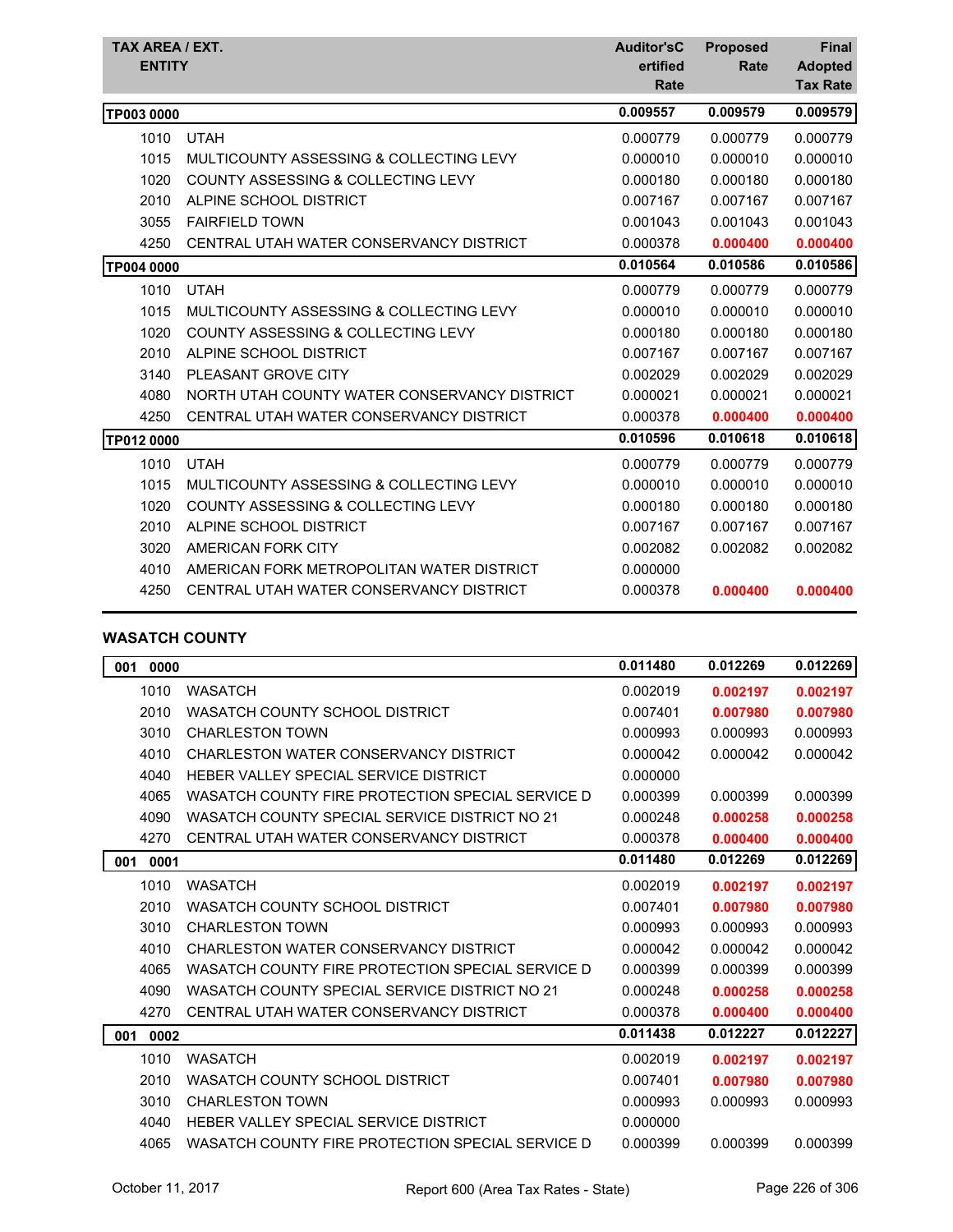| TAX AREA / EXT.<br><b>ENTITY</b> |                                                  | <b>Auditor'sC</b><br>ertified<br>Rate | <b>Proposed</b><br>Rate | Final<br><b>Adopted</b><br><b>Tax Rate</b> |
|----------------------------------|--------------------------------------------------|---------------------------------------|-------------------------|--------------------------------------------|
| 4090                             | WASATCH COUNTY SPECIAL SERVICE DISTRICT NO 21    | 0.000248                              | 0.000258                | 0.000258                                   |
| 4270                             | CENTRAL UTAH WATER CONSERVANCY DISTRICT          | 0.000378                              | 0.000400                | 0.000400                                   |
| 002<br>0000                      |                                                  | 0.010487                              | 0.011276                | 0.011276                                   |
| 1010                             | <b>WASATCH</b>                                   | 0.002019                              | 0.002197                | 0.002197                                   |
| 2010                             | WASATCH COUNTY SCHOOL DISTRICT                   | 0.007401                              | 0.007980                | 0.007980                                   |
| 4010                             | CHARLESTON WATER CONSERVANCY DISTRICT            | 0.000042                              | 0.000042                | 0.000042                                   |
| 4065                             | WASATCH COUNTY FIRE PROTECTION SPECIAL SERVICE D | 0.000399                              | 0.000399                | 0.000399                                   |
| 4090                             | WASATCH COUNTY SPECIAL SERVICE DISTRICT NO 21    | 0.000248                              | 0.000258                | 0.000258                                   |
| 4270                             | CENTRAL UTAH WATER CONSERVANCY DISTRICT          | 0.000378                              | 0.000400                | 0.000400                                   |
| 003 0000                         |                                                  | 0.011670                              | 0.012459                | 0.012459                                   |
| 1010                             | <b>WASATCH</b>                                   | 0.002019                              | 0.002197                | 0.002197                                   |
| 2010                             | WASATCH COUNTY SCHOOL DISTRICT                   | 0.007401                              | 0.007980                | 0.007980                                   |
| 3020                             | <b>HEBER CITY</b>                                | 0.001225                              | 0.001225                | 0.001225                                   |
| 4065                             | WASATCH COUNTY FIRE PROTECTION SPECIAL SERVICE D | 0.000399                              | 0.000399                | 0.000399                                   |
| 4090                             | WASATCH COUNTY SPECIAL SERVICE DISTRICT NO 21    | 0.000248                              | 0.000258                | 0.000258                                   |
| 4270                             | CENTRAL UTAH WATER CONSERVANCY DISTRICT          | 0.000378                              | 0.000400                | 0.000400                                   |
| 003 0001                         |                                                  | 0.011670                              | 0.012459                | 0.012459                                   |
| 1010                             | <b>WASATCH</b>                                   | 0.002019                              | 0.002197                | 0.002197                                   |
| 2010                             | WASATCH COUNTY SCHOOL DISTRICT                   | 0.007401                              | 0.007980                | 0.007980                                   |
| 3020                             | <b>HEBER CITY</b>                                | 0.001225                              | 0.001225                | 0.001225                                   |
| 4040                             | HEBER VALLEY SPECIAL SERVICE DISTRICT            | 0.000000                              |                         |                                            |
| 4065                             | WASATCH COUNTY FIRE PROTECTION SPECIAL SERVICE D | 0.000399                              | 0.000399                | 0.000399                                   |
| 4090                             | WASATCH COUNTY SPECIAL SERVICE DISTRICT NO 21    | 0.000248                              | 0.000258                | 0.000258                                   |
| 4270                             | CENTRAL UTAH WATER CONSERVANCY DISTRICT          | 0.000378                              | 0.000400                | 0.000400                                   |
| 004<br>0000                      |                                                  | 0.011523                              | 0.012312                | 0.012312                                   |
| 1010                             | <b>WASATCH</b>                                   | 0.002019                              | 0.002197                | 0.002197                                   |
| 2010                             | WASATCH COUNTY SCHOOL DISTRICT                   | 0.007401                              | 0.007980                | 0.007980                                   |
| 3030                             | <b>MIDWAY CITY</b>                               | 0.001019                              | 0.001019                | 0.001019                                   |
| 4020                             | <b>MIDWAY SANITATION DISTRICT</b>                | 0.000059                              | 0.000059                | 0.000059                                   |
| 4040                             | HEBER VALLEY SPECIAL SERVICE DISTRICT            | 0.000000                              |                         |                                            |
| 4065                             | WASATCH COUNTY FIRE PROTECTION SPECIAL SERVICE D | 0.000399                              | 0.000399                | 0.000399                                   |
| 4090                             | WASATCH COUNTY SPECIAL SERVICE DISTRICT NO 21    | 0.000248                              | 0.000258                | 0.000258                                   |
| 4270                             | CENTRAL UTAH WATER CONSERVANCY DISTRICT          | 0.000378                              | 0.000400                | 0.000400                                   |
| 004 0001                         |                                                  | 0.011523                              | 0.012312                | 0.012312                                   |
| 1010                             | <b>WASATCH</b>                                   | 0.002019                              | 0.002197                | 0.002197                                   |
| 2010                             | WASATCH COUNTY SCHOOL DISTRICT                   | 0.007401                              | 0.007980                | 0.007980                                   |
| 3030                             | <b>MIDWAY CITY</b>                               | 0.001019                              | 0.001019                | 0.001019                                   |
| 4020                             | <b>MIDWAY SANITATION DISTRICT</b>                | 0.000059                              | 0.000059                | 0.000059                                   |
| 4065                             | WASATCH COUNTY FIRE PROTECTION SPECIAL SERVICE D | 0.000399                              | 0.000399                | 0.000399                                   |
| 4090                             | WASATCH COUNTY SPECIAL SERVICE DISTRICT NO 21    | 0.000248                              | 0.000258                | 0.000258                                   |
| 4270                             | CENTRAL UTAH WATER CONSERVANCY DISTRICT          | 0.000378                              | 0.000400                | 0.000400                                   |
| 004 0002                         |                                                  | 0.011523                              | 0.012312                | 0.012312                                   |
| 1010                             | <b>WASATCH</b>                                   | 0.002019                              | 0.002197                | 0.002197                                   |
| 2010                             | WASATCH COUNTY SCHOOL DISTRICT                   | 0.007401                              | 0.007980                | 0.007980                                   |
| 3030                             | <b>MIDWAY CITY</b>                               | 0.001019                              | 0.001019                | 0.001019                                   |
| 4015                             | ALPENHOF SPECIAL SERVICE DISTRICT                | 0.000000                              |                         |                                            |
| 4020                             | <b>MIDWAY SANITATION DISTRICT</b>                | 0.000059                              | 0.000059                | 0.000059                                   |
| 4040                             | HEBER VALLEY SPECIAL SERVICE DISTRICT            | 0.000000                              |                         |                                            |
| 4065                             | WASATCH COUNTY FIRE PROTECTION SPECIAL SERVICE D | 0.000399                              | 0.000399                | 0.000399                                   |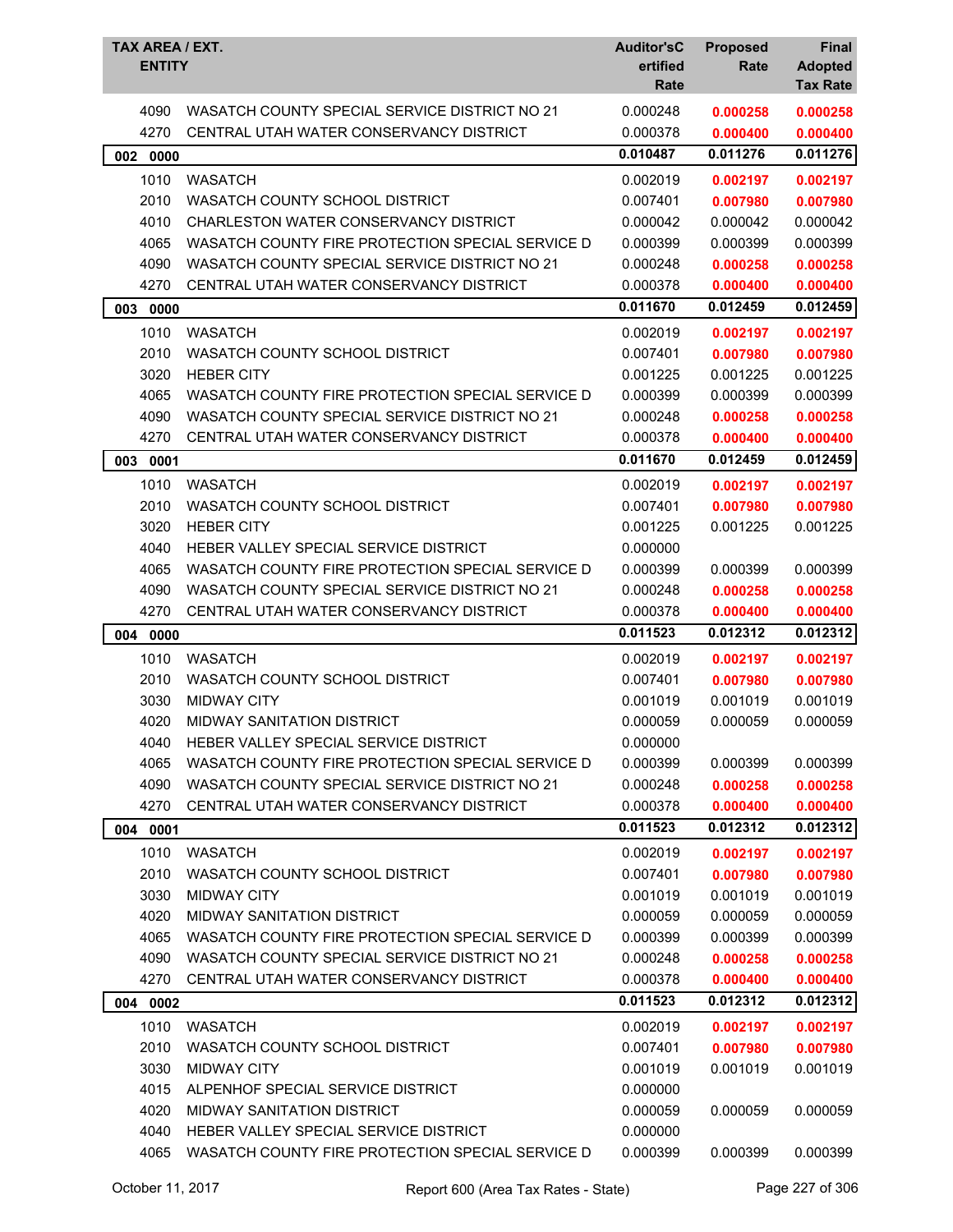| TAX AREA / EXT.<br><b>ENTITY</b> |                                                                                          | <b>Auditor'sC</b><br>ertified<br>Rate | <b>Proposed</b><br>Rate | Final<br><b>Adopted</b><br><b>Tax Rate</b> |
|----------------------------------|------------------------------------------------------------------------------------------|---------------------------------------|-------------------------|--------------------------------------------|
| 4090<br>4270                     | WASATCH COUNTY SPECIAL SERVICE DISTRICT NO 21<br>CENTRAL UTAH WATER CONSERVANCY DISTRICT | 0.000248<br>0.000378                  | 0.000258<br>0.000400    | 0.000258<br>0.000400                       |
| 0003<br>004                      |                                                                                          | 0.011523                              | 0.012312                | 0.012312                                   |
| 1010                             | <b>WASATCH</b>                                                                           | 0.002019                              | 0.002197                | 0.002197                                   |
| 2010                             | WASATCH COUNTY SCHOOL DISTRICT                                                           | 0.007401                              | 0.007980                | 0.007980                                   |
| 3030                             | <b>MIDWAY CITY</b>                                                                       | 0.001019                              | 0.001019                | 0.001019                                   |
| 4020                             | <b>MIDWAY SANITATION DISTRICT</b>                                                        | 0.000059                              | 0.000059                | 0.000059                                   |
| 4040                             | HEBER VALLEY SPECIAL SERVICE DISTRICT                                                    | 0.000000                              |                         |                                            |
| 4065                             | WASATCH COUNTY FIRE PROTECTION SPECIAL SERVICE D                                         | 0.000399                              | 0.000399                | 0.000399                                   |
| 4090                             | WASATCH COUNTY SPECIAL SERVICE DISTRICT NO 21                                            | 0.000248                              | 0.000258                | 0.000258                                   |
| 4270                             | CENTRAL UTAH WATER CONSERVANCY DISTRICT                                                  | 0.000378                              | 0.000400                | 0.000400                                   |
| 0005<br>004                      |                                                                                          | 0.011523                              | 0.012312                | 0.012312                                   |
| 1010                             | <b>WASATCH</b>                                                                           | 0.002019                              | 0.002197                | 0.002197                                   |
| 2010                             | WASATCH COUNTY SCHOOL DISTRICT                                                           | 0.007401                              | 0.007980                | 0.007980                                   |
| 3030                             | <b>MIDWAY CITY</b>                                                                       | 0.001019                              | 0.001019                | 0.001019                                   |
| 4020                             | MIDWAY SANITATION DISTRICT                                                               | 0.000059                              | 0.000059                | 0.000059                                   |
| 4040                             | HEBER VALLEY SPECIAL SERVICE DISTRICT                                                    | 0.000000                              |                         |                                            |
| 4065                             | WASATCH COUNTY FIRE PROTECTION SPECIAL SERVICE D                                         | 0.000399                              | 0.000399                | 0.000399                                   |
| 4090                             | WASATCH COUNTY SPECIAL SERVICE DISTRICT NO 21                                            | 0.000248                              | 0.000258                | 0.000258                                   |
| 4270                             | CENTRAL UTAH WATER CONSERVANCY DISTRICT                                                  | 0.000378                              | 0.000400                | 0.000400                                   |
| 005<br>0000                      |                                                                                          | 0.011438                              | 0.012227                | 0.012227                                   |
| 1010                             | <b>WASATCH</b>                                                                           | 0.002019                              | 0.002197                | 0.002197                                   |
| 2010                             | WASATCH COUNTY SCHOOL DISTRICT                                                           | 0.007401                              | 0.007980                | 0.007980                                   |
| 3010                             | <b>CHARLESTON TOWN</b>                                                                   | 0.000993                              | 0.000993                | 0.000993                                   |
| 4065                             | WASATCH COUNTY FIRE PROTECTION SPECIAL SERVICE D                                         | 0.000399                              | 0.000399                | 0.000399                                   |
| 4090                             | WASATCH COUNTY SPECIAL SERVICE DISTRICT NO 21                                            | 0.000248                              | 0.000258                | 0.000258                                   |
| 4270                             | CENTRAL UTAH WATER CONSERVANCY DISTRICT                                                  | 0.000378                              | 0.000400                | 0.000400                                   |
| 006 0000                         |                                                                                          | 0.010504                              | 0.011293                | 0.011293                                   |
| 1010                             | WASATCH                                                                                  | 0.002019                              | 0.002197                | 0.002197                                   |
| 2010                             | WASATCH COUNTY SCHOOL DISTRICT                                                           | 0.007401                              | 0.007980                | 0.007980                                   |
| 4020                             | MIDWAY SANITATION DISTRICT                                                               | 0.000059                              | 0.000059                | 0.000059                                   |
| 4040                             | HEBER VALLEY SPECIAL SERVICE DISTRICT                                                    | 0.000000                              |                         |                                            |
| 4065                             | WASATCH COUNTY FIRE PROTECTION SPECIAL SERVICE D                                         | 0.000399                              | 0.000399                | 0.000399                                   |
| 4090                             | WASATCH COUNTY SPECIAL SERVICE DISTRICT NO 21                                            | 0.000248                              | 0.000258                | 0.000258                                   |
| 4270                             | CENTRAL UTAH WATER CONSERVANCY DISTRICT                                                  | 0.000378                              | 0.000400                | 0.000400                                   |
| 006<br>0001                      |                                                                                          | 0.010504                              | 0.011293                | 0.011293                                   |
| 1010                             | <b>WASATCH</b>                                                                           | 0.002019                              | 0.002197                | 0.002197                                   |
| 2010                             | WASATCH COUNTY SCHOOL DISTRICT                                                           | 0.007401                              | 0.007980                | 0.007980                                   |
| 4020                             | <b>MIDWAY SANITATION DISTRICT</b>                                                        | 0.000059                              | 0.000059                | 0.000059                                   |
| 4065                             | WASATCH COUNTY FIRE PROTECTION SPECIAL SERVICE D                                         | 0.000399                              | 0.000399                | 0.000399                                   |
| 4090                             | WASATCH COUNTY SPECIAL SERVICE DISTRICT NO 21                                            | 0.000248                              | 0.000258                | 0.000258                                   |
| 4270                             | CENTRAL UTAH WATER CONSERVANCY DISTRICT                                                  | 0.000378                              | 0.000400                | 0.000400                                   |
| 0000<br>007                      |                                                                                          | 0.012504                              | 0.013293                | 0.013293                                   |
| 1010                             | <b>WASATCH</b>                                                                           | 0.002019                              | 0.002197                | 0.002197                                   |
| 2010                             | WASATCH COUNTY SCHOOL DISTRICT                                                           | 0.007401                              | 0.007980                | 0.007980                                   |
| 3035                             | PARK CITY                                                                                | 0.002059                              | 0.002059                | 0.002059                                   |
| 4065                             | WASATCH COUNTY FIRE PROTECTION SPECIAL SERVICE D                                         | 0.000399                              | 0.000399                | 0.000399                                   |
| 4080                             | PARK CITY WATER SERVICE DISTRICT                                                         | 0.000000                              |                         |                                            |
| 4090                             | WASATCH COUNTY SPECIAL SERVICE DISTRICT NO 21                                            | 0.000248                              | 0.000258                | 0.000258                                   |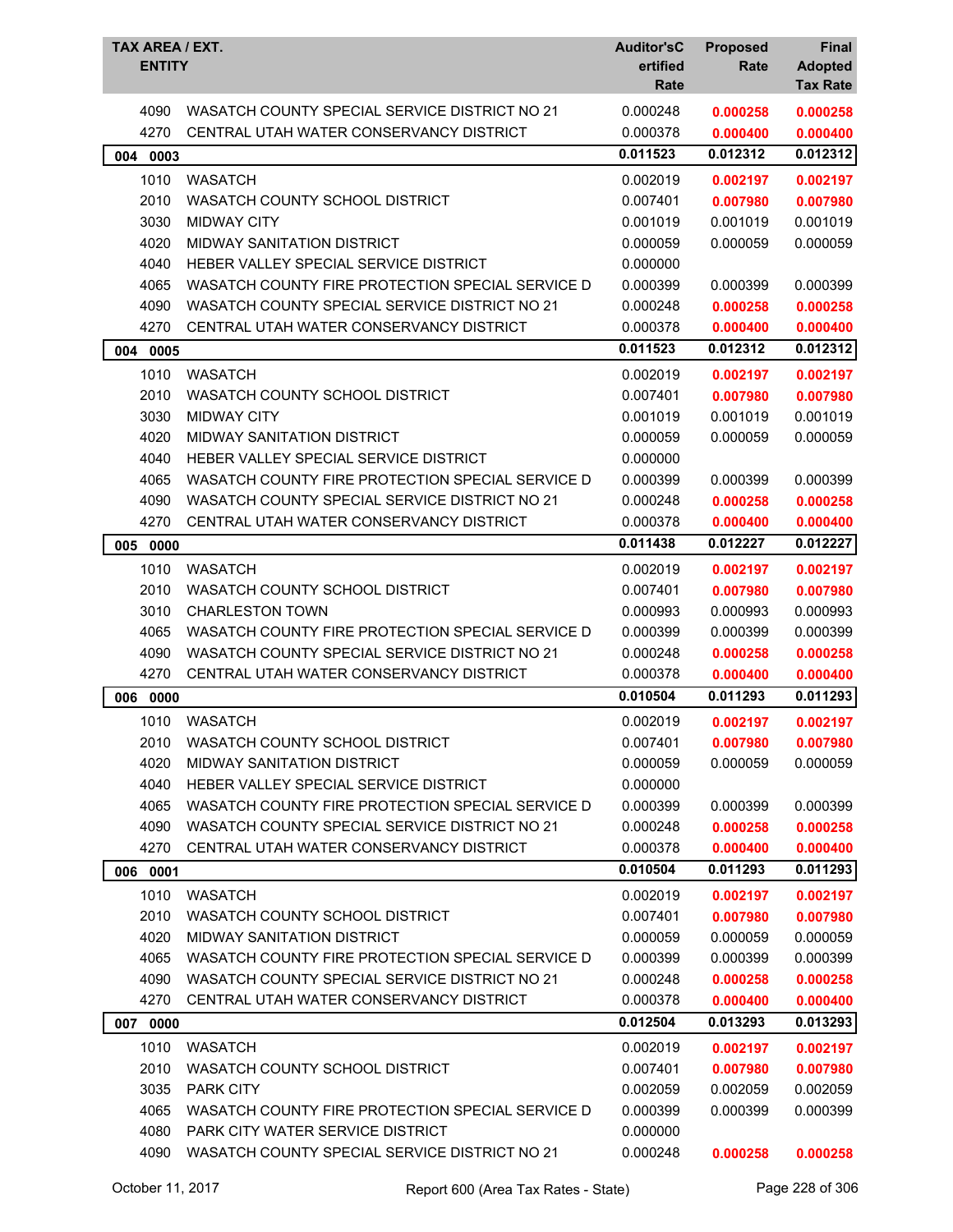| TAX AREA / EXT.<br><b>ENTITY</b> |                                                  | <b>Auditor'sC</b><br>ertified<br>Rate | <b>Proposed</b><br>Rate | <b>Final</b><br><b>Adopted</b><br><b>Tax Rate</b> |
|----------------------------------|--------------------------------------------------|---------------------------------------|-------------------------|---------------------------------------------------|
| 4270                             | CENTRAL UTAH WATER CONSERVANCY DISTRICT          | 0.000378                              | 0.000400                | 0.000400                                          |
| 008<br>0000                      |                                                  | 0.013187                              | 0.013976                | 0.013976                                          |
| 1010                             | <b>WASATCH</b>                                   | 0.002019                              | 0.002197                | 0.002197                                          |
| 2010                             | WASATCH COUNTY SCHOOL DISTRICT                   | 0.007401                              | 0.007980                | 0.007980                                          |
| 4090                             | WASATCH COUNTY SPECIAL SERVICE DISTRICT NO 21    | 0.000248                              | 0.000258                | 0.000258                                          |
| 4270                             | CENTRAL UTAH WATER CONSERVANCY DISTRICT          | 0.000378                              | 0.000400                | 0.000400                                          |
| 4290                             | SOLDIER SUMMIT SPECIAL SERVICE DISTRICT          | 0.003141                              | 0.003141                | 0.003141                                          |
| 0000<br>009                      |                                                  | 0.012847                              | 0.013636                | 0.013636                                          |
| 1010                             | <b>WASATCH</b>                                   | 0.002019                              | 0.002197                | 0.002197                                          |
| 2010                             | WASATCH COUNTY SCHOOL DISTRICT                   | 0.007401                              | 0.007980                | 0.007980                                          |
| 3035                             | <b>PARK CITY</b>                                 | 0.002059                              | 0.002059                | 0.002059                                          |
| 4070                             | <b>PARK CITY FIRE SERVICE DISTRICT</b>           | 0.000742                              | 0.000742                | 0.000742                                          |
| 4075                             | SNYDERVILLE BASIN WATER RECLAMATION DISTRICT     |                                       |                         |                                                   |
| 4080                             | <b>PARK CITY WATER SERVICE DISTRICT</b>          | 0.000000                              |                         |                                                   |
| 4090                             | WASATCH COUNTY SPECIAL SERVICE DISTRICT NO 21    | 0.000248                              | 0.000258                | 0.000258                                          |
| 4270                             | CENTRAL UTAH WATER CONSERVANCY DISTRICT          | 0.000378                              | 0.000400                | 0.000400                                          |
| 010 0000                         |                                                  | 0.011309                              | 0.012098                | 0.012098                                          |
| 1010                             | <b>WASATCH</b>                                   | 0.002019                              | 0.002197                | 0.002197                                          |
| 2010                             | WASATCH COUNTY SCHOOL DISTRICT                   | 0.007401                              | 0.007980                | 0.007980                                          |
| 3040                             | <b>WALLSBURG TOWN</b>                            | 0.000864                              | 0.000864                | 0.000864                                          |
| 4065                             | WASATCH COUNTY FIRE PROTECTION SPECIAL SERVICE D | 0.000399                              | 0.000399                | 0.000399                                          |
| 4090                             | WASATCH COUNTY SPECIAL SERVICE DISTRICT NO 21    | 0.000248                              | 0.000258                | 0.000258                                          |
| 4270                             | CENTRAL UTAH WATER CONSERVANCY DISTRICT          | 0.000378                              | 0.000400                | 0.000400                                          |
| 011<br>0000                      |                                                  | 0.011138                              | 0.011927                | 0.011927                                          |
| 1010                             | <b>WASATCH</b>                                   | 0.002019                              | 0.002197                | 0.002197                                          |
| 2010                             | WASATCH COUNTY SCHOOL DISTRICT                   | 0.007401                              | 0.007980                | 0.007980                                          |
| 3015                             | <b>DANIEL TOWN</b>                               | 0.000693                              | 0.000693                | 0.000693                                          |
| 4065                             | WASATCH COUNTY FIRE PROTECTION SPECIAL SERVICE D | 0.000399                              | 0.000399                | 0.000399                                          |
| 4090                             | WASATCH COUNTY SPECIAL SERVICE DISTRICT NO 21    | 0.000248                              | 0.000258                | 0.000258                                          |
| 4270                             | CENTRAL UTAH WATER CONSERVANCY DISTRICT          | 0.000378                              | 0.000400                | 0.000400                                          |
| 012 0000                         |                                                  | 0.010445                              | 0.011234                | 0.011234                                          |
| 1010                             | <b>WASATCH</b>                                   | 0.002019                              | 0.002197                | 0.002197                                          |
| 2010                             | WASATCH COUNTY SCHOOL DISTRICT                   | 0.007401                              | 0.007980                | 0.007980                                          |
| 4030                             | WASATCH COUNTY SERVICE AREA NO 1                 | 0.000000                              |                         |                                                   |
| 4065                             | WASATCH COUNTY FIRE PROTECTION SPECIAL SERVICE D | 0.000399                              | 0.000399                | 0.000399                                          |
| 4090                             | WASATCH COUNTY SPECIAL SERVICE DISTRICT NO 21    | 0.000248                              | 0.000258                | 0.000258                                          |
| 4270                             | CENTRAL UTAH WATER CONSERVANCY DISTRICT          | 0.000378                              | 0.000400                | 0.000400                                          |
| 012 0003                         |                                                  | 0.010445                              | 0.011234                | 0.011234                                          |
| 1010                             | <b>WASATCH</b>                                   | 0.002019                              | 0.002197                | 0.002197                                          |
| 2010                             | WASATCH COUNTY SCHOOL DISTRICT                   | 0.007401                              | 0.007980                | 0.007980                                          |
| 4065                             | WASATCH COUNTY FIRE PROTECTION SPECIAL SERVICE D | 0.000399                              | 0.000399                | 0.000399                                          |
| 4090                             | WASATCH COUNTY SPECIAL SERVICE DISTRICT NO 21    | 0.000248                              | 0.000258                | 0.000258                                          |
| 4270                             | CENTRAL UTAH WATER CONSERVANCY DISTRICT          | 0.000378                              | 0.000400                | 0.000400                                          |
| 012 0005                         |                                                  | 0.010445                              | 0.011234                | 0.011234                                          |
| 1010                             | <b>WASATCH</b>                                   | 0.002019                              | 0.002197                | 0.002197                                          |
| 2010                             | WASATCH COUNTY SCHOOL DISTRICT                   | 0.007401                              | 0.007980                | 0.007980                                          |
| 4040                             | HEBER VALLEY SPECIAL SERVICE DISTRICT            | 0.000000                              |                         |                                                   |
| 4065                             | WASATCH COUNTY FIRE PROTECTION SPECIAL SERVICE D | 0.000399                              | 0.000399                | 0.000399                                          |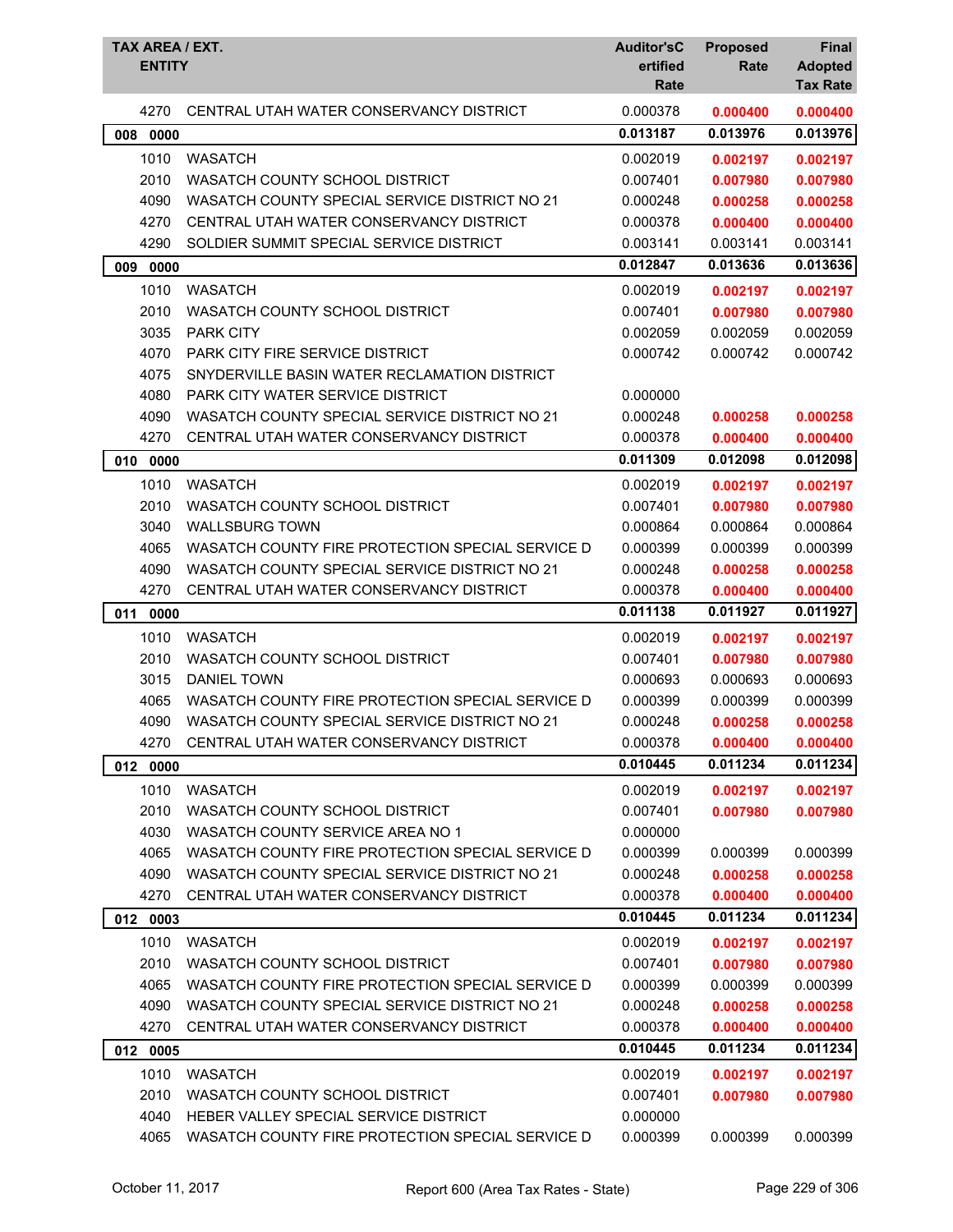| TAX AREA / EXT.<br><b>ENTITY</b> |                                                                                       | <b>Auditor'sC</b><br>ertified<br>Rate | <b>Proposed</b><br>Rate | <b>Final</b><br><b>Adopted</b><br><b>Tax Rate</b> |
|----------------------------------|---------------------------------------------------------------------------------------|---------------------------------------|-------------------------|---------------------------------------------------|
| 4090<br>4095                     | WASATCH COUNTY SPECIAL SERVICE DISTRICT NO 21<br>TWIN CREEKS SPECIAL SERVICE DISTRICT | 0.000248<br>0.000000                  | 0.000258                | 0.000258                                          |
| 4270                             | CENTRAL UTAH WATER CONSERVANCY DISTRICT                                               | 0.000378                              | 0.000400                | 0.000400                                          |
| 012 0006                         |                                                                                       | 0.010445                              | 0.011234                | 0.011234                                          |
| 1010                             | <b>WASATCH</b>                                                                        |                                       |                         |                                                   |
|                                  | WASATCH COUNTY SCHOOL DISTRICT                                                        | 0.002019                              | 0.002197                | 0.002197                                          |
| 2010<br>4030                     | WASATCH COUNTY SERVICE AREA NO 1                                                      | 0.007401<br>0.000000                  | 0.007980                | 0.007980                                          |
| 4065                             | WASATCH COUNTY FIRE PROTECTION SPECIAL SERVICE D                                      | 0.000399                              | 0.000399                | 0.000399                                          |
| 4090                             | WASATCH COUNTY SPECIAL SERVICE DISTRICT NO 21                                         | 0.000248                              | 0.000258                | 0.000258                                          |
| 4270                             | CENTRAL UTAH WATER CONSERVANCY DISTRICT                                               | 0.000378                              | 0.000400                | 0.000400                                          |
| 013 0000                         |                                                                                       | 0.011670                              | 0.012459                | 0.012459                                          |
|                                  | <b>WASATCH</b>                                                                        |                                       |                         |                                                   |
| 1010<br>2010                     |                                                                                       | 0.002019<br>0.007401                  | 0.002197                | 0.002197                                          |
| 3020                             | WASATCH COUNTY SCHOOL DISTRICT<br><b>HEBER CITY</b>                                   | 0.001225                              | 0.007980<br>0.001225    | 0.007980<br>0.001225                              |
| 4065                             | WASATCH COUNTY FIRE PROTECTION SPECIAL SERVICE D                                      | 0.000399                              | 0.000399                | 0.000399                                          |
| 4090                             | WASATCH COUNTY SPECIAL SERVICE DISTRICT NO 21                                         | 0.000248                              | 0.000258                | 0.000258                                          |
| 4095                             | TWIN CREEKS SPECIAL SERVICE DISTRICT                                                  | 0.000000                              |                         |                                                   |
| 4270                             | CENTRAL UTAH WATER CONSERVANCY DISTRICT                                               | 0.000378                              | 0.000400                | 0.000400                                          |
| 014<br>0000                      |                                                                                       | 0.010445                              | 0.011234                | 0.011234                                          |
| 1010                             | <b>WASATCH</b>                                                                        | 0.002019                              | 0.002197                | 0.002197                                          |
| 2010                             | WASATCH COUNTY SCHOOL DISTRICT                                                        | 0.007401                              | 0.007980                | 0.007980                                          |
| 4065                             | WASATCH COUNTY FIRE PROTECTION SPECIAL SERVICE D                                      | 0.000399                              | 0.000399                | 0.000399                                          |
| 4090                             | WASATCH COUNTY SPECIAL SERVICE DISTRICT NO 21                                         | 0.000248                              | 0.000258                | 0.000258                                          |
| 4095                             | TWIN CREEKS SPECIAL SERVICE DISTRICT                                                  | 0.000000                              |                         |                                                   |
| 4270                             | CENTRAL UTAH WATER CONSERVANCY DISTRICT                                               | 0.000378                              | 0.000400                | 0.000400                                          |
| 015 0000                         |                                                                                       | 0.010445                              | 0.011234                | 0.011234                                          |
| 1010                             | <b>WASATCH</b>                                                                        | 0.002019                              | 0.002197                | 0.002197                                          |
| 2010                             | WASATCH COUNTY SCHOOL DISTRICT                                                        | 0.007401                              | 0.007980                | 0.007980                                          |
| 4065                             | WASATCH COUNTY FIRE PROTECTION SPECIAL SERVICE D                                      | 0.000399                              | 0.000399                | 0.000399                                          |
| 4090                             | WASATCH COUNTY SPECIAL SERVICE DISTRICT NO 21                                         | 0.000248                              | 0.000258                | 0.000258                                          |
| 4270                             | CENTRAL UTAH WATER CONSERVANCY DISTRICT                                               | 0.000378                              | 0.000400                | 0.000400                                          |
| 016 0000                         |                                                                                       | 0.010445                              | 0.011234                | 0.011234                                          |
| 1010                             | <b>WASATCH</b>                                                                        | 0.002019                              | 0.002197                | 0.002197                                          |
| 2010                             | WASATCH COUNTY SCHOOL DISTRICT                                                        | 0.007401                              | 0.007980                | 0.007980                                          |
| 4065                             | WASATCH COUNTY FIRE PROTECTION SPECIAL SERVICE D                                      | 0.000399                              | 0.000399                | 0.000399                                          |
| 4090                             | WASATCH COUNTY SPECIAL SERVICE DISTRICT NO 21                                         | 0.000248                              | 0.000258                | 0.000258                                          |
| 4270                             | CENTRAL UTAH WATER CONSERVANCY DISTRICT                                               | 0.000378                              | 0.000400                | 0.000400                                          |
| 017 0000                         |                                                                                       | 0.011138                              | 0.011927                | 0.011927                                          |
| 1010                             | <b>WASATCH</b>                                                                        | 0.002019                              | 0.002197                | 0.002197                                          |
| 2010                             | WASATCH COUNTY SCHOOL DISTRICT                                                        | 0.007401                              | 0.007980                | 0.007980                                          |
| 3015                             | <b>DANIEL TOWN</b>                                                                    | 0.000693                              | 0.000693                | 0.000693                                          |
| 4065                             | WASATCH COUNTY FIRE PROTECTION SPECIAL SERVICE D                                      | 0.000399                              | 0.000399                | 0.000399                                          |
| 4090                             | WASATCH COUNTY SPECIAL SERVICE DISTRICT NO 21                                         | 0.000248                              | 0.000258                | 0.000258                                          |
| 4095                             | TWIN CREEKS SPECIAL SERVICE DISTRICT                                                  | 0.000000                              |                         |                                                   |
| 4270                             | CENTRAL UTAH WATER CONSERVANCY DISTRICT                                               | 0.000378                              | 0.000400                | 0.000400                                          |
| 0000<br>018                      |                                                                                       | 0.010445                              | 0.011234                | 0.011234                                          |
| 1010                             | <b>WASATCH</b>                                                                        | 0.002019                              | 0.002197                | 0.002197                                          |
| 2010                             | WASATCH COUNTY SCHOOL DISTRICT                                                        | 0.007401                              | 0.007980                | 0.007980                                          |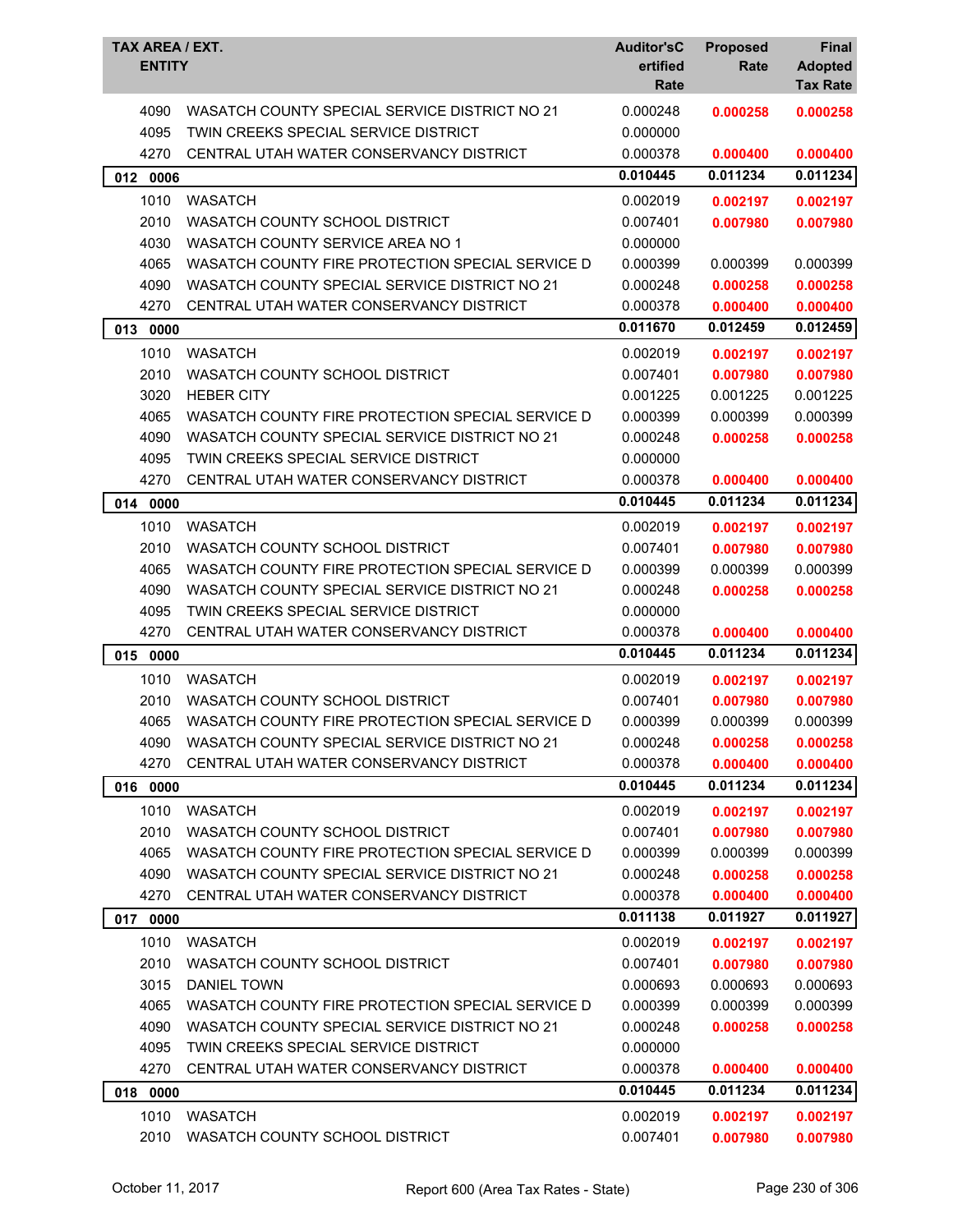| TAX AREA / EXT.<br><b>ENTITY</b> |                                                  | <b>Auditor'sC</b><br>ertified<br>Rate | <b>Proposed</b><br>Rate | <b>Final</b><br><b>Adopted</b><br><b>Tax Rate</b> |
|----------------------------------|--------------------------------------------------|---------------------------------------|-------------------------|---------------------------------------------------|
| 3026                             | <b>INDEPENDENCE TOWN</b>                         | 0.000000                              |                         |                                                   |
| 4065                             | WASATCH COUNTY FIRE PROTECTION SPECIAL SERVICE D | 0.000399                              | 0.000399                | 0.000399                                          |
| 4090                             | WASATCH COUNTY SPECIAL SERVICE DISTRICT NO 21    | 0.000248                              | 0.000258                | 0.000258                                          |
| 4270                             | CENTRAL UTAH WATER CONSERVANCY DISTRICT          | 0.000378                              | 0.000400                | 0.000400                                          |
| 0000<br>019                      |                                                  | 0.010445                              | 0.011234                | 0.011234                                          |
| 1010                             | <b>WASATCH</b>                                   | 0.002019                              | 0.002197                | 0.002197                                          |
| 2010                             | WASATCH COUNTY SCHOOL DISTRICT                   | 0.007401                              | 0.007980                | 0.007980                                          |
| 3026                             | <b>INDEPENDENCE TOWN</b>                         | 0.000000                              |                         |                                                   |
| 4065                             | WASATCH COUNTY FIRE PROTECTION SPECIAL SERVICE D | 0.000399                              | 0.000399                | 0.000399                                          |
| 4090                             | WASATCH COUNTY SPECIAL SERVICE DISTRICT NO 21    | 0.000248                              | 0.000258                | 0.000258                                          |
| 4095                             | TWIN CREEKS SPECIAL SERVICE DISTRICT             | 0.000000                              |                         |                                                   |
| 4270                             | CENTRAL UTAH WATER CONSERVANCY DISTRICT          | 0.000378                              | 0.000400                | 0.000400                                          |
| 020<br>0000                      |                                                  | 0.010894                              | 0.011683                | 0.011683                                          |
| 1010                             | <b>WASATCH</b>                                   | 0.002019                              | 0.002197                | 0.002197                                          |
| 2010                             | WASATCH COUNTY SCHOOL DISTRICT                   | 0.007401                              | 0.007980                | 0.007980                                          |
| 3025                             | <b>HIDEOUT TOWN</b>                              | 0.000449                              | 0.000449                | 0.000449                                          |
| 4065                             | WASATCH COUNTY FIRE PROTECTION SPECIAL SERVICE D | 0.000399                              | 0.000399                | 0.000399                                          |
| 4090                             | WASATCH COUNTY SPECIAL SERVICE DISTRICT NO 21    | 0.000248                              | 0.000258                | 0.000258                                          |
| 4270                             | CENTRAL UTAH WATER CONSERVANCY DISTRICT          | 0.000378                              | 0.000400                | 0.000400                                          |
| 021<br>0000                      |                                                  | 0.010894                              | 0.011683                | 0.011683                                          |
| 1010                             | <b>WASATCH</b>                                   | 0.002019                              | 0.002197                | 0.002197                                          |
| 2010                             | WASATCH COUNTY SCHOOL DISTRICT                   | 0.007401                              | 0.007980                | 0.007980                                          |
| 3025                             | <b>HIDEOUT TOWN</b>                              | 0.000449                              | 0.000449                | 0.000449                                          |
| 4065                             | WASATCH COUNTY FIRE PROTECTION SPECIAL SERVICE D | 0.000399                              | 0.000399                | 0.000399                                          |
| 4090                             | WASATCH COUNTY SPECIAL SERVICE DISTRICT NO 21    | 0.000248                              | 0.000258                | 0.000258                                          |
| 4270                             | CENTRAL UTAH WATER CONSERVANCY DISTRICT          | 0.000378                              | 0.000400                | 0.000400                                          |
| 022 0000                         |                                                  | 0.012504                              | 0.013293                | 0.013293                                          |
| 1010                             | <b>WASATCH</b>                                   | 0.002019                              | 0.002197                | 0.002197                                          |
| 2010                             | WASATCH COUNTY SCHOOL DISTRICT                   | 0.007401                              | 0.007980                | 0.007980                                          |
| 3035                             | <b>PARK CITY</b>                                 | 0.002059                              | 0.002059                | 0.002059                                          |
| 4065                             | WASATCH COUNTY FIRE PROTECTION SPECIAL SERVICE D | 0.000399                              | 0.000399                | 0.000399                                          |
| 4075                             | SNYDERVILLE BASIN WATER RECLAMATION DISTRICT     |                                       |                         |                                                   |
| 4080                             | <b>PARK CITY WATER SERVICE DISTRICT</b>          | 0.000000                              |                         |                                                   |
| 4090                             | WASATCH COUNTY SPECIAL SERVICE DISTRICT NO 21    | 0.000248                              | 0.000258                | 0.000258                                          |
| 4270                             | CENTRAL UTAH WATER CONSERVANCY DISTRICT          | 0.000378                              | 0.000400                | 0.000400                                          |
| 023 0000                         |                                                  | 0.010445                              | 0.011234                | 0.011234                                          |
| 1010                             | <b>WASATCH</b>                                   | 0.002019                              | 0.002197                | 0.002197                                          |
| 2010                             | WASATCH COUNTY SCHOOL DISTRICT                   | 0.007401                              | 0.007980                | 0.007980                                          |
| 4065                             | WASATCH COUNTY FIRE PROTECTION SPECIAL SERVICE D | 0.000399                              | 0.000399                | 0.000399                                          |
| 4090                             | WASATCH COUNTY SPECIAL SERVICE DISTRICT NO 21    | 0.000248                              | 0.000258                | 0.000258                                          |
| 4270                             | CENTRAL UTAH WATER CONSERVANCY DISTRICT          | 0.000378                              | 0.000400                | 0.000400                                          |
| 024 0000                         |                                                  | 0.011465                              | 0.012254                | 0.012254                                          |
| 1010                             | <b>WASATCH</b>                                   | 0.002019                              | 0.002197                | 0.002197                                          |
| 2010                             | WASATCH COUNTY SCHOOL DISTRICT                   | 0.007401                              | 0.007980                | 0.007980                                          |
| 3025                             | <b>HIDEOUT TOWN</b>                              | 0.000449                              | 0.000449                | 0.000449                                          |
| 4065                             | WASATCH COUNTY FIRE PROTECTION SPECIAL SERVICE D | 0.000399                              | 0.000399                | 0.000399                                          |
| 4090                             | WASATCH COUNTY SPECIAL SERVICE DISTRICT NO 21    | 0.000248                              | 0.000258                | 0.000258                                          |
| 4150                             | <b>HIDEOUT LOCAL DISTRICT #1</b>                 | 0.000571                              | 0.000571                | 0.000571                                          |
| 4270                             | CENTRAL UTAH WATER CONSERVANCY DISTRICT          | 0.000378                              | 0.000400                | 0.000400                                          |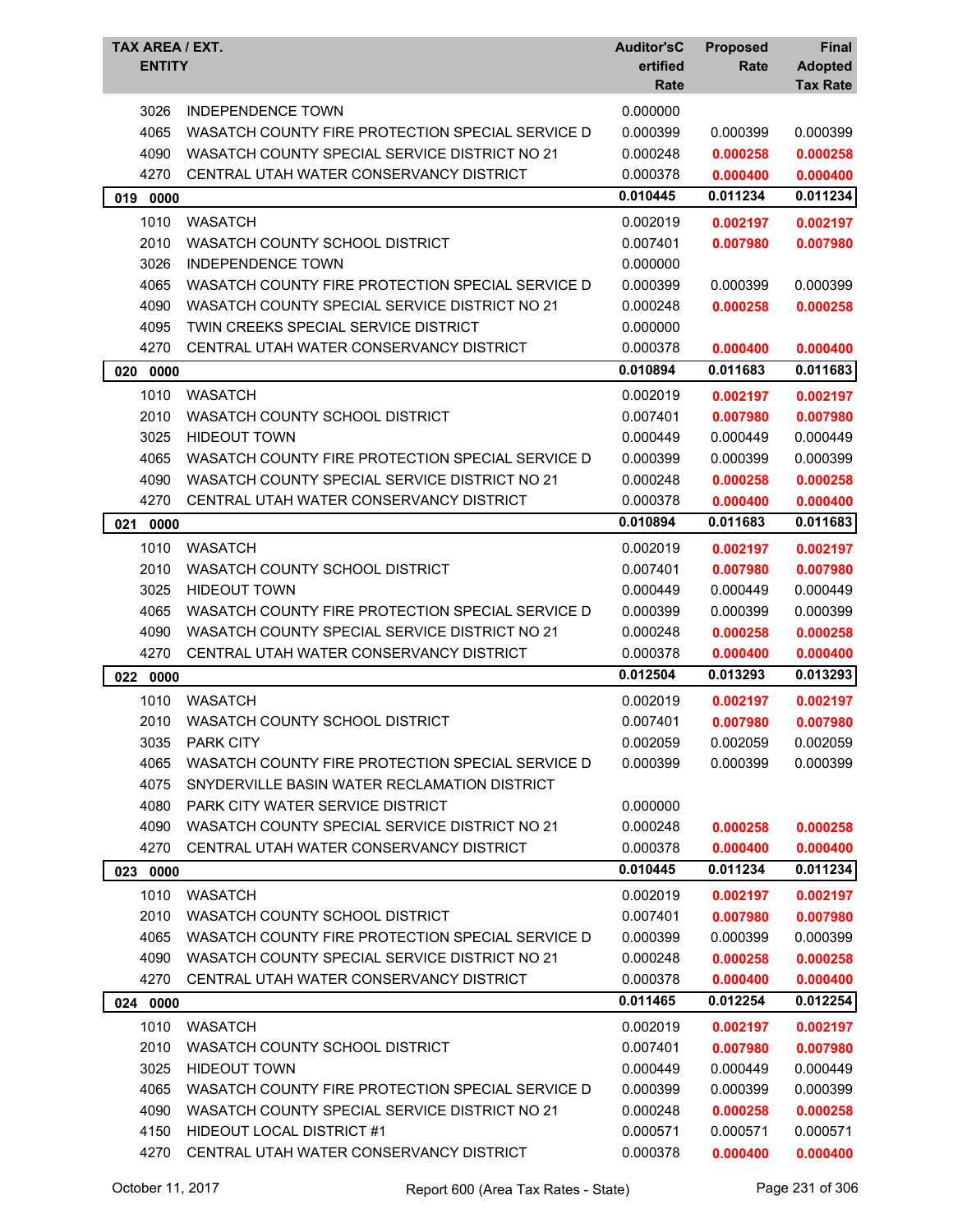| TAX AREA / EXT.<br><b>ENTITY</b> |                                                  | <b>Auditor'sC</b><br>ertified<br>Rate | <b>Proposed</b><br>Rate | <b>Final</b><br><b>Adopted</b><br><b>Tax Rate</b> |
|----------------------------------|--------------------------------------------------|---------------------------------------|-------------------------|---------------------------------------------------|
| 025<br>0000                      |                                                  | 0.010445                              | 0.011234                | 0.011234                                          |
| 1010                             | <b>WASATCH</b>                                   | 0.002019                              | 0.002197                | 0.002197                                          |
| 2010                             | WASATCH COUNTY SCHOOL DISTRICT                   | 0.007401                              | 0.007980                | 0.007980                                          |
| 4065                             | WASATCH COUNTY FIRE PROTECTION SPECIAL SERVICE D | 0.000399                              | 0.000399                | 0.000399                                          |
| 4090                             | WASATCH COUNTY SPECIAL SERVICE DISTRICT NO 21    | 0.000248                              | 0.000258                | 0.000258                                          |
| 4270                             | CENTRAL UTAH WATER CONSERVANCY DISTRICT          | 0.000378                              | 0.000400                | 0.000400                                          |
| 0000<br>026                      |                                                  | 0.010445                              | 0.011234                | 0.011234                                          |
| 1010                             | <b>WASATCH</b>                                   | 0.002019                              | 0.002197                | 0.002197                                          |
| 2010                             | WASATCH COUNTY SCHOOL DISTRICT                   | 0.007401                              | 0.007980                | 0.007980                                          |
| 4065                             | WASATCH COUNTY FIRE PROTECTION SPECIAL SERVICE D | 0.000399                              | 0.000399                | 0.000399                                          |
| 4090                             | WASATCH COUNTY SPECIAL SERVICE DISTRICT NO 21    | 0.000248                              | 0.000258                | 0.000258                                          |
| 4270                             | CENTRAL UTAH WATER CONSERVANCY DISTRICT          | 0.000378                              | 0.000400                | 0.000400                                          |
| 0000<br>027                      |                                                  | 0.010445                              | 0.011234                | 0.011234                                          |
| 1010                             | <b>WASATCH</b>                                   | 0.002019                              | 0.002197                | 0.002197                                          |
| 2010                             | WASATCH COUNTY SCHOOL DISTRICT                   | 0.007401                              | 0.007980                | 0.007980                                          |
| 4065                             | WASATCH COUNTY FIRE PROTECTION SPECIAL SERVICE D | 0.000399                              | 0.000399                | 0.000399                                          |
| 4090                             | WASATCH COUNTY SPECIAL SERVICE DISTRICT NO 21    | 0.000248                              | 0.000258                | 0.000258                                          |
| 4270                             | CENTRAL UTAH WATER CONSERVANCY DISTRICT          | 0.000378                              | 0.000400                | 0.000400                                          |
| 0000<br>028                      |                                                  | 0.010504                              | 0.013035                | 0.013035                                          |
| 1010                             | <b>WASATCH</b>                                   | 0.002019                              | 0.002197                | 0.002197                                          |
| 2010                             | WASATCH COUNTY SCHOOL DISTRICT                   | 0.007401                              | 0.007980                | 0.007980                                          |
| 3027                             | <b>INTERLAKEN TOWN</b>                           | 0.000000                              | 0.001742                | 0.001742                                          |
| 4020                             | <b>MIDWAY SANITATION DISTRICT</b>                | 0.000059                              | 0.000059                | 0.000059                                          |
| 4040                             | HEBER VALLEY SPECIAL SERVICE DISTRICT            | 0.000000                              |                         |                                                   |
| 4065                             | WASATCH COUNTY FIRE PROTECTION SPECIAL SERVICE D | 0.000399                              | 0.000399                | 0.000399                                          |
| 4090                             | WASATCH COUNTY SPECIAL SERVICE DISTRICT NO 21    | 0.000248                              | 0.000258                | 0.000258                                          |
| 4270                             | CENTRAL UTAH WATER CONSERVANCY DISTRICT          | 0.000378                              | 0.000400                | 0.000400                                          |

## **WASHINGTON COUNTY**

| 0000<br>001 |                                                  | 0.011141 | 0.011141 | 0.011141 |
|-------------|--------------------------------------------------|----------|----------|----------|
| 1010        | <b>WASHINGTON</b>                                | 0.000999 | 0.000999 | 0.000999 |
| 1015        | MULTICOUNTY ASSESSING & COLLECTING LEVY          | 0.000010 | 0.000010 | 0.000010 |
| 1020        | COUNTY ASSESSING & COLLECTING LEVY               | 0.000460 | 0.000460 | 0.000460 |
| 2010        | WASHINGTON COUNTY SCHOOL DISTRICT                | 0.006706 | 0.006706 | 0.006706 |
| 3010        | <b>ENTERPRISE CITY</b>                           | 0.002226 | 0.002226 | 0.002226 |
| 4010        | THE WASHINGTON COUNTY WATER CONSERVANCY DISTRI   | 0.000700 | 0.000700 | 0.000700 |
| 4085        | WASHINGTON COUNTY SPECIAL SERVICE DISTRICT NO. 1 | 0.000000 |          |          |
| 4110        | SOUTHWEST MOSQUITO ABATEMENT & CONTROL DISTRIC   | 0.000040 | 0.000040 | 0.000040 |
| 0000<br>002 |                                                  | 0.015115 | 0.015115 | 0.015115 |
| 1010        | <b>WASHINGTON</b>                                | 0.000999 | 0.000999 | 0.000999 |
| 1015        | MULTICOUNTY ASSESSING & COLLECTING LEVY          | 0.000010 | 0.000010 | 0.000010 |
| 1020        | COUNTY ASSESSING & COLLECTING LEVY               | 0.000460 | 0.000460 | 0.000460 |
| 2010        | <b>WASHINGTON COUNTY SCHOOL DISTRICT</b>         | 0.006706 | 0.006706 | 0.006706 |
| 3020        | <b>HILDALE CITY</b>                              | 0.006200 | 0.006200 | 0.006200 |
| 4010        | THE WASHINGTON COUNTY WATER CONSERVANCY DISTRI   | 0.000700 | 0.000700 | 0.000700 |
| 4110        | SOUTHWEST MOSQUITO ABATEMENT & CONTROL DISTRIC   | 0.000040 | 0.000040 | 0.000040 |
| 0000<br>003 |                                                  | 0.011440 | 0.011994 | 0.011994 |
| 1010        | <b>WASHINGTON</b>                                | 0.000999 | 0.000999 | 0.000999 |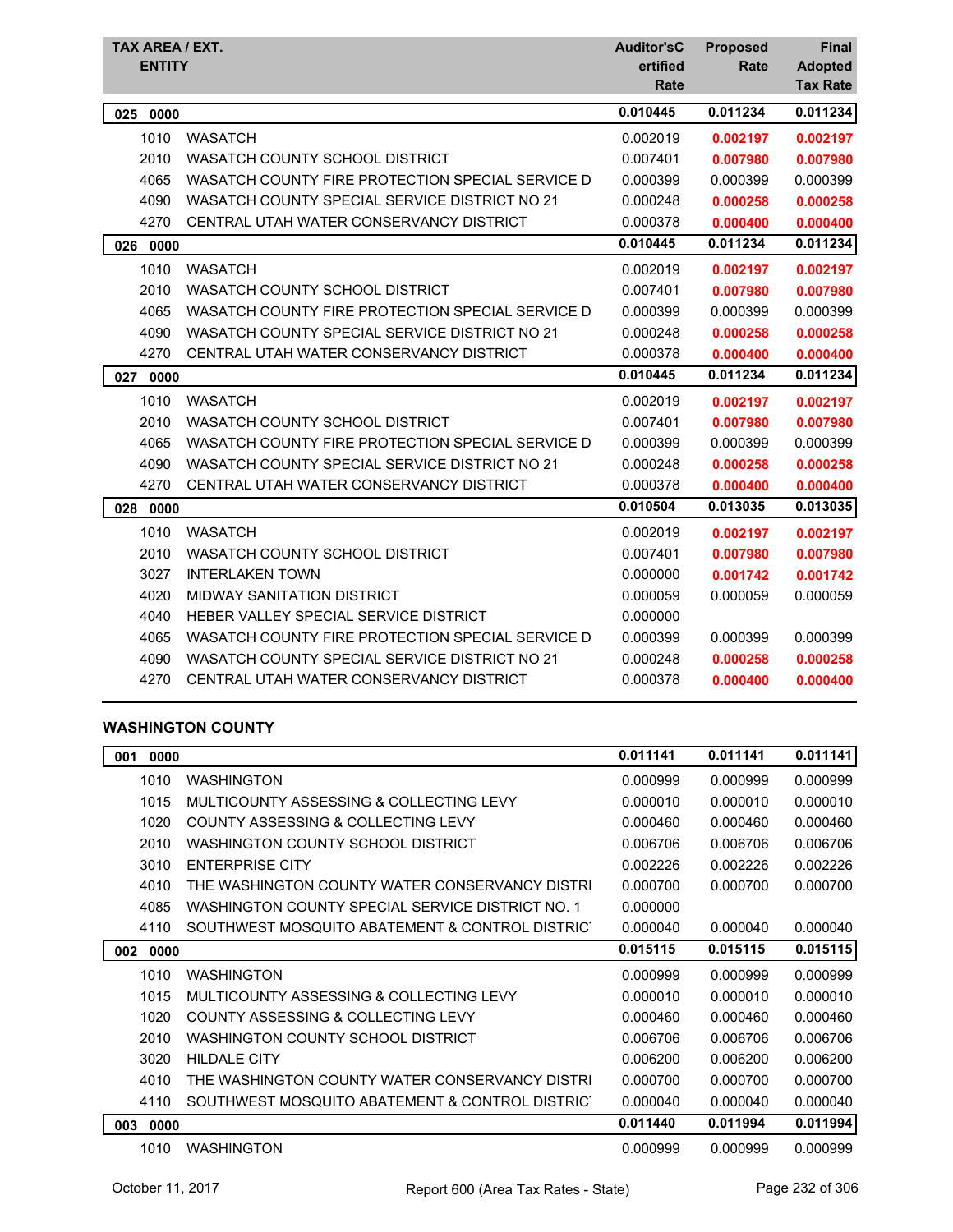| MULTICOUNTY ASSESSING & COLLECTING LEVY<br>0.000010<br>0.000010<br>1015<br>0.000010<br>1020<br>COUNTY ASSESSING & COLLECTING LEVY<br>0.000460<br>0.000460<br>0.000460<br>2010<br>WASHINGTON COUNTY SCHOOL DISTRICT<br>0.006706<br>0.006706<br>0.006706<br>3030<br><b>HURRICANE CITY</b><br>0.001671<br>0.001671<br>0.001671<br>4010<br>0.000700<br>0.000700<br>0.000700<br>THE WASHINGTON COUNTY WATER CONSERVANCY DISTRI<br>4070<br>ASH CREEK SPECIAL SERVICE DISTRICT<br>0.000000<br>4085<br>WASHINGTON COUNTY SPECIAL SERVICE DISTRICT NO. 1<br>0.000000<br>4110<br>SOUTHWEST MOSQUITO ABATEMENT & CONTROL DISTRICT<br>0.000040<br>0.000040<br>0.000040<br>4120<br>HURRICANE VALLEY FIRE DISTRICT<br>0.000854<br>0.001408<br>0.001408<br>0.011440<br>0.011994<br>0.011994<br>003<br>0001<br>1010<br><b>WASHINGTON</b><br>0.000999<br>0.000999<br>0.000999<br>1015<br>MULTICOUNTY ASSESSING & COLLECTING LEVY<br>0.000010<br>0.000010<br>0.000010<br>1020<br>COUNTY ASSESSING & COLLECTING LEVY<br>0.000460<br>0.000460<br>0.000460<br>2010<br>WASHINGTON COUNTY SCHOOL DISTRICT<br>0.006706<br>0.006706<br>0.006706<br>3030<br><b>HURRICANE CITY</b><br>0.001671<br>0.001671<br>0.001671<br>4010<br>THE WASHINGTON COUNTY WATER CONSERVANCY DISTRI<br>0.000700<br>0.000700<br>0.000700<br>4085<br>WASHINGTON COUNTY SPECIAL SERVICE DISTRICT NO. 1<br>0.000000<br>4110<br>SOUTHWEST MOSQUITO ABATEMENT & CONTROL DISTRICT<br>0.000040<br>0.000040<br>0.000040<br>4120<br>HURRICANE VALLEY FIRE DISTRICT<br>0.000854<br>0.001408<br>0.001408<br>0.011440<br>0.011994<br>0.011994<br>003 0002<br>1010<br><b>WASHINGTON</b><br>0.000999<br>0.000999<br>0.000999<br>0.000010<br>1015<br>MULTICOUNTY ASSESSING & COLLECTING LEVY<br>0.000010<br>0.000010<br>1020<br>COUNTY ASSESSING & COLLECTING LEVY<br>0.000460<br>0.000460<br>0.000460<br>2010<br>WASHINGTON COUNTY SCHOOL DISTRICT<br>0.006706<br>0.006706<br>0.006706<br>3030<br><b>HURRICANE CITY</b><br>0.001671<br>0.001671<br>0.001671<br>4010<br>THE WASHINGTON COUNTY WATER CONSERVANCY DISTRI<br>0.000700<br>0.000700<br>0.000700<br>4085<br>WASHINGTON COUNTY SPECIAL SERVICE DISTRICT NO. 1<br>0.000000<br>4110<br>SOUTHWEST MOSQUITO ABATEMENT & CONTROL DISTRICT<br>0.000040<br>0.000040<br>0.000040<br>4120<br>HURRICANE VALLEY FIRE DISTRICT<br>0.000854<br>0.001408<br>0.001408<br>0.010532<br>0.010532<br>0.010532<br>004 0000<br>1010<br><b>WASHINGTON</b><br>0.000999<br>0.000999<br>0.000999<br>1015<br>MULTICOUNTY ASSESSING & COLLECTING LEVY<br>0.000010<br>0.000010<br>0.000010<br>1020<br><b>COUNTY ASSESSING &amp; COLLECTING LEVY</b><br>0.000460<br>0.000460<br>0.000460<br>2010<br>WASHINGTON COUNTY SCHOOL DISTRICT<br>0.006706<br>0.006706<br>0.006706<br>3040<br><b>IVINS TOWN</b><br>0.001617<br>0.001617<br>0.001617<br>4010<br>THE WASHINGTON COUNTY WATER CONSERVANCY DISTRI<br>0.000700<br>0.000700<br>0.000700<br>4085<br>WASHINGTON COUNTY SPECIAL SERVICE DISTRICT NO. 1<br>0.000000<br>4110<br>SOUTHWEST MOSQUITO ABATEMENT & CONTROL DISTRIC<br>0.000040<br>0.000040<br>0.000040<br>0.011778<br>0.012332<br>0.012332<br>005 0000<br>0.000999<br>1010<br><b>WASHINGTON</b><br>0.000999<br>0.000999<br>MULTICOUNTY ASSESSING & COLLECTING LEVY<br>0.000010<br>0.000010<br>1015<br>0.000010<br>1020<br>COUNTY ASSESSING & COLLECTING LEVY<br>0.000460<br>0.000460<br>0.000460<br>2010<br>WASHINGTON COUNTY SCHOOL DISTRICT<br>0.006706<br>0.006706<br>0.006706<br>3050<br>LA VERKIN CITY<br>0.002009<br>0.002009<br>0.002009<br>THE WASHINGTON COUNTY WATER CONSERVANCY DISTRI<br>0.000700<br>4010<br>0.000700<br>0.000700<br>4070<br>ASH CREEK SPECIAL SERVICE DISTRICT<br>0.000000<br>4085<br>WASHINGTON COUNTY SPECIAL SERVICE DISTRICT NO. 1<br>0.000000<br>4110<br>SOUTHWEST MOSQUITO ABATEMENT & CONTROL DISTRICT<br>0.000040<br>0.000040<br>0.000040<br>4120<br>HURRICANE VALLEY FIRE DISTRICT<br>0.000854<br>0.001408<br>0.001408 | TAX AREA / EXT.<br><b>ENTITY</b> | <b>Auditor'sC</b><br>ertified<br>Rate | <b>Proposed</b><br>Rate | <b>Final</b><br><b>Adopted</b><br><b>Tax Rate</b> |
|------------------------------------------------------------------------------------------------------------------------------------------------------------------------------------------------------------------------------------------------------------------------------------------------------------------------------------------------------------------------------------------------------------------------------------------------------------------------------------------------------------------------------------------------------------------------------------------------------------------------------------------------------------------------------------------------------------------------------------------------------------------------------------------------------------------------------------------------------------------------------------------------------------------------------------------------------------------------------------------------------------------------------------------------------------------------------------------------------------------------------------------------------------------------------------------------------------------------------------------------------------------------------------------------------------------------------------------------------------------------------------------------------------------------------------------------------------------------------------------------------------------------------------------------------------------------------------------------------------------------------------------------------------------------------------------------------------------------------------------------------------------------------------------------------------------------------------------------------------------------------------------------------------------------------------------------------------------------------------------------------------------------------------------------------------------------------------------------------------------------------------------------------------------------------------------------------------------------------------------------------------------------------------------------------------------------------------------------------------------------------------------------------------------------------------------------------------------------------------------------------------------------------------------------------------------------------------------------------------------------------------------------------------------------------------------------------------------------------------------------------------------------------------------------------------------------------------------------------------------------------------------------------------------------------------------------------------------------------------------------------------------------------------------------------------------------------------------------------------------------------------------------------------------------------------------------------------------------------------------------------------------------------------------------------------------------------------------------------------------------------------------------------------------------------------------------------------------------------------------------------------------------------------------------------------------------------------------------------------------------------------------------------------------------------------------------------------------------------------------------------------------------------------------------------------------------------------------------------------------------------------------------------------------------------------|----------------------------------|---------------------------------------|-------------------------|---------------------------------------------------|
|                                                                                                                                                                                                                                                                                                                                                                                                                                                                                                                                                                                                                                                                                                                                                                                                                                                                                                                                                                                                                                                                                                                                                                                                                                                                                                                                                                                                                                                                                                                                                                                                                                                                                                                                                                                                                                                                                                                                                                                                                                                                                                                                                                                                                                                                                                                                                                                                                                                                                                                                                                                                                                                                                                                                                                                                                                                                                                                                                                                                                                                                                                                                                                                                                                                                                                                                                                                                                                                                                                                                                                                                                                                                                                                                                                                                                                                                                                                                    |                                  |                                       |                         |                                                   |
|                                                                                                                                                                                                                                                                                                                                                                                                                                                                                                                                                                                                                                                                                                                                                                                                                                                                                                                                                                                                                                                                                                                                                                                                                                                                                                                                                                                                                                                                                                                                                                                                                                                                                                                                                                                                                                                                                                                                                                                                                                                                                                                                                                                                                                                                                                                                                                                                                                                                                                                                                                                                                                                                                                                                                                                                                                                                                                                                                                                                                                                                                                                                                                                                                                                                                                                                                                                                                                                                                                                                                                                                                                                                                                                                                                                                                                                                                                                                    |                                  |                                       |                         |                                                   |
|                                                                                                                                                                                                                                                                                                                                                                                                                                                                                                                                                                                                                                                                                                                                                                                                                                                                                                                                                                                                                                                                                                                                                                                                                                                                                                                                                                                                                                                                                                                                                                                                                                                                                                                                                                                                                                                                                                                                                                                                                                                                                                                                                                                                                                                                                                                                                                                                                                                                                                                                                                                                                                                                                                                                                                                                                                                                                                                                                                                                                                                                                                                                                                                                                                                                                                                                                                                                                                                                                                                                                                                                                                                                                                                                                                                                                                                                                                                                    |                                  |                                       |                         |                                                   |
|                                                                                                                                                                                                                                                                                                                                                                                                                                                                                                                                                                                                                                                                                                                                                                                                                                                                                                                                                                                                                                                                                                                                                                                                                                                                                                                                                                                                                                                                                                                                                                                                                                                                                                                                                                                                                                                                                                                                                                                                                                                                                                                                                                                                                                                                                                                                                                                                                                                                                                                                                                                                                                                                                                                                                                                                                                                                                                                                                                                                                                                                                                                                                                                                                                                                                                                                                                                                                                                                                                                                                                                                                                                                                                                                                                                                                                                                                                                                    |                                  |                                       |                         |                                                   |
|                                                                                                                                                                                                                                                                                                                                                                                                                                                                                                                                                                                                                                                                                                                                                                                                                                                                                                                                                                                                                                                                                                                                                                                                                                                                                                                                                                                                                                                                                                                                                                                                                                                                                                                                                                                                                                                                                                                                                                                                                                                                                                                                                                                                                                                                                                                                                                                                                                                                                                                                                                                                                                                                                                                                                                                                                                                                                                                                                                                                                                                                                                                                                                                                                                                                                                                                                                                                                                                                                                                                                                                                                                                                                                                                                                                                                                                                                                                                    |                                  |                                       |                         |                                                   |
|                                                                                                                                                                                                                                                                                                                                                                                                                                                                                                                                                                                                                                                                                                                                                                                                                                                                                                                                                                                                                                                                                                                                                                                                                                                                                                                                                                                                                                                                                                                                                                                                                                                                                                                                                                                                                                                                                                                                                                                                                                                                                                                                                                                                                                                                                                                                                                                                                                                                                                                                                                                                                                                                                                                                                                                                                                                                                                                                                                                                                                                                                                                                                                                                                                                                                                                                                                                                                                                                                                                                                                                                                                                                                                                                                                                                                                                                                                                                    |                                  |                                       |                         |                                                   |
|                                                                                                                                                                                                                                                                                                                                                                                                                                                                                                                                                                                                                                                                                                                                                                                                                                                                                                                                                                                                                                                                                                                                                                                                                                                                                                                                                                                                                                                                                                                                                                                                                                                                                                                                                                                                                                                                                                                                                                                                                                                                                                                                                                                                                                                                                                                                                                                                                                                                                                                                                                                                                                                                                                                                                                                                                                                                                                                                                                                                                                                                                                                                                                                                                                                                                                                                                                                                                                                                                                                                                                                                                                                                                                                                                                                                                                                                                                                                    |                                  |                                       |                         |                                                   |
|                                                                                                                                                                                                                                                                                                                                                                                                                                                                                                                                                                                                                                                                                                                                                                                                                                                                                                                                                                                                                                                                                                                                                                                                                                                                                                                                                                                                                                                                                                                                                                                                                                                                                                                                                                                                                                                                                                                                                                                                                                                                                                                                                                                                                                                                                                                                                                                                                                                                                                                                                                                                                                                                                                                                                                                                                                                                                                                                                                                                                                                                                                                                                                                                                                                                                                                                                                                                                                                                                                                                                                                                                                                                                                                                                                                                                                                                                                                                    |                                  |                                       |                         |                                                   |
|                                                                                                                                                                                                                                                                                                                                                                                                                                                                                                                                                                                                                                                                                                                                                                                                                                                                                                                                                                                                                                                                                                                                                                                                                                                                                                                                                                                                                                                                                                                                                                                                                                                                                                                                                                                                                                                                                                                                                                                                                                                                                                                                                                                                                                                                                                                                                                                                                                                                                                                                                                                                                                                                                                                                                                                                                                                                                                                                                                                                                                                                                                                                                                                                                                                                                                                                                                                                                                                                                                                                                                                                                                                                                                                                                                                                                                                                                                                                    |                                  |                                       |                         |                                                   |
|                                                                                                                                                                                                                                                                                                                                                                                                                                                                                                                                                                                                                                                                                                                                                                                                                                                                                                                                                                                                                                                                                                                                                                                                                                                                                                                                                                                                                                                                                                                                                                                                                                                                                                                                                                                                                                                                                                                                                                                                                                                                                                                                                                                                                                                                                                                                                                                                                                                                                                                                                                                                                                                                                                                                                                                                                                                                                                                                                                                                                                                                                                                                                                                                                                                                                                                                                                                                                                                                                                                                                                                                                                                                                                                                                                                                                                                                                                                                    |                                  |                                       |                         |                                                   |
|                                                                                                                                                                                                                                                                                                                                                                                                                                                                                                                                                                                                                                                                                                                                                                                                                                                                                                                                                                                                                                                                                                                                                                                                                                                                                                                                                                                                                                                                                                                                                                                                                                                                                                                                                                                                                                                                                                                                                                                                                                                                                                                                                                                                                                                                                                                                                                                                                                                                                                                                                                                                                                                                                                                                                                                                                                                                                                                                                                                                                                                                                                                                                                                                                                                                                                                                                                                                                                                                                                                                                                                                                                                                                                                                                                                                                                                                                                                                    |                                  |                                       |                         |                                                   |
|                                                                                                                                                                                                                                                                                                                                                                                                                                                                                                                                                                                                                                                                                                                                                                                                                                                                                                                                                                                                                                                                                                                                                                                                                                                                                                                                                                                                                                                                                                                                                                                                                                                                                                                                                                                                                                                                                                                                                                                                                                                                                                                                                                                                                                                                                                                                                                                                                                                                                                                                                                                                                                                                                                                                                                                                                                                                                                                                                                                                                                                                                                                                                                                                                                                                                                                                                                                                                                                                                                                                                                                                                                                                                                                                                                                                                                                                                                                                    |                                  |                                       |                         |                                                   |
|                                                                                                                                                                                                                                                                                                                                                                                                                                                                                                                                                                                                                                                                                                                                                                                                                                                                                                                                                                                                                                                                                                                                                                                                                                                                                                                                                                                                                                                                                                                                                                                                                                                                                                                                                                                                                                                                                                                                                                                                                                                                                                                                                                                                                                                                                                                                                                                                                                                                                                                                                                                                                                                                                                                                                                                                                                                                                                                                                                                                                                                                                                                                                                                                                                                                                                                                                                                                                                                                                                                                                                                                                                                                                                                                                                                                                                                                                                                                    |                                  |                                       |                         |                                                   |
|                                                                                                                                                                                                                                                                                                                                                                                                                                                                                                                                                                                                                                                                                                                                                                                                                                                                                                                                                                                                                                                                                                                                                                                                                                                                                                                                                                                                                                                                                                                                                                                                                                                                                                                                                                                                                                                                                                                                                                                                                                                                                                                                                                                                                                                                                                                                                                                                                                                                                                                                                                                                                                                                                                                                                                                                                                                                                                                                                                                                                                                                                                                                                                                                                                                                                                                                                                                                                                                                                                                                                                                                                                                                                                                                                                                                                                                                                                                                    |                                  |                                       |                         |                                                   |
|                                                                                                                                                                                                                                                                                                                                                                                                                                                                                                                                                                                                                                                                                                                                                                                                                                                                                                                                                                                                                                                                                                                                                                                                                                                                                                                                                                                                                                                                                                                                                                                                                                                                                                                                                                                                                                                                                                                                                                                                                                                                                                                                                                                                                                                                                                                                                                                                                                                                                                                                                                                                                                                                                                                                                                                                                                                                                                                                                                                                                                                                                                                                                                                                                                                                                                                                                                                                                                                                                                                                                                                                                                                                                                                                                                                                                                                                                                                                    |                                  |                                       |                         |                                                   |
|                                                                                                                                                                                                                                                                                                                                                                                                                                                                                                                                                                                                                                                                                                                                                                                                                                                                                                                                                                                                                                                                                                                                                                                                                                                                                                                                                                                                                                                                                                                                                                                                                                                                                                                                                                                                                                                                                                                                                                                                                                                                                                                                                                                                                                                                                                                                                                                                                                                                                                                                                                                                                                                                                                                                                                                                                                                                                                                                                                                                                                                                                                                                                                                                                                                                                                                                                                                                                                                                                                                                                                                                                                                                                                                                                                                                                                                                                                                                    |                                  |                                       |                         |                                                   |
|                                                                                                                                                                                                                                                                                                                                                                                                                                                                                                                                                                                                                                                                                                                                                                                                                                                                                                                                                                                                                                                                                                                                                                                                                                                                                                                                                                                                                                                                                                                                                                                                                                                                                                                                                                                                                                                                                                                                                                                                                                                                                                                                                                                                                                                                                                                                                                                                                                                                                                                                                                                                                                                                                                                                                                                                                                                                                                                                                                                                                                                                                                                                                                                                                                                                                                                                                                                                                                                                                                                                                                                                                                                                                                                                                                                                                                                                                                                                    |                                  |                                       |                         |                                                   |
|                                                                                                                                                                                                                                                                                                                                                                                                                                                                                                                                                                                                                                                                                                                                                                                                                                                                                                                                                                                                                                                                                                                                                                                                                                                                                                                                                                                                                                                                                                                                                                                                                                                                                                                                                                                                                                                                                                                                                                                                                                                                                                                                                                                                                                                                                                                                                                                                                                                                                                                                                                                                                                                                                                                                                                                                                                                                                                                                                                                                                                                                                                                                                                                                                                                                                                                                                                                                                                                                                                                                                                                                                                                                                                                                                                                                                                                                                                                                    |                                  |                                       |                         |                                                   |
|                                                                                                                                                                                                                                                                                                                                                                                                                                                                                                                                                                                                                                                                                                                                                                                                                                                                                                                                                                                                                                                                                                                                                                                                                                                                                                                                                                                                                                                                                                                                                                                                                                                                                                                                                                                                                                                                                                                                                                                                                                                                                                                                                                                                                                                                                                                                                                                                                                                                                                                                                                                                                                                                                                                                                                                                                                                                                                                                                                                                                                                                                                                                                                                                                                                                                                                                                                                                                                                                                                                                                                                                                                                                                                                                                                                                                                                                                                                                    |                                  |                                       |                         |                                                   |
|                                                                                                                                                                                                                                                                                                                                                                                                                                                                                                                                                                                                                                                                                                                                                                                                                                                                                                                                                                                                                                                                                                                                                                                                                                                                                                                                                                                                                                                                                                                                                                                                                                                                                                                                                                                                                                                                                                                                                                                                                                                                                                                                                                                                                                                                                                                                                                                                                                                                                                                                                                                                                                                                                                                                                                                                                                                                                                                                                                                                                                                                                                                                                                                                                                                                                                                                                                                                                                                                                                                                                                                                                                                                                                                                                                                                                                                                                                                                    |                                  |                                       |                         |                                                   |
|                                                                                                                                                                                                                                                                                                                                                                                                                                                                                                                                                                                                                                                                                                                                                                                                                                                                                                                                                                                                                                                                                                                                                                                                                                                                                                                                                                                                                                                                                                                                                                                                                                                                                                                                                                                                                                                                                                                                                                                                                                                                                                                                                                                                                                                                                                                                                                                                                                                                                                                                                                                                                                                                                                                                                                                                                                                                                                                                                                                                                                                                                                                                                                                                                                                                                                                                                                                                                                                                                                                                                                                                                                                                                                                                                                                                                                                                                                                                    |                                  |                                       |                         |                                                   |
|                                                                                                                                                                                                                                                                                                                                                                                                                                                                                                                                                                                                                                                                                                                                                                                                                                                                                                                                                                                                                                                                                                                                                                                                                                                                                                                                                                                                                                                                                                                                                                                                                                                                                                                                                                                                                                                                                                                                                                                                                                                                                                                                                                                                                                                                                                                                                                                                                                                                                                                                                                                                                                                                                                                                                                                                                                                                                                                                                                                                                                                                                                                                                                                                                                                                                                                                                                                                                                                                                                                                                                                                                                                                                                                                                                                                                                                                                                                                    |                                  |                                       |                         |                                                   |
|                                                                                                                                                                                                                                                                                                                                                                                                                                                                                                                                                                                                                                                                                                                                                                                                                                                                                                                                                                                                                                                                                                                                                                                                                                                                                                                                                                                                                                                                                                                                                                                                                                                                                                                                                                                                                                                                                                                                                                                                                                                                                                                                                                                                                                                                                                                                                                                                                                                                                                                                                                                                                                                                                                                                                                                                                                                                                                                                                                                                                                                                                                                                                                                                                                                                                                                                                                                                                                                                                                                                                                                                                                                                                                                                                                                                                                                                                                                                    |                                  |                                       |                         |                                                   |
|                                                                                                                                                                                                                                                                                                                                                                                                                                                                                                                                                                                                                                                                                                                                                                                                                                                                                                                                                                                                                                                                                                                                                                                                                                                                                                                                                                                                                                                                                                                                                                                                                                                                                                                                                                                                                                                                                                                                                                                                                                                                                                                                                                                                                                                                                                                                                                                                                                                                                                                                                                                                                                                                                                                                                                                                                                                                                                                                                                                                                                                                                                                                                                                                                                                                                                                                                                                                                                                                                                                                                                                                                                                                                                                                                                                                                                                                                                                                    |                                  |                                       |                         |                                                   |
|                                                                                                                                                                                                                                                                                                                                                                                                                                                                                                                                                                                                                                                                                                                                                                                                                                                                                                                                                                                                                                                                                                                                                                                                                                                                                                                                                                                                                                                                                                                                                                                                                                                                                                                                                                                                                                                                                                                                                                                                                                                                                                                                                                                                                                                                                                                                                                                                                                                                                                                                                                                                                                                                                                                                                                                                                                                                                                                                                                                                                                                                                                                                                                                                                                                                                                                                                                                                                                                                                                                                                                                                                                                                                                                                                                                                                                                                                                                                    |                                  |                                       |                         |                                                   |
|                                                                                                                                                                                                                                                                                                                                                                                                                                                                                                                                                                                                                                                                                                                                                                                                                                                                                                                                                                                                                                                                                                                                                                                                                                                                                                                                                                                                                                                                                                                                                                                                                                                                                                                                                                                                                                                                                                                                                                                                                                                                                                                                                                                                                                                                                                                                                                                                                                                                                                                                                                                                                                                                                                                                                                                                                                                                                                                                                                                                                                                                                                                                                                                                                                                                                                                                                                                                                                                                                                                                                                                                                                                                                                                                                                                                                                                                                                                                    |                                  |                                       |                         |                                                   |
|                                                                                                                                                                                                                                                                                                                                                                                                                                                                                                                                                                                                                                                                                                                                                                                                                                                                                                                                                                                                                                                                                                                                                                                                                                                                                                                                                                                                                                                                                                                                                                                                                                                                                                                                                                                                                                                                                                                                                                                                                                                                                                                                                                                                                                                                                                                                                                                                                                                                                                                                                                                                                                                                                                                                                                                                                                                                                                                                                                                                                                                                                                                                                                                                                                                                                                                                                                                                                                                                                                                                                                                                                                                                                                                                                                                                                                                                                                                                    |                                  |                                       |                         |                                                   |
|                                                                                                                                                                                                                                                                                                                                                                                                                                                                                                                                                                                                                                                                                                                                                                                                                                                                                                                                                                                                                                                                                                                                                                                                                                                                                                                                                                                                                                                                                                                                                                                                                                                                                                                                                                                                                                                                                                                                                                                                                                                                                                                                                                                                                                                                                                                                                                                                                                                                                                                                                                                                                                                                                                                                                                                                                                                                                                                                                                                                                                                                                                                                                                                                                                                                                                                                                                                                                                                                                                                                                                                                                                                                                                                                                                                                                                                                                                                                    |                                  |                                       |                         |                                                   |
|                                                                                                                                                                                                                                                                                                                                                                                                                                                                                                                                                                                                                                                                                                                                                                                                                                                                                                                                                                                                                                                                                                                                                                                                                                                                                                                                                                                                                                                                                                                                                                                                                                                                                                                                                                                                                                                                                                                                                                                                                                                                                                                                                                                                                                                                                                                                                                                                                                                                                                                                                                                                                                                                                                                                                                                                                                                                                                                                                                                                                                                                                                                                                                                                                                                                                                                                                                                                                                                                                                                                                                                                                                                                                                                                                                                                                                                                                                                                    |                                  |                                       |                         |                                                   |
|                                                                                                                                                                                                                                                                                                                                                                                                                                                                                                                                                                                                                                                                                                                                                                                                                                                                                                                                                                                                                                                                                                                                                                                                                                                                                                                                                                                                                                                                                                                                                                                                                                                                                                                                                                                                                                                                                                                                                                                                                                                                                                                                                                                                                                                                                                                                                                                                                                                                                                                                                                                                                                                                                                                                                                                                                                                                                                                                                                                                                                                                                                                                                                                                                                                                                                                                                                                                                                                                                                                                                                                                                                                                                                                                                                                                                                                                                                                                    |                                  |                                       |                         |                                                   |
|                                                                                                                                                                                                                                                                                                                                                                                                                                                                                                                                                                                                                                                                                                                                                                                                                                                                                                                                                                                                                                                                                                                                                                                                                                                                                                                                                                                                                                                                                                                                                                                                                                                                                                                                                                                                                                                                                                                                                                                                                                                                                                                                                                                                                                                                                                                                                                                                                                                                                                                                                                                                                                                                                                                                                                                                                                                                                                                                                                                                                                                                                                                                                                                                                                                                                                                                                                                                                                                                                                                                                                                                                                                                                                                                                                                                                                                                                                                                    |                                  |                                       |                         |                                                   |
|                                                                                                                                                                                                                                                                                                                                                                                                                                                                                                                                                                                                                                                                                                                                                                                                                                                                                                                                                                                                                                                                                                                                                                                                                                                                                                                                                                                                                                                                                                                                                                                                                                                                                                                                                                                                                                                                                                                                                                                                                                                                                                                                                                                                                                                                                                                                                                                                                                                                                                                                                                                                                                                                                                                                                                                                                                                                                                                                                                                                                                                                                                                                                                                                                                                                                                                                                                                                                                                                                                                                                                                                                                                                                                                                                                                                                                                                                                                                    |                                  |                                       |                         |                                                   |
|                                                                                                                                                                                                                                                                                                                                                                                                                                                                                                                                                                                                                                                                                                                                                                                                                                                                                                                                                                                                                                                                                                                                                                                                                                                                                                                                                                                                                                                                                                                                                                                                                                                                                                                                                                                                                                                                                                                                                                                                                                                                                                                                                                                                                                                                                                                                                                                                                                                                                                                                                                                                                                                                                                                                                                                                                                                                                                                                                                                                                                                                                                                                                                                                                                                                                                                                                                                                                                                                                                                                                                                                                                                                                                                                                                                                                                                                                                                                    |                                  |                                       |                         |                                                   |
|                                                                                                                                                                                                                                                                                                                                                                                                                                                                                                                                                                                                                                                                                                                                                                                                                                                                                                                                                                                                                                                                                                                                                                                                                                                                                                                                                                                                                                                                                                                                                                                                                                                                                                                                                                                                                                                                                                                                                                                                                                                                                                                                                                                                                                                                                                                                                                                                                                                                                                                                                                                                                                                                                                                                                                                                                                                                                                                                                                                                                                                                                                                                                                                                                                                                                                                                                                                                                                                                                                                                                                                                                                                                                                                                                                                                                                                                                                                                    |                                  |                                       |                         |                                                   |
|                                                                                                                                                                                                                                                                                                                                                                                                                                                                                                                                                                                                                                                                                                                                                                                                                                                                                                                                                                                                                                                                                                                                                                                                                                                                                                                                                                                                                                                                                                                                                                                                                                                                                                                                                                                                                                                                                                                                                                                                                                                                                                                                                                                                                                                                                                                                                                                                                                                                                                                                                                                                                                                                                                                                                                                                                                                                                                                                                                                                                                                                                                                                                                                                                                                                                                                                                                                                                                                                                                                                                                                                                                                                                                                                                                                                                                                                                                                                    |                                  |                                       |                         |                                                   |
|                                                                                                                                                                                                                                                                                                                                                                                                                                                                                                                                                                                                                                                                                                                                                                                                                                                                                                                                                                                                                                                                                                                                                                                                                                                                                                                                                                                                                                                                                                                                                                                                                                                                                                                                                                                                                                                                                                                                                                                                                                                                                                                                                                                                                                                                                                                                                                                                                                                                                                                                                                                                                                                                                                                                                                                                                                                                                                                                                                                                                                                                                                                                                                                                                                                                                                                                                                                                                                                                                                                                                                                                                                                                                                                                                                                                                                                                                                                                    |                                  |                                       |                         |                                                   |
|                                                                                                                                                                                                                                                                                                                                                                                                                                                                                                                                                                                                                                                                                                                                                                                                                                                                                                                                                                                                                                                                                                                                                                                                                                                                                                                                                                                                                                                                                                                                                                                                                                                                                                                                                                                                                                                                                                                                                                                                                                                                                                                                                                                                                                                                                                                                                                                                                                                                                                                                                                                                                                                                                                                                                                                                                                                                                                                                                                                                                                                                                                                                                                                                                                                                                                                                                                                                                                                                                                                                                                                                                                                                                                                                                                                                                                                                                                                                    |                                  |                                       |                         |                                                   |
|                                                                                                                                                                                                                                                                                                                                                                                                                                                                                                                                                                                                                                                                                                                                                                                                                                                                                                                                                                                                                                                                                                                                                                                                                                                                                                                                                                                                                                                                                                                                                                                                                                                                                                                                                                                                                                                                                                                                                                                                                                                                                                                                                                                                                                                                                                                                                                                                                                                                                                                                                                                                                                                                                                                                                                                                                                                                                                                                                                                                                                                                                                                                                                                                                                                                                                                                                                                                                                                                                                                                                                                                                                                                                                                                                                                                                                                                                                                                    |                                  |                                       |                         |                                                   |
|                                                                                                                                                                                                                                                                                                                                                                                                                                                                                                                                                                                                                                                                                                                                                                                                                                                                                                                                                                                                                                                                                                                                                                                                                                                                                                                                                                                                                                                                                                                                                                                                                                                                                                                                                                                                                                                                                                                                                                                                                                                                                                                                                                                                                                                                                                                                                                                                                                                                                                                                                                                                                                                                                                                                                                                                                                                                                                                                                                                                                                                                                                                                                                                                                                                                                                                                                                                                                                                                                                                                                                                                                                                                                                                                                                                                                                                                                                                                    |                                  |                                       |                         |                                                   |
|                                                                                                                                                                                                                                                                                                                                                                                                                                                                                                                                                                                                                                                                                                                                                                                                                                                                                                                                                                                                                                                                                                                                                                                                                                                                                                                                                                                                                                                                                                                                                                                                                                                                                                                                                                                                                                                                                                                                                                                                                                                                                                                                                                                                                                                                                                                                                                                                                                                                                                                                                                                                                                                                                                                                                                                                                                                                                                                                                                                                                                                                                                                                                                                                                                                                                                                                                                                                                                                                                                                                                                                                                                                                                                                                                                                                                                                                                                                                    |                                  |                                       |                         |                                                   |
|                                                                                                                                                                                                                                                                                                                                                                                                                                                                                                                                                                                                                                                                                                                                                                                                                                                                                                                                                                                                                                                                                                                                                                                                                                                                                                                                                                                                                                                                                                                                                                                                                                                                                                                                                                                                                                                                                                                                                                                                                                                                                                                                                                                                                                                                                                                                                                                                                                                                                                                                                                                                                                                                                                                                                                                                                                                                                                                                                                                                                                                                                                                                                                                                                                                                                                                                                                                                                                                                                                                                                                                                                                                                                                                                                                                                                                                                                                                                    |                                  |                                       |                         |                                                   |
|                                                                                                                                                                                                                                                                                                                                                                                                                                                                                                                                                                                                                                                                                                                                                                                                                                                                                                                                                                                                                                                                                                                                                                                                                                                                                                                                                                                                                                                                                                                                                                                                                                                                                                                                                                                                                                                                                                                                                                                                                                                                                                                                                                                                                                                                                                                                                                                                                                                                                                                                                                                                                                                                                                                                                                                                                                                                                                                                                                                                                                                                                                                                                                                                                                                                                                                                                                                                                                                                                                                                                                                                                                                                                                                                                                                                                                                                                                                                    |                                  |                                       |                         |                                                   |
|                                                                                                                                                                                                                                                                                                                                                                                                                                                                                                                                                                                                                                                                                                                                                                                                                                                                                                                                                                                                                                                                                                                                                                                                                                                                                                                                                                                                                                                                                                                                                                                                                                                                                                                                                                                                                                                                                                                                                                                                                                                                                                                                                                                                                                                                                                                                                                                                                                                                                                                                                                                                                                                                                                                                                                                                                                                                                                                                                                                                                                                                                                                                                                                                                                                                                                                                                                                                                                                                                                                                                                                                                                                                                                                                                                                                                                                                                                                                    |                                  |                                       |                         |                                                   |
|                                                                                                                                                                                                                                                                                                                                                                                                                                                                                                                                                                                                                                                                                                                                                                                                                                                                                                                                                                                                                                                                                                                                                                                                                                                                                                                                                                                                                                                                                                                                                                                                                                                                                                                                                                                                                                                                                                                                                                                                                                                                                                                                                                                                                                                                                                                                                                                                                                                                                                                                                                                                                                                                                                                                                                                                                                                                                                                                                                                                                                                                                                                                                                                                                                                                                                                                                                                                                                                                                                                                                                                                                                                                                                                                                                                                                                                                                                                                    |                                  |                                       |                         |                                                   |
|                                                                                                                                                                                                                                                                                                                                                                                                                                                                                                                                                                                                                                                                                                                                                                                                                                                                                                                                                                                                                                                                                                                                                                                                                                                                                                                                                                                                                                                                                                                                                                                                                                                                                                                                                                                                                                                                                                                                                                                                                                                                                                                                                                                                                                                                                                                                                                                                                                                                                                                                                                                                                                                                                                                                                                                                                                                                                                                                                                                                                                                                                                                                                                                                                                                                                                                                                                                                                                                                                                                                                                                                                                                                                                                                                                                                                                                                                                                                    |                                  |                                       |                         |                                                   |
|                                                                                                                                                                                                                                                                                                                                                                                                                                                                                                                                                                                                                                                                                                                                                                                                                                                                                                                                                                                                                                                                                                                                                                                                                                                                                                                                                                                                                                                                                                                                                                                                                                                                                                                                                                                                                                                                                                                                                                                                                                                                                                                                                                                                                                                                                                                                                                                                                                                                                                                                                                                                                                                                                                                                                                                                                                                                                                                                                                                                                                                                                                                                                                                                                                                                                                                                                                                                                                                                                                                                                                                                                                                                                                                                                                                                                                                                                                                                    |                                  |                                       |                         |                                                   |
|                                                                                                                                                                                                                                                                                                                                                                                                                                                                                                                                                                                                                                                                                                                                                                                                                                                                                                                                                                                                                                                                                                                                                                                                                                                                                                                                                                                                                                                                                                                                                                                                                                                                                                                                                                                                                                                                                                                                                                                                                                                                                                                                                                                                                                                                                                                                                                                                                                                                                                                                                                                                                                                                                                                                                                                                                                                                                                                                                                                                                                                                                                                                                                                                                                                                                                                                                                                                                                                                                                                                                                                                                                                                                                                                                                                                                                                                                                                                    |                                  |                                       |                         |                                                   |
|                                                                                                                                                                                                                                                                                                                                                                                                                                                                                                                                                                                                                                                                                                                                                                                                                                                                                                                                                                                                                                                                                                                                                                                                                                                                                                                                                                                                                                                                                                                                                                                                                                                                                                                                                                                                                                                                                                                                                                                                                                                                                                                                                                                                                                                                                                                                                                                                                                                                                                                                                                                                                                                                                                                                                                                                                                                                                                                                                                                                                                                                                                                                                                                                                                                                                                                                                                                                                                                                                                                                                                                                                                                                                                                                                                                                                                                                                                                                    |                                  |                                       |                         |                                                   |
|                                                                                                                                                                                                                                                                                                                                                                                                                                                                                                                                                                                                                                                                                                                                                                                                                                                                                                                                                                                                                                                                                                                                                                                                                                                                                                                                                                                                                                                                                                                                                                                                                                                                                                                                                                                                                                                                                                                                                                                                                                                                                                                                                                                                                                                                                                                                                                                                                                                                                                                                                                                                                                                                                                                                                                                                                                                                                                                                                                                                                                                                                                                                                                                                                                                                                                                                                                                                                                                                                                                                                                                                                                                                                                                                                                                                                                                                                                                                    |                                  |                                       |                         |                                                   |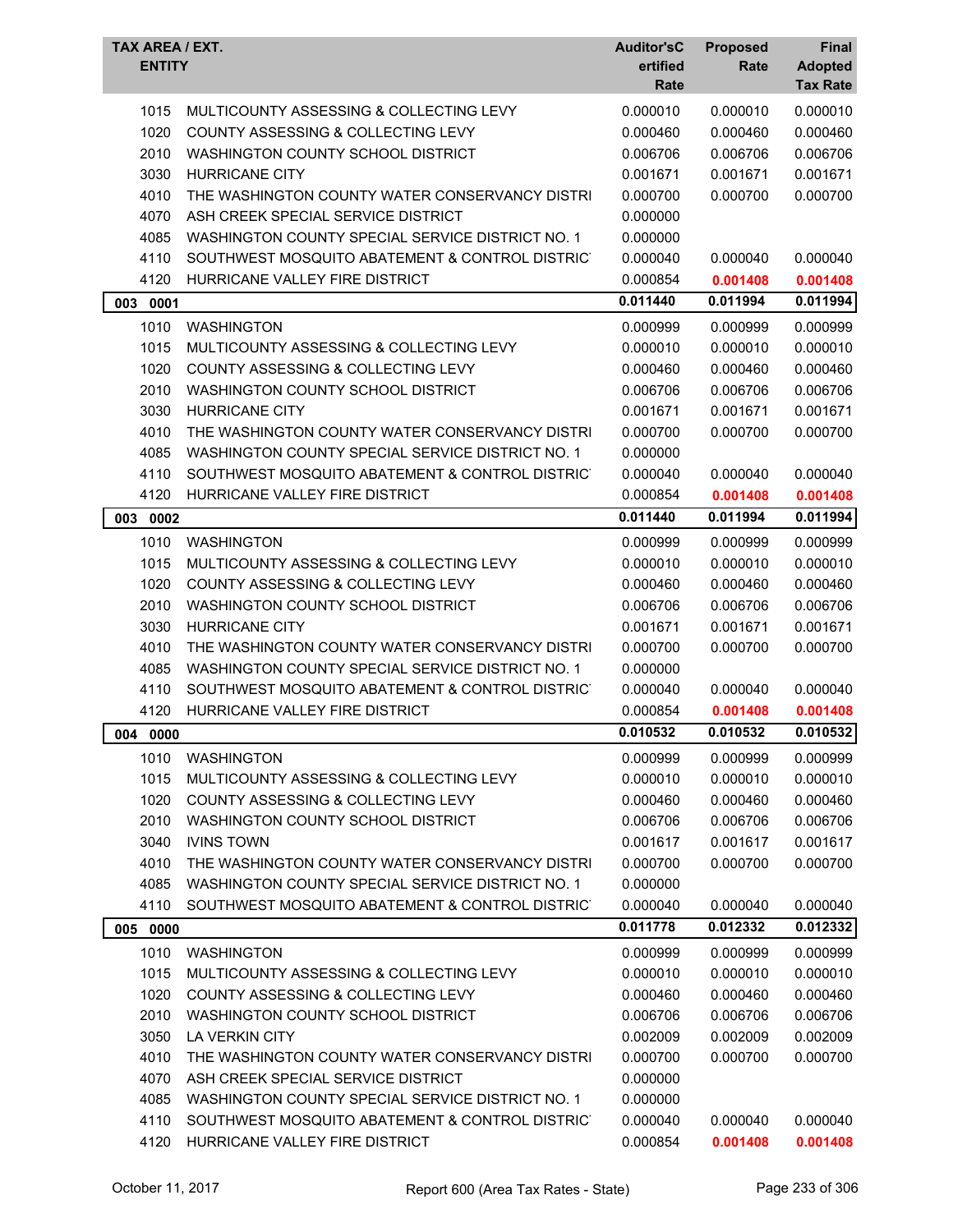| TAX AREA / EXT.<br><b>ENTITY</b> |                                                  | <b>Auditor'sC</b><br>ertified<br>Rate | <b>Proposed</b><br>Rate | <b>Final</b><br><b>Adopted</b><br><b>Tax Rate</b> |
|----------------------------------|--------------------------------------------------|---------------------------------------|-------------------------|---------------------------------------------------|
| 0000<br>006                      |                                                  | 0.010636                              | 0.011190                | 0.011190                                          |
| 1010                             | <b>WASHINGTON</b>                                | 0.000999                              | 0.000999                | 0.000999                                          |
| 1015                             | MULTICOUNTY ASSESSING & COLLECTING LEVY          | 0.000010                              | 0.000010                | 0.000010                                          |
| 1020                             | <b>COUNTY ASSESSING &amp; COLLECTING LEVY</b>    | 0.000460                              | 0.000460                | 0.000460                                          |
| 2010                             | WASHINGTON COUNTY SCHOOL DISTRICT                | 0.006706                              | 0.006706                | 0.006706                                          |
| 3060                             | <b>LEEDS TOWN</b>                                | 0.000867                              | 0.000867                | 0.000867                                          |
| 4010                             | THE WASHINGTON COUNTY WATER CONSERVANCY DISTRI   | 0.000700                              | 0.000700                | 0.000700                                          |
| 4085                             | WASHINGTON COUNTY SPECIAL SERVICE DISTRICT NO. 1 | 0.000000                              |                         |                                                   |
| 4110                             | SOUTHWEST MOSQUITO ABATEMENT & CONTROL DISTRICT  | 0.000040                              | 0.000040                | 0.000040                                          |
| 4120                             | HURRICANE VALLEY FIRE DISTRICT                   | 0.000854                              | 0.001408                | 0.001408                                          |
| 0001<br>006                      |                                                  | 0.010636                              | 0.011190                | 0.011190                                          |
| 1010                             | <b>WASHINGTON</b>                                | 0.000999                              | 0.000999                | 0.000999                                          |
| 1015                             | MULTICOUNTY ASSESSING & COLLECTING LEVY          | 0.000010                              | 0.000010                | 0.000010                                          |
| 1020                             | COUNTY ASSESSING & COLLECTING LEVY               | 0.000460                              | 0.000460                | 0.000460                                          |
| 2010                             | WASHINGTON COUNTY SCHOOL DISTRICT                | 0.006706                              | 0.006706                | 0.006706                                          |
| 3060                             | <b>LEEDS TOWN</b>                                | 0.000867                              | 0.000867                | 0.000867                                          |
| 4010                             | THE WASHINGTON COUNTY WATER CONSERVANCY DISTRI   | 0.000700                              | 0.000700                | 0.000700                                          |
| 4085                             | WASHINGTON COUNTY SPECIAL SERVICE DISTRICT NO. 1 | 0.000000                              |                         |                                                   |
| 4110                             | SOUTHWEST MOSQUITO ABATEMENT & CONTROL DISTRICT  | 0.000040                              | 0.000040                | 0.000040                                          |
| 4120                             | HURRICANE VALLEY FIRE DISTRICT                   | 0.000854                              | 0.001408                | 0.001408                                          |
| 006<br>0002                      |                                                  | 0.010636                              | 0.011190                | 0.011190                                          |
| 1010                             | <b>WASHINGTON</b>                                | 0.000999                              | 0.000999                | 0.000999                                          |
| 1015                             | MULTICOUNTY ASSESSING & COLLECTING LEVY          | 0.000010                              | 0.000010                | 0.000010                                          |
| 1020                             | COUNTY ASSESSING & COLLECTING LEVY               | 0.000460                              | 0.000460                | 0.000460                                          |
| 2010                             | WASHINGTON COUNTY SCHOOL DISTRICT                | 0.006706                              | 0.006706                | 0.006706                                          |
| 3060                             | <b>LEEDS TOWN</b>                                | 0.000867                              | 0.000867                | 0.000867                                          |
| 4010                             | THE WASHINGTON COUNTY WATER CONSERVANCY DISTRI   | 0.000700                              | 0.000700                | 0.000700                                          |
| 4085                             | WASHINGTON COUNTY SPECIAL SERVICE DISTRICT NO. 1 | 0.000000                              |                         |                                                   |
| 4110                             | SOUTHWEST MOSQUITO ABATEMENT & CONTROL DISTRICT  | 0.000040                              | 0.000040                | 0.000040                                          |
| 4120                             | HURRICANE VALLEY FIRE DISTRICT                   | 0.000854                              | 0.001408                | 0.001408                                          |
| 007<br>0000                      |                                                  | 0.011037                              | 0.011037                | 0.011037                                          |
| 1010                             | <b>WASHINGTON</b>                                | 0.000999                              | 0.000999                | 0.000999                                          |
| 1015                             | MULTICOUNTY ASSESSING & COLLECTING LEVY          | 0.000010                              | 0.000010                | 0.000010                                          |
| 1020                             | <b>COUNTY ASSESSING &amp; COLLECTING LEVY</b>    | 0.000460                              | 0.000460                | 0.000460                                          |
| 2010                             | WASHINGTON COUNTY SCHOOL DISTRICT                | 0.006706                              | 0.006706                | 0.006706                                          |
| 3070                             | <b>NEW HARMONY TOWN</b>                          | 0.001469                              | 0.001469                | 0.001469                                          |
| 4010                             | THE WASHINGTON COUNTY WATER CONSERVANCY DISTRI   | 0.000700                              | 0.000700                | 0.000700                                          |
| 4085                             | WASHINGTON COUNTY SPECIAL SERVICE DISTRICT NO. 1 | 0.000000                              |                         |                                                   |
| 4090                             | NEW HARMONY VALLEY SPECIAL SERVICE DISTRICT      | 0.000653                              | 0.000653                | 0.000653                                          |
| 4110                             | SOUTHWEST MOSQUITO ABATEMENT & CONTROL DISTRICT  | 0.000040                              | 0.000040                | 0.000040                                          |
| 008 0000                         |                                                  | 0.010347                              | 0.010347                | 0.010347                                          |
| 1010                             | <b>WASHINGTON</b>                                | 0.000999                              | 0.000999                | 0.000999                                          |
| 1015                             | MULTICOUNTY ASSESSING & COLLECTING LEVY          | 0.000010                              | 0.000010                | 0.000010                                          |
| 1020                             | <b>COUNTY ASSESSING &amp; COLLECTING LEVY</b>    | 0.000460                              | 0.000460                | 0.000460                                          |
| 2010                             | WASHINGTON COUNTY SCHOOL DISTRICT                | 0.006706                              | 0.006706                | 0.006706                                          |
| 3080                             | ST GEORGE CITY                                   | 0.001432                              | 0.001432                | 0.001432                                          |
| 4010                             | THE WASHINGTON COUNTY WATER CONSERVANCY DISTRI   | 0.000700                              | 0.000700                | 0.000700                                          |
| 4085                             | WASHINGTON COUNTY SPECIAL SERVICE DISTRICT NO. 1 | 0.000000                              |                         |                                                   |
| 4110                             | SOUTHWEST MOSQUITO ABATEMENT & CONTROL DISTRICT  | 0.000040                              | 0.000040                | 0.000040                                          |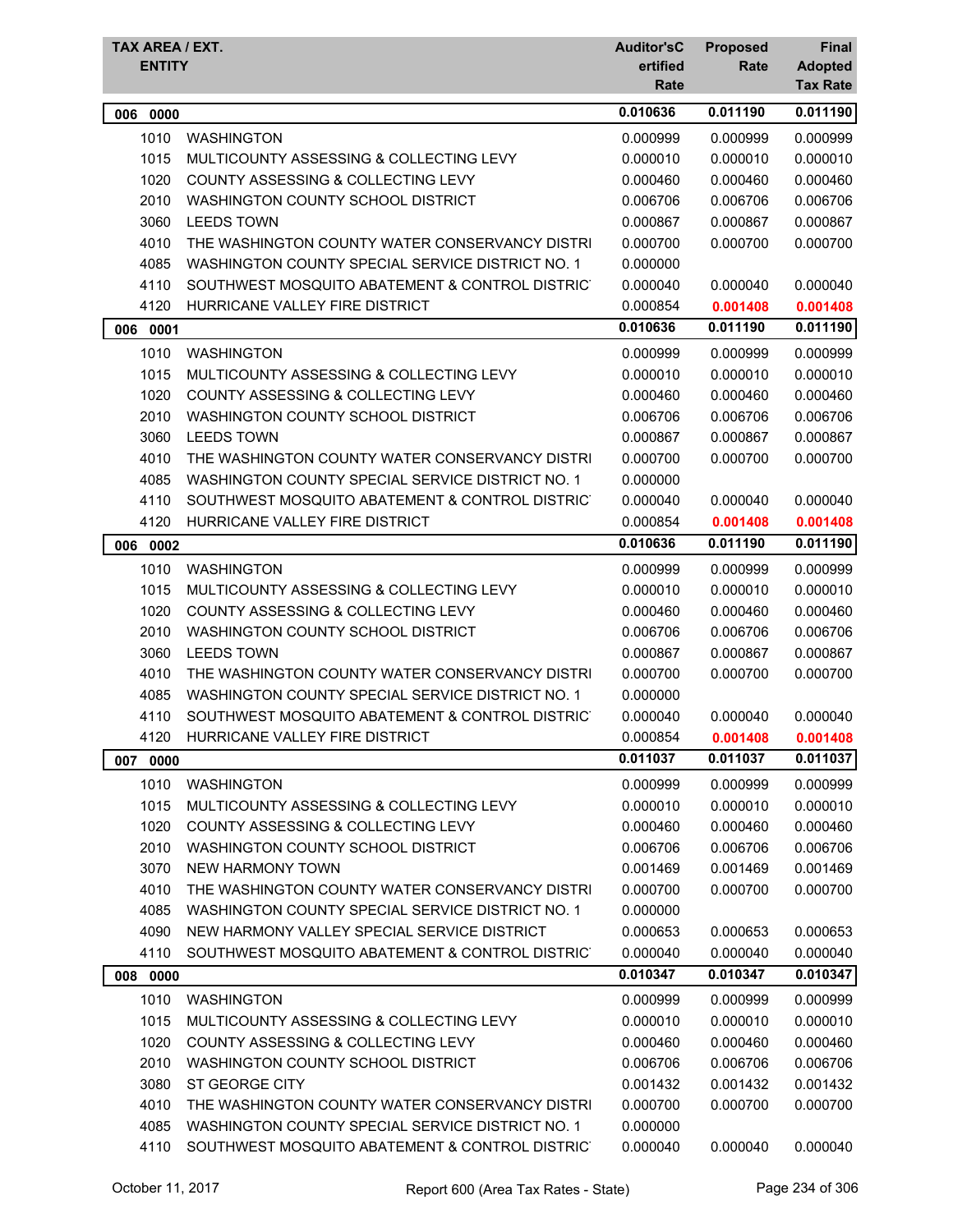| TAX AREA / EXT.<br><b>ENTITY</b> |                                                  | <b>Auditor'sC</b><br>ertified<br>Rate | <b>Proposed</b><br>Rate | <b>Final</b><br><b>Adopted</b><br><b>Tax Rate</b> |
|----------------------------------|--------------------------------------------------|---------------------------------------|-------------------------|---------------------------------------------------|
| 008 0001                         |                                                  | 0.010347                              | 0.010347                | 0.010347                                          |
| 1010                             | <b>WASHINGTON</b>                                | 0.000999                              | 0.000999                | 0.000999                                          |
| 1015                             | MULTICOUNTY ASSESSING & COLLECTING LEVY          | 0.000010                              | 0.000010                | 0.000010                                          |
| 1020                             | COUNTY ASSESSING & COLLECTING LEVY               | 0.000460                              | 0.000460                | 0.000460                                          |
| 2010                             | WASHINGTON COUNTY SCHOOL DISTRICT                | 0.006706                              | 0.006706                | 0.006706                                          |
| 3080                             | ST GEORGE CITY                                   | 0.001432                              | 0.001432                | 0.001432                                          |
| 4010                             | THE WASHINGTON COUNTY WATER CONSERVANCY DISTRI   | 0.000700                              | 0.000700                | 0.000700                                          |
| 4085                             | WASHINGTON COUNTY SPECIAL SERVICE DISTRICT NO. 1 | 0.000000                              |                         |                                                   |
| 4110                             | SOUTHWEST MOSQUITO ABATEMENT & CONTROL DISTRICT  | 0.000040                              | 0.000040                | 0.000040                                          |
| 0000<br>009                      |                                                  | 0.010610                              | 0.010610                | 0.010610                                          |
| 1010                             | <b>WASHINGTON</b>                                | 0.000999                              | 0.000999                | 0.000999                                          |
| 1015                             | MULTICOUNTY ASSESSING & COLLECTING LEVY          | 0.000010                              | 0.000010                | 0.000010                                          |
| 1020                             | COUNTY ASSESSING & COLLECTING LEVY               | 0.000460                              | 0.000460                | 0.000460                                          |
| 2010                             | WASHINGTON COUNTY SCHOOL DISTRICT                | 0.006706                              | 0.006706                | 0.006706                                          |
| 3090                             | <b>SANTA CLARA CITY</b>                          | 0.001695                              | 0.001695                | 0.001695                                          |
| 4010                             | THE WASHINGTON COUNTY WATER CONSERVANCY DISTRI   | 0.000700                              | 0.000700                | 0.000700                                          |
| 4085                             | WASHINGTON COUNTY SPECIAL SERVICE DISTRICT NO. 1 | 0.000000                              |                         |                                                   |
| 4110                             | SOUTHWEST MOSQUITO ABATEMENT & CONTROL DISTRICT  | 0.000040                              | 0.000040                | 0.000040                                          |
| 010<br>0000                      |                                                  | 0.009378                              | 0.009378                | 0.009378                                          |
| 1010                             | <b>WASHINGTON</b>                                | 0.000999                              | 0.000999                | 0.000999                                          |
| 1015                             | MULTICOUNTY ASSESSING & COLLECTING LEVY          | 0.000010                              | 0.000010                | 0.000010                                          |
| 1020                             | COUNTY ASSESSING & COLLECTING LEVY               | 0.000460                              | 0.000460                | 0.000460                                          |
| 2010                             | WASHINGTON COUNTY SCHOOL DISTRICT                | 0.006706                              | 0.006706                | 0.006706                                          |
| 3100                             | SPRINGDALE TOWN                                  | 0.000268                              | 0.000268                | 0.000268                                          |
| 4010                             | THE WASHINGTON COUNTY WATER CONSERVANCY DISTRI   | 0.000700                              | 0.000700                | 0.000700                                          |
| 4030                             | ROCKVILLE/SPRINGDALE FIRE PROTECTION DISTRICT    | 0.000195                              | 0.000195                | 0.000195                                          |
| 4085                             | WASHINGTON COUNTY SPECIAL SERVICE DISTRICT NO. 1 | 0.000000                              |                         |                                                   |
| 4110                             | SOUTHWEST MOSQUITO ABATEMENT & CONTROL DISTRICT  | 0.000040                              | 0.000040                | 0.000040                                          |
| 011 0000                         |                                                  | 0.010848                              | 0.011402                | 0.011402                                          |
| 1010                             | <b>WASHINGTON</b>                                | 0.000999                              | 0.000999                | 0.000999                                          |
| 1015                             | MULTICOUNTY ASSESSING & COLLECTING LEVY          | 0.000010                              | 0.000010                | 0.000010                                          |
| 1020                             | COUNTY ASSESSING & COLLECTING LEVY               | 0.000460                              | 0.000460                | 0.000460                                          |
| 2010                             | WASHINGTON COUNTY SCHOOL DISTRICT                | 0.006706                              | 0.006706                | 0.006706                                          |
| 3110                             | <b>TOQUERVILLE TOWN</b>                          | 0.001079                              | 0.001079                | 0.001079                                          |
| 4010                             | THE WASHINGTON COUNTY WATER CONSERVANCY DISTRI   | 0.000700                              | 0.000700                | 0.000700                                          |
| 4085                             | WASHINGTON COUNTY SPECIAL SERVICE DISTRICT NO. 1 | 0.000000                              |                         |                                                   |
| 4110                             | SOUTHWEST MOSQUITO ABATEMENT & CONTROL DISTRICT  | 0.000040                              | 0.000040                | 0.000040                                          |
| 4120                             | HURRICANE VALLEY FIRE DISTRICT                   | 0.000854                              | 0.001408                | 0.001408                                          |
| 011<br>0001                      |                                                  | 0.010848                              | 0.011402                | 0.011402                                          |
| 1010                             | <b>WASHINGTON</b>                                | 0.000999                              | 0.000999                | 0.000999                                          |
| 1015                             | MULTICOUNTY ASSESSING & COLLECTING LEVY          | 0.000010                              | 0.000010                | 0.000010                                          |
| 1020                             | COUNTY ASSESSING & COLLECTING LEVY               | 0.000460                              | 0.000460                | 0.000460                                          |
| 2010                             | WASHINGTON COUNTY SCHOOL DISTRICT                | 0.006706                              | 0.006706                | 0.006706                                          |
| 3110                             | <b>TOQUERVILLE TOWN</b>                          | 0.001079                              | 0.001079                | 0.001079                                          |
| 4010                             | THE WASHINGTON COUNTY WATER CONSERVANCY DISTRI   | 0.000700                              | 0.000700                | 0.000700                                          |
| 4070                             | ASH CREEK SPECIAL SERVICE DISTRICT               | 0.000000                              |                         |                                                   |
| 4085                             | WASHINGTON COUNTY SPECIAL SERVICE DISTRICT NO. 1 | 0.000000                              |                         |                                                   |
| 4110                             | SOUTHWEST MOSQUITO ABATEMENT & CONTROL DISTRICT  | 0.000040                              | 0.000040                | 0.000040                                          |
| 4120                             | HURRICANE VALLEY FIRE DISTRICT                   | 0.000854                              | 0.001408                | 0.001408                                          |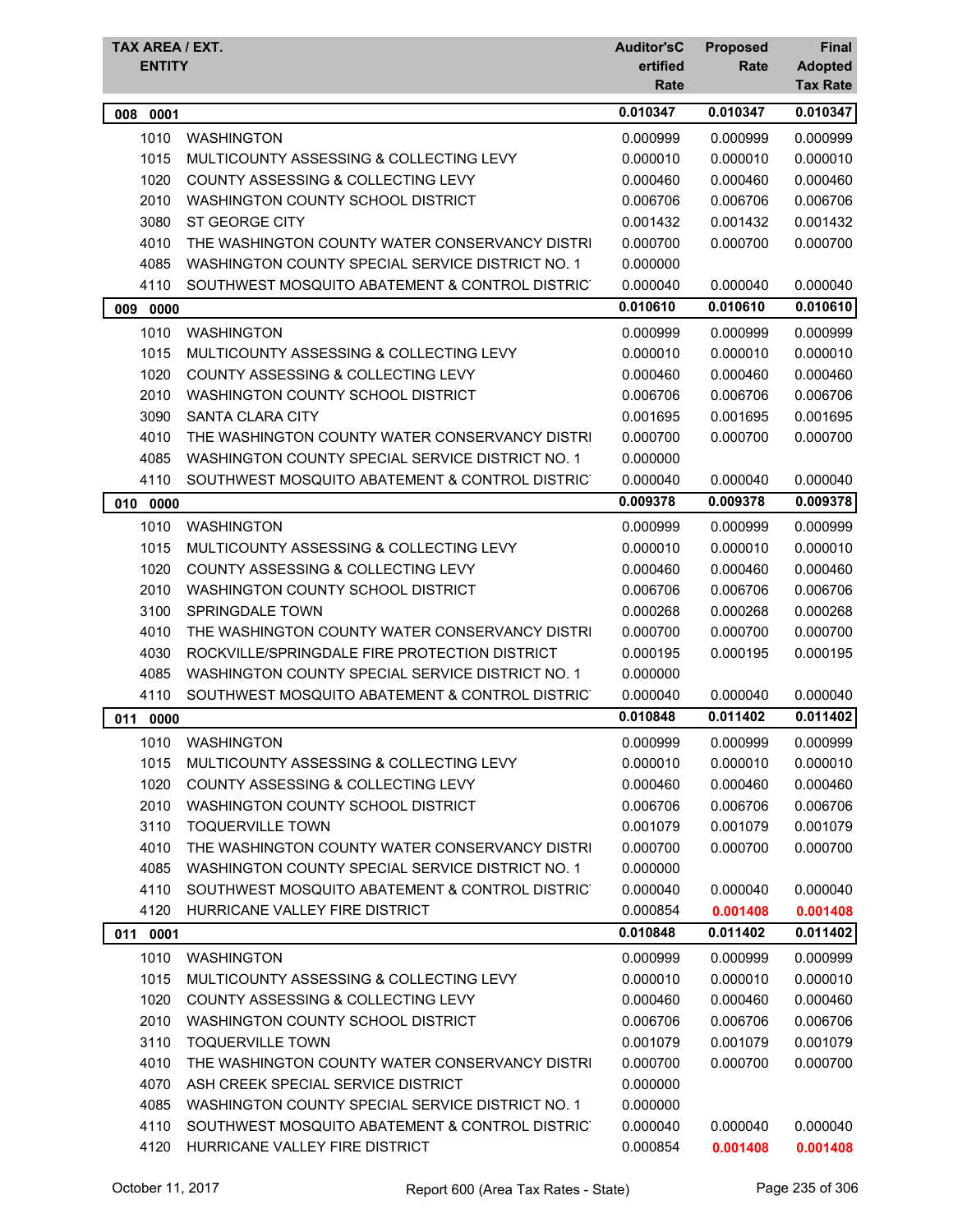| TAX AREA / EXT.<br><b>ENTITY</b> |                                                  | <b>Auditor'sC</b><br>ertified<br>Rate | <b>Proposed</b><br>Rate | <b>Final</b><br><b>Adopted</b><br><b>Tax Rate</b> |
|----------------------------------|--------------------------------------------------|---------------------------------------|-------------------------|---------------------------------------------------|
| 012<br>0000                      |                                                  | 0.010828                              | 0.011382                | 0.011382                                          |
| 1010                             | <b>WASHINGTON</b>                                | 0.000999                              | 0.000999                | 0.000999                                          |
| 1015                             | MULTICOUNTY ASSESSING & COLLECTING LEVY          | 0.000010                              | 0.000010                | 0.000010                                          |
| 1020                             | <b>COUNTY ASSESSING &amp; COLLECTING LEVY</b>    | 0.000460                              | 0.000460                | 0.000460                                          |
| 2010                             | WASHINGTON COUNTY SCHOOL DISTRICT                | 0.006706                              | 0.006706                | 0.006706                                          |
| 3120                             | <b>VIRGIN TOWN</b>                               | 0.001059                              | 0.001059                | 0.001059                                          |
| 4010                             | THE WASHINGTON COUNTY WATER CONSERVANCY DISTRI   | 0.000700                              | 0.000700                | 0.000700                                          |
| 4085                             | WASHINGTON COUNTY SPECIAL SERVICE DISTRICT NO. 1 | 0.000000                              |                         |                                                   |
| 4110                             | SOUTHWEST MOSQUITO ABATEMENT & CONTROL DISTRICT  | 0.000040                              | 0.000040                | 0.000040                                          |
| 4120                             | HURRICANE VALLEY FIRE DISTRICT                   | 0.000854                              | 0.001408                | 0.001408                                          |
| 013<br>0000                      |                                                  | 0.010252                              | 0.010252                | 0.010252                                          |
| 1010                             | <b>WASHINGTON</b>                                | 0.000999                              | 0.000999                | 0.000999                                          |
| 1015                             | MULTICOUNTY ASSESSING & COLLECTING LEVY          | 0.000010                              | 0.000010                | 0.000010                                          |
| 1020                             | COUNTY ASSESSING & COLLECTING LEVY               | 0.000460                              | 0.000460                | 0.000460                                          |
| 2010                             | WASHINGTON COUNTY SCHOOL DISTRICT                | 0.006706                              | 0.006706                | 0.006706                                          |
| 3130                             | <b>WASHINGTON CITY</b>                           | 0.001337                              | 0.001337                | 0.001337                                          |
| 4010                             | THE WASHINGTON COUNTY WATER CONSERVANCY DISTRI   | 0.000700                              | 0.000700                | 0.000700                                          |
| 4085                             | WASHINGTON COUNTY SPECIAL SERVICE DISTRICT NO. 1 | 0.000000                              |                         |                                                   |
| 4110                             | SOUTHWEST MOSQUITO ABATEMENT & CONTROL DISTRICT  | 0.000040                              | 0.000040                | 0.000040                                          |
| 013<br>0001                      |                                                  | 0.010252                              | 0.010252                | 0.010252                                          |
| 1010                             | <b>WASHINGTON</b>                                | 0.000999                              | 0.000999                | 0.000999                                          |
| 1015                             | MULTICOUNTY ASSESSING & COLLECTING LEVY          | 0.000010                              | 0.000010                | 0.000010                                          |
| 1020                             | COUNTY ASSESSING & COLLECTING LEVY               | 0.000460                              | 0.000460                | 0.000460                                          |
| 2010                             | WASHINGTON COUNTY SCHOOL DISTRICT                | 0.006706                              | 0.006706                | 0.006706                                          |
| 3130                             | <b>WASHINGTON CITY</b>                           | 0.001337                              | 0.001337                | 0.001337                                          |
| 4010                             | THE WASHINGTON COUNTY WATER CONSERVANCY DISTRI   | 0.000700                              | 0.000700                | 0.000700                                          |
| 4070                             | ASH CREEK SPECIAL SERVICE DISTRICT               | 0.000000                              |                         |                                                   |
| 4085                             | WASHINGTON COUNTY SPECIAL SERVICE DISTRICT NO. 1 | 0.000000                              |                         |                                                   |
| 4110                             | SOUTHWEST MOSQUITO ABATEMENT & CONTROL DISTRICT  | 0.000040                              | 0.000040                | 0.000040                                          |
| 0000<br>015                      |                                                  | 0.008915                              | 0.008915                | 0.008915                                          |
| 1010                             | <b>WASHINGTON</b>                                | 0.000999                              | 0.000999                | 0.000999                                          |
| 1015                             | MULTICOUNTY ASSESSING & COLLECTING LEVY          | 0.000010                              | 0.000010                | 0.000010                                          |
| 1020                             | <b>COUNTY ASSESSING &amp; COLLECTING LEVY</b>    | 0.000460                              | 0.000460                | 0.000460                                          |
| 2010                             | WASHINGTON COUNTY SCHOOL DISTRICT                | 0.006706                              | 0.006706                | 0.006706                                          |
| 4010                             | THE WASHINGTON COUNTY WATER CONSERVANCY DISTRI   | 0.000700                              | 0.000700                | 0.000700                                          |
| 4070                             | ASH CREEK SPECIAL SERVICE DISTRICT               | 0.000000                              |                         |                                                   |
| 4085                             | WASHINGTON COUNTY SPECIAL SERVICE DISTRICT NO. 1 | 0.000000                              |                         |                                                   |
| 4110                             | SOUTHWEST MOSQUITO ABATEMENT & CONTROL DISTRICT  | 0.000040                              | 0.000040                | 0.000040                                          |
| 015 0001                         |                                                  | 0.008915                              | 0.008915                | 0.008915                                          |
| 1010                             | <b>WASHINGTON</b>                                | 0.000999                              | 0.000999                | 0.000999                                          |
| 1015                             | MULTICOUNTY ASSESSING & COLLECTING LEVY          | 0.000010                              | 0.000010                | 0.000010                                          |
| 1020                             | COUNTY ASSESSING & COLLECTING LEVY               | 0.000460                              | 0.000460                | 0.000460                                          |
| 2010                             | WASHINGTON COUNTY SCHOOL DISTRICT                | 0.006706                              | 0.006706                | 0.006706                                          |
| 4010                             | THE WASHINGTON COUNTY WATER CONSERVANCY DISTRI   | 0.000700                              | 0.000700                | 0.000700                                          |
| 4080                             | PINE VALLEY SPECIAL SERVICE DISTRICT (N)         |                                       |                         |                                                   |
| 4085                             | WASHINGTON COUNTY SPECIAL SERVICE DISTRICT NO. 1 | 0.000000                              |                         |                                                   |
| 4110                             | SOUTHWEST MOSQUITO ABATEMENT & CONTROL DISTRICT  | 0.000040                              | 0.000040                | 0.000040                                          |
| 015 0002                         |                                                  | 0.008915                              | 0.008915                | 0.008915                                          |
| 1010                             | <b>WASHINGTON</b>                                | 0.000999                              | 0.000999                | 0.000999                                          |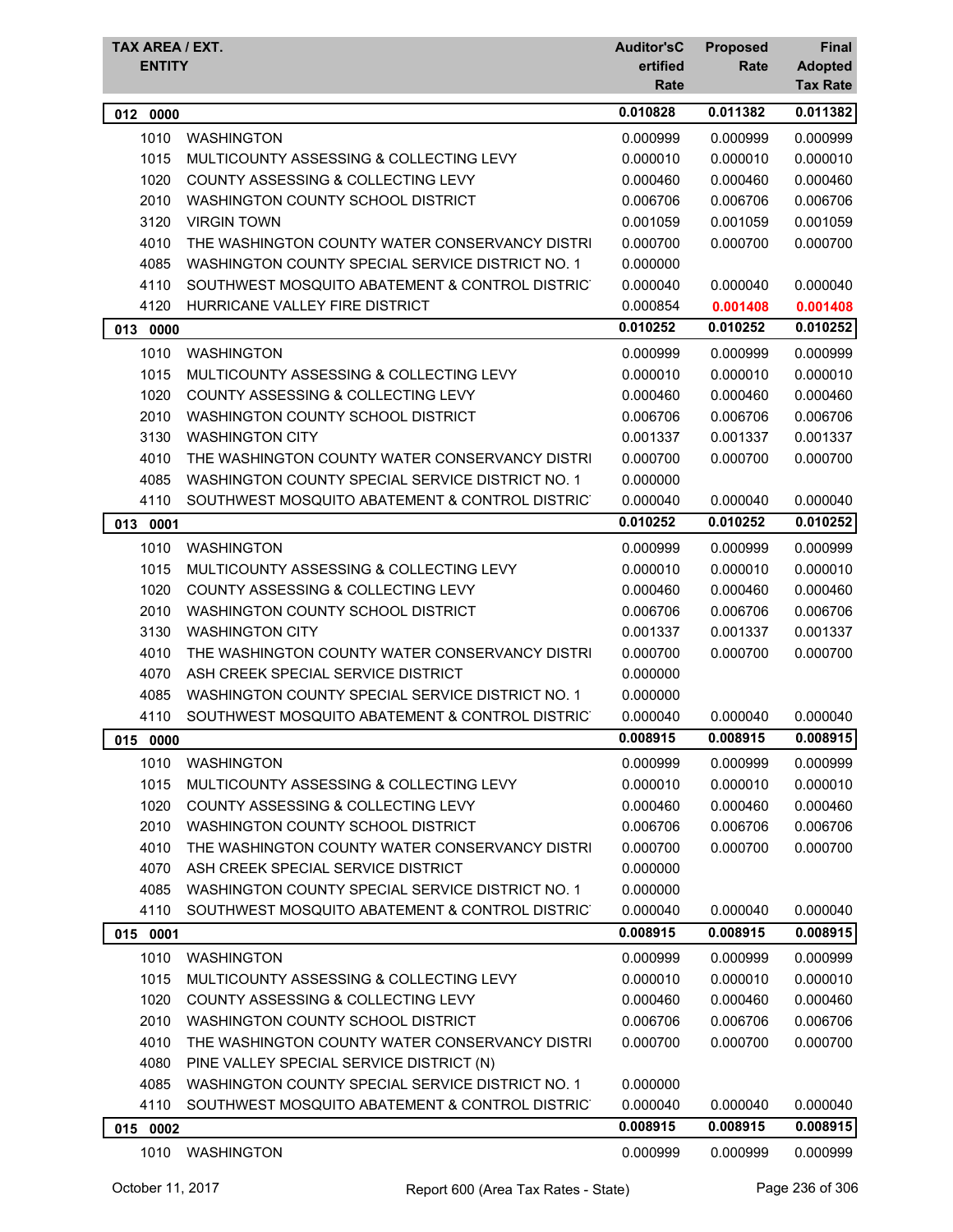| TAX AREA / EXT.<br><b>ENTITY</b> |                                                                  | <b>Auditor'sC</b><br>ertified<br>Rate | <b>Proposed</b><br>Rate | <b>Final</b><br><b>Adopted</b><br><b>Tax Rate</b> |
|----------------------------------|------------------------------------------------------------------|---------------------------------------|-------------------------|---------------------------------------------------|
| 1015                             | MULTICOUNTY ASSESSING & COLLECTING LEVY                          | 0.000010                              | 0.000010                | 0.000010                                          |
| 1020                             | COUNTY ASSESSING & COLLECTING LEVY                               | 0.000460                              | 0.000460                | 0.000460                                          |
| 2010                             | WASHINGTON COUNTY SCHOOL DISTRICT                                | 0.006706                              | 0.006706                | 0.006706                                          |
| 4010                             | THE WASHINGTON COUNTY WATER CONSERVANCY DISTRI                   | 0.000700                              | 0.000700                | 0.000700                                          |
| 4085                             | WASHINGTON COUNTY SPECIAL SERVICE DISTRICT NO. 1                 | 0.000000                              |                         |                                                   |
| 4110                             | SOUTHWEST MOSQUITO ABATEMENT & CONTROL DISTRICT                  | 0.000040                              | 0.000040                | 0.000040                                          |
| 015 0003                         |                                                                  | 0.008915                              | 0.008915                | 0.008915                                          |
| 1010                             | <b>WASHINGTON</b>                                                | 0.000999                              | 0.000999                | 0.000999                                          |
| 1015                             | MULTICOUNTY ASSESSING & COLLECTING LEVY                          | 0.000010                              | 0.000010                | 0.000010                                          |
| 1020                             | COUNTY ASSESSING & COLLECTING LEVY                               | 0.000460                              | 0.000460                | 0.000460                                          |
| 2010                             | WASHINGTON COUNTY SCHOOL DISTRICT                                | 0.006706                              | 0.006706                | 0.006706                                          |
| 4010                             | THE WASHINGTON COUNTY WATER CONSERVANCY DISTRI                   | 0.000700                              | 0.000700                | 0.000700                                          |
| 4085                             | WASHINGTON COUNTY SPECIAL SERVICE DISTRICT NO. 1                 | 0.000000                              |                         |                                                   |
| 4110                             | SOUTHWEST MOSQUITO ABATEMENT & CONTROL DISTRICT                  | 0.000040                              | 0.000040                | 0.000040                                          |
| 015<br>0004                      |                                                                  | 0.008915                              | 0.008915                | 0.008915                                          |
|                                  | <b>WASHINGTON</b>                                                | 0.000999                              |                         |                                                   |
| 1010                             | MULTICOUNTY ASSESSING & COLLECTING LEVY                          |                                       | 0.000999                | 0.000999                                          |
| 1015<br>1020                     | <b>COUNTY ASSESSING &amp; COLLECTING LEVY</b>                    | 0.000010                              | 0.000010                | 0.000010                                          |
| 2010                             | WASHINGTON COUNTY SCHOOL DISTRICT                                | 0.000460<br>0.006706                  | 0.000460<br>0.006706    | 0.000460<br>0.006706                              |
| 4010                             | THE WASHINGTON COUNTY WATER CONSERVANCY DISTRI                   | 0.000700                              | 0.000700                | 0.000700                                          |
| 4085                             | WASHINGTON COUNTY SPECIAL SERVICE DISTRICT NO. 1                 | 0.000000                              |                         |                                                   |
| 4110                             | SOUTHWEST MOSQUITO ABATEMENT & CONTROL DISTRICT                  | 0.000040                              | 0.000040                | 0.000040                                          |
|                                  |                                                                  | 0.011309                              | 0.011309                | 0.011309                                          |
| 018<br>0000                      |                                                                  |                                       |                         |                                                   |
| 1010                             | <b>WASHINGTON</b>                                                | 0.000999                              | 0.000999                | 0.000999                                          |
| 1015                             | MULTICOUNTY ASSESSING & COLLECTING LEVY                          | 0.000010                              | 0.000010                | 0.000010                                          |
| 1020                             | COUNTY ASSESSING & COLLECTING LEVY                               | 0.000460                              | 0.000460                | 0.000460                                          |
| 2010                             | WASHINGTON COUNTY SCHOOL DISTRICT                                | 0.006706                              | 0.006706                | 0.006706                                          |
| 3075                             | ROCKVILLE TOWN<br>THE WASHINGTON COUNTY WATER CONSERVANCY DISTRI | 0.002199                              | 0.002199                | 0.002199<br>0.000700                              |
| 4010<br>4030                     | ROCKVILLE/SPRINGDALE FIRE PROTECTION DISTRICT                    | 0.000700<br>0.000195                  | 0.000700<br>0.000195    | 0.000195                                          |
| 4110                             | SOUTHWEST MOSQUITO ABATEMENT & CONTROL DISTRIC                   | 0.000040                              | 0.000040                | 0.000040                                          |
|                                  |                                                                  | 0.008915                              | 0.008915                | 0.008915                                          |
| 022 0000                         |                                                                  |                                       |                         |                                                   |
| 1010                             | <b>WASHINGTON</b>                                                | 0.000999                              | 0.000999                | 0.000999                                          |
| 1015                             | MULTICOUNTY ASSESSING & COLLECTING LEVY                          | 0.000010                              | 0.000010                | 0.000010                                          |
| 1020                             | COUNTY ASSESSING & COLLECTING LEVY                               | 0.000460                              | 0.000460                | 0.000460                                          |
| 2010                             | WASHINGTON COUNTY SCHOOL DISTRICT                                | 0.006706                              | 0.006706                | 0.006706                                          |
| 4010                             | THE WASHINGTON COUNTY WATER CONSERVANCY DISTRI                   | 0.000700                              | 0.000700                | 0.000700                                          |
| 4050                             | DIXIE DEER SPECIAL SERVICE DISTRICT                              | 0.000000                              |                         |                                                   |
| 4055                             | NORTHWESTERN SPECIAL SERVICE DISTRICT                            | 0.000000                              |                         |                                                   |
| 4085                             | WASHINGTON COUNTY SPECIAL SERVICE DISTRICT NO. 1                 | 0.000000                              |                         |                                                   |
| 4110                             | SOUTHWEST MOSQUITO ABATEMENT & CONTROL DISTRIC                   | 0.000040                              | 0.000040                | 0.000040                                          |
| 027<br>0000                      |                                                                  | 0.011440                              | 0.011994                | 0.011994                                          |
| 1010                             | <b>WASHINGTON</b>                                                | 0.000999                              | 0.000999                | 0.000999                                          |
| 1015                             | MULTICOUNTY ASSESSING & COLLECTING LEVY                          | 0.000010                              | 0.000010                | 0.000010                                          |
| 1020                             | COUNTY ASSESSING & COLLECTING LEVY                               | 0.000460                              | 0.000460                | 0.000460                                          |
| 2010                             | WASHINGTON COUNTY SCHOOL DISTRICT                                | 0.006706                              | 0.006706                | 0.006706                                          |
| 3030                             | HURRICANE CITY                                                   | 0.001671                              | 0.001671                | 0.001671                                          |
| 4010                             | THE WASHINGTON COUNTY WATER CONSERVANCY DISTRI                   | 0.000700                              | 0.000700                | 0.000700                                          |
| 4070                             | ASH CREEK SPECIAL SERVICE DISTRICT                               | 0.000000                              |                         |                                                   |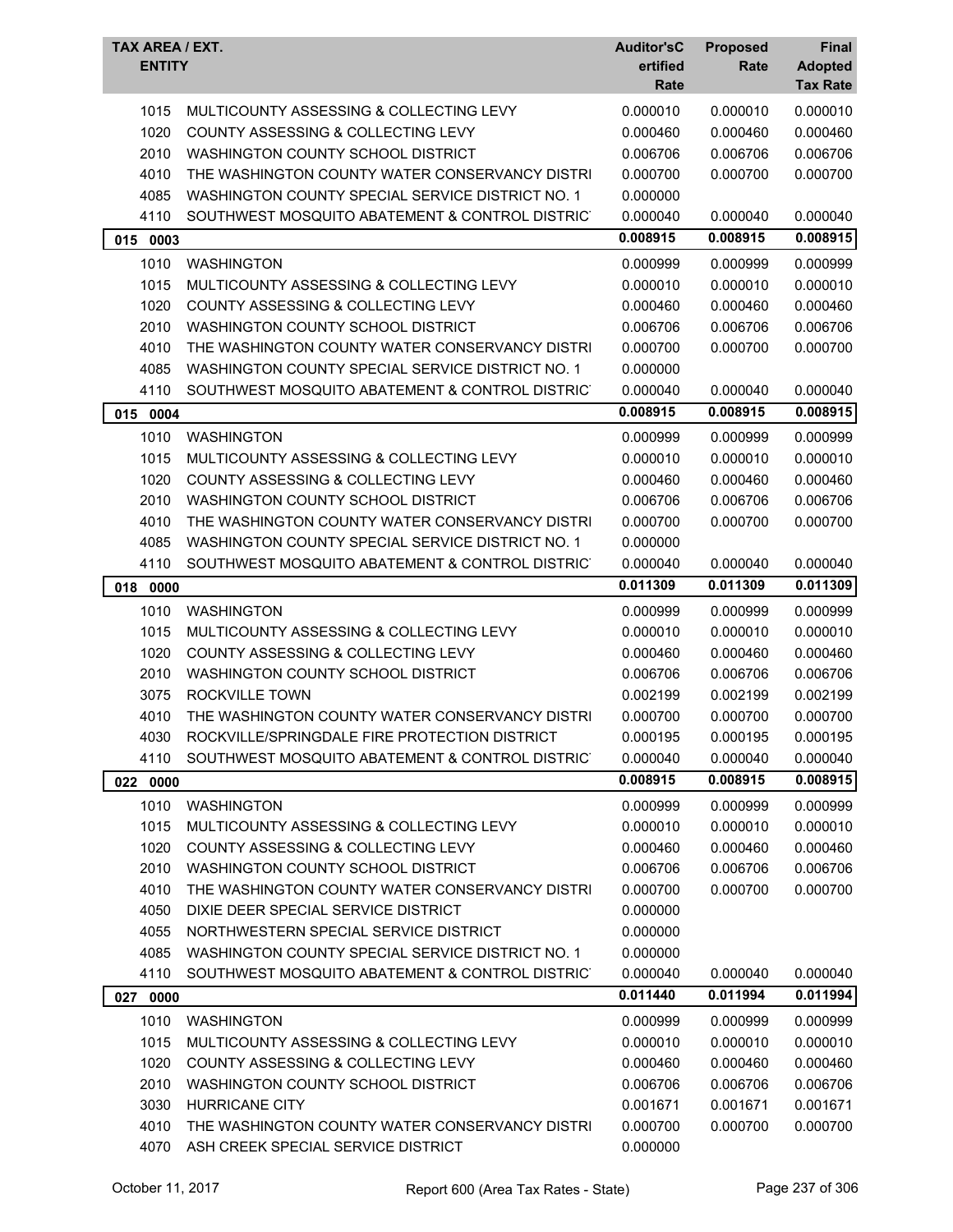| TAX AREA / EXT.<br><b>ENTITY</b> |                                                  | <b>Auditor'sC</b><br>ertified | <b>Proposed</b><br>Rate | Final<br><b>Adopted</b> |
|----------------------------------|--------------------------------------------------|-------------------------------|-------------------------|-------------------------|
|                                  |                                                  | Rate                          |                         | <b>Tax Rate</b>         |
| 4085                             | WASHINGTON COUNTY SPECIAL SERVICE DISTRICT NO. 1 | 0.000000                      |                         |                         |
| 4110                             | SOUTHWEST MOSQUITO ABATEMENT & CONTROL DISTRICT  | 0.000040                      | 0.000040                | 0.000040                |
| 4120                             | HURRICANE VALLEY FIRE DISTRICT                   | 0.000854                      | 0.001408                | 0.001408                |
| 028 0000                         |                                                  | 0.011440                      | 0.011994                | 0.011994                |
| 1010                             | <b>WASHINGTON</b>                                | 0.000999                      | 0.000999                | 0.000999                |
| 1015                             | MULTICOUNTY ASSESSING & COLLECTING LEVY          | 0.000010                      | 0.000010                | 0.000010                |
| 1020                             | COUNTY ASSESSING & COLLECTING LEVY               | 0.000460                      | 0.000460                | 0.000460                |
| 2010                             | WASHINGTON COUNTY SCHOOL DISTRICT                | 0.006706                      | 0.006706                | 0.006706                |
| 3030                             | <b>HURRICANE CITY</b>                            | 0.001671                      | 0.001671                | 0.001671                |
| 4010                             | THE WASHINGTON COUNTY WATER CONSERVANCY DISTRI   | 0.000700                      | 0.000700                | 0.000700                |
| 4070                             | ASH CREEK SPECIAL SERVICE DISTRICT               | 0.000000                      |                         |                         |
| 4085                             | WASHINGTON COUNTY SPECIAL SERVICE DISTRICT NO. 1 | 0.000000                      |                         |                         |
| 4110                             | SOUTHWEST MOSQUITO ABATEMENT & CONTROL DISTRICT  | 0.000040                      | 0.000040                | 0.000040                |
| 4120                             | HURRICANE VALLEY FIRE DISTRICT                   | 0.000854                      | 0.001408                | 0.001408                |
| 029<br>0000                      |                                                  | 0.011440                      | 0.011994                | 0.011994                |
| 1010                             | <b>WASHINGTON</b>                                | 0.000999                      | 0.000999                | 0.000999                |
| 1015                             | MULTICOUNTY ASSESSING & COLLECTING LEVY          | 0.000010                      | 0.000010                | 0.000010                |
| 1020                             | <b>COUNTY ASSESSING &amp; COLLECTING LEVY</b>    | 0.000460                      | 0.000460                | 0.000460                |
| 2010                             | WASHINGTON COUNTY SCHOOL DISTRICT                | 0.006706                      | 0.006706                | 0.006706                |
| 3030                             | <b>HURRICANE CITY</b>                            | 0.001671                      | 0.001671                | 0.001671                |
| 4010                             | THE WASHINGTON COUNTY WATER CONSERVANCY DISTRI   | 0.000700                      | 0.000700                | 0.000700                |
| 4070                             | ASH CREEK SPECIAL SERVICE DISTRICT               | 0.000000                      |                         |                         |
| 4085                             | WASHINGTON COUNTY SPECIAL SERVICE DISTRICT NO. 1 | 0.000000                      |                         |                         |
| 4110                             | SOUTHWEST MOSQUITO ABATEMENT & CONTROL DISTRICT  | 0.000040                      | 0.000040                | 0.000040                |
| 4120                             | HURRICANE VALLEY FIRE DISTRICT                   | 0.000854                      | 0.001408                | 0.001408                |
| 032 0000                         |                                                  | 0.010347                      | 0.010347                | 0.010347                |
| 1010                             | <b>WASHINGTON</b>                                | 0.000999                      | 0.000999                | 0.000999                |
| 1015                             | MULTICOUNTY ASSESSING & COLLECTING LEVY          | 0.000010                      | 0.000010                | 0.000010                |
| 1020                             | COUNTY ASSESSING & COLLECTING LEVY               | 0.000460                      | 0.000460                | 0.000460                |
| 2010                             | WASHINGTON COUNTY SCHOOL DISTRICT                | 0.006706                      | 0.006706                | 0.006706                |
| 3080                             | ST GEORGE CITY                                   | 0.001432                      | 0.001432                | 0.001432                |
| 4010                             | THE WASHINGTON COUNTY WATER CONSERVANCY DISTRI   | 0.000700                      | 0.000700                | 0.000700                |
| 4085                             | WASHINGTON COUNTY SPECIAL SERVICE DISTRICT NO. 1 | 0.000000                      |                         |                         |
| 4110                             | SOUTHWEST MOSQUITO ABATEMENT & CONTROL DISTRICT  | 0.000040                      | 0.000040                | 0.000040                |
| 034 0000                         |                                                  | 0.009610                      | 0.009610                | 0.009610                |
| 1010                             | <b>WASHINGTON</b>                                | 0.000999                      | 0.000999                | 0.000999                |
| 1015                             | MULTICOUNTY ASSESSING & COLLECTING LEVY          | 0.000010                      | 0.000010                | 0.000010                |
| 1020                             | COUNTY ASSESSING & COLLECTING LEVY               | 0.000460                      | 0.000460                | 0.000460                |
| 2010                             | WASHINGTON COUNTY SCHOOL DISTRICT                | 0.006706                      | 0.006706                | 0.006706                |
| 4010                             | THE WASHINGTON COUNTY WATER CONSERVANCY DISTRI   | 0.000700                      | 0.000700                | 0.000700                |
| 4065                             | SOUTHWESTERN SPECIAL SERVICE DISTRICT            | 0.000695                      | 0.000695                | 0.000695                |
| 4085                             | WASHINGTON COUNTY SPECIAL SERVICE DISTRICT NO. 1 | 0.000000                      |                         |                         |
| 4110                             | SOUTHWEST MOSQUITO ABATEMENT & CONTROL DISTRICT  | 0.000040                      | 0.000040                | 0.000040                |
| 0000<br>035                      |                                                  | 0.008915                      | 0.008915                | 0.008915                |
| 1010                             | <b>WASHINGTON</b>                                | 0.000999                      | 0.000999                | 0.000999                |
| 1015                             | MULTICOUNTY ASSESSING & COLLECTING LEVY          | 0.000010                      | 0.000010                | 0.000010                |
| 1020                             | <b>COUNTY ASSESSING &amp; COLLECTING LEVY</b>    | 0.000460                      | 0.000460                | 0.000460                |
| 2010                             | WASHINGTON COUNTY SCHOOL DISTRICT                | 0.006706                      | 0.006706                | 0.006706                |
| 4010                             | THE WASHINGTON COUNTY WATER CONSERVANCY DISTRI   | 0.000700                      | 0.000700                | 0.000700                |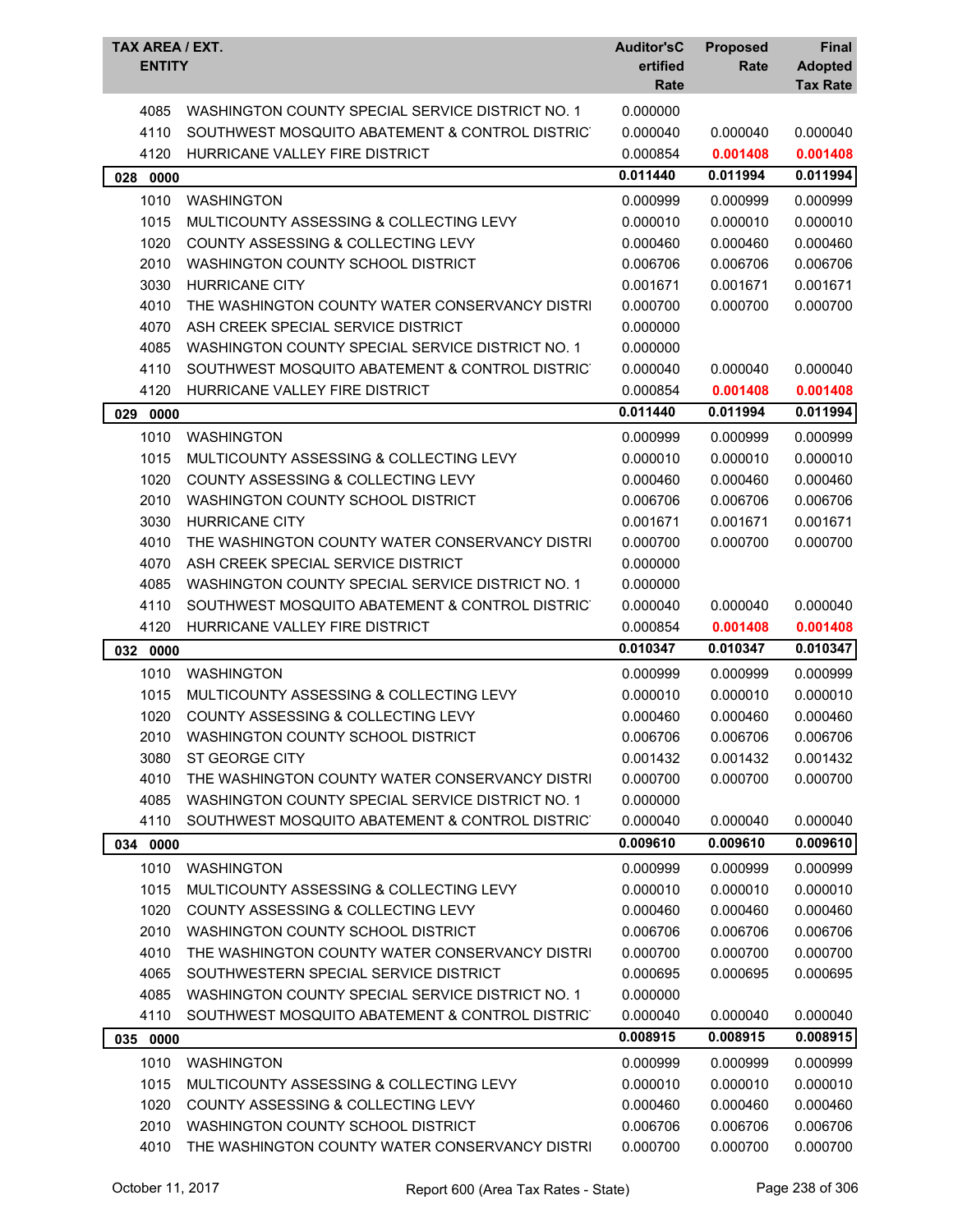| TAX AREA / EXT.<br><b>ENTITY</b> |                                                  | <b>Auditor'sC</b><br>ertified<br>Rate | <b>Proposed</b><br>Rate | <b>Final</b><br><b>Adopted</b><br><b>Tax Rate</b> |
|----------------------------------|--------------------------------------------------|---------------------------------------|-------------------------|---------------------------------------------------|
|                                  |                                                  |                                       |                         |                                                   |
| 4055                             | NORTHWESTERN SPECIAL SERVICE DISTRICT            | 0.000000                              |                         |                                                   |
| 4085                             | WASHINGTON COUNTY SPECIAL SERVICE DISTRICT NO. 1 | 0.000000                              |                         |                                                   |
| 4110                             | SOUTHWEST MOSQUITO ABATEMENT & CONTROL DISTRICT  | 0.000040                              | 0.000040                | 0.000040                                          |
| 038 0000                         |                                                  | 0.009568                              | 0.009568                | 0.009568                                          |
| 1010                             | <b>WASHINGTON</b>                                | 0.000999                              | 0.000999                | 0.000999                                          |
| 1015                             | MULTICOUNTY ASSESSING & COLLECTING LEVY          | 0.000010                              | 0.000010                | 0.000010                                          |
| 1020                             | COUNTY ASSESSING & COLLECTING LEVY               | 0.000460                              | 0.000460                | 0.000460                                          |
| 2010                             | WASHINGTON COUNTY SCHOOL DISTRICT                | 0.006706                              | 0.006706                | 0.006706                                          |
| 4010                             | THE WASHINGTON COUNTY WATER CONSERVANCY DISTRI   | 0.000700                              | 0.000700                | 0.000700                                          |
| 4085                             | WASHINGTON COUNTY SPECIAL SERVICE DISTRICT NO. 1 | 0.000000                              |                         |                                                   |
| 4090                             | NEW HARMONY VALLEY SPECIAL SERVICE DISTRICT      | 0.000653                              | 0.000653                | 0.000653                                          |
| 4110                             | SOUTHWEST MOSQUITO ABATEMENT & CONTROL DISTRICT  | 0.000040                              | 0.000040                | 0.000040                                          |
| 040<br>0000                      |                                                  | 0.010347                              | 0.010347                | 0.010347                                          |
| 1010                             | <b>WASHINGTON</b>                                | 0.000999                              | 0.000999                | 0.000999                                          |
| 1015                             | MULTICOUNTY ASSESSING & COLLECTING LEVY          | 0.000010                              | 0.000010                | 0.000010                                          |
| 1020                             | COUNTY ASSESSING & COLLECTING LEVY               | 0.000460                              | 0.000460                | 0.000460                                          |
| 2010                             | WASHINGTON COUNTY SCHOOL DISTRICT                | 0.006706                              | 0.006706                | 0.006706                                          |
| 3080                             | ST GEORGE CITY                                   | 0.001432                              | 0.001432                | 0.001432                                          |
| 4010                             | THE WASHINGTON COUNTY WATER CONSERVANCY DISTRI   | 0.000700                              | 0.000700                | 0.000700                                          |
| 4085                             | WASHINGTON COUNTY SPECIAL SERVICE DISTRICT NO. 1 | 0.000000                              |                         |                                                   |
| 4110                             | SOUTHWEST MOSQUITO ABATEMENT & CONTROL DISTRICT  | 0.000040                              | 0.000040                | 0.000040                                          |
| 041 0000                         |                                                  | 0.013252                              | 0.013252                | 0.013252                                          |
| 1010                             | <b>WASHINGTON</b>                                | 0.000999                              | 0.000999                | 0.000999                                          |
| 1015                             | MULTICOUNTY ASSESSING & COLLECTING LEVY          | 0.000010                              | 0.000010                | 0.000010                                          |
| 1020                             | COUNTY ASSESSING & COLLECTING LEVY               | 0.000460                              | 0.000460                | 0.000460                                          |
| 2010                             | WASHINGTON COUNTY SCHOOL DISTRICT                | 0.006706                              | 0.006706                | 0.006706                                          |
| 3130                             | <b>WASHINGTON CITY</b>                           | 0.001337                              | 0.001337                | 0.001337                                          |
| 4010                             | THE WASHINGTON COUNTY WATER CONSERVANCY DISTRI   | 0.000700                              | 0.000700                | 0.000700                                          |
| 4085                             | WASHINGTON COUNTY SPECIAL SERVICE DISTRICT NO. 1 | 0.000000                              |                         |                                                   |
| 4100                             | CORAL CANYON SPECIAL SERVICE DISTRICT            | 0.003000                              | 0.003000                | 0.003000                                          |
| 4110                             | SOUTHWEST MOSQUITO ABATEMENT & CONTROL DISTRIC   | 0.000040                              | 0.000040                | 0.000040                                          |
| 041<br>0001                      |                                                  | 0.013252                              | 0.013252                | 0.013252                                          |
| 1010                             | <b>WASHINGTON</b>                                | 0.000999                              | 0.000999                | 0.000999                                          |
| 1015                             | MULTICOUNTY ASSESSING & COLLECTING LEVY          | 0.000010                              | 0.000010                | 0.000010                                          |
| 1020                             | COUNTY ASSESSING & COLLECTING LEVY               | 0.000460                              | 0.000460                | 0.000460                                          |
| 2010                             | WASHINGTON COUNTY SCHOOL DISTRICT                | 0.006706                              | 0.006706                | 0.006706                                          |
| 3130                             | <b>WASHINGTON CITY</b>                           | 0.001337                              | 0.001337                | 0.001337                                          |
| 4010                             | THE WASHINGTON COUNTY WATER CONSERVANCY DISTRI   | 0.000700                              | 0.000700                | 0.000700                                          |
| 4070                             | ASH CREEK SPECIAL SERVICE DISTRICT               | 0.000000                              |                         |                                                   |
| 4085                             | WASHINGTON COUNTY SPECIAL SERVICE DISTRICT NO. 1 | 0.000000                              |                         |                                                   |
| 4100                             | CORAL CANYON SPECIAL SERVICE DISTRICT            | 0.003000                              | 0.003000                | 0.003000                                          |
| 4110                             | SOUTHWEST MOSQUITO ABATEMENT & CONTROL DISTRICT  | 0.000040                              | 0.000040                | 0.000040                                          |
| 042 0000                         |                                                  | 0.010532                              | 0.010532                | 0.010532                                          |
| 1010                             | <b>WASHINGTON</b>                                | 0.000999                              | 0.000999                | 0.000999                                          |
| 1015                             | MULTICOUNTY ASSESSING & COLLECTING LEVY          | 0.000010                              | 0.000010                | 0.000010                                          |
| 1020                             | <b>COUNTY ASSESSING &amp; COLLECTING LEVY</b>    | 0.000460                              | 0.000460                | 0.000460                                          |
| 2010                             | WASHINGTON COUNTY SCHOOL DISTRICT                | 0.006706                              | 0.006706                | 0.006706                                          |
| 3040                             | <b>IVINS TOWN</b>                                | 0.001617                              | 0.001617                | 0.001617                                          |
| 4010                             | THE WASHINGTON COUNTY WATER CONSERVANCY DISTRI   | 0.000700                              | 0.000700                | 0.000700                                          |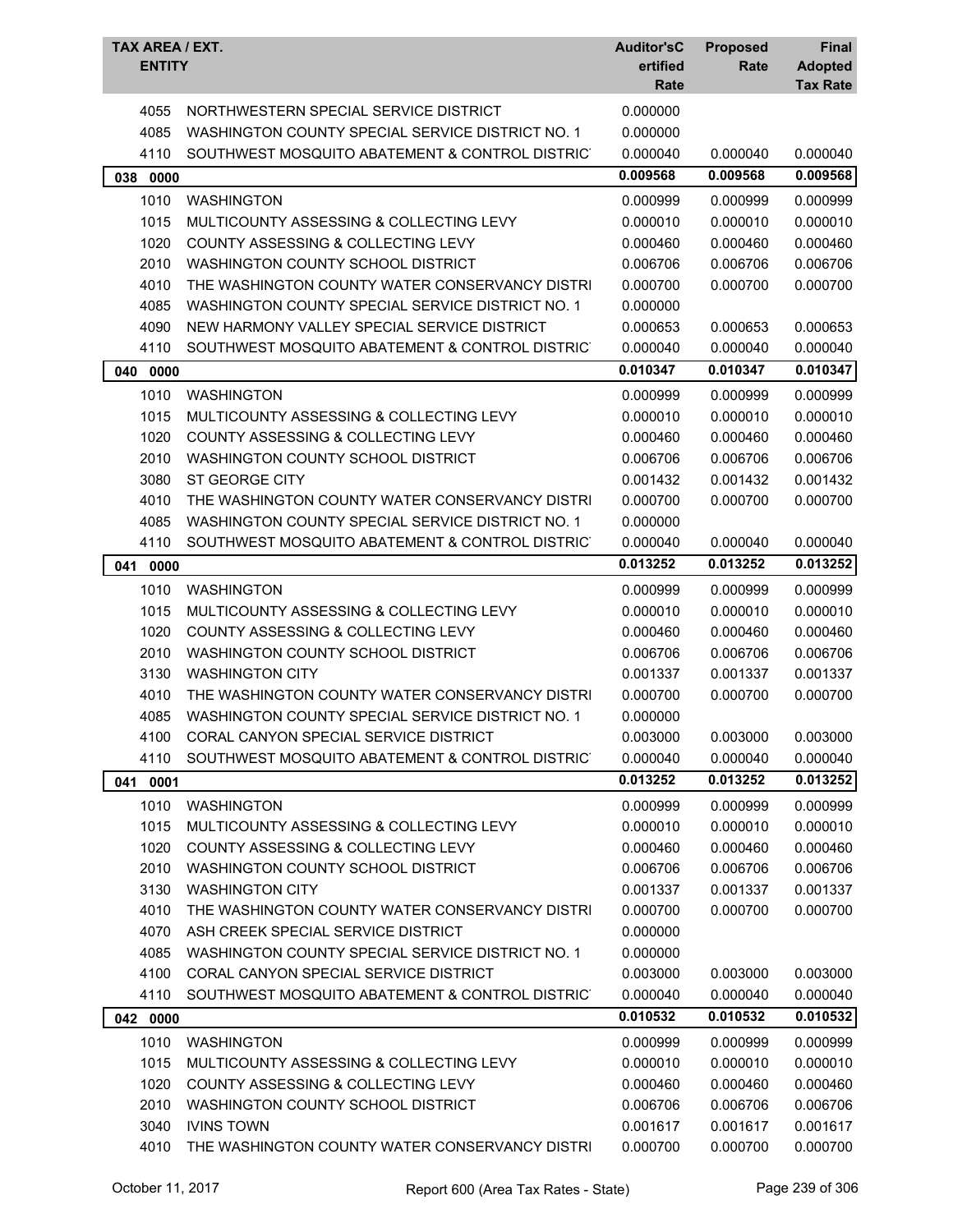| WASHINGTON COUNTY SPECIAL SERVICE DISTRICT NO. 1<br>0.000000<br>4085<br>4110<br>SOUTHWEST MOSQUITO ABATEMENT & CONTROL DISTRICT<br>0.000040<br>0.000040<br>0.000040<br>0.010347<br>0.010347<br>0.010347<br>043<br>0000<br>1010<br><b>WASHINGTON</b><br>0.000999<br>0.000999<br>0.000999<br>1015<br>MULTICOUNTY ASSESSING & COLLECTING LEVY<br>0.000010<br>0.000010<br>0.000010<br>1020<br>COUNTY ASSESSING & COLLECTING LEVY<br>0.000460<br>0.000460<br>0.000460<br>2010<br>WASHINGTON COUNTY SCHOOL DISTRICT<br>0.006706<br>0.006706<br>0.006706<br>3080<br>ST GEORGE CITY<br>0.001432<br>0.001432<br>0.001432<br>4010<br>THE WASHINGTON COUNTY WATER CONSERVANCY DISTRI<br>0.000700<br>0.000700<br>0.000700<br>4085<br>WASHINGTON COUNTY SPECIAL SERVICE DISTRICT NO. 1<br>0.000000<br>4110<br>SOUTHWEST MOSQUITO ABATEMENT & CONTROL DISTRICT<br>0.000040<br>0.000040<br>0.000040<br>0.010347<br>0.010347<br>0.010347<br>0000<br>044<br>1010<br><b>WASHINGTON</b><br>0.000999<br>0.000999<br>0.000999<br>0.000010<br>1015<br>MULTICOUNTY ASSESSING & COLLECTING LEVY<br>0.000010<br>0.000010<br>1020<br>COUNTY ASSESSING & COLLECTING LEVY<br>0.000460<br>0.000460<br>0.000460<br>2010<br>WASHINGTON COUNTY SCHOOL DISTRICT<br>0.006706<br>0.006706<br>0.006706<br>3080<br><b>ST GEORGE CITY</b><br>0.001432<br>0.001432<br>0.001432<br>4010<br>THE WASHINGTON COUNTY WATER CONSERVANCY DISTRI<br>0.000700<br>0.000700<br>0.000700<br>4085<br>WASHINGTON COUNTY SPECIAL SERVICE DISTRICT NO. 1<br>0.000000<br>4110<br>SOUTHWEST MOSQUITO ABATEMENT & CONTROL DISTRICT<br>0.000040<br>0.000040<br>0.000040<br>0.010480<br>0.010480<br>0.010480<br>045<br>0000<br>1010<br><b>WASHINGTON</b><br>0.000999<br>0.000999<br>0.000999<br>1015<br>MULTICOUNTY ASSESSING & COLLECTING LEVY<br>0.000010<br>0.000010<br>0.000010<br>1020<br>COUNTY ASSESSING & COLLECTING LEVY<br>0.000460<br>0.000460<br>0.000460<br>2010<br>WASHINGTON COUNTY SCHOOL DISTRICT<br>0.006706<br>0.006706<br>0.006706<br>3005<br>APPLE VALLEY TOWN<br>0.001565<br>0.001565<br>0.001565<br>4010<br>THE WASHINGTON COUNTY WATER CONSERVANCY DISTRI<br>0.000700<br>0.000700<br>0.000700<br>WASHINGTON COUNTY SPECIAL SERVICE DISTRICT NO. 1<br>4085<br>0.000000<br>4110<br>SOUTHWEST MOSQUITO ABATEMENT & CONTROL DISTRICT<br>0.000040<br>0.000040<br>0.000040<br>0.010347<br>046<br>0000<br>0.010347<br>0.010347<br>1010<br>0.000999<br><b>WASHINGTON</b><br>0.000999<br>0.000999<br>1015<br>0.000010<br>0.000010<br>MULTICOUNTY ASSESSING & COLLECTING LEVY<br>0.000010<br>1020<br><b>COUNTY ASSESSING &amp; COLLECTING LEVY</b><br>0.000460<br>0.000460<br>0.000460<br>2010<br>WASHINGTON COUNTY SCHOOL DISTRICT<br>0.006706<br>0.006706<br>0.006706<br>3080<br>ST GEORGE CITY<br>0.001432<br>0.001432<br>0.001432<br>4010<br>THE WASHINGTON COUNTY WATER CONSERVANCY DISTRI<br>0.000700<br>0.000700<br>0.000700<br>WASHINGTON COUNTY SPECIAL SERVICE DISTRICT NO. 1<br>4085<br>0.000000<br>0.000040<br>4110<br>SOUTHWEST MOSQUITO ABATEMENT & CONTROL DISTRICT<br>0.000040<br>0.000040<br>0.009769<br>0.010323<br>0.010323<br>0000<br>047<br>1010<br>0.000999<br><b>WASHINGTON</b><br>0.000999<br>0.000999<br>1015<br>MULTICOUNTY ASSESSING & COLLECTING LEVY<br>0.000010<br>0.000010<br>0.000010<br><b>COUNTY ASSESSING &amp; COLLECTING LEVY</b><br>0.000460<br>1020<br>0.000460<br>0.000460<br>2010<br>WASHINGTON COUNTY SCHOOL DISTRICT<br>0.006706<br>0.006706<br>0.006706<br>4010<br>THE WASHINGTON COUNTY WATER CONSERVANCY DISTRI<br>0.000700<br>0.000700<br>0.000700<br>4085<br>WASHINGTON COUNTY SPECIAL SERVICE DISTRICT NO. 1<br>0.000000<br>4110<br>SOUTHWEST MOSQUITO ABATEMENT & CONTROL DISTRICT<br>0.000040<br>0.000040<br>0.000040<br>4120<br>HURRICANE VALLEY FIRE DISTRICT<br>0.000854<br>0.001408<br>0.001408<br>0.009769<br>0.010323<br>0.010323<br>0001<br>047<br>1010<br><b>WASHINGTON</b><br>0.000999<br>0.000999<br>0.000999 | TAX AREA / EXT.<br><b>ENTITY</b> | <b>Auditor'sC</b><br>ertified<br>Rate | <b>Proposed</b><br>Rate | <b>Final</b><br><b>Adopted</b><br><b>Tax Rate</b> |
|------------------------------------------------------------------------------------------------------------------------------------------------------------------------------------------------------------------------------------------------------------------------------------------------------------------------------------------------------------------------------------------------------------------------------------------------------------------------------------------------------------------------------------------------------------------------------------------------------------------------------------------------------------------------------------------------------------------------------------------------------------------------------------------------------------------------------------------------------------------------------------------------------------------------------------------------------------------------------------------------------------------------------------------------------------------------------------------------------------------------------------------------------------------------------------------------------------------------------------------------------------------------------------------------------------------------------------------------------------------------------------------------------------------------------------------------------------------------------------------------------------------------------------------------------------------------------------------------------------------------------------------------------------------------------------------------------------------------------------------------------------------------------------------------------------------------------------------------------------------------------------------------------------------------------------------------------------------------------------------------------------------------------------------------------------------------------------------------------------------------------------------------------------------------------------------------------------------------------------------------------------------------------------------------------------------------------------------------------------------------------------------------------------------------------------------------------------------------------------------------------------------------------------------------------------------------------------------------------------------------------------------------------------------------------------------------------------------------------------------------------------------------------------------------------------------------------------------------------------------------------------------------------------------------------------------------------------------------------------------------------------------------------------------------------------------------------------------------------------------------------------------------------------------------------------------------------------------------------------------------------------------------------------------------------------------------------------------------------------------------------------------------------------------------------------------------------------------------------------------------------------------------------------------------------------------------------------------------------------------------------------------------------------------------------------------------------------------------------------------------------------------------------------------------------------------------------------------------------------------------------------------------------------------------------|----------------------------------|---------------------------------------|-------------------------|---------------------------------------------------|
|                                                                                                                                                                                                                                                                                                                                                                                                                                                                                                                                                                                                                                                                                                                                                                                                                                                                                                                                                                                                                                                                                                                                                                                                                                                                                                                                                                                                                                                                                                                                                                                                                                                                                                                                                                                                                                                                                                                                                                                                                                                                                                                                                                                                                                                                                                                                                                                                                                                                                                                                                                                                                                                                                                                                                                                                                                                                                                                                                                                                                                                                                                                                                                                                                                                                                                                                                                                                                                                                                                                                                                                                                                                                                                                                                                                                                                                                                                                              |                                  |                                       |                         |                                                   |
|                                                                                                                                                                                                                                                                                                                                                                                                                                                                                                                                                                                                                                                                                                                                                                                                                                                                                                                                                                                                                                                                                                                                                                                                                                                                                                                                                                                                                                                                                                                                                                                                                                                                                                                                                                                                                                                                                                                                                                                                                                                                                                                                                                                                                                                                                                                                                                                                                                                                                                                                                                                                                                                                                                                                                                                                                                                                                                                                                                                                                                                                                                                                                                                                                                                                                                                                                                                                                                                                                                                                                                                                                                                                                                                                                                                                                                                                                                                              |                                  |                                       |                         |                                                   |
|                                                                                                                                                                                                                                                                                                                                                                                                                                                                                                                                                                                                                                                                                                                                                                                                                                                                                                                                                                                                                                                                                                                                                                                                                                                                                                                                                                                                                                                                                                                                                                                                                                                                                                                                                                                                                                                                                                                                                                                                                                                                                                                                                                                                                                                                                                                                                                                                                                                                                                                                                                                                                                                                                                                                                                                                                                                                                                                                                                                                                                                                                                                                                                                                                                                                                                                                                                                                                                                                                                                                                                                                                                                                                                                                                                                                                                                                                                                              |                                  |                                       |                         |                                                   |
|                                                                                                                                                                                                                                                                                                                                                                                                                                                                                                                                                                                                                                                                                                                                                                                                                                                                                                                                                                                                                                                                                                                                                                                                                                                                                                                                                                                                                                                                                                                                                                                                                                                                                                                                                                                                                                                                                                                                                                                                                                                                                                                                                                                                                                                                                                                                                                                                                                                                                                                                                                                                                                                                                                                                                                                                                                                                                                                                                                                                                                                                                                                                                                                                                                                                                                                                                                                                                                                                                                                                                                                                                                                                                                                                                                                                                                                                                                                              |                                  |                                       |                         |                                                   |
|                                                                                                                                                                                                                                                                                                                                                                                                                                                                                                                                                                                                                                                                                                                                                                                                                                                                                                                                                                                                                                                                                                                                                                                                                                                                                                                                                                                                                                                                                                                                                                                                                                                                                                                                                                                                                                                                                                                                                                                                                                                                                                                                                                                                                                                                                                                                                                                                                                                                                                                                                                                                                                                                                                                                                                                                                                                                                                                                                                                                                                                                                                                                                                                                                                                                                                                                                                                                                                                                                                                                                                                                                                                                                                                                                                                                                                                                                                                              |                                  |                                       |                         |                                                   |
|                                                                                                                                                                                                                                                                                                                                                                                                                                                                                                                                                                                                                                                                                                                                                                                                                                                                                                                                                                                                                                                                                                                                                                                                                                                                                                                                                                                                                                                                                                                                                                                                                                                                                                                                                                                                                                                                                                                                                                                                                                                                                                                                                                                                                                                                                                                                                                                                                                                                                                                                                                                                                                                                                                                                                                                                                                                                                                                                                                                                                                                                                                                                                                                                                                                                                                                                                                                                                                                                                                                                                                                                                                                                                                                                                                                                                                                                                                                              |                                  |                                       |                         |                                                   |
|                                                                                                                                                                                                                                                                                                                                                                                                                                                                                                                                                                                                                                                                                                                                                                                                                                                                                                                                                                                                                                                                                                                                                                                                                                                                                                                                                                                                                                                                                                                                                                                                                                                                                                                                                                                                                                                                                                                                                                                                                                                                                                                                                                                                                                                                                                                                                                                                                                                                                                                                                                                                                                                                                                                                                                                                                                                                                                                                                                                                                                                                                                                                                                                                                                                                                                                                                                                                                                                                                                                                                                                                                                                                                                                                                                                                                                                                                                                              |                                  |                                       |                         |                                                   |
|                                                                                                                                                                                                                                                                                                                                                                                                                                                                                                                                                                                                                                                                                                                                                                                                                                                                                                                                                                                                                                                                                                                                                                                                                                                                                                                                                                                                                                                                                                                                                                                                                                                                                                                                                                                                                                                                                                                                                                                                                                                                                                                                                                                                                                                                                                                                                                                                                                                                                                                                                                                                                                                                                                                                                                                                                                                                                                                                                                                                                                                                                                                                                                                                                                                                                                                                                                                                                                                                                                                                                                                                                                                                                                                                                                                                                                                                                                                              |                                  |                                       |                         |                                                   |
|                                                                                                                                                                                                                                                                                                                                                                                                                                                                                                                                                                                                                                                                                                                                                                                                                                                                                                                                                                                                                                                                                                                                                                                                                                                                                                                                                                                                                                                                                                                                                                                                                                                                                                                                                                                                                                                                                                                                                                                                                                                                                                                                                                                                                                                                                                                                                                                                                                                                                                                                                                                                                                                                                                                                                                                                                                                                                                                                                                                                                                                                                                                                                                                                                                                                                                                                                                                                                                                                                                                                                                                                                                                                                                                                                                                                                                                                                                                              |                                  |                                       |                         |                                                   |
|                                                                                                                                                                                                                                                                                                                                                                                                                                                                                                                                                                                                                                                                                                                                                                                                                                                                                                                                                                                                                                                                                                                                                                                                                                                                                                                                                                                                                                                                                                                                                                                                                                                                                                                                                                                                                                                                                                                                                                                                                                                                                                                                                                                                                                                                                                                                                                                                                                                                                                                                                                                                                                                                                                                                                                                                                                                                                                                                                                                                                                                                                                                                                                                                                                                                                                                                                                                                                                                                                                                                                                                                                                                                                                                                                                                                                                                                                                                              |                                  |                                       |                         |                                                   |
|                                                                                                                                                                                                                                                                                                                                                                                                                                                                                                                                                                                                                                                                                                                                                                                                                                                                                                                                                                                                                                                                                                                                                                                                                                                                                                                                                                                                                                                                                                                                                                                                                                                                                                                                                                                                                                                                                                                                                                                                                                                                                                                                                                                                                                                                                                                                                                                                                                                                                                                                                                                                                                                                                                                                                                                                                                                                                                                                                                                                                                                                                                                                                                                                                                                                                                                                                                                                                                                                                                                                                                                                                                                                                                                                                                                                                                                                                                                              |                                  |                                       |                         |                                                   |
|                                                                                                                                                                                                                                                                                                                                                                                                                                                                                                                                                                                                                                                                                                                                                                                                                                                                                                                                                                                                                                                                                                                                                                                                                                                                                                                                                                                                                                                                                                                                                                                                                                                                                                                                                                                                                                                                                                                                                                                                                                                                                                                                                                                                                                                                                                                                                                                                                                                                                                                                                                                                                                                                                                                                                                                                                                                                                                                                                                                                                                                                                                                                                                                                                                                                                                                                                                                                                                                                                                                                                                                                                                                                                                                                                                                                                                                                                                                              |                                  |                                       |                         |                                                   |
|                                                                                                                                                                                                                                                                                                                                                                                                                                                                                                                                                                                                                                                                                                                                                                                                                                                                                                                                                                                                                                                                                                                                                                                                                                                                                                                                                                                                                                                                                                                                                                                                                                                                                                                                                                                                                                                                                                                                                                                                                                                                                                                                                                                                                                                                                                                                                                                                                                                                                                                                                                                                                                                                                                                                                                                                                                                                                                                                                                                                                                                                                                                                                                                                                                                                                                                                                                                                                                                                                                                                                                                                                                                                                                                                                                                                                                                                                                                              |                                  |                                       |                         |                                                   |
|                                                                                                                                                                                                                                                                                                                                                                                                                                                                                                                                                                                                                                                                                                                                                                                                                                                                                                                                                                                                                                                                                                                                                                                                                                                                                                                                                                                                                                                                                                                                                                                                                                                                                                                                                                                                                                                                                                                                                                                                                                                                                                                                                                                                                                                                                                                                                                                                                                                                                                                                                                                                                                                                                                                                                                                                                                                                                                                                                                                                                                                                                                                                                                                                                                                                                                                                                                                                                                                                                                                                                                                                                                                                                                                                                                                                                                                                                                                              |                                  |                                       |                         |                                                   |
|                                                                                                                                                                                                                                                                                                                                                                                                                                                                                                                                                                                                                                                                                                                                                                                                                                                                                                                                                                                                                                                                                                                                                                                                                                                                                                                                                                                                                                                                                                                                                                                                                                                                                                                                                                                                                                                                                                                                                                                                                                                                                                                                                                                                                                                                                                                                                                                                                                                                                                                                                                                                                                                                                                                                                                                                                                                                                                                                                                                                                                                                                                                                                                                                                                                                                                                                                                                                                                                                                                                                                                                                                                                                                                                                                                                                                                                                                                                              |                                  |                                       |                         |                                                   |
|                                                                                                                                                                                                                                                                                                                                                                                                                                                                                                                                                                                                                                                                                                                                                                                                                                                                                                                                                                                                                                                                                                                                                                                                                                                                                                                                                                                                                                                                                                                                                                                                                                                                                                                                                                                                                                                                                                                                                                                                                                                                                                                                                                                                                                                                                                                                                                                                                                                                                                                                                                                                                                                                                                                                                                                                                                                                                                                                                                                                                                                                                                                                                                                                                                                                                                                                                                                                                                                                                                                                                                                                                                                                                                                                                                                                                                                                                                                              |                                  |                                       |                         |                                                   |
|                                                                                                                                                                                                                                                                                                                                                                                                                                                                                                                                                                                                                                                                                                                                                                                                                                                                                                                                                                                                                                                                                                                                                                                                                                                                                                                                                                                                                                                                                                                                                                                                                                                                                                                                                                                                                                                                                                                                                                                                                                                                                                                                                                                                                                                                                                                                                                                                                                                                                                                                                                                                                                                                                                                                                                                                                                                                                                                                                                                                                                                                                                                                                                                                                                                                                                                                                                                                                                                                                                                                                                                                                                                                                                                                                                                                                                                                                                                              |                                  |                                       |                         |                                                   |
|                                                                                                                                                                                                                                                                                                                                                                                                                                                                                                                                                                                                                                                                                                                                                                                                                                                                                                                                                                                                                                                                                                                                                                                                                                                                                                                                                                                                                                                                                                                                                                                                                                                                                                                                                                                                                                                                                                                                                                                                                                                                                                                                                                                                                                                                                                                                                                                                                                                                                                                                                                                                                                                                                                                                                                                                                                                                                                                                                                                                                                                                                                                                                                                                                                                                                                                                                                                                                                                                                                                                                                                                                                                                                                                                                                                                                                                                                                                              |                                  |                                       |                         |                                                   |
|                                                                                                                                                                                                                                                                                                                                                                                                                                                                                                                                                                                                                                                                                                                                                                                                                                                                                                                                                                                                                                                                                                                                                                                                                                                                                                                                                                                                                                                                                                                                                                                                                                                                                                                                                                                                                                                                                                                                                                                                                                                                                                                                                                                                                                                                                                                                                                                                                                                                                                                                                                                                                                                                                                                                                                                                                                                                                                                                                                                                                                                                                                                                                                                                                                                                                                                                                                                                                                                                                                                                                                                                                                                                                                                                                                                                                                                                                                                              |                                  |                                       |                         |                                                   |
|                                                                                                                                                                                                                                                                                                                                                                                                                                                                                                                                                                                                                                                                                                                                                                                                                                                                                                                                                                                                                                                                                                                                                                                                                                                                                                                                                                                                                                                                                                                                                                                                                                                                                                                                                                                                                                                                                                                                                                                                                                                                                                                                                                                                                                                                                                                                                                                                                                                                                                                                                                                                                                                                                                                                                                                                                                                                                                                                                                                                                                                                                                                                                                                                                                                                                                                                                                                                                                                                                                                                                                                                                                                                                                                                                                                                                                                                                                                              |                                  |                                       |                         |                                                   |
|                                                                                                                                                                                                                                                                                                                                                                                                                                                                                                                                                                                                                                                                                                                                                                                                                                                                                                                                                                                                                                                                                                                                                                                                                                                                                                                                                                                                                                                                                                                                                                                                                                                                                                                                                                                                                                                                                                                                                                                                                                                                                                                                                                                                                                                                                                                                                                                                                                                                                                                                                                                                                                                                                                                                                                                                                                                                                                                                                                                                                                                                                                                                                                                                                                                                                                                                                                                                                                                                                                                                                                                                                                                                                                                                                                                                                                                                                                                              |                                  |                                       |                         |                                                   |
|                                                                                                                                                                                                                                                                                                                                                                                                                                                                                                                                                                                                                                                                                                                                                                                                                                                                                                                                                                                                                                                                                                                                                                                                                                                                                                                                                                                                                                                                                                                                                                                                                                                                                                                                                                                                                                                                                                                                                                                                                                                                                                                                                                                                                                                                                                                                                                                                                                                                                                                                                                                                                                                                                                                                                                                                                                                                                                                                                                                                                                                                                                                                                                                                                                                                                                                                                                                                                                                                                                                                                                                                                                                                                                                                                                                                                                                                                                                              |                                  |                                       |                         |                                                   |
|                                                                                                                                                                                                                                                                                                                                                                                                                                                                                                                                                                                                                                                                                                                                                                                                                                                                                                                                                                                                                                                                                                                                                                                                                                                                                                                                                                                                                                                                                                                                                                                                                                                                                                                                                                                                                                                                                                                                                                                                                                                                                                                                                                                                                                                                                                                                                                                                                                                                                                                                                                                                                                                                                                                                                                                                                                                                                                                                                                                                                                                                                                                                                                                                                                                                                                                                                                                                                                                                                                                                                                                                                                                                                                                                                                                                                                                                                                                              |                                  |                                       |                         |                                                   |
|                                                                                                                                                                                                                                                                                                                                                                                                                                                                                                                                                                                                                                                                                                                                                                                                                                                                                                                                                                                                                                                                                                                                                                                                                                                                                                                                                                                                                                                                                                                                                                                                                                                                                                                                                                                                                                                                                                                                                                                                                                                                                                                                                                                                                                                                                                                                                                                                                                                                                                                                                                                                                                                                                                                                                                                                                                                                                                                                                                                                                                                                                                                                                                                                                                                                                                                                                                                                                                                                                                                                                                                                                                                                                                                                                                                                                                                                                                                              |                                  |                                       |                         |                                                   |
|                                                                                                                                                                                                                                                                                                                                                                                                                                                                                                                                                                                                                                                                                                                                                                                                                                                                                                                                                                                                                                                                                                                                                                                                                                                                                                                                                                                                                                                                                                                                                                                                                                                                                                                                                                                                                                                                                                                                                                                                                                                                                                                                                                                                                                                                                                                                                                                                                                                                                                                                                                                                                                                                                                                                                                                                                                                                                                                                                                                                                                                                                                                                                                                                                                                                                                                                                                                                                                                                                                                                                                                                                                                                                                                                                                                                                                                                                                                              |                                  |                                       |                         |                                                   |
|                                                                                                                                                                                                                                                                                                                                                                                                                                                                                                                                                                                                                                                                                                                                                                                                                                                                                                                                                                                                                                                                                                                                                                                                                                                                                                                                                                                                                                                                                                                                                                                                                                                                                                                                                                                                                                                                                                                                                                                                                                                                                                                                                                                                                                                                                                                                                                                                                                                                                                                                                                                                                                                                                                                                                                                                                                                                                                                                                                                                                                                                                                                                                                                                                                                                                                                                                                                                                                                                                                                                                                                                                                                                                                                                                                                                                                                                                                                              |                                  |                                       |                         |                                                   |
|                                                                                                                                                                                                                                                                                                                                                                                                                                                                                                                                                                                                                                                                                                                                                                                                                                                                                                                                                                                                                                                                                                                                                                                                                                                                                                                                                                                                                                                                                                                                                                                                                                                                                                                                                                                                                                                                                                                                                                                                                                                                                                                                                                                                                                                                                                                                                                                                                                                                                                                                                                                                                                                                                                                                                                                                                                                                                                                                                                                                                                                                                                                                                                                                                                                                                                                                                                                                                                                                                                                                                                                                                                                                                                                                                                                                                                                                                                                              |                                  |                                       |                         |                                                   |
|                                                                                                                                                                                                                                                                                                                                                                                                                                                                                                                                                                                                                                                                                                                                                                                                                                                                                                                                                                                                                                                                                                                                                                                                                                                                                                                                                                                                                                                                                                                                                                                                                                                                                                                                                                                                                                                                                                                                                                                                                                                                                                                                                                                                                                                                                                                                                                                                                                                                                                                                                                                                                                                                                                                                                                                                                                                                                                                                                                                                                                                                                                                                                                                                                                                                                                                                                                                                                                                                                                                                                                                                                                                                                                                                                                                                                                                                                                                              |                                  |                                       |                         |                                                   |
|                                                                                                                                                                                                                                                                                                                                                                                                                                                                                                                                                                                                                                                                                                                                                                                                                                                                                                                                                                                                                                                                                                                                                                                                                                                                                                                                                                                                                                                                                                                                                                                                                                                                                                                                                                                                                                                                                                                                                                                                                                                                                                                                                                                                                                                                                                                                                                                                                                                                                                                                                                                                                                                                                                                                                                                                                                                                                                                                                                                                                                                                                                                                                                                                                                                                                                                                                                                                                                                                                                                                                                                                                                                                                                                                                                                                                                                                                                                              |                                  |                                       |                         |                                                   |
|                                                                                                                                                                                                                                                                                                                                                                                                                                                                                                                                                                                                                                                                                                                                                                                                                                                                                                                                                                                                                                                                                                                                                                                                                                                                                                                                                                                                                                                                                                                                                                                                                                                                                                                                                                                                                                                                                                                                                                                                                                                                                                                                                                                                                                                                                                                                                                                                                                                                                                                                                                                                                                                                                                                                                                                                                                                                                                                                                                                                                                                                                                                                                                                                                                                                                                                                                                                                                                                                                                                                                                                                                                                                                                                                                                                                                                                                                                                              |                                  |                                       |                         |                                                   |
|                                                                                                                                                                                                                                                                                                                                                                                                                                                                                                                                                                                                                                                                                                                                                                                                                                                                                                                                                                                                                                                                                                                                                                                                                                                                                                                                                                                                                                                                                                                                                                                                                                                                                                                                                                                                                                                                                                                                                                                                                                                                                                                                                                                                                                                                                                                                                                                                                                                                                                                                                                                                                                                                                                                                                                                                                                                                                                                                                                                                                                                                                                                                                                                                                                                                                                                                                                                                                                                                                                                                                                                                                                                                                                                                                                                                                                                                                                                              |                                  |                                       |                         |                                                   |
|                                                                                                                                                                                                                                                                                                                                                                                                                                                                                                                                                                                                                                                                                                                                                                                                                                                                                                                                                                                                                                                                                                                                                                                                                                                                                                                                                                                                                                                                                                                                                                                                                                                                                                                                                                                                                                                                                                                                                                                                                                                                                                                                                                                                                                                                                                                                                                                                                                                                                                                                                                                                                                                                                                                                                                                                                                                                                                                                                                                                                                                                                                                                                                                                                                                                                                                                                                                                                                                                                                                                                                                                                                                                                                                                                                                                                                                                                                                              |                                  |                                       |                         |                                                   |
|                                                                                                                                                                                                                                                                                                                                                                                                                                                                                                                                                                                                                                                                                                                                                                                                                                                                                                                                                                                                                                                                                                                                                                                                                                                                                                                                                                                                                                                                                                                                                                                                                                                                                                                                                                                                                                                                                                                                                                                                                                                                                                                                                                                                                                                                                                                                                                                                                                                                                                                                                                                                                                                                                                                                                                                                                                                                                                                                                                                                                                                                                                                                                                                                                                                                                                                                                                                                                                                                                                                                                                                                                                                                                                                                                                                                                                                                                                                              |                                  |                                       |                         |                                                   |
|                                                                                                                                                                                                                                                                                                                                                                                                                                                                                                                                                                                                                                                                                                                                                                                                                                                                                                                                                                                                                                                                                                                                                                                                                                                                                                                                                                                                                                                                                                                                                                                                                                                                                                                                                                                                                                                                                                                                                                                                                                                                                                                                                                                                                                                                                                                                                                                                                                                                                                                                                                                                                                                                                                                                                                                                                                                                                                                                                                                                                                                                                                                                                                                                                                                                                                                                                                                                                                                                                                                                                                                                                                                                                                                                                                                                                                                                                                                              |                                  |                                       |                         |                                                   |
|                                                                                                                                                                                                                                                                                                                                                                                                                                                                                                                                                                                                                                                                                                                                                                                                                                                                                                                                                                                                                                                                                                                                                                                                                                                                                                                                                                                                                                                                                                                                                                                                                                                                                                                                                                                                                                                                                                                                                                                                                                                                                                                                                                                                                                                                                                                                                                                                                                                                                                                                                                                                                                                                                                                                                                                                                                                                                                                                                                                                                                                                                                                                                                                                                                                                                                                                                                                                                                                                                                                                                                                                                                                                                                                                                                                                                                                                                                                              |                                  |                                       |                         |                                                   |
|                                                                                                                                                                                                                                                                                                                                                                                                                                                                                                                                                                                                                                                                                                                                                                                                                                                                                                                                                                                                                                                                                                                                                                                                                                                                                                                                                                                                                                                                                                                                                                                                                                                                                                                                                                                                                                                                                                                                                                                                                                                                                                                                                                                                                                                                                                                                                                                                                                                                                                                                                                                                                                                                                                                                                                                                                                                                                                                                                                                                                                                                                                                                                                                                                                                                                                                                                                                                                                                                                                                                                                                                                                                                                                                                                                                                                                                                                                                              |                                  |                                       |                         |                                                   |
|                                                                                                                                                                                                                                                                                                                                                                                                                                                                                                                                                                                                                                                                                                                                                                                                                                                                                                                                                                                                                                                                                                                                                                                                                                                                                                                                                                                                                                                                                                                                                                                                                                                                                                                                                                                                                                                                                                                                                                                                                                                                                                                                                                                                                                                                                                                                                                                                                                                                                                                                                                                                                                                                                                                                                                                                                                                                                                                                                                                                                                                                                                                                                                                                                                                                                                                                                                                                                                                                                                                                                                                                                                                                                                                                                                                                                                                                                                                              |                                  |                                       |                         |                                                   |
|                                                                                                                                                                                                                                                                                                                                                                                                                                                                                                                                                                                                                                                                                                                                                                                                                                                                                                                                                                                                                                                                                                                                                                                                                                                                                                                                                                                                                                                                                                                                                                                                                                                                                                                                                                                                                                                                                                                                                                                                                                                                                                                                                                                                                                                                                                                                                                                                                                                                                                                                                                                                                                                                                                                                                                                                                                                                                                                                                                                                                                                                                                                                                                                                                                                                                                                                                                                                                                                                                                                                                                                                                                                                                                                                                                                                                                                                                                                              |                                  |                                       |                         |                                                   |
|                                                                                                                                                                                                                                                                                                                                                                                                                                                                                                                                                                                                                                                                                                                                                                                                                                                                                                                                                                                                                                                                                                                                                                                                                                                                                                                                                                                                                                                                                                                                                                                                                                                                                                                                                                                                                                                                                                                                                                                                                                                                                                                                                                                                                                                                                                                                                                                                                                                                                                                                                                                                                                                                                                                                                                                                                                                                                                                                                                                                                                                                                                                                                                                                                                                                                                                                                                                                                                                                                                                                                                                                                                                                                                                                                                                                                                                                                                                              |                                  |                                       |                         |                                                   |
|                                                                                                                                                                                                                                                                                                                                                                                                                                                                                                                                                                                                                                                                                                                                                                                                                                                                                                                                                                                                                                                                                                                                                                                                                                                                                                                                                                                                                                                                                                                                                                                                                                                                                                                                                                                                                                                                                                                                                                                                                                                                                                                                                                                                                                                                                                                                                                                                                                                                                                                                                                                                                                                                                                                                                                                                                                                                                                                                                                                                                                                                                                                                                                                                                                                                                                                                                                                                                                                                                                                                                                                                                                                                                                                                                                                                                                                                                                                              |                                  |                                       |                         |                                                   |
|                                                                                                                                                                                                                                                                                                                                                                                                                                                                                                                                                                                                                                                                                                                                                                                                                                                                                                                                                                                                                                                                                                                                                                                                                                                                                                                                                                                                                                                                                                                                                                                                                                                                                                                                                                                                                                                                                                                                                                                                                                                                                                                                                                                                                                                                                                                                                                                                                                                                                                                                                                                                                                                                                                                                                                                                                                                                                                                                                                                                                                                                                                                                                                                                                                                                                                                                                                                                                                                                                                                                                                                                                                                                                                                                                                                                                                                                                                                              |                                  |                                       |                         |                                                   |
|                                                                                                                                                                                                                                                                                                                                                                                                                                                                                                                                                                                                                                                                                                                                                                                                                                                                                                                                                                                                                                                                                                                                                                                                                                                                                                                                                                                                                                                                                                                                                                                                                                                                                                                                                                                                                                                                                                                                                                                                                                                                                                                                                                                                                                                                                                                                                                                                                                                                                                                                                                                                                                                                                                                                                                                                                                                                                                                                                                                                                                                                                                                                                                                                                                                                                                                                                                                                                                                                                                                                                                                                                                                                                                                                                                                                                                                                                                                              |                                  |                                       |                         |                                                   |
|                                                                                                                                                                                                                                                                                                                                                                                                                                                                                                                                                                                                                                                                                                                                                                                                                                                                                                                                                                                                                                                                                                                                                                                                                                                                                                                                                                                                                                                                                                                                                                                                                                                                                                                                                                                                                                                                                                                                                                                                                                                                                                                                                                                                                                                                                                                                                                                                                                                                                                                                                                                                                                                                                                                                                                                                                                                                                                                                                                                                                                                                                                                                                                                                                                                                                                                                                                                                                                                                                                                                                                                                                                                                                                                                                                                                                                                                                                                              |                                  |                                       |                         |                                                   |
|                                                                                                                                                                                                                                                                                                                                                                                                                                                                                                                                                                                                                                                                                                                                                                                                                                                                                                                                                                                                                                                                                                                                                                                                                                                                                                                                                                                                                                                                                                                                                                                                                                                                                                                                                                                                                                                                                                                                                                                                                                                                                                                                                                                                                                                                                                                                                                                                                                                                                                                                                                                                                                                                                                                                                                                                                                                                                                                                                                                                                                                                                                                                                                                                                                                                                                                                                                                                                                                                                                                                                                                                                                                                                                                                                                                                                                                                                                                              |                                  |                                       |                         |                                                   |
|                                                                                                                                                                                                                                                                                                                                                                                                                                                                                                                                                                                                                                                                                                                                                                                                                                                                                                                                                                                                                                                                                                                                                                                                                                                                                                                                                                                                                                                                                                                                                                                                                                                                                                                                                                                                                                                                                                                                                                                                                                                                                                                                                                                                                                                                                                                                                                                                                                                                                                                                                                                                                                                                                                                                                                                                                                                                                                                                                                                                                                                                                                                                                                                                                                                                                                                                                                                                                                                                                                                                                                                                                                                                                                                                                                                                                                                                                                                              |                                  |                                       |                         |                                                   |
|                                                                                                                                                                                                                                                                                                                                                                                                                                                                                                                                                                                                                                                                                                                                                                                                                                                                                                                                                                                                                                                                                                                                                                                                                                                                                                                                                                                                                                                                                                                                                                                                                                                                                                                                                                                                                                                                                                                                                                                                                                                                                                                                                                                                                                                                                                                                                                                                                                                                                                                                                                                                                                                                                                                                                                                                                                                                                                                                                                                                                                                                                                                                                                                                                                                                                                                                                                                                                                                                                                                                                                                                                                                                                                                                                                                                                                                                                                                              |                                  |                                       |                         |                                                   |
|                                                                                                                                                                                                                                                                                                                                                                                                                                                                                                                                                                                                                                                                                                                                                                                                                                                                                                                                                                                                                                                                                                                                                                                                                                                                                                                                                                                                                                                                                                                                                                                                                                                                                                                                                                                                                                                                                                                                                                                                                                                                                                                                                                                                                                                                                                                                                                                                                                                                                                                                                                                                                                                                                                                                                                                                                                                                                                                                                                                                                                                                                                                                                                                                                                                                                                                                                                                                                                                                                                                                                                                                                                                                                                                                                                                                                                                                                                                              |                                  |                                       |                         |                                                   |
|                                                                                                                                                                                                                                                                                                                                                                                                                                                                                                                                                                                                                                                                                                                                                                                                                                                                                                                                                                                                                                                                                                                                                                                                                                                                                                                                                                                                                                                                                                                                                                                                                                                                                                                                                                                                                                                                                                                                                                                                                                                                                                                                                                                                                                                                                                                                                                                                                                                                                                                                                                                                                                                                                                                                                                                                                                                                                                                                                                                                                                                                                                                                                                                                                                                                                                                                                                                                                                                                                                                                                                                                                                                                                                                                                                                                                                                                                                                              |                                  |                                       |                         |                                                   |
|                                                                                                                                                                                                                                                                                                                                                                                                                                                                                                                                                                                                                                                                                                                                                                                                                                                                                                                                                                                                                                                                                                                                                                                                                                                                                                                                                                                                                                                                                                                                                                                                                                                                                                                                                                                                                                                                                                                                                                                                                                                                                                                                                                                                                                                                                                                                                                                                                                                                                                                                                                                                                                                                                                                                                                                                                                                                                                                                                                                                                                                                                                                                                                                                                                                                                                                                                                                                                                                                                                                                                                                                                                                                                                                                                                                                                                                                                                                              |                                  |                                       |                         |                                                   |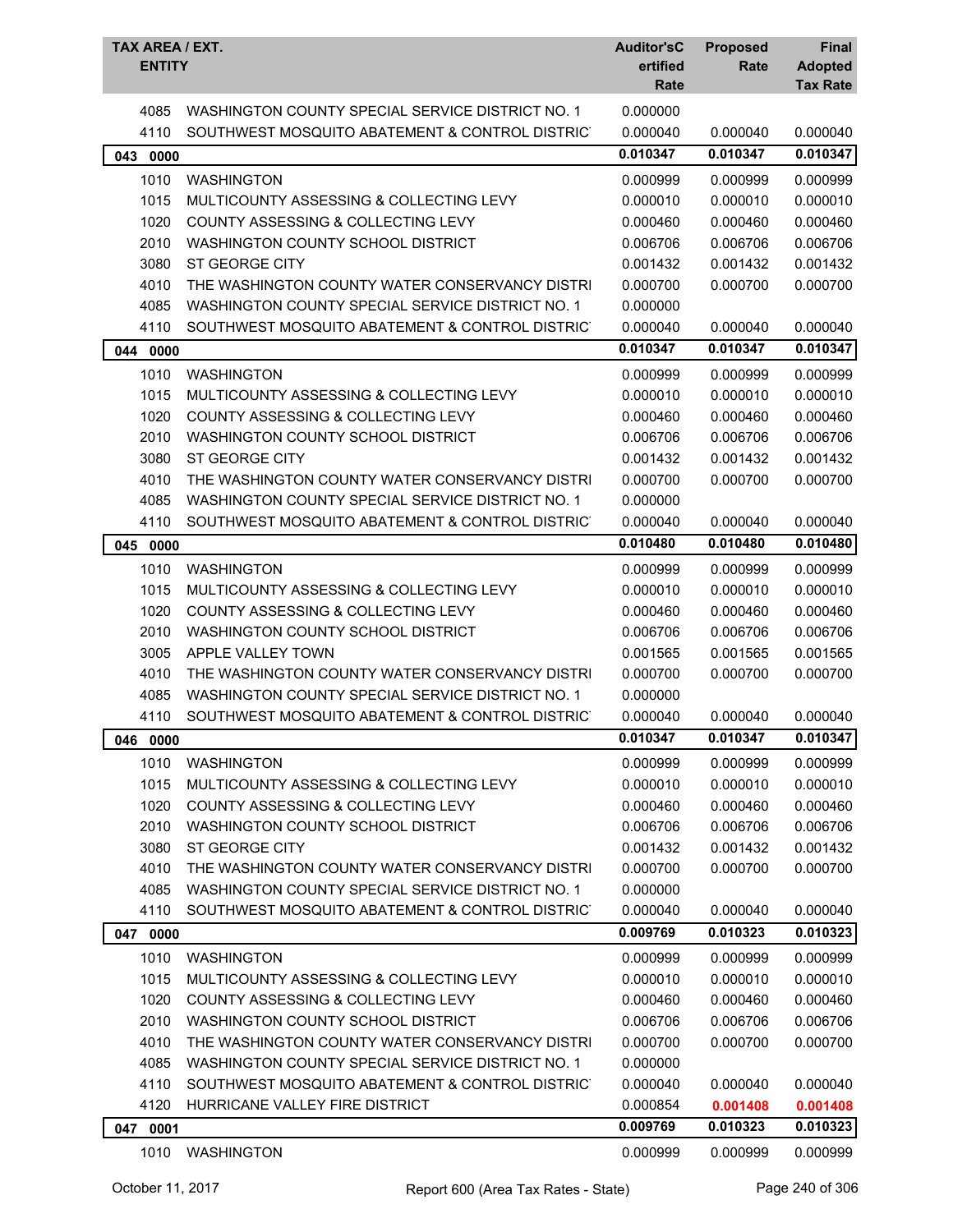| 0.000010<br>0.000010<br>1015<br>MULTICOUNTY ASSESSING & COLLECTING LEVY<br>0.000010<br>1020<br>COUNTY ASSESSING & COLLECTING LEVY<br>0.000460<br>0.000460<br>0.000460<br>0.006706<br>2010<br><b>WASHINGTON COUNTY SCHOOL DISTRICT</b><br>0.006706<br>0.006706<br>4010<br>THE WASHINGTON COUNTY WATER CONSERVANCY DISTRI<br>0.000700<br>0.000700<br>0.000700<br>4085<br>WASHINGTON COUNTY SPECIAL SERVICE DISTRICT NO. 1<br>0.000000<br>4110<br>SOUTHWEST MOSQUITO ABATEMENT & CONTROL DISTRICT<br>0.000040<br>0.000040<br>0.000040<br>4120<br>HURRICANE VALLEY FIRE DISTRICT<br>0.000854<br>0.001408<br>0.001408<br>0.010323<br>0.009769<br>0.010323<br>0002<br>047<br>1010<br><b>WASHINGTON</b><br>0.000999<br>0.000999<br>0.000999<br>1015<br>0.000010<br>0.000010<br>MULTICOUNTY ASSESSING & COLLECTING LEVY<br>0.000010<br>1020<br>COUNTY ASSESSING & COLLECTING LEVY<br>0.000460<br>0.000460<br>0.000460<br>2010<br><b>WASHINGTON COUNTY SCHOOL DISTRICT</b><br>0.006706<br>0.006706<br>0.006706<br>4010<br>THE WASHINGTON COUNTY WATER CONSERVANCY DISTRI<br>0.000700<br>0.000700<br>0.000700<br>4070<br>ASH CREEK SPECIAL SERVICE DISTRICT<br>0.000000<br>4085<br>WASHINGTON COUNTY SPECIAL SERVICE DISTRICT NO. 1<br>0.000000<br>4110<br>SOUTHWEST MOSQUITO ABATEMENT & CONTROL DISTRICT<br>0.000040<br>0.000040<br>0.000040<br>4120<br>HURRICANE VALLEY FIRE DISTRICT<br>0.000854<br>0.001408<br>0.001408<br>0.010323<br>0.009769<br>0.010323<br>047 0003<br>1010<br>0.000999<br><b>WASHINGTON</b><br>0.000999<br>0.000999<br>0.000010<br>1015<br>MULTICOUNTY ASSESSING & COLLECTING LEVY<br>0.000010<br>0.000010<br>1020<br>COUNTY ASSESSING & COLLECTING LEVY<br>0.000460<br>0.000460<br>0.000460<br>2010<br>WASHINGTON COUNTY SCHOOL DISTRICT<br>0.006706<br>0.006706<br>0.006706<br>4010<br>THE WASHINGTON COUNTY WATER CONSERVANCY DISTRI<br>0.000700<br>0.000700<br>0.000700<br>4085<br>WASHINGTON COUNTY SPECIAL SERVICE DISTRICT NO. 1<br>0.000000<br>4110<br>SOUTHWEST MOSQUITO ABATEMENT & CONTROL DISTRICT<br>0.000040<br>0.000040<br>0.000040<br>4120<br>HURRICANE VALLEY FIRE DISTRICT<br>0.000854<br>0.001408<br>0.001408<br>0.009534<br>0.009534<br>0.009534<br>048<br>0000<br>1010<br>0.000999<br>0.000999<br><b>WASHINGTON</b><br>0.000999<br>MULTICOUNTY ASSESSING & COLLECTING LEVY<br>0.000010<br>1015<br>0.000010<br>0.000010<br>1020<br>COUNTY ASSESSING & COLLECTING LEVY<br>0.000460<br>0.000460<br>0.000460<br>2010<br>WASHINGTON COUNTY SCHOOL DISTRICT<br>0.006706<br>0.006706<br>0.006706<br>4010<br>THE WASHINGTON COUNTY WATER CONSERVANCY DISTRI<br>0.000700<br>0.000700<br>0.000700<br>4085<br>WASHINGTON COUNTY SPECIAL SERVICE DISTRICT NO. 1<br>0.000000<br>4110<br>SOUTHWEST MOSQUITO ABATEMENT & CONTROL DISTRICT<br>0.000040<br>0.000040<br>0.000040<br>4125<br>NORTH CENTRAL FIRE SPECIAL SERVICE DISTRICT<br>0.000619<br>0.000619<br>0.000619<br>0.008915<br>0.008915<br>0.008915<br>049 0000<br>1010<br><b>WASHINGTON</b><br>0.000999<br>0.000999<br>0.000999<br>1015<br>MULTICOUNTY ASSESSING & COLLECTING LEVY<br>0.000010<br>0.000010<br>0.000010<br>1020<br>COUNTY ASSESSING & COLLECTING LEVY<br>0.000460<br>0.000460<br>0.000460<br>2010<br>WASHINGTON COUNTY SCHOOL DISTRICT<br>0.006706<br>0.006706<br>0.006706<br>4010<br>THE WASHINGTON COUNTY WATER CONSERVANCY DISTRI<br>0.000700<br>0.000700<br>0.000700<br>4085<br>WASHINGTON COUNTY SPECIAL SERVICE DISTRICT NO. 1<br>0.000000<br>4110<br>SOUTHWEST MOSQUITO ABATEMENT & CONTROL DISTRICT<br>0.000040<br>0.000040<br>0.000040<br>0.010347<br>0.010347<br>0.010347<br>050<br>0000<br>1010<br><b>WASHINGTON</b><br>0.000999<br>0.000999<br>0.000999<br>0.000010<br>1015<br>MULTICOUNTY ASSESSING & COLLECTING LEVY<br>0.000010<br>0.000010<br>1020<br>COUNTY ASSESSING & COLLECTING LEVY<br>0.000460<br>0.000460<br>0.000460 | <b>TAX AREA / EXT.</b><br><b>ENTITY</b>   | <b>Auditor'sC</b><br>ertified<br>Rate | <b>Proposed</b><br>Rate | Final<br><b>Adopted</b><br><b>Tax Rate</b> |
|---------------------------------------------------------------------------------------------------------------------------------------------------------------------------------------------------------------------------------------------------------------------------------------------------------------------------------------------------------------------------------------------------------------------------------------------------------------------------------------------------------------------------------------------------------------------------------------------------------------------------------------------------------------------------------------------------------------------------------------------------------------------------------------------------------------------------------------------------------------------------------------------------------------------------------------------------------------------------------------------------------------------------------------------------------------------------------------------------------------------------------------------------------------------------------------------------------------------------------------------------------------------------------------------------------------------------------------------------------------------------------------------------------------------------------------------------------------------------------------------------------------------------------------------------------------------------------------------------------------------------------------------------------------------------------------------------------------------------------------------------------------------------------------------------------------------------------------------------------------------------------------------------------------------------------------------------------------------------------------------------------------------------------------------------------------------------------------------------------------------------------------------------------------------------------------------------------------------------------------------------------------------------------------------------------------------------------------------------------------------------------------------------------------------------------------------------------------------------------------------------------------------------------------------------------------------------------------------------------------------------------------------------------------------------------------------------------------------------------------------------------------------------------------------------------------------------------------------------------------------------------------------------------------------------------------------------------------------------------------------------------------------------------------------------------------------------------------------------------------------------------------------------------------------------------------------------------------------------------------------------------------------------------------------------------------------------------------------------------------------------------------------------------------------------------------------------------------------------------------------------------------------------------------------------------------------------------------------------------------------------------------------------------------------------------------------------------------------------------------------------------------------------------------------------------------------------------------------|-------------------------------------------|---------------------------------------|-------------------------|--------------------------------------------|
|                                                                                                                                                                                                                                                                                                                                                                                                                                                                                                                                                                                                                                                                                                                                                                                                                                                                                                                                                                                                                                                                                                                                                                                                                                                                                                                                                                                                                                                                                                                                                                                                                                                                                                                                                                                                                                                                                                                                                                                                                                                                                                                                                                                                                                                                                                                                                                                                                                                                                                                                                                                                                                                                                                                                                                                                                                                                                                                                                                                                                                                                                                                                                                                                                                                                                                                                                                                                                                                                                                                                                                                                                                                                                                                                                                                                                                             |                                           |                                       |                         |                                            |
|                                                                                                                                                                                                                                                                                                                                                                                                                                                                                                                                                                                                                                                                                                                                                                                                                                                                                                                                                                                                                                                                                                                                                                                                                                                                                                                                                                                                                                                                                                                                                                                                                                                                                                                                                                                                                                                                                                                                                                                                                                                                                                                                                                                                                                                                                                                                                                                                                                                                                                                                                                                                                                                                                                                                                                                                                                                                                                                                                                                                                                                                                                                                                                                                                                                                                                                                                                                                                                                                                                                                                                                                                                                                                                                                                                                                                                             |                                           |                                       |                         |                                            |
|                                                                                                                                                                                                                                                                                                                                                                                                                                                                                                                                                                                                                                                                                                                                                                                                                                                                                                                                                                                                                                                                                                                                                                                                                                                                                                                                                                                                                                                                                                                                                                                                                                                                                                                                                                                                                                                                                                                                                                                                                                                                                                                                                                                                                                                                                                                                                                                                                                                                                                                                                                                                                                                                                                                                                                                                                                                                                                                                                                                                                                                                                                                                                                                                                                                                                                                                                                                                                                                                                                                                                                                                                                                                                                                                                                                                                                             |                                           |                                       |                         |                                            |
|                                                                                                                                                                                                                                                                                                                                                                                                                                                                                                                                                                                                                                                                                                                                                                                                                                                                                                                                                                                                                                                                                                                                                                                                                                                                                                                                                                                                                                                                                                                                                                                                                                                                                                                                                                                                                                                                                                                                                                                                                                                                                                                                                                                                                                                                                                                                                                                                                                                                                                                                                                                                                                                                                                                                                                                                                                                                                                                                                                                                                                                                                                                                                                                                                                                                                                                                                                                                                                                                                                                                                                                                                                                                                                                                                                                                                                             |                                           |                                       |                         |                                            |
|                                                                                                                                                                                                                                                                                                                                                                                                                                                                                                                                                                                                                                                                                                                                                                                                                                                                                                                                                                                                                                                                                                                                                                                                                                                                                                                                                                                                                                                                                                                                                                                                                                                                                                                                                                                                                                                                                                                                                                                                                                                                                                                                                                                                                                                                                                                                                                                                                                                                                                                                                                                                                                                                                                                                                                                                                                                                                                                                                                                                                                                                                                                                                                                                                                                                                                                                                                                                                                                                                                                                                                                                                                                                                                                                                                                                                                             |                                           |                                       |                         |                                            |
|                                                                                                                                                                                                                                                                                                                                                                                                                                                                                                                                                                                                                                                                                                                                                                                                                                                                                                                                                                                                                                                                                                                                                                                                                                                                                                                                                                                                                                                                                                                                                                                                                                                                                                                                                                                                                                                                                                                                                                                                                                                                                                                                                                                                                                                                                                                                                                                                                                                                                                                                                                                                                                                                                                                                                                                                                                                                                                                                                                                                                                                                                                                                                                                                                                                                                                                                                                                                                                                                                                                                                                                                                                                                                                                                                                                                                                             |                                           |                                       |                         |                                            |
|                                                                                                                                                                                                                                                                                                                                                                                                                                                                                                                                                                                                                                                                                                                                                                                                                                                                                                                                                                                                                                                                                                                                                                                                                                                                                                                                                                                                                                                                                                                                                                                                                                                                                                                                                                                                                                                                                                                                                                                                                                                                                                                                                                                                                                                                                                                                                                                                                                                                                                                                                                                                                                                                                                                                                                                                                                                                                                                                                                                                                                                                                                                                                                                                                                                                                                                                                                                                                                                                                                                                                                                                                                                                                                                                                                                                                                             |                                           |                                       |                         |                                            |
|                                                                                                                                                                                                                                                                                                                                                                                                                                                                                                                                                                                                                                                                                                                                                                                                                                                                                                                                                                                                                                                                                                                                                                                                                                                                                                                                                                                                                                                                                                                                                                                                                                                                                                                                                                                                                                                                                                                                                                                                                                                                                                                                                                                                                                                                                                                                                                                                                                                                                                                                                                                                                                                                                                                                                                                                                                                                                                                                                                                                                                                                                                                                                                                                                                                                                                                                                                                                                                                                                                                                                                                                                                                                                                                                                                                                                                             |                                           |                                       |                         |                                            |
|                                                                                                                                                                                                                                                                                                                                                                                                                                                                                                                                                                                                                                                                                                                                                                                                                                                                                                                                                                                                                                                                                                                                                                                                                                                                                                                                                                                                                                                                                                                                                                                                                                                                                                                                                                                                                                                                                                                                                                                                                                                                                                                                                                                                                                                                                                                                                                                                                                                                                                                                                                                                                                                                                                                                                                                                                                                                                                                                                                                                                                                                                                                                                                                                                                                                                                                                                                                                                                                                                                                                                                                                                                                                                                                                                                                                                                             |                                           |                                       |                         |                                            |
|                                                                                                                                                                                                                                                                                                                                                                                                                                                                                                                                                                                                                                                                                                                                                                                                                                                                                                                                                                                                                                                                                                                                                                                                                                                                                                                                                                                                                                                                                                                                                                                                                                                                                                                                                                                                                                                                                                                                                                                                                                                                                                                                                                                                                                                                                                                                                                                                                                                                                                                                                                                                                                                                                                                                                                                                                                                                                                                                                                                                                                                                                                                                                                                                                                                                                                                                                                                                                                                                                                                                                                                                                                                                                                                                                                                                                                             |                                           |                                       |                         |                                            |
|                                                                                                                                                                                                                                                                                                                                                                                                                                                                                                                                                                                                                                                                                                                                                                                                                                                                                                                                                                                                                                                                                                                                                                                                                                                                                                                                                                                                                                                                                                                                                                                                                                                                                                                                                                                                                                                                                                                                                                                                                                                                                                                                                                                                                                                                                                                                                                                                                                                                                                                                                                                                                                                                                                                                                                                                                                                                                                                                                                                                                                                                                                                                                                                                                                                                                                                                                                                                                                                                                                                                                                                                                                                                                                                                                                                                                                             |                                           |                                       |                         |                                            |
|                                                                                                                                                                                                                                                                                                                                                                                                                                                                                                                                                                                                                                                                                                                                                                                                                                                                                                                                                                                                                                                                                                                                                                                                                                                                                                                                                                                                                                                                                                                                                                                                                                                                                                                                                                                                                                                                                                                                                                                                                                                                                                                                                                                                                                                                                                                                                                                                                                                                                                                                                                                                                                                                                                                                                                                                                                                                                                                                                                                                                                                                                                                                                                                                                                                                                                                                                                                                                                                                                                                                                                                                                                                                                                                                                                                                                                             |                                           |                                       |                         |                                            |
|                                                                                                                                                                                                                                                                                                                                                                                                                                                                                                                                                                                                                                                                                                                                                                                                                                                                                                                                                                                                                                                                                                                                                                                                                                                                                                                                                                                                                                                                                                                                                                                                                                                                                                                                                                                                                                                                                                                                                                                                                                                                                                                                                                                                                                                                                                                                                                                                                                                                                                                                                                                                                                                                                                                                                                                                                                                                                                                                                                                                                                                                                                                                                                                                                                                                                                                                                                                                                                                                                                                                                                                                                                                                                                                                                                                                                                             |                                           |                                       |                         |                                            |
|                                                                                                                                                                                                                                                                                                                                                                                                                                                                                                                                                                                                                                                                                                                                                                                                                                                                                                                                                                                                                                                                                                                                                                                                                                                                                                                                                                                                                                                                                                                                                                                                                                                                                                                                                                                                                                                                                                                                                                                                                                                                                                                                                                                                                                                                                                                                                                                                                                                                                                                                                                                                                                                                                                                                                                                                                                                                                                                                                                                                                                                                                                                                                                                                                                                                                                                                                                                                                                                                                                                                                                                                                                                                                                                                                                                                                                             |                                           |                                       |                         |                                            |
|                                                                                                                                                                                                                                                                                                                                                                                                                                                                                                                                                                                                                                                                                                                                                                                                                                                                                                                                                                                                                                                                                                                                                                                                                                                                                                                                                                                                                                                                                                                                                                                                                                                                                                                                                                                                                                                                                                                                                                                                                                                                                                                                                                                                                                                                                                                                                                                                                                                                                                                                                                                                                                                                                                                                                                                                                                                                                                                                                                                                                                                                                                                                                                                                                                                                                                                                                                                                                                                                                                                                                                                                                                                                                                                                                                                                                                             |                                           |                                       |                         |                                            |
|                                                                                                                                                                                                                                                                                                                                                                                                                                                                                                                                                                                                                                                                                                                                                                                                                                                                                                                                                                                                                                                                                                                                                                                                                                                                                                                                                                                                                                                                                                                                                                                                                                                                                                                                                                                                                                                                                                                                                                                                                                                                                                                                                                                                                                                                                                                                                                                                                                                                                                                                                                                                                                                                                                                                                                                                                                                                                                                                                                                                                                                                                                                                                                                                                                                                                                                                                                                                                                                                                                                                                                                                                                                                                                                                                                                                                                             |                                           |                                       |                         |                                            |
|                                                                                                                                                                                                                                                                                                                                                                                                                                                                                                                                                                                                                                                                                                                                                                                                                                                                                                                                                                                                                                                                                                                                                                                                                                                                                                                                                                                                                                                                                                                                                                                                                                                                                                                                                                                                                                                                                                                                                                                                                                                                                                                                                                                                                                                                                                                                                                                                                                                                                                                                                                                                                                                                                                                                                                                                                                                                                                                                                                                                                                                                                                                                                                                                                                                                                                                                                                                                                                                                                                                                                                                                                                                                                                                                                                                                                                             |                                           |                                       |                         |                                            |
|                                                                                                                                                                                                                                                                                                                                                                                                                                                                                                                                                                                                                                                                                                                                                                                                                                                                                                                                                                                                                                                                                                                                                                                                                                                                                                                                                                                                                                                                                                                                                                                                                                                                                                                                                                                                                                                                                                                                                                                                                                                                                                                                                                                                                                                                                                                                                                                                                                                                                                                                                                                                                                                                                                                                                                                                                                                                                                                                                                                                                                                                                                                                                                                                                                                                                                                                                                                                                                                                                                                                                                                                                                                                                                                                                                                                                                             |                                           |                                       |                         |                                            |
|                                                                                                                                                                                                                                                                                                                                                                                                                                                                                                                                                                                                                                                                                                                                                                                                                                                                                                                                                                                                                                                                                                                                                                                                                                                                                                                                                                                                                                                                                                                                                                                                                                                                                                                                                                                                                                                                                                                                                                                                                                                                                                                                                                                                                                                                                                                                                                                                                                                                                                                                                                                                                                                                                                                                                                                                                                                                                                                                                                                                                                                                                                                                                                                                                                                                                                                                                                                                                                                                                                                                                                                                                                                                                                                                                                                                                                             |                                           |                                       |                         |                                            |
|                                                                                                                                                                                                                                                                                                                                                                                                                                                                                                                                                                                                                                                                                                                                                                                                                                                                                                                                                                                                                                                                                                                                                                                                                                                                                                                                                                                                                                                                                                                                                                                                                                                                                                                                                                                                                                                                                                                                                                                                                                                                                                                                                                                                                                                                                                                                                                                                                                                                                                                                                                                                                                                                                                                                                                                                                                                                                                                                                                                                                                                                                                                                                                                                                                                                                                                                                                                                                                                                                                                                                                                                                                                                                                                                                                                                                                             |                                           |                                       |                         |                                            |
|                                                                                                                                                                                                                                                                                                                                                                                                                                                                                                                                                                                                                                                                                                                                                                                                                                                                                                                                                                                                                                                                                                                                                                                                                                                                                                                                                                                                                                                                                                                                                                                                                                                                                                                                                                                                                                                                                                                                                                                                                                                                                                                                                                                                                                                                                                                                                                                                                                                                                                                                                                                                                                                                                                                                                                                                                                                                                                                                                                                                                                                                                                                                                                                                                                                                                                                                                                                                                                                                                                                                                                                                                                                                                                                                                                                                                                             |                                           |                                       |                         |                                            |
|                                                                                                                                                                                                                                                                                                                                                                                                                                                                                                                                                                                                                                                                                                                                                                                                                                                                                                                                                                                                                                                                                                                                                                                                                                                                                                                                                                                                                                                                                                                                                                                                                                                                                                                                                                                                                                                                                                                                                                                                                                                                                                                                                                                                                                                                                                                                                                                                                                                                                                                                                                                                                                                                                                                                                                                                                                                                                                                                                                                                                                                                                                                                                                                                                                                                                                                                                                                                                                                                                                                                                                                                                                                                                                                                                                                                                                             |                                           |                                       |                         |                                            |
|                                                                                                                                                                                                                                                                                                                                                                                                                                                                                                                                                                                                                                                                                                                                                                                                                                                                                                                                                                                                                                                                                                                                                                                                                                                                                                                                                                                                                                                                                                                                                                                                                                                                                                                                                                                                                                                                                                                                                                                                                                                                                                                                                                                                                                                                                                                                                                                                                                                                                                                                                                                                                                                                                                                                                                                                                                                                                                                                                                                                                                                                                                                                                                                                                                                                                                                                                                                                                                                                                                                                                                                                                                                                                                                                                                                                                                             |                                           |                                       |                         |                                            |
|                                                                                                                                                                                                                                                                                                                                                                                                                                                                                                                                                                                                                                                                                                                                                                                                                                                                                                                                                                                                                                                                                                                                                                                                                                                                                                                                                                                                                                                                                                                                                                                                                                                                                                                                                                                                                                                                                                                                                                                                                                                                                                                                                                                                                                                                                                                                                                                                                                                                                                                                                                                                                                                                                                                                                                                                                                                                                                                                                                                                                                                                                                                                                                                                                                                                                                                                                                                                                                                                                                                                                                                                                                                                                                                                                                                                                                             |                                           |                                       |                         |                                            |
|                                                                                                                                                                                                                                                                                                                                                                                                                                                                                                                                                                                                                                                                                                                                                                                                                                                                                                                                                                                                                                                                                                                                                                                                                                                                                                                                                                                                                                                                                                                                                                                                                                                                                                                                                                                                                                                                                                                                                                                                                                                                                                                                                                                                                                                                                                                                                                                                                                                                                                                                                                                                                                                                                                                                                                                                                                                                                                                                                                                                                                                                                                                                                                                                                                                                                                                                                                                                                                                                                                                                                                                                                                                                                                                                                                                                                                             |                                           |                                       |                         |                                            |
|                                                                                                                                                                                                                                                                                                                                                                                                                                                                                                                                                                                                                                                                                                                                                                                                                                                                                                                                                                                                                                                                                                                                                                                                                                                                                                                                                                                                                                                                                                                                                                                                                                                                                                                                                                                                                                                                                                                                                                                                                                                                                                                                                                                                                                                                                                                                                                                                                                                                                                                                                                                                                                                                                                                                                                                                                                                                                                                                                                                                                                                                                                                                                                                                                                                                                                                                                                                                                                                                                                                                                                                                                                                                                                                                                                                                                                             |                                           |                                       |                         |                                            |
|                                                                                                                                                                                                                                                                                                                                                                                                                                                                                                                                                                                                                                                                                                                                                                                                                                                                                                                                                                                                                                                                                                                                                                                                                                                                                                                                                                                                                                                                                                                                                                                                                                                                                                                                                                                                                                                                                                                                                                                                                                                                                                                                                                                                                                                                                                                                                                                                                                                                                                                                                                                                                                                                                                                                                                                                                                                                                                                                                                                                                                                                                                                                                                                                                                                                                                                                                                                                                                                                                                                                                                                                                                                                                                                                                                                                                                             |                                           |                                       |                         |                                            |
|                                                                                                                                                                                                                                                                                                                                                                                                                                                                                                                                                                                                                                                                                                                                                                                                                                                                                                                                                                                                                                                                                                                                                                                                                                                                                                                                                                                                                                                                                                                                                                                                                                                                                                                                                                                                                                                                                                                                                                                                                                                                                                                                                                                                                                                                                                                                                                                                                                                                                                                                                                                                                                                                                                                                                                                                                                                                                                                                                                                                                                                                                                                                                                                                                                                                                                                                                                                                                                                                                                                                                                                                                                                                                                                                                                                                                                             |                                           |                                       |                         |                                            |
|                                                                                                                                                                                                                                                                                                                                                                                                                                                                                                                                                                                                                                                                                                                                                                                                                                                                                                                                                                                                                                                                                                                                                                                                                                                                                                                                                                                                                                                                                                                                                                                                                                                                                                                                                                                                                                                                                                                                                                                                                                                                                                                                                                                                                                                                                                                                                                                                                                                                                                                                                                                                                                                                                                                                                                                                                                                                                                                                                                                                                                                                                                                                                                                                                                                                                                                                                                                                                                                                                                                                                                                                                                                                                                                                                                                                                                             |                                           |                                       |                         |                                            |
|                                                                                                                                                                                                                                                                                                                                                                                                                                                                                                                                                                                                                                                                                                                                                                                                                                                                                                                                                                                                                                                                                                                                                                                                                                                                                                                                                                                                                                                                                                                                                                                                                                                                                                                                                                                                                                                                                                                                                                                                                                                                                                                                                                                                                                                                                                                                                                                                                                                                                                                                                                                                                                                                                                                                                                                                                                                                                                                                                                                                                                                                                                                                                                                                                                                                                                                                                                                                                                                                                                                                                                                                                                                                                                                                                                                                                                             |                                           |                                       |                         |                                            |
|                                                                                                                                                                                                                                                                                                                                                                                                                                                                                                                                                                                                                                                                                                                                                                                                                                                                                                                                                                                                                                                                                                                                                                                                                                                                                                                                                                                                                                                                                                                                                                                                                                                                                                                                                                                                                                                                                                                                                                                                                                                                                                                                                                                                                                                                                                                                                                                                                                                                                                                                                                                                                                                                                                                                                                                                                                                                                                                                                                                                                                                                                                                                                                                                                                                                                                                                                                                                                                                                                                                                                                                                                                                                                                                                                                                                                                             |                                           |                                       |                         |                                            |
|                                                                                                                                                                                                                                                                                                                                                                                                                                                                                                                                                                                                                                                                                                                                                                                                                                                                                                                                                                                                                                                                                                                                                                                                                                                                                                                                                                                                                                                                                                                                                                                                                                                                                                                                                                                                                                                                                                                                                                                                                                                                                                                                                                                                                                                                                                                                                                                                                                                                                                                                                                                                                                                                                                                                                                                                                                                                                                                                                                                                                                                                                                                                                                                                                                                                                                                                                                                                                                                                                                                                                                                                                                                                                                                                                                                                                                             |                                           |                                       |                         |                                            |
|                                                                                                                                                                                                                                                                                                                                                                                                                                                                                                                                                                                                                                                                                                                                                                                                                                                                                                                                                                                                                                                                                                                                                                                                                                                                                                                                                                                                                                                                                                                                                                                                                                                                                                                                                                                                                                                                                                                                                                                                                                                                                                                                                                                                                                                                                                                                                                                                                                                                                                                                                                                                                                                                                                                                                                                                                                                                                                                                                                                                                                                                                                                                                                                                                                                                                                                                                                                                                                                                                                                                                                                                                                                                                                                                                                                                                                             |                                           |                                       |                         |                                            |
|                                                                                                                                                                                                                                                                                                                                                                                                                                                                                                                                                                                                                                                                                                                                                                                                                                                                                                                                                                                                                                                                                                                                                                                                                                                                                                                                                                                                                                                                                                                                                                                                                                                                                                                                                                                                                                                                                                                                                                                                                                                                                                                                                                                                                                                                                                                                                                                                                                                                                                                                                                                                                                                                                                                                                                                                                                                                                                                                                                                                                                                                                                                                                                                                                                                                                                                                                                                                                                                                                                                                                                                                                                                                                                                                                                                                                                             |                                           |                                       |                         |                                            |
|                                                                                                                                                                                                                                                                                                                                                                                                                                                                                                                                                                                                                                                                                                                                                                                                                                                                                                                                                                                                                                                                                                                                                                                                                                                                                                                                                                                                                                                                                                                                                                                                                                                                                                                                                                                                                                                                                                                                                                                                                                                                                                                                                                                                                                                                                                                                                                                                                                                                                                                                                                                                                                                                                                                                                                                                                                                                                                                                                                                                                                                                                                                                                                                                                                                                                                                                                                                                                                                                                                                                                                                                                                                                                                                                                                                                                                             |                                           |                                       |                         |                                            |
|                                                                                                                                                                                                                                                                                                                                                                                                                                                                                                                                                                                                                                                                                                                                                                                                                                                                                                                                                                                                                                                                                                                                                                                                                                                                                                                                                                                                                                                                                                                                                                                                                                                                                                                                                                                                                                                                                                                                                                                                                                                                                                                                                                                                                                                                                                                                                                                                                                                                                                                                                                                                                                                                                                                                                                                                                                                                                                                                                                                                                                                                                                                                                                                                                                                                                                                                                                                                                                                                                                                                                                                                                                                                                                                                                                                                                                             |                                           |                                       |                         |                                            |
|                                                                                                                                                                                                                                                                                                                                                                                                                                                                                                                                                                                                                                                                                                                                                                                                                                                                                                                                                                                                                                                                                                                                                                                                                                                                                                                                                                                                                                                                                                                                                                                                                                                                                                                                                                                                                                                                                                                                                                                                                                                                                                                                                                                                                                                                                                                                                                                                                                                                                                                                                                                                                                                                                                                                                                                                                                                                                                                                                                                                                                                                                                                                                                                                                                                                                                                                                                                                                                                                                                                                                                                                                                                                                                                                                                                                                                             |                                           |                                       |                         |                                            |
|                                                                                                                                                                                                                                                                                                                                                                                                                                                                                                                                                                                                                                                                                                                                                                                                                                                                                                                                                                                                                                                                                                                                                                                                                                                                                                                                                                                                                                                                                                                                                                                                                                                                                                                                                                                                                                                                                                                                                                                                                                                                                                                                                                                                                                                                                                                                                                                                                                                                                                                                                                                                                                                                                                                                                                                                                                                                                                                                                                                                                                                                                                                                                                                                                                                                                                                                                                                                                                                                                                                                                                                                                                                                                                                                                                                                                                             |                                           |                                       |                         |                                            |
|                                                                                                                                                                                                                                                                                                                                                                                                                                                                                                                                                                                                                                                                                                                                                                                                                                                                                                                                                                                                                                                                                                                                                                                                                                                                                                                                                                                                                                                                                                                                                                                                                                                                                                                                                                                                                                                                                                                                                                                                                                                                                                                                                                                                                                                                                                                                                                                                                                                                                                                                                                                                                                                                                                                                                                                                                                                                                                                                                                                                                                                                                                                                                                                                                                                                                                                                                                                                                                                                                                                                                                                                                                                                                                                                                                                                                                             |                                           |                                       |                         |                                            |
|                                                                                                                                                                                                                                                                                                                                                                                                                                                                                                                                                                                                                                                                                                                                                                                                                                                                                                                                                                                                                                                                                                                                                                                                                                                                                                                                                                                                                                                                                                                                                                                                                                                                                                                                                                                                                                                                                                                                                                                                                                                                                                                                                                                                                                                                                                                                                                                                                                                                                                                                                                                                                                                                                                                                                                                                                                                                                                                                                                                                                                                                                                                                                                                                                                                                                                                                                                                                                                                                                                                                                                                                                                                                                                                                                                                                                                             |                                           |                                       |                         |                                            |
|                                                                                                                                                                                                                                                                                                                                                                                                                                                                                                                                                                                                                                                                                                                                                                                                                                                                                                                                                                                                                                                                                                                                                                                                                                                                                                                                                                                                                                                                                                                                                                                                                                                                                                                                                                                                                                                                                                                                                                                                                                                                                                                                                                                                                                                                                                                                                                                                                                                                                                                                                                                                                                                                                                                                                                                                                                                                                                                                                                                                                                                                                                                                                                                                                                                                                                                                                                                                                                                                                                                                                                                                                                                                                                                                                                                                                                             |                                           |                                       |                         |                                            |
|                                                                                                                                                                                                                                                                                                                                                                                                                                                                                                                                                                                                                                                                                                                                                                                                                                                                                                                                                                                                                                                                                                                                                                                                                                                                                                                                                                                                                                                                                                                                                                                                                                                                                                                                                                                                                                                                                                                                                                                                                                                                                                                                                                                                                                                                                                                                                                                                                                                                                                                                                                                                                                                                                                                                                                                                                                                                                                                                                                                                                                                                                                                                                                                                                                                                                                                                                                                                                                                                                                                                                                                                                                                                                                                                                                                                                                             |                                           |                                       |                         |                                            |
|                                                                                                                                                                                                                                                                                                                                                                                                                                                                                                                                                                                                                                                                                                                                                                                                                                                                                                                                                                                                                                                                                                                                                                                                                                                                                                                                                                                                                                                                                                                                                                                                                                                                                                                                                                                                                                                                                                                                                                                                                                                                                                                                                                                                                                                                                                                                                                                                                                                                                                                                                                                                                                                                                                                                                                                                                                                                                                                                                                                                                                                                                                                                                                                                                                                                                                                                                                                                                                                                                                                                                                                                                                                                                                                                                                                                                                             |                                           |                                       |                         |                                            |
|                                                                                                                                                                                                                                                                                                                                                                                                                                                                                                                                                                                                                                                                                                                                                                                                                                                                                                                                                                                                                                                                                                                                                                                                                                                                                                                                                                                                                                                                                                                                                                                                                                                                                                                                                                                                                                                                                                                                                                                                                                                                                                                                                                                                                                                                                                                                                                                                                                                                                                                                                                                                                                                                                                                                                                                                                                                                                                                                                                                                                                                                                                                                                                                                                                                                                                                                                                                                                                                                                                                                                                                                                                                                                                                                                                                                                                             |                                           |                                       |                         |                                            |
|                                                                                                                                                                                                                                                                                                                                                                                                                                                                                                                                                                                                                                                                                                                                                                                                                                                                                                                                                                                                                                                                                                                                                                                                                                                                                                                                                                                                                                                                                                                                                                                                                                                                                                                                                                                                                                                                                                                                                                                                                                                                                                                                                                                                                                                                                                                                                                                                                                                                                                                                                                                                                                                                                                                                                                                                                                                                                                                                                                                                                                                                                                                                                                                                                                                                                                                                                                                                                                                                                                                                                                                                                                                                                                                                                                                                                                             |                                           |                                       |                         |                                            |
|                                                                                                                                                                                                                                                                                                                                                                                                                                                                                                                                                                                                                                                                                                                                                                                                                                                                                                                                                                                                                                                                                                                                                                                                                                                                                                                                                                                                                                                                                                                                                                                                                                                                                                                                                                                                                                                                                                                                                                                                                                                                                                                                                                                                                                                                                                                                                                                                                                                                                                                                                                                                                                                                                                                                                                                                                                                                                                                                                                                                                                                                                                                                                                                                                                                                                                                                                                                                                                                                                                                                                                                                                                                                                                                                                                                                                                             |                                           |                                       |                         |                                            |
|                                                                                                                                                                                                                                                                                                                                                                                                                                                                                                                                                                                                                                                                                                                                                                                                                                                                                                                                                                                                                                                                                                                                                                                                                                                                                                                                                                                                                                                                                                                                                                                                                                                                                                                                                                                                                                                                                                                                                                                                                                                                                                                                                                                                                                                                                                                                                                                                                                                                                                                                                                                                                                                                                                                                                                                                                                                                                                                                                                                                                                                                                                                                                                                                                                                                                                                                                                                                                                                                                                                                                                                                                                                                                                                                                                                                                                             |                                           |                                       |                         |                                            |
|                                                                                                                                                                                                                                                                                                                                                                                                                                                                                                                                                                                                                                                                                                                                                                                                                                                                                                                                                                                                                                                                                                                                                                                                                                                                                                                                                                                                                                                                                                                                                                                                                                                                                                                                                                                                                                                                                                                                                                                                                                                                                                                                                                                                                                                                                                                                                                                                                                                                                                                                                                                                                                                                                                                                                                                                                                                                                                                                                                                                                                                                                                                                                                                                                                                                                                                                                                                                                                                                                                                                                                                                                                                                                                                                                                                                                                             |                                           |                                       |                         |                                            |
| 3080<br>ST GEORGE CITY<br>0.001432<br>0.001432<br>0.001432                                                                                                                                                                                                                                                                                                                                                                                                                                                                                                                                                                                                                                                                                                                                                                                                                                                                                                                                                                                                                                                                                                                                                                                                                                                                                                                                                                                                                                                                                                                                                                                                                                                                                                                                                                                                                                                                                                                                                                                                                                                                                                                                                                                                                                                                                                                                                                                                                                                                                                                                                                                                                                                                                                                                                                                                                                                                                                                                                                                                                                                                                                                                                                                                                                                                                                                                                                                                                                                                                                                                                                                                                                                                                                                                                                                  | 2010<br>WASHINGTON COUNTY SCHOOL DISTRICT | 0.006706                              | 0.006706                | 0.006706                                   |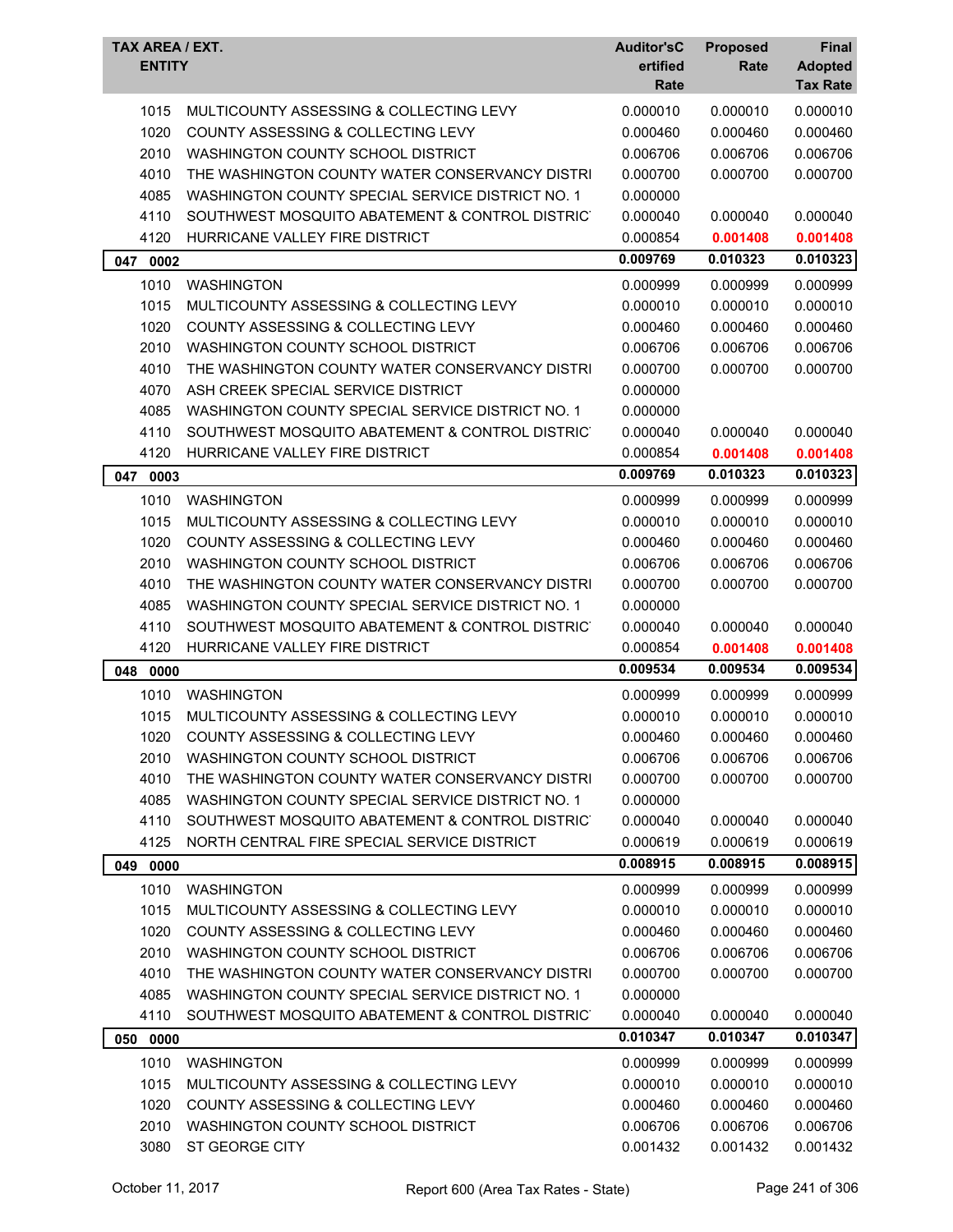| TAX AREA / EXT.<br><b>ENTITY</b> |                                                                                                    | <b>Auditor'sC</b><br>ertified<br>Rate | <b>Proposed</b><br>Rate | <b>Final</b><br><b>Adopted</b><br><b>Tax Rate</b> |
|----------------------------------|----------------------------------------------------------------------------------------------------|---------------------------------------|-------------------------|---------------------------------------------------|
| 4010<br>4085                     | THE WASHINGTON COUNTY WATER CONSERVANCY DISTRI<br>WASHINGTON COUNTY SPECIAL SERVICE DISTRICT NO. 1 | 0.000700<br>0.000000                  | 0.000700                | 0.000700                                          |
| 4110                             | SOUTHWEST MOSQUITO ABATEMENT & CONTROL DISTRICT                                                    | 0.000040                              | 0.000040                | 0.000040                                          |
| 050 0001                         |                                                                                                    | 0.010347                              | 0.010347                | 0.010347                                          |
| 1010                             | <b>WASHINGTON</b>                                                                                  | 0.000999                              | 0.000999                | 0.000999                                          |
| 1015                             | MULTICOUNTY ASSESSING & COLLECTING LEVY                                                            | 0.000010                              | 0.000010                | 0.000010                                          |
| 1020                             | COUNTY ASSESSING & COLLECTING LEVY                                                                 | 0.000460                              | 0.000460                | 0.000460                                          |
| 2010                             | WASHINGTON COUNTY SCHOOL DISTRICT                                                                  | 0.006706                              | 0.006706                | 0.006706                                          |
| 3080                             | ST GEORGE CITY                                                                                     | 0.001432                              | 0.001432                | 0.001432                                          |
| 4010                             | THE WASHINGTON COUNTY WATER CONSERVANCY DISTRI                                                     | 0.000700                              | 0.000700                | 0.000700                                          |
| 4085                             | WASHINGTON COUNTY SPECIAL SERVICE DISTRICT NO. 1                                                   | 0.000000                              |                         |                                                   |
| 4110                             | SOUTHWEST MOSQUITO ABATEMENT & CONTROL DISTRICT                                                    | 0.000040                              | 0.000040                | 0.000040                                          |
| 051<br>0000                      |                                                                                                    | 0.010347                              | 0.010347                | 0.010347                                          |
| 1010                             | <b>WASHINGTON</b>                                                                                  | 0.000999                              | 0.000999                | 0.000999                                          |
| 1015                             | MULTICOUNTY ASSESSING & COLLECTING LEVY                                                            | 0.000010                              | 0.000010                | 0.000010                                          |
| 1020                             | <b>COUNTY ASSESSING &amp; COLLECTING LEVY</b>                                                      | 0.000460                              | 0.000460                | 0.000460                                          |
| 2010                             | WASHINGTON COUNTY SCHOOL DISTRICT                                                                  | 0.006706                              | 0.006706                | 0.006706                                          |
| 3080                             | ST GEORGE CITY                                                                                     | 0.001432                              | 0.001432                | 0.001432                                          |
| 4010                             | THE WASHINGTON COUNTY WATER CONSERVANCY DISTRI                                                     | 0.000700                              | 0.000700                | 0.000700                                          |
| 4085                             | WASHINGTON COUNTY SPECIAL SERVICE DISTRICT NO. 1                                                   | 0.000000                              |                         |                                                   |
| 4110                             | SOUTHWEST MOSQUITO ABATEMENT & CONTROL DISTRICT                                                    | 0.000040                              | 0.000040                | 0.000040                                          |
| 052 0000                         |                                                                                                    | 0.010347                              | 0.010347                | 0.010347                                          |
| 1010                             | <b>WASHINGTON</b>                                                                                  | 0.000999                              | 0.000999                | 0.000999                                          |
| 1015                             | MULTICOUNTY ASSESSING & COLLECTING LEVY                                                            | 0.000010                              | 0.000010                | 0.000010                                          |
| 1020                             | COUNTY ASSESSING & COLLECTING LEVY                                                                 | 0.000460                              | 0.000460                | 0.000460                                          |
| 2010                             | WASHINGTON COUNTY SCHOOL DISTRICT                                                                  | 0.006706                              | 0.006706                | 0.006706                                          |
| 3080                             | ST GEORGE CITY                                                                                     | 0.001432                              | 0.001432                | 0.001432                                          |
| 4010                             | THE WASHINGTON COUNTY WATER CONSERVANCY DISTRI                                                     | 0.000700                              | 0.000700                | 0.000700                                          |
| 4085                             | WASHINGTON COUNTY SPECIAL SERVICE DISTRICT NO. 1                                                   | 0.000000                              |                         |                                                   |
| 4110                             | SOUTHWEST MOSQUITO ABATEMENT & CONTROL DISTRIC                                                     | 0.000040                              | 0.000040                | 0.000040                                          |
| 053<br>0000                      |                                                                                                    | 0.009610                              | 0.009610                | 0.009610                                          |
| 1010                             | <b>WASHINGTON</b>                                                                                  | 0.000999                              | 0.000999                | 0.000999                                          |
| 1015                             | MULTICOUNTY ASSESSING & COLLECTING LEVY                                                            | 0.000010                              | 0.000010                | 0.000010                                          |
| 1020                             | COUNTY ASSESSING & COLLECTING LEVY                                                                 | 0.000460                              | 0.000460                | 0.000460                                          |
| 2010                             | WASHINGTON COUNTY SCHOOL DISTRICT                                                                  | 0.006706                              | 0.006706                | 0.006706                                          |
| 4010                             | THE WASHINGTON COUNTY WATER CONSERVANCY DISTRI                                                     | 0.000700                              | 0.000700                | 0.000700                                          |
| 4065                             | SOUTHWESTERN SPECIAL SERVICE DISTRICT                                                              | 0.000695                              | 0.000695                | 0.000695                                          |
| 4085                             | WASHINGTON COUNTY SPECIAL SERVICE DISTRICT NO. 1                                                   | 0.000000                              |                         |                                                   |
| 4110                             | SOUTHWEST MOSQUITO ABATEMENT & CONTROL DISTRICT                                                    | 0.000040                              | 0.000040                | 0.000040                                          |
| 4160                             | DIAMOND VALLEY FIRE SPECIAL SERVICE DISTRICT                                                       | 0.000000                              | 0.000000                | 0.000000                                          |
| 053 0001                         |                                                                                                    | 0.008915                              | 0.008915                | 0.008915                                          |
| 1010                             | <b>WASHINGTON</b>                                                                                  | 0.000999                              | 0.000999                | 0.000999                                          |
| 1015                             | MULTICOUNTY ASSESSING & COLLECTING LEVY                                                            | 0.000010                              | 0.000010                | 0.000010                                          |
| 1020                             | COUNTY ASSESSING & COLLECTING LEVY                                                                 | 0.000460                              | 0.000460                | 0.000460                                          |
| 2010                             | WASHINGTON COUNTY SCHOOL DISTRICT                                                                  | 0.006706                              | 0.006706                | 0.006706                                          |
| 4010                             | THE WASHINGTON COUNTY WATER CONSERVANCY DISTRI                                                     | 0.000700                              | 0.000700                | 0.000700                                          |
| 4085                             | WASHINGTON COUNTY SPECIAL SERVICE DISTRICT NO. 1                                                   | 0.000000                              |                         |                                                   |
| 4110                             | SOUTHWEST MOSQUITO ABATEMENT & CONTROL DISTRIC                                                     | 0.000040                              | 0.000040                | 0.000040                                          |
| 4160                             | DIAMOND VALLEY FIRE SPECIAL SERVICE DISTRICT                                                       | 0.000000                              | 0.000000                | 0.000000                                          |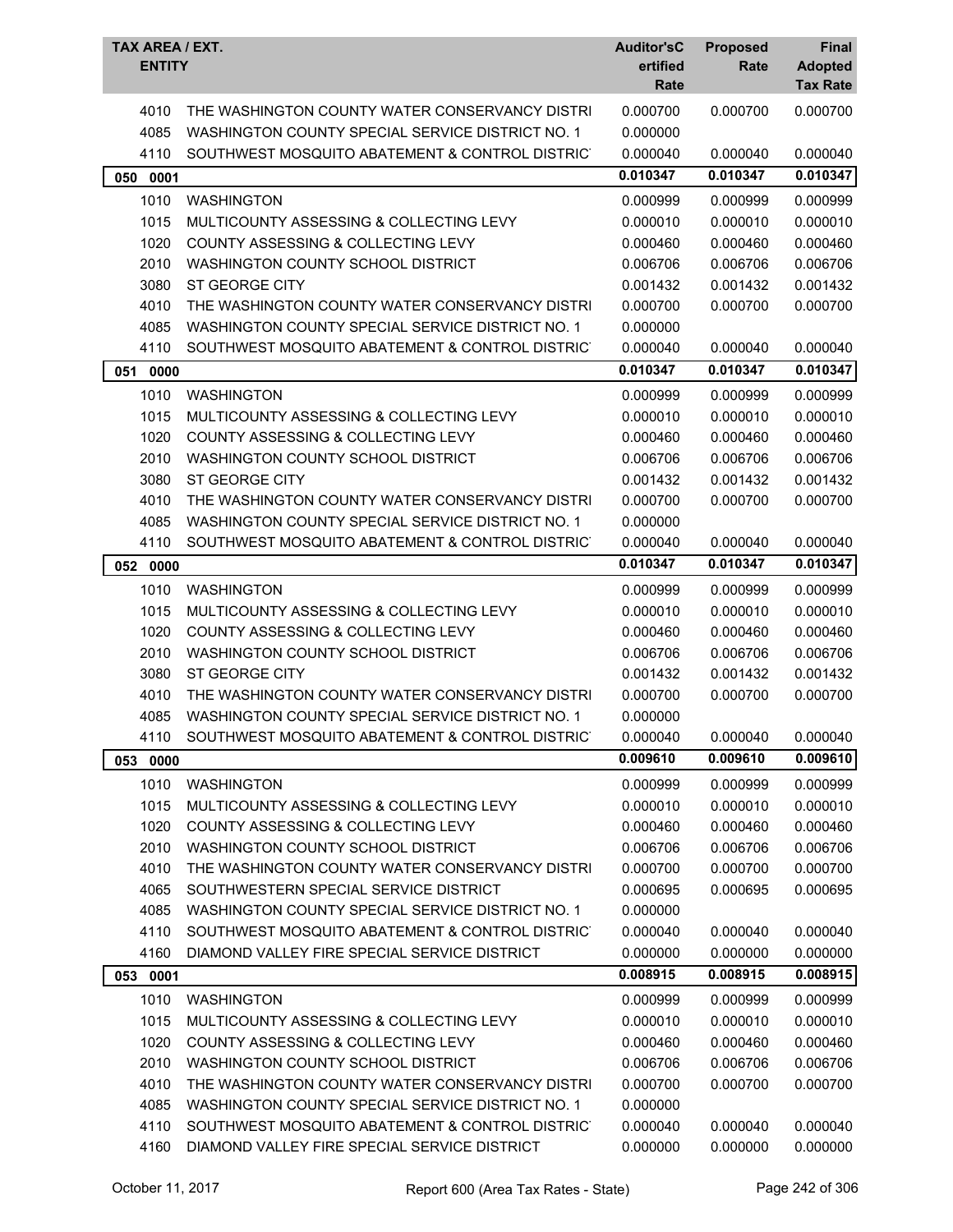## **WAYNE COUNTY**

| 0.006545<br>0.006609<br>001<br>0000                                     | 0.006609 |
|-------------------------------------------------------------------------|----------|
| 1010<br><b>WAYNE</b><br>0.001988<br>0.002052                            | 0.002052 |
| 2010<br>0.004319<br>WAYNE COUNTY SCHOOL DISTRICT<br>0.004319            | 0.004319 |
| 3010<br><b>BICKNELL TOWN</b><br>0.000210<br>0.000210                    | 0.000210 |
| 4010<br>WAYNE COUNTY FIRE PROTECTION DISTRICT<br>0.000000               |          |
| 4020<br>WAYNE COUNTY WATER CONSERVANCY DISTRICT<br>0.000028<br>0.000028 | 0.000028 |
| 0.006604<br>0.006540<br>002 0000                                        | 0.006604 |
| 1010<br><b>WAYNE</b><br>0.001988<br>0.002052                            | 0.002052 |
| 2010<br>WAYNE COUNTY SCHOOL DISTRICT<br>0.004319<br>0.004319            | 0.004319 |
| 3020<br><b>LOA TOWN</b><br>0.000205<br>0.000205                         | 0.000205 |
| 4010<br>WAYNE COUNTY FIRE PROTECTION DISTRICT<br>0.000000               |          |
| 4020<br>WAYNE COUNTY WATER CONSERVANCY DISTRICT<br>0.000028<br>0.000028 | 0.000028 |
| 0.006707<br>0.006643<br>003<br>0000                                     | 0.006707 |
| 1010<br><b>WAYNE</b><br>0.001988<br>0.002052                            | 0.002052 |
| 2010<br>WAYNE COUNTY SCHOOL DISTRICT<br>0.004319<br>0.004319            | 0.004319 |
| 3030<br><b>LYMAN TOWN</b><br>0.000308<br>0.000308                       | 0.000308 |
| 4010<br>WAYNE COUNTY FIRE PROTECTION DISTRICT<br>0.000000               |          |
| 4020<br>WAYNE COUNTY WATER CONSERVANCY DISTRICT<br>0.000028<br>0.000028 | 0.000028 |
| 0.006493<br>0.006675                                                    | 0.006675 |
| 004<br>0000                                                             |          |
| 1010<br><b>WAYNE</b><br>0.001988<br>0.002052                            | 0.002052 |
| 2010<br>WAYNE COUNTY SCHOOL DISTRICT<br>0.004319<br>0.004319            | 0.004319 |
| 3040<br><b>TORREY TOWN</b><br>0.000158<br>0.000276                      | 0.000276 |
| 4010<br>WAYNE COUNTY FIRE PROTECTION DISTRICT<br>0.000000               |          |
| 4020<br>WAYNE COUNTY WATER CONSERVANCY DISTRICT<br>0.000028<br>0.000028 | 0.000028 |
| 0.006335<br>0.006399<br>0000<br>005                                     | 0.006399 |
| 1010<br><b>WAYNE</b><br>0.001988<br>0.002052                            | 0.002052 |
| 2010<br>WAYNE COUNTY SCHOOL DISTRICT<br>0.004319<br>0.004319            | 0.004319 |
| 4010<br>WAYNE COUNTY FIRE PROTECTION DISTRICT<br>0.000000               |          |
| 4020<br>WAYNE COUNTY WATER CONSERVANCY DISTRICT<br>0.000028<br>0.000028 | 0.000028 |
| 0.006335<br>0.006399<br>0000<br>006                                     | 0.006399 |
| 1010<br><b>WAYNE</b><br>0.002052<br>0.001988                            | 0.002052 |
| 2010 WAYNE COUNTY SCHOOL DISTRICT<br>0.004319<br>0.004319               | 0.004319 |
| 4020<br>WAYNE COUNTY WATER CONSERVANCY DISTRICT<br>0.000028<br>0.000028 | 0.000028 |
|                                                                         | 0.007197 |
| 0.007133<br>0.007197<br>007<br>0000                                     |          |
| 1010<br><b>WAYNE</b><br>0.001988<br>0.002052                            | 0.002052 |
| 2010<br>WAYNE COUNTY SCHOOL DISTRICT<br>0.004319<br>0.004319            | 0.004319 |
| 3015<br><b>HANKSVILLE TOWN</b><br>0.000798<br>0.000798                  | 0.000798 |

## **WEBER COUNTY**

| 001 | 0000  |                                         | 0.011710 | 0.012230 | 0.012230 |
|-----|-------|-----------------------------------------|----------|----------|----------|
|     | 1010  | <b>WFBFR</b>                            | 0.002840 | 0.003360 | 0.003360 |
|     | 1015  | MULTICOUNTY ASSESSING & COLLECTING LEVY | 0.000010 | 0.000010 | 0.000010 |
|     | 1020. | COUNTY ASSESSING & COLLECTING LEVY      | 0.000300 | 0.000300 | 0.000300 |
|     | 2020  | WEBER COUNTY SCHOOL DISTRICT            | 0.006373 | 0.006373 | 0.006373 |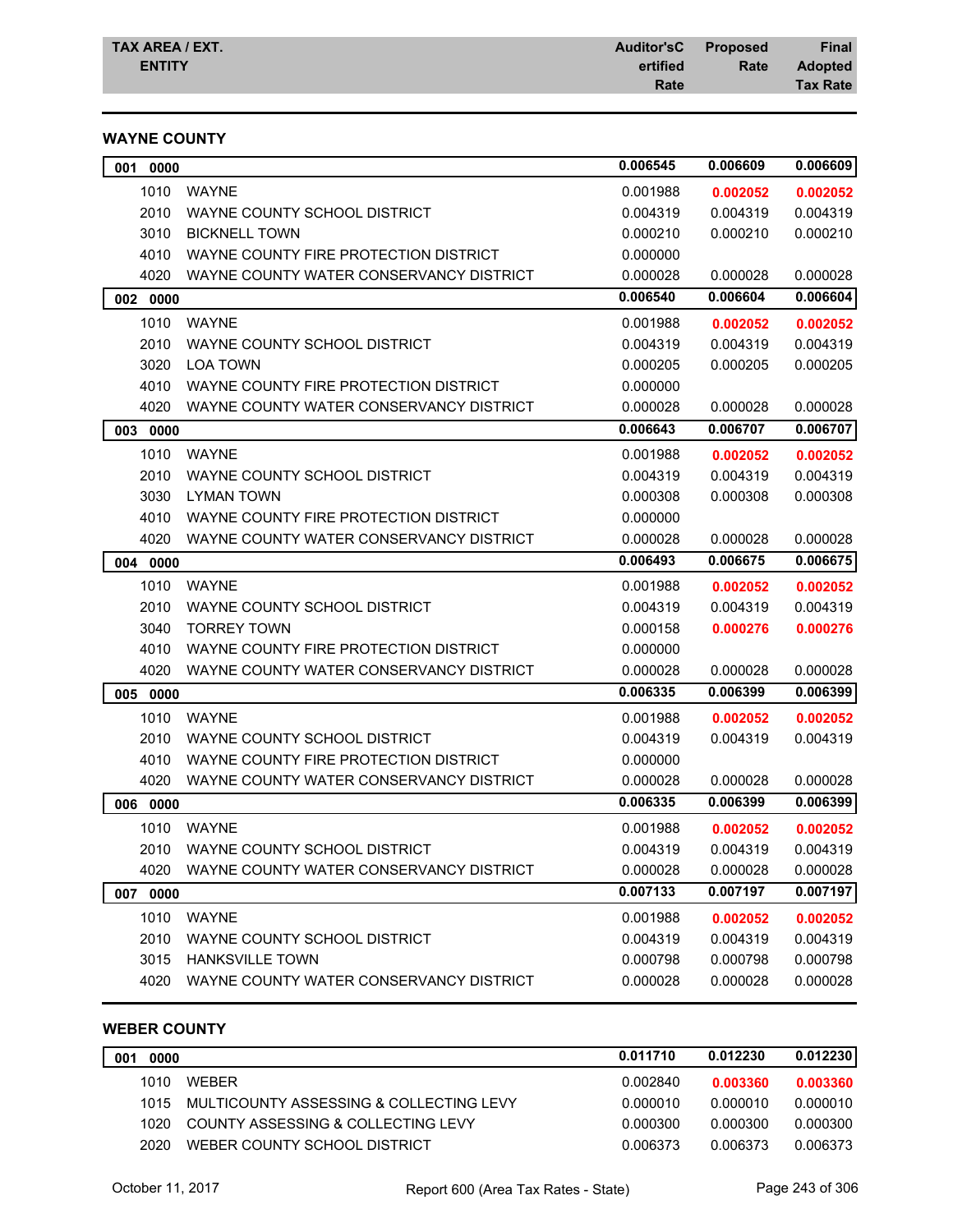| TAX AREA / EXT.<br><b>ENTITY</b> |                                                  | <b>Auditor'sC</b><br>ertified<br>Rate | <b>Proposed</b><br>Rate | Final<br><b>Adopted</b><br><b>Tax Rate</b> |
|----------------------------------|--------------------------------------------------|---------------------------------------|-------------------------|--------------------------------------------|
| 4005                             | WEBER BASIN WATER CONSERVANCY DISTRICT           | 0.000174                              | 0.000174                | 0.000174                                   |
| 4020                             | BEN LOMOND CEMETERY MAINTENANCE DISTRICT         | 0.000069                              | 0.000069                | 0.000069                                   |
| 4080                             | WEBER COUNTY MOSQUITO ABATEMENT DISTRICT         | 0.000119                              | 0.000119                | 0.000119                                   |
| 4210                             | <b>WEBER FIRE DISTRICT</b>                       | 0.001337                              | 0.001337                | 0.001337                                   |
| 4320                             | WEBER AREA DISPATCH 911 AND EMERGENCY SERVICES I | 0.000257                              | 0.000257                | 0.000257                                   |
| 6080                             | WEBER FIRE DISTRICT - BOND (est. 1/1/06)         | 0.000084                              | 0.000084                | 0.000084                                   |
| 6090                             | MUNICIPAL TYPE SERVICE FUND                      | 0.000147                              | 0.000147                | 0.000147                                   |
| 003 0000                         |                                                  | 0.012419                              | 0.012939                | 0.012939                                   |
| 1010                             | <b>WEBER</b>                                     | 0.002840                              | 0.003360                | 0.003360                                   |
| 1015                             | MULTICOUNTY ASSESSING & COLLECTING LEVY          | 0.000010                              | 0.000010                | 0.000010                                   |
| 1020                             | <b>COUNTY ASSESSING &amp; COLLECTING LEVY</b>    | 0.000300                              | 0.000300                | 0.000300                                   |
| 2020                             | WEBER COUNTY SCHOOL DISTRICT                     | 0.006373                              | 0.006373                | 0.006373                                   |
| 4005                             | WEBER BASIN WATER CONSERVANCY DISTRICT           | 0.000174                              | 0.000174                | 0.000174                                   |
| 4010                             | CENTRAL WEBER SEWER IMPROVEMENT DISTRICT         | 0.000709                              | 0.000709                | 0.000709                                   |
| 4020                             | BEN LOMOND CEMETERY MAINTENANCE DISTRICT         | 0.000069                              | 0.000069                | 0.000069                                   |
| 4080                             | WEBER COUNTY MOSQUITO ABATEMENT DISTRICT         | 0.000119                              | 0.000119                | 0.000119                                   |
| 4210                             | <b>WEBER FIRE DISTRICT</b>                       | 0.001337                              | 0.001337                | 0.001337                                   |
| 4320                             | WEBER AREA DISPATCH 911 AND EMERGENCY SERVICES I | 0.000257                              | 0.000257                | 0.000257                                   |
| 6080                             | WEBER FIRE DISTRICT - BOND (est. 1/1/06)         | 0.000084                              | 0.000084                | 0.000084                                   |
| 6090                             | MUNICIPAL TYPE SERVICE FUND                      | 0.000147                              | 0.000147                | 0.000147                                   |
| 005 0000                         |                                                  | 0.012584                              | 0.013104                | 0.013104                                   |
| 1010                             | <b>WEBER</b>                                     | 0.002840                              | 0.003360                | 0.003360                                   |
| 1015                             | MULTICOUNTY ASSESSING & COLLECTING LEVY          | 0.000010                              | 0.000010                | 0.000010                                   |
| 1020                             | COUNTY ASSESSING & COLLECTING LEVY               | 0.000300                              | 0.000300                | 0.000300                                   |
| 2020                             | WEBER COUNTY SCHOOL DISTRICT                     | 0.006373                              | 0.006373                | 0.006373                                   |
| 3040                             | NORTH OGDEN CITY                                 | 0.001289                              | 0.001289                | 0.001289                                   |
| 4005                             | WEBER BASIN WATER CONSERVANCY DISTRICT           | 0.000174                              | 0.000174                | 0.000174                                   |
| 4020                             | BEN LOMOND CEMETERY MAINTENANCE DISTRICT         | 0.000069                              | 0.000069                | 0.000069                                   |
| 4080                             | WEBER COUNTY MOSQUITO ABATEMENT DISTRICT         | 0.000119                              | 0.000119                | 0.000119                                   |
| 4320                             | WEBER AREA DISPATCH 911 AND EMERGENCY SERVICES I | 0.000257                              | 0.000257                | 0.000257                                   |
| 4330                             | NORTH VIEW FIRE DISTRICT                         | 0.001153                              | 0.001153                | 0.001153                                   |
| 006 0000                         |                                                  | 0.012400                              | 0.013058                | 0.013058                                   |
| 1010                             | <b>WEBER</b>                                     | 0.002840                              | 0.003360                | 0.003360                                   |
| 1015                             | MULTICOUNTY ASSESSING & COLLECTING LEVY          | 0.000010                              | 0.000010                | 0.000010                                   |
| 1020                             | <b>COUNTY ASSESSING &amp; COLLECTING LEVY</b>    | 0.000300                              | 0.000300                | 0.000300                                   |
| 2020                             | WEBER COUNTY SCHOOL DISTRICT                     | 0.006373                              | 0.006373                | 0.006373                                   |
| 3070                             | PLEASANT VIEW CITY                               | 0.001105                              | 0.001243                | 0.001243                                   |
| 4005                             | WEBER BASIN WATER CONSERVANCY DISTRICT           | 0.000174                              | 0.000174                | 0.000174                                   |
| 4020                             | BEN LOMOND CEMETERY MAINTENANCE DISTRICT         | 0.000069                              | 0.000069                | 0.000069                                   |
| 4080                             | WEBER COUNTY MOSQUITO ABATEMENT DISTRICT         | 0.000119                              | 0.000119                | 0.000119                                   |
| 4320                             | WEBER AREA DISPATCH 911 AND EMERGENCY SERVICES I | 0.000257                              | 0.000257                | 0.000257                                   |
| 4330                             | NORTH VIEW FIRE DISTRICT                         | 0.001153                              | 0.001153                | 0.001153                                   |
| 007 0000                         |                                                  | 0.012676                              | 0.013196                | 0.013196                                   |
| 1010                             | <b>WEBER</b>                                     | 0.002840                              | 0.003360                | 0.003360                                   |
| 1015                             | MULTICOUNTY ASSESSING & COLLECTING LEVY          | 0.000010                              | 0.000010                | 0.000010                                   |
| 1020                             | COUNTY ASSESSING & COLLECTING LEVY               | 0.000300                              | 0.000300                | 0.000300                                   |
| 2020                             | WEBER COUNTY SCHOOL DISTRICT                     | 0.006373                              | 0.006373                | 0.006373                                   |
| 4005                             | WEBER BASIN WATER CONSERVANCY DISTRICT           | 0.000174                              | 0.000174                | 0.000174                                   |
| 4010                             | CENTRAL WEBER SEWER IMPROVEMENT DISTRICT         | 0.000709                              | 0.000709                | 0.000709                                   |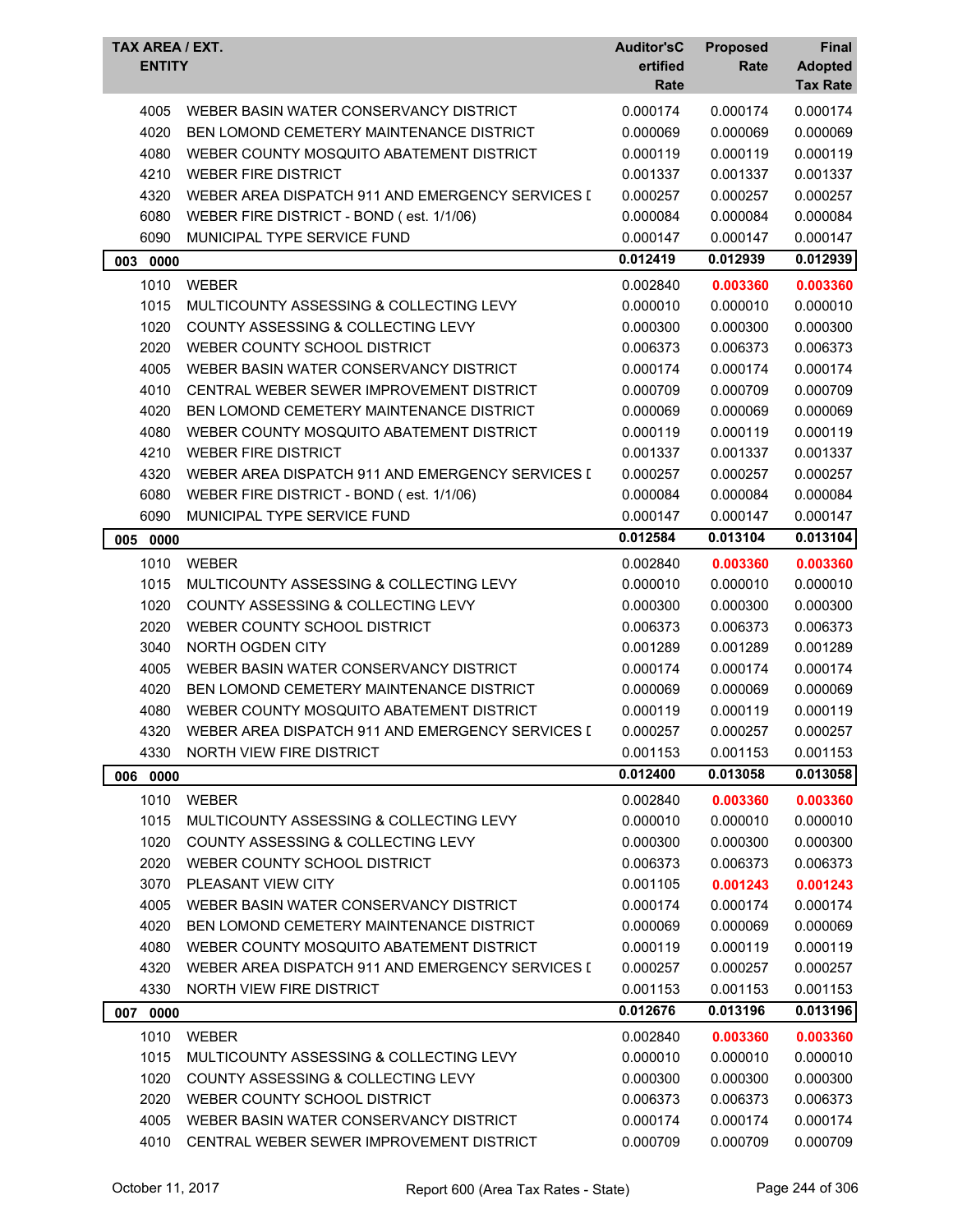| TAX AREA / EXT.<br><b>ENTITY</b> |                                                                    | <b>Auditor'sC</b><br>ertified<br>Rate | <b>Proposed</b><br>Rate | Final<br><b>Adopted</b><br><b>Tax Rate</b> |
|----------------------------------|--------------------------------------------------------------------|---------------------------------------|-------------------------|--------------------------------------------|
| 4020                             | BEN LOMOND CEMETERY MAINTENANCE DISTRICT                           | 0.000069                              | 0.000069                | 0.000069                                   |
| 4070                             | <b>BONA VISTA WATER IMPROVEMENT DISTRICT</b>                       | 0.000257                              | 0.000257                | 0.000257                                   |
| 4080                             | WEBER COUNTY MOSQUITO ABATEMENT DISTRICT                           | 0.000119                              | 0.000119                | 0.000119                                   |
| 4210                             | <b>WEBER FIRE DISTRICT</b>                                         | 0.001337                              | 0.001337                | 0.001337                                   |
| 4320                             | WEBER AREA DISPATCH 911 AND EMERGENCY SERVICES I                   | 0.000257                              | 0.000257                | 0.000257                                   |
| 6080                             | WEBER FIRE DISTRICT - BOND (est. 1/1/06)                           | 0.000084                              | 0.000084                | 0.000084                                   |
| 6090                             | MUNICIPAL TYPE SERVICE FUND                                        | 0.000147                              | 0.000147                | 0.000147                                   |
| 010 0000                         |                                                                    | 0.013293                              | 0.013813                | 0.013813                                   |
| 1010                             | <b>WEBER</b>                                                       | 0.002840                              | 0.003360                | 0.003360                                   |
| 1015                             | MULTICOUNTY ASSESSING & COLLECTING LEVY                            | 0.000010                              | 0.000010                | 0.000010                                   |
| 1020                             | COUNTY ASSESSING & COLLECTING LEVY                                 | 0.000300                              | 0.000300                | 0.000300                                   |
| 2020                             | WEBER COUNTY SCHOOL DISTRICT                                       | 0.006373                              | 0.006373                | 0.006373                                   |
| 3040                             | NORTH OGDEN CITY                                                   | 0.001289                              | 0.001289                | 0.001289                                   |
| 4005                             | WEBER BASIN WATER CONSERVANCY DISTRICT                             | 0.000174                              | 0.000174                | 0.000174                                   |
| 4010                             | CENTRAL WEBER SEWER IMPROVEMENT DISTRICT                           | 0.000709                              | 0.000709                | 0.000709                                   |
| 4020                             | BEN LOMOND CEMETERY MAINTENANCE DISTRICT                           | 0.000069                              | 0.000069                | 0.000069                                   |
| 4080                             | WEBER COUNTY MOSQUITO ABATEMENT DISTRICT                           | 0.000119                              | 0.000119                | 0.000119                                   |
| 4320                             | WEBER AREA DISPATCH 911 AND EMERGENCY SERVICES I                   | 0.000257                              | 0.000257                | 0.000257                                   |
| 4330                             | NORTH VIEW FIRE DISTRICT                                           | 0.001153                              | 0.001153                | 0.001153                                   |
| 0000<br>011                      |                                                                    | 0.013109                              | 0.013767                | 0.013767                                   |
| 1010                             | <b>WEBER</b>                                                       | 0.002840                              | 0.003360                | 0.003360                                   |
| 1015                             | MULTICOUNTY ASSESSING & COLLECTING LEVY                            | 0.000010                              | 0.000010                | 0.000010                                   |
| 1020                             | COUNTY ASSESSING & COLLECTING LEVY                                 | 0.000300                              | 0.000300                | 0.000300                                   |
| 2020                             | WEBER COUNTY SCHOOL DISTRICT                                       | 0.006373                              | 0.006373                | 0.006373                                   |
| 3070                             | PLEASANT VIEW CITY                                                 | 0.001105                              | 0.001243                | 0.001243                                   |
| 4005                             | WEBER BASIN WATER CONSERVANCY DISTRICT                             | 0.000174                              | 0.000174                | 0.000174                                   |
| 4010                             | CENTRAL WEBER SEWER IMPROVEMENT DISTRICT                           | 0.000709                              | 0.000709                | 0.000709                                   |
| 4020                             | BEN LOMOND CEMETERY MAINTENANCE DISTRICT                           | 0.000069                              | 0.000069                | 0.000069                                   |
| 4080                             | WEBER COUNTY MOSQUITO ABATEMENT DISTRICT                           | 0.000119                              | 0.000119                | 0.000119                                   |
| 4320                             | WEBER AREA DISPATCH 911 AND EMERGENCY SERVICES I                   | 0.000257                              | 0.000257                | 0.000257                                   |
| 4330                             | NORTH VIEW FIRE DISTRICT                                           | 0.001153                              | 0.001153                | 0.001153                                   |
| 012 0000                         |                                                                    | 0.013335                              | 0.013855                | 0.013855                                   |
|                                  |                                                                    |                                       |                         |                                            |
| 1010                             | <b>WEBER</b>                                                       | 0.002840                              | 0.003360                | 0.003360                                   |
| 1015                             | MULTICOUNTY ASSESSING & COLLECTING LEVY                            | 0.000010                              | 0.000010<br>0.000300    | 0.000010                                   |
| 1020                             | COUNTY ASSESSING & COLLECTING LEVY                                 | 0.000300                              |                         | 0.000300                                   |
| 2020<br>3020                     | WEBER COUNTY SCHOOL DISTRICT<br><b>HARRISVILLE CITY</b>            | 0.006373                              | 0.006373<br>0.001074    | 0.006373                                   |
| 4005                             | WEBER BASIN WATER CONSERVANCY DISTRICT                             | 0.001074<br>0.000174                  | 0.000174                | 0.001074<br>0.000174                       |
| 4010                             | CENTRAL WEBER SEWER IMPROVEMENT DISTRICT                           | 0.000709                              | 0.000709                | 0.000709                                   |
| 4020                             | BEN LOMOND CEMETERY MAINTENANCE DISTRICT                           | 0.000069                              | 0.000069                | 0.000069                                   |
| 4070                             | <b>BONA VISTA WATER IMPROVEMENT DISTRICT</b>                       | 0.000257                              | 0.000257                | 0.000257                                   |
| 4080                             | WEBER COUNTY MOSQUITO ABATEMENT DISTRICT                           | 0.000119                              | 0.000119                | 0.000119                                   |
| 4320                             | WEBER AREA DISPATCH 911 AND EMERGENCY SERVICES I                   | 0.000257                              | 0.000257                | 0.000257                                   |
| 4330                             | NORTH VIEW FIRE DISTRICT                                           | 0.001153                              | 0.001153                | 0.001153                                   |
| 013 0000                         |                                                                    | 0.013550                              | 0.014070                | 0.014070                                   |
|                                  |                                                                    |                                       |                         |                                            |
| 1010                             | <b>WEBER</b>                                                       | 0.002840                              | 0.003360                | 0.003360                                   |
| 1015                             | MULTICOUNTY ASSESSING & COLLECTING LEVY                            | 0.000010                              | 0.000010                | 0.000010                                   |
| 1020<br>2020                     | COUNTY ASSESSING & COLLECTING LEVY<br>WEBER COUNTY SCHOOL DISTRICT | 0.000300                              | 0.000300                | 0.000300                                   |
|                                  |                                                                    | 0.006373                              | 0.006373                | 0.006373                                   |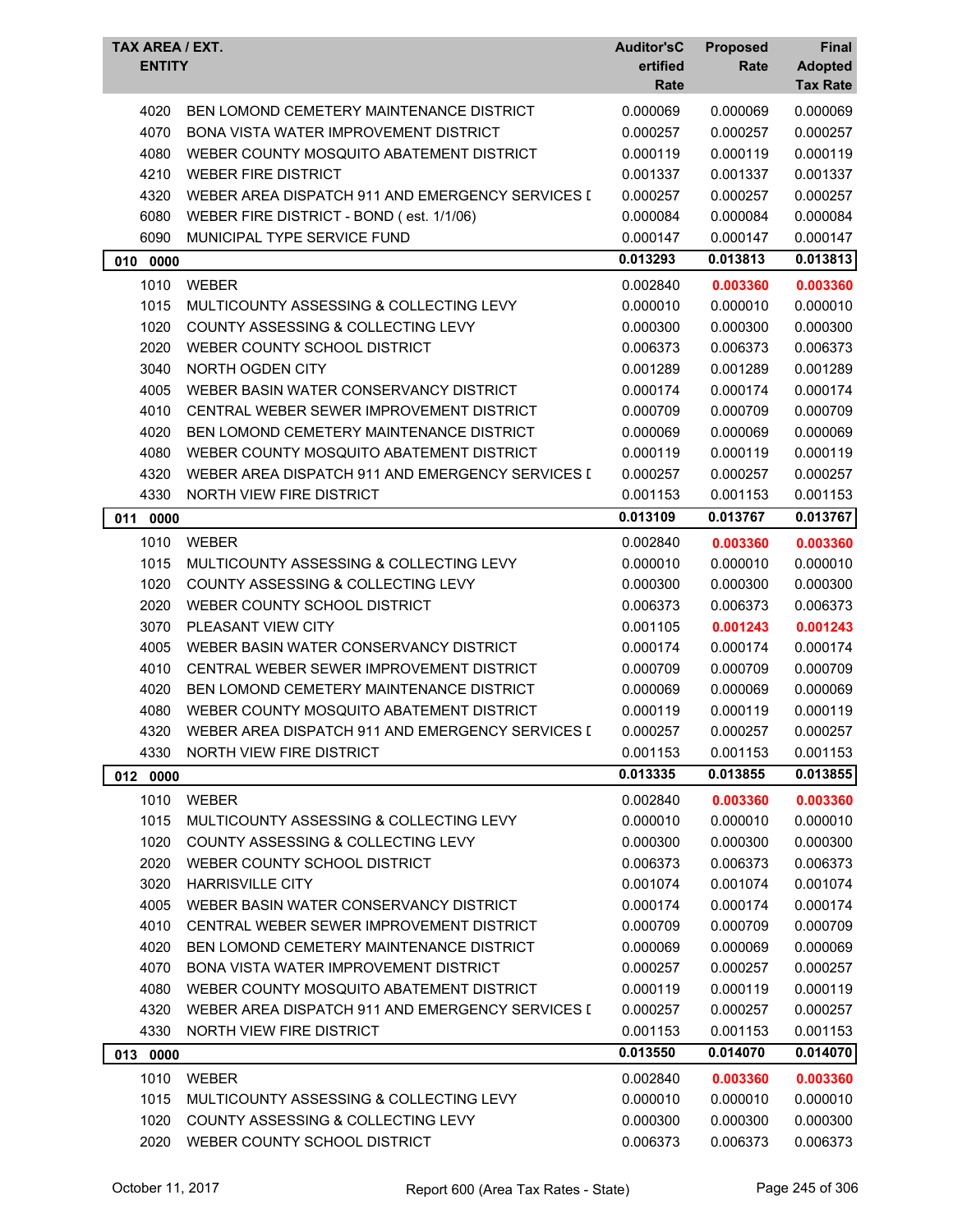| <b>TAX AREA / EXT.</b><br><b>ENTITY</b> |                                                         | <b>Auditor'sC</b><br>ertified<br>Rate | <b>Proposed</b><br>Rate | <b>Final</b><br><b>Adopted</b><br><b>Tax Rate</b> |
|-----------------------------------------|---------------------------------------------------------|---------------------------------------|-------------------------|---------------------------------------------------|
| 3040                                    | NORTH OGDEN CITY                                        | 0.001289                              | 0.001289                | 0.001289                                          |
| 4005                                    | WEBER BASIN WATER CONSERVANCY DISTRICT                  | 0.000174                              | 0.000174                | 0.000174                                          |
| 4010                                    | CENTRAL WEBER SEWER IMPROVEMENT DISTRICT                | 0.000709                              | 0.000709                | 0.000709                                          |
| 4020                                    | BEN LOMOND CEMETERY MAINTENANCE DISTRICT                | 0.000069                              | 0.000069                | 0.000069                                          |
| 4070                                    | <b>BONA VISTA WATER IMPROVEMENT DISTRICT</b>            | 0.000257                              | 0.000257                | 0.000257                                          |
| 4080                                    | WEBER COUNTY MOSQUITO ABATEMENT DISTRICT                | 0.000119                              | 0.000119                | 0.000119                                          |
| 4320                                    | WEBER AREA DISPATCH 911 AND EMERGENCY SERVICES I        | 0.000257                              | 0.000257                | 0.000257                                          |
| 4330                                    | NORTH VIEW FIRE DISTRICT                                | 0.001153                              | 0.001153                | 0.001153                                          |
| 0000<br>014                             |                                                         | 0.015676                              | 0.017103                | 0.017103                                          |
| 1010                                    | <b>WEBER</b>                                            | 0.002840                              | 0.003360                | 0.003360                                          |
| 1015                                    | MULTICOUNTY ASSESSING & COLLECTING LEVY                 | 0.000010                              | 0.000010                | 0.000010                                          |
| 1020                                    | COUNTY ASSESSING & COLLECTING LEVY                      | 0.000300                              | 0.000300                | 0.000300                                          |
| 2010                                    | OGDEN CITY SCHOOL DISTRICT                              | 0.008055                              | 0.008754                | 0.008754                                          |
| 3050                                    | <b>OGDEN CITY</b>                                       | 0.002895                              | 0.003103                | 0.003103                                          |
| 4005                                    | WEBER BASIN WATER CONSERVANCY DISTRICT                  | 0.000174                              | 0.000174                | 0.000174                                          |
| 4010                                    | CENTRAL WEBER SEWER IMPROVEMENT DISTRICT                | 0.000709                              | 0.000709                | 0.000709                                          |
| 4020                                    | BEN LOMOND CEMETERY MAINTENANCE DISTRICT                | 0.000069                              | 0.000069                | 0.000069                                          |
| 4080                                    | WEBER COUNTY MOSQUITO ABATEMENT DISTRICT                | 0.000119                              | 0.000119                | 0.000119                                          |
| 4320                                    | WEBER AREA DISPATCH 911 AND EMERGENCY SERVICES I        | 0.000257                              | 0.000257                | 0.000257                                          |
| 6030                                    | OGDEN CITY - SPECIAL LEVY TO PURCHASE WBWCD WATE        | 0.000248                              | 0.000248                | 0.000248                                          |
| 016<br>0000                             |                                                         | 0.011898                              | 0.012418                | 0.012418                                          |
| 1010                                    | <b>WEBER</b>                                            | 0.002840                              | 0.003360                | 0.003360                                          |
| 1015                                    | MULTICOUNTY ASSESSING & COLLECTING LEVY                 | 0.000010                              | 0.000010                | 0.000010                                          |
| 1020                                    | <b>COUNTY ASSESSING &amp; COLLECTING LEVY</b>           | 0.000300                              | 0.000300                | 0.000300                                          |
| 2020                                    | WEBER COUNTY SCHOOL DISTRICT                            | 0.006373                              | 0.006373                | 0.006373                                          |
| 4005                                    | WEBER BASIN WATER CONSERVANCY DISTRICT                  | 0.000174                              | 0.000174                | 0.000174                                          |
| 4070                                    | BONA VISTA WATER IMPROVEMENT DISTRICT                   | 0.000257                              | 0.000257                | 0.000257                                          |
| 4080                                    | WEBER COUNTY MOSQUITO ABATEMENT DISTRICT                | 0.000119                              | 0.000119                | 0.000119                                          |
| 4210                                    | <b>WEBER FIRE DISTRICT</b>                              | 0.001337                              | 0.001337                | 0.001337                                          |
| 4320                                    | WEBER AREA DISPATCH 911 AND EMERGENCY SERVICES I        | 0.000257                              | 0.000257                | 0.000257                                          |
| 6080                                    | WEBER FIRE DISTRICT - BOND (est. 1/1/06)                | 0.000084                              | 0.000084                | 0.000084                                          |
| 6090                                    | MUNICIPAL TYPE SERVICE FUND                             | 0.000147                              | 0.000147                | 0.000147                                          |
| 0000<br>017                             |                                                         | 0.012607                              | 0.013127                | 0.013127                                          |
| 1010                                    | WEBER                                                   | 0.002840                              | 0.003360                | 0.003360                                          |
| 1015                                    | MULTICOUNTY ASSESSING & COLLECTING LEVY                 | 0.000010                              | 0.000010                | 0.000010                                          |
| 1020                                    | COUNTY ASSESSING & COLLECTING LEVY                      | 0.000300                              | 0.000300                | 0.000300                                          |
| 2020                                    | WEBER COUNTY SCHOOL DISTRICT                            | 0.006373                              | 0.006373                | 0.006373                                          |
| 4005                                    | WEBER BASIN WATER CONSERVANCY DISTRICT                  | 0.000174                              | 0.000174                | 0.000174                                          |
| 4010                                    | CENTRAL WEBER SEWER IMPROVEMENT DISTRICT                | 0.000709                              | 0.000709                | 0.000709                                          |
| 4070                                    | BONA VISTA WATER IMPROVEMENT DISTRICT                   | 0.000257                              | 0.000257                | 0.000257                                          |
| 4080                                    | WEBER COUNTY MOSQUITO ABATEMENT DISTRICT                | 0.000119                              | 0.000119                | 0.000119                                          |
| 4210                                    | <b>WEBER FIRE DISTRICT</b>                              | 0.001337                              | 0.001337                | 0.001337                                          |
| 4320                                    | WEBER AREA DISPATCH 911 AND EMERGENCY SERVICES I        | 0.000257                              | 0.000257                | 0.000257                                          |
| 6080                                    | WEBER FIRE DISTRICT - BOND (est. 1/1/06)                | 0.000084                              | 0.000084                | 0.000084                                          |
| 6090                                    | MUNICIPAL TYPE SERVICE FUND                             | 0.000147                              | 0.000147                | 0.000147                                          |
| 019 0000                                |                                                         | 0.011969                              | 0.012489                | 0.012489                                          |
|                                         |                                                         |                                       |                         |                                                   |
| 1010<br>1015                            | <b>WEBER</b><br>MULTICOUNTY ASSESSING & COLLECTING LEVY | 0.002840                              | 0.003360<br>0.000010    | 0.003360                                          |
| 1020                                    | COUNTY ASSESSING & COLLECTING LEVY                      | 0.000010<br>0.000300                  | 0.000300                | 0.000010<br>0.000300                              |
|                                         |                                                         |                                       |                         |                                                   |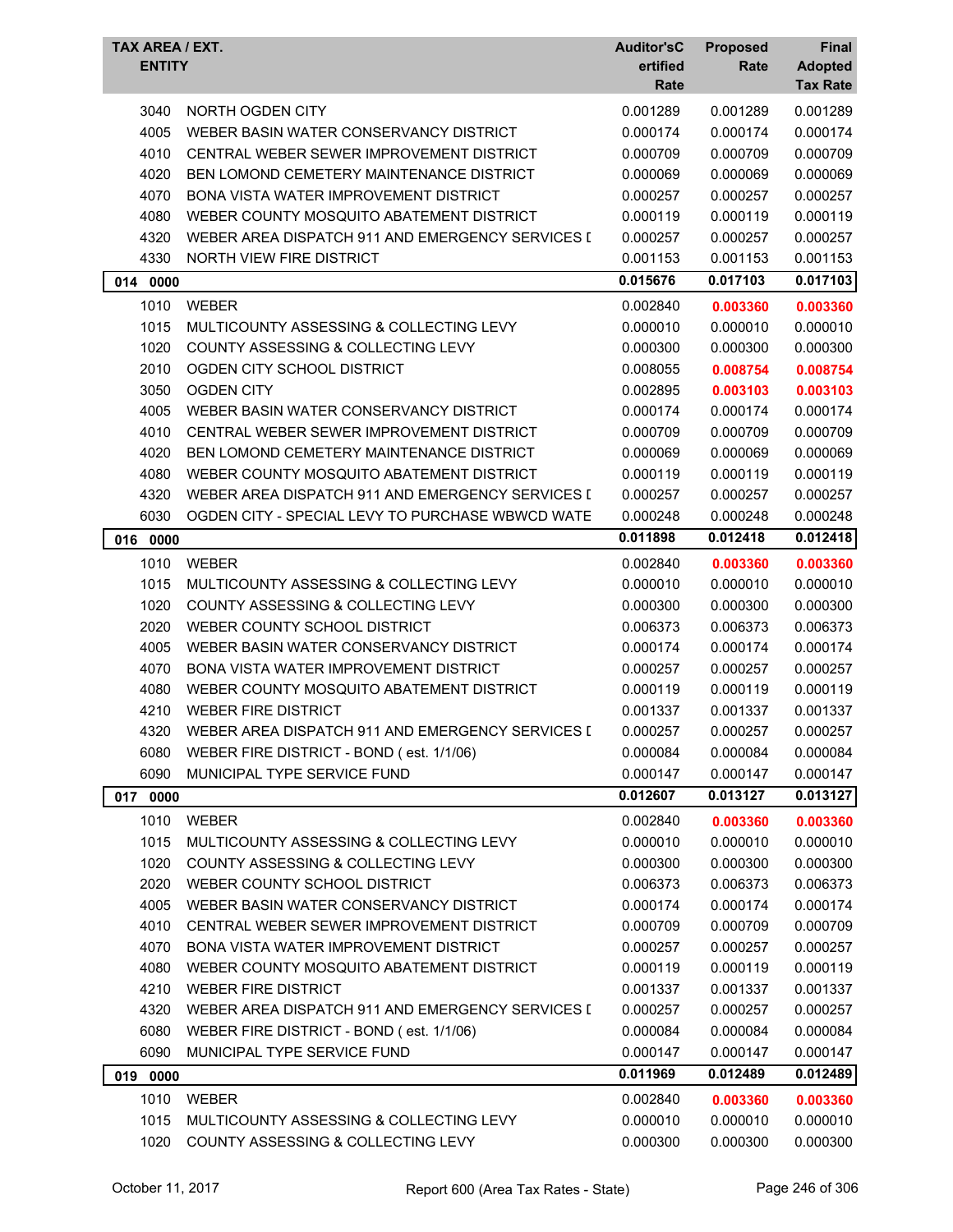| TAX AREA / EXT.<br><b>ENTITY</b> |                                                  | <b>Auditor'sC</b><br>ertified<br>Rate | <b>Proposed</b><br>Rate | Final<br><b>Adopted</b><br><b>Tax Rate</b> |
|----------------------------------|--------------------------------------------------|---------------------------------------|-------------------------|--------------------------------------------|
|                                  |                                                  |                                       |                         |                                            |
| 2020                             | WEBER COUNTY SCHOOL DISTRICT                     | 0.006373                              | 0.006373                | 0.006373                                   |
| 4005                             | WEBER BASIN WATER CONSERVANCY DISTRICT           | 0.000174                              | 0.000174                | 0.000174                                   |
| 4030                             | PLAIN CITY CEMETERY MAINTENANCE DISTRICT         | 0.000071                              | 0.000071                | 0.000071                                   |
| 4070                             | <b>BONA VISTA WATER IMPROVEMENT DISTRICT</b>     | 0.000257                              | 0.000257                | 0.000257                                   |
| 4080                             | WEBER COUNTY MOSQUITO ABATEMENT DISTRICT         | 0.000119                              | 0.000119                | 0.000119                                   |
| 4210                             | <b>WEBER FIRE DISTRICT</b>                       | 0.001337                              | 0.001337                | 0.001337                                   |
| 4320                             | WEBER AREA DISPATCH 911 AND EMERGENCY SERVICES I | 0.000257                              | 0.000257                | 0.000257                                   |
| 6080                             | WEBER FIRE DISTRICT - BOND (est. 1/1/06)         | 0.000084                              | 0.000084                | 0.000084                                   |
| 6090                             | MUNICIPAL TYPE SERVICE FUND                      | 0.000147                              | 0.000147                | 0.000147                                   |
| 020<br>0000                      |                                                  | 0.013266                              | 0.013786                | 0.013786                                   |
| 1010                             | <b>WEBER</b>                                     | 0.002840                              | 0.003360                | 0.003360                                   |
| 1015                             | MULTICOUNTY ASSESSING & COLLECTING LEVY          | 0.000010                              | 0.000010                | 0.000010                                   |
| 1020                             | COUNTY ASSESSING & COLLECTING LEVY               | 0.000300                              | 0.000300                | 0.000300                                   |
| 2020                             | WEBER COUNTY SCHOOL DISTRICT                     | 0.006373                              | 0.006373                | 0.006373                                   |
| 3020                             | <b>HARRISVILLE CITY</b>                          | 0.001074                              | 0.001074                | 0.001074                                   |
| 4005                             | WEBER BASIN WATER CONSERVANCY DISTRICT           | 0.000174                              | 0.000174                | 0.000174                                   |
| 4010                             | CENTRAL WEBER SEWER IMPROVEMENT DISTRICT         | 0.000709                              | 0.000709                | 0.000709                                   |
| 4070                             | <b>BONA VISTA WATER IMPROVEMENT DISTRICT</b>     | 0.000257                              | 0.000257                | 0.000257                                   |
| 4080                             | WEBER COUNTY MOSQUITO ABATEMENT DISTRICT         | 0.000119                              | 0.000119                | 0.000119                                   |
| 4320                             | WEBER AREA DISPATCH 911 AND EMERGENCY SERVICES I | 0.000257                              | 0.000257                | 0.000257                                   |
| 4330                             | <b>NORTH VIEW FIRE DISTRICT</b>                  | 0.001153                              | 0.001153                | 0.001153                                   |
| 021<br>0000                      |                                                  | 0.010926                              | 0.011446                | 0.011446                                   |
| 1010                             | <b>WEBER</b>                                     | 0.002840                              | 0.003360                | 0.003360                                   |
| 1015                             | MULTICOUNTY ASSESSING & COLLECTING LEVY          | 0.000010                              | 0.000010                | 0.000010                                   |
| 1020                             | COUNTY ASSESSING & COLLECTING LEVY               | 0.000300                              | 0.000300                | 0.000300                                   |
| 2020                             | WEBER COUNTY SCHOOL DISTRICT                     | 0.006373                              | 0.006373                | 0.006373                                   |
| 3060                             | <b>PLAIN CITY</b>                                | 0.000441                              | 0.000441                | 0.000441                                   |
| 4005                             | WEBER BASIN WATER CONSERVANCY DISTRICT           | 0.000174                              | 0.000174                | 0.000174                                   |
| 4030                             | PLAIN CITY CEMETERY MAINTENANCE DISTRICT         | 0.000071                              | 0.000071                | 0.000071                                   |
| 4070                             | BONA VISTA WATER IMPROVEMENT DISTRICT            | 0.000257                              | 0.000257                | 0.000257                                   |
| 4080                             | WEBER COUNTY MOSQUITO ABATEMENT DISTRICT         | 0.000119                              | 0.000119                | 0.000119                                   |
| 4320                             | WEBER AREA DISPATCH 911 AND EMERGENCY SERVICES I | 0.000257                              | 0.000257                | 0.000257                                   |
| 6080                             | WEBER FIRE DISTRICT - BOND (est. 1/1/06)         | 0.000084                              | 0.000084                | 0.000084                                   |
| 022 0000                         |                                                  | 0.015864                              | 0.017291                | 0.017291                                   |
|                                  |                                                  |                                       |                         |                                            |
| 1010                             | <b>WEBER</b>                                     | 0.002840                              | 0.003360                | 0.003360                                   |
| 1015                             | MULTICOUNTY ASSESSING & COLLECTING LEVY          | 0.000010                              | 0.000010                | 0.000010                                   |
| 1020                             | COUNTY ASSESSING & COLLECTING LEVY               | 0.000300                              | 0.000300                | 0.000300                                   |
| 2010                             | OGDEN CITY SCHOOL DISTRICT                       | 0.008055                              | 0.008754                | 0.008754                                   |
| 3050                             | <b>OGDEN CITY</b>                                | 0.002895                              | 0.003103                | 0.003103                                   |
| 4005                             | WEBER BASIN WATER CONSERVANCY DISTRICT           | 0.000174                              | 0.000174                | 0.000174                                   |
| 4010                             | CENTRAL WEBER SEWER IMPROVEMENT DISTRICT         | 0.000709                              | 0.000709                | 0.000709                                   |
| 4070                             | <b>BONA VISTA WATER IMPROVEMENT DISTRICT</b>     | 0.000257                              | 0.000257                | 0.000257                                   |
| 4080                             | WEBER COUNTY MOSQUITO ABATEMENT DISTRICT         | 0.000119                              | 0.000119                | 0.000119                                   |
| 4320                             | WEBER AREA DISPATCH 911 AND EMERGENCY SERVICES I | 0.000257                              | 0.000257                | 0.000257                                   |
| 6030                             | OGDEN CITY - SPECIAL LEVY TO PURCHASE WBWCD WATE | 0.000248                              | 0.000248                | 0.000248                                   |
| 023 0000                         |                                                  | 0.012350                              | 0.012870                | 0.012870                                   |
| 1010                             | <b>WEBER</b>                                     | 0.002840                              | 0.003360                | 0.003360                                   |
| 1015                             | MULTICOUNTY ASSESSING & COLLECTING LEVY          | 0.000010                              | 0.000010                | 0.000010                                   |
| 1020                             | COUNTY ASSESSING & COLLECTING LEVY               | 0.000300                              | 0.000300                | 0.000300                                   |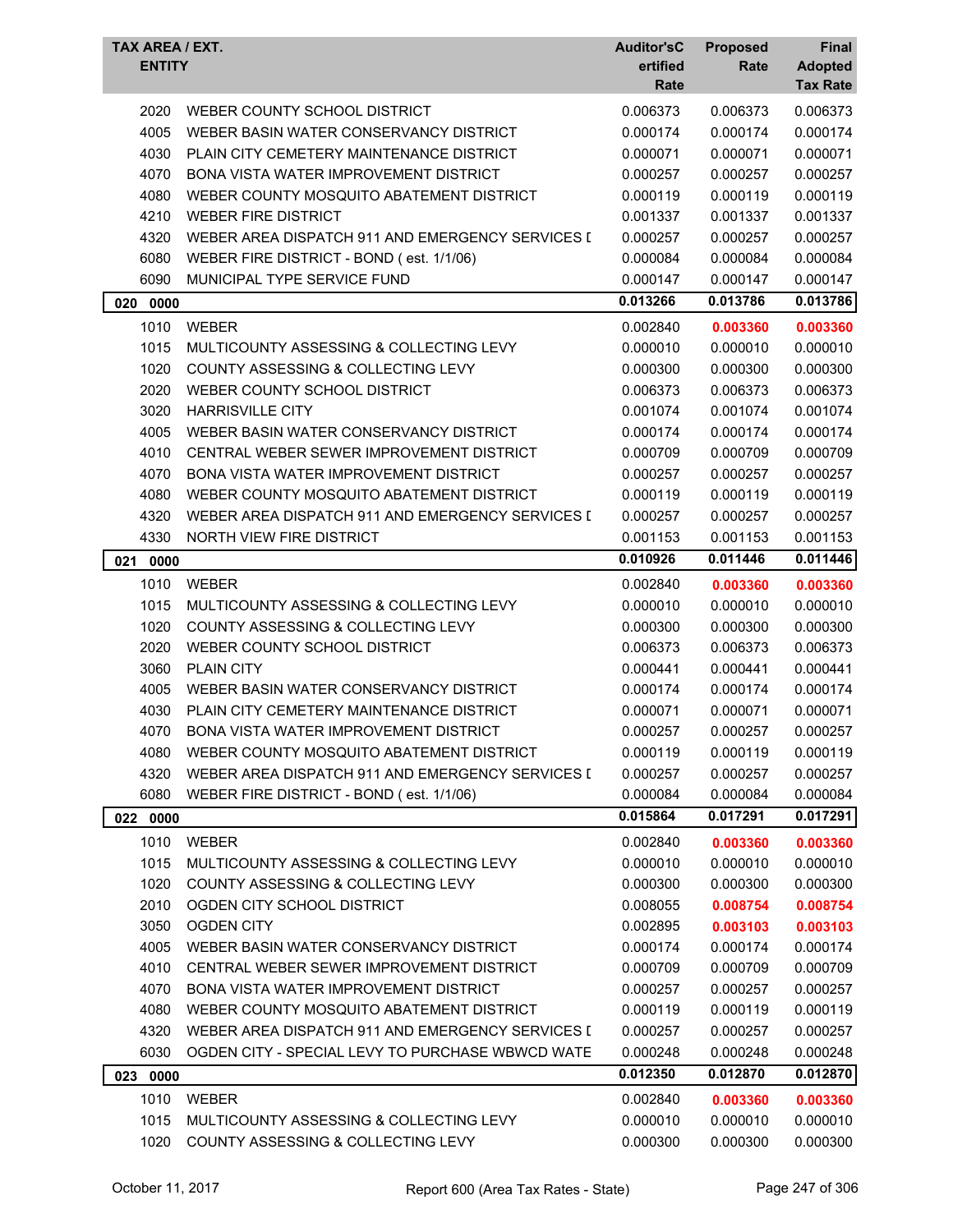| TAX AREA / EXT.<br><b>ENTITY</b> |                                                   | <b>Auditor'sC</b><br>ertified<br>Rate | <b>Proposed</b><br>Rate | <b>Final</b><br><b>Adopted</b><br><b>Tax Rate</b> |
|----------------------------------|---------------------------------------------------|---------------------------------------|-------------------------|---------------------------------------------------|
| 2020                             | WEBER COUNTY SCHOOL DISTRICT                      | 0.006373                              | 0.006373                | 0.006373                                          |
| 4005                             | WEBER BASIN WATER CONSERVANCY DISTRICT            | 0.000174                              | 0.000174                | 0.000174                                          |
| 4010                             | CENTRAL WEBER SEWER IMPROVEMENT DISTRICT          | 0.000709                              | 0.000709                | 0.000709                                          |
| 4080                             | WEBER COUNTY MOSQUITO ABATEMENT DISTRICT          | 0.000119                              | 0.000119                | 0.000119                                          |
| 4210                             | <b>WEBER FIRE DISTRICT</b>                        | 0.001337                              | 0.001337                | 0.001337                                          |
| 4320                             | WEBER AREA DISPATCH 911 AND EMERGENCY SERVICES I  | 0.000257                              | 0.000257                | 0.000257                                          |
| 6080                             | WEBER FIRE DISTRICT - BOND (est. 1/1/06)          | 0.000084                              | 0.000084                | 0.000084                                          |
| 6090                             | MUNICIPAL TYPE SERVICE FUND                       | 0.000147                              | 0.000147                | 0.000147                                          |
| 0000<br>024                      |                                                   | 0.013441                              | 0.014183                | 0.014183                                          |
| 1010                             | <b>WEBER</b>                                      | 0.002840                              | 0.003360                | 0.003360                                          |
| 1015                             | MULTICOUNTY ASSESSING & COLLECTING LEVY           | 0.000010                              | 0.000010                | 0.000010                                          |
| 1020                             | <b>COUNTY ASSESSING &amp; COLLECTING LEVY</b>     | 0.000300                              | 0.000300                | 0.000300                                          |
| 2020                             | WEBER COUNTY SCHOOL DISTRICT                      | 0.006373                              | 0.006373                | 0.006373                                          |
| 3120                             | <b>WASHINGTON TERRACE CITY</b>                    | 0.002659                              | 0.002881                | 0.002881                                          |
| 4005                             | WEBER BASIN WATER CONSERVANCY DISTRICT            | 0.000174                              | 0.000174                | 0.000174                                          |
| 4010                             | CENTRAL WEBER SEWER IMPROVEMENT DISTRICT          | 0.000709                              | 0.000709                | 0.000709                                          |
| 4080                             | WEBER COUNTY MOSQUITO ABATEMENT DISTRICT          | 0.000119                              | 0.000119                | 0.000119                                          |
| 4320                             | WEBER AREA DISPATCH 911 AND EMERGENCY SERVICES I  | 0.000257                              | 0.000257                | 0.000257                                          |
| 6070                             | WASHINGTON TERRACE CITY - SPECIAL LEVY TO PURCHAS | 0.000000                              |                         |                                                   |
| 025 0000                         |                                                   | 0.015607                              | 0.017034                | 0.017034                                          |
| 1010                             | <b>WEBER</b>                                      | 0.002840                              | 0.003360                | 0.003360                                          |
| 1015                             | MULTICOUNTY ASSESSING & COLLECTING LEVY           | 0.000010                              | 0.000010                | 0.000010                                          |
| 1020                             | COUNTY ASSESSING & COLLECTING LEVY                | 0.000300                              | 0.000300                | 0.000300                                          |
| 2010                             | OGDEN CITY SCHOOL DISTRICT                        | 0.008055                              | 0.008754                | 0.008754                                          |
| 3050                             | <b>OGDEN CITY</b>                                 | 0.002895                              | 0.003103                | 0.003103                                          |
| 4005                             | WEBER BASIN WATER CONSERVANCY DISTRICT            | 0.000174                              | 0.000174                | 0.000174                                          |
| 4010                             | CENTRAL WEBER SEWER IMPROVEMENT DISTRICT          | 0.000709                              | 0.000709                | 0.000709                                          |
| 4080                             | WEBER COUNTY MOSQUITO ABATEMENT DISTRICT          | 0.000119                              | 0.000119                | 0.000119                                          |
| 4320                             | WEBER AREA DISPATCH 911 AND EMERGENCY SERVICES I  | 0.000257                              | 0.000257                | 0.000257                                          |
| 6030                             | OGDEN CITY - SPECIAL LEVY TO PURCHASE WBWCD WATE  | 0.000248                              | 0.000248                | 0.000248                                          |
| 026 0000                         |                                                   | 0.011860                              | 0.012380                | 0.012380                                          |
| 1010                             | <b>WEBER</b>                                      | 0.002840                              | 0.003360                | 0.003360                                          |
| 1015                             | MULTICOUNTY ASSESSING & COLLECTING LEVY           | 0.000010                              | 0.000010                | 0.000010                                          |
| 1020                             | COUNTY ASSESSING & COLLECTING LEVY                | 0.000300                              | 0.000300                | 0.000300                                          |
| 2020                             | WEBER COUNTY SCHOOL DISTRICT                      | 0.006373                              | 0.006373                | 0.006373                                          |
| 3080                             | <b>RIVERDALE CITY</b>                             | 0.001078                              | 0.001078                | 0.001078                                          |
| 4005                             | WEBER BASIN WATER CONSERVANCY DISTRICT            | 0.000174                              | 0.000174                | 0.000174                                          |
| 4010                             | CENTRAL WEBER SEWER IMPROVEMENT DISTRICT          | 0.000709                              | 0.000709                | 0.000709                                          |
| 4080                             | WEBER COUNTY MOSQUITO ABATEMENT DISTRICT          | 0.000119                              | 0.000119                | 0.000119                                          |
| 4320                             | WEBER AREA DISPATCH 911 AND EMERGENCY SERVICES I  | 0.000257                              | 0.000257                | 0.000257                                          |
| 6040                             | RIVERDALE CITY - SPECIAL LEVY TO PURCHASE WBWCD W |                                       |                         |                                                   |
| 027 0000                         |                                                   | 0.013176                              | 0.014202                | 0.014202                                          |
| 1010                             | <b>WEBER</b>                                      | 0.002840                              | 0.003360                | 0.003360                                          |
| 1015                             | MULTICOUNTY ASSESSING & COLLECTING LEVY           | 0.000010                              | 0.000010                | 0.000010                                          |
| 1020                             | <b>COUNTY ASSESSING &amp; COLLECTING LEVY</b>     | 0.000300                              | 0.000300                | 0.000300                                          |
| 2020                             | WEBER COUNTY SCHOOL DISTRICT                      | 0.006373                              | 0.006373                | 0.006373                                          |
| 3100                             | SOUTH OGDEN CITY                                  | 0.002394                              | 0.002900                | 0.002900                                          |
| 4005                             | WEBER BASIN WATER CONSERVANCY DISTRICT            | 0.000174                              | 0.000174                | 0.000174                                          |
| 4010                             | CENTRAL WEBER SEWER IMPROVEMENT DISTRICT          | 0.000709                              | 0.000709                | 0.000709                                          |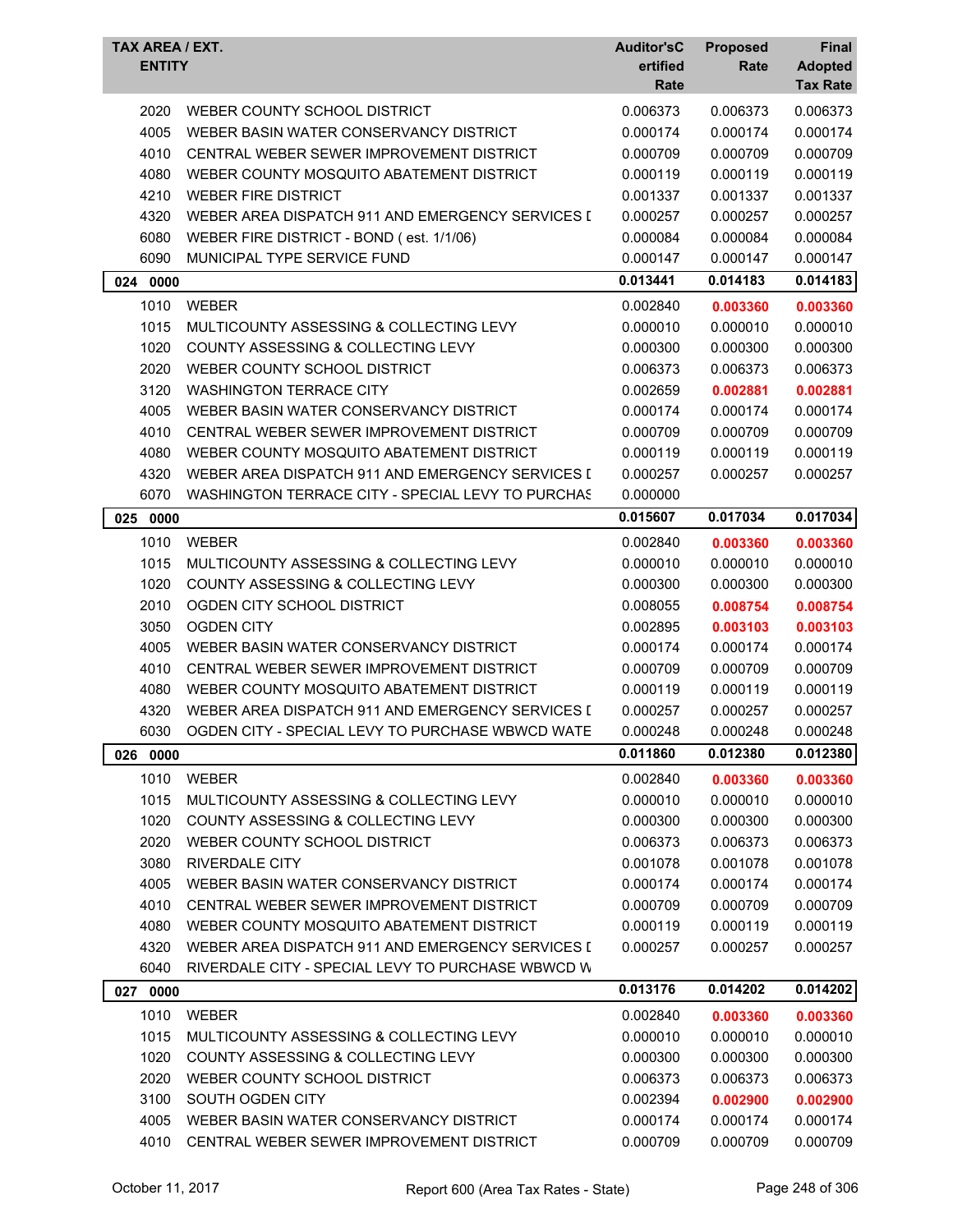| TAX AREA / EXT.<br><b>ENTITY</b> |                                                                        | <b>Auditor'sC</b><br>ertified<br>Rate | <b>Proposed</b><br>Rate | Final<br><b>Adopted</b><br><b>Tax Rate</b> |
|----------------------------------|------------------------------------------------------------------------|---------------------------------------|-------------------------|--------------------------------------------|
| 4080                             | WEBER COUNTY MOSQUITO ABATEMENT DISTRICT                               | 0.000119                              | 0.000119                | 0.000119                                   |
| 4320                             | WEBER AREA DISPATCH 911 AND EMERGENCY SERVICES I                       | 0.000257                              | 0.000257                | 0.000257                                   |
| 6050                             | SOUTH OGDEN CITY - SPECIAL LEVY TO PURCHASE WBWC                       | 0.000000                              |                         |                                            |
| 028 0000                         |                                                                        | 0.011704                              | 0.012224                | 0.012224                                   |
| 1010                             | <b>WEBER</b>                                                           | 0.002840                              | 0.003360                | 0.003360                                   |
| 1015                             | MULTICOUNTY ASSESSING & COLLECTING LEVY                                | 0.000010                              | 0.000010                | 0.000010                                   |
| 1020                             | COUNTY ASSESSING & COLLECTING LEVY                                     | 0.000300                              | 0.000300                | 0.000300                                   |
| 2020                             | WEBER COUNTY SCHOOL DISTRICT                                           | 0.006373                              | 0.006373                | 0.006373                                   |
| 4005                             | WEBER BASIN WATER CONSERVANCY DISTRICT                                 | 0.000174                              | 0.000174                | 0.000174                                   |
| 4080                             | WEBER COUNTY MOSQUITO ABATEMENT DISTRICT                               | 0.000119                              | 0.000119                | 0.000119                                   |
| 4090                             | EDEN CEMETERY MAINTENANCE DISTRICT                                     | 0.000063                              | 0.000063                | 0.000063                                   |
| 4210                             | <b>WEBER FIRE DISTRICT</b>                                             | 0.001337                              | 0.001337                | 0.001337                                   |
| 4320                             | WEBER AREA DISPATCH 911 AND EMERGENCY SERVICES I                       | 0.000257                              | 0.000257                | 0.000257                                   |
| 6080                             | WEBER FIRE DISTRICT - BOND (est. 1/1/06)                               | 0.000084                              | 0.000084                | 0.000084                                   |
| 6090                             | MUNICIPAL TYPE SERVICE FUND                                            | 0.000147                              | 0.000147                | 0.000147                                   |
| 0000<br>030                      |                                                                        | 0.012007                              | 0.012527                | 0.012527                                   |
| 1010                             | <b>WEBER</b>                                                           | 0.002840                              | 0.003360                | 0.003360                                   |
| 1015                             | MULTICOUNTY ASSESSING & COLLECTING LEVY                                | 0.000010                              | 0.000010                | 0.000010                                   |
| 1020                             | COUNTY ASSESSING & COLLECTING LEVY                                     | 0.000300                              | 0.000300                | 0.000300                                   |
|                                  |                                                                        |                                       |                         |                                            |
| 2020                             | WEBER COUNTY SCHOOL DISTRICT<br><b>HOOPER CITY</b>                     | 0.006373                              | 0.006373                | 0.006373                                   |
| 3025<br>4005                     | WEBER BASIN WATER CONSERVANCY DISTRICT                                 | 0.000513                              | 0.000513                | 0.000513                                   |
|                                  | HOOPER CEMETERY MAINTENANCE DISTRICT                                   | 0.000174                              | 0.000174                | 0.000174                                   |
| 4060                             |                                                                        |                                       |                         |                                            |
| 4080<br>4210                     | WEBER COUNTY MOSQUITO ABATEMENT DISTRICT<br><b>WEBER FIRE DISTRICT</b> | 0.000119<br>0.001337                  | 0.000119                | 0.000119                                   |
|                                  | WEBER AREA DISPATCH 911 AND EMERGENCY SERVICES I                       |                                       | 0.001337                | 0.001337                                   |
| 4320                             |                                                                        | 0.000257                              | 0.000257                | 0.000257                                   |
| 6080                             | WEBER FIRE DISTRICT - BOND (est. 1/1/06)                               | 0.000084<br>0.012352                  | 0.000084                | 0.000084                                   |
| 031<br>0000                      |                                                                        |                                       | 0.012872                | 0.012872                                   |
| 1010                             | WEBER                                                                  | 0.002840                              | 0.003360                | 0.003360                                   |
| 1015                             | MULTICOUNTY ASSESSING & COLLECTING LEVY                                | 0.000010                              | 0.000010                | 0.000010                                   |
| 1020                             | COUNTY ASSESSING & COLLECTING LEVY                                     | 0.000300                              | 0.000300                | 0.000300                                   |
| 2020                             | WEBER COUNTY SCHOOL DISTRICT                                           | 0.006373                              | 0.006373                | 0.006373                                   |
| 3025                             | <b>HOOPER CITY</b>                                                     | 0.000513                              | 0.000513                | 0.000513                                   |
| 4005                             | WEBER BASIN WATER CONSERVANCY DISTRICT                                 | 0.000174                              | 0.000174                | 0.000174                                   |
| 4060                             | <b>HOOPER CEMETERY MAINTENANCE DISTRICT</b>                            |                                       |                         |                                            |
| 4080                             | WEBER COUNTY MOSQUITO ABATEMENT DISTRICT                               | 0.000119                              | 0.000119                | 0.000119                                   |
| 4150                             | HOOPER WATER IMPROVEMENT DISTRICT                                      | 0.000345                              | 0.000345                | 0.000345                                   |
| 4210                             | <b>WEBER FIRE DISTRICT</b>                                             | 0.001337                              | 0.001337                | 0.001337                                   |
| 4320                             | WEBER AREA DISPATCH 911 AND EMERGENCY SERVICES I                       | 0.000257                              | 0.000257                | 0.000257                                   |
| 6080                             | WEBER FIRE DISTRICT - BOND (est. 1/1/06)                               | 0.000084                              | 0.000084                | 0.000084                                   |
| 032 0000                         |                                                                        | 0.012007                              | 0.012527                | 0.012527                                   |
| 1010                             | <b>WEBER</b>                                                           | 0.002840                              | 0.003360                | 0.003360                                   |
| 1015                             | MULTICOUNTY ASSESSING & COLLECTING LEVY                                | 0.000010                              | 0.000010                | 0.000010                                   |
| 1020                             | COUNTY ASSESSING & COLLECTING LEVY                                     | 0.000300                              | 0.000300                | 0.000300                                   |
| 2020                             | WEBER COUNTY SCHOOL DISTRICT                                           | 0.006373                              | 0.006373                | 0.006373                                   |
| 3025                             | <b>HOOPER CITY</b>                                                     | 0.000513                              | 0.000513                | 0.000513                                   |
| 4005                             | WEBER BASIN WATER CONSERVANCY DISTRICT                                 | 0.000174                              | 0.000174                | 0.000174                                   |
| 4060                             | HOOPER CEMETERY MAINTENANCE DISTRICT                                   |                                       |                         |                                            |
| 4080                             | WEBER COUNTY MOSQUITO ABATEMENT DISTRICT                               | 0.000119                              | 0.000119                | 0.000119                                   |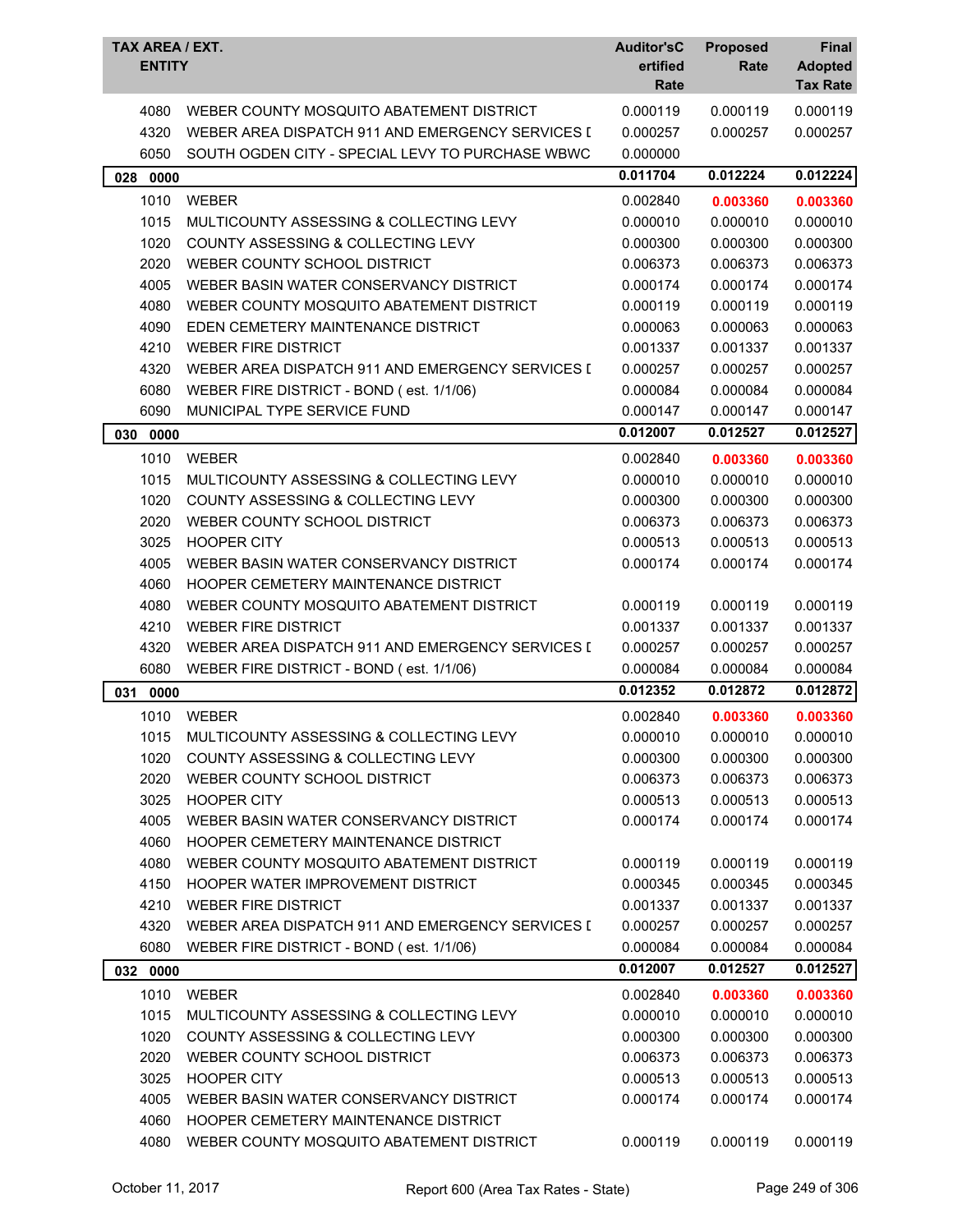| <b>TAX AREA / EXT.</b><br><b>ENTITY</b> |                                                   | <b>Auditor'sC</b><br>ertified<br>Rate | <b>Proposed</b><br>Rate | Final<br><b>Adopted</b><br><b>Tax Rate</b> |
|-----------------------------------------|---------------------------------------------------|---------------------------------------|-------------------------|--------------------------------------------|
| 4100                                    | TAYLOR-WEST WEBER WATER IMPROVEMENT DISTRICT      |                                       |                         |                                            |
| 4210                                    | <b>WEBER FIRE DISTRICT</b>                        | 0.001337                              | 0.001337                | 0.001337                                   |
| 4320                                    | WEBER AREA DISPATCH 911 AND EMERGENCY SERVICES I  | 0.000257                              | 0.000257                | 0.000257                                   |
| 6080                                    | WEBER FIRE DISTRICT - BOND (est. 1/1/06)          | 0.000084                              | 0.000084                | 0.000084                                   |
| 038<br>0000                             |                                                   | 0.012674                              | 0.013194                | 0.013194                                   |
| 1010                                    | WEBER                                             | 0.002840                              | 0.003360                | 0.003360                                   |
| 1015                                    | MULTICOUNTY ASSESSING & COLLECTING LEVY           | 0.000010                              | 0.000010                | 0.000010                                   |
| 1020                                    | COUNTY ASSESSING & COLLECTING LEVY                | 0.000300                              | 0.000300                | 0.000300                                   |
| 2020                                    | WEBER COUNTY SCHOOL DISTRICT                      | 0.006373                              | 0.006373                | 0.006373                                   |
| 4005                                    | WEBER BASIN WATER CONSERVANCY DISTRICT            | 0.000174                              | 0.000174                | 0.000174                                   |
| 4015                                    | NORTH DAVIS SEWER DISTRICT                        | 0.000949                              | 0.000949                | 0.000949                                   |
| 4080                                    | WEBER COUNTY MOSQUITO ABATEMENT DISTRICT          | 0.000119                              | 0.000119                | 0.000119                                   |
| 4130                                    | ROY WATER CONSERVANCY DISTRICT                    | 0.000084                              | 0.000084                | 0.000084                                   |
| 4210                                    | <b>WEBER FIRE DISTRICT</b>                        | 0.001337                              | 0.001337                | 0.001337                                   |
| 4320                                    | WEBER AREA DISPATCH 911 AND EMERGENCY SERVICES I  | 0.000257                              | 0.000257                | 0.000257                                   |
| 6080                                    | WEBER FIRE DISTRICT - BOND (est. 1/1/06)          | 0.000084                              | 0.000084                | 0.000084                                   |
| 6090                                    | MUNICIPAL TYPE SERVICE FUND                       | 0.000147                              | 0.000147                | 0.000147                                   |
| 0000<br>039                             |                                                   | 0.012100                              | 0.012620                | 0.012620                                   |
| 1010                                    | <b>WEBER</b>                                      | 0.002840                              | 0.003360                | 0.003360                                   |
| 1015                                    | MULTICOUNTY ASSESSING & COLLECTING LEVY           | 0.000010                              | 0.000010                | 0.000010                                   |
| 1020                                    | COUNTY ASSESSING & COLLECTING LEVY                | 0.000300                              | 0.000300                | 0.000300                                   |
| 2020                                    | WEBER COUNTY SCHOOL DISTRICT                      | 0.006373                              | 0.006373                | 0.006373                                   |
| 3080                                    | <b>RIVERDALE CITY</b>                             | 0.001078                              | 0.001078                | 0.001078                                   |
| 4005                                    | WEBER BASIN WATER CONSERVANCY DISTRICT            | 0.000174                              | 0.000174                | 0.000174                                   |
| 4015                                    | <b>NORTH DAVIS SEWER DISTRICT</b>                 | 0.000949                              | 0.000949                | 0.000949                                   |
| 4080                                    | WEBER COUNTY MOSQUITO ABATEMENT DISTRICT          | 0.000119                              | 0.000119                | 0.000119                                   |
| 4320                                    | WEBER AREA DISPATCH 911 AND EMERGENCY SERVICES I  | 0.000257                              | 0.000257                | 0.000257                                   |
| 6040                                    | RIVERDALE CITY - SPECIAL LEVY TO PURCHASE WBWCD W |                                       |                         |                                            |
| 040<br>0000                             |                                                   | 0.013672                              | 0.014192                | 0.014192                                   |
| 1010                                    | WEBER                                             | 0.002840                              | 0.003360                | 0.003360                                   |
| 1015                                    | MULTICOUNTY ASSESSING & COLLECTING LEVY           | 0.000010                              | 0.000010                | 0.000010                                   |
| 1020                                    | COUNTY ASSESSING & COLLECTING LEVY                | 0.000300                              | 0.000300                | 0.000300                                   |
| 2020                                    | WEBER COUNTY SCHOOL DISTRICT                      | 0.006373                              | 0.006373                | 0.006373                                   |
| 3090                                    | <b>ROY CITY</b>                                   | 0.002650                              | 0.002650                | 0.002650                                   |
| 4005                                    | WEBER BASIN WATER CONSERVANCY DISTRICT            | 0.000174                              | 0.000174                | 0.000174                                   |
| 4015                                    | NORTH DAVIS SEWER DISTRICT                        | 0.000949                              | 0.000949                | 0.000949                                   |
| 4080                                    | WEBER COUNTY MOSQUITO ABATEMENT DISTRICT          | 0.000119                              | 0.000119                | 0.000119                                   |
| 4320                                    | WEBER AREA DISPATCH 911 AND EMERGENCY SERVICES I  | 0.000257                              | 0.000257                | 0.000257                                   |
| 0000<br>041                             |                                                   | 0.013756                              | 0.014276                | 0.014276                                   |
| 1010                                    | <b>WEBER</b>                                      | 0.002840                              | 0.003360                | 0.003360                                   |
| 1015                                    | MULTICOUNTY ASSESSING & COLLECTING LEVY           | 0.000010                              | 0.000010                | 0.000010                                   |
| 1020                                    | <b>COUNTY ASSESSING &amp; COLLECTING LEVY</b>     | 0.000300                              | 0.000300                | 0.000300                                   |
| 2020                                    | WEBER COUNTY SCHOOL DISTRICT                      | 0.006373                              | 0.006373                | 0.006373                                   |
| 3090                                    | <b>ROY CITY</b>                                   | 0.002650                              | 0.002650                | 0.002650                                   |
| 4005                                    | WEBER BASIN WATER CONSERVANCY DISTRICT            | 0.000174                              | 0.000174                | 0.000174                                   |
| 4015                                    | NORTH DAVIS SEWER DISTRICT                        | 0.000949                              | 0.000949                | 0.000949                                   |
| 4080                                    | WEBER COUNTY MOSQUITO ABATEMENT DISTRICT          | 0.000119                              | 0.000119                | 0.000119                                   |
| 4130                                    | ROY WATER CONSERVANCY DISTRICT                    | 0.000084                              | 0.000084                | 0.000084                                   |
| 4320                                    | WEBER AREA DISPATCH 911 AND EMERGENCY SERVICES I  | 0.000257                              | 0.000257                | 0.000257                                   |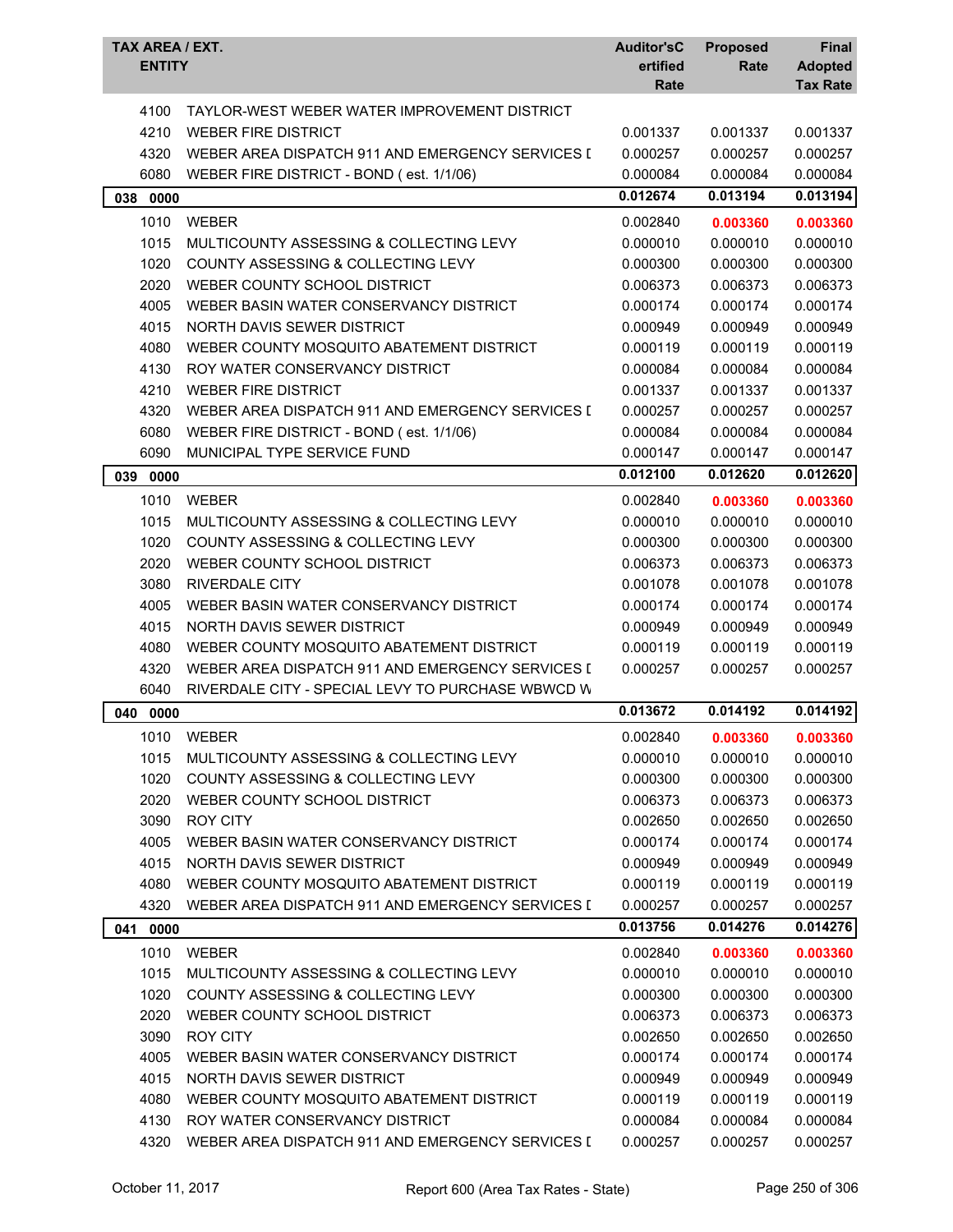| TAX AREA / EXT.<br><b>ENTITY</b> |                                                  | <b>Auditor'sC</b><br>ertified<br>Rate | <b>Proposed</b><br>Rate | Final<br><b>Adopted</b><br><b>Tax Rate</b> |
|----------------------------------|--------------------------------------------------|---------------------------------------|-------------------------|--------------------------------------------|
| 043<br>0000                      |                                                  | 0.014898                              | 0.016325                | 0.016325                                   |
| 1010                             | <b>WEBER</b>                                     | 0.002840                              | 0.003360                | 0.003360                                   |
| 1015                             | MULTICOUNTY ASSESSING & COLLECTING LEVY          | 0.000010                              | 0.000010                | 0.000010                                   |
| 1020                             | <b>COUNTY ASSESSING &amp; COLLECTING LEVY</b>    | 0.000300                              | 0.000300                | 0.000300                                   |
| 2010                             | OGDEN CITY SCHOOL DISTRICT                       | 0.008055                              | 0.008754                | 0.008754                                   |
| 3050                             | <b>OGDEN CITY</b>                                | 0.002895                              | 0.003103                | 0.003103                                   |
| 4005                             | WEBER BASIN WATER CONSERVANCY DISTRICT           | 0.000174                              | 0.000174                | 0.000174                                   |
| 4080                             | WEBER COUNTY MOSQUITO ABATEMENT DISTRICT         | 0.000119                              | 0.000119                | 0.000119                                   |
| 4320                             | WEBER AREA DISPATCH 911 AND EMERGENCY SERVICES I | 0.000257                              | 0.000257                | 0.000257                                   |
| 6030                             | OGDEN CITY - SPECIAL LEVY TO PURCHASE WBWCD WATE | 0.000248                              | 0.000248                | 0.000248                                   |
| 044 0000                         |                                                  | 0.011712                              | 0.012232                | 0.012232                                   |
| 1010                             | <b>WEBER</b>                                     | 0.002840                              | 0.003360                | 0.003360                                   |
| 1015                             | MULTICOUNTY ASSESSING & COLLECTING LEVY          | 0.000010                              | 0.000010                | 0.000010                                   |
| 1020                             | COUNTY ASSESSING & COLLECTING LEVY               | 0.000300                              | 0.000300                | 0.000300                                   |
| 2020                             | WEBER COUNTY SCHOOL DISTRICT                     | 0.006373                              | 0.006373                | 0.006373                                   |
| 4005                             | WEBER BASIN WATER CONSERVANCY DISTRICT           | 0.000174                              | 0.000174                | 0.000174                                   |
| 4030                             | PLAIN CITY CEMETERY MAINTENANCE DISTRICT         | 0.000071                              | 0.000071                | 0.000071                                   |
| 4080                             | WEBER COUNTY MOSQUITO ABATEMENT DISTRICT         | 0.000119                              | 0.000119                | 0.000119                                   |
| 4210                             | <b>WEBER FIRE DISTRICT</b>                       | 0.001337                              | 0.001337                | 0.001337                                   |
| 4320                             | WEBER AREA DISPATCH 911 AND EMERGENCY SERVICES I | 0.000257                              | 0.000257                | 0.000257                                   |
| 6080                             | WEBER FIRE DISTRICT - BOND (est. 1/1/06)         | 0.000084                              | 0.000084                | 0.000084                                   |
| 6090                             | MUNICIPAL TYPE SERVICE FUND                      | 0.000147                              | 0.000147                | 0.000147                                   |
| 045 0000                         |                                                  | 0.012331                              | 0.012989                | 0.012989                                   |
| 1010                             | <b>WEBER</b>                                     | 0.002840                              | 0.003360                | 0.003360                                   |
| 1015                             | MULTICOUNTY ASSESSING & COLLECTING LEVY          | 0.000010                              | 0.000010                | 0.000010                                   |
| 1020                             | <b>COUNTY ASSESSING &amp; COLLECTING LEVY</b>    | 0.000300                              | 0.000300                | 0.000300                                   |
| 2020                             | WEBER COUNTY SCHOOL DISTRICT                     | 0.006373                              | 0.006373                | 0.006373                                   |
| 3070                             | <b>PLEASANT VIEW CITY</b>                        | 0.001105                              | 0.001243                | 0.001243                                   |
| 4005                             | WEBER BASIN WATER CONSERVANCY DISTRICT           | 0.000174                              | 0.000174                | 0.000174                                   |
| 4080                             | WEBER COUNTY MOSQUITO ABATEMENT DISTRICT         | 0.000119                              | 0.000119                | 0.000119                                   |
| 4320                             | WEBER AREA DISPATCH 911 AND EMERGENCY SERVICES [ | 0.000257                              | 0.000257                | 0.000257                                   |
| 4330                             | NORTH VIEW FIRE DISTRICT                         | 0.001153                              | 0.001153                | 0.001153                                   |
| 0000<br>050                      |                                                  | 0.012467                              | 0.013493                | 0.013493                                   |
| 1010                             | <b>WEBER</b>                                     | 0.002840                              | 0.003360                | 0.003360                                   |
| 1015                             | MULTICOUNTY ASSESSING & COLLECTING LEVY          | 0.000010                              | 0.000010                | 0.000010                                   |
| 1020                             | COUNTY ASSESSING & COLLECTING LEVY               | 0.000300                              | 0.000300                | 0.000300                                   |
| 2020                             | WEBER COUNTY SCHOOL DISTRICT                     | 0.006373                              | 0.006373                | 0.006373                                   |
| 3100                             | SOUTH OGDEN CITY                                 | 0.002394                              | 0.002900                | 0.002900                                   |
| 4005                             | WEBER BASIN WATER CONSERVANCY DISTRICT           | 0.000174                              | 0.000174                | 0.000174                                   |
| 4080                             | WEBER COUNTY MOSQUITO ABATEMENT DISTRICT         | 0.000119                              | 0.000119                | 0.000119                                   |
| 4320                             | WEBER AREA DISPATCH 911 AND EMERGENCY SERVICES I | 0.000257                              | 0.000257                | 0.000257                                   |
| 6050                             | SOUTH OGDEN CITY - SPECIAL LEVY TO PURCHASE WBWC | 0.000000                              |                         |                                            |
| 053<br>0000                      |                                                  | 0.011712                              | 0.012232                | 0.012232                                   |
| 1010                             | <b>WEBER</b>                                     | 0.002840                              | 0.003360                | 0.003360                                   |
| 1015                             | MULTICOUNTY ASSESSING & COLLECTING LEVY          | 0.000010                              | 0.000010                | 0.000010                                   |
| 1020                             | COUNTY ASSESSING & COLLECTING LEVY               | 0.000300                              | 0.000300                | 0.000300                                   |
| 2020                             | WEBER COUNTY SCHOOL DISTRICT                     | 0.006373                              | 0.006373                | 0.006373                                   |
| 4005                             | WEBER BASIN WATER CONSERVANCY DISTRICT           | 0.000174                              | 0.000174                | 0.000174                                   |
| 4040                             | WEST WEBER-TAYLOR CEMETERY MAINTENANCE DISTRICT  | 0.000071                              | 0.000071                | 0.000071                                   |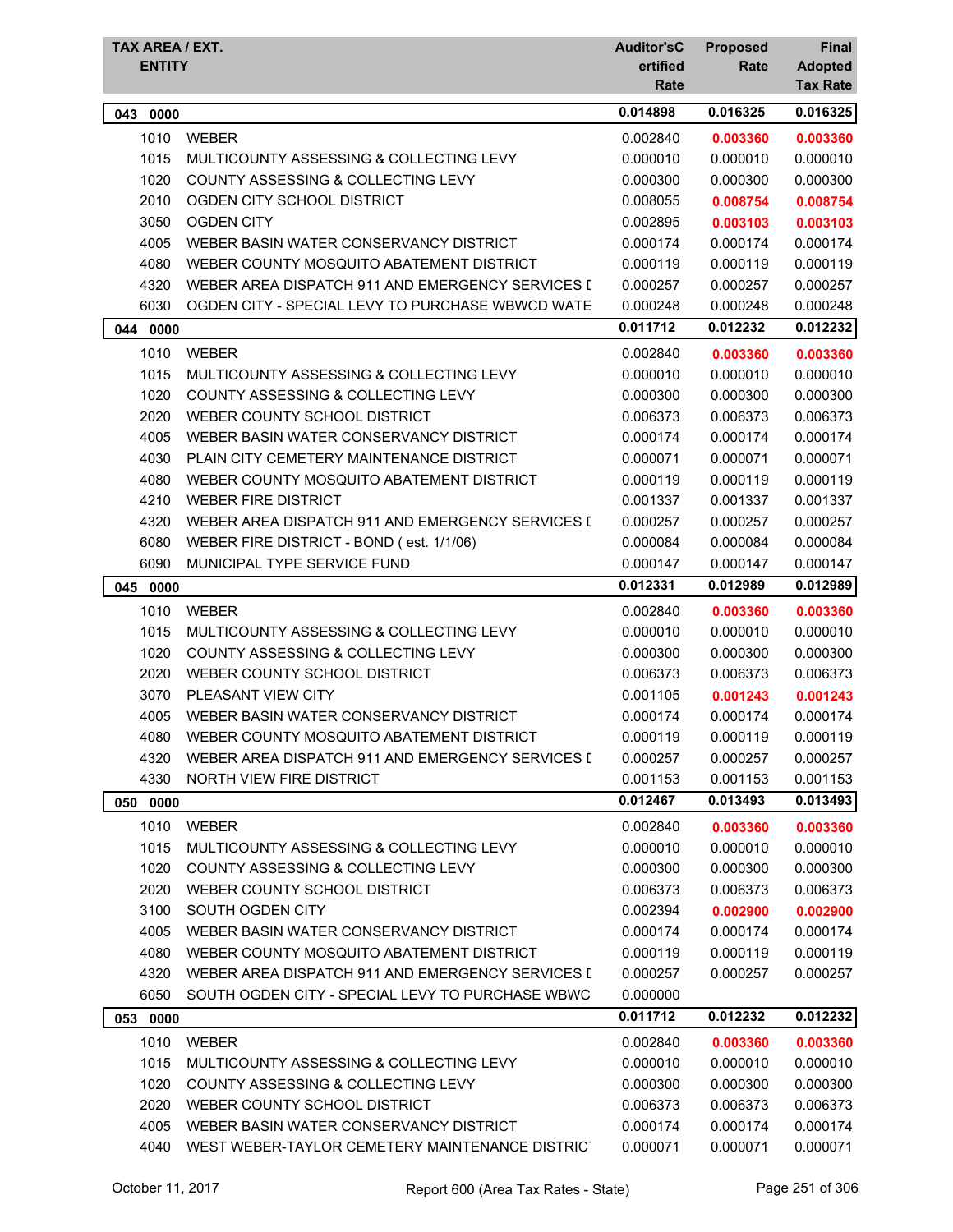| TAX AREA / EXT.<br><b>ENTITY</b> |                                                                                          | <b>Auditor'sC</b><br>ertified<br>Rate | <b>Proposed</b><br>Rate | Final<br><b>Adopted</b><br><b>Tax Rate</b> |
|----------------------------------|------------------------------------------------------------------------------------------|---------------------------------------|-------------------------|--------------------------------------------|
| 4080<br>4100                     | WEBER COUNTY MOSQUITO ABATEMENT DISTRICT<br>TAYLOR-WEST WEBER WATER IMPROVEMENT DISTRICT | 0.000119                              | 0.000119                | 0.000119                                   |
| 4210                             | <b>WEBER FIRE DISTRICT</b>                                                               | 0.001337                              | 0.001337                | 0.001337                                   |
| 4320                             | WEBER AREA DISPATCH 911 AND EMERGENCY SERVICES I                                         | 0.000257                              | 0.000257                | 0.000257                                   |
| 6080                             | WEBER FIRE DISTRICT - BOND (est. 1/1/06)                                                 | 0.000084                              | 0.000084                | 0.000084                                   |
| 6090                             | MUNICIPAL TYPE SERVICE FUND                                                              | 0.000147                              | 0.000147                | 0.000147                                   |
|                                  |                                                                                          | 0.012334                              | 0.012854                | 0.012854                                   |
| 054 0000                         |                                                                                          |                                       |                         |                                            |
| 1010                             | <b>WEBER</b>                                                                             | 0.002840                              | 0.003360                | 0.003360                                   |
| 1015                             | MULTICOUNTY ASSESSING & COLLECTING LEVY                                                  | 0.000010                              | 0.000010                | 0.000010                                   |
| 1020                             | COUNTY ASSESSING & COLLECTING LEVY                                                       | 0.000300                              | 0.000300                | 0.000300                                   |
| 2020                             | WEBER COUNTY SCHOOL DISTRICT                                                             | 0.006373                              | 0.006373                | 0.006373                                   |
| 4005                             | WEBER BASIN WATER CONSERVANCY DISTRICT                                                   | 0.000174                              | 0.000174                | 0.000174                                   |
| 4080                             | WEBER COUNTY MOSQUITO ABATEMENT DISTRICT                                                 | 0.000119                              | 0.000119                | 0.000119                                   |
| 4140                             | UINTAH HIGHLANDS WATER AND SEWER IMPROVEMENT DI                                          | 0.000693                              | 0.000693                | 0.000693                                   |
| 4210                             | <b>WEBER FIRE DISTRICT</b>                                                               | 0.001337                              | 0.001337                | 0.001337                                   |
| 4320                             | WEBER AREA DISPATCH 911 AND EMERGENCY SERVICES I                                         | 0.000257                              | 0.000257                | 0.000257                                   |
| 6080                             | WEBER FIRE DISTRICT - BOND (est. 1/1/06)                                                 | 0.000084                              | 0.000084                | 0.000084                                   |
| 6090                             | MUNICIPAL TYPE SERVICE FUND                                                              | 0.000147                              | 0.000147                | 0.000147                                   |
| 055<br>0000                      |                                                                                          | 0.010936                              | 0.011456                | 0.011456                                   |
| 1010                             | <b>WEBER</b>                                                                             | 0.002840                              | 0.003360                | 0.003360                                   |
| 1015                             | MULTICOUNTY ASSESSING & COLLECTING LEVY                                                  | 0.000010                              | 0.000010                | 0.000010                                   |
| 1020                             | COUNTY ASSESSING & COLLECTING LEVY                                                       | 0.000300                              | 0.000300                | 0.000300                                   |
| 2020                             | WEBER COUNTY SCHOOL DISTRICT                                                             | 0.006373                              | 0.006373                | 0.006373                                   |
| 3110                             | <b>UINTAH CITY</b>                                                                       | 0.000863                              | 0.000863                | 0.000863                                   |
| 4005                             | WEBER BASIN WATER CONSERVANCY DISTRICT                                                   | 0.000174                              | 0.000174                | 0.000174                                   |
| 4080                             | WEBER COUNTY MOSQUITO ABATEMENT DISTRICT                                                 | 0.000119                              | 0.000119                | 0.000119                                   |
| 4320                             | WEBER AREA DISPATCH 911 AND EMERGENCY SERVICES I                                         | 0.000257                              | 0.000257                | 0.000257                                   |
| 6060                             | UINTAH TOWN - SPECIAL LEVY TO PURCHASE WBWCD WAT                                         |                                       |                         |                                            |
| 056<br>0000                      |                                                                                          | 0.011765                              | 0.012285                | 0.012285                                   |
| 1010                             | WEBER                                                                                    | 0.002840                              | 0.003360                | 0.003360                                   |
| 1015                             | MULTICOUNTY ASSESSING & COLLECTING LEVY                                                  | 0.000010                              | 0.000010                | 0.000010                                   |
| 1020                             | COUNTY ASSESSING & COLLECTING LEVY                                                       | 0.000300                              | 0.000300                | 0.000300                                   |
| 2020                             | WEBER COUNTY SCHOOL DISTRICT                                                             | 0.006373                              | 0.006373                | 0.006373                                   |
| 4005                             | WEBER BASIN WATER CONSERVANCY DISTRICT                                                   | 0.000174                              | 0.000174                | 0.000174                                   |
| 4050                             | WARREN-WEST WARREN CEMETERY MAINTENANCE DISTR                                            | 0.000124                              | 0.000124                | 0.000124                                   |
| 4080                             | WEBER COUNTY MOSQUITO ABATEMENT DISTRICT                                                 | 0.000119                              | 0.000119                | 0.000119                                   |
| 4210                             | <b>WEBER FIRE DISTRICT</b>                                                               | 0.001337                              | 0.001337                | 0.001337                                   |
| 4320                             | WEBER AREA DISPATCH 911 AND EMERGENCY SERVICES I                                         | 0.000257                              | 0.000257                | 0.000257                                   |
| 6080                             | WEBER FIRE DISTRICT - BOND (est. 1/1/06)                                                 | 0.000084                              | 0.000084                | 0.000084                                   |
| 6090                             | MUNICIPAL TYPE SERVICE FUND                                                              | 0.000147                              | 0.000147                | 0.000147                                   |
| 057 0000                         |                                                                                          | 0.011712                              | 0.012232                | 0.012232                                   |
| 1010                             | <b>WEBER</b>                                                                             | 0.002840                              | 0.003360                | 0.003360                                   |
| 1015                             | MULTICOUNTY ASSESSING & COLLECTING LEVY                                                  | 0.000010                              | 0.000010                | 0.000010                                   |
| 1020                             | COUNTY ASSESSING & COLLECTING LEVY                                                       | 0.000300                              | 0.000300                | 0.000300                                   |
| 2020                             | WEBER COUNTY SCHOOL DISTRICT                                                             | 0.006373                              | 0.006373                | 0.006373                                   |
| 4005                             | WEBER BASIN WATER CONSERVANCY DISTRICT                                                   | 0.000174                              | 0.000174                | 0.000174                                   |
| 4040                             | WEST WEBER-TAYLOR CEMETERY MAINTENANCE DISTRICT                                          | 0.000071                              | 0.000071                | 0.000071                                   |
| 4080                             | WEBER COUNTY MOSQUITO ABATEMENT DISTRICT                                                 | 0.000119                              | 0.000119                | 0.000119                                   |
| 4210                             | <b>WEBER FIRE DISTRICT</b>                                                               | 0.001337                              | 0.001337                | 0.001337                                   |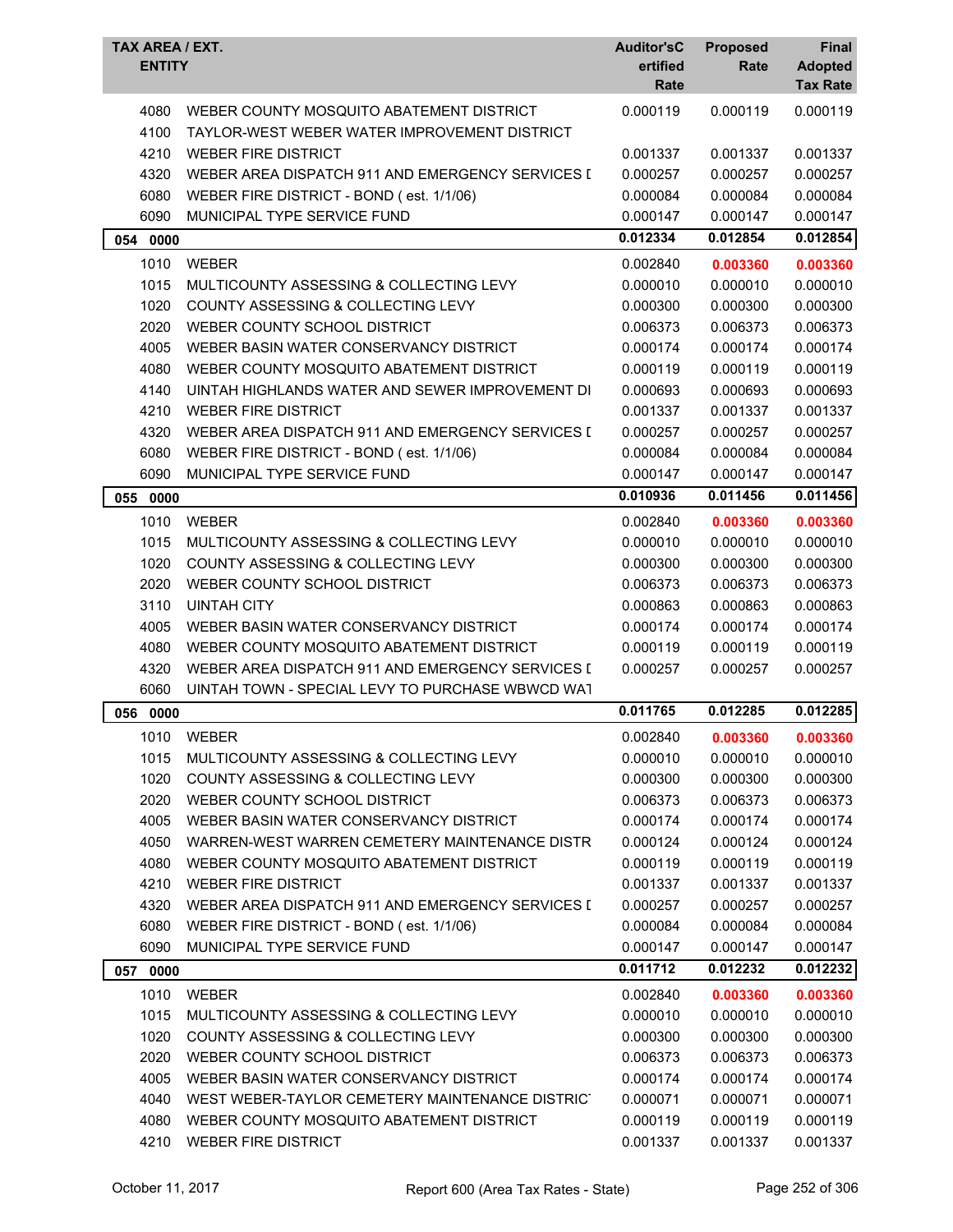| TAX AREA / EXT.<br><b>ENTITY</b> |                                                  | <b>Auditor'sC</b><br>ertified<br>Rate | <b>Proposed</b><br>Rate | Final<br><b>Adopted</b><br><b>Tax Rate</b> |
|----------------------------------|--------------------------------------------------|---------------------------------------|-------------------------|--------------------------------------------|
| 4320                             | WEBER AREA DISPATCH 911 AND EMERGENCY SERVICES [ | 0.000257                              | 0.000257                | 0.000257                                   |
| 6080                             | WEBER FIRE DISTRICT - BOND (est. 1/1/06)         | 0.000084                              | 0.000084                | 0.000084                                   |
| 6090                             | MUNICIPAL TYPE SERVICE FUND                      | 0.000147                              | 0.000147                | 0.000147                                   |
| 058 0000                         |                                                  | 0.011641                              | 0.012161                | 0.012161                                   |
| 1010                             | <b>WEBER</b>                                     | 0.002840                              | 0.003360                | 0.003360                                   |
| 1015                             | MULTICOUNTY ASSESSING & COLLECTING LEVY          | 0.000010                              | 0.000010                | 0.000010                                   |
| 1020                             | COUNTY ASSESSING & COLLECTING LEVY               | 0.000300                              | 0.000300                | 0.000300                                   |
| 2020                             | WEBER COUNTY SCHOOL DISTRICT                     | 0.006373                              | 0.006373                | 0.006373                                   |
| 4005                             | WEBER BASIN WATER CONSERVANCY DISTRICT           | 0.000174                              | 0.000174                | 0.000174                                   |
| 4080                             | WEBER COUNTY MOSQUITO ABATEMENT DISTRICT         | 0.000119                              | 0.000119                | 0.000119                                   |
| 4210                             | <b>WEBER FIRE DISTRICT</b>                       | 0.001337                              | 0.001337                | 0.001337                                   |
| 4320                             | WEBER AREA DISPATCH 911 AND EMERGENCY SERVICES I | 0.000257                              | 0.000257                | 0.000257                                   |
| 6080                             | WEBER FIRE DISTRICT - BOND (est. 1/1/06)         | 0.000084                              | 0.000084                | 0.000084                                   |
| 6090                             | MUNICIPAL TYPE SERVICE FUND                      | 0.000147                              | 0.000147                | 0.000147                                   |
| 059<br>0000                      |                                                  | 0.011833                              | 0.012353                | 0.012353                                   |
| 1010                             | <b>WEBER</b>                                     | 0.002840                              | 0.003360                | 0.003360                                   |
| 1015                             | MULTICOUNTY ASSESSING & COLLECTING LEVY          | 0.000010                              | 0.000010                | 0.000010                                   |
| 1020                             | <b>COUNTY ASSESSING &amp; COLLECTING LEVY</b>    | 0.000300                              | 0.000300                | 0.000300                                   |
| 2020                             | WEBER COUNTY SCHOOL DISTRICT                     | 0.006373                              | 0.006373                | 0.006373                                   |
| 3025                             | <b>HOOPER CITY</b>                               | 0.000513                              | 0.000513                | 0.000513                                   |
| 4080                             | WEBER COUNTY MOSQUITO ABATEMENT DISTRICT         | 0.000119                              | 0.000119                | 0.000119                                   |
| 4210                             | <b>WEBER FIRE DISTRICT</b>                       | 0.001337                              | 0.001337                | 0.001337                                   |
| 4320                             | WEBER AREA DISPATCH 911 AND EMERGENCY SERVICES I | 0.000257                              | 0.000257                | 0.000257                                   |
| 6080                             | WEBER FIRE DISTRICT - BOND (est. 1/1/06)         | 0.000084                              | 0.000084                | 0.000084                                   |
| 062 0000                         |                                                  | 0.013160                              | 0.014186                | 0.014186                                   |
| 1010                             | <b>WEBER</b>                                     | 0.002840                              | 0.003360                | 0.003360                                   |
| 1015                             | MULTICOUNTY ASSESSING & COLLECTING LEVY          | 0.000010                              | 0.000010                | 0.000010                                   |
| 1020                             | COUNTY ASSESSING & COLLECTING LEVY               | 0.000300                              | 0.000300                | 0.000300                                   |
| 2020                             | WEBER COUNTY SCHOOL DISTRICT                     | 0.006373                              | 0.006373                | 0.006373                                   |
| 3100                             | SOUTH OGDEN CITY                                 | 0.002394                              | 0.002900                | 0.002900                                   |
| 4005                             | WEBER BASIN WATER CONSERVANCY DISTRICT           | 0.000174                              | 0.000174                | 0.000174                                   |
| 4080                             | WEBER COUNTY MOSQUITO ABATEMENT DISTRICT         | 0.000119                              | 0.000119                | 0.000119                                   |
| 4140                             | UINTAH HIGHLANDS WATER AND SEWER IMPROVEMENT DI  | 0.000693                              | 0.000693                | 0.000693                                   |
| 4320                             | WEBER AREA DISPATCH 911 AND EMERGENCY SERVICES I | 0.000257                              | 0.000257                | 0.000257                                   |
| 6050                             | SOUTH OGDEN CITY - SPECIAL LEVY TO PURCHASE WBWC | 0.000000                              |                         |                                            |
| 063 0000                         |                                                  | 0.013040                              | 0.013698                | 0.013698                                   |
| 1010                             | <b>WEBER</b>                                     | 0.002840                              | 0.003360                | 0.003360                                   |
| 1015                             | MULTICOUNTY ASSESSING & COLLECTING LEVY          | 0.000010                              | 0.000010                | 0.000010                                   |
| 1020                             | <b>COUNTY ASSESSING &amp; COLLECTING LEVY</b>    | 0.000300                              | 0.000300                | 0.000300                                   |
| 2020                             | WEBER COUNTY SCHOOL DISTRICT                     | 0.006373                              | 0.006373                | 0.006373                                   |
| 3070                             | PLEASANT VIEW CITY                               | 0.001105                              | 0.001243                | 0.001243                                   |
| 4005                             | WEBER BASIN WATER CONSERVANCY DISTRICT           | 0.000174                              | 0.000174                | 0.000174                                   |
| 4010                             | CENTRAL WEBER SEWER IMPROVEMENT DISTRICT         | 0.000709                              | 0.000709                | 0.000709                                   |
| 4080                             | WEBER COUNTY MOSQUITO ABATEMENT DISTRICT         | 0.000119                              | 0.000119                | 0.000119                                   |
| 4320                             | WEBER AREA DISPATCH 911 AND EMERGENCY SERVICES I | 0.000257                              | 0.000257                | 0.000257                                   |
| 4330                             | NORTH VIEW FIRE DISTRICT                         | 0.001153                              | 0.001153                | 0.001153                                   |
| 064 0000                         |                                                  | 0.013297                              | 0.013955                | 0.013955                                   |
| 1010                             | WEBER                                            | 0.002840                              | 0.003360                | 0.003360                                   |
| 1015                             | MULTICOUNTY ASSESSING & COLLECTING LEVY          | 0.000010                              | 0.000010                | 0.000010                                   |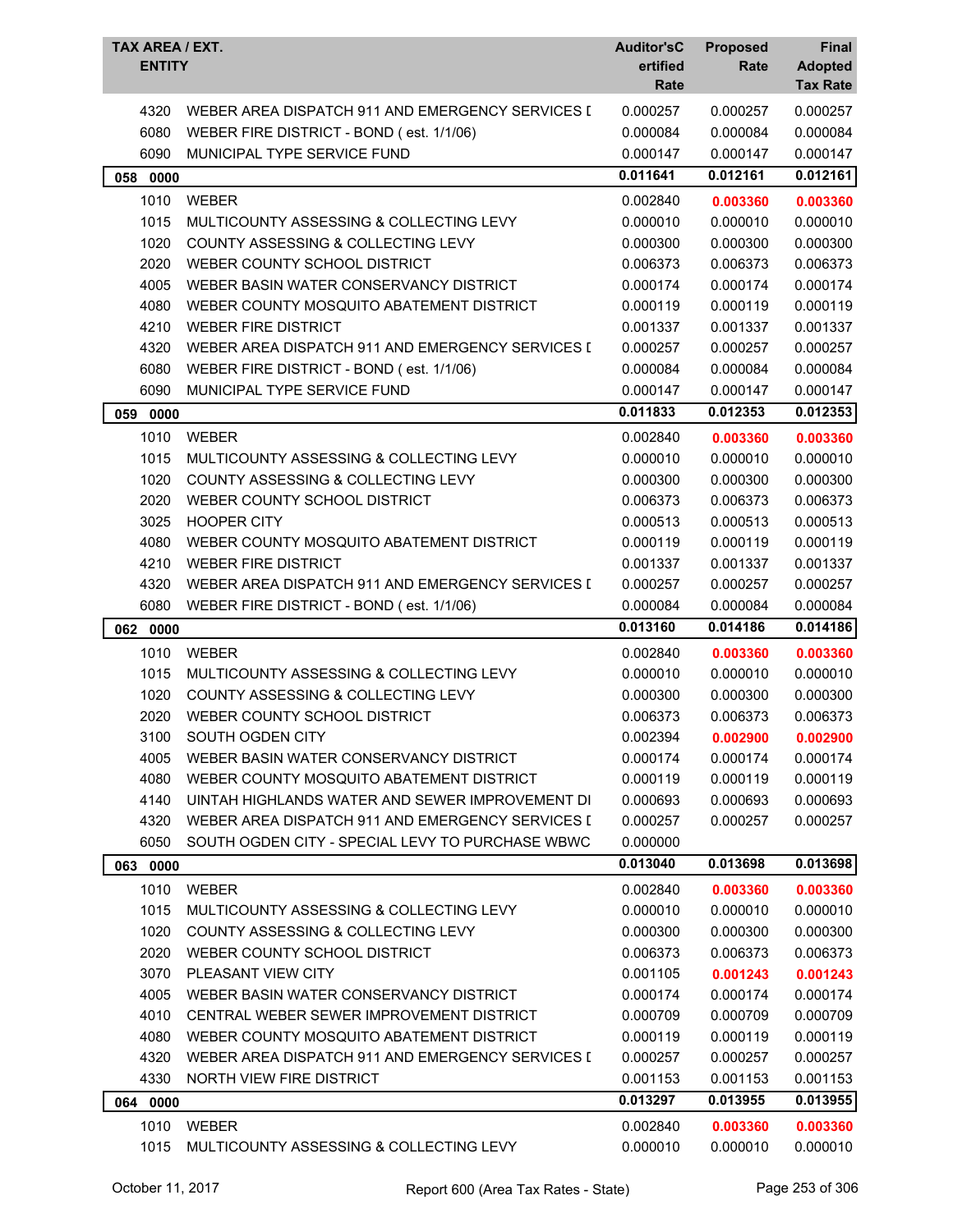| TAX AREA / EXT.<br><b>ENTITY</b> |                                                  | <b>Auditor'sC</b><br>ertified<br>Rate | <b>Proposed</b><br>Rate | Final<br><b>Adopted</b><br><b>Tax Rate</b> |
|----------------------------------|--------------------------------------------------|---------------------------------------|-------------------------|--------------------------------------------|
|                                  |                                                  |                                       |                         |                                            |
| 1020                             | COUNTY ASSESSING & COLLECTING LEVY               | 0.000300                              | 0.000300                | 0.000300                                   |
| 2020                             | WEBER COUNTY SCHOOL DISTRICT                     | 0.006373                              | 0.006373                | 0.006373                                   |
| 3070                             | PLEASANT VIEW CITY                               | 0.001105                              | 0.001243                | 0.001243                                   |
| 4005                             | WEBER BASIN WATER CONSERVANCY DISTRICT           | 0.000174                              | 0.000174                | 0.000174                                   |
| 4010                             | CENTRAL WEBER SEWER IMPROVEMENT DISTRICT         | 0.000709                              | 0.000709                | 0.000709                                   |
| 4070                             | <b>BONA VISTA WATER IMPROVEMENT DISTRICT</b>     | 0.000257                              | 0.000257                | 0.000257                                   |
| 4080                             | WEBER COUNTY MOSQUITO ABATEMENT DISTRICT         | 0.000119                              | 0.000119                | 0.000119                                   |
| 4320                             | WEBER AREA DISPATCH 911 AND EMERGENCY SERVICES I | 0.000257                              | 0.000257                | 0.000257                                   |
| 4330                             | NORTH VIEW FIRE DISTRICT                         | 0.001153                              | 0.001153                | 0.001153                                   |
| 065 0000                         |                                                  | 0.013366                              | 0.014024                | 0.014024                                   |
| 1010                             | <b>WEBER</b>                                     | 0.002840                              | 0.003360                | 0.003360                                   |
| 1015                             | MULTICOUNTY ASSESSING & COLLECTING LEVY          | 0.000010                              | 0.000010                | 0.000010                                   |
| 1020                             | COUNTY ASSESSING & COLLECTING LEVY               | 0.000300                              | 0.000300                | 0.000300                                   |
| 2020                             | WEBER COUNTY SCHOOL DISTRICT                     | 0.006373                              | 0.006373                | 0.006373                                   |
| 3070                             | <b>PLEASANT VIEW CITY</b>                        | 0.001105                              | 0.001243                | 0.001243                                   |
| 4005                             | WEBER BASIN WATER CONSERVANCY DISTRICT           | 0.000174                              | 0.000174                | 0.000174                                   |
| 4010                             | CENTRAL WEBER SEWER IMPROVEMENT DISTRICT         | 0.000709                              | 0.000709                | 0.000709                                   |
| 4020                             | BEN LOMOND CEMETERY MAINTENANCE DISTRICT         | 0.000069                              | 0.000069                | 0.000069                                   |
| 4070                             | <b>BONA VISTA WATER IMPROVEMENT DISTRICT</b>     | 0.000257                              | 0.000257                | 0.000257                                   |
| 4080                             | WEBER COUNTY MOSQUITO ABATEMENT DISTRICT         | 0.000119                              | 0.000119                | 0.000119                                   |
| 4320                             | WEBER AREA DISPATCH 911 AND EMERGENCY SERVICES I | 0.000257                              | 0.000257                | 0.000257                                   |
| 4330                             | NORTH VIEW FIRE DISTRICT                         | 0.001153                              | 0.001153                | 0.001153                                   |
| 066<br>0000                      |                                                  | 0.013224                              | 0.013744                | 0.013744                                   |
| 1010                             | <b>WEBER</b>                                     | 0.002840                              | 0.003360                | 0.003360                                   |
| 1015                             | MULTICOUNTY ASSESSING & COLLECTING LEVY          | 0.000010                              | 0.000010                | 0.000010                                   |
| 1020                             | <b>COUNTY ASSESSING &amp; COLLECTING LEVY</b>    | 0.000300                              | 0.000300                | 0.000300                                   |
| 2020                             | WEBER COUNTY SCHOOL DISTRICT                     | 0.006373                              | 0.006373                | 0.006373                                   |
| 3040                             | NORTH OGDEN CITY                                 | 0.001289                              | 0.001289                | 0.001289                                   |
| 4005                             | WEBER BASIN WATER CONSERVANCY DISTRICT           | 0.000174                              | 0.000174                | 0.000174                                   |
| 4010                             | CENTRAL WEBER SEWER IMPROVEMENT DISTRICT         | 0.000709                              | 0.000709                | 0.000709                                   |
| 4080                             | WEBER COUNTY MOSQUITO ABATEMENT DISTRICT         | 0.000119                              | 0.000119                | 0.000119                                   |
| 4320                             | WEBER AREA DISPATCH 911 AND EMERGENCY SERVICES I | 0.000257                              | 0.000257                | 0.000257                                   |
| 4330                             | NORTH VIEW FIRE DISTRICT                         | 0.001153                              | 0.001153                | 0.001153                                   |
| 069 0000                         |                                                  | 0.013019                              | 0.013539                | 0.013539                                   |
| 1010                             | <b>WEBER</b>                                     | 0.002840                              | 0.003360                | 0.003360                                   |
| 1015                             | MULTICOUNTY ASSESSING & COLLECTING LEVY          | 0.000010                              | 0.000010                | 0.000010                                   |
| 1020                             | COUNTY ASSESSING & COLLECTING LEVY               | 0.000300                              | 0.000300                | 0.000300                                   |
| 2020                             | WEBER COUNTY SCHOOL DISTRICT                     | 0.006373                              | 0.006373                | 0.006373                                   |
| 4005                             | WEBER BASIN WATER CONSERVANCY DISTRICT           | 0.000174                              | 0.000174                | 0.000174                                   |
| 4015                             | NORTH DAVIS SEWER DISTRICT                       | 0.000949                              | 0.000949                | 0.000949                                   |
| 4080                             | WEBER COUNTY MOSQUITO ABATEMENT DISTRICT         | 0.000119                              | 0.000119                | 0.000119                                   |
| 4130                             | ROY WATER CONSERVANCY DISTRICT                   | 0.000084                              | 0.000084                | 0.000084                                   |
| 4150                             | HOOPER WATER IMPROVEMENT DISTRICT                | 0.000345                              | 0.000345                | 0.000345                                   |
| 4210                             | <b>WEBER FIRE DISTRICT</b>                       | 0.001337                              | 0.001337                | 0.001337                                   |
| 4320                             | WEBER AREA DISPATCH 911 AND EMERGENCY SERVICES I | 0.000257                              | 0.000257                | 0.000257                                   |
| 6080                             | WEBER FIRE DISTRICT - BOND (est. 1/1/06)         | 0.000084                              | 0.000084                | 0.000084                                   |
| 6090                             | MUNICIPAL TYPE SERVICE FUND                      | 0.000147                              | 0.000147                | 0.000147                                   |
|                                  |                                                  | 0.013869                              | 0.014895                | 0.014895                                   |
| 075 0000                         |                                                  |                                       |                         |                                            |
| 1010                             | WEBER                                            | 0.002840                              | 0.003360                | 0.003360                                   |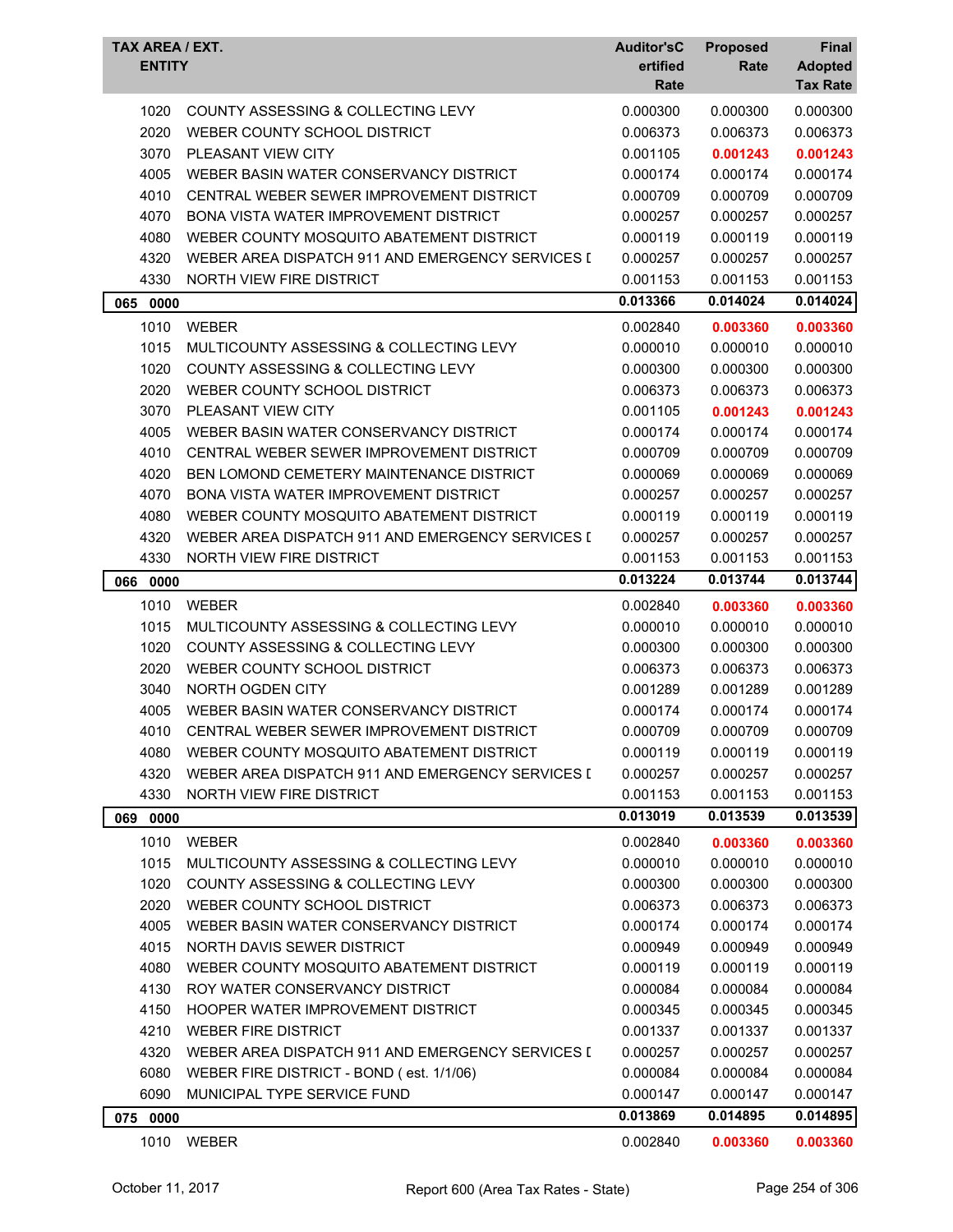| TAX AREA / EXT.<br><b>ENTITY</b> |                                                  | <b>Auditor'sC</b><br>ertified<br>Rate | <b>Proposed</b><br>Rate | Final<br><b>Adopted</b><br><b>Tax Rate</b> |
|----------------------------------|--------------------------------------------------|---------------------------------------|-------------------------|--------------------------------------------|
|                                  |                                                  |                                       |                         |                                            |
| 1015                             | MULTICOUNTY ASSESSING & COLLECTING LEVY          | 0.000010                              | 0.000010                | 0.000010                                   |
| 1020                             | COUNTY ASSESSING & COLLECTING LEVY               | 0.000300                              | 0.000300                | 0.000300                                   |
| 2020                             | WEBER COUNTY SCHOOL DISTRICT                     | 0.006373                              | 0.006373                | 0.006373                                   |
| 3100                             | SOUTH OGDEN CITY                                 | 0.002394                              | 0.002900                | 0.002900                                   |
| 4005                             | WEBER BASIN WATER CONSERVANCY DISTRICT           | 0.000174                              | 0.000174                | 0.000174                                   |
| 4010                             | CENTRAL WEBER SEWER IMPROVEMENT DISTRICT         | 0.000709                              | 0.000709                | 0.000709                                   |
| 4080                             | WEBER COUNTY MOSQUITO ABATEMENT DISTRICT         | 0.000119                              | 0.000119                | 0.000119                                   |
| 4140                             | UINTAH HIGHLANDS WATER AND SEWER IMPROVEMENT DI  | 0.000693                              | 0.000693                | 0.000693                                   |
| 4320                             | WEBER AREA DISPATCH 911 AND EMERGENCY SERVICES I | 0.000257                              | 0.000257                | 0.000257                                   |
| 6050                             | SOUTH OGDEN CITY - SPECIAL LEVY TO PURCHASE WBWC | 0.000000                              |                         |                                            |
| 079 0000                         |                                                  | 0.013009                              | 0.013529                | 0.013529                                   |
| 1010                             | <b>WEBER</b>                                     | 0.002840                              | 0.003360                | 0.003360                                   |
| 1015                             | MULTICOUNTY ASSESSING & COLLECTING LEVY          | 0.000010                              | 0.000010                | 0.000010                                   |
| 1020                             | COUNTY ASSESSING & COLLECTING LEVY               | 0.000300                              | 0.000300                | 0.000300                                   |
| 2020                             | WEBER COUNTY SCHOOL DISTRICT                     | 0.006373                              | 0.006373                | 0.006373                                   |
| 3020                             | <b>HARRISVILLE CITY</b>                          | 0.001074                              | 0.001074                | 0.001074                                   |
| 4005                             | WEBER BASIN WATER CONSERVANCY DISTRICT           | 0.000174                              | 0.000174                | 0.000174                                   |
| 4010                             | CENTRAL WEBER SEWER IMPROVEMENT DISTRICT         | 0.000709                              | 0.000709                | 0.000709                                   |
| 4080                             | WEBER COUNTY MOSQUITO ABATEMENT DISTRICT         | 0.000119                              | 0.000119                | 0.000119                                   |
| 4320                             | WEBER AREA DISPATCH 911 AND EMERGENCY SERVICES I | 0.000257                              | 0.000257                | 0.000257                                   |
| 4330                             | NORTH VIEW FIRE DISTRICT                         | 0.001153                              | 0.001153                | 0.001153                                   |
| 083<br>0000                      |                                                  | 0.012790                              | 0.013310                | 0.013310                                   |
| 1010                             | <b>WEBER</b>                                     | 0.002840                              | 0.003360                | 0.003360                                   |
| 1015                             | MULTICOUNTY ASSESSING & COLLECTING LEVY          | 0.000010                              | 0.000010                | 0.000010                                   |
| 1020                             | COUNTY ASSESSING & COLLECTING LEVY               | 0.000300                              | 0.000300                | 0.000300                                   |
| 2020                             | WEBER COUNTY SCHOOL DISTRICT                     | 0.006373                              | 0.006373                | 0.006373                                   |
| 3010                             | <b>FARR WEST CITY</b>                            | 0.000587                              | 0.000587                | 0.000587                                   |
| 4005                             | WEBER BASIN WATER CONSERVANCY DISTRICT           | 0.000174                              | 0.000174                | 0.000174                                   |
| 4010                             | CENTRAL WEBER SEWER IMPROVEMENT DISTRICT         | 0.000709                              | 0.000709                | 0.000709                                   |
| 4080                             | WEBER COUNTY MOSQUITO ABATEMENT DISTRICT         | 0.000119                              | 0.000119                | 0.000119                                   |
| 4210                             | WEBER FIRE DISTRICT                              | 0.001337                              | 0.001337                | 0.001337                                   |
| 4320                             | WEBER AREA DISPATCH 911 AND EMERGENCY SERVICES I | 0.000257                              | 0.000257                | 0.000257                                   |
| 6080                             | WEBER FIRE DISTRICT - BOND (est. 1/1/06)         | 0.000084                              | 0.000084                | 0.000084                                   |
| 086 0000                         |                                                  | 0.013516                              | 0.014036                | 0.014036                                   |
|                                  |                                                  |                                       |                         |                                            |
| 1010                             | <b>WEBER</b>                                     | 0.002840                              | 0.003360                | 0.003360                                   |
| 1015                             | MULTICOUNTY ASSESSING & COLLECTING LEVY          | 0.000010                              | 0.000010                | 0.000010                                   |
| 1020                             | COUNTY ASSESSING & COLLECTING LEVY               | 0.000300                              | 0.000300                | 0.000300                                   |
| 2020                             | WEBER COUNTY SCHOOL DISTRICT                     | 0.006373                              | 0.006373                | 0.006373                                   |
| 3090                             | <b>ROY CITY</b>                                  | 0.002650                              | 0.002650                | 0.002650                                   |
| 4005                             | WEBER BASIN WATER CONSERVANCY DISTRICT           | 0.000174                              | 0.000174                | 0.000174                                   |
| 4010                             | CENTRAL WEBER SEWER IMPROVEMENT DISTRICT         | 0.000709                              | 0.000709                | 0.000709                                   |
| 4080                             | WEBER COUNTY MOSQUITO ABATEMENT DISTRICT         | 0.000119                              | 0.000119                | 0.000119                                   |
| 4130                             | ROY WATER CONSERVANCY DISTRICT                   | 0.000084                              | 0.000084                | 0.000084                                   |
| 4320                             | WEBER AREA DISPATCH 911 AND EMERGENCY SERVICES I | 0.000257                              | 0.000257                | 0.000257                                   |
| 088 0000                         |                                                  | 0.013061                              | 0.013581                | 0.013581                                   |
| 1010                             | <b>WEBER</b>                                     | 0.002840                              | 0.003360                | 0.003360                                   |
| 1015                             | MULTICOUNTY ASSESSING & COLLECTING LEVY          | 0.000010                              | 0.000010                | 0.000010                                   |
| 1020                             | COUNTY ASSESSING & COLLECTING LEVY               | 0.000300                              | 0.000300                | 0.000300                                   |
| 2020                             | WEBER COUNTY SCHOOL DISTRICT                     | 0.006373                              | 0.006373                | 0.006373                                   |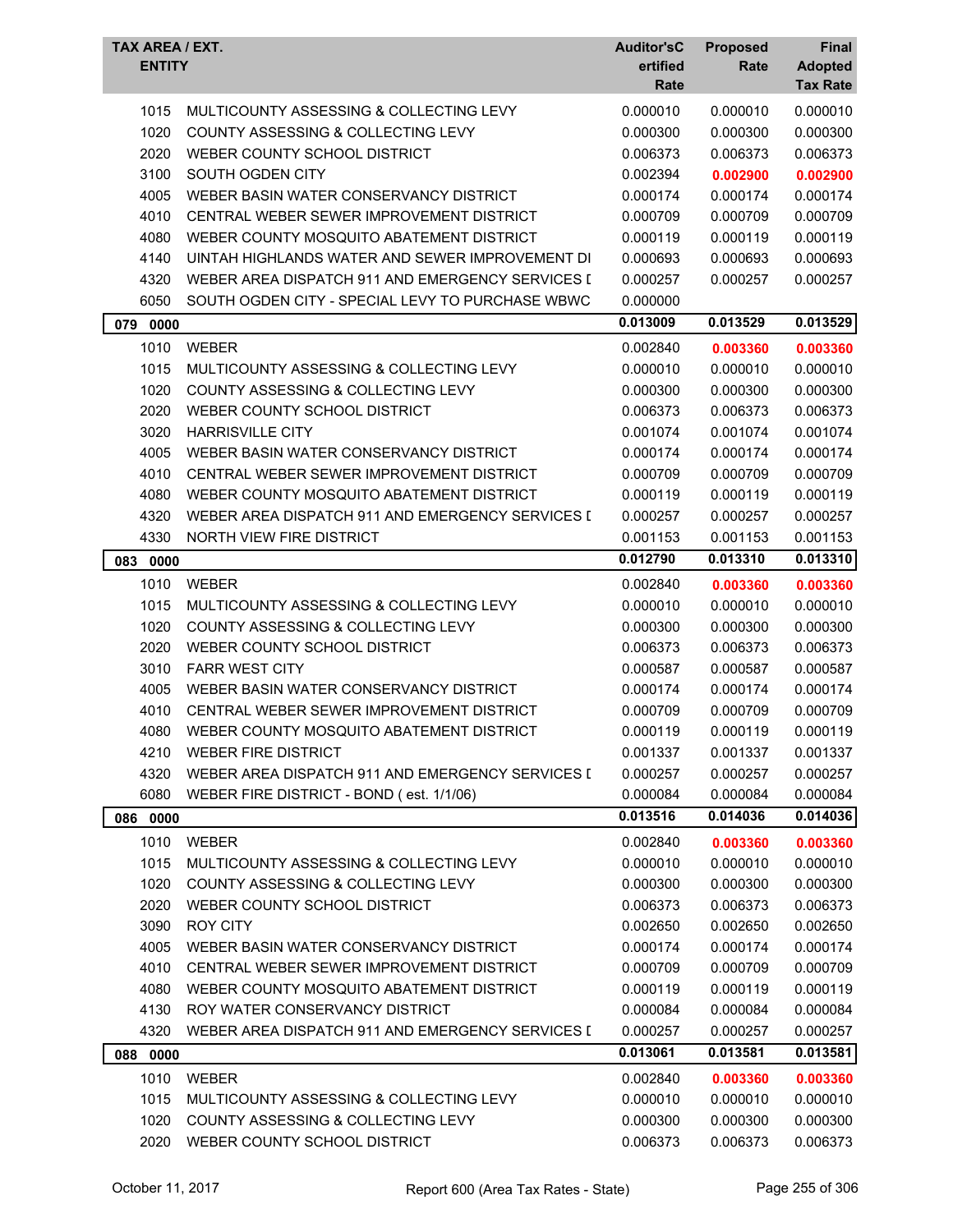| <b>TAX AREA / EXT.</b><br><b>ENTITY</b> |                                                  | <b>Auditor'sC</b><br>ertified<br>Rate | <b>Proposed</b><br>Rate | <b>Final</b><br><b>Adopted</b><br><b>Tax Rate</b> |
|-----------------------------------------|--------------------------------------------------|---------------------------------------|-------------------------|---------------------------------------------------|
| 3025                                    | <b>HOOPER CITY</b>                               | 0.000513                              | 0.000513                | 0.000513                                          |
| 4005                                    | WEBER BASIN WATER CONSERVANCY DISTRICT           | 0.000174                              | 0.000174                | 0.000174                                          |
| 4010                                    | CENTRAL WEBER SEWER IMPROVEMENT DISTRICT         | 0.000709                              | 0.000709                | 0.000709                                          |
| 4060                                    | HOOPER CEMETERY MAINTENANCE DISTRICT             |                                       |                         |                                                   |
| 4080                                    | WEBER COUNTY MOSQUITO ABATEMENT DISTRICT         | 0.000119                              | 0.000119                | 0.000119                                          |
| 4100                                    | TAYLOR-WEST WEBER WATER IMPROVEMENT DISTRICT     |                                       |                         |                                                   |
| 4150                                    | HOOPER WATER IMPROVEMENT DISTRICT                | 0.000345                              | 0.000345                | 0.000345                                          |
| 4210                                    | <b>WEBER FIRE DISTRICT</b>                       | 0.001337                              | 0.001337                | 0.001337                                          |
| 4320                                    | WEBER AREA DISPATCH 911 AND EMERGENCY SERVICES I | 0.000257                              | 0.000257                | 0.000257                                          |
| 6080                                    | WEBER FIRE DISTRICT - BOND (est. 1/1/06)         | 0.000084                              | 0.000084                | 0.000084                                          |
| 089 0000                                |                                                  | 0.011629                              | 0.012149                | 0.012149                                          |
| 1010                                    | <b>WEBER</b>                                     | 0.002840                              | 0.003360                | 0.003360                                          |
| 1015                                    | MULTICOUNTY ASSESSING & COLLECTING LEVY          | 0.000010                              | 0.000010                | 0.000010                                          |
| 1020                                    | COUNTY ASSESSING & COLLECTING LEVY               | 0.000300                              | 0.000300                | 0.000300                                          |
| 2020                                    | WEBER COUNTY SCHOOL DISTRICT                     | 0.006373                              | 0.006373                | 0.006373                                          |
| 3110                                    | <b>UINTAH CITY</b>                               | 0.000863                              | 0.000863                | 0.000863                                          |
| 4005                                    | WEBER BASIN WATER CONSERVANCY DISTRICT           | 0.000174                              | 0.000174                | 0.000174                                          |
| 4080                                    | WEBER COUNTY MOSQUITO ABATEMENT DISTRICT         | 0.000119                              | 0.000119                | 0.000119                                          |
| 4140                                    | UINTAH HIGHLANDS WATER AND SEWER IMPROVEMENT DI  | 0.000693                              | 0.000693                | 0.000693                                          |
| 4320                                    | WEBER AREA DISPATCH 911 AND EMERGENCY SERVICES I | 0.000257                              | 0.000257                | 0.000257                                          |
| 6060                                    | UINTAH TOWN - SPECIAL LEVY TO PURCHASE WBWCD WAT |                                       |                         |                                                   |
| 093<br>0000                             |                                                  | 0.015607                              | 0.017034                | 0.017034                                          |
| 1010                                    | <b>WEBER</b>                                     | 0.002840                              | 0.003360                | 0.003360                                          |
| 1015                                    | MULTICOUNTY ASSESSING & COLLECTING LEVY          | 0.000010                              | 0.000010                | 0.000010                                          |
| 1020                                    | <b>COUNTY ASSESSING &amp; COLLECTING LEVY</b>    | 0.000300                              | 0.000300                | 0.000300                                          |
| 2010                                    | OGDEN CITY SCHOOL DISTRICT                       | 0.008055                              | 0.008754                | 0.008754                                          |
| 3050                                    | <b>OGDEN CITY</b>                                | 0.002895                              | 0.003103                | 0.003103                                          |
| 4005                                    | WEBER BASIN WATER CONSERVANCY DISTRICT           | 0.000174                              | 0.000174                | 0.000174                                          |
| 4010                                    | CENTRAL WEBER SEWER IMPROVEMENT DISTRICT         | 0.000709                              | 0.000709                | 0.000709                                          |
| 4080                                    | WEBER COUNTY MOSQUITO ABATEMENT DISTRICT         | 0.000119                              | 0.000119                | 0.000119                                          |
| 4320                                    | WEBER AREA DISPATCH 911 AND EMERGENCY SERVICES I | 0.000257                              | 0.000257                | 0.000257                                          |
| 6030                                    | OGDEN CITY - SPECIAL LEVY TO PURCHASE WBWCD WATE | 0.000248                              | 0.000248                | 0.000248                                          |
| 108 0000                                |                                                  | 0.012113                              | 0.012633                | 0.012633                                          |
| 1010                                    | <b>WEBER</b>                                     | 0.002840                              | 0.003360                | 0.003360                                          |
| 1015                                    | MULTICOUNTY ASSESSING & COLLECTING LEVY          | 0.000010                              | 0.000010                | 0.000010                                          |
| 1020                                    | COUNTY ASSESSING & COLLECTING LEVY               | 0.000300                              | 0.000300                | 0.000300                                          |
| 2020                                    | WEBER COUNTY SCHOOL DISTRICT                     | 0.006373                              | 0.006373                | 0.006373                                          |
| 4005                                    | WEBER BASIN WATER CONSERVANCY DISTRICT           | 0.000174                              | 0.000174                | 0.000174                                          |
| 4050                                    | WARREN-WEST WARREN CEMETERY MAINTENANCE DISTR    | 0.000124                              | 0.000124                | 0.000124                                          |
| 4080                                    | WEBER COUNTY MOSQUITO ABATEMENT DISTRICT         | 0.000119                              | 0.000119                | 0.000119                                          |
| 4180                                    | WEST WARREN - WARREN WATER IMPROVEMENT DISTRICT  | 0.000348                              | 0.000348                | 0.000348                                          |
| 4210                                    | <b>WEBER FIRE DISTRICT</b>                       | 0.001337                              | 0.001337                | 0.001337                                          |
| 4320                                    | WEBER AREA DISPATCH 911 AND EMERGENCY SERVICES I | 0.000257                              | 0.000257                | 0.000257                                          |
| 6080                                    | WEBER FIRE DISTRICT - BOND (est. 1/1/06)         | 0.000084                              | 0.000084                | 0.000084                                          |
| 6090                                    | MUNICIPAL TYPE SERVICE FUND                      | 0.000147                              | 0.000147                | 0.000147                                          |
| 109 0000                                |                                                  | 0.014017                              | 0.014537                | 0.014537                                          |
| 1010                                    | <b>WEBER</b>                                     | 0.002840                              | 0.003360                | 0.003360                                          |
| 1015                                    | MULTICOUNTY ASSESSING & COLLECTING LEVY          | 0.000010                              | 0.000010                | 0.000010                                          |
| 1020                                    | COUNTY ASSESSING & COLLECTING LEVY               | 0.000300                              | 0.000300                | 0.000300                                          |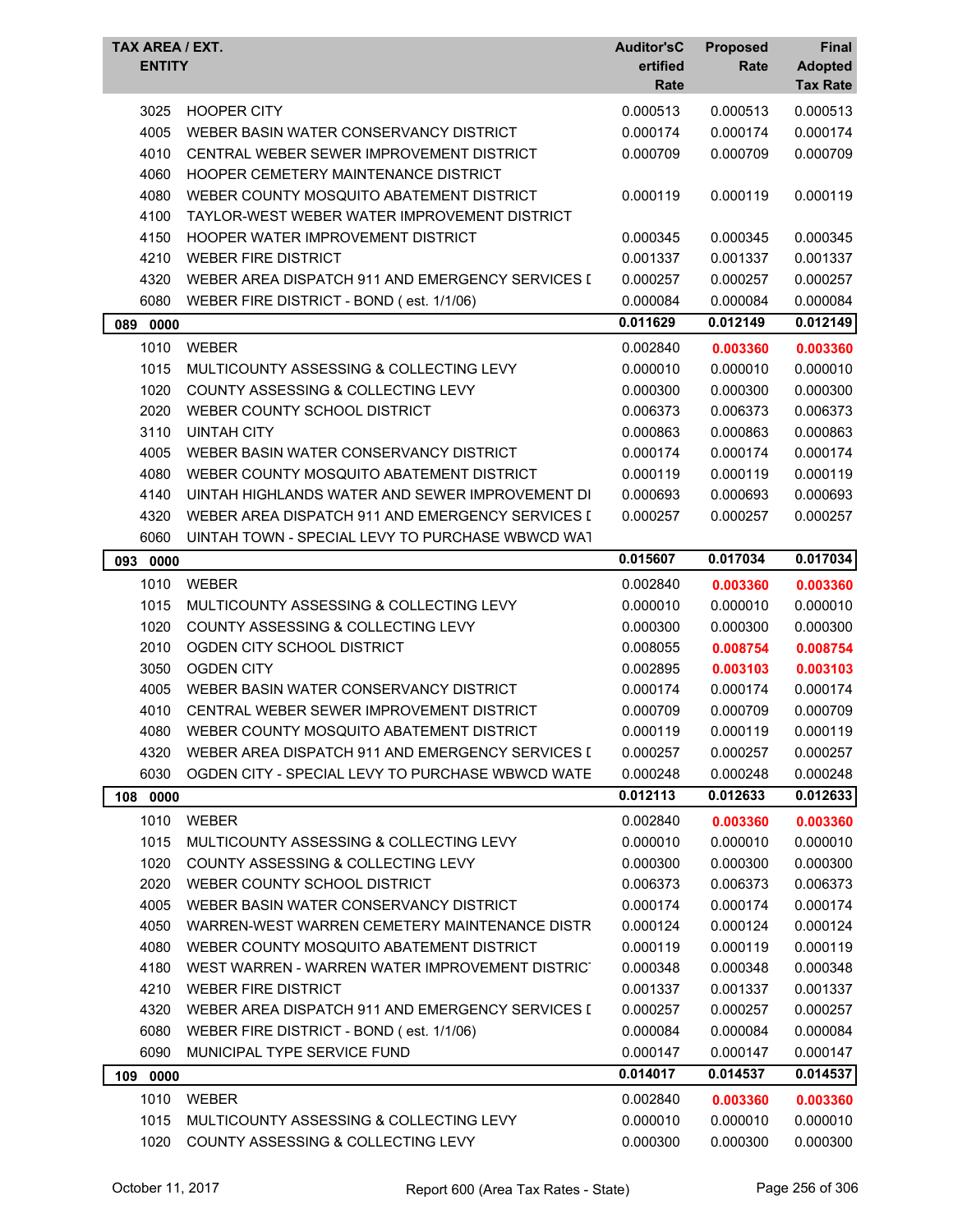| TAX AREA / EXT.<br><b>ENTITY</b> |                                                  | <b>Auditor'sC</b><br>ertified<br>Rate | <b>Proposed</b><br>Rate | Final<br><b>Adopted</b><br><b>Tax Rate</b> |
|----------------------------------|--------------------------------------------------|---------------------------------------|-------------------------|--------------------------------------------|
| 2020                             | WEBER COUNTY SCHOOL DISTRICT                     | 0.006373                              | 0.006373                | 0.006373                                   |
| 3090                             | <b>ROY CITY</b>                                  | 0.002650                              | 0.002650                | 0.002650                                   |
| 4005                             | WEBER BASIN WATER CONSERVANCY DISTRICT           | 0.000174                              | 0.000174                | 0.000174                                   |
| 4015                             | NORTH DAVIS SEWER DISTRICT                       | 0.000949                              | 0.000949                | 0.000949                                   |
| 4080                             | WEBER COUNTY MOSQUITO ABATEMENT DISTRICT         | 0.000119                              | 0.000119                | 0.000119                                   |
| 4150                             | HOOPER WATER IMPROVEMENT DISTRICT                | 0.000345                              | 0.000345                | 0.000345                                   |
| 4320                             | WEBER AREA DISPATCH 911 AND EMERGENCY SERVICES I | 0.000257                              | 0.000257                | 0.000257                                   |
| 126<br>0000                      |                                                  | 0.011704                              | 0.012224                | 0.012224                                   |
| 1010                             | <b>WEBER</b>                                     | 0.002840                              | 0.003360                | 0.003360                                   |
| 1015                             | MULTICOUNTY ASSESSING & COLLECTING LEVY          | 0.000010                              | 0.000010                | 0.000010                                   |
| 1020                             | COUNTY ASSESSING & COLLECTING LEVY               | 0.000300                              | 0.000300                | 0.000300                                   |
| 2020                             | WEBER COUNTY SCHOOL DISTRICT                     | 0.006373                              | 0.006373                | 0.006373                                   |
| 4005                             | WEBER BASIN WATER CONSERVANCY DISTRICT           | 0.000174                              | 0.000174                | 0.000174                                   |
| 4080                             | WEBER COUNTY MOSQUITO ABATEMENT DISTRICT         | 0.000119                              | 0.000119                | 0.000119                                   |
| 4090                             | EDEN CEMETERY MAINTENANCE DISTRICT               | 0.000063                              | 0.000063                | 0.000063                                   |
| 4190                             | NORDIC VALLEY SEWER IMPROVEMENT DISTRICT         |                                       |                         |                                            |
| 4210                             | <b>WEBER FIRE DISTRICT</b>                       | 0.001337                              | 0.001337                | 0.001337                                   |
| 4320                             | WEBER AREA DISPATCH 911 AND EMERGENCY SERVICES I | 0.000257                              | 0.000257                | 0.000257                                   |
| 6080                             | WEBER FIRE DISTRICT - BOND (est. 1/1/06)         | 0.000084                              | 0.000084                | 0.000084                                   |
| 6090                             | MUNICIPAL TYPE SERVICE FUND                      | 0.000147                              | 0.000147                | 0.000147                                   |
| 0000<br>130                      |                                                  | 0.012113                              | 0.012633                | 0.012633                                   |
| 1010                             | <b>WEBER</b>                                     | 0.002840                              | 0.003360                | 0.003360                                   |
| 1015                             | MULTICOUNTY ASSESSING & COLLECTING LEVY          | 0.000010                              | 0.000010                | 0.000010                                   |
| 1020                             | COUNTY ASSESSING & COLLECTING LEVY               | 0.000300                              | 0.000300                | 0.000300                                   |
| 2020                             | WEBER COUNTY SCHOOL DISTRICT                     | 0.006373                              | 0.006373                | 0.006373                                   |
| 4005                             | WEBER BASIN WATER CONSERVANCY DISTRICT           | 0.000174                              | 0.000174                | 0.000174                                   |
| 4050                             | WARREN-WEST WARREN CEMETERY MAINTENANCE DISTR    | 0.000124                              | 0.000124                | 0.000124                                   |
| 4080                             | WEBER COUNTY MOSQUITO ABATEMENT DISTRICT         | 0.000119                              | 0.000119                | 0.000119                                   |
| 4100                             | TAYLOR-WEST WEBER WATER IMPROVEMENT DISTRICT     |                                       |                         |                                            |
| 4180                             | WEST WARREN - WARREN WATER IMPROVEMENT DISTRICT  | 0.000348                              | 0.000348                | 0.000348                                   |
| 4210                             | <b>WEBER FIRE DISTRICT</b>                       | 0.001337                              | 0.001337                | 0.001337                                   |
| 4320                             | WEBER AREA DISPATCH 911 AND EMERGENCY SERVICES I | 0.000257                              | 0.000257                | 0.000257                                   |
| 6080                             | WEBER FIRE DISTRICT - BOND (est. 1/1/06)         | 0.000084                              | 0.000084                | 0.000084                                   |
| 6090                             | MUNICIPAL TYPE SERVICE FUND                      | 0.000147                              | 0.000147                | 0.000147                                   |
| 139 0000                         |                                                  | 0.015607                              | 0.017034                | 0.017034                                   |
| 1010                             | WEBER                                            | 0.002840                              | 0.003360                | 0.003360                                   |
| 1015                             | MULTICOUNTY ASSESSING & COLLECTING LEVY          | 0.000010                              | 0.000010                | 0.000010                                   |
| 1020                             | COUNTY ASSESSING & COLLECTING LEVY               | 0.000300                              | 0.000300                | 0.000300                                   |
| 2010                             | OGDEN CITY SCHOOL DISTRICT                       | 0.008055                              | 0.008754                | 0.008754                                   |
| 3050                             | <b>OGDEN CITY</b>                                | 0.002895                              | 0.003103                | 0.003103                                   |
| 4005                             | WEBER BASIN WATER CONSERVANCY DISTRICT           | 0.000174                              | 0.000174                | 0.000174                                   |
| 4010                             | CENTRAL WEBER SEWER IMPROVEMENT DISTRICT         | 0.000709                              | 0.000709                | 0.000709                                   |
| 4080                             | WEBER COUNTY MOSQUITO ABATEMENT DISTRICT         | 0.000119                              | 0.000119                | 0.000119                                   |
| 4320                             | WEBER AREA DISPATCH 911 AND EMERGENCY SERVICES I | 0.000257                              | 0.000257                | 0.000257                                   |
| 6030                             | OGDEN CITY - SPECIAL LEVY TO PURCHASE WBWCD WATE | 0.000248                              | 0.000248                | 0.000248                                   |
| 141<br>0000                      |                                                  | 0.010771                              | 0.011291                | 0.011291                                   |
| 1010                             | WEBER                                            | 0.002840                              | 0.003360                | 0.003360                                   |
| 1015                             | MULTICOUNTY ASSESSING & COLLECTING LEVY          | 0.000010                              | 0.000010                | 0.000010                                   |
| 1020                             | COUNTY ASSESSING & COLLECTING LEVY               | 0.000300                              | 0.000300                | 0.000300                                   |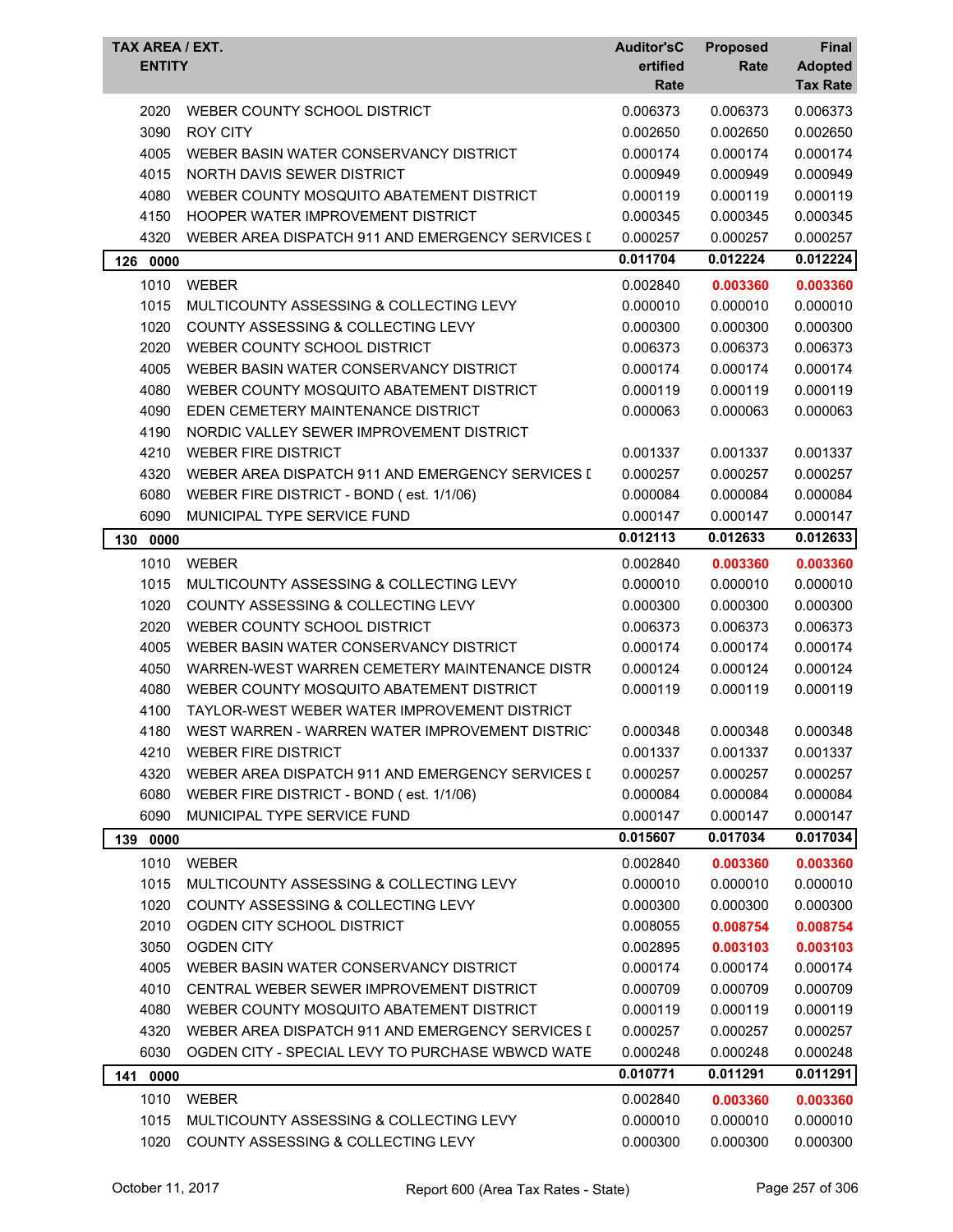| <b>TAX AREA / EXT.</b><br><b>ENTITY</b> |                                                       | <b>Auditor'sC</b><br>ertified<br>Rate | <b>Proposed</b><br>Rate | Final<br><b>Adopted</b><br><b>Tax Rate</b> |
|-----------------------------------------|-------------------------------------------------------|---------------------------------------|-------------------------|--------------------------------------------|
| 2020                                    | WEBER COUNTY SCHOOL DISTRICT                          | 0.006373                              | 0.006373                | 0.006373                                   |
| 3060                                    | <b>PLAIN CITY</b>                                     | 0.000441                              | 0.000441                | 0.000441                                   |
| 4005                                    | WEBER BASIN WATER CONSERVANCY DISTRICT                | 0.000174                              | 0.000174                | 0.000174                                   |
| 4070                                    | <b>BONA VISTA WATER IMPROVEMENT DISTRICT</b>          | 0.000257                              | 0.000257                | 0.000257                                   |
| 4080                                    | WEBER COUNTY MOSQUITO ABATEMENT DISTRICT              | 0.000119                              | 0.000119                | 0.000119                                   |
| 4320                                    | WEBER AREA DISPATCH 911 AND EMERGENCY SERVICES I      | 0.000257                              | 0.000257                | 0.000257                                   |
| 145<br>0000                             |                                                       | 0.013047                              | 0.013567                | 0.013567                                   |
| 1010                                    | WEBER                                                 | 0.002840                              | 0.003360                | 0.003360                                   |
| 1015                                    | MULTICOUNTY ASSESSING & COLLECTING LEVY               | 0.000010                              | 0.000010                | 0.000010                                   |
| 1020                                    | COUNTY ASSESSING & COLLECTING LEVY                    | 0.000300                              | 0.000300                | 0.000300                                   |
| 2020                                    | WEBER COUNTY SCHOOL DISTRICT                          | 0.006373                              | 0.006373                | 0.006373                                   |
| 3010                                    | <b>FARR WEST CITY</b>                                 | 0.000587                              | 0.000587                | 0.000587                                   |
| 4005                                    | WEBER BASIN WATER CONSERVANCY DISTRICT                | 0.000174                              | 0.000174                | 0.000174                                   |
| 4010                                    | CENTRAL WEBER SEWER IMPROVEMENT DISTRICT              | 0.000709                              | 0.000709                | 0.000709                                   |
| 4070                                    | BONA VISTA WATER IMPROVEMENT DISTRICT                 | 0.000257                              | 0.000257                | 0.000257                                   |
| 4080                                    | WEBER COUNTY MOSQUITO ABATEMENT DISTRICT              | 0.000119                              | 0.000119                | 0.000119                                   |
| 4210                                    | <b>WEBER FIRE DISTRICT</b>                            | 0.001337                              | 0.001337                | 0.001337                                   |
| 4320                                    | WEBER AREA DISPATCH 911 AND EMERGENCY SERVICES I      | 0.000257                              | 0.000257                | 0.000257                                   |
| 6080                                    | WEBER FIRE DISTRICT - BOND (est. 1/1/06)              | 0.000084                              | 0.000084                | 0.000084                                   |
| 158<br>0000                             |                                                       | 0.012184                              | 0.012704                | 0.012704                                   |
| 1010                                    | <b>WEBER</b>                                          | 0.002840                              | 0.003360                | 0.003360                                   |
| 1015                                    | MULTICOUNTY ASSESSING & COLLECTING LEVY               | 0.000010                              | 0.000010                | 0.000010                                   |
| 1020                                    | COUNTY ASSESSING & COLLECTING LEVY                    | 0.000300                              | 0.000300                | 0.000300                                   |
| 2020                                    | WEBER COUNTY SCHOOL DISTRICT                          | 0.006373                              | 0.006373                | 0.006373                                   |
| 3080                                    | <b>RIVERDALE CITY</b>                                 | 0.001078                              | 0.001078                | 0.001078                                   |
| 4005                                    | WEBER BASIN WATER CONSERVANCY DISTRICT                | 0.000174                              | 0.000174                | 0.000174                                   |
| 4015                                    | NORTH DAVIS SEWER DISTRICT                            | 0.000949                              | 0.000949                | 0.000949                                   |
| 4080                                    | WEBER COUNTY MOSQUITO ABATEMENT DISTRICT              | 0.000119                              | 0.000119                | 0.000119                                   |
| 4130                                    | ROY WATER CONSERVANCY DISTRICT                        | 0.000084                              | 0.000084                | 0.000084                                   |
|                                         | 4320 WEBER AREA DISPATCH 911 AND EMERGENCY SERVICES I | 0.000257                              | 0.000257                | 0.000257                                   |
| 6040                                    | RIVERDALE CITY - SPECIAL LEVY TO PURCHASE WBWCD W     |                                       |                         |                                            |
| 159<br>0000                             |                                                       | 0.013043                              | 0.013563                | 0.013563                                   |
| 1010                                    | WEBER                                                 | 0.002840                              | 0.003360                | 0.003360                                   |
| 1015                                    | MULTICOUNTY ASSESSING & COLLECTING LEVY               | 0.000010                              | 0.000010                | 0.000010                                   |
| 1020                                    | COUNTY ASSESSING & COLLECTING LEVY                    | 0.000300                              | 0.000300                | 0.000300                                   |
| 2020                                    | WEBER COUNTY SCHOOL DISTRICT                          | 0.006373                              | 0.006373                | 0.006373                                   |
| 4005                                    | WEBER BASIN WATER CONSERVANCY DISTRICT                | 0.000174                              | 0.000174                | 0.000174                                   |
| 4010                                    | CENTRAL WEBER SEWER IMPROVEMENT DISTRICT              | 0.000709                              | 0.000709                | 0.000709                                   |
| 4080                                    | WEBER COUNTY MOSQUITO ABATEMENT DISTRICT              | 0.000119                              | 0.000119                | 0.000119                                   |
| 4140                                    | UINTAH HIGHLANDS WATER AND SEWER IMPROVEMENT DI       | 0.000693                              | 0.000693                | 0.000693                                   |
| 4210                                    | <b>WEBER FIRE DISTRICT</b>                            | 0.001337                              | 0.001337                | 0.001337                                   |
| 4320                                    | WEBER AREA DISPATCH 911 AND EMERGENCY SERVICES I      | 0.000257                              | 0.000257                | 0.000257                                   |
| 6080                                    | WEBER FIRE DISTRICT - BOND (est. 1/1/06)              | 0.000084                              | 0.000084                | 0.000084                                   |
| 6090                                    | MUNICIPAL TYPE SERVICE FUND                           | 0.000147                              | 0.000147                | 0.000147                                   |
| 186 0000                                |                                                       | 0.013756                              | 0.014276                | 0.014276                                   |
| 1010                                    | WEBER                                                 | 0.002840                              | 0.003360                | 0.003360                                   |
| 1015                                    | MULTICOUNTY ASSESSING & COLLECTING LEVY               | 0.000010                              | 0.000010                | 0.000010                                   |
| 1020                                    | COUNTY ASSESSING & COLLECTING LEVY                    | 0.000300                              | 0.000300                | 0.000300                                   |
| 2020                                    | WEBER COUNTY SCHOOL DISTRICT                          | 0.006373                              | 0.006373                | 0.006373                                   |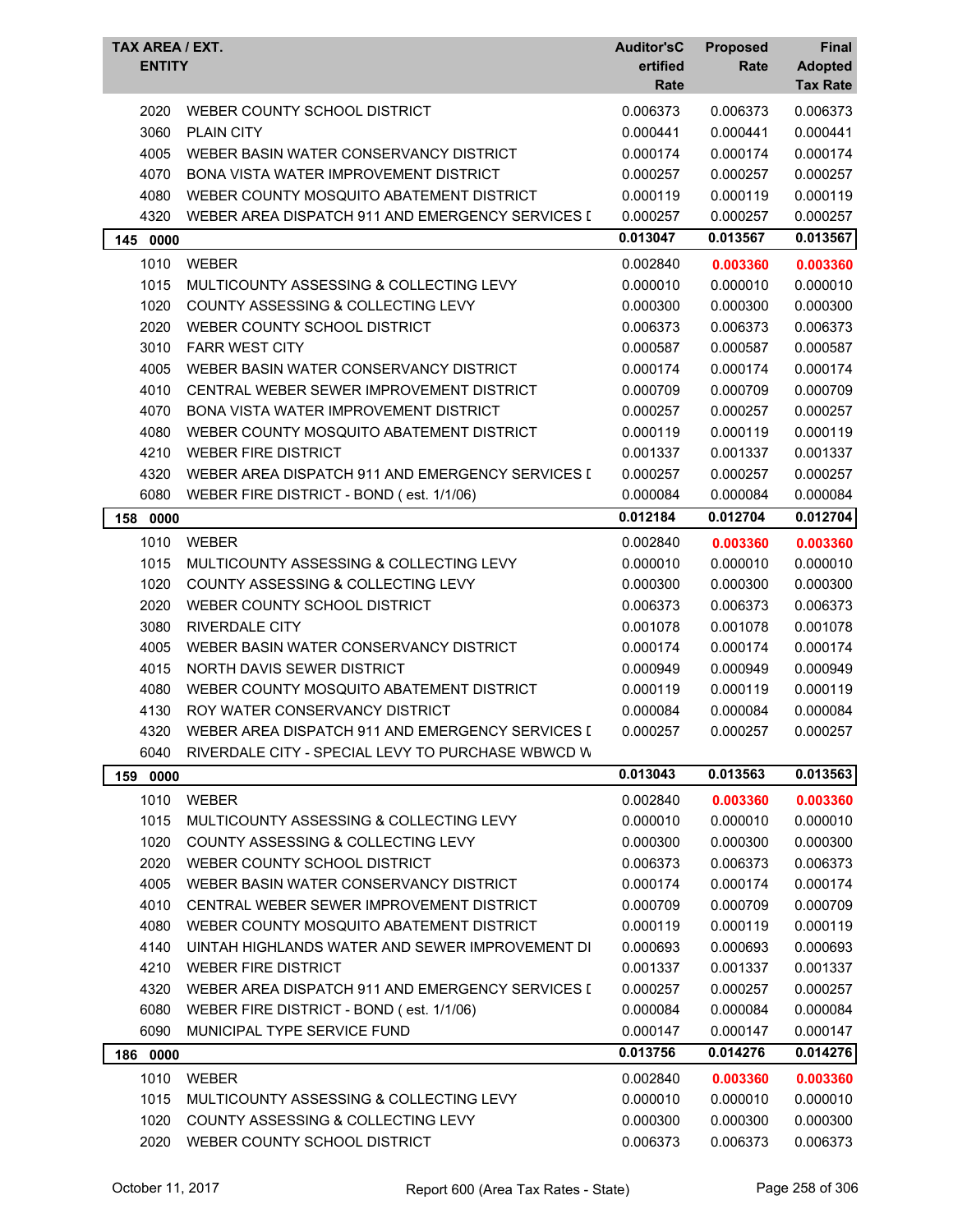| <b>TAX AREA / EXT.</b><br><b>ENTITY</b> |                                                  | <b>Auditor'sC</b><br>ertified<br>Rate | <b>Proposed</b><br>Rate | <b>Final</b><br><b>Adopted</b><br><b>Tax Rate</b> |
|-----------------------------------------|--------------------------------------------------|---------------------------------------|-------------------------|---------------------------------------------------|
| 3090                                    | <b>ROY CITY</b>                                  | 0.002650                              | 0.002650                | 0.002650                                          |
| 4005                                    | WEBER BASIN WATER CONSERVANCY DISTRICT           | 0.000174                              | 0.000174                | 0.000174                                          |
| 4015                                    | NORTH DAVIS SEWER DISTRICT                       | 0.000949                              | 0.000949                | 0.000949                                          |
| 4080                                    | WEBER COUNTY MOSQUITO ABATEMENT DISTRICT         | 0.000119                              | 0.000119                | 0.000119                                          |
| 4130                                    | ROY WATER CONSERVANCY DISTRICT                   | 0.000084                              | 0.000084                | 0.000084                                          |
| 4320                                    | WEBER AREA DISPATCH 911 AND EMERGENCY SERVICES I | 0.000257                              | 0.000257                | 0.000257                                          |
| 188<br>0000                             |                                                  | 0.013301                              | 0.013821                | 0.013821                                          |
| 1010                                    | <b>WEBER</b>                                     | 0.002840                              | 0.003360                | 0.003360                                          |
| 1015                                    | MULTICOUNTY ASSESSING & COLLECTING LEVY          | 0.000010                              | 0.000010                | 0.000010                                          |
| 1020                                    | COUNTY ASSESSING & COLLECTING LEVY               | 0.000300                              | 0.000300                | 0.000300                                          |
| 2020                                    | WEBER COUNTY SCHOOL DISTRICT                     | 0.006373                              | 0.006373                | 0.006373                                          |
| 3025                                    | <b>HOOPER CITY</b>                               | 0.000513                              | 0.000513                | 0.000513                                          |
| 4005                                    | WEBER BASIN WATER CONSERVANCY DISTRICT           | 0.000174                              | 0.000174                | 0.000174                                          |
| 4015                                    | NORTH DAVIS SEWER DISTRICT                       | 0.000949                              | 0.000949                | 0.000949                                          |
| 4080                                    | WEBER COUNTY MOSQUITO ABATEMENT DISTRICT         | 0.000119                              | 0.000119                | 0.000119                                          |
| 4150                                    | HOOPER WATER IMPROVEMENT DISTRICT                | 0.000345                              | 0.000345                | 0.000345                                          |
| 4210                                    | <b>WEBER FIRE DISTRICT</b>                       | 0.001337                              | 0.001337                | 0.001337                                          |
| 4220                                    | WEBER COUNTY SEWER SERVICE AREA #2               |                                       |                         |                                                   |
| 4320                                    | WEBER AREA DISPATCH 911 AND EMERGENCY SERVICES I | 0.000257                              | 0.000257                | 0.000257                                          |
| 6080                                    | WEBER FIRE DISTRICT - BOND (est. 1/1/06)         | 0.000084                              | 0.000084                | 0.000084                                          |
| 190<br>0000                             |                                                  | 0.013301                              | 0.013821                | 0.013821                                          |
| 1010                                    | <b>WEBER</b>                                     | 0.002840                              | 0.003360                | 0.003360                                          |
| 1015                                    | MULTICOUNTY ASSESSING & COLLECTING LEVY          | 0.000010                              | 0.000010                | 0.000010                                          |
| 1020                                    | COUNTY ASSESSING & COLLECTING LEVY               | 0.000300                              | 0.000300                | 0.000300                                          |
| 2020                                    | WEBER COUNTY SCHOOL DISTRICT                     | 0.006373                              | 0.006373                | 0.006373                                          |
| 3025                                    | <b>HOOPER CITY</b>                               | 0.000513                              | 0.000513                | 0.000513                                          |
| 4005                                    | WEBER BASIN WATER CONSERVANCY DISTRICT           | 0.000174                              | 0.000174                | 0.000174                                          |
| 4015                                    | NORTH DAVIS SEWER DISTRICT                       | 0.000949                              | 0.000949                | 0.000949                                          |
| 4060                                    | HOOPER CEMETERY MAINTENANCE DISTRICT             |                                       |                         |                                                   |
| 4080                                    | WEBER COUNTY MOSQUITO ABATEMENT DISTRICT         | 0.000119                              | 0.000119                | 0.000119                                          |
| 4150                                    | HOOPER WATER IMPROVEMENT DISTRICT                | 0.000345                              | 0.000345                | 0.000345                                          |
| 4210                                    | <b>WEBER FIRE DISTRICT</b>                       | 0.001337                              | 0.001337                | 0.001337                                          |
| 4220                                    | WEBER COUNTY SEWER SERVICE AREA #2               |                                       |                         |                                                   |
| 4320                                    | WEBER AREA DISPATCH 911 AND EMERGENCY SERVICES I | 0.000257                              | 0.000257                | 0.000257                                          |
| 6080                                    | WEBER FIRE DISTRICT - BOND (est. 1/1/06)         | 0.000084                              | 0.000084                | 0.000084                                          |
| 200 0000                                |                                                  | 0.012590                              | 0.013110                | 0.013110                                          |
| 1010                                    | WEBER                                            | 0.002840                              | 0.003360                | 0.003360                                          |
| 1015                                    | MULTICOUNTY ASSESSING & COLLECTING LEVY          | 0.000010                              | 0.000010                | 0.000010                                          |
| 1020                                    | COUNTY ASSESSING & COLLECTING LEVY               | 0.000300                              | 0.000300                | 0.000300                                          |
| 2020                                    | WEBER COUNTY SCHOOL DISTRICT                     | 0.006373                              | 0.006373                | 0.006373                                          |
| 4005                                    | WEBER BASIN WATER CONSERVANCY DISTRICT           | 0.000174                              | 0.000174                | 0.000174                                          |
| 4015                                    | NORTH DAVIS SEWER DISTRICT                       | 0.000949                              | 0.000949                | 0.000949                                          |
| 4080                                    | WEBER COUNTY MOSQUITO ABATEMENT DISTRICT         | 0.000119                              | 0.000119                | 0.000119                                          |
| 4210                                    | <b>WEBER FIRE DISTRICT</b>                       | 0.001337                              | 0.001337                | 0.001337                                          |
| 4220                                    | WEBER COUNTY SEWER SERVICE AREA #2               |                                       |                         |                                                   |
| 4320                                    | WEBER AREA DISPATCH 911 AND EMERGENCY SERVICES I | 0.000257                              | 0.000257                | 0.000257                                          |
| 6080                                    | WEBER FIRE DISTRICT - BOND (est. 1/1/06)         | 0.000084                              | 0.000084                | 0.000084                                          |
| 6090                                    | MUNICIPAL TYPE SERVICE FUND                      | 0.000147                              | 0.000147                | 0.000147                                          |
| 203 0000                                |                                                  | 0.011704                              | 0.012224                | 0.012224                                          |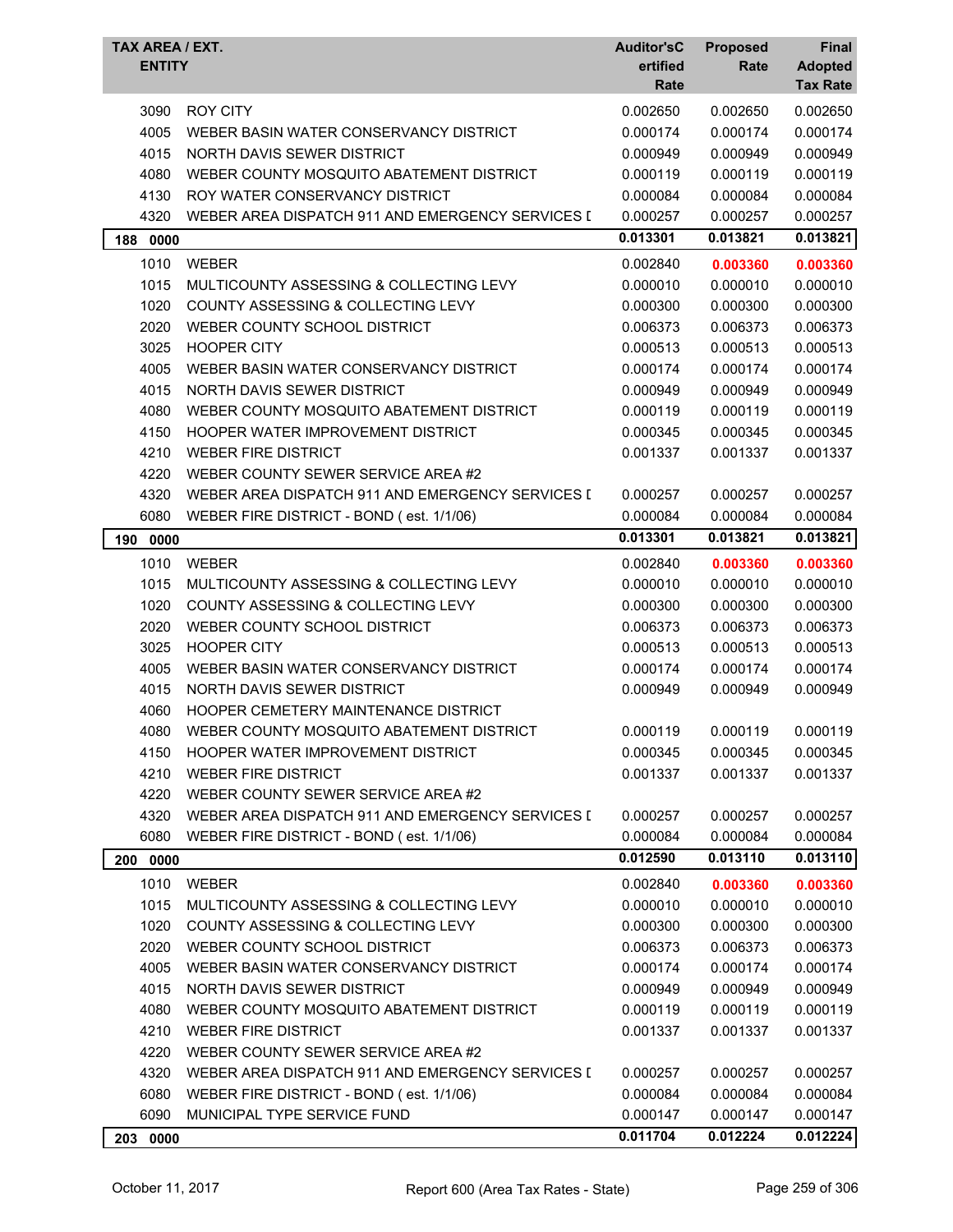| TAX AREA / EXT.<br><b>ENTITY</b> |                                                  | <b>Auditor'sC</b><br>ertified<br>Rate | <b>Proposed</b><br>Rate | Final<br><b>Adopted</b><br><b>Tax Rate</b> |
|----------------------------------|--------------------------------------------------|---------------------------------------|-------------------------|--------------------------------------------|
| 1010                             | <b>WEBER</b>                                     | 0.002840                              | 0.003360                | 0.003360                                   |
| 1015                             | MULTICOUNTY ASSESSING & COLLECTING LEVY          | 0.000010                              | 0.000010                | 0.000010                                   |
| 1020                             | COUNTY ASSESSING & COLLECTING LEVY               | 0.000300                              | 0.000300                | 0.000300                                   |
| 2020                             | WEBER COUNTY SCHOOL DISTRICT                     | 0.006373                              | 0.006373                | 0.006373                                   |
| 4005                             | WEBER BASIN WATER CONSERVANCY DISTRICT           | 0.000174                              | 0.000174                | 0.000174                                   |
| 4080                             | WEBER COUNTY MOSQUITO ABATEMENT DISTRICT         | 0.000119                              | 0.000119                | 0.000119                                   |
| 4090                             | EDEN CEMETERY MAINTENANCE DISTRICT               | 0.000063                              | 0.000063                | 0.000063                                   |
| 4210                             | <b>WEBER FIRE DISTRICT</b>                       | 0.001337                              | 0.001337                | 0.001337                                   |
| 4230                             | WOLF CREEK SEWER IMPROVEMENT DISTRICT            |                                       |                         |                                            |
| 4320                             | WEBER AREA DISPATCH 911 AND EMERGENCY SERVICES I | 0.000257                              | 0.000257                | 0.000257                                   |
| 6080                             | WEBER FIRE DISTRICT - BOND (est. 1/1/06)         | 0.000084                              | 0.000084                | 0.000084                                   |
| 6090                             | MUNICIPAL TYPE SERVICE FUND                      | 0.000147                              | 0.000147                | 0.000147                                   |
| 206 0000                         |                                                  | 0.012287                              | 0.012807                | 0.012807                                   |
| 1010                             | <b>WEBER</b>                                     | 0.002840                              | 0.003360                | 0.003360                                   |
| 1015                             | MULTICOUNTY ASSESSING & COLLECTING LEVY          | 0.000010                              | 0.000010                | 0.000010                                   |
| 1020                             | COUNTY ASSESSING & COLLECTING LEVY               | 0.000300                              | 0.000300                | 0.000300                                   |
| 2020                             | WEBER COUNTY SCHOOL DISTRICT                     | 0.006373                              | 0.006373                | 0.006373                                   |
| 3130                             | <b>WEST HAVEN CITY</b>                           |                                       |                         |                                            |
| 4005                             | WEBER BASIN WATER CONSERVANCY DISTRICT           | 0.000174                              | 0.000174                | 0.000174                                   |
| 4010                             | CENTRAL WEBER SEWER IMPROVEMENT DISTRICT         | 0.000709                              | 0.000709                | 0.000709                                   |
| 4080                             | WEBER COUNTY MOSQUITO ABATEMENT DISTRICT         | 0.000119                              | 0.000119                | 0.000119                                   |
| 4130                             | ROY WATER CONSERVANCY DISTRICT                   | 0.000084                              | 0.000084                | 0.000084                                   |
| 4210                             | <b>WEBER FIRE DISTRICT</b>                       | 0.001337                              | 0.001337                | 0.001337                                   |
| 4285                             | WEST HAVEN WASTE WATER SPECIAL SERVICE DISTRICT  |                                       |                         |                                            |
| 4320                             | WEBER AREA DISPATCH 911 AND EMERGENCY SERVICES I | 0.000257                              | 0.000257                | 0.000257                                   |
| 6080                             | WEBER FIRE DISTRICT - BOND (est. 1/1/06)         | 0.000084                              | 0.000084                | 0.000084                                   |
| 207<br>0000                      |                                                  | 0.011641                              | 0.012161                | 0.012161                                   |
| 1010                             | <b>WEBER</b>                                     | 0.002840                              | 0.003360                | 0.003360                                   |
| 1015                             | MULTICOUNTY ASSESSING & COLLECTING LEVY          | 0.000010                              | 0.000010                | 0.000010                                   |
| 1020                             | COUNTY ASSESSING & COLLECTING LEVY               | 0.000300                              | 0.000300                | 0.000300                                   |
| 2020                             | WEBER COUNTY SCHOOL DISTRICT                     | 0.006373                              | 0.006373                | 0.006373                                   |
| 4005                             | WEBER BASIN WATER CONSERVANCY DISTRICT           | 0.000174                              | 0.000174                | 0.000174                                   |
| 4080                             | WEBER COUNTY MOSQUITO ABATEMENT DISTRICT         | 0.000119                              | 0.000119                | 0.000119                                   |
| 4100                             | TAYLOR-WEST WEBER WATER IMPROVEMENT DISTRICT     |                                       |                         |                                            |
| 4210                             | <b>WEBER FIRE DISTRICT</b>                       | 0.001337                              | 0.001337                | 0.001337                                   |
| 4320                             | WEBER AREA DISPATCH 911 AND EMERGENCY SERVICES I | 0.000257                              | 0.000257                | 0.000257                                   |
| 6080                             | WEBER FIRE DISTRICT - BOND (est. 1/1/06)         | 0.000084                              | 0.000084                | 0.000084                                   |
| 6090                             | MUNICIPAL TYPE SERVICE FUND                      | 0.000147                              | 0.000147                | 0.000147                                   |
| 215 0000                         |                                                  | 0.012632                              | 0.013152                | 0.013152                                   |
| 1010                             | WEBER                                            | 0.002840                              | 0.003360                | 0.003360                                   |
| 1015                             | MULTICOUNTY ASSESSING & COLLECTING LEVY          | 0.000010                              | 0.000010                | 0.000010                                   |
| 1020                             | COUNTY ASSESSING & COLLECTING LEVY               | 0.000300                              | 0.000300                | 0.000300                                   |
| 2020                             | WEBER COUNTY SCHOOL DISTRICT                     | 0.006373                              | 0.006373                | 0.006373                                   |
| 3130                             | <b>WEST HAVEN CITY</b>                           |                                       |                         |                                            |
| 4005                             | WEBER BASIN WATER CONSERVANCY DISTRICT           | 0.000174                              | 0.000174                | 0.000174                                   |
| 4010                             | CENTRAL WEBER SEWER IMPROVEMENT DISTRICT         | 0.000709                              | 0.000709                | 0.000709                                   |
| 4080                             | WEBER COUNTY MOSQUITO ABATEMENT DISTRICT         | 0.000119                              | 0.000119                | 0.000119                                   |
| 4130                             | ROY WATER CONSERVANCY DISTRICT                   | 0.000084                              | 0.000084                | 0.000084                                   |
| 4150                             | HOOPER WATER IMPROVEMENT DISTRICT                | 0.000345                              | 0.000345                | 0.000345                                   |
| 4210                             | <b>WEBER FIRE DISTRICT</b>                       | 0.001337                              | 0.001337                | 0.001337                                   |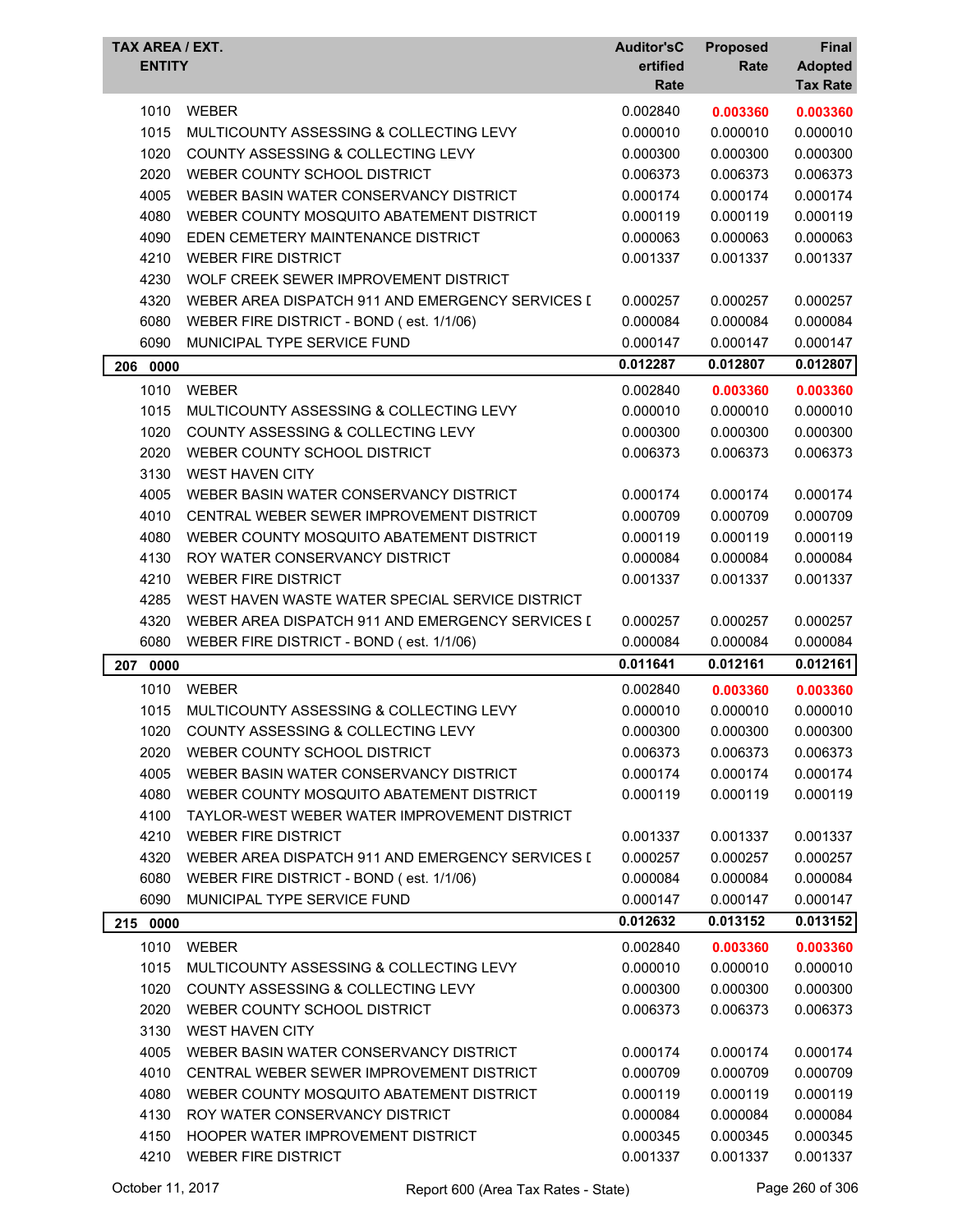| TAX AREA / EXT.<br><b>ENTITY</b> |                                                  | <b>Auditor'sC</b><br>ertified<br>Rate | <b>Proposed</b><br>Rate | Final<br><b>Adopted</b><br><b>Tax Rate</b> |
|----------------------------------|--------------------------------------------------|---------------------------------------|-------------------------|--------------------------------------------|
| 4220                             | WEBER COUNTY SEWER SERVICE AREA #2               |                                       |                         |                                            |
| 4285                             | WEST HAVEN WASTE WATER SPECIAL SERVICE DISTRICT  |                                       |                         |                                            |
| 4320                             | WEBER AREA DISPATCH 911 AND EMERGENCY SERVICES I | 0.000257                              | 0.000257                | 0.000257                                   |
| 6080                             | WEBER FIRE DISTRICT - BOND (est. 1/1/06)         | 0.000084                              | 0.000084                | 0.000084                                   |
| 219 0000                         |                                                  | 0.011807                              | 0.012327                | 0.012327                                   |
| 1010                             | <b>WEBER</b>                                     | 0.002840                              | 0.003360                | 0.003360                                   |
| 1015                             | MULTICOUNTY ASSESSING & COLLECTING LEVY          | 0.000010                              | 0.000010                | 0.000010                                   |
| 1020                             | <b>COUNTY ASSESSING &amp; COLLECTING LEVY</b>    | 0.000300                              | 0.000300                | 0.000300                                   |
| 2020                             | WEBER COUNTY SCHOOL DISTRICT                     | 0.006373                              | 0.006373                | 0.006373                                   |
| 4005                             | WEBER BASIN WATER CONSERVANCY DISTRICT           | 0.000174                              | 0.000174                | 0.000174                                   |
| 4080                             | WEBER COUNTY MOSQUITO ABATEMENT DISTRICT         | 0.000119                              | 0.000119                | 0.000119                                   |
| 4120                             | LIBERTY CEMETERY MAINTENANCE DISTRICT            | 0.000037                              | 0.000037                | 0.000037                                   |
| 4190                             | NORDIC VALLEY SEWER IMPROVEMENT DISTRICT         |                                       |                         |                                            |
| 4210                             | <b>WEBER FIRE DISTRICT</b>                       | 0.001337                              | 0.001337                | 0.001337                                   |
| 4240                             | WEBER COUNTY SERVICE AREA #5                     | 0.000129                              | 0.000129                | 0.000129                                   |
| 4320                             | WEBER AREA DISPATCH 911 AND EMERGENCY SERVICES I | 0.000257                              | 0.000257                | 0.000257                                   |
| 6080                             | WEBER FIRE DISTRICT - BOND (est. 1/1/06)         | 0.000084                              | 0.000084                | 0.000084                                   |
| 6090                             | MUNICIPAL TYPE SERVICE FUND                      | 0.000147                              | 0.000147                | 0.000147                                   |
| 221<br>0000                      |                                                  | 0.011641                              | 0.012161                | 0.012161                                   |
| 1010                             | <b>WEBER</b>                                     | 0.002840                              | 0.003360                | 0.003360                                   |
| 1015                             | MULTICOUNTY ASSESSING & COLLECTING LEVY          | 0.000010                              | 0.000010                | 0.000010                                   |
| 1020                             | <b>COUNTY ASSESSING &amp; COLLECTING LEVY</b>    | 0.000300                              | 0.000300                | 0.000300                                   |
| 2020                             | WEBER COUNTY SCHOOL DISTRICT                     | 0.006373                              | 0.006373                | 0.006373                                   |
| 4005                             | WEBER BASIN WATER CONSERVANCY DISTRICT           | 0.000174                              | 0.000174                | 0.000174                                   |
| 4080                             | WEBER COUNTY MOSQUITO ABATEMENT DISTRICT         | 0.000119                              | 0.000119                | 0.000119                                   |
| 4210                             | <b>WEBER FIRE DISTRICT</b>                       | 0.001337                              | 0.001337                | 0.001337                                   |
| 4250                             | HUNTSVILLE HOLLOW SEWER IMPROVEMENT DISTRICT     |                                       |                         |                                            |
| 4320                             | WEBER AREA DISPATCH 911 AND EMERGENCY SERVICES I | 0.000257                              | 0.000257                | 0.000257                                   |
| 6080                             | WEBER FIRE DISTRICT - BOND (est. 1/1/06)         | 0.000084                              | 0.000084                | 0.000084                                   |
| 6090                             | MUNICIPAL TYPE SERVICE FUND                      | 0.000147                              | 0.000147                | 0.000147                                   |
| 223<br>0000                      |                                                  | 0.011807                              | 0.012327                | 0.012327                                   |
| 1010                             | <b>WEBER</b>                                     | 0.002840                              | 0.003360                | 0.003360                                   |
| 1015                             | MULTICOUNTY ASSESSING & COLLECTING LEVY          | 0.000010                              | 0.000010                | 0.000010                                   |
| 1020                             | <b>COUNTY ASSESSING &amp; COLLECTING LEVY</b>    | 0.000300                              | 0.000300                | 0.000300                                   |
| 2020                             | WEBER COUNTY SCHOOL DISTRICT                     | 0.006373                              | 0.006373                | 0.006373                                   |
| 4005                             | WEBER BASIN WATER CONSERVANCY DISTRICT           | 0.000174                              | 0.000174                | 0.000174                                   |
| 4080                             | WEBER COUNTY MOSQUITO ABATEMENT DISTRICT         | 0.000119                              | 0.000119                | 0.000119                                   |
| 4120                             | <b>LIBERTY CEMETERY MAINTENANCE DISTRICT</b>     | 0.000037                              | 0.000037                | 0.000037                                   |
| 4210                             | <b>WEBER FIRE DISTRICT</b>                       | 0.001337                              | 0.001337                | 0.001337                                   |
| 4230                             | WOLF CREEK SEWER IMPROVEMENT DISTRICT            |                                       |                         |                                            |
| 4240                             | WEBER COUNTY SERVICE AREA #5                     | 0.000129                              | 0.000129                | 0.000129                                   |
| 4320                             | WEBER AREA DISPATCH 911 AND EMERGENCY SERVICES I | 0.000257                              | 0.000257                | 0.000257                                   |
| 6080                             | WEBER FIRE DISTRICT - BOND (est. 1/1/06)         | 0.000084                              | 0.000084                | 0.000084                                   |
| 6090                             | MUNICIPAL TYPE SERVICE FUND                      | 0.000147                              | 0.000147                | 0.000147                                   |
| 224 0000                         |                                                  | 0.015607                              | 0.017034                | 0.017034                                   |
| 1010                             | <b>WEBER</b>                                     | 0.002840                              | 0.003360                | 0.003360                                   |
| 1015                             | MULTICOUNTY ASSESSING & COLLECTING LEVY          | 0.000010                              | 0.000010                | 0.000010                                   |
| 1020                             | COUNTY ASSESSING & COLLECTING LEVY               | 0.000300                              | 0.000300                | 0.000300                                   |
| 2010                             | OGDEN CITY SCHOOL DISTRICT                       | 0.008055                              | 0.008754                | 0.008754                                   |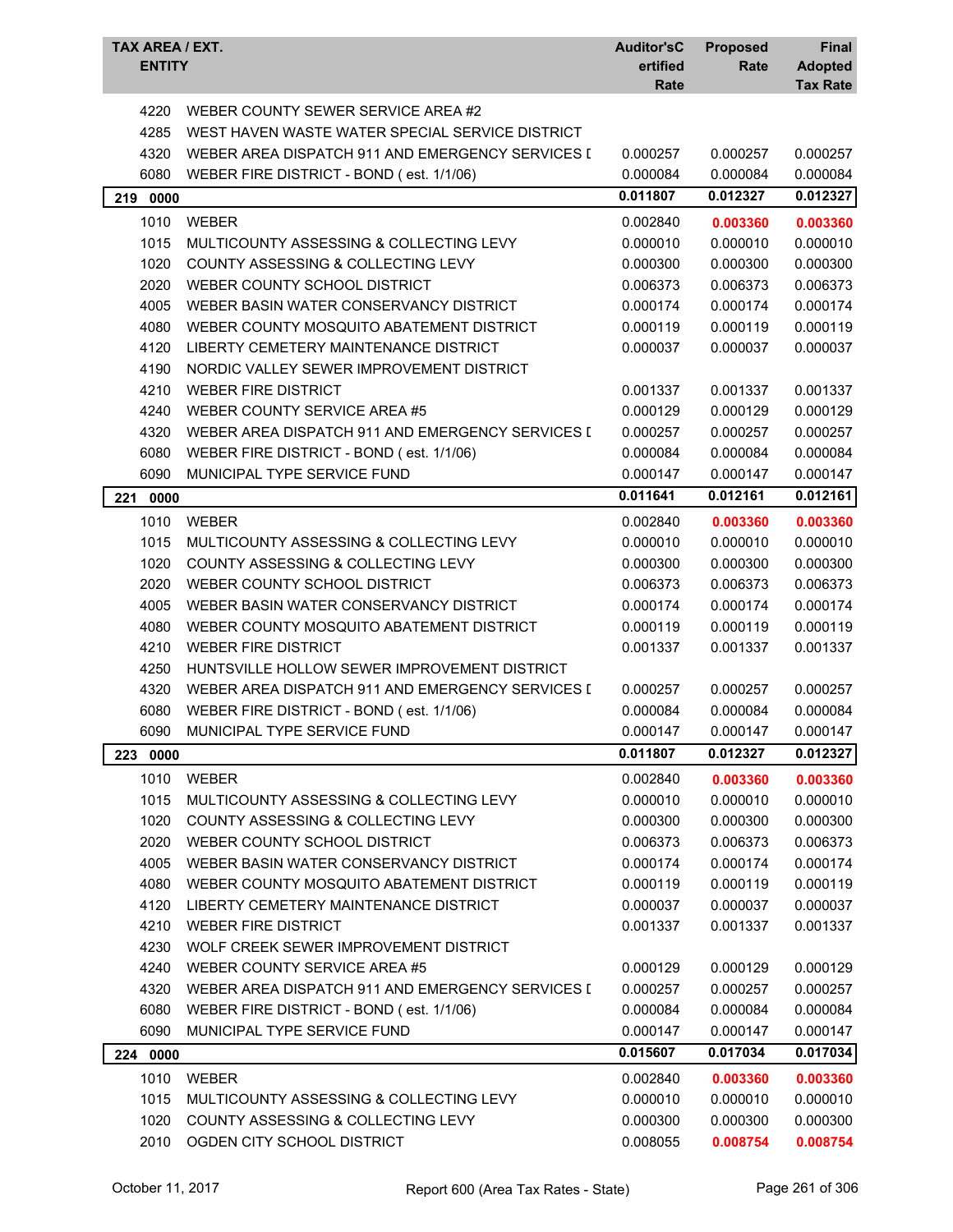| TAX AREA / EXT.<br><b>ENTITY</b> |                                                  | <b>Auditor'sC</b><br>ertified<br>Rate | <b>Proposed</b><br>Rate | Final<br><b>Adopted</b><br><b>Tax Rate</b> |
|----------------------------------|--------------------------------------------------|---------------------------------------|-------------------------|--------------------------------------------|
| 3050                             | <b>OGDEN CITY</b>                                | 0.002895                              | 0.003103                | 0.003103                                   |
| 4005                             | WEBER BASIN WATER CONSERVANCY DISTRICT           | 0.000174                              | 0.000174                | 0.000174                                   |
| 4010                             | CENTRAL WEBER SEWER IMPROVEMENT DISTRICT         | 0.000709                              | 0.000709                | 0.000709                                   |
| 4080                             | WEBER COUNTY MOSQUITO ABATEMENT DISTRICT         | 0.000119                              | 0.000119                | 0.000119                                   |
| 4320                             | WEBER AREA DISPATCH 911 AND EMERGENCY SERVICES I | 0.000257                              | 0.000257                | 0.000257                                   |
| 6030                             | OGDEN CITY - SPECIAL LEVY TO PURCHASE WBWCD WATE | 0.000248                              | 0.000248                | 0.000248                                   |
| 0000<br>226                      |                                                  | 0.013176                              | 0.014202                | 0.014202                                   |
| 1010                             | <b>WEBER</b>                                     | 0.002840                              | 0.003360                | 0.003360                                   |
| 1015                             | MULTICOUNTY ASSESSING & COLLECTING LEVY          | 0.000010                              | 0.000010                | 0.000010                                   |
| 1020                             | <b>COUNTY ASSESSING &amp; COLLECTING LEVY</b>    | 0.000300                              | 0.000300                | 0.000300                                   |
| 2020                             | WEBER COUNTY SCHOOL DISTRICT                     | 0.006373                              | 0.006373                | 0.006373                                   |
| 3100                             | SOUTH OGDEN CITY                                 | 0.002394                              | 0.002900                | 0.002900                                   |
| 4005                             | WEBER BASIN WATER CONSERVANCY DISTRICT           | 0.000174                              | 0.000174                | 0.000174                                   |
| 4010                             | CENTRAL WEBER SEWER IMPROVEMENT DISTRICT         | 0.000709                              | 0.000709                | 0.000709                                   |
| 4080                             | WEBER COUNTY MOSQUITO ABATEMENT DISTRICT         | 0.000119                              | 0.000119                | 0.000119                                   |
| 4320                             | WEBER AREA DISPATCH 911 AND EMERGENCY SERVICES I | 0.000257                              | 0.000257                | 0.000257                                   |
| 6050                             | SOUTH OGDEN CITY - SPECIAL LEVY TO PURCHASE WBWC | 0.000000                              |                         |                                            |
| 227 0000                         |                                                  | 0.012029                              | 0.012549                | 0.012549                                   |
| 1010                             | <b>WEBER</b>                                     | 0.002840                              | 0.003360                | 0.003360                                   |
| 1015                             | MULTICOUNTY ASSESSING & COLLECTING LEVY          | 0.000010                              | 0.000010                | 0.000010                                   |
| 1020                             | COUNTY ASSESSING & COLLECTING LEVY               | 0.000300                              | 0.000300                | 0.000300                                   |
| 2020                             | WEBER COUNTY SCHOOL DISTRICT                     | 0.006373                              | 0.006373                | 0.006373                                   |
| 4005                             | WEBER BASIN WATER CONSERVANCY DISTRICT           | 0.000174                              | 0.000174                | 0.000174                                   |
| 4080                             | WEBER COUNTY MOSQUITO ABATEMENT DISTRICT         | 0.000119                              | 0.000119                | 0.000119                                   |
| 4090                             | EDEN CEMETERY MAINTENANCE DISTRICT               | 0.000063                              | 0.000063                | 0.000063                                   |
| 4135                             | POWDER MOUNTAIN WATER AND SEWER IMPROVEMENT D    | 0.000325                              | 0.000325                | 0.000325                                   |
| 4210                             | <b>WEBER FIRE DISTRICT</b>                       | 0.001337                              | 0.001337                | 0.001337                                   |
| 4320                             | WEBER AREA DISPATCH 911 AND EMERGENCY SERVICES I | 0.000257                              | 0.000257                | 0.000257                                   |
| 6080                             | WEBER FIRE DISTRICT - BOND (est. 1/1/06)         | 0.000084                              | 0.000084                | 0.000084                                   |
| 6090                             | MUNICIPAL TYPE SERVICE FUND                      | 0.000147                              | 0.000147                | 0.000147                                   |
| 236 0000                         |                                                  | 0.015607                              | 0.017034                | 0.017034                                   |
| 1010                             | <b>WEBER</b>                                     | 0.002840                              | 0.003360                | 0.003360                                   |
| 1015                             | MULTICOUNTY ASSESSING & COLLECTING LEVY          | 0.000010                              | 0.000010                | 0.000010                                   |
| 1020                             | COUNTY ASSESSING & COLLECTING LEVY               | 0.000300                              | 0.000300                | 0.000300                                   |
| 2010                             | OGDEN CITY SCHOOL DISTRICT                       | 0.008055                              | 0.008754                | 0.008754                                   |
| 3050                             | <b>OGDEN CITY</b>                                | 0.002895                              | 0.003103                | 0.003103                                   |
| 4005                             | WEBER BASIN WATER CONSERVANCY DISTRICT           | 0.000174                              | 0.000174                | 0.000174                                   |
| 4010                             | CENTRAL WEBER SEWER IMPROVEMENT DISTRICT         | 0.000709                              | 0.000709                | 0.000709                                   |
| 4080                             | WEBER COUNTY MOSQUITO ABATEMENT DISTRICT         | 0.000119                              | 0.000119                | 0.000119                                   |
| 4320                             | WEBER AREA DISPATCH 911 AND EMERGENCY SERVICES I | 0.000257                              | 0.000257                | 0.000257                                   |
| 6030                             | OGDEN CITY - SPECIAL LEVY TO PURCHASE WBWCD WATE | 0.000248                              | 0.000248                | 0.000248                                   |
| 237 0000                         |                                                  | 0.015607                              | 0.017034                | 0.017034                                   |
| 1010                             | <b>WEBER</b>                                     | 0.002840                              | 0.003360                | 0.003360                                   |
| 1015                             | MULTICOUNTY ASSESSING & COLLECTING LEVY          | 0.000010                              | 0.000010                | 0.000010                                   |
| 1020                             | COUNTY ASSESSING & COLLECTING LEVY               | 0.000300                              | 0.000300                | 0.000300                                   |
| 2010                             | OGDEN CITY SCHOOL DISTRICT                       | 0.008055                              | 0.008754                | 0.008754                                   |
| 3050                             | <b>OGDEN CITY</b>                                | 0.002895                              | 0.003103                | 0.003103                                   |
| 4005                             | WEBER BASIN WATER CONSERVANCY DISTRICT           | 0.000174                              | 0.000174                | 0.000174                                   |
| 4010                             | CENTRAL WEBER SEWER IMPROVEMENT DISTRICT         | 0.000709                              | 0.000709                | 0.000709                                   |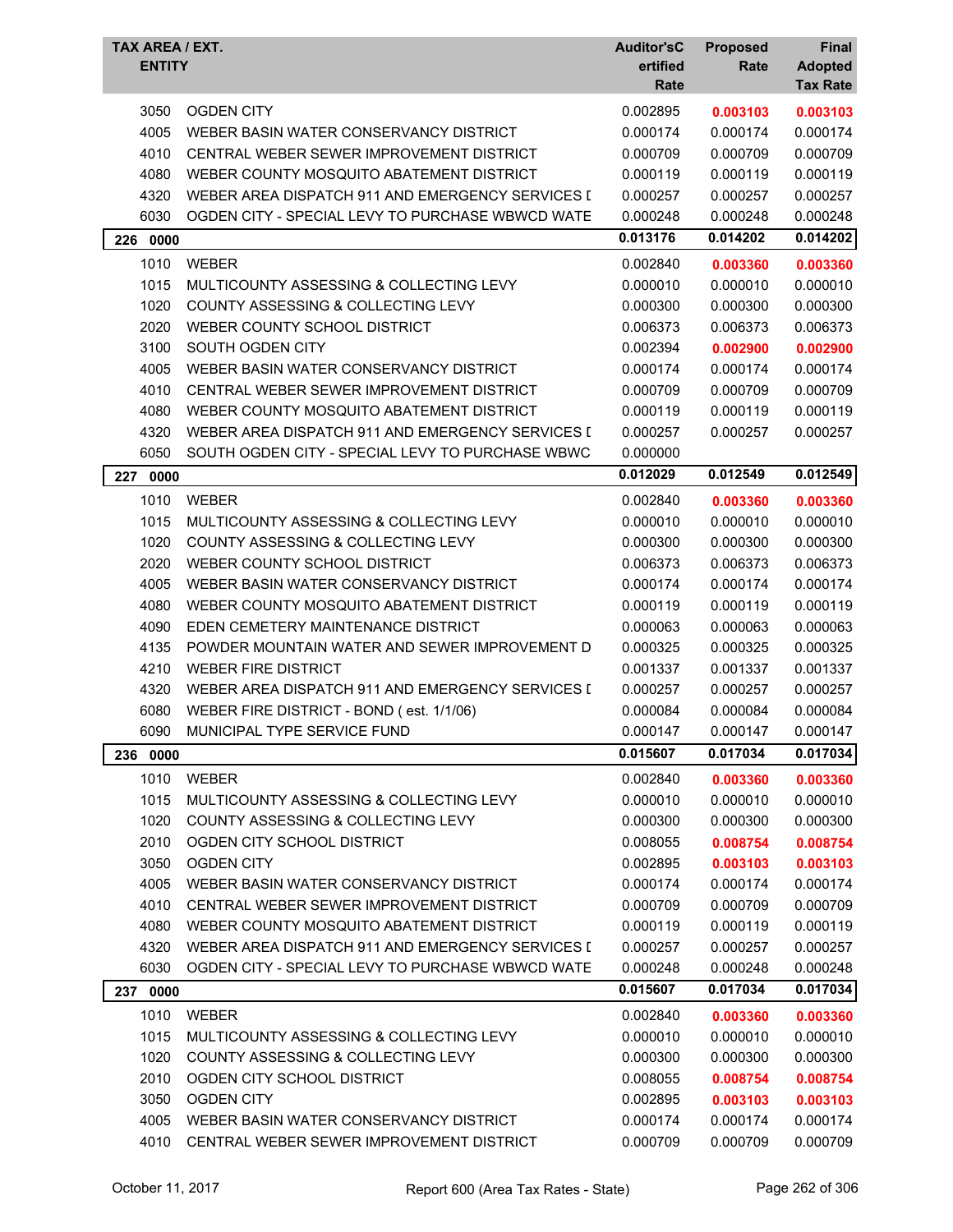| TAX AREA / EXT.<br><b>ENTITY</b> |                                                  | <b>Auditor'sC</b><br>ertified<br>Rate | <b>Proposed</b><br>Rate | <b>Final</b><br><b>Adopted</b><br><b>Tax Rate</b> |
|----------------------------------|--------------------------------------------------|---------------------------------------|-------------------------|---------------------------------------------------|
| 4080                             | WEBER COUNTY MOSQUITO ABATEMENT DISTRICT         | 0.000119                              | 0.000119                | 0.000119                                          |
| 4320                             | WEBER AREA DISPATCH 911 AND EMERGENCY SERVICES I | 0.000257                              | 0.000257                | 0.000257                                          |
| 6030                             | OGDEN CITY - SPECIAL LEVY TO PURCHASE WBWCD WATE | 0.000248                              | 0.000248                | 0.000248                                          |
| 238 0000                         |                                                  | 0.015607                              | 0.017034                | 0.017034                                          |
| 1010                             | <b>WEBER</b>                                     | 0.002840                              | 0.003360                | 0.003360                                          |
| 1015                             | MULTICOUNTY ASSESSING & COLLECTING LEVY          | 0.000010                              | 0.000010                | 0.000010                                          |
| 1020                             | COUNTY ASSESSING & COLLECTING LEVY               | 0.000300                              | 0.000300                | 0.000300                                          |
| 2010                             | OGDEN CITY SCHOOL DISTRICT                       | 0.008055                              | 0.008754                | 0.008754                                          |
| 3050                             | <b>OGDEN CITY</b>                                | 0.002895                              | 0.003103                | 0.003103                                          |
| 4005                             | WEBER BASIN WATER CONSERVANCY DISTRICT           | 0.000174                              | 0.000174                | 0.000174                                          |
| 4010                             | CENTRAL WEBER SEWER IMPROVEMENT DISTRICT         | 0.000709                              | 0.000709                | 0.000709                                          |
| 4080                             | WEBER COUNTY MOSQUITO ABATEMENT DISTRICT         | 0.000119                              | 0.000119                | 0.000119                                          |
| 4320                             | WEBER AREA DISPATCH 911 AND EMERGENCY SERVICES I | 0.000257                              | 0.000257                | 0.000257                                          |
| 6030                             | OGDEN CITY - SPECIAL LEVY TO PURCHASE WBWCD WATE | 0.000248                              | 0.000248                | 0.000248                                          |
| 239<br>0000                      |                                                  | 0.012460                              | 0.012980                | 0.012980                                          |
| 1010                             | <b>WEBER</b>                                     | 0.002840                              | 0.003360                | 0.003360                                          |
| 1015                             | MULTICOUNTY ASSESSING & COLLECTING LEVY          | 0.000010                              | 0.000010                | 0.000010                                          |
| 1020                             | COUNTY ASSESSING & COLLECTING LEVY               | 0.000300                              | 0.000300                | 0.000300                                          |
| 2020                             | WEBER COUNTY SCHOOL DISTRICT                     | 0.006373                              | 0.006373                | 0.006373                                          |
| 3130                             | <b>WEST HAVEN CITY</b>                           |                                       |                         |                                                   |
| 4005                             | WEBER BASIN WATER CONSERVANCY DISTRICT           | 0.000174                              | 0.000174                | 0.000174                                          |
| 4010                             | CENTRAL WEBER SEWER IMPROVEMENT DISTRICT         | 0.000709                              | 0.000709                | 0.000709                                          |
| 4070                             | BONA VISTA WATER IMPROVEMENT DISTRICT            | 0.000257                              | 0.000257                | 0.000257                                          |
| 4080                             | WEBER COUNTY MOSQUITO ABATEMENT DISTRICT         | 0.000119                              | 0.000119                | 0.000119                                          |
| 4210                             | <b>WEBER FIRE DISTRICT</b>                       | 0.001337                              | 0.001337                | 0.001337                                          |
| 4285                             | WEST HAVEN WASTE WATER SPECIAL SERVICE DISTRICT  |                                       |                         |                                                   |
| 4320                             | WEBER AREA DISPATCH 911 AND EMERGENCY SERVICES I | 0.000257                              | 0.000257                | 0.000257                                          |
| 6080                             | WEBER FIRE DISTRICT - BOND (est. 1/1/06)         | 0.000084                              | 0.000084                | 0.000084                                          |
| 242<br>0000                      |                                                  | 0.014013                              | 0.014533                | 0.014533                                          |
| 1010                             | WEBER                                            | 0.002840                              | 0.003360                | 0.003360                                          |
| 1015                             | MULTICOUNTY ASSESSING & COLLECTING LEVY          | 0.000010                              | 0.000010                | 0.000010                                          |
| 1020                             | COUNTY ASSESSING & COLLECTING LEVY               | 0.000300                              | 0.000300                | 0.000300                                          |
| 2020                             | WEBER COUNTY SCHOOL DISTRICT                     | 0.006373                              | 0.006373                | 0.006373                                          |
| 3090                             | <b>ROY CITY</b>                                  | 0.002650                              | 0.002650                | 0.002650                                          |
| 4005                             | WEBER BASIN WATER CONSERVANCY DISTRICT           | 0.000174                              | 0.000174                | 0.000174                                          |
| 4015                             | NORTH DAVIS SEWER DISTRICT                       | 0.000949                              | 0.000949                | 0.000949                                          |
| 4070                             | BONA VISTA WATER IMPROVEMENT DISTRICT            | 0.000257                              | 0.000257                | 0.000257                                          |
| 4080                             | WEBER COUNTY MOSQUITO ABATEMENT DISTRICT         | 0.000119                              | 0.000119                | 0.000119                                          |
| 4130                             | ROY WATER CONSERVANCY DISTRICT                   | 0.000084                              | 0.000084                | 0.000084                                          |
| 4320                             | WEBER AREA DISPATCH 911 AND EMERGENCY SERVICES I | 0.000257                              | 0.000257                | 0.000257                                          |
| 243 0000                         |                                                  | 0.013929                              | 0.014449                | 0.014449                                          |
| 1010                             | <b>WEBER</b>                                     | 0.002840                              | 0.003360                | 0.003360                                          |
| 1015                             | MULTICOUNTY ASSESSING & COLLECTING LEVY          | 0.000010                              | 0.000010                | 0.000010                                          |
| 1020                             | COUNTY ASSESSING & COLLECTING LEVY               | 0.000300                              | 0.000300                | 0.000300                                          |
| 2020                             | WEBER COUNTY SCHOOL DISTRICT                     | 0.006373                              | 0.006373                | 0.006373                                          |
| 3090                             | <b>ROY CITY</b>                                  | 0.002650                              | 0.002650                | 0.002650                                          |
| 4005                             | WEBER BASIN WATER CONSERVANCY DISTRICT           | 0.000174                              | 0.000174                | 0.000174                                          |
| 4015                             | NORTH DAVIS SEWER DISTRICT                       | 0.000949                              | 0.000949                | 0.000949                                          |
| 4070                             | BONA VISTA WATER IMPROVEMENT DISTRICT            | 0.000257                              | 0.000257                | 0.000257                                          |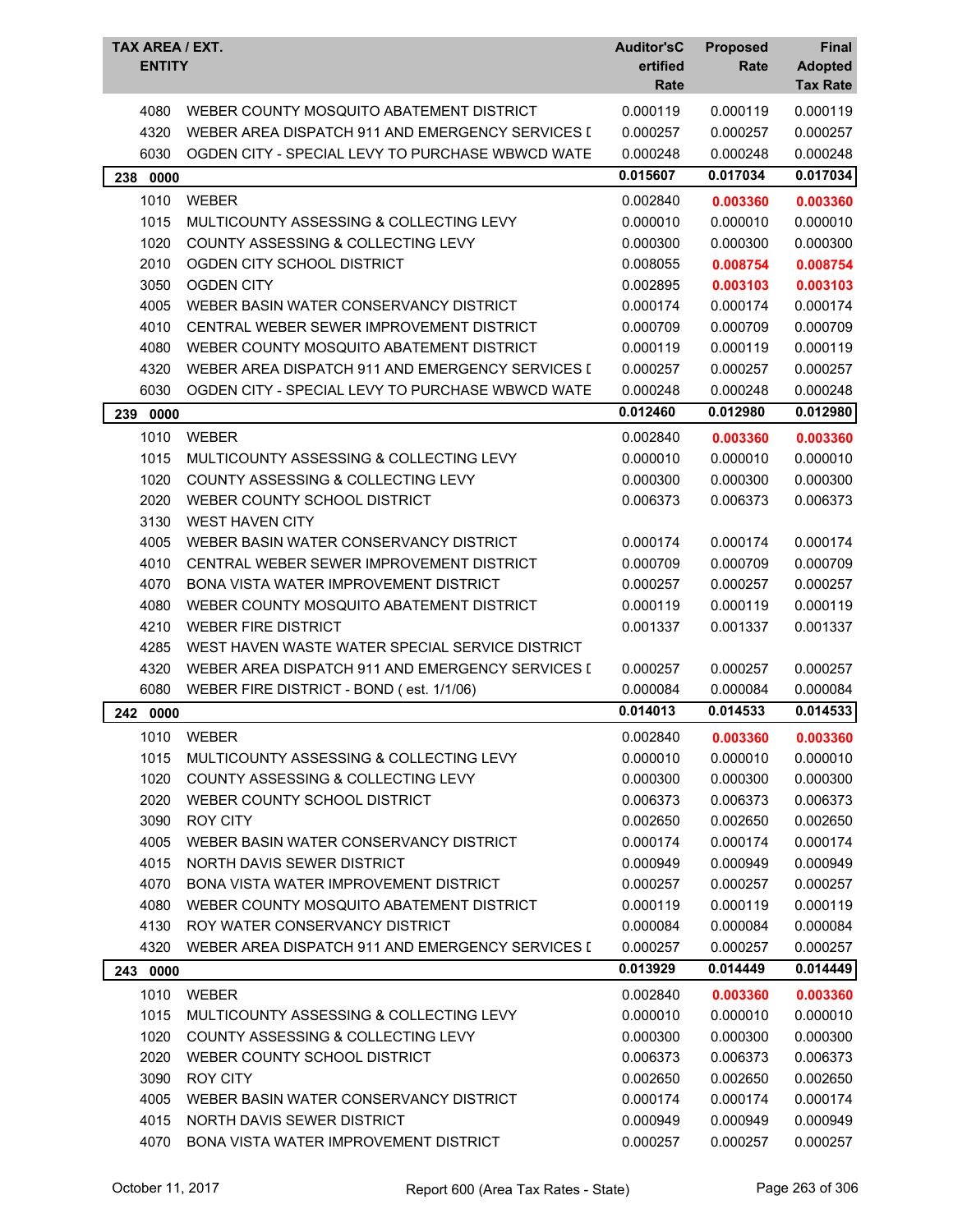| TAX AREA / EXT.<br><b>ENTITY</b> |                                                   | <b>Auditor'sC</b><br>ertified<br>Rate | <b>Proposed</b><br>Rate | <b>Final</b><br><b>Adopted</b><br><b>Tax Rate</b> |
|----------------------------------|---------------------------------------------------|---------------------------------------|-------------------------|---------------------------------------------------|
| 4080                             | WEBER COUNTY MOSQUITO ABATEMENT DISTRICT          | 0.000119                              | 0.000119                | 0.000119                                          |
| 4320                             | WEBER AREA DISPATCH 911 AND EMERGENCY SERVICES I  | 0.000257                              | 0.000257                | 0.000257                                          |
| 0000<br>246                      |                                                   | 0.015607                              | 0.017034                | 0.017034                                          |
| 1010                             | <b>WEBER</b>                                      | 0.002840                              | 0.003360                | 0.003360                                          |
| 1015                             | MULTICOUNTY ASSESSING & COLLECTING LEVY           | 0.000010                              | 0.000010                | 0.000010                                          |
| 1020                             | COUNTY ASSESSING & COLLECTING LEVY                | 0.000300                              | 0.000300                | 0.000300                                          |
| 2010                             | OGDEN CITY SCHOOL DISTRICT                        | 0.008055                              | 0.008754                | 0.008754                                          |
| 3050                             | <b>OGDEN CITY</b>                                 | 0.002895                              | 0.003103                | 0.003103                                          |
| 4005                             | WEBER BASIN WATER CONSERVANCY DISTRICT            | 0.000174                              | 0.000174                | 0.000174                                          |
| 4010                             | CENTRAL WEBER SEWER IMPROVEMENT DISTRICT          | 0.000709                              | 0.000709                | 0.000709                                          |
| 4080                             | WEBER COUNTY MOSQUITO ABATEMENT DISTRICT          | 0.000119                              | 0.000119                | 0.000119                                          |
| 4320                             | WEBER AREA DISPATCH 911 AND EMERGENCY SERVICES I  | 0.000257                              | 0.000257                | 0.000257                                          |
| 6030                             | OGDEN CITY - SPECIAL LEVY TO PURCHASE WBWCD WATE  | 0.000248                              | 0.000248                | 0.000248                                          |
| 251<br>0000                      |                                                   | 0.015607                              | 0.017034                | 0.017034                                          |
| 1010                             | <b>WEBER</b>                                      | 0.002840                              | 0.003360                | 0.003360                                          |
| 1015                             | MULTICOUNTY ASSESSING & COLLECTING LEVY           | 0.000010                              | 0.000010                | 0.000010                                          |
| 1020                             | COUNTY ASSESSING & COLLECTING LEVY                | 0.000300                              | 0.000300                | 0.000300                                          |
| 2010                             | OGDEN CITY SCHOOL DISTRICT                        | 0.008055                              | 0.008754                | 0.008754                                          |
| 3050                             | <b>OGDEN CITY</b>                                 | 0.002895                              | 0.003103                | 0.003103                                          |
| 4005                             | WEBER BASIN WATER CONSERVANCY DISTRICT            | 0.000174                              | 0.000174                | 0.000174                                          |
| 4010                             | CENTRAL WEBER SEWER IMPROVEMENT DISTRICT          | 0.000709                              | 0.000709                | 0.000709                                          |
| 4080                             | WEBER COUNTY MOSQUITO ABATEMENT DISTRICT          | 0.000119                              | 0.000119                | 0.000119                                          |
| 4320                             | WEBER AREA DISPATCH 911 AND EMERGENCY SERVICES I  | 0.000257                              | 0.000257                | 0.000257                                          |
| 6030                             | OGDEN CITY - SPECIAL LEVY TO PURCHASE WBWCD WATE  | 0.000248                              | 0.000248                | 0.000248                                          |
| 252<br>0000                      |                                                   | 0.015607                              | 0.017034                | 0.017034                                          |
| 1010                             | WEBER                                             | 0.002840                              | 0.003360                | 0.003360                                          |
| 1015                             | MULTICOUNTY ASSESSING & COLLECTING LEVY           | 0.000010                              | 0.000010                | 0.000010                                          |
| 1020                             | COUNTY ASSESSING & COLLECTING LEVY                | 0.000300                              | 0.000300                | 0.000300                                          |
| 2010                             | OGDEN CITY SCHOOL DISTRICT                        | 0.008055                              | 0.008754                | 0.008754                                          |
| 3050                             | OGDEN CITY                                        | 0.002895                              | 0.003103                | 0.003103                                          |
| 4005                             | WEBER BASIN WATER CONSERVANCY DISTRICT            | 0.000174                              | 0.000174                | 0.000174                                          |
| 4010                             | CENTRAL WEBER SEWER IMPROVEMENT DISTRICT          | 0.000709                              | 0.000709                | 0.000709                                          |
| 4080                             | WEBER COUNTY MOSQUITO ABATEMENT DISTRICT          | 0.000119                              | 0.000119                | 0.000119                                          |
| 4320                             | WEBER AREA DISPATCH 911 AND EMERGENCY SERVICES I  | 0.000257                              | 0.000257                | 0.000257                                          |
| 6030                             | OGDEN CITY - SPECIAL LEVY TO PURCHASE WBWCD WATE  | 0.000248                              | 0.000248                | 0.000248                                          |
| 253 0000                         |                                                   | 0.013441                              | 0.014183                | 0.014183                                          |
| 1010                             | <b>WEBER</b>                                      | 0.002840                              | 0.003360                | 0.003360                                          |
| 1015                             | MULTICOUNTY ASSESSING & COLLECTING LEVY           | 0.000010                              | 0.000010                | 0.000010                                          |
| 1020                             | COUNTY ASSESSING & COLLECTING LEVY                | 0.000300                              | 0.000300                | 0.000300                                          |
| 2020                             | WEBER COUNTY SCHOOL DISTRICT                      | 0.006373                              | 0.006373                | 0.006373                                          |
| 3120                             | <b>WASHINGTON TERRACE CITY</b>                    | 0.002659                              | 0.002881                | 0.002881                                          |
| 4005                             | WEBER BASIN WATER CONSERVANCY DISTRICT            | 0.000174                              | 0.000174                | 0.000174                                          |
| 4010                             | CENTRAL WEBER SEWER IMPROVEMENT DISTRICT          | 0.000709                              | 0.000709                | 0.000709                                          |
| 4080                             | WEBER COUNTY MOSQUITO ABATEMENT DISTRICT          | 0.000119                              | 0.000119                | 0.000119                                          |
| 4320                             | WEBER AREA DISPATCH 911 AND EMERGENCY SERVICES I  | 0.000257                              | 0.000257                | 0.000257                                          |
| 6070                             | WASHINGTON TERRACE CITY - SPECIAL LEVY TO PURCHAS | 0.000000                              |                         |                                                   |
| 0000<br>254                      |                                                   | 0.013756                              | 0.014276                | 0.014276                                          |
| 1010                             | WEBER                                             | 0.002840                              | 0.003360                | 0.003360                                          |
| 1015                             | MULTICOUNTY ASSESSING & COLLECTING LEVY           | 0.000010                              | 0.000010                | 0.000010                                          |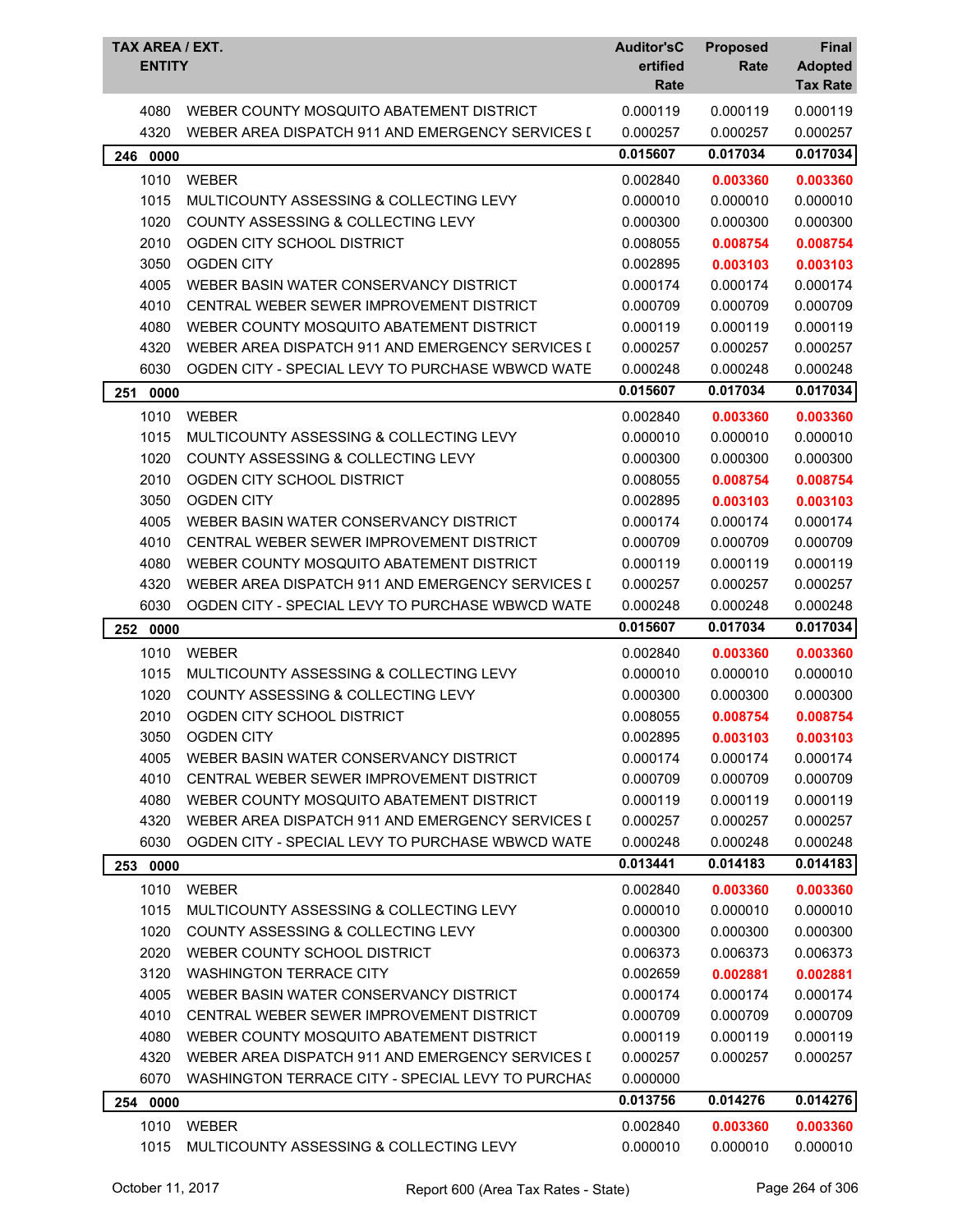| TAX AREA / EXT.<br><b>ENTITY</b> |                                                   | <b>Auditor'sC</b><br>ertified<br>Rate | <b>Proposed</b><br>Rate | Final<br><b>Adopted</b><br><b>Tax Rate</b> |
|----------------------------------|---------------------------------------------------|---------------------------------------|-------------------------|--------------------------------------------|
| 1020                             | COUNTY ASSESSING & COLLECTING LEVY                | 0.000300                              | 0.000300                | 0.000300                                   |
| 2020                             | WEBER COUNTY SCHOOL DISTRICT                      | 0.006373                              | 0.006373                | 0.006373                                   |
| 3090                             | <b>ROY CITY</b>                                   | 0.002650                              | 0.002650                | 0.002650                                   |
| 4005                             | WEBER BASIN WATER CONSERVANCY DISTRICT            | 0.000174                              | 0.000174                | 0.000174                                   |
| 4015                             | NORTH DAVIS SEWER DISTRICT                        | 0.000949                              | 0.000949                | 0.000949                                   |
| 4080                             | WEBER COUNTY MOSQUITO ABATEMENT DISTRICT          | 0.000119                              | 0.000119                | 0.000119                                   |
| 4130                             | ROY WATER CONSERVANCY DISTRICT                    | 0.000084                              | 0.000084                | 0.000084                                   |
| 4320                             | WEBER AREA DISPATCH 911 AND EMERGENCY SERVICES I  | 0.000257                              | 0.000257                | 0.000257                                   |
| 255 0000                         |                                                   | 0.013441                              | 0.014183                | 0.014183                                   |
| 1010                             | <b>WEBER</b>                                      | 0.002840                              | 0.003360                | 0.003360                                   |
| 1015                             | MULTICOUNTY ASSESSING & COLLECTING LEVY           | 0.000010                              | 0.000010                | 0.000010                                   |
| 1020                             | <b>COUNTY ASSESSING &amp; COLLECTING LEVY</b>     | 0.000300                              | 0.000300                | 0.000300                                   |
| 2020                             | WEBER COUNTY SCHOOL DISTRICT                      | 0.006373                              | 0.006373                | 0.006373                                   |
| 3120                             | <b>WASHINGTON TERRACE CITY</b>                    | 0.002659                              |                         |                                            |
|                                  | WEBER BASIN WATER CONSERVANCY DISTRICT            |                                       | 0.002881<br>0.000174    | 0.002881<br>0.000174                       |
| 4005                             | CENTRAL WEBER SEWER IMPROVEMENT DISTRICT          | 0.000174<br>0.000709                  |                         | 0.000709                                   |
| 4010                             |                                                   |                                       | 0.000709                |                                            |
| 4080                             | WEBER COUNTY MOSQUITO ABATEMENT DISTRICT          | 0.000119                              | 0.000119                | 0.000119                                   |
| 4320                             | WEBER AREA DISPATCH 911 AND EMERGENCY SERVICES I  | 0.000257                              | 0.000257                | 0.000257                                   |
| 6070                             | WASHINGTON TERRACE CITY - SPECIAL LEVY TO PURCHAS | 0.000000                              |                         |                                            |
| 265 0000                         |                                                   | 0.015607                              | 0.017034                | 0.017034                                   |
| 1010                             | <b>WEBER</b>                                      | 0.002840                              | 0.003360                | 0.003360                                   |
| 1015                             | MULTICOUNTY ASSESSING & COLLECTING LEVY           | 0.000010                              | 0.000010                | 0.000010                                   |
| 1020                             | COUNTY ASSESSING & COLLECTING LEVY                | 0.000300                              | 0.000300                | 0.000300                                   |
| 2010                             | OGDEN CITY SCHOOL DISTRICT                        | 0.008055                              | 0.008754                | 0.008754                                   |
| 3050                             | <b>OGDEN CITY</b>                                 | 0.002895                              | 0.003103                | 0.003103                                   |
| 4005                             | WEBER BASIN WATER CONSERVANCY DISTRICT            | 0.000174                              | 0.000174                | 0.000174                                   |
| 4010                             | CENTRAL WEBER SEWER IMPROVEMENT DISTRICT          | 0.000709                              | 0.000709                | 0.000709                                   |
| 4080                             | WEBER COUNTY MOSQUITO ABATEMENT DISTRICT          | 0.000119                              | 0.000119                | 0.000119                                   |
| 4320                             | WEBER AREA DISPATCH 911 AND EMERGENCY SERVICES I  | 0.000257                              | 0.000257                | 0.000257                                   |
| 6030                             | OGDEN CITY - SPECIAL LEVY TO PURCHASE WBWCD WATE  | 0.000248                              | 0.000248                | 0.000248                                   |
| 266<br>0000                      |                                                   | 0.015847                              | 0.017274                | 0.017274                                   |
| 1010                             | <b>WEBER</b>                                      | 0.002840                              | 0.003360                | 0.003360                                   |
| 1015                             | MULTICOUNTY ASSESSING & COLLECTING LEVY           | 0.000010                              | 0.000010                | 0.000010                                   |
| 1020                             | COUNTY ASSESSING & COLLECTING LEVY                | 0.000300                              | 0.000300                | 0.000300                                   |
| 2010                             | OGDEN CITY SCHOOL DISTRICT                        | 0.008055                              | 0.008754                | 0.008754                                   |
| 3050                             | <b>OGDEN CITY</b>                                 | 0.002895                              | 0.003103                | 0.003103                                   |
| 4005                             | WEBER BASIN WATER CONSERVANCY DISTRICT            | 0.000174                              | 0.000174                | 0.000174                                   |
| 4015                             | NORTH DAVIS SEWER DISTRICT                        | 0.000949                              | 0.000949                | 0.000949                                   |
| 4080                             | WEBER COUNTY MOSQUITO ABATEMENT DISTRICT          | 0.000119                              | 0.000119                | 0.000119                                   |
| 4320                             | WEBER AREA DISPATCH 911 AND EMERGENCY SERVICES I  | 0.000257                              | 0.000257                | 0.000257                                   |
| 6030                             | OGDEN CITY - SPECIAL LEVY TO PURCHASE WBWCD WATE  | 0.000248                              | 0.000248                | 0.000248                                   |
| 268 0000                         |                                                   | 0.013047                              | 0.013567                | 0.013567                                   |
| 1010                             | <b>WEBER</b>                                      | 0.002840                              | 0.003360                | 0.003360                                   |
| 1015                             | MULTICOUNTY ASSESSING & COLLECTING LEVY           | 0.000010                              | 0.000010                | 0.000010                                   |
| 1020                             | COUNTY ASSESSING & COLLECTING LEVY                | 0.000300                              | 0.000300                | 0.000300                                   |
| 2020                             | WEBER COUNTY SCHOOL DISTRICT                      | 0.006373                              | 0.006373                | 0.006373                                   |
| 3010                             | <b>FARR WEST CITY</b>                             | 0.000587                              | 0.000587                | 0.000587                                   |
| 4005                             | WEBER BASIN WATER CONSERVANCY DISTRICT            | 0.000174                              | 0.000174                | 0.000174                                   |
| 4010                             | CENTRAL WEBER SEWER IMPROVEMENT DISTRICT          | 0.000709                              | 0.000709                | 0.000709                                   |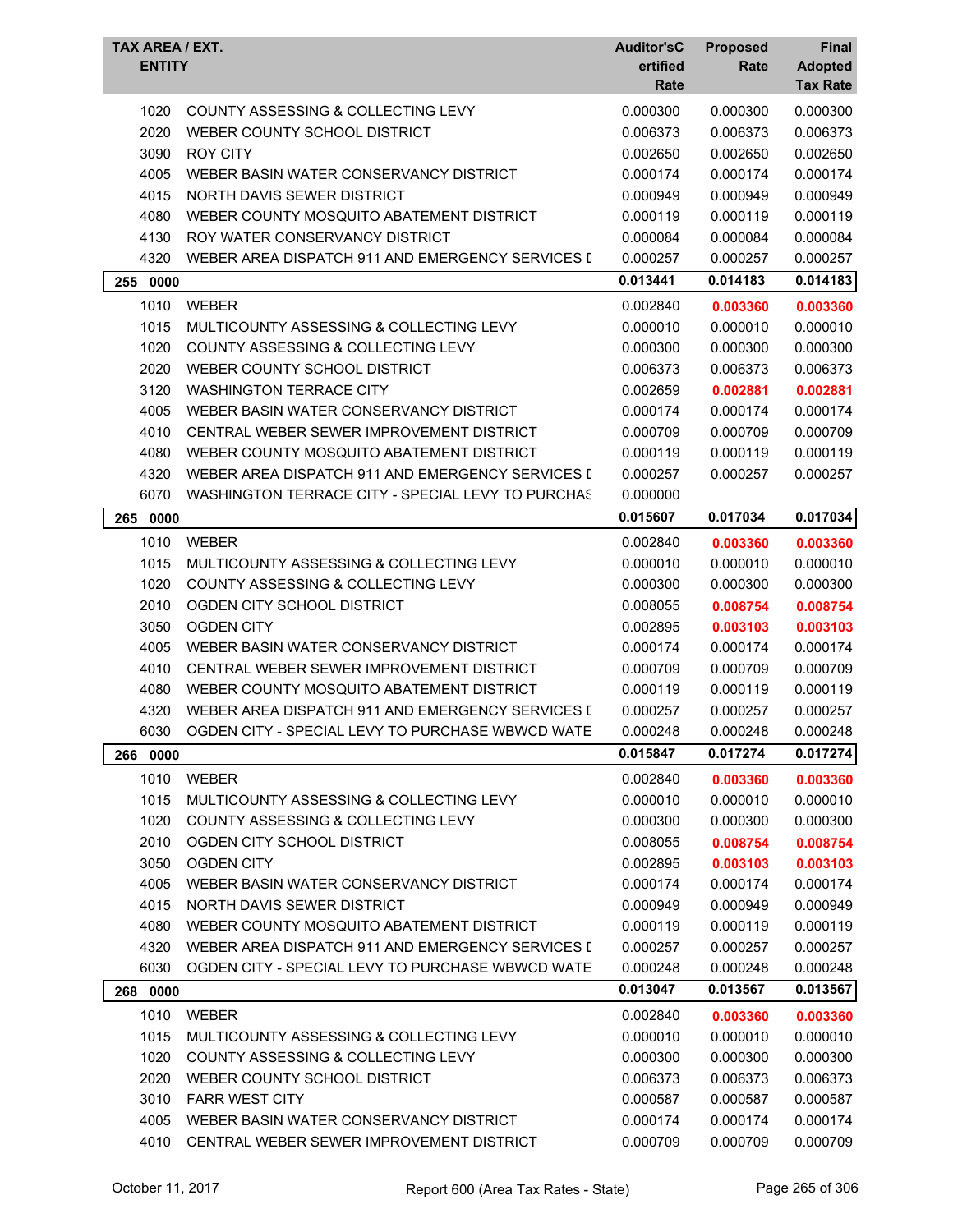| TAX AREA / EXT.<br><b>ENTITY</b> |                                                  | <b>Auditor'sC</b><br>ertified<br>Rate | <b>Proposed</b><br>Rate | <b>Final</b><br><b>Adopted</b><br><b>Tax Rate</b> |
|----------------------------------|--------------------------------------------------|---------------------------------------|-------------------------|---------------------------------------------------|
| 4070                             | <b>BONA VISTA WATER IMPROVEMENT DISTRICT</b>     | 0.000257                              | 0.000257                | 0.000257                                          |
| 4080                             | WEBER COUNTY MOSQUITO ABATEMENT DISTRICT         | 0.000119                              | 0.000119                | 0.000119                                          |
| 4210                             | <b>WEBER FIRE DISTRICT</b>                       | 0.001337                              | 0.001337                | 0.001337                                          |
| 4320                             | WEBER AREA DISPATCH 911 AND EMERGENCY SERVICES I | 0.000257                              | 0.000257                | 0.000257                                          |
| 6080                             | WEBER FIRE DISTRICT - BOND (est. 1/1/06)         | 0.000084                              | 0.000084                | 0.000084                                          |
| 271<br>0000                      |                                                  | 0.013756                              | 0.014276                | 0.014276                                          |
| 1010                             | <b>WEBER</b>                                     | 0.002840                              | 0.003360                | 0.003360                                          |
| 1015                             | MULTICOUNTY ASSESSING & COLLECTING LEVY          | 0.000010                              | 0.000010                | 0.000010                                          |
| 1020                             | COUNTY ASSESSING & COLLECTING LEVY               | 0.000300                              | 0.000300                | 0.000300                                          |
| 2020                             | WEBER COUNTY SCHOOL DISTRICT                     | 0.006373                              | 0.006373                | 0.006373                                          |
| 3090                             | <b>ROY CITY</b>                                  | 0.002650                              | 0.002650                | 0.002650                                          |
| 4005                             | WEBER BASIN WATER CONSERVANCY DISTRICT           | 0.000174                              | 0.000174                | 0.000174                                          |
| 4015                             | NORTH DAVIS SEWER DISTRICT                       | 0.000949                              | 0.000949                | 0.000949                                          |
| 4080                             | WEBER COUNTY MOSQUITO ABATEMENT DISTRICT         | 0.000119                              | 0.000119                | 0.000119                                          |
| 4130                             | ROY WATER CONSERVANCY DISTRICT                   | 0.000084                              | 0.000084                | 0.000084                                          |
| 4320                             | WEBER AREA DISPATCH 911 AND EMERGENCY SERVICES I | 0.000257                              | 0.000257                | 0.000257                                          |
| 272 0000                         |                                                  | 0.013756                              | 0.014276                | 0.014276                                          |
| 1010                             | <b>WEBER</b>                                     | 0.002840                              | 0.003360                | 0.003360                                          |
| 1015                             | MULTICOUNTY ASSESSING & COLLECTING LEVY          | 0.000010                              | 0.000010                | 0.000010                                          |
| 1020                             | COUNTY ASSESSING & COLLECTING LEVY               | 0.000300                              | 0.000300                | 0.000300                                          |
| 2020                             | WEBER COUNTY SCHOOL DISTRICT                     | 0.006373                              | 0.006373                | 0.006373                                          |
| 3090                             | <b>ROY CITY</b>                                  | 0.002650                              | 0.002650                | 0.002650                                          |
| 4005                             | WEBER BASIN WATER CONSERVANCY DISTRICT           | 0.000174                              | 0.000174                | 0.000174                                          |
| 4015                             | NORTH DAVIS SEWER DISTRICT                       | 0.000949                              | 0.000949                | 0.000949                                          |
| 4080                             | WEBER COUNTY MOSQUITO ABATEMENT DISTRICT         | 0.000119                              | 0.000119                | 0.000119                                          |
| 4130                             | ROY WATER CONSERVANCY DISTRICT                   | 0.000084                              | 0.000084                | 0.000084                                          |
| 4320                             | WEBER AREA DISPATCH 911 AND EMERGENCY SERVICES I | 0.000257                              | 0.000257                | 0.000257                                          |
| 273 0000                         |                                                  | 0.013293                              | 0.013813                | 0.013813                                          |
| 1010                             | WEBER                                            | 0.002840                              | 0.003360                | 0.003360                                          |
| 1015                             | MULTICOUNTY ASSESSING & COLLECTING LEVY          | 0.000010                              | 0.000010                | 0.000010                                          |
| 1020                             | COUNTY ASSESSING & COLLECTING LEVY               | 0.000300                              | 0.000300                | 0.000300                                          |
| 2020                             | WEBER COUNTY SCHOOL DISTRICT                     | 0.006373                              | 0.006373                | 0.006373                                          |
| 3040                             | NORTH OGDEN CITY                                 | 0.001289                              | 0.001289                | 0.001289                                          |
| 4005                             | WEBER BASIN WATER CONSERVANCY DISTRICT           | 0.000174                              | 0.000174                | 0.000174                                          |
| 4010                             | CENTRAL WEBER SEWER IMPROVEMENT DISTRICT         | 0.000709                              | 0.000709                | 0.000709                                          |
| 4020                             | BEN LOMOND CEMETERY MAINTENANCE DISTRICT         | 0.000069                              | 0.000069                | 0.000069                                          |
| 4080                             | WEBER COUNTY MOSQUITO ABATEMENT DISTRICT         | 0.000119                              | 0.000119                | 0.000119                                          |
| 4320                             | WEBER AREA DISPATCH 911 AND EMERGENCY SERVICES I | 0.000257                              | 0.000257                | 0.000257                                          |
| 4330                             | NORTH VIEW FIRE DISTRICT                         | 0.001153                              | 0.001153                | 0.001153                                          |
| 277<br>0000                      |                                                  | 0.012460                              | 0.012980                | 0.012980                                          |
| 1010                             | <b>WEBER</b>                                     | 0.002840                              | 0.003360                | 0.003360                                          |
| 1015                             | MULTICOUNTY ASSESSING & COLLECTING LEVY          | 0.000010                              | 0.000010                | 0.000010                                          |
| 1020                             | COUNTY ASSESSING & COLLECTING LEVY               | 0.000300                              | 0.000300                | 0.000300                                          |
| 2020                             | WEBER COUNTY SCHOOL DISTRICT                     | 0.006373                              | 0.006373                | 0.006373                                          |
| 3130                             | <b>WEST HAVEN CITY</b>                           |                                       |                         |                                                   |
| 4005                             | WEBER BASIN WATER CONSERVANCY DISTRICT           | 0.000174                              | 0.000174                | 0.000174                                          |
| 4010                             | CENTRAL WEBER SEWER IMPROVEMENT DISTRICT         | 0.000709                              | 0.000709                | 0.000709                                          |
| 4070                             | <b>BONA VISTA WATER IMPROVEMENT DISTRICT</b>     | 0.000257                              | 0.000257                | 0.000257                                          |
| 4080                             | WEBER COUNTY MOSQUITO ABATEMENT DISTRICT         | 0.000119                              | 0.000119                | 0.000119                                          |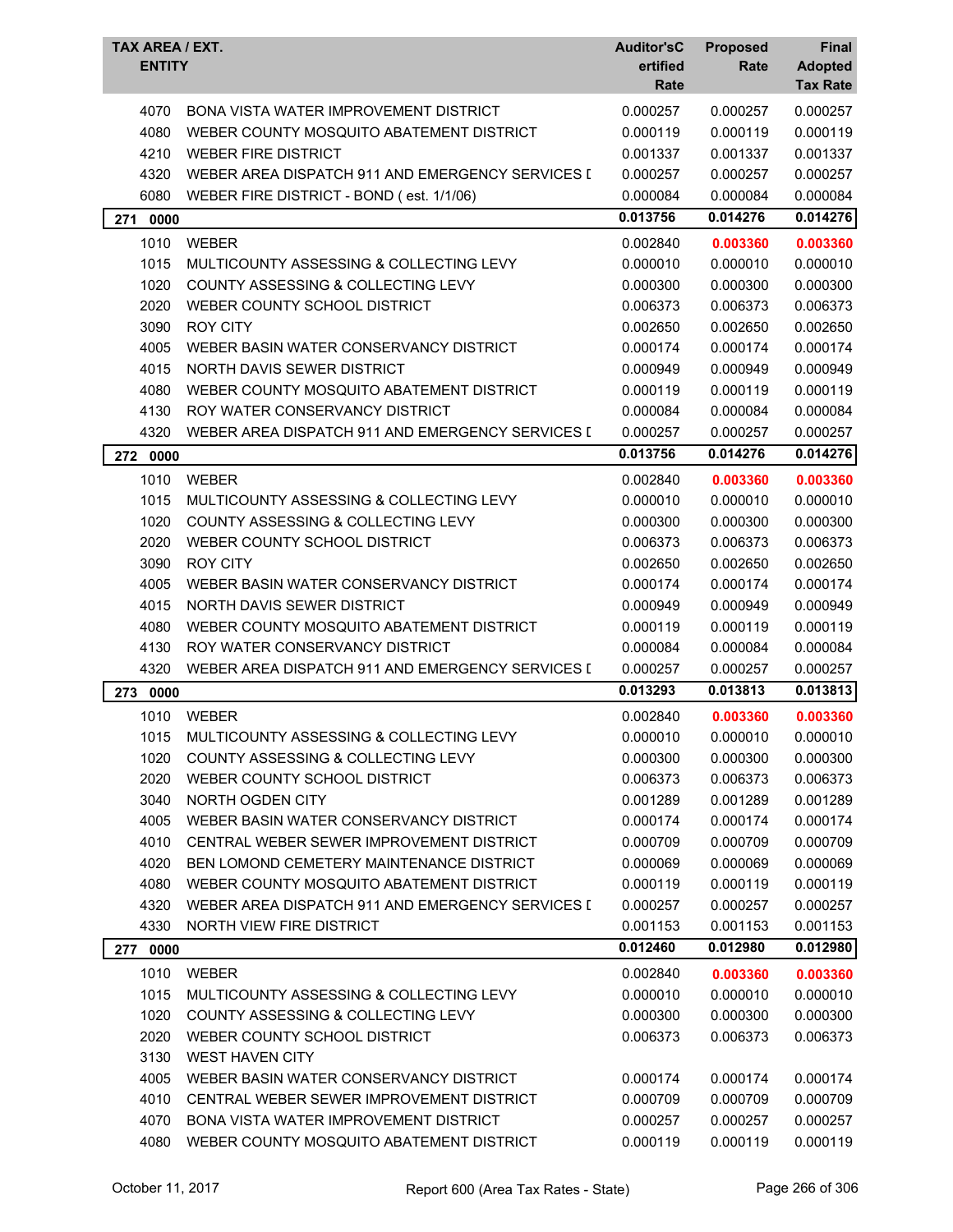| TAYLOR-WEST WEBER WATER IMPROVEMENT DISTRICT<br>4100<br>4210<br><b>WEBER FIRE DISTRICT</b><br>0.001337<br>0.001337<br>0.001337<br>4285<br>WEST HAVEN WASTE WATER SPECIAL SERVICE DISTRICT<br>4320<br>WEBER AREA DISPATCH 911 AND EMERGENCY SERVICES I<br>0.000257<br>0.000257<br>0.000257<br>6080<br>WEBER FIRE DISTRICT - BOND (est. 1/1/06)<br>0.000084<br>0.000084<br>0.000084<br>0.013068<br>0.012548<br>0.013068<br>278 0000<br>1010<br><b>WEBER</b><br>0.002840<br>0.003360<br>0.003360<br>0.000010<br>1015<br>MULTICOUNTY ASSESSING & COLLECTING LEVY<br>0.000010<br>0.000010<br>1020<br>COUNTY ASSESSING & COLLECTING LEVY<br>0.000300<br>0.000300<br>0.000300<br>2020<br>0.006373<br>WEBER COUNTY SCHOOL DISTRICT<br>0.006373<br>0.006373<br>3130<br><b>WEST HAVEN CITY</b><br>4005<br>WEBER BASIN WATER CONSERVANCY DISTRICT<br>0.000174<br>0.000174<br>0.000174<br>4010<br>CENTRAL WEBER SEWER IMPROVEMENT DISTRICT<br>0.000709<br>0.000709<br>0.000709<br>4080<br>WEBER COUNTY MOSQUITO ABATEMENT DISTRICT<br>0.000119<br>0.000119<br>0.000119<br>4150<br>HOOPER WATER IMPROVEMENT DISTRICT<br>0.000345<br>0.000345<br>0.000345<br>4210<br><b>WEBER FIRE DISTRICT</b><br>0.001337<br>0.001337<br>0.001337<br>4285<br>WEST HAVEN WASTE WATER SPECIAL SERVICE DISTRICT<br>4320<br>WEBER AREA DISPATCH 911 AND EMERGENCY SERVICES I<br>0.000257<br>0.000257<br>0.000257<br>6080<br>WEBER FIRE DISTRICT - BOND (est. 1/1/06)<br>0.000084<br>0.000084<br>0.000084<br>0.012794<br>0.012274<br>0.012794<br>280<br>0000<br>1010<br><b>WEBER</b><br>0.002840<br>0.003360<br>0.003360<br>1015<br>0.000010<br>MULTICOUNTY ASSESSING & COLLECTING LEVY<br>0.000010<br>0.000010<br>1020<br><b>COUNTY ASSESSING &amp; COLLECTING LEVY</b><br>0.000300<br>0.000300<br>0.000300<br>2020<br>WEBER COUNTY SCHOOL DISTRICT<br>0.006373<br>0.006373<br>0.006373<br>3130<br><b>WEST HAVEN CITY</b><br>4005<br>WEBER BASIN WATER CONSERVANCY DISTRICT<br>0.000174<br>0.000174<br>0.000174<br>4010<br>CENTRAL WEBER SEWER IMPROVEMENT DISTRICT<br>0.000709<br>0.000709<br>0.000709<br>4040<br>WEST WEBER-TAYLOR CEMETERY MAINTENANCE DISTRICT<br>0.000071<br>0.000071<br>0.000071<br>4080<br>WEBER COUNTY MOSQUITO ABATEMENT DISTRICT<br>0.000119<br>0.000119<br>0.000119<br>4100 TAYLOR-WEST WEBER WATER IMPROVEMENT DISTRICT<br>4210<br><b>WEBER FIRE DISTRICT</b><br>0.001337<br>0.001337<br>0.001337<br>4285<br>WEST HAVEN WASTE WATER SPECIAL SERVICE DISTRICT<br>4320<br>WEBER AREA DISPATCH 911 AND EMERGENCY SERVICES I<br>0.000257<br>0.000257<br>0.000257<br>6080<br>0.000084<br>0.000084<br>WEBER FIRE DISTRICT - BOND (est. 1/1/06)<br>0.000084<br>0.012203<br>0.012723<br>0.012723<br>0000<br>281<br>1010<br><b>WEBER</b><br>0.002840<br>0.003360<br>0.003360<br>1015<br>MULTICOUNTY ASSESSING & COLLECTING LEVY<br>0.000010<br>0.000010<br>0.000010<br>1020<br>COUNTY ASSESSING & COLLECTING LEVY<br>0.000300<br>0.000300<br>0.000300<br>2020<br>WEBER COUNTY SCHOOL DISTRICT<br>0.006373<br>0.006373<br>0.006373<br>3130<br><b>WEST HAVEN CITY</b><br>4005<br>WEBER BASIN WATER CONSERVANCY DISTRICT<br>0.000174<br>0.000174<br>0.000174<br>4010<br>CENTRAL WEBER SEWER IMPROVEMENT DISTRICT<br>0.000709<br>0.000709<br>0.000709<br>4080<br>WEBER COUNTY MOSQUITO ABATEMENT DISTRICT<br>0.000119<br>0.000119<br>0.000119<br>4210<br><b>WEBER FIRE DISTRICT</b><br>0.001337<br>0.001337<br>0.001337<br>4285<br>WEST HAVEN WASTE WATER SPECIAL SERVICE DISTRICT<br>4320<br>WEBER AREA DISPATCH 911 AND EMERGENCY SERVICES I<br>0.000257<br>0.000257<br>0.000257<br>6080<br>WEBER FIRE DISTRICT - BOND (est. 1/1/06)<br>0.000084<br>0.000084<br>0.000084<br>0.012632<br>0.013152<br>0.013152<br>283 0000<br>1010<br><b>WEBER</b><br>0.002840<br>0.003360<br>0.003360 | <b>TAX AREA / EXT.</b><br><b>ENTITY</b> | <b>Auditor'sC</b><br>ertified<br>Rate | <b>Proposed</b><br>Rate | <b>Final</b><br><b>Adopted</b><br><b>Tax Rate</b> |
|-----------------------------------------------------------------------------------------------------------------------------------------------------------------------------------------------------------------------------------------------------------------------------------------------------------------------------------------------------------------------------------------------------------------------------------------------------------------------------------------------------------------------------------------------------------------------------------------------------------------------------------------------------------------------------------------------------------------------------------------------------------------------------------------------------------------------------------------------------------------------------------------------------------------------------------------------------------------------------------------------------------------------------------------------------------------------------------------------------------------------------------------------------------------------------------------------------------------------------------------------------------------------------------------------------------------------------------------------------------------------------------------------------------------------------------------------------------------------------------------------------------------------------------------------------------------------------------------------------------------------------------------------------------------------------------------------------------------------------------------------------------------------------------------------------------------------------------------------------------------------------------------------------------------------------------------------------------------------------------------------------------------------------------------------------------------------------------------------------------------------------------------------------------------------------------------------------------------------------------------------------------------------------------------------------------------------------------------------------------------------------------------------------------------------------------------------------------------------------------------------------------------------------------------------------------------------------------------------------------------------------------------------------------------------------------------------------------------------------------------------------------------------------------------------------------------------------------------------------------------------------------------------------------------------------------------------------------------------------------------------------------------------------------------------------------------------------------------------------------------------------------------------------------------------------------------------------------------------------------------------------------------------------------------------------------------------------------------------------------------------------------------------------------------------------------------------------------------------------------------------------------------------------------------------------------------------------------------------------------------------------------------------------------------------------------------------------------------------------------------------------------------------|-----------------------------------------|---------------------------------------|-------------------------|---------------------------------------------------|
|                                                                                                                                                                                                                                                                                                                                                                                                                                                                                                                                                                                                                                                                                                                                                                                                                                                                                                                                                                                                                                                                                                                                                                                                                                                                                                                                                                                                                                                                                                                                                                                                                                                                                                                                                                                                                                                                                                                                                                                                                                                                                                                                                                                                                                                                                                                                                                                                                                                                                                                                                                                                                                                                                                                                                                                                                                                                                                                                                                                                                                                                                                                                                                                                                                                                                                                                                                                                                                                                                                                                                                                                                                                                                                                                                                       |                                         |                                       |                         |                                                   |
|                                                                                                                                                                                                                                                                                                                                                                                                                                                                                                                                                                                                                                                                                                                                                                                                                                                                                                                                                                                                                                                                                                                                                                                                                                                                                                                                                                                                                                                                                                                                                                                                                                                                                                                                                                                                                                                                                                                                                                                                                                                                                                                                                                                                                                                                                                                                                                                                                                                                                                                                                                                                                                                                                                                                                                                                                                                                                                                                                                                                                                                                                                                                                                                                                                                                                                                                                                                                                                                                                                                                                                                                                                                                                                                                                                       |                                         |                                       |                         |                                                   |
|                                                                                                                                                                                                                                                                                                                                                                                                                                                                                                                                                                                                                                                                                                                                                                                                                                                                                                                                                                                                                                                                                                                                                                                                                                                                                                                                                                                                                                                                                                                                                                                                                                                                                                                                                                                                                                                                                                                                                                                                                                                                                                                                                                                                                                                                                                                                                                                                                                                                                                                                                                                                                                                                                                                                                                                                                                                                                                                                                                                                                                                                                                                                                                                                                                                                                                                                                                                                                                                                                                                                                                                                                                                                                                                                                                       |                                         |                                       |                         |                                                   |
|                                                                                                                                                                                                                                                                                                                                                                                                                                                                                                                                                                                                                                                                                                                                                                                                                                                                                                                                                                                                                                                                                                                                                                                                                                                                                                                                                                                                                                                                                                                                                                                                                                                                                                                                                                                                                                                                                                                                                                                                                                                                                                                                                                                                                                                                                                                                                                                                                                                                                                                                                                                                                                                                                                                                                                                                                                                                                                                                                                                                                                                                                                                                                                                                                                                                                                                                                                                                                                                                                                                                                                                                                                                                                                                                                                       |                                         |                                       |                         |                                                   |
|                                                                                                                                                                                                                                                                                                                                                                                                                                                                                                                                                                                                                                                                                                                                                                                                                                                                                                                                                                                                                                                                                                                                                                                                                                                                                                                                                                                                                                                                                                                                                                                                                                                                                                                                                                                                                                                                                                                                                                                                                                                                                                                                                                                                                                                                                                                                                                                                                                                                                                                                                                                                                                                                                                                                                                                                                                                                                                                                                                                                                                                                                                                                                                                                                                                                                                                                                                                                                                                                                                                                                                                                                                                                                                                                                                       |                                         |                                       |                         |                                                   |
|                                                                                                                                                                                                                                                                                                                                                                                                                                                                                                                                                                                                                                                                                                                                                                                                                                                                                                                                                                                                                                                                                                                                                                                                                                                                                                                                                                                                                                                                                                                                                                                                                                                                                                                                                                                                                                                                                                                                                                                                                                                                                                                                                                                                                                                                                                                                                                                                                                                                                                                                                                                                                                                                                                                                                                                                                                                                                                                                                                                                                                                                                                                                                                                                                                                                                                                                                                                                                                                                                                                                                                                                                                                                                                                                                                       |                                         |                                       |                         |                                                   |
|                                                                                                                                                                                                                                                                                                                                                                                                                                                                                                                                                                                                                                                                                                                                                                                                                                                                                                                                                                                                                                                                                                                                                                                                                                                                                                                                                                                                                                                                                                                                                                                                                                                                                                                                                                                                                                                                                                                                                                                                                                                                                                                                                                                                                                                                                                                                                                                                                                                                                                                                                                                                                                                                                                                                                                                                                                                                                                                                                                                                                                                                                                                                                                                                                                                                                                                                                                                                                                                                                                                                                                                                                                                                                                                                                                       |                                         |                                       |                         |                                                   |
|                                                                                                                                                                                                                                                                                                                                                                                                                                                                                                                                                                                                                                                                                                                                                                                                                                                                                                                                                                                                                                                                                                                                                                                                                                                                                                                                                                                                                                                                                                                                                                                                                                                                                                                                                                                                                                                                                                                                                                                                                                                                                                                                                                                                                                                                                                                                                                                                                                                                                                                                                                                                                                                                                                                                                                                                                                                                                                                                                                                                                                                                                                                                                                                                                                                                                                                                                                                                                                                                                                                                                                                                                                                                                                                                                                       |                                         |                                       |                         |                                                   |
|                                                                                                                                                                                                                                                                                                                                                                                                                                                                                                                                                                                                                                                                                                                                                                                                                                                                                                                                                                                                                                                                                                                                                                                                                                                                                                                                                                                                                                                                                                                                                                                                                                                                                                                                                                                                                                                                                                                                                                                                                                                                                                                                                                                                                                                                                                                                                                                                                                                                                                                                                                                                                                                                                                                                                                                                                                                                                                                                                                                                                                                                                                                                                                                                                                                                                                                                                                                                                                                                                                                                                                                                                                                                                                                                                                       |                                         |                                       |                         |                                                   |
|                                                                                                                                                                                                                                                                                                                                                                                                                                                                                                                                                                                                                                                                                                                                                                                                                                                                                                                                                                                                                                                                                                                                                                                                                                                                                                                                                                                                                                                                                                                                                                                                                                                                                                                                                                                                                                                                                                                                                                                                                                                                                                                                                                                                                                                                                                                                                                                                                                                                                                                                                                                                                                                                                                                                                                                                                                                                                                                                                                                                                                                                                                                                                                                                                                                                                                                                                                                                                                                                                                                                                                                                                                                                                                                                                                       |                                         |                                       |                         |                                                   |
|                                                                                                                                                                                                                                                                                                                                                                                                                                                                                                                                                                                                                                                                                                                                                                                                                                                                                                                                                                                                                                                                                                                                                                                                                                                                                                                                                                                                                                                                                                                                                                                                                                                                                                                                                                                                                                                                                                                                                                                                                                                                                                                                                                                                                                                                                                                                                                                                                                                                                                                                                                                                                                                                                                                                                                                                                                                                                                                                                                                                                                                                                                                                                                                                                                                                                                                                                                                                                                                                                                                                                                                                                                                                                                                                                                       |                                         |                                       |                         |                                                   |
|                                                                                                                                                                                                                                                                                                                                                                                                                                                                                                                                                                                                                                                                                                                                                                                                                                                                                                                                                                                                                                                                                                                                                                                                                                                                                                                                                                                                                                                                                                                                                                                                                                                                                                                                                                                                                                                                                                                                                                                                                                                                                                                                                                                                                                                                                                                                                                                                                                                                                                                                                                                                                                                                                                                                                                                                                                                                                                                                                                                                                                                                                                                                                                                                                                                                                                                                                                                                                                                                                                                                                                                                                                                                                                                                                                       |                                         |                                       |                         |                                                   |
|                                                                                                                                                                                                                                                                                                                                                                                                                                                                                                                                                                                                                                                                                                                                                                                                                                                                                                                                                                                                                                                                                                                                                                                                                                                                                                                                                                                                                                                                                                                                                                                                                                                                                                                                                                                                                                                                                                                                                                                                                                                                                                                                                                                                                                                                                                                                                                                                                                                                                                                                                                                                                                                                                                                                                                                                                                                                                                                                                                                                                                                                                                                                                                                                                                                                                                                                                                                                                                                                                                                                                                                                                                                                                                                                                                       |                                         |                                       |                         |                                                   |
|                                                                                                                                                                                                                                                                                                                                                                                                                                                                                                                                                                                                                                                                                                                                                                                                                                                                                                                                                                                                                                                                                                                                                                                                                                                                                                                                                                                                                                                                                                                                                                                                                                                                                                                                                                                                                                                                                                                                                                                                                                                                                                                                                                                                                                                                                                                                                                                                                                                                                                                                                                                                                                                                                                                                                                                                                                                                                                                                                                                                                                                                                                                                                                                                                                                                                                                                                                                                                                                                                                                                                                                                                                                                                                                                                                       |                                         |                                       |                         |                                                   |
|                                                                                                                                                                                                                                                                                                                                                                                                                                                                                                                                                                                                                                                                                                                                                                                                                                                                                                                                                                                                                                                                                                                                                                                                                                                                                                                                                                                                                                                                                                                                                                                                                                                                                                                                                                                                                                                                                                                                                                                                                                                                                                                                                                                                                                                                                                                                                                                                                                                                                                                                                                                                                                                                                                                                                                                                                                                                                                                                                                                                                                                                                                                                                                                                                                                                                                                                                                                                                                                                                                                                                                                                                                                                                                                                                                       |                                         |                                       |                         |                                                   |
|                                                                                                                                                                                                                                                                                                                                                                                                                                                                                                                                                                                                                                                                                                                                                                                                                                                                                                                                                                                                                                                                                                                                                                                                                                                                                                                                                                                                                                                                                                                                                                                                                                                                                                                                                                                                                                                                                                                                                                                                                                                                                                                                                                                                                                                                                                                                                                                                                                                                                                                                                                                                                                                                                                                                                                                                                                                                                                                                                                                                                                                                                                                                                                                                                                                                                                                                                                                                                                                                                                                                                                                                                                                                                                                                                                       |                                         |                                       |                         |                                                   |
|                                                                                                                                                                                                                                                                                                                                                                                                                                                                                                                                                                                                                                                                                                                                                                                                                                                                                                                                                                                                                                                                                                                                                                                                                                                                                                                                                                                                                                                                                                                                                                                                                                                                                                                                                                                                                                                                                                                                                                                                                                                                                                                                                                                                                                                                                                                                                                                                                                                                                                                                                                                                                                                                                                                                                                                                                                                                                                                                                                                                                                                                                                                                                                                                                                                                                                                                                                                                                                                                                                                                                                                                                                                                                                                                                                       |                                         |                                       |                         |                                                   |
|                                                                                                                                                                                                                                                                                                                                                                                                                                                                                                                                                                                                                                                                                                                                                                                                                                                                                                                                                                                                                                                                                                                                                                                                                                                                                                                                                                                                                                                                                                                                                                                                                                                                                                                                                                                                                                                                                                                                                                                                                                                                                                                                                                                                                                                                                                                                                                                                                                                                                                                                                                                                                                                                                                                                                                                                                                                                                                                                                                                                                                                                                                                                                                                                                                                                                                                                                                                                                                                                                                                                                                                                                                                                                                                                                                       |                                         |                                       |                         |                                                   |
|                                                                                                                                                                                                                                                                                                                                                                                                                                                                                                                                                                                                                                                                                                                                                                                                                                                                                                                                                                                                                                                                                                                                                                                                                                                                                                                                                                                                                                                                                                                                                                                                                                                                                                                                                                                                                                                                                                                                                                                                                                                                                                                                                                                                                                                                                                                                                                                                                                                                                                                                                                                                                                                                                                                                                                                                                                                                                                                                                                                                                                                                                                                                                                                                                                                                                                                                                                                                                                                                                                                                                                                                                                                                                                                                                                       |                                         |                                       |                         |                                                   |
|                                                                                                                                                                                                                                                                                                                                                                                                                                                                                                                                                                                                                                                                                                                                                                                                                                                                                                                                                                                                                                                                                                                                                                                                                                                                                                                                                                                                                                                                                                                                                                                                                                                                                                                                                                                                                                                                                                                                                                                                                                                                                                                                                                                                                                                                                                                                                                                                                                                                                                                                                                                                                                                                                                                                                                                                                                                                                                                                                                                                                                                                                                                                                                                                                                                                                                                                                                                                                                                                                                                                                                                                                                                                                                                                                                       |                                         |                                       |                         |                                                   |
|                                                                                                                                                                                                                                                                                                                                                                                                                                                                                                                                                                                                                                                                                                                                                                                                                                                                                                                                                                                                                                                                                                                                                                                                                                                                                                                                                                                                                                                                                                                                                                                                                                                                                                                                                                                                                                                                                                                                                                                                                                                                                                                                                                                                                                                                                                                                                                                                                                                                                                                                                                                                                                                                                                                                                                                                                                                                                                                                                                                                                                                                                                                                                                                                                                                                                                                                                                                                                                                                                                                                                                                                                                                                                                                                                                       |                                         |                                       |                         |                                                   |
|                                                                                                                                                                                                                                                                                                                                                                                                                                                                                                                                                                                                                                                                                                                                                                                                                                                                                                                                                                                                                                                                                                                                                                                                                                                                                                                                                                                                                                                                                                                                                                                                                                                                                                                                                                                                                                                                                                                                                                                                                                                                                                                                                                                                                                                                                                                                                                                                                                                                                                                                                                                                                                                                                                                                                                                                                                                                                                                                                                                                                                                                                                                                                                                                                                                                                                                                                                                                                                                                                                                                                                                                                                                                                                                                                                       |                                         |                                       |                         |                                                   |
|                                                                                                                                                                                                                                                                                                                                                                                                                                                                                                                                                                                                                                                                                                                                                                                                                                                                                                                                                                                                                                                                                                                                                                                                                                                                                                                                                                                                                                                                                                                                                                                                                                                                                                                                                                                                                                                                                                                                                                                                                                                                                                                                                                                                                                                                                                                                                                                                                                                                                                                                                                                                                                                                                                                                                                                                                                                                                                                                                                                                                                                                                                                                                                                                                                                                                                                                                                                                                                                                                                                                                                                                                                                                                                                                                                       |                                         |                                       |                         |                                                   |
|                                                                                                                                                                                                                                                                                                                                                                                                                                                                                                                                                                                                                                                                                                                                                                                                                                                                                                                                                                                                                                                                                                                                                                                                                                                                                                                                                                                                                                                                                                                                                                                                                                                                                                                                                                                                                                                                                                                                                                                                                                                                                                                                                                                                                                                                                                                                                                                                                                                                                                                                                                                                                                                                                                                                                                                                                                                                                                                                                                                                                                                                                                                                                                                                                                                                                                                                                                                                                                                                                                                                                                                                                                                                                                                                                                       |                                         |                                       |                         |                                                   |
|                                                                                                                                                                                                                                                                                                                                                                                                                                                                                                                                                                                                                                                                                                                                                                                                                                                                                                                                                                                                                                                                                                                                                                                                                                                                                                                                                                                                                                                                                                                                                                                                                                                                                                                                                                                                                                                                                                                                                                                                                                                                                                                                                                                                                                                                                                                                                                                                                                                                                                                                                                                                                                                                                                                                                                                                                                                                                                                                                                                                                                                                                                                                                                                                                                                                                                                                                                                                                                                                                                                                                                                                                                                                                                                                                                       |                                         |                                       |                         |                                                   |
|                                                                                                                                                                                                                                                                                                                                                                                                                                                                                                                                                                                                                                                                                                                                                                                                                                                                                                                                                                                                                                                                                                                                                                                                                                                                                                                                                                                                                                                                                                                                                                                                                                                                                                                                                                                                                                                                                                                                                                                                                                                                                                                                                                                                                                                                                                                                                                                                                                                                                                                                                                                                                                                                                                                                                                                                                                                                                                                                                                                                                                                                                                                                                                                                                                                                                                                                                                                                                                                                                                                                                                                                                                                                                                                                                                       |                                         |                                       |                         |                                                   |
|                                                                                                                                                                                                                                                                                                                                                                                                                                                                                                                                                                                                                                                                                                                                                                                                                                                                                                                                                                                                                                                                                                                                                                                                                                                                                                                                                                                                                                                                                                                                                                                                                                                                                                                                                                                                                                                                                                                                                                                                                                                                                                                                                                                                                                                                                                                                                                                                                                                                                                                                                                                                                                                                                                                                                                                                                                                                                                                                                                                                                                                                                                                                                                                                                                                                                                                                                                                                                                                                                                                                                                                                                                                                                                                                                                       |                                         |                                       |                         |                                                   |
|                                                                                                                                                                                                                                                                                                                                                                                                                                                                                                                                                                                                                                                                                                                                                                                                                                                                                                                                                                                                                                                                                                                                                                                                                                                                                                                                                                                                                                                                                                                                                                                                                                                                                                                                                                                                                                                                                                                                                                                                                                                                                                                                                                                                                                                                                                                                                                                                                                                                                                                                                                                                                                                                                                                                                                                                                                                                                                                                                                                                                                                                                                                                                                                                                                                                                                                                                                                                                                                                                                                                                                                                                                                                                                                                                                       |                                         |                                       |                         |                                                   |
|                                                                                                                                                                                                                                                                                                                                                                                                                                                                                                                                                                                                                                                                                                                                                                                                                                                                                                                                                                                                                                                                                                                                                                                                                                                                                                                                                                                                                                                                                                                                                                                                                                                                                                                                                                                                                                                                                                                                                                                                                                                                                                                                                                                                                                                                                                                                                                                                                                                                                                                                                                                                                                                                                                                                                                                                                                                                                                                                                                                                                                                                                                                                                                                                                                                                                                                                                                                                                                                                                                                                                                                                                                                                                                                                                                       |                                         |                                       |                         |                                                   |
|                                                                                                                                                                                                                                                                                                                                                                                                                                                                                                                                                                                                                                                                                                                                                                                                                                                                                                                                                                                                                                                                                                                                                                                                                                                                                                                                                                                                                                                                                                                                                                                                                                                                                                                                                                                                                                                                                                                                                                                                                                                                                                                                                                                                                                                                                                                                                                                                                                                                                                                                                                                                                                                                                                                                                                                                                                                                                                                                                                                                                                                                                                                                                                                                                                                                                                                                                                                                                                                                                                                                                                                                                                                                                                                                                                       |                                         |                                       |                         |                                                   |
|                                                                                                                                                                                                                                                                                                                                                                                                                                                                                                                                                                                                                                                                                                                                                                                                                                                                                                                                                                                                                                                                                                                                                                                                                                                                                                                                                                                                                                                                                                                                                                                                                                                                                                                                                                                                                                                                                                                                                                                                                                                                                                                                                                                                                                                                                                                                                                                                                                                                                                                                                                                                                                                                                                                                                                                                                                                                                                                                                                                                                                                                                                                                                                                                                                                                                                                                                                                                                                                                                                                                                                                                                                                                                                                                                                       |                                         |                                       |                         |                                                   |
|                                                                                                                                                                                                                                                                                                                                                                                                                                                                                                                                                                                                                                                                                                                                                                                                                                                                                                                                                                                                                                                                                                                                                                                                                                                                                                                                                                                                                                                                                                                                                                                                                                                                                                                                                                                                                                                                                                                                                                                                                                                                                                                                                                                                                                                                                                                                                                                                                                                                                                                                                                                                                                                                                                                                                                                                                                                                                                                                                                                                                                                                                                                                                                                                                                                                                                                                                                                                                                                                                                                                                                                                                                                                                                                                                                       |                                         |                                       |                         |                                                   |
|                                                                                                                                                                                                                                                                                                                                                                                                                                                                                                                                                                                                                                                                                                                                                                                                                                                                                                                                                                                                                                                                                                                                                                                                                                                                                                                                                                                                                                                                                                                                                                                                                                                                                                                                                                                                                                                                                                                                                                                                                                                                                                                                                                                                                                                                                                                                                                                                                                                                                                                                                                                                                                                                                                                                                                                                                                                                                                                                                                                                                                                                                                                                                                                                                                                                                                                                                                                                                                                                                                                                                                                                                                                                                                                                                                       |                                         |                                       |                         |                                                   |
|                                                                                                                                                                                                                                                                                                                                                                                                                                                                                                                                                                                                                                                                                                                                                                                                                                                                                                                                                                                                                                                                                                                                                                                                                                                                                                                                                                                                                                                                                                                                                                                                                                                                                                                                                                                                                                                                                                                                                                                                                                                                                                                                                                                                                                                                                                                                                                                                                                                                                                                                                                                                                                                                                                                                                                                                                                                                                                                                                                                                                                                                                                                                                                                                                                                                                                                                                                                                                                                                                                                                                                                                                                                                                                                                                                       |                                         |                                       |                         |                                                   |
|                                                                                                                                                                                                                                                                                                                                                                                                                                                                                                                                                                                                                                                                                                                                                                                                                                                                                                                                                                                                                                                                                                                                                                                                                                                                                                                                                                                                                                                                                                                                                                                                                                                                                                                                                                                                                                                                                                                                                                                                                                                                                                                                                                                                                                                                                                                                                                                                                                                                                                                                                                                                                                                                                                                                                                                                                                                                                                                                                                                                                                                                                                                                                                                                                                                                                                                                                                                                                                                                                                                                                                                                                                                                                                                                                                       |                                         |                                       |                         |                                                   |
|                                                                                                                                                                                                                                                                                                                                                                                                                                                                                                                                                                                                                                                                                                                                                                                                                                                                                                                                                                                                                                                                                                                                                                                                                                                                                                                                                                                                                                                                                                                                                                                                                                                                                                                                                                                                                                                                                                                                                                                                                                                                                                                                                                                                                                                                                                                                                                                                                                                                                                                                                                                                                                                                                                                                                                                                                                                                                                                                                                                                                                                                                                                                                                                                                                                                                                                                                                                                                                                                                                                                                                                                                                                                                                                                                                       |                                         |                                       |                         |                                                   |
|                                                                                                                                                                                                                                                                                                                                                                                                                                                                                                                                                                                                                                                                                                                                                                                                                                                                                                                                                                                                                                                                                                                                                                                                                                                                                                                                                                                                                                                                                                                                                                                                                                                                                                                                                                                                                                                                                                                                                                                                                                                                                                                                                                                                                                                                                                                                                                                                                                                                                                                                                                                                                                                                                                                                                                                                                                                                                                                                                                                                                                                                                                                                                                                                                                                                                                                                                                                                                                                                                                                                                                                                                                                                                                                                                                       |                                         |                                       |                         |                                                   |
|                                                                                                                                                                                                                                                                                                                                                                                                                                                                                                                                                                                                                                                                                                                                                                                                                                                                                                                                                                                                                                                                                                                                                                                                                                                                                                                                                                                                                                                                                                                                                                                                                                                                                                                                                                                                                                                                                                                                                                                                                                                                                                                                                                                                                                                                                                                                                                                                                                                                                                                                                                                                                                                                                                                                                                                                                                                                                                                                                                                                                                                                                                                                                                                                                                                                                                                                                                                                                                                                                                                                                                                                                                                                                                                                                                       |                                         |                                       |                         |                                                   |
|                                                                                                                                                                                                                                                                                                                                                                                                                                                                                                                                                                                                                                                                                                                                                                                                                                                                                                                                                                                                                                                                                                                                                                                                                                                                                                                                                                                                                                                                                                                                                                                                                                                                                                                                                                                                                                                                                                                                                                                                                                                                                                                                                                                                                                                                                                                                                                                                                                                                                                                                                                                                                                                                                                                                                                                                                                                                                                                                                                                                                                                                                                                                                                                                                                                                                                                                                                                                                                                                                                                                                                                                                                                                                                                                                                       |                                         |                                       |                         |                                                   |
|                                                                                                                                                                                                                                                                                                                                                                                                                                                                                                                                                                                                                                                                                                                                                                                                                                                                                                                                                                                                                                                                                                                                                                                                                                                                                                                                                                                                                                                                                                                                                                                                                                                                                                                                                                                                                                                                                                                                                                                                                                                                                                                                                                                                                                                                                                                                                                                                                                                                                                                                                                                                                                                                                                                                                                                                                                                                                                                                                                                                                                                                                                                                                                                                                                                                                                                                                                                                                                                                                                                                                                                                                                                                                                                                                                       |                                         |                                       |                         |                                                   |
|                                                                                                                                                                                                                                                                                                                                                                                                                                                                                                                                                                                                                                                                                                                                                                                                                                                                                                                                                                                                                                                                                                                                                                                                                                                                                                                                                                                                                                                                                                                                                                                                                                                                                                                                                                                                                                                                                                                                                                                                                                                                                                                                                                                                                                                                                                                                                                                                                                                                                                                                                                                                                                                                                                                                                                                                                                                                                                                                                                                                                                                                                                                                                                                                                                                                                                                                                                                                                                                                                                                                                                                                                                                                                                                                                                       |                                         |                                       |                         |                                                   |
|                                                                                                                                                                                                                                                                                                                                                                                                                                                                                                                                                                                                                                                                                                                                                                                                                                                                                                                                                                                                                                                                                                                                                                                                                                                                                                                                                                                                                                                                                                                                                                                                                                                                                                                                                                                                                                                                                                                                                                                                                                                                                                                                                                                                                                                                                                                                                                                                                                                                                                                                                                                                                                                                                                                                                                                                                                                                                                                                                                                                                                                                                                                                                                                                                                                                                                                                                                                                                                                                                                                                                                                                                                                                                                                                                                       |                                         |                                       |                         |                                                   |
|                                                                                                                                                                                                                                                                                                                                                                                                                                                                                                                                                                                                                                                                                                                                                                                                                                                                                                                                                                                                                                                                                                                                                                                                                                                                                                                                                                                                                                                                                                                                                                                                                                                                                                                                                                                                                                                                                                                                                                                                                                                                                                                                                                                                                                                                                                                                                                                                                                                                                                                                                                                                                                                                                                                                                                                                                                                                                                                                                                                                                                                                                                                                                                                                                                                                                                                                                                                                                                                                                                                                                                                                                                                                                                                                                                       |                                         |                                       |                         |                                                   |
|                                                                                                                                                                                                                                                                                                                                                                                                                                                                                                                                                                                                                                                                                                                                                                                                                                                                                                                                                                                                                                                                                                                                                                                                                                                                                                                                                                                                                                                                                                                                                                                                                                                                                                                                                                                                                                                                                                                                                                                                                                                                                                                                                                                                                                                                                                                                                                                                                                                                                                                                                                                                                                                                                                                                                                                                                                                                                                                                                                                                                                                                                                                                                                                                                                                                                                                                                                                                                                                                                                                                                                                                                                                                                                                                                                       |                                         |                                       |                         |                                                   |
|                                                                                                                                                                                                                                                                                                                                                                                                                                                                                                                                                                                                                                                                                                                                                                                                                                                                                                                                                                                                                                                                                                                                                                                                                                                                                                                                                                                                                                                                                                                                                                                                                                                                                                                                                                                                                                                                                                                                                                                                                                                                                                                                                                                                                                                                                                                                                                                                                                                                                                                                                                                                                                                                                                                                                                                                                                                                                                                                                                                                                                                                                                                                                                                                                                                                                                                                                                                                                                                                                                                                                                                                                                                                                                                                                                       |                                         |                                       |                         |                                                   |
|                                                                                                                                                                                                                                                                                                                                                                                                                                                                                                                                                                                                                                                                                                                                                                                                                                                                                                                                                                                                                                                                                                                                                                                                                                                                                                                                                                                                                                                                                                                                                                                                                                                                                                                                                                                                                                                                                                                                                                                                                                                                                                                                                                                                                                                                                                                                                                                                                                                                                                                                                                                                                                                                                                                                                                                                                                                                                                                                                                                                                                                                                                                                                                                                                                                                                                                                                                                                                                                                                                                                                                                                                                                                                                                                                                       |                                         |                                       |                         |                                                   |
|                                                                                                                                                                                                                                                                                                                                                                                                                                                                                                                                                                                                                                                                                                                                                                                                                                                                                                                                                                                                                                                                                                                                                                                                                                                                                                                                                                                                                                                                                                                                                                                                                                                                                                                                                                                                                                                                                                                                                                                                                                                                                                                                                                                                                                                                                                                                                                                                                                                                                                                                                                                                                                                                                                                                                                                                                                                                                                                                                                                                                                                                                                                                                                                                                                                                                                                                                                                                                                                                                                                                                                                                                                                                                                                                                                       |                                         |                                       |                         |                                                   |
|                                                                                                                                                                                                                                                                                                                                                                                                                                                                                                                                                                                                                                                                                                                                                                                                                                                                                                                                                                                                                                                                                                                                                                                                                                                                                                                                                                                                                                                                                                                                                                                                                                                                                                                                                                                                                                                                                                                                                                                                                                                                                                                                                                                                                                                                                                                                                                                                                                                                                                                                                                                                                                                                                                                                                                                                                                                                                                                                                                                                                                                                                                                                                                                                                                                                                                                                                                                                                                                                                                                                                                                                                                                                                                                                                                       |                                         |                                       |                         |                                                   |
|                                                                                                                                                                                                                                                                                                                                                                                                                                                                                                                                                                                                                                                                                                                                                                                                                                                                                                                                                                                                                                                                                                                                                                                                                                                                                                                                                                                                                                                                                                                                                                                                                                                                                                                                                                                                                                                                                                                                                                                                                                                                                                                                                                                                                                                                                                                                                                                                                                                                                                                                                                                                                                                                                                                                                                                                                                                                                                                                                                                                                                                                                                                                                                                                                                                                                                                                                                                                                                                                                                                                                                                                                                                                                                                                                                       |                                         |                                       |                         |                                                   |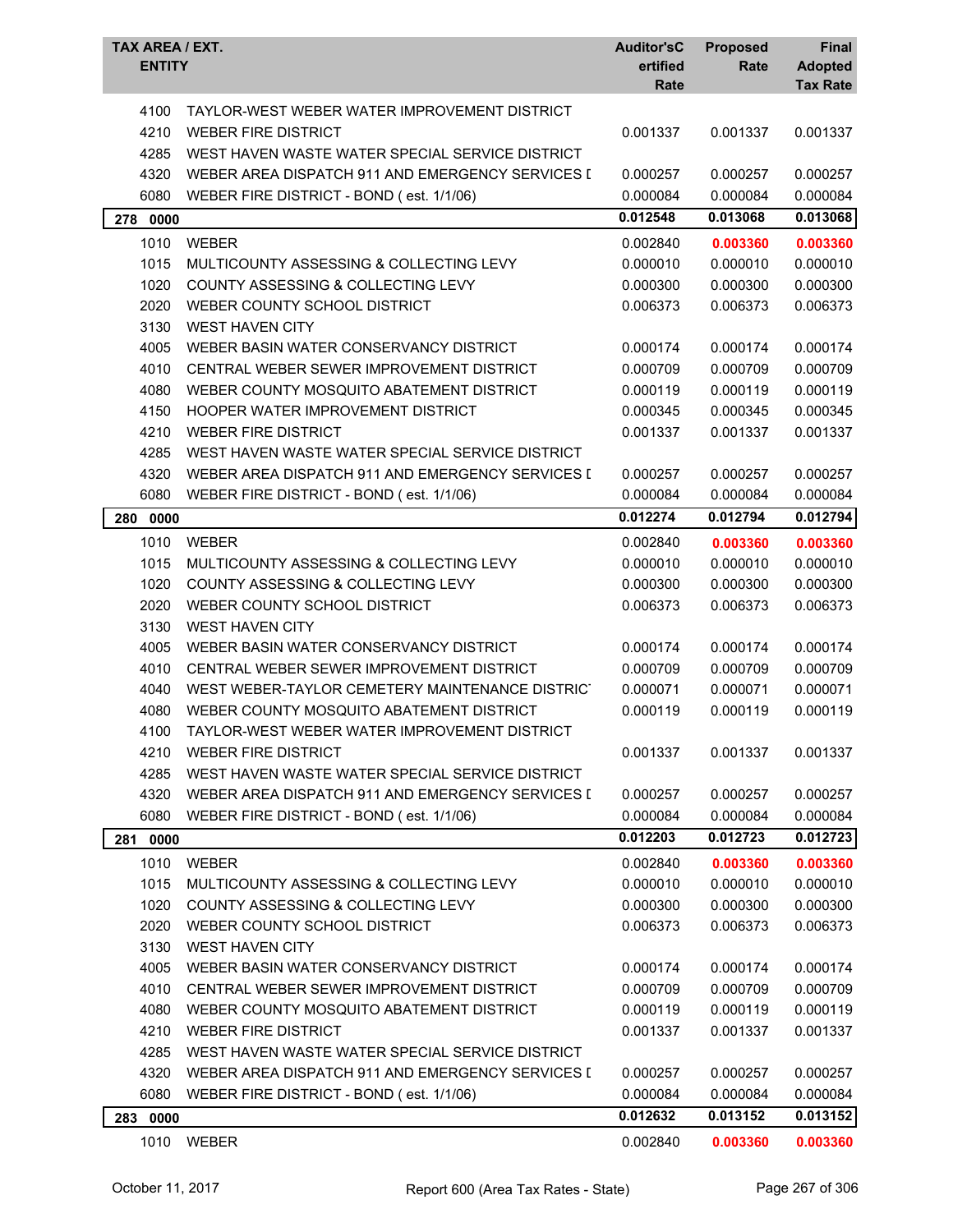| TAX AREA / EXT.<br><b>ENTITY</b> |                                                  | <b>Auditor'sC</b><br>ertified<br>Rate | <b>Proposed</b><br>Rate | Final<br><b>Adopted</b><br><b>Tax Rate</b> |
|----------------------------------|--------------------------------------------------|---------------------------------------|-------------------------|--------------------------------------------|
| 1015                             | MULTICOUNTY ASSESSING & COLLECTING LEVY          | 0.000010                              | 0.000010                | 0.000010                                   |
| 1020                             | COUNTY ASSESSING & COLLECTING LEVY               | 0.000300                              | 0.000300                | 0.000300                                   |
| 2020                             | WEBER COUNTY SCHOOL DISTRICT                     | 0.006373                              | 0.006373                | 0.006373                                   |
| 3130                             | <b>WEST HAVEN CITY</b>                           |                                       |                         |                                            |
| 4005                             | WEBER BASIN WATER CONSERVANCY DISTRICT           | 0.000174                              | 0.000174                | 0.000174                                   |
| 4010                             | CENTRAL WEBER SEWER IMPROVEMENT DISTRICT         | 0.000709                              | 0.000709                | 0.000709                                   |
| 4080                             | WEBER COUNTY MOSQUITO ABATEMENT DISTRICT         | 0.000119                              | 0.000119                | 0.000119                                   |
| 4130                             | ROY WATER CONSERVANCY DISTRICT                   | 0.000084                              | 0.000084                | 0.000084                                   |
| 4150                             | HOOPER WATER IMPROVEMENT DISTRICT                | 0.000345                              | 0.000345                | 0.000345                                   |
| 4210                             | <b>WEBER FIRE DISTRICT</b>                       | 0.001337                              | 0.001337                | 0.001337                                   |
| 4285                             | WEST HAVEN WASTE WATER SPECIAL SERVICE DISTRICT  |                                       |                         |                                            |
| 4320                             | WEBER AREA DISPATCH 911 AND EMERGENCY SERVICES I | 0.000257                              | 0.000257                | 0.000257                                   |
| 6080                             | WEBER FIRE DISTRICT - BOND (est. 1/1/06)         | 0.000084                              | 0.000084                | 0.000084                                   |
| 0000<br>288                      |                                                  | 0.012460                              | 0.012980                | 0.012980                                   |
| 1010                             | <b>WEBER</b>                                     | 0.002840                              | 0.003360                | 0.003360                                   |
| 1015                             | MULTICOUNTY ASSESSING & COLLECTING LEVY          | 0.000010                              | 0.000010                | 0.000010                                   |
| 1020                             | COUNTY ASSESSING & COLLECTING LEVY               | 0.000300                              | 0.000300                | 0.000300                                   |
| 2020                             | WEBER COUNTY SCHOOL DISTRICT                     | 0.006373                              | 0.006373                | 0.006373                                   |
| 3130                             | <b>WEST HAVEN CITY</b>                           |                                       |                         |                                            |
| 4005                             | WEBER BASIN WATER CONSERVANCY DISTRICT           | 0.000174                              | 0.000174                | 0.000174                                   |
| 4010                             | CENTRAL WEBER SEWER IMPROVEMENT DISTRICT         | 0.000709                              | 0.000709                | 0.000709                                   |
| 4070                             | BONA VISTA WATER IMPROVEMENT DISTRICT            | 0.000257                              | 0.000257                | 0.000257                                   |
| 4080                             | WEBER COUNTY MOSQUITO ABATEMENT DISTRICT         | 0.000119                              | 0.000119                | 0.000119                                   |
| 4210                             | <b>WEBER FIRE DISTRICT</b>                       | 0.001337                              | 0.001337                | 0.001337                                   |
| 4220                             | WEBER COUNTY SEWER SERVICE AREA #2               |                                       |                         |                                            |
| 4285                             | WEST HAVEN WASTE WATER SPECIAL SERVICE DISTRICT  |                                       |                         |                                            |
| 4320                             | WEBER AREA DISPATCH 911 AND EMERGENCY SERVICES I | 0.000257                              | 0.000257                | 0.000257                                   |
| 6080                             | WEBER FIRE DISTRICT - BOND (est. 1/1/06)         | 0.000084                              | 0.000084                | 0.000084                                   |
| 291<br>0000                      |                                                  | 0.012203                              | 0.012723                | 0.012723                                   |
|                                  | 1010 WEBER                                       | 0.002840                              | 0.003360                | 0.003360                                   |
| 1015                             | MULTICOUNTY ASSESSING & COLLECTING LEVY          | 0.000010                              | 0.000010                | 0.000010                                   |
| 1020                             | COUNTY ASSESSING & COLLECTING LEVY               | 0.000300                              | 0.000300                | 0.000300                                   |
| 2020                             | WEBER COUNTY SCHOOL DISTRICT                     | 0.006373                              | 0.006373                | 0.006373                                   |
| 3130                             | <b>WEST HAVEN CITY</b>                           |                                       |                         |                                            |
| 4005                             | WEBER BASIN WATER CONSERVANCY DISTRICT           | 0.000174                              | 0.000174                | 0.000174                                   |
| 4010                             | CENTRAL WEBER SEWER IMPROVEMENT DISTRICT         | 0.000709                              | 0.000709                | 0.000709                                   |
| 4080                             | WEBER COUNTY MOSQUITO ABATEMENT DISTRICT         | 0.000119                              | 0.000119                | 0.000119                                   |
| 4100                             | TAYLOR-WEST WEBER WATER IMPROVEMENT DISTRICT     |                                       |                         |                                            |
| 4210                             | <b>WEBER FIRE DISTRICT</b>                       | 0.001337                              | 0.001337                | 0.001337                                   |
| 4285                             | WEST HAVEN WASTE WATER SPECIAL SERVICE DISTRICT  |                                       |                         |                                            |
| 4320                             | WEBER AREA DISPATCH 911 AND EMERGENCY SERVICES I | 0.000257                              | 0.000257                | 0.000257                                   |
| 6080                             | WEBER FIRE DISTRICT - BOND (est. 1/1/06)         | 0.000084                              | 0.000084                | 0.000084                                   |
| 292 0000                         |                                                  | 0.012203                              | 0.012723                | 0.012723                                   |
| 1010                             | <b>WEBER</b>                                     | 0.002840                              | 0.003360                | 0.003360                                   |
| 1015                             | MULTICOUNTY ASSESSING & COLLECTING LEVY          | 0.000010                              | 0.000010                | 0.000010                                   |
| 1020                             | COUNTY ASSESSING & COLLECTING LEVY               | 0.000300                              | 0.000300                | 0.000300                                   |
| 2020                             | WEBER COUNTY SCHOOL DISTRICT                     | 0.006373                              | 0.006373                | 0.006373                                   |
| 3130                             | <b>WEST HAVEN CITY</b>                           |                                       |                         |                                            |
| 4005                             | WEBER BASIN WATER CONSERVANCY DISTRICT           | 0.000174                              | 0.000174                | 0.000174                                   |
| 4010                             | CENTRAL WEBER SEWER IMPROVEMENT DISTRICT         | 0.000709                              | 0.000709                | 0.000709                                   |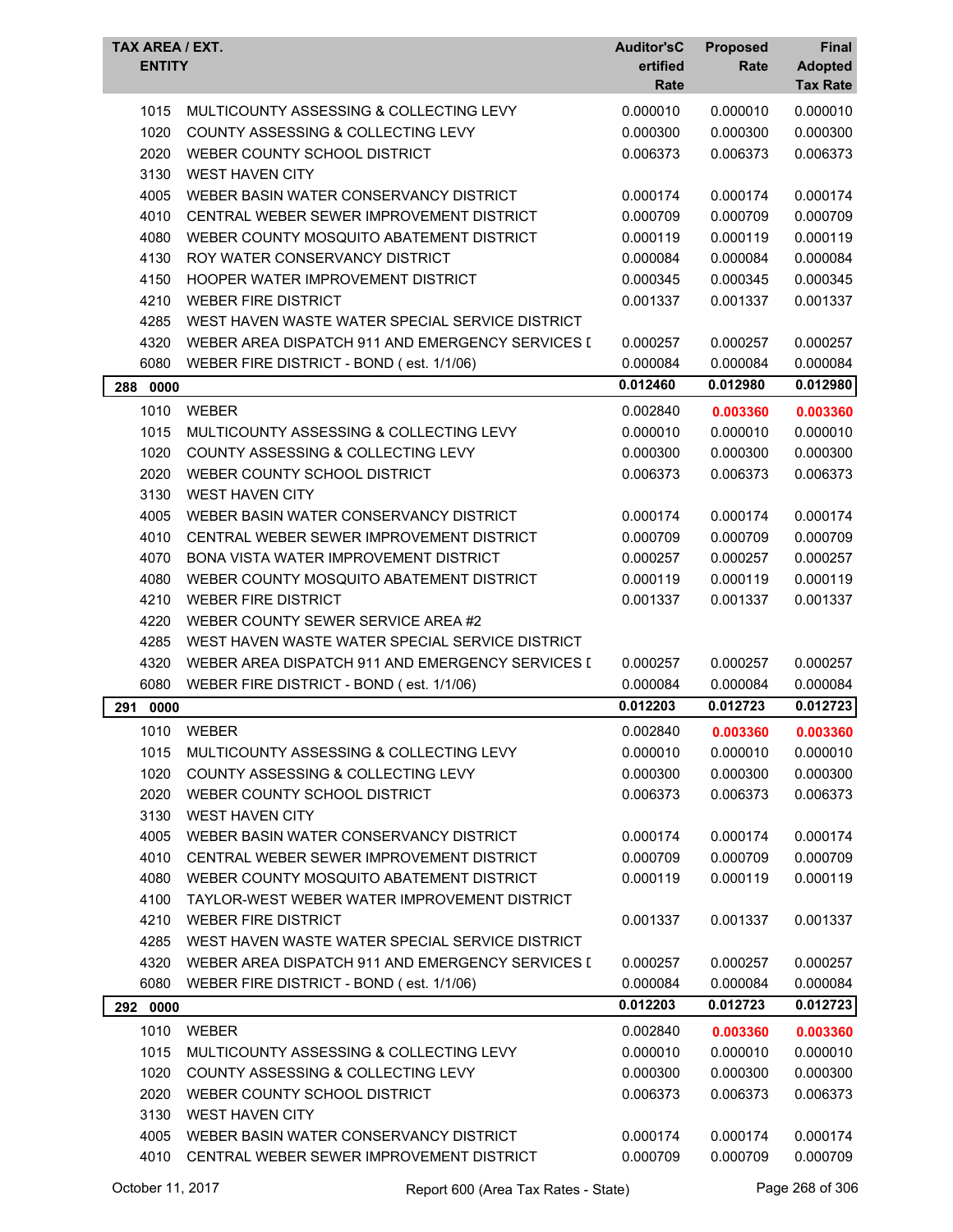| TAX AREA / EXT.<br><b>ENTITY</b> |                                                                                          | <b>Auditor'sC</b><br>ertified<br>Rate | <b>Proposed</b><br>Rate | Final<br><b>Adopted</b><br><b>Tax Rate</b> |
|----------------------------------|------------------------------------------------------------------------------------------|---------------------------------------|-------------------------|--------------------------------------------|
| 4080<br>4100                     | WEBER COUNTY MOSQUITO ABATEMENT DISTRICT<br>TAYLOR-WEST WEBER WATER IMPROVEMENT DISTRICT | 0.000119                              | 0.000119                | 0.000119                                   |
| 4210                             | <b>WEBER FIRE DISTRICT</b>                                                               | 0.001337                              | 0.001337                | 0.001337                                   |
| 4220                             | WEBER COUNTY SEWER SERVICE AREA #2                                                       |                                       |                         |                                            |
| 4285                             | WEST HAVEN WASTE WATER SPECIAL SERVICE DISTRICT                                          |                                       |                         |                                            |
| 4320                             | WEBER AREA DISPATCH 911 AND EMERGENCY SERVICES I                                         | 0.000257                              | 0.000257                | 0.000257                                   |
| 6080                             | WEBER FIRE DISTRICT - BOND (est. 1/1/06)                                                 | 0.000084                              | 0.000084                | 0.000084                                   |
| 0000<br>296                      |                                                                                          | 0.010842                              | 0.011362                | 0.011362                                   |
| 1010                             | <b>WEBER</b>                                                                             | 0.002840                              | 0.003360                | 0.003360                                   |
| 1015                             | MULTICOUNTY ASSESSING & COLLECTING LEVY                                                  | 0.000010                              | 0.000010                | 0.000010                                   |
| 1020                             | COUNTY ASSESSING & COLLECTING LEVY                                                       | 0.000300                              | 0.000300                | 0.000300                                   |
| 2020                             | WEBER COUNTY SCHOOL DISTRICT                                                             | 0.006373                              | 0.006373                | 0.006373                                   |
| 3060                             | <b>PLAIN CITY</b>                                                                        | 0.000441                              | 0.000441                | 0.000441                                   |
| 4005                             | WEBER BASIN WATER CONSERVANCY DISTRICT                                                   | 0.000174                              | 0.000174                | 0.000174                                   |
| 4030                             | PLAIN CITY CEMETERY MAINTENANCE DISTRICT                                                 | 0.000071                              | 0.000071                | 0.000071                                   |
| 4070                             | <b>BONA VISTA WATER IMPROVEMENT DISTRICT</b>                                             | 0.000257                              | 0.000257                | 0.000257                                   |
| 4080                             | WEBER COUNTY MOSQUITO ABATEMENT DISTRICT                                                 | 0.000119                              | 0.000119                | 0.000119                                   |
| 4320                             | WEBER AREA DISPATCH 911 AND EMERGENCY SERVICES I                                         | 0.000257                              | 0.000257                | 0.000257                                   |
|                                  |                                                                                          | 0.015607                              | 0.017034                | 0.017034                                   |
| 297<br>0000                      |                                                                                          |                                       |                         |                                            |
| 1010                             | <b>WEBER</b>                                                                             | 0.002840                              | 0.003360                | 0.003360                                   |
| 1015                             | MULTICOUNTY ASSESSING & COLLECTING LEVY                                                  | 0.000010                              | 0.000010                | 0.000010                                   |
| 1020                             | COUNTY ASSESSING & COLLECTING LEVY                                                       | 0.000300                              | 0.000300                | 0.000300                                   |
| 2010                             | OGDEN CITY SCHOOL DISTRICT                                                               | 0.008055                              | 0.008754                | 0.008754                                   |
| 3050                             | <b>OGDEN CITY</b>                                                                        | 0.002895                              | 0.003103                | 0.003103                                   |
| 4005                             | WEBER BASIN WATER CONSERVANCY DISTRICT                                                   | 0.000174                              | 0.000174                | 0.000174                                   |
| 4010                             | CENTRAL WEBER SEWER IMPROVEMENT DISTRICT                                                 | 0.000709                              | 0.000709                | 0.000709                                   |
| 4080                             | WEBER COUNTY MOSQUITO ABATEMENT DISTRICT                                                 | 0.000119                              | 0.000119                | 0.000119                                   |
| 4320                             | WEBER AREA DISPATCH 911 AND EMERGENCY SERVICES I                                         | 0.000257                              | 0.000257                | 0.000257                                   |
| 6030                             | OGDEN CITY - SPECIAL LEVY TO PURCHASE WBWCD WATE                                         | 0.000248                              | 0.000248                | 0.000248                                   |
| 298 0000                         |                                                                                          | 0.013176                              | 0.014202                | 0.014202                                   |
| 1010                             | <b>WEBER</b>                                                                             | 0.002840                              | 0.003360                | 0.003360                                   |
| 1015                             | MULTICOUNTY ASSESSING & COLLECTING LEVY                                                  | 0.000010                              | 0.000010                | 0.000010                                   |
| 1020                             | COUNTY ASSESSING & COLLECTING LEVY                                                       | 0.000300                              | 0.000300                | 0.000300                                   |
| 2020                             | WEBER COUNTY SCHOOL DISTRICT                                                             | 0.006373                              | 0.006373                | 0.006373                                   |
| 3100                             | SOUTH OGDEN CITY                                                                         | 0.002394                              | 0.002900                | 0.002900                                   |
| 4005                             | WEBER BASIN WATER CONSERVANCY DISTRICT                                                   | 0.000174                              | 0.000174                | 0.000174                                   |
| 4010                             | CENTRAL WEBER SEWER IMPROVEMENT DISTRICT                                                 | 0.000709                              | 0.000709                | 0.000709                                   |
| 4080                             | WEBER COUNTY MOSQUITO ABATEMENT DISTRICT                                                 | 0.000119                              | 0.000119                | 0.000119                                   |
| 4320                             | WEBER AREA DISPATCH 911 AND EMERGENCY SERVICES I                                         | 0.000257                              | 0.000257                | 0.000257                                   |
| 6050                             | SOUTH OGDEN CITY - SPECIAL LEVY TO PURCHASE WBWC                                         | 0.000000                              |                         |                                            |
| 299 0000                         |                                                                                          | 0.011645                              | 0.012165                | 0.012165                                   |
| 1010                             | <b>WEBER</b>                                                                             | 0.002840                              | 0.003360                | 0.003360                                   |
| 1015                             | MULTICOUNTY ASSESSING & COLLECTING LEVY                                                  | 0.000010                              | 0.000010                | 0.000010                                   |
| 1020                             | COUNTY ASSESSING & COLLECTING LEVY                                                       | 0.000300                              | 0.000300                | 0.000300                                   |
| 2020                             | WEBER COUNTY SCHOOL DISTRICT                                                             | 0.006373                              | 0.006373                | 0.006373                                   |
| 3110                             | <b>UINTAH CITY</b>                                                                       | 0.000863                              | 0.000863                | 0.000863                                   |
| 4005                             | WEBER BASIN WATER CONSERVANCY DISTRICT                                                   | 0.000174                              | 0.000174                | 0.000174                                   |
| 4010                             | CENTRAL WEBER SEWER IMPROVEMENT DISTRICT                                                 | 0.000709                              | 0.000709                | 0.000709                                   |
| 4080                             | WEBER COUNTY MOSQUITO ABATEMENT DISTRICT                                                 | 0.000119                              | 0.000119                | 0.000119                                   |
|                                  |                                                                                          |                                       |                         |                                            |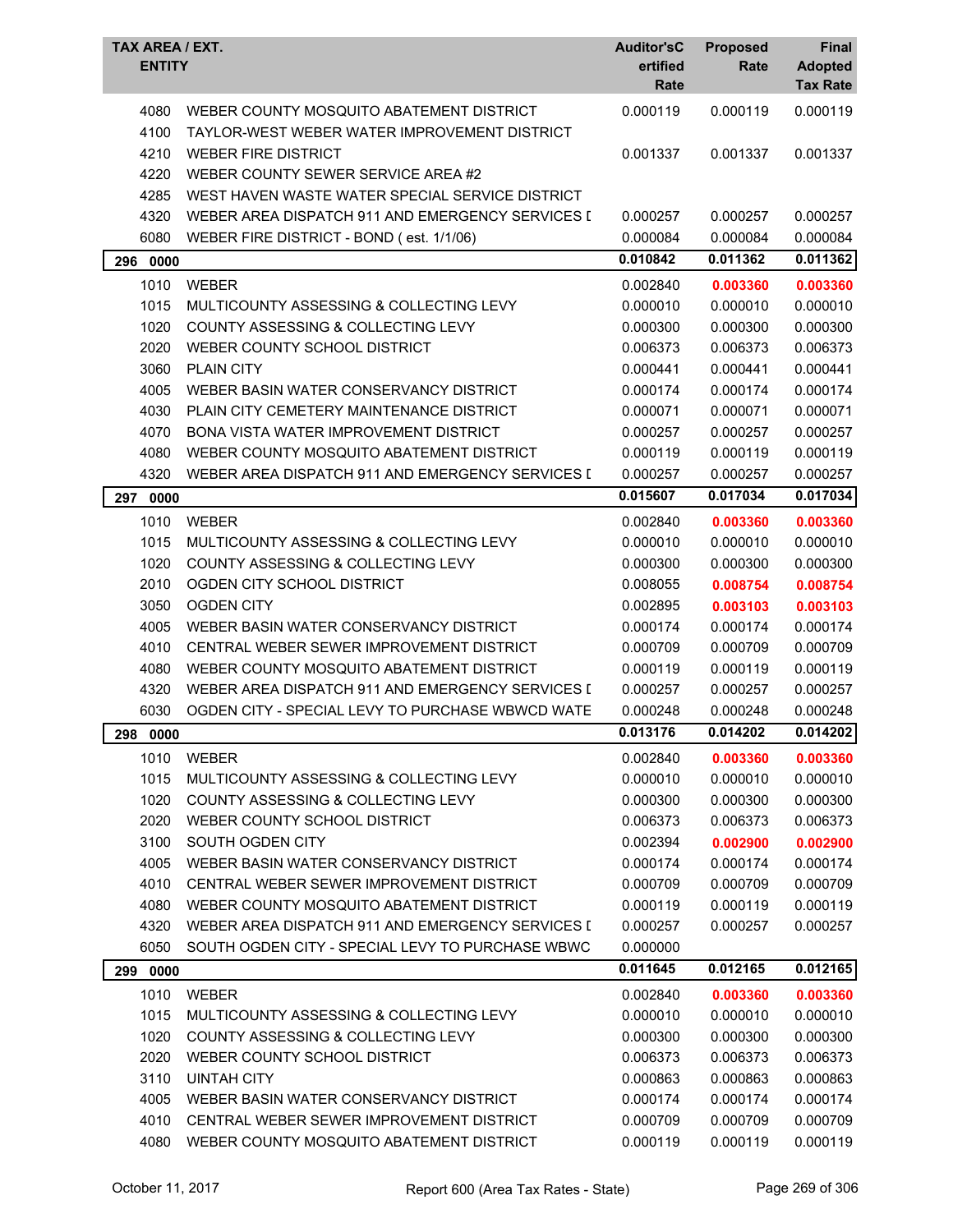| TAX AREA / EXT.<br><b>ENTITY</b> |                                                  | <b>Auditor'sC</b><br>ertified<br>Rate | <b>Proposed</b><br>Rate | <b>Final</b><br><b>Adopted</b><br><b>Tax Rate</b> |
|----------------------------------|--------------------------------------------------|---------------------------------------|-------------------------|---------------------------------------------------|
| 4320                             | WEBER AREA DISPATCH 911 AND EMERGENCY SERVICES I | 0.000257                              | 0.000257                | 0.000257                                          |
| 6060                             | UINTAH TOWN - SPECIAL LEVY TO PURCHASE WBWCD WAT |                                       |                         |                                                   |
| 302 0000                         |                                                  | 0.012124                              | 0.012644                | 0.012644                                          |
| 1010                             | <b>WEBER</b>                                     | 0.002840                              | 0.003360                | 0.003360                                          |
| 1015                             | MULTICOUNTY ASSESSING & COLLECTING LEVY          | 0.000010                              | 0.000010                | 0.000010                                          |
| 1020                             | COUNTY ASSESSING & COLLECTING LEVY               | 0.000300                              | 0.000300                | 0.000300                                          |
| 2020                             | WEBER COUNTY SCHOOL DISTRICT                     | 0.006373                              | 0.006373                | 0.006373                                          |
| 4005                             | WEBER BASIN WATER CONSERVANCY DISTRICT           | 0.000174                              | 0.000174                | 0.000174                                          |
| 4050                             | WARREN-WEST WARREN CEMETERY MAINTENANCE DISTR    | 0.000124                              | 0.000124                | 0.000124                                          |
| 4080                             | WEBER COUNTY MOSQUITO ABATEMENT DISTRICT         | 0.000119                              | 0.000119                | 0.000119                                          |
| 4210                             | <b>WEBER FIRE DISTRICT</b>                       | 0.001337                              | 0.001337                | 0.001337                                          |
| 4280                             | WEST WARREN PARK SERVICE AREA                    | 0.000359                              | 0.000359                | 0.000359                                          |
| 4320                             | WEBER AREA DISPATCH 911 AND EMERGENCY SERVICES I | 0.000257                              | 0.000257                | 0.000257                                          |
| 6080                             | WEBER FIRE DISTRICT - BOND (est. 1/1/06)         | 0.000084                              | 0.000084                | 0.000084                                          |
| 6090                             | MUNICIPAL TYPE SERVICE FUND                      | 0.000147                              | 0.000147                | 0.000147                                          |
| 303<br>0000                      |                                                  | 0.012472                              | 0.012992                | 0.012992                                          |
| 1010                             | <b>WEBER</b>                                     | 0.002840                              | 0.003360                | 0.003360                                          |
| 1015                             | MULTICOUNTY ASSESSING & COLLECTING LEVY          | 0.000010                              | 0.000010                | 0.000010                                          |
| 1020                             | <b>COUNTY ASSESSING &amp; COLLECTING LEVY</b>    | 0.000300                              | 0.000300                | 0.000300                                          |
| 2020                             | WEBER COUNTY SCHOOL DISTRICT                     | 0.006373                              | 0.006373                | 0.006373                                          |
| 4005                             | WEBER BASIN WATER CONSERVANCY DISTRICT           | 0.000174                              | 0.000174                | 0.000174                                          |
| 4050                             | WARREN-WEST WARREN CEMETERY MAINTENANCE DISTR    | 0.000124                              | 0.000124                | 0.000124                                          |
| 4080                             | WEBER COUNTY MOSQUITO ABATEMENT DISTRICT         | 0.000119                              | 0.000119                | 0.000119                                          |
| 4180                             | WEST WARREN - WARREN WATER IMPROVEMENT DISTRICT  | 0.000348                              | 0.000348                | 0.000348                                          |
| 4210                             | <b>WEBER FIRE DISTRICT</b>                       | 0.001337                              | 0.001337                | 0.001337                                          |
| 4280                             | WEST WARREN PARK SERVICE AREA                    | 0.000359                              | 0.000359                | 0.000359                                          |
| 4320                             | WEBER AREA DISPATCH 911 AND EMERGENCY SERVICES I | 0.000257                              | 0.000257                | 0.000257                                          |
| 6080                             | WEBER FIRE DISTRICT - BOND (est. 1/1/06)         | 0.000084                              | 0.000084                | 0.000084                                          |
| 6090                             | MUNICIPAL TYPE SERVICE FUND                      | 0.000147                              | 0.000147                | 0.000147                                          |
| 307 0000                         |                                                  | 0.012152                              | 0.012672                | 0.012672                                          |
| 1010                             | WEBER                                            | 0.002840                              | 0.003360                | 0.003360                                          |
| 1015                             | MULTICOUNTY ASSESSING & COLLECTING LEVY          | 0.000010                              | 0.000010                | 0.000010                                          |
| 1020                             | COUNTY ASSESSING & COLLECTING LEVY               | 0.000300                              | 0.000300                | 0.000300                                          |
| 2020                             | WEBER COUNTY SCHOOL DISTRICT                     | 0.006373                              | 0.006373                | 0.006373                                          |
| 3010                             | <b>FARR WEST CITY</b>                            | 0.000587                              | 0.000587                | 0.000587                                          |
| 4005                             | WEBER BASIN WATER CONSERVANCY DISTRICT           | 0.000174                              | 0.000174                | 0.000174                                          |
| 4030                             | PLAIN CITY CEMETERY MAINTENANCE DISTRICT         | 0.000071                              | 0.000071                | 0.000071                                          |
| 4080                             | WEBER COUNTY MOSQUITO ABATEMENT DISTRICT         | 0.000119                              | 0.000119                | 0.000119                                          |
| 4210                             | <b>WEBER FIRE DISTRICT</b>                       | 0.001337                              | 0.001337                | 0.001337                                          |
| 4320                             | WEBER AREA DISPATCH 911 AND EMERGENCY SERVICES I | 0.000257                              | 0.000257                | 0.000257                                          |
| 6080                             | WEBER FIRE DISTRICT - BOND (est. 1/1/06)         | 0.000084                              | 0.000084                | 0.000084                                          |
| 310 0000                         |                                                  | 0.013019                              | 0.013539                | $\overline{0.013539}$                             |
| 1010                             | <b>WEBER</b>                                     | 0.002840                              | 0.003360                | 0.003360                                          |
| 1015                             | MULTICOUNTY ASSESSING & COLLECTING LEVY          | 0.000010                              | 0.000010                | 0.000010                                          |
| 1020                             | COUNTY ASSESSING & COLLECTING LEVY               | 0.000300                              | 0.000300                | 0.000300                                          |
| 2020                             | WEBER COUNTY SCHOOL DISTRICT                     | 0.006373                              | 0.006373                | 0.006373                                          |
| 4005                             | WEBER BASIN WATER CONSERVANCY DISTRICT           | 0.000174                              | 0.000174                | 0.000174                                          |
| 4015                             | NORTH DAVIS SEWER DISTRICT                       | 0.000949                              | 0.000949                | 0.000949                                          |
| 4080                             | WEBER COUNTY MOSQUITO ABATEMENT DISTRICT         | 0.000119                              | 0.000119                | 0.000119                                          |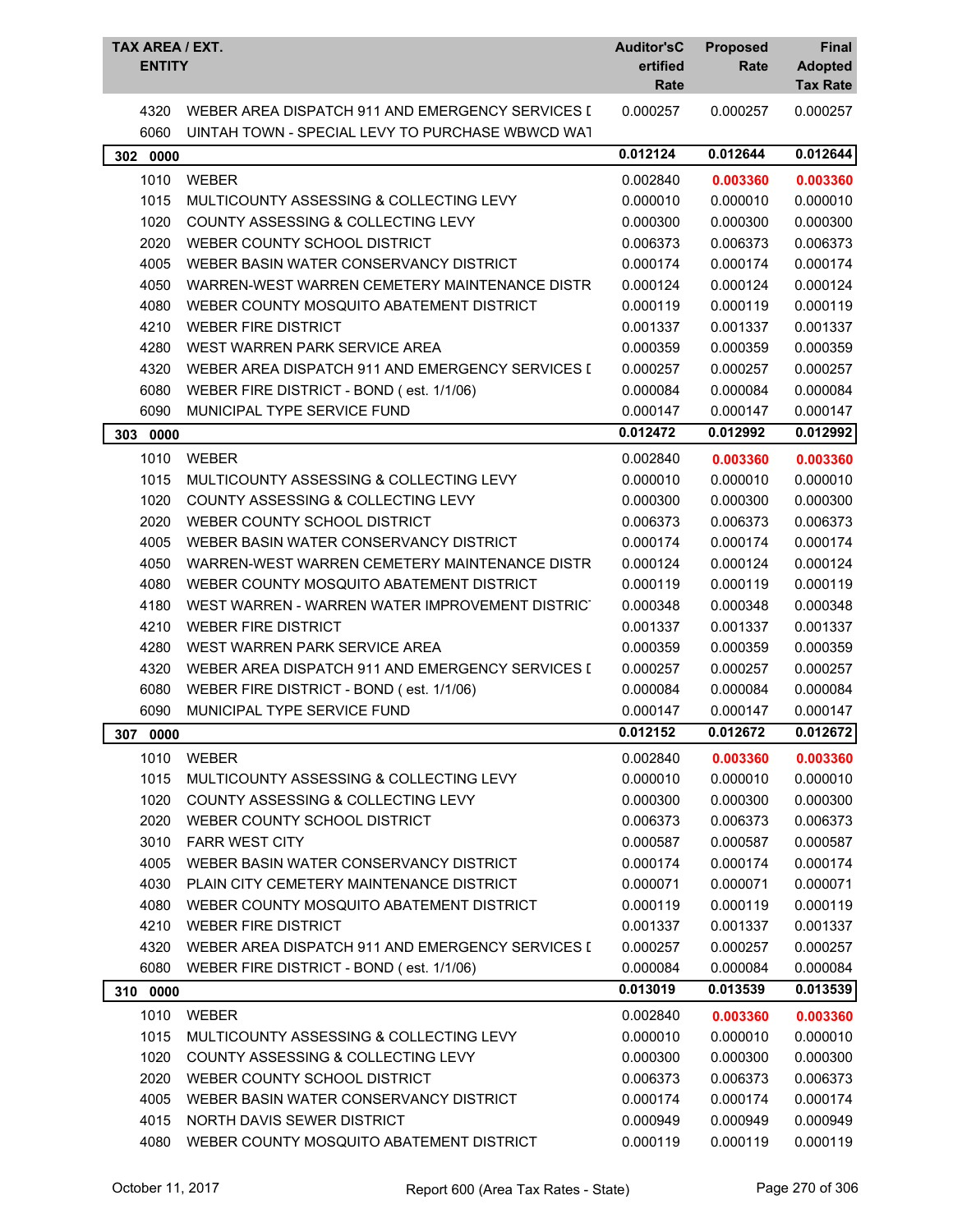| TAX AREA / EXT.<br><b>ENTITY</b> |                                                  | <b>Auditor'sC</b><br>ertified<br>Rate | <b>Proposed</b><br>Rate | Final<br><b>Adopted</b><br><b>Tax Rate</b> |
|----------------------------------|--------------------------------------------------|---------------------------------------|-------------------------|--------------------------------------------|
| 4130                             | ROY WATER CONSERVANCY DISTRICT                   | 0.000084                              | 0.000084                | 0.000084                                   |
| 4150                             | HOOPER WATER IMPROVEMENT DISTRICT                | 0.000345                              | 0.000345                | 0.000345                                   |
| 4210                             | <b>WEBER FIRE DISTRICT</b>                       | 0.001337                              | 0.001337                | 0.001337                                   |
| 4220                             | WEBER COUNTY SEWER SERVICE AREA #2               |                                       |                         |                                            |
| 4320                             | WEBER AREA DISPATCH 911 AND EMERGENCY SERVICES I | 0.000257                              | 0.000257                | 0.000257                                   |
| 6080                             | WEBER FIRE DISTRICT - BOND (est. 1/1/06)         | 0.000084                              | 0.000084                | 0.000084                                   |
| 6090                             | MUNICIPAL TYPE SERVICE FUND                      | 0.000147                              | 0.000147                | 0.000147                                   |
| 313<br>0000                      |                                                  | 0.014101                              | 0.014621                | 0.014621                                   |
| 1010                             | <b>WEBER</b>                                     | 0.002840                              | 0.003360                | 0.003360                                   |
| 1015                             | MULTICOUNTY ASSESSING & COLLECTING LEVY          | 0.000010                              | 0.000010                | 0.000010                                   |
| 1020                             | COUNTY ASSESSING & COLLECTING LEVY               | 0.000300                              | 0.000300                | 0.000300                                   |
| 2020                             | WEBER COUNTY SCHOOL DISTRICT                     | 0.006373                              | 0.006373                | 0.006373                                   |
| 3090                             | <b>ROY CITY</b>                                  | 0.002650                              | 0.002650                | 0.002650                                   |
| 4005                             | WEBER BASIN WATER CONSERVANCY DISTRICT           | 0.000174                              | 0.000174                | 0.000174                                   |
| 4015                             | NORTH DAVIS SEWER DISTRICT                       | 0.000949                              | 0.000949                | 0.000949                                   |
| 4080                             | WEBER COUNTY MOSQUITO ABATEMENT DISTRICT         | 0.000119                              | 0.000119                | 0.000119                                   |
| 4130                             | ROY WATER CONSERVANCY DISTRICT                   | 0.000084                              | 0.000084                | 0.000084                                   |
| 4150                             | HOOPER WATER IMPROVEMENT DISTRICT                | 0.000345                              | 0.000345                | 0.000345                                   |
| 4320                             | WEBER AREA DISPATCH 911 AND EMERGENCY SERVICES I | 0.000257                              | 0.000257                | 0.000257                                   |
| 314 0000                         |                                                  | 0.014101                              | 0.014621                | 0.014621                                   |
| 1010                             | <b>WEBER</b>                                     | 0.002840                              | 0.003360                | 0.003360                                   |
| 1015                             | MULTICOUNTY ASSESSING & COLLECTING LEVY          | 0.000010                              | 0.000010                | 0.000010                                   |
| 1020                             | COUNTY ASSESSING & COLLECTING LEVY               | 0.000300                              | 0.000300                | 0.000300                                   |
| 2020                             | WEBER COUNTY SCHOOL DISTRICT                     | 0.006373                              | 0.006373                | 0.006373                                   |
| 3090                             | <b>ROY CITY</b>                                  | 0.002650                              | 0.002650                | 0.002650                                   |
| 4005                             | WEBER BASIN WATER CONSERVANCY DISTRICT           | 0.000174                              | 0.000174                | 0.000174                                   |
| 4015                             | NORTH DAVIS SEWER DISTRICT                       | 0.000949                              | 0.000949                | 0.000949                                   |
| 4080                             | WEBER COUNTY MOSQUITO ABATEMENT DISTRICT         | 0.000119                              | 0.000119                | 0.000119                                   |
| 4130                             | ROY WATER CONSERVANCY DISTRICT                   | 0.000084                              | 0.000084                | 0.000084                                   |
| 4150                             | HOOPER WATER IMPROVEMENT DISTRICT                | 0.000345                              | 0.000345                | 0.000345                                   |
| 4220                             | WEBER COUNTY SEWER SERVICE AREA #2               |                                       |                         |                                            |
| 4320                             | WEBER AREA DISPATCH 911 AND EMERGENCY SERVICES I | 0.000257                              | 0.000257                | 0.000257                                   |
| 315 0000                         |                                                  | 0.011807                              | 0.012327                | 0.012327                                   |
| 1010                             | <b>WEBER</b>                                     | 0.002840                              | 0.003360                | 0.003360                                   |
| 1015                             | MULTICOUNTY ASSESSING & COLLECTING LEVY          | 0.000010                              | 0.000010                | 0.000010                                   |
| 1020                             | COUNTY ASSESSING & COLLECTING LEVY               | 0.000300                              | 0.000300                | 0.000300                                   |
| 2020                             | WEBER COUNTY SCHOOL DISTRICT                     | 0.006373                              | 0.006373                | 0.006373                                   |
| 4005                             | WEBER BASIN WATER CONSERVANCY DISTRICT           | 0.000174                              | 0.000174                | 0.000174                                   |
| 4080                             | WEBER COUNTY MOSQUITO ABATEMENT DISTRICT         | 0.000119                              | 0.000119                | 0.000119                                   |
| 4120                             | LIBERTY CEMETERY MAINTENANCE DISTRICT            | 0.000037                              | 0.000037                | 0.000037                                   |
| 4210                             | <b>WEBER FIRE DISTRICT</b>                       | 0.001337                              | 0.001337                | 0.001337                                   |
| 4240                             | WEBER COUNTY SERVICE AREA #5                     | 0.000129                              | 0.000129                | 0.000129                                   |
| 4320                             | WEBER AREA DISPATCH 911 AND EMERGENCY SERVICES I | 0.000257                              | 0.000257                | 0.000257                                   |
| 6080                             | WEBER FIRE DISTRICT - BOND (est. 1/1/06)         | 0.000084                              | 0.000084                | 0.000084                                   |
| 6090                             | MUNICIPAL TYPE SERVICE FUND                      | 0.000147                              | 0.000147                | 0.000147                                   |
| 316 0000                         |                                                  | 0.011641                              | 0.012161                | 0.012161                                   |
| 1010                             | <b>WEBER</b>                                     | 0.002840                              | 0.003360                | 0.003360                                   |
| 1015                             | MULTICOUNTY ASSESSING & COLLECTING LEVY          | 0.000010                              | 0.000010                | 0.000010                                   |
| 1020                             | COUNTY ASSESSING & COLLECTING LEVY               | 0.000300                              | 0.000300                | 0.000300                                   |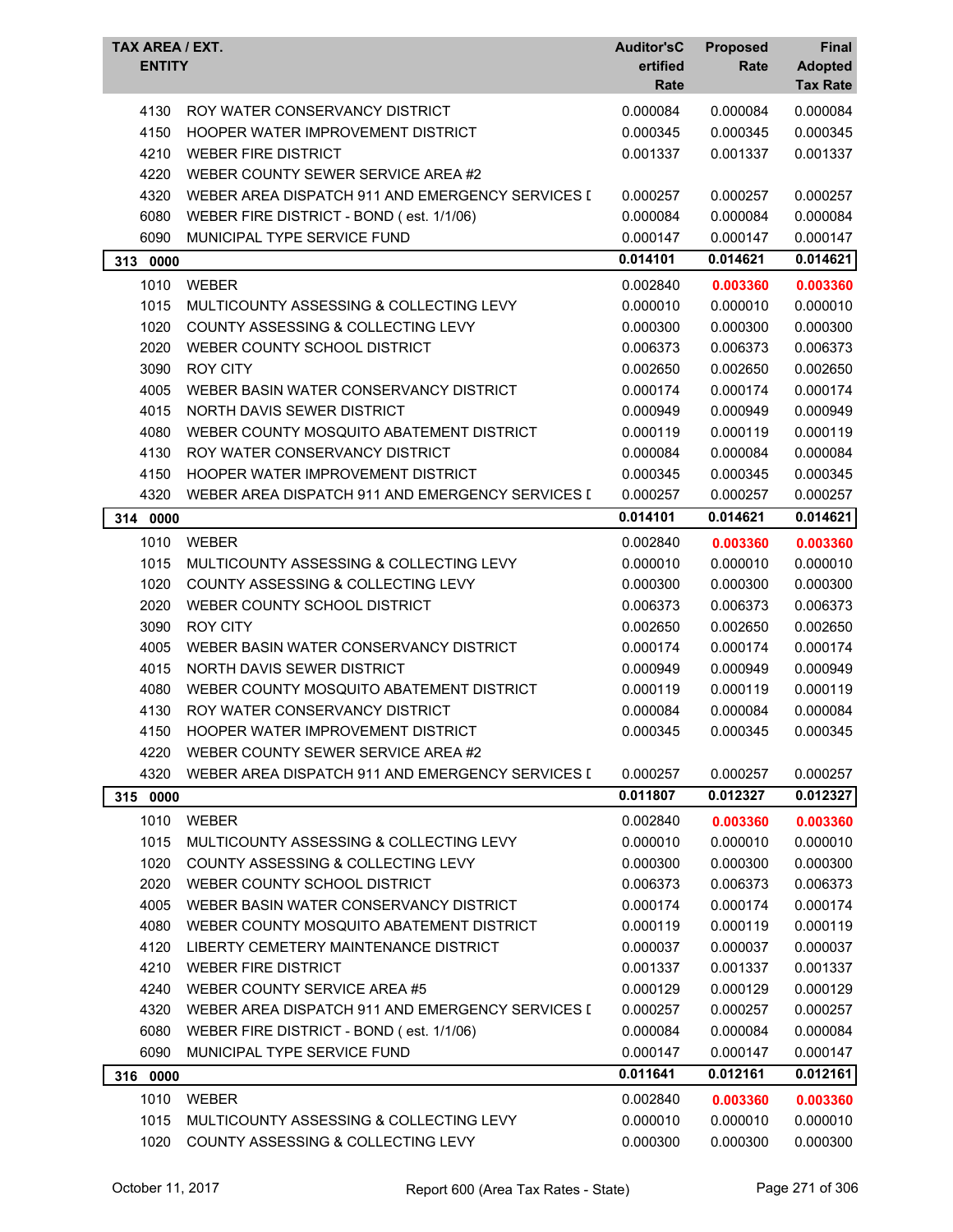| TAX AREA / EXT.<br><b>ENTITY</b> |                                                        | <b>Auditor'sC</b><br>ertified<br>Rate | <b>Proposed</b><br>Rate | Final<br><b>Adopted</b><br><b>Tax Rate</b> |
|----------------------------------|--------------------------------------------------------|---------------------------------------|-------------------------|--------------------------------------------|
| 2020                             | WEBER COUNTY SCHOOL DISTRICT                           | 0.006373                              | 0.006373                | 0.006373                                   |
| 4005                             | WEBER BASIN WATER CONSERVANCY DISTRICT                 | 0.000174                              | 0.000174                | 0.000174                                   |
| 4080                             | WEBER COUNTY MOSQUITO ABATEMENT DISTRICT               | 0.000119                              | 0.000119                | 0.000119                                   |
| 4210                             | <b>WEBER FIRE DISTRICT</b>                             | 0.001337                              | 0.001337                | 0.001337                                   |
| 4270                             | <b>GREEN HILL COUNTRY ESTATES WATER/SEWER IMPROVE!</b> |                                       |                         |                                            |
| 4320                             | WEBER AREA DISPATCH 911 AND EMERGENCY SERVICES I       | 0.000257                              | 0.000257                | 0.000257                                   |
| 6080                             | WEBER FIRE DISTRICT - BOND (est. 1/1/06)               | 0.000084                              | 0.000084                | 0.000084                                   |
| 6090                             | MUNICIPAL TYPE SERVICE FUND                            | 0.000147                              | 0.000147                | 0.000147                                   |
| 323<br>0000                      |                                                        | 0.012203                              | 0.012723                | 0.012723                                   |
| 1010                             | <b>WEBER</b>                                           | 0.002840                              | 0.003360                | 0.003360                                   |
| 1015                             | MULTICOUNTY ASSESSING & COLLECTING LEVY                | 0.000010                              | 0.000010                | 0.000010                                   |
| 1020                             | COUNTY ASSESSING & COLLECTING LEVY                     | 0.000300                              | 0.000300                | 0.000300                                   |
| 2020                             | WEBER COUNTY SCHOOL DISTRICT                           | 0.006373                              | 0.006373                | 0.006373                                   |
| 3130                             | <b>WEST HAVEN CITY</b>                                 |                                       |                         |                                            |
| 4005                             | WEBER BASIN WATER CONSERVANCY DISTRICT                 | 0.000174                              | 0.000174                | 0.000174                                   |
| 4010                             | CENTRAL WEBER SEWER IMPROVEMENT DISTRICT               | 0.000709                              | 0.000709                | 0.000709                                   |
| 4080                             | WEBER COUNTY MOSQUITO ABATEMENT DISTRICT               | 0.000119                              | 0.000119                | 0.000119                                   |
| 4210                             | <b>WEBER FIRE DISTRICT</b>                             | 0.001337                              | 0.001337                | 0.001337                                   |
| 4220                             | WEBER COUNTY SEWER SERVICE AREA #2                     |                                       |                         |                                            |
| 4285                             | WEST HAVEN WASTE WATER SPECIAL SERVICE DISTRICT        |                                       |                         |                                            |
| 4320                             | WEBER AREA DISPATCH 911 AND EMERGENCY SERVICES I       | 0.000257                              | 0.000257                | 0.000257                                   |
| 6080                             | WEBER FIRE DISTRICT - BOND (est. 1/1/06)               | 0.000084                              | 0.000084                | 0.000084                                   |
| 324<br>0000                      |                                                        | 0.012548                              | 0.013068                | 0.013068                                   |
| 1010                             | <b>WEBER</b>                                           | 0.002840                              | 0.003360                | 0.003360                                   |
| 1015                             | MULTICOUNTY ASSESSING & COLLECTING LEVY                | 0.000010                              | 0.000010                | 0.000010                                   |
| 1020                             | <b>COUNTY ASSESSING &amp; COLLECTING LEVY</b>          | 0.000300                              | 0.000300                | 0.000300                                   |
| 2020                             | WEBER COUNTY SCHOOL DISTRICT                           | 0.006373                              | 0.006373                | 0.006373                                   |
| 3130                             | <b>WEST HAVEN CITY</b>                                 |                                       |                         |                                            |
| 4005                             | WEBER BASIN WATER CONSERVANCY DISTRICT                 | 0.000174                              | 0.000174                | 0.000174                                   |
|                                  | 4010 CENTRAL WEBER SEWER IMPROVEMENT DISTRICT          | 0.000709                              | 0.000709                | 0.000709                                   |
| 4080                             | WEBER COUNTY MOSQUITO ABATEMENT DISTRICT               | 0.000119                              | 0.000119                | 0.000119                                   |
| 4150                             | HOOPER WATER IMPROVEMENT DISTRICT                      | 0.000345                              | 0.000345                | 0.000345                                   |
| 4210                             | <b>WEBER FIRE DISTRICT</b>                             | 0.001337                              | 0.001337                | 0.001337                                   |
| 4220                             | WEBER COUNTY SEWER SERVICE AREA #2                     |                                       |                         |                                            |
| 4285                             | WEST HAVEN WASTE WATER SPECIAL SERVICE DISTRICT        |                                       |                         |                                            |
| 4320                             | WEBER AREA DISPATCH 911 AND EMERGENCY SERVICES [       | 0.000257                              | 0.000257                | 0.000257                                   |
| 6080                             | WEBER FIRE DISTRICT - BOND (est. 1/1/06)               | 0.000084                              | 0.000084                | 0.000084                                   |
| 329 0000                         |                                                        | 0.012676                              | 0.013196                | $\overline{0.013196}$                      |
| 1010                             | <b>WEBER</b>                                           | 0.002840                              | 0.003360                | 0.003360                                   |
| 1015                             | MULTICOUNTY ASSESSING & COLLECTING LEVY                | 0.000010                              | 0.000010                | 0.000010                                   |
| 1020                             | COUNTY ASSESSING & COLLECTING LEVY                     | 0.000300                              | 0.000300                | 0.000300                                   |
| 2020                             | WEBER COUNTY SCHOOL DISTRICT                           | 0.006373                              | 0.006373                | 0.006373                                   |
| 4005                             | WEBER BASIN WATER CONSERVANCY DISTRICT                 | 0.000174                              | 0.000174                | 0.000174                                   |
| 4010                             | CENTRAL WEBER SEWER IMPROVEMENT DISTRICT               | 0.000709                              | 0.000709                | 0.000709                                   |
| 4020                             | BEN LOMOND CEMETERY MAINTENANCE DISTRICT               | 0.000069                              | 0.000069                | 0.000069                                   |
| 4070                             | BONA VISTA WATER IMPROVEMENT DISTRICT                  | 0.000257                              | 0.000257                | 0.000257                                   |
| 4080                             | WEBER COUNTY MOSQUITO ABATEMENT DISTRICT               | 0.000119                              | 0.000119                | 0.000119                                   |
| 4210                             | <b>WEBER FIRE DISTRICT</b>                             | 0.001337                              | 0.001337                | 0.001337                                   |
| 4320                             | WEBER AREA DISPATCH 911 AND EMERGENCY SERVICES I       | 0.000257                              | 0.000257                | 0.000257                                   |
| 6080                             | WEBER FIRE DISTRICT - BOND (est. 1/1/06)               | 0.000084                              | 0.000084                | 0.000084                                   |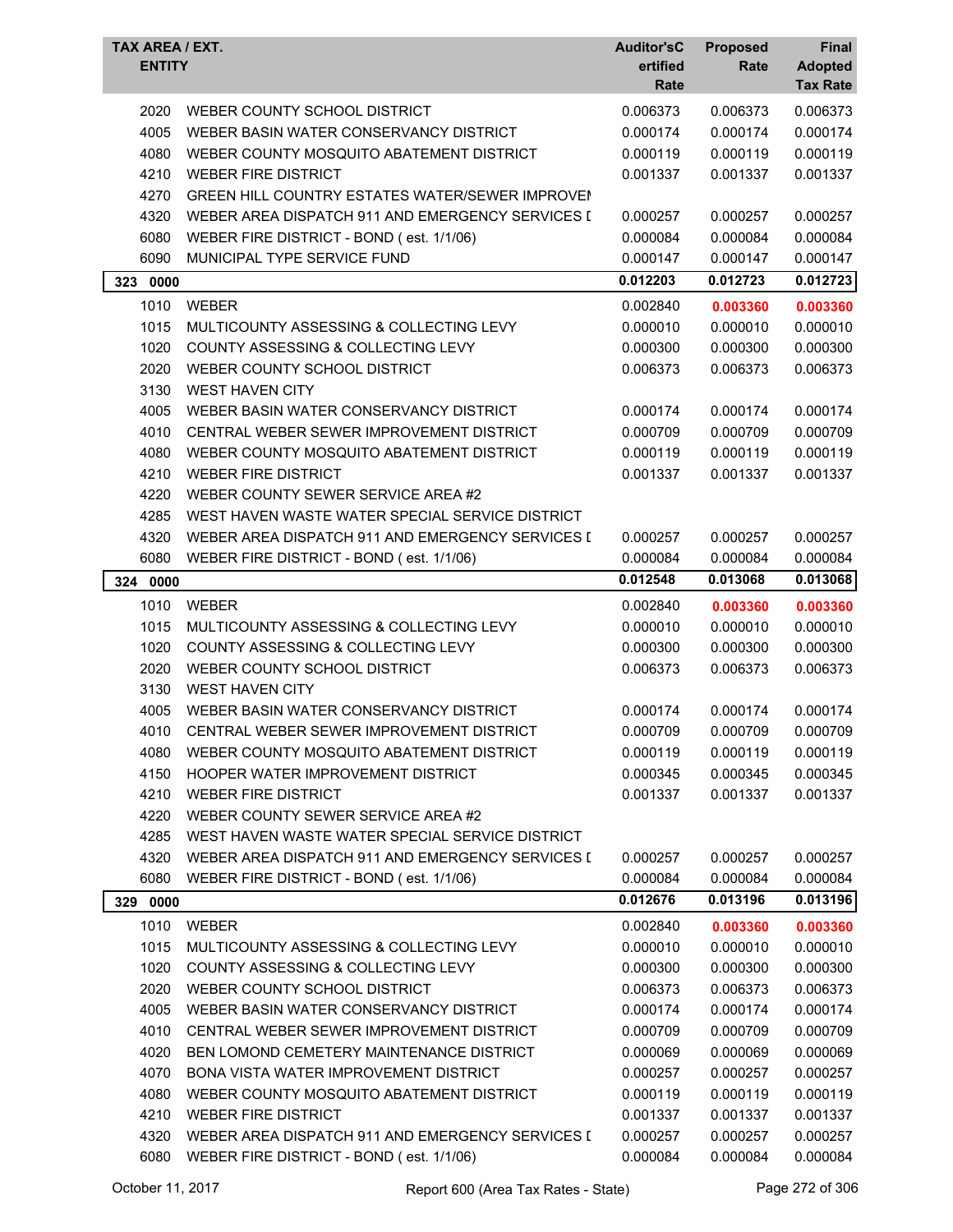| TAX AREA / EXT.<br><b>ENTITY</b> |                                                  | <b>Auditor'sC</b><br>ertified<br>Rate | <b>Proposed</b><br>Rate | <b>Final</b><br><b>Adopted</b><br><b>Tax Rate</b> |
|----------------------------------|--------------------------------------------------|---------------------------------------|-------------------------|---------------------------------------------------|
| 6090                             | MUNICIPAL TYPE SERVICE FUND                      | 0.000147                              | 0.000147                | 0.000147                                          |
| 330<br>0000                      |                                                  | 0.012607                              | 0.013127                | 0.013127                                          |
| 1010                             | <b>WEBER</b>                                     | 0.002840                              | 0.003360                | 0.003360                                          |
| 1015                             | MULTICOUNTY ASSESSING & COLLECTING LEVY          | 0.000010                              | 0.000010                | 0.000010                                          |
| 1020                             | COUNTY ASSESSING & COLLECTING LEVY               | 0.000300                              | 0.000300                | 0.000300                                          |
| 2020                             | WEBER COUNTY SCHOOL DISTRICT                     | 0.006373                              | 0.006373                | 0.006373                                          |
| 4005                             | WEBER BASIN WATER CONSERVANCY DISTRICT           | 0.000174                              | 0.000174                | 0.000174                                          |
| 4010                             | CENTRAL WEBER SEWER IMPROVEMENT DISTRICT         | 0.000709                              | 0.000709                | 0.000709                                          |
| 4070                             | <b>BONA VISTA WATER IMPROVEMENT DISTRICT</b>     | 0.000257                              | 0.000257                | 0.000257                                          |
| 4080                             | WEBER COUNTY MOSQUITO ABATEMENT DISTRICT         | 0.000119                              | 0.000119                | 0.000119                                          |
| 4210                             | <b>WEBER FIRE DISTRICT</b>                       | 0.001337                              | 0.001337                | 0.001337                                          |
| 4320                             | WEBER AREA DISPATCH 911 AND EMERGENCY SERVICES I | 0.000257                              | 0.000257                | 0.000257                                          |
| 6080                             | WEBER FIRE DISTRICT - BOND (est. 1/1/06)         | 0.000084                              | 0.000084                | 0.000084                                          |
| 6090                             | MUNICIPAL TYPE SERVICE FUND                      | 0.000147                              | 0.000147                | 0.000147                                          |
| 344<br>0000                      |                                                  | 0.012091                              | 0.012611                | 0.012611                                          |
| 1010                             | <b>WEBER</b>                                     | 0.002840                              | 0.003360                | 0.003360                                          |
| 1015                             | MULTICOUNTY ASSESSING & COLLECTING LEVY          | 0.000010                              | 0.000010                | 0.000010                                          |
| 1020                             | COUNTY ASSESSING & COLLECTING LEVY               | 0.000300                              | 0.000300                | 0.000300                                          |
| 2020                             | WEBER COUNTY SCHOOL DISTRICT                     | 0.006373                              | 0.006373                | 0.006373                                          |
| 3025                             | <b>HOOPER CITY</b>                               | 0.000513                              | 0.000513                | 0.000513                                          |
| 4005                             | WEBER BASIN WATER CONSERVANCY DISTRICT           | 0.000174                              | 0.000174                | 0.000174                                          |
| 4060                             | HOOPER CEMETERY MAINTENANCE DISTRICT             |                                       |                         |                                                   |
| 4080                             | WEBER COUNTY MOSQUITO ABATEMENT DISTRICT         | 0.000119                              | 0.000119                | 0.000119                                          |
| 4130                             | ROY WATER CONSERVANCY DISTRICT                   | 0.000084                              | 0.000084                | 0.000084                                          |
| 4210                             | <b>WEBER FIRE DISTRICT</b>                       | 0.001337                              | 0.001337                | 0.001337                                          |
| 4320                             | WEBER AREA DISPATCH 911 AND EMERGENCY SERVICES I | 0.000257                              | 0.000257                | 0.000257                                          |
| 6080                             | WEBER FIRE DISTRICT - BOND (est. 1/1/06)         | 0.000084                              | 0.000084                | 0.000084                                          |
| 345<br>0000                      |                                                  | 0.012436                              | 0.012956                | 0.012956                                          |
| 1010                             | WEBER                                            | 0.002840                              | 0.003360                | 0.003360                                          |
| 1015                             | MULTICOUNTY ASSESSING & COLLECTING LEVY          | 0.000010                              | 0.000010                | 0.000010                                          |
| 1020                             | COUNTY ASSESSING & COLLECTING LEVY               | 0.000300                              | 0.000300                | 0.000300                                          |
| 2020                             | WEBER COUNTY SCHOOL DISTRICT                     | 0.006373                              | 0.006373                | 0.006373                                          |
| 3025                             | <b>HOOPER CITY</b>                               | 0.000513                              | 0.000513                | 0.000513                                          |
| 4005                             | WEBER BASIN WATER CONSERVANCY DISTRICT           | 0.000174                              | 0.000174                | 0.000174                                          |
| 4060                             | HOOPER CEMETERY MAINTENANCE DISTRICT             |                                       |                         |                                                   |
| 4080                             | WEBER COUNTY MOSQUITO ABATEMENT DISTRICT         | 0.000119                              | 0.000119                | 0.000119                                          |
| 4130                             | ROY WATER CONSERVANCY DISTRICT                   | 0.000084                              | 0.000084                | 0.000084                                          |
| 4150                             | HOOPER WATER IMPROVEMENT DISTRICT                | 0.000345                              | 0.000345                | 0.000345                                          |
| 4210                             | <b>WEBER FIRE DISTRICT</b>                       | 0.001337                              | 0.001337                | 0.001337                                          |
| 4220                             | WEBER COUNTY SEWER SERVICE AREA #2               |                                       |                         |                                                   |
| 4320                             | WEBER AREA DISPATCH 911 AND EMERGENCY SERVICES I | 0.000257                              | 0.000257                | 0.000257                                          |
| 6080                             | WEBER FIRE DISTRICT - BOND (est. 1/1/06)         | 0.000084                              | 0.000084                | 0.000084                                          |
| 347 0000                         |                                                  | 0.013385                              | 0.013905                | 0.013905                                          |
| 1010                             | WEBER                                            | 0.002840                              |                         | 0.003360                                          |
| 1015                             | MULTICOUNTY ASSESSING & COLLECTING LEVY          | 0.000010                              | 0.003360<br>0.000010    | 0.000010                                          |
| 1020                             | COUNTY ASSESSING & COLLECTING LEVY               | 0.000300                              | 0.000300                | 0.000300                                          |
| 2020                             | WEBER COUNTY SCHOOL DISTRICT                     | 0.006373                              | 0.006373                | 0.006373                                          |
| 3025                             | <b>HOOPER CITY</b>                               | 0.000513                              | 0.000513                | 0.000513                                          |
| 4005                             | WEBER BASIN WATER CONSERVANCY DISTRICT           | 0.000174                              | 0.000174                | 0.000174                                          |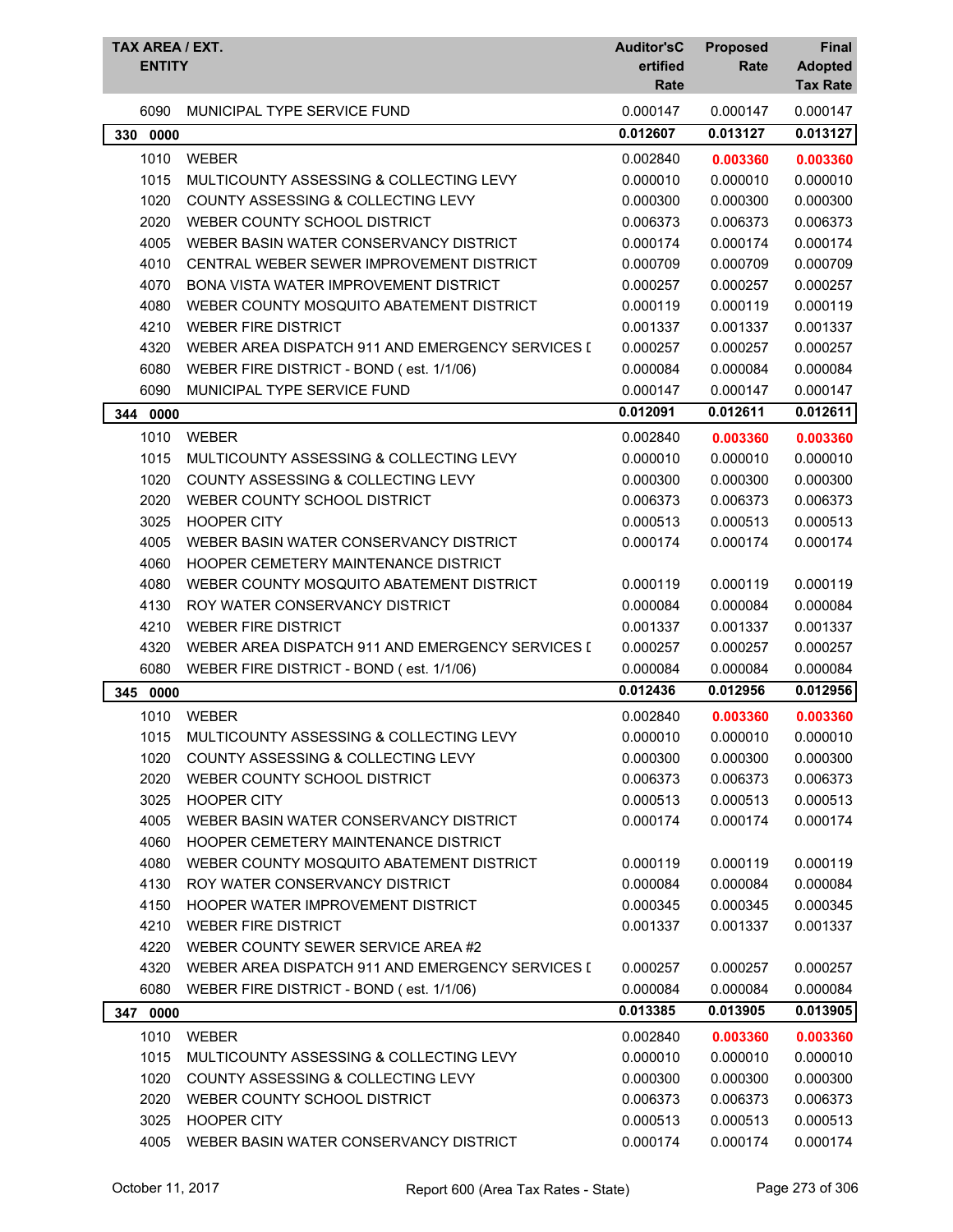| TAX AREA / EXT.<br><b>ENTITY</b> |                                                                    | <b>Auditor'sC</b><br>ertified<br>Rate | <b>Proposed</b><br>Rate | Final<br><b>Adopted</b><br><b>Tax Rate</b> |
|----------------------------------|--------------------------------------------------------------------|---------------------------------------|-------------------------|--------------------------------------------|
| 4015<br>4060                     | NORTH DAVIS SEWER DISTRICT<br>HOOPER CEMETERY MAINTENANCE DISTRICT | 0.000949                              | 0.000949                | 0.000949                                   |
| 4080                             | WEBER COUNTY MOSQUITO ABATEMENT DISTRICT                           | 0.000119                              | 0.000119                | 0.000119                                   |
| 4130                             | ROY WATER CONSERVANCY DISTRICT                                     | 0.000084                              | 0.000084                | 0.000084                                   |
| 4150                             | HOOPER WATER IMPROVEMENT DISTRICT                                  | 0.000345                              | 0.000345                | 0.000345                                   |
| 4210                             | <b>WEBER FIRE DISTRICT</b>                                         | 0.001337                              | 0.001337                | 0.001337                                   |
| 4220                             | WEBER COUNTY SEWER SERVICE AREA #2                                 |                                       |                         |                                            |
| 4320                             | WEBER AREA DISPATCH 911 AND EMERGENCY SERVICES I                   | 0.000257                              | 0.000257                | 0.000257                                   |
| 6080                             | WEBER FIRE DISTRICT - BOND (est. 1/1/06)                           | 0.000084                              | 0.000084                | 0.000084                                   |
| 348<br>0000                      |                                                                    | 0.013756                              | 0.014276                | 0.014276                                   |
| 1010                             | <b>WEBER</b>                                                       | 0.002840                              | 0.003360                | 0.003360                                   |
| 1015                             | MULTICOUNTY ASSESSING & COLLECTING LEVY                            | 0.000010                              | 0.000010                | 0.000010                                   |
| 1020                             | COUNTY ASSESSING & COLLECTING LEVY                                 | 0.000300                              | 0.000300                | 0.000300                                   |
| 2020                             | WEBER COUNTY SCHOOL DISTRICT                                       | 0.006373                              | 0.006373                | 0.006373                                   |
| 3090                             | <b>ROY CITY</b>                                                    | 0.002650                              | 0.002650                | 0.002650                                   |
| 4005                             | WEBER BASIN WATER CONSERVANCY DISTRICT                             | 0.000174                              | 0.000174                | 0.000174                                   |
| 4015                             | NORTH DAVIS SEWER DISTRICT                                         | 0.000949                              | 0.000949                | 0.000949                                   |
| 4060                             | HOOPER CEMETERY MAINTENANCE DISTRICT                               |                                       |                         |                                            |
| 4080                             | WEBER COUNTY MOSQUITO ABATEMENT DISTRICT                           | 0.000119                              | 0.000119                | 0.000119                                   |
| 4130                             | ROY WATER CONSERVANCY DISTRICT                                     | 0.000084                              | 0.000084                | 0.000084                                   |
| 4320                             | WEBER AREA DISPATCH 911 AND EMERGENCY SERVICES I                   | 0.000257                              | 0.000257                | 0.000257                                   |
| 352 0000                         |                                                                    | 0.012287                              | 0.012807                | 0.012807                                   |
| 1010                             | <b>WEBER</b>                                                       | 0.002840                              | 0.003360                | 0.003360                                   |
| 1015                             | MULTICOUNTY ASSESSING & COLLECTING LEVY                            | 0.000010                              | 0.000010                | 0.000010                                   |
| 1020                             | COUNTY ASSESSING & COLLECTING LEVY                                 | 0.000300                              | 0.000300                | 0.000300                                   |
| 2020                             | WEBER COUNTY SCHOOL DISTRICT                                       | 0.006373                              | 0.006373                | 0.006373                                   |
| 3130                             | <b>WEST HAVEN CITY</b>                                             |                                       |                         |                                            |
| 4005                             | WEBER BASIN WATER CONSERVANCY DISTRICT                             | 0.000174                              | 0.000174                | 0.000174                                   |
| 4010                             | CENTRAL WEBER SEWER IMPROVEMENT DISTRICT                           | 0.000709                              | 0.000709                | 0.000709                                   |
| 4080                             | WEBER COUNTY MOSQUITO ABATEMENT DISTRICT                           | 0.000119                              | 0.000119                | 0.000119                                   |
| 4130                             | ROY WATER CONSERVANCY DISTRICT                                     | 0.000084                              | 0.000084                | 0.000084                                   |
| 4210                             | <b>WEBER FIRE DISTRICT</b>                                         | 0.001337                              | 0.001337                | 0.001337                                   |
| 4220                             | WEBER COUNTY SEWER SERVICE AREA #2                                 |                                       |                         |                                            |
| 4285                             | WEST HAVEN WASTE WATER SPECIAL SERVICE DISTRICT                    |                                       |                         |                                            |
| 4320                             | WEBER AREA DISPATCH 911 AND EMERGENCY SERVICES I                   | 0.000257                              | 0.000257                | 0.000257                                   |
| 6080                             | WEBER FIRE DISTRICT - BOND (est. 1/1/06)                           | 0.000084                              | 0.000084                | 0.000084                                   |
| 353 0000                         |                                                                    | 0.012807                              | 0.013327                | 0.013327                                   |
| 1010                             | <b>WEBER</b>                                                       | 0.002840                              | 0.003360                | 0.003360                                   |
| 1015                             | MULTICOUNTY ASSESSING & COLLECTING LEVY                            | 0.000010                              | 0.000010                | 0.000010                                   |
| 1020                             | COUNTY ASSESSING & COLLECTING LEVY                                 | 0.000300                              | 0.000300                | 0.000300                                   |
| 2020                             | WEBER COUNTY SCHOOL DISTRICT                                       | 0.006373                              | 0.006373                | 0.006373                                   |
| 3090                             | <b>ROY CITY</b>                                                    | 0.002650                              | 0.002650                | 0.002650                                   |
| 4005                             | WEBER BASIN WATER CONSERVANCY DISTRICT                             | 0.000174                              | 0.000174                | 0.000174                                   |
| 4080                             | WEBER COUNTY MOSQUITO ABATEMENT DISTRICT                           | 0.000119                              | 0.000119                | 0.000119                                   |
| 4130                             | ROY WATER CONSERVANCY DISTRICT                                     | 0.000084                              | 0.000084                | 0.000084                                   |
| 4220                             | WEBER COUNTY SEWER SERVICE AREA #2                                 |                                       |                         |                                            |
| 4320                             | WEBER AREA DISPATCH 911 AND EMERGENCY SERVICES I                   | 0.000257                              | 0.000257                | 0.000257                                   |
| 359 0000                         |                                                                    | 0.015607                              | 0.017034                | 0.017034                                   |
| 1010                             | WEBER                                                              | 0.002840                              | 0.003360                | 0.003360                                   |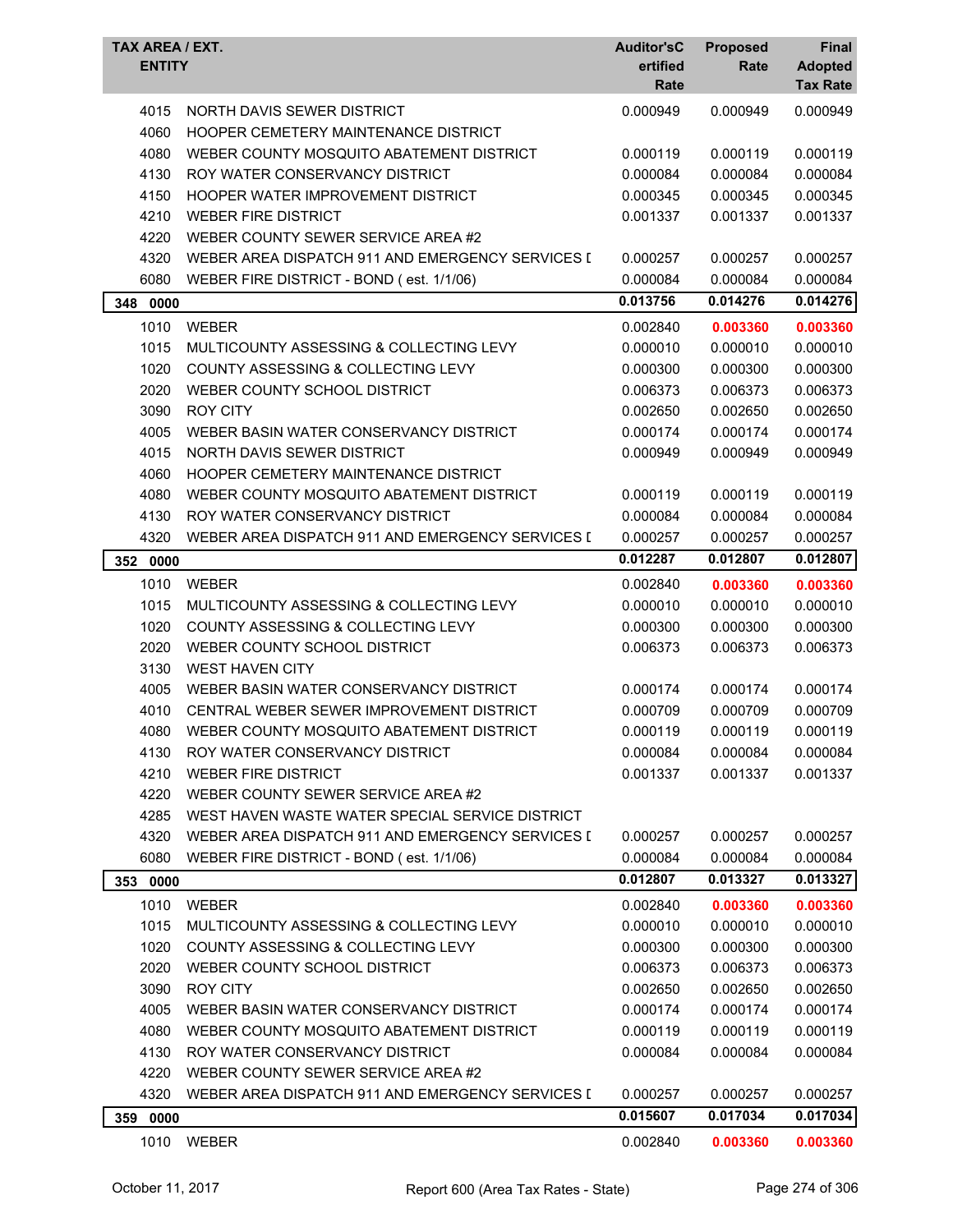| TAX AREA / EXT.<br><b>ENTITY</b> |                                                  | <b>Auditor'sC</b><br>ertified<br>Rate | <b>Proposed</b><br>Rate | <b>Final</b><br><b>Adopted</b><br><b>Tax Rate</b> |
|----------------------------------|--------------------------------------------------|---------------------------------------|-------------------------|---------------------------------------------------|
| 1015                             | MULTICOUNTY ASSESSING & COLLECTING LEVY          | 0.000010                              | 0.000010                | 0.000010                                          |
| 1020                             | COUNTY ASSESSING & COLLECTING LEVY               | 0.000300                              | 0.000300                | 0.000300                                          |
| 2010                             | OGDEN CITY SCHOOL DISTRICT                       | 0.008055                              | 0.008754                | 0.008754                                          |
| 3050                             | <b>OGDEN CITY</b>                                | 0.002895                              | 0.003103                | 0.003103                                          |
| 4005                             | WEBER BASIN WATER CONSERVANCY DISTRICT           | 0.000174                              | 0.000174                | 0.000174                                          |
| 4010                             | CENTRAL WEBER SEWER IMPROVEMENT DISTRICT         | 0.000709                              | 0.000709                | 0.000709                                          |
| 4080                             | WEBER COUNTY MOSQUITO ABATEMENT DISTRICT         | 0.000119                              | 0.000119                | 0.000119                                          |
| 4320                             | WEBER AREA DISPATCH 911 AND EMERGENCY SERVICES I | 0.000257                              | 0.000257                | 0.000257                                          |
| 6030                             | OGDEN CITY - SPECIAL LEVY TO PURCHASE WBWCD WATE | 0.000248                              | 0.000248                | 0.000248                                          |
| 0000<br>361                      |                                                  | 0.011751                              | 0.012271                | 0.012271                                          |
| 1010                             | <b>WEBER</b>                                     | 0.002840                              | 0.003360                | 0.003360                                          |
| 1015                             | MULTICOUNTY ASSESSING & COLLECTING LEVY          | 0.000010                              | 0.000010                | 0.000010                                          |
| 1020                             | COUNTY ASSESSING & COLLECTING LEVY               | 0.000300                              | 0.000300                | 0.000300                                          |
| 2020                             | WEBER COUNTY SCHOOL DISTRICT                     | 0.006373                              | 0.006373                | 0.006373                                          |
| 3035                             | MARRIOTT-SLATERVILLE CITY                        | 0.000000                              |                         |                                                   |
| 4005                             | WEBER BASIN WATER CONSERVANCY DISTRICT           | 0.000174                              | 0.000174                | 0.000174                                          |
| 4070                             | <b>BONA VISTA WATER IMPROVEMENT DISTRICT</b>     | 0.000257                              | 0.000257                | 0.000257                                          |
| 4080                             | WEBER COUNTY MOSQUITO ABATEMENT DISTRICT         | 0.000119                              | 0.000119                | 0.000119                                          |
| 4210                             | <b>WEBER FIRE DISTRICT</b>                       | 0.001337                              | 0.001337                | 0.001337                                          |
| 4320                             | WEBER AREA DISPATCH 911 AND EMERGENCY SERVICES I | 0.000257                              | 0.000257                | 0.000257                                          |
| 6080                             | WEBER FIRE DISTRICT - BOND (est. 1/1/06)         | 0.000084                              | 0.000084                | 0.000084                                          |
| 362<br>0000                      |                                                  | 0.012460                              | 0.012980                | 0.012980                                          |
| 1010                             | <b>WEBER</b>                                     | 0.002840                              | 0.003360                | 0.003360                                          |
| 1015                             | MULTICOUNTY ASSESSING & COLLECTING LEVY          | 0.000010                              | 0.000010                | 0.000010                                          |
| 1020                             | <b>COUNTY ASSESSING &amp; COLLECTING LEVY</b>    | 0.000300                              | 0.000300                | 0.000300                                          |
| 2020                             | WEBER COUNTY SCHOOL DISTRICT                     | 0.006373                              | 0.006373                | 0.006373                                          |
| 3035                             | MARRIOTT-SLATERVILLE CITY                        | 0.000000                              |                         |                                                   |
| 4005                             | WEBER BASIN WATER CONSERVANCY DISTRICT           | 0.000174                              | 0.000174                | 0.000174                                          |
| 4010                             | CENTRAL WEBER SEWER IMPROVEMENT DISTRICT         | 0.000709                              | 0.000709                | 0.000709                                          |
| 4070                             | BONA VISTA WATER IMPROVEMENT DISTRICT            | 0.000257                              | 0.000257                | 0.000257                                          |
| 4080                             | WEBER COUNTY MOSQUITO ABATEMENT DISTRICT         | 0.000119                              | 0.000119                | 0.000119                                          |
| 4210                             | <b>WEBER FIRE DISTRICT</b>                       | 0.001337                              | 0.001337                | 0.001337                                          |
| 4320                             | WEBER AREA DISPATCH 911 AND EMERGENCY SERVICES I | 0.000257                              | 0.000257                | 0.000257                                          |
| 6080                             | WEBER FIRE DISTRICT - BOND (est. 1/1/06)         | 0.000084                              | 0.000084                | 0.000084                                          |
| 363<br>0000                      |                                                  | 0.011822                              | 0.012342                | 0.012342                                          |
| 1010                             | <b>WEBER</b>                                     | 0.002840                              | 0.003360                | 0.003360                                          |
| 1015                             | MULTICOUNTY ASSESSING & COLLECTING LEVY          | 0.000010                              | 0.000010                | 0.000010                                          |
| 1020                             | COUNTY ASSESSING & COLLECTING LEVY               | 0.000300                              | 0.000300                | 0.000300                                          |
| 2020                             | WEBER COUNTY SCHOOL DISTRICT                     | 0.006373                              | 0.006373                | 0.006373                                          |
| 3035                             | MARRIOTT-SLATERVILLE CITY                        | 0.000000                              |                         |                                                   |
| 4005                             | WEBER BASIN WATER CONSERVANCY DISTRICT           | 0.000174                              | 0.000174                | 0.000174                                          |
| 4030                             | PLAIN CITY CEMETERY MAINTENANCE DISTRICT         | 0.000071                              | 0.000071                | 0.000071                                          |
| 4070                             | <b>BONA VISTA WATER IMPROVEMENT DISTRICT</b>     | 0.000257                              | 0.000257                | 0.000257                                          |
| 4080                             | WEBER COUNTY MOSQUITO ABATEMENT DISTRICT         | 0.000119                              | 0.000119                | 0.000119                                          |
| 4210                             | <b>WEBER FIRE DISTRICT</b>                       | 0.001337                              | 0.001337                | 0.001337                                          |
| 4320                             | WEBER AREA DISPATCH 911 AND EMERGENCY SERVICES I | 0.000257                              | 0.000257                | 0.000257                                          |
| 6080                             | WEBER FIRE DISTRICT - BOND (est. 1/1/06)         | 0.000084                              | 0.000084                | 0.000084                                          |
| 364 0000                         |                                                  | 0.011565                              | 0.012085                | 0.012085                                          |
| 1010                             | WEBER                                            | 0.002840                              | 0.003360                | 0.003360                                          |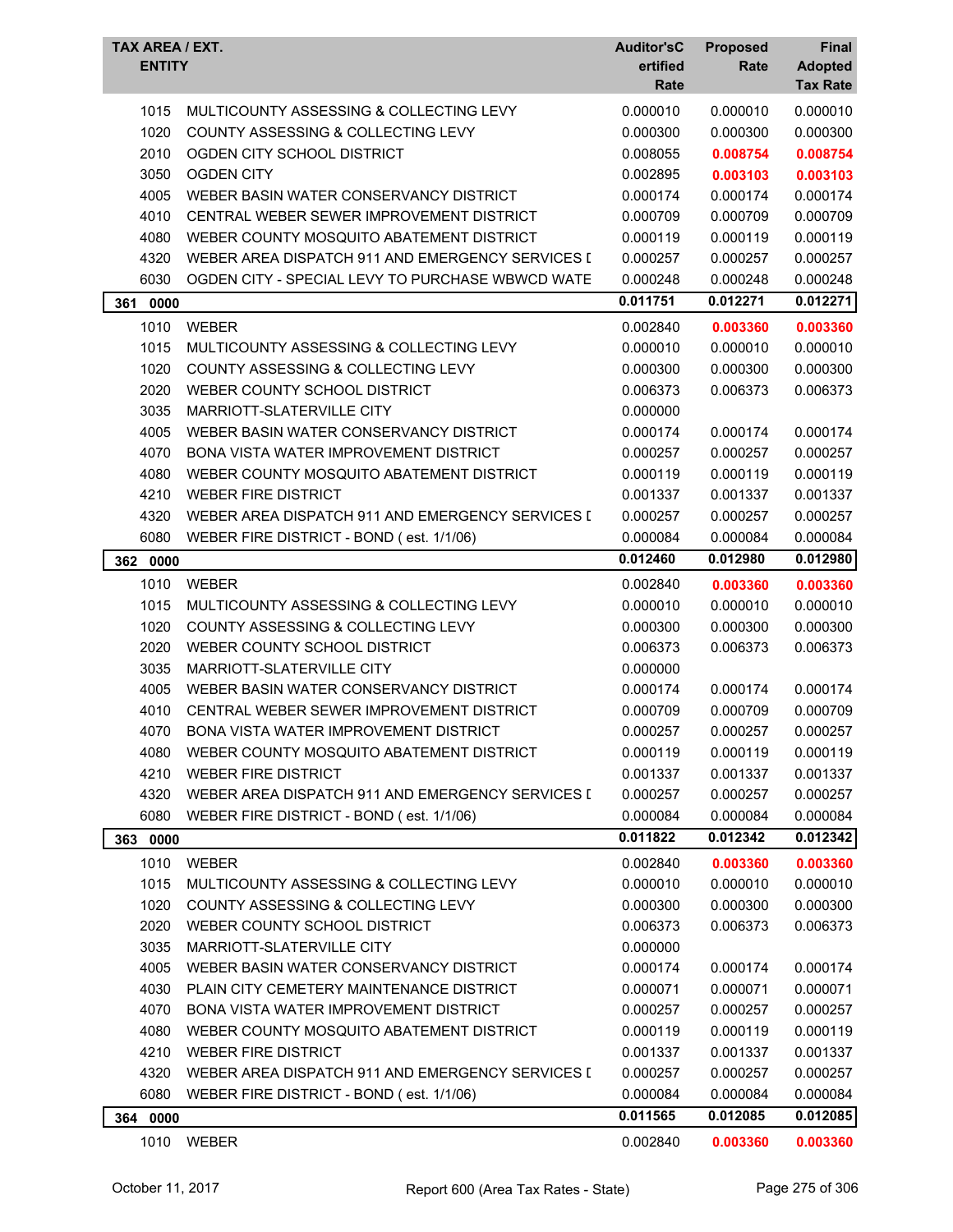| TAX AREA / EXT.<br><b>ENTITY</b> |                                                  | <b>Auditor'sC</b><br>ertified<br>Rate | <b>Proposed</b><br>Rate | Final<br><b>Adopted</b><br><b>Tax Rate</b> |
|----------------------------------|--------------------------------------------------|---------------------------------------|-------------------------|--------------------------------------------|
| 1015                             | MULTICOUNTY ASSESSING & COLLECTING LEVY          | 0.000010                              | 0.000010                | 0.000010                                   |
| 1020                             | COUNTY ASSESSING & COLLECTING LEVY               | 0.000300                              | 0.000300                | 0.000300                                   |
| 2020                             | WEBER COUNTY SCHOOL DISTRICT                     | 0.006373                              | 0.006373                | 0.006373                                   |
| 3035                             | MARRIOTT-SLATERVILLE CITY                        | 0.000000                              |                         |                                            |
| 4005                             | WEBER BASIN WATER CONSERVANCY DISTRICT           | 0.000174                              | 0.000174                | 0.000174                                   |
| 4040                             | WEST WEBER-TAYLOR CEMETERY MAINTENANCE DISTRICT  | 0.000071                              | 0.000071                | 0.000071                                   |
| 4080                             | WEBER COUNTY MOSQUITO ABATEMENT DISTRICT         | 0.000119                              | 0.000119                | 0.000119                                   |
| 4100                             | TAYLOR-WEST WEBER WATER IMPROVEMENT DISTRICT     |                                       |                         |                                            |
| 4210                             | <b>WEBER FIRE DISTRICT</b>                       | 0.001337                              | 0.001337                | 0.001337                                   |
| 4320                             | WEBER AREA DISPATCH 911 AND EMERGENCY SERVICES I | 0.000257                              | 0.000257                | 0.000257                                   |
| 6080                             | WEBER FIRE DISTRICT - BOND (est. 1/1/06)         | 0.000084                              | 0.000084                | 0.000084                                   |
| 367 0000                         |                                                  | 0.015607                              | 0.017034                | 0.017034                                   |
| 1010                             | <b>WEBER</b>                                     | 0.002840                              | 0.003360                | 0.003360                                   |
| 1015                             | MULTICOUNTY ASSESSING & COLLECTING LEVY          | 0.000010                              | 0.000010                | 0.000010                                   |
| 1020                             | <b>COUNTY ASSESSING &amp; COLLECTING LEVY</b>    | 0.000300                              | 0.000300                | 0.000300                                   |
| 2010                             | OGDEN CITY SCHOOL DISTRICT                       | 0.008055                              | 0.008754                | 0.008754                                   |
| 3050                             | <b>OGDEN CITY</b>                                | 0.002895                              | 0.003103                | 0.003103                                   |
| 4005                             | WEBER BASIN WATER CONSERVANCY DISTRICT           | 0.000174                              | 0.000174                | 0.000174                                   |
| 4010                             | CENTRAL WEBER SEWER IMPROVEMENT DISTRICT         | 0.000709                              | 0.000709                | 0.000709                                   |
| 4080                             | WEBER COUNTY MOSQUITO ABATEMENT DISTRICT         | 0.000119                              | 0.000119                | 0.000119                                   |
| 4320                             | WEBER AREA DISPATCH 911 AND EMERGENCY SERVICES I | 0.000257                              | 0.000257                | 0.000257                                   |
| 6030                             | OGDEN CITY - SPECIAL LEVY TO PURCHASE WBWCD WATE | 0.000248                              | 0.000248                | 0.000248                                   |
| 368<br>0000                      |                                                  | 0.015607                              | 0.017034                | 0.017034                                   |
| 1010                             | <b>WEBER</b>                                     | 0.002840                              | 0.003360                | 0.003360                                   |
| 1015                             | MULTICOUNTY ASSESSING & COLLECTING LEVY          | 0.000010                              | 0.000010                | 0.000010                                   |
| 1020                             | <b>COUNTY ASSESSING &amp; COLLECTING LEVY</b>    | 0.000300                              | 0.000300                | 0.000300                                   |
| 2010                             | OGDEN CITY SCHOOL DISTRICT                       | 0.008055                              | 0.008754                | 0.008754                                   |
| 3050                             | <b>OGDEN CITY</b>                                | 0.002895                              | 0.003103                | 0.003103                                   |
| 4005                             | WEBER BASIN WATER CONSERVANCY DISTRICT           | 0.000174                              | 0.000174                | 0.000174                                   |
| 4010                             | CENTRAL WEBER SEWER IMPROVEMENT DISTRICT         | 0.000709                              | 0.000709                | 0.000709                                   |
| 4080                             | WEBER COUNTY MOSQUITO ABATEMENT DISTRICT         | 0.000119                              | 0.000119                | 0.000119                                   |
| 4320                             | WEBER AREA DISPATCH 911 AND EMERGENCY SERVICES I | 0.000257                              | 0.000257                | 0.000257                                   |
| 6030                             | OGDEN CITY - SPECIAL LEVY TO PURCHASE WBWCD WATE | 0.000248                              | 0.000248                | 0.000248                                   |
| 369 0000                         |                                                  | 0.014017                              | 0.014537                | 0.014537                                   |
| 1010                             | <b>WEBER</b>                                     | 0.002840                              | 0.003360                | 0.003360                                   |
| 1015                             | MULTICOUNTY ASSESSING & COLLECTING LEVY          | 0.000010                              | 0.000010                | 0.000010                                   |
| 1020                             | COUNTY ASSESSING & COLLECTING LEVY               | 0.000300                              | 0.000300                | 0.000300                                   |
| 2020                             | WEBER COUNTY SCHOOL DISTRICT                     | 0.006373                              | 0.006373                | 0.006373                                   |
| 3090                             | <b>ROY CITY</b>                                  | 0.002650                              | 0.002650                | 0.002650                                   |
| 4005                             | WEBER BASIN WATER CONSERVANCY DISTRICT           | 0.000174                              | 0.000174                | 0.000174                                   |
| 4015                             | NORTH DAVIS SEWER DISTRICT                       | 0.000949                              | 0.000949                | 0.000949                                   |
| 4060                             | HOOPER CEMETERY MAINTENANCE DISTRICT             |                                       |                         |                                            |
| 4080                             | WEBER COUNTY MOSQUITO ABATEMENT DISTRICT         | 0.000119                              | 0.000119                | 0.000119                                   |
| 4150                             | <b>HOOPER WATER IMPROVEMENT DISTRICT</b>         | 0.000345                              | 0.000345                | 0.000345                                   |
| 4220                             | WEBER COUNTY SEWER SERVICE AREA #2               |                                       |                         |                                            |
| 4320                             | WEBER AREA DISPATCH 911 AND EMERGENCY SERVICES I | 0.000257                              | 0.000257                | 0.000257                                   |
| 370 0000                         |                                                  | 0.012788                              | 0.013308                | 0.013308                                   |
| 1010                             | <b>WEBER</b>                                     | 0.002840                              | 0.003360                | 0.003360                                   |
| 1015                             | MULTICOUNTY ASSESSING & COLLECTING LEVY          | 0.000010                              | 0.000010                | 0.000010                                   |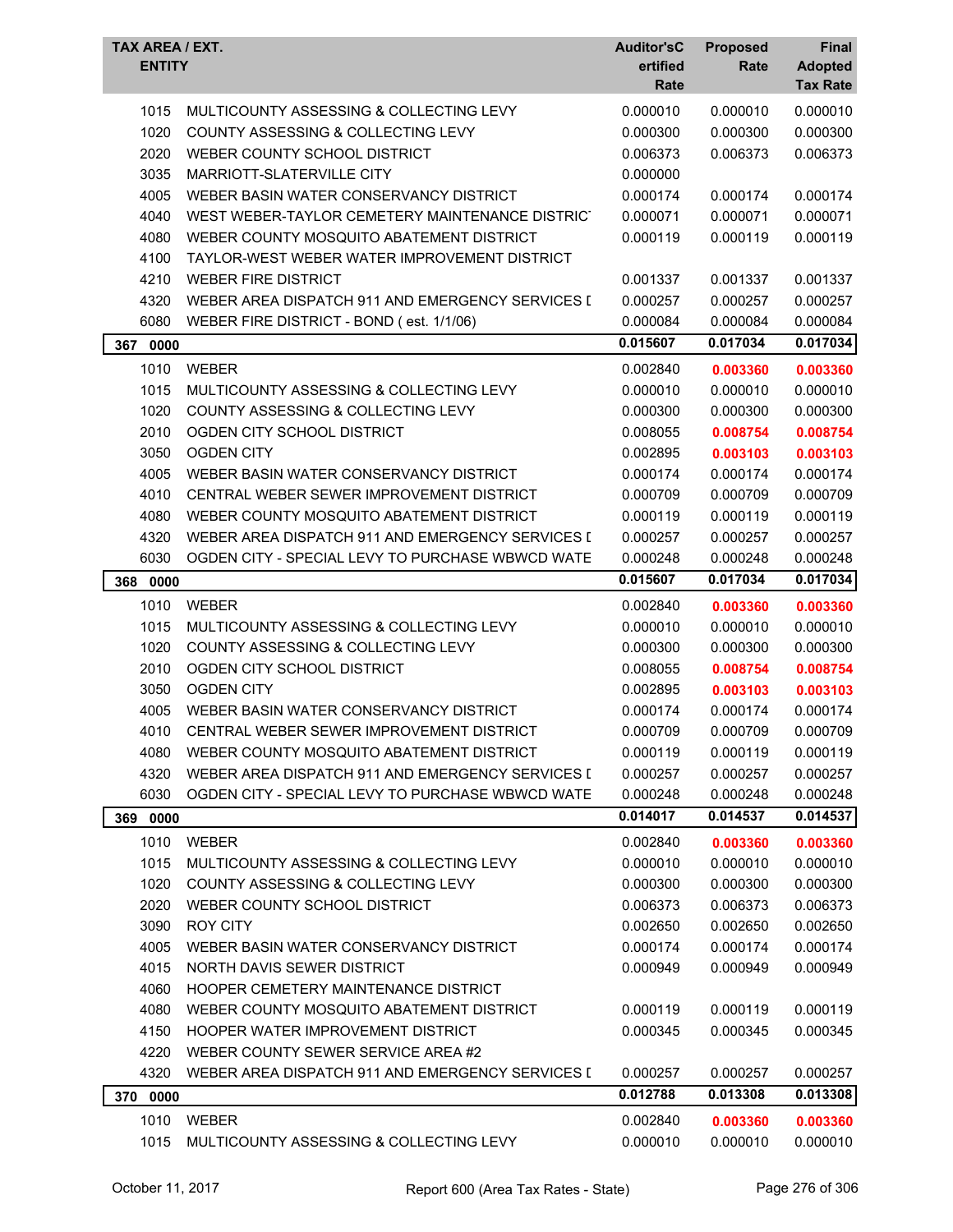| TAX AREA / EXT.<br><b>ENTITY</b> |                                                                               | <b>Auditor'sC</b><br>ertified<br>Rate | <b>Proposed</b><br>Rate | <b>Final</b><br><b>Adopted</b><br><b>Tax Rate</b> |
|----------------------------------|-------------------------------------------------------------------------------|---------------------------------------|-------------------------|---------------------------------------------------|
|                                  |                                                                               |                                       |                         |                                                   |
| 1020<br>2020                     | COUNTY ASSESSING & COLLECTING LEVY<br>WEBER COUNTY SCHOOL DISTRICT            | 0.000300<br>0.006373                  | 0.000300<br>0.006373    | 0.000300                                          |
| 3130                             | <b>WEST HAVEN CITY</b>                                                        |                                       |                         | 0.006373                                          |
|                                  |                                                                               |                                       |                         |                                                   |
| 4005<br>4015                     | WEBER BASIN WATER CONSERVANCY DISTRICT<br>NORTH DAVIS SEWER DISTRICT          | 0.000174                              | 0.000174                | 0.000174                                          |
|                                  | WEBER COUNTY MOSQUITO ABATEMENT DISTRICT                                      | 0.000949                              | 0.000949<br>0.000119    | 0.000949                                          |
| 4080                             | <b>HOOPER WATER IMPROVEMENT DISTRICT</b>                                      | 0.000119<br>0.000345                  |                         | 0.000119                                          |
| 4150                             |                                                                               |                                       | 0.000345                | 0.000345                                          |
| 4210                             | <b>WEBER FIRE DISTRICT</b><br>WEST HAVEN WASTE WATER SPECIAL SERVICE DISTRICT | 0.001337                              | 0.001337                | 0.001337                                          |
| 4285                             | WEBER AREA DISPATCH 911 AND EMERGENCY SERVICES I                              |                                       |                         |                                                   |
| 4320                             |                                                                               | 0.000257                              | 0.000257                | 0.000257                                          |
| 6080                             | WEBER FIRE DISTRICT - BOND (est. 1/1/06)                                      | 0.000084                              | 0.000084                | 0.000084                                          |
| 0000<br>371                      |                                                                               | 0.012872                              | 0.013392                | 0.013392                                          |
| 1010                             | <b>WEBER</b>                                                                  | 0.002840                              | 0.003360                | 0.003360                                          |
| 1015                             | MULTICOUNTY ASSESSING & COLLECTING LEVY                                       | 0.000010                              | 0.000010                | 0.000010                                          |
| 1020                             | COUNTY ASSESSING & COLLECTING LEVY                                            | 0.000300                              | 0.000300                | 0.000300                                          |
| 2020                             | WEBER COUNTY SCHOOL DISTRICT                                                  | 0.006373                              | 0.006373                | 0.006373                                          |
| 3130                             | <b>WEST HAVEN CITY</b>                                                        |                                       |                         |                                                   |
| 4005                             | WEBER BASIN WATER CONSERVANCY DISTRICT                                        | 0.000174                              | 0.000174                | 0.000174                                          |
| 4015                             | NORTH DAVIS SEWER DISTRICT                                                    | 0.000949                              | 0.000949                | 0.000949                                          |
| 4080                             | WEBER COUNTY MOSQUITO ABATEMENT DISTRICT                                      | 0.000119                              | 0.000119                | 0.000119                                          |
| 4130                             | ROY WATER CONSERVANCY DISTRICT                                                | 0.000084                              | 0.000084                | 0.000084                                          |
| 4150                             | HOOPER WATER IMPROVEMENT DISTRICT                                             | 0.000345                              | 0.000345                | 0.000345                                          |
| 4210                             | <b>WEBER FIRE DISTRICT</b>                                                    | 0.001337                              | 0.001337                | 0.001337                                          |
| 4285                             | WEST HAVEN WASTE WATER SPECIAL SERVICE DISTRICT                               |                                       |                         |                                                   |
| 4320                             | WEBER AREA DISPATCH 911 AND EMERGENCY SERVICES [                              | 0.000257                              | 0.000257                | 0.000257                                          |
| 6080                             | WEBER FIRE DISTRICT - BOND (est. 1/1/06)                                      | 0.000084                              | 0.000084                | 0.000084                                          |
| 373 0000                         |                                                                               | 0.013078                              | 0.013598                | 0.013598                                          |
| 1010                             | WEBER                                                                         | 0.002840                              | 0.003360                | 0.003360                                          |
| 1015                             | MULTICOUNTY ASSESSING & COLLECTING LEVY                                       | 0.000010                              | 0.000010                | 0.000010                                          |
| 1020                             | COUNTY ASSESSING & COLLECTING LEVY                                            | 0.000300                              | 0.000300                | 0.000300                                          |
| 2020                             | WEBER COUNTY SCHOOL DISTRICT                                                  | 0.006373                              | 0.006373                | 0.006373                                          |
| 3020                             | <b>HARRISVILLE CITY</b>                                                       | 0.001074                              | 0.001074                | 0.001074                                          |
| 4005                             | WEBER BASIN WATER CONSERVANCY DISTRICT                                        | 0.000174                              | 0.000174                | 0.000174                                          |
| 4010                             | CENTRAL WEBER SEWER IMPROVEMENT DISTRICT                                      | 0.000709                              | 0.000709                | 0.000709                                          |
| 4020                             | BEN LOMOND CEMETERY MAINTENANCE DISTRICT                                      | 0.000069                              | 0.000069                | 0.000069                                          |
| 4080                             | WEBER COUNTY MOSQUITO ABATEMENT DISTRICT                                      | 0.000119                              | 0.000119                | 0.000119                                          |
| 4320                             | WEBER AREA DISPATCH 911 AND EMERGENCY SERVICES I                              | 0.000257                              | 0.000257                | 0.000257                                          |
| 4330                             | NORTH VIEW FIRE DISTRICT                                                      | 0.001153                              | 0.001153                | 0.001153                                          |
| 374 0000                         |                                                                               | 0.012132                              | 0.012652                | 0.012652                                          |
| 1010                             | <b>WEBER</b>                                                                  | 0.002840                              | 0.003360                | 0.003360                                          |
| 1015                             | MULTICOUNTY ASSESSING & COLLECTING LEVY                                       | 0.000010                              | 0.000010                | 0.000010                                          |
| 1020                             | COUNTY ASSESSING & COLLECTING LEVY                                            | 0.000300                              | 0.000300                | 0.000300                                          |
| 2020                             | WEBER COUNTY SCHOOL DISTRICT                                                  | 0.006373                              | 0.006373                | 0.006373                                          |
| 4005                             | WEBER BASIN WATER CONSERVANCY DISTRICT                                        | 0.000174                              | 0.000174                | 0.000174                                          |
| 4080                             | WEBER COUNTY MOSQUITO ABATEMENT DISTRICT                                      | 0.000119                              | 0.000119                | 0.000119                                          |
| 4120                             | LIBERTY CEMETERY MAINTENANCE DISTRICT                                         | 0.000037                              | 0.000037                | 0.000037                                          |
| 4135                             | POWDER MOUNTAIN WATER AND SEWER IMPROVEMENT D                                 | 0.000325                              | 0.000325                | 0.000325                                          |
| 4210                             | <b>WEBER FIRE DISTRICT</b>                                                    | 0.001337                              | 0.001337                | 0.001337                                          |
| 4240                             | WEBER COUNTY SERVICE AREA #5                                                  | 0.000129                              | 0.000129                | 0.000129                                          |
| 4320                             | WEBER AREA DISPATCH 911 AND EMERGENCY SERVICES I                              | 0.000257                              | 0.000257                | 0.000257                                          |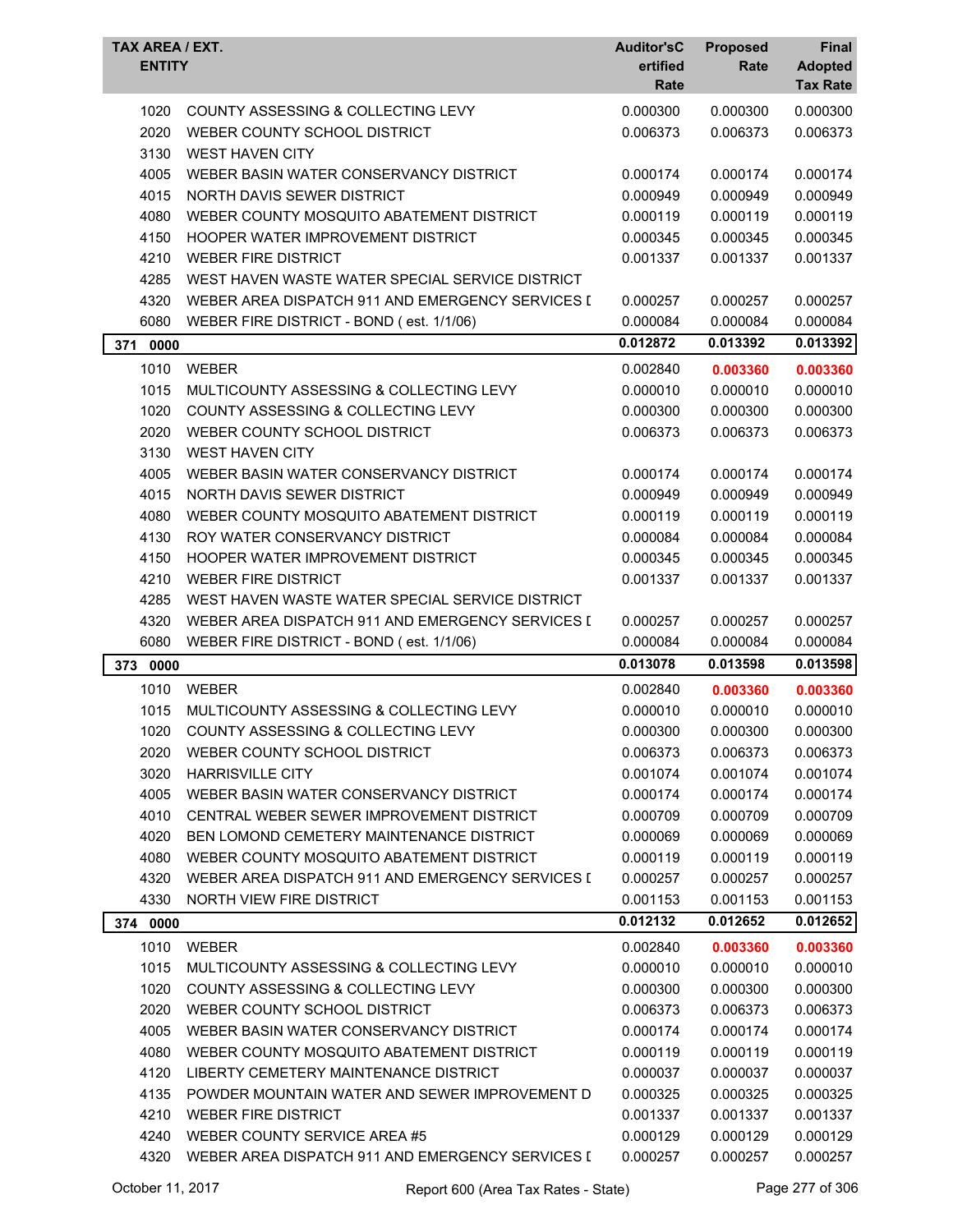| TAX AREA / EXT.<br><b>ENTITY</b> |                                                  | <b>Auditor'sC</b><br>ertified<br>Rate | <b>Proposed</b><br>Rate | Final<br><b>Adopted</b><br><b>Tax Rate</b> |
|----------------------------------|--------------------------------------------------|---------------------------------------|-------------------------|--------------------------------------------|
| 6080                             | WEBER FIRE DISTRICT - BOND (est. 1/1/06)         | 0.000084                              | 0.000084                | 0.000084                                   |
| 6090                             | MUNICIPAL TYPE SERVICE FUND                      | 0.000147                              | 0.000147                | 0.000147                                   |
| 0000<br>375                      |                                                  | 0.015607                              | 0.017034                | 0.017034                                   |
| 1010                             | <b>WEBER</b>                                     | 0.002840                              | 0.003360                | 0.003360                                   |
| 1015                             | MULTICOUNTY ASSESSING & COLLECTING LEVY          | 0.000010                              | 0.000010                | 0.000010                                   |
| 1020                             | COUNTY ASSESSING & COLLECTING LEVY               | 0.000300                              | 0.000300                | 0.000300                                   |
| 2010                             | OGDEN CITY SCHOOL DISTRICT                       | 0.008055                              | 0.008754                | 0.008754                                   |
| 3050                             | <b>OGDEN CITY</b>                                | 0.002895                              | 0.003103                | 0.003103                                   |
| 4005                             | WEBER BASIN WATER CONSERVANCY DISTRICT           | 0.000174                              | 0.000174                | 0.000174                                   |
| 4010                             | CENTRAL WEBER SEWER IMPROVEMENT DISTRICT         | 0.000709                              | 0.000709                | 0.000709                                   |
| 4080                             | WEBER COUNTY MOSQUITO ABATEMENT DISTRICT         | 0.000119                              | 0.000119                | 0.000119                                   |
| 4320                             | WEBER AREA DISPATCH 911 AND EMERGENCY SERVICES I | 0.000257                              | 0.000257                | 0.000257                                   |
| 6030                             | OGDEN CITY - SPECIAL LEVY TO PURCHASE WBWCD WATE | 0.000248                              | 0.000248                | 0.000248                                   |
| 376<br>0000                      |                                                  | 0.013061                              | 0.013581                | 0.013581                                   |
| 1010                             | <b>WEBER</b>                                     | 0.002840                              | 0.003360                | 0.003360                                   |
| 1015                             | MULTICOUNTY ASSESSING & COLLECTING LEVY          | 0.000010                              | 0.000010                | 0.000010                                   |
| 1020                             | COUNTY ASSESSING & COLLECTING LEVY               | 0.000300                              | 0.000300                | 0.000300                                   |
| 2020                             | WEBER COUNTY SCHOOL DISTRICT                     | 0.006373                              | 0.006373                | 0.006373                                   |
| 3025                             | <b>HOOPER CITY</b>                               | 0.000513                              | 0.000513                | 0.000513                                   |
| 4005                             | WEBER BASIN WATER CONSERVANCY DISTRICT           | 0.000174                              | 0.000174                | 0.000174                                   |
| 4010                             | CENTRAL WEBER SEWER IMPROVEMENT DISTRICT         | 0.000709                              | 0.000709                | 0.000709                                   |
| 4060                             | HOOPER CEMETERY MAINTENANCE DISTRICT             |                                       |                         |                                            |
| 4080                             | WEBER COUNTY MOSQUITO ABATEMENT DISTRICT         | 0.000119                              | 0.000119                | 0.000119                                   |
| 4150                             | HOOPER WATER IMPROVEMENT DISTRICT                | 0.000345                              | 0.000345                | 0.000345                                   |
| 4210                             | <b>WEBER FIRE DISTRICT</b>                       | 0.001337                              | 0.001337                | 0.001337                                   |
| 4320                             | WEBER AREA DISPATCH 911 AND EMERGENCY SERVICES I | 0.000257                              | 0.000257                | 0.000257                                   |
| 6080                             | WEBER FIRE DISTRICT - BOND (est. 1/1/06)         | 0.000084                              | 0.000084                | 0.000084                                   |
| 0000<br>377                      |                                                  | 0.012421                              | 0.012941                | 0.012941                                   |
| 1010                             | WEBER                                            | 0.002840                              | 0.003360                | 0.003360                                   |
| 1015                             | MULTICOUNTY ASSESSING & COLLECTING LEVY          | 0.000010                              | 0.000010                | 0.000010                                   |
| 1020                             | COUNTY ASSESSING & COLLECTING LEVY               | 0.000300                              | 0.000300                | 0.000300                                   |
| 2020                             | WEBER COUNTY SCHOOL DISTRICT                     | 0.006373                              | 0.006373                | 0.006373                                   |
| 4005                             | WEBER BASIN WATER CONSERVANCY DISTRICT           | 0.000174                              | 0.000174                | 0.000174                                   |
| 4010                             | CENTRAL WEBER SEWER IMPROVEMENT DISTRICT         | 0.000709                              | 0.000709                | 0.000709                                   |
| 4040                             | WEST WEBER-TAYLOR CEMETERY MAINTENANCE DISTRICT  | 0.000071                              | 0.000071                | 0.000071                                   |
| 4080                             | WEBER COUNTY MOSQUITO ABATEMENT DISTRICT         | 0.000119                              | 0.000119                | 0.000119                                   |
| 4100                             | TAYLOR-WEST WEBER WATER IMPROVEMENT DISTRICT     |                                       |                         |                                            |
| 4210                             | <b>WEBER FIRE DISTRICT</b>                       | 0.001337                              | 0.001337                | 0.001337                                   |
| 4320                             | WEBER AREA DISPATCH 911 AND EMERGENCY SERVICES I | 0.000257                              | 0.000257                | 0.000257                                   |
| 6080                             | WEBER FIRE DISTRICT - BOND (est. 1/1/06)         | 0.000084                              | 0.000084                | 0.000084                                   |
| 6090                             | MUNICIPAL TYPE SERVICE FUND                      | 0.000147                              | 0.000147                | 0.000147                                   |
| 378 0000                         |                                                  | 0.013040                              | 0.013560                | 0.013560                                   |
| 1010                             | <b>WEBER</b>                                     | 0.002840                              | 0.003360                | 0.003360                                   |
| 1015                             | MULTICOUNTY ASSESSING & COLLECTING LEVY          | 0.000010                              | 0.000010                | 0.000010                                   |
| 1020                             | COUNTY ASSESSING & COLLECTING LEVY               | 0.000300                              | 0.000300                | 0.000300                                   |
| 2020                             | WEBER COUNTY SCHOOL DISTRICT                     | 0.006373                              | 0.006373                | 0.006373                                   |
| 3025                             | <b>HOOPER CITY</b>                               | 0.000513                              | 0.000513                | 0.000513                                   |
| 4005                             | WEBER BASIN WATER CONSERVANCY DISTRICT           | 0.000174                              | 0.000174                | 0.000174                                   |
| 4015                             | NORTH DAVIS SEWER DISTRICT                       | 0.000949                              | 0.000949                | 0.000949                                   |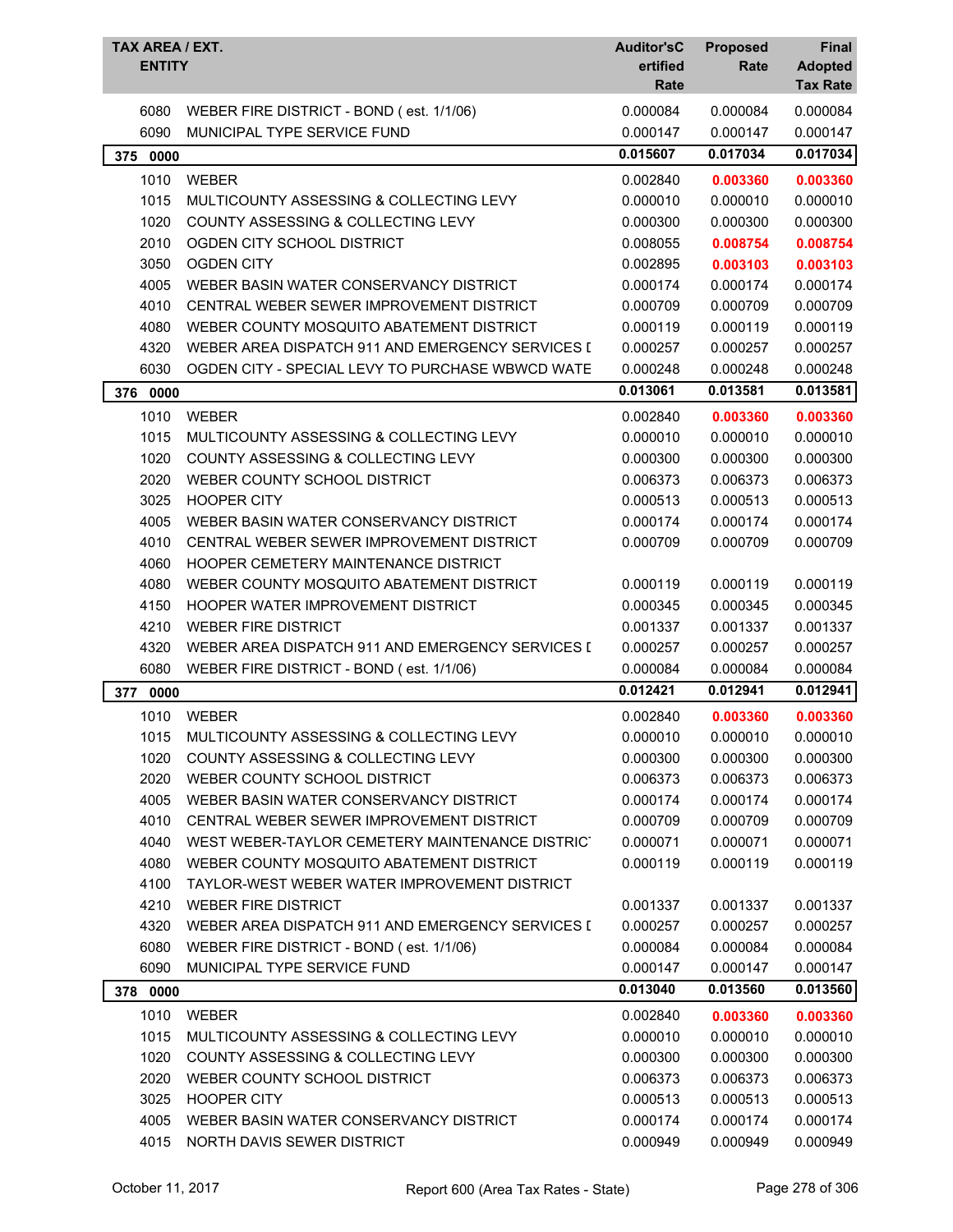| TAX AREA / EXT.<br><b>ENTITY</b> |                                                  | <b>Auditor'sC</b><br>ertified | <b>Proposed</b> | <b>Final</b>                      |
|----------------------------------|--------------------------------------------------|-------------------------------|-----------------|-----------------------------------|
|                                  |                                                  | Rate                          | Rate            | <b>Adopted</b><br><b>Tax Rate</b> |
| 4080                             | WEBER COUNTY MOSQUITO ABATEMENT DISTRICT         | 0.000119                      | 0.000119        | 0.000119                          |
| 4130                             | ROY WATER CONSERVANCY DISTRICT                   | 0.000084                      | 0.000084        | 0.000084                          |
| 4210                             | <b>WEBER FIRE DISTRICT</b>                       | 0.001337                      | 0.001337        | 0.001337                          |
| 4320                             | WEBER AREA DISPATCH 911 AND EMERGENCY SERVICES I | 0.000257                      | 0.000257        | 0.000257                          |
| 6080                             | WEBER FIRE DISTRICT - BOND (est. 1/1/06)         | 0.000084                      | 0.000084        | 0.000084                          |
| 379<br>0000                      |                                                  | 0.012078                      | 0.012598        | 0.012598                          |
| 1010                             | <b>WEBER</b>                                     | 0.002840                      | 0.003360        | 0.003360                          |
| 1015                             | MULTICOUNTY ASSESSING & COLLECTING LEVY          | 0.000010                      | 0.000010        | 0.000010                          |
| 1020                             | COUNTY ASSESSING & COLLECTING LEVY               | 0.000300                      | 0.000300        | 0.000300                          |
| 2020                             | WEBER COUNTY SCHOOL DISTRICT                     | 0.006373                      | 0.006373        | 0.006373                          |
| 3025                             | <b>HOOPER CITY</b>                               | 0.000513                      | 0.000513        | 0.000513                          |
| 4005                             | WEBER BASIN WATER CONSERVANCY DISTRICT           | 0.000174                      | 0.000174        | 0.000174                          |
| 4040                             | WEST WEBER-TAYLOR CEMETERY MAINTENANCE DISTRICT  | 0.000071                      | 0.000071        | 0.000071                          |
| 4080                             | WEBER COUNTY MOSQUITO ABATEMENT DISTRICT         | 0.000119                      | 0.000119        | 0.000119                          |
| 4210                             | <b>WEBER FIRE DISTRICT</b>                       | 0.001337                      | 0.001337        | 0.001337                          |
| 4320                             | WEBER AREA DISPATCH 911 AND EMERGENCY SERVICES I | 0.000257                      | 0.000257        | 0.000257                          |
| 6080                             | WEBER FIRE DISTRICT - BOND (est. 1/1/06)         | 0.000084                      | 0.000084        | 0.000084                          |
| 380<br>0000                      |                                                  | 0.012007                      | 0.012527        | 0.012527                          |
| 1010                             | <b>WEBER</b>                                     | 0.002840                      | 0.003360        | 0.003360                          |
| 1015                             | MULTICOUNTY ASSESSING & COLLECTING LEVY          | 0.000010                      | 0.000010        | 0.000010                          |
| 1020                             | COUNTY ASSESSING & COLLECTING LEVY               | 0.000300                      | 0.000300        | 0.000300                          |
| 2020                             | WEBER COUNTY SCHOOL DISTRICT                     | 0.006373                      | 0.006373        | 0.006373                          |
| 3025                             | <b>HOOPER CITY</b>                               | 0.000513                      | 0.000513        | 0.000513                          |
| 4005                             | WEBER BASIN WATER CONSERVANCY DISTRICT           | 0.000174                      | 0.000174        | 0.000174                          |
| 4080                             | WEBER COUNTY MOSQUITO ABATEMENT DISTRICT         | 0.000119                      | 0.000119        | 0.000119                          |
| 4210                             | <b>WEBER FIRE DISTRICT</b>                       | 0.001337                      | 0.001337        | 0.001337                          |
| 4320                             | WEBER AREA DISPATCH 911 AND EMERGENCY SERVICES I | 0.000257                      | 0.000257        | 0.000257                          |
| 6080                             | WEBER FIRE DISTRICT - BOND (est. 1/1/06)         | 0.000084                      | 0.000084        | 0.000084                          |
| 381<br>0000                      |                                                  | 0.013176                      | 0.014202        | 0.014202                          |
| 1010                             | <b>WEBER</b>                                     | 0.002840                      | 0.003360        | 0.003360                          |
| 1015                             | MULTICOUNTY ASSESSING & COLLECTING LEVY          | 0.000010                      | 0.000010        | 0.000010                          |
| 1020                             | COUNTY ASSESSING & COLLECTING LEVY               | 0.000300                      | 0.000300        | 0.000300                          |
| 2020                             | WEBER COUNTY SCHOOL DISTRICT                     | 0.006373                      | 0.006373        | 0.006373                          |
| 3100                             | SOUTH OGDEN CITY                                 | 0.002394                      | 0.002900        | 0.002900                          |
| 4005                             | WEBER BASIN WATER CONSERVANCY DISTRICT           | 0.000174                      | 0.000174        | 0.000174                          |
| 4010                             | CENTRAL WEBER SEWER IMPROVEMENT DISTRICT         | 0.000709                      | 0.000709        | 0.000709                          |
| 4080                             | WEBER COUNTY MOSQUITO ABATEMENT DISTRICT         | 0.000119                      | 0.000119        | 0.000119                          |
| 4320                             | WEBER AREA DISPATCH 911 AND EMERGENCY SERVICES I | 0.000257                      | 0.000257        | 0.000257                          |
| 6050                             | SOUTH OGDEN CITY - SPECIAL LEVY TO PURCHASE WBWC | 0.000000                      |                 |                                   |
| 382 0000                         |                                                  | 0.015607                      | 0.017034        | 0.017034                          |
| 1010                             | <b>WEBER</b>                                     | 0.002840                      | 0.003360        | 0.003360                          |
| 1015                             | MULTICOUNTY ASSESSING & COLLECTING LEVY          | 0.000010                      | 0.000010        | 0.000010                          |
| 1020                             | COUNTY ASSESSING & COLLECTING LEVY               | 0.000300                      | 0.000300        | 0.000300                          |
| 2010                             | OGDEN CITY SCHOOL DISTRICT                       | 0.008055                      | 0.008754        | 0.008754                          |
| 3050                             | <b>OGDEN CITY</b>                                | 0.002895                      | 0.003103        | 0.003103                          |
| 4005                             | WEBER BASIN WATER CONSERVANCY DISTRICT           | 0.000174                      | 0.000174        | 0.000174                          |
| 4010                             | CENTRAL WEBER SEWER IMPROVEMENT DISTRICT         | 0.000709                      | 0.000709        | 0.000709                          |
| 4080                             | WEBER COUNTY MOSQUITO ABATEMENT DISTRICT         | 0.000119                      | 0.000119        | 0.000119                          |
| 4320                             | WEBER AREA DISPATCH 911 AND EMERGENCY SERVICES I | 0.000257                      | 0.000257        | 0.000257                          |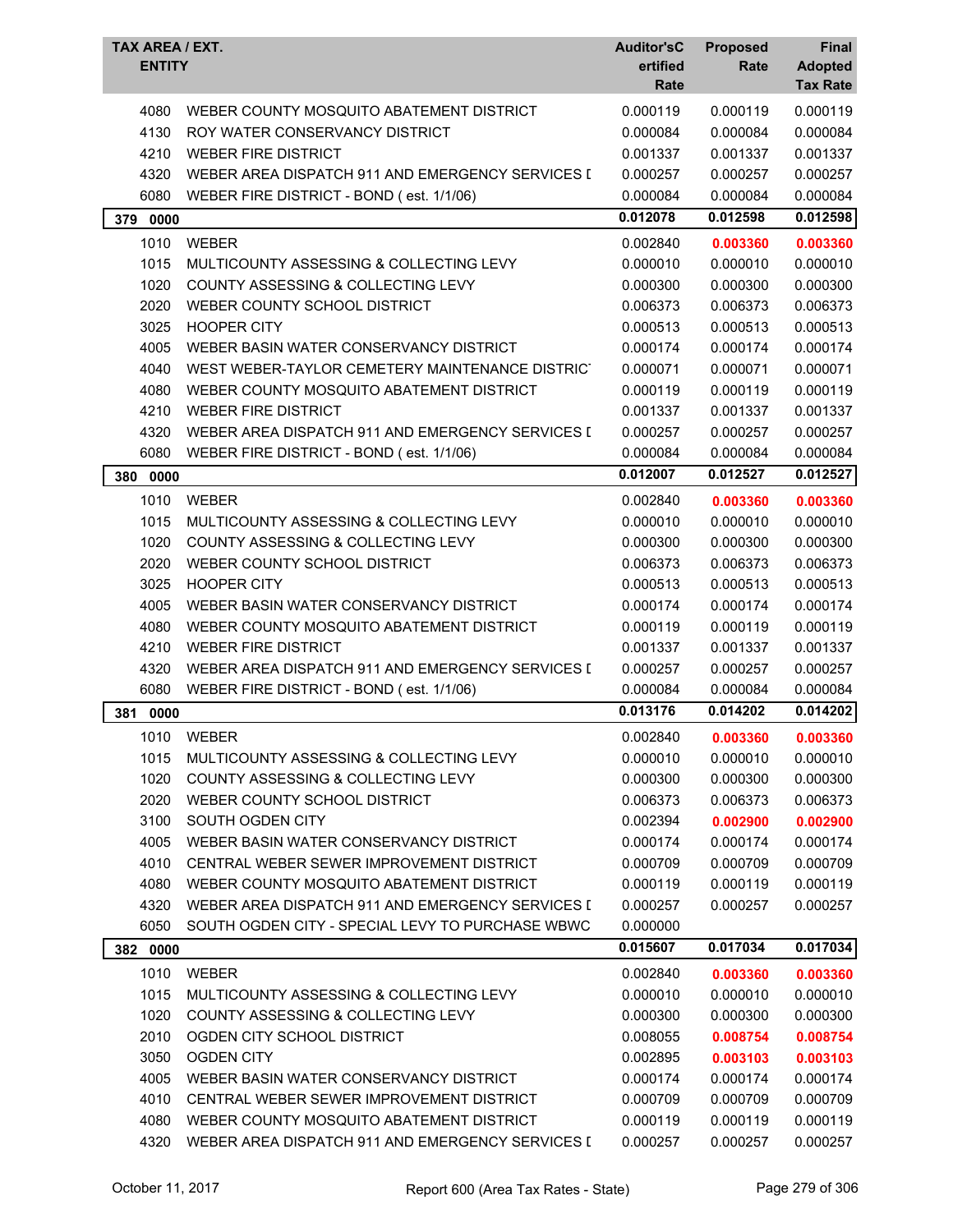| TAX AREA / EXT.<br><b>ENTITY</b> |                                                  | <b>Auditor'sC</b><br>ertified<br>Rate | <b>Proposed</b><br>Rate | <b>Final</b><br><b>Adopted</b><br><b>Tax Rate</b> |
|----------------------------------|--------------------------------------------------|---------------------------------------|-------------------------|---------------------------------------------------|
| 6030                             | OGDEN CITY - SPECIAL LEVY TO PURCHASE WBWCD WATE | 0.000248                              | 0.000248                | 0.000248                                          |
| 383 0000                         |                                                  | 0.013756                              | 0.014276                | 0.014276                                          |
| 1010                             | <b>WEBER</b>                                     | 0.002840                              | 0.003360                | 0.003360                                          |
| 1015                             | MULTICOUNTY ASSESSING & COLLECTING LEVY          | 0.000010                              | 0.000010                | 0.000010                                          |
| 1020                             | COUNTY ASSESSING & COLLECTING LEVY               | 0.000300                              | 0.000300                | 0.000300                                          |
| 2020                             | WEBER COUNTY SCHOOL DISTRICT                     | 0.006373                              | 0.006373                | 0.006373                                          |
| 3090                             | <b>ROY CITY</b>                                  | 0.002650                              | 0.002650                | 0.002650                                          |
| 4005                             | WEBER BASIN WATER CONSERVANCY DISTRICT           | 0.000174                              | 0.000174                | 0.000174                                          |
| 4015                             | NORTH DAVIS SEWER DISTRICT                       | 0.000949                              | 0.000949                | 0.000949                                          |
| 4080                             | WEBER COUNTY MOSQUITO ABATEMENT DISTRICT         | 0.000119                              | 0.000119                | 0.000119                                          |
| 4130                             | ROY WATER CONSERVANCY DISTRICT                   | 0.000084                              | 0.000084                | 0.000084                                          |
| 4320                             | WEBER AREA DISPATCH 911 AND EMERGENCY SERVICES I | 0.000257                              | 0.000257                | 0.000257                                          |
| 384<br>0000                      |                                                  | 0.013756                              | 0.014276                | 0.014276                                          |
| 1010                             | <b>WEBER</b>                                     | 0.002840                              | 0.003360                | 0.003360                                          |
| 1015                             | MULTICOUNTY ASSESSING & COLLECTING LEVY          | 0.000010                              | 0.000010                | 0.000010                                          |
| 1020                             | <b>COUNTY ASSESSING &amp; COLLECTING LEVY</b>    | 0.000300                              | 0.000300                | 0.000300                                          |
| 2020                             | WEBER COUNTY SCHOOL DISTRICT                     | 0.006373                              | 0.006373                | 0.006373                                          |
| 3090                             | <b>ROY CITY</b>                                  | 0.002650                              | 0.002650                | 0.002650                                          |
| 4005                             | WEBER BASIN WATER CONSERVANCY DISTRICT           | 0.000174                              | 0.000174                | 0.000174                                          |
| 4015                             | NORTH DAVIS SEWER DISTRICT                       | 0.000949                              | 0.000949                | 0.000949                                          |
| 4060                             | HOOPER CEMETERY MAINTENANCE DISTRICT             |                                       |                         |                                                   |
| 4080                             | WEBER COUNTY MOSQUITO ABATEMENT DISTRICT         | 0.000119                              | 0.000119                | 0.000119                                          |
| 4130                             | ROY WATER CONSERVANCY DISTRICT                   | 0.000084                              | 0.000084                | 0.000084                                          |
| 4220                             | WEBER COUNTY SEWER SERVICE AREA #2               |                                       |                         |                                                   |
| 4320                             | WEBER AREA DISPATCH 911 AND EMERGENCY SERVICES I | 0.000257                              | 0.000257                | 0.000257                                          |
| 386<br>0000                      |                                                  | 0.013756                              | 0.014276                | 0.014276                                          |
| 1010                             | <b>WEBER</b>                                     | 0.002840                              | 0.003360                | 0.003360                                          |
| 1015                             | MULTICOUNTY ASSESSING & COLLECTING LEVY          | 0.000010                              | 0.000010                | 0.000010                                          |
| 1020                             | COUNTY ASSESSING & COLLECTING LEVY               | 0.000300                              | 0.000300                | 0.000300                                          |
| 2020                             | WEBER COUNTY SCHOOL DISTRICT                     | 0.006373                              | 0.006373                | 0.006373                                          |
| 3090                             | <b>ROY CITY</b>                                  | 0.002650                              | 0.002650                | 0.002650                                          |
| 4005                             | WEBER BASIN WATER CONSERVANCY DISTRICT           | 0.000174                              | 0.000174                | 0.000174                                          |
| 4015                             | NORTH DAVIS SEWER DISTRICT                       | 0.000949                              | 0.000949                | 0.000949                                          |
| 4080                             | WEBER COUNTY MOSQUITO ABATEMENT DISTRICT         | 0.000119                              | 0.000119                | 0.000119                                          |
| 4130                             | ROY WATER CONSERVANCY DISTRICT                   | 0.000084                              | 0.000084                | 0.000084                                          |
| 4220                             | WEBER COUNTY SEWER SERVICE AREA #2               |                                       |                         |                                                   |
| 4320                             | WEBER AREA DISPATCH 911 AND EMERGENCY SERVICES I | 0.000257                              | 0.000257                | 0.000257                                          |
| 0000<br>387                      |                                                  | 0.015607                              | 0.017034                | 0.017034                                          |
| 1010                             | <b>WEBER</b>                                     | 0.002840                              | 0.003360                | 0.003360                                          |
| 1015                             | MULTICOUNTY ASSESSING & COLLECTING LEVY          | 0.000010                              | 0.000010                | 0.000010                                          |
| 1020                             | COUNTY ASSESSING & COLLECTING LEVY               | 0.000300                              | 0.000300                | 0.000300                                          |
| 2010                             | OGDEN CITY SCHOOL DISTRICT                       | 0.008055                              | 0.008754                | 0.008754                                          |
| 3050                             | <b>OGDEN CITY</b>                                | 0.002895                              | 0.003103                | 0.003103                                          |
| 4005                             | WEBER BASIN WATER CONSERVANCY DISTRICT           | 0.000174                              | 0.000174                | 0.000174                                          |
| 4010                             | CENTRAL WEBER SEWER IMPROVEMENT DISTRICT         | 0.000709                              | 0.000709                | 0.000709                                          |
| 4080                             | WEBER COUNTY MOSQUITO ABATEMENT DISTRICT         | 0.000119                              | 0.000119                | 0.000119                                          |
| 4320                             | WEBER AREA DISPATCH 911 AND EMERGENCY SERVICES I | 0.000257                              | 0.000257                | 0.000257                                          |
| 6030                             | OGDEN CITY - SPECIAL LEVY TO PURCHASE WBWCD WATE | 0.000248                              | 0.000248                | 0.000248                                          |
| 388 0000                         |                                                  | 0.012672                              | 0.013449                | 0.013449                                          |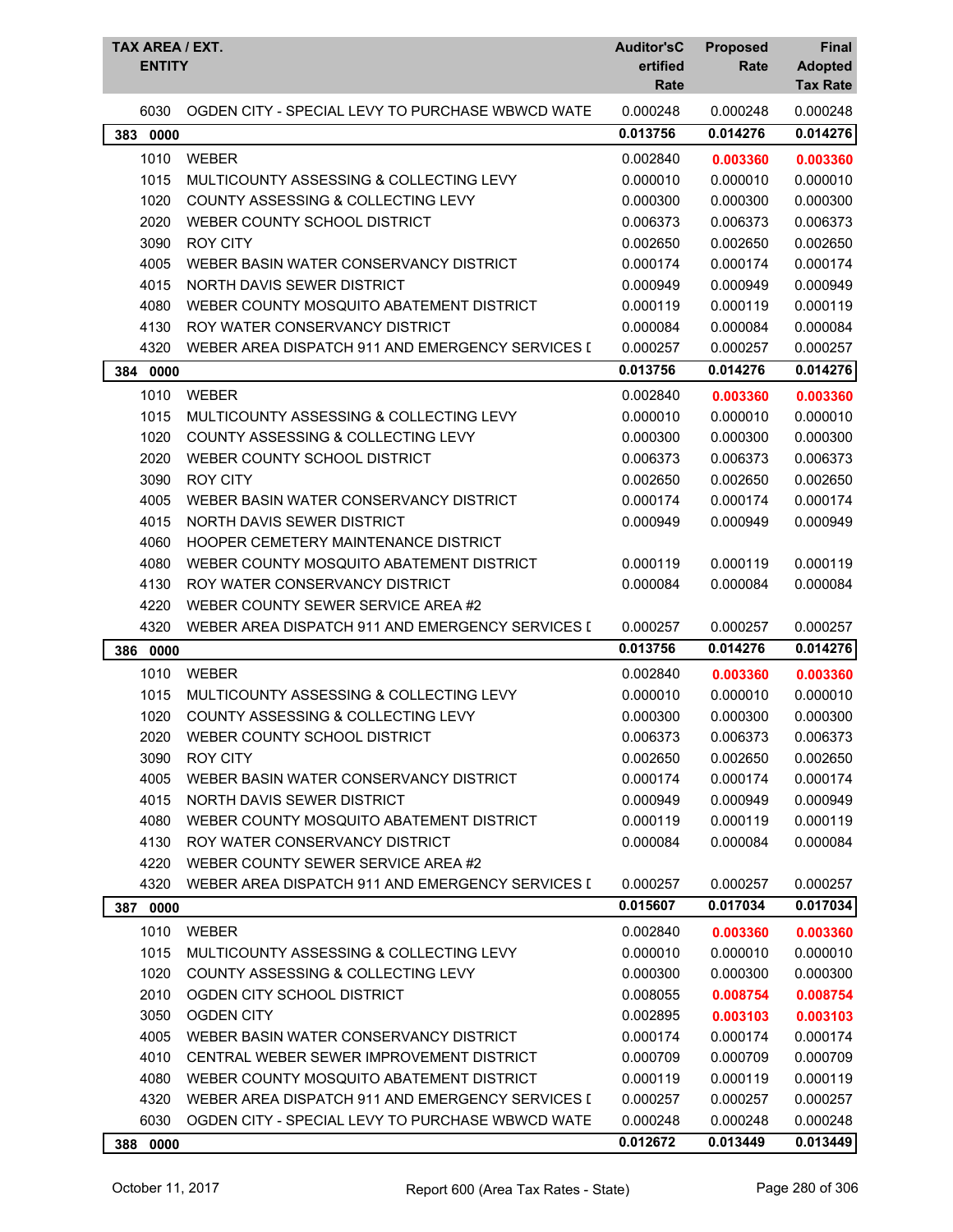|              | TAX AREA / EXT.<br><b>ENTITY</b>                                               | <b>Auditor'sC</b><br>ertified<br>Rate | <b>Proposed</b><br>Rate | <b>Final</b><br><b>Adopted</b><br><b>Tax Rate</b> |
|--------------|--------------------------------------------------------------------------------|---------------------------------------|-------------------------|---------------------------------------------------|
|              |                                                                                |                                       |                         |                                                   |
| 1010<br>1015 | <b>WEBER</b>                                                                   | 0.002840<br>0.000010                  | 0.003360                | 0.003360                                          |
|              | MULTICOUNTY ASSESSING & COLLECTING LEVY                                        |                                       | 0.000010                | 0.000010                                          |
| 1020         | COUNTY ASSESSING & COLLECTING LEVY                                             | 0.000300                              | 0.000300                | 0.000300                                          |
| 2020         | WEBER COUNTY SCHOOL DISTRICT                                                   | 0.006373                              | 0.006373                | 0.006373                                          |
| 3030         | <b>HUNTSVILLE TOWN</b><br>WEBER BASIN WATER CONSERVANCY DISTRICT               | 0.001178                              | 0.001435                | 0.001435                                          |
| 4005         |                                                                                | 0.000174                              | 0.000174                | 0.000174<br>0.000119                              |
| 4080         | WEBER COUNTY MOSQUITO ABATEMENT DISTRICT                                       | 0.000119                              | 0.000119                | 0.001337                                          |
| 4210<br>4320 | <b>WEBER FIRE DISTRICT</b><br>WEBER AREA DISPATCH 911 AND EMERGENCY SERVICES I | 0.001337<br>0.000257                  | 0.001337<br>0.000257    | 0.000257                                          |
| 6080         | WEBER FIRE DISTRICT - BOND (est. 1/1/06)                                       | 0.000084                              | 0.000084                | 0.000084                                          |
|              |                                                                                | 0.012124                              | 0.012644                | 0.012644                                          |
| 389 0000     |                                                                                |                                       |                         |                                                   |
| 1010         | <b>WEBER</b>                                                                   | 0.002840                              | 0.003360                | 0.003360                                          |
| 1015         | MULTICOUNTY ASSESSING & COLLECTING LEVY                                        | 0.000010                              | 0.000010                | 0.000010                                          |
| 1020         | COUNTY ASSESSING & COLLECTING LEVY                                             | 0.000300                              | 0.000300                | 0.000300                                          |
| 2020         | WEBER COUNTY SCHOOL DISTRICT                                                   | 0.006373                              | 0.006373                | 0.006373                                          |
| 4005         | WEBER BASIN WATER CONSERVANCY DISTRICT                                         | 0.000174                              | 0.000174                | 0.000174                                          |
| 4050         | WARREN-WEST WARREN CEMETERY MAINTENANCE DISTR                                  | 0.000124                              | 0.000124                | 0.000124                                          |
| 4080         | WEBER COUNTY MOSQUITO ABATEMENT DISTRICT                                       | 0.000119                              | 0.000119                | 0.000119                                          |
| 4210         | <b>WEBER FIRE DISTRICT</b>                                                     | 0.001337                              | 0.001337                | 0.001337                                          |
| 4280         | WEST WARREN PARK SERVICE AREA                                                  | 0.000359                              | 0.000359                | 0.000359                                          |
| 4320         | WEBER AREA DISPATCH 911 AND EMERGENCY SERVICES I                               | 0.000257                              | 0.000257                | 0.000257                                          |
| 6080         | WEBER FIRE DISTRICT - BOND (est. 1/1/06)                                       | 0.000084                              | 0.000084                | 0.000084                                          |
| 6090         | MUNICIPAL TYPE SERVICE FUND                                                    | 0.000147                              | 0.000147                | 0.000147                                          |
| 390<br>0000  |                                                                                | 0.015607                              | 0.017034                | 0.017034                                          |
| 1010         | <b>WEBER</b>                                                                   | 0.002840                              | 0.003360                | 0.003360                                          |
| 1015         | MULTICOUNTY ASSESSING & COLLECTING LEVY                                        | 0.000010                              | 0.000010                | 0.000010                                          |
| 1020         | COUNTY ASSESSING & COLLECTING LEVY                                             | 0.000300                              | 0.000300                | 0.000300                                          |
| 2010         | OGDEN CITY SCHOOL DISTRICT                                                     | 0.008055                              | 0.008754                | 0.008754                                          |
| 3050         | <b>OGDEN CITY</b>                                                              |                                       |                         |                                                   |
|              |                                                                                | 0.002895                              | 0.003103                | 0.003103                                          |
| 4005         | WEBER BASIN WATER CONSERVANCY DISTRICT                                         | 0.000174                              | 0.000174                | 0.000174                                          |
| 4010         | CENTRAL WEBER SEWER IMPROVEMENT DISTRICT                                       | 0.000709                              | 0.000709                | 0.000709                                          |
| 4080         | WEBER COUNTY MOSQUITO ABATEMENT DISTRICT                                       | 0.000119                              | 0.000119                | 0.000119                                          |
| 4320         | WEBER AREA DISPATCH 911 AND EMERGENCY SERVICES I                               | 0.000257                              | 0.000257                | 0.000257                                          |
| 6030         | OGDEN CITY - SPECIAL LEVY TO PURCHASE WBWCD WATE                               | 0.000248                              | 0.000248                | 0.000248                                          |
| 391 0000     |                                                                                | 0.013432                              | 0.013952                | 0.013952                                          |
| 1010         | <b>WEBER</b>                                                                   | 0.002840                              | 0.003360                | 0.003360                                          |
| 1015         | MULTICOUNTY ASSESSING & COLLECTING LEVY                                        | 0.000010                              | 0.000010                | 0.000010                                          |
| 1020         | COUNTY ASSESSING & COLLECTING LEVY                                             | 0.000300                              | 0.000300                | 0.000300                                          |
| 2020         | WEBER COUNTY SCHOOL DISTRICT                                                   | 0.006373                              | 0.006373                | 0.006373                                          |
| 3090         | <b>ROY CITY</b>                                                                | 0.002650                              | 0.002650                | 0.002650                                          |
| 4005         | WEBER BASIN WATER CONSERVANCY DISTRICT                                         | 0.000174                              | 0.000174                | 0.000174                                          |
| 4010         | CENTRAL WEBER SEWER IMPROVEMENT DISTRICT                                       | 0.000709                              | 0.000709                | 0.000709                                          |
| 4080         | WEBER COUNTY MOSQUITO ABATEMENT DISTRICT                                       | 0.000119                              | 0.000119                | 0.000119                                          |
| 4320         | WEBER AREA DISPATCH 911 AND EMERGENCY SERVICES I                               | 0.000257                              | 0.000257                | 0.000257                                          |
| 393 0000     |                                                                                | 0.013441                              | 0.014183                | 0.014183                                          |
|              |                                                                                |                                       |                         |                                                   |
| 1010<br>1015 | <b>WEBER</b><br>MULTICOUNTY ASSESSING & COLLECTING LEVY                        | 0.002840<br>0.000010                  | 0.003360                | 0.003360                                          |
| 1020         | COUNTY ASSESSING & COLLECTING LEVY                                             | 0.000300                              | 0.000010<br>0.000300    | 0.000010<br>0.000300                              |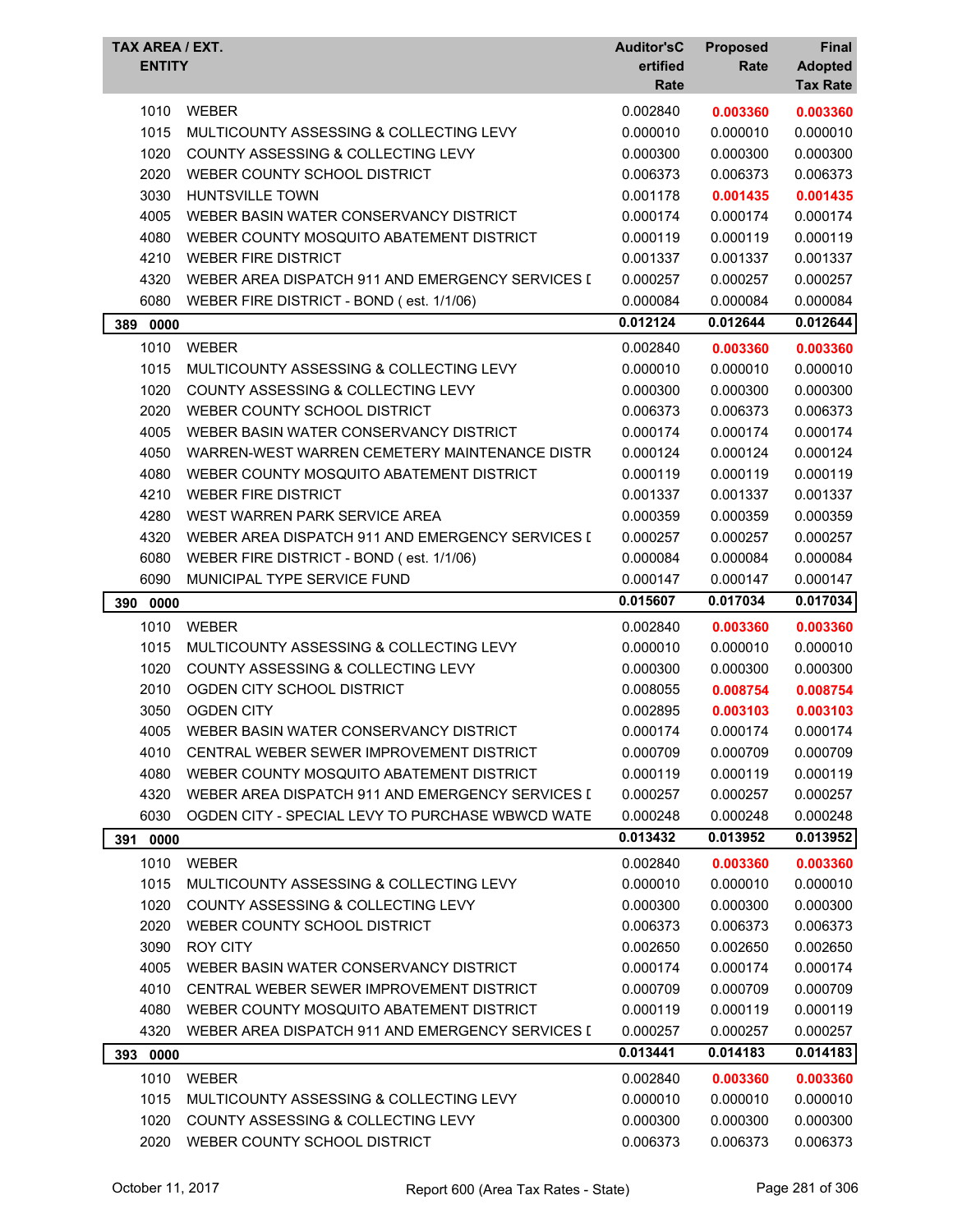| TAX AREA / EXT.<br><b>ENTITY</b> |                                                   | <b>Auditor'sC</b><br>ertified<br>Rate | <b>Proposed</b><br>Rate | Final<br><b>Adopted</b><br><b>Tax Rate</b> |
|----------------------------------|---------------------------------------------------|---------------------------------------|-------------------------|--------------------------------------------|
| 3120                             | <b>WASHINGTON TERRACE CITY</b>                    | 0.002659                              | 0.002881                | 0.002881                                   |
| 4005                             | WEBER BASIN WATER CONSERVANCY DISTRICT            | 0.000174                              | 0.000174                | 0.000174                                   |
| 4010                             | CENTRAL WEBER SEWER IMPROVEMENT DISTRICT          | 0.000709                              | 0.000709                | 0.000709                                   |
| 4080                             | WEBER COUNTY MOSQUITO ABATEMENT DISTRICT          | 0.000119                              | 0.000119                | 0.000119                                   |
| 4320                             | WEBER AREA DISPATCH 911 AND EMERGENCY SERVICES I  | 0.000257                              | 0.000257                | 0.000257                                   |
| 6070                             | WASHINGTON TERRACE CITY - SPECIAL LEVY TO PURCHAS | 0.000000                              |                         |                                            |
| 395 0000                         |                                                   | 0.012350                              | 0.012870                | 0.012870                                   |
| 1010                             | <b>WEBER</b>                                      | 0.002840                              | 0.003360                | 0.003360                                   |
| 1015                             | MULTICOUNTY ASSESSING & COLLECTING LEVY           | 0.000010                              | 0.000010                | 0.000010                                   |
| 1020                             | COUNTY ASSESSING & COLLECTING LEVY                | 0.000300                              | 0.000300                | 0.000300                                   |
| 2020                             | WEBER COUNTY SCHOOL DISTRICT                      | 0.006373                              | 0.006373                | 0.006373                                   |
| 4005                             | WEBER BASIN WATER CONSERVANCY DISTRICT            | 0.000174                              | 0.000174                | 0.000174                                   |
| 4010                             | CENTRAL WEBER SEWER IMPROVEMENT DISTRICT          | 0.000709                              | 0.000709                | 0.000709                                   |
| 4080                             | WEBER COUNTY MOSQUITO ABATEMENT DISTRICT          | 0.000119                              | 0.000119                | 0.000119                                   |
| 4100                             | TAYLOR-WEST WEBER WATER IMPROVEMENT DISTRICT      |                                       |                         |                                            |
| 4210                             | <b>WEBER FIRE DISTRICT</b>                        | 0.001337                              | 0.001337                | 0.001337                                   |
| 4320                             | WEBER AREA DISPATCH 911 AND EMERGENCY SERVICES I  | 0.000257                              | 0.000257                | 0.000257                                   |
| 6080                             | WEBER FIRE DISTRICT - BOND (est. 1/1/06)          | 0.000084                              | 0.000084                | 0.000084                                   |
| 6090                             | MUNICIPAL TYPE SERVICE FUND                       | 0.000147                              | 0.000147                | 0.000147                                   |
| 397<br>0000                      |                                                   | 0.012716                              | 0.013236                | 0.013236                                   |
| 1010                             | <b>WEBER</b>                                      | 0.002840                              | 0.003360                | 0.003360                                   |
| 1015                             | MULTICOUNTY ASSESSING & COLLECTING LEVY           | 0.000010                              | 0.000010                | 0.000010                                   |
| 1020                             | COUNTY ASSESSING & COLLECTING LEVY                | 0.000300                              | 0.000300                | 0.000300                                   |
| 2020                             | WEBER COUNTY SCHOOL DISTRICT                      | 0.006373                              | 0.006373                | 0.006373                                   |
| 3025                             | <b>HOOPER CITY</b>                                | 0.000513                              | 0.000513                | 0.000513                                   |
| 4005                             | WEBER BASIN WATER CONSERVANCY DISTRICT            | 0.000174                              | 0.000174                | 0.000174                                   |
| 4010                             | CENTRAL WEBER SEWER IMPROVEMENT DISTRICT          | 0.000709                              | 0.000709                | 0.000709                                   |
| 4060                             | <b>HOOPER CEMETERY MAINTENANCE DISTRICT</b>       |                                       |                         |                                            |
| 4080                             | WEBER COUNTY MOSQUITO ABATEMENT DISTRICT          | 0.000119                              | 0.000119                | 0.000119                                   |
| 4100                             | TAYLOR-WEST WEBER WATER IMPROVEMENT DISTRICT      |                                       |                         |                                            |
| 4210                             | <b>WEBER FIRE DISTRICT</b>                        | 0.001337                              | 0.001337                | 0.001337                                   |
| 4320                             | WEBER AREA DISPATCH 911 AND EMERGENCY SERVICES I  | 0.000257                              | 0.000257                | 0.000257                                   |
| 6080                             | WEBER FIRE DISTRICT - BOND (est. 1/1/06)          | 0.000084                              | 0.000084                | 0.000084                                   |
| 398 0000                         |                                                   | 0.013176                              | 0.014202                | 0.014202                                   |
| 1010                             | WEBER                                             | 0.002840                              | 0.003360                |                                            |
|                                  |                                                   |                                       |                         | 0.003360                                   |
| 1015                             | MULTICOUNTY ASSESSING & COLLECTING LEVY           | 0.000010                              | 0.000010                | 0.000010                                   |
| 1020                             | COUNTY ASSESSING & COLLECTING LEVY                | 0.000300                              | 0.000300                | 0.000300                                   |
| 2020                             | WEBER COUNTY SCHOOL DISTRICT                      | 0.006373                              | 0.006373                | 0.006373                                   |
| 3100                             | SOUTH OGDEN CITY                                  | 0.002394                              | 0.002900                | 0.002900                                   |
| 4005                             | WEBER BASIN WATER CONSERVANCY DISTRICT            | 0.000174                              | 0.000174                | 0.000174                                   |
| 4010                             | CENTRAL WEBER SEWER IMPROVEMENT DISTRICT          | 0.000709                              | 0.000709                | 0.000709                                   |
| 4080                             | WEBER COUNTY MOSQUITO ABATEMENT DISTRICT          | 0.000119                              | 0.000119                | 0.000119                                   |
| 4320                             | WEBER AREA DISPATCH 911 AND EMERGENCY SERVICES I  | 0.000257                              | 0.000257                | 0.000257                                   |
| 6050                             | SOUTH OGDEN CITY - SPECIAL LEVY TO PURCHASE WBWC  | 0.000000                              |                         |                                            |
| 0000<br>399                      |                                                   | 0.014013                              | 0.014533                | 0.014533                                   |
| 1010                             | WEBER                                             | 0.002840                              | 0.003360                | 0.003360                                   |
| 1015                             | MULTICOUNTY ASSESSING & COLLECTING LEVY           | 0.000010                              | 0.000010                | 0.000010                                   |
| 1020                             | COUNTY ASSESSING & COLLECTING LEVY                | 0.000300                              | 0.000300                | 0.000300                                   |
| 2020                             | WEBER COUNTY SCHOOL DISTRICT                      | 0.006373                              | 0.006373                | 0.006373                                   |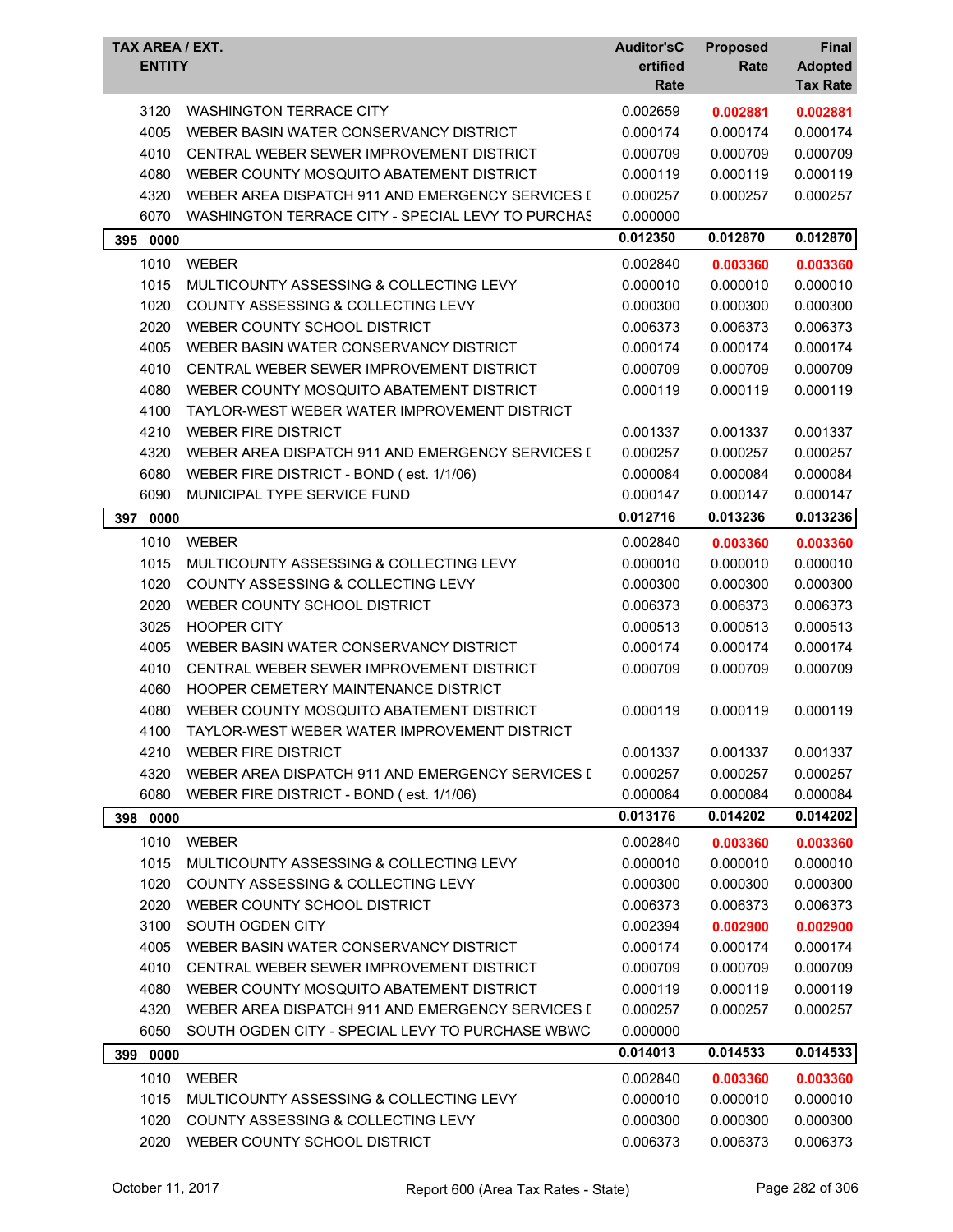| TAX AREA / EXT.<br><b>ENTITY</b> |                                                  | <b>Auditor'sC</b><br>ertified<br>Rate | <b>Proposed</b><br>Rate | Final<br><b>Adopted</b><br><b>Tax Rate</b> |
|----------------------------------|--------------------------------------------------|---------------------------------------|-------------------------|--------------------------------------------|
| 3090                             | <b>ROY CITY</b>                                  | 0.002650                              | 0.002650                | 0.002650                                   |
| 4005                             | WEBER BASIN WATER CONSERVANCY DISTRICT           | 0.000174                              | 0.000174                | 0.000174                                   |
| 4015                             | NORTH DAVIS SEWER DISTRICT                       | 0.000949                              | 0.000949                | 0.000949                                   |
| 4070                             | BONA VISTA WATER IMPROVEMENT DISTRICT            | 0.000257                              | 0.000257                | 0.000257                                   |
| 4080                             | WEBER COUNTY MOSQUITO ABATEMENT DISTRICT         | 0.000119                              | 0.000119                | 0.000119                                   |
| 4130                             | ROY WATER CONSERVANCY DISTRICT                   | 0.000084                              | 0.000084                | 0.000084                                   |
| 4220                             | WEBER COUNTY SEWER SERVICE AREA #2               |                                       |                         |                                            |
| 4320                             | WEBER AREA DISPATCH 911 AND EMERGENCY SERVICES I | 0.000257                              | 0.000257                | 0.000257                                   |
| 400<br>0000                      |                                                  | 0.011704                              | 0.012224                | 0.012224                                   |
| 1010                             | <b>WEBER</b>                                     | 0.002840                              | 0.003360                | 0.003360                                   |
| 1015                             | MULTICOUNTY ASSESSING & COLLECTING LEVY          | 0.000010                              | 0.000010                | 0.000010                                   |
| 1020                             | <b>COUNTY ASSESSING &amp; COLLECTING LEVY</b>    | 0.000300                              | 0.000300                | 0.000300                                   |
| 2020                             | WEBER COUNTY SCHOOL DISTRICT                     | 0.006373                              | 0.006373                | 0.006373                                   |
| 4005                             | WEBER BASIN WATER CONSERVANCY DISTRICT           | 0.000174                              | 0.000174                | 0.000174                                   |
| 4080                             | WEBER COUNTY MOSQUITO ABATEMENT DISTRICT         | 0.000119                              | 0.000119                | 0.000119                                   |
| 4090                             | EDEN CEMETERY MAINTENANCE DISTRICT               | 0.000063                              | 0.000063                | 0.000063                                   |
| 4210                             | <b>WEBER FIRE DISTRICT</b>                       | 0.001337                              | 0.001337                | 0.001337                                   |
| 4320                             | WEBER AREA DISPATCH 911 AND EMERGENCY SERVICES I | 0.000257                              | 0.000257                | 0.000257                                   |
| 6080                             | WEBER FIRE DISTRICT - BOND (est. 1/1/06)         | 0.000084                              | 0.000084                | 0.000084                                   |
| 6090                             | MUNICIPAL TYPE SERVICE FUND                      | 0.000147                              | 0.000147                | 0.000147                                   |
| 402 0000                         |                                                  | 0.012800                              | 0.013320                | 0.013320                                   |
| 1010                             | <b>WEBER</b>                                     | 0.002840                              | 0.003360                | 0.003360                                   |
| 1015                             | MULTICOUNTY ASSESSING & COLLECTING LEVY          | 0.000010                              | 0.000010                | 0.000010                                   |
| 1020                             | <b>COUNTY ASSESSING &amp; COLLECTING LEVY</b>    | 0.000300                              | 0.000300                | 0.000300                                   |
| 2020                             | WEBER COUNTY SCHOOL DISTRICT                     | 0.006373                              | 0.006373                | 0.006373                                   |
| 3025                             | <b>HOOPER CITY</b>                               | 0.000513                              | 0.000513                | 0.000513                                   |
| 4005                             | WEBER BASIN WATER CONSERVANCY DISTRICT           | 0.000174                              | 0.000174                | 0.000174                                   |
| 4010                             | CENTRAL WEBER SEWER IMPROVEMENT DISTRICT         | 0.000709                              | 0.000709                | 0.000709                                   |
| 4060                             | HOOPER CEMETERY MAINTENANCE DISTRICT             |                                       |                         |                                            |
| 4080                             | WEBER COUNTY MOSQUITO ABATEMENT DISTRICT         | 0.000119                              | 0.000119                | 0.000119                                   |
| 4130                             | ROY WATER CONSERVANCY DISTRICT                   | 0.000084                              | 0.000084                | 0.000084                                   |
| 4210                             | <b>WEBER FIRE DISTRICT</b>                       | 0.001337                              | 0.001337                | 0.001337                                   |
| 4320                             | WEBER AREA DISPATCH 911 AND EMERGENCY SERVICES I | 0.000257                              | 0.000257                | 0.000257                                   |
| 6080                             | WEBER FIRE DISTRICT - BOND (est. 1/1/06)         | 0.000084                              | 0.000084                | 0.000084                                   |
| 403 0000                         |                                                  | 0.012716                              | 0.013236                | 0.013236                                   |
| 1010                             | <b>WEBER</b>                                     | 0.002840                              | 0.003360                | 0.003360                                   |
| 1015                             | MULTICOUNTY ASSESSING & COLLECTING LEVY          | 0.000010                              | 0.000010                | 0.000010                                   |
| 1020                             | COUNTY ASSESSING & COLLECTING LEVY               | 0.000300                              | 0.000300                | 0.000300                                   |
| 2020                             | WEBER COUNTY SCHOOL DISTRICT                     | 0.006373                              | 0.006373                | 0.006373                                   |
| 3025                             | <b>HOOPER CITY</b>                               | 0.000513                              | 0.000513                | 0.000513                                   |
| 4005                             | WEBER BASIN WATER CONSERVANCY DISTRICT           | 0.000174                              | 0.000174                | 0.000174                                   |
| 4010                             | CENTRAL WEBER SEWER IMPROVEMENT DISTRICT         | 0.000709                              | 0.000709                | 0.000709                                   |
| 4060                             | HOOPER CEMETERY MAINTENANCE DISTRICT             |                                       |                         |                                            |
| 4080                             | WEBER COUNTY MOSQUITO ABATEMENT DISTRICT         | 0.000119                              | 0.000119                | 0.000119                                   |
| 4210                             | <b>WEBER FIRE DISTRICT</b>                       | 0.001337                              | 0.001337                | 0.001337                                   |
| 4320                             | WEBER AREA DISPATCH 911 AND EMERGENCY SERVICES I | 0.000257                              | 0.000257                | 0.000257                                   |
| 6080                             | WEBER FIRE DISTRICT - BOND (est. 1/1/06)         | 0.000084                              | 0.000084                | 0.000084                                   |
| 404 0000                         |                                                  | 0.013145                              | 0.013665                | 0.013665                                   |
| 1010                             | WEBER                                            | 0.002840                              | 0.003360                | 0.003360                                   |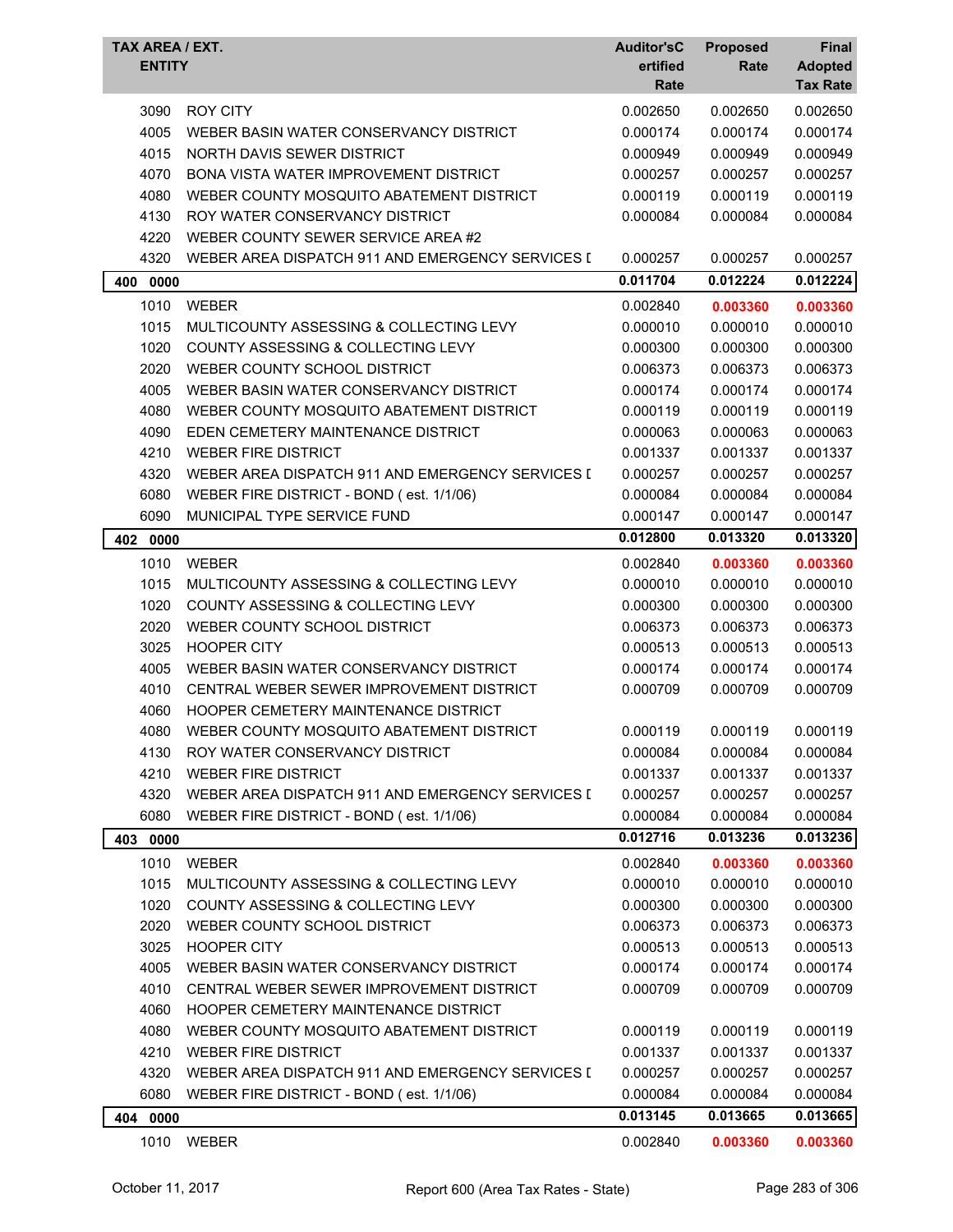| TAX AREA / EXT.<br><b>ENTITY</b> |                                                  | <b>Auditor'sC</b><br>ertified<br>Rate | <b>Proposed</b><br>Rate | Final<br><b>Adopted</b><br><b>Tax Rate</b> |
|----------------------------------|--------------------------------------------------|---------------------------------------|-------------------------|--------------------------------------------|
| 1015                             | MULTICOUNTY ASSESSING & COLLECTING LEVY          | 0.000010                              | 0.000010                | 0.000010                                   |
| 1020                             | COUNTY ASSESSING & COLLECTING LEVY               | 0.000300                              | 0.000300                | 0.000300                                   |
| 2020                             | WEBER COUNTY SCHOOL DISTRICT                     | 0.006373                              | 0.006373                | 0.006373                                   |
| 3025                             | <b>HOOPER CITY</b>                               | 0.000513                              | 0.000513                | 0.000513                                   |
| 4005                             | WEBER BASIN WATER CONSERVANCY DISTRICT           | 0.000174                              | 0.000174                | 0.000174                                   |
| 4010                             | CENTRAL WEBER SEWER IMPROVEMENT DISTRICT         | 0.000709                              | 0.000709                | 0.000709                                   |
| 4060                             | HOOPER CEMETERY MAINTENANCE DISTRICT             |                                       |                         |                                            |
| 4080                             | WEBER COUNTY MOSQUITO ABATEMENT DISTRICT         | 0.000119                              | 0.000119                | 0.000119                                   |
| 4130                             | ROY WATER CONSERVANCY DISTRICT                   | 0.000084                              | 0.000084                | 0.000084                                   |
| 4150                             | HOOPER WATER IMPROVEMENT DISTRICT                | 0.000345                              | 0.000345                | 0.000345                                   |
| 4210                             | <b>WEBER FIRE DISTRICT</b>                       | 0.001337                              | 0.001337                | 0.001337                                   |
| 4320                             | WEBER AREA DISPATCH 911 AND EMERGENCY SERVICES I | 0.000257                              | 0.000257                | 0.000257                                   |
| 6080                             | WEBER FIRE DISTRICT - BOND (est. 1/1/06)         | 0.000084                              | 0.000084                | 0.000084                                   |
| 406 0000                         |                                                  | 0.015607                              | 0.017034                | 0.017034                                   |
| 1010                             | <b>WEBER</b>                                     | 0.002840                              | 0.003360                | 0.003360                                   |
| 1015                             | MULTICOUNTY ASSESSING & COLLECTING LEVY          | 0.000010                              | 0.000010                | 0.000010                                   |
| 1020                             | COUNTY ASSESSING & COLLECTING LEVY               | 0.000300                              | 0.000300                | 0.000300                                   |
| 2010                             | OGDEN CITY SCHOOL DISTRICT                       | 0.008055                              | 0.008754                | 0.008754                                   |
| 3050                             | <b>OGDEN CITY</b>                                | 0.002895                              | 0.003103                | 0.003103                                   |
| 4005                             | WEBER BASIN WATER CONSERVANCY DISTRICT           | 0.000174                              | 0.000174                | 0.000174                                   |
| 4010                             | CENTRAL WEBER SEWER IMPROVEMENT DISTRICT         | 0.000709                              | 0.000709                | 0.000709                                   |
| 4080                             | WEBER COUNTY MOSQUITO ABATEMENT DISTRICT         | 0.000119                              | 0.000119                | 0.000119                                   |
| 4320                             | WEBER AREA DISPATCH 911 AND EMERGENCY SERVICES I | 0.000257                              | 0.000257                | 0.000257                                   |
| 6030                             | OGDEN CITY - SPECIAL LEVY TO PURCHASE WBWCD WATE | 0.000248                              | 0.000248                | 0.000248                                   |
| 408 0000                         |                                                  | 0.011751                              | 0.012271                | 0.012271                                   |
| 1010                             | <b>WEBER</b>                                     | 0.002840                              | 0.003360                | 0.003360                                   |
| 1015                             | MULTICOUNTY ASSESSING & COLLECTING LEVY          | 0.000010                              | 0.000010                | 0.000010                                   |
| 1020                             | COUNTY ASSESSING & COLLECTING LEVY               | 0.000300                              | 0.000300                | 0.000300                                   |
| 2020                             | WEBER COUNTY SCHOOL DISTRICT                     | 0.006373                              | 0.006373                | 0.006373                                   |
| 3035                             | MARRIOTT-SLATERVILLE CITY                        | 0.000000                              |                         |                                            |
| 4005                             | WEBER BASIN WATER CONSERVANCY DISTRICT           | 0.000174                              | 0.000174                | 0.000174                                   |
| 4070                             | BONA VISTA WATER IMPROVEMENT DISTRICT            | 0.000257                              | 0.000257                | 0.000257                                   |
| 4080                             | WEBER COUNTY MOSQUITO ABATEMENT DISTRICT         | 0.000119                              | 0.000119                | 0.000119                                   |
| 4210                             | <b>WEBER FIRE DISTRICT</b>                       | 0.001337                              | 0.001337                | 0.001337                                   |
| 4320                             | WEBER AREA DISPATCH 911 AND EMERGENCY SERVICES I | 0.000257                              | 0.000257                | 0.000257                                   |
| 6080                             | WEBER FIRE DISTRICT - BOND (est. 1/1/06)         | 0.000084                              | 0.000084                | 0.000084                                   |
| 409 0000                         |                                                  | 0.012460                              | 0.012980                | 0.012980                                   |
| 1010                             | <b>WEBER</b>                                     | 0.002840                              | 0.003360                | 0.003360                                   |
| 1015                             | MULTICOUNTY ASSESSING & COLLECTING LEVY          | 0.000010                              | 0.000010                | 0.000010                                   |
| 1020                             | COUNTY ASSESSING & COLLECTING LEVY               | 0.000300                              | 0.000300                | 0.000300                                   |
| 2020                             | WEBER COUNTY SCHOOL DISTRICT                     | 0.006373                              | 0.006373                | 0.006373                                   |
| 3035                             | MARRIOTT-SLATERVILLE CITY                        | 0.000000                              |                         |                                            |
| 4005                             | WEBER BASIN WATER CONSERVANCY DISTRICT           | 0.000174                              | 0.000174                | 0.000174                                   |
| 4010                             | CENTRAL WEBER SEWER IMPROVEMENT DISTRICT         | 0.000709                              | 0.000709                | 0.000709                                   |
| 4070                             | <b>BONA VISTA WATER IMPROVEMENT DISTRICT</b>     | 0.000257                              | 0.000257                | 0.000257                                   |
| 4080                             | WEBER COUNTY MOSQUITO ABATEMENT DISTRICT         | 0.000119                              | 0.000119                | 0.000119                                   |
| 4210                             | <b>WEBER FIRE DISTRICT</b>                       | 0.001337                              | 0.001337                | 0.001337                                   |
| 4320                             | WEBER AREA DISPATCH 911 AND EMERGENCY SERVICES I | 0.000257                              | 0.000257                | 0.000257                                   |
| 6080                             | WEBER FIRE DISTRICT - BOND (est. 1/1/06)         | 0.000084                              | 0.000084                | 0.000084                                   |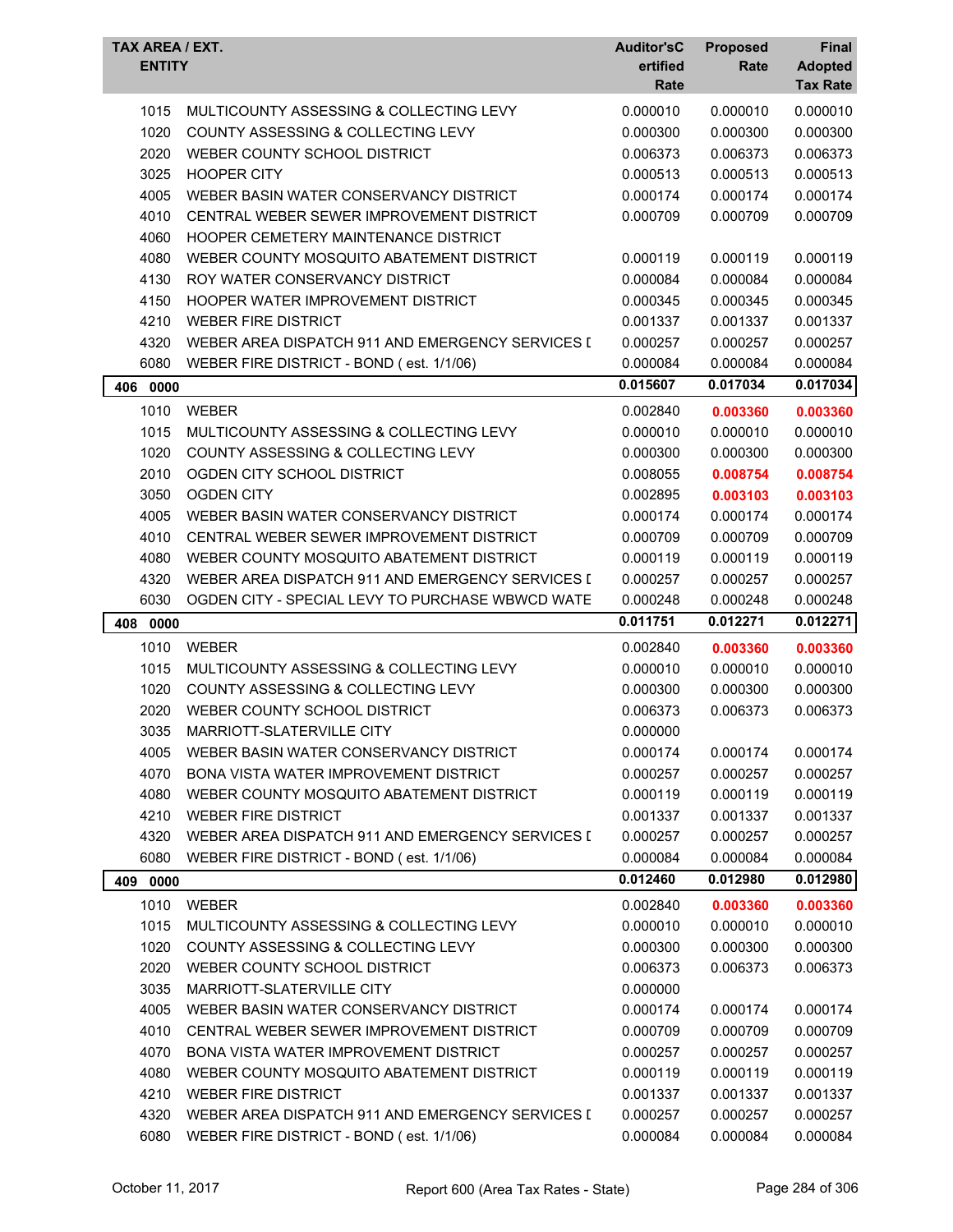| TAX AREA / EXT.<br><b>ENTITY</b> |                                                   | <b>Auditor'sC</b><br>ertified<br>Rate | <b>Proposed</b><br>Rate | Final<br><b>Adopted</b><br><b>Tax Rate</b> |
|----------------------------------|---------------------------------------------------|---------------------------------------|-------------------------|--------------------------------------------|
| 411<br>0000                      |                                                   | 0.011807                              | 0.012327                | 0.012327                                   |
| 1010                             | <b>WEBER</b>                                      | 0.002840                              | 0.003360                | 0.003360                                   |
| 1015                             | MULTICOUNTY ASSESSING & COLLECTING LEVY           | 0.000010                              | 0.000010                | 0.000010                                   |
| 1020                             | COUNTY ASSESSING & COLLECTING LEVY                | 0.000300                              | 0.000300                | 0.000300                                   |
| 2020                             | WEBER COUNTY SCHOOL DISTRICT                      | 0.006373                              | 0.006373                | 0.006373                                   |
| 4005                             | WEBER BASIN WATER CONSERVANCY DISTRICT            | 0.000174                              | 0.000174                | 0.000174                                   |
| 4080                             | WEBER COUNTY MOSQUITO ABATEMENT DISTRICT          | 0.000119                              | 0.000119                | 0.000119                                   |
| 4110                             | DURFEE CREEK SEWER IMPROVEMENT DISTRICT           |                                       |                         |                                            |
| 4120                             | LIBERTY CEMETERY MAINTENANCE DISTRICT             | 0.000037                              | 0.000037                | 0.000037                                   |
| 4210                             | <b>WEBER FIRE DISTRICT</b>                        | 0.001337                              | 0.001337                | 0.001337                                   |
| 4240                             | WEBER COUNTY SERVICE AREA #5                      | 0.000129                              | 0.000129                | 0.000129                                   |
| 4320                             | WEBER AREA DISPATCH 911 AND EMERGENCY SERVICES I  | 0.000257                              | 0.000257                | 0.000257                                   |
| 6080                             | WEBER FIRE DISTRICT - BOND (est. 1/1/06)          | 0.000084                              | 0.000084                | 0.000084                                   |
| 6090                             | MUNICIPAL TYPE SERVICE FUND                       | 0.000147                              | 0.000147                | 0.000147                                   |
| 413<br>0000                      |                                                   | 0.011860                              | 0.012380                | 0.012380                                   |
| 1010                             | <b>WEBER</b>                                      | 0.002840                              | 0.003360                | 0.003360                                   |
| 1015                             | MULTICOUNTY ASSESSING & COLLECTING LEVY           | 0.000010                              | 0.000010                | 0.000010                                   |
| 1020                             | <b>COUNTY ASSESSING &amp; COLLECTING LEVY</b>     | 0.000300                              | 0.000300                | 0.000300                                   |
| 2020                             | WEBER COUNTY SCHOOL DISTRICT                      | 0.006373                              | 0.006373                | 0.006373                                   |
| 3080                             | <b>RIVERDALE CITY</b>                             | 0.001078                              | 0.001078                | 0.001078                                   |
| 4005                             | WEBER BASIN WATER CONSERVANCY DISTRICT            | 0.000174                              | 0.000174                | 0.000174                                   |
| 4010                             | CENTRAL WEBER SEWER IMPROVEMENT DISTRICT          | 0.000709                              | 0.000709                | 0.000709                                   |
| 4080                             | WEBER COUNTY MOSQUITO ABATEMENT DISTRICT          | 0.000119                              | 0.000119                | 0.000119                                   |
| 4320                             | WEBER AREA DISPATCH 911 AND EMERGENCY SERVICES I  | 0.000257                              | 0.000257                | 0.000257                                   |
| 6040                             | RIVERDALE CITY - SPECIAL LEVY TO PURCHASE WBWCD W |                                       |                         |                                            |
| 416 0000                         |                                                   | 0.013047                              | 0.013567                | 0.013567                                   |
| 1010                             | <b>WEBER</b>                                      | 0.002840                              | 0.003360                | 0.003360                                   |
| 1015                             | MULTICOUNTY ASSESSING & COLLECTING LEVY           | 0.000010                              | 0.000010                | 0.000010                                   |
| 1020                             | COUNTY ASSESSING & COLLECTING LEVY                | 0.000300                              | 0.000300                | 0.000300                                   |
| 2020                             | WEBER COUNTY SCHOOL DISTRICT                      | 0.006373                              | 0.006373                | 0.006373                                   |
| 3010                             | <b>FARR WEST CITY</b>                             | 0.000587                              | 0.000587                | 0.000587                                   |
| 4005                             | WEBER BASIN WATER CONSERVANCY DISTRICT            | 0.000174                              | 0.000174                | 0.000174                                   |
| 4010                             | CENTRAL WEBER SEWER IMPROVEMENT DISTRICT          | 0.000709                              | 0.000709                | 0.000709                                   |
| 4070                             | <b>BONA VISTA WATER IMPROVEMENT DISTRICT</b>      | 0.000257                              | 0.000257                | 0.000257                                   |
| 4080                             | WEBER COUNTY MOSQUITO ABATEMENT DISTRICT          | 0.000119                              | 0.000119                | 0.000119                                   |
| 4210                             | <b>WEBER FIRE DISTRICT</b>                        | 0.001337                              | 0.001337                | 0.001337                                   |
| 4320                             | WEBER AREA DISPATCH 911 AND EMERGENCY SERVICES I  | 0.000257                              | 0.000257                | 0.000257                                   |
| 6080                             | WEBER FIRE DISTRICT - BOND (est. 1/1/06)          | 0.000084                              | 0.000084                | 0.000084                                   |
| 0000<br>417                      |                                                   | 0.012790                              | 0.013310                | 0.013310                                   |
| 1010                             | <b>WEBER</b>                                      | 0.002840                              | 0.003360                | 0.003360                                   |
| 1015                             | MULTICOUNTY ASSESSING & COLLECTING LEVY           | 0.000010                              | 0.000010                | 0.000010                                   |
| 1020                             | COUNTY ASSESSING & COLLECTING LEVY                | 0.000300                              | 0.000300                | 0.000300                                   |
| 2020                             | WEBER COUNTY SCHOOL DISTRICT                      | 0.006373                              | 0.006373                | 0.006373                                   |
| 3010                             | <b>FARR WEST CITY</b>                             | 0.000587                              | 0.000587                | 0.000587                                   |
| 4005                             | WEBER BASIN WATER CONSERVANCY DISTRICT            | 0.000174                              | 0.000174                | 0.000174                                   |
| 4010                             | CENTRAL WEBER SEWER IMPROVEMENT DISTRICT          | 0.000709                              | 0.000709                | 0.000709                                   |
| 4080                             | WEBER COUNTY MOSQUITO ABATEMENT DISTRICT          | 0.000119                              | 0.000119                | 0.000119                                   |
| 4210                             | <b>WEBER FIRE DISTRICT</b>                        | 0.001337                              | 0.001337                | 0.001337                                   |
| 4320                             | WEBER AREA DISPATCH 911 AND EMERGENCY SERVICES I  | 0.000257                              | 0.000257                | 0.000257                                   |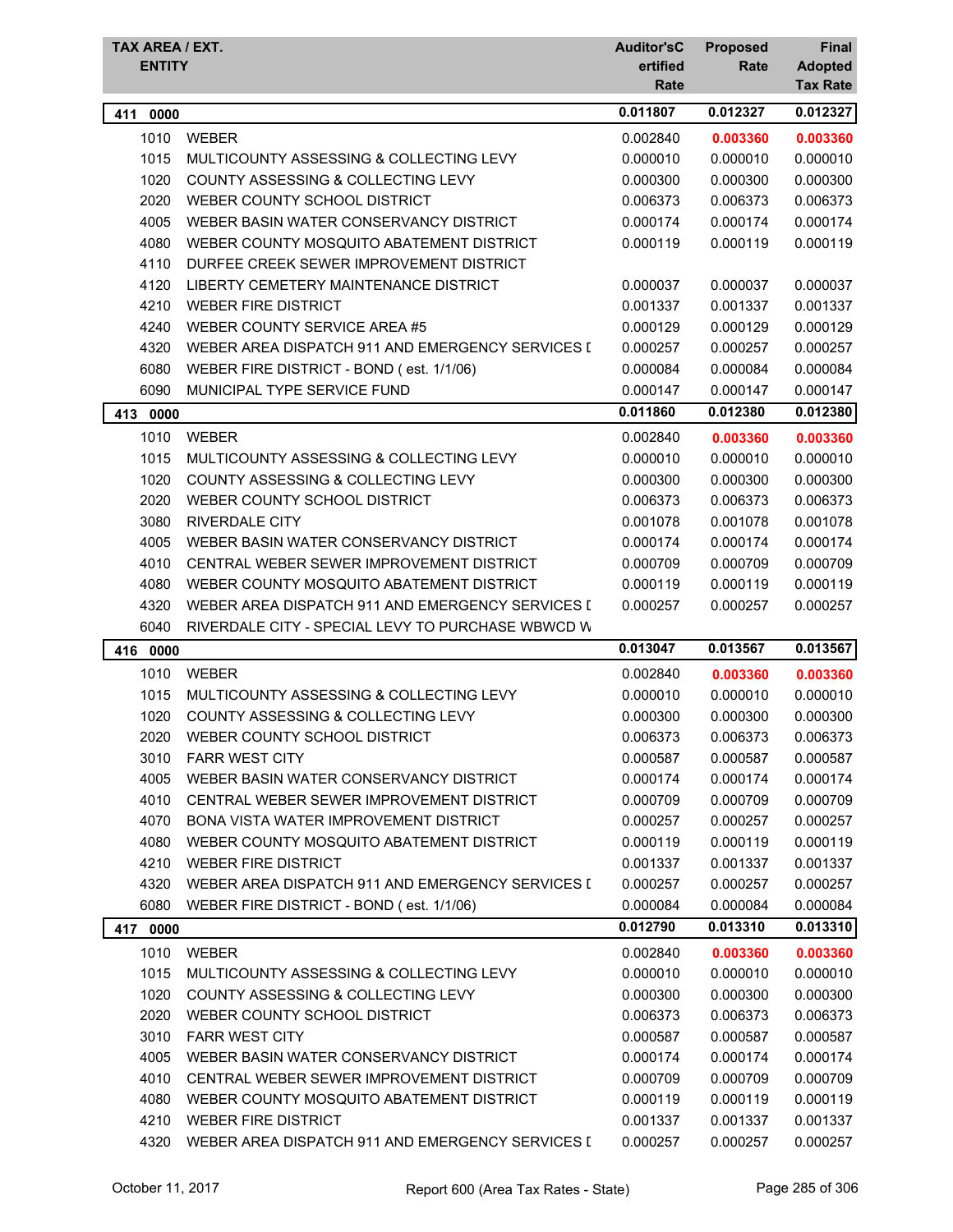| TAX AREA / EXT.<br><b>ENTITY</b> |                                                   | <b>Auditor'sC</b><br>ertified<br>Rate | <b>Proposed</b><br>Rate | Final<br><b>Adopted</b><br><b>Tax Rate</b> |
|----------------------------------|---------------------------------------------------|---------------------------------------|-------------------------|--------------------------------------------|
| 6080                             | WEBER FIRE DISTRICT - BOND (est. 1/1/06)          | 0.000084                              | 0.000084                | 0.000084                                   |
| 0000<br>418                      |                                                   | 0.013061                              | 0.013581                | 0.013581                                   |
| 1010                             | <b>WEBER</b>                                      | 0.002840                              | 0.003360                | 0.003360                                   |
| 1015                             | MULTICOUNTY ASSESSING & COLLECTING LEVY           | 0.000010                              | 0.000010                | 0.000010                                   |
| 1020                             | COUNTY ASSESSING & COLLECTING LEVY                | 0.000300                              | 0.000300                | 0.000300                                   |
| 2020                             | WEBER COUNTY SCHOOL DISTRICT                      | 0.006373                              | 0.006373                | 0.006373                                   |
| 3025                             | <b>HOOPER CITY</b>                                | 0.000513                              | 0.000513                | 0.000513                                   |
| 4005                             | WEBER BASIN WATER CONSERVANCY DISTRICT            | 0.000174                              | 0.000174                | 0.000174                                   |
| 4010                             | CENTRAL WEBER SEWER IMPROVEMENT DISTRICT          | 0.000709                              | 0.000709                | 0.000709                                   |
| 4060                             | HOOPER CEMETERY MAINTENANCE DISTRICT              |                                       |                         |                                            |
| 4080                             | WEBER COUNTY MOSQUITO ABATEMENT DISTRICT          | 0.000119                              | 0.000119                | 0.000119                                   |
| 4150                             | HOOPER WATER IMPROVEMENT DISTRICT                 | 0.000345                              | 0.000345                | 0.000345                                   |
| 4210                             | <b>WEBER FIRE DISTRICT</b>                        | 0.001337                              | 0.001337                | 0.001337                                   |
| 4220                             | WEBER COUNTY SEWER SERVICE AREA #2                |                                       |                         |                                            |
| 4320                             | WEBER AREA DISPATCH 911 AND EMERGENCY SERVICES I  | 0.000257                              | 0.000257                | 0.000257                                   |
| 6080                             | WEBER FIRE DISTRICT - BOND (est. 1/1/06)          | 0.000084                              | 0.000084                | 0.000084                                   |
| 0000<br>419                      |                                                   | 0.011860                              | 0.012380                | 0.012380                                   |
| 1010                             | <b>WEBER</b>                                      | 0.002840                              | 0.003360                | 0.003360                                   |
| 1015                             | MULTICOUNTY ASSESSING & COLLECTING LEVY           | 0.000010                              | 0.000010                | 0.000010                                   |
| 1020                             | COUNTY ASSESSING & COLLECTING LEVY                | 0.000300                              | 0.000300                | 0.000300                                   |
| 2020                             | WEBER COUNTY SCHOOL DISTRICT                      | 0.006373                              | 0.006373                | 0.006373                                   |
| 3080                             | <b>RIVERDALE CITY</b>                             | 0.001078                              | 0.001078                | 0.001078                                   |
| 4005                             | WEBER BASIN WATER CONSERVANCY DISTRICT            | 0.000174                              | 0.000174                | 0.000174                                   |
| 4010                             | CENTRAL WEBER SEWER IMPROVEMENT DISTRICT          | 0.000709                              | 0.000709                | 0.000709                                   |
| 4080                             | WEBER COUNTY MOSQUITO ABATEMENT DISTRICT          | 0.000119                              | 0.000119                | 0.000119                                   |
| 4320                             | WEBER AREA DISPATCH 911 AND EMERGENCY SERVICES I  | 0.000257                              | 0.000257                | 0.000257                                   |
| 6040                             | RIVERDALE CITY - SPECIAL LEVY TO PURCHASE WBWCD W |                                       |                         |                                            |
| 420<br>0000                      |                                                   | 0.013525                              | 0.014267                | 0.014267                                   |
| 1010                             | WEBER                                             | 0.002840                              | 0.003360                | 0.003360                                   |
| 1015                             | MULTICOUNTY ASSESSING & COLLECTING LEVY           | 0.000010                              | 0.000010                | 0.000010                                   |
| 1020                             | COUNTY ASSESSING & COLLECTING LEVY                | 0.000300                              | 0.000300                | 0.000300                                   |
| 2020                             | WEBER COUNTY SCHOOL DISTRICT                      | 0.006373                              | 0.006373                | 0.006373                                   |
| 3120                             | <b>WASHINGTON TERRACE CITY</b>                    | 0.002659                              | 0.002881                | 0.002881                                   |
| 4005                             | WEBER BASIN WATER CONSERVANCY DISTRICT            | 0.000174                              | 0.000174                | 0.000174                                   |
| 4010                             | CENTRAL WEBER SEWER IMPROVEMENT DISTRICT          | 0.000709                              | 0.000709                | 0.000709                                   |
| 4080                             | WEBER COUNTY MOSQUITO ABATEMENT DISTRICT          | 0.000119                              | 0.000119                | 0.000119                                   |
| 4320                             | WEBER AREA DISPATCH 911 AND EMERGENCY SERVICES I  | 0.000257                              | 0.000257                | 0.000257                                   |
| 6070                             | WASHINGTON TERRACE CITY - SPECIAL LEVY TO PURCHAS | 0.000000                              |                         |                                            |
| 6080                             | WEBER FIRE DISTRICT - BOND (est. 1/1/06)          | 0.000084                              | 0.000084                | 0.000084                                   |
| 0000<br>421                      |                                                   | 0.011565                              | 0.012085                | 0.012085                                   |
| 1010                             | <b>WEBER</b>                                      | 0.002840                              | 0.003360                | 0.003360                                   |
| 1015                             | MULTICOUNTY ASSESSING & COLLECTING LEVY           | 0.000010                              | 0.000010                | 0.000010                                   |
| 1020                             | COUNTY ASSESSING & COLLECTING LEVY                | 0.000300                              | 0.000300                | 0.000300                                   |
| 2020                             | WEBER COUNTY SCHOOL DISTRICT                      | 0.006373                              | 0.006373                | 0.006373                                   |
| 3130                             | <b>WEST HAVEN CITY</b>                            |                                       |                         |                                            |
| 4005                             | WEBER BASIN WATER CONSERVANCY DISTRICT            | 0.000174                              | 0.000174                | 0.000174                                   |
| 4040                             | WEST WEBER-TAYLOR CEMETERY MAINTENANCE DISTRICT   | 0.000071                              | 0.000071                | 0.000071                                   |
| 4080                             | WEBER COUNTY MOSQUITO ABATEMENT DISTRICT          | 0.000119                              | 0.000119                | 0.000119                                   |
| 4100                             | TAYLOR-WEST WEBER WATER IMPROVEMENT DISTRICT      |                                       |                         |                                            |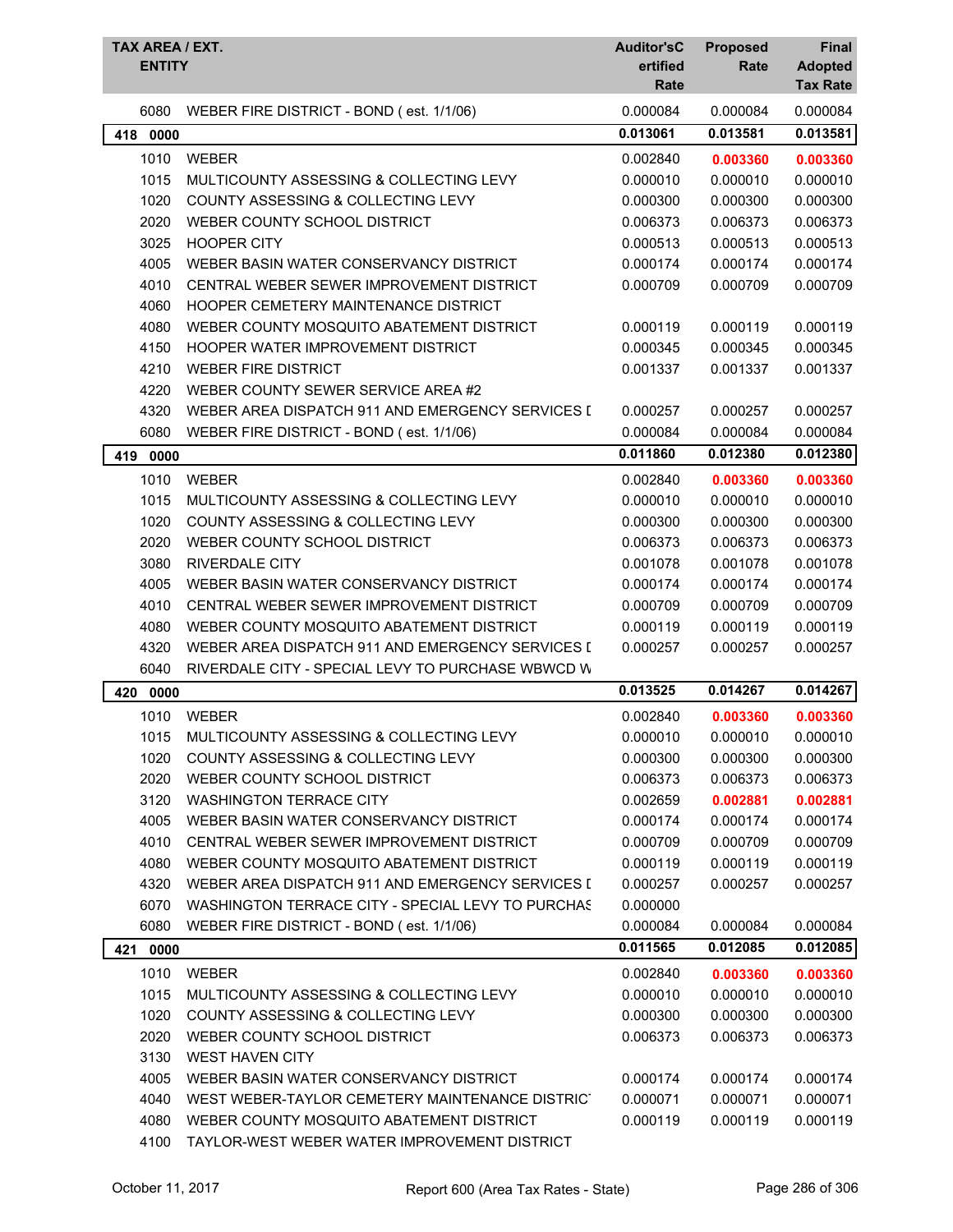| TAX AREA / EXT.<br><b>ENTITY</b> |                                                                               | <b>Auditor'sC</b><br>ertified<br>Rate | <b>Proposed</b><br>Rate | <b>Final</b><br><b>Adopted</b><br><b>Tax Rate</b> |
|----------------------------------|-------------------------------------------------------------------------------|---------------------------------------|-------------------------|---------------------------------------------------|
| 4210<br>4285                     | <b>WEBER FIRE DISTRICT</b><br>WEST HAVEN WASTE WATER SPECIAL SERVICE DISTRICT | 0.001337                              | 0.001337                | 0.001337                                          |
|                                  |                                                                               |                                       |                         |                                                   |
| 4320                             | WEBER AREA DISPATCH 911 AND EMERGENCY SERVICES I                              | 0.000257                              | 0.000257                | 0.000257                                          |
| 6080                             | WEBER FIRE DISTRICT - BOND (est. 1/1/06)                                      | 0.000084                              | 0.000084                | 0.000084                                          |
| 422 0000                         |                                                                               | 0.011860                              | 0.012380                | 0.012380                                          |
| 1010                             | <b>WEBER</b>                                                                  | 0.002840                              | 0.003360                | 0.003360                                          |
| 1015                             | MULTICOUNTY ASSESSING & COLLECTING LEVY                                       | 0.000010                              | 0.000010                | 0.000010                                          |
| 1020                             | COUNTY ASSESSING & COLLECTING LEVY                                            | 0.000300                              | 0.000300                | 0.000300                                          |
| 2020                             | WEBER COUNTY SCHOOL DISTRICT                                                  | 0.006373                              | 0.006373                | 0.006373                                          |
| 3080                             | <b>RIVERDALE CITY</b>                                                         | 0.001078                              | 0.001078                | 0.001078                                          |
| 4005                             | WEBER BASIN WATER CONSERVANCY DISTRICT                                        | 0.000174                              | 0.000174                | 0.000174                                          |
| 4010                             | CENTRAL WEBER SEWER IMPROVEMENT DISTRICT                                      | 0.000709                              | 0.000709                | 0.000709                                          |
| 4080                             | WEBER COUNTY MOSQUITO ABATEMENT DISTRICT                                      | 0.000119                              | 0.000119                | 0.000119                                          |
| 4320                             | WEBER AREA DISPATCH 911 AND EMERGENCY SERVICES I                              | 0.000257                              | 0.000257                | 0.000257                                          |
| 6040                             | RIVERDALE CITY - SPECIAL LEVY TO PURCHASE WBWCD W                             |                                       |                         |                                                   |
| 426<br>0000                      |                                                                               | 0.016300                              | 0.017727                | 0.017727                                          |
| 1010                             | <b>WEBER</b>                                                                  | 0.002840                              | 0.003360                | 0.003360                                          |
| 1015                             | MULTICOUNTY ASSESSING & COLLECTING LEVY                                       | 0.000010                              | 0.000010                | 0.000010                                          |
| 1020                             | COUNTY ASSESSING & COLLECTING LEVY                                            | 0.000300                              | 0.000300                | 0.000300                                          |
| 2010                             | OGDEN CITY SCHOOL DISTRICT                                                    | 0.008055                              | 0.008754                | 0.008754                                          |
| 3050                             | <b>OGDEN CITY</b>                                                             | 0.002895                              | 0.003103                | 0.003103                                          |
| 4005                             | WEBER BASIN WATER CONSERVANCY DISTRICT                                        | 0.000174                              | 0.000174                | 0.000174                                          |
| 4010                             | CENTRAL WEBER SEWER IMPROVEMENT DISTRICT                                      | 0.000709                              | 0.000709                | 0.000709                                          |
| 4080                             | WEBER COUNTY MOSQUITO ABATEMENT DISTRICT                                      | 0.000119                              | 0.000119                | 0.000119                                          |
| 4140                             | UINTAH HIGHLANDS WATER AND SEWER IMPROVEMENT DI                               | 0.000693                              | 0.000693                | 0.000693                                          |
| 4320                             | WEBER AREA DISPATCH 911 AND EMERGENCY SERVICES I                              | 0.000257                              | 0.000257                | 0.000257                                          |
| 6030                             | OGDEN CITY - SPECIAL LEVY TO PURCHASE WBWCD WATE                              | 0.000248                              | 0.000248                | 0.000248                                          |
| 0000<br>427                      |                                                                               | 0.012400                              | 0.013058                | 0.013058                                          |
| 1010                             | WEBER                                                                         | 0.002840                              | 0.003360                | 0.003360                                          |
| 1015                             | MULTICOUNTY ASSESSING & COLLECTING LEVY                                       | 0.000010                              | 0.000010                | 0.000010                                          |
| 1020                             | <b>COUNTY ASSESSING &amp; COLLECTING LEVY</b>                                 | 0.000300                              | 0.000300                | 0.000300                                          |
| 2020                             | WEBER COUNTY SCHOOL DISTRICT                                                  | 0.006373                              | 0.006373                | 0.006373                                          |
| 3070                             | PLEASANT VIEW CITY                                                            | 0.001105                              | 0.001243                | 0.001243                                          |
| 4005                             | WEBER BASIN WATER CONSERVANCY DISTRICT                                        | 0.000174                              | 0.000174                | 0.000174                                          |
| 4020                             | BEN LOMOND CEMETERY MAINTENANCE DISTRICT                                      | 0.000069                              | 0.000069                | 0.000069                                          |
| 4080                             | WEBER COUNTY MOSQUITO ABATEMENT DISTRICT                                      | 0.000119                              | 0.000119                | 0.000119                                          |
| 4320                             | WEBER AREA DISPATCH 911 AND EMERGENCY SERVICES I                              | 0.000257                              | 0.000257                | 0.000257                                          |
| 4330                             | <b>NORTH VIEW FIRE DISTRICT</b>                                               | 0.001153                              | 0.001153                | 0.001153                                          |
| 428<br>0000                      |                                                                               | 0.013109                              | 0.013767                | 0.013767                                          |
| 1010                             | <b>WEBER</b>                                                                  | 0.002840                              | 0.003360                | 0.003360                                          |
| 1015                             | MULTICOUNTY ASSESSING & COLLECTING LEVY                                       | 0.000010                              | 0.000010                | 0.000010                                          |
| 1020                             | COUNTY ASSESSING & COLLECTING LEVY                                            | 0.000300                              | 0.000300                | 0.000300                                          |
| 2020                             | WEBER COUNTY SCHOOL DISTRICT                                                  | 0.006373                              | 0.006373                | 0.006373                                          |
| 3070                             | PLEASANT VIEW CITY                                                            | 0.001105                              | 0.001243                | 0.001243                                          |
| 4005                             | WEBER BASIN WATER CONSERVANCY DISTRICT                                        | 0.000174                              | 0.000174                | 0.000174                                          |
| 4010                             | CENTRAL WEBER SEWER IMPROVEMENT DISTRICT                                      | 0.000709                              | 0.000709                | 0.000709                                          |
| 4020                             | BEN LOMOND CEMETERY MAINTENANCE DISTRICT                                      | 0.000069                              | 0.000069                | 0.000069                                          |
| 4080                             | WEBER COUNTY MOSQUITO ABATEMENT DISTRICT                                      | 0.000119                              | 0.000119                | 0.000119                                          |
| 4320                             | WEBER AREA DISPATCH 911 AND EMERGENCY SERVICES I                              | 0.000257                              | 0.000257                | 0.000257                                          |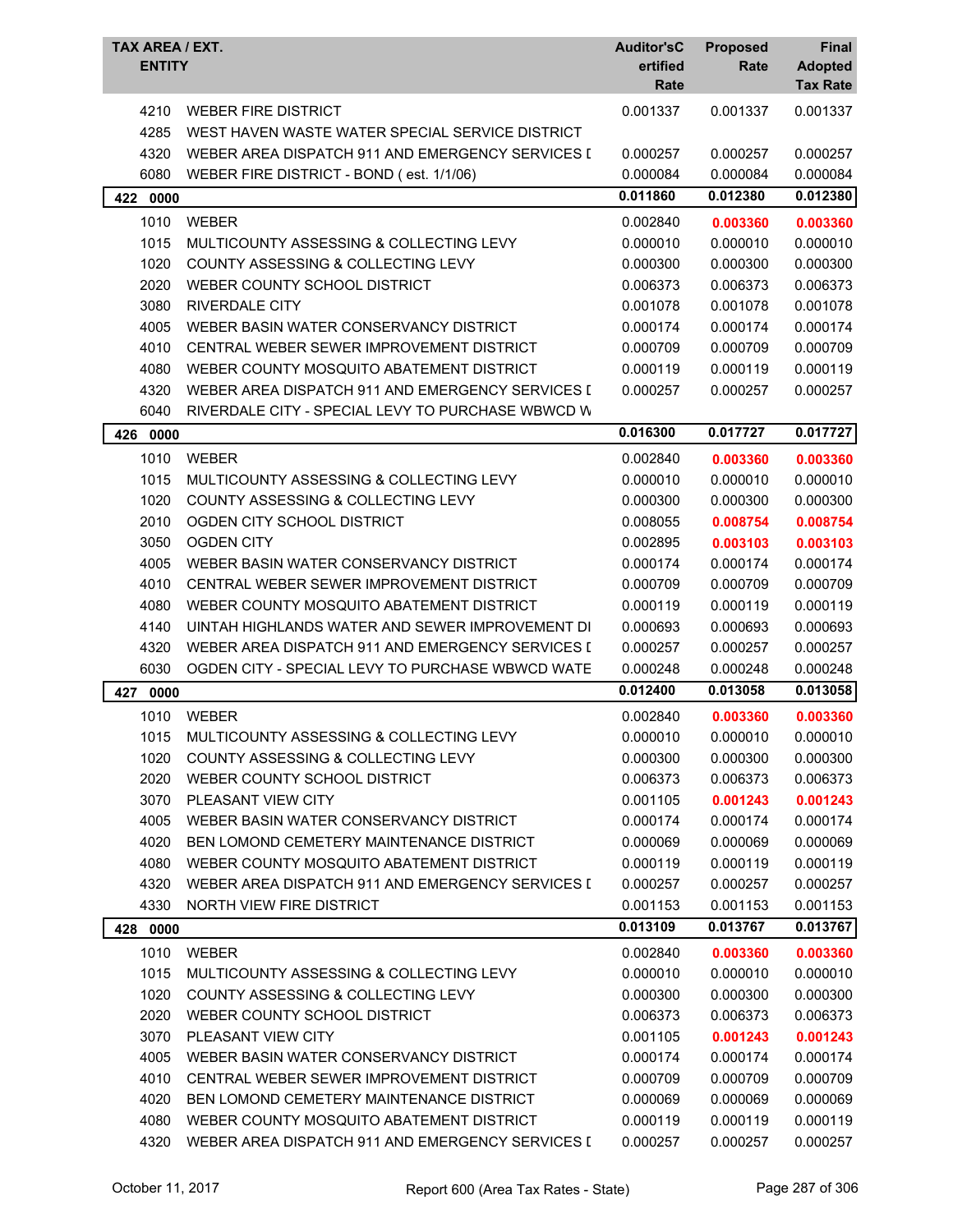| TAX AREA / EXT.<br><b>ENTITY</b> |                                                  | <b>Auditor'sC</b><br>ertified<br>Rate | <b>Proposed</b><br>Rate | <b>Final</b><br><b>Adopted</b><br><b>Tax Rate</b> |
|----------------------------------|--------------------------------------------------|---------------------------------------|-------------------------|---------------------------------------------------|
| 4330                             | NORTH VIEW FIRE DISTRICT                         | 0.001153                              | 0.001153                | 0.001153                                          |
| 429<br>0000                      |                                                  | 0.012331                              | 0.012989                | 0.012989                                          |
| 1010                             | <b>WEBER</b>                                     | 0.002840                              | 0.003360                | 0.003360                                          |
| 1015                             | MULTICOUNTY ASSESSING & COLLECTING LEVY          | 0.000010                              | 0.000010                | 0.000010                                          |
| 1020                             | COUNTY ASSESSING & COLLECTING LEVY               | 0.000300                              | 0.000300                | 0.000300                                          |
| 2020                             | WEBER COUNTY SCHOOL DISTRICT                     | 0.006373                              | 0.006373                | 0.006373                                          |
| 3070                             | PLEASANT VIEW CITY                               | 0.001105                              | 0.001243                | 0.001243                                          |
| 4005                             | WEBER BASIN WATER CONSERVANCY DISTRICT           | 0.000174                              | 0.000174                | 0.000174                                          |
| 4080                             | WEBER COUNTY MOSQUITO ABATEMENT DISTRICT         | 0.000119                              | 0.000119                | 0.000119                                          |
| 4320                             | WEBER AREA DISPATCH 911 AND EMERGENCY SERVICES I | 0.000257                              | 0.000257                | 0.000257                                          |
| 4330                             | NORTH VIEW FIRE DISTRICT                         | 0.001153                              | 0.001153                | 0.001153                                          |
| 430<br>0000                      |                                                  | 0.013366                              | 0.014024                | 0.014024                                          |
| 1010                             | <b>WEBER</b>                                     | 0.002840                              | 0.003360                | 0.003360                                          |
| 1015                             | MULTICOUNTY ASSESSING & COLLECTING LEVY          | 0.000010                              | 0.000010                | 0.000010                                          |
| 1020                             | <b>COUNTY ASSESSING &amp; COLLECTING LEVY</b>    | 0.000300                              | 0.000300                | 0.000300                                          |
| 2020                             | WEBER COUNTY SCHOOL DISTRICT                     | 0.006373                              | 0.006373                | 0.006373                                          |
| 3070                             | <b>PLEASANT VIEW CITY</b>                        | 0.001105                              | 0.001243                | 0.001243                                          |
| 4005                             | WEBER BASIN WATER CONSERVANCY DISTRICT           | 0.000174                              | 0.000174                | 0.000174                                          |
| 4010                             | CENTRAL WEBER SEWER IMPROVEMENT DISTRICT         | 0.000709                              | 0.000709                | 0.000709                                          |
| 4020                             | BEN LOMOND CEMETERY MAINTENANCE DISTRICT         | 0.000069                              | 0.000069                | 0.000069                                          |
| 4070                             | <b>BONA VISTA WATER IMPROVEMENT DISTRICT</b>     | 0.000257                              | 0.000257                | 0.000257                                          |
| 4080                             | WEBER COUNTY MOSQUITO ABATEMENT DISTRICT         | 0.000119                              | 0.000119                | 0.000119                                          |
| 4320                             | WEBER AREA DISPATCH 911 AND EMERGENCY SERVICES I | 0.000257                              | 0.000257                | 0.000257                                          |
| 4330                             | NORTH VIEW FIRE DISTRICT                         | 0.001153                              | 0.001153                | 0.001153                                          |
| 0000<br>431                      |                                                  | 0.012607                              | 0.013127                | 0.013127                                          |
| 1010                             | <b>WEBER</b>                                     | 0.002840                              | 0.003360                | 0.003360                                          |
| 1015                             | MULTICOUNTY ASSESSING & COLLECTING LEVY          | 0.000010                              | 0.000010                | 0.000010                                          |
| 1020                             | COUNTY ASSESSING & COLLECTING LEVY               | 0.000300                              | 0.000300                | 0.000300                                          |
| 2020                             | WEBER COUNTY SCHOOL DISTRICT                     | 0.006373                              | 0.006373                | 0.006373                                          |
| 4005                             | WEBER BASIN WATER CONSERVANCY DISTRICT           | 0.000174                              | 0.000174                | 0.000174                                          |
| 4010                             | CENTRAL WEBER SEWER IMPROVEMENT DISTRICT         | 0.000709                              | 0.000709                | 0.000709                                          |
| 4070                             | BONA VISTA WATER IMPROVEMENT DISTRICT            | 0.000257                              | 0.000257                | 0.000257                                          |
| 4080                             | WEBER COUNTY MOSQUITO ABATEMENT DISTRICT         | 0.000119                              | 0.000119                | 0.000119                                          |
| 4210                             | <b>WEBER FIRE DISTRICT</b>                       | 0.001337                              | 0.001337                | 0.001337                                          |
| 4320                             | WEBER AREA DISPATCH 911 AND EMERGENCY SERVICES I | 0.000257                              | 0.000257                | 0.000257                                          |
| 6080                             | WEBER FIRE DISTRICT - BOND (est. 1/1/06)         | 0.000084                              | 0.000084                | 0.000084                                          |
| 6090                             | MUNICIPAL TYPE SERVICE FUND                      | 0.000147                              | 0.000147                | 0.000147                                          |
| 432 0000                         |                                                  | 0.015691                              | 0.017118                | 0.017118                                          |
| 1010                             | <b>WEBER</b>                                     | 0.002840                              | 0.003360                | 0.003360                                          |
| 1015                             | MULTICOUNTY ASSESSING & COLLECTING LEVY          | 0.000010                              | 0.000010                | 0.000010                                          |
| 1020                             | COUNTY ASSESSING & COLLECTING LEVY               | 0.000300                              | 0.000300                | 0.000300                                          |
| 2010                             | OGDEN CITY SCHOOL DISTRICT                       | 0.008055                              | 0.008754                | 0.008754                                          |
| 3050                             | <b>OGDEN CITY</b>                                | 0.002895                              | 0.003103                | 0.003103                                          |
| 4005                             | WEBER BASIN WATER CONSERVANCY DISTRICT           | 0.000174                              | 0.000174                | 0.000174                                          |
| 4010                             | CENTRAL WEBER SEWER IMPROVEMENT DISTRICT         | 0.000709                              | 0.000709                | 0.000709                                          |
| 4080                             | WEBER COUNTY MOSQUITO ABATEMENT DISTRICT         | 0.000119                              | 0.000119                | 0.000119                                          |
| 4320                             | WEBER AREA DISPATCH 911 AND EMERGENCY SERVICES I | 0.000257                              | 0.000257                | 0.000257                                          |
| 6030                             | OGDEN CITY - SPECIAL LEVY TO PURCHASE WBWCD WATE | 0.000248                              | 0.000248                | 0.000248                                          |
| 6080                             | WEBER FIRE DISTRICT - BOND (est. 1/1/06)         | 0.000084                              | 0.000084                | 0.000084                                          |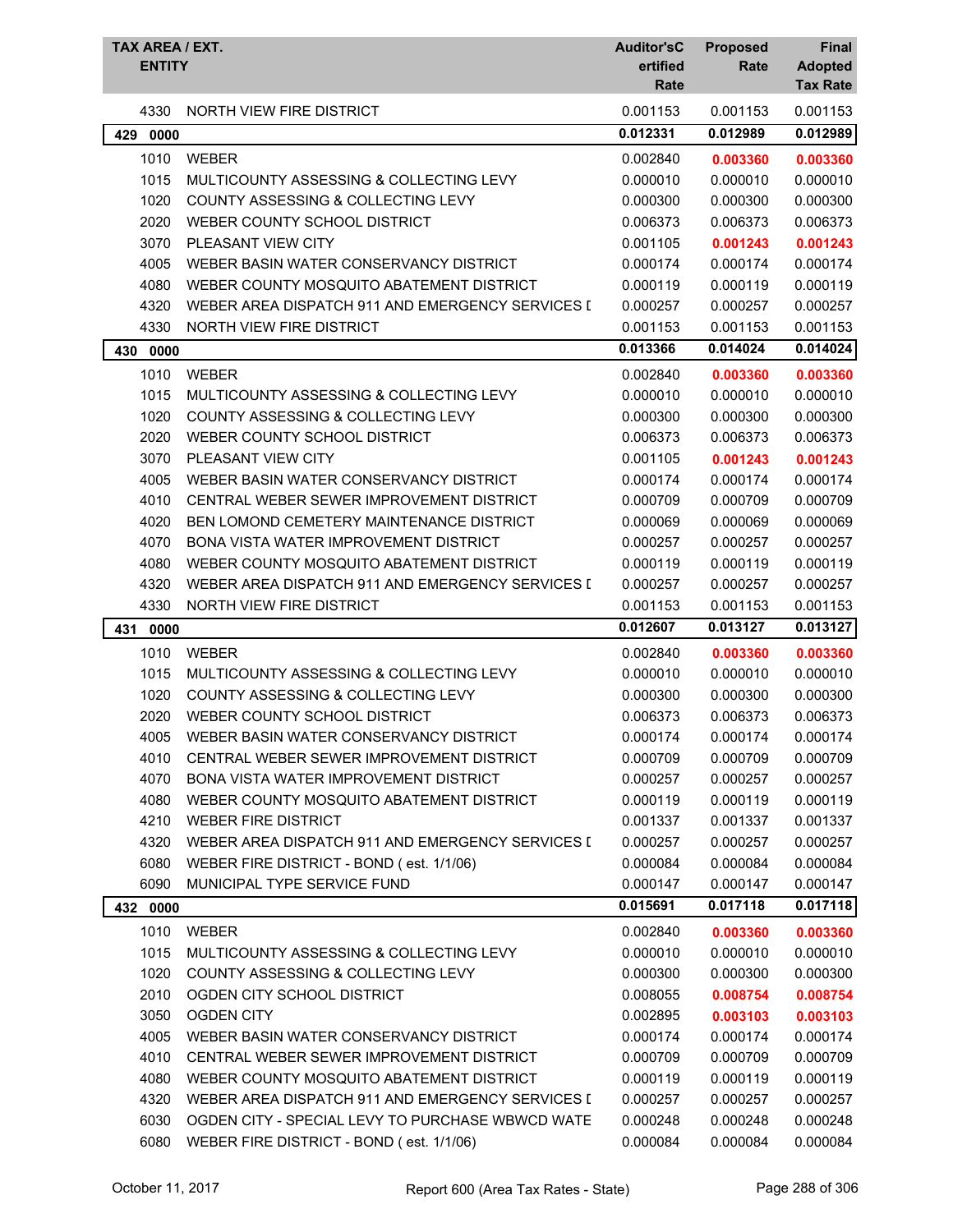| TAX AREA / EXT.<br><b>ENTITY</b> |                                                  | <b>Auditor'sC</b><br>ertified | <b>Proposed</b><br>Rate | Final<br><b>Adopted</b> |
|----------------------------------|--------------------------------------------------|-------------------------------|-------------------------|-------------------------|
|                                  |                                                  | Rate                          |                         | <b>Tax Rate</b>         |
| 433 0000                         |                                                  | 0.013377                      | 0.013897                | 0.013897                |
| 1010                             | <b>WEBER</b>                                     | 0.002840                      | 0.003360                | 0.003360                |
| 1015                             | MULTICOUNTY ASSESSING & COLLECTING LEVY          | 0.000010                      | 0.000010                | 0.000010                |
| 1020                             | COUNTY ASSESSING & COLLECTING LEVY               | 0.000300                      | 0.000300                | 0.000300                |
| 2020                             | WEBER COUNTY SCHOOL DISTRICT                     | 0.006373                      | 0.006373                | 0.006373                |
| 3040                             | NORTH OGDEN CITY                                 | 0.001289                      | 0.001289                | 0.001289                |
| 4005                             | WEBER BASIN WATER CONSERVANCY DISTRICT           | 0.000174                      | 0.000174                | 0.000174                |
| 4010                             | CENTRAL WEBER SEWER IMPROVEMENT DISTRICT         | 0.000709                      | 0.000709                | 0.000709                |
| 4020                             | BEN LOMOND CEMETERY MAINTENANCE DISTRICT         | 0.000069                      | 0.000069                | 0.000069                |
| 4080                             | WEBER COUNTY MOSQUITO ABATEMENT DISTRICT         | 0.000119                      | 0.000119                | 0.000119                |
| 4320                             | WEBER AREA DISPATCH 911 AND EMERGENCY SERVICES I | 0.000257                      | 0.000257                | 0.000257                |
| 4330                             | <b>NORTH VIEW FIRE DISTRICT</b>                  | 0.001153                      | 0.001153                | 0.001153                |
| 6080                             | WEBER FIRE DISTRICT - BOND (est. 1/1/06)         | 0.000084                      | 0.000084                | 0.000084                |
| 434<br>0000                      |                                                  | 0.010842                      | 0.011362                | 0.011362                |
| 1010                             | <b>WEBER</b>                                     | 0.002840                      | 0.003360                | 0.003360                |
| 1015                             | MULTICOUNTY ASSESSING & COLLECTING LEVY          | 0.000010                      | 0.000010                | 0.000010                |
| 1020                             | COUNTY ASSESSING & COLLECTING LEVY               | 0.000300                      | 0.000300                | 0.000300                |
| 2020                             | WEBER COUNTY SCHOOL DISTRICT                     | 0.006373                      | 0.006373                | 0.006373                |
| 3060                             | <b>PLAIN CITY</b>                                | 0.000441                      | 0.000441                | 0.000441                |
| 4005                             | WEBER BASIN WATER CONSERVANCY DISTRICT           | 0.000174                      | 0.000174                | 0.000174                |
| 4030                             | PLAIN CITY CEMETERY MAINTENANCE DISTRICT         | 0.000071                      | 0.000071                | 0.000071                |
| 4070                             | <b>BONA VISTA WATER IMPROVEMENT DISTRICT</b>     | 0.000257                      | 0.000257                | 0.000257                |
| 4080                             | WEBER COUNTY MOSQUITO ABATEMENT DISTRICT         | 0.000119                      | 0.000119                | 0.000119                |
| 4320                             | WEBER AREA DISPATCH 911 AND EMERGENCY SERVICES I | 0.000257                      | 0.000257                | 0.000257                |
| 435 0000                         |                                                  | 0.010669                      | 0.011189                | 0.011189                |
| 1010                             | <b>WEBER</b>                                     | 0.002840                      | 0.003360                | 0.003360                |
| 1015                             | MULTICOUNTY ASSESSING & COLLECTING LEVY          | 0.000010                      | 0.000010                | 0.000010                |
| 1020                             | COUNTY ASSESSING & COLLECTING LEVY               | 0.000300                      | 0.000300                | 0.000300                |
| 2020                             | WEBER COUNTY SCHOOL DISTRICT                     | 0.006373                      | 0.006373                | 0.006373                |
| 3060                             | PLAIN CITY                                       | 0.000441                      | 0.000441                | 0.000441                |
| 4005                             | WEBER BASIN WATER CONSERVANCY DISTRICT           | 0.000174                      | 0.000174                | 0.000174                |
| 4030                             | PLAIN CITY CEMETERY MAINTENANCE DISTRICT         | 0.000071                      | 0.000071                | 0.000071                |
| 4080                             | WEBER COUNTY MOSQUITO ABATEMENT DISTRICT         | 0.000119                      | 0.000119                | 0.000119                |
| 4320                             | WEBER AREA DISPATCH 911 AND EMERGENCY SERVICES I | 0.000257                      | 0.000257                | 0.000257                |
| 6080                             | WEBER FIRE DISTRICT - BOND (est. 1/1/06)         | 0.000084                      | 0.000084                | 0.000084                |
| 436 0000                         |                                                  | 0.013162                      | 0.013682                | 0.013682                |
| 1010                             | <b>WEBER</b>                                     | 0.002840                      | 0.003360                | 0.003360                |
| 1015                             | MULTICOUNTY ASSESSING & COLLECTING LEVY          | 0.000010                      | 0.000010                | 0.000010                |
| 1020                             | COUNTY ASSESSING & COLLECTING LEVY               | 0.000300                      | 0.000300                | 0.000300                |
| 2020                             | WEBER COUNTY SCHOOL DISTRICT                     | 0.006373                      | 0.006373                | 0.006373                |
| 3020                             | <b>HARRISVILLE CITY</b>                          | 0.001074                      | 0.001074                | 0.001074                |
| 4005                             | WEBER BASIN WATER CONSERVANCY DISTRICT           | 0.000174                      | 0.000174                | 0.000174                |
| 4010                             | CENTRAL WEBER SEWER IMPROVEMENT DISTRICT         | 0.000709                      | 0.000709                | 0.000709                |
| 4020                             | BEN LOMOND CEMETERY MAINTENANCE DISTRICT         | 0.000069                      | 0.000069                | 0.000069                |
| 4080                             | WEBER COUNTY MOSQUITO ABATEMENT DISTRICT         | 0.000119                      | 0.000119                | 0.000119                |
| 4320                             | WEBER AREA DISPATCH 911 AND EMERGENCY SERVICES I | 0.000257                      | 0.000257                | 0.000257                |
| 4330                             | NORTH VIEW FIRE DISTRICT                         | 0.001153                      | 0.001153                | 0.001153                |
| 6080                             | WEBER FIRE DISTRICT - BOND (est. 1/1/06)         | 0.000084                      | 0.000084                | 0.000084                |
| 438 0000                         |                                                  | 0.011020                      | 0.011540                | 0.011540                |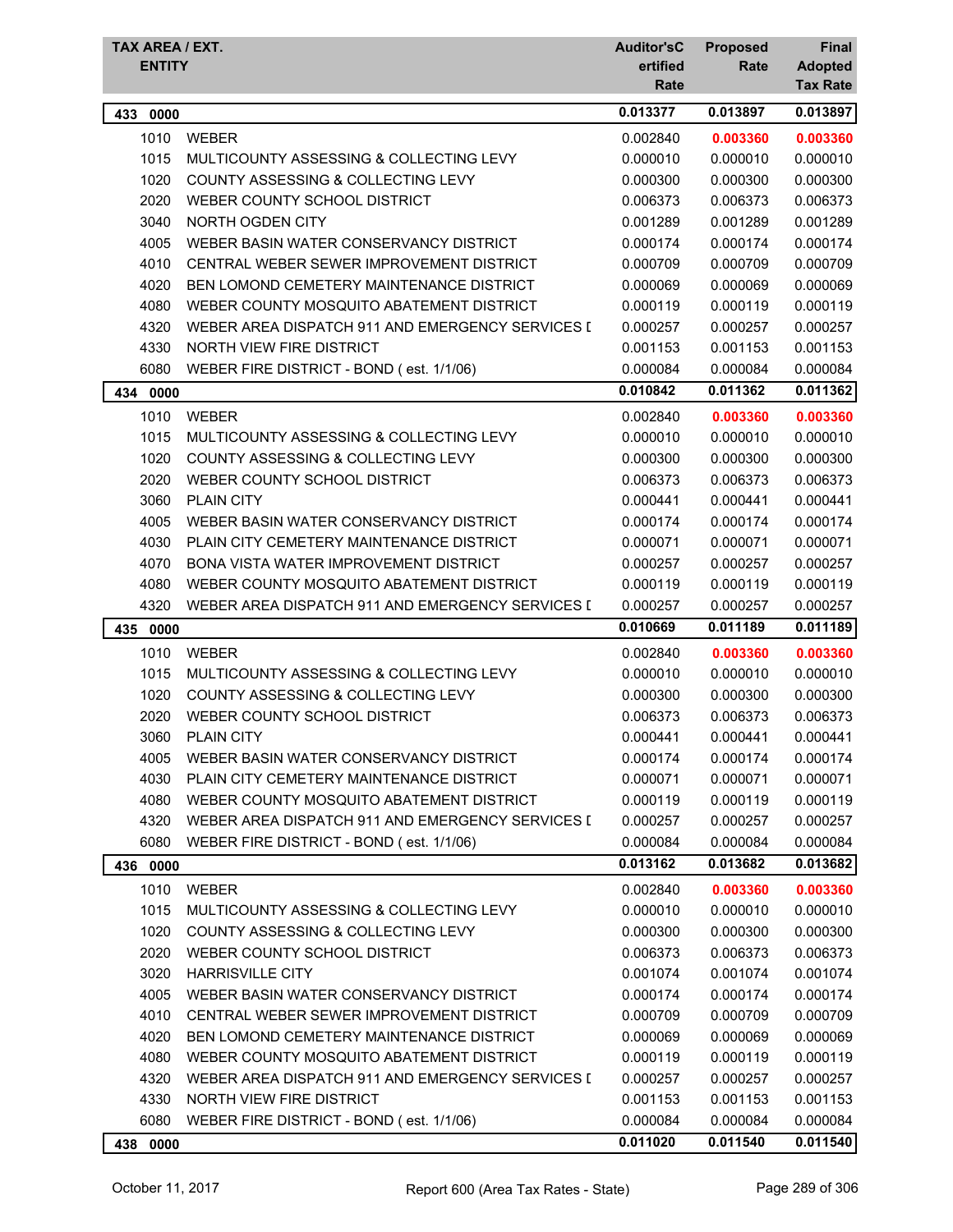| TAX AREA / EXT.<br><b>ENTITY</b> |                                                  | <b>Auditor'sC</b><br>ertified<br>Rate | <b>Proposed</b><br>Rate | Final<br><b>Adopted</b><br><b>Tax Rate</b> |
|----------------------------------|--------------------------------------------------|---------------------------------------|-------------------------|--------------------------------------------|
| 1010                             | WEBER                                            | 0.002840                              | 0.003360                | 0.003360                                   |
| 1015                             | MULTICOUNTY ASSESSING & COLLECTING LEVY          | 0.000010                              | 0.000010                | 0.000010                                   |
| 1020                             | COUNTY ASSESSING & COLLECTING LEVY               | 0.000300                              | 0.000300                | 0.000300                                   |
| 2020                             | WEBER COUNTY SCHOOL DISTRICT                     | 0.006373                              | 0.006373                | 0.006373                                   |
| 3110                             | <b>UINTAH CITY</b>                               | 0.000863                              | 0.000863                | 0.000863                                   |
| 4005                             | WEBER BASIN WATER CONSERVANCY DISTRICT           | 0.000174                              | 0.000174                | 0.000174                                   |
| 4080                             | WEBER COUNTY MOSQUITO ABATEMENT DISTRICT         | 0.000119                              | 0.000119                | 0.000119                                   |
| 4320                             | WEBER AREA DISPATCH 911 AND EMERGENCY SERVICES I | 0.000257                              | 0.000257                | 0.000257                                   |
| 6060                             | UINTAH TOWN - SPECIAL LEVY TO PURCHASE WBWCD WAT |                                       |                         |                                            |
| 6080                             | WEBER FIRE DISTRICT - BOND (est. 1/1/06)         | 0.000084                              | 0.000084                | 0.000084                                   |
| 439<br>0000                      |                                                  | 0.014185                              | 0.014705                | 0.014705                                   |
| 1010                             | <b>WEBER</b>                                     | 0.002840                              | 0.003360                | 0.003360                                   |
| 1015                             | MULTICOUNTY ASSESSING & COLLECTING LEVY          | 0.000010                              | 0.000010                | 0.000010                                   |
| 1020                             | <b>COUNTY ASSESSING &amp; COLLECTING LEVY</b>    | 0.000300                              | 0.000300                | 0.000300                                   |
| 2020                             | WEBER COUNTY SCHOOL DISTRICT                     | 0.006373                              | 0.006373                | 0.006373                                   |
| 3090                             | <b>ROY CITY</b>                                  | 0.002650                              | 0.002650                | 0.002650                                   |
| 4005                             | WEBER BASIN WATER CONSERVANCY DISTRICT           | 0.000174                              | 0.000174                | 0.000174                                   |
| 4015                             | NORTH DAVIS SEWER DISTRICT                       | 0.000949                              | 0.000949                | 0.000949                                   |
| 4080                             | WEBER COUNTY MOSQUITO ABATEMENT DISTRICT         | 0.000119                              | 0.000119                | 0.000119                                   |
| 4130                             | ROY WATER CONSERVANCY DISTRICT                   | 0.000084                              | 0.000084                | 0.000084                                   |
| 4150                             | HOOPER WATER IMPROVEMENT DISTRICT                | 0.000345                              | 0.000345                | 0.000345                                   |
| 4320                             | WEBER AREA DISPATCH 911 AND EMERGENCY SERVICES I | 0.000257                              | 0.000257                | 0.000257                                   |
| 6080                             | WEBER FIRE DISTRICT - BOND (est. 1/1/06)         | 0.000084                              | 0.000084                | 0.000084                                   |
| 440 0000                         |                                                  | 0.013419                              | 0.013939                | 0.013939                                   |
| 1010                             | WEBER                                            | 0.002840                              | 0.003360                | 0.003360                                   |
| 1015                             | MULTICOUNTY ASSESSING & COLLECTING LEVY          | 0.000010                              | 0.000010                | 0.000010                                   |
| 1020                             | COUNTY ASSESSING & COLLECTING LEVY               | 0.000300                              | 0.000300                | 0.000300                                   |
| 2020                             | WEBER COUNTY SCHOOL DISTRICT                     | 0.006373                              | 0.006373                | 0.006373                                   |
| 3020                             | <b>HARRISVILLE CITY</b>                          | 0.001074                              | 0.001074                | 0.001074                                   |
| 4005                             | WEBER BASIN WATER CONSERVANCY DISTRICT           | 0.000174                              | 0.000174                | 0.000174                                   |
| 4010                             | CENTRAL WEBER SEWER IMPROVEMENT DISTRICT         | 0.000709                              | 0.000709                | 0.000709                                   |
| 4020                             | BEN LOMOND CEMETERY MAINTENANCE DISTRICT         | 0.000069                              | 0.000069                | 0.000069                                   |
| 4070                             | BONA VISTA WATER IMPROVEMENT DISTRICT            | 0.000257                              | 0.000257                | 0.000257                                   |
| 4080                             | WEBER COUNTY MOSQUITO ABATEMENT DISTRICT         | 0.000119                              | 0.000119                | 0.000119                                   |
| 4320                             | WEBER AREA DISPATCH 911 AND EMERGENCY SERVICES I | 0.000257                              | 0.000257                | 0.000257                                   |
| 4330                             | NORTH VIEW FIRE DISTRICT                         | 0.001153                              | 0.001153                | 0.001153                                   |
| 6080                             | WEBER FIRE DISTRICT - BOND (est. 1/1/06)         | 0.000084                              | 0.000084                | 0.000084                                   |
| 441 0000                         |                                                  | 0.012124                              | 0.012644                | 0.012644                                   |
| 1010                             | <b>WEBER</b>                                     | 0.002840                              | 0.003360                | 0.003360                                   |
| 1015                             | MULTICOUNTY ASSESSING & COLLECTING LEVY          | 0.000010                              | 0.000010                | 0.000010                                   |
| 1020                             | COUNTY ASSESSING & COLLECTING LEVY               | 0.000300                              | 0.000300                | 0.000300                                   |
| 2020                             | WEBER COUNTY SCHOOL DISTRICT                     | 0.006373                              | 0.006373                | 0.006373                                   |
| 4005                             | WEBER BASIN WATER CONSERVANCY DISTRICT           | 0.000174                              | 0.000174                | 0.000174                                   |
| 4050                             | WARREN-WEST WARREN CEMETERY MAINTENANCE DISTR    | 0.000124                              | 0.000124                | 0.000124                                   |
| 4080                             | WEBER COUNTY MOSQUITO ABATEMENT DISTRICT         | 0.000119                              | 0.000119                | 0.000119                                   |
| 4210                             | <b>WEBER FIRE DISTRICT</b>                       | 0.001337                              | 0.001337                | 0.001337                                   |
| 4280                             | WEST WARREN PARK SERVICE AREA                    | 0.000359                              | 0.000359                | 0.000359                                   |
| 4320                             | WEBER AREA DISPATCH 911 AND EMERGENCY SERVICES I | 0.000257                              | 0.000257                | 0.000257                                   |
| 6080                             | WEBER FIRE DISTRICT - BOND (est. 1/1/06)         | 0.000084                              | 0.000084                | 0.000084                                   |
| 6090                             | MUNICIPAL TYPE SERVICE FUND                      | 0.000147                              | 0.000147                | 0.000147                                   |
|                                  |                                                  |                                       |                         |                                            |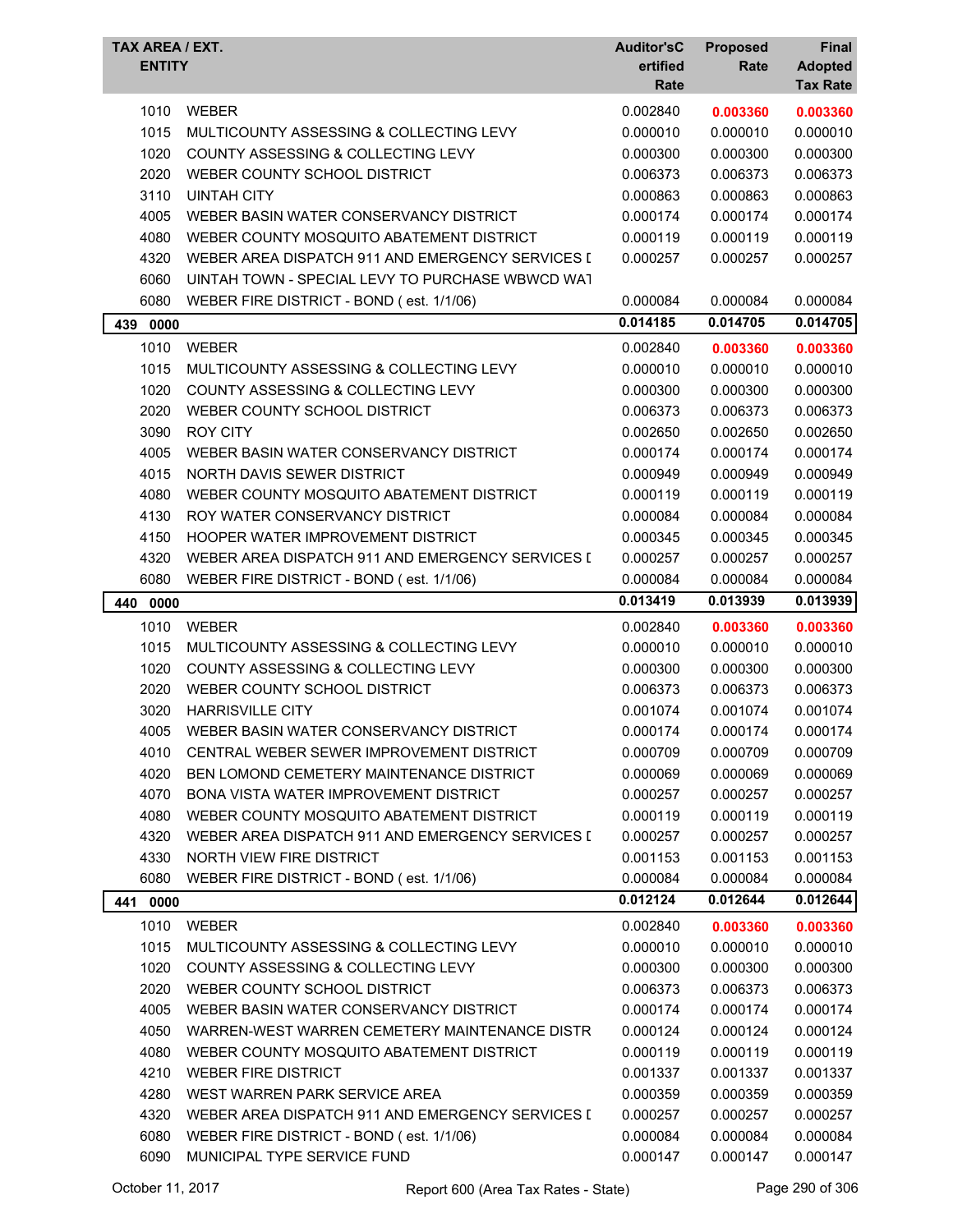| TAX AREA / EXT. |                                                  | <b>Auditor'sC</b> | <b>Proposed</b> | Final                             |
|-----------------|--------------------------------------------------|-------------------|-----------------|-----------------------------------|
| <b>ENTITY</b>   |                                                  | ertified<br>Rate  | Rate            | <b>Adopted</b><br><b>Tax Rate</b> |
| 442 0000        |                                                  | 0.012124          | 0.012644        | 0.012644                          |
| 1010            | <b>WEBER</b>                                     | 0.002840          | 0.003360        | 0.003360                          |
| 1015            | MULTICOUNTY ASSESSING & COLLECTING LEVY          | 0.000010          | 0.000010        | 0.000010                          |
| 1020            | COUNTY ASSESSING & COLLECTING LEVY               | 0.000300          | 0.000300        | 0.000300                          |
| 2020            | WEBER COUNTY SCHOOL DISTRICT                     | 0.006373          | 0.006373        | 0.006373                          |
| 4005            | WEBER BASIN WATER CONSERVANCY DISTRICT           | 0.000174          | 0.000174        | 0.000174                          |
| 4050            | WARREN-WEST WARREN CEMETERY MAINTENANCE DISTR    | 0.000124          | 0.000124        | 0.000124                          |
| 4080            | WEBER COUNTY MOSQUITO ABATEMENT DISTRICT         | 0.000119          | 0.000119        | 0.000119                          |
| 4210            | <b>WEBER FIRE DISTRICT</b>                       | 0.001337          | 0.001337        | 0.001337                          |
| 4280            | WEST WARREN PARK SERVICE AREA                    | 0.000359          | 0.000359        | 0.000359                          |
| 4320            | WEBER AREA DISPATCH 911 AND EMERGENCY SERVICES I | 0.000257          | 0.000257        | 0.000257                          |
| 6080            | WEBER FIRE DISTRICT - BOND (est. 1/1/06)         | 0.000084          | 0.000084        | 0.000084                          |
| 6090            | MUNICIPAL TYPE SERVICE FUND                      | 0.000147          | 0.000147        | 0.000147                          |
| 443<br>0000     |                                                  | 0.011765          | 0.012285        | 0.012285                          |
| 1010            | <b>WEBER</b>                                     | 0.002840          | 0.003360        | 0.003360                          |
| 1015            | MULTICOUNTY ASSESSING & COLLECTING LEVY          | 0.000010          | 0.000010        | 0.000010                          |
| 1020            | <b>COUNTY ASSESSING &amp; COLLECTING LEVY</b>    | 0.000300          | 0.000300        | 0.000300                          |
| 2020            | WEBER COUNTY SCHOOL DISTRICT                     | 0.006373          | 0.006373        | 0.006373                          |
| 4005            | WEBER BASIN WATER CONSERVANCY DISTRICT           | 0.000174          | 0.000174        | 0.000174                          |
| 4050            | WARREN-WEST WARREN CEMETERY MAINTENANCE DISTR    | 0.000124          | 0.000124        | 0.000124                          |
| 4080            | WEBER COUNTY MOSQUITO ABATEMENT DISTRICT         | 0.000119          | 0.000119        | 0.000119                          |
| 4210            | <b>WEBER FIRE DISTRICT</b>                       | 0.001337          | 0.001337        | 0.001337                          |
| 4320            | WEBER AREA DISPATCH 911 AND EMERGENCY SERVICES I | 0.000257          | 0.000257        | 0.000257                          |
| 6080            | WEBER FIRE DISTRICT - BOND (est. 1/1/06)         | 0.000084          | 0.000084        | 0.000084                          |
| 6090            | MUNICIPAL TYPE SERVICE FUND                      | 0.000147          | 0.000147        | 0.000147                          |
| 444 0000        |                                                  | 0.011070          | 0.011590        | 0.011590                          |
| 1010            | <b>WEBER</b>                                     | 0.002840          | 0.003360        | 0.003360                          |
| 1015            | MULTICOUNTY ASSESSING & COLLECTING LEVY          | 0.000010          | 0.000010        | 0.000010                          |
| 1020            | COUNTY ASSESSING & COLLECTING LEVY               | 0.000300          | 0.000300        | 0.000300                          |
| 2020            | WEBER COUNTY SCHOOL DISTRICT                     | 0.006373          | 0.006373        | 0.006373                          |
| 3060            | <b>PLAIN CITY</b>                                | 0.000441          | 0.000441        | 0.000441                          |
| 4005            | WEBER BASIN WATER CONSERVANCY DISTRICT           | 0.000174          | 0.000174        | 0.000174                          |
| 4050            | WARREN-WEST WARREN CEMETERY MAINTENANCE DISTR    | 0.000124          | 0.000124        | 0.000124                          |
| 4080            | WEBER COUNTY MOSQUITO ABATEMENT DISTRICT         | 0.000119          | 0.000119        | 0.000119                          |
| 4100            | TAYLOR-WEST WEBER WATER IMPROVEMENT DISTRICT     |                   |                 |                                   |
| 4180            | WEST WARREN - WARREN WATER IMPROVEMENT DISTRICT  | 0.000348          | 0.000348        | 0.000348                          |
| 4320            | WEBER AREA DISPATCH 911 AND EMERGENCY SERVICES I | 0.000257          | 0.000257        | 0.000257                          |
| 6080            | WEBER FIRE DISTRICT - BOND (est. 1/1/06)         | 0.000084          | 0.000084        | 0.000084                          |
| 445<br>0000     |                                                  | 0.011070          | 0.011590        | 0.011590                          |
| 1010            | WEBER                                            | 0.002840          | 0.003360        | 0.003360                          |
| 1015            | MULTICOUNTY ASSESSING & COLLECTING LEVY          | 0.000010          | 0.000010        | 0.000010                          |
| 1020            | COUNTY ASSESSING & COLLECTING LEVY               | 0.000300          | 0.000300        | 0.000300                          |
| 2020            | WEBER COUNTY SCHOOL DISTRICT                     | 0.006373          | 0.006373        | 0.006373                          |
| 3060            | PLAIN CITY                                       | 0.000441          | 0.000441        | 0.000441                          |
| 4005            | WEBER BASIN WATER CONSERVANCY DISTRICT           | 0.000174          | 0.000174        | 0.000174                          |
| 4050            | WARREN-WEST WARREN CEMETERY MAINTENANCE DISTR    | 0.000124          | 0.000124        | 0.000124                          |
| 4080            | WEBER COUNTY MOSQUITO ABATEMENT DISTRICT         | 0.000119          | 0.000119        | 0.000119                          |
| 4180            | WEST WARREN - WARREN WATER IMPROVEMENT DISTRICT  | 0.000348          | 0.000348        | 0.000348                          |
| 4320            | WEBER AREA DISPATCH 911 AND EMERGENCY SERVICES I | 0.000257          | 0.000257        | 0.000257                          |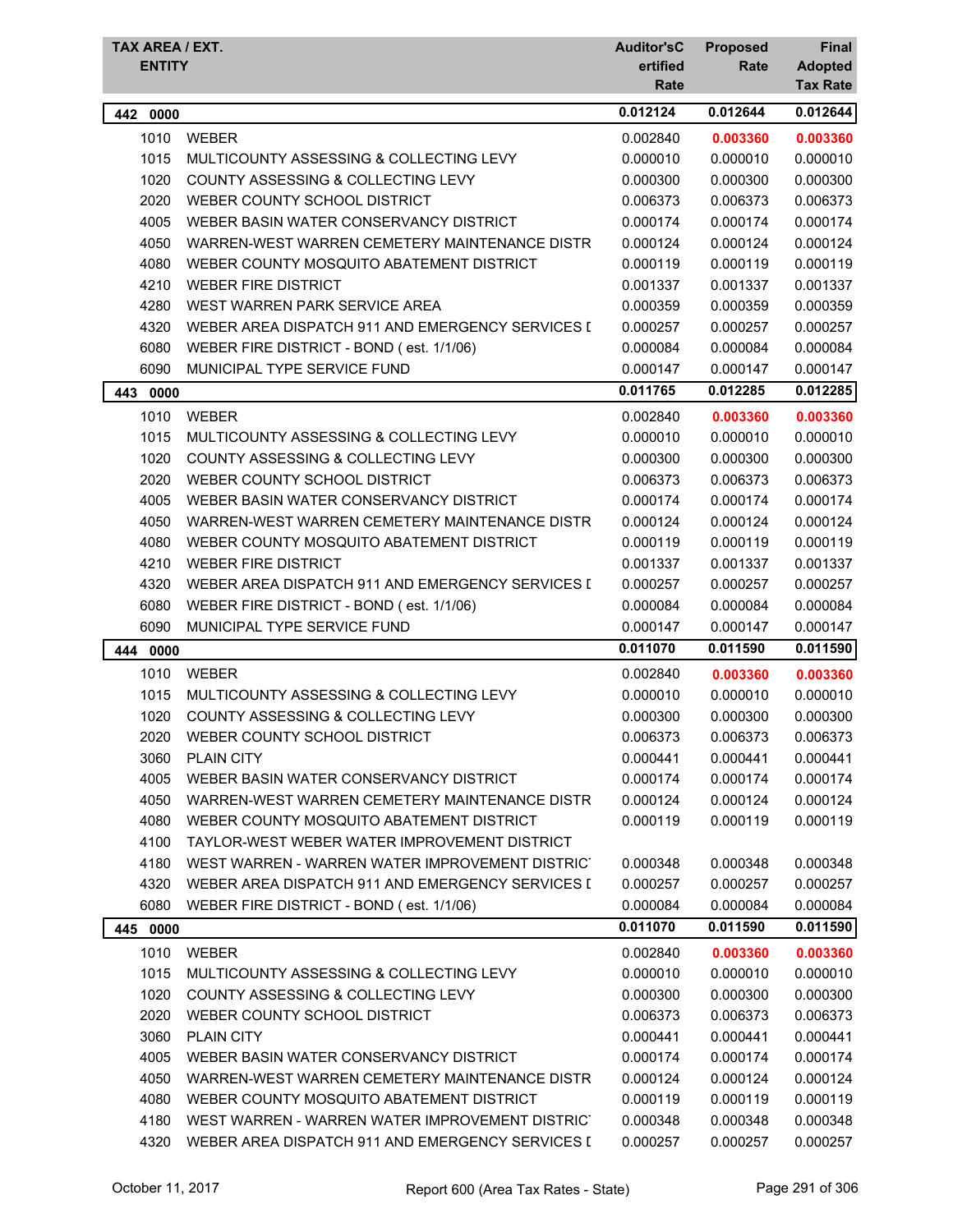| TAX AREA / EXT.<br><b>ENTITY</b> |                                                  | <b>Auditor'sC</b><br>ertified<br>Rate | <b>Proposed</b><br>Rate | Final<br><b>Adopted</b><br><b>Tax Rate</b> |
|----------------------------------|--------------------------------------------------|---------------------------------------|-------------------------|--------------------------------------------|
| 6080                             | WEBER FIRE DISTRICT - BOND (est. 1/1/06)         | 0.000084                              | 0.000084                | 0.000084                                   |
| 0000<br>446                      |                                                  | 0.010722                              | 0.011242                | 0.011242                                   |
| 1010                             | <b>WEBER</b>                                     | 0.002840                              | 0.003360                | 0.003360                                   |
| 1015                             | MULTICOUNTY ASSESSING & COLLECTING LEVY          | 0.000010                              | 0.000010                | 0.000010                                   |
| 1020                             | COUNTY ASSESSING & COLLECTING LEVY               | 0.000300                              | 0.000300                | 0.000300                                   |
| 2020                             | WEBER COUNTY SCHOOL DISTRICT                     | 0.006373                              | 0.006373                | 0.006373                                   |
| 3060                             | <b>PLAIN CITY</b>                                | 0.000441                              | 0.000441                | 0.000441                                   |
| 4005                             | WEBER BASIN WATER CONSERVANCY DISTRICT           | 0.000174                              | 0.000174                | 0.000174                                   |
| 4050                             | WARREN-WEST WARREN CEMETERY MAINTENANCE DISTR    | 0.000124                              | 0.000124                | 0.000124                                   |
| 4080                             | WEBER COUNTY MOSQUITO ABATEMENT DISTRICT         | 0.000119                              | 0.000119                | 0.000119                                   |
| 4320                             | WEBER AREA DISPATCH 911 AND EMERGENCY SERVICES I | 0.000257                              | 0.000257                | 0.000257                                   |
| 6080                             | WEBER FIRE DISTRICT - BOND (est. 1/1/06)         | 0.000084                              | 0.000084                | 0.000084                                   |
| 447<br>0000                      |                                                  | 0.011551                              | 0.012071                | 0.012071                                   |
| 1010                             | <b>WEBER</b>                                     | 0.002840                              | 0.003360                | 0.003360                                   |
| 1015                             | MULTICOUNTY ASSESSING & COLLECTING LEVY          | 0.000010                              | 0.000010                | 0.000010                                   |
| 1020                             | COUNTY ASSESSING & COLLECTING LEVY               | 0.000300                              | 0.000300                | 0.000300                                   |
| 2020                             | WEBER COUNTY SCHOOL DISTRICT                     | 0.006373                              | 0.006373                | 0.006373                                   |
| 3060                             | <b>PLAIN CITY</b>                                | 0.000441                              | 0.000441                | 0.000441                                   |
| 4005                             | WEBER BASIN WATER CONSERVANCY DISTRICT           | 0.000174                              | 0.000174                | 0.000174                                   |
| 4010                             | CENTRAL WEBER SEWER IMPROVEMENT DISTRICT         | 0.000709                              | 0.000709                | 0.000709                                   |
| 4030                             | PLAIN CITY CEMETERY MAINTENANCE DISTRICT         | 0.000071                              | 0.000071                | 0.000071                                   |
| 4070                             | BONA VISTA WATER IMPROVEMENT DISTRICT            | 0.000257                              | 0.000257                | 0.000257                                   |
| 4080                             | WEBER COUNTY MOSQUITO ABATEMENT DISTRICT         | 0.000119                              | 0.000119                | 0.000119                                   |
| 4320                             | WEBER AREA DISPATCH 911 AND EMERGENCY SERVICES I | 0.000257                              | 0.000257                | 0.000257                                   |
| 448<br>0000                      |                                                  | 0.013193                              | 0.013851                | 0.013851                                   |
| 1010                             | <b>WEBER</b>                                     | 0.002840                              | 0.003360                | 0.003360                                   |
| 1015                             | MULTICOUNTY ASSESSING & COLLECTING LEVY          | 0.000010                              | 0.000010                | 0.000010                                   |
| 1020                             | COUNTY ASSESSING & COLLECTING LEVY               | 0.000300                              | 0.000300                | 0.000300                                   |
| 2020                             | WEBER COUNTY SCHOOL DISTRICT                     | 0.006373                              | 0.006373                | 0.006373                                   |
| 3070                             | PLEASANT VIEW CITY                               | 0.001105                              | 0.001243                | 0.001243                                   |
| 4005                             | WEBER BASIN WATER CONSERVANCY DISTRICT           | 0.000174                              | 0.000174                | 0.000174                                   |
| 4010                             | CENTRAL WEBER SEWER IMPROVEMENT DISTRICT         | 0.000709                              | 0.000709                | 0.000709                                   |
| 4020                             | BEN LOMOND CEMETERY MAINTENANCE DISTRICT         | 0.000069                              | 0.000069                | 0.000069                                   |
| 4080                             | WEBER COUNTY MOSQUITO ABATEMENT DISTRICT         | 0.000119                              | 0.000119                | 0.000119                                   |
| 4320                             | WEBER AREA DISPATCH 911 AND EMERGENCY SERVICES I | 0.000257                              | 0.000257                | 0.000257                                   |
| 4330                             | NORTH VIEW FIRE DISTRICT                         | 0.001153                              | 0.001153                | 0.001153                                   |
| 6080                             | WEBER FIRE DISTRICT - BOND (est. 1/1/06)         | 0.000084                              | 0.000084                | 0.000084                                   |
| 449<br>0000                      |                                                  | 0.013450                              | 0.014108                | 0.014108                                   |
| 1010                             | <b>WEBER</b>                                     | 0.002840                              | 0.003360                | 0.003360                                   |
| 1015                             | MULTICOUNTY ASSESSING & COLLECTING LEVY          | 0.000010                              | 0.000010                | 0.000010                                   |
| 1020                             | COUNTY ASSESSING & COLLECTING LEVY               | 0.000300                              | 0.000300                | 0.000300                                   |
| 2020                             | WEBER COUNTY SCHOOL DISTRICT                     | 0.006373                              | 0.006373                | 0.006373                                   |
| 3070                             | PLEASANT VIEW CITY                               | 0.001105                              | 0.001243                | 0.001243                                   |
| 4005                             | WEBER BASIN WATER CONSERVANCY DISTRICT           | 0.000174                              | 0.000174                | 0.000174                                   |
| 4010                             | CENTRAL WEBER SEWER IMPROVEMENT DISTRICT         | 0.000709                              | 0.000709                | 0.000709                                   |
| 4020                             | BEN LOMOND CEMETERY MAINTENANCE DISTRICT         | 0.000069                              | 0.000069                | 0.000069                                   |
| 4070                             | BONA VISTA WATER IMPROVEMENT DISTRICT            | 0.000257                              | 0.000257                | 0.000257                                   |
| 4080                             | WEBER COUNTY MOSQUITO ABATEMENT DISTRICT         | 0.000119                              | 0.000119                | 0.000119                                   |
| 4320                             | WEBER AREA DISPATCH 911 AND EMERGENCY SERVICES I | 0.000257                              | 0.000257                | 0.000257                                   |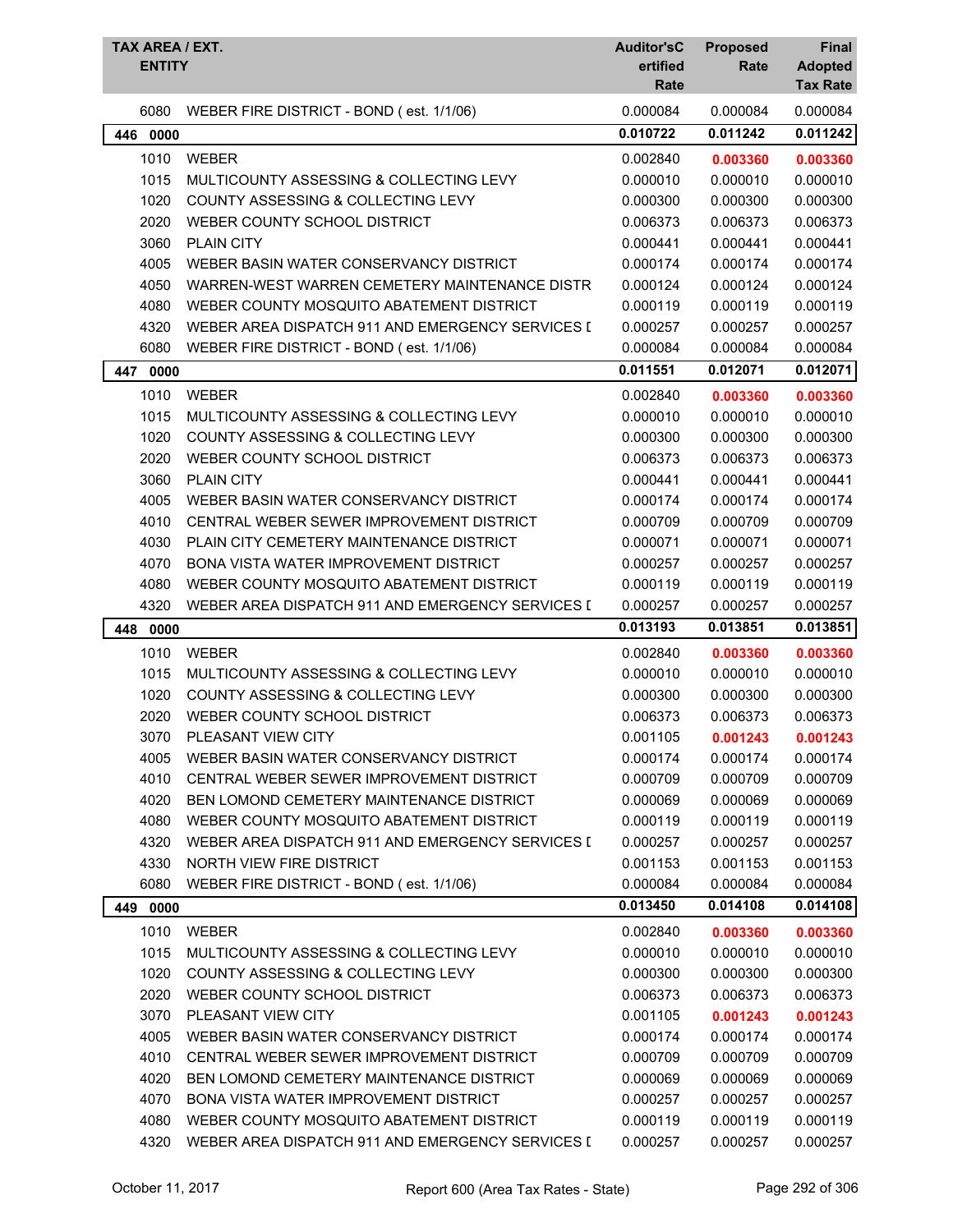| TAX AREA / EXT.<br><b>ENTITY</b> |                                                                               | <b>Auditor'sC</b><br>ertified<br>Rate | <b>Proposed</b><br>Rate | Final<br><b>Adopted</b><br><b>Tax Rate</b> |
|----------------------------------|-------------------------------------------------------------------------------|---------------------------------------|-------------------------|--------------------------------------------|
| 4330                             | NORTH VIEW FIRE DISTRICT                                                      | 0.001153                              | 0.001153                | 0.001153                                   |
| 6080                             | WEBER FIRE DISTRICT - BOND (est. 1/1/06)                                      | 0.000084                              | 0.000084                | 0.000084                                   |
| 450 0000                         |                                                                               | 0.013634                              | 0.014154                | 0.014154                                   |
| 1010                             | WEBER                                                                         | 0.002840                              | 0.003360                | 0.003360                                   |
| 1015                             | MULTICOUNTY ASSESSING & COLLECTING LEVY                                       | 0.000010                              | 0.000010                | 0.000010                                   |
| 1020                             | COUNTY ASSESSING & COLLECTING LEVY                                            | 0.000300                              | 0.000300                | 0.000300                                   |
| 2020                             | WEBER COUNTY SCHOOL DISTRICT                                                  | 0.006373                              | 0.006373                | 0.006373                                   |
| 3040                             | NORTH OGDEN CITY                                                              | 0.001289                              | 0.001289                | 0.001289                                   |
| 4005                             | WEBER BASIN WATER CONSERVANCY DISTRICT                                        | 0.000174                              | 0.000174                | 0.000174                                   |
| 4010                             | CENTRAL WEBER SEWER IMPROVEMENT DISTRICT                                      | 0.000709                              | 0.000709                | 0.000709                                   |
| 4020                             | BEN LOMOND CEMETERY MAINTENANCE DISTRICT                                      | 0.000069                              | 0.000069                | 0.000069                                   |
| 4070                             | <b>BONA VISTA WATER IMPROVEMENT DISTRICT</b>                                  | 0.000257                              | 0.000257                | 0.000257                                   |
| 4080                             | WEBER COUNTY MOSQUITO ABATEMENT DISTRICT                                      | 0.000119                              | 0.000119                | 0.000119                                   |
| 4320                             | WEBER AREA DISPATCH 911 AND EMERGENCY SERVICES I                              | 0.000257                              | 0.000257                | 0.000257                                   |
| 4330                             | NORTH VIEW FIRE DISTRICT                                                      | 0.001153                              | 0.001153                | 0.001153                                   |
| 6080                             | WEBER FIRE DISTRICT - BOND (est. 1/1/06)                                      | 0.000084                              | 0.000084                | 0.000084                                   |
| 451<br>0000                      |                                                                               | 0.014009                              | 0.014737                | 0.014737                                   |
| 1010                             | WEBER                                                                         | 0.002840                              | 0.003360                | 0.003360                                   |
| 1015                             | MULTICOUNTY ASSESSING & COLLECTING LEVY                                       | 0.000010                              | 0.000010                | 0.000010                                   |
| 1020                             | COUNTY ASSESSING & COLLECTING LEVY                                            | 0.000300                              | 0.000300                | 0.000300                                   |
| 2020                             | WEBER COUNTY SCHOOL DISTRICT                                                  | 0.006373                              | 0.006373                | 0.006373                                   |
| 3050                             | <b>OGDEN CITY</b>                                                             | 0.002895                              | 0.003103                | 0.003103                                   |
| 4005                             | WEBER BASIN WATER CONSERVANCY DISTRICT                                        | 0.000174                              | 0.000174                | 0.000174                                   |
| 4010                             | CENTRAL WEBER SEWER IMPROVEMENT DISTRICT                                      | 0.000709                              | 0.000709                | 0.000709                                   |
| 4080                             | WEBER COUNTY MOSQUITO ABATEMENT DISTRICT                                      | 0.000119                              | 0.000119                | 0.000119                                   |
| 4320                             | WEBER AREA DISPATCH 911 AND EMERGENCY SERVICES I                              | 0.000257                              | 0.000257                | 0.000257                                   |
| 6030                             | OGDEN CITY - SPECIAL LEVY TO PURCHASE WBWCD WATE                              | 0.000248                              | 0.000248                | 0.000248                                   |
| 6080                             | WEBER FIRE DISTRICT - BOND (est. 1/1/06)                                      | 0.000084                              | 0.000084                | 0.000084                                   |
| 452<br>0000                      |                                                                               | 0.010855                              | 0.011375                | 0.011375                                   |
| 1010                             | WEBER                                                                         | 0.002840                              | 0.003360                | 0.003360                                   |
| 1015                             | MULTICOUNTY ASSESSING & COLLECTING LEVY                                       | 0.000010                              | 0.000010                | 0.000010                                   |
| 1020                             | COUNTY ASSESSING & COLLECTING LEVY                                            | 0.000300                              | 0.000300                | 0.000300                                   |
| 2020                             | WEBER COUNTY SCHOOL DISTRICT                                                  | 0.006373                              | 0.006373                | 0.006373                                   |
| 3060                             | <b>PLAIN CITY</b>                                                             | 0.000441                              | 0.000441                | 0.000441                                   |
| 4005                             | WEBER BASIN WATER CONSERVANCY DISTRICT                                        | 0.000174                              | 0.000174                | 0.000174                                   |
| 4070                             | <b>BONA VISTA WATER IMPROVEMENT DISTRICT</b>                                  | 0.000257                              | 0.000257                | 0.000257                                   |
| 4080                             | WEBER COUNTY MOSQUITO ABATEMENT DISTRICT                                      | 0.000119                              | 0.000119                | 0.000119                                   |
| 4320                             | WEBER AREA DISPATCH 911 AND EMERGENCY SERVICES I                              | 0.000257                              | 0.000257                | 0.000257                                   |
| 6080                             | WEBER FIRE DISTRICT - BOND (est. 1/1/06)                                      | 0.000084                              | 0.000084                | 0.000084                                   |
| 453 0000                         |                                                                               | 0.013381                              | 0.014039                | 0.014039                                   |
| 1010                             | WEBER                                                                         | 0.002840                              |                         |                                            |
|                                  |                                                                               |                                       | 0.003360                | 0.003360                                   |
| 1015<br>1020                     | MULTICOUNTY ASSESSING & COLLECTING LEVY<br>COUNTY ASSESSING & COLLECTING LEVY | 0.000010                              | 0.000010                | 0.000010                                   |
| 2020                             | WEBER COUNTY SCHOOL DISTRICT                                                  | 0.000300<br>0.006373                  | 0.000300                | 0.000300<br>0.006373                       |
| 3070                             | PLEASANT VIEW CITY                                                            |                                       | 0.006373                |                                            |
| 4005                             | WEBER BASIN WATER CONSERVANCY DISTRICT                                        | 0.001105<br>0.000174                  | 0.001243<br>0.000174    | 0.001243<br>0.000174                       |
| 4010                             | CENTRAL WEBER SEWER IMPROVEMENT DISTRICT                                      | 0.000709                              | 0.000709                | 0.000709                                   |
| 4070                             | <b>BONA VISTA WATER IMPROVEMENT DISTRICT</b>                                  | 0.000257                              | 0.000257                | 0.000257                                   |
| 4080                             | WEBER COUNTY MOSQUITO ABATEMENT DISTRICT                                      | 0.000119                              | 0.000119                | 0.000119                                   |
|                                  |                                                                               |                                       |                         |                                            |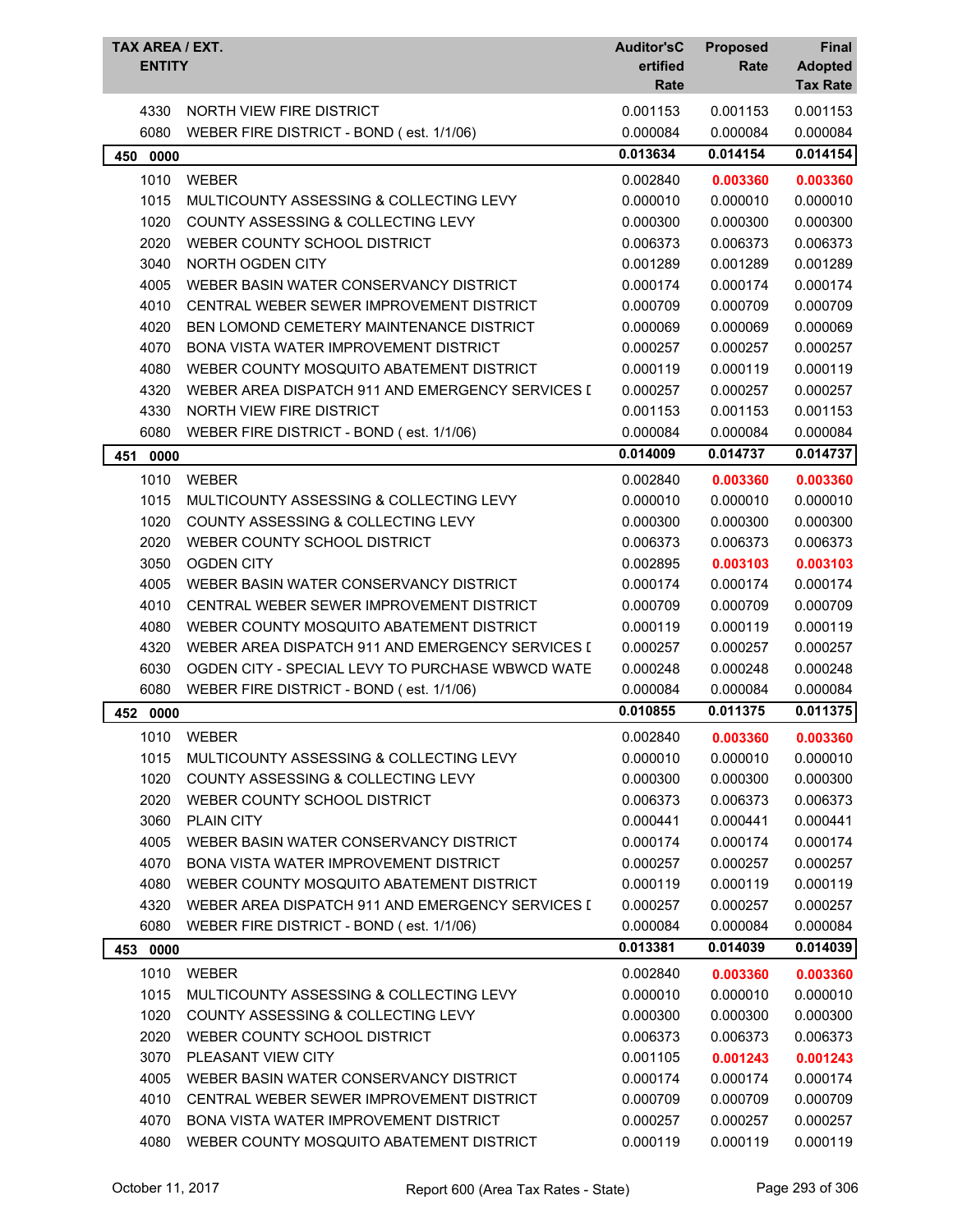| TAX AREA / EXT.<br><b>ENTITY</b> |                                                  | <b>Auditor'sC</b><br>ertified<br>Rate | <b>Proposed</b><br>Rate | Final<br><b>Adopted</b><br><b>Tax Rate</b> |
|----------------------------------|--------------------------------------------------|---------------------------------------|-------------------------|--------------------------------------------|
| 4320                             | WEBER AREA DISPATCH 911 AND EMERGENCY SERVICES I | 0.000257                              | 0.000257                | 0.000257                                   |
| 4330                             | NORTH VIEW FIRE DISTRICT                         | 0.001153                              | 0.001153                | 0.001153                                   |
| 6080                             | WEBER FIRE DISTRICT - BOND (est. 1/1/06)         | 0.000084                              | 0.000084                | 0.000084                                   |
| 0000<br>456                      |                                                  | 0.012607                              | 0.013127                | 0.013127                                   |
| 1010                             | <b>WEBER</b>                                     | 0.002840                              | 0.003360                | 0.003360                                   |
| 1015                             | MULTICOUNTY ASSESSING & COLLECTING LEVY          | 0.000010                              | 0.000010                | 0.000010                                   |
| 1020                             | COUNTY ASSESSING & COLLECTING LEVY               | 0.000300                              | 0.000300                | 0.000300                                   |
| 2020                             | WEBER COUNTY SCHOOL DISTRICT                     | 0.006373                              | 0.006373                | 0.006373                                   |
| 4005                             | WEBER BASIN WATER CONSERVANCY DISTRICT           | 0.000174                              | 0.000174                | 0.000174                                   |
| 4010                             | CENTRAL WEBER SEWER IMPROVEMENT DISTRICT         | 0.000709                              | 0.000709                | 0.000709                                   |
| 4070                             | BONA VISTA WATER IMPROVEMENT DISTRICT            | 0.000257                              | 0.000257                | 0.000257                                   |
| 4080                             | WEBER COUNTY MOSQUITO ABATEMENT DISTRICT         | 0.000119                              | 0.000119                | 0.000119                                   |
| 4210                             | <b>WEBER FIRE DISTRICT</b>                       | 0.001337                              | 0.001337                | 0.001337                                   |
| 4320                             | WEBER AREA DISPATCH 911 AND EMERGENCY SERVICES I | 0.000257                              | 0.000257                | 0.000257                                   |
| 6080                             | WEBER FIRE DISTRICT - BOND (est. 1/1/06)         | 0.000084                              | 0.000084                | 0.000084                                   |
| 6090                             | MUNICIPAL TYPE SERVICE FUND                      | 0.000147                              | 0.000147                | 0.000147                                   |
| 457<br>0000                      |                                                  | 0.014182                              | 0.014910                | 0.014910                                   |
| 1010                             | <b>WEBER</b>                                     | 0.002840                              | 0.003360                | 0.003360                                   |
| 1015                             | MULTICOUNTY ASSESSING & COLLECTING LEVY          | 0.000010                              | 0.000010                | 0.000010                                   |
| 1020                             | COUNTY ASSESSING & COLLECTING LEVY               | 0.000300                              | 0.000300                | 0.000300                                   |
| 2020                             | WEBER COUNTY SCHOOL DISTRICT                     | 0.006373                              | 0.006373                | 0.006373                                   |
| 3050                             | <b>OGDEN CITY</b>                                | 0.002895                              | 0.003103                | 0.003103                                   |
| 4005                             | WEBER BASIN WATER CONSERVANCY DISTRICT           | 0.000174                              | 0.000174                | 0.000174                                   |
| 4010                             | CENTRAL WEBER SEWER IMPROVEMENT DISTRICT         | 0.000709                              | 0.000709                | 0.000709                                   |
| 4070                             | <b>BONA VISTA WATER IMPROVEMENT DISTRICT</b>     | 0.000257                              | 0.000257                | 0.000257                                   |
| 4080                             | WEBER COUNTY MOSQUITO ABATEMENT DISTRICT         | 0.000119                              | 0.000119                | 0.000119                                   |
| 4320                             | WEBER AREA DISPATCH 911 AND EMERGENCY SERVICES I | 0.000257                              | 0.000257                | 0.000257                                   |
| 6030                             | OGDEN CITY - SPECIAL LEVY TO PURCHASE WBWCD WATE | 0.000248                              | 0.000248                | 0.000248                                   |
| 459<br>0000                      |                                                  | 0.012859                              | 0.013379                | 0.013379                                   |
| 1010                             | <b>WEBER</b>                                     | 0.002840                              | 0.003360                | 0.003360                                   |
| 1015                             | MULTICOUNTY ASSESSING & COLLECTING LEVY          | 0.000010                              | 0.000010                | 0.000010                                   |
| 1020                             | <b>COUNTY ASSESSING &amp; COLLECTING LEVY</b>    | 0.000300                              | 0.000300                | 0.000300                                   |
| 2020                             | WEBER COUNTY SCHOOL DISTRICT                     | 0.006373                              | 0.006373                | 0.006373                                   |
| 3010                             | <b>FARR WEST CITY</b>                            | 0.000587                              | 0.000587                | 0.000587                                   |
| 4005                             | WEBER BASIN WATER CONSERVANCY DISTRICT           | 0.000174                              | 0.000174                | 0.000174                                   |
| 4010                             | CENTRAL WEBER SEWER IMPROVEMENT DISTRICT         | 0.000709                              | 0.000709                | 0.000709                                   |
| 4020                             | BEN LOMOND CEMETERY MAINTENANCE DISTRICT         | 0.000069                              | 0.000069                | 0.000069                                   |
| 4080                             | WEBER COUNTY MOSQUITO ABATEMENT DISTRICT         | 0.000119                              | 0.000119                | 0.000119                                   |
| 4210                             | <b>WEBER FIRE DISTRICT</b>                       | 0.001337                              | 0.001337                | 0.001337                                   |
| 4320                             | WEBER AREA DISPATCH 911 AND EMERGENCY SERVICES I | 0.000257                              | 0.000257                | 0.000257                                   |
| 6080                             | WEBER FIRE DISTRICT - BOND (est. 1/1/06)         | 0.000084                              | 0.000084                | 0.000084                                   |
| 0000<br>460                      |                                                  | 0.013116                              | 0.013636                | 0.013636                                   |
| 1010                             | <b>WEBER</b>                                     | 0.002840                              | 0.003360                | 0.003360                                   |
| 1015                             | MULTICOUNTY ASSESSING & COLLECTING LEVY          | 0.000010                              | 0.000010                | 0.000010                                   |
| 1020                             | COUNTY ASSESSING & COLLECTING LEVY               | 0.000300                              | 0.000300                | 0.000300                                   |
| 2020                             | WEBER COUNTY SCHOOL DISTRICT                     | 0.006373                              | 0.006373                | 0.006373                                   |
| 3010                             | <b>FARR WEST CITY</b>                            | 0.000587                              | 0.000587                | 0.000587                                   |
| 4005                             | WEBER BASIN WATER CONSERVANCY DISTRICT           | 0.000174                              | 0.000174                | 0.000174                                   |
| 4010                             | CENTRAL WEBER SEWER IMPROVEMENT DISTRICT         | 0.000709                              | 0.000709                | 0.000709                                   |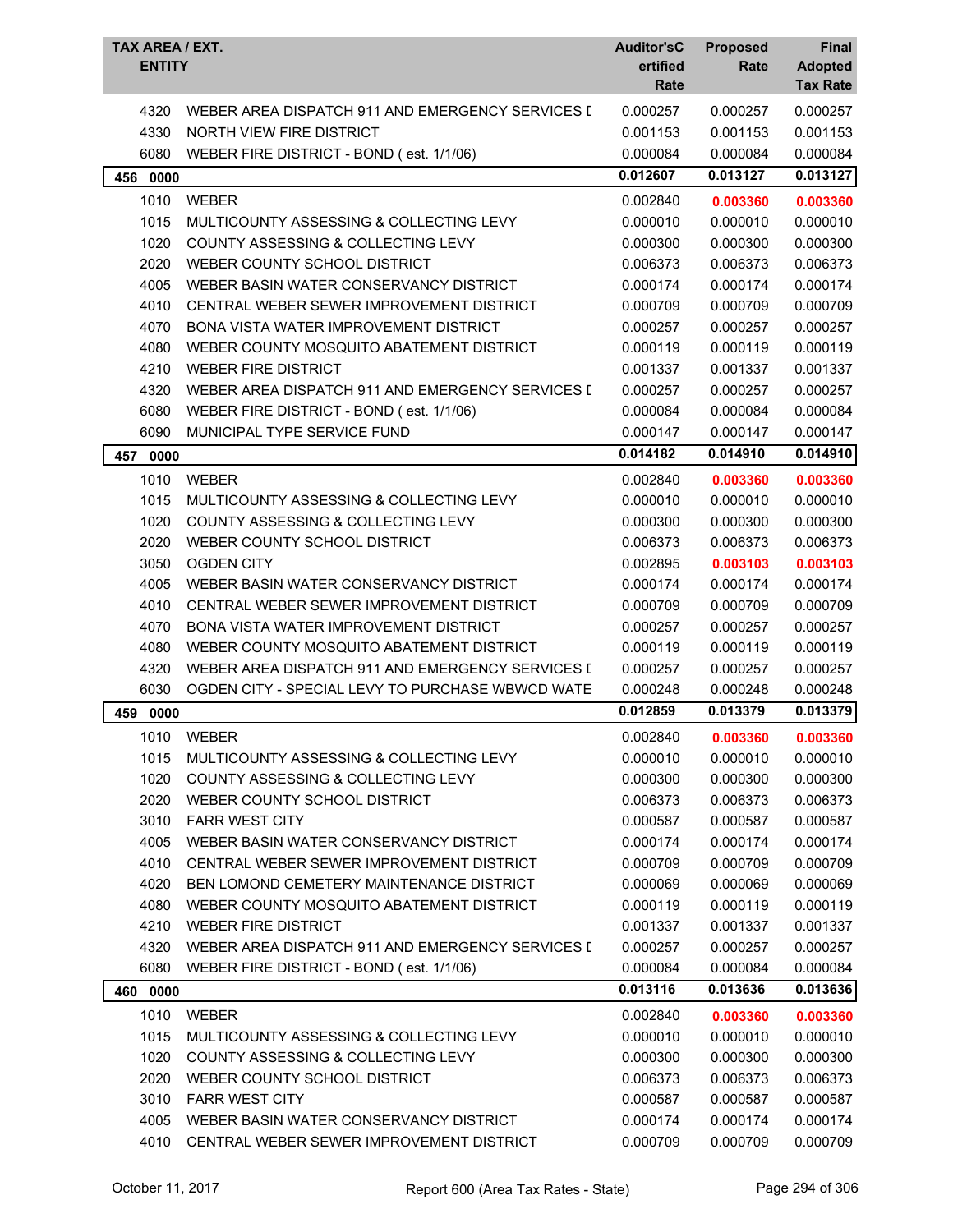| <b>TAX AREA / EXT.</b><br><b>ENTITY</b> |                                                  | <b>Auditor'sC</b><br>ertified<br>Rate | <b>Proposed</b><br>Rate | Final<br><b>Adopted</b><br><b>Tax Rate</b> |
|-----------------------------------------|--------------------------------------------------|---------------------------------------|-------------------------|--------------------------------------------|
| 4020                                    | BEN LOMOND CEMETERY MAINTENANCE DISTRICT         | 0.000069                              | 0.000069                | 0.000069                                   |
| 4070                                    | BONA VISTA WATER IMPROVEMENT DISTRICT            | 0.000257                              | 0.000257                | 0.000257                                   |
| 4080                                    | WEBER COUNTY MOSQUITO ABATEMENT DISTRICT         | 0.000119                              | 0.000119                | 0.000119                                   |
| 4210                                    | <b>WEBER FIRE DISTRICT</b>                       | 0.001337                              | 0.001337                | 0.001337                                   |
| 4320                                    | WEBER AREA DISPATCH 911 AND EMERGENCY SERVICES I | 0.000257                              | 0.000257                | 0.000257                                   |
| 6080                                    | WEBER FIRE DISTRICT - BOND (est. 1/1/06)         | 0.000084                              | 0.000084                | 0.000084                                   |
| 0000<br>461                             |                                                  | 0.012599                              | 0.013119                | 0.013119                                   |
| 1010                                    | <b>WEBER</b>                                     | 0.002840                              | 0.003360                | 0.003360                                   |
| 1015                                    | MULTICOUNTY ASSESSING & COLLECTING LEVY          | 0.000010                              | 0.000010                | 0.000010                                   |
| 1020                                    | COUNTY ASSESSING & COLLECTING LEVY               | 0.000300                              | 0.000300                | 0.000300                                   |
| 2020                                    | WEBER COUNTY SCHOOL DISTRICT                     | 0.006373                              | 0.006373                | 0.006373                                   |
| 3040                                    | NORTH OGDEN CITY                                 | 0.001289                              | 0.001289                | 0.001289                                   |
| 4005                                    | WEBER BASIN WATER CONSERVANCY DISTRICT           | 0.000174                              | 0.000174                | 0.000174                                   |
| 4080                                    | WEBER COUNTY MOSQUITO ABATEMENT DISTRICT         | 0.000119                              | 0.000119                | 0.000119                                   |
| 4320                                    | WEBER AREA DISPATCH 911 AND EMERGENCY SERVICES I | 0.000257                              | 0.000257                | 0.000257                                   |
| 4330                                    | <b>NORTH VIEW FIRE DISTRICT</b>                  | 0.001153                              | 0.001153                | 0.001153                                   |
| 6080                                    | WEBER FIRE DISTRICT - BOND (est. 1/1/06)         | 0.000084                              | 0.000084                | 0.000084                                   |
| 462<br>0000                             |                                                  | 0.011327                              | 0.011847                | 0.011847                                   |
| 1010                                    | <b>WEBER</b>                                     | 0.002840                              | 0.003360                | 0.003360                                   |
| 1015                                    | MULTICOUNTY ASSESSING & COLLECTING LEVY          | 0.000010                              | 0.000010                | 0.000010                                   |
| 1020                                    | COUNTY ASSESSING & COLLECTING LEVY               | 0.000300                              | 0.000300                | 0.000300                                   |
| 2020                                    | WEBER COUNTY SCHOOL DISTRICT                     | 0.006373                              | 0.006373                | 0.006373                                   |
| 3060                                    | <b>PLAIN CITY</b>                                | 0.000441                              | 0.000441                | 0.000441                                   |
| 4005                                    | WEBER BASIN WATER CONSERVANCY DISTRICT           | 0.000174                              | 0.000174                | 0.000174                                   |
| 4050                                    | WARREN-WEST WARREN CEMETERY MAINTENANCE DISTR    | 0.000124                              | 0.000124                | 0.000124                                   |
| 4070                                    | <b>BONA VISTA WATER IMPROVEMENT DISTRICT</b>     | 0.000257                              | 0.000257                | 0.000257                                   |
| 4080                                    | WEBER COUNTY MOSQUITO ABATEMENT DISTRICT         | 0.000119                              | 0.000119                | 0.000119                                   |
| 4180                                    | WEST WARREN - WARREN WATER IMPROVEMENT DISTRICT  | 0.000348                              | 0.000348                | 0.000348                                   |
| 4320                                    | WEBER AREA DISPATCH 911 AND EMERGENCY SERVICES I | 0.000257                              | 0.000257                | 0.000257                                   |
| 6080                                    | WEBER FIRE DISTRICT - BOND (est. 1/1/06)         | 0.000084                              | 0.000084                | 0.000084                                   |
| 463<br>0000                             |                                                  | 0.012078                              | 0.012598                | 0.012598                                   |
| 1010                                    | <b>WEBER</b>                                     | 0.002840                              | 0.003360                | 0.003360                                   |
| 1015                                    | MULTICOUNTY ASSESSING & COLLECTING LEVY          | 0.000010                              | 0.000010                | 0.000010                                   |
| 1020                                    | COUNTY ASSESSING & COLLECTING LEVY               | 0.000300                              | 0.000300                | 0.000300                                   |
| 2020                                    | WEBER COUNTY SCHOOL DISTRICT                     | 0.006373                              | 0.006373                | 0.006373                                   |
| 3025                                    | <b>HOOPER CITY</b>                               | 0.000513                              | 0.000513                | 0.000513                                   |
| 4005                                    | WEBER BASIN WATER CONSERVANCY DISTRICT           | 0.000174                              | 0.000174                | 0.000174                                   |
| 4040                                    | WEST WEBER-TAYLOR CEMETERY MAINTENANCE DISTRICT  | 0.000071                              | 0.000071                | 0.000071                                   |
| 4080                                    | WEBER COUNTY MOSQUITO ABATEMENT DISTRICT         | 0.000119                              | 0.000119                | 0.000119                                   |
| 4100                                    | TAYLOR-WEST WEBER WATER IMPROVEMENT DISTRICT     |                                       |                         |                                            |
| 4210                                    | <b>WEBER FIRE DISTRICT</b>                       | 0.001337                              | 0.001337                | 0.001337                                   |
| 4320                                    | WEBER AREA DISPATCH 911 AND EMERGENCY SERVICES I | 0.000257                              | 0.000257                | 0.000257                                   |
| 6080                                    | WEBER FIRE DISTRICT - BOND (est. 1/1/06)         | 0.000084                              | 0.000084                | 0.000084                                   |
| 464 0000                                |                                                  | 0.011898                              | 0.012418                | 0.012418                                   |
| 1010                                    | <b>WEBER</b>                                     | 0.002840                              | 0.003360                | 0.003360                                   |
| 1015                                    | MULTICOUNTY ASSESSING & COLLECTING LEVY          | 0.000010                              | 0.000010                | 0.000010                                   |
| 1020                                    | COUNTY ASSESSING & COLLECTING LEVY               | 0.000300                              | 0.000300                | 0.000300                                   |
| 2020                                    | WEBER COUNTY SCHOOL DISTRICT                     | 0.006373                              | 0.006373                | 0.006373                                   |
| 4005                                    | WEBER BASIN WATER CONSERVANCY DISTRICT           | 0.000174                              | 0.000174                | 0.000174                                   |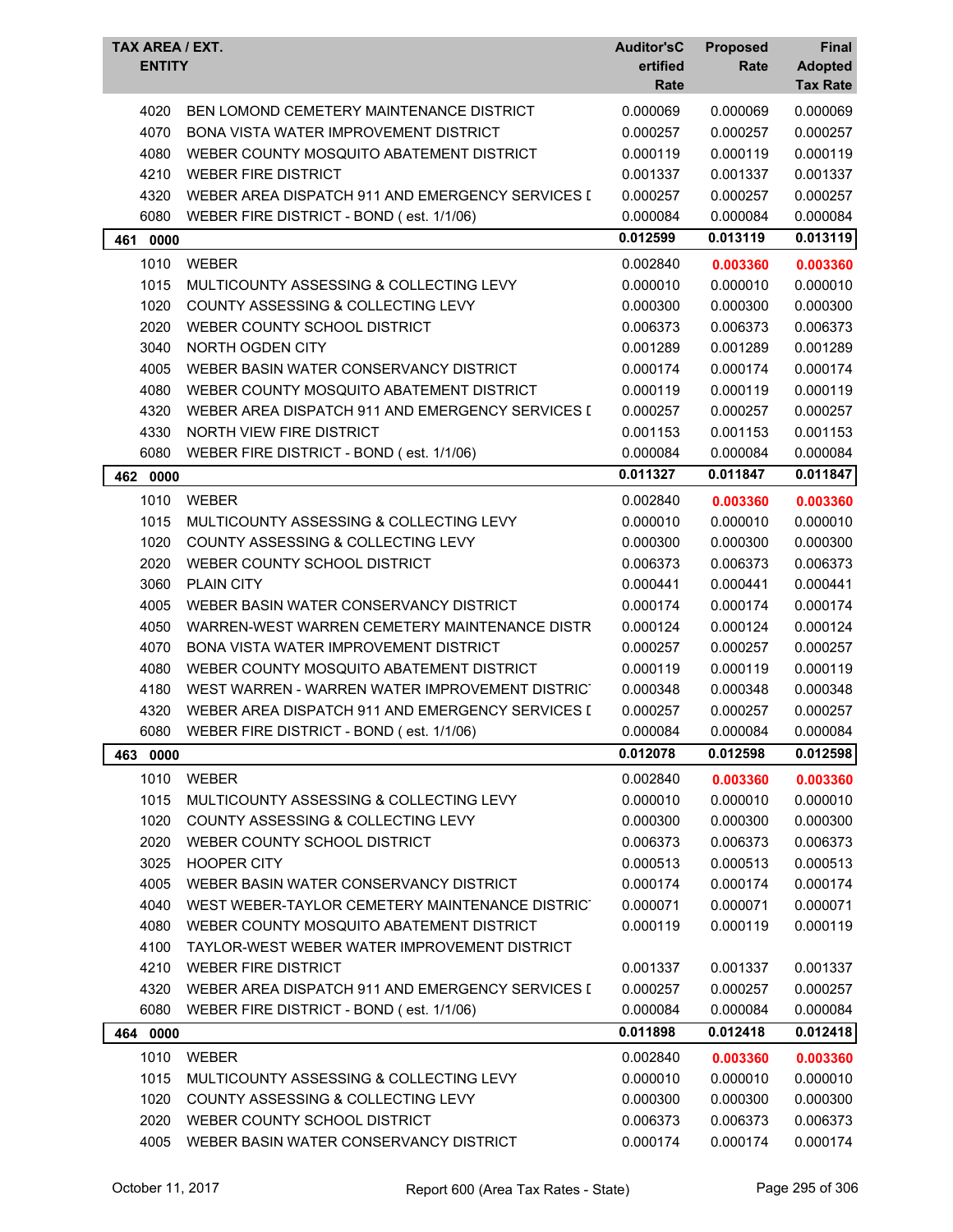| TAX AREA / EXT.<br><b>ENTITY</b> |                                                  | <b>Auditor'sC</b><br>ertified<br>Rate | <b>Proposed</b><br>Rate | Final<br><b>Adopted</b><br><b>Tax Rate</b> |
|----------------------------------|--------------------------------------------------|---------------------------------------|-------------------------|--------------------------------------------|
| 4070                             | <b>BONA VISTA WATER IMPROVEMENT DISTRICT</b>     | 0.000257                              | 0.000257                | 0.000257                                   |
| 4080                             | WEBER COUNTY MOSQUITO ABATEMENT DISTRICT         | 0.000119                              | 0.000119                | 0.000119                                   |
| 4100                             | TAYLOR-WEST WEBER WATER IMPROVEMENT DISTRICT     |                                       |                         |                                            |
| 4210                             | <b>WEBER FIRE DISTRICT</b>                       | 0.001337                              | 0.001337                | 0.001337                                   |
| 4320                             | WEBER AREA DISPATCH 911 AND EMERGENCY SERVICES I | 0.000257                              | 0.000257                | 0.000257                                   |
| 6080                             | WEBER FIRE DISTRICT - BOND (est. 1/1/06)         | 0.000084                              | 0.000084                | 0.000084                                   |
| 6090                             | MUNICIPAL TYPE SERVICE FUND                      | 0.000147                              | 0.000147                | 0.000147                                   |
| 0000<br>465                      |                                                  | 0.012287                              | 0.012807                | 0.012807                                   |
| 1010                             | <b>WEBER</b>                                     | 0.002840                              | 0.003360                | 0.003360                                   |
| 1015                             | MULTICOUNTY ASSESSING & COLLECTING LEVY          | 0.000010                              | 0.000010                | 0.000010                                   |
| 1020                             | COUNTY ASSESSING & COLLECTING LEVY               | 0.000300                              | 0.000300                | 0.000300                                   |
| 2020                             | WEBER COUNTY SCHOOL DISTRICT                     | 0.006373                              | 0.006373                | 0.006373                                   |
| 3130                             | <b>WEST HAVEN CITY</b>                           |                                       |                         |                                            |
| 4005                             | WEBER BASIN WATER CONSERVANCY DISTRICT           | 0.000174                              | 0.000174                | 0.000174                                   |
| 4010                             | CENTRAL WEBER SEWER IMPROVEMENT DISTRICT         | 0.000709                              | 0.000709                | 0.000709                                   |
| 4080                             | WEBER COUNTY MOSQUITO ABATEMENT DISTRICT         | 0.000119                              | 0.000119                | 0.000119                                   |
| 4100                             | TAYLOR-WEST WEBER WATER IMPROVEMENT DISTRICT     |                                       |                         |                                            |
| 4130                             | ROY WATER CONSERVANCY DISTRICT                   | 0.000084                              | 0.000084                | 0.000084                                   |
| 4210                             | <b>WEBER FIRE DISTRICT</b>                       | 0.001337                              | 0.001337                | 0.001337                                   |
| 4220                             | WEBER COUNTY SEWER SERVICE AREA #2               |                                       |                         |                                            |
| 4285                             | WEST HAVEN WASTE WATER SPECIAL SERVICE DISTRICT  |                                       |                         |                                            |
| 4320                             | WEBER AREA DISPATCH 911 AND EMERGENCY SERVICES I | 0.000257                              | 0.000257                | 0.000257                                   |
| 6080                             | WEBER FIRE DISTRICT - BOND (est. 1/1/06)         | 0.000084                              | 0.000084                | 0.000084                                   |
| 466 0000                         |                                                  | 0.012287                              | 0.012807                | 0.012807                                   |
| 1010                             | <b>WEBER</b>                                     | 0.002840                              | 0.003360                | 0.003360                                   |
| 1015                             | MULTICOUNTY ASSESSING & COLLECTING LEVY          | 0.000010                              | 0.000010                | 0.000010                                   |
| 1020                             | COUNTY ASSESSING & COLLECTING LEVY               | 0.000300                              | 0.000300                | 0.000300                                   |
| 2020                             | WEBER COUNTY SCHOOL DISTRICT                     | 0.006373                              | 0.006373                | 0.006373                                   |
| 3130                             | <b>WEST HAVEN CITY</b>                           |                                       |                         |                                            |
|                                  | 4005 WEBER BASIN WATER CONSERVANCY DISTRICT      | 0.000174                              | 0.000174                | 0.000174                                   |
| 4010                             | CENTRAL WEBER SEWER IMPROVEMENT DISTRICT         | 0.000709                              | 0.000709                | 0.000709                                   |
| 4080                             | WEBER COUNTY MOSQUITO ABATEMENT DISTRICT         | 0.000119                              | 0.000119                | 0.000119                                   |
| 4100                             | TAYLOR-WEST WEBER WATER IMPROVEMENT DISTRICT     |                                       |                         |                                            |
| 4130                             | ROY WATER CONSERVANCY DISTRICT                   | 0.000084                              | 0.000084                | 0.000084                                   |
| 4210                             | <b>WEBER FIRE DISTRICT</b>                       | 0.001337                              | 0.001337                | 0.001337                                   |
| 4285                             | WEST HAVEN WASTE WATER SPECIAL SERVICE DISTRICT  |                                       |                         |                                            |
| 4320                             | WEBER AREA DISPATCH 911 AND EMERGENCY SERVICES I | 0.000257                              | 0.000257                | 0.000257                                   |
| 6080                             | WEBER FIRE DISTRICT - BOND (est. 1/1/06)         | 0.000084                              | 0.000084                | 0.000084                                   |
| 467 0000                         |                                                  | 0.012548                              | 0.013068                | 0.013068                                   |
| 1010                             | <b>WEBER</b>                                     | 0.002840                              | 0.003360                | 0.003360                                   |
| 1015                             | MULTICOUNTY ASSESSING & COLLECTING LEVY          | 0.000010                              | 0.000010                | 0.000010                                   |
| 1020                             | COUNTY ASSESSING & COLLECTING LEVY               | 0.000300                              | 0.000300                | 0.000300                                   |
| 2020                             | WEBER COUNTY SCHOOL DISTRICT                     | 0.006373                              | 0.006373                | 0.006373                                   |
| 3130                             | <b>WEST HAVEN CITY</b>                           |                                       |                         |                                            |
| 4005                             | WEBER BASIN WATER CONSERVANCY DISTRICT           | 0.000174                              | 0.000174                | 0.000174                                   |
| 4010                             | CENTRAL WEBER SEWER IMPROVEMENT DISTRICT         | 0.000709                              | 0.000709                | 0.000709                                   |
| 4080                             | WEBER COUNTY MOSQUITO ABATEMENT DISTRICT         | 0.000119                              | 0.000119                | 0.000119                                   |
| 4100                             | TAYLOR-WEST WEBER WATER IMPROVEMENT DISTRICT     |                                       |                         |                                            |
| 4150                             | HOOPER WATER IMPROVEMENT DISTRICT                | 0.000345                              | 0.000345                | 0.000345                                   |
| 4210                             | <b>WEBER FIRE DISTRICT</b>                       | 0.001337                              | 0.001337                | 0.001337                                   |
|                                  |                                                  |                                       |                         |                                            |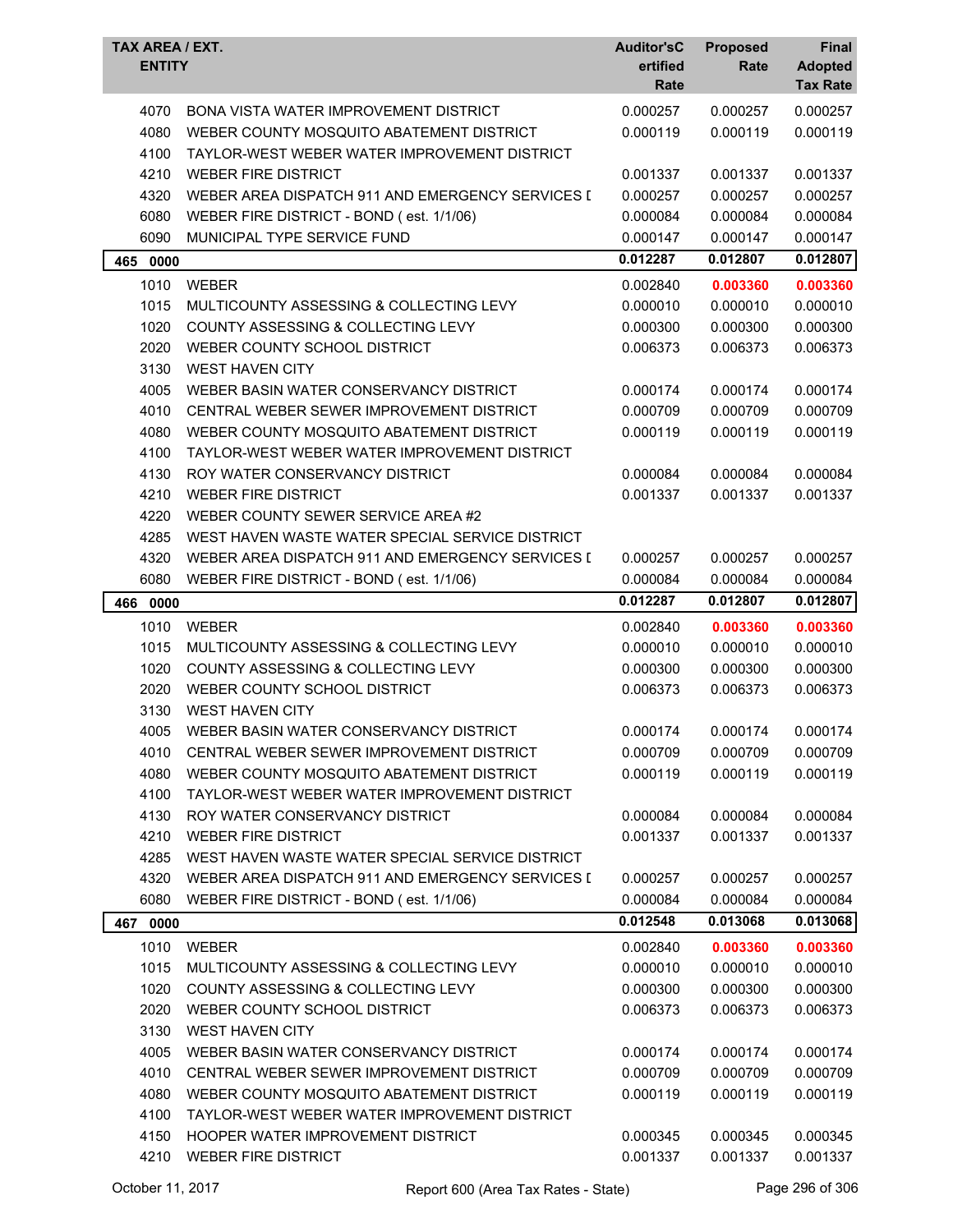| <b>TAX AREA / EXT.</b><br><b>ENTITY</b> |                                                         | <b>Auditor'sC</b><br>ertified<br>Rate | <b>Proposed</b><br>Rate | Final<br><b>Adopted</b><br><b>Tax Rate</b> |
|-----------------------------------------|---------------------------------------------------------|---------------------------------------|-------------------------|--------------------------------------------|
| 4285                                    | WEST HAVEN WASTE WATER SPECIAL SERVICE DISTRICT         |                                       |                         |                                            |
| 4320                                    | WEBER AREA DISPATCH 911 AND EMERGENCY SERVICES I        | 0.000257                              | 0.000257                | 0.000257                                   |
| 6080                                    | WEBER FIRE DISTRICT - BOND (est. 1/1/06)                | 0.000084                              | 0.000084                | 0.000084                                   |
| 469<br>0000                             |                                                         | 0.013840                              | 0.014360                | 0.014360                                   |
| 1010                                    |                                                         |                                       |                         |                                            |
| 1015                                    | <b>WEBER</b><br>MULTICOUNTY ASSESSING & COLLECTING LEVY | 0.002840<br>0.000010                  | 0.003360<br>0.000010    | 0.003360<br>0.000010                       |
| 1020                                    | COUNTY ASSESSING & COLLECTING LEVY                      | 0.000300                              | 0.000300                | 0.000300                                   |
| 2020                                    | WEBER COUNTY SCHOOL DISTRICT                            | 0.006373                              | 0.006373                | 0.006373                                   |
| 3090                                    | <b>ROY CITY</b>                                         | 0.002650                              | 0.002650                | 0.002650                                   |
| 4005                                    | WEBER BASIN WATER CONSERVANCY DISTRICT                  | 0.000174                              | 0.000174                | 0.000174                                   |
| 4015                                    | NORTH DAVIS SEWER DISTRICT                              | 0.000949                              | 0.000949                | 0.000949                                   |
| 4080                                    | WEBER COUNTY MOSQUITO ABATEMENT DISTRICT                |                                       |                         |                                            |
|                                         |                                                         | 0.000119                              | 0.000119                | 0.000119                                   |
| 4130                                    | ROY WATER CONSERVANCY DISTRICT                          | 0.000084                              | 0.000084                | 0.000084                                   |
| 4320                                    | WEBER AREA DISPATCH 911 AND EMERGENCY SERVICES I        | 0.000257                              | 0.000257                | 0.000257                                   |
| 6080                                    | WEBER FIRE DISTRICT - BOND (est. 1/1/06)                | 0.000084                              | 0.000084                | 0.000084                                   |
| 470 0000                                |                                                         | 0.011635                              | 0.012155                | 0.012155                                   |
| 1010                                    | <b>WEBER</b>                                            | 0.002840                              | 0.003360                | 0.003360                                   |
| 1015                                    | MULTICOUNTY ASSESSING & COLLECTING LEVY                 | 0.000010                              | 0.000010                | 0.000010                                   |
| 1020                                    | COUNTY ASSESSING & COLLECTING LEVY                      | 0.000300                              | 0.000300                | 0.000300                                   |
| 2020                                    | WEBER COUNTY SCHOOL DISTRICT                            | 0.006373                              | 0.006373                | 0.006373                                   |
| 3060                                    | <b>PLAIN CITY</b>                                       | 0.000441                              | 0.000441                | 0.000441                                   |
| 4005                                    | WEBER BASIN WATER CONSERVANCY DISTRICT                  | 0.000174                              | 0.000174                | 0.000174                                   |
| 4010                                    | CENTRAL WEBER SEWER IMPROVEMENT DISTRICT                | 0.000709                              | 0.000709                | 0.000709                                   |
| 4030                                    | PLAIN CITY CEMETERY MAINTENANCE DISTRICT                | 0.000071                              | 0.000071                | 0.000071                                   |
| 4070                                    | <b>BONA VISTA WATER IMPROVEMENT DISTRICT</b>            | 0.000257                              | 0.000257                | 0.000257                                   |
| 4080                                    | WEBER COUNTY MOSQUITO ABATEMENT DISTRICT                | 0.000119                              | 0.000119                | 0.000119                                   |
| 4320                                    | WEBER AREA DISPATCH 911 AND EMERGENCY SERVICES I        | 0.000257                              | 0.000257                | 0.000257                                   |
| 6080                                    | WEBER FIRE DISTRICT - BOND (est. 1/1/06)                | 0.000084                              | 0.000084                | 0.000084                                   |
| 471 0000                                |                                                         | 0.012678                              | 0.013198                | 0.013198                                   |
| 1010                                    | <b>WEBER</b>                                            | 0.002840                              | 0.003360                | 0.003360                                   |
| 1015                                    | MULTICOUNTY ASSESSING & COLLECTING LEVY                 | 0.000010                              | 0.000010                | 0.000010                                   |
| 1020                                    | COUNTY ASSESSING & COLLECTING LEVY                      | 0.000300                              | 0.000300                | 0.000300                                   |
| 2020                                    | WEBER COUNTY SCHOOL DISTRICT                            | 0.006373                              | 0.006373                | 0.006373                                   |
| 4005                                    | WEBER BASIN WATER CONSERVANCY DISTRICT                  | 0.000174                              | 0.000174                | 0.000174                                   |
| 4010                                    | CENTRAL WEBER SEWER IMPROVEMENT DISTRICT                | 0.000709                              | 0.000709                | 0.000709                                   |
| 4030                                    | PLAIN CITY CEMETERY MAINTENANCE DISTRICT                | 0.000071                              | 0.000071                | 0.000071                                   |
| 4070                                    | <b>BONA VISTA WATER IMPROVEMENT DISTRICT</b>            | 0.000257                              | 0.000257                | 0.000257                                   |
| 4080                                    | WEBER COUNTY MOSQUITO ABATEMENT DISTRICT                | 0.000119                              | 0.000119                | 0.000119                                   |
| 4210                                    | <b>WEBER FIRE DISTRICT</b>                              | 0.001337                              | 0.001337                | 0.001337                                   |
| 4320                                    | WEBER AREA DISPATCH 911 AND EMERGENCY SERVICES I        | 0.000257                              | 0.000257                | 0.000257                                   |
| 6080                                    | WEBER FIRE DISTRICT - BOND (est. 1/1/06)                | 0.000084                              | 0.000084                | 0.000084                                   |
| 6090                                    | MUNICIPAL TYPE SERVICE FUND                             | 0.000147                              | 0.000147                | 0.000147                                   |
| 472 0000                                |                                                         | 0.011564                              | 0.012084                | 0.012084                                   |
| 1010                                    | <b>WEBER</b>                                            | 0.002840                              | 0.003360                | 0.003360                                   |
| 1015                                    | MULTICOUNTY ASSESSING & COLLECTING LEVY                 | 0.000010                              | 0.000010                | 0.000010                                   |
| 1020                                    | <b>COUNTY ASSESSING &amp; COLLECTING LEVY</b>           | 0.000300                              | 0.000300                | 0.000300                                   |
| 2020                                    | WEBER COUNTY SCHOOL DISTRICT                            | 0.006373                              | 0.006373                | 0.006373                                   |
| 3060                                    | <b>PLAIN CITY</b>                                       | 0.000441                              | 0.000441                | 0.000441                                   |
| 4005                                    | WEBER BASIN WATER CONSERVANCY DISTRICT                  | 0.000174                              | 0.000174                | 0.000174                                   |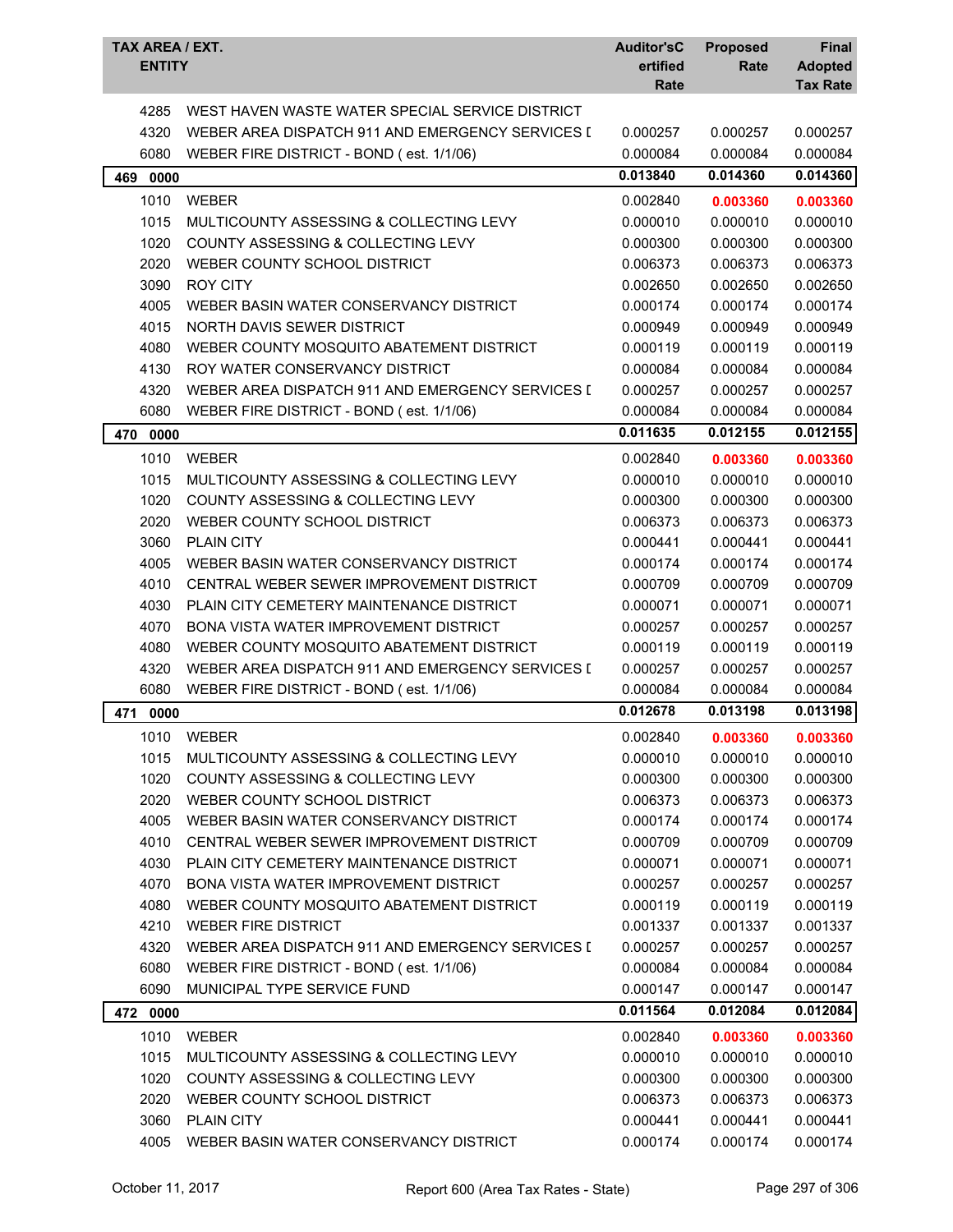| TAX AREA / EXT.<br><b>ENTITY</b> |                                                  | <b>Auditor'sC</b><br>ertified | <b>Proposed</b><br>Rate | Final<br><b>Adopted</b> |
|----------------------------------|--------------------------------------------------|-------------------------------|-------------------------|-------------------------|
|                                  |                                                  | Rate                          |                         | <b>Tax Rate</b>         |
| 4010                             | CENTRAL WEBER SEWER IMPROVEMENT DISTRICT         | 0.000709                      | 0.000709                | 0.000709                |
| 4070                             | <b>BONA VISTA WATER IMPROVEMENT DISTRICT</b>     | 0.000257                      | 0.000257                | 0.000257                |
| 4080                             | WEBER COUNTY MOSQUITO ABATEMENT DISTRICT         | 0.000119                      | 0.000119                | 0.000119                |
| 4320                             | WEBER AREA DISPATCH 911 AND EMERGENCY SERVICES I | 0.000257                      | 0.000257                | 0.000257                |
| 6080                             | WEBER FIRE DISTRICT - BOND (est. 1/1/06)         | 0.000084                      | 0.000084                | 0.000084                |
| 473 0000                         |                                                  | 0.011480                      | 0.012000                | 0.012000                |
| 1010                             | <b>WEBER</b>                                     | 0.002840                      | 0.003360                | 0.003360                |
| 1015                             | MULTICOUNTY ASSESSING & COLLECTING LEVY          | 0.000010                      | 0.000010                | 0.000010                |
| 1020                             | COUNTY ASSESSING & COLLECTING LEVY               | 0.000300                      | 0.000300                | 0.000300                |
| 2020                             | WEBER COUNTY SCHOOL DISTRICT                     | 0.006373                      | 0.006373                | 0.006373                |
| 3060                             | <b>PLAIN CITY</b>                                | 0.000441                      | 0.000441                | 0.000441                |
| 4005                             | WEBER BASIN WATER CONSERVANCY DISTRICT           | 0.000174                      | 0.000174                | 0.000174                |
| 4010                             | CENTRAL WEBER SEWER IMPROVEMENT DISTRICT         | 0.000709                      | 0.000709                | 0.000709                |
| 4070                             | <b>BONA VISTA WATER IMPROVEMENT DISTRICT</b>     | 0.000257                      | 0.000257                | 0.000257                |
| 4080                             | WEBER COUNTY MOSQUITO ABATEMENT DISTRICT         | 0.000119                      | 0.000119                | 0.000119                |
| 4320                             | WEBER AREA DISPATCH 911 AND EMERGENCY SERVICES I | 0.000257                      | 0.000257                | 0.000257                |
| 474<br>0000                      |                                                  | 0.012531                      | 0.013051                | 0.013051                |
| 1010                             | WEBER                                            | 0.002840                      | 0.003360                | 0.003360                |
| 1015                             | MULTICOUNTY ASSESSING & COLLECTING LEVY          | 0.000010                      | 0.000010                | 0.000010                |
| 1020                             | COUNTY ASSESSING & COLLECTING LEVY               | 0.000300                      | 0.000300                | 0.000300                |
| 2020                             | WEBER COUNTY SCHOOL DISTRICT                     | 0.006373                      | 0.006373                | 0.006373                |
| 3035                             | MARRIOTT-SLATERVILLE CITY                        | 0.000000                      |                         |                         |
| 4005                             | WEBER BASIN WATER CONSERVANCY DISTRICT           | 0.000174                      | 0.000174                | 0.000174                |
| 4010                             | CENTRAL WEBER SEWER IMPROVEMENT DISTRICT         | 0.000709                      | 0.000709                | 0.000709                |
| 4030                             | PLAIN CITY CEMETERY MAINTENANCE DISTRICT         | 0.000071                      | 0.000071                | 0.000071                |
| 4070                             | <b>BONA VISTA WATER IMPROVEMENT DISTRICT</b>     | 0.000257                      | 0.000257                | 0.000257                |
| 4080                             | WEBER COUNTY MOSQUITO ABATEMENT DISTRICT         | 0.000119                      | 0.000119                | 0.000119                |
| 4210                             | <b>WEBER FIRE DISTRICT</b>                       | 0.001337                      | 0.001337                | 0.001337                |
| 4320                             | WEBER AREA DISPATCH 911 AND EMERGENCY SERVICES I | 0.000257                      | 0.000257                | 0.000257                |
| 6080                             | WEBER FIRE DISTRICT - BOND (est. 1/1/06)         | 0.000084                      | 0.000084                | 0.000084                |
| 475 0000                         |                                                  | 0.012352                      | 0.012872                | 0.012872                |
| 1010                             | <b>WEBER</b>                                     | 0.002840                      | 0.003360                | 0.003360                |
| 1015                             | MULTICOUNTY ASSESSING & COLLECTING LEVY          | 0.000010                      | 0.000010                | 0.000010                |
| 1020                             | COUNTY ASSESSING & COLLECTING LEVY               | 0.000300                      | 0.000300                | 0.000300                |
| 2020                             | WEBER COUNTY SCHOOL DISTRICT                     | 0.006373                      | 0.006373                | 0.006373                |
| 3025                             | <b>HOOPER CITY</b>                               | 0.000513                      | 0.000513                | 0.000513                |
| 4005                             | WEBER BASIN WATER CONSERVANCY DISTRICT           | 0.000174                      | 0.000174                | 0.000174                |
| 4060                             | HOOPER CEMETERY MAINTENANCE DISTRICT             |                               |                         |                         |
| 4080                             | WEBER COUNTY MOSQUITO ABATEMENT DISTRICT         | 0.000119                      | 0.000119                | 0.000119                |
| 4150                             | HOOPER WATER IMPROVEMENT DISTRICT                | 0.000345                      | 0.000345                | 0.000345                |
| 4210                             | <b>WEBER FIRE DISTRICT</b>                       | 0.001337                      | 0.001337                | 0.001337                |
| 4220                             | WEBER COUNTY SEWER SERVICE AREA #2               |                               |                         |                         |
| 4320                             | WEBER AREA DISPATCH 911 AND EMERGENCY SERVICES I | 0.000257                      | 0.000257                | 0.000257                |
| 6080                             | WEBER FIRE DISTRICT - BOND (est. 1/1/06)         | 0.000084                      | 0.000084                | 0.000084                |
| 476 0000                         |                                                  | 0.012352                      | 0.012872                | 0.012872                |
| 1010                             | <b>WEBER</b>                                     | 0.002840                      | 0.003360                | 0.003360                |
| 1015                             | MULTICOUNTY ASSESSING & COLLECTING LEVY          | 0.000010                      | 0.000010                | 0.000010                |
| 1020                             | COUNTY ASSESSING & COLLECTING LEVY               | 0.000300                      | 0.000300                | 0.000300                |
| 2020                             | WEBER COUNTY SCHOOL DISTRICT                     | 0.006373                      | 0.006373                | 0.006373                |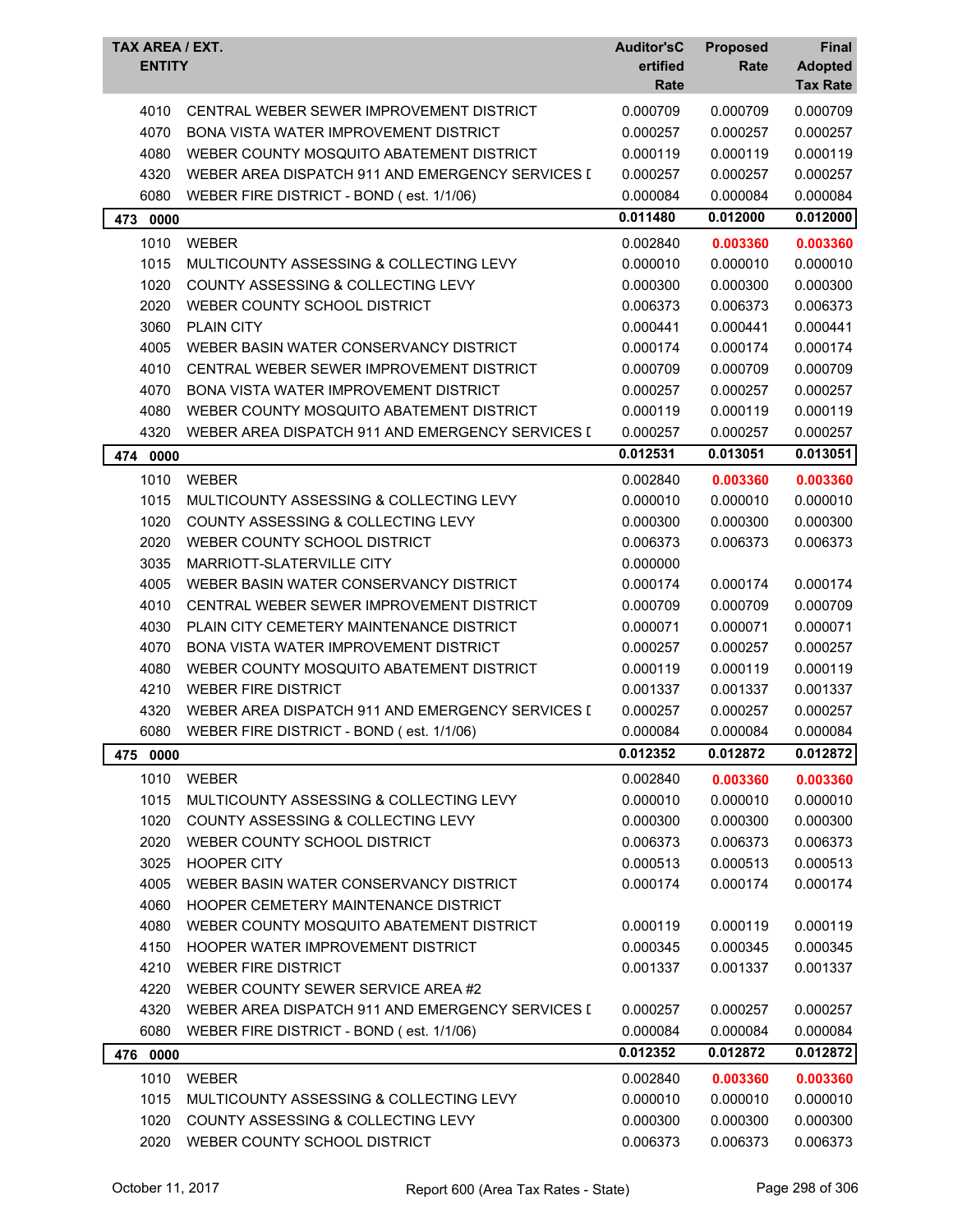| TAX AREA / EXT.<br><b>ENTITY</b> |                                                  | <b>Auditor'sC</b><br>ertified<br>Rate | <b>Proposed</b><br>Rate | Final<br><b>Adopted</b><br><b>Tax Rate</b> |
|----------------------------------|--------------------------------------------------|---------------------------------------|-------------------------|--------------------------------------------|
| 3025                             | <b>HOOPER CITY</b>                               | 0.000513                              | 0.000513                | 0.000513                                   |
| 4005                             | WEBER BASIN WATER CONSERVANCY DISTRICT           | 0.000174                              | 0.000174                | 0.000174                                   |
| 4080                             | WEBER COUNTY MOSQUITO ABATEMENT DISTRICT         | 0.000119                              | 0.000119                | 0.000119                                   |
| 4150                             | HOOPER WATER IMPROVEMENT DISTRICT                | 0.000345                              | 0.000345                | 0.000345                                   |
| 4210                             | <b>WEBER FIRE DISTRICT</b>                       | 0.001337                              | 0.001337                | 0.001337                                   |
| 4220                             | WEBER COUNTY SEWER SERVICE AREA #2               |                                       |                         |                                            |
| 4320                             | WEBER AREA DISPATCH 911 AND EMERGENCY SERVICES I | 0.000257                              | 0.000257                | 0.000257                                   |
| 6080                             | WEBER FIRE DISTRICT - BOND (est. 1/1/06)         | 0.000084                              | 0.000084                | 0.000084                                   |
| 477<br>0000                      |                                                  | 0.012436                              | 0.012956                | 0.012956                                   |
| 1010                             | WEBER                                            | 0.002840                              | 0.003360                | 0.003360                                   |
| 1015                             | MULTICOUNTY ASSESSING & COLLECTING LEVY          | 0.000010                              | 0.000010                | 0.000010                                   |
| 1020                             | COUNTY ASSESSING & COLLECTING LEVY               | 0.000300                              | 0.000300                | 0.000300                                   |
| 2020                             | WEBER COUNTY SCHOOL DISTRICT                     | 0.006373                              | 0.006373                | 0.006373                                   |
| 3025                             | <b>HOOPER CITY</b>                               | 0.000513                              | 0.000513                | 0.000513                                   |
| 4005                             | WEBER BASIN WATER CONSERVANCY DISTRICT           | 0.000174                              | 0.000174                | 0.000174                                   |
| 4060                             | HOOPER CEMETERY MAINTENANCE DISTRICT             |                                       |                         |                                            |
| 4080                             | WEBER COUNTY MOSQUITO ABATEMENT DISTRICT         | 0.000119                              | 0.000119                | 0.000119                                   |
| 4130                             | ROY WATER CONSERVANCY DISTRICT                   | 0.000084                              | 0.000084                | 0.000084                                   |
| 4150                             | <b>HOOPER WATER IMPROVEMENT DISTRICT</b>         | 0.000345                              | 0.000345                | 0.000345                                   |
| 4210                             | <b>WEBER FIRE DISTRICT</b>                       | 0.001337                              | 0.001337                | 0.001337                                   |
| 4320                             | WEBER AREA DISPATCH 911 AND EMERGENCY SERVICES [ | 0.000257                              | 0.000257                | 0.000257                                   |
| 6080                             | WEBER FIRE DISTRICT - BOND (est. 1/1/06)         | 0.000084                              | 0.000084                | 0.000084                                   |
| 478<br>0000                      |                                                  | 0.013040                              | 0.013698                | 0.013698                                   |
| 1010                             | <b>WEBER</b>                                     | 0.002840                              | 0.003360                | 0.003360                                   |
| 1015                             | MULTICOUNTY ASSESSING & COLLECTING LEVY          | 0.000010                              | 0.000010                | 0.000010                                   |
| 1020                             | COUNTY ASSESSING & COLLECTING LEVY               | 0.000300                              | 0.000300                | 0.000300                                   |
| 2020                             | WEBER COUNTY SCHOOL DISTRICT                     | 0.006373                              | 0.006373                | 0.006373                                   |
| 3070                             | PLEASANT VIEW CITY                               | 0.001105                              | 0.001243                | 0.001243                                   |
| 4005                             | WEBER BASIN WATER CONSERVANCY DISTRICT           | 0.000174                              | 0.000174                | 0.000174                                   |
| 4010                             | CENTRAL WEBER SEWER IMPROVEMENT DISTRICT         | 0.000709                              | 0.000709                | 0.000709                                   |
| 4080                             | WEBER COUNTY MOSQUITO ABATEMENT DISTRICT         | 0.000119                              | 0.000119                | 0.000119                                   |
| 4320                             | WEBER AREA DISPATCH 911 AND EMERGENCY SERVICES I | 0.000257                              | 0.000257                | 0.000257                                   |
| 4330                             | NORTH VIEW FIRE DISTRICT                         | 0.001153                              | 0.001153                | 0.001153                                   |
| 479 0000                         |                                                  | 0.013118                              | 0.013638                | 0.013638                                   |
| 1010                             | <b>WEBER</b>                                     | 0.002840                              | 0.003360                | 0.003360                                   |
| 1015                             | MULTICOUNTY ASSESSING & COLLECTING LEVY          | 0.000010                              | 0.000010                | 0.000010                                   |
| 1020                             | COUNTY ASSESSING & COLLECTING LEVY               | 0.000300                              | 0.000300                | 0.000300                                   |
| 2020                             | WEBER COUNTY SCHOOL DISTRICT                     | 0.006373                              | 0.006373                | 0.006373                                   |
| 3010                             | <b>FARR WEST CITY</b>                            | 0.000587                              | 0.000587                | 0.000587                                   |
| 4005                             | WEBER BASIN WATER CONSERVANCY DISTRICT           | 0.000174                              | 0.000174                | 0.000174                                   |
| 4010                             | CENTRAL WEBER SEWER IMPROVEMENT DISTRICT         | 0.000709                              | 0.000709                | 0.000709                                   |
| 4030                             | PLAIN CITY CEMETERY MAINTENANCE DISTRICT         | 0.000071                              | 0.000071                | 0.000071                                   |
| 4070                             | <b>BONA VISTA WATER IMPROVEMENT DISTRICT</b>     | 0.000257                              | 0.000257                | 0.000257                                   |
| 4080                             | WEBER COUNTY MOSQUITO ABATEMENT DISTRICT         | 0.000119                              | 0.000119                | 0.000119                                   |
| 4210                             | <b>WEBER FIRE DISTRICT</b>                       | 0.001337                              | 0.001337                | 0.001337                                   |
| 4320                             | WEBER AREA DISPATCH 911 AND EMERGENCY SERVICES I | 0.000257                              | 0.000257                | 0.000257                                   |
| 6080                             | WEBER FIRE DISTRICT - BOND (est. 1/1/06)         | 0.000084                              | 0.000084                | 0.000084                                   |
| 0000<br>481                      |                                                  | 0.013260                              | 0.014286                | 0.014286                                   |
| 1010                             | WEBER                                            | 0.002840                              | 0.003360                | 0.003360                                   |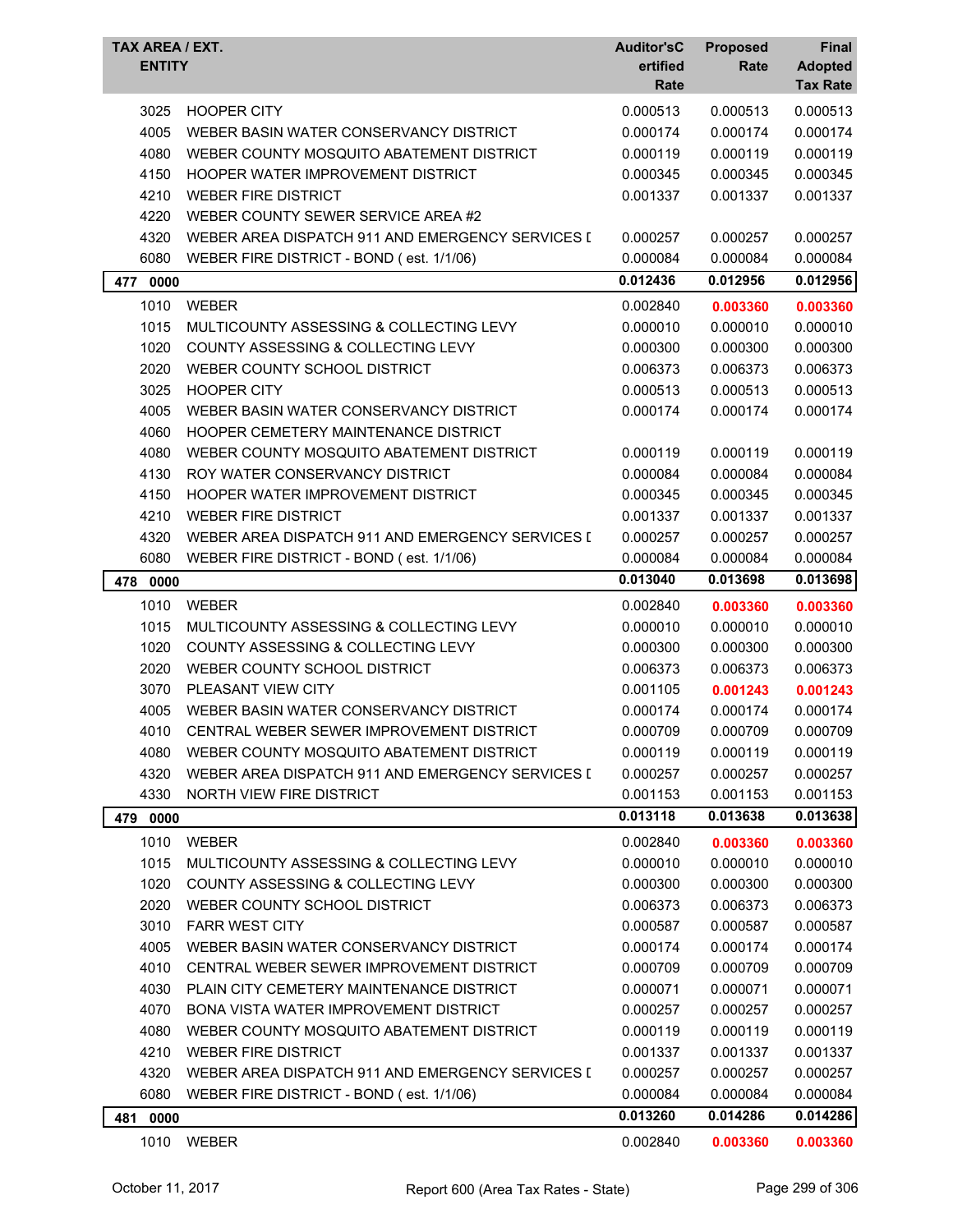| TAX AREA / EXT.<br><b>ENTITY</b> |                                                  | <b>Auditor'sC</b><br>ertified<br>Rate | <b>Proposed</b><br>Rate | Final<br><b>Adopted</b><br><b>Tax Rate</b> |
|----------------------------------|--------------------------------------------------|---------------------------------------|-------------------------|--------------------------------------------|
| 1015                             | MULTICOUNTY ASSESSING & COLLECTING LEVY          | 0.000010                              | 0.000010                | 0.000010                                   |
| 1020                             | COUNTY ASSESSING & COLLECTING LEVY               | 0.000300                              | 0.000300                | 0.000300                                   |
| 2020                             | WEBER COUNTY SCHOOL DISTRICT                     | 0.006373                              | 0.006373                | 0.006373                                   |
| 3100                             | SOUTH OGDEN CITY                                 | 0.002394                              | 0.002900                | 0.002900                                   |
| 4005                             | WEBER BASIN WATER CONSERVANCY DISTRICT           | 0.000174                              | 0.000174                | 0.000174                                   |
| 4010                             | CENTRAL WEBER SEWER IMPROVEMENT DISTRICT         | 0.000709                              | 0.000709                | 0.000709                                   |
| 4080                             | WEBER COUNTY MOSQUITO ABATEMENT DISTRICT         | 0.000119                              | 0.000119                | 0.000119                                   |
| 4320                             | WEBER AREA DISPATCH 911 AND EMERGENCY SERVICES I | 0.000257                              | 0.000257                | 0.000257                                   |
| 6050                             | SOUTH OGDEN CITY - SPECIAL LEVY TO PURCHASE WBWC | 0.000000                              |                         |                                            |
| 6080                             | WEBER FIRE DISTRICT - BOND (est. 1/1/06)         | 0.000084                              | 0.000084                | 0.000084                                   |
| 482 0000                         |                                                  | 0.015607                              | 0.017034                | 0.017034                                   |
| 1010                             | <b>WEBER</b>                                     | 0.002840                              | 0.003360                | 0.003360                                   |
| 1015                             | MULTICOUNTY ASSESSING & COLLECTING LEVY          | 0.000010                              | 0.000010                | 0.000010                                   |
| 1020                             | COUNTY ASSESSING & COLLECTING LEVY               | 0.000300                              | 0.000300                | 0.000300                                   |
| 2010                             | OGDEN CITY SCHOOL DISTRICT                       | 0.008055                              | 0.008754                | 0.008754                                   |
| 3050                             | <b>OGDEN CITY</b>                                | 0.002895                              | 0.003103                | 0.003103                                   |
| 4005                             | WEBER BASIN WATER CONSERVANCY DISTRICT           | 0.000174                              | 0.000174                | 0.000174                                   |
| 4010                             | CENTRAL WEBER SEWER IMPROVEMENT DISTRICT         | 0.000709                              | 0.000709                | 0.000709                                   |
| 4080                             | WEBER COUNTY MOSQUITO ABATEMENT DISTRICT         | 0.000119                              | 0.000119                | 0.000119                                   |
| 4320                             | WEBER AREA DISPATCH 911 AND EMERGENCY SERVICES I | 0.000257                              | 0.000257                | 0.000257                                   |
| 6030                             | OGDEN CITY - SPECIAL LEVY TO PURCHASE WBWCD WATE | 0.000248                              | 0.000248                | 0.000248                                   |
| 483<br>0000                      |                                                  | 0.012124                              | 0.012644                | 0.012644                                   |
| 1010                             | <b>WEBER</b>                                     | 0.002840                              | 0.003360                | 0.003360                                   |
| 1015                             | MULTICOUNTY ASSESSING & COLLECTING LEVY          | 0.000010                              | 0.000010                | 0.000010                                   |
| 1020                             | COUNTY ASSESSING & COLLECTING LEVY               | 0.000300                              | 0.000300                | 0.000300                                   |
| 2020                             | WEBER COUNTY SCHOOL DISTRICT                     | 0.006373                              | 0.006373                | 0.006373                                   |
| 4005                             | WEBER BASIN WATER CONSERVANCY DISTRICT           | 0.000174                              | 0.000174                | 0.000174                                   |
| 4050                             | WARREN-WEST WARREN CEMETERY MAINTENANCE DISTR    | 0.000124                              | 0.000124                | 0.000124                                   |
| 4080                             | WEBER COUNTY MOSQUITO ABATEMENT DISTRICT         | 0.000119                              | 0.000119                | 0.000119                                   |
| 4210                             | WEBER FIRE DISTRICT                              | 0.001337                              | 0.001337                | 0.001337                                   |
| 4280                             | WEST WARREN PARK SERVICE AREA                    | 0.000359                              | 0.000359                | 0.000359                                   |
| 4320                             | WEBER AREA DISPATCH 911 AND EMERGENCY SERVICES I | 0.000257                              | 0.000257                | 0.000257                                   |
| 6080                             | WEBER FIRE DISTRICT - BOND (est. 1/1/06)         | 0.000084                              | 0.000084                | 0.000084                                   |
| 6090                             | MUNICIPAL TYPE SERVICE FUND                      | 0.000147                              | 0.000147                | 0.000147                                   |
| 484 0000                         |                                                  | 0.012124                              | 0.012644                | 0.012644                                   |
| 1010                             | <b>WEBER</b>                                     | 0.002840                              | 0.003360                | 0.003360                                   |
| 1015                             | MULTICOUNTY ASSESSING & COLLECTING LEVY          | 0.000010                              | 0.000010                | 0.000010                                   |
| 1020                             | <b>COUNTY ASSESSING &amp; COLLECTING LEVY</b>    | 0.000300                              | 0.000300                | 0.000300                                   |
| 2020                             | WEBER COUNTY SCHOOL DISTRICT                     | 0.006373                              | 0.006373                | 0.006373                                   |
| 4005                             | WEBER BASIN WATER CONSERVANCY DISTRICT           | 0.000174                              | 0.000174                | 0.000174                                   |
| 4050                             | WARREN-WEST WARREN CEMETERY MAINTENANCE DISTR    | 0.000124                              | 0.000124                | 0.000124                                   |
| 4080                             | WEBER COUNTY MOSQUITO ABATEMENT DISTRICT         | 0.000119                              | 0.000119                | 0.000119                                   |
| 4210                             | <b>WEBER FIRE DISTRICT</b>                       | 0.001337                              | 0.001337                | 0.001337                                   |
| 4280                             | WEST WARREN PARK SERVICE AREA                    | 0.000359                              | 0.000359                | 0.000359                                   |
| 4320                             | WEBER AREA DISPATCH 911 AND EMERGENCY SERVICES I | 0.000257                              | 0.000257                | 0.000257                                   |
| 6080                             | WEBER FIRE DISTRICT - BOND (est. 1/1/06)         | 0.000084                              | 0.000084                | 0.000084                                   |
| 6090                             | MUNICIPAL TYPE SERVICE FUND                      | 0.000147                              | 0.000147                | 0.000147                                   |
| 485 0000                         |                                                  | 0.012224                              | 0.012744                | 0.012744                                   |
| 1010                             | WEBER                                            | 0.002840                              | 0.003360                | 0.003360                                   |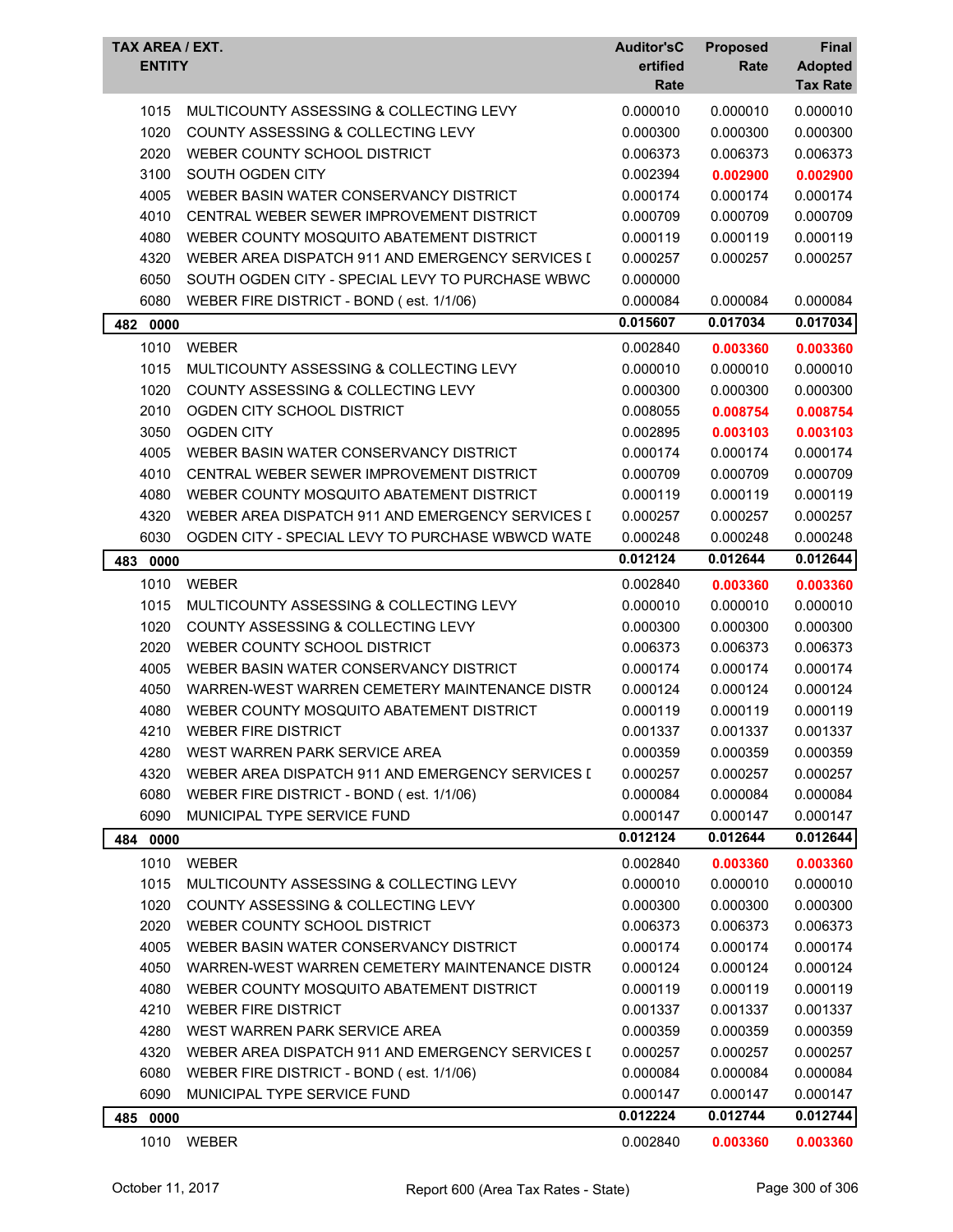| TAX AREA / EXT.<br><b>ENTITY</b> |                                                  | <b>Auditor'sC</b><br>ertified<br>Rate | <b>Proposed</b><br>Rate | Final<br><b>Adopted</b><br><b>Tax Rate</b> |
|----------------------------------|--------------------------------------------------|---------------------------------------|-------------------------|--------------------------------------------|
| 1015                             | MULTICOUNTY ASSESSING & COLLECTING LEVY          | 0.000010                              | 0.000010                | 0.000010                                   |
| 1020                             | COUNTY ASSESSING & COLLECTING LEVY               | 0.000300                              | 0.000300                | 0.000300                                   |
| 2020                             | WEBER COUNTY SCHOOL DISTRICT                     | 0.006373                              | 0.006373                | 0.006373                                   |
| 3040                             | NORTH OGDEN CITY                                 | 0.001289                              | 0.001289                | 0.001289                                   |
| 4005                             | WEBER BASIN WATER CONSERVANCY DISTRICT           | 0.000174                              | 0.000174                | 0.000174                                   |
| 4010                             | CENTRAL WEBER SEWER IMPROVEMENT DISTRICT         | 0.000709                              | 0.000709                | 0.000709                                   |
| 4020                             | BEN LOMOND CEMETERY MAINTENANCE DISTRICT         | 0.000069                              | 0.000069                | 0.000069                                   |
| 4080                             | WEBER COUNTY MOSQUITO ABATEMENT DISTRICT         | 0.000119                              | 0.000119                | 0.000119                                   |
| 4320                             | WEBER AREA DISPATCH 911 AND EMERGENCY SERVICES I | 0.000257                              | 0.000257                | 0.000257                                   |
| 6080                             | WEBER FIRE DISTRICT - BOND (est. 1/1/06)         | 0.000084                              | 0.000084                | 0.000084                                   |
|                                  |                                                  | 0.015607                              | 0.017034                | 0.017034                                   |
| 486 0000                         |                                                  |                                       |                         |                                            |
| 1010                             | <b>WEBER</b>                                     | 0.002840                              | 0.003360                | 0.003360                                   |
| 1015                             | MULTICOUNTY ASSESSING & COLLECTING LEVY          | 0.000010                              | 0.000010                | 0.000010                                   |
| 1020                             | COUNTY ASSESSING & COLLECTING LEVY               | 0.000300                              | 0.000300                | 0.000300                                   |
| 2010                             | OGDEN CITY SCHOOL DISTRICT                       | 0.008055                              | 0.008754                | 0.008754                                   |
| 3050                             | <b>OGDEN CITY</b>                                | 0.002895                              | 0.003103                | 0.003103                                   |
| 4005                             | WEBER BASIN WATER CONSERVANCY DISTRICT           | 0.000174                              | 0.000174                | 0.000174                                   |
| 4010                             | CENTRAL WEBER SEWER IMPROVEMENT DISTRICT         | 0.000709                              | 0.000709                | 0.000709                                   |
| 4080                             | WEBER COUNTY MOSQUITO ABATEMENT DISTRICT         | 0.000119                              | 0.000119                | 0.000119                                   |
| 4320                             | WEBER AREA DISPATCH 911 AND EMERGENCY SERVICES I | 0.000257                              | 0.000257                | 0.000257                                   |
| 6030                             | OGDEN CITY - SPECIAL LEVY TO PURCHASE WBWCD WATE | 0.000248                              | 0.000248                | 0.000248                                   |
| 488<br>0000                      |                                                  | 0.011704                              | 0.012224                | 0.012224                                   |
| 1010                             | <b>WEBER</b>                                     | 0.002840                              | 0.003360                | 0.003360                                   |
| 1015                             | MULTICOUNTY ASSESSING & COLLECTING LEVY          | 0.000010                              | 0.000010                | 0.000010                                   |
| 1020                             | <b>COUNTY ASSESSING &amp; COLLECTING LEVY</b>    | 0.000300                              | 0.000300                | 0.000300                                   |
| 2020                             | WEBER COUNTY SCHOOL DISTRICT                     | 0.006373                              | 0.006373                | 0.006373                                   |
| 4005                             | WEBER BASIN WATER CONSERVANCY DISTRICT           | 0.000174                              | 0.000174                | 0.000174                                   |
| 4080                             | WEBER COUNTY MOSQUITO ABATEMENT DISTRICT         | 0.000119                              | 0.000119                | 0.000119                                   |
| 4090                             | EDEN CEMETERY MAINTENANCE DISTRICT               | 0.000063                              | 0.000063                | 0.000063                                   |
| 4210                             | WEBER FIRE DISTRICT                              | 0.001337                              | 0.001337                | 0.001337                                   |
| 4320                             | WEBER AREA DISPATCH 911 AND EMERGENCY SERVICES I | 0.000257                              | 0.000257                | 0.000257                                   |
| 6080                             | WEBER FIRE DISTRICT - BOND (est. 1/1/06)         | 0.000084                              | 0.000084                | 0.000084                                   |
| 6090                             | MUNICIPAL TYPE SERVICE FUND                      | 0.000147                              | 0.000147                | 0.000147                                   |
| 489 0000                         |                                                  | 0.011641                              | 0.012161                | 0.012161                                   |
| 1010                             | <b>WEBER</b>                                     | 0.002840                              | 0.003360                | 0.003360                                   |
| 1015                             | MULTICOUNTY ASSESSING & COLLECTING LEVY          | 0.000010                              | 0.000010                | 0.000010                                   |
| 1020                             | COUNTY ASSESSING & COLLECTING LEVY               | 0.000300                              | 0.000300                | 0.000300                                   |
| 2020                             | WEBER COUNTY SCHOOL DISTRICT                     | 0.006373                              | 0.006373                | 0.006373                                   |
| 4005                             | WEBER BASIN WATER CONSERVANCY DISTRICT           | 0.000174                              | 0.000174                | 0.000174                                   |
| 4080                             | WEBER COUNTY MOSQUITO ABATEMENT DISTRICT         | 0.000119                              | 0.000119                | 0.000119                                   |
| 4210                             | <b>WEBER FIRE DISTRICT</b>                       | 0.001337                              | 0.001337                | 0.001337                                   |
| 4320                             | WEBER AREA DISPATCH 911 AND EMERGENCY SERVICES I | 0.000257                              | 0.000257                | 0.000257                                   |
| 6080                             | WEBER FIRE DISTRICT - BOND (est. 1/1/06)         | 0.000084                              | 0.000084                | 0.000084                                   |
| 6090                             | MUNICIPAL TYPE SERVICE FUND                      | 0.000147                              | 0.000147                | 0.000147                                   |
| 490 0000                         |                                                  | 0.011966                              | 0.012486                | 0.012486                                   |
| 1010                             | <b>WEBER</b>                                     | 0.002840                              | 0.003360                | 0.003360                                   |
| 1015                             | MULTICOUNTY ASSESSING & COLLECTING LEVY          | 0.000010                              | 0.000010                | 0.000010                                   |
| 1020                             | COUNTY ASSESSING & COLLECTING LEVY               | 0.000300                              | 0.000300                | 0.000300                                   |
| 2020                             | WEBER COUNTY SCHOOL DISTRICT                     | 0.006373                              | 0.006373                | 0.006373                                   |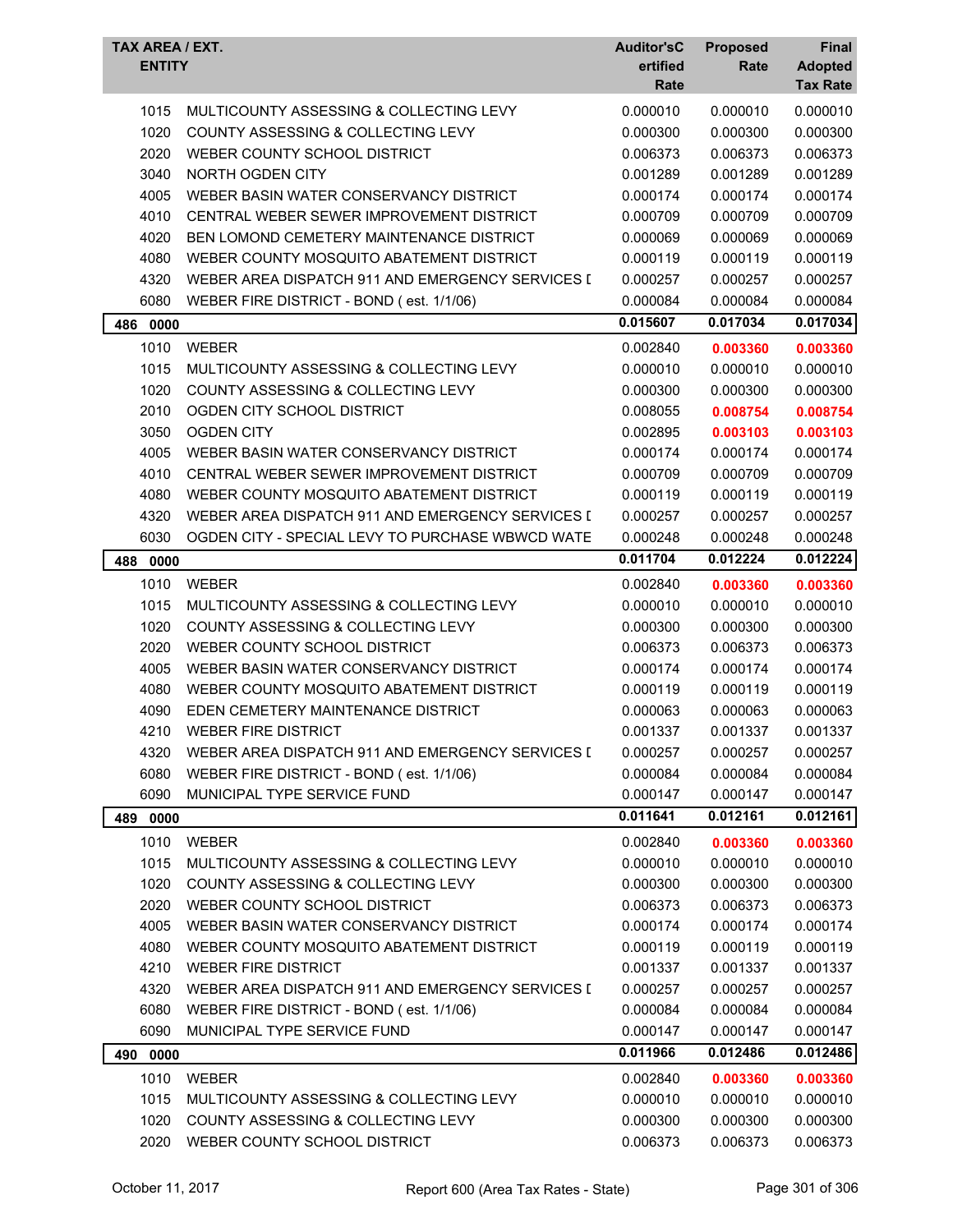| TAX AREA / EXT.<br><b>ENTITY</b> |                                                  | <b>Auditor'sC</b><br>ertified<br>Rate | <b>Proposed</b><br>Rate | Final<br><b>Adopted</b><br><b>Tax Rate</b> |
|----------------------------------|--------------------------------------------------|---------------------------------------|-------------------------|--------------------------------------------|
| 4005                             | WEBER BASIN WATER CONSERVANCY DISTRICT           | 0.000174                              | 0.000174                | 0.000174                                   |
| 4080                             | WEBER COUNTY MOSQUITO ABATEMENT DISTRICT         | 0.000119                              | 0.000119                | 0.000119                                   |
| 4135                             | POWDER MOUNTAIN WATER AND SEWER IMPROVEMENT D    | 0.000325                              | 0.000325                | 0.000325                                   |
| 4210                             | <b>WEBER FIRE DISTRICT</b>                       | 0.001337                              | 0.001337                | 0.001337                                   |
| 4320                             | WEBER AREA DISPATCH 911 AND EMERGENCY SERVICES I | 0.000257                              | 0.000257                | 0.000257                                   |
| 6080                             | WEBER FIRE DISTRICT - BOND (est. 1/1/06)         | 0.000084                              | 0.000084                | 0.000084                                   |
| 6090                             | MUNICIPAL TYPE SERVICE FUND                      | 0.000147                              | 0.000147                | 0.000147                                   |
| 491<br>0000                      |                                                  | 0.012029                              | 0.012549                | 0.012549                                   |
| 1010                             | <b>WEBER</b>                                     | 0.002840                              | 0.003360                | 0.003360                                   |
| 1015                             | MULTICOUNTY ASSESSING & COLLECTING LEVY          | 0.000010                              | 0.000010                | 0.000010                                   |
| 1020                             | <b>COUNTY ASSESSING &amp; COLLECTING LEVY</b>    | 0.000300                              | 0.000300                | 0.000300                                   |
| 2020                             | WEBER COUNTY SCHOOL DISTRICT                     | 0.006373                              | 0.006373                | 0.006373                                   |
| 4005                             | WEBER BASIN WATER CONSERVANCY DISTRICT           | 0.000174                              | 0.000174                | 0.000174                                   |
| 4080                             | WEBER COUNTY MOSQUITO ABATEMENT DISTRICT         | 0.000119                              | 0.000119                | 0.000119                                   |
| 4090                             | EDEN CEMETERY MAINTENANCE DISTRICT               | 0.000063                              | 0.000063                | 0.000063                                   |
| 4135                             | POWDER MOUNTAIN WATER AND SEWER IMPROVEMENT D    | 0.000325                              | 0.000325                | 0.000325                                   |
| 4210                             | <b>WEBER FIRE DISTRICT</b>                       | 0.001337                              | 0.001337                | 0.001337                                   |
| 4320                             | WEBER AREA DISPATCH 911 AND EMERGENCY SERVICES I | 0.000257                              | 0.000257                | 0.000257                                   |
| 6080                             | WEBER FIRE DISTRICT - BOND (est. 1/1/06)         | 0.000084                              | 0.000084                | 0.000084                                   |
| 6090                             | MUNICIPAL TYPE SERVICE FUND                      | 0.000147                              | 0.000147                | 0.000147                                   |
| 492<br>0000                      |                                                  | 0.015607                              | 0.017034                | 0.017034                                   |
| 1010                             | <b>WEBER</b>                                     | 0.002840                              | 0.003360                | 0.003360                                   |
| 1015                             | MULTICOUNTY ASSESSING & COLLECTING LEVY          | 0.000010                              | 0.000010                | 0.000010                                   |
| 1020                             | COUNTY ASSESSING & COLLECTING LEVY               | 0.000300                              | 0.000300                | 0.000300                                   |
| 2010                             | OGDEN CITY SCHOOL DISTRICT                       | 0.008055                              | 0.008754                | 0.008754                                   |
| 3050                             | <b>OGDEN CITY</b>                                | 0.002895                              | 0.003103                | 0.003103                                   |
| 4005                             | WEBER BASIN WATER CONSERVANCY DISTRICT           | 0.000174                              | 0.000174                | 0.000174                                   |
| 4010                             | CENTRAL WEBER SEWER IMPROVEMENT DISTRICT         | 0.000709                              | 0.000709                | 0.000709                                   |
| 4080                             | WEBER COUNTY MOSQUITO ABATEMENT DISTRICT         | 0.000119                              | 0.000119                | 0.000119                                   |
| 4320                             | WEBER AREA DISPATCH 911 AND EMERGENCY SERVICES I | 0.000257                              | 0.000257                | 0.000257                                   |
| 6030                             | OGDEN CITY - SPECIAL LEVY TO PURCHASE WBWCD WATE | 0.000248                              | 0.000248                | 0.000248                                   |
| 494 0000                         |                                                  | 0.011565                              | 0.012085                | 0.012085                                   |
| 1010                             | <b>WEBER</b>                                     | 0.002840                              | 0.003360                | 0.003360                                   |
| 1015                             | MULTICOUNTY ASSESSING & COLLECTING LEVY          | 0.000010                              | 0.000010                | 0.000010                                   |
| 1020                             | COUNTY ASSESSING & COLLECTING LEVY               | 0.000300                              | 0.000300                | 0.000300                                   |
| 2020                             | WEBER COUNTY SCHOOL DISTRICT                     | 0.006373                              | 0.006373                | 0.006373                                   |
| 3130                             | <b>WEST HAVEN CITY</b>                           |                                       |                         |                                            |
| 4005                             | WEBER BASIN WATER CONSERVANCY DISTRICT           | 0.000174                              | 0.000174                | 0.000174                                   |
| 4040                             | WEST WEBER-TAYLOR CEMETERY MAINTENANCE DISTRICT  | 0.000071                              | 0.000071                | 0.000071                                   |
| 4080                             | WEBER COUNTY MOSQUITO ABATEMENT DISTRICT         | 0.000119                              | 0.000119                | 0.000119                                   |
| 4100                             | TAYLOR-WEST WEBER WATER IMPROVEMENT DISTRICT     |                                       |                         |                                            |
| 4210                             | <b>WEBER FIRE DISTRICT</b>                       | 0.001337                              | 0.001337                | 0.001337                                   |
| 4320                             | WEBER AREA DISPATCH 911 AND EMERGENCY SERVICES I | 0.000257                              | 0.000257                | 0.000257                                   |
| 6080                             | WEBER FIRE DISTRICT - BOND (est. 1/1/06)         | 0.000084                              | 0.000084                | 0.000084                                   |
| 495 0000                         |                                                  | 0.012460                              | 0.012980                | 0.012980                                   |
| 1010                             | <b>WEBER</b>                                     | 0.002840                              | 0.003360                | 0.003360                                   |
| 1015                             | MULTICOUNTY ASSESSING & COLLECTING LEVY          | 0.000010                              | 0.000010                | 0.000010                                   |
| 1020                             | COUNTY ASSESSING & COLLECTING LEVY               | 0.000300                              | 0.000300                | 0.000300                                   |
| 2020                             | WEBER COUNTY SCHOOL DISTRICT                     | 0.006373                              | 0.006373                | 0.006373                                   |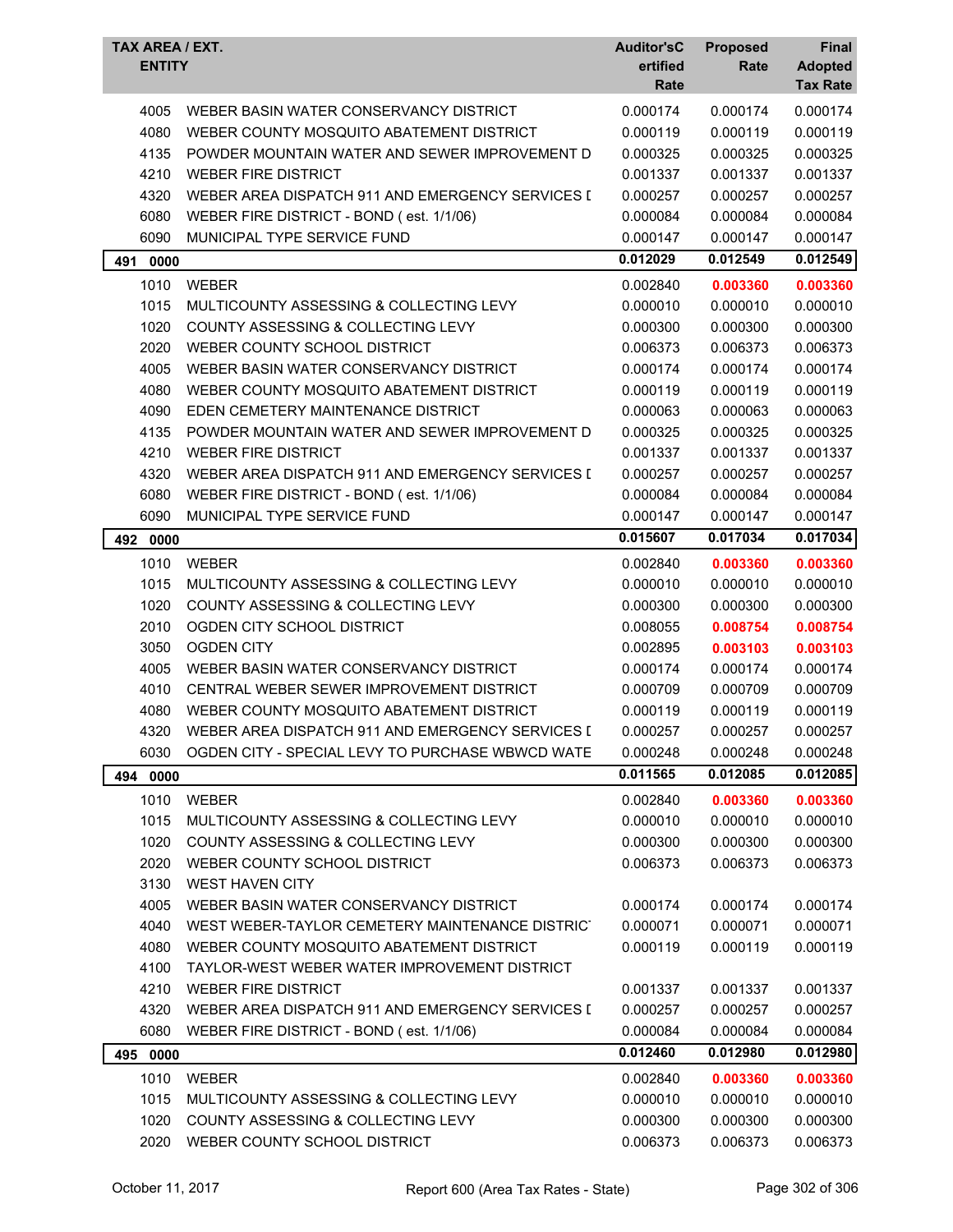| TAX AREA / EXT.<br><b>ENTITY</b> |                                                  | <b>Auditor'sC</b><br>ertified<br>Rate | <b>Proposed</b><br>Rate | Final<br><b>Adopted</b><br><b>Tax Rate</b> |
|----------------------------------|--------------------------------------------------|---------------------------------------|-------------------------|--------------------------------------------|
| 3035                             | MARRIOTT-SLATERVILLE CITY                        | 0.000000                              |                         |                                            |
| 4005                             | WEBER BASIN WATER CONSERVANCY DISTRICT           | 0.000174                              | 0.000174                | 0.000174                                   |
| 4010                             | CENTRAL WEBER SEWER IMPROVEMENT DISTRICT         | 0.000709                              | 0.000709                | 0.000709                                   |
| 4070                             | <b>BONA VISTA WATER IMPROVEMENT DISTRICT</b>     | 0.000257                              | 0.000257                | 0.000257                                   |
| 4080                             | WEBER COUNTY MOSQUITO ABATEMENT DISTRICT         | 0.000119                              | 0.000119                | 0.000119                                   |
| 4210                             | <b>WEBER FIRE DISTRICT</b>                       | 0.001337                              | 0.001337                | 0.001337                                   |
| 4320                             | WEBER AREA DISPATCH 911 AND EMERGENCY SERVICES I | 0.000257                              | 0.000257                | 0.000257                                   |
| 6080                             | WEBER FIRE DISTRICT - BOND (est. 1/1/06)         | 0.000084                              | 0.000084                | 0.000084                                   |
| 496<br>0000                      |                                                  | 0.015607                              | 0.017034                | 0.017034                                   |
| 1010                             | <b>WEBER</b>                                     | 0.002840                              | 0.003360                | 0.003360                                   |
| 1015                             | MULTICOUNTY ASSESSING & COLLECTING LEVY          | 0.000010                              | 0.000010                | 0.000010                                   |
| 1020                             | COUNTY ASSESSING & COLLECTING LEVY               | 0.000300                              | 0.000300                | 0.000300                                   |
| 2010                             | OGDEN CITY SCHOOL DISTRICT                       | 0.008055                              | 0.008754                | 0.008754                                   |
| 3050                             | <b>OGDEN CITY</b>                                | 0.002895                              | 0.003103                | 0.003103                                   |
| 4005                             | WEBER BASIN WATER CONSERVANCY DISTRICT           | 0.000174                              | 0.000174                | 0.000174                                   |
| 4010                             | CENTRAL WEBER SEWER IMPROVEMENT DISTRICT         | 0.000709                              | 0.000709                | 0.000709                                   |
| 4080                             | WEBER COUNTY MOSQUITO ABATEMENT DISTRICT         | 0.000119                              | 0.000119                | 0.000119                                   |
| 4320                             | WEBER AREA DISPATCH 911 AND EMERGENCY SERVICES I | 0.000257                              | 0.000257                | 0.000257                                   |
| 6030                             | OGDEN CITY - SPECIAL LEVY TO PURCHASE WBWCD WATE | 0.000248                              | 0.000248                | 0.000248                                   |
| 497 0000                         |                                                  | 0.015607                              | 0.017034                | 0.017034                                   |
| 1010                             | <b>WEBER</b>                                     | 0.002840                              | 0.003360                | 0.003360                                   |
| 1015                             | MULTICOUNTY ASSESSING & COLLECTING LEVY          | 0.000010                              | 0.000010                | 0.000010                                   |
| 1020                             | COUNTY ASSESSING & COLLECTING LEVY               | 0.000300                              | 0.000300                | 0.000300                                   |
| 2010                             | OGDEN CITY SCHOOL DISTRICT                       | 0.008055                              | 0.008754                | 0.008754                                   |
| 3050                             | <b>OGDEN CITY</b>                                | 0.002895                              | 0.003103                | 0.003103                                   |
| 4005                             | WEBER BASIN WATER CONSERVANCY DISTRICT           | 0.000174                              | 0.000174                | 0.000174                                   |
| 4010                             | CENTRAL WEBER SEWER IMPROVEMENT DISTRICT         | 0.000709                              | 0.000709                | 0.000709                                   |
| 4080                             | WEBER COUNTY MOSQUITO ABATEMENT DISTRICT         | 0.000119                              | 0.000119                | 0.000119                                   |
| 4320                             | WEBER AREA DISPATCH 911 AND EMERGENCY SERVICES I | 0.000257                              | 0.000257                | 0.000257                                   |
| 6030                             | OGDEN CITY - SPECIAL LEVY TO PURCHASE WBWCD WATE | 0.000248                              | 0.000248                | 0.000248                                   |
| 498<br>0000                      |                                                  | 0.015607                              | 0.017034                | 0.017034                                   |
| 1010                             | <b>WEBER</b>                                     | 0.002840                              | 0.003360                | 0.003360                                   |
| 1015                             | MULTICOUNTY ASSESSING & COLLECTING LEVY          | 0.000010                              | 0.000010                | 0.000010                                   |
| 1020                             | COUNTY ASSESSING & COLLECTING LEVY               | 0.000300                              | 0.000300                | 0.000300                                   |
| 2010                             | OGDEN CITY SCHOOL DISTRICT                       | 0.008055                              | 0.008754                | 0.008754                                   |
| 3050                             | <b>OGDEN CITY</b>                                | 0.002895                              | 0.003103                | 0.003103                                   |
| 4005                             | WEBER BASIN WATER CONSERVANCY DISTRICT           | 0.000174                              | 0.000174                | 0.000174                                   |
| 4010                             | CENTRAL WEBER SEWER IMPROVEMENT DISTRICT         | 0.000709                              | 0.000709                | 0.000709                                   |
| 4080                             | WEBER COUNTY MOSQUITO ABATEMENT DISTRICT         | 0.000119                              | 0.000119                | 0.000119                                   |
| 4320                             | WEBER AREA DISPATCH 911 AND EMERGENCY SERVICES I | 0.000257                              | 0.000257                | 0.000257                                   |
| 6030                             | OGDEN CITY - SPECIAL LEVY TO PURCHASE WBWCD WATE | 0.000248                              | 0.000248                | 0.000248                                   |
| 499 0000                         |                                                  | 0.015607                              | 0.017034                | 0.017034                                   |
| 1010                             | <b>WEBER</b>                                     | 0.002840                              | 0.003360                | 0.003360                                   |
| 1015                             | MULTICOUNTY ASSESSING & COLLECTING LEVY          | 0.000010                              | 0.000010                | 0.000010                                   |
| 1020                             | COUNTY ASSESSING & COLLECTING LEVY               | 0.000300                              | 0.000300                | 0.000300                                   |
| 2010                             | OGDEN CITY SCHOOL DISTRICT                       | 0.008055                              | 0.008754                | 0.008754                                   |
| 3050                             | <b>OGDEN CITY</b>                                | 0.002895                              | 0.003103                | 0.003103                                   |
| 4005                             | WEBER BASIN WATER CONSERVANCY DISTRICT           | 0.000174                              | 0.000174                | 0.000174                                   |
| 4010                             | CENTRAL WEBER SEWER IMPROVEMENT DISTRICT         | 0.000709                              | 0.000709                | 0.000709                                   |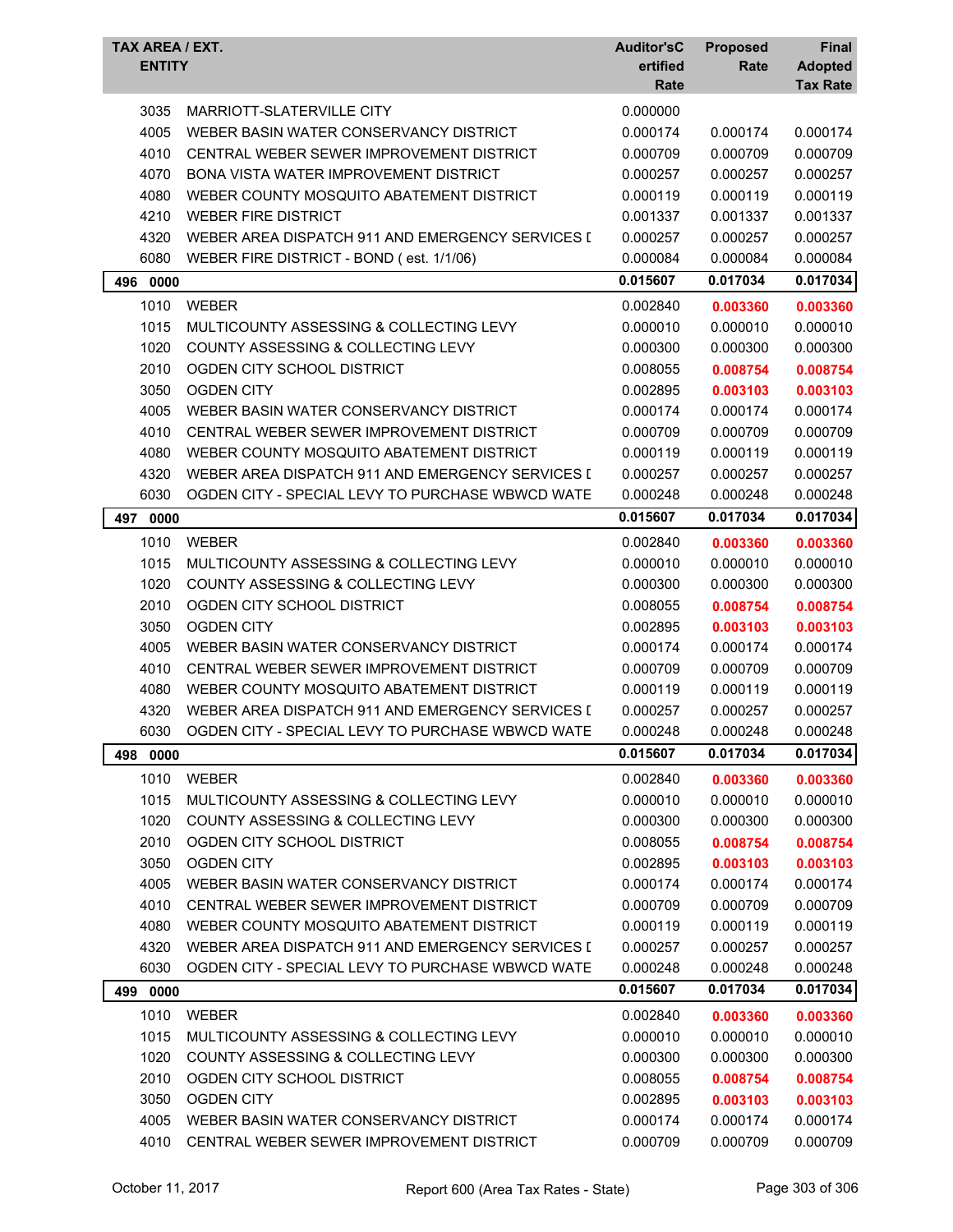| <b>TAX AREA / EXT.</b><br><b>ENTITY</b> |                                                  | <b>Auditor'sC</b><br>ertified<br>Rate | <b>Proposed</b><br>Rate | <b>Final</b><br><b>Adopted</b><br><b>Tax Rate</b> |
|-----------------------------------------|--------------------------------------------------|---------------------------------------|-------------------------|---------------------------------------------------|
| 4080                                    | WEBER COUNTY MOSQUITO ABATEMENT DISTRICT         | 0.000119                              | 0.000119                | 0.000119                                          |
| 4320                                    | WEBER AREA DISPATCH 911 AND EMERGENCY SERVICES I | 0.000257                              | 0.000257                | 0.000257                                          |
| 6030                                    | OGDEN CITY - SPECIAL LEVY TO PURCHASE WBWCD WATE | 0.000248                              | 0.000248                | 0.000248                                          |
| 500<br>0000                             |                                                  | 0.013366                              | 0.014024                | 0.014024                                          |
| 1010                                    | WEBER                                            | 0.002840                              | 0.003360                | 0.003360                                          |
| 1015                                    | MULTICOUNTY ASSESSING & COLLECTING LEVY          | 0.000010                              | 0.000010                | 0.000010                                          |
| 1020                                    | COUNTY ASSESSING & COLLECTING LEVY               | 0.000300                              | 0.000300                | 0.000300                                          |
| 2020                                    | WEBER COUNTY SCHOOL DISTRICT                     | 0.006373                              | 0.006373                | 0.006373                                          |
| 3070                                    | PLEASANT VIEW CITY                               | 0.001105                              | 0.001243                | 0.001243                                          |
| 4005                                    | WEBER BASIN WATER CONSERVANCY DISTRICT           | 0.000174                              | 0.000174                | 0.000174                                          |
| 4010                                    | CENTRAL WEBER SEWER IMPROVEMENT DISTRICT         | 0.000709                              | 0.000709                | 0.000709                                          |
| 4020                                    | BEN LOMOND CEMETERY MAINTENANCE DISTRICT         | 0.000069                              | 0.000069                | 0.000069                                          |
| 4070                                    | <b>BONA VISTA WATER IMPROVEMENT DISTRICT</b>     | 0.000257                              | 0.000257                | 0.000257                                          |
| 4080                                    | WEBER COUNTY MOSQUITO ABATEMENT DISTRICT         | 0.000119                              | 0.000119                | 0.000119                                          |
| 4320                                    | WEBER AREA DISPATCH 911 AND EMERGENCY SERVICES I | 0.000257                              | 0.000257                | 0.000257                                          |
| 4330                                    | NORTH VIEW FIRE DISTRICT                         | 0.001153                              | 0.001153                | 0.001153                                          |
| 0000<br>501                             |                                                  | 0.013047                              | 0.013567                | 0.013567                                          |
| 1010                                    | WEBER                                            | 0.002840                              | 0.003360                | 0.003360                                          |
| 1015                                    | MULTICOUNTY ASSESSING & COLLECTING LEVY          | 0.000010                              | 0.000010                | 0.000010                                          |
| 1020                                    | COUNTY ASSESSING & COLLECTING LEVY               | 0.000300                              | 0.000300                | 0.000300                                          |
| 2020                                    | WEBER COUNTY SCHOOL DISTRICT                     | 0.006373                              | 0.006373                | 0.006373                                          |
| 3010                                    | <b>FARR WEST CITY</b>                            | 0.000587                              | 0.000587                | 0.000587                                          |
| 4005                                    | WEBER BASIN WATER CONSERVANCY DISTRICT           | 0.000174                              | 0.000174                | 0.000174                                          |
| 4010                                    | CENTRAL WEBER SEWER IMPROVEMENT DISTRICT         | 0.000709                              | 0.000709                | 0.000709                                          |
| 4070                                    | <b>BONA VISTA WATER IMPROVEMENT DISTRICT</b>     | 0.000257                              | 0.000257                | 0.000257                                          |
| 4080                                    | WEBER COUNTY MOSQUITO ABATEMENT DISTRICT         | 0.000119                              | 0.000119                | 0.000119                                          |
| 4210                                    | <b>WEBER FIRE DISTRICT</b>                       | 0.001337                              | 0.001337                | 0.001337                                          |
| 4320                                    | WEBER AREA DISPATCH 911 AND EMERGENCY SERVICES I | 0.000257                              | 0.000257                | 0.000257                                          |
| 6080                                    | WEBER FIRE DISTRICT - BOND (est. 1/1/06)         | 0.000084                              | 0.000084                | 0.000084                                          |
| 503 0000                                |                                                  | 0.013293                              | 0.013813                | 0.013813                                          |
| 1010                                    | <b>WEBER</b>                                     | 0.002840                              | 0.003360                | 0.003360                                          |
| 1015                                    | MULTICOUNTY ASSESSING & COLLECTING LEVY          | 0.000010                              | 0.000010                | 0.000010                                          |
| 1020                                    | COUNTY ASSESSING & COLLECTING LEVY               | 0.000300                              | 0.000300                | 0.000300                                          |
| 2020                                    | WEBER COUNTY SCHOOL DISTRICT                     | 0.006373                              | 0.006373                | 0.006373                                          |
| 3040                                    | NORTH OGDEN CITY                                 | 0.001289                              | 0.001289                | 0.001289                                          |
| 4005                                    | WEBER BASIN WATER CONSERVANCY DISTRICT           | 0.000174                              | 0.000174                | 0.000174                                          |
| 4010                                    | CENTRAL WEBER SEWER IMPROVEMENT DISTRICT         | 0.000709                              | 0.000709                | 0.000709                                          |
| 4020                                    | BEN LOMOND CEMETERY MAINTENANCE DISTRICT         | 0.000069                              | 0.000069                | 0.000069                                          |
| 4080                                    | WEBER COUNTY MOSQUITO ABATEMENT DISTRICT         | 0.000119                              | 0.000119                | 0.000119                                          |
| 4320                                    | WEBER AREA DISPATCH 911 AND EMERGENCY SERVICES I | 0.000257                              | 0.000257                | 0.000257                                          |
| 4330                                    | NORTH VIEW FIRE DISTRICT                         | 0.001153                              | 0.001153                | 0.001153                                          |
| 504 0000                                |                                                  | 0.013377                              | 0.013897                | 0.013897                                          |
| 1010                                    | WEBER                                            | 0.002840                              | 0.003360                | 0.003360                                          |
| 1015                                    | MULTICOUNTY ASSESSING & COLLECTING LEVY          | 0.000010                              | 0.000010                | 0.000010                                          |
| 1020                                    | COUNTY ASSESSING & COLLECTING LEVY               | 0.000300                              | 0.000300                | 0.000300                                          |
| 2020                                    | WEBER COUNTY SCHOOL DISTRICT                     | 0.006373                              | 0.006373                | 0.006373                                          |
| 3040                                    | NORTH OGDEN CITY                                 | 0.001289                              | 0.001289                | 0.001289                                          |
| 4005                                    | WEBER BASIN WATER CONSERVANCY DISTRICT           | 0.000174                              | 0.000174                | 0.000174                                          |
| 4010                                    | CENTRAL WEBER SEWER IMPROVEMENT DISTRICT         | 0.000709                              | 0.000709                | 0.000709                                          |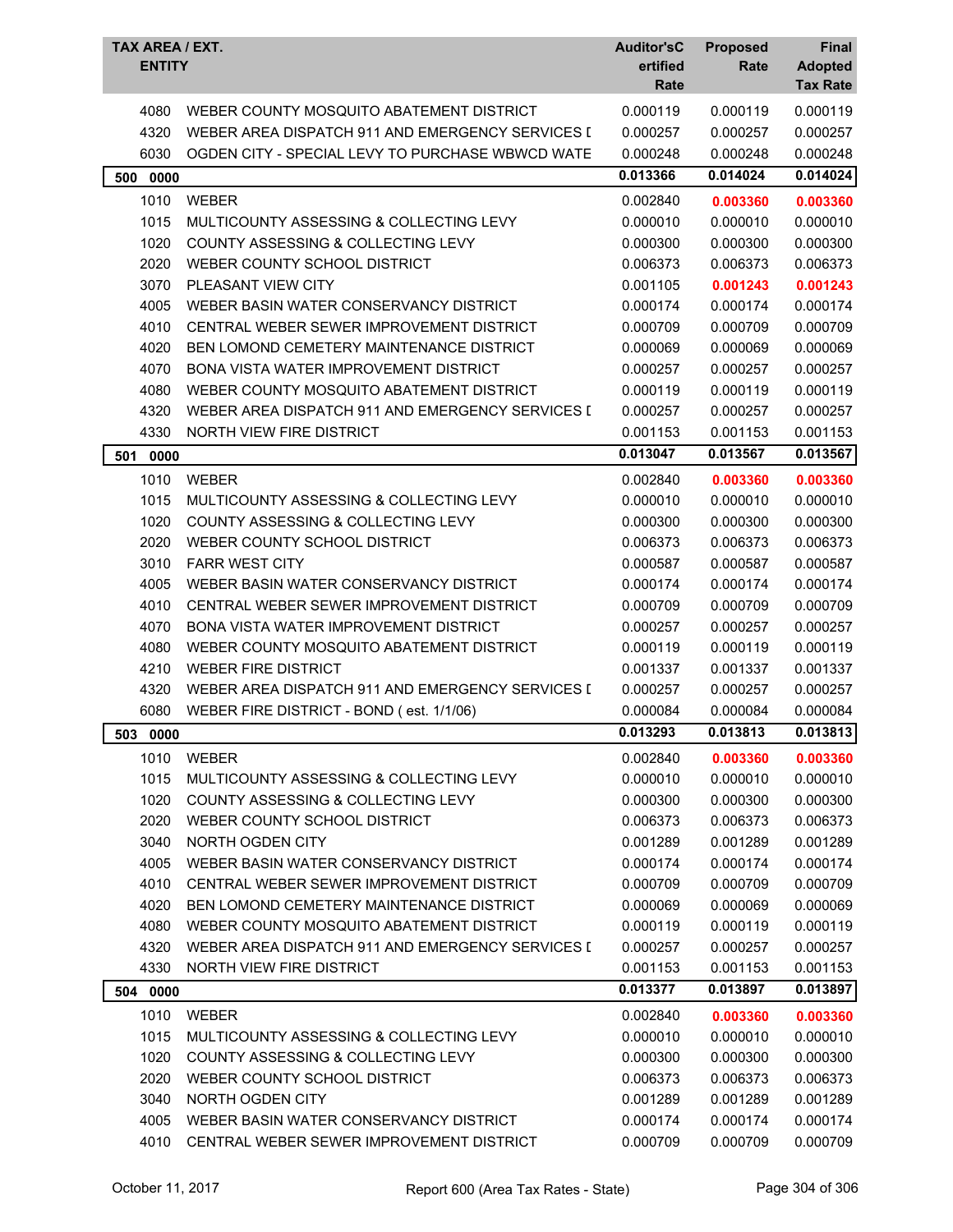| TAX AREA / EXT.<br><b>ENTITY</b> |                                                   | <b>Auditor'sC</b><br>ertified<br>Rate | <b>Proposed</b><br>Rate | <b>Final</b><br><b>Adopted</b><br><b>Tax Rate</b> |
|----------------------------------|---------------------------------------------------|---------------------------------------|-------------------------|---------------------------------------------------|
| 4020                             | BEN LOMOND CEMETERY MAINTENANCE DISTRICT          | 0.000069                              | 0.000069                | 0.000069                                          |
| 4080                             | WEBER COUNTY MOSQUITO ABATEMENT DISTRICT          | 0.000119                              | 0.000119                | 0.000119                                          |
| 4320                             | WEBER AREA DISPATCH 911 AND EMERGENCY SERVICES I  | 0.000257                              | 0.000257                | 0.000257                                          |
| 4330                             | NORTH VIEW FIRE DISTRICT                          | 0.001153                              | 0.001153                | 0.001153                                          |
| 6080                             | WEBER FIRE DISTRICT - BOND (est. 1/1/06)          | 0.000084                              | 0.000084                | 0.000084                                          |
| 505 0000                         |                                                   | 0.013293                              | 0.013813                | 0.013813                                          |
| 1010                             | WEBER                                             | 0.002840                              | 0.003360                | 0.003360                                          |
| 1015                             | MULTICOUNTY ASSESSING & COLLECTING LEVY           | 0.000010                              | 0.000010                | 0.000010                                          |
| 1020                             | COUNTY ASSESSING & COLLECTING LEVY                | 0.000300                              | 0.000300                | 0.000300                                          |
| 2020                             | WEBER COUNTY SCHOOL DISTRICT                      | 0.006373                              | 0.006373                | 0.006373                                          |
| 3040                             | NORTH OGDEN CITY                                  | 0.001289                              | 0.001289                | 0.001289                                          |
| 4005                             | WEBER BASIN WATER CONSERVANCY DISTRICT            | 0.000174                              | 0.000174                | 0.000174                                          |
| 4010                             | CENTRAL WEBER SEWER IMPROVEMENT DISTRICT          | 0.000709                              | 0.000709                | 0.000709                                          |
| 4020                             | BEN LOMOND CEMETERY MAINTENANCE DISTRICT          | 0.000069                              | 0.000069                | 0.000069                                          |
| 4080                             | WEBER COUNTY MOSQUITO ABATEMENT DISTRICT          | 0.000119                              | 0.000119                | 0.000119                                          |
| 4320                             | WEBER AREA DISPATCH 911 AND EMERGENCY SERVICES I  | 0.000257                              | 0.000257                | 0.000257                                          |
| 4330                             | NORTH VIEW FIRE DISTRICT                          | 0.001153                              | 0.001153                | 0.001153                                          |
| 506<br>0000                      |                                                   | 0.011860                              | 0.012380                | 0.012380                                          |
| 1010                             | <b>WEBER</b>                                      | 0.002840                              | 0.003360                | 0.003360                                          |
| 1015                             | MULTICOUNTY ASSESSING & COLLECTING LEVY           | 0.000010                              | 0.000010                | 0.000010                                          |
| 1020                             | COUNTY ASSESSING & COLLECTING LEVY                | 0.000300                              | 0.000300                | 0.000300                                          |
| 2020                             | WEBER COUNTY SCHOOL DISTRICT                      | 0.006373                              | 0.006373                | 0.006373                                          |
| 3080                             | <b>RIVERDALE CITY</b>                             | 0.001078                              | 0.001078                | 0.001078                                          |
| 4005                             | WEBER BASIN WATER CONSERVANCY DISTRICT            | 0.000174                              | 0.000174                | 0.000174                                          |
| 4010                             | CENTRAL WEBER SEWER IMPROVEMENT DISTRICT          | 0.000709                              | 0.000709                | 0.000709                                          |
| 4080                             | WEBER COUNTY MOSQUITO ABATEMENT DISTRICT          | 0.000119                              | 0.000119                | 0.000119                                          |
| 4320                             | WEBER AREA DISPATCH 911 AND EMERGENCY SERVICES I  | 0.000257                              | 0.000257                | 0.000257                                          |
| 6040                             | RIVERDALE CITY - SPECIAL LEVY TO PURCHASE WBWCD W |                                       |                         |                                                   |
| 507<br>0000                      |                                                   | 0.011860                              | 0.012380                | 0.012380                                          |
| 1010                             | WEBER                                             | 0.002840                              | 0.003360                | 0.003360                                          |
| 1015                             | MULTICOUNTY ASSESSING & COLLECTING LEVY           | 0.000010                              | 0.000010                | 0.000010                                          |
| 1020                             | COUNTY ASSESSING & COLLECTING LEVY                | 0.000300                              | 0.000300                | 0.000300                                          |
| 2020                             | WEBER COUNTY SCHOOL DISTRICT                      | 0.006373                              | 0.006373                | 0.006373                                          |
| 3080                             | <b>RIVERDALE CITY</b>                             | 0.001078                              | 0.001078                | 0.001078                                          |
| 4005                             | WEBER BASIN WATER CONSERVANCY DISTRICT            | 0.000174                              | 0.000174                | 0.000174                                          |
| 4010                             | CENTRAL WEBER SEWER IMPROVEMENT DISTRICT          | 0.000709                              | 0.000709                | 0.000709                                          |
| 4080                             | WEBER COUNTY MOSQUITO ABATEMENT DISTRICT          | 0.000119                              | 0.000119                | 0.000119                                          |
| 4320                             | WEBER AREA DISPATCH 911 AND EMERGENCY SERVICES I  | 0.000257                              | 0.000257                | 0.000257                                          |
| 6040                             | RIVERDALE CITY - SPECIAL LEVY TO PURCHASE WBWCD W |                                       |                         |                                                   |
| 0000<br>508                      |                                                   | 0.011860                              | 0.012380                | 0.012380                                          |
| 1010                             | <b>WEBER</b>                                      | 0.002840                              | 0.003360                | 0.003360                                          |
| 1015                             | MULTICOUNTY ASSESSING & COLLECTING LEVY           | 0.000010                              | 0.000010                | 0.000010                                          |
| 1020                             | COUNTY ASSESSING & COLLECTING LEVY                | 0.000300                              | 0.000300                | 0.000300                                          |
| 2020                             | WEBER COUNTY SCHOOL DISTRICT                      | 0.006373                              | 0.006373                | 0.006373                                          |
| 3080                             | <b>RIVERDALE CITY</b>                             | 0.001078                              | 0.001078                | 0.001078                                          |
| 4005                             | WEBER BASIN WATER CONSERVANCY DISTRICT            | 0.000174                              | 0.000174                | 0.000174                                          |
| 4010                             | CENTRAL WEBER SEWER IMPROVEMENT DISTRICT          | 0.000709                              | 0.000709                | 0.000709                                          |
| 4080                             | WEBER COUNTY MOSQUITO ABATEMENT DISTRICT          | 0.000119                              | 0.000119                | 0.000119                                          |
| 4320                             | WEBER AREA DISPATCH 911 AND EMERGENCY SERVICES I  | 0.000257                              | 0.000257                | 0.000257                                          |